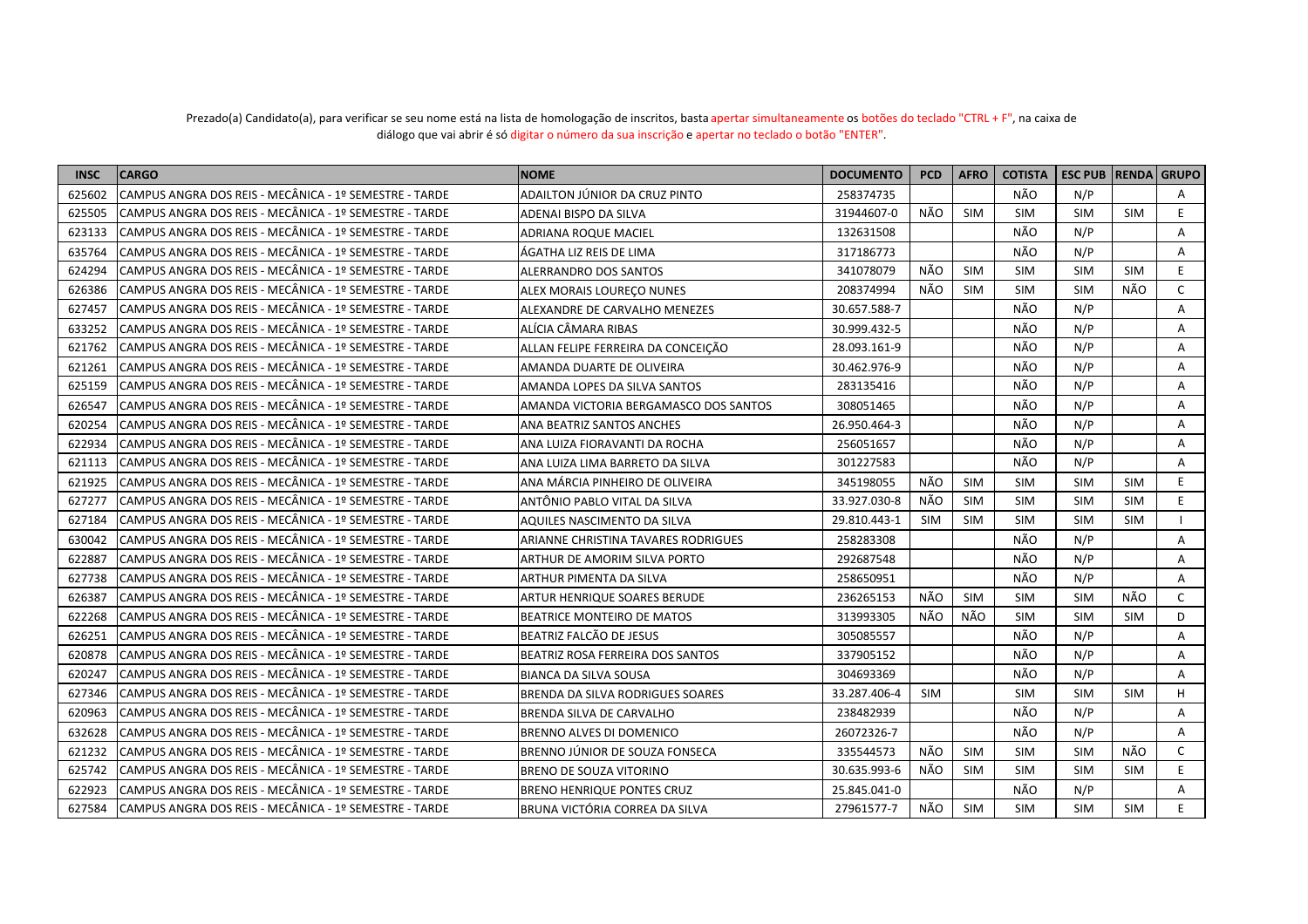| 631048 | CAMPUS ANGRA DOS REIS - MECÂNICA - 1º SEMESTRE - TARDE  | <b>BRUNNO COSTA DOS SANTOS</b>       | 258276542     |            |            | NÃO        | N/P        |            | Α            |
|--------|---------------------------------------------------------|--------------------------------------|---------------|------------|------------|------------|------------|------------|--------------|
| 627826 | CAMPUS ANGRA DOS REIS - MECÂNICA - 1º SEMESTRE - TARDE  | BYANCA LISBOA PAEZ CARLOS            | 232232835     |            |            | NÃO        | N/P        |            | A            |
| 627385 | lCAMPUS ANGRA DOS REIS - MECÂNICA - 1º SEMESTRE - TARDE | CAIO CAETANO ROSA FLORENTINO         | 34.046.499-9  |            |            | NÃO        | N/P        |            | Α            |
| 625734 | CAMPUS ANGRA DOS REIS - MECÂNICA - 1º SEMESTRE - TARDE  | CAIO DE ARAUJO GOMES                 | 256070095     |            |            | NÃO        | N/P        |            | Α            |
| 630145 | CAMPUS ANGRA DOS REIS - MECÂNICA - 1º SEMESTRE - TARDE  | CAIO DE AZEVEDO BARCELOS             | 26465402-1    | NÃO        | <b>SIM</b> | <b>SIM</b> | <b>SIM</b> | NÃO        | C            |
| 636618 | CAMPUS ANGRA DOS REIS - MECÂNICA - 1º SEMESTRE - TARDE  | CAMILA DE OLIVEIRA ALMEIDA           | 29459086-4    |            |            | NÃO        | N/P        |            | A            |
| 626136 | CAMPUS ANGRA DOS REIS - MECÂNICA - 1º SEMESTRE - TARDE  | CAMILA RAMOS DE SOUZA                | 331334482     | NÃO        | <b>SIM</b> | SIM        | <b>SIM</b> | NÃO        | $\mathsf{C}$ |
| 626442 | CAMPUS ANGRA DOS REIS - MECÂNICA - 1º SEMESTRE - TARDE  | CARLOS EDUARDO SILVA DE SOUZA        | 295750590     |            |            | NÃO        | N/P        |            | A            |
| 622502 | CAMPUS ANGRA DOS REIS - MECÂNICA - 1º SEMESTRE - TARDE  | CARLOS ELIZEU FONSECA XAVIER         | 262687205     |            |            | NÃO        | N/P        |            | Α            |
| 625989 | CAMPUS ANGRA DOS REIS - MECÂNICA - 1º SEMESTRE - TARDE  | CARLOS HENRIQUE BARBOSA RAMOS        | 271871683     |            |            | NÃO        | N/P        |            | Α            |
| 634471 | CAMPUS ANGRA DOS REIS - MECÂNICA - 1º SEMESTRE - TARDE  | CAROLINA TELLES GUSMAO               | 260706197     |            |            | NÃO        | N/P        |            | A            |
| 627653 | CAMPUS ANGRA DOS REIS - MECÂNICA - 1º SEMESTRE - TARDE  | CAUAN TEIXEIRA XAVIER                | 321412215     |            |            | NÃO        | N/P        |            | Α            |
| 626399 | CAMPUS ANGRA DOS REIS - MECÂNICA - 1º SEMESTRE - TARDE  | <b>CLEYTON AGUIAR SILVA</b>          | 317199834     |            |            | NÃO        | N/P        |            | Α            |
| 632689 | CAMPUS ANGRA DOS REIS - MECÂNICA - 1º SEMESTRE - TARDE  | DANIEL FELIPE BORGES AZEVEDO         | 29.629.083-19 |            |            | NÃO        | N/P        |            | $\mathsf{A}$ |
| 632912 | CAMPUS ANGRA DOS REIS - MECÂNICA - 1º SEMESTRE - TARDE  | DANIEL TEIXEIRA PEDROSA              | MG21482866    | <b>SIM</b> | NÃO        | <b>SIM</b> | <b>SIM</b> | NÃO        | F.           |
| 622462 | CAMPUS ANGRA DOS REIS - MECÂNICA - 1º SEMESTRE - TARDE  | DANIELA DO SOCORRO MORAES BASTOS     | 127 358455    | NÃO        | <b>SIM</b> | <b>SIM</b> | <b>SIM</b> | <b>SIM</b> | E.           |
| 621173 | CAMPUS ANGRA DOS REIS - MECÂNICA - 1º SEMESTRE - TARDE  | DAVI DE OLIVEIRA ROCHA               | 28.999.989-8  |            |            | NÃO        | N/P        |            | A            |
| 621961 | CAMPUS ANGRA DOS REIS - MECÂNICA - 1º SEMESTRE - TARDE  | DAVI MÁRCIO PINHEIRO                 | 345199863     | NÃO        | <b>SIM</b> | <b>SIM</b> | <b>SIM</b> | <b>SIM</b> | E.           |
| 627691 | CAMPUS ANGRA DOS REIS - MECÂNICA - 1º SEMESTRE - TARDE  | DAVI RAMOS DA SILVA                  | 32164392-6    | NÃO        | <b>SIM</b> | <b>SIM</b> | <b>SIM</b> | <b>SIM</b> | E.           |
| 624815 | CAMPUS ANGRA DOS REIS - MECÂNICA - 1º SEMESTRE - TARDE  | DAVI SAQUES DA SILVA SILVEIRA        | 273559005     |            |            | NÃO        | N/P        |            | Α            |
| 627198 | CAMPUS ANGRA DOS REIS - MECÂNICA - 1º SEMESTRE - TARDE  | DAVI SILVA DO NASCIMENTO             | 337991574     | NÃO        | NÃO        | <b>SIM</b> | <b>SIM</b> | <b>SIM</b> | D            |
| 629483 | CAMPUS ANGRA DOS REIS - MECÂNICA - 1º SEMESTRE - TARDE  | DEIVID LEONARDO PEREIRA OBOLAR       | 332440049     | NÃO        | NÃO        | <b>SIM</b> | <b>SIM</b> | <b>SIM</b> | D            |
| 623082 | CAMPUS ANGRA DOS REIS - MECÂNICA - 1º SEMESTRE - TARDE  | DEYVID CESAR WOYAMES                 | 11580755-4    | <b>SIM</b> | SIM        | <b>SIM</b> | <b>SIM</b> | <b>SIM</b> |              |
| 629243 | CAMPUS ANGRA DOS REIS - MECÂNICA - 1º SEMESTRE - TARDE  | DEYWESON DOS SANTOS ALMEIDA          | 255297772     |            |            | NÃO        | N/P        |            | A            |
| 631214 | CAMPUS ANGRA DOS REIS - MECÂNICA - 1º SEMESTRE - TARDE  | DIOGO CARVALHO DE SOUZA              | 32.348.747-0  | <b>SIM</b> | <b>SIM</b> | <b>SIM</b> | <b>SIM</b> | <b>SIM</b> |              |
| 633626 | CAMPUS ANGRA DOS REIS - MECÂNICA - 1º SEMESTRE - TARDE  | EDINEY MONTE DE OLIVEIRA             | 25845693-8    |            |            | NÃO        | N/P        |            | Α            |
| 624952 | CAMPUS ANGRA DOS REIS - MECÂNICA - 1º SEMESTRE - TARDE  | EDSON ADAUTO DA SILVA JÚNIOR         | 290302959     |            |            | NÃO        | N/P        |            | Α            |
| 620640 | CAMPUS ANGRA DOS REIS - MECÂNICA - 1º SEMESTRE - TARDE  | EDUARDA HIGINO DA SILVA              | 29.777.923-3  |            |            | NÃO        | N/P        |            | A            |
| 633251 | CAMPUS ANGRA DOS REIS - MECÂNICA - 1º SEMESTRE - TARDE  | <b>EMILIO CAMARA RIBAS</b>           | 31.001.950-0  |            |            | NÃO        | N/P        |            | Α            |
| 624204 | CAMPUS ANGRA DOS REIS - MECÂNICA - 1º SEMESTRE - TARDE  | <b>ERNEST YEBOAH</b>                 | 344777529     | NÃO        | <b>SIM</b> | <b>SIM</b> | <b>SIM</b> | <b>SIM</b> | E.           |
| 630537 | CAMPUS ANGRA DOS REIS - MECÂNICA - 1º SEMESTRE - TARDE  | <b>ESTEFANI MARTINS</b>              | 258663772     |            |            | NÃO        | N/P        |            | A            |
| 626941 | CAMPUS ANGRA DOS REIS - MECÂNICA - 1º SEMESTRE - TARDE  | EVELYN TAMIRES SILVA TOMÉ            | 28.930.888-4  |            |            | NÃO        | N/P        |            | Α            |
| 624726 | CAMPUS ANGRA DOS REIS - MECÂNICA - 1º SEMESTRE - TARDE  | <b>FABIANO QUEIROZ PEREIRA NERES</b> | 343741476     |            |            | NÃO        | N/P        |            | A            |
| 635678 | CAMPUS ANGRA DOS REIS - MECÂNICA - 1º SEMESTRE - TARDE  | FELIPE OLIVEIRA BORGES               | 258275593     |            |            | NÃO        | N/P        |            | Α            |
| 627485 | CAMPUS ANGRA DOS REIS - MECÂNICA - 1º SEMESTRE - TARDE  | FELIPE TORRES GOMES                  | 300322963     |            |            | NÃO.       | N/P        |            | A            |
| 627681 | CAMPUS ANGRA DOS REIS - MECÂNICA - 1º SEMESTRE - TARDE  | <b>GABRIEL BASTOS DA SILVA</b>       | 31688760-3    | NÃO        | NÃO        | <b>SIM</b> | <b>SIM</b> | <b>SIM</b> | D            |
| 631479 | CAMPUS ANGRA DOS REIS - MECÂNICA - 1º SEMESTRE - TARDE  | <b>GABRIEL CAMPOS VASCONCELOS</b>    | 268382017     |            |            | NÃO        | N/P        |            | A            |
| 625670 | CAMPUS ANGRA DOS REIS - MECÂNICA - 1º SEMESTRE - TARDE  | <b>GABRIEL DA SILVA RODRIGUES</b>    | 258276070     | NÃO        | <b>SIM</b> | <b>SIM</b> | <b>SIM</b> | <b>SIM</b> | E            |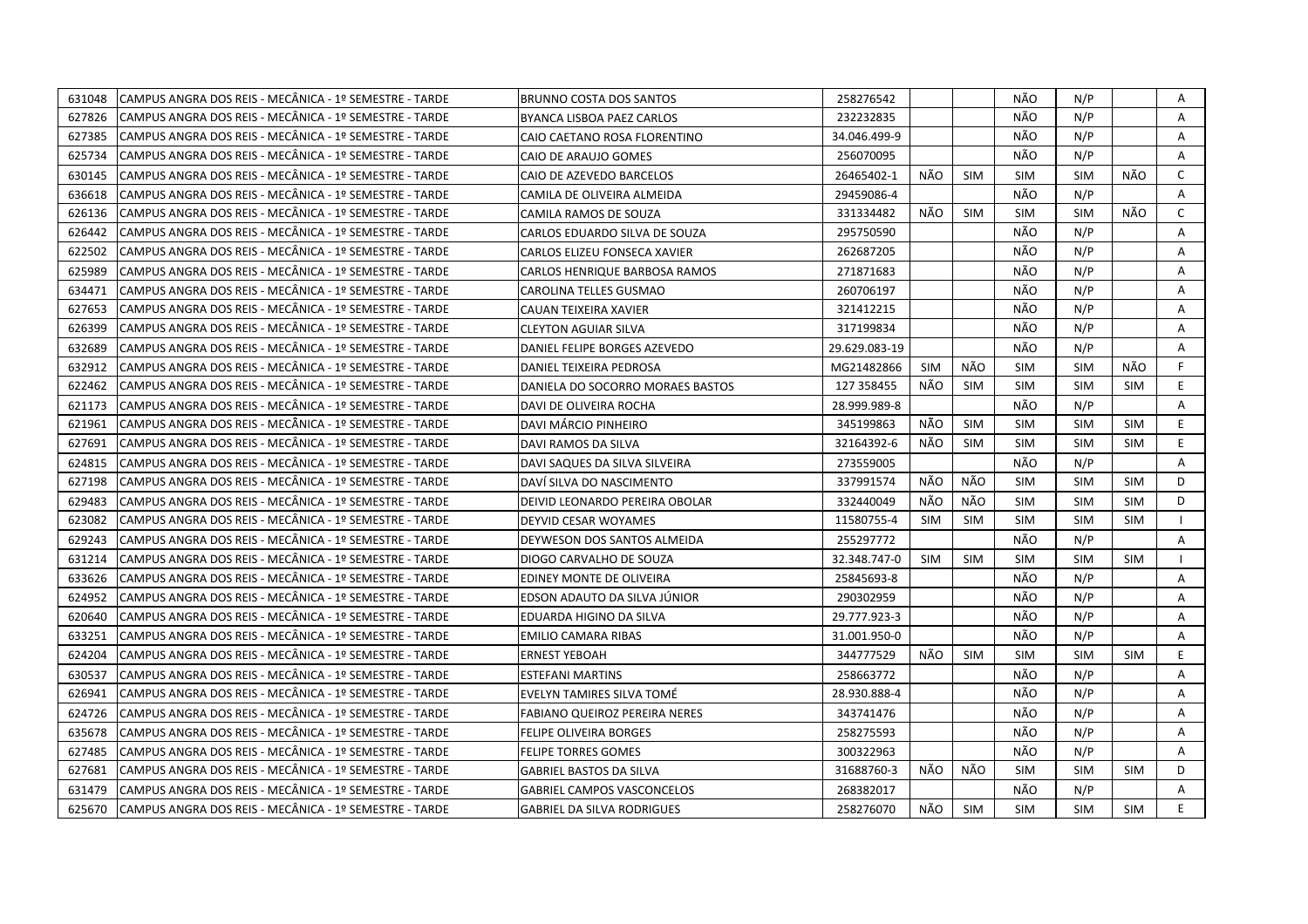| 636498 | CAMPUS ANGRA DOS REIS - MECÂNICA - 1º SEMESTRE - TARDE | <b>GABRIEL DE OLIVEIRA SIQUEIRA</b>      | 32.928.660-3   |            |            | NÃO        | N/P        |            | A  |
|--------|--------------------------------------------------------|------------------------------------------|----------------|------------|------------|------------|------------|------------|----|
| 625640 | CAMPUS ANGRA DOS REIS - MECÂNICA - 1º SEMESTRE - TARDE | GABRIEL DE SOUZA PEREIRA                 | 27.699.681-6   | NÃO        | <b>SIM</b> | <b>SIM</b> | <b>SIM</b> | <b>SIM</b> | E  |
| 625476 | CAMPUS ANGRA DOS REIS - MECÂNICA - 1º SEMESTRE - TARDE | GABRIEL MARCUS DOS SANTOS CURVELO        | 203768072      |            |            | NÃO        | N/P        |            | A  |
| 626650 | CAMPUS ANGRA DOS REIS - MECÂNICA - 1º SEMESTRE - TARDE | <b>GABRIEL MARTINS CARNAVALI LOPES</b>   | 243916186      | NÃO        | <b>SIM</b> | <b>SIM</b> | <b>SIM</b> | <b>SIM</b> | E  |
| 622175 | CAMPUS ANGRA DOS REIS - MECÂNICA - 1º SEMESTRE - TARDE | <b>GABRIEL OLIVEIRA ARRUDA RODRIGUES</b> | 276551587      |            |            | NÃO        | N/P        |            | Α  |
| 631414 | CAMPUS ANGRA DOS REIS - MECÂNICA - 1º SEMESTRE - TARDE | <b>GABRIEL PAIVA MELO DE ANDRADE</b>     | 296940810      |            |            | NÃO        | N/P        |            | A  |
| 626644 | CAMPUS ANGRA DOS REIS - MECÂNICA - 1º SEMESTRE - TARDE | <b>GABRIEL RIBEIRO SOARES JERONIMO</b>   | 271741969      |            |            | NÃO        | N/P        |            | A  |
| 620222 | CAMPUS ANGRA DOS REIS - MECÂNICA - 1º SEMESTRE - TARDE | <b>GABRIEL RODRIGUES DA FONSECA</b>      | 258643774      | NÃO        | NÃO        | <b>SIM</b> | <b>SIM</b> | <b>SIM</b> | D  |
| 625035 | CAMPUS ANGRA DOS REIS - MECÂNICA - 1º SEMESTRE - TARDE | <b>GABRIEL ROSA GARCIA</b>               | 311910848      | NÃO        | NÃO        | <b>SIM</b> | <b>SIM</b> | NÃO        | B  |
| 622621 | CAMPUS ANGRA DOS REIS - MECÂNICA - 1º SEMESTRE - TARDE | <b>GABRIEL VIEIRA MARTINS</b>            | 301758058      | NÃO        | NÃO        | <b>SIM</b> | <b>SIM</b> | <b>SIM</b> | D  |
| 627926 | CAMPUS ANGRA DOS REIS - MECÂNICA - 1º SEMESTRE - TARDE | GABRIELA NASCENTE DA SILVA               | 32.424.491-2   | NÃO        | <b>SIM</b> | <b>SIM</b> | <b>SIM</b> | <b>SIM</b> | E. |
| 622483 | CAMPUS ANGRA DOS REIS - MECÂNICA - 1º SEMESTRE - TARDE | <b>GABRIELE BASTOS NASCIMENTO</b>        | 3228388350     | NÃO        | <b>SIM</b> | <b>SIM</b> | <b>SIM</b> | <b>SIM</b> | E  |
| 624099 | CAMPUS ANGRA DOS REIS - MECÂNICA - 1º SEMESTRE - TARDE | <b>GHABRIELLA LUBE HONORINO</b>          | 33.934.690-0   |            |            | NÃO        | N/P        |            | Α  |
| 621037 | CAMPUS ANGRA DOS REIS - MECÂNICA - 1º SEMESTRE - TARDE | GIOVANNA FÉLIX DE ANDRADE                | 90968967       | <b>SIM</b> | <b>SIM</b> | <b>SIM</b> | <b>SIM</b> | <b>SIM</b> |    |
| 629023 | CAMPUS ANGRA DOS REIS - MECÂNICA - 1º SEMESTRE - TARDE | <b>GUILHERME AMORIM LIMA</b>             | 303036610      |            |            | NÃO        | N/P        |            | Α  |
| 622416 | CAMPUS ANGRA DOS REIS - MECÂNICA - 1º SEMESTRE - TARDE | <b>GUILHERME SANTOS DE OLIVEIRA</b>      | 332131259      | NÃO        | <b>SIM</b> | SIM        | <b>SIM</b> | <b>SIM</b> | E  |
| 636214 | CAMPUS ANGRA DOS REIS - MECÂNICA - 1º SEMESTRE - TARDE | GUILHERME VITORINO MOREIRA FERRAZ        | 50.227.236-3   |            |            | NÃO        | N/P        |            | A  |
| 620345 | CAMPUS ANGRA DOS REIS - MECÂNICA - 1º SEMESTRE - TARDE | <b>GUSTAVO DIOGO CASSOLI</b>             | 328593496      |            |            | NÃO        | N/P        |            | A  |
| 629666 | CAMPUS ANGRA DOS REIS - MECÂNICA - 1º SEMESTRE - TARDE | <b>GUSTAVO HENRIQUE DA SILVA M MAIA</b>  | Fh192024       |            |            | NÃO        | N/P        |            | A  |
| 626753 | CAMPUS ANGRA DOS REIS - MECÂNICA - 1º SEMESTRE - TARDE | GUSTAVO MENDES PEREIRA DE CARVALHO       | 25.843.012     |            |            | NÃO        | N/P        |            | Α  |
| 624967 | CAMPUS ANGRA DOS REIS - MECÂNICA - 1º SEMESTRE - TARDE | GUSTAVO RIBEIRO GUIMARÃES                | 281403352      |            |            | NÃO        | N/P        |            | A  |
| 636216 | CAMPUS ANGRA DOS REIS - MECÂNICA - 1º SEMESTRE - TARDE | GUSTAVO TELES DE GÓES PEREIRA            | 258570068      |            |            | NÃO        | N/P        |            | A  |
| 626723 | CAMPUS ANGRA DOS REIS - MECÂNICA - 1º SEMESTRE - TARDE | HELEN BARCELOS DOS SANTOS LINO           | 288788870      | NÃO        | SIM        | <b>SIM</b> | <b>SIM</b> | <b>SIM</b> | E. |
| 629555 | CAMPUS ANGRA DOS REIS - MECÂNICA - 1º SEMESTRE - TARDE | <b>HELEN BASTOS SANCHES</b>              | 27597641-3     | NÃO        | NÃO        | <b>SIM</b> | <b>SIM</b> | <b>SIM</b> | D  |
| 633659 | CAMPUS ANGRA DOS REIS - MECÂNICA - 1º SEMESTRE - TARDE | HIAGO CARDOSO SAMPAIO                    | 307028902      |            | <b>SIM</b> | <b>SIM</b> | <b>SIM</b> | NÃO        | C  |
| 621227 | CAMPUS ANGRA DOS REIS - MECÂNICA - 1º SEMESTRE - TARDE | IBSON BENTO BULHÕES DE ARAÚJO            | 258321421      |            |            | NÃO        | N/P        |            | A  |
| 636676 | CAMPUS ANGRA DOS REIS - MECÂNICA - 1º SEMESTRE - TARDE | IGOR INACIO PEREIRA DA SILVA             | 297774135      | <b>SIM</b> | SIM        | <b>SIM</b> | <b>SIM</b> | SIM        |    |
| 623944 | CAMPUS ANGRA DOS REIS - MECÂNICA - 1º SEMESTRE - TARDE | ISABELLA PEIXOTO DE MATTOS SILVA         | 236385290      | NÃO        | NÃO        | <b>SIM</b> | <b>SIM</b> | <b>SIM</b> | D  |
| 631120 | CAMPUS ANGRA DOS REIS - MECÂNICA - 1º SEMESTRE - TARDE | ISADORA SANGI SANTIAGO                   | 320322050      |            |            | NÃO        | N/P        |            | Α  |
| 621881 | CAMPUS ANGRA DOS REIS - MECÂNICA - 1º SEMESTRE - TARDE | ISIS OLIVEIRA SANTOS                     | 287692339      |            | <b>SIM</b> | <b>SIM</b> | <b>SIM</b> | <b>SIM</b> | E  |
| 621715 | CAMPUS ANGRA DOS REIS - MECÂNICA - 1º SEMESTRE - TARDE | ISRAEL PEREIRA FELIX                     | 32.296.094-9   |            |            | NÃO        | N/P        |            | A  |
| 622830 | CAMPUS ANGRA DOS REIS - MECÂNICA - 1º SEMESTRE - TARDE | JAMIELLE IRINEO DE SOUSA                 | 201712155      | <b>SIM</b> | <b>SIM</b> | <b>SIM</b> | <b>SIM</b> | <b>SIM</b> |    |
| 623616 | CAMPUS ANGRA DOS REIS - MECÂNICA - 1º SEMESTRE - TARDE | JANETE SANTOS ARAÚJO                     | 25392649       | <b>SIM</b> | <b>SIM</b> | <b>SIM</b> | <b>SIM</b> | <b>SIM</b> |    |
| 624534 | CAMPUS ANGRA DOS REIS - MECÂNICA - 1º SEMESTRE - TARDE | JOÃO GABRIEL DA SILVA NOGUEIRA           | 27.487.295-1   |            |            | NÃO        | N/P        |            | A  |
| 621736 | CAMPUS ANGRA DOS REIS - MECÂNICA - 1º SEMESTRE - TARDE | JOÃO MIGUEL RODRIGUES DE SOUZA           | 28894732-8     | NÃO        | NÃO        | NÃO        | <b>SIM</b> | SIM        | Α  |
| 627521 | CAMPUS ANGRA DOS REIS - MECÂNICA - 1º SEMESTRE - TARDE | JOÃO PEDRO DOS SANTOS PIRES              | 28662874-8     | <b>SIM</b> | <b>SIM</b> | <b>SIM</b> | <b>SIM</b> | <b>SIM</b> |    |
| 630109 | CAMPUS ANGRA DOS REIS - MECÂNICA - 1º SEMESTRE - TARDE | JOÃO PEDRO MORENO MACHADO                | 302808266      |            |            | NÃO        | N/P        |            | Α  |
| 627446 | CAMPUS ANGRA DOS REIS - MECÂNICA - 1º SEMESTRE - TARDE | JOÃO VITOR MOTA DOS SANTOS               | 175.988.757-90 | NÃO        | NÃO        | <b>SIM</b> | <b>SIM</b> | <b>SIM</b> | D  |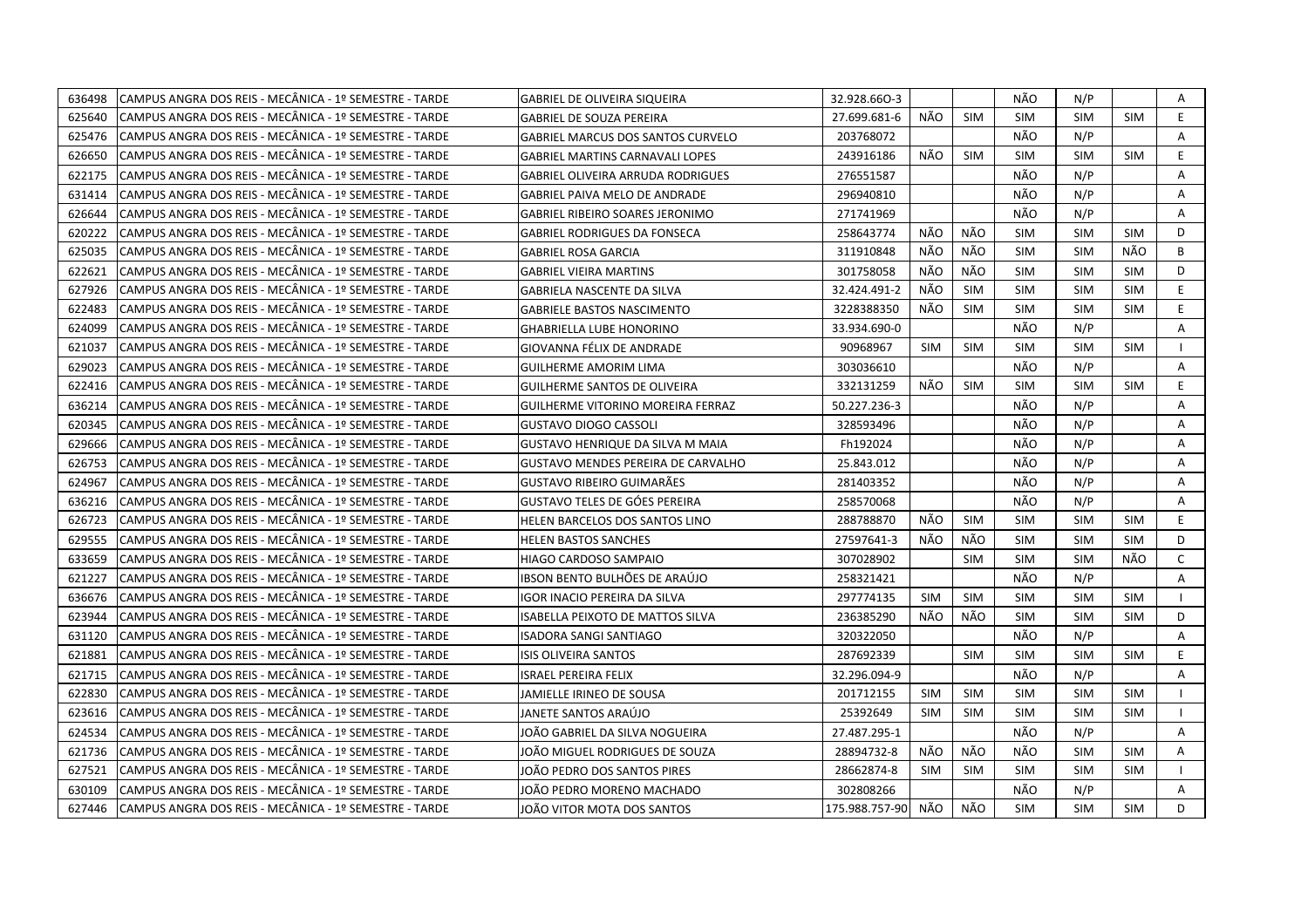| 623375 | CAMPUS ANGRA DOS REIS - MECÂNICA - 1º SEMESTRE - TARDE | JOÃO VITOR PINTO DOS SANTOS         | 32275916-8   | NÃO | <b>SIM</b> | NÃO        | <b>SIM</b> | SIM        | A  |
|--------|--------------------------------------------------------|-------------------------------------|--------------|-----|------------|------------|------------|------------|----|
| 625024 | CAMPUS ANGRA DOS REIS - MECÂNICA - 1º SEMESTRE - TARDE | IOEL CARLOS ANDRADE PINHEIRO        | 323024810    | NÃO | NÃO        | <b>SIM</b> | <b>SIM</b> | NÃO.       | B  |
| 623331 | CAMPUS ANGRA DOS REIS - MECÂNICA - 1º SEMESTRE - TARDE | JOHNATAN ELIAS FERREIRA DE ANDRADE  | 306263849    | NÃO | <b>SIM</b> | <b>SIM</b> | <b>SIM</b> | <b>SIM</b> | E. |
| 626347 | CAMPUS ANGRA DOS REIS - MECÂNICA - 1º SEMESTRE - TARDE | JUAN MOREIRA POSSIMOSER             | 32.807.285-5 |     |            | <b>SIM</b> | N/P        |            | Α  |
| 623511 | CAMPUS ANGRA DOS REIS - MECÂNICA - 1º SEMESTRE - TARDE | JUAN PABLO DANTAS DA SILVA          | 293788105    | NÃO | NÃO        | <b>SIM</b> | <b>SIM</b> | <b>SIM</b> | D  |
| 628029 | CAMPUS ANGRA DOS REIS - MECÂNICA - 1º SEMESTRE - TARDE | JÚLIA PEREIRA BARRA                 | 29.958.568-7 |     |            | NÃO        | N/P        |            | Α  |
| 627823 | CAMPUS ANGRA DOS REIS - MECÂNICA - 1º SEMESTRE - TARDE | JÚLIA RAMOS CLAUDINO                | 25.865.090-2 | NÃO | NÃO        | <b>SIM</b> | <b>SIM</b> | <b>SIM</b> | D  |
| 621549 | CAMPUS ANGRA DOS REIS - MECÂNICA - 1º SEMESTRE - TARDE | JULIANA BELCHIOR BELARMINO FERREIRA | 28.070.536-9 |     |            | NÃO        | N/P        |            | A  |
| 628069 | CAMPUS ANGRA DOS REIS - MECÂNICA - 1º SEMESTRE - TARDE | JULIO CESAR DIAS ALVES DE SOUZA     | 31521208-4   | NÃO |            | <b>SIM</b> | <b>SIM</b> |            | B  |
| 627805 | CAMPUS ANGRA DOS REIS - MECÂNICA - 1º SEMESTRE - TARDE | JÚNIO CARLOS DOS SANTOS LISBOA      | 289563553    |     |            | NÃO        | N/P        |            | A  |
| 621649 | CAMPUS ANGRA DOS REIS - MECÂNICA - 1º SEMESTRE - TARDE | KACIO MAIA MORAIS                   | 295914006    |     |            | <b>SIM</b> | N/P        |            | Α  |
| 634190 | CAMPUS ANGRA DOS REIS - MECÂNICA - 1º SEMESTRE - TARDE | KAIKY MESQUITA DA SILVA             | 275060275    |     |            | NÃO        | N/P        |            | A  |
| 621620 | CAMPUS ANGRA DOS REIS - MECÂNICA - 1º SEMESTRE - TARDE | KAIO MAIA MORAIS                    | 295914014    |     |            | <b>SIM</b> | N/P        |            | A  |
| 630798 | CAMPUS ANGRA DOS REIS - MECÂNICA - 1º SEMESTRE - TARDE | KALLIL NEPOMUCENO TADROS GUIMARÃES  | 308100411    |     |            | NÃO        | N/P        |            | Α  |
| 626642 | CAMPUS ANGRA DOS REIS - MECÂNICA - 1º SEMESTRE - TARDE | KAMYLA SALLES GOMES                 | 305359168    |     | <b>SIM</b> | <b>SIM</b> | <b>SIM</b> | <b>SIM</b> | E  |
| 622029 | CAMPUS ANGRA DOS REIS - MECÂNICA - 1º SEMESTRE - TARDE | <b>KAREN TELLES SOARES</b>          | 241506963    |     |            | <b>SIM</b> | N/P        |            | A  |
| 627638 | CAMPUS ANGRA DOS REIS - MECÂNICA - 1º SEMESTRE - TARDE | KAUAN VIEIRA DE AGUIAR BRITO        | 34093435-5   | NÃO | <b>SIM</b> | <b>SIM</b> | <b>SIM</b> | <b>SIM</b> | E. |
| 621901 | CAMPUS ANGRA DOS REIS - MECÂNICA - 1º SEMESTRE - TARDE | KAYLAINE MARIANO GOMES DA SILVA     | 30.427.066-3 |     |            | NÃO        | N/P        |            | A  |
| 621477 | CAMPUS ANGRA DOS REIS - MECÂNICA - 1º SEMESTRE - TARDE | KAYQUE LOPES DA GAMA                | 258282243    | NÃO | <b>SIM</b> | <b>SIM</b> | <b>SIM</b> | NÃO        | C  |
| 624062 | CAMPUS ANGRA DOS REIS - MECÂNICA - 1º SEMESTRE - TARDE | LARISSA GABRIELLA FRANÇA FERREIRA   | 1618331361   | NÃO | <b>SIM</b> | <b>SIM</b> | <b>SIM</b> | <b>SIM</b> | E  |
| 626338 | CAMPUS ANGRA DOS REIS - MECÂNICA - 1º SEMESTRE - TARDE | LARISSA MENEZES ALEIXO              | 282211275    |     |            | NÃO        | N/P        |            | A  |
| 634573 | CAMPUS ANGRA DOS REIS - MECÂNICA - 1º SEMESTRE - TARDE | LARISSA PAES DA SILVA               | 326133014    | NÃO | <b>SIM</b> | <b>SIM</b> | <b>SIM</b> | <b>SIM</b> | E. |
| 631158 | CAMPUS ANGRA DOS REIS - MECÂNICA - 1º SEMESTRE - TARDE | LEANDRO LOPES DE SOUZA              | 555853020    |     |            | NÃO        | N/P        |            | A  |
| 621091 | CAMPUS ANGRA DOS REIS - MECÂNICA - 1º SEMESTRE - TARDE | LEONARDO FERREIRA CARDOSO LIMA      | 310837281    | NÃO | <b>SIM</b> | <b>SIM</b> | <b>SIM</b> | <b>SIM</b> | E. |
| 632797 | CAMPUS ANGRA DOS REIS - MECÂNICA - 1º SEMESTRE - TARDE | LEONI SENA DE BRITO                 | 24.784.683-5 |     |            | NÃO        | N/P        |            | A  |
| 623611 | CAMPUS ANGRA DOS REIS - MECÂNICA - 1º SEMESTRE - TARDE | LETÍCIA DA SILVA BORGES             | 25832755-0   | NÃO | <b>SIM</b> | <b>SIM</b> | <b>SIM</b> | <b>SIM</b> | E. |
| 627000 | CAMPUS ANGRA DOS REIS - MECÂNICA - 1º SEMESTRE - TARDE | LISA ALESSANDRA BARROS LOPES        | 50980823     |     |            | NÃO        | N/P        |            | A  |
| 634722 | CAMPUS ANGRA DOS REIS - MECÂNICA - 1º SEMESTRE - TARDE | LIVIA ALVES DE SOUZA                | 25845049-3   |     |            | NÃO        | N/P        |            | A  |
| 622005 | CAMPUS ANGRA DOS REIS - MECÂNICA - 1º SEMESTRE - TARDE | LIVIA PACHECO DA SILVA              | 34147118-3   |     |            | NÃO        | N/P        |            | A  |
| 620687 | CAMPUS ANGRA DOS REIS - MECÂNICA - 1º SEMESTRE - TARDE | LUCAS BERNARDO SANTOS MARTINS       | 310874490    |     |            | NÃO        | N/P        |            | A  |
| 620248 | CAMPUS ANGRA DOS REIS - MECÂNICA - 1º SEMESTRE - TARDE | LUCAS BEZERRA DE SOUZA              | 295043244    |     |            | NÃO        | N/P        |            | A  |
| 624889 | CAMPUS ANGRA DOS REIS - MECÂNICA - 1º SEMESTRE - TARDE | LUCAS DE MORAIS SOARES              | 28.941.237-1 |     |            | NÃO        | N/P        |            | A  |
| 620872 | CAMPUS ANGRA DOS REIS - MECÂNICA - 1º SEMESTRE - TARDE | LUCAS FONSECA DA SILVA              | 234468049    |     |            | NÃO        | N/P        |            | A  |
| 621614 | CAMPUS ANGRA DOS REIS - MECÂNICA - 1º SEMESTRE - TARDE | LUCAS GNUTZMANN OLIVEIRA            | 218143881    |     |            | NÃO        | N/P        |            | A  |
| 629050 | CAMPUS ANGRA DOS REIS - MECÂNICA - 1º SEMESTRE - TARDE | LUCAS LOPES DA SILVA                | 25.857.066-2 |     |            | NÃO        | N/P        |            | A  |
| 623932 | CAMPUS ANGRA DOS REIS - MECÂNICA - 1º SEMESTRE - TARDE | LUCAS MOREIRA DA SILVA              | 244526216    |     |            | NÃO        | N/P        |            | Α  |
| 621099 | CAMPUS ANGRA DOS REIS - MECÂNICA - 1º SEMESTRE - TARDE | LUCAS NÉLIO DA SILVA GUEDES         | 33.985.432-5 |     |            | NÃO        | N/P        |            | A  |
| 632908 | CAMPUS ANGRA DOS REIS - MECÂNICA - 1º SEMESTRE - TARDE | LUCAS TAVARES MELGACO SANTOS        | 270831464    |     |            | NÃO        | N/P        |            | A  |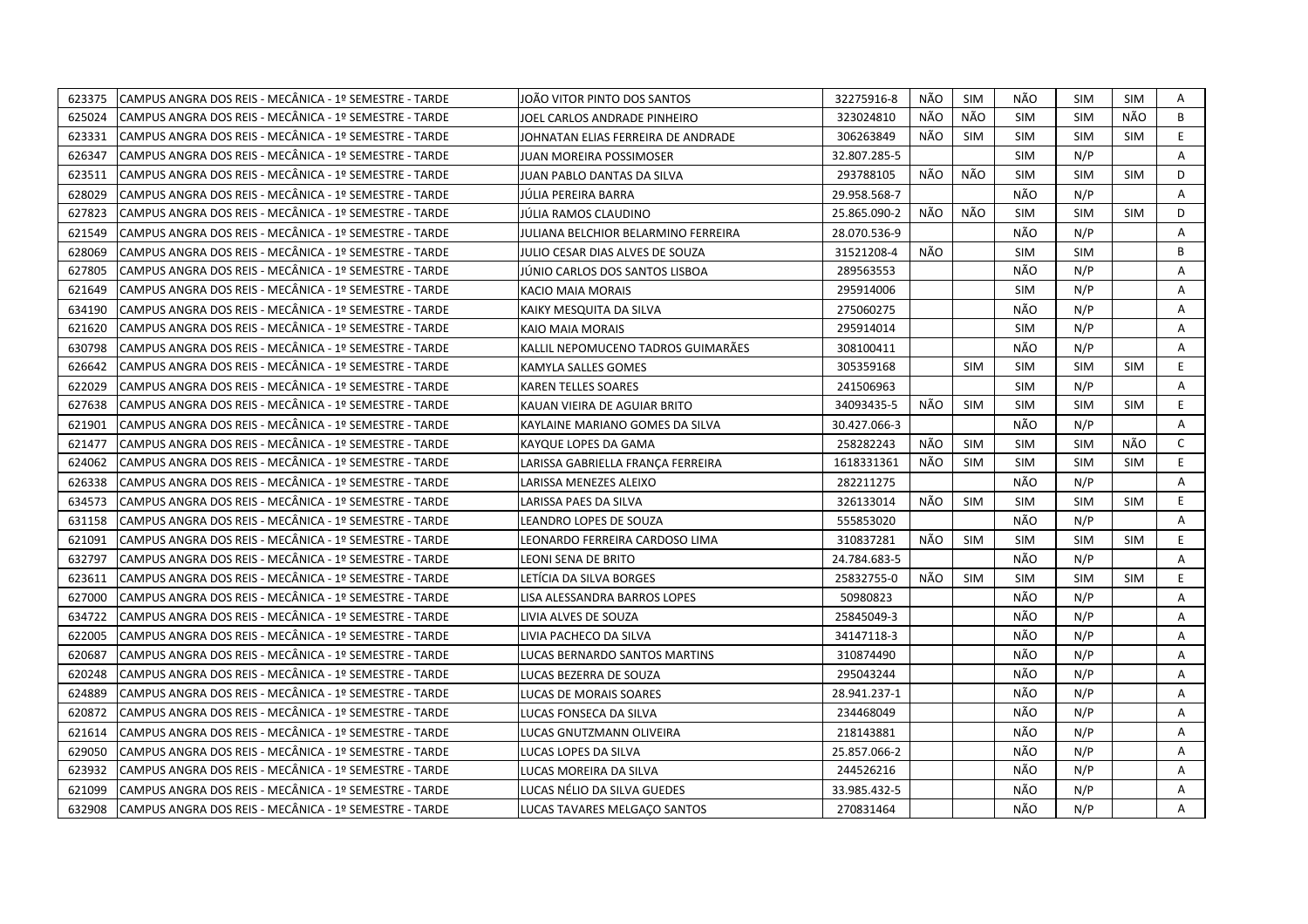| 621233 | CAMPUS ANGRA DOS REIS - MECÂNICA - 1º SEMESTRE - TARDE | LUCIANA CLARA DOS SANTOS NASCIMENTO     | 25.834.436-5  | NÃO        | SIM        | <b>SIM</b> | <b>SIM</b> | NÃO        | C  |
|--------|--------------------------------------------------------|-----------------------------------------|---------------|------------|------------|------------|------------|------------|----|
| 622330 | CAMPUS ANGRA DOS REIS - MECÂNICA - 1º SEMESTRE - TARDE | LUIS FELIPE PAULINO MAXIMIANO           | 296794282     |            |            | <b>SIM</b> | N/P        |            | A  |
| 625782 | CAMPUS ANGRA DOS REIS - MECÂNICA - 1º SEMESTRE - TARDE | LUIS FERNANDO PEREIRA DIAS              | 23.615.605-5  |            |            | NÃO        | N/P        |            | A  |
| 620839 | CAMPUS ANGRA DOS REIS - MECÂNICA - 1º SEMESTRE - TARDE | LUIZ GUSTAVO DOS SANTOS SOARES          | 300228715     |            |            | NÃO        | N/P        |            | Α  |
| 626483 | CAMPUS ANGRA DOS REIS - MECÂNICA - 1º SEMESTRE - TARDE | LUIZE TAVARES GUIMARÃES CARDOZO         | 29673369 4    |            |            | NÃO        | N/P        |            | Α  |
| 630183 | CAMPUS ANGRA DOS REIS - MECÂNICA - 1º SEMESTRE - TARDE | MARCELI CRISTINA DA CONCEIÇÃO ROSARIO   | $\mathbf 0$   |            |            | NÃO        | N/P        |            | Α  |
| 623171 | CAMPUS ANGRA DOS REIS - MECÂNICA - 1º SEMESTRE - TARDE | <b>MARCELO PORTO DE MEDEIROS</b>        | 292312097     | NÃO        | NÃO        | SIM        | <b>SIM</b> | <b>SIM</b> | D  |
| 626891 | CAMPUS ANGRA DOS REIS - MECÂNICA - 1º SEMESTRE - TARDE | MARCOS ROBERTO DA SILVA ARAÚJO          | 32.495.210-0  | NÃO        | <b>SIM</b> | <b>SIM</b> | <b>SIM</b> | <b>SIM</b> | E. |
| 636537 | CAMPUS ANGRA DOS REIS - MECÂNICA - 1º SEMESTRE - TARDE | MARIA CLARA DE OLIVEIRA BENTO MOREIRA   | 25.727.407-6  | NÃO        | NÃO        | <b>SIM</b> | <b>SIM</b> | <b>SIM</b> | D  |
| 628588 | CAMPUS ANGRA DOS REIS - MECÂNICA - 1º SEMESTRE - TARDE | MARIA CLARA TAVARES SILVA               | 21465226745   |            |            | NÃO        | N/P        |            | Α  |
| 624303 | CAMPUS ANGRA DOS REIS - MECÂNICA - 1º SEMESTRE - TARDE | MARIA DARKIELLY DA SILVA OLIVEIRA       | 303860720     |            |            | NÃO        | N/P        |            | Α  |
| 636555 | CAMPUS ANGRA DOS REIS - MECÂNICA - 1º SEMESTRE - TARDE | MARIA EDUARDA BUSCARONS DOS SANTOS      | 258449875     |            |            | NÃO        | N/P        |            | Α  |
| 621288 | CAMPUS ANGRA DOS REIS - MECÂNICA - 1º SEMESTRE - TARDE | MARIA GABRIELLA DA SILVA MACHADO        | 318068905     |            |            | NÃO        | N/P        |            | Α  |
| 625408 | CAMPUS ANGRA DOS REIS - MECÂNICA - 1º SEMESTRE - TARDE | MARIA JOSEFA SILVA DE SÁ                | 30.727.252-6  |            |            | NÃO        | N/P        |            | A  |
| 634468 | CAMPUS ANGRA DOS REIS - MECÂNICA - 1º SEMESTRE - TARDE | MARIANA PEREIRA NICACIO                 | 258625763     |            |            | NÃO        | N/P        |            | Α  |
| 626895 | CAMPUS ANGRA DOS REIS - MECÂNICA - 1º SEMESTRE - TARDE | <b>MARIANE SVORC MORAIS DE SOUSA</b>    | 28.093.757-4  |            |            | NÃO        | N/P        |            | A  |
| 636152 | CAMPUS ANGRA DOS REIS - MECÂNICA - 1º SEMESTRE - TARDE | MARISOL BRASIL DOS REIS FERNANDES       | 31.004.112-4  |            |            | NÃO        | N/P        |            | Α  |
| 633188 | CAMPUS ANGRA DOS REIS - MECÂNICA - 1º SEMESTRE - TARDE | MATEUS DE LIMA PAZ                      | 28139037-7    |            |            | NÃO        | N/P        |            | Α  |
| 620547 | CAMPUS ANGRA DOS REIS - MECÂNICA - 1º SEMESTRE - TARDE | MATHEUS ALVES DE ANDRADE SOUSA          | 258763689     |            |            | NÃO        | N/P        |            | A  |
| 632502 | CAMPUS ANGRA DOS REIS - MECÂNICA - 1º SEMESTRE - TARDE | MATHEUS ALVES LADEIRA                   | 308081900     |            |            | NÃO        | N/P        |            | A  |
| 622254 | CAMPUS ANGRA DOS REIS - MECÂNICA - 1º SEMESTRE - TARDE | <b>MATHEUS NERES DE OLIVEIRA</b>        | 236149233     |            |            | NÃO        | N/P        |            | A  |
| 634648 | CAMPUS ANGRA DOS REIS - MECÂNICA - 1º SEMESTRE - TARDE | MATHEUS RICARDO GULLO SCHWENCK BARBOSA  | 299857193     |            |            | NÃO        | N/P        |            | Α  |
| 623615 | CAMPUS ANGRA DOS REIS - MECÂNICA - 1º SEMESTRE - TARDE | <b>MATHEUS VINICIUS GONCALVES COSTA</b> | 233661677     |            |            | NÃO        | N/P        |            | A  |
| 635245 | CAMPUS ANGRA DOS REIS - MECÂNICA - 1º SEMESTRE - TARDE | MAYCON YURI DE ALCANTARA VIANNA         | 277004420     | NÃO        |            | <b>SIM</b> | <b>SIM</b> | NÃO        | B  |
| 624300 | CAMPUS ANGRA DOS REIS - MECÂNICA - 1º SEMESTRE - TARDE | MAYTË YASMIN ANJOS BRANDÄO              | 55091         |            |            | NÃO        | N/P        |            | A  |
| 627665 | CAMPUS ANGRA DOS REIS - MECÂNICA - 1º SEMESTRE - TARDE | MICHELE LIMA DA SILVA                   | 131144065     |            |            | NÃO        | N/P        |            | A  |
| 630025 | CAMPUS ANGRA DOS REIS - MECÂNICA - 1º SEMESTRE - TARDE | MIGHEL ANGELLO RODRIGUES DOS SANTOS     | 258570084     |            |            | NÃO        | N/P        |            | Α  |
| 621363 | CAMPUS ANGRA DOS REIS - MECÂNICA - 1º SEMESTRE - TARDE | MIGUEL DA SILVA FLORENZANO BARBOSA      | 294763634     |            |            | NÃO        | N/P        |            | A  |
| 633845 | CAMPUS ANGRA DOS REIS - MECÂNICA - 1º SEMESTRE - TARDE | MILENA MEDEIROS DO ROSARIO              | 313586398     |            |            | NÃO        | N/P        |            | Α  |
| 634180 | CAMPUS ANGRA DOS REIS - MECÂNICA - 1º SEMESTRE - TARDE | MYLLER ALVES LAGDEM PEIXOTO             | 322872573     |            |            | NÃO        | N/P        |            | Α  |
| 623582 | CAMPUS ANGRA DOS REIS - MECÂNICA - 1º SEMESTRE - TARDE | NAUANY SANTOS DA SILVA                  | 283305191     | NÃO        | <b>SIM</b> | <b>SIM</b> | <b>SIM</b> | <b>SIM</b> | E. |
| 620988 | CAMPUS ANGRA DOS REIS - MECÂNICA - 1º SEMESTRE - TARDE | NAYARA DE MEDEIROS MOREIRA              | 343637799     |            |            | NÃO        | N/P        |            | A  |
| 625521 | CAMPUS ANGRA DOS REIS - MECÂNICA - 1º SEMESTRE - TARDE | NICOLLE DO COUTO JORDÃO FERREIRA        | 25852031-1    | <b>SIM</b> | <b>SIM</b> | <b>SIM</b> | <b>SIM</b> | NÃO        | G  |
| 621273 | CAMPUS ANGRA DOS REIS - MECÂNICA - 1º SEMESTRE - TARDE | NICOLLY FERREIRA DA SILVA               | 263407454     | <b>SIM</b> | <b>SIM</b> | <b>SIM</b> | <b>SIM</b> | SIM        |    |
| 625494 | CAMPUS ANGRA DOS REIS - MECÂNICA - 1º SEMESTRE - TARDE | NICOLLY MONÇÃO PIMENTA                  | 300370541     |            |            | NÃO        | N/P        |            | A  |
| 625834 | CAMPUS ANGRA DOS REIS - MECÂNICA - 1º SEMESTRE - TARDE | NINA VIEIRA RIBEIRO LUZ                 | 9.774.311     |            |            | NÃO        | N/P        |            | Α  |
| 622695 | CAMPUS ANGRA DOS REIS - MECÂNICA - 1º SEMESTRE - TARDE | OSMAR GERALDO DA SILVA NETO             | MG-17.376.504 | NÃO        | <b>SIM</b> | <b>SIM</b> | <b>SIM</b> | <b>SIM</b> | E. |
| 622013 | CAMPUS ANGRA DOS REIS - MECÂNICA - 1º SEMESTRE - TARDE | PABLO AUGUSTO PACHECO DA SILVA          | 34147111-8    |            |            | NÃO        | N/P        |            | А  |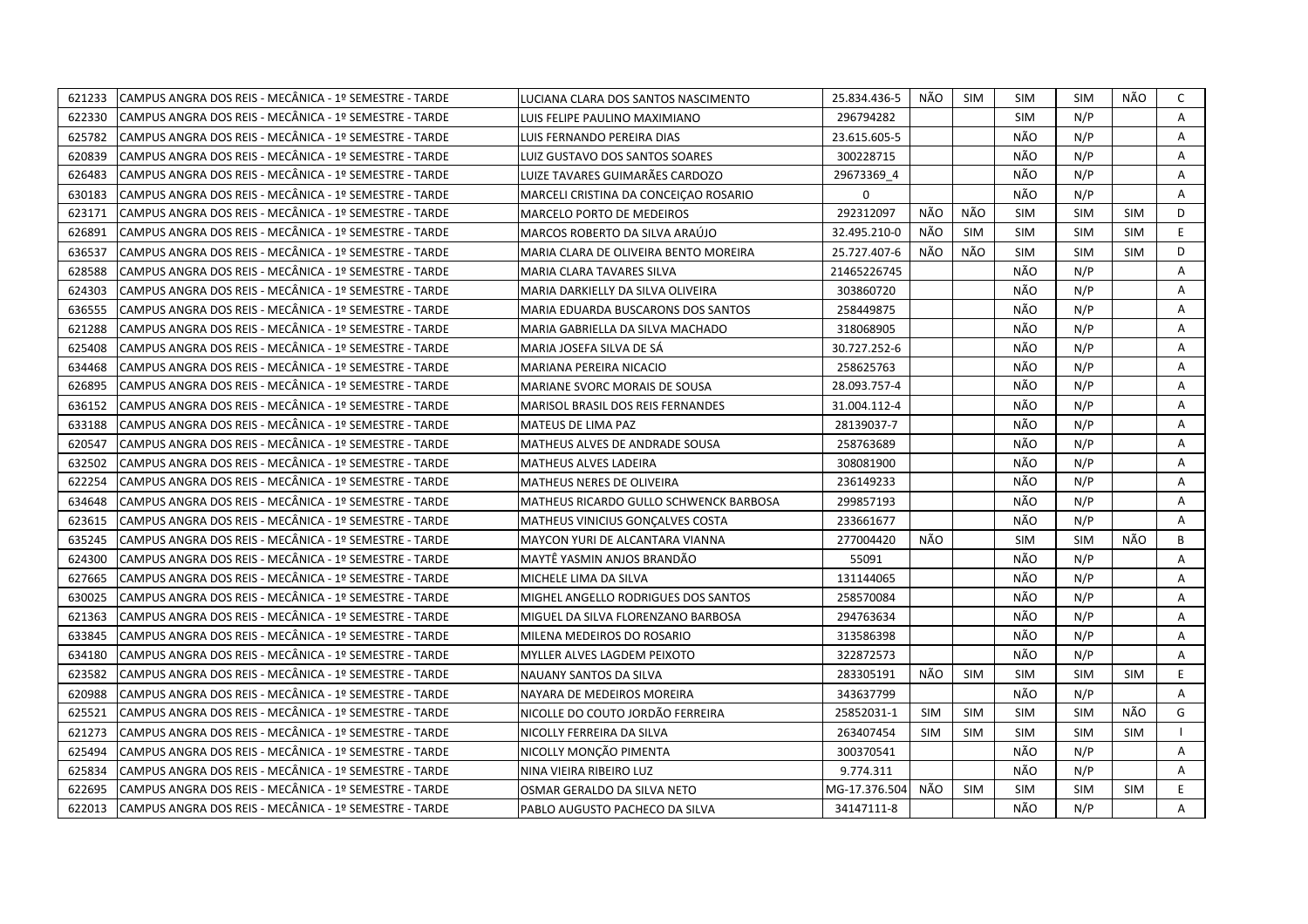| 626630 | CAMPUS ANGRA DOS REIS - MECÂNICA - 1º SEMESTRE - TARDE | PEDRO ANTONIO DE TRINDADE MARIA               | 219033608     |            | <b>SIM</b> | <b>SIM</b> | <b>SIM</b> | SIM        | E.             |
|--------|--------------------------------------------------------|-----------------------------------------------|---------------|------------|------------|------------|------------|------------|----------------|
| 623783 | CAMPUS ANGRA DOS REIS - MECÂNICA - 1º SEMESTRE - TARDE | PEDRO DE SOUZA FERREIRA                       | 332824663     | NÃO        | <b>SIM</b> | <b>SIM</b> | <b>SIM</b> | <b>SIM</b> | E              |
| 629774 | CAMPUS ANGRA DOS REIS - MECÂNICA - 1º SEMESTRE - TARDE | PEDRO HENRIQUE ASSIS SANT' ANA                | 3100062000    |            |            | NÃO        | N/P        |            | A              |
| 630579 | CAMPUS ANGRA DOS REIS - MECÂNICA - 1º SEMESTRE - TARDE | PEDRO LUCAS DE OLIVEIRA DA SILVA              | 33316929-0    | NÃO        | <b>SIM</b> | <b>SIM</b> | SIM        | <b>SIM</b> | E.             |
| 621209 | CAMPUS ANGRA DOS REIS - MECÂNICA - 1º SEMESTRE - TARDE | PETERSON CHAVES FERREIRA                      | 342630639     | <b>SIM</b> | NÃO        | <b>SIM</b> | <b>SIM</b> | <b>SIM</b> | H              |
| 625713 | CAMPUS ANGRA DOS REIS - MECÂNICA - 1º SEMESTRE - TARDE | RACQUEL BASTOS LIMA                           | 240893412     | <b>SIM</b> | NÃO        | <b>SIM</b> | <b>SIM</b> | <b>SIM</b> | H              |
| 624711 | CAMPUS ANGRA DOS REIS - MECÂNICA - 1º SEMESTRE - TARDE | RADSON COSME ALVES DOS SANTOS JUNIOR          | 258276500     |            | <b>SIM</b> | <b>SIM</b> | <b>SIM</b> | <b>SIM</b> | E              |
| 630350 | CAMPUS ANGRA DOS REIS - MECÂNICA - 1º SEMESTRE - TARDE | RAFAEL BARBARETO                              | $\mathbf 0$   |            |            | NÃO        | N/P        |            | Α              |
| 622011 | CAMPUS ANGRA DOS REIS - MECÂNICA - 1º SEMESTRE - TARDE | RAFAEL MATOS DA SILVA MOREIRA                 | 317112837     |            |            | <b>SIM</b> | N/P        |            | A              |
| 624872 | CAMPUS ANGRA DOS REIS - MECÂNICA - 1º SEMESTRE - TARDE | RAISA MAIA ALBANO RODRIGUES                   | 222173619     |            |            | NÃO        | N/P        |            | Α              |
| 620882 | CAMPUS ANGRA DOS REIS - MECÂNICA - 1º SEMESTRE - TARDE | RAISSA LÉCSSIA RODRIGUES DA SILVA             | 28.306.806-2  |            | <b>SIM</b> | <b>SIM</b> | <b>SIM</b> | <b>SIM</b> | E.             |
| 626454 | CAMPUS ANGRA DOS REIS - MECÂNICA - 1º SEMESTRE - TARDE | RAUL DE MORAIS INACIO                         | 299927400     |            |            | NÃO        | N/P        |            | Α              |
| 632559 | CAMPUS ANGRA DOS REIS - MECÂNICA - 1º SEMESTRE - TARDE | RHENAN CARRARA TOSTES                         | 258722644     |            |            | NÃO        | N/P        |            | Α              |
| 631263 | CAMPUS ANGRA DOS REIS - MECÂNICA - 1º SEMESTRE - TARDE | RHUAN PEDRO PERON CARRARA TOSTES              | 341638591     |            |            | NÃO        | N/P        |            | $\overline{A}$ |
| 622703 | CAMPUS ANGRA DOS REIS - MECÂNICA - 1º SEMESTRE - TARDE | RÔMULO GUIMARÃES PRADO                        | 237688882     | NÃO        | <b>SIM</b> | <b>SIM</b> | <b>SIM</b> | <b>SIM</b> | E              |
| 620323 | CAMPUS ANGRA DOS REIS - MECÂNICA - 1º SEMESTRE - TARDE | RUAM ALEXANDRE RODRIGUES DA SILVA             | 28.306.795-7  | NÃO        | <b>SIM</b> | <b>SIM</b> | <b>SIM</b> | <b>SIM</b> | E.             |
| 627116 | CAMPUS ANGRA DOS REIS - MECÂNICA - 1º SEMESTRE - TARDE | RUAN DOS SANTOS BARBOSA                       | 323033159     | NÃO        | <b>SIM</b> | <b>SIM</b> | <b>SIM</b> |            | $\mathsf{C}$   |
| 630773 | CAMPUS ANGRA DOS REIS - MECÂNICA - 1º SEMESTRE - TARDE | RUBENS MOREIRA CASTRO                         | 57.328.315-1  |            |            | NÃO        | N/P        |            | $\mathsf{A}$   |
| 627727 | CAMPUS ANGRA DOS REIS - MECÂNICA - 1º SEMESTRE - TARDE | SABRINA GONÇALVES DA SILVA CARIOCA            | 30.039.887-2  | NÃO        | NÃO        | <b>SIM</b> | <b>SIM</b> | <b>SIM</b> | D              |
| 628716 | CAMPUS ANGRA DOS REIS - MECÂNICA - 1º SEMESTRE - TARDE | SABRINNA VITÓRIA MARTINS DA SILVA DE OLIVEIRA | MG-20.578.528 | NÃO        | <b>SIM</b> | <b>SIM</b> | <b>SIM</b> | <b>SIM</b> | E.             |
| 627726 | CAMPUS ANGRA DOS REIS - MECÂNICA - 1º SEMESTRE - TARDE | SALATIEL AIRES DE MORAIS                      | 322903956     |            |            | NÃO        | N/P        |            | A              |
| 621763 | CAMPUS ANGRA DOS REIS - MECÂNICA - 1º SEMESTRE - TARDE | SAMARA DE JESUS DO NASCIMENTO                 | 262766819     |            | <b>SIM</b> | <b>SIM</b> | <b>SIM</b> | <b>SIM</b> | E              |
| 622586 | CAMPUS ANGRA DOS REIS - MECÂNICA - 1º SEMESTRE - TARDE | SAMARA ELIZA PONTES CRUZ                      | 25.845.042-8  |            |            | NÃO        | N/P        |            | A              |
| 623805 | CAMPUS ANGRA DOS REIS - MECÂNICA - 1º SEMESTRE - TARDE | SAMARA RAIOL DA ROSA XAVIER                   | 25861662-2    |            |            | NÃO        | N/P        |            | A              |
| 634863 | CAMPUS ANGRA DOS REIS - MECÂNICA - 1º SEMESTRE - TARDE | SAMUEL CARLOS HASS DA SILVA                   | 0             |            |            | NÃO        | N/P        |            | A              |
| 622759 | CAMPUS ANGRA DOS REIS - MECÂNICA - 1º SEMESTRE - TARDE | SAMUEL DE MELO PASSOS                         | 29.973.797-3  | NÃO        | NÃO        | <b>SIM</b> | <b>SIM</b> | <b>SIM</b> | D              |
| 634026 | CAMPUS ANGRA DOS REIS - MECÂNICA - 1º SEMESTRE - TARDE | SIDNEY ALBERTO SILVA                          | 313462289     |            |            | NÃO        | N/P        |            | Α              |
| 631508 | CAMPUS ANGRA DOS REIS - MECÂNICA - 1º SEMESTRE - TARDE | STHÉFANY ALVES DA SILVA                       | 28394629-1    |            |            | NÃO        | N/P        |            | A              |
| 624928 | CAMPUS ANGRA DOS REIS - MECÂNICA - 1º SEMESTRE - TARDE | TAINA RODRIGUES DE ALMEIDA                    | 326367976     | <b>SIM</b> | <b>SIM</b> | <b>SIM</b> | <b>SIM</b> | <b>SIM</b> |                |
| 628804 | CAMPUS ANGRA DOS REIS - MECÂNICA - 1º SEMESTRE - TARDE | TATIANE PAES DE OLIVEIRA ALMEIDA              | 08016481-7    |            |            | NÃO        | N/P        |            | Α              |
| 621286 | CAMPUS ANGRA DOS REIS - MECÂNICA - 1º SEMESTRE - TARDE | TAYANE DOS SANTOS SOUZA                       | 327769188     |            |            | NÃO        | N/P        |            | Α              |
| 626728 | CAMPUS ANGRA DOS REIS - MECÂNICA - 1º SEMESTRE - TARDE | THAUANE DOS SANTOS SILVA                      | 338674443     | <b>SIM</b> | <b>SIM</b> | <b>SIM</b> | <b>SIM</b> | <b>SIM</b> |                |
| 633089 | CAMPUS ANGRA DOS REIS - MECÂNICA - 1º SEMESTRE - TARDE | THIAGO CONCEIÇÃO DE FREITAS                   | 327009908     |            |            | NÃO        | N/P        |            | A              |
| 628832 | CAMPUS ANGRA DOS REIS - MECÂNICA - 1º SEMESTRE - TARDE | TIFFANY DE SOUZA COSTA                        | 315624692     | NÃO        | <b>SIM</b> | <b>SIM</b> | <b>SIM</b> | <b>SIM</b> | E.             |
| 622655 | CAMPUS ANGRA DOS REIS - MECÂNICA - 1º SEMESTRE - TARDE | TOBIAS VINICIUS VIEIRA MARTINS                | 302533153     | NÃO        | NÃO        | <b>SIM</b> | <b>SIM</b> | <b>SIM</b> | D              |
| 629121 | CAMPUS ANGRA DOS REIS - MECÂNICA - 1º SEMESTRE - TARDE | UGO VIEIRA DOS SANTOS                         | 346890759     | NÃO        | <b>SIM</b> | <b>SIM</b> | <b>SIM</b> | <b>SIM</b> | E.             |
| 627288 | CAMPUS ANGRA DOS REIS - MECÂNICA - 1º SEMESTRE - TARDE | VANESSA DE CARVALHO DIAS                      | 328204391     | <b>SIM</b> | <b>SIM</b> | <b>SIM</b> | <b>SIM</b> | <b>SIM</b> | $\mathbf{I}$   |
| 620488 | CAMPUS ANGRA DOS REIS - MECÂNICA - 1º SEMESTRE - TARDE | VANESSA DOS SANTOS COSTA                      | 289260366     | NÃO        | NÃO        | <b>SIM</b> | <b>SIM</b> | <b>SIM</b> | D              |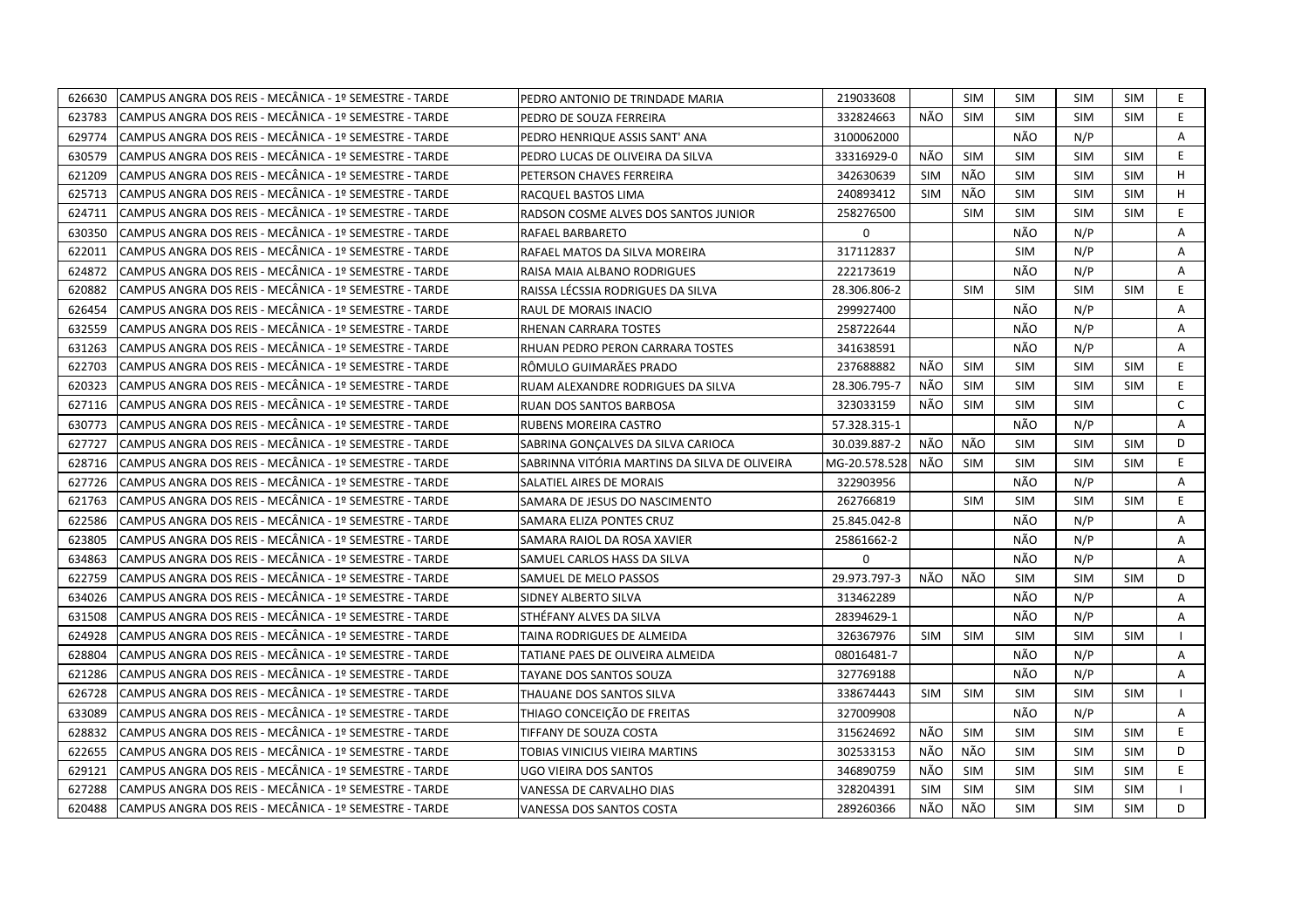| 624206 | CAMPUS ANGRA DOS REIS - MECÂNICA - 1º SEMESTRE - TARDE | VANESSA SILVA REIS                       | 315686493    |            |            | NÃO        | N/P        |            | Α            |
|--------|--------------------------------------------------------|------------------------------------------|--------------|------------|------------|------------|------------|------------|--------------|
| 629874 | CAMPUS ANGRA DOS REIS - MECÂNICA - 1º SEMESTRE - TARDE | VICTOR LUCAS ALVES DOS SANTOS            | 24655265-7   |            |            | NÃO        | N/P        |            | A            |
| 621783 | CAMPUS ANGRA DOS REIS - MECÂNICA - 1º SEMESTRE - TARDE | VICTOR SUZANO LIMA LOPES                 | 310064928    |            |            | NÃO        | N/P        |            | Α            |
| 621271 | CAMPUS ANGRA DOS REIS - MECÂNICA - 1º SEMESTRE - TARDE | VICTÓRIA MARIA SANTOS DO NASCIMENTO      | 30.384.112-6 | NÃO        | <b>SIM</b> | <b>SIM</b> | <b>SIM</b> |            | $\mathsf{C}$ |
| 620242 | CAMPUS ANGRA DOS REIS - MECÂNICA - 1º SEMESTRE - TARDE | VITÓRIA ALMEIDA DE SOUSA                 | 32.082.167-1 |            |            | NÃO        | N/P        |            | A            |
| 622781 | CAMPUS ANGRA DOS REIS - MECÂNICA - 1º SEMESTRE - TARDE | VITÓRIA APARECIDA DA SILVA SANTOS        | 339384166    |            |            | NÃO        | N/P        |            | Α            |
| 620206 | CAMPUS ANGRA DOS REIS - MECÂNICA - 1º SEMESTRE - TARDE | VITÓRIA CRISTINA SANTOS MONTEIRO         | 298784612    | <b>SIM</b> | NÃO        | <b>SIM</b> | <b>SIM</b> | <b>SIM</b> | H            |
| 627170 | CAMPUS ANGRA DOS REIS - MECÂNICA - 1º SEMESTRE - TARDE | VITÓRIA FAUSTINO DE OLIVEIRA             | 521108597    |            |            | <b>SIM</b> | N/P        |            | A            |
| 623742 | CAMPUS ANGRA DOS REIS - MECÂNICA - 1º SEMESTRE - TARDE | VIVIANE DE OLIVEIRA BARBOSA              | 25.605.994-0 | NÃO        | <b>SIM</b> | <b>SIM</b> | <b>SIM</b> | SIM        | E.           |
| 620401 | CAMPUS ANGRA DOS REIS - MECÂNICA - 1º SEMESTRE - TARDE | WAGNER GONCALVES DA SILVA                | 300157369    | NÃO        | NÃO        | <b>SIM</b> | <b>SIM</b> | <b>SIM</b> | D            |
| 620996 | CAMPUS ANGRA DOS REIS - MECÂNICA - 1º SEMESTRE - TARDE | WALACE VINICIUS DE ASSIS FILHO           | 34564497-5   | NÃO        | <b>SIM</b> | <b>SIM</b> | <b>SIM</b> | <b>SIM</b> | E.           |
| 622727 | CAMPUS ANGRA DOS REIS - MECÂNICA - 1º SEMESTRE - TARDE | <b>WELLINGTON JESUS DE OLIVEIRA</b>      | 310604244    |            |            | NÃO        | N/P        |            | A            |
| 620652 | CAMPUS ANGRA DOS REIS - MECÂNICA - 1º SEMESTRE - TARDE | <b>WESLEY GOMES MARTINS</b>              | 222502494    | NÃO        | <b>SIM</b> | <b>SIM</b> | <b>SIM</b> | NÃO        | $\mathsf{C}$ |
| 622434 | CAMPUS ANGRA DOS REIS - MECÂNICA - 1º SEMESTRE - TARDE | WESLLEY DA SILVA BACELAR                 | 31.482.515-9 | NÃO        | <b>SIM</b> | <b>SIM</b> | <b>SIM</b> | NÃO        | $\mathsf{C}$ |
| 627499 | CAMPUS ANGRA DOS REIS - MECÂNICA - 1º SEMESTRE - TARDE | WILLIAM CANANEA OLIVEIRA                 | 30.778.873-7 |            |            | NÃO        | N/P        |            | A            |
| 623926 | CAMPUS ANGRA DOS REIS - MECÂNICA - 1º SEMESTRE - TARDE | WINDSON DO NASCIMENTO GALDINO            | 29.606.872-9 | <b>SIM</b> | <b>SIM</b> | <b>SIM</b> | <b>SIM</b> | <b>SIM</b> |              |
| 623134 | CAMPUS ANGRA DOS REIS - MECÂNICA - 1º SEMESTRE - TARDE | YAISA DIAS DOS SANTOS                    | 326703725    |            |            | <b>SIM</b> | <b>SIM</b> | <b>SIM</b> | D            |
| 636230 | CAMPUS ANGRA DOS REIS - MECÂNICA - 1º SEMESTRE - TARDE | YASMIN ATHAYDE BELMOCK MASCARENHAS COSTA | 258276450    |            |            | NÃO        | N/P        |            | A            |
| 620502 | CAMPUS ANGRA DOS REIS - MECÂNICA - 2º SEMESTRE - TARDE | ADRIELLE ALVES SILVA                     | 328846555    |            |            | <b>SIM</b> | N/P        |            | Α            |
| 624339 | CAMPUS ANGRA DOS REIS - MECÂNICA - 2º SEMESTRE - TARDE | AGATHA ROSA DE LIMA MALAQUIAS            | 307031088    | NÃO        | <b>SIM</b> | <b>SIM</b> | <b>SIM</b> | NÃO        | C            |
| 620852 | CAMPUS ANGRA DOS REIS - MECÂNICA - 2º SEMESTRE - TARDE | AMARILDO AIRES DOS SANTOS                | 240627208    |            |            | <b>SIM</b> | N/P        |            | $\mathsf{A}$ |
| 621865 | CAMPUS ANGRA DOS REIS - MECÂNICA - 2º SEMESTRE - TARDE | ANA LUIZA DA SILVA FREITAS               | 259075281    |            |            | NÃO        | N/P        |            | A            |
| 621225 | CAMPUS ANGRA DOS REIS - MECÂNICA - 2º SEMESTRE - TARDE | BEATRIZ DE SOUZA VIEIRA                  | 30.021.948-2 | NÃO        | NÃO        | <b>SIM</b> | <b>SIM</b> | <b>SIM</b> | D            |
| 627163 | CAMPUS ANGRA DOS REIS - MECÂNICA - 2º SEMESTRE - TARDE | BRUNO HENRIQUE RIBEIRO DE SOUZA          | 236435434    | NÃO        | NÃO        | <b>SIM</b> | <b>SIM</b> | <b>SIM</b> | D            |
| 626357 | CAMPUS ANGRA DOS REIS - MECÂNICA - 2º SEMESTRE - TARDE | CÍCERO RAUNI HONÓRIO ALVES               | 20075899722  |            | <b>SIM</b> | <b>SIM</b> | <b>SIM</b> | <b>SIM</b> | E            |
| 633373 | CAMPUS ANGRA DOS REIS - MECÂNICA - 2º SEMESTRE - TARDE | CRISTHYAN DE SOUZA FURTADO               | 33867049-0   |            |            | NÃO        | N/P        |            | Α            |
| 635155 | CAMPUS ANGRA DOS REIS - MECÂNICA - 2º SEMESTRE - TARDE | DANIEL MACEDO CABRAL                     | 24.831.540-0 |            |            | NÃO        | N/P        |            | Α            |
| 627343 | CAMPUS ANGRA DOS REIS - MECÂNICA - 2º SEMESTRE - TARDE | DAVI FERREIRA ROCHA DA SILVA             | 258.648.989  | NÃO        | <b>SIM</b> | <b>SIM</b> | <b>SIM</b> | <b>SIM</b> | E            |
| 628221 | CAMPUS ANGRA DOS REIS - MECÂNICA - 2º SEMESTRE - TARDE | DENIS COUTO FOLGOSA DOS REIS             | 31.385.371-5 |            |            | NÃO        | N/P        |            | A            |
| 627547 | CAMPUS ANGRA DOS REIS - MECÂNICA - 2º SEMESTRE - TARDE | EDILSON JOHN XAVIER DA SILVA             | 339087074    |            |            | <b>SIM</b> | N/P        |            | Α            |
| 625435 | CAMPUS ANGRA DOS REIS - MECÂNICA - 2º SEMESTRE - TARDE | EDIVANIA DA SILVA SOUZA                  | 340328715    | NÃO        | <b>SIM</b> | <b>SIM</b> | <b>SIM</b> | <b>SIM</b> | E.           |
| 621006 | CAMPUS ANGRA DOS REIS - MECÂNICA - 2º SEMESTRE - TARDE | EDUARDA DUARTE TEIXEIRA                  | 31.003.952-4 |            |            | <b>SIM</b> | N/P        |            | A            |
| 635594 | CAMPUS ANGRA DOS REIS - MECÂNICA - 2º SEMESTRE - TARDE | ELISEU KAIQUE CARVALHO                   | 279126643    | NÃO        | <b>SIM</b> | <b>SIM</b> | <b>SIM</b> | <b>SIM</b> | E.           |
| 620509 | CAMPUS ANGRA DOS REIS - MECÂNICA - 2º SEMESTRE - TARDE | EMÍLIA FERREIRA DA SILVA                 | 315217000    | NÃO        | NÃO        | <b>SIM</b> | <b>SIM</b> | <b>SIM</b> | D            |
| 622206 | CAMPUS ANGRA DOS REIS - MECÂNICA - 2º SEMESTRE - TARDE | ERIK CHAVES MOREIRA                      | 299984775    |            |            | NÃO        | N/P        |            | A            |
| 635508 | CAMPUS ANGRA DOS REIS - MECÂNICA - 2º SEMESTRE - TARDE | ESTEFANY FERNANDES DE DEUS               | 32.447.942-7 |            |            | NÃO        | N/P        |            | A            |
| 621463 | CAMPUS ANGRA DOS REIS - MECÂNICA - 2º SEMESTRE - TARDE | FRANCIELE DE ARAÚJO DA SILVA             | 296025976    | NÃO        | <b>SIM</b> | <b>SIM</b> | <b>SIM</b> | NÃO        | $\mathsf{C}$ |
| 629408 | CAMPUS ANGRA DOS REIS - MECÂNICA - 2º SEMESTRE - TARDE | <b>GABRIEL ALVES DA SILVA</b>            | 33.900.665-2 | NÃO        | <b>SIM</b> | <b>SIM</b> | <b>SIM</b> | <b>SIM</b> | E.           |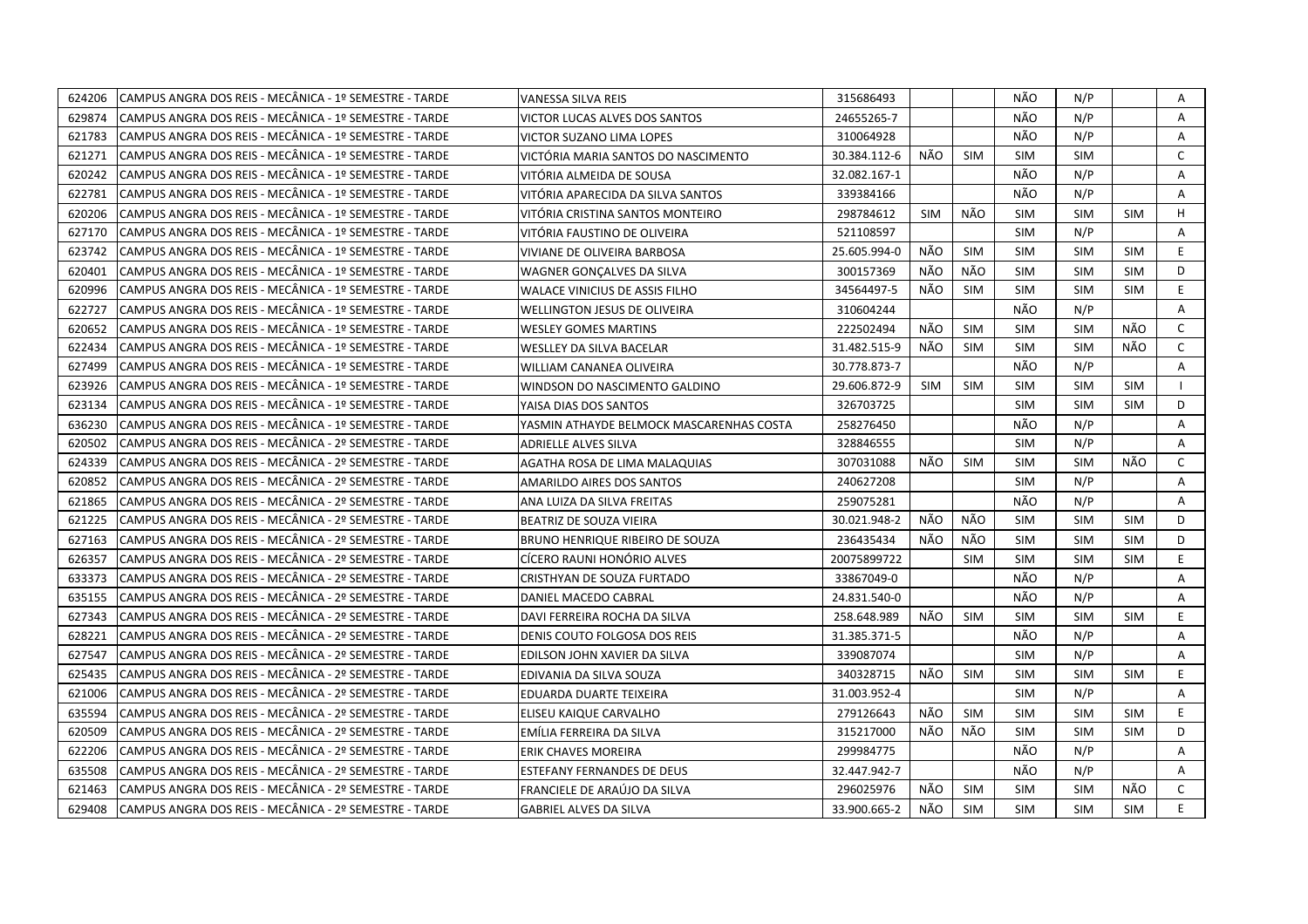| 622432 | CAMPUS ANGRA DOS REIS - MECÂNICA - 2º SEMESTRE - TARDE | <b>GABRIEL DE JESUS PAULA</b>       | 20.455.652   |     |            | NÃO        | N/P        |            | Α  |
|--------|--------------------------------------------------------|-------------------------------------|--------------|-----|------------|------------|------------|------------|----|
| 632480 | CAMPUS ANGRA DOS REIS - MECÂNICA - 2º SEMESTRE - TARDE | GABRIEL DOS SANTOS RUFINO ANTONIO   | 289655987    |     |            | NÃO        | N/P        |            | A  |
| 621205 | CAMPUS ANGRA DOS REIS - MECÂNICA - 2º SEMESTRE - TARDE | GABRIEL MARIANO DE SANTANA          | 26.933.903-2 |     |            | NÃO        | N/P        |            | A  |
| 620327 | CAMPUS ANGRA DOS REIS - MECÂNICA - 2º SEMESTRE - TARDE | GABRIELA BASTOS DE MEIRA ALCANTARA  | 315006106    |     |            | NÃO        | N/P        |            | A  |
| 620658 | CAMPUS ANGRA DOS REIS - MECÂNICA - 2º SEMESTRE - TARDE | <b>GABRIELA PAULINO FERREIRA</b>    | 302892765    |     |            | NÃO        | N/P        |            | Α  |
| 620448 | CAMPUS ANGRA DOS REIS - MECÂNICA - 2º SEMESTRE - TARDE | <b>GABRIELA SILVA DE SOUZA</b>      | 31.616.311-2 |     | <b>SIM</b> | <b>SIM</b> | <b>SIM</b> | <b>SIM</b> | E  |
| 627386 | CAMPUS ANGRA DOS REIS - MECÂNICA - 2º SEMESTRE - TARDE | GEOVANA VIEIRA DE MELO SANT'ANA     | 315114173    | NÃO | NÃO        | <b>SIM</b> | <b>SIM</b> | <b>SIM</b> | D  |
| 621913 | CAMPUS ANGRA DOS REIS - MECÂNICA - 2º SEMESTRE - TARDE | <b>GISELY GOMES DO NASCIMENTO</b>   | 308225192    | NÃO | <b>SIM</b> | <b>SIM</b> | <b>SIM</b> | <b>SIM</b> | E  |
| 622527 | CAMPUS ANGRA DOS REIS - MECÂNICA - 2º SEMESTRE - TARDE | <b>GLETON CLEY MARTINS DUARTE</b>   | 214139347    |     |            | SIM        | N/P        |            | A  |
| 625500 | CAMPUS ANGRA DOS REIS - MECÂNICA - 2º SEMESTRE - TARDE | <b>GUILHERME SANTOS DE SOUZA</b>    | 32.605075-4  |     |            | NÃO        | N/P        |            | A  |
| 626903 | CAMPUS ANGRA DOS REIS - MECÂNICA - 2º SEMESTRE - TARDE | HANS MOZART MATTHAUS MARTINS DUARTE | 290226877    | NÃO | NÃO        | <b>SIM</b> | <b>SIM</b> | <b>SIM</b> | D  |
| 620833 | CAMPUS ANGRA DOS REIS - MECÂNICA - 2º SEMESTRE - TARDE | HENRIQUE CESAR TAVARES NETTO        | 32.048.864-6 |     |            | NÃO        | N/P        |            | A  |
| 624442 | CAMPUS ANGRA DOS REIS - MECÂNICA - 2º SEMESTRE - TARDE | HENRIQUE GONÇALVES BARBOSA          | 25709325-2   |     |            | NÃO        | N/P        |            | Α  |
| 622551 | CAMPUS ANGRA DOS REIS - MECÂNICA - 2º SEMESTRE - TARDE | HUDSON LEANDRO BARBEITO VANDERLEY   | 33.299.046-4 |     |            | NÃO        | N/P        |            | Α  |
| 620232 | CAMPUS ANGRA DOS REIS - MECÂNICA - 2º SEMESTRE - TARDE | HUGO ROGÊ DA SILVA FERREIRA         | 543956234    | NÃO | NÃO        | <b>SIM</b> | <b>SIM</b> | <b>SIM</b> | D  |
| 626729 | CAMPUS ANGRA DOS REIS - MECÂNICA - 2º SEMESTRE - TARDE | <b>HUGO SOARES GABRIEL</b>          | 28.941.224-9 |     |            | <b>SIM</b> | N/P        |            | A  |
| 620284 | CAMPUS ANGRA DOS REIS - MECÂNICA - 2º SEMESTRE - TARDE | ISABEL CALIXTO DE BRITO CLARINDO    | 31.538.199-6 | NÃO | <b>SIM</b> | <b>SIM</b> | <b>SIM</b> | <b>SIM</b> | E. |
| 620704 | CAMPUS ANGRA DOS REIS - MECÂNICA - 2º SEMESTRE - TARDE | ISADORA MOREIRA DE OLIVEIRA         | 303274120    |     |            | NÃO        | N/P        |            | A  |
| 620264 | CAMPUS ANGRA DOS REIS - MECÂNICA - 2º SEMESTRE - TARDE | <b>ISAQUE RODRIGUES PINTO DIAS</b>  | 28998360-3   | NÃO | SIM        | <b>SIM</b> | <b>SIM</b> | <b>SIM</b> | E. |
| 620884 | CAMPUS ANGRA DOS REIS - MECÂNICA - 2º SEMESTRE - TARDE | <b>IURY TORRES DE CAMPOS</b>        | 308053016    |     |            | NÃO        | N/P        |            | Α  |
| 622706 | CAMPUS ANGRA DOS REIS - MECÂNICA - 2º SEMESTRE - TARDE | JAMILY RODRIGUES DA RODRIGUES       | 290081264    |     |            | NÃO        | N/P        |            | A  |
| 620329 | CAMPUS ANGRA DOS REIS - MECÂNICA - 2º SEMESTRE - TARDE | JANAINA SOUZA DA TRINDADE           | 298037854    |     |            | <b>SIM</b> | <b>SIM</b> | <b>SIM</b> | D  |
| 636778 | CAMPUS ANGRA DOS REIS - MECÂNICA - 2º SEMESTRE - TARDE | JOAO GABRIEL FREITAS MELO DE SOUZA  | 30.304.547-0 |     |            | NÃO        | N/P        |            | Α  |
| 629337 | CAMPUS ANGRA DOS REIS - MECÂNICA - 2º SEMESTRE - TARDE | JOÃO PEDRO DE ALMEIDA ARAÚJO        | 30.388.743-4 | NÃO | NÃO        | <b>SIM</b> | <b>SIM</b> | <b>SIM</b> | D  |
| 622466 | CAMPUS ANGRA DOS REIS - MECÂNICA - 2º SEMESTRE - TARDE | IOÃO PEDRO FIGUEREDO CARVALHO       | 25.857.058-9 |     |            | NÃO        | N/P        |            | Α  |
| 623343 | CAMPUS ANGRA DOS REIS - MECÂNICA - 2º SEMESTRE - TARDE | IOÃO VITOR DA SILVA PESSANHA        | 305359887    |     |            | NÃO        | N/P        |            | A  |
| 622760 | CAMPUS ANGRA DOS REIS - MECÂNICA - 2º SEMESTRE - TARDE | JOYCE BARBOSA SOARES GONÇALVES      | 28.924.870-0 | NÃO | NÃO        | <b>SIM</b> | <b>SIM</b> | <b>SIM</b> | D  |
| 620205 | CAMPUS ANGRA DOS REIS - MECÂNICA - 2º SEMESTRE - TARDE | KAIKY LINO DOS SANTOS               | 258634146    |     |            | NÃO        | N/P        |            | A  |
| 622407 | CAMPUS ANGRA DOS REIS - MECÂNICA - 2º SEMESTRE - TARDE | KAILANY DOUZINHO GALVÄO             | 286122908    |     |            | NÃO        | N/P        |            | Α  |
| 621022 | CAMPUS ANGRA DOS REIS - MECÂNICA - 2º SEMESTRE - TARDE | KAYQUE DE ALMEIDA CORREIA           | 34.504.893-8 | NÃO | NÃO        | <b>SIM</b> | <b>SIM</b> | <b>SIM</b> | D  |
| 626886 | CAMPUS ANGRA DOS REIS - MECÂNICA - 2º SEMESTRE - TARDE | KELVEN LACERDA FIGUEIRA             | 309280899    | NÃO | <b>SIM</b> | <b>SIM</b> | <b>SIM</b> | <b>SIM</b> | E  |
| 622220 | CAMPUS ANGRA DOS REIS - MECÂNICA - 2º SEMESTRE - TARDE | LUAN CAMPOS ROCHA DE OLIVEIRA       | 294114137    |     |            | NÃO        | N/P        |            | A  |
| 621163 | CAMPUS ANGRA DOS REIS - MECÂNICA - 2º SEMESTRE - TARDE | LUCAS ALVES LOPES                   | 283469500    |     |            | NÃO        | N/P        |            | A  |
| 622250 | CAMPUS ANGRA DOS REIS - MECÂNICA - 2º SEMESTRE - TARDE | LUCAS GABRIEL DE SOUZA DA SILVA     | 338124043    |     |            | NÃO        | N/P        |            | A  |
| 623378 | CAMPUS ANGRA DOS REIS - MECÂNICA - 2º SEMESTRE - TARDE | LUCAS PAULO DA SILVA NASCIMENTO     | 264668518    |     |            | NÃO        | N/P        |            | Α  |
| 626985 | CAMPUS ANGRA DOS REIS - MECÂNICA - 2º SEMESTRE - TARDE | LUCAS SOARES DA SILVA               | 327680807    | NÃO | NÃO        | SIM        | <b>SIM</b> |            | B  |
| 620465 | CAMPUS ANGRA DOS REIS - MECÂNICA - 2º SEMESTRE - TARDE | LUCAS SOUZA DE CARVALHO             | 21.158.965-0 | NÃO | SIM        | <b>SIM</b> | <b>SIM</b> | <b>SIM</b> | E  |
| 625953 | CAMPUS ANGRA DOS REIS - MECÂNICA - 2º SEMESTRE - TARDE | LUIZ FELIPE DA SILVA RODRIGUES      | 301470878    | NÃO | NÃO        | <b>SIM</b> | <b>SIM</b> | <b>SIM</b> | D  |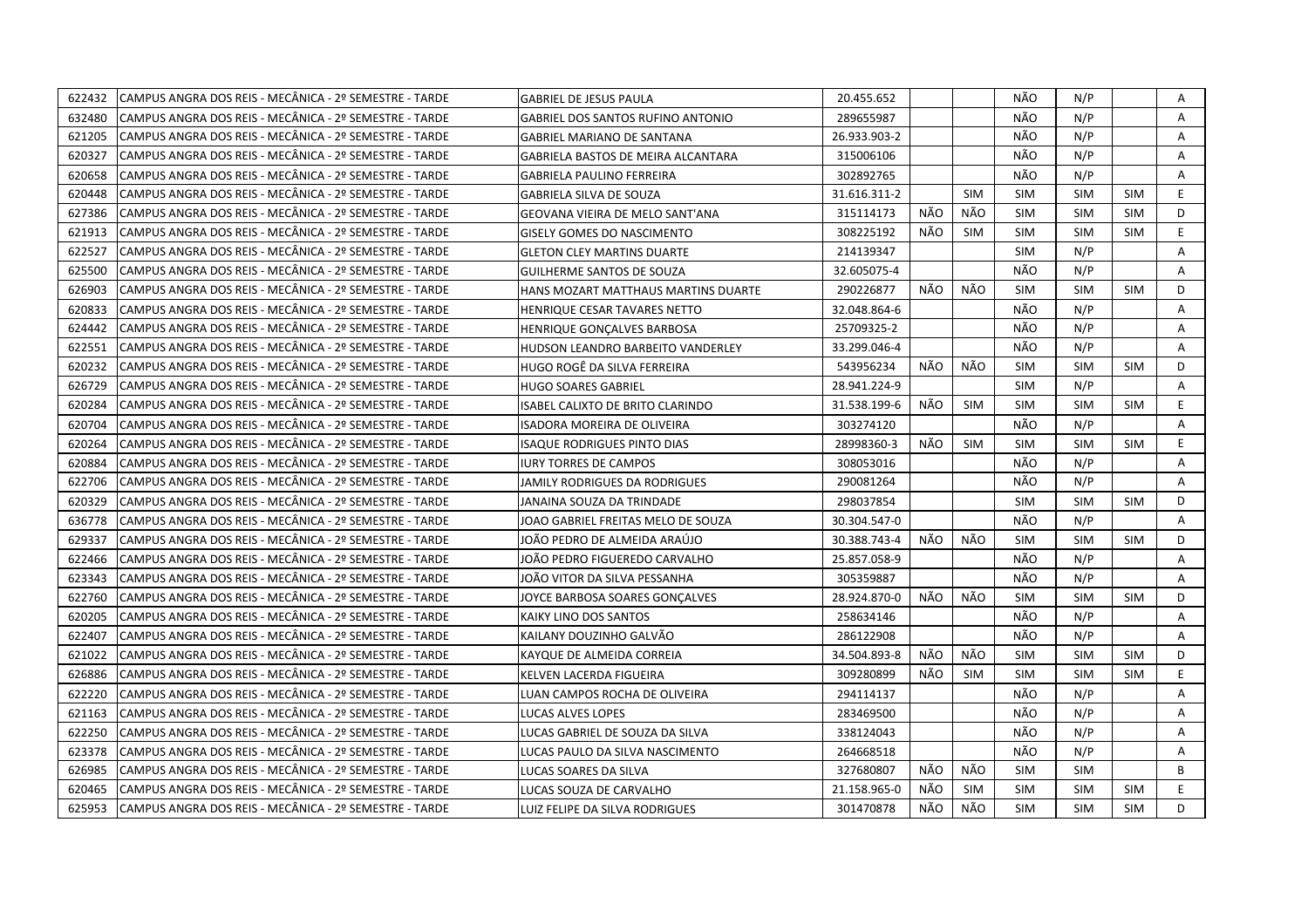| 620370 | CAMPUS ANGRA DOS REIS - MECÂNICA - 2º SEMESTRE - TARDE  | LUIZ GUILHERME FLORENTINO BATISTA      | 332237429    |            |            | <b>SIM</b> | N/P        |            | Α            |
|--------|---------------------------------------------------------|----------------------------------------|--------------|------------|------------|------------|------------|------------|--------------|
| 628781 | CAMPUS ANGRA DOS REIS - MECÂNICA - 2º SEMESTRE - TARDE  | LUÍZA VIEIRA SERPA LEANDRO             | 289112716    |            |            | <b>SIM</b> | <b>SIM</b> |            | R.           |
| 632043 | CAMPUS ANGRA DOS REIS - MECÂNICA - 2º SEMESTRE - TARDE  | LUIZE TAVARES GUIMARÃES CARDOZO        | 29673369 4   | NÃO        | NÃO        | <b>SIM</b> | <b>SIM</b> | <b>SIM</b> | D            |
| 627306 | CAMPUS ANGRA DOS REIS - MECÃNICA - 2º SEMESTRE - TARDE  | MARCELLE GAMA SILVA DOS SANTOS         | 32.306.476-6 | NÃO        | <b>SIM</b> | <b>SIM</b> | <b>SIM</b> | <b>SIM</b> | E.           |
| 625247 | CAMPUS ANGRA DOS REIS - MECÂNICA - 2º SEMESTRE - TARDE  | MARCELO SOUZA DA SILVA                 | 337915706    | NÃO        | NÃO        | <b>SIM</b> | <b>SIM</b> | <b>SIM</b> | D            |
| 635304 | CAMPUS ANGRA DOS REIS - MECÂNICA - 2º SEMESTRE - TARDE  | <b>MARCOS DENILSON ROSENDO ALVES</b>   | 305208449    |            |            | NÃO        | N/P        |            | Α            |
| 625235 | ICAMPUS ANGRA DOS REIS - MECÂNICA - 2º SEMESTRE - TARDE | MARIA CLARA ALVES QUEIROZ BARROZO      | 298961897    | NÃO        | <b>SIM</b> | <b>SIM</b> | <b>SIM</b> | <b>SIM</b> | E.           |
| 621031 | ICAMPUS ANGRA DOS REIS - MECÂNICA - 2º SEMESTRE - TARDE | MARIA CLARA DA CRUZ TORRES LOUREIRO    | 34.226.638-4 |            |            | NÃO        | N/P        |            | A            |
| 621228 | CAMPUS ANGRA DOS REIS - MECÂNICA - 2º SEMESTRE - TARDE  | MARIA VITÓRIA TRAJANO DA SILVA         | 33281001-9   | NÃO        | NÃO        | <b>SIM</b> | <b>SIM</b> | <b>SIM</b> | D.           |
| 621543 | CAMPUS ANGRA DOS REIS - MECÂNICA - 2º SEMESTRE - TARDE  | MARYNARA DE ALCANTARA MARIANO PIEDADE  | 29.250.042-8 |            |            | NÃO        | N/P        |            | A            |
| 627416 | CAMPUS ANGRA DOS REIS - MECÂNICA - 2º SEMESTRE - TARDE  | MATHEUS DA COSTA VIANA BARBOSA         | 283383388    | NÃO        | <b>SIM</b> | <b>SIM</b> | <b>SIM</b> | <b>SIM</b> | E.           |
| 623687 | CAMPUS ANGRA DOS REIS - MECÂNICA - 2º SEMESTRE - TARDE  | MATHEUS JORGE DA SILVA                 | 342195294    |            |            | NÃO        | N/P        |            | A            |
| 621172 | CAMPUS ANGRA DOS REIS - MECÂNICA - 2º SEMESTRE - TARDE  | MELL SILVA DE ANDRADE                  | 301379046    | NÃO        | <b>SIM</b> | <b>SIM</b> | <b>SIM</b> | <b>SIM</b> | E.           |
| 627383 | CAMPUS ANGRA DOS REIS - MECÂNICA - 2º SEMESTRE - TARDE  | MIRIAN PEREIRA DA SILVA DE SOUZA       | 34082050-5   | NÃO        | <b>SIM</b> | <b>SIM</b> | <b>SIM</b> | <b>SIM</b> | E.           |
| 622183 | CAMPUS ANGRA DOS REIS - MECÂNICA - 2º SEMESTRE - TARDE  | MISLENE DE OLIVEIRA SOUZA              | 305245672    |            |            | NÃO        | N/P        |            | A            |
| 620216 | CAMPUS ANGRA DOS REIS - MECÂNICA - 2º SEMESTRE - TARDE  | NATAN LINO DOS SANTOS                  | 238570613    |            |            | NÃO        | N/P        |            | Α            |
| 627284 | CAMPUS ANGRA DOS REIS - MECÂNICA - 2º SEMESTRE - TARDE  | PEDRO HENRIQUE XAVIER DE LIMA          | 42.452038-7  | NÃO        | <b>SIM</b> | <b>SIM</b> | <b>SIM</b> | <b>SIM</b> | E            |
| 634055 | CAMPUS ANGRA DOS REIS - MECÂNICA - 2º SEMESTRE - TARDE  | PIETRO LUCCA CALICCHIO GALHARDI        | 27.926.392-5 | NÃO        | NÃO        | NÃO        | N/P        | <b>SIM</b> | A            |
| 621373 | CAMPUS ANGRA DOS REIS - MECÂNICA - 2º SEMESTRE - TARDE  | RAFAEL DOS SANTOS PAULINO              | 333927325    | NÃO        | NÃO        | <b>SIM</b> | <b>SIM</b> | <b>SIM</b> | D            |
| 624265 | CAMPUS ANGRA DOS REIS - MECÂNICA - 2º SEMESTRE - TARDE  | RAFAEL MOURA DA SILVA                  | 56929277-3   |            |            | NÃO        | N/P        |            | A            |
| 623673 | CAMPUS ANGRA DOS REIS - MECÂNICA - 2º SEMESTRE - TARDE  | RAFAELA DE FARIAS LEITE                | 332199348    |            |            | NÃO        | N/P        |            | A            |
| 630528 | CAMPUS ANGRA DOS REIS - MECÂNICA - 2º SEMESTRE - TARDE  | RAYANE CRISTINA HERCULANO SILVA        | 26287925-7   | NÃO        | <b>SIM</b> | <b>SIM</b> | <b>SIM</b> | <b>SIM</b> | E.           |
| 620989 | CAMPUS ANGRA DOS REIS - MECÂNICA - 2º SEMESTRE - TARDE  | ROBERTA JULIA CARMO DA CONCEIÇÃO PINTO | 27.522.896-3 | SIM        | <b>SIM</b> | <b>SIM</b> | <b>SIM</b> | <b>SIM</b> |              |
| 627097 | CAMPUS ANGRA DOS REIS - MECÂNICA - 2º SEMESTRE - TARDE  | ROBSON JOSÉ CORDEIRO DE MELO           | 341636355    | NÃO        | NÃO        | <b>SIM</b> | <b>SIM</b> | <b>SIM</b> | D            |
| 625432 | CAMPUS ANGRA DOS REIS - MECÂNICA - 2º SEMESTRE - TARDE  | RUBENS SILVA DO NASCIMENTO             | 33.390.095-9 | NÃO        | <b>NÃO</b> | <b>SIM</b> | <b>SIM</b> | <b>SIM</b> | D            |
| 627087 | CAMPUS ANGRA DOS REIS - MECÂNICA - 2º SEMESTRE - TARDE  | RUTHE PEREIRA CAMPOS                   | 258300946    | NÃO        | NÃO        | <b>SIM</b> | <b>SIM</b> |            | B            |
| 627907 | CAMPUS ANGRA DOS REIS - MECÂNICA - 2º SEMESTRE - TARDE  | VANESSA EVELYN SANTOS ASSIS            | 322422676    | <b>SIM</b> | <b>SIM</b> | <b>SIM</b> | <b>SIM</b> | <b>SIM</b> |              |
| 621237 | CAMPUS ANGRA DOS REIS - MECÂNICA - 2º SEMESTRE - TARDE  | VINICIUS MOREIRA DE SOUZA              | 280523432    |            |            | NÃO        | N/P        |            | Α            |
| 625754 | CAMPUS ANGRA DOS REIS - MECÂNICA - 2º SEMESTRE - TARDE  | VITÓRIA DA SILVA SILVEIRA              | 34440852     | NÃO        | <b>SIM</b> | <b>SIM</b> | <b>SIM</b> | <b>SIM</b> | E.           |
| 626935 | CAMPUS ANGRA DOS REIS - MECÂNICA - 2º SEMESTRE - TARDE  | VIVIAN DOS SANTOS ASSIS                | 323222505    |            |            | NÃO        | N/P        |            | Α            |
| 631679 | CAMPUS ANGRA DOS REIS - MECÂNICA - 2º SEMESTRE - TARDE  | <b>WASHINGTON AUGUSTO DE JESUS</b>     | 327009395    |            |            | NÃO        | N/P        |            | Α            |
| 625957 | CAMPUS ANGRA DOS REIS - MECÂNICA - 2º SEMESTRE - TARDE  | YANCA MARIA DA SILVA DE PAULA          | 298294752    | NÃO        | <b>SIM</b> | <b>SIM</b> | <b>SIM</b> | NÃO        | $\mathsf{C}$ |
| 629420 | CAMPUS ITAGUAÍ - MECÂNICA - MANHÃ                       | ADRIANO ANDRADE DA SILVA XAVIER        | 260724109    |            |            | NÃO        | N/P        |            | A            |
| 631440 | CAMPUS ITAGUAÍ - MECÂNICA - MANHÃ                       | ADRIEL DANTAS BARROS DA SILVA          | 317752996    |            |            | NÃO        | N/P        |            | A            |
| 628152 | CAMPUS ITAGUAÍ - MECÂNICA - MANHÃ                       | ADRIEL FRANÇA DA SILVA                 | 322768219    |            |            | NÃO        | N/P        |            | A            |
| 624365 | CAMPUS ITAGUAI - MECÂNICA - MANHÃ                       | ADRIELLY MAURÍCIA FERNANDES            | 300703543    |            |            | NÃO        | N/P        |            | Α            |
| 636909 | CAMPUS ITAGUAI - MECÂNICA - MANHÃ                       | ALANA LUIZA GUEDES BARBOSA COMIANO     | 85358281     |            |            | <b>SIM</b> | N/P        |            | A            |
| 636735 | CAMPUS ITAGUAÍ - MECÂNICA - MANHÃ                       | ALBERT FILIPE LUCAS CLEMENTE           | 264576729    |            |            | NÃO        | N/P        |            | A            |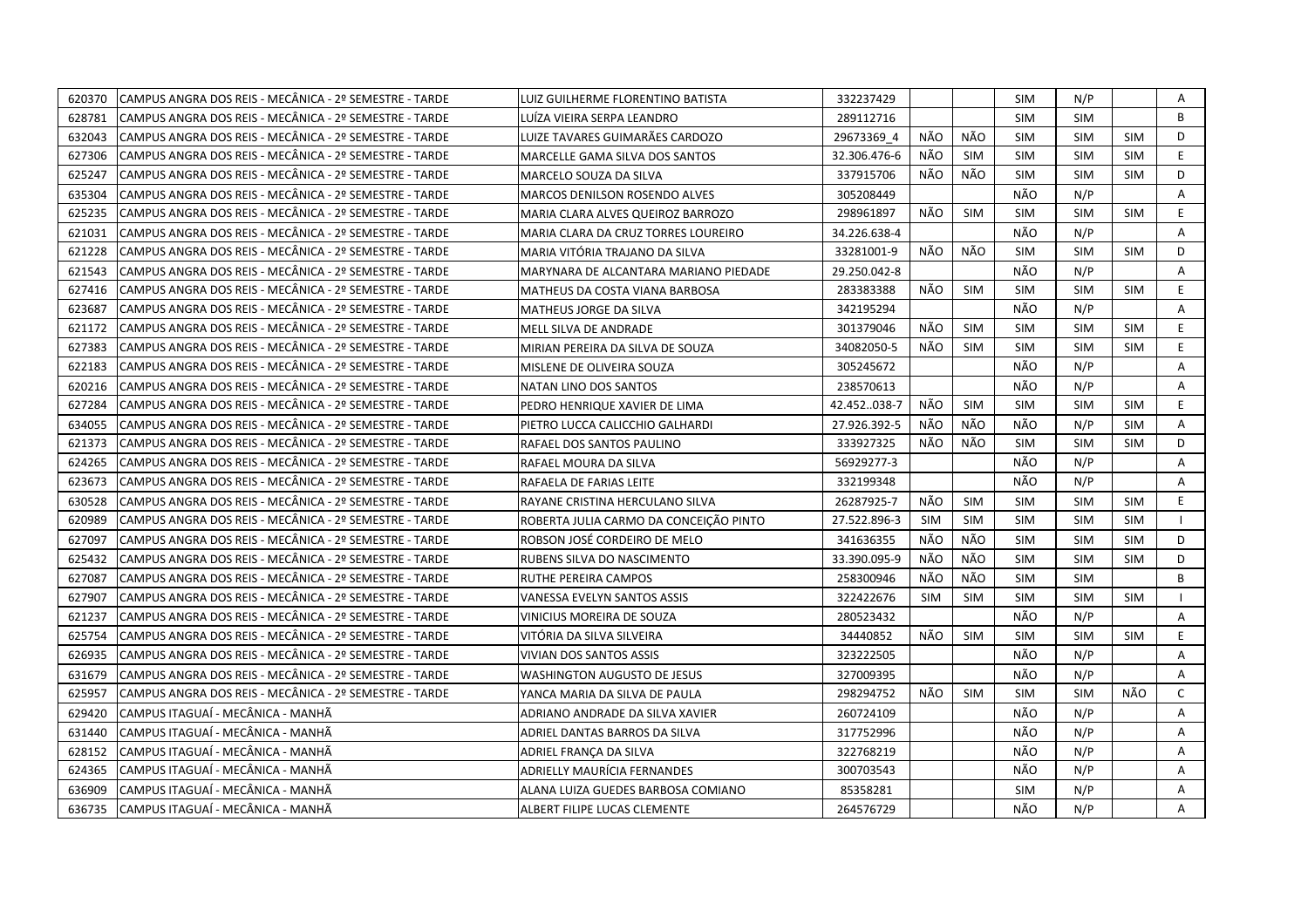|        | 621514 CAMPUS ITAGUAÍ - MECÂNICA - MANHÃ | ALCIONE PEREIRA DA SILVA                   | 201534997    |            |            | NÃO        | N/P        |            | Α            |
|--------|------------------------------------------|--------------------------------------------|--------------|------------|------------|------------|------------|------------|--------------|
| 625215 | CAMPUS ITAGUAÍ - MECÂNICA - MANHÃ        | ALEXANDRE BASTO DE OLIVEIRA                | 318869112    |            |            | NÃO        | N/P        |            | A            |
| 632756 | lCAMPUS ITAGUAÍ - MECÂNICA - MANHÃ       | ALEXSANDRO SOUZA DA SILVA                  | 261476410    |            |            | NÃO        | N/P        |            | A            |
| 626225 | CAMPUS ITAGUAÍ - MECÂNICA - MANHÃ        | ALEXSSANDRA GOMES DO AMARAL                | 32.684.290-3 | NÃO        | <b>SIM</b> | <b>SIM</b> | <b>SIM</b> | <b>SIM</b> | E            |
| 636090 | CAMPUS ITAGUAÍ - MECÂNICA - MANHÃ        | ALICE MARIA SANTOS MENDES COSTA            | 300817764    |            |            | NÃO        | N/P        |            | A            |
| 627719 | CAMPUS ITAGUAÍ - MECÂNICA - MANHÃ        | ALICE VALVERDE DOS SANTOS                  | 28.956.437-9 | SIM        | <b>SIM</b> | <b>SIM</b> | <b>SIM</b> |            | G            |
| 632124 | CAMPUS ITAGUAÍ - MECÂNICA - MANHÃ        | <b>ALICIA TEIXEIRA DOS SANTOS</b>          | não tem      | NÃO        | <b>SIM</b> | <b>SIM</b> | <b>SIM</b> | <b>SIM</b> | E.           |
| 624201 | CAMPUS ITAGUAÍ - MECÂNICA - MANHÃ        | ALISSA OLIVEIRA BARRETO                    | 305506412    |            |            | NÃO        | N/P        |            | A            |
| 626406 | CAMPUS ITAGUAÍ - MECÂNICA - MANHÃ        | AMANDA ADILA DE ARÊA SILVA                 | 307569665    | NÃO        | NÃO        | <b>SIM</b> | <b>SIM</b> | <b>SIM</b> | D            |
| 626133 | CAMPUS ITAGUAÍ - MECÂNICA - MANHÃ        | AMANDA CRISTINA DOMINGOS ROSA DE OLIVEIRA  | 32.644.756-2 |            |            | NÃO        | N/P        |            | A            |
| 636616 | CAMPUS ITAGUAÍ - MECÂNICA - MANHÃ        | AMANDA FLAVIA DA SILVA ARAUJO              | 245106927    |            |            | NÃO        | N/P        |            | A            |
| 632449 | CAMPUS ITAGUAÍ - MECÂNICA - MANHÃ        | ANA BEATRIZ DE OLIVEIRA SOUZA              | 30.805.586-2 | NÃO        | <b>SIM</b> | <b>SIM</b> | <b>SIM</b> | <b>SIM</b> | E.           |
| 628947 | CAMPUS ITAGUAÍ - MECÂNICA - MANHÃ        | ANA BEATRIZ NASCIMENTO SOUZA               | 264543984    |            |            | NÃO        | N/P        |            | Α            |
| 621713 | CAMPUS ITAGUAÍ - MECÂNICA - MANHÃ        | ANA CAROLINA MADALENA DE AGUIAR            | 299885988    |            |            | NÃO        | N/P        |            | A            |
| 635159 | CAMPUS ITAGUAÍ - MECÂNICA - MANHÃ        | ANA CAROLINA SILVA OLIVEIRA DO NASCIMENTO  | 29.971.423-8 |            |            | NÃO        | N/P        |            | A            |
| 623642 | CAMPUS ITAGUAÍ - MECÂNICA - MANHÃ        | ANA CAROLINA SOUZA LORENA                  | 277836254    |            |            | NÃO        | N/P        |            | A            |
| 621162 | CAMPUS ITAGUAÍ - MECÂNICA - MANHÃ        | ANA CLARA ALVES DA COSTA                   | 2216889008   | NÃO.       | <b>SIM</b> | <b>SIM</b> | <b>SIM</b> | <b>SIM</b> | E.           |
| 623059 | CAMPUS ITAGUAÍ - MECÂNICA - MANHÃ        | ANA CLARA DAHER MONTEIRO                   | 277109260    |            |            | NÃO        | N/P        |            | A            |
| 632516 | CAMPUS ITAGUAÍ - MECÂNICA - MANHÃ        | ANA CLARA GUIMARÃES GOMES                  | 330202516    | NÃO        | SIM        | <b>SIM</b> | <b>SIM</b> | <b>SIM</b> | E.           |
| 621264 | CAMPUS ITAGUAÍ - MECÂNICA - MANHÃ        | ANA CLARA PINHEIRO DIAS                    | 32.321.360-3 | NÃO        | <b>SIM</b> | <b>SIM</b> | <b>SIM</b> | <b>SIM</b> | E            |
| 635587 | CAMPUS ITAGUAÍ - MECÂNICA - MANHÃ        | ANA ELISA FERNANDES PACHECO                | 296482102    |            |            | NÃO        | N/P        |            | A            |
| 623984 | CAMPUS ITAGUAÍ - MECÂNICA - MANHÃ        | ANA VITÓRIA MORETTI DE OLIVEIRA            | 321074502    |            |            | NÃO        | N/P        |            | A            |
| 633709 | CAMPUS ITAGUAÍ - MECÂNICA - MANHÃ        | ANDERSON LIMA ANDRADE                      | 340845809    |            |            | <b>SIM</b> | N/P        |            | A            |
| 622594 | CAMPUS ITAGUAÍ - MECÂNICA - MANHÃ        | ANDERSON ROBERTO SICILIANO DA SILVA JUNIOR | 309565117    |            |            | NÃO        | N/P        |            | A            |
| 624284 | CAMPUS ITAGUAÍ - MECÂNICA - MANHÃ        | ANDRESA DA SILVA GUILHERME                 | 280323692    |            |            | NÃO        | N/P        |            | Α            |
| 622281 | CAMPUS ITAGUAÍ - MECÂNICA - MANHÃ        | ANDRESSA SILVA SOUZA                       | 263728198    | <b>SIM</b> | <b>SIM</b> | <b>SIM</b> | <b>SIM</b> | <b>SIM</b> |              |
| 633754 | CAMPUS ITAGUAÍ - MECÂNICA - MANHÃ        | ANDREY PRADO LARA DE ARAÚJO                | 264546565    |            |            | NÃO        | N/P        |            | Α            |
| 632436 | CAMPUS ITAGUAÍ - MECÂNICA - MANHÃ        | <b>ANDREY TELES TAVARES</b>                | 260864509    |            |            | NÃO        | N/P        |            | A            |
| 621072 | CAMPUS ITAGUAÍ - MECÂNICA - MANHÃ        | ÀNGEL GABRYEL ARAÚJO VIEIRA                | 315950576    | NÃO        | <b>SIM</b> | <b>SIM</b> | <b>SIM</b> | <b>SIM</b> | E.           |
| 631229 | CAMPUS ITAGUAÍ - MECÂNICA - MANHÃ        | ANNA CRISTINA GOMES AMBRÓSIO               | 260747019    |            |            | NÃO        | N/P        |            | Α            |
| 622245 | CAMPUS ITAGUAÍ - MECÂNICA - MANHÃ        | ANNA FLÁVIA LADISLAU RIBEIRO DE PINHO      | 33.688.645-2 | NÃO        | <b>SIM</b> | <b>SIM</b> | <b>SIM</b> | <b>SIM</b> | E.           |
| 620416 | CAMPUS ITAGUAÍ - MECÂNICA - MANHÃ        | ANTONY LEVY VALVERDE DE OLIVEIRA ABREU     | 323005769    |            |            | NÃO        | N/P        |            | A            |
| 628660 | CAMPUS ITAGUAÍ - MECÂNICA - MANHÃ        | ANY CAROLINY PEREIRA DE ARAUJO SAMPAIO     | 258463264    |            |            | NÃO        | N/P        |            | $\mathsf{A}$ |
| 634723 | CAMPUS ITAGUAÍ - MECÂNICA - MANHÃ        | ARAYAM ALBERTO CARDOSO MARTINS             | 331332718    | NÃO        | NÃO        | <b>SIM</b> | <b>SIM</b> | <b>SIM</b> | D            |
| 625644 | CAMPUS ITAGUAÍ - MECÂNICA - MANHÃ        | ARTHUR BRUM DO AMARAL                      | 311413538    |            |            | NÃO        | N/P        |            | A            |
| 634406 | CAMPUS ITAGUAÍ - MECÂNICA - MANHÃ        | ARTHUR VIEIRA KNUPP FERREIRA               | 26152948-1   |            |            | NÃO        | N/P        |            | $\mathsf{A}$ |
| 627363 | CAMPUS ITAGUAÍ - MECÂNICA - MANHÃ        | ARTUR RODRIGUES VIANA                      | 260656335    | NÃO        | <b>SIM</b> | <b>SIM</b> | <b>SIM</b> | <b>SIM</b> | E.           |
| 636405 | CAMPUS ITAGUAÍ - MECÂNICA - MANHÃ        | AUGUSTO EVANGELISTA ALBUQUERQUE            | 267978757    | NÃO        | SIM        | <b>SIM</b> | <b>SIM</b> | <b>SIM</b> | E.           |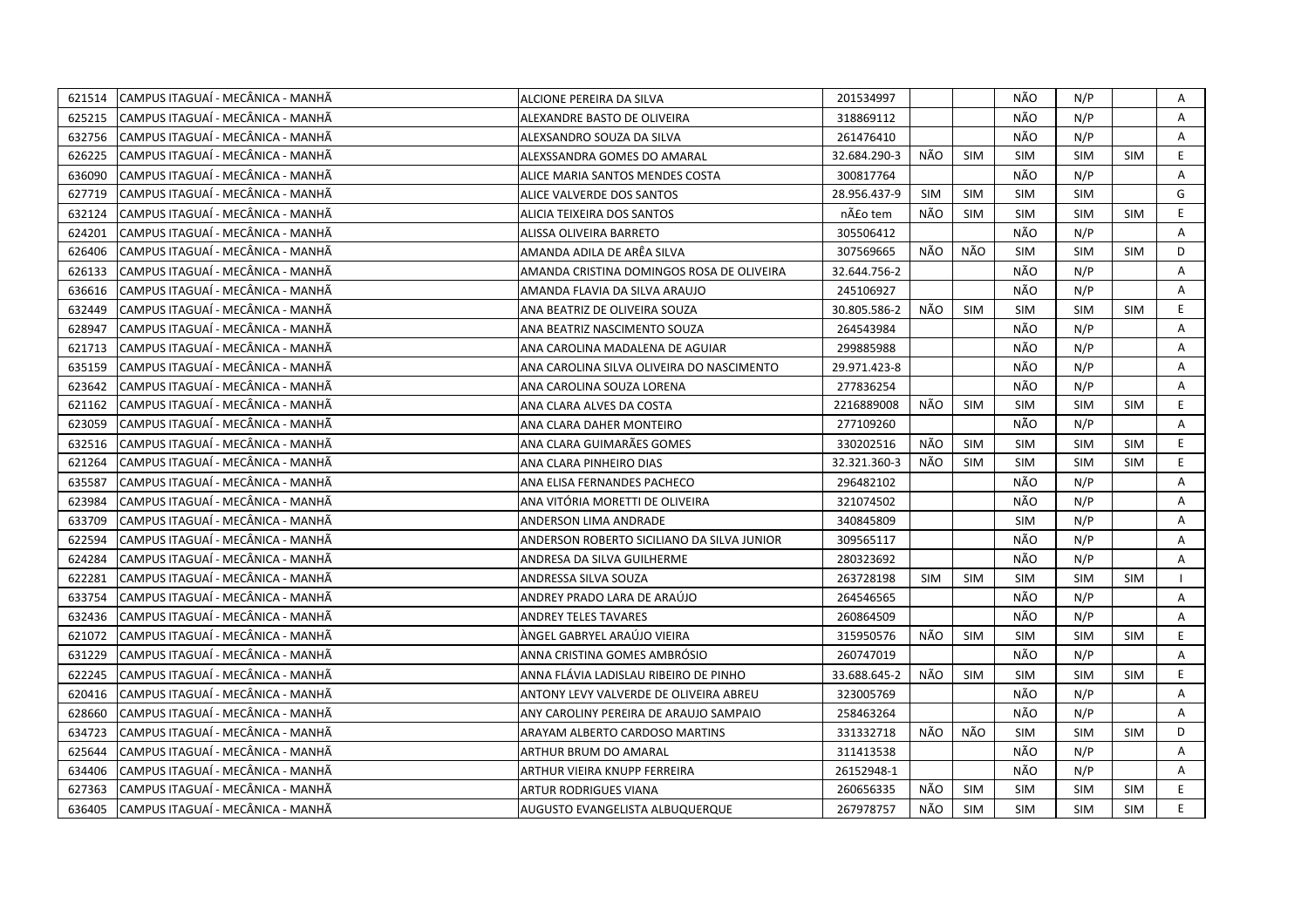| 621633 | CAMPUS ITAGUAÍ - MECÂNICA - MANHÃ | BEATRIZ TOMAZ DE SOUZA                  | 307677542    |            |            | NÃO        | N/P        |            | Α            |
|--------|-----------------------------------|-----------------------------------------|--------------|------------|------------|------------|------------|------------|--------------|
| 620287 | CAMPUS ITAGUAÍ - MECÂNICA - MANHÃ | <b>BIANCA CORREIA DA SILVA</b>          | 311452544    | NÃO        | <b>SIM</b> | SIM        | <b>SIM</b> | <b>SIM</b> | E            |
| 621740 | CAMPUS ITAGUAÍ - MECÂNICA - MANHÃ | <b>BIANCA DOS SANTOS MELO</b>           | 274842426    |            |            | NÃO        | N/P        |            | A            |
| 621043 | CAMPUS ITAGUAÍ - MECÂNICA - MANHÃ | BRENDA MEDEIROS SILVA PIRES             | 33.318.621-1 |            |            | NÃO        | N/P        |            | A            |
| 625391 | CAMPUS ITAGUAÍ - MECÂNICA - MANHÃ | BRENDA RAMALHO DA SILVA                 | 30.657.689-3 |            |            | NÃO        | N/P        |            | A            |
| 634896 | CAMPUS ITAGUAÍ - MECÂNICA - MANHÃ | BRENDON HUGO DE SOUSA DA SILVA          | 34.249.725-2 |            |            | NÃO        | N/P        |            | Α            |
| 626564 | CAMPUS ITAGUAÍ - MECÂNICA - MANHÃ | BRENO DA SILVA OLEGARIO                 | 327875894    |            |            | NÃO        | N/P        |            | Α            |
| 635363 | CAMPUS ITAGUAÍ - MECÂNICA - MANHÃ | BRENO LUIZ NASCIMENTO                   | 336032370    |            |            | NÃO        | N/P        |            | A            |
| 632752 | CAMPUS ITAGUAÍ - MECÂNICA - MANHÃ | BRENO RAYAN SOUZA DE LIMA               | 33.102.628-6 | NÃO        | <b>SIM</b> | <b>SIM</b> | <b>SIM</b> | NÃO        | C            |
| 621468 | CAMPUS ITAGUAÍ - MECÂNICA - MANHÃ | <b>BRUNA DE SOUZA RANGEL</b>            | 267968196    |            |            | NÃO        | N/P        |            | A            |
| 626854 | CAMPUS ITAGUAÍ - MECÂNICA - MANHÃ | <b>BRUNO DE OLIVEIRA SANTOS</b>         | 313379182    |            |            | NÃO        | N/P        |            | A            |
| 634327 | CAMPUS ITAGUAÍ - MECÂNICA - MANHÃ | BRUNO FUZARO DA SILVA                   | 289741209    |            |            | NÃO        | N/P        |            | A            |
| 632590 | CAMPUS ITAGUAÍ - MECÂNICA - MANHÃ | BRUNO MIRANDA GALVÃO                    | 258752799    |            |            | NÃO        | N/P        |            | Α            |
| 627956 | CAMPUS ITAGUAÍ - MECÂNICA - MANHÃ | CAIO COELHO HENRIQUES DE ANDRADE        | 324117456    |            |            | NÃO        | N/P        |            | Α            |
| 620746 | CAMPUS ITAGUAÍ - MECÂNICA - MANHÃ | CAIO DOS SANTOS ROSA                    | 264236530    |            |            | NÃO        | N/P        |            | A            |
| 625481 | CAMPUS ITAGUAÍ - MECÂNICA - MANHÃ | CAIO HENRIQUE DE SOUZA TELES COSTA      | 260717962    |            |            | NÃO        | N/P        |            | Α            |
| 628174 | CAMPUS ITAGUAÍ - MECÂNICA - MANHÃ | CAÍQUE CAZUMBÁ DE ASSIS                 | 260658281    |            |            | <b>SIM</b> | N/P        |            | A            |
| 625755 | CAMPUS ITAGUAÍ - MECÂNICA - MANHÃ | CAIQUE MARETO BARBOSA                   | 32.793.032-7 |            |            | NÃO        | N/P        |            | Α            |
| 628239 | CAMPUS ITAGUAÍ - MECÂNICA - MANHÃ | CAMILA DA CRUZ CALDEIRA                 | 327013033    |            |            | NÃO        | N/P        |            | Α            |
| 621823 | CAMPUS ITAGUAÍ - MECÂNICA - MANHÃ | CAMILA RAMOS CONCEIÇÃO DOS SANTOS       | 1143225970   | NÃO        | <b>SIM</b> | <b>SIM</b> | <b>SIM</b> | <b>SIM</b> | E.           |
| 628618 | CAMPUS ITAGUAÍ - MECÂNICA - MANHÃ | CAMILLY VITORIA DA SILVA FERREIRA       | 277278180    |            |            | NÃO        | N/P        |            | A            |
| 634080 | CAMPUS ITAGUAÍ - MECÂNICA - MANHÃ | CARINE DOS SANTOS NEVES FERREIRA        | 33.292.604-7 | NÃO        | <b>SIM</b> | <b>SIM</b> | <b>SIM</b> | <b>SIM</b> | E.           |
| 629867 | CAMPUS ITAGUAÍ - MECÂNICA - MANHÃ | CARLOS EDUARDO CORDEIRO                 | 279617245    |            |            | NÃO        | N/P        |            | A            |
| 634580 | CAMPUS ITAGUAÍ - MECÂNICA - MANHÃ | CARLOS EDUARDO CORRÊA DA SILVA          | 26067242-3   |            |            | NÃO        | N/P        |            | Α            |
| 622101 | CAMPUS ITAGUAÍ - MECÂNICA - MANHÃ | CARLOS EDUARDO DIAS GONCALVES           | 310986732    |            |            | NÃO        | N/P        |            | A            |
| 632517 | CAMPUS ITAGUAI - MECÂNICA - MANHÃ | CARLOS EDUARDO PEREIRA DA SILVA         | 333081800    | <b>SIM</b> | SIM        | <b>SIM</b> | <b>SIM</b> | <b>SIM</b> |              |
| 627238 | CAMPUS ITAGUAI - MECÂNICA - MANHÃ | CARLOS HENRIQUE CUNHA DA SILVA CURITYBA | 26.100.926-0 |            |            | NÃO        | N/P        |            | A            |
| 627850 | CAMPUS ITAGUAÍ - MECÂNICA - MANHÃ | <b>CARLOS MATEUS SANTIAGO</b>           | 7014821786   | NÃO        | SIM        | <b>SIM</b> | <b>SIM</b> | <b>SIM</b> | E.           |
| 625368 | CAMPUS ITAGUAÍ - MECÂNICA - MANHÃ | CAROLINA MARTINS BORGES DA SILVA        | 260607809    | NÃO.       | NÃO        | <b>SIM</b> | <b>SIM</b> | NÃO        | B            |
| 624455 | CAMPUS ITAGUAÍ - MECÂNICA - MANHÃ | CAROLINA SOUZA DE SA                    | 258287879    | NÃO        | NÃO        | <b>SIM</b> | <b>SIM</b> | NÃO        | B            |
| 621790 | CAMPUS ITAGUAÍ - MECÂNICA - MANHÃ | CÁSSIO SUETH DO COUTO                   | 305609430    |            |            | NÃO        | N/P        |            | Α            |
| 621195 | CAMPUS ITAGUAI - MECÂNICA - MANHÃ | CAUÃ BRUNO DO NASCIMENTO SILVA          | 264546649    |            |            | NÃO        | N/P        |            | A            |
| 634640 | CAMPUS ITAGUAÍ - MECÂNICA - MANHÃ | CAUA PENAFORTE GOMES DOS SANTOS         | 325076826    | NÃO        | SIM        | <b>SIM</b> | <b>SIM</b> | NÃO        | $\mathsf{C}$ |
| 623744 | CAMPUS ITAGUAÍ - MECÂNICA - MANHÃ | CAUÃ SILVA DE SOUZA                     | 34.527.221-5 |            |            | NÃO        | N/P        |            | A            |
| 633415 | CAMPUS ITAGUAÍ - MECÂNICA - MANHÃ | CAUÃ UMBERTO GUERRA                     | 32888346-7   | NÃO        | NÃO        | <b>SIM</b> | <b>SIM</b> | NÃO        | B            |
| 626790 | CAMPUS ITAGUAI - MECÂNICA - MANHÃ | CAUE DOS SANTOS SILVA                   | $\mathsf{O}$ |            |            | NÃO        | N/P        |            | A            |
| 621710 | CAMPUS ITAGUAÍ - MECÂNICA - MANHÃ | CAUË LUIS PAULINO DOS SANTOS            | 342496072    |            |            | NÃO        | N/P        |            | A            |
| 622012 | CAMPUS ITAGUAÍ - MECÂNICA - MANHÃ | CLAUDIO MIGUEL DOS SANTOS DE LIMA       | 260657283    |            |            | NÃO        | N/P        |            | A            |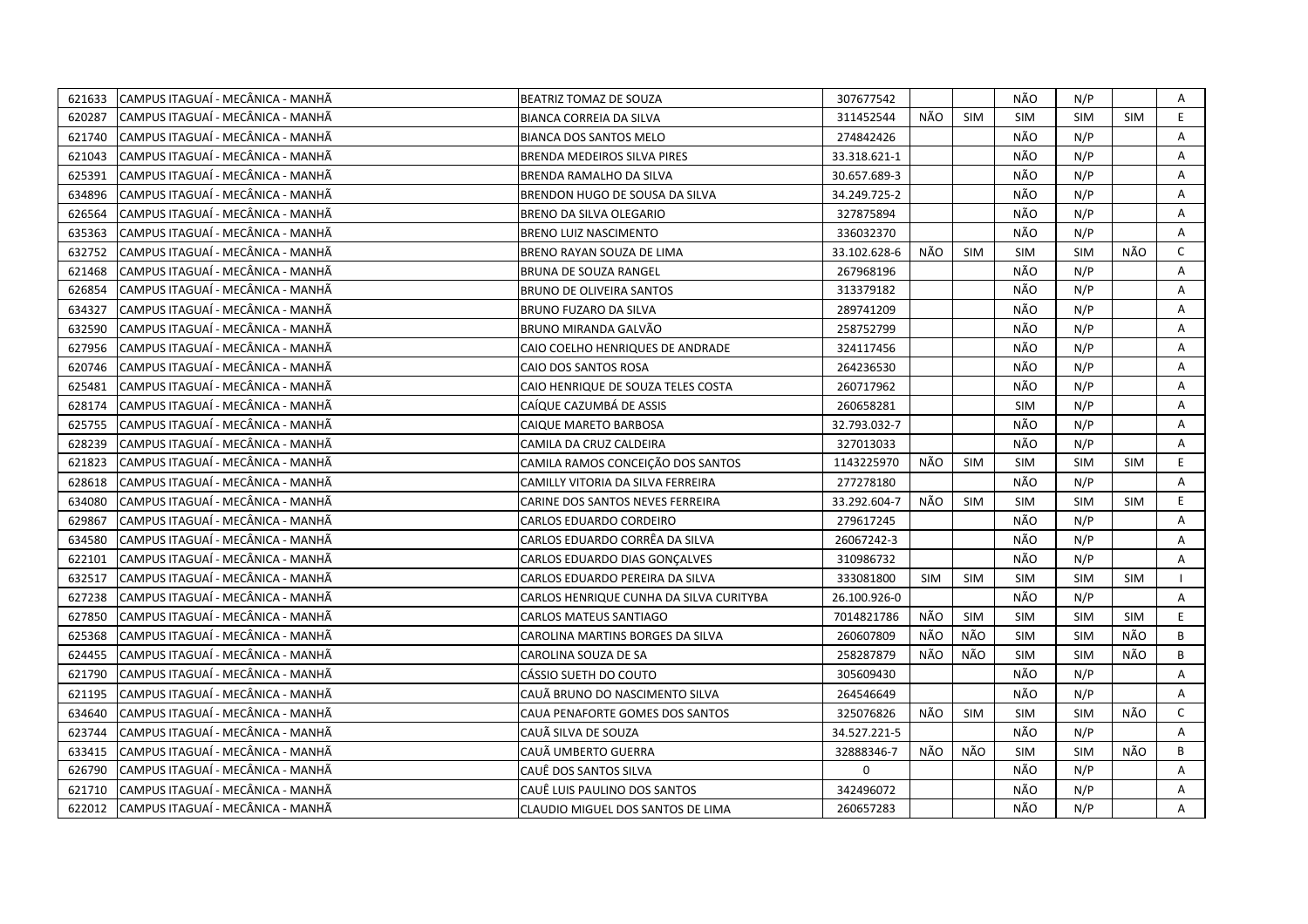| 626282 | CAMPUS ITAGUAÍ - MECÂNICA - MANHÃ | CLÓVISON FRANKLIN SOBRINHO VILAS BOAS            | 30.612.224-3 | NÃO        | SIM        | SIM        | <b>SIM</b> | SIM        | E. |
|--------|-----------------------------------|--------------------------------------------------|--------------|------------|------------|------------|------------|------------|----|
| 627148 | CAMPUS ITAGUAÍ - MECÂNICA - MANHÃ | CRISTIAN RYAN LUNA TEODORO                       | 260692181    |            |            | NÃO        | N/P        |            | A  |
| 628616 | CAMPUS ITAGUAÍ - MECÂNICA - MANHÃ | CRISTIANO GABRIEL MELO MOREIRA                   | 25834596     |            |            | NÃO        | N/P        |            | A  |
| 624786 | CAMPUS ITAGUAÍ - MECÂNICA - MANHÃ | <b>CRISTOPHER ROMULO MARQUES PIRES</b>           | 301070462    |            |            | <b>SIM</b> | N/P        |            | A  |
| 620217 | CAMPUS ITAGUAÍ - MECÂNICA - MANHÃ | DÁBLIOS MÁXIMUS DE FREITAS DA SILVA              | 315477059    |            |            | <b>SIM</b> | N/P        |            | Α  |
| 629440 | CAMPUS ITAGUAÍ - MECÂNICA - MANHÃ | DAMARIS VARELA GOMES DOS SANTOS                  | 30.623.961-7 | NÃO        | <b>SIM</b> | NÃO        | <b>SIM</b> | NÃO        | Α  |
| 632958 | CAMPUS ITAGUAÍ - MECÂNICA - MANHÃ | DANIEL CHAVES COSTA                              | 259134146    |            |            | NÃO        | N/P        |            | A  |
| 620649 | CAMPUS ITAGUAÍ - MECÂNICA - MANHÃ | DANIEL DE OLIVEIRA PIRES GOUVEIA                 | 258282227    |            |            | NÃO        | N/P        |            | Α  |
| 623067 | CAMPUS ITAGUAÍ - MECÂNICA - MANHÃ | DANIEL LIMA DO AMARAL                            | 26.452.741-7 |            |            | NÃO        | N/P        |            | A  |
| 635955 | CAMPUS ITAGUAÍ - MECÂNICA - MANHÃ | DANIEL NASCIMENTO MARQUES                        | 26.454.260-6 | NÃO        | NÃO        | <b>SIM</b> | <b>SIM</b> | NÃO        | B  |
| 628671 | CAMPUS ITAGUAÍ - MECÂNICA - MANHÃ | DANIEL ROMILLIO                                  | 24.811.959-6 |            |            | NÃO        | N/P        |            | A  |
| 630407 | CAMPUS ITAGUAÍ - MECÂNICA - MANHÃ | DANILO LEANDRO RODRIGUES                         | 303293906    |            |            | NÃO        | N/P        |            | Α  |
| 626456 | CAMPUS ITAGUAÍ - MECÂNICA - MANHÃ | DAVI GABRIEL RIBEIRO FEU                         | 34.448.645-1 |            |            | NÃO        | N/P        |            | A  |
| 628158 | CAMPUS ITAGUAÍ - MECÂNICA - MANHÃ | DAVID DE OLIVEIRA RAPOSO                         | 30.623.571-4 | NÃO        | <b>SIM</b> | <b>SIM</b> | <b>SIM</b> | <b>SIM</b> | E. |
| 621174 | CAMPUS ITAGUAÍ - MECÂNICA - MANHÃ | DAVINY VALERIA DE OLIVEIRA BARBALHO              | 31.426.591-9 | NÃO        | <b>SIM</b> | <b>SIM</b> | <b>SIM</b> | <b>SIM</b> | E. |
| 632863 | CAMPUS ITAGUAÍ - MECÂNICA - MANHÃ | <b>DEBORA SAAD PERISSE</b>                       | 258334572    |            |            | NÃO        | N/P        |            | A  |
| 621663 | CAMPUS ITAGUAÍ - MECÂNICA - MANHÃ | DEOLINDA CRISTINA SOUZA DA SILVA                 | 306914953    | NÃO        | SIM        | SIM        | <b>SIM</b> | <b>SIM</b> | E  |
| 620330 | CAMPUS ITAGUAÍ - MECÂNICA - MANHÃ | DIEGO BORGES DE SOUSA                            | 282455393    |            |            | NÃO        | N/P        |            | Α  |
| 624017 | CAMPUS ITAGUAÍ - MECÂNICA - MANHÃ | DIOGO DA SILVA PADELA                            | 30.478.016-6 | <b>SIM</b> | <b>SIM</b> | <b>SIM</b> | <b>SIM</b> | SIM        |    |
| 623207 | CAMPUS ITAGUAÍ - MECÂNICA - MANHÃ | DOUGLAS DO NASCIMENTO CORTES DE OLIVEIRA         | 298919739    |            |            | NÃO        | N/P        |            | A  |
| 632794 | CAMPUS ITAGUAÍ - MECÂNICA - MANHÃ | DOUGLAS VARELA FERREIRA                          | 264236522    |            |            | NÃO        | N/P        |            | Α  |
| 623223 | CAMPUS ITAGUAÍ - MECÂNICA - MANHÃ | EDSON CELESTINO DE ALMEIDA                       | 260716808    |            |            | NÃO        | N/P        |            | A  |
| 631448 | CAMPUS ITAGUAÍ - MECÂNICA - MANHÃ | EDSON RODRIGO DA SILVA FILHO                     | 299220459    |            |            | NÃO        | N/P        |            | A  |
| 622861 | CAMPUS ITAGUAÍ - MECÂNICA - MANHÃ | EDUARDO DE OLIVEIRA CICARINO LEANDRO             | 292427556    |            |            | NÃO        | N/P        |            | A  |
| 621320 | CAMPUS ITAGUAI - MECÂNICA - MANHÃ | ELAINE LIMA MOURA SILVA                          | 26.454.258.0 |            | <b>SIM</b> | <b>SIM</b> | <b>SIM</b> | <b>SIM</b> | E. |
| 621451 | CAMPUS ITAGUAI - MECÂNICA - MANHÃ | ELLEN SILVA CALDAS                               | 299665513    |            |            | NÃO        | N/P        |            | A  |
| 622912 | CAMPUS ITAGUAÍ - MECÂNICA - MANHÃ | ELLEN VELOSO VIEIRA                              | 25.862.980-7 |            |            | NÃO        | N/P        |            | A  |
| 636436 | CAMPUS ITAGUAÍ - MECÂNICA - MANHÃ | ELMO GABRIEL RIBEIRO CAVALCANTE                  | 261808802    |            |            | NÃO        | N/P        |            | A  |
| 632547 | CAMPUS ITAGUAÍ - MECÂNICA - MANHÃ | ELTON GABRIEL SEABRA SILVA                       | 341928976    |            |            | NÃO        | N/P        |            | A  |
| 629264 | CAMPUS ITAGUAÍ - MECÂNICA - MANHÃ | EMANUELE DE PAULA OLIVEIRA                       | 319059036    |            |            | NÃO        | N/P        |            | Α  |
| 630515 | CAMPUS ITAGUAÍ - MECÂNICA - MANHÃ | EMANUELL DOS SANTOS JARDIM RIBEIRO DA SILVA LIMA | 32.069.046-4 |            |            | NÃO        | N/P        |            | A  |
| 636115 | CAMPUS ITAGUAÍ - MECÂNICA - MANHÃ | EMANUELLE CORRÊA DA SILVA                        | 264518010    |            |            | NÃO        | N/P        |            | Α  |
| 629687 | CAMPUS ITAGUAI - MECÂNICA - MANHÃ | ENZO CAMPOS DA SILVA                             | 32.407.875-7 |            |            | NÃO        | N/P        |            | A  |
| 628864 | CAMPUS ITAGUAÍ - MECÂNICA - MANHÃ | ENZO SORRENTINO DOS SANTOS                       | 262600828    | <b>SIM</b> | <b>SIM</b> | <b>SIM</b> | <b>SIM</b> | NÃO        | G  |
| 631800 | CAMPUS ITAGUAÍ - MECÂNICA - MANHÃ | ERIC LEONAM DOS SANTOS OLIVEIRA                  | 292038296    |            |            | NÃO        | N/P        |            | A  |
| 620943 | CAMPUS ITAGUAÍ - MECÂNICA - MANHÃ | <b>ERICK CLEITON ANDRADE MARCAL</b>              | 260821394    | NÃO        | <b>SIM</b> | <b>SIM</b> | <b>SIM</b> | <b>SIM</b> | E. |
| 630523 | CAMPUS ITAGUAÍ - MECÂNICA - MANHÃ | ERICK FRANKLIM PINTO DA COSTA                    | 262599350    |            |            | NÃO        | N/P        |            | A  |
| 630014 | CAMPUS ITAGUAÍ - MECÂNICA - MANHÃ | ERICK GUIMARÃES DO PRADO                         | 31.444.650-1 |            |            | NÃO        | N/P        |            | A  |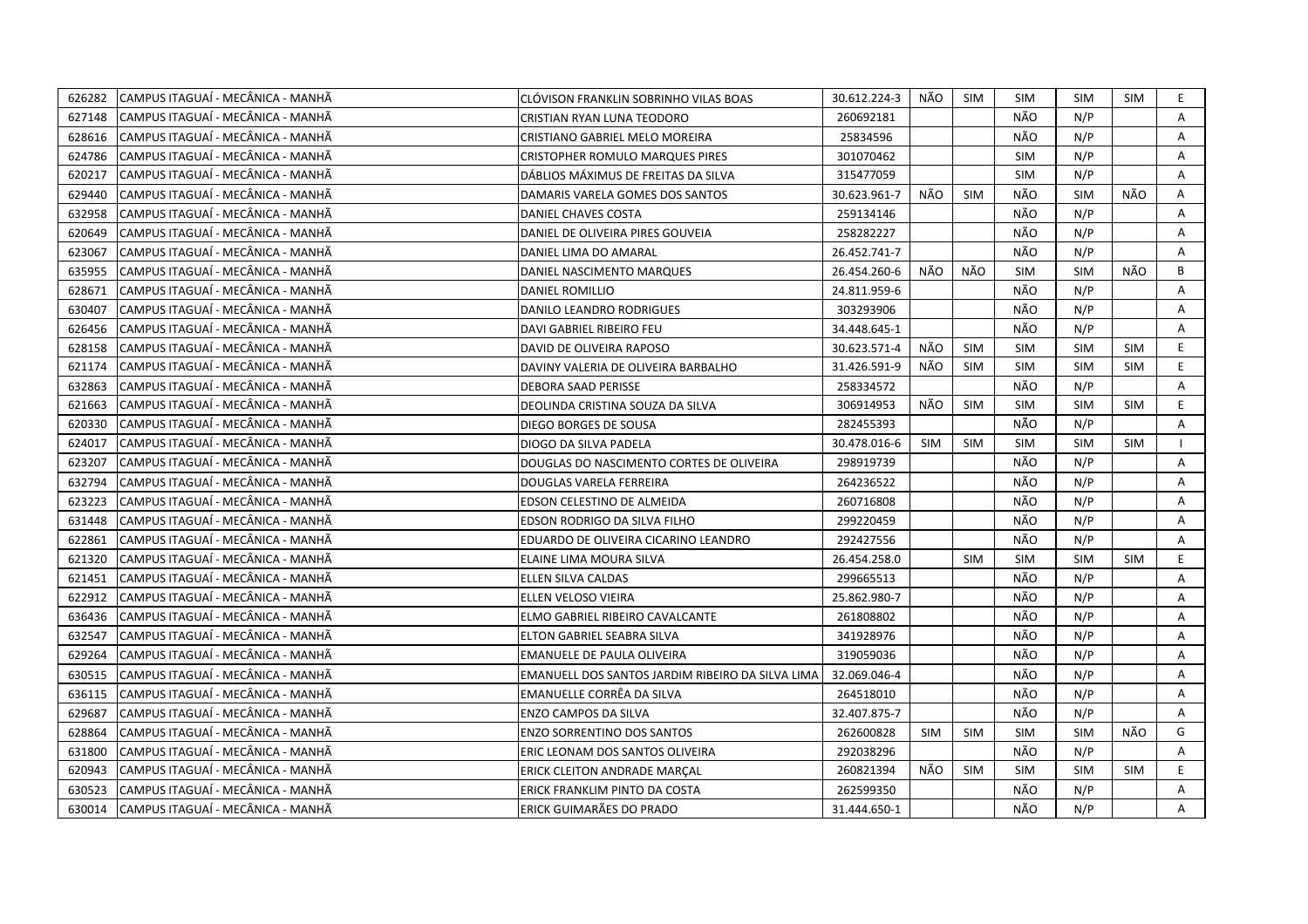| 629080 | CAMPUS ITAGUAÍ - MECÂNICA - MANHÃ | ERICK NUCHICK DE MELLO MATTOS              | 26061333-6   |     |            | NÃO        | N/P        |            | Α            |
|--------|-----------------------------------|--------------------------------------------|--------------|-----|------------|------------|------------|------------|--------------|
| 636810 | CAMPUS ITAGUAÍ - MECÂNICA - MANHÃ | ESTELA MESSIAS VIDAL DE OLIVEIRA           | 32.621.420-2 | NÃO | NÃO        | <b>SIM</b> | <b>SIM</b> | <b>SIM</b> | D            |
| 627523 | CAMPUS ITAGUAÍ - MECÂNICA - MANHÃ | ESTER NIVIA LUIZ DA SILVA                  | 27084350-1   |     | <b>SIM</b> | <b>SIM</b> | <b>SIM</b> | <b>SIM</b> | E.           |
| 633901 | CAMPUS ITAGUAÍ - MECÂNICA - MANHÃ | EVERTON MARCOS COSTA DA SILVA              | 260716535    |     |            | NÃO        | N/P        |            | Α            |
| 626236 | CAMPUS ITAGUAÍ - MECÂNICA - MANHÃ | FABIELLE LIMA DA CRUZ                      | 264544115    |     |            | NÃO        | N/P        |            | Α            |
| 628567 | CAMPUS ITAGUAÍ - MECÂNICA - MANHÃ | FÁBIO DOS SANTOS ANJOS                     | 259214807    | NÃO | <b>SIM</b> | <b>SIM</b> | <b>SIM</b> | <b>SIM</b> | E            |
| 624263 | CAMPUS ITAGUAÍ - MECÂNICA - MANHÃ | <b>FABRICIO HENRIQUE DOS SANTOS SILVA</b>  | 33308270     |     |            | <b>SIM</b> | N/P        |            | A            |
| 622244 | CAMPUS ITAGUAÍ - MECÂNICA - MANHÃ | FELIPE ALEXANDRE DA SILVA                  | 324974260    |     |            | NÃO        | N/P        |            | A            |
| 623291 | CAMPUS ITAGUAÍ - MECÂNICA - MANHÃ | FELIPE DA SILVA DE ALMEIDA                 | 27721882-2   | NÃO | <b>SIM</b> | <b>SIM</b> | <b>SIM</b> | NÃO        | C            |
| 626099 | CAMPUS ITAGUAÍ - MECÂNICA - MANHÃ | FELIPE JONAS DOS SANTOS RIBEIRO            | 241557875    |     |            | NÃO        | N/P        |            | A            |
| 620576 | CAMPUS ITAGUAÍ - MECÂNICA - MANHÃ | FELIPE MARQUES GEVEZIER                    | 260718218    |     |            | NÃO        | N/P        |            | Α            |
| 632435 | CAMPUS ITAGUAÍ - MECÂNICA - MANHÃ | FELIPE SAMPAIO DE SÁ                       | 306566720    |     |            | NÃO        | N/P        |            | A            |
| 627838 | CAMPUS ITAGUAÍ - MECÂNICA - MANHÃ | FELIPE VIEIRA DA SILVA DA CRUZ             | 262604671    |     |            | NÃO        | N/P        |            | A            |
| 635868 | CAMPUS ITAGUAÍ - MECÂNICA - MANHÃ | FELLYPE ALMEIDA DA SILVA                   | 330101833    | NÃO |            | <b>SIM</b> | <b>SIM</b> |            | B            |
| 636082 | CAMPUS ITAGUAÍ - MECÂNICA - MANHÃ | FERNANDO HENRIQUE MELLO DA FONSECA         | 314402355    |     |            | <b>SIM</b> | N/P        |            | A            |
| 634839 | CAMPUS ITAGUAÍ - MECÂNICA - MANHÃ | FILIPE LEONARDO MARTINS DE FREITAS         | 260680251    |     |            | NÃO        | N/P        |            | A            |
| 634736 | CAMPUS ITAGUAÍ - MECÂNICA - MANHÃ | FRANCIELI SANTOS DA CRUZ                   | 15908343 56  |     |            | NÃO        | N/P        |            | $\mathsf{A}$ |
| 624510 | CAMPUS ITAGUAÍ - MECÂNICA - MANHÃ | GABRIEL ALMEIDA DA SILVA                   | 32572548-9   |     |            | NÃO        | N/P        |            | A            |
| 628544 | CAMPUS ITAGUAÍ - MECÂNICA - MANHÃ | <b>GABRIEL ALVES DE OLIVEIRA</b>           | 261138853    |     |            | NÃO        | N/P        |            | A            |
| 629414 | CAMPUS ITAGUAÍ - MECÂNICA - MANHÃ | <b>GABRIEL DE SOUSA MARTINS</b>            | 321362154    | NÃO | SIM        | <b>SIM</b> | <b>SIM</b> | <b>SIM</b> | E.           |
| 631125 | CAMPUS ITAGUAÍ - MECÂNICA - MANHÃ | <b>GABRIEL DE SOUZA LOPES</b>              | 32.748.237-8 |     |            | NÃO        | N/P        |            | A            |
| 623412 | CAMPUS ITAGUAÍ - MECÂNICA - MANHÃ | <b>GABRIEL DIAS CABRAL RODRIGUES</b>       | 306263435    |     |            | <b>SIM</b> | N/P        |            | A            |
| 629459 | CAMPUS ITAGUAÍ - MECÂNICA - MANHÃ | <b>GABRIEL DIAS NOVELLINO</b>              | 277836730    |     |            | NÃO        | N/P        |            | A            |
| 624668 | CAMPUS ITAGUAÍ - MECÂNICA - MANHÃ | <b>GABRIEL FIDELIS BEZERRA</b>             | 283410900    | NÃO | <b>SIM</b> | <b>SIM</b> | <b>SIM</b> | <b>SIM</b> | E.           |
| 627725 | CAMPUS ITAGUAÍ - MECÂNICA - MANHÃ | <b>GABRIEL FILLIPE DE SOUZA ALVES</b>      | 260977715    |     |            | NÃO        | N/P        |            | A            |
| 622314 | CAMPUS ITAGUAÍ - MECÂNICA - MANHÃ | GABRIEL LUCAS DOS SANTOS OLIVEIRA SILVA    | 25.854.528-4 | NÃO | <b>SIM</b> | <b>SIM</b> | <b>SIM</b> | <b>SIM</b> | E.           |
| 621618 | CAMPUS ITAGUAÍ - MECÂNICA - MANHÃ | <b>GABRIEL ROBERTO RAMALHO DE SOUZA</b>    | 326684339    |     |            | NÃO        | N/P        |            | A            |
| 624002 | CAMPUS ITAGUAÍ - MECÂNICA - MANHÃ | <b>GABRIEL RODRIGUES DE CASTRO E SOUZA</b> | 26.454.403-2 |     |            | NÃO        | N/P        |            | Α            |
| 623351 | CAMPUS ITAGUAÍ - MECÂNICA - MANHÃ | GABRIEL SGRANCIO MELO CORREIA              | 33174993-7   |     |            | NÃO        | N/P        |            | A            |
| 632367 | CAMPUS ITAGUAÍ - MECÂNICA - MANHÃ | <b>GABRIELA CORREA DOS REIS</b>            | 267966935    |     |            | NÃO        | N/P        |            | Α            |
| 633849 | CAMPUS ITAGUAÍ - MECÂNICA - MANHÃ | <b>GABRIELA DA SILVA REZENDE</b>           | 342135662    |     |            | NÃO        | N/P        |            | Α            |
| 624151 | CAMPUS ITAGUAÍ - MECÂNICA - MANHÃ | GABRIELA DUARTE DE ALMEIDA FERNANDES       | 314614272    | NÃO | <b>SIM</b> | <b>SIM</b> | <b>SIM</b> | <b>SIM</b> | E.           |
| 629506 | CAMPUS ITAGUAÍ - MECÂNICA - MANHÃ | <b>GABRIELA LOHANEA NETO TELLES</b>        | 29.463.334-2 |     |            | NÃO        | N/P        |            | A            |
| 633906 | CAMPUS ITAGUAÍ - MECÂNICA - MANHÃ | GABRIELLE DE PAULA ALMEIDA                 | 259779049    |     |            | NÃO        | N/P        |            | A            |
| 621386 | CAMPUS ITAGUAÍ - MECÂNICA - MANHÃ | <b>GABRIELLE DE SOUZA LOURENCO</b>         | 33.441.350-7 | NÃO | NÃO        | <b>SIM</b> | <b>SIM</b> | <b>SIM</b> | D            |
| 636432 | CAMPUS ITAGUAÍ - MECÂNICA - MANHÃ | GABRIELLE MORAES CRISOSTIMO DA SILVA       | 33.632.706-9 |     |            | NÃO        | N/P        |            | Α            |
| 624307 | CAMPUS ITAGUAÍ - MECÂNICA - MANHÃ | GIAN GUIMARÃES FARIAS                      | 337227474    |     |            | NÃO        | N/P        |            | Α            |
| 624697 | CAMPUS ITAGUAÍ - MECÂNICA - MANHÃ | <b>GIOVANNA SANTOS BELLO</b>               | 31.022.079-3 |     |            | NÃO        | N/P        |            | A            |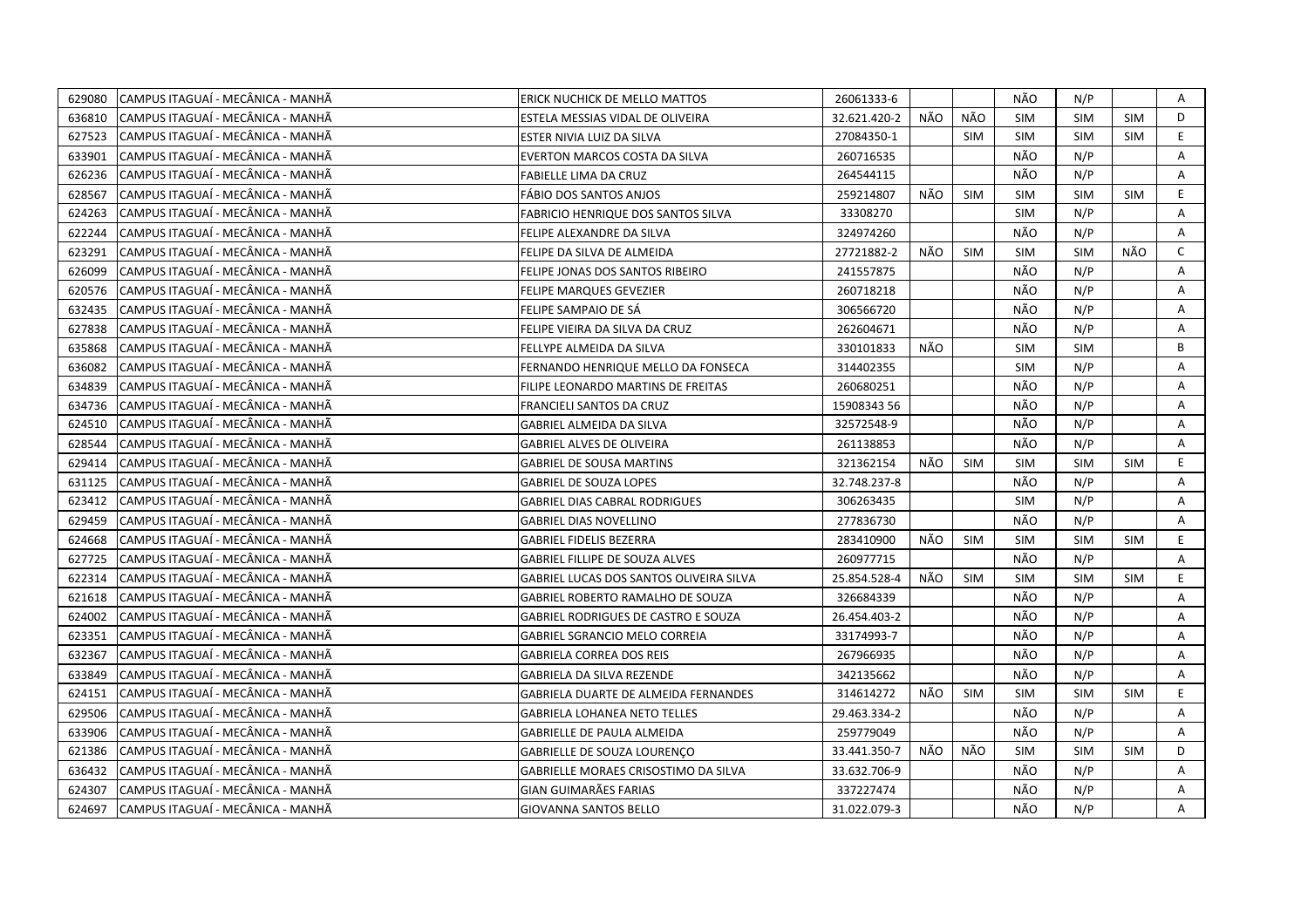| 629512 | CAMPUS ITAGUAÍ - MECÂNICA - MANHÃ  | <b>GISELLI COSTA PORTO</b>                    | 327762365    |            |            | NÃO        | N/P        |            | Α  |
|--------|------------------------------------|-----------------------------------------------|--------------|------------|------------|------------|------------|------------|----|
| 633892 | CAMPUS ITAGUAÍ - MECÂNICA - MANHÃ  | GIULIA VITÓRIA MARTINS VIANA DE MIRANDA       | $\Omega$     |            |            | NÃO        | N/P        |            | A  |
| 621583 | CAMPUS ITAGUAÍ - MECÂNICA - MANHÃ  | <b>GLAICE KELEN DE OLIVEIRA DOS SANTOS</b>    | 319602793    |            |            | NÃO        | N/P        |            | A  |
| 622750 | CAMPUS ITAGUAÍ - MECÂNICA - MANHÃ  | <b>GLAUCIELLE BATISTA ORNELLAS DOS SANTOS</b> | 327651469    | NÃO        | <b>SIM</b> | <b>SIM</b> | <b>SIM</b> | <b>SIM</b> | E. |
| 627794 | CAMPUS ITAGUAÍ - MECÂNICA - MANHÃ  | GUILHERME ALMEIDA LAZARINI                    | 30.273.396-9 |            |            | NÃO        | N/P        |            | A  |
| 626499 | CAMPUS ITAGUAÍ - MECÂNICA - MANHÃ  | <b>GUILHERME ASEM SILVA</b>                   | 30.864.192-7 |            |            | NÃO        | N/P        |            | Α  |
| 631499 | CAMPUS ITAGUAÍ - MECÂNICA - MANHÃ  | GUILHERME BARBOSA FRANCISCO SANTOS GODINHO    | 29.895.268-0 |            |            | NÃO        | N/P        |            | Α  |
| 635893 | CAMPUS ITAGUAÍ - MECÂNICA - MANHÃ  | GUILHERME GONÇALVES MOREIRA                   | 344765847    |            |            | <b>SIM</b> | N/P        |            | A  |
| 620288 | CAMPUS ITAGUAÍ - MECÂNICA - MANHÃ  | GUILHERME HENRIQUE MARQUES DEVEZA DE SOUZA    | 261597199    |            |            | NÃO        | N/P        |            | Α  |
| 627396 | CAMPUS ITAGUAÍ - MECÂNICA - MANHÃ  | GUILHERME JOVINO REIS DA SILVA                | 260718846    |            |            | NÃO        | N/P        |            | A  |
| 631168 | CAMPUS ITAGUAÍ - MECÂNICA - MANHÃ  | GUILHERME MATHEUS FRADE DA SILVA              | 262606494    |            |            | NÃO        | N/P        |            | A  |
| 628126 | CAMPUS ITAGUAÍ - MECÂNICA - MANHÃ  | <b>GUILHERME MORISCO DIAS PONTES</b>          | 264521725    |            |            | NÃO        | N/P        |            | Α  |
| 629560 | CAMPUS ITAGUAÍ - MECÂNICA - MANHÃ  | <b>GUSTAVO BARROS ROSA DE ANDRADE</b>         | 260660113    |            |            | NÃO        | N/P        |            | A  |
| 626867 | CAMPUS ITAGUAÍ - MECÂNICA - MANHÃ  | <b>GUSTAVO CARRASCO MEDEIROS</b>              | 310989421    |            |            | NÃO        | N/P        |            | A  |
| 627941 | CAMPUS ITAGUAÍ - MECÂNICA - MANHÃ  | GUSTAVO CONSTANTINO MÁXIMO                    | 260721030    |            |            | NÃO        | N/P        |            | Α  |
| 620380 | CAMPUS ITAGUAÍ - MECÂNICA - MANHÃ  | <b>GUSTAVO DA SILVA BORGES</b>                | 327066536    |            |            | NÃO        | N/P        |            | A  |
| 623225 | CAMPUS ITAGUAÍ - MECÂNICA - MANHÃ  | GUSTAVO DE OLIVEIRA LOBÃO                     | 30.367.676-1 |            |            | NÃO        | N/P        |            | A  |
| 631192 | CAMPUS ITAGUAÍ - MECÂNICA - MANHÃ  | GUSTAVO HENRIQUE OLIVEIRA SIZENANDO           | 262602659    |            |            | NÃO        | N/P        |            | A  |
| 629844 | CAMPUS ITAGUAÍ - MECÂNICA - MANHÃ  | <b>GUSTAVO SANTOS LAMY RAMOS</b>              | 324227669    |            |            | NÃO        | N/P        |            | A  |
| 636732 | CAMPUS ITAGUAÍ - MECÂNICA - MANHÃ  | GUSTAVO SOARES LOPES DA SILVA                 | 292571312    |            |            | NÃO        | N/P        |            | Α  |
| 629060 | ICAMPUS ITAGUAÍ - MECÂNICA - MANHÃ | <b>GUSTHAVO SILVA DE OLIVEIRA</b>             | 285249769    |            |            | NÃO        | N/P        |            | A  |
| 628262 | CAMPUS ITAGUAÍ - MECÂNICA - MANHÃ  | HEITOR SANCIER CORRËA                         | 26.070.296-4 | NÃO        | <b>SIM</b> | <b>SIM</b> | <b>SIM</b> | <b>SIM</b> | E. |
| 635280 | CAMPUS ITAGUAÍ - MECÂNICA - MANHÃ  | HENRIQUE HIDEYUKI SUZUKI DE ASSIS             | 34.510.013-5 |            |            | NÃO        | N/P        |            | A  |
| 626865 | CAMPUS ITAGUAÍ - MECÂNICA - MANHÃ  | HEVELLEN CARDOSO FREITAS                      | 20185568785  |            |            | NÃO        | N/P        |            | A  |
| 629765 | CAMPUS ITAGUAÍ - MECÂNICA - MANHÃ  | HUGGO CARVALHO DOS SANTOS MOSSO               | 32.273.980-6 |            |            | NÃO        | N/P        |            | Α  |
| 621626 | CAMPUS ITAGUAÍ - MECÂNICA - MANHÃ  | HUGO DANIEL DOS SANTOS SILVA                  | 260703913    |            |            | NÃO        | N/P        |            | A  |
| 628755 | CAMPUS ITAGUAÍ - MECÂNICA - MANHÃ  | HUGO DE SOUZA FRISCH                          | 26.071.901-8 |            |            | NÃO        | N/P        |            | A  |
| 621175 | CAMPUS ITAGUAÍ - MECÂNICA - MANHÃ  | IAGO FERREIRA OLIVEIRA GOMES                  | 322944711    |            |            | NÃO        | N/P        |            | Α  |
| 626747 | CAMPUS ITAGUAÍ - MECÂNICA - MANHÃ  | IASMIN MOURA DA SILVA                         | 26.070.466-3 |            |            | NÃO        | N/P        |            | A  |
| 620821 | CAMPUS ITAGUAÍ - MECÂNICA - MANHÃ  | <b>IGOR FELIX DOS SANTOS</b>                  | 270536659    | NÃO        | <b>SIM</b> | <b>SIM</b> | <b>SIM</b> | <b>SIM</b> | E. |
| 630555 | CAMPUS ITAGUAÍ - MECÂNICA - MANHÃ  | ILAN GABRIEL DA COSTA PEQUENO                 | 260614359    |            |            | NÃO        | N/P        |            | A  |
| 620439 | CAMPUS ITAGUAÍ - MECÂNICA - MANHÃ  | <b>ISABELA CUCCO TINOCO</b>                   | 32562597-8   |            |            | NÃO        | N/P        |            | A  |
| 623104 | CAMPUS ITAGUAÍ - MECÂNICA - MANHÃ  | <b>ISABELA KOPKE SOARES</b>                   | 260725049    |            |            | NÃO        | N/P        |            | Α  |
| 627930 | CAMPUS ITAGUAI - MECÂNICA - MANHÃ  | <b>ISABELLE FERNANDES MARTINS</b>             | 32.793.695-1 |            |            | NÃO        | N/P        |            | A  |
| 636081 | CAMPUS ITAGUAÍ - MECÂNICA - MANHÃ  | ISABELLY CANDIDA BARBOSA SOUZA                | 26053342-7   |            |            | <b>SIM</b> | N/P        |            | A  |
| 632222 | CAMPUS ITAGUAI - MECÂNICA - MANHÃ  | ISABELLY CARDOSO FERREIRA DE ALMEIDA          | 260713698    |            |            | NÃO        | N/P        |            | Α  |
| 627432 | CAMPUS ITAGUAÍ - MECÂNICA - MANHÃ  | ISAQUE DOS SANTOS DE OLIVEIRA                 | 327920062    | <b>SIM</b> | <b>SIM</b> | NÃO        | <b>SIM</b> | SIM        | Α  |
| 635503 | CAMPUS ITAGUAÍ - MECÂNICA - MANHÃ  | JANCARLOS MARINHO DA FONSECA                  | 329104845    |            |            | NÃO        | N/P        |            | A  |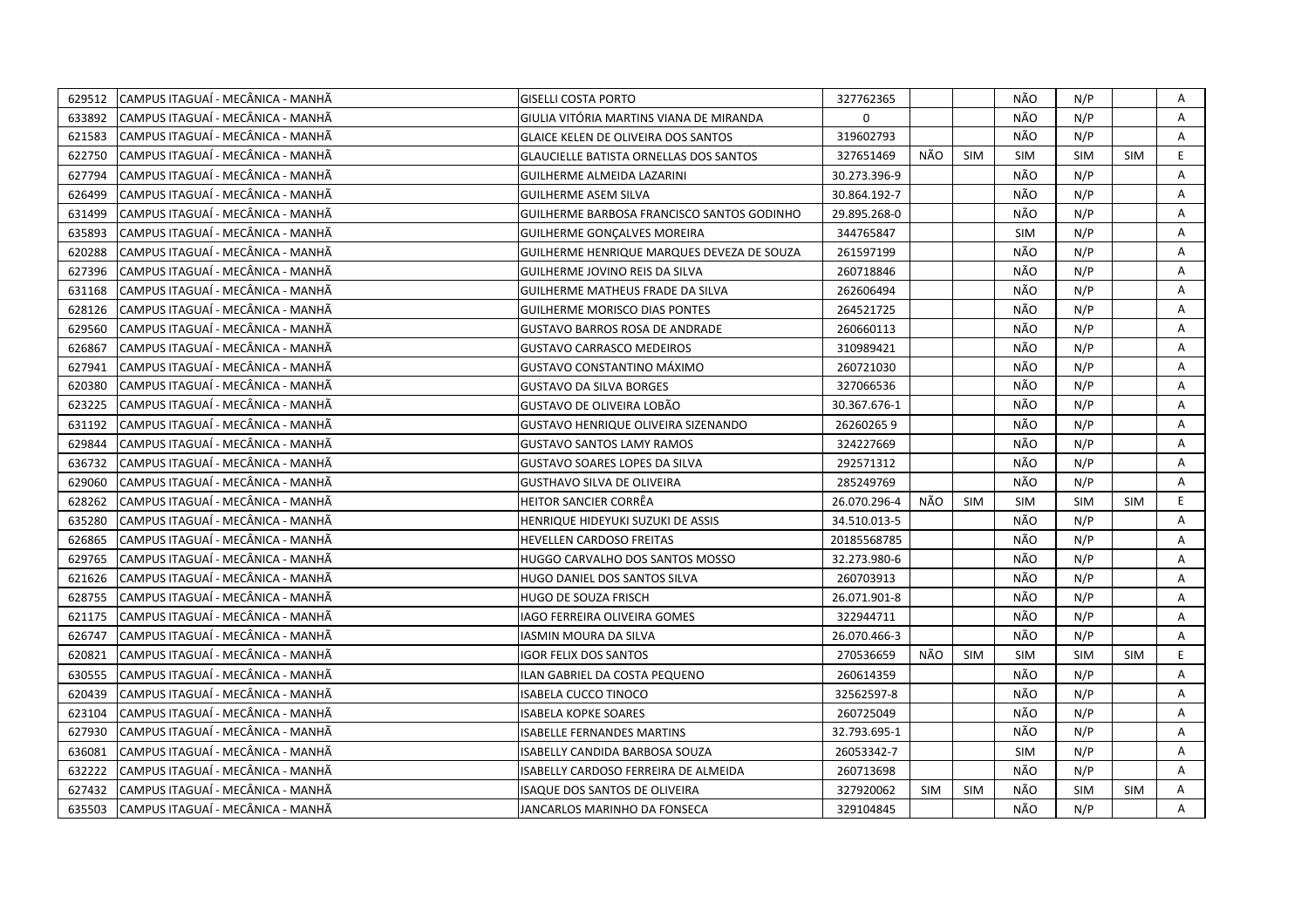| 624845 | CAMPUS ITAGUAÍ - MECÂNICA - MANHÃ | JAQUELINE APARECIDA FRUCTUOSO DOS SANTOS | 308594126    | NÃO | <b>SIM</b> | <b>SIM</b> | <b>SIM</b> | SIM        | E.           |
|--------|-----------------------------------|------------------------------------------|--------------|-----|------------|------------|------------|------------|--------------|
| 628189 | CAMPUS ITAGUAÍ - MECÂNICA - MANHÃ | JEAN LUCAS MENDONCA VITAL DE OLIVEIRA    | 260600341    |     |            | NÃO        | N/P        |            | A            |
| 632202 | CAMPUS ITAGUAÍ - MECÂNICA - MANHÃ | JEFFERSON ALVES DA SILVA FILHO           | 263013815    |     |            | NÃO        | N/P        |            | A            |
| 624621 | CAMPUS ITAGUAÍ - MECÂNICA - MANHÃ | JEFFERSON DE ARAUJO SIDURE               | 323091439    |     |            | NÃO        | N/P        |            | A            |
| 621814 | CAMPUS ITAGUAÍ - MECÂNICA - MANHÃ | JENNIFFER DOS SANTOS MENDES HONORIO      | 32.030.308-4 | NÃO | <b>SIM</b> | <b>SIM</b> | <b>SIM</b> | <b>SIM</b> | E            |
| 622425 | CAMPUS ITAGUAÍ - MECÂNICA - MANHÃ | JESSICA MARIA BEZERRA DOS SANTOSS        | 297812984    |     |            | NÃO        | N/P        |            | A            |
| 631106 | CAMPUS ITAGUAÍ - MECÂNICA - MANHÃ | JHENIFER EFIGENIA RIBEIRO MENDES         | 269369831    |     |            | <b>SIM</b> | N/P        |            | A            |
| 621152 | CAMPUS ITAGUAÍ - MECÂNICA - MANHÃ | JHESSIANE DA SILVA BORGES                | 284605698    | NÃO | <b>SIM</b> | <b>SIM</b> | <b>SIM</b> | <b>SIM</b> | E.           |
| 635331 | CAMPUS ITAGUAÍ - MECÂNICA - MANHÃ | JOANA DE ARAUJO DIAS                     | 320728751    |     |            | NÃO        | N/P        |            | A            |
| 635260 | CAMPUS ITAGUAÍ - MECÂNICA - MANHÃ | JOAO ADILSON TAVARES SANTANA             | 25837352     |     |            | NÃO        | N/P        |            | A            |
| 628178 | CAMPUS ITAGUAI - MECÂNICA - MANHÃ | JOAO ALESSANDRO TORRES TEZOLIN           | 15851762730  |     | <b>SIM</b> | NÃO        | <b>SIM</b> | NÃO        | A            |
| 627149 | CAMPUS ITAGUAÍ - MECÂNICA - MANHÃ | JOAO GABRIEL AGOSTINHO BERTOLOTO         | 261597983    |     |            | NÃO        | N/P        |            | Α            |
| 631119 | CAMPUS ITAGUAÍ - MECÂNICA - MANHÃ | JOAO GUILHERME NOGUEIRA BARZ             | 260735543    |     |            | NÃO        | N/P        |            | A            |
| 636611 | CAMPUS ITAGUAÍ - MECÂNICA - MANHÃ | JOÃO LUCAS FRANÇA PEREIRA                | 29.180.029-0 |     |            | NÃO        | N/P        |            | Α            |
| 636866 | CAMPUS ITAGUAÍ - MECÂNICA - MANHÃ | JOÃO LUCAS TEIXEIRA FIGUEIRA             | 31.933.114-6 |     | NÃO        | <b>SIM</b> | <b>SIM</b> | NÃO        | B            |
| 624955 | CAMPUS ITAGUAÍ - MECÂNICA - MANHÃ | JOÃO MARCOS BRAGA DE GUSMÃO MEDEIROS     | 26.072.266-5 |     |            | NÃO        | N/P        |            | A            |
| 627989 | CAMPUS ITAGUAÍ - MECÂNICA - MANHÃ | JOAO PEDRO DE FREITAS BARBOSA            | 339778631    |     |            | NÃO        | N/P        |            | A            |
| 634343 | CAMPUS ITAGUAÍ - MECÂNICA - MANHÃ | JOÃO PEDRO DOS REIS TOMÉ AGUIAR          | 293586657    |     |            | NÃO        | N/P        |            | Α            |
| 625869 | CAMPUS ITAGUAÍ - MECÂNICA - MANHÃ | JOÃO PEDRO MAIA PASSOS                   | 262601750    |     |            | NÃO        | N/P        |            | Α            |
| 621252 | CAMPUS ITAGUAÍ - MECÂNICA - MANHÃ | JOÃO PEDRO PEREIRA CASTILHO DE OLIVEIRA  | 260909767    |     |            | NÃO        | N/P        |            | A            |
| 627001 | CAMPUS ITAGUAÍ - MECÂNICA - MANHÃ | JOÃO PEDRO PEREIRA PEIXOTO               | 275034916    |     |            | NÃO        | N/P        |            | Α            |
| 622899 | CAMPUS ITAGUAÍ - MECÂNICA - MANHÃ | JOÃO PEDRO RODRIGUES PAULO               | 28220741-4   |     |            | NÃO        | N/P        |            | A            |
| 627300 | CAMPUS ITAGUAÍ - MECÂNICA - MANHÃ | JOÃO VICTOR AGUIAR DA SILVA              | 32519518-8   |     |            | NÃO        | N/P        |            | A            |
| 620837 | CAMPUS ITAGUAÍ - MECÂNICA - MANHÃ | JOÃO VICTOR BERNARDO GONZAGA             | 259120749    |     |            | NÃO        | N/P        |            | A            |
| 636652 | CAMPUS ITAGUAÍ - MECÂNICA - MANHÃ | JOÄO VICTOR BRAGA TOSTA MARTINS DA SILVA | 298041062    | NÃO | <b>SIM</b> | <b>SIM</b> | <b>SIM</b> | <b>SIM</b> | E.           |
| 624331 | CAMPUS ITAGUAI - MECÂNICA - MANHÃ | JOÃO VICTOR COSTA DOS SANTOS             | 333831246    | NÃO | <b>SIM</b> | <b>SIM</b> | <b>SIM</b> | <b>SIM</b> | E.           |
| 628059 | CAMPUS ITAGUAÍ - MECÂNICA - MANHÃ | JOÃO VICTOR DE MOURA CEZAR               | 277251021    |     |            | NÃO        | N/P        |            | A            |
| 632997 | CAMPUS ITAGUAÍ - MECÂNICA - MANHÃ | JOÃO VICTOR SANTANA ARAÚJO               | 299308684    |     |            | <b>SIM</b> | N/P        |            | A            |
| 620279 | CAMPUS ITAGUAÍ - MECÂNICA - MANHÃ | JOÃO VICTOR VENTURI MARQUES CID DE MELO  | 31981325-9   | NÃO | <b>SIM</b> | <b>SIM</b> | <b>SIM</b> | <b>SIM</b> | E            |
| 627733 | CAMPUS ITAGUAÍ - MECÂNICA - MANHÃ | JOÃO VITOR DECOT BARROS                  | 258409234    |     |            | NÃO        | N/P        |            | Α            |
| 625736 | CAMPUS ITAGUAÍ - MECÂNICA - MANHÃ | JOÃO VITOR DOS SANTOS MARTINS            | 26068527-6   |     |            | NÃO        | N/P        |            | Α            |
| 622356 | CAMPUS ITAGUAÍ - MECÂNICA - MANHÃ | JOÃO VITOR MARTINS CABRAL                | 260755608    |     |            | NÃO        | N/P        |            | Α            |
| 627970 | CAMPUS ITAGUAÍ - MECÂNICA - MANHÃ | JOÃO VITOR ROCHA DE OLIVEIRA CAMPOS      | 316782770    |     |            | NÃO        | N/P        |            | Α            |
| 621660 | CAMPUS ITAGUAÍ - MECÂNICA - MANHÃ | JOÃO VITOR RODRIGUES DE ALMEIDA          | 26.333.154-8 |     |            | NÃO        | N/P        |            | A            |
| 626797 | CAMPUS ITAGUAÍ - MECÂNICA - MANHÃ | JORGE MARQUES CARVALHO DE BRITTO         | 305797409    | NÃO | NÃO        | <b>SIM</b> | <b>SIM</b> | <b>SIM</b> | D            |
| 627932 | CAMPUS ITAGUAÍ - MECÂNICA - MANHÃ | JOSIAS DOS SANTOS ROSA JÚNIOR            | 33.292.200-4 |     | <b>SIM</b> | <b>SIM</b> | <b>SIM</b> |            | $\mathsf{C}$ |
| 626715 | CAMPUS ITAGUAÍ - MECÂNICA - MANHÃ | JOYCE LUIZA ALVES CABRAL                 | 0            |     |            | NÃO        | N/P        |            | A            |
| 634561 | CAMPUS ITAGUAÍ - MECÂNICA - MANHÃ | JUAN DE ANDRADE GONDIM                   | 324697010    |     |            | NÃO        | N/P        |            | A            |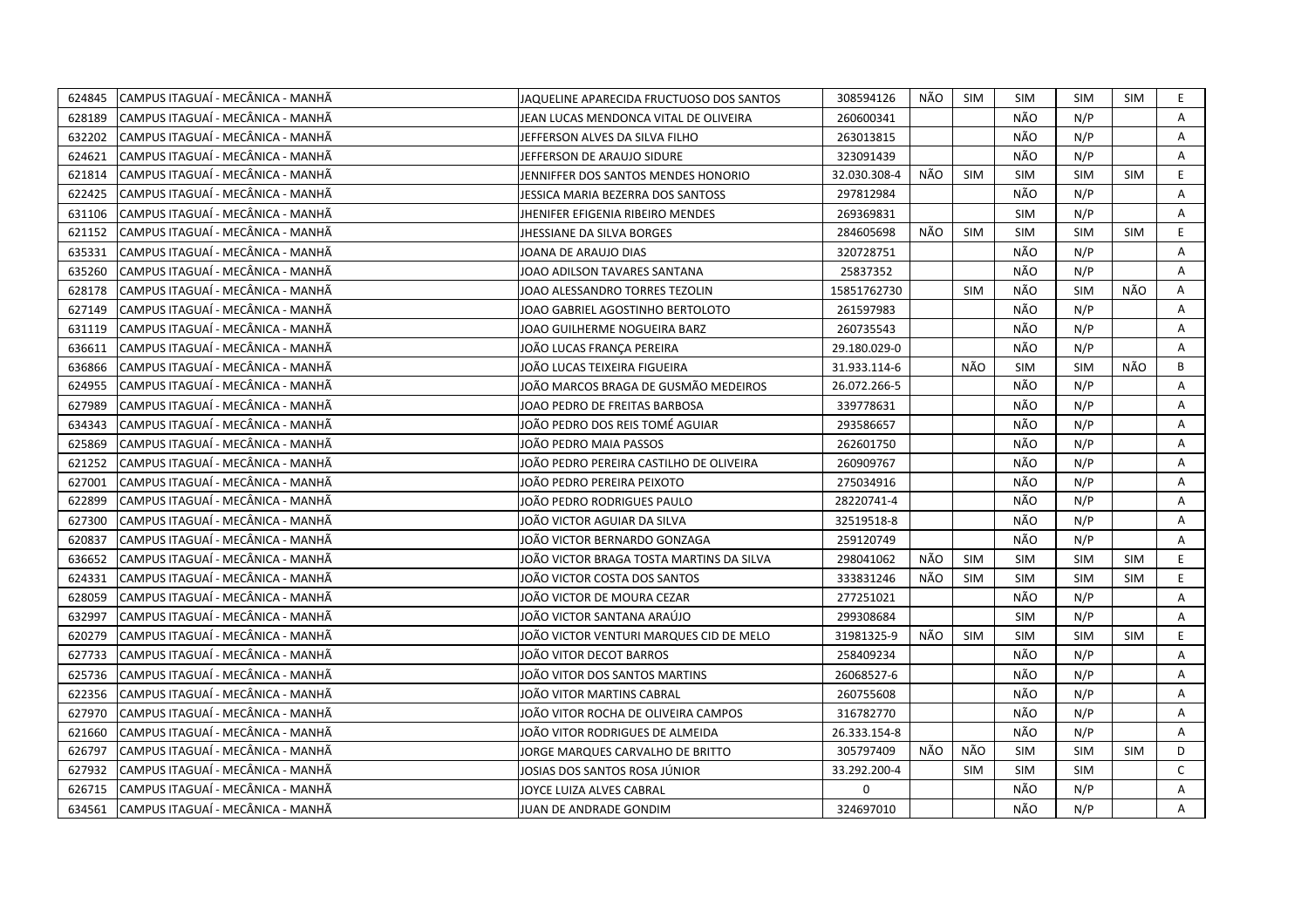| CAMPUS ITAGUAÍ - MECÂNICA - MANHÃ<br>624861  | <b>JUAN MARQUES SALES</b>                  | 32.102.360-8 |            |            | NÃO        | N/P        |            | Α            |
|----------------------------------------------|--------------------------------------------|--------------|------------|------------|------------|------------|------------|--------------|
| 621518<br>CAMPUS ITAGUAÍ - MECÂNICA - MANHÃ  | JUAN PABLO DA COSTA SILVA                  | 311466817    |            |            | NÃO        | N/P        |            | A            |
| 621840<br>CAMPUS ITAGUAÍ - MECÂNICA - MANHÃ  | <b>JUAN ROSA ALVES</b>                     | 33.700.072-3 | NÃO        | <b>SIM</b> | <b>SIM</b> | <b>SIM</b> | <b>SIM</b> | E            |
| CAMPUS ITAGUAÍ - MECÂNICA - MANHÃ<br>627532  | JUAN VICTOR FREIRE DOS ANJOS               | 32569046-9   | NÃO        | NÃO        | <b>SIM</b> | <b>SIM</b> | NÃO        | B            |
| CAMPUS ITAGUAÍ - MECÂNICA - MANHÃ<br>620451  | <b>JULIA CUCCO TINOCO</b>                  | 32562611-7   |            |            | NÃO        | N/P        |            | Α            |
| 621315<br> CAMPUS ITAGUAÍ - MECÂNICA - MANHÃ | JULIA DA COSTA LUNA RIBEIRO                | 293462131    | NÃO        | NÃO        | <b>SIM</b> | <b>SIM</b> | <b>SIM</b> | D            |
| 635004<br> CAMPUS ITAGUAÍ - MECÂNICA - MANHÃ | JULIA DE LIMA DA SILVA                     | 330448648    |            |            | <b>SIM</b> | N/P        |            | A            |
| CAMPUS ITAGUAÍ - MECÂNICA - MANHÃ<br>630345  | JULIA DE MELLO MARTINS                     | 29.699.570-7 |            |            | NÃO        | N/P        |            | A            |
| CAMPUS ITAGUAÍ - MECÂNICA - MANHÃ<br>624011  | JÚLIA DE SÁ                                | 31.020.434-2 |            |            | NÃO        | N/P        |            | A            |
| CAMPUS ITAGUAÍ - MECÂNICA - MANHÃ<br>629858  | JULIA PIMENTEL DOS SANTOS                  | 322928508    |            |            | NÃO        | N/P        |            | Α            |
| CAMPUS ITAGUAÍ - MECÂNICA - MANHÃ<br>626624  | <b>JULIA RIBEIRO XAVIER</b>                | 267969129    | <b>SIM</b> | <b>SIM</b> | <b>SIM</b> | <b>SIM</b> | <b>SIM</b> |              |
| CAMPUS ITAGUAÍ - MECÂNICA - MANHÃ<br>625007  | JULIANA BEZERRA DA SILVA MACEDO            | 313011181    | NÃO        | NÃO        | <b>SIM</b> | <b>SIM</b> | NÃO        | B            |
| CAMPUS ITAGUAÍ - MECÂNICA - MANHÃ<br>621906  | JULIANA DE LIMA ROCHA                      | 289674848    |            |            | NÃO        | N/P        |            | A            |
| CAMPUS ITAGUAÍ - MECÂNICA - MANHÃ<br>626569  | <b>JULIANA DIAS FERREIRA</b>               | 26.454.122-8 | NÃO        | <b>SIM</b> | NÃO        | <b>SIM</b> | <b>SIM</b> | A            |
| CAMPUS ITAGUAÍ - MECÂNICA - MANHÃ<br>624417  | JULIANA SOARES DE OLIVEIRA                 | 334745742    |            |            | NÃO        | N/P        |            | A            |
| 636487<br>CAMPUS ITAGUAÍ - MECÂNICA - MANHÃ  | JÚLIO CEZAR AZEVEDO GUEDES                 | 260701222    |            |            | NÃO        | N/P        |            | A            |
| 633265<br>CAMPUS ITAGUAÍ - MECÂNICA - MANHÃ  | JULLYE CORRÊA DA SILVEIRA CORREIA          | 262602196    |            |            | NÃO        | N/P        |            | A            |
| 631948<br>CAMPUS ITAGUAÍ - MECÂNICA - MANHÃ  | JULY SILVA DE SOUZA                        | 26.454.650-8 | <b>SIM</b> | NÃO        | <b>SIM</b> | <b>SIM</b> | <b>SIM</b> | H            |
| CAMPUS ITAGUAÍ - MECÂNICA - MANHÃ<br>627896  | KAIKE BATISTA CRUZ                         | 323518407    |            |            | NÃO        | N/P        |            | A            |
| 627157<br>CAMPUS ITAGUAÍ - MECÂNICA - MANHÃ  | KAIO FERREIRA DE SOUZA E SILVA             | 316326420    | NÃO        | <b>SIM</b> | <b>SIM</b> | <b>SIM</b> | <b>SIM</b> | E.           |
| CAMPUS ITAGUAÍ - MECÂNICA - MANHÃ<br>630275  | KAIQUE DE SOUZA FAUSTINO DOS SANTOS        | 32.342.977-9 |            |            | NÃO        | N/P        |            | A            |
| 622729<br>CAMPUS ITAGUAÍ - MECÂNICA - MANHÃ  | KARINA SENA DE OLIVEIRA                    | 30.325.176-3 |            |            | NÃO        | N/P        |            | Α            |
| 635922<br>CAMPUS ITAGUAÍ - MECÂNICA - MANHÃ  | KARINE BATISTA DOS SANTOS                  | 258742493    |            |            | NÃO        | N/P        |            | A            |
| 623065<br>CAMPUS ITAGUAÍ - MECÂNICA - MANHÃ  | KARINY ALBUQUERQUE CASSIMIRO               | 26.122.481-0 |            | <b>SIM</b> | <b>SIM</b> | <b>SIM</b> | <b>SIM</b> | E            |
| 623032<br>CAMPUS ITAGUAÍ - MECÂNICA - MANHÃ  | KAROLINY ALBUQUERQUE CASSIMIRO             | 26.122.485-1 |            |            | <b>SIM</b> | <b>SIM</b> | <b>SIM</b> | D            |
| 624025<br>CAMPUS ITAGUAÍ - MECÂNICA - MANHÃ  | KATHELEN DE ABREU REZENDE DA SILVA MARTINS | 306803420    |            |            | NÃO        | N/P        |            | Α            |
| CAMPUS ITAGUAÍ - MECÂNICA - MANHÃ<br>635752  | KAUÄ ANDRADE DE MORAIS SOARES              | 262604465    |            |            | NÃO        | N/P        |            | A            |
| CAMPUS ITAGUAÍ - MECÂNICA - MANHÃ<br>630419  | KAUÃ CECILIO BLOOMFIELD DE MATTOS          | 34.506.548-6 |            |            | NÃO        | N/P        |            | A            |
| 636691<br>CAMPUS ITAGUAÍ - MECÂNICA - MANHÃ  | KAUAN VICTOR DE MEDEIROS                   | 264236829    |            |            | NÃO        | N/P        |            | A            |
| 634976<br>CAMPUS ITAGUAI - MECÂNICA - MANHÃ  | KAUË PEREIRA DA SILVA NASCIMENTO           | 318174703    |            |            | NÃO        | N/P        |            | Α            |
| CAMPUS ITAGUAÍ - MECÂNICA - MANHÃ<br>624420  | KAUHÃ SALES DE OLIVEIRA                    | 305178550    |            |            | NÃO        | N/P        |            | A            |
| 627597<br>CAMPUS ITAGUAÍ - MECÂNICA - MANHÃ  | KAUHAN CARVALHO DE SANT'ANA FIAUX          | 26.070.850-8 |            |            | NÃO        | N/P        |            | A            |
| CAMPUS ITAGUAÍ - MECÂNICA - MANHÃ<br>623581  | KAULI EDMILQUE RAMOS DE OLIVEIRA           | 26454180-6   |            |            | NÃO        | N/P        |            | $\mathsf{A}$ |
| CAMPUS ITAGUAÍ - MECÂNICA - MANHÃ<br>628491  | KAYANE DA SILVA BORBA                      | 264546870    | NÃO        | NÃO        | <b>SIM</b> | <b>SIM</b> | NÃO        | B            |
| CAMPUS ITAGUAÍ - MECÂNICA - MANHÃ<br>625617  | KAYKE REIS DE MORAIS MEDEIROS              | 323356626    |            |            | NÃO        | N/P        |            | A            |
| 624626<br>CAMPUS ITAGUAÍ - MECÂNICA - MANHÃ  | KAYKI BERTOLDI SANTOS                      | 30448883-6   |            |            | NÃO        | N/P        |            | A            |
| CAMPUS ITAGUAÍ - MECÂNICA - MANHÃ<br>633908  | KAYKY SOUZA DE AMORIM                      | 338634447    |            |            | NÃO        | N/P        |            | A            |
| 632568<br> CAMPUS ITAGUAÍ - MECÂNICA - MANHÃ | KELLY MARTINS DA SILVA                     | 260624507    | NÃO        | <b>SIM</b> | <b>SIM</b> | <b>SIM</b> | <b>SIM</b> | E.           |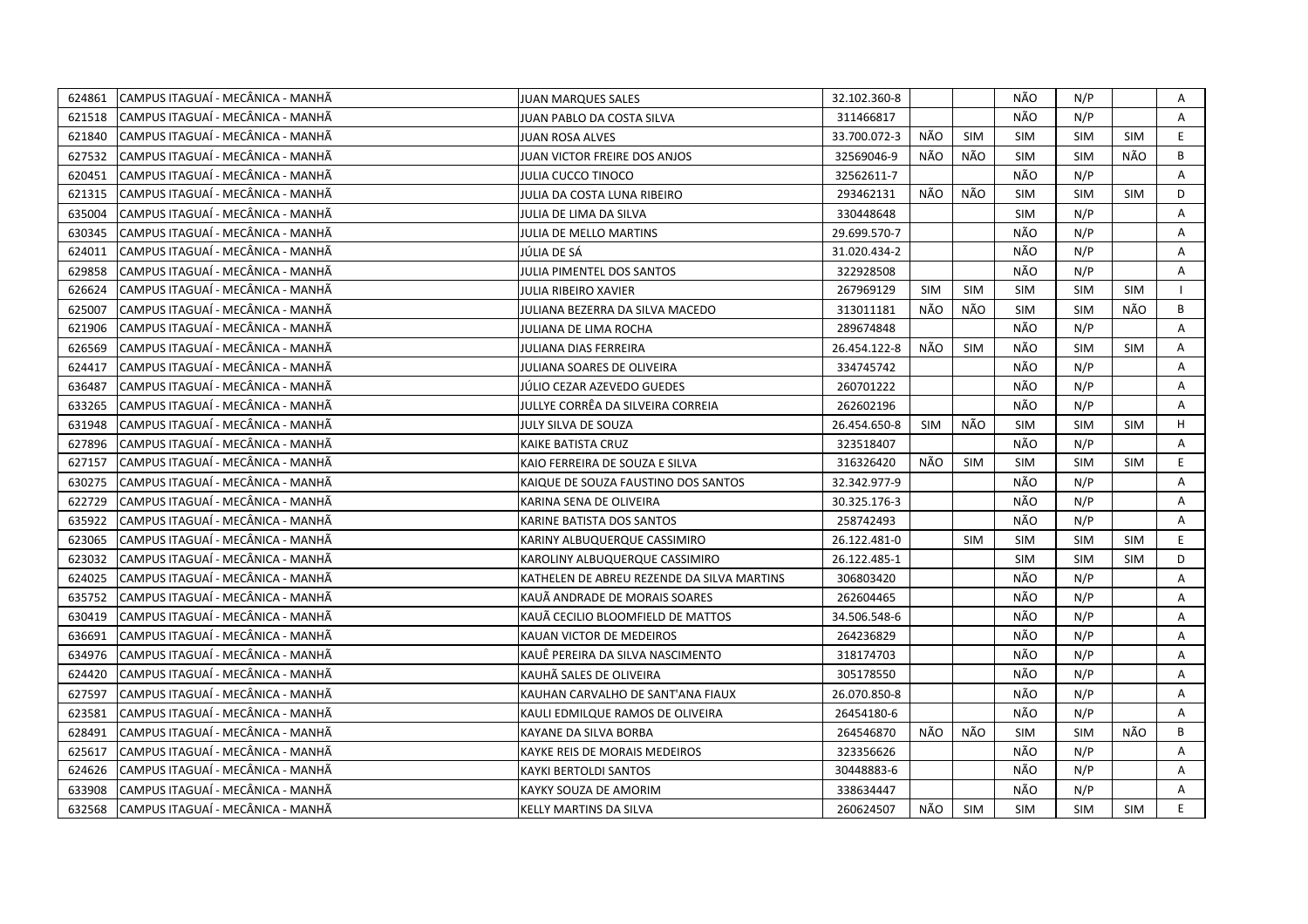| 624833 | CAMPUS ITAGUAÍ - MECÂNICA - MANHÃ  | KESYA KELLY LOPES DA SILVA                      | 26.066.966-8 |            |            | NÃO        | N/P        |            | Α  |
|--------|------------------------------------|-------------------------------------------------|--------------|------------|------------|------------|------------|------------|----|
| 636394 | CAMPUS ITAGUAÍ - MECÂNICA - MANHÃ  | KEVIN ALMEIDA SANTOS SOBRINHO                   | 322004342    |            |            | NÃO        | N/P        |            | A  |
| 622792 | CAMPUS ITAGUAÍ - MECÂNICA - MANHÃ  | LACY GONÇALVES PEREIRA JUNIOR                   | 217118330    |            |            | NÃO        | N/P        |            | Α  |
| 624519 | CAMPUS ITAGUAÍ - MECÂNICA - MANHÃ  | LAIS LIMA DO NASCIMENTO                         | 237706353    | NÃO        | <b>SIM</b> | <b>SIM</b> | <b>SIM</b> | <b>SIM</b> | E. |
| 627864 | CAMPUS ITAGUAÍ - MECÂNICA - MANHÃ  | LARISSA CESAR ANTUNES                           | 346599327    |            |            | NÃO        | N/P        |            | Α  |
| 635257 | CAMPUS ITAGUAÍ - MECÂNICA - MANHÃ  | LARISSA REIS CAMPOS                             |              |            |            | NÃO        | N/P        |            | A  |
| 635378 | CAMPUS ITAGUAÍ - MECÂNICA - MANHÃ  | LARISSA RESENDE BONINI                          | 337060321    |            |            | NÃO        | N/P        |            | A  |
| 621382 | CAMPUS ITAGUAÍ - MECÂNICA - MANHÃ  | LAUANY VITÓRIA VIEIRA MARTINS                   | 267962306    |            | <b>SIM</b> | <b>SIM</b> | <b>SIM</b> | <b>SIM</b> | E. |
| 621050 | CAMPUS ITAGUAÍ - MECÂNICA - MANHÃ  | LEANDRO WAGNER DA SILVA PEREIRA                 | 241631829    |            | <b>SIM</b> | <b>SIM</b> | <b>SIM</b> | <b>SIM</b> | E. |
| 621586 | CAMPUS ITAGUAÍ - MECÂNICA - MANHÃ  | LEEZANDRA PUDÓ DA SILVA                         | 299200642    | NÃO        | NÃO        | <b>SIM</b> | <b>SIM</b> | <b>SIM</b> | D  |
| 635631 | CAMPUS ITAGUAÍ - MECÂNICA - MANHÃ  | LEONARDO DAVI ALVES GERONCIO                    | 260660303    |            |            | NÃO        | N/P        |            | A  |
| 626639 | CAMPUS ITAGUAÍ - MECÂNICA - MANHÃ  | LEONARDO DE PAULA MELLO                         | 260715115    |            |            | NÃO        | N/P        |            | Α  |
| 631620 | CAMPUS ITAGUAÍ - MECÂNICA - MANHÃ  | LEONARDO PEREIRA DE JESUS                       | 4,89403E+11  | NÃO        | <b>SIM</b> | <b>SIM</b> | <b>SIM</b> | <b>SIM</b> | E. |
| 623998 | CAMPUS ITAGUAÍ - MECÂNICA - MANHÃ  | <b>MARTINS</b>                                  | 306803438    |            |            | NÃO        | N/P        |            | Α  |
| 626222 | CAMPUS ITAGUAÍ - MECÂNICA - MANHÃ  | LETÍCIA ALVES DUARTE                            | 311625396    |            |            | NÃO        | N/P        |            | A  |
| 630504 | CAMPUS ITAGUAÍ - MECÂNICA - MANHÃ  | LETICIA ALVES LUIZ                              | 264540907    | NÃO        | NÃO        | <b>SIM</b> | <b>SIM</b> | NÃO        | B  |
| 626732 | CAMPUS ITAGUAÍ - MECÂNICA - MANHÃ  | LETÍCIA BORGES DE OLIVEIRA ROCHA                | 346947229    | NÃO        | <b>SIM</b> | <b>SIM</b> | <b>SIM</b> | <b>SIM</b> | E. |
| 627019 | CAMPUS ITAGUAÍ - MECÂNICA - MANHÃ  | LETICIA CARVAHO DE SOUZA                        | 265808048    |            |            | NÃO        | N/P        |            | Α  |
| 627793 | CAMPUS ITAGUAÍ - MECÂNICA - MANHÃ  | LETÍCIA RIBEIRO CLARO                           | 335683025    | NÃO        | SIM        | <b>SIM</b> | <b>SIM</b> | <b>SIM</b> | E. |
| 631698 | CAMPUS ITAGUAÍ - MECÂNICA - MANHÃ  | LETÍCIA VITÓRIA NOGUEIRA DOS SANTOS             | 321778730    |            |            | NÃO        | N/P        |            | A  |
| 623488 | CAMPUS ITAGUAÍ - MECÂNICA - MANHÃ  | LISSANDRA FERREIRA DE SOUZA BAHIENSE            | 260704820    | NÃO        | NÃO        | NÃO        | <b>SIM</b> |            | A  |
| 625812 | CAMPUS ITAGUAÍ - MECÂNICA - MANHÃ  | LİVIAN FLORES DOS SANTOS SILVA                  | 308321264    |            |            | <b>SIM</b> | N/P        |            | A  |
| 624869 | CAMPUS ITAGUAÍ - MECÂNICA - MANHÃ  | LORENA ARAUJO GARCIA                            | 319506028    | NÃO        | SIM        | <b>SIM</b> | <b>SIM</b> | <b>SIM</b> | E. |
| 630270 | CAMPUS ITAGUAÍ - MECÂNICA - MANHÃ  | LORENA DA SILVA RAYMUNDO                        | 300906690    |            |            | NÃO        | N/P        |            | A  |
| 625984 | CAMPUS ITAGUAÍ - MECÂNICA - MANHÃ  | LORENZZO COUTINHO RODRIGUES DE OLIVEIRA         | 346694177    | NÃO        | NÃO        | <b>SIM</b> | <b>SIM</b> | <b>SIM</b> | D  |
| 626533 | CAMPUS ITAGUAÍ - MECÂNICA - MANHÃ  | LORRANE OLIVEIRA DE SOUZA                       | 26.450.986-0 | NÃO        | <b>SIM</b> | <b>SIM</b> | <b>SIM</b> | <b>SIM</b> | E. |
| 627084 | CAMPUS ITAGUAÍ - MECÂNICA - MANHÃ  | LUAN CRISTIAN SILVA DE LIMA                     | 278814348    | NÃO        | NÃO        | <b>SIM</b> | <b>SIM</b> | NÃO        | B  |
| 631610 | CAMPUS ITAGUAÍ - MECÂNICA - MANHÃ  | LUAN DE CASTRO SILVA                            | 333964336    | NÃO        | NÃO        | <b>SIM</b> | <b>SIM</b> | <b>SIM</b> | D  |
| 633194 | CAMPUS ITAGUAÍ - MECÂNICA - MANHÃ  | LUCAS DA GUIA COSTA                             | 29.733.852-7 |            |            | NÃO        | N/P        |            | A  |
| 627688 | CAMPUS ITAGUAÍ - MECÂNICA - MANHÃ  | LUCAS DE OLIVEIRA RAMOS                         | 317310258    |            |            | NÃO        | N/P        |            | Α  |
| 620732 | CAMPUS ITAGUAÍ - MECÂNICA - MANHÃ  | LUCAS GABRIEL DOS SANTOS ARAÚJO                 | 31344482-0   |            |            | NÃO        | N/P        |            | A  |
| 626238 | CAMPUS ITAGUAÍ - MECÂNICA - MANHÃ  | LUCAS LOPES DO NASCIMENTO                       | 27.725.553-5 |            |            | NÃO        | N/P        |            | Α  |
| 630101 | CAMPUS ITAGUAÍ - MECÂNICA - MANHÃ  | LUCAS SANTOS DO NASCIMENTO                      | 32.532.368-1 |            |            | NÃO        | N/P        |            | Α  |
| 629995 | CAMPUS ITAGUAÍ - MECÂNICA - MANHÃ  | LUCAS SILVA BARBOSA                             | 34.730.994-0 |            |            | NÃO        | N/P        |            | Α  |
| 636312 | lCAMPUS ITAGUAÍ - MECÂNICA - MANHÃ | LUCAS SILVA DOS SANTOS                          | 33.564.090-0 |            |            | NÃO        | N/P        |            | A  |
| 629154 | CAMPUS ITAGUAÍ - MECÂNICA - MANHÃ  | LUCKAS ALEXANDRE DE OLIVEIRA GALVÃO DA TRINDADE | 304663362    |            |            | NÃO        | N/P        |            | A  |
| 624462 | CAMPUS ITAGUAÍ - MECÂNICA - MANHÃ  | LUDMILA DA SILVA CALIXTO                        | 264394677    |            |            | NÃO        | N/P        |            | A  |
| 624311 | CAMPUS ITAGUAÍ - MECÂNICA - MANHÃ  | LUIS EDUARDO FARIAS                             | 199106103    | <b>SIM</b> | <b>SIM</b> | <b>SIM</b> | <b>SIM</b> | <b>SIM</b> |    |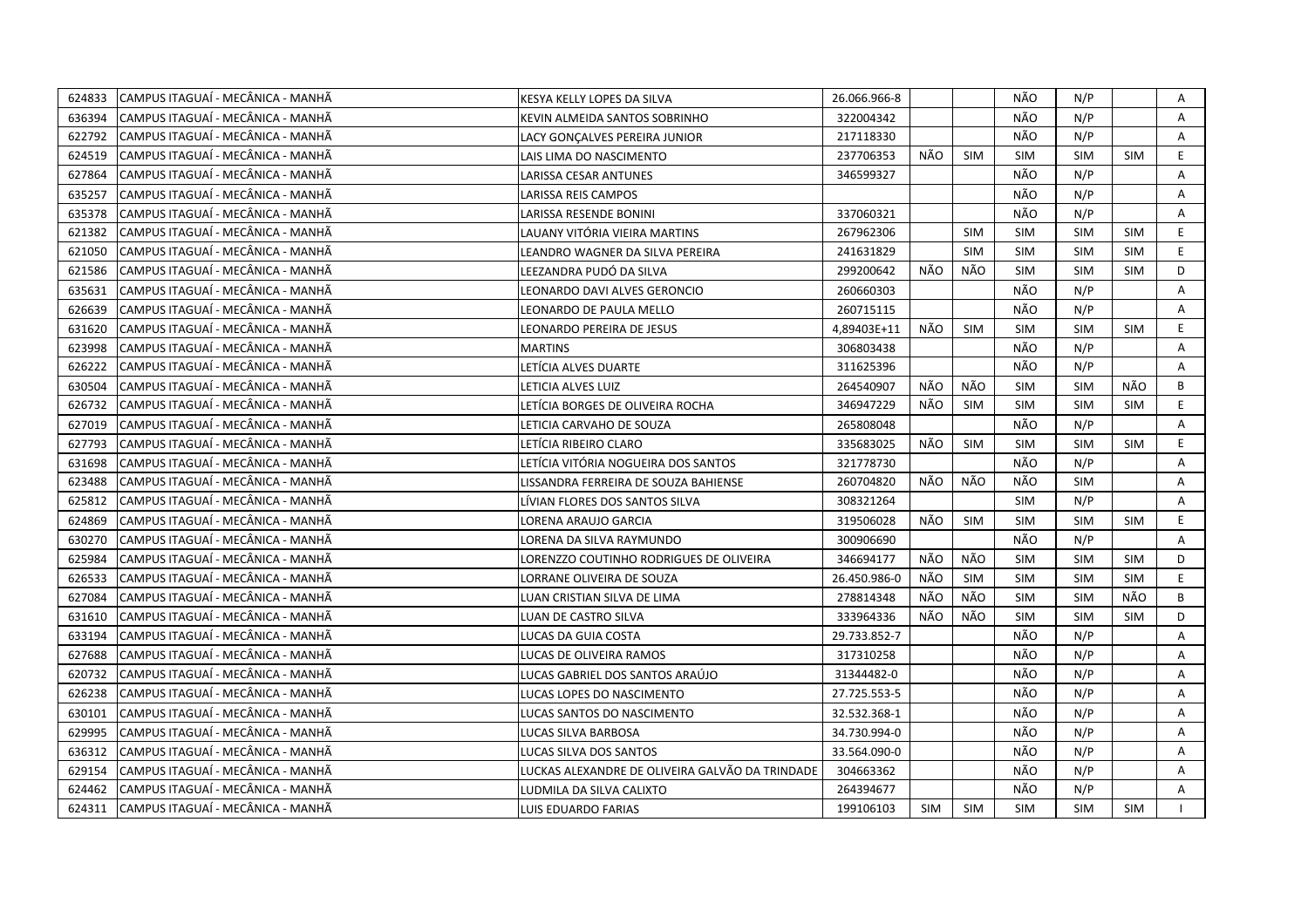| 624254 | CAMPUS ITAGUAÍ - MECÂNICA - MANHÃ  | LUÍS EDUARDO VIDAL GUEDES VAZ                | 258431170     |            |            | NÃO        | N/P        |            | Α            |
|--------|------------------------------------|----------------------------------------------|---------------|------------|------------|------------|------------|------------|--------------|
| 636107 | CAMPUS ITAGUAÍ - MECÂNICA - MANHÃ  | LUIS FELIPE ALVES BEZERRA                    | 331410977     |            |            | NÃO        | N/P        |            | A            |
| 620685 | CAMPUS ITAGUAÍ - MECÂNICA - MANHÃ  | LUIS ROBERTO DE FREITAS GOES                 | 302930508     |            |            | NÃO        | N/P        |            | Α            |
| 625981 | CAMPUS ITAGUAÍ - MECÂNICA - MANHÃ  | LUISA DUARTE MOREIRA                         | 26454097-2    | NÃO        | <b>SIM</b> | <b>SIM</b> | <b>SIM</b> | <b>SIM</b> | E.           |
| 620903 | CAMPUS ITAGUAÍ - MECÂNICA - MANHÃ  | LUIZ CARLOS BARBOSA CARDOSO JUNIOR           | 322972605     |            |            | NÃO        | N/P        |            | Α            |
| 631149 | CAMPUS ITAGUAÍ - MECÂNICA - MANHÃ  | LUIZ CLAUDIO DA SILVA GOMES JUNIOR           | 311306690     |            |            | NÃO        | N/P        |            | Α            |
| 620208 | CAMPUS ITAGUAÍ - MECÂNICA - MANHÃ  | LUIZ FELIPE ARAUJO DE JESUS                  | 322056052     | NÃO        | <b>SIM</b> | <b>SIM</b> | <b>SIM</b> | <b>SIM</b> | E.           |
| 623856 | CAMPUS ITAGUAÍ - MECÂNICA - MANHÃ  | LUIZ FELIPE LIRA DE LIMA                     | 260614243     |            |            | NÃO        | N/P        |            | A            |
| 630317 | lCAMPUS ITAGUAÍ - MECÂNICA - MANHÃ | LUIZ FELIPE MALHEIRO DE SIQUEIRA             | 310391958     |            |            | NÃO        | N/P        |            | A            |
| 630670 | CAMPUS ITAGUAÍ - MECÂNICA - MANHÃ  | LUIZ GUSTAVO VITAL ABREU ORNELAS             | 301647889     |            |            | NÃO        | N/P        |            | A            |
| 629586 | CAMPUS ITAGUAÍ - MECÂNICA - MANHÃ  | LUIZA PEREIRA DE ALBUQUERQUE                 | 258619568     |            |            | NÃO        | N/P        |            | Α            |
| 623393 | CAMPUS ITAGUAÍ - MECÂNICA - MANHÃ  | LYNCOLN GARCIA REIS DOS ANJOS                | 325536886     | NÃO        | <b>SIM</b> | <b>SIM</b> | <b>SIM</b> | NÃO        | $\mathsf{C}$ |
| 623001 | CAMPUS ITAGUAÍ - MECÂNICA - MANHÃ  | MAGNO MARCELO SILVÉRIO JÚNIOR                | 24.656.645-9  | NÃO        | <b>SIM</b> | <b>SIM</b> | <b>SIM</b> | <b>SIM</b> | E            |
| 622007 | CAMPUS ITAGUAÍ - MECÂNICA - MANHÃ  | MARCELLE SILVA SALUSTIANO                    | 327851572     |            |            | NÃO        | N/P        |            | A            |
| 630975 | CAMPUS ITAGUAÍ - MECÂNICA - MANHÃ  | MARCELLY GONÇALVES PEREIRA                   | 340602978     |            |            | NÃO        | N/P        |            | Α            |
| 629079 | CAMPUS ITAGUAÍ - MECÂNICA - MANHÃ  | MARCELO BISPO DE MELO                        | 260710223     |            |            | NÃO        | N/P        |            | A            |
| 633500 | CAMPUS ITAGUAÍ - MECÂNICA - MANHÃ  | MARCELO MARTINS DA SILVA                     | 33345955-0    |            |            | NÃO        | N/P        |            | A            |
| 622355 | CAMPUS ITAGUAÍ - MECÂNICA - MANHÃ  | MARCELO YGOR TAVARES DA SILVA                | 264543505     | NÃO        |            | <b>SIM</b> | <b>SIM</b> |            | B            |
| 623847 | CAMPUS ITAGUAÍ - MECÂNICA - MANHÃ  | MARCIO RAMOS DE ARAUJO FILHO                 | 258260678     | NÃO        | <b>SIM</b> | <b>SIM</b> | <b>SIM</b> | <b>SIM</b> | E.           |
| 622997 | CAMPUS ITAGUAÍ - MECÂNICA - MANHÃ  | MARCOS VINICIUS ACYLINO DUARTE MOREIRA       | 26.796.715-6  |            |            | NÃO        | N/P        |            | A            |
| 634630 | CAMPUS ITAGUAÍ - MECÂNICA - MANHÃ  | MARCOS VINICIUS BREZOLINI FAVACHO            | 267963734     |            |            | NÃO        | N/P        |            | A            |
| 635832 | CAMPUS ITAGUAÍ - MECÂNICA - MANHÃ  | MARCOS VINÍCIUS DE OLIVEIRA FIGUEIREDO       | 34.423.142-8  |            |            | NÃO        | N/P        |            | A            |
| 627974 | CAMPUS ITAGUAÍ - MECÂNICA - MANHÃ  | MARCOS VITOR DOS SANTOS MENDONCA             | 259982767     |            |            | NÃO        | N/P        |            | A            |
| 622843 | CAMPUS ITAGUAÍ - MECÂNICA - MANHÃ  | MARCUS VINICIUS BOTELHO DA SILVA             | 314700782     |            |            | <b>SIM</b> | <b>SIM</b> |            | B            |
| 621673 | CAMPUS ITAGUAÍ - MECÂNICA - MANHÃ  | MARCUS VINICIUS DE JESUS DOS SANTOS DA SILVA | 26.049.277-2  |            |            | NÃO        | N/P        |            | A            |
| 620261 | CAMPUS ITAGUAÍ - MECÂNICA - MANHÃ  | MARCUS VINICIUS SABÓIA DE OLIVEIRA           | 26453964-4    | NÃO        | <b>SIM</b> | <b>SIM</b> | <b>SIM</b> | <b>SIM</b> | E.           |
| 635518 | CAMPUS ITAGUAÍ - MECÂNICA - MANHÃ  | MARIA CLARA FERNANDES PACHECO                | 296482003     |            |            | NÃO        | N/P        |            | Α            |
| 622796 | CAMPUS ITAGUAÍ - MECÂNICA - MANHÃ  | MARIA EDUARDA DE SOUSA SIQUEIRA              | 322723339     |            |            | NÃO        | N/P        |            | A            |
| 627661 | CAMPUS ITAGUAÍ - MECÂNICA - MANHÃ  | MARIA EDUARDA GOMES LIMA                     | 264594631     | NÃO        | NÃO        | <b>SIM</b> | <b>SIM</b> | <b>SIM</b> | D            |
| 634778 | CAMPUS ITAGUAÍ - MECÂNICA - MANHÃ  | MARIA EDUARDA GUIMARÃES BUENO                | 260726104     |            |            | <b>SIM</b> | N/P        |            | A            |
| 626686 | CAMPUS ITAGUAÍ - MECÂNICA - MANHÃ  | MARIA EDUARDA MACHADO LADEIRA                | 54.871.573 -7 |            |            | <b>SIM</b> | N/P        |            | Α            |
| 626673 | CAMPUS ITAGUAÍ - MECÂNICA - MANHÃ  | MARIA EDUARDA PEREIRA LIMA                   | 307736793     | <b>SIM</b> | <b>SIM</b> | <b>SIM</b> | <b>SIM</b> | <b>SIM</b> |              |
| 623566 | CAMPUS ITAGUAÍ - MECÂNICA - MANHÃ  | MARIA EDUARDA PINHEIRO RODRIGUES             | 26.454.404-0  |            |            | NÃO        | N/P        |            | A            |
| 625682 | CAMPUS ITAGUAÍ - MECÂNICA - MANHÃ  | MARIA EDUARDA SÁ DA SILVA                    | 338874514     | NÃO        | NÃO        | <b>SIM</b> | <b>SIM</b> | NÃO        | B            |
| 633958 | CAMPUS ITAGUAÍ - MECÂNICA - MANHÃ  | MARIA EDUARDA SANTOS BORGONHA                | 16135398-35   | NÃO        | NÃO        | <b>SIM</b> | <b>SIM</b> | NÃO        | B            |
| 635786 | CAMPUS ITAGUAÍ - MECÂNICA - MANHÃ  | MARIA EDUARDA SILVA DE OLIVEIRA              | 276617537     |            |            | NÃO        | N/P        |            | A            |
| 626879 | CAMPUS ITAGUAÍ - MECÂNICA - MANHÃ  | MARIA EDUARDA SIMOES MACHADO                 | 320209851     |            |            | NÃO        | N/P        |            | A            |
| 621184 | CAMPUS ITAGUAÍ - MECÂNICA - MANHÃ  | MARIA JANICLECIA DE FREITAS SILVA            | 34.146426-1   |            |            | NÃO        | N/P        |            | A            |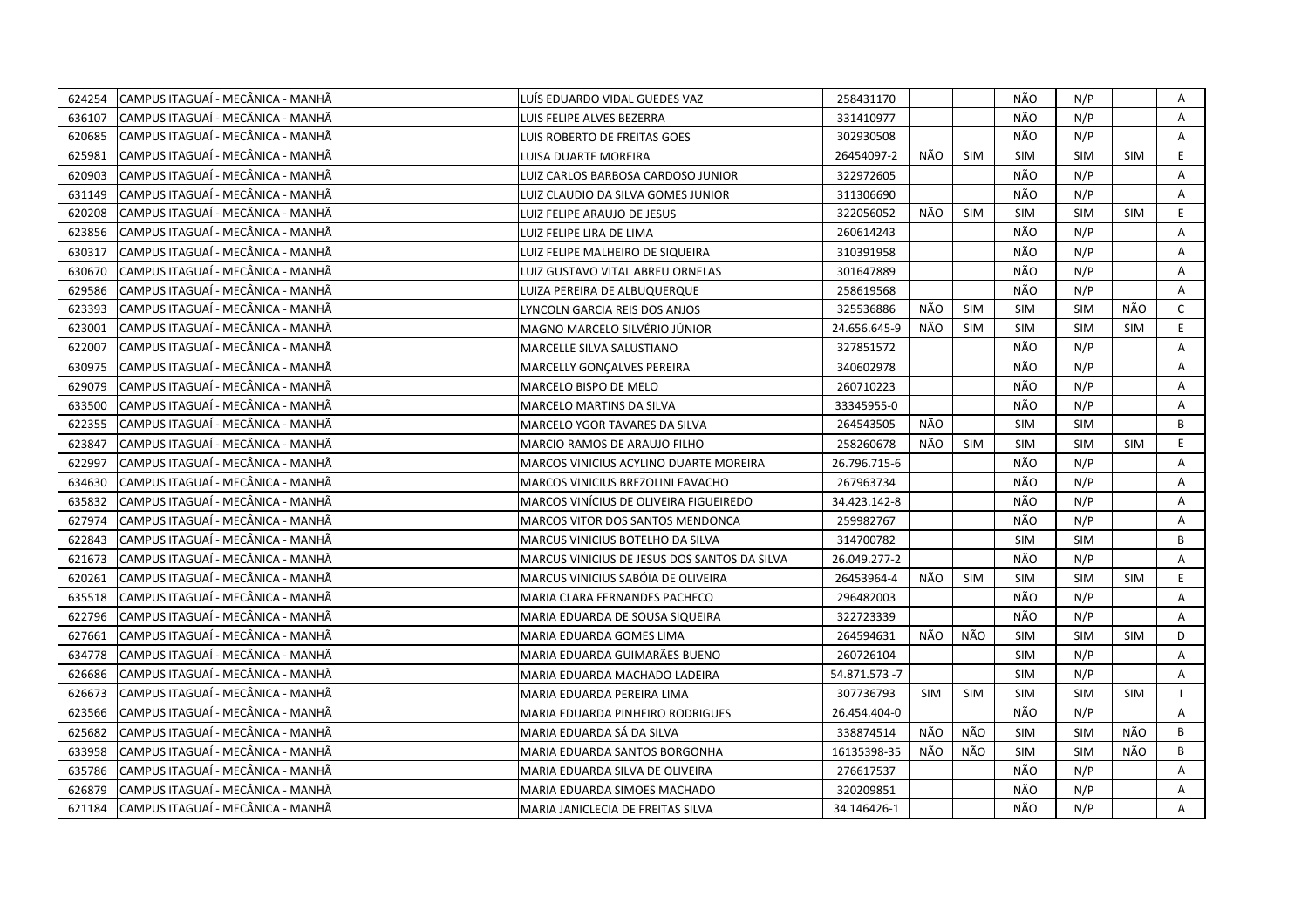| 631344 | CAMPUS ITAGUAÍ - MECÂNICA - MANHÃ | MARIA LUIZA MAIA BATISTA DA SILVEIRA       | 264538521    |            |            | NÃO        | N/P        |            | Α  |
|--------|-----------------------------------|--------------------------------------------|--------------|------------|------------|------------|------------|------------|----|
| 630735 | CAMPUS ITAGUAÍ - MECÂNICA - MANHÃ | MARIA VITÓRIA ANTÔNIO DOS SANTOS           | 26.076.092-1 |            |            | NÃO        | N/P        |            | A  |
| 627007 | CAMPUS ITAGUAÍ - MECÂNICA - MANHÃ | MARIANA BRAVO DE JESUS                     | 26.797.143-0 |            |            | NÃO        | N/P        |            | A  |
| 632601 | CAMPUS ITAGUAÍ - MECÂNICA - MANHÃ | MARIANNA LACERDA DE ATTAYDE                | 28.286.846-2 |            |            | NÃO        | N/P        |            | Α  |
| 624473 | CAMPUS ITAGUAÍ - MECÂNICA - MANHÃ | MARLICE DE ARAUJO MONTEIRO                 | 19585187     |            |            | NÃO        | N/P        |            | Α  |
| 628970 | CAMPUS ITAGUAÍ - MECÂNICA - MANHÃ | <b>MARLLON FREITAS DOS SANTOS</b>          | 24659443-6   |            |            | NÃO        | N/P        |            | A  |
| 623624 | CAMPUS ITAGUAÍ - MECÂNICA - MANHÃ | <b>MARLLON MORAES PAULUCCI</b>             | 30.282.727-1 | NÃO        | <b>SIM</b> | <b>SIM</b> | N/P        | NÃO        | Α  |
| 633212 | CAMPUS ITAGUAÍ - MECÂNICA - MANHÃ | <b>MARSELLY MARTINS DOS SANTOS LOPES</b>   | 296944309    |            |            | NÃO        | N/P        |            | A  |
| 635582 | CAMPUS ITAGUAÍ - MECÂNICA - MANHÃ | MARYA EDUARDA LOPES DE SOUZA               | 260539408    | NÃO        | NÃO        | <b>SIM</b> | <b>SIM</b> | <b>SIM</b> | D  |
| 628519 | CAMPUS ITAGUAI - MECÂNICA - MANHÃ | MATEUS ALVES OLIVEIRA PEREIRA              | 33224232-0   |            |            | NÃO        | N/P        |            | A  |
| 621093 | CAMPUS ITAGUAÍ - MECÂNICA - MANHÃ | <b>MATEUS COSTA DE SOUSA</b>               | 20182065930  |            |            | NÃO        | N/P        |            | Α  |
| 626606 | CAMPUS ITAGUAÍ - MECÂNICA - MANHÃ | MATHEUS DE OLIVEIRA DA SILVA               | 300334380    |            |            | NÃO        | N/P        |            | Α  |
| 631500 | CAMPUS ITAGUAÍ - MECÂNICA - MANHÃ | MATHEUS DE OLIVEIRA RONCONE                | 52.747.912-3 |            |            | NÃO        | N/P        |            | A  |
| 633564 | CAMPUS ITAGUAÍ - MECÂNICA - MANHÃ | MATHEUS HENRIQUE DOS SANTOS                | 327872131    |            |            | <b>SIM</b> | N/P        |            | A  |
| 625272 | CAMPUS ITAGUAÍ - MECÂNICA - MANHÃ | MATHEUS HENRIQUES GONCALVES                | 259704526    | NÃO        | <b>SIM</b> | <b>SIM</b> | <b>SIM</b> | <b>SIM</b> | E  |
| 633651 | CAMPUS ITAGUAÍ - MECÂNICA - MANHÃ | <b>MATHEUS MUSSOLINI SILVÉRIO</b>          | 28946878 7   |            |            | NÃO        | N/P        |            | A  |
| 626771 | CAMPUS ITAGUAÍ - MECÂNICA - MANHÃ | MAYARA CARVALHO MARQUES DE BRITTO          | 305797847    | NÃO        | NÃO        | <b>SIM</b> | <b>SIM</b> | <b>SIM</b> | D  |
| 630902 | CAMPUS ITAGUAÍ - MECÂNICA - MANHÃ | MAYCO KAYK BALBINO DE SOUZA                | 3186019      | NÃO        | SIM        | <b>SIM</b> | <b>SIM</b> | <b>SIM</b> | E. |
| 631039 | CAMPUS ITAGUAÍ - MECÂNICA - MANHÃ | MAYCOM JULIOR CARDOSO RAMOS                | 322481136    | NÃO        | <b>SIM</b> | <b>SIM</b> | <b>SIM</b> | <b>SIM</b> | E  |
| 620252 | CAMPUS ITAGUAI - MECÂNICA - MANHÃ | MEL DA SILVA ROSA                          | 315013662    | NÃO        | <b>SIM</b> | <b>SIM</b> | <b>SIM</b> | <b>SIM</b> | E. |
| 629937 | CAMPUS ITAGUAÍ - MECÂNICA - MANHÃ | <b>MEL MENDES DE MATTOS</b>                | 26.454.693-8 |            |            | NÃO        | N/P        |            | A  |
| 631101 | CAMPUS ITAGUAÍ - MECÂNICA - MANHÃ | MELISSA MOREIRA ALCANTARA BARRETO          | 328517834    |            |            | NÃO        | N/P        |            | A  |
| 627408 | CAMPUS ITAGUAÍ - MECÂNICA - MANHÃ | MERY JHENNYE DOS SANTOS DE CARVALHO        | 308069533    |            |            | NÃO        | N/P        |            | A  |
| 629602 | CAMPUS ITAGUAÍ - MECÂNICA - MANHÃ | MIGUEL FERNANDES DA ROCHA                  | 260659198    |            |            | NÃO        | N/P        |            | A  |
| 622782 | CAMPUS ITAGUAÍ - MECÂNICA - MANHÃ | MIGUEL VALLE DE SOUZA LIRA                 | 25.894.717-5 |            |            | NÃO        | N/P        |            | Α  |
| 628201 | CAMPUS ITAGUAÍ - MECÂNICA - MANHÃ | MISAEL DE LIMA BRUM FILHO                  | 260723689    | NÃO        |            | <b>SIM</b> | <b>SIM</b> | <b>SIM</b> | D  |
| 622438 | CAMPUS ITAGUAÍ - MECÂNICA - MANHÃ | MOISÉS DE OLIVEIRA PINTO                   | 265070490    |            |            | NÃO        | N/P        |            | A  |
| 631042 | CAMPUS ITAGUAÍ - MECÂNICA - MANHÃ | MOISES TAVARES DA SILVA                    | 306239591    |            | NÃO        | <b>SIM</b> | <b>SIM</b> | NÃO        | B  |
| 633158 | CAMPUS ITAGUAÍ - MECÂNICA - MANHÃ | MONIQUE FAUSTINA DE OLIVEIRA               | 306565243    | <b>SIM</b> | <b>SIM</b> | <b>SIM</b> | <b>SIM</b> | <b>SIM</b> |    |
| 635645 | CAMPUS ITAGUAÍ - MECÂNICA - MANHÃ | MURIEL GONÇALVES DE OLIVEIRA               | 30.899.487-0 |            |            | NÃO        | N/P        |            | A  |
| 629880 | CAMPUS ITAGUAÍ - MECÂNICA - MANHÃ | NATÁLIA ANDRADE DE LARROQUE                | 338184070    | NÃO        | NÃfO       | <b>SIM</b> | <b>SIM</b> | <b>SIM</b> | D  |
| 625142 | CAMPUS ITAGUAÍ - MECÂNICA - MANHÃ | NATHAN MOTTA MOURA                         | 318664166    |            |            | NÃO        | N/P        |            | A  |
| 625306 | CAMPUS ITAGUAÍ - MECÂNICA - MANHÃ | NICOLAS RODRIGUES SIMOES                   | 267963437    | NÃO        | NÃO        | <b>SIM</b> | <b>SIM</b> | <b>SIM</b> | D  |
| 634200 | CAMPUS ITAGUAI - MECÂNICA - MANHÃ | NILTON ELIAS DE OLIVEIRA NASCIMENTO        | 259780765    |            |            | NÃO        | N/P        |            | A  |
| 623907 | CAMPUS ITAGUAÍ - MECÂNICA - MANHÃ | NYCOLLAS DOS SANTOS SILVEIRA DO NASCIMENTO | 27721943-2   |            |            | NÃO        | N/P        |            | Α  |
| 633199 | CAMPUS ITAGUAÍ - MECÂNICA - MANHÃ | PABLO CESAR DE SOUZA COUTINHO              | 26.453.732-5 |            |            | <b>SIM</b> | N/P        |            | Α  |
| 632623 | CAMPUS ITAGUAÍ - MECÂNICA - MANHÃ | PABLO DE JESUS RODRIGUES                   | 327696159    |            |            | NÃO        | N/P        |            | A  |
| 632545 | CAMPUS ITAGUAÍ - MECÂNICA - MANHÃ | PABLO SILVA PIO                            | 264538307    |            |            | NÃO        | N/P        |            | A  |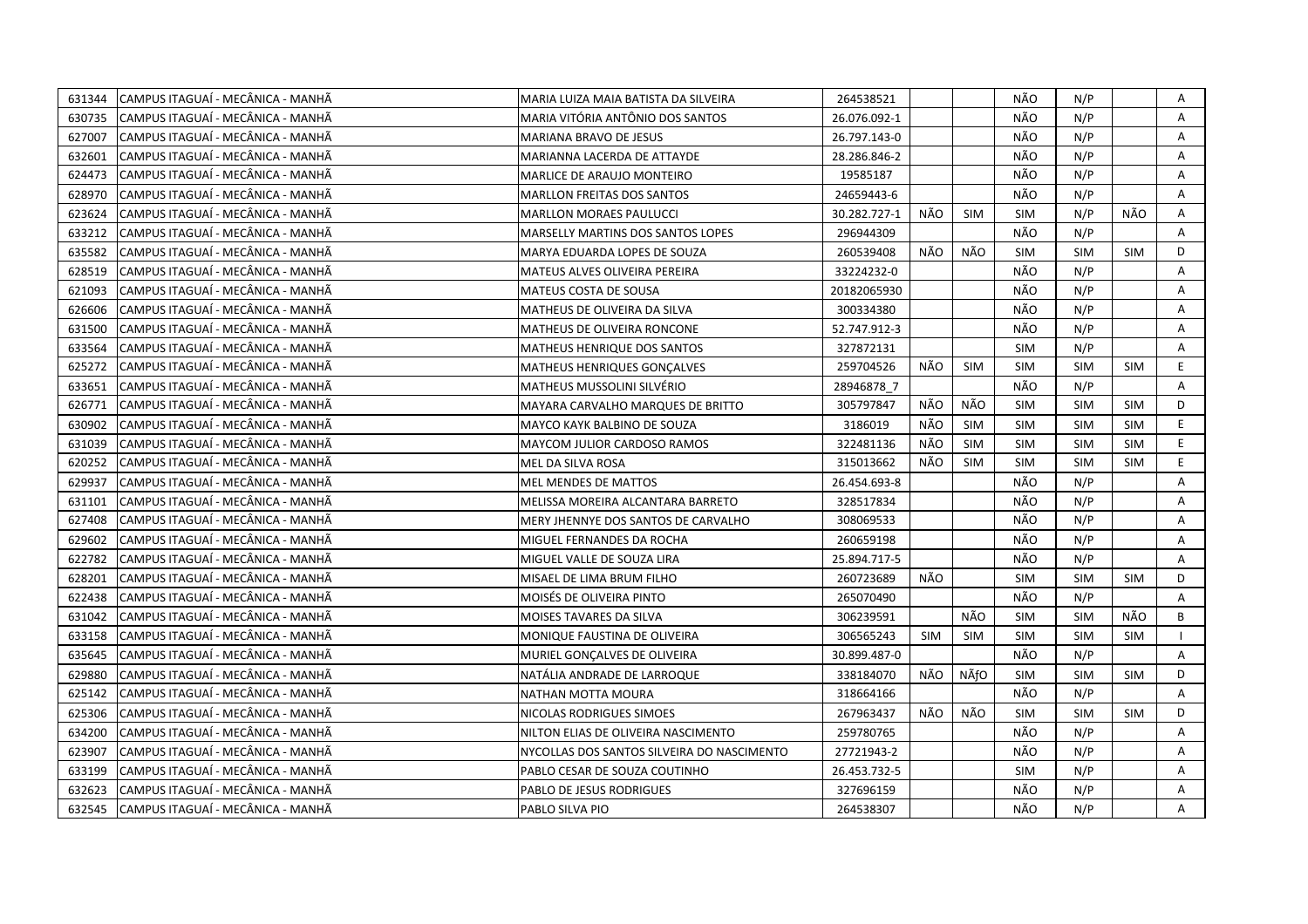| 633143 | CAMPUS ITAGUAÍ - MECÂNICA - MANHÃ | PAOLA FIDALGO DE LIMA              | 262519747    | NÃO        | NÃO        | SIM        | <b>SIM</b> | NÃO        | B            |
|--------|-----------------------------------|------------------------------------|--------------|------------|------------|------------|------------|------------|--------------|
| 628128 | CAMPUS ITAGUAÍ - MECÂNICA - MANHÃ | PATRICK TONELI DE ATAIDES FREITAS  | 29975696-5   |            |            | NÃO        | N/P        |            | A            |
| 626459 | CAMPUS ITAGUAÍ - MECÂNICA - MANHÃ | PATRIK DE OLIVEIRA PESTANA         | 32.398.188-6 | <b>SIM</b> | <b>SIM</b> | SIM        | <b>SIM</b> | <b>SIM</b> |              |
| 623272 | CAMPUS ITAGUAÍ - MECÂNICA - MANHÃ | PAULA FURRIEL DA SILVA             | 261419477    | NÃO        | <b>SIM</b> | NÃO        | <b>SIM</b> | <b>SIM</b> | Α            |
| 635335 | CAMPUS ITAGUAÍ - MECÂNICA - MANHÃ | PAULO HENRIQUE ALBERTO DA SILVA    | 308247238    |            |            | NÃO        | N/P        |            | Α            |
| 624459 | CAMPUS ITAGUAÍ - MECÂNICA - MANHÃ | PAULO VICENTE DE ASSIS NETO        | 298162967    |            |            | NÃO        | N/P        |            | Α            |
| 628048 | CAMPUS ITAGUAÍ - MECÂNICA - MANHÃ | PAULO VICTOR DE MOURA CEZAR        | 277251054    |            |            | NÃO        | N/P        |            | Α            |
| 623990 | CAMPUS ITAGUAÍ - MECÂNICA - MANHÃ | PAULO VINÍCIUS MARTINS SCHULZ      | 288616535    |            |            | NÃO        | N/P        |            | A            |
| 623058 | CAMPUS ITAGUAÍ - MECÂNICA - MANHÃ | PEDRO DE CARVALHO PORTELA MEIRA    | 336272349    |            |            | NÃO        | N/P        |            | A            |
| 627415 | CAMPUS ITAGUAI - MECÂNICA - MANHÃ | PEDRO HENRIQUE CÂNDIDO DA SILVA    | 334663648    | <b>SIM</b> | <b>SIM</b> | <b>SIM</b> | <b>SIM</b> | <b>SIM</b> |              |
| 633980 | CAMPUS ITAGUAÍ - MECÂNICA - MANHÃ | PEDRO HENRIQUE CONCEIÇÃO DA SILVA  | 33.005.423-0 | NÃO        | <b>SIM</b> | <b>SIM</b> | <b>SIM</b> | NÃO        | $\mathsf{C}$ |
| 636508 | CAMPUS ITAGUAÍ - MECÂNICA - MANHÃ | PEDRO HENRIQUE DA SILVA FONTELLA   | 203053046    | <b>SIM</b> | <b>SIM</b> | <b>SIM</b> | <b>SIM</b> | <b>SIM</b> |              |
| 624056 | CAMPUS ITAGUAÍ - MECÂNICA - MANHÃ | PEDRO HENRIQUE DE SOUZA OLIVEIRA   | 258455807    | NÃO        | SIM        | <b>SIM</b> | <b>SIM</b> | <b>SIM</b> | E            |
| 626398 | CAMPUS ITAGUAÍ - MECÂNICA - MANHÃ | PEDRO HENRIQUE MARTINS DE SOUZA    | 323002675    | NÃO        | <b>SIM</b> | <b>SIM</b> | <b>SIM</b> | <b>SIM</b> | E.           |
| 620992 | CAMPUS ITAGUAÍ - MECÂNICA - MANHÃ | PEDRO HENRIQUE RIBEIRO DA COSTA    | 325992097    | NÃO        | SIM        | <b>SIM</b> | <b>SIM</b> | NÃO        | $\mathsf{C}$ |
| 634245 | CAMPUS ITAGUAÍ - MECÂNICA - MANHÃ | PEDRO HENRIQUE SILVA GOMES         | 277593257    |            |            | NÃO        | N/P        |            | A            |
| 633448 | CAMPUS ITAGUAÍ - MECÂNICA - MANHÃ | PEDRO LUCAS CARDOSO PEREIRA        | 26.161.484-6 |            |            | NÃO        | N/P        |            | Α            |
| 629140 | CAMPUS ITAGUAÍ - MECÂNICA - MANHÃ | PEDRO LUCAS DA SILVA CARVALHO      | 309363216    |            |            | NÃO        | N/P        |            | A            |
| 621938 | CAMPUS ITAGUAÍ - MECÂNICA - MANHÃ | PEDRO PINA FERNANDES               | 258553403    |            |            | NÃO        | N/P        |            | A            |
| 632276 | CAMPUS ITAGUAÍ - MECÂNICA - MANHÃ | PEDRO RODRIGUES WANDERMUREN        | 307707901    |            |            | NÃO        | N/P        |            | Α            |
| 623970 | CAMPUS ITAGUAÍ - MECÂNICA - MANHÃ | POLIANA DOS SANTOS DE ALMEIDA      | 306578097    | <b>SIM</b> | <b>SIM</b> | <b>SIM</b> | <b>SIM</b> |            | G            |
| 628306 | CAMPUS ITAGUAÍ - MECÂNICA - MANHÃ | PRISCILA COUTINHO SANTOS FERREIRA  | 260709902    |            |            | NÃO        | N/P        |            | A            |
| 624112 | CAMPUS ITAGUAÍ - MECÂNICA - MANHÃ | PRISCILA DO NASCIMENTO CARDOSO     | 332282375    | NÃO        | <b>SIM</b> | <b>SIM</b> | <b>SIM</b> | <b>SIM</b> | E.           |
| 621959 | CAMPUS ITAGUAÍ - MECÂNICA - MANHÃ | PRISCILA PINHEIRO PANTOJA          | 330669490    | <b>SIM</b> | NÃO        | <b>SIM</b> | <b>SIM</b> | <b>SIM</b> | H            |
| 623986 | CAMPUS ITAGUAÍ - MECÂNICA - MANHÃ | RAFAEL DE ALMEIDA XIMENES          | 25.862.684-5 |            |            | NÃO        | N/P        |            | Α            |
| 632751 | CAMPUS ITAGUAÍ - MECÂNICA - MANHÃ | RAFAEL GIBRAN RODRIGUES DE ANDRADE | 309797405    |            |            | NÃO        | N/P        |            | A            |
| 626837 | CAMPUS ITAGUAÍ - MECÂNICA - MANHÃ | RAFAEL LINS CORREA                 | 238000087    |            |            | NÃO        | N/P        |            | A            |
| 633439 | CAMPUS ITAGUAÍ - MECÂNICA - MANHÃ | RAFAEL RODRIGUES BASILIO LEAL      | 258282342    |            |            | NÃO        | N/P        |            | Α            |
| 626803 | CAMPUS ITAGUAÍ - MECÂNICA - MANHÃ | RAFAELA SANTARONI CORTAT PATRASSO  | 31203633-8   |            |            | <b>SIM</b> | N/P        |            | A            |
| 620835 | CAMPUS ITAGUAÍ - MECÂNICA - MANHÃ | RAFAELA SOUZA DOS SANTOS           | 26454381-0   |            |            | NÃO        | N/P        |            | A            |
| 631680 | CAMPUS ITAGUAÍ - MECÂNICA - MANHÃ | RAMON CAIQUE CHAVES DE QUADROS     | 258630458    |            |            | NÃO        | N/P        |            | A            |
| 630210 | CAMPUS ITAGUAÍ - MECÂNICA - MANHÃ | RAPHAEL ANGELO DOS SANTOS MENEZES  | 332972298    | NÃO        | <b>SIM</b> | <b>SIM</b> | <b>SIM</b> | <b>SIM</b> | E            |
| 624343 | CAMPUS ITAGUAÍ - MECÂNICA - MANHÃ | RAPHAEL DE PAULA VELASCO           | 316344076    |            |            | NÃO        | N/P        |            | A            |
| 633365 | CAMPUS ITAGUAI - MECÂNICA - MANHÃ | RAPHAEL SANTOS DE SOUZA            | 32907388-6   |            |            | NÃO        | N/P        |            | A            |
| 624271 | CAMPUS ITAGUAÍ - MECÂNICA - MANHÃ | RAQUEL DA SILVA BOMFIM PAIXAO      | 26797220-6   |            |            | NÃO        | N/P        |            | Α            |
| 630725 | CAMPUS ITAGUAÍ - MECÂNICA - MANHÃ | RAYANNE DE SOUZA FERREIRA          | 26.454.113-7 |            |            | NÃO        | N/P        |            | Α            |
| 634667 | CAMPUS ITAGUAÍ - MECÂNICA - MANHÃ | RAYSSA DEJOSS TEIXEIRA MENDES      | 258546720    |            |            | NÃO        | N/P        |            | A            |
| 626182 | CAMPUS ITAGUAÍ - MECÂNICA - MANHÃ | RAYSSA REIS DO NASCIMENTO          | 342512480    | NÃO        | SIM        | <b>SIM</b> | <b>SIM</b> | <b>SIM</b> | E            |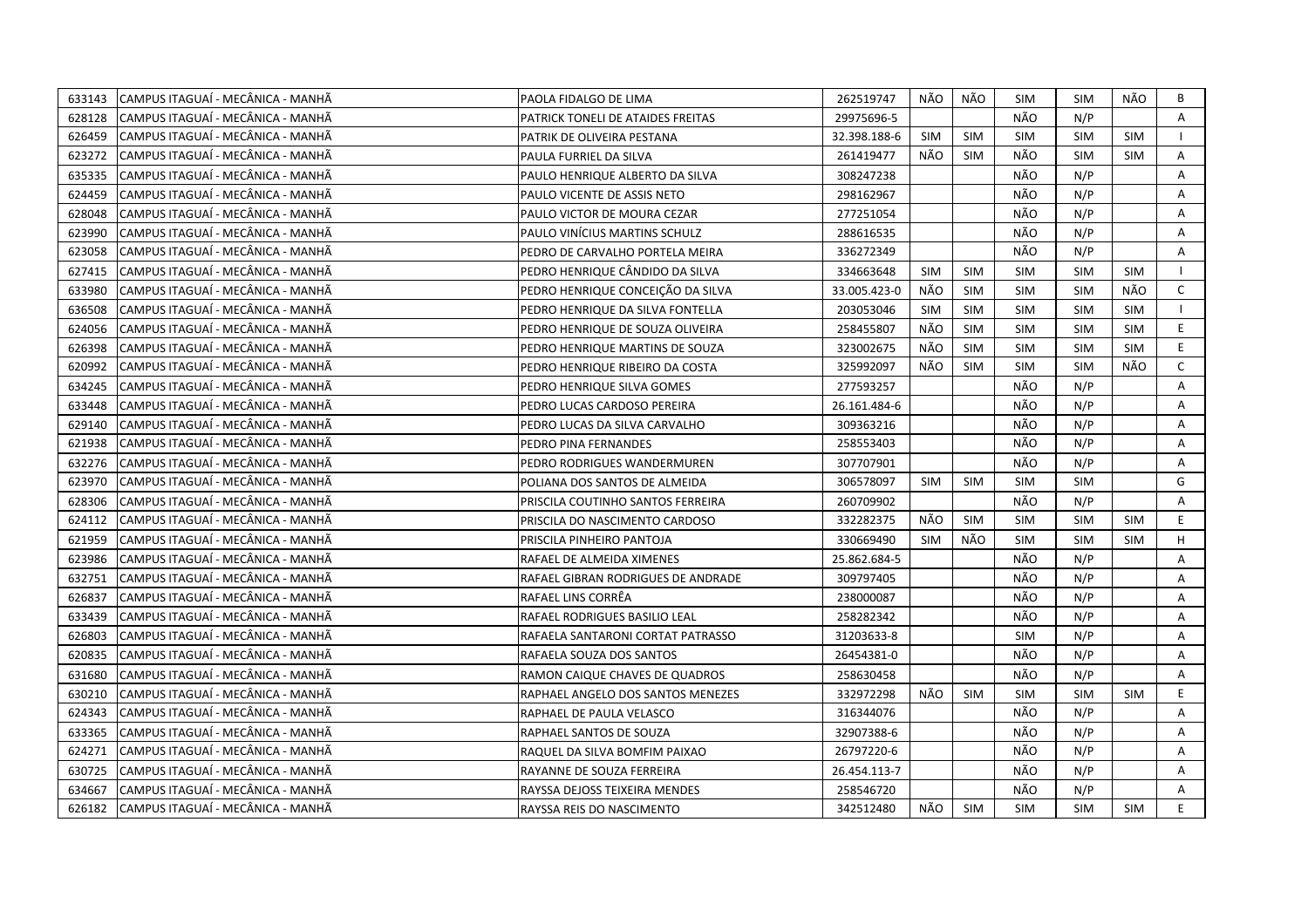| 629131 | CAMPUS ITAGUAÍ - MECÂNICA - MANHÃ | REBECA VICENTE SUZANO                   | 295993174    |            |            | NÃO        | N/P        |            | Α            |
|--------|-----------------------------------|-----------------------------------------|--------------|------------|------------|------------|------------|------------|--------------|
| 636693 | CAMPUS ITAGUAÍ - MECÂNICA - MANHÃ | RENAN SANTOS DE ARAUJO                  | 260747209    |            |            | NÃO        | N/P        |            | Α            |
| 628620 | CAMPUS ITAGUAÍ - MECÂNICA - MANHÃ | RENAN VIANNA DE MORAES MACHADO          | 27758023-9   |            |            | <b>SIM</b> | <b>SIM</b> |            | B            |
| 636175 | CAMPUS ITAGUAÍ - MECÂNICA - MANHÃ | RENATA BASTOS ATAIDE DE SOUSA           | 319133914    |            |            | NÃO        | N/P        |            | A            |
| 625722 | CAMPUS ITAGUAÍ - MECÂNICA - MANHÃ | RICHARD DOS SANTOS ALVES BASTOS         | 324993948    | NÃO        | NÃO        | <b>SIM</b> | <b>SIM</b> | <b>SIM</b> | D            |
| 628776 | CAMPUS ITAGUAÍ - MECÂNICA - MANHÃ | RILLARY DE OLIVEIRA COMIANO             | 26.453.500.6 |            |            | NÃO        | N/P        |            | Α            |
| 621894 | CAMPUS ITAGUAÍ - MECÂNICA - MANHÃ | ROBERTH MARÇAL CASTRO                   | 311248926    |            |            | NÃO        | N/P        |            | Α            |
| 624349 | CAMPUS ITAGUAÍ - MECÂNICA - MANHÃ | ROBINSON ROGERIO VELASCO JUNIOR         | 316344068    |            |            | NÃO        | N/P        |            | A            |
| 628557 | CAMPUS ITAGUAÍ - MECÂNICA - MANHÃ | ROBSON LUIZ DA SILVA MOLINA             | 33603462-4   |            |            | NÃO        | N/P        |            | A            |
| 634683 | CAMPUS ITAGUAÍ - MECÂNICA - MANHÃ | RODRIGO DE BARROS SOARES DA SILVA       | 306989401    |            |            | NÃO        | N/P        |            | A            |
| 624688 | CAMPUS ITAGUAÍ - MECÂNICA - MANHÃ | RODRIGO FERREIRA DA SILVA FILHO         | 267854420    | NÃO        | NÃO        | <b>SIM</b> | <b>SIM</b> | <b>SIM</b> | D            |
| 620428 | CAMPUS ITAGUAÍ - MECÂNICA - MANHÃ | RONALD AMANCIO DA SILVA                 | 258253145    | NÃO        | NÃO        | NÃO        | <b>SIM</b> | <b>SIM</b> | А            |
| 620812 | CAMPUS ITAGUAÍ - MECÂNICA - MANHÃ | RONISON CUNHA DE ALMEIDA                | 264577966    |            |            | NÃO        | N/P        |            | A            |
| 621503 | CAMPUS ITAGUAÍ - MECÂNICA - MANHÃ | SABRINA DOS SANTOS PIRES                | 334812815    | <b>SIM</b> | NÃO        | <b>SIM</b> | <b>SIM</b> | NÃO        | F.           |
| 627236 | CAMPUS ITAGUAÍ - MECÂNICA - MANHÃ | SABRINA VAZ VIEIRA                      | 31.549.601-8 |            |            | NÃO        | N/P        |            | Α            |
| 621957 | CAMPUS ITAGUAÍ - MECÂNICA - MANHÃ | SAMARA CORREIA BANANCI                  | 33.396.865-9 | NÃO        | SIM        | <b>SIM</b> | <b>SIM</b> | <b>SIM</b> | E            |
| 631076 | CAMPUS ITAGUAÍ - MECÂNICA - MANHÃ | SAMARA DOS SANTOS MIRANDA               | 221995855    |            |            | NÃO        | N/P        |            | A            |
| 627104 | CAMPUS ITAGUAÍ - MECÂNICA - MANHÃ | SAMARA GONÇALVES PARREIRAS              | 264548256    |            |            | NÃO        | N/P        |            | A            |
| 623208 | CAMPUS ITAGUAÍ - MECÂNICA - MANHÃ | SAMUEL DE OLIVEIRA SCHAIDER             | 321062861    |            |            | NÃO        | N/P        |            | $\mathsf{A}$ |
| 622618 | CAMPUS ITAGUAÍ - MECÂNICA - MANHÃ | SAMUEL FILIPE DE SOUZA PAULO DOS SANTOS | 26454092.3   | NÃO        | <b>SIM</b> | <b>SIM</b> | <b>SIM</b> | <b>SIM</b> | E.           |
| 626948 | CAMPUS ITAGUAI - MECÂNICA - MANHÃ | SARA LETÍCIA VASCONCELOS GOUVÊA         | 34.689.474-4 | NÃO        | <b>SIM</b> | <b>SIM</b> | <b>SIM</b> | <b>SIM</b> | E.           |
| 626296 | CAMPUS ITAGUAÍ - MECÂNICA - MANHÃ | SAYMON SANTOS VIANA                     | 305674327    |            |            | NÃO        | N/P        |            | A            |
| 629149 | CAMPUS ITAGUAÍ - MECÂNICA - MANHÃ | SERGIO HENRIQUE MENEZES DA ROCHA        | 321147449    |            |            | NÃO        | N/P        |            | A            |
| 627162 | CAMPUS ITAGUAÍ - MECÂNICA - MANHÃ | STEPHANY DE SOUSA NASCIMENTO            | 305150286    | <b>SIM</b> | SIM        | <b>SIM</b> | <b>SIM</b> | <b>SIM</b> |              |
| 633903 | CAMPUS ITAGUAI - MECÂNICA - MANHÃ | STEPHANY FREITAS LAGES DE FARIA         | 320000995    |            |            | NÃO        | N/P        |            | A            |
| 625935 | CAMPUS ITAGUAÍ - MECÂNICA - MANHÃ | STHEFANY ROBERTA SOUZA DE OLIVEIRA      | 311676852    |            |            | NÃO        | N/P        |            | Α            |
| 632395 | CAMPUS ITAGUAÍ - MECÂNICA - MANHÃ | TAINA KATHLEEN PEREIRA VELASCO          | 29.243.299-4 |            |            | NÃO        | N/P        |            | Α            |
| 631335 | CAMPUS ITAGUAÍ - MECÂNICA - MANHÃ | TAMARA ESTER FERREIRA ROSA              | 260068496    |            |            | NÃO        | N/P        |            | A            |
| 626982 | CAMPUS ITAGUAÍ - MECÂNICA - MANHÃ | TAYNÁ PEDROSA PEREIRA                   | 341375707    |            |            | NÃO        | N/P        |            | Α            |
| 627700 | CAMPUS ITAGUAÍ - MECÂNICA - MANHÃ | THAISSA CORRÊA BATISTA                  | 829902-1     |            |            | NÃO        | N/P        |            | A            |
| 624122 | CAMPUS ITAGUAÍ - MECÂNICA - MANHÃ | THAMYRES SILVA DA COSTA                 | 304638703    | NÃO        |            | <b>SIM</b> | <b>SIM</b> | <b>SIM</b> | D            |
| 622503 | CAMPUS ITAGUAÍ - MECÂNICA - MANHÃ | THIAGO BATISTA ORNELLAS DOS SANTOS      | 327652632    | NÃO        | <b>SIM</b> | <b>SIM</b> | <b>SIM</b> | <b>SIM</b> | E.           |
| 624037 | CAMPUS ITAGUAÍ - MECÂNICA - MANHÃ | THIAGO CHAGAS DIAS                      | 26454236-6   | NÃO        | <b>SIM</b> | <b>SIM</b> | <b>SIM</b> | NÃO        | $\mathsf{C}$ |
| 627968 | CAMPUS ITAGUAÍ - MECÂNICA - MANHÃ | THIAGO SHIROMA YUSSA                    | 30601979-5   |            |            | NÃO        | N/P        |            | A            |
| 623476 | CAMPUS ITAGUAÍ - MECÂNICA - MANHÃ | THIFFANI MAGESKI DE OLIVEIRA            | 264546201    | NÃO        | NÃO        | <b>SIM</b> | <b>SIM</b> | NÃO        | В            |
| 620224 | CAMPUS ITAGUAÍ - MECÂNICA - MANHÃ | THIFSA CALDAS DAMASCENO                 | 328757356    |            |            | NÃO        | N/P        |            | A            |
| 621646 | CAMPUS ITAGUAÍ - MECÂNICA - MANHÃ | THOMAS ERIK PEREIRA DE ANDRADE          | 32.586.180-5 |            |            | NÃO        | N/P        |            | A            |
| 629900 | CAMPUS ITAGUAÍ - MECÂNICA - MANHÃ | TIAGO GONÇALVES DE CASTRO               | 312858517    | NÃO I      | NÃO        | <b>SIM</b> | <b>SIM</b> | NÃO        | B            |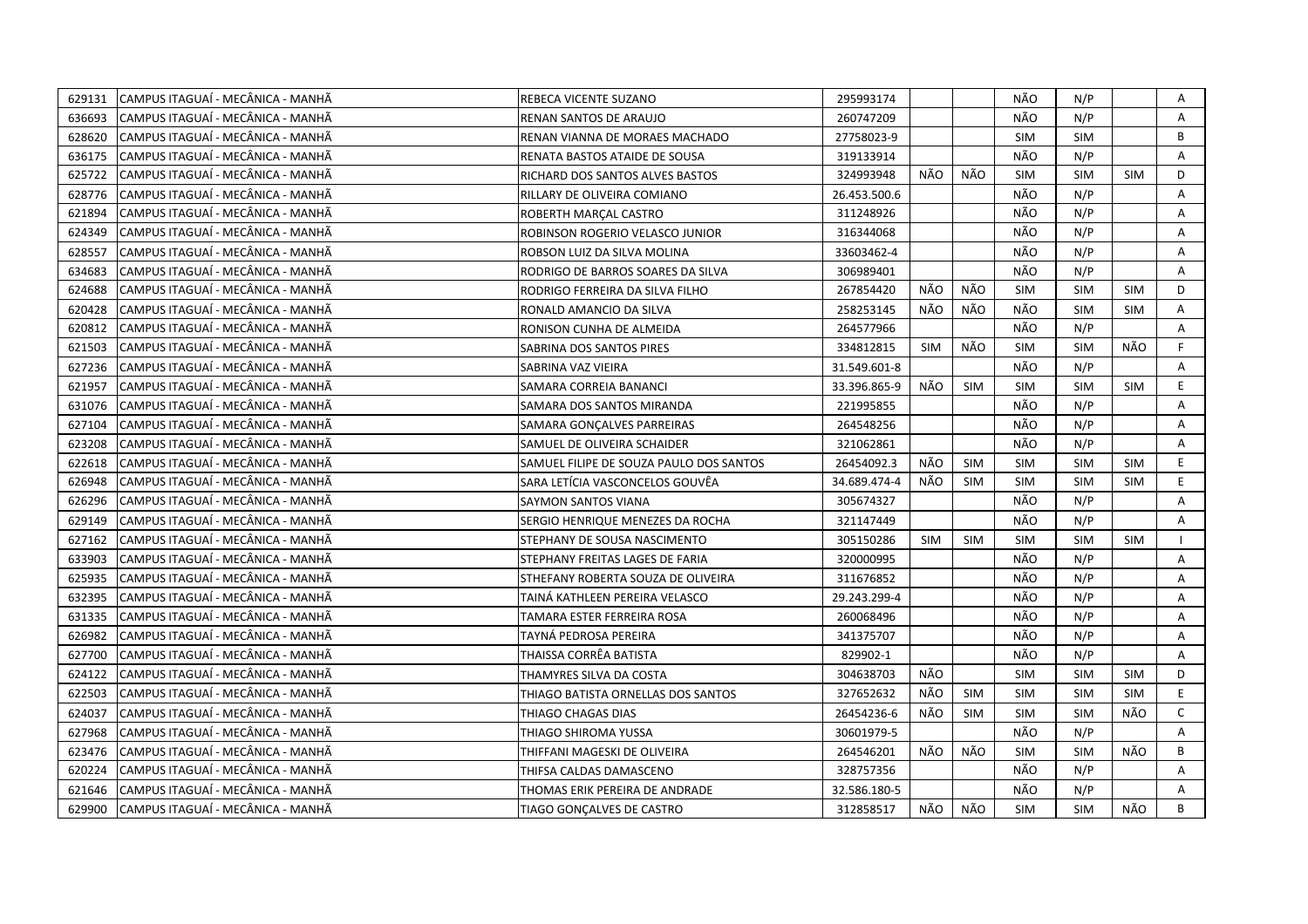| 628283 | CAMPUS ITAGUAÍ - MECÂNICA - MANHÃ | <b>TIAGO ORNELAS</b>                     | 260735360    |            |            | NÃO        | N/P        |            | Α            |
|--------|-----------------------------------|------------------------------------------|--------------|------------|------------|------------|------------|------------|--------------|
| 620958 | CAMPUS ITAGUAÍ - MECÂNICA - MANHÃ | TOMÁS TAVARES TALIM                      | 26.057.068-4 |            |            | NÃO        | N/P        |            | A            |
| 629472 | CAMPUS ITAGUAÍ - MECÂNICA - MANHÃ | VALTER DE SOUZA NETO                     | 328018627    |            |            | NÃO        | N/P        |            | A            |
| 620948 | CAMPUS ITAGUAÍ - MECÂNICA - MANHÃ | VICTOR ALEXANDRE MACIEL RODRIGUES COELHO | 260909288    |            |            | NÃO        | N/P        |            | A            |
| 633258 | CAMPUS ITAGUAÍ - MECÂNICA - MANHÃ | VICTOR ALEXSANDRO DOS SANTOS ALVES       | 328973565    | NÃO        | NÃO        | <b>SIM</b> | <b>SIM</b> | NÃO        | B            |
| 623184 | CAMPUS ITAGUAÍ - MECÂNICA - MANHÃ | <b>VICTOR ANTUNES SANTANA</b>            | 264539552    |            |            | <b>SIM</b> | N/P        |            | Α            |
| 625143 | CAMPUS ITAGUAÍ - MECÂNICA - MANHÃ | VICTOR EDUARDO SILVA GOMES               | 33.785.185-1 |            |            | NÃO        | N/P        |            | A            |
| 636535 | CAMPUS ITAGUAÍ - MECÂNICA - MANHÃ | VICTOR HUGO DANTAS LAVOURAS              | 318696663    |            |            | NÃO        | N/P        |            | Α            |
| 621675 | CAMPUS ITAGUAÍ - MECÂNICA - MANHÃ | <b>VICTOR MATHEUS DA SILVA</b>           | 315060533    | <b>SIM</b> | NÃO        | <b>SIM</b> | <b>SIM</b> | NÃO        | F.           |
| 632382 | CAMPUS ITAGUAÍ - MECÂNICA - MANHÃ | VICTORIA BARBOSA MONTEIRO DE ALMEIDA     | 258558261    |            |            | NÃO        | N/P        |            | A            |
| 624469 | CAMPUS ITAGUAÍ - MECÂNICA - MANHÃ | VINICIUS DA SILVA CALIXTO DOS SANTOS     | 320040710    |            |            | NÃO        | N/P        |            | A            |
| 636960 | CAMPUS ITAGUAÍ - MECÂNICA - MANHÃ | VINÍCIUS SILVA DE ARAUJO                 | 327714275    |            |            | NÃO        | N/P        |            | A            |
| 621046 | CAMPUS ITAGUAÍ - MECÂNICA - MANHÃ | VINNYCIUS BOMFIM DE SOUZA                | 277755534    |            |            | <b>SIM</b> | <b>SIM</b> | <b>SIM</b> | D            |
| 626312 | CAMPUS ITAGUAÍ - MECÂNICA - MANHÃ | VITOR EDUARDO MANSOGOUVEA                | 264543836    | NÃO        | <b>SIM</b> | <b>SIM</b> | <b>SIM</b> | <b>SIM</b> | E.           |
| 633247 | CAMPUS ITAGUAÍ - MECÂNICA - MANHÃ | VITOR GABRIEL SILVA NEVES                | 306254186    | NÃO        | <b>SIM</b> | <b>SIM</b> | <b>SIM</b> | NÃO        | $\mathsf{C}$ |
| 630988 | CAMPUS ITAGUAÍ - MECÂNICA - MANHÃ | VITOR HUGO DA SILVA RIBEIRO              | 260672035    |            |            | NÃO        | N/P        |            | Α            |
| 631288 | CAMPUS ITAGUAÍ - MECÂNICA - MANHÃ | VITOR HUGO PEGO OLIVEIRA                 | 274731033    |            |            | NÃO        | N/P        |            | A            |
| 624685 | CAMPUS ITAGUAÍ - MECÂNICA - MANHÃ | VITÓRIA CRISTINA ALVES DE SOUSA          | 261608962    |            |            | NÃO        | N/P        |            | A            |
| 623250 | CAMPUS ITAGUAÍ - MECÂNICA - MANHÃ | WEVERSON DE OLIVEIRA FIGUEIREDO          | 295446587    |            |            | NÃO        | N/P        |            | A            |
| 634074 | CAMPUS ITAGUAÍ - MECÂNICA - MANHÃ | WILANE DOS SANTOS NASCIMENTO             | 26.100.090-5 | NÃO        | <b>SIM</b> | SIM        | <b>SIM</b> | NÃO        | $\mathsf{C}$ |
| 636356 | CAMPUS ITAGUAÍ - MECÂNICA - MANHÃ | YAN BARROS TUNALA                        | 274521517    |            |            | NÃO        | N/P        |            | A            |
| 631823 | CAMPUS ITAGUAÍ - MECÂNICA - MANHÃ | YAN LUCAS SILVEIRA DUTRA                 | 27827074-9   |            |            | NÃO        | N/P        |            | A            |
| 620582 | CAMPUS ITAGUAÍ - MECÂNICA - MANHÃ | YASMIM PEREIRA GOMES                     | 33.130.827-0 |            |            | NÃO        | N/P        |            | A            |
| 625645 | CAMPUS ITAGUAI - MECÂNICA - MANHÃ | YASMIN DA CRUZ MOREIRA                   | 264538851    | NÃO        | <b>SIM</b> | <b>SIM</b> | <b>SIM</b> | <b>SIM</b> | E.           |
| 632777 | CAMPUS ITAGUAÍ - MECÂNICA - MANHÃ | YASMIN FERREIRA DA SILVA                 | 260590005    |            |            | NÃO        | N/P        |            | A            |
| 620998 | CAMPUS ITAGUAÍ - MECÂNICA - MANHÃ | YASMIN NOGUEIRA FERNANDES                | 336097456    | NÃO        | NÃO        | <b>SIM</b> | <b>SIM</b> | SIM        | D            |
| 626190 | CAMPUS ITAGUAÍ - MECÂNICA - MANHÃ | YURI ALVES NUNES                         | 306162603    |            |            | NÃO        | N/P        |            | A            |
| 627565 | CAMPUS ITAGUAÍ - MECÂNICA - MANHÃ | YURI ROMÃO ESTEVES DE SOUZA              | 333879138    |            |            | NÃO        | N/P        |            | Α            |
| 627887 | CAMPUS ITAGUAÍ - MECÂNICA - TARDE | ADRIELLY ANDRADE SOUSA                   | 30919608-7   | NÃO        | <b>SIM</b> | <b>SIM</b> | <b>SIM</b> | <b>SIM</b> | E            |
| 630449 | CAMPUS ITAGUAÍ - MECÂNICA - TARDE | ALANA FIGUEIREDO FIAUX FEITÓZA           | 26066732-4   |            |            | NÃO        | N/P        |            | A            |
| 626628 | CAMPUS ITAGUAI - MECÂNICA - TARDE | ALESSANDRO SOARES DE MACENA              | 260953591    |            |            | NÃO        | N/P        |            | Α            |
| 627914 | CAMPUS ITAGUAI - MECÂNICA - TARDE | ALEXEY PEDROSA ALVES FENA                | 325873479    |            |            | NÃO        | N/P        |            | A            |
| 624782 | CAMPUS ITAGUAÍ - MECÂNICA - TARDE | ALLAN FELIPE BARBOSA DA SILVA            | 330102021    |            |            | NÃO        | N/P        |            | A            |
| 635655 | CAMPUS ITAGUAÍ - MECÂNICA - TARDE | AMANDA PEREIRA DOS SANTOS                | 328206875    | NÃO        | <b>SIM</b> | <b>SIM</b> | <b>SIM</b> | NÃO        | $\mathsf{C}$ |
| 628679 | CAMPUS ITAGUAÍ - MECÂNICA - TARDE | ANA BEATRIZ ROSA RABELO                  | 33.919.489-6 |            |            | NÃO        | N/P        |            | A            |
| 623338 | CAMPUS ITAGUAÍ - MECÂNICA - TARDE | ANA CAROLINA BELO PRUDENCIO              | 338559495    |            |            | <b>SIM</b> | N/P        |            | Α            |
| 623348 | CAMPUS ITAGUAÍ - MECÂNICA - TARDE | ANA CAROLINE CARVALHO DE ARAUJO FARIAS   | 31.171.567-6 |            |            | <b>SIM</b> | N/P        |            | A            |
| 625567 | CAMPUS ITAGUAÍ - MECÂNICA - TARDE | ANA CAROLINE DE SOUZA DA SILVA           | 346818826    |            |            | NÃO        | N/P        |            | A            |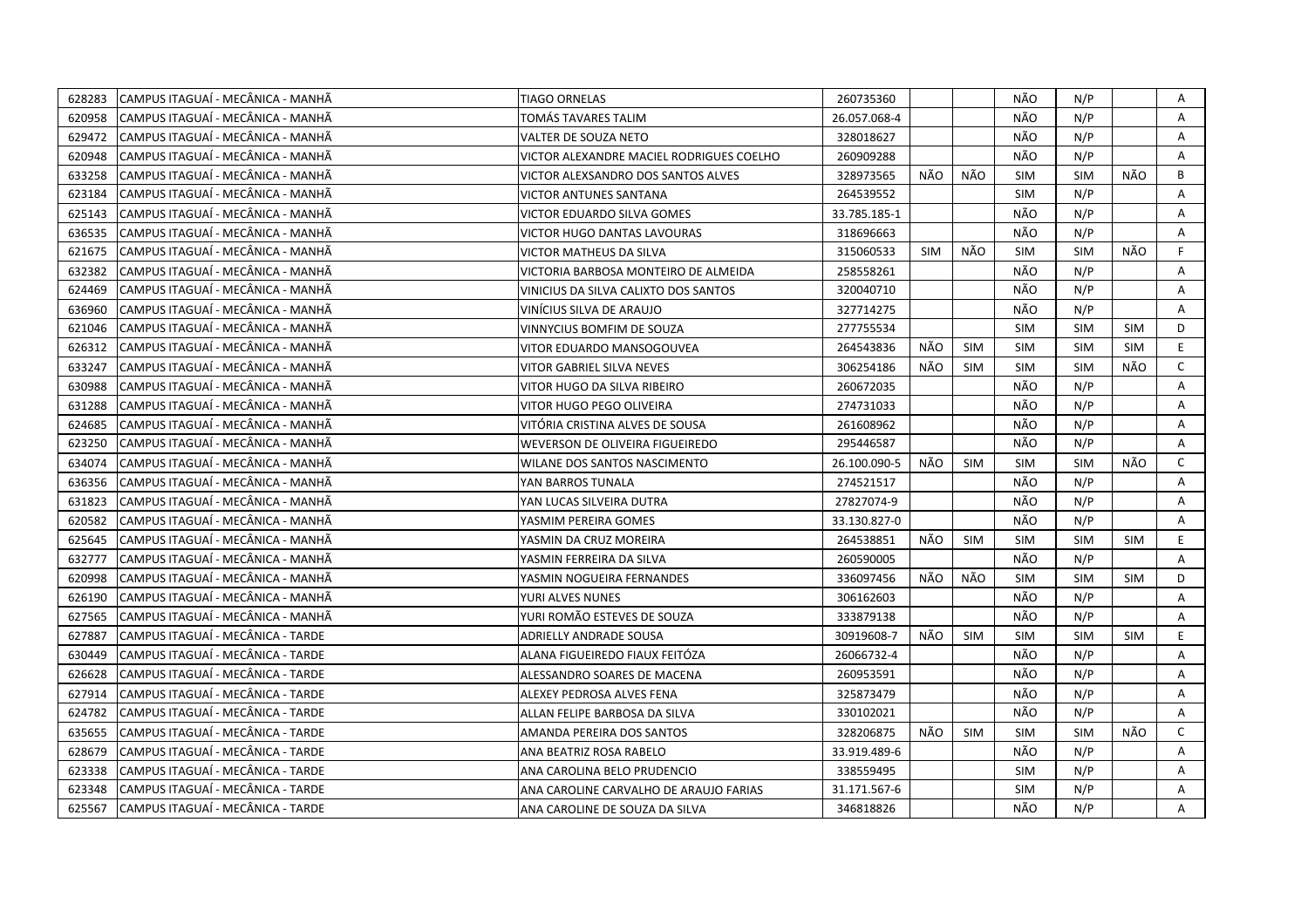| 622894 | CAMPUS ITAGUAÍ - MECÂNICA - TARDE  | ANA CLARA ALMEIDA REIS                   | 319804233    |     |            | NÃO        | N/P        |            | Α              |
|--------|------------------------------------|------------------------------------------|--------------|-----|------------|------------|------------|------------|----------------|
| 622211 | CAMPUS ITAGUAÍ - MECÂNICA - TARDE  | ANA CLÁUDIA INÁCIO CÂNDIDO               | 304396401    |     |            | NÃO        | N/P        |            | $\overline{A}$ |
| 622784 | CAMPUS ITAGUAÍ - MECÂNICA - TARDE  | ANA GABRIELA RODRIGUES DA SILVA          | 307205195    |     |            | NÃO        | N/P        |            | A              |
| 621749 | CAMPUS ITAGUAÍ - MECÂNICA - TARDE  | ANDERSON PEDRO DA SILVA                  | 306230913    | NÃO | <b>SIM</b> | <b>SIM</b> | <b>SIM</b> | <b>SIM</b> | E              |
| 632818 | CAMPUS ITAGUAÍ - MECÂNICA - TARDE  | ANDRÉ GABRIEL DE OLIVEIRA PINTO          | 260543830    | NÃO | SIM        | <b>SIM</b> | <b>SIM</b> | <b>SIM</b> | E.             |
| 626356 | CAMPUS ITAGUAÍ - MECÂNICA - TARDE  | ANNE CAROLINE FERREIRA SILVA             | 307386227    | NÃO | NÃO        | <b>SIM</b> | <b>SIM</b> | <b>SIM</b> | D              |
| 627619 | CAMPUS ITAGUAÍ - MECÂNICA - TARDE  | ANTONIO MOZART GONÇALVES DE BARROS FILHO | 325558575    | NÃO | NÃO        | <b>SIM</b> | <b>SIM</b> | NÃO        | B              |
| 635349 | CAMPUS ITAGUAÍ - MECÂNICA - TARDE  | ARIADNE MAIA ANUNCIACAO                  | 340919505    | NÃO |            | <b>SIM</b> | <b>SIM</b> | <b>SIM</b> | D              |
| 622411 | CAMPUS ITAGUAÍ - MECÂNICA - TARDE  | ARMANDA BRASILIA CORREA DE SOUZA         | 12524168-7   |     |            | NÃO        | N/P        |            | A              |
| 622138 | CAMPUS ITAGUAI - MECÂNICA - TARDE  | ARTHUR PADELA CARRASCO RAMALHO           | 264543356    |     |            | NÃO        | N/P        |            | A              |
| 623326 | CAMPUS ITAGUAÍ - MECÂNICA - TARDE  | ARYELLI DA SILVA BERNARDO                | 314916511    | NÃO | <b>SIM</b> | <b>SIM</b> | <b>SIM</b> | <b>SIM</b> | E.             |
| 636920 | CAMPUS ITAGUAI - MECÂNICA - TARDE  | AUGUSTO LARRUBIA NUNES BARRETO           | 30.274.817-3 |     |            | NÃO        | N/P        |            | A              |
| 630782 | CAMPUS ITAGUAÍ - MECÂNICA - TARDE  | <b>AURELIO KAJISHIMA</b>                 | 264544206    |     |            | NÃO        | N/P        |            | Α              |
| 629000 | CAMPUS ITAGUAÍ - MECÂNICA - TARDE  | <b>BRENDA DE SOUZA CARDOZO</b>           | 340456870    | NÃO | <b>SIM</b> | <b>SIM</b> | <b>SIM</b> | <b>SIM</b> | E.             |
| 622096 | CAMPUS ITAGUAÍ - MECÂNICA - TARDE  | BRENDA VITÓRIA RIVERA PAIXÃO DE AVELLAR  | 322696964    |     |            | NÃO        | N/P        |            | A              |
| 631337 | CAMPUS ITAGUAÍ - MECÂNICA - TARDE  | BRIAN KEVIN FERREIRA DE SANTANA          | 30432339-7   | NÃO | <b>SIM</b> | <b>SIM</b> | <b>SIM</b> | <b>SIM</b> | E              |
| 621041 | CAMPUS ITAGUAÍ - MECÂNICA - TARDE  | <b>BRUNA RIBEIRO SCHULZ</b>              | 33114921-1   |     |            | NÃO        | N/P        |            | Α              |
| 620764 | CAMPUS ITAGUAÍ - MECÂNICA - TARDE  | CAIO RASEC SLEIMAN SAMPAIO               | 326372240    |     |            | NÃO        | N/P        |            | A              |
| 622277 | CAMPUS ITAGUAÍ - MECÂNICA - TARDE  | CAMILA DE SOUZA DA COSTA                 | 268917028    |     |            | NÃO        | N/P        |            | A              |
| 631242 | CAMPUS ITAGUAÍ - MECÂNICA - TARDE  | CARLOS EDUARDO FERNANDES DA CRUZ         | 310619655    | NÃO | <b>SIM</b> | NÃO        | <b>SIM</b> |            | Α              |
| 623692 | CAMPUS ITAGUAÍ - MECÂNICA - TARDE  | CAUA LUIZ PESSOA DURAO DA SILVA          | 249095316    | NÃO | NÃO        | <b>SIM</b> | <b>SIM</b> | <b>SIM</b> | D              |
| 631452 | CAMPUS ITAGUAÍ - MECÂNICA - TARDE  | DANIEL LIMA DA CRUZ                      | 315419176    |     |            | NÃO        | N/P        |            | $\mathsf{A}$   |
| 633819 | CAMPUS ITAGUAÍ - MECÂNICA - TARDE  | DANIEL MARTINHO DE OLIVEIRA              | 26.065.864-6 |     |            | NÃO        | N/P        |            | A              |
| 628210 | CAMPUS ITAGUAÍ - MECÂNICA - TARDE  | DANIEL PINHEIRO BORGES                   | 323336826    |     |            | NÃO        | N/P        |            | $\overline{A}$ |
| 634804 | CAMPUS ITAGUAÍ - MECÂNICA - TARDE  | DAVI CAVALCANTE DE OLIVEIRA              | 316225051    | NÃO | NÃO        | NÃO        | <b>SIM</b> | NÃO        | Α              |
| 627210 | CAMPUS ITAGUAI - MECÂNICA - TARDE  | DAVI DA SILVA BRAZ                       | 320641822    | NÃO | <b>SIM</b> | <b>SIM</b> | <b>SIM</b> | <b>SIM</b> | E              |
| 634239 | CAMPUS ITAGUAÍ - MECÂNICA - TARDE  | DAVI EVANS DA CUNHA GOMES                | 31.332.457-6 | NÃO | <b>SIM</b> | <b>SIM</b> | <b>SIM</b> | <b>SIM</b> | E.             |
| 629700 | CAMPUS ITAGUAÍ - MECÂNICA - TARDE  | DAVID FERNANDES DE AGUIAR                | 26.152.790-7 |     |            | NÃO        | N/P        |            | A              |
| 634758 | CAMPUS ITAGUAÍ - MECÂNICA - TARDE  | <b>DIOGO MARTINS SOARES</b>              | 311128193    |     |            | NÃO        | N/P        |            | Α              |
| 630726 | CAMPUS ITAGUAÍ - MECÂNICA - TARDE  | EDUARDO BORGES MACHADO GUIMARÃES         | 332566934    |     |            | NÃO        | N/P        |            | A              |
| 635065 | CAMPUS ITAGUAÍ - MECÂNICA - TARDE  | ENZO ÁVILA DE AGUIAR                     | 260564240    |     |            | NÃO        | N/P        |            | Α              |
| 623354 | CAMPUS ITAGUAÍ - MECÂNICA - TARDE  | <b>ENZO BATISTA ASSIS</b>                | 260629944    |     |            | NÃO        | N/P        |            | A              |
| 622445 | CAMPUS ITAGUAÍ - MECÂNICA - TARDE  | <b>EWERTON AMADO DE SOUZA</b>            | 25.977.829-8 |     |            | NÃO        | N/P        |            | Α              |
| 635183 | CAMPUS ITAGUAÍ - MECÂNICA - TARDE  | FÁBIO DANILO SEIXAS MARTINS              | 260605597    |     |            | NÃO        | N/P        |            | A              |
| 620387 | CAMPUS ITAGUAÍ - MECÂNICA - TARDE  | <b>FABRICIO DE OLIVEIRA BORGES</b>       | 3179946006   |     |            | NÃO        | N/P        |            | Α              |
| 621188 | CAMPUS ITAGUAÍ - MECÂNICA - TARDE  | FELIPE CABRAL PERRUT DOS SANTOS          | 29.300.144-2 |     |            | <b>SIM</b> | N/P        |            | Α              |
| 632127 | CAMPUS ITAGUAÍ - MECÂNICA - TARDE  | FELIPE LEMOS LOPES DA SILVA              | 3183551384   |     |            | <b>SIM</b> | N/P        |            | Α              |
| 627904 | ICAMPUS ITAGUAÍ - MECÂNICA - TARDE | FERNANDO DE SOUZA LIMA GOMES             | 326916186    | NÃO | <b>SIM</b> | <b>SIM</b> | <b>SIM</b> | NÃO        | $\mathsf{C}$   |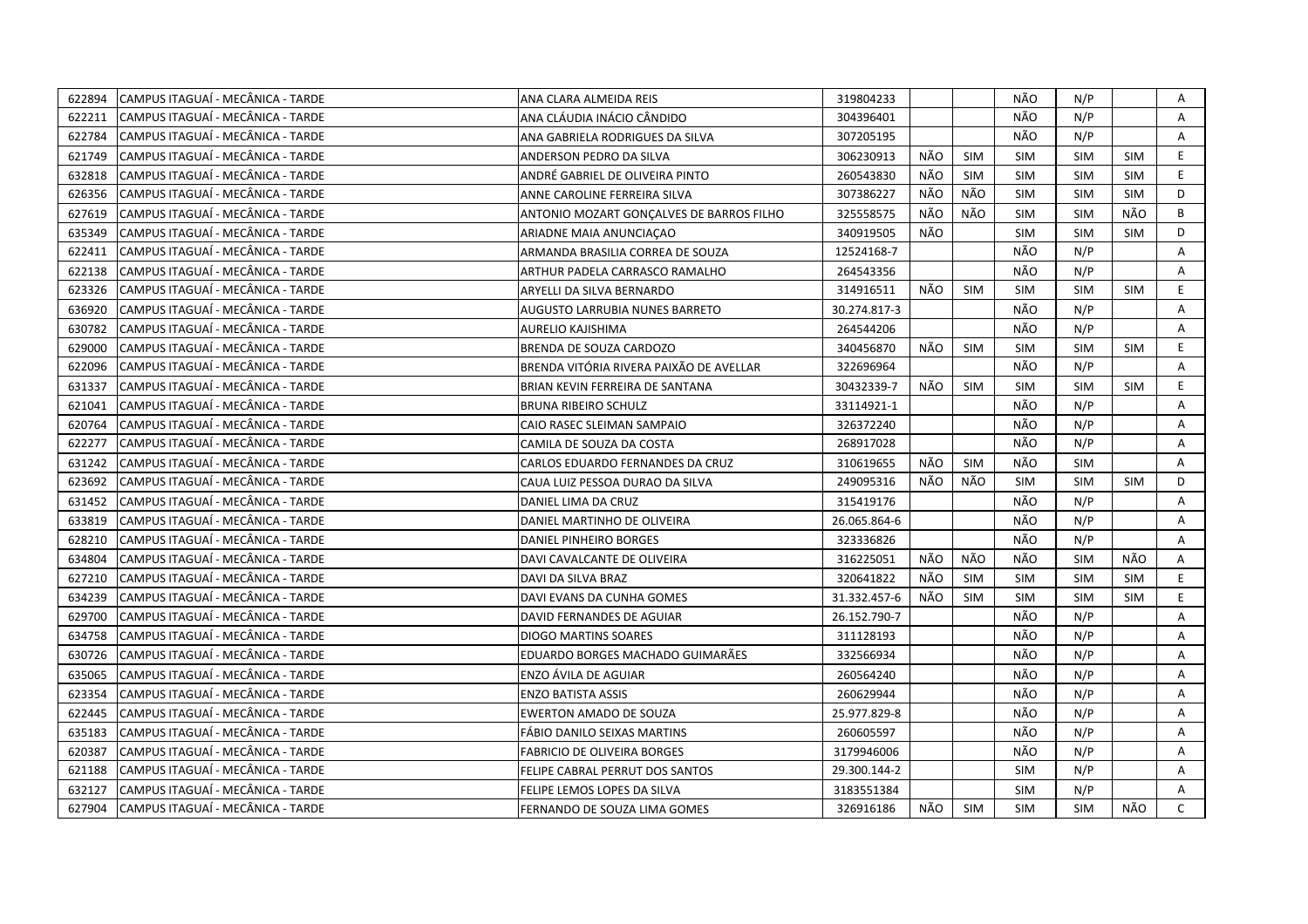| 621452 | CAMPUS ITAGUAÍ - MECÂNICA - TARDE | FERNANDO TOMÁS HENRIQUE                    | 232886606     |            |            | NÃO        | N/P        |            | Α            |
|--------|-----------------------------------|--------------------------------------------|---------------|------------|------------|------------|------------|------------|--------------|
| 630349 | CAMPUS ITAGUAÍ - MECÂNICA - TARDE | <b>GABRIEL COSTA CRUZ</b>                  | 36334452208   |            |            | NÃO        | N/P        |            | A            |
| 627045 | CAMPUS ITAGUAÍ - MECÂNICA - TARDE | <b>GABRIEL DA SILVA MESQUITA</b>           | 33.399.597-5  | NÃO        | <b>SIM</b> | <b>SIM</b> | <b>SIM</b> | <b>SIM</b> | E            |
| 631166 | CAMPUS ITAGUAÍ - MECÂNICA - TARDE | <b>GABRIEL DE SOUZA RAMOS</b>              | 31219215      | NÃO        | <b>SIM</b> | <b>SIM</b> | <b>SIM</b> | NÃO        | $\mathsf{C}$ |
| 632887 | CAMPUS ITAGUAÍ - MECÂNICA - TARDE | <b>GABRIEL FARIAS DE CARVALHO</b>          | 264545849     |            |            | NÃO        | N/P        |            | Α            |
| 628395 | CAMPUS ITAGUAÍ - MECÂNICA - TARDE | <b>GABRIEL GUILHERME DA SILVA</b>          | 33.228.475-1  |            |            | NÃO        | N/P        |            | A            |
| 630379 | CAMPUS ITAGUAÍ - MECÂNICA - TARDE | <b>GABRIEL PEREIRA COIMBRA</b>             | 267438802     |            |            | NÃO        | N/P        |            | A            |
| 633726 | CAMPUS ITAGUAÍ - MECÂNICA - TARDE | <b>GABRIEL PINHEIRO PIRES</b>              | 260725080     |            |            | NÃO        | N/P        |            | A            |
| 621942 | CAMPUS ITAGUAÍ - MECÂNICA - TARDE | <b>GABRIEL SANTOS GONÇALVES</b>            | 327698213     | NÃO        | <b>SIM</b> | <b>SIM</b> | <b>SIM</b> | NÃO        | $\mathsf{C}$ |
| 626636 | CAMPUS ITAGUAÍ - MECÂNICA - TARDE | <b>GABRIEL VITOR RODRIGUES MACHADO</b>     | 317076198     |            |            | <b>SIM</b> | N/P        |            | A            |
| 628145 | CAMPUS ITAGUAÍ - MECÂNICA - TARDE | GABRIELA CRISTINA BATISTA MACEDO           | 26.070.945.-6 |            |            | NÃO        | N/P        |            | Α            |
| 620806 | CAMPUS ITAGUAÍ - MECÂNICA - TARDE | GABRIELA CRISTINA ROSA AMBRÓSIO            | 258319011     |            |            | NÃO        | N/P        |            | Α            |
| 631760 | CAMPUS ITAGUAÍ - MECÂNICA - TARDE | <b>GABRIELA PLATINO PINHEIRO</b>           | 306565045     |            |            | NÃO        | N/P        |            | A            |
| 625559 | CAMPUS ITAGUAÍ - MECÂNICA - TARDE | GABRIELLY FEIJÓ ABRAHÃO                    | 326440146     |            |            | <b>SIM</b> | N/P        |            | A            |
| 631572 | CAMPUS ITAGUAÍ - MECÂNICA - TARDE | GEOVANNA MENEZES NOGUEIRA                  | 345168926     | <b>SIM</b> | <b>SIM</b> | <b>SIM</b> | <b>SIM</b> | <b>SIM</b> | $\mathbf{I}$ |
| 634459 | CAMPUS ITAGUAÍ - MECÂNICA - TARDE | GIOVANY VINICIUS DOS SANTOS TEIXEIRA       | 342507837     |            |            | NÃO        | N/P        |            | A            |
| 632872 | CAMPUS ITAGUAÍ - MECÂNICA - TARDE | GLAUCO HENRIQUE FERREIRA CAVALCANTI        | 260703574     |            |            | NÃO        | N/P        |            | A            |
| 620278 | CAMPUS ITAGUAÍ - MECÂNICA - TARDE | GUILHERME BORGES GUIMARÃES                 | 302405998     |            |            | NÃO        | N/P        |            | A            |
| 635875 | CAMPUS ITAGUAÍ - MECÂNICA - TARDE | GUILHERME DE OLIVEIRA GONÇALVES            | 337515589     |            |            | NÃO        | N/P        |            | $\mathsf{A}$ |
| 620672 | CAMPUS ITAGUAÍ - MECÂNICA - TARDE | <b>GUILHERME MIGUEL CORREA</b>             | 271274193     |            |            | NÃO        | N/P        |            | Α            |
| 622437 | CAMPUS ITAGUAÍ - MECÂNICA - TARDE | <b>GUSTAVO GABRIEL NUNES MARIA</b>         | 267966638     | NÃO        | <b>SIM</b> | <b>SIM</b> | <b>SIM</b> | <b>SIM</b> | E            |
| 627367 | CAMPUS ITAGUAÍ - MECÂNICA - TARDE | GUSTAVO GEVÚ DOS SANTOS LEMOS              | 262600208     |            |            | NÃO        | N/P        |            | Α            |
| 626114 | CAMPUS ITAGUAÍ - MECÂNICA - TARDE | GUSTAVO HENRIQUE OLIVEIRA SIZENANDO        | 262602659     |            |            | <b>NÃO</b> | N/P        |            | A            |
| 634636 | CAMPUS ITAGUAÍ - MECÂNICA - TARDE | <b>GUSTAVO PEIXOTO DE OLIVEIRA RIBEIRO</b> | 282652247     |            |            | NÃO        | N/P        |            | A            |
| 628074 | CAMPUS ITAGUAÍ - MECÂNICA - TARDE | HENRIQUE LIMA DA SILVA FÉLIX               | 331094821     |            |            | NÃO        | N/P        |            | Α            |
| 622485 | CAMPUS ITAGUAÍ - MECÂNICA - TARDE | <b>IGOR COSTA FARIA</b>                    | 321418600     | NÃO        | <b>SIM</b> | <b>SIM</b> | <b>SIM</b> | <b>SIM</b> | E            |
| 627743 | CAMPUS ITAGUAÍ - MECÂNICA - TARDE | ISABELA NASCIMENTO DA SILVA FARIA          | 260658042     | NÃO        | <b>SIM</b> | <b>SIM</b> | <b>SIM</b> | NÃO        | $\mathsf{C}$ |
| 634159 | CAMPUS ITAGUAÍ - MECÂNICA - TARDE | ISABELLA BRASILINO BARCELOS DA SILVA       | 317498509     |            |            | NÃO        | N/P        |            | Α            |
| 630497 | CAMPUS ITAGUAÍ - MECÂNICA - TARDE | ISABELLA COELHO VALE DA SILVA              | 330667908     | <b>SIM</b> | <b>SIM</b> | <b>SIM</b> | <b>SIM</b> | <b>SIM</b> |              |
| 627889 | CAMPUS ITAGUAÍ - MECÂNICA - TARDE | IURI BOUGLEUX TORRES DE OLIVEIRA           | 25.850.887-8  |            |            | NÃO        | N/P        |            | A            |
| 626727 | CAMPUS ITAGUAÍ - MECÂNICA - TARDE | JENIFER GONÇALVES DA SILVA                 | 214312324     | <b>SIM</b> | <b>SIM</b> | <b>SIM</b> | <b>SIM</b> | <b>SIM</b> | $\mathbf{L}$ |
| 625724 | CAMPUS ITAGUAÍ - MECÂNICA - TARDE | JOÃO ALEXANDRE ARAUJO DOS SANTOS CRISPIM   | 314498171     | NÃO        | <b>SIM</b> | <b>SIM</b> | <b>SIM</b> | NÃO        | $\mathsf{C}$ |
| 628640 | CAMPUS ITAGUAÍ - MECÂNICA - TARDE | JOÃO ARTHUR FARIAS DE MENEZES              | 258435767     |            |            | NÃO        | N/P        |            | Α            |
| 636959 | CAMPUS ITAGUAÍ - MECÂNICA - TARDE | JOÃO LOPES PINHEIRO                        | 312974868     |            |            | NÃO        | N/P        |            | A            |
| 630791 | CAMPUS ITAGUAÍ - MECÂNICA - TARDE | JOAO PEDRO DE LIMA FORTINO                 | 264541541     |            |            | NÃO        | N/P        |            | Α            |
| 622558 | CAMPUS ITAGUAÍ - MECÂNICA - TARDE | JOAO VICTOR SALES CAVALCANTE               | 260730247     |            |            | NÃO        | N/P        |            | Α            |
| 633522 | CAMPUS ITAGUAÍ - MECÂNICA - TARDE | JOÃO VITOR FIGUEIREDO LAGE                 | 29318851-2    |            |            | NÃO        | N/P        |            | A            |
| 621461 | CAMPUS ITAGUAÍ - MECÂNICA - TARDE | JOSÉ DIMAS DE SOUZA NETO                   | 259511988     | NÃO        | <b>SIM</b> | <b>SIM</b> | <b>SIM</b> | NÃO        | $\mathsf{C}$ |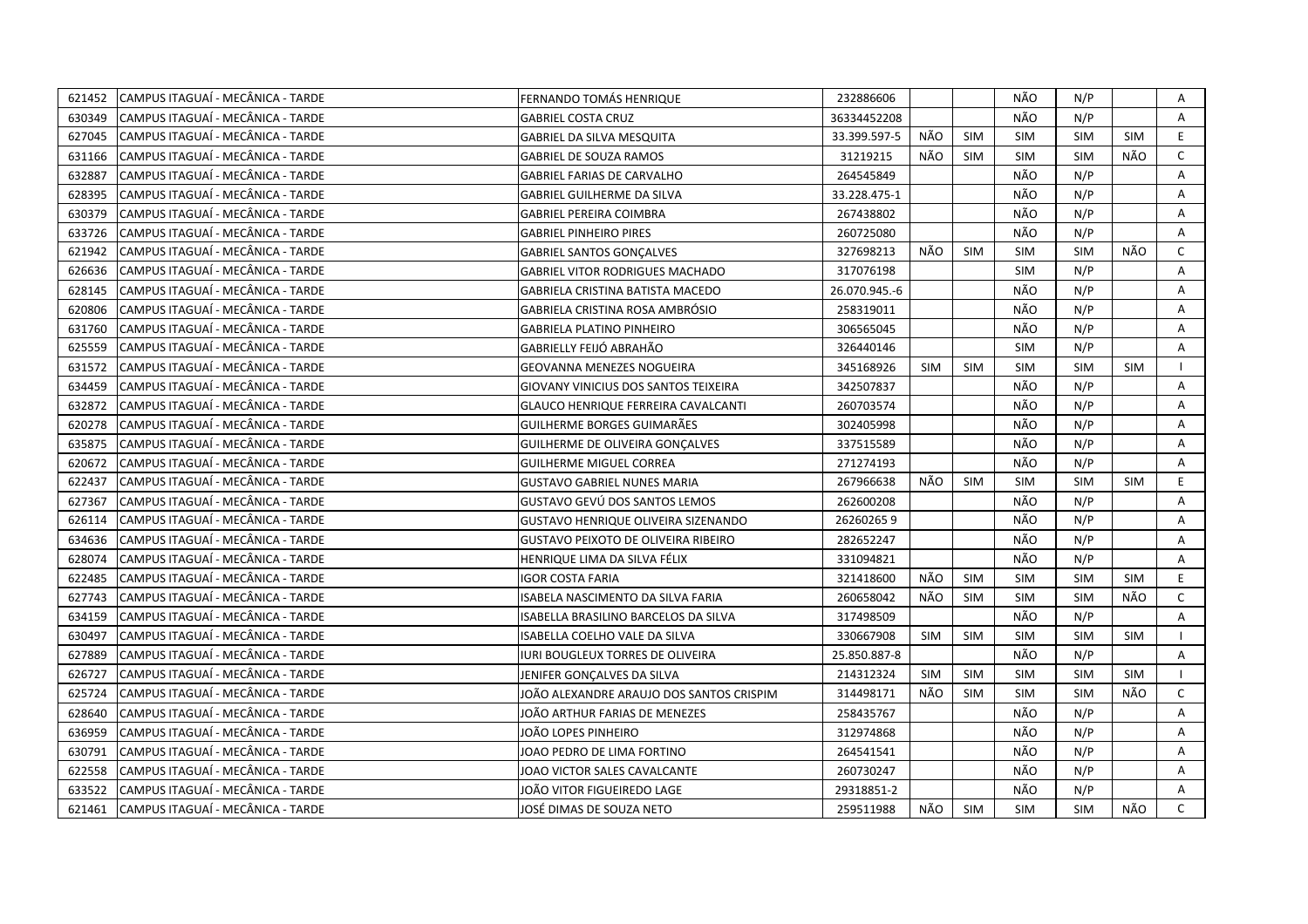| CAMPUS ITAGUAÍ - MECÂNICA - TARDE<br>633636 | JOSÉ ROBERTO DE SOUZA                     | 27568176-5   |            |            | NÃO        | N/P        |            | Α            |
|---------------------------------------------|-------------------------------------------|--------------|------------|------------|------------|------------|------------|--------------|
| 621280<br>CAMPUS ITAGUAÍ - MECÂNICA - TARDE | JOYCE DE ARAÚJO SOUZA DOS SANTOS          | 263581548    |            |            | NÃO        | N/P        |            | A            |
| 631126<br>CAMPUS ITAGUAÍ - MECÂNICA - TARDE | JULIA COELHO FERREIRA                     | 264546136    | NÃO        | <b>SIM</b> | <b>SIM</b> | <b>SIM</b> | <b>SIM</b> | E.           |
| 630342<br>CAMPUS ITAGUAÍ - MECÂNICA - TARDE | JULIANNY CARMINATI QUIMA                  | 322160623    |            |            | NÃO        | N/P        |            | A            |
| 632105<br>CAMPUS ITAGUAÍ - MECÂNICA - TARDE | JULLYA OLIVEIRA DE LEMOS                  | 290960475    |            |            | NÃO        | N/P        |            | $\mathsf{A}$ |
| 621918<br>CAMPUS ITAGUAÍ - MECÂNICA - TARDE | KARYNE OTTONI DE CARVALHO                 | 339186322    |            | <b>SIM</b> | <b>SIM</b> | <b>SIM</b> | <b>SIM</b> | E.           |
| 620666<br>CAMPUS ITAGUAÍ - MECÂNICA - TARDE | KÁTIA HELENA SILVA SANT ANNA LISBOA       | 106848575    | NÃO        | <b>SIM</b> | <b>SIM</b> | <b>SIM</b> | <b>SIM</b> | E.           |
| CAMPUS ITAGUAÍ - MECÂNICA - TARDE<br>625260 | KAUÃ CÂNDIDO DA SILVA                     | 32576349-8   |            |            | NÃO        | N/P        |            | A            |
| 620281<br>CAMPUS ITAGUAÍ - MECÂNICA - TARDE | KAUÃ DE SOUSA FERREIRA                    | 264544339    | NÃO        | NÃO        | NÃO        | <b>SIM</b> | NÃO        | Α            |
| CAMPUS ITAGUAÍ - MECÂNICA - TARDE<br>632254 | KAUÃ LEONARDO FERREIRA DOS SANTOS DE MELO | 317559003    |            |            | NÃO        | N/P        |            | A            |
| CAMPUS ITAGUAÍ - MECÂNICA - TARDE<br>625712 | KAUÃ SILVA DE SOUZA                       | 33.384.999-0 | <b>SIM</b> | <b>SIM</b> | <b>SIM</b> | <b>SIM</b> | <b>SIM</b> |              |
| 621822<br>CAMPUS ITAGUAI - MECÂNICA - TARDE | KAUAN PECANHA LIRA                        | 30.740.672-8 |            |            | NÃO        | N/P        |            | A            |
| 623909<br>CAMPUS ITAGUAÍ - MECÂNICA - TARDE | KAYKY MELLO ALMEIDA DA SILVA              | 31.672.615-7 |            |            | <b>SIM</b> | N/P        |            | Α            |
| 622571<br>CAMPUS ITAGUAÍ - MECÂNICA - TARDE | KAYLANE LIMA PAES DOS SANTOS              | 333077212    | NÃO        | <b>SIM</b> | <b>SIM</b> | <b>SIM</b> | <b>SIM</b> | E.           |
| CAMPUS ITAGUAÍ - MECÂNICA - TARDE<br>622900 | KAYLANNE BHERING VIDAL MACHADO            | 277324802    |            |            | NÃO        | N/P        |            | A            |
| 624080<br>CAMPUS ITAGUAÍ - MECÂNICA - TARDE | KAYLLANE DA SILVA LIMA                    | 327157566    | NÃO        | <b>SIM</b> | SIM        | <b>SIM</b> | NÃO        | $\mathsf{C}$ |
| CAMPUS ITAGUAÍ - MECÂNICA - TARDE<br>636101 | KAYO VITOR CAMARA DA COSTA                | 314934514    | NÃO        | NÃO        | <b>SIM</b> | <b>SIM</b> | NÃO        | B            |
| 622065<br>CAMPUS ITAGUAÍ - MECÂNICA - TARDE | KETHELEN GOMES VITORINO                   | 32.327.815-0 |            |            | NÃO        | N/P        |            | A            |
| 621412<br>CAMPUS ITAGUAÍ - MECÂNICA - TARDE | KETHELLEN VITORIA DO NASCIMENTO CAMARGO   | 312554512    |            |            | NÃO        | N/P        |            | A            |
| CAMPUS ITAGUAÍ - MECÂNICA - TARDE<br>636690 | KIRIA LILIANE DE ALMEIDA RAMALHO ALFELD   | 345639207    |            |            | NÃO        | N/P        |            | A            |
| 623605<br>CAMPUS ITAGUAÍ - MECÂNICA - TARDE | LAYDSON JOSÉ SILVA DE FREITAS             | 263728735    | NÃO        | NÃO        | <b>SIM</b> | <b>SIM</b> | <b>SIM</b> | D            |
| 628537<br>CAMPUS ITAGUAÍ - MECÂNICA - TARDE | LAYLA MONYQUE ARRUDA PINTO                | 321095846    |            |            | NÃO        | N/P        |            | A            |
| CAMPUS ITAGUAÍ - MECÂNICA - TARDE<br>624352 | LAYS HELENA NASCIMENTO ALVES              | 314183260    | <b>SIM</b> | <b>SIM</b> | <b>SIM</b> | <b>SIM</b> | SIM        |              |
| 624852<br>CAMPUS ITAGUAÍ - MECÂNICA - TARDE | LEIJEANE FERREIRA GONÇALVES AZEVEDO       | 122244411    |            |            | NÃO        | N/P        |            | A            |
| 635345<br>CAMPUS ITAGUAÍ - MECÂNICA - TARDE | LETÍCIA VITÓRIA SOUZA REZENDE DA MOTTA    | 26.007.806-8 | NÃO        | SIM        | <b>SIM</b> | <b>SIM</b> | SIM        | E.           |
| 622219<br>CAMPUS ITAGUAI - MECÂNICA - TARDE | LETİCYA ALMEIDA DE LIMA                   | 332210855    | NÃO        | NÃO        | <b>SIM</b> | <b>SIM</b> | <b>SIM</b> | D            |
| 636177<br>CAMPUS ITAGUAI - MECÂNICA - TARDE | LOUYSE MAURITY LAGE                       | 33020345-6   |            |            | NÃO        | N/P        |            | A            |
| 627438<br>CAMPUS ITAGUAÍ - MECÂNICA - TARDE | LUAN FELIPE RIBEIRO PORTO AMARAL DA CRUZ  | 26.053.670-1 | NÃO        | <b>SIM</b> | <b>SIM</b> | <b>SIM</b> | <b>SIM</b> | E.           |
| 636154<br>CAMPUS ITAGUAÍ - MECÂNICA - TARDE | LUCAS ANDRADE ARAÚJO DA SILVA             | 325324267    | NÃO        | NÃO        | <b>SIM</b> | <b>SIM</b> | SIM        | D            |
| 624750<br>CAMPUS ITAGUAÍ - MECÂNICA - TARDE | LUCAS ANDRADE DE BARROS                   | 32.202.973-7 | NÃO        | NÃO        | <b>SIM</b> | <b>SIM</b> | <b>SIM</b> | D            |
| 625827<br>CAMPUS ITAGUAÍ - MECÂNICA - TARDE | LUCAS MARTINS PIMENTA FERREIRA            | 28.513.637-0 |            |            | NÃO        | N/P        |            | A            |
| CAMPUS ITAGUAÍ - MECÂNICA - TARDE<br>633171 | LUCAS MATHEUS LIMA DOS SANTOS             | 260784327    |            |            | NÃO        | N/P        |            | A            |
| 626933<br>CAMPUS ITAGUAÍ - MECÂNICA - TARDE | LUCAS OLIVEIRA FREIRE                     | 33.837.194-1 |            |            | NÃO        | N/P        |            | A            |
| 631322<br>CAMPUS ITAGUAÍ - MECÂNICA - TARDE | LUDMILLA CRISTINE ALMEIDA VIANA           | 339389454    | NÃO        | SIM        | <b>SIM</b> | <b>SIM</b> | <b>SIM</b> | E.           |
| CAMPUS ITAGUAÍ - MECÂNICA - TARDE<br>628961 | LUIGI HENRIQUE REIS FIRMO                 | 326052370    |            |            | NÃO        | N/P        |            | A            |
| 635416<br>CAMPUS ITAGUAÍ - MECÂNICA - TARDE | LUIS FELIPPE COELHO DE SOUZA              | 30.103.547-3 | NÃO        | <b>SIM</b> | SIM        | <b>SIM</b> | NÃO        | $\mathsf{C}$ |
| 627368<br>CAMPUS ITAGUAÍ - MECÂNICA - TARDE | LUIS GUSTAVO PIRES DE MACEDO              | 333082410    |            |            | NÃO        | N/P        |            | A            |
| CAMPUS ITAGUAÍ - MECÂNICA - TARDE<br>620414 | LUIZ ANDRE DO NASCIMENTO FERRAZ           | 331735134    | NÃO        | <b>SIM</b> | <b>SIM</b> | <b>SIM</b> | SIM        | E.           |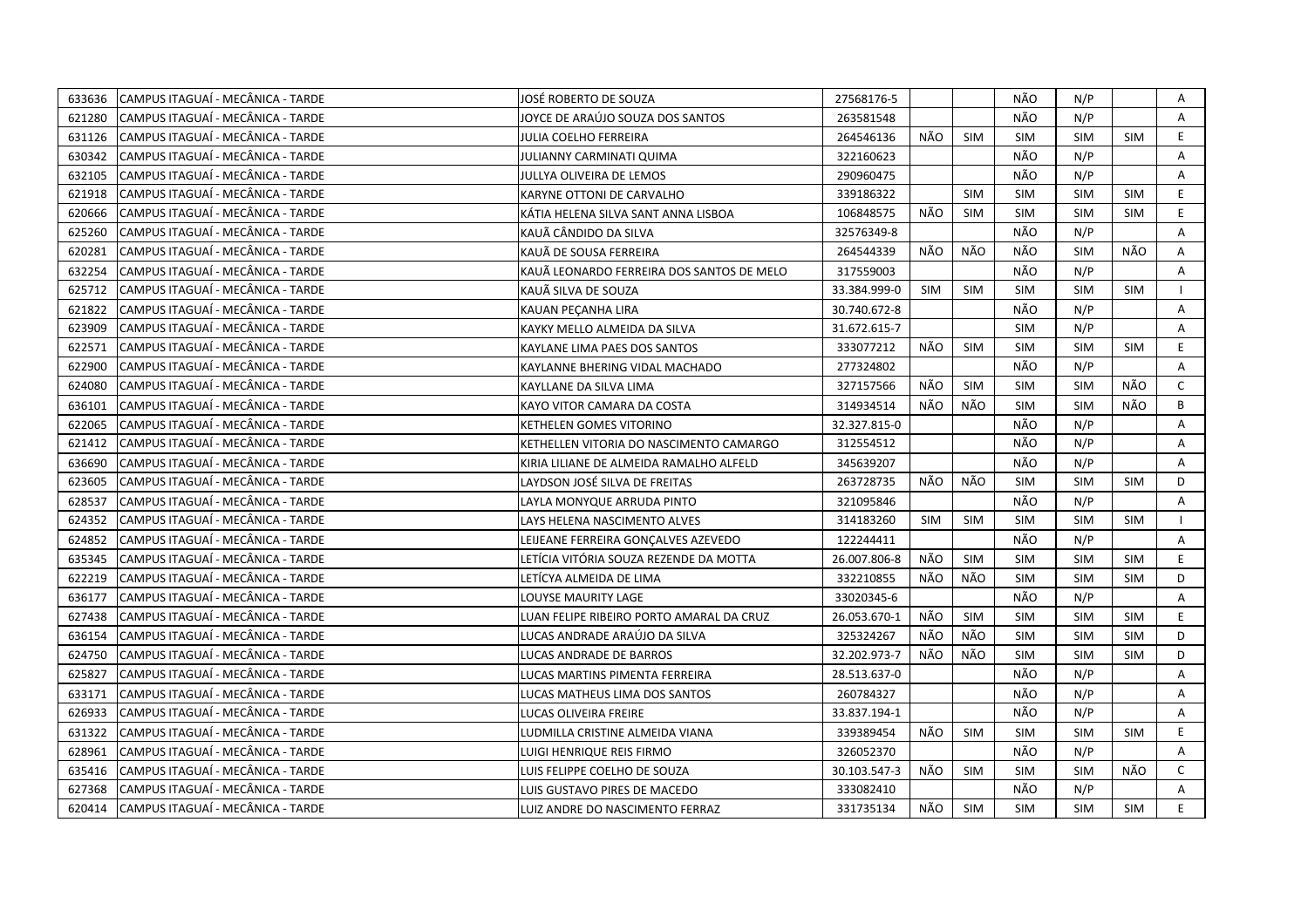| 621741 | CAMPUS ITAGUAÍ - MECÂNICA - TARDE | LUIZ MIGUEL MARINHO PORTELLA               | 319749032     |            |            | NÃO        | N/P        |            | Α            |
|--------|-----------------------------------|--------------------------------------------|---------------|------------|------------|------------|------------|------------|--------------|
| 624296 | CAMPUS ITAGUAÍ - MECÂNICA - TARDE | LUZIA SILVA DO NASCIMENTO                  | 283088730     | NÃO        | <b>SIM</b> | <b>SIM</b> | <b>SIM</b> | <b>SIM</b> | E.           |
| 626495 | CAMPUS ITAGUAÍ - MECÂNICA - TARDE | MARCELLI SCHUENG FERREIRA                  | 274158070     | NÃO        | <b>SIM</b> | <b>SIM</b> | <b>SIM</b> | <b>SIM</b> | E.           |
| 631032 | CAMPUS ITAGUAÍ - MECÂNICA - TARDE | MARCELO BORGES MIGUEL FILHO                | 334585536     |            |            | NÃO        | N/P        |            | Α            |
| 635292 | CAMPUS ITAGUAÍ - MECÂNICA - TARDE | MARCELO GABRIEL SEVÉRO BENEVIDES           | 26.065.741-6  |            |            | NÃO        | N/P        |            | Α            |
| 628422 | CAMPUS ITAGUAÍ - MECÂNICA - TARDE | MARCELO KURZ DE CASTRO JUNIOR              | 258661453     |            |            | NÃO        | N/P        |            | Α            |
| 626989 | CAMPUS ITAGUAÍ - MECÂNICA - TARDE | <b>MARCELO SOARES FARIA FILHO</b>          | 342397742     |            |            | NÃO        | N/P        |            | A            |
| 624892 | CAMPUS ITAGUAÍ - MECÂNICA - TARDE | MARCOS PAULO DOS SANTOS MARANHÃO           | 26797714-8    |            |            | NÃO        | N/P        |            | A            |
| 621818 | CAMPUS ITAGUAÍ - MECÂNICA - TARDE | MARIA CLARA DOS SANTOS BARBOSA             | 268872512     | NÃO        | NÃO        | <b>SIM</b> | <b>SIM</b> | <b>SIM</b> | D            |
| 621048 | CAMPUS ITAGUAÍ - MECÂNICA - TARDE | MARIA CLARA LIMP DE SOUSA                  | 260589163     |            |            | NÃO        | N/P        |            | A            |
| 629021 | CAMPUS ITAGUAÍ - MECÂNICA - TARDE | <b>MARIA CLARA SERPA MARTINS</b>           | 264546276     |            |            | NÃO        | N/P        |            | Α            |
| 630564 | CAMPUS ITAGUAÍ - MECÂNICA - TARDE | MARIA DE FÁTIMA ARAÚJO LOPES DO NASCIMENTO | 275961340     |            |            | NÃO        | N/P        |            | A            |
| 625705 | CAMPUS ITAGUAÍ - MECÂNICA - TARDE | MARIA EDUARDA DE OLIVEIRA SOUZA            | 264540469     |            |            | NÃO        | N/P        |            | A            |
| 622975 | CAMPUS ITAGUAÍ - MECÂNICA - TARDE | MARIA EDUARDA DOS SANTOS MONTEIRO          | 291961365     | NÃO        | NÃO        | <b>SIM</b> | <b>SIM</b> | <b>SIM</b> | D            |
| 624409 | CAMPUS ITAGUAÍ - MECÂNICA - TARDE | MARIA LUIZA MENDONCA                       | 323493254     | NÃO        | <b>SIM</b> | <b>SIM</b> | <b>SIM</b> | <b>SIM</b> | E            |
| 627154 | CAMPUS ITAGUAÍ - MECÂNICA - TARDE | MARIA PAULA DOS SANTOS SILVA               | 275034304     |            |            | NÃO        | N/P        |            | A            |
| 636496 | CAMPUS ITAGUAÍ - MECÂNICA - TARDE | MARIANA VENTURA PEREIRA                    | 299045468     |            |            | NÃO        | N/P        |            | $\mathsf{A}$ |
| 626562 | CAMPUS ITAGUAÍ - MECÂNICA - TARDE | MATEUS HENRIQUE DINIZ DA FONSECA FERREIRA  | 32.446.503-8  |            |            | NÃO        | N/P        |            | A            |
| 621734 | CAMPUS ITAGUAI - MECÂNICA - TARDE | MATHEUS BASTOS RIBEIRO                     | 3077273716    | NÃO.       | NÃO        | NÃO        | <b>SIM</b> | <b>SIM</b> | $\mathsf{A}$ |
| 635557 | CAMPUS ITAGUAÍ - MECÂNICA - TARDE | MATHEUS DE ABREU PIMENTEL                  | 34.753.360-6  |            |            | NÃO        | N/P        |            | A            |
| 624257 | CAMPUS ITAGUAÍ - MECÂNICA - TARDE | MATHEUS DE ALMEIDA DE SOUZA                | 32.785.200-0  |            |            | NÃO        | N/P        |            | A            |
| 630318 | CAMPUS ITAGUAÍ - MECÂNICA - TARDE | <b>MATHEUS PINTO SILVA</b>                 | 260868914     |            |            | NÃO        | N/P        |            | A            |
| 629277 | CAMPUS ITAGUAÍ - MECÂNICA - TARDE | <b>MATHEUS RIBEIRO FERREIRA</b>            | 314943911     |            |            | NÃO        | N/P        |            | A            |
| 635817 | CAMPUS ITAGUAI - MECÂNICA - TARDE | MATHEUS SANTOS CARVALHO DE SOUSA           | 32889219-3    |            |            | NÃO        | N/P        |            | A            |
| 633231 | CAMPUS ITAGUAÍ - MECÂNICA - TARDE | MAURO DE OLIVEIRA BARTRAS DE SOUZA         | 31720111-9    |            |            | NÃO        | N/P        |            | A            |
| 626566 | CAMPUS ITAGUAÍ - MECÂNICA - TARDE | MEL KAMYLLI DE BRITO FERNANDES             | 328948815     |            |            | NÃO        | N/P        |            | Α            |
| 630632 | CAMPUS ITAGUAÍ - MECÂNICA - TARDE | MIGUEL LAUREANO DE ARAUJO                  | 32.664.593-74 |            |            | NÃO        | N/P        |            | A            |
| 620876 | CAMPUS ITAGUAÍ - MECÂNICA - TARDE | MILENA VIANA CORDEIRO                      | 327700514     |            |            | NÃO        | N/P        |            | A            |
| 634144 | CAMPUS ITAGUAI - MECÂNICA - TARDE | MILLENA DUARTE DOS SANTOS                  | 316620145     |            |            | NÃO        | N/P        |            | A            |
| 622116 | CAMPUS ITAGUAÍ - MECÂNICA - TARDE | MYLENA SOUZA DA ROCHA GONCALVES            | 30190472-8    | <b>SIM</b> | <b>SIM</b> | <b>SIM</b> | <b>SIM</b> | <b>SIM</b> |              |
| 620844 | CAMPUS ITAGUAÍ - MECÂNICA - TARDE | NATANAEL LUCAS CRISPIM PINHEIRO            | 293031217     | NÃO        | <b>SIM</b> | <b>SIM</b> | <b>SIM</b> | NÃO        | C            |
| 627672 | CAMPUS ITAGUAÍ - MECÂNICA - TARDE | NATHALY MARTINS GONÇALVES                  | 28.635.309-9  |            |            | NÃO        | N/P        |            | A            |
| 631121 | CAMPUS ITAGUAÍ - MECÂNICA - TARDE | <b>NAUAN SOARES DIAS</b>                   | 33174289-0    |            | <b>SIM</b> | <b>SIM</b> | <b>SIM</b> | <b>SIM</b> | E.           |
| 631423 | CAMPUS ITAGUAÍ - MECÂNICA - TARDE | NICOLAS JORGE                              | 26.452.299-6  |            |            | NÃO        | N/P        |            | A            |
| 627576 | CAMPUS ITAGUAÍ - MECÂNICA - TARDE | NICOLLAS GABRIEL LOPES FERNANDES           | 260905328     | <b>SIM</b> | <b>SIM</b> | <b>SIM</b> | <b>SIM</b> | <b>SIM</b> |              |
| 635860 | CAMPUS ITAGUAÍ - MECÂNICA - TARDE | NÍCOLLAS PADELA PEREIRA                    | 328663604     |            |            | NÃO        | N/P        |            | Α            |
| 627660 | CAMPUS ITAGUAÍ - MECÂNICA - TARDE | NICOLLE VITÓRIA LOPES DA SILVA FERNANDES   | 312001373     | <b>SIM</b> | <b>SIM</b> | SIM        | <b>SIM</b> | <b>SIM</b> |              |
| 622885 | CAMPUS ITAGUAÍ - MECÂNICA - TARDE | OTÁVIO LUIZ DA SILVA                       | 282428911     |            |            | NÃO        | N/P        |            | A            |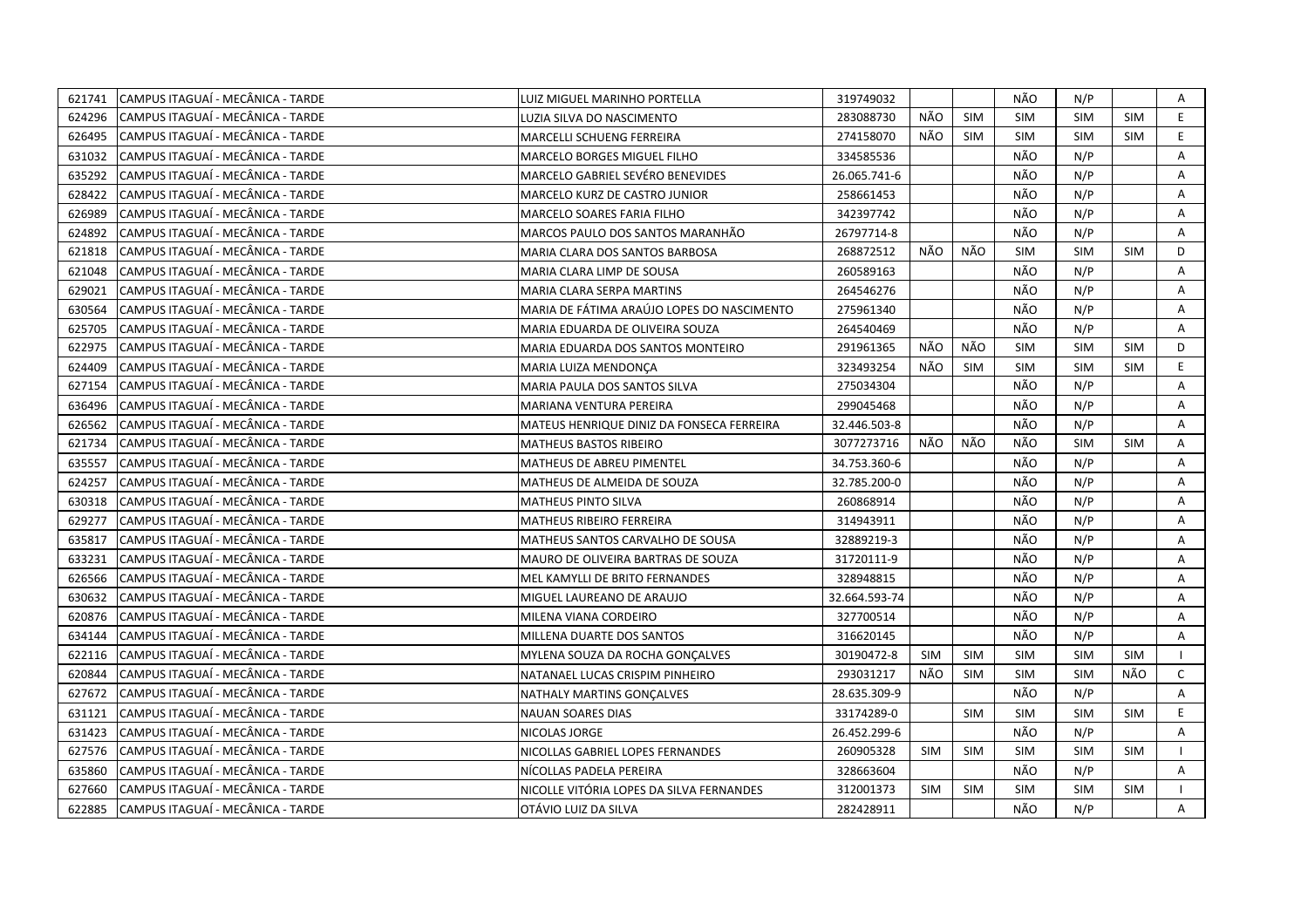| 636632 | CAMPUS ITAGUAÍ - MECÂNICA - TARDE  | PEDRO ANTÔNIO NASCIMENTO DE ANDRADE   | 305816589    |            |            | NÃO        | N/P        |            | Α              |
|--------|------------------------------------|---------------------------------------|--------------|------------|------------|------------|------------|------------|----------------|
| 626030 | CAMPUS ITAGUAÍ - MECÂNICA - TARDE  | PEDRO HENRIQUE SILVA FIRMINO          | 26.454.501-3 |            |            | NÃO        | N/P        |            | A              |
| 629359 | lCAMPUS ITAGUAÍ - MECÂNICA - TARDE | PEDRO HENRIQUE SOUZA CALDEIRA MACHADO | 327879300    |            |            | NÃO        | N/P        |            | $\mathsf{A}$   |
| 623586 | CAMPUS ITAGUAÍ - MECÂNICA - TARDE  | PEDRO VICTOR DAMASCENO DA SILVEIRA    | 260702188    |            |            | NÃO        | N/P        |            | Α              |
| 629025 | CAMPUS ITAGUAÍ - MECÂNICA - TARDE  | PETERSON RAILLAN PIMENTA DA SILVA     | 338153091    | <b>SIM</b> | <b>SIM</b> | <b>SIM</b> | <b>SIM</b> | NÃO        | G              |
| 627561 | CAMPUS ITAGUAÍ - MECÂNICA - TARDE  | POLLYANE VITORIA DA SILVA MAIA        | 310000625    |            |            | NÃO        | N/P        |            | Α              |
| 626424 | CAMPUS ITAGUAÍ - MECÂNICA - TARDE  | RAFAEL ALVES BARRETO                  | 30531437-9   | NÃO        |            | <b>SIM</b> | <b>SIM</b> | <b>SIM</b> | D              |
| 634049 | CAMPUS ITAGUAÍ - MECÂNICA - TARDE  | RAFAEL DA SILVA AMERICO               | 320271042    | NÃO        | <b>SIM</b> | <b>SIM</b> | <b>SIM</b> | <b>SIM</b> | E.             |
| 631070 | CAMPUS ITAGUAÍ - MECÂNICA - TARDE  | RAFAEL FRANCISCO VITOR DA SILVA       | 321563561    |            |            | <b>SIM</b> | <b>SIM</b> | <b>SIM</b> | D              |
| 621253 | CAMPUS ITAGUAÍ - MECÂNICA - TARDE  | RAFAELA GONÇALVES LIRA                | 260599550    |            |            | NÃO        | N/P        |            | A              |
| 636109 | CAMPUS ITAGUAÍ - MECÂNICA - TARDE  | RAYANA DO NASCIMENTO DE OLIVEIRA      | 293570560    | NÃO        | NÃO        | <b>SIM</b> | <b>SIM</b> | SIM        | D              |
| 632708 | CAMPUS ITAGUAÍ - MECÂNICA - TARDE  | RENAN DE ALMEIDA PINTO                | 324076553    |            |            | NÃO        | N/P        |            | Α              |
| 625209 | CAMPUS ITAGUAÍ - MECÂNICA - TARDE  | RENAN GUALBERTO MAIA                  | 30.156.773-1 | NÃO        | <b>SIM</b> | <b>SIM</b> | <b>SIM</b> | <b>SIM</b> | E              |
| 625124 | CAMPUS ITAGUAÍ - MECÂNICA - TARDE  | RENAN PINHEIRO LIRA                   | 325157345    |            |            | NÃO        | N/P        |            | A              |
| 629751 | CAMPUS ITAGUAÍ - MECÂNICA - TARDE  | RENATO GOMES DE OLIVEIRA NETO         | 32869141-5   |            |            | NÃO        | N/P        |            | A              |
| 626248 | CAMPUS ITAGUAÍ - MECÂNICA - TARDE  | RENNAN PIRES DA SILVA                 | 327896585    | NÃO        | <b>SIM</b> | <b>SIM</b> | <b>SIM</b> | <b>SIM</b> | E.             |
| 624211 | CAMPUS ITAGUAÍ - MECÂNICA - TARDE  | ROGER DUARTE VIANNA                   | 291198976    | NÃO        | <b>SIM</b> | <b>SIM</b> | <b>SIM</b> | <b>SIM</b> | E.             |
| 636800 | CAMPUS ITAGUAÍ - MECÂNICA - TARDE  | ROMÁRIO CHAGAS DE ALMADA              | 345328967    |            |            | NÃO        | N/P        |            | $\mathsf{A}$   |
| 636271 | CAMPUS ITAGUAÍ - MECÂNICA - TARDE  | RUAN BARBOSA DE SOUZA                 | 260711627    |            |            | NÃO        | N/P        |            | A              |
| 635277 | CAMPUS ITAGUAI - MECÂNICA - TARDE  | RYAN LIMA DE OLIVEIRA ROSA            | 322667973    | NÃO        | SIM        | <b>SIM</b> | <b>SIM</b> | <b>SIM</b> | E.             |
| 626585 | CAMPUS ITAGUAÍ - MECÂNICA - TARDE  | SAMARA LIMA DA SILVA                  | 34.700.443-4 | NÃO        | NÃO        | <b>SIM</b> | <b>SIM</b> | <b>SIM</b> | D              |
| 629395 | CAMPUS ITAGUAÍ - MECÂNICA - TARDE  | <b>SCARLET MACHADO GOMES</b>          | 318086592    |            |            | NÃO        | N/P        |            | A              |
| 624171 | CAMPUS ITAGUAÍ - MECÂNICA - TARDE  | SILLAS VIEIRA SOARES                  | 838363-4     |            |            | NÃO        | N/P        |            | A              |
| 625721 | CAMPUS ITAGUAÍ - MECÂNICA - TARDE  | STEFANNY LANES DA SILVA               | 264497066    |            |            | NÃO        | N/P        |            | A              |
| 630665 | CAMPUS ITAGUAÍ - MECÂNICA - TARDE  | STELLA GONZALES RODRIGUES DE SOUZA    | 328148986    |            |            | NÃO        | N/P        |            | Α              |
| 623484 | CAMPUS ITAGUAÍ - MECÂNICA - TARDE  | STEPHANY DIAS DE SOUZA                | 346007412    | NÃO        | <b>SIM</b> | <b>SIM</b> | <b>SIM</b> | <b>SIM</b> | E.             |
| 624979 | CAMPUS ITAGUAÍ - MECÂNICA - TARDE  | TAKEO CONTÃO ABE                      | 33.683.295-1 |            |            | NÃO        | N/P        |            | Α              |
| 624363 | CAMPUS ITAGUAÍ - MECÂNICA - TARDE  | TATIELLE RAMOS DA SILVA FONSECA       | 299543025    | NÃO        | <b>SIM</b> | <b>SIM</b> | <b>SIM</b> | <b>SIM</b> | E.             |
| 627555 | CAMPUS ITAGUAÍ - MECÂNICA - TARDE  | THAYNÁ DE CALAZANS DA SILVA           | 26.260.191-7 |            |            | <b>SIM</b> | N/P        |            | A              |
| 620804 | CAMPUS ITAGUAÍ - MECÂNICA - TARDE  | THIAGO ALVES DE ARAUJO MIRANDA        | 298899766    |            |            | NÃO        | N/P        |            | Α              |
| 625806 | CAMPUS ITAGUAÍ - MECÂNICA - TARDE  | TUANY GARCIA CHAVES                   | 262166572    |            |            | NÃO        | N/P        |            | A              |
| 625280 | CAMPUS ITAGUAÍ - MECÂNICA - TARDE  | <b>VICTOR RIBERIO FERREIRA</b>        | 314953126    |            |            | NÃO        | N/P        |            | A              |
| 623233 | CAMPUS ITAGUAÍ - MECÂNICA - TARDE  | VICTÓRIA CAROLINA CARDOSO DE ANDRADE  | 330115148    |            |            | NÃO        | N/P        |            | $\mathsf{A}$   |
| 630656 | CAMPUS ITAGUAÍ - MECÂNICA - TARDE  | VITORIA SANTIAGO IBARRA               | 264538455    |            |            | NÃO        | N/P        |            | $\overline{A}$ |
| 623229 | CAMPUS ITAGUAI - MECÂNICA - TARDE  | WELLINGTON LUIZ SILVA PEREIRA JUNIOR  | 34.200.407-4 | NÃO.       | <b>SIM</b> | SIM        | <b>SIM</b> | <b>SIM</b> | E.             |
| 633546 | CAMPUS ITAGUAÍ - MECÂNICA - TARDE  | <b>WEVERTON DOS SANTOS LIMA</b>       | 260672076    |            |            | NÃO        | N/P        |            | A              |
| 633262 | CAMPUS ITAGUAÍ - MECÂNICA - TARDE  | YASMIM QUINTANS PEREIRA               | 277280111    |            |            | NÃO        | N/P        |            | $\mathsf{A}$   |
| 632898 | CAMPUS ITAGUAÍ - MECÂNICA - TARDE  | YASMIN DINIZ MOREIRA                  | 26.006.031-1 | NÃO        | SIM        | <b>SIM</b> | <b>SIM</b> | <b>SIM</b> | E.             |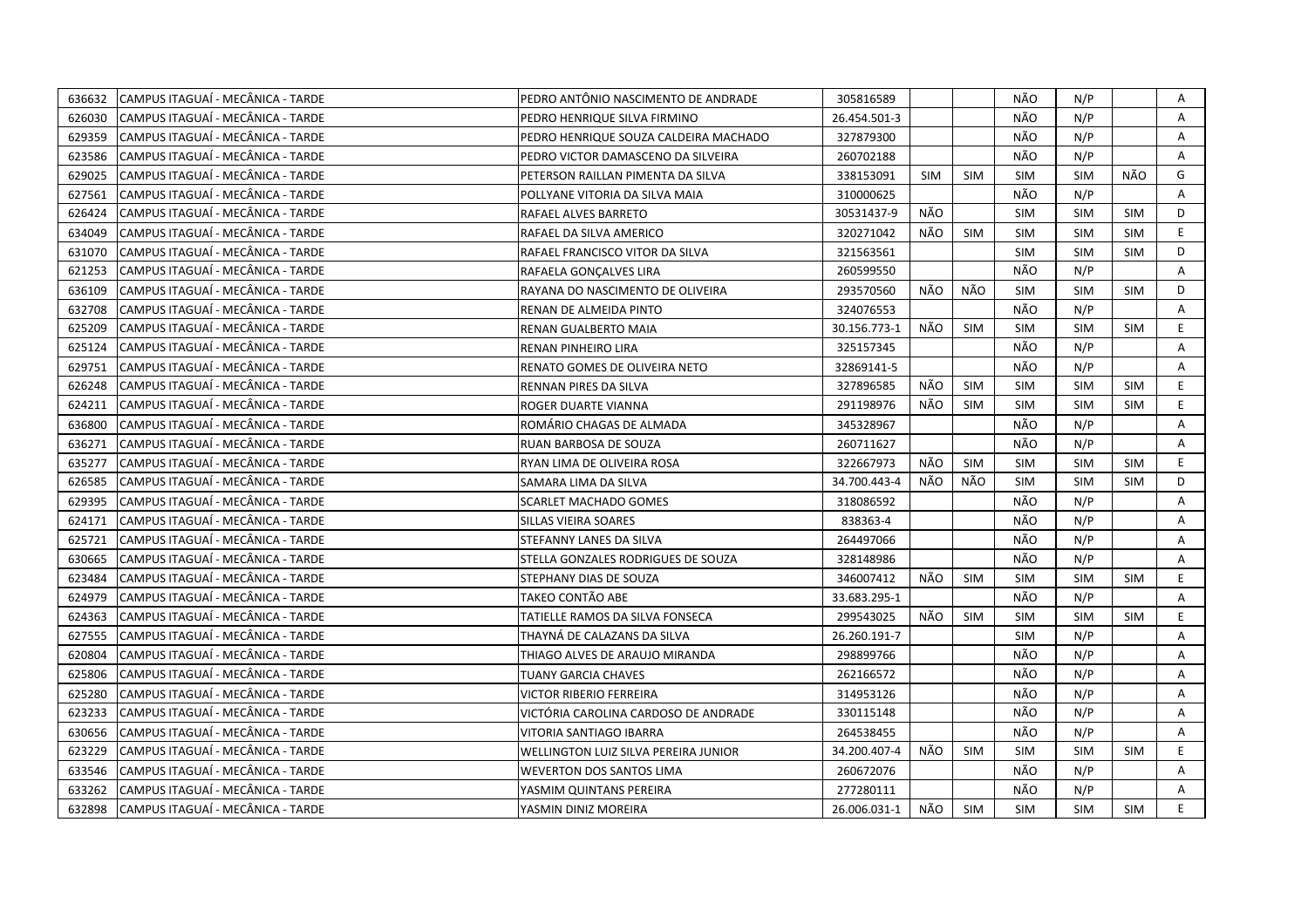| 629323 | CAMPUS ITAGUAÍ - MECÂNICA - TARDE       | YSABELLE NAOMY DO PRADO LIMA             | 337021141    |            |            | NÃO        | N/P        |            | Α            |
|--------|-----------------------------------------|------------------------------------------|--------------|------------|------------|------------|------------|------------|--------------|
| 626800 | CAMPUS MARACANÃ - ADMINISTRAÇÃO - TARDE | ABNER MAZZEI DE SOUSA                    | 28.365.511-6 |            |            | NÃO        | N/P        |            | A            |
| 621882 | CAMPUS MARACANA - ADMINISTRAÇÃO - TARDE | ADRIANA SANTANA PESSOA                   | 204905681    | NÃO        | NÃO        | SIM        | <b>SIM</b> | <b>SIM</b> | D            |
| 621878 | CAMPUS MARACANÃ - ADMINISTRAÇÃO - TARDE | ADRIELLY CRISTINE SILVA CARLOTO          | 316947746    | NÃO        | NÃO        | <b>SIM</b> | <b>SIM</b> | <b>SIM</b> | D            |
| 621834 | CAMPUS MARACANÃ - ADMINISTRAÇÃO - TARDE | ADRYELLE SASHA GUIMARÄES VIALI           | 278440789    |            |            | NÃO        | N/P        |            | Α            |
| 625946 | CAMPUS MARACANÃ - ADMINISTRAÇÃO - TARDE | AGATHA DE AZEVEDO TORRES                 | 318411733    | NÃO        | <b>SIM</b> | <b>SIM</b> | <b>SIM</b> | <b>SIM</b> | $\mathsf E$  |
| 631065 | CAMPUS MARACANÃ - ADMINISTRAÇÃO - TARDE | AGATHA VITORIA DA SILVA COSTA            | 296543564    |            |            | <b>SIM</b> | N/P        |            | Α            |
| 623837 | CAMPUS MARACANÃ - ADMINISTRAÇÃO - TARDE | AGHATA DA CUNHA SIQUEIRA                 | 25894404-0   |            |            | NÃO        | N/P        |            | A            |
| 623601 | CAMPUS MARACANA - ADMINISTRAÇÃO - TARDE | AGNES OSWALD DE OLIVEIRA                 | 32.745.945-9 |            |            | NÃO        | N/P        |            | A            |
| 623524 | CAMPUS MARACANÃ - ADMINISTRAÇÃO - TARDE | ALESSANDRA DOS SANTOS DE PONTES          | 307527184    | NÃO        | NÃO        | <b>SIM</b> | <b>SIM</b> | <b>SIM</b> | D            |
| 621157 | CAMPUS MARACANÃ - ADMINISTRAÇÃO - TARDE | ALESSANDRA NOBREGA BARBALHO              | 314465170    |            |            | NÃO        | N/P        |            | A            |
| 636557 | CAMPUS MARACANÃ - ADMINISTRAÇÃO - TARDE | ALESSANDRA SCANCETTI DO NASCIMENTO NEVES | 260596457    |            |            | NÃO        | N/P        |            | Α            |
| 631105 | CAMPUS MARACANÃ - ADMINISTRAÇÃO - TARDE | ALEX BRYAN DO NASCIMENTO FERREIRA        | 265079236    |            |            | NÃO        | N/P        |            | Α            |
| 621702 | CAMPUS MARACANÃ - ADMINISTRAÇÃO - TARDE | ALEX LUIZ DIAS SOARES                    | 309991933    | NÃO        | <b>SIM</b> | <b>SIM</b> | <b>SIM</b> | SIM        | E.           |
| 630556 | CAMPUS MARACANÃ - ADMINISTRAÇÃO - TARDE | ALEXANDER DA MATA BUÇARD TAVARES         | 304011240    |            |            | NÃO        | N/P        |            | Α            |
| 635986 | CAMPUS MARACANÃ - ADMINISTRAÇÃO - TARDE | ALEXANDRA LETÍCIA ALVES LAZARINO         | 277246138    |            |            | NÃO        | N/P        |            | Α            |
| 630009 | CAMPUS MARACANÃ - ADMINISTRAÇÃO - TARDE | ALEXANDRA REGINA DE OLIVEIRA MACÊDO      | 345329361    |            |            | NÃO        | N/P        |            | A            |
| 628270 | CAMPUS MARACANÃ - ADMINISTRAÇÃO - TARDE | ALEXANDRE SOUTO MAIOR STORCH BEZERRA     | 258438928    |            |            | NÃO        | N/P        |            | A            |
| 631911 | CAMPUS MARACANÃ - ADMINISTRAÇÃO - TARDE | ALEXIA DE SÁ PESSOA                      | 287118723    |            |            | NÃO        | N/P        |            | A            |
| 627278 | CAMPUS MARACANÃ - ADMINISTRAÇÃO - TARDE | ALEXIA DIAS PIMENTA                      | 267978583    |            |            | NÃO        | N/P        |            | A            |
| 630280 | CAMPUS MARACANÃ - ADMINISTRAÇÃO - TARDE | ALEXSANDER MELO ALVES                    | 27084245-3   | NÃO        | <b>SIM</b> | <b>SIM</b> | <b>SIM</b> | NÃO        | $\mathsf{C}$ |
| 634731 | CAMPUS MARACANÃ - ADMINISTRAÇÃO - TARDE | ALICE SILVA MORAES                       | 34807756     | NÃO        | <b>SIM</b> | <b>SIM</b> | <b>SIM</b> |            | $\mathsf{C}$ |
| 624675 | CAMPUS MARACANÃ - ADMINISTRAÇÃO - TARDE | ALICE VIDIGAL COTTA                      | 292028369    |            |            | NÃO        | N/P        |            | A            |
| 636181 | CAMPUS MARACANÃ - ADMINISTRAÇÃO - TARDE | ALICE VITÓRIA BAZETE DE OLIVEIRA         | 327764270    | NÃO        | SIM        | <b>SIM</b> | <b>SIM</b> | <b>SIM</b> | E            |
| 635221 | CAMPUS MARACANÃ - ADMINISTRAÇÃO - TARDE | ALICIA ALMEIDA DE PAIVA SANTOS           | 260538327    |            |            | NÃO        | N/P        |            | A            |
| 625444 | CAMPUS MARACANÃ - ADMINISTRAÇÃO - TARDE | ALINE MARTINS DA SILVA DE JESUS          | 31.319.165-2 | NÃO        | <b>SIM</b> | <b>SIM</b> | <b>SIM</b> | <b>SIM</b> | E.           |
| 620588 | CAMPUS MARACANÃ - ADMINISTRAÇÃO - TARDE | ALINE SANTOS FRANCISCO                   | 260533260    | NÃO        | NÃO        | <b>SIM</b> | <b>SIM</b> | <b>SIM</b> | D            |
| 628953 | CAMPUS MARACANÃ - ADMINISTRAÇÃO - TARDE | ALISON BRANDÃO DE ALMEIDA                | 26.076.138-2 |            |            | NÃO        | N/P        |            | A            |
| 634690 | CAMPUS MARACANÃ - ADMINISTRAÇÃO - TARDE | ALLANIS DA SILVA MENEZES LOBO            | 258436807    | <b>SIM</b> | <b>SIM</b> | <b>SIM</b> | <b>SIM</b> | <b>SIM</b> |              |
| 625462 | CAMPUS MARACANÃ - ADMINISTRAÇÃO - TARDE | ALYSSA FELIX DA SILVA FERREIRA           | 338201965    |            |            | NÃO        | N/P        |            | Α            |
| 629292 | CAMPUS MARACANA - ADMINISTRAÇÃO - TARDE | AMANDA BEATRIZ PROCÓPIO ALVES            | 11396733     |            |            | NÃO        | N/P        |            | A            |
| 636483 | CAMPUS MARACANÃ - ADMINISTRAÇÃO - TARDE | AMANDA DA SILVA FERREIRA GASPAR          | 260761168    |            |            | NÃO        | N/P        |            | Α            |
| 630799 | CAMPUS MARACANÃ - ADMINISTRAÇÃO - TARDE | AMANDA DA SILVA GOULART                  | 277216412    |            |            | NÃO        | N/P        |            | Α            |
| 622844 | CAMPUS MARACANÃ - ADMINISTRAÇÃO - TARDE | AMANDA DA SILVA HORACIO                  | 27.250.101.6 | NÃO        | <b>SIM</b> | <b>SIM</b> | <b>SIM</b> | <b>SIM</b> | E.           |
| 627086 | CAMPUS MARACANÃ - ADMINISTRAÇÃO - TARDE | AMANDA FERNANDES OLIVEIRA LIMA           | 313548505    |            |            | NÃO        | N/P        |            | Α            |
| 631409 | CAMPUS MARACANÃ - ADMINISTRAÇÃO - TARDE | AMANDA IASMIN NATHÁLIA MARINS DA SILVA   | 263402737    | NÃO        | SIM        | <b>SIM</b> | <b>SIM</b> | <b>SIM</b> | E.           |
| 621674 | CAMPUS MARACANÃ - ADMINISTRAÇÃO - TARDE | AMANDA MOREIRA DE ANDRADE                | 279399653    | NÃO        | NÃO        | <b>SIM</b> | <b>SIM</b> | <b>SIM</b> | D            |
| 627630 | CAMPUS MARACANÃ - ADMINISTRAÇÃO - TARDE | AMANDA OLIVEIRA DO NASCIMENTO            | 320461973    |            |            | NÃO        | N/P        |            | A            |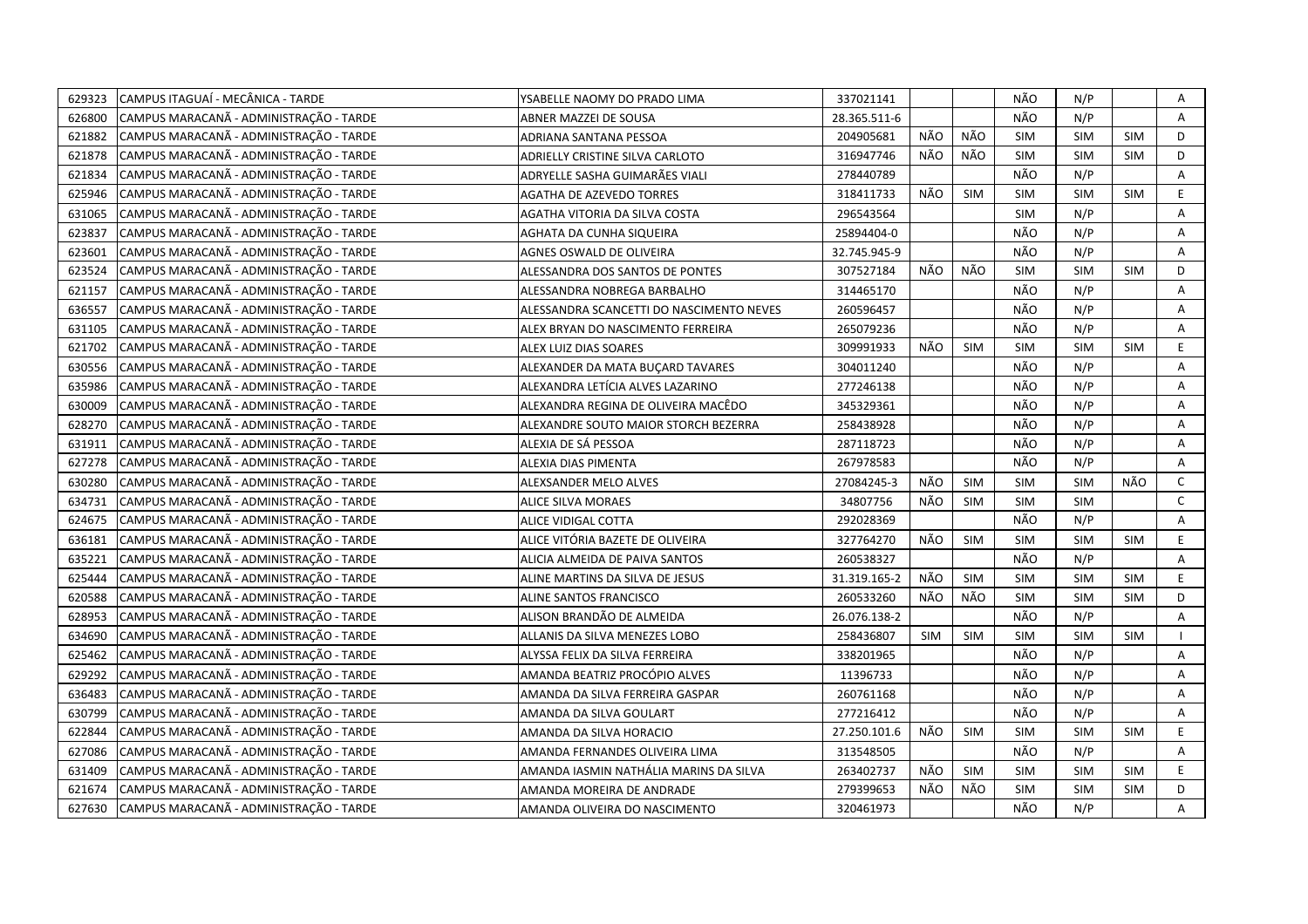| 623122 | CAMPUS MARACANÃ - ADMINISTRAÇÃO - TARDE | AMANDA PEREIRA HERMES DA FONSECA       | 327760914    |            |            | NÃO        | N/P        |            | Α              |
|--------|-----------------------------------------|----------------------------------------|--------------|------------|------------|------------|------------|------------|----------------|
| 621159 | CAMPUS MARACANÃ - ADMINISTRAÇÃO - TARDE | AMANDA STEPHANY MORAIS DA FONSECA      | 276539525    |            |            | NÃO        | N/P        |            | $\mathsf{A}$   |
| 626877 | CAMPUS MARACANÃ - ADMINISTRAÇÃO - TARDE | ANA ALICE ALVES DE LIMA                | 33583177-2   | NÃO        | NÃO        | SIM        | SIM        | <b>SIM</b> | D              |
| 621404 | CAMPUS MARACANÃ - ADMINISTRAÇÃO - TARDE | ANA BEATHRIZ DE ALMEIDA EVA            | 317944346    |            |            | NÃO        | N/P        |            | A              |
| 634612 | CAMPUS MARACANÃ - ADMINISTRAÇÃO - TARDE | ANA BEATRIZ ARAÚJO DO NASCIMENTO REIS  | 345116784    |            |            | NÃO        | N/P        |            | A              |
| 636725 | CAMPUS MARACANÃ - ADMINISTRAÇÃO - TARDE | ANA BEATRIZ DA CONCEIÇÃO SILVA         | 301325031    |            |            | NÃO        | N/P        |            | Α              |
| 620793 | CAMPUS MARACANÃ - ADMINISTRAÇÃO - TARDE | ANA BEATRIZ DE ARAUJO FONSECA          | 304754617    |            |            | NÃO        | N/P        |            | Α              |
| 633808 | CAMPUS MARACANÃ - ADMINISTRAÇÃO - TARDE | ANA BEATRIZ DOS SANTOS AMORIM NERYS    | 295678030    |            |            | NÃO        | N/P        |            | Α              |
| 631345 | CAMPUS MARACANA - ADMINISTRAÇÃO - TARDE | ANA BEATRIZ DOS SANTOS LOURES          | 320072820    | NÃO        | <b>SIM</b> | NÃO        | SIM        | NÃO        | A              |
| 631602 | CAMPUS MARACANÃ - ADMINISTRAÇÃO - TARDE | ANA BEATRIZ DOS SANTOS MIRANDA         | 321073785    |            |            | NÃO        | N/P        |            | A              |
| 630469 | CAMPUS MARACANÃ - ADMINISTRAÇÃO - TARDE | ANA BEATRIZ FERREIRA RIBEIRO CUTRIM    | 26132146-7   |            |            | NÃO        | N/P        |            | A              |
| 624411 | CAMPUS MARACANA - ADMINISTRAÇÃO - TARDE | ANA BEATRIZ LIMA WERGLES               | 30964519-0   |            |            | NÃO        | N/P        |            | A              |
| 635673 | CAMPUS MARACANA - ADMINISTRAÇÃO - TARDE | ANA BEATRIZ MEDEIROS SILVA SOUZA       | 27.895.662-8 |            |            | NÃO        | N/P        |            | A              |
| 630070 | CAMPUS MARACANÃ - ADMINISTRAÇÃO - TARDE | ANA BEATRIZ MONTENEGRO DA HORA RIBEIRO | 327954087    |            |            | NÃO        | N/P        |            | Α              |
| 624334 | CAMPUS MARACANÃ - ADMINISTRAÇÃO - TARDE | ANA BEATRIZ PEREIRA SERRAO DE CASTRO   | 28.344.528-6 |            |            | NÃO        | N/P        |            | Α              |
| 628226 | CAMPUS MARACANÃ - ADMINISTRAÇÃO - TARDE | ANA BEATRIZ RODRIGUES VILLA NOVA       | 26.529.164-1 |            |            | NÃO        | N/P        |            | Α              |
| 629927 | CAMPUS MARACANÃ - ADMINISTRAÇÃO - TARDE | ANA BEATRIZ ROSARIO DA SILVA           | 267564383    |            |            | NÃO        | N/P        |            | A              |
| 622568 | CAMPUS MARACANÃ - ADMINISTRAÇÃO - TARDE | ANA BEATRIZ SANCHES DOS SANTOS         | 287155022    |            |            | NÃO        | N/P        |            | Α              |
| 620490 | CAMPUS MARACANÃ - ADMINISTRAÇÃO - TARDE | ANA BEATRIZ SANTANA CAPDEVILE          | 314357039    |            |            | NÃO        | N/P        |            | A              |
| 632270 | CAMPUS MARACANÃ - ADMINISTRAÇÃO - TARDE | ANA BEATRIZ SANTIAGO PORTELLA          | 294007737    |            |            | NÃO        | N/P        |            | Α              |
| 635798 | CAMPUS MARACANÃ - ADMINISTRAÇÃO - TARDE | ANA BEATRIZ SILVA DE AMORIM            | 26.313.541-0 |            |            | NÃO        | N/P        |            | A              |
| 636569 | CAMPUS MARACANÃ - ADMINISTRAÇÃO - TARDE | ANA CARLA CASCIANO DE VITERBO          | 319224283    |            |            | NÃO        | N/P        |            | A              |
| 627268 | CAMPUS MARACANÃ - ADMINISTRAÇÃO - TARDE | ANA CARLA IZAU DOS SANTOS              | 307572115    | NÃO        | <b>SIM</b> | <b>SIM</b> | <b>SIM</b> | <b>SIM</b> | E.             |
| 622511 | CAMPUS MARACANÃ - ADMINISTRAÇÃO - TARDE | ANA CAROLINA BARROS CAVALCANTE         | 258930601    |            |            | NÃO        | N/P        |            | A              |
| 628150 | CAMPUS MARACANÃ - ADMINISTRAÇÃO - TARDE | ANA CAROLINA DA MATTA TAVARES          | 258830637    |            |            | NÃO        | N/P        |            | A              |
| 636304 | CAMPUS MARACANA - ADMINISTRAÇÃO - TARDE | ANA CAROLINA DE SOUZA DA SILVA         | 258550813    |            |            | NÃO        | N/P        |            | A              |
| 621573 | CAMPUS MARACANÃ - ADMINISTRAÇÃO - TARDE | ANA CAROLINA HYPÓLITO                  | 260759436    | <b>SIM</b> | SIM        | <b>SIM</b> | <b>SIM</b> | <b>SIM</b> |                |
| 636284 | CAMPUS MARACANÃ - ADMINISTRAÇÃO - TARDE | ANA CAROLINA MORENO NEVES              | 3036695510   |            |            | NÃO        | N/P        |            | A              |
| 623495 | CAMPUS MARACANÃ - ADMINISTRAÇÃO - TARDE | ANA CAROLINA PINTO PEREIRA             | 292931326    |            |            | NÃO        | N/P        |            | $\overline{A}$ |
| 622676 | CAMPUS MARACANÃ - ADMINISTRAÇÃO - TARDE | ANA CAROLINA TORRES DA SILVA           | 258556042    | NÃO        | <b>SIM</b> | SIM        | <b>SIM</b> | NÃO        | $\mathsf{C}$   |
| 634845 | CAMPUS MARACANÃ - ADMINISTRAÇÃO - TARDE | ANA CAROLINE RODOLFO DA SILVA          | 295016083    |            |            | NÃO        | N/P        |            | A              |
| 635527 | CAMPUS MARACANÃ - ADMINISTRAÇÃO - TARDE | ANA CAROLINI DA SILVA NICÁCIO          | 32.023.832-2 |            |            | <b>SIM</b> | N/P        |            | A              |
| 636647 | CAMPUS MARACANA - ADMINISTRAÇÃO - TARDE | ANA CLARA ABREU GOULART OLIVEIRA       | 32.154.574-1 |            |            | NÃO        | N/P        |            | A              |
| 621341 | CAMPUS MARACANÃ - ADMINISTRAÇÃO - TARDE | ANA CLARA BASTOS DOS SANTOS            | 26.067.996-4 |            |            | NÃO        | N/P        |            | Α              |
| 631189 | CAMPUS MARACANÃ - ADMINISTRAÇÃO - TARDE | ANA CLARA BENTO PINHEIRO               | 28.214.314-8 |            |            | NÃO        | N/P        |            | A              |
| 623501 | CAMPUS MARACANÃ - ADMINISTRAÇÃO - TARDE | ANA CLARA DA CRUZ PINHEIRO             | 29.402.787.5 | SIM        | <b>SIM</b> | <b>SIM</b> | <b>SIM</b> | <b>SIM</b> |                |
| 634821 | CAMPUS MARACANÃ - ADMINISTRAÇÃO - TARDE | ANA CLARA DA SILVA TEIXEIRA            | 292712908    |            |            | NÃO        | N/P        |            | Α              |
| 623614 | CAMPUS MARACANA - ADMINISTRAÇÃO - TARDE | ANA CLARA DE SOUZA MOURA               | 264194580    |            |            | NÃO        | N/P        |            | A              |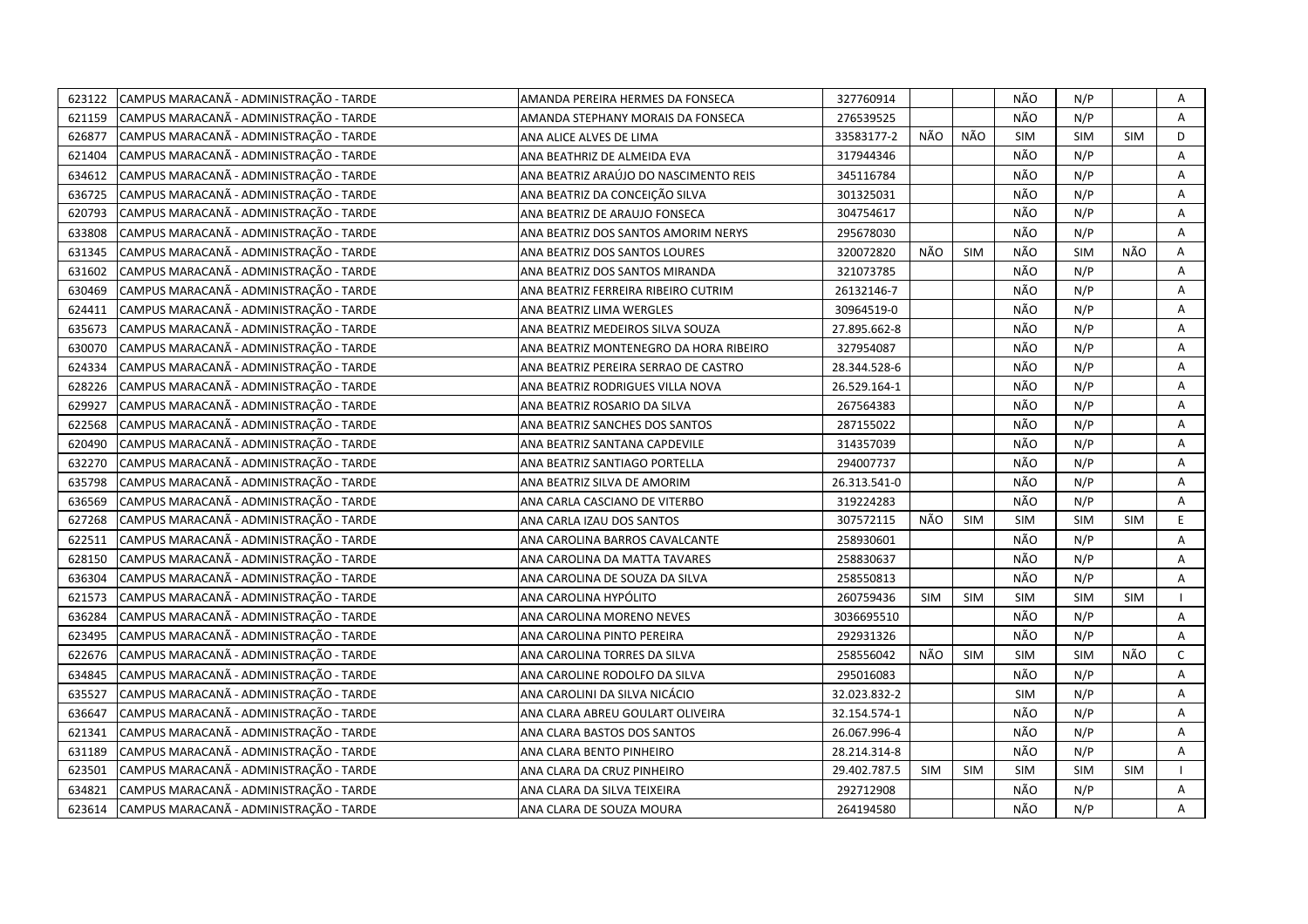| 632790 | CAMPUS MARACANÃ - ADMINISTRAÇÃO - TARDE | ANA CLARA DINIZ DO NASCIMENTO             | 311915128     |            |            | NÃO        | N/P        |            | Α              |
|--------|-----------------------------------------|-------------------------------------------|---------------|------------|------------|------------|------------|------------|----------------|
| 627965 | CAMPUS MARACANÃ - ADMINISTRAÇÃO - TARDE | ANA CLARA DO RÊGO COSTA                   | 31813269-3    |            |            | NÃO        | N/P        |            | Α              |
| 634397 | CAMPUS MARACANÃ - ADMINISTRAÇÃO - TARDE | ANA CLARA LIMA DA SILVA CONCEIÇÃO         | 339074841     | NÃO        | <b>SIM</b> | <b>SIM</b> | <b>SIM</b> | <b>SIM</b> | E              |
| 635056 | CAMPUS MARACANÃ - ADMINISTRAÇÃO - TARDE | ANA CLARA LIMA SOUZA                      | 307720326     |            |            | NÃO        | N/P        |            | Α              |
| 636701 | CAMPUS MARACANÃ - ADMINISTRAÇÃO - TARDE | ANA CLARA MENDES TAVARES                  | 25844623-6    |            |            | NÃO        | N/P        |            | Α              |
| 628555 | CAMPUS MARACANÃ - ADMINISTRAÇÃO - TARDE | ANA CLARA MONTEIRO VALLONE                | 263136004     |            |            | NÃO        | N/P        |            | Α              |
| 629908 | CAMPUS MARACANÃ - ADMINISTRAÇÃO - TARDE | ANA CLARA SILVA DOS SANTOS                | 261004006     |            |            | NÃO        | N/P        |            | A              |
| 626835 | CAMPUS MARACANÃ - ADMINISTRAÇÃO - TARDE | ANA JULIA CARREIRO DE MELO RODRIGUES      | 260603790     | NÃO        | NÃO        | <b>SIM</b> | <b>SIM</b> | <b>SIM</b> | D              |
| 636729 | CAMPUS MARACANÃ - ADMINISTRAÇÃO - TARDE | ANA JULIA GASPAR DA SILVA RODRIGUES       | 261030167     |            |            | NÃO        | N/P        |            | Α              |
| 623469 | CAMPUS MARACANÃ - ADMINISTRAÇÃO - TARDE | ANA LAURA PEÇANHA DE SOUZA DUTRA          | 263146318     |            |            | NÃO        | N/P        |            | A              |
| 626668 | CAMPUS MARACANÃ - ADMINISTRAÇÃO - TARDE | ANA LUISA ALVES BARBOZA                   | 25.833.432-5  |            |            | NÃO        | N/P        |            | $\overline{A}$ |
| 633584 | CAMPUS MARACANÃ - ADMINISTRAÇÃO - TARDE | ANA LUISA DA SILVA                        | 26.058.265-5  | NÃO        | NÃO        | <b>SIM</b> | <b>SIM</b> | NÃO        | B              |
| 625873 | CAMPUS MARACANÃ - ADMINISTRAÇÃO - TARDE | ANA LUÍSA VICENTE DE LIMA                 | 314819210     |            |            | NÃO        | N/P        |            | Α              |
| 633567 | CAMPUS MARACANÃ - ADMINISTRAÇÃO - TARDE | ANA LUIZA DE OLIVEIRA DA ROCHA            | 28139735-6    |            |            | NÃO        | N/P        |            | Α              |
| 629792 | CAMPUS MARACANÃ - ADMINISTRAÇÃO - TARDE | ANA LUIZA MARQUES DE OLIVEIRA             | 258874965     |            |            | NÃO        | N/P        |            | Α              |
| 633485 | CAMPUS MARACANÃ - ADMINISTRAÇÃO - TARDE | ANA LUIZA MOREIRA MOURA                   | 26.076.671-2  |            |            | NÃO        | N/P        |            | A              |
| 632011 | CAMPUS MARACANÃ - ADMINISTRAÇÃO - TARDE | ANA LUIZA RIBEIRO CORTES                  | 259077097     |            |            | NÃO        | N/P        |            | A              |
| 626675 | CAMPUS MARACANÃ - ADMINISTRAÇÃO - TARDE | ANA LUIZA SENA ROSAS                      | 34.562.216-11 |            |            | NÃO        | N/P        |            | A              |
| 627853 | CAMPUS MARACANA - ADMINISTRAÇÃO - TARDE | ANA LUYZA DE OLIVEIRA MORAES              | 259144848     | NÃO        | SIM        | <b>SIM</b> | <b>SIM</b> | NÃO        | C              |
| 625948 | CAMPUS MARACANÃ - ADMINISTRAÇÃO - TARDE | ANA MARIA CABRAL GRECCO NAZARIO DA SILVA  | 335828448     | NÃO        | <b>SIM</b> | <b>SIM</b> | <b>SIM</b> | <b>SIM</b> | E              |
| 636859 | CAMPUS MARACANÃ - ADMINISTRAÇÃO - TARDE | ANA MELL LIMA BORCARD                     | 258742899     |            |            | NÃO        | N/P        |            | A              |
| 629152 | CAMPUS MARACANÃ - ADMINISTRAÇÃO - TARDE | ANA PAULA DE LIMA MATOS                   | 333145332     | NÃO        | <b>SIM</b> | <b>SIM</b> | <b>SIM</b> | <b>SIM</b> | E              |
| 632336 | CAMPUS MARACANÃ - ADMINISTRAÇÃO - TARDE | ANA PAULA GOMES CONSTANTINO DE SOUZA      | 274982214     |            |            | NÃO        | N/P        |            | A              |
| 625571 | CAMPUS MARACANA - ADMINISTRAÇÃO - TARDE | ANA PAULA MAIA CONS PIRES                 | 109685818     |            |            | NÃO        | N/P        |            | Α              |
| 622702 | CAMPUS MARACANÃ - ADMINISTRAÇÃO - TARDE | ANA RÚBYA DA SILVA COSTA                  | 295123699     |            | <b>SIM</b> | <b>SIM</b> | <b>SIM</b> | <b>SIM</b> | E              |
| 629842 | CAMPUS MARACANÃ - ADMINISTRAÇÃO - TARDE | ANA VICTÓRIA DA SILVA ASSIS               | 344416201     |            |            | <b>SIM</b> | N/P        |            | Α              |
| 622984 | CAMPUS MARACANÃ - ADMINISTRAÇÃO - TARDE | ANA VICTÓRYA DOS REIS BONFIM              | 321094732     | NÃO        | <b>SIM</b> | <b>SIM</b> | <b>SIM</b> | <b>SIM</b> | E.             |
| 632138 | CAMPUS MARACANÃ - ADMINISTRAÇÃO - TARDE | ANA VITÓRIA ARAÚJO DE MORAES              | 258527209     |            |            | NÃO        | N/P        |            | A              |
| 627140 | CAMPUS MARACANÃ - ADMINISTRAÇÃO - TARDE | ANA VITÓRIA DA SILVA RODRIGUES DOS SANTOS | 25.871.140-7  |            | <b>SIM</b> | <b>SIM</b> | <b>SIM</b> | <b>SIM</b> | E.             |
| 627662 | CAMPUS MARACANÃ - ADMINISTRAÇÃO - TARDE | ANANDA RAQUEL PEREIRA VIRGINIO DA SILVA   | 25.844.356-3  |            |            | NÃO        | N/P        |            | Α              |
| 624167 | CAMPUS MARACANÃ - ADMINISTRAÇÃO - TARDE | ANDERSON SILVA DE ABREU JÚNIOR            | 5296426306    |            |            | NÃO        | N/P        |            | A              |
| 629719 | CAMPUS MARACANÃ - ADMINISTRAÇÃO - TARDE | ANDRÉ DE BRITO RIBEIRO FILHO              | 301963963     |            |            | NÃO        | N/P        |            | A              |
| 623142 | CAMPUS MARACANÃ - ADMINISTRAÇÃO - TARDE | ANDRÉ LUIZ BARBOSA FERREIRA               | 287724538     |            |            | NÃO        | N/P        |            | A              |
| 626049 | CAMPUS MARACANÃ - ADMINISTRAÇÃO - TARDE | ANDRÉ SOUSA MACHADO                       | 304277783     | <b>SIM</b> | <b>SIM</b> | <b>SIM</b> | <b>SIM</b> | <b>SIM</b> |                |
| 632583 | CAMPUS MARACANÃ - ADMINISTRAÇÃO - TARDE | ANDREI SANTOS DA CRUZ                     | 26060718-9    |            | <b>SIM</b> | SIM        | <b>SIM</b> |            | $\mathsf{C}$   |
| 635688 | CAMPUS MARACANÃ - ADMINISTRAÇÃO - TARDE | ANDREIA BERNARDO SILVA                    | 33057322-1    | NÃO        | <b>SIM</b> | <b>SIM</b> | <b>SIM</b> | <b>SIM</b> | E.             |
| 623389 | CAMPUS MARACANÃ - ADMINISTRAÇÃO - TARDE | ANDRESSA CRISTINE DA SILVA NASCIMENTO     | 342105152     |            | <b>SIM</b> | <b>SIM</b> | <b>SIM</b> | <b>SIM</b> | E.             |
| 633628 | CAMPUS MARACANA - ADMINISTRAÇÃO - TARDE | ANDRESSA MARQUES FERREIRA DE SOUZA        | 312054075     | NÃO        | <b>SIM</b> | <b>SIM</b> | <b>SIM</b> | <b>SIM</b> | E              |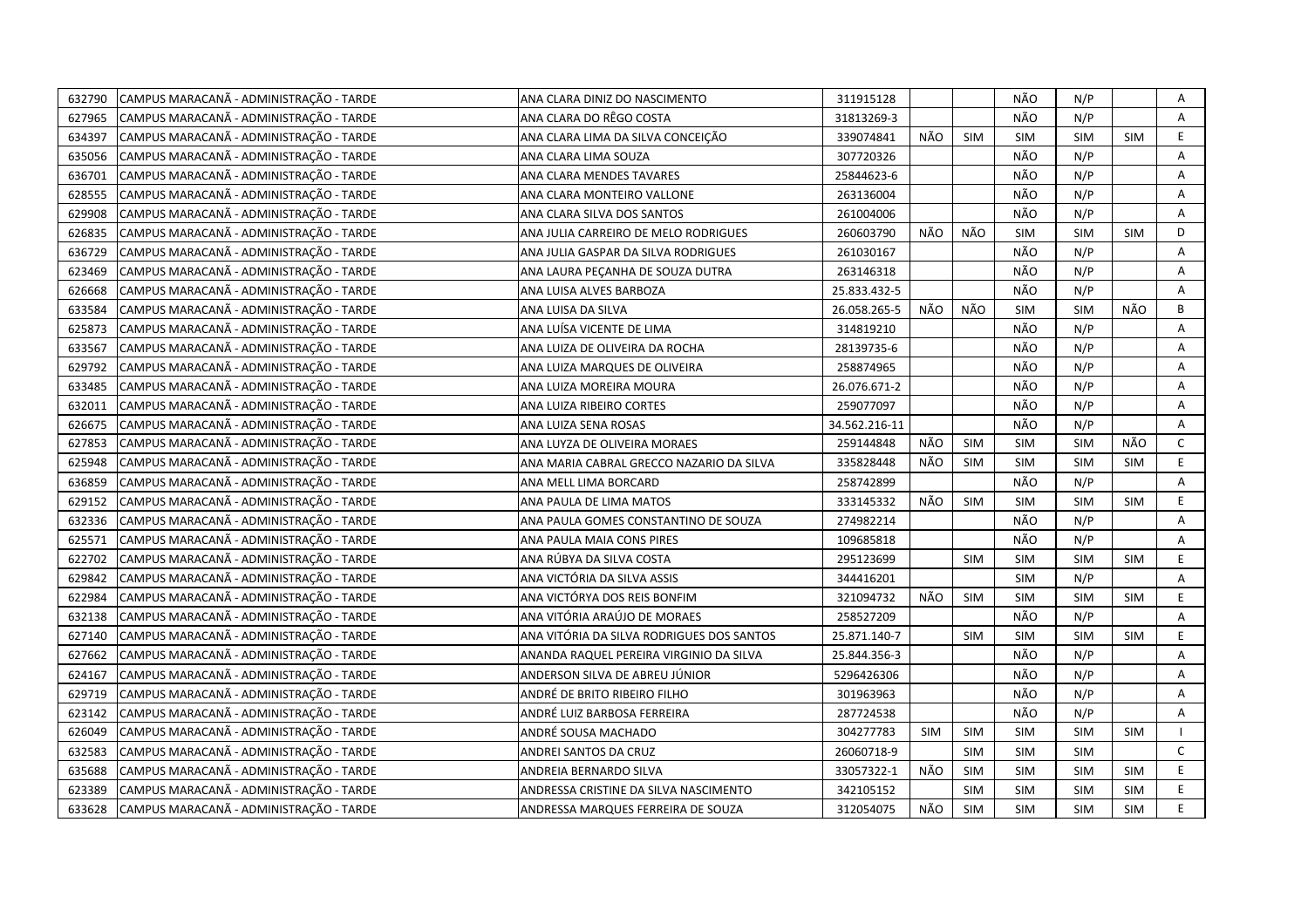| 623908 | CAMPUS MARACANÃ - ADMINISTRAÇÃO - TARDE | ANDRESSA OLIVEIRA PEREIRA                   | 275667848      |     |            | NÃO        | N/P        |            | Α            |
|--------|-----------------------------------------|---------------------------------------------|----------------|-----|------------|------------|------------|------------|--------------|
| 628854 | CAMPUS MARACANÃ - ADMINISTRAÇÃO - TARDE | ANDRESSA VITORIA PEREIRA DE LIMA            | 259334936      |     |            | NÃO        | N/P        |            | $\mathsf{A}$ |
| 622969 | CAMPUS MARACANÃ - ADMINISTRAÇÃO - TARDE | <b>ANIELLY BORGES GOMES</b>                 | 228510269      |     |            | NÃO        | N/P        |            | A            |
| 624369 | CAMPUS MARACANÃ - ADMINISTRAÇÃO - TARDE | ANITA DA SILVA OLIVEIRA                     | 26.086.598-5   | NÃO | <b>SIM</b> | <b>SIM</b> | <b>SIM</b> | NÃO        | $\mathsf{C}$ |
| 632239 | CAMPUS MARACANÃ - ADMINISTRAÇÃO - TARDE | ANNA BEATRIZ AZEVEDO ORMONDE DE SOUZA       | 259123545      |     |            | NÃO        | N/P        |            | A            |
| 622518 | CAMPUS MARACANÃ - ADMINISTRAÇÃO - TARDE | ANNA BEATRIZ COELHO MARIA                   | 258373604      |     |            | NÃO        | N/P        |            | A            |
| 632424 | CAMPUS MARACANÃ - ADMINISTRAÇÃO - TARDE | ANNA BEATRIZ FERNANDES LEITE                | 258504406      |     |            | NÃO        | N/P        |            | Α            |
| 631528 | CAMPUS MARACANÃ - ADMINISTRAÇÃO - TARDE | ANNA BEATRIZ GOMES ARIAS LABASTIE           | 257351221      |     |            | NÃO        | N/P        |            | Α            |
| 624680 | CAMPUS MARACANÃ - ADMINISTRAÇÃO - TARDE | ANNA BEATRIZ GOMES DE SOUZA                 | 284793403      |     |            | NÃO        | N/P        |            | Α            |
| 634777 | CAMPUS MARACANA - ADMINISTRAÇÃO - TARDE | ANNA CLARA BASTOS ALVERNAZ                  | 319423521      |     |            | NÃO        | N/P        |            | Α            |
| 630316 | CAMPUS MARACANÃ - ADMINISTRAÇÃO - TARDE | ANNA CLARA DE LIMA VIEIRA                   | 258521509      |     |            | NÃO        | N/P        |            | Α            |
| 636299 | CAMPUS MARACANÃ - ADMINISTRAÇÃO - TARDE | ANNA CLARA DIAS MACARIO                     | 320003163      |     |            | NÃO        | N/P        |            | Α            |
| 625508 | CAMPUS MARACANÃ - ADMINISTRAÇÃO - TARDE | ANNA CLARA PONTES DE QUEIROZ DO NASCIMENTO  | 27.057.524-4   |     | <b>SIM</b> | <b>SIM</b> | <b>SIM</b> | <b>SIM</b> | E            |
| 630263 | CAMPUS MARACANÃ - ADMINISTRAÇÃO - TARDE | ANNA GABRIELLA COSTA DA SILVA               | 307893149      |     |            | NÃO        | N/P        |            | Α            |
| 631661 | CAMPUS MARACANÃ - ADMINISTRAÇÃO - TARDE | ANNA JÚLIA EVARISTO PAES DO VALE            | 30.317.705.9   |     |            | NÃO        | N/P        |            | Α            |
| 630846 | CAMPUS MARACANÃ - ADMINISTRAÇÃO - TARDE | ANNA LUIZA D' ALMEIDA OLIVEIRA              | 282638006      |     |            | NÃO        | N/P        |            | Α            |
| 629203 | CAMPUS MARACANÃ - ADMINISTRAÇÃO - TARDE | ANNA LUIZA ROSENDO DE ALBUQUERQUE DE FARIAS | 321546707      |     |            | NÃO        | N/P        |            | A            |
| 627728 | CAMPUS MARACANÃ - ADMINISTRAÇÃO - TARDE | ANNA SALOMÉ COSTA DA COSTA                  | 281403287      |     |            | NÃO        | N/P        |            | A            |
| 636397 | CAMPUS MARACANÃ - ADMINISTRAÇÃO - TARDE | ANNA VICTORIA DE FREITAS DA SILVEIRA        | 28.140.404-6   |     |            | NÃO        | N/P        |            | A            |
| 632780 | CAMPUS MARACANÃ - ADMINISTRAÇÃO - TARDE | ANNE VICTORIA FERNANDES LEITE               | 258504372      |     |            | NÃO        | N/P        |            | A            |
| 627884 | CAMPUS MARACANÃ - ADMINISTRAÇÃO - TARDE | ANTHONY LEHART BUSQUET DE SOUZA             | 343741534      |     |            | NÃO        | N/P        |            | A            |
| 623671 | CAMPUS MARACANÃ - ADMINISTRAÇÃO - TARDE | ARI AGRICOLA DE CASTRO                      | 684.212.497-20 |     |            | NÃO        | N/P        |            | A            |
| 628800 | CAMPUS MARACANÃ - ADMINISTRAÇÃO - TARDE | ARIEL CARDOSO FERREIRA                      | 256598624      |     |            | NÃO        | N/P        |            | A            |
| 629776 | CAMPUS MARACANÃ - ADMINISTRAÇÃO - TARDE | ARIELLY DE OLIVEIRA VALLADÃO                | 258618701      |     |            | NÃO        | N/P        |            | A            |
| 625351 | CAMPUS MARACANÃ - ADMINISTRAÇÃO - TARDE | ARLETE PELENDA JACQUELINE                   | 328229356      |     |            | NÃO        | N/P        |            | A            |
| 625259 | CAMPUS MARACANÃ - ADMINISTRAÇÃO - TARDE | ARTHUR CAMPOS CARVALHAIS DA SILVA           | 265080804      |     |            | NÃO        | N/P        |            | A            |
| 632881 | CAMPUS MARACANA - ADMINISTRAÇÃO - TARDE | ARTHUR DAVI DE VASCONCELOS DA SILVA         | 260595566      |     |            | NÃO        | N/P        |            | A            |
| 626587 | CAMPUS MARACANÃ - ADMINISTRAÇÃO - TARDE | ARTHUR GABRIEL DA SILVA E SILVA             | 260684451      |     |            | NÃO        | N/P        |            | A            |
| 626697 | CAMPUS MARACANA - ADMINISTRAÇÃO - TARDE | ARTHUR MARINHO VARGAS BARROSO               | 259346377      |     |            | NÃO        | N/P        |            | A            |
| 622827 | CAMPUS MARACANÃ - ADMINISTRAÇÃO - TARDE | ARTHUR SALOMÃO DANTAS                       | 260764469      |     |            | NÃO        | N/P        |            | A            |
| 630554 | CAMPUS MARACANÃ - ADMINISTRAÇÃO - TARDE | ARTHUR SANTOS DA COSTA                      | 25.918.828-2   | NÃO | <b>SIM</b> | <b>SIM</b> | <b>SIM</b> | <b>SIM</b> | E.           |
| 626808 | CAMPUS MARACANÃ - ADMINISTRAÇÃO - TARDE | ARYELLEN DOS SANTOS DE MELO SOARES          | 283034494      | SIM | SIM        | <b>SIM</b> | SIM        | <b>SIM</b> |              |
| 627556 | CAMPUS MARACANÃ - ADMINISTRAÇÃO - TARDE | BARBARA PAIVA DO AMARAL                     | 262754013      | NÃO | NÃO        | <b>SIM</b> | <b>SIM</b> | <b>SIM</b> | D            |
| 622049 | CAMPUS MARACANÃ - ADMINISTRAÇÃO - TARDE | BEATRIZ ALVES DE OLIVEIRA BARROS            | 323515130      |     |            | NÃO        | N/P        |            | Α            |
| 627628 | CAMPUS MARACANÃ - ADMINISTRAÇÃO - TARDE | BEATRIZ ALVES LOUREIRO                      | 31.457.605-9   |     |            | NÃO        | N/P        |            | A            |
| 624936 | CAMPUS MARACANÃ - ADMINISTRAÇÃO - TARDE | BEATRIZ CASTELLANO PEREIRA                  | 260596200      |     |            | NÃO        | N/P        |            | Α            |
| 632029 | CAMPUS MARACANÃ - ADMINISTRAÇÃO - TARDE | <b>BEATRIZ CORDEIRO VIEIRA</b>              | 300998341      |     |            | NÃO        | N/P        |            | Α            |
| 627936 | CAMPUS MARACANÃ - ADMINISTRAÇÃO - TARDE | BEATRIZ DANDARA SILVA SANTOS                | 324987544      | SIM | NÃO        | <b>SIM</b> | <b>SIM</b> | <b>SIM</b> | H            |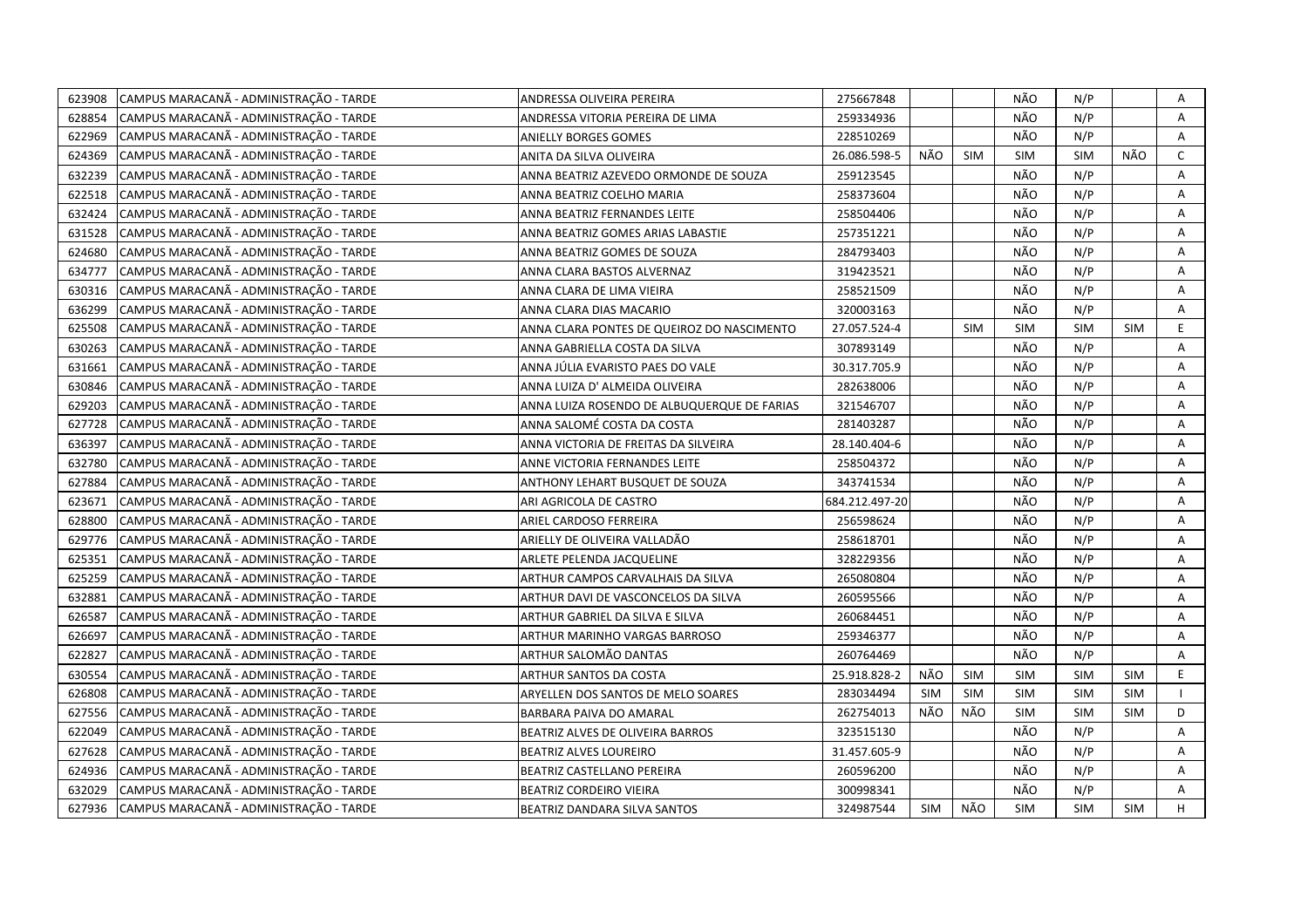| 630719 | CAMPUS MARACANÃ - ADMINISTRAÇÃO - TARDE | BEATRIZ DE ALMEIDA SALLES            | 310457197    |     |            | NÃO        | N/P        |            | Α            |
|--------|-----------------------------------------|--------------------------------------|--------------|-----|------------|------------|------------|------------|--------------|
| 631725 | CAMPUS MARACANÃ - ADMINISTRAÇÃO - TARDE | BEATRIZ DE MEDEIROS CAJUEIRO         | 260760954    |     |            | NÃO        | N/P        |            | A            |
| 629961 | CAMPUS MARACANÃ - ADMINISTRAÇÃO - TARDE | BEATRIZ EVARISTO DA SILVA OLIVIO     | 258419886    |     |            | NÃO        | N/P        |            | A            |
| 624078 | CAMPUS MARACANÃ - ADMINISTRAÇÃO - TARDE | BEATRIZ FERRÃO DA COSTA              | 307488908    | NÃO | NÃO        | <b>SIM</b> | <b>SIM</b> | <b>SIM</b> | D            |
| 631075 | CAMPUS MARACANÃ - ADMINISTRAÇÃO - TARDE | BEATRIZ GOMES ALVES DA SILVA         | 257181859    | NÃO | NÃO        | <b>SIM</b> | <b>SIM</b> | <b>SIM</b> | D            |
| 632846 | CAMPUS MARACANÃ - ADMINISTRAÇÃO - TARDE | BEATRIZ GOMES PEREIRA DANTAS         | 302405428    |     |            | NÃO        | N/P        |            | Α            |
| 634746 | CAMPUS MARACANÃ - ADMINISTRAÇÃO - TARDE | <b>BEATRIZ LUCAS DE FREITAS</b>      | 125022467    |     |            | NÃO        | N/P        |            | Α            |
| 632974 | CAMPUS MARACANÃ - ADMINISTRAÇÃO - TARDE | <b>BEATRIZ RANGEL BORRET</b>         | 322385626    |     |            | NÃO        | N/P        |            | Α            |
| 629010 | CAMPUS MARACANÃ - ADMINISTRAÇÃO - TARDE | <b>BEATRIZ SOUZA BARROS</b>          | 260724471    |     |            | NÃO        | N/P        |            | Α            |
| 631686 | CAMPUS MARACANÃ - ADMINISTRAÇÃO - TARDE | <b>BENTO CASTRO FERREIRA</b>         | 324484195    |     |            | NÃO        | N/P        |            | Α            |
| 631801 | CAMPUS MARACANÃ - ADMINISTRAÇÃO - TARDE | BETÄNIA CARVALHO FONSECA             | 305533200    |     |            | NÃO        | N/P        |            | Α            |
| 621326 | CAMPUS MARACANÃ - ADMINISTRAÇÃO - TARDE | <b>BIANCA ALVES SANTOS</b>           | 309501104    |     |            | NÃO        | N/P        |            | Α            |
| 635661 | CAMPUS MARACANÃ - ADMINISTRAÇÃO - TARDE | BIANCA DE OLIVEIRA MACEDO LIMA       | 260703038    |     |            | NÃO        | N/P        |            | A            |
| 623045 | CAMPUS MARACANÃ - ADMINISTRAÇÃO - TARDE | <b>BIANCA NOVAES OLAVO</b>           | 332278894    | NÃO | NÃO        | <b>SIM</b> | <b>SIM</b> | <b>SIM</b> | D            |
| 636913 | CAMPUS MARACANÃ - ADMINISTRAÇÃO - TARDE | BRENDA DA SILVA GOMES DE OLIVEIRA    | 26.087.843-4 |     |            | NÃO        | N/P        |            | A            |
| 634673 | CAMPUS MARACANÃ - ADMINISTRAÇÃO - TARDE | <b>BRENDA DA SILVA SANTOS</b>        | 336085592    |     |            | <b>SIM</b> | N/P        |            | A            |
| 635548 | CAMPUS MARACANÃ - ADMINISTRAÇÃO - TARDE | BRENDA DE FREITAS GUIMARÃES DA SILVA | 259073286    |     |            | NÃO        | N/P        |            | Α            |
| 623141 | CAMPUS MARACANÃ - ADMINISTRAÇÃO - TARDE | BRENDA DE SOUZA MACIEL               | 315173799    |     |            | <b>SIM</b> | N/P        |            | A            |
| 632102 | CAMPUS MARACANÃ - ADMINISTRAÇÃO - TARDE | <b>BRENDA SANCHES NERY</b>           | 33.721.659-2 | NÃO | <b>SIM</b> | <b>SIM</b> | <b>SIM</b> | <b>SIM</b> | E            |
| 622102 | CAMPUS MARACANÃ - ADMINISTRAÇÃO - TARDE | BRENDO KAUÃ SANTOS MAGALHÃES         | 275580298    | NÃO | <b>SIM</b> | <b>SIM</b> | <b>SIM</b> | <b>SIM</b> | E.           |
| 633751 | CAMPUS MARACANÃ - ADMINISTRAÇÃO - TARDE | <b>BRENDON RODRIGUES DE BARROS</b>   | 309944072    |     |            | NÃO        | N/P        |            | Α            |
| 620384 | CAMPUS MARACANÃ - ADMINISTRAÇÃO - TARDE | <b>BRUNA MATIAS OLIVEIRA</b>         | 316612548    |     |            | NÃO        | N/P        |            | A            |
| 633106 | CAMPUS MARACANÃ - ADMINISTRAÇÃO - TARDE | <b>BRUNA MORAES DOS SANTOS</b>       | 258618933    | NÃO | NÃO        | <b>SIM</b> | <b>SIM</b> | NÃO        | В            |
| 628966 | CAMPUS MARACANÃ - ADMINISTRAÇÃO - TARDE | BRUNA TENÓRIO DE MELO                | 26086084-6   | NÃO | <b>SIM</b> | <b>SIM</b> | <b>SIM</b> | NÃO        | $\mathsf{C}$ |
| 635177 | CAMPUS MARACANÃ - ADMINISTRAÇÃO - TARDE | BRUNA XAVIER DE ALMEIDA LIMA         | 304109549    |     |            | NÃO        | N/P        |            | A            |
| 635324 | CAMPUS MARACANÃ - ADMINISTRAÇÃO - TARDE | BRUNNA ALVES DA SILVA                | 25888540-9   |     |            | NÃO        | N/P        |            | Α            |
| 629549 | CAMPUS MARACANÃ - ADMINISTRAÇÃO - TARDE | BRUNO ALMEIDA DE OLIVEIRA CONDE      | 221171143    |     |            | NÃO        | N/P        |            | A            |
| 626541 | CAMPUS MARACANÃ - ADMINISTRAÇÃO - TARDE | BRUNO DA SILVA NASCIMENTO            | 305829764    | NÃO | <b>SIM</b> | <b>SIM</b> | <b>SIM</b> | <b>SIM</b> | E            |
| 628806 | CAMPUS MARACANÃ - ADMINISTRAÇÃO - TARDE | BRUNO DE SOUZA ABEID                 | 258750009    |     |            | NÃO        | N/P        |            | Α            |
| 621655 | CAMPUS MARACANÃ - ADMINISTRAÇÃO - TARDE | <b>BRUNO NASCIMENTO LEITE</b>        | 26767887-8   |     |            | NÃO        | N/P        |            | А            |
| 632166 | CAMPUS MARACANÃ - ADMINISTRAÇÃO - TARDE | BRYAN HENRIQUE VITORINO BARRETO      | 27.452.072-5 |     |            | NÃO        | N/P        |            | Α            |
| 629507 | CAMPUS MARACANÃ - ADMINISTRAÇÃO - TARDE | CAIKE MARTINS DOS SANTOS             | 283784189    |     |            | NÃO        | N/P        |            | A            |
| 630639 | CAMPUS MARACANÃ - ADMINISTRAÇÃO - TARDE | CAIO FLAVIO CAMPELO FIRMO            | 322222076    |     |            | NÃO        | N/P        |            | Α            |
| 627252 | CAMPUS MARACANÃ - ADMINISTRAÇÃO - TARDE | CAIO GONÇALVES THASMERÃO             | 26653705-9   |     |            | NÃO        | N/P        |            | A            |
| 627196 | CAMPUS MARACANÃ - ADMINISTRAÇÃO - TARDE | CAIO LUIZ DOS SANTOS DORNELES        | 341791440    | SIM | SIM        | <b>SIM</b> | <b>SIM</b> | <b>SIM</b> | $\mathbf{I}$ |
| 636103 | CAMPUS MARACANÃ - ADMINISTRAÇÃO - TARDE | CAIO TEIXEIRA PINHEIRO               | 33.836.010-0 | NÃO | NÃO        | <b>SIM</b> | <b>SIM</b> | <b>SIM</b> | D            |
| 627250 | CAMPUS MARACANÃ - ADMINISTRAÇÃO - TARDE | CAMILA ABEL MALTA                    | 30746745-6   |     |            | NÃO        | N/P        |            | А            |
| 625000 | CAMPUS MARACANÃ - ADMINISTRAÇÃO - TARDE | CAMILA OSCAR DE ABREU                | 258549047    |     |            | NÃO        | N/P        |            | A            |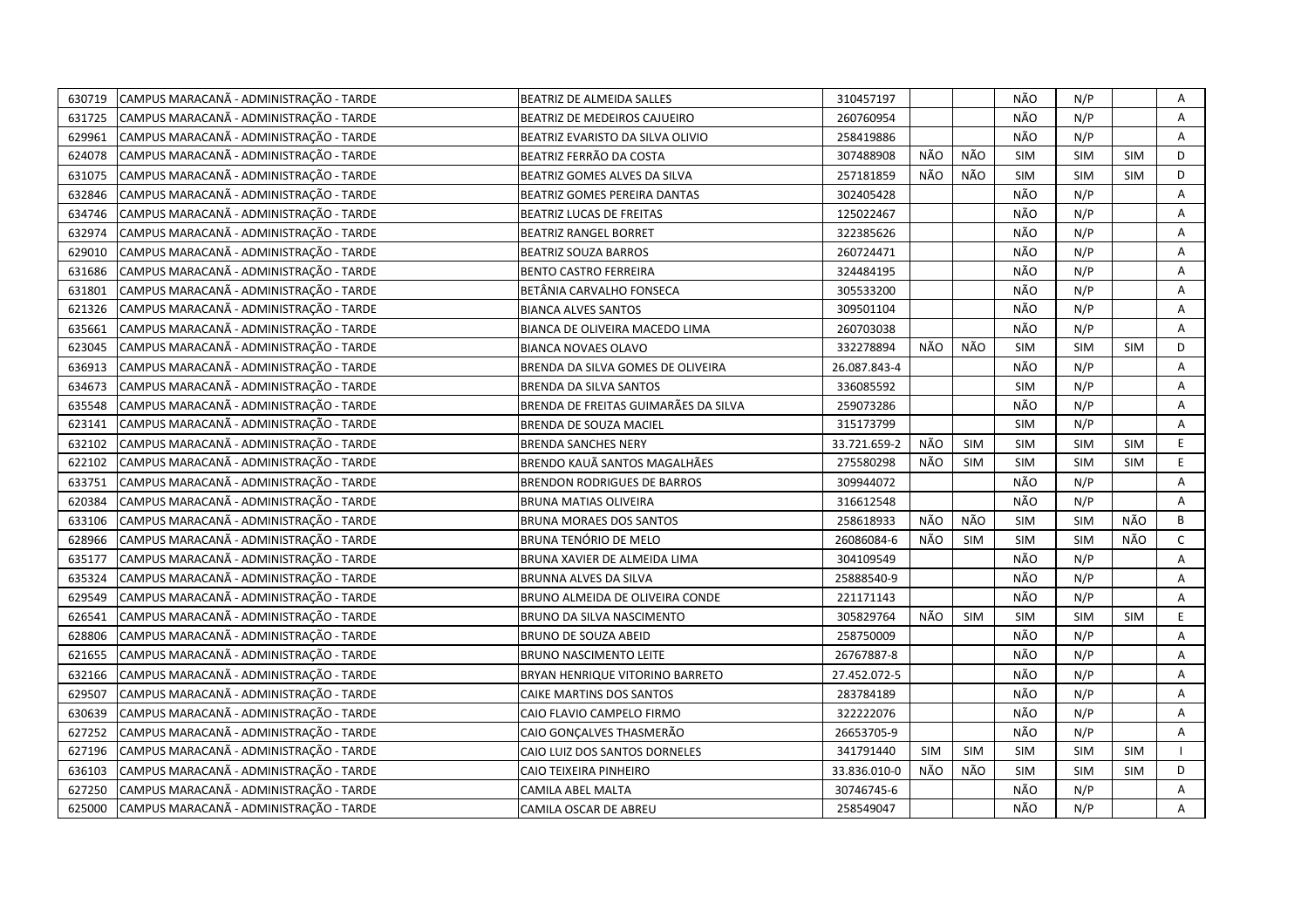| 632099 | CAMPUS MARACANÃ - ADMINISTRAÇÃO - TARDE | CAMILA RENTE BRAZ                         | 27654421-0   |     |            | NÃO        | N/P        |            | Α            |
|--------|-----------------------------------------|-------------------------------------------|--------------|-----|------------|------------|------------|------------|--------------|
| 636822 | CAMPUS MARACANÃ - ADMINISTRAÇÃO - TARDE | CAMILLA GOMES DE ARAÚJO                   | 21545370     |     |            | NÃO        | N/P        |            | A            |
| 621719 | CAMPUS MARACANÃ - ADMINISTRAÇÃO - TARDE | CAMILLA RODRIGUES FERREIRA PEREIRA        | 27.094.333-5 |     |            | NÃO        | N/P        |            | Α            |
| 628264 | CAMPUS MARACANÃ - ADMINISTRAÇÃO - TARDE | <b>CAMILLE CAETANO MANOEL</b>             | 26.085.702-4 | NÃO | NÃO        | <b>SIM</b> | <b>SIM</b> | <b>SIM</b> | D            |
| 626792 | CAMPUS MARACANÃ - ADMINISTRAÇÃO - TARDE | CAMILLE PEREIRA AZOCAR                    | 54218208-7   |     |            | NÃO        | N/P        |            | Α            |
| 622331 | CAMPUS MARACANÃ - ADMINISTRAÇÃO - TARDE | CAMILLI VITORIA PONTES CHAGAS             | 311731269    |     |            | NÃO        | N/P        |            | Α            |
| 626020 | CAMPUS MARACANÃ - ADMINISTRAÇÃO - TARDE | CAMILLY CRISTINY RIBEIRO DE ABREU GOMES   | 263579997    |     |            | NÃO        | N/P        |            | Α            |
| 633379 | CAMPUS MARACANÃ - ADMINISTRAÇÃO - TARDE | CAMILLY DA SILVA SIMÕES                   | 339014771    |     |            | NÃO        | N/P        |            | Α            |
| 631056 | CAMPUS MARACANÃ - ADMINISTRAÇÃO - TARDE | CARLOS DANIEL LOURENÇO DE OLIVEIRA        | 259341949    |     |            | NÃO        | N/P        |            | Α            |
| 626612 | CAMPUS MARACANÃ - ADMINISTRAÇÃO - TARDE | CARLOS FELIPE DO NASCIMENTO TEODORO       | 168281167-04 | NÃO | <b>SIM</b> | <b>SIM</b> | <b>SIM</b> | NÃO        | $\mathsf{C}$ |
| 626395 | CAMPUS MARACANÃ - ADMINISTRAÇÃO - TARDE | CARLOS HENRIQUE FERREIRA CASTRO           | 263134371    |     |            | NÃO        | N/P        |            | Α            |
| 621636 | CAMPUS MARACANÃ - ADMINISTRAÇÃO - TARDE | CARLOS MIGUEL MEDEIROS GARCEZ             | 320575707    |     |            | NÃO        | N/P        |            | A            |
| 623766 | CAMPUS MARACANÃ - ADMINISTRAÇÃO - TARDE | CAROLINA LIMA BASTOS                      | 300758489    |     |            | NÃO        | N/P        |            | A            |
| 635261 | CAMPUS MARACANÃ - ADMINISTRAÇÃO - TARDE | <b>CAROLINA MARIA SANTOS</b>              | 27.011.263-4 |     |            | NÃO        | N/P        |            | Α            |
| 626370 | CAMPUS MARACANÃ - ADMINISTRAÇÃO - TARDE | CAROLINA MINEIRO DE SOUZA                 | 28.586.693-5 |     |            | NÃO        | N/P        |            | A            |
| 623730 | CAMPUS MARACANÃ - ADMINISTRAÇÃO - TARDE | CAROLINA RODRIGUES MASSINE SANTOS         | 296514615    |     |            | NÃO        | N/P        |            | A            |
| 629063 | CAMPUS MARACANÃ - ADMINISTRAÇÃO - TARDE | CASSIO DE MOURA LOPES DE OLIVEIRA         | 314207739    |     |            | NÃO        | N/P        |            | Α            |
| 629859 | CAMPUS MARACANÃ - ADMINISTRAÇÃO - TARDE | CATARINA SEPULVEDA LUNA CARDOSO           | 258520055    |     |            | NÃO        | N/P        |            | A            |
| 626724 | CAMPUS MARACANA - ADMINISTRAÇÃO - TARDE | CAUÃ CABRAL SANT"ANNA                     | 16948399746  | NÃO | <b>SIM</b> | <b>SIM</b> | <b>SIM</b> | <b>SIM</b> | E.           |
| 621389 | CAMPUS MARACANÃ - ADMINISTRAÇÃO - TARDE | CAUÃ JOSÉ DA SILVA                        | 28.361.722-3 |     |            | NÃO        | N/P        |            | A            |
| 628488 | CAMPUS MARACANÃ - ADMINISTRAÇÃO - TARDE | CAUÃ LIMA ESPEZIM DE OLIVEIRA             | 321650947    |     |            | NÃO        | N/P        |            | A            |
| 631797 | CAMPUS MARACANÃ - ADMINISTRAÇÃO - TARDE | CAUÃ LIMA RIBEIRO DOS SANTOS              | 292578168    |     |            | NÃO        | N/P        |            | A            |
| 632154 | CAMPUS MARACANÃ - ADMINISTRAÇÃO - TARDE | CAUÃ MAGALHÃES DA CONCEIÇÃO               | 302707088    |     |            | <b>SIM</b> | N/P        |            | A            |
| 630681 | CAMPUS MARACANÃ - ADMINISTRAÇÃO - TARDE | CAUÃ ROBERTO DOS SANTOS                   | 270845134    |     |            | NÃO        | N/P        |            | A            |
| 633514 | CAMPUS MARACANÃ - ADMINISTRAÇÃO - TARDE | CAUA SCARDINI PINTO                       | 30194393     |     |            | NÃO        | N/P        |            | A            |
| 626901 | CAMPUS MARACANÃ - ADMINISTRAÇÃO - TARDE | CAUÃ VERAS CAMPOS                         | 25.873.697-4 | NÃO | NÃO        | NÃO        | <b>SIM</b> | <b>SIM</b> | Α            |
| 631034 | CAMPUS MARACANÃ - ADMINISTRAÇÃO - TARDE | CAYAN MAYCON FELICIO DA SILVA             | 258564137    | NÃO | <b>SIM</b> | SIM        | <b>SIM</b> | <b>SIM</b> | E.           |
| 622496 | CAMPUS MARACANÃ - ADMINISTRAÇÃO - TARDE | CAYKE GONÇALVES LACERDA                   | 302308127    |     |            | NÃO        | N/P        |            | A            |
| 634141 | CAMPUS MARACANÃ - ADMINISTRAÇÃO - TARDE | CAYQUE MARTINS DE ALMEIDA                 | 308112648    |     |            | NÃO        | N/P        |            | A            |
| 620898 | CAMPUS MARACANÃ - ADMINISTRAÇÃO - TARDE | CECILIA GOMES DE OLIVEIRA                 | 109469072    |     | <b>SIM</b> | <b>SIM</b> | <b>SIM</b> | <b>SIM</b> | E            |
| 626699 | CAMPUS MARACANÃ - ADMINISTRAÇÃO - TARDE | CHRISTIELEN CHRISTENE LEANDRO DE OLIVEIRA | 275682078    |     |            | <b>SIM</b> | N/P        |            | Α            |
| 631905 | CAMPUS MARACANÃ - ADMINISTRAÇÃO - TARDE | CÍNTIA LIMA CORREIA                       | 25.848.801-4 |     |            | NÃO        | N/P        |            | A            |
| 636771 | CAMPUS MARACANÃ - ADMINISTRAÇÃO - TARDE | CLARA CARVALHO MENDES DE MORAES           | 29809560-5   |     |            | NÃO        | N/P        |            | Α            |
| 623172 | CAMPUS MARACANÃ - ADMINISTRAÇÃO - TARDE | CLARA LIZ FERREIRA TAVARES DE LIMA        | 266461235    |     |            | NÃO        | N/P        |            | A            |
| 621751 | CAMPUS MARACANÃ - ADMINISTRAÇÃO - TARDE | CLARA LUZ BRESSAN                         | 33.607.473-7 |     |            | NÃO        | N/P        |            | A            |
| 623593 | CAMPUS MARACANÃ - ADMINISTRAÇÃO - TARDE | <b>CLARA LUZ PERES GOMES</b>              | 26306.038-6  | NÃO |            | <b>SIM</b> | <b>SIM</b> |            | B            |
| 628865 | CAMPUS MARACANÃ - ADMINISTRAÇÃO - TARDE | <b>CLARA NORBERTO DOS SANTOS GOMES</b>    | 30.067.171-6 |     | <b>SIM</b> | NÃO        | N/P        | NÃO        | A            |
| 631459 | CAMPUS MARACANÃ - ADMINISTRAÇÃO - TARDE | <b>CLARA SANTANA MENDES</b>               | 258988864    |     |            | NÃO        | N/P        |            | A            |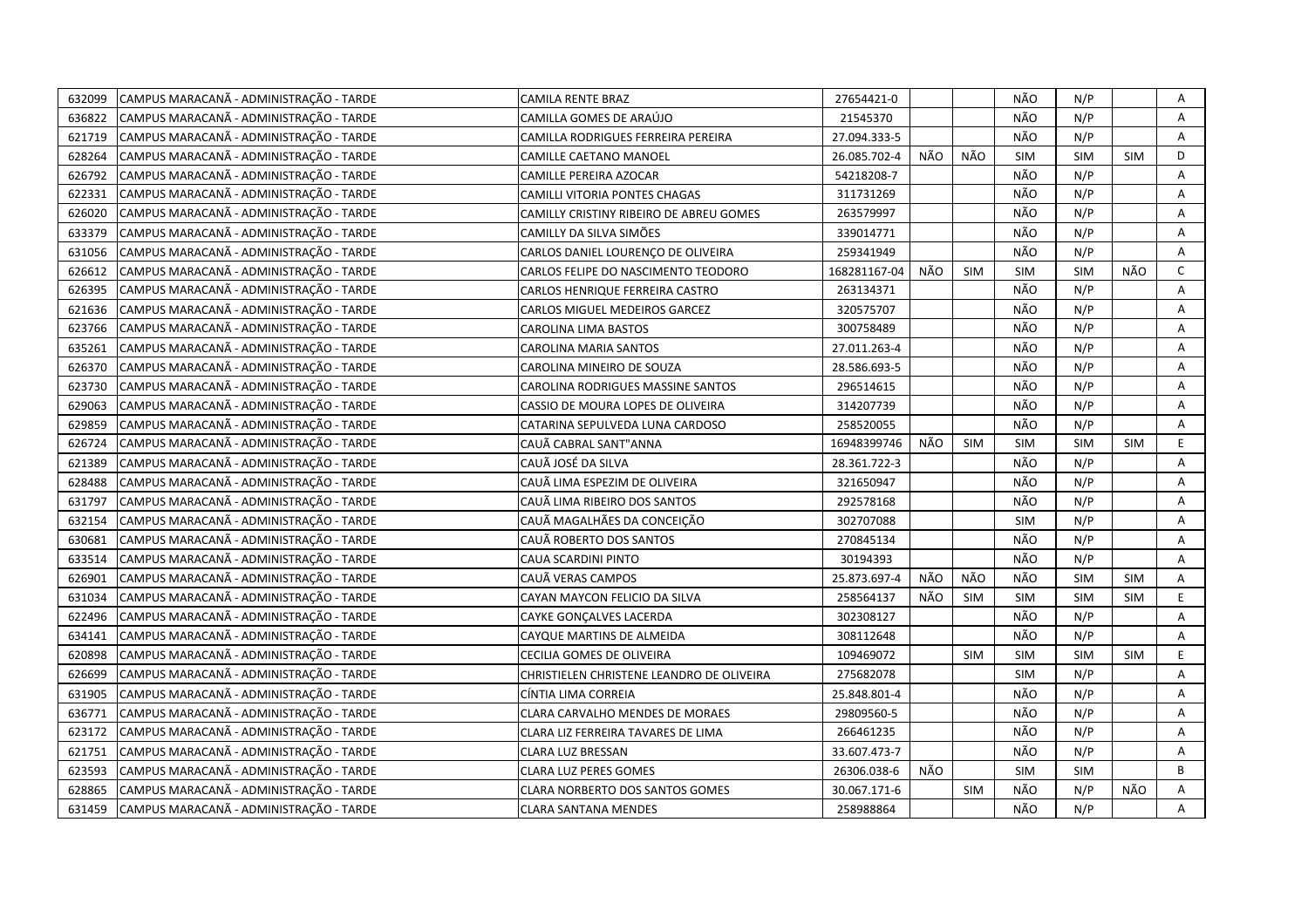| 621816 | CAMPUS MARACANÃ - ADMINISTRAÇÃO - TARDE | <b>CLEITON LUIZ ROCHA</b>                | 200620052    | NÃO        | <b>SIM</b> | <b>SIM</b> | <b>SIM</b> | <b>SIM</b> | E. |
|--------|-----------------------------------------|------------------------------------------|--------------|------------|------------|------------|------------|------------|----|
| 633779 | CAMPUS MARACANÃ - ADMINISTRAÇÃO - TARDE | CLEYTON PATRICIO DE FREITAS SILVA        | 295497002    |            |            | NÃO        | N/P        |            | A  |
| 623599 | CAMPUS MARACANÃ - ADMINISTRAÇÃO - TARDE | DANDARA RODRIGUES BATISTA DE MOURA       | 318762465    |            |            | NÃO        | N/P        |            | A  |
| 630576 | CAMPUS MARACANÃ - ADMINISTRAÇÃO - TARDE | DANDHARA GOMES NETIS TELES               | 29935996-8   |            |            | NÃO        | N/P        |            | Α  |
| 634335 | CAMPUS MARACANÃ - ADMINISTRAÇÃO - TARDE | DANIEL DIAS ESTARNEK COUTINHO            | 258250281    |            |            | NÃO        | N/P        |            | Α  |
| 635139 | CAMPUS MARACANÃ - ADMINISTRAÇÃO - TARDE | DANIEL JOSÉ MORAES GUEDES                | 258616655    |            |            | NÃO        | N/P        |            | Α  |
| 632687 | CAMPUS MARACANÃ - ADMINISTRAÇÃO - TARDE | DANIEL PAIXÃO MATTOS                     | 322867946    |            |            | NÃO        | N/P        |            | Α  |
| 625182 | CAMPUS MARACANÃ - ADMINISTRAÇÃO - TARDE | DANIELA DE SOUZA SBERNA                  | 259251353    |            |            | NÃO        | N/P        |            | Α  |
| 621837 | CAMPUS MARACANÃ - ADMINISTRAÇÃO - TARDE | DANIELA DO ESPÍRITO SANTO BORGES BARBOSA | identidade   | <b>SIM</b> | <b>SIM</b> | <b>SIM</b> | <b>SIM</b> | <b>SIM</b> |    |
| 623492 | CAMPUS MARACANÃ - ADMINISTRAÇÃO - TARDE | DANIELA LEMOS DA COSTA                   | 31097326     | NÃO        | <b>SIM</b> | <b>SIM</b> | <b>SIM</b> | <b>SIM</b> | E  |
| 622315 | CAMPUS MARACANÃ - ADMINISTRAÇÃO - TARDE | DANIELE CRISTINA DA SILVA B. ANTUNES     | 219810280    |            |            | <b>SIM</b> | N/P        |            | A  |
| 626560 | CAMPUS MARACANÃ - ADMINISTRAÇÃO - TARDE | DANIELE GOMES DE ABREU                   | 33.342.865-4 |            |            | NÃO        | N/P        |            | A  |
| 634913 | CAMPUS MARACANÃ - ADMINISTRAÇÃO - TARDE | DANIELE NOGUEIRA FERNANDES               | 30.339.556-0 |            |            | NÃO        | N/P        |            | Α  |
| 627447 | CAMPUS MARACANÃ - ADMINISTRAÇÃO - TARDE | <b>DAVI ALVES SOARES</b>                 | 258474865    |            |            | NÃO        | N/P        |            | A  |
| 631851 | CAMPUS MARACANÃ - ADMINISTRAÇÃO - TARDE | DAVI HENRIQUE DO NASCIMENTO LIMA         | 31.633.379-8 |            |            | NÃO        | N/P        |            | Α  |
| 627572 | CAMPUS MARACANÃ - ADMINISTRAÇÃO - TARDE | DAVI PAIVA DE SOUZA                      | 29.357.359-8 | NÃO        | <b>SIM</b> | <b>SIM</b> | <b>SIM</b> | SIM        | E. |
| 633027 | CAMPUS MARACANÃ - ADMINISTRAÇÃO - TARDE | DAVID NUNES BATISTA                      | 308549039    |            |            | NÃO        | N/P        |            | Α  |
| 625912 | CAMPUS MARACANÃ - ADMINISTRAÇÃO - TARDE | DEBORA CRISTINA DE OLIVEIRA GOMES        | 301327888    |            | <b>SIM</b> | <b>SIM</b> | <b>SIM</b> | <b>SIM</b> | E. |
| 622283 | CAMPUS MARACANÃ - ADMINISTRAÇÃO - TARDE | DÉBORA GONZALEZ BASTOS                   | 23.835.131-6 |            |            | NÃO        | N/P        |            | Α  |
| 625136 | CAMPUS MARACANÃ - ADMINISTRAÇÃO - TARDE | DÉBORA VIANA ITATI DA CONCEIÇÃO          | 265062497    |            |            | NÃO        | N/P        |            | Α  |
| 636731 | CAMPUS MARACANÃ - ADMINISTRAÇÃO - TARDE | DENNYS FACCINI CAMPOS COSTA              | 57835732*    |            |            | <b>SIM</b> | N/P        |            | A  |
| 633168 | CAMPUS MARACANÃ - ADMINISTRAÇÃO - TARDE | DENZEL MAIA SILVA DO NASCIMENTO          | 26.053.315-3 |            |            | NÃO        | N/P        |            | A  |
| 623458 | CAMPUS MARACANÃ - ADMINISTRAÇÃO - TARDE | DIEGO FRANCISCO DA CRUZ DA SILVA         | 27.517.761-6 | NÃO        | <b>SIM</b> | <b>SIM</b> | SIM        | <b>SIM</b> | E  |
| 623515 | CAMPUS MARACANÃ - ADMINISTRAÇÃO - TARDE | DOMENIQUE CRISTINA DA SILVA COSTA        | 249519649    |            |            | NÃO        | N/P        |            | A  |
| 631472 | CAMPUS MARACANÃ - ADMINISTRAÇÃO - TARDE | EDERSON DA SILVA MAGALHÃES               | 317916823    |            |            | NÃO        | N/P        |            | A  |
| 624613 | CAMPUS MARACANÃ - ADMINISTRAÇÃO - TARDE | EDUARDA BAPTISTA DE CASTILHO             | 29.052.227-5 |            |            | NÃO        | N/P        |            | A  |
| 631431 | CAMPUS MARACANA - ADMINISTRAÇÃO - TARDE | EDUARDA DALTRO FRANCA DE PAULA           | 327092987    |            |            | NÃO        | N/P        |            | Α  |
| 627304 | CAMPUS MARACANÃ - ADMINISTRAÇÃO - TARDE | EDUARDA HELENA ALVES DE OLIVEIRA         | 340152495    |            |            | NÃO        | N/P        |            | A  |
| 634698 | CAMPUS MARACANÃ - ADMINISTRAÇÃO - TARDE | EDUARDA KLIGMAN CAMILLO                  | 31199371-1   |            |            | NÃO        | N/P        |            | Α  |
| 632883 | CAMPUS MARACANÃ - ADMINISTRAÇÃO - TARDE | EDUARDA LOPES DA SILVA                   | 259214062    | NÃO        | <b>SIM</b> | <b>SIM</b> | <b>SIM</b> | <b>SIM</b> | E. |
| 626744 | CAMPUS MARACANÃ - ADMINISTRAÇÃO - TARDE | EDUARDO SOARES FERREIRA                  | 20163105027  |            |            | NÃO        | N/P        |            | A  |
| 627290 | CAMPUS MARACANÃ - ADMINISTRAÇÃO - TARDE | ELIENE SANTOS VIEIRA DA COSTA            | 260713367    |            |            | NÃO        | N/P        |            | Α  |
| 623827 | CAMPUS MARACANÃ - ADMINISTRAÇÃO - TARDE | ELIS PEREIRA COUTINHO                    | 326309374    | NÃO        | SIM        | <b>SIM</b> | <b>SIM</b> | <b>SIM</b> | E  |
| 624756 | CAMPUS MARACANÃ - ADMINISTRAÇÃO - TARDE | ELLEN GOMES DE ARAUJO                    | 30.493.335-1 | NÃO        | <b>SIM</b> | <b>SIM</b> | <b>SIM</b> | <b>SIM</b> | E. |
| 636187 | CAMPUS MARACANÃ - ADMINISTRAÇÃO - TARDE | ELOAH SATURNINO SENNA BARRETO            | 277681771    |            |            | NÃO        | N/P        |            | Α  |
| 628811 | CAMPUS MARACANÃ - ADMINISTRAÇÃO - TARDE | ELOHIZA BEATRIZ SILVA GOMES              | 10263320     |            |            | NÃO        | N/P        |            | Α  |
| 631276 | CAMPUS MARACANÃ - ADMINISTRAÇÃO - TARDE | ELOISA DE MORAIS TEIXEIRA                | 27.567.947-0 |            |            | NÃO        | N/P        |            | Α  |
| 622257 | CAMPUS MARACANÃ - ADMINISTRAÇÃO - TARDE | ELOISA SANTANA FEREIRA DOS SANTOS        | 305517211    |            |            | NÃO        | N/P        |            | A  |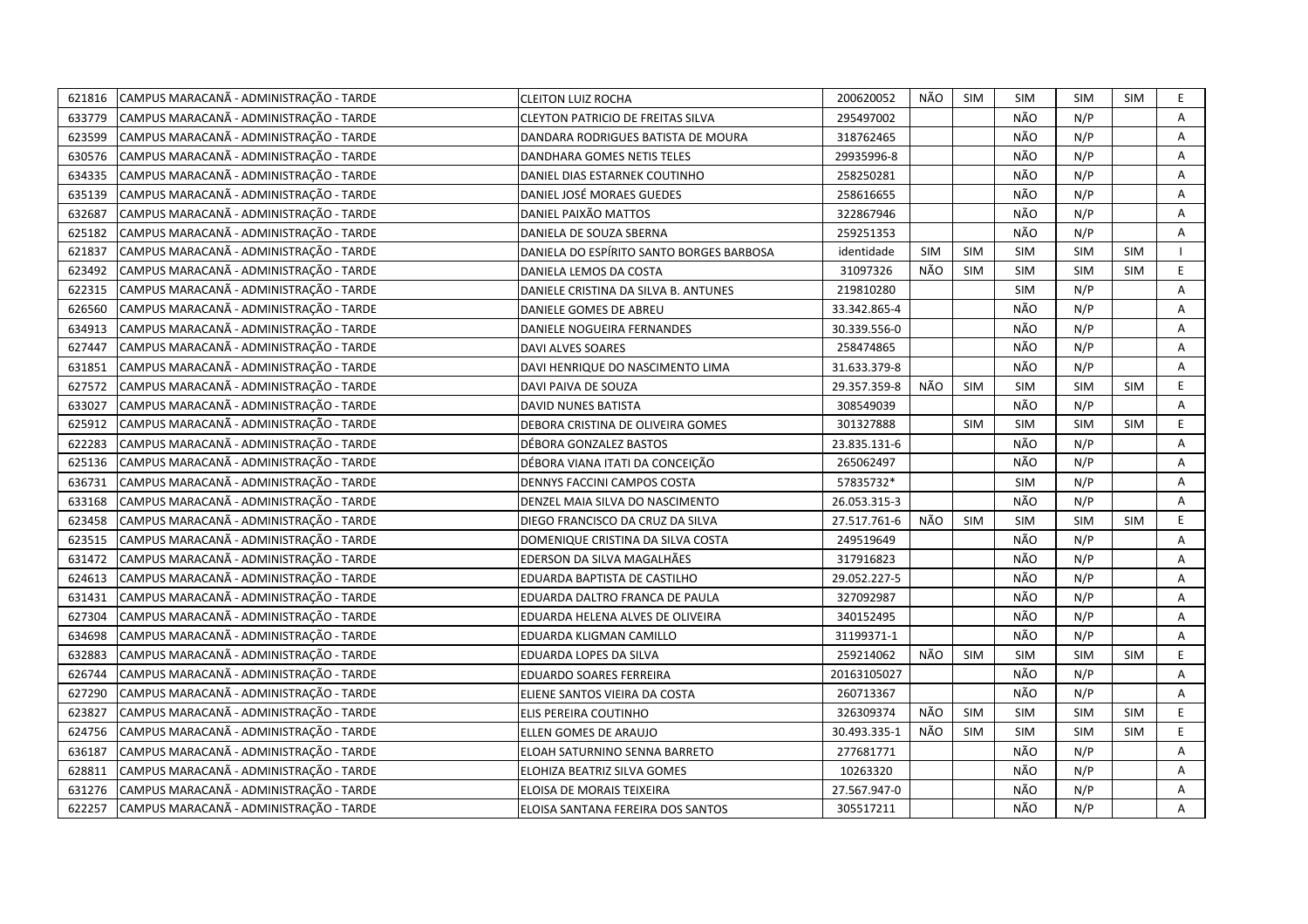| 628185 | CAMPUS MARACANÃ - ADMINISTRAÇÃO - TARDE | <b>EMANUELLE MARIA CORREA RODRIGUES</b>         | 32363563-1   | NÃO | <b>SIM</b> | NÃO        | <b>SIM</b> | NÃO        | Α            |
|--------|-----------------------------------------|-------------------------------------------------|--------------|-----|------------|------------|------------|------------|--------------|
| 625268 | CAMPUS MARACANÃ - ADMINISTRAÇÃO - TARDE | <b>EMILLY SOARES MONTEIRO SILVA</b>             | 29.196.191-0 |     |            | NÃO        | N/P        |            | A            |
| 626953 | CAMPUS MARACANÃ - ADMINISTRAÇÃO - TARDE | EMILLY VITÓRIA BARRETO PAULA                    | 264799578    | NÃO | SIM        | <b>SIM</b> | SIM        | <b>SIM</b> | E            |
| 634959 | CAMPUS MARACANÃ - ADMINISTRAÇÃO - TARDE | EMILY CRISTINA DA SILVA CUNHA                   | 258379221    | NÃO | NÃO        | <b>SIM</b> | <b>SIM</b> | <b>SIM</b> | D            |
| 628749 | CAMPUS MARACANÃ - ADMINISTRAÇÃO - TARDE | <b>EMILY CRISTINY ALVES SANTOS</b>              | 294901400    |     |            | NÃO        | N/P        |            | А            |
| 622200 | CAMPUS MARACANÃ - ADMINISTRAÇÃO - TARDE | <b>EMILY RODRIGUES LOMAR</b>                    | 259121861    |     |            | NÃO        | N/P        |            | A            |
| 633519 | CAMPUS MARACANÃ - ADMINISTRAÇÃO - TARDE | <b>EMMANUEL RODRIGUES CAMELO</b>                | 258873199    |     |            | NÃO        | N/P        |            | Α            |
| 636955 | CAMPUS MARACANÃ - ADMINISTRAÇÃO - TARDE | <b>ENZO VIEGAS POCI</b>                         | 222120768    |     |            | NÃO        | N/P        |            | A            |
| 628981 | CAMPUS MARACANÃ - ADMINISTRAÇÃO - TARDE | ERIC TKACZENKO FREIRE                           | 309617553    |     |            | NÃO        | N/P        |            | Α            |
| 629794 | CAMPUS MARACANÃ - ADMINISTRAÇÃO - TARDE | ERICA VIVIANE DE OLIVEIRA MOREIRA               | 290271964    | NÃO | <b>SIM</b> | <b>SIM</b> | <b>SIM</b> | <b>SIM</b> | E            |
| 622051 | CAMPUS MARACANÃ - ADMINISTRAÇÃO - TARDE | ERICK MARLON GONÇALVES DA SILVA                 | 27.094.250-1 | NÃO | NÃO        | <b>SIM</b> | <b>SIM</b> | NÃO        | В            |
| 636350 | CAMPUS MARACANÃ - ADMINISTRAÇÃO - TARDE | ERICK NOGUEIRA DE OLIVEIRA DO NASCIMENTO BASTOS | 34600754-5   |     |            | NÃO        | N/P        |            | Α            |
| 633022 | CAMPUS MARACANÃ - ADMINISTRAÇÃO - TARDE | <b>ERICK RIBEIRO DOS SANTOS</b>                 | 258248749    |     |            | NÃO        | N/P        |            | A            |
| 631941 | CAMPUS MARACANÃ - ADMINISTRAÇÃO - TARDE | ERIK JORGE DA SILVA CORDEIRO                    | 259145951    |     |            | NÃO        | N/P        |            | Α            |
| 628099 | CAMPUS MARACANÃ - ADMINISTRAÇÃO - TARDE | ERIK NUNES DE SOUZA                             | 303165591    |     |            | <b>SIM</b> | N/P        |            | A            |
| 625584 | CAMPUS MARACANÃ - ADMINISTRAÇÃO - TARDE | ESTEFANY REIS ESTEVÃO                           | 315268193    | NÃO | SIM        | <b>SIM</b> | <b>SIM</b> | <b>SIM</b> | E            |
| 626897 | CAMPUS MARACANÃ - ADMINISTRAÇÃO - TARDE | ESTEPHANI DA FONSECA OLIVEIRA CRUZ              | 257838490    |     | <b>SIM</b> | <b>SIM</b> | N/P        |            | Α            |
| 622605 | CAMPUS MARACANÃ - ADMINISTRAÇÃO - TARDE | ESTER CORRÊA DE OLIVEIRA                        | 321873291    |     |            | NÃO        | N/P        |            | A            |
| 636113 | CAMPUS MARACANÃ - ADMINISTRAÇÃO - TARDE | ESTHER MARIANNA SANTOS DE MACEDO                | 258477207    |     |            | NÃO        | N/P        |            | A            |
| 621691 | CAMPUS MARACANÃ - ADMINISTRAÇÃO - TARDE | ESTHER SANTOS CONCEIÇÃO DA SILVA                | 307445759    |     |            | NÃO        | N/P        |            | A            |
| 633912 | CAMPUS MARACANÃ - ADMINISTRAÇÃO - TARDE | ESTHER SILVA BENJAMIM                           | 258425263    |     |            | NÃO        | N/P        |            | Α            |
| 624456 | CAMPUS MARACANÃ - ADMINISTRAÇÃO - TARDE | EVELLYN MANUELE ANTÔNIO DE BARROS               | 323791723    |     |            | NÃO        | N/P        |            | A            |
| 625737 | CAMPUS MARACANÃ - ADMINISTRAÇÃO - TARDE | EVELYN BEZERRA MENDES DE OLIVEIRA               | 300980653    | NÃO | SIM        | <b>SIM</b> | <b>SIM</b> | NÃO        | $\mathsf{C}$ |
| 633148 | CAMPUS MARACANÃ - ADMINISTRAÇÃO - TARDE | EVELYN LOPES DA SILVA ROBERT                    | 258501170    | NÃO | NÃO        | <b>SIM</b> | <b>SIM</b> | NÃO        | B            |
| 625764 | CAMPUS MARACANÃ - ADMINISTRAÇÃO - TARDE | EVILYN OLIVEIRA MACIEL                          | 261006233    |     |            | NÃO        | N/P        |            | A            |
| 625831 | CAMPUS MARACANÃ - ADMINISTRAÇÃO - TARDE | FABIANA VIDIPÓ MUNIZ                            | 277276788    |     |            | NÃO        | N/P        |            | Α            |
| 627049 | CAMPUS MARACANÃ - ADMINISTRAÇÃO - TARDE | FABIELLY SOUTO DE FREITAS MAIA                  | 302719521    | NÃO | <b>SIM</b> | <b>SIM</b> | <b>SIM</b> | <b>SIM</b> | E.           |
| 623699 | CAMPUS MARACANÃ - ADMINISTRAÇÃO - TARDE | FABIELY SIMÕES CARLOS                           | 311976658    |     |            | NÃO        | N/P        |            | A            |
| 620861 | CAMPUS MARACANÃ - ADMINISTRAÇÃO - TARDE | FABIO VIANNA MOREIRA JUNIOR                     | 319075529    |     |            | NÃO        | N/P        |            | Α            |
| 629641 | CAMPUS MARACANÃ - ADMINISTRAÇÃO - TARDE | FABIOLA MARTINS FAULHABER BARBOSA               | 265060939    |     |            | NÃO        | N/P        |            | А            |
| 625820 | CAMPUS MARACANÃ - ADMINISTRAÇÃO - TARDE | FABÍOLA VIDIPÓ MUNIZ                            | 277276820    |     |            | NÃO        | N/P        |            | A            |
| 625985 | CAMPUS MARACANÃ - ADMINISTRAÇÃO - TARDE | FABRICIA CHRISTINY CARVALHO DA SILVA            | 332984897    | NÃO | <b>SIM</b> | <b>SIM</b> | <b>SIM</b> | <b>SIM</b> | E            |
| 624837 | CAMPUS MARACANÃ - ADMINISTRAÇÃO - TARDE | FELIPE BELLO PEIXOTO                            | 26.075.670-5 |     |            | NÃO        | N/P        |            | A            |
| 627844 | CAMPUS MARACANÃ - ADMINISTRAÇÃO - TARDE | FELIPE DE SANTANA COSTA                         | 322343005    | NÃO | NÃO        | <b>SIM</b> | <b>SIM</b> | <b>SIM</b> | D            |
| 634263 | CAMPUS MARACANÃ - ADMINISTRAÇÃO - TARDE | FELIPE ERNANI MORAIS MOTA                       | 275623288    |     |            | NÃO        | N/P        |            | Α            |
| 634823 | CAMPUS MARACANÃ - ADMINISTRAÇÃO - TARDE | FELIPE NATHAN DE OLIVEIRA SILVA                 | 34.640.395-9 |     |            | NÃO        | N/P        |            | Α            |
| 635013 | CAMPUS MARACANÃ - ADMINISTRAÇÃO - TARDE | FERNANDA ABDEL VILETE                           | MG17754581   |     |            | NÃO        | N/P        |            | А            |
| 634265 | CAMPUS MARACANÃ - ADMINISTRAÇÃO - TARDE | FERNANDA COSTA MODESTO GONÇALVES                | 261009963    |     |            | NÃO        | N/P        |            | A            |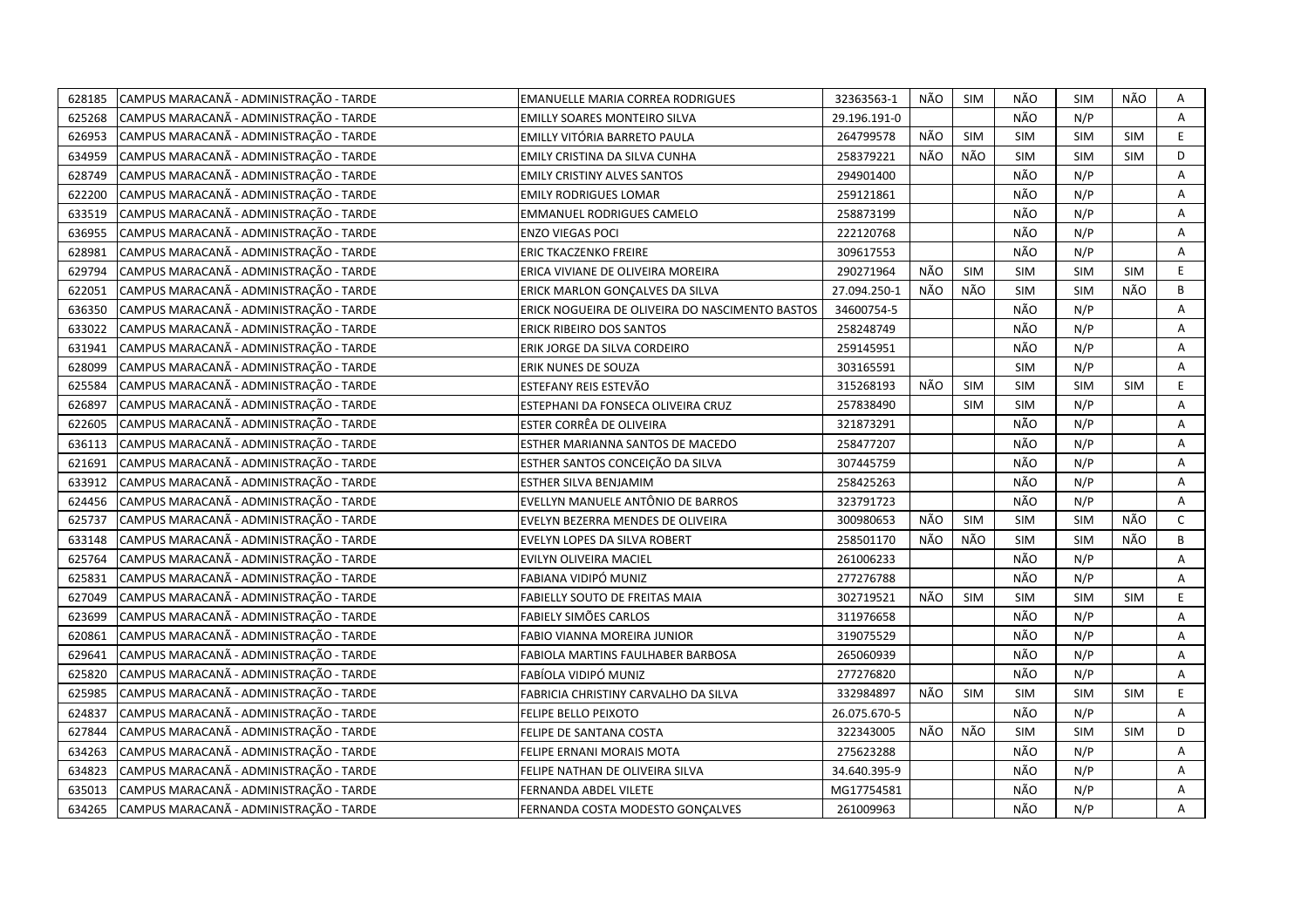| 622624 | CAMPUS MARACANÃ - ADMINISTRAÇÃO - TARDE | FERNANDA DE LIMA RODRIGUES                    | 258709070    |     |            | NÃO        | N/P        |            | Α            |
|--------|-----------------------------------------|-----------------------------------------------|--------------|-----|------------|------------|------------|------------|--------------|
| 635459 | CAMPUS MARACANÃ - ADMINISTRAÇÃO - TARDE | FERNANDA JACQUES NEVES DE SOUZA               | 258441260    |     |            | NÃO        | N/P        |            | A            |
| 624356 | CAMPUS MARACANÃ - ADMINISTRAÇÃO - TARDE | FERNANDA SANTANNA SANTIAGO DE SOUZA           | 273337626    |     |            | <b>SIM</b> | N/P        |            | Α            |
| 623016 | CAMPUS MARACANÃ - ADMINISTRAÇÃO - TARDE | FERNANDA VIANA PALMEIRA                       | 248174690    |     |            | <b>SIM</b> | N/P        |            | A            |
| 623749 | CAMPUS MARACANÃ - ADMINISTRAÇÃO - TARDE | FERNANDA VITORIO LONGO                        | 26162443     |     |            | NÃO        | N/P        |            | Α            |
| 627809 | CAMPUS MARACANÃ - ADMINISTRAÇÃO - TARDE | FILIPE SILVA DA CONCEIÇÃO                     | 346491517    |     | <b>SIM</b> | <b>SIM</b> | <b>SIM</b> | <b>SIM</b> | E.           |
| 634127 | CAMPUS MARACANÃ - ADMINISTRAÇÃO - TARDE | <b>FILIPE TAVARES CHEN</b>                    | 28665990-9   |     |            | NÃO        | N/P        |            | Α            |
| 634781 | CAMPUS MARACANÃ - ADMINISTRAÇÃO - TARDE | FILIPPE FERNANDES PINTO                       | 28265539-8   |     |            | NÃO        | N/P        |            | Α            |
| 627397 | CAMPUS MARACANÃ - ADMINISTRAÇÃO - TARDE | GABRIEL ANGELO LEITE FLORENCIO DOS SANTOS     | 332963461    |     | <b>SIM</b> | <b>SIM</b> | <b>SIM</b> | <b>SIM</b> | E            |
| 621630 | CAMPUS MARACANÃ - ADMINISTRAÇÃO - TARDE | GABRIEL ANTONIO DA COSTA FERNANDES DOS SANTOS | 33.579.328-7 | NÃO | <b>SIM</b> | <b>SIM</b> | SIM        | <b>SIM</b> | E.           |
| 635217 | CAMPUS MARACANÃ - ADMINISTRAÇÃO - TARDE | <b>GABRIEL CAETANO MACHADO</b>                | 310777464    |     |            | <b>SIM</b> | N/P        |            | A            |
| 630333 | CAMPUS MARACANÃ - ADMINISTRAÇÃO - TARDE | <b>GABRIEL CAMPOS DE ANDRADE</b>              | 258453067    |     |            | NÃO        | N/P        |            | Α            |
| 631940 | CAMPUS MARACANÃ - ADMINISTRAÇÃO - TARDE | <b>GABRIEL DA SILVA TRINDADE</b>              | 312847890    |     |            | NÃO        | N/P        |            | A            |
| 627810 | CAMPUS MARACANÃ - ADMINISTRAÇÃO - TARDE | GABRIEL DE ASSIS BARBOSA DA SILVA             | 28.800.044-1 |     |            | NÃO        | N/P        |            | Α            |
| 632515 | CAMPUS MARACANÃ - ADMINISTRAÇÃO - TARDE | GABRIEL DE JESUS RIBEIRO FRANKLIN DA SILVA    | 299459156    |     |            | <b>SIM</b> | N/P        |            | Α            |
| 620215 | CAMPUS MARACANÃ - ADMINISTRAÇÃO - TARDE | GABRIEL DE OLIVEIRA DA SILVA                  | 258473263    | NÃO | <b>SIM</b> | <b>SIM</b> | <b>SIM</b> | NÃO        | $\mathsf{C}$ |
| 634472 | CAMPUS MARACANÃ - ADMINISTRAÇÃO - TARDE | <b>GABRIEL DE OLIVEIRA MOTTA</b>              | 260563135    |     |            | NÃO        | N/P        |            | A            |
| 622332 | CAMPUS MARACANÃ - ADMINISTRAÇÃO - TARDE | <b>GABRIEL DE SOUZA ELLER</b>                 | 258794775    |     |            | NÃO        | N/P        |            | A            |
| 624778 | CAMPUS MARACANÃ - ADMINISTRAÇÃO - TARDE | <b>GABRIEL GOMES FERREIRA</b>                 | 338373590    |     |            | NÃO        | N/P        |            | A            |
| 622087 | CAMPUS MARACANÃ - ADMINISTRAÇÃO - TARDE | <b>GABRIEL LIMA FERREIRA</b>                  | 27.094.318-6 |     |            | NÃO        | N/P        |            | A            |
| 632869 | CAMPUS MARACANÃ - ADMINISTRAÇÃO - TARDE | GABRIEL LUIZ MARTINS DE SOUZA                 | 32.770.027-4 |     | <b>SIM</b> | <b>SIM</b> | <b>SIM</b> | <b>SIM</b> | E.           |
| 627186 | CAMPUS MARACANÃ - ADMINISTRAÇÃO - TARDE | GABRIEL PERREIRA DUTRA DA SILVA               | 287370639    | NÃO | NÃO        | <b>SIM</b> | <b>SIM</b> | SIM        | D            |
| 636126 | CAMPUS MARACANÃ - ADMINISTRAÇÃO - TARDE | <b>GABRIEL PORTO MACHADO</b>                  | 314785536    |     |            | NÃO        | N/P        |            | A            |
| 634419 | CAMPUS MARACANÃ - ADMINISTRAÇÃO - TARDE | GABRIEL RAMIRO ABRIL LUVIZOTTO                | 275012979    |     |            | NÃO        | N/P        |            | Α            |
| 623621 | CAMPUS MARACANÃ - ADMINISTRAÇÃO - TARDE | GABRIEL REZENDE PINHEIRO                      | 258422872    |     |            | NÃO        | N/P        |            | A            |
| 633122 | CAMPUS MARACANÃ - ADMINISTRAÇÃO - TARDE | <b>GABRIEL RODRIGUES MARTINS</b>              | 31882935-5   |     |            | NÃO        | N/P        |            | A            |
| 629584 | CAMPUS MARACANA - ADMINISTRAÇÃO - TARDE | GABRIEL ROZENDO DE SOUSA                      | 256977679    |     |            | NÃO        | N/P        |            | A            |
| 623952 | CAMPUS MARACANÃ - ADMINISTRAÇÃO - TARDE | GABRIEL SILVA CAVALCANTE OLIVEIRA             | 33.859.191-0 | NÃO | NÃO        | <b>SIM</b> | <b>SIM</b> | NÃO        | B            |
| 630255 | CAMPUS MARACANA - ADMINISTRAÇÃO - TARDE | GABRIELA CHUVA HEITOR                         | 260770417    |     |            | NÃO        | N/P        |            | A            |
| 634525 | CAMPUS MARACANÃ - ADMINISTRAÇÃO - TARDE | GABRIELA FERREIRA GOMES MARINHO               | 258692367    |     |            | NÃO        | N/P        |            | A            |
| 635382 | CAMPUS MARACANÃ - ADMINISTRAÇÃO - TARDE | GABRIELA LOVATEL DA SILVA                     | 290600170    |     |            | NÃO        | N/P        |            | A            |
| 622121 | CAMPUS MARACANÃ - ADMINISTRAÇÃO - TARDE | GABRIELA MARIA ANDRADE CHAGAS DE ALMEIDA      | 25.481.554-1 |     |            | NÃO        | N/P        |            | Α            |
| 625107 | CAMPUS MARACANÃ - ADMINISTRAÇÃO - TARDE | GABRIELA NAOMY BERNARDES OBUEKWE              | 258804921    |     |            | NÃO        | N/P        |            | A            |
| 635044 | CAMPUS MARACANÃ - ADMINISTRAÇÃO - TARDE | GABRIELA PEREIRA DA SILVA IGNACIO             | 28108829     |     |            | NÃO        | N/P        |            | Α            |
| 628699 | CAMPUS MARACANÃ - ADMINISTRAÇÃO - TARDE | <b>GABRIELA SANTOS RODRIGUES VENENO</b>       | 318786761    |     |            | NÃO        | N/P        |            | A            |
| 622694 | CAMPUS MARACANÃ - ADMINISTRAÇÃO - TARDE | GABRIELA SIMÃO DOS SANTOS CORDEIRO            | 285114179    |     |            | NÃO        | N/P        |            | Α            |
| 632557 | CAMPUS MARACANÃ - ADMINISTRAÇÃO - TARDE | GABRIELA SOUZA DE ABREU COBUCCI               | 25.823.815-3 |     |            | NÃO        | N/P        |            | Α            |
| 620842 | CAMPUS MARACANA - ADMINISTRAÇÃO - TARDE | <b>GABRIELA TORRES DE ASSIS</b>               | 32.232.915-2 |     |            | NÃO        | N/P        |            | A            |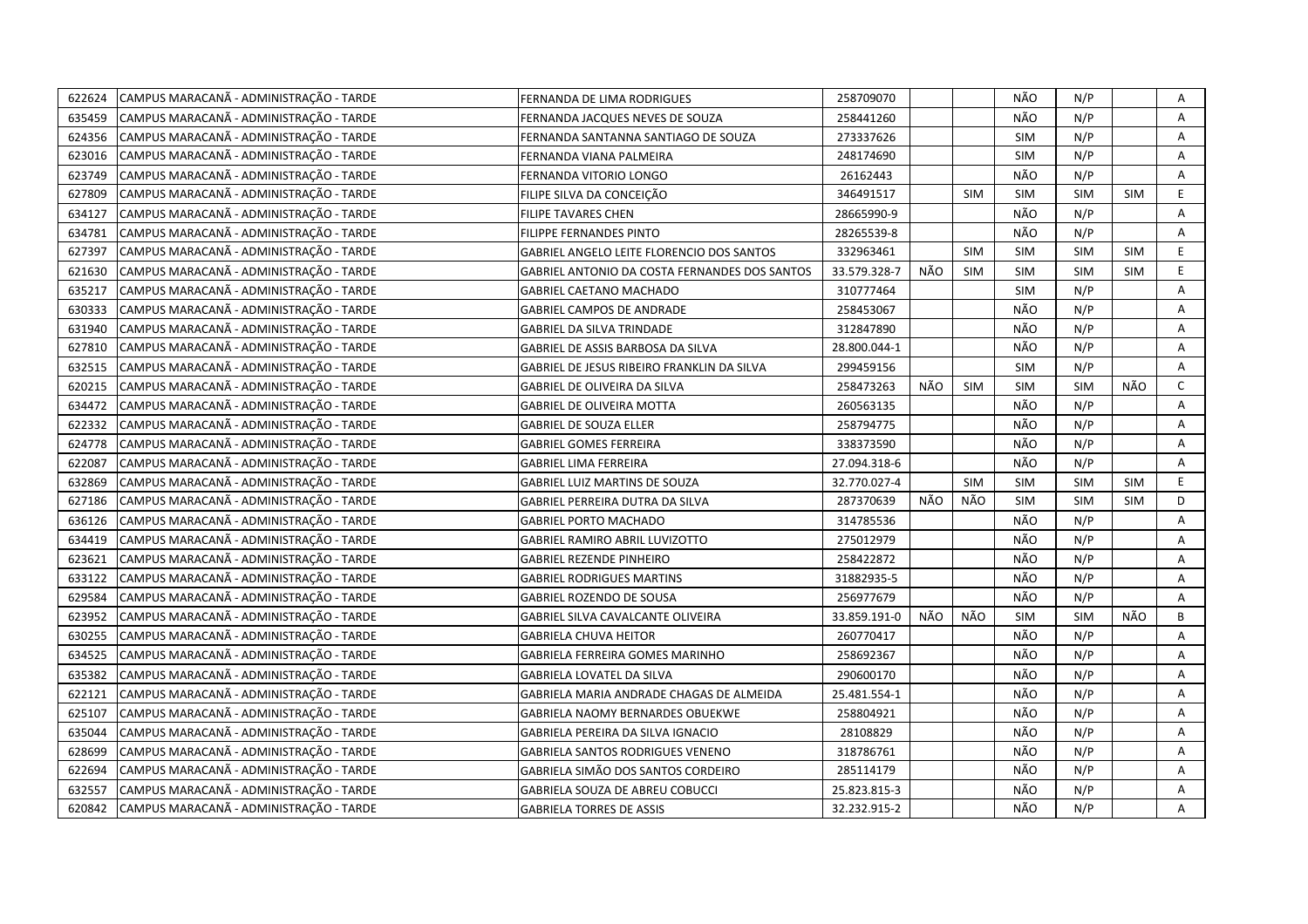| 627233 | CAMPUS MARACANÃ - ADMINISTRAÇÃO - TARDE | GABRIELA VENÂNCIO DA SILVA                    | 260760558    | <b>SIM</b> | NÃO        | SIM        | <b>SIM</b> | SIM        | Н  |
|--------|-----------------------------------------|-----------------------------------------------|--------------|------------|------------|------------|------------|------------|----|
| 627734 | CAMPUS MARACANÃ - ADMINISTRAÇÃO - TARDE | <b>GABRIELA VITORINO SODRÉ</b>                | 319760641    | NÃO        | <b>NÃO</b> | <b>SIM</b> | <b>SIM</b> | NÃO        | B  |
| 628114 | CAMPUS MARACANÃ - ADMINISTRAÇÃO - TARDE | <b>GABRIELE DE SOUZA CHAGAS</b>               | 303713960    | NÃO        | <b>SIM</b> | <b>SIM</b> | SIM        | SIM        | E  |
| 626463 | CAMPUS MARACANÃ - ADMINISTRAÇÃO - TARDE | <b>GABRIELE MORAIS DE ALMEIDA</b>             | 258601889    | NÃO        | <b>SIM</b> | <b>SIM</b> | <b>SIM</b> | <b>SIM</b> | E  |
| 626031 | CAMPUS MARACANÃ - ADMINISTRAÇÃO - TARDE | GABRIELLA CAMYLE LIMA ARAÚJO                  | 263191892    |            |            | NÃO        | N/P        |            | Α  |
| 620854 | CAMPUS MARACANÃ - ADMINISTRAÇÃO - TARDE | GABRIELLA DA CONCEIÇÃO VIEIRA                 | 281324830    |            |            | NÃO        | N/P        |            | Α  |
| 629761 | CAMPUS MARACANÃ - ADMINISTRAÇÃO - TARDE | GABRIELLA DELARMELINA DE CARVALHO             | 306770850    |            |            | NÃO        | N/P        |            | Α  |
| 626255 | CAMPUS MARACANÃ - ADMINISTRAÇÃO - TARDE | <b>GABRIELLA ESTER DE OLIVEIRA MELO</b>       | 332280692    |            |            | NÃO        | N/P        |            | Α  |
| 623900 | CAMPUS MARACANÃ - ADMINISTRAÇÃO - TARDE | GABRIELLA FERNANDES DE LIMA                   | 305299729    |            |            | NÃO        | N/P        |            | Α  |
| 630086 | CAMPUS MARACANÃ - ADMINISTRAÇÃO - TARDE | GABRIELLE BORGES DE ALMEIDA SILVA             | 26.076.253-9 |            |            | NÃO        | N/P        |            | A  |
| 622957 | CAMPUS MARACANÃ - ADMINISTRAÇÃO - TARDE | <b>GABRIELLE CRISTINE DE AGUIAR RODRIGUES</b> | 260609656    |            |            | NÃO        | N/P        |            | Α  |
| 631486 | CAMPUS MARACANÃ - ADMINISTRAÇÃO - TARDE | <b>GABRIELLE DE SOUZA MOURA</b>               | 25.864.964-9 |            |            | NÃO        | N/P        |            | A  |
| 622427 | CAMPUS MARACANÃ - ADMINISTRAÇÃO - TARDE | <b>GABRIELLE DOS SANTOS RIBEIRO MARQUES</b>   | 33.830.851-3 |            |            | NÃO        | N/P        |            | A  |
| 633451 | CAMPUS MARACANÃ - ADMINISTRAÇÃO - TARDE | GABRIELLE FERREIRA SILVA CAETANO              | 262508211    | NÃO        | <b>SIM</b> | <b>SIM</b> | <b>SIM</b> | <b>SIM</b> | E. |
| 627345 | CAMPUS MARACANÃ - ADMINISTRAÇÃO - TARDE | <b>GABRIELLE PIRES DA SILVA</b>               | 27.721.427-6 | NÃO        | <b>SIM</b> | <b>SIM</b> | SIM        | <b>SIM</b> | E. |
| 624698 | CAMPUS MARACANÃ - ADMINISTRAÇÃO - TARDE | GABRIELLE VITÓRIA LIMA LOURENCO DA SILVA      | 344509260    |            |            | NÃO        | N/P        |            | A  |
| 631139 | CAMPUS MARACANÃ - ADMINISTRAÇÃO - TARDE | GABRIELLY CORREA JOUAN ALÉ                    | 33.948+265-5 |            |            | NÃO        | N/P        |            | A  |
| 624190 | CAMPUS MARACANÃ - ADMINISTRAÇÃO - TARDE | <b>GABRIELLY GOMES DE SOUZA</b>               | 293354072    |            |            | NÃO        | N/P        |            | A  |
| 623916 | CAMPUS MARACANÃ - ADMINISTRAÇÃO - TARDE | GABRIELLY LIMA DE FARIA                       | 321452112    |            |            | NÃO        | N/P        |            | A  |
| 620714 | CAMPUS MARACANÃ - ADMINISTRAÇÃO - TARDE | GABRIELLY VICTÓRIA DE AMORIM FREITAS          | 270843063    |            |            | NÃO        | N/P        |            | A  |
| 635883 | CAMPUS MARACANÃ - ADMINISTRAÇÃO - TARDE | <b>GABRIELY RODRIGUES SOARES DOS SANTOS</b>   | 258453661    |            |            | NÃO        | N/P        |            | A  |
| 630107 | CAMPUS MARACANÃ - ADMINISTRAÇÃO - TARDE | <b>GABRYELLA SILVA DOS SANTOS</b>             | 258867126    |            |            | NÃO        | N/P        |            | A  |
| 620951 | CAMPUS MARACANÃ - ADMINISTRAÇÃO - TARDE | <b>GEISIELE DOS SANTOS BRITO</b>              | 2044858436   |            | <b>SIM</b> | <b>SIM</b> | <b>SIM</b> | <b>SIM</b> | E. |
| 628061 | CAMPUS MARACANÃ - ADMINISTRAÇÃO - TARDE | GEOVANA DE AGUIAR BERNARDO                    | 26.059.785-1 |            |            | NÃO        | N/P        |            | A  |
| 634528 | CAMPUS MARACANÃ - ADMINISTRAÇÃO - TARDE | GEOVANE PAREDES DE MENDONÇA                   | 326653805    |            |            | NÃO        | N/P        |            | A  |
| 624031 | CAMPUS MARACANÃ - ADMINISTRAÇÃO - TARDE | GEOVANNA FLAVIA FERREIRA DA SILVA             | 277282950    | NÃO        | <b>SIM</b> | SIM        | <b>SIM</b> | <b>SIM</b> | E  |
| 630872 | CAMPUS MARACANÃ - ADMINISTRAÇÃO - TARDE | <b>GEOVANNA LE GENTIL KIFER MENDES</b>        | 262687411    |            |            | NÃO        | N/P        |            | A  |
| 632143 | CAMPUS MARACANÃ - ADMINISTRAÇÃO - TARDE | GIOVANA CERZEDELLO DUTRA                      | 29.555.888-6 |            |            | <b>SIM</b> | N/P        |            | Α  |
| 630055 | CAMPUS MARACANÃ - ADMINISTRAÇÃO - TARDE | GIOVANA PEREIRA LEÃO                          | 307144311    |            |            | NÃO        | N/P        |            | Α  |
| 633086 | CAMPUS MARACANÃ - ADMINISTRAÇÃO - TARDE | GIOVANA VIEIRA MANSILHA                       | 258777663    |            |            | NÃO        | N/P        |            | Α  |
| 636386 | CAMPUS MARACANÃ - ADMINISTRAÇÃO - TARDE | GIOVANNA BARBOSA FELIX                        | 32.036.880-6 |            |            | NÃO        | N/P        |            | Α  |
| 624841 | CAMPUS MARACANÃ - ADMINISTRAÇÃO - TARDE | GIOVANNA CAVALCANTE CARVALHO                  | 25.824.768-3 | NÃO        | NÃO        | <b>SIM</b> | <b>SIM</b> | <b>SIM</b> | D  |
| 630584 | CAMPUS MARACANÃ - ADMINISTRAÇÃO - TARDE | GIOVANNA CORREIA AQUINO DE ANDRADE            | 305491029    |            |            | NÃO        | N/P        |            | A  |
| 630277 | CAMPUS MARACANÃ - ADMINISTRAÇÃO - TARDE | GIOVANNA DE SOUSA MARTINS NOVAIS              | 260945878    |            |            | NÃO        | N/P        |            | A  |
| 630783 | CAMPUS MARACANÃ - ADMINISTRAÇÃO - TARDE | GIOVANNA GARCIA DA SIVA LOPES COSTA           | 26-0563838   |            |            | NÃO        | N/P        |            | A  |
| 626103 | CAMPUS MARACANÃ - ADMINISTRAÇÃO - TARDE | GIOVANNA GUIMARÃES COSTA SILVA                | 267166858    |            |            | NÃO        | N/P        |            | Α  |
| 631113 | CAMPUS MARACANÃ - ADMINISTRAÇÃO - TARDE | GIOVANNA LUÍZE DA SILVA AMBRÓSIO              | 259076990    |            |            | NÃO        | N/P        |            | Α  |
| 628080 | CAMPUS MARACANÃ - ADMINISTRAÇÃO - TARDE | <b>GIOVANNA MATIAS MARTINS</b>                | 241582360    |            |            | NÃO        | N/P        |            | A  |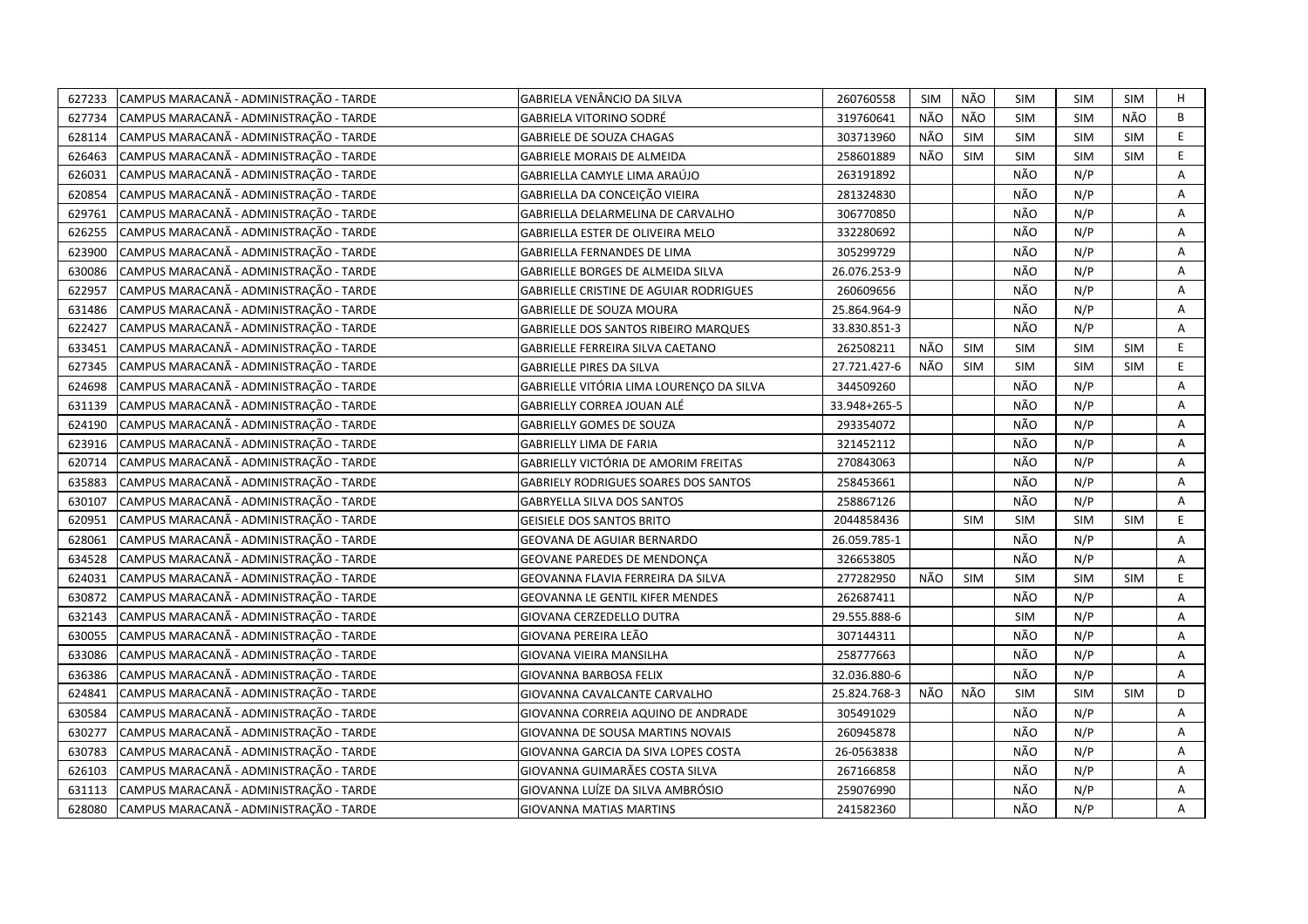| 621080 | CAMPUS MARACANÃ - ADMINISTRAÇÃO - TARDE | GIOVANNA MOTA RODRIGUES BOELTER          | 22457968     |            |            | NÃO        | N/P        |            | Α              |
|--------|-----------------------------------------|------------------------------------------|--------------|------------|------------|------------|------------|------------|----------------|
| 633346 | CAMPUS MARACANÃ - ADMINISTRAÇÃO - TARDE | GIOVANNA RIBEIRO ZIMMARO                 | 32714049-7   |            |            | NÃO        | N/P        |            | $\mathsf{A}$   |
| 635533 | CAMPUS MARACANÃ - ADMINISTRAÇÃO - TARDE | GIOVANNA ROCHA DE SOUZA                  | 305565673    |            |            | NÃO        | N/P        |            | A              |
| 620415 | CAMPUS MARACANÃ - ADMINISTRAÇÃO - TARDE | GIOVANNA SILVA DE MORAIS                 | 311263594    |            |            | NÃO        | N/P        |            | A              |
| 631053 | CAMPUS MARACANÃ - ADMINISTRAÇÃO - TARDE | GIOVANNA SILVEIRA PESSOA                 | 259335024    |            |            | NÃO        | N/P        |            | A              |
| 623693 | CAMPUS MARACANÃ - ADMINISTRAÇÃO - TARDE | GISELLY BIANCA DA SILVA NERY             | 23/05/1996   | NÃO        | <b>SIM</b> | <b>SIM</b> | <b>SIM</b> | <b>SIM</b> | E              |
| 627879 | CAMPUS MARACANÃ - ADMINISTRAÇÃO - TARDE | GIULIA DE ALMEIDA DE TERS                | 328229398    |            |            | NÃO        | N/P        |            | A              |
| 628457 | CAMPUS MARACANÃ - ADMINISTRAÇÃO - TARDE | GIULIA OLIVEIRA MARQUES DOS SANTOS       | 312741887    | <b>SIM</b> | NÃO        | <b>SIM</b> | <b>SIM</b> | NÃO        | F.             |
| 632173 | CAMPUS MARACANÃ - ADMINISTRAÇÃO - TARDE | GIULIA PICCINELI SILVA DE OLIVEIRA       | 294827258    |            |            | NÃO        | N/P        |            | A              |
| 623751 | CAMPUS MARACANÃ - ADMINISTRAÇÃO - TARDE | GIULIA ROSA DA SILVA                     | 258900836    |            |            | <b>SIM</b> | N/P        |            | A              |
| 626923 | CAMPUS MARACANÃ - ADMINISTRAÇÃO - TARDE | GIULIA SACRAMENTO GROSSO                 | 262966690    |            |            | NÃO        | N/P        |            | A              |
| 631424 | CAMPUS MARACANÃ - ADMINISTRAÇÃO - TARDE | GIULLIA MARCELLA BORGES DE OLIVEIRA      | 258443936    |            |            | <b>SIM</b> | N/P        |            | A              |
| 628845 | CAMPUS MARACANÃ - ADMINISTRAÇÃO - TARDE | GLORIA MARIA ARAUJO DE SOUSA             | 25.865.026-6 |            |            | NÃO        | N/P        |            | Α              |
| 627954 | CAMPUS MARACANÃ - ADMINISTRAÇÃO - TARDE | <b>GRAZIELY SOUSA LOURENÇO</b>           | 316394790    |            |            | NÃO        | N/P        |            | Α              |
| 631381 | CAMPUS MARACANÃ - ADMINISTRAÇÃO - TARDE | <b>GUILHERME BARROS DE MOURA MATHEUS</b> | 30666703-1   |            |            | NÃO        | N/P        |            | Α              |
| 635948 | CAMPUS MARACANÃ - ADMINISTRAÇÃO - TARDE | GUILHERME CORRÊA DO AMARAL               | 303861595    |            |            | NÃO        | N/P        |            | A              |
| 633318 | CAMPUS MARACANÃ - ADMINISTRAÇÃO - TARDE | <b>GUILHERME DE SOUZA PEREIRA</b>        | 277280699    |            |            | NÃO        | N/P        |            | $\overline{A}$ |
| 632944 | CAMPUS MARACANÃ - ADMINISTRAÇÃO - TARDE | <b>GUILHERME DOS REIS DA TRINDADE</b>    | 277281010    | NÃO        | <b>SIM</b> | SIM        | <b>SIM</b> | NÃO        | $\mathsf{C}$   |
| 623583 | CAMPUS MARACANÃ - ADMINISTRAÇÃO - TARDE | <b>GUILHERME LISBOA PEIXOTO</b>          | 276452919    |            |            | NÃO        | N/P        |            | A              |
| 634033 | CAMPUS MARACANÃ - ADMINISTRAÇÃO - TARDE | GUILHERME SANCHES SIQUEIRA NAGEM         | 302382056    |            |            | NÃO        | N/P        |            | A              |
| 628378 | CAMPUS MARACANÃ - ADMINISTRAÇÃO - TARDE | <b>GUSTAVO ARAUJO DOS SANTOS</b>         | 272821794    |            |            | NÃO        | N/P        |            | A              |
| 623833 | CAMPUS MARACANÃ - ADMINISTRAÇÃO - TARDE | GUSTAVO BECKER CÂNDIDO TAVARES           | 310236310    | <b>SIM</b> | <b>SIM</b> | <b>SIM</b> | <b>SIM</b> | <b>SIM</b> |                |
| 621976 | CAMPUS MARACANÃ - ADMINISTRAÇÃO - TARDE | <b>GUSTAVO DOS SANTOS DIAN</b>           | 258408301    |            |            | NÃO        | N/P        |            | $\mathsf{A}$   |
| 627147 | CAMPUS MARACANA - ADMINISTRAÇÃO - TARDE | <b>GUSTAVO LIMA MARQUES</b>              | 315410639    | NÃO        | NÃO        | <b>SIM</b> | SIM        | <b>SIM</b> | D              |
| 625013 | CAMPUS MARACANÃ - ADMINISTRAÇÃO - TARDE | <b>GUSTAVO LINS PEREIRA DO AMARAL</b>    | 260676879    | NÃO        | SIM        | <b>SIM</b> | SIM        | <b>SIM</b> | E.             |
| 625570 | CAMPUS MARACANÃ - ADMINISTRAÇÃO - TARDE | GUSTAVO MARQUES DO NASCIMENTO            | 258710870    |            |            | NÃO        | N/P        |            | A              |
| 623209 | CAMPUS MARACANÃ - ADMINISTRAÇÃO - TARDE | GUSTAVO MONTEIRO FERREIRA                | 312179146    |            |            | NÃO        | N/P        |            | A              |
| 627202 | CAMPUS MARACANÃ - ADMINISTRAÇÃO - TARDE | <b>GUSTAVO SERIO PEREIRA DIAS</b>        | 319801783    |            |            | NÃO        | N/P        |            | Α              |
| 627094 | CAMPUS MARACANÃ - ADMINISTRAÇÃO - TARDE | HANNAH ALICE BRAGA DA SILVA              | 293078911    |            |            | NÃO        | N/P        |            | Α              |
| 634176 | CAMPUS MARACANÃ - ADMINISTRAÇÃO - TARDE | HAYANA SOUSA RAMOS                       | 25.964.671-9 |            |            | NÃO        | N/P        |            | A              |
| 631373 | CAMPUS MARACANÃ - ADMINISTRAÇÃO - TARDE | HAYSSA CAMPELLO FERREIRA                 | 295284368    |            |            | NÃO        | N/P        |            | Α              |
| 628993 | CAMPUS MARACANÃ - ADMINISTRAÇÃO - TARDE | HELENA SCHNEIDER MELO                    | 268606332    |            |            | NÃO        | N/P        |            | Α              |
| 622787 | CAMPUS MARACANÃ - ADMINISTRAÇÃO - TARDE | HELLEM VITÓRIA ROMUALDO DOS SANTOS       | 299652099    | NÃO        | <b>SIM</b> | <b>SIM</b> | <b>SIM</b> | <b>SIM</b> | E              |
| 627102 | CAMPUS MARACANÃ - ADMINISTRAÇÃO - TARDE | HELOYSE HELENA MELO DOS SANTOS           | 288827322    | NÃO        | NÃO        | <b>SIM</b> | <b>SIM</b> | <b>SIM</b> | D              |
| 635215 | CAMPUS MARACANÃ - ADMINISTRAÇÃO - TARDE | HENRIQUE WEIRICH MEURER SIEGEL           | 107659188    |            |            | NÃO        | N/P        |            | A              |
| 625794 | CAMPUS MARACANÃ - ADMINISTRAÇÃO - TARDE | HENRY CHARLES PERERA MIRANDA             | 260614102    |            |            | NÃO        | N/P        |            | A              |
| 626317 | CAMPUS MARACANA - ADMINISTRAÇÃO - TARDE | HESTEFANNY MARIA DE AGUIAR REDO Y GUBAU  | 270905219    | NÃO        | <b>SIM</b> | <b>SIM</b> | <b>SIM</b> | <b>SIM</b> | E              |
| 626339 | CAMPUS MARACANÃ - ADMINISTRAÇÃO - TARDE | HUGO AGUIAR DE MENDONÇA                  | 313122715    | <b>SIM</b> | <b>SIM</b> | SIM        | <b>SIM</b> | <b>SIM</b> |                |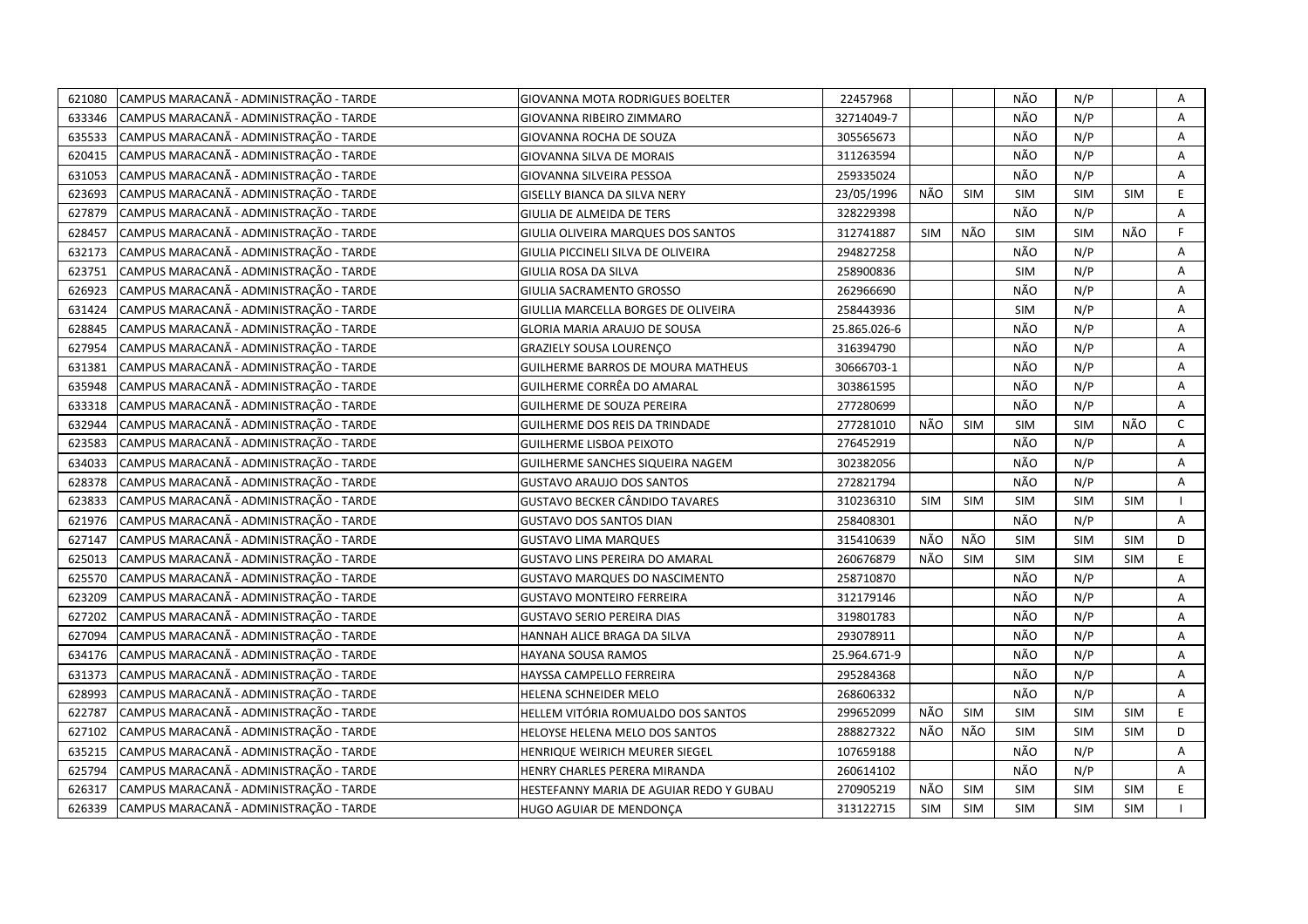| 628869 | CAMPUS MARACANÃ - ADMINISTRAÇÃO - TARDE | IARA NORBERTO DOS SANTOS GOMES              | 30.067.172-4 |            |            | NÃO        | N/P        |            | Α            |
|--------|-----------------------------------------|---------------------------------------------|--------------|------------|------------|------------|------------|------------|--------------|
| 621666 | CAMPUS MARACANÃ - ADMINISTRAÇÃO - TARDE | IASMIM MAGALHAES MACEDO                     | 315143776    |            |            | NÃO        | N/P        |            | A            |
| 636809 | CAMPUS MARACANÃ - ADMINISTRAÇÃO - TARDE | IASMYN SILVEIRA MENDES GARCIA               | 258905710    |            |            | NÃO        | N/P        |            | Α            |
| 627127 | CAMPUS MARACANÃ - ADMINISTRAÇÃO - TARDE | IGOR VIDIGAL COTTA DE CASTRO                | 300203064    |            |            | NÃO        | N/P        |            | Α            |
| 634776 | CAMPUS MARACANÃ - ADMINISTRAÇÃO - TARDE | INGRID CRISTINY SACRAMENTO DA GAMA          | 311605497    |            |            | NÃO        | N/P        |            | Α            |
| 622132 | CAMPUS MARACANÃ - ADMINISTRAÇÃO - TARDE | INGRID DA COSTA SAMPAIO                     | 305355810    |            |            | NÃO        | N/P        |            | Α            |
| 621496 | CAMPUS MARACANÃ - ADMINISTRAÇÃO - TARDE | IOHANNY LETICYA PINHEIRO ESTRELLA CAMPISTA  | 25880582-9   |            |            | <b>SIM</b> | N/P        |            | Α            |
| 633016 | CAMPUS MARACANÃ - ADMINISTRAÇÃO - TARDE | <b>ISAAC MANIERO ALVES</b>                  | 256397969    |            |            | NÃO        | N/P        |            | A            |
| 635379 | CAMPUS MARACANÃ - ADMINISTRAÇÃO - TARDE | ISABEL ALVES NUNES DA SILVA                 | 27.501.118-7 |            |            | NÃO        | N/P        |            | Α            |
| 630036 | CAMPUS MARACANÃ - ADMINISTRAÇÃO - TARDE | ISABEL DA SILVA MAIA FERNANDES              | 46887        |            |            | NÃO        | N/P        |            | A            |
| 624853 | CAMPUS MARACANÃ - ADMINISTRAÇÃO - TARDE | ISABEL FELÍCIO DOS SANTOS                   | 32.066.563-1 | NÃO        | <b>SIM</b> | <b>SIM</b> | <b>SIM</b> | <b>SIM</b> | E            |
| 633177 | CAMPUS MARACANÃ - ADMINISTRAÇÃO - TARDE | ISABEL LOBO LEITE REBELLO                   | 31.992420-5  |            |            | NÃO        | N/P        |            | A            |
| 635105 | CAMPUS MARACANÃ - ADMINISTRAÇÃO - TARDE | <b>ISABELA CAMPOS RANGEL GOMES</b>          | 31997657-7   |            |            | NÃO        | N/P        |            | A            |
| 635250 | CAMPUS MARACANÃ - ADMINISTRAÇÃO - TARDE | ISABELA COELHO PECLY RIBEIRO                | 260854773    |            |            | NÃO        | N/P        |            | Α            |
| 635606 | CAMPUS MARACANÃ - ADMINISTRAÇÃO - TARDE | <b>ISABELA DIAS NASCIMENTO VASCONCELLOS</b> | 26252253-5   |            |            | NÃO        | N/P        |            | A            |
| 628585 | CAMPUS MARACANÃ - ADMINISTRAÇÃO - TARDE | ISABELA GOMES PEREIRA PLAZA                 | 333081636    |            |            | NÃO        | N/P        |            | A            |
| 631137 | CAMPUS MARACANÃ - ADMINISTRAÇÃO - TARDE | ISABELA MARTINS RIBEIRO                     | 292396330    |            |            | NÃO        | N/P        |            | A            |
| 629892 | CAMPUS MARACANÃ - ADMINISTRAÇÃO - TARDE | ISABELA SILVA DOS SANTOS                    | 258383272    |            |            | NÃO        | N/P        |            | A            |
| 633222 | CAMPUS MARACANÃ - ADMINISTRAÇÃO - TARDE | ISABELE ILLA DA ROCHA                       | 26.507.663-8 |            |            | <b>SIM</b> | N/P        |            | $\mathsf{A}$ |
| 636136 | CAMPUS MARACANÃ - ADMINISTRAÇÃO - TARDE | ISABELLA CRISTINA SANTANA MOREIRA           | 321879728    | NÃO        | <b>SIM</b> | <b>SIM</b> | <b>SIM</b> | NÃO        | $\mathsf{C}$ |
| 629279 | CAMPUS MARACANÃ - ADMINISTRAÇÃO - TARDE | ISABELLA DE CARVALHO ROSA                   | 327871570    | NÃO        | NÃO        | <b>SIM</b> | <b>SIM</b> | NÃO        | B            |
| 624131 | CAMPUS MARACANÃ - ADMINISTRAÇÃO - TARDE | ISABELLA FASSBENDER DA CRUZ DO AMARAL       | 308249747    |            |            | NÃO        | N/P        |            | A            |
| 621481 | CAMPUS MARACANÃ - ADMINISTRAÇÃO - TARDE | ISABELLA MANRIQUEZ BRIDI DE SOUZA           | 29022459-1   |            |            | NÃO        | N/P        |            | A            |
| 627915 | CAMPUS MARACANÃ - ADMINISTRAÇÃO - TARDE | ISABELLA MARQUES PEREIRA                    | 25.922.570-4 |            |            | NÃO        | N/P        |            | A            |
| 621562 | CAMPUS MARACANÃ - ADMINISTRAÇÃO - TARDE | ISABELLA PAULINO CÂMARA                     | 258590793    |            |            | NÃO        | N/P        |            | A            |
| 636285 | CAMPUS MARACANÃ - ADMINISTRAÇÃO - TARDE | ISABELLA VEIGA SANT?ANNA ALBUQUERQUE        | 31547902-2   |            |            | NÃO        | N/P        |            | A            |
| 633383 | CAMPUS MARACANÃ - ADMINISTRAÇÃO - TARDE | ISABELLE DE MOURA SANTIAGO PERES            | 314484023    | NÃO        | NÃfO       | NÃO        | NÃfO       | NÃfO       | A            |
| 630743 | CAMPUS MARACANÃ - ADMINISTRAÇÃO - TARDE | ISABELLE LOPES TAVARES DOS SANTOS           | 257371716    |            |            | NÃO        | N/P        |            | A            |
| 632150 | CAMPUS MARACANÃ - ADMINISTRAÇÃO - TARDE | ISABELLE SALES MOREIRA RODRIGUES            | 328060736    |            |            | NÃO        | N/P        |            | A            |
| 636938 | CAMPUS MARACANÃ - ADMINISTRAÇÃO - TARDE | ISABELLE SANTANA MARRE DRUMOND              | 258731199    |            |            | NÃO        | N/P        |            | Α            |
| 631512 | CAMPUS MARACANÃ - ADMINISTRAÇÃO - TARDE | ISABELLY DE LIMA GONZALEZ                   | 290526292    |            |            | NÃO        | N/P        |            | Α            |
| 624202 | CAMPUS MARACANÃ - ADMINISTRAÇÃO - TARDE | <b>ISABELLY FOSTER TAVARES</b>              | 319187894    |            |            | NÃO        | N/P        |            | A            |
| 636538 | CAMPUS MARACANÃ - ADMINISTRAÇÃO - TARDE | <b>ISABELLY MATHIAS AMARAL</b>              | 26.070.133-9 |            |            | NÃO        | N/P        |            | A            |
| 621551 | CAMPUS MARACANÃ - ADMINISTRAÇÃO - TARDE | ISABELLY RODRIGUES DOS ANJOS GASPAR         | 267972834    |            |            | NÃO        | N/P        |            | A            |
| 624461 | CAMPUS MARACANÃ - ADMINISTRAÇÃO - TARDE | ISADORA CARVALHO DOS SANTOS                 | 260671102    |            |            | NÃO        | N/P        |            | A            |
| 626438 | CAMPUS MARACANÃ - ADMINISTRAÇÃO - TARDE | ISADORA LUIZA FLOR DA SILVA                 | 308534999    |            |            | NÃO        | N/P        |            | Α            |
| 626921 | CAMPUS MARACANÃ - ADMINISTRAÇÃO - TARDE | ISAQUE DE CASTRO SILVA                      | 33815852 0   | <b>SIM</b> | <b>SIM</b> | <b>SIM</b> | <b>SIM</b> | <b>SIM</b> |              |
| 636965 | CAMPUS MARACANÃ - ADMINISTRAÇÃO - TARDE | <b>ISMAEL GOMES RODRIGUES DOS SANTOS</b>    | 320518673    |            |            | <b>SIM</b> | N/P        |            | A            |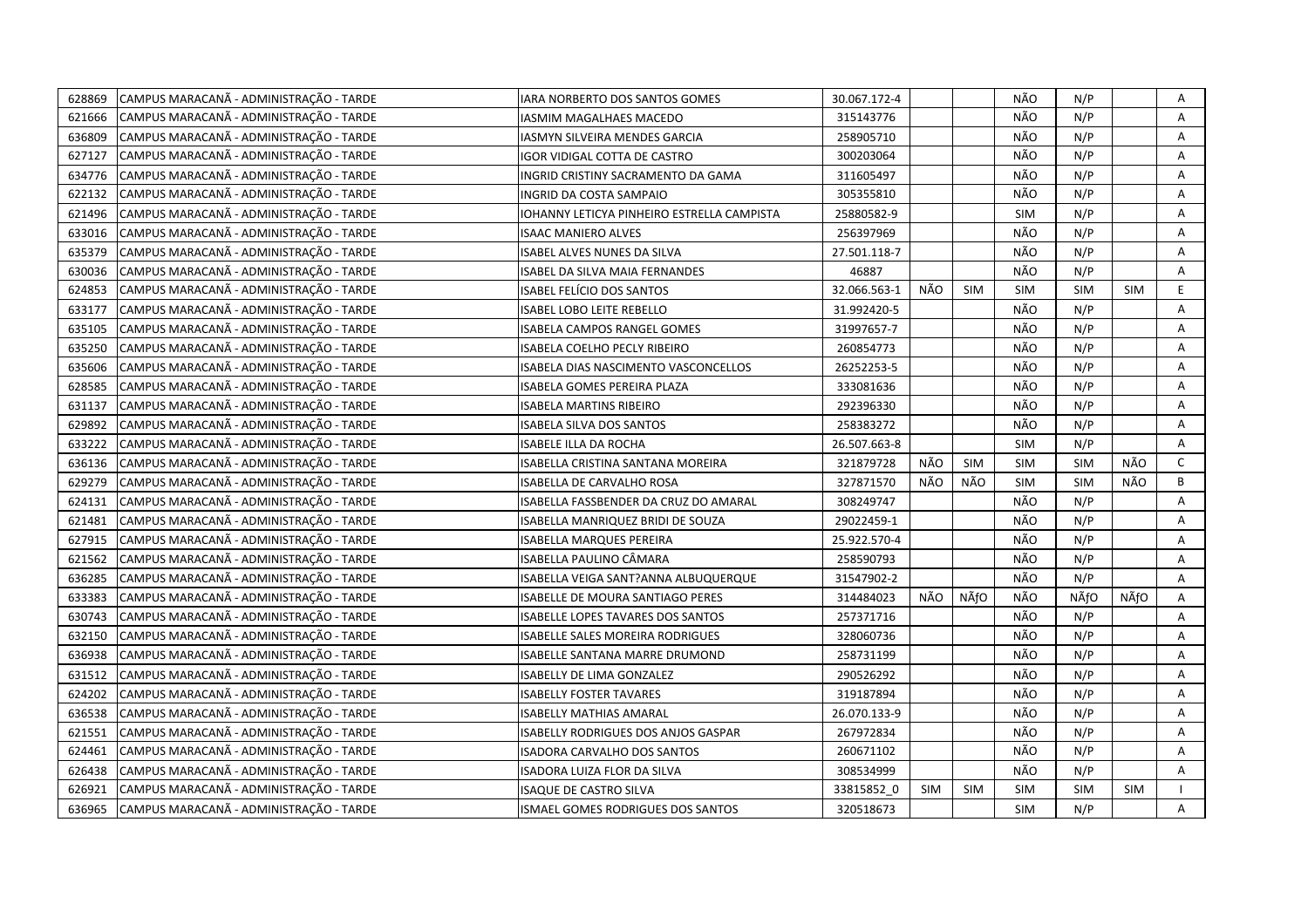| 622136 | CAMPUS MARACANÃ - ADMINISTRAÇÃO - TARDE        | IURY MARCOLINO CORREA                       | 297046138    |     |            | NÃO        | N/P        |            | Α            |
|--------|------------------------------------------------|---------------------------------------------|--------------|-----|------------|------------|------------|------------|--------------|
| 628718 | CAMPUS MARACANÃ - ADMINISTRAÇÃO - TARDE        | IURY VIEIRA DA SILVA                        | 340173244    |     |            | NÃO        | N/P        |            | A            |
| 624898 | CAMPUS MARACANÃ - ADMINISTRAÇÃO - TARDE        | JAINE FARIAS DE CARVALHO MACHADO            | 345025720    | NÃO | SIM        | <b>SIM</b> | <b>SIM</b> | NÃO        | $\mathsf{C}$ |
| 628115 | CAMPUS MARACANÃ - ADMINISTRAÇÃO - TARDE        | JAMILLY DOREA ANDRADE TRAVASSOS             | 260704895    | NÃO | NÃO        | <b>SIM</b> | <b>SIM</b> | NÃO        | B            |
| 631961 | CAMPUS MARACANÃ - ADMINISTRAÇÃO - TARDE        | JAMILY ALVES DA SILVA                       | 259278380    |     |            | NÃO        | N/P        |            | A            |
| 633269 | CAMPUS MARACANÃ - ADMINISTRAÇÃO - TARDE        | JANNYNE GOMES DOS SANTOS                    | 34529854-1   | NÃO | <b>SIM</b> | <b>SIM</b> | <b>SIM</b> | <b>SIM</b> | E            |
| 620971 | CAMPUS MARACANÃ - ADMINISTRAÇÃO - TARDE        | <b>JASMIM LADA GOMES</b>                    | 268792367    |     |            | NÃO        | N/P        |            | A            |
| 621359 | CAMPUS MARACANÃ - ADMINISTRAÇÃO - TARDE        | <b>JASMYM NUNES RODRIGUES</b>               | 291595619    | NÃO | NÃO        | <b>SIM</b> | <b>SIM</b> | <b>SIM</b> | D            |
| 625298 | CAMPUS MARACANÃ - ADMINISTRAÇÃO - TARDE        | JAYME ALVES DOS REIS LUCHINI QUEIROZ        | 235147022    |     |            | NÃO        | N/P        |            | Α            |
| 622604 | CAMPUS MARACANÃ - ADMINISTRAÇÃO - TARDE        | JEAN CARLOS GOMES ANDRADE                   | 318924255    |     |            | NÃO        | N/P        |            | Α            |
| 629307 | CAMPUS MARACANÃ - ADMINISTRAÇÃO - TARDE        | JEAN GARCIA DA SILVA                        | 327697553    |     |            | NÃO        | N/P        |            | A            |
| 631884 | CAMPUS MARACANÃ - ADMINISTRAÇÃO - TARDE        | JEAN PEDRO DA CUNHA                         | 271954299    |     |            | NÃO        | N/P        |            | Α            |
| 627325 | CAMPUS MARACANÃ - ADMINISTRAÇÃO - TARDE        | JELISSY VITORIA DA CONCEIÇÃO DOS SANTOS     | 326747623    |     |            | <b>SIM</b> | <b>SIM</b> |            | B            |
| 633513 | CAMPUS MARACANÃ - ADMINISTRAÇÃO - TARDE        | JENNEF JAM REIS VIEIRA DA SILVA             | 25.607.773-6 |     |            | NÃO        | N/P        |            | A            |
| 625923 | CAMPUS MARACANÃ - ADMINISTRAÇÃO - TARDE        | JENNIFER LOPES DE SOUZA                     | 310533336    | NÃO | <b>SIM</b> | <b>SIM</b> | <b>SIM</b> | <b>SIM</b> | E.           |
| 629180 | CAMPUS MARACANÃ - ADMINISTRAÇÃO - TARDE        | JENYFER FERNANDES DA SILVA                  | 298013236    | NÃO | <b>SIM</b> | <b>SIM</b> | <b>SIM</b> | <b>SIM</b> | E            |
| 628730 | CAMPUS MARACANÃ - ADMINISTRAÇÃO - TARDE        | JÉSSICA ANNIE DOS SANTOS NUNES              | 314326687    |     |            | NÃO        | N/P        |            | A            |
| 620941 | CAMPUS MARACANÃ - ADMINISTRAÇÃO - TARDE        | JESSICA LEAL CAIRES                         | 28.944.667-6 | NÃO | <b>SIM</b> | <b>SIM</b> | <b>SIM</b> | <b>SIM</b> | E            |
| 636129 | CAMPUS MARACANÃ - ADMINISTRAÇÃO - TARDE        | JÉSSICA MARINS CUSTÓDIO                     | 316237999    |     |            | NÃO        | N/P        |            | Α            |
| 623668 | CAMPUS MARACANÃ - ADMINISTRAÇÃO - TARDE        | JESSICA RAYSSA DE AGUIAR CORDEIRO           | 330615360    |     |            | NÃO        | N/P        |            | Α            |
| 620774 | CAMPUS MARACANÃ - ADMINISTRAÇÃO - TARDE        | JHEAN CARLOS ARAUJO DA CUNHA                | 304755481    |     |            | NÃO        | N/P        |            | $\mathsf{A}$ |
| 632117 | CAMPUS MARACANÃ - ADMINISTRAÇÃO - TARDE        | JHONATHAN REUEL DA SILVA NOGUEIRA           | certidão na  | NÃO | SIM        | <b>SIM</b> | <b>SIM</b> | NÃO        | $\mathsf{C}$ |
| 625596 | CAMPUS MARACANÃ - ADMINISTRAÇÃO - TARDE        | JHONATHAN SANTOS MACEDO DE MIRANDA          | 321974438    |     | <b>SIM</b> | <b>SIM</b> | <b>SIM</b> | <b>SIM</b> | E.           |
| 627232 | CAMPUS MARACANA - ADMINISTRAÇÃO - TARDE        | JHONTHAN VINICIUS RAMALHO MENDONÇA          | 336030234    |     |            | NÃO        | N/P        |            | Α            |
| 634228 | CAMPUS MARACANÃ - ADMINISTRAÇÃO - TARDE        | JOÃO ANDRÉ RODRIGUES SANTANA                | 260739057    |     | <b>SIM</b> | <b>SIM</b> | <b>SIM</b> | <b>SIM</b> | E.           |
| 620537 | CAMPUS MARACANÃ - ADMINISTRAÇÃO - TARDE        | JOÃO CLAUDIO MONTEIRO IDE                   | 269474151    |     |            | NÃO        | N/P        |            | Α            |
| 624422 | CAMPUS MARACANÃ - ADMINISTRAÇÃO - TARDE        | JOÃO FRANCISCO NADAI DE ALMEIDA NUNES       | 297138638    |     |            | NÃO        | N/P        |            | Α            |
| 635956 | CAMPUS MARACANÃ - ADMINISTRAÇÃO - TARDE        | JOÃO GABRIEL DA SILVA CAETANO               | 299416479    |     |            | NÃO        | N/P        |            | A            |
| 631115 | CAMPUS MARACANÃ - ADMINISTRAÇÃO - TARDE        | JOÃO GABRIEL GARCIA                         | 258712892    |     |            | <b>SIM</b> | <b>SIM</b> |            | B            |
| 634562 | CAMPUS MARACANÃ - ADMINISTRAÇÃO - TARDE        | JOÃO GABRIEL NASCIMENTO DE JESUS MERCÊS     | 25841261-8   |     |            | NÃO        | N/P        |            | Α            |
| 628816 | CAMPUS MARACANÃ - ADMINISTRAÇÃO - TARDE        | JOÃO GUILHERME BALBINO DE OLIVEIRA          | 30.871.243-9 |     |            | NÃO        | N/P        |            | Α            |
| 629949 | CAMPUS MARACANÃ - ADMINISTRAÇÃO - TARDE        | JOÃO GUILHERME NASCIMENTO DE SOUSA FERREIRA | 321158529    | NÃO | <b>SIM</b> | <b>SIM</b> | <b>SIM</b> | <b>SIM</b> | E            |
| 630577 | CAMPUS MARACANÃ - ADMINISTRAÇÃO - TARDE        | JOÃO GUILHERME PORTELA BAUZER               | 324969625    |     |            | NÃO        | N/P        |            | Α            |
| 629438 | CAMPUS MARACANÃ - ADMINISTRAÇÃO - TARDE        | JOÃO HENRIQUE DOS SANTOS DE SOUSA           | 28354895-6   |     |            | NÃO        | N/P        |            | Α            |
| 631589 | CAMPUS MARACANÃ - ADMINISTRAÇÃO - TARDE        | JOÃO HENRIQUE PONTES TEIXEIRA               | 318746336    |     |            | NÃO        | N/P        |            | A            |
| 626573 | CAMPUS MARACANÃ - ADMINISTRAÇÃO - TARDE        | JOÃO PAULO DOS SANTOS FERREIRA DOS REIS     | 260690797    |     |            | NÃO        | N/P        |            | Α            |
| 627115 | CAMPUS MARACANÃ - ADMINISTRAÇÃO - TARDE        | JOÃO PEDRO ALVES DE PAIVA                   | 33133967-1   |     |            | NÃO        | N/P        |            | A            |
|        | 632671 CAMPUS MARACANA - ADMINISTRAÇÃO - TARDE | JOÃO PEDRO COUTO DO NASCIMENTO              | 247719420    | NÃO | NÃO        | <b>SIM</b> | <b>SIM</b> | <b>SIM</b> | D            |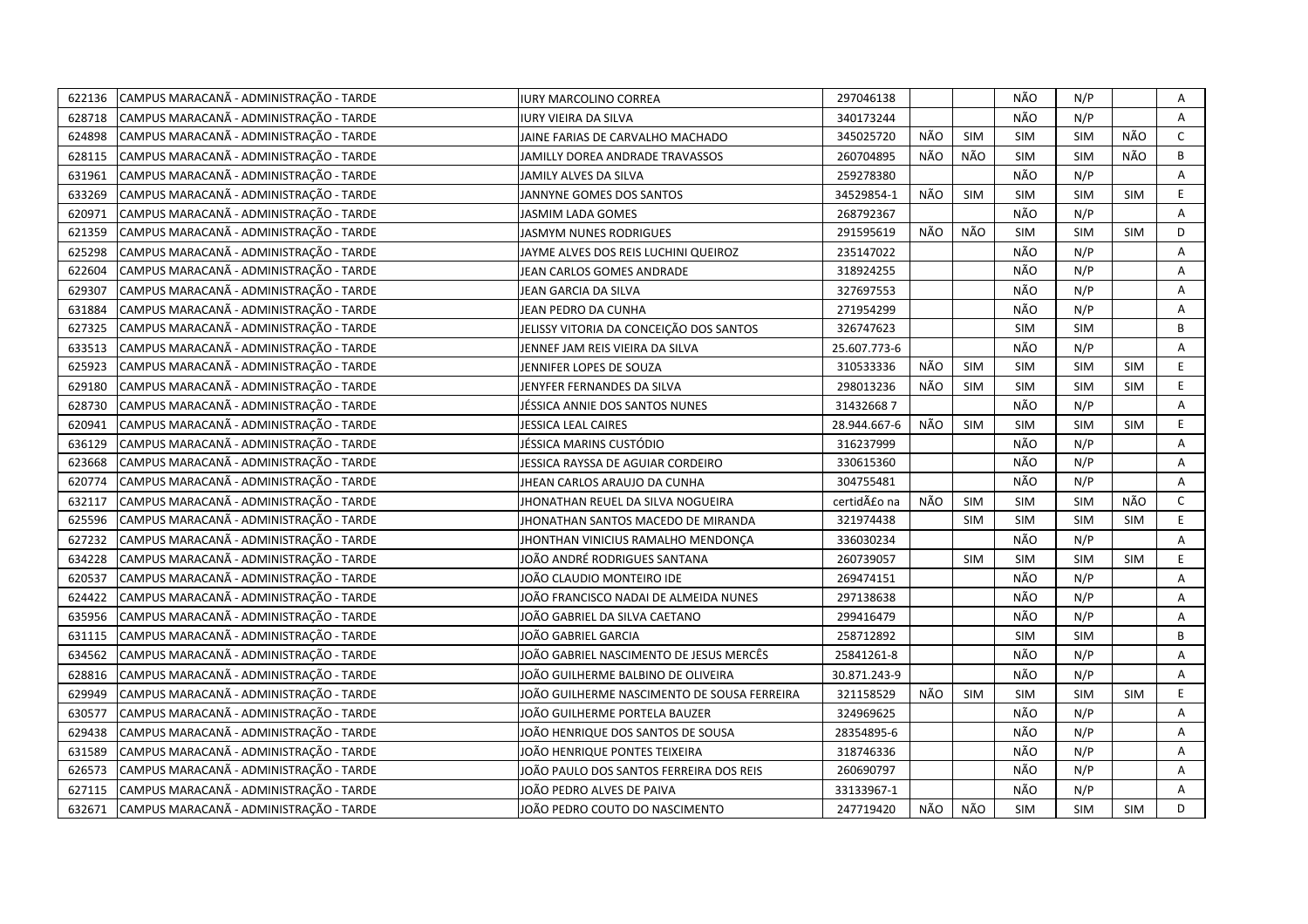| 626548 | CAMPUS MARACANÃ - ADMINISTRAÇÃO - TARDE | JOÃO PEDRO DE SOUZA REIS                     | 331045138    |            |            | <b>SIM</b> | N/P        |            | Α            |
|--------|-----------------------------------------|----------------------------------------------|--------------|------------|------------|------------|------------|------------|--------------|
| 627883 | CAMPUS MARACANÃ - ADMINISTRAÇÃO - TARDE | JOÃO PEDRO DOS SANTOS SILVA                  | 30.815.442-6 |            |            | NÃO        | N/P        |            | A            |
| 629627 | CAMPUS MARACANÃ - ADMINISTRAÇÃO - TARDE | JOÃO PEDRO FERNANDES ROMA                    | 258433739    |            |            | NÃO        | N/P        |            | A            |
| 624414 | CAMPUS MARACANÃ - ADMINISTRAÇÃO - TARDE | JOÃO PEDRO LISBOA TOMAZ                      | 28622647-7   |            |            | NÃO        | N/P        |            | Α            |
| 621960 | CAMPUS MARACANÃ - ADMINISTRAÇÃO - TARDE | JOÃO PEDRO SILVA CUBA                        | 304531825    |            |            | NÃO        | N/P        |            | A            |
| 634787 | CAMPUS MARACANÃ - ADMINISTRAÇÃO - TARDE | JOÃO PEDRO SILVA DE OLIVEIRA                 | 322602970    |            |            | <b>SIM</b> | N/P        |            | A            |
| 636188 | CAMPUS MARACANÃ - ADMINISTRAÇÃO - TARDE | JOÃO PEDRO SIQUEIRA BERTOLO                  | 260857404    |            |            | NÃO        | N/P        |            | Α            |
| 622514 | CAMPUS MARACANÃ - ADMINISTRAÇÃO - TARDE | JOÃO PEDRO SOARES DE SOUSA                   | 28996066-8   |            |            | NÃO        | N/P        |            | A            |
| 625305 | CAMPUS MARACANÃ - ADMINISTRAÇÃO - TARDE | JOÃO VICTOR BORGES DE OLIVEIRA               | 304432248    |            |            | NÃO        | N/P        |            | Α            |
| 625960 | CAMPUS MARACANÃ - ADMINISTRAÇÃO - TARDE | JOÃO VICTOR DA SILVA SOARES                  | 330623695    | NÃO        | NÃO        | <b>SIM</b> | <b>SIM</b> | <b>SIM</b> | D            |
| 632196 | CAMPUS MARACANÃ - ADMINISTRAÇÃO - TARDE | JOÃO VICTOR DE ARAÚJO DA SILVA               | 311725733    | NÃO        | NÃO        | NÃO        | N/P        | NÃO        | Α            |
| 620937 | CAMPUS MARACANÃ - ADMINISTRAÇÃO - TARDE | JOÃO VÍCTOR DE LIMA TRUBANO                  | 318653284    | NÃO        | SIM        | <b>SIM</b> | <b>SIM</b> | <b>SIM</b> | E.           |
| 630812 | CAMPUS MARACANÃ - ADMINISTRAÇÃO - TARDE | JOÃO VICTOR LE GENTIL PINHEIRO               | 315359356    |            |            | NÃO        | N/P        |            | A            |
| 626507 | CAMPUS MARACANÃ - ADMINISTRAÇÃO - TARDE | JOAO VICTOR SANTOS MADEIRA                   | 324638600    | NÃO        | <b>SIM</b> | <b>SIM</b> | <b>SIM</b> |            | $\mathsf{C}$ |
| 624286 | CAMPUS MARACANÃ - ADMINISTRAÇÃO - TARDE | JOÃO VICTTOR SILVA CARDOSO                   | 302100284    |            |            | <b>SIM</b> | N/P        |            | A            |
| 625491 | CAMPUS MARACANÃ - ADMINISTRAÇÃO - TARDE | JOÃO VITOR CARDOSO PIMENTA DE AZEVEDO        | 293566949    | NÃO        | NÃO        | <b>SIM</b> | <b>SIM</b> | <b>SIM</b> | D            |
| 635470 | CAMPUS MARACANÃ - ADMINISTRAÇÃO - TARDE | JOÃO VITOR DA COSTA MOTA SOUSA               | 32.342.919-1 |            |            | NÃO        | N/P        |            | Α            |
| 630804 | CAMPUS MARACANÃ - ADMINISTRAÇÃO - TARDE | JOÃO VITOR DE ARAUJO VIEIRA                  | 315061168    | NÃO        | NÃO        | <b>SIM</b> | <b>SIM</b> | NÃO        | B            |
| 636596 | CAMPUS MARACANÃ - ADMINISTRAÇÃO - TARDE | JOÃO VITOR FERREIRA DA SILVA                 | 328980149    | SIM        | SIM        | <b>SIM</b> | <b>SIM</b> | NÃO        | G            |
| 631474 | CAMPUS MARACANÃ - ADMINISTRAÇÃO - TARDE | JOÃO VÍTOR FIALHO PACHECO DE CARVALHO        | 30757462-4   |            |            | NÃO        | N/P        |            | A            |
| 634548 | CAMPUS MARACANÃ - ADMINISTRAÇÃO - TARDE | JOAO VITOR GONCALVES PONTES ROCHA DOS SANTOS | 258499565    |            |            | NÃO        | N/P        |            | Α            |
| 621486 | CAMPUS MARACANÃ - ADMINISTRAÇÃO - TARDE | JOÃO VYCTOR DOS SANTOS BORGES                | 32.498.833-6 |            |            | NÃO        | N/P        |            | A            |
| 622826 | CAMPUS MARACANA - ADMINISTRAÇÃO - TARDE | JODYE EDUARDA DA CONCEIÇÃO SIMPLÍCIO FALIZ   | 32.125.390-8 |            |            | NÃO        | N/P        |            | Α            |
| 622581 | CAMPUS MARACANÃ - ADMINISTRAÇÃO - TARDE | JONAS ESTEVAM DE SOUZA                       | 282784776    | <b>SIM</b> | <b>SIM</b> | <b>SIM</b> | <b>SIM</b> | <b>SIM</b> | $\mathbf{I}$ |
| 625934 | CAMPUS MARACANÃ - ADMINISTRAÇÃO - TARDE | JONATHA LUCAS FERNANDES JUVENCIO             | 258381144    | NÃO        | SIM        | <b>SIM</b> | <b>SIM</b> | <b>SIM</b> | E            |
| 629798 | CAMPUS MARACANÃ - ADMINISTRAÇÃO - TARDE | JONATHAN NOVAES EMSCHWILLER                  | 27727728-1   |            |            | NÃO        | N/P        |            | A            |
| 621680 | CAMPUS MARACANÃ - ADMINISTRAÇÃO - TARDE | JONATHAN REIS COSTA                          | 297469496    | NÃO        | SIM        | <b>SIM</b> | <b>SIM</b> | <b>SIM</b> | E            |
| 621397 | CAMPUS MARACANÃ - ADMINISTRAÇÃO - TARDE | JORDAN NEVES AMARAL                          | 271001463    | NÃO        | SIM        | <b>SIM</b> | <b>SIM</b> | <b>SIM</b> | E            |
| 622060 | CAMPUS MARACANÃ - ADMINISTRAÇÃO - TARDE | JORGIANE COSTA DOS SANTOS                    | 296318330    | <b>SIM</b> | <b>SIM</b> | <b>SIM</b> | <b>SIM</b> | <b>SIM</b> |              |
| 631052 | CAMPUS MARACANÃ - ADMINISTRAÇÃO - TARDE | JOSÉ GUSTAVO DE SOUSA SANTOS                 | 34.407.331-7 | NÃO        | <b>SIM</b> | <b>SIM</b> | <b>SIM</b> | <b>SIM</b> | E            |
| 633529 | CAMPUS MARACANÃ - ADMINISTRAÇÃO - TARDE | JOSE RENAN MARQUES SIQUEIRA                  | 31758559-4   |            |            | NÃO        | N/P        |            | Α            |
| 633867 | CAMPUS MARACANÃ - ADMINISTRAÇÃO - TARDE | JOYCE CAROLYNE CORREA FAUSTINO               | 31.329.750-9 |            |            | NÃO        | N/P        |            | A            |
| 627125 | CAMPUS MARACANÃ - ADMINISTRAÇÃO - TARDE | JOYCE MÍRIAM LYRA DE SOUZA                   | 345272371    | NÃO        | <b>SIM</b> | <b>SIM</b> | <b>SIM</b> | <b>SIM</b> | E            |
| 627789 | CAMPUS MARACANÃ - ADMINISTRAÇÃO - TARDE | JUAN LUIZ FARIA DE CASTILHO                  | 306678590    | NÃO        | <b>SIM</b> | NÃO        | N/P        | NÃO        | A            |
| 622646 | CAMPUS MARACANÃ - ADMINISTRAÇÃO - TARDE | JUAN PABLO DUARTE BELO                       | 32.038.986-9 |            |            | NÃO        | N/P        |            | A            |
| 623906 | CAMPUS MARACANÃ - ADMINISTRAÇÃO - TARDE | JULIA ABREU DA SILVA                         | 315468330    |            | <b>SIM</b> | <b>SIM</b> | <b>SIM</b> | <b>SIM</b> | E.           |
| 635351 | CAMPUS MARACANÃ - ADMINISTRAÇÃO - TARDE | JULIA ALLEN GRANJA                           | 268262268    |            |            | NÃO        | N/P        |            | А            |
| 633612 | CAMPUS MARACANÃ - ADMINISTRAÇÃO - TARDE | JÚLIA BARBOSA COSTA                          | 286383690    |            |            | NÃO        | N/P        |            | A            |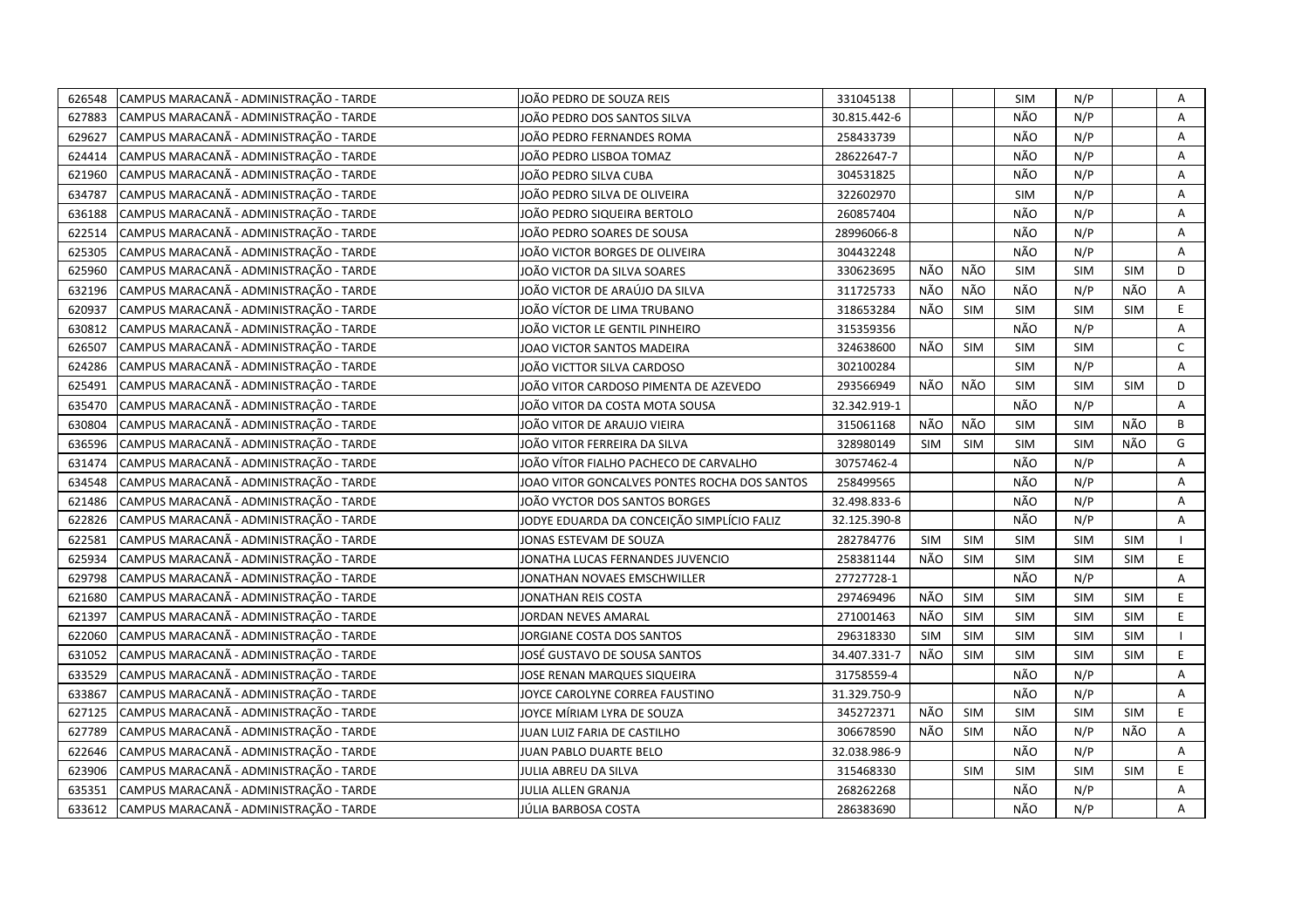| 628452 | CAMPUS MARACANÃ - ADMINISTRAÇÃO - TARDE | JULIA BARRETO VIANNA                 | 311174601    |     |            | NÃO        | N/P        |            | Α            |
|--------|-----------------------------------------|--------------------------------------|--------------|-----|------------|------------|------------|------------|--------------|
| 625064 | CAMPUS MARACANÃ - ADMINISTRAÇÃO - TARDE | JULIA BEATRIZ PEREIRA BRANDÄO        | 320128895    |     |            | NÃO        | N/P        |            | A            |
| 636153 | CAMPUS MARACANÃ - ADMINISTRAÇÃO - TARDE | JÚLIA BEATRIZ SANTOS ROSA            | 260591318    |     |            | NÃO        | N/P        |            | Α            |
| 621580 | CAMPUS MARACANÃ - ADMINISTRAÇÃO - TARDE | JÚLIA CAMILO SANTOS                  | 267337335    |     |            | NÃO        | N/P        |            | Α            |
| 631806 | CAMPUS MARACANÃ - ADMINISTRAÇÃO - TARDE | JULIA CLARA RODRIGUES TEIXEIRA       | 26319263-5   |     |            | NÃO        | N/P        |            | Α            |
| 628010 | CAMPUS MARACANÃ - ADMINISTRAÇÃO - TARDE | JULIA COSTA CALEIRAS                 | 322015827    |     |            | NÃO        | N/P        |            | Α            |
| 626346 | CAMPUS MARACANÃ - ADMINISTRAÇÃO - TARDE | JÚLIA DA COSTA PEREIRA               | 16419605741  |     |            | <b>SIM</b> | N/P        |            | A            |
| 631979 | CAMPUS MARACANÃ - ADMINISTRAÇÃO - TARDE | JÚLIA DA SILVA PEREIRA               | 260757604    |     |            | NÃO        | N/P        |            | A            |
| 633490 | CAMPUS MARACANÃ - ADMINISTRAÇÃO - TARDE | JULIA DE ALBUQUERQUE FERREIRA        | 327760542    |     |            | NÃO        | N/P        |            | Α            |
| 623988 | CAMPUS MARACANÃ - ADMINISTRAÇÃO - TARDE | JÚLIA DE MORAES LOURENCO             | 316166123    |     |            | NÃO        | N/P        |            | A            |
| 620606 | CAMPUS MARACANÃ - ADMINISTRAÇÃO - TARDE | JULIA DIAS PITTA LOPES               | 316608876    |     |            | NÃO        | N/P        |            | A            |
| 634252 | CAMPUS MARACANÃ - ADMINISTRAÇÃO - TARDE | JÚLIA DIAS SIQUEIRA                  | 25849693-4   |     |            | NÃO        | N/P        |            | Α            |
| 623574 | CAMPUS MARACANÃ - ADMINISTRAÇÃO - TARDE | JULIA FERREIRA BARROS                | 258345255    |     |            | NÃO        | N/P        |            | Α            |
| 632204 | CAMPUS MARACANÃ - ADMINISTRAÇÃO - TARDE | <b>JULIA JABUR</b>                   | 27.173.953-4 |     |            | NÃO        | N/P        |            | A            |
| 626318 | CAMPUS MARACANÃ - ADMINISTRAÇÃO - TARDE | JÚLIA JHULIAN TERTO GAETANO          | 25.837.181-4 |     |            | NÃO        | N/P        |            | Α            |
| 625383 | CAMPUS MARACANÃ - ADMINISTRAÇÃO - TARDE | JULIA LIMA DA SILVA                  | 259078368    |     |            | NÃO        | N/P        |            | Α            |
| 634081 | CAMPUS MARACANÃ - ADMINISTRAÇÃO - TARDE | JULIA LYRA DE PAIVA FERREIRA         | 303646046    |     |            | NÃO        | N/P        |            | A            |
| 622572 | CAMPUS MARACANÃ - ADMINISTRAÇÃO - TARDE | JULIA MARIA CIRILO TEIXEIRA          | 303378905    | NÃO | <b>SIM</b> | <b>SIM</b> | <b>SIM</b> | <b>SIM</b> | E.           |
| 631859 | CAMPUS MARACANÃ - ADMINISTRAÇÃO - TARDE | JÚLIA MARIA VIEIRA DA SILVA SANTIAGO | 261004428    | NÃO | <b>SIM</b> | NÃO        | <b>SIM</b> | NÃO        | Α            |
| 634133 | CAMPUS MARACANÃ - ADMINISTRAÇÃO - TARDE | JULIA MARTINHO MOIZES DA SILVA       | 258706738    |     |            | NÃO        | N/P        |            | Α            |
| 621203 | CAMPUS MARACANÃ - ADMINISTRAÇÃO - TARDE | JULIA MARTINS GRANADEIRO             | 318179892    | NÃO | SIM        | <b>SIM</b> | <b>SIM</b> | <b>SIM</b> | E            |
| 631002 | CAMPUS MARACANÃ - ADMINISTRAÇÃO - TARDE | JULIA MORENA SANTOS SOUZA            | 284754785    |     |            | NÃO        | N/P        |            | A            |
| 622859 | CAMPUS MARACANÃ - ADMINISTRAÇÃO - TARDE | JULIA NEVES DOS SANTOS               | 26.071.688-1 |     |            | NÃO        | N/P        |            | Α            |
| 621450 | CAMPUS MARACANÃ - ADMINISTRAÇÃO - TARDE | JULIA OLEGÁRIO TOLEDO                | 322917188    |     |            | NÃO        | N/P        |            | Α            |
| 624440 | CAMPUS MARACANÃ - ADMINISTRAÇÃO - TARDE | JULIA PERNAMBUCO REGGIORI VIDAL      | 3023383663   |     |            | NÃO        | N/P        |            | Α            |
| 633792 | CAMPUS MARACANÃ - ADMINISTRAÇÃO - TARDE | JULIA PINTO CAVALCANTI               | 282520121    |     |            | NÃO        | N/P        |            | Α            |
| 630850 | CAMPUS MARACANÃ - ADMINISTRAÇÃO - TARDE | JÚLIA PIRES SOUSA                    | 249077348    |     |            | NÃO        | N/P        |            | Α            |
| 629646 | CAMPUS MARACANÃ - ADMINISTRAÇÃO - TARDE | JÚLIA SAMPAIO NUNES GONCALVES        | 33.292.311-9 |     |            | NÃO        | N/P        |            | A            |
| 630294 | CAMPUS MARACANÃ - ADMINISTRAÇÃO - TARDE | JÚLIA SILVA PINTO                    | 258405265    |     |            | NÃO        | N/P        |            | A            |
| 623943 | CAMPUS MARACANÃ - ADMINISTRAÇÃO - TARDE | JULIA SOUZA E SILVA                  | 30.757.357-6 |     |            | NÃO        | N/P        |            | Α            |
| 636615 | CAMPUS MARACANÃ - ADMINISTRAÇÃO - TARDE | JÚLIA TIAGO GARCEZ RODRIGUES         | 26056363-0   |     |            | NÃO        | N/P        |            | A            |
| 630334 | CAMPUS MARACANÃ - ADMINISTRAÇÃO - TARDE | JULIANA AMATO JOVAZINO DE OLIVEIRA   | 293618443    |     |            | NÃO        | N/P        |            | A            |
| 624250 | CAMPUS MARACANÃ - ADMINISTRAÇÃO - TARDE | JULIANA BORGES DE AZEVEDO DOS SANTOS | 277217998    |     |            | NÃO        | N/P        |            | Α            |
| 631920 | CAMPUS MARACANÃ - ADMINISTRAÇÃO - TARDE | JULIANA DE OLIVEIRA BALBI            | 25.842.347-4 |     |            | NÃO        | N/P        |            | Α            |
| 623100 | CAMPUS MARACANÃ - ADMINISTRAÇÃO - TARDE | JULIANA DIAS DA SILVA                | 31435801-1   |     |            | NÃO        | N/P        |            | A            |
| 625759 | CAMPUS MARACANÃ - ADMINISTRAÇÃO - TARDE | JULIANA DIAS FRANCISCO DE SOUZA      | 25627752-6   |     | <b>SIM</b> | <b>SIM</b> | <b>SIM</b> | <b>SIM</b> | E.           |
| 633703 | CAMPUS MARACANÃ - ADMINISTRAÇÃO - TARDE | JULIANA GLEICE SILVA DE FARIAS       | 303783187    |     |            | NÃO        | N/P        |            | A            |
| 623255 | CAMPUS MARACANÃ - ADMINISTRAÇÃO - TARDE | JULIANA GUIMARÃES DA SILVA           | 275686566    |     | <b>SIM</b> | <b>SIM</b> | <b>SIM</b> |            | $\mathsf{C}$ |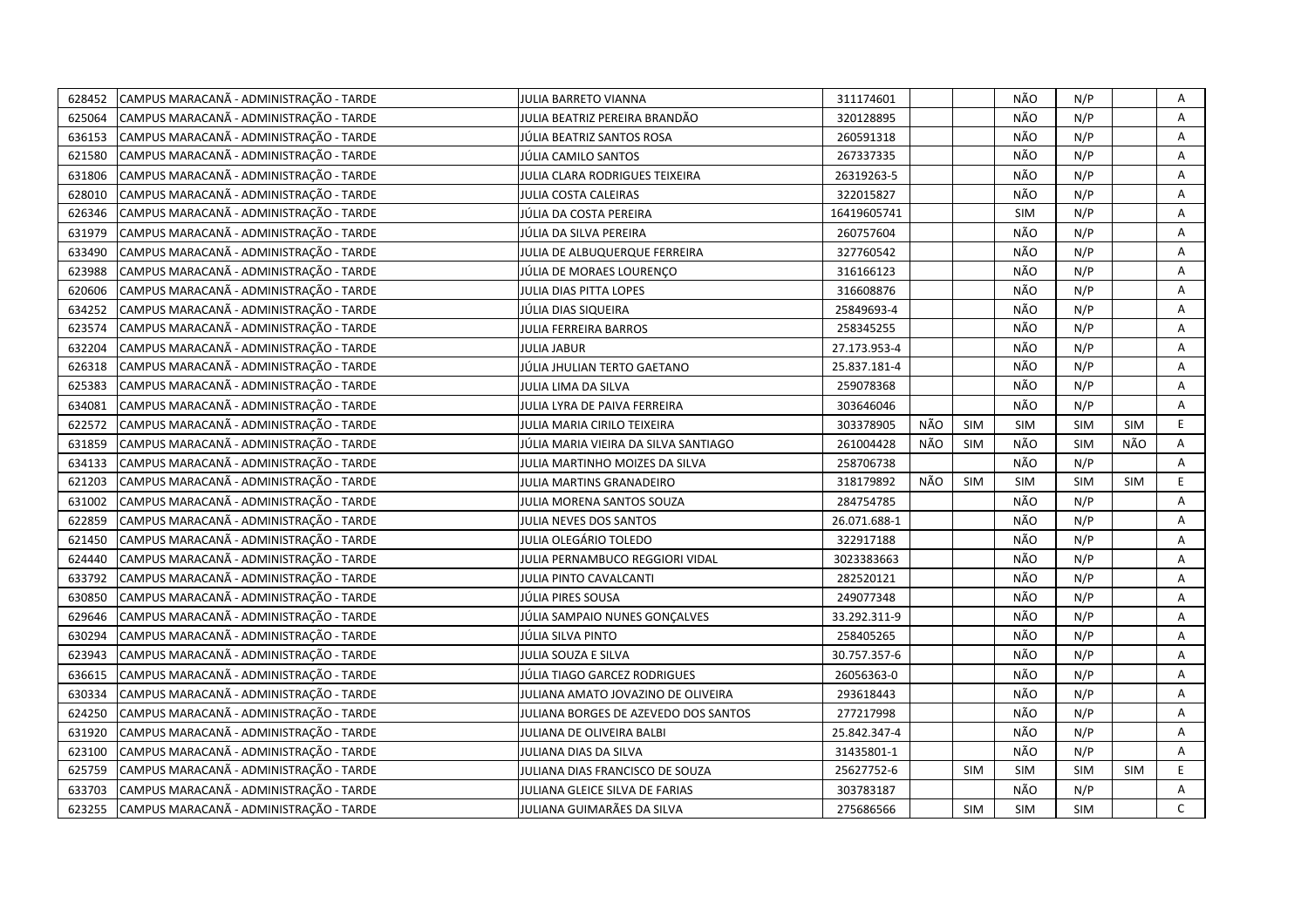| 623072 | CAMPUS MARACANÃ - ADMINISTRAÇÃO - TARDE | <b>JULIANA SOARES FERREIRA</b>         | 260860101     |            |            | NÃO        | N/P        |            | Α            |
|--------|-----------------------------------------|----------------------------------------|---------------|------------|------------|------------|------------|------------|--------------|
| 629716 | CAMPUS MARACANÃ - ADMINISTRAÇÃO - TARDE | JULLIA CARLOS OLIVEIRA PEREIRA SILVA   | 294046594     |            |            | NÃO        | N/P        |            | A            |
| 629649 | CAMPUS MARACANÃ - ADMINISTRAÇÃO - TARDE | JULLYA DA SILVA MONTEIRO               | 25.840.950-7  |            |            | SIM        | N/P        |            | A            |
| 635846 | CAMPUS MARACANÃ - ADMINISTRAÇÃO - TARDE | JUNIOR CHEN FU XIN                     | 286750203     |            |            | NÃO        | N/P        |            | Α            |
| 627135 | CAMPUS MARACANÃ - ADMINISTRAÇÃO - TARDE | KAIANY ANDRADE DE OLIVEIRA             | 29838293-8    |            |            | <b>SIM</b> | N/P        |            | Α            |
| 627088 | CAMPUS MARACANÃ - ADMINISTRAÇÃO - TARDE | KAIKE DE OLIVEIRA FARIA                | 259145142     | <b>SIM</b> | <b>SIM</b> | <b>SIM</b> | <b>SIM</b> | <b>SIM</b> |              |
| 625178 | CAMPUS MARACANÃ - ADMINISTRAÇÃO - TARDE | KAILAINE LUÍZA VIANNA DOS SANTOS NEVES | 307025254     | NÃO        | <b>SIM</b> | <b>SIM</b> | <b>SIM</b> | <b>SIM</b> | E            |
| 634593 | CAMPUS MARACANÃ - ADMINISTRAÇÃO - TARDE | KAIO DA SILVA AMBROSINI                | 258683192     | NÃO        | SIM        | <b>SIM</b> | <b>SIM</b> | <b>SIM</b> | E            |
| 627050 | CAMPUS MARACANÃ - ADMINISTRAÇÃO - TARDE | KAIO RAPHAEL DIAS DA SILVA DE SOUZA    | 266988146     | NÃO        | <b>SIM</b> | <b>SIM</b> | <b>SIM</b> | <b>SIM</b> | E.           |
| 633732 | CAMPUS MARACANÃ - ADMINISTRAÇÃO - TARDE | KAIO WALLACE VIANNA AZEVEDO            | 129402        |            |            | NÃO        | N/P        |            | A            |
| 631421 | CAMPUS MARACANÃ - ADMINISTRAÇÃO - TARDE | KAMILE VITÓRIA BEZERRA DE ARAUJO       | 265717702     |            |            | NÃO        | N/P        |            | Α            |
| 632847 | CAMPUS MARACANÃ - ADMINISTRAÇÃO - TARDE | KAMILLY DA SILVA RODRIGUES             | 321128514     |            |            | NÃO        | N/P        |            | Α            |
| 636985 | CAMPUS MARACANÃ - ADMINISTRAÇÃO - TARDE | KAMYLLE BARBOSA SILVA DE OLIVEIRA      | 242979755     | NÃO        | <b>SIM</b> | <b>SIM</b> | <b>SIM</b> | <b>SIM</b> | E            |
| 625922 | CAMPUS MARACANÃ - ADMINISTRAÇÃO - TARDE | KAREN PEREIRA SERAFIM                  | 242922797     | <b>SIM</b> | <b>SIM</b> | <b>SIM</b> | SIM        | SIM        |              |
| 629517 | CAMPUS MARACANÃ - ADMINISTRAÇÃO - TARDE | KARINA OLIVEIRA SANTOS                 | 260863824     |            |            | NÃO        | N/P        |            | Α            |
| 627410 | CAMPUS MARACANÃ - ADMINISTRAÇÃO - TARDE | KARINA SOUSA DEJOSS DE MENEZES         | 238267991     |            |            | NÃO        | N/P        |            | A            |
| 627749 | CAMPUS MARACANÃ - ADMINISTRAÇÃO - TARDE | KAROLAYNE DE SOUZA FELIX               | 261000715     | NÃO        | <b>SIM</b> | SIM        | <b>SIM</b> | NÃO        | $\mathsf{C}$ |
| 633386 | CAMPUS MARACANÃ - ADMINISTRAÇÃO - TARDE | <b>KATHARINE VIANA</b>                 | 318952850     |            |            | NÃO        | N/P        |            | A            |
| 625072 | CAMPUS MARACANÃ - ADMINISTRAÇÃO - TARDE | KATIA MARIA DE OLIVEIRA BONACIO        | 326817863     | <b>SIM</b> | <b>SIM</b> | <b>SIM</b> | <b>SIM</b> | NÃO        | G            |
| 620697 | CAMPUS MARACANÃ - ADMINISTRAÇÃO - TARDE | KATRYN SANTOS DE SOUZA                 | 31.142.005-3  |            |            | NÃO        | N/P        |            | A            |
| 631210 | CAMPUS MARACANÃ - ADMINISTRAÇÃO - TARDE | KAUÃ DE OLIVEIRA MATA                  | 313324949     | NÃO        | NÃO        | <b>SIM</b> | <b>SIM</b> | NÃO        | B            |
| 634039 | CAMPUS MARACANÃ - ADMINISTRAÇÃO - TARDE | KAUA LUNA MUNIZ                        | 314356825     |            |            | NÃO        | N/P        |            | A            |
| 634024 | CAMPUS MARACANÃ - ADMINISTRAÇÃO - TARDE | KAUA VIRLA DE SOUZA                    | 301906731     |            |            | NÃO        | N/P        |            | A            |
| 623784 | CAMPUS MARACANÃ - ADMINISTRAÇÃO - TARDE | KAUAN DE AQUINO BARBOSA                | 259274587     |            |            | NÃO        | N/P        |            | Α            |
| 633165 | CAMPUS MARACANÃ - ADMINISTRAÇÃO - TARDE | KAUAN FELIPE DA SILVA BARROS           | 340937952     |            |            | NÃO        | N/P        |            | A            |
| 628678 | CAMPUS MARACANÃ - ADMINISTRAÇÃO - TARDE | KAYKE DE ASSIS DA SILVA SOARES         | 265097402     |            |            | NÃO        | N/P        |            | A            |
| 626112 | CAMPUS MARACANÃ - ADMINISTRAÇÃO - TARDE | KAYKY LUIZ DE SOUZA TEIXEIRA           | 30.675.216-3  | NÃO        | <b>SIM</b> | SIM        | <b>SIM</b> | <b>SIM</b> | E            |
| 631054 | CAMPUS MARACANÃ - ADMINISTRAÇÃO - TARDE | KAYKY MENDONCA DE OLIVEIRA             | 262520471     | NÃO        | <b>SIM</b> | NÃO        | N/P        |            | A            |
| 626051 | CAMPUS MARACANÃ - ADMINISTRAÇÃO - TARDE | KAYLAINE VITÓRIA DA SILVA PEREIRA      | 258399658     |            |            | NÃO        | N/P        |            | Α            |
| 633764 | CAMPUS MARACANÃ - ADMINISTRAÇÃO - TARDE | KAYLANNE CRISTINA PROCÓPIO MARTINS     | 30.845.764-39 |            |            | NÃO        | N/P        |            | A            |
| 630788 | CAMPUS MARACANÃ - ADMINISTRAÇÃO - TARDE | KAYLANNE DA SILVA SALLES               | 269514253     |            |            | NÃO        | N/P        |            | Α            |
| 627924 | CAMPUS MARACANÃ - ADMINISTRAÇÃO - TARDE | KAYLLANE DE SOUZA SIQUEIRA             | 20398699720   | NÃO        | <b>SIM</b> | <b>SIM</b> | <b>SIM</b> | NÃO        | $\mathsf{C}$ |
| 627199 | CAMPUS MARACANÃ - ADMINISTRAÇÃO - TARDE | KAYO DOS SANTOS COELHO RAMOS DE SOUZA  | 322905605     | NÃO        | <b>SIM</b> | <b>SIM</b> | <b>SIM</b> | NÃO        | $\mathsf{C}$ |
| 626359 | CAMPUS MARACANÃ - ADMINISTRAÇÃO - TARDE | KEATHLEY DE SOUZA FERREIRA             | 30.077.401-5  | <b>SIM</b> | <b>SIM</b> | <b>SIM</b> | <b>SIM</b> | NÃO        | G            |
| 626785 | CAMPUS MARACANÃ - ADMINISTRAÇÃO - TARDE | <b>KELI MENDES FERNANDES</b>           | 317523363     | NÃO        | <b>SIM</b> | <b>SIM</b> | <b>SIM</b> | <b>SIM</b> | E            |
| 624651 | CAMPUS MARACANÃ - ADMINISTRAÇÃO - TARDE | KEMILY VITÓRIA GOMES TEIXEIRA          | 25.846.280-3  |            |            | NÃO        | N/P        |            | A            |
| 628346 | CAMPUS MARACANÃ - ADMINISTRAÇÃO - TARDE | KESIA VICTORIA GOMES                   | 277284246     |            |            | NÃO        | N/P        |            | A            |
| 626487 | CAMPUS MARACANÃ - ADMINISTRAÇÃO - TARDE | KHADIJA RODRIGUES MOREIRA              | 322122185     | NÃO        | NÃO        | <b>SIM</b> | <b>SIM</b> | <b>SIM</b> | D            |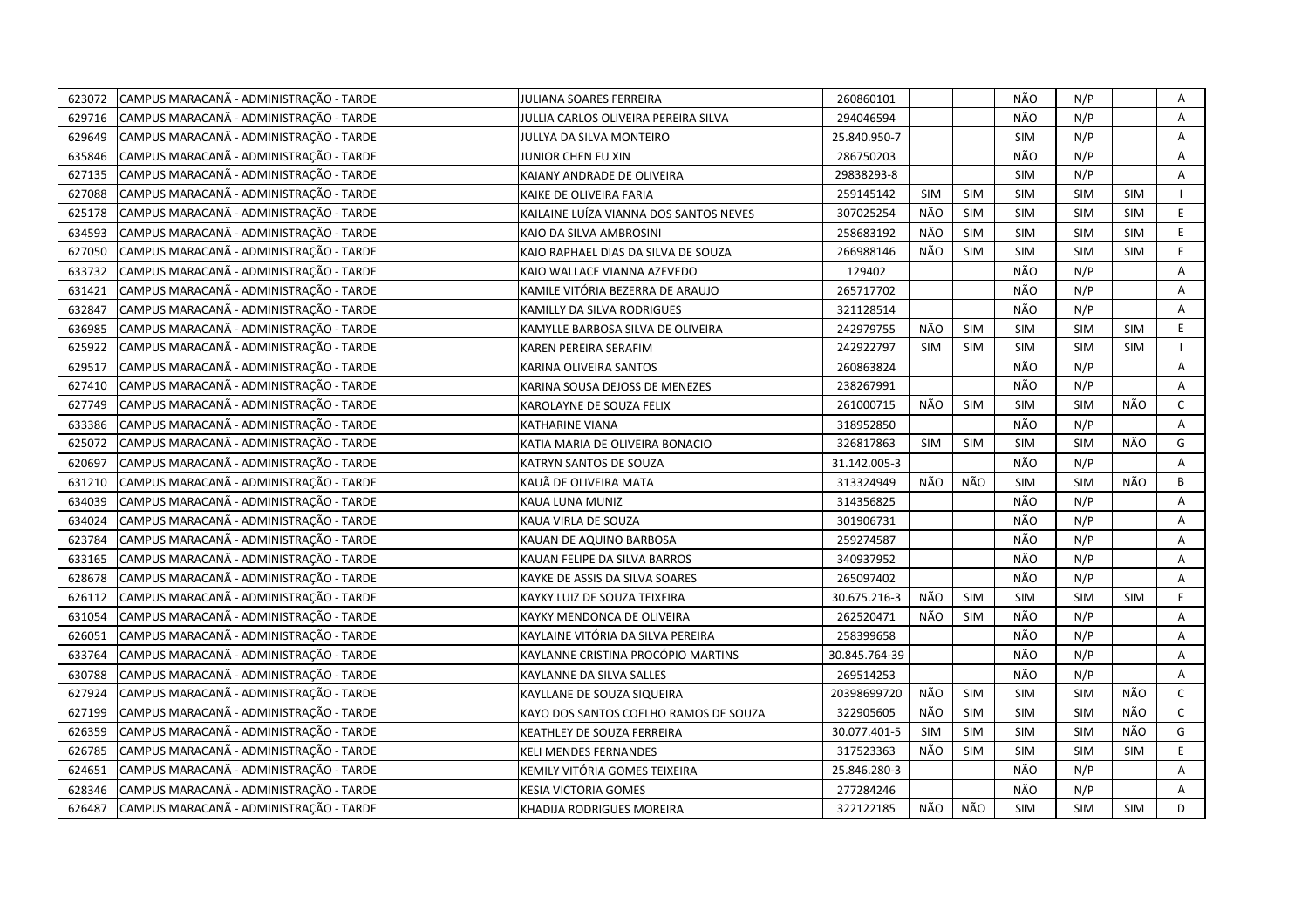| 622022 | CAMPUS MARACANÃ - ADMINISTRAÇÃO - TARDE | KHEWELLYN OLIVEIRA DOS SANTOS AMARAL   | 292164704    |     |            | SIM        | N/P        |            | Α              |
|--------|-----------------------------------------|----------------------------------------|--------------|-----|------------|------------|------------|------------|----------------|
| 623939 | CAMPUS MARACANÃ - ADMINISTRAÇÃO - TARDE | LAIANI DA SILVA VIANA                  | 260762232    | NÃO | <b>SIM</b> | <b>SIM</b> | <b>SIM</b> | <b>SIM</b> | E              |
| 629524 | CAMPUS MARACANÃ - ADMINISTRAÇÃO - TARDE | LAILA OLIVEIRA DE SOUSA                | 302731591    |     |            | NÃO        | N/P        |            | A              |
| 625954 | CAMPUS MARACANÃ - ADMINISTRAÇÃO - TARDE | LAIS CRISTINA SOUZA DE PAULA DIONISIO  | 258614270    | NÃO | <b>SIM</b> | SIM        | <b>SIM</b> | <b>SIM</b> | E.             |
| 626707 | CAMPUS MARACANÃ - ADMINISTRAÇÃO - TARDE | LAIS VITORIA ARRUDA DE MESQUITA        | 30208916-4   |     |            | NÃO        | N/P        |            | Α              |
| 634755 | CAMPUS MARACANÃ - ADMINISTRAÇÃO - TARDE | LAISA MARCELLY DA SILVA                | 886248-6     |     |            | NÃO        | N/P        |            | Α              |
| 629866 | CAMPUS MARACANÃ - ADMINISTRAÇÃO - TARDE | <b>LARA MAIA SOARES</b>                | 307467126    |     |            | NÃO        | N/P        |            | Α              |
| 628196 | CAMPUS MARACANÃ - ADMINISTRAÇÃO - TARDE | <b>LARISSA BRITO DE MORAES</b>         | 47258        |     |            | NÃO        | N/P        |            | Α              |
| 632481 | CAMPUS MARACANÃ - ADMINISTRAÇÃO - TARDE | LARISSA DA SILVA GUIMARÃES             | 32961609-8   |     |            | NÃO        | N/P        |            | Α              |
| 626619 | CAMPUS MARACANÃ - ADMINISTRAÇÃO - TARDE | LARISSA DE PONTES PASSOS               | 26.251.024-1 | NÃO | NÃO        | <b>SIM</b> | <b>SIM</b> | <b>SIM</b> | D              |
| 635737 | CAMPUS MARACANÃ - ADMINISTRAÇÃO - TARDE | LARISSA DE SOUZA OSSO                  | 287288229    |     |            | NÃO        | N/P        |            | A              |
| 621354 | CAMPUS MARACANÃ - ADMINISTRAÇÃO - TARDE | LARISSA DIAS NEPOMUCENO LISBOA         | 260865373    |     |            | SIM        | N/P        |            | A              |
| 626748 | CAMPUS MARACANÃ - ADMINISTRAÇÃO - TARDE | LARISSA FRANCISCO GOMES                | 290746775    | NÃO | NÃO        | <b>SIM</b> | <b>SIM</b> | <b>SIM</b> | D              |
| 624542 | CAMPUS MARACANÃ - ADMINISTRAÇÃO - TARDE | LARISSA GAETANI DAS NEVES              | 258571454    |     |            | NÃO        | N/P        |            | A              |
| 627046 | CAMPUS MARACANÃ - ADMINISTRAÇÃO - TARDE | LARISSA LEITE RIBEIRO                  | 25890095-0   |     |            | NÃO        | N/P        |            | Α              |
| 623994 | CAMPUS MARACANÃ - ADMINISTRAÇÃO - TARDE | LARISSA SILVA PEREIRA                  | 25.856.981-3 |     |            | NÃO        | N/P        |            | A              |
| 622619 | CAMPUS MARACANÃ - ADMINISTRAÇÃO - TARDE | LARISSA VITÓRIA MOSCOSO DA SILVA BRAGA | 259417483    |     |            | NÃO        | N/P        |            | A              |
| 634545 | CAMPUS MARACANÃ - ADMINISTRAÇÃO - TARDE | LARYSSA FERREIRA DA SILVA              | 25880763-5   |     |            | NÃO        | N/P        |            | $\overline{A}$ |
| 624751 | CAMPUS MARACANÃ - ADMINISTRAÇÃO - TARDE | LARYSSA KELLY SILVEIRA MARTINS         | 275684116    |     | <b>SIM</b> | <b>SIM</b> | <b>SIM</b> | <b>SIM</b> | E.             |
| 621024 | CAMPUS MARACANÃ - ADMINISTRAÇÃO - TARDE | LAURA ALMEIDA DA SILVA                 | 260635206    |     |            | SIM        | <b>SIM</b> | <b>SIM</b> | D              |
| 631430 | CAMPUS MARACANÃ - ADMINISTRAÇÃO - TARDE | LAURA ALVES DA ROCHA                   | 308055623    |     |            | NÃO        | N/P        |            | A              |
| 636164 | CAMPUS MARACANÃ - ADMINISTRAÇÃO - TARDE | LAURA DE AMORIM DA SILVA               | 285227187    |     |            | NÃO        | N/P        |            | A              |
| 627600 | CAMPUS MARACANÃ - ADMINISTRAÇÃO - TARDE | LAURA GUIMARÃES MOREIRA                | 260701198    | NÃO | <b>SIM</b> | <b>SIM</b> | <b>SIM</b> | NÃO        | C              |
| 628999 | CAMPUS MARACANÃ - ADMINISTRAÇÃO - TARDE | LAURA HELENA DA SILVA SANTOS           | 310549621    |     |            | NÃO        | N/P        |            | A              |
| 623481 | CAMPUS MARACANÃ - ADMINISTRAÇÃO - TARDE | LAVINIA ALVES ANJOS                    | 263055436    |     |            | NÃO        | N/P        |            | A              |
| 626641 | CAMPUS MARACANÃ - ADMINISTRAÇÃO - TARDE | LAVINYA SILVA DE SOUSA                 | 30.624.131-6 |     |            | NÃO        | N/P        |            | A              |
| 623123 | CAMPUS MARACANÃ - ADMINISTRAÇÃO - TARDE | LAYLLA COUTINHO DE OLIVEIRA            | 258885680    |     |            | NÃO        | N/P        |            | Α              |
| 620225 | CAMPUS MARACANÃ - ADMINISTRAÇÃO - TARDE | LAYZA CLAUDIA CARDOSO DIAS             | 32.391.188-3 |     | <b>SIM</b> | <b>SIM</b> | N/P        | NÃO        | A              |
| 626826 | CAMPUS MARACANÃ - ADMINISTRAÇÃO - TARDE | LAYZA LIMA VIVEIROS                    | 246668735    |     |            | NÃO        | N/P        |            | Α              |
| 623405 | CAMPUS MARACANÃ - ADMINISTRAÇÃO - TARDE | LEANDRO DOS SANTOS DA SILVA            | 286490651    |     |            | NÃO        | N/P        |            | A              |
| 621119 | CAMPUS MARACANÃ - ADMINISTRAÇÃO - TARDE | LEONARDA VICTÓRIA DA SILVA BARBOSA     | 335769683    |     |            | NÃO        | N/P        |            | A              |
| 632206 | CAMPUS MARACANÃ - ADMINISTRAÇÃO - TARDE | LEONARDO SOARES SANTOS                 | 273903575    | NÃO | <b>SIM</b> | <b>SIM</b> | <b>SIM</b> | NÃO        | $\mathsf{C}$   |
| 636534 | CAMPUS MARACANÃ - ADMINISTRAÇÃO - TARDE | LEONARDO WILNISKI LOPES                | 293784807    |     |            | NÃO        | N/P        |            | A              |
| 627211 | CAMPUS MARACANÃ - ADMINISTRAÇÃO - TARDE | LETHICIA MENDONÇA ROCHA                | 260762968    |     |            | NÃO        | N/P        |            | Α              |
| 620568 | CAMPUS MARACANÃ - ADMINISTRAÇÃO - TARDE | LETICIA ABREU DE OLIVEIRA              | 29.910.196-0 |     |            | NÃO        | N/P        |            | Α              |
| 626946 | CAMPUS MARACANÃ - ADMINISTRAÇÃO - TARDE | LETICIA CRISTINA VITORIA SANTANA       | 25.904.099-6 | NÃO | <b>SIM</b> | <b>SIM</b> | <b>SIM</b> | <b>SIM</b> | E              |
| 629636 | CAMPUS MARACANÃ - ADMINISTRAÇÃO - TARDE | LETÍCIA DA SILVA BRAGA FERREIRA        | 27652194-5   |     |            | NÃO        | N/P        |            | Α              |
| 624483 | CAMPUS MARACANA - ADMINISTRAÇÃO - TARDE | LETÍCIA DA SILVA DOS SANTOS            | 326590494    |     |            | NÃO        | N/P        |            | A              |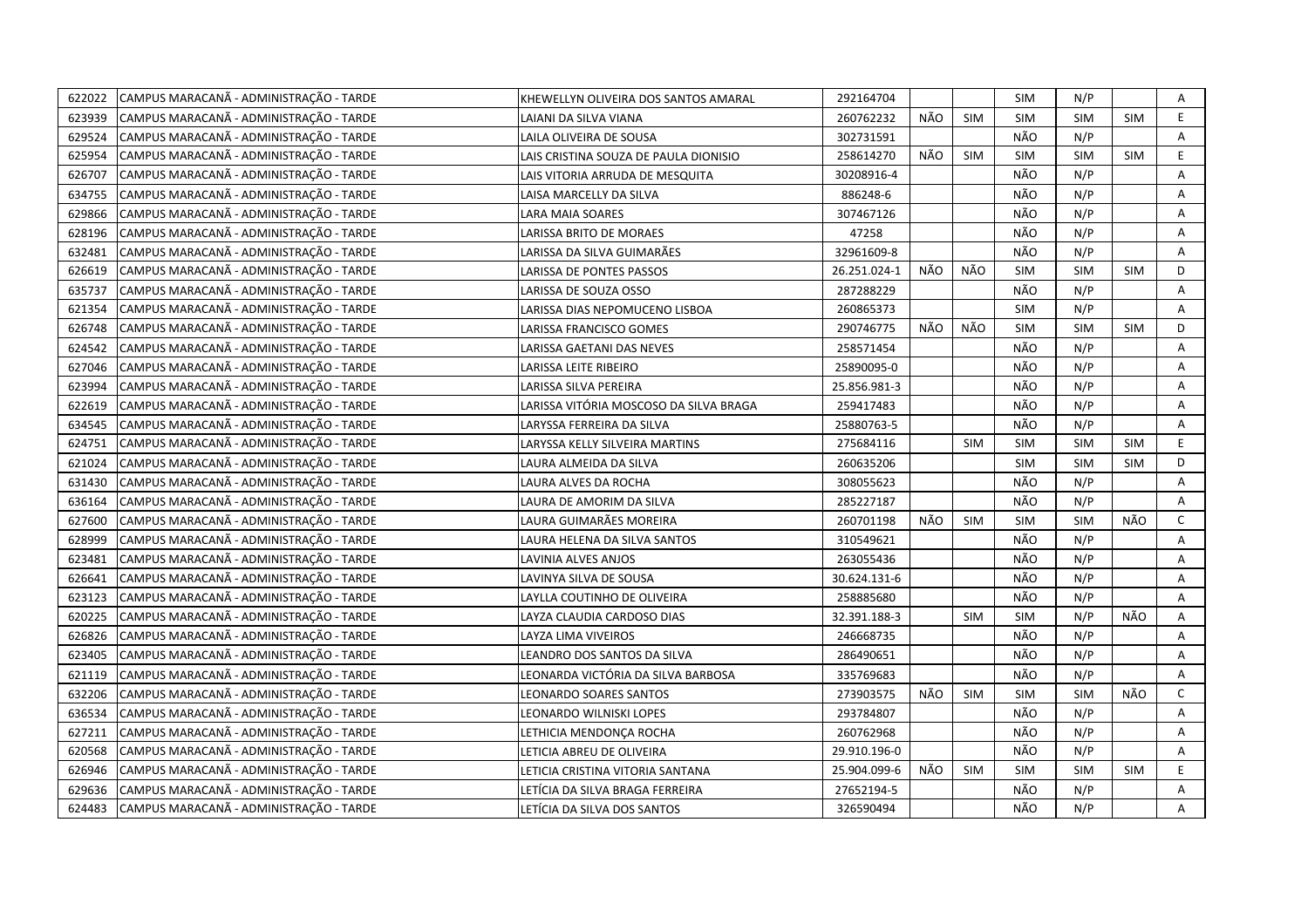| 625819 | CAMPUS MARACANÃ - ADMINISTRAÇÃO - TARDE | LETÍCIA DE OLIVEIRA MORAES              | 260590328    | NÃO |            | <b>SIM</b> | <b>SIM</b> |            | В            |
|--------|-----------------------------------------|-----------------------------------------|--------------|-----|------------|------------|------------|------------|--------------|
| 624092 | CAMPUS MARACANÃ - ADMINISTRAÇÃO - TARDE | LETÍCIA DE SOUZA RIBEIRO                | 259135580    |     |            | NÃO        | N/P        |            | A            |
| 636141 | CAMPUS MARACANÃ - ADMINISTRAÇÃO - TARDE | LETÍCIA DO NASCIMENTO MACHADO           | 8443556      | NÃO | NÃO        | <b>SIM</b> | SIM        | NÃO        | B            |
| 628447 | CAMPUS MARACANÃ - ADMINISTRAÇÃO - TARDE | LETICIA DUPIN SILVA                     | 26.085.599-4 |     |            | NÃO        | N/P        |            | A            |
| 630777 | CAMPUS MARACANÃ - ADMINISTRAÇÃO - TARDE | LETICIA FERREIRA DE ASSIS PERES         | 264740713    |     |            | NÃO        | N/P        |            | Α            |
| 631952 | CAMPUS MARACANÃ - ADMINISTRAÇÃO - TARDE | LETÍCIA GONÇALVES FARIAS REIS           | 260763370    |     |            | NÃO        | N/P        |            | A            |
| 631239 | CAMPUS MARACANÃ - ADMINISTRAÇÃO - TARDE | LETÍCIA NUNES DE PAULA                  | 311564025    |     |            | NÃO        | N/P        |            | A            |
| 631805 | CAMPUS MARACANÃ - ADMINISTRAÇÃO - TARDE | LETICIA WANG                            | 31.025.971-8 |     |            | NÃO        | N/P        |            | A            |
| 622149 | CAMPUS MARACANÃ - ADMINISTRAÇÃO - TARDE | LETYCIA DA SILVA ROMERO DE SOUZA        | 270843048    |     |            | NÃO        | N/P        |            | Α            |
| 635676 | CAMPUS MARACANÃ - ADMINISTRAÇÃO - TARDE | LETYCIA FREITAS DA SILVA LOPES SILVEIRA | 321315400    |     |            | NÃO        | N/P        |            | A            |
| 621821 | CAMPUS MARACANÃ - ADMINISTRAÇÃO - TARDE | LEVI VERISSIMO MAXIMIANO                | 258675214    | NÃO | <b>SIM</b> | NÃO        | <b>SIM</b> | <b>SIM</b> | Α            |
| 621489 | CAMPUS MARACANÃ - ADMINISTRAÇÃO - TARDE | LILIAM VITÓRIA FERREIRA CIPRIANO        | 345986426    | NÃO | <b>SIM</b> | <b>SIM</b> | <b>SIM</b> | <b>SIM</b> | E.           |
| 626820 | CAMPUS MARACANÃ - ADMINISTRAÇÃO - TARDE | LILIANE CHRISTINE SOUZA DOS SANTOS      | 331737676    |     |            | NÃO        | N/P        |            | A            |
| 627336 | CAMPUS MARACANÃ - ADMINISTRAÇÃO - TARDE | LINCOLN GUILHERME DOS SANTOS JESUS      | 258711522    |     |            | NÃO        | N/P        |            | A            |
| 630848 | CAMPUS MARACANÃ - ADMINISTRAÇÃO - TARDE | LINDA INFANTE GOULART                   | 258511765    |     |            | NÃO        | N/P        |            | A            |
| 635861 | CAMPUS MARACANÃ - ADMINISTRAÇÃO - TARDE | LIVIA BARCELOS MENDES                   | 260859525    |     |            | NÃO        | N/P        |            | A            |
| 622191 | CAMPUS MARACANÃ - ADMINISTRAÇÃO - TARDE | LIVIA DA SILVA ROQUE                    | 339463192    |     |            | NÃO        | N/P        |            | A            |
| 626026 | CAMPUS MARACANÃ - ADMINISTRAÇÃO - TARDE | LÍVIA DE SOUZA LIMA                     | 316028539    | NÃO | <b>SIM</b> | <b>SIM</b> | <b>SIM</b> | <b>SIM</b> | E.           |
| 626250 | CAMPUS MARACANÃ - ADMINISTRAÇÃO - TARDE | LIVIA VITÓRIA GUEDES MENEZES PEREIRA    | 313450397    | NÃO | <b>SIM</b> | <b>SIM</b> | <b>SIM</b> | <b>SIM</b> | E            |
| 626850 | CAMPUS MARACANÃ - ADMINISTRAÇÃO - TARDE | LNGRID ALICE DA SILVA GANDRA            | 321198988    | NÃO | <b>SIM</b> | <b>SIM</b> | <b>SIM</b> | <b>SIM</b> | E            |
| 633232 | CAMPUS MARACANÃ - ADMINISTRAÇÃO - TARDE | LORENA BULHÕES LOPES ALBINO             | 52777974-x   | NÃO | <b>SIM</b> | <b>SIM</b> | <b>SIM</b> | <b>SIM</b> | E.           |
| 626672 | CAMPUS MARACANÃ - ADMINISTRAÇÃO - TARDE | LORENA DA SILVA DOMINGOS                | 260540455    | NÃO | <b>SIM</b> | <b>SIM</b> | <b>SIM</b> | NÃO        | $\mathsf{C}$ |
| 635683 | CAMPUS MARACANÃ - ADMINISTRAÇÃO - TARDE | LORENA ESTEVES DE LIMA                  | 258458991    |     |            | NÃO        | N/P        |            | A            |
| 636302 | CAMPUS MARACANÃ - ADMINISTRAÇÃO - TARDE | LORRANY CRISTINA MACHADO SILVA          | 26507668-7   |     |            | NÃO        | N/P        |            | A            |
| 631776 | CAMPUS MARACANÃ - ADMINISTRAÇÃO - TARDE | LORRANY DA SILVA ROCHA                  | 260873666    |     |            | NÃO        | N/P        |            | Α            |
| 635515 | CAMPUS MARACANÃ - ADMINISTRAÇÃO - TARDE | LORRANY DA SILVA SANTOS                 | 33.292.584-1 |     |            | NÃO        | N/P        |            | A            |
| 627633 | CAMPUS MARACANÃ - ADMINISTRAÇÃO - TARDE | LORRANY VITÓRIA MOURA DA SILVA          | 31720495-6   | NÃO | <b>SIM</b> | <b>SIM</b> | SIM        | <b>SIM</b> | E            |
| 630440 | CAMPUS MARACANÃ - ADMINISTRAÇÃO - TARDE | LUAN DE SOUZA FIGALO                    | 286189881    |     |            | NÃO        | N/P        |            | Α            |
| 622329 | CAMPUS MARACANÃ - ADMINISTRAÇÃO - TARDE | LUAN VALDEGER E SILVA                   | 31454240-8   |     |            | NÃO        | N/P        |            | Α            |
| 622525 | CAMPUS MARACANÃ - ADMINISTRAÇÃO - TARDE | LUANA KORT KAMP PALLOS                  | 340549591    |     |            | NÃO        | N/P        |            | A            |
| 630933 | CAMPUS MARACANÃ - ADMINISTRAÇÃO - TARDE | LUANA MOURA                             | 258897719    |     |            | NÃO        | N/P        |            | Α            |
| 635333 | CAMPUS MARACANÃ - ADMINISTRAÇÃO - TARDE | LUANNA GOMES MONTEIRO                   | 258448778    |     |            | NÃO        | N/P        |            | A            |
| 622670 | CAMPUS MARACANÃ - ADMINISTRAÇÃO - TARDE | LUCAS AUGUSTO FERNANDES MELO            | 311741938    |     |            | NÃO        | N/P        |            | Α            |
| 620578 | CAMPUS MARACANÃ - ADMINISTRAÇÃO - TARDE | LUCAS BABISKI IGNÁCIO DE SOUZA          | 25.862.538-3 |     |            | <b>SIM</b> | N/P        |            | A            |
| 636353 | CAMPUS MARACANÃ - ADMINISTRAÇÃO - TARDE | LUCAS BRAGA AGUIAR RODRIGUES            | 27.961.721-1 |     |            | NÃO        | N/P        |            | Α            |
| 635321 | CAMPUS MARACANÃ - ADMINISTRAÇÃO - TARDE | LUCAS COLLARES VICENTE                  | 292822319    |     |            | NÃO        | N/P        |            | Α            |
| 623807 | CAMPUS MARACANÃ - ADMINISTRAÇÃO - TARDE | LUCAS DE LIMA PEIXOTO                   | 327296810    | NÃO | <b>SIM</b> | <b>SIM</b> | <b>SIM</b> |            | $\mathsf{C}$ |
| 630059 | CAMPUS MARACANÃ - ADMINISTRAÇÃO - TARDE | LUCAS DOMINGOS CASTORINO                | 275031805    | NÃO | SIM        | <b>SIM</b> | <b>SIM</b> | NÃO        | $\mathsf{C}$ |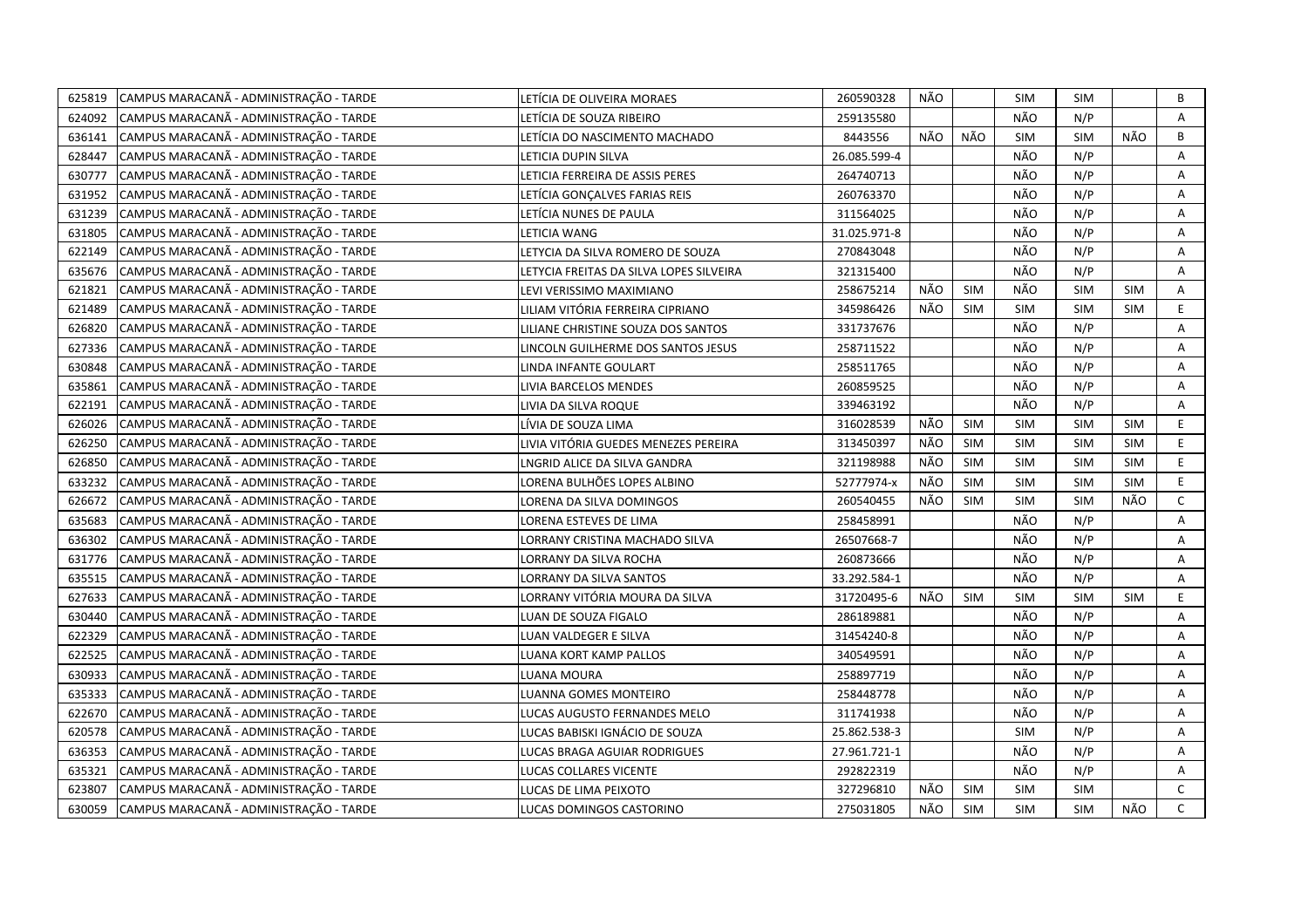| 632070 | CAMPUS MARACANÃ - ADMINISTRAÇÃO - TARDE | LUCAS DOS SANTOS RODRIGUES GONÇALVES   | 258414028    |     |            | NÃO        | N/P        |            | Α            |
|--------|-----------------------------------------|----------------------------------------|--------------|-----|------------|------------|------------|------------|--------------|
| 628492 | CAMPUS MARACANÃ - ADMINISTRAÇÃO - TARDE | LUCAS FARIAS DE AQUINO                 | 270891450    |     |            | NÃO        | N/P        |            | A            |
| 626066 | CAMPUS MARACANÃ - ADMINISTRAÇÃO - TARDE | LUCAS FARIAS LIMA                      | 34.338.230-5 | NÃO | <b>SIM</b> | SIM        | SIM        | <b>SIM</b> | E.           |
| 621624 | CAMPUS MARACANÃ - ADMINISTRAÇÃO - TARDE | LUCAS GABRIEL ISIDIO DOS SANTOS        | 270607740    |     |            | NÃO        | N/P        |            | A            |
| 624586 | CAMPUS MARACANÃ - ADMINISTRAÇÃO - TARDE | LUCAS JEFERSON DE ARAÚJO DA SILVA      | 327761672    | NÃO | SIM        | <b>SIM</b> | <b>SIM</b> | <b>SIM</b> | E.           |
| 624097 | CAMPUS MARACANÃ - ADMINISTRAÇÃO - TARDE | LUCAS LOPES TEIXEIRA                   | 296763790    | NÃO | <b>SIM</b> | <b>SIM</b> | <b>SIM</b> | <b>SIM</b> | E.           |
| 634052 | CAMPUS MARACANÃ - ADMINISTRAÇÃO - TARDE | LUCAS LOURENÇO DA COSTA                | 3808291      |     |            | NÃO        | N/P        |            | Α            |
| 620566 | CAMPUS MARACANÃ - ADMINISTRAÇÃO - TARDE | LUCAS SANTOS DE AQUINO                 | 30046516     |     |            | NÃO        | N/P        |            | Α            |
| 633291 | CAMPUS MARACANA - ADMINISTRAÇÃO - TARDE | LUCAS VINÍCIUS DA SILVA VIEIRA         | 323678961    |     |            | NÃO        | N/P        |            | Α            |
| 620422 | CAMPUS MARACANÃ - ADMINISTRAÇÃO - TARDE | LUCYANA CRISTHYNA RAYMUNDO             | 278829692    | NÃO | NÃO        | <b>SIM</b> | <b>SIM</b> | <b>SIM</b> | D            |
| 634399 | CAMPUS MARACANÃ - ADMINISTRAÇÃO - TARDE | LUDIMILA GOMES MARTINS                 | 258466762    | NÃO | <b>SIM</b> | <b>SIM</b> | <b>SIM</b> | NÃO        | $\mathsf{C}$ |
| 626645 | CAMPUS MARACANÃ - ADMINISTRAÇÃO - TARDE | LUDMILA BEATRICE MARSAL DA SILVA       | 260598008    | NÃO | <b>SIM</b> | <b>SIM</b> | <b>SIM</b> | NÃO        | $\mathsf{C}$ |
| 634628 | CAMPUS MARACANÃ - ADMINISTRAÇÃO - TARDE | LUDMILA LIMA CRUZ                      | 259214229    | NÃO | <b>SIM</b> | <b>SIM</b> | <b>SIM</b> | <b>SIM</b> | E.           |
| 622487 | CAMPUS MARACANÃ - ADMINISTRAÇÃO - TARDE | LUIGI DOS SANTOS BATISTA               | 26.060.642-1 |     |            | NÃO        | N/P        |            | Α            |
| 625878 | CAMPUS MARACANÃ - ADMINISTRAÇÃO - TARDE | LUIS FELIPE SAMPAIO RODRIGUES          | 33.992.041-5 |     | <b>SIM</b> | <b>SIM</b> | N/P        |            | A            |
| 628240 | CAMPUS MARACANÃ - ADMINISTRAÇÃO - TARDE | LUÍS FERNANDO PINTO FERREIRA DA COSTA  | 25853240-7   |     |            | NÃO        | N/P        |            | A            |
| 630039 | CAMPUS MARACANÃ - ADMINISTRAÇÃO - TARDE | LUÍSA BARBOSA DA CUNHA                 | 316475565    |     |            | NÃO        | N/P        |            | Α            |
| 631774 | CAMPUS MARACANÃ - ADMINISTRAÇÃO - TARDE | LUÍSA DE QUEIROZ SOARES                | 270475890    |     |            | NÃO        | N/P        |            | A            |
| 632181 | CAMPUS MARACANÃ - ADMINISTRAÇÃO - TARDE | LUISA MACHADO PALHARES SOUZA           | 260763719    |     |            | NÃO        | N/P        |            | A            |
| 633692 | CAMPUS MARACANÃ - ADMINISTRAÇÃO - TARDE | LUISA MARTINS DE OLIVEIRA              | 273697375    |     |            | NÃO        | N/P        |            | Α            |
| 622333 | CAMPUS MARACANÃ - ADMINISTRAÇÃO - TARDE | LUIZ GUILHERME SANTANA OLIVEIRA        | 276546280    |     |            | NÃO        | N/P        |            | A            |
| 636600 | CAMPUS MARACANÃ - ADMINISTRAÇÃO - TARDE | LUIZ HENRIQUE SILVA BORGES DE CARVALHO | 238109268    |     |            | NÃO        | N/P        |            | A            |
| 634072 | CAMPUS MARACANÃ - ADMINISTRAÇÃO - TARDE | LUIZ MIGUEL DA COSTA DA SILVA          | 31.328.377-2 | NÃO | NÃO        | <b>SIM</b> | <b>SIM</b> | NÃO        | B            |
| 621652 | CAMPUS MARACANÃ - ADMINISTRAÇÃO - TARDE | LUIZA CALDEIRA FIGUEIREDO CURTI        | 299546937    |     |            | NÃO        | N/P        |            | A            |
| 621289 | CAMPUS MARACANÃ - ADMINISTRAÇÃO - TARDE | LUIZA CARLA AFFONSO DA SILVA           | 22.268.472-2 |     |            | NÃO        | N/P        |            | A            |
| 624868 | CAMPUS MARACANA - ADMINISTRAÇÃO - TARDE | LUIZA CHAO BASTOS DA SILVA             | 317144400    |     |            | NÃO        | N/P        |            | A            |
| 625048 | CAMPUS MARACANÃ - ADMINISTRAÇÃO - TARDE | LUIZA EDUARDA MARQUES BOTELHO          | 31.371.676-3 |     |            | NÃO        | N/P        |            | A            |
| 628147 | CAMPUS MARACANÃ - ADMINISTRAÇÃO - TARDE | LUIZA MARIA STUDART MAIA DE ALMEIDA    | 26917325-8   |     |            | NÃO        | N/P        |            | Α            |
| 632214 | CAMPUS MARACANÃ - ADMINISTRAÇÃO - TARDE | LUIZA MEL MAGALHÃES SILVA              | 258735877    |     |            | <b>SIM</b> | N/P        |            | A            |
| 634659 | CAMPUS MARACANÃ - ADMINISTRAÇÃO - TARDE | LUNA CALVET PAIM DE OLIVEIRA           | 259076313    |     |            | NÃO        | N/P        |            | Α            |
| 632388 | CAMPUS MARACANÃ - ADMINISTRAÇÃO - TARDE | LUNA DOS SANTOS PAULINO DA SILVA       | 260932355    |     |            | NÃO        | N/P        |            | A            |
| 626816 | CAMPUS MARACANÃ - ADMINISTRAÇÃO - TARDE | LYA CORREA NUNES                       | 314444225    | NÃO | <b>SIM</b> | <b>SIM</b> | <b>SIM</b> | <b>SIM</b> | E.           |
| 622323 | CAMPUS MARACANA - ADMINISTRAÇÃO - TARDE | <b>MAELI COELHO DE OLIVEIRA</b>        | 337075824    |     |            | NÃO        | N/P        |            | A            |
| 627644 | CAMPUS MARACANÃ - ADMINISTRAÇÃO - TARDE | MAICON ROQUE DE SOUZA DA CRUZ          | 292491826    |     |            | NÃO        | N/P        |            | Α            |
| 621342 | CAMPUS MARACANÃ - ADMINISTRAÇÃO - TARDE | MAIQUI WILLIAN PASSOS MARTINS COSTA    | 297597163    | NÃO | NÃO        | <b>SIM</b> | <b>SIM</b> | <b>SIM</b> | D            |
| 632995 | CAMPUS MARACANÃ - ADMINISTRAÇÃO - TARDE | MAKENZI SOUZA GUIMARÃES                | 28.610.464-1 |     | <b>SIM</b> | <b>SIM</b> | <b>SIM</b> | <b>SIM</b> | E            |
| 629997 | CAMPUS MARACANÃ - ADMINISTRAÇÃO - TARDE | MALU NEVES DE SOUZA                    | 25.876.455-4 |     |            | NÃO        | N/P        |            | Α            |
| 625039 | CAMPUS MARACANA - ADMINISTRAÇÃO - TARDE | MANUELA FERNANDEZ NASCIMENTO SEIXAS    | 258734045    |     |            | NÃO        | N/P        |            | A            |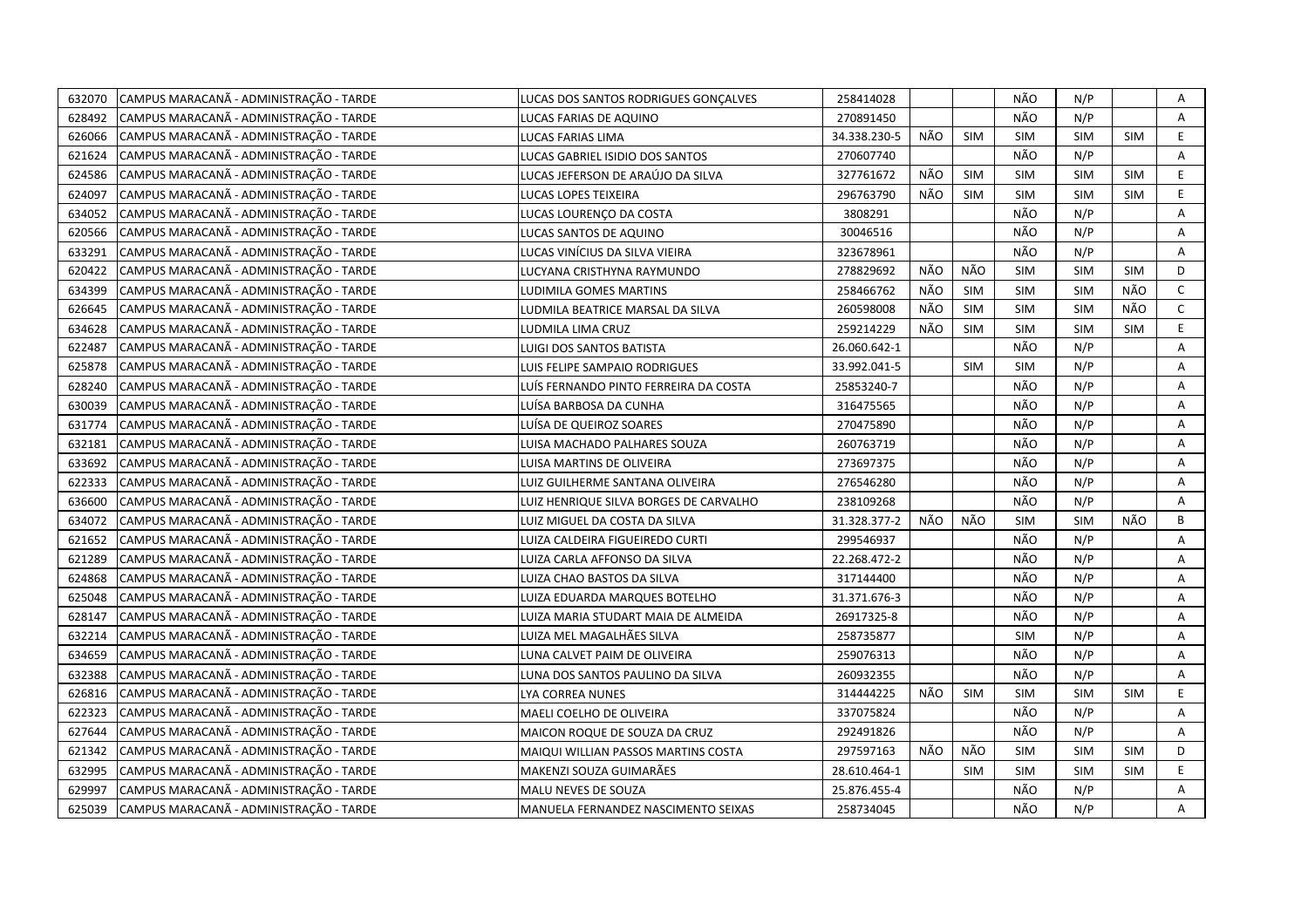| 632962 | CAMPUS MARACANÃ - ADMINISTRAÇÃO - TARDE | MANUELA FLORENCIO RIBEIRO DA SILVA     | 314609751     |            |            | NÃO        | N/P        |            | Α              |
|--------|-----------------------------------------|----------------------------------------|---------------|------------|------------|------------|------------|------------|----------------|
| 634725 | CAMPUS MARACANÃ - ADMINISTRAÇÃO - TARDE | MANUELA KLIGMAN CAMILLO                | 311993919     |            |            | NÃO        | N/P        |            | $\mathsf{A}$   |
| 620832 | CAMPUS MARACANÃ - ADMINISTRAÇÃO - TARDE | MANUELA SOUSA DOS SANTOS               | 336101753     |            |            | NÃO        | N/P        |            | A              |
| 636491 | CAMPUS MARACANÃ - ADMINISTRAÇÃO - TARDE | MANUELE REGINA FERREIRA DE ALMEIDA     | 261290316     |            | <b>SIM</b> | <b>SIM</b> | <b>SIM</b> | <b>SIM</b> | E.             |
| 624929 | CAMPUS MARACANÃ - ADMINISTRAÇÃO - TARDE | MANUELLA CARLA LIMA SILVA              | 294539176     |            |            | NÃO        | N/P        |            | A              |
| 629139 | CAMPUS MARACANÃ - ADMINISTRAÇÃO - TARDE | MANUELLA ZUMBA LAUREANO LOPES          | 300871969     |            |            | NÃO        | N/P        |            | Α              |
| 625231 | CAMPUS MARACANÃ - ADMINISTRAÇÃO - TARDE | MARCELA VICTÓRIA DA SILVA MOTTA        | 29937408-2    |            |            | NÃO        | N/P        |            | Α              |
| 628314 | CAMPUS MARACANÃ - ADMINISTRAÇÃO - TARDE | MARCELLA MARCOS RIBEIRO                | 315320093     |            |            | NÃO        | N/P        |            | Α              |
| 623399 | CAMPUS MARACANÃ - ADMINISTRAÇÃO - TARDE | <b>MARCELLY ALVES</b>                  | 307843771     | NÃO        | <b>SIM</b> | <b>SIM</b> | <b>SIM</b> | <b>SIM</b> | E              |
| 629745 | CAMPUS MARACANÃ - ADMINISTRAÇÃO - TARDE | MARCELO DA PAZ SILVA MOREIRA           | 8738432       |            |            | NÃO        | N/P        |            | A              |
| 626842 | CAMPUS MARACANÃ - ADMINISTRAÇÃO - TARDE | MARCIO HEITOR MEIER DE MELLO           | 299332031     |            |            | NÃO        | N/P        |            | A              |
| 631104 | CAMPUS MARACANÃ - ADMINISTRAÇÃO - TARDE | MARCOS LOPES GOMES                     | 31365383-4    |            |            | NÃO        | N/P        |            | A              |
| 624243 | CAMPUS MARACANÃ - ADMINISTRAÇÃO - TARDE | MARCOS VINICIUS WANDERLEY DO AMARAL    | 33.396.995-09 |            |            | NÃO        | N/P        |            | A              |
| 636558 | CAMPUS MARACANÃ - ADMINISTRAÇÃO - TARDE | MARIA AUGUSTA ALVES PESSOA             | 26060422-8    | NÃO        | NÃO        | <b>SIM</b> | <b>SIM</b> | <b>SIM</b> | D              |
| 622986 | CAMPUS MARACANÃ - ADMINISTRAÇÃO - TARDE | MARIA CECÍLIA DOS SANTOS GOMES         | 31969961-7    |            |            | NÃO        | N/P        |            | A              |
| 635299 | CAMPUS MARACANÃ - ADMINISTRAÇÃO - TARDE | MARIA CLARA ANDRADE DOS SANTOS         | 260761879     |            |            | NÃO        | N/P        |            | A              |
| 636424 | CAMPUS MARACANÃ - ADMINISTRAÇÃO - TARDE | MARIA CLARA AUGUSTO BARROS             | 27.946.628-8  |            |            | NÃO        | N/P        |            | A              |
| 626909 | CAMPUS MARACANÃ - ADMINISTRAÇÃO - TARDE | MARIA CLARA BOCHNER PIRES              | 28920739-1    |            |            | NÃO        | N/P        |            | A              |
| 625447 | CAMPUS MARACANÃ - ADMINISTRAÇÃO - TARDE | MARIA CLARA BOTELHO DOS SANTOS         | 26507190-2    |            |            | NÃO        | N/P        |            | A              |
| 627156 | CAMPUS MARACANÃ - ADMINISTRAÇÃO - TARDE | MARIA CLARA CARVALHO DA SILVA          | 321844268     | NÃO        | <b>SIM</b> | <b>SIM</b> | <b>SIM</b> | <b>SIM</b> | E              |
| 620706 | CAMPUS MARACANÃ - ADMINISTRAÇÃO - TARDE | MARIA CLARA CASTRO DE LEMOS PIEDADE    | 260819099     |            |            | NÃO        | N/P        |            | A              |
| 624227 | CAMPUS MARACANÃ - ADMINISTRAÇÃO - TARDE | MARIA CLARA DE MORAES ROCHA PEREIRA    | 265121277     |            |            | NÃO        | N/P        |            | A              |
| 625229 | CAMPUS MARACANÃ - ADMINISTRAÇÃO - TARDE | MARIA CLARA DOS SANTOS SILVA           | 305542391     |            |            | NÃO        | N/P        |            | A              |
| 622237 | CAMPUS MARACANÃ - ADMINISTRAÇÃO - TARDE | MARIA CLARA DUARTE DE SOUZA            | 270972920     | NÃO        | <b>SIM</b> | <b>SIM</b> | <b>SIM</b> | NÃO        | C              |
| 630313 | CAMPUS MARACANÃ - ADMINISTRAÇÃO - TARDE | MARIA CLARA GIESEL LOUREIRO            | 299129825     |            |            | NÃO        | N/P        |            | A              |
| 630760 | CAMPUS MARACANA - ADMINISTRAÇÃO - TARDE | MARIA CLARA MONTEIRO ESTEVES           | 271848822     |            |            | NÃO        | N/P        |            | A              |
| 628345 | CAMPUS MARACANÃ - ADMINISTRAÇÃO - TARDE | MARIA CLARA MOREIRA DA SILVA LIMA      | 318867975     |            |            | <b>SIM</b> | N/P        |            | A              |
| 627377 | CAMPUS MARACANÃ - ADMINISTRAÇÃO - TARDE | MARIA CLARA OLIVEIRA DE CASTRO         | 26.190.247-2  |            |            | <b>SIM</b> | N/P        |            | Α              |
| 629107 | CAMPUS MARACANÃ - ADMINISTRAÇÃO - TARDE | MARIA CLARA SANTOS SILVA               | 25671862-8    |            |            | NÃO        | N/P        |            | $\overline{A}$ |
| 626553 | CAMPUS MARACANÃ - ADMINISTRAÇÃO - TARDE | MARIA CLARA SOUZA DA SILVA ALMEIDA     | 4,90919E+11   | <b>SIM</b> | <b>SIM</b> | <b>SIM</b> | <b>SIM</b> | NÃO        | G              |
| 623935 | CAMPUS MARACANÃ - ADMINISTRAÇÃO - TARDE | MARIA EDUARDA ALVES DE ALMEIDA         | 305430910     |            |            | NÃO        | N/P        |            | $\overline{A}$ |
| 626830 | CAMPUS MARACANÃ - ADMINISTRAÇÃO - TARDE | MARIA EDUARDA ANUNCIAÇÃO FRANÇA        | 277284295     | NÃO        | SIM        | <b>SIM</b> | <b>SIM</b> | <b>SIM</b> | E              |
| 631402 | CAMPUS MARACANA - ADMINISTRAÇÃO - TARDE | MARIA EDUARDA ARRUDA DA SILVA          | 315067058     |            | <b>SIM</b> | <b>SIM</b> | <b>SIM</b> | NÃO        | $\mathsf{C}$   |
| 628948 | CAMPUS MARACANÃ - ADMINISTRAÇÃO - TARDE | MARIA EDUARDA BARBOSA CARDOSO          | 256829599     |            | <b>SIM</b> | <b>SIM</b> | <b>SIM</b> | <b>SIM</b> | E              |
| 629529 | CAMPUS MARACANÃ - ADMINISTRAÇÃO - TARDE | MARIA EDUARDA BARROS SOARES            | 8500266       |            |            | NÃO        | N/P        |            | A              |
| 622715 | CAMPUS MARACANÃ - ADMINISTRAÇÃO - TARDE | MARIA EDUARDA BATISTA CARDOSO DE SOUZA | 312435449     | NÃO        | SIM        | <b>SIM</b> | <b>SIM</b> | <b>SIM</b> | E              |
| 636258 | CAMPUS MARACANÃ - ADMINISTRAÇÃO - TARDE | MARIA EDUARDA BRANDÃO LIA              | 26.063.074-4  |            |            | NÃO        | N/P        |            | Α              |
| 631984 | CAMPUS MARACANA - ADMINISTRAÇÃO - TARDE | MARIA EDUARDA CERQUEIRA DA SILVA       | 321170003     |            |            | NÃO        | N/P        |            | A              |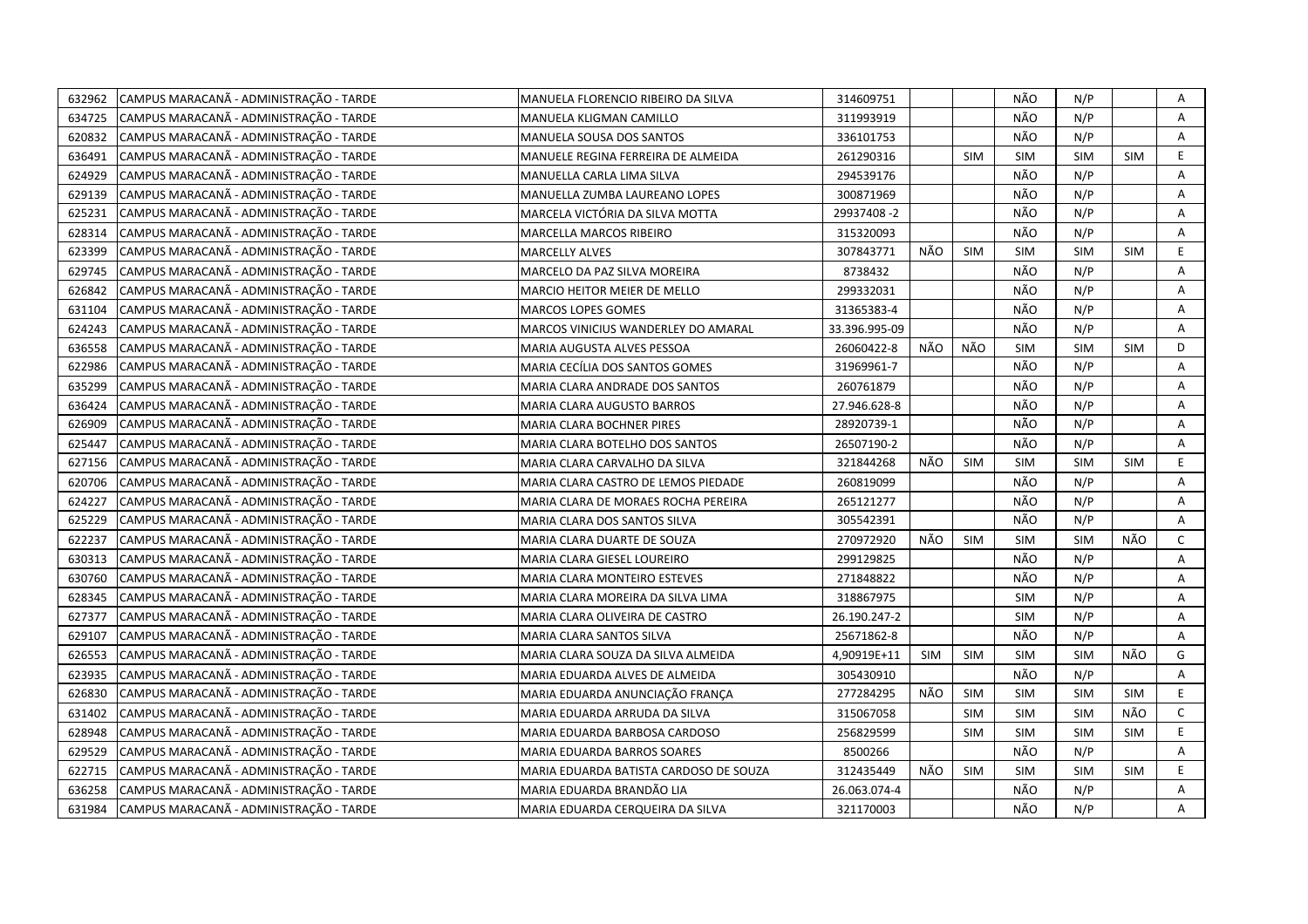| 626501 | CAMPUS MARACANÃ - ADMINISTRAÇÃO - TARDE | MARIA EDUARDA DA CONCEIÇÃO FERREIRA PAULO    | 27092171-1   |     | <b>SIM</b> | SIM        | <b>SIM</b> | SIM        | E.           |
|--------|-----------------------------------------|----------------------------------------------|--------------|-----|------------|------------|------------|------------|--------------|
| 626924 | CAMPUS MARACANÃ - ADMINISTRAÇÃO - TARDE | MARIA EDUARDA DA MOTA PEREIRA                | 290839729    |     |            | NÃO        | N/P        |            | A            |
| 631794 | CAMPUS MARACANÃ - ADMINISTRAÇÃO - TARDE | MARIA EDUARDA DA SILVA                       | 26.053.945-7 |     |            | NÃO        | N/P        |            | A            |
| 623355 | CAMPUS MARACANÃ - ADMINISTRAÇÃO - TARDE | MARIA EDUARDA DA SILVA GOMES                 | 328493978    |     |            | NÃO        | N/P        |            | Α            |
| 628880 | CAMPUS MARACANÃ - ADMINISTRAÇÃO - TARDE | MARIA EDUARDA DA SILVA NASCIMENTO            | 322875550    | NÃO | <b>SIM</b> | <b>SIM</b> | <b>SIM</b> | <b>SIM</b> | E.           |
| 628034 | CAMPUS MARACANÃ - ADMINISTRAÇÃO - TARDE | MARIA EDUARDA DE CASTRO CORRÊA               | 266921519    |     |            | NÃO        | N/P        |            | Α            |
| 632163 | CAMPUS MARACANÃ - ADMINISTRAÇÃO - TARDE | MARIA EDUARDA DE OLIVEIRA FERREIRA DO AMARAL | 340453711    |     |            | NÃO        | N/P        |            | Α            |
| 624066 | CAMPUS MARACANÃ - ADMINISTRAÇÃO - TARDE | MARIA EDUARDA DE SOUZA CAMPOS                | 260783451    |     |            | NÃO        | N/P        |            | Α            |
| 631468 | CAMPUS MARACANÃ - ADMINISTRAÇÃO - TARDE | MARIA EDUARDA DIAS CUNHA PRADO               | 289487647    |     |            | NÃO        | N/P        |            | Α            |
| 636520 | CAMPUS MARACANÃ - ADMINISTRAÇÃO - TARDE | MARIA EDUARDA FERNANDES DA MOTA              | 297845851    |     |            | NÃO        | N/P        |            | Α            |
| 630281 | CAMPUS MARACANÃ - ADMINISTRAÇÃO - TARDE | MARIA EDUARDA FERREIRA ARCANJO               | 270843675    |     |            | NÃO        | N/P        |            | Α            |
| 632609 | CAMPUS MARACANÃ - ADMINISTRAÇÃO - TARDE | MARIA EDUARDA FRANÇA DE SOUZA                | 329691034    |     |            | NÃO        | N/P        |            | A            |
| 620831 | CAMPUS MARACANÃ - ADMINISTRAÇÃO - TARDE | MARIA EDUARDA HERCULANO DE SANTANA           | 313078438    |     |            | NÃO        | N/P        |            | Α            |
| 622181 | CAMPUS MARACANÃ - ADMINISTRAÇÃO - TARDE | MARIA EDUARDA LEANDRO                        | 301418844    | NÃO | <b>SIM</b> | SIM        | <b>SIM</b> | <b>SIM</b> | E            |
| 620688 | CAMPUS MARACANÃ - ADMINISTRAÇÃO - TARDE | MARIA EDUARDA LIMA LABRE                     | 307560227    |     |            | NÃO        | N/P        |            | Α            |
| 635057 | CAMPUS MARACANÃ - ADMINISTRAÇÃO - TARDE | MARIA EDUARDA LIMA MARQUES                   | 276543543    |     |            | NÃO        | N/P        |            | $\mathsf{A}$ |
| 624447 | CAMPUS MARACANÃ - ADMINISTRAÇÃO - TARDE | MARIA EDUARDA LINS RODRIGUES DA SILVA        | 258545292    | NÃO | <b>SIM</b> | <b>SIM</b> | SIM        | <b>SIM</b> | E.           |
| 635094 | CAMPUS MARACANÃ - ADMINISTRAÇÃO - TARDE | MARIA EDUARDA LOPES DE SANTANNA              | 263210444    |     |            | NÃO        | N/P        |            | Α            |
| 629491 | CAMPUS MARACANÃ - ADMINISTRAÇÃO - TARDE | MARIA EDUARDA MACHADO SANTOS                 | 284416005    |     |            | NÃO        | N/P        |            | A            |
| 627737 | CAMPUS MARACANÃ - ADMINISTRAÇÃO - TARDE | MARIA EDUARDA MARINHO DE ARAUJO              | 290702323    | NÃO | <b>SIM</b> | <b>SIM</b> | <b>SIM</b> | SIM        | E            |
| 636655 | CAMPUS MARACANÃ - ADMINISTRAÇÃO - TARDE | MARIA EDUARDA MARTINS PEREIRA DA             | 258611458    |     |            | SIM        | N/P        |            | A            |
| 632012 | CAMPUS MARACANÃ - ADMINISTRAÇÃO - TARDE | MARIA EDUARDA MELONI DO VALLE                | 28254570-6   |     |            | NÃO        | N/P        |            | Α            |
| 636148 | CAMPUS MARACANÃ - ADMINISTRAÇÃO - TARDE | MARIA EDUARDA MOREIRA LIMA CHAVES            | 26.059.612-7 |     |            | NÃO        | N/P        |            | A            |
| 623361 | CAMPUS MARACANÃ - ADMINISTRAÇÃO - TARDE | MARIA EDUARDA NOGUEIRA DO NASCIMENTO         | 31.562.924-6 |     |            | NÃO        | N/P        |            | A            |
| 635573 | CAMPUS MARACANÃ - ADMINISTRAÇÃO - TARDE | MARIA EDUARDA OGAWA GARTNER                  | 23.469.803-3 |     |            | NÃO        | N/P        |            | Α            |
| 624003 | CAMPUS MARACANÃ - ADMINISTRAÇÃO - TARDE | MARIA EDUARDA OLIVEIRA DA SILVA LAZZARO      | 332561133    |     |            | NÃO        | N/P        |            | A            |
| 627770 | CAMPUS MARACANÃ - ADMINISTRAÇÃO - TARDE | MARIA EDUARDA OLIVEIRA MORAES                | 229550421    |     |            | <b>SIM</b> | N/P        |            | Α            |
| 630745 | CAMPUS MARACANÃ - ADMINISTRAÇÃO - TARDE | MARIA EDUARDA RODRIGUES BELMONT              | 50163        |     |            | NÃO        | N/P        |            | A            |
| 629871 | CAMPUS MARACANÃ - ADMINISTRAÇÃO - TARDE | MARIA EDUARDA SAÊTA DE SOUZA                 | 260791884    |     |            | NÃO        | N/P        |            | Α            |
| 630256 | CAMPUS MARACANÃ - ADMINISTRAÇÃO - TARDE | MARIA EDUARDA SANTOS DE AZEVEDO              | 261010607    |     |            | NÃO        | N/P        |            | A            |
| 628531 | CAMPUS MARACANÃ - ADMINISTRAÇÃO - TARDE | MARIA EDUARDA SILVA CALISTRA                 | 317647634    |     | <b>SIM</b> | <b>SIM</b> | <b>SIM</b> | <b>SIM</b> | E            |
| 625437 | CAMPUS MARACANÃ - ADMINISTRAÇÃO - TARDE | MARIA EDUARDA SIMOES DOS SANTOS              | 296308679    |     |            | NÃO        | N/P        |            | Α            |
| 628086 | CAMPUS MARACANÃ - ADMINISTRAÇÃO - TARDE | MARIA EDUARDA SOUZA VASCONCELOS DA SILVA     | 305157232    |     |            | NÃO        | N/P        |            | Α            |
| 636291 | CAMPUS MARACANÃ - ADMINISTRAÇÃO - TARDE | MARIA EDUARDA TEIXEIRA DE OLIVEIRA           | 258623867    |     |            | NÃO        | N/P        |            | Α            |
| 635656 | CAMPUS MARACANÃ - ADMINISTRAÇÃO - TARDE | MARIA EDUARDA VARRIOL DE FREITAS DOS SANTOS  | 29.220.788-3 |     |            | NÃO        | N/P        |            | A            |
| 623786 | CAMPUS MARACANÃ - ADMINISTRAÇÃO - TARDE | MARIA FERNANDA BARROS DA COSTA               | 32.800.262-1 | NÃO | <b>SIM</b> | <b>SIM</b> | <b>SIM</b> | <b>SIM</b> | E            |
| 632390 | CAMPUS MARACANÃ - ADMINISTRAÇÃO - TARDE | MARIA FERNANDA DE OLIVEIRA DE SOUZA          | 326644937    |     |            | NÃO        | N/P        |            | A            |
| 635210 | CAMPUS MARACANA - ADMINISTRAÇÃO - TARDE | MARIA FERNANDA LOURENÇO DE FARIAS            | 334614666    |     |            | NÃO        | N/P        |            | A            |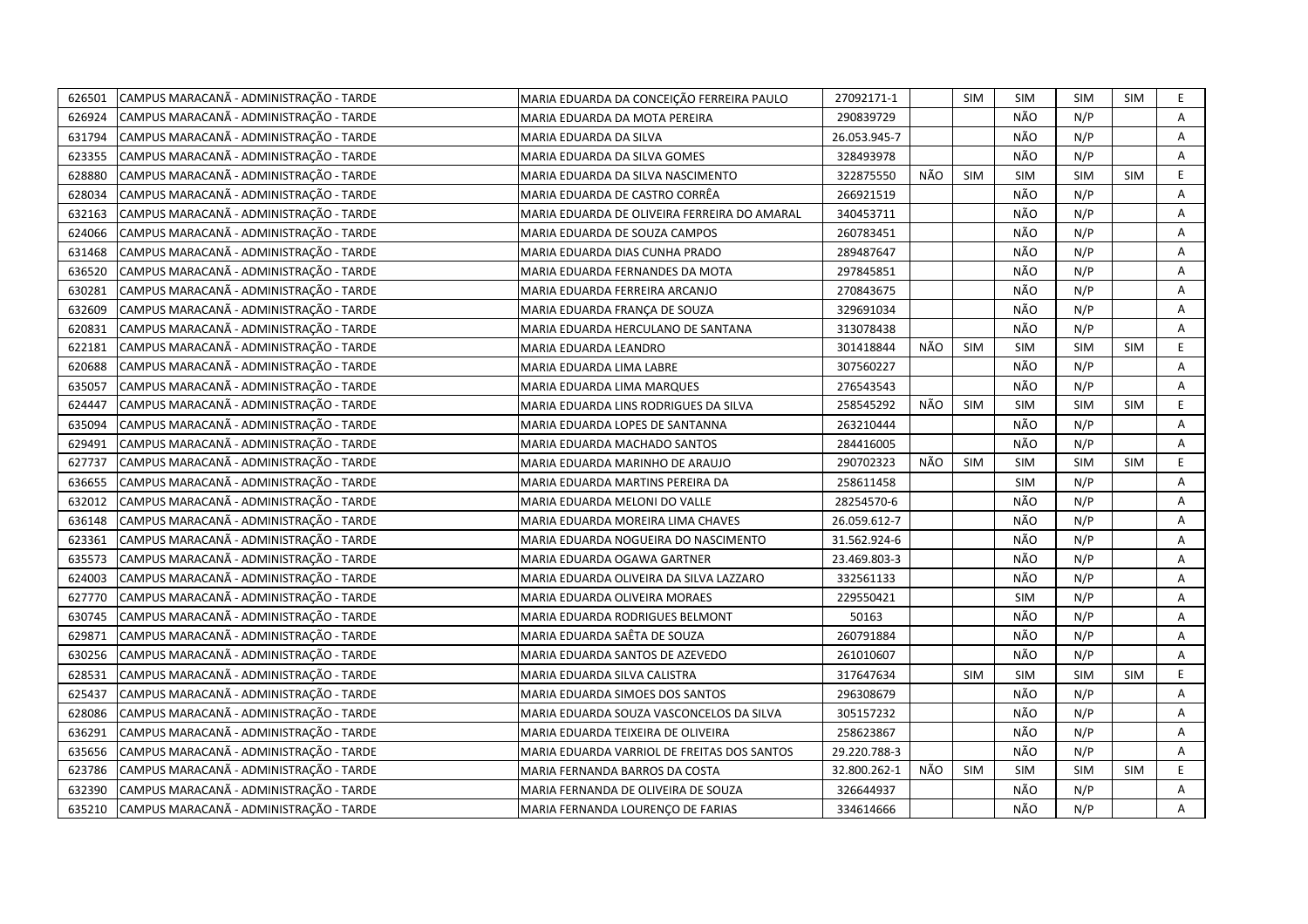| 633648 | CAMPUS MARACANÃ - ADMINISTRAÇÃO - TARDE | MARIA GABRIELLA DE OLIVEIRA TENÓRIO        | 260725866    |            |            | NÃO        | N/P        |            | Α              |
|--------|-----------------------------------------|--------------------------------------------|--------------|------------|------------|------------|------------|------------|----------------|
| 627922 | CAMPUS MARACANÃ - ADMINISTRAÇÃO - TARDE | MARIA GLEICIANE BARBOSA DE SOUZA           | 092.396.683- | NÃO        | NÃO        | <b>SIM</b> | <b>SIM</b> | <b>SIM</b> | D              |
| 629520 | CAMPUS MARACANÃ - ADMINISTRAÇÃO - TARDE | MARIA GONÇALA FERNANDES DE MACEDO          | 259135192    |            |            | NÃO        | N/P        |            | A              |
| 635316 | CAMPUS MARACANÃ - ADMINISTRAÇÃO - TARDE | MARIA GRAZIELE DOS SANTOS DANTAS           | 260634936    |            |            | NÃO        | N/P        |            | A              |
| 620527 | CAMPUS MARACANÃ - ADMINISTRAÇÃO - TARDE | MARIA ISABEL RODRIGUES FERNANDES           | 26002245     |            |            | NÃO        | N/P        |            | Α              |
| 630713 | CAMPUS MARACANÃ - ADMINISTRAÇÃO - TARDE | MARIA JULYA DE BARROS CORREA               | 26507846-9   | NÃO        | <b>SIM</b> | <b>SIM</b> | <b>SIM</b> | <b>SIM</b> | E.             |
| 622628 | CAMPUS MARACANÃ - ADMINISTRAÇÃO - TARDE | MARIA LUIZA DE LIMA FERNANDES              | 289446577    |            |            | NÃO        | N/P        |            | Α              |
| 623568 | CAMPUS MARACANÃ - ADMINISTRAÇÃO - TARDE | MARIA LUIZA DOS SANTOS                     | 260572698    | <b>SIM</b> | <b>SIM</b> | <b>SIM</b> | <b>SIM</b> | <b>SIM</b> |                |
| 625679 | CAMPUS MARACANÃ - ADMINISTRAÇÃO - TARDE | MARIA LUÍZA PEREIRA DE MELLO               | 258444694    |            |            | NÃO        | N/P        |            | A              |
| 620484 | CAMPUS MARACANÃ - ADMINISTRAÇÃO - TARDE | MARIA LUIZA PINTO PEREIRA                  | 283979565    | NÃO        | <b>SIM</b> | <b>SIM</b> | <b>SIM</b> | <b>SIM</b> | E.             |
| 629448 | CAMPUS MARACANÃ - ADMINISTRAÇÃO - TARDE | MARIA LUIZA RODRIGUES DA SILVA             | 323408054    |            |            | NÃO        | N/P        |            | A              |
| 630815 | CAMPUS MARACANÃ - ADMINISTRAÇÃO - TARDE | MARIA LUIZA TORRES CARRAMAO DE ANDRADE     | 258676618    |            |            | NÃO        | N/P        |            | Α              |
| 621723 | CAMPUS MARACANÃ - ADMINISTRAÇÃO - TARDE | MARIA NYCKOLLE SOARES LOPES                | 260609474    |            |            | NÃO        | N/P        |            | A              |
| 629676 | CAMPUS MARACANÃ - ADMINISTRAÇÃO - TARDE | MARIA PAULA ABRAHÃO PISSARRA               | 259535748    |            |            | NÃO        | N/P        |            | Α              |
| 625937 | CAMPUS MARACANÃ - ADMINISTRAÇÃO - TARDE | MARIA PAULA CABRAL GRECCO NAZARIO DA SILVA | 33-582-843-0 | NÃO        | <b>SIM</b> | <b>SIM</b> | <b>SIM</b> | <b>SIM</b> | E              |
| 628662 | CAMPUS MARACANÃ - ADMINISTRAÇÃO - TARDE | MARIA PAULA LIMA                           | 260790001    | NÃO        | <b>SIM</b> | <b>SIM</b> | <b>SIM</b> | <b>SIM</b> | E              |
| 628320 | CAMPUS MARACANÃ - ADMINISTRAÇÃO - TARDE | MARIA RITA NOGAREDA DOS SANTOS             | 260861836    |            |            | NÃO        | N/P        |            | A              |
| 628018 | CAMPUS MARACANÃ - ADMINISTRAÇÃO - TARDE | MARIA ROSA MACHADO PADILHA                 | 27655168-6   |            |            | NÃO        | N/P        |            | A              |
| 630429 | CAMPUS MARACANÃ - ADMINISTRAÇÃO - TARDE | MARIA TAISCE RODRIGUES MEDEIROS            | 340949288    |            |            | NÃO        | N/P        |            | A              |
| 626788 | CAMPUS MARACANÃ - ADMINISTRAÇÃO - TARDE | <b>MARIA THAMIRES RODRIGUES</b>            | 257037929    | NÃO        | <b>SIM</b> | SIM        | <b>SIM</b> | <b>SIM</b> | E              |
| 622286 | CAMPUS MARACANÃ - ADMINISTRAÇÃO - TARDE | MARIA VICTORYA SANTOS DE OLIVEIRA          | 313997256    |            |            | NÃO        | N/P        |            | A              |
| 620627 | CAMPUS MARACANÃ - ADMINISTRAÇÃO - TARDE | MARIA VITÓRIA CARVALHO DE OLIVEIRA         | 24135789-6   |            |            | NÃO        | N/P        |            | A              |
| 629690 | CAMPUS MARACANÃ - ADMINISTRAÇÃO - TARDE | MARIA VITÓRIA FREITAS CARVALHOSA TAVEIRA   | 239867765    |            |            | NÃO        | N/P        |            | A              |
| 625966 | CAMPUS MARACANÃ - ADMINISTRAÇÃO - TARDE | MARIA VITORIA NUNES MENDES                 | 260605092    | NÃO        | <b>SIM</b> | <b>SIM</b> | <b>SIM</b> | <b>SIM</b> | E.             |
| 625641 | CAMPUS MARACANA - ADMINISTRAÇÃO - TARDE | MARIANA ALVES DA SILVA                     | 292376761    | NÃO        | NÃO        | <b>SIM</b> | <b>SIM</b> | <b>SIM</b> | D              |
| 634208 | CAMPUS MARACANÃ - ADMINISTRAÇÃO - TARDE | MARIANA BEBIANO DE MAGALHÃES               | 26.075.539-2 |            |            | NÃO        | N/P        |            | A              |
| 624152 | CAMPUS MARACANA - ADMINISTRAÇÃO - TARDE | MARIANA BRUNO OLIVEIRA                     | 26065823-2   |            | NÃO        | <b>SIM</b> | <b>SIM</b> | <b>SIM</b> | D              |
| 626851 | CAMPUS MARACANÃ - ADMINISTRAÇÃO - TARDE | MARIANA DA CONCEIÇÃO DA COSTA              | 287646830    |            |            | NÃO        | N/P        |            | A              |
| 622889 | CAMPUS MARACANÃ - ADMINISTRAÇÃO - TARDE | MARIANA DE SOUSA                           | 221855596    | NÃO        | <b>SIM</b> | <b>SIM</b> | <b>SIM</b> | <b>SIM</b> | E.             |
| 626023 | CAMPUS MARACANÃ - ADMINISTRAÇÃO - TARDE | MARIANA DE SOUZA BRANDÃO                   | 258685346    |            |            | NÃO        | N/P        |            | $\overline{A}$ |
| 635773 | CAMPUS MARACANÃ - ADMINISTRAÇÃO - TARDE | MARIANA DOS SANTOS ALBINO                  | 28.820.077-7 |            |            | NÃO        | N/P        |            | A              |
| 623061 | CAMPUS MARACANÃ - ADMINISTRAÇÃO - TARDE | MARIANA DOS SANTOS SOUZA                   | 32.906.833-2 | NÃO        | SIM        | <b>SIM</b> | SIM        | <b>SIM</b> | E.             |
| 629960 | CAMPUS MARACANÃ - ADMINISTRAÇÃO - TARDE | MARIANA FERREIRA BRANDAO                   | 25841126-3   | NÃO        | NÃO        | NÃO        | <b>SIM</b> | <b>SIM</b> | A              |
| 635711 | CAMPUS MARACANÃ - ADMINISTRAÇÃO - TARDE | MARIANA FERREIRA SOUZA                     | 24813013-0   |            |            | NÃO        | N/P        |            | A              |
| 635033 | CAMPUS MARACANÃ - ADMINISTRAÇÃO - TARDE | MARIANA MARIA RODRIGUES DUARTE             | 318866514    |            |            | NÃO        | N/P        |            | A              |
| 635511 | CAMPUS MARACANÃ - ADMINISTRAÇÃO - TARDE | MARIANA MUNIZ NASCIMENTO                   | 259191377    |            |            | NÃO        | N/P        |            | Α              |
| 620272 | CAMPUS MARACANÃ - ADMINISTRAÇÃO - TARDE | MARIANA PRECIOSA SOARES BAPTISTA DE BRITO  | 277279709    |            |            | NÃO        | N/P        |            | Α              |
| 620815 | CAMPUS MARACANÃ - ADMINISTRAÇÃO - TARDE | MARIANA RODRIGUES DOS SANTOS               | 30.193.631-6 | NÃO        | <b>SIM</b> | <b>SIM</b> | <b>SIM</b> | SIM        | E              |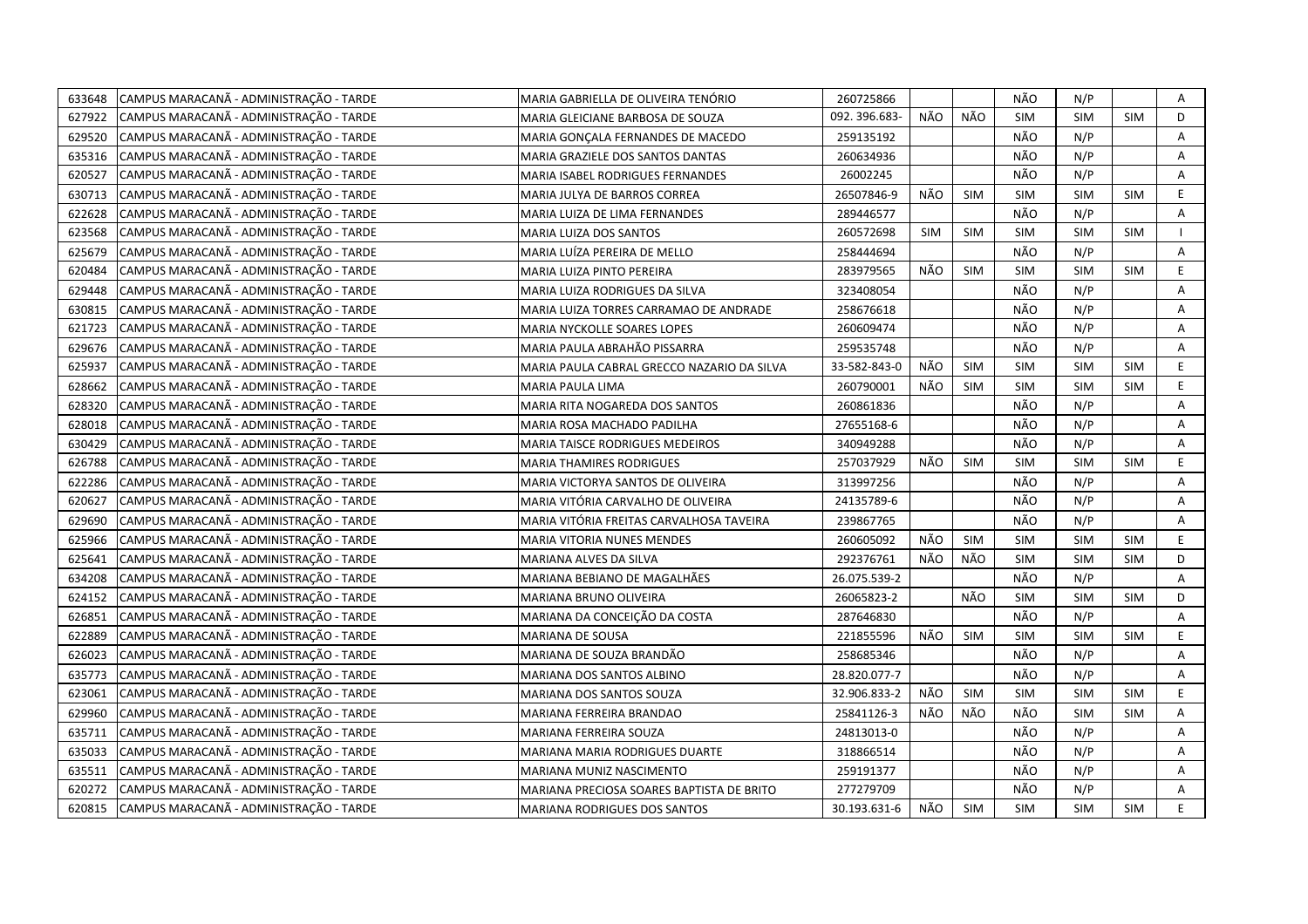| 634487 | CAMPUS MARACANÃ - ADMINISTRAÇÃO - TARDE | MARIANA SILVA GOMES DE OLIVEIRA         | 263418998    |     |            | NÃO        | N/P        |            | Α  |
|--------|-----------------------------------------|-----------------------------------------|--------------|-----|------------|------------|------------|------------|----|
| 631983 | CAMPUS MARACANÃ - ADMINISTRAÇÃO - TARDE | MARIANA SOARES DE SOUZA                 | 26.086.999-5 |     |            | NÃO        | N/P        |            | A  |
| 620830 | CAMPUS MARACANÃ - ADMINISTRAÇÃO - TARDE | MARIANA VALIATI VIEIRA                  | 262698848    |     |            | NÃO        | N/P        |            | A  |
| 633795 | CAMPUS MARACANÃ - ADMINISTRAÇÃO - TARDE | MARIANE DE MOURA BARCELOS               | 302100235    |     |            | NÃO        | N/P        |            | Α  |
| 636402 | CAMPUS MARACANÃ - ADMINISTRAÇÃO - TARDE | MARIANE DE OLIVEIRA COELHO              | 25.902.098-0 |     |            | NÃO        | N/P        |            | Α  |
| 625258 | CAMPUS MARACANÃ - ADMINISTRAÇÃO - TARDE | MARIANNA ALMEIDA BALOUTA                | 259308310    |     |            | NÃO        | N/P        |            | Α  |
| 631532 | CAMPUS MARACANÃ - ADMINISTRAÇÃO - TARDE | MARIANNA LESSA QUINTANILHA              | 223071960    |     |            | NÃO        | N/P        |            | Α  |
| 625902 | CAMPUS MARACANÃ - ADMINISTRAÇÃO - TARDE | MARINA RAPHAELA DA SILVA RAFAEL         | 258387604    | NÃO | <b>SIM</b> | <b>SIM</b> | <b>SIM</b> | <b>SIM</b> | E  |
| 621308 | CAMPUS MARACANÃ - ADMINISTRAÇÃO - TARDE | MARYA EDUARDA TEIXEIRA VICTOR           | 23.835.116-7 |     |            | NÃO        | N/P        |            | A  |
| 627439 | CAMPUS MARACANÃ - ADMINISTRAÇÃO - TARDE | MARYSOL DOS SANTOS FERREIRA DE SOUZA    | 260763131    | NÃO | <b>SIM</b> | <b>SIM</b> | <b>SIM</b> | <b>SIM</b> | E. |
| 632819 | CAMPUS MARACANÃ - ADMINISTRAÇÃO - TARDE | MATEUS DE OLIVEIRA FIRMINO              | 246849996    |     |            | NÃO        | N/P        |            | Α  |
| 631141 | CAMPUS MARACANÃ - ADMINISTRAÇÃO - TARDE | MATEUS DE SOUZA OLIVEIRA                | 258532183    |     |            | NÃO        | N/P        |            | Α  |
| 630807 | CAMPUS MARACANÃ - ADMINISTRAÇÃO - TARDE | MATEUS GUILHERME SILVA SANTOS           | 2552944331   | NÃO | <b>SIM</b> | <b>SIM</b> | <b>SIM</b> | <b>SIM</b> | E  |
| 623109 | CAMPUS MARACANÃ - ADMINISTRAÇÃO - TARDE | MATHEUS BARBOSA DA SILVA                | 310783527    |     |            | NÃO        | N/P        |            | A  |
| 624415 | CAMPUS MARACANÃ - ADMINISTRAÇÃO - TARDE | MATHEUS BARROSO SANTOS MARQUES          | 304413404    |     |            | NÃO        | N/P        |            | Α  |
| 635862 | CAMPUS MARACANÃ - ADMINISTRAÇÃO - TARDE | MATHEUS DE SOUZA PEREIRA DA COSTA       | 258405752    |     |            | NÃO        | N/P        |            | A  |
| 621138 | CAMPUS MARACANÃ - ADMINISTRAÇÃO - TARDE | MATHEUS HENRIQUE MARTINS COSTA DA SILVA | 258434257    |     |            | NÃO        | N/P        |            | A  |
| 632540 | CAMPUS MARACANÃ - ADMINISTRAÇÃO - TARDE | MATHEUS LUIZ MEDES PAZ                  | 259073070    |     |            | NÃO        | N/P        |            | A  |
| 621013 | CAMPUS MARACANÃ - ADMINISTRAÇÃO - TARDE | <b>MATHEUS MOREIRA ALVES</b>            | 25.853.452-8 |     |            | NÃO        | N/P        |            | A  |
| 623364 | CAMPUS MARACANA - ADMINISTRAÇÃO - TARDE | MATHEUS PEREIRA MENDES                  | 275630069    |     | <b>SIM</b> | <b>SIM</b> | <b>SIM</b> | <b>SIM</b> | E  |
| 631469 | CAMPUS MARACANÃ - ADMINISTRAÇÃO - TARDE | MATHEUS PEREIRA PAES LEME               | 265274498    |     |            | NÃO        | N/P        |            | A  |
| 630684 | CAMPUS MARACANÃ - ADMINISTRAÇÃO - TARDE | MATHEUS SILVA DOS SANTOS CARVALHO       | 298374489    |     |            | NÃO        | N/P        |            | Α  |
| 630950 | CAMPUS MARACANÃ - ADMINISTRAÇÃO - TARDE | MATHEUS VINICIUS SOARES FREITAS         | 316844901    |     |            | NÃO        | N/P        |            | A  |
| 622508 | CAMPUS MARACANÃ - ADMINISTRAÇÃO - TARDE | MAURÍCIO RODRIGUES DE SOUZA             | 307074856    |     |            | NÃO        | N/P        |            | A  |
| 627568 | CAMPUS MARACANÃ - ADMINISTRAÇÃO - TARDE | MAYARA AQUINO DA SILVA                  | 29.929.333-2 |     |            | NÃO        | N/P        |            | A  |
| 634967 | CAMPUS MARACANÃ - ADMINISTRAÇÃO - TARDE | MAYARA CRISTINA BARRETO PEREIRA         | 26066088-1   | NÃO | <b>SIM</b> | <b>SIM</b> | SIM        | <b>SIM</b> | E  |
| 632787 | CAMPUS MARACANÃ - ADMINISTRAÇÃO - TARDE | MAYARA SANTANA TELES DA SILVA           | 331857516    |     |            | NÃO        | N/P        |            | Α  |
| 622233 | CAMPUS MARACANÃ - ADMINISTRAÇÃO - TARDE | MAYARA SILVA DE OLIVEIRA                | 276462520    |     |            | <b>SIM</b> | <b>SIM</b> |            | B  |
| 621704 | CAMPUS MARACANÃ - ADMINISTRAÇÃO - TARDE | MAYTÊ DE ALMEIDA NETO DE SOUZA          | 32.612.555-6 |     |            | NÃO        | N/P        |            | Α  |
| 625930 | CAMPUS MARACANA - ADMINISTRAÇÃO - TARDE | MEL DOS SANTOS NASCIMENTO               | 32204351-4   | NÃO | <b>SIM</b> | <b>SIM</b> | <b>SIM</b> | <b>SIM</b> | E. |
| 623370 | CAMPUS MARACANÃ - ADMINISTRAÇÃO - TARDE | MELISSA LOURENÇO DA SILVA SANT'ANNA     | 2583799304   |     |            | NÃO        | N/P        |            | Α  |
| 633691 | CAMPUS MARACANÃ - ADMINISTRAÇÃO - TARDE | MELISSA RODRIGUES DA SILVA              | 30.552.164-3 |     |            | NÃO        | N/P        |            | A  |
| 625001 | CAMPUS MARACANÃ - ADMINISTRAÇÃO - TARDE | MELISSA SIMÕES THOMÉ                    | 283270015    |     |            | NÃO        | N/P        |            | A  |
| 632941 | CAMPUS MARACANÃ - ADMINISTRAÇÃO - TARDE | MIGUEL NUNES DE OLIVEIRA                | 339021487    |     |            | NÃO        | N/P        |            | Α  |
| 620359 | CAMPUS MARACANÃ - ADMINISTRAÇÃO - TARDE | MILENA BEATRIZ SANTANA MARQUES          | 32858291-1   |     |            | NÃO        | N/P        |            | A  |
| 624182 | CAMPUS MARACANÃ - ADMINISTRAÇÃO - TARDE | MILENA CRESPO ROSA                      | 278279047    |     |            | NÃO        | N/P        |            | A  |
| 631907 | CAMPUS MARACANA - ADMINISTRAÇÃO - TARDE | MILLENA EVANGELISTA MATOS               | 260634175    |     |            | NÃO        | N/P        |            | A  |
| 626807 | CAMPUS MARACANÃ - ADMINISTRAÇÃO - TARDE | MILLENA VIEIRA DE PAULA                 | 258715671    | NÃO | SIM        | <b>SIM</b> | <b>SIM</b> | <b>SIM</b> | E. |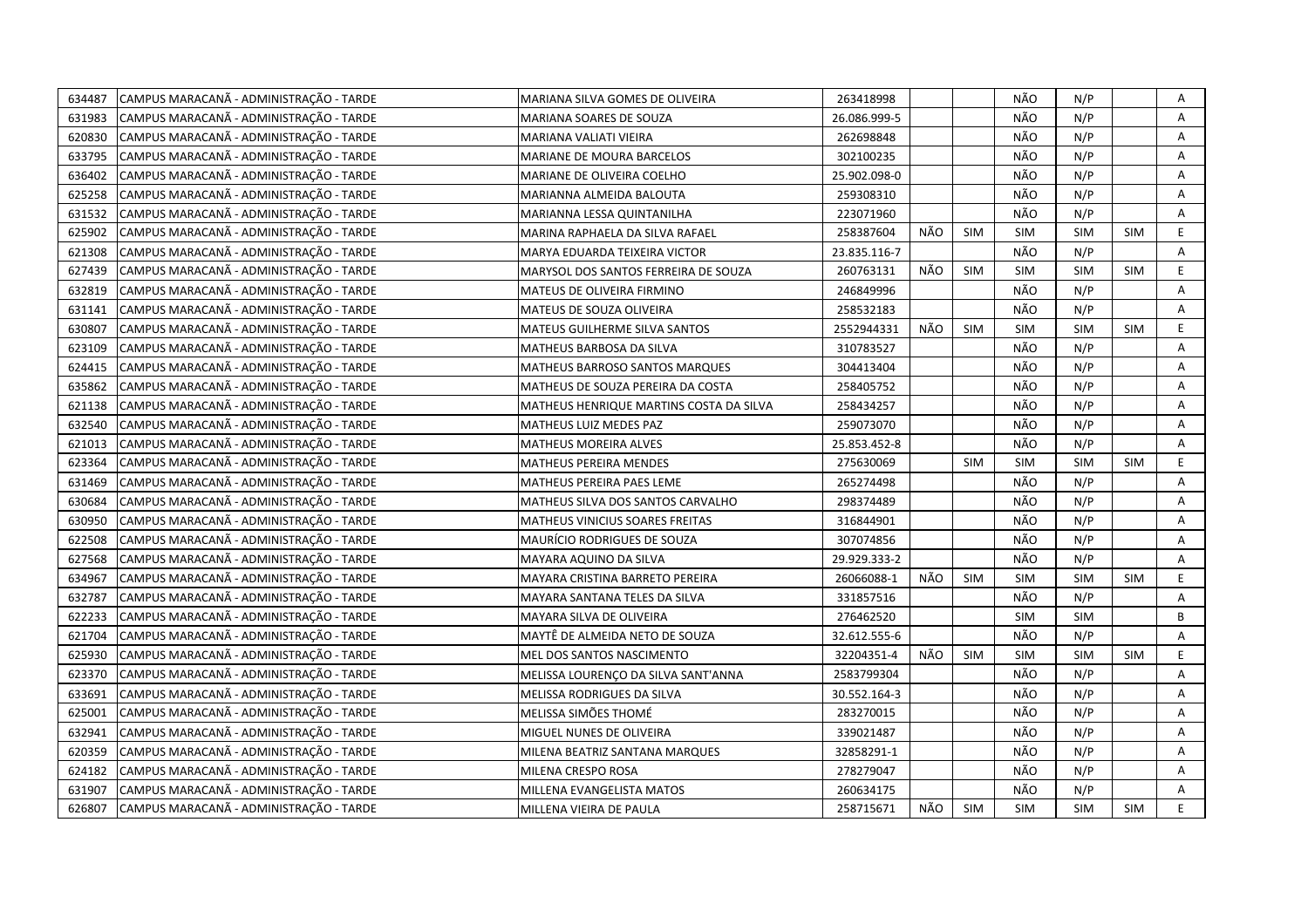| 631842 | CAMPUS MARACANÃ - ADMINISTRAÇÃO - TARDE | MIRELA DE SOUZA SANTOS                | 27.048.205-2 |            | SIM        | NÃO        | N/P        | SIM        | Α              |
|--------|-----------------------------------------|---------------------------------------|--------------|------------|------------|------------|------------|------------|----------------|
| 629269 | CAMPUS MARACANÃ - ADMINISTRAÇÃO - TARDE | MIRELLY EDUARDA CORDEIRO SILVA        | 336630835    | NÃO        | <b>SIM</b> | <b>SIM</b> | <b>SIM</b> |            | $\mathsf{C}$   |
| 623466 | CAMPUS MARACANÃ - ADMINISTRAÇÃO - TARDE | MIRIAN CLAUDINO PINHO                 | 50.395.247-3 | NÃO        | SIM        | NÃO        | <b>SIM</b> | NÃO        | A              |
| 629479 | CAMPUS MARACANÃ - ADMINISTRAÇÃO - TARDE | MONICA NASCIMENTO DA SILVA            | 258629401    | NÃO        | <b>SIM</b> | <b>SIM</b> | <b>SIM</b> | NÃO        | $\mathsf{C}$   |
| 636916 | CAMPUS MARACANÃ - ADMINISTRAÇÃO - TARDE | MORENO FREIRE PINHEIRO BRAGA          | 310761945    |            |            | NÃO        | N/P        |            | A              |
| 625850 | CAMPUS MARACANÃ - ADMINISTRAÇÃO - TARDE | MYKAEL PIRES SERAFIM                  | 323804732    | NÃO        | <b>SIM</b> | <b>SIM</b> | SIM        | NÃO        | $\mathsf{C}$   |
| 623242 | CAMPUS MARACANÃ - ADMINISTRAÇÃO - TARDE | MYLA SANTOS ESPINOSA CORDEIRO         | 260611322    | NÃO        | <b>SIM</b> | <b>SIM</b> | <b>SIM</b> | <b>SIM</b> | E              |
| 622733 | CAMPUS MARACANÃ - ADMINISTRAÇÃO - TARDE | MYLENA JENNIFER FERREIRA DE MESQUITA  | 287471726    | NÃO        | <b>SIM</b> | <b>SIM</b> | <b>SIM</b> | <b>SIM</b> | E.             |
| 626853 | CAMPUS MARACANÃ - ADMINISTRAÇÃO - TARDE | <b>MYLENA RODRIGUES PAIVA</b>         | 327619300    |            |            | NÃO        | N/P        |            | A              |
| 626211 | CAMPUS MARACANÃ - ADMINISTRAÇÃO - TARDE | MYLLENA LEANDRO DA SILVA              | 259119717    | NÃO        | <b>SIM</b> | <b>SIM</b> | <b>SIM</b> | NÃO        | $\mathsf{C}$   |
| 624719 | CAMPUS MARACANÃ - ADMINISTRAÇÃO - TARDE | NATÁLIA DE CASTRO PEREIRA             | 316944040    | NÃO        | SIM        | <b>SIM</b> | <b>SIM</b> | NÃO        | $\mathsf{C}$   |
| 626315 | CAMPUS MARACANÃ - ADMINISTRAÇÃO - TARDE | NATALIA RODRIGUES CORDEIRO            | 313586083    | NÃO        | NÃO        | <b>SIM</b> | <b>SIM</b> | <b>SIM</b> | D              |
| 636906 | CAMPUS MARACANÃ - ADMINISTRAÇÃO - TARDE | NATÁLIA SALLES DO NASCIMENTO MENDES   | 25933483-7   |            |            | NÃO        | N/P        |            | Α              |
| 620681 | CAMPUS MARACANÃ - ADMINISTRAÇÃO - TARDE | NATÁLIA SANTOS DA SILVA               | 31.192.534-1 | NÃO        | NÃO        | <b>SIM</b> | <b>SIM</b> | <b>SIM</b> | D              |
| 627757 | CAMPUS MARACANÃ - ADMINISTRAÇÃO - TARDE | NATAN DANIEL NOBRE ALVES              | 246189187    | NÃO        | NÃO        | <b>SIM</b> | <b>SIM</b> | <b>SIM</b> | D              |
| 633828 | CAMPUS MARACANÃ - ADMINISTRAÇÃO - TARDE | NATHALIA BARBOSA FEITOSA              | 315652008    |            |            | NÃO        | N/P        |            | A              |
| 627901 | CAMPUS MARACANÃ - ADMINISTRAÇÃO - TARDE | NATHALIA CATARINA MONTEIRO DE CASTRO  | 264804667    | NÃO        | SIM        | <b>SIM</b> | <b>SIM</b> | <b>SIM</b> | E              |
| 633271 | CAMPUS MARACANÃ - ADMINISTRAÇÃO - TARDE | NATHÁLIA EDUARDA GUIMARÃES NASCIMENTO | 33.315.133-0 |            |            | NÃO        | N/P        |            | Α              |
| 626822 | CAMPUS MARACANÃ - ADMINISTRAÇÃO - TARDE | NATHALIA KIMBERLY VELASCO RODRIGUES   | 323104711    |            |            | NÃO        | N/P        |            | A              |
| 623160 | CAMPUS MARACANÃ - ADMINISTRAÇÃO - TARDE | NATHALY RIBEIRO MELO                  | 263058471    |            |            | NÃO        | N/P        |            | A              |
| 623089 | CAMPUS MARACANÃ - ADMINISTRAÇÃO - TARDE | NATLEEN JASMINE DA SILVA LIMA         | 32823106-3   | NÃO        | SIM        | <b>SIM</b> | <b>SIM</b> | <b>SIM</b> | E              |
| 629572 | CAMPUS MARACANÃ - ADMINISTRAÇÃO - TARDE | NAYANDRA PRADO PEREIRA                | 29.492.693-6 | NÃO        | <b>SIM</b> | <b>SIM</b> | <b>SIM</b> | <b>SIM</b> | E              |
| 630241 | CAMPUS MARACANÃ - ADMINISTRAÇÃO - TARDE | NAYENE REGINA DOS SANTOS              | 312141526    | <b>SIM</b> | <b>SIM</b> | <b>SIM</b> | <b>SIM</b> | <b>SIM</b> | $\mathbf{L}$   |
| 625933 | CAMPUS MARACANÃ - ADMINISTRAÇÃO - TARDE | NICHOLAS ALVES DE SOUZA               | 28.432.058-7 | NÃO        | <b>SIM</b> | <b>SIM</b> | <b>SIM</b> | NÃO        | $\mathsf{C}$   |
| 631035 | CAMPUS MARACANÃ - ADMINISTRAÇÃO - TARDE | NICHOLAS LUIZ DA SILVA XAVIER         | 26.508.468-1 | NÃO        | <b>SIM</b> | <b>SIM</b> | <b>SIM</b> | <b>SIM</b> | E              |
| 631305 | CAMPUS MARACANÃ - ADMINISTRAÇÃO - TARDE | NÍCOLAS CORDEIRO FURTADO              | 310014212    |            |            | NÃO        | N/P        |            | A              |
| 631997 | CAMPUS MARACANÃ - ADMINISTRAÇÃO - TARDE | NICOLAS WILLIAM SOUSA COSTA           | 293966313    |            |            | NÃO        | N/P        |            | Α              |
| 632225 | CAMPUS MARACANÃ - ADMINISTRAÇÃO - TARDE | NICOLE DOS SANTOS MOURENTE MIGUEL     | 25873319-5   |            |            | NÃO        | N/P        |            | $\overline{A}$ |
| 623809 | CAMPUS MARACANÃ - ADMINISTRAÇÃO - TARDE | NICOLE FERREIRA MACEDO                | 307476531    | NÃO        | SIM        | <b>SIM</b> | <b>SIM</b> | <b>SIM</b> | E              |
| 621983 | CAMPUS MARACANA - ADMINISTRAÇÃO - TARDE | NICOLE GOMES DA SILVA                 | 258520667    |            |            | NÃO        | N/P        |            | Α              |
| 630452 | CAMPUS MARACANÃ - ADMINISTRAÇÃO - TARDE | NICOLE LIRA CARNEIRO                  | 31.205.028-9 |            |            | NÃO        | N/P        |            | Α              |
| 632554 | CAMPUS MARACANÃ - ADMINISTRAÇÃO - TARDE | NICOLE MOREIRA LOPES                  | 260724323    |            |            | NÃO        | N/P        |            | Α              |
| 632575 | CAMPUS MARACANÃ - ADMINISTRAÇÃO - TARDE | NICOLE MORETTI BASTOS                 | 260863576    |            |            | NÃO        | N/P        |            | А              |
| 625026 | CAMPUS MARACANÃ - ADMINISTRAÇÃO - TARDE | NICOLE RANGEL CORREIA                 | 30410244-5   |            |            | NÃO        | N/P        |            | Α              |
| 624904 | CAMPUS MARACANÃ - ADMINISTRAÇÃO - TARDE | NICOLE TEIXEIRA CAVALCANTE            | 8771383      |            |            | NÃO        | N/P        |            | A              |
| 632054 | CAMPUS MARACANÃ - ADMINISTRAÇÃO - TARDE | NICOLLE COSTA DE FIGUEIREDO           | 261003578    |            |            | NÃO        | N/P        |            | Α              |
| 629114 | CAMPUS MARACANA - ADMINISTRAÇÃO - TARDE | NICOLLY RIBEIRO DOS SANTOS            | 30852650-8   |            |            | NÃO        | N/P        |            | Α              |
| 620245 | CAMPUS MARACANÃ - ADMINISTRAÇÃO - TARDE | NICOLLY TAVARES MIRANDA               | 261001366    | NÃO        | NÃO        | NÃfO       | <b>SIM</b> | SIM        | A              |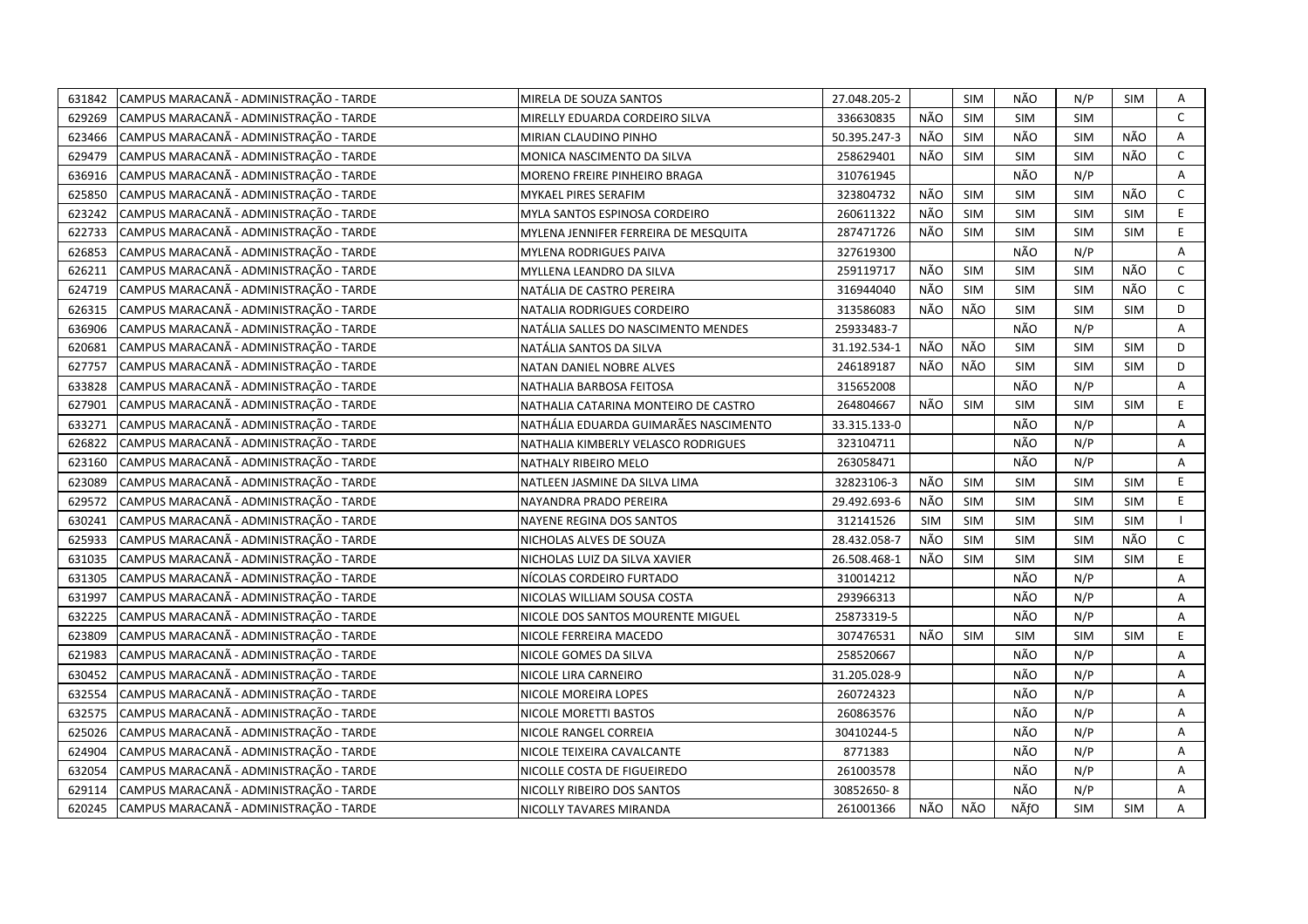| 632078 | CAMPUS MARACANÃ - ADMINISTRAÇÃO - TARDE | NICOLY MANTUANO TORRES MARTINS              | 326495207    |            |            | NÃO        | N/P        |            | Α              |
|--------|-----------------------------------------|---------------------------------------------|--------------|------------|------------|------------|------------|------------|----------------|
| 626057 | CAMPUS MARACANÃ - ADMINISTRAÇÃO - TARDE | NICOLY SOFISTE AMARAL                       | Não tenho    | <b>SIM</b> | <b>SIM</b> | SIM        | SIM        | <b>SIM</b> |                |
| 620351 | CAMPUS MARACANÃ - ADMINISTRAÇÃO - TARDE | NICOLY TADEU DE SOUZA PEREIA                | 268812831    |            |            | NÃO        | N/P        |            | $\overline{A}$ |
| 633169 | CAMPUS MARACANÃ - ADMINISTRAÇÃO - TARDE | NINA DO AMARAL CASTRO                       | 25.879.469-2 |            |            | NÃO        | N/P        |            | A              |
| 634682 | CAMPUS MARACANÃ - ADMINISTRAÇÃO - TARDE | NINA MARIA PASSOS TANAJURA DO CARMO         | 258619816    |            |            | NÃO        | N/P        |            | $\mathsf{A}$   |
| 624312 | CAMPUS MARACANÃ - ADMINISTRAÇÃO - TARDE | NÍVEA SUELLEN LIMA COSTA                    | 343076816    | NÃO        | NÃO        | <b>SIM</b> | <b>SIM</b> | <b>SIM</b> | D              |
| 624165 | CAMPUS MARACANÃ - ADMINISTRAÇÃO - TARDE | NYCOLLE VICTORIA GOMES MARTINS              | 25.844.670-7 | NÃO        | <b>SIM</b> | <b>SIM</b> | <b>SIM</b> | <b>SIM</b> | E              |
| 624577 | CAMPUS MARACANA - ADMINISTRAÇÃO - TARDE | PABLO MACEDO BARCELLOS                      | 257594929    | NÃO        | NÃO        | NÃO        | SIM        | SIM        | A              |
| 627735 | CAMPUS MARACANÃ - ADMINISTRAÇÃO - TARDE | PÂMELA MARQUES DOS SANTOS MACHADO           | 310097373    | NÃO        | <b>SIM</b> | <b>SIM</b> | <b>SIM</b> | <b>SIM</b> | E              |
| 626665 | CAMPUS MARACANÃ - ADMINISTRAÇÃO - TARDE | PATRICK BARBOZA DA SILVA FARIAS             | 332297712    |            |            | NÃO        | N/P        |            | A              |
| 629403 | CAMPUS MARACANÃ - ADMINISTRAÇÃO - TARDE | PATRICK PEREIRA COSTA ROBERTO               | 270942949    |            |            | NÃO        | N/P        |            | A              |
| 620693 | CAMPUS MARACANÃ - ADMINISTRAÇÃO - TARDE | PAULO ALEXANDRE TOMAZ DE MIRANDA POSSODELI  | 313539850    | NÃO        | <b>SIM</b> | <b>SIM</b> | <b>SIM</b> | <b>SIM</b> | E              |
| 630491 | CAMPUS MARACANÃ - ADMINISTRAÇÃO - TARDE | PAULO HENRIQUE COOPER DA SILVA              | 26366456-7   |            |            | NÃO        | N/P        |            | A              |
| 627015 | CAMPUS MARACANÃ - ADMINISTRAÇÃO - TARDE | PAULO RICARDO BARBOSA RALHA                 | 278828645    | NÃO        | <b>SIM</b> | SIM        | <b>SIM</b> | <b>SIM</b> | E              |
| 624968 | CAMPUS MARACANÃ - ADMINISTRAÇÃO - TARDE | PEDRO ALMENARO DA SILVA                     | 933166-2     |            |            | NÃO        | N/P        |            | A              |
| 623423 | CAMPUS MARACANÃ - ADMINISTRAÇÃO - TARDE | PEDRO ANTONIO SOARES GONCALVES              | 311618318    | NÃO        | NÃO        | SIM        | SIM        | SIM        | D              |
| 629511 | CAMPUS MARACANÃ - ADMINISTRAÇÃO - TARDE | PEDRO AUGUSTO TRIGUEIRO BRANCO              | 20307495872  |            |            | NÃO        | N/P        |            | A              |
| 621774 | CAMPUS MARACANÃ - ADMINISTRAÇÃO - TARDE | PEDRO BOUZAN CARDOSO                        | 322966797    |            |            | NÃO        | N/P        |            | A              |
| 624960 | CAMPUS MARACANÃ - ADMINISTRAÇÃO - TARDE | PEDRO CARVALHO DE SOUZA                     | 343130712    | NÃO        | NÃO        | <b>SIM</b> | <b>SIM</b> | <b>SIM</b> | D              |
| 632659 | CAMPUS MARACANÃ - ADMINISTRAÇÃO - TARDE | PEDRO CORRÊA FAGUNDES DE OLIVEIRA           | 25.638.941-2 |            |            | NÃO        | N/P        |            | Α              |
| 636467 | CAMPUS MARACANÃ - ADMINISTRAÇÃO - TARDE | PEDRO DE LIZIO MATTA ZERPINI                | 316742691    |            |            | NÃO        | N/P        |            | A              |
| 624118 | CAMPUS MARACANÃ - ADMINISTRAÇÃO - TARDE | PEDRO DUTRA FELDENS                         | 264031584    |            |            | NÃO        | N/P        |            | A              |
| 635707 | CAMPUS MARACANÃ - ADMINISTRAÇÃO - TARDE | PEDRO HENRIQUE DE ASSIS MARENDAZ ANTONIO    | 25.827.755-7 |            |            | NÃO        | N/P        |            | A              |
| 631730 | CAMPUS MARACANÃ - ADMINISTRAÇÃO - TARDE | PEDRO HENRIQUE DE AZEVEDO ALVES             | 260766159    | NÃO        | SIM        | <b>SIM</b> | <b>SIM</b> | <b>SIM</b> | E.             |
| 635103 | CAMPUS MARACANÃ - ADMINISTRAÇÃO - TARDE | PEDRO HENRIQUE DOS SANTOS WIPPWL BEZERRA    | 33.223.862-5 |            |            | NÃO        | N/P        |            | A              |
| 621100 | CAMPUS MARACANÃ - ADMINISTRAÇÃO - TARDE | PEDRO HENRIQUE GUIMARÃES DOS SANTOS DE LIMA | 281401687    |            |            | NÃO        | N/P        |            | A              |
| 636165 | CAMPUS MARACANÃ - ADMINISTRAÇÃO - TARDE | PEDRO HENRIQUE LIMA NEVES COSTA             | 309129245    |            |            | NÃO        | N/P        |            | Α              |
| 631234 | CAMPUS MARACANÃ - ADMINISTRAÇÃO - TARDE | PEDRO HENRIQUE SALES DE SOUZA               | 304135353    |            |            | NÃO        | N/P        |            | Α              |
| 634122 | CAMPUS MARACANÃ - ADMINISTRAÇÃO - TARDE | PEDRO HENRIQUE SALVADOR RAMOS               | 277214078    |            |            | NÃO        | N/P        |            | $\overline{A}$ |
| 620733 | CAMPUS MARACANÃ - ADMINISTRAÇÃO - TARDE | PEDRO LUCA OLIVEIRA MALANQUINI DE SOUSA     | 260669882    |            |            | <b>SIM</b> | <b>SIM</b> | <b>SIM</b> | D              |
| 626625 | CAMPUS MARACANÃ - ADMINISTRAÇÃO - TARDE | PEDRO LUCAS AMORIM                          | 341565075    |            |            | NÃO        | N/P        |            | A              |
| 631131 | CAMPUS MARACANÃ - ADMINISTRAÇÃO - TARDE | PEDRO LUCAS DA SILVA GUEDES                 | 256723818    |            |            | NÃO        | N/P        |            | A              |
| 628697 | CAMPUS MARACANÃ - ADMINISTRAÇÃO - TARDE | PEDRO LUCAS DOS SANTOS MATOS                | 275993160    |            |            | NÃO        | N/P        |            | A              |
| 623854 | CAMPUS MARACANA - ADMINISTRAÇÃO - TARDE | PEDRO LUCAS SEVERINO DE SOUZA               | 303765168    | NÃO        | NÃO        | <b>SIM</b> | <b>SIM</b> | <b>SIM</b> | D              |
| 632530 | CAMPUS MARACANÃ - ADMINISTRAÇÃO - TARDE | PEDRO PAULO DA SILVA MOURA                  | 261026595    |            |            | NÃO        | N/P        |            | A              |
| 634861 | CAMPUS MARACANÃ - ADMINISTRAÇÃO - TARDE | PEDRO PAULO OLIVEIRA DE MELO                | 258487420    |            |            | NÃO        | N/P        |            | Α              |
| 622164 | CAMPUS MARACANÃ - ADMINISTRAÇÃO - TARDE | PEDRO PIUBEL DA PAIXÃO SANTOS               | 298908989    |            |            | NÃO        | N/P        |            | Α              |
| 629141 | CAMPUS MARACANÃ - ADMINISTRAÇÃO - TARDE | PEDRO RAMALHO CATELLI                       | 341558369    |            |            | NÃO        | N/P        |            | A              |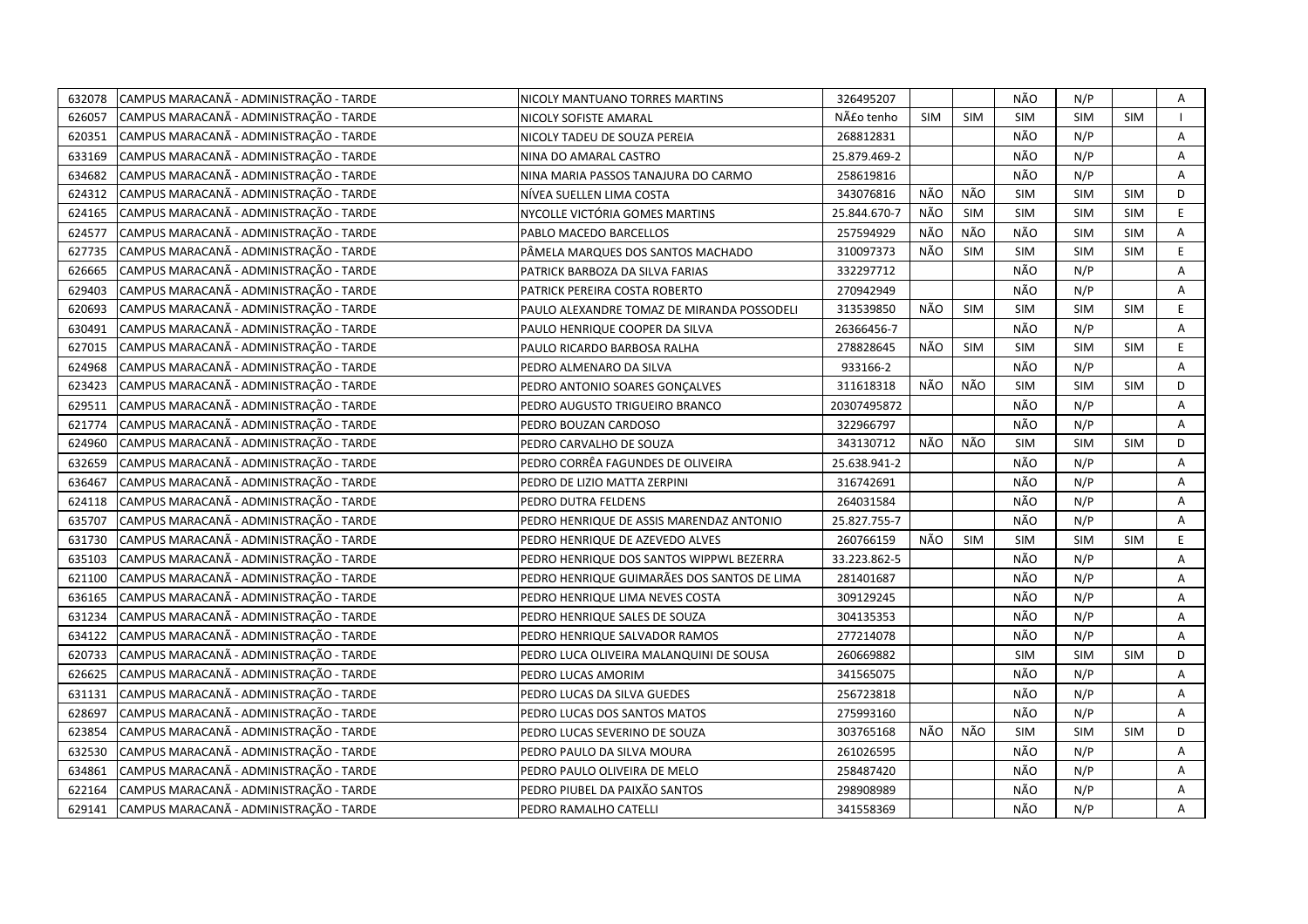| 633880 | CAMPUS MARACANÃ - ADMINISTRAÇÃO - TARDE | PEDRO SANTIAGO SIMÕES FONTES            | 289883639    |     |            | NÃO        | N/P        |            | Α              |
|--------|-----------------------------------------|-----------------------------------------|--------------|-----|------------|------------|------------|------------|----------------|
| 632109 | CAMPUS MARACANÃ - ADMINISTRAÇÃO - TARDE | PEDRO VITOR LEITE SILVEIRA              | 276553047    |     |            | NÃO        | N/P        |            | A              |
| 625320 | CAMPUS MARACANÃ - ADMINISTRAÇÃO - TARDE | PEDRO YAGO SANTOS ANDRADE CAMPOS        | 25.852.993-2 |     |            | NÃO        | N/P        |            | $\overline{A}$ |
| 626952 | CAMPUS MARACANÃ - ADMINISTRAÇÃO - TARDE | POLYANNA SANTOS MARTINS                 | 40200922     | NÃO | <b>SIM</b> | <b>SIM</b> | SIM        | <b>SIM</b> | E              |
| 635666 | CAMPUS MARACANÃ - ADMINISTRAÇÃO - TARDE | QUEILA SOUZA DE ASSUNCAO                | 314376732    |     |            | NÃO        | N/P        |            | Α              |
| 635744 | CAMPUS MARACANÃ - ADMINISTRAÇÃO - TARDE | RAFAEL DE LIMA CARVALHO CATUNDA DA CRUZ | 271792608    |     |            | NÃO        | N/P        |            | Α              |
| 629738 | CAMPUS MARACANÃ - ADMINISTRAÇÃO - TARDE | RAFAEL DE OLIVEIRA PINHEIRO JÚNIOR      | 258738590    |     |            | NÃO        | N/P        |            | A              |
| 633325 | CAMPUS MARACANÃ - ADMINISTRAÇÃO - TARDE | RAFAEL JESUS MARINS BAHIA               | 319849832    |     |            | <b>SIM</b> | <b>SIM</b> | <b>SIM</b> | D              |
| 623792 | CAMPUS MARACANÃ - ADMINISTRAÇÃO - TARDE | RAFAEL MARQUES DE OLIVEIRA              | 312072242    |     |            | NÃO        | N/P        |            | A              |
| 620403 | CAMPUS MARACANÃ - ADMINISTRAÇÃO - TARDE | RAFAEL OLIVEIRA DA SILVA                | 216392076    |     |            | NÃO        | N/P        |            | Α              |
| 631359 | CAMPUS MARACANA - ADMINISTRAÇÃO - TARDE | RAFAEL SOARES BETTIM                    | 268126547    |     |            | NÃO        | N/P        |            | Α              |
| 631969 | CAMPUS MARACANÃ - ADMINISTRAÇÃO - TARDE | RAFAELA ALEXANDRE DE MOURA TEIXEIRA     | 26.100.213-3 |     |            | NÃO        | N/P        |            | А              |
| 628439 | CAMPUS MARACANÃ - ADMINISTRAÇÃO - TARDE | RAFAELA LOPES VALADARES                 | 32.275.089-4 |     |            | NÃO        | N/P        |            | Α              |
| 627623 | CAMPUS MARACANÃ - ADMINISTRAÇÃO - TARDE | RAFAELA SANTOS ARAÚJO                   | 306420183    | NÃO | <b>SIM</b> | <b>SIM</b> | <b>SIM</b> | <b>SIM</b> | E              |
| 633457 | CAMPUS MARACANÃ - ADMINISTRAÇÃO - TARDE | RAFAELA SILVA VIEIRA                    | 25918982-7   | NÃO | SIM        | <b>SIM</b> | <b>SIM</b> | NÃO        | $\mathsf{C}$   |
| 630662 | CAMPUS MARACANÃ - ADMINISTRAÇÃO - TARDE | RAFAELLA ANDRADE THALÉS DE MENDONÇA     | 277244471    |     |            | NÃO        | N/P        |            | A              |
| 620807 | CAMPUS MARACANÃ - ADMINISTRAÇÃO - TARDE | RAFAELLA DE ARAUJO SIQUEIRA             | 322854050    |     |            | NÃO        | N/P        |            | A              |
| 623125 | CAMPUS MARACANÃ - ADMINISTRAÇÃO - TARDE | RAFAELLA SIQUEIRA RODRIGUES DE ALMEIDA  | 27.721.213-0 | NÃO | <b>SIM</b> | <b>SIM</b> | <b>SIM</b> | <b>SIM</b> | E              |
| 621374 | CAMPUS MARACANÃ - ADMINISTRAÇÃO - TARDE | RAÍSSA LANDELL DE SOUZA                 | 1119396925   | NÃO | NÃO        | <b>SIM</b> | <b>SIM</b> | <b>SIM</b> | D              |
| 632674 | CAMPUS MARACANÃ - ADMINISTRAÇÃO - TARDE | RAÍSSA LEONE DA SILVA                   | 34.128.091-5 |     |            | NÃO        | N/P        |            | A              |
| 633521 | CAMPUS MARACANÃ - ADMINISTRAÇÃO - TARDE | RAPHAELA DE MELO SIMAS                  | 262504442    |     |            | NÃO        | N/P        |            | Α              |
| 623271 | CAMPUS MARACANÃ - ADMINISTRAÇÃO - TARDE | RAPHAELA KARINE HUBINER ALVES           | 304124605    |     |            | NÃO        | N/P        |            | A              |
| 632584 | CAMPUS MARACANÃ - ADMINISTRAÇÃO - TARDE | RAPHAELLA DE OLIVEIRA COSTA             | 25930761-9   |     |            | NÃO        | N/P        |            | Α              |
| 631029 | CAMPUS MARACANÃ - ADMINISTRAÇÃO - TARDE | RAPHAELY MENDES BEZERRA SANTOS          | 268628070    |     |            | NÃO        | N/P        |            | A              |
| 626340 | CAMPUS MARACANA - ADMINISTRAÇÃO - TARDE | RAQUEL BEZERRA ALVES                    | 317334829    | NÃO | NÃO        | <b>SIM</b> | <b>SIM</b> | <b>SIM</b> | D              |
| 624247 | CAMPUS MARACANÃ - ADMINISTRAÇÃO - TARDE | RAQUEL GONÇALVES DA SILVA PITA          | 33.996.809-1 |     |            | NÃO        | N/P        |            | A              |
| 634674 | CAMPUS MARACANÃ - ADMINISTRAÇÃO - TARDE | RAQUEL TEIXEIRA DA FONSECA              | 262511173    |     |            | NÃO        | N/P        |            | A              |
| 623654 | CAMPUS MARACANÃ - ADMINISTRAÇÃO - TARDE | RAVESHY AUGUSTO DE SOUZA                | 301210688    |     |            | <b>SIM</b> | <b>SIM</b> |            | B              |
| 634551 | CAMPUS MARACANÃ - ADMINISTRAÇÃO - TARDE | RAYANE CRISTINA MOREIRA SANCHES         | 277213294    |     |            | <b>SIM</b> | N/P        |            | Α              |
| 620358 | CAMPUS MARACANÃ - ADMINISTRAÇÃO - TARDE | RAYANE CRISTINE FERRAZ AUGUSTO          | 344776679    | SIM | SIM        | <b>SIM</b> | <b>SIM</b> | <b>SIM</b> |                |
| 635880 | CAMPUS MARACANÃ - ADMINISTRAÇÃO - TARDE | RAYANE DA SILVA PIZÃO                   | 26102962-3   |     |            | NÃO        | N/P        |            | A              |
| 628462 | CAMPUS MARACANÃ - ADMINISTRAÇÃO - TARDE | RAYANNE MARIA CASADO DE SEIXAS          | 235415700    |     |            | NÃO        | N/P        |            | Α              |
| 622506 | CAMPUS MARACANÃ - ADMINISTRAÇÃO - TARDE | RAYANNI LOPES GAMA                      | 25.849.243-8 |     |            | NÃO        | N/P        |            | Α              |
| 626858 | CAMPUS MARACANÃ - ADMINISTRAÇÃO - TARDE | RAYNARA KELLY DA SILVA DOS SANTOS       | 314948860    | NÃO | <b>SIM</b> | <b>SIM</b> | <b>SIM</b> | <b>SIM</b> | E.             |
| 630112 | CAMPUS MARACANÃ - ADMINISTRAÇÃO - TARDE | RAYSSA CARDOSO DE MEDEIROS              | 25.921.332-0 | NÃO | <b>SIM</b> | <b>SIM</b> | <b>SIM</b> | <b>SIM</b> | E.             |
| 634379 | CAMPUS MARACANÃ - ADMINISTRAÇÃO - TARDE | RAYSSA PEREIRA DOS SANTOS               | 258585348    |     |            | NÃO        | N/P        |            | Α              |
| 631364 | CAMPUS MARACANÃ - ADMINISTRAÇÃO - TARDE | RAYSSA SOARES FAJARDO                   | 313498412    |     |            | NÃO        | N/P        |            | A              |
| 624784 | CAMPUS MARACANÃ - ADMINISTRAÇÃO - TARDE | RAYSSA VIEIRA PIO                       | 258399146    | NÃO | NÃO        | <b>SIM</b> | <b>SIM</b> | <b>SIM</b> | D              |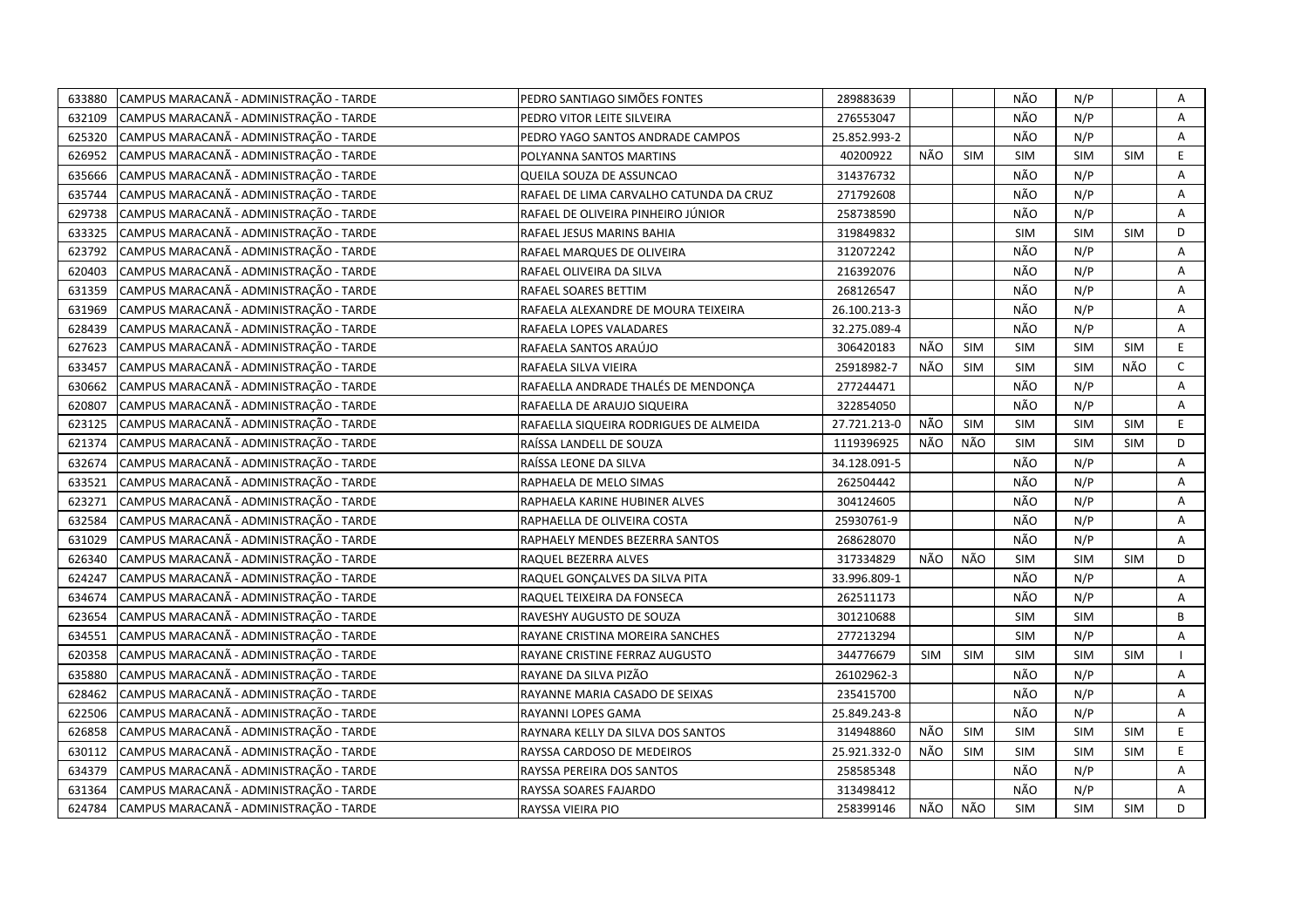| 634743 | CAMPUS MARACANÃ - ADMINISTRAÇÃO - TARDE | RAYZA DOS SANTOS VITORIANO          | 258595636    |     |            | NÃO        | N/P        |            | Α  |
|--------|-----------------------------------------|-------------------------------------|--------------|-----|------------|------------|------------|------------|----|
| 627361 | CAMPUS MARACANÃ - ADMINISTRAÇÃO - TARDE | RENAN BARBOSA SOUZA                 | 25.863.272-8 |     |            | NÃO        | N/P        |            | A  |
| 629494 | CAMPUS MARACANÃ - ADMINISTRAÇÃO - TARDE | RENAN DA SILVA FOLSTER              | 284232973    |     |            | NÃO        | N/P        |            | A  |
| 624015 | CAMPUS MARACANÃ - ADMINISTRAÇÃO - TARDE | RENAN REIS PEREIRA                  | 29.695.354-0 | NÃO | <b>SIM</b> | <b>SIM</b> | <b>SIM</b> | NÃO        | C  |
| 632104 | CAMPUS MARACANÃ - ADMINISTRAÇÃO - TARDE | RENATA CRISTINA MARTINS NUNES       | 25.838.131-8 |     |            | NÃO        | N/P        |            | Α  |
| 624383 | CAMPUS MARACANÃ - ADMINISTRAÇÃO - TARDE | RENATA DE POMUCENA DA SILVA         | 20.272.329-2 |     |            | NÃO        | N/P        |            | Α  |
| 636587 | CAMPUS MARACANÃ - ADMINISTRAÇÃO - TARDE | RENATA TEIXEIRA CASTRO              | 85967727     |     |            | NÃO        | N/P        |            | Α  |
| 627265 | CAMPUS MARACANÃ - ADMINISTRAÇÃO - TARDE | RICHARD CARLOS FORTUNATO DOS SANTOS | 326095635    |     | <b>SIM</b> | <b>SIM</b> | <b>SIM</b> | <b>SIM</b> | E. |
| 623613 | CAMPUS MARACANÃ - ADMINISTRAÇÃO - TARDE | RODRIGO BARBOSA ARCHANJO DA SILVA   | 273769836    |     |            | NÃO        | N/P        |            | A  |
| 628057 | CAMPUS MARACANÃ - ADMINISTRAÇÃO - TARDE | RYAN DE FREITAS SEIXAS BATISTA      | 315483214    |     |            | NÃO        | N/P        |            | A  |
| 626845 | CAMPUS MARACANÃ - ADMINISTRAÇÃO - TARDE | SABRINA ALVES SABINO DA FONSECA     | 299936260    | NÃO | <b>SIM</b> | <b>SIM</b> | <b>SIM</b> | <b>SIM</b> | E  |
| 625457 | CAMPUS MARACANÃ - ADMINISTRAÇÃO - TARDE | SABRINA CRISTINA MAIA PEREIRA       | 275696207    |     |            | NÃO        | N/P        |            | A  |
| 632711 | CAMPUS MARACANÃ - ADMINISTRAÇÃO - TARDE | SABRINA DE LIMA RODRIGUES           | 260766480    |     |            | NÃO        | N/P        |            | Α  |
| 630135 | CAMPUS MARACANÃ - ADMINISTRAÇÃO - TARDE | SABRINA GAMA PEREIRA                | 283304038    |     |            | NÃO        | N/P        |            | Α  |
| 630715 | CAMPUS MARACANÃ - ADMINISTRAÇÃO - TARDE | SAMARA GAMA DE PAIVA                | 258924463    |     |            | NÃO        | N/P        |            | A  |
| 625828 | CAMPUS MARACANÃ - ADMINISTRAÇÃO - TARDE | <b>SAMARA GOMES FREITAS</b>         | 289566176    |     |            | NÃO        | N/P        |            | A  |
| 635501 | CAMPUS MARACANÃ - ADMINISTRAÇÃO - TARDE | SAMARA LUISE OVIDIO RIBEIRO         | 332214576    |     |            | NÃO        | N/P        |            | Α  |
| 630570 | CAMPUS MARACANÃ - ADMINISTRAÇÃO - TARDE | SAMARA MARTINS GOMES                | 276424199    |     |            | NÃO        | N/P        |            | A  |
| 632509 | CAMPUS MARACANÃ - ADMINISTRAÇÃO - TARDE | SAMUEL NASCIMENTO TEODORO           | 25.855.018-5 |     |            | NÃO        | N/P        |            | Α  |
| 626838 | CAMPUS MARACANÃ - ADMINISTRAÇÃO - TARDE | SANDERSON RODRIGUES DE SOUZA        | 264111501    |     |            | NÃO        | N/P        |            | A  |
| 626231 | CAMPUS MARACANÃ - ADMINISTRAÇÃO - TARDE | SARA GABRIELE DA SILVA MOREIRA      | 263135576    | NÃO | <b>SIM</b> | <b>SIM</b> | <b>SIM</b> | <b>SIM</b> | E. |
| 631930 | CAMPUS MARACANÃ - ADMINISTRAÇÃO - TARDE | SARA LIMA OURÔ                      | 317882124    |     |            | NÃO        | N/P        |            | A  |
| 623938 | CAMPUS MARACANÃ - ADMINISTRAÇÃO - TARDE | SARAH CRISTINA SOUZA DOS SANTOS     | 305000614    |     | <b>SIM</b> | <b>SIM</b> | <b>SIM</b> | <b>SIM</b> | E. |
| 636561 | CAMPUS MARACANÃ - ADMINISTRAÇÃO - TARDE | SARAH CRISTINE DE FREITAS TEIXEIRA  | 260719885    |     |            | NÃO        | N/P        |            | A  |
| 630966 | CAMPUS MARACANÃ - ADMINISTRAÇÃO - TARDE | SARAH DE SOUZA EMÍDIO COELHO        | 327343828    |     |            | NÃO        | N/P        |            | A  |
| 622606 | CAMPUS MARACANA - ADMINISTRAÇÃO - TARDE | SARAH DINIZ GONÇALVES               | 280844465    |     |            | NÃO        | N/P        |            | Α  |
| 622247 | CAMPUS MARACANÃ - ADMINISTRAÇÃO - TARDE | SARAH MENDONCA DE SOUZA             | 319849766    |     |            | NÃO        | N/P        |            | A  |
| 626076 | CAMPUS MARACANÃ - ADMINISTRAÇÃO - TARDE | SARAH MOREIRA DA SILVA              | 294460761    |     |            | <b>SIM</b> | N/P        |            | A  |
| 623197 | CAMPUS MARACANÃ - ADMINISTRAÇÃO - TARDE | SARAH NUNES SIMÕES                  | 257764951    |     |            | NÃO        | N/P        |            | A  |
| 627566 | CAMPUS MARACANÃ - ADMINISTRAÇÃO - TARDE | SHAYENE DA SILVA SANTOS             | 261011043    |     |            | NÃO        | N/P        |            | Α  |
| 620966 | CAMPUS MARACANÃ - ADMINISTRAÇÃO - TARDE | SIDNEY CUNHA MOREIRA JUNIOR         | 264314048    |     |            | NÃO        | N/P        |            | A  |
| 627362 | CAMPUS MARACANÃ - ADMINISTRAÇÃO - TARDE | SOFIA ALVES FERREIRA                | 28063330-6   |     |            | NÃO        | N/P        |            | A  |
| 626377 | CAMPUS MARACANÃ - ADMINISTRAÇÃO - TARDE | SOFIA MORAES TAVARES                | 260773940    |     | <b>SIM</b> | <b>SIM</b> | <b>SIM</b> | <b>SIM</b> | E. |
| 631062 | CAMPUS MARACANÃ - ADMINISTRAÇÃO - TARDE | SOFIA MOREIRA MARTINS               | 32533884-6   |     |            | NÃO        | N/P        |            | A  |
| 625242 | CAMPUS MARACANÃ - ADMINISTRAÇÃO - TARDE | SOLENE CARVALHO DA SILVA            | 291432649    | NÃO | NÃO        | <b>SIM</b> | <b>SIM</b> | <b>SIM</b> | D  |
| 633182 | CAMPUS MARACANÃ - ADMINISTRAÇÃO - TARDE | SOPHIA BATISTA ALVES                | 259417970    |     |            | NÃO        | N/P        |            | A  |
| 632597 | CAMPUS MARACANÃ - ADMINISTRAÇÃO - TARDE | SOPHIA PINHEIRO MUNIZ               | 26.252.813-6 |     |            | NÃO        | N/P        |            | Α  |
| 634289 | CAMPUS MARACANÃ - ADMINISTRAÇÃO - TARDE | STEFANY GONÇALVES FLORENTINO        | 263889156    |     |            | NÃO        | N/P        |            | A  |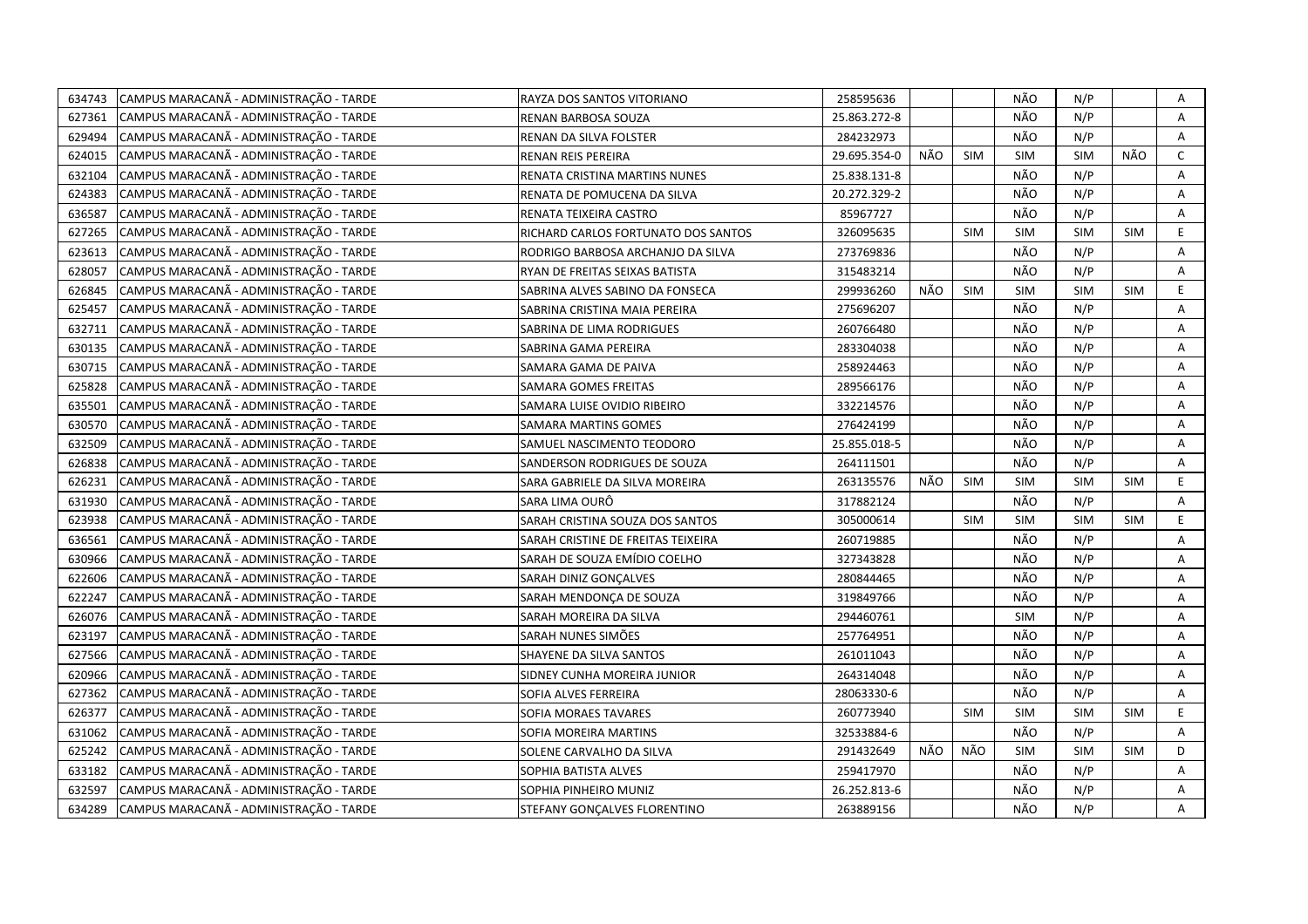| 627017 | CAMPUS MARACANA - ADMINISTRAÇÃO - TARDE | STEFANY VITÓRIA DA SILVA VALLE             | 337898290    | NÃO        | <b>SIM</b> | <b>SIM</b> | <b>SIM</b> | SIM        | E. |
|--------|-----------------------------------------|--------------------------------------------|--------------|------------|------------|------------|------------|------------|----|
| 624673 | CAMPUS MARACANÃ - ADMINISTRAÇÃO - TARDE | STEPHANIE BLOISE VIGAS CIDADE              | 28.636.962-4 |            |            | NÃO        | N/P        |            | A  |
| 623396 | CAMPUS MARACANÃ - ADMINISTRAÇÃO - TARDE | STEPHANY CAVALCANTI PINHEIRO AGUIAR        | 263566028    |            |            | NÃO        | N/P        |            | A  |
| 621295 | CAMPUS MARACANÃ - ADMINISTRAÇÃO - TARDE | STEPHANY DA SILVA BARBOSA                  | 261521595    |            |            | NÃO        | N/P        |            | Α  |
| 623314 | CAMPUS MARACANÃ - ADMINISTRAÇÃO - TARDE | STEPHANY DE JESUS VIANA                    | 275038917    | NÃO        | <b>SIM</b> | <b>SIM</b> | <b>SIM</b> | <b>SIM</b> | E  |
| 635901 | CAMPUS MARACANÃ - ADMINISTRAÇÃO - TARDE | SUELLEN FERNANDA BARBOSA NUNES             | 258415298    |            |            | NÃO        | N/P        |            | Α  |
| 623175 | CAMPUS MARACANÃ - ADMINISTRAÇÃO - TARDE | SUSANNY RODRIGUES DE OLIVERIA              | 26507415-3   | NÃO        | <b>SIM</b> | <b>SIM</b> | SIM        | SIM        | E  |
| 622053 | CAMPUS MARACANÃ - ADMINISTRAÇÃO - TARDE | TACYANE GOMES DE SOUZA                     | 312428923    |            |            | NÃO        | N/P        |            | Α  |
| 627852 | CAMPUS MARACANÃ - ADMINISTRAÇÃO - TARDE | TAINA AMORIM RIBEIRO LOBO                  | 30941379-7   |            |            | NÃO        | N/P        |            | A  |
| 623794 | CAMPUS MARACANÃ - ADMINISTRAÇÃO - TARDE | TAINÁ CAMÕES DE OLIVEIRA                   | 327871083    |            |            | NÃO        | N/P        |            | A  |
| 620472 | CAMPUS MARACANÃ - ADMINISTRAÇÃO - TARDE | TAINÁ CONCEIÇÃO DA SILVA XAVIER            | 25 872 184-4 |            |            | NÃO        | N/P        |            | Α  |
| 626649 | CAMPUS MARACANÃ - ADMINISTRAÇÃO - TARDE | TAINÁ MENEZES DE ANDRADE                   | 260585716    | NÃO        | NÃO        | <b>SIM</b> | <b>SIM</b> | <b>SIM</b> | D  |
| 627837 | CAMPUS MARACANÃ - ADMINISTRAÇÃO - TARDE | TAIS BARRADAS LIBERALINO DA SILVA          | 30.894.976-7 | NÃO        | <b>SIM</b> | <b>SIM</b> | <b>SIM</b> | <b>SIM</b> | E  |
| 624142 | CAMPUS MARACANÃ - ADMINISTRAÇÃO - TARDE | TAISA AUGUSTO                              | 293566600    |            |            | NÃO        | N/P        |            | A  |
| 632925 | CAMPUS MARACANÃ - ADMINISTRAÇÃO - TARDE | TAMAR CRISTINA FELIX RIBEIRO DA SILVA      | 347511966    | NÃO        | <b>SIM</b> | SIM        | <b>SIM</b> | <b>SIM</b> | E  |
| 626615 | CAMPUS MARACANÃ - ADMINISTRAÇÃO - TARDE | TATIANA MOURA ANDRADE PEREIRA              | 32025918-7   |            |            | NÃO        | N/P        |            | A  |
| 633650 | CAMPUS MARACANÃ - ADMINISTRAÇÃO - TARDE | <b>TATIANE CIBELE FELIPPE</b>              | 127177822    | <b>SIM</b> |            | <b>SIM</b> | SIM        | SIM        | H  |
| 634428 | CAMPUS MARACANÃ - ADMINISTRAÇÃO - TARDE | TAYANE VALLE RODRIGUES                     | 29.354.981-2 |            |            | NÃO        | N/P        |            | A  |
| 627242 | CAMPUS MARACANÃ - ADMINISTRAÇÃO - TARDE | THAIANE ALVES DOS SANTOS                   | 328979018    | NÃO        | <b>SIM</b> | <b>SIM</b> | <b>SIM</b> | SIM        | E  |
| 630208 | CAMPUS MARACANÃ - ADMINISTRAÇÃO - TARDE | THAINA FALQUE DE SOUZA                     | 296918691    |            |            | NÃO        | N/P        |            | A  |
| 627697 | CAMPUS MARACANÃ - ADMINISTRAÇÃO - TARDE | THAINÁ JOYCE DA SILVEIRA COSTA COTRIM      | 311282347    | NÃO        | <b>SIM</b> | <b>SIM</b> | <b>SIM</b> | <b>SIM</b> | E  |
| 626896 | CAMPUS MARACANÃ - ADMINISTRAÇÃO - TARDE | THAIS LINO DE SOUZA                        | 300399730    | NÃO        | NÃO        | NÃO        | <b>SIM</b> | <b>SIM</b> | Α  |
| 626410 | CAMPUS MARACANÃ - ADMINISTRAÇÃO - TARDE | THAÍS PEREIRA FONA                         | 28.327.260-7 |            |            | NÃO        | N/P        |            | A  |
| 629311 | CAMPUS MARACANÃ - ADMINISTRAÇÃO - TARDE | THAISSA COELHO DA SILVA                    | 258717636    |            |            | NÃO        | N/P        |            | Α  |
| 628084 | CAMPUS MARACANÃ - ADMINISTRAÇÃO - TARDE | THAISSA TEIXEIRA PEIXOTO                   | 32.809.726-6 | NÃO        | <b>SIM</b> | <b>SIM</b> | <b>SIM</b> | <b>SIM</b> | E. |
| 626892 | CAMPUS MARACANÃ - ADMINISTRAÇÃO - TARDE | THALENA DA SILVA MARTINS DO NASCIMENTO     | 311540421    |            |            | NÃO        | N/P        |            | A  |
| 622224 | CAMPUS MARACANÃ - ADMINISTRAÇÃO - TARDE | THALES DE ALBUQUERQUE LIMA                 | 329444954    |            |            | NÃO        | N/P        |            | Α  |
| 620862 | CAMPUS MARACANÃ - ADMINISTRAÇÃO - TARDE | THALIA GABRIELA DE SOUSA CASIMIRO          | 328243480    |            |            | NÃO        | N/P        |            | A  |
| 636825 | CAMPUS MARACANÃ - ADMINISTRAÇÃO - TARDE | THALITA DA SILVA LOPES                     | 314192667    |            |            | NÃO        | N/P        |            | Α  |
| 629579 | CAMPUS MARACANA - ADMINISTRAÇÃO - TARDE | THALYTA FRANÇA DE SOUZA                    | 277279931    |            |            | NÃO        | N/P        |            | A  |
| 620609 | CAMPUS MARACANÃ - ADMINISTRAÇÃO - TARDE | THAMARA MENDES MARTINS DA SILVA FELISBERTO | 260768163    |            |            | NÃO        | N/P        |            | Α  |
| 626333 | CAMPUS MARACANÃ - ADMINISTRAÇÃO - TARDE | THAMIRIS DA ROCHA MONTEIRO                 | 31.866.810-0 |            |            | NÃO        | N/P        |            | A  |
| 629239 | CAMPUS MARACANÃ - ADMINISTRAÇÃO - TARDE | THAYANE NOGUEIRA MELLO                     | 279616429    |            |            | NÃO        | N/P        |            | A  |
| 626188 | CAMPUS MARACANÃ - ADMINISTRAÇÃO - TARDE | THAYANE VIEIRA DA SILVA                    | 258970011    | NÃO        | <b>SIM</b> | <b>SIM</b> | <b>SIM</b> | <b>SIM</b> | E  |
| 636197 | CAMPUS MARACANÃ - ADMINISTRAÇÃO - TARDE | THAYNA ATHAYDE DIAS                        | 314991910    |            |            | NÃO        | N/P        |            | A  |
| 632466 | CAMPUS MARACANÃ - ADMINISTRAÇÃO - TARDE | THAYNÁ DE ALMEIDA DIAS DOS SANTOS          | 32163241-6   | NÃO        | <b>SIM</b> | <b>SIM</b> | <b>SIM</b> | <b>SIM</b> | E  |
| 624351 | CAMPUS MARACANÃ - ADMINISTRAÇÃO - TARDE | THAYNARA SANT'ANA RIBEIRO DA SILVA         | 258659093    |            |            | NÃO        | N/P        |            | A  |
| 621920 | CAMPUS MARACANÃ - ADMINISTRAÇÃO - TARDE | THAYS DE OLIVEIRA FERREIRA                 | 311236921    |            |            | NÃO        | N/P        |            | A  |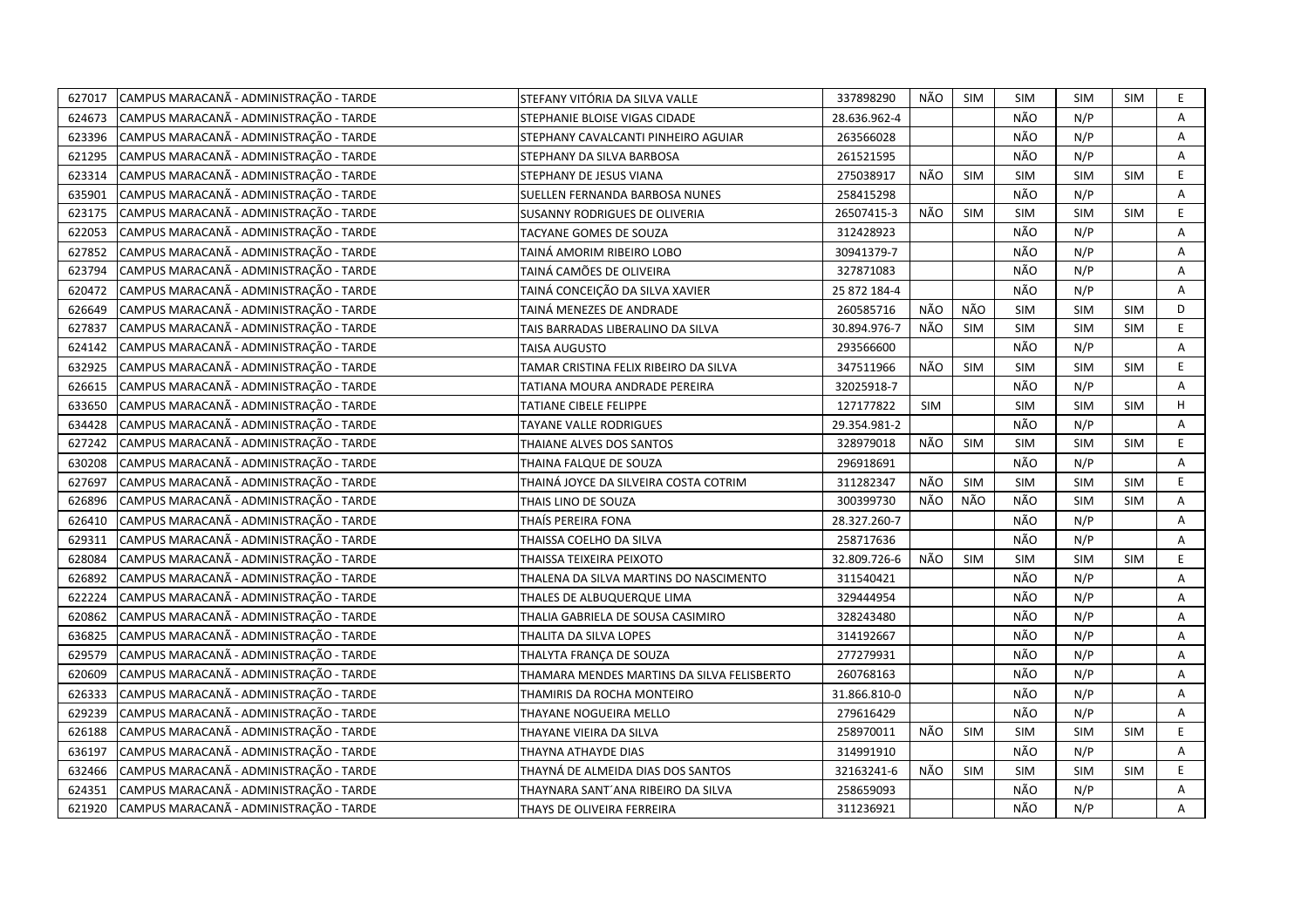| 633810 | CAMPUS MARACANÃ - ADMINISTRAÇÃO - TARDE | <b>THAYSSA BAZILIO SOARES</b>             | 319185906    |     |            | NÃO        | N/P        |            | Α  |
|--------|-----------------------------------------|-------------------------------------------|--------------|-----|------------|------------|------------|------------|----|
| 629018 | CAMPUS MARACANÃ - ADMINISTRAÇÃO - TARDE | THAYSSA CARVALHO NASCIMENTO               | 258987858    | NÃO | <b>SIM</b> | <b>SIM</b> | <b>SIM</b> | <b>SIM</b> | E. |
| 636360 | CAMPUS MARACANÃ - ADMINISTRAÇÃO - TARDE | THAYSSA NASCIMENTO DOS SANTOS             | 337513501    |     |            | NÃO        | N/P        |            | A  |
| 625267 | CAMPUS MARACANÃ - ADMINISTRAÇÃO - TARDE | THAYSSA NUNES DA CRUZ COSTA               | 306393430    | NÃO | NÃO        | <b>SIM</b> | <b>SIM</b> | <b>SIM</b> | D  |
| 631103 | CAMPUS MARACANÃ - ADMINISTRAÇÃO - TARDE | THIAGO FERNANDO DE BRITO VIRGOLINO FONTES | 300893500    |     |            | NÃO        | N/P        |            | Α  |
| 626138 | CAMPUS MARACANÃ - ADMINISTRAÇÃO - TARDE | THIAGO JOSÉ PEREIRA HOLANDA               | 248709651    |     |            | NÃO        | N/P        |            | Α  |
| 636862 | CAMPUS MARACANÃ - ADMINISTRAÇÃO - TARDE | THIAGO LUIZ MIRANDA DE SOUZA              | 287488209    | NÃO | <b>SIM</b> | <b>SIM</b> | <b>SIM</b> | <b>SIM</b> | E. |
| 632868 | CAMPUS MARACANÃ - ADMINISTRAÇÃO - TARDE | THIAGO MANOEL ARAUJO DE ASSIS GOMES       | 324546121    |     |            | NÃO        | N/P        |            | A  |
| 625049 | CAMPUS MARACANÃ - ADMINISTRAÇÃO - TARDE | THIAGO QUINTILIANO SAMPAIO                | 323059154    |     |            | NÃO        | N/P        |            | A  |
| 623991 | CAMPUS MARACANÃ - ADMINISTRAÇÃO - TARDE | THYAGO ARTHUR SANTOS CUSTODIO             | 259683464    |     |            | NÃO        | N/P        |            | A  |
| 628817 | CAMPUS MARACANÃ - ADMINISTRAÇÃO - TARDE | TIAGO ARAUJO TOFFANO COSTA                | 27654500-1   |     |            | NÃO        | N/P        |            | Α  |
| 634044 | CAMPUS MARACANÃ - ADMINISTRAÇÃO - TARDE | VALENTINA CALVET KITZINGER                | 259074532    |     |            | NÃO        | N/P        |            | A  |
| 623457 | CAMPUS MARACANÃ - ADMINISTRAÇÃO - TARDE | VALÉRIA LIMA MENDES                       | 307382499    | NÃO | <b>SIM</b> | <b>SIM</b> | <b>SIM</b> | <b>SIM</b> | E. |
| 622115 | CAMPUS MARACANÃ - ADMINISTRAÇÃO - TARDE | VANESSA URIEL DA SILVA PAIVA              | 313423816    |     |            | NÃO        | N/P        |            | Α  |
| 624700 | CAMPUS MARACANÃ - ADMINISTRAÇÃO - TARDE | VICTOR GABRIEL SOARES FERREIRA            | 335802591    |     |            | NÃO        | N/P        |            | A  |
| 630611 | CAMPUS MARACANÃ - ADMINISTRAÇÃO - TARDE | VICTOR HUGO AMARANTE DOS SANTOS           | 33218742-6   |     |            | NÃO        | N/P        |            | A  |
| 633195 | CAMPUS MARACANÃ - ADMINISTRAÇÃO - TARDE | VICTOR HUGO LIMA DE AQUINO                | 331214676    |     |            | NÃO        | N/P        |            | A  |
| 622083 | CAMPUS MARACANÃ - ADMINISTRAÇÃO - TARDE | VICTOR MANUEL FELIX DOMINGUEZ             | 26066045-1   |     |            | NÃO        | N/P        |            | A  |
| 620819 | CAMPUS MARACANA - ADMINISTRAÇÃO - TARDE | VICTOR REINALDO VIEIRA REIS FRANCISCO     | 335753125    | NÃO | <b>SIM</b> | <b>SIM</b> | <b>SIM</b> | <b>SIM</b> | E. |
| 632110 | CAMPUS MARACANÃ - ADMINISTRAÇÃO - TARDE | VICTORIA RODRIGUES TEIXEIRA               | 25840232-0   |     |            | NÃO        | N/P        |            | A  |
| 632667 | CAMPUS MARACANÃ - ADMINISTRAÇÃO - TARDE | VINICIUS DE MELO SILVA                    | 28.460.960-9 |     |            | NÃO        | N/P        |            | A  |
| 631260 | CAMPUS MARACANÃ - ADMINISTRAÇÃO - TARDE | VINÍCIUS DOS SANTOS GOMES                 | 28.682.874-4 |     | <b>SIM</b> | <b>SIM</b> | <b>SIM</b> | <b>SIM</b> | E  |
| 633635 | CAMPUS MARACANÃ - ADMINISTRAÇÃO - TARDE | VINICIUS DOS SANTOS MENEZES JUNIOR        | 297391641    |     |            | NÃO        | N/P        |            | A  |
| 621767 | CAMPUS MARACANÃ - ADMINISTRAÇÃO - TARDE | VINÍCIUS FERREIRA DA SILVA                | 319245809    |     |            | NÃO        | N/P        |            | A  |
| 633936 | CAMPUS MARACANÃ - ADMINISTRAÇÃO - TARDE | VINÍCIUS LOPES SANTANA                    | 27650663-1   |     |            | NÃO        | N/P        |            | A  |
| 634153 | CAMPUS MARACANÃ - ADMINISTRAÇÃO - TARDE | VITOR FIGUEIREDO GALVÃO MARQUES           | 287942478    |     |            | NÃO        | N/P        |            | Α  |
| 628160 | CAMPUS MARACANÃ - ADMINISTRAÇÃO - TARDE | VITOR GUIZARRA FERREIRA                   | 317250892    |     |            | NÃO        | N/P        |            | A  |
| 622999 | CAMPUS MARACANÃ - ADMINISTRAÇÃO - TARDE | VITOR HUGO EVARISTO VENTURA               | 260792635    |     |            | NÃO        | N/P        |            | Α  |
| 634305 | CAMPUS MARACANÃ - ADMINISTRAÇÃO - TARDE | VITÓRIA ALMEIDA DE LIMA                   | 304293153    |     |            | NÃO        | N/P        |            | A  |
| 634786 | CAMPUS MARACANÃ - ADMINISTRAÇÃO - TARDE | VITÓRIA COUTO CORRÊA GONCALVES            | 247259229    |     |            | NÃO        | N/P        |            | Α  |
| 627105 | CAMPUS MARACANÃ - ADMINISTRAÇÃO - TARDE | VITÓRIA DE MELLO SANTANA                  | 258265545    | NÃO | <b>SIM</b> | <b>SIM</b> | <b>SIM</b> | <b>SIM</b> | E  |
| 626782 | CAMPUS MARACANÃ - ADMINISTRAÇÃO - TARDE | VITORIA EMILIANA DA SILVA                 | 247244874    |     |            | NÃO        | N/P        |            | A  |
| 627516 | CAMPUS MARACANÃ - ADMINISTRAÇÃO - TARDE | VITORIA GOMESS DE LIMA                    | 258403385    | NÃO | <b>SIM</b> | <b>SIM</b> | <b>SIM</b> | <b>SIM</b> | E  |
| 631628 | CAMPUS MARACANÃ - ADMINISTRAÇÃO - TARDE | VITORIA LETICIA WANDERLEY DOS RAMOS       | 346667512    |     |            | NÃO        | N/P        |            | A  |
| 631815 | CAMPUS MARACANÃ - ADMINISTRAÇÃO - TARDE | VITÓRIA LUCIANO DA SILVA ROSA             | 28509686-3   |     |            | NÃO        | N/P        |            | A  |
| 622660 | CAMPUS MARACANÃ - ADMINISTRAÇÃO - TARDE | VITÓRIA PIRES DE SOUZA                    | 30.895.086-4 |     |            | NÃO        | N/P        |            | Α  |
| 629550 | CAMPUS MARACANÃ - ADMINISTRAÇÃO - TARDE | VITORIA REGINA DA SILVA CHOUSA            | 332965003    |     |            | NÃO        | N/P        |            | Α  |
| 635743 | CAMPUS MARACANÃ - ADMINISTRAÇÃO - TARDE | VITORIA RODRIGUES DA SILVA                | 32797327-7   |     |            | NÃO        | N/P        |            | A  |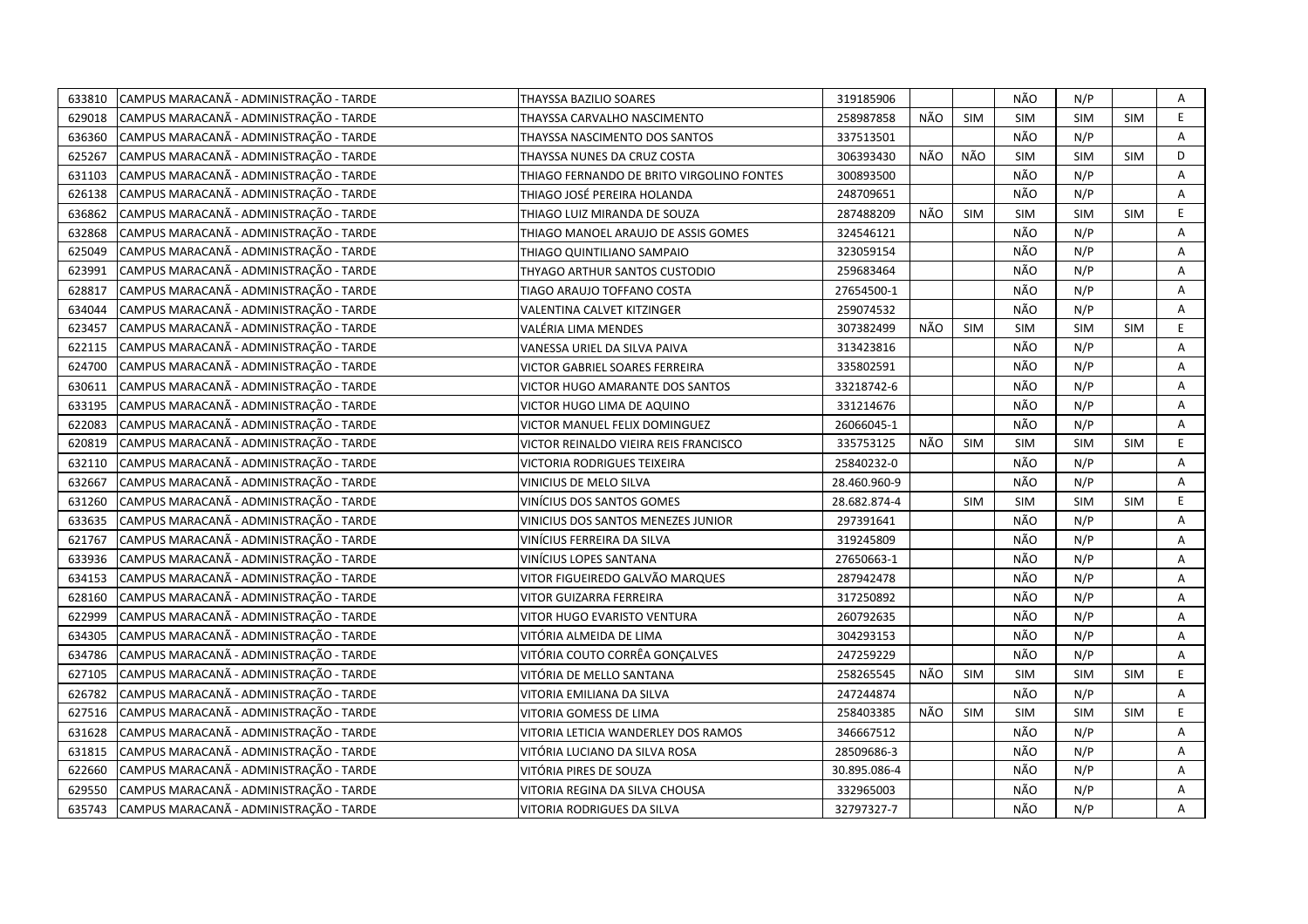| 636547 | CAMPUS MARACANÃ - ADMINISTRAÇÃO - TARDE | VITORIA SCANCETTI DO NASCIMENTO NEVES     | 260596465    |     |            | NÃO        | N/P        |            | Α            |
|--------|-----------------------------------------|-------------------------------------------|--------------|-----|------------|------------|------------|------------|--------------|
| 627622 | CAMPUS MARACANÃ - ADMINISTRAÇÃO - TARDE | VITÓRIA TAVARES CORDEIRO ALBINO           | 316139872    | NÃO | <b>SIM</b> | <b>SIM</b> | <b>SIM</b> | <b>SIM</b> | E.           |
| 629217 | CAMPUS MARACANÃ - ADMINISTRAÇÃO - TARDE | VITTORIA MARYA ARAUJO FERREIRA            | 317429249    |     |            | NÃO        | N/P        |            | A            |
| 624290 | CAMPUS MARACANÃ - ADMINISTRAÇÃO - TARDE | VIVIANE DA SILVA LOPES                    | 321411175    |     |            | <b>SIM</b> | N/P        |            | Α            |
| 625892 | CAMPUS MARACANÃ - ADMINISTRAÇÃO - TARDE | VIVIANE VITÓRIA DE SOUZA DA SILVA         | 258239052    | NÃO | <b>SIM</b> | <b>SIM</b> | SIM        | <b>SIM</b> | E            |
| 626102 | CAMPUS MARACANÃ - ADMINISTRAÇÃO - TARDE | WELLINGTON JOSÉ F. DE SOUZA               | 26.070.601-5 | NÃO | <b>SIM</b> | <b>SIM</b> | <b>SIM</b> | <b>SIM</b> | E            |
| 626090 | CAMPUS MARACANÃ - ADMINISTRAÇÃO - TARDE | <b>WEVERTTON KAYKE RIBEIRO DOS SANTOS</b> | 28516640-1   |     |            | <b>SIM</b> | N/P        |            | Α            |
| 631746 | CAMPUS MARACANÃ - ADMINISTRAÇÃO - TARDE | <b>WICTORIA CURTY NUNES</b>               | 272814906    |     |            | NÃO        | N/P        |            | A            |
| 623607 | CAMPUS MARACANÃ - ADMINISTRAÇÃO - TARDE | WILANA DA SILVA HENRRIQUES                | 346735756    |     |            | NÃO        | N/P        |            | A            |
| 634956 | CAMPUS MARACANÃ - ADMINISTRAÇÃO - TARDE | YAISA MARIA DE JESUS FIGUEIREDO           | 33.764.079-1 | NÃO | <b>SIM</b> | <b>SIM</b> | <b>SIM</b> | <b>SIM</b> | E.           |
| 627461 | CAMPUS MARACANÃ - ADMINISTRAÇÃO - TARDE | YAN CONRADO                               | 320894199    | NÃO | <b>SIM</b> | <b>SIM</b> | <b>SIM</b> | <b>SIM</b> | E            |
| 628564 | CAMPUS MARACANÃ - ADMINISTRAÇÃO - TARDE | YANCA DOS SANTOS COELHOCOELHO SEVERINO    | 265066886    |     |            | NÃO        | N/P        |            | Α            |
| 631023 | CAMPUS MARACANÃ - ADMINISTRAÇÃO - TARDE | YANE DA SILVA OLIVEIRA                    | 30.811.156-6 | NÃO | <b>SIM</b> | <b>SIM</b> | <b>SIM</b> | SIM        | E.           |
| 622452 | CAMPUS MARACANÃ - ADMINISTRAÇÃO - TARDE | YARA MARINHO LEMOS                        | 258356195    |     |            | NÃO        | N/P        |            | Α            |
| 626652 | CAMPUS MARACANÃ - ADMINISTRAÇÃO - TARDE | YASMIM GABRIELE AVELINO GONCALVES         | 285020079    |     |            | <b>SIM</b> | N/P        |            | Α            |
| 628326 | CAMPUS MARACANÃ - ADMINISTRAÇÃO - TARDE | YASMIM MIRANDA ALVARES                    | 312826027    |     |            | NÃO        | N/P        |            | A            |
| 629319 | CAMPUS MARACANÃ - ADMINISTRAÇÃO - TARDE | YASMIM VICTÓRIA ALVES DOS SANTOS          | 293043451    |     |            | NÃO        | N/P        |            | Α            |
| 624916 | CAMPUS MARACANÃ - ADMINISTRAÇÃO - TARDE | YASMIN ABRANTES ROQUE                     | 307638726    |     |            | NÃO        | N/P        |            | A            |
| 623487 | CAMPUS MARACANÃ - ADMINISTRAÇÃO - TARDE | YASMIN ALBANO BARROS DE OLIVEIRA          | 311554240    |     |            | NÃO        | N/P        |            | A            |
| 629598 | CAMPUS MARACANÃ - ADMINISTRAÇÃO - TARDE | YASMIN COE DO NASCIMENTO CONCEIÇÃO        | 308573161    |     |            | NÃO        | N/P        |            | A            |
| 622627 | CAMPUS MARACANÃ - ADMINISTRAÇÃO - TARDE | YASMIN DE ARAUJO MARTELLO                 | 311934322    | NÃO |            | <b>SIM</b> | N/P        |            | A            |
| 626938 | CAMPUS MARACANÃ - ADMINISTRAÇÃO - TARDE | YASMIN DOS SANTOS ARAUJO                  | 312472566    |     |            | NÃO        | N/P        |            | A            |
| 623424 | CAMPUS MARACANÃ - ADMINISTRAÇÃO - TARDE | YASMIN FEITOSA DE SOUZA                   | 319547311    | NÃO | NÃO        | <b>SIM</b> | <b>SIM</b> | <b>SIM</b> | D            |
| 627645 | CAMPUS MARACANÃ - ADMINISTRAÇÃO - TARDE | YASMIN LIMA FERREIRA                      | 309638690    | NÃO | NÃO        | <b>SIM</b> | <b>SIM</b> | <b>SIM</b> | D            |
| 633562 | CAMPUS MARACANÃ - ADMINISTRAÇÃO - TARDE | YASMIN RODRIGUES DO NASCIMENTO            | 347444879    |     |            | NÃO        | N/P        |            | Α            |
| 625296 | CAMPUS MARACANÃ - ADMINISTRAÇÃO - TARDE | YASMIN TULLI DE OLIVEIRA GOMES            | 26.070.124-8 |     | <b>SIM</b> | <b>SIM</b> | <b>SIM</b> |            | $\mathsf{C}$ |
| 628259 | CAMPUS MARACANÃ - ADMINISTRAÇÃO - TARDE | YASMIN VICTÓRIA DE ALMEIDA TOPCKE         | 327871257    |     |            | NÃO        | N/P        |            | A            |
| 628098 | CAMPUS MARACANÃ - ADMINISTRAÇÃO - TARDE | YLANA DELFINO SALES                       | 313965139    | NÃO | NÃO        | <b>SIM</b> | <b>SIM</b> | <b>SIM</b> | D            |
| 620577 | CAMPUS MARACANÃ - ADMINISTRAÇÃO - TARDE | YNGRID FRANCO DOS REIS                    | 270845308    |     |            | NÃO        | N/P        |            | A            |
| 636737 | CAMPUS MARACANÃ - ADMINISTRAÇÃO - TARDE | YONE AGOSTINHO DA COSTA                   | 256130642    |     |            | NÃO        | N/P        |            | Α            |
| 629043 | CAMPUS MARACANÃ - ADMINISTRAÇÃO - TARDE | YURI DAHAB MORAIS                         | 235500758    |     |            | NÃO        | N/P        |            | A            |
| 628138 | CAMPUS MARACANÃ - ADMINISTRAÇÃO - TARDE | YURI TAVARES DA SILVA                     | 258626969    |     |            | NÃO        | N/P        |            | A            |
| 630737 | CAMPUS MARACANÃ - EDIFICAÇÕES - MANHÃ   | ADONIS SIQUEIRA DUTRA                     | 269501110    |     |            | NÃO        | N/P        |            | A            |
| 624710 | CAMPUS MARACANÃ - EDIFICAÇÕES - MANHÃ   | ADRIANO AUSTREGÉSILO ALVES DA SILVA       | 25.864.747-8 |     |            | NÃO        | N/P        |            | A            |
| 625510 | CAMPUS MARACANÃ - EDIFICAÇÕES - MANHÃ   | ADRIELE PORTUGAL PIRES RIBEIRO            | 303289334    |     |            | NÃO        | N/P        |            | Α            |
| 630153 | CAMPUS MARACANÃ - EDIFICAÇÕES - MANHÃ   | <b>AGNES RAYOL GUEDES</b>                 | 30871466-6   |     |            | NÃO        | N/P        |            | Α            |
| 634759 | CAMPUS MARACANÃ - EDIFICAÇÕES - MANHÃ   | AIMÊ FERREIRA RAMOS DE FREITAS            | 283704278    |     |            | NÃO        | N/P        |            | A            |
| 636706 | CAMPUS MARACANÃ - EDIFICAÇÕES - MANHÃ   | ALEF ROSA BIANCK                          | 320961675    | NÃO | <b>SIM</b> | <b>SIM</b> | <b>SIM</b> | NÃO        | $\mathsf{C}$ |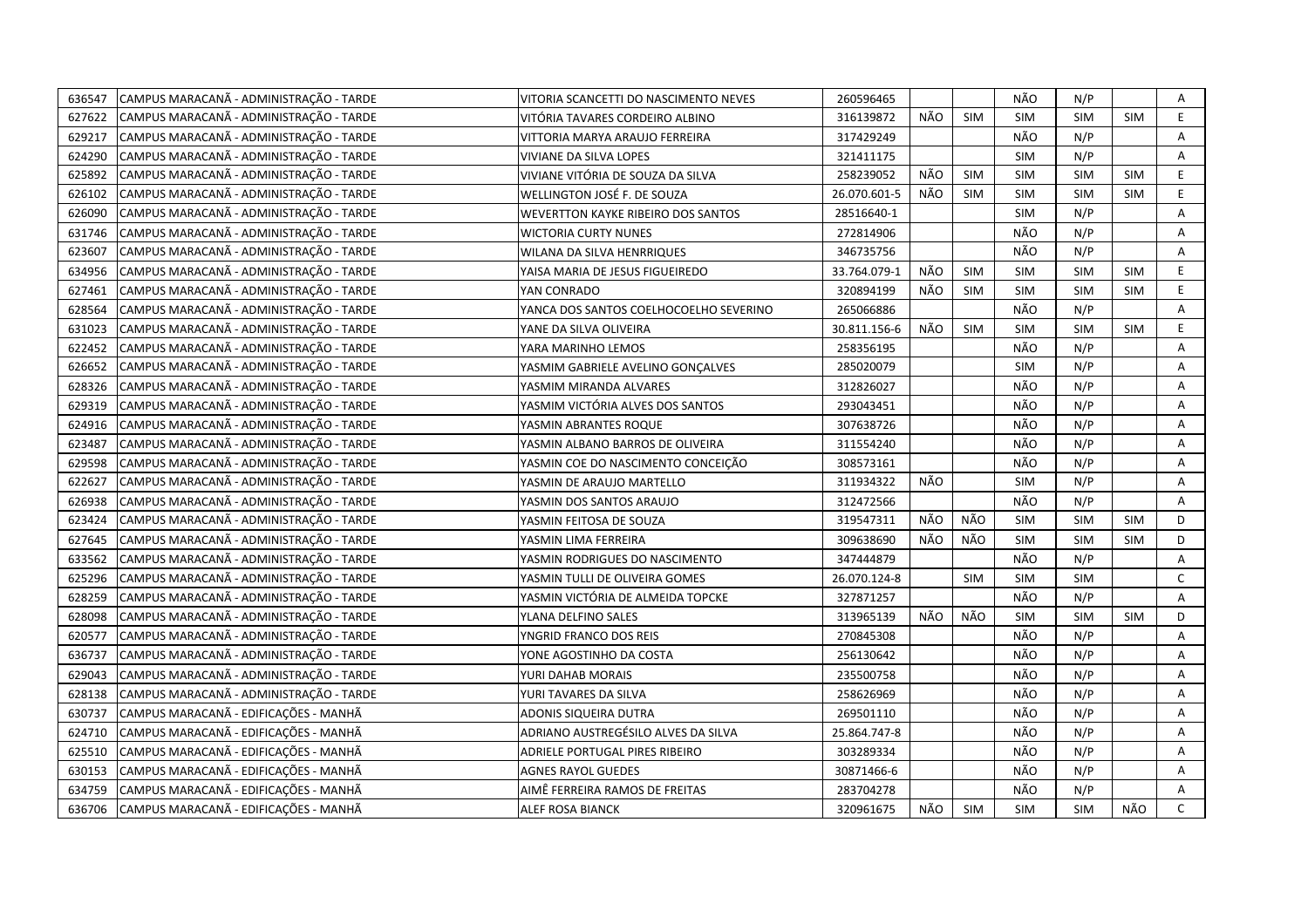| 622730 | CAMPUS MARACANÃ - EDIFICAÇÕES - MANHÃ | ALEX MIRANDA DA SILVA JUNIOR         | 284960515    |            |            | NÃO        | N/P        |            | Α           |
|--------|---------------------------------------|--------------------------------------|--------------|------------|------------|------------|------------|------------|-------------|
| 625815 | CAMPUS MARACANÃ - EDIFICAÇÕES - MANHÃ | ALÉXIA DUARTE SILVA                  | 290975457    |            |            | NÃO        | N/P        |            | A           |
| 620542 | CAMPUS MARACANÃ - EDIFICAÇÕES - MANHÃ | ALICE MARIA LOPES PEREIRA            | 255529828    |            |            | NÃO        | N/P        |            | A           |
| 634757 | CAMPUS MARACANÃ - EDIFICAÇÕES - MANHÃ | ALICE MARTINS BALUARDO               | 258330158    |            |            | NÃO        | N/P        |            | Α           |
| 633918 | CAMPUS MARACANÃ - EDIFICAÇÕES - MANHÃ | ALINE SILVA DE MENDONCA              | 28004790-3   |            |            | NÃO        | N/P        |            | Α           |
| 626841 | CAMPUS MARACANÃ - EDIFICAÇÕES - MANHÃ | ALLYSON RYAN SANTOS DE PAULA         | 319803441    |            |            | NÃO        | N/P        |            | Α           |
| 636950 | CAMPUS MARACANÃ - EDIFICAÇÕES - MANHÃ | AMANDA CRISTINA TEIXEIRA VIANNA      | 305749848    |            |            | NÃO        | N/P        |            | Α           |
| 636786 | CAMPUS MARACANÃ - EDIFICAÇÕES - MANHÃ | AMANDA FREIRE DE SOUZA               | 306956426    |            |            | NÃO        | N/P        |            | Α           |
| 627264 | CAMPUS MARACANÃ - EDIFICAÇÕES - MANHÃ | AMANDA VIEIRA PERAZZO DA COSTA       | 29371500-9   |            |            | NÃO        | N/P        |            | Α           |
| 633614 | CAMPUS MARACANÃ - EDIFICAÇÕES - MANHÃ | ANA BEATRIZ COELHO DE ARAUJO         | 270942675    |            |            | NÃO        | N/P        |            | A           |
| 625067 | CAMPUS MARACANÃ - EDIFICAÇÕES - MANHÃ | ANA BEATRIZ DA SILVA DE SIQUEIRA     | 25.950.093-2 |            |            | NÃO        | N/P        |            | Α           |
| 621592 | CAMPUS MARACANÃ - EDIFICAÇÕES - MANHÃ | ANA BEATRIZ DO NASCIMENTO ALVES      | 27018925-1   |            |            | NÃO        | N/P        |            | A           |
| 627177 | CAMPUS MARACANÃ - EDIFICAÇÕES - MANHÃ | ANA BEATRIZ LOPES SERRANO            | 26067808-1   | NÃO        | NÃO        | SIM        | <b>SIM</b> | <b>SIM</b> | D           |
| 631208 | CAMPUS MARACANÃ - EDIFICAÇÕES - MANHÃ | ANA BEATRIZ MENDONÇA DA LUZ          | 258722693    |            |            | NÃO        | N/P        |            | Α           |
| 621217 | CAMPUS MARACANÃ - EDIFICAÇÕES - MANHÃ | ANA BEATRIZ NASCIMENTO DOS SANTOS    | 321945206    |            |            | NÃO        | N/P        |            | Α           |
| 626069 | CAMPUS MARACANÃ - EDIFICAÇÕES - MANHÃ | ANA BEATRIZ SANTIAGO PEREIRA         | 26.053.708-9 | NÃO        | <b>SIM</b> | <b>SIM</b> | <b>SIM</b> | <b>SIM</b> | E           |
| 636272 | CAMPUS MARACANÃ - EDIFICAÇÕES - MANHÃ | ANA BEATRIZ SODRÉ XAVIER DA SILVA    | 259233809    |            |            | NÃO        | N/P        |            | Α           |
| 625947 | CAMPUS MARACANÃ - EDIFICAÇÕES - MANHÃ | ANA BEATRIZ SOUZA DA SILVEIRA        | 25825654-4   |            |            | NÃO        | N/P        |            | Α           |
| 622994 | CAMPUS MARACANA - EDIFICAÇÕES - MANHÃ | ANA BEATRIZ TOMAZ DE JESUS           | 260717954    | <b>SIM</b> | <b>SIM</b> | <b>SIM</b> | SIM        | NÃO        | G           |
| 631325 | CAMPUS MARACANÃ - EDIFICAÇÕES - MANHÃ | ANA CAROLINA NEL RODRIGUES SILVA     | 258629906    |            |            | NÃO        | N/P        |            | A           |
| 625738 | CAMPUS MARACANÃ - EDIFICAÇÕES - MANHÃ | ANA CAROLINA RIBEIRO DA COSTA VELOZO | 286017751    |            |            | NÃO        | N/P        |            | Α           |
| 623625 | CAMPUS MARACANÃ - EDIFICAÇÕES - MANHÃ | ANA CAROLINA SANTOS DO NASCIMENTO    | 308057926    |            |            | NÃO        | N/P        |            | A           |
| 635380 | CAMPUS MARACANÃ - EDIFICAÇÕES - MANHÃ | ANA CECILIA LIMA BRASIL              | 258501782    |            |            | NÃO        | N/P        |            | Α           |
| 622958 | CAMPUS MARACANÃ - EDIFICAÇÕES - MANHÃ | ANA CLARA ACCIOLI LOBATO MIRABELLI   | 293166518    |            |            | NÃO        | N/P        |            | A           |
| 632728 | CAMPUS MARACANÃ - EDIFICAÇÕES - MANHÃ | ANA CLARA BARBOSA DA VEIGA           | 319179065    |            |            | NÃO        | N/P        |            | Α           |
| 628303 | CAMPUS MARACANÃ - EDIFICAÇÕES - MANHÃ | ANA CLARA BORGES DE ARAÚJO           | 30.500.620-7 |            |            | NÃO        | N/P        |            | Α           |
| 628319 | CAMPUS MARACANÃ - EDIFICAÇÕES - MANHÃ | ANA CLARA CHAGAS TOSCANO             | 258454057    |            |            | NÃO        | N/P        |            | A           |
| 635558 | CAMPUS MARACANÃ - EDIFICAÇÕES - MANHÃ | ANA CLARA FONTES BARREIROS           | 319807525    |            |            | NÃO        | N/P        |            | A           |
| 625051 | CAMPUS MARACANÃ - EDIFICAÇÕES - MANHÃ | ANA CLARA MACENA PEREIRA DAS NEVES   | 282905272    | <b>SIM</b> | NÃO        | <b>SIM</b> | <b>SIM</b> | <b>SIM</b> | H           |
| 626550 | CAMPUS MARACANÃ - EDIFICAÇÕES - MANHÃ | ANA CLARA RODRIGUES DE JESUS         | 293146098    |            |            | <b>SIM</b> | N/P        |            | Α           |
| 629019 | CAMPUS MARACANÃ - EDIFICAÇÕES - MANHÃ | ANA CLARA SANTOS DA CONCEIÇÃO        | 258728286    | NÃO        | NÃO        | <b>SIM</b> | <b>SIM</b> | <b>SIM</b> | D           |
| 632909 | CAMPUS MARACANÃ - EDIFICAÇÕES - MANHÃ | ANA JÚLIA FLAVIANA OLIVEIRA          | 258562859    | NÃO        | NÃO        | <b>SIM</b> | SIM        | NÃO        | B           |
| 621215 | CAMPUS MARACANÃ - EDIFICAÇÕES - MANHÃ | ANA LUIZA BARBOSA DOS SANTOS         | 268462199    |            |            | NÃO        | N/P        |            | Α           |
| 627897 | CAMPUS MARACANÃ - EDIFICAÇÕES - MANHÃ | ANA LUIZA TINOCO SIDRONIO            | 258685809    |            |            | NÃO        | N/P        |            | A           |
| 627053 | CAMPUS MARACANÃ - EDIFICAÇÕES - MANHÃ | ANA PAIVA SOAES                      | 25928766-2   |            |            | NÃO        | N/P        |            | A           |
| 632472 | CAMPUS MARACANÃ - EDIFICAÇÕES - MANHÃ | ANA PAULA FREITAS DE LIMA            | 302733852    |            |            | NÃO        | N/P        |            | Α           |
| 635806 | CAMPUS MARACANÃ - EDIFICAÇÕES - MANHÃ | ANA SARA BARBOSA DIAS                | 113135669    | NÃO        | <b>SIM</b> | <b>SIM</b> | <b>SIM</b> | <b>SIM</b> | $\mathsf E$ |
| 621356 | CAMPUS MARACANÃ - EDIFICAÇÕES - MANHÃ | ANA VITÓRIA DOS SANTOS               | 337688279    |            |            | NÃO        | N/P        |            | A           |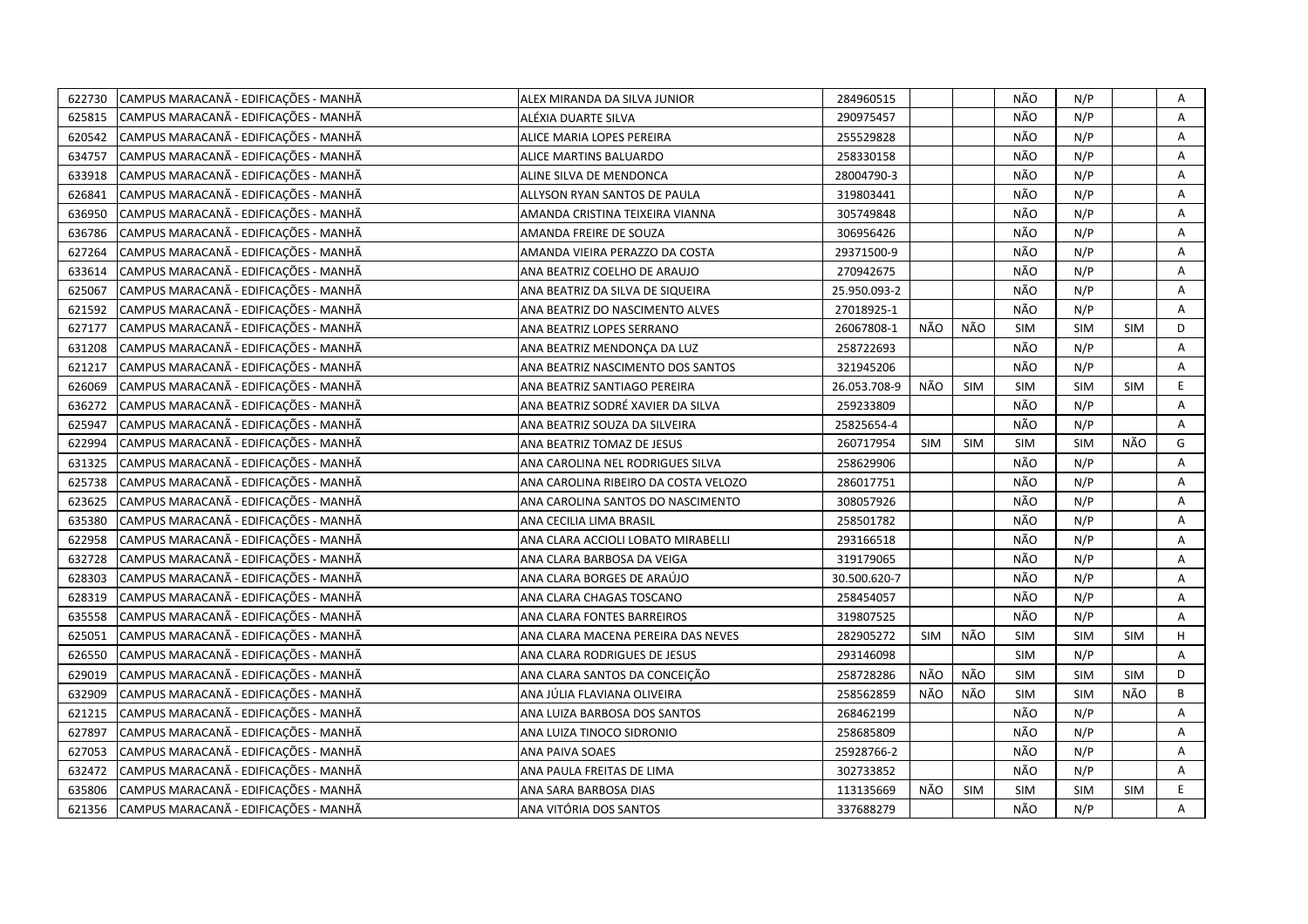| 626559 | CAMPUS MARACANÃ - EDIFICAÇÕES - MANHÃ | ANDRÉ FERREIRA SALES FILHO           | 31.215.062-6 | NÃO        | <b>SIM</b> | <b>SIM</b> | <b>SIM</b> | <b>SIM</b> | E.          |
|--------|---------------------------------------|--------------------------------------|--------------|------------|------------|------------|------------|------------|-------------|
| 626793 | CAMPUS MARACANÃ - EDIFICAÇÕES - MANHÃ | ANDRE LUCAS DE AGUIAR LOURENCO       | 31804190-2   |            |            | NÃO        | N/P        |            | A           |
| 623319 | CAMPUS MARACANÃ - EDIFICAÇÕES - MANHÃ | ANDRESSA MARCELLY DOMINGOS RODRIGUES | 304990922    |            |            | NÃO        | N/P        |            | A           |
| 627861 | CAMPUS MARACANÃ - EDIFICAÇÕES - MANHÃ | ANDRESSA MENDONÇA VALENTE            | 300052347    |            |            | NÃO        | N/P        |            | Α           |
| 627567 | CAMPUS MARACANÃ - EDIFICAÇÕES - MANHÃ | ANDRESSA NASCIMENTO PANTOJA          | 25788664-8   |            |            | NÃO        | N/P        |            | Α           |
| 625256 | CAMPUS MARACANÃ - EDIFICAÇÕES - MANHÃ | <b>SANTOS</b>                        | 245213855    |            |            | <b>SIM</b> | SIM        | <b>SIM</b> | D           |
| 636726 | CAMPUS MARACANÃ - EDIFICAÇÕES - MANHÃ | ANNA CLARA TAVARES SANTOS            | 258823772    |            |            | NÃO        | N/P        |            | Α           |
| 634666 | CAMPUS MARACANÃ - EDIFICAÇÕES - MANHÃ | ANNA JULIA DUARTE DE SOUZA           | 27.724.132-9 |            |            | <b>SIM</b> | N/P        |            | Α           |
| 624378 | CAMPUS MARACANÃ - EDIFICAÇÕES - MANHÃ | ANNA JULIA NUNES BARBOZA             | 329279236    | NÃO        | <b>SIM</b> | <b>SIM</b> | <b>SIM</b> | <b>SIM</b> | $\mathsf E$ |
| 634346 | CAMPUS MARACANÃ - EDIFICAÇÕES - MANHÃ | ANNA LUÍZA BERNARDO DE SOUSA         | 312572167    | NÃO        | NÃO        | <b>SIM</b> | <b>SIM</b> | <b>SIM</b> | D           |
| 633758 | CAMPUS MARACANÃ - EDIFICAÇÕES - MANHÃ | <b>ARIAN BASTOS LEAL</b>             | 290045095    |            |            | NÃO        | N/P        |            | A           |
| 630923 | CAMPUS MARACANÃ - EDIFICAÇÕES - MANHÃ | ARTHUR DA SILVA MENDONÇA PESSANHA    | 25607398-2   |            |            | NÃO        | N/P        |            | Α           |
| 632189 | CAMPUS MARACANÃ - EDIFICAÇÕES - MANHÃ | <b>ARTHUR FELIX XAVIER</b>           | 257254300    |            |            | NÃO        | N/P        |            | Α           |
| 632316 | CAMPUS MARACANÃ - EDIFICAÇÕES - MANHÃ | ARTHUR ROSA MENDONÇA                 | 258561422    |            |            | NÃO        | N/P        |            | A           |
| 621118 | CAMPUS MARACANÃ - EDIFICAÇÕES - MANHÃ | ARTHUR RUELLES ALMEIDA               | 265064741    | NÃO        | <b>SIM</b> | SIM        | <b>SIM</b> | <b>SIM</b> | E           |
| 635095 | CAMPUS MARACANÃ - EDIFICAÇÕES - MANHÃ | ARTHUR SARAIVA DA SILVA              | 33.718.193-7 | <b>SIM</b> | <b>SIM</b> | SIM        | <b>SIM</b> | SIM        |             |
| 636348 | CAMPUS MARACANÃ - EDIFICAÇÕES - MANHÃ | <b>ARTHUR SOUTO CABRAL</b>           | 260944236    |            |            | NÃO        | N/P        |            | Α           |
| 632491 | CAMPUS MARACANÃ - EDIFICAÇÕES - MANHÃ | ARTUR PERRUT PINTO BORGES            | 307011247    |            |            | NÃO        | N/P        |            | Α           |
| 630761 | CAMPUS MARACANÃ - EDIFICAÇÕES - MANHÃ | ARYANE RIBEIRO MACIEL                | 319891818    |            |            | NÃO        | N/P        |            | Α           |
| 629599 | CAMPUS MARACANÃ - EDIFICAÇÕES - MANHÃ | BEATRIZ DA SILVA DOS SANTOS          | 258677285    |            |            | NÃO        | N/P        |            | Α           |
| 632172 | CAMPUS MARACANÃ - EDIFICAÇÕES - MANHÃ | BEATRIZ DE SOUZA DE AZEVEDO          | 25.859.448-0 |            |            | NÃO        | N/P        |            | A           |
| 635507 | CAMPUS MARACANÃ - EDIFICAÇÕES - MANHÃ | BEATRIZ FERREIRA DOS SANTOS          | 258332246    |            |            | NÃO        | N/P        |            | A           |
| 628390 | CAMPUS MARACANÃ - EDIFICAÇÕES - MANHÃ | BEATRIZ FERREIRA SAAVEDRA            | 259287019    |            |            | NÃO        | N/P        |            | Α           |
| 633967 | CAMPUS MARACANÃ - EDIFICAÇÕES - MANHÃ | BEATRIZ MOTA NASCIMENTO MOREIRA      | 269661153    |            |            | NÃO        | N/P        |            | A           |
| 629726 | CAMPUS MARACANÃ - EDIFICAÇÕES - MANHÃ | BEATRIZ PORTO ROCHA DE SOUZA         | 261902019    |            |            | NÃO        | N/P        |            | Α           |
| 622061 | CAMPUS MARACANÃ - EDIFICAÇÕES - MANHÃ | BEATRIZ SANTOS RODRIGUES SILVA       | 27.727.627-5 |            |            | NÃO        | N/P        |            | A           |
| 620541 | CAMPUS MARACANÃ - EDIFICAÇÕES - MANHÃ | BEATRIZ SILVA MACHADO                | 257970228    | NÃO        | <b>SIM</b> | SIM        | <b>SIM</b> | <b>SIM</b> | $\mathsf E$ |
| 621459 | CAMPUS MARACANÃ - EDIFICAÇÕES - MANHÃ | BEATRIZ SOFIA PEREIRA JULIO          | 31.853.702-4 |            |            | NÃO        | N/P        |            | A           |
| 634298 | CAMPUS MARACANÃ - EDIFICAÇÕES - MANHÃ | BERNARDO BRANDÃO DINIZ               | 276243359    |            |            | NÃO        | N/P        |            | Α           |
| 635746 | CAMPUS MARACANÃ - EDIFICAÇÕES - MANHÃ | BERNARDO DE OLIVEIRA SOUZA           | 258846245    |            |            | NÃO        | N/P        |            | A           |
| 622258 | CAMPUS MARACANÃ - EDIFICAÇÕES - MANHÃ | BERNARDO DOS SANTOS TEIXEIRA         | 246436158    |            |            | NÃO        | N/P        |            | A           |
| 622008 | CAMPUS MARACANÃ - EDIFICAÇÕES - MANHÃ | BERNARDO MAIA NERY DE MORAIS         | 260755202    |            |            | NÃO        | N/P        |            | Α           |
| 624104 | CAMPUS MARACANÃ - EDIFICAÇÕES - MANHÃ | BERNARDO NOGUEIRA DOS SANTOS         | 25845280-4   |            |            | NÃO        | N/P        |            | Α           |
| 620749 | CAMPUS MARACANÃ - EDIFICAÇÕES - MANHÃ | <b>BRENDA APARECIDA</b>              | 225425610    |            |            | NÃO        | N/P        |            | Α           |
| 630962 | CAMPUS MARACANÃ - EDIFICAÇÕES - MANHÃ | BRENDA DE OLIVEIRA BARBARA           | 28616998-2   |            |            | NÃO        | N/P        |            | Α           |
| 635739 | CAMPUS MARACANÃ - EDIFICAÇÕES - MANHÃ | BRENDO NAVEGA ARAGÃO                 | 23.980.355-4 |            |            | NÃO        | N/P        |            | Α           |
| 633297 | CAMPUS MARACANÃ - EDIFICAÇÕES - MANHÃ | BRIAN DOS SANTOS REIS CUNHA          | 331745372    |            |            | NÃO        | N/P        |            | A           |
| 625752 | CAMPUS MARACANÃ - EDIFICAÇÕES - MANHÃ | <b>BRUNA BRAVO RIBEIRO PIMENTEL</b>  | 258244557    |            |            | NÃO        | N/P        |            | A           |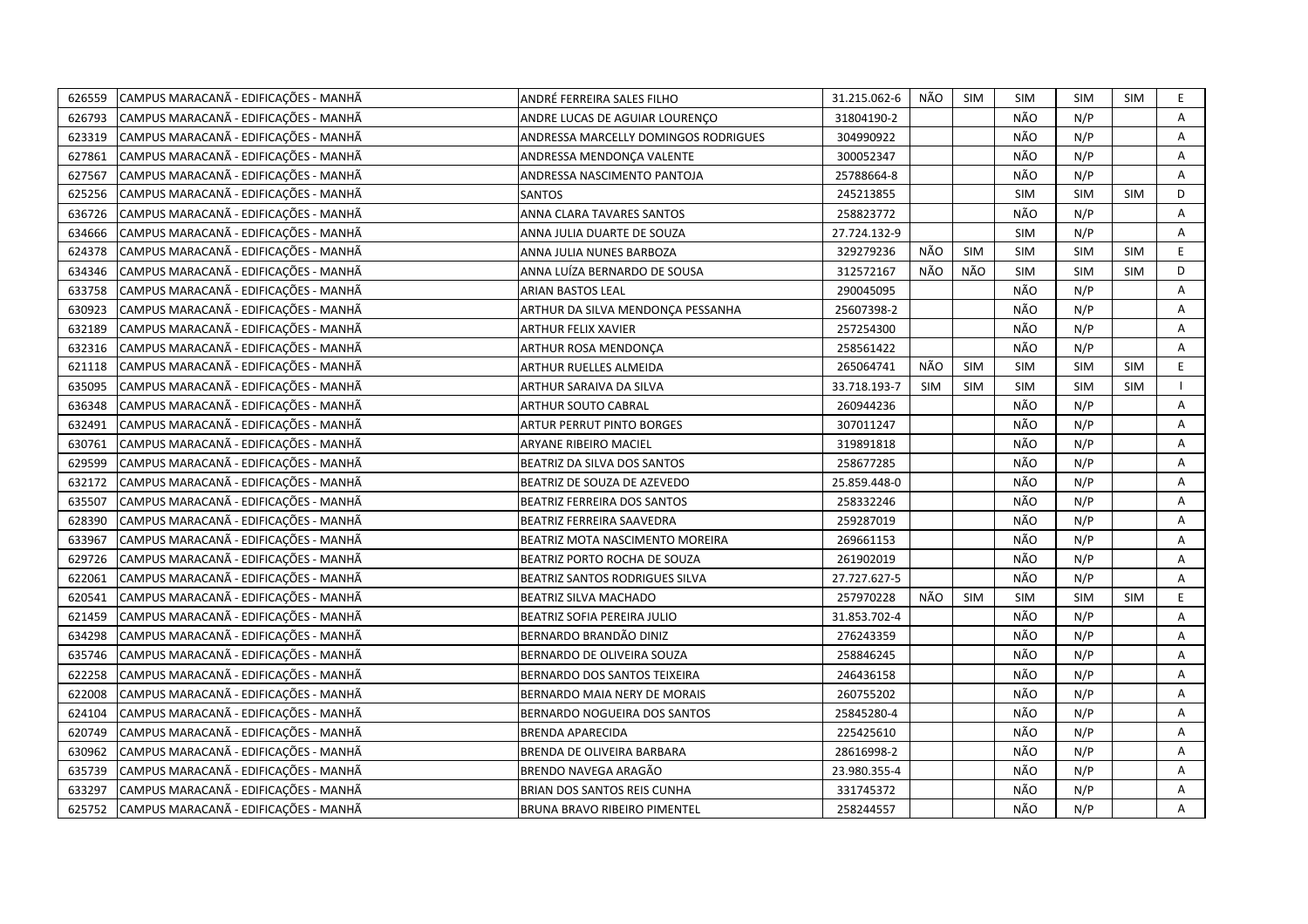| 626452 | CAMPUS MARACANÃ - EDIFICAÇÕES - MANHÃ | BRUNA DE SÁ ARAÚJO DE OLIVEIRA              | 258489079    |            |            | <b>SIM</b> | N/P        |            | Α |
|--------|---------------------------------------|---------------------------------------------|--------------|------------|------------|------------|------------|------------|---|
| 632261 | CAMPUS MARACANÃ - EDIFICAÇÕES - MANHÃ | BRUNA SANTOS DE AZEVEDO ANDRÉ               | 258710714    |            |            | NÃO        | N/P        |            | A |
| 633922 | CAMPUS MARACANÃ - EDIFICAÇÕES - MANHÃ | <b>BRUNO CEZAR SOUZA MARTINS</b>            | 30068526-0   |            |            | NÃO        | N/P        |            | Α |
| 630467 | CAMPUS MARACANÃ - EDIFICAÇÕES - MANHÃ | <b>BRUNO CHAVES MARIANO</b>                 | 300409463    |            |            | NÃO        | N/P        |            | Α |
| 621847 | CAMPUS MARACANÃ - EDIFICAÇÕES - MANHÃ | BRUNO FREITAS NEPOMUCENO CAMPOS             | 8362459      |            |            | NÃO        | N/P        |            | Α |
| 629998 | CAMPUS MARACANÃ - EDIFICAÇÕES - MANHÃ | CAIO MAGALHÃES ANTUNES DA SILVA             | 258377985    |            |            | NÃO        | N/P        |            | Α |
| 636603 | CAMPUS MARACANÃ - EDIFICAÇÕES - MANHÃ | CAMILA LEMOS ROCHA BASTOS CAJUEIRO          | 25.882.794-8 |            |            | NÃO        | N/P        |            | Α |
| 631184 | CAMPUS MARACANÃ - EDIFICAÇÕES - MANHÃ | CAMILE VITÓRIA NASCIMENTO ANTUNES           | 27.568.321-7 |            |            | NÃO        | N/P        |            | Α |
| 634025 | CAMPUS MARACANÃ - EDIFICAÇÕES - MANHÃ | CAMILLE CRISTINA FERNANDES SOUZA            | 270866247    |            |            | NÃO        | N/P        |            | Α |
| 632284 | CAMPUS MARACANÃ - EDIFICAÇÕES - MANHÃ | CAMILLE CRISTINA PINHEIRO MARTINS           | 25910970-0   |            |            | NÃO        | N/P        |            | A |
| 634765 | CAMPUS MARACANÃ - EDIFICAÇÕES - MANHÃ | CAMILLY PATRÍCIO DA SILVA                   | 259416253    |            |            | NÃO        | N/P        |            | Α |
| 629416 | CAMPUS MARACANÃ - EDIFICAÇÕES - MANHÃ | CAMILO LEMOS LIMA                           | 30326812-2   |            |            | NÃO        | N/P        |            | A |
| 636886 | CAMPUS MARACANÃ - EDIFICAÇÕES - MANHÃ | CARLA EMANUELA PEREIRA EVARISTO DE OLIVEIRA | 109055357    | NÃO        | <b>SIM</b> | SIM        | <b>SIM</b> | <b>SIM</b> | E |
| 624220 | CAMPUS MARACANÃ - EDIFICAÇÕES - MANHÃ | CARLA VITÓRIA SÁ THEODORO                   | 305817249    | NÃO        | <b>SIM</b> | <b>SIM</b> | SIM        | <b>SIM</b> | E |
| 624466 | CAMPUS MARACANÃ - EDIFICAÇÕES - MANHÃ | CARLOS EDUARDO DE ANDRADE LACERDA           | 329148266    |            |            | NÃO        | N/P        |            | A |
| 634549 | CAMPUS MARACANÃ - EDIFICAÇÕES - MANHÃ | CARLOS HENRIQUE NASCIMENTO LUIZ             | 25919837-2   |            |            | NÃO        | N/P        |            | A |
| 636808 | CAMPUS MARACANÃ - EDIFICAÇÕES - MANHÃ | CAROLINA ALCANTARA DE OLIVEIRA              | 258511104    |            |            | NÃO        | N/P        |            | Α |
| 629502 | CAMPUS MARACANÃ - EDIFICAÇÕES - MANHÃ | CAROLINA BORGES DE ARAUJO                   | 265081943    |            |            | NÃO        | N/P        |            | A |
| 620613 | CAMPUS MARACANÃ - EDIFICAÇÕES - MANHÃ | CAROLINA DUARTE DE LIMA NASCIMENTO          | 312059298    |            |            | NÃO        | N/P        |            | A |
| 634433 | CAMPUS MARACANÃ - EDIFICAÇÕES - MANHÃ | CAROLINE DANTAS DE MEDEIROS                 | 2941298601   |            |            | NÃO        | N/P        |            | A |
| 624752 | CAMPUS MARACANÃ - EDIFICAÇÕES - MANHÃ | CAROLINE DO CARMO MAGALHÃES                 | 26077330-4   |            |            | NÃO        | N/P        |            | Α |
| 620866 | CAMPUS MARACANÃ - EDIFICAÇÕES - MANHÃ | CAROLINY GOMES GONZAGA                      | 327425120    |            |            | NÃO        | N/P        |            | A |
| 634038 | CAMPUS MARACANÃ - EDIFICAÇÕES - MANHÃ | CAUÊ FREIRE DE ARRUDA                       | 258668839    |            |            | <b>SIM</b> | N/P        |            | Α |
| 632404 | CAMPUS MARACANÃ - EDIFICAÇÕES - MANHÃ | CHRISTIAN DE OLIVEIRA LOPES                 | 320504178    |            |            | NÃO        | N/P        |            | A |
| 633341 | CAMPUS MARACANÃ - EDIFICAÇÕES - MANHÃ | CHRISTINE CAMPOS NETTO FERREIRA DE LIMA     | 222372948    | NÃO        | NÃO        | <b>SIM</b> | <b>SIM</b> | NÃO        | B |
| 635869 | CAMPUS MARACANÃ - EDIFICAÇÕES - MANHÃ | CLARA BREDA PINKUSZ NOGUEIRA                | 258244367    |            |            | NÃO        | N/P        |            | Α |
| 634248 | CAMPUS MARACANÃ - EDIFICAÇÕES - MANHÃ | CLARA POLZL                                 | 310645502    |            |            | NÃO        | N/P        |            | A |
| 628093 | CAMPUS MARACANÃ - EDIFICAÇÕES - MANHÃ | CLARA SALES PERUCI SILVA                    | 259335842    |            |            | NÃO        | N/P        |            | A |
| 625488 | CAMPUS MARACANÃ - EDIFICAÇÕES - MANHÃ | <b>CLEBER LUIZ PINTO JUNIOR</b>             | 200416485    |            |            | NÃO        | N/P        |            | A |
| 620519 | CAMPUS MARACANÃ - EDIFICAÇÕES - MANHÃ | CLEBER MESSIAS DE SOUSA                     | 128356128    | NÃO        | <b>SIM</b> | <b>SIM</b> | <b>SIM</b> | SIM        | E |
| 623767 | CAMPUS MARACANÃ - EDIFICAÇÕES - MANHÃ | CRISCIA DO CARMO                            | 33315038-1   | NÃO        | <b>SIM</b> | <b>SIM</b> | <b>SIM</b> | <b>SIM</b> | E |
| 627487 | CAMPUS MARACANÃ - EDIFICAÇÕES - MANHÃ | DAIANE DE OLIVEIRA SILVA                    | 296196884    | <b>SIM</b> | NÃO        | <b>SIM</b> | <b>SIM</b> | <b>SIM</b> | H |
| 631759 | CAMPUS MARACANÃ - EDIFICAÇÕES - MANHÃ | DANIEL ARAUJO DA COSTA DUARTE PIMENTA       | 275012284    |            |            | NÃO        | N/P        |            | Α |
| 633690 | CAMPUS MARACANÃ - EDIFICAÇÕES - MANHÃ | DANIEL LIMA DA SILVA FERREIRA               | 32.660.257-0 |            |            | NÃO        | N/P        |            | A |
| 630592 | CAMPUS MARACANÃ - EDIFICAÇÕES - MANHÃ | DANIELLE FERREIRA RIBEIRO DE LIMA           | 14253855750  |            |            | <b>SIM</b> | N/P        |            | A |
| 636790 | CAMPUS MARACANÃ - EDIFICAÇÕES - MANHÃ | DANILO ARAUJO SOARES                        | 260858659    |            |            | NÃO        | N/P        |            | Α |
| 635502 | CAMPUS MARACANÃ - EDIFICAÇÕES - MANHÃ | DANILO DE ANDRADE MARCELLO                  | 307315218    |            |            | <b>SIM</b> | <b>SIM</b> | <b>SIM</b> | D |
| 625871 | CAMPUS MARACANÃ - EDIFICAÇÕES - MANHÃ | DANYELLE FRANÇA DE OLIVEIRA                 | 320554371    |            |            | NÃO        | N/P        |            | A |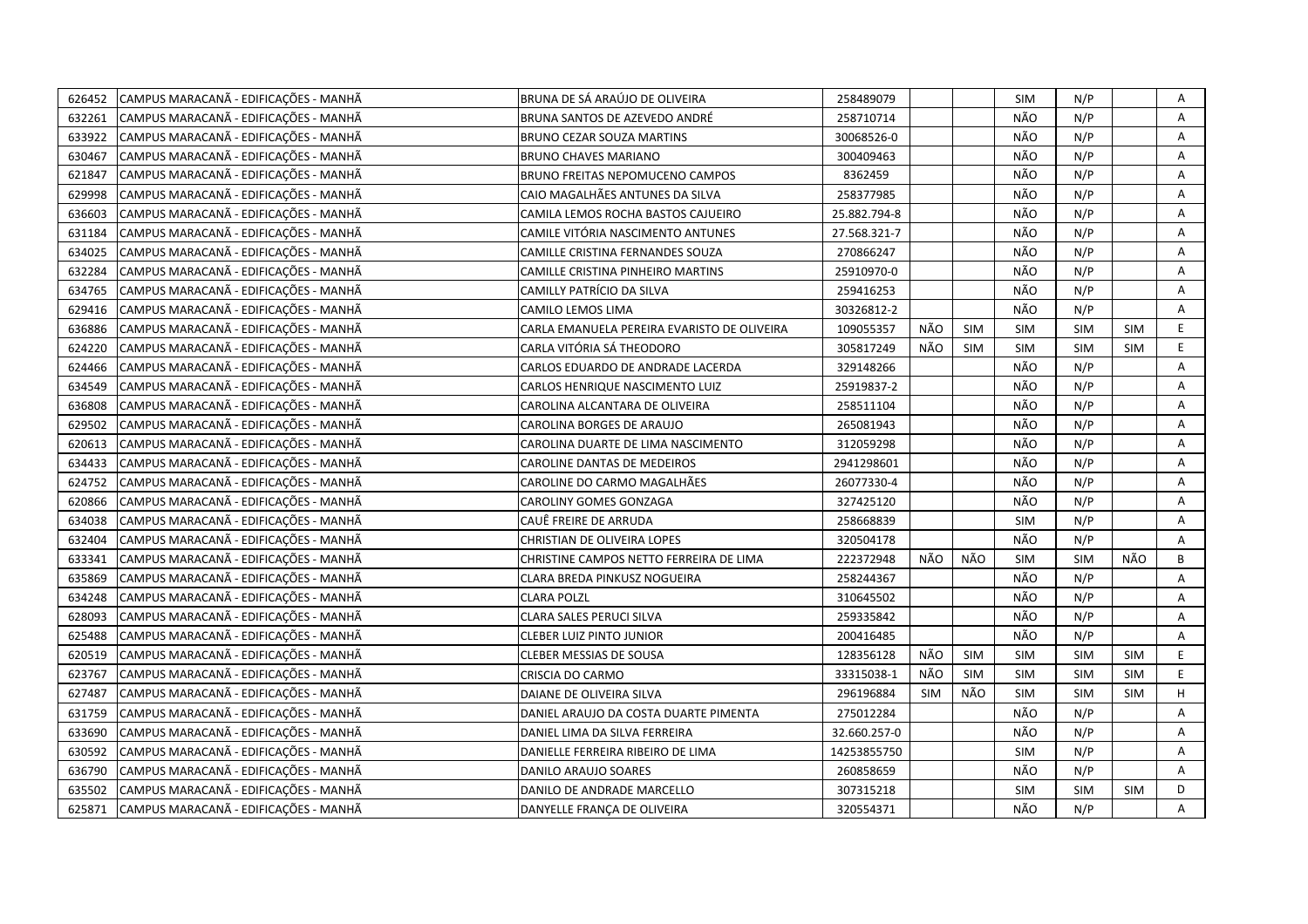| 626539 | CAMPUS MARACANÃ - EDIFICAÇÕES - MANHÃ | DAVI CÔRTES DA SILVA                    | 301449732    |            |            | NÃO        | N/P        |            | Α |
|--------|---------------------------------------|-----------------------------------------|--------------|------------|------------|------------|------------|------------|---|
| 631967 | CAMPUS MARACANÃ - EDIFICAÇÕES - MANHÃ | DAVI MIGUEL BARBOSA DOS SANTOS          | 327869707    |            |            | NÃO        | N/P        |            | A |
| 627943 | CAMPUS MARACANÃ - EDIFICAÇÕES - MANHÃ | DAVI NORBERTO OLIVEIRA                  | 304341050    | NÃO        | NÃO        | <b>SIM</b> | <b>SIM</b> | <b>SIM</b> | D |
| 632468 | CAMPUS MARACANÃ - EDIFICAÇÕES - MANHÃ | DAVI TORRES DE CASTRO DOS SANTOS        | 18779106781  |            | <b>SIM</b> | SIM        | <b>SIM</b> | <b>SIM</b> | E |
| 633459 | CAMPUS MARACANÃ - EDIFICAÇÕES - MANHÃ | DÉBORA NUNES GARCIA                     | 232200139    |            |            | NÃO        | N/P        |            | A |
| 631182 | CAMPUS MARACANÃ - EDIFICAÇÕES - MANHÃ | DEBORA SILVEIRA CLINIO DOS SANTOS       | 8399140      |            |            | NÃO        | N/P        |            | Α |
| 631822 | CAMPUS MARACANÃ - EDIFICAÇÕES - MANHÃ | DHEBORA LUIZA PEREIRA SOARES DE SOUZA   | 299771295    |            |            | NÃO        | N/P        |            | Α |
| 634092 | CAMPUS MARACANÃ - EDIFICAÇÕES - MANHÃ | DIEGO CHICARINO ZERBINI SANTIAGO        | 29800346-8   |            |            | NÃO        | N/P        |            | Α |
| 634035 | CAMPUS MARACANÃ - EDIFICAÇÕES - MANHÃ | DIEGO SANTIAGO BAGGIO                   | 300267564    |            |            | NÃO        | N/P        |            | Α |
| 634745 | CAMPUS MARACANÃ - EDIFICAÇÕES - MANHÃ | DIEGO SANTOS DE AQUINO                  | 26190316-5   |            |            | NÃO        | N/P        |            | A |
| 629179 | CAMPUS MARACANÃ - EDIFICAÇÕES - MANHÃ | DIOGO ARGENTO HOLANDA CAVALCANTE        | 31.399.603-5 |            |            | NÃO        | N/P        |            | Α |
| 627484 | CAMPUS MARACANÃ - EDIFICAÇÕES - MANHÃ | EDUARDA ALVES MAZZONI                   | 258517226    |            |            | NÃO        | N/P        |            | A |
| 624481 | CAMPUS MARACANÃ - EDIFICAÇÕES - MANHÃ | EDUARDA EMILLY ROCHA EVANGELISTA        | 323355586    |            |            | NÃO        | N/P        |            | Α |
| 630974 | CAMPUS MARACANÃ - EDIFICAÇÕES - MANHÃ | EDUARDA FERREIRA PACHECO                | 25.875.894-5 |            |            | NÃO        | N/P        |            | Α |
| 629625 | CAMPUS MARACANÃ - EDIFICAÇÕES - MANHÃ | EDUARDO DE SOUZA SILVA JUNIOR           | 314842535    |            |            | SIM        | N/P        |            | Α |
| 631936 | CAMPUS MARACANÃ - EDIFICAÇÕES - MANHÃ | EDUARDO GAYO GIUSEPPE                   | 260758172    |            |            | NÃO        | N/P        |            | A |
| 631749 | CAMPUS MARACANÃ - EDIFICAÇÕES - MANHÃ | EDUARDO GOMES CARDOSO DE SOUZA          | 300505773    |            |            | <b>SIM</b> | N/P        |            | Α |
| 635790 | CAMPUS MARACANÃ - EDIFICAÇÕES - MANHÃ | <b>EDUARDO PECK MENDES</b>              | 289653578    |            |            | NÃO        | N/P        |            | A |
| 632822 | CAMPUS MARACANÃ - EDIFICAÇÕES - MANHÃ | ELIS GONÇALVES FERREIRA                 | 269083580    |            |            | NÃO        | N/P        |            | A |
| 628070 | CAMPUS MARACANÃ - EDIFICAÇÕES - MANHÃ | <b>EMANOEL DOS SANTOS IRINEU MENDES</b> | 27.591.597-3 |            |            | NÃO        | N/P        |            | A |
| 623957 | CAMPUS MARACANÃ - EDIFICAÇÕES - MANHÃ | EMANUELE VITÓRIA DA CRUZ DE SOUZA       | 26.330.555-9 |            |            | NÃO        | N/P        |            | A |
| 627029 | CAMPUS MARACANÃ - EDIFICAÇÕES - MANHÃ | EMANUELLE MEIRELLES DE CARVALHO         | 327698452    |            |            | NÃO        | N/P        |            | A |
| 622876 | CAMPUS MARACANÃ - EDIFICAÇÕES - MANHÃ | EMILY ALVES DA SILVA                    | 278288378    | NÃO        | NÃO        | <b>SIM</b> | SIM        | <b>SIM</b> | D |
| 623098 | CAMPUS MARACANÃ - EDIFICAÇÕES - MANHÃ | ERICK COSTA ROSA                        | 325425163    | <b>SIM</b> | <b>SIM</b> | <b>SIM</b> | <b>SIM</b> | <b>SIM</b> |   |
| 629972 | CAMPUS MARACANÃ - EDIFICAÇÕES - MANHÃ | ERICK DE ALMEIDA FIORESE DAVEL CUNHA    | 26476914-2   |            |            | NÃO        | N/P        |            | Α |
| 623454 | CAMPUS MARACANÃ - EDIFICAÇÕES - MANHÃ | ERICK NASCIMENTO DE ALMEIDA             | 255742577    |            |            | NÃO        | N/P        |            | Α |
| 629712 | CAMPUS MARACANÃ - EDIFICAÇÕES - MANHÃ | ERICK VITOR COSTA DE SOUZA DE OLIVEIRA  | 31220190-8   |            |            | NÃO        | N/P        |            | A |
| 627775 | CAMPUS MARACANÃ - EDIFICAÇÕES - MANHÃ | ESTHER ALVES DO NASCIMETO GONÇALVES     | 31785751-4   |            |            | NÃO        | N/P        |            | A |
| 623959 | CAMPUS MARACANÃ - EDIFICAÇÕES - MANHÃ | EVELIN TOLEDO DE OLIVEIRA               | 849961-6     |            |            | NÃO        | N/P        |            | Α |
| 624915 | CAMPUS MARACANÃ - EDIFICAÇÕES - MANHÃ | EVELYN PEREIRA BARBOZA                  | 269574539    |            |            | NÃO        | N/P        |            | Α |
| 635968 | CAMPUS MARACANÃ - EDIFICAÇÕES - MANHÃ | FELIPE LÚCIO DA SILVA RODRIGUES         | 332183771    |            |            | NÃO        | N/P        |            | Α |
| 631720 | CAMPUS MARACANÃ - EDIFICAÇÕES - MANHÃ | <b>FELIPE ROCHA ALVES</b>               | 258621234    |            |            | NÃO        | N/P        |            | A |
| 636330 | CAMPUS MARACANÃ - EDIFICAÇÕES - MANHÃ | <b>FELIPE RODRIGUES BARBOSA</b>         | 108140864    |            |            | NÃO        | N/P        |            | A |
| 621825 | CAMPUS MARACANÃ - EDIFICAÇÕES - MANHÃ | FERNANDA ASEVEDO DE ANDRADE             | 25.840.262-7 | NÃO        | NÃO        | <b>SIM</b> | <b>SIM</b> | <b>SIM</b> | D |
| 635496 | CAMPUS MARACANÃ - EDIFICAÇÕES - MANHÃ | FERNANDA DA CAL FIGUEIREDO              | 260861232    |            |            | NÃO        | N/P        |            | A |
| 621422 | CAMPUS MARACANÃ - EDIFICAÇÕES - MANHÃ | FERNANDA DA SILVA ALVES BARBOSA         | 33.296.062-4 |            |            | NÃO        | N/P        |            | Α |
| 636832 | CAMPUS MARACANÃ - EDIFICAÇÕES - MANHÃ | FERNANDA GOMES TAFURI                   | 25.843.276-4 |            |            | NÃO        | N/P        |            | Α |
| 624633 | CAMPUS MARACANÃ - EDIFICAÇÕES - MANHÃ | FERNANDO MADEIROS DA SILVA              | 275039055    |            |            | NÃO        | N/P        |            | A |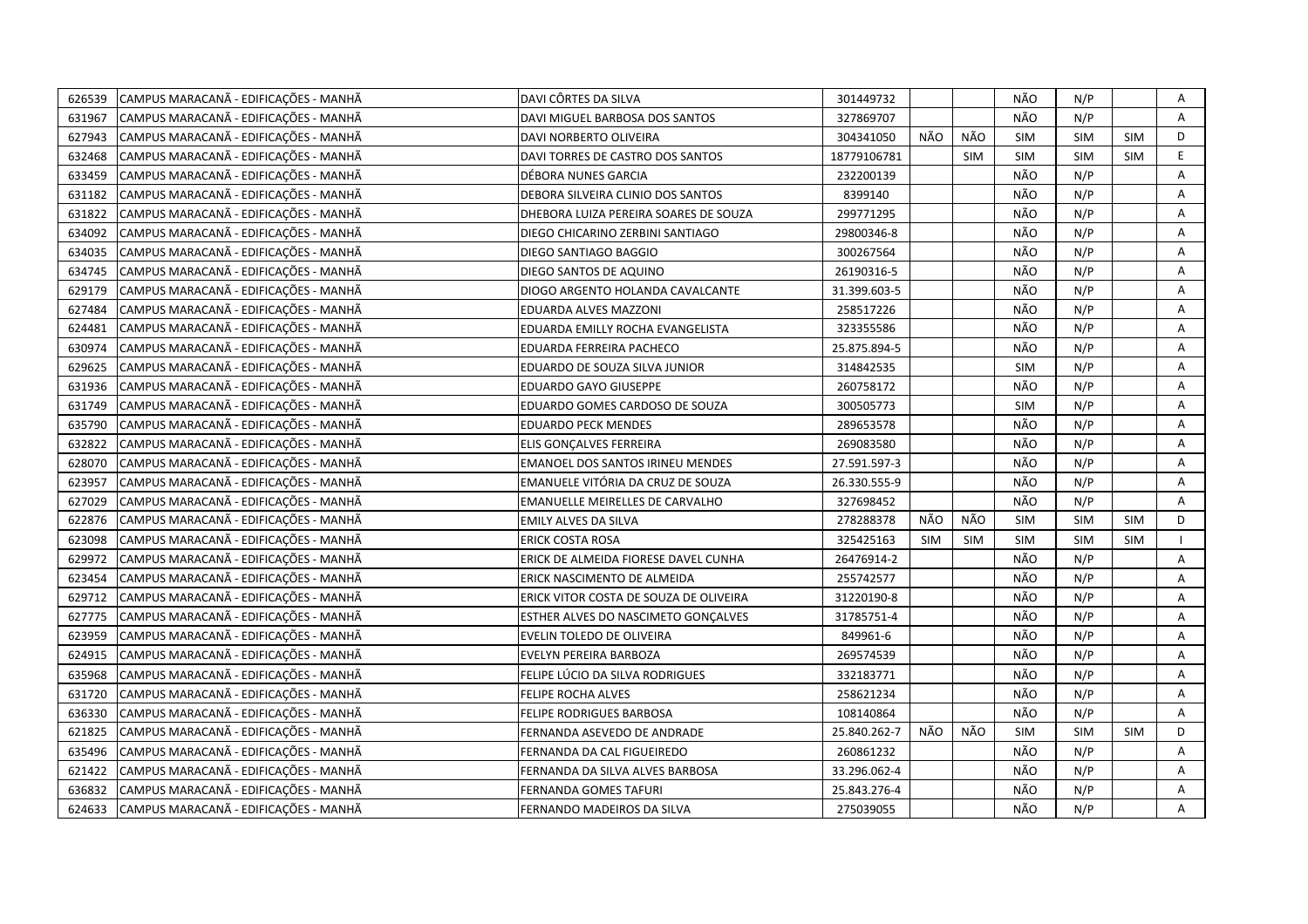| 623718 | CAMPUS MARACANÃ - EDIFICAÇÕES - MANHÃ | GABRIEL COSTA SAMPAIO                  | 25.871.063-1 |            |            | NÃO        | N/P        |            | Α            |
|--------|---------------------------------------|----------------------------------------|--------------|------------|------------|------------|------------|------------|--------------|
| 625091 | CAMPUS MARACANÃ - EDIFICAÇÕES - MANHÃ | GABRIEL DA CRUZ NASCIMENTO MÓ          | 259078525    |            |            | NÃO        | N/P        |            | Α            |
| 632187 | CAMPUS MARACANÃ - EDIFICAÇÕES - MANHÃ | <b>GABRIEL DE OLIVEIRA ANASTACIO</b>   | 247410194    |            |            | SIM        | N/P        |            | A            |
| 626427 | CAMPUS MARACANÃ - EDIFICAÇÕES - MANHÃ | GABRIEL DOS SANTOS ARAUJO              | 260585138    |            |            | NÃO        | N/P        |            | Α            |
| 623832 | CAMPUS MARACANÃ - EDIFICAÇÕES - MANHÃ | GABRIEL DOS SANTOS VIEIRA              | 269572582    | NÃO        | <b>SIM</b> | <b>SIM</b> | <b>SIM</b> | <b>SIM</b> | E.           |
| 625133 | CAMPUS MARACANÃ - EDIFICAÇÕES - MANHÃ | GABRIEL FERREIRA BRAZ GERALDO          | 283154492    |            |            | NÃO        | N/P        |            | Α            |
| 633073 | CAMPUS MARACANÃ - EDIFICAÇÕES - MANHÃ | GABRIEL FONTES LEAL GOMES LYRA         | 289951167    |            |            | NÃO        | N/P        |            | Α            |
| 635360 | CAMPUS MARACANÃ - EDIFICAÇÕES - MANHÃ | GABRIEL FRANÇA SANTANA                 | 254736754    |            |            | NÃO        | N/P        |            | Α            |
| 628874 | CAMPUS MARACANA - EDIFICAÇÕES - MANHA | GABRIEL MOREIRA DOS SANTOS SILVA       | 262520752    |            |            | SIM        | N/P        |            | Α            |
| 624090 | CAMPUS MARACANÃ - EDIFICAÇÕES - MANHÃ | GABRIEL MOREIRA STHEL DE ALMEIDA       | 277218475    | NÃO        | NÃO        | <b>SIM</b> | <b>SIM</b> | <b>SIM</b> | D            |
| 620620 | CAMPUS MARACANÃ - EDIFICAÇÕES - MANHÃ | <b>GABRIEL SOARES AGUIAR</b>           | 29531823-2   |            |            | NÃO        | N/P        |            | Α            |
| 631935 | CAMPUS MARACANÃ - EDIFICAÇÕES - MANHÃ | <b>GABRIEL VERDAN OLIVEIRA GOMES</b>   | 276989738    |            |            | NÃO        | N/P        |            | A            |
| 627687 | CAMPUS MARACANÃ - EDIFICAÇÕES - MANHÃ | <b>GABRIELA CORREIA DE MORAES</b>      | 260758966    |            |            | NÃO        | N/P        |            | Α            |
| 635187 | CAMPUS MARACANÃ - EDIFICAÇÕES - MANHÃ | GABRIELA DO NASCIMENTO ALVES JOSÉ      | 27878020-0   |            |            | NÃO        | N/P        |            | A            |
| 635920 | CAMPUS MARACANÃ - EDIFICAÇÕES - MANHÃ | GABRIELA DOS SANTOS PEREIRA DE MIRANDA | 281029173    |            |            | NÃO        | N/P        |            | A            |
| 625349 | CAMPUS MARACANÃ - EDIFICAÇÕES - MANHÃ | <b>GABRIELA LIMA SOUZA</b>             | 328097233    | <b>SIM</b> | <b>SIM</b> | SIM        | <b>SIM</b> | <b>SIM</b> |              |
| 633728 | CAMPUS MARACANÃ - EDIFICAÇÕES - MANHÃ | GABRIELA MEDEIROS MORAES DE CARVALHO   | 258551845    |            |            | NÃO        | N/P        |            | Α            |
| 636474 | CAMPUS MARACANÃ - EDIFICAÇÕES - MANHÃ | <b>GABRIELA MENEZES GOMES</b>          | 262137128    |            |            | NÃO        | N/P        |            | Α            |
| 627652 | CAMPUS MARACANÃ - EDIFICAÇÕES - MANHÃ | GABRIELA MONTEIRO DA SILVA MOURA       | 261007140    | NÃO        | NÃO        | <b>SIM</b> | SIM        | SIM        | D            |
| 636958 | CAMPUS MARACANÃ - EDIFICAÇÕES - MANHÃ | <b>GABRIELE SILVA SIQUEIRA</b>         | 327822607    |            |            | NÃO        | N/P        |            | A            |
| 636877 | CAMPUS MARACANÃ - EDIFICAÇÕES - MANHÃ | GABRIELLA KLEIN DE OLIVEIRA            | 26.972.407-6 |            |            | NÃO        | N/P        |            | A            |
| 633541 | CAMPUS MARACANÃ - EDIFICAÇÕES - MANHÃ | GABRIELLE GOMES DA SILVA CLARO         | 282204908    |            |            | NÃO        | N/P        |            | A            |
| 623647 | CAMPUS MARACANÃ - EDIFICAÇÕES - MANHÃ | <b>GABRIELLE OLIVEIRA DOS SANTOS</b>   | 32.239.068-3 |            |            | NÃO        | N/P        |            | A            |
| 634833 | CAMPUS MARACANÃ - EDIFICAÇÕES - MANHÃ | GABRIELLI PEREIRA MUNIZ                | 276901154    |            |            | NÃO        | N/P        |            | A            |
| 626739 | CAMPUS MARACANÃ - EDIFICAÇÕES - MANHÃ | GEISA GARIBALDI                        | 132189713    | NÃO        | <b>SIM</b> | <b>SIM</b> | SIM        | <b>SIM</b> | E.           |
| 623655 | CAMPUS MARACANÃ - EDIFICAÇÕES - MANHÃ | GIOVANA DE OLIVEIRA MAIORANO           | 293397675    |            |            | NÃO        | N/P        |            | A            |
| 620851 | CAMPUS MARACANÃ - EDIFICAÇÕES - MANHÃ | GIOVANA TEIXEIRA VAZ MACEDO            | 325340727    |            |            | NÃO        | N/P        |            | Α            |
| 621440 | CAMPUS MARACANÃ - EDIFICAÇÕES - MANHÃ | GIOVANNA DA COSTA FABRE SIQUEIRA       | 25.890.688-2 |            |            | NÃO        | N/P        |            | A            |
| 620904 | CAMPUS MARACANÃ - EDIFICAÇÕES - MANHÃ | GIOVANNA SILVA FRANÇA                  | 261865380    |            |            | NÃO        | N/P        |            | Α            |
| 627779 | CAMPUS MARACANÃ - EDIFICAÇÕES - MANHÃ | GISELE DA COSTA GOMES                  | 275005171    |            |            | NÃO        | N/P        |            | A            |
| 630338 | CAMPUS MARACANÃ - EDIFICAÇÕES - MANHÃ | GIULIA DE SOUZA QUINTANILHA            | 259535631    |            |            | NÃO        | N/P        |            | A            |
| 620729 | CAMPUS MARACANÃ - EDIFICAÇÕES - MANHÃ | GIULIA HAHN BARBOSA DE OLIVEIRA MATIAS | 332289750    |            |            | NÃO        | N/P        |            | Α            |
| 634034 | CAMPUS MARACANÃ - EDIFICAÇÕES - MANHÃ | GIULIA MENDONÇA CALDAS                 | 318133303    |            |            | NÃO        | N/P        |            | Α            |
| 636411 | CAMPUS MARACANÃ - EDIFICAÇÕES - MANHÃ | GIULIA OLIVEIRA MATTOS                 | 269264891    |            |            | NÃO        | N/P        |            | Α            |
| 633308 | CAMPUS MARACANÃ - EDIFICAÇÕES - MANHÃ | GLORIA REGINA DA SILVA FERREIRA        | 33.340.270-9 | NÃO        | <b>SIM</b> | <b>SIM</b> | <b>SIM</b> | NÃO        | $\mathsf{C}$ |
| 625016 | CAMPUS MARACANÃ - EDIFICAÇÕES - MANHÃ | GRAZIELA DE SOUZA DA SILVA             | 32150678-4   |            |            | NÃO        | N/P        |            | A            |
| 621383 | CAMPUS MARACANÃ - EDIFICAÇÕES - MANHÃ | <b>GRAZIELI CANDIDO JUVINO</b>         | 25.812.249-8 |            |            | NÃO        | N/P        |            | A            |
| 625430 | CAMPUS MARACANÃ - EDIFICAÇÕES - MANHÃ | <b>GUILHERME AUGUSTO MENDES JARDIM</b> | 260608021    |            |            | NÃO        | N/P        |            | A            |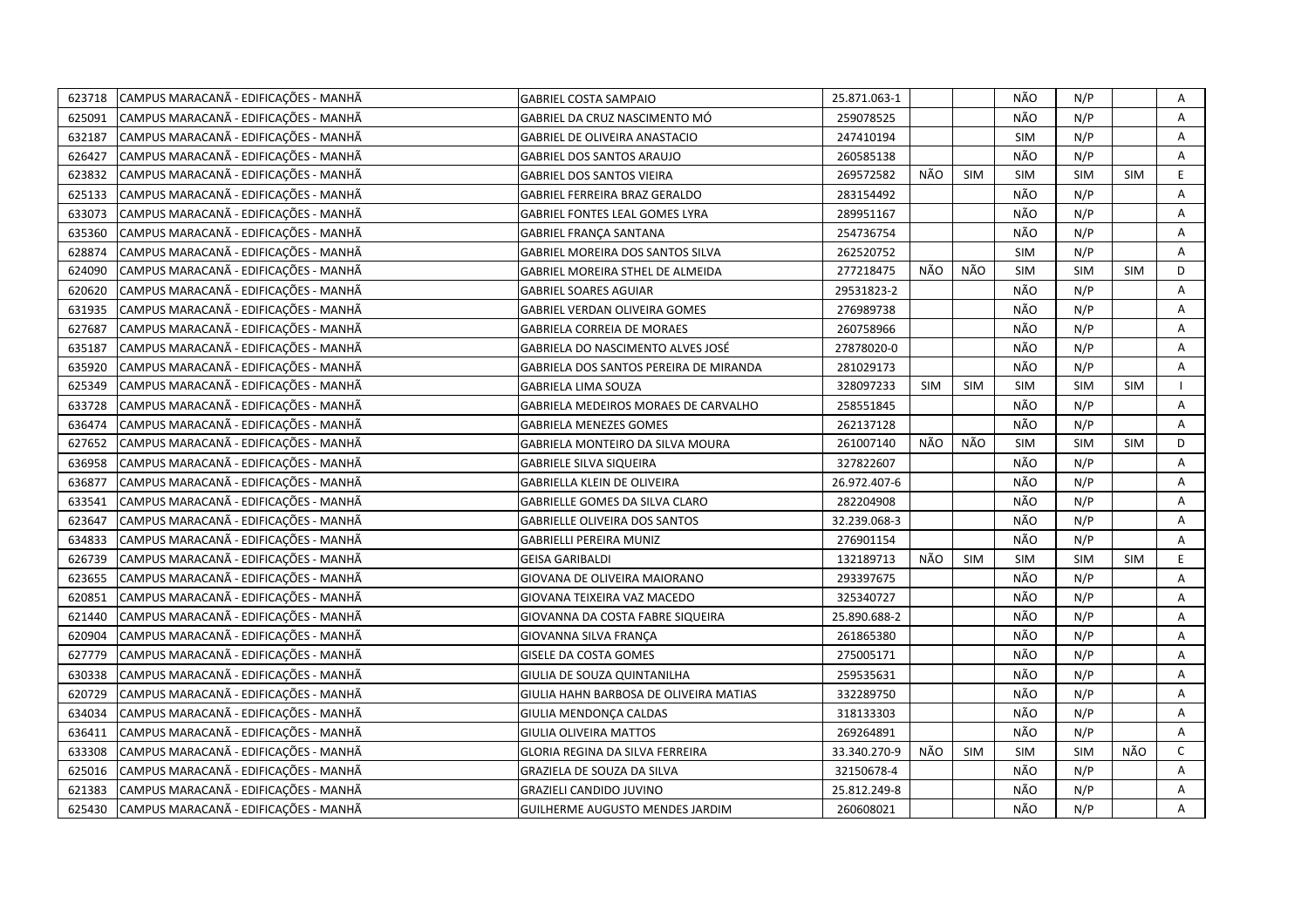| 627043 | CAMPUS MARACANÃ - EDIFICAÇÕES - MANHÃ | <b>GUILHERME DIAS JESUS</b>                | 257809871    | NÃO | <b>SIM</b> | <b>SIM</b> | <b>SIM</b> | SIM        | E.           |
|--------|---------------------------------------|--------------------------------------------|--------------|-----|------------|------------|------------|------------|--------------|
| 632297 | CAMPUS MARACANÃ - EDIFICAÇÕES - MANHÃ | <b>GUILHERME GONZAGA SANTOS</b>            | 298936584    |     |            | NÃO        | N/P        |            | A            |
| 625118 | CAMPUS MARACANÃ - EDIFICAÇÕES - MANHÃ | <b>GUILHERME OLIVEIRA DE SOUSA</b>         | 26.053.681-8 | NÃO | <b>SIM</b> | SIM        | SIM        | <b>SIM</b> | $\mathsf E$  |
| 620968 | CAMPUS MARACANÃ - EDIFICAÇÕES - MANHÃ | <b>GUILHERME RUFINO SANTANA</b>            | 314425141    | NÃO | NÃO        | <b>SIM</b> | <b>SIM</b> |            | В            |
| 626362 | CAMPUS MARACANÃ - EDIFICAÇÕES - MANHÃ | GUILHERME VICTOR PEREIRA DA SILVA          | 258508175    |     |            | NÃO        | N/P        |            | A            |
| 628088 | CAMPUS MARACANÃ - EDIFICAÇÕES - MANHÃ | <b>GUSTAVO ALVES DA COSTA</b>              | 260669148    |     |            | NÃO        | N/P        |            | Α            |
| 625616 | CAMPUS MARACANÃ - EDIFICAÇÕES - MANHÃ | <b>GUSTAVO BORGES CHAVES DA COSTA</b>      | 302050778    |     |            | NÃO        | N/P        |            | Α            |
| 631626 | CAMPUS MARACANÃ - EDIFICAÇÕES - MANHÃ | <b>GUSTAVO COSTA STHEL</b>                 | 311254452    | NÃO | NÃO        | <b>SIM</b> | SIM        | <b>SIM</b> | D            |
| 634101 | CAMPUS MARACANÃ - EDIFICAÇÕES - MANHÃ | <b>GUSTAVO DA SILVA PEREIRA</b>            | 320529332    |     |            | NÃO        | N/P        |            | A            |
| 624405 | CAMPUS MARACANÃ - EDIFICAÇÕES - MANHÃ | <b>GUSTAVO DE OLIVEIRA MURY</b>            | 256711763    |     |            | NÃO        | N/P        |            | A            |
| 624186 | CAMPUS MARACANÃ - EDIFICAÇÕES - MANHÃ | <b>GUSTAVO DOS SANTOS ANTUNES</b>          | 268880184    |     |            | NÃO        | N/P        |            | Α            |
| 625702 | CAMPUS MARACANÃ - EDIFICAÇÕES - MANHÃ | <b>GUSTAVO FRANCISCO DE OLIVEIRA</b>       | 256280686    | NÃO | <b>SIM</b> | <b>SIM</b> | <b>SIM</b> | <b>SIM</b> | E            |
| 635553 | CAMPUS MARACANÃ - EDIFICAÇÕES - MANHÃ | <b>GUSTAVO LUCAS DA SILVA PERES</b>        | 299314641    |     |            | NÃO        | N/P        |            | A            |
| 624518 | CAMPUS MARACANÃ - EDIFICAÇÕES - MANHÃ | <b>GUSTAVO LUÍS BATISTA GOMES</b>          | 317610343    |     |            | SIM        | N/P        |            | Α            |
| 628778 | CAMPUS MARACANÃ - EDIFICAÇÕES - MANHÃ | <b>GUSTAVO MAIA LEONEL</b>                 | 258991074    |     |            | NÃO        | N/P        |            | Α            |
| 627119 | CAMPUS MARACANÃ - EDIFICAÇÕES - MANHÃ | HUGO COSTA DA SILVA                        | 303021281    |     |            | NÃO        | N/P        |            | A            |
| 633172 | CAMPUS MARACANÃ - EDIFICAÇÕES - MANHÃ | IASMIM RAMOS GOMES                         | 834655-1     |     |            | NÃO        | N/P        |            | Α            |
| 625490 | CAMPUS MARACANÃ - EDIFICAÇÕES - MANHÃ | IRACEMA VIEIRA COSTA                       | 277577631    |     |            | NÃO        | N/P        |            | Α            |
| 632841 | CAMPUS MARACANÃ - EDIFICAÇÕES - MANHÃ | ISABELA DE OLIVEIRA COSTA                  | 281401430    |     |            | NÃO        | N/P        |            | A            |
| 628386 | CAMPUS MARACANÃ - EDIFICAÇÕES - MANHÃ | <b>ISABELA LONGO RANGEL</b>                | 261774889    |     |            | NÃO        | N/P        |            | Α            |
| 632531 | CAMPUS MARACANÃ - EDIFICAÇÕES - MANHÃ | <b>ISABELLA ALVES PACHECO</b>              | 258928654    |     |            | NÃO        | N/P        |            | A            |
| 622854 | CAMPUS MARACANÃ - EDIFICAÇÕES - MANHÃ | <b>ISABELLA FERNANDA OLIVEIRA FERREIRA</b> | 31.332.975-7 |     |            | NÃO        | N/P        |            | Α            |
| 632936 | CAMPUS MARACANÃ - EDIFICAÇÕES - MANHÃ | ISABELLA VASCONCELOS DA SILVA              | 258432855    |     |            | NÃO        | N/P        |            | A            |
| 629659 | CAMPUS MARACANÃ - EDIFICAÇÕES - MANHÃ | ISABELLE DA SILVA GAMA                     | 306226937    |     |            | NÃO        | N/P        |            | Α            |
| 621677 | CAMPUS MARACANÃ - EDIFICAÇÕES - MANHÃ | ISABELLE SOBRINHO VILELA                   | 318724507    |     |            | NÃO        | N/P        |            | Α            |
| 633746 | CAMPUS MARACANÃ - EDIFICAÇÕES - MANHÃ | ISADORA DINIZ NOGUEIRA                     | 3115447089   |     |            | NÃO        | N/P        |            | A            |
| 624105 | CAMPUS MARACANÃ - EDIFICAÇÕES - MANHÃ | IZAMARA MACHADO CARNEIRO                   | 275684074    |     |            | SIM        | N/P        |            | Α            |
| 631394 | CAMPUS MARACANÃ - EDIFICAÇÕES - MANHÃ | JADER ROCHA DA SILVA ALVES                 | 312130081    | NÃO | NÃO        | <b>SIM</b> | <b>SIM</b> | <b>SIM</b> | D            |
| 635066 | CAMPUS MARACANÃ - EDIFICAÇÕES - MANHÃ | JAMILLY NOBREGA DA SILVA                   | 28632159-1   |     |            | NÃO        | N/P        |            | Α            |
| 631292 | CAMPUS MARACANÃ - EDIFICAÇÕES - MANHÃ | JAMILLY ROBERTA DA SILVA                   | 264022351    | NÃO | NÃO        | <b>SIM</b> | SIM        | SIM        | D            |
| 635028 | CAMPUS MARACANÃ - EDIFICAÇÕES - MANHÃ | JENIFER APARECIDA CUNHA DE SOUZA           | 311493654    | NÃO | <b>SIM</b> | <b>SIM</b> | SIM        | <b>SIM</b> | E            |
| 629117 | CAMPUS MARACANÃ - EDIFICAÇÕES - MANHÃ | JENNIFER ASTIGARRAGA                       | 33236164-1   |     |            | NÃO        | N/P        |            | A            |
| 620350 | CAMPUS MARACANÃ - EDIFICAÇÕES - MANHÃ | JENNIFER CARLA ALVES DE OLIVEIRA           | 29.307.042-1 |     |            | NÃO        | N/P        |            | Α            |
| 626367 | CAMPUS MARACANÃ - EDIFICAÇÕES - MANHÃ | JENNIFER OLIVEIRA DA SILVA                 | 268291283    | NÃO | <b>SIM</b> | <b>SIM</b> | <b>SIM</b> | <b>SIM</b> | E            |
| 627899 | CAMPUS MARACANÃ - EDIFICAÇÕES - MANHÃ | JENNYFER SOUZA CASTRO ALVES                | 271759599    |     |            | NÃO        | N/P        |            | Α            |
| 636119 | CAMPUS MARACANÃ - EDIFICAÇÕES - MANHÃ | JESSÉ SOUZA DE ASSUNÇÃO                    | 31.437.409-7 |     |            | NÃO        | N/P        |            | Α            |
| 623071 | CAMPUS MARACANÃ - EDIFICAÇÕES - MANHÃ | JESSICA CAROL BENGALY ALMEIDA PEREIRA      | 25.851.398-5 |     |            | NÃO        | N/P        |            | A            |
| 635308 | CAMPUS MARACANÃ - EDIFICAÇÕES - MANHÃ | JESSICA DA SILVA RIBEIRO                   | 260603436    | NÃO | <b>SIM</b> | <b>SIM</b> | <b>SIM</b> | NÃO        | $\mathsf{C}$ |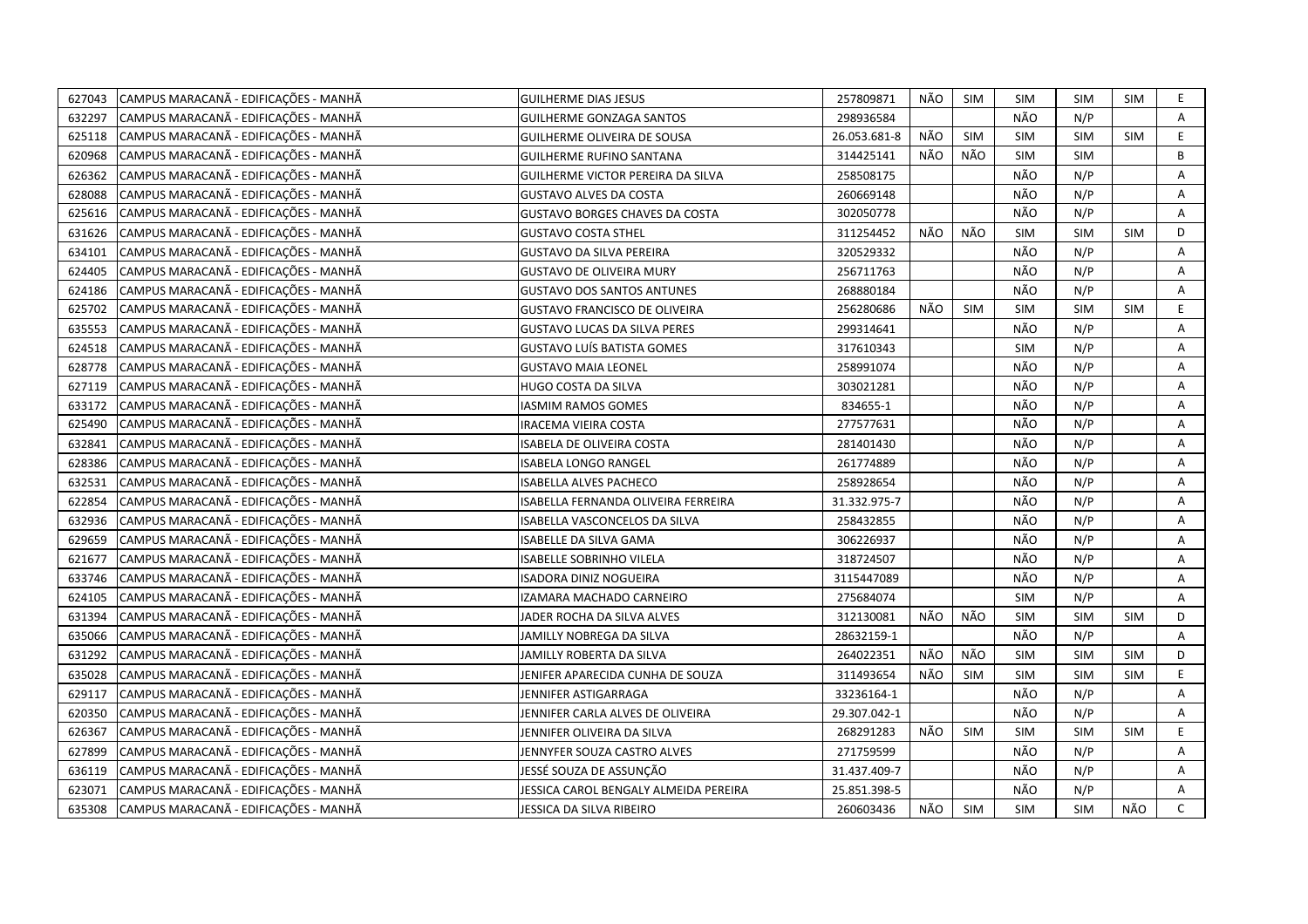| 631565 | CAMPUS MARACANÃ - EDIFICAÇÕES - MANHÃ | JÉSSICA DE MELO SILVA DOS SANTOS        | 26.409.110-9 |     |            | NÃO        | N/P        |            | Α              |
|--------|---------------------------------------|-----------------------------------------|--------------|-----|------------|------------|------------|------------|----------------|
| 628516 | CAMPUS MARACANÃ - EDIFICAÇÕES - MANHÃ | JÉSSICA HIGINO GOMES                    | 28 841 905-4 |     |            | NÃO        | N/P        |            | A              |
| 635283 | CAMPUS MARACANÃ - EDIFICAÇÕES - MANHÃ | <b>JHONATAN CRUZ DOS REIS</b>           | 282689991    |     |            | NÃO        | N/P        |            | Α              |
| 621170 | CAMPUS MARACANÃ - EDIFICAÇÕES - MANHÃ | JOÃO AUGUSTO MACHADO GOMES              | 260885975    |     |            | NÃO        | N/P        |            | Α              |
| 627197 | CAMPUS MARACANÃ - EDIFICAÇÕES - MANHÃ | JOÃO CARLOS NUNES DOS ANJOS             | 277247185    | NÃO | <b>SIM</b> | <b>SIM</b> | <b>SIM</b> | SIM        | E              |
| 629363 | CAMPUS MARACANÃ - EDIFICAÇÕES - MANHÃ | JOÃO FILIPE OLIVEIRA DA COSTA           | 285306775    |     |            | NÃO        | N/P        |            | Α              |
| 632720 | CAMPUS MARACANÃ - EDIFICAÇÕES - MANHÃ | JOÃO GABRIEL CAMPOS FERREIRA            | 338530454    |     |            | NÃO        | N/P        |            | A              |
| 620276 | CAMPUS MARACANÃ - EDIFICAÇÕES - MANHÃ | JOÃO GABRIEL DE FIGUEIREDO TAVARES      | 320772817    |     |            | NÃO        | N/P        |            | A              |
| 636466 | CAMPUS MARACANÃ - EDIFICAÇÕES - MANHÃ | JOÃO GABRIEL MAIA DE OLIVEIRA E SILVA   | 282252667    |     |            | NÃO        | N/P        |            | Α              |
| 636944 | CAMPUS MARACANÃ - EDIFICAÇÕES - MANHÃ | JOÃO HENRIQUE LUZ PABOUDJIAN            | 274979996    |     |            | NÃO        | N/P        |            | A              |
| 626301 | CAMPUS MARACANÃ - EDIFICAÇÕES - MANHÃ | JOAO LUCAS LIMA DE LUCAS PINTO          | 265762229    |     |            | NÃO        | N/P        |            | A              |
| 626605 | CAMPUS MARACANÃ - EDIFICAÇÕES - MANHÃ | JOÃO LUÍS GOMES SOUSA ALTO              | 319434486    |     |            | NÃO        | N/P        |            | Α              |
| 629418 | CAMPUS MARACANÃ - EDIFICAÇÕES - MANHÃ | JOÃO MARCELO DE OLIVEIRA SOUSA          | 293505368    |     |            | NÃO        | N/P        |            | A              |
| 627281 | CAMPUS MARACANÃ - EDIFICAÇÕES - MANHÃ | JOAO PEDRO ALVES NASCIMENTO             | 282652692    |     |            | NÃO        | N/P        |            | A              |
| 632429 | CAMPUS MARACANÃ - EDIFICAÇÕES - MANHÃ | JOÃO PEDRO DA CRUZ PEREIRA              | 258647783    |     |            | NÃO        | N/P        |            | Α              |
| 629011 | CAMPUS MARACANÃ - EDIFICAÇÕES - MANHÃ | JOAO PEDRO KLEIN SION MACEDO            | 25851965-1   |     |            | NÃO        | N/P        |            | A              |
| 636217 | CAMPUS MARACANÃ - EDIFICAÇÕES - MANHÃ | JOÃO PEDRO LIMA DOS SANTOS              | 323125518    |     |            | NÃO        | N/P        |            | A              |
| 625184 | CAMPUS MARACANÃ - EDIFICAÇÕES - MANHÃ | IOÃO PEDRO MARTINS DAEMON D?OLIVEIRA    | 33023936-9   |     |            | NÃO        | N/P        |            | A              |
| 624295 | CAMPUS MARACANÃ - EDIFICAÇÕES - MANHÃ | IOÃO PEDRO MUNIZ NASCIMENTO             | 316677459    |     |            | NÃO        | N/P        |            | Α              |
| 636680 | CAMPUS MARACANÃ - EDIFICAÇÕES - MANHÃ | JOÃO PEDRO NASCIMENTO OLIVEIRA          | 312308570    | NÃO | <b>SIM</b> | <b>SIM</b> | <b>SIM</b> | <b>SIM</b> | E              |
| 622479 | CAMPUS MARACANÃ - EDIFICAÇÕES - MANHÃ | JOÃO PEDRO VIANA                        | 313370363    |     |            | NÃO        | N/P        |            | $\overline{A}$ |
| 628528 | CAMPUS MARACANÃ - EDIFICAÇÕES - MANHÃ | IOÃO PIÑA GAMBÔA                        | 265209270    |     |            | NÃO        | N/P        |            | Α              |
| 628163 | CAMPUS MARACANÃ - EDIFICAÇÕES - MANHÃ | IOÃO VICTOR DA SILVA BARROS             | 258560382    | NÃO | <b>SIM</b> | SIM        | SIM        | <b>SIM</b> | $\mathsf E$    |
| 625525 | CAMPUS MARACANÃ - EDIFICAÇÕES - MANHÃ | JOAO VICTOR FARIAS DA SILVA             | 300994126    | NÃO | <b>SIM</b> | SIM        | SIM        | <b>SIM</b> | $\mathsf E$    |
| 620908 | CAMPUS MARACANÃ - EDIFICAÇÕES - MANHÃ | JOÃO VICTOR FERNANDES MACHADO           | 31.160.316-1 |     |            | NÃO        | N/P        |            | Α              |
| 629648 | CAMPUS MARACANÃ - EDIFICAÇÕES - MANHÃ | JOÃO VICTOR PEDRO PADILHA               | 258400480    |     |            | NÃO        | N/P        |            | Α              |
| 636527 | CAMPUS MARACANÃ - EDIFICAÇÕES - MANHÃ | JOÃO VICTOR VASCONCELOS                 | 31994226-4   |     |            | <b>SIM</b> | N/P        |            | Α              |
| 634718 | CAMPUS MARACANÃ - EDIFICAÇÕES - MANHÃ | JOÃO VITOR COSTA DE LIMA                | 259024743    |     |            | NÃO        | N/P        |            | A              |
| 631889 | CAMPUS MARACANÃ - EDIFICAÇÕES - MANHÃ | JOAO VITOR LIMA RUAS PAIVA PINTO        | 258621978    |     |            | NÃO        | N/P        |            | $\overline{A}$ |
| 633402 | CAMPUS MARACANÃ - EDIFICAÇÕES - MANHÃ | JOÃO VITOR PAES GALDINO                 | 320203995    |     | <b>SIM</b> | <b>SIM</b> | <b>SIM</b> | <b>SIM</b> | E              |
| 632397 | CAMPUS MARACANÃ - EDIFICAÇÕES - MANHÃ | JOÃO VITOR SOARES DA SILVA              | 332384460    |     |            | NÃO        | N/P        |            | A              |
| 624755 | CAMPUS MARACANÃ - EDIFICAÇÕES - MANHÃ | JORGE GUSTAVO ARAUJO DA SILVA           | 312658594    | NÃO | NÃO        | SIM        | <b>SIM</b> | <b>SIM</b> | D              |
| 629195 | CAMPUS MARACANÃ - EDIFICAÇÕES - MANHÃ | JOSE ARTHUR PRADO MENEZES               | 30329322-9   |     |            | NÃO        | N/P        |            | A              |
| 630285 | CAMPUS MARACANÃ - EDIFICAÇÕES - MANHÃ | JOSÉ VINICIUS VIEIRA DE ASSIS           | 872904-2     |     |            | NÃO        | N/P        |            | A              |
| 636769 | CAMPUS MARACANÃ - EDIFICAÇÕES - MANHÃ | JOSUÉ DE BARROS FIRMINO MARINS          | 32.787.871-6 |     |            | NÃO        | N/P        |            | A              |
| 623425 | CAMPUS MARACANÃ - EDIFICAÇÕES - MANHÃ | JUAN FABIO CYLLIO DE CASTRO SANTOS MELO | 344473459    |     |            | NÃO        | N/P        |            | Α              |
| 635586 | CAMPUS MARACANÃ - EDIFICAÇÕES - MANHÃ | JUÁN RODRIGUES POSTIGO                  | 9065458      |     |            | NÃO        | N/P        |            | A              |
| 628971 | CAMPUS MARACANÃ - EDIFICAÇÕES - MANHÃ | JUAN VITOR SANTOS DANTAS                | 327249454    | NÃO | NÃO        | <b>SIM</b> | <b>SIM</b> | SIM        | D              |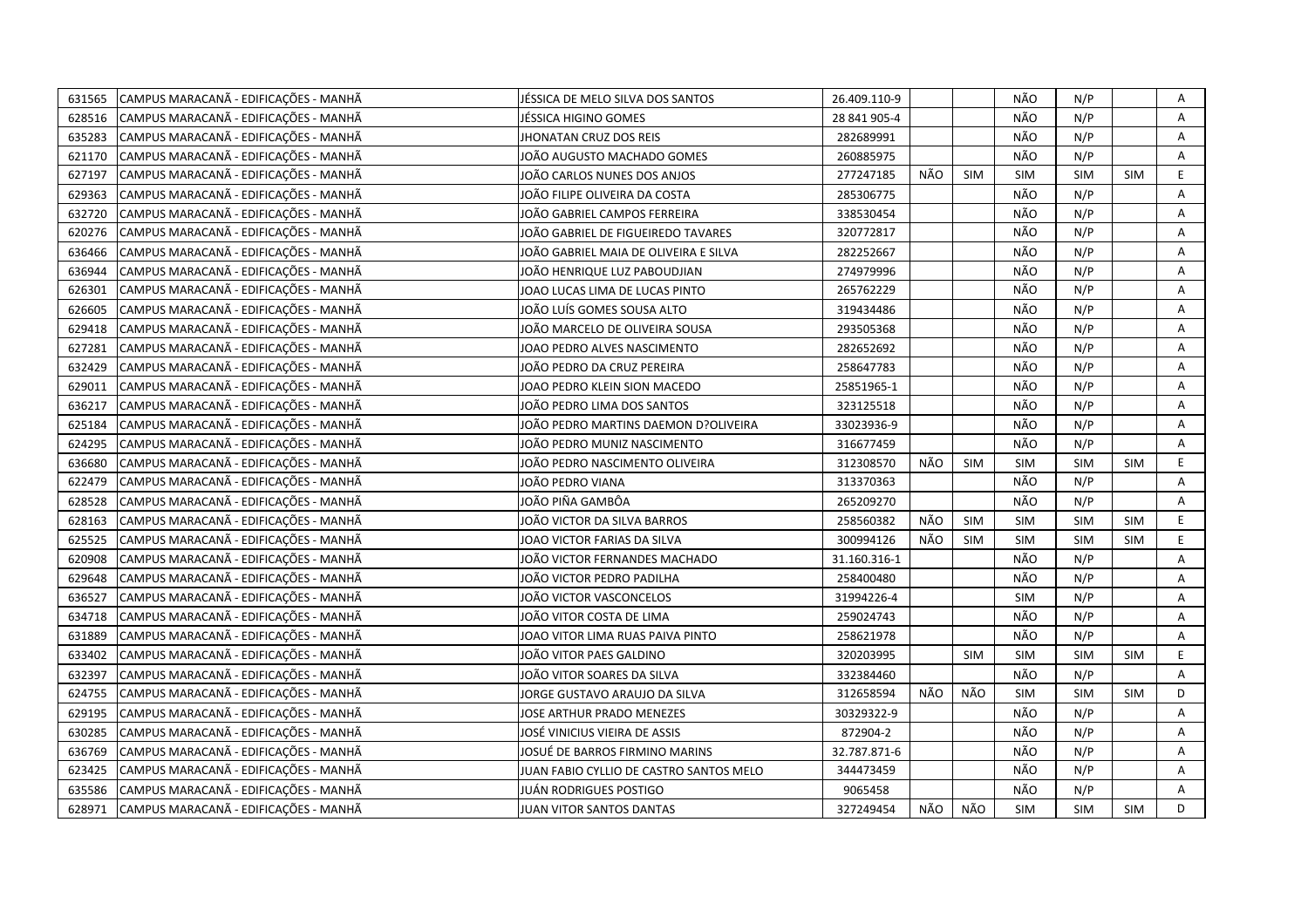| 628675 | CAMPUS MARACANÃ - EDIFICAÇÕES - MANHÃ | JULIA CHRISTINA FRANÇA DA COSTA SILVA | 235273174    |            |            | <b>SIM</b> | N/P        |            | Α            |
|--------|---------------------------------------|---------------------------------------|--------------|------------|------------|------------|------------|------------|--------------|
| 621332 | CAMPUS MARACANÃ - EDIFICAÇÕES - MANHÃ | JÚLIA DE ALMEIDA PUGLIESE             | 265780130    |            |            | NÃO        | N/P        |            | A            |
| 634315 | CAMPUS MARACANÃ - EDIFICAÇÕES - MANHÃ | JULIA DE TOLEDO RAYMUNDO              | 330414731    |            |            | NÃO        | N/P        |            | Α            |
| 626418 | CAMPUS MARACANÃ - EDIFICAÇÕES - MANHÃ | JÚLIA GOMES DA SILVA MENDES           | 31084049-1   |            |            | NÃO        | N/P        |            | Α            |
| 635037 | CAMPUS MARACANÃ - EDIFICAÇÕES - MANHÃ | JULIA KATHARINE DE MELO MAGALHÃES     | 309046035    |            |            | NÃO        | N/P        |            | Α            |
| 622704 | CAMPUS MARACANÃ - EDIFICAÇÕES - MANHÃ | JÚLIA MARTINS DA SILVA                | 259029171    |            |            | NÃO        | N/P        |            | Α            |
| 629229 | CAMPUS MARACANÃ - EDIFICAÇÕES - MANHÃ | JÚLIA MENDONÇA CERQUEIRA              | 265072538    |            |            | NÃO        | N/P        |            | Α            |
| 630575 | CAMPUS MARACANÃ - EDIFICAÇÕES - MANHÃ | JULIA NASCIMENTO RIBEIRO              | 260767934    |            |            | NÃO        | N/P        |            | Α            |
| 626247 | CAMPUS MARACANÃ - EDIFICAÇÕES - MANHÃ | JULIA NEVES DA SILVA                  | 263092264    |            |            | NÃO        | N/P        |            | Α            |
| 635444 | CAMPUS MARACANÃ - EDIFICAÇÕES - MANHÃ | <b>JULIA SOBRINO BALTAR</b>           | 296003692    |            |            | NÃO        | N/P        |            | A            |
| 633275 | CAMPUS MARACANÃ - EDIFICAÇÕES - MANHÃ | JULIANA CARVALHO DE MORAIS            | 265066225    |            |            | NÃO        | N/P        |            | Α            |
| 620993 | CAMPUS MARACANÃ - EDIFICAÇÕES - MANHÃ | JULIANA DA SILVA FRANÇA               | 304310634    |            |            | NÃO        | N/P        |            | A            |
| 622755 | CAMPUS MARACANÃ - EDIFICAÇÕES - MANHÃ | JULIANA FERREIRA LOPES DA SILVA       | 279883730    | NÃO        | <b>SIM</b> | SIM        | <b>SIM</b> | NÃO        | $\mathsf{C}$ |
| 636332 | CAMPUS MARACANÃ - EDIFICAÇÕES - MANHÃ | JULIANA GITIRANA BERENGUER            | 277300869    |            |            | NÃO        | N/P        |            | A            |
| 620456 | CAMPUS MARACANÃ - EDIFICAÇÕES - MANHÃ | JULIANA PENNA LACERDA                 | 307546366    | <b>SIM</b> | <b>SIM</b> | <b>SIM</b> | SIM        | SIM        |              |
| 629941 | CAMPUS MARACANÃ - EDIFICAÇÕES - MANHÃ | JULIANA PINTO FURTADO BATISTA BARRETO | 24686107-4   |            |            | NÃO        | N/P        |            | A            |
| 636926 | CAMPUS MARACANÃ - EDIFICAÇÕES - MANHÃ | JULIO CESAR ALVES DA SILVA MONÇORES   | 34635394-9   |            |            | NÃO        | N/P        |            | Α            |
| 624801 | CAMPUS MARACANÃ - EDIFICAÇÕES - MANHÃ | JULIO CESAR DA SILVA NASCIMENTO       | 258112887    |            |            | NÃO        | N/P        |            | A            |
| 620211 | CAMPUS MARACANÃ - EDIFICAÇÕES - MANHÃ | <b>JULIO SANTOS LEMOS</b>             | 319003281    |            | <b>SIM</b> | <b>SIM</b> | SIM        | <b>SIM</b> | E.           |
| 624388 | CAMPUS MARACANÃ - EDIFICAÇÕES - MANHÃ | JULLIANA JUSTINNE MARQUES CARVALHO    | 25856300-6   |            |            | NÃO        | N/P        |            | A            |
| 630061 | CAMPUS MARACANÃ - EDIFICAÇÕES - MANHÃ | JULYA VIANNA DE ARAUJO                | 344188123    |            |            | NÃO        | N/P        |            | Α            |
| 633553 | CAMPUS MARACANÃ - EDIFICAÇÕES - MANHÃ | KAMILE VITÓRIA DE SOUZA MOURA         | 26.072.449-7 | NÃO        | NÃO        | NÃO        | <b>SIM</b> | <b>SIM</b> | A            |
| 627571 | CAMPUS MARACANÃ - EDIFICAÇÕES - MANHÃ | KAMILLY ALMEIDA DOS SANTOS            | 259627271    |            |            | NÃO        | N/P        |            | Α            |
| 631515 | CAMPUS MARACANÃ - EDIFICAÇÕES - MANHÃ | KARINA AMARAL DE MORAIS DA SILVA      | 312767452    |            |            | NÃO        | N/P        |            | A            |
| 634474 | CAMPUS MARACANÃ - EDIFICAÇÕES - MANHÃ | KARINE DA SILVA BRITO                 | 288006075    |            |            | NÃO        | N/P        |            | Α            |
| 630918 | CAMPUS MARACANÃ - EDIFICAÇÕES - MANHÃ | KARINE DA SILVA PIMENTA EVANGELISTA   | 25.853.463-5 |            |            | NÃO        | N/P        |            | Α            |
| 622592 | CAMPUS MARACANÃ - EDIFICAÇÕES - MANHÃ | KAROLAYNE SIMOES DOS SANTOS           | 263060964    |            |            | NÃO        | N/P        |            | A            |
| 625129 | CAMPUS MARACANÃ - EDIFICAÇÕES - MANHÃ | KARYNA DOS SANTOS DINIZ DE OLIVEIRA   | 323951699    | NÃO        | NÃO        | SIM        | <b>SIM</b> | <b>SIM</b> | D            |
| 628721 | CAMPUS MARACANÃ - EDIFICAÇÕES - MANHÃ | KAUÄ DE BRITO DUARTE KRAIESKI         | 276555091    |            |            | NÃO        | N/P        |            | A            |
| 628611 | CAMPUS MARACANÃ - EDIFICAÇÕES - MANHÃ | KAUA DE OLIVEIRA DIAS                 | 327521027    |            |            | NÃO        | N/P        |            | Α            |
| 625126 | CAMPUS MARACANÃ - EDIFICAÇÕES - MANHÃ | KAUÃ GOMES ROCHA                      | 33.995.142-8 | NÃO        | NÃO        | <b>SIM</b> | SIM        | <b>SIM</b> | D            |
| 630625 | CAMPUS MARACANÃ - EDIFICAÇÕES - MANHÃ | KAUË FERREIRA SOUSA LIMA              | 261001929    | NÃO        | <b>SIM</b> | <b>SIM</b> | SIM        | <b>SIM</b> | E            |
| 635267 | CAMPUS MARACANÃ - EDIFICAÇÕES - MANHÃ | KAYKE DE QUADROS DOS SANTOS           | 302845185    |            |            | NÃO        | N/P        |            | Α            |
| 622030 | CAMPUS MARACANÃ - EDIFICAÇÕES - MANHÃ | KAYKI DA SILVA DE CARVALHO            | 258486059    |            |            | NÃO        | N/P        |            | A            |
| 633241 | CAMPUS MARACANÃ - EDIFICAÇÕES - MANHÃ | KAYLANE DUARTE THOMAS                 | 328094321    |            |            | NÃO        | N/P        |            | A            |
| 621564 | CAMPUS MARACANÃ - EDIFICAÇÕES - MANHÃ | KAYLANE ROSA CARVALHO                 | 284612850    |            |            | NÃO        | N/P        |            | Α            |
| 621105 | CAMPUS MARACANÃ - EDIFICAÇÕES - MANHÃ | KAYLANNE CRISTINE SILVA DO NASCIMENTO | 311976070    |            |            | NÃO        | N/P        |            | Α            |
| 622868 | CAMPUS MARACANÃ - EDIFICAÇÕES - MANHÃ | KEANU LELLES DINIZ DA SILVA           | 263049280    |            |            | NÃO        | N/P        |            | A            |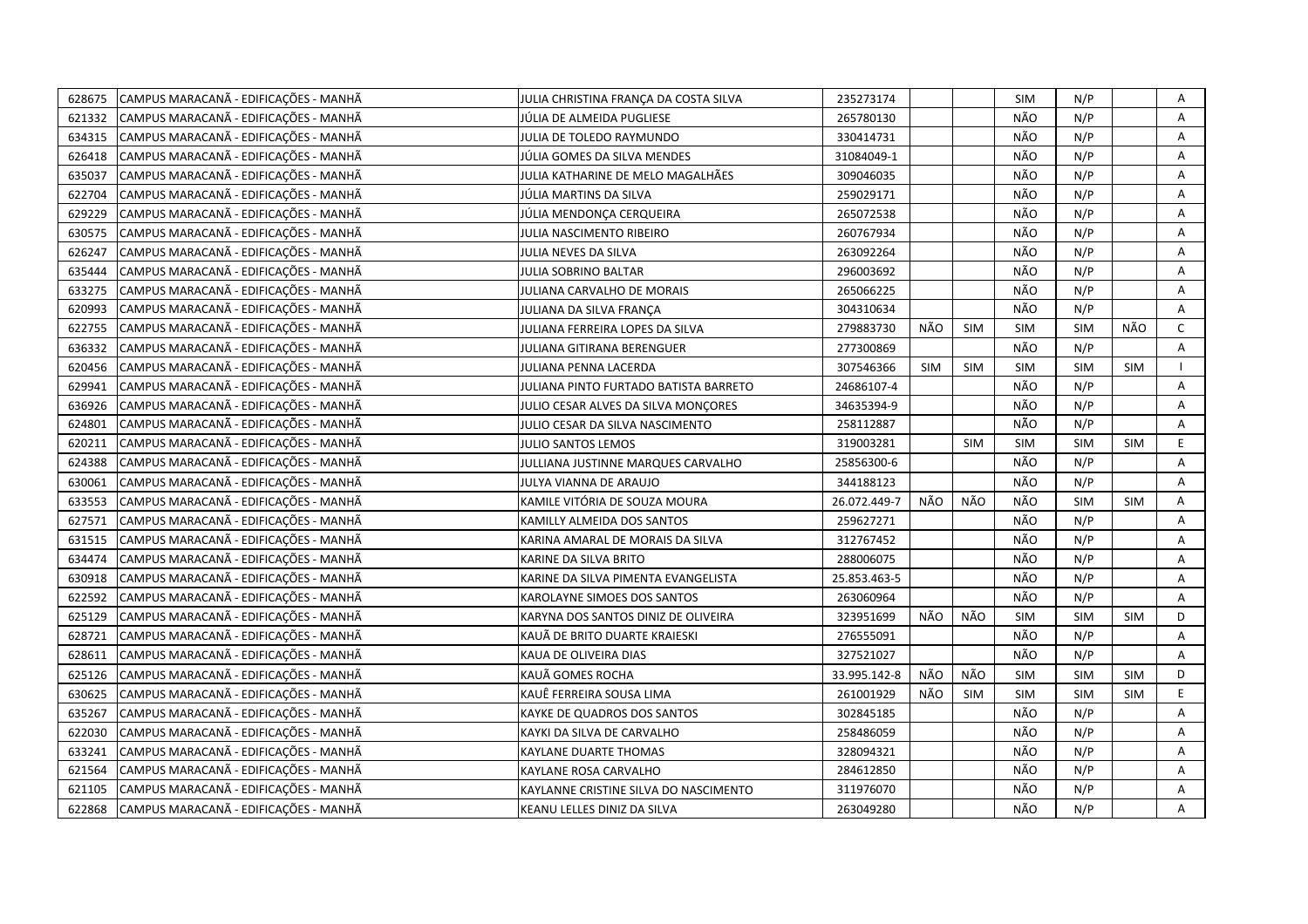| 631667 | CAMPUS MARACANÃ - EDIFICAÇÕES - MANHÃ | KEVEN GOMES PINTO                         | 30.373.122-8 |     |            | <b>SIM</b> | <b>SIM</b> | <b>SIM</b> | D  |
|--------|---------------------------------------|-------------------------------------------|--------------|-----|------------|------------|------------|------------|----|
| 629248 | CAMPUS MARACANÃ - EDIFICAÇÕES - MANHÃ | LARA CRISTINA ANDRADE FRANCA              | 94853264     |     |            | NÃO        | N/P        |            | A  |
| 630931 | CAMPUS MARACANÃ - EDIFICAÇÕES - MANHÃ | LARA DE CARVALHO CONDÉ                    | 258648427    |     |            | NÃO        | N/P        |            | Α  |
| 625224 | CAMPUS MARACANÃ - EDIFICAÇÕES - MANHÃ | LARA FÁBIA TORRES DE OLIVEIRA             | 263058984    |     |            | NÃO        | N/P        |            | Α  |
| 623468 | CAMPUS MARACANÃ - EDIFICAÇÕES - MANHÃ | LARISSA CALDEIRA DA SILVA CARVALHO        | 286963186    |     |            | NÃO        | N/P        |            | Α  |
| 620630 | CAMPUS MARACANÃ - EDIFICAÇÕES - MANHÃ | LAURA CRISTINY LINCOLN DE CARVALHO        | 26078587-8   | NÃO | <b>SIM</b> | <b>SIM</b> | SIM        | <b>SIM</b> | E  |
| 627546 | CAMPUS MARACANÃ - EDIFICAÇÕES - MANHÃ | <b>LAURA SCOFANO FERNANDES</b>            | 260565213    |     |            | NÃO        | N/P        |            | Α  |
| 633661 | CAMPUS MARACANÃ - EDIFICAÇÕES - MANHÃ | LAVINIA LISBOA PAIXÃO FIGUEIRA            | 849787-7     |     |            | NÃO        | N/P        |            | Α  |
| 626113 | CAMPUS MARACANÃ - EDIFICAÇÕES - MANHÃ | LAYANNA DA SILVA DE CARVALHO              | 259145548    | NÃO | <b>SIM</b> | <b>SIM</b> | <b>SIM</b> | <b>SIM</b> | E  |
| 629831 | CAMPUS MARACANÃ - EDIFICAÇÕES - MANHÃ | LEONARDO MORAIS DE MUROS                  | 261321616    |     |            | NÃO        | N/P        |            | A  |
| 626811 | CAMPUS MARACANÃ - EDIFICAÇÕES - MANHÃ | LETÍCIA CAVALCANTE TONNERA FURTADO        | 263766784    |     |            | NÃO        | N/P        |            | Α  |
| 625656 | CAMPUS MARACANÃ - EDIFICAÇÕES - MANHÃ | LETÍCIA CHRISTIE OLÍMPIO DE SOUZA         | 327933974    | NÃO | <b>SIM</b> | <b>SIM</b> | <b>SIM</b> | <b>SIM</b> | E. |
| 628979 | CAMPUS MARACANÃ - EDIFICAÇÕES - MANHÃ | LETÍCIA GANIME LAGE DE OLIVEIRA           | 286499033    |     |            | SIM        | N/P        |            | Α  |
| 636185 | CAMPUS MARACANÃ - EDIFICAÇÕES - MANHÃ | LETÍCIA MARIA LUZ E SILVA CORREIA         | 258568633    | NÃO | NÃO        | <b>SIM</b> | SIM        | NÃO        | В  |
| 625552 | CAMPUS MARACANÃ - EDIFICAÇÕES - MANHÃ | LETICIA MENDEL DA SILVA LIMA              | 246591150    |     |            | NÃO        | N/P        |            | A  |
| 624061 | CAMPUS MARACANÃ - EDIFICAÇÕES - MANHÃ | LETICIA MORAES FELICIANO DOS SANTOS       | 289393977    |     |            | NÃO        | N/P        |            | A  |
| 631898 | CAMPUS MARACANÃ - EDIFICAÇÕES - MANHÃ | LETÍCIA SANTOS FELGUEIRAS TEIXEIRA        | 275034775    |     |            | NÃO        | N/P        |            | Α  |
| 633720 | CAMPUS MARACANÃ - EDIFICAÇÕES - MANHÃ | LETÍCIA VIEIRA DE OLIVEIRA                | 8390380      |     |            | NÃO        | N/P        |            | A  |
| 623155 | CAMPUS MARACANÃ - EDIFICAÇÕES - MANHÃ | LÍVIA ALVES DA SILVA                      | 268414075    |     |            | NÃO        | N/P        |            | A  |
| 629623 | CAMPUS MARACANÃ - EDIFICAÇÕES - MANHÃ | LIVIA CORREA DA SILVA                     | 27654544-9   |     |            | NÃO        | N/P        |            | A  |
| 636437 | CAMPUS MARACANÃ - EDIFICAÇÕES - MANHÃ | LIVIA NOBRE DE ASSIS                      | 301539039    |     |            | NÃO        | N/P        |            | A  |
| 620510 | CAMPUS MARACANÃ - EDIFICAÇÕES - MANHÃ | LÍVIA VALADÃO DE OLIVEIRA                 | 289878712    |     |            | NÃO        | N/P        |            | A  |
| 622459 | CAMPUS MARACANÃ - EDIFICAÇÕES - MANHÃ | LORENA MIRANDA SANTANA                    | 2583074047   | NÃO | <b>SIM</b> | <b>SIM</b> | <b>SIM</b> | <b>SIM</b> | E  |
| 626374 | CAMPUS MARACANÃ - EDIFICAÇÕES - MANHÃ | LORRAINY DE SOUSA SANTOS                  | 260599345    | NÃO | <b>SIM</b> | <b>SIM</b> | SIM        | <b>SIM</b> | E  |
| 628843 | CAMPUS MARACANÃ - EDIFICAÇÕES - MANHÃ | LORRAN ESPINHEIRA GONCALVES               | 308679307    | NÃO | NÃO        | <b>SIM</b> | <b>SIM</b> | NÃO        | B  |
| 634439 | CAMPUS MARACANÃ - EDIFICAÇÕES - MANHÃ | LUAN DOS REIS TAVARES                     | 31.421.050-1 |     |            | NÃO        | N/P        |            | Α  |
| 629384 | CAMPUS MARACANÃ - EDIFICAÇÕES - MANHÃ | LUANA FELIPE MENDES                       | 259019289    |     |            | NÃO        | N/P        |            | A  |
| 620563 | CAMPUS MARACANÃ - EDIFICAÇÕES - MANHÃ | LUANA VILHENA LIMA VERDE SALVATORE FRANÇA | 205066665    |     |            | NÃO        | N/P        |            | A  |
| 631274 | CAMPUS MARACANÃ - EDIFICAÇÕES - MANHÃ | LUCAS ARDELINO ALVES DA SILVA             | 258243732    |     |            | NÃO        | N/P        |            | Α  |
| 633621 | CAMPUS MARACANÃ - EDIFICAÇÕES - MANHÃ | LUCAS BATISTA DE LIMA                     | 294504121    |     |            | NÃO        | N/P        |            | Α  |
| 623156 | CAMPUS MARACANÃ - EDIFICAÇÕES - MANHÃ | LUCAS CRUZ CARDOSO                        | 258900489    |     |            | NÃO        | N/P        |            | Α  |
| 635116 | CAMPUS MARACANÃ - EDIFICAÇÕES - MANHÃ | LUCAS DA SILVA DE SOUZA                   | 258249432    |     |            | NÃO        | N/P        |            | A  |
| 622746 | CAMPUS MARACANÃ - EDIFICAÇÕES - MANHÃ | LUCAS DE LIMA ROSA                        | 846414-6     |     |            | NÃO        | N/P        |            | Α  |
| 631249 | CAMPUS MARACANÃ - EDIFICAÇÕES - MANHÃ | LUCAS MATHEUS ARAÚJO RAMALDES             | 265068809    |     |            | <b>SIM</b> | N/P        |            | A  |
| 632956 | CAMPUS MARACANÃ - EDIFICAÇÕES - MANHÃ | LUCAS MONTEIRO DE SANTA BÁRBARA FERREIRA  | 314709007    |     |            | NÃO        | N/P        |            | A  |
| 631441 | CAMPUS MARACANÃ - EDIFICAÇÕES - MANHÃ | LUCAS OLIVEIRA DA SILVA                   | 285762175    |     |            | NÃO        | N/P        |            | Α  |
| 624084 | CAMPUS MARACANÃ - EDIFICAÇÕES - MANHÃ | <b>LUCAS ROGER LIMA</b>                   | 276883196    |     |            | NÃO        | N/P        |            | Α  |
| 628984 | CAMPUS MARACANÃ - EDIFICAÇÕES - MANHÃ | LUCAS SALLÉ DA CONCEIÇÃO                  | 326325982    |     |            | NÃO        | N/P        |            | A  |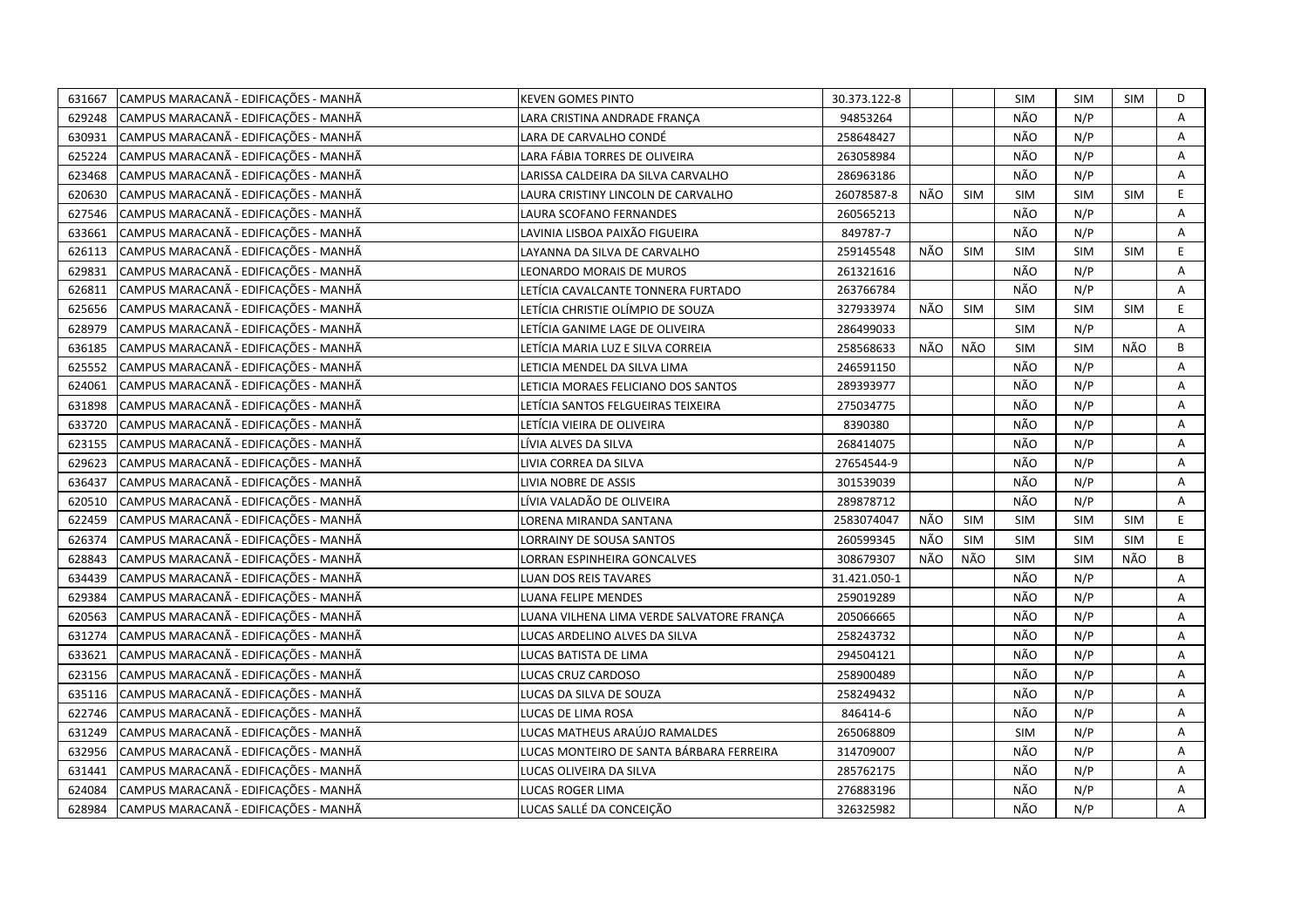| 632760 | CAMPUS MARACANÃ - EDIFICAÇÕES - MANHÃ | LUCAS SEKIGUCHI CRISANTEMO                | 305932931    |            |            | NÃO        | N/P        |            | Α            |
|--------|---------------------------------------|-------------------------------------------|--------------|------------|------------|------------|------------|------------|--------------|
| 627080 | CAMPUS MARACANÃ - EDIFICAÇÕES - MANHÃ | LUCAS TINTINO DA SILVA SANTOS             | 28865579-8   | NÃO        | <b>SIM</b> | SIM        | <b>SIM</b> | NÃO        | $\mathsf{C}$ |
| 622931 | CAMPUS MARACANÃ - EDIFICAÇÕES - MANHÃ | LUCIA HELENA FERREIRA DE PAULA            | 25.474.500-3 |            |            | NÃO        | N/P        |            | A            |
| 633506 | CAMPUS MARACANÃ - EDIFICAÇÕES - MANHÃ | LUDIMYLA DE BARROS RODRIGUES DA SILVA     | 258689424    |            |            | NÃO        | N/P        |            | Α            |
| 629857 | CAMPUS MARACANÃ - EDIFICAÇÕES - MANHÃ | LUIS FELIPE NUNES MACHADO MILLA           | 321617763    |            |            | NÃO        | N/P        |            | A            |
| 627082 | CAMPUS MARACANÃ - EDIFICAÇÕES - MANHÃ | LUISA MEIRELLES DE CARVALHO               | 330425497    |            |            | NÃO        | N/P        |            | Α            |
| 627256 | CAMPUS MARACANÃ - EDIFICAÇÕES - MANHÃ | LUIZ EDUARDO FERREIRA PAULINO             | 324868397    |            |            | NÃO        | N/P        |            | Α            |
| 626991 | CAMPUS MARACANÃ - EDIFICAÇÕES - MANHÃ | LUIZ FELIPE DOS SANTOS GERTRUDES CORREIA  | 26155797-9   |            |            | NÃO        | N/P        |            | A            |
| 631077 | CAMPUS MARACANÃ - EDIFICAÇÕES - MANHÃ | LUIZ FELLIPE WANDERLEY MAGRO              | 258995620    |            |            | NÃO        | N/P        |            | A            |
| 625634 | CAMPUS MARACANÃ - EDIFICAÇÕES - MANHÃ | LUIZ FERNANDO DE QUEIROZ DA ROCHA MORAES  | 310060785    |            |            | NÃO        | N/P        |            | A            |
| 628644 | CAMPUS MARACANÃ - EDIFICAÇÕES - MANHÃ | LUIZ GUILHERME DO NASCIMENTO ABRAHÃO DIAS | 30771118-4   |            |            | NÃO        | N/P        |            | Α            |
| 626866 | CAMPUS MARACANÃ - EDIFICAÇÕES - MANHÃ | LUIZ HENRIQUE DE OLIVEIRA SAMPAIO         | 260872668    |            |            | NÃO        | N/P        |            | Α            |
| 631548 | CAMPUS MARACANÃ - EDIFICAÇÕES - MANHÃ | LUIZ MIGUEL NASCIMENTO PARETO             | 305332629    |            |            | NÃO        | N/P        |            | A            |
| 630068 | CAMPUS MARACANÃ - EDIFICAÇÕES - MANHÃ | LUMA TEIXEIRA DOS SANTOS VALENTE          | 332690764    |            |            | NÃO        | N/P        |            | Α            |
| 631319 | CAMPUS MARACANÃ - EDIFICAÇÕES - MANHÃ | LYGIA DA SILVA ANDRADE                    | 258419993    | NÃO        | <b>SIM</b> | <b>SIM</b> | SIM        | <b>SIM</b> | E            |
| 625548 | CAMPUS MARACANÃ - EDIFICAÇÕES - MANHÃ | MAIARA JUSTINO                            | 28.153.075-8 |            |            | NÃO        | N/P        |            | A            |
| 621199 | CAMPUS MARACANÃ - EDIFICAÇÕES - MANHÃ | MAITE MARTINS DO NASCIMENTO               | 26.077.611-7 |            |            | NÃO        | N/P        |            | Α            |
| 627913 | CAMPUS MARACANÃ - EDIFICAÇÕES - MANHÃ | MANOELA SANTANA DA MOITA BATISTA          | 27092073-9   | NÃO        | NÃO        | <b>SIM</b> | <b>SIM</b> | <b>SIM</b> | D            |
| 628540 | CAMPUS MARACANÃ - EDIFICAÇÕES - MANHÃ | MANUELA SANTOS DE OLIVEIRA                | 26.075.749.7 |            |            | NÃO        | N/P        |            | A            |
| 635970 | CAMPUS MARACANÃ - EDIFICAÇÕES - MANHÃ | MANUELLA FREITAS DA SILVA                 | 1128891049   |            |            | NÃO        | N/P        |            | Α            |
| 626974 | CAMPUS MARACANÃ - EDIFICAÇÕES - MANHÃ | MANUELLA TOSTES FACCINI CARVALHO          | 260582572    |            |            | NÃO        | N/P        |            | A            |
| 621594 | CAMPUS MARACANÃ - EDIFICAÇÕES - MANHÃ | MARCELA MONTEIRO DE MELO                  | 310498423    | NÃO        | <b>SIM</b> | <b>SIM</b> | SIM        | <b>SIM</b> | E            |
| 629124 | CAMPUS MARACANÃ - EDIFICAÇÕES - MANHÃ | MARCELLO AUGUSTO MENCALHA GOMES           | 25.837.726-6 |            |            | NÃO        | N/P        |            | A            |
| 630105 | CAMPUS MARACANÃ - EDIFICAÇÕES - MANHÃ | MARCELO FELÍCIO SILVARES                  | 303196083    |            |            | NÃO        | N/P        |            | Α            |
| 628213 | CAMPUS MARACANÃ - EDIFICAÇÕES - MANHÃ | MARCO ALBERTO GOMES DA COSTA              | 31177018-4   |            |            | NÃO        | N/P        |            | Α            |
| 628058 | CAMPUS MARACANÃ - EDIFICAÇÕES - MANHÃ | MARCOS VINÍCIUS AVILA MORAIS              | 258981588    |            |            | NÃO        | N/P        |            | A            |
| 634688 | CAMPUS MARACANÃ - EDIFICAÇÕES - MANHÃ | MARIA ANTONIA CAIRO MARQUES ARAUJO        | 28.393.215-0 |            |            | NÃO        | N/P        |            | A            |
| 628529 | CAMPUS MARACANÃ - EDIFICAÇÕES - MANHÃ | MARIA CAROLINA MAY SALVADOR               | 25.879.731-5 |            |            | NÃO        | N/P        |            | Α            |
| 626847 | CAMPUS MARACANÃ - EDIFICAÇÕES - MANHÃ | MARIA CLARA COELHO BASTOS                 | 258266758    |            | NÃO        | NÃO        | N/P        | NÃO        | Α            |
| 629999 | CAMPUS MARACANÃ - EDIFICAÇÕES - MANHÃ | MARIA CLARA DE OLIVEIRA VASCONCELLOS      | 320512015    |            |            | NÃO        | N/P        |            | Α            |
| 624277 | CAMPUS MARACANÃ - EDIFICAÇÕES - MANHÃ | MARIA CLARA FERREIRA DE JESUS VALPASSOS   | 283859965    | NÃO        | NÃO        | <b>SIM</b> | <b>SIM</b> | <b>SIM</b> | D            |
| 629218 | CAMPUS MARACANÃ - EDIFICAÇÕES - MANHÃ | MARIA EDUARDA ARAUJO DA SILVA             | 30.654.677-1 |            |            | NÃO        | N/P        |            | A            |
| 633689 | CAMPUS MARACANÃ - EDIFICAÇÕES - MANHÃ | MARIA EDUARDA ARAÚJO DE SOUZA             | 258470244    |            |            | NÃO        | N/P        |            | A            |
| 626962 | CAMPUS MARACANÃ - EDIFICAÇÕES - MANHÃ | MARIA EDUARDA CORDEIRO DA SILVA           | 260856026    |            |            | <b>SIM</b> | <b>SIM</b> | <b>SIM</b> | D            |
| 627318 | CAMPUS MARACANÃ - EDIFICAÇÕES - MANHÃ | MARIA EDUARDA DA SILVA CARNEIRO           | 26085595/2   | <b>SIM</b> | <b>SIM</b> | <b>SIM</b> | <b>SIM</b> |            | G            |
| 633896 | CAMPUS MARACANÃ - EDIFICAÇÕES - MANHÃ | MARIA EDUARDA DA SILVA DE JESUS           | 31.982.833-1 |            |            | NÃO        | N/P        |            | Α            |
| 633348 | CAMPUS MARACANÃ - EDIFICAÇÕES - MANHÃ | MARIA EDUARDA DE JESUS PAIXÃO FERNANDES   | 320759376    |            |            | NÃO        | N/P        |            | Α            |
| 622484 | CAMPUS MARACANÃ - EDIFICAÇÕES - MANHÃ | MARIA EDUARDA DE LIRA DA CONCEIÇÃO        | 300571627    |            |            | NÃfO       | N/P        |            | A            |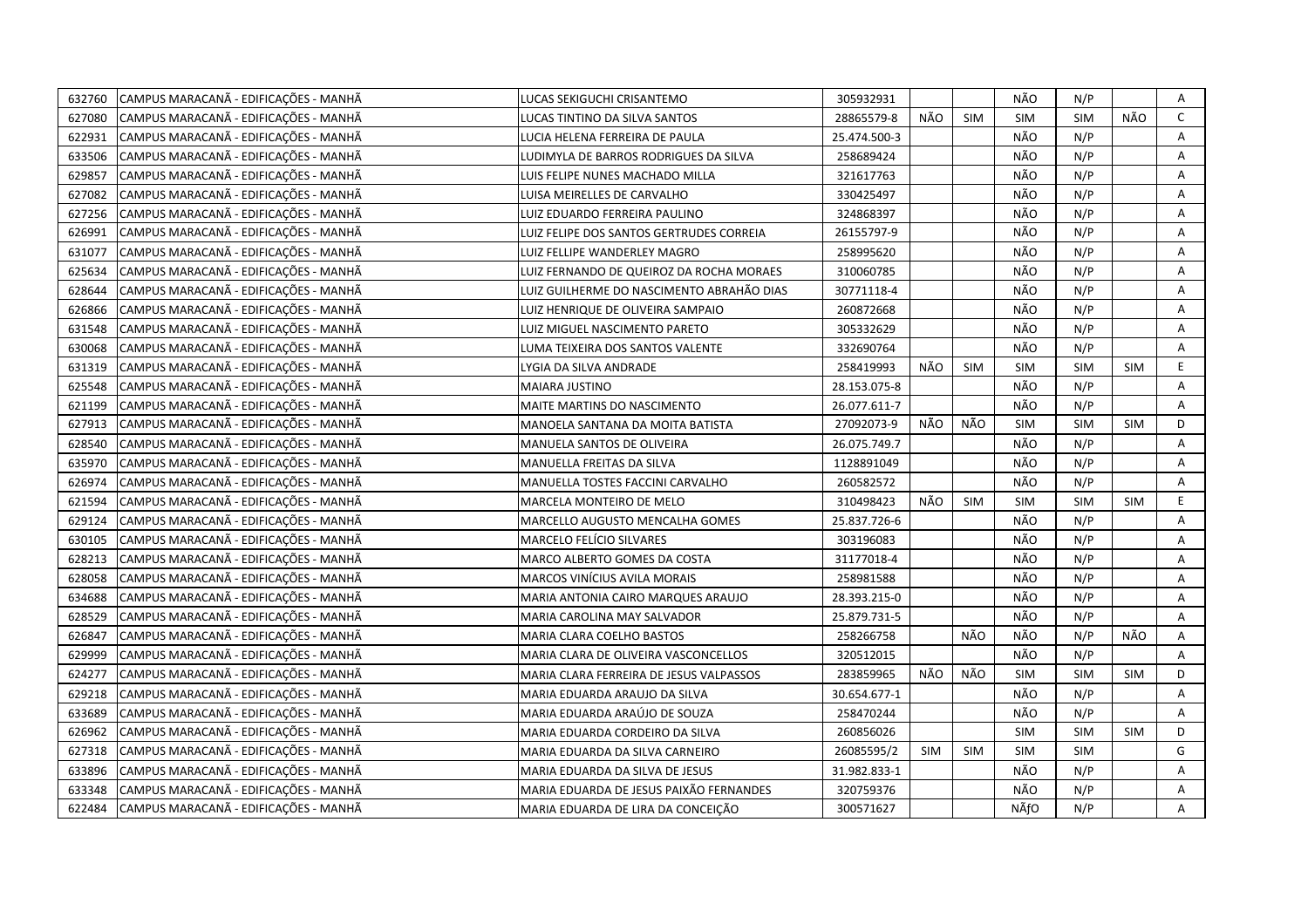| 633340 | CAMPUS MARACANÃ - EDIFICAÇÕES - MANHÃ | MARIA EDUARDA DE MENEZES QUEIROZ            | 260859277    |     |            | NÃO        | N/P        |            | Α            |
|--------|---------------------------------------|---------------------------------------------|--------------|-----|------------|------------|------------|------------|--------------|
| 635377 | CAMPUS MARACANÃ - EDIFICAÇÕES - MANHÃ | MARIA EDUARDA DE OLIVEIRA                   | 32226840-0   |     |            | NÃO        | N/P        |            | Α            |
| 622028 | CAMPUS MARACANÃ - EDIFICAÇÕES - MANHÃ | MARIA EDUARDA DE SOUZA SERRA                | 265083832    |     |            | SIM        | N/P        |            | Α            |
| 629561 | CAMPUS MARACANÃ - EDIFICAÇÕES - MANHÃ | MARIA EDUARDA DIAS NASCIMENTO CORREIA       | 258977628    |     |            | NÃO        | N/P        |            | A            |
| 623800 | CAMPUS MARACANÃ - EDIFICAÇÕES - MANHÃ | MARIA EDUARDA DOS SANTOS CARVALHO           | 318857307    |     |            | NÃO        | N/P        |            | A            |
| 624561 | CAMPUS MARACANÃ - EDIFICAÇÕES - MANHÃ | MARIA EDUARDA FIGUEIRA DE ALMEIDA           | 843618-5     |     |            | NÃO        | N/P        |            | Α            |
| 620309 | CAMPUS MARACANÃ - EDIFICAÇÕES - MANHÃ | MARIA EDUARDA FURRIEL DA SILVA FERREIRA     | 259124477    |     |            | NÃO        | N/P        |            | Α            |
| 626249 | CAMPUS MARACANÃ - EDIFICAÇÕES - MANHÃ | MARIA EDUARDA GOMES CAPUCHO                 | 24.895.057-8 |     |            | NÃO        | N/P        |            | Α            |
| 630518 | CAMPUS MARACANÃ - EDIFICAÇÕES - MANHÃ | MARIA EDUARDA GUERRA SILVA                  | 281399832    |     |            | NÃO        | N/P        |            | Α            |
| 622159 | CAMPUS MARACANÃ - EDIFICAÇÕES - MANHÃ | MARIA EDUARDA LUCAS DA SILVA                | 25903691-1   |     |            | NÃO        | N/P        |            | Α            |
| 630973 | CAMPUS MARACANÃ - EDIFICAÇÕES - MANHÃ | MARIA EDUARDA QUARESMA DE OLIVEIRA          | 32044843-4   |     |            | NÃO        | N/P        |            | A            |
| 629891 | CAMPUS MARACANÃ - EDIFICAÇÕES - MANHÃ | MARIA EDUARDA RAMALHO GRAÇA                 | 34.165.031-5 |     |            | NÃO        | N/P        |            | A            |
| 636426 | CAMPUS MARACANÃ - EDIFICAÇÕES - MANHÃ | MARIA EDUARDA ROSA NASCIMENTO               | 306773524    |     |            | NÃO        | N/P        |            | A            |
| 636518 | CAMPUS MARACANÃ - EDIFICAÇÕES - MANHÃ | MARIA EDUARDA SILVA BRANDÃO DE CARVALHO     | 33.300.228-5 |     |            | NÃO        | N/P        |            | Α            |
| 621449 | CAMPUS MARACANÃ - EDIFICAÇÕES - MANHÃ | MARIA EDUARDA VALE FREIRE                   | 280036096    |     |            | NÃO        | N/P        |            | Α            |
| 621952 | CAMPUS MARACANÃ - EDIFICAÇÕES - MANHÃ | MARIA EDUARDA VIANA COSTA ANDRADE           | 32036109-0   |     |            | NÃO        | N/P        |            | A            |
| 636696 | CAMPUS MARACANÃ - EDIFICAÇÕES - MANHÃ | MARIA EDUARDA VIEIRA RÔMULO                 | 260578299    |     |            | NÃO        | N/P        |            | A            |
| 634332 | CAMPUS MARACANÃ - EDIFICAÇÕES - MANHÃ | MARIA FERNANDA DA SILVA GONCALVES           | 324631985    |     |            | NÃO        | N/P        |            | A            |
| 622197 | CAMPUS MARACANÃ - EDIFICAÇÕES - MANHÃ | MARIA FERNANDA PERES MESQUITA               | 302834239    | NÃO | NÃO        | SIM        | <b>SIM</b> | <b>SIM</b> | D            |
| 629431 | CAMPUS MARACANÃ - EDIFICAÇÕES - MANHÃ | MARIA GABRIELA CURSINO AMARAL DOS SANTOS    | 28775462-6   |     |            | NÃO        | N/P        |            | Α            |
| 630305 | CAMPUS MARACANÃ - EDIFICAÇÕES - MANHÃ | MARIA GABRIELA LOPES DAMASCENO              | 258830967    |     |            | NÃO        | N/P        |            | A            |
| 626307 | CAMPUS MARACANÃ - EDIFICAÇÕES - MANHÃ | MARIA GRAZIELLE DO NASCIMENTO ROMEU         | 32198187-0   | NÃO | NÃO        | <b>SIM</b> | <b>SIM</b> | SIM        | D            |
| 623286 | CAMPUS MARACANÃ - EDIFICAÇÕES - MANHÃ | MARIA HELENA VASCONCELOS MARQUES FONSECA    | 31498061-6   |     |            | NÃO        | N/P        |            | A            |
| 627030 | CAMPUS MARACANÃ - EDIFICAÇÕES - MANHÃ | MARIA LETICIA DA SILVA RIBEIRO              | 321895641    | NÃO | <b>SIM</b> | <b>SIM</b> | <b>SIM</b> | <b>SIM</b> | E            |
| 633446 | CAMPUS MARACANÃ - EDIFICAÇÕES - MANHÃ | MARIA LETÍCIA DIAS DOS SANTOS               | 31.471.862-8 | NÃO | NÃO        | <b>SIM</b> | <b>SIM</b> | NÃO        | B            |
| 635449 | CAMPUS MARACANÃ - EDIFICAÇÕES - MANHÃ | MARIA LUIZA NOGUEIRA CARVALHO LIMA DA SILVA | 25911904-8   |     |            | NÃO        | N/P        |            | A            |
| 635269 | CAMPUS MARACANÃ - EDIFICAÇÕES - MANHÃ | MARIA LUIZA SOARES DE CARVALHO              | 259062396    |     |            | NÃO        | N/P        |            | Α            |
| 621497 | CAMPUS MARACANÃ - EDIFICAÇÕES - MANHÃ | MARIAH KAREN MOREIRA COUTINHO               | 222091076    |     |            | NÃO        | N/P        |            | Α            |
| 629862 | CAMPUS MARACANÃ - EDIFICAÇÕES - MANHÃ | MARIAH OLIVEIRA DE MELO FRANÇA              | 301497723    |     |            | NÃO        | N/P        |            | A            |
| 635209 | CAMPUS MARACANÃ - EDIFICAÇÕES - MANHÃ | MARIANA DE OLIVEIRA GUERINI DE PINA         | 258376904    |     |            | NÃO        | N/P        |            | Α            |
| 624487 | CAMPUS MARACANÃ - EDIFICAÇÕES - MANHÃ | MARIANA DE SOUZA SANTOS                     | 26.071.421-7 |     |            | NÃO        | N/P        |            | A            |
| 626393 | CAMPUS MARACANÃ - EDIFICAÇÕES - MANHÃ | MARIANA FERREIRA ALVES                      | 25 824 292-4 |     |            | NÃO        | N/P        |            | Α            |
| 628022 | CAMPUS MARACANÃ - EDIFICAÇÕES - MANHÃ | MARIANA LYRA FERREIRA                       | 32.527.746-5 |     |            | NÃO        | N/P        |            | Α            |
| 625328 | CAMPUS MARACANÃ - EDIFICAÇÕES - MANHÃ | MARIANA RODRIGUES PEDROSA                   | 28.958.699-2 | NÃO | <b>SIM</b> | <b>SIM</b> | <b>SIM</b> | NÃO        | $\mathsf{C}$ |
| 630734 | CAMPUS MARACANÃ - EDIFICAÇÕES - MANHÃ | MARINA CARRASCO BRITO                       | 260769526    |     |            | NÃO        | N/P        |            | A            |
| 633051 | CAMPUS MARACANÃ - EDIFICAÇÕES - MANHÃ | MARINA DA COSTA GUIMARÃES DE SOUZA          | 30857708-9   |     |            | NÃO        | N/P        |            | Α            |
| 635337 | CAMPUS MARACANÃ - EDIFICAÇÕES - MANHÃ | MARINA TEIXEIRA COLVIN                      | 319394201    |     |            | NÃO        | N/P        |            | Α            |
| 636934 | CAMPUS MARACANÃ - EDIFICAÇÕES - MANHÃ | MARINNA VEZULA PORTO RODRIGUES              | 289771362    |     |            | NÃO        | N/P        |            | A            |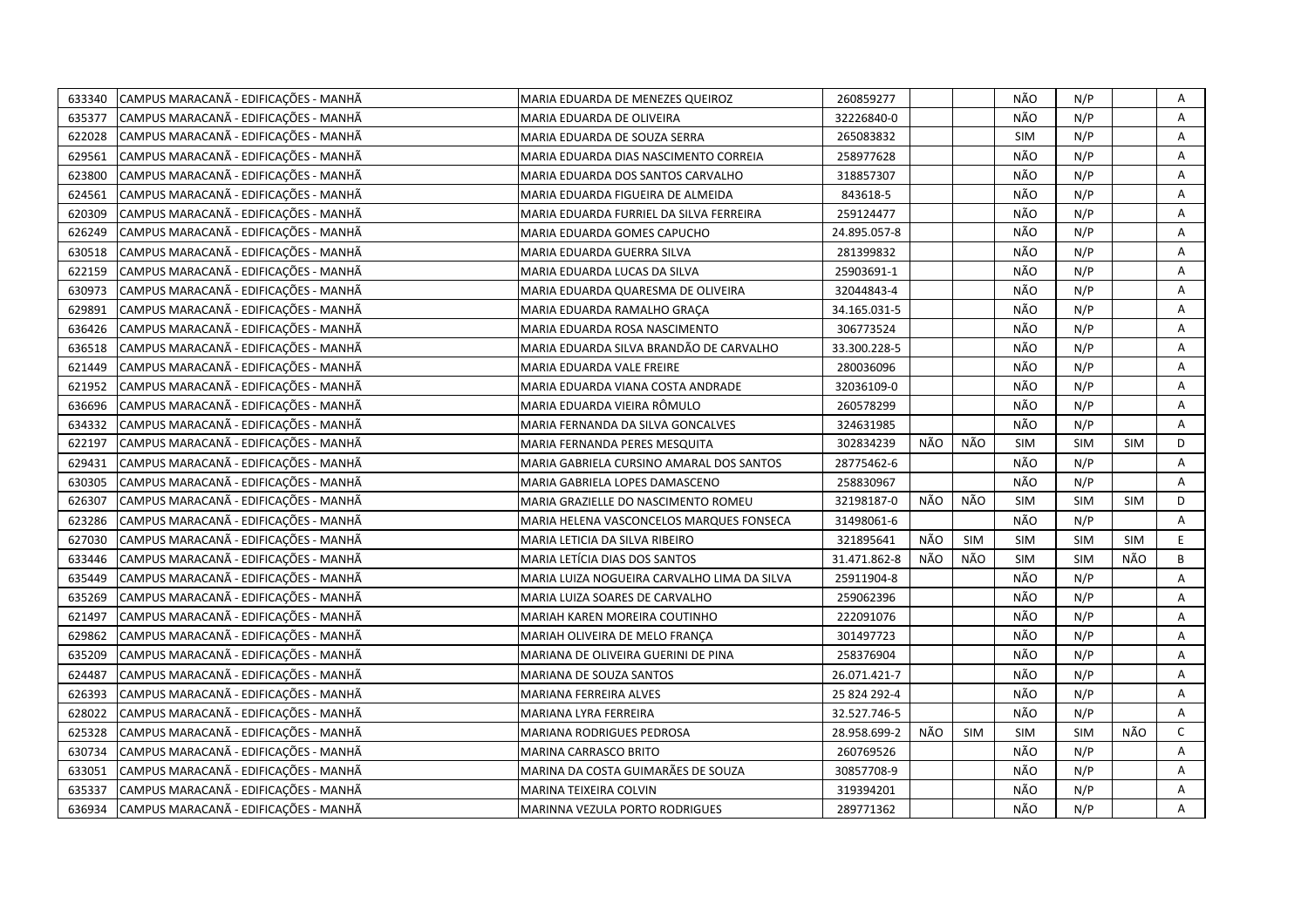| 627166 | CAMPUS MARACANÃ - EDIFICAÇÕES - MANHÃ | MARY JENEFFER PEIXOTO DE OLIVEIRA           | 260594536    |     |            | NÃO        | N/P        |            | Α            |
|--------|---------------------------------------|---------------------------------------------|--------------|-----|------------|------------|------------|------------|--------------|
| 621478 | CAMPUS MARACANÃ - EDIFICAÇÕES - MANHÃ | MARYANE DOS SANTOS FERREIRA                 | 258667328    |     |            | NÃO        | N/P        |            | Α            |
| 632636 | CAMPUS MARACANÃ - EDIFICAÇÕES - MANHÃ | MATEUS FERREIRA ARANTES                     | 239782733    |     |            | NÃO        | N/P        |            | A            |
| 620441 | CAMPUS MARACANÃ - EDIFICAÇÕES - MANHÃ | MATHEUS ANDRÉ SILVA DOS SANTOS COSTA        | 333495554    | NÃO | <b>SIM</b> | SIM        | <b>SIM</b> | NÃO        | $\mathsf{C}$ |
| 633196 | CAMPUS MARACANÃ - EDIFICAÇÕES - MANHÃ | MATHEUS CORNELIO FILIPPO                    | 288279995    |     |            | NÃO        | N/P        |            | A            |
| 630140 | CAMPUS MARACANÃ - EDIFICAÇÕES - MANHÃ | MATHEUS DE CASTILHO MOREIRA                 | 275686541    |     |            | NÃO        | N/P        |            | Α            |
| 623243 | CAMPUS MARACANÃ - EDIFICAÇÕES - MANHÃ | MATHEUS DO NASCIMENTO OLIVEIRA              | 30050105-3   |     |            | NÃO        | N/P        |            | Α            |
| 634063 | CAMPUS MARACANÃ - EDIFICAÇÕES - MANHÃ | <b>MATHEUS MORAES MENDES</b>                | 30.737.919-8 |     |            | NÃO        | N/P        |            | Α            |
| 630417 | CAMPUS MARACANÃ - EDIFICAÇÕES - MANHÃ | MATHEUS OCCHIUTO DEVEZA                     | 258658079    |     |            | NÃO        | N/P        |            | Α            |
| 629071 | CAMPUS MARACANÃ - EDIFICAÇÕES - MANHÃ | <b>MATHEUS RIBEIRO GOMES</b>                | 319763090    |     |            | NÃO        | N/P        |            | Α            |
| 629091 | CAMPUS MARACANÃ - EDIFICAÇÕES - MANHÃ | MATHEUS VINICIUS DE AVILA PEREIRA           | 32167765-0   |     |            | NÃO        | N/P        |            | A            |
| 626194 | CAMPUS MARACANÃ - EDIFICAÇÕES - MANHÃ | MATHEUS VINÍCIUS SANTANA MOREIRA            | 288511249    |     |            | NÃO        | N/P        |            | A            |
| 635130 | CAMPUS MARACANÃ - EDIFICAÇÕES - MANHÃ | MAURICIO DE JESUS DUARTE DE OLIVEIRA        | 318484458    |     |            | NÃO        | N/P        |            | A            |
| 629189 | CAMPUS MARACANÃ - EDIFICAÇÕES - MANHÃ | MAYKON EMANUEL BRANDAO BASTOS               | 31.465.170-4 | NÃO | <b>SIM</b> | <b>SIM</b> | <b>SIM</b> | <b>SIM</b> | E            |
| 632850 | CAMPUS MARACANÃ - EDIFICAÇÕES - MANHÃ | MELISSA GENTIL FRIZZERA ALBERTO             | 258453158    |     |            | NÃO        | N/P        |            | A            |
| 634172 | CAMPUS MARACANÃ - EDIFICAÇÕES - MANHÃ | MELISSA OLIVEIRA CARVALHO                   | 258338466    |     |            | NÃO        | N/P        |            | A            |
| 633790 | CAMPUS MARACANÃ - EDIFICAÇÕES - MANHÃ | MELLYSSA BHEATRIZ COUTINHO COSTA            | 315312405    |     |            | NÃO        | N/P        |            | A            |
| 630648 | CAMPUS MARACANÃ - EDIFICAÇÕES - MANHÃ | MICAELA FLOR RODRIGUES DE CARVALHO          | 28.596.585-1 |     |            | NÃO        | N/P        |            | A            |
| 627858 | CAMPUS MARACANÃ - EDIFICAÇÕES - MANHÃ | MIGUEL DIAS SOLIVA DOS SANTOS               | 258424001    |     |            | NÃO        | N/P        |            | A            |
| 635529 | CAMPUS MARACANÃ - EDIFICAÇÕES - MANHÃ | MIGUEL MUSSI MEIRELLES                      | 258458652    |     |            | NÃO        | N/P        |            | Α            |
| 624605 | CAMPUS MARACANÃ - EDIFICAÇÕES - MANHÃ | MIGUEL ROCHA DE SOUZA RODRIGUES DE OLIVEIRA | 299719021    |     |            | NÃO        | N/P        |            | A            |
| 632419 | CAMPUS MARACANÃ - EDIFICAÇÕES - MANHÃ | MIGUEL STANECK EMILIANO DE CARVALHO         | 260629597    |     |            | NÃO        | N/P        |            | A            |
| 624520 | CAMPUS MARACANÃ - EDIFICAÇÕES - MANHÃ | MILLANY MELLO SANTIAGO SOUSA                | 263398521    |     |            | SIM        | N/P        |            | A            |
| 632994 | CAMPUS MARACANÃ - EDIFICAÇÕES - MANHÃ | MILLENA GALDINO VIEIRA                      | 28506986-0   |     |            | NÃO        | N/P        |            | A            |
| 632625 | CAMPUS MARACANÃ - EDIFICAÇÕES - MANHÃ | MILLENA GONÇALVES MARCHON                   | 258482710    |     |            | NÃO        | N/P        |            | A            |
| 622290 | CAMPUS MARACANÃ - EDIFICAÇÕES - MANHÃ | MYLENA LYRA RODRIGUES                       | 32.057.638-2 |     |            | NÃO        | N/P        |            | A            |
| 631509 | CAMPUS MARACANÃ - EDIFICAÇÕES - MANHÃ | MYLLENA TERRA DA SILVA                      | 26.506.288-5 |     |            | NÃO        | N/P        |            | A            |
| 632709 | CAMPUS MARACANÃ - EDIFICAÇÕES - MANHÃ | NATÁLIA BARBOSA DA SILVA                    | 260868054    |     |            | NÃO        | N/P        |            | Α            |
| 631819 | CAMPUS MARACANÃ - EDIFICAÇÕES - MANHÃ | NATÁLIA SANTOS DE SOUZA FERNANDES           | 258983899    |     |            | NÃO        | N/P        |            | A            |
| 624793 | CAMPUS MARACANÃ - EDIFICAÇÕES - MANHÃ | NATALY DE CARVALHO FRANÇA                   | 32.792.969-6 | NÃO | <b>SIM</b> | SIM        | SIM        | <b>SIM</b> | E            |
| 627134 | CAMPUS MARACANÃ - EDIFICAÇÕES - MANHÃ | NATANAEL DOS SANTOS SOUZA                   | 312683170    |     |            | NÃO        | N/P        |            | A            |
| 622263 | CAMPUS MARACANÃ - EDIFICAÇÕES - MANHÃ | NATHALIA ALVES TOME PIRES DE ARAUJO         | 292715588    |     |            | <b>SIM</b> | N/P        |            | A            |
| 635703 | CAMPUS MARACANÃ - EDIFICAÇÕES - MANHÃ | NATHAN PEREIRA SANTOS                       | 32.314.757-9 |     |            | NÃO        | N/P        |            | A            |
| 626519 | CAMPUS MARACANÃ - EDIFICAÇÕES - MANHÃ | NICHOLAS ALEXANDER E SOUZA LEITE            | 30.727.649-3 |     |            | NÃO        | N/P        |            | Α            |
| 632378 | CAMPUS MARACANÃ - EDIFICAÇÕES - MANHÃ | NICOLAS DA SILVA LIMEIRA                    | 259003127    |     |            | NÃO        | N/P        |            | Α            |
| 628507 | CAMPUS MARACANÃ - EDIFICAÇÕES - MANHÃ | NICOLE CARRUPT DOS SANTOS FREITAS           | 30.727.384-7 |     |            | NÃO        | N/P        |            | Α            |
| 633414 | CAMPUS MARACANÃ - EDIFICAÇÕES - MANHÃ | NICOLE NIERO COÊLHO                         | 26.324.207-3 |     |            | NÃO        | N/P        |            | Α            |
| 621566 | CAMPUS MARACANA - EDIFICAÇÕES - MANHÃ | NICOLLE PEDROSA MOLINA                      | 260628011    |     |            | NÃO        | N/P        |            | A            |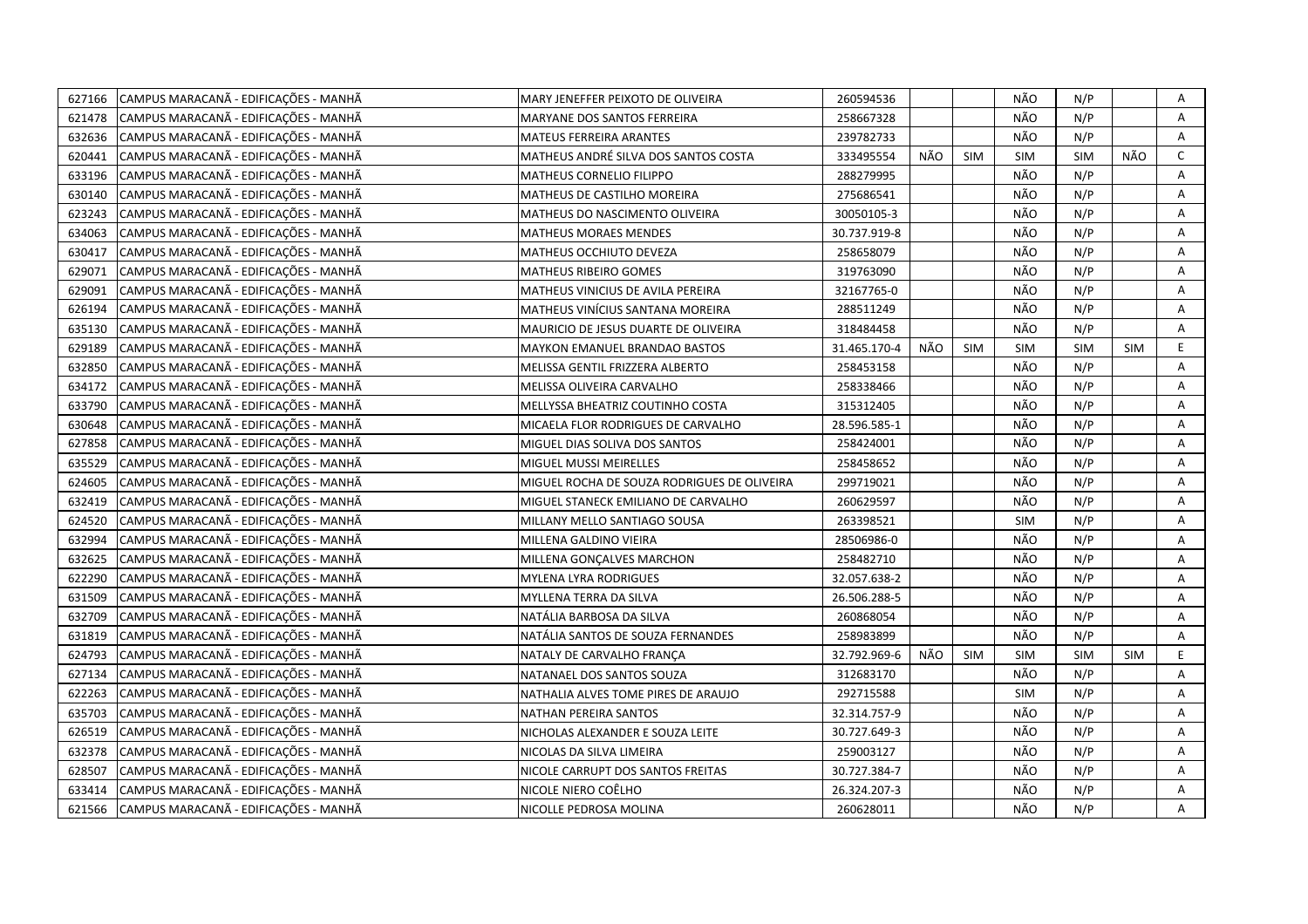| 625918 | CAMPUS MARACANÃ - EDIFICAÇÕES - MANHÃ | NIKELLY LOANNE VIEIRA DOS SANTOS        | 258239284    | NÃO | <b>SIM</b> | <b>SIM</b> | <b>SIM</b> | NÃO        | C            |
|--------|---------------------------------------|-----------------------------------------|--------------|-----|------------|------------|------------|------------|--------------|
| 624259 | CAMPUS MARACANÃ - EDIFICAÇÕES - MANHÃ | OTÁVIO RODRIGUES SILVA                  | 258642065    |     |            | NÃO        | N/P        |            | A            |
| 632696 | CAMPUS MARACANÃ - EDIFICAÇÕES - MANHÃ | PÂMELA FIRMINO DE SOUZA                 | 30.952.299-3 |     |            | NÃO        | N/P        |            | Α            |
| 633969 | CAMPUS MARACANÃ - EDIFICAÇÕES - MANHÃ | PATRICK GROZIMA FERREIRA SILVA          | 264761982    |     |            | NÃO        | N/P        |            | Α            |
| 621200 | CAMPUS MARACANÃ - EDIFICAÇÕES - MANHÃ | PATRICK NUNES DE CASTRO                 | 317089944    |     |            | NÃO        | N/P        |            | Α            |
| 634975 | CAMPUS MARACANÃ - EDIFICAÇÕES - MANHÃ | PATRICK TARGINO BRAGA PESSOA            | 319153821    |     |            | NÃO        | N/P        |            | Α            |
| 630551 | CAMPUS MARACANA - EDIFICAÇÕES - MANHA | PAULO HENRIQUE LANDIM MATEUS            | 25.944.563-3 |     |            | NÃO        | N/P        |            | Α            |
| 633117 | CAMPUS MARACANÃ - EDIFICAÇÕES - MANHÃ | PEDRO ALMEIDA AZEVEDO DA SILVA          | 25854849-4   |     |            | NÃO        | N/P        |            | Α            |
| 630403 | CAMPUS MARACANÃ - EDIFICAÇÕES - MANHÃ | PEDRO DAVI DE OLIVEIRA MORAES           | 265066928    |     |            | NÃO        | N/P        |            | Α            |
| 631082 | CAMPUS MARACANÃ - EDIFICAÇÕES - MANHÃ | PEDRO EIRAS PAES                        | 258548452    |     |            | NÃO        | N/P        |            | A            |
| 626871 | CAMPUS MARACANÃ - EDIFICAÇÕES - MANHÃ | PEDRO FELIPE ARAUJO DE OLIVEIRA         | 30.282.575-7 |     |            | NÃO        | N/P        |            | Α            |
| 623911 | CAMPUS MARACANÃ - EDIFICAÇÕES - MANHÃ | PEDRO HENRIQUE LEAL MARTINS             | 306542218    | NÃO | NÃO        | <b>SIM</b> | <b>SIM</b> | <b>SIM</b> | D            |
| 631444 | CAMPUS MARACANÃ - EDIFICAÇÕES - MANHÃ | PEDRO HENRIQUE NEVES SIXEL              | 319642278    | NÃO | NÃO        | SIM        | <b>SIM</b> | SIM        | D            |
| 631691 | CAMPUS MARACANÃ - EDIFICAÇÕES - MANHÃ | PEDRO HENRIQUE NICACIO PEREIRA          | 27569886-8   |     |            | NÃO        | N/P        |            | Α            |
| 623076 | CAMPUS MARACANÃ - EDIFICAÇÕES - MANHÃ | PEDRO HENRIQUE OZORIO GONÇALVES         | 25.823.267-7 |     |            | NÃO        | N/P        |            | Α            |
| 633361 | CAMPUS MARACANÃ - EDIFICAÇÕES - MANHÃ | PEDRO HENRIQUE PIRES GUEDES             | 27.097.342_3 | NÃO | <b>SIM</b> | SIM        | <b>SIM</b> | <b>SIM</b> | E            |
| 621133 | CAMPUS MARACANA - EDIFICAÇÕES - MANHA | PEDRO LEVI FREITAS NASCIMENTO           | 31512508-8   | NÃO | <b>SIM</b> | <b>SIM</b> | <b>SIM</b> | <b>SIM</b> | E.           |
| 636757 | CAMPUS MARACANÃ - EDIFICAÇÕES - MANHÃ | ALEXANDRE                               | 324467125    |     |            | NÃO        | N/P        |            | A            |
| 631112 | CAMPUS MARACANÃ - EDIFICAÇÕES - MANHÃ | PEDRO MOTA MAIA                         | 282640879    |     |            | NÃO        | N/P        |            | Α            |
| 628873 | CAMPUS MARACANÃ - EDIFICAÇÕES - MANHÃ | PEDRO NEVES SILVEIRA DA SILVA           | 30730980-7   |     |            | NÃO        | N/P        |            | A            |
| 624728 | CAMPUS MARACANÃ - EDIFICAÇÕES - MANHÃ | PEDRO VICTOR BRAGA DE LIMA              | 31543962-0   |     |            | NÃO        | N/P        |            | Α            |
| 635396 | CAMPUS MARACANÃ - EDIFICAÇÕES - MANHÃ | RAFAEL BARBEDO DE OLIVEIRA              | 307167668    |     |            | NÃO        | N/P        |            | A            |
| 635149 | CAMPUS MARACANÃ - EDIFICAÇÕES - MANHÃ | RAFAEL DA COSTA NASCIMENTO              | 265751990    |     |            | NÃO        | N/P        |            | Α            |
| 630947 | CAMPUS MARACANÃ - EDIFICAÇÕES - MANHÃ | RAFAEL DE ARAUJO BARBOSA                | 306665795    |     |            | NÃO        | N/P        |            | A            |
| 634244 | CAMPUS MARACANÃ - EDIFICAÇÕES - MANHÃ | RAFAEL FERNANDES CRAVO                  | 25844762-2   |     |            | NÃO        | N/P        |            | A            |
| 623415 | CAMPUS MARACANÃ - EDIFICAÇÕES - MANHÃ | RAFAEL MARTINS DOS REIS                 | 299749952    |     |            | NÃO        | N/P        |            | Α            |
| 633712 | CAMPUS MARACANÃ - EDIFICAÇÕES - MANHÃ | RAFAEL PEREIRA SOARES                   | 26411345-7   |     |            | NÃO        | N/P        |            | A            |
| 622651 | CAMPUS MARACANÃ - EDIFICAÇÕES - MANHÃ | RAFAEL SOARES FERREIRA DA SILVA         | detran       | NÃO | <b>SIM</b> | SIM        | <b>SIM</b> | NÃO        | $\mathsf{C}$ |
| 630912 | CAMPUS MARACANÃ - EDIFICAÇÕES - MANHÃ | RAFAEL TRINDADE SANTOS                  | 31.861.504-4 |     |            | NÃO        | N/P        |            | Α            |
| 622336 | CAMPUS MARACANÃ - EDIFICAÇÕES - MANHÃ | RAFAELLA SIQUEIRA LOPES TAVEIRA         | 25924391-3   |     |            | NÃO        | N/P        |            | Α            |
| 632514 | CAMPUS MARACANÃ - EDIFICAÇÕES - MANHÃ | RAFAELLE GASPAR DA SILVA SANTOS         | 311319040    |     |            | NÃO        | N/P        |            | Α            |
| 627867 | CAMPUS MARACANÃ - EDIFICAÇÕES - MANHÃ | RAFAELLE PICORELLI CORREIA              | 333066108    |     |            | NÃO        | N/P        |            | A            |
| 622697 | CAMPUS MARACANÃ - EDIFICAÇÕES - MANHÃ | RAIANE MENDES DE MENEZES DA SILVA       | 333494466    |     |            | NÃO        | N/P        |            | Α            |
| 632513 | CAMPUS MARACANÃ - EDIFICAÇÕES - MANHÃ | RAISSA MAGALHÃES DE SOUZA               | 296714850    |     |            | NÃO        | N/P        |            | A            |
| 621552 | CAMPUS MARACANÃ - EDIFICAÇÕES - MANHÃ | RAQUEL LIRA DOS SANTOS OLIVEIRA MARTINS | 223818600    |     |            | NÃO        | N/P        |            | A            |
| 622252 | CAMPUS MARACANÃ - EDIFICAÇÕES - MANHÃ | REBECA FERNANDES DO CARMO               | 344487517    |     |            | NÃO        | N/P        |            | Α            |
| 632843 | CAMPUS MARACANÃ - EDIFICAÇÕES - MANHÃ | REBECA RODRIGUES DO NASCIMENTO          | 319466074    | NÃO | NÃO        | <b>SIM</b> | <b>SIM</b> | <b>SIM</b> | D            |
| 633401 | CAMPUS MARACANÃ - EDIFICAÇÕES - MANHÃ | RENAN ABRANTES FERRAZ                   | 258691849    |     |            | NÃO        | N/P        |            | A            |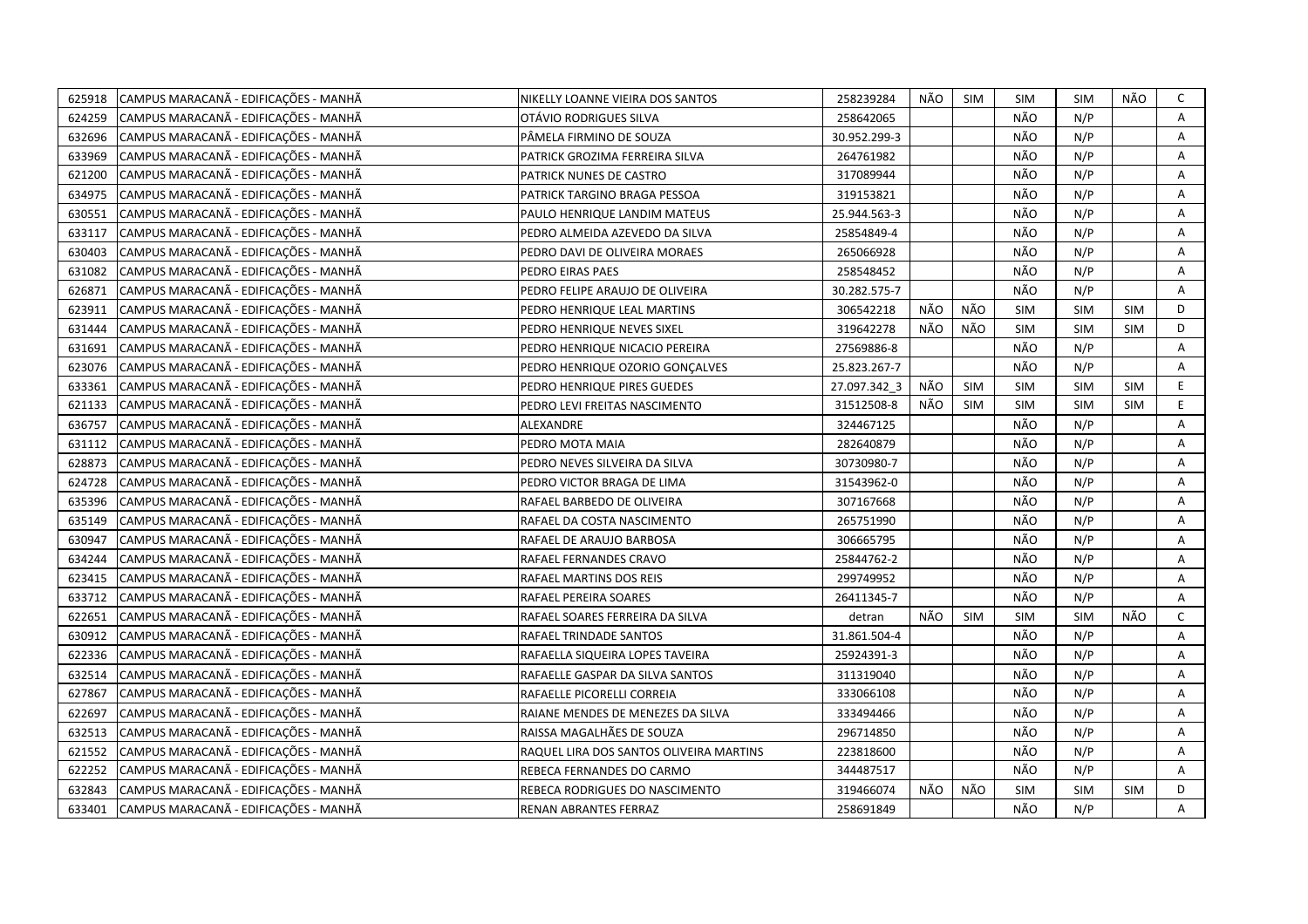| 633696 | CAMPUS MARACANÃ - EDIFICAÇÕES - MANHÃ | <b>RENAN DIAS</b>                    | 276545639     |            |            | NÃO        | N/P        |            | Α              |
|--------|---------------------------------------|--------------------------------------|---------------|------------|------------|------------|------------|------------|----------------|
| 636381 | CAMPUS MARACANÃ - EDIFICAÇÕES - MANHÃ | RENAN LAUERMANN PINTO                | 344482450     |            |            | NÃO        | N/P        |            | Α              |
| 633933 | CAMPUS MARACANÃ - EDIFICAÇÕES - MANHÃ | RENAN RODRIGUES DE SOUSA             | 258534270     | NÃO        |            | SIM        | N/P        |            | A              |
| 632703 | CAMPUS MARACANÃ - EDIFICAÇÕES - MANHÃ | RICHARD DIAS AMANCIO BESERRA         | 27.710.390-9  |            |            | NÃO        | N/P        |            | Α              |
| 627417 | CAMPUS MARACANÃ - EDIFICAÇÕES - MANHÃ | RITCHELLE DE LIMA CAMPOS RAIMUNDO    | 26 305 947 9  |            |            | NÃO        | N/P        |            | Α              |
| 635777 | CAMPUS MARACANÃ - EDIFICAÇÕES - MANHÃ | ROBERT VICTOR HUGO DA SILVA ZACARIAS | 326447869     |            |            | NÃO        | N/P        |            | Α              |
| 621242 | CAMPUS MARACANÃ - EDIFICAÇÕES - MANHÃ | RODOLFO GREGORIO DE MORAES           | 119229136     |            |            | <b>SIM</b> | N/P        |            | Α              |
| 626293 | CAMPUS MARACANÃ - EDIFICAÇÕES - MANHÃ | RODRIGO DOS REIS DOLORES             | 30.600.241-1  |            |            | NÃO        | N/P        |            | Α              |
| 627560 | CAMPUS MARACANÃ - EDIFICAÇÕES - MANHÃ | RONALD SCHMIDT DOS SANTOS            | 260588546     |            |            | NÃO        | N/P        |            | Α              |
| 633060 | CAMPUS MARACANÃ - EDIFICAÇÕES - MANHÃ | RYAN DIAS AMANCIO BESERRA            | 27.710.389-1  |            |            | NÃO        | N/P        |            | A              |
| 625541 | CAMPUS MARACANÃ - EDIFICAÇÕES - MANHÃ | RYAN FERREIRA DE SOUSA               | 315790840     | NÃO        | NÃO        | <b>SIM</b> | <b>SIM</b> | <b>SIM</b> | D              |
| 632358 | CAMPUS MARACANÃ - EDIFICAÇÕES - MANHÃ | RYAN ROBERTO GOMES PESSANHA          | 327103875     | NÃO        | <b>SIM</b> | <b>SIM</b> | <b>SIM</b> | <b>SIM</b> | E              |
| 635228 | CAMPUS MARACANÃ - EDIFICAÇÕES - MANHÃ | SAMIRA MAIOLINI PAIVA SOUZA          | MG-22.930.142 |            |            | NÃO        | N/P        |            | A              |
| 627013 | CAMPUS MARACANÃ - EDIFICAÇÕES - MANHÃ | SAMUEL VITOR DA SILVA PEREIRA        | 297023699     |            |            | <b>SIM</b> | N/P        |            | Α              |
| 623532 | CAMPUS MARACANÃ - EDIFICAÇÕES - MANHÃ | SARAH DA SILVA DOMINGOS              | 258358951     |            |            | NÃO        | N/P        |            | Α              |
| 629214 | CAMPUS MARACANÃ - EDIFICAÇÕES - MANHÃ | SARAH LUCIA SANTOS DA CRUZ           | 31489051-8    |            |            | NÃO        | N/P        |            | A              |
| 627069 | CAMPUS MARACANÃ - EDIFICAÇÕES - MANHÃ | SARAH LUIZA PORTO SANTOS             | 261899827     |            |            | NÃO        | N/P        |            | A              |
| 634597 | CAMPUS MARACANÃ - EDIFICAÇÕES - MANHÃ | SARAH PIMENTA OLIVEIRA DE SOUZA      | 259696276     |            |            | NÃO        | N/P        |            | Α              |
| 632089 | CAMPUS MARACANÃ - EDIFICAÇÕES - MANHÃ | SERGIO LUIZ DA SILVA AMARALJUNIOR    | 26454203-6    |            |            | NÃO        | N/P        |            | A              |
| 622068 | CAMPUS MARACANÃ - EDIFICAÇÕES - MANHÃ | SIDNEY JORGE SANTANA DE OLIVEIRA     | 318438850     |            |            | NÃO        | N/P        |            | A              |
| 628092 | CAMPUS MARACANÃ - EDIFICAÇÕES - MANHÃ | SIMÃO PEREIRA DANTAS DE ABREU        | 288221732     | NÃO        | NÃO        | <b>SIM</b> | <b>SIM</b> | <b>SIM</b> | D              |
| 621265 | CAMPUS MARACANÃ - EDIFICAÇÕES - MANHÃ | SÍNDEL DE JESUS DA SILVA             | 269854436     |            |            | NÃO        | N/P        |            | $\overline{A}$ |
| 625191 | CAMPUS MARACANÃ - EDIFICAÇÕES - MANHÃ | SOFIA ANDRADE DE MEDEIROS            | 258415934     |            |            | NÃO        | N/P        |            | A              |
| 636256 | CAMPUS MARACANÃ - EDIFICAÇÕES - MANHÃ | SOFIA CAMILIE SOUZA BARBOSA          | 259637791     |            |            | NÃO        | N/P        |            | A              |
| 629496 | CAMPUS MARACANÃ - EDIFICAÇÕES - MANHÃ | SOFIA CAPOTE DE SOUZA CORTINOVIS     | 29.079.506-1  |            |            | NÃO        | N/P        |            | Α              |
| 632017 | CAMPUS MARACANÃ - EDIFICAÇÕES - MANHÃ | SOPHIA CARDOSO PINHO                 | 299798462     |            |            | NÃO        | N/P        |            | A              |
| 629238 | CAMPUS MARACANÃ - EDIFICAÇÕES - MANHÃ | STEPHANNY DE ALMEIDA MOTTA           | 29.674.500-3  |            |            | NÃO        | N/P        |            | Α              |
| 626072 | CAMPUS MARACANÃ - EDIFICAÇÕES - MANHÃ | TAMILIS DE ALMEIDA FERREIRA          | 327764510     |            |            | SIM        | N/P        |            | A              |
| 634558 | CAMPUS MARACANÃ - EDIFICAÇÕES - MANHÃ | THAINÁ MARQUES DOS SANTOS            | 260583406     | <b>SIM</b> | <b>SIM</b> | <b>SIM</b> | <b>SIM</b> | <b>SIM</b> |                |
| 621311 | CAMPUS MARACANÃ - EDIFICAÇÕES - MANHÃ | THAINA OLIVEIRA RAMOS DA SILVA       | 319934667     |            |            | NÃO        | N/P        |            | Α              |
| 633964 | CAMPUS MARACANÃ - EDIFICAÇÕES - MANHÃ | THAINNÁ DA SILVA FERREIRA GONÇALVES  | 260962329     |            |            | NÃO        | N/P        |            | Α              |
| 629840 | CAMPUS MARACANÃ - EDIFICAÇÕES - MANHÃ | THALYSSA HELENA PINHEIRO DOS SANTOS  | 32.163.281-2  | <b>SIM</b> | <b>SIM</b> | <b>SIM</b> | SIM        | <b>SIM</b> |                |
| 631220 | CAMPUS MARACANÃ - EDIFICAÇÕES - MANHÃ | THAYNÁ BARREIRA DOS SANTOS           | 28571328-5    |            |            | NÃO        | N/P        |            | Α              |
| 635134 | CAMPUS MARACANÃ - EDIFICAÇÕES - MANHÃ | THAYSSA DOS SANTOS RODRIGUES         | 303609960     | NÃO        | <b>SIM</b> | NÃO        | <b>SIM</b> | NÃO        | A              |
| 626187 | CAMPUS MARACANÃ - EDIFICAÇÕES - MANHÃ | TIAGO ESTEVES NEVES                  | 258704436     |            |            | NÃO        | N/P        |            | A              |
| 631782 | CAMPUS MARACANÃ - EDIFICAÇÕES - MANHÃ | TOMÁS DE FRANÇA MUNIZ                | 306172545     |            |            | NÃO        | N/P        |            | Α              |
| 627714 | CAMPUS MARACANÃ - EDIFICAÇÕES - MANHÃ | VANESSA ALVES DOS SANTOS             | 259000636     |            |            | NÃO        | N/P        |            | Α              |
| 628384 | CAMPUS MARACANÃ - EDIFICAÇÕES - MANHÃ | VICTOR DE FREITAS SIQUEIRA           | 325124790     |            |            | NÃO        | N/P        |            | A              |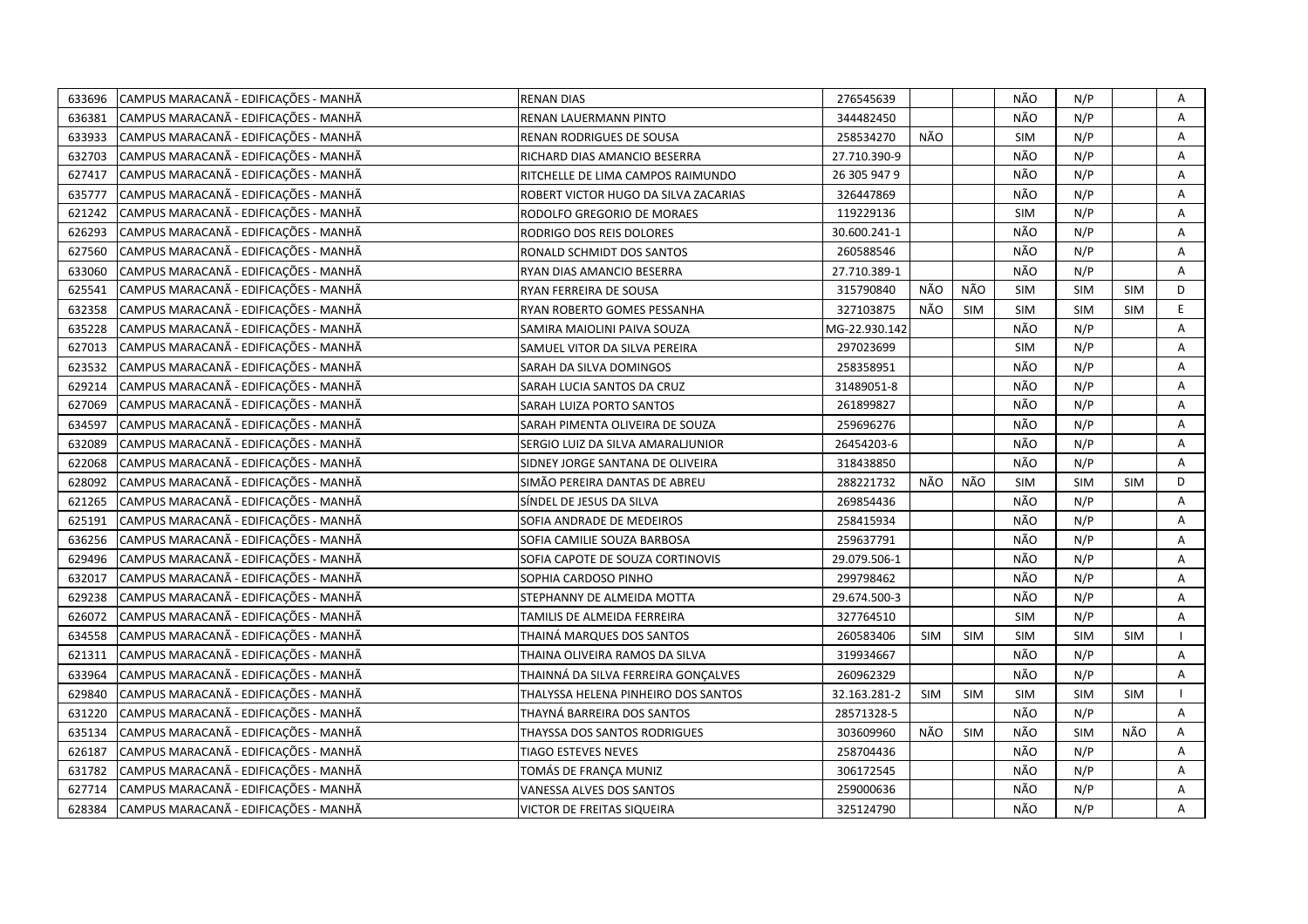| 635864 | CAMPUS MARACANÃ - EDIFICAÇÕES - MANHÃ | VICTOR FERREIRA DELAIA                    | 321398604    |     |            | NÃO        | N/P        |            | Α |
|--------|---------------------------------------|-------------------------------------------|--------------|-----|------------|------------|------------|------------|---|
| 630364 | CAMPUS MARACANÃ - EDIFICAÇÕES - MANHÃ | VICTOR HUGO GOVEIA DE ARAÚJO              | 258245372    |     |            | NÃO        | N/P        |            | A |
| 634885 | CAMPUS MARACANÃ - EDIFICAÇÕES - MANHÃ | VICTTÓRIA FIGUEIREDO DA SILVA             | 320089170    |     |            | NÃO        | N/P        |            | Α |
| 635598 | CAMPUS MARACANÃ - EDIFICAÇÕES - MANHÃ | VINÍCIUS VENTURA SAMPAIO                  | 26072433-1   |     |            | NÃO        | N/P        |            | Α |
| 632026 | CAMPUS MARACANÃ - EDIFICAÇÕES - MANHÃ | VINICIUS XAVIER NERY                      | 258903558    |     |            | NÃO        | N/P        |            | Α |
| 620555 | CAMPUS MARACANÃ - EDIFICAÇÕES - MANHÃ | VITOR HUGO SILVA DOS SANTOS DO DESTERRO   | 268624319    | NÃO | <b>SIM</b> | <b>SIM</b> | SIM        | <b>SIM</b> | E |
| 629150 | CAMPUS MARACANÃ - EDIFICAÇÕES - MANHÃ | <b>VITOR PEYREK CARDOSO</b>               | 307404814    |     |            | NÃO        | N/P        |            | Α |
| 623406 | CAMPUS MARACANÃ - EDIFICAÇÕES - MANHÃ | VITÓRIA CAROLINE PIMENTA DA SILVA PEREIRA | 301261459    |     |            | NÃO        | N/P        |            | Α |
| 632205 | CAMPUS MARACANÃ - EDIFICAÇÕES - MANHÃ | VITÓRIA DOS SANTOS DA LUZ                 | 32.112.172-5 |     |            | NÃO        | N/P        |            | Α |
| 626922 | CAMPUS MARACANÃ - EDIFICAÇÕES - MANHÃ | VITÓRIA REGINA DOS SANTOS FERREIRA        | 260712567    |     |            | NÃO        | N/P        |            | A |
| 634282 | CAMPUS MARACANÃ - EDIFICAÇÕES - MANHÃ | VITORIA SANTOS ALVES SOARES ANTUNES       | 321503690    |     |            | NÃO        | N/P        |            | A |
| 624901 | CAMPUS MARACANÃ - EDIFICAÇÕES - MANHÃ | WALESKA ALVES DA SILVEIRA                 | 25.825.064-6 |     |            | NÃO        | N/P        |            | A |
| 620868 | CAMPUS MARACANÃ - EDIFICAÇÕES - MANHÃ | WALLACE GOMES ALVES DO EGITO              | 260759444    |     |            | NÃO        | N/P        |            | Α |
| 630207 | CAMPUS MARACANÃ - EDIFICAÇÕES - MANHÃ | WANDERSON PEDRO DOMINGOS RODRIGUES        | 316535913    |     |            | NÃO        | N/P        |            | A |
| 636836 | CAMPUS MARACANÃ - EDIFICAÇÕES - MANHÃ | WILLIAM MARUJO DE OLIVEIRA PINTO          | 332949793    |     |            | NÃO        | N/P        |            | Α |
| 623672 | CAMPUS MARACANÃ - EDIFICAÇÕES - MANHÃ | YAN LEITAO LIMA SOUSA                     | 276553914    |     |            | NÃO        | N/P        |            | A |
| 634554 | CAMPUS MARACANÃ - EDIFICAÇÕES - MANHÃ | YAN RICARDO DE SOUZA DOS SANTOS           | 283656445    |     |            | NÃO        | N/P        |            | Α |
| 622446 | CAMPUS MARACANÃ - EDIFICAÇÕES - MANHÃ | YASMIM CASTRO DE OLIVEIRA                 | 327871471    |     |            | NÃO        | N/P        |            | A |
| 621472 | CAMPUS MARACANÃ - EDIFICAÇÕES - MANHÃ | YASMIM DA COSTA MACHADO VIEIRA            | 319823456    |     |            | NÃO        | N/P        |            | Α |
| 635483 | CAMPUS MARACANÃ - EDIFICAÇÕES - MANHÃ | YASMIM GOMES PEREIRA                      | 32846972-6   |     |            | NÃO        | N/P        |            | Α |
| 621391 | CAMPUS MARACANÃ - EDIFICAÇÕES - MANHÃ | YASMIM STHEPHANY COIMBRA DA CUNHA         | 278170147    |     |            | NÃO        | N/P        |            | A |
| 628996 | CAMPUS MARACANÃ - EDIFICAÇÕES - MANHÃ | YASMIN SILVA DA COSTA                     | 24618904-7   |     |            | NÃO        | N/P        |            | A |
| 626812 | CAMPUS MARACANÃ - EDIFICAÇÕES - MANHÃ | YASMIN VITÓRIA ROSENDO DE OLIVEIRA ROCHA  | 307794222    |     |            | NÃO        | N/P        |            | Α |
| 630690 | CAMPUS MARACANÃ - EDIFICAÇÕES - MANHÃ | YGOR RODRIGUES DE SOUSA                   | 302384581    |     |            | NÃO        | N/P        |            | A |
| 621874 | CAMPUS MARACANÃ - EDIFICAÇÕES - MANHÃ | YURI ANDRÉ CARACOL DA COSTA               | 255241457    |     |            | NÃO        | N/P        |            | A |
| 632727 | CAMPUS MARACANÃ - EDIFICAÇÕES - MANHÃ | YURI FERNANDES BARROS                     | 262504699    |     |            | NÃO        | N/P        |            | A |
| 621791 | CAMPUS MARACANÃ - EDIFICAÇÕES - MANHÃ | YURI NUNES OLIVEIRA                       | 321402208    |     |            | NÃO        | N/P        |            | Α |
| 628035 | CAMPUS MARACANÃ - EDIFICAÇÕES - MANHÃ | YURI VELLOSO GUEDES                       | 327707774    |     |            | NÃO        | N/P        |            | A |
| 623782 | CAMPUS MARACANÃ - EDIFICAÇÕES - MANHÃ | YVE TEIXEIRA SÁ CARVALHO                  | 26119808-9   |     |            | NÃO        | N/P        |            | Α |
| 623302 | CAMPUS MARACANÃ - EDIFICAÇÕES - TARDE | ALESSANDRA FLOR DA SILVA                  | 315111138    | NÃO | <b>SIM</b> | <b>SIM</b> | SIM        | <b>SIM</b> | E |
| 635995 | CAMPUS MARACANÃ - EDIFICAÇÕES - TARDE | ALEXANDRE DE FREITAS MOREIRA JÚNIOR       | 26755795-7   |     |            | NÃO        | N/P        |            | A |
| 630696 | CAMPUS MARACANÃ - EDIFICAÇÕES - TARDE | AMANDA CRISTINA SEMBLANO DOS SANTOS       | 258613470    |     |            | NÃO        | N/P        |            | Α |
| 622150 | CAMPUS MARACANÃ - EDIFICAÇÕES - TARDE | AMANDA RIBEIRO HOLANDA                    | 292216934    | NÃO | NÃO        | SIM        | SIM        | <b>SIM</b> | D |
| 634324 | CAMPUS MARACANÃ - EDIFICAÇÕES - TARDE | ANA BEATRIZ SILVEIRA DA COSTA             | 258510585    |     |            | NÃO        | N/P        |            | A |
| 628140 | CAMPUS MARACANA - EDIFICAÇÕES - TARDE | ANA CLARA DE FREITAS PINHEIRO             | 116786179    |     |            | NÃO        | N/P        |            | Α |
| 623027 | CAMPUS MARACANÃ - EDIFICAÇÕES - TARDE | ANA CLARA FONSECA PEIXOTO                 | 235515103    |     |            | <b>SIM</b> | <b>SIM</b> | NÃO        | B |
| 629557 | CAMPUS MARACANÃ - EDIFICAÇÕES - TARDE | ANA JULIA DIAS DA ROCHA                   | 261807481    |     |            | NÃO        | N/P        |            | Α |
| 627524 | CAMPUS MARACANA - EDIFICAÇÕES - TARDE | ANA JÚLIA PAIXÃO MELO NUNES               | 283138238    |     |            | NÃO        | N/P        |            | A |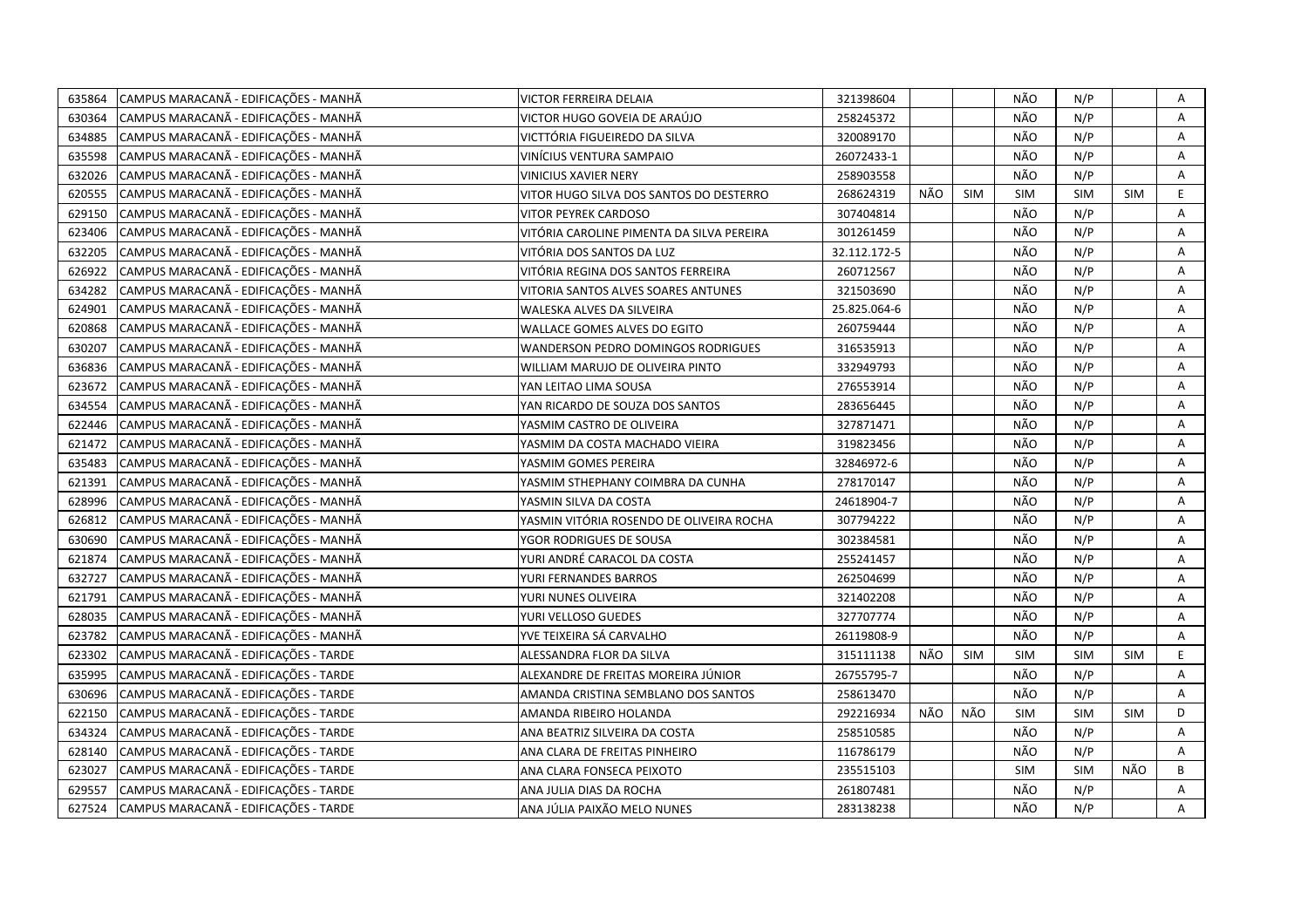| 635164 | CAMPUS MARACANÃ - EDIFICAÇÕES - TARDE | ANDERSON LIMA RODRIGUES DA SILVA       | 260864921    |     |            | NÃO        | N/P        |            | Α            |
|--------|---------------------------------------|----------------------------------------|--------------|-----|------------|------------|------------|------------|--------------|
| 632313 | CAMPUS MARACANA - EDIFICAÇÕES - TARDE | ANDRÉ DE OLIVEIRA MAGALHÃES            | 326473790    |     |            | NÃO        | N/P        |            | A            |
| 632661 | CAMPUS MARACANÃ - EDIFICAÇÕES - TARDE | ANGELO ANTÔNIO ABRANTES ROQUE          | 307701961    |     |            | NÃO        | N/P        |            | Α            |
| 628072 | CAMPUS MARACANA - EDIFICAÇÕES - TARDE | ANNA BEATRIZ GOUVÊA COSTA              | 333084408    |     |            | NÃO        | N/P        |            | Α            |
| 625792 | CAMPUS MARACANA - EDIFICAÇÕES - TARDE | ANNA BEATRIZ MAGALHÃES DE OLIVEIRA     | 27.003.160-2 |     |            | NÃO        | N/P        |            | Α            |
| 629855 | CAMPUS MARACANÃ - EDIFICAÇÕES - TARDE | AYKO CAVALCANTE CLIMACO                | 8461333      |     |            | NÃO        | N/P        |            | Α            |
| 635440 | CAMPUS MARACANÃ - EDIFICAÇÕES - TARDE | BARBARA ELIZABETH LIMA NETTO RAMOS MOL | 18716669     |     |            | NÃO        | N/P        |            | Α            |
| 621021 | CAMPUS MARACANÃ - EDIFICAÇÕES - TARDE | BEATRIZ DE SOUSA CASTRO VIANA          | 337048129    |     |            | NÃO        | N/P        |            | Α            |
| 629200 | CAMPUS MARACANA - EDIFICAÇÕES - TARDE | BEATRIZ DO NASCIMENTO LOPES ASSUNÇÃO   | 306749615    |     |            | NÃO        | N/P        |            | Α            |
| 634806 | CAMPUS MARACANÃ - EDIFICAÇÕES - TARDE | <b>BEATRIZ ROCHA DOS SANTOS</b>        | 263134918    |     |            | NÃO        | N/P        |            | A            |
| 621330 | CAMPUS MARACANÃ - EDIFICAÇÕES - TARDE | <b>BEATRIZ SILVA CUNHA</b>             | 30.061.491-4 |     |            | NÃO        | N/P        |            | Α            |
| 628771 | CAMPUS MARACANÃ - EDIFICAÇÕES - TARDE | BEATRIZ VIANA MOSCOSO RIBEIRO          | 270907173    |     |            | NÃO        | N/P        |            | A            |
| 622240 | CAMPUS MARACANÃ - EDIFICAÇÕES - TARDE | <b>BIANCA DE CARVALHO FERREIRA</b>     | 258383769    |     |            | NÃO        | N/P        |            | Α            |
| 626169 | CAMPUS MARACANÃ - EDIFICAÇÕES - TARDE | BIANCA GUIMARÃES DA MOTA               | 322420548    |     |            | NÃO        | N/P        |            | Α            |
| 627704 | CAMPUS MARACANÃ - EDIFICAÇÕES - TARDE | <b>BRUNNA DANTAS BRITO</b>             | 297876658    |     |            | NÃO        | N/P        |            | Α            |
| 631434 | CAMPUS MARACANÃ - EDIFICAÇÕES - TARDE | CAIO DALTRO FRANCA DE PAULA            | 327093027    |     |            | NÃO        | N/P        |            | A            |
| 620455 | CAMPUS MARACANÃ - EDIFICAÇÕES - TARDE | CAMILLE RIBEIRO DE SOUZA               | 258623925    |     |            | NÃO        | N/P        |            | A            |
| 634771 | CAMPUS MARACANÃ - EDIFICAÇÕES - TARDE | CAMILY TRINDADE MISAEL                 | 8450064      |     |            | NÃO        | N/P        |            | A            |
| 635608 | CAMPUS MARACANA - EDIFICAÇÕES - TARDE | CARLOS EDUARDO SERRA GROMIK            | 27862591-8   |     |            | NÃO        | N/P        |            | A            |
| 636849 | CAMPUS MARACANA - EDIFICAÇÕES - TARDE | CAUÃ DE BRITO CASTILHOS CHAVES         | 27.725.150-0 |     |            | NÃO        | N/P        |            | A            |
| 623179 | CAMPUS MARACANA - EDIFICAÇÕES - TARDE | CLARISSA MARIAH RODRIGUES DELGADO      | 260757885    |     |            | NÃO        | N/P        |            | A            |
| 625974 | CAMPUS MARACANA - EDIFICAÇÕES - TARDE | DANDARA MONTEIRO DA SILVA              | 275361160    | NÃO | <b>SIM</b> | <b>SIM</b> | <b>SIM</b> |            | $\mathsf{C}$ |
| 627465 | CAMPUS MARACANÃ - EDIFICAÇÕES - TARDE | DANIEL BARBOSA CUNHA DE SOUZA          | 33.548.412-7 | NÃO | NÃO        | <b>SIM</b> | <b>SIM</b> | NÃO        | B            |
| 627376 | CAMPUS MARACANÃ - EDIFICAÇÕES - TARDE | DANIELLY MARIA DA SILVA                | 34.660.791-4 |     |            | NÃO        | N/P        |            | A            |
| 622081 | CAMPUS MARACANÃ - EDIFICAÇÕES - TARDE | DARLENE GOMES DA COSTA                 | 234780591    | NÃO | NÃO        | SIM        | SIM        | <b>SIM</b> | D            |
| 632210 | CAMPUS MARACANÃ - EDIFICAÇÕES - TARDE | DAVI DE LEMOS FLOR                     | 322270638    |     |            | NÃO        | N/P        |            | Α            |
| 627143 | CAMPUS MARACANÃ - EDIFICAÇÕES - TARDE | DAVID DE ALMEIDA BERNARDO              | 320773336    |     |            | NÃO        | N/P        |            | A            |
| 623231 | CAMPUS MARACANÃ - EDIFICAÇÕES - TARDE | DAYANE NUNES MOREIRA                   | 286238795    |     |            | NÃO        | N/P        |            | A            |
| 635458 | CAMPUS MARACANA - EDIFICAÇÕES - TARDE | EDUARDO LORRAM PEREIRA DE SOUSA        | 338977564    | NÃO | <b>SIM</b> | SIM        | <b>SIM</b> | NÃO        | C            |
| 632033 | CAMPUS MARACANÃ - EDIFICAÇÕES - TARDE | EDUARDO SOUSA BARBARIZ                 | 30841060-4   |     |            | NÃO        | N/P        |            | A            |
| 626703 | CAMPUS MARACANÃ - EDIFICAÇÕES - TARDE | ELLEN CRISTINE MIGUEL DA SILVA         | 30.264.950-4 | NÃO | <b>SIM</b> | <b>SIM</b> | <b>SIM</b> | <b>SIM</b> | E            |
| 632488 | CAMPUS MARACANA - EDIFICAÇÕES - TARDE | EMANUELLE ANDRADE GOMES DE AGUIAR      | 337581177    |     |            | NÃO        | N/P        |            | A            |
| 623490 | CAMPUS MARACANÃ - EDIFICAÇÕES - TARDE | <b>EMANUELLE HELT</b>                  | 258373273    |     |            | NÃO        | N/P        |            | Α            |
| 631309 | CAMPUS MARACANA - EDIFICAÇÕES - TARDE | EMILLY CRISTINA SANTOS DE OLIVEIRA     | 260679071    |     |            | NÃO        | N/P        |            | A            |
| 632005 | CAMPUS MARACANÃ - EDIFICAÇÕES - TARDE | ENZO MARQUES AMORIM PEREIRA SALGADO    | 25824830-1   |     |            | NÃO        | N/P        |            | A            |
| 634413 | CAMPUS MARACANÃ - EDIFICAÇÕES - TARDE | ÉRIKA JÚLIA FIRMINO DA SILVA           | 263058570    | NÃO | <b>SIM</b> | <b>SIM</b> | <b>SIM</b> | <b>SIM</b> | E            |
| 630319 | CAMPUS MARACANÃ - EDIFICAÇÕES - TARDE | ESTER LETICIA CHAVES INACIO            | 289411415    |     |            | NÃO        | N/P        |            | Α            |
| 629252 | CAMPUS MARACANÃ - EDIFICAÇÕES - TARDE | ESTHER DOS SANTOS DA COSTA             | 26.157.962-7 |     |            | NÃO        | N/P        |            | A            |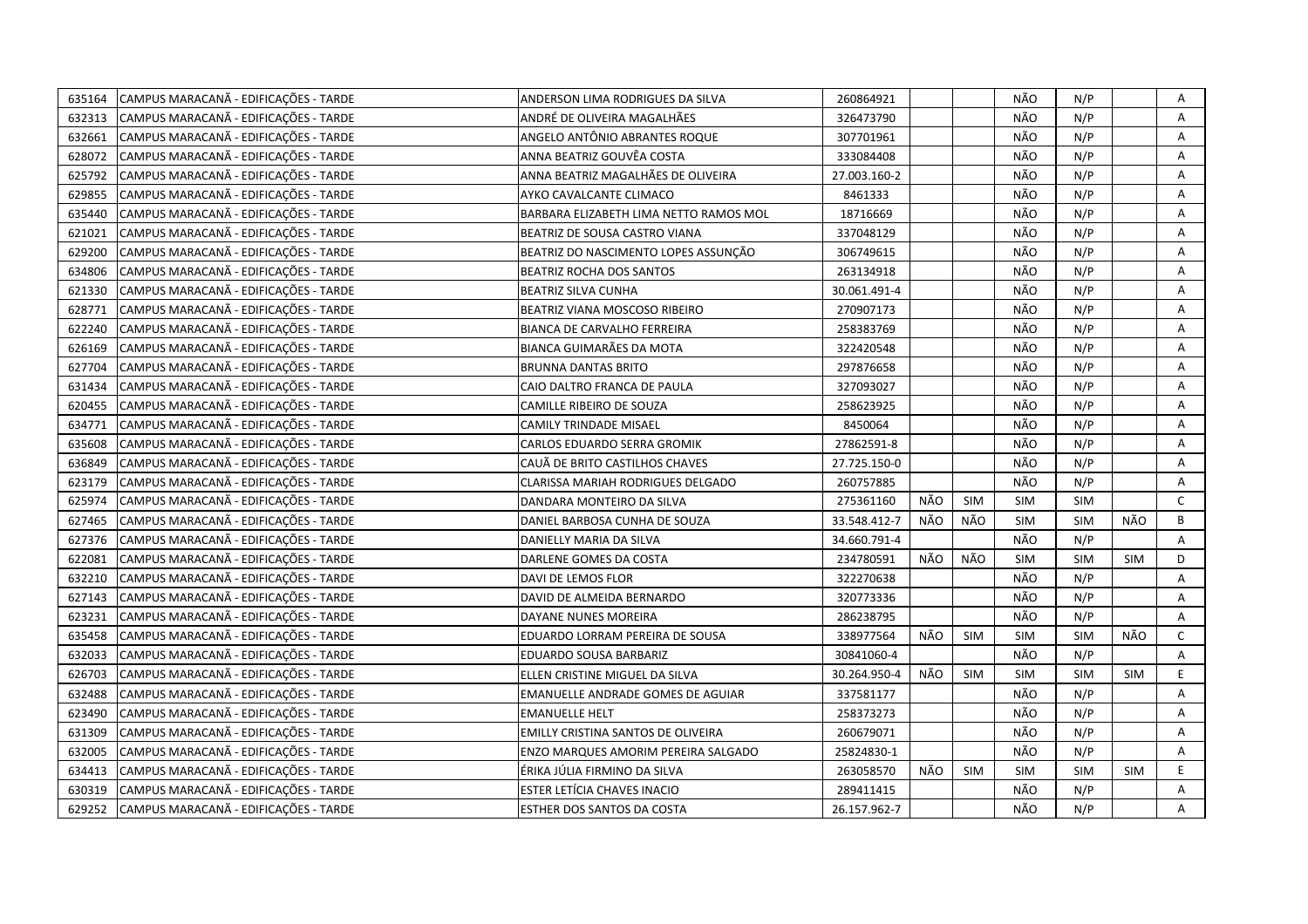| 628898 | CAMPUS MARACANÃ - EDIFICAÇÕES - TARDE | EVELLYN CRISTINY BATISTA DE ARAUJO           | 344802186    |            |            | NÃO        | N/P        |            | Α |
|--------|---------------------------------------|----------------------------------------------|--------------|------------|------------|------------|------------|------------|---|
| 632873 | CAMPUS MARACANÃ - EDIFICAÇÕES - TARDE | EVELYN MARCELINE DOS SANTOS MARINS           | 321981888    |            |            | <b>SIM</b> | <b>SIM</b> |            | B |
| 620829 | CAMPUS MARACANÃ - EDIFICAÇÕES - TARDE | FABIANA ARAUJO LATTA DE SOUZA                | 25781774-2   |            |            | NÃO        | N/P        |            | Α |
| 623530 | CAMPUS MARACANÃ - EDIFICAÇÕES - TARDE | FELIPE ALMEIDA DE FREITAS                    | 277284063    |            |            | NÃO        | N/P        |            | A |
| 632082 | CAMPUS MARACANÃ - EDIFICAÇÕES - TARDE | FERNANDA CUNHA LACERDA DA SILVA              | 265085860    |            |            | <b>SIM</b> | N/P        |            | A |
| 628884 | CAMPUS MARACANA - EDIFICAÇÕES - TARDE | FILLIPI ALVES FERREIRA DA SILVA              | 260716139    |            |            | NÃO        | N/P        |            | Α |
| 625362 | CAMPUS MARACANÃ - EDIFICAÇÕES - TARDE | <b>GABRIEL DO NASCIMENTO PAIVA</b>           | 339070989    |            |            | NÃO        | N/P        |            | Α |
| 623273 | CAMPUS MARACANA - EDIFICAÇÕES - TARDE | <b>GABRIEL DOS REIS BAHIENSE</b>             | 30.542.249-5 | NÃO        | NÃO        | <b>SIM</b> | <b>SIM</b> | <b>SIM</b> | D |
| 634223 | CAMPUS MARACANÃ - EDIFICAÇÕES - TARDE | <b>GABRIEL NEVES MARCELLA</b>                | 29.667.517-6 |            |            | NÃO        | N/P        |            | Α |
| 633458 | CAMPUS MARACANÃ - EDIFICAÇÕES - TARDE | GABRIEL SANTA BARBARA RODRIGUES SOUZA        | 310323191    |            |            | NÃO        | N/P        |            | A |
| 625406 | CAMPUS MARACANÃ - EDIFICAÇÕES - TARDE | <b>GABRIELA DOS SANTOS BARBOSA</b>           | 260952874    |            |            | NÃO        | N/P        |            | A |
| 621222 | CAMPUS MARACANÃ - EDIFICAÇÕES - TARDE | <b>GABRIELLE ARAUJO FERREIRA</b>             | 8953724      |            |            | NÃO        | N/P        |            | A |
| 635136 | CAMPUS MARACANÃ - EDIFICAÇÕES - TARDE | <b>GIANLUCA GETIRANA DE JESUS</b>            | 34.316.185-7 |            |            | NÃO        | N/P        |            | A |
| 622669 | CAMPUS MARACANÃ - EDIFICAÇÕES - TARDE | GIOVANNA MARIANO ALBUQUERQUE                 | 318984754    |            |            | NÃO        | N/P        |            | Α |
| 624139 | CAMPUS MARACANÃ - EDIFICAÇÕES - TARDE | GIULIANNA LIZ MONTEIRO FERREIRA              | 52007512014  |            |            | NÃO        | N/P        |            | Α |
| 633568 | CAMPUS MARACANÃ - EDIFICAÇÕES - TARDE | GIULLIA DOS SANTOS FILIPPO                   | 304178684    |            |            | NÃO        | N/P        |            | Α |
| 636519 | CAMPUS MARACANÃ - EDIFICAÇÕES - TARDE | GRAZIELA RAMOS PINTO SOBRINHO                | 307216218    |            |            | NÃO        | N/P        |            | A |
| 632565 | CAMPUS MARACANÃ - EDIFICAÇÕES - TARDE | GUILHERME CORRÊA DA SILVA SOUZA SIMÕES       | 258742154    |            |            | NÃO        | N/P        |            | A |
| 630703 | CAMPUS MARACANÃ - EDIFICAÇÕES - TARDE | GUILHERME RODRIGUES DE LIMA                  | 312191471    |            |            | NÃO        | N/P        |            | A |
| 635437 | CAMPUS MARACANÃ - EDIFICAÇÕES - TARDE | <b>GUSTAVO LIMA LOUREIRO</b>                 | 284891496    |            |            | NÃO        | N/P        |            | Α |
| 633866 | CAMPUS MARACANÃ - EDIFICAÇÕES - TARDE | <b>GUSTAVO PHILIPE FERREIRA BASTOS</b>       | 289887044    |            |            | NÃO        | N/P        |            | A |
| 626467 | CAMPUS MARACANA - EDIFICAÇÕES - TARDE | ISABELLA CRISTINA DA SILVA FRANCISCO         | 297678443    |            |            | NÃO        | N/P        |            | A |
| 629332 | CAMPUS MARACANÃ - EDIFICAÇÕES - TARDE | ISABELLE VICTORIA ALMEIDA GONCALVES          | 289070097    |            |            | <b>SIM</b> | N/P        |            | A |
| 627489 | CAMPUS MARACANÃ - EDIFICAÇÕES - TARDE | <b>ISABELLY VICTORIA COSTA DE OLIVEIRA</b>   | 258411040    |            |            | NÃO        | N/P        |            | A |
| 626263 | CAMPUS MARACANA - EDIFICAÇÕES - TARDE | <b>ISADORA DOS SANTOS XAVIER</b>             | 33.029.646-8 |            |            | NÃO        | N/P        |            | A |
| 630424 | CAMPUS MARACANA - EDIFICAÇÕES - TARDE | JENNIFER HENRIQUE DA SILVA                   | 259077345    |            |            | NÃO        | N/P        |            | A |
| 625998 | CAMPUS MARACANA - EDIFICAÇÕES - TARDE | JOANNA KAROLAYNE RODRIGUES DE SOUSA DA SILVA | 280960220    |            |            | NÃO        | N/P        |            | A |
| 632852 | CAMPUS MARACANÃ - EDIFICAÇÕES - TARDE | JOÃO ALVES AZEVEDO DE SOUZA                  | 310863980    |            |            | NÃO        | N/P        |            | Α |
| 627798 | CAMPUS MARACANÃ - EDIFICAÇÕES - TARDE | JOÃO BATISTA DE MELO JÚNIOR                  | 286623723    | NÃO        | <b>SIM</b> | <b>SIM</b> | <b>SIM</b> | <b>SIM</b> | E |
| 626572 | CAMPUS MARACANÃ - EDIFICAÇÕES - TARDE | JOÃO VICTOR RODRIGUES VOELKL PEREIRA         | 31214419-9   |            |            | NÃO        | N/P        |            | Α |
| 621875 | CAMPUS MARACANÃ - EDIFICAÇÕES - TARDE | JOÃO VITOR BRAGA FERREIRA                    | 296915747    | <b>SIM</b> | <b>SIM</b> | <b>SIM</b> | <b>SIM</b> | <b>SIM</b> |   |
| 629262 | CAMPUS MARACANÃ - EDIFICAÇÕES - TARDE | JOÃO VITOR SOUZA FIRJAM FALCON MACENA        | 326553427    |            |            | NÃO        | N/P        |            | A |
| 622846 | CAMPUS MARACANÃ - EDIFICAÇÕES - TARDE | JOSÉ ANTONIO BANDEIRA REAL                   | 25925128-8   |            |            | NÃO        | N/P        |            | A |
| 627807 | CAMPUS MARACANA - EDIFICAÇÕES - TARDE | JOSÉ LUCAS DE SOUZA ARCOS TRILLO             | 29.359.391-9 | NÃO        | <b>SIM</b> | NÃO        | N/P        | <b>SIM</b> | Α |
| 631676 | CAMPUS MARACANA - EDIFICAÇÕES - TARDE | JÚLIA BEATRIZ DOS SANTOS SOUZA               | 307742247    |            |            | NÃO        | N/P        |            | A |
| 631627 | CAMPUS MARACANÃ - EDIFICAÇÕES - TARDE | JULIA HANA SANTOS DE CARVALHO                | 25.886.052-7 |            |            | NÃO        | N/P        |            | Α |
| 636387 | CAMPUS MARACANÃ - EDIFICAÇÕES - TARDE | JÚLIA LINS COUTINHO                          | 29425073-3   |            |            | NÃO        | N/P        |            | A |
| 630704 | CAMPUS MARACANÃ - EDIFICAÇÕES - TARDE | JÚLIA SOARES DA SILVA                        | 260861422    |            |            | NÃO        | N/P        |            | A |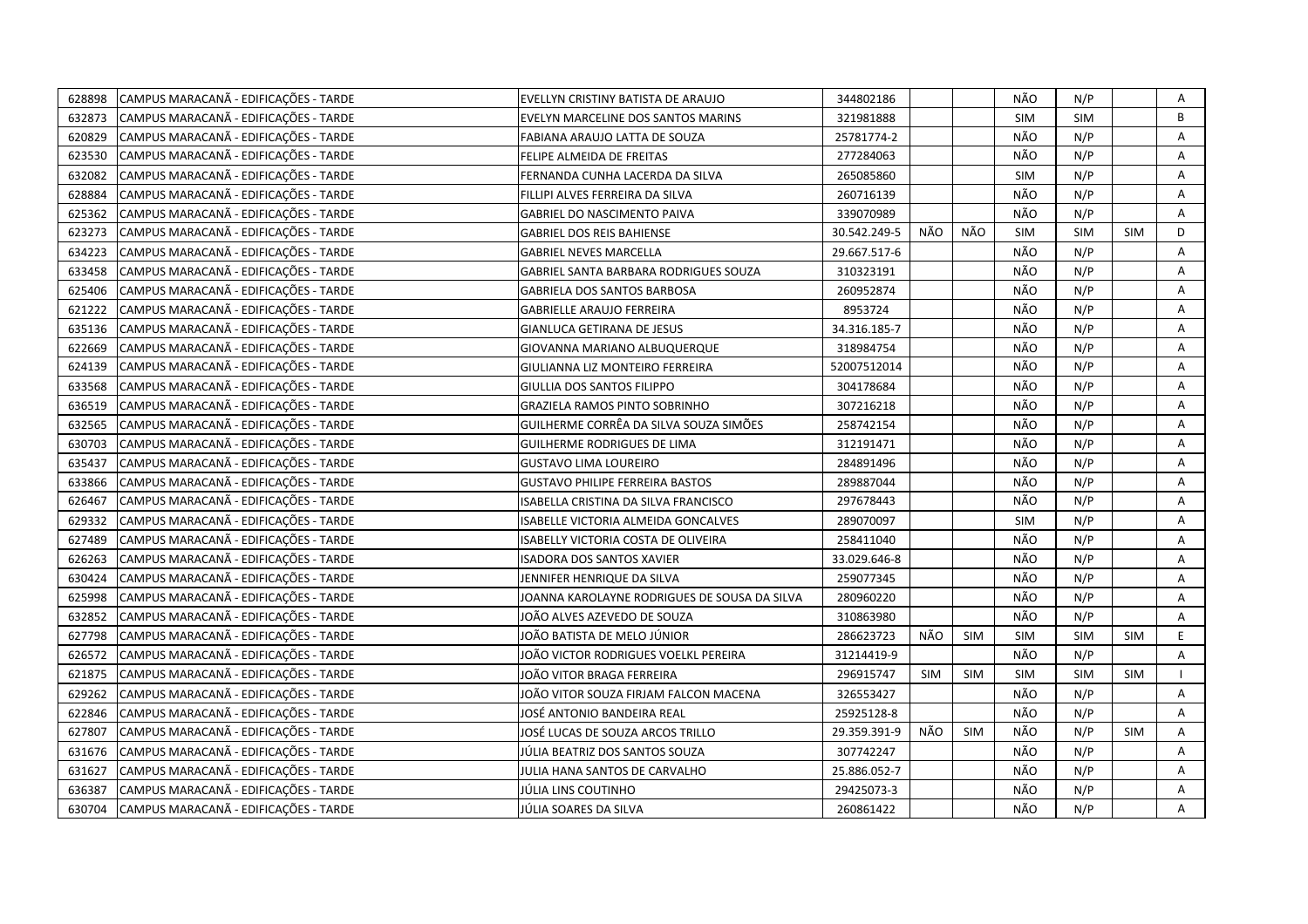| 636642 | CAMPUS MARACANÃ - EDIFICAÇÕES - TARDE | JULIANA COSTA DIONISIO             | 299511261    |            |            | NÃO        | N/P        |            | Α  |
|--------|---------------------------------------|------------------------------------|--------------|------------|------------|------------|------------|------------|----|
| 631987 | CAMPUS MARACANÃ - EDIFICAÇÕES - TARDE | JULIANA GONÇALVES DOS SANTOS       | 26058870-2   |            |            | NÃO        | N/P        |            | A  |
| 636874 | CAMPUS MARACANÃ - EDIFICAÇÕES - TARDE | JULIANA VARELLA TOLEDO             | 29.747.718-4 |            |            | NÃO        | N/P        |            | Α  |
| 632135 | CAMPUS MARACANÃ - EDIFICAÇÕES - TARDE | JULIENE RODRIGUES DE FARIAS        | 32211156-8   |            |            | NÃO        | N/P        |            | A  |
| 623317 | CAMPUS MARACANÃ - EDIFICAÇÕES - TARDE | JULLYE NASCIMENTO GOMES DA SILVA   | 289860223    |            | <b>SIM</b> | <b>SIM</b> | <b>SIM</b> | <b>SIM</b> | E  |
| 622343 | CAMPUS MARACANA - EDIFICAÇÕES - TARDE | KALINE REIS NOVAIS                 | 316403070    | NÃO        | <b>SIM</b> | <b>SIM</b> | <b>SIM</b> | <b>SIM</b> | E  |
| 622486 | CAMPUS MARACANÃ - EDIFICAÇÕES - TARDE | KAREN JESUS FERREIRA               | 258404680    | NÃO        | SIM        | <b>SIM</b> | SIM        | <b>SIM</b> | E  |
| 629084 | CAMPUS MARACANÃ - EDIFICAÇÕES - TARDE | KEVIN DA SILVA FORTUNATO           | 265075192    |            |            | NÃO        | N/P        |            | Α  |
| 630957 | CAMPUS MARACANÃ - EDIFICAÇÕES - TARDE | LAISSA JORGE GOUVEIA               | 283778835    |            |            | NÃO        | N/P        |            | Α  |
| 630517 | CAMPUS MARACANÃ - EDIFICAÇÕES - TARDE | LARISSA DE ALMEIDA HOST            | 304227143    |            |            | NÃO        | N/P        |            | Α  |
| 630539 | CAMPUS MARACANÃ - EDIFICAÇÕES - TARDE | LARYSSA MENEZES COELHO PEREIRA     | 28762863-0   |            |            | NÃO        | N/P        |            | A  |
| 632346 | CAMPUS MARACANÃ - EDIFICAÇÕES - TARDE | LAURA EMILIA PACIFICO MACEDO       | 260590716    |            |            | NÃO        | N/P        |            | A  |
| 631003 | CAMPUS MARACANÃ - EDIFICAÇÕES - TARDE | LAURA MARTINS MENDES               | 25845713-4   |            |            | NÃO        | N/P        |            | A  |
| 627282 | CAMPUS MARACANÃ - EDIFICAÇÕES - TARDE | LAURA REIS DA COSTA                | 301011912    |            |            | NÃO        | N/P        |            | Α  |
| 620766 | CAMPUS MARACANÃ - EDIFICAÇÕES - TARDE | LEON GUTIERREZ VIEIRA RAYA         | 360464486    | NÃO        | <b>SIM</b> | <b>SIM</b> | <b>SIM</b> | <b>SIM</b> | E. |
| 630054 | CAMPUS MARACANÃ - EDIFICAÇÕES - TARDE | LEONARDO JUNIO SILVA DE OLIVEIRA   | 263138331    |            |            | NÃO        | N/P        |            | A  |
| 624942 | CAMPUS MARACANÃ - EDIFICAÇÕES - TARDE | LETICYA CARDOSO ALVES              | 33343034-6   |            |            | NÃO        | N/P        |            | A  |
| 635230 | CAMPUS MARACANÃ - EDIFICAÇÕES - TARDE | LIVIA CLINK TEIXEIRA               | 276543188    |            |            | NÃO        | N/P        |            | A  |
| 621676 | CAMPUS MARACANÃ - EDIFICAÇÕES - TARDE | LORENA PONCE DOS REIS              | 209532654    | <b>SIM</b> | <b>SIM</b> | SIM        | <b>SIM</b> | <b>SIM</b> |    |
| 635732 | CAMPUS MARACANÃ - EDIFICAÇÕES - TARDE | LUANNA FRANCISCO COUTO DE JESUS    | 299358341    |            |            | NÃO        | N/P        |            | A  |
| 635030 | CAMPUS MARACANÃ - EDIFICAÇÕES - TARDE | LUCAS CARREGAL HABIB               | 292441169    |            |            | NÃO        | N/P        |            | A  |
| 635022 | CAMPUS MARACANÃ - EDIFICAÇÕES - TARDE | <b>LUCAS PERCICO</b>               | 867570-8     | <b>SIM</b> | NÃO        | <b>SIM</b> | <b>SIM</b> | NÃO        | F  |
| 631762 | CAMPUS MARACANÃ - EDIFICAÇÕES - TARDE | LUCAS VICTÓRIO ARAÚJO DE OLIVEIRA  | 258324243    |            |            | NÃO        | N/P        |            | A  |
| 634084 | CAMPUS MARACANÃ - EDIFICAÇÕES - TARDE | LUÍSA MONTEIRO FRANCA              | 260586227    |            |            | NÃO        | N/P        |            | A  |
| 633812 | CAMPUS MARACANA - EDIFICAÇÕES - TARDE | LUMA CAVALCANTE COELHO             | 32.455.714-9 |            |            | NÃO        | N/P        |            | A  |
| 635658 | CAMPUS MARACANA - EDIFICAÇÕES - TARDE | MAIARA GOIS VASCONCELOS MARQUES    | 319802518    | NÃO        | NÃO        | <b>SIM</b> | <b>SIM</b> | NÃO        | B  |
| 625393 | CAMPUS MARACANA - EDIFICAÇÕES - TARDE | MARCELO ALEXANDRE MOREIA LIMA      | 104728050    |            |            | NÃO        | N/P        |            | A  |
| 623349 | CAMPUS MARACANÃ - EDIFICAÇÕES - TARDE | MARCIO FELIPE MENEZES FERREIRA     | 311456859    |            |            | NÃO        | N/P        |            | Α  |
| 624814 | CAMPUS MARACANÃ - EDIFICAÇÕES - TARDE | MARCOS FELIPE BORGES MENINO        | 306213778    |            |            | NÃO        | N/P        |            | A  |
| 632969 | CAMPUS MARACANÃ - EDIFICAÇÕES - TARDE | MARCOS VINICIUS AZEREDO PEREIRA    | 330362286    |            |            | NÃO        | N/P        |            | A  |
| 633135 | CAMPUS MARACANÃ - EDIFICAÇÕES - TARDE | MARCUS VINICIUS CARDOZO FELIX      | 312188022    | NÃO        | NÃO        | SIM        | SIM        | <b>SIM</b> | D  |
| 631312 | CAMPUS MARACANA - EDIFICAÇÕES - TARDE | MARIA CLARA JORDÃO ABRAHÃO         | 26.059.034-4 | NÃO        | NÃO        | <b>SIM</b> | SIM        | NÃO        | B  |
| 621754 | CAMPUS MARACANA - EDIFICAÇÕES - TARDE | MARIA EDUARDA DA COSTA ROSA        | 260598552    | NÃO        | <b>NÃO</b> | <b>SIM</b> | <b>SIM</b> | <b>SIM</b> | D  |
| 633184 | CAMPUS MARACANÃ - EDIFICAÇÕES - TARDE | MARIA EDUARDA DA CRUZ SILVEIRA     | 314582123    |            |            | NÃO        | N/P        |            | Α  |
| 622405 | CAMPUS MARACANÃ - EDIFICAÇÕES - TARDE | MARIA EDUARDA DE SOUZA SERRA       | 265083832    | NÃO        | <b>SIM</b> | <b>SIM</b> | N/P        |            | Α  |
| 622929 | CAMPUS MARACANÃ - EDIFICAÇÕES - TARDE | MARIA EDUARDA DIAS DA COSTA        | 25914046-5   |            |            | NÃO        | N/P        |            | Α  |
| 625537 | CAMPUS MARACANÃ - EDIFICAÇÕES - TARDE | MARIA EDUARDA SÃO LUIZ DE CARVALHO | 260711361    |            |            | NÃO        | N/P        |            | A  |
| 620322 | CAMPUS MARACANA - EDIFICAÇÕES - TARDE | MARIA LUIZA BITTENCOURT            | 275043321    |            |            | NÃO        | N/P        |            | A  |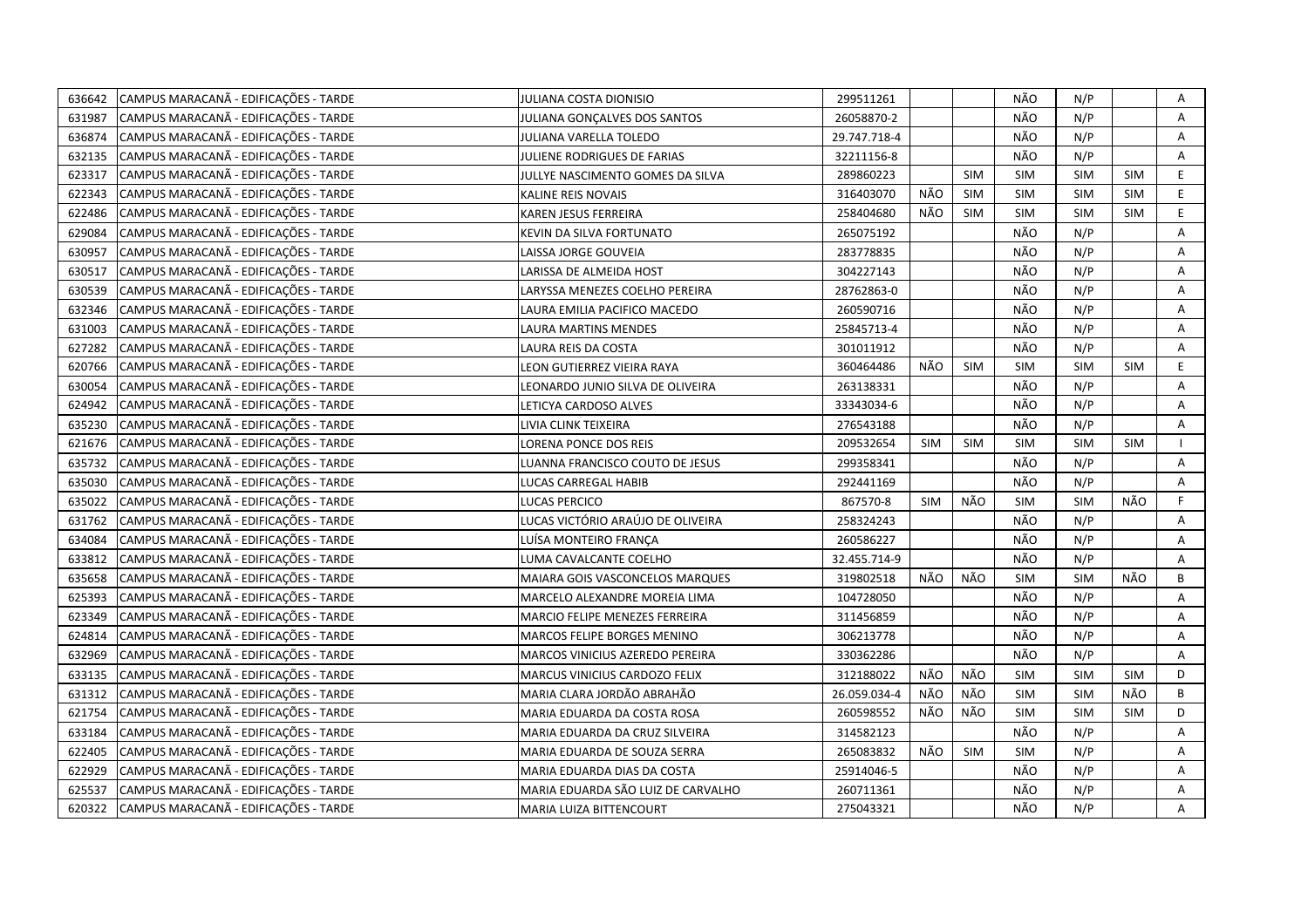| 634520 | CAMPUS MARACANÃ - EDIFICAÇÕES - TARDE | MARIA LUIZA GONCALVES PONTES ROCHA DOS SANTOS | 258499508    |            |            | NÃO        | N/P        |            | Α            |
|--------|---------------------------------------|-----------------------------------------------|--------------|------------|------------|------------|------------|------------|--------------|
| 636903 | CAMPUS MARACANÃ - EDIFICAÇÕES - TARDE | MARIA LUIZA TEIXEIRA SILVA                    | 260882790    |            |            | NÃO        | N/P        |            | A            |
| 635560 | CAMPUS MARACANÃ - EDIFICAÇÕES - TARDE | MARIANA FONTES DE OLIVEIRA PORTELO            | 258744754    |            |            | NÃO        | N/P        |            | Α            |
| 635350 | CAMPUS MARACANÃ - EDIFICAÇÕES - TARDE | MARIANA SANT´ANNA XAVIER                      | 262058597    |            |            | NÃO        | N/P        |            | A            |
| 626523 | CAMPUS MARACANÃ - EDIFICAÇÕES - TARDE | MATHEUS CANDIDO ARAÚJO                        | 314304684    |            |            | NÃO        | N/P        |            | A            |
| 621893 | CAMPUS MARACANÃ - EDIFICAÇÕES - TARDE | MATHEUS DE CARVALHO SOUZA                     | 26.076.751-2 |            |            | NÃO        | N/P        |            | Α            |
| 624980 | CAMPUS MARACANÃ - EDIFICAÇÕES - TARDE | MATHEUS GASPAR CARNEIRO DA SILVA              | 260564323    |            |            | NÃO        | N/P        |            | Α            |
| 629486 | CAMPUS MARACANÃ - EDIFICAÇÕES - TARDE | MATHEUS VIANNA TAVARES                        | 30.519.255-1 |            |            | NÃO        | N/P        |            | Α            |
| 628536 | CAMPUS MARACANÃ - EDIFICAÇÕES - TARDE | MELL AMARAL MATTA                             | 261197537    |            |            | NÃO        | N/P        |            | A            |
| 635602 | CAMPUS MARACANÃ - EDIFICAÇÕES - TARDE | MICAELA GOIS VASCONCELOS MARQUES              | 319802500    | NÃO        | NÃO        | SIM        | SIM        | NÃO        | B            |
| 630739 | CAMPUS MARACANÃ - EDIFICAÇÕES - TARDE | MICHEL MATES FONSECA                          | 33.308.516-5 | NÃO        | NÃO        | <b>SIM</b> | <b>SIM</b> | NÃO        | B            |
| 631326 | CAMPUS MARACANÃ - EDIFICAÇÕES - TARDE | MILA LEMLE MARCONDES                          | 25864848-4   |            |            | NÃO        | N/P        |            | A            |
| 621038 | CAMPUS MARACANÃ - EDIFICAÇÕES - TARDE | MILENA VITÓRIA DE ALMEIDA DUNGA               | 292920105    |            |            | NÃO        | N/P        |            | A            |
| 627780 | CAMPUS MARACANÃ - EDIFICAÇÕES - TARDE | MILENE LIMA PEREIRA                           | 260769096    | <b>SIM</b> | <b>SIM</b> | SIM        | <b>SIM</b> | <b>SIM</b> |              |
| 624890 | CAMPUS MARACANÃ - EDIFICAÇÕES - TARDE | MORGANA CHAVES DOS SANTOS                     | 258891050    |            |            | NÃO        | N/P        |            | Α            |
| 627803 | CAMPUS MARACANÃ - EDIFICAÇÕES - TARDE | MYLLA DE ALBUQUERQUE SANTOS                   | 33382018-1   |            |            | NÃO        | N/P        |            | A            |
| 632538 | CAMPUS MARACANÃ - EDIFICAÇÕES - TARDE | OLIVEIRA                                      | 311982243    |            |            | NÃO        | N/P        |            | A            |
| 631852 | CAMPUS MARACANÃ - EDIFICAÇÕES - TARDE | NICOLLY GÓES DA SILVA                         | 291809515    |            |            | NÃO        | N/P        |            | A            |
| 621989 | CAMPUS MARACANÃ - EDIFICAÇÕES - TARDE | NILTON DE MIRANDA DE OLIVEIRA                 | 289969487    |            |            | NÃO        | N/P        |            | A            |
| 630428 | CAMPUS MARACANÃ - EDIFICAÇÕES - TARDE | PABLLO DE OLIVEIRA TESTAHY DE MATTOS          | 25.908.148-7 |            |            | NÃO        | N/P        |            | Α            |
| 632693 | CAMPUS MARACANÃ - EDIFICAÇÕES - TARDE | PABLO RODRIGUES DE ALMEIDA                    | 29.770.594-9 |            |            | NÃO        | N/P        |            | A            |
| 623557 | CAMPUS MARACANÃ - EDIFICAÇÕES - TARDE | PATRICK DA SILVA PINTO ALMEIDA                | 303897375    |            |            | NÃO        | N/P        |            | A            |
| 631684 | CAMPUS MARACANÃ - EDIFICAÇÕES - TARDE | PAULA OCCHIUZZIO DA COSTA                     | 30.815.511-8 | NÃO        | NÃO        | SIM        | <b>SIM</b> | NÃO        | B            |
| 627609 | CAMPUS MARACANÃ - EDIFICAÇÕES - TARDE | PEDRO HENRIQUE SANTOS JESUINO                 | 25.851.759-8 |            |            | NÃO        | N/P        |            | A            |
| 634928 | CAMPUS MARACANA - EDIFICAÇÕES - TARDE | PEDRO PAULO DE SOUZA AMARAL                   | 30.761.840-5 |            | <b>SIM</b> | <b>SIM</b> | <b>SIM</b> | <b>SIM</b> | E.           |
| 634161 | CAMPUS MARACANÃ - EDIFICAÇÕES - TARDE | PEDRO PESTANA FULGONI LARA                    | 260870449    |            |            | NÃO        | N/P        |            | A            |
| 626214 | CAMPUS MARACANA - EDIFICAÇÕES - TARDE | PRISCILA KATHLEEN BARBOSA CAETANO             | 34.079.590-5 | NÃO        | <b>SIM</b> | <b>SIM</b> | <b>SIM</b> | <b>SIM</b> | E.           |
| 629106 | CAMPUS MARACANÃ - EDIFICAÇÕES - TARDE | RAFAEL BLANCO ARCANJO DO NASCIMENTO           | 277212312    |            |            | <b>SIM</b> | N/P        |            | A            |
| 636430 | CAMPUS MARACANÃ - EDIFICAÇÕES - TARDE | RAFAEL VICTOR XAVIER DA SILVA                 | 260737457    |            |            | NÃO        | N/P        |            | A            |
| 627784 | CAMPUS MARACANÃ - EDIFICAÇÕES - TARDE | RAFAELA DOS SANTOS BAHIENSE                   | 327700654    | NÃO        | <b>SIM</b> | SIM        | <b>SIM</b> | NÃO        | $\mathsf{C}$ |
| 635623 | CAMPUS MARACANÃ - EDIFICAÇÕES - TARDE | RAPHAEL GONÇALVES NOBRE                       | 260681911    | NÃO        | SIM        | SIM        | <b>SIM</b> | <b>SIM</b> | E            |
| 627871 | CAMPUS MARACANA - EDIFICAÇÕES - TARDE | RENAN MELO DE SENA                            | 30006457-3   |            |            | NÃO        | N/P        |            | A            |
| 623310 | CAMPUS MARACANA - EDIFICAÇÕES - TARDE | RUAN LUIS SILVA SOUZA                         | 29.727.867-3 |            |            | NÃO        | N/P        |            | Α            |
| 633772 | CAMPUS MARACANÃ - EDIFICAÇÕES - TARDE | SAMUEL SILVA GOMES DE LIMA                    | 309418317    |            |            | NÃO        | N/P        |            | Α            |
| 636376 | CAMPUS MARACANÃ - EDIFICAÇÕES - TARDE | SANTIAGO MODESTO FLAUZINO                     | 31990850-5   |            |            | NÃO        | N/P        |            | A            |
| 634013 | CAMPUS MARACANÃ - EDIFICAÇÕES - TARDE | SARA ROCHA MACIEL DA SILVA                    | 27412720-8   | NÃO        | NÃO        | <b>SIM</b> | <b>SIM</b> | NÃO        | B            |
| 622451 | CAMPUS MARACANA - EDIFICAÇÕES - TARDE | SARA SOUZA DE ALBUQUERQUE                     | 326501111    | NÃO        | <b>SIM</b> | <b>SIM</b> | <b>SIM</b> | <b>SIM</b> | E            |
| 625800 | CAMPUS MARACANÃ - EDIFICAÇÕES - TARDE | SARA VASCONCELLOS FIGUEIREDO                  | 258451426    |            |            | NÃO        | N/P        |            | A            |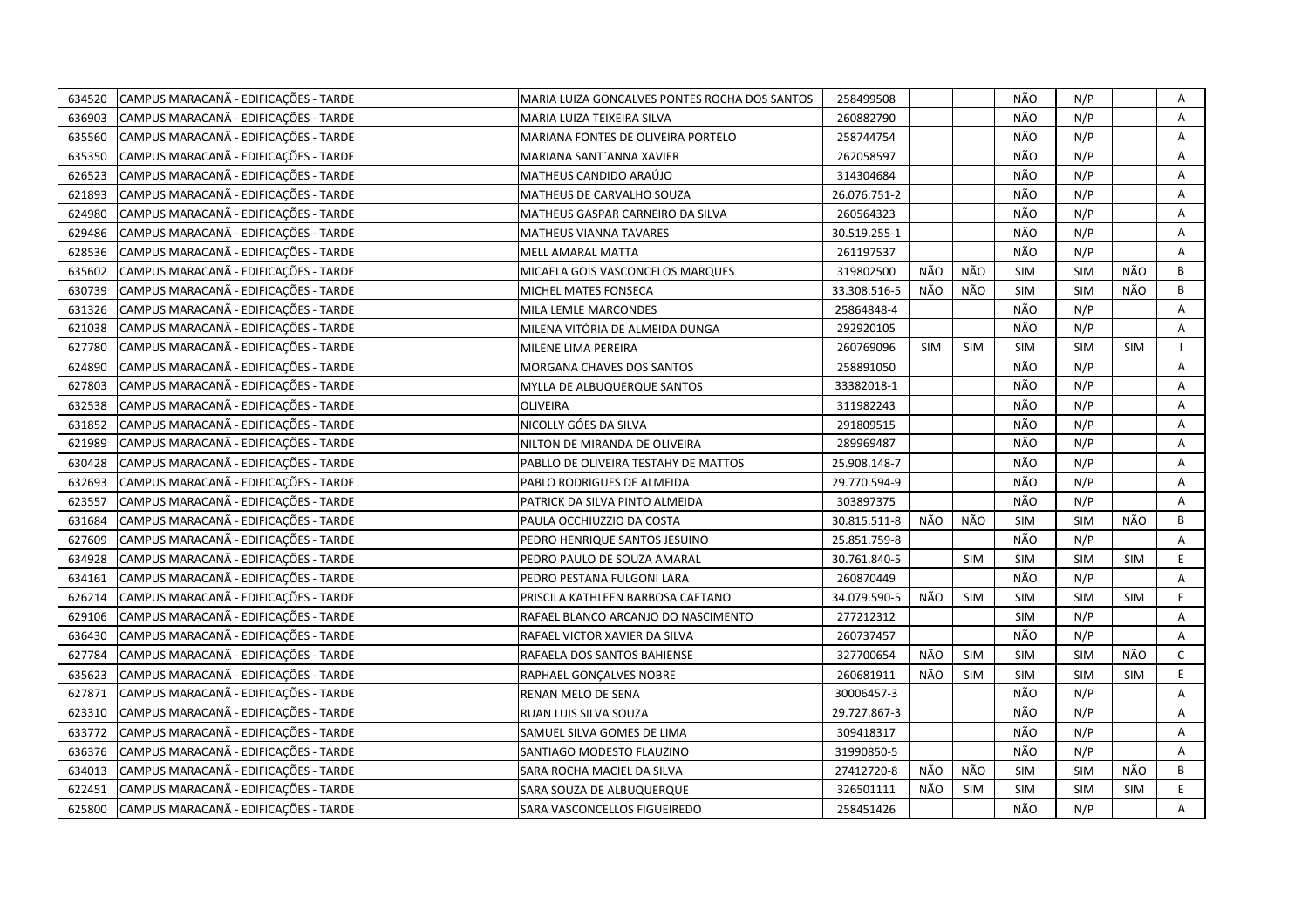| 624694 | CAMPUS MARACANÃ - EDIFICAÇÕES - TARDE | SEBASTIÃO LIMA SILVA                 | 30.311.425-0 |            |            | NÃO        | N/P        |            | Α            |
|--------|---------------------------------------|--------------------------------------|--------------|------------|------------|------------|------------|------------|--------------|
| 622419 | CAMPUS MARACANA - EDIFICAÇÕES - TARDE | SILVIA VALÉRIA MENEZES DE SOUZA      | 336879960    |            |            | NÃO        | <b>SIM</b> |            | A            |
| 634409 | CAMPUS MARACANA - EDIFICAÇÕES - TARDE | SOPHIA HENRIQUE BARBOSA              | 321796708    |            |            | NÃO        | N/P        |            | A            |
| 635312 | CAMPUS MARACANA - EDIFICAÇÕES - TARDE | TAIS RENATA BARBOSA CAVALCANTE       | 327700720    | NÃO        | NÃO        | <b>SIM</b> | <b>SIM</b> | <b>SIM</b> | D            |
| 624962 | CAMPUS MARACANÃ - EDIFICAÇÕES - TARDE | TAIS RIEIRO PIRES                    | 311508972    |            |            | <b>SIM</b> | N/P        |            | A            |
| 629289 | CAMPUS MARACANÃ - EDIFICAÇÕES - TARDE | THALES ALFREDO DA SILVA SANTANA      | 247244940    | NÃO        | NÃO        | <b>SIM</b> | N/P        | SIM        | Α            |
| 627890 | CAMPUS MARACANÃ - EDIFICAÇÕES - TARDE | THAMIRES SANTOS COLOMBO              | 330659863    |            |            | NÃO        | N/P        |            | A            |
| 630120 | CAMPUS MARACANÃ - EDIFICAÇÕES - TARDE | THAYANNE DE AZEVEDO SEPULVEDA        | 256655739    |            |            | NÃO        | N/P        |            | A            |
| 620805 | CAMPUS MARACANA - EDIFICAÇÕES - TARDE | VANESSA FERREIRA RAMOS               | 200362911    |            |            | NÃO        | N/P        |            | Α            |
| 625473 | CAMPUS MARACANÃ - EDIFICAÇÕES - TARDE | VERÔNICA DO CARMO OLIVEIRA VARGES    | 210828950    |            |            | NÃO        | N/P        |            | A            |
| 622092 | CAMPUS MARACANÃ - EDIFICAÇÕES - TARDE | <b>VICTOR PEIXOTO PIRES</b>          | 301459129    | NÃO        | NÃO        | <b>SIM</b> | <b>SIM</b> | <b>SIM</b> | D            |
| 623968 | CAMPUS MARACANÃ - EDIFICAÇÕES - TARDE | VITOR DA SILVA CHAGAS                | 32.579.083-0 | NÃO        | <b>SIM</b> | <b>SIM</b> | <b>SIM</b> | NÃO        | $\mathsf{C}$ |
| 633237 | CAMPUS MARACANÃ - EDIFICAÇÕES - TARDE | VITOR PERES DE OLIVEIRA              | 306173576    |            |            | NÃO        | N/P        |            | A            |
| 633394 | CAMPUS MARACANÃ - EDIFICAÇÕES - TARDE | VITÓRIA EDUARDA DA SILVA SANTOS      | 288438211    |            |            | NÃO        | N/P        |            | Α            |
| 635867 | CAMPUS MARACANÃ - EDIFICAÇÕES - TARDE | VIVIANE DUARTE DA SILVA              | 303373377    |            |            | NÃO        | N/P        |            | A            |
| 635239 | CAMPUS MARACANÃ - EDIFICAÇÕES - TARDE | <b>WILLIAN SANTOS MARTINS</b>        | 316897164    | NÃO        | NÃO        | <b>SIM</b> | <b>SIM</b> | NÃO        | B            |
| 622202 | CAMPUS MARACANA - EDIFICAÇÕES - TARDE | WINGLEDY AISHA DA SILVA PONTE        | 260770276    |            |            | NÃO        | N/P        |            | A            |
| 621202 | CAMPUS MARACANA - EDIFICAÇÕES - TARDE | YAN IZAWA VITAL                      | 270846272    | NÃO        | NÃO        | <b>SIM</b> | <b>SIM</b> | SIM        | D            |
| 636423 | CAMPUS MARACANÃ - EDIFICAÇÕES - TARDE | YAN VICTOR VALÉRIO DOS SANTOS SILVA  | 27.577.027-9 |            |            | <b>SIM</b> | N/P        |            | A            |
| 621347 | CAMPUS MARACANÃ - EDIFICAÇÕES - TARDE | YASMIM DIAS GASPAR                   | 260535984    |            |            | NÃO        | N/P        |            | A            |
| 635330 | CAMPUS MARACANA - EDIFICAÇÕES - TARDE | YASMIN CRISTINA DA SILVA GASPAR      | 304262827    |            |            | NÃO        | N/P        |            | A            |
| 628941 | CAMPUS MARACANA - EDIFICAÇÕES - TARDE | YGOR DE MORAES DOS SANTOS            | 28003063-6   |            |            | NÃO        | N/P        |            | A            |
| 633076 | CAMPUS MARACANÃ - EDIFICAÇÕES - TARDE | YURI FREITAS BARRETO DOS SANTOS      | 260704911    |            |            | NÃO        | N/P        |            | A            |
| 631875 | CAMPUS MARACANÃ - ELETRÔNICA - MANHÃ  | ALAN DE ABREU BARROS                 | 294033766    | NÃO        | NÃO        | <b>SIM</b> | <b>SIM</b> | <b>SIM</b> | D            |
| 627921 | CAMPUS MARACANÃ - ELETRÔNICA - MANHÃ  | ALECSANDER BOMFIM SILVA              | 247727878    |            |            | <b>SIM</b> | N/P        |            | A            |
| 621234 | CAMPUS MARACANÃ - ELETRÔNICA - MANHÃ  | ALEX EDUARDO CAMACHO ROCHA           | 26086373-3   |            |            | NÃO        | N/P        |            | Α            |
| 627229 | CAMPUS MARACANÃ - ELETRÔNICA - MANHÃ  | ALEXANDER MENEZES PLACIDO JÚNIOR     | 260590468    |            |            | NÃO        | N/P        |            | A            |
| 630806 | CAMPUS MARACANÃ - ELETRÔNICA - MANHÃ  | ALEXANDER OLIVEIRA DOS SANTOS        | 8387761      | <b>SIM</b> | NÃO        | <b>SIM</b> | SIM        | <b>SIM</b> | H            |
| 625678 | CAMPUS MARACANÃ - ELETRÔNICA - MANHÃ  | ALEXANDRE KOSCIANSKI DE OLIVEIRA     | 259335206    |            |            | NÃO        | N/P        |            | A            |
| 632398 | CAMPUS MARACANÃ - ELETRÔNICA - MANHÃ  | ALEXANDRE MACHADO DE OLIVEIRA JUNIOR | 27728522-7   |            |            | NÃO        | N/P        |            | Α            |
| 634061 | CAMPUS MARACANÃ - ELETRÔNICA - MANHÃ  | ALEXANDRE SILVA DOS SANTOS JÚNIOR    | 29050124-6   |            |            | NÃO        | N/P        |            | Α            |
| 626772 | CAMPUS MARACANÃ - ELETRÔNICA - MANHÃ  | AMANDA WEBER PAES CANDIDO            | 315775221    | NÃO        | NÃO        | <b>SIM</b> | <b>SIM</b> | <b>SIM</b> | D            |
| 627329 | CAMPUS MARACANÃ - ELETRÔNICA - MANHÃ  | ANA CAROLINA SANTOS DA SILVA         | 265061820    | <b>SIM</b> | <b>SIM</b> | <b>SIM</b> | <b>SIM</b> | NÃO        | G            |
| 625189 | CAMPUS MARACANÃ - ELETRÔNICA - MANHÃ  | ANA CAROLINE DA SILVA MENESES CRUZ   | 281399733    |            |            | NÃO        | N/P        |            | A            |
| 634130 | CAMPUS MARACANÃ - ELETRÔNICA - MANHÃ  | ANA EDUARDA RODRIGUES MARTINS GOMES  | 343804548    |            |            | NÃO        | N/P        |            | A            |
| 633335 | CAMPUS MARACANÃ - ELETRÔNICA - MANHÃ  | ANA JULIA DE OLIVEIRA GAMA           | 334125366    |            |            | NÃO        | N/P        |            | Α            |
| 626068 | CAMPUS MARACANÃ - ELETRÔNICA - MANHÃ  | ANDERSON CORTEZ CALDERINI            | 260758941    |            |            | NÃO        | N/P        |            | Α            |
| 626041 | CAMPUS MARACANÃ - ELETRÔNICA - MANHÃ  | ANDRÉ FERREIRA SANCHEZ LIMA          | 25889336-1   |            |            | NÃO        | N/P        |            | A            |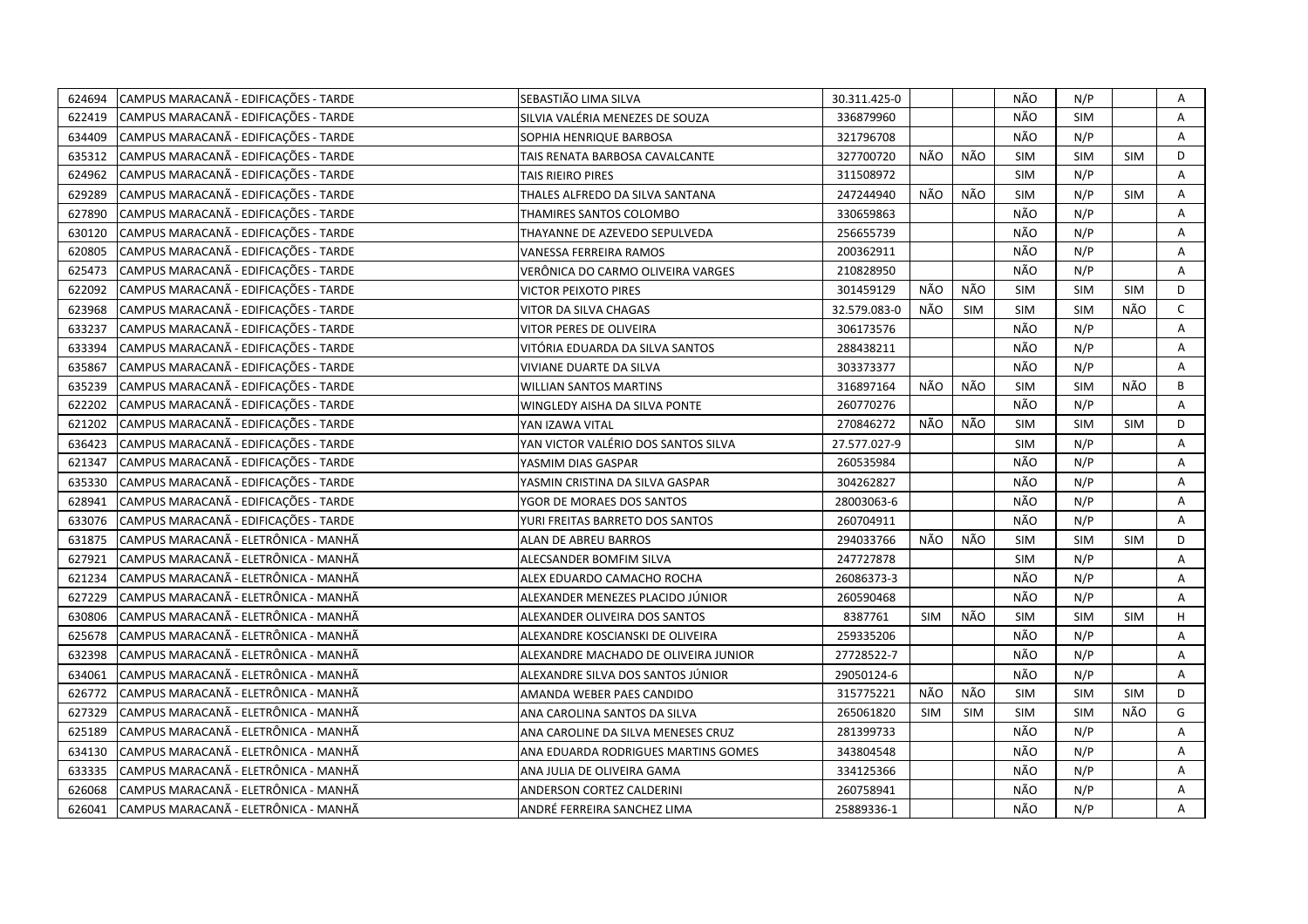| 630707 | CAMPUS MARACANÃ - ELETRÔNICA - MANHÃ | ANDRÉ LUIZ COSTA DE OLIVEIRA JÚNIOR | 260756028    |            |            | NÃO        | N/P        |            | Α              |
|--------|--------------------------------------|-------------------------------------|--------------|------------|------------|------------|------------|------------|----------------|
| 636592 | CAMPUS MARACANÃ - ELETRÔNICA - MANHÃ | ANDRÉ MENDES AZEVEDO FERREIRA       | 33.853.367-2 |            |            | NÃO        | N/P        |            | Α              |
| 632081 | CAMPUS MARACANÃ - ELETRÔNICA - MANHÃ | ANDRÉ TEIXEIRA FERREIRA             | 30208526-1   |            |            | NÃO        | N/P        |            | A              |
| 632345 | CAMPUS MARACANÃ - ELETRÔNICA - MANHÃ | ANDREI NUNES DE PAULA               | 25 840 119 9 | NÃO        | <b>SIM</b> | <b>SIM</b> | <b>SIM</b> | <b>SIM</b> | E              |
| 623432 | CAMPUS MARACANÃ - ELETRÔNICA - MANHÃ | ANDREW LUIZ MANHÃES DE SOUZA        | 276573474    |            |            | NÃO        | N/P        |            | Α              |
| 633009 | CAMPUS MARACANÃ - ELETRÔNICA - MANHÃ | ANDREY FIGUEIRA SOUSA               | 32791994-0   |            |            | NÃO        | N/P        |            | Α              |
| 635080 | CAMPUS MARACANÃ - ELETRÔNICA - MANHÃ | <b>ANDREY RODRIGUES ALVES</b>       | 26509783-2   |            |            | NÃO        | N/P        |            | A              |
| 628173 | CAMPUS MARACANÃ - ELETRÔNICA - MANHÃ | ANGELO CUNHA MAZZARELLI             | 319391793    |            |            | NÃO        | N/P        |            | A              |
| 630729 | CAMPUS MARACANÃ - ELETRÔNICA - MANHÃ | ANNA BEATRIZ FERREIRA LIRA          | 258334762    |            |            | NÃO        | N/P        |            | A              |
| 627106 | CAMPUS MARACANÃ - ELETRÔNICA - MANHÃ | ANNA CLARA GOMES RODRIGUES          | 30.120.985-4 |            |            | NÃO        | N/P        |            | Α              |
| 630924 | CAMPUS MARACANÃ - ELETRÔNICA - MANHÃ | ANNA CLARA RIENTE BARBOSA           | 259139228    |            |            | NÃO        | N/P        |            | A              |
| 628821 | CAMPUS MARACANÃ - ELETRÔNICA - MANHÃ | ANNA JULIA BARBOSA DA SILVA         | 289712382    |            |            | NÃO        | N/P        |            | A              |
| 636263 | CAMPUS MARACANÃ - ELETRÔNICA - MANHÃ | ANTÔNIO DALMASCHIO RITO             | 25998567-9   |            |            | NÃO        | N/P        |            | Α              |
| 622735 | CAMPUS MARACANÃ - ELETRÔNICA - MANHÃ | ARTHUR ALEXANDRE MARCELINO ESTEVES  | 260593371    |            |            | NÃO        | N/P        |            | A              |
| 625352 | CAMPUS MARACANÃ - ELETRÔNICA - MANHÃ | ARTHUR ALMEIDA CARDOSO              | 260040332    |            |            | NÃO        | N/P        |            | $\mathsf{A}$   |
| 630311 | CAMPUS MARACANÃ - ELETRÔNICA - MANHÃ | ARTHUR DUARTE DA SILVA              | 265069757    |            |            | <b>SIM</b> | N/P        |            | Α              |
| 635500 | CAMPUS MARACANÃ - ELETRÔNICA - MANHÃ | ARTHUR LUCAS MOURA LOPES            | 305620627    |            |            | NÃO        | N/P        |            | A              |
| 633530 | CAMPUS MARACANÃ - ELETRÔNICA - MANHÃ | ARTUR ALVES MACHADO                 | 258391093    |            |            | NÃO        | N/P        |            | A              |
| 622280 | CAMPUS MARACANA - ELETRÔNICA - MANHA | ARTUR DE OLIVEIRA MENDES            | 26077091-2   |            |            | NÃO        | N/P        |            | A              |
| 622584 | CAMPUS MARACANĂ - ELETRÔNICA - MANHÃ | AYSHA GABRIELLE LIRIO TITO          | 25856632-2   | NÃO        | <b>SIM</b> | <b>SIM</b> | <b>SIM</b> | <b>SIM</b> | E              |
| 635355 | CAMPUS MARACANÃ - ELETRÔNICA - MANHÃ | BERNARDO SÁ RÊGO LOBACK             | 298797978    |            |            | NÃO        | N/P        |            | Α              |
| 628246 | CAMPUS MARACANA - ELETRÔNICA - MANHA | BERNARDO VILLAS BOAS DUARTE         | 258397926    |            |            | NÃO        | N/P        |            | Α              |
| 620699 | CAMPUS MARACANÃ - ELETRÔNICA - MANHÃ | BRENNO HENRY NERY COUTINHO DE LIRA  | 31.001.492-3 |            |            | NÃO        | N/P        |            | A              |
| 622713 | CAMPUS MARACANÃ - ELETRÔNICA - MANHÃ | BRENO ANDRADE DE SOUZA RIBEIRO      | 261012629    | <b>SIM</b> | <b>SIM</b> | <b>SIM</b> | <b>SIM</b> | NÃO        | G              |
| 625119 | CAMPUS MARACANÃ - ELETRÔNICA - MANHÃ | BRUNA OLIVEIRA BEZERRA              | 293243358    | NÃO        | NÃO        | <b>SIM</b> | <b>SIM</b> | <b>SIM</b> | D              |
| 630844 | CAMPUS MARACANÃ - ELETRÔNICA - MANHÃ | <b>BRUNO LOPES DE BARROS</b>        | 25.698.451-9 |            |            | NÃO        | N/P        |            | Α              |
| 621313 | CAMPUS MARACANÃ - ELETRÔNICA - MANHÃ | CAIO AMARANTE LAMIN                 | 31522950-0   |            |            | NÃO        | N/P        |            | A              |
| 634957 | CAMPUS MARACANÃ - ELETRÔNICA - MANHÃ | CAIO CESAR MACIEL DE MATOS          | 287467500    |            |            | NÃO        | N/P        |            | A              |
| 632350 | CAMPUS MARACANÃ - ELETRÔNICA - MANHÃ | CAIO DE MATTOS PINTO                | 27.721.870-7 |            |            | NÃO        | N/P        |            | A              |
| 636407 | CAMPUS MARACANÃ - ELETRÔNICA - MANHÃ | CAIO DINIZ SANTOS                   | 258869692    |            |            | NÃO        | N/P        |            | Α              |
| 632307 | CAMPUS MARACANÃ - ELETRÔNICA - MANHÃ | CAIO DO NASCIMENTO CONCEIÇÃO FARIA  | 318968666    |            |            | NÃO        | N/P        |            | A              |
| 625436 | CAMPUS MARACANÃ - ELETRÔNICA - MANHÃ | CAIO FARIAS DUILIO                  | 31617813-6   |            |            | NÃO        | N/P        |            | $\overline{A}$ |
| 624059 | CAMPUS MARACANÃ - ELETRÔNICA - MANHÃ | CAIO RIBEIRO DUARTE                 | 25.907.238-7 | NÃO        | NÃO        | <b>SIM</b> | <b>SIM</b> | NÃO        | B              |
| 623958 | CAMPUS MARACANÃ - ELETRÔNICA - MANHÃ | CAIO TOLEDO DOS SANTOS              | 342387420    |            |            | NÃO        | N/P        |            | A              |
| 633816 | CAMPUS MARACANÃ - ELETRÔNICA - MANHÃ | CAIO VINICIUS RODRIGUES GUIMARÃES   | 314581497    |            |            | NÃO        | N/P        |            | A              |
| 631649 | CAMPUS MARACANÃ - ELETRÔNICA - MANHÃ | CAMILA CORREA MORAES DOS SANTOS     | 258389717    |            |            | NÃO        | N/P        |            | A              |
| 625997 | CAMPUS MARACANÃ - ELETRÔNICA - MANHÃ | CARLOS ALBERTO SANTOS FONSECA       | 259060556    |            |            | NÃO        | N/P        |            | A              |
| 629460 | CAMPUS MARACANÃ - ELETRÔNICA - MANHÃ | CAUAN GABRIEL MACHADO BRANDAO       | 327974655    |            | <b>SIM</b> | <b>SIM</b> | <b>SIM</b> | <b>SIM</b> | E.             |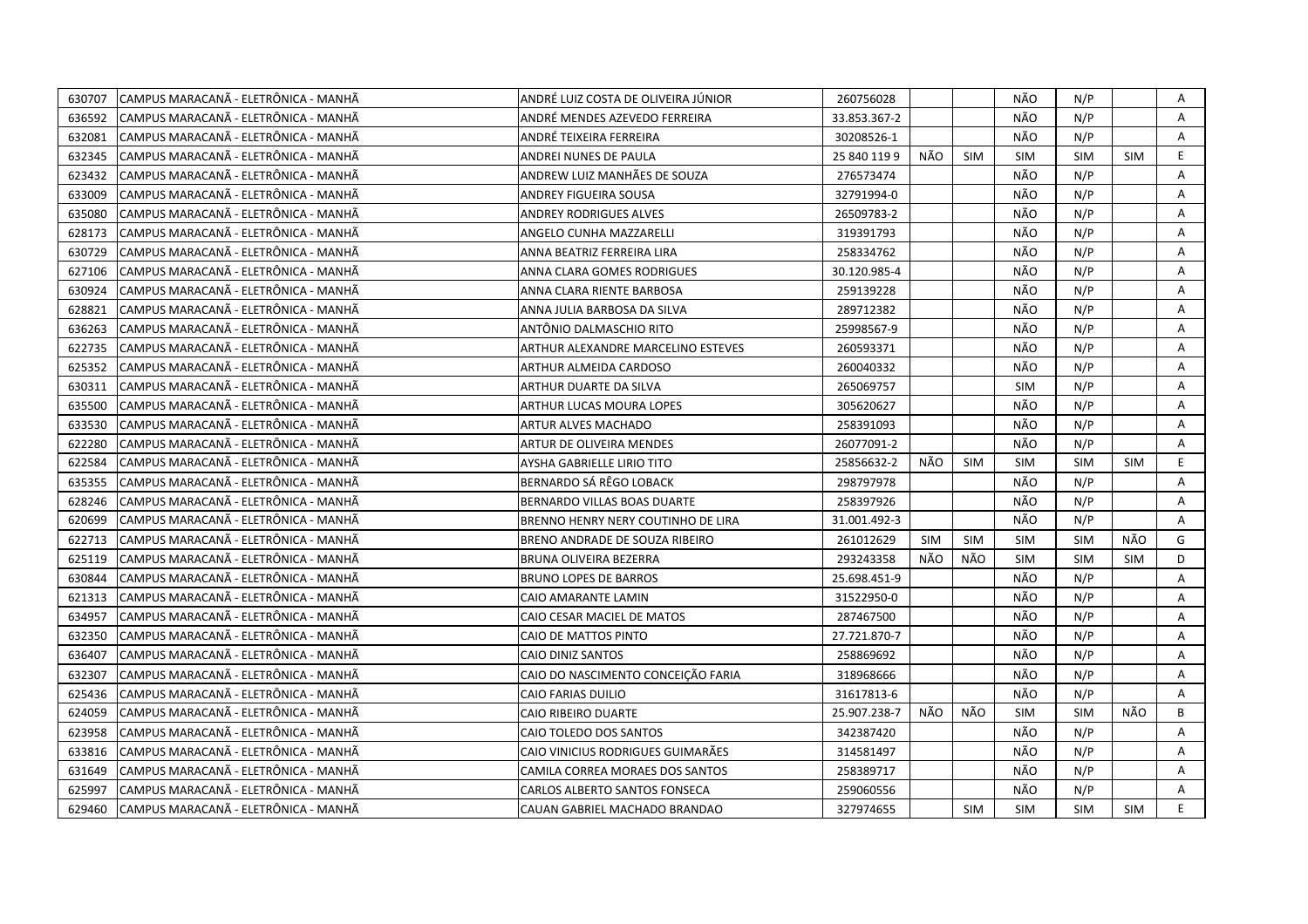| 620763 | CAMPUS MARACANÃ - ELETRÔNICA - MANHÃ | CAUÊ DOS SANTOS LOPES                      | 258264688    |     |            | NÃO        | N/P        |            | Α            |
|--------|--------------------------------------|--------------------------------------------|--------------|-----|------------|------------|------------|------------|--------------|
| 624147 | CAMPUS MARACANÃ - ELETRÔNICA - MANHÃ | CLARA CAVALCANTE DA SILVA                  | 25.832.122-3 |     |            | NÃO        | N/P        |            | A            |
| 634203 | CAMPUS MARACANÃ - ELETRÔNICA - MANHÃ | CLARA MARQUES GUILHERME                    | 238395169    |     |            | NÃO        | N/P        |            | Α            |
| 632016 | CAMPUS MARACANÃ - ELETRÔNICA - MANHÃ | <b>CLAUDIO BARBOSA COBRA</b>               | 258248145    |     |            | NÃO        | N/P        |            | Α            |
| 628610 | CAMPUS MARACANÃ - ELETRÔNICA - MANHÃ | DANIEL DE SOUZA MEIRELES                   | 26.454.676-3 | NÃO | NÃO        | <b>SIM</b> | <b>SIM</b> | <b>SIM</b> | D            |
| 628112 | CAMPUS MARACANÃ - ELETRÔNICA - MANHÃ | DANIEL ESCALLER DE ARAUJO                  | 258768357    |     |            | NÃO        | N/P        |            | Α            |
| 629622 | CAMPUS MARACANÃ - ELETRÔNICA - MANHÃ | DANIEL FERREIRA VELOSO DA SILVA            | 1196040435   |     |            | NÃO        | N/P        |            | A            |
| 634336 | CAMPUS MARACANÃ - ELETRÔNICA - MANHÃ | DANIEL SOUZA SANTORO DA COSTA              | 276544798    |     |            | NÃO        | N/P        |            | A            |
| 631860 | CAMPUS MARACANÃ - ELETRÔNICA - MANHÃ | DANILO GIMENES PEREIRA                     | 34.558.463-5 | NÃO | NÃO        | <b>SIM</b> | <b>SIM</b> | <b>SIM</b> | D            |
| 622066 | CAMPUS MARACANÃ - ELETRÔNICA - MANHÃ | DAVI DA ROCHA MORAES DO NASCIMENTO BEZERRA | 298152893    |     |            | NÃO        | N/P        |            | A            |
| 635420 | CAMPUS MARACANÃ - ELETRÔNICA - MANHÃ | DAVI DANTAS DA SILVA FERREIRA              | 260864285    |     |            | NÃO        | N/P        |            | Α            |
| 628707 | CAMPUS MARACANÃ - ELETRÔNICA - MANHÃ | DAVI DE OLIVEIRA VIGARIO                   | 260576715    | NÃO | <b>SIM</b> | SIM        | <b>SIM</b> | NÃO        | $\mathsf{C}$ |
| 621829 | CAMPUS MARACANÃ - ELETRÔNICA - MANHÃ | DAVI DE SOUZA FELIZ                        | 19757207764  | NÃO | <b>SIM</b> | <b>SIM</b> | <b>SIM</b> | <b>SIM</b> | E.           |
| 623516 | CAMPUS MARACANÃ - ELETRÔNICA - MANHÃ | DAVI GALVÃO MARQUES                        | 259039998    |     |            | NÃO        | N/P        |            | Α            |
| 634505 | CAMPUS MARACANÃ - ELETRÔNICA - MANHÃ | <b>DAVI VALOIS ALVES</b>                   | 322164922    |     |            | NÃO        | N/P        |            | A            |
| 635461 | CAMPUS MARACANÃ - ELETRÔNICA - MANHÃ | DAVID COPQUEL MARQUES                      | 304682271    | NÃO | NÃO        | <b>SIM</b> | <b>SIM</b> | <b>SIM</b> | D            |
| 634842 | CAMPUS MARACANA - ELETRÔNICA - MANHA | DAVY OLIVEIRA DA COSTA                     | 319417606    |     |            | NÃO        | N/P        |            | A            |
| 622146 | CAMPUS MARACANÃ - ELETRÔNICA - MANHÃ | DIASSIS FERREIRA SOUSA NETO                | 2,00076E+11  |     |            | NÃO        | N/P        |            | A            |
| 633560 | CAMPUS MARACANÃ - ELETRÔNICA - MANHÃ | DIEGO FOLENA CUSTÓDIO                      | 315516039    |     |            | NÃO        | N/P        |            | A            |
| 622972 | CAMPUS MARACANÃ - ELETRÔNICA - MANHÃ | DIOGO LIMA SANTOS                          | 261591432    |     |            | NÃO        | N/P        |            | A            |
| 636219 | CAMPUS MARACANÃ - ELETRÔNICA - MANHÃ | EDUARDO ALVES MAGALHÃES                    | 260734637    |     |            | NÃO        | N/P        |            | A            |
| 621867 | CAMPUS MARACANA - ELETRÔNICA - MANHÀ | EDUARDO DA SILVA LIMA                      | 28.546.958-1 |     |            | NÃO        | N/P        |            | A            |
| 630084 | CAMPUS MARACANÃ - ELETRÔNICA - MANHÃ | EDUARDO ROCHA NUNES DE CARVALHO            | 25.853.766-1 |     |            | NÃO        | N/P        |            | A            |
| 636410 | CAMPUS MARACANA - ELETRÔNICA - MANHA | ELOISA DE ALBUQUERQUE FERNANDES GIUSTINA   | 268680048    |     |            | NÃO        | N/P        |            | A            |
| 634207 | CAMPUS MARACANÃ - ELETRÔNICA - MANHÃ | <b>ENZO BELIENY DOS SANTOS</b>             | 312545957    |     |            | NÃO        | N/P        |            | A            |
| 627758 | CAMPUS MARACANÃ - ELETRÔNICA - MANHÃ | ERIC VIOLETTA CORDEIRO DA SILVA            | 258421866    |     |            | NÃO        | N/P        |            | Α            |
| 625381 | CAMPUS MARACANÃ - ELETRÔNICA - MANHÃ | ERICK CASSIANO DA SILVA PASSOS             | 266921758    | NÃO | <b>SIM</b> | <b>SIM</b> | <b>SIM</b> | <b>SIM</b> | E.           |
| 621275 | CAMPUS MARACANÃ - ELETRÔNICA - MANHÃ | EVELYZE DA SILVA DE OLIVEIRA               | 260858329    | NÃO | SIM        | <b>SIM</b> | <b>SIM</b> | NÃO        | $\mathsf{C}$ |
| 624273 | CAMPUS MARACANA - ELETRÔNICA - MANHA | EYCOM MASSANTE CAVALCANTE                  | 265111112    | NÃO | <b>SIM</b> | <b>SIM</b> | <b>SIM</b> | <b>SIM</b> | E.           |
| 633714 | CAMPUS MARACANÃ - ELETRÔNICA - MANHÃ | <b>FABRICIO MORAIS DE LIMA</b>             | 306729682    | NÃO | <b>SIM</b> | <b>SIM</b> | <b>SIM</b> | NÃO        | $\mathsf{C}$ |
| 633864 | CAMPUS MARACANÃ - ELETRÔNICA - MANHÃ | FELIPE HERNANDEZ DOS SANTOS                | 30581450-1   |     |            | <b>SIM</b> | N/P        |            | Α            |
| 626804 | CAMPUS MARACANÃ - ELETRÔNICA - MANHÃ | <b>FELIPE MOTA RODRIGUES</b>               | 258566751    |     | <b>SIM</b> | <b>SIM</b> | <b>SIM</b> | <b>SIM</b> | E            |
| 629542 | CAMPUS MARACANÃ - ELETRÔNICA - MANHÃ | FELIPE SERAFIM DOS SANTOS                  | 323843110    |     |            | NÃO        | N/P        |            | A            |
| 622530 | CAMPUS MARACANÃ - ELETRÔNICA - MANHÃ | FILIPE DE SOUZA FERREIRA                   | 309042547    |     |            | NÃO        | N/P        |            | A            |
| 635662 | CAMPUS MARACANÃ - ELETRÔNICA - MANHÃ | <b>GABRIEL ALEIXO REIS</b>                 | 310035126    |     |            | NÃO        | N/P        |            | A            |
| 625675 | CAMPUS MARACANÃ - ELETRÔNICA - MANHÃ | GABRIEL CAUAN OLIVEIRA DE ARAÚJO           | 270843154    | NÃO | SIM        | <b>SIM</b> | <b>SIM</b> | <b>SIM</b> | E.           |
| 626067 | CAMPUS MARACANÃ - ELETRÔNICA - MANHÃ | <b>GABRIEL CHAVES LOPES BIELSCHOWSKY</b>   | 285070538    |     |            | NÃO        | N/P        |            | A            |
| 631634 | CAMPUS MARACANÃ - ELETRÔNICA - MANHÃ | <b>GABRIEL DA SILVA BANDEIRA</b>           | 27.497.238-9 |     |            | NÃO        | N/P        |            | A            |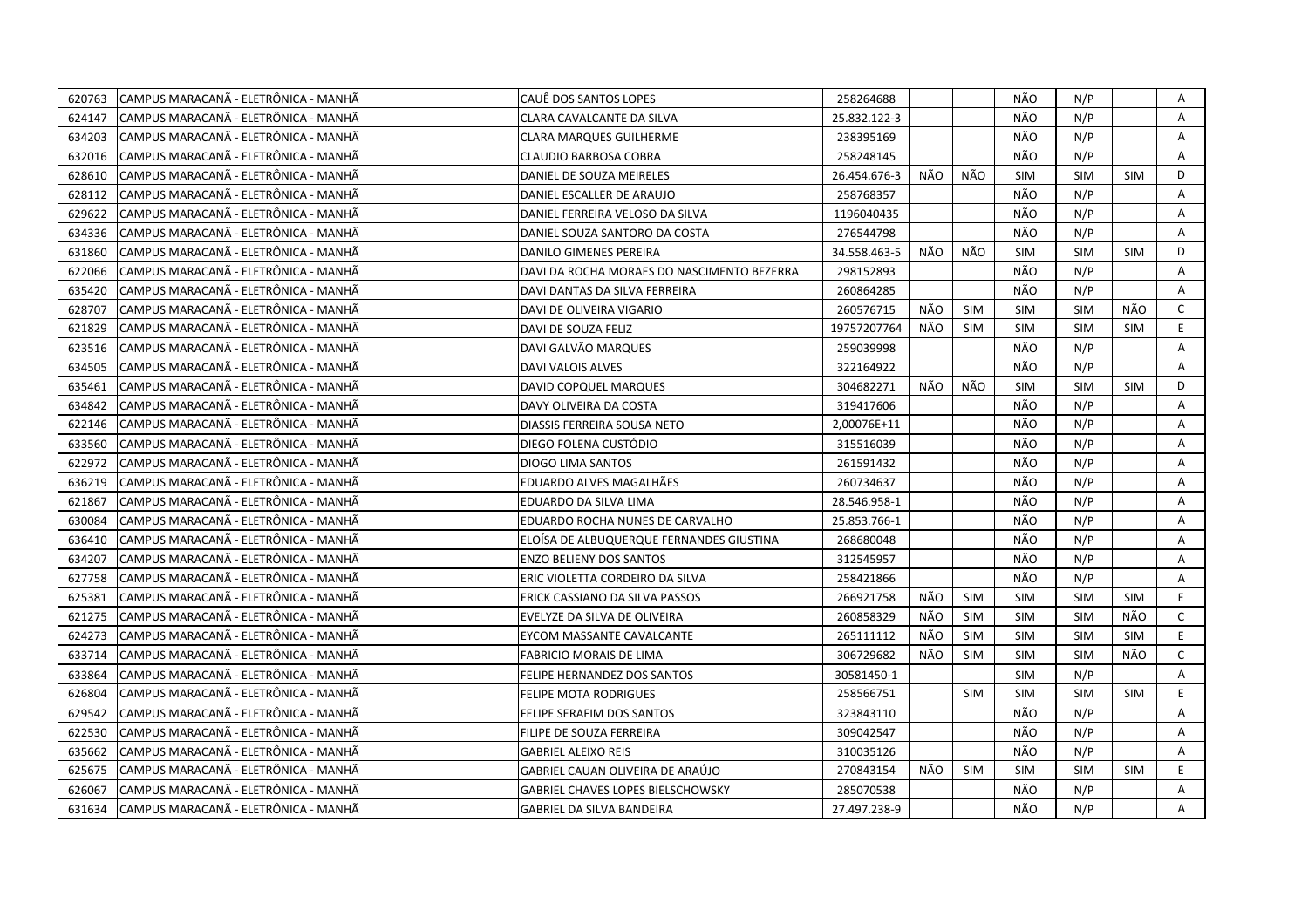| 631847 | CAMPUS MARACANÃ - ELETRÔNICA - MANHÃ  | GABRIEL DA SILVA DE AQUINO SANTANA       | 258477132    |     |            | <b>SIM</b> | <b>SIM</b> |            | B            |
|--------|---------------------------------------|------------------------------------------|--------------|-----|------------|------------|------------|------------|--------------|
| 621069 | CAMPUS MARACANÃ - ELETRÔNICA - MANHÃ  | <b>GABRIEL DA SILVA RIBEIRO</b>          | 315167387    | NÃO | NÃO        | <b>SIM</b> | <b>SIM</b> | <b>SIM</b> | D            |
| 633456 | İCAMPUS MARACANÃ - ELETRÔNICA - MANHÃ | <b>GABRIEL DE OLIVEIRA BARROS</b>        | 25.575.043-2 |     |            | NÃO        | N/P        |            | Α            |
| 636270 | CAMPUS MARACANÃ - ELETRÔNICA - MANHÃ  | <b>GABRIEL DIAS DE MEDEIROS</b>          | 268212057    |     |            | NÃO        | N/P        |            | A            |
| 628468 | CAMPUS MARACANÃ - ELETRÔNICA - MANHÃ  | <b>GABRIEL DIAS MARINHO</b>              | 260603204    |     |            | NÃO        | N/P        |            | A            |
| 627107 | CAMPUS MARACANÃ - ELETRÔNICA - MANHÃ  | <b>GABRIEL DOS SANTOS PEREIRA</b>        | 28378021-1   |     |            | NÃO        | N/P        |            | Α            |
| 626813 | CAMPUS MARACANÃ - ELETRÔNICA - MANHÃ  | <b>GABRIEL EDUARDO OLIVEIRA AGUILERA</b> | 299597526    | NÃO | <b>SIM</b> | <b>SIM</b> | <b>SIM</b> | NÃO        | $\mathsf{C}$ |
| 632438 | CAMPUS MARACANÃ - ELETRÔNICA - MANHÃ  | <b>GABRIEL FERREIRA BERTINO</b>          | 30084268-9   |     |            | NÃO        | N/P        |            | A            |
| 623431 | CAMPUS MARACANÃ - ELETRÔNICA - MANHÃ  | <b>GABRIEL GERMANO MOREIRA</b>           | 293703757    | NÃO | <b>SIM</b> | <b>SIM</b> | <b>SIM</b> | <b>SIM</b> | E.           |
| 632342 | CAMPUS MARACANÃ - ELETRÔNICA - MANHÃ  | <b>GABRIEL GOSI ALVARENGA</b>            | 281990861    |     |            | NÃO        | N/P        |            | Α            |
| 625336 | CAMPUS MARACANÃ - ELETRÔNICA - MANHÃ  | GABRIEL HENRIQUE DA SILVA DE MORAIS      | 259077436    | NÃO | <b>SIM</b> | <b>SIM</b> | <b>SIM</b> | <b>SIM</b> | E            |
| 633290 | CAMPUS MARACANÃ - ELETRÔNICA - MANHÃ  | <b>GABRIEL MARTINS FREITAS</b>           | 275012060    |     |            | NÃO        | N/P        |            | Α            |
| 630746 | CAMPUS MARACANÃ - ELETRÔNICA - MANHÃ  | <b>GABRIEL PAGNEZ ROCHA</b>              | 296467491    |     |            | NÃO        | N/P        |            | Α            |
| 634226 | CAMPUS MARACANÃ - ELETRÔNICA - MANHÃ  | <b>GABRIEL RIBEIRO AGUIAR</b>            | 259121671    |     |            | NÃO        | N/P        |            | Α            |
| 628229 | CAMPUS MARACANÃ - ELETRÔNICA - MANHÃ  | <b>GABRIEL TEIXEIRA QUERINO</b>          | 30.963.106-7 |     |            | NÃO        | N/P        |            | A            |
| 633551 | CAMPUS MARACANÃ - ELETRÔNICA - MANHÃ  | <b>GABRIELLA DE OLIVEIRA MARTINS</b>     | 31.862.632-2 |     |            | NÃO        | N/P        |            | Α            |
| 622199 | CAMPUS MARACANÃ - ELETRÔNICA - MANHÃ  | <b>GABRYEL DO ALMO COSTA</b>             | 258386358    |     |            | NÃO        | N/P        |            | A            |
| 636366 | CAMPUS MARACANÃ - ELETRÔNICA - MANHÃ  | <b>GIONANNA GOMES MONTEIRO MODESTO</b>   | 306703208    |     |            | NÃO        | N/P        |            | A            |
| 622682 | CAMPUS MARACANÃ - ELETRÔNICA - MANHÃ  | GIOVANA DA CRUZ RODRIGUES                | 26.061.172-8 |     |            | NÃO        | N/P        |            | Α            |
| 633811 | CAMPUS MARACANA - ELETRÔNICA - MANHA  | GISELE MARA DE SOUZA GUEDES              | 313334963    |     | SIM        | <b>SIM</b> | N/P        |            | Α            |
| 629613 | CAMPUS MARACANA - ELETRÔNICA - MANHA  | GUILHERME AIKO LEITE DA SILVA            | 293164828    |     |            | NÃO        | N/P        |            | A            |
| 636629 | CAMPUS MARACANÃ - ELETRÔNICA - MANHÃ  | GUILHERME DE SOUZA BARAUNA               | 32917752-1   |     |            | NÃO        | N/P        |            | Α            |
| 631857 | CAMPUS MARACANÃ - ELETRÔNICA - MANHÃ  | GUILHERME LIMA DE ALMEIDA                | 300066966    |     |            | NÃO        | N/P        |            | A            |
| 630754 | CAMPUS MARACANÃ - ELETRÔNICA - MANHÃ  | GUILHERME LINCOLN PINHEIRO BRAZ          | 270845811    |     |            | NÃO        | N/P        |            | Α            |
| 625876 | CAMPUS MARACANÃ - ELETRÔNICA - MANHÃ  | <b>GUILHERME OLIVEIRA BRITO</b>          | 259295566    |     |            | NÃO        | N/P        |            | Α            |
| 631664 | CAMPUS MARACANÃ - ELETRÔNICA - MANHÃ  | <b>GUSTAVO BARRETO LIMA BRANDAO</b>      | 29.747.021-3 |     |            | NÃO        | N/P        |            | Α            |
| 633952 | CAMPUS MARACANÃ - ELETRÔNICA - MANHÃ  | <b>GUSTAVO CARVALHO MOLINARO</b>         | 25867970-3   |     |            | NÃO        | N/P        |            | Α            |
| 629752 | CAMPUS MARACANÃ - ELETRÔNICA - MANHÃ  | <b>GUSTAVO DE MELO FERREIRA</b>          | 286245725    |     |            | NÃO        | N/P        |            | A            |
| 635074 | CAMPUS MARACANÃ - ELETRÔNICA - MANHÃ  | <b>GUSTAVO GONÇALVES MENEZES</b>         | 292622859    |     |            | NÃO        | N/P        |            | A            |
| 630147 | CAMPUS MARACANÃ - ELETRÔNICA - MANHÃ  | <b>GUSTAVO HENZEL DINIZ COSTA</b>        | 10.963.291-0 |     |            | NÃO        | N/P        |            | Α            |
| 627301 | CAMPUS MARACANÃ - ELETRÔNICA - MANHÃ  | <b>GUSTAVO LIMA CAMPOS</b>               | 31.817.921-5 |     |            | NÃO        | N/P        |            | Α            |
| 633576 | CAMPUS MARACANÃ - ELETRÔNICA - MANHÃ  | HERVERTON RIBEIRO DAMASIO                | 31.049.690-6 |     |            | NÃO        | N/P        |            | A            |
| 625046 | CAMPUS MARACANÃ - ELETRÔNICA - MANHÃ  | HIAN FERNANDES CABRERA                   | 307226472    |     |            | NÃO        | N/P        |            | Α            |
| 636905 | CAMPUS MARACANÃ - ELETRÔNICA - MANHÃ  | HUGO CELESTINO FROSSARD                  | 258732627    |     |            | NÃO        | N/P        |            | Α            |
| 634283 | CAMPUS MARACANA - ELETRÔNICA - MANHA  | HUGO MAURÍCIO SANTOS DE AQUINO           | 260717202    |     |            | NÃO        | N/P        |            | A            |
| 631637 | CAMPUS MARACANÃ - ELETRÔNICA - MANHÃ  | HUGO PEREIRA DA SILVA                    | 270843709    |     |            | <b>SIM</b> | N/P        |            | Α            |
| 633850 | CAMPUS MARACANÃ - ELETRÔNICA - MANHÃ  | HYAGO PENA SACALEM                       | 27.536.515-3 | NÃO | NÃO        | <b>SIM</b> | <b>SIM</b> | <b>SIM</b> | D            |
| 625376 | CAMPUS MARACANÃ - ELETRÔNICA - MANHÃ  | ISAQUE LUCAS DE SIQUEIRA ROCHA           | 284703113    | NÃO | NÃO        | <b>SIM</b> | <b>SIM</b> | <b>SIM</b> | D            |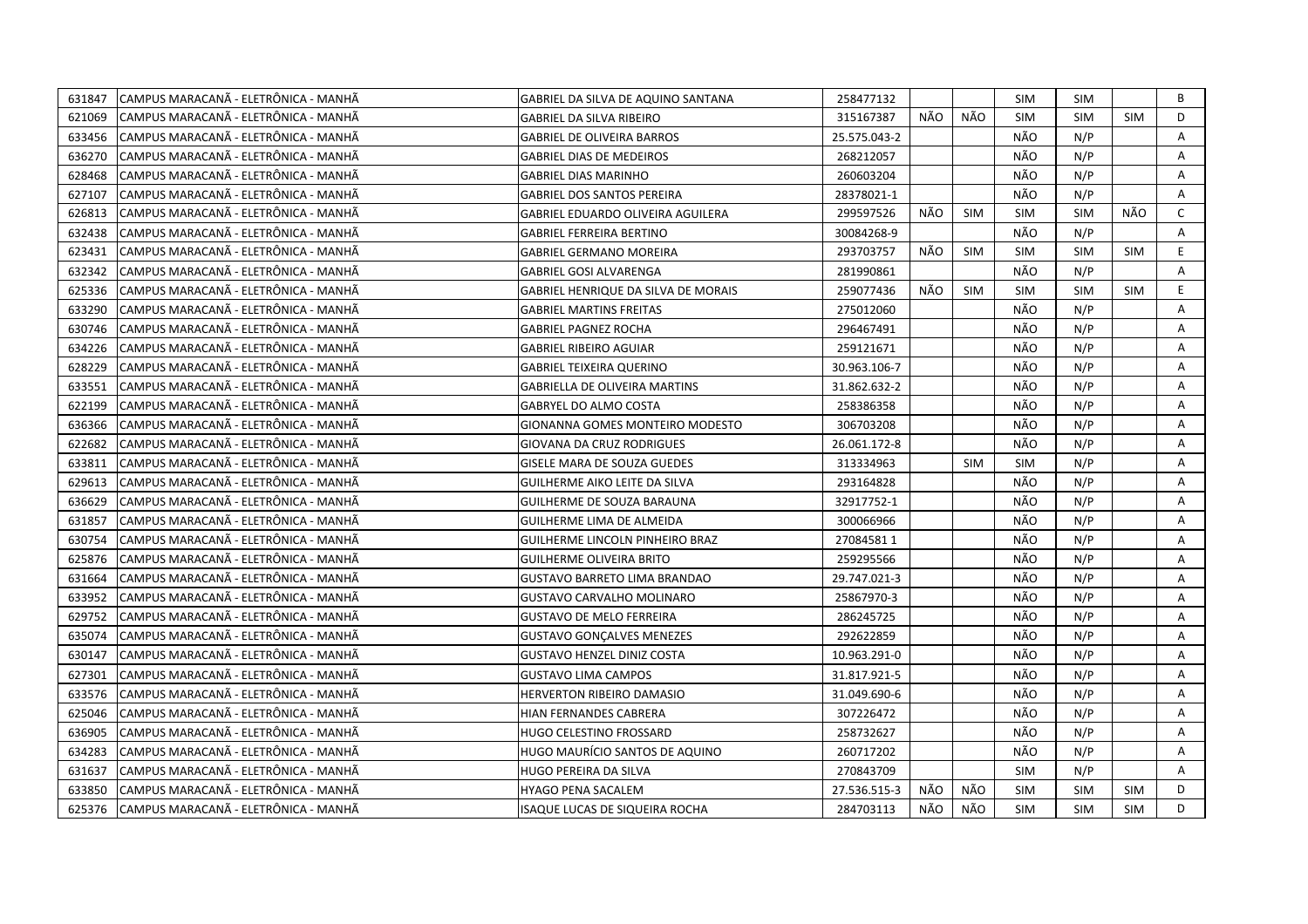| 625109 | CAMPUS MARACANÃ - ELETRÔNICA - MANHÃ | ISRAEL NIKOLAS BARBOSA DE MIRANDA          | 26.061.509-1 | NÃO        | <b>SIM</b> | SIM        | <b>SIM</b> | SIM        | E.           |
|--------|--------------------------------------|--------------------------------------------|--------------|------------|------------|------------|------------|------------|--------------|
| 634155 | CAMPUS MARACANÃ - ELETRÔNICA - MANHÃ | JAKELINE BRENDA RAMOS DE BARROS            | 297952434    |            |            | NÃO        | N/P        |            | A            |
| 632560 | CAMPUS MARACANÃ - ELETRÔNICA - MANHÃ | JAMILLE VITAL DE OLIVEIRA                  | 275031318    |            |            | NÃO        | N/P        |            | Α            |
| 628750 | CAMPUS MARACANÃ - ELETRÔNICA - MANHÃ | JEAN CARLOS NUNES BARBOSA                  | 325776367    | NÃO        | NÃO        | NÃO        | <b>SIM</b> | <b>SIM</b> | Α            |
| 622168 | CAMPUS MARACANÃ - ELETRÔNICA - MANHÃ | <b>JHONATAN SANT'ANNA BRUM</b>             | 8718504      |            |            | NÃO        | N/P        |            | Α            |
| 620553 | CAMPUS MARACANÃ - ELETRÔNICA - MANHÃ | <b>JHULIENE SILVA DO NASCIMENTO</b>        | 306709775    |            |            | NÃO        | N/P        |            | A            |
| 625729 | CAMPUS MARACANÃ - ELETRÔNICA - MANHÃ | JOÃO DE LUNA FIGUEIREDO JUNIOR             | 270767395    |            |            | NÃO        | N/P        |            | Α            |
| 623153 | CAMPUS MARACANÃ - ELETRÔNICA - MANHÃ | JOÃO EDUARDO NASCIMENTO DE BARROS          | 258878180    |            |            | NÃO        | N/P        |            | Α            |
| 635300 | CAMPUS MARACANÃ - ELETRÔNICA - MANHÃ | JOÃO GABRIEL BEZERRA DA SILVA              | 31097240-1   |            |            | NÃO        | N/P        |            | A            |
| 624324 | CAMPUS MARACANÃ - ELETRÔNICA - MANHÃ | JOÃO GABRIEL DE QUEIROZ GARITANO           | 299421388    | NÃO        | <b>SIM</b> | <b>SIM</b> | <b>SIM</b> |            | $\mathsf{C}$ |
| 633381 | CAMPUS MARACANA - ELETRÔNICA - MANHA | JOÃO GABRIEL FARIAS SANTOS                 | 288755937    | NÃO        | <b>SIM</b> | <b>SIM</b> | <b>SIM</b> | <b>SIM</b> | E            |
| 629100 | CAMPUS MARACANÃ - ELETRÔNICA - MANHÃ | JOÃO GABRIEL RODRIGUES DE SOUZA            | 3280019443   |            |            | NÃO        | N/P        |            | Α            |
| 632799 | CAMPUS MARACANÃ - ELETRÔNICA - MANHÃ | JOÃO GUILHERME MOREIRA MARTINS DE SANTANA  | 330266164    |            |            | NÃO        | N/P        |            | A            |
| 633080 | CAMPUS MARACANÃ - ELETRÔNICA - MANHÃ | JOAO GUSTAVO DE OLIVEIRA BATISTA LEAL      | 281262295    | <b>SIM</b> | NÃO        | <b>SIM</b> | <b>SIM</b> | <b>SIM</b> | H            |
| 627358 | CAMPUS MARACANÃ - ELETRÔNICA - MANHÃ | JOÃO HENRIQUE ALVES MENEZES RIBEIRO SIMÕES | 318910684    |            |            | NÃO        | N/P        |            | A            |
| 623249 | CAMPUS MARACANÃ - ELETRÔNICA - MANHÃ | JOÃO HENRY PEÇANHA DA SILVA SIQUEIRA       | 28.265.070-4 |            |            | NÃO        | N/P        |            | Α            |
| 625655 | CAMPUS MARACANÃ - ELETRÔNICA - MANHÃ | JOÃO JORGE VIDAL CUNHA DE FAVA             | 277255626    |            |            | NÃO        | N/P        |            | Α            |
| 625872 | CAMPUS MARACANÃ - ELETRÔNICA - MANHÃ | JOÃO LUIZ SCHIAVINI FILHO                  | 256180191    |            |            | NÃO        | N/P        |            | Α            |
| 635079 | CAMPUS MARACANÃ - ELETRÔNICA - MANHÃ | JOÃO MARCELO LOPES TEIXEIRA DA COSTA       | 27.095.991-9 |            |            | NÃO        | N/P        |            | A            |
| 635643 | CAMPUS MARACANÃ - ELETRÔNICA - MANHÃ | JOÃO MARCELO PEREIRA DUTRA                 | 8542678      |            |            | NÃO        | N/P        |            | A            |
| 635446 | CAMPUS MARACANÃ - ELETRÔNICA - MANHÃ | JOÃO MARCOS VASCONCELLOS VIANA             | 258465566    |            |            | NÃO        | N/P        |            | Α            |
| 630065 | CAMPUS MARACANÃ - ELETRÔNICA - MANHÃ | JOÃO PEDRO BRITO SOBRAL                    | 26507066-4   |            |            | NÃO        | N/P        |            | A            |
| 633742 | CAMPUS MARACANÃ - ELETRÔNICA - MANHÃ | JOÃO PEDRO COELHO BARCELLOS                | 27.503.490-8 |            |            | NÃO        | N/P        |            | A            |
| 634214 | CAMPUS MARACANA - ELETRÔNICA - MANHÀ | JOÃO PEDRO DE SANTANA RAMOS                | 313535312    |            |            | NÃO        | N/P        |            | A            |
| 620251 | CAMPUS MARACANÃ - ELETRÔNICA - MANHÃ | JOÃO PEDRO DOS ANJOS BANDEIRA              | 338984826    |            |            | NÃO        | N/P        |            | A            |
| 631832 | CAMPUS MARACANA - ELETRÔNICA - MANHA | IOÃO PEDRO DOS SANTOS GAMA                 | 31.128.661-1 |            |            | NÃO        | N/P        |            | A            |
| 629272 | CAMPUS MARACANÃ - ELETRÔNICA - MANHÃ | IOÃO PEDRO GUIMARÃES DE OLIVEIRA           | 320148489    |            |            | NÃO        | N/P        |            | A            |
| 635289 | CAMPUS MARACANÃ - ELETRÔNICA - MANHÃ | JOÃO PEDRO NOBREGA DE QUEIROZ              | 25.953.576-3 |            |            | NÃO        | N/P        |            | A            |
| 628204 | CAMPUS MARACANÃ - ELETRÔNICA - MANHÃ | JOAO PEDRO NOVAES KHAZRIK                  | 258558378    |            |            | NÃO        | N/P        |            | Α            |
| 636189 | CAMPUS MARACANÃ - ELETRÔNICA - MANHÃ | JOÃO PEDRO PAULINO GENTIL                  | 25.852.465-1 |            |            | NÃO        | N/P        |            | Α            |
| 621780 | CAMPUS MARACANÃ - ELETRÔNICA - MANHÃ | JOÃO PEDRO ROSA DOS SANTOS                 | 322988486    |            |            | NÃO        | N/P        |            | Α            |
| 630927 | CAMPUS MARACANÃ - ELETRÔNICA - MANHÃ | JOÃO VICTOR ARAUJO DOS SANTOS LEITE        | 320609720    |            |            | NÃO        | N/P        |            | Α            |
| 634652 | CAMPUS MARACANÃ - ELETRÔNICA - MANHÃ | JOÃO VICTOR CHAGAS DINIZ                   | 277241980    |            |            | NÃO        | N/P        |            | Α            |
| 620944 | CAMPUS MARACANÃ - ELETRÔNICA - MANHÃ | JOÃO VICTOR DA SILVA ROSA                  | 258758606    |            |            | NÃO        | N/P        |            | Α            |
| 632119 | CAMPUS MARACANÃ - ELETRÔNICA - MANHÃ | JOÃO VICTOR DE FRANÇA NASCIMENTO           | 30766793-1   |            |            | NÃO        | N/P        |            | A            |
| 631080 | CAMPUS MARACANÃ - ELETRÔNICA - MANHÃ | JOÃO VICTOR GAMA ESTEVES                   | 301000980    |            |            | NÃO        | N/P        |            | A            |
| 620719 | CAMPUS MARACANÃ - ELETRÔNICA - MANHÃ | JOÄO VICTOR LEANDRO MARTINS DA ROCHA       | 313630444    | NÃO        | NÃO        | <b>SIM</b> | <b>SIM</b> | <b>SIM</b> | D            |
| 632986 | CAMPUS MARACANÃ - ELETRÔNICA - MANHÃ | JOAO VICTOR NUNES RIBEIRO                  | 327735015    |            |            | NÃO        | N/P        |            | A            |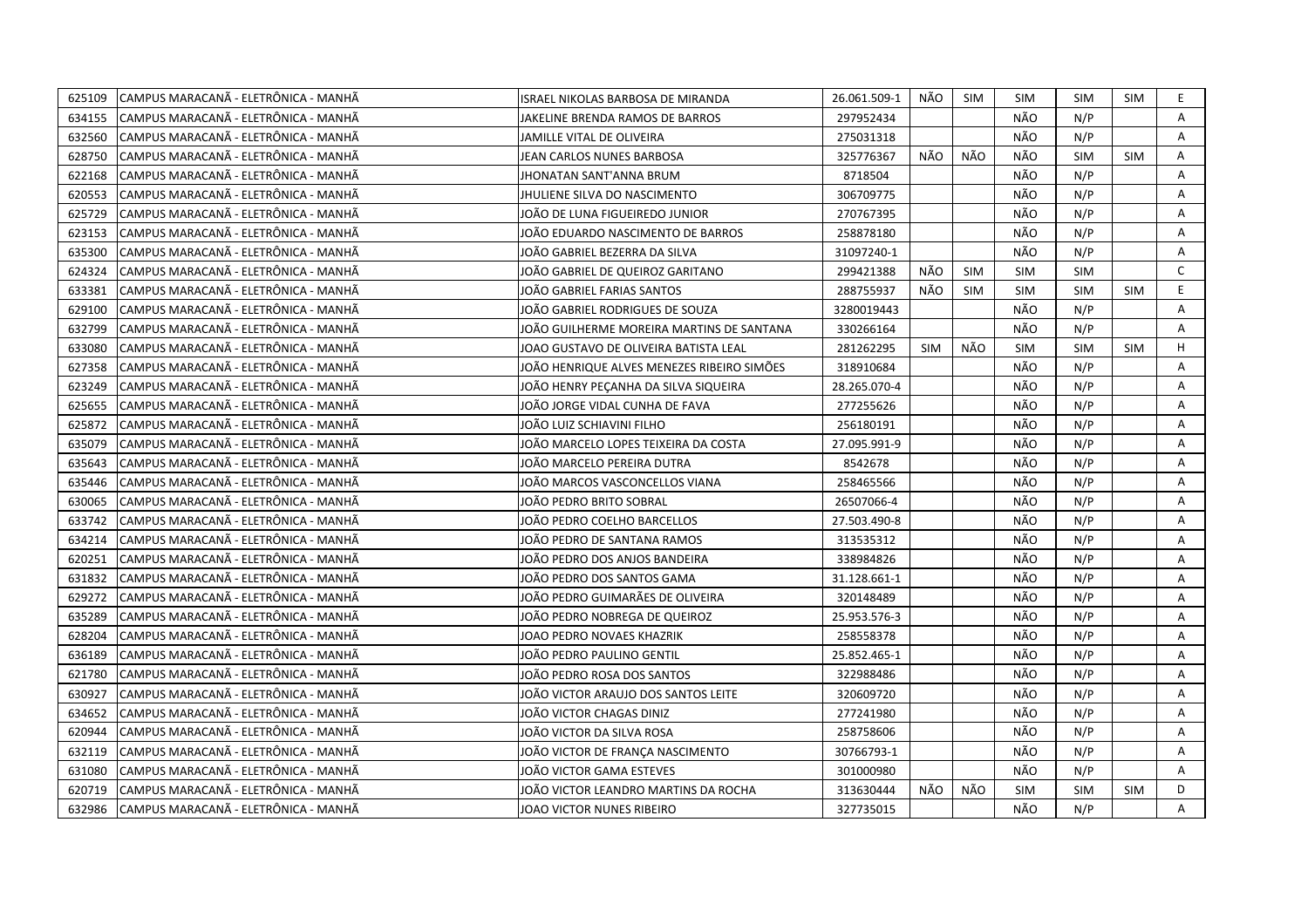| 634814 | CAMPUS MARACANÃ - ELETRÔNICA - MANHÃ | JOÃO VICTOR RODRIGUES SACRAMENTO        | 283709749    |            |            | NÃO        | N/P        |            | Α            |
|--------|--------------------------------------|-----------------------------------------|--------------|------------|------------|------------|------------|------------|--------------|
| 623270 | CAMPUS MARACANÃ - ELETRÔNICA - MANHÃ | JOÃO VICTOR TAVARES FRÓES               | 30341038-5   |            |            | NÃO        | N/P        |            | A            |
| 621968 | CAMPUS MARACANÃ - ELETRÔNICA - MANHÃ | JOÃO VITOR DA SILVA TAVARES             | 863859-4     |            |            | NÃO        | N/P        |            | A            |
| 628792 | CAMPUS MARACANÃ - ELETRÔNICA - MANHÃ | JOAO VITOR DE ALMEIDA QUEIROZ           | 258622869    |            |            | NÃO        | N/P        |            | Α            |
| 634064 | CAMPUS MARACANA - ELETRÔNICA - MANHA | JOÃO VITOR LINO DE OLIVEIRA             | 333338366    |            |            | NÃO        | N/P        |            | A            |
| 626510 | CAMPUS MARACANÃ - ELETRÔNICA - MANHÃ | JOÃO VITOR MOURA DA CUNHA CORDEIRO      | 260854518    |            |            | NÃO        | N/P        |            | Α            |
| 635679 | CAMPUS MARACANÃ - ELETRÔNICA - MANHÃ | JOÃO VITOR OLIVEIRA DA SILVA            | 323581736    |            |            | NÃO        | N/P        |            | Α            |
| 623288 | CAMPUS MARACANÃ - ELETRÔNICA - MANHÃ | JONAS DE OLIVEIRA DA SILVA              | 245315114    | NÃO        | <b>SIM</b> | <b>SIM</b> | <b>SIM</b> | <b>SIM</b> | E.           |
| 621582 | CAMPUS MARACANÃ - ELETRÔNICA - MANHÃ | JORGE ALBERTO ESTRELLA DOS SANTOS FILHO | 31.351.732-8 |            |            | NÃO        | N/P        |            | A            |
| 633005 | CAMPUS MARACANA - ELETRÔNICA - MANHA | JORGE MARCELO PISSARRA FRANCESCHETI     | 258927094    |            |            | NÃO        | N/P        |            | A            |
| 636973 | CAMPUS MARACANÃ - ELETRÔNICA - MANHÃ | JORGE VINÍCIUS LISBOA CRUZ              | 256950304    |            |            | NÃO        | N/P        |            | A            |
| 636948 | CAMPUS MARACANÃ - ELETRÔNICA - MANHÃ | JOSE ANTONIO PRADO DE JESUS             | 30 953 509 4 | NÃO        | <b>SIM</b> | <b>SIM</b> | <b>SIM</b> | NÃO        | $\mathsf{C}$ |
| 634388 | CAMPUS MARACANÃ - ELETRÔNICA - MANHÃ | JUAN MATHEUS COUTINHO MALAFAIA          | 331790683    |            |            | NÃO        | N/P        |            | A            |
| 631163 | CAMPUS MARACANÃ - ELETRÔNICA - MANHÃ | JUAN MUNIZ DE SOUZA                     | 277592671    |            |            | NÃO        | N/P        |            | Α            |
| 633979 | CAMPUS MARACANÃ - ELETRÔNICA - MANHÃ | <b>JUAN SOARES OLIVEIRA</b>             | 304720170    |            |            | NÃO        | N/P        |            | Α            |
| 629686 | CAMPUS MARACANÃ - ELETRÔNICA - MANHÃ | JÚLIA BAHIA DANTAS                      | 304611197    |            |            | NÃO        | N/P        |            | A            |
| 632767 | CAMPUS MARACANÃ - ELETRÔNICA - MANHÃ | JULIA COSTA CONCEIÇÃO                   | 258466135    |            |            | NÃO        | N/P        |            | A            |
| 632299 | CAMPUS MARACANÃ - ELETRÔNICA - MANHÃ | JULIA DE ANDRADE GALANTINI              | 337035570    |            |            | NÃO        | N/P        |            | A            |
| 623194 | CAMPUS MARACANÃ - ELETRÔNICA - MANHÃ | JULIA DE LIMA RANGEL                    | 258847417    |            |            | NÃO        | N/P        |            | A            |
| 630457 | CAMPUS MARACANÃ - ELETRÔNICA - MANHÃ | JÚLIA DE MORAES PEREIRA                 | 298423187    |            |            | NÃO        | N/P        |            | Α            |
| 632586 | CAMPUS MARACANÃ - ELETRÔNICA - MANHÃ | JULIA GOMES DE MELO PINTO               | 320005606    |            |            | NÃO        | N/P        |            | A            |
| 636198 | CAMPUS MARACANÃ - ELETRÔNICA - MANHÃ | JULIANA DE FÁTIMA DE ASSIS DA SILVA     | 318178118    |            |            | NÃO        | N/P        |            | A            |
| 624408 | CAMPUS MARACANA - ELETRONICA - MANHA | JULIO SAMUEL DE OLIVEIRA                | 33.707.833-1 |            | NÃO        | <b>SIM</b> | <b>SIM</b> | <b>SIM</b> | D            |
| 624692 | CAMPUS MARACANÃ - ELETRÔNICA - MANHÃ | JULYA SILVA FIGUEIREDO MARIA            | 30.975.540-3 | NÃO        | SIM        | <b>SIM</b> | <b>SIM</b> | <b>SIM</b> | E.           |
| 624617 | CAMPUS MARACANÃ - ELETRÔNICA - MANHÃ | KAIAN DA SILVA BATISTA                  | 276617735    |            |            | NÃO        | N/P        |            | Α            |
| 624404 | CAMPUS MARACANÃ - ELETRÔNICA - MANHÃ | KAIKE NASCIMENTO FERREIRA SOUTO         | 315143784    |            |            | NÃO        | N/P        |            | A            |
| 624006 | CAMPUS MARACANÃ - ELETRÔNICA - MANHÃ | KAIKERAIMUNDO DA SILVIA                 | 258594704    | NÃO        | NÃO        | <b>SIM</b> | <b>SIM</b> |            | B            |
| 629828 | CAMPUS MARACANÃ - ELETRÔNICA - MANHÃ | KAIO FELIPE CRISTO TORRES               | 258867084    |            |            | NÃO        | N/P        |            | Α            |
| 622699 | CAMPUS MARACANÃ - ELETRÔNICA - MANHÃ | KAIQUE BARROS TEIXEIRA                  | 329815666    |            |            | NÃO        | N/P        |            | A            |
| 620375 | CAMPUS MARACANÃ - ELETRÔNICA - MANHÃ | KAIQUE SUHETT DA SILVA RIBEIRO          | 286140108    |            |            | NÃO        | N/P        |            | Α            |
| 627495 | CAMPUS MARACANÃ - ELETRÔNICA - MANHÃ | KARINE REZENDE PEREIRA DOS SANTOS       | 340591387    |            |            | <b>SIM</b> | N/P        |            | A            |
| 633097 | CAMPUS MARACANÃ - ELETRÔNICA - MANHÃ | KAUÃ DA SILVA OLIVEIRA                  | 339528614    | <b>SIM</b> | NÃO        | <b>SIM</b> | SIM        | NÃO        | F.           |
| 627223 | CAMPUS MARACANÃ - ELETRÔNICA - MANHÃ | KAUÃ SALES SOUZA                        | 332799139    |            | <b>SIM</b> | <b>SIM</b> | <b>SIM</b> | <b>SIM</b> | E            |
| 631595 | CAMPUS MARACANÃ - ELETRÔNICA - MANHÃ | KAYKE CEZAR VENCESLAU CALAZANS          | 319798377    |            |            | NÃO        | N/P        |            | A            |
| 629282 | CAMPUS MARACANÃ - ELETRÔNICA - MANHÃ | KAYKE FELIPE MENEZES DA SILVA           | 294148499    |            |            | NÃO        | N/P        |            | A            |
| 622705 | CAMPUS MARACANÃ - ELETRÔNICA - MANHÃ | KAYKY LUCAS SILVA RODRIGUES             | 276545530    |            |            | NÃO        | N/P        |            | Α            |
| 630021 | CAMPUS MARACANÃ - ELETRÔNICA - MANHÃ | KAYO BORBOREMA NASCIMENTO               | 313753360    |            |            | NÃO        | N/P        |            | Α            |
| 620271 | CAMPUS MARACANÃ - ELETRÔNICA - MANHÃ | KELVIN DE SOUZA VIANA                   | 299258913    |            |            | NÃO        | N/P        |            | A            |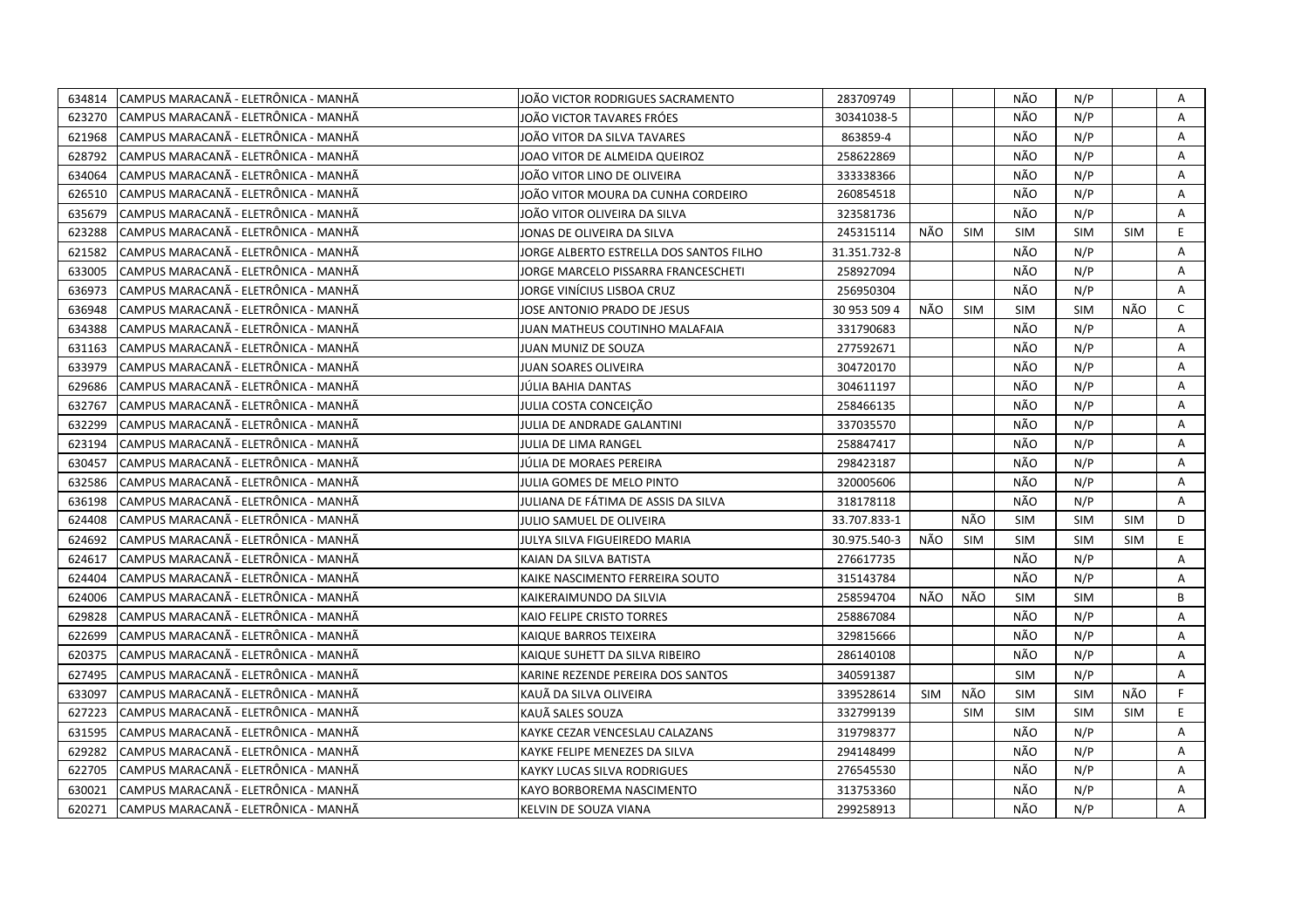| 634291 | CAMPUS MARACANÃ - ELETRÔNICA - MANHÃ  | KIAN GOMES FONSECA PEDRO                | 280886664    |     |            | NÃO        | N/P        |            | Α            |
|--------|---------------------------------------|-----------------------------------------|--------------|-----|------------|------------|------------|------------|--------------|
| 633992 | lCAMPUS MARACANÃ - ELETRÔNICA - MANHÃ | LARA LEITE GOMES                        | 31990262-3   |     |            | NÃO        | N/P        |            | A            |
| 630599 | CAMPUS MARACANÃ - ELETRÔNICA - MANHÃ  | LAURA MARIA DE ASSIS BARRETO PINTO      | 25867976-0   |     |            | NÃO        | N/P        |            | Α            |
| 628247 | ICAMPUS MARACANÃ - ELETRÔNICA - MANHÃ | LÁZARO JOSUÉ REIS DO ROSARIO SILVA      | 25.932.229-5 | NÃO | <b>SIM</b> | <b>SIM</b> | <b>SIM</b> | NÃO        | C            |
| 630003 | CAMPUS MARACANÃ - ELETRÔNICA - MANHÃ  | LEONAN GUSTAVO ALMEIDA DO NASCIMENTO    | 17265000714  |     |            | NÃO        | N/P        |            | Α            |
| 627801 | CAMPUS MARACANÃ - ELETRÔNICA - MANHÃ  | LEONARDO DA SILVA XIMENES               | 25.838.560-8 |     |            | NÃO        | N/P        |            | A            |
| 634803 | CAMPUS MARACANÃ - ELETRÔNICA - MANHÃ  | LEONARDO DE OLIVEIRA PASSOS             | 258636695    |     |            | NÃO        | N/P        |            | A            |
| 633139 | CAMPUS MARACANÃ - ELETRÔNICA - MANHÃ  | LETÍCIA DE SOUZA CANELLAS               | 275624179    |     |            | NÃO        | N/P        |            | Α            |
| 626052 | CAMPUS MARACANÃ - ELETRÔNICA - MANHÃ  | LETÍCIA REGINA PEREIRA SILVA DOS SANTOS | 291780542    | NÃO | <b>SIM</b> | <b>SIM</b> | <b>SIM</b> | <b>SIM</b> | E.           |
| 632733 | CAMPUS MARACANÃ - ELETRÔNICA - MANHÃ  | LETÍCIA VIEIRA DE ANDRADE               | 304761679    |     |            | NÃO        | N/P        |            | A            |
| 626002 | CAMPUS MARACANÃ - ELETRÔNICA - MANHÃ  | LEVIR FERNANDES BORGES DA SILVA         | 301913513    | NÃO | <b>SIM</b> | SIM        | <b>SIM</b> | <b>SIM</b> | E            |
| 632492 | CAMPUS MARACANÃ - ELETRÔNICA - MANHÃ  | LIONEL NICHOLAS SANTOS DE ARAUJO        | 32151540-5   |     |            | <b>SIM</b> | N/P        |            | Α            |
| 636876 | CAMPUS MARACANÃ - ELETRÔNICA - MANHÃ  | LIVIA MOURA ALMEIDA E SILVA             |              |     |            | NÃO        | N/P        |            | A            |
| 633544 | CAMPUS MARACANÃ - ELETRÔNICA - MANHÃ  | LORENA FERREIRA DE AZEVEDO              | 275712412    |     |            | NÃO        | N/P        |            | Α            |
| 629952 | ICAMPUS MARACANÃ - ELETRÔNICA - MANHÃ | LORENZO SILVA DA TORRE                  | 260855630    |     |            | NÃO        | N/P        |            | A            |
| 626762 | ICAMPUS MARACANÃ - ELETRÔNICA - MANHÃ | LUAN NORONHA DE CASTRO E SILVA          | 265063487    | NÃO | <b>SIM</b> | <b>SIM</b> | <b>SIM</b> | NÃO        | $\mathsf{C}$ |
| 624113 | CAMPUS MARACANÃ - ELETRÔNICA - MANHÃ  | LUCAS EDSON DAMAZIO LIMA                | 299797605    |     |            | NÃO        | N/P        |            | A            |
| 623252 | CAMPUS MARACANÃ - ELETRÔNICA - MANHÃ  | LUCAS GABRYEL DE SOUZA SANTOS           | 258441781    | NÃO | <b>SIM</b> | <b>SIM</b> | <b>SIM</b> | <b>SIM</b> | E            |
| 631553 | CAMPUS MARACANÃ - ELETRÔNICA - MANHÃ  | LUCAS GUILHERME PRADO PEREIRA           | MG-16640231  | NÃO | <b>SIM</b> | <b>SIM</b> | <b>SIM</b> | <b>SIM</b> | E.           |
| 628404 | CAMPUS MARACANÃ - ELETRÔNICA - MANHÃ  | LUCAS JOSE FERNANDES GONCALVES          | 238341119    |     |            | NÃO        | N/P        |            | A            |
| 636728 | CAMPUS MARACANÃ - ELETRÔNICA - MANHÃ  | LUCAS MATHEUS DE SOUSA REIS SILVA       | 27.377.966-0 |     |            | NÃO        | N/P        |            | Α            |
| 630392 | ICAMPUS MARACANÃ - ELETRÔNICA - MANHÃ | LUCAS MIGUEL BARBOSA LACERDA            | 28.515.491-0 | NÃO | NÃO        | <b>SIM</b> | <b>SIM</b> | <b>SIM</b> | D            |
| 631978 | CAMPUS MARACANÃ - ELETRÔNICA - MANHÃ  | LUCAS NOGUEIRA NUNES                    | 276543915    |     |            | NÃO        | N/P        |            | A            |
| 636391 | ICAMPUS MARACANÃ - ELETRÔNICA - MANHÃ | LUCAS NUNES DE CARVALHO                 | 274737063    |     |            | NÃO        | N/P        |            | A            |
| 625110 | CAMPUS MARACANÃ - ELETRÔNICA - MANHÃ  | LUCAS RODRIGUES SIVA                    | 26.060.467-3 | NÃO | <b>SIM</b> | <b>SIM</b> | <b>SIM</b> | <b>SIM</b> | E.           |
| 621621 | CAMPUS MARACANÃ - ELETRÔNICA - MANHÃ  | LUCAS SANTOS BARBOSA                    | 213742570    | NÃO | <b>SIM</b> | <b>SIM</b> | <b>SIM</b> | <b>SIM</b> | E.           |
| 628590 | CAMPUS MARACANÃ - ELETRÔNICA - MANHÃ  | LUCIANA FERREIRA MEDEIROS               | 258562594    | NÃO | NÃO        | <b>SIM</b> | <b>SIM</b> | <b>SIM</b> | D            |
| 633839 | CAMPUS MARACANÃ - ELETRÔNICA - MANHÃ  | LUIS FERNANDO SARTORIO SOARES RODRIGUES | 265081745    |     |            | NÃO        | N/P        |            | A            |
| 633706 | CAMPUS MARACANÃ - ELETRÔNICA - MANHÃ  | LUIZ ANTÔNIO PELLEGRINO DE MATTOS       | 320541600    |     |            | NÃO        | N/P        |            | A            |
| 631194 | CAMPUS MARACANÃ - ELETRÔNICA - MANHÃ  | LUIZ CARLOS MACHADO FERREIRA            | 25825302-0   |     |            | NÃO        | N/P        |            | Α            |
| 624666 | CAMPUS MARACANÃ - ELETRÔNICA - MANHÃ  | LUIZ EDUARDO MELO LIMA                  | 260610001    | NÃO | NÃO        | <b>SIM</b> | <b>SIM</b> | <b>SIM</b> | D            |
| 631882 | CAMPUS MARACANÃ - ELETRÔNICA - MANHÃ  | LUIZ FELIPE DE SOUZA AMERICO            | 280779315    |     |            | NÃO        | N/P        |            | Α            |
| 626202 | CAMPUS MARACANÃ - ELETRÔNICA - MANHÃ  | LUIZ GUILHERME ARAÚJO MARTINS           | 33262280-2   |     |            | NÃO        | N/P        |            | Α            |
| 634603 | CAMPUS MARACANÃ - ELETRÔNICA - MANHÃ  | LUIZ GUILHERME MANHÃES TEIXEIRA         | 321380198    |     |            | NÃO        | N/P        |            | Α            |
| 627648 | CAMPUS MARACANÃ - ELETRÔNICA - MANHÃ  | LUIZ RIBEIRO ALVES                      | 29391545     |     |            | NÃO        | N/P        |            | A            |
| 623031 | CAMPUS MARACANÃ - ELETRÔNICA - MANHÃ  | LUMA CABRAL NUNES GOMES                 | 290101591    | NÃO | NÃO        | <b>SIM</b> | <b>SIM</b> | <b>SIM</b> | D            |
| 622489 | CAMPUS MARACANÃ - ELETRÔNICA - MANHÃ  | <b>MAICON LEANDRO DE OLIVEIRA</b>       | 301418851    |     |            | NÃO        | N/P        |            | A            |
| 625502 | CAMPUS MARACANÃ - ELETRÔNICA - MANHÃ  | <b>MARCELA MORAES RAMOS ALVES</b>       | 594934       |     |            | NÃO        | N/P        |            | A            |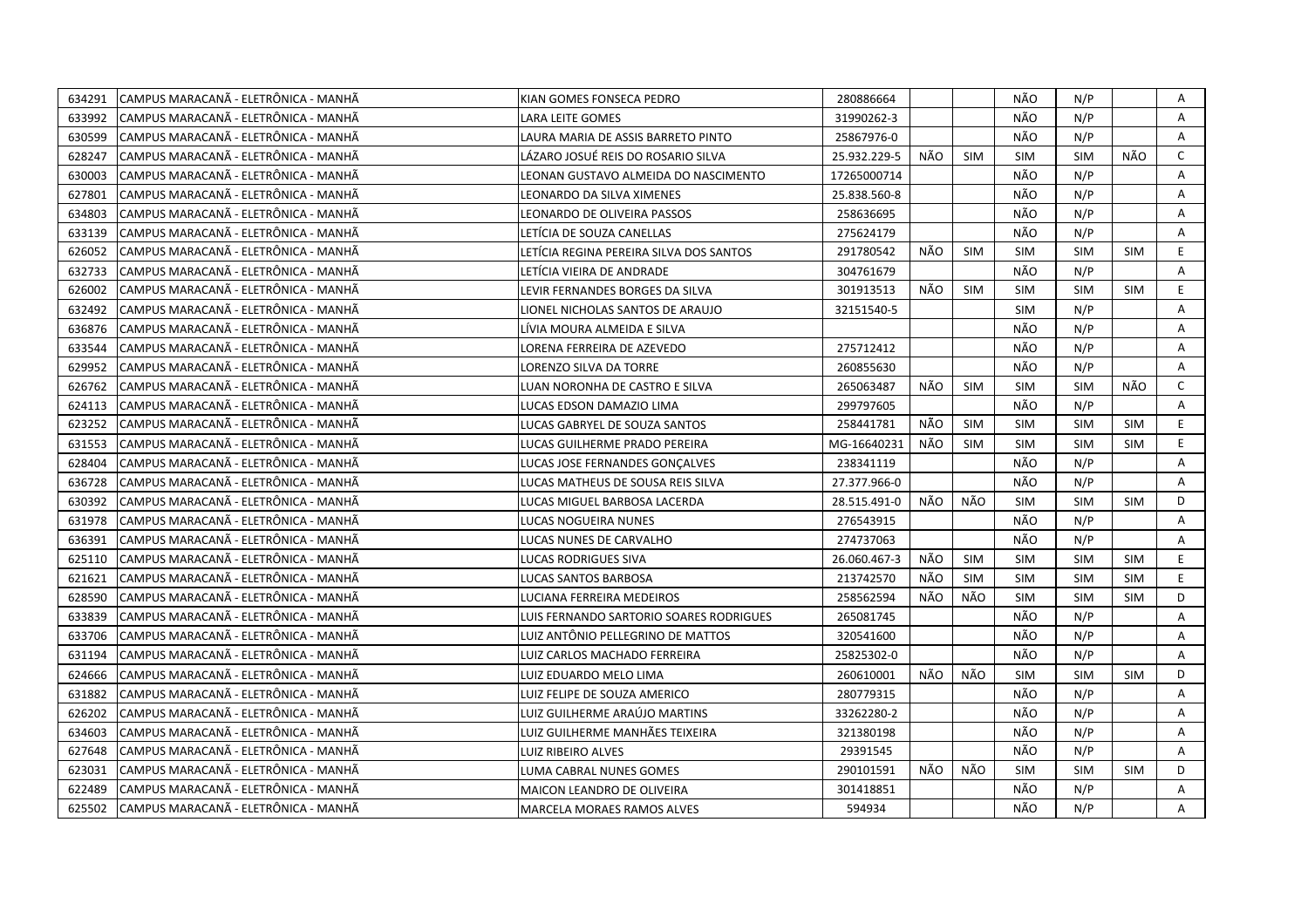| 626595 | CAMPUS MARACANÃ - ELETRÔNICA - MANHÃ  | MARCELO CALMON PEREIRA PIMENTA                 | 258667450    |     |            | NÃO        | N/P        |            | Α            |
|--------|---------------------------------------|------------------------------------------------|--------------|-----|------------|------------|------------|------------|--------------|
| 632792 | CAMPUS MARACANÃ - ELETRÔNICA - MANHÃ  | MARCELO DOS REIS MOREIRA FILHO                 | 327881041    |     |            | NÃO        | N/P        |            | A            |
| 622345 | CAMPUS MARACANÃ - ELETRÔNICA - MANHÃ  | MÁRCIO DE ALMEIDA AZEVEDO                      | 24.898.268-8 |     |            | NÃO        | N/P        |            | Α            |
| 632838 | ICAMPUS MARACANÃ - ELETRÔNICA - MANHÃ | MÁRCIO MARLEY DE SOUZA WANDERLEY               | 314024886    |     |            | NÃO        | N/P        |            | Α            |
| 630332 | CAMPUS MARACANÃ - ELETRÔNICA - MANHÃ  | MARCOS ANTÔNIO SOARES JÚNIOR                   | 28.208.623-0 |     |            | NÃO        | N/P        |            | Α            |
| 636897 | CAMPUS MARACANÃ - ELETRÔNICA - MANHÃ  | <b>MARCUS VINICIUS GOMES DE MATOS</b>          | 260937602    |     |            | NÃO        | N/P        |            | A            |
| 622534 | CAMPUS MARACANÃ - ELETRÔNICA - MANHÃ  | MARIA CLARA VIANA DE AMARAL                    | 306629288    | NÃO | NÃO        | <b>SIM</b> | SIM        | <b>SIM</b> | D            |
| 624123 | CAMPUS MARACANÃ - ELETRÔNICA - MANHÃ  | MARIA EDUARDA DE CARVALHO                      | 312351893    |     |            | NÃO        | N/P        |            | A            |
| 624608 | CAMPUS MARACANÃ - ELETRÔNICA - MANHÃ  | MARIA EDUARDA SANTOS LOPES                     | 324567411    |     |            | NÃO        | N/P        |            | A            |
| 621943 | CAMPUS MARACANÃ - ELETRÔNICA - MANHÃ  | MARIA EDUARDA SOUZA SANTOS                     | 26101093-8   |     |            | NÃO        | N/P        |            | A            |
| 632485 | CAMPUS MARACANÃ - ELETRÔNICA - MANHÃ  | MARIA LUIZA LAINO DOS SANTOS                   | 260771654    |     |            | NÃO        | N/P        |            | A            |
| 625261 | CAMPUS MARACANA - ELETRÔNICA - MANHA  | MARIA VITÓRIA OLIVEIRA CANDIDO                 | 330236720    |     | <b>SIM</b> | <b>SIM</b> | SIM        | <b>SIM</b> | E.           |
| 633578 | CAMPUS MARACANÃ - ELETRÔNICA - MANHÃ  | MARIANA TEIXEIRA DO NASCIMENTO DA ENCARNAÇÃO   | 21490681     |     |            | NÃO        | N/P        |            | Α            |
| 634687 | CAMPUS MARACANÃ - ELETRÔNICA - MANHÃ  | MARINA BALBINO MARTINS                         | 26.067.048-4 |     |            | NÃO        | N/P        |            | Α            |
| 632722 | CAMPUS MARACANÃ - ELETRÔNICA - MANHÃ  | MARINA GOMES SILVA DE MELLO                    | 8497427      |     |            | NÃO        | N/P        |            | A            |
| 632231 | CAMPUS MARACANÃ - ELETRÔNICA - MANHÃ  | MARWIN QUITO PARETO DE MORAES                  | 258741867    |     |            | NÃO        | N/P        |            | Α            |
| 629312 | CAMPUS MARACANÃ - ELETRÔNICA - MANHÃ  | MATEUS AZEVEDO HENNINGTON                      | 26464176-2   |     |            | NÃO        | N/P        |            | A            |
| 635166 | CAMPUS MARACANÃ - ELETRÔNICA - MANHÃ  | MATEUS CATHOUD DO AMARAL PAES                  | 258429976    |     |            | NÃO        | N/P        |            | A            |
| 635208 | CAMPUS MARACANÃ - ELETRÔNICA - MANHÃ  | MATEUS NUNES ALCANTARA ACCIOLI DE VASCONCELLOS | 309762946    | NÃO | <b>SIM</b> | <b>SIM</b> | <b>SIM</b> | <b>SIM</b> | E.           |
| 632779 | CAMPUS MARACANÃ - ELETRÔNICA - MANHÃ  | MATHEUS AUGUSTO DE ALCANTARA                   | 258444876    |     |            | NÃO        | N/P        |            | A            |
| 624021 | CAMPUS MARACANÃ - ELETRÔNICA - MANHÃ  | MATHEUS FURTADO DE MELO ALVES                  | 282640838    |     |            | NÃO        | N/P        |            | A            |
| 634783 | CAMPUS MARACANÃ - ELETRÔNICA - MANHÃ  | MATHEUS GABRIEL CORDEIRO BENEVENUTI            | 24.566.279-6 |     |            | NÃO        | N/P        |            | A            |
| 624223 | CAMPUS MARACANÃ - ELETRÔNICA - MANHÃ  | MATHEUS KRYSGMAN SULZ DE OLIVEIRA              | 314875188    |     | NÃO        | <b>SIM</b> | <b>SIM</b> | <b>SIM</b> | D            |
| 628642 | CAMPUS MARACANÃ - ELETRÔNICA - MANHÃ  | MATHEUS MANHAES MAGALHAES                      | 300655396    | NÃO | <b>SIM</b> | <b>SIM</b> | <b>SIM</b> | NÃO        | $\mathsf{C}$ |
| 633256 | CAMPUS MARACANA - ELETRÔNICA - MANHÀ  | MATHEUS MENDES DE MAGALHÃES                    | 294545389    |     |            | NÃO        | N/P        |            | A            |
| 631012 | CAMPUS MARACANA - ELETRÔNICA - MANHA  | MATHEUS PASSOS CORREIA DE SIQUEIRA             | 258573898    |     |            | NÃO        | N/P        |            | Α            |
| 623274 | CAMPUS MARACANA - ELETRÔNICA - MANHA  | MATHEUS PEREIRA PONTES                         | 260590419    |     |            | NÃO        | N/P        |            | A            |
| 623567 | CAMPUS MARACANÃ - ELETRÔNICA - MANHÃ  | MATHEUS RODRIGUES LOURENÇO                     | 265070409    |     | NÃfO       | <b>SIM</b> | <b>SIM</b> | <b>SIM</b> | D            |
| 625288 | CAMPUS MARACANÃ - ELETRÔNICA - MANHÃ  | MATHEUS SOUZA VASCONCELOS TORRES               | 296970007    | NÃO | NÃO        | <b>SIM</b> | <b>SIM</b> | <b>SIM</b> | D            |
| 632791 | CAMPUS MARACANÃ - ELETRÔNICA - MANHÃ  | MATHEUS THIAGO DE SOUZA GUIMARÃES              | 342571262    |     |            | NÃO        | N/P        |            | Α            |
| 620449 | CAMPUS MARACANÃ - ELETRÔNICA - MANHÃ  | MAURO WILLIAM                                  | 286896824    |     |            | NÃO        | N/P        |            | A            |
| 631798 | CAMPUS MARACANÃ - ELETRÔNICA - MANHÃ  | MICHEL ANTUNES PEDREIRA                        | 321665291    |     |            | NÃO        | N/P        |            | A            |
| 628122 | CAMPUS MARACANA - ELETRÔNICA - MANHA  | MIGUEL DE FREITAS FERNANDES                    | 260871462    |     |            | NÃO        | N/P        |            | A            |
| 635990 | CAMPUS MARACANÃ - ELETRÔNICA - MANHÃ  | MIGUEL GUSTAVO DE SOUZA GRIJÓ                  | 26077208-2   |     |            | NÃO        | N/P        |            | Α            |
| 625319 | CAMPUS MARACANÃ - ELETRÔNICA - MANHÃ  | MIGUEL LUIS ALVES DE CARVALHO                  | 31533609-9   |     |            | NÃO        | N/P        |            | A            |
| 634169 | CAMPUS MARACANÃ - ELETRÔNICA - MANHÃ  | MIGUEL MONSORES FRANCO                         | 31.997.246-9 | NÃO | NÃO        | <b>SIM</b> | <b>SIM</b> | <b>SIM</b> | D            |
| 630410 | CAMPUS MARACANÃ - ELETRÔNICA - MANHÃ  | MOISES HIROSHI OGAWA AKIAMA                    | 259156685    |     |            | NÃO        | N/P        |            | A            |
| 631955 | CAMPUS MARACANÃ - ELETRÔNICA - MANHÃ  | MURILLO FONTENELE BALTASAR ALBANO              | 259080711    |     |            | NÃO        | N/P        |            | A            |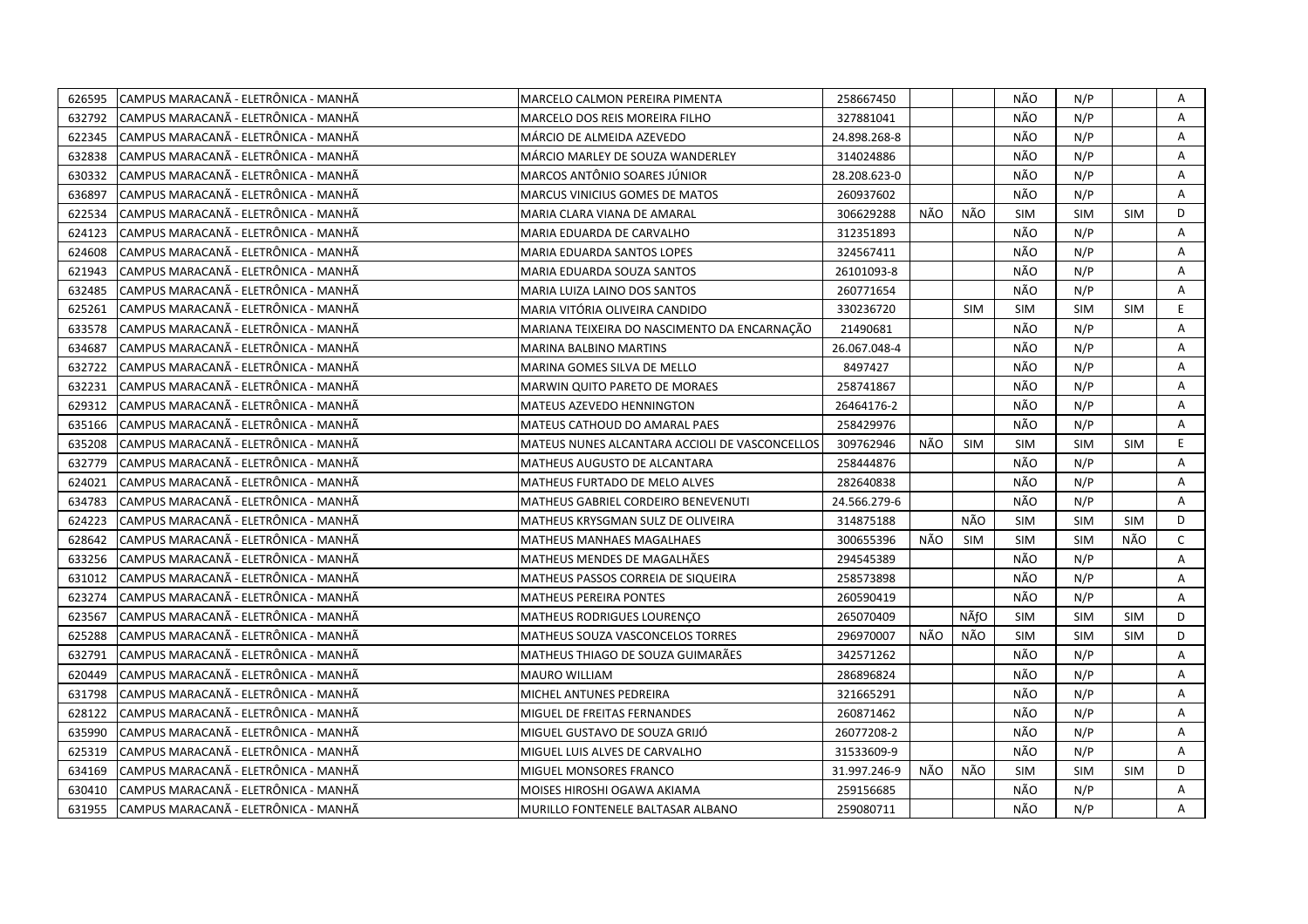| 633733 | CAMPUS MARACANA - ELETRÔNICA - MANHA | NATHÁLIA BEATRIZ REZENDE LIMA              | 311983639    |     |            | NÃO        | N/P        |            | Α  |
|--------|--------------------------------------|--------------------------------------------|--------------|-----|------------|------------|------------|------------|----|
| 631715 | CAMPUS MARACANÃ - ELETRÔNICA - MANHÃ | NELSON FELIPE PEDRO DE ANDRADE             | 276554466    |     |            | NÃO        | N/P        |            | A  |
| 632697 | CAMPUS MARACANÃ - ELETRÔNICA - MANHÃ | NICOLAS ALMEIDA DE ALBUQUERQUE             | 30.602.031-4 | NÃO | NÃO        | <b>SIM</b> | SIM        | NÃO        | B  |
| 631097 | CAMPUS MARACANÃ - ELETRÔNICA - MANHÃ | NICOLAS MATHEUS FABIANO DOS SANTOS         | 260640966    |     |            | NÃO        | N/P        |            | Α  |
| 632616 | CAMPUS MARACANÃ - ELETRÔNICA - MANHÃ | NICOLAS SOUZA MORAIS                       | 209531540    |     |            | NÃO        | N/P        |            | Α  |
| 635563 | CAMPUS MARACANÃ - ELETRÔNICA - MANHÃ | PALOMMA PESSANHA SANTANA DIAS              | 29277734-9   |     |            | NÃO        | N/P        |            | Α  |
| 627494 | CAMPUS MARACANA - ELETRÖNICA - MANHÄ | PATRICK DE PAULA OLIVEIRA                  | 261093546    | NÃO | <b>SIM</b> | <b>SIM</b> | <b>SIM</b> | <b>SIM</b> | E. |
| 625482 | CAMPUS MARACANÃ - ELETRÔNICA - MANHÃ | PATRICK NARCIZO RIBEIRO                    | 33.235.746-6 |     |            | NÃO        | N/P        |            | A  |
| 625611 | CAMPUS MARACANÃ - ELETRÔNICA - MANHÃ | PAULO CESAR CABREIRA SILVEIRA              | 341748812    |     |            | NÃO        | N/P        |            | A  |
| 635492 | CAMPUS MARACANA - ELETRÔNICA - MANHA | PAULO CÉSAR JORGE NETO                     | 330362773    | NÃO | NÃO        | <b>SIM</b> | <b>SIM</b> | NÃO        | B  |
| 635119 | CAMPUS MARACANÃ - ELETRÔNICA - MANHÃ | PAULO VICTOR SILVA VIEGAS                  | 6            |     |            | NÃO        | N/P        |            | Α  |
| 631938 | CAMPUS MARACANÃ - ELETRÔNICA - MANHÃ | PAULO VITOR PIRES SANTOS                   | 307782326    |     |            | NÃO        | N/P        |            | Α  |
| 629953 | CAMPUS MARACANÃ - ELETRÔNICA - MANHÃ | PEDRO AUGUSTO RIBEIRO CARDOSO              | 31.023.632-8 |     |            | NÃO        | N/P        |            | A  |
| 633047 | CAMPUS MARACANÃ - ELETRÔNICA - MANHÃ | PEDRO DE SOUZA E SILVA                     | 29285899-0   |     |            | NÃO        | N/P        |            | A  |
| 632684 | CAMPUS MARACANÃ - ELETRÔNICA - MANHÃ | PEDRO HENRIQUE DUARTE SANTOS               | 258701770    |     |            | NÃO        | N/P        |            | Α  |
| 623069 | CAMPUS MARACANÃ - ELETRÔNICA - MANHÃ | PEDRO HENRIQUE LIMA DE SOUZA DE ALMEIDA    | 331283903    |     |            | <b>SIM</b> | <b>SIM</b> |            | B  |
| 624050 | CAMPUS MARACANÃ - ELETRÔNICA - MANHÃ | PEDRO HENRIQUE MARIS BARATA                | 26.509.483-9 |     |            | NÃO        | N/P        |            | Α  |
| 633598 | CAMPUS MARACANÃ - ELETRÔNICA - MANHÃ | PEDRO HENRIQUE PEREIRA DA FELICIDADE       | 261204309    |     |            | SIM        | N/P        |            | A  |
| 627862 | CAMPUS MARACANÃ - ELETRÔNICA - MANHÃ | PEDRO HENRIQUE RODRIGUES DA SILVA          | 26.060.870-8 |     |            | NÃO        | N/P        |            | A  |
| 624686 | CAMPUS MARACANA - ELETRÔNICA - MANHA | PEDRO HENRIQUE SANTANA DA SILVA            | 260590823    |     | <b>SIM</b> | <b>SIM</b> | <b>SIM</b> | <b>SIM</b> | E. |
| 622771 | CAMPUS MARACANA - ELETRÔNICA - MANHÀ | PEDRO HENRIQUE USZKO VARELLA FERNANDES     | 25827125-3   |     |            | NÃO        | N/P        |            | A  |
| 632399 | CAMPUS MARACANÃ - ELETRÔNICA - MANHÃ | PEDRO LUCAS RODRIGUES LOPES                | 32.766.386-0 |     |            | NÃO        | N/P        |            | A  |
| 629304 | CAMPUS MARACANA - ELETRÔNICA - MANHA | PEDRO MANOEL MOREIRA FERNANDES DE OLIVEIRA | 303273320    |     |            | NÃO        | N/P        |            | A  |
| 629305 | CAMPUS MARACANÃ - ELETRÔNICA - MANHÃ | PEDRO MENEZES DA CUNHA                     | 341209112    |     |            | NÃO        | N/P        |            | A  |
| 633909 | CAMPUS MARACANÃ - ELETRÔNICA - MANHÃ | PEDRO MIGUEL CARDOSO MOREIRA               | 306438409    |     |            | NÃO        | N/P        |            | Α  |
| 628637 | CAMPUS MARACANA - ELETRÔNICA - MANHA | PEDRO TOSHIO DE ALMEIDA TATEKAWA           | 260738794    |     |            | NÃO        | N/P        |            | A  |
| 623573 | CAMPUS MARACANÃ - ELETRÔNICA - MANHÃ | PEDRO VICTOR MOREIRA CARDOSO CASTRO        | 293425369    |     |            | <b>SIM</b> | N/P        |            | A  |
| 622023 | CAMPUS MARACANA - ELETRÔNICA - MANHA | QUEZIA DANIELA ELIAS PONTES                | 312054679    | SIM | <b>SIM</b> | <b>SIM</b> | <b>SIM</b> | <b>SIM</b> |    |
| 634088 | CAMPUS MARACANÃ - ELETRÔNICA - MANHÃ | RAFAEL CORREIA SANTAGUEDA DA CUNHA         | 258563444    |     |            | NÃO        | N/P        |            | A  |
| 632237 | CAMPUS MARACANÃ - ELETRÔNICA - MANHÃ | RAFAEL DO REGO ALMEIDA                     | 26076183-8   |     |            | NÃO        | N/P        |            | A  |
| 633337 | CAMPUS MARACANÃ - ELETRÔNICA - MANHÃ | RAFAEL HENRIQUE DA SILVA                   | 260579370    | NÃO | NÃO        | <b>SIM</b> | SIM        | <b>SIM</b> | D  |
| 626661 | CAMPUS MARACANÃ - ELETRÔNICA - MANHÃ | RAPHAEL ALVES DO NASCIMENTO                | 300208626    |     |            | NÃO        | N/P        |            | A  |
| 634621 | CAMPUS MARACANÃ - ELETRÔNICA - MANHÃ | RAPHAEL COUTO DOS SANTOS DE MATTOS         | 26059707-5   |     |            | NÃO        | N/P        |            | A  |
| 627994 | CAMPUS MARACANA - ELETRÖNICA - MANHÄ | RAYSSA DOS SANTOS RAMOS                    | 259075679    | NÃO | <b>SIM</b> | <b>SIM</b> | <b>SIM</b> | <b>SIM</b> | E. |
| 627557 | CAMPUS MARACANÃ - ELETRÔNICA - MANHÃ | REGINALDO CRUZ SALENE                      | 115252751    | NÃO | <b>SIM</b> | NÃO        | <b>SIM</b> | <b>SIM</b> | Α  |
| 626181 | CAMPUS MARACANÃ - ELETRÔNICA - MANHÃ | REGIS SAMUEL DA SILVA                      | 259077584    |     | <b>SIM</b> | <b>SIM</b> | <b>SIM</b> | <b>SIM</b> | E. |
| 635491 | CAMPUS MARACANÃ - ELETRÔNICA - MANHÃ | <b>RENAN KLING DUTRA</b>                   | 26109813-1   |     |            | NÃO        | N/P        |            | A  |
| 627365 | CAMPUS MARACANÃ - ELETRÔNICA - MANHÃ | RENAN MARCELO DE ARAUJO                    | 272238288    |     |            | NÃO        | N/P        |            | A  |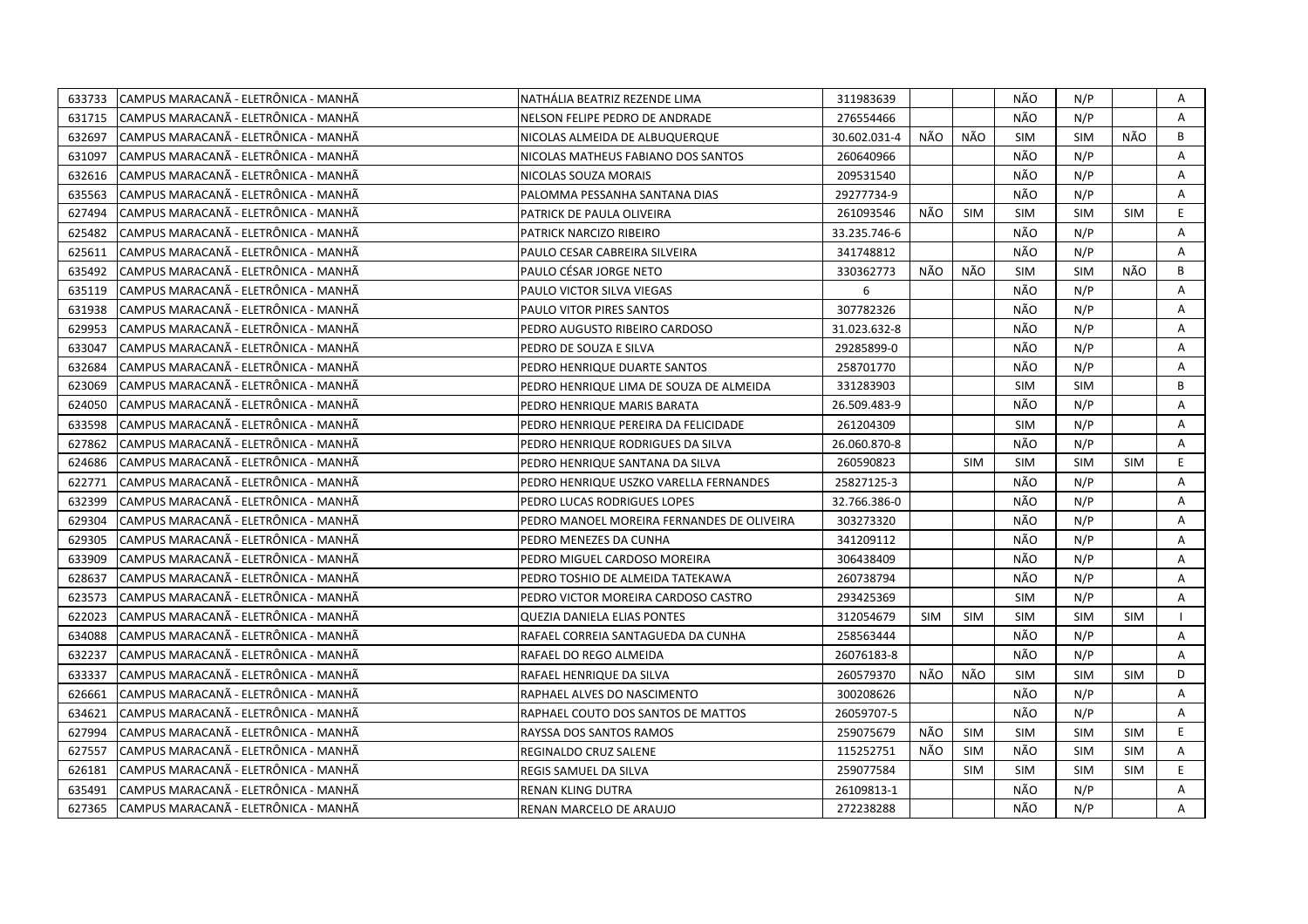| 623294 | CAMPUS MARACANÃ - ELETRÔNICA - MANHÃ | RIAN DA COSTA ALVES                        | 335596953    | NÃO        | NÃO        | <b>SIM</b> | SIM        | <b>SIM</b> | D            |
|--------|--------------------------------------|--------------------------------------------|--------------|------------|------------|------------|------------|------------|--------------|
| 634192 | CAMPUS MARACANÃ - ELETRÔNICA - MANHÃ | RICARDO AUGUSTO DIAS CARVALHO DE SOUZA     | 259323988    |            |            | NÃO        | N/P        |            | A            |
| 622598 | CAMPUS MARACANÃ - ELETRÔNICA - MANHÃ | RICARDO CARVALHO DOS SANTOS JÚNIOR         | 315678474    |            |            | NÃO        | N/P        |            | A            |
| 631747 | CAMPUS MARACANÃ - ELETRÔNICA - MANHÃ | RICARDO GUIDA CALDEIRA SETTE               | 293496071    |            |            | NÃO        | N/P        |            | A            |
| 627078 | CAMPUS MARACANÃ - ELETRÔNICA - MANHÃ | ROBSON DE JESUS JUNIOR                     | 246984074    | <b>SIM</b> | <b>SIM</b> | <b>SIM</b> | <b>SIM</b> | <b>SIM</b> | $\mathbf{I}$ |
| 626556 | CAMPUS MARACANÃ - ELETRÔNICA - MANHÃ | RODRIGO TADEU MORET DA SILVA               | 259415966    |            |            | NÃO        | N/P        |            | Α            |
| 623825 | CAMPUS MARACANA - ELETRÖNICA - MANHÄ | ROMULO FLORENTINO DA SILVA                 | 326600996    |            |            | NÃO        | N/P        |            | Α            |
| 625731 | CAMPUS MARACANÃ - ELETRÔNICA - MANHÃ | RUAN LUCAS SOARES BRAZ                     | 314123449    |            |            | NÃO        | N/P        |            | A            |
| 621926 | CAMPUS MARACANÃ - ELETRÔNICA - MANHÃ | RYAN VICTO DE JESUS LOPES                  | 266139407    | NÃO        | <b>SIM</b> | <b>SIM</b> | <b>SIM</b> | <b>SIM</b> | E            |
| 622661 | CAMPUS MARACANÃ - ELETRÔNICA - MANHÃ | RYKELMY DE SOUSA CARDOSO                   | 258250604    |            |            | <b>SIM</b> | N/P        |            | A            |
| 626667 | CAMPUS MARACANÃ - ELETRÔNICA - MANHÃ | SAMARA RAMOS CARVALHO                      | 326762887    |            |            | NÃO        | N/P        |            | Α            |
| 633688 | CAMPUS MARACANÃ - ELETRÔNICA - MANHÃ | SAMARA SANTIAGO NOGUEIRA PIMENTA           | 26691293-0   |            |            | NÃO        | N/P        |            | Α            |
| 625574 | CAMPUS MARACANÃ - ELETRÔNICA - MANHÃ | SAMARAH PACHECO GÓES DA CRUZ               | 28.943.122-3 |            |            | NÃO        | N/P        |            | Α            |
| 626701 | CAMPUS MARACANA - ELETRÔNICA - MANHA | SAMUEL BIBIANO DA SILVA                    | 26313743-2   | NÃO        | <b>SIM</b> | <b>SIM</b> | <b>SIM</b> | <b>SIM</b> | E            |
| 626017 | CAMPUS MARACANÃ - ELETRÔNICA - MANHÃ | SAMUEL DA SILVA COSTA TELLES               | 258550656    | NÃO        | <b>SIM</b> | <b>SIM</b> | <b>SIM</b> | <b>SIM</b> | E            |
| 633666 | CAMPUS MARACANÃ - ELETRÔNICA - MANHÃ | SAMUEL MANUEL DOS SANTOS GUEDES            | 33.851.602-4 |            |            | NÃO        | N/P        |            | A            |
| 631385 | CAMPUS MARACANÃ - ELETRÔNICA - MANHÃ | SAMUEL RENATO PEREIRA DE SOUZA             | 303196414    |            |            | NÃO        | N/P        |            | A            |
| 633046 | CAMPUS MARACANÃ - ELETRÔNICA - MANHÃ | SAMUEL TEIXEIRA GOMES                      | 30277362-7   |            |            | NÃO        | N/P        |            | A            |
| 626350 | CAMPUS MARACANÃ - ELETRÔNICA - MANHÃ | SARAH DOMINGOS DA SILVA ANDRADE            | 31.384.158-7 | NÃO        | <b>SIM</b> | <b>SIM</b> | <b>SIM</b> | <b>SIM</b> | E            |
| 636234 | CAMPUS MARACANÃ - ELETRÔNICA - MANHÃ | SERGIO LEANDRO DOS SANTOS JÚNIOR           | 26101845-1   |            |            | NÃO        | N/P        |            | A            |
| 625160 | CAMPUS MARACANÃ - ELETRÔNICA - MANHÃ | STHEFANNY MORENO BRAGA DOS SANTOS          | 320818305    |            |            | NÃO        | N/P        |            | A            |
| 635339 | CAMPUS MARACANÃ - ELETRÔNICA - MANHÃ | TAIS DOS SANTOS ARAUJO                     | 296927965    | NÃO        | NÃO        | <b>SIM</b> | <b>SIM</b> | NÃO        | B            |
| 622652 | CAMPUS MARACANÃ - ELETRÔNICA - MANHÃ | TAÍS VITÓRIA DE OLIVEIRA BASTOS            | 286333687    |            |            | NÃO        | N/P        |            | A            |
| 625691 | CAMPUS MARACANÃ - ELETRÔNICA - MANHÃ | THALES OLIVEIRA BASILIO DOS SANTOS         | 292092897    |            |            | NÃO        | N/P        |            | Α            |
| 628487 | CAMPUS MARACANA - ELETRÔNICA - MANHA | THALES OLIVEIRA DE AQUINO PONTUAL          | 308284199    |            |            | NÃO        | N/P        |            | Α            |
| 627821 | CAMPUS MARACANA - ELETRÔNICA - MANHA | THAYANE DOS SANTOS DINIZ                   | 260705488    |            |            | NÃO        | N/P        |            | A            |
| 633838 | CAMPUS MARACANA - ELETRÔNICA - MANHA | THEO DE SOUSA ORLANDO                      | 260766209    | NÃO        | SIM        | <b>SIM</b> | <b>SIM</b> | <b>SIM</b> | E            |
| 631951 | CAMPUS MARACANÃ - ELETRÔNICA - MANHÃ | THIAGO FONTENELE BALTASAR ALBANO           | 259080729    |            |            | NÃO        | N/P        |            | A            |
| 633575 | CAMPUS MARACANÃ - ELETRÔNICA - MANHÃ | THIAGO MARCELLO MENCHINI CALAZANS DE SOUZA | 258955095    |            |            | NÃO        | N/P        |            | Α            |
| 621017 | CAMPUS MARACANA - ELETRÖNICA - MANHÄ | THIAGO OLIVEIRA DE SOUZA                   | 26.288.670-8 | NÃO        | <b>SIM</b> | <b>SIM</b> | <b>SIM</b> | <b>SIM</b> | E.           |
| 634317 | CAMPUS MARACANÃ - ELETRÔNICA - MANHÃ | ULISSES FERREIRA RUBEM DE ARAUJO           | 306742867    |            |            | NÃO        | N/P        |            | A            |
| 628735 | CAMPUS MARACANÃ - ELETRÔNICA - MANHÃ | VICTOR HUGO CARVALHO SILVA SANTOS          | 25.912.153-1 |            |            | NÃO        | N/P        |            | Α            |
| 626284 | CAMPUS MARACANÃ - ELETRÔNICA - MANHÃ | VICTOR HUGO NOGUEIRA COUTO                 | 32725009-8   | NÃO        | SIM        | NÃO        | <b>SIM</b> | <b>SIM</b> | Α            |
| 624963 | CAMPUS MARACANÃ - ELETRÔNICA - MANHÃ | VICTOR HUGO TORRES DA SILVA                | 321075459    | NÃO        | NÃO        | <b>SIM</b> | <b>SIM</b> | NÃO        | B            |
| 627422 | CAMPUS MARACANÃ - ELETRÔNICA - MANHÃ | <b>VICTOR MARTINS GOMES</b>                | 336988134    |            |            | NÃO        | N/P        |            | A            |
| 626861 | CAMPUS MARACANÃ - ELETRÔNICA - MANHÃ | VINÍCIUS ALEXANDRE CORDEIRO DA SILVA       | 30.141.909-9 | NÃO        | SIM        | <b>SIM</b> | <b>SIM</b> | <b>SIM</b> | E.           |
| 624241 | CAMPUS MARACANA - ELETRÖNICA - MANHÄ | VINICIUS CARNEIRO ARAUJO                   | 26.506.553-2 | NÃO        | <b>SIM</b> | <b>SIM</b> | <b>SIM</b> | NÃO        | $\mathsf{C}$ |
| 623638 | CAMPUS MARACANÃ - ELETRÔNICA - MANHÃ | VINÍCIUS FREIJANES GIRIO                   | 313064214    |            |            | NÃO        | N/P        |            | A            |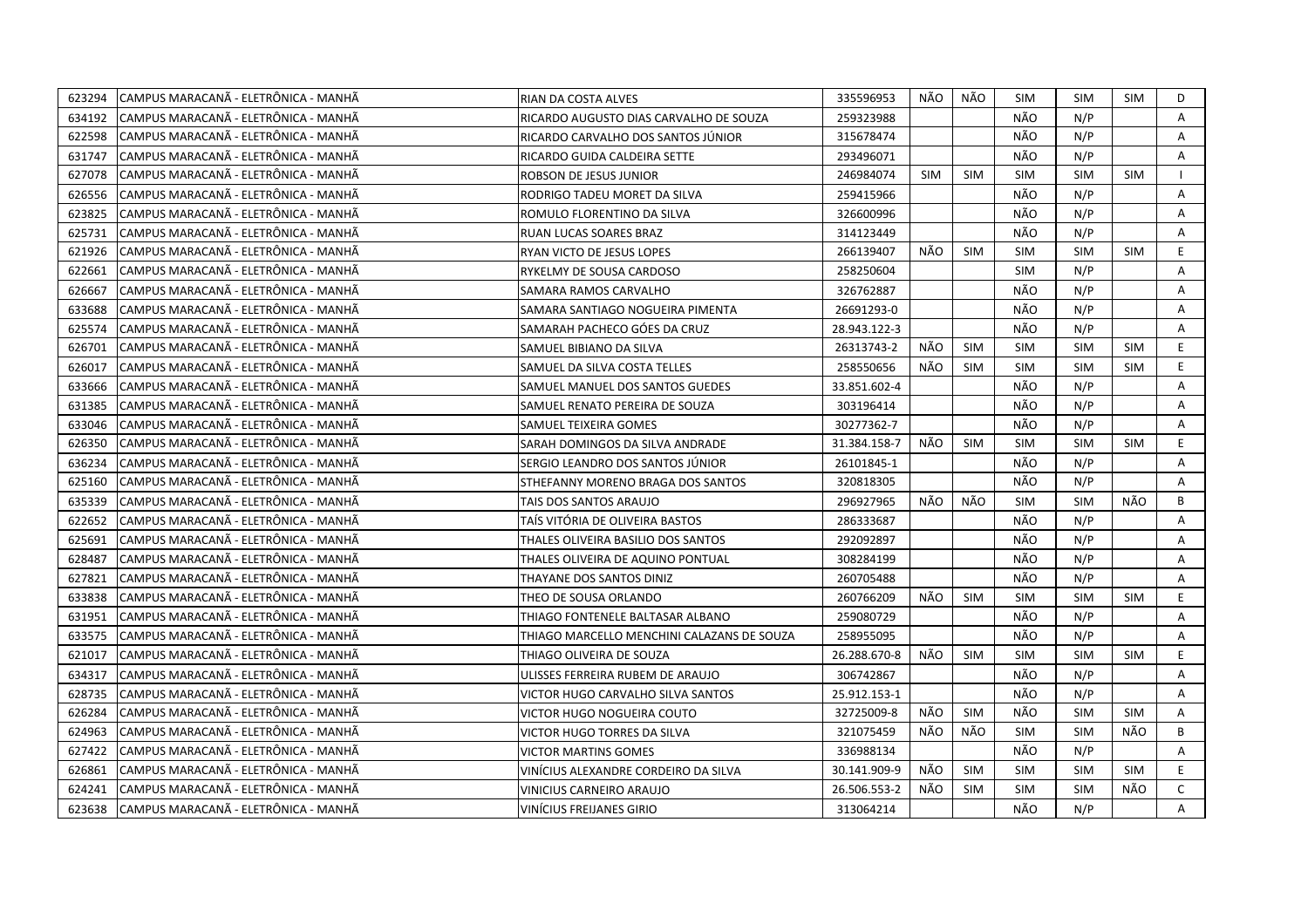| 621748 | CAMPUS MARACANA - ELETRÔNICA - MANHA  | VITOR DE JESUS QUEIROZ SILVA             | 260782354    | NÃO | NÃO        | NÃO        | N/P        | SIM        | A            |
|--------|---------------------------------------|------------------------------------------|--------------|-----|------------|------------|------------|------------|--------------|
| 620825 | CAMPUS MARACANÃ - ELETRÔNICA - MANHÃ  | VITOR VICENTE DE SOUZA                   | 25933537-0   |     |            | NÃO        | N/P        |            | A            |
| 630094 | CAMPUS MARACANÃ - ELETRÔNICA - MANHÃ  | VITORIA GOMES DOS SANTOS                 | 32.101.448-2 | NÃO | <b>SIM</b> | <b>SIM</b> | <b>SIM</b> | <b>SIM</b> | E            |
| 625132 | İCAMPUS MARACANÃ - ELETRÔNICA - MANHÃ | VITORIA VICENTE DA SILVA BARROS          | 277270922    |     |            | NÃO        | N/P        |            | Α            |
| 635593 | CAMPUS MARACANÃ - ELETRÔNICA - MANHÃ  | WENDELL AMORIM PARISIO                   | 263897290    |     |            | NÃO        | N/P        |            | A            |
| 620712 | CAMPUS MARACANÃ - ELETRÔNICA - MANHÃ  | WILLIAM FARIAS DA SILVA                  | 265656801    |     |            | NÃO        | N/P        |            | Α            |
| 629629 | CAMPUS MARACANÃ - ELETRÔNICA - MANHÃ  | WILLIAN DE OLIVEIRA DA FONSECA           | 259361244    |     |            | NÃO        | N/P        |            | A            |
| 635411 | CAMPUS MARACANÃ - ELETRÔNICA - MANHÃ  | WILSON GUEDES INFANTINO                  | 277284550    |     |            | NÃO        | N/P        |            | A            |
| 626428 | CAMPUS MARACANÃ - ELETRÔNICA - MANHÃ  | YAMANDÚ GERMANO CAVALCANTI               | 258465004    |     | <b>SIM</b> | <b>SIM</b> | <b>SIM</b> | <b>SIM</b> | E.           |
| 625701 | CAMPUS MARACANÃ - ELETRÔNICA - MANHÃ  | YASMIN AQUILA DA SILVA GANDRA            | 258592484    | NÃO | <b>SIM</b> | <b>SIM</b> | <b>SIM</b> | <b>SIM</b> | E            |
| 630348 | CAMPUS MARACANA - ELETRÔNICA - MANHA  | YASMIN DE QUEIROZ DA SILVA               | 321270290    | NÃO | <b>SIM</b> | NÃO        | <b>SIM</b> | <b>SIM</b> | A            |
| 630209 | CAMPUS MARACANÃ - ELETRÔNICA - MANHÃ  | YASMIN NASCIMENTO RIBEIRO                | 260781620    |     |            | NÃO        | N/P        |            | Α            |
| 625375 | CAMPUS MARACANÃ - ELETRÔNICA - MANHÃ  | YASMIN RAMIRO SANTOS                     | 300521630    |     |            | NÃO        | N/P        |            | Α            |
| 622666 | CAMPUS MARACANÃ - ELETRÔNICA - MANHÃ  | YURI ALVES TORQUATO                      | 338950686    |     |            | NÃO        | N/P        |            | A            |
| 624048 | CAMPUS MARACANÃ - ELETRÔNICA - MANHÃ  | YURI HENRIQUE MACHADO DE OLIVEIRA        | 301345062    | NÃO | NÃO        | <b>SIM</b> | <b>SIM</b> | <b>SIM</b> | D            |
| 636248 | CAMPUS MARACANÃ - ELETRÔNICA - MANHÃ  | YURI TELSON                              | 258339753    |     |            | NÃO        | N/P        |            | A            |
| 626201 | CAMPUS MARACANA - ELETRÔNICA - TARDE  | ADEMIR ANTONIO SALERME JUNIOR            | 29548752-4   | SIM | SIM        | <b>SIM</b> | <b>SIM</b> | <b>SIM</b> | $\mathbf{L}$ |
| 625339 | CAMPUS MARACANÃ - ELETRÔNICA - TARDE  | ALICE DIAS DE BRITO                      | 330170192    |     |            | NÃO        | N/P        |            | Α            |
| 635384 | CAMPUS MARACANÃ - ELETRÔNICA - TARDE  | ANA BEATRIZ SALES RODRIGUES GONZAGA      | 291793230    |     |            | <b>SIM</b> | <b>SIM</b> |            | B            |
| 636326 | CAMPUS MARACANÃ - ELETRÔNICA - TARDE  | ANA CLARA DE SOUSA BARBOSA               | 30377058-0   | NÃO | <b>SIM</b> | <b>SIM</b> | <b>SIM</b> | NÃO        | $\mathsf{C}$ |
| 622926 | CAMPUS MARACANA - ELETRÔNICA - TARDE  | ANDREY DA SILVA PEREIRA                  | 28834981     | NÃO | <b>SIM</b> | <b>SIM</b> | <b>SIM</b> | <b>SIM</b> | E.           |
| 633640 | CAMPUS MARACANÃ - ELETRÔNICA - TARDE  | ARIEL CHRISTIAN GOMES DRUMMOND           | 34139458-3   | NÃO | NÃO        | <b>SIM</b> | <b>SIM</b> | <b>SIM</b> | D            |
| 627269 | CAMPUS MARACANA - ELETRÔNICA - TARDE  | ARIEL FERNANDES DE QUEIROZ GARCIA FILHO  | 311470504    | NÃO | <b>SIM</b> | <b>SIM</b> | <b>SIM</b> | <b>SIM</b> | E            |
| 631291 | CAMPUS MARACANÃ - ELETRÔNICA - TARDE  | ARTHUR BARBOZA JORGE LEONARDO DOS SANTOS | 26.836.975-8 |     |            | NÃO        | N/P        |            | A            |
| 633781 | CAMPUS MARACANÃ - ELETRÔNICA - TARDE  | BERNARDO SODRÉ VIANA                     | 327759114    |     |            | NÃO        | N/P        |            | Α            |
| 628212 | CAMPUS MARACANA - ELETRÔNICA - TARDE  | BRENDA VITÓRIA DOS SANTOS LOURENCO       | 287784482    |     |            | NÃO        | N/P        |            | A            |
| 622747 | CAMPUS MARACANÃ - ELETRÔNICA - TARDE  | CAINÃ COSTA                              | 336652557    |     |            | NÃO        | N/P        |            | A            |
| 632191 | CAMPUS MARACANÃ - ELETRÔNICA - TARDE  | CAIO ALVES XAVIER ANTONIO                | 258587047    |     |            | NÃO        | N/P        |            | $\mathsf{A}$ |
| 631923 | CAMPUS MARACANÃ - ELETRÔNICA - TARDE  | CAIO BARRADAS DE CARVALHO ARCHANJO       | 267679272    |     |            | NÃO        | N/P        |            | A            |
| 630475 | CAMPUS MARACANÃ - ELETRÔNICA - TARDE  | CAIO DE SOUZA ROCHA VOLOTÃO              | 307363614    |     |            | NÃO        | N/P        |            | A            |
| 622491 | CAMPUS MARACANÃ - ELETRÔNICA - TARDE  | CAMILLE DUARTE SOUZA DA SILVA            | 331906180    |     |            | NÃO        | N/P        |            | А            |
| 621954 | CAMPUS MARACANA - ELETRÔNICA - TARDE  | CAROLLYNE DALVA VASCONCELOS NASCIMENTO   | 258627116    | NÃO | NÃO        | <b>SIM</b> | <b>SIM</b> | <b>SIM</b> | D            |
| 624596 | CAMPUS MARACANÃ - ELETRÔNICA - TARDE  | CAUA XAVIER DE CARVALHO                  | 282924117    |     |            | NÃO        | N/P        |            | A            |
| 622595 | CAMPUS MARACANÃ - ELETRÔNICA - TARDE  | CAYO WAGNER DEL PUERTO DA SILVA          | 298387796    |     |            | NÃO        | N/P        |            | Α            |
| 627640 | CAMPUS MARACANÃ - ELETRÔNICA - TARDE  | DANILO NASCIMENTO DE OLIVEIRA            | 279177539    |     |            | <b>SIM</b> | N/P        |            | A            |
| 634555 | CAMPUS MARACANÃ - ELETRÔNICA - TARDE  | DAVI BATISTA MELO GOMES SILVA            | 307023481    | NÃO | <b>SIM</b> | <b>SIM</b> | <b>SIM</b> | <b>SIM</b> | E.           |
| 632151 | İCAMPUS MARACANÃ - ELETRÔNICA - TARDE | DAVI SANTANA DE ASSIS                    | 258726157    |     |            | NÃO        | N/P        |            | A            |
| 628725 | CAMPUS MARACANA - ELETRÔNICA - TARDE  | DAVID DE SOUSA PIMENTA                   | 344073895    |     |            | NÃO        | N/P        |            | A            |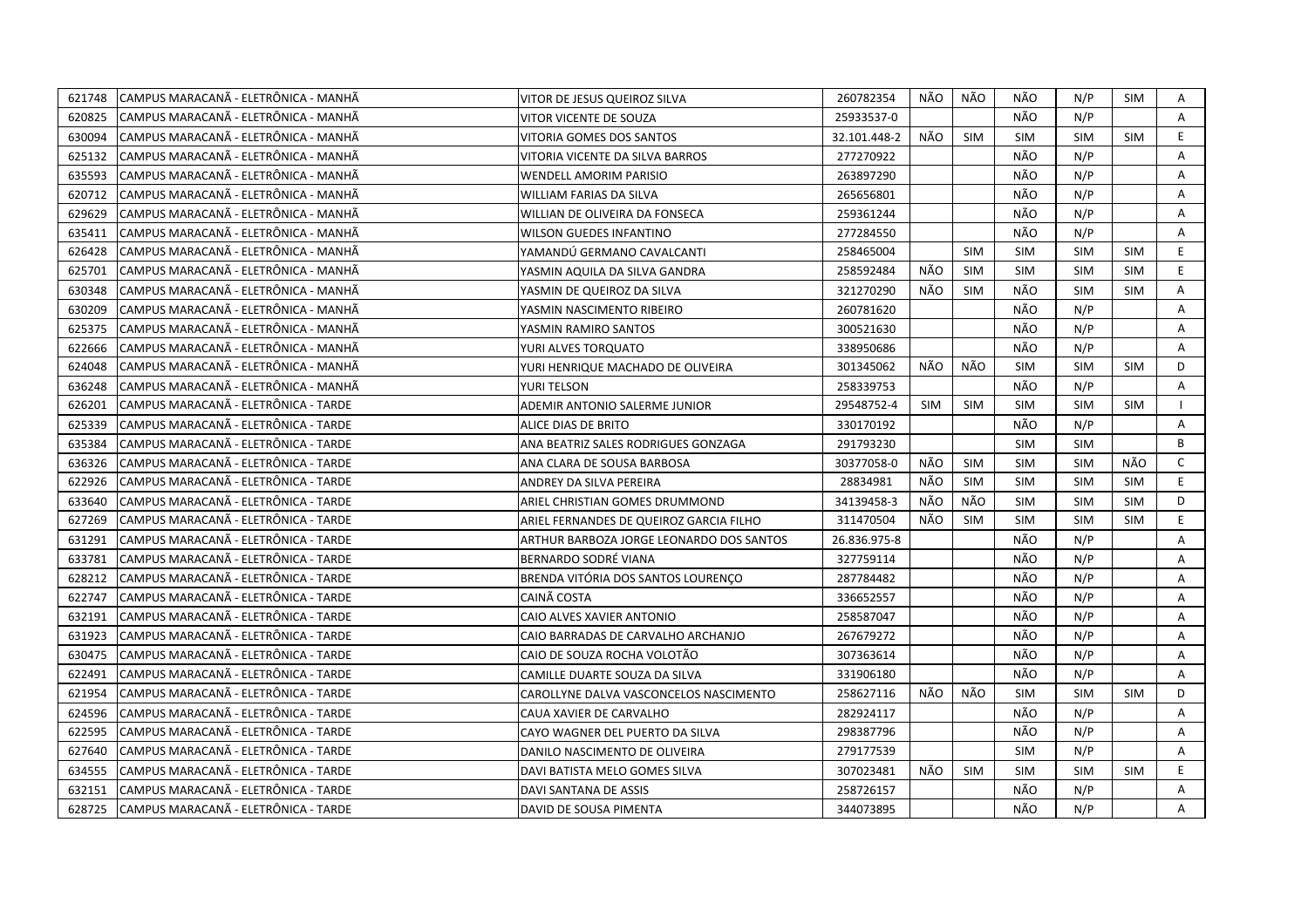| 632781 | CAMPUS MARACANA - ELETRÔNICA - TARDE  | DEIVISON SILVA JÚNIOR                          | 258613934    |            |            | NÃO        | N/P        |            | Α  |
|--------|---------------------------------------|------------------------------------------------|--------------|------------|------------|------------|------------|------------|----|
| 627258 | CAMPUS MARACANÃ - ELETRÔNICA - TARDE  | DERIC RAMOS DE AZEVEDO                         | 321617102    |            |            | <b>SIM</b> | N/P        |            | A  |
| 623350 | CAMPUS MARACANÃ - ELETRÔNICA - TARDE  | DIOGO GUILHERME MARTINS MORORO                 | 296042492    |            |            | NÃO        | N/P        |            | A  |
| 631719 | ICAMPUS MARACANÃ - ELETRÔNICA - TARDE | DOUGLAS GABRIEL DE OLIVEIRA                    | 309216794    |            |            | NÃO        | N/P        |            | A  |
| 635635 | CAMPUS MARACANÃ - ELETRÔNICA - TARDE  | EDUARDO GABRIEL RODRIGUES DA SILVA             | 337478747    |            |            | NÃO        | N/P        |            | Α  |
| 632079 | CAMPUS MARACANÃ - ELETRÔNICA - TARDE  | EDUARDO GRACIANO DE SOUZA CRUZ                 | 33049774     |            |            | NÃO        | N/P        |            | A  |
| 629575 | CAMPUS MARACANÃ - ELETRÔNICA - TARDE  | EDUARDO LOPES OLIVEIRA                         | 306979543    |            |            | NÃO        | N/P        |            | Α  |
| 628144 | CAMPUS MARACANÃ - ELETRÔNICA - TARDE  | <b>ENZO RODRIGUES SANTOS</b>                   | 259073013    |            |            | NÃO        | N/P        |            | A  |
| 620790 | CAMPUS MARACANÃ - ELETRÔNICA - TARDE  | EVERTON GALDINO DE ARAÚJO                      | 303009641    | NÃO        | <b>SIM</b> | <b>SIM</b> | <b>SIM</b> | <b>SIM</b> | E. |
| 626441 | CAMPUS MARACANÃ - ELETRÔNICA - TARDE  | <b>EVERTON RODRIGUES LIMA</b>                  | 317214658    | NÃO        | <b>SIM</b> | <b>SIM</b> | <b>SIM</b> | <b>SIM</b> | E. |
| 627857 | CAMPUS MARACANÃ - ELETRÔNICA - TARDE  | FELÍCIA ANDREIA FRANCO FERNANDES               | 33.888.616-1 |            |            | NÃO        | N/P        |            | A  |
| 623074 | CAMPUS MARACANÃ - ELETRÔNICA - TARDE  | FELIPE DA SILVA OLIVEIRA                       | 260760400    |            | <b>SIM</b> | <b>SIM</b> | <b>SIM</b> | <b>SIM</b> | E. |
| 631078 | CAMPUS MARACANÃ - ELETRÔNICA - TARDE  | FERNANDO JUNIO CALIXTO DE SOUZA                | 314241605    | <b>SIM</b> | <b>SIM</b> | <b>SIM</b> | <b>SIM</b> | <b>SIM</b> |    |
| 633276 | CAMPUS MARACANÃ - ELETRÔNICA - TARDE  | <b>FLAVIO GASPAR BARBOSA</b>                   | 304989999    |            |            | NÃO        | N/P        |            | Α  |
| 621892 | CAMPUS MARACANÃ - ELETRÔNICA - TARDE  | FRANCISCO ILTON DOS SANTOS BEZERRA             | 323768283    |            |            | NÃO        | N/P        |            | A  |
| 633209 | CAMPUS MARACANÃ - ELETRÔNICA - TARDE  | <b>GABRIEL CRUZ FERREIRA</b>                   | 25872944-1   |            |            | NÃO        | N/P        |            | A  |
| 632836 | CAMPUS MARACANÃ - ELETRÔNICA - TARDE  | GABRIEL DE JESUS DA SILVA CALDEIRA             | 310998877    | NÃO        | NÃO        | <b>SIM</b> | <b>SIM</b> | NÃO        | B  |
| 635628 | CAMPUS MARACANÃ - ELETRÔNICA - TARDE  | GABRIEL JOSÉ DA SILVA                          | 259417079    |            |            | NÃO        | N/P        |            | A  |
| 634888 | CAMPUS MARACANÃ - ELETRÔNICA - TARDE  | GABRIEL RODRIGUES KUBRUSLY ARANHA              | 30.137.103-5 |            |            | <b>SIM</b> | N/P        |            | Α  |
| 623910 | CAMPUS MARACANÃ - ELETRÔNICA - TARDE  | <b>GEAN GUSTAVO SANTOS</b>                     | 258590157    |            |            | <b>SIM</b> | N/P        |            | Α  |
| 627542 | CAMPUS MARACANÃ - ELETRÔNICA - TARDE  | <b>GIOVANNA BOTELHO CORREA</b>                 | 323414284    |            |            | NÃO        | N/P        |            | A  |
| 634436 | CAMPUS MARACANÃ - ELETRÔNICA - TARDE  | GUILHERME ARGIMON DA SILVA                     | 296594146    |            |            | NÃO        | N/P        |            | Α  |
| 626884 | CAMPUS MARACANÃ - ELETRÔNICA - TARDE  | <b>GUILHERME CAL CHAVES</b>                    | 31623302-2   |            |            | NÃO        | N/P        |            | A  |
| 623788 | CAMPUS MARACANÃ - ELETRÔNICA - TARDE  | <b>GUILHERME RODRIGUES SILVA</b>               | 258447242    |            |            | NÃO        | N/P        |            | Α  |
| 633349 | CAMPUS MARACANÃ - ELETRÔNICA - TARDE  | <b>GUSTAVO COSTA DO NASCIMENTO</b>             | 283710994    |            |            | NÃO        | N/P        |            | A  |
| 634730 | CAMPUS MARACANA - ELETRÔNICA - TARDE  | <b>GUSTAVO MENDES MEDINA GOMES</b>             | 286117205    |            |            | NÃO        | N/P        |            | A  |
| 633956 | CAMPUS MARACANA - ELETRÔNICA - TARDE  | HENRIQUE ASSIS SILVA RODRIGUES                 | 322200361    | NÃO        | NÃO        | <b>SIM</b> | <b>SIM</b> | <b>SIM</b> | D  |
| 627420 | CAMPUS MARACANÃ - ELETRÔNICA - TARDE  | HERBERT FREITAS DE AGUIAR CAMPOS               | 852950-7     |            |            | NÃO        | N/P        |            | A  |
| 622129 | CAMPUS MARACANÃ - ELETRÔNICA - TARDE  | HUGO LIMA DE ALMEIDA ANTUNES AGUIAR            | 282654375    |            |            | NÃO        | N/P        |            | A  |
| 626899 | CAMPUS MARACANÃ - ELETRÔNICA - TARDE  | ISABEL CRISTINA SOUZA DE ALBUQUERQUE           | 315295642    | NÃO        | <b>SIM</b> | <b>SIM</b> | <b>SIM</b> | <b>SIM</b> | E. |
| 630527 | CAMPUS MARACANÃ - ELETRÔNICA - TARDE  | ISABELLA CRISTINA VIEIRA DE JESUS              | 258806710    |            |            | NÃO        | N/P        |            | A  |
| 636917 | CAMPUS MARACANÃ - ELETRÔNICA - TARDE  | <b>ITALLO AUGUSTO DO VALLE OLIVEIRA VILETE</b> | 296917610    |            |            | NÃO        | N/P        |            | A  |
| 633829 | CAMPUS MARACANA - ELETRÔNICA - TARDE  | JEAN DE PINHO MACEDO                           | 258245141    |            |            | NÃO        | N/P        |            | A  |
| 626927 | CAMPUS MARACANÃ - ELETRÔNICA - TARDE  | JOÃO PEDRO ALVES CÂNDIDO DA SILVA              | 32327429-0   |            |            | NÃO        | N/P        |            | Α  |
| 627916 | CAMPUS MARACANA - ELETRÔNICA - TARDE  | JOÃO PEDRO BRITO DE LIMA                       | 321296576    |            |            | NÃO        | N/P        |            | A  |
| 622271 | CAMPUS MARACANÃ - ELETRÔNICA - TARDE  | JOÃO PEDRO LOPES                               | 278408331    |            |            | NÃO        | N/P        |            | A  |
| 626708 | CAMPUS MARACANÃ - ELETRÔNICA - TARDE  | JOÃO PEDRO SIMÕES FARIAS                       | 265060095    |            |            | NÃO        | N/P        |            | A  |
| 629283 | CAMPUS MARACANÃ - ELETRÔNICA - TARDE  | JOÃO PEDRO VIEIRA TORRES DE BARROS             | 322285131    |            |            | NÃO        | N/P        |            | A  |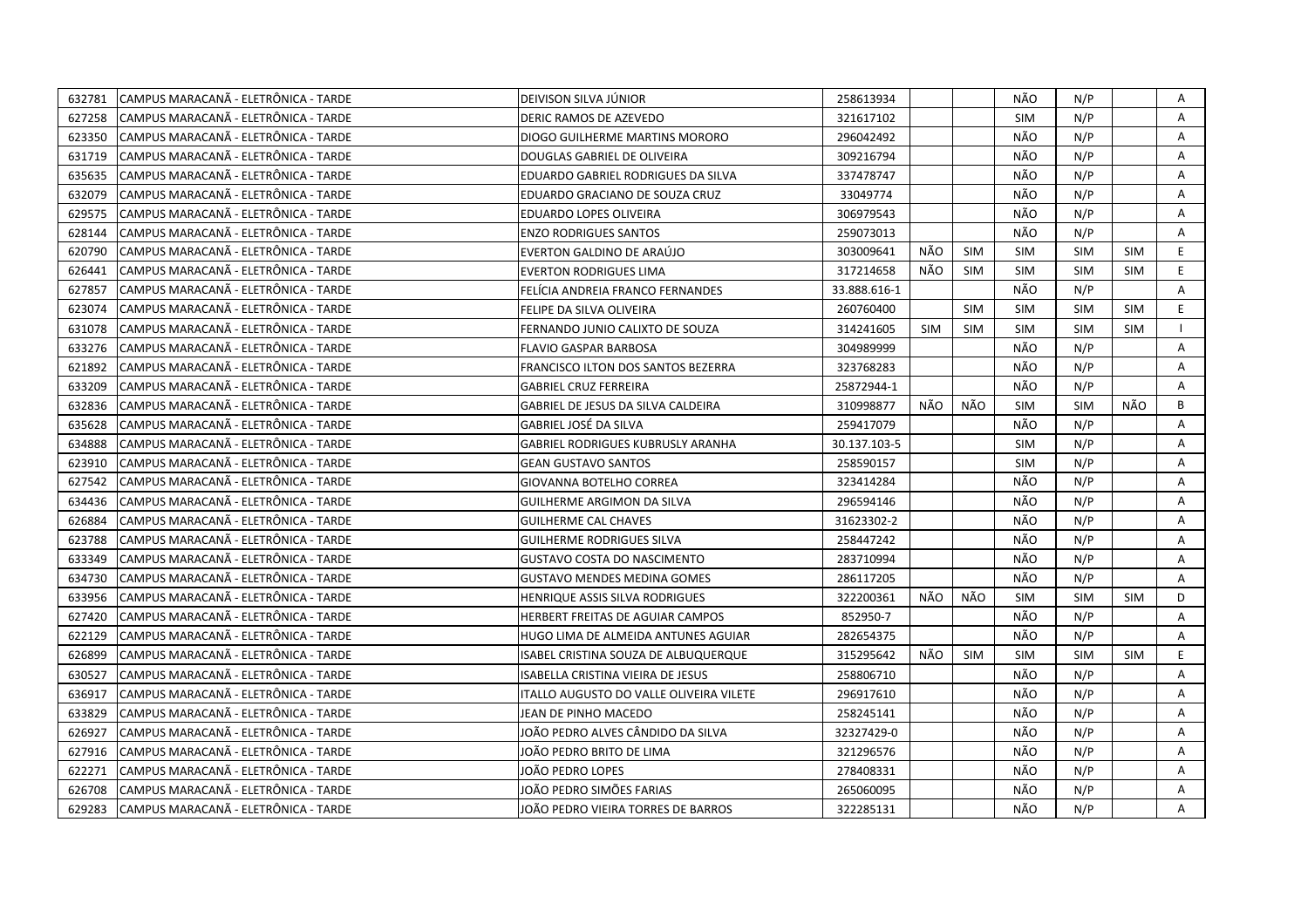| 629111 | CAMPUS MARACANA - ELETRÔNICA - TARDE | JOÃO VITOR DE OLIVEIRA GOMES           | 307060871    |     |            | NÃO        | N/P        |            | Α            |
|--------|--------------------------------------|----------------------------------------|--------------|-----|------------|------------|------------|------------|--------------|
| 626680 | CAMPUS MARACANÃ - ELETRÔNICA - TARDE | JOÃO VITOR NASCIMENTO OLIVEIRA         | 25.843.670-8 |     |            | <b>SIM</b> | N/P        |            | $\mathsf{A}$ |
| 622296 | CAMPUS MARACANÃ - ELETRÔNICA - TARDE | JOÃO VÍTOR XAVIER RODRIGUES CAMPOS     | 327841805    | NÃO | <b>SIM</b> | <b>SIM</b> | SIM        | <b>SIM</b> | E            |
| 624924 | CAMPUS MARACANÃ - ELETRÔNICA - TARDE | JONATHAN ALVES DOS SANTOS              | 275003440    |     |            | <b>SIM</b> | N/P        |            | A            |
| 629288 | CAMPUS MARACANÃ - ELETRÔNICA - TARDE | JOSÉ DANIEL DA SILVA CORDEIRO          | 26162589-1   |     |            | NÃO        | N/P        |            | A            |
| 623702 | CAMPUS MARACANÃ - ELETRÔNICA - TARDE | JOSE VINICIUS BARROS DA SILVA          | 331251082    | NÃO | NÃO        | <b>SIM</b> | <b>SIM</b> | <b>SIM</b> | D            |
| 620372 | CAMPUS MARACANA - ELETRÔNICA - TARDE | JUAN CEZAR THOME FORTUNATO             | 314367194    | NÃO | NÃO        | <b>SIM</b> | <b>SIM</b> | <b>SIM</b> | D            |
| 628726 | CAMPUS MARACANÃ - ELETRÔNICA - TARDE | JULIA VITÓRIA BARBOSA MEIRELLES        | 25.847.141-6 |     |            | NÃO        | N/P        |            | Α            |
| 629215 | CAMPUS MARACANA - ELETRÔNICA - TARDE | KAIO MAGALHÃES SAMPAIO                 | 25.838.600-2 | NÃO | NÃO        | <b>SIM</b> | <b>SIM</b> | NÃO        | B            |
| 633473 | CAMPUS MARACANA - ELETRÔNICA - TARDE | KAIQUE DO NASCIMENTO SILVA MORAIS      | 32.529.738-0 |     |            | NÃO        | N/P        |            | Α            |
| 635747 | CAMPUS MARACANÃ - ELETRÔNICA - TARDE | KARINA DE SOUZA BENITES                | 259080521    |     |            | NÃO        | N/P        |            | A            |
| 631624 | CAMPUS MARACANÃ - ELETRÔNICA - TARDE | KAUÃ BONIFÁCIO CAFFARO COCO            | 307632026    |     |            | NÃO        | N/P        |            | A            |
| 631972 | CAMPUS MARACANA - ELETRÔNICA - TARDE | KAUÄ FARIAS ABRANTES                   | 267232403    | NÃO | <b>SIM</b> | <b>SIM</b> | <b>SIM</b> | NÃO        | $\mathsf{C}$ |
| 628190 | CAMPUS MARACANÃ - ELETRÔNICA - TARDE | KAUA MACHADO DA SILVA                  | 267965093    | NÃO | <b>SIM</b> | <b>SIM</b> | <b>SIM</b> | NÃO        | $\mathsf{C}$ |
| 626104 | CAMPUS MARACANÃ - ELETRÔNICA - TARDE | KAYK FRANCISCO RODRIGUES ALVES         | 305209900    |     |            | NÃO        | N/P        |            | A            |
| 630110 | CAMPUS MARACANÃ - ELETRÔNICA - TARDE | LEONARDO ROCHA DE SOUZA                | 302389465    |     |            | NÃO        | N/P        |            | Α            |
| 626503 | CAMPUS MARACANÃ - ELETRÔNICA - TARDE | LIVIA LUIZ MACEDO                      | 311115349    |     |            | NÃO        | N/P        |            | A            |
| 630919 | CAMPUS MARACANÃ - ELETRÔNICA - TARDE | LUCAS BERNARDO MOREIRA                 | 258314848    |     |            | NÃO        | N/P        |            | $\mathsf{A}$ |
| 622217 | CAMPUS MARACANA - ELETRÔNICA - TARDE | LUCAS FERNANDES DE SOUZA PEREIRA       | 306310608    | NÃO | <b>SIM</b> | <b>SIM</b> | <b>SIM</b> | <b>SIM</b> | E.           |
| 624083 | CAMPUS MARACANÃ - ELETRÔNICA - TARDE | LUCAS GABRIEL HONORATO BASTOS DA SILVA | 315518968    | NÃO | <b>SIM</b> | <b>SIM</b> | <b>SIM</b> | <b>SIM</b> | E            |
| 621969 | CAMPUS MARACANÃ - ELETRÔNICA - TARDE | LUCAS GARCIA ALVES                     | 277457156    |     |            | NÃO        | N/P        |            | Α            |
| 622600 | CAMPUS MARACANÃ - ELETRÔNICA - TARDE | LUCAS MONTEIRO DA SILVA                | 259356798    | NÃO | NÃO        | <b>SIM</b> | <b>SIM</b> | <b>SIM</b> | D            |
| 633767 | CAMPUS MARACANÃ - ELETRÔNICA - TARDE | LUCAS NUNES FERREIRA DA SILVA          | 258431535    |     |            | NÃO        | N/P        |            | Α            |
| 632096 | CAMPUS MARACANÃ - ELETRÔNICA - TARDE | LUCAS TENCHINI SANTOS                  | 31.623.454-1 |     |            | NÃO        | N/P        |            | A            |
| 635626 | CAMPUS MARACANÃ - ELETRÔNICA - TARDE | LUIS FELIPE NUNES FERNANDES            | 276553930    |     |            | NÃO        | N/P        |            | A            |
| 630657 | CAMPUS MARACANA - ELETRÔNICA - TARDE | LUIS FILIPE MUNIZ DE CARVALHO          | 28909137-3   |     |            | NÃO        | N/P        |            | A            |
| 629573 | CAMPUS MARACANÃ - ELETRÔNICA - TARDE | LUIZ FELIPE CARNEIRO HOELBRIEGEL       | 283169183    |     |            | NÃO        | N/P        |            | A            |
| 628475 | CAMPUS MARACANA - ELETRÔNICA - TARDE | LUIZ GUILHERME MARINHO NOGUEIRA        | 25887005-4   |     |            | NÃO        | N/P        |            | Α            |
| 631230 | CAMPUS MARACANÃ - ELETRÔNICA - TARDE | LUIZ HENRIQUE DA COSTA OLIVEIRA        | 319906988    | NÃO | <b>SIM</b> | <b>SIM</b> | <b>SIM</b> | <b>SIM</b> | E            |
| 628444 | CAMPUS MARACANÃ - ELETRÔNICA - TARDE | LUIZ HENRIQUE DE SOUZA DOS SANTOS      | 334957040    |     |            | NÃO        | N/P        |            | Α            |
| 634924 | CAMPUS MARACANÃ - ELETRÔNICA - TARDE | LUIZ PAULO DOS SANTOS LIBERATO         | 339258675    |     |            | NÃO        | N/P        |            | A            |
| 632806 | CAMPUS MARACANÃ - ELETRÔNICA - TARDE | LUIZA COELHO DE CARVALHO               | 24.254.080-5 |     |            | NÃO        | N/P        |            | Α            |
| 631165 | CAMPUS MARACANA - ELETRÔNICA - TARDE | <b>MARCUS VINICIUS SANTOS DA SILVA</b> | 26090074-1   |     |            | NÃO        | N/P        |            | A            |
| 634286 | CAMPUS MARACANÃ - ELETRÔNICA - TARDE | MARIA EDUARDA NOVO NOVAES              | 258743426    |     |            | NÃO        | N/P        |            | Α            |
| 627530 | CAMPUS MARACANA - ELETRÔNICA - TARDE | MARIA EDUARDA PACHECO DA COSTA         | 305106601    |     |            | NÃO        | N/P        |            | A            |
| 628251 | CAMPUS MARACANÃ - ELETRÔNICA - TARDE | MARIA EDUARDA PEREIRA RIBEIRO          | 258563485    |     |            | NÃO        | N/P        |            | Α            |
| 635352 | CAMPUS MARACANA - ELETRÔNICA - TARDE | MARIA GABRIELA DE PAIVA BRINAS         | 260628029    |     |            | NÃO        | N/P        |            | Α            |
| 629856 | CAMPUS MARACANA - ELETRÔNICA - TARDE | MARIA LAURA SAUER BACELLAR CARVALHO    | 33.667.443-7 |     |            | NÃO        | N/P        |            | A            |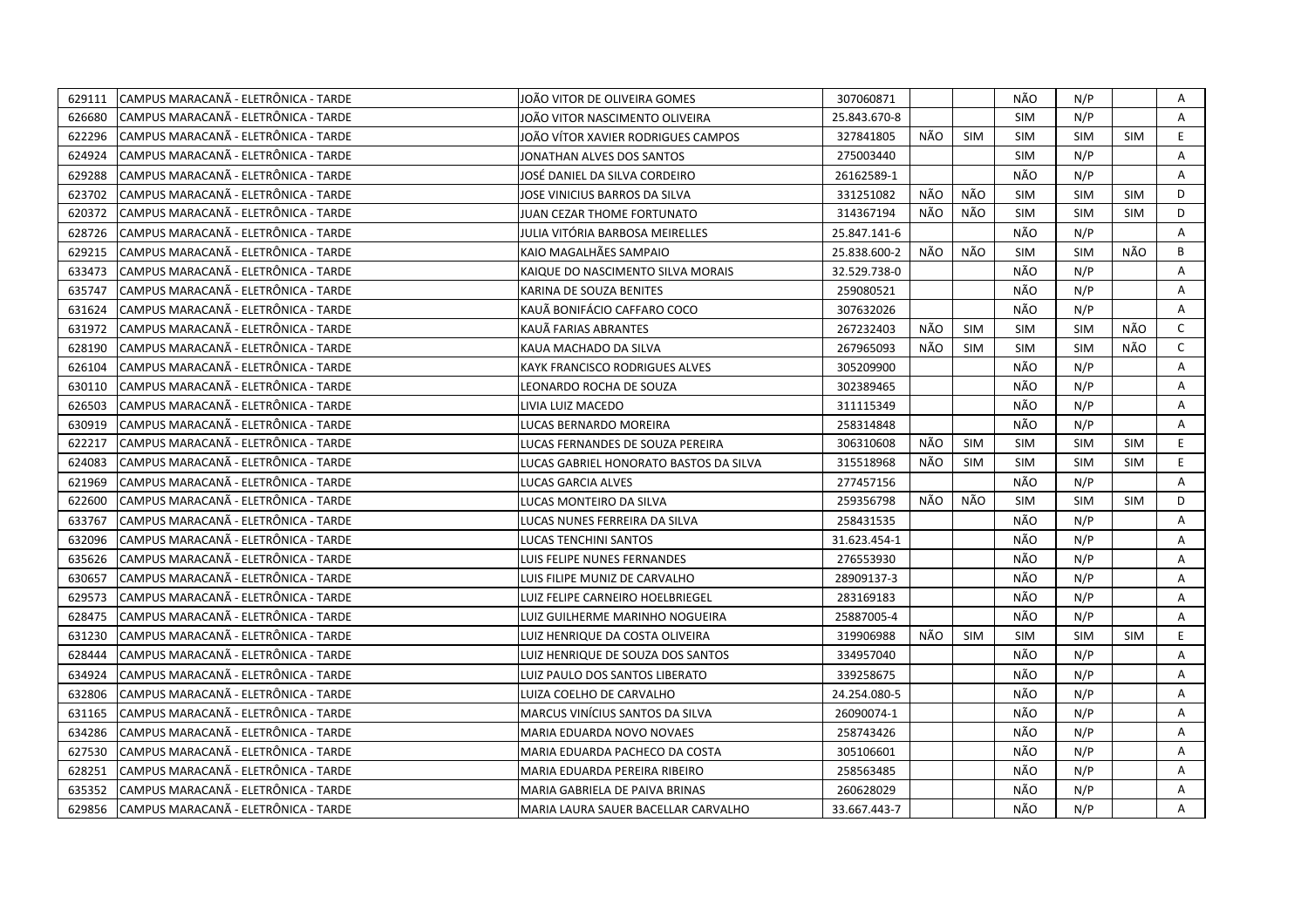| 627212 | CAMPUS MARACANA - ELETRÖNICA - TARDE | MARIA LUIZA CARVALHO DA SILVA               | 321844433    | NÃO | <b>SIM</b> | SIM        | SIM        | SIM        | E.             |
|--------|--------------------------------------|---------------------------------------------|--------------|-----|------------|------------|------------|------------|----------------|
| 631570 | CAMPUS MARACANA - ELETRÔNICA - TARDE | MARIANA BUSNARDO BIZZO                      | 307012294    |     |            | NÃO        | N/P        |            | A              |
| 634455 | CAMPUS MARACANÃ - ELETRÔNICA - TARDE | MARIANA DOS SANTOS FERNANDES                | 25846768-7   |     |            | NÃO        | N/P        |            | Α              |
| 625167 | CAMPUS MARACANÃ - ELETRÔNICA - TARDE | MARIANA GONÇALVES DO ESPÍRITO SANTO         | 237641279    |     |            | NÃO        | N/P        |            | Α              |
| 626042 | CAMPUS MARACANÃ - ELETRÔNICA - TARDE | MATEUS ANTONIO DOS SANTOS DE OLIVEIRA       | 17946659     |     |            | NÃO        | N/P        |            | A              |
| 633535 | CAMPUS MARACANÃ - ELETRÔNICA - TARDE | MATEUS DE MOURA PALERMO                     | 262600281    |     |            | NÃO        | N/P        |            | A              |
| 625647 | CAMPUS MARACANA - ELETRÔNICA - TARDE | MAURO ALVES DA SILVA                        | 31.329.354-0 | NÃO | NÃO        | <b>SIM</b> | <b>SIM</b> | <b>SIM</b> | D              |
| 628579 | CAMPUS MARACANÃ - ELETRÔNICA - TARDE | MICHEL TRAJANO SEABRA                       | 28.294.308-3 | NÃO | NÃO        | <b>SIM</b> | <b>SIM</b> | <b>SIM</b> | D              |
| 628682 | CAMPUS MARACANA - ELETRÔNICA - TARDE | MIGUEL AUGUSTO DE OLIVEIRA                  | 293789731    |     |            | NÃO        | N/P        |            | A              |
| 626620 | CAMPUS MARACANÃ - ELETRÔNICA - TARDE | NICOLAS JOHABY SANTOS BEZERRA SOARES MOURA  | 329807028    | NÃO | <b>SIM</b> | <b>SIM</b> | <b>SIM</b> | NÃO        | $\mathsf{C}$   |
| 620601 | CAMPUS MARACANÃ - ELETRÔNICA - TARDE | OZIEL LUCCAS SANTOS DE SOUZA                | 129719134    | NÃO | <b>SIM</b> | <b>SIM</b> | <b>SIM</b> | <b>SIM</b> | E.             |
| 633803 | CAMPUS MARACANÃ - ELETRÔNICA - TARDE | PAMELA MALTEZ FERREIRA                      | 30.934.887-8 |     |            | NÃO        | N/P        |            | A              |
| 634807 | CAMPUS MARACANÃ - ELETRÔNICA - TARDE | PEDRO LUIZ BARREIROS FIALHO                 | 31.424.172-0 |     |            | NÃO        | N/P        |            | A              |
| 626975 | CAMPUS MARACANÃ - ELETRÔNICA - TARDE | PEDRO NUNES DE SOUZA DE CARVALHO            | 258449578    |     |            | NÃO        | N/P        |            | A              |
| 623459 | CAMPUS MARACANÃ - ELETRÔNICA - TARDE | PEDRO RICARDO DA COSTA ALVES                | 258505221    | NÃO | <b>SIM</b> | <b>SIM</b> | <b>SIM</b> | <b>SIM</b> | E              |
| 626705 | CAMPUS MARACANÃ - ELETRÔNICA - TARDE | PEDRO SILVA GONÇALVES                       | 10276591-4   |     |            | NÃO        | N/P        |            | Α              |
| 625855 | CAMPUS MARACANÃ - ELETRÔNICA - TARDE | PEDRO SOARES SABINO                         | 261899454    |     |            | NÃO        | N/P        |            | A              |
| 625958 | CAMPUS MARACANÃ - ELETRÔNICA - TARDE | PIETRA PRUDENCIO ALVES DE LIMA              | 32 500 905-8 |     |            | NÃO        | N/P        |            | Α              |
| 625085 | CAMPUS MARACANÃ - ELETRÔNICA - TARDE | RAFAEL DE SOUZA LIMA CPF                    | 258507409    |     |            | NÃO        | N/P        |            | A              |
| 632293 | CAMPUS MARACANÃ - ELETRÔNICA - TARDE | RAFAEL REIS DA SILVA                        | 28.658.536-9 |     |            | NÃO        | N/P        |            | A              |
| 624393 | CAMPUS MARACANÃ - ELETRÔNICA - TARDE | RAMON ALVES SOBRINHO                        | 260705777    |     |            | NÃO        | N/P        |            | Α              |
| 620653 | CAMPUS MARACANA - ELETRÔNICA - TARDE | RENAN PEREIRA DE LIMA GALDINO               | 319230504    |     | NÃO        | NÃO        | N/P        | NÃO        | A              |
| 635984 | CAMPUS MARACANÃ - ELETRÔNICA - TARDE | RENAN SOBRINHO SAURINE                      | 263136293    |     |            | NÃO        | N/P        |            | A              |
| 627255 | CAMPUS MARACANA - ELETRÔNICA - TARDE | RITHELLY DA SILVA DE SOUZA                  | 318527876    |     |            | NÃO        | N/P        |            | A              |
| 623222 | CAMPUS MARACANÃ - ELETRÔNICA - TARDE | RODRIGO DE JESUS SOUSA                      | 273329193    |     |            | NÃO        | N/P        |            | A              |
| 633681 | CAMPUS MARACANÃ - ELETRÔNICA - TARDE | RYAN CALMON                                 | 258717131    |     |            | NÃO        | N/P        |            | Α              |
| 633343 | CAMPUS MARACANÃ - ELETRÔNICA - TARDE | RYAN DO NASCIMENTO SUSANO                   | 258650035    |     |            | NÃO        | N/P        |            | A              |
| 636841 | CAMPUS MARACANÃ - ELETRÔNICA - TARDE | RYAN GABRIEL BISPO PALADINO                 | 260582549    |     |            | NÃO        | N/P        |            | Α              |
| 635415 | CAMPUS MARACANA - ELETRÔNICA - TARDE | SABRINA LIMA VICARONE                       | 25881916-8   |     |            | NÃO        | N/P        |            | A              |
| 626325 | CAMPUS MARACANÃ - ELETRÔNICA - TARDE | SAMUEL VICTOR DOS SANTOS PAULINO DE ALMEIDA | não tem      |     |            | NÃO        | N/P        |            | A              |
| 634693 | CAMPUS MARACANÃ - ELETRÔNICA - TARDE | SAULO VIEIRA DOS SANTOS                     | 311709927    |     |            | NÃO        | N/P        |            | Α              |
| 621799 | CAMPUS MARACANÃ - ELETRÔNICA - TARDE | STHEFANY GOMES MOREIRA DA SILVA             | 25870745-4   |     |            | NÃO        | N/P        |            | A              |
| 633847 | CAMPUS MARACANÃ - ELETRÔNICA - TARDE | THIAGO FERNANDES TEIXEIRA                   | 277228854    |     |            | NÃO        | N/P        |            | A              |
| 624554 | CAMPUS MARACANA - ELETRÔNICA - TARDE | VICTOR CHU DE ALMEIDA LEITAO                | 292852910    |     |            | NÃO        | N/P        |            | A              |
| 621897 | CAMPUS MARACANÃ - ELETRÔNICA - TARDE | VINÍCIUS OLIVEIRA FLORENTINO                | 284787405    |     |            | NÃO        | N/P        |            | Α              |
| 634373 | CAMPUS MARACANÃ - ELETRÔNICA - TARDE | VINÍCIUS VASCONCELOS DA SILVA AMARAL        | 276168481    |     |            | NÃO        | N/P        |            | Α              |
| 631091 | CAMPUS MARACANÃ - ELETRÔNICA - TARDE | VINÍCIUS WEILLER DA SILVA PAIVA             | 27.771.696-5 |     |            | NÃO        | N/P        |            | $\overline{A}$ |
| 635715 | CAMPUS MARACANA - ELETRÔNICA - TARDE | VITOR SILVA DOS SANTOS                      | AEM-0059     | NÃO |            | <b>SIM</b> | <b>SIM</b> | NÃO        | B              |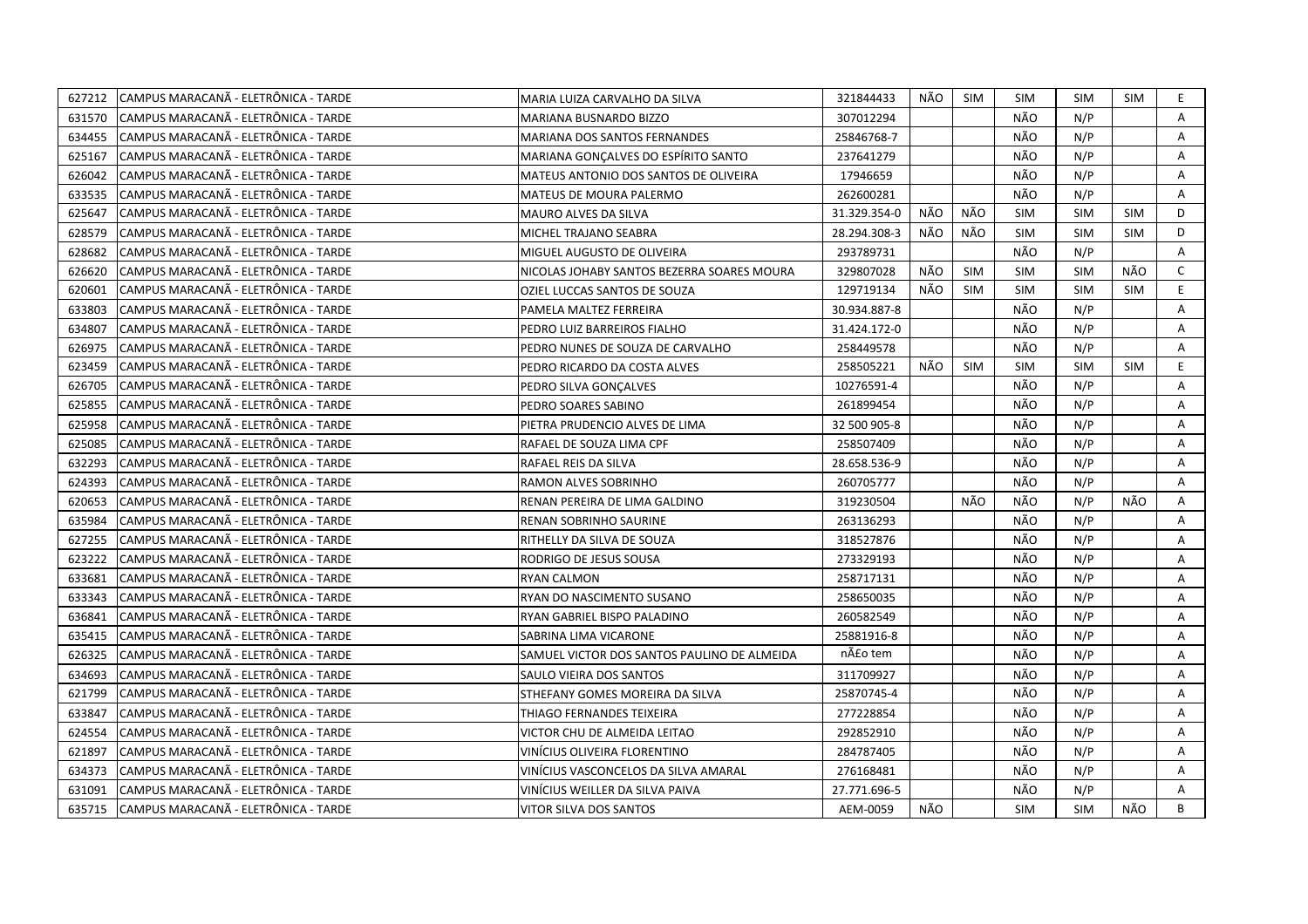| 635035 | CAMPUS MARACANA - ELETRÔNICA - TARDE     | VITÓRIA FARIAS RODRIGUES                 | 27774100-5   |     |            | NÃO        | N/P        |            | Α            |
|--------|------------------------------------------|------------------------------------------|--------------|-----|------------|------------|------------|------------|--------------|
| 633282 | ICAMPUS MARACANÃ - ELETRÔNICA - TARDE    | WILLIAN MEDINA CHAMARELLI VELASCO CRESPO | 307949198    |     |            | NÃO        | N/P        |            | A            |
| 629481 | CAMPUS MARACANÃ - ELETRÔNICA - TARDE     | YAGO OLIVERA DE FREITAS                  | 324611565    |     |            | NÃO        | N/P        |            | Α            |
| 625185 | CAMPUS MARACANÃ - ELETRÔNICA - TARDE     | YGOR SILVA ALVES                         | 20134667735  |     |            | NÃO        | N/P        |            | Α            |
| 621539 | CAMPUS MARACANÃ - ELETROTÉCNICA - MANHÃ  | ADRIANO OLIVEIRA DOS SANTOS JUNIOR       | 338993991    |     |            | NÃO        | N/P        |            | Α            |
| 632801 | CAMPUS MARACANÃ - ELETROTÉCNICA - MANHÃ  | AGATHA CHRISTINE OLIVEIRA SANTOS         | 303507859    |     |            | NÃO        | N/P        |            | Α            |
| 634566 | ICAMPUS MARACANÃ - ELETROTÉCNICA - MANHÃ | <b>AGNES DE MELO MANOEL</b>              | 394694399    |     |            | NÃO        | N/P        |            | A            |
| 629245 | CAMPUS MARACANÃ - ELETROTÉCNICA - MANHÃ  | ALAN CARLOS RIBEIRO DE AQUINO LUNA       | 289261877    | NÃO | NÃO        | <b>SIM</b> | <b>SIM</b> | <b>SIM</b> | D            |
| 620669 | CAMPUS MARACANÃ - ELETROTÉCNICA - MANHÃ  | ALCEMIR PINTO DE SOUZA JUNIOR            | 306448143    |     |            | NÃO        | N/P        |            | A            |
| 624738 | CAMPUS MARACANÃ - ELETROTÉCNICA - MANHÃ  | ALEX SANDER FIRMINO DA SILVA             | 260861158    |     |            | NÃO        | N/P        |            | A            |
| 631294 | CAMPUS MARACANÃ - ELETROTÉCNICA - MANHÃ  | ALEXANDER LUCENA CLERCQ GONÇALVES        | 31896395-6   |     |            | NÃO        | N/P        |            | Α            |
| 636560 | CAMPUS MARACANÃ - ELETROTÉCNICA - MANHÃ  | ALEXANDRE DA SILVA PEROBA                | 327713251    | NÃO | NÃO        | SIM        | <b>SIM</b> | NÃO        | B            |
| 631587 | CAMPUS MARACANÃ - ELETROTÉCNICA - MANHÃ  | ALLYSON CARLOS ALVES VIANA               | 313714651    | NÃO | <b>SIM</b> | <b>SIM</b> | <b>SIM</b> | <b>SIM</b> | E.           |
| 621861 | CAMPUS MARACANÃ - ELETROTÉCNICA - MANHÃ  | AMARO TEIXEIRA BATISTA                   | 327764122    |     |            | NÃO        | N/P        |            | Α            |
| 628545 | CAMPUS MARACANÃ - ELETROTÉCNICA - MANHÃ  | ANA ALICE COSTA BATISTA                  | 258717180    |     |            | NÃO        | N/P        |            | A            |
| 631638 | CAMPUS MARACANÃ - ELETROTÉCNICA - MANHÃ  | ANA CAROLINA DA SILVA ARCANJO            | 299637538    |     |            | NÃO        | N/P        |            | Α            |
| 625347 | CAMPUS MARACANÃ - ELETROTÉCNICA - MANHÃ  | ANA CAROLINA MENAGUALI DO CANTO          | 305255291    |     |            | NÃO        | N/P        |            | A            |
| 623682 | CAMPUS MARACANÃ - ELETROTÉCNICA - MANHÃ  | ANA CAROLINA TERRA DE OLIVEIRA           | 285019824    | NÃO | NÃO        | <b>SIM</b> | <b>SIM</b> | <b>SIM</b> | D            |
| 622461 | CAMPUS MARACANÃ - ELETROTÉCNICA - MANHÃ  | ANA CAROLINA TOLEDO LIMA GAMA            | 306591678    |     |            | NÃO        | N/P        |            | A            |
| 636444 | ICAMPUS MARACANÃ - ELETROTÉCNICA - MANHÃ | ANA GABRIELLA LUCAS PRATES BEZERRA       | 343377883    |     |            | NÃO        | N/P        |            | A            |
| 623641 | CAMPUS MARACANA - ELETROTÉCNICA - MANHA  | ANA JÚLIA DOS SANTOS SILVA               | 327871448    | NÃO | <b>SIM</b> | <b>SIM</b> | <b>SIM</b> | NÃO        | $\mathsf{C}$ |
| 633963 | ICAMPUS MARACANÃ - ELETROTÉCNICA - MANHÃ | ANA JÚLIA SANT'ANNA RODRIGUES            | 314420050    |     |            | NÃO        | N/P        |            | A            |
| 629570 | CAMPUS MARACANÃ - ELETROTÉCNICA - MANHÃ  | ANA LUIZA SANTOS DE OLIVEIRA             | 258491414    |     |            | NÃO        | N/P        |            | A            |
| 624512 | CAMPUS MARACANÃ - ELETROTÉCNICA - MANHÃ  | ANDRÉ GABRIEL NASCIMENTO DA SILVA        | 260773742    | NÃO | <b>SIM</b> | <b>SIM</b> | <b>SIM</b> | <b>SIM</b> | E.           |
| 636490 | CAMPUS MARACANÃ - ELETROTÉCNICA - MANHÃ  | ANDRE LUCAS CAVALCANTI SOUZA             | 300693108    |     |            | NÃO        | N/P        |            | A            |
| 626951 | CAMPUS MARACANÃ - ELETROTÉCNICA - MANHÃ  | ANDRÉ LUCAS CUNHA BARNABÉ DOS SAMTOS     | 335949426    | NÃO | <b>SIM</b> | <b>SIM</b> | <b>SIM</b> | <b>SIM</b> | E.           |
| 629110 | CAMPUS MARACANÃ - ELETROTÉCNICA - MANHÃ  | ANDRÉ LUIZ ZANON DE SOUZA BASTOS         | 239136406    |     |            | NÃO        | N/P        |            | A            |
| 626126 | CAMPUS MARACANÃ - ELETROTÉCNICA - MANHÃ  | ANDRESSA PAIVA CAETANO                   | 292270691    |     |            | NÃO        | N/P        |            | Α            |
| 625095 | CAMPUS MARACANÃ - ELETROTÉCNICA - MANHÃ  | ANDREW GABRIEL SALDANHA DA SILVA         | AA259121770  |     |            | NÃO        | N/P        |            | A            |
| 632211 | CAMPUS MARACANÃ - ELETROTÉCNICA - MANHÃ  | ANTHONY DOS SANTOS MIRANDA               | 24704909-1   |     |            | NÃO        | N/P        |            | Α            |
| 630380 | CAMPUS MARACANÃ - ELETROTÉCNICA - MANHÃ  | ARTHUR DE RESENDE COSTA BARRETO CRUZ     | 30665961-6   |     |            | NÃO        | N/P        |            | Α            |
| 634480 | CAMPUS MARACANÃ - ELETROTÉCNICA - MANHÃ  | ARTHUR ELIAS DA SILVA HERTEL             | 259210920    |     |            | NÃO        | N/P        |            | A            |
| 630820 | CAMPUS MARACANÃ - ELETROTÉCNICA - MANHÃ  | ARTHUR MARIANO MARQUES DE SOUZA          | 33370239/7   |     |            | NÃO        | N/P        |            | A            |
| 631722 | ICAMPUS MARACANÃ - ELETROTÉCNICA - MANHÃ | ARTHUR VEIGA DE MELO                     | 235281581    |     |            | NÃO        | N/P        |            | A            |
| 633259 | CAMPUS MARACANÃ - ELETROTÉCNICA - MANHÃ  | ARTHUR WALTER MACHADO PETERMANN DE LEMOS | 337208201    |     |            | NÃO        | N/P        |            | A            |
| 620526 | CAMPUS MARACANÃ - ELETROTÉCNICA - MANHÃ  | <b>AUGHUSTUUS ABDIAS BATISTA</b>         | 258428408    | NÃO | SIM        | <b>SIM</b> | <b>SIM</b> | <b>SIM</b> | E.           |
| 620792 | CAMPUS MARACANÃ - ELETROTÉCNICA - MANHÃ  | AZAPH DE SOUZA VALLE DE MORAES           | 1104634074   |     |            | NÃO        | N/P        |            | A            |
| 634140 | CAMPUS MARACANÃ - ELETROTÉCNICA - MANHÃ  | <b>BEATRIZ MONTEIRO TEIXEIRA</b>         | 26.651.475-1 |     |            | NÃO        | N/P        |            | A            |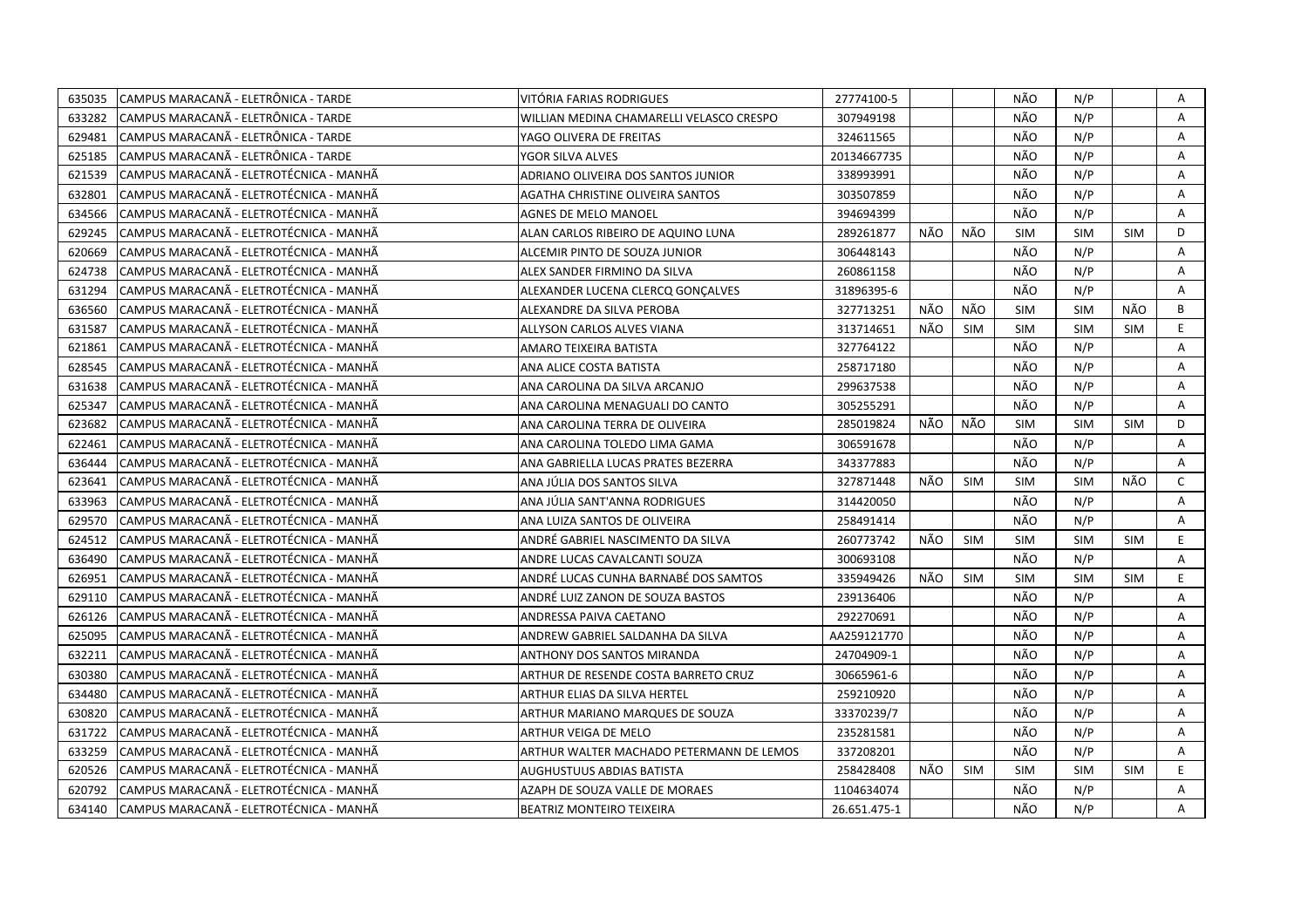| 630885 | CAMPUS MARACANÃ - ELETROTÉCNICA - MANHÃ  | <b>BERNARDO DE LUCA BARBOSA</b>            | 26.085.488.0 |            |            | NÃO        | N/P        |            | Α            |
|--------|------------------------------------------|--------------------------------------------|--------------|------------|------------|------------|------------|------------|--------------|
| 632810 | ICAMPUS MARACANÃ - ELETROTÉCNICA - MANHÃ | BERNARDO GUEDES MAGALHAES LAURINDO         | 306752965    |            |            | NÃO        | N/P        |            | A            |
| 634128 | CAMPUS MARACANÃ - ELETROTÉCNICA - MANHÃ  | BERNARDO TINOCO MOLTER DOS SANTOS          | 309013902    |            |            | NÃO        | N/P        |            | Α            |
| 634338 | ICAMPUS MARACANĂ - ELETROTÉCNICA - MANHÃ | BRUNO DANIEL GOMES CARDOSO DOS SANTOS      | 344196092    |            |            | NÃO        | N/P        |            | A            |
| 624488 | CAMPUS MARACANÃ - ELETROTÉCNICA - MANHÃ  | <b>BRUNO FELIPE IORIO SILVA</b>            | 26331065~8   |            |            | NÃO        | N/P        |            | Α            |
| 621667 | ICAMPUS MARACANĂ - ELETROTÉCNICA - MANHÃ | BRUNO MARCILIO RIBEIRO LINS DE OLIVEIRA    | 260858816    |            |            | NÃO        | N/P        |            | A            |
| 624108 | CAMPUS MARACANÃ - ELETROTÉCNICA - MANHÃ  | <b>BRUNO RIZZI FERNANDES</b>               | 28039561-7   | NÃO        | NÃO        | <b>SIM</b> | SIM        | NÃO        | B            |
| 635771 | ICAMPUS MARACANÃ - ELETROTÉCNICA - MANHÃ | BRYAN PAIXÃO DIAS VALENTE                  | 31960591-1   |            |            | NÃO        | N/P        |            | A            |
| 623881 | CAMPUS MARACANÃ - ELETROTÉCNICA - MANHÃ  | CAIO DA COSTA FLORENTINO                   | 210992434    | <b>SIM</b> | <b>SIM</b> | <b>SIM</b> | <b>SIM</b> | <b>SIM</b> |              |
| 635472 | ICAMPUS MARACANÃ - ELETROTÉCNICA - MANHÃ | CAIO DIOGO DO NASCIMENTO ARAUJO            | 317094258    |            |            | NÃO        | N/P        |            | A            |
| 634137 | CAMPUS MARACANÃ - ELETROTÉCNICA - MANHÃ  | CAIO FRANCISCO FURTADO                     | 260734926    |            |            | NÃO        | N/P        |            | A            |
| 633191 | CAMPUS MARACANA - ELETROTÉCNICA - MANHA  | CAIO VÍTOR SIQUEIRA ALBANO                 | 319861241    |            |            | NÃO        | N/P        |            | A            |
| 630030 | CAMPUS MARACANÃ - ELETROTÉCNICA - MANHÃ  | CARLOS DAVID LOPES ASSIS                   | 275008548    |            |            | NÃO        | N/P        |            | A            |
| 624998 | CAMPUS MARACANÃ - ELETROTÉCNICA - MANHÃ  | CARLOS EDUARDO BRAZ CANTISANI MARANHÃO     | 26184520-0   |            |            | NÃO        | N/P        |            | Α            |
| 634473 | CAMPUS MARACANÃ - ELETROTÉCNICA - MANHÃ  | CARLOS EDUARDO MONTEIRO ALFARELLA FILHO    | 26064655-9   | NÃO        | SIM        | <b>SIM</b> | <b>SIM</b> | NÃO        | $\mathsf{C}$ |
| 629003 | CAMPUS MARACANÃ - ELETROTÉCNICA - MANHÃ  | CARLOS FERNANDO DE OLIVEIRA RABELLO DUARTE | 258533041    |            |            | NÃO        | N/P        |            | Α            |
| 633587 | ICAMPUS MARACANÃ - ELETROTÉCNICA - MANHÃ | CARLOS HENRIQUE DE OLIVEIRA                | 257967737    | NÃO        | NÃO        | <b>SIM</b> | <b>SIM</b> | <b>SIM</b> | D            |
| 632919 | CAMPUS MARACANÃ - ELETROTÉCNICA - MANHÃ  | CARLOS YOHAN PONTES XAVIER                 | 260771365    |            |            | NÃO        | N/P        |            | A            |
| 624435 | CAMPUS MARACANÃ - ELETROTÉCNICA - MANHÃ  | CATHLYN YASMIN FRUCTUOSO DE SOUSA          | 32.771.435-8 | NÃO        | <b>SIM</b> | <b>SIM</b> | <b>SIM</b> | <b>SIM</b> | E.           |
| 623510 | CAMPUS MARACANÃ - ELETROTÉCNICA - MANHÃ  | CAUA NEVES VIEIRA                          | 25.865.593-5 | NÃO        | NÃO        | <b>SIM</b> | <b>SIM</b> | <b>SIM</b> | D            |
| 636643 | CAMPUS MARACANÃ - ELETROTÉCNICA - MANHÃ  | CAUÃ SANTOS FONSECA                        | 296014665    |            |            | SIM        | N/P        |            | A            |
| 631384 | CAMPUS MARACANÃ - ELETROTÉCNICA - MANHÃ  | CAUA TEIXEIRA DA SILVA                     | 312935158    |            |            | NÃO        | N/P        |            | Α            |
| 636167 | ICAMPUS MARACANÃ - ELETROTÉCNICA - MANHÃ | CELSO DANYEL ISRAEL DOS SANTOS             | 321022022    |            |            | NÃO        | N/P        |            | A            |
| 635040 | CAMPUS MARACANÃ - ELETROTÉCNICA - MANHÃ  | CEZAR OLEGARIO BEZERRA JUNIOR              | 8084351      |            |            | NÃO        | N/P        |            | A            |
| 625188 | CAMPUS MARACANA - ELETROTECNICA - MANHA  | CHARLES JÚNIOR DOS SANTOS BARROS           | 329795124    | NÃO        | <b>SIM</b> | <b>SIM</b> | <b>SIM</b> | <b>SIM</b> | E.           |
| 620453 | CAMPUS MARACANA - ELETROTÉCNICA - MANHÀ  | CLARC CÂNDIDO SOARES SILVA                 | 28.219.252-5 |            |            | NÃO        | N/P        |            | A            |
| 632362 | CAMPUS MARACANA - ELETROTÉCNICA - MANHA  | CLAUDIO MUNIZ DE ANDRADE                   | 296023815    |            |            | <b>SIM</b> | N/P        |            | A            |
| 620628 | CAMPUS MARACANÃ - ELETROTÉCNICA - MANHÃ  | CLAYTON DANIEL ALVES AZEREDO               | 259009898    |            |            | NÃO        | N/P        |            | A            |
| 626600 | CAMPUS MARACANA - ELETROTÉCNICA - MANHÀ  | CRISTIANO DE OLIVEIRA BARBOSA              | 258787993    |            |            | NÃO        | N/P        |            | A            |
| 623218 | CAMPUS MARACANÃ - ELETROTÉCNICA - MANHÃ  | DANIEL DOBLONI ALVES                       | 260877287    |            |            | NÃO        | N/P        |            | A            |
| 634692 | ICAMPUS MARACANÃ - ELETROTÉCNICA - MANHÃ | DANIEL DOS SANTOS THOMAZ                   | 282924943    |            |            | NÃO        | N/P        |            | A            |
| 625856 | CAMPUS MARACANÃ - ELETROTÉCNICA - MANHÃ  | DANIEL FERREIRA FELIPE DA SILVA            | 344772512    |            |            | NÃO        | N/P        |            | A            |
| 630724 | ICAMPUS MARACANA - ELETROTÉCNICA - MANHÀ | DANIEL MARIANO NASCIMENTO DA SILVA         | 238582337    |            |            | NÃO        | N/P        |            | A            |
| 626349 | CAMPUS MARACANÃ - ELETROTÉCNICA - MANHÃ  | DANILO MENEZES FONTES                      | 313586521    |            |            | NÃO        | N/P        |            | Α            |
| 629042 | CAMPUS MARACANÃ - ELETROTÉCNICA - MANHÃ  | DAVI MESSNER SANTOS                        | 259416006    |            |            | NÃO        | N/P        |            | A            |
| 621980 | CAMPUS MARACANÃ - ELETROTÉCNICA - MANHÃ  | DAVID BRAGA RODRIGUES                      | 25.855.225-6 |            |            | NÃO        | N/P        |            | A            |
| 628336 | CAMPUS MARACANÃ - ELETROTÉCNICA - MANHÃ  | DAVID PORFIRIO DE SOUZA                    | 333067643    |            |            | NÃO        | N/P        |            | A            |
| 621584 | CAMPUS MARACANÃ - ELETROTÉCNICA - MANHÃ  | DÉBORA FRANCISCO DE ANDRADE SILVA          | 260825492    |            |            | NÃO        | N/P        |            | A            |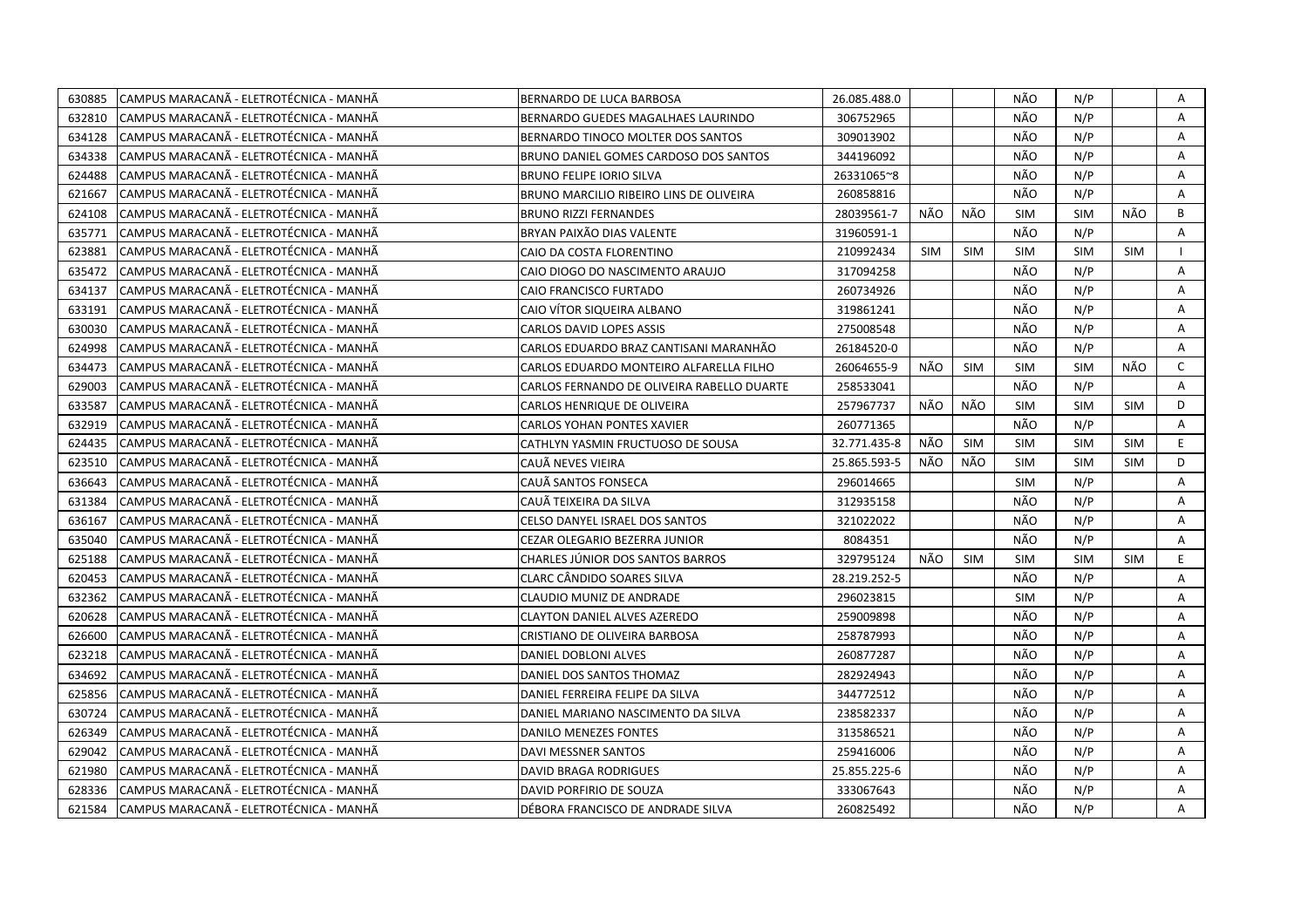| 622757 | CAMPUS MARACANÃ - ELETROTÉCNICA - MANHÃ | DEBORAH EMANUELLE HILARIO NOGUEIRA DE ASSIS | Detran       |     |            | NÃO        | N/P        |            | A            |
|--------|-----------------------------------------|---------------------------------------------|--------------|-----|------------|------------|------------|------------|--------------|
| 631707 | CAMPUS MARACANÃ - ELETROTÉCNICA - MANHÃ | DERICK HENRIQUE PAIVA GARCIA                | 31.533.133-0 |     |            | NÃO        | N/P        |            | A            |
| 632337 | CAMPUS MARACANÃ - ELETROTÉCNICA - MANHÃ | DIEGO WELTON OLIVEIRA DA SILVA              | 340290956    |     |            | <b>SIM</b> | <b>SIM</b> |            | B            |
| 629276 | CAMPUS MARACANÃ - ELETROTÉCNICA - MANHÃ | DOUGLAS PIRES DE ALMEIDA                    | 344762380    |     |            | NÃO        | N/P        |            | A            |
| 628506 | CAMPUS MARACANA - ELETROTÉCNICA - MANHÀ | DOUGLLAS RODRIGUES MARINS                   | 320894603    |     |            | NÃO        | N/P        |            | A            |
| 622456 | CAMPUS MARACANÃ - ELETROTÉCNICA - MANHÃ | EDUARDA CARVALHO COBEIROS                   | 267919017    |     |            | NÃO        | N/P        |            | Α            |
| 630591 | CAMPUS MARACANÃ - ELETROTÉCNICA - MANHÃ | EDUARDO DE SOUZA GOMES JUNIOR               | 258441740    |     |            | NÃO        | N/P        |            | Α            |
| 625492 | CAMPUS MARACANÃ - ELETROTÉCNICA - MANHÃ | <b>EDUARDO RODRIGUES LOPES</b>              | 301292074    | NÃO | NÃO        | <b>SIM</b> | SIM        | SIM        | D            |
| 632236 | CAMPUS MARACANÃ - ELETROTÉCNICA - MANHÃ | EDWARD NASCIMENTO DE OLIVEIRA               | 336503644    | NÃO | <b>SIM</b> | <b>SIM</b> | <b>SIM</b> | NÃO        | $\mathsf{C}$ |
| 629093 | CAMPUS MARACANA - ELETROTÉCNICA - MANHA | <b>EMANUEL LEITE PEREIRA FACUNDES</b>       | 261208730    |     |            | NÃO        | N/P        |            | A            |
| 621139 | CAMPUS MARACANÃ - ELETROTÉCNICA - MANHÃ | <b>EMILY CRISTINY VENTURA SANCHES</b>       | 258593334    |     |            | NÃO        | N/P        |            | A            |
| 629146 | CAMPUS MARACANÃ - ELETROTÉCNICA - MANHÃ | <b>ENZO CAPELLI MENDES</b>                  | 25862453-5   |     |            | NÃO        | N/P        |            | Α            |
| 632534 | CAMPUS MARACANÃ - ELETROTÉCNICA - MANHÃ | ERIC PAULO DA SILVA SANTIAGO                | 31.343.361-7 |     |            | NÃO        | N/P        |            | A            |
| 631308 | CAMPUS MARACANÃ - ELETROTÉCNICA - MANHÃ | ÉRIKA NASCIMENTO DOS SANTOS                 | 26.250.932-6 |     |            | NÃO        | N/P        |            | A            |
| 636792 | CAMPUS MARACANÃ - ELETROTÉCNICA - MANHÃ | ESDRAS SOARES DE SOUZA                      | 566051151    |     |            | NÃO        | N/P        |            | Α            |
| 632988 | CAMPUS MARACANÃ - ELETROTÉCNICA - MANHÃ | EVELYN CABRAL DE CASTRO                     | 258260900    |     |            | NÃO        | N/P        |            | A            |
| 620447 | CAMPUS MARACANÃ - ELETROTÉCNICA - MANHÃ | <b>FABIO DIAS CECILIO</b>                   | 266923994    |     |            | NÃO        | N/P        |            | A            |
| 635687 | CAMPUS MARACANA - ELETROTÉCNICA - MANHA | FELIPE MACHADO CASTRO                       | 303827414    |     |            | NÃO        | N/P        |            | A            |
| 625102 | CAMPUS MARACANÃ - ELETROTÉCNICA - MANHÃ | FELIPE REUTER PERINE MAGALHÃES              | 258513159    |     |            | NÃO        | N/P        |            | A            |
| 630048 | CAMPUS MARACANÃ - ELETROTÉCNICA - MANHÃ | FELIPE SANTOS MELO                          | 31944006-1   |     | <b>SIM</b> | <b>SIM</b> | <b>SIM</b> | NÃO        | C            |
| 632038 | CAMPUS MARACANÃ - ELETROTÉCNICA - MANHÃ | FERNANDA LIMA DIAS                          | 25908128-9   |     |            | NÃO        | N/P        |            | A            |
| 632364 | CAMPUS MARACANÃ - ELETROTÉCNICA - MANHÃ | FILIPE GUILHERME SILVA DE OLIVEIRA          | 257497891    |     |            | NÃO        | N/P        |            | A            |
| 636252 | CAMPUS MARACANA - ELETROTÉCNICA - MANHA | GABRIEL CARDOSO DA SILVA                    | 259113074    |     |            | NÃO        | N/P        |            | A            |
| 623256 | CAMPUS MARACANÃ - ELETROTÉCNICA - MANHÃ | <b>GABRIEL DOS SANTOS TRAJANO</b>           | 323597773    |     |            | NÃO        | N/P        |            | A            |
| 625744 | CAMPUS MARACANÃ - ELETROTÉCNICA - MANHÃ | <b>GABRIEL FELIX DOS SANTOS</b>             | 307761460    | NÃO | <b>SIM</b> | <b>SIM</b> | <b>SIM</b> | <b>SIM</b> | E.           |
| 628388 | CAMPUS MARACANA - ELETROTÉCNICA - MANHA | GABRIEL GUEDES DOS SANTOS RIBEIRO           | 296765761    |     |            | NÃO        | N/P        |            | A            |
| 634576 | CAMPUS MARACANÃ - ELETROTÉCNICA - MANHÃ | <b>GABRIEL JATCZAK ALMEIDA</b>              | 311751598    |     |            | NÃO        | N/P        |            | A            |
| 627401 | CAMPUS MARACANÃ - ELETROTÉCNICA - MANHÃ | GABRIEL LIMA DA ROCHA SILVA                 | 258394675    |     |            | NÃO        | N/P        |            | Α            |
| 636005 | CAMPUS MARACANÃ - ELETROTÉCNICA - MANHÃ | <b>GABRIEL LUIZ CARDOSO</b>                 | 260713920    |     |            | NÃO        | N/P        |            | A            |
| 630371 | CAMPUS MARACANÃ - ELETROTÉCNICA - MANHÃ | <b>GABRIEL RESENDE DE OLIVEIRA</b>          | 258596360    |     |            | NÃO        | N/P        |            | Α            |
| 628400 | CAMPUS MARACANÃ - ELETROTÉCNICA - MANHÃ | <b>GABRIEL SANTOS DA SILVA VIEIRA</b>       | 260721477    |     |            | NÃO        | N/P        |            | A            |
| 623738 | CAMPUS MARACANÃ - ELETROTÉCNICA - MANHÃ | <b>GABRIEL SOARES DA SILVA</b>              | 311306104    |     |            | NÃO        | N/P        |            | A            |
| 630369 | CAMPUS MARACANÃ - ELETROTÉCNICA - MANHÃ | GABRIELLA CARNEIRO LEÃO TAMPASCO DE MENEZES | 258503911    |     |            | NÃO        | N/P        |            | A            |
| 630498 | CAMPUS MARACANÃ - ELETROTÉCNICA - MANHÃ | <b>GABRIELLE MARTINS DE CARVALHO</b>        | 324467414    |     |            | NÃO        | N/P        |            | A            |
| 627920 | CAMPUS MARACANÃ - ELETROTÉCNICA - MANHÃ | GABRYELL ALLAN CRESPO DE MIRANDA            | 261006647    |     |            | NÃO        | N/P        |            | A            |
| 626939 | CAMPUS MARACANÃ - ELETROTÉCNICA - MANHÃ | GERSON MARQUES DE OLIVEIRA                  | 65452864     |     |            | NÃO        | N/P        |            | Α            |
| 629837 | CAMPUS MARACANÃ - ELETROTÉCNICA - MANHÃ | GEYSE CAROLINE OLIVEIRA DOS SANTOS DA SILVA | 258777556    |     |            | NÃO        | N/P        |            | Α            |
| 621126 | CAMPUS MARACANÃ - ELETROTÉCNICA - MANHÃ | GIOVANNA CUPIDO FREITAS DA CONCEIÇÃO        | 329608780    |     |            | NÃO        | N/P        |            | A            |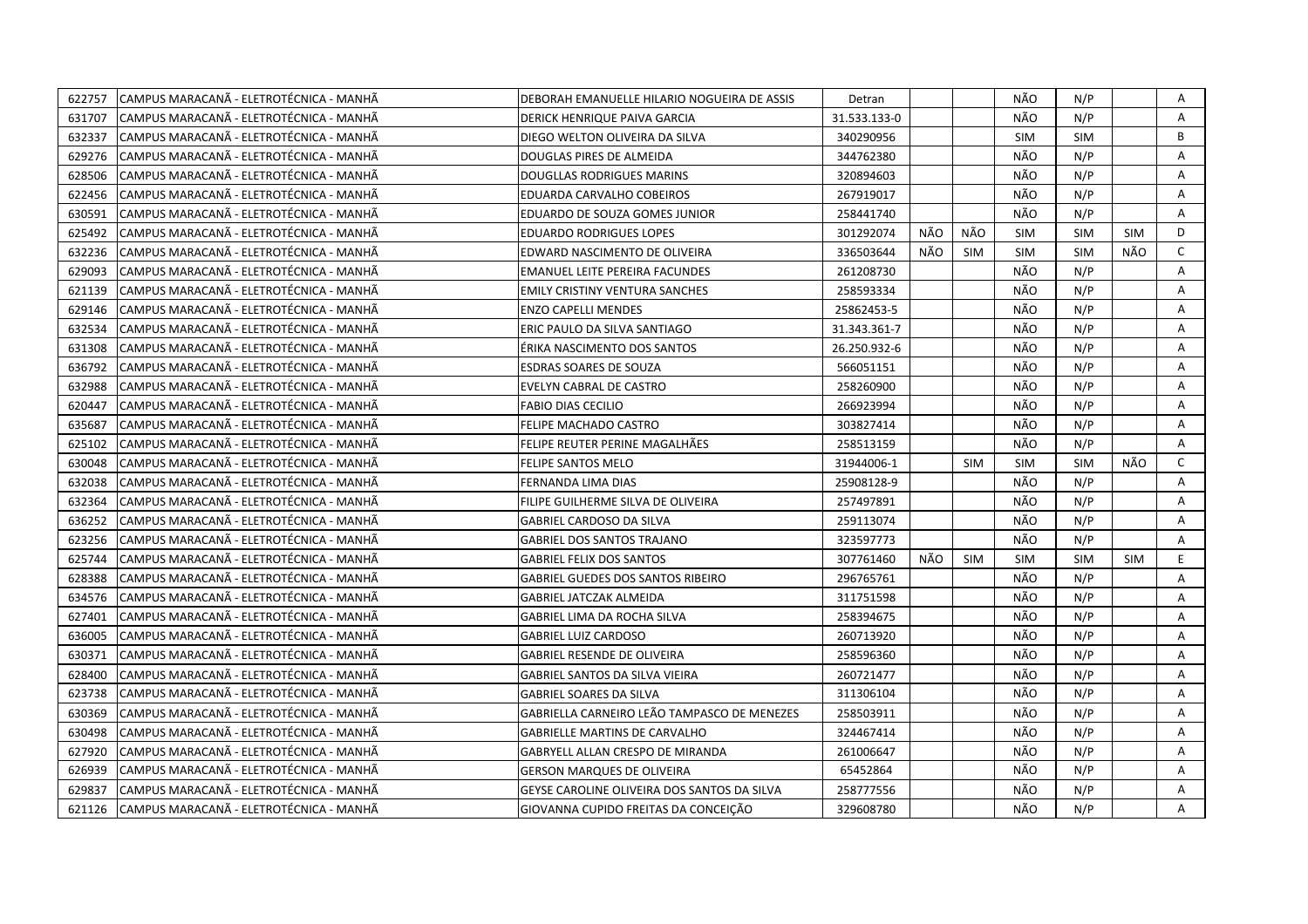| 635522 | CAMPUS MARACANA - ELETROTÉCNICA - MANHA  | GIOVANNA DE OLIVEIRA FERNANDES                 | 284794393    |            |            | NÃO        | N/P        |            | A            |
|--------|------------------------------------------|------------------------------------------------|--------------|------------|------------|------------|------------|------------|--------------|
| 633408 | CAMPUS MARACANÃ - ELETROTÉCNICA - MANHÃ  | GIOVANNA NOVAES SANTOS E SOUZA                 | 26.076.283-6 |            |            | NÃO        | N/P        |            | Α            |
| 625222 | CAMPUS MARACANA - ELETROTÉCNICA - MANHA  | <b>GIOVANNE MARTINS COSTA</b>                  | 31.086.550-6 |            |            | NÃO        | N/P        |            | A            |
| 624997 | CAMPUS MARACANÃ - ELETROTÉCNICA - MANHÃ  | <b>GUILHERME ALVAREZ MARTINS</b>               | 32364872-5   |            |            | NÃO        | N/P        |            | A            |
| 622753 | ICAMPUS MARACANA - ELETROTÉCNICA - MANHÀ | GUILHERME DE SOUZA DOS SANTOS BARBOZA          | 258689447    | NÃO        | <b>SIM</b> | <b>SIM</b> | <b>SIM</b> | <b>SIM</b> | E            |
| 631198 | CAMPUS MARACANÃ - ELETROTÉCNICA - MANHÃ  | <b>GUILHERME DOS SANTOS CUNHA</b>              | 260660931    |            |            | NÃO        | N/P        |            | Α            |
| 622490 | CAMPUS MARACANA - ELETROTÉCNICA - MANHA  | <b>GUILHERME DOS SANTOS GHION</b>              | 28383822-5   |            |            | NÃO        | N/P        |            | A            |
| 633229 | CAMPUS MARACANÃ - ELETROTÉCNICA - MANHÃ  | <b>GUILHERME FONSECA DE OLIVEIRA</b>           | 26.071.333-4 |            |            | NÃO        | N/P        |            | A            |
| 635251 | CAMPUS MARACANÃ - ELETROTÉCNICA - MANHÃ  | GUILHERME JOSE MANSO VIANNA                    | 31366694-3   |            |            | NÃO        | N/P        |            | A            |
| 636347 | CAMPUS MARACANA - ELETROTÉCNICA - MANHA  | GUILHERME MAIA BRAGA DA SILVA                  | 27.763.369-9 |            |            | NÃO        | N/P        |            | Α            |
| 626779 | CAMPUS MARACANÃ - ELETROTÉCNICA - MANHÃ  | <b>GUILHERME PEREIRA CHANCA</b>                | 26.087.893-9 |            |            | NÃO        | N/P        |            | A            |
| 624054 | CAMPUS MARACANÃ - ELETROTÉCNICA - MANHÃ  | <b>GUILHERME RODRIGUES PECLAT</b>              | 306936287    |            |            | <b>SIM</b> | N/P        |            | A            |
| 621262 | CAMPUS MARACANA - ELETROTÉCNICA - MANHA  | <b>GUSTAVO DE AQUINO FIGUEIREDO</b>            | 321437899    | NÃO        | NÃO        | NÃO        | <b>SIM</b> | <b>SIM</b> | $\mathsf{A}$ |
| 632274 | CAMPUS MARACANÃ - ELETROTÉCNICA - MANHÃ  | <b>GUSTAVO DE SOUZA MONTEIRO</b>               | 30.626.520-8 | NÃO        | <b>SIM</b> | NÃO        | <b>SIM</b> | NÃO        | $\mathsf{A}$ |
| 631369 | CAMPUS MARACANÃ - ELETROTÉCNICA - MANHÃ  | <b>GUSTAVO DO NASCIMENTO PEREIRA</b>           | DETRAN-RJ    |            |            | NÃO        | N/P        |            | A            |
| 622793 | CAMPUS MARACANÃ - ELETROTÉCNICA - MANHÃ  | <b>GUSTAVO FELIPE DA SILVA PEREIRA</b>         | 321219081    |            |            | NÃO        | N/P        |            | A            |
| 630459 | CAMPUS MARACANÃ - ELETROTÉCNICA - MANHÃ  | <b>GUSTAVO MORAIS PEREIRA</b>                  | 293680328    |            |            | NÃO        | N/P        |            | A            |
| 636195 | CAMPUS MARACANÃ - ELETROTÉCNICA - MANHÃ  | <b>GUSTAVO NASCIMENTO FONSECA</b>              | 297090441    |            |            | NÃO        | N/P        |            | A            |
| 623609 | ICAMPUS MARACANÃ - ELETROTÉCNICA - MANHÃ | HENRIQUE RIBEIRO SALDANHA DE MENEZES RODRIGUES | 29065206-4   |            |            | NÃO        | N/P        |            | A            |
| 633130 | CAMPUS MARACANÃ - ELETROTÉCNICA - MANHÃ  | HUGO DA SILVA FREIRES                          | 247432644    |            |            | NÃO        | N/P        |            | A            |
| 620371 | CAMPUS MARACANÃ - ELETROTÉCNICA - MANHÃ  | HUGO LEOPOLDINO DA COSTA                       | 277227666    |            |            | NÃO        | N/P        |            | A            |
| 635749 | CAMPUS MARACANA - ELETROTÉCNICA - MANHA  | HUGO NASCIMENTO RAMOS                          | 305208639    |            |            | NÃO        | N/P        |            | Α            |
| 622266 | CAMPUS MARACANA - ELETROTÉCNICA - MANHA  | HUMBERTO PASCUAL MATHIAS FURIÓ                 | 31276238.8   | NÃO        | <b>SIM</b> | <b>SIM</b> | <b>SIM</b> | <b>SIM</b> | E.           |
| 635296 | CAMPUS MARACANÃ - ELETROTÉCNICA - MANHÃ  | <b>IAGO MORAES SANTOS ARRUDA</b>               | 260659644    |            |            | NÃO        | N/P        |            | A            |
| 625637 | CAMPUS MARACANA - ELETROTÉCNICA - MANHA  | IAN PABLO PEREIRA DOS SANTOS                   | 322715624    | <b>SIM</b> | <b>SIM</b> | <b>SIM</b> | <b>SIM</b> | <b>SIM</b> |              |
| 634552 | CAMPUS MARACANA - ELETROTÉCNICA - MANHA  | IGOR DA CRUZ RIBEIRO                           | 37266292     |            |            | NÃO        | N/P        |            | Α            |
| 623280 | CAMPUS MARACANÃ - ELETROTÉCNICA - MANHÃ  | IGOR GABRIEL ARAUJO BATISTA                    | 289205031    |            |            | NÃO        | N/P        |            | A            |
| 631914 | CAMPUS MARACANÃ - ELETROTÉCNICA - MANHÃ  | <b>INGRID COUTO BARBALHO</b>                   | 258863281    |            |            | NÃO        | N/P        |            | A            |
| 635539 | CAMPUS MARACANÃ - ELETROTÉCNICA - MANHÃ  | <b>INGRID ROZA MARQUES</b>                     | 31.015.377-0 |            |            | NÃO        | N/P        |            | A            |
| 635574 | CAMPUS MARACANA - ELETROTÉCNICA - MANHA  | ISABELA DE MORAES BASTOS CASTRO FREITAS        | 296868383    |            |            | NÃO        | N/P        |            | Α            |
| 629051 | CAMPUS MARACANÃ - ELETROTÉCNICA - MANHÃ  | ISAIAS MAGALHÃES STEMBACK                      | 31.462.638-3 | NÃO        | <b>SIM</b> | SIM        | <b>SIM</b> | <b>SIM</b> | E.           |
| 633822 | CAMPUS MARACANÃ - ELETROTÉCNICA - MANHÃ  | <b>ISRAEL DE SOUSA MOTTA</b>                   | 321179319    |            |            | NÃO        | N/P        |            | A            |
| 631370 | CAMPUS MARACANÃ - ELETROTÉCNICA - MANHÃ  | <b>ISRAEL MARTINS DOS SANTOS</b>               | 31257924-6   | NÃO        | <b>SIM</b> | <b>SIM</b> | <b>SIM</b> | <b>SIM</b> | E.           |
| 635538 | CAMPUS MARACANÃ - ELETROTÉCNICA - MANHÃ  | <b>IURY MATTOSO MURAT</b>                      | 317952976    |            |            | NÃO        | N/P        |            | A            |
| 623803 | CAMPUS MARACANÃ - ELETROTÉCNICA - MANHÃ  | <b>IVO PAES LEME NETO</b>                      | 277764684    |            |            | NÃO        | N/P        |            | $\mathsf{A}$ |
| 636313 | CAMPUS MARACANÃ - ELETROTÉCNICA - MANHÃ  | IVY DE SOUSA SILVA                             | 327875225    |            |            | NÃO        | N/P        |            | A            |
| 633716 | CAMPUS MARACANÃ - ELETROTÉCNICA - MANHÃ  | IZABELA MESQUITA DA SILVA                      | 259193142    |            |            | NÃO        | N/P        |            | Α            |
| 635669 | CAMPUS MARACANÃ - ELETROTÉCNICA - MANHÃ  | JAMILE DOS SANTOS COSTA                        | 276773389    |            | <b>SIM</b> | <b>SIM</b> | <b>SIM</b> |            | $\mathsf{C}$ |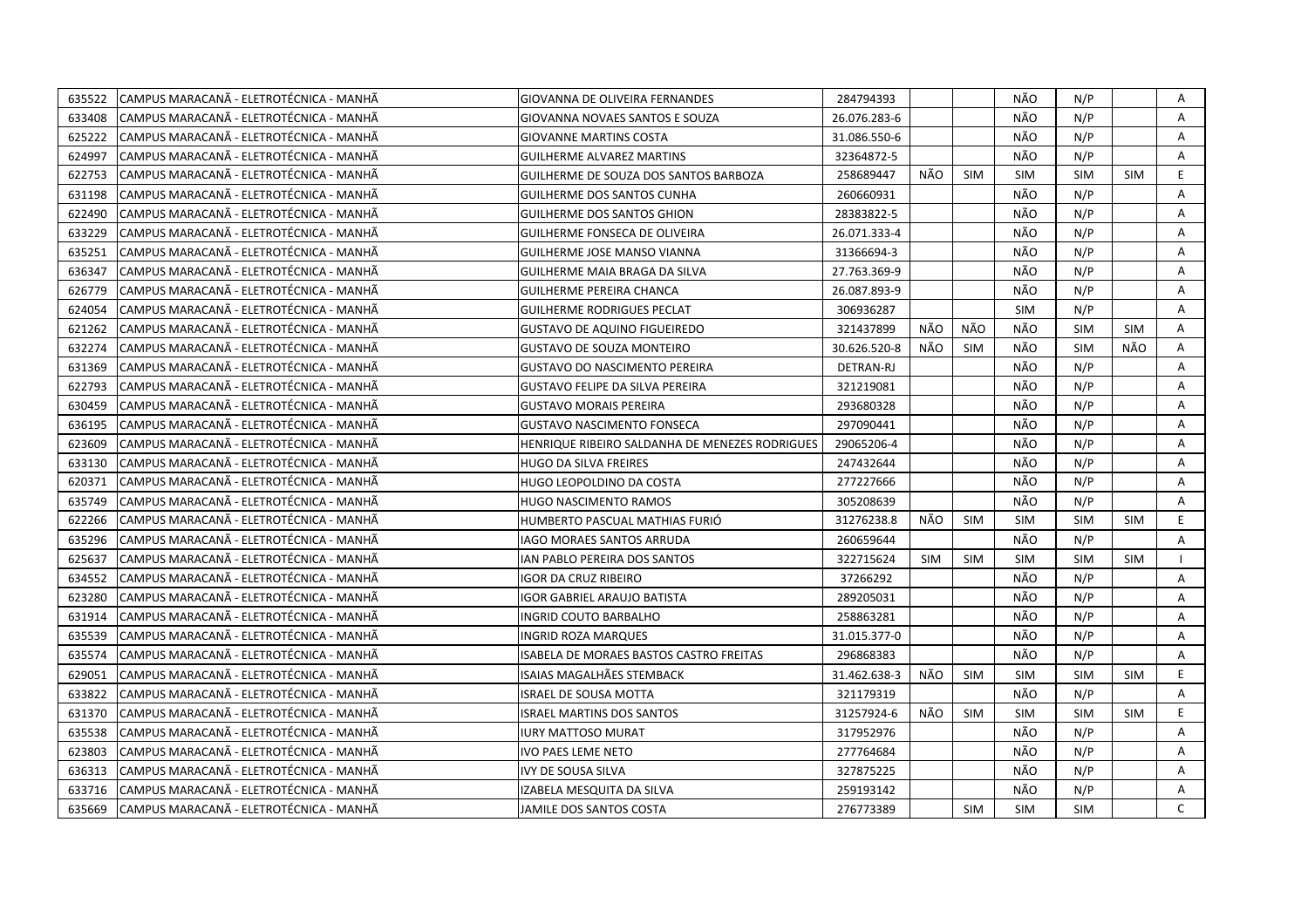| 625728 | CAMPUS MARACANÃ - ELETROTÉCNICA - MANHÃ  | JAMILLE COSTA DOS SANTOS             | 1484656415   | <b>SIM</b> |            | SIM        | <b>SIM</b> | <b>SIM</b> | Н            |
|--------|------------------------------------------|--------------------------------------|--------------|------------|------------|------------|------------|------------|--------------|
| 634363 | CAMPUS MARACANÃ - ELETROTÉCNICA - MANHÃ  | JEAN GONCALVES BARROSO               | 26.053.606-5 |            |            | NÃO        | N/P        |            | A            |
| 624085 | CAMPUS MARACANÃ - ELETROTÉCNICA - MANHÃ  | JEAN LUCAS RANGEL DE SALES ALMEIDA   | 25.894.872-8 |            |            | <b>SIM</b> | N/P        |            | A            |
| 620469 | CAMPUS MARACANÃ - ELETROTÉCNICA - MANHÃ  | JHONNY GABRIEL GONCALVES DA HORA     | 309174993    |            |            | NÃO        | N/P        |            | Α            |
| 633675 | CAMPUS MARACANÃ - ELETROTÉCNICA - MANHÃ  | <b>BARACHO</b>                       | 258694124    |            |            | NÃO        | N/P        |            | Α            |
| 632635 | CAMPUS MARACANÃ - ELETROTÉCNICA - MANHÃ  | JOÃO GABRIEL DA SILVA PITTA          | 278175856    |            |            | NÃO        | N/P        |            | Α            |
| 622478 | ICAMPUS MARACANÃ - ELETROTÉCNICA - MANHÃ | JOÃO GUILHERME OLIVEIRA SILVA        | 327760724    |            |            | NÃO        | N/P        |            | A            |
| 623128 | CAMPUS MARACANÃ - ELETROTÉCNICA - MANHÃ  | JOAO LUCAS FELIX DOS ANJOS           | 260722459    |            | <b>SIM</b> | <b>SIM</b> | <b>SIM</b> | NÃO        | $\mathsf{C}$ |
| 625236 | CAMPUS MARACANÃ - ELETROTÉCNICA - MANHÃ  | JOÃO LUIZ OLIVEIRA ALVES MALHEIROS   | 25833282-4   |            |            | NÃO        | N/P        |            | A            |
| 628135 | CAMPUS MARACANÃ - ELETROTÉCNICA - MANHÃ  | JOÃO MARCOS DE ASSIS FERREIRA        | 325841732    |            |            | NÃO        | N/P        |            | A            |
| 624198 | CAMPUS MARACANÃ - ELETROTÉCNICA - MANHÃ  | JOÃO PEDRO DE ALMEIDA COSTA          | 260586896    |            |            | NÃO        | N/P        |            | Α            |
| 636924 | CAMPUS MARACANÃ - ELETROTÉCNICA - MANHÃ  | JOÃO PEDRO FERNANDES TEIXEIRA        | 318740578    | NÃO        | <b>SIM</b> | SIM        | <b>SIM</b> | <b>SIM</b> | E.           |
| 631704 | CAMPUS MARACANÃ - ELETROTÉCNICA - MANHÃ  | JOÃO PEDRO LINS FERNANDES            | 301336855    |            |            | NÃO        | N/P        |            | A            |
| 629314 | CAMPUS MARACANÃ - ELETROTÉCNICA - MANHÃ  | JOÃO PEDRO VIANNA DONETTO            | 276469970    |            |            | NÃO        | N/P        |            | A            |
| 620476 | CAMPUS MARACANÃ - ELETROTÉCNICA - MANHÃ  | JOAO VICTOR AMORIM DA SILVA          | 25859932-3   | <b>SIM</b> | NÃO        | <b>SIM</b> | <b>SIM</b> | <b>SIM</b> | H            |
| 628527 | CAMPUS MARACANÃ - ELETROTÉCNICA - MANHÃ  | JOÃO VICTOR BAESSA DA SILVA          | 25842942-2   |            |            | NÃO        | N/P        |            | A            |
| 635994 | CAMPUS MARACANA - ELETROTÉCNICA - MANHA  | JOÃO VICTOR BATISTA DE SOUZA         | 263043218    |            |            | NÃO        | N/P        |            | A            |
| 636310 | CAMPUS MARACANÃ - ELETROTÉCNICA - MANHÃ  | JOAO VICTOR MOTA ALVES BEZERRA       | 311895676    |            |            | NÃO        | N/P        |            | A            |
| 633406 | CAMPUS MARACANÃ - ELETROTÉCNICA - MANHÃ  | JOÃO VICTOR NASCIMENTO BARBOSA       | 310079272    |            |            | NÃO        | N/P        |            | A            |
| 628024 | CAMPUS MARACANÃ - ELETROTÉCNICA - MANHÃ  | JOÃO VICTOR NASCIMENTO DA SILVA      | 310563374    |            |            | NÃO        | N/P        |            | A            |
| 632507 | CAMPUS MARACANÃ - ELETROTÉCNICA - MANHÃ  | JOÃO VICTOR NASCIMENTO VILLELA       | 315387019    | NÃO        | <b>SIM</b> | <b>SIM</b> | N/P        | <b>SIM</b> | A            |
| 621944 | CAMPUS MARACANA - ELETROTECNICA - MANHA  | JOÃO VICTOR PINTO DOS SANTOS ESTEVES | 260736350    |            |            | <b>SIM</b> | N/P        |            | A            |
| 620673 | CAMPUS MARACANÃ - ELETROTÉCNICA - MANHÃ  | JOÃO VICTOR RORIZ PÓZ                | 25.907.503-4 |            |            | NÃO        | N/P        |            | A            |
| 623048 | CAMPUS MARACANA - ELETROTÉCNICA - MANHA  | IONAS FILIPE CLIMACO ARAUJO DE SOUZA | 259076305    |            |            | NÃO        | N/P        |            | A            |
| 621291 | CAMPUS MARACANÃ - ELETROTÉCNICA - MANHÃ  | IONATHA DE MATOS CATARINO            | 263656779    | NÃO        | <b>SIM</b> | <b>SIM</b> | <b>SIM</b> | <b>SIM</b> | E.           |
| 623138 | CAMPUS MARACANÃ - ELETROTÉCNICA - MANHÃ  | JONATHAN GOMES MARINS                | 297593030    |            |            | NÃO        | N/P        |            | A            |
| 635858 | CAMPUS MARACANÃ - ELETROTÉCNICA - MANHÃ  | JORGE LUIZ DA SILVA                  | 260684881    |            |            | NÃO        | N/P        |            | A            |
| 636084 | CAMPUS MARACANÃ - ELETROTÉCNICA - MANHÃ  | JOSÉ LUIKY PEREIRA                   | 32.218.332-8 | NÃO        | NÃO        | <b>SIM</b> | SIM        | NÃO        | B            |
| 620698 | CAMPUS MARACANÃ - ELETROTÉCNICA - MANHÃ  | JUAN CARLOS FERREIRA                 | 258682442    |            |            | NÃO        | N/P        |            | A            |
| 623764 | CAMPUS MARACANÃ - ELETROTÉCNICA - MANHÃ  | JULYANE ESTELITA SANTOS DA SILVA     | 297499535    |            |            | NÃO        | N/P        |            | Α            |
| 628177 | CAMPUS MARACANÃ - ELETROTÉCNICA - MANHÃ  | KAIKE VICTOR CHAGAS FERNANDES        | 320653868    |            |            | NÃO        | N/P        |            | Α            |
| 622886 | CAMPUS MARACANÃ - ELETROTÉCNICA - MANHÃ  | KAIO LUIS MACEDO BRANCO              | 327231700    |            |            | NÃO        | N/P        |            | A            |
| 633843 | CAMPUS MARACANÃ - ELETROTÉCNICA - MANHÃ  | KAIQUE AGUIAR OCTAVIO                | 265072009    |            |            | NÃO        | N/P        |            | A            |
| 622477 | CAMPUS MARACANÃ - ELETROTÉCNICA - MANHÃ  | KAUÄ TAVARES MOREIRA                 | 26.058.074-1 |            |            | NÃO        | N/P        |            | A            |
| 627611 | CAMPUS MARACANÃ - ELETROTÉCNICA - MANHÃ  | KAYKI RIBEIRO ALVES                  | 293915997    |            |            | NÃO        | N/P        |            | A            |
| 634158 | CAMPUS MARACANÃ - ELETROTÉCNICA - MANHÃ  | KAYKY DA CRUZ PEREIRA MELO           | 315448563    |            |            | NÃO        | N/P        |            | Α            |
| 632495 | CAMPUS MARACANÃ - ELETROTÉCNICA - MANHÃ  | KAYKY FERREIRA PERES DOS SANTOS      | 301780672    |            |            | NÃO        | N/P        |            | A            |
| 634919 | CAMPUS MARACANA - ELETROTÉCNICA - MANHA  | KAYLLANY LARA DA SILVA OLIVEIRA      | 264021981    |            |            | NÃO        | N/P        |            | A            |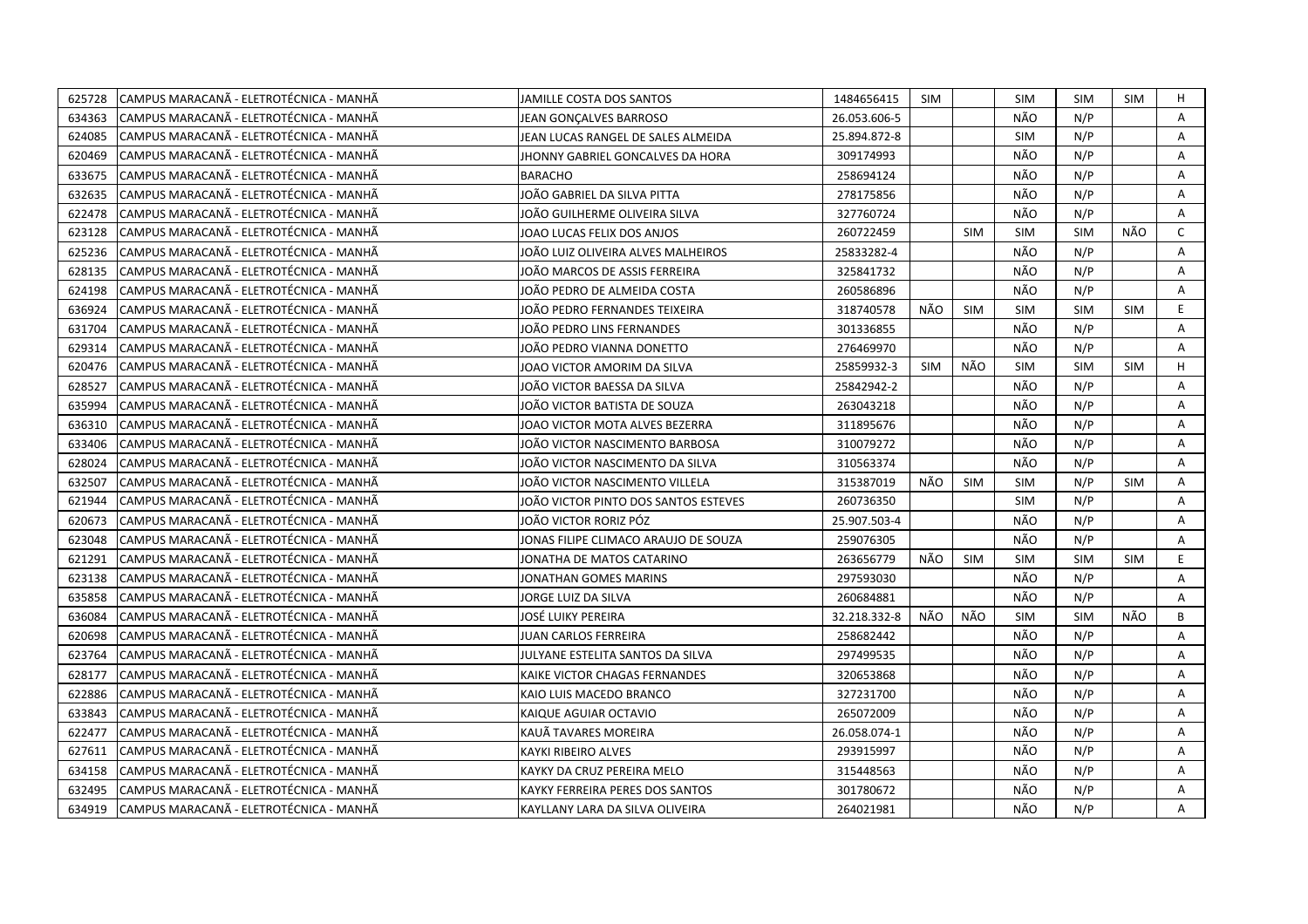| 630199 | CAMPUS MARACANÃ - ELETROTÉCNICA - MANHÃ  | LARA ALIOCHA CAAMANO JELDES               | 269444865    |            |            | NÃO        | N/P        |            | Α  |
|--------|------------------------------------------|-------------------------------------------|--------------|------------|------------|------------|------------|------------|----|
| 633825 | ICAMPUS MARACANÃ - ELETROTÉCNICA - MANHÃ | LAURA DO NASCIMENTO GOMES                 | 26340489-9   |            |            | <b>SIM</b> | N/P        |            | A  |
| 633430 | CAMPUS MARACANÃ - ELETROTÉCNICA - MANHÃ  | LAYSA DO NASCIMENTO ARAUJO DA SILVA       | 260532163    |            |            | NÃO        | N/P        |            | Α  |
| 635911 | CAMPUS MARACANÃ - ELETROTÉCNICA - MANHÃ  | LEONARDO DE OLIVEIRA SARAIVA              | 346327851    |            |            | NÃO        | N/P        |            | Α  |
| 629458 | CAMPUS MARACANÃ - ELETROTÉCNICA - MANHÃ  | LEONARDO FARIÑA ALHEIROS                  | 306796517    |            |            | NÃO        | N/P        |            | Α  |
| 633246 | CAMPUS MARACANÃ - ELETROTÉCNICA - MANHÃ  | LETÍCIA DE OLIVEIRA HASTENREITER          | 314307042    |            |            | NÃO        | N/P        |            | Α  |
| 631900 | ICAMPUS MARACANÃ - ELETROTÉCNICA - MANHÃ | LORRANE RODRIGUES DA SILVA FELIX          | 23760711-4   |            |            | NÃO        | N/P        |            | A  |
| 636923 | CAMPUS MARACANÃ - ELETROTÉCNICA - MANHÃ  | LUAN FELIPE SILVA NUNES                   | 316897560    |            |            | NÃO        | N/P        |            | A  |
| 622719 | CAMPUS MARACANA - ELETROTÉCNICA - MANHA  | LUAN MARCELO DE GUSMÃO ANTUNES DOS SANTOS | 261004267    | NÃO        | <b>SIM</b> | <b>SIM</b> | <b>SIM</b> | <b>SIM</b> | E  |
| 626183 | CAMPUS MARACANÃ - ELETROTÉCNICA - MANHÃ  | LUAN ROGER ALVES FERREIRA                 | 259116200    |            |            | NÃO        | N/P        |            | A  |
| 630879 | CAMPUS MARACANÃ - ELETROTÉCNICA - MANHÃ  | LUANA SOARES DOS SANTOS                   | 30.744.802-7 | NÃO        | <b>SIM</b> | <b>SIM</b> | <b>SIM</b> | <b>SIM</b> | E  |
| 622955 | CAMPUS MARACANÃ - ELETROTÉCNICA - MANHÃ  | LUCAS ALBINO FERNANDES                    | 318984303    |            |            | NÃO        | N/P        |            | A  |
| 632023 | CAMPUS MARACANÃ - ELETROTÉCNICA - MANHÃ  | LUCAS ALLAN ALVES DE OLIVEIRA             | 342557485    |            |            | NÃO        | N/P        |            | A  |
| 630865 | CAMPUS MARACANÃ - ELETROTÉCNICA - MANHÃ  | LUCAS ALVES DE SOUSA                      | 29.420.758-4 |            |            | NÃO        | N/P        |            | Α  |
| 635908 | CAMPUS MARACANÃ - ELETROTÉCNICA - MANHÃ  | LUCAS BERTELO PIMENTA                     | 32.301.475-3 |            |            | NÃO        | N/P        |            | A  |
| 621108 | CAMPUS MARACANÃ - ELETROTÉCNICA - MANHÃ  | LUCAS DE OLIVEIRA BISPO                   | 301922308    | NÃO        | <b>SIM</b> | <b>SIM</b> | <b>SIM</b> | <b>SIM</b> | E. |
| 626937 | CAMPUS MARACANÃ - ELETROTÉCNICA - MANHÃ  | LUCAS FABIO DO LIVRAMENTO BRITTO          | 325081669    |            |            | SIM        | N/P        |            | A  |
| 630580 | CAMPUS MARACANÃ - ELETROTÉCNICA - MANHÃ  | LUCAS GARCIA DA ROSA                      | 336160940    | NÃO        |            | <b>SIM</b> | <b>SIM</b> | SIM        | D  |
| 631709 | CAMPUS MARACANÃ - ELETROTÉCNICA - MANHÃ  | LUCAS MACEDO RODRIGUES                    | 263058810    |            |            | NÃO        | N/P        |            | A  |
| 635803 | CAMPUS MARACANÃ - ELETROTÉCNICA - MANHÃ  | LUCAS MILHORANCE LYRA                     | 258637941    |            |            | NÃO        | N/P        |            | A  |
| 627382 | CAMPUS MARACANA - ELETROTÉCNICA - MANHA  | LUIS FELIPE SIMÕES DA SILVA               | 321691057    | NÃO        | <b>SIM</b> | <b>SIM</b> | <b>SIM</b> | <b>SIM</b> | E. |
| 621804 | CAMPUS MARACANA - ELETROTÉCNICA - MANHÀ  | LUIS MIGUEL FARIAS DE ANDRADE             | 306531179    | <b>SIM</b> | NÃO        | <b>SIM</b> | <b>SIM</b> | <b>SIM</b> | H  |
| 630257 | CAMPUS MARACANÃ - ELETROTÉCNICA - MANHÃ  | LUIZ CARLOS SOUZA DOS SANTOS              | 329272173    |            |            | NÃO        | N/P        |            | A  |
| 635235 | CAMPUS MARACANA - ELETROTÉCNICA - MANHA  | LUIZ FELIPE DE SOUZA FACIE                | 258395318    | NÃO        | <b>SIM</b> | <b>SIM</b> | <b>SIM</b> | <b>SIM</b> | E. |
| 632654 | CAMPUS MARACANÃ - ELETROTÉCNICA - MANHÃ  | LUIZ FELIPE PEQUENO LEMOS DIAS            | 259000487    |            |            | NÃO        | N/P        |            | A  |
| 628486 | CAMPUS MARACANÃ - ELETROTÉCNICA - MANHÃ  | LUKAS OCENIR CABRAL DA SILVA              | 2828149817   |            |            | NÃO        | N/P        |            | Α  |
| 630445 | CAMPUS MARACANA - ELETROTÉCNICA - MANHÀ  | MANUELA RIZZOLI DE SOUZA                  | 28140207-3   |            |            | NÃO        | N/P        |            | A  |
| 633403 | CAMPUS MARACANÃ - ELETROTÉCNICA - MANHÃ  | MARCELO FRANÇA MORAES                     | 285492476    |            |            | NÃO        | N/P        |            | Α  |
| 620849 | CAMPUS MARACANÃ - ELETROTÉCNICA - MANHÃ  | <b>MARCOS ANTONIO MORONE MENEZES</b>      | 320660970    |            |            | NÃO        | N/P        |            | A  |
| 631505 | CAMPUS MARACANÃ - ELETROTÉCNICA - MANHÃ  | <b>MARCUS VINICIUS ASSIS RODRIGUES</b>    | 310549233    |            |            | NÃO        | N/P        |            | A  |
| 622763 | CAMPUS MARACANÃ - ELETROTÉCNICA - MANHÃ  | MARIA CLARA DA SILVA LEAL                 | 324114008    |            | NÃO        | <b>SIM</b> | <b>SIM</b> | <b>SIM</b> | D  |
| 624433 | CAMPUS MARACANÃ - ELETROTÉCNICA - MANHÃ  | MARIA CLARA DOS SANTOS FINOCHIO           | 28.581.045-3 |            |            | <b>SIM</b> | N/P        |            | A  |
| 624144 | CAMPUS MARACANÃ - ELETROTÉCNICA - MANHÃ  | <b>MARIA CLARA MARQUES DOS SANTOS</b>     | 260563945    |            |            | NÃO        | N/P        |            | A  |
| 622989 | ICAMPUS MARACANÃ - ELETROTÉCNICA - MANHÃ | MARIA CLARA PEREIRA TEIXEIRA              | 307798868    |            | NÃO        | NÃO        | N/P        |            | A  |
| 625837 | CAMPUS MARACANÃ - ELETROTÉCNICA - MANHÃ  | MARIA CLARA PROCÓPIO DE ARAÚJO VIANA      | 258787530    |            |            | NÃO        | N/P        |            | A  |
| 622454 | CAMPUS MARACANÃ - ELETROTÉCNICA - MANHÃ  | MARIA CLARA SILVA PINHO                   | 29.561.812-8 |            |            | NÃO        | N/P        |            | Α  |
| 632705 | CAMPUS MARACANÃ - ELETROTÉCNICA - MANHÃ  | MARIA EDUARDA DE OLIVEIRA SOARES          | 258816388    |            |            | NÃO        | N/P        |            | A  |
| 626434 | CAMPUS MARACANÃ - ELETROTÉCNICA - MANHÃ  | MARIA EDUARDA RODRIGUES SIMÕES            | 260867536    |            |            | NÃO        | N/P        |            | A  |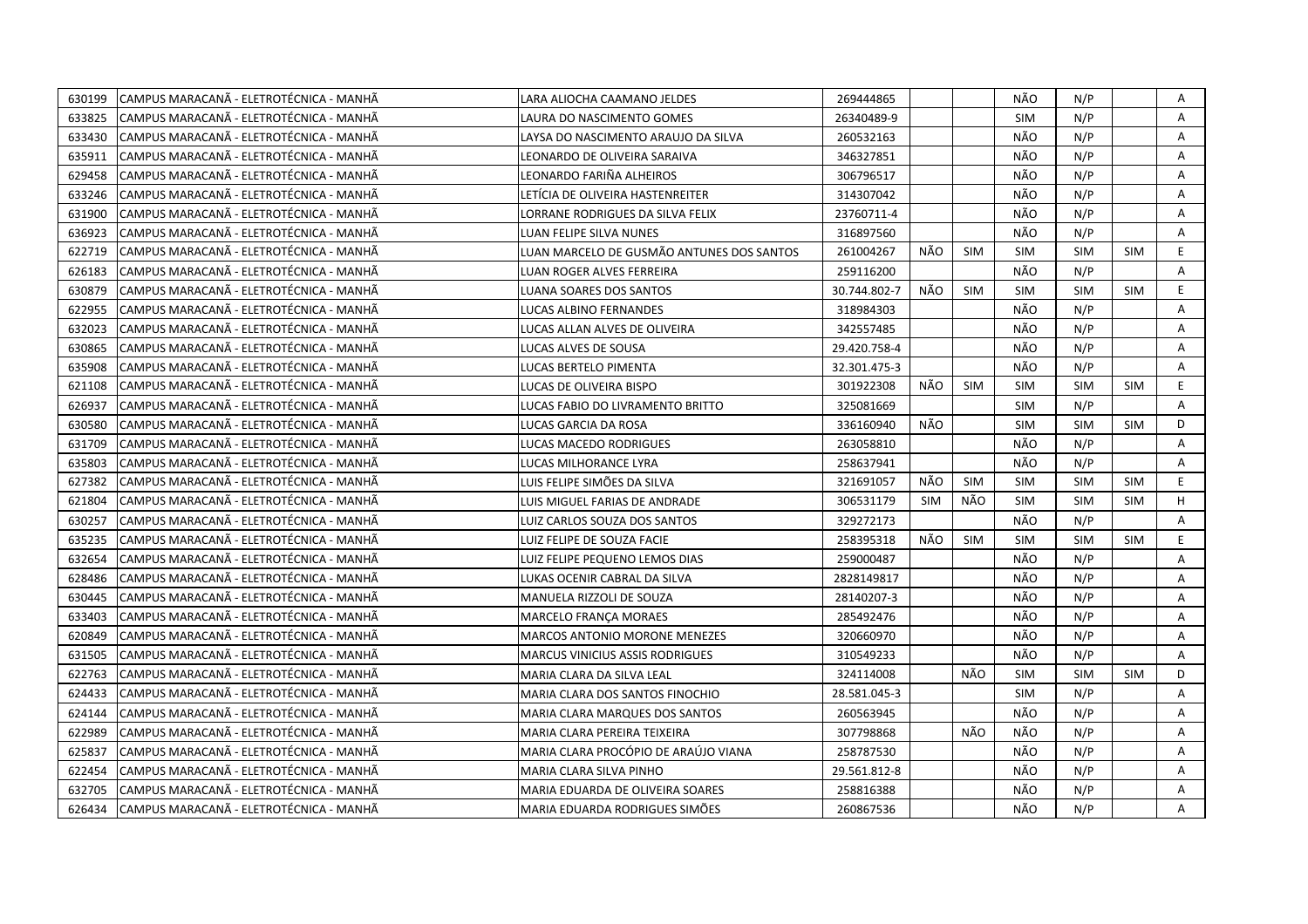| 628317 | CAMPUS MARACANÃ - ELETROTÉCNICA - MANHÃ  | MARIA EDUARDA SEIXAS BISPO                  | 26.340.710-8 |     |            | NÃO        | N/P        |            | Α            |
|--------|------------------------------------------|---------------------------------------------|--------------|-----|------------|------------|------------|------------|--------------|
| 631485 | ICAMPUS MARACANÃ - ELETROTÉCNICA - MANHÃ | MARIANA AZEVEDO CRUZ                        | 25.867.494-4 |     |            | NÃO        | N/P        |            | A            |
| 635313 | CAMPUS MARACANÃ - ELETROTÉCNICA - MANHÃ  | MARIANA DUARTE RIENTE FERREIRA              | 25844407-4   |     |            | NÃO        | N/P        |            | A            |
| 626404 | CAMPUS MARACANÃ - ELETROTÉCNICA - MANHÃ  | <b>MARLLON GOMES GOUVEIA</b>                | 22.671.105-9 |     |            | NÃO        | N/P        |            | Α            |
| 629249 | CAMPUS MARACANÃ - ELETROTÉCNICA - MANHÃ  | MATEUS CAVALCANTE PEREIRA                   | 304243611    |     |            | NÃO        | N/P        |            | A            |
| 632476 | CAMPUS MARACANÃ - ELETROTÉCNICA - MANHÃ  | MATEUS DE MENEZES COSTA                     | 258551696    |     |            | NÃO        | N/P        |            | Α            |
| 630693 | ICAMPUS MARACANA - ELETROTÉCNICA - MANHÀ | MATEUS FRANCA DE AZEREDO                    | 294992243    |     |            | NÃO        | N/P        |            | Α            |
| 627423 | CAMPUS MARACANÃ - ELETROTÉCNICA - MANHÃ  | MATHEUS JORGE MENEZES CARNEIRO              | 260587183    |     |            | NÃO        | N/P        |            | Α            |
| 636850 | CAMPUS MARACANA - ELETROTÉCNICA - MANHA  | MATHEUS MEDEIROS DE LIMA PAPA               | 297435711    |     |            | NÃO        | N/P        |            | A            |
| 621956 | CAMPUS MARACANÃ - ELETROTÉCNICA - MANHÃ  | <b>MATHEUS OLIVEIRA DOS SANTOS</b>          | 261192223    |     |            | NÃO        | N/P        |            | A            |
| 626332 | CAMPUS MARACANA - ELETROTÉCNICA - MANHA  | MATHEUS PEREIRA GUIMARÃES                   | 303576524    |     |            | NÃO        | N/P        |            | Α            |
| 631831 | CAMPUS MARACANÃ - ELETROTÉCNICA - MANHÃ  | MATHEUS QUIUQUI REZENDE DE CASTRO           | 340110279    |     |            | NÃO        | N/P        |            | A            |
| 624740 | CAMPUS MARACANÃ - ELETROTÉCNICA - MANHÃ  | <b>MATIAS DOS SANTOS AFONSO</b>             | 343108197    | NÃO | SIM        | <b>SIM</b> | <b>SIM</b> | NÃO        | $\mathsf{C}$ |
| 632328 | CAMPUS MARACANÃ - ELETROTÉCNICA - MANHÃ  | <b>MAURÍCIO LUÍS DONADELLO FILHO</b>        | 26327979-6   |     |            | NÃO        | N/P        |            | A            |
| 627034 | CAMPUS MARACANÃ - ELETROTÉCNICA - MANHÃ  | MAYARA AQUINO DA SILVA                      | 29.929.333-2 | NÃO | NÃO        | <b>SIM</b> | <b>SIM</b> | <b>SIM</b> | D            |
| 620970 | ICAMPUS MARACANÃ - ELETROTÉCNICA - MANHÃ | <b>MAYARA KELLY PEREIRA DOS SANTOS</b>      | 345202683    | NÃO | NÃO        | <b>SIM</b> | <b>SIM</b> | <b>SIM</b> | D            |
| 634147 | CAMPUS MARACANÃ - ELETROTÉCNICA - MANHÃ  | MEIRIELEN GOMES DA SILVA                    | 259231050    |     |            | NÃO        | N/P        |            | A            |
| 623785 | CAMPUS MARACANA - ELETROTÉCNICA - MANHA  | MICHEL SANTOS GALDINO                       | 31897048-0   | NÃO | NÃO        | <b>SIM</b> | <b>SIM</b> | <b>SIM</b> | D            |
| 625203 | CAMPUS MARACANÃ - ELETROTÉCNICA - MANHÃ  | MIGUEL CAAMAÑO MORAIS                       | 238502012    | NÃO | NÃO        | <b>SIM</b> | <b>SIM</b> | <b>SIM</b> | D            |
| 625671 | CAMPUS MARACANÃ - ELETROTÉCNICA - MANHÃ  | MIGUEL MATIAS NOGUEIRA DE FARIAS            | 260710330    |     |            | <b>SIM</b> | <b>SIM</b> |            | B            |
| 626930 | CAMPUS MARACANÃ - ELETROTÉCNICA - MANHÃ  | MIGUEL SILVA DE OLIVEIRA COSTA              | 328071311    | NÃO | SIM        | <b>SIM</b> | <b>SIM</b> | SIM        | E.           |
| 627594 | CAMPUS MARACANÃ - ELETROTÉCNICA - MANHÃ  | MIRELA BARBOSA GOMES DA SIVA                | 259215622    |     |            | <b>SIM</b> | N/P        |            | Α            |
| 622260 | ICAMPUS MARACANÃ - ELETROTÉCNICA - MANHÃ | MOISÉS GUILHERME MACHADO BARRETO DE SANTANA | 33.367.329-1 | NÃO | NÃO        | <b>SIM</b> | <b>SIM</b> | NÃO        | B            |
| 632101 | CAMPUS MARACANÃ - ELETROTÉCNICA - MANHÃ  | NATÁLIA SANTOS VALENÇA                      | 299494781    |     |            | NÃO        | N/P        |            | A            |
| 622553 | CAMPUS MARACANA - ELETROTÉCNICA - MANHA  | NATAN DE ALMEIDA SIMÃO MAIA                 | 317369264    | NÃO | <b>SIM</b> | <b>SIM</b> | <b>SIM</b> | <b>SIM</b> | E.           |
| 633625 | CAMPUS MARACANÃ - ELETROTÉCNICA - MANHÃ  | NATHAN EMANUEL ALEXANDRE MARCOLINO          | 26.057.686-3 |     |            | NÃO        | N/P        |            | A            |
| 633731 | CAMPUS MARACANĂ - ELETROTÉCNICA - MANHÃ  | NATHAN FREITAS DE OLIVEIRA                  | 289177586    |     |            | NÃO        | N/P        |            | Α            |
| 624289 | CAMPUS MARACANÃ - ELETROTÉCNICA - MANHÃ  | NICCOLAS GABRIEL DE SOUZA PINHEIRO          | 320069024    |     |            | NÃO        | N/P        |            | A            |
| 632533 | CAMPUS MARACANÃ - ELETROTÉCNICA - MANHÃ  | NICHOLAS VALENÇA DOS SANTOS                 | 261808323    |     |            | NÃO        | N/P        |            | Α            |
| 634189 | CAMPUS MARACANÃ - ELETROTÉCNICA - MANHÃ  | NICOLAS GEORGE DE OLIVEIRA APOLLONIO        | 323646109    | NÃO | <b>SIM</b> | <b>SIM</b> | <b>SIM</b> | <b>SIM</b> | E            |
| 626047 | CAMPUS MARACANÃ - ELETROTÉCNICA - MANHÃ  | NICOLLAS LUCAS DA SILVA                     | 260610027    | NÃO | <b>SIM</b> | NÃO        | N/P        | <b>SIM</b> | A            |
| 632323 | CAMPUS MARACANÃ - ELETROTÉCNICA - MANHÃ  | NYCOLE KELLY ALMEIDA QUIRINO DOS SANTOS     | 25.796.942-8 |     |            | NÃO        | N/P        |            | Α            |
| 628743 | CAMPUS MARACANÃ - ELETROTÉCNICA - MANHÃ  | PABLO CASTRO DO NASCIMENTO                  | 337612725    |     |            | NÃO        | N/P        |            | Α            |
| 620285 | CAMPUS MARACANÃ - ELETROTÉCNICA - MANHÃ  | PABLO LUCIANO DO NASCIMENTO BRANDÃO         | 318298049    |     |            | NÃO        | N/P        |            | Α            |
| 625469 | CAMPUS MARACANÃ - ELETROTÉCNICA - MANHÃ  | PAULO CESAR MOREIRA DA SILVA                | 289573586    |     |            | <b>SIM</b> | N/P        |            | A            |
| 636970 | CAMPUS MARACANÃ - ELETROTÉCNICA - MANHÃ  | PAULO HENRIQUE AMANDULA DE SOUZA            | 277270328    |     |            | NÃO        | N/P        |            | Α            |
| 635946 | ICAMPUS MARACANÃ - ELETROTÉCNICA - MANHÃ | PAULO HENRIQUE DIAS DA SILVA                | 258323849    |     |            | NÃO        | N/P        |            | A            |
| 623509 | CAMPUS MARACANÃ - ELETROTÉCNICA - MANHÃ  | PAULO HENRIQUE OLIVEIRA DA LUZ              | 29.181.165-1 |     |            | NÃO        | N/P        |            | A            |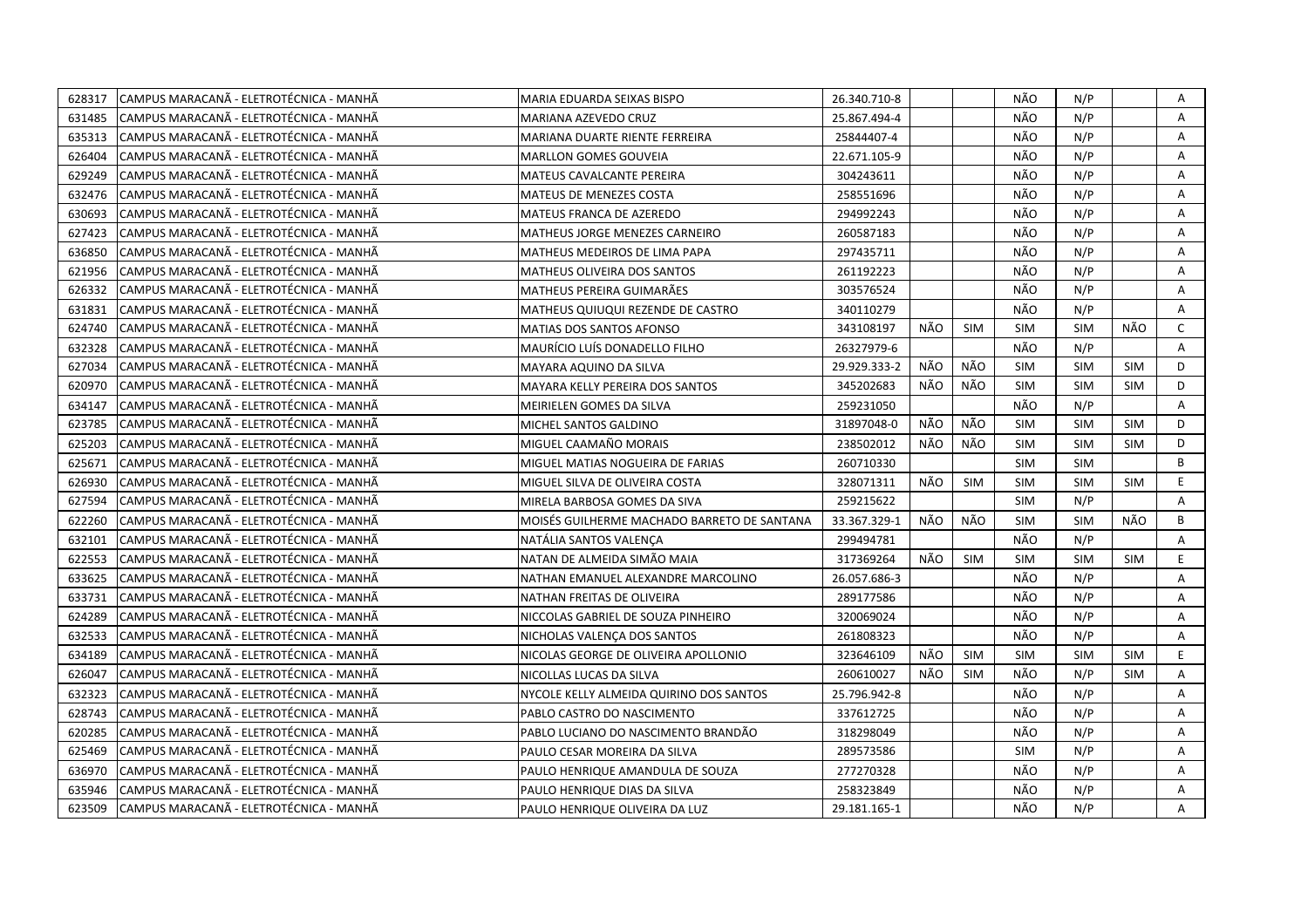| 634100 | CAMPUS MARACANÃ - ELETROTÉCNICA - MANHÃ | PAULO ROBERTO MACEDO DE ANDRADE JUNIOR   | 293019238    |     |            | NÃO        | N/P        |            | Α            |
|--------|-----------------------------------------|------------------------------------------|--------------|-----|------------|------------|------------|------------|--------------|
| 635161 | CAMPUS MARACANÃ - ELETROTÉCNICA - MANHÃ | PAULO SANTOS DA SILVA                    | 31.366.830-3 |     |            | NÃO        | N/P        |            | A            |
| 632772 | CAMPUS MARACANÃ - ELETROTÉCNICA - MANHÃ | PAULO VITOR ARAUJO DA SILVA              | 319120671    |     |            | NÃO        | N/P        |            | A            |
| 624196 | CAMPUS MARACANA - ELETROTÉCNICA - MANHÀ | PEDRO ADANS DA SILVA FILHO               | 33.835.658-7 |     |            | NÃO        | N/P        |            | A            |
| 621185 | CAMPUS MARACANA - ELETROTÉCNICA - MANHÀ | PEDRO CARNIELO FIGUEIRA                  | 260907415    |     |            | NÃO        | N/P        |            | A            |
| 636120 | CAMPUS MARACANÃ - ELETROTÉCNICA - MANHÃ | PEDRO DA SILVA GREGORIO                  | 293742276    | NÃO | <b>SIM</b> | <b>SIM</b> | <b>SIM</b> | <b>SIM</b> | E            |
| 633358 | CAMPUS MARACANA - ELETROTÉCNICA - MANHA | PEDRO HENRIQUE DE MORAES OLIVEIRA        | 26.071.453-0 |     |            | NÃO        | N/P        |            | A            |
| 622392 | CAMPUS MARACANÃ - ELETROTÉCNICA - MANHÃ | PEDRO HENRIQUE DOS SANTOS SILVA          | 224348045    |     |            | NÃO        | N/P        |            | A            |
| 621346 | CAMPUS MARACANÃ - ELETROTÉCNICA - MANHÃ | PEDRO HENRIQUE RHODEN BARBOSA            | 287724926    |     |            | NÃO        | N/P        |            | Α            |
| 634732 | CAMPUS MARACANÃ - ELETROTÉCNICA - MANHÃ | PEDRO MARCOS RODRIGUES GONCALVES         | 258244359    |     |            | NÃO        | N/P        |            | A            |
| 630610 | CAMPUS MARACANÃ - ELETROTÉCNICA - MANHÃ | PEDRO RODRIGUES DE CARVALHO              | 32.301.779-8 |     |            | NÃO        | N/P        |            | A            |
| 625720 | CAMPUS MARACANA - ELETROTÉCNICA - MANHA | PEDRO VÍTOR DOS SANTOS LIMA RAMOS        | 31470200-2   | NÃO | <b>SIM</b> | NÃO        | <b>SIM</b> | <b>SIM</b> | A            |
| 629833 | CAMPUS MARACANÃ - ELETROTÉCNICA - MANHÃ | RAFAEL BEZERRA DA SILVA                  | 308985399    |     |            | NÃO        | N/P        |            | Α            |
| 621993 | CAMPUS MARACANÃ - ELETROTÉCNICA - MANHÃ | RAFAEL DA COSTA MANSILHA                 | 306658634    |     |            | NÃO        | N/P        |            | Α            |
| 628504 | CAMPUS MARACANÃ - ELETROTÉCNICA - MANHÃ | RAFAEL DA SILVEIRA SALVADOR              | 260980040    |     |            | NÃO        | N/P        |            | Α            |
| 620410 | CAMPUS MARACANÃ - ELETROTÉCNICA - MANHÃ | RAFAEL DE ALMEIDA CAMARA                 | 259121879    |     |            | NÃO        | N/P        |            | A            |
| 636984 | CAMPUS MARACANÃ - ELETROTÉCNICA - MANHÃ | RAFAEL FELIPE MIRANDA NUNES DA SILVA     | 279617088    |     |            | NÃO        | N/P        |            | $\mathsf{A}$ |
| 631957 | CAMPUS MARACANÃ - ELETROTÉCNICA - MANHÃ | RAFAELA ALMEIDA DE OLIVEIRA              | 258403740    |     |            | NÃO        | N/P        |            | A            |
| 621344 | CAMPUS MARACANÃ - ELETROTÉCNICA - MANHÃ | RAFAELA DA SILVA AZEVEDO                 | 287982342    |     |            | NÃO        | N/P        |            | Α            |
| 627434 | CAMPUS MARACANÃ - ELETROTÉCNICA - MANHÃ | RAPHAEL PINHEIRO DE ANDRADE              | 283141620    |     |            | NÃO        | N/P        |            | A            |
| 629565 | CAMPUS MARACANÃ - ELETROTÉCNICA - MANHÃ | RAQUEL BARBOSA LÉLIS                     | 26.071.137-9 |     |            | NÃO        | N/P        |            | A            |
| 623116 | CAMPUS MARACANA - ELETROTÉCNICA - MANHA | RAYSA DE ANDRADE DA SILVA VERÍSSIMO      | 341755973    |     | <b>SIM</b> | <b>SIM</b> | <b>SIM</b> | <b>SIM</b> | E.           |
| 630096 | CAMPUS MARACANÃ - ELETROTÉCNICA - MANHÃ | REBECA BARBOSA LUCAS DE SOUZA            | 32770301-3   |     |            | NÃO        | N/P        |            | A            |
| 633533 | CAMPUS MARACANÃ - ELETROTÉCNICA - MANHÃ | RENAN DUARTE MALVINO                     | 270222193    |     |            | NÃO        | N/P        |            | Α            |
| 623741 | CAMPUS MARACANÃ - ELETROTÉCNICA - MANHÃ | RICHARD KAUÃ MARCELINO RIBEIRO SANTINA   | 23.107.852-8 |     |            | NÃO        | N/P        |            | A            |
| 622983 | CAMPUS MARACANA - ELETROTÉCNICA - MANHA | RYAN LUIZ DO AMARAL DA SILVA             | 308984673    |     | NÃO        | <b>SIM</b> | <b>SIM</b> |            | B            |
| 633329 | CAMPUS MARACANÃ - ELETROTÉCNICA - MANHÃ | RYAN VICTOR DOS SANTOS DA SILVA          | 25.854.133-3 | NÃO | <b>SIM</b> | <b>SIM</b> | <b>SIM</b> | <b>SIM</b> | E            |
| 621770 | CAMPUS MARACANÃ - ELETROTÉCNICA - MANHÃ | RYAN VIDAL MOREIRA                       | 31574358-3   |     | <b>SIM</b> | <b>SIM</b> | <b>SIM</b> | <b>SIM</b> | E.           |
| 631780 | CAMPUS MARACANÃ - ELETROTÉCNICA - MANHÃ | SAMUEL FELIPPE DA SILVA NOGUEIRA         | 34.095.053-4 |     |            | NÃO        | N/P        |            | A            |
| 623472 | CAMPUS MARACANÃ - ELETROTÉCNICA - MANHÃ | SAMUEL MACIEL SOARES DE ARAUJO           | 332127752    |     |            | NÃO        | N/P        |            | A            |
| 623556 | CAMPUS MARACANA - ELETROTÉCNICA - MANHA | SAMUEL MOREIRA DE LUNA AUGUSTO           | 328034178    | NÃO | <b>SIM</b> | <b>SIM</b> | <b>SIM</b> | <b>SIM</b> | E.           |
| 631128 | CAMPUS MARACANA - ELETROTÉCNICA - MANHA | SAMUEL RENATO PEREIRA DE SOUZA           | 303196414    |     |            | NÃO        | N/P        |            | A            |
| 624690 | CAMPUS MARACANÃ - ELETROTÉCNICA - MANHÃ | SAMUEL RODRIGUES ALVES BARBOSA           | 26505774-5   | NÃO | <b>SIM</b> | <b>SIM</b> | <b>SIM</b> | <b>SIM</b> | E            |
| 622119 | CAMPUS MARACANÃ - ELETROTÉCNICA - MANHÃ | SARAH NEGREIROS MARQUES MANILHA DA SILVA | 260872429    | NÃO | <b>SIM</b> | <b>SIM</b> | <b>SIM</b> | <b>SIM</b> | E.           |
| 630490 | CAMPUS MARACANÃ - ELETROTÉCNICA - MANHÃ | SAULO COSTA DOS SANTOS                   | 30669841-6   |     |            | NÃO        | N/P        |            | A            |
| 625795 | CAMPUS MARACANÃ - ELETROTÉCNICA - MANHÃ | SHEILA DE FÁTIMA DA SILVA LUCAS          | 116533936    |     |            | NÃO        | N/P        |            | Α            |
| 629118 | CAMPUS MARACANA - ELETROTÉCNICA - MANHÀ | SOPHIA MARQUES PINHEIRO                  | 31.337.238-5 |     |            | NÃO        | N/P        |            | A            |
| 623925 | CAMPUS MARACANÃ - ELETROTÉCNICA - MANHÃ | SUZANNE CAETANO DE OLIVEIRA DE SOUZA     | 277283693    | NÃO | <b>SIM</b> | SIM        | <b>SIM</b> | <b>SIM</b> | E.           |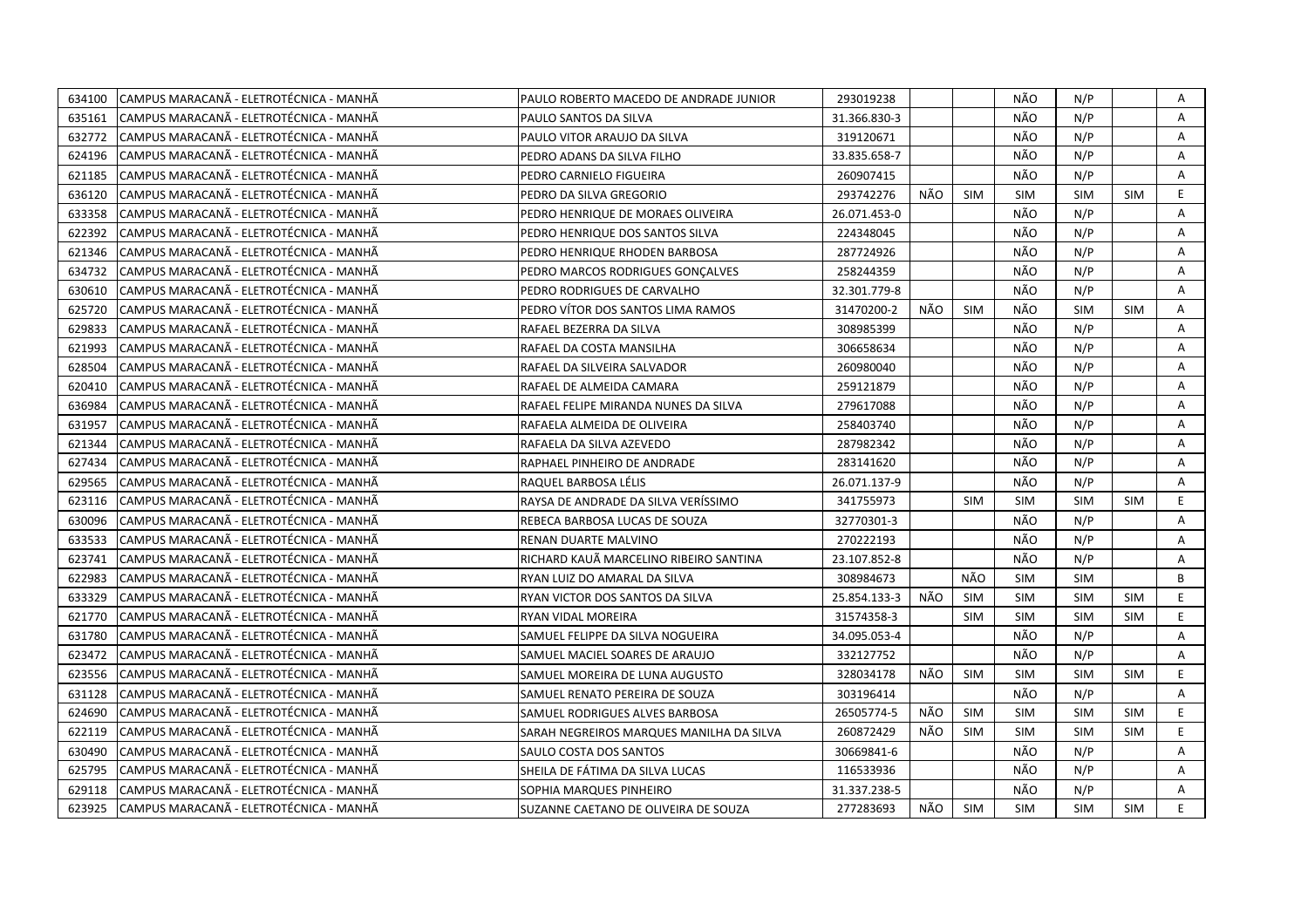| 621587 | CAMPUS MARACANÃ - ELETROTÉCNICA - MANHÃ  | THÁCILA LUANA FERNANDES FARACO                | 33.575.818-1   | NÃO        | NÃO        | SIM        | <b>SIM</b> | NÃO        | B            |
|--------|------------------------------------------|-----------------------------------------------|----------------|------------|------------|------------|------------|------------|--------------|
| 624555 | CAMPUS MARACANA - ELETROTÉCNICA - MANHA  | THAIS VIEIRA TOMAZ                            | 194.556.227-77 |            |            | NÃO        | N/P        |            | A            |
| 622940 | CAMPUS MARACANÃ - ELETROTÉCNICA - MANHÃ  | THALES DA SILVA MARQUES                       | 317997039      |            |            | NÃO        | N/P        |            | A            |
| 627860 | CAMPUS MARACANÃ - ELETROTÉCNICA - MANHÃ  | THIAGO ALVES DE ARAUJO                        | 315506709      |            |            | NÃO        | N/P        |            | Α            |
| 624013 | CAMPUS MARACANÃ - ELETROTÉCNICA - MANHÃ  | THIAGO DE ANDRADE MEDEIROS                    | 31977075-6     |            |            | NÃO        | N/P        |            | Α            |
| 630010 | CAMPUS MARACANÃ - ELETROTÉCNICA - MANHÃ  | THIAGO DE AZEVEDO SILVA                       | 25.848.049-0   |            |            | NÃO        | N/P        |            | Α            |
| 633971 | ICAMPUS MARACANA - ELETROTÉCNICA - MANHA | THIAGO SILVA DE OLIVEIRA                      | 260666037      |            |            | NÃO        | N/P        |            | A            |
| 627330 | CAMPUS MARACANÃ - ELETROTÉCNICA - MANHÃ  | TIAGO CARNEIRO DE ARAUJO                      | 334091824      |            |            | NÃO        | N/P        |            | Α            |
| 628333 | CAMPUS MARACANÃ - ELETROTÉCNICA - MANHÃ  | VICTOR HUGO DE PAULA SOUSA                    | 33.886.082-8   |            |            | NÃO        | N/P        |            | A            |
| 632469 | CAMPUS MARACANÃ - ELETROTÉCNICA - MANHÃ  | VICTOR HUGO LOPES GOMES DE ASSIS              | 32774476-9     |            |            | <b>SIM</b> | N/P        |            | A            |
| 625031 | CAMPUS MARACANA - ELETROTÉCNICA - MANHA  | VICTOR HUGO NOGUEIRA DE SOUZA                 | 866441-2       |            |            | NÃO        | N/P        |            | Α            |
| 626956 | CAMPUS MARACANÃ - ELETROTÉCNICA - MANHÃ  | VICTOR LUIZ CUNHA DA SILVA SALVADOR           | 332963016      | NÃO        | <b>SIM</b> | <b>SIM</b> | <b>SIM</b> | <b>SIM</b> | E            |
| 627234 | CAMPUS MARACANÃ - ELETROTÉCNICA - MANHÃ  | VICTOR TELES ARAUJO SPEORIN                   | 24062453-6     |            |            | NÃO        | N/P        |            | Α            |
| 628472 | CAMPUS MARACANÃ - ELETROTÉCNICA - MANHÃ  | VICTÓRIA EDUARDA JACOB DA SILVA DO NASCIMENTO | 296959547      |            |            | NÃO        | N/P        |            | A            |
| 633163 | CAMPUS MARACANÃ - ELETROTÉCNICA - MANHÃ  | VITOR BRUNO SOARES DA ROCHA                   | 260930680      |            |            | NÃO        | N/P        |            | Α            |
| 635054 | CAMPUS MARACANÃ - ELETROTÉCNICA - MANHÃ  | VITOR GABRIEL ANDRADE DE CASTRO               | 262806367      |            |            | NÃO        | N/P        |            | A            |
| 636106 | CAMPUS MARACANÃ - ELETROTÉCNICA - MANHÃ  | VITÓRIA REBECA BLANCO FERREIRA                | 304623226      |            |            | NÃO        | N/P        |            | A            |
| 624823 | CAMPUS MARACANA - ELETROTÉCNICA - MANHA  | <b>WELLINGTON SILVA COSTA</b>                 | 324987700      |            | <b>SIM</b> | <b>SIM</b> | <b>SIM</b> |            | $\mathsf{C}$ |
| 620718 | CAMPUS MARACANÃ - ELETROTÉCNICA - MANHÃ  | WESBRAY CABRAL DA SILVA                       | 323420802      |            |            | NÃO        | N/P        |            | A            |
| 630619 | CAMPUS MARACANÃ - ELETROTÉCNICA - MANHÃ  | WILLIAM URIEL FERNANDES DA SILVA              | 25.871.706-5   |            |            | NÃO        | N/P        |            | Α            |
| 628768 | CAMPUS MARACANÃ - ELETROTÉCNICA - MANHÃ  | YAN CAMARA SILVA                              | 265208520      |            |            | NÃO        | N/P        |            | A            |
| 620554 | CAMPUS MARACANA - ELETROTÉCNICA - MANHA  | YAN MARTINS LOPES DE ARAUJO                   | 328454137      | NÃO        | <b>SIM</b> | <b>SIM</b> | <b>SIM</b> | <b>SIM</b> | E.           |
| 631925 |                                          | YANN DO VALLE MORAIS                          | 317239291      | NÃO        | <b>SIM</b> |            |            | NÃO        | $\mathsf{C}$ |
|        | CAMPUS MARACANA - ELETROTÉCNICA - MANHA  |                                               |                |            |            | <b>SIM</b> | <b>SIM</b> |            |              |
| 635042 | CAMPUS MARACANÃ - ELETROTÉCNICA - MANHÃ  | YGHOR PEREIRA WANOUS CAJARAVILLE              | 296201346      |            |            | <b>SIM</b> | <b>SIM</b> |            | B            |
| 627492 | CAMPUS MARACANA - ELETROTÉCNICA - MANHA  | YKARO VINICIUS MARINS RAMALHO CASTORINO       | 260561519      | <b>SIM</b> | <b>SIM</b> | <b>SIM</b> | <b>SIM</b> | <b>SIM</b> |              |
| 621771 | CAMPUS MARACANÃ - ELETROTÉCNICA - TARDE  | ALAN AQUINO DOS SANTOS                        | 276194164      | NÃO        | SIM        | <b>SIM</b> | <b>SIM</b> | <b>SIM</b> | E            |
| 621054 | CAMPUS MARACANÃ - ELETROTÉCNICA - TARDE  | ALEX SANDRO FREITAS DO NASCIMENTO             | 109972190      | NÃO        | <b>SIM</b> | <b>SIM</b> | <b>SIM</b> | <b>SIM</b> | E.           |
| 628904 | CAMPUS MARACANÃ - ELETROTÉCNICA - TARDE  | ALEXANDRE GABRIEL FURTADO BATISTA             | 258598119      |            |            | NÃO        | N/P        |            | A            |
| 634534 | CAMPUS MARACANÃ - ELETROTÉCNICA - TARDE  | AMANDA PINTO SILVA DO NASCIMENTO              | 265081182      |            |            | NÃO        | N/P        |            | Α            |
| 632032 | CAMPUS MARACANA - ELETROTÉCNICA - TARDE  | ANA CLARA DA ROSA SANTOS                      | 334114840      |            |            | NÃO        | N/P        |            | A            |
| 624278 | CAMPUS MARACANA - ELETROTÉCNICA - TARDE  | ANA PAULA NÓBREGA NAZARENO                    | 3577614        |            |            | NÃO        | N/P        |            | Α            |
| 634274 | CAMPUS MARACANÃ - ELETROTÉCNICA - TARDE  | ANA THEREZA MARTINS CHEHIN                    | 279402945      |            |            | NÃO        | N/P        |            | A            |
| 629748 | CAMPUS MARACANÃ - ELETROTÉCNICA - TARDE  | ANDRE DE ARAUJO NOGUEIRA                      | 260580733      |            |            | NÃO        | N/P        |            | A            |
| 629405 | CAMPUS MARACANA - ELETROTÉCNICA - TARDE  | ANDRE LUIZ SARMENTO MENDES PEREIRA            | 260901731      |            |            | NÃO        | N/P        |            | Α            |
| 631395 | CAMPUS MARACANÃ - ELETROTÉCNICA - TARDE  | ANDRÉ PEREIRA DA SILVA ALVES                  | 306416124      |            |            | NÃO        | N/P        |            | A            |
| 620399 | CAMPUS MARACANÃ - ELETROTÉCNICA - TARDE  | BEATRIZ GOMES LEANDRO                         | 316367010      |            |            | NÃO        | N/P        |            | A            |
| 631261 | CAMPUS MARACANA - ELETROTÉCNICA - TARDE  | <b>BIANCA SOUZA GOMES</b>                     | 281402156      |            |            | NÃO        | N/P        |            | A            |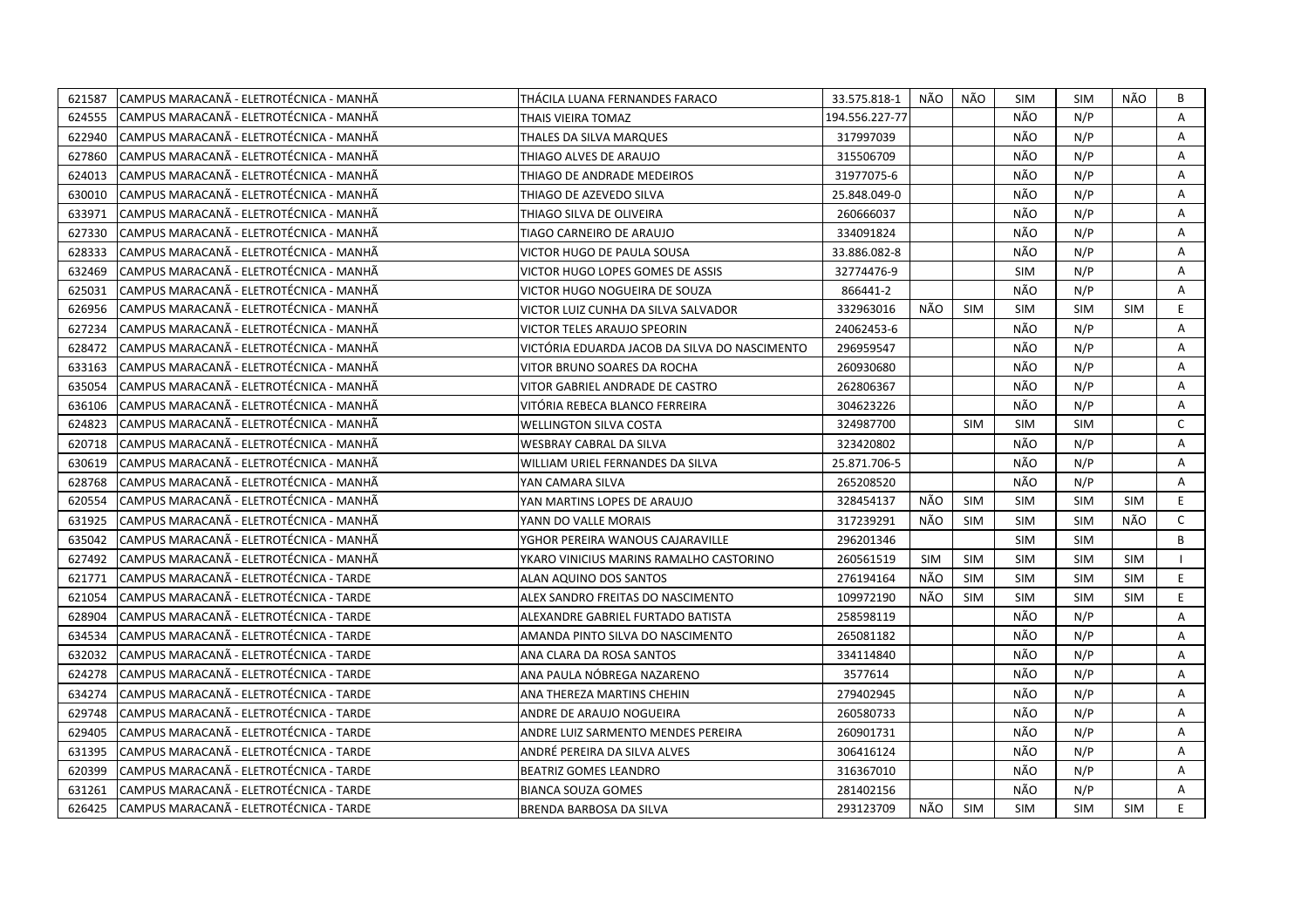| 634988 | CAMPUS MARACANA - ELETROTÉCNICA - TARDE | BRIAN DE SOUZA ZACARIAS                           | 258792803    |     |            | NÃO        | N/P        |            | Α            |
|--------|-----------------------------------------|---------------------------------------------------|--------------|-----|------------|------------|------------|------------|--------------|
| 636659 | CAMPUS MARACANÃ - ELETROTÉCNICA - TARDE | CAIO RAFAEL DE ABREU VIANNA                       | 311336218    |     |            | NÃO        | N/P        |            | A            |
| 632361 | CAMPUS MARACANÃ - ELETROTÉCNICA - TARDE | CAMILA LIMA PEREIRA                               | 261902241    |     |            | NÃO        | N/P        |            | Α            |
| 633140 | CAMPUS MARACANÃ - ELETROTÉCNICA - TARDE | CARLOS FELIPE RODRIGUES DE FIGUEIREDO             | 257180083    |     |            | NÃO        | N/P        |            | Α            |
| 626834 | CAMPUS MARACANÃ - ELETROTÉCNICA - TARDE | CAUÃ HENRIQUE SOUZA DE ARAUJO ROCHA               | 260601158    |     |            | NÃO        | N/P        |            | Α            |
| 635254 | CAMPUS MARACANÃ - ELETROTÉCNICA - TARDE | DAVI FERREIRA BARDI                               | 237609706    |     |            | NÃO        | N/P        |            | Α            |
| 620520 | CAMPUS MARACANÃ - ELETROTÉCNICA - TARDE | DIOGO RODRIGUES NOGUEIRA JR                       | 318314697    |     |            | NÃO        | N/P        |            | A            |
| 626180 | CAMPUS MARACANÃ - ELETROTÉCNICA - TARDE | DOUGLAS PEREIRA DA SILVA                          | 337474217    | NÃO | <b>SIM</b> | <b>SIM</b> | <b>SIM</b> | <b>SIM</b> | E.           |
| 636677 | CAMPUS MARACANÃ - ELETROTÉCNICA - TARDE | EDUARDO RICARDO PEREIRA                           | 277275764    |     |            | NÃO        | N/P        |            | A            |
| 623460 | CAMPUS MARACANÃ - ELETROTÉCNICA - TARDE | ELIZEU TEIXEIRA LOPES MOREIRA                     | 283577484    | NÃO | <b>SIM</b> | <b>SIM</b> | <b>SIM</b> | <b>SIM</b> | E.           |
| 636744 | CAMPUS MARACANÃ - ELETROTÉCNICA - TARDE | EMILY PAULA FELIX DA SILVA                        | 307326827    |     |            | NÃO        | N/P        |            | Α            |
| 634701 | CAMPUS MARACANÃ - ELETROTÉCNICA - TARDE | ERICK KAUA TRANCOSO DE OLIVEIRA                   | 284861069    |     |            | NÃO        | N/P        |            | A            |
| 634607 | CAMPUS MARACANÃ - ELETROTÉCNICA - TARDE | ERIKA CHRISTENSEN FALCÃO PALHARES CAMPOS          | 29.636.959-8 |     |            | NÃO        | N/P        |            | A            |
| 636684 | CAMPUS MARACANÃ - ELETROTÉCNICA - TARDE | ERLAYNE FERREIRA DE MELO SILVA                    | 8.490.339    | NÃO | SIM        | <b>SIM</b> | <b>SIM</b> | <b>SIM</b> | E.           |
| 629591 | CAMPUS MARACANÃ - ELETROTÉCNICA - TARDE | <b>ESTER GONÇALVES CEIA</b>                       | 260702014    |     |            | NÃO        | N/P        |            | A            |
| 625343 | CAMPUS MARACANÃ - ELETROTÉCNICA - TARDE | EUSTAQUIO FRANCISCO DE OLIVEIRA FILHO             | 260584883    |     |            | NÃO        | N/P        |            | A            |
| 630290 | CAMPUS MARACANÃ - ELETROTÉCNICA - TARDE | FABIO ALEXSANDER SOUZA DE SANTANA                 | 306259268    |     |            | NÃO        | N/P        |            | A            |
| 622297 | CAMPUS MARACANÃ - ELETROTÉCNICA - TARDE | FÁBIO DOS SANTOS ANJOS                            | 259214807    | NÃO | <b>SIM</b> | NÃO        | <b>SIM</b> | <b>SIM</b> | A            |
| 624953 | CAMPUS MARACANÃ - ELETROTÉCNICA - TARDE | FELIPE MALVIEIRA DA SILVA                         | 306108374    | NÃO | NÃO        | <b>SIM</b> | <b>SIM</b> | <b>SIM</b> | D            |
| 623711 | CAMPUS MARACANÃ - ELETROTÉCNICA - TARDE | FELIPE RODRIGUES DO AMARAL                        | 258611615    | NÃO | <b>SIM</b> | <b>SIM</b> | <b>SIM</b> | <b>SIM</b> | E.           |
| 633099 | CAMPUS MARACANÃ - ELETROTÉCNICA - TARDE | <b>GABRIEL DIMITROV DANTAS</b>                    | 276535226    |     |            | NÃO        | N/P        |            | A            |
| 631885 | CAMPUS MARACANA - ELETROTÉCNICA - TARDE | <b>GABRIEL MATHEUS BALDAIA RODRIGUES DE SOUZA</b> | 248728529    | NÃO | <b>SIM</b> | <b>SIM</b> | <b>SIM</b> | <b>SIM</b> | E.           |
| 631593 | CAMPUS MARACANÃ - ELETROTÉCNICA - TARDE | GABRIEL MOURÃO DE SOUZA                           | 258420314    |     |            | NÃO        | N/P        |            | A            |
| 633823 | CAMPUS MARACANA - ELETROTÉCNICA - TARDE | GABRIEL VICTOR SANTOS DA SILVA                    | 331793596    |     |            | NÃO        | N/P        |            | A            |
| 621097 | CAMPUS MARACANÃ - ELETROTÉCNICA - TARDE | <b>GABRIEL VIERI BENEDITO LEONARDO</b>            | 258441245    | NÃO | <b>SIM</b> | <b>SIM</b> | <b>SIM</b> | <b>SIM</b> | E.           |
| 632116 | CAMPUS MARACANÃ - ELETROTÉCNICA - TARDE | GABRIELA MOCCELLIN ALVAREZ                        | 308378223    |     |            | NÃO        | N/P        |            | A            |
| 635702 | CAMPUS MARACANÃ - ELETROTÉCNICA - TARDE | GIOVANA MOURÃO MARINATO                           | 321340846    |     |            | NÃO        | N/P        |            | A            |
| 628964 | CAMPUS MARACANÃ - ELETROTÉCNICA - TARDE | GUILHERME BARTALS DE SOUZA SILVA                  | 303440325    |     |            | NÃO        | N/P        |            | Α            |
| 636577 | CAMPUS MARACANÃ - ELETROTÉCNICA - TARDE | GUILHERME DE ALMEIDA ALVIM DOS SANTOS             | 299347666    |     |            | NÃO        | N/P        |            | A            |
| 621787 | CAMPUS MARACANÃ - ELETROTÉCNICA - TARDE | <b>GUILHERME VALENTIM GOMES PEREIRA</b>           | 265074823    |     |            | NÃO        | N/P        |            | Α            |
| 626530 | CAMPUS MARACANÃ - ELETROTÉCNICA - TARDE | HUDSON RICARDO BORGES NASCIMENTO                  | 260607437    |     |            | NÃO        | N/P        |            | Α            |
| 629741 | CAMPUS MARACANÃ - ELETROTÉCNICA - TARDE | IAN FONTES TAVARES                                | 271100026    |     |            | NÃO        | N/P        |            | A            |
| 625562 | CAMPUS MARACANÃ - ELETROTÉCNICA - TARDE | <b>IGOR DE ARAUJO CUNHA COSTA</b>                 | 30382379-3   |     |            | NÃO        | N/P        |            | A            |
| 631004 | CAMPUS MARACANÃ - ELETROTÉCNICA - TARDE | INGRID CRISTINE CARVALHO MONTEIRO                 | 31.640.266-8 | NÃO | <b>SIM</b> | <b>SIM</b> | <b>SIM</b> | NÃO        | $\mathsf{C}$ |
| 628049 | CAMPUS MARACANÃ - ELETROTÉCNICA - TARDE | IRIS FARIA DA SILVA GOMES                         | 302245360    |     |            | NÃO        | N/P        |            | A            |
| 626192 | CAMPUS MARACANÃ - ELETROTÉCNICA - TARDE | IRLAN LUANDRE DOS SANTOS ANGELO                   | 276242294    | NÃO | <b>SIM</b> | <b>SIM</b> | <b>SIM</b> | <b>SIM</b> | E.           |
| 631609 | CAMPUS MARACANA - ELETROTÉCNICA - TARDE | ISABELA ALVES VAZ VEIGA                           | 28.654.797-1 |     |            | NÃO        | N/P        |            | A            |
| 635927 | CAMPUS MARACANÃ - ELETROTÉCNICA - TARDE | ISABELLA CAMPOS ELIAS COSTA                       | 8546746      |     |            | NÃO        | N/P        |            | A            |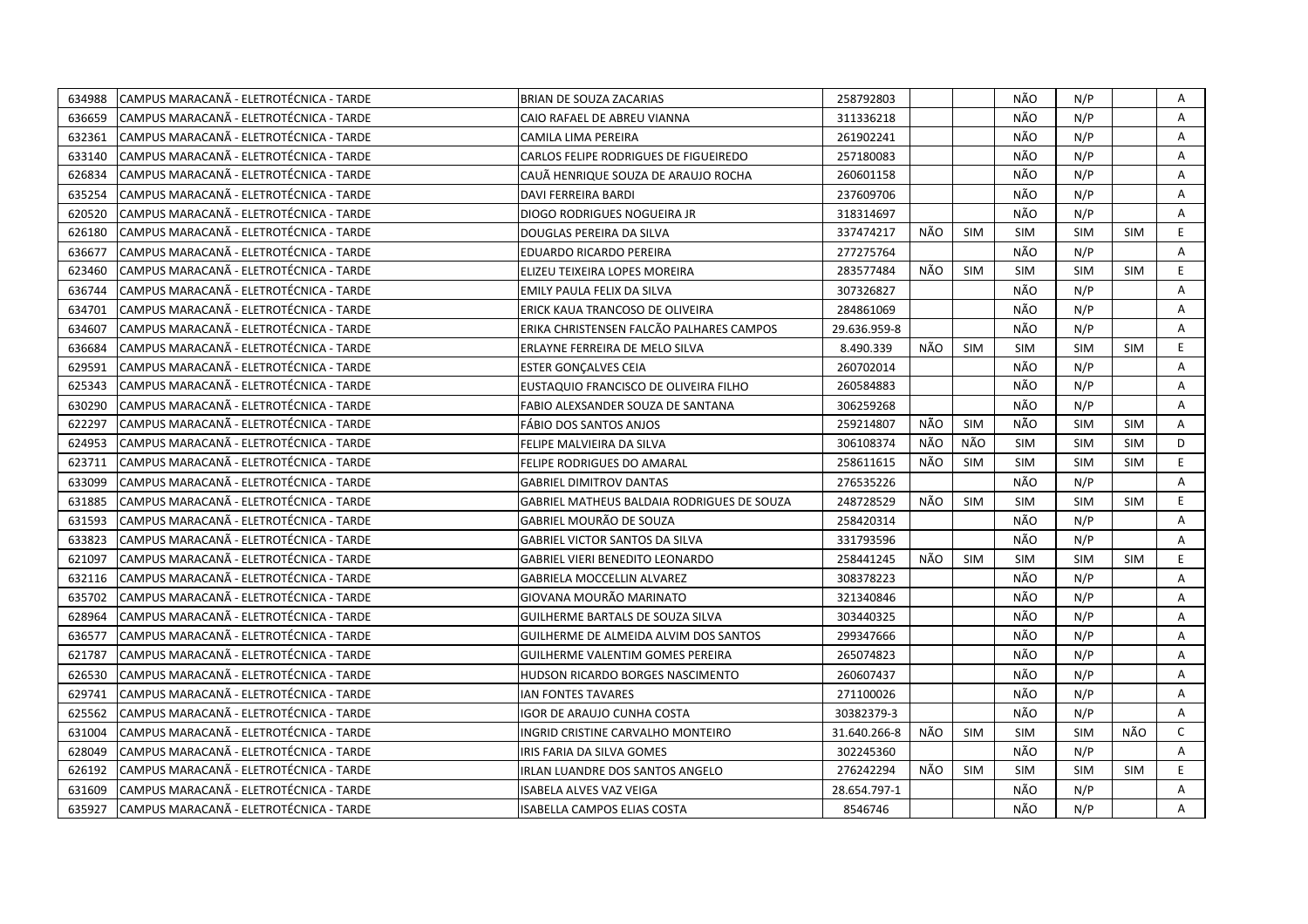| 621859 | CAMPUS MARACANÃ - ELETROTÉCNICA - TARDE | ISABELLE GOMES MOREIRA DA SILVA              | 25870816-3   |            |            | NÃO        | N/P        |            | Α            |
|--------|-----------------------------------------|----------------------------------------------|--------------|------------|------------|------------|------------|------------|--------------|
| 635434 | CAMPUS MARACANÃ - ELETROTÉCNICA - TARDE | IVO GABRIEL AQUINO SILVA                     | 1123796607   |            |            | NÃO        | N/P        |            | A            |
| 634372 | CAMPUS MARACANÃ - ELETROTÉCNICA - TARDE | JEAN MARTINS DE ANDRADE                      | 22.479.901-5 |            |            | NÃO        | N/P        |            | Α            |
| 631943 | CAMPUS MARACANÃ - ELETROTÉCNICA - TARDE | JENNIFFER GONÇALVES SILVA                    | 33.392.401-7 |            |            | NÃO        | N/P        |            | Α            |
| 635866 | CAMPUS MARACANÃ - ELETROTÉCNICA - TARDE | JOANNA KAROLAYNE RODRIGUES DE SOUSA DA SILVA | 280960220    |            |            | NÃO        | N/P        |            | Α            |
| 624628 | CAMPUS MARACANÃ - ELETROTÉCNICA - TARDE | JOÃO EMANUEL DE LIMA PAULINO                 | 258638055    | NÃO        |            | <b>SIM</b> | N/P        |            | Α            |
| 634250 | CAMPUS MARACANÃ - ELETROTÉCNICA - TARDE | JOÃO MARCELO NASCIMENTO GRAVANO              | 323539916    | NÃO        | <b>SIM</b> | <b>SIM</b> | <b>SIM</b> | <b>SIM</b> | E.           |
| 620363 | CAMPUS MARACANÃ - ELETROTÉCNICA - TARDE | JOÃO MATHEUS DO CARMO MACIEL                 | 288528983    |            |            | NÃO        | N/P        |            | A            |
| 627549 | CAMPUS MARACANÃ - ELETROTÉCNICA - TARDE | JOÃO VICTOR DIAS DA SILVA                    | 28.607.231-9 |            |            | NÃO        | N/P        |            | A            |
| 634999 | CAMPUS MARACANA - ELETROTÉCNICA - TARDE | JOÃO VICTOR ROBLES DANTAS DE SOUZA           | 27722280     |            |            | NÃO        | N/P        |            | A            |
| 626584 | CAMPUS MARACANÃ - ELETROTÉCNICA - TARDE | JOÃO VITOR OLIVEIRA PONTES                   | 32562398-1   |            |            | NÃO        | N/P        |            | Α            |
| 620645 | CAMPUS MARACANÃ - ELETROTÉCNICA - TARDE | JONATHANS DE OLIVEIRA MACEDO                 | 248886848    |            |            | NÃO        | N/P        |            | Α            |
| 631523 | CAMPUS MARACANÃ - ELETROTÉCNICA - TARDE | JÚLIA DE MORAES GOMES                        | 299800997    |            |            | NÃO        | N/P        |            | A            |
| 624504 | CAMPUS MARACANÃ - ELETROTÉCNICA - TARDE | JULIA FERREIRA DA SILVA CORREIA              | 325337418    |            |            | NÃO        | N/P        |            | A            |
| 624521 | CAMPUS MARACANÃ - ELETROTÉCNICA - TARDE | KALEBE BARRETO SILVA                         | 321472193    |            |            | NÃO        | N/P        |            | A            |
| 629731 | CAMPUS MARACANA - ELETROTÉCNICA - TARDE | KAMILLY VITORIA ARAUJO DA SILVA              | 318578549    | <b>SIM</b> | NÃO        | <b>SIM</b> | <b>SIM</b> | <b>SIM</b> | H            |
| 620585 | CAMPUS MARACANÃ - ELETROTÉCNICA - TARDE | KARLOS EDUARDO CORREA DAMIÃO SILVA           | 31.619.252-5 |            |            | NÃO        | N/P        |            | Α            |
| 631376 | CAMPUS MARACANA - ELETROTÉCNICA - TARDE | KAUÄ ALVES DE FREITAS                        | 231081316    |            |            | NÃO        | N/P        |            | A            |
| 629576 | CAMPUS MARACANA - ELETROTÉCNICA - TARDE | KAUÃ RAFAEL DA SILVA                         | 259080737    |            |            | <b>SIM</b> | N/P        |            | A            |
| 626874 | CAMPUS MARACANA - ELETROTÉCNICA - TARDE | LARISSA ANDRADE DA SILVA                     | 258373554    |            |            | NÃO        | N/P        |            | A            |
| 632377 | CAMPUS MARACANÃ - ELETROTÉCNICA - TARDE | LEANDRO RHENAN FERREIRA SANTOS DE OLIVEIRA   | 301166336    |            |            | NÃO        | N/P        |            | A            |
| 625065 | CAMPUS MARACANÃ - ELETROTÉCNICA - TARDE | LEONARDO TAVARES DOS SANTOS                  | 121337844    | NÃO        | NÃO        | <b>SIM</b> | <b>SIM</b> | <b>SIM</b> | D            |
| 632391 | CAMPUS MARACANA - ELETROTÉCNICA - TARDE | LEVY ARTHUR DA SILVA DE BRITO                | 265067942    |            |            | NÃO        | N/P        |            | A            |
| 635448 | CAMPUS MARACANÃ - ELETROTÉCNICA - TARDE | LUÄ PALMEIRA MENDES PEREIRA                  | 30240172-4   | NÃO        | <b>SIM</b> | <b>SIM</b> | <b>SIM</b> | NÃO        | $\mathsf{C}$ |
| 630935 | CAMPUS MARACANÃ - ELETROTÉCNICA - TARDE | LUCAS BOTELHO FERREIRA DA SILVA              | 295334023    |            |            | NÃO        | N/P        |            | Α            |
| 621635 | CAMPUS MARACANÃ - ELETROTÉCNICA - TARDE | LUCAS DA SILVA GARCEZ                        | 296644982    |            |            | NÃO        | N/P        |            | A            |
| 624410 | CAMPUS MARACANÃ - ELETROTÉCNICA - TARDE | LUCAS ELMO BARBOSA SILVA                     | 258378918    |            |            | NÃO        | N/P        |            | A            |
| 633316 | CAMPUS MARACANA - ELETROTÉCNICA - TARDE | LUCAS LIMA CAMPANHA                          | 29651446-6   |            |            | NÃO        | N/P        |            | Α            |
| 635107 | CAMPUS MARACANÃ - ELETROTÉCNICA - TARDE | LUCCAS RENATO RANGEL GOUVEA DE ANDRADE       | 336562566    |            |            | NÃO        | N/P        |            | A            |
| 634319 | CAMPUS MARACANÃ - ELETROTÉCNICA - TARDE | LUIGI RISI DE SALLES                         | 319850293    |            |            | NÃO        | N/P        |            | A            |
| 625342 | CAMPUS MARACANÃ - ELETROTÉCNICA - TARDE | LUÍS EDUARDO CORNETTIONE GONÇALVES           | 289355752    |            |            | <b>SIM</b> | SIM        | <b>SIM</b> | D            |
| 620660 | CAMPUS MARACANÃ - ELETROTÉCNICA - TARDE | LUIS GUILHERME HORACIO DE SOUSA              | 307487306    |            |            | NÃO        | N/P        |            | A            |
| 620682 | CAMPUS MARACANA - ELETROTÉCNICA - TARDE | LUIZ EDUARDO LARANJEIRA DA SILVA             | 2882490      | <b>SIM</b> | <b>SIM</b> | <b>SIM</b> | <b>SIM</b> | <b>SIM</b> |              |
| 632022 | CAMPUS MARACANA - ELETROTÉCNICA - TARDE | LUIZ FERNANDO CARDOSO DE SOUZA               | 259135812    |            |            | NÃO        | N/P        |            | A            |
| 632298 | CAMPUS MARACANÃ - ELETROTÉCNICA - TARDE | MANUELA MELO CARDOSO                         | 25.963.324-6 |            |            | NÃO        | N/P        |            | Α            |
| 630586 | CAMPUS MARACANA - ELETROTÉCNICA - TARDE | MARIA BEATRIZ GONÇALVES COUTO                | 320687817    |            |            | NÃO        | N/P        |            | Α            |
| 628184 | CAMPUS MARACANÃ - ELETROTÉCNICA - TARDE | MARIA PAULA DA COSTA PLAZA                   | 223405424    |            |            | NÃO        | N/P        |            | A            |
| 621221 | CAMPUS MARACANÃ - ELETROTÉCNICA - TARDE | MATHEUS COSTA DE FIGUEIREDO                  | 314247826    |            |            | <b>SIM</b> | N/P        |            | A            |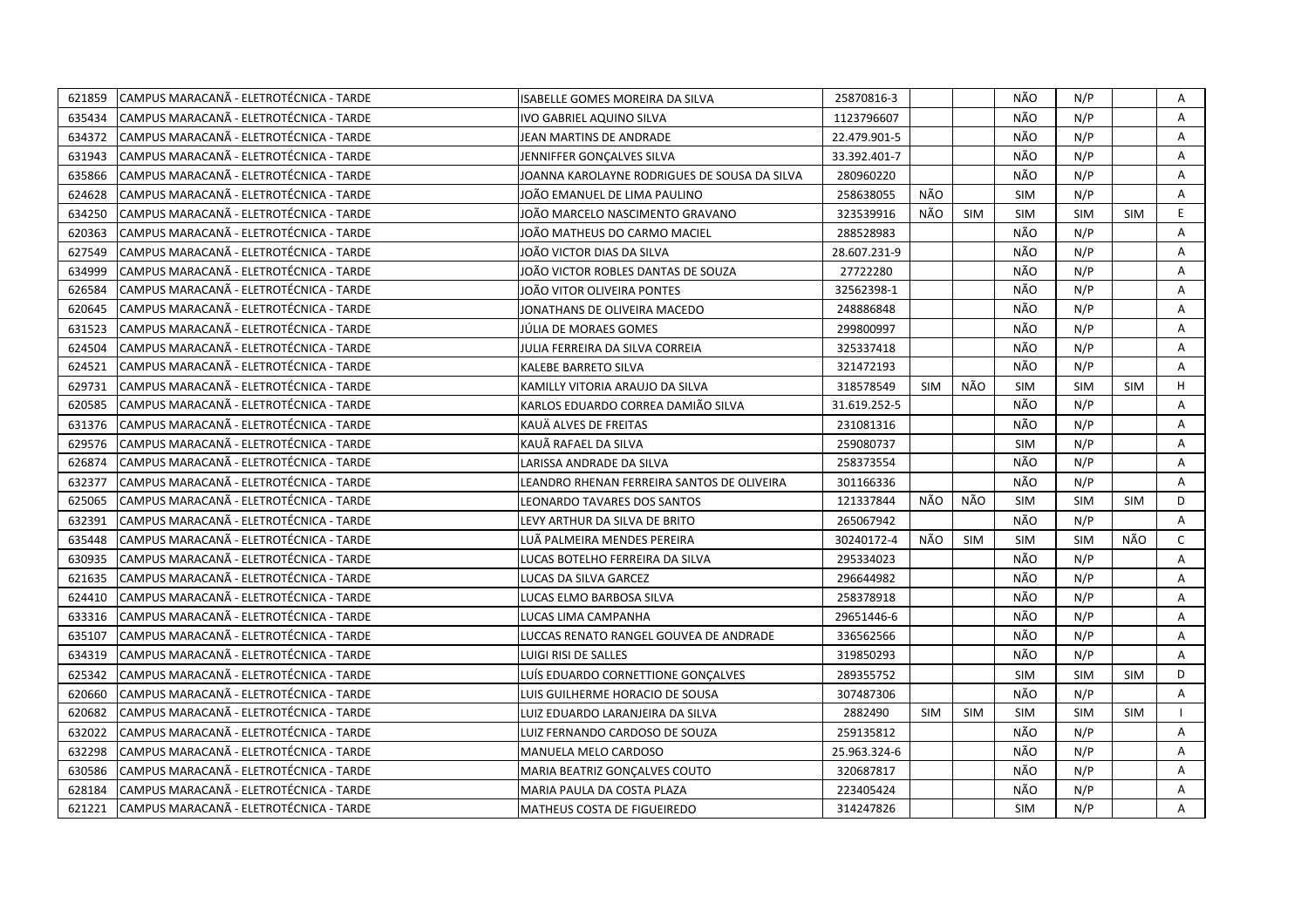| 636776 | CAMPUS MARACANA - ELETROTÉCNICA - TARDE  | MATHEUS MENEZES TINOCO DE OLIVEIRA          | 258387927    |            |            | NÃO        | N/P        |            | Α            |
|--------|------------------------------------------|---------------------------------------------|--------------|------------|------------|------------|------------|------------|--------------|
| 636434 | CAMPUS MARACANÃ - ELETROTÉCNICA - TARDE  | MATHEUS MOURA DA SILVA                      | 258566538    | NÃO        | NÃO        | NÃO        | <b>SIM</b> | <b>SIM</b> | A            |
| 633687 | CAMPUS MARACANÃ - ELETROTÉCNICA - TARDE  | MIGUEL DE SENA MURTEIRA PINHEIRO            | 311584825    |            |            | NÃO        | N/P        |            | A            |
| 625715 | CAMPUS MARACANA - ELETROTECNICA - TARDE  | MIGUEL DIETRICH DOS SANTOS LIMA DA SILVA    | 33.137.195-5 |            |            | NÃO        | N/P        |            | A            |
| 635310 | CAMPUS MARACANÃ - ELETROTÉCNICA - TARDE  | MIGUEL MARTINS CAMPOS LISBOA                | 26076219-0   |            |            | NÃO        | N/P        |            | Α            |
| 633711 | ICAMPUS MARACANÃ - ELETROTÉCNICA - TARDE | MIQUÉIAS PEREIRA MESSIAS                    | 258400993    | NÃO        | NÃO        | <b>SIM</b> | <b>SIM</b> | NÃO        | B            |
| 632670 | CAMPUS MARACANÃ - ELETROTÉCNICA - TARDE  | NICOLE SONES NUNES                          | 306930843    | NÃO        | <b>SIM</b> | <b>SIM</b> | SIM        | <b>SIM</b> | E            |
| 623506 | ICAMPUS MARACANÃ - ELETROTÉCNICA - TARDE | PAULO ENRICO SILVA COSTA                    | 29.422.136-1 |            |            | NÃO        | N/P        |            | A            |
| 627963 | CAMPUS MARACANÃ - ELETROTÉCNICA - TARDE  | PEDRO FONSECA LACERDA                       | 58912711-1   |            |            | NÃO        | N/P        |            | A            |
| 636085 | CAMPUS MARACANÃ - ELETROTÉCNICA - TARDE  | PEDRO HENRIQUE LIMA DOS REIS                | 312245921    |            |            | NÃO        | N/P        |            | A            |
| 634586 | CAMPUS MARACANÃ - ELETROTÉCNICA - TARDE  | PEDRO HENRIQUE VASCONCELOS ESTEVES          | 246443659    |            |            | NÃO        | N/P        |            | A            |
| 620786 | CAMPUS MARACANA - ELETROTÉCNICA - TARDE  | PIETRO GOMES BORGES                         | 27284342-6   |            |            | NÃO        | N/P        |            | A            |
| 633554 | CAMPUS MARACANÃ - ELETROTÉCNICA - TARDE  | RAFAEL AGUIAR PASCOA RODRIGUES              | 258548338    |            |            | NÃO        | N/P        |            | A            |
| 633874 | CAMPUS MARACANA - ELETROTÉCNICA - TARDE  | RAMON MACEDO DA COSTA                       | 258315407    |            |            | NÃO        | N/P        |            | Α            |
| 633765 | CAMPUS MARACANÃ - ELETROTÉCNICA - TARDE  | RAPHAEL FOLLY GOMES                         | 284041993    | NÃO        | <b>SIM</b> | <b>SIM</b> | <b>SIM</b> | <b>SIM</b> | E.           |
| 627797 | CAMPUS MARACANÃ - ELETROTÉCNICA - TARDE  | RAYSSA CACHOEIRA LIMA                       | 295332092    |            |            | NÃO        | N/P        |            | Α            |
| 634843 | CAMPUS MARACANÃ - ELETROTÉCNICA - TARDE  | RHOANNA KARIM LOPES MARTINS DE OLIVEIRA     | 328037643    |            |            | NÃO        | N/P        |            | A            |
| 626437 | CAMPUS MARACANA - ELETROTÉCNICA - TARDE  | RIAN JONATHAN VIANA GOMES                   | 258442078    | NÃO        | <b>SIM</b> | <b>SIM</b> | <b>SIM</b> | <b>SIM</b> | E.           |
| 628824 | CAMPUS MARACANÃ - ELETROTÉCNICA - TARDE  | RICARDO AYRES DOS REIS JACOBINA             | 324792977    | NÃO        | <b>SIM</b> | <b>SIM</b> | <b>SIM</b> | NÃO        | $\mathsf{C}$ |
| 620864 | CAMPUS MARACANÃ - ELETROTÉCNICA - TARDE  | ROBSON CLAYTON DOS SANTOS SILVA             | 208329540    | NÃO        | <b>SIM</b> | <b>SIM</b> | <b>SIM</b> | <b>SIM</b> | E            |
| 625148 | CAMPUS MARACANÃ - ELETROTÉCNICA - TARDE  | ROGER ALEXANDRE HERMANO DO NASCIMENTO       | 329280713    | NÃO        | NÃO        | <b>SIM</b> | <b>SIM</b> | <b>SIM</b> | D            |
| 621884 | CAMPUS MARACANÃ - ELETROTÉCNICA - TARDE  | RONALD DELFINO LEITE                        | 291642155    |            |            | <b>SIM</b> | N/P        |            | Α            |
| 631025 | CAMPUS MARACANÃ - ELETROTÉCNICA - TARDE  | SAMUEL VICTOR DOS SANTOS PAULINO DE ALMEIDA | ainda        |            |            | <b>SIM</b> | N/P        |            | A            |
| 624432 | CAMPUS MARACANA - ELETROTÉCNICA - TARDE  | SANDRO SAMUEL BEZERRA MAGALHÃES             | 26.101.323-9 | NÃO        | NÃO        | <b>SIM</b> | <b>SIM</b> | <b>SIM</b> | D            |
| 625128 | CAMPUS MARACANÃ - ELETROTÉCNICA - TARDE  | THIAGO DOS SANTOS SILVA                     | 246194583    | NÃO        | NÃO        | <b>SIM</b> | <b>SIM</b> | <b>SIM</b> | D            |
| 633902 | CAMPUS MARACANÃ - ELETROTÉCNICA - TARDE  | THIAGO MENESES BANDEIRA DE SOUZA            | 315000125    |            |            | NÃO        | N/P        |            | A            |
| 627949 | CAMPUS MARACANA - ELETROTÉCNICA - TARDE  | VALDIR MACHADO LISBOA                       | 26.507.147-2 | NÃO        | NÃO        | <b>SIM</b> | <b>SIM</b> | <b>SIM</b> | D            |
| 626383 | CAMPUS MARACANÃ - ELETROTÉCNICA - TARDE  | VICTOR DE CARVALHO SILVA                    | 33.624.970-1 | NÃO        | <b>SIM</b> | <b>SIM</b> | <b>SIM</b> | <b>SIM</b> | E.           |
| 623204 | CAMPUS MARACANA - ELETROTÉCNICA - TARDE  | VINICIUS DA SILVA GUEDES JIMENEZ            | 260663901    |            |            | NÃO        | N/P        |            | A            |
| 630176 | CAMPUS MARACANÃ - ELETROTÉCNICA - TARDE  | VITOR HUGO DE MELO GOMES                    | 314839531    |            |            | NÃO        | N/P        |            | Α            |
| 629435 | CAMPUS MARACANÃ - ELETROTÉCNICA - TARDE  | VITÓRIA DOS SANTOS MACEDO FIGUEIREDO        | 26506401-4   |            |            | NÃO        | N/P        |            | A            |
| 629461 | CAMPUS MARACANÃ - ELETROTÉCNICA - TARDE  | YAGO MATTOS TORRES PEREIRA                  | 303038152    |            |            | NÃO        | N/P        |            | A            |
| 622292 | CAMPUS MARACANA - ELETROTÉCNICA - TARDE  | YAN MARLON SODRE DE SOUZA                   | 29.885.279-9 | <b>SIM</b> | <b>SIM</b> | <b>SIM</b> | <b>SIM</b> | NÃO        | G            |
| 625344 | CAMPUS MARACANÃ - ELETROTÉCNICA - TARDE  | YURI MATTEO LEIRAS DA SILVA                 | 258725845    |            |            | NÃO        | N/P        |            | Α            |
| 627263 | CAMPUS MARACANÃ - ESTRADAS - MANHÃ       | ALANA BATISTA FELEX VIEGA                   | 262604713    | NÃO        | <b>SIM</b> | <b>SIM</b> | <b>SIM</b> | <b>SIM</b> | E.           |
| 635180 | CAMPUS MARACANA - ESTRADAS - MANHA       | ANA CAROLINA DO NASCIMENTO SILVA            | 3176669604   |            |            | NÃO        | N/P        |            | A            |
| 634281 | CAMPUS MARACANÃ - ESTRADAS - MANHÃ       | ANA CLARA DA GAMA BATISTA                   | 279618227    |            |            | NÃO        | N/P        |            | Α            |
| 635881 | CAMPUS MARACANÃ - ESTRADAS - MANHÃ       | ANA VICTORIA OLIVEIRA CANAZARO DARGAM       | 260911417    |            |            | NÃO        | N/P        |            | A            |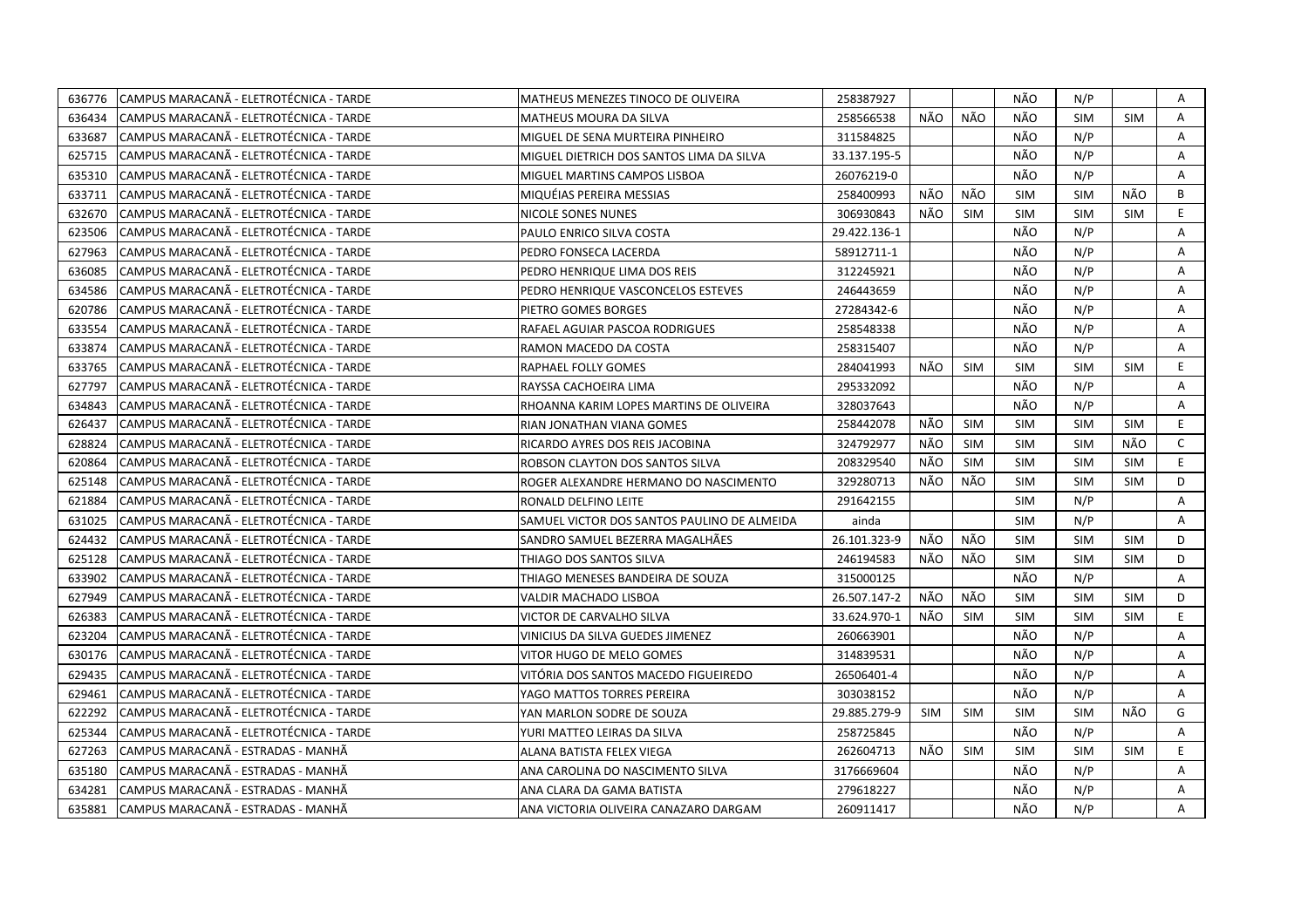| 621860 | CAMPUS MARACANÃ - ESTRADAS - MANHÃ | <b>ARTHUR BARROS VASSAL</b>                   | 322005448    |     |            | NÃO        | N/P        |            | Α |
|--------|------------------------------------|-----------------------------------------------|--------------|-----|------------|------------|------------|------------|---|
| 631767 | CAMPUS MARACANÃ - ESTRADAS - MANHÃ | ARTHUR DOS SANTOS ALVES                       | 259075430    |     |            | NÃO        | N/P        |            | A |
| 635029 | CAMPUS MARACANA - ESTRADAS - MANHA | BARBARA NAZARIO VIEIRA                        | 302074703    |     |            | NÃO        | N/P        |            | A |
| 625250 | CAMPUS MARACANÃ - ESTRADAS - MANHÃ | BEATRIZ DUARTE TRIGO GARCIA                   | 262513971    |     |            | NÃO        | N/P        |            | A |
| 628859 | CAMPUS MARACANA - ESTRADAS - MANHA | BRUNA FREITAS FERREIRA SALMEN                 | 277257119    | NÃO | NÃO        | <b>SIM</b> | <b>SIM</b> | <b>SIM</b> | D |
| 633907 | CAMPUS MARACANÃ - ESTRADAS - MANHÃ | <b>BRUNA PEREIRA PINTO</b>                    | 337950463    |     |            | NÃO        | N/P        |            | A |
| 635693 | CAMPUS MARACANÃ - ESTRADAS - MANHÃ | <b>BRUNO JANOTI SILVA</b>                     | 30623745-4   |     |            | NÃO        | N/P        |            | Α |
| 633725 | CAMPUS MARACANÃ - ESTRADAS - MANHÃ | CARLOS EDUARDO CARVALHO DE OLIVEIRA           | 299249029    |     |            | NÃO        | N/P        |            | Α |
| 635213 | CAMPUS MARACANÃ - ESTRADAS - MANHÃ | <b>CAROLINA DE OLIVEIRA BORGES</b>            | 276552981    |     |            | NÃO        | N/P        |            | A |
| 634405 | CAMPUS MARACANÃ - ESTRADAS - MANHÃ | CRISTHIAN NASCIMENTO DOMINGUES                | 247963499    | NÃO | <b>SIM</b> | <b>SIM</b> | <b>SIM</b> | <b>SIM</b> | E |
| 636581 | CAMPUS MARACANA - ESTRADAS - MANHA | DANIEL COLLYER MELO CALANDRINI                | 286353867    |     |            | NÃO        | N/P        |            | A |
| 628269 | CAMPUS MARACANÃ - ESTRADAS - MANHÃ | DAVID BARROS DA ROSA FILHO                    | 259415834    |     |            | NÃO        | N/P        |            | Α |
| 620810 | CAMPUS MARACANA - ESTRADAS - MANHA | EDUARDO CARNEIRO GONÇALVES                    | 271758948    |     |            | SIM        | N/P        |            | A |
| 622879 | CAMPUS MARACANA - ESTRADAS - MANHA | FELIPE DE ALBUQUERQUE ROCHA                   | 8442690      |     |            | NÃO        | N/P        |            | A |
| 629592 | CAMPUS MARACANÃ - ESTRADAS - MANHÃ | FERNANDO FERNANDES DA SILVA COUTINHO          | 307260000    |     |            | NÃO        | N/P        |            | A |
| 628237 | CAMPUS MARACANÃ - ESTRADAS - MANHÃ | FILIPE BARBOSA DE MORAIS                      | 261633531    |     |            | NÃO        | N/P        |            | A |
| 625982 | CAMPUS MARACANÃ - ESTRADAS - MANHÃ | <b>GABRIEL BERGUERAND SANTOS REIS MATHEUS</b> | 274047125    |     |            | NÃO        | N/P        |            | Α |
| 634689 | CAMPUS MARACANA - ESTRADAS - MANHA | <b>GABRIEL FOLLY MANGORRA</b>                 | 312976400    |     |            | NÃO        | N/P        |            | Α |
| 628077 | CAMPUS MARACANÃ - ESTRADAS - MANHÃ | GABRIELA CAMPOS DE CARVALHO ROSA              | 286330014    |     |            | NÃO        | N/P        |            | Α |
| 631733 | CAMPUS MARACANA - ESTRADAS - MANHA | GABRIELA DOS SANTOS DA SILVA                  | 25838532/7   |     |            | NÃO        | N/P        |            | A |
| 630663 | CAMPUS MARACANÃ - ESTRADAS - MANHÃ | <b>GABRIELA VIEIRA DE OLIVEIRA</b>            | 26.132.200-2 |     |            | NÃO        | N/P        |            | Α |
| 632830 | CAMPUS MARACANA - ESTRADAS - MANHA | GIOVANA DE LIMA BARBOSA                       | 26089788-9   |     |            | NÃO        | N/P        |            | A |
| 634766 | CAMPUS MARACANÃ - ESTRADAS - MANHÃ | GIOVANNA AMPARO DE ARAUJO SILVA               | 32.961.714-6 |     |            | NÃO        | N/P        |            | A |
| 630926 | CAMPUS MARACANA - ESTRADAS - MANHA | GIOVANNA DAS NEVES MOREIRA LIMA               | 32.386.363-9 |     |            | NÃO        | N/P        |            | A |
| 626336 | CAMPUS MARACANÃ - ESTRADAS - MANHÃ | GIOVANNA ROCHA DA SILVA FERREIRA COUTINHO     | 31.197.523-9 |     |            | NÃO        | N/P        |            | A |
| 630360 | CAMPUS MARACANA - ESTRADAS - MANHA | GIOVANNA VITÓRIA LIMA DE ALMEIDA              | 261589261    |     |            | NÃO        | N/P        |            | A |
| 629662 | CAMPUS MARACANA - ESTRADAS - MANHA | GUSTAVO SIQUEIRA DA COSTA MENDES              | 30779503-9   |     |            | NÃO        | N/P        |            | A |
| 624705 | CAMPUS MARACANÃ - ESTRADAS - MANHÃ | HENRIQUE FARIAS GABRIEL                       | 258709898    |     |            | NÃO        | N/P        |            | A |
| 628446 | CAMPUS MARACANA - ESTRADAS - MANHA | ISRAEL ULRICHSEN MONTEIRO                     | 334546140    |     |            | NÃO        | N/P        |            | A |
| 635114 | CAMPUS MARACANA - ESTRADAS - MANHA | JEANN LUCAS BARBOSA LOPES                     | 307413971    |     |            | NÃO        | N/P        |            | Α |
| 628794 | CAMPUS MARACANA - ESTRADAS - MANHA | JHULYA SOUZA DA SILVA                         | 343037552    |     |            | NÃO        | N/P        |            | A |
| 634699 | CAMPUS MARACANA - ESTRADAS - MANHA | JOANA ALVES MATHIAS PEREIRA                   | 314752908    |     |            | <b>SIM</b> | N/P        |            | Α |
| 630361 | CAMPUS MARACANA - ESTRADAS - MANHA | JOAO AFONSO FEIJAO DE OLIVEIRA                | 8471910365   |     |            | NÃO        | N/P        |            | A |
| 631771 | CAMPUS MARACANÃ - ESTRADAS - MANHÃ | JOÃO VITOR OLIVEIRA DE ABREU                  | 309217495    |     |            | NÃO        | N/P        |            | A |
| 635690 | CAMPUS MARACANA - ESTRADAS - MANHA | JÚLIA GONCALVES DE MAGALHÃES QUEIROZ          | 327759999    |     |            | NÃO        | N/P        |            | A |
| 635614 | CAMPUS MARACANÃ - ESTRADAS - MANHÃ | KAUÃ MIGUEL DA SILVA CARVALHO                 | 26059925-3   |     |            | NÃO        | N/P        |            | A |
| 626677 | CAMPUS MARACANÃ - ESTRADAS - MANHÃ | KAYKY MARTINS DOS SANTOS                      | 282562180    | NÃO | <b>SIM</b> | <b>SIM</b> | <b>SIM</b> | NÃO        | C |
| 634425 | CAMPUS MARACANÃ - ESTRADAS - MANHÃ | LAURA HELENA DA COSTA MOREIRA                 | 33.919.521-6 |     |            | NÃO        | N/P        |            | A |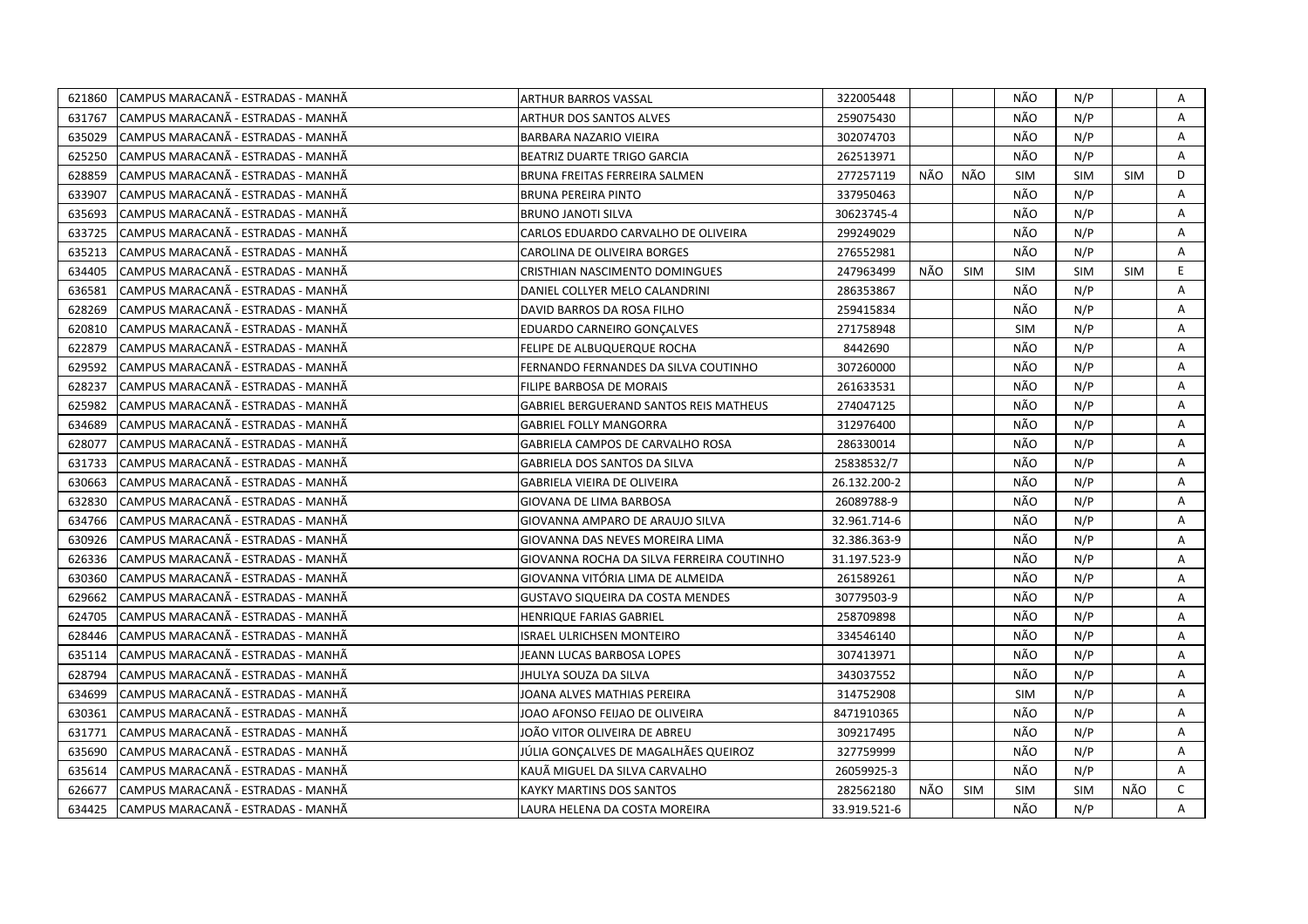| 635520 | CAMPUS MARACANA - ESTRADAS - MANHÃ | LEAN GABRIEL CARVALHO DA SILVA          | 31974492-6    |      |            | NÃO        | N/P        |            | Α  |
|--------|------------------------------------|-----------------------------------------|---------------|------|------------|------------|------------|------------|----|
| 634921 | CAMPUS MARACANÃ - ESTRADAS - MANHÃ | LEONARDO SCAZZUSO ABREU                 | 299986166     |      |            | NÃO        | N/P        |            | A  |
| 636246 | CAMPUS MARACANÃ - ESTRADAS - MANHÃ | LIVIA CANDIDO BEZERRA                   | 233026616     | NÃO  | NÃO        | <b>SIM</b> | <b>SIM</b> | NÃO        | B  |
| 623640 | CAMPUS MARACANA - ESTRADAS - MANHA | LÍVIA MARCELA ARAÚJO DE SOUZA           | 309542546     | NÃO  | NÃO        | <b>SIM</b> | <b>SIM</b> | SIM        | D  |
| 631521 | CAMPUS MARACANÃ - ESTRADAS - MANHÃ | LORENA ACCIOLY CEPEDA                   | 25833854-0    |      |            | NÃO        | N/P        |            | Α  |
| 621471 | CAMPUS MARACANÃ - ESTRADAS - MANHÃ | LORENA ALVES FERNANDEZ                  | 265075523     |      |            | NÃO        | N/P        |            | Α  |
| 620599 | CAMPUS MARACANÃ - ESTRADAS - MANHÃ | <b>LORENA DA SILVA CRISPIM</b>          | 310196498     |      |            | NÃO        | N/P        |            | A  |
| 621457 | CAMPUS MARACANÃ - ESTRADAS - MANHÃ | LUANNY GRAFINO AIDAR ANTONIO            | 26.474.121 -6 |      |            | NÃO        | N/P        |            | A  |
| 636206 | CAMPUS MARACANÃ - ESTRADAS - MANHÃ | LUCAS CONCEIÇÃO DA COSTA                | 324894948     |      |            | NÃO        | N/P        |            | A  |
| 630765 | CAMPUS MARACANÃ - ESTRADAS - MANHÃ | LUÍS GUILHERME DA COSTA MOREIRA         | 313003212     |      |            | NÃO        | N/P        |            | A  |
| 621438 | CAMPUS MARACANÃ - ESTRADAS - MANHÃ | LUIZA MOREIRA DA CRUZ                   | 299203596     |      |            | NÃO        | N/P        |            | Α  |
| 631525 | CAMPUS MARACANA - ESTRADAS - MANHA | MANUELA LEITÃO XAVIER                   | 28263928-5    | NÃO  | NÃO        | SIM        | <b>SIM</b> | NÃO        | B  |
| 635559 | CAMPUS MARACANA - ESTRADAS - MANHA | MARCELLO RAMOS MARQUES DOS SANTOS COSTA | 308306661     |      |            | NÃO        | N/P        |            | A  |
| 635945 | CAMPUS MARACANÃ - ESTRADAS - MANHÃ | MARIA CLARA CAMELO NUNES PEREIRA        | 261214027     |      |            | NÃO        | N/P        |            | Α  |
| 624584 | CAMPUS MARACANA - ESTRADAS - MANHA | MARIA EDUARDA BARBOSA PIMENTEL FERREIRA | 262514870     |      |            | NÃO        | N/P        |            | A  |
| 634567 | CAMPUS MARACANA - ESTRADAS - MANHA | MARIA EDUARDA FABRIS DA SILVA           | 259253134     |      |            | NÃO        | N/P        |            | A  |
| 623553 | CAMPUS MARACANA - ESTRADAS - MANHA | MARIANA BENDINSKAS MENDES               | 304444797     | NÃO. | NÃO        | <b>SIM</b> | <b>SIM</b> | <b>SIM</b> | D  |
| 628052 | CAMPUS MARACANA - ESTRADAS - MANHA | MATHEUS PEREIRA PAES LEME               | 265274498     |      |            | NÃO        | N/P        |            | A  |
| 636451 | CAMPUS MARACANA - ESTRADAS - MANHA | MILLENA MIRANDELLA GONÇALVES            | 318671534     |      |            | NÃO        | N/P        |            | A  |
| 631269 | CAMPUS MARACANÃ - ESTRADAS - MANHÃ | NATHALIA CORRÊA DA SILVA                | 275736676     |      |            | NÃO        | N/P        |            | A  |
| 632961 | CAMPUS MARACANÃ - ESTRADAS - MANHÃ | NIKOLAS DA SILVA COSTA                  | 31293022-5    | NÃO  | <b>SIM</b> | <b>SIM</b> | <b>SIM</b> | <b>SIM</b> | E. |
| 629048 | CAMPUS MARACANA - ESTRADAS - MANHA | NYCOLLE CUSTODIO DA SILVA               | 27721793-1    |      |            | NÃO        | N/P        |            | A  |
| 633391 | CAMPUS MARACANÃ - ESTRADAS - MANHÃ | PAULA CORRÊA PEREIRA BICEGO             | 298329632     |      |            | NÃO        | N/P        |            | A  |
| 625418 | CAMPUS MARACANA - ESTRADAS - MANHA | PEDRO HENRICK TEIXEIRA AZEREDO          | 260603246     |      |            | NÃO        | N/P        |            | A  |
| 631636 | CAMPUS MARACANÃ - ESTRADAS - MANHÃ | PEDRO PAULO CAVALCANTE FILHO            | 261210256     |      |            | NÃO        | N/P        |            | A  |
| 630460 | CAMPUS MARACANA - ESTRADAS - MANHA | REBECA DA ROCHA WALTER                  | 340200955     | NÃO  | NÃO        | <b>SIM</b> | <b>SIM</b> | NÃO        | B  |
| 622673 | CAMPUS MARACANA - ESTRADAS - MANHA | RONALD DE SOUZA SOMBRA                  | 292862166     |      |            | NÃO        | N/P        |            | A  |
| 629904 | CAMPUS MARACANA - ESTRADAS - MANHA | VICTOR HUGO FRANCO DE SIQUEIRA          | 5987687       |      |            | NÃO        | N/P        |            | A  |
| 636443 | CAMPUS MARACANA - ESTRADAS - MANHA | VITOR BERNARDES CHAGAS                  | 276453156     |      |            | NÃO        | N/P        |            | A  |
| 630785 | CAMPUS MARACANA - ESTRADAS - MANHA | VITÓRIA DOS SANTOS SERRO RODRIGUES      | 258681188     |      |            | NÃO        | N/P        |            | Α  |
| 630143 | CAMPUS MARACANA - ESTRADAS - MANHA | WILLIAM DE JESUS FERREIRA               | 258428614     |      |            | <b>SIM</b> | N/P        |            | Α  |
| 630940 | CAMPUS MARACANA - ESTRADAS - MANHA | YASMIN OLIVEIRA ROVEDO                  | 261287056     |      |            | NÃO        | N/P        |            | A  |
| 622772 | CAMPUS MARACANÃ - EVENTOS - MANHÃ  | ADRIELE DOS SANTOS DA SILVA             | 267965424     | NÃO  | <b>SIM</b> | <b>SIM</b> | <b>SIM</b> | <b>SIM</b> | E. |
| 631400 | CAMPUS MARACANÃ - EVENTOS - MANHÃ  | AÍSHA PAOLA DE ABREU BRITO              | 50648         |      |            | NÃO        | N/P        |            | A  |
| 630508 | CAMPUS MARACANÃ - EVENTOS - MANHÃ  | ALANA HENRIQUES BRAGA                   | 260535836     |      |            | NÃO        | N/P        |            | A  |
| 636240 | CAMPUS MARACANA - EVENTOS - MANHA  | ALANA SOUZA MOREIRA                     | 31.229.606-4  |      |            | NÃO        | N/P        |            | Α  |
| 632263 | CAMPUS MARACANA - EVENTOS - MANHA  | ALANIS FERREIRA ROCHA                   | 25.939.482-3  |      |            | NÃO        | N/P        |            | A  |
| 625746 | CAMPUS MARACANA - EVENTOS - MANHA  | ALDREY CARVALHO DE OLIVEIRA             | 268737301     |      |            | NÃO        | N/P        |            | A  |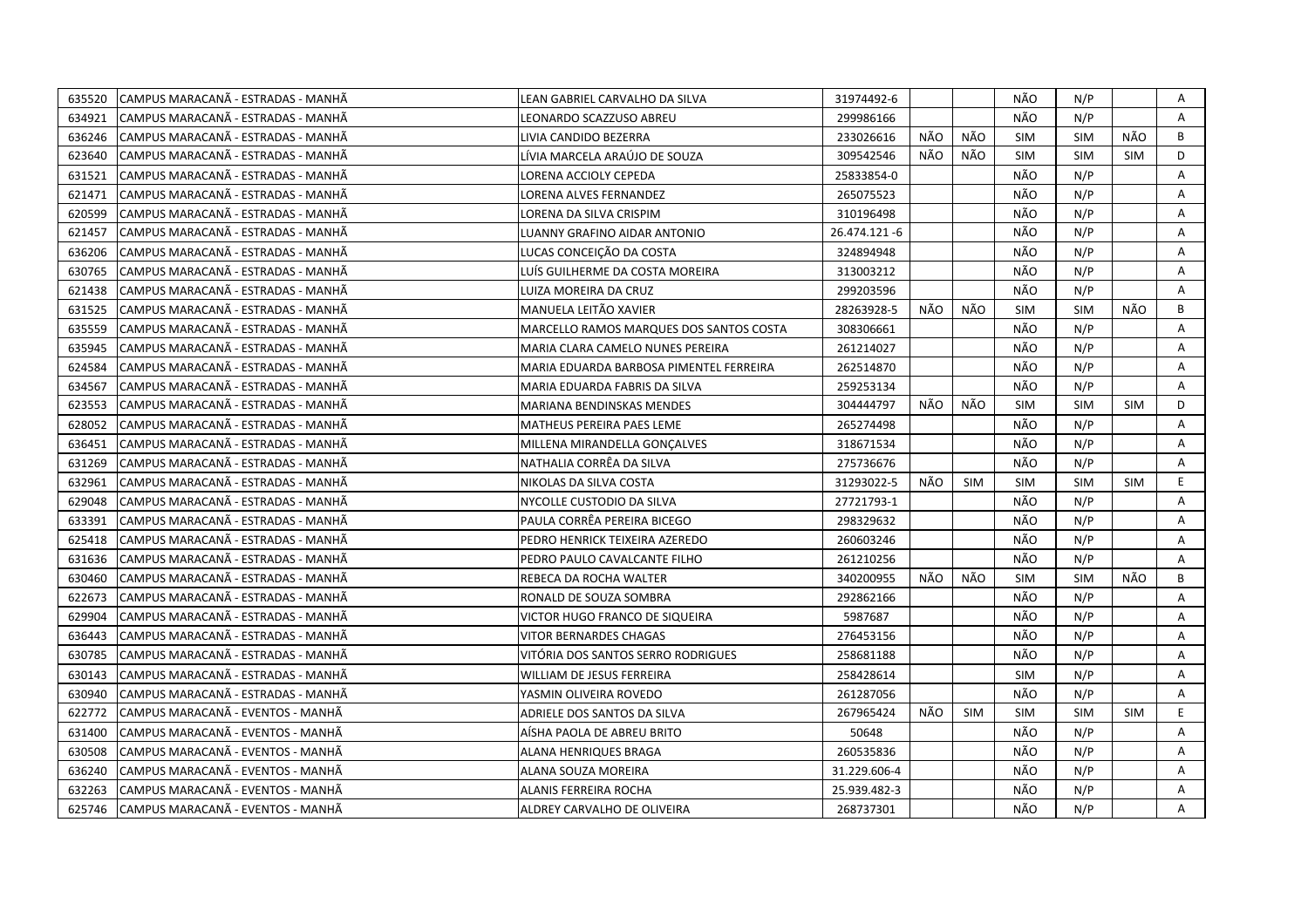| 634181 | CAMPUS MARACANÃ - EVENTOS - MANHÃ  | ALESSA FRAZÃO ALVES VICENTE           | 260864780    |      |            | NÃO        | N/P        |            | Α  |
|--------|------------------------------------|---------------------------------------|--------------|------|------------|------------|------------|------------|----|
| 633910 | CAMPUS MARACANÃ - EVENTOS - MANHÃ  | ALEXANDRA DA SILVA BARBOSA            | 275032027    |      |            | NÃO        | N/P        |            | A  |
| 627195 | CAMPUS MARACANÃ - EVENTOS - MANHÃ  | ALICE DE OLIVEIRA GOULART PORTO       | 314529769    |      |            | NÃO        | N/P        |            | A  |
| 630971 | CAMPUS MARACANÃ - EVENTOS - MANHÃ  | ALICE OLANDA DOS SANTOS               | 11335458-3   |      |            | NÃO        | N/P        |            | A  |
| 625213 | CAMPUS MARACANÃ - EVENTOS - MANHÃ  | ALICE ROSA DA SILVA LEITE             | 305424194    | NÃO  | NÃO        | <b>SIM</b> | <b>SIM</b> | NÃO        | B  |
| 622775 | CAMPUS MARACANÃ - EVENTOS - MANHÃ  | ALLICE DA SILVA CAVALCANTE            | 258425198    |      |            | NÃO        | N/P        |            | Α  |
| 625225 | CAMPUS MARACANÃ - EVENTOS - MANHÃ  | AMANDA BALACIANO                      | 290273549    |      |            | NÃO        | N/P        |            | Α  |
| 636721 | ICAMPUS MARACANÃ - EVENTOS - MANHÃ | AMANDA DE SENA BRUM GRIGÓRIO          | 29409253-1   |      |            | NÃO        | N/P        |            | A  |
| 622632 | CAMPUS MARACANÃ - EVENTOS - MANHÃ  | AMANDA FRANCISCA RAMOS                | 289747172    |      |            | NÃO        | N/P        |            | A  |
| 623365 | CAMPUS MARACANÃ - EVENTOS - MANHÃ  | AMANDA FREITAS LIMA                   | 331094334    | NÃO  | <b>SIM</b> | <b>SIM</b> | <b>SIM</b> | <b>SIM</b> | E. |
| 627969 | CAMPUS MARACANÃ - EVENTOS - MANHÃ  | AMANDA MACHADO DA SILVA               | 260775127    |      |            | NÃO        | N/P        |            | A  |
| 630390 | CAMPUS MARACANA - EVENTOS - MANHA  | AMANDA MENDONÇA ANTUNES               | 304866916    |      |            | NÃO        | N/P        |            | A  |
| 627100 | CAMPUS MARACANA - EVENTOS - MANHA  | AMANDA TEIXEIRA BARRETO               | 30985505-4   |      |            | NÃO        | N/P        |            | Α  |
| 634277 | CAMPUS MARACANA - EVENTOS - MANHA  | ANA BEATRIZ AZEREDO DE ANDRADE        | 310778303    | NÃO  | NÃO        | <b>SIM</b> | <b>SIM</b> | NÃO        | В  |
| 630212 | CAMPUS MARACANÃ - EVENTOS - MANHÃ  | <b>ANDRADE FIGUEIRA</b>               | 28.140.110-9 |      |            | NÃO        | N/P        |            | A  |
| 620725 | CAMPUS MARACANÃ - EVENTOS - MANHÃ  | ANA BEATRIZ COSTA ROMAO               | 258433499    |      |            | NÃO        | N/P        |            | Α  |
| 631420 | CAMPUS MARACANA - EVENTOS - MANHA  | ANA BEATRIZ DA SILVA VALENÇA          | 264765157    |      |            | NÃO        | N/P        |            | A  |
| 634383 | CAMPUS MARACANÃ - EVENTOS - MANHÃ  | ANA BEATRIZ LIMA DOS SANTOS           | 26061758-4   |      |            | NÃO        | N/P        |            | A  |
| 631703 | CAMPUS MARACANÃ - EVENTOS - MANHÃ  | ANA BEATRIZ OLIVEIRA LOPES BRAGA      | 258639368    |      |            | <b>SIM</b> | N/P        |            | Α  |
| 635497 | CAMPUS MARACANÃ - EVENTOS - MANHÃ  | ANA BEATRIZ RAMOS MELO                | 320288251    | NÃO  | <b>SIM</b> | <b>SIM</b> | <b>SIM</b> | <b>SIM</b> | E. |
| 636586 | CAMPUS MARACANÃ - EVENTOS - MANHÃ  | ANA BEATRIZ RIBEIRO MANCH SARONNE     | 332799832    | NÃO  | SIM        | SIM        | <b>SIM</b> | <b>SIM</b> | E  |
| 626184 | CAMPUS MARACANÃ - EVENTOS - MANHÃ  | ANA BEATRIZ TEIXEIRA MACEDO           | 258260710    |      |            | NÃO        | N/P        |            | Α  |
| 624659 | CAMPUS MARACANA - EVENTOS - MANHA  | ANA CAROLINA DE LIMA KLEN GUEDES      | 265068940    |      |            | NÃO        | N/P        |            | A  |
| 635027 | CAMPUS MARACANÃ - EVENTOS - MANHÃ  | ANA CAROLINA FONTES DE OLIVEIRA       | 296192032    |      |            | NÃO        | N/P        |            | Α  |
| 633540 | CAMPUS MARACANA - EVENTOS - MANHA  | ANA CAROLINA MANGUEIRA COIMBRA        | 310053400    |      |            | NÃO        | N/P        |            | A  |
| 635763 | CAMPUS MARACANÃ - EVENTOS - MANHÃ  | ANA CAROLINA VIEIRA PESSANHA          | 248121956    |      |            | NÃO        | N/P        |            | Α  |
| 622192 | CAMPUS MARACANA - EVENTOS - MANHA  | ANA CLARA BAPTISTA CLAUDINO DA SILVA  | 258466283    |      |            | NÃO        | N/P        |            | A  |
| 623369 | CAMPUS MARACANÃ - EVENTOS - MANHÃ  | ANA CLARA BÊTA MONTEIRO               | 321285819    |      |            | NÃO        | N/P        |            | A  |
| 632230 | CAMPUS MARACANÃ - EVENTOS - MANHÃ  | ANA CLARA FERRAZ DE MAGALHÃES BRITO   | 258405851    |      |            | NÃO        | N/P        |            | A  |
| 635373 | CAMPUS MARACANÃ - EVENTOS - MANHÃ  | ANA CLARA FURTADO DE OLIVEIRA         | 300558657    |      |            | NÃO        | N/P        |            | Α  |
| 636933 | CAMPUS MARACANÃ - EVENTOS - MANHÃ  | ANA CLARA SANTOS BATISTA              | 22858656-6   |      |            | NÃO        | N/P        |            | A  |
| 635506 | CAMPUS MARACANÃ - EVENTOS - MANHÃ  | ANA CLARA SANTOS DAS NEVES            | 256055393    |      |            | NÃO        | N/P        |            | A  |
| 624439 | CAMPUS MARACANA - EVENTOS - MANHA  | ANA CRISTINA DA SILVA RAMOS           | 17380259776  | NÃO. | <b>SIM</b> | <b>SIM</b> | <b>SIM</b> | <b>SIM</b> | E. |
| 626945 | CAMPUS MARACANÃ - EVENTOS - MANHÃ  | ANA GIRLLENE COSTA DA SILVA           | 323089441    | NÃO  | <b>SIM</b> | <b>SIM</b> | <b>SIM</b> | <b>SIM</b> | E. |
| 631887 | CAMPUS MARACANÃ - EVENTOS - MANHÃ  | ANA GIULIA FERNANDES PALMIERI         | 279325617    |      |            | NÃO        | N/P        |            | A  |
| 627245 | CAMPUS MARACANÃ - EVENTOS - MANHÃ  | ANA HELENA RODRIGUES SILVA DOS SANTOS | 258524529    | NÃO  | SIM        | <b>SIM</b> | <b>SIM</b> | <b>SIM</b> | E  |
| 628039 | CAMPUS MARACANÃ - EVENTOS - MANHÃ  | ANA JULIA DA SILVA BAPTISTA           | 318767092    | NÃO  | <b>SIM</b> | <b>SIM</b> | <b>SIM</b> | <b>SIM</b> | E  |
| 630308 | CAMPUS MARACANA - EVENTOS - MANHA  | ANA JÚLIA DE SOUZA RIBEIRO BATISTA    | 269513503    |      |            | NÃO        | N/P        |            | A  |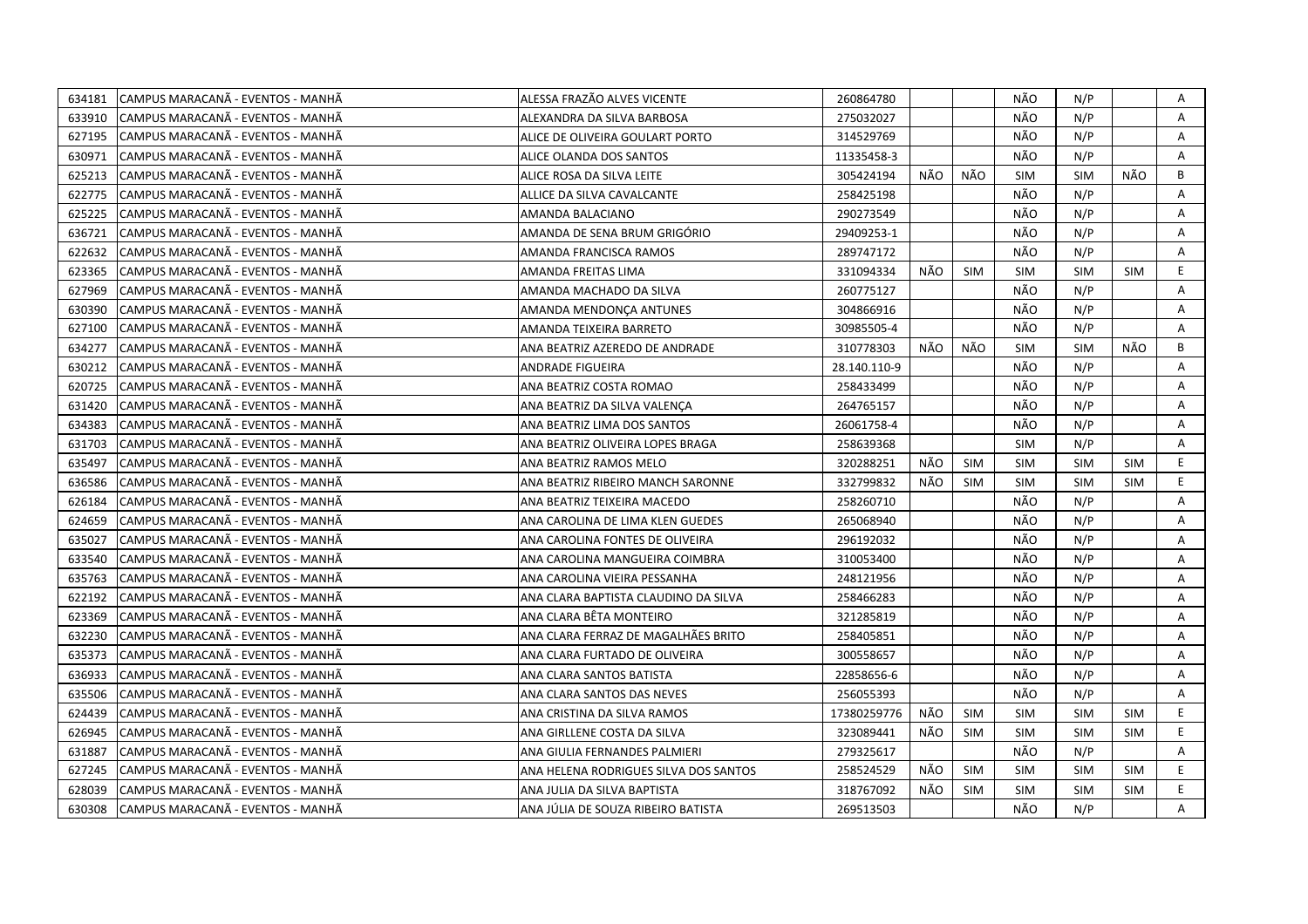|        | 633715 CAMPUS MARACANA - EVENTOS - MANHA | ANA JULIA DOS SANTOS BALBI CUNHA        | 263138307    |      |            | NÃO        | N/P        |            | Α  |
|--------|------------------------------------------|-----------------------------------------|--------------|------|------------|------------|------------|------------|----|
| 634488 | CAMPUS MARACANÃ - EVENTOS - MANHÃ        | ANA JULIA OLIVEIRA FERRAZ DE SOUZA      | 30611776-3   |      |            | NÃO        | N/P        |            | A  |
| 627574 | CAMPUS MARACANA - EVENTOS - MANHA        | ANA KAREN SUDÉRIO CAMPOS DA SILVA       | 261245690    |      |            | NÃO        | N/P        |            | Α  |
| 628448 | ICAMPUS MARACANÃ - EVENTOS - MANHÃ       | ANA LUISA FERREIRA DE OLIVEIRA          | 308342278    |      |            | NÃO        | N/P        |            | Α  |
| 626152 | CAMPUS MARACANÃ - EVENTOS - MANHÃ        | ANA LUIZA DA COSTA POGGIAN              | 293570651    |      |            | NÃO        | N/P        |            | Α  |
| 628724 | CAMPUS MARACANÃ - EVENTOS - MANHÃ        | ANA LUIZA DE ARAUJO AUGUSTO             | 269832135    |      |            | NÃO        | N/P        |            | A  |
| 636110 | CAMPUS MARACANÃ - EVENTOS - MANHÃ        | ANA LUIZA PIRES MAIA                    | 263050759    |      |            | NÃO        | N/P        |            | A  |
| 626798 | CAMPUS MARACANA - EVENTOS - MANHA        | ANA MARIA CAMPOS DA SILVA               | 11.892.035-4 | NÃO  | <b>SIM</b> | <b>SIM</b> | <b>SIM</b> | SIM        | E. |
| 626177 | CAMPUS MARACANÃ - EVENTOS - MANHÃ        | ANA PAULA REIS DOS SANTOS               | 30.395.083-6 |      |            | SIM        | N/P        |            | A  |
| 620605 | CAMPUS MARACANA - EVENTOS - MANHA        | ANA VITÓRIA NUNES RIBEIRO               | 296387608    |      |            | NÃO        | N/P        |            | A  |
| 622430 | CAMPUS MARACANA - EVENTOS - MANHA        | ANALICE DUTRA TORRES JORGE              | 314859372    |      |            | NÃO        | N/P        |            | A  |
| 632281 | CAMPUS MARACANÃ - EVENTOS - MANHÃ        | ANDRÉ OLIVEIRA DA SILVA                 | 29.646.252-6 | NÃO  | <b>SIM</b> | <b>SIM</b> | <b>SIM</b> | <b>SIM</b> | E  |
| 624543 | CAMPUS MARACANÃ - EVENTOS - MANHÃ        | ANDRESA MOURA DE OLIVEIRA LIMA          | 308548155    |      |            | NÃO        | N/P        |            | A  |
| 621056 | CAMPUS MARACANÃ - EVENTOS - MANHÃ        | ANDRESSA CORREA DE SOUZA                | 25.856.652-0 |      |            | NÃO        | N/P        |            | Α  |
| 631197 | CAMPUS MARACANÃ - EVENTOS - MANHÃ        | ANITA AGOSTINHO NASCIMENTO              | 286669676    |      |            | NÃO        | N/P        |            | A  |
| 632410 | CAMPUS MARACANÃ - EVENTOS - MANHÃ        | ANNA BEATRIZ DA SILVA VICTOR DOS SANTOS | 32414869-1   | NÃO  | <b>SIM</b> | <b>SIM</b> | <b>SIM</b> | <b>SIM</b> | E. |
| 626311 | CAMPUS MARACANA - EVENTOS - MANHA        | ANNA BEATRIZ SOUZA COELHO               | 260578430    |      |            | <b>SIM</b> | N/P        |            | Α  |
| 629115 | CAMPUS MARACANA - EVENTOS - MANHA        | ANNA CAROLINA IZIDRO CANDIDO            | 302833819    |      |            | NÃO        | N/P        |            | A  |
| 636932 | CAMPUS MARACANÃ - EVENTOS - MANHÃ        | ANNA CAROLINA JACINTO DOS SANTOS        | 56.005.962-0 |      |            | NÃO        | N/P        |            | A  |
| 633204 | CAMPUS MARACANÃ - EVENTOS - MANHÃ        | ANNA CAROLINA MACHADO DE CAMPOS         | 30557876-7   |      |            | NÃO        | N/P        |            | A  |
| 631466 | CAMPUS MARACANÃ - EVENTOS - MANHÃ        | ANNA CLARA GOMES DE MELO                | 241603539    |      |            | NÃO        | N/P        |            | Α  |
| 620280 | CAMPUS MARACANÃ - EVENTOS - MANHÃ        | ANNA JÚLIA BAUER CANELLAS               | 342614658    |      |            | NÃO        | N/P        |            | Α  |
| 626795 | CAMPUS MARACANA - EVENTOS - MANHA        | ANNA KAROLINA OLIVEIRA CORREA           | 314445081    | NÃO  | NÃO        | <b>SIM</b> | <b>SIM</b> | <b>SIM</b> | D  |
| 629812 | CAMPUS MARACANÃ - EVENTOS - MANHÃ        | ANNA LUISE DE ALMEIDA GONCALVES         | 289970030    |      |            | NÃO        | N/P        |            | A  |
| 635489 | CAMPUS MARACANÃ - EVENTOS - MANHÃ        | ANNYE LOUISE RODRIGUES DE ASSUNÇÃO      | 8500797      |      |            | NÃO        | N/P        |            | A  |
| 633398 | CAMPUS MARACANA - EVENTOS - MANHA        | ANTONELLA TAVARES DOS SANTOS            | 31956260-9   |      |            | NÃO        | N/P        |            | A  |
| 626445 | CAMPUS MARACANA - EVENTOS - MANHA        | ANTONIA GABRIELA DE LIMA DA SILVA       | 306793159    |      | <b>SIM</b> | NÃO        | N/P        | SIM        | Α  |
| 627815 | CAMPUS MARACANA - EVENTOS - MANHA        | ASHLEY OLIVEIRA DE ARAUJO BATISTA       | 325598571    | NÃO. | <b>SIM</b> | SIM        | <b>SIM</b> | <b>SIM</b> | E  |
| 635837 | CAMPUS MARACANA - EVENTOS - MANHA        | BÁRBARA LOUREIRO WANZELLER GUEDES       | 260854492    |      |            | NÃO        | N/P        |            | A  |
| 620803 | CAMPUS MARACANA - EVENTOS - MANHA        | <b>BEATRIZ ANTUNES BOTELHO</b>          | 294145925    |      |            | NÃO        | N/P        |            | A  |
| 625374 | CAMPUS MARACANÃ - EVENTOS - MANHÃ        | BEATRIZ DE SÁ MARTINS RIBEIRO           | 258514595    |      |            | NÃO        | N/P        |            | A  |
| 626352 | CAMPUS MARACANÃ - EVENTOS - MANHÃ        | BEATRIZ GUIMARÃES DA SILVA              | 298101601    | NÃO  | SIM        | <b>SIM</b> | <b>SIM</b> | SIM        | E. |
| 624126 | CAMPUS MARACANA - EVENTOS - MANHA        | BEATRIZ LOPES DE SOUSA                  | 258449479    |      |            | NÃO        | N/P        |            | A  |
| 636375 | CAMPUS MARACANÃ - EVENTOS - MANHÃ        | <b>BEATRIZ MINAIR MELLO</b>             | 269457396    |      |            | NÃO        | N/P        |            | A  |
| 627610 | CAMPUS MARACANÃ - EVENTOS - MANHÃ        | BEATRIZ OLIVEIRA DOS SANTOS             | 27.721.735-2 |      |            | NÃO        | N/P        |            | A  |
| 623982 | CAMPUS MARACANÃ - EVENTOS - MANHÃ        | BEATRIZ PADME DA SILVA ROHLOFF          | 311800676    |      |            | NÃO        | N/P        |            | A  |
| 627846 | CAMPUS MARACANÃ - EVENTOS - MANHÃ        | <b>BEATRIZ PINHO GALIZA</b>             | 262905771    |      |            | NÃO        | N/P        |            | A  |
| 628266 | CAMPUS MARACANÃ - EVENTOS - MANHÃ        | <b>BEATRIZ RIBEIRO LOPES</b>            | 304274079    | NÃO  | <b>SIM</b> | <b>SIM</b> | NÃfO       | <b>SIM</b> | A  |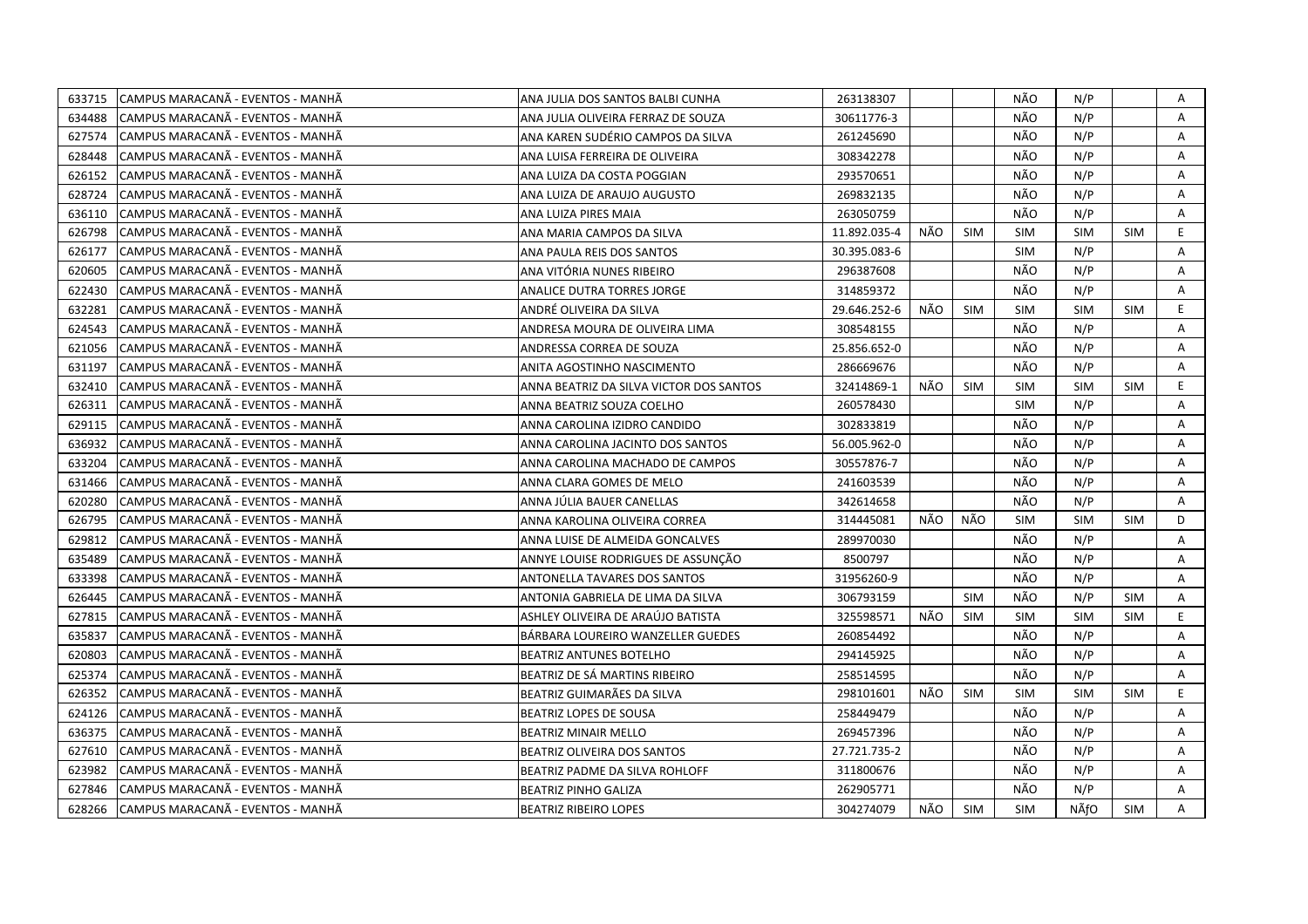| 628044 | CAMPUS MARACANA - EVENTOS - MANHA  | <b>BIANCA ASSIS DE SOUZA</b>                 | 265084467    | NÃO | <b>SIM</b> | <b>SIM</b> | <b>SIM</b> | SIM        | E. |
|--------|------------------------------------|----------------------------------------------|--------------|-----|------------|------------|------------|------------|----|
| 629465 | ICAMPUS MARACANÃ - EVENTOS - MANHÃ | <b>BIANCA DA SILVA DOS SANTOS</b>            | 258677129    |     |            | NÃO        | N/P        |            | A  |
| 633916 | CAMPUS MARACANA - EVENTOS - MANHA  | BIANCA GUIMARÃES SINTAS                      | 259334795    | NÃO | <b>SIM</b> | <b>SIM</b> | <b>SIM</b> | <b>SIM</b> | E. |
| 632019 | CAMPUS MARACANÃ - EVENTOS - MANHÃ  | <b>BIANCA NASCIMENTO PONTES</b>              | 275611457    |     |            | NÃO        | N/P        |            | A  |
| 625367 | CAMPUS MARACANÃ - EVENTOS - MANHÃ  | <b>BRUNA BEZERRA RIOS</b>                    | 32.241.065-5 |     |            | NÃO        | N/P        |            | A  |
| 622020 | CAMPUS MARACANÃ - EVENTOS - MANHÃ  | BRUNA DE OLIVEIRA CORREA                     | 33372714-7   | NÃO | <b>SIM</b> | SIM        | <b>SIM</b> | SIM        | E. |
| 622835 | ICAMPUS MARACANÃ - EVENTOS - MANHÃ | <b>BRUNA FARIAS DE SOUZA</b>                 | 32.313.100-3 | NÃO | <b>SIM</b> | <b>SIM</b> | <b>SIM</b> | <b>SIM</b> | E. |
| 635579 | CAMPUS MARACANÃ - EVENTOS - MANHÃ  | BRUNA LETÍCIA DE CASTRO DA SILVA QUINTANILHA | 270920804    |     |            | NÃO        | N/P        |            | A  |
| 630426 | CAMPUS MARACANÃ - EVENTOS - MANHÃ  | <b>BRUNA MORAIS DE SOUZA</b>                 | 303363253    |     |            | NÃO        | N/P        |            | Α  |
| 629956 | CAMPUS MARACANA - EVENTOS - MANHA  | BRUNA RANGEL ROCHA DE MELO                   | 241492503    |     |            | NÃO        | N/P        |            | A  |
| 627498 | CAMPUS MARACANA - EVENTOS - MANHA  | CAILANE DOS SANTOS GONÇALVES                 | 27.084.229-7 | NÃO | <b>SIM</b> | <b>SIM</b> | <b>SIM</b> | <b>SIM</b> | E  |
| 622214 | CAMPUS MARACANA - EVENTOS - MANHA  | CAIO CARDOSO PACHECO                         | 311517163    |     | <b>SIM</b> | NÃO        | <b>SIM</b> | SIM        | Α  |
| 628989 | CAMPUS MARACANA - EVENTOS - MANHA  | CAMILA ANDRE DA SILVA                        | 304734841    | NÃO | <b>SIM</b> | <b>SIM</b> | <b>SIM</b> | SIM        | E. |
| 625018 | CAMPUS MARACANA - EVENTOS - MANHA  | CAMILA BATISTA PINHO                         | 270853146    |     |            | NÃO        | N/P        |            | Α  |
| 628285 | ICAMPUS MARACANÃ - EVENTOS - MANHÃ | CAMILA IRENE MARQUES GOMES DA SILVA          | 312130677    | NÃO | <b>SIM</b> | <b>SIM</b> | <b>SIM</b> | <b>SIM</b> | E. |
| 626348 | CAMPUS MARACANÃ - EVENTOS - MANHÃ  | CAMILA VITORIA DOS SANTOS SOUZA              | 29.153.462-6 |     |            | SIM        | <b>SIM</b> | <b>SIM</b> | D  |
| 627437 | CAMPUS MARACANÃ - EVENTOS - MANHÃ  | CAMILLE GONCALVES SILVEIRA                   | 320500812    |     | NÃO        | <b>SIM</b> | <b>SIM</b> | <b>SIM</b> | D  |
| 629335 | CAMPUS MARACANÃ - EVENTOS - MANHÃ  | CAMILLY VITTÓRIA LAINO SANT'ANNA             | 321203689    |     |            | NÃO        | N/P        |            | A  |
| 623285 | CAMPUS MARACANÃ - EVENTOS - MANHÃ  | CARLA SILVA SARMENTO                         | 32089716-8   |     |            | NÃO        | N/P        |            | A  |
| 620915 | CAMPUS MARACANÃ - EVENTOS - MANHÃ  | CARLOS EDUARDO SOUZA DE BRITO                | 319390670    |     |            | NÃO        | N/P        |            | A  |
| 629533 | CAMPUS MARACANÃ - EVENTOS - MANHÃ  | CARLOS EDUARDO VIANA LACERDA DE MELLO        | 285496352    |     |            | NÃO        | N/P        |            | A  |
| 632786 | ICAMPUS MARACANÃ - EVENTOS - MANHÃ | CAROLINA CRISTINA NAPOLEÃO DE SOUZA          | 25.826.563-6 |     |            | NÃO        | N/P        |            | A  |
| 634895 | CAMPUS MARACANÃ - EVENTOS - MANHÃ  | CAROLINA MOCHEL PASCHOAL                     | 313656340    |     |            | NÃO        | N/P        |            | Α  |
| 630748 | CAMPUS MARACANÃ - EVENTOS - MANHÃ  | CAROLINA SEPULVIDA DE SOUZA                  | 270957350    |     |            | NÃO        | N/P        |            | A  |
| 636098 | CAMPUS MARACANÃ - EVENTOS - MANHÃ  | CATARINA MACHADO PRINSCESWAL DE ANDRADE      | 310733688    |     |            | NÃO        | N/P        |            | A  |
| 630908 | CAMPUS MARACANA - EVENTOS - MANHA  | CATHARINA MOURA DE SOUZA                     | 235225679    |     |            | <b>SIM</b> | N/P        |            | Α  |
| 628466 | CAMPUS MARACANA - EVENTOS - MANHA  | CECÍLIA MARCOLINO DE PAIVA                   | 86147659     |     |            | NÃO        | N/P        |            | A  |
| 630738 | CAMPUS MARACANÃ - EVENTOS - MANHÃ  | CINDY MACHADO DA FONSECA                     | 275992147    |     |            | NÃO        | N/P        |            | A  |
| 626611 | CAMPUS MARACANA - EVENTOS - MANHA  | CLARA AGNES BRANDÃO JONSSON                  | 29.431.289-7 |     |            | NÃO        | N/P        |            | Α  |
| 634429 | CAMPUS MARACANÃ - EVENTOS - MANHÃ  | CLARA LIZ MELO PEREIRA DE MEDEIROS           | 259048759    |     |            | NÃO        | N/P        |            | Α  |
| 622243 | CAMPUS MARACANÃ - EVENTOS - MANHÃ  | <b>CLARA LOUYSE DOS SANTOS VICENTE</b>       | 32.616.009-0 |     |            | NÃO        | N/P        |            | Α  |
| 633314 | CAMPUS MARACANÃ - EVENTOS - MANHÃ  | CLARA MARIA GADELHA MAGALHÄES                | 289616005    |     |            | NÃO        | N/P        |            | A  |
| 628960 | CAMPUS MARACANÃ - EVENTOS - MANHÃ  | CLARA RANGEL DE SOUZA                        | 234893758    |     |            | NÃO        | N/P        |            | Α  |
| 624008 | CAMPUS MARACANÃ - EVENTOS - MANHÃ  | <b>CLARA ROCHA SILVEIRA</b>                  | 326938875    |     |            | NÃO        | N/P        |            | A  |
| 631712 | CAMPUS MARACANÃ - EVENTOS - MANHÃ  | <b>CLARA SANTOS NOGUEIRA</b>                 | 258457746    |     |            | NÃO        | N/P        |            | A  |
| 623068 | CAMPUS MARACANA - EVENTOS - MANHA  | <b>CLARISSA PERES NITTO GRILLO</b>           | 27.279.177-3 | NÃO | NÃO        | <b>SIM</b> | <b>SIM</b> | SIM        | D  |
| 631591 | CAMPUS MARACANA - EVENTOS - MANHA  | CLÉR RODRIGUES LUZ                           | 258510908    |     |            | NÃO        | N/P        |            | A  |
| 633425 | CAMPUS MARACANA - EVENTOS - MANHA  | DANIEL DA SILVA NOÉ PAULA                    | 331999425    |     |            | NÃO        | N/P        |            | A  |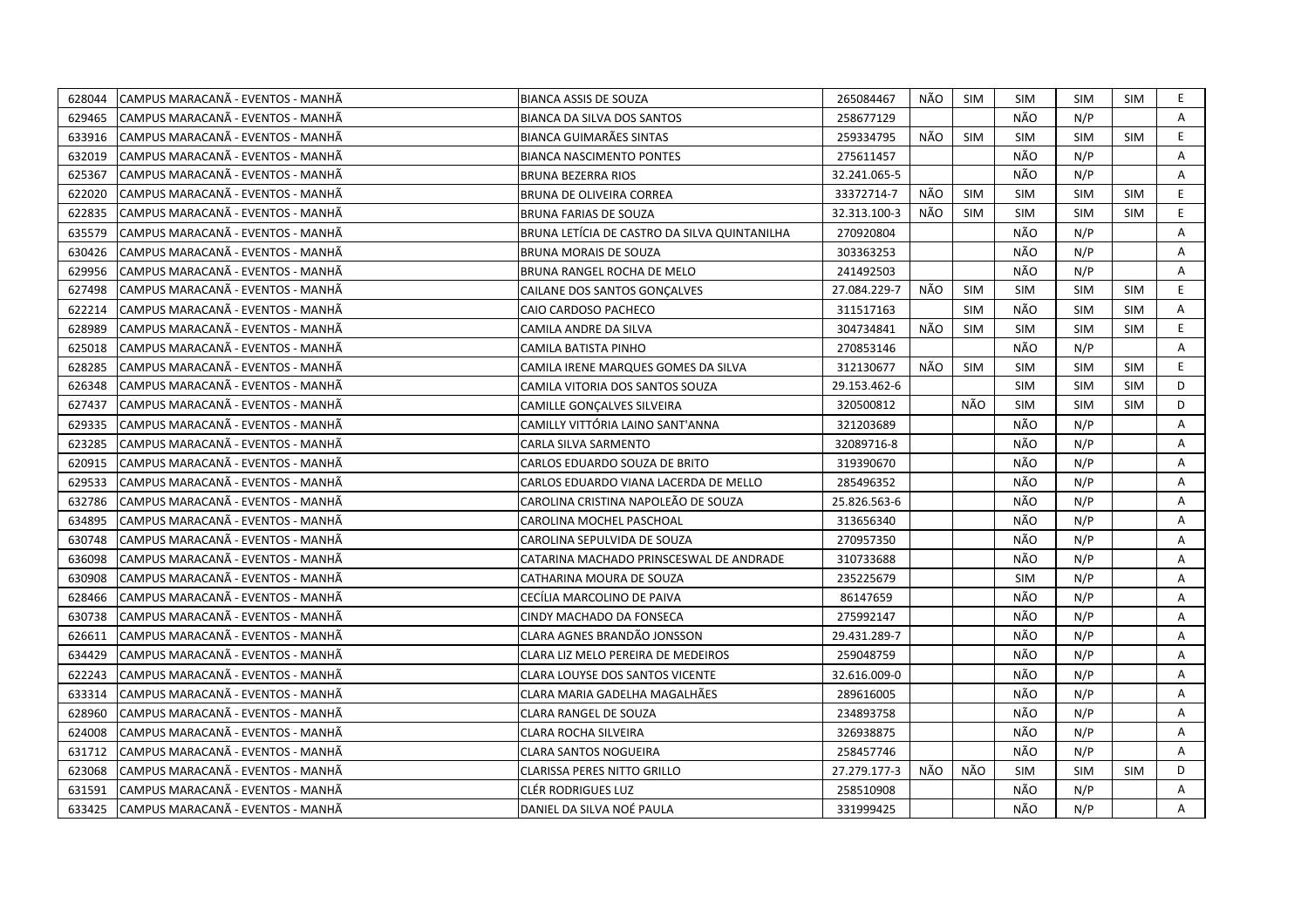| 632322 | CAMPUS MARACANÃ - EVENTOS - MANHÃ  | DANIELA MARTINS CARLOS SOBRAL ALVES      | 282828326    |     |            | NÃO        | N/P        |            | Α            |
|--------|------------------------------------|------------------------------------------|--------------|-----|------------|------------|------------|------------|--------------|
| 627291 | ICAMPUS MARACANÃ - EVENTOS - MANHÃ | DANIELLA SIMÕES VIEIRA                   | 22360631     |     |            | NÃO        | N/P        |            | A            |
| 633932 | CAMPUS MARACANÃ - EVENTOS - MANHÃ  | DANIELLE EDWIDGES PEREIRA SOUSA          | 265093567    |     |            | NÃO        | N/P        |            | Α            |
| 636150 | CAMPUS MARACANÃ - EVENTOS - MANHÃ  | DANIELLE GUIMARÃES LOBO                  | 230669973    | NÃO | <b>SIM</b> | <b>SIM</b> | <b>SIM</b> | <b>SIM</b> | E.           |
| 630597 | CAMPUS MARACANA - EVENTOS - MANHA  | DANILLO RIBEIRO DE ARAUJO                | 303293849    |     |            | NÃO        | N/P        |            | Α            |
| 631375 | CAMPUS MARACANÃ - EVENTOS - MANHÃ  | DAVI MELO DE ANDRADE                     | 32.563.683-5 |     |            | NÃO        | N/P        |            | Α            |
| 634464 | ICAMPUS MARACANÃ - EVENTOS - MANHÃ | DAYANA MARINS KEPPI TAVARES              | 330409582    |     |            | NÃO        | N/P        |            | A            |
| 627848 | CAMPUS MARACANÃ - EVENTOS - MANHÃ  | DAYANNI CRISTINY TEIXEIRA DE LIMA        | 34602734     | NÃO | <b>SIM</b> | <b>SIM</b> | <b>SIM</b> | <b>SIM</b> | E.           |
| 623580 | CAMPUS MARACANÃ - EVENTOS - MANHÃ  | DEBORA HEVELYN RAMOS FERRARI             | 33.597.693-2 | NÃO | NÃO        | <b>SIM</b> | <b>SIM</b> | <b>SIM</b> | D            |
| 624875 | CAMPUS MARACANÃ - EVENTOS - MANHÃ  | DEBORA VITORIA DA SILVA SANTOS           | 318419751    | NÃO | <b>SIM</b> | <b>SIM</b> | <b>SIM</b> | NÃO        | $\mathsf{C}$ |
| 627023 | CAMPUS MARACANÃ - EVENTOS - MANHÃ  | DEVIDER CARAPINA CASTRO                  | 330386582    | NÃO | <b>SIM</b> | <b>SIM</b> | <b>SIM</b> | <b>SIM</b> | E            |
| 622205 | CAMPUS MARACANÃ - EVENTOS - MANHÃ  | DIOGO DE CARVALHO MAGALHÃES              | 308615764    | NÃO | NÃO        | SIM        | <b>SIM</b> | <b>SIM</b> | D            |
| 624353 | CAMPUS MARACANÃ - EVENTOS - MANHÃ  | DIOGO RANGEL AMADO DA COSTA              | 290771898    |     |            | NÃO        | N/P        |            | A            |
| 626986 | CAMPUS MARACANÃ - EVENTOS - MANHÃ  | DOMINICK AZEVEDO DA SILVA                | 335524955    | NÃO | <b>SIM</b> | <b>SIM</b> | <b>SIM</b> | <b>SIM</b> | E.           |
| 622804 | CAMPUS MARACANA - EVENTOS - MANHA  | EDUARDA CANDIDA DA SILVA DE JESUS SANTOS | 312432156    | NÃO | <b>SIM</b> | <b>SIM</b> | <b>SIM</b> | <b>SIM</b> | E.           |
| 627025 | CAMPUS MARACANÃ - EVENTOS - MANHÃ  | EDUARDA DE SOUZA RODRIGUES               | 260866744    |     |            | NÃO        | N/P        |            | A            |
| 624812 | CAMPUS MARACANA - EVENTOS - MANHA  | <b>EDUARDO LEMOS FARIAS</b>              | 120789946    | NÃO | <b>SIM</b> | <b>SIM</b> | N/P        | <b>SIM</b> | A            |
| 632807 | CAMPUS MARACANÃ - EVENTOS - MANHÃ  | ELIS MOTA CARDOSO                        | 31.256.888-4 |     |            | NÃO        | N/P        |            | A            |
| 636162 | CAMPUS MARACANÃ - EVENTOS - MANHÃ  | ELIZAMA ALVES DE SOUZA                   | 311588941    | NÃO | SIM        | <b>SIM</b> | <b>SIM</b> | SIM        | E.           |
| 632152 | CAMPUS MARACANÃ - EVENTOS - MANHÃ  | ELLEN DIAS DE AZEVEDO ALVINO             | 292423845    |     |            | NÃO        | N/P        |            | A            |
| 622911 | CAMPUS MARACANÃ - EVENTOS - MANHÃ  | ELOHIN GUERRA DA CUNHA BARROS            | 284194495    |     |            | NÃO        | N/P        |            | A            |
| 629187 | lCAMPUS MARACANÃ - EVENTOS - MANHÃ | ELOISA FELIX SANT'ANNA                   | 23085938-1   |     |            | NÃO        | N/P        |            | A            |
| 626392 | CAMPUS MARACANÃ - EVENTOS - MANHÃ  | EMANUELLY VITÓRIA DA SILVA PINTO         | 258406339    | NÃO | <b>SIM</b> | <b>SIM</b> | <b>SIM</b> | <b>SIM</b> | E.           |
| 625198 | CAMPUS MARACANÃ - EVENTOS - MANHÃ  | EMILY BESERRA SIMÕES DA SILVA            | 323041228    |     |            | NÃO        | N/P        |            | A            |
| 620386 | CAMPUS MARACANÃ - EVENTOS - MANHÃ  | ERIC MONTEIRO PITANGA                    | 298343328    |     |            | NÃO        | N/P        |            | A            |
| 630650 | CAMPUS MARACANÃ - EVENTOS - MANHÃ  | ESTELA RIBEIRO DE SIQUEIRA               | 291474377    |     |            | NÃO        | N/P        |            | Α            |
| 624676 | CAMPUS MARACANÃ - EVENTOS - MANHÃ  | ESTELA VITÓRIA GREGORIO NAVAL            | 259051860    |     |            | NÃO        | N/P        |            | A            |
| 624579 | CAMPUS MARACANÃ - EVENTOS - MANHÃ  | <b>ESTER BENDICTO TEIXEIRA</b>           | 263410045    |     |            | NÃO        | N/P        |            | A            |
| 630613 | CAMPUS MARACANÃ - EVENTOS - MANHÃ  | EWERTON DA SILVA PURIDADE                | 296547342    | NÃO | NÃO        | <b>SIM</b> | <b>SIM</b> | NÃO        | B            |
| 631772 | CAMPUS MARACANÃ - EVENTOS - MANHÃ  | FELIPE DE QUEIROZ SOARES                 | 270475924    |     |            | NÃO        | N/P        |            | Α            |
| 623261 | CAMPUS MARACANÃ - EVENTOS - MANHÃ  | FELIPE JOAQUIM VILHENA DE SOUZA          | 336527809    | NÃO | <b>SIM</b> | <b>SIM</b> | <b>SIM</b> | <b>SIM</b> | E.           |
| 625394 | CAMPUS MARACANÃ - EVENTOS - MANHÃ  | FELIPE NEUMANN DE SOUZA                  | 281464800    | NÃO | <b>SIM</b> | <b>SIM</b> | <b>SIM</b> | <b>SIM</b> | E.           |
| 625428 | CAMPUS MARACANÃ - EVENTOS - MANHÃ  | FELLIPE LIMA FRASCINO                    | 25843515-5   | NÃO | <b>SIM</b> | <b>SIM</b> | <b>SIM</b> | <b>SIM</b> | E.           |
| 632641 | CAMPUS MARACANÃ - EVENTOS - MANHÃ  | FERNANDA DE AZEVEDO LEITE ZARUR          | 27654655-3   |     |            | NÃO        | N/P        |            | A            |
| 631300 | CAMPUS MARACANÃ - EVENTOS - MANHÃ  | FERNANDA DE OLIVEIRA OMENA               | 294013073    |     |            | NÃO        | N/P        |            | A            |
| 632137 | CAMPUS MARACANA - EVENTOS - MANHA  | FERNANDA SILVA DE OLIVEIRA               | 259156776    |     |            | NÃO        | N/P        |            | Α            |
| 627951 | CAMPUS MARACANÃ - EVENTOS - MANHÃ  | FERNANDA VIEIRA MARTINS DOS ANJOS        | 26506167-1   |     |            | NÃO        | N/P        |            | Α            |
| 634953 | CAMPUS MARACANA - EVENTOS - MANHA  | <b>FLORA LOPES BARCELOS</b>              | 282003805    |     |            | NÃO        | N/P        |            | A            |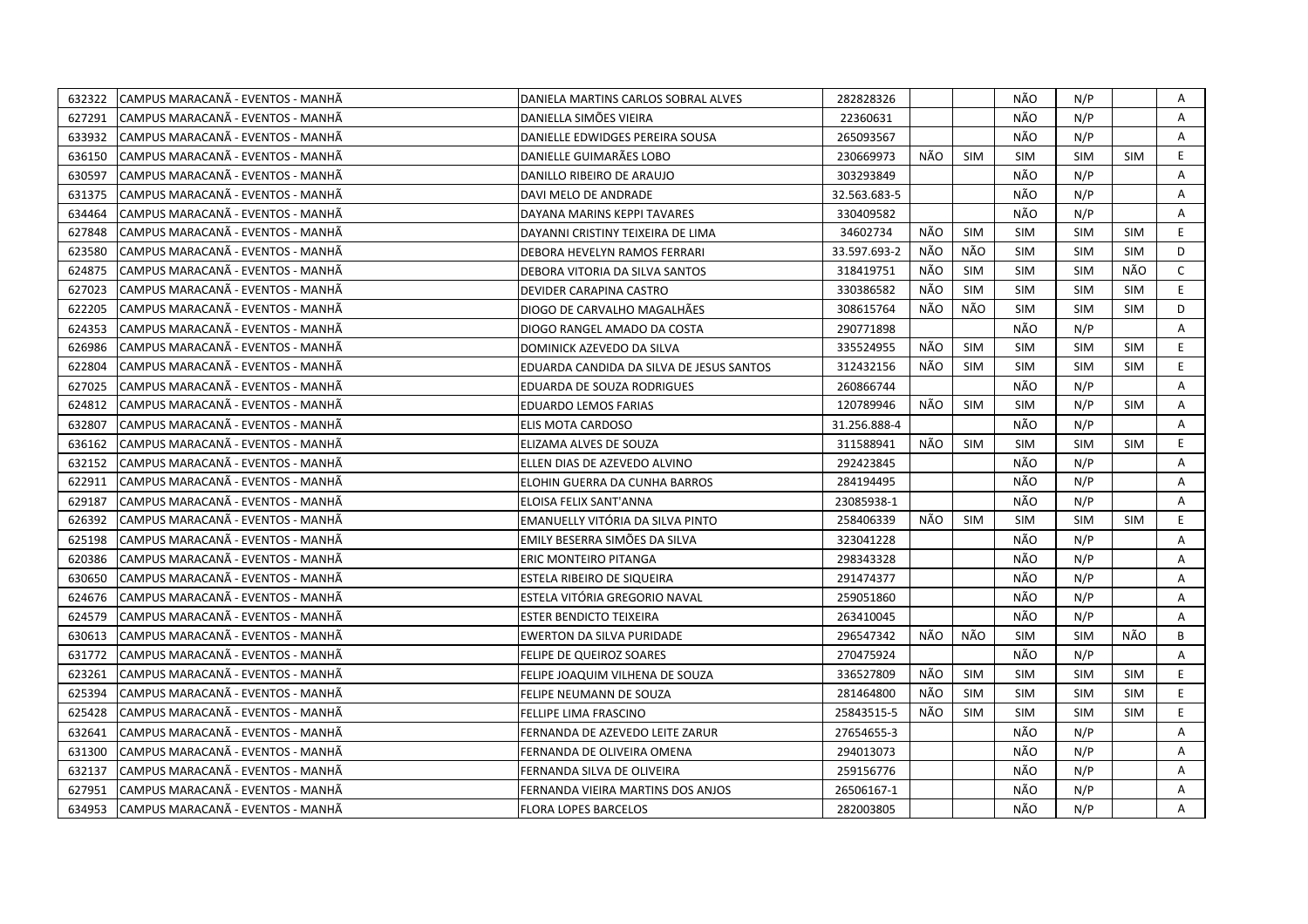| 636398 | CAMPUS MARACANÃ - EVENTOS - MANHÃ  | <b>FLORA LOUREIRO MOTTA</b>                | 31999895-1   |      |            | NÃO        | N/P        |            | Α  |
|--------|------------------------------------|--------------------------------------------|--------------|------|------------|------------|------------|------------|----|
| 635148 | ICAMPUS MARACANÃ - EVENTOS - MANHÃ | <b>GABRIEL CORREIA</b>                     | 319773982    |      |            | NÃO        | N/P        |            | A  |
| 635429 | CAMPUS MARACANÃ - EVENTOS - MANHÃ  | <b>GABRIEL DOS SANTOS PEREIRA</b>          | 258629013    |      |            | NÃO        | N/P        |            | A  |
| 635069 | CAMPUS MARACANA - EVENTOS - MANHA  | <b>GABRIEL FERNADES TOMAZ</b>              | 285641544    |      |            | <b>SIM</b> | N/P        |            | A  |
| 625194 | CAMPUS MARACANÃ - EVENTOS - MANHÃ  | GABRIEL FERNANDES DA SILVA MACHADO         | 289618100    |      |            | NÃO        | N/P        |            | Α  |
| 629501 | CAMPUS MARACANÃ - EVENTOS - MANHÃ  | <b>GABRIEL GOMES PEZZINO CAVALCANTI</b>    | 260763206    |      |            | NÃO        | N/P        |            | A  |
| 621290 | CAMPUS MARACANÃ - EVENTOS - MANHÃ  | <b>GABRIEL LUCAS MACHADO TOSTES</b>        | 310631148    | NÃO  | <b>SIM</b> | <b>SIM</b> | <b>SIM</b> | <b>SIM</b> | E  |
| 635765 | ICAMPUS MARACANÃ - EVENTOS - MANHÃ | <b>GABRIEL RODRIGUES SANTOS RAMOS</b>      | 30366448-6   |      |            | NÃO        | N/P        |            | A  |
| 629349 | CAMPUS MARACANÃ - EVENTOS - MANHÃ  | <b>GABRIEL SANTOS FONSECA</b>              | 32.773.487-7 |      |            | NÃO        | N/P        |            | A  |
| 628978 | CAMPUS MARACANÃ - EVENTOS - MANHÃ  | <b>GABRIELA ALVES MARTINS COSTA</b>        | 283529709    | NÃO. | <b>SIM</b> | <b>SIM</b> | <b>SIM</b> | <b>SIM</b> | E. |
| 636594 | CAMPUS MARACANÃ - EVENTOS - MANHÃ  | GABRIELA ALVES PÓVOA                       | 345200133    |      |            | NÃO        | N/P        |            | A  |
| 631817 | CAMPUS MARACANA - EVENTOS - MANHA  | GABRIELA ATHAYDE ALENCAR KELLER            | 31206131-0   |      |            | NÃO        | N/P        |            | A  |
| 631960 | CAMPUS MARACANÃ - EVENTOS - MANHÃ  | GABRIELA MENDES DE ARAÚJO                  | 274327550    |      |            | NÃO        | N/P        |            | Α  |
| 632140 | CAMPUS MARACANA - EVENTOS - MANHA  | <b>GABRIELA PATROCINIO PORTO SELVATICE</b> | 25.833.899-5 |      |            | NÃO        | N/P        |            | Α  |
| 630027 | CAMPUS MARACANA - EVENTOS - MANHA  | <b>GABRIELA RIBEIRO PAIVA</b>              | 296472244    |      |            | NÃO        | N/P        |            | A  |
| 627585 | CAMPUS MARACANÃ - EVENTOS - MANHÃ  | <b>GABRIELA RODRIGUES DE MAGALHAES</b>     | 258279629    |      |            | NÃO        | N/P        |            | A  |
| 627629 | CAMPUS MARACANÃ - EVENTOS - MANHÃ  | <b>GABRIELA SANTOS ARAUJO</b>              | 306395237    | NÃO  | <b>SIM</b> | <b>SIM</b> | <b>SIM</b> | <b>SIM</b> | E. |
| 621610 | CAMPUS MARACANA - EVENTOS - MANHA  | <b>GABRIELLA DE LIMA SARUBA</b>            | 312264021    |      |            | NÃO        | N/P        |            | A  |
| 631792 | CAMPUS MARACANÃ - EVENTOS - MANHÃ  | GABRIELLA DE SOUZA NETO DA SILVA           | 268902848    |      |            | NÃO        | N/P        |            | Α  |
| 631578 | CAMPUS MARACANA - EVENTOS - MANHA  | GABRIELLA NICOLY ALVES DE LIMA ABREU       | 310219084    |      |            | NÃO        | N/P        |            | Α  |
| 629876 | CAMPUS MARACANÃ - EVENTOS - MANHÃ  | GABRIELLA TEIXEIRA MOURÃO                  | 306867573    |      |            | NÃO        | N/P        |            | A  |
| 630658 | CAMPUS MARACANÃ - EVENTOS - MANHÃ  | <b>GABRIELLA TIZIANO AZEVEDO</b>           | 31116190-5   |      |            | NÃO        | N/P        |            | Α  |
| 633037 | CAMPUS MARACANA - EVENTOS - MANHA  | GABRIELLE CORREIA VELOSO DA SILVA          | 258408947    |      |            | NÃO        | N/P        |            | A  |
| 632867 | CAMPUS MARACANÃ - EVENTOS - MANHÃ  | <b>GABRIELLE DE ABREU ESTRADA</b>          | 234937514    |      |            | NÃO        | N/P        |            | A  |
| 626700 | CAMPUS MARACANA - EVENTOS - MANHA  | <b>GABRIELLY DANTAS ALMEIDA DE SAMPAIO</b> | 294838412    |      |            | NÃO        | N/P        |            | A  |
| 623977 | CAMPUS MARACANA - EVENTOS - MANHA  | GEOVANA PRAZERES DOS ANJOS                 | 330260076    | NÃO  | NÃO        | <b>SIM</b> | <b>SIM</b> | <b>SIM</b> | D  |
| 626983 | CAMPUS MARACANÃ - EVENTOS - MANHÃ  | <b>GEOVANA TENORIO PINTO</b>               | 266435338    |      |            | NÃO        | N/P        |            | A  |
| 623470 | CAMPUS MARACANÃ - EVENTOS - MANHÃ  | GEOVANNA ALVES DO NASCIMENTO MELO          | 310394226    | NÃO  | NÃO        | <b>SIM</b> | <b>SIM</b> | <b>SIM</b> | D  |
| 623631 | CAMPUS MARACANÃ - EVENTOS - MANHÃ  | GIAN LUCCA AMERICO DA SILVA                | 216329763    |      |            | NÃO        | N/P        |            | A  |
| 624162 | CAMPUS MARACANÃ - EVENTOS - MANHÃ  | <b>GIOVANA SAMPAIO LOPES</b>               | 258547744    |      |            | NÃO        | N/P        |            | Α  |
| 631116 | CAMPUS MARACANÃ - EVENTOS - MANHÃ  | GIOVANA VITORIA SANTO DE MORAIS            | 346019433    | NÃO  | NÃO        | NÃO        | <b>SIM</b> | <b>SIM</b> | A  |
| 625785 | CAMPUS MARACANÃ - EVENTOS - MANHÃ  | GIOVANNA ALMEIDA ROCHA DA SILVA            | 306150830    |      |            | NÃO        | N/P        |            | A  |
| 634774 | CAMPUS MARACANA - EVENTOS - MANHA  | GIOVANNA BERNARDINO DINIZ                  | 302245600    |      |            | NÃO        | N/P        |            | A  |
| 623000 | CAMPUS MARACANÃ - EVENTOS - MANHÃ  | GIOVANNA CARDOSO DE SOUZA                  | 261902076    |      |            | NÃO        | N/P        |            | Α  |
| 625165 | CAMPUS MARACANA - EVENTOS - MANHA  | GIOVANNA LUNA ARAUJO                       | 310946405    |      |            | NÃO        | N/P        |            | A  |
| 636523 | CAMPUS MARACANÃ - EVENTOS - MANHÃ  | GIULIA DA SILVA OLIVEIRA                   | 292165875    |      |            | NÃO        | N/P        |            | A  |
| 626671 | CAMPUS MARACANA - EVENTOS - MANHA  | <b>GIULIA PASSOS VIEIRA</b>                | 284964772    |      |            | NÃO        | N/P        |            | Α  |
| 633590 | CAMPUS MARACANÃ - EVENTOS - MANHÃ  | <b>GRAZIELLY TEIXEIRA DE OLIVEIRA</b>      | 261028963    |      |            | NÃO        | N/P        |            | A  |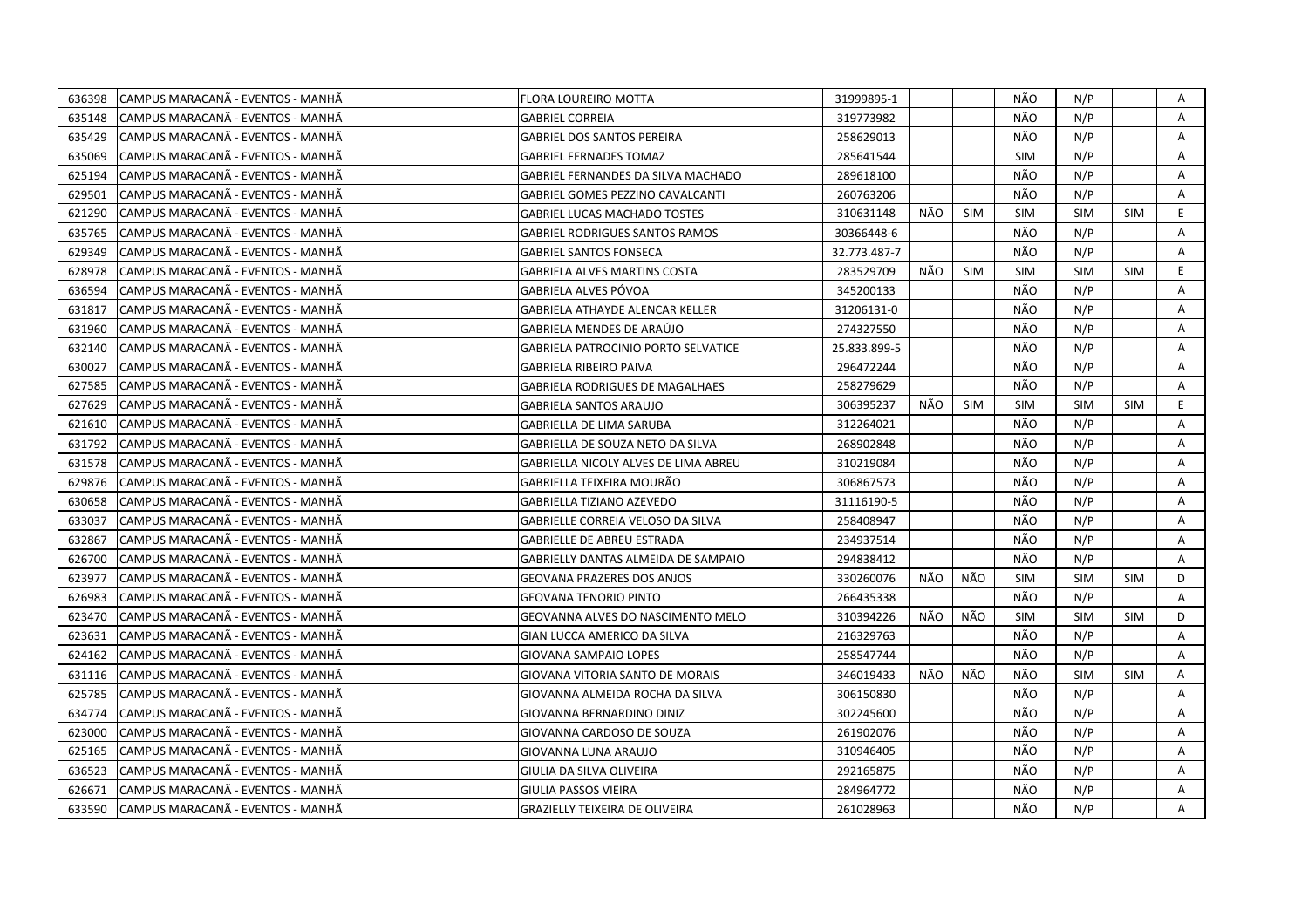| 635513 | CAMPUS MARACANA - EVENTOS - MANHA | GUILHERME DA CONCEIÇÃO DE ANDRADE            | 300184827    |     |            | NÃO        | N/P        |            | Α            |
|--------|-----------------------------------|----------------------------------------------|--------------|-----|------------|------------|------------|------------|--------------|
| 633673 | CAMPUS MARACANÃ - EVENTOS - MANHÃ | GUILHERME DA SILVA LUZIA DE MORAES           | 231127143    |     |            | NÃO        | N/P        |            | A            |
| 632174 | CAMPUS MARACANÃ - EVENTOS - MANHÃ | GUILHERME DE SOUZA DA SILVA                  | 258404656    |     |            | <b>SIM</b> | N/P        |            | Α            |
| 630546 | CAMPUS MARACANA - EVENTOS - MANHA | GUILHERME LUIZ MENDES JORGE                  | 32116185-3   |     |            | NÃO        | N/P        |            | Α            |
| 625219 | CAMPUS MARACANÃ - EVENTOS - MANHÃ | GUILHERME SILVA DE SOUZA JAMBO               | 259158533    |     |            | NÃO        | N/P        |            | Α            |
| 623315 | CAMPUS MARACANÃ - EVENTOS - MANHÃ | <b>GUSTAVO CANELLAS CLEMENTE</b>             | 290935485    |     |            | NÃO        | N/P        |            | Α            |
| 630864 | CAMPUS MARACANA - EVENTOS - MANHA | GUSTAVO JOSE DA CRUZ FRANCO                  | 261903140    |     |            | NÃO        | N/P        |            | Α            |
| 635942 | CAMPUS MARACANÃ - EVENTOS - MANHÃ | HAISSA OLIVEIRA DA COSTA                     | 314634619    |     |            | NÃO        | N/P        |            | A            |
| 627314 | CAMPUS MARACANÃ - EVENTOS - MANHÃ | HEITOR DE SOUZA GUERRA MURAD                 | 295203467    |     |            | NÃO        | N/P        |            | A            |
| 628797 | CAMPUS MARACANÃ - EVENTOS - MANHÃ | HELAYENE TRINDADE FELIPE DE OLIVEIRA         | 331247775    |     |            | NÃO        | N/P        |            | A            |
| 633189 | CAMPUS MARACANÃ - EVENTOS - MANHÃ | HELENA DA SILVA PINTO                        | 25.857.458-1 |     |            | NÃO        | N/P        |            | A            |
| 628113 | CAMPUS MARACANA - EVENTOS - MANHA | HELOANE JORDÃO TELES FLORENCIO               | 32.086.977-9 |     |            | NÃO        | N/P        |            | A            |
| 622557 | CAMPUS MARACANÃ - EVENTOS - MANHÃ | HELOISA DAZZI LOPES DOS SANTOS SILVA         | 277281721    | NÃO | NÃO        | <b>SIM</b> | <b>SIM</b> | <b>SIM</b> | D            |
| 636772 | CAMPUS MARACANÃ - EVENTOS - MANHÃ | HELOÍSA SANTIAGO DE OLIVEIRA PEREIRA BRANDÃO | 33221076-4   |     |            | NÃO        | N/P        |            | Α            |
| 620767 | CAMPUS MARACANA - EVENTOS - MANHA | HUGO HAMILTON DA SILVA                       | 289984577    |     |            | NÃO        | N/P        |            | A            |
| 624390 | CAMPUS MARACANA - EVENTOS - MANHA | HUGO MATTOS DE AZEVEDO                       | 336224027    | NÃO | NÃO        | <b>SIM</b> | <b>SIM</b> | NÃO        | B            |
| 631700 | CAMPUS MARACANA - EVENTOS - MANHA | <b>IGOR MARTINS BASTOS</b>                   | 26.077.404-7 |     |            | NÃO        | N/P        |            | A            |
| 631668 | CAMPUS MARACANÃ - EVENTOS - MANHÃ | INGRID DA SILVA BORGES DE AGUIAR             | 24268324-1   |     |            | NÃO        | N/P        |            | A            |
| 625041 | CAMPUS MARACANA - EVENTOS - MANHA | IRYS FRANÇA ROSA                             | 273557116    | NÃO | <b>SIM</b> | <b>SIM</b> | <b>SIM</b> | NÃO        | $\mathsf{C}$ |
| 630151 | CAMPUS MARACANÃ - EVENTOS - MANHÃ | ISABEL BREIA DA CRUZ                         | 258628106    |     |            | NÃO        | N/P        |            | Α            |
| 635064 | CAMPUS MARACANA - EVENTOS - MANHA | ISABELA GAMA CARDOSO DE OLIVEIRA             | 26305985-9   |     |            | NÃO        | N/P        |            | A            |
| 630458 | CAMPUS MARACANÃ - EVENTOS - MANHÃ | ISABELLA BARROS DA SILVA                     | 30199110-5   |     |            | NÃO        | N/P        |            | Α            |
| 630222 | CAMPUS MARACANA - EVENTOS - MANHA | ISABELLA DA SILVA DE CARVALHO                | 235132297    |     |            | NÃO        | N/P        |            | A            |
| 626259 | CAMPUS MARACANA - EVENTOS - MANHA | ISABELLA DA SILVA SANTA CECILIA              | 315765065    |     |            | NÃO        | N/P        |            | Α            |
| 624552 | CAMPUS MARACANA - EVENTOS - MANHA | ISABELLA DOS SANTOS CAMPOS TEIXEIRA          | 287500763    |     |            | NÃO        | N/P        |            | A            |
| 628304 | CAMPUS MARACANA - EVENTOS - MANHA | ISABELLE AVELINO DE OLIVEIRA                 | 313705857    | NÃO | SIM        | <b>SIM</b> | <b>SIM</b> | <b>SIM</b> | E.           |
| 631939 | CAMPUS MARACANA - EVENTOS - MANHA | ISABELLE GOUVEIA DA SILVA                    | 258338003    | NÃO | <b>SIM</b> | SIM        | <b>SIM</b> | <b>SIM</b> | E            |
| 636855 | CAMPUS MARACANÃ - EVENTOS - MANHÃ | <b>ISABELLI SILVA BRITO</b>                  | 333085504    | NÃO | <b>SIM</b> | <b>SIM</b> | <b>SIM</b> | NÃO        | $\mathsf{C}$ |
| 624822 | CAMPUS MARACANA - EVENTOS - MANHA | IZABELY FIGUEIREDO DE ALBUQUERQUE            | 320810237    | NÃO | <b>SIM</b> | <b>SIM</b> | <b>SIM</b> | <b>SIM</b> | E.           |
| 627442 | CAMPUS MARACANÃ - EVENTOS - MANHÃ | JACQUELINE MOREIRA PRAZERES                  | 31.371.621-9 | NÃO | <b>SIM</b> | <b>SIM</b> | <b>SIM</b> | <b>SIM</b> | E            |
| 628097 | CAMPUS MARACANÃ - EVENTOS - MANHÃ | JAMILLY MOTTA MODESTO                        | 315766311    |     |            | NÃO        | N/P        |            | A            |
| 627228 | CAMPUS MARACANÃ - EVENTOS - MANHÃ | JESSICA CRISTINA ANJOS DE CARVALHO           | 123654789    |     |            | NÃO        | N/P        |            | A            |
| 624406 | CAMPUS MARACANA - EVENTOS - MANHA | JÉSSICA DA SILVA                             | 306874314    |     |            | NÃO        | N/P        |            | A            |
| 622152 | CAMPUS MARACANÃ - EVENTOS - MANHÃ | JESSICA DE OLIVEIRA FRANÇA                   | 316531292    |     |            | <b>SIM</b> | <b>SIM</b> |            | B            |
| 625683 | CAMPUS MARACANÃ - EVENTOS - MANHÃ | JÉSSICA MATOS DE GOUVËA                      | 271436040    |     | <b>SIM</b> | <b>SIM</b> | <b>SIM</b> | <b>SIM</b> | E.           |
| 632385 | CAMPUS MARACANÃ - EVENTOS - MANHÃ | JOÃO DALMASCHIO RITO                         | 34689319-1   |     |            | NÃO        | N/P        |            | A            |
| 635100 | CAMPUS MARACANÃ - EVENTOS - MANHÃ | JOÃO GABRIEL D' ALELUIA SILVA                | 31.686.540-1 |     |            | NÃO        | N/P        |            | Α            |
| 635138 | CAMPUS MARACANA - EVENTOS - MANHA | JOAO MATHEUS GOMES NUNES                     | 31906873-0   |     |            | NÃO        | N/P        |            | A            |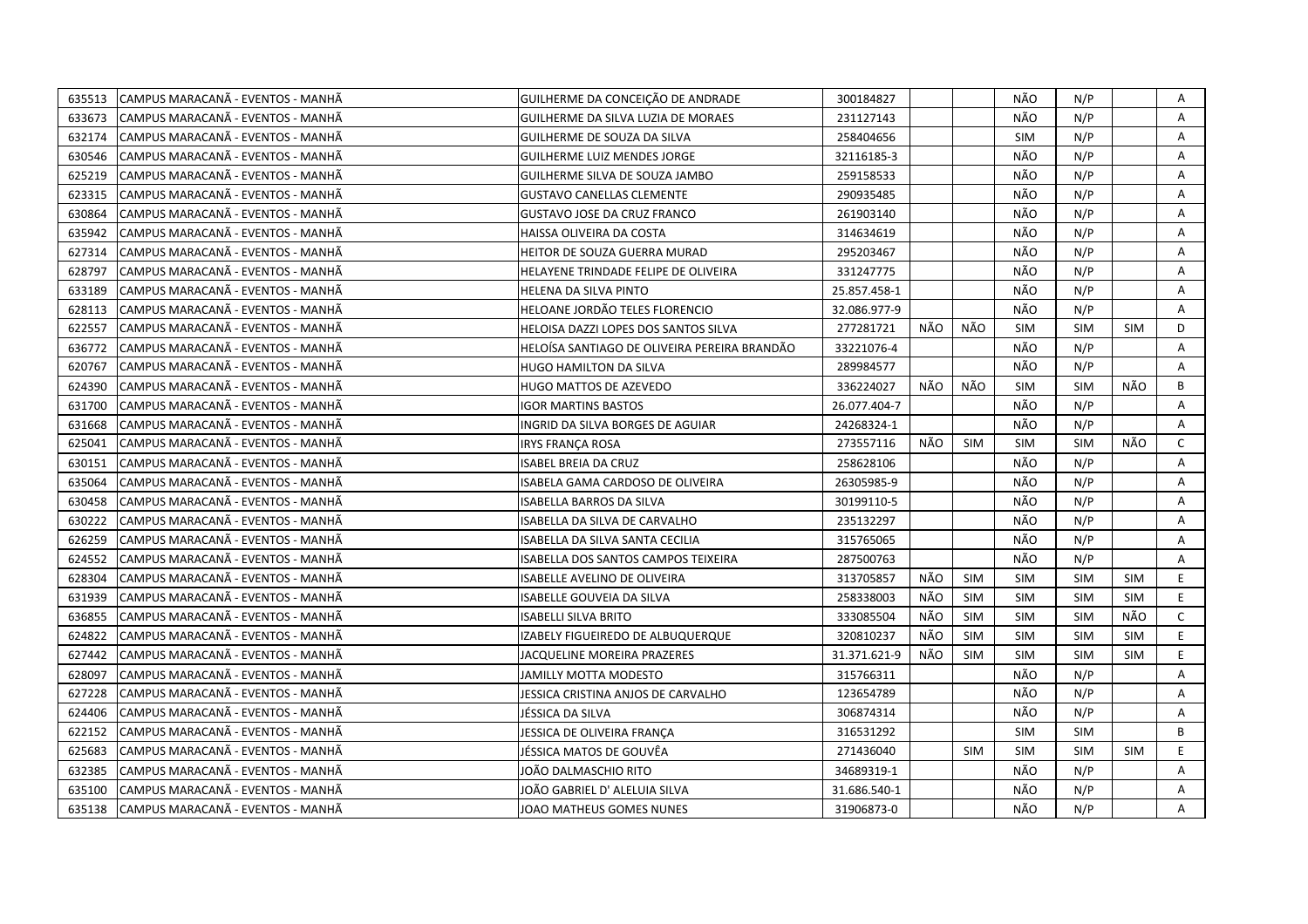| 622169 | CAMPUS MARACANÃ - EVENTOS - MANHÃ  | JOÃO PEDRO DA SILVEIRA TRINDADE BARRETO MAIA | 260580022    |     |            | NÃO        | N/P        |            | Α  |
|--------|------------------------------------|----------------------------------------------|--------------|-----|------------|------------|------------|------------|----|
| 635982 | CAMPUS MARACANÃ - EVENTOS - MANHÃ  | JOÃO PEDRO VIANNA RIBEIRO                    | 274858927    |     |            | NÃO        | N/P        |            | A  |
| 632168 | CAMPUS MARACANÃ - EVENTOS - MANHÃ  | JOAO VICTOR DE OLIVEIRA GOMES                | 319095675    |     |            | NÃO        | N/P        |            | A  |
| 629843 | CAMPUS MARACANÃ - EVENTOS - MANHÃ  | JOÃO VICTOR LUCA FRANCISCO GOMES             | 26647287-7   |     |            | NÃO        | N/P        |            | A  |
| 633923 | CAMPUS MARACANÃ - EVENTOS - MANHÃ  | JOÃO VITOR DA SILVA                          | 344196951    |     |            | NÃO        | N/P        |            | Α  |
| 635630 | CAMPUS MARACANÃ - EVENTOS - MANHÃ  | JOÃO VITOR MIRANDA                           | 34.606.735-8 |     |            | NÃO        | N/P        |            | Α  |
| 635651 | CAMPUS MARACANÃ - EVENTOS - MANHÃ  | JONATHAN ESPEDITO MIRANDA DO AMARAL          | 346064645    |     |            | NÃO        | N/P        |            | Α  |
| 627829 | ICAMPUS MARACANÃ - EVENTOS - MANHÃ | JOSÉ VICTOR DOS REIS DOS SANTOS              | 33.891.118-3 | NÃO | <b>SIM</b> | <b>SIM</b> | <b>SIM</b> | <b>SIM</b> | E. |
| 635735 | CAMPUS MARACANÃ - EVENTOS - MANHÃ  | JÚLIA ASSIS RODRIGUES                        | 259416899    |     |            | NÃO        | N/P        |            | A  |
| 631834 | CAMPUS MARACANÃ - EVENTOS - MANHÃ  | JÚLIA ATHAYDE ALENCAR KELLER                 | 26076434-5   |     |            | NÃO        | N/P        |            | A  |
| 623824 | CAMPUS MARACANÃ - EVENTOS - MANHÃ  | JULIA CARVALHO SILVA JOAQUM                  | 30.464.103-8 |     |            | <b>SIM</b> | <b>SIM</b> | <b>SIM</b> | D  |
| 630910 | CAMPUS MARACANÃ - EVENTOS - MANHÃ  | JULIA CASTRO MARTINS                         | 258824176    |     |            | NÃO        | N/P        |            | A  |
| 629061 | CAMPUS MARACANÃ - EVENTOS - MANHÃ  | JÚLIA CORDEIRO CAMPOS                        | 301862066    | NÃO | NÃO        | <b>SIM</b> | <b>SIM</b> | <b>SIM</b> | D  |
| 624035 | CAMPUS MARACANÃ - EVENTOS - MANHÃ  | JULIA CRISTINA ESCAFURA DE CASTRO            | 258700012    |     |            | NÃO        | N/P        |            | Α  |
| 621866 | CAMPUS MARACANA - EVENTOS - MANHA  | JULIA CRISTINA SANTOS DE ASSIS               | 281104745    | NÃO | <b>SIM</b> | <b>SIM</b> | <b>SIM</b> | <b>SIM</b> | E  |
| 622860 | CAMPUS MARACANÃ - EVENTOS - MANHÃ  | JULIA DA COSTA DE OLIVEIRA                   | 315490581    |     |            | NÃO        | N/P        |            | Α  |
| 631621 | CAMPUS MARACANÃ - EVENTOS - MANHÃ  | JÚLIA DE SOUSA ERNESTO                       | 25.886.676-3 |     |            | NÃO        | N/P        |            | A  |
| 629455 | CAMPUS MARACANÃ - EVENTOS - MANHÃ  | JULIA DUARTE FERRARI BARBOSA                 | 327973061    | NÃO | NÃO        | <b>SIM</b> | <b>SIM</b> | NÃO        | B  |
| 631858 | CAMPUS MARACANÃ - EVENTOS - MANHÃ  | JULIA HANNA BISPO DA GRAÇA PRAZERES          | 265079681    |     |            | NÃO        | N/P        |            | Α  |
| 632145 | CAMPUS MARACANÃ - EVENTOS - MANHÃ  | <b>JULIA LOBATO MALIZIA</b>                  | 322983248    |     |            | NÃO        | N/P        |            | Α  |
| 628659 | CAMPUS MARACANÃ - EVENTOS - MANHÃ  | JULIA MEDEIROS FEO                           | 300405560    |     |            | NÃO        | N/P        |            | A  |
| 628712 | CAMPUS MARACANÃ - EVENTOS - MANHÃ  | JULIA MOURA LIMA GONÇALVES                   | 337669246    |     |            | NÃO        | N/P        |            | Α  |
| 625245 | CAMPUS MARACANÃ - EVENTOS - MANHÃ  | JULIA RIBEIRO DA FONSECA                     | 314946229    |     |            | NÃO        | N/P        |            | A  |
| 623341 | CAMPUS MARACANÃ - EVENTOS - MANHÃ  | JULIA SANTOS DE SANTANA                      | 275624112    |     |            | NÃO        | N/P        |            | A  |
| 630767 | CAMPUS MARACANA - EVENTOS - MANHA  | JULIA SEPULVIDA DE SOUZA                     | 270957293    |     |            | NÃO        | N/P        |            | A  |
| 633911 | CAMPUS MARACANA - EVENTOS - MANHA  | JULIANA FALCÃO DA COSTA DE SOUZA             | 27503235-7   |     |            | NÃO        | N/P        |            | A  |
| 623559 | CAMPUS MARACANA - EVENTOS - MANHA  | JULIANA LOPES SOBRAL                         | 258446731    |     | <b>SIM</b> | <b>SIM</b> | <b>SIM</b> | <b>SIM</b> | E. |
| 636599 | CAMPUS MARACANÃ - EVENTOS - MANHÃ  | JULIANA SILVA BARCELOS DE ALMEIDA            | 31902535-9   |     |            | NÃO        | N/P        |            | A  |
| 636627 | CAMPUS MARACANÃ - EVENTOS - MANHÃ  | JULIANA SILVA DA CRUZ                        | 293237632    |     |            | NÃO        | N/P        |            | A  |
| 626141 | CAMPUS MARACANA - EVENTOS - MANHA  | JULIANA TEIXEIRA MACEDO                      | 258260728    | NÃO | NÃO        | <b>SIM</b> | <b>SIM</b> | NÃO        | B  |
| 634307 | CAMPUS MARACANÃ - EVENTOS - MANHÃ  | JULIANE DOS REIS DA MOTTA                    | 25.900.187-3 |     |            | NÃO        | N/P        |            | A  |
| 621366 | CAMPUS MARACANÃ - EVENTOS - MANHÃ  | JULLIA OLIVEIRA DA SILVA                     | 330409152    | NÃO | NÃO        | <b>SIM</b> | <b>SIM</b> | <b>SIM</b> | D  |
| 633137 | CAMPUS MARACANA - EVENTOS - MANHA  | KAIO MEDEIROS DE OLIVEIRA                    | 25841836-7   |     |            | NÃO        | N/P        |            | A  |
| 626065 | CAMPUS MARACANÃ - EVENTOS - MANHÃ  | KAMILA VITÓRIA MIRANDA DE FARIAS             | 27.498.615-7 | NÃO | <b>SIM</b> | <b>SIM</b> | <b>SIM</b> | <b>SIM</b> | E. |
| 634933 | CAMPUS MARACANÃ - EVENTOS - MANHÃ  | KAMILLE CONRADO SALOMÃO SILVA                | 261209167    |     |            | NÃO        | N/P        |            | A  |
| 626209 | CAMPUS MARACANÃ - EVENTOS - MANHÃ  | KAMILLY VITÓRIA DO AMARAL ALBERTO            | 318535333    |     |            | NÃO        | N/P        |            | A  |
| 627075 | CAMPUS MARACANÃ - EVENTOS - MANHÃ  | KAMILY CARDOSO DA SILVA                      | 267968600    | NÃO |            | <b>SIM</b> | <b>SIM</b> | <b>SIM</b> | D  |
| 631820 | CAMPUS MARACANA - EVENTOS - MANHA  | KAREN NACIMENTO MAXIMIANO DE LIMA            | 313714537    |     |            | NÃO        | N/P        |            | A  |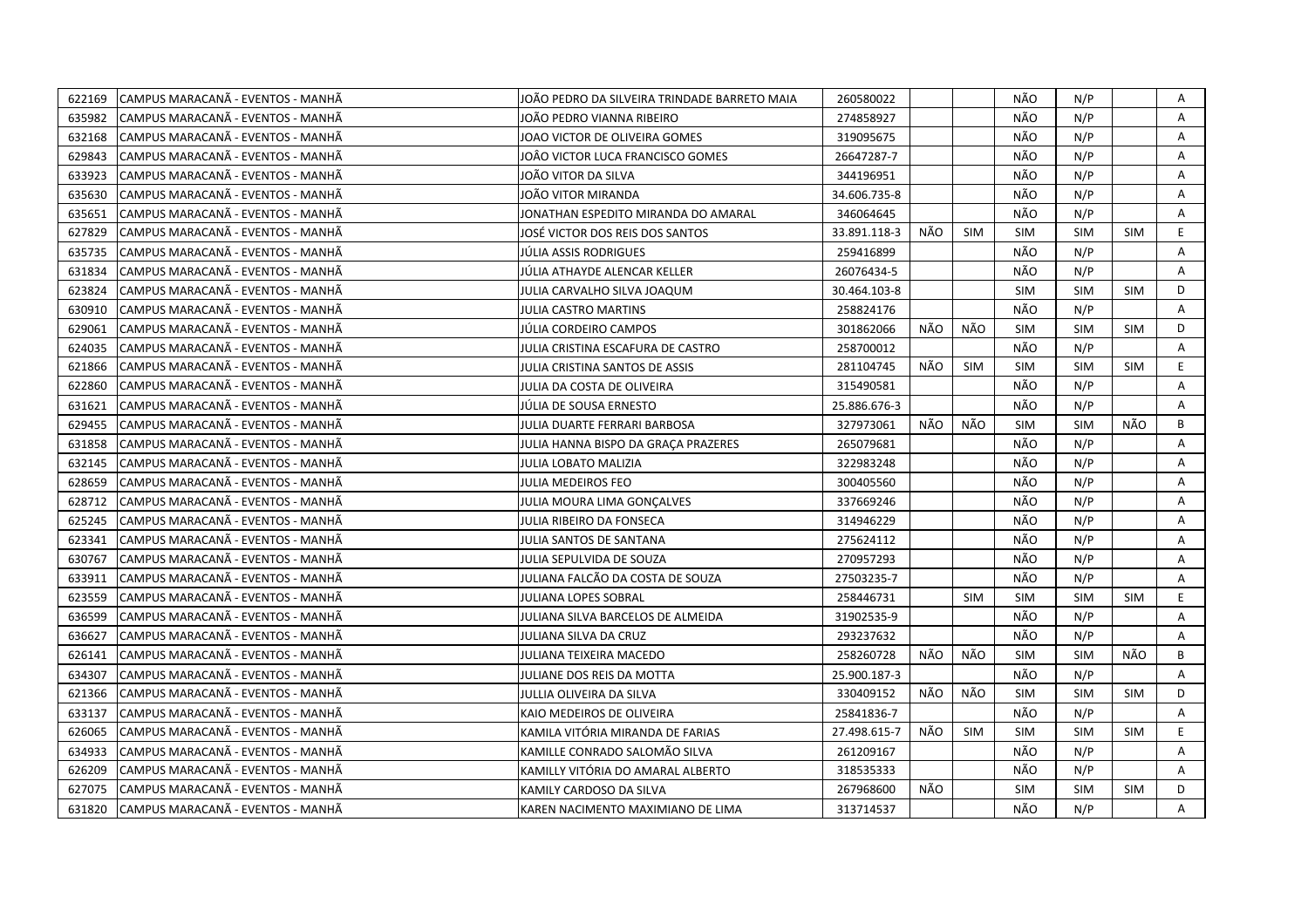| 636441 | CAMPUS MARACANÃ - EVENTOS - MANHÃ  | KARINE ALEXANDRA DA SILVA MOTTA         | 27452106-1   |            |            | NÃO        | N/P        |            | A            |
|--------|------------------------------------|-----------------------------------------|--------------|------------|------------|------------|------------|------------|--------------|
| 623829 | ICAMPUS MARACANÃ - EVENTOS - MANHÃ | KARINE DE OLIVEIRA THEOPHILO            | 261898894    |            | <b>SIM</b> | NÃO        | <b>SIM</b> | <b>SIM</b> | A            |
| 626230 | CAMPUS MARACANA - EVENTOS - MANHA  | KARINE PINTO RIBEIRO                    | 290026798    | NÃO        | NÃO        | NÃO        | <b>SIM</b> | <b>SIM</b> | A            |
| 621857 | CAMPUS MARACANA - EVENTOS - MANHA  | KARINNA MACEDO DA SILVA DOS SANTOS      | 314244963    | NÃO        | NÃO        | <b>SIM</b> | <b>SIM</b> | <b>SIM</b> | D            |
| 631650 | CAMPUS MARACANÃ - EVENTOS - MANHÃ  | KAROLAINE NAYARA DOS SANTOS SILVA       | 331266411    | NÃO        | <b>SIM</b> | <b>SIM</b> | <b>SIM</b> | NÃO        | $\mathsf{C}$ |
| 631118 | ICAMPUS MARACANÃ - EVENTOS - MANHÃ | KARYNNE OZORIO DE AZEVEDO SENNE         | 309592962    |            |            | NÃO        | N/P        |            | $\mathsf{A}$ |
| 626629 | CAMPUS MARACANÃ - EVENTOS - MANHÃ  | KAUÃ ANDRÉ CARDOSO DA CRUZ              | 31063104-9   | <b>SIM</b> | <b>SIM</b> | SIM        | <b>SIM</b> | <b>SIM</b> |              |
| 620294 | CAMPUS MARACANA - EVENTOS - MANHA  | KAUANE DE OLIVEIRA BIZI                 | 262515463    | NÃO        | <b>SIM</b> | <b>SIM</b> | <b>SIM</b> | <b>SIM</b> | E.           |
| 624292 | CAMPUS MARACANA - EVENTOS - MANHA  | KAYANA ALMEIDA DE LIMA                  | 26508362-6   |            |            | NÃO        | N/P        |            | A            |
| 636536 | CAMPUS MARACANA - EVENTOS - MANHA  | <b>KENZO BRITES YAMAGUTI</b>            | 26132141-8   |            |            | NÃO        | N/P        |            | A            |
| 623570 | CAMPUS MARACANÃ - EVENTOS - MANHÃ  | KETELYN VICTÓRIA BARBOSA DA SILVA       | 260948120    | NÃO        | <b>SIM</b> | <b>SIM</b> | <b>SIM</b> | <b>SIM</b> | E            |
| 630992 | CAMPUS MARACANA - EVENTOS - MANHA  | LAÍS DE CARVALHO MAIA RIBEIRO           | 259124014    |            |            | NÃO        | N/P        |            | Α            |
| 636773 | CAMPUS MARACANA - EVENTOS - MANHA  | LARA CRISTINA SILVA BARBOSA             | 315500298    |            |            | NÃO        | N/P        |            | Α            |
| 635877 | CAMPUS MARACANA - EVENTOS - MANHA  | LARA DE MATOS SILVA FROES               | 277219101    |            |            | NÃO        | N/P        |            | Α            |
| 628192 | CAMPUS MARACANA - EVENTOS - MANHA  | LARA MARIA DA MATTA REZENDE             | 8527687      |            |            | NÃO        | N/P        |            | A            |
| 636842 | CAMPUS MARACANA - EVENTOS - MANHA  | LARA PAZ DA SILVA                       | 259388007    |            |            | NÃO        | N/P        |            | A            |
| 623284 | CAMPUS MARACANA - EVENTOS - MANHA  | LARA PORTO SCHEMIKO                     | 260863022    |            |            | <b>SIM</b> | <b>SIM</b> |            | B            |
| 623195 | CAMPUS MARACANA - EVENTOS - MANHA  | LARA RODRIGUES MENDES                   | 30159302-6   | NÃO        | SIM        | <b>SIM</b> | <b>SIM</b> | SIM        | E.           |
| 636368 | CAMPUS MARACANA - EVENTOS - MANHA  | LARA ROZA DOS SANTOS                    | 272769530    | NÃO        | NÃO        | <b>SIM</b> | <b>SIM</b> | NÃO        | B            |
| 632763 | CAMPUS MARACANÃ - EVENTOS - MANHÃ  | LARA SENA GONÇALVES DE SANT'ANNA        | 31118910-4   |            |            | NÃO        | N/P        |            | A            |
| 629559 | CAMPUS MARACANÃ - EVENTOS - MANHÃ  | LARISSA ALMEIDA VIRIATO MARTINS         | 258463546    |            |            | NÃO        | N/P        |            | $\mathsf{A}$ |
| 636305 | CAMPUS MARACANÃ - EVENTOS - MANHÃ  | LARISSA CARNEIRO SIMÕES DA SILVA        | 316268044    |            |            | NÃO        | N/P        |            | A            |
| 621309 | CAMPUS MARACANÃ - EVENTOS - MANHÃ  | LARISSA CRISTINA DOS SANTOS DINIZ       | 28.064.888-2 | NÃO        | <b>SIM</b> | <b>SIM</b> | <b>SIM</b> | <b>SIM</b> | E.           |
| 621103 | CAMPUS MARACANÃ - EVENTOS - MANHÃ  | LARISSA DA SILVA ALVES                  | 260615513    | NÃO        | <b>SIM</b> | <b>SIM</b> | <b>SIM</b> | <b>SIM</b> | E            |
| 635726 | ICAMPUS MARACANÃ - EVENTOS - MANHÃ | LARISSA DE SOUSA E SILVA                | 305553505    |            |            | NÃO        | N/P        |            | $\mathsf{A}$ |
| 635238 | CAMPUS MARACANA - EVENTOS - MANHA  | LARISSA MARGARIDA AGUIAR DA SILVA       | 302193032    |            |            | NÃO        | N/P        |            | Α            |
| 631721 | CAMPUS MARACANA - EVENTOS - MANHA  | LARISSA SANTANA SARMENTO                | 337392468    |            |            | NÃO        | N/P        |            | A            |
| 634898 | CAMPUS MARACANÃ - EVENTOS - MANHÃ  | LARISSA VEIGA RODRIGUES                 | 314921420    |            |            | NÃO        | N/P        |            | Α            |
| 621208 | CAMPUS MARACANA - EVENTOS - MANHA  | LAUANNE DE MENDONCA CERQUEIRA           | 278402235    |            |            | NÃO        | N/P        |            | Α            |
| 633627 | CAMPUS MARACANA - EVENTOS - MANHA  | LAURA DINIZ FERREIRA DE SOUZA           | 287623508    |            |            | NÃO        | N/P        |            | Α            |
| 626815 | ICAMPUS MARACANÃ - EVENTOS - MANHÃ | LAURA LIMA FERREIRA                     | 283534709    |            |            | NÃO        | N/P        |            | A            |
| 629476 | CAMPUS MARACANÃ - EVENTOS - MANHÃ  | LAURA ROQUE DE CARVALHO                 | 258820109    |            |            | NÃO        | N/P        |            | $\mathsf{A}$ |
| 626693 | CAMPUS MARACANA - EVENTOS - MANHA  | LAVÍNIA DE LIMA LOPES                   | 277280210    |            |            | <b>SIM</b> | N/P        |            | $\mathsf{A}$ |
| 633679 | CAMPUS MARACANÃ - EVENTOS - MANHÃ  | LAVÍNIA RAMOS VITORINO                  | 18924829750  |            |            | NÃO        | N/P        |            | A            |
| 630278 | CAMPUS MARACANA - EVENTOS - MANHA  | LAVINNIA MOISAKIS COE CHAGAS PIRES      | 285898136    |            |            | NÃO        | N/P        |            | A            |
| 621272 | CAMPUS MARACANA - EVENTOS - MANHA  | LAVYNIA DOS SANTOS DOMINGOS DE OLIVEIRA | 26.053.916-8 |            | <b>SIM</b> | SIM        | <b>SIM</b> | <b>SIM</b> | E            |
| 626372 | CAMPUS MARACANA - EVENTOS - MANHA  | LAYLA NEVES ZATORRE                     | 262803174    |            |            | NÃO        | N/P        |            | A            |
| 624386 | CAMPUS MARACANA - EVENTOS - MANHA  | LAYLA RAÍSSA NUNES TAVARES DA SILVA     | 315372292    |            |            | NÃO        | N/P        |            | A            |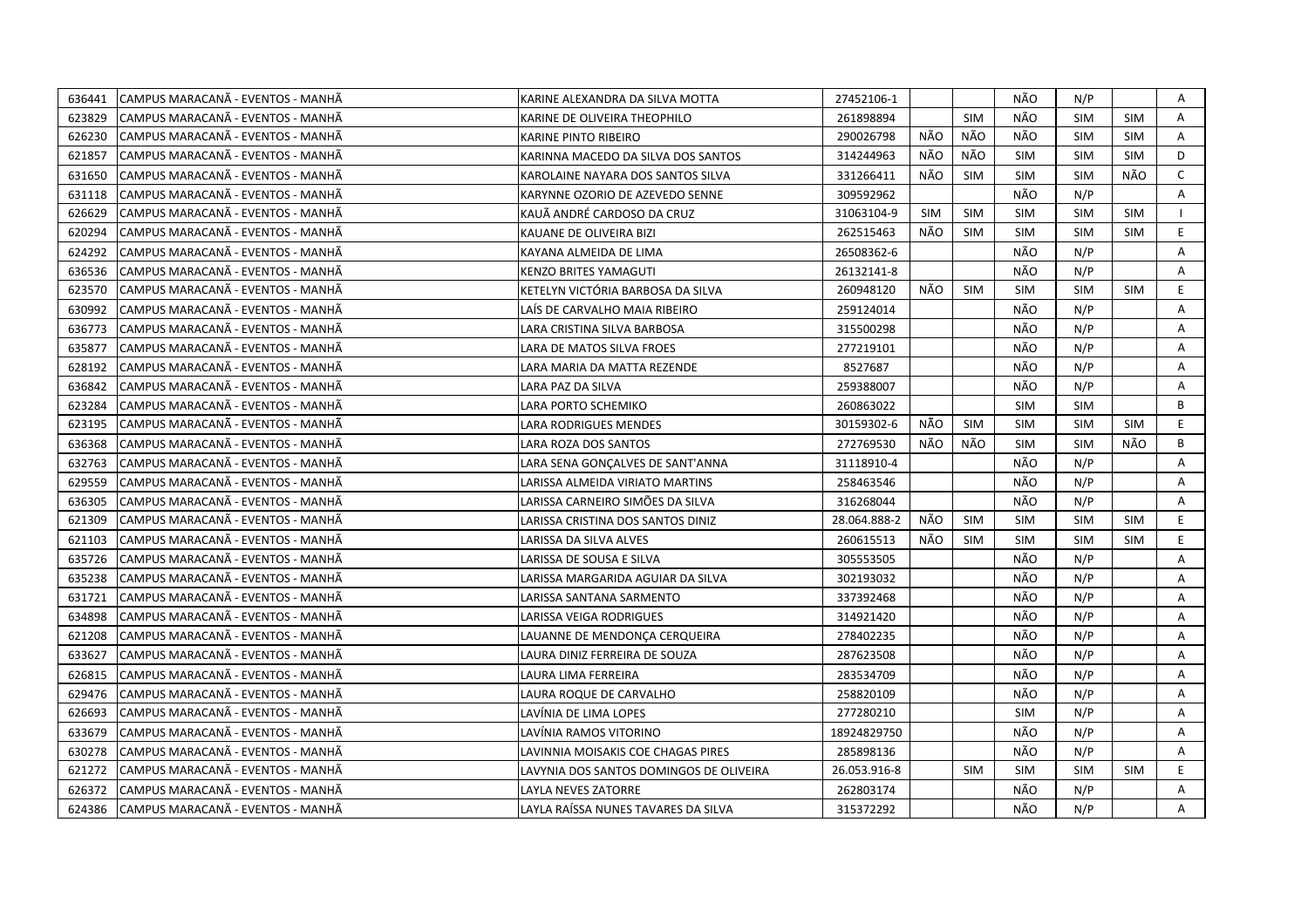| 628396 | CAMPUS MARACANÃ - EVENTOS - MANHÃ  | LEANDRA ALESSANDRA BATISTA SARMENTO   | 28.779.916-7 |     |            | NÃO        | N/P        |            | Α            |
|--------|------------------------------------|---------------------------------------|--------------|-----|------------|------------|------------|------------|--------------|
| 631883 | ICAMPUS MARACANÃ - EVENTOS - MANHÃ | LEANDRA CRISTINE GOULART MARTINS      | 334736386    |     |            | NÃO        | N/P        |            | A            |
| 634432 | CAMPUS MARACANÃ - EVENTOS - MANHÃ  | LEONARDO HENRIQUE SANTOS ZONTA        | 287279293    |     |            | NÃO        | N/P        |            | A            |
| 633007 | CAMPUS MARACANÃ - EVENTOS - MANHÃ  | LETÍCIA BARBOSA DA SILVA              | 306943515    |     |            | NÃO        | N/P        |            | Α            |
| 629935 | CAMPUS MARACANÃ - EVENTOS - MANHÃ  | LETICIA CANDIDO DE ALBUQUERQUE VIANNA | 32002720-4   |     |            | NÃO        | N/P        |            | Α            |
| 629387 | CAMPUS MARACANÃ - EVENTOS - MANHÃ  | LETÍCIA CRISTINY SANTOS FERREIRA      | 25.845.501-3 |     |            | NÃO        | N/P        |            | Α            |
| 634381 | ICAMPUS MARACANÃ - EVENTOS - MANHÃ | LETICIA DA SILVA ALVES                | 303822332    |     |            | NÃO        | N/P        |            | A            |
| 623842 | CAMPUS MARACANÃ - EVENTOS - MANHÃ  | LETÍCIA FERREIRA FLOR                 | 260628383    |     |            | <b>SIM</b> | N/P        |            | A            |
| 620644 | CAMPUS MARACANÃ - EVENTOS - MANHÃ  | LETÍCIA GOMES DA SILVA                | 265067397    | NÃO | <b>SIM</b> | <b>SIM</b> | <b>SIM</b> | <b>SIM</b> | E.           |
| 624811 | CAMPUS MARACANÃ - EVENTOS - MANHÃ  | LETICIA KAMILE ORTIZ DA SILVA         | 31408312-2   |     |            | NÃO        | N/P        |            | A            |
| 627983 | CAMPUS MARACANÃ - EVENTOS - MANHÃ  | LETICIA NASCIMENTO SILVA              | 322275850    |     |            | NÃO        | N/P        |            | Α            |
| 632428 | CAMPUS MARACANÃ - EVENTOS - MANHÃ  | LETÍCIA PEREIRA PINTO                 | 260538053    |     |            | NÃO        | N/P        |            | A            |
| 620273 | CAMPUS MARACANA - EVENTOS - MANHA  | LETICIA PUZINE CARVALHO MARINHO       | 8527261      | NÃO |            | <b>SIM</b> | <b>SIM</b> | NÃO        | B            |
| 621147 | CAMPUS MARACANA - EVENTOS - MANHA  | LETÍCIA VARELA CELESTINO DA SILVA     | 275969012    |     |            | NÃfO       | N/P        |            | Α            |
| 632268 | CAMPUS MARACANÃ - EVENTOS - MANHÃ  | LETÍCIA VILELA MACIEL                 | 26.056.637-6 |     |            | NÃO        | N/P        |            | A            |
| 635526 | CAMPUS MARACANÃ - EVENTOS - MANHÃ  | LETÍCIA VITÓRIA DA SILVA OLIVEIRA     | 26.576.267-4 |     |            | NÃO        | N/P        |            | Α            |
| 627040 | CAMPUS MARACANÃ - EVENTOS - MANHÃ  | LIA PAIVA SOARES                      | 25928767-0   |     |            | NÃO        | N/P        |            | A            |
| 621851 | CAMPUS MARACANÃ - EVENTOS - MANHÃ  | LILIAN FARIAS GOMES                   | 567962155    | NÃO | NÃO        | <b>SIM</b> | <b>SIM</b> | NÃO        | B            |
| 636654 | CAMPUS MARACANÃ - EVENTOS - MANHÃ  | LINDAMAYA DE JESUS DA SILVA           | 25933545-3   |     |            | NÃO        | N/P        |            | A            |
| 632551 | CAMPUS MARACANÃ - EVENTOS - MANHÃ  | LÍVIA ALENCAR FERREIRA NATAL DA SILVA | 258602853    |     |            | NÃO        | N/P        |            | A            |
| 624315 | CAMPUS MARACANÃ - EVENTOS - MANHÃ  | LIVIA COSTA DUARTE                    | 27092087-9   |     |            | NÃO        | N/P        |            | A            |
| 626780 | ICAMPUS MARACANÃ - EVENTOS - MANHÃ | LIVIA LIMA DE SOUZA                   | 31935619-2   |     |            | NÃO        | N/P        |            | A            |
| 635696 | CAMPUS MARACANÃ - EVENTOS - MANHÃ  | LORENA LOUREIRO DE SOUZA              | 258622653    |     |            | NÃO        | N/P        |            | A            |
| 627900 | CAMPUS MARACANA - EVENTOS - MANHA  | LORENZO SANTOS ALVES                  | 322457284    | NÃO | <b>SIM</b> | <b>SIM</b> | <b>SIM</b> | <b>SIM</b> | E.           |
| 621063 | CAMPUS MARACANÃ - EVENTOS - MANHÃ  | LORHAN DA SILVA LAGO                  | 258937093    | NÃO | <b>SIM</b> | <b>SIM</b> | <b>SIM</b> |            | $\mathsf{C}$ |
| 626759 | CAMPUS MARACANÃ - EVENTOS - MANHÃ  | LORRAINE DOS SANTOS CALASANS          | 277699617    | NÃO | NÃO        | <b>SIM</b> | <b>SIM</b> | <b>SIM</b> | D            |
| 625130 | CAMPUS MARACANÃ - EVENTOS - MANHÃ  | LUAN LUDUVICO DA SILVA                | 295715437    |     |            | NÃO        | N/P        |            | A            |
| 629328 | CAMPUS MARACANÃ - EVENTOS - MANHÃ  | LUANNY KESSY FEITOSA DE OLIVEIRA      | 316997642    |     |            | NÃO        | N/P        |            | Α            |
| 636427 | CAMPUS MARACANÃ - EVENTOS - MANHÃ  | LUARA IUNG GONÇALVES                  | 98559        |     |            | NÃO        | N/P        |            | A            |
| 625627 | CAMPUS MARACANÃ - EVENTOS - MANHÃ  | LUCAS DE SOUZA DA SILVA               | 25.837.624-3 | NÃO | NÃO        | <b>SIM</b> | <b>SIM</b> | <b>SIM</b> | D            |
| 620299 | CAMPUS MARACANÃ - EVENTOS - MANHÃ  | LUCAS DOS SANTOS PINTO                | 298040031    | NÃO | <b>SIM</b> | <b>SIM</b> | <b>SIM</b> | <b>SIM</b> | E            |
| 632200 | ICAMPUS MARACANÃ - EVENTOS - MANHÃ | LUCAS MARTINS ANDRADE                 | 307143321    |     |            | NÃO        | N/P        |            | A            |
| 625932 | CAMPUS MARACANÃ - EVENTOS - MANHÃ  | LUCAS NUNES RIBEIRO DA SILVA          | 302894753    |     |            | NÃO        | N/P        |            | A            |
| 624125 | CAMPUS MARACANA - EVENTOS - MANHA  | LUDMILLA PEREIRA MORAES DA SILVA      | 282651322    | NÃO | <b>SIM</b> | <b>SIM</b> | <b>SIM</b> | <b>SIM</b> | E.           |
| 633203 | CAMPUS MARACANÃ - EVENTOS - MANHÃ  | LUISA BACELAR GONÇALVES               | 25.837.424-8 |     |            | NÃO        | N/P        |            | A            |
| 625618 | CAMPUS MARACANA - EVENTOS - MANHA  | LUISA DE ALMEIDA LONGUINHOS NUNES     | 258734979    |     |            | NÃO        | N/P        |            | Α            |
| 635562 | CAMPUS MARACANÃ - EVENTOS - MANHÃ  | LUIZA DE AZEREDO SANTOS               | 271328205    |     |            | NÃO        | N/P        |            | Α            |
| 624975 | CAMPUS MARACANÃ - EVENTOS - MANHÃ  | LUIZA FERREIRA TAVARES SILVEIRA       | 28265023-3   |     |            | NÃO        | N/P        |            | A            |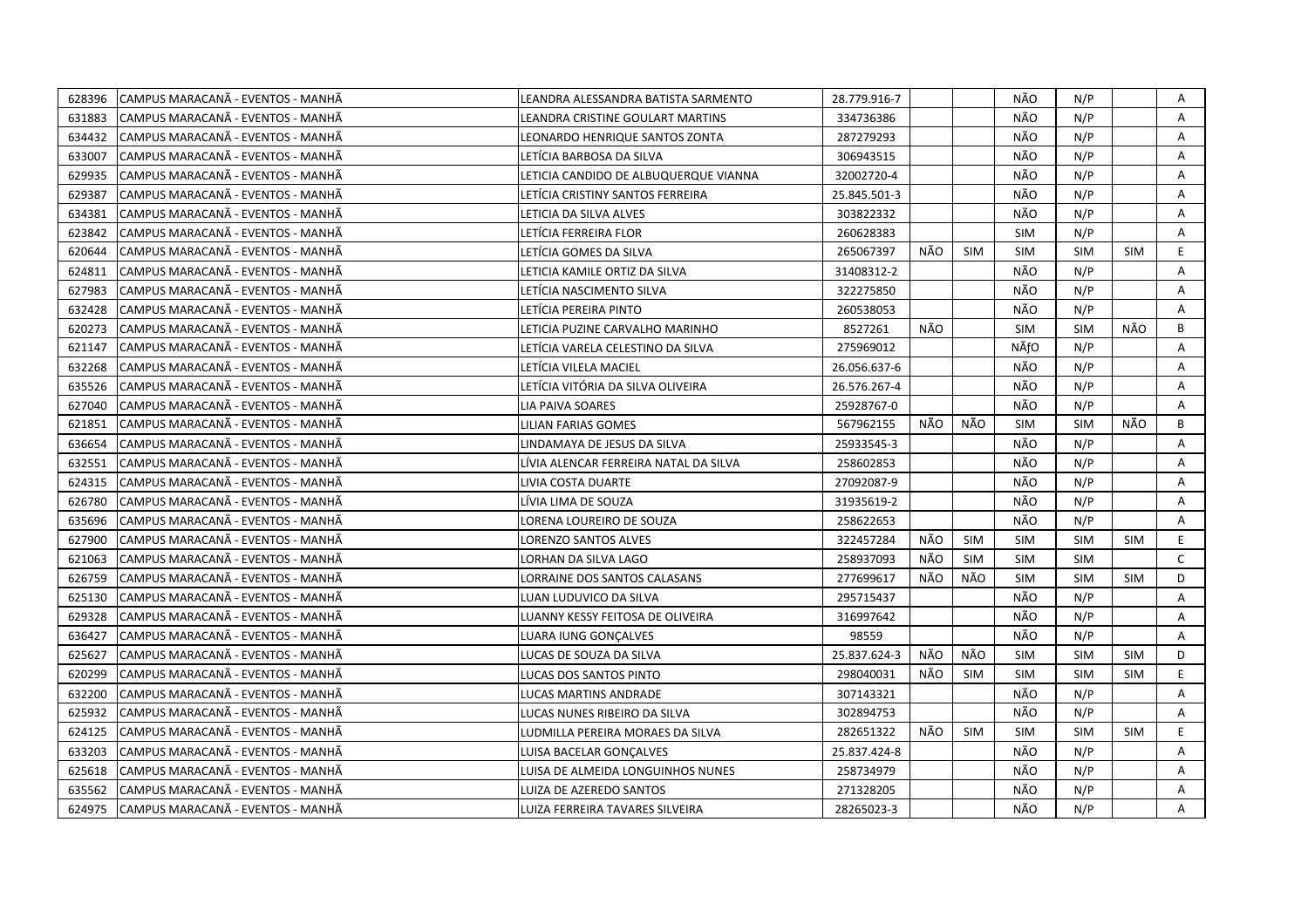| 625276 | CAMPUS MARACANÃ - EVENTOS - MANHÃ | LUIZA HELLENA DE SOUSA DE SANT ANNA         | 231404591    |     |            | NÃO        | N/P        |            | Α            |
|--------|-----------------------------------|---------------------------------------------|--------------|-----|------------|------------|------------|------------|--------------|
| 622350 | CAMPUS MARACANÃ - EVENTOS - MANHÃ | LUIZA SIQUEIRA LOPES TAVEIRA                | 25924392-1   |     |            | NÃO        | N/P        |            | A            |
| 626258 | CAMPUS MARACANÃ - EVENTOS - MANHÃ | LUIZA TUPINAMBÁ TORRES DE ALMEIDA           | 25840961-4   |     |            | NÃO        | N/P        |            | A            |
| 621738 | CAMPUS MARACANÃ - EVENTOS - MANHÃ | LUIZA VICTORINO BORCHERT                    | 31960065-6   |     |            | NÃO        | N/P        |            | Α            |
| 635724 | CAMPUS MARACANÃ - EVENTOS - MANHÃ | LUIZA VILHENA GONZAGA                       | 313874992    |     |            | NÃO        | N/P        |            | Α            |
| 636664 | CAMPUS MARACANÃ - EVENTOS - MANHÃ | MAHARA BRANDÃO TRINDADE                     | 326118650    |     |            | NÃO        | N/P        |            | Α            |
| 626064 | CAMPUS MARACANÃ - EVENTOS - MANHÃ | <b>MAICON LUIZ DA SILVA CUNHA</b>           | 258751791    | NÃO | <b>SIM</b> | <b>SIM</b> | <b>SIM</b> | NÃO        | C            |
| 632857 | CAMPUS MARACANÃ - EVENTOS - MANHÃ | MANOELA JOTHA DA COSTA PINHEIRO             | 258893957    |     |            | NÃO        | N/P        |            | A            |
| 624467 | CAMPUS MARACANÃ - EVENTOS - MANHÃ | MANOELLE SILVA DE ALBUQUERQUE               | 258400142    |     |            | NÃO        | N/P        |            | A            |
| 634702 | CAMPUS MARACANÃ - EVENTOS - MANHÃ | MANUELA SOARES FILGUEIRAS FERREIRA DA SILVA | 260757117    |     |            | NÃO        | N/P        |            | A            |
| 632897 | CAMPUS MARACANÃ - EVENTOS - MANHÃ | MARCELLE DE OLIVEIRA SANTOS CHAPELEM        | 299502179    |     |            | NÃO        | N/P        |            | Α            |
| 628200 | CAMPUS MARACANÃ - EVENTOS - MANHÃ | MARCELLY DA SILVA MACHADO                   | 258454123    |     |            | NÃO        | N/P        |            | A            |
| 635741 | CAMPUS MARACANÃ - EVENTOS - MANHÃ | <b>MARCELLY SOARES BOTELHO</b>              | 336084447    |     |            | <b>SIM</b> | N/P        |            | A            |
| 636261 | CAMPUS MARACANÃ - EVENTOS - MANHÃ | MARCOS PAULO RODRIGUES DE MORAES            | 260867833    | NÃO | SIM        | <b>SIM</b> | <b>SIM</b> | <b>SIM</b> | E.           |
| 627982 | CAMPUS MARACANA - EVENTOS - MANHA | MARIA CLARA BOCHNER PIRES                   | 28920739-1   |     |            | NÃO        | N/P        |            | A            |
| 636675 | CAMPUS MARACANÃ - EVENTOS - MANHÃ | MARIA CLARA CORRÊA SANTOS                   | 274860030    | SIM | NÃO        | <b>SIM</b> | <b>SIM</b> | <b>SIM</b> | H            |
| 629767 | CAMPUS MARACANA - EVENTOS - MANHA | MARIA CLARA DE ARAUJO MORAES                | 284062270    |     |            | NÃO        | N/P        |            | A            |
| 635184 | CAMPUS MARACANÃ - EVENTOS - MANHÃ | MARIA CLARA FERREIRA GATTI                  | 293544912    |     |            | NÃO        | N/P        |            | A            |
| 631738 | CAMPUS MARACANA - EVENTOS - MANHA | MARIA CLARA FERREIRA RIBEIRO                | 258485861    |     |            | NÃO        | N/P        |            | A            |
| 636578 | CAMPUS MARACANÃ - EVENTOS - MANHÃ | MARIA CLARA MARINS DOS SANTOS BRANDÃO       | 259996103    |     |            | NÃO        | N/P        |            | A            |
| 636888 | CAMPUS MARACANÃ - EVENTOS - MANHÃ | MARIA CLARA PAIVA RANIERI ALVES             | 260787809    |     |            | NÃO        | N/P        |            | A            |
| 626908 | CAMPUS MARACANA - EVENTOS - MANHA | MARIA EDUARDA ALVES E COSTA                 | 241953165    |     |            | NÃO        | N/P        |            | A            |
| 633630 | CAMPUS MARACANÃ - EVENTOS - MANHÃ | MARIA EDUARDA BESERRA DE OLIVEIRA           | 313349953    |     |            | NÃO        | N/P        |            | A            |
| 621731 | CAMPUS MARACANA - EVENTOS - MANHA | MARIA EDUARDA CORADO ESTEVÃO                | 242692010    |     |            | NÃO        | N/P        |            | A            |
| 622950 | CAMPUS MARACANÃ - EVENTOS - MANHÃ | MARIA EDUARDA CORTES SANTO SILVA            | 27.090.527-6 |     | <b>SIM</b> | <b>SIM</b> | <b>SIM</b> |            | $\mathsf{C}$ |
| 628910 | CAMPUS MARACANÃ - EVENTOS - MANHÃ | MARIA EDUARDA DA SILVA SOUZA                | 296222749    |     |            | NÃO        | N/P        |            | Α            |
| 622460 | CAMPUS MARACANA - EVENTOS - MANHA | MARIA EDUARDA DE SOUZA NUNES                | 23994860-7   |     |            | NÃO        | N/P        |            | A            |
| 629327 | CAMPUS MARACANÃ - EVENTOS - MANHÃ | MARIA EDUARDA DO NASCIMENTO CARVALHO        | 321267601    | NÃO | <b>SIM</b> | <b>SIM</b> | <b>SIM</b> | <b>SIM</b> | E            |
| 629811 | CAMPUS MARACANÃ - EVENTOS - MANHÃ | MARIA EDUARDA DOS REIS FELICIANO CARDOSO    | 309849495    |     |            | NÃO        | N/P        |            | A            |
| 629968 | CAMPUS MARACANÃ - EVENTOS - MANHÃ | MARIA EDUARDA GOMES DE CARVALHO ESTEVES     | 323341719    |     |            | NÃO        | N/P        |            | Α            |
| 626328 | CAMPUS MARACANÃ - EVENTOS - MANHÃ | MARIA EDUARDA HOLLANDA MACHADO LEITÃO       | 242213486    |     |            | NÃO        | N/P        |            | Α            |
| 626622 | CAMPUS MARACANÃ - EVENTOS - MANHÃ | MARIA EDUARDA MACHADO CORRÊA                | 343104741    |     |            | NÃO        | N/P        |            | A            |
| 631693 | CAMPUS MARACANÃ - EVENTOS - MANHÃ | MARIA EDUARDA MENDONÇA DA SILVA             | 259322816    |     |            | NÃO        | N/P        |            | A            |
| 626110 | CAMPUS MARACANA - EVENTOS - MANHA | MARIA EDUARDA NASCIMENTO GARCIA DE SOUZA    | 310526751    |     |            | NÃO        | N/P        |            | A            |
| 627474 | CAMPUS MARACANÃ - EVENTOS - MANHÃ | MARIA EDUARDA NOGUEIRA DE PAULA             | 32748063-8   |     |            | NÃO        | N/P        |            | A            |
| 635751 | CAMPUS MARACANA - EVENTOS - MANHA | MARIA EDUARDA PEREIRA DO AMARAL             | 320214273    |     |            | NÃO        | N/P        |            | Α            |
| 626601 | CAMPUS MARACANÃ - EVENTOS - MANHÃ | MARIA EDUARDA REIS ANTUNES                  | 314689860    |     |            | NÃO        | N/P        |            | A            |
| 635407 | CAMPUS MARACANÃ - EVENTOS - MANHÃ | MARIA EDUARDA SANTOS FERREIRA               | 258684364    |     |            | <b>SIM</b> | N/P        |            | A            |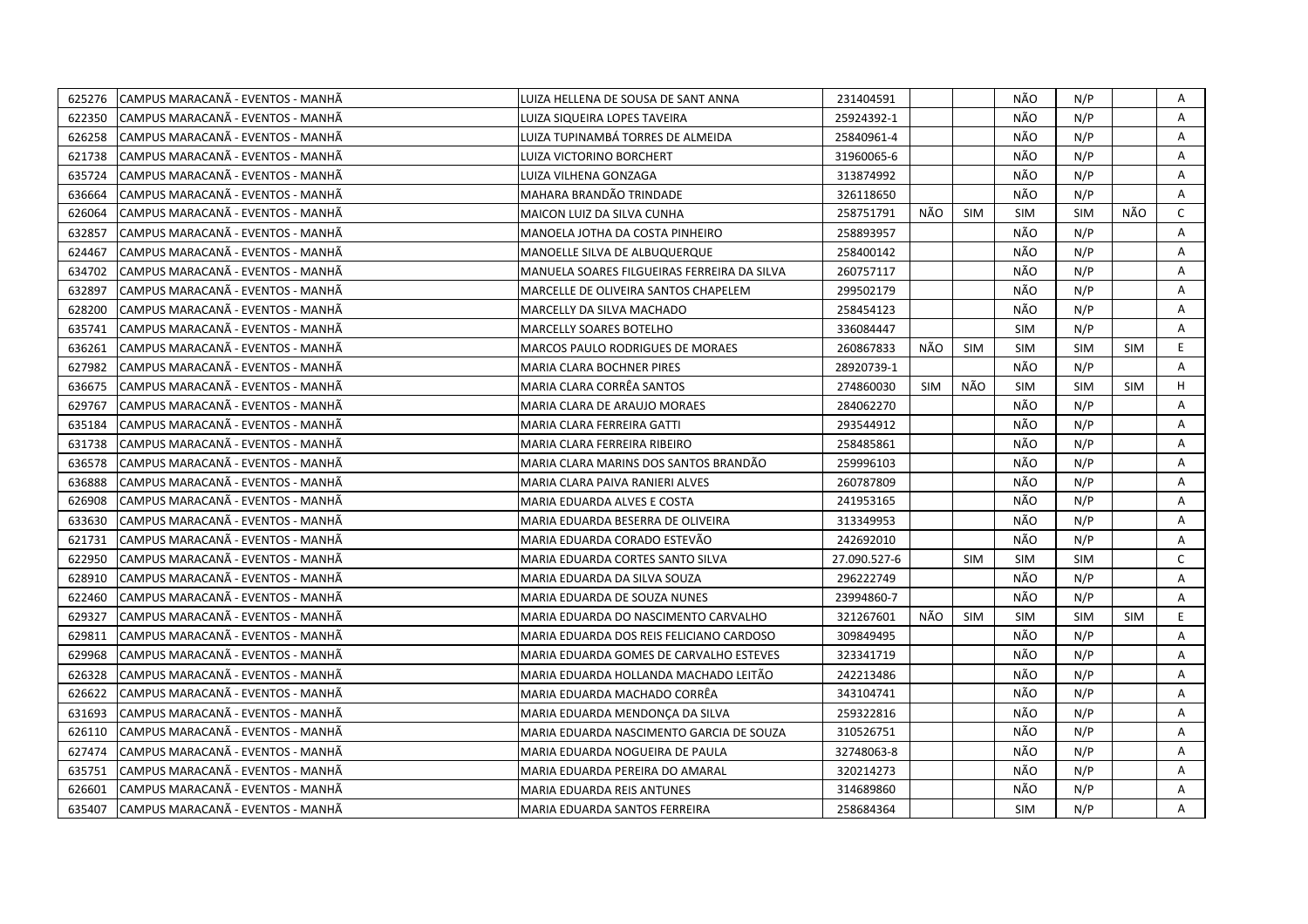| 633397 | CAMPUS MARACANA - EVENTOS - MANHA | MARIA EDUARDA SOUZA CABRAL               | 331086207    | NÃO | NÃO        | SIM        | <b>SIM</b> | SIM        | D  |
|--------|-----------------------------------|------------------------------------------|--------------|-----|------------|------------|------------|------------|----|
| 625112 | CAMPUS MARACANA - EVENTOS - MANHA | MARIA EDUARDA TAVARES PEREIRA            | 338962707    | NÃO | NÃO        | <b>SIM</b> | <b>SIM</b> | <b>SIM</b> | D  |
| 621117 | CAMPUS MARACANÃ - EVENTOS - MANHÃ | MARIA EDUARDA VITORINO DO NASCIMENTO     | 26.058.659-9 |     |            | <b>SIM</b> | N/P        |            | Α  |
| 627246 | CAMPUS MARACANÃ - EVENTOS - MANHÃ | MARIA ELYSA MENDES DANTAS                | 315175786    |     |            | NÃO        | N/P        |            | A  |
| 633260 | CAMPUS MARACANÃ - EVENTOS - MANHÃ | MARIA FERNANDA JUCÁ ARRAES               | 319108999    |     |            | NÃO        | N/P        |            | Α  |
| 621706 | CAMPUS MARACANÃ - EVENTOS - MANHÃ | MARIA FERNANDA MOREIRA BATISTA           | 315362707    |     |            | NÃO        | N/P        |            | A  |
| 625416 | CAMPUS MARACANÃ - EVENTOS - MANHÃ | MARIA FERNANDA SANTOS KERR               | 285248332    |     |            | NÃO        | N/P        |            | Α  |
| 621560 | CAMPUS MARACANÃ - EVENTOS - MANHÃ | MARIA JULIA LESSA MACHADO DOS SANTOS     | 326762426    | NÃO | <b>SIM</b> | <b>SIM</b> | <b>SIM</b> | <b>SIM</b> | E. |
| 632688 | CAMPUS MARACANÃ - EVENTOS - MANHÃ | MARIA LUISA MACEDO LIMA                  | 30095079     |     |            | NÃO        | N/P        |            | A  |
| 621464 | CAMPUS MARACANÃ - EVENTOS - MANHÃ | MARIA LUÍSA MATTOS SCHOCAIR              | 26076673-8   |     |            | NÃO        | N/P        |            | A  |
| 626309 | CAMPUS MARACANA - EVENTOS - MANHA | MARIA LUISA PEREIRA CASTRO               | 26086227-1   |     |            | NÃO        | N/P        |            | A  |
| 633588 | CAMPUS MARACANÃ - EVENTOS - MANHÃ | MARIA LUISA RODRIGUES SERRA              | 256988502    |     |            | NÃO        | N/P        |            | A  |
| 627456 | CAMPUS MARACANÃ - EVENTOS - MANHÃ | MARIA LUÍSA TEIXEIRA BELCHIOR            | 258341148    |     |            | NÃO        | N/P        |            | Α  |
| 627468 | CAMPUS MARACANÃ - EVENTOS - MANHÃ | MARIA LUIZA DOS REIS VIEIRA DA SILVA     | 24826778-3   |     |            | NÃO        | N/P        |            | Α  |
| 626472 | CAMPUS MARACANÃ - EVENTOS - MANHÃ | MARIA LUIZA JESUS DOS SANTOS             | 260758883    |     |            | NÃO        | N/P        |            | A  |
| 626122 | CAMPUS MARACANÃ - EVENTOS - MANHÃ | MARIA LUIZA MARQUES RODRIGUES            | 30.592.665-1 |     |            | <b>SIM</b> | <b>SIM</b> |            | B  |
| 628550 | CAMPUS MARACANA - EVENTOS - MANHA | MARIA MANUELA ALVES PEREIRA              | 298797739    |     |            | NÃO        | N/P        |            | A  |
| 632580 | CAMPUS MARACANÃ - EVENTOS - MANHÃ | MARIA RITA DA POZ NADER                  | 258550516    |     |            | NÃO        | N/P        |            | A  |
| 629413 | CAMPUS MARACANÃ - EVENTOS - MANHÃ | MARIA ROSA SANTANA JUSTINO               | 300064656    |     |            | NÃO        | N/P        |            | Α  |
| 636170 | CAMPUS MARACANÃ - EVENTOS - MANHÃ | MARIANA CARVALHO OLIVEIRA DE PAULA       | 322283409    |     |            | NÃO        | N/P        |            | Α  |
| 636431 | CAMPUS MARACANÃ - EVENTOS - MANHÃ | MARIANA CASTRIOLA DOS SANTOS DE OLIVEIRA | 31.915.959-6 |     |            | NÃO        | N/P        |            | A  |
| 625467 | CAMPUS MARACANÃ - EVENTOS - MANHÃ | MARIANA DA COSTA TRINDADE                | 276546447    |     |            | NÃO        | N/P        |            | Α  |
| 634082 | CAMPUS MARACANA - EVENTOS - MANHA | MARIANA DE OLIVEIRA DA CONCEIÇÃO         | 32.892.390-9 |     |            | NÃO        | N/P        |            | A  |
| 636317 | CAMPUS MARACANÃ - EVENTOS - MANHÃ | MARIANA DOMINGOS DA SILVA                | 303152334    |     |            | NÃO        | N/P        |            | A  |
| 628279 | CAMPUS MARACANA - EVENTOS - MANHA | MARIANA FERREIRA FERNANDES               | 280339524    |     |            | NÃO        | N/P        |            | A  |
| 634816 | CAMPUS MARACANA - EVENTOS - MANHA | MARIANA GOMES MONTEIRO                   | 296384274    |     |            | NÃO        | N/P        |            | A  |
| 623691 | CAMPUS MARACANA - EVENTOS - MANHA | MARIANA GONÇALVES COSTA                  | 258354596    |     |            | NÃO        | N/P        |            | A  |
| 627483 | CAMPUS MARACANÃ - EVENTOS - MANHÃ | MARIANA LISBOA DE ASSUMÇÃO               | 282799352    |     |            | NÃO        | N/P        |            | A  |
| 633653 | CAMPUS MARACANÃ - EVENTOS - MANHÃ | MARIANA MORENO SILVA PARANHOS            | 276505914    |     |            | NÃO        | N/P        |            | A  |
| 636346 | CAMPUS MARACANÃ - EVENTOS - MANHÃ | MARIANA PERRONE ISIDORO                  | 262522147    |     |            | NÃO        | N/P        |            | A  |
| 624489 | CAMPUS MARACANÃ - EVENTOS - MANHÃ | MARIANA RADHIJA DE SOUZA ALBINO          | 26.071.692-3 | NÃO | <b>SIM</b> | NÃO        | N/P        | NÃO        | A  |
| 628847 | CAMPUS MARACANÃ - EVENTOS - MANHÃ | MARIANA ROSA DA SILVA                    | 312980295    |     |            | NÃO        | N/P        |            | A  |
| 632849 | CAMPUS MARACANA - EVENTOS - MANHA | MARIANA SANT'ANNA VIANA                  | 258910421    |     |            | NÃO        | N/P        |            | A  |
| 633404 | CAMPUS MARACANÃ - EVENTOS - MANHÃ | MARIANA SOMBRA DE VASCONCELOS OLIVEIRA   | 258655752    |     |            | NÃO        | N/P        |            | Α  |
| 635297 | CAMPUS MARACANÃ - EVENTOS - MANHÃ | MARIANA YANG MARQUES FARIAS              | 273136507    |     |            | NÃO        | N/P        |            | A  |
| 625762 | CAMPUS MARACANÃ - EVENTOS - MANHÃ | MARIANNA CAROPRESE TOLEDO SANTOS REIS    | 259347193    |     |            | NÃO        | N/P        |            | A  |
| 634904 | CAMPUS MARACANÃ - EVENTOS - MANHÃ | MARIANNA DE MORAIS DOS SANTOS            | 320796212    |     |            | NÃO        | N/P        |            | Α  |
| 632745 | CAMPUS MARACANA - EVENTOS - MANHA | MARINA DE MORAES SAMPAIO CORDEIRO LOPES  | 258574433    |     |            | NÃO        | N/P        |            | A  |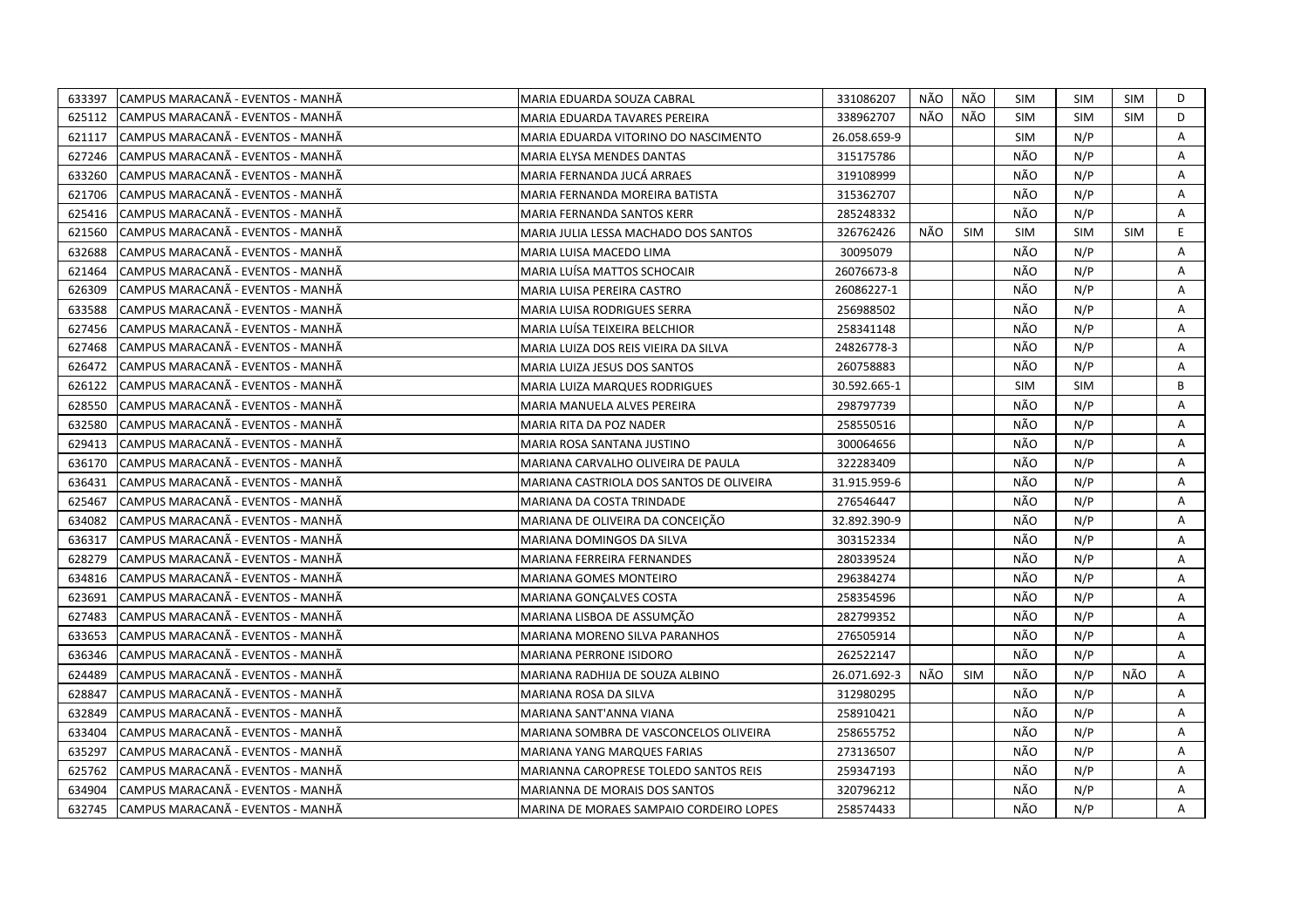| 624965 | CAMPUS MARACANÃ - EVENTOS - MANHÃ  | MARINA VALENTIM DA COSTA               | 28.144.574-2 |            |            | SIM        | N/P        |            | Α            |
|--------|------------------------------------|----------------------------------------|--------------|------------|------------|------------|------------|------------|--------------|
| 630463 | CAMPUS MARACANÃ - EVENTOS - MANHÃ  | MARYANNE MARINS TELACIO                | 291840379    |            |            | NÃO        | N/P        |            | A            |
| 624485 | CAMPUS MARACANA - EVENTOS - MANHA  | MATHEUS BENTO DE SOUZA BORGES          | 30559093-7   |            |            | NÃO        | N/P        |            | A            |
| 633437 | CAMPUS MARACANÃ - EVENTOS - MANHÃ  | MATHEUS DE OLIVEIRA DOS SANTOS         | 34.070.946-8 |            |            | NÃO        | N/P        |            | Α            |
| 627110 | CAMPUS MARACANÃ - EVENTOS - MANHÃ  | MICAELY DA SILVA DE SOUZA              | 258270321    | NÃO        | NÃO        | <b>SIM</b> | <b>SIM</b> | <b>SIM</b> | D            |
| 636359 | CAMPUS MARACANÃ - EVENTOS - MANHÃ  | MIGUEL GUASTI RAMALHO CALDEIRA         | 25851487-6   |            |            | NÃO        | N/P        |            | Α            |
| 623503 | ICAMPUS MARACANÃ - EVENTOS - MANHÃ | MIRIAM PERDIGÃO DA SILVA               | 247966922    |            |            | NÃO        | N/P        |            | A            |
| 631926 | CAMPUS MARACANÃ - EVENTOS - MANHÃ  | MYLENA DOS SANTOS DE AMORIM            | 31.469.125-4 |            |            | NÃO        | N/P        |            | A            |
| 632040 | CAMPUS MARACANA - EVENTOS - MANHA  | NATALIE FALCÃO SILVA                   | 26506996-3   |            |            | NÃO        | N/P        |            | Α            |
| 635916 | CAMPUS MARACANA - EVENTOS - MANHA  | NATHÁLIA CESÁRIO SANTOS                | 314994971    |            |            | NÃO        | N/P        |            | A            |
| 632631 | CAMPUS MARACANÃ - EVENTOS - MANHÃ  | NATHÁLIA LEAL LOCATELLI                | 311603518    | NÃO        | <b>SIM</b> | <b>SIM</b> | <b>SIM</b> | <b>SIM</b> | E            |
| 631865 | CAMPUS MARACANÃ - EVENTOS - MANHÃ  | NATHALYA ADRIELLE COSTA FERREIRA       | 2650648871   |            |            | NÃO        | N/P        |            | Α            |
| 633197 | CAMPUS MARACANA - EVENTOS - MANHA  | NATHAN LIMA NOVAES                     | 22.272.995-6 | NÃO        | <b>SIM</b> | <b>SIM</b> | <b>SIM</b> | NÃO        | $\mathsf{C}$ |
| 625325 | CAMPUS MARACANÃ - EVENTOS - MANHÃ  | NAYARA FERREIRA DE OLIVEIRA            | 276552528    |            |            | SIM        | N/P        |            | A            |
| 630455 | CAMPUS MARACANÃ - EVENTOS - MANHÃ  | NICHOLAS FAUSTINO DUARTE               | 258994862    |            |            | NÃO        | N/P        |            | Α            |
| 634512 | CAMPUS MARACANÃ - EVENTOS - MANHÃ  | NICOLE CASTRO DE SALLES                | 26075756-2   |            |            | NÃO        | N/P        |            | Α            |
| 632644 | ICAMPUS MARACANÃ - EVENTOS - MANHÃ | NICOLE FAVRETTO CARDOSO                | 313864035    |            |            | NÃO        | N/P        |            | A            |
| 620899 | CAMPUS MARACANA - EVENTOS - MANHA  | NICOLE ROSA DA COSTA LEITE             | 29.749.394-4 | <b>SIM</b> | NÃO        | <b>SIM</b> | <b>SIM</b> | <b>SIM</b> | H            |
| 634556 | CAMPUS MARACANÃ - EVENTOS - MANHÃ  | NICOLLE APARECIDA DA CRUZ MOREIRA      | 299337006    |            |            | <b>SIM</b> | N/P        |            | A            |
| 627056 | CAMPUS MARACANA - EVENTOS - MANHA  | NICOLLE VIEIRA DE FARIA                | 2750325-1    |            |            | NÃO        | N/P        |            | Α            |
| 635108 | CAMPUS MARACANA - EVENTOS - MANHA  | NICOLLY VITOR DA SILVA                 | 283164192    |            |            | NÃO        | N/P        |            | A            |
| 630060 | CAMPUS MARACANÃ - EVENTOS - MANHÃ  | NYCOLE MOREIRA DA COSTA                | 258612639    |            |            | NÃO        | N/P        |            | A            |
| 626379 | CAMPUS MARACANA - EVENTOS - MANHA  | OSANA OLIVEIRA PRUDENCIO               | 261851265    | NÃO        | <b>SIM</b> | <b>SIM</b> | <b>SIM</b> | <b>SIM</b> | E            |
| 636713 | CAMPUS MARACANÃ - EVENTOS - MANHÃ  | PAOLA PLUVIER DUARTE COUTO             | 258667575    |            |            | NÃO        | N/P        |            | A            |
| 630942 | CAMPUS MARACANÃ - EVENTOS - MANHÃ  | PAULO MEDEIROS DA SILVA SANTOS         | 8499900      |            |            | NÃO        | N/P        |            | Α            |
| 635078 | CAMPUS MARACANÃ - EVENTOS - MANHÃ  | PAULO VITOR MATOS DA SILVA             | 258698893    |            |            | NÃO        | N/P        |            | Α            |
| 635926 | CAMPUS MARACANÃ - EVENTOS - MANHÃ  | PEDRO DA SILVA BARBOSA                 | 324762749    |            |            | NÃO        | N/P        |            | Α            |
| 633467 | CAMPUS MARACANÃ - EVENTOS - MANHÃ  | PEDRO HENRIQUE AMARO MESQUITA          | 29.879.515-4 |            |            | NÃO        | N/P        |            | A            |
| 630299 | CAMPUS MARACANÃ - EVENTOS - MANHÃ  | PEDRO HENRIQUE RODRIGUES DE SOUZA SETT | 29.001.868-8 |            |            | NÃO        | N/P        |            | A            |
| 631742 | CAMPUS MARACANÃ - EVENTOS - MANHÃ  | PEDRO OLIVEIRA PINTO                   | 261008650    |            |            | NÃO        | N/P        |            | Α            |
| 625904 | CAMPUS MARACANÃ - EVENTOS - MANHÃ  | RACHEL CRISTINE PEREIRA DE SOUZA       | 239964828    | NÃO        | <b>SIM</b> | <b>SIM</b> | <b>SIM</b> | <b>SIM</b> | E.           |
| 627419 | CAMPUS MARACANA - EVENTOS - MANHA  | RAFAELA ALVES DOS SANTOS               | 250540380    |            | <b>SIM</b> | <b>SIM</b> | <b>SIM</b> | <b>SIM</b> | E.           |
| 627506 | CAMPUS MARACANÃ - EVENTOS - MANHÃ  | <b>RAFAELA RODRIGUES</b>               | 258279454    |            |            | NÃO        | N/P        |            | A            |
| 625535 | CAMPUS MARACANÃ - EVENTOS - MANHÃ  | RAIANE BITTENCOURT DA CUNHA            | 315810705    | <b>SIM</b> | <b>SIM</b> | <b>SIM</b> | <b>SIM</b> | <b>SIM</b> |              |
| 627678 | CAMPUS MARACANA - EVENTOS - MANHA  | RAICA SILVA MONTEIRO                   | 318549458    | NÃO        | <b>SIM</b> | SIM        | <b>SIM</b> | <b>SIM</b> | E.           |
| 633944 | CAMPUS MARACANÃ - EVENTOS - MANHÃ  | RAQUEL BUQUER ESPINELO                 | 258863556    |            |            | NÃO        | N/P        |            | A            |
| 631770 | CAMPUS MARACANÃ - EVENTOS - MANHÃ  | RAQUEL DA SILVA DIAS                   | 333150373    |            |            | NÃO        | N/P        |            | A            |
| 628975 | CAMPUS MARACANA - EVENTOS - MANHA  | RAQUEL DE LIMA LEITE                   | 260633813    | NÃO        | NÃO        | <b>SIM</b> | <b>SIM</b> | <b>SIM</b> | D.           |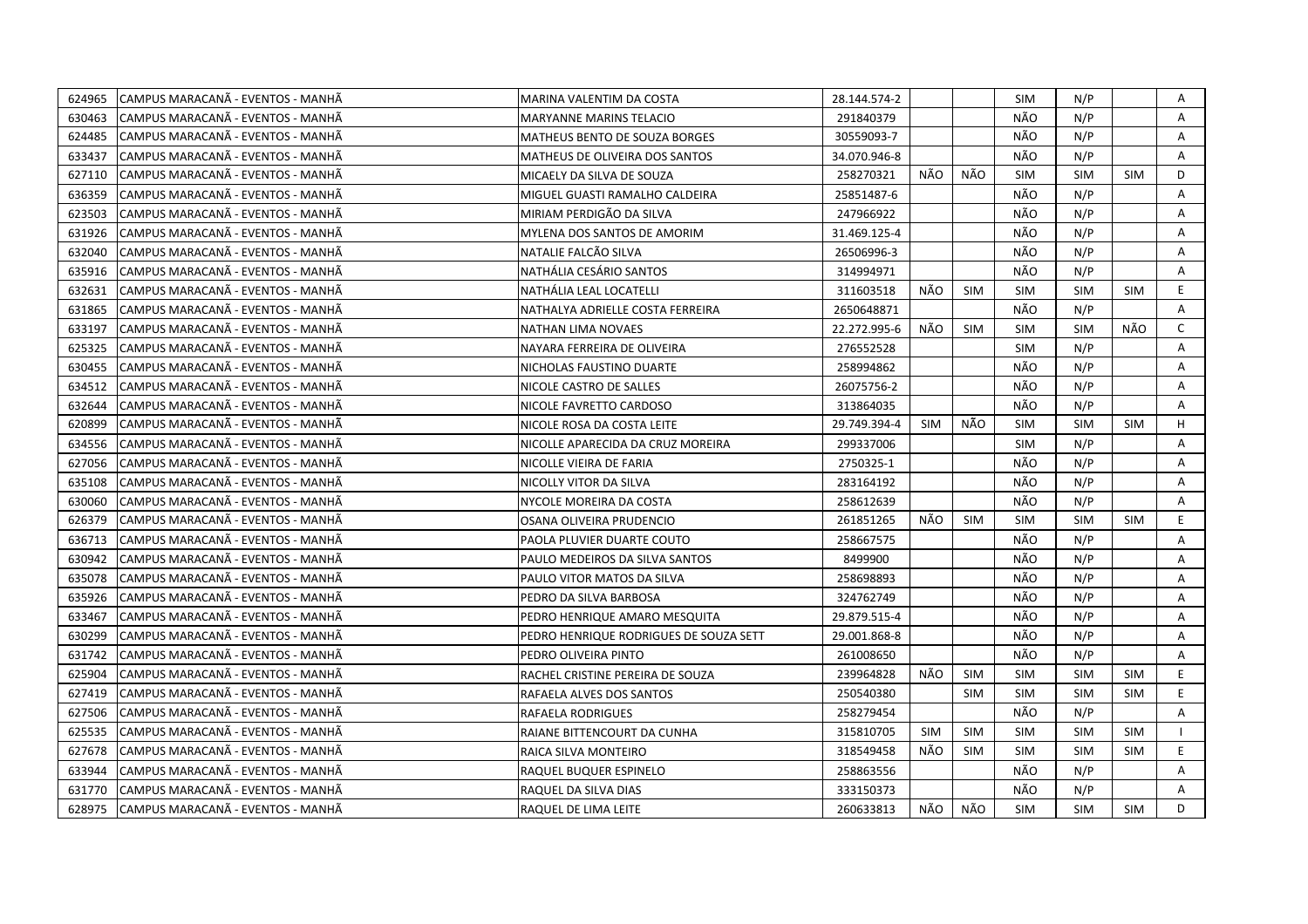| 631956 | CAMPUS MARACANÃ - EVENTOS - MANHÃ | RAQUEL DOS SANTOS FRANCO                   | 322854498    |            |            | NÃO        | N/P        |            | Α  |
|--------|-----------------------------------|--------------------------------------------|--------------|------------|------------|------------|------------|------------|----|
| 631067 | CAMPUS MARACANÃ - EVENTOS - MANHÃ | RAQUEL FERREIRA DOS SANTOS                 | 29436204-1   | <b>SIM</b> | <b>SIM</b> | <b>SIM</b> | <b>SIM</b> | <b>SIM</b> |    |
| 633586 | CAMPUS MARACANÃ - EVENTOS - MANHÃ | RAYANNE PIMENTA DE OLIVEIRA ALCANTARA      | 279510580    |            |            | NÃO        | N/P        |            | Α  |
| 623077 | CAMPUS MARACANÃ - EVENTOS - MANHÃ | RAYSSA MARQUES GOMES DA SILVA              | 296718836    |            |            | NÃO        | N/P        |            | Α  |
| 623806 | CAMPUS MARACANÃ - EVENTOS - MANHÃ | REBECA CRISTINY CARDOSO LUCONI             | 312939747    |            |            | NÃO        | N/P        |            | Α  |
| 636371 | CAMPUS MARACANÃ - EVENTOS - MANHÃ | RENATO ASSUMPÇÃO GIMENES DE SOUZA          | 88959077     |            |            | NÃO        | N/P        |            | Α  |
| 625202 | CAMPUS MARACANÃ - EVENTOS - MANHÃ | RODRIGO DAMASCENO DE ARAUJO DOS SANTOS     | 218403723    |            |            | NÃO        | N/P        |            | A  |
| 620623 | CAMPUS MARACANÃ - EVENTOS - MANHÃ | <b>RUAM DE SOUZA MORAES</b>                | 134661016    | NÃO        | <b>SIM</b> | <b>SIM</b> | <b>SIM</b> | <b>SIM</b> | E. |
| 631066 | CAMPUS MARACANÃ - EVENTOS - MANHÃ | RUTE OLIVEIRA LANDY                        | 260636790    | NÃO        | <b>SIM</b> | <b>SIM</b> | <b>SIM</b> | <b>SIM</b> | E  |
| 632182 | CAMPUS MARACANÃ - EVENTOS - MANHÃ | SABRINA SOARES DOS SANTOS                  | 260324140    | NÃO        | <b>SIM</b> | <b>SIM</b> | <b>SIM</b> | <b>SIM</b> | E. |
| 621995 | CAMPUS MARACANÃ - EVENTOS - MANHÃ | SABRINA VASCONCELOS MENDES DOS SANTOS      | 310934484    |            |            | NÃO        | N/P        |            | Α  |
| 627859 | CAMPUS MARACANÃ - EVENTOS - MANHÃ | SAMARA FERREIRA DOMINGOS                   | 309970374    |            |            | NÃO        | N/P        |            | A  |
| 632765 | CAMPUS MARACANA - EVENTOS - MANHA | SAMARA FURTADO RIBEIRO                     | 31.792.612-9 |            |            | <b>SIM</b> | N/P        |            | A  |
| 626314 | CAMPUS MARACANÃ - EVENTOS - MANHÃ | SAMYRA AJOUZ DE OLIVEIRA                   | 34541121-9   | NÃO        | <b>SIM</b> | <b>SIM</b> | <b>SIM</b> | <b>SIM</b> | E. |
| 626009 | CAMPUS MARACANA - EVENTOS - MANHA | SANDRO MAURICIO CAETANO                    | 296758436    | NÃO        | <b>SIM</b> | <b>SIM</b> | <b>SIM</b> | <b>SIM</b> | E  |
| 627991 | CAMPUS MARACANÃ - EVENTOS - MANHÃ | SARA CRISTINA MONTEIRO DOS SANTOS          | 259130540    |            |            | NÃO        | N/P        |            | A  |
| 633066 | CAMPUS MARACANA - EVENTOS - MANHA | SARA RODRIGUES DE SOUSA                    | 332787274    | NÃO        | <b>SIM</b> | <b>SIM</b> | <b>SIM</b> | <b>SIM</b> | E. |
| 634103 | CAMPUS MARACANÃ - EVENTOS - MANHÃ | SARAH CHOUSA GUIMARÃES                     | 310477666    |            |            | NÃO        | N/P        |            | A  |
| 636121 | CAMPUS MARACANÃ - EVENTOS - MANHÃ | SARAH JOANNI DE OLIVEIRA PINTO             | 25.850.480-2 |            |            | NÃO        | N/P        |            | A  |
| 633038 | CAMPUS MARACANÃ - EVENTOS - MANHÃ | SARAH KAIENE NUNES MARQUES SEREJO          | 34.141.893-7 |            |            | NÃO        | N/P        |            | A  |
| 629804 | CAMPUS MARACANÃ - EVENTOS - MANHÃ | SOFIA SEGTOVICH FRANKLIN                   | 319383675    |            |            | NÃO        | N/P        |            | A  |
| 628327 | CAMPUS MARACANÃ - EVENTOS - MANHÃ | SOFIA VITÓRIA LICHOTTI MOURA MAIA          | 26.086.253-7 |            |            | NÃO        | N/P        |            | A  |
| 629756 | CAMPUS MARACANÃ - EVENTOS - MANHÃ | SOPHIA VIEIRA DE CARVALHO                  | 31.691.746-7 |            |            | NÃO        | N/P        |            | A  |
| 623094 | CAMPUS MARACANÃ - EVENTOS - MANHÃ | STEFANY LIMA DA SILVA                      | 313907628    |            |            | NÃO        | N/P        |            | A  |
| 636253 | CAMPUS MARACANÃ - EVENTOS - MANHÃ | STELA REGINA CARDOZO DE BRITO ITALO        | 299784967    |            |            | NÃO        | N/P        |            | A  |
| 635287 | CAMPUS MARACANÃ - EVENTOS - MANHÃ | STEPHANY ISABELLE AGNES ABRAHÃO DOS SANTOS | 286334941    |            |            | NÃO        | N/P        |            | Α  |
| 628490 | CAMPUS MARACANÃ - EVENTOS - MANHÃ | TABITA RIBEIRO CORRÊA                      | 262937303    |            |            | NÃO        | N/P        |            | A  |
| 626303 | CAMPUS MARACANÃ - EVENTOS - MANHÃ | TAINARA CRÍVEL DE PAULA                    | 318985140    |            |            | NÃO        | N/P        |            | Α  |
| 623078 | CAMPUS MARACANA - EVENTOS - MANHA | TAIS MIRRE                                 | 312038599    | NÃO        | <b>SIM</b> | <b>SIM</b> | <b>SIM</b> | <b>SIM</b> | E. |
| 634068 | CAMPUS MARACANÃ - EVENTOS - MANHÃ | TAYNA MARRIEL DE ALMEIDA                   | 259417301    |            |            | NÃO        | N/P        |            | Α  |
| 633128 | CAMPUS MARACANÃ - EVENTOS - MANHÃ | TAYNAH SILVA SOARES DA CRUZ                | 259155588    |            |            | NÃO        | N/P        |            | A  |
| 624946 | CAMPUS MARACANÃ - EVENTOS - MANHÃ | THAINARA DA SILVA DE OLIVEIRA              | 26.507.706-5 | NÃO        | NÃO        | <b>SIM</b> | <b>SIM</b> | <b>SIM</b> | D  |
| 632525 | CAMPUS MARACANA - EVENTOS - MANHA | THAMARA DE OLIVEIRA CHAGAS                 | 260580576    |            |            | NÃO        | N/P        |            | A  |
| 624143 | CAMPUS MARACANA - EVENTOS - MANHA | <b>THAMY NUNES</b>                         | 322039116    | NÃO        | <b>SIM</b> | <b>SIM</b> | <b>SIM</b> | <b>SIM</b> | E. |
| 621151 | CAMPUS MARACANÃ - EVENTOS - MANHÃ | THAYNÁ CONSTÂNCIA GANDINI                  | 310357942    | NÃO        | <b>SIM</b> | <b>SIM</b> | <b>SIM</b> | <b>SIM</b> | E. |
| 623936 | CAMPUS MARACANÃ - EVENTOS - MANHÃ | THIAGO CORECHA                             | 32.069.667-7 |            |            | NÃO        | N/P        |            | Α  |
| 620559 | CAMPUS MARACANA - EVENTOS - MANHA | TIPHANY INOCÊNCIO DA SILVA                 | 260605464    |            |            | NÃO        | N/P        |            | Α  |
| 628030 | CAMPUS MARACANÃ - EVENTOS - MANHÃ | VALENTINA SOSTENES FERREIRA CASEIRA        | 26190001-3   |            |            | NÃO        | N/P        |            | A  |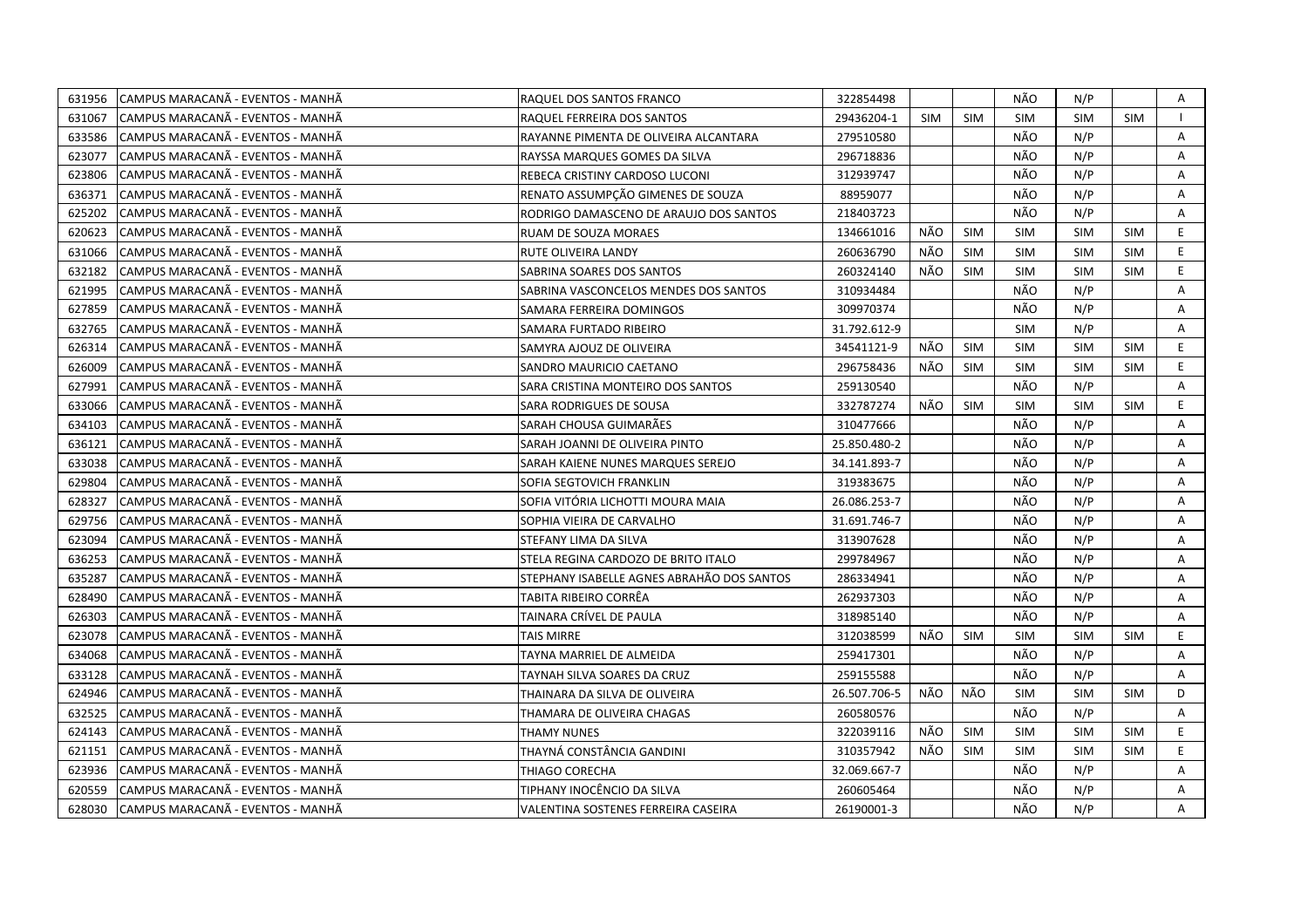| 636358 | CAMPUS MARACANÃ - EVENTOS - MANHÃ     | VANESSA CRISTINA MAIA MELCHIADES         | 255672313    |     |            | NÃO        | N/P        |            | Α            |
|--------|---------------------------------------|------------------------------------------|--------------|-----|------------|------------|------------|------------|--------------|
| 631790 | ICAMPUS MARACANÃ - EVENTOS - MANHÃ    | VICTOR HUGO CARIOCA DE SOUZA MARQUES     | 25886465-1   |     |            | <b>SIM</b> | <b>SIM</b> |            | B            |
| 625615 | CAMPUS MARACANÃ - EVENTOS - MANHÃ     | VICTOR HUGO DOS SANTOS FERREIRA          | 27048003-1   |     |            | NÃO        | N/P        |            | Α            |
| 635888 | CAMPUS MARACANÃ - EVENTOS - MANHÃ     | VICTÓRIA MARIAH DE CARVALHO SILVA        | 22395752-3   |     |            | NÃO        | N/P        |            | Α            |
| 629660 | CAMPUS MARACANÃ - EVENTOS - MANHÃ     | VINICIUS MELENAS PAIVA DURÃO             | 26077526-7   |     |            | NÃO        | N/P        |            | Α            |
| 635144 | CAMPUS MARACANÃ - EVENTOS - MANHÃ     | VITÓRIA DA SILVA E SILVA                 | 264772773    | NÃO | <b>SIM</b> | <b>SIM</b> | <b>SIM</b> | <b>SIM</b> | E            |
| 635621 | ICAMPUS MARACANÃ - EVENTOS - MANHÃ    | VITÓRIA FERRAZ CASCARDO                  | 31.360.748-3 | NÃO | <b>SIM</b> | <b>SIM</b> | <b>SIM</b> | NÃO        | $\mathsf{C}$ |
| 626109 | CAMPUS MARACANÃ - EVENTOS - MANHÃ     | VITÓRIA LUÍZA TEIXEIRA DE MORAES         | 324139401    |     |            | NÃO        | N/P        |            | Α            |
| 623602 | CAMPUS MARACANÃ - EVENTOS - MANHÃ     | VITÓRIA OLIVEIRA DE CARVALHO             | 258421916    |     |            | NÃO        | N/P        |            | A            |
| 633155 | CAMPUS MARACANÃ - EVENTOS - MANHÃ     | VITÓRIA QUEIROZ SANTANA                  | 25825580-1   |     |            | NÃO        | N/P        |            | A            |
| 636095 | CAMPUS MARACANA - EVENTOS - MANHA     | VITÓRIA RAQUEL BISPO GOMES               | 326394855    |     |            | NÃO        | N/P        |            | Α            |
| 623227 | CAMPUS MARACANÃ - EVENTOS - MANHÃ     | VITORIA SILVA DOS SANTOS QUITÉRIA GOMES  | 25.480.231-7 | NÃO | <b>SIM</b> | <b>SIM</b> | <b>SIM</b> | <b>SIM</b> | E            |
| 629119 | CAMPUS MARACANÃ - EVENTOS - MANHÃ     | VITORIA TERRA FREITAS EMERICK CAMBRA     | 318994555    |     |            | NÃO        | N/P        |            | Α            |
| 620679 | CAMPUS MARACANA - EVENTOS - MANHA     | VIVIANE VICTORIA AUGUSTO DA SILVA        | 260838768    | NÃO | <b>SIM</b> | <b>SIM</b> | <b>SIM</b> | <b>SIM</b> | E            |
| 632764 | CAMPUS MARACANA - EVENTOS - MANHA     | WANESSA JIAXIN SU WU                     | 224041228    |     |            | NÃO        | N/P        |            | Α            |
| 634231 | ICAMPUS MARACANÃ - EVENTOS - MANHÃ    | WYARA JÉSSYCA NUNES DE ALENCAR           | 31.370.373-8 |     |            | NÃO        | N/P        |            | A            |
| 626719 | CAMPUS MARACANÃ - EVENTOS - MANHÃ     | YAGO MENDES DA HORA PINTO                | 31.686.198-8 |     |            | NÃO        | N/P        |            | A            |
| 625166 | ICAMPUS MARACANÃ - EVENTOS - MANHÃ    | YARA PEDRA DE OLIVEIRA                   | 34.044.658-2 | NÃO | <b>SIM</b> | <b>SIM</b> | <b>SIM</b> | <b>SIM</b> | E.           |
| 626992 | CAMPUS MARACANÃ - EVENTOS - MANHÃ     | YASMIM ALMEIDA DE ABREU                  | 313597031    | NÃO | <b>SIM</b> | <b>SIM</b> | <b>SIM</b> | <b>SIM</b> | E.           |
| 630246 | CAMPUS MARACANÃ - EVENTOS - MANHÃ     | YASMIM DA SILVA DE CARVALHO              | 308978626    |     |            | NÃO        | N/P        |            | Α            |
| 621454 | CAMPUS MARACANA - EVENTOS - MANHA     | YASMIM DA SILVA LOPES                    | 27501221-9   |     |            | NÃO        | N/P        |            | A            |
| 624559 | CAMPUS MARACANÃ - EVENTOS - MANHÃ     | YASMIM FERREIRA NASCENTES PEDRO          | 265079889    |     |            | NÃO        | N/P        |            | A            |
| 635975 | ICAMPUS MARACANÃ - EVENTOS - MANHÃ    | YASMIN OHANA VIANA FREIRE                | 32014541-0   |     |            | NÃO        | N/P        |            | A            |
| 633429 | CAMPUS MARACANÃ - EVENTOS - MANHÃ     | YASMIN QUADROS BARROS DE CASTRO          | 328254479    |     |            | NÃO        | N/P        |            | A            |
| 636598 | CAMPUS MARACANÃ - EVENTOS - MANHÃ     | YNARA SOTERO CHAVES                      | 311379796    |     |            | NÃO        | N/P        |            | A            |
| 631846 | CAMPUS MARACANÃ - INFORMÁTICA - MANHÃ | ADRIANO QUEIROZ COSTA                    | 300098118    |     |            | NÃO        | N/P        |            | A            |
| 630614 | CAMPUS MARACANÃ - INFORMÁTICA - MANHÃ | ADRIELE CORRÊA DE ALMEIDA                | 258748896    |     |            | NÃO        | N/P        |            | Α            |
| 636515 | CAMPUS MARACANA - INFORMÁTICA - MANHÃ | ADRYELLE ALVES AMARAL                    | 268483054    |     |            | NÃO        | N/P        |            | A            |
| 620499 | CAMPUS MARACANÃ - INFORMÁTICA - MANHÃ | AFONSO TADEU DE OLIVEIRA GUIMARÃES GOMES | 330296195    |     |            | NÃO        | N/P        |            | A            |
| 630374 | CAMPUS MARACANA - INFORMATICA - MANHA | ÁGATHA MARTINS ESPÍRITO SANTO            | 304493323    |     |            | NÃO        | N/P        |            | A            |
| 636449 | CAMPUS MARACANÃ - INFORMÁTICA - MANHÃ | ÁGHATA MATOS DE SOUZA ALVES              | 258602119    |     |            | NÃO        | N/P        |            | Α            |
| 625131 | CAMPUS MARACANA - INFORMÁTICA - MANHA | AGUINALDO DA SILVA LOPES JUNIOR          | 260864681    | NÃO |            | NÃO        | N/P        |            | A            |
| 621066 | CAMPUS MARACANÃ - INFORMÁTICA - MANHÃ | AIMEE DE OLIVEIRA PIRES MANUEL           | 276542321    |     | <b>SIM</b> | <b>SIM</b> | <b>SIM</b> | <b>SIM</b> | E.           |
| 625533 | CAMPUS MARACANÃ - INFORMÁTICA - MANHÃ | AISHA FAUSTINO JOSÉ DOS SANTOS           | 277187357    |     | <b>SIM</b> | <b>SIM</b> | <b>SIM</b> | <b>SIM</b> | E.           |
| 630040 | CAMPUS MARACANÃ - INFORMÁTICA - MANHÃ | ALAN GABRIEL FIGUEIREDO DOS SANTOS       | 8534764      |     |            | NÃO        | N/P        |            | A            |
| 624639 | CAMPUS MARACANÃ - INFORMÁTICA - MANHÃ | ALAN LUIZ DE MAGALHÃES                   | 258495571    |     |            | <b>SIM</b> | N/P        |            | Α            |
| 623483 | CAMPUS MARACANA - INFORMATICA - MANHA | ALESSANDRA CRISTINA DA SILVA PEREIRA     | 327564597    |     |            | NÃO        | N/P        |            | A            |
| 622783 | CAMPUS MARACANÃ - INFORMÁTICA - MANHÃ | ALESSANDRA VITORIA BELOZI DA SILVA       | 339820292    |     |            | SIM        | <b>SIM</b> |            | B            |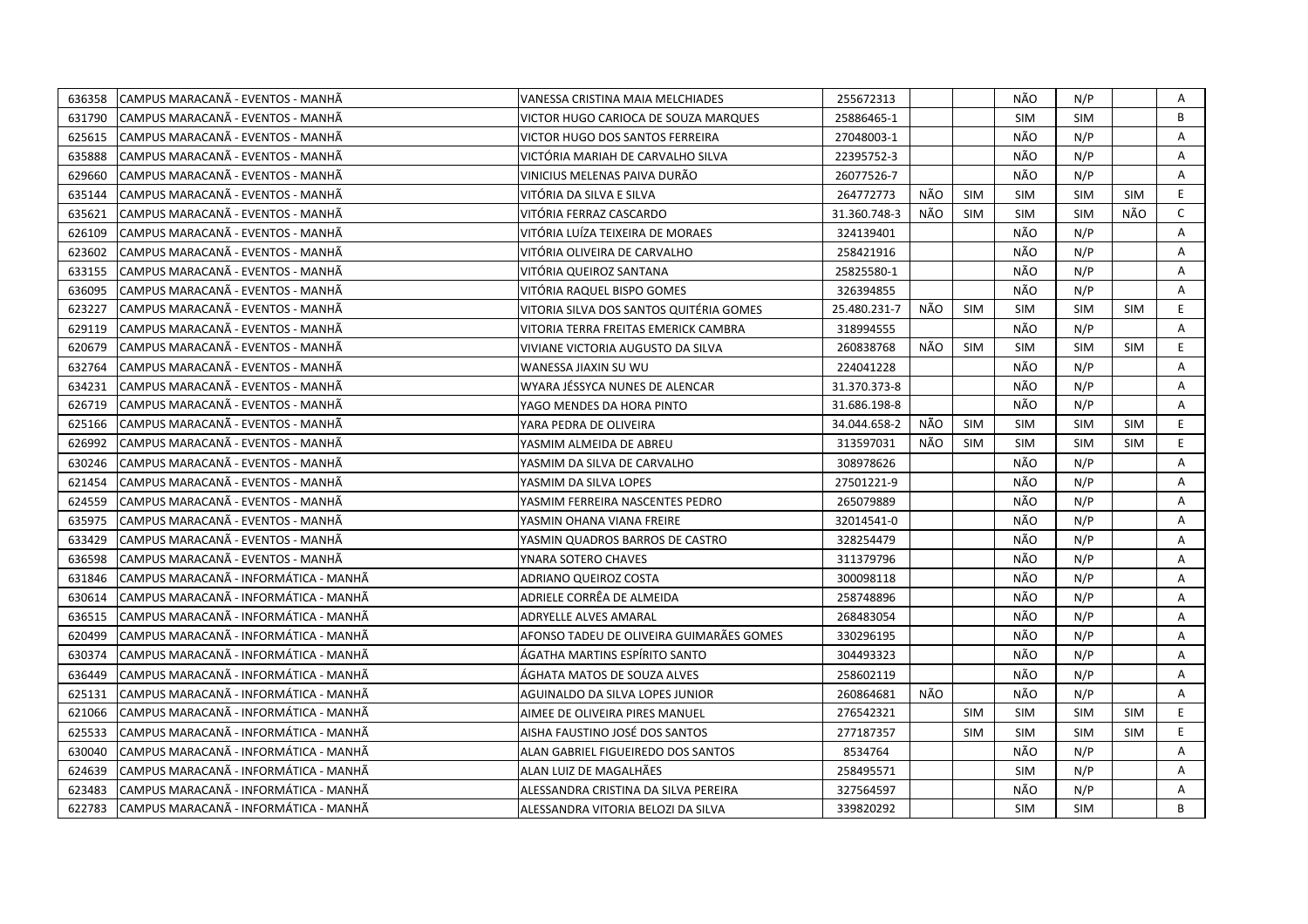| 636879 | CAMPUS MARACANÃ - INFORMÁTICA - MANHÃ  | ALESSANDRO VALADARES GARCIA JÚNIOR            | 25908101-6   |            |            | NÃO        | N/P        |            | Α            |
|--------|----------------------------------------|-----------------------------------------------|--------------|------------|------------|------------|------------|------------|--------------|
| 630412 | ICAMPUS MARACANÃ - INFORMÁTICA - MANHÃ | ALESSANDRO VANNUCCI E SILVA                   | 291119352    |            |            | NÃO        | N/P        |            | A            |
| 624807 | CAMPUS MARACANÃ - INFORMÁTICA - MANHÃ  | ALEX DA SILVA CASTILHO FILHO                  | 324064120    |            |            | NÃO        | N/P        |            | A            |
| 635601 | CAMPUS MARACANÃ - INFORMÁTICA - MANHÃ  | <b>ALEX LIMA CAMPOS</b>                       | 23811979-6   | NÃO        | <b>SIM</b> | <b>SIM</b> | <b>SIM</b> | NÃO        | $\mathsf{C}$ |
| 621306 | ICAMPUS MARACANÃ - INFORMÁTICA - MANHÃ | ALEXANDER JEFFERSON DOS SANTOS GOMES          | 30.773.297-4 | <b>SIM</b> | NÃO        | NÃO        | N/P        | <b>SIM</b> | A            |
| 632483 | CAMPUS MARACANÃ - INFORMÁTICA - MANHÃ  | ALEXANDER ULISSES MALDONADO DE OLIVEIRA SILVA | 4273867-9    |            |            | NÃO        | N/P        |            | Α            |
| 627224 | ICAMPUS MARACANÃ - INFORMÁTICA - MANHÃ | ALEXANDRE DE OLIVEIRA RODRIGUES               | 315172304    |            |            | NÃO        | N/P        |            | Α            |
| 634401 | CAMPUS MARACANÃ - INFORMÁTICA - MANHÃ  | ALEXSANDRO NUNES BALTAZAR                     | 315143065    |            |            | NÃO        | N/P        |            | A            |
| 627355 | CAMPUS MARACANA - INFORMÁTICA - MANHA  | ALICE ELEOTÉRIO DOS SANTOS                    | 308968205    | NÃO        | <b>SIM</b> | <b>SIM</b> | <b>SIM</b> | <b>SIM</b> | E.           |
| 633141 | CAMPUS MARACANÃ - INFORMÁTICA - MANHÃ  | ALICE MAXIMIANO ANTUNES DE ARAÚJO TEIXEIRA    | 30.765.578-7 | NÃO        | <b>SIM</b> | <b>SIM</b> | <b>SIM</b> | <b>SIM</b> | E.           |
| 623930 | CAMPUS MARACANÃ - INFORMÁTICA - MANHÃ  | ALICE SOUZA RIBEIRO GOMES                     | 260862180    | <b>SIM</b> | NÃO        | <b>SIM</b> | <b>SIM</b> | NÃO        | F.           |
| 628483 | CAMPUS MARACANÃ - INFORMÁTICA - MANHÃ  | ALICIA DE ALBUQUERQUE COSTA                   | 260595863    | NÃO        | <b>SIM</b> | <b>SIM</b> | <b>SIM</b> | <b>SIM</b> | E            |
| 628379 | CAMPUS MARACANÃ - INFORMÁTICA - MANHÃ  | ALINE BARBOSA ANTUARTE                        | 305044620    |            |            | NÃO        | N/P        |            | A            |
| 620713 | CAMPUS MARACANÃ - INFORMÁTICA - MANHÃ  | ALINE BARBOSA MACEDO                          | 303255852    |            |            | NÃO        | N/P        |            | Α            |
| 632691 | ICAMPUS MARACANÃ - INFORMÁTICA - MANHÃ | ALINE CAMPOS FERNANDES PEREIRA                | 258717925    |            |            | NÃO        | N/P        |            | A            |
| 621426 | CAMPUS MARACANÃ - INFORMÁTICA - MANHÃ  | ALINE RIBEIRO DE JESUS                        | 258789254    |            |            | NÃO        | N/P        |            | A            |
| 635008 | CAMPUS MARACANÃ - INFORMÁTICA - MANHÃ  | ALISOM DE FREITAS CAVALCANTE COELHO           | 32.218.137-1 |            |            | NÃO        | N/P        |            | A            |
| 621055 | CAMPUS MARACANÃ - INFORMÁTICA - MANHÃ  | ALLAN DA SILVA FERNANDES                      | 33639086-9   | <b>SIM</b> | <b>SIM</b> | <b>SIM</b> | <b>SIM</b> | <b>SIM</b> | $\mathbf{L}$ |
| 621087 | CAMPUS MARACANÃ - INFORMÁTICA - MANHÃ  | ALLAN DE CASTRO PRADO                         | 327851622    | NÃO        | <b>SIM</b> | <b>SIM</b> | <b>SIM</b> | <b>SIM</b> | E.           |
| 624346 | CAMPUS MARACANÃ - INFORMÁTICA - MANHÃ  | ALLAN GUILHERME MENDES SILVA                  | 31.023.935-5 | NÃO        | <b>SIM</b> | <b>SIM</b> | <b>SIM</b> | <b>SIM</b> | E            |
| 627905 | CAMPUS MARACANA - INFORMATICA - MANHA  | ALLAN TAVARES FELIX DOS SANTOS                | 301996567    |            |            | NÃO        | N/P        |            | A            |
| 632721 | ICAMPUS MARACANÃ - INFORMÁTICA - MANHÃ | ALLINE SANTANA SCHNEIDER                      | 329980694    |            |            | NÃO        | N/P        |            | A            |
| 631332 | CAMPUS MARACANÃ - INFORMÁTICA - MANHÃ  | ALLISON CORREA DA SILVA CAMPOS                | 314429226    |            |            | NÃO        | N/P        |            | Α            |
| 624748 | CAMPUS MARACANA - INFORMÁTICA - MANHA  | ALTENCIR ALVES DA SILVA JUNIOR                | 25-832-160-3 |            |            | NÃO        | N/P        |            | A            |
| 631439 | CAMPUS MARACANÃ - INFORMÁTICA - MANHÃ  | ALVARO NAZARETH DE OLIVEIRA                   | 30.087.152-2 |            |            | NÃO        | N/P        |            | A            |
| 621127 | CAMPUS MARACANÃ - INFORMÁTICA - MANHÃ  | ALYSON GONCALVES FERREIRA DA SILVA            | 22.362.079-0 |            |            | NÃO        | N/P        |            | Α            |
| 636274 | CAMPUS MARACANÃ - INFORMÁTICA - MANHÃ  | ALYSSON DIAS OLIVEIRA                         | 258716349    |            |            | <b>SIM</b> | N/P        |            | A            |
| 624669 | CAMPUS MARACANÃ - INFORMÁTICA - MANHÃ  | AMADEU GOMES MEIRA FILHO                      | 333153302    |            |            | NÃO        | N/P        |            | A            |
| 620638 | CAMPUS MARACANA - INFORMÁTICA - MANHA  | AMANDA AUGUSTO DE OLIVEIRA                    | 336523402    | NÃO        | <b>SIM</b> | <b>SIM</b> | <b>SIM</b> | <b>SIM</b> | E.           |
| 633860 | CAMPUS MARACANÃ - INFORMÁTICA - MANHÃ  | AMANDA DE SOUZA CAMINHA                       | 267911261    | NÃO        | <b>SIM</b> | <b>SIM</b> | <b>SIM</b> | <b>SIM</b> | E.           |
| 635232 | CAMPUS MARACANÃ - INFORMÁTICA - MANHÃ  | AMANDA DOS SANTOS CORSINI HERCULANO           | 278176433    |            |            | NÃO        | N/P        |            | Α            |
| 627670 | CAMPUS MARACANÃ - INFORMÁTICA - MANHÃ  | AMANDA FERREIRA DE SOUZA                      | 338026891    | NÃO        | <b>SIM</b> | <b>SIM</b> | <b>SIM</b> | <b>SIM</b> | E            |
| 621343 | CAMPUS MARACANÃ - INFORMÁTICA - MANHÃ  | AMANDA FERREIRA MIRANDA DOS RAMOS             | 28.635.565-6 |            |            | NÃO        | N/P        |            | Α            |
| 636213 | ICAMPUS MARACANÃ - INFORMÁTICA - MANHÃ | AMANDA LIRA CARVALHO                          | 28.956.057-5 |            |            | NÃO        | N/P        |            | A            |
| 623679 | CAMPUS MARACANÃ - INFORMÁTICA - MANHÃ  | AMANDA LUIZA SILVA DA CONCEIÇÃO               | 258377126    |            |            | NÃO        | N/P        |            | Α            |
| 634710 | CAMPUS MARACANÃ - INFORMÁTICA - MANHÃ  | AMANDA PINHEIRO E SILVA                       | 25824746-9   |            |            | NÃO        | N/P        |            | A            |
| 623887 | CAMPUS MARACANÃ - INFORMÁTICA - MANHÃ  | AMANDA ROCHA PASSOS                           | 32273026-8   | NÃO        | <b>SIM</b> | <b>SIM</b> | <b>SIM</b> | <b>SIM</b> | E.           |
| 621581 | CAMPUS MARACANÃ - INFORMÁTICA - MANHÃ  | AMANDA SOUSA OLIVEIRA                         | 296646623    |            |            | NÃO        | N/P        |            | A            |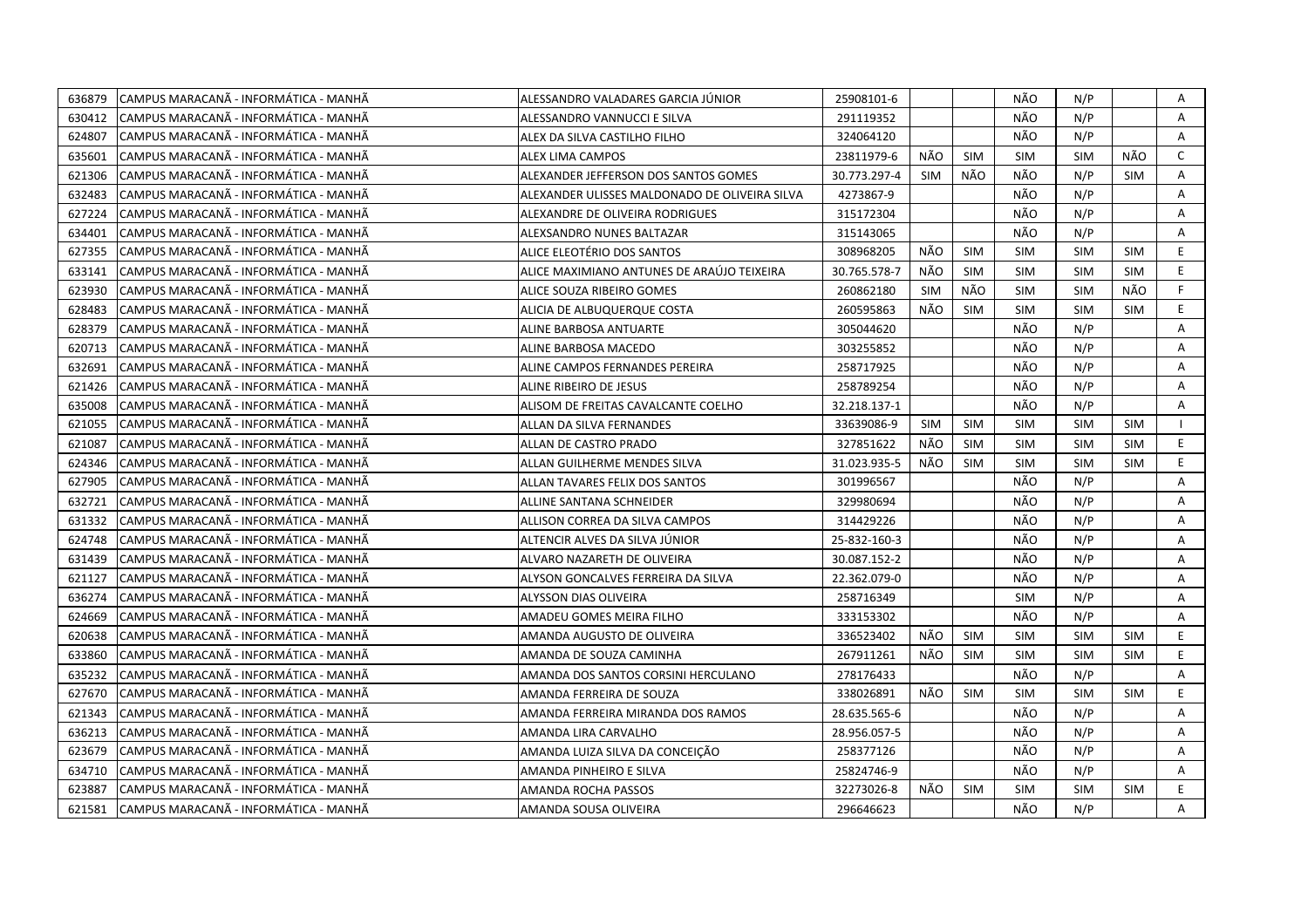| 627715 | CAMPUS MARACANÃ - INFORMÁTICA - MANHÃ | ANA ALICE LIMA DE SENA                     | 31.580.955-8 | NÃO | NÃO        | SIM        | <b>SIM</b> | SIM        | D            |
|--------|---------------------------------------|--------------------------------------------|--------------|-----|------------|------------|------------|------------|--------------|
| 628668 | CAMPUS MARACANÃ - INFORMÁTICA - MANHÃ | ANA BEATRIZ BRAGA DE SOUZA                 | 31.463.026-0 |     |            | NÃO        | N/P        |            | A            |
| 627747 | CAMPUS MARACANÃ - INFORMÁTICA - MANHÃ | ANA BEATRIZ CORRÊA                         | 260603964    |     |            | NÃO        | N/P        |            | Α            |
| 634547 | CAMPUS MARACANÃ - INFORMÁTICA - MANHÃ | ANA BEATRIZ DIOGO SANTOS                   | 318859311    |     |            | NÃO        | N/P        |            | A            |
| 623904 | CAMPUS MARACANÃ - INFORMÁTICA - MANHÃ | ANA BEATRIZ LIMA DA COSTA ALVES            | 29170982-2   |     |            | NÃO        | N/P        |            | Α            |
| 624183 | CAMPUS MARACANÃ - INFORMÁTICA - MANHÃ | ANA BEATRIZ PEIXOTO DO NASCIMENTO          | 327873980    | NÃO | <b>SIM</b> | <b>SIM</b> | <b>SIM</b> | <b>SIM</b> | E.           |
| 625830 | CAMPUS MARACANÃ - INFORMÁTICA - MANHÃ | ANA BEATRIZ SANTANA ALCANTARA              | 271773897    |     |            | NÃO        | N/P        |            | Α            |
| 635204 | CAMPUS MARACANÃ - INFORMÁTICA - MANHÃ | ANA BEATRYZ ALVES DE SOUZA                 | 318466034    |     |            | NÃO        | N/P        |            | Α            |
| 627253 | CAMPUS MARACANÃ - INFORMÁTICA - MANHÃ | <b>ANA CAROLINA BRITO ALVES</b>            | 335439246    |     |            | NÃO        | N/P        |            | A            |
| 625921 | CAMPUS MARACANÃ - INFORMÁTICA - MANHÃ | ANA CAROLINA DE OLIVEIRA DOS SANTOS        | 32.248.959-2 |     |            | NÃO        | N/P        |            | A            |
| 628334 | CAMPUS MARACANA - INFORMATICA - MANHA | ANA CAROLINA MARTINS DE ALMEIDA            | 260768379    |     |            | NÃO        | N/P        |            | A            |
| 636497 | CAMPUS MARACANÃ - INFORMÁTICA - MANHÃ | ANA CAROLINA MORAES BELO                   | 261996326    |     |            | NÃO        | N/P        |            | Α            |
| 634175 | CAMPUS MARACANA - INFORMATICA - MANHA | ANA CAROLINA MOTA                          | 305660409    | NÃO | NÃO        | SIM        | <b>SIM</b> | <b>SIM</b> | D            |
| 629669 | CAMPUS MARACANÃ - INFORMÁTICA - MANHÃ | ANA CAROLINA MURBA DO NASCIMENTO           | 315565879    |     |            | <b>SIM</b> | <b>SIM</b> |            | B            |
| 621255 | CAMPUS MARACANÃ - INFORMÁTICA - MANHÃ | ANA CAROLINA OLIVEIRA BARBOSA              | 260916697    |     |            | NÃO        | N/P        |            | A            |
| 636092 | CAMPUS MARACANÃ - INFORMÁTICA - MANHÃ | ANA CAROLINA OLIVEIRA LIMA                 | 258452564    |     |            | NÃO        | N/P        |            | Α            |
| 621544 | CAMPUS MARACANÃ - INFORMÁTICA - MANHÃ | ANA CAROLINA RIBEIRO DOS SANTOS            | 304404759    |     |            | NÃO        | N/P        |            | Α            |
| 623620 | CAMPUS MARACANÃ - INFORMÁTICA - MANHÃ | ANA CAROLINA RODRIGUES GERALDO DE OLIVEIRA | 29950270-8   |     |            | NÃO        | N/P        |            | Α            |
| 626054 | CAMPUS MARACANA - INFORMATICA - MANHA | ANA CAROLINE SILVA DE PAULA                | 280920877    | NÃO | <b>SIM</b> | <b>SIM</b> | <b>SIM</b> | <b>SIM</b> | E.           |
| 634312 | CAMPUS MARACANÃ - INFORMÁTICA - MANHÃ | ANA CLARA BARROZO DE LIMA                  | 30811590-6   | NÃO | <b>SIM</b> | <b>SIM</b> | <b>SIM</b> | NÃO        | $\mathsf{C}$ |
| 631176 | CAMPUS MARACANÃ - INFORMÁTICA - MANHÃ | ANA CLARA BEATRIZ DA SILVA                 | 28931273-8   |     |            | NÃO        | N/P        |            | Α            |
| 623203 | CAMPUS MARACANÃ - INFORMÁTICA - MANHÃ | ANA CLARA BENDIA FERREIRA COELHO           | 271660706    |     |            | NÃO        | N/P        |            | A            |
| 630928 | CAMPUS MARACANÃ - INFORMÁTICA - MANHÃ | ANA CLARA DE OLIVEIRA MUNIZ                | 260659263    |     |            | NÃO        | N/P        |            | A            |
| 631071 | CAMPUS MARACANÃ - INFORMÁTICA - MANHÃ | ANA CLARA DOS SANTOS MORAIS                | 259103075    |     |            | NÃO        | N/P        |            | A            |
| 636542 | CAMPUS MARACANÃ - INFORMÁTICA - MANHÃ | ANA CLARA LINHARES SILVA TELES             | 30039848-4   |     |            | NÃO        | N/P        |            | A            |
| 631005 | CAMPUS MARACANA - INFORMATICA - MANHA | ANA CLARA MARIANO DA SILVA                 | 310553961    |     |            | NÃO        | N/P        |            | A            |
| 624479 | CAMPUS MARACANÃ - INFORMÁTICA - MANHÃ | ANA CLARA PINHEIRO DE CARVALHO             | 258475250    |     |            | NÃO        | N/P        |            | A            |
| 620356 | CAMPUS MARACANÃ - INFORMÁTICA - MANHÃ | ANA CLARA PIRES DA SILVA COSTA             | 28804347-4   |     | <b>SIM</b> | <b>SIM</b> | <b>SIM</b> | <b>SIM</b> | E.           |
| 626095 | CAMPUS MARACANÃ - INFORMÁTICA - MANHÃ | ANA CLARA RODRIGUES SOARES                 | 321811671    |     |            | NÃO        | N/P        |            | A            |
| 635842 | CAMPUS MARACANÃ - INFORMÁTICA - MANHÃ | ANA CLARA TELES SANTOS                     | 307660381    |     |            | NÃO        | N/P        |            | Α            |
| 623097 | CAMPUS MARACANÃ - INFORMÁTICA - MANHÃ | ANA CLÁUDIA CAMPOS MACHADO                 | 261927297    |     |            | <b>SIM</b> | N/P        |            | A            |
| 623928 | CAMPUS MARACANÃ - INFORMÁTICA - MANHÃ | ANA CLAUDIA DOS SANTOS                     | 18186891706  | NÃO | <b>SIM</b> | <b>SIM</b> | <b>SIM</b> | <b>SIM</b> | E.           |
| 626444 | CAMPUS MARACANÃ - INFORMÁTICA - MANHÃ | ANA CRISTINA COSTA SANTANA                 | 328765268    | NÃO | <b>SIM</b> | <b>SIM</b> | <b>SIM</b> | <b>SIM</b> | E            |
| 626274 | CAMPUS MARACANÃ - INFORMÁTICA - MANHÃ | ANA GABRIELA RIBEIRO ELEOTERIO             | 25899544-8   |     |            | NÃO        | N/P        |            | A            |
| 625341 | CAMPUS MARACANA - INFORMATICA - MANHA | ANA HELENA OLIVEIRA SILVA                  | 263408585    |     |            | NÃO        | N/P        |            | A            |
| 636829 | CAMPUS MARACANÃ - INFORMÁTICA - MANHÃ | ANA JÚLIA BRAGA SANTOS                     | 341051449    |     |            | NÃO        | N/P        |            | Α            |
| 621964 | CAMPUS MARACANÃ - INFORMÁTICA - MANHÃ | ANA JULIA DE OLIVEIRA LOPES                | 310792817    |     |            | NÃO        | N/P        |            | A            |
| 634107 | CAMPUS MARACANÃ - INFORMÁTICA - MANHÃ | ANA JULIA DIAS RODRIGUES                   | 260535257    |     |            | NÃO        | N/P        |            | A            |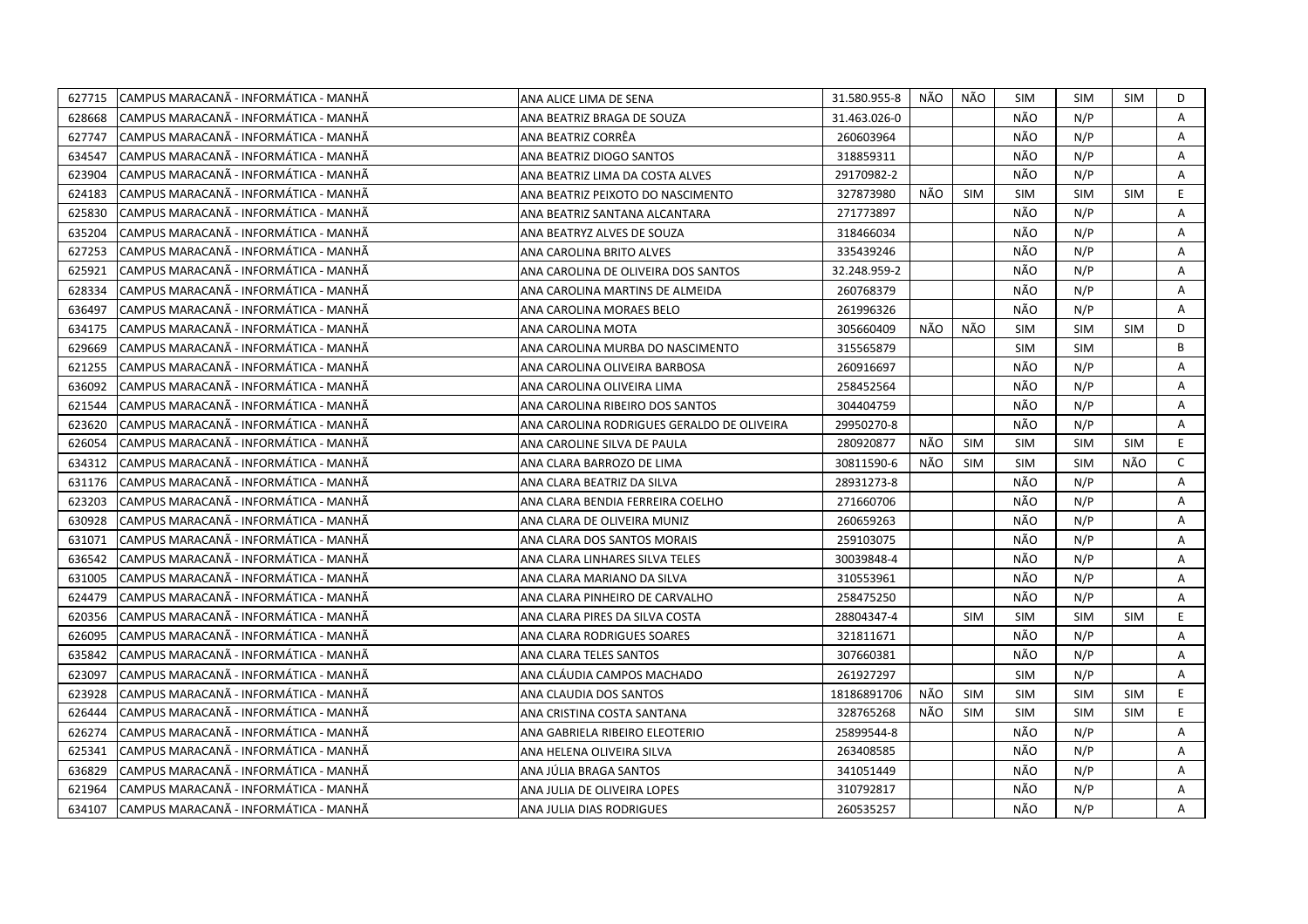| 623380 | CAMPUS MARACANÃ - INFORMÁTICA - MANHÃ  | ANA JULIA DUARTE VIEIRA                 | 285612123    |     |            | NÃO        | N/P        |            | Α            |
|--------|----------------------------------------|-----------------------------------------|--------------|-----|------------|------------|------------|------------|--------------|
| 632612 | CAMPUS MARACANÃ - INFORMÁTICA - MANHÃ  | ANA JULIA MORAES DE ARAUJO              | 325760106    |     |            | NÃO        | N/P        |            | A            |
| 636861 | CAMPUS MARACANA - INFORMÁTICA - MANHÃ  | ANA LÍVIA CARREIRO DE MELLO RODEGHERI   | 32820531     |     |            | NÃO        | N/P        |            | A            |
| 635805 | CAMPUS MARACANÃ - INFORMÁTICA - MANHÃ  | ANA LUIZA DINIZ MARQUES                 | 20504438510  |     |            | NÃO        | N/P        |            | Α            |
| 633479 | CAMPUS MARACANÃ - INFORMÁTICA - MANHÃ  | ANA LUYZA SALES DOS SANTOS              | 260691779    | NÃO | <b>SIM</b> | <b>SIM</b> | <b>SIM</b> | <b>SIM</b> | E.           |
| 626127 | CAMPUS MARACANÃ - INFORMÁTICA - MANHÃ  | ANA VITÓRIA DE JESUS OLIVEIRA CONCEIÇÃO | 28.427.489-1 | NÃO | <b>SIM</b> | <b>SIM</b> | <b>SIM</b> | <b>SIM</b> | E            |
| 625466 | CAMPUS MARACANÃ - INFORMÁTICA - MANHÃ  | ANANDA NANA SALAZAR                     | 25.839.230-8 |     |            | NÃO        | N/P        |            | Α            |
| 624070 | CAMPUS MARACANA - INFORMÁTICA - MANHÃ  | ANDERSON LUIS DA CONCEIÇÃO SANTOS       | 29.172.641-2 |     |            | NÃO        | N/P        |            | Α            |
| 622044 | CAMPUS MARACANÃ - INFORMÁTICA - MANHÃ  | ANDERSON NASCIMENTO SILVA JUNIOR        | 320329386    |     |            | NÃO        | N/P        |            | Α            |
| 624065 | CAMPUS MARACANA - INFORMÁTICA - MANHA  | ANDIARA CERQUEIRA DA FONSECA            | 258279348    |     |            | NÃO        | N/P        |            | A            |
| 626618 | CAMPUS MARACANÃ - INFORMÁTICA - MANHÃ  | ANDRÉ CANTANHÊDE NUNES DE OLIVEIRA      | 31888749-4   |     |            | NÃO        | N/P        |            | A            |
| 626124 | CAMPUS MARACANÃ - INFORMÁTICA - MANHÃ  | ANDRÉ ESTEVES NEVES                     | 258704733    |     |            | NÃO        | N/P        |            | Α            |
| 634460 | CAMPUS MARACANÃ - INFORMÁTICA - MANHÃ  | ANDRE FELIPE NUNES DOS SANTOS           | 343593893    |     |            | <b>SIM</b> | N/P        |            | Α            |
| 635814 | CAMPUS MARACANA - INFORMÁTICA - MANHÃ  | ANDRÉ LUÍS BENTES DO PRADO              | 258448232    |     |            | NÃO        | N/P        |            | A            |
| 623537 | CAMPUS MARACANA - INFORMÁTICA - MANHÃ  | ANDRÉ LUIZ DIAS MOREIRA                 | 295026322    |     |            | NÃO        | N/P        |            | Α            |
| 623678 | CAMPUS MARACANA - INFORMÁTICA - MANHÃ  | ANDRÉ LUIZ FERNANDES DE OLIVEIRA ARAUJO | 314916438    |     |            | NÃO        | N/P        |            | A            |
| 623408 | CAMPUS MARACANÃ - INFORMÁTICA - MANHÃ  | ANDRE LUIZ FERREIRA DE CASTRO SANT ANA  | 260867841    |     |            | NÃO        | N/P        |            | A            |
| 634364 | CAMPUS MARACANÃ - INFORMÁTICA - MANHÃ  | ANDRE LUIZ PALHARES MOREIRA             | 270845456    |     |            | NÃO        | N/P        |            | A            |
| 626158 | CAMPUS MARACANÃ - INFORMÁTICA - MANHÃ  | ANDRÉ MAGALHÃES HEREDIA                 | 327754099    |     |            | NÃO        | N/P        |            | A            |
| 625550 | CAMPUS MARACANÃ - INFORMÁTICA - MANHÃ  | ANDRE RIBAS DE SOUZA                    | 31.007.757-1 |     |            | NÃO        | N/P        |            | Α            |
| 623105 | ICAMPUS MARACANÃ - INFORMÁTICA - MANHÃ | ANDRÉ THULER CANDIDO                    | 258494731    |     |            | NÃO        | N/P        |            | A            |
| 634767 | CAMPUS MARACANÃ - INFORMÁTICA - MANHÃ  | ANDRESSA DE OLIVEIRA DA SILVA           | 320814387    | NÃO | <b>SIM</b> | <b>SIM</b> | <b>SIM</b> | NÃO        | $\mathsf{C}$ |
| 620972 | CAMPUS MARACANA - INFORMATICA - MANHA  | ANDRESSA MOURA DE SOUZA                 | 259208536    |     |            | NÃO        | N/P        |            | A            |
| 625612 | CAMPUS MARACANÃ - INFORMÁTICA - MANHÃ  | ANDREY DE OLIVEIRA                      | 258415702    | NÃO | <b>SIM</b> | <b>SIM</b> | <b>SIM</b> | <b>SIM</b> | E            |
| 629130 | CAMPUS MARACANÃ - INFORMÁTICA - MANHÃ  | ANDREY TELES DE ASSIS                   | 8376590      |     |            | NÃO        | N/P        |            | A            |
| 635201 | CAMPUS MARACANÃ - INFORMÁTICA - MANHÃ  | ANDREYVSON GUSTAVO PEREIRA SILVA        | 28.597.476-2 | NÃO | <b>SIM</b> | <b>SIM</b> | <b>SIM</b> | <b>SIM</b> | E.           |
| 626082 | CAMPUS MARACANÃ - INFORMÁTICA - MANHÃ  | ANGEL JESUS FERNANDO ARAUJO MANSILLA    | 257850990    |     |            | NÃO        | N/P        |            | A            |
| 626681 | CAMPUS MARACANÃ - INFORMÁTICA - MANHÃ  | ANGELO MANGE CARDOSO                    | 235243557    | NÃO | SIM        | <b>SIM</b> | <b>SIM</b> | NÃO        | $\mathsf{C}$ |
| 630587 | CAMPUS MARACANÃ - INFORMÁTICA - MANHÃ  | ANNA CAROLINE VICENTINI GUERRA          | 30.378.627-1 | NÃO | <b>SIM</b> | <b>SIM</b> | <b>SIM</b> | <b>SIM</b> | E.           |
| 624110 | CAMPUS MARACANÃ - INFORMÁTICA - MANHÃ  | ANNA CLARA TEIXEIRA MITRANO DIAS        | 320226949    |     |            | NÃO        | N/P        |            | Α            |
| 628164 | CAMPUS MARACANÃ - INFORMÁTICA - MANHÃ  | ANNA LIVIA SOUZA DE ALMEIDA             | 25843147-7   |     |            | NÃO        | N/P        |            | A            |
| 635639 | CAMPUS MARACANÃ - INFORMÁTICA - MANHÃ  | ANNA LUIZA DUARTE BARBOSA               | 315395715    |     |            | NÃO        | N/P        |            | A            |
| 634799 | CAMPUS MARACANÃ - INFORMÁTICA - MANHÃ  | ANNA LUIZA RIOS PUPO FERREIRA FORTES    | 328018924    |     |            | NÃO        | N/P        |            | Α            |
| 628867 | CAMPUS MARACANÃ - INFORMÁTICA - MANHÃ  | ANNE CAROLINE DE LUCA OLIVEIRA          | 315356659    |     |            | NÃO        | N/P        |            | A            |
| 633623 | CAMPUS MARACANÃ - INFORMÁTICA - MANHÃ  | ANNE CAROLINE DURANGE DUTRA SOUZA       | 301102497    |     |            | NÃO        | N/P        |            | A            |
| 628514 | CAMPUS MARACANA - INFORMÁTICA - MANHA  | ANNE DE QUEIROZ BALMANT                 | 18611158     | NÃO | <b>SIM</b> | <b>SIM</b> | <b>SIM</b> | <b>SIM</b> | E.           |
| 630751 | CAMPUS MARACANÃ - INFORMÁTICA - MANHÃ  | ANNELIZY FERNANDES BARBOSA              | 25-871-376-7 |     |            | SIM        | N/P        |            | A            |
| 627113 | CAMPUS MARACANÃ - INFORMÁTICA - MANHÃ  | ANTHONY GOUVÊA BATISTA                  | 319875589    |     |            | NÃO        | N/P        |            | A            |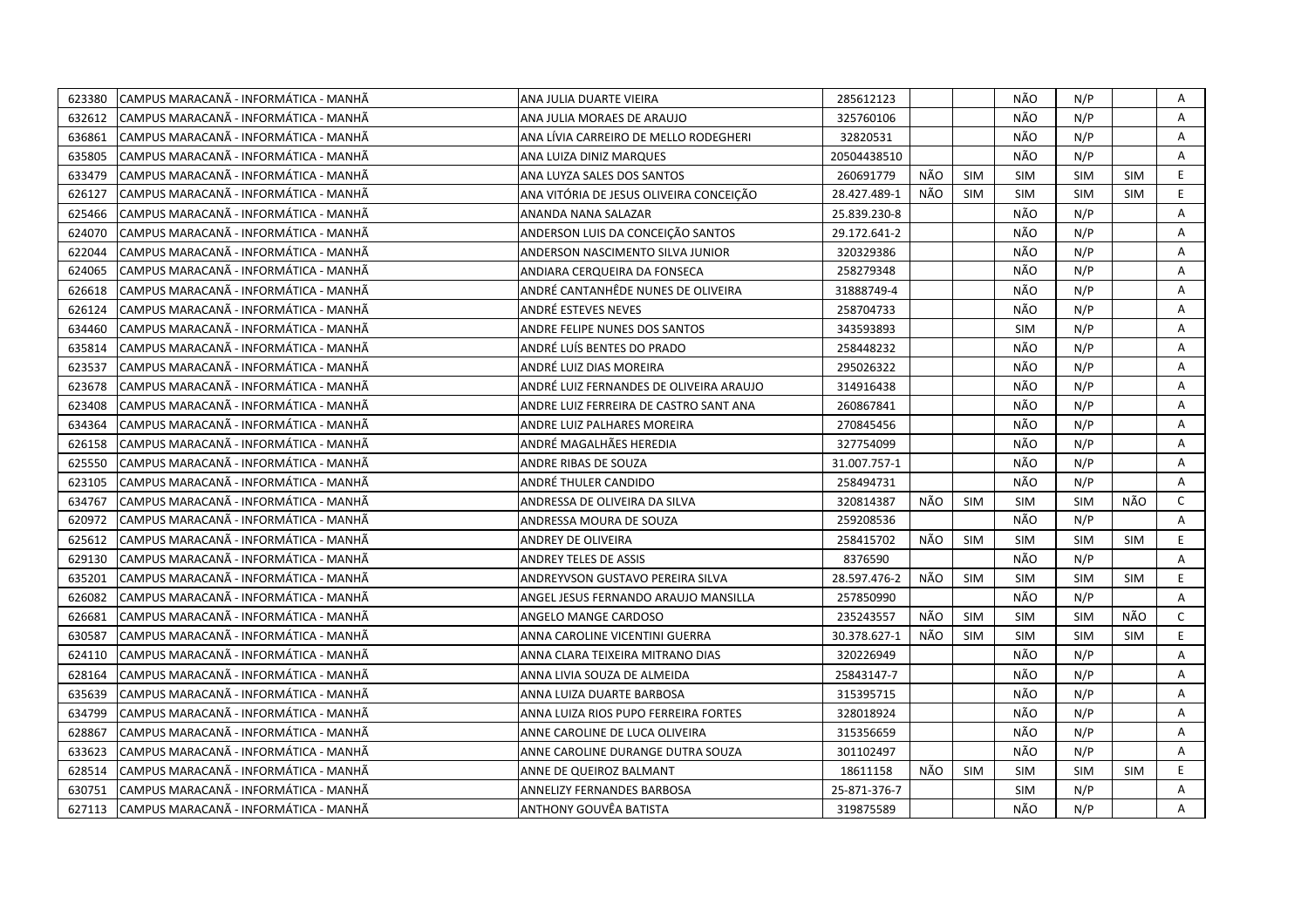| 629109 | CAMPUS MARACANÃ - INFORMÁTICA - MANHÃ  | ANTONIO CARLOS FIGUEIREDO DA SILVA       | 297285850    |            |            | NÃO        | N/P        |            | Α              |
|--------|----------------------------------------|------------------------------------------|--------------|------------|------------|------------|------------|------------|----------------|
| 620953 | ICAMPUS MARACANÃ - INFORMÁTICA - MANHÃ | ANTONIO LIMA DE SOUZA                    | 265070201    | <b>SIM</b> | <b>SIM</b> | NÃO        | <b>SIM</b> | <b>SIM</b> | A              |
| 625667 | CAMPUS MARACANA - INFORMÁTICA - MANHÃ  | ANTÔNIO SANTOS MOLINA MICAELO            | 285327342    |            |            | NÃO        | N/P        |            | A              |
| 622457 | ICAMPUS MARACANÃ - INFORMÁTICA - MANHÃ | ANTONIO TOLEDO GUIMARÃES BIOLCHINI       | 30369469     |            |            | NÃO        | N/P        |            | A              |
| 623050 | CAMPUS MARACANÃ - INFORMÁTICA - MANHÃ  | ANTONY DOS SANTOS DE OLIVEIRA            | 300041613    | NÃO        | NÃO        | <b>SIM</b> | <b>SIM</b> | <b>SIM</b> | D              |
| 634762 | CAMPUS MARACANÃ - INFORMÁTICA - MANHÃ  | ANY CARULINE DO NASCIMENTO BORGES        | 258893544    |            | <b>SIM</b> | <b>SIM</b> | N/P        |            | Α              |
| 632885 | CAMPUS MARACANÃ - INFORMÁTICA - MANHÃ  | ARTHUR AKIO HONDA UMEBARA                | 335589453    | NÃO        | NÃO        | NÃO        | <b>SIM</b> | NÃO        | Α              |
| 635710 | CAMPUS MARACANÃ - INFORMÁTICA - MANHÃ  | ARTHUR ALEXANDRE FERREIRA SANTOS PEREIRA | 25850192-3   |            |            | NÃO        | N/P        |            | Α              |
| 636435 | CAMPUS MARACANÃ - INFORMÁTICA - MANHÃ  | ARTHUR DOS SANTOS MONTEIRO               | 300213147    |            |            | NÃO        | N/P        |            | A              |
| 622221 | CAMPUS MARACANÃ - INFORMÁTICA - MANHÃ  | <b>ARTHUR FERREIRA GOMES</b>             | 28.453.653-9 |            |            | NÃO        | N/P        |            | Α              |
| 625357 | CAMPUS MARACANA - INFORMATICA - MANHA  | ARTHUR GUGLIELMI LEITE DE ARAUJO SILVA   | 341922425    |            |            | NÃO        | N/P        |            | A              |
| 622611 | CAMPUS MARACANÃ - INFORMÁTICA - MANHÃ  | <b>ARTHUR MARTINS LOBO</b>               | 259802668    |            |            | NÃO        | N/P        |            | A              |
| 622124 | CAMPUS MARACANÃ - INFORMÁTICA - MANHÃ  | <b>ARTHUR MELO CARLOS</b>                | 26.063.092-6 |            |            | NÃO        | N/P        |            | A              |
| 624236 | CAMPUS MARACANÃ - INFORMÁTICA - MANHÃ  | <b>ARTHUR MORAES AMARAL</b>              | 263138430    |            |            | NÃO        | N/P        |            | Α              |
| 622947 | CAMPUS MARACANÃ - INFORMÁTICA - MANHÃ  | ARTHUR NASCIMENTO DOS SANTOS             | 256061268    |            |            | NÃO        | N/P        |            | A              |
| 624348 | CAMPUS MARACANÃ - INFORMÁTICA - MANHÃ  | ARTHUR RODRIGUES MOISÉS DA COSTA         | 26076760-3   |            | <b>SIM</b> | <b>SIM</b> | <b>SIM</b> | <b>SIM</b> | E              |
| 629365 | CAMPUS MARACANA - INFORMÁTICA - MANHÃ  | <b>ARTHUR SEIXAS</b>                     | 31.895.006-0 |            |            | NÃO        | N/P        |            | A              |
| 633884 | CAMPUS MARACANA - INFORMÁTICA - MANHÃ  | ARTUR MARREIRO CONFALONIERI              | 25.897.733-1 |            |            | NÃO        | N/P        |            | $\overline{A}$ |
| 626365 | CAMPUS MARACANA - INFORMATICA - MANHA  | ARTUR MARTINS DE SANTANA                 | 33.214.878-2 |            | <b>SIM</b> | <b>SIM</b> | <b>SIM</b> | SIM        | E.             |
| 624687 | CAMPUS MARACANA - INFORMÁTICA - MANHÃ  | <b>ARTUR SANTOS HUCS</b>                 | 310891155    |            |            | NÃO        | N/P        |            | A              |
| 627580 | CAMPUS MARACANÃ - INFORMÁTICA - MANHÃ  | ATHALYA DIAS RODRIGUES FERREIRA DANIEL   | 287290597    |            |            | NÃO        | N/P        |            | A              |
| 633116 | CAMPUS MARACANÃ - INFORMÁTICA - MANHÃ  | AUDREY LUIZ DA SILVA                     | 260687082    |            |            | NÃO        | N/P        |            | A              |
| 629089 | CAMPUS MARACANÃ - INFORMÁTICA - MANHÃ  | BARBARA ALVES JULY VASCONCELOS           | 320458052    |            |            | NÃO        | N/P        |            | Α              |
| 632875 | ICAMPUS MARACANÃ - INFORMÁTICA - MANHÃ | BÁRBARA DE FARIA MORAIS                  | 260534144    |            |            | NÃO        | N/P        |            | A              |
| 629772 | ICAMPUS MARACANÃ - INFORMÁTICA - MANHÃ | BEATRIZ BORJAS DA SILVA                  | 282271014    |            |            | NÃO        | N/P        |            | A              |
| 636939 | CAMPUS MARACANA - INFORMATICA - MANHA  | BEATRIZ CAMPOS DOS SANTOS                | 29646744-2   |            |            | NÃO        | N/P        |            | A              |
| 634300 | CAMPUS MARACANÃ - INFORMÁTICA - MANHÃ  | BEATRIZ CARVALHO DOS SANTOS              | 25741799-8   |            |            | NÃO        | N/P        |            | A              |
| 628891 | CAMPUS MARACANA - INFORMÁTICA - MANHA  | BEATRIZ DE QUEIROZ SANTOS                | 26094311-3   |            |            | NÃO        | N/P        |            | Α              |
| 632077 | CAMPUS MARACANA - INFORMÁTICA - MANHÃ  | BEATRIZ LIMA DE SOUZA SALES              | 28599817-5   |            |            | NÃO        | N/P        |            | A              |
| 631180 | CAMPUS MARACANÃ - INFORMÁTICA - MANHÃ  | BEATRIZ MACHADO DE SANT' ANNA DOS SANTOS | 305497257    |            |            | NÃO        | N/P        |            | Α              |
| 621435 | CAMPUS MARACANÃ - INFORMÁTICA - MANHÃ  | <b>BEATRIZ PEREIRA DE AGUIAR</b>         | 317138618    |            |            | NÃO        | N/P        |            | A              |
| 624909 | CAMPUS MARACANÃ - INFORMÁTICA - MANHÃ  | <b>BEATRIZ RODRIGUES MOURA</b>           | 25.841.811-0 |            |            | NÃO        | N/P        |            | A              |
| 630766 | CAMPUS MARACANA - INFORMATICA - MANHA  | BEATRIZ SOUSA DE MATOS                   | 276551561    |            |            | NÃO        | N/P        |            | A              |
| 634251 | CAMPUS MARACANÃ - INFORMÁTICA - MANHÃ  | BEATRIZ SOUZA CORRÊA                     | 29158421-7   | NÃO        | NÃO        | <b>SIM</b> | <b>SIM</b> | NÃO        | B              |
| 630925 | CAMPUS MARACANA - INFORMATICA - MANHA  | <b>BEATRIZ WINTER BARBOSA</b>            | 26.061.493-8 |            |            | NÃO        | N/P        |            | A              |
| 624573 | CAMPUS MARACANÃ - INFORMÁTICA - MANHÃ  | <b>BEATRYZ FERNANDES DIAS</b>            | 334932563    |            |            | NÃO        | N/P        |            | A              |
| 620250 | CAMPUS MARACANÃ - INFORMÁTICA - MANHÃ  | BERNARDO DELFINO VILLOTE                 | 30686641-9   |            |            | NÃO        | N/P        |            | Α              |
| 624969 | CAMPUS MARACANA - INFORMÁTICA - MANHÃ  | BERNARDO LANCELOT MARTINEZ BARBOSA       | 25.841.837-5 |            |            | NÃO        | N/P        |            | A              |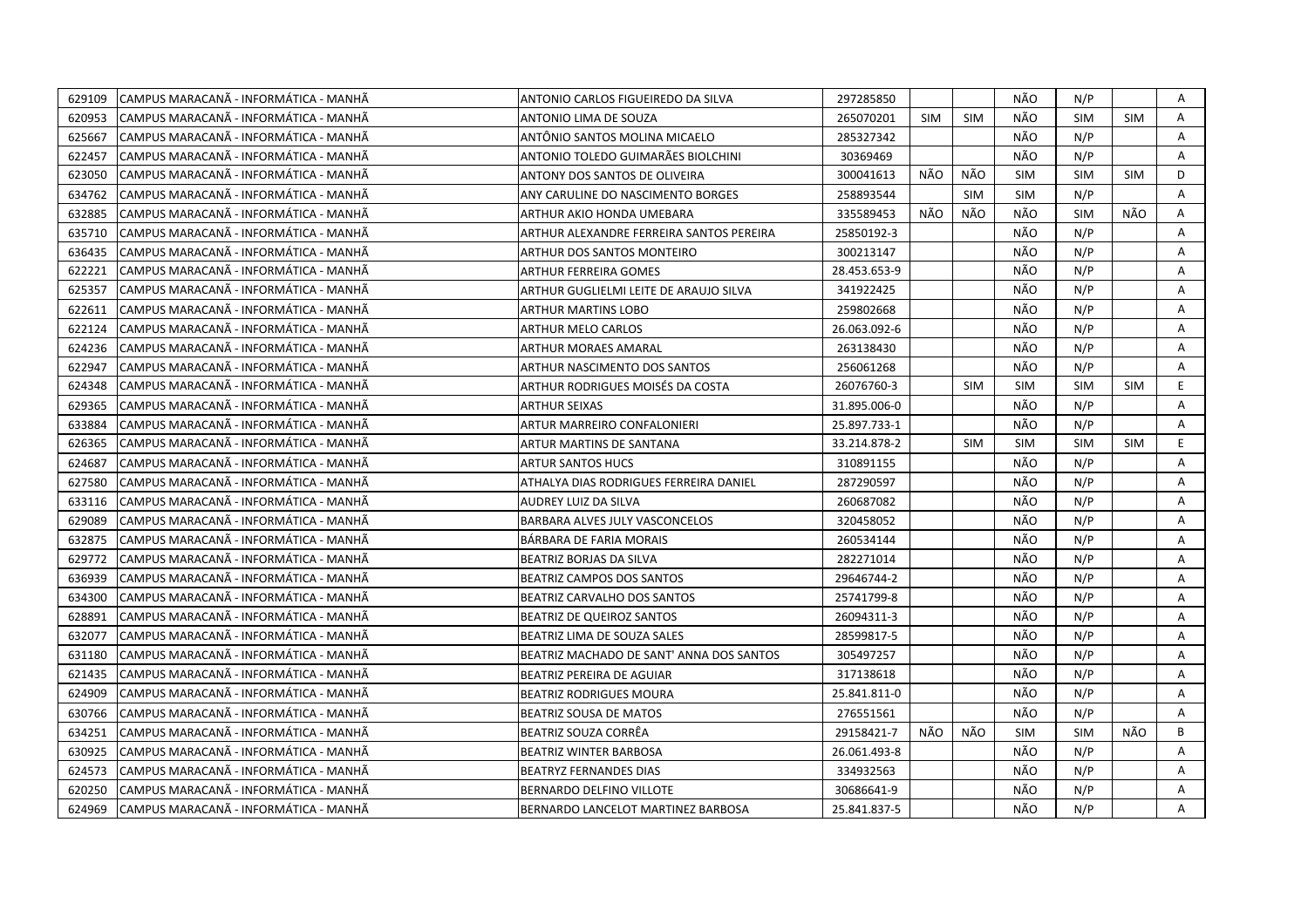| 628983 | CAMPUS MARACANA - INFORMATICA - MANHA  | BERNARDO LINHARES SANTOS NOGUEIRA        | 29799134-1     |            |            | <b>NÃO</b> | N/P        |            | Α            |
|--------|----------------------------------------|------------------------------------------|----------------|------------|------------|------------|------------|------------|--------------|
| 635430 | CAMPUS MARACANA - INFORMÁTICA - MANHA  | BERNARDO LOMBA GOMES                     | 307147322      |            |            | <b>SIM</b> | <b>SIM</b> |            | B            |
| 634970 | CAMPUS MARACANÃ - INFORMÁTICA - MANHÃ  | BERNARDO MORAES SUAREZ                   | 34.439.875-5   |            |            | NÃO        | N/P        |            | A            |
| 636247 | CAMPUS MARACANÃ - INFORMÁTICA - MANHÃ  | BERNARDO PEREIRA DUTRA                   | 26076562-3     |            |            | NÃO        | N/P        |            | Α            |
| 634280 | CAMPUS MARACANÃ - INFORMÁTICA - MANHÃ  | <b>BERNARDO RODRIGUES LISBOA</b>         | 25843158-4     |            |            | NÃO        | N/P        |            | A            |
| 621241 | CAMPUS MARACANÃ - INFORMÁTICA - MANHÃ  | <b>BIANCA NUNES FERNANDES</b>            | 258534429      |            |            | NÃO        | N/P        |            | Α            |
| 622519 | CAMPUS MARACANA - INFORMATICA - MANHA  | <b>BRENDA AVELAR CRUZ</b>                | 258620475      | NÃO.       | <b>SIM</b> | <b>SIM</b> | <b>SIM</b> | <b>SIM</b> | E.           |
| 632280 | CAMPUS MARACANÃ - INFORMÁTICA - MANHÃ  | BRENDA COSTA GAMEIRO DE BRITO            | 321141178      |            |            | NÃO        | N/P        |            | Α            |
| 622059 | ICAMPUS MARACANÃ - INFORMÁTICA - MANHÃ | BRENDA DA CRUZ MARTINS GOMES             | 30.538.644 - 3 |            |            | NÃO        | N/P        |            | A            |
| 629423 | CAMPUS MARACANA - INFORMÁTICA - MANHÃ  | <b>BRENDA LOPES ROSARIO</b>              | 319064382      |            |            | NÃO        | N/P        |            | Α            |
| 636606 | CAMPUS MARACANÃ - INFORMÁTICA - MANHÃ  | <b>BRENDA MENAGUALE PASSOS</b>           | 321390601      |            |            | NÃO        | N/P        |            | Α            |
| 625176 | CAMPUS MARACANÃ - INFORMÁTICA - MANHÃ  | BRENDA WILLIAMES LIMA NASCIMENTO MOREIRA | 281940817      |            |            | NÃO        | N/P        |            | A            |
| 629652 | CAMPUS MARACANÃ - INFORMÁTICA - MANHÃ  | <b>BRENDHA SANTOS PEREIRA</b>            | 26058324-0     | <b>SIM</b> | <b>SIM</b> | <b>SIM</b> | <b>SIM</b> | <b>SIM</b> |              |
| 626063 | CAMPUS MARACANA - INFORMATICA - MANHA  | <b>BRENDO SOUZA PEREIRA</b>              | 338509813      | NÃO        | <b>SIM</b> | SIM        | <b>SIM</b> | <b>SIM</b> | E.           |
| 635887 | CAMPUS MARACANÃ - INFORMÁTICA - MANHÃ  | BRENDON DA COSTA RANGEL DE OLIVEIRA      | 26.070.485-3   |            |            | NÃO        | N/P        |            | Α            |
| 625034 | CAMPUS MARACANÃ - INFORMÁTICA - MANHÃ  | BRENDOW DE BRITO PEREIRA NEVES           | 26.086.210-7   |            |            | NÃO        | N/P        |            | A            |
| 628870 | CAMPUS MARACANA - INFORMÁTICA - MANHÃ  | BRENNO DE SOUZA LEÃO                     | 8974471        |            |            | NÃO        | N/P        |            | A            |
| 622678 | CAMPUS MARACANÃ - INFORMÁTICA - MANHÃ  | BRENNO FLORENCIO ANDRADE DE DEUS         | 319767513      |            |            | NÃO        | N/P        |            | Α            |
| 621011 | CAMPUS MARACANÃ - INFORMÁTICA - MANHÃ  | <b>BRENO BALTAR REZENDE</b>              | 314654377      |            |            | NÃO        | N/P        |            | A            |
| 628866 | CAMPUS MARACANÃ - INFORMÁTICA - MANHÃ  | <b>BRENO DE OLIVEIRA MOURA</b>           | 32.376.544-6   |            |            | NÃO        | N/P        |            | A            |
| 632129 | CAMPUS MARACANÃ - INFORMÁTICA - MANHÃ  | BRENO LIMA ROZA DA SILVA                 | 308487354      |            |            | NÃO        | N/P        |            | Α            |
| 630825 | CAMPUS MARACANÃ - INFORMÁTICA - MANHÃ  | <b>BRENO OLEGARIO SEIXAS</b>             | 260011820      |            |            | <b>SIM</b> | N/P        |            | A            |
| 627895 | CAMPUS MARACANA - INFORMATICA - MANHA  | BRENO OLIVEIRA DA SILVA                  | 262697147      |            |            | NÃO        | N/P        |            | A            |
| 623108 | CAMPUS MARACANA - INFORMÁTICA - MANHÃ  | BRENO RIGAMONT GOMES BARBOSA             | 31229600-7     |            |            | NÃO        | N/P        |            | A            |
| 623022 | CAMPUS MARACANA - INFORMATICA - MANHA  | <b>BRENO TRAJANO NUNES</b>               | 260587159      | NÃO        | NÃO        | <b>SIM</b> | <b>SIM</b> | <b>SIM</b> | D            |
| 628118 | CAMPUS MARACANÃ - INFORMÁTICA - MANHÃ  | BRUNA DE VASCONCELOS DO NASCIMENTO       | 25869590-7     | NÃO        | <b>SIM</b> | <b>SIM</b> | <b>SIM</b> | NÃO        | $\mathsf{C}$ |
| 635988 | CAMPUS MARACANA - INFORMATICA - MANHA  | BRUNA DOS SANTOS VIANNA                  | 306086570      |            |            | NÃO        | N/P        |            | Α            |
| 623875 | CAMPUS MARACANA - INFORMATICA - MANHA  | BRUNA ZAGO DE GODOY                      | 31.918.414-9   |            |            | NÃO        | N/P        |            | A            |
| 622006 | CAMPUS MARACANÃ - INFORMÁTICA - MANHÃ  | <b>BRUNNO BARONI TEGLAS MULATINHO</b>    | 258631373      |            |            | NÃO        | N/P        |            | A            |
| 635178 | CAMPUS MARACANÃ - INFORMÁTICA - MANHÃ  | <b>BRUNNO LUZ MARTINS</b>                | 307965046      |            |            | NÃO        | N/P        |            | A            |
| 620646 | CAMPUS MARACANÃ - INFORMÁTICA - MANHÃ  | <b>BRUNO CÉSAR MASELLO TAVARES</b>       | 306565052      |            |            | NÃO        | N/P        |            | A            |
| 628861 | CAMPUS MARACANÃ - INFORMÁTICA - MANHÃ  | BRUNO DO NASCIMENTO PEREIRA              | 260758750      |            |            | <b>SIM</b> | N/P        |            | Α            |
| 623512 | CAMPUS MARACANÃ - INFORMÁTICA - MANHÃ  | <b>BRUNO FERREIRA DA SILVA</b>           | 308670397      | NÃO        | <b>SIM</b> | <b>SIM</b> | <b>SIM</b> | <b>SIM</b> | E.           |
| 620818 | CAMPUS MARACANÃ - INFORMÁTICA - MANHÃ  | BRUNO GIL BORGES SIMÕES                  | 314027756      |            |            | NÃO        | N/P        |            | Α            |
| 624156 | CAMPUS MARACANÃ - INFORMÁTICA - MANHÃ  | BRUNO LIMA GUERRA BRAGA                  | 257335083      | NÃO        | <b>SIM</b> | <b>SIM</b> | <b>SIM</b> | <b>SIM</b> | E            |
| 629823 | CAMPUS MARACANÃ - INFORMÁTICA - MANHÃ  | <b>BRUNO MIGUEL MAIO PIMENTEL</b>        | 30.550.636-2   |            |            | NÃO        | N/P        |            | A            |
| 632317 | CAMPUS MARACANÃ - INFORMÁTICA - MANHÃ  | BRUNO RAFAEL VARGAS FERREIRA             | 258465509      |            |            | NÃO        | N/P        |            | Α            |
| 634017 | CAMPUS MARACANÃ - INFORMÁTICA - MANHÃ  | BRUNO RICARDO DUQUE DE CARVALHO SILVA    | 287827745      |            |            | NÃO        | N/P        |            | A            |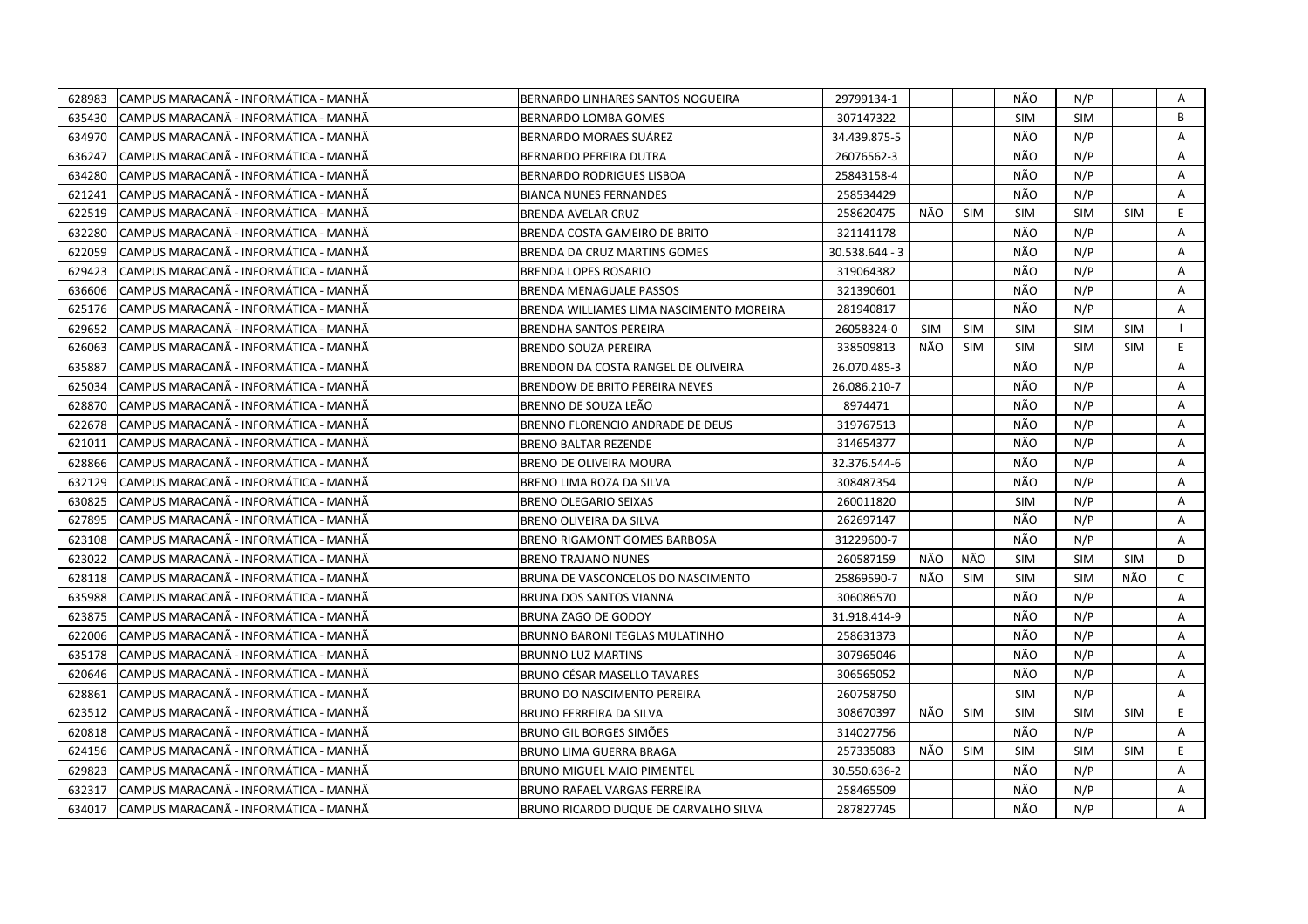| 626389 | CAMPUS MARACANÃ - INFORMÁTICA - MANHÃ  | <b>BRUNO RODRIGUES RIBEIRO</b>           | 258321967    | NÃO | <b>SIM</b> | <b>SIM</b> | <b>SIM</b> | <b>SIM</b> | E.             |
|--------|----------------------------------------|------------------------------------------|--------------|-----|------------|------------|------------|------------|----------------|
| 632383 | ICAMPUS MARACANÃ - INFORMÁTICA - MANHÃ | <b>BRUNO TACONI DA SILVA</b>             | 305405698    |     |            | NÃO        | N/P        |            | A              |
| 627302 | CAMPUS MARACANÃ - INFORMÁTICA - MANHÃ  | BRYAN VIGNA DOS SANTOS                   | 312030323    | NÃO | <b>SIM</b> | <b>SIM</b> | <b>SIM</b> | <b>SIM</b> | E              |
| 628153 | CAMPUS MARACANÃ - INFORMÁTICA - MANHÃ  | CAINÃ VIANNA PEREIRA YANO                | 26076966-6   |     |            | NÃO        | N/P        |            | Α              |
| 630840 | ICAMPUS MARACANÃ - INFORMÁTICA - MANHÃ | CAIO ANDRE FERREIRA RIBEIRO              | 311466924    |     |            | NÃO        | N/P        |            | А              |
| 624934 | CAMPUS MARACANÃ - INFORMÁTICA - MANHÃ  | CAIO BABOSA DE JESUS BONIOLO SANTOS      | 30.742.398-8 |     |            | NÃO        | N/P        |            | A              |
| 629046 | ICAMPUS MARACANÃ - INFORMÁTICA - MANHÃ | CAIO CESAR SANTOS BENTO                  | 320129133    |     |            | <b>SIM</b> | N/P        |            | Α              |
| 633465 | CAMPUS MARACANÃ - INFORMÁTICA - MANHÃ  | CAIO DAVID MEDEIROS BARRETO              | 265066977    |     |            | NÃO        | N/P        |            | A              |
| 637001 | CAMPUS MARACANÃ - INFORMÁTICA - MANHÃ  | CAIO DE OLIVEIRA COSTA                   | 331107367    |     |            | NÃO        | N/P        |            | Α              |
| 623471 | CAMPUS MARACANÃ - INFORMÁTICA - MANHÃ  | CAIO FERNANDO DE ALMEIDA DE PAULA        | 258422096    | NÃO | <b>SIM</b> | <b>SIM</b> | <b>SIM</b> | NÃO        | $\mathsf{C}$   |
| 627260 | CAMPUS MARACANÃ - INFORMÁTICA - MANHÃ  | CAIO GUILHERME DA SILVA PINHEIRO         | 263059206    | NÃO | <b>SIM</b> | <b>SIM</b> | <b>SIM</b> | <b>SIM</b> | E.             |
| 625994 | CAMPUS MARACANÃ - INFORMÁTICA - MANHÃ  | CAIO JULIO BRAZ MENDES                   | 290939172    | NÃO | <b>SIM</b> | <b>SIM</b> | <b>SIM</b> | <b>SIM</b> | E.             |
| 623978 | CAMPUS MARACANÃ - INFORMÁTICA - MANHÃ  | CAIO MATHEUS MOREIRA DA SILVA            | 324229228    |     |            | NÃO        | N/P        |            | Α              |
| 625790 | CAMPUS MARACANÃ - INFORMÁTICA - MANHÃ  | CAIO NICOLAS DA SILVA MATTOS             | 26784199-7   | NÃO | <b>SIM</b> | <b>SIM</b> | <b>SIM</b> | <b>SIM</b> | E.             |
| 630488 | ICAMPUS MARACANÃ - INFORMÁTICA - MANHÃ | CAIO RODRIGUES MORAIS COIMBRA            | 302280888    |     |            | NÃO        | N/P        |            | A              |
| 621057 | CAMPUS MARACANÃ - INFORMÁTICA - MANHÃ  | CAIO RONDON ROLLEMBERG                   | 261901094    |     |            | NÃO        | N/P        |            | A              |
| 628664 | CAMPUS MARACANÃ - INFORMÁTICA - MANHÃ  | CAIO SOARES MARQUES FERREIRA             | 9215305      |     |            | NÃO        | N/P        |            | A              |
| 626382 | CAMPUS MARACANÃ - INFORMÁTICA - MANHÃ  | CAIO VINICIUS SOUZA DE AGUIAR            | 279443600    |     |            | NÃO        | N/P        |            | A              |
| 628434 | CAMPUS MARACANÃ - INFORMÁTICA - MANHÃ  | CAIQUE DA SILVA BRAGA CONDAL             | 26059361-1   | NÃO |            | NÃO        | <b>SIM</b> | <b>SIM</b> | A              |
| 621919 | CAMPUS MARACANÃ - INFORMÁTICA - MANHÃ  | CAIQUE GUIMARÃES DE MELLO                | 28208956-4   |     |            | NÃO        | N/P        |            | Α              |
| 632201 | CAMPUS MARACANÃ - INFORMÁTICA - MANHÃ  | CAIQUE LUCENA BERMARDO DE SANTANA        | 319097564    |     |            | NÃO        | N/P        |            | Α              |
| 635275 | ICAMPUS MARACANA - INFORMÁTICA - MANHÃ | CAMILA MANSO VIANNA                      | 313667024    |     |            | NÃO        | N/P        |            | A              |
| 620942 | CAMPUS MARACANÃ - INFORMÁTICA - MANHÃ  | CAMILA RIBEIRO DUTRA MAGANO              | 316311802    |     |            | NÃO        | N/P        |            | Α              |
| 633496 | CAMPUS MARACANA - INFORMÁTICA - MANHA  | CAMILA ROSA ARANTES                      | 258645480    |     |            | NÃO        | N/P        |            | A              |
| 624789 | CAMPUS MARACANÃ - INFORMÁTICA - MANHÃ  | CAMILLY DO SOCORRO DE SOUZA BEZERRA      | 302809702    |     |            | NÃO        | N/P        |            | $\overline{A}$ |
| 633973 | CAMPUS MARACANÃ - INFORMÁTICA - MANHÃ  | CAMILLY VITÓRIA ALVES GOMES DE AZEVEDO   | 327870564    | NÃO | SIM        | <b>SIM</b> | <b>SIM</b> | NÃO        | $\mathsf{C}$   |
| 630513 | CAMPUS MARACANÃ - INFORMÁTICA - MANHÃ  | CAMILLY VITÓRIA BARBOSA DOS SANTOS       | 260825328    |     |            | NÃO        | N/P        |            | A              |
| 633347 | CAMPUS MARACANÃ - INFORMÁTICA - MANHÃ  | CAMILY DOS SANTOS LEITE                  | 320525827    | NÃO | <b>SIM</b> | <b>SIM</b> | <b>SIM</b> | <b>SIM</b> | E              |
| 635025 | CAMPUS MARACANA - INFORMÁTICA - MANHA  | CARINA AGOSTINHO LIMA                    | 309439974    |     |            | NÃO        | N/P        |            | Α              |
| 624819 | CAMPUS MARACANÃ - INFORMÁTICA - MANHÃ  | CARLA VITÓRIA DA SILVA AZEVEDO           | 326747359    | NÃO | <b>SIM</b> | <b>SIM</b> | <b>SIM</b> | <b>SIM</b> | E.             |
| 626322 | CAMPUS MARACANÃ - INFORMÁTICA - MANHÃ  | CARLOS ALBERTO DE OLIVEIRA JUNIOR        | 310016589    |     |            | NÃO        | N/P        |            | Α              |
| 633236 | ICAMPUS MARACANÃ - INFORMÁTICA - MANHÃ | CARLOS ALBERTO FARIA SALGADO JUNIOR      | 281656876    |     |            | NÃO        | N/P        |            | A              |
| 629404 | CAMPUS MARACANÃ - INFORMÁTICA - MANHÃ  | <b>CARLOS ALBERTO MENDES JUNIOR</b>      | 30330452/1   |     |            | NÃO        | N/P        |            | Α              |
| 627189 | CAMPUS MARACANA - INFORMATICA - MANHÀ  | CARLOS ALLAN DE ARAUJO SILVA             | 319774535    | NÃO | NÃO        | <b>SIM</b> | <b>SIM</b> | <b>SIM</b> | D              |
| 630007 | CAMPUS MARACANÃ - INFORMÁTICA - MANHÃ  | CARLOS ANDRÉ SAMMARTINO SILVA            | 267355931    |     |            | NÃO        | N/P        |            | Α              |
| 634581 | CAMPUS MARACANÃ - INFORMÁTICA - MANHÃ  | CARLOS ARTHUR DE CASTRO ALMEIDA DA SILVA | 294633516    |     |            | NÃO        | N/P        |            | Α              |
| 636500 | CAMPUS MARACANA - INFORMATICA - MANHÀ  | CARLOS EDUARDO BESSA DA SILVA            | 326069416    | NÃO | <b>SIM</b> | <b>SIM</b> | <b>SIM</b> | SIM        | E.             |
| 631928 | CAMPUS MARACANÃ - INFORMÁTICA - MANHÃ  | CARLOS EDUARDO DOS SANTOS ARTIGOS        | 264671736    |     |            | NÃO        | N/P        |            | A              |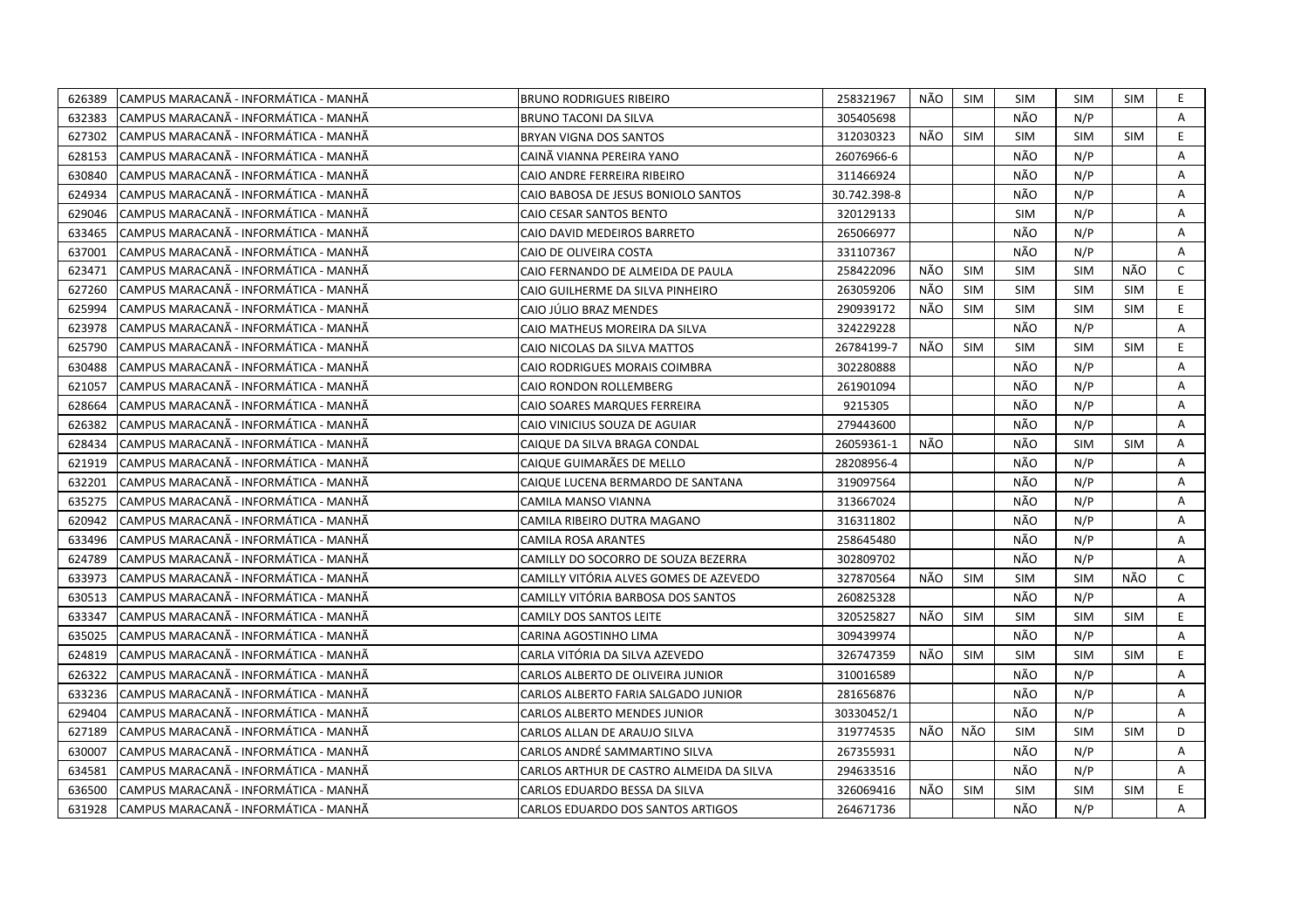| 629062 | CAMPUS MARACANÃ - INFORMÁTICA - MANHÃ | CARLOS EDUARDO GAMA MONTE MARQUES              | 26991214-3   |     |            | NÃO        | N/P        |            | Α  |
|--------|---------------------------------------|------------------------------------------------|--------------|-----|------------|------------|------------|------------|----|
| 628741 | CAMPUS MARACANÃ - INFORMÁTICA - MANHÃ | CARLOS EDUARDO GUIMARÃES MOREIRA               | 259693018    |     |            | NÃO        | N/P        |            | Α  |
| 620343 | CAMPUS MARACANÃ - INFORMÁTICA - MANHÃ | CARLOS EDUARDO NASCIMENTO SARAIVA              | 248776833    |     |            | NÃO        | N/P        |            | A  |
| 620277 | CAMPUS MARACANÃ - INFORMÁTICA - MANHÃ | CARLOS EDUARDO VENANCIO DE SOUZA               | 327873279    |     |            | NÃO        | N/P        |            | Α  |
| 624387 | CAMPUS MARACANÃ - INFORMÁTICA - MANHÃ | CARLOS FELIPE ARAGÃO DOMINGOS                  | 260597679    |     |            | NÃO        | N/P        |            | Α  |
| 631670 | CAMPUS MARACANA - INFORMATICA - MANHA | CARLOS HENRIQUE COSTA BARBOZA                  | 304548399    |     |            | NÃO        | N/P        |            | Α  |
| 635554 | CAMPUS MARACANÃ - INFORMÁTICA - MANHÃ | CARLOS HENRIQUE DA COSTA DE LELIS              | 319652368    |     |            | NÃO        | N/P        |            | Α  |
| 631682 | CAMPUS MARACANÃ - INFORMÁTICA - MANHÃ | CARLOS HENRIQUE DE ALMEIDA LUIZ                | 265078402    |     |            | NÃO        | N/P        |            | Α  |
| 621327 | CAMPUS MARACANÃ - INFORMÁTICA - MANHÃ | CARLOS HENRIQUE SALLES MANHAES                 | 260681200    |     |            | NÃO        | N/P        |            | Α  |
| 632407 | CAMPUS MARACANÃ - INFORMÁTICA - MANHÃ | <b>CARLOS LEANDRO FARIAS GARCEZ</b>            | 34.241.024-8 |     |            | NÃO        | N/P        |            | A  |
| 622018 | CAMPUS MARACANÃ - INFORMÁTICA - MANHÃ | CARLOS LUCAS DE FREITAS BARROS                 | 30.648.618-4 |     |            | NÃO        | N/P        |            | Α  |
| 621287 | CAMPUS MARACANA - INFORMATICA - MANHA | CAROLINA ARAÚJO DE LIMA                        | 32.155.059-2 |     |            | NÃO        | N/P        |            | A  |
| 625599 | CAMPUS MARACANÃ - INFORMÁTICA - MANHÃ | CAROLINA XAVIER AZEVEDO                        | 276552601    |     |            | NÃO        | N/P        |            | Α  |
| 622996 | CAMPUS MARACANÃ - INFORMÁTICA - MANHÃ | CAROLINE CUBA DA SILVA DOS SANTOS PEREIRA      | 258735901    |     |            | NÃO        | N/P        |            | Α  |
| 633014 | CAMPUS MARACANÃ - INFORMÁTICA - MANHÃ | CAROLINE DA SILVA OLIVEIRA AMARAL              | 1126515368   |     |            | NÃO        | N/P        |            | A  |
| 624863 | CAMPUS MARACANÃ - INFORMÁTICA - MANHÃ | CAROLINE DIAS RIBEIRO DO VALLE                 | 260861380    |     |            | NÃO        | N/P        |            | A  |
| 633029 | CAMPUS MARACANÃ - INFORMÁTICA - MANHÃ | CAROLINE FIGUEIREDO SEQUEIRA                   | 260561212    |     |            | NÃO        | N/P        |            | A  |
| 626294 | CAMPUS MARACANÃ - INFORMÁTICA - MANHÃ | CAROLINE VICTÓRYA CONCEIÇÃO DE JESUS GONÇALVES | 307362921    |     |            | NÃO        | N/P        |            | A  |
| 626450 | CAMPUS MARACANÃ - INFORMÁTICA - MANHÃ | <b>CARSON ALONSO VIANNA</b>                    | 330364480    |     |            | NÃO        | N/P        |            | A  |
| 636539 | CAMPUS MARACANÃ - INFORMÁTICA - MANHÃ | CÁSSIA BORGES COELHO                           | 331382457    |     |            | NÃO        | N/P        |            | Α  |
| 625303 | CAMPUS MARACANÃ - INFORMÁTICA - MANHÃ | CASSIA LUISA DOS SANTOS CARVALHO               | 298513268    |     |            | NÃO        | N/P        |            | A  |
| 620775 | CAMPUS MARACANA - INFORMÁTICA - MANHÃ | CASSIANE VITÓRIA PEREIRA SILVA                 | 332114412    | NÃO | NÃO        | <b>SIM</b> | <b>SIM</b> |            | B  |
| 635369 | CAMPUS MARACANÃ - INFORMÁTICA - MANHÃ | CASSIO HENRIQUE MORAES LIMEIRA NUNES           | 31.295.415-9 |     |            | NÃO        | N/P        |            | A  |
| 623700 | CAMPUS MARACANA - INFORMATICA - MANHA | CAUÃ CESAR CHARLES SOBRAL DA SILVA             | 293934329    | NÃO | <b>SIM</b> | <b>SIM</b> | <b>SIM</b> | <b>SIM</b> | E  |
| 625297 | CAMPUS MARACANÃ - INFORMÁTICA - MANHÃ | CAUÃ CLEN DE OLIVEIRA                          | 31460182-4   |     |            | NÃO        | N/P        |            | A  |
| 623407 | CAMPUS MARACANÃ - INFORMÁTICA - MANHÃ | CAUÃ DOS SANTOS RAIMUNDO                       | 292266087    | NÃO | NÃO        | SIM        | <b>SIM</b> | <b>SIM</b> | D  |
| 635098 | CAMPUS MARACANÃ - INFORMÁTICA - MANHÃ | CAUÃ DOS SANTOS SILVA                          | 17612475731  |     |            | NÃO        | N/P        |            | A  |
| 630541 | CAMPUS MARACANÃ - INFORMÁTICA - MANHÃ | CAUÃ FARIA DE PRETES CRUZ                      | 263414674    |     |            | NÃO        | N/P        |            | A  |
| 626898 | CAMPUS MARACANÃ - INFORMÁTICA - MANHÃ | CAUA FELIPE DE SOUZA AMORIM PERPETUO           | 26.926.603-7 |     |            | <b>SIM</b> | N/P        |            | Α  |
| 630022 | CAMPUS MARACANA - INFORMATICA - MANHA | CAUÃ GOMES DE OLIVEIRA                         | 258390319    |     |            | NÃO        | N/P        |            | A  |
| 632042 | CAMPUS MARACANÃ - INFORMÁTICA - MANHÃ | CAUÃ LUCAS DA ROCHA QUINO MATOS                | 309423614    |     |            | NÃO        | N/P        |            | A  |
| 629667 | CAMPUS MARACANÃ - INFORMÁTICA - MANHÃ | CAUÃ MARQUES ITO REGO BARROS                   | 277278867    | NÃO | NÃO        | <b>SIM</b> | <b>SIM</b> | <b>SIM</b> | D  |
| 630593 | CAMPUS MARACANÃ - INFORMÁTICA - MANHÃ | CAUAN RODRIGUES FERREIRA DE MEDEIROS           | 265067827    |     |            | NÃO        | N/P        |            | A  |
| 635087 | CAMPUS MARACANÃ - INFORMÁTICA - MANHÃ | CAUÊ CARVALHO BARCELOS                         | 25.913.540-8 |     |            | <b>SIM</b> | N/P        |            | A  |
| 620219 | CAMPUS MARACANÃ - INFORMÁTICA - MANHÃ | CAYLLANE DA SILVA BITTENCOURT DE OLIVEIRA      | 306213570    | NÃO | <b>SIM</b> | <b>SIM</b> | <b>SIM</b> | <b>SIM</b> | E. |
| 623878 | CAMPUS MARACANÃ - INFORMÁTICA - MANHÃ | CAYO DAVID DA SILVA                            | 32.769.817-1 |     |            | NÃO        | N/P        |            | A  |
| 623652 | CAMPUS MARACANÃ - INFORMÁTICA - MANHÃ | CAYO RODRIGO DE SOUSA SILVA                    | 2586619-8    |     |            | NÃO        | N/P        |            | A  |
| 623220 | CAMPUS MARACANÃ - INFORMÁTICA - MANHÃ | CÉSAR FRANÇA VENANCIO                          | 301584173    | NÃO | SIM        | NÃO        | <b>SIM</b> | <b>SIM</b> | A  |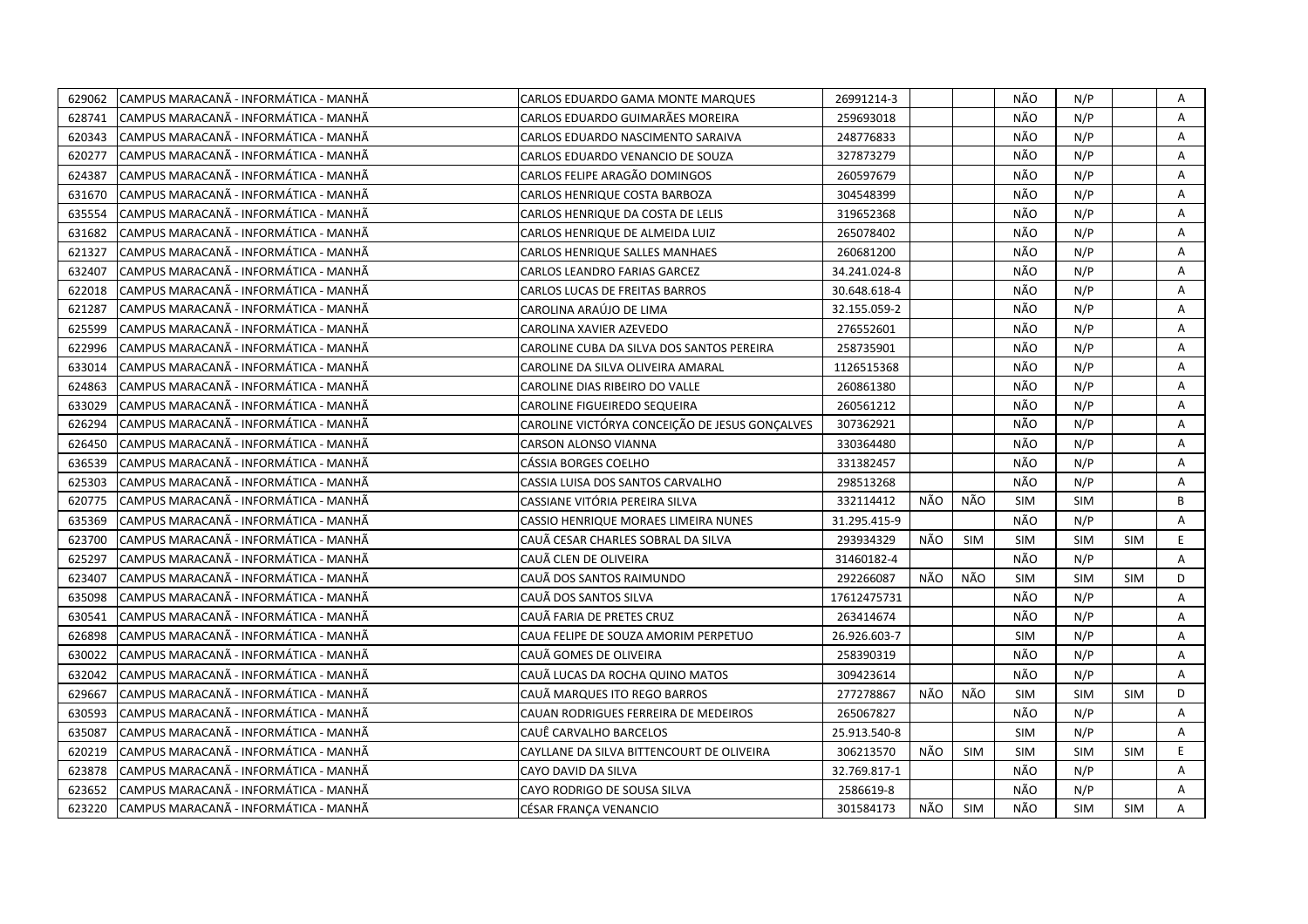| 627702 | CAMPUS MARACANÃ - INFORMÁTICA - MANHÃ | <b>CHANDER PENA AUGUSTO</b>                 | 317584019    |            |            | NÃO        | N/P        |            | Α  |
|--------|---------------------------------------|---------------------------------------------|--------------|------------|------------|------------|------------|------------|----|
| 628757 | CAMPUS MARACANÃ - INFORMÁTICA - MANHÃ | CHARLES DE JESUS PEREIRA DA SILVA           | 317413011    |            |            | NÃO        | N/P        |            | A  |
| 621165 | CAMPUS MARACANÃ - INFORMÁTICA - MANHÃ | <b>CHARLES REIS FREITAS JUNIOR</b>          | 327839411    |            |            | NÃO        | N/P        |            | A  |
| 636828 | CAMPUS MARACANÃ - INFORMÁTICA - MANHÃ | CHRISTIAN DA COSTA KUSTER                   | 258428226    |            |            | NÃO        | N/P        |            | Α  |
| 636108 | CAMPUS MARACANÃ - INFORMÁTICA - MANHÃ | CHRISTIAN GABRIEL OLIVEIRA CAMPELO DA SILVA | 304564347    |            |            | NÃO        | N/P        |            | A  |
| 634043 | CAMPUS MARACANÃ - INFORMÁTICA - MANHÃ | CHRISTIAN GOMES SA                          | 312539778    |            |            | NÃO        | N/P        |            | Α  |
| 630144 | CAMPUS MARACANÃ - INFORMÁTICA - MANHÃ | CHRISTIAN JHONATAN BATISTA RAMALHO          | 311305692    |            |            | NÃO        | N/P        |            | Α  |
| 629782 | CAMPUS MARACANA - INFORMÁTICA - MANHÃ | CHRISTINE CORRÊA GALVÃO                     | 289644536    |            |            | NÃO        | N/P        |            | A  |
| 627618 | CAMPUS MARACANÃ - INFORMÁTICA - MANHÃ | CHRYSTIAN FERNANDO GUEDES DOS SANTOS        | 25.914.565-4 | NÃO        | <b>SIM</b> | <b>SIM</b> | <b>SIM</b> | <b>SIM</b> | E  |
| 631890 | CAMPUS MARACANÃ - INFORMÁTICA - MANHÃ | CLARA DE OLIVEIRA BRAGA                     | 25887678-8   |            |            | NÃO        | N/P        |            | A  |
| 632637 | CAMPUS MARACANÃ - INFORMÁTICA - MANHÃ | CLARA MARIA GUIMARÃES BASTOS DE ALMEIDA     | 338488117    |            |            | NÃO        | N/P        |            | A  |
| 622259 | CAMPUS MARACANÃ - INFORMÁTICA - MANHÃ | CLEBERSON MAIA DE SOUZA                     | 260645155    |            |            | NÃO        | N/P        |            | Α  |
| 620494 | CAMPUS MARACANÃ - INFORMÁTICA - MANHÃ | CRISTIANE PEREIRA DA CUNHA                  | 115902488    |            | <b>SIM</b> | <b>SIM</b> | <b>SIM</b> | <b>SIM</b> | E  |
| 626160 | CAMPUS MARACANÃ - INFORMÁTICA - MANHÃ | CRISTIANO DE MELLO SANTOS FILHO             | 324095546    |            |            | NÃO        | N/P        |            | A  |
| 625757 | CAMPUS MARACANA - INFORMÁTICA - MANHÃ | CRISTIANO GONÇALVES PARMANHANI              | 324168574    |            |            | NÃO        | N/P        |            | Α  |
| 626704 | CAMPUS MARACANÃ - INFORMÁTICA - MANHÃ | DAIANE PAIVA MOREIRA                        | 328418736    |            |            | NÃO        | N/P        |            | A  |
| 629415 | CAMPUS MARACANÃ - INFORMÁTICA - MANHÃ | DANIEL CASCIMIRO GOMES                      | 29680048-5   |            |            | NÃO        | N/P        |            | A  |
| 623363 | CAMPUS MARACANÃ - INFORMÁTICA - MANHÃ | DANIEL CASTILHO BARRETO                     | 96641147     |            |            | NÃO        | N/P        |            | A  |
| 633317 | CAMPUS MARACANÃ - INFORMÁTICA - MANHÃ | DANIEL DA SILVA DOMINGOS AMORIM             | 320938954    |            |            | NÃO        | <b>SIM</b> | <b>SIM</b> | A  |
| 634002 | CAMPUS MARACANÃ - INFORMÁTICA - MANHÃ | DANIEL DA SILVA PINTO DE SOUZA              | 273336065    |            |            | NÃO        | N/P        |            | Α  |
| 636704 | CAMPUS MARACANÃ - INFORMÁTICA - MANHÃ | DANIEL DE OLIVEIRA CARVALHO                 | 322124462    |            |            | NÃO        | N/P        |            | A  |
| 620562 | CAMPUS MARACANÃ - INFORMÁTICA - MANHÃ | DANIEL DE SOUZA FREITAS                     | 254687684    |            |            | NÃO        | N/P        |            | A  |
| 630519 | CAMPUS MARACANÃ - INFORMÁTICA - MANHÃ | DANIEL FERREIRA DE VASCONCELOS              | 857859-1     |            |            | NÃO        | N/P        |            | A  |
| 635870 | CAMPUS MARACANÃ - INFORMÁTICA - MANHÃ | DANIEL FERREIRA MACIEL                      | 27562612-5   | NÃO        | NÃO        | <b>SIM</b> | <b>SIM</b> | <b>SIM</b> | D  |
| 634600 | CAMPUS MARACANÃ - INFORMÁTICA - MANHÃ | DANIEL JOSÉ RANGEL ALVES                    | 25881016-7   |            |            | NÃO        | N/P        |            | A  |
| 623843 | CAMPUS MARACANA - INFORMATICA - MANHA | DANIEL LUCAS DUTRA PEREIRA                  | 257296327    | <b>SIM</b> | NÃO        | <b>SIM</b> | <b>SIM</b> | <b>SIM</b> | H  |
| 627081 | CAMPUS MARACANÃ - INFORMÁTICA - MANHÃ | DANIEL MATHEUS OLIVEIRA DOS SANTOS          | 258618255    | NÃO        | <b>SIM</b> | <b>SIM</b> | <b>SIM</b> | <b>SIM</b> | E. |
| 631810 | CAMPUS MARACANÃ - INFORMÁTICA - MANHÃ | DANIEL PAIVA GRIGORIO                       | 260532254    |            |            | NÃO        | N/P        |            | Α  |
| 630126 | CAMPUS MARACANÃ - INFORMÁTICA - MANHÃ | DANIEL PEREIRA DE OLIVEIRA                  | 27.725.427-2 |            |            | NÃO        | N/P        |            | Α  |
| 636222 | CAMPUS MARACANÃ - INFORMÁTICA - MANHÃ | DANIEL ROCHA DA SILVA                       | 30.559.809-6 |            |            | NÃO        | N/P        |            | Α  |
| 621132 | CAMPUS MARACANÃ - INFORMÁTICA - MANHÃ | DANIEL SOARES ANDRADE                       | 31556069-8   |            |            | NÃO        | N/P        |            | A  |
| 629672 | CAMPUS MARACANÃ - INFORMÁTICA - MANHÃ | DANIEL TOLEDO CARNEIRO DA SILVA             | 26132131-9   |            |            | NÃO        | N/P        |            | A  |
| 627231 | CAMPUS MARACANÃ - INFORMÁTICA - MANHÃ | DANIELA MARIA DA SILVA ALMEIDA              | 32.773.651-8 |            | <b>SIM</b> | <b>SIM</b> | <b>SIM</b> | <b>SIM</b> | E. |
| 627390 | CAMPUS MARACANA - INFORMÁTICA - MANHÃ | DANIELE RIBEIRO DO NASCIMENTO               | 343590592    | NÃO        | <b>SIM</b> | NÃO        | <b>SIM</b> | <b>SIM</b> | A  |
| 629419 | CAMPUS MARACANÃ - INFORMÁTICA - MANHÃ | DANIELLE ALEXANDRE PORTUGAL                 | 320324858    |            |            | NÃO        | N/P        |            | A  |
| 624493 | CAMPUS MARACANÃ - INFORMÁTICA - MANHÃ | DANILE HELLER DA SILVA FEITOSA              | 285993812    |            |            | NÃO        | N/P        |            | Α  |
| 632208 | CAMPUS MARACANÃ - INFORMÁTICA - MANHÃ | DANILLO HENRIQUE GONÇALVES MENDES SALGADO   | 260573134    |            |            | NÃO        | N/P        |            | Α  |
| 624572 | CAMPUS MARACANÃ - INFORMÁTICA - MANHÃ | DANILO ASSUMPÇÃO DE ANDRADE                 | 51995        |            |            | <b>SIM</b> | N/P        |            | A  |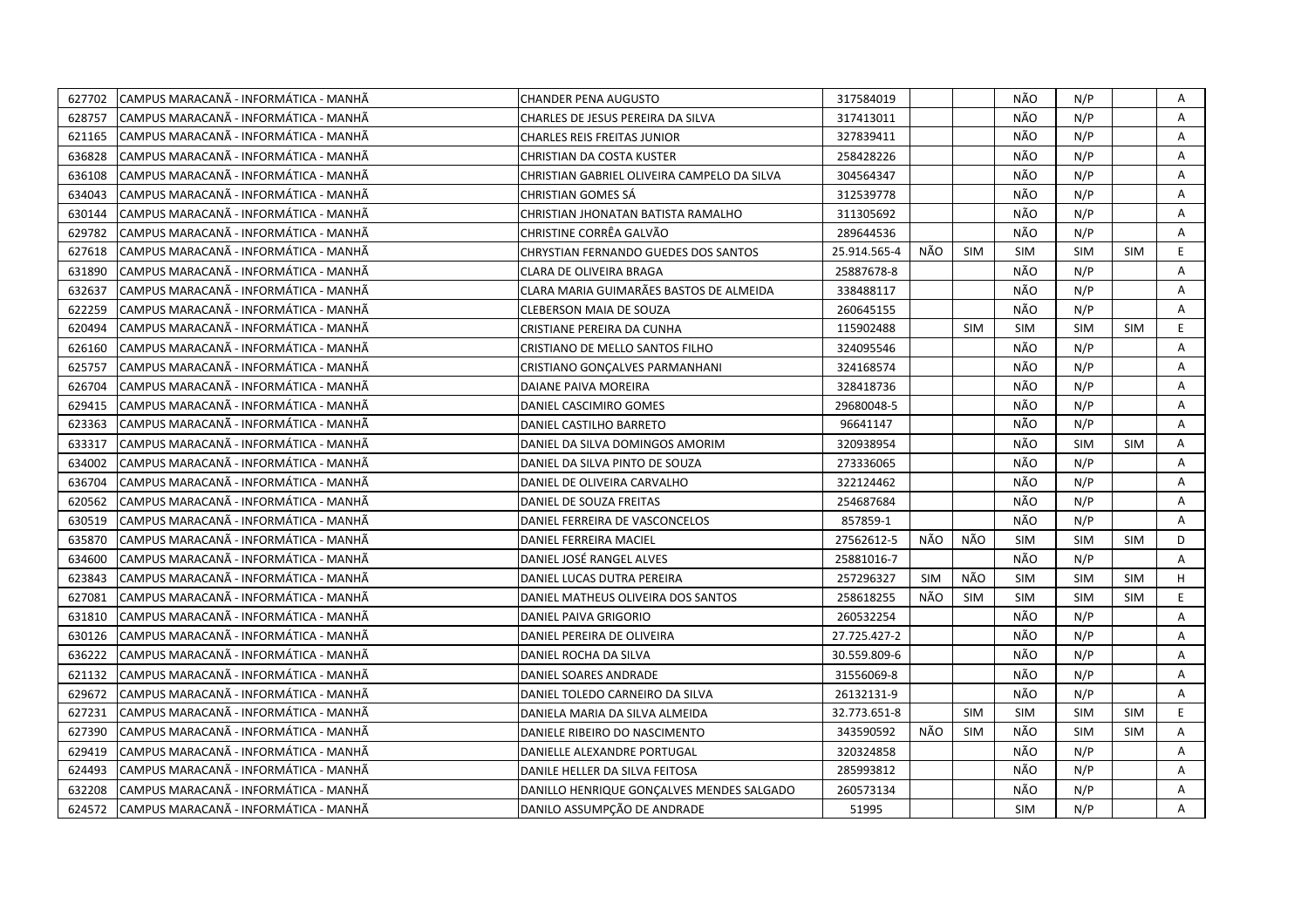| 632562 | CAMPUS MARACANÃ - INFORMÁTICA - MANHÃ  | DANILO PONTES DEBARBA              | 28.192.602-2 |     |            | NÃO        | N/P        |            | Α  |
|--------|----------------------------------------|------------------------------------|--------------|-----|------------|------------|------------|------------|----|
| 633161 | ICAMPUS MARACANÃ - INFORMÁTICA - MANHÃ | DANILO SANTOS DE FIGUEREDO         | 26.190.210-0 |     |            | NÃO        | N/P        |            | A  |
| 633111 | CAMPUS MARACANÃ - INFORMÁTICA - MANHÃ  | DARLAN VIEIRA SANTOS DA SILVA      | 304411515    | NÃO |            | <b>SIM</b> | SIM        |            | B  |
| 634521 | ICAMPUS MARACANÃ - INFORMÁTICA - MANHÃ | DAVI ABRAHÃO QUEIROZ BEZERRA       | 258406594    |     |            | NÃO        | N/P        |            | A  |
| 626421 | CAMPUS MARACANÃ - INFORMÁTICA - MANHÃ  | DAVI ALVES RODRIGUES               | 8465355      |     |            | NÃO        | N/P        |            | A  |
| 630240 | CAMPUS MARACANÃ - INFORMÁTICA - MANHÃ  | DAVI ALVES SOUSA SILVEIRA          | 31.156.295-3 |     |            | NÃO        | N/P        |            | Α  |
| 626752 | CAMPUS MARACANÃ - INFORMÁTICA - MANHÃ  | DAVI AQUILA DA SILVA SANTOS        | 258932516    |     |            | <b>SIM</b> | N/P        |            | Α  |
| 634309 | CAMPUS MARACANÃ - INFORMÁTICA - MANHÃ  | DAVI BARBOSA PORTELA               | 326658549    |     |            | NÃO        | N/P        |            | Α  |
| 634686 | ICAMPUS MARACANÃ - INFORMÁTICA - MANHÃ | DAVI CARVALHO SANTOS               | 25 907 644 6 |     |            | NÃO        | N/P        |            | Α  |
| 629800 | CAMPUS MARACANÃ - INFORMÁTICA - MANHÃ  | DAVI DA MATTA DOS SANTOS           | 25785739-1   |     |            | NÃO        | N/P        |            | Α  |
| 625043 | ICAMPUS MARACANÃ - INFORMÁTICA - MANHÃ | DAVI DA ROCHA                      | 260976881    |     |            | NÃO        | N/P        |            | A  |
| 633694 | CAMPUS MARACANÃ - INFORMÁTICA - MANHÃ  | DAVI DE JESUS CARAMALHO            | 26251496-1   |     |            | NÃO        | N/P        |            | A  |
| 626405 | CAMPUS MARACANA - INFORMATICA - MANHA  | DAVI FERNANDES DA SILVA            | 323379859    | NÃO | NÃO        | SIM        | <b>SIM</b> | NÃO        | B  |
| 635241 | CAMPUS MARACANÃ - INFORMÁTICA - MANHÃ  | DAVI GOMES OLIVEIRA DOS SANTOS     | 258422427    |     |            | NÃO        | N/P        |            | Α  |
| 628665 | CAMPUS MARACANÃ - INFORMÁTICA - MANHÃ  | DAVI GUIMARAES DA SILVA FARIA      | 260627435    |     |            | NÃO        | N/P        |            | A  |
| 628569 | CAMPUS MARACANA - INFORMÁTICA - MANHÃ  | DAVI LOBO ASSAD                    | 264279092    |     |            | NÃO        | N/P        |            | A  |
| 627918 | CAMPUS MARACANÃ - INFORMÁTICA - MANHÃ  | DAVI LUCAS MARINHO ARAÚJO          | 26.094.468-1 | NÃO | <b>SIM</b> | <b>SIM</b> | <b>SIM</b> | <b>SIM</b> | E. |
| 636447 | CAMPUS MARACANA - INFORMÁTICA - MANHÃ  | DAVÍ MARCELO DA SILVA DE MENDONÇA  | 342409711    |     |            | NÃO        | N/P        |            | A  |
| 636857 | CAMPUS MARACANÃ - INFORMÁTICA - MANHÃ  | DAVI NASCIMENTO MATTOS             | 282653096    |     |            | NÃO        | N/P        |            | Α  |
| 631614 | CAMPUS MARACANÃ - INFORMÁTICA - MANHÃ  | DAVI PEREIRA BARROS PINTO          | 31.466.905-2 |     |            | NÃO        | N/P        |            | Α  |
| 635841 | CAMPUS MARACANÃ - INFORMÁTICA - MANHÃ  | DAVI PIERONI VELEDA                | 262544174    |     |            | NÃO        | N/P        |            | Α  |
| 627011 | CAMPUS MARACANÃ - INFORMÁTICA - MANHÃ  | DAVI RANGEL CASSIANO               | 314425890    |     |            | SIM        | N/P        |            | A  |
| 632535 | CAMPUS MARACANÃ - INFORMÁTICA - MANHÃ  | DAVI RIBEIRO GOULARTE MOTA         | 310529359    |     |            | NÃO        | N/P        |            | Α  |
| 626969 | ICAMPUS MARACANÃ - INFORMÁTICA - MANHÃ | DAVI SANTIAGO DA SILVA             | 263057820    |     |            | <b>SIM</b> | N/P        |            | A  |
| 635785 | CAMPUS MARACANÃ - INFORMÁTICA - MANHÃ  | DAVI SOUZA DE FARIAS               | 304483662    |     |            | NÃO        | N/P        |            | A  |
| 622845 | CAMPUS MARACANA - INFORMATICA - MANHA  | DAVID BASTOS MARINHO               | 308381110    |     |            | NÃO        | N/P        |            | A  |
| 621962 | CAMPUS MARACANA - INFORMATICA - MANHA  | DAVID CHOLODOVSKIS FLORENCIO       | 231126152    |     |            | NÃO        | N/P        |            | A  |
| 625038 | CAMPUS MARACANA - INFORMATICA - MANHA  | DAVID PINHEIRO DA SILVA            | 313230559    |     |            | NÃO        | N/P        |            | Α  |
| 628081 | CAMPUS MARACANÃ - INFORMÁTICA - MANHÃ  | DAVID VICTOR AMARO ROCHA ALVES     | 8475920      |     |            | NÃO        | N/P        |            | A  |
| 620328 | CAMPUS MARACANÃ - INFORMÁTICA - MANHÃ  | DAVIH NASCIMENTO GUARDA            | 535711578    |     |            | NÃO        | N/P        |            | Α  |
| 621213 | CAMPUS MARACANA - INFORMÁTICA - MANHÃ  | DEBORA ANA NAVARRO XAVIER DA SILVA | 258312990    |     |            | NÃO        | N/P        |            | A  |
| 631306 | CAMPUS MARACANÃ - INFORMÁTICA - MANHÃ  | DÉBORA LOPES DA SILVA              | 259184265    |     |            | NÃO        | N/P        |            | A  |
| 630088 | CAMPUS MARACANA - INFORMATICA - MANHA  | DEBORA SILVA SANTOS                | 258451756    |     |            | NÃO        | N/P        |            | A  |
| 625239 | CAMPUS MARACANÃ - INFORMÁTICA - MANHÃ  | DEBORAH BARRETO DA SILVA FERNANDES | 344508130    |     |            | NÃO        | N/P        |            | Α  |
| 633390 | CAMPUS MARACANA - INFORMATICA - MANHA  | DENILSON GIFFONI DE OLIVEIRA       | 302822796    |     |            | NÃO        | N/P        |            | A  |
| 626289 | CAMPUS MARACANÃ - INFORMÁTICA - MANHÃ  | DENILSON NOVAIS MOTA GONÇALVES     | 333989861    | NÃO | <b>SIM</b> | <b>SIM</b> | <b>SIM</b> | SIM        | E. |
| 625052 | CAMPUS MARACANÃ - INFORMÁTICA - MANHÃ  | DENNER RAPHAEL SANTOS DA FONSECA   | 260855879    |     |            | NÃO        | N/P        |            | A  |
| 634446 | CAMPUS MARACANÃ - INFORMÁTICA - MANHÃ  | DENYELSON DO NASCIMENTO OLIVEIRA   | 319573010    |     |            | NÃO        | N/P        |            | A  |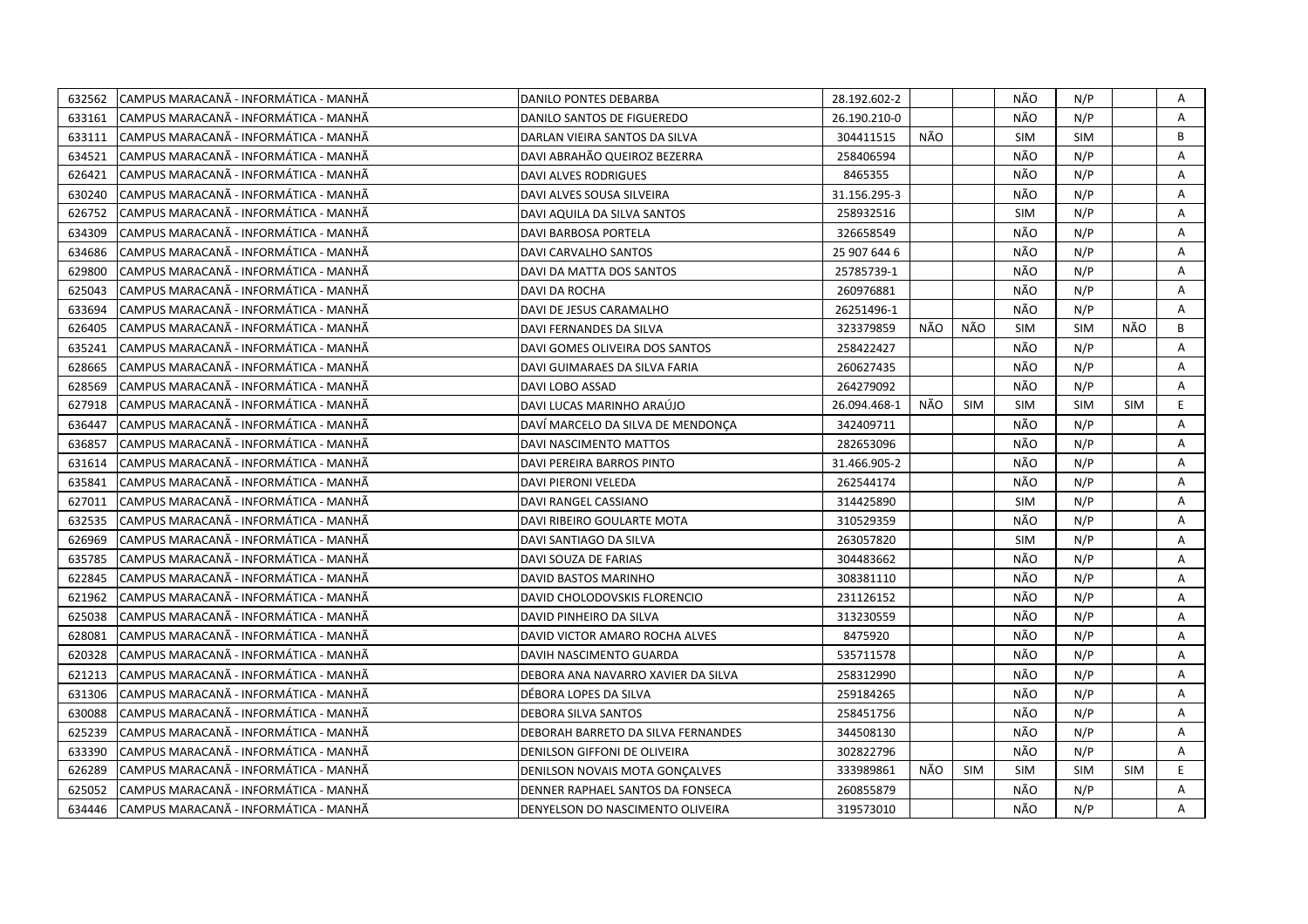| 626321 | CAMPUS MARACANÃ - INFORMÁTICA - MANHÃ  | DHIEGO FELISBERTO DA SILVA           | 27.920.043-0   |            |            | NÃO        | N/P        |            | Α  |
|--------|----------------------------------------|--------------------------------------|----------------|------------|------------|------------|------------|------------|----|
| 628994 | ICAMPUS MARACANÃ - INFORMÁTICA - MANHÃ | DIEGO ALMEIDA DE ARAÚJO GONCALVES    | 258709344      |            |            | NÃO        | N/P        |            | A  |
| 625895 | CAMPUS MARACANA - INFORMÁTICA - MANHÃ  | DIEGO CÉSAR MARTINHO DE AGUIAR       | 8526451        |            |            | NÃO        | N/P        |            | Α  |
| 622074 | ICAMPUS MARACANÃ - INFORMÁTICA - MANHÃ | DIEGO GONZAGA DOS SANTOS COSTA       | 318510476      |            |            | NÃO        | N/P        |            | A  |
| 634499 | CAMPUS MARACANÃ - INFORMÁTICA - MANHÃ  | DIEGO PIMENTEL NERI FERREIRA         | 258629641      |            |            | NÃO        | N/P        |            | Α  |
| 627142 | CAMPUS MARACANÃ - INFORMÁTICA - MANHÃ  | DIEGO TASSO DA CUNHA FERREIRA        | 260761119      |            |            | NÃO        | N/P        |            | Α  |
| 630506 | CAMPUS MARACANÃ - INFORMÁTICA - MANHÃ  | DILLAN DE FIGUEIREDO ROSA            | 279303333      |            |            | NÃO        | N/P        |            | Α  |
| 629697 | CAMPUS MARACANÃ - INFORMÁTICA - MANHÃ  | DIOGO COSTA ABREU                    | 337535199      |            |            | NÃO        | N/P        |            | Α  |
| 633152 | CAMPUS MARACANA - INFORMÁTICA - MANHÃ  | DIOGO PEREIRA DE ANDRADE             | 271032427      |            |            | NÃO        | N/P        |            | Α  |
| 629848 | CAMPUS MARACANÃ - INFORMÁTICA - MANHÃ  | DIOGO XAVIER CORRÊA DE SÁ            | 258250836      |            |            | NÃO        | N/P        |            | Α  |
| 631443 | ICAMPUS MARACANÃ - INFORMÁTICA - MANHÃ | DOUGLAS DA SILVA FERRÃO              | 322449755      |            |            | NÃO        | N/P        |            | A  |
| 625302 | CAMPUS MARACANÃ - INFORMÁTICA - MANHÃ  | <b>DOUGLAS FEITOZA FURTADO</b>       | 265096727      |            |            | NÃO        | N/P        |            | A  |
| 624568 | CAMPUS MARACANA - INFORMATICA - MANHA  | DOUGLAS HENRIQUE DA SILVA VIEIRA     | 2008139121-2   | NÃO        | <b>SIM</b> | SIM        | <b>SIM</b> | <b>SIM</b> | E. |
| 620841 | CAMPUS MARACANA - INFORMÁTICA - MANHÃ  | DOUGLAS RICHARD RAIMUNDO DA COSTA    | 340806389      |            |            | NÃO        | N/P        |            | Α  |
| 633242 | CAMPUS MARACANÃ - INFORMÁTICA - MANHÃ  | DYLLAN LIMA DOS SANTOS               | 320588494      | NÃO        | NÃO        | <b>SIM</b> | <b>SIM</b> | NÃO        | B  |
| 627352 | CAMPUS MARACANA - INFORMÁTICA - MANHÃ  | EDNALDO SOUZA DE MELO                | 258466846      | NÃO        | NÃO        | <b>SIM</b> | <b>SIM</b> | <b>SIM</b> | D  |
| 633895 | CAMPUS MARACANA - INFORMÁTICA - MANHÃ  | <b>EDUARDA BORGES SANTOS</b>         | 305566267      |            |            | NÃO        | N/P        |            | Α  |
| 627054 | CAMPUS MARACANÃ - INFORMÁTICA - MANHÃ  | EDUARDA DA SILVA MENDES              | Não tem        | <b>SIM</b> | <b>SIM</b> | <b>SIM</b> | <b>SIM</b> | <b>SIM</b> |    |
| 625925 | CAMPUS MARACANÃ - INFORMÁTICA - MANHÃ  | EDUARDA EVANGELISTA NASCIMENTO       | 325663870      | NÃO        |            | <b>SIM</b> | <b>SIM</b> |            | В  |
| 624103 | CAMPUS MARACANA - INFORMÁTICA - MANHÃ  | EDUARDO ANDRE LAVRADOR DOS SANTOS    | 288480429      |            |            | NÃO        | N/P        |            | Α  |
| 635326 | CAMPUS MARACANÃ - INFORMÁTICA - MANHÃ  | EDUARDO AUGUSTO DE ARAÚJO PEREIRA    | 328098587      |            |            | NÃO        | N/P        |            | A  |
| 630920 | CAMPUS MARACANÃ - INFORMÁTICA - MANHÃ  | <b>EDUARDO AUGUSTO PINTO MARTINS</b> | 25871379-1     |            |            | NÃO        | N/P        |            | A  |
| 636936 | CAMPUS MARACANÃ - INFORMÁTICA - MANHÃ  | EDUARDO CASTRO PEREIRA               | 258923127      |            |            | NÃO        | N/P        |            | Α  |
| 627426 | ICAMPUS MARACANÃ - INFORMÁTICA - MANHÃ | EDUARDO CESAR MAESTA PESSOA          | 333926483      | NÃO        | NÃO        | <b>SIM</b> | <b>SIM</b> | NÃO        | B  |
| 629650 | CAMPUS MARACANÃ - INFORMÁTICA - MANHÃ  | EDUARDO CUNHA DAMASO MELLO           | 262524614      |            |            | NÃO        | N/P        |            | A  |
| 635395 | CAMPUS MARACANA - INFORMATICA - MANHA  | EDUARDO DA SILVA BARBASTEFANO        | 258321892      |            |            | NÃO        | N/P        |            | A  |
| 625442 | CAMPUS MARACANÃ - INFORMÁTICA - MANHÃ  | EDUARDO DA SILVA LACERDA             | 259180982      |            |            | NÃO        | N/P        |            | A  |
| 635182 | CAMPUS MARACANA - INFORMÁTICA - MANHA  | EDUARDO ESTEVES DE QUEIROZ           | 260711445      |            |            | NÃO        | N/P        |            | Α  |
| 636945 | CAMPUS MARACANA - INFORMÁTICA - MANHÃ  | EDUARDO FURTADO MOREIRA              | 26.064.449-7   |            |            | NÃO        | N/P        |            | A  |
| 634359 | CAMPUS MARACANÃ - INFORMÁTICA - MANHÃ  | EDUARDO LUIZ FERREIRA GOMES DA COSTA | 258264613      |            |            | NÃO        | N/P        |            | Α  |
| 632558 | CAMPUS MARACANÃ - INFORMÁTICA - MANHÃ  | EDUARDO RODRIGUES PINTO              | 294998083      |            |            | NÃO        | N/P        |            | A  |
| 632990 | CAMPUS MARACANÃ - INFORMÁTICA - MANHÃ  | EDUARDO TEIXEIRA CARDOSO             | 292412079      | NÃO        | <b>SIM</b> | <b>SIM</b> | <b>SIM</b> | <b>SIM</b> | E  |
| 624389 | CAMPUS MARACANA - INFORMATICA - MANHA  | ELLEN LIMA DE CASTRO                 | 258924497      |            |            | NÃO        | N/P        |            | A  |
| 627388 | CAMPUS MARACANÃ - INFORMÁTICA - MANHÃ  | ELLEN VITÓRIA PEREIRA DA SILVA       | 296702103      | NÃO        | SIM        | <b>SIM</b> | <b>SIM</b> |            | C  |
| 636207 | CAMPUS MARACANÃ - INFORMÁTICA - MANHÃ  | ELLUAR ESTELLA DE ALMEIDA LAPA       | 260634696      | NÃO        | NÃO        | NÃO        | <b>SIM</b> | NÃO        | Α  |
| 628121 | CAMPUS MARACANÃ - INFORMÁTICA - MANHÃ  | <b>EMANUELLE CAMPOS RODRIGUES</b>    | 342313277      |            |            | NÃO        | N/P        |            | Α  |
| 624124 | CAMPUS MARACANÃ - INFORMÁTICA - MANHÃ  | <b>EMANUELLY LEITE VASCONCELOS</b>   | 308137959      | NÃO        | <b>SIM</b> | <b>SIM</b> | <b>SIM</b> | <b>SIM</b> | E  |
| 629762 | CAMPUS MARACANÃ - INFORMÁTICA - MANHÃ  | <b>EMERSON DOS SANTOS REBELLO</b>    | 189.308.727-19 |            |            | NÃO        | N/P        |            | A  |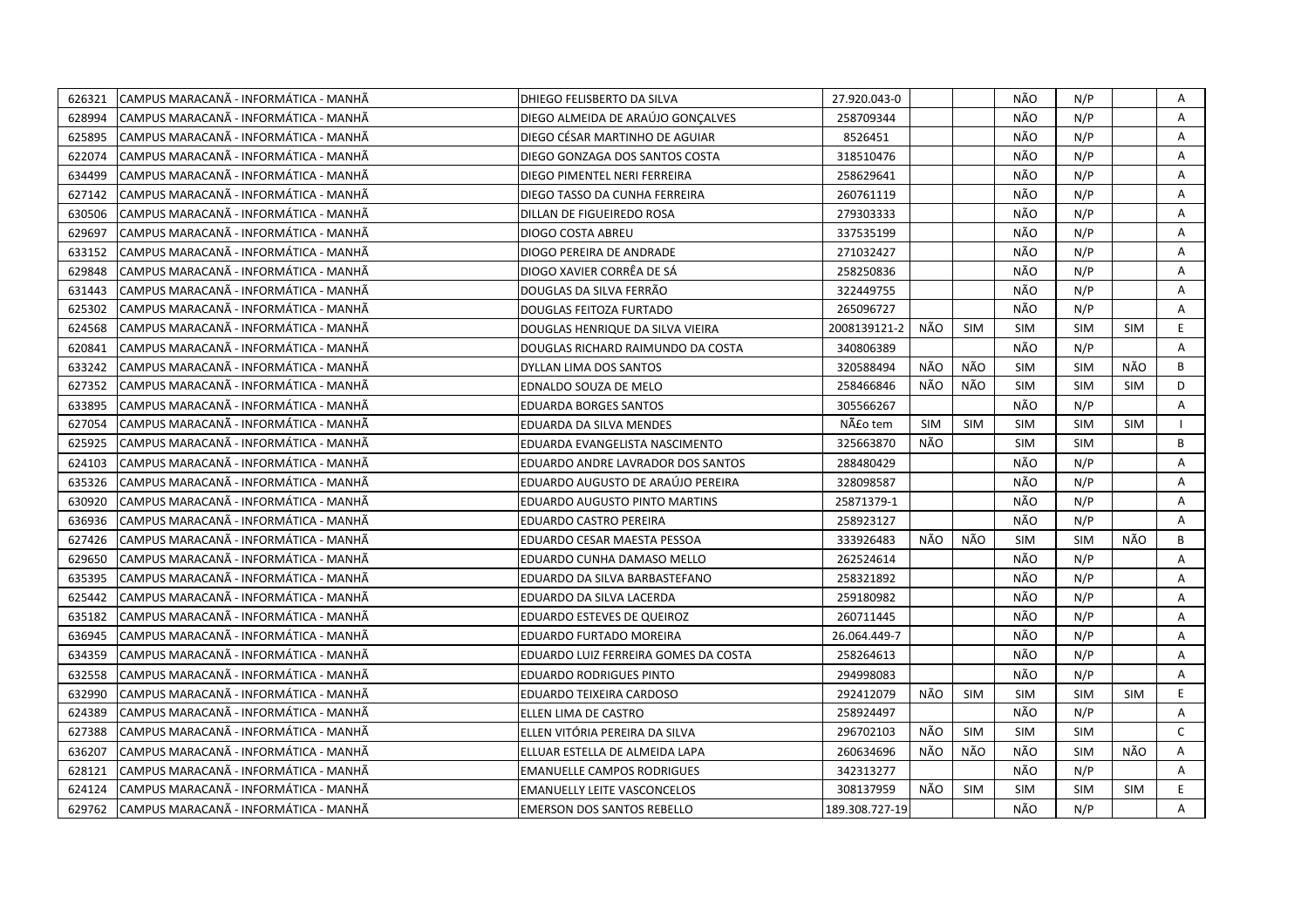| 627227 | CAMPUS MARACANÃ - INFORMÁTICA - MANHÃ | EMILLY SANTANA ROCHA DA SILVA              | 24.131.433-5 |            |            | NÃO        | N/P        |            | Α            |
|--------|---------------------------------------|--------------------------------------------|--------------|------------|------------|------------|------------|------------|--------------|
| 624820 | CAMPUS MARACANÃ - INFORMÁTICA - MANHÃ | <b>EMILLY SASSI E SOUZA</b>                | 311147748    |            |            | <b>SIM</b> | N/P        |            | A            |
| 626163 | CAMPUS MARACANÃ - INFORMÁTICA - MANHÃ | EMILY CRISTINE CÂNDIDO DA SILVA            | 321062234    | NÃO        | <b>SIM</b> | <b>SIM</b> | SIM        | <b>SIM</b> | E.           |
| 626084 | CAMPUS MARACANÃ - INFORMÁTICA - MANHÃ | <b>EMILY RAGNO DE ANDRADE</b>              | 27-727-582-2 |            |            | NÃO        | N/P        |            | Α            |
| 627669 | CAMPUS MARACANÃ - INFORMÁTICA - MANHÃ | EMMILY VITÓRIA RANGEL FERREIRA RAMOS       | 26.060.436-8 |            |            | NÃO        | N/P        |            | Α            |
| 625059 | CAMPUS MARACANÃ - INFORMÁTICA - MANHÃ | EMYLLE PEREIRA DA SILVA REPIZO             | 258494947    | SIM        | NÃO        | NÃO        | <b>SIM</b> | <b>SIM</b> | A            |
| 634479 | CAMPUS MARACANÃ - INFORMÁTICA - MANHÃ | ENRICO LOPES SIMÕES DOS SANTOS             | 269749800    |            |            | NÃO        | N/P        |            | A            |
| 636628 | CAMPUS MARACANÃ - INFORMÁTICA - MANHÃ | ENYA LESSA SILVA                           | 34.336.163-0 |            |            | NÃO        | N/P        |            | Α            |
| 635443 | CAMPUS MARACANÃ - INFORMÁTICA - MANHÃ | <b>ENZO AMORIM CONSTANCIO</b>              | 260758347    |            |            | NÃO        | N/P        |            | A            |
| 635674 | CAMPUS MARACANÃ - INFORMÁTICA - MANHÃ | <b>ENZO BRUNO BARRETO DIAS</b>             | 30323431-4   | <b>SIM</b> | <b>SIM</b> | <b>SIM</b> | <b>SIM</b> | NÃO        | G            |
| 636739 | CAMPUS MARACANA - INFORMÁTICA - MANHA | ENZO EMANUEL DE MORAES BERNARDO            | 30298202-0   |            |            | NÃO        | N/P        |            | Α            |
| 635808 | CAMPUS MARACANÃ - INFORMÁTICA - MANHÃ | ENZO EMMANUEL SACRAMENTO CHAMARELLI        | 258438308    |            |            | NÃO        | N/P        |            | A            |
| 629260 | CAMPUS MARACANÃ - INFORMÁTICA - MANHÃ | ENZO LIMA MORAES DE SOUZA                  | 258849538    |            |            | NÃO        | N/P        |            | Α            |
| 628849 | CAMPUS MARACANÃ - INFORMÁTICA - MANHÃ | <b>ENZO REIS FRANCELLI</b>                 | 268629989    |            |            | NÃO        | N/P        |            | A            |
| 628835 | CAMPUS MARACANÃ - INFORMÁTICA - MANHÃ | <b>ENZO RUFINO CORREA</b>                  | 50.666.732-7 | NÃO        | NÃO        | <b>SIM</b> | <b>SIM</b> | NÃO        | B            |
| 622179 | CAMPUS MARACANÃ - INFORMÁTICA - MANHÃ | ENZO SANTIAGO MARTINS PREBIANCA AUGSBURGER | 31.433.829-4 |            |            | NÃO        | N/P        |            | A            |
| 634112 | CAMPUS MARACANÃ - INFORMÁTICA - MANHÃ | <b>ENZO SOARES FERREIRA</b>                | 260583216    |            |            | NÃO        | N/P        |            | A            |
| 628437 | CAMPUS MARACANÃ - INFORMÁTICA - MANHÃ | ERICK AGUIAR MENEZES SILVA                 | 25.865.796-4 |            |            | NÃO        | N/P        |            | A            |
| 629732 | CAMPUS MARACANÃ - INFORMÁTICA - MANHÃ | ERICK DIAS BARROS PELLUSO                  | 307875088    |            |            | NÃO        | N/P        |            | A            |
| 620776 | CAMPUS MARACANA - INFORMÁTICA - MANHA | ERICK FELIPE PEREIRA DO ROSÁRIO            | 258393743    | NÃO        | NÃO        | <b>SIM</b> | <b>SIM</b> | SIM        | D            |
| 627955 | CAMPUS MARACANÃ - INFORMÁTICA - MANHÃ | <b>ERICK GONÇALVES CARDOSO</b>             | 305834608    |            |            | NÃO        | N/P        |            | A            |
| 630421 | CAMPUS MARACANÃ - INFORMÁTICA - MANHÃ | <b>ERICK MADALENY FREITAS</b>              | 327695953    |            |            | NÃO        | N/P        |            | A            |
| 628398 | CAMPUS MARACANÃ - INFORMÁTICA - MANHÃ | <b>ERICK MARQUES FARIAS</b>                | 28.486.936-9 |            |            | NÃO        | N/P        |            | A            |
| 625803 | CAMPUS MARACANÃ - INFORMÁTICA - MANHÃ | ERICK MATOS DA CONCEIÇÃO                   | 258914795    |            |            | NÃO        | N/P        |            | A            |
| 620244 | CAMPUS MARACANA - INFORMÁTICA - MANHÃ | ERICK MOREIRA JUSTINO                      | 291982254    |            |            | NÃO        | N/P        |            | A            |
| 626045 | CAMPUS MARACANÃ - INFORMÁTICA - MANHÃ | ERICK ROGERIO DA SILVA                     | 278504378    |            |            | NÃO        | N/P        |            | A            |
| 623324 | CAMPUS MARACANÃ - INFORMÁTICA - MANHÃ | ERICK SILVA VIEIRA                         | 26.856.630-4 | NÃO        | NÃO        | SIM        | <b>SIM</b> | <b>SIM</b> | D            |
| 620238 | CAMPUS MARACANÃ - INFORMÁTICA - MANHÃ | ERIK DE OLIVEIRA SANTANA                   | 258701432    |            |            | NÃO        | N/P        |            | A            |
| 628133 | CAMPUS MARACANÃ - INFORMÁTICA - MANHÃ | ERLLAN DE MELO DIAS POUBEL GOMES           | 30.458.039-2 |            |            | NÃO        | N/P        |            | A            |
| 634294 | CAMPUS MARACANA - INFORMATICA - MANHA | ESTEFANY DE OLIVEIRA MOTA                  | 26.507.027-6 |            |            | NÃO        | N/P        |            | A            |
| 633127 | CAMPUS MARACANÃ - INFORMÁTICA - MANHÃ | ESTEFANY DOS SANTOS DE OLIVEIRA            | 8414912      |            |            | NÃO        | N/P        |            | Α            |
| 620847 | CAMPUS MARACANÃ - INFORMÁTICA - MANHÃ | ESTEVÃO FERREIRA                           | 26.506.444-4 |            |            | NÃO        | N/P        |            | A            |
| 632494 | CAMPUS MARACANÃ - INFORMÁTICA - MANHÃ | ESTHEFANY DOS SANTOS SALOMÃO               | 307760454    |            | <b>SIM</b> | <b>SIM</b> | N/P        |            | A            |
| 624723 | CAMPUS MARACANÃ - INFORMÁTICA - MANHÃ | ESTHER DA SILVA FERREIRA                   | 27.653.960-8 | NÃO        | <b>SIM</b> | <b>SIM</b> | <b>SIM</b> | NÃO        | $\mathsf{C}$ |
| 633618 | CAMPUS MARACANÃ - INFORMÁTICA - MANHÃ | ESTHER LAIS ALEXANDRE MARCOLINO            | 260576871    |            |            | NÃO        | N/P        |            | A            |
| 634973 | CAMPUS MARACANÃ - INFORMÁTICA - MANHÃ | EUGENIO ANGEL ALONSO JACOME                | 32511285-2   |            |            | NÃO        | N/P        |            | A            |
| 623214 | CAMPUS MARACANA - INFORMATICA - MANHA | EVELIN ALICE GOMES DA SILVA                | 301788386    | NÃO        | NÃO        | <b>SIM</b> | <b>SIM</b> | <b>SIM</b> | D            |
| 620777 | CAMPUS MARACANÃ - INFORMÁTICA - MANHÃ | EVELLYN MICAELY SOARES DA ROCHA            | 528829540    | NÃO        | NÃO        | SIM        | <b>SIM</b> |            | B            |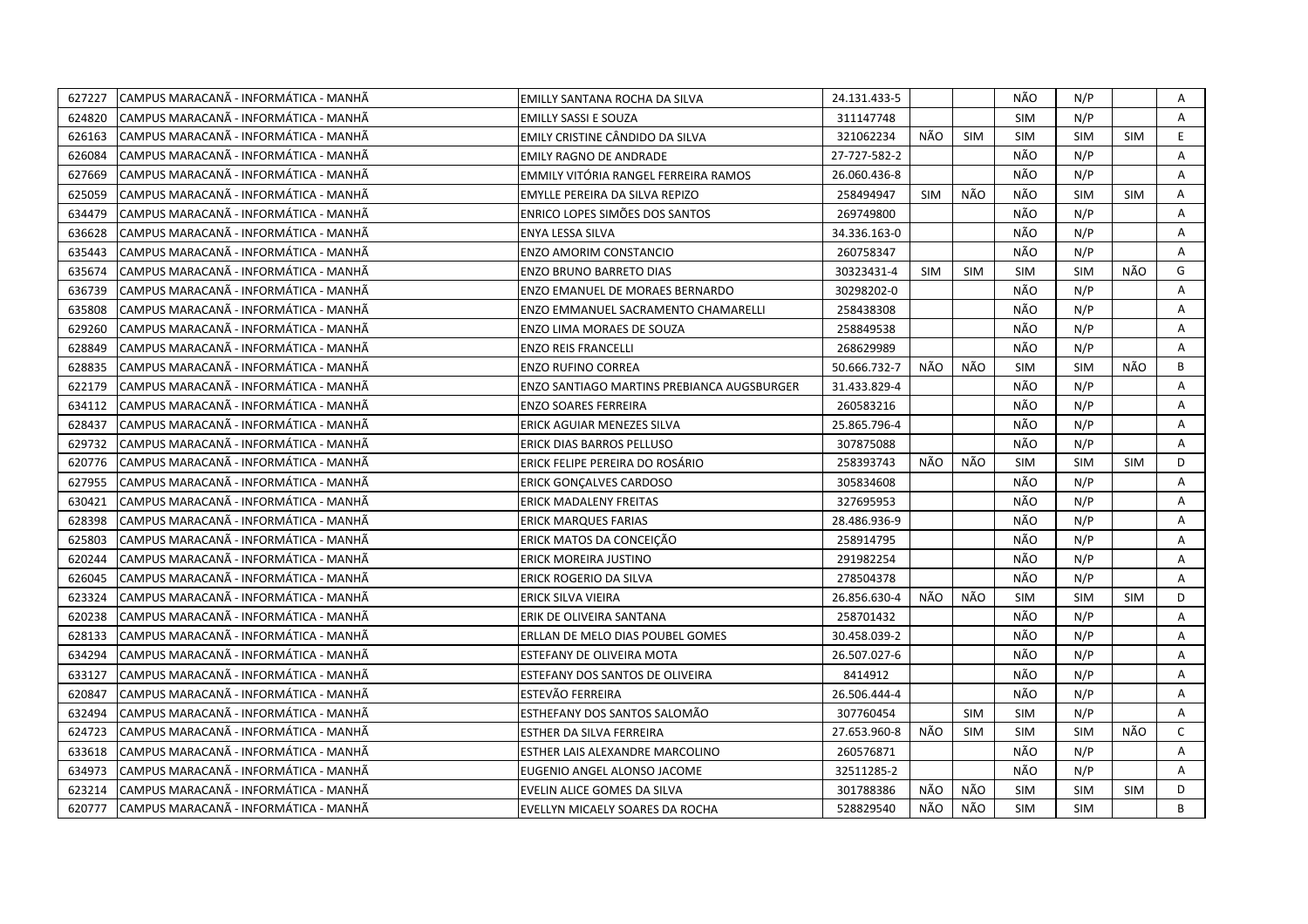| 622402 | CAMPUS MARACANÃ - INFORMÁTICA - MANHÃ  | EVELYN DA SILVA VILELA                  | 306056771    |            |            | NÃO        | N/P        |            | Α              |
|--------|----------------------------------------|-----------------------------------------|--------------|------------|------------|------------|------------|------------|----------------|
| 622777 | ICAMPUS MARACANÃ - INFORMÁTICA - MANHÃ | EVELYN PEREIRA MOURA                    | 25.905.985-5 |            | <b>SIM</b> | <b>SIM</b> | <b>SIM</b> | <b>SIM</b> | E.             |
| 630917 | CAMPUS MARACANA - INFORMÁTICA - MANHÃ  | EVELYN PERES DE OLIVEIRA.               | 26.063.094-2 |            |            | NÃO        | N/P        |            | A              |
| 624731 | CAMPUS MARACANÃ - INFORMÁTICA - MANHÃ  | FÁBIO DA SILVA DE OLIVEIRA JUNIOR       | 260871645    | NÃO        | <b>SIM</b> | <b>SIM</b> | <b>SIM</b> | <b>SIM</b> | E.             |
| 631324 | CAMPUS MARACANA - INFORMÁTICA - MANHÃ  | FABRÍCIO FERREIRA CASSIANO              | 298210295    | NÃO        | <b>SIM</b> | <b>SIM</b> | <b>SIM</b> | <b>SIM</b> | E              |
| 634486 | CAMPUS MARACANÃ - INFORMÁTICA - MANHÃ  | FABRÍCIO LUIZ DA SILVA GOMES            | 261521298    |            |            | NÃO        | N/P        |            | A              |
| 631902 | ICAMPUS MARACANÃ - INFORMÁTICA - MANHÃ | FABRÍCIO MARIANO PEREIRA ROSA           | 258386663    |            |            | NÃO        | N/P        |            | A              |
| 632896 | CAMPUS MARACANÃ - INFORMÁTICA - MANHÃ  | FÁTIMA ARANDA ALONSO                    | 257989541    |            |            | NÃO        | N/P        |            | Α              |
| 622862 | CAMPUS MARACANÃ - INFORMÁTICA - MANHÃ  | FATIMA ETHIENE OLIVEIRA DE CARVALHO     | 293601043    |            |            | NÃO        | N/P        |            | A              |
| 622580 | CAMPUS MARACANÃ - INFORMÁTICA - MANHÃ  | <b>FELIPE CHAVES BRUNO</b>              | 211457874    |            |            | NÃO        | N/P        |            | A              |
| 631063 | CAMPUS MARACANA - INFORMATICA - MANHA  | FELIPE DA CUNHA MOREIRA FERRO           | 321473971    |            |            | NÃO        | N/P        |            | A              |
| 627071 | CAMPUS MARACANÃ - INFORMÁTICA - MANHÃ  | FELIPE DA SILVA PEREIRA                 | 284406709    |            |            | NÃO        | N/P        |            | Α              |
| 633920 | CAMPUS MARACANÃ - INFORMÁTICA - MANHÃ  | FELIPE DE MORAIS SILVA                  | 316310648    |            |            | NÃO        | N/P        |            | A              |
| 628879 | CAMPUS MARACANA - INFORMÁTICA - MANHÃ  | FELIPE DE OLIVEIRA MOREIRA LOPES        | 259208478    |            |            | NÃO        | N/P        |            | Α              |
| 632194 | ICAMPUS MARACANÃ - INFORMÁTICA - MANHÃ | FELIPE DE OLIVEIRA PROVEÇANO            | 28265256-9   |            |            | NÃO        | N/P        |            | A              |
| 633602 | CAMPUS MARACANA - INFORMÁTICA - MANHÃ  | FELIPE DE SOUZA PACHECO MARANHÃO        | 29.332.186-5 |            |            | NÃO        | N/P        |            | $\overline{A}$ |
| 629475 | CAMPUS MARACANA - INFORMÁTICA - MANHÃ  | FELIPE DE SOUZA SILVA                   | 270845852    |            |            | NÃO        | N/P        |            | A              |
| 625867 | CAMPUS MARACANÃ - INFORMÁTICA - MANHÃ  | FELIPE DOS SANTOS DA SILVA              | 258412345    |            |            | <b>SIM</b> | N/P        |            | Α              |
| 632567 | CAMPUS MARACANÃ - INFORMÁTICA - MANHÃ  | FELIPE GABRIEL CORREIA DA MOTA FORMOSO  | 258597830    |            |            | NÃO        | N/P        |            | Α              |
| 635495 | CAMPUS MARACANÃ - INFORMÁTICA - MANHÃ  | FELIPE GONÇALVES MARIA DO AMARAL        | 329436174    |            |            | NÃO        | N/P        |            | A              |
| 625226 | CAMPUS MARACANÃ - INFORMÁTICA - MANHÃ  | FELIPE GONZAGA DE LIMA SILVA            | 298974585    |            |            | <b>SIM</b> | N/P        |            | Α              |
| 629469 | ICAMPUS MARACANÃ - INFORMÁTICA - MANHÃ | FELIPE MARTINS DE MEDEIROS              | 258639376    |            |            | NÃO        | N/P        |            | A              |
| 632218 | CAMPUS MARACANÃ - INFORMÁTICA - MANHÃ  | FELIPE MIRANDA DA SILVA                 | 258380823    |            |            | NÃO        | N/P        |            | A              |
| 629385 | ICAMPUS MARACANÃ - INFORMÁTICA - MANHÃ | <b>FELIPE NONATO NOGUEIRA</b>           | 237916861    |            |            | NÃO        | N/P        |            | A              |
| 635311 | CAMPUS MARACANÃ - INFORMÁTICA - MANHÃ  | FELIPE NUNES TEIXEIRA SILVEIRA          | 284099124    |            |            | NÃO        | N/P        |            | A              |
| 627993 | CAMPUS MARACANA - INFORMATICA - MANHA  | FELIPE RODRIGUES MOURA                  | 598883       |            |            | NÃO        | N/P        |            | A              |
| 636453 | CAMPUS MARACANÃ - INFORMÁTICA - MANHÃ  | FELIPE SCAVUZZI RIBEIRO                 | 258557230    |            |            | NÃO        | N/P        |            | A              |
| 627267 | CAMPUS MARACANÃ - INFORMÁTICA - MANHÃ  | FELIPE SILVA GOMES                      | 25.807.434-3 |            |            | NÃO        | N/P        |            | A              |
| 635957 | CAMPUS MARACANÃ - INFORMÁTICA - MANHÃ  | FELIPPE RIBEIRO PINHEIRO FRANCO         | 30.963.881-5 |            |            | NÃO        | N/P        |            | A              |
| 636710 | CAMPUS MARACANÃ - INFORMÁTICA - MANHÃ  | FELLIPE GABRIEL ANDRADE DE SOUZA HELENA | 26.103.248-6 |            |            | NÃO        | N/P        |            | Α              |
| 628669 | CAMPUS MARACANÃ - INFORMÁTICA - MANHÃ  | FELLIPE TAMBASCO BEZERRA                | 327695110    |            |            | NÃO        | N/P        |            | A              |
| 629220 | CAMPUS MARACANÃ - INFORMÁTICA - MANHÃ  | FERNANDA AFONSO DE CARVALHO DE JESUS    | 260870126    |            |            | NÃO        | N/P        |            | Α              |
| 624232 | CAMPUS MARACANÃ - INFORMÁTICA - MANHÃ  | FERNANDA BARBOSA VIEIRA                 | 31.978.304-9 |            |            | NÃO        | N/P        |            | Α              |
| 621988 | CAMPUS MARACANÃ - INFORMÁTICA - MANHÃ  | FERNANDA LOPES DA SILVA                 | 299747832    |            |            | NÃO        | N/P        |            | Α              |
| 627519 | CAMPUS MARACANÃ - INFORMÁTICA - MANHÃ  | <b>FERNANDA MORAIS MARTINS</b>          | 258669506    | <b>SIM</b> | NÃO        | <b>SIM</b> | <b>SIM</b> |            | F.             |
| 625646 | CAMPUS MARACANÃ - INFORMÁTICA - MANHÃ  | FERNANDA PINHEIRO DE SOUZA              | 323925891    |            |            | NÃO        | N/P        |            | A              |
| 624940 | CAMPUS MARACANÃ - INFORMÁTICA - MANHÃ  | FERNANDA SANTOS LAZARO DA SILVA         | 260863055    |            |            | NÃO        | N/P        |            | A              |
| 625823 | CAMPUS MARACANA - INFORMÁTICA - MANHÃ  | <b>FERNANDO ANTUNES BASTOS</b>          | 31.789.734-6 |            |            | NÃO        | N/P        |            | A              |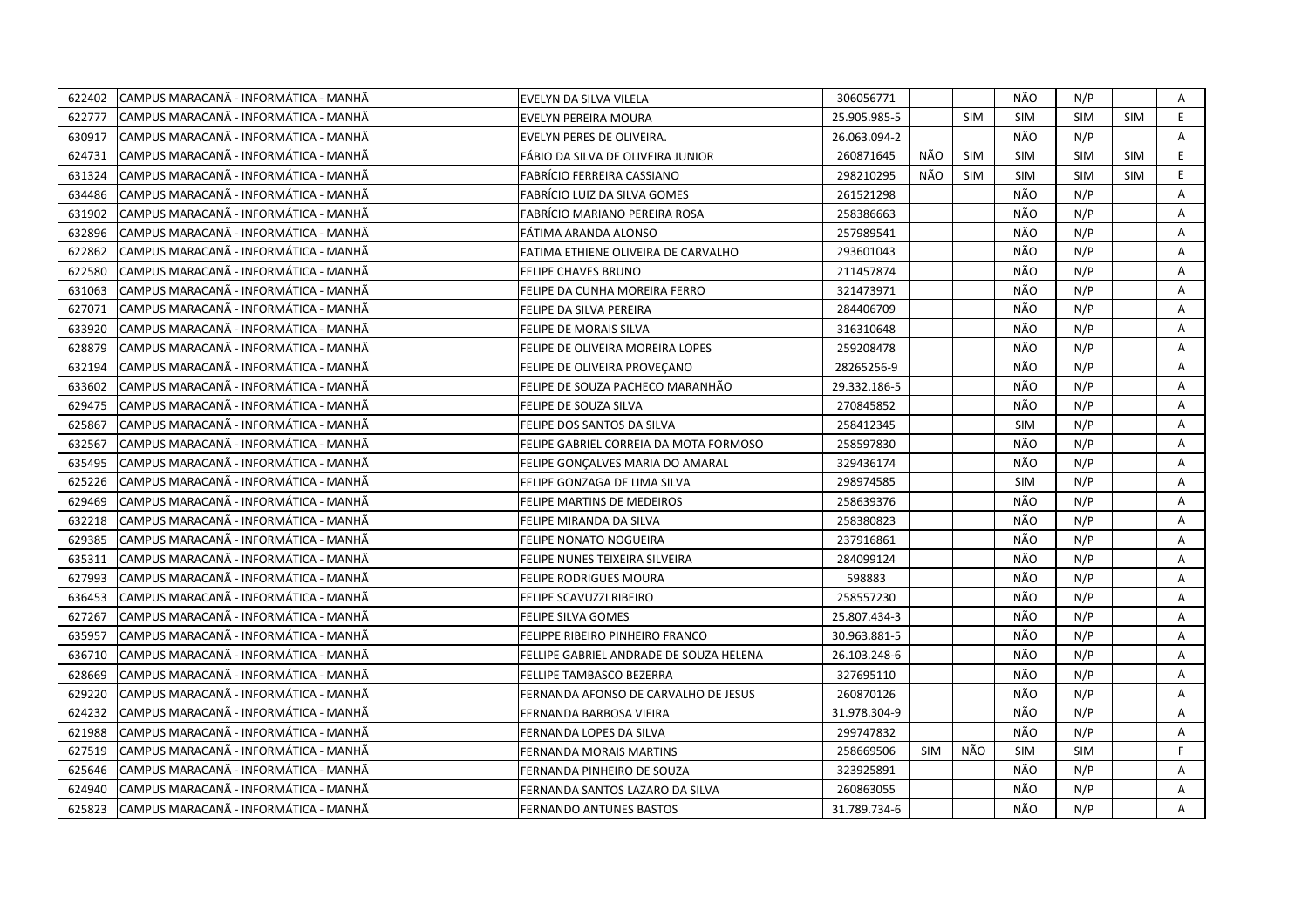| 628383 | CAMPUS MARACANA - INFORMÁTICA - MANHÃ | FERNANDO CORREIA FARIAS               | 314602343    | <b>SIM</b> | <b>SIM</b> | SIM        | <b>SIM</b> | <b>SIM</b> |                |
|--------|---------------------------------------|---------------------------------------|--------------|------------|------------|------------|------------|------------|----------------|
| 624354 | CAMPUS MARACANÃ - INFORMÁTICA - MANHÃ | FERNANDO DE OLIVEIRA ROSA             | 319442844    |            | <b>SIM</b> | <b>SIM</b> | <b>SIM</b> | <b>SIM</b> | E              |
| 621032 | CAMPUS MARACANÃ - INFORMÁTICA - MANHÃ | FERNANDO GABRIEL BARBOSA DIAS         | 276977436    |            |            | NÃO        | N/P        |            | $\overline{A}$ |
| 628040 | CAMPUS MARACANÃ - INFORMÁTICA - MANHÃ | FERNANDO GAMA FERREIRA                | 26098369-7   |            |            | NÃO        | N/P        |            | A              |
| 629926 | CAMPUS MARACANÃ - INFORMÁTICA - MANHÃ | FERNANDO JUNIO DE ASSIS DOS SANTOS    | 319889325    | NÃO        | <b>SIM</b> | <b>SIM</b> | <b>SIM</b> | <b>SIM</b> | E.             |
| 628302 | CAMPUS MARACANÃ - INFORMÁTICA - MANHÃ | FERNANDO LIMA COSTA FILHO             | 313490963    |            |            | NÃO        | N/P        |            | Α              |
| 621516 | CAMPUS MARACANÃ - INFORMÁTICA - MANHÃ | FERNANDO PAES DE SOUZA CAVALCANTE     | 322028291    |            | <b>SIM</b> | <b>SIM</b> | <b>SIM</b> | <b>SIM</b> | E              |
| 630485 | CAMPUS MARACANÃ - INFORMÁTICA - MANHÃ | FERNANDO PIRES DE ANDRADE             | 301538815    |            | <b>SIM</b> | <b>SIM</b> | <b>SIM</b> |            | $\mathsf{C}$   |
| 634695 | CAMPUS MARACANA - INFORMÁTICA - MANHÃ | FILIPE MOREIRA SAMPAIO BARROS         | 259287514    |            |            | NÃO        | N/P        |            | A              |
| 627995 | CAMPUS MARACANÃ - INFORMÁTICA - MANHÃ | FILIPE RODRIGUES OLIVEIRA             | 3.483.892    |            |            | NÃO        | N/P        |            | Α              |
| 623258 | CAMPUS MARACANÃ - INFORMÁTICA - MANHÃ | FILIPE VIANNA DE ARVELLO              | 260857016    |            |            | NÃO        | N/P        |            | A              |
| 636192 | CAMPUS MARACANÃ - INFORMÁTICA - MANHÃ | FLÁVIA EIRAS CALVANO                  | 258515451    |            |            | NÃO        | N/P        |            | A              |
| 625651 | CAMPUS MARACANA - INFORMATICA - MANHA | FLAVIO CARDOSO LUIZ DE OLIVEIRA FILHO | 583274       |            |            | NÃO        | N/P        |            | A              |
| 623003 | CAMPUS MARACANÃ - INFORMÁTICA - MANHÃ | FLAVIO MARINHO LOURENÇO               | 307978122    | NÃO        | SIM        | <b>SIM</b> | N/P        |            | Α              |
| 620661 | CAMPUS MARACANÃ - INFORMÁTICA - MANHÃ | FLÁVIO RODRIGUES DIAS DE OLIVEIRA     | 258843358    |            |            | NÃO        | N/P        |            | A              |
| 621605 | CAMPUS MARACANÃ - INFORMÁTICA - MANHÃ | FRANCIELLY SEVERO DA SILVA            | 32786999-8   | NÃO        | NÃO        | <b>SIM</b> | <b>SIM</b> | <b>SIM</b> | D              |
| 632589 | CAMPUS MARACANÃ - INFORMÁTICA - MANHÃ | FRANCISCO DE ANDRADE CARDOSO          | 56508211-5   |            |            | NÃO        | N/P        |            | Α              |
| 626010 | CAMPUS MARACANÃ - INFORMÁTICA - MANHÃ | FRANCISCO DEYVISON SOARES RUFINO      | Nao tenho    | <b>SIM</b> | <b>SIM</b> | <b>SIM</b> | <b>SIM</b> | <b>SIM</b> |                |
| 626512 | CAMPUS MARACANÃ - INFORMÁTICA - MANHÃ | FRANCISCO LEHER BARCELLOS LOUREIRO    | 258314731    |            |            | NÃO        | N/P        |            | A              |
| 630982 | CAMPUS MARACANÃ - INFORMÁTICA - MANHÃ | FRANCISCO THEODORO ARANTES FLORENCIO  | 25.861.647-3 |            |            | NÃO        | N/P        |            | Α              |
| 627716 | CAMPUS MARACANÃ - INFORMÁTICA - MANHÃ | GABRIEL ADELINO LADEIRA DE AZEVEDO    | 258447812    |            |            | NÃO        | N/P        |            | Α              |
| 631828 | CAMPUS MARACANÃ - INFORMÁTICA - MANHÃ | GABRIEL ALEXUS DUARTE DA SILVA        | 265078998    |            |            | NÃO        | N/P        |            | A              |
| 628392 | CAMPUS MARACANÃ - INFORMÁTICA - MANHÃ | <b>GABRIEL ALMEIDA DIAS</b>           | 319738910    |            |            | NÃO        | N/P        |            | A              |
| 635921 | CAMPUS MARACANÃ - INFORMÁTICA - MANHÃ | <b>GABRIEL ALVES CAMPOS</b>           | 31.531.297-5 |            |            | NÃO        | N/P        |            | A              |
| 627985 | CAMPUS MARACANÃ - INFORMÁTICA - MANHÃ | <b>GABRIEL ALVES DA SILVA</b>         | 321269862    |            |            | NÃO        | N/P        |            | A              |
| 629271 | CAMPUS MARACANA - INFORMÁTICA - MANHÃ | <b>GABRIEL ALVES DE LIRA</b>          | 265061754    | NÃO        | NÃO        | <b>SIM</b> | <b>SIM</b> | <b>SIM</b> | D              |
| 630453 | CAMPUS MARACANÃ - INFORMÁTICA - MANHÃ | <b>GABRIEL AMANCIO GONÇALVES</b>      | 334964715    |            |            | NÃO        | N/P        |            | A              |
| 635409 | CAMPUS MARACANÃ - INFORMÁTICA - MANHÃ | GABRIEL AUGUSTO ABREU VIEIRA ALVES    | 301513370    |            |            | NÃO        | N/P        |            | Α              |
| 627338 | CAMPUS MARACANÃ - INFORMÁTICA - MANHÃ | <b>GABRIEL BAPTISTA NASCIMENTO</b>    | 25892666-6   | NÃO        |            | <b>SIM</b> | <b>SIM</b> |            | B              |
| 630123 | CAMPUS MARACANÃ - INFORMÁTICA - MANHÃ | GABRIEL BARCELOS DA CRUZ              | 258453414    |            |            | NÃO        | N/P        |            | Α              |
| 634182 | CAMPUS MARACANÃ - INFORMÁTICA - MANHÃ | <b>GABRIEL BARROS DOS SANTOS</b>      | 258704923    |            |            | NÃO        | N/P        |            | A              |
| 634254 | CAMPUS MARACANÃ - INFORMÁTICA - MANHÃ | <b>GABRIEL BERMUDEZ FERREIRA</b>      | 26.075.649-9 |            |            | NÃO        | N/P        |            | A              |
| 623447 | CAMPUS MARACANA - INFORMATICA - MANHA | GABRIEL CAMÕES LIMA MONTEIRO          | 260725056    |            |            | NÃO        | N/P        |            | A              |
| 624321 | CAMPUS MARACANÃ - INFORMÁTICA - MANHÃ | <b>GABRIEL CONRADO BASTOS</b>         | 307408542    |            |            | <b>SIM</b> | N/P        |            | Α              |
| 623236 | CAMPUS MARACANÃ - INFORMÁTICA - MANHÃ | GABRIEL DA CONCEIÇÃO DE OLIVEIRA      | 264612763    |            |            | NÃO        | N/P        |            | A              |
| 628802 | CAMPUS MARACANÃ - INFORMÁTICA - MANHÃ | <b>GABRIEL DA COSTA GONÇALVES</b>     | 260709647    |            |            | NÃO        | N/P        |            | Α              |
| 629044 | CAMPUS MARACANÃ - INFORMÁTICA - MANHÃ | GABRIEL DA LUZ MIRANDA                | 310308481    |            |            | <b>SIM</b> | N/P        |            | Α              |
| 629485 | CAMPUS MARACANÃ - INFORMÁTICA - MANHÃ | <b>GABRIEL DE JESUS BEZERRA</b>       | 256596107    |            |            | NÃO        | N/P        |            | A              |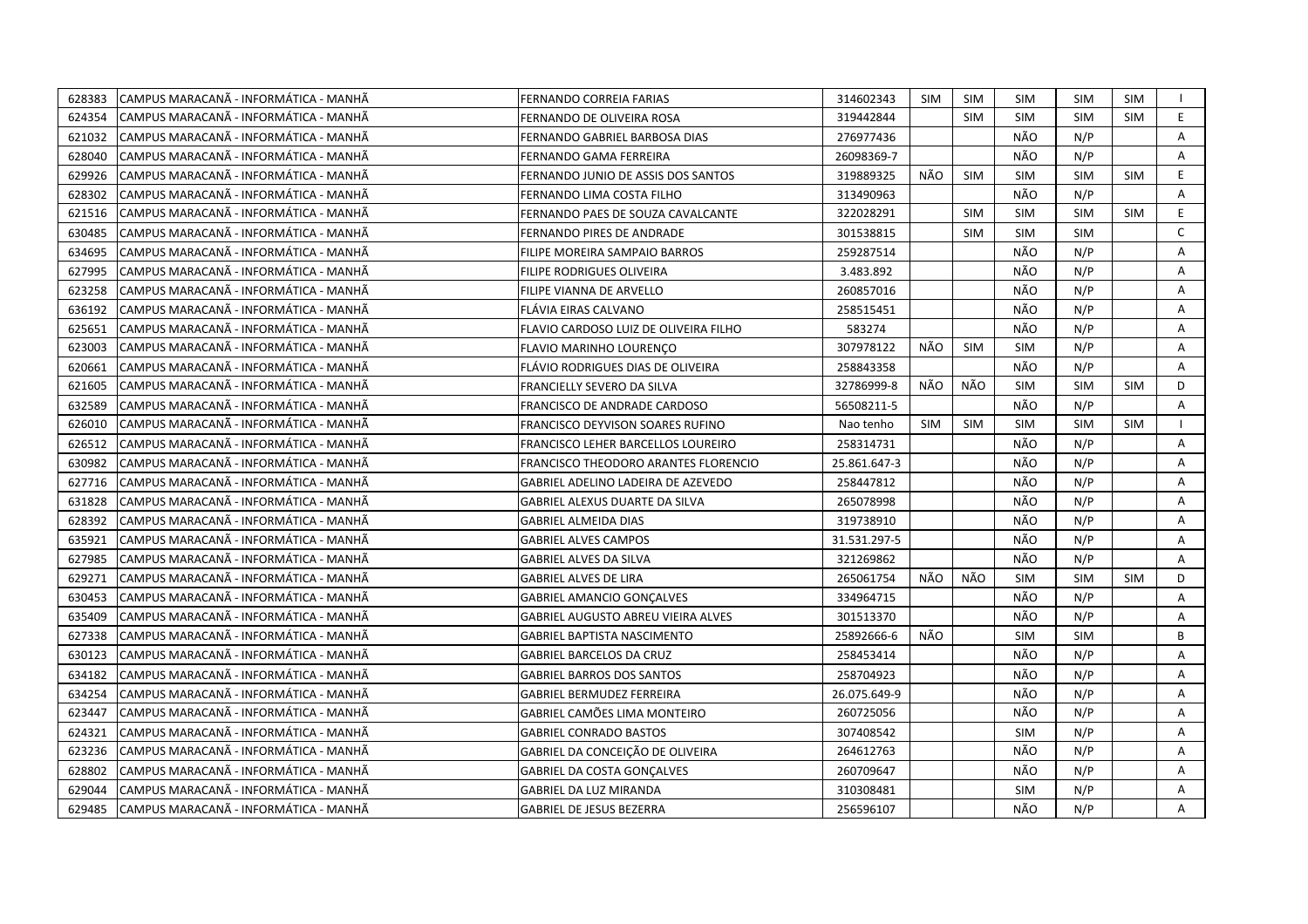| 630150 | CAMPUS MARACANÃ - INFORMÁTICA - MANHÃ | GABRIEL DE OLIVEIRA BRANCO                    | 258498211    |            |            | NÃO        | N/P        |            | Α            |
|--------|---------------------------------------|-----------------------------------------------|--------------|------------|------------|------------|------------|------------|--------------|
| 634095 | CAMPUS MARACANÃ - INFORMÁTICA - MANHÃ | <b>GABRIEL DE OLIVEIRA CRISPIM</b>            | 258401876    |            |            | NÃO        | N/P        |            | $\mathsf{A}$ |
| 636183 | CAMPUS MARACANA - INFORMÁTICA - MANHÃ | <b>GABRIEL DOS SANTOS COSTA</b>               | 286478060    |            |            | NÃO        | N/P        |            | A            |
| 627751 | CAMPUS MARACANÃ - INFORMÁTICA - MANHÃ | <b>GABRIEL DOS SANTOS RODRIGUES</b>           | 324469089    | NÃO        | NÃO        | <b>SIM</b> | <b>SIM</b> | <b>SIM</b> | D            |
| 631989 | CAMPUS MARACANA - INFORMATICA - MANHA | GABRIEL DOS SANTOS TEIXEIRA CASADO            | 290852714    | NÃO        | <b>SIM</b> | <b>SIM</b> | <b>SIM</b> | NÃO        | $\mathsf{C}$ |
| 631752 | CAMPUS MARACANÃ - INFORMÁTICA - MANHÃ | GABRIEL EDUARDO SILVA DE REZENDE              | 263412140    |            |            | NÃO        | N/P        |            | Α            |
| 635787 | CAMPUS MARACANÃ - INFORMÁTICA - MANHÃ | <b>GABRIEL FELIX HILLESHEIN</b>               | 292746443    | NÃO        | NÃO        | <b>SIM</b> | <b>SIM</b> | <b>SIM</b> | D            |
| 636837 | CAMPUS MARACANÃ - INFORMÁTICA - MANHÃ | <b>GABRIEL FERNANDES MENDES</b>               | 313332033    |            |            | NÃO        | N/P        |            | A            |
| 629626 | CAMPUS MARACANÃ - INFORMÁTICA - MANHÃ | <b>GABRIEL FRANÇA BORGES</b>                  | 864262-1     |            |            | NÃO        | N/P        |            | Α            |
| 635611 | CAMPUS MARACANÃ - INFORMÁTICA - MANHÃ | <b>GABRIEL GATTO LEMOS DOS SANTOS</b>         | 258340819    |            |            | NÃO        | N/P        |            | A            |
| 629597 | CAMPUS MARACANÃ - INFORMÁTICA - MANHÃ | <b>GABRIEL GAY PINTO LEITE TAVARES</b>        | 258541150    |            |            | NÃO        | N/P        |            | Α            |
| 630857 | CAMPUS MARACANÃ - INFORMÁTICA - MANHÃ | <b>GABRIEL GOMES BRAVO</b>                    | 347380057    |            |            | NÃO        | N/P        |            | Α            |
| 632976 | CAMPUS MARACANÃ - INFORMÁTICA - MANHÃ | <b>GABRIEL GUERREIRO DE OLIVEIRA LINHARES</b> | 303831259    |            |            | NÃO        | N/P        |            | Α            |
| 626994 | CAMPUS MARACANÃ - INFORMÁTICA - MANHÃ | <b>GABRIEL LIMA SOUZA</b>                     | 346648579    | NÃO        | <b>SIM</b> | <b>SIM</b> | <b>SIM</b> | NÃO        | $\mathsf{C}$ |
| 626262 | CAMPUS MARACANÃ - INFORMÁTICA - MANHÃ | <b>GABRIEL LOPES DE AQUINO</b>                | 259120236    |            |            | NÃO        | N/P        |            | A            |
| 625251 | CAMPUS MARACANÃ - INFORMÁTICA - MANHÃ | GABRIEL LUIZ DA SILVA PEREIRA                 | 327762126    | <b>SIM</b> | <b>SIM</b> | <b>SIM</b> | <b>SIM</b> | <b>SIM</b> | $\mathbf{I}$ |
| 629075 | CAMPUS MARACANÃ - INFORMÁTICA - MANHÃ | <b>GABRIEL MACHADO MORAES</b>                 | 25.845.849-6 |            |            | NÃO        | N/P        |            | A            |
| 630667 | CAMPUS MARACANÃ - INFORMÁTICA - MANHÃ | <b>GABRIEL MAGALHAES PASTURA</b>              | 31.173.951-0 |            |            | NÃO        | N/P        |            | Α            |
| 626486 | CAMPUS MARACANÃ - INFORMÁTICA - MANHÃ | <b>GABRIEL MARQUES DA SILVA</b>               | 300319670    |            |            | NÃO        | N/P        |            | A            |
| 633983 | CAMPUS MARACANÃ - INFORMÁTICA - MANHÃ | <b>GABRIEL MARQUES DE MENEZES</b>             | 260685490    |            |            | NÃO        | N/P        |            | A            |
| 633930 | CAMPUS MARACANA - INFORMATICA - MANHA | GABRIEL MARTINS DE FREIRE                     | 30.009.224-4 |            |            | NÃO        | N/P        |            | A            |
| 636269 | CAMPUS MARACANÃ - INFORMÁTICA - MANHÃ | GABRIEL MELLO ALBERTINO                       | 258436781    |            |            | NÃO        | N/P        |            | Α            |
| 627603 | CAMPUS MARACANÃ - INFORMÁTICA - MANHÃ | GABRIEL MOTTA ALZHANOV                        | 22272094-8   |            |            | NÃO        | N/P        |            | A            |
| 620648 | CAMPUS MARACANÃ - INFORMÁTICA - MANHÃ | GABRIEL OAZEM LOUREIRO LAURIA                 | 30197870-6   |            |            | NÃO        | N/P        |            | A            |
| 623942 | CAMPUS MARACANÃ - INFORMÁTICA - MANHÃ | GABRIEL OTAVIO TEIXEIRA FERREIRA              | 258567007    | NÃO        |            | <b>SIM</b> | <b>SIM</b> |            | B            |
| 636145 | CAMPUS MARACANA - INFORMATICA - MANHA | GABRIEL PEREIRA JUVENCIO                      | 32796898-8   |            |            | <b>SIM</b> | N/P        |            | A            |
| 628650 | CAMPUS MARACANÃ - INFORMÁTICA - MANHÃ | GABRIEL POVOA RIBEIRO                         | 258427764    |            |            | NÃO        | N/P        |            | Α            |
| 636607 | CAMPUS MARACANÃ - INFORMÁTICA - MANHÃ | GABRIEL RICO DE OLIVEIRA BARROS               | 258864610    |            |            | NÃO        | N/P        |            | А            |
| 624132 | CAMPUS MARACANÃ - INFORMÁTICA - MANHÃ | GABRIEL RONALD DA SILVA FRANKLIN              | 306234758    | NÃO        | NÃO        | <b>SIM</b> | <b>SIM</b> | <b>SIM</b> | D            |
| 632212 | CAMPUS MARACANÃ - INFORMÁTICA - MANHÃ | <b>GABRIEL SANTIAGO AMARAL</b>                | 32.141.051-6 |            |            | NÃO        | N/P        |            | Α            |
| 632640 | CAMPUS MARACANÃ - INFORMÁTICA - MANHÃ | GABRIEL SANTOS DA COSTA                       | 258497445    |            |            | NÃO        | N/P        |            | Α            |
| 635876 | CAMPUS MARACANÃ - INFORMÁTICA - MANHÃ | <b>GABRIEL SILVA PESTANA</b>                  | 313583353    |            |            | NÃO        | N/P        |            | A            |
| 620728 | CAMPUS MARACANÃ - INFORMÁTICA - MANHÃ | <b>GABRIEL SOUSA NASCIMENTO</b>               | 260723010    |            |            | NÃO        | N/P        |            | Α            |
| 622058 | CAMPUS MARACANÃ - INFORMÁTICA - MANHÃ | <b>GABRIEL SOUZA GOMES</b>                    | 339229478    |            |            | NÃO        | N/P        |            | A            |
| 628051 | CAMPUS MARACANÃ - INFORMÁTICA - MANHÃ | GABRIEL TEIXEIRA CHARLES DA SILVA             | 260581442    | NÃO        | NÃO        | <b>SIM</b> | <b>SIM</b> | <b>SIM</b> | D            |
| 623773 | CAMPUS MARACANA - INFORMATICA - MANHA | GABRIEL THIAGO MONTALVÃO ESPÍNDOLA RODRIGUES  | 260757927    | NÃO        | <b>SIM</b> | <b>SIM</b> | <b>SIM</b> | <b>SIM</b> | E.           |
| 634145 | CAMPUS MARACANÃ - INFORMÁTICA - MANHÃ | <b>GABRIEL VASCONCELLOS FERREIRA</b>          | 335925442    | NÃO        | <b>SIM</b> | <b>SIM</b> | <b>SIM</b> | <b>SIM</b> | E.           |
| 629865 | CAMPUS MARACANÃ - INFORMÁTICA - MANHÃ | <b>GABRIEL VIEIRA MIRANDA</b>                 | 238448950    |            |            | NÃO        | N/P        |            | A            |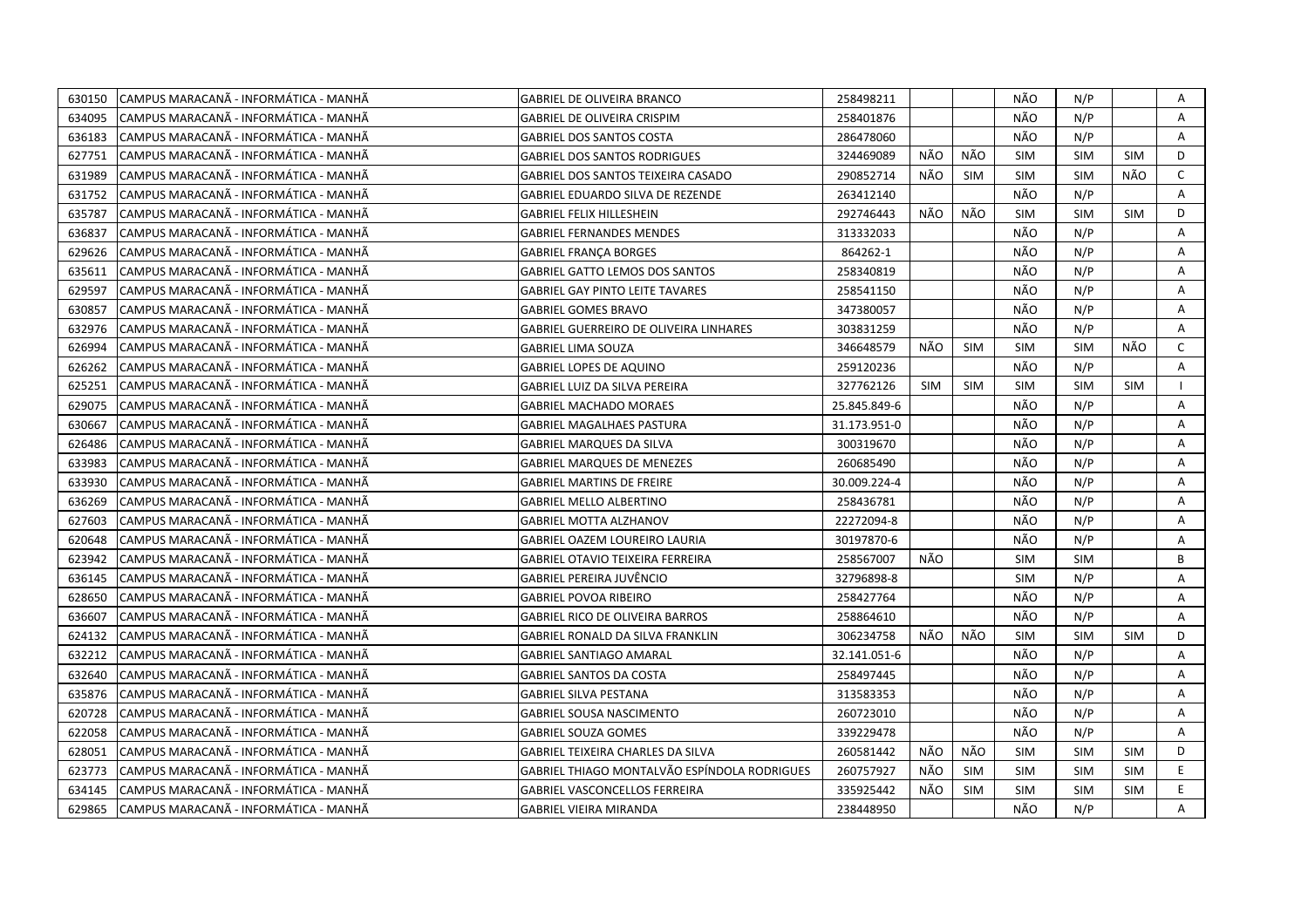| 622942 | CAMPUS MARACANÃ - INFORMÁTICA - MANHÃ | <b>GABRIEL VÍTOR SOUZA DE ALMEIDA</b>        | 297405177    |     |            | NÃO        | N/P        |            | Α            |
|--------|---------------------------------------|----------------------------------------------|--------------|-----|------------|------------|------------|------------|--------------|
| 632177 | CAMPUS MARACANÃ - INFORMÁTICA - MANHÃ | <b>GABRIEL WARGAS DE FARIA BAPTISTA</b>      | 27.653.395-7 |     |            | NÃO        | N/P        |            | A            |
| 624930 | CAMPUS MARACANÃ - INFORMÁTICA - MANHÃ | <b>GABRIEL XAVIER BRAGA</b>                  | 26.506.958-3 |     |            | NÃO        | N/P        |            | Α            |
| 624280 | CAMPUS MARACANÃ - INFORMÁTICA - MANHÃ | GABRIELA DE SOUZA SILVA ARAÚJO               | 275969665    |     |            | NÃO        | N/P        |            | Α            |
| 628563 | CAMPUS MARACANÃ - INFORMÁTICA - MANHÃ | GABRIELA GASPARINI DO NASCIMENTO FONTINHAS   | 326746633    |     |            | NÃO        | N/P        |            | Α            |
| 627392 | CAMPUS MARACANÃ - INFORMÁTICA - MANHÃ | <b>GABRIELE DA SILVA CHAVES</b>              | 258447374    |     | <b>SIM</b> | <b>SIM</b> | <b>SIM</b> |            | $\mathsf{C}$ |
| 632999 | CAMPUS MARACANÃ - INFORMÁTICA - MANHÃ | <b>GABRIELE FIGUEIREDO SEQUEIRA</b>          | 260561220    |     |            | NÃO        | N/P        |            | A            |
| 620496 | CAMPUS MARACANÃ - INFORMÁTICA - MANHÃ | GABRIELLA COSTA DE AZEVEDO PINTO             | 231017492    |     |            | <b>SIM</b> | N/P        |            | A            |
| 620305 | CAMPUS MARACANÃ - INFORMÁTICA - MANHÃ | GABRIELLA DA SILVA RUY ARANHA                | 55922381-X   | NÃO | <b>SIM</b> | <b>SIM</b> | <b>SIM</b> | <b>SIM</b> | E            |
| 622892 | CAMPUS MARACANÃ - INFORMÁTICA - MANHÃ | GABRIELLA DE ASSUNÇÃO DUARTE                 | 280163387    | NÃO | NÃO        | <b>SIM</b> | <b>SIM</b> | <b>SIM</b> | D            |
| 630680 | CAMPUS MARACANÃ - INFORMÁTICA - MANHÃ | GABRIELLA MELLO DIAS DA SILVA                | 260612155    |     |            | NÃO        | N/P        |            | Α            |
| 635073 | CAMPUS MARACANÃ - INFORMÁTICA - MANHÃ | GABRIELLA VITÓRIA RAMOS DE OLIVEIRA          | 30.691.783-2 |     |            | NÃO        | N/P        |            | A            |
| 623086 | CAMPUS MARACANÃ - INFORMÁTICA - MANHÃ | <b>GABRIELLE CANDIDO FERREIRA</b>            | 303155550    |     |            | NÃO        | N/P        |            | A            |
| 631244 | CAMPUS MARACANÃ - INFORMÁTICA - MANHÃ | <b>GABRIELLE COUTO PERINI</b>                | 309016749    |     |            | NÃO        | N/P        |            | A            |
| 634822 | CAMPUS MARACANÃ - INFORMÁTICA - MANHÃ | GABRIELLY CONSTANT TAVARES DA SILVA          | 279825061    | NÃO | <b>SIM</b> | <b>SIM</b> | <b>SIM</b> | <b>SIM</b> | E.           |
| 627928 | CAMPUS MARACANÃ - INFORMÁTICA - MANHÃ | <b>GABRIELLY DE CARVALHO NUNES</b>           | 8527466      |     |            | NÃO        | N/P        |            | A            |
| 636634 | CAMPUS MARACANA - INFORMATICA - MANHA | <b>GABRIELLY DE SOUZA BARAUNA</b>            | 32918780-1   |     |            | NÃO        | N/P        |            | A            |
| 629074 | CAMPUS MARACANÃ - INFORMÁTICA - MANHÃ | <b>GABRIELLY MACHADO VELOSO FREIRES</b>      | 341290021    | NÃO | <b>SIM</b> | <b>SIM</b> | <b>SIM</b> | <b>SIM</b> | E.           |
| 636947 | CAMPUS MARACANÃ - INFORMÁTICA - MANHÃ | GABRIELY PORTO DA MOTTA ABREU                | 30.539.757.2 | NÃO | <b>SIM</b> | <b>SIM</b> | <b>SIM</b> | SIM        | E.           |
| 635545 | CAMPUS MARACANÃ - INFORMÁTICA - MANHÃ | GEOVANA DELPHIM SILVA                        | 258755578    |     |            | NÃO        | N/P        |            | A            |
| 628758 | CAMPUS MARACANÃ - INFORMÁTICA - MANHÃ | GEOVANE SILVA BERNARDO                       | 335766762    |     |            | NÃO        | N/P        |            | A            |
| 634385 | CAMPUS MARACANA - INFORMÁTICA - MANHA | <b>GEOVANNA BIANCAMANO LAURENTINO</b>        | 260640024    |     |            | NÃO        | N/P        |            | A            |
| 626176 | CAMPUS MARACANÃ - INFORMÁTICA - MANHÃ | GEOVANNA JUNQUEIRA DA ROCHA                  | 2767537461   |     |            | NÃO        | N/P        |            | A            |
| 634819 | CAMPUS MARACANA - INFORMÁTICA - MANHÃ | <b>GEOVANNA VITORIA MARQUES BORGES</b>       | 30539421-5   |     |            | NÃO        | N/P        |            | A            |
| 630883 | CAMPUS MARACANÃ - INFORMÁTICA - MANHÃ | GESSYCA BARBOSA CORREA                       | 262021090    | NÃO | <b>SIM</b> | NÃO        | <b>SIM</b> | <b>SIM</b> | Α            |
| 620662 | CAMPUS MARACANÃ - INFORMÁTICA - MANHÃ | GIOVANA ANDRADE DO AMARAL                    | 258959451    |     |            | NÃO        | N/P        |            | Α            |
| 629428 | CAMPUS MARACANÃ - INFORMÁTICA - MANHÃ | GIOVANA DOS SANTOS TEIXEIRA                  | 248301350    |     |            | NÃO        | N/P        |            | A            |
| 631397 | CAMPUS MARACANÃ - INFORMÁTICA - MANHÃ | GIOVANA LUIZA SOUZA DA SILVA                 | 313330855    |     |            | NÃO        | N/P        |            | A            |
| 633769 | CAMPUS MARACANÃ - INFORMÁTICA - MANHÃ | <b>GIOVANI JIANG</b>                         | 224293647    | NÃO | NÃO        | <b>SIM</b> | <b>SIM</b> | NÃO        | B            |
| 624325 | CAMPUS MARACANÃ - INFORMÁTICA - MANHÃ | GIOVANI MACHADO SIMÕES                       | 91467894     |     |            | NÃO        | N/P        |            | Α            |
| 628548 | CAMPUS MARACANÃ - INFORMÁTICA - MANHÃ | GIOVANNA CABRAL RANGEL DE MESQUITA           | 271281099    |     |            | NÃO        | N/P        |            | Α            |
| 625561 | CAMPUS MARACANÃ - INFORMÁTICA - MANHÃ | <b>GIOVANNA DE MORAES ANTUNES</b>            | 258685767    |     |            | NÃO        | N/P        |            | A            |
| 635354 | CAMPUS MARACANÃ - INFORMÁTICA - MANHÃ | GIOVANNA DE SOUSA TOLEDO                     | 258548544    |     |            | NÃO        | N/P        |            | A            |
| 629981 | CAMPUS MARACANÃ - INFORMÁTICA - MANHÃ | GIOVANNA OLIVEIRA TRUGILHO                   | 259287464    |     |            | NÃO        | N/P        |            | A            |
| 622564 | CAMPUS MARACANÃ - INFORMÁTICA - MANHÃ | GIOVANNA PEREIRA CARVALHO GONDIM DE ASSUNÇÃO | 260775549    |     |            | NÃO        | N/P        |            | A            |
| 628019 | CAMPUS MARACANÃ - INFORMÁTICA - MANHÃ | GIOVANNA PINHEIRO BEZERRA NOGUEIRA           | 269930863    |     |            | NÃO        | N/P        |            | Α            |
| 636428 | CAMPUS MARACANA - INFORMATICA - MANHA | GIOVANNA VIVIANNI DA CRUZ                    | 283525418    |     |            | NÃO        | N/P        |            | Α            |
| 625380 | CAMPUS MARACANÃ - INFORMÁTICA - MANHÃ | GIOVANNI PISCITELLO DE SOUZA E SILVA         | 30.669.914-1 |     |            | NÃO        | N/P        |            | A            |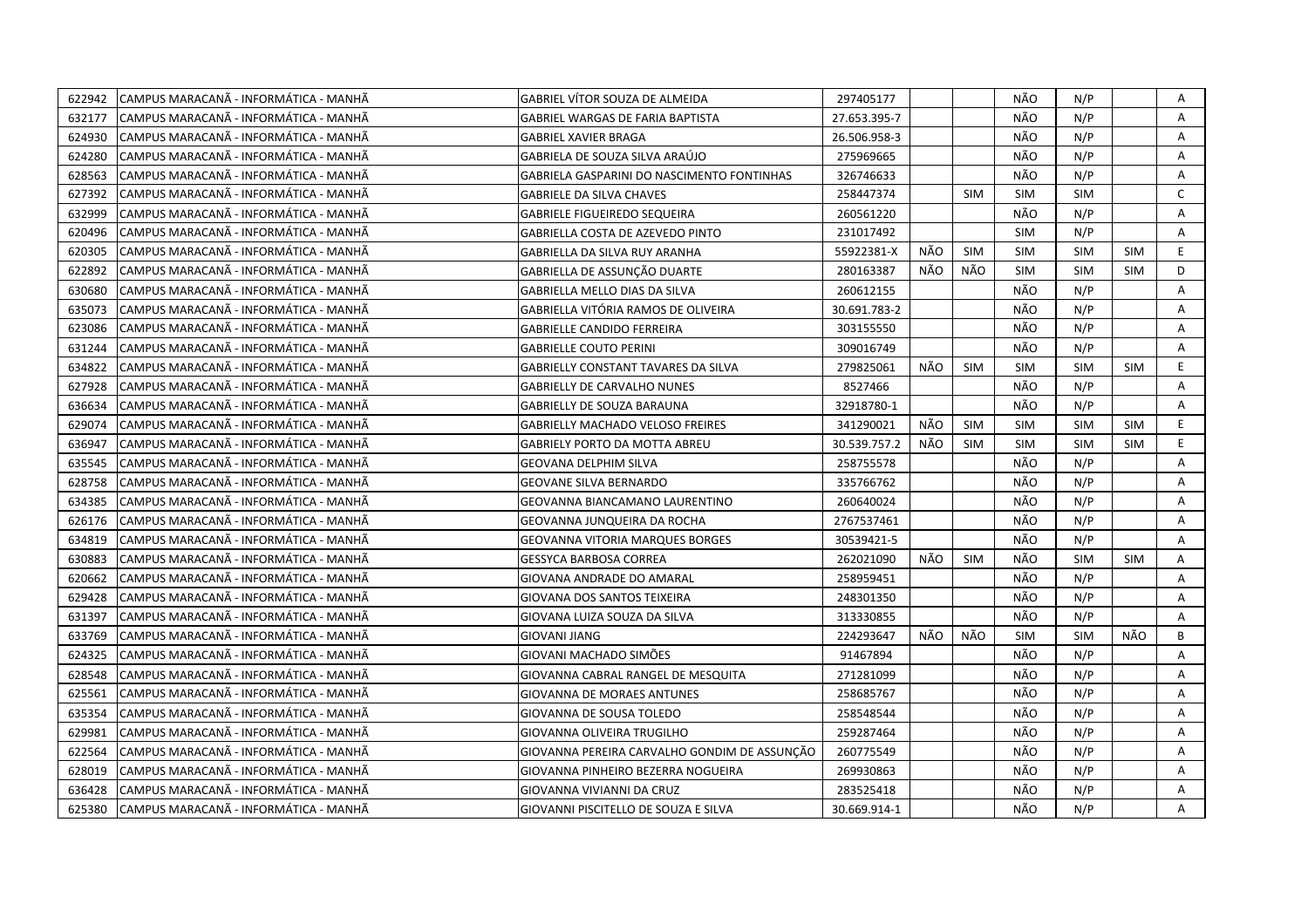| 630701 | CAMPUS MARACANÃ - INFORMÁTICA - MANHÃ  | GIULIA CARVALHO RODRIGUES                  | 25.899.526-5 |     |            | NÃO        | N/P        |            | Α            |
|--------|----------------------------------------|--------------------------------------------|--------------|-----|------------|------------|------------|------------|--------------|
| 632234 | ICAMPUS MARACANÃ - INFORMÁTICA - MANHÃ | <b>GIULIA DAL BELLO FAOUR</b>              | 306439753    |     |            | NÃO        | N/P        |            | A            |
| 631181 | CAMPUS MARACANÃ - INFORMÁTICA - MANHÃ  | GIULIA RAQUEL MIGUEZ SILVA PERES MORO      | 31673313-8   |     |            | NÃO        | N/P        |            | Α            |
| 630534 | CAMPUS MARACANÃ - INFORMÁTICA - MANHÃ  | GIULIANA SOARES GURJAO                     | 31430951-9   |     |            | NÃO        | N/P        |            | Α            |
| 635165 | CAMPUS MARACANÃ - INFORMÁTICA - MANHÃ  | GIULLIANA DE SOUZA LEITE                   | 261209027    |     |            | NÃO        | N/P        |            | Α            |
| 629368 | CAMPUS MARACANÃ - INFORMÁTICA - MANHÃ  | <b>GLAUCO PEDROSA VICENTE DOS SANTOS</b>   | 25.890.199-0 |     |            | NÃO        | N/P        |            | Α            |
| 621808 | CAMPUS MARACANÃ - INFORMÁTICA - MANHÃ  | <b>GLEYCIELE DE SOUZA OLIVEIRA</b>         | 33.938.490-1 | NÃO | <b>SIM</b> | <b>SIM</b> | <b>SIM</b> | <b>SIM</b> | E.           |
| 622448 | CAMPUS MARACANÃ - INFORMÁTICA - MANHÃ  | GRAZIELA DA CONCEIÇÃO DA SILVA             | 338534167    |     |            | NÃO        | N/P        |            | A            |
| 634079 | CAMPUS MARACANÃ - INFORMÁTICA - MANHÃ  | <b>GRAZIELE BATISTA DA SILVA</b>           | 275433654    |     |            | NÃO        | N/P        |            | Α            |
| 622563 | CAMPUS MARACANÃ - INFORMÁTICA - MANHÃ  | GUILHERME ANDRADE GUIMARÃES                | 284188364    |     |            | NÃO        | N/P        |            | A            |
| 633323 | CAMPUS MARACANÃ - INFORMÁTICA - MANHÃ  | GUILHERME ANDRÉ SOUZA SILVA DE ABREU       | 259130771    |     |            | NÃO        | N/P        |            | Α            |
| 630166 | CAMPUS MARACANÃ - INFORMÁTICA - MANHÃ  | GUILHERME ARAUJO DOS SANTOS DELGADO        | 27654524-1   |     |            | NÃO        | N/P        |            | A            |
| 631804 | CAMPUS MARACANÃ - INFORMÁTICA - MANHÃ  | GUILHERME AUGUSTO SOBRAL DE OLIVEIRA       | 32187763-1   |     |            | NÃO        | N/P        |            | A            |
| 622852 | CAMPUS MARACANÃ - INFORMÁTICA - MANHÃ  | GUILHERME DIAS DE ALMEIDA                  | 33.754.763-2 |     |            | NÃO        | N/P        |            | Α            |
| 627122 | CAMPUS MARACANA - INFORMÁTICA - MANHÃ  | <b>GUILHERME FARIA BERNARDINO</b>          | 257195883    |     |            | NÃO        | N/P        |            | A            |
| 627748 | CAMPUS MARACANÃ - INFORMÁTICA - MANHÃ  | <b>GUILHERME FOGAÇA RAMOS</b>              | 258508092    | NÃO | SIM        | <b>SIM</b> | <b>SIM</b> | <b>SIM</b> | E            |
| 624836 | CAMPUS MARACANÃ - INFORMÁTICA - MANHÃ  | GUILHERME GABRIEL MARTINS DA COSTA PEREIRA | 30.580.875-0 |     |            | NÃO        | N/P        |            | A            |
| 631316 | CAMPUS MARACANA - INFORMÁTICA - MANHÃ  | GUILHERME GARCIA SOUSA DE AZEVEDO          | 33389451-7   |     |            | NÃO        | N/P        |            | A            |
| 632729 | CAMPUS MARACANÃ - INFORMÁTICA - MANHÃ  | GUILHERME GUSMÃO FONSECA GUIMARÃES         | 343290813    |     |            | <b>SIM</b> | N/P        |            | A            |
| 629593 | CAMPUS MARACANÃ - INFORMÁTICA - MANHÃ  | <b>GUILHERME MARQUES DE LIMA FILHO</b>     | 33.867.629-9 |     |            | NÃO        | N/P        |            | A            |
| 628293 | CAMPUS MARACANÃ - INFORMÁTICA - MANHÃ  | <b>GUILHERME NEVES MANNARINO</b>           | 332960616    |     |            | NÃO        | N/P        |            | A            |
| 627756 | ICAMPUS MARACANA - INFORMÁTICA - MANHÃ | GUILHERME NUNES LEMOS NASCIMENTO           | 268269065    |     |            | NÃO        | N/P        |            | A            |
| 634717 | CAMPUS MARACANÃ - INFORMÁTICA - MANHÃ  | GUILHERME OLIVEIRA NASCIMENTO              | 260712088    |     | <b>SIM</b> | <b>SIM</b> | <b>SIM</b> |            | $\mathsf{C}$ |
| 628179 | CAMPUS MARACANA - INFORMÁTICA - MANHA  | GUILHERME PAES CALDEIRA MARTINS FONTES     | 225358316    |     |            | NÃO        | N/P        |            | A            |
| 632373 | CAMPUS MARACANÃ - INFORMÁTICA - MANHÃ  | <b>GUILHERME RIBEIRO CHAVES</b>            | 25.854.416-2 |     |            | NÃO        | N/P        |            | A            |
| 630365 | CAMPUS MARACANÃ - INFORMÁTICA - MANHÃ  | GUILHERME SOUZA PRADO BARBOSA              | 263252223    | NÃO | <b>SIM</b> | <b>SIM</b> | <b>SIM</b> | <b>SIM</b> | E.           |
| 629581 | CAMPUS MARACANA - INFORMÁTICA - MANHÃ  | <b>GUILHERME TOMAZ DE ARAUJO</b>           | 265277491    |     |            | NÃO        | N/P        |            | A            |
| 628641 | CAMPUS MARACANÃ - INFORMÁTICA - MANHÃ  | <b>GUSTAVO ALONSO AVELLAR</b>              | 25843119     |     |            | NÃO        | N/P        |            | Α            |
| 632311 | CAMPUS MARACANÃ - INFORMÁTICA - MANHÃ  | <b>GUSTAVO ARRUDA BITTENCOURT</b>          | 276058351    |     |            | NÃO        | N/P        |            | A            |
| 626973 | CAMPUS MARACANÃ - INFORMÁTICA - MANHÃ  | <b>GUSTAVO COSMO DOS SANTOS</b>            | 304936388    |     |            | NÃO        | N/P        |            | Α            |
| 623694 | CAMPUS MARACANÃ - INFORMÁTICA - MANHÃ  | <b>GUSTAVO DA SILVA MARTINS</b>            | 248638959    |     |            | NÃO        | N/P        |            | Α            |
| 629296 | CAMPUS MARACANÃ - INFORMÁTICA - MANHÃ  | GUSTAVO DE ARAÚJO CRAVINHO                 | 26.508.110-9 |     |            | NÃO        | N/P        |            | A            |
| 623895 | CAMPUS MARACANÃ - INFORMÁTICA - MANHÃ  | <b>GUSTAVO DE JESUS RODRIGUES</b>          | 304200603    |     |            | NÃO        | N/P        |            | A            |
| 624470 | ICAMPUS MARACANÃ - INFORMÁTICA - MANHÃ | <b>GUSTAVO DE MENEZES ANTUNES</b>          | 27934144-0   |     |            | NÃO        | N/P        |            | A            |
| 628807 | CAMPUS MARACANÃ - INFORMÁTICA - MANHÃ  | <b>GUSTAVO DE SOUZA OLIVEIRA</b>           | 307363986    |     |            | NÃO        | N/P        |            | A            |
| 622791 | CAMPUS MARACANÃ - INFORMÁTICA - MANHÃ  | <b>GUSTAVO ESTEVES SERPA</b>               | 317985489    | NÃO | SIM        | <b>SIM</b> | <b>SIM</b> | <b>SIM</b> | E.           |
| 631567 | CAMPUS MARACANÃ - INFORMÁTICA - MANHÃ  | <b>GUSTAVO FERREIRA GOMES</b>              | 336364294    |     |            | NÃO        | N/P        |            | A            |
| 627772 | CAMPUS MARACANÃ - INFORMÁTICA - MANHÃ  | <b>GUSTAVO FREITAS DE ÁVILA</b>            | 258979038    |     |            | NÃO        | N/P        |            | A            |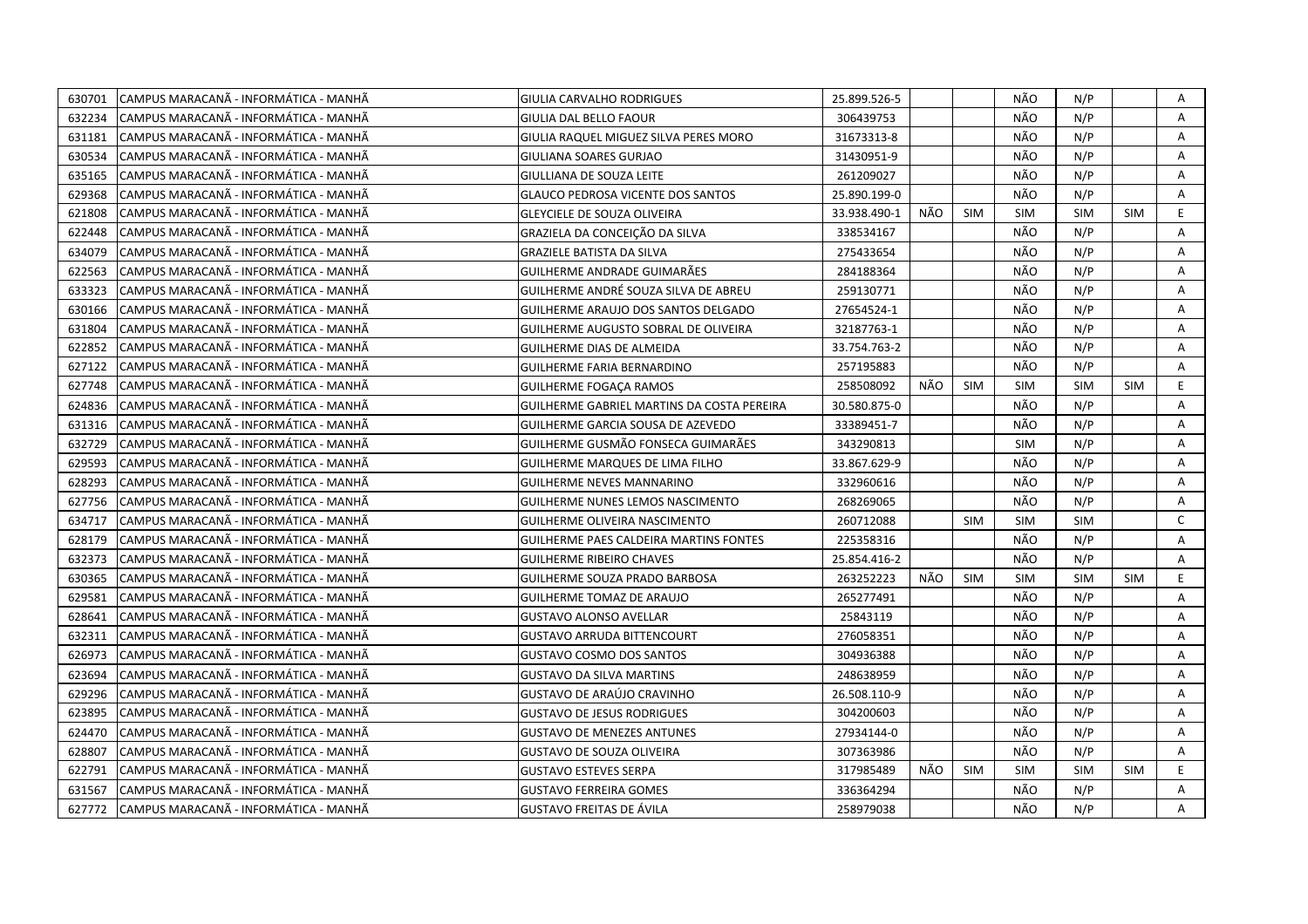| 631331 | CAMPUS MARACANÃ - INFORMÁTICA - MANHÃ  | <b>GUSTAVO HENRIQUE DE ANDRADE BERALTO</b> | 26341330-4   |     |            | NÃO        | N/P        |            | Α            |
|--------|----------------------------------------|--------------------------------------------|--------------|-----|------------|------------|------------|------------|--------------|
| 631579 | CAMPUS MARACANÃ - INFORMÁTICA - MANHÃ  | <b>GUSTAVO LAPA LIMA</b>                   | 260678172    |     |            | NÃO        | N/P        |            | $\mathsf{A}$ |
| 628300 | CAMPUS MARACANA - INFORMÁTICA - MANHÃ  | <b>GUSTAVO LEITE FERREIRA</b>              | 258238310    | NÃO | NÃO        | NÃO        | <b>SIM</b> | <b>SIM</b> | $\mathsf{A}$ |
| 620265 | CAMPUS MARACANÃ - INFORMÁTICA - MANHÃ  | <b>GUSTAVO LIMA GALDEANO</b>               | 300789484    |     |            | NÃO        | N/P        |            | A            |
| 620891 | CAMPUS MARACANA - INFORMATICA - MANHA  | <b>GUSTAVO LOPES UMBELINO</b>              | 25866856-5   | NÃO | <b>SIM</b> | <b>SIM</b> | <b>SIM</b> | <b>SIM</b> | E.           |
| 635615 | CAMPUS MARACANÃ - INFORMÁTICA - MANHÃ  | <b>GUSTAVO OLIVEIRA GONÇALVES</b>          | 324264423    |     |            | NÃO        | N/P        |            | Α            |
| 629250 | CAMPUS MARACANÃ - INFORMÁTICA - MANHÃ  | GUSTAVO PATRICK SILVA DE OLIVEIRA          | 32.026.672-9 |     |            | NÃO        | N/P        |            | Α            |
| 628658 | CAMPUS MARACANA - INFORMÁTICA - MANHÃ  | <b>GUSTAVO SANTOS CRUZ</b>                 | 323969931    |     |            | NÃO        | N/P        |            | A            |
| 623518 | CAMPUS MARACANÃ - INFORMÁTICA - MANHÃ  | <b>GUSTAVO SOARES MURGA</b>                | 33.803.797-1 |     |            | NÃO        | N/P        |            | Α            |
| 628453 | CAMPUS MARACANÃ - INFORMÁTICA - MANHÃ  | HAMONN DE LYRA HARTMANN                    | 260597778    |     |            | NÃO        | N/P        |            | A            |
| 623177 | CAMPUS MARACANÃ - INFORMÁTICA - MANHÃ  | <b>HANNAH HELENA NOY</b>                   | 320068737    |     |            | NÃO        | N/P        |            | A            |
| 634085 | CAMPUS MARACANÃ - INFORMÁTICA - MANHÃ  | HAUÃ SALGADO DE PAULA                      | 25.845.073-3 |     |            | NÃO        | N/P        |            | Α            |
| 635512 | CAMPUS MARACANÃ - INFORMÁTICA - MANHÃ  | <b>HEITOR MACHADO DA SILVA</b>             | 310774179    |     |            | NÃO        | N/P        |            | Α            |
| 629213 | CAMPUS MARACANA - INFORMÁTICA - MANHÃ  | HELEN CRISTINA OLIVEIRA DA SILVA           | 326060076    |     |            | <b>SIM</b> | N/P        |            | A            |
| 633136 | CAMPUS MARACANA - INFORMÁTICA - MANHÃ  | HELENA VICENTE FIGUEIREDO                  | 260768247    |     |            | NÃO        | N/P        |            | Α            |
| 630718 | CAMPUS MARACANA - INFORMÁTICA - MANHÃ  | HELOÍSA ARAÚJO DA SILVA                    | 259076602    |     |            | NÃO        | N/P        |            | A            |
| 629293 | CAMPUS MARACANÃ - INFORMÁTICA - MANHÃ  | HELOISA HELENA BORGES DOS SANTOS           | 313191546    |     |            | NÃO        | N/P        |            | A            |
| 629928 | CAMPUS MARACANÃ - INFORMÁTICA - MANHÃ  | <b>HELTON MATEUS</b>                       | 28.133.035-7 |     |            | NÃO        | N/P        |            | A            |
| 625695 | CAMPUS MARACANÃ - INFORMÁTICA - MANHÃ  | HEMELY HENRIQUETA LIMA NOVAES              | 261027197    |     |            | NÃO        | N/P        |            | A            |
| 620412 | CAMPUS MARACANÃ - INFORMÁTICA - MANHÃ  | HENDRIX GUEVARA DE PAULA LIMA              | 277277349    |     |            | NÃO        | N/P        |            | Α            |
| 636220 | ICAMPUS MARACANÃ - INFORMÁTICA - MANHÃ | HENRIQUE MONTEIRO DALMAR NOBEL HOLM        | 25928945-2   |     |            | NÃO        | N/P        |            | A            |
| 623299 | CAMPUS MARACANA - INFORMATICA - MANHA  | HENRY CRISTIAN SANTOS                      | 31.787.971-6 |     |            | NÃO        | N/P        |            | A            |
| 623381 | CAMPUS MARACANA - INFORMATICA - MANHA  | HENRY GUSTAVO NEVES DA SILVA               | 25.842.014-0 | NÃO | <b>SIM</b> | <b>SIM</b> | <b>SIM</b> | <b>SIM</b> | E.           |
| 632256 | CAMPUS MARACANÃ - INFORMÁTICA - MANHÃ  | HENRY MASCARENHAS GOMES                    | 32464043     |     |            | NÃO        | N/P        |            | A            |
| 625716 | CAMPUS MARACANÃ - INFORMÁTICA - MANHÃ  | HENRY RODRIGUES DOS SANTOS                 | 258407725    |     |            | NÃO        | N/P        |            | A            |
| 622435 | CAMPUS MARACANA - INFORMATICA - MANHA  | HERICK GOMES MELO DA HORA                  | 320073935    |     |            | <b>SIM</b> | N/P        |            | A            |
| 626990 | CAMPUS MARACANÃ - INFORMÁTICA - MANHÃ  | HERNAN DIEGO MACEDO ORQUERA                | 260627328    | NÃO | NÃO        | <b>SIM</b> | <b>SIM</b> | <b>SIM</b> | D            |
| 632606 | CAMPUS MARACANÃ - INFORMÁTICA - MANHÃ  | HEVELYN MUNIZ BARATA                       | 260604186    |     |            | NÃO        | N/P        |            | Α            |
| 625996 | CAMPUS MARACANÃ - INFORMÁTICA - MANHÃ  | HEVILY CLAUDIA SILVESTRE DA SILVA          | 304217078    |     |            | NÃO        | N/P        |            | A            |
| 625326 | CAMPUS MARACANÃ - INFORMÁTICA - MANHÃ  | HUGO ALEXANDRE DE SOUZA                    | 31.861.400-5 |     |            | NÃO        | N/P        |            | Α            |
| 635447 | CAMPUS MARACANÃ - INFORMÁTICA - MANHÃ  | HUGO DUQUE MARTINS                         | 258431345    |     |            | NÃO        | N/P        |            | A            |
| 635821 | CAMPUS MARACANÃ - INFORMÁTICA - MANHÃ  | HUGO GUIMARÃES FERREIRA                    | 258391283    |     |            | NÃO        | N/P        |            | A            |
| 633782 | CAMPUS MARACANÃ - INFORMÁTICA - MANHÃ  | HYGOR MEDEIROS DA SILVA                    | 260769088    | NÃO | <b>SIM</b> | <b>SIM</b> | <b>SIM</b> | <b>SIM</b> | E.           |
| 630217 | CAMPUS MARACANÃ - INFORMÁTICA - MANHÃ  | IAN LUNA DE SOUZA                          | 259535722    |     |            | NÃO        | N/P        |            | A            |
| 634899 | CAMPUS MARACANÃ - INFORMÁTICA - MANHÃ  | IAN MAGALHÃES DE MEDEIROS                  | 345285902    |     |            | NÃO        | N/P        |            | A            |
| 633186 | CAMPUS MARACANA - INFORMATICA - MANHA  | IASMIM AZEVEDO DE OLIVEIRA                 | 25.888.562-3 |     |            | NÃO        | N/P        |            | Α            |
| 634362 | CAMPUS MARACANÃ - INFORMÁTICA - MANHÃ  | ICARO VENDRUSCOLO DE FREITAS E SILVA       | 550702994    |     |            | NÃO        | N/P        |            | Α            |
| 625146 | CAMPUS MARACANÃ - INFORMÁTICA - MANHÃ  | <b>IGHOR BENTO PEREIRA</b>                 | 319110599    |     |            | NÃO        | N/P        |            | A            |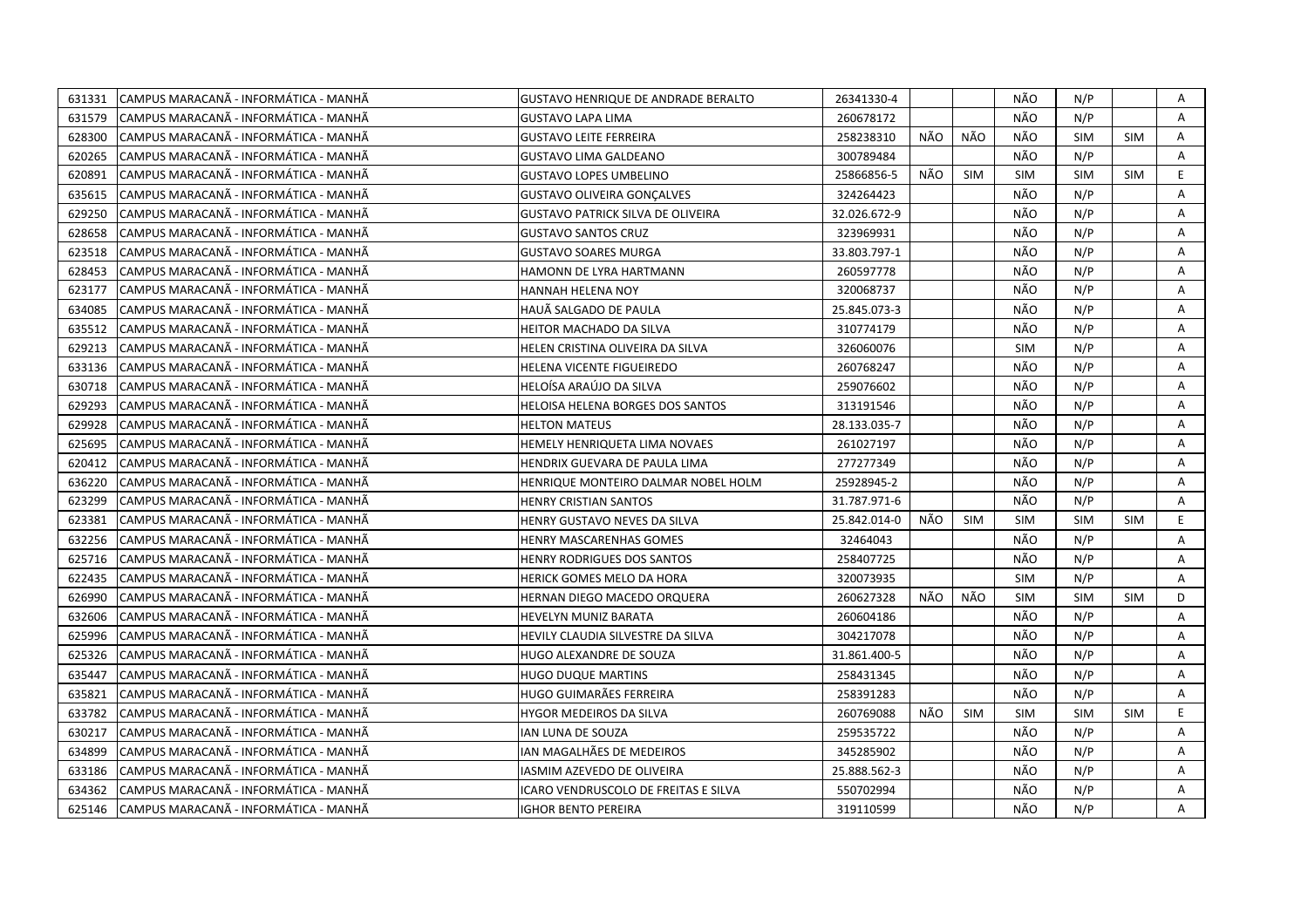| 625890 | CAMPUS MARACANÃ - INFORMÁTICA - MANHÃ | IGOR BORGES QUINTANILHA DE SOUZA         | 288517022     |     |            | NÃO        | N/P        |            | Α  |
|--------|---------------------------------------|------------------------------------------|---------------|-----|------------|------------|------------|------------|----|
| 629825 | CAMPUS MARACANÃ - INFORMÁTICA - MANHÃ | <b>GOR DA COSTA ALVES JUNIOR</b>         | 270960453     |     |            | NÃO        | N/P        |            | A  |
| 633003 | CAMPUS MARACANÃ - INFORMÁTICA - MANHÃ | <b>IGOR DE OLIVEIRA MARTINS</b>          | 31332882-5    |     |            | NÃO        | N/P        |            | A  |
| 629898 | CAMPUS MARACANÃ - INFORMÁTICA - MANHÃ | IGOR DOS SANTOS ALVES                    | 258426337     |     |            | NÃO        | N/P        |            | A  |
| 627257 | CAMPUS MARACANA - INFORMATICA - MANHA | IGOR FRANÇA BORGES                       | 8642729       |     |            | NÃO        | N/P        |            | A  |
| 636646 | CAMPUS MARACANÃ - INFORMÁTICA - MANHÃ | IGOR GUIMARÃES MOTA                      | 259893485     |     |            | NÃO        | N/P        |            | Α  |
| 634264 | CAMPUS MARACANÃ - INFORMÁTICA - MANHÃ | IGOR HENRIQUE DOMINGOS MOTTA             | 300014875     |     |            | <b>SIM</b> | N/P        |            | Α  |
| 631138 | CAMPUS MARACANÃ - INFORMÁTICA - MANHÃ | <b>IGOR PIGNATARO ALVES</b>              | 27721990-3    |     |            | NÃO        | N/P        |            | A  |
| 635892 | CAMPUS MARACANÃ - INFORMÁTICA - MANHÃ | IGOR ROMANO GONÇALVES FERREIRA           | 33.278.361-2  |     |            | NÃO        | N/P        |            | A  |
| 623513 | CAMPUS MARACANA - INFORMÁTICA - MANHA | ILANDA RAYKA CARVALHO MENDES             | 059094882016- |     |            | NÃO        | N/P        |            | A  |
| 621886 | CAMPUS MARACANÃ - INFORMÁTICA - MANHÃ | INGRID PEREIRA RAMOS                     | 285793485     | NÃO | <b>SIM</b> | <b>SIM</b> | <b>SIM</b> | <b>SIM</b> | E. |
| 622824 | CAMPUS MARACANÃ - INFORMÁTICA - MANHÃ | INGRIDY FURTADO SILVA DOS SANTOS         | 320963549     | NÃO | <b>SIM</b> | <b>SIM</b> | <b>SIM</b> | <b>SIM</b> | E  |
| 625575 | CAMPUS MARACANÃ - INFORMÁTICA - MANHÃ | ISAAC DA SILVA MOTA                      | 270441058     |     |            | NÃO        | N/P        |            | A  |
| 630636 | CAMPUS MARACANÃ - INFORMÁTICA - MANHÃ | ISAAC SENA DE OLIVEIRA DUARTE            | 28421560-5    |     |            | NÃO        | N/P        |            | Α  |
| 626485 | CAMPUS MARACANÃ - INFORMÁTICA - MANHÃ | ISABEL CRISTINA GOMES PINTO              | 260567821     |     |            | <b>SIM</b> | N/P        |            | A  |
| 622137 | CAMPUS MARACANÃ - INFORMÁTICA - MANHÃ | <b>ISABEL DA SILVA BRASIL</b>            | 255017287     | NÃO | <b>SIM</b> | <b>SIM</b> | SIM        | <b>SIM</b> | E  |
| 628291 | CAMPUS MARACANÃ - INFORMÁTICA - MANHÃ | <b>ISABEL MARINHO DOS SANTOS</b>         | 26.076.555-7  |     |            | <b>SIM</b> | N/P        |            | A  |
| 636265 | CAMPUS MARACANÃ - INFORMÁTICA - MANHÃ | <b>ISABEL MARQUES DAS NEVES</b>          | 26.072.048-7  |     |            | NÃO        | N/P        |            | A  |
| 625629 | CAMPUS MARACANÃ - INFORMÁTICA - MANHÃ | ISABEL VELEZ DE ALMEIDA                  | 319335741     |     |            | NÃO        | N/P        |            | A  |
| 623760 | CAMPUS MARACANÃ - INFORMÁTICA - MANHÃ | ISABELA CARVALHAES POTGIETER             | 324535335     |     |            | NÃO        | N/P        |            | Α  |
| 629596 | CAMPUS MARACANÃ - INFORMÁTICA - MANHÃ | ISABELA DOMINGOS REGADAS                 | 237655147     |     |            | NÃO        | N/P        |            | A  |
| 624765 | CAMPUS MARACANÃ - INFORMÁTICA - MANHÃ | ISABELA HEEREN DE CASTRO                 | 291271948     |     |            | NÃO        | N/P        |            | A  |
| 634098 | CAMPUS MARACANA - INFORMATICA - MANHA | <b>ISABELA VIEIRA DA COSTA</b>           | 25855021-9    |     |            | NÃO        | N/P        |            | A  |
| 634605 | CAMPUS MARACANÃ - INFORMÁTICA - MANHÃ | ISABELLA AGUIAR DA CRUZ                  | 331308551     |     |            | NÃO        | N/P        |            | A  |
| 630664 | CAMPUS MARACANA - INFORMATICA - MANHA | ISABELLA CINTRA RANGEL BARIONI           | 34677329-4    |     |            | NÃO        | N/P        |            | Α  |
| 635872 | CAMPUS MARACANÃ - INFORMÁTICA - MANHÃ | ISABELLA CRISTINA DA SILVA LACERDA       | 264385535     |     |            | NÃO        | N/P        |            | A  |
| 627988 | CAMPUS MARACANÃ - INFORMÁTICA - MANHÃ | ISABELLA LIMA SABINO                     | 29.893.704-6  |     |            | NÃO        | N/P        |            | Α  |
| 626710 | CAMPUS MARACANÃ - INFORMÁTICA - MANHÃ | ISABELLA MARIA AFONSO ESTEVAN DOS SANTOS | 332875046     |     |            | NÃO        | N/P        |            | Α  |
| 622610 | CAMPUS MARACANÃ - INFORMÁTICA - MANHÃ | ISABELLA PEREIRA DA SILVA VERAS          | 261201164     |     |            | NÃO        | N/P        |            | A  |
| 621694 | CAMPUS MARACANÃ - INFORMÁTICA - MANHÃ | ISABELLA PEREIRA DOS RAMOS LIMA          | 26085723-0    |     |            | NÃO        | N/P        |            | Α  |
| 623975 | CAMPUS MARACANÃ - INFORMÁTICA - MANHÃ | ISABELLA RIBEIRO DE SA FREIRE            | 260749049     |     |            | NÃO        | N/P        |            | A  |
| 620927 | CAMPUS MARACANÃ - INFORMÁTICA - MANHÃ | ISABELLA SOUZA SILVA VASCONCELLOS        | 27654269-3    |     |            | <b>SIM</b> | N/P        |            | A  |
| 630205 | CAMPUS MARACANÃ - INFORMÁTICA - MANHÃ | <b>ISABELLE MENDES MEIRELLES</b>         | 258621499     |     |            | NÃO        | N/P        |            | A  |
| 629065 | CAMPUS MARACANA - INFORMATICA - MANHA | ISABELLI CRISTINA FRANCO VIEIRA          | 223749482     |     |            | NÃO        | N/P        |            | A  |
| 624902 | CAMPUS MARACANÃ - INFORMÁTICA - MANHÃ | ISABELLY DE ANDRADE FARIA DA SILVA       | 260588959     |     |            | NÃO        | N/P        |            | A  |
| 634877 | CAMPUS MARACANÃ - INFORMÁTICA - MANHÃ | ISABELLY OLIVEIRA DA SOLVA               | 34755054-3    |     |            | NÃO        | N/P        |            | Α  |
| 632518 | CAMPUS MARACANÃ - INFORMÁTICA - MANHÃ | ISABELLY SANTOS DE MENDONCA GUERRA       | 275011633     |     |            | NÃO        | N/P        |            | Α  |
| 636907 | CAMPUS MARACANA - INFORMÁTICA - MANHA | ISACK SAMUEL BRAGA SANTO                 | 31.330.068-3  |     |            | NÃO        | N/P        |            | A  |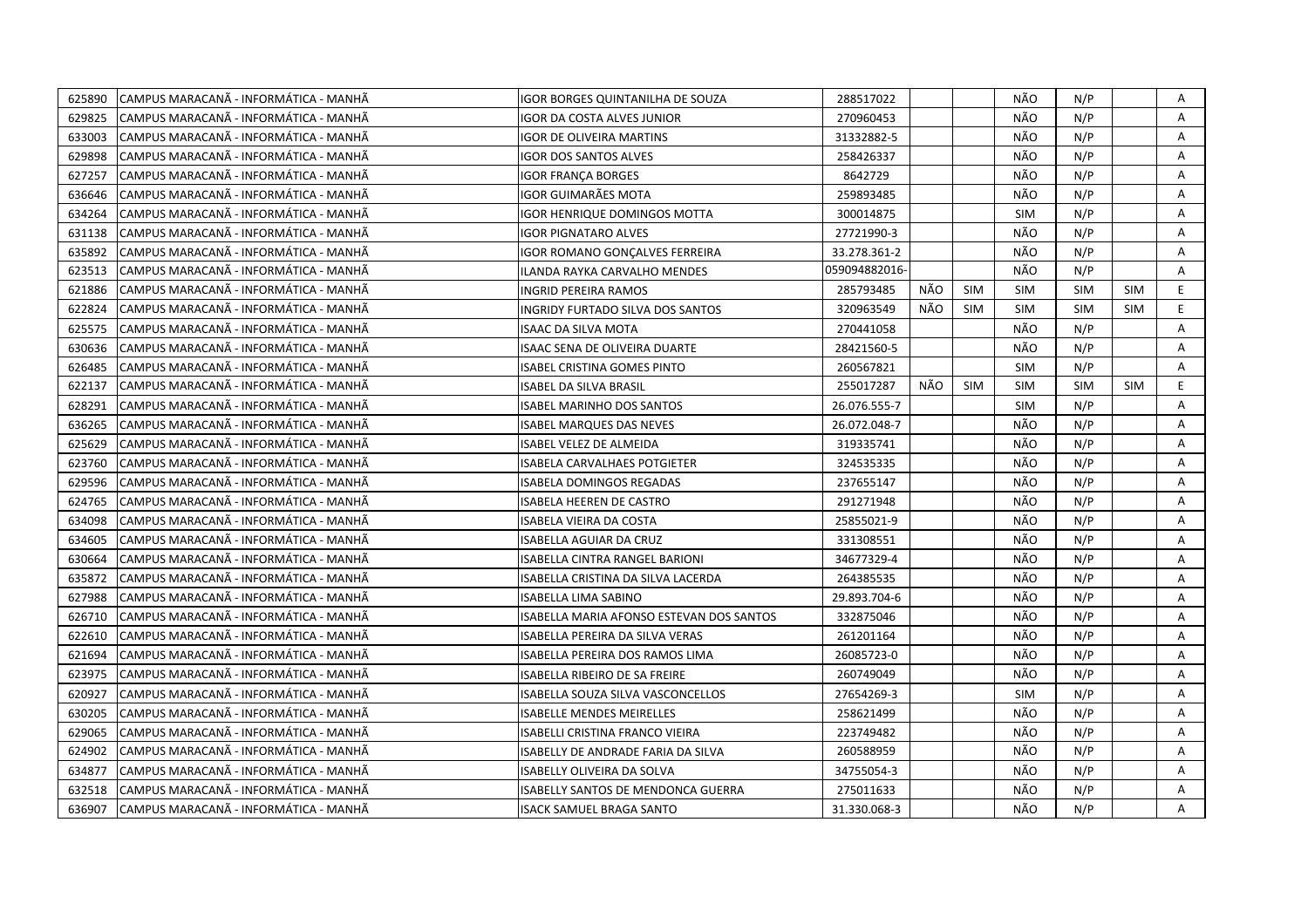| 631290 | CAMPUS MARACANÃ - INFORMÁTICA - MANHÃ  | ISADORA CRISTHINA GALIZA DO PATROCINIO       | 287367908    |     |            | NÃO        | N/P        |            | Α              |
|--------|----------------------------------------|----------------------------------------------|--------------|-----|------------|------------|------------|------------|----------------|
| 630301 | CAMPUS MARACANÃ - INFORMÁTICA - MANHÃ  | ÍSIS AFONSO VERÍSSIMO                        | 260777636    |     |            | NÃO        | N/P        |            | A              |
| 628008 | ICAMPUS MARACANÃ - INFORMÁTICA - MANHÃ | ISIS CIBELI CASSEMIRO CAMPOS                 | 284058344    |     | <b>SIM</b> | <b>SIM</b> | <b>SIM</b> | NÃO        | $\mathsf{C}$   |
| 633040 | CAMPUS MARACANÃ - INFORMÁTICA - MANHÃ  | <b>ISRAEL LUIZ LIMA ROSA</b>                 | 258423847    | NÃO |            | NÃO        | N/P        |            | Α              |
| 629849 | CAMPUS MARACANÃ - INFORMÁTICA - MANHÃ  | <b>ISRAEL SCALER DA SILVA</b>                | 315052530    |     |            | NÃO        | N/P        |            | Α              |
| 635953 | CAMPUS MARACANÃ - INFORMÁTICA - MANHÃ  | ITALO DA CONCEIÇÃO BARTOLOMEU                | 318955978    |     |            | <b>SIM</b> | <b>SIM</b> |            | B              |
| 635886 | ICAMPUS MARACANÃ - INFORMÁTICA - MANHÃ | <b>IURI QUINTELA BEZE</b>                    | 245545827    |     |            | NÃO        | N/P        |            | A              |
| 623912 | CAMPUS MARACANÃ - INFORMÁTICA - MANHÃ  | <b>IURI RODRIGUES LUSTOSA</b>                | 31.378.007-4 | NÃO | <b>SIM</b> | <b>SIM</b> | <b>SIM</b> | <b>SIM</b> | E.             |
| 635368 | CAMPUS MARACANÃ - INFORMÁTICA - MANHÃ  | <b>IURY HANZO PEIXOTO PASSOS</b>             | 319941928    |     |            | NÃO        | N/P        |            | Α              |
| 628027 | CAMPUS MARACANÃ - INFORMÁTICA - MANHÃ  | IVSON LUIZ FERREIRA DA SILVA FILHO           | 854899-4     |     |            | NÃO        | N/P        |            | A              |
| 621052 | CAMPUS MARACANA - INFORMÁTICA - MANHÃ  | IZABELLA DA SILVA CASEMIRO                   | 303251334    | NÃO | <b>SIM</b> | <b>SIM</b> | <b>SIM</b> | <b>SIM</b> | E              |
| 624327 | CAMPUS MARACANA - INFORMÁTICA - MANHÃ  | IZABELLY CHRISTINE FERREIRA PEIXOTO DA SILVA | 318826872    |     |            | NÃO        | N/P        |            | Α              |
| 636946 | CAMPUS MARACANA - INFORMÁTICA - MANHÃ  | IZABELLY CRISTINI DA SILVA                   | 258860014    |     |            | NÃO        | N/P        |            | Α              |
| 626682 | CAMPUS MARACANA - INFORMÁTICA - MANHÃ  | IZADORA MAIA DA ROCHA                        | 8294801      |     |            | SIM        | N/P        |            | A              |
| 623523 | CAMPUS MARACANÃ - INFORMÁTICA - MANHÃ  | IZAMARA BATISTA LOPES PORTO                  | 25.879.675-4 |     |            | NÃO        | N/P        |            | Α              |
| 636502 | CAMPUS MARACANÃ - INFORMÁTICA - MANHÃ  | JADE LIMA DE AMORIM                          | 30.736.253-3 |     |            | NÃO        | N/P        |            | Α              |
| 630352 | ICAMPUS MARACANÃ - INFORMÁTICA - MANHÃ | JADER DA SILVA EL AZAMI                      | 276242765    |     |            | NÃO        | N/P        |            | A              |
| 621850 | ICAMPUS MARACANÃ - INFORMÁTICA - MANHÃ | JAIR DE FRANCA GOMES                         | 320694797    |     |            | NÃO        | N/P        |            | A              |
| 626656 | CAMPUS MARACANA - INFORMATICA - MANHA  | JAMILLY SILVA RODRIGUES                      | 295500193    | NÃO | SIM        | <b>SIM</b> | <b>SIM</b> | NÃO        | C              |
| 631461 | CAMPUS MARACANÃ - INFORMÁTICA - MANHÃ  | JAQUELINE KELLY LOPES DE SALES CABRAL        | 258538172    | NÃO | NÃO        | <b>SIM</b> | <b>SIM</b> | NÃO        | В              |
| 621513 | CAMPUS MARACANÃ - INFORMÁTICA - MANHÃ  | JASMIN CRISTINI PIO RIBEIRO SOARES           | 261592687    | NÃO | <b>SIM</b> | <b>SIM</b> | <b>SIM</b> | <b>SIM</b> | E.             |
| 620249 | CAMPUS MARACANÃ - INFORMÁTICA - MANHÃ  | JEAN ARAÚJO GOMES DA SILVA                   | 333652733    |     |            | NÃO        | N/P        |            | A              |
| 629853 | CAMPUS MARACANA - INFORMÁTICA - MANHÃ  | JEFFERSON ALEXANDRE DE OLIVEIRA              | 26.060.705-6 | NÃO | <b>SIM</b> | <b>SIM</b> | <b>SIM</b> | <b>SIM</b> | E              |
| 632592 | CAMPUS MARACANÃ - INFORMÁTICA - MANHÃ  | JENIFFER RAMOS DOS SANTOS                    | 258550698    |     |            | <b>SIM</b> | N/P        |            | A              |
| 636399 | CAMPUS MARACANÃ - INFORMÁTICA - MANHÃ  | JENNIFER CAROLINE RODRIGUES FONSECA          | 27.722.883-9 |     |            | NÃO        | N/P        |            | Α              |
| 635534 | CAMPUS MARACANÃ - INFORMÁTICA - MANHÃ  | JEOVÁ VINICIUS DUARTE SERVILA                | 285186508    |     |            | <b>SIM</b> | N/P        |            | Α              |
| 620923 | CAMPUS MARACANÃ - INFORMÁTICA - MANHÃ  | JESSICA DOS SANTOS LEAL MARTINS              | 315024773    |     | <b>SIM</b> | <b>SIM</b> | <b>SIM</b> | <b>SIM</b> | E.             |
| 627375 | CAMPUS MARACANÃ - INFORMÁTICA - MANHÃ  | JESSICA OLIVEIRA DO NASCIMENTO               | 260854997    | NÃO | <b>SIM</b> | <b>SIM</b> | <b>SIM</b> | <b>SIM</b> | E.             |
| 621376 | CAMPUS MARACANÃ - INFORMÁTICA - MANHÃ  | JESSICA RIBEIRO DE OLIVEIRA SOUSA            | 280780149    |     |            | <b>SIM</b> | N/P        |            | A              |
| 636588 | CAMPUS MARACANÃ - INFORMÁTICA - MANHÃ  | JÉSSICA ROCHA HUON                           | 310459771    |     |            | NÃO        | N/P        |            | Α              |
| 636711 | CAMPUS MARACANÃ - INFORMÁTICA - MANHÃ  | JHONATAN JOSÉ SOUZA DA SILVA                 | 322351685    |     |            | NÃO        | N/P        |            | A              |
| 635412 | CAMPUS MARACANA - INFORMÁTICA - MANHÃ  | JHONATAN LUIS QUITES SIMPLICIO               | 258550367    |     |            | <b>SIM</b> | N/P        |            | $\overline{A}$ |
| 632122 | CAMPUS MARACANA - INFORMÁTICA - MANHÃ  | JHONATHAN REUEL DA SILVA NOGUEIRA            | certidão na  | NÃO | <b>SIM</b> | <b>SIM</b> | <b>SIM</b> | NÃO        | $\mathsf{C}$   |
| 635552 | CAMPUS MARACANA - INFORMÁTICA - MANHÃ  | JHONATHAN RODRIGO DA SILVA TAVARES           | 327180774    |     | <b>SIM</b> | <b>SIM</b> | <b>SIM</b> | <b>SIM</b> | E.             |
| 631582 | CAMPUS MARACANÃ - INFORMÁTICA - MANHÃ  | JIOVANNA DA SILVA TORRES                     | 333150340    |     |            | NÃO        | N/P        |            | A              |
| 632425 | CAMPUS MARACANÃ - INFORMÁTICA - MANHÃ  | JOABE GOMES BATISTA DE OLIVEIRA              | 23841023-7   |     |            | <b>SIM</b> | N/P        |            | Α              |
| 623456 | CAMPUS MARACANÃ - INFORMÁTICA - MANHÃ  | JOÃO ANTONIO DE ALMEIDA XISTO                | 276542040    |     |            | <b>SIM</b> | N/P        |            | A              |
| 628047 | CAMPUS MARACANÃ - INFORMÁTICA - MANHÃ  | JOAO CARLOS BESSA E SILVA                    | 260741582    | NÃO | NÃO        | <b>SIM</b> | <b>SIM</b> | <b>SIM</b> | D.             |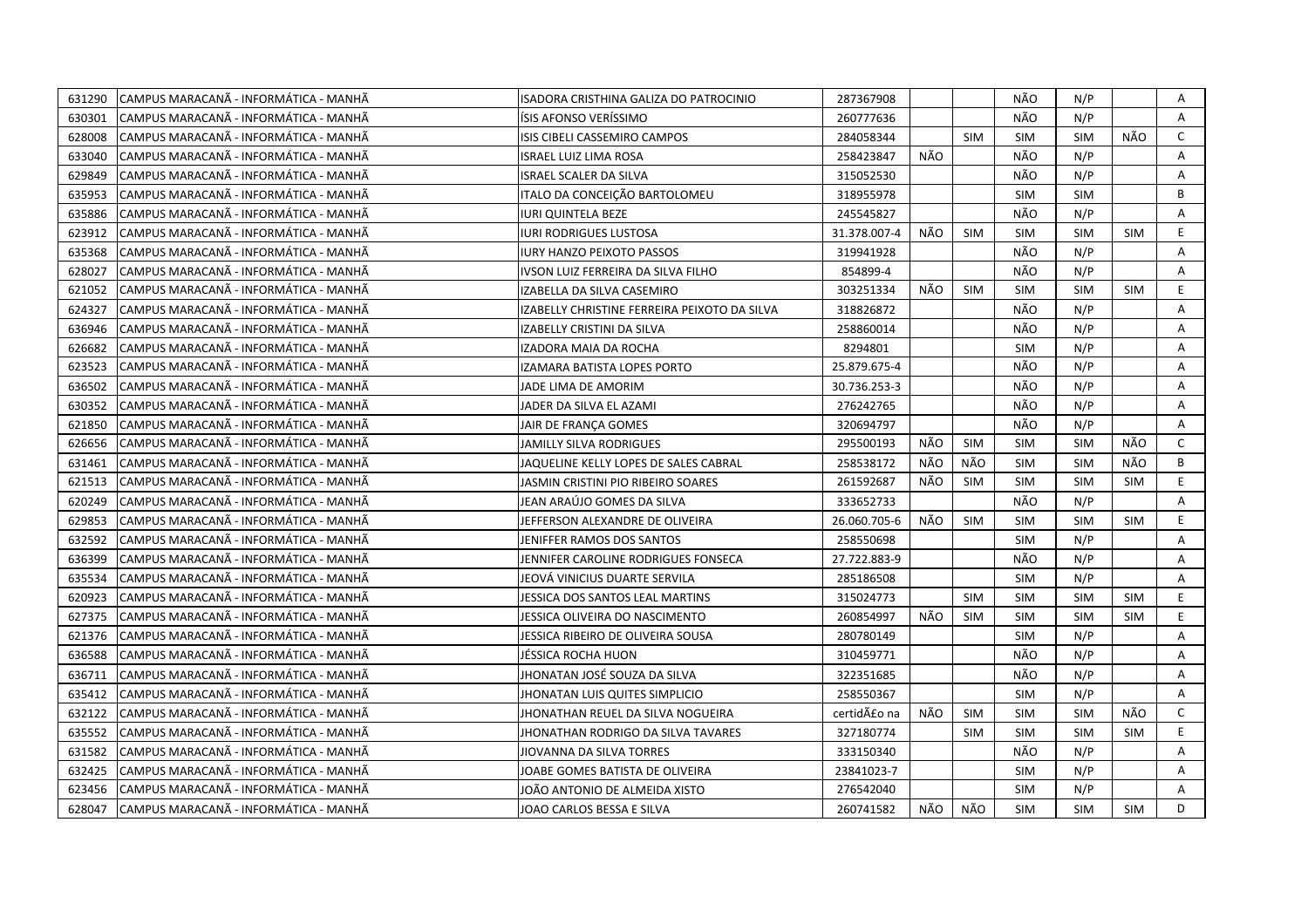| 623186 | CAMPUS MARACANÃ - INFORMÁTICA - MANHÃ  | JOÃO EDUARDO ROCHA DA SILVA                 | 315084699    |            |            | NÃO        | N/P        |            | Α  |
|--------|----------------------------------------|---------------------------------------------|--------------|------------|------------|------------|------------|------------|----|
| 625414 | ICAMPUS MARACANÃ - INFORMÁTICA - MANHÃ | JOÃO EMANOEL NUNES DE MEDEIROS              | 258453935    |            |            | NÃO        | N/P        |            | A  |
| 630175 | CAMPUS MARACANÃ - INFORMÁTICA - MANHÃ  | JOÃO EMANUEL MELO AMERICANO                 | 311634133    |            |            | NÃO        | N/P        |            | Α  |
| 635290 | ICAMPUS MARACANÃ - INFORMÁTICA - MANHÃ | JOÃO GABRIEL ANDRADE DE SOUZA MENDES        | 26072479-4   |            |            | NÃO        | N/P        |            | A  |
| 632842 | CAMPUS MARACANÃ - INFORMÁTICA - MANHÃ  | JOÃO GABRIEL DE CARVALHO DOMINGOS DE AGUIAR | 25639636-7   |            |            | NÃO        | N/P        |            | A  |
| 620346 | CAMPUS MARACANA - INFORMATICA - MANHA  | JOÄO GABRIEL FELIX TORRES                   | 30.439.867-0 | NÃO        | SIM        | <b>SIM</b> | <b>SIM</b> | <b>SIM</b> | E. |
| 633815 | CAMPUS MARACANÃ - INFORMÁTICA - MANHÃ  | JOAO GABRIEL MINGOZZI BRAEM                 | 298.845.280  |            |            | NÃO        | N/P        |            | Α  |
| 628598 | CAMPUS MARACANÃ - INFORMÁTICA - MANHÃ  | JOÄO GABRIEL MONTEIRO VIDAL                 | 259013852    |            |            | NÃO        | N/P        |            | Α  |
| 634678 | ICAMPUS MARACANÃ - INFORMÁTICA - MANHÃ | JOÃO GABRIEL SANTOS DE ALMEIDA              | 260579420    |            |            | NÃO        | N/P        |            | Α  |
| 628911 | CAMPUS MARACANÃ - INFORMÁTICA - MANHÃ  | JOÃO GABRIEL SCHUELER CORNELIO              | 305312324    |            |            | NÃO        | N/P        |            | Α  |
| 631577 | ICAMPUS MARACANÃ - INFORMÁTICA - MANHÃ | JOÃO GUILHERME DUARTE FAJARDO               | 287253223    |            |            | NÃO        | N/P        |            | A  |
| 634855 | CAMPUS MARACANÃ - INFORMÁTICA - MANHÃ  | JOÃO GUILHERME FERNANDES RAMIRES            | 26.060.032-5 |            |            | NÃO        | N/P        |            | A  |
| 630237 | CAMPUS MARACANA - INFORMATICA - MANHA  | JOÃO HENRIQUE DA SILVA ALMEIDA              | 32701970-9   | NÃO        |            | <b>SIM</b> | <b>SIM</b> | <b>SIM</b> | D  |
| 630516 | CAMPUS MARACANÃ - INFORMÁTICA - MANHÃ  | JOÃO HENRIQUE DOS SANTOS FREITAS            | 277256921    | NÃO        | SIM        | <b>SIM</b> | <b>SIM</b> | <b>SIM</b> | E  |
| 628120 | CAMPUS MARACANÃ - INFORMÁTICA - MANHÃ  | JOÄO JABOUR RODRIGUES                       | 260756184    |            |            | NÃO        | N/P        |            | A  |
| 628056 | CAMPUS MARACANA - INFORMÁTICA - MANHÃ  | JOÃO LUCAS ALVES MEDICI                     | 560678873    |            |            | NÃO        | N/P        |            | A  |
| 629758 | CAMPUS MARACANÃ - INFORMÁTICA - MANHÃ  | JOÃO LUCAS LIMA NEVES                       | 258434158    | NÃO        | <b>SIM</b> | <b>SIM</b> | <b>SIM</b> | <b>SIM</b> | E. |
| 620768 | CAMPUS MARACANA - INFORMÁTICA - MANHÃ  | JOÃO LUIZ DE OLIVEIRA TODESCATO             | 282656255    | NÃO        | NÃO        | <b>SIM</b> | <b>SIM</b> | <b>SIM</b> | D  |
| 623590 | CAMPUS MARACANÃ - INFORMÁTICA - MANHÃ  | JOÃO MACHADO LOMELLINO DE CARVALHO          | 29758095     | <b>SIM</b> | <b>SIM</b> | <b>SIM</b> | <b>SIM</b> | <b>SIM</b> |    |
| 627705 | CAMPUS MARACANÃ - INFORMÁTICA - MANHÃ  | JOÃO MARCELO CUNHA DE FRANCA                | 262512288    |            |            | NÃO        | N/P        |            | Α  |
| 633538 | CAMPUS MARACANÃ - INFORMÁTICA - MANHÃ  | JOÃO MARCELO GONÇALVES ALEIXO               | 29212404-7   |            |            | NÃO        | N/P        |            | A  |
| 630852 | CAMPUS MARACANÃ - INFORMÁTICA - MANHÃ  | JOÃO MIGUEL CALSAVARA SANTOS                | 28139984-0   |            |            | NÃO        | N/P        |            | A  |
| 634143 | CAMPUS MARACANÃ - INFORMÁTICA - MANHÃ  | JOÃO PAULO BARBOSA MONTENEGRO               | 340583004    |            |            | NÃO        | N/P        |            | Α  |
| 635047 | ICAMPUS MARACANÃ - INFORMÁTICA - MANHÃ | JOÃO PAULO DOS SANTOS QUEIROZ               | 260871694    |            |            | NÃO        | N/P        |            | A  |
| 622971 | ICAMPUS MARACANÃ - INFORMÁTICA - MANHÃ | JOAO PAULO VITOR FIRMO                      | 305251969    |            |            | NÃO        | N/P        |            | A  |
| 626087 | CAMPUS MARACANA - INFORMATICA - MANHA  | JOAO PEDRO BATISTA ROCHA                    | 287079404    |            |            | NÃO        | N/P        |            | A  |
| 627701 | CAMPUS MARACANA - INFORMATICA - MANHA  | JOAO PEDRO BRANDAO DE MOURA                 | 267968667    |            |            | NÃO        | N/P        |            | A  |
| 621181 | CAMPUS MARACANA - INFORMÁTICA - MANHA  | JOÃO PEDRO COSTA ESTEVES                    | 276222031    |            |            | NÃO        | N/P        |            | Α  |
| 624385 | CAMPUS MARACANA - INFORMÁTICA - MANHÃ  | JOÃO PEDRO CRUZ DOS SANTOS                  | 25.912.333-9 |            |            | NÃO        | N/P        |            | A  |
| 625897 | CAMPUS MARACANÃ - INFORMÁTICA - MANHÃ  | JOAO PEDRO DA ROSA FRIDMAN BARRETO          | 332785559    |            |            | NÃO        | N/P        |            | Α  |
| 635967 | CAMPUS MARACANA - INFORMÁTICA - MANHÃ  | JOÃO PEDRO DA ROSA MENDES                   | 258787407    |            |            | NÃO        | N/P        |            | A  |
| 626751 | CAMPUS MARACANÃ - INFORMÁTICA - MANHÃ  | JOÃO PEDRO DA SILVA GERALDO                 | 32016510-3   |            |            | NÃO        | N/P        |            | A  |
| 635646 | CAMPUS MARACANA - INFORMATICA - MANHA  | JOÃO PEDRO DA SILVA MANSO                   | 270961576    |            |            | NÃO        | N/P        |            | A  |
| 632725 | CAMPUS MARACANÃ - INFORMÁTICA - MANHÃ  | JOAO PEDRO DE ALBUQUERQUE MELLO DOS SANTOS  | 32366930     | NÃO        | NÃO        | <b>SIM</b> | <b>SIM</b> | NÃO        | B  |
| 623724 | CAMPUS MARACANA - INFORMATICA - MANHA  | JOÃO PEDRO DE ALENCAR BEZERRA               | 26085688-5   |            |            | NÃO        | N/P        |            | A  |
| 626268 | CAMPUS MARACANÃ - INFORMÁTICA - MANHÃ  | JOÃO PEDRO DE BRITTO ARAÚJO                 | 312099211    |            |            | NÃO        | N/P        |            | A  |
| 625801 | CAMPUS MARACANÃ - INFORMÁTICA - MANHÃ  | JOÃO PEDRO DE MOURA RIBEIRO                 | 32465443-3   |            |            | NÃO        | N/P        |            | Α  |
| 622036 | CAMPUS MARACANÃ - INFORMÁTICA - MANHÃ  | JOAO PEDRO DE OLIVEIRA CAMPBELL             | 270845712    |            |            | NÃO        | N/P        |            | A  |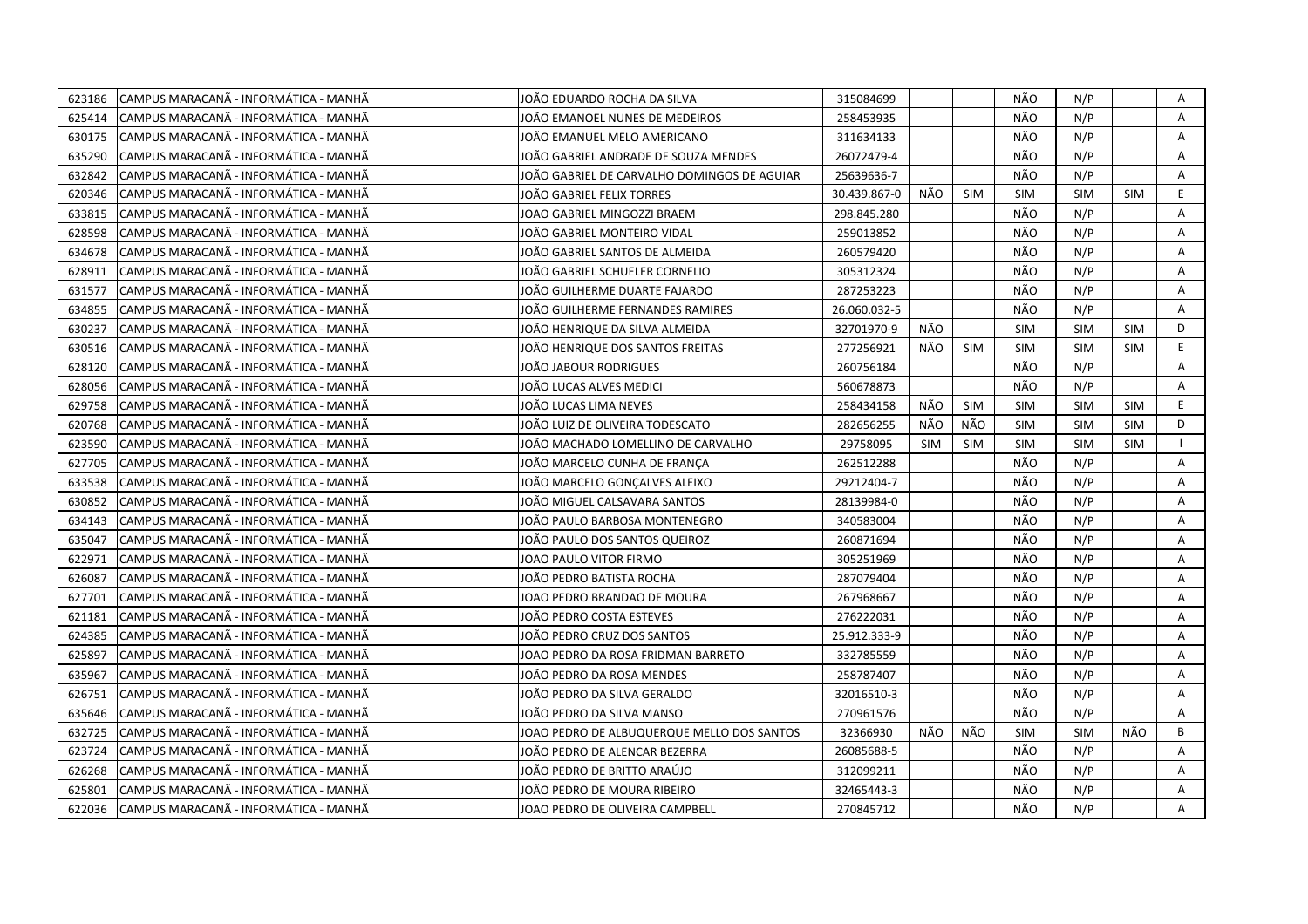| 629921 | CAMPUS MARACANÃ - INFORMÁTICA - MANHÃ  | JOÃO PEDRO DE SENA MACHADO                  | 305204224    |     |            | NÃO        | N/P        |            | Α            |
|--------|----------------------------------------|---------------------------------------------|--------------|-----|------------|------------|------------|------------|--------------|
| 625633 | ICAMPUS MARACANÃ - INFORMÁTICA - MANHÃ | JOAO PEDRO DOS SANTOS DA COSTA              | 288054620    | NÃO | <b>SIM</b> | <b>SIM</b> | <b>SIM</b> | <b>SIM</b> | E            |
| 627381 | CAMPUS MARACANÃ - INFORMÁTICA - MANHÃ  | JOÃO PEDRO FARIAS DA SILVA                  | 30.760.523-8 |     | <b>SIM</b> | <b>SIM</b> | <b>SIM</b> | NÃO        | $\mathsf{C}$ |
| 621681 | CAMPUS MARACANÃ - INFORMÁTICA - MANHÃ  | JOÃO PEDRO GONÇALVES FREITAS                | 31.987.466-5 | NÃO | <b>SIM</b> | <b>SIM</b> | <b>SIM</b> | <b>SIM</b> | E            |
| 632698 | CAMPUS MARACANÃ - INFORMÁTICA - MANHÃ  | JOÃO PEDRO IACILLO SOARES                   | 258552249    |     |            | NÃO        | N/P        |            | A            |
| 633179 | CAMPUS MARACANÃ - INFORMÁTICA - MANHÃ  | JOÃO PEDRO MAGALHÃES SOARES MONTEIRO VIEIRA | 26076520-1   |     |            | NÃO        | N/P        |            | Α            |
| 633878 | CAMPUS MARACANA - INFORMATICA - MANHA  | JOÃO PEDRO MARREIRO CONFALONIERI            | 32.617.288-9 |     |            | NÃO        | N/P        |            | Α            |
| 622324 | CAMPUS MARACANÃ - INFORMÁTICA - MANHÃ  | JOÃO PEDRO MARTINS OLIVEIRA                 | 315535435    |     |            | NÃO        | N/P        |            | Α            |
| 626034 | ICAMPUS MARACANÃ - INFORMÁTICA - MANHÃ | JOÃO PEDRO MONTEIRO SALES DE OLIVEIRA       | 260899307    |     |            | NÃO        | N/P        |            | A            |
| 632967 | CAMPUS MARACANÃ - INFORMÁTICA - MANHÃ  | JOÃO PEDRO MONTES DO COUTO                  | 260724711    |     |            | NÃO        | N/P        |            | A            |
| 635092 | CAMPUS MARACANÃ - INFORMÁTICA - MANHÃ  | JOÃO PEDRO PINHEIRO BRANDÃO ALVES           | 260610241    |     |            | NÃO        | N/P        |            | Α            |
| 627927 | CAMPUS MARACANÃ - INFORMÁTICA - MANHÃ  | JOAO PEDRO PINTO FERREIRA                   | 32.109.273-6 |     |            | NÃO        | N/P        |            | A            |
| 634584 | CAMPUS MARACANÃ - INFORMÁTICA - MANHÃ  | JOÄO PEDRO RODRIGUES CARDOSO VIEIRA         | 263055212    | NÃO | NÃO        | <b>SIM</b> | <b>SIM</b> | <b>SIM</b> | D            |
| 626577 | CAMPUS MARACANÃ - INFORMÁTICA - MANHÃ  | JOÃO PEDRO RODRIGUES DE MELO                | 26956330-0   |     |            | NÃO        | N/P        |            | A            |
| 624582 | CAMPUS MARACANÃ - INFORMÁTICA - MANHÃ  | JOÃO PEDRO SANJUAN NETIS TELES CARDOSO      | 832186-8     |     |            | NÃO        | N/P        |            | A            |
| 630100 | ICAMPUS MARACANÃ - INFORMÁTICA - MANHÃ | JOÃO PEDRO SANTOS DE MELO                   | 31.903.666-1 |     |            | NÃO        | N/P        |            | A            |
| 634881 | CAMPUS MARACANA - INFORMÁTICA - MANHÃ  | JOÃO PEDRO SILVA DE OLIVEIRA                | 318445780    |     |            | NÃO        | N/P        |            | A            |
| 635778 | CAMPUS MARACANÃ - INFORMÁTICA - MANHÃ  | JOAO PEDRO TOSTA DA FONSECA                 | 304184708    |     |            | NÃO        | N/P        |            | A            |
| 628922 | CAMPUS MARACANA - INFORMÁTICA - MANHÃ  | JOÃO VICTOR ARAUJO LOPES                    | 318652963    | NÃO | SIM        | <b>SIM</b> | <b>SIM</b> | <b>SIM</b> | E.           |
| 631808 | CAMPUS MARACANÃ - INFORMÁTICA - MANHÃ  | JOÃO VICTOR BARCELOS                        | 34.679.000-9 |     |            | NÃO        | N/P        |            | A            |
| 625945 | CAMPUS MARACANÃ - INFORMÁTICA - MANHÃ  | JOÃO VICTOR BRAZ RCUTY                      | 258342153    | NÃO | <b>SIM</b> | <b>SIM</b> | <b>SIM</b> | NÃO        | $\mathsf{C}$ |
| 634539 | CAMPUS MARACANÃ - INFORMÁTICA - MANHÃ  | JOÃO VICTOR COELHO MAIA DE ARAUJO           | 30847352-9   |     |            | NÃO        | N/P        |            | Α            |
| 631660 | ICAMPUS MARACANÃ - INFORMÁTICA - MANHÃ | JOÃO VICTOR COSTA BARBOZA                   | 304555725    |     |            | NÃO        | N/P        |            | A            |
| 629736 | ICAMPUS MARACANÃ - INFORMÁTICA - MANHÃ | JOÃO VICTOR DA SILVA LIMA                   | 25888363-6   |     |            | NÃO        | N/P        |            | A            |
| 622773 | CAMPUS MARACANÃ - INFORMÁTICA - MANHÃ  | JOAO VICTOR DANTAS TORRES VIEGAS            | 306771809    |     |            | NÃO        | N/P        |            | A            |
| 627429 | CAMPUS MARACANA - INFORMATICA - MANHA  | JOÃO VICTOR DE ALMEIDA BRAGA                | 30.114.569-5 |     |            | NÃO        | N/P        |            | A            |
| 632447 | CAMPUS MARACANA - INFORMÁTICA - MANHA  | IOAO VICTOR DE FRANCA PEREIRA               | 31303490-2   |     |            | NÃO        | N/P        |            | Α            |
| 629504 | CAMPUS MARACANÃ - INFORMÁTICA - MANHÃ  | JOAO VICTOR DE MELO OLIVEIRA MARINS         | 261209506    |     |            | <b>SIM</b> | N/P        |            | A            |
| 635137 | CAMPUS MARACANÃ - INFORMÁTICA - MANHÃ  | JOÃO VICTOR DE OLIVEIRA VALENTE             | 228503546    |     |            | NÃO        | N/P        |            | Α            |
| 631845 | ICAMPUS MARACANÃ - INFORMÁTICA - MANHÃ | JOÃO VICTOR FERREIRA DA SILVA               | 51925        |     |            | NÃO        | N/P        |            | A            |
| 623656 | CAMPUS MARACANÃ - INFORMÁTICA - MANHÃ  | JOÃO VICTOR FERREIRA SOARES                 | 25854141-6   |     |            | NÃO        | N/P        |            | A            |
| 635364 | CAMPUS MARACANÃ - INFORMÁTICA - MANHÃ  | JOÃO VICTOR HENRIQUES MARQUES               | 309860286    |     |            | NÃO        | N/P        |            | Α            |
| 632532 | CAMPUS MARACANÃ - INFORMÁTICA - MANHÃ  | JOÃO VICTOR LEITE FERREIRA                  | 331181693    | NÃO | <b>SIM</b> | <b>SIM</b> | <b>SIM</b> | NÃO        | $\mathsf{C}$ |
| 634430 | CAMPUS MARACANÃ - INFORMÁTICA - MANHÃ  | JOÃO VICTOR MACTAVISCH MACHADO              | 259633766    |     |            | NÃO        | N/P        |            | Α            |
| 623956 | CAMPUS MARACANÃ - INFORMÁTICA - MANHÃ  | JOÃO VICTOR MARQUES DE SOUSA                | 258394063    | NÃO | <b>SIM</b> | <b>SIM</b> | <b>SIM</b> | <b>SIM</b> | E.           |
| 629916 | CAMPUS MARACANA - INFORMÁTICA - MANHÃ  | JOÃO VICTOR PEREIRA CAVALCANTE              | 317546398    |     |            | NÃO        | N/P        |            | A            |
| 628257 | ICAMPUS MARACANÃ - INFORMÁTICA - MANHÃ | JOÃO VITHOR MIRANDA CLAUDINO                | 29.307.175-9 |     |            | NÃO        | N/P        |            | A            |
| 622919 | CAMPUS MARACANÃ - INFORMÁTICA - MANHÃ  | JOÃO VITOR ALVES                            | 258619550    | NÃO | <b>SIM</b> | <b>SIM</b> | <b>SIM</b> | <b>SIM</b> | E.           |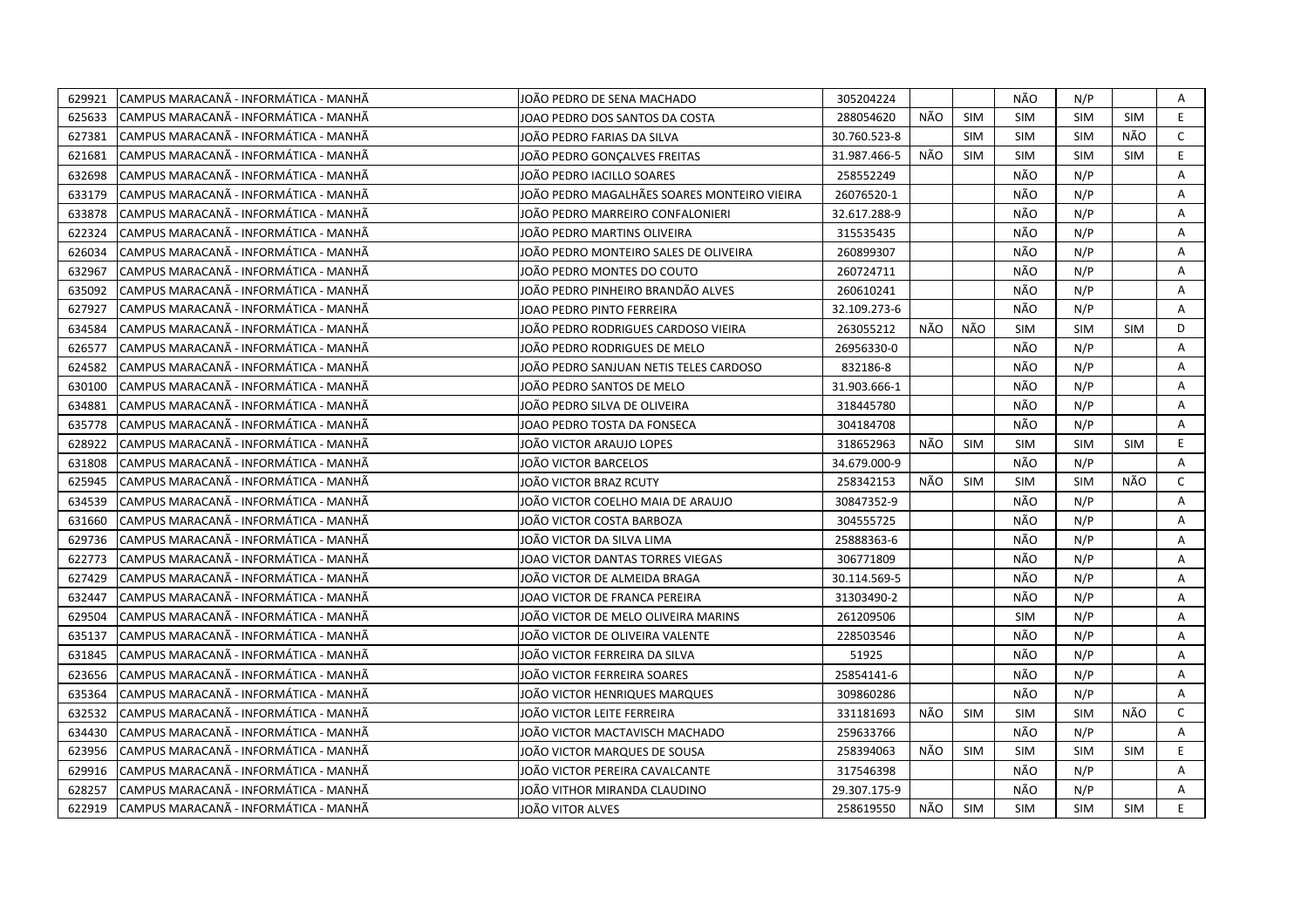| 635568 | CAMPUS MARACANÃ - INFORMÁTICA - MANHÃ | JOÃO VITOR BARROS DE MACEDO          | 268880069    |            |            | NÃO        | N/P        |            | Α            |
|--------|---------------------------------------|--------------------------------------|--------------|------------|------------|------------|------------|------------|--------------|
| 633756 | CAMPUS MARACANÃ - INFORMÁTICA - MANHÃ | JOÄO VITOR BRASIL ESTEVES            | 258669845    |            |            | NÃO        | N/P        |            | A            |
| 623761 | CAMPUS MARACANA - INFORMÁTICA - MANHÃ | JOAO VITOR DA SILVA CASTRO           | 270067291    |            |            | NÃO        | N/P        |            | A            |
| 623115 | CAMPUS MARACANÃ - INFORMÁTICA - MANHÃ | JOAO VITOR DA SILVA PEREIRA          | 270843097    |            |            | NÃO        | N/P        |            | A            |
| 635680 | CAMPUS MARACANÃ - INFORMÁTICA - MANHÃ | JOÃO VITOR DA SILVA SANTOS           | 25871245-4   | <b>SIM</b> |            | <b>SIM</b> | <b>SIM</b> | <b>SIM</b> | H            |
| 622063 | CAMPUS MARACANÃ - INFORMÁTICA - MANHÃ | JOÃO VITOR DA SILVEIRA MARINHO       | 289321671    | NÃO        | <b>SIM</b> | <b>SIM</b> | <b>SIM</b> | <b>SIM</b> | E            |
| 626527 | CAMPUS MARACANÃ - INFORMÁTICA - MANHÃ | JOÃO VITOR DOS SANTOS ALVES          | 258447747    |            |            | NÃO        | N/P        |            | Α            |
| 636311 | CAMPUS MARACANA - INFORMÁTICA - MANHÃ | JOÃO VITOR FIGUEIRA RODRIGUES        | 260759618    |            |            | NÃO        | N/P        |            | A            |
| 623386 | CAMPUS MARACANÃ - INFORMÁTICA - MANHÃ | JOÃO VITOR FRANCISCO DA SILVA        | 304271752    | NÃO        | <b>SIM</b> | <b>SIM</b> | <b>SIM</b> | <b>SIM</b> | E            |
| 634830 | CAMPUS MARACANÃ - INFORMÁTICA - MANHÃ | JOAO VITOR MARQUES XAVIER            | 277216529    |            |            | NÃO        | N/P        |            | A            |
| 629682 | CAMPUS MARACANÃ - INFORMÁTICA - MANHÃ | JOAO VITOR S. SIQUEIRA               | 310822200    |            |            | <b>SIM</b> | N/P        |            | A            |
| 626637 | CAMPUS MARACANÃ - INFORMÁTICA - MANHÃ | JOÃO VITOR SANCHES DOS SANTOS        | 304696792    |            |            | NÃO        | N/P        |            | Α            |
| 635438 | CAMPUS MARACANÃ - INFORMÁTICA - MANHÃ | JOAO VITOR SILVA DE OLIVEIRA         | 322854662    |            |            | NÃO        | N/P        |            | Α            |
| 635896 | CAMPUS MARACANA - INFORMÁTICA - MANHÃ | JOÃO VITOR VIEIRA DE MELO FONSECA    | 25.841.918-3 |            |            | NÃO        | N/P        |            | A            |
| 631841 | CAMPUS MARACANA - INFORMÁTICA - MANHÃ | JOÃO VITOR XAVIER GUIDOTI            | 297493769    |            |            | NÃO        | N/P        |            | Α            |
| 633515 | CAMPUS MARACANÃ - INFORMÁTICA - MANHÃ | JOÃO VITTOR DA SILVA LEONARDO        | 258464452    |            |            | NÃO        | N/P        |            | A            |
| 623347 | CAMPUS MARACANÃ - INFORMÁTICA - MANHÃ | JONAS BARBOSA DANTAS                 | 246446777    |            |            | NÃO        | N/P        |            | A            |
| 620692 | CAMPUS MARACANÃ - INFORMÁTICA - MANHÃ | JONATAS CARDOSO MENEZES              | 276968484    |            |            | NÃO        | N/P        |            | A            |
| 632627 | CAMPUS MARACANÃ - INFORMÁTICA - MANHÃ | JONATHAN CORREIA CASIMIRO            | 259431054    | NÃO        | SIM        | <b>SIM</b> | <b>SIM</b> | <b>SIM</b> | E            |
| 633215 | CAMPUS MARACANÃ - INFORMÁTICA - MANHÃ | JONATHAN DA SILVA BATISTA            | 279871420    |            |            | NÃO        | N/P        |            | A            |
| 635652 | CAMPUS MARACANÃ - INFORMÁTICA - MANHÃ | JONATHAN MATTOS COSTA SANTOS         | 295714067    |            |            | NÃO        | N/P        |            | A            |
| 626290 | CAMPUS MARACANA - INFORMÁTICA - MANHÃ | JONATHAN RAIMUNDO FRANCISCO DA COSTA | 318349974    |            |            | NÃO        | N/P        |            | A            |
| 634077 | CAMPUS MARACANÃ - INFORMÁTICA - MANHÃ | JONATHAN RODRIGUES PINTO             | 323952952    | NÃO        | SIM        | <b>SIM</b> | <b>SIM</b> | NÃO        | $\mathsf{C}$ |
| 627266 | CAMPUS MARACANÃ - INFORMÁTICA - MANHÃ | JONATHAN SÁ DOS SANTOS               | 323716209    | <b>SIM</b> | <b>SIM</b> | <b>SIM</b> | <b>SIM</b> | NÃO        | G            |
| 636988 | CAMPUS MARACANÃ - INFORMÁTICA - MANHÃ | IORGE EMANUEL DE LIMA NETO           | 286108360    | NÃO        | NÃO        | <b>SIM</b> | <b>SIM</b> | NÃO        | B            |
| 623110 | CAMPUS MARACANÃ - INFORMÁTICA - MANHÃ | IORGE GABRIEL CASTRO FERREIRA        | 25.839.649-8 |            |            | NÃO        | N/P        |            | A            |
| 629743 | CAMPUS MARACANA - INFORMÁTICA - MANHÃ | JORGE LUCAS ALMEIDA DA CONCEIÇÃO     | 265096628    |            |            | NÃO        | N/P        |            | A            |
| 630370 | CAMPUS MARACANÃ - INFORMÁTICA - MANHÃ | JORGE MUSSER LIMA NETO               | 286470232    |            |            | NÃO        | N/P        |            | Α            |
| 622577 | CAMPUS MARACANA - INFORMÁTICA - MANHÃ | JOSÉ GONÇALVES DA SILVA              | 26076532-6   |            |            | NÃO        | N/P        |            | A            |
| 626316 | CAMPUS MARACANÃ - INFORMÁTICA - MANHÃ | JOSÉ MIGUEL MENDES VALENTE           | 30272097-4   |            |            | NÃO        | N/P        |            | Α            |
| 626774 | CAMPUS MARACANÃ - INFORMÁTICA - MANHÃ | JOSEANE SILVA DE SANTANA             | 267828671    |            |            | NÃO        | N/P        |            | A            |
| 623539 | CAMPUS MARACANÃ - INFORMÁTICA - MANHÃ | JOYCE DE SOUZA DE LIMA               | 277461711    | NÃO        | <b>SIM</b> | <b>SIM</b> | <b>SIM</b> | <b>SIM</b> | E            |
| 622295 | CAMPUS MARACANÃ - INFORMÁTICA - MANHÃ | JOYCE RIBEIRO DA CONCEIÇÃO           | 279382279    | NÃO        | <b>SIM</b> | <b>SIM</b> | <b>SIM</b> | <b>SIM</b> | E.           |
| 634259 | CAMPUS MARACANÃ - INFORMÁTICA - MANHÃ | JUAN CARLOS FARIAS DA SILVA          | 25912150-7   |            |            | NÃO        | N/P        |            | A            |
| 636406 | CAMPUS MARACANÃ - INFORMÁTICA - MANHÃ | JUAN DE SOUZA VARGAS COSTA           | 315656744    |            |            | NÃO        | N/P        |            | A            |
| 629285 | CAMPUS MARACANÃ - INFORMÁTICA - MANHÃ | ALBUQUERQUE                          | 32.104.069-3 |            |            | <b>SIM</b> | N/P        |            | Α            |
| 625020 | CAMPUS MARACANÃ - INFORMÁTICA - MANHÃ | JUAN PABLO DE JESUS DE SOUZA         | 26.071.251-8 | NÃO        | <b>SIM</b> | <b>SIM</b> | <b>SIM</b> | <b>SIM</b> | E            |
| 633806 | CAMPUS MARACANÃ - INFORMÁTICA - MANHÃ | JUAN PABLO SOUSA DOS SANTOS          | 323203521    |            |            | NÃO        | N/P        |            | A            |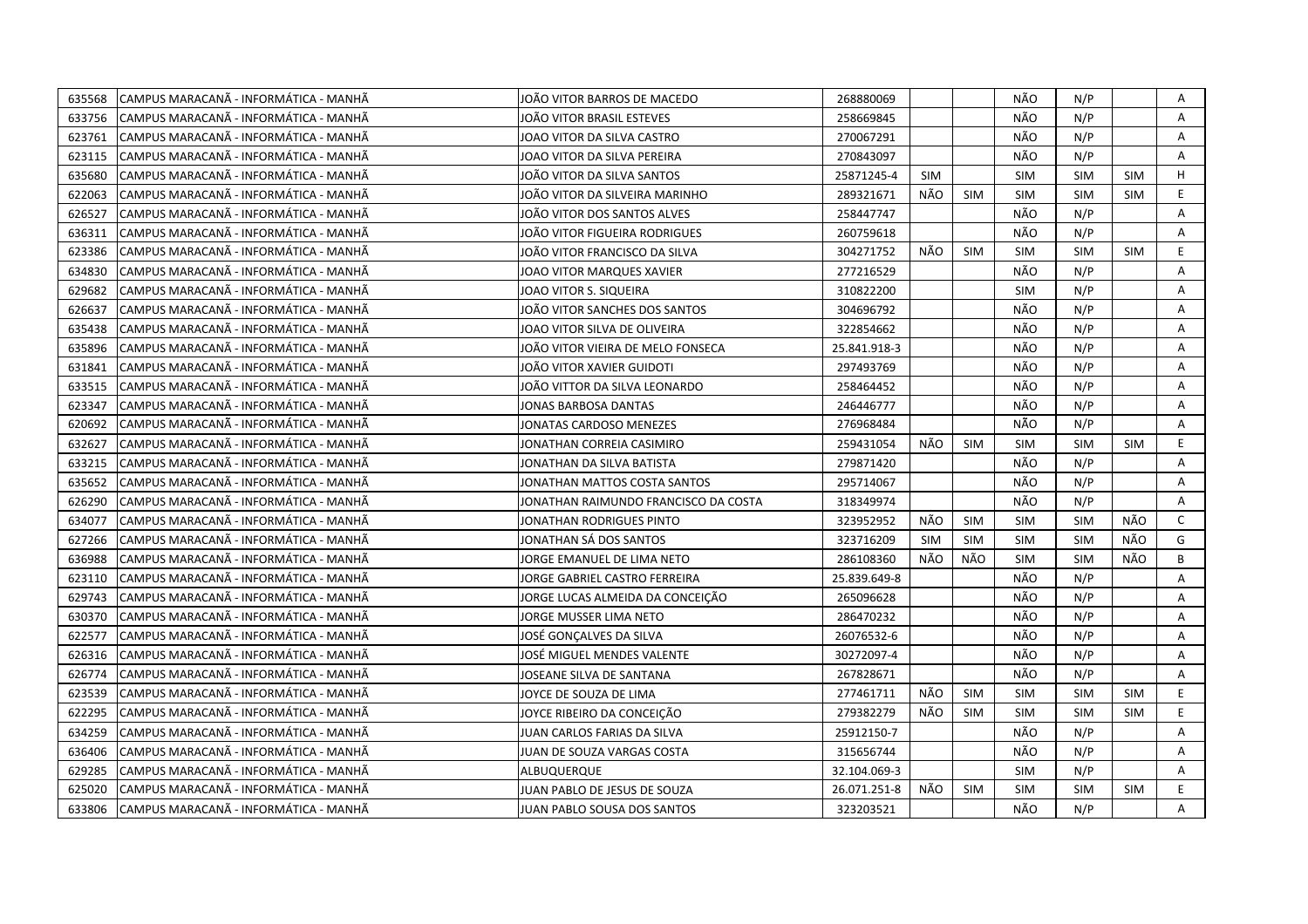| 621978 | CAMPUS MARACANÃ - INFORMÁTICA - MANHÃ | <b>JULIA ARAUJO DOS SANTOS</b>           | 260715719      |            |            | NÃO        | N/P        |            | Α  |
|--------|---------------------------------------|------------------------------------------|----------------|------------|------------|------------|------------|------------|----|
| 631094 | CAMPUS MARACANÃ - INFORMÁTICA - MANHÃ | JULIA CAEIRO CANDIDO DE ALENCASTRO GRACA | 242281731      |            |            | NÃO        | N/P        |            | A  |
| 629541 | CAMPUS MARACANÃ - INFORMÁTICA - MANHÃ | JÚLIA CAMARGO AGUIAR MARINHO             | 276719127      |            |            | NÃO        | N/P        |            | Α  |
| 623555 | CAMPUS MARACANÃ - INFORMÁTICA - MANHÃ | JÚLIA CARDOSO CALDAS                     | 260540547      |            |            | NÃO        | N/P        |            | A  |
| 634348 | CAMPUS MARACANÃ - INFORMÁTICA - MANHÃ | JÚLIA CASTRO ORTIS DE MENEZES            | 258249499      |            |            | NÃO        | N/P        |            | Α  |
| 634954 | CAMPUS MARACANÃ - INFORMÁTICA - MANHÃ | <b>JULIA CORDEIRO SOUTO</b>              | 187.976.467-92 |            |            | <b>SIM</b> | N/P        |            | A  |
| 631695 | CAMPUS MARACANÃ - INFORMÁTICA - MANHÃ | JÚLIA DA MOUTA BASTOS                    | 259192086      |            |            | NÃO        | N/P        |            | Α  |
| 635929 | CAMPUS MARACANÃ - INFORMÁTICA - MANHÃ | JULIA DE LIMA DO NASCIMENTO              | 267331734      |            |            | NÃO        | N/P        |            | Α  |
| 622098 | CAMPUS MARACANÃ - INFORMÁTICA - MANHÃ | JULIA DOS SANTOS ALMEIDA                 | 248315236      |            |            | NÃO        | N/P        |            | A  |
| 636846 | CAMPUS MARACANÃ - INFORMÁTICA - MANHÃ | JÚLIA DOS SANTOS CARIAS                  | 314203969      |            |            | NÃO        | N/P        |            | A  |
| 629962 | CAMPUS MARACANA - INFORMATICA - MANHA | JULIA EDUARDA RAMOS DE SA                | 260715206      |            |            | NÃO        | N/P        |            | A  |
| 623009 | CAMPUS MARACANÃ - INFORMÁTICA - MANHÃ | JULIA FERREIRA BARCELOS TAGLIARI         | 327007993      |            |            | NÃO        | N/P        |            | Α  |
| 629510 | CAMPUS MARACANÃ - INFORMÁTICA - MANHÃ | JULIA FRANSCINY DE SOUSA SANTOS SILVA    | 258954809      | NÃO        | NÃO        | SIM        | <b>SIM</b> | <b>SIM</b> | D  |
| 624212 | CAMPUS MARACANÃ - INFORMÁTICA - MANHÃ | JULIA LIMA ARAUJO MORAES                 | 28446697-6     | NÃO        | NÃO        | NÃO        | <b>SIM</b> | <b>SIM</b> | Α  |
| 632953 | CAMPUS MARACANÃ - INFORMÁTICA - MANHÃ | JULIA LIMA COELHO                        | 317670503      |            |            | NÃO        | N/P        |            | A  |
| 628619 | CAMPUS MARACANÃ - INFORMÁTICA - MANHÃ | JULIA NERY KLOTZ LOUREIRO DE OLIVEIRA    | 319381455      |            |            | NÃO        | N/P        |            | A  |
| 635270 | CAMPUS MARACANÃ - INFORMÁTICA - MANHÃ | JULIA OLIVEIRA DA SILVA                  | 31.985.180-4   |            |            | NÃO        | N/P        |            | Α  |
| 626048 | CAMPUS MARACANÃ - INFORMÁTICA - MANHÃ | JULIA ROCHA DA CRUZ                      | 311127235      |            |            | <b>SIM</b> | N/P        |            | Α  |
| 636242 | CAMPUS MARACANÃ - INFORMÁTICA - MANHÃ | JÚLIA RODRIGUES DE OLIVEIRA              | 26.306.066-7   | NÃO        | <b>SIM</b> | <b>SIM</b> | <b>SIM</b> | <b>SIM</b> | E. |
| 635021 | CAMPUS MARACANÃ - INFORMÁTICA - MANHÃ | JÚLIA SOUZA CORRÊA                       | 29158195-7     | NÃO        | NÃO        | <b>SIM</b> | <b>SIM</b> | NÃO        | B  |
| 630020 | CAMPUS MARACANÃ - INFORMÁTICA - MANHÃ | JÚLIA VICTÓRIA SANTOS DE SOUZA           | 25914597-7     |            |            | NÃO        | N/P        |            | Α  |
| 629948 | CAMPUS MARACANÃ - INFORMÁTICA - MANHÃ | JULIA VIEIRA SOARES                      | 346741226      | NÃO        | NÃO        | <b>SIM</b> | <b>SIM</b> | NÃO        | B  |
| 626298 | CAMPUS MARACANA - INFORMÁTICA - MANHÃ | JÚLIA VIGNA ARAÚJO                       | 32.402.186-4   | NÃO        | NÃO        | <b>SIM</b> | <b>SIM</b> | <b>SIM</b> | D  |
| 634170 | CAMPUS MARACANÃ - INFORMÁTICA - MANHÃ | JULIANA CARVALHO CARNEIRO                | 34313916-8     |            |            | NÃO        | N/P        |            | A  |
| 635236 | CAMPUS MARACANÃ - INFORMÁTICA - MANHÃ | JULIANA FERNANDES BAPTISTA               | 319754248      |            |            | <b>SIM</b> | N/P        |            | A  |
| 620917 | CAMPUS MARACANA - INFORMATICA - MANHA | JULIANA FERREIRA HENRIQUE DE MELO        | 276583242      |            |            | NÃO        | N/P        |            | A  |
| 635863 | CAMPUS MARACANÃ - INFORMÁTICA - MANHÃ | JULIANA PALÁCIO BRANDÃO DE ALMEIDA       | 338353394      | NÃO        | NÃO        | <b>SIM</b> | <b>SIM</b> | NÃO        | B  |
| 631690 | CAMPUS MARACANÃ - INFORMÁTICA - MANHÃ | JULIANA REIS PRUDENTE DOS SANTOS         | 299326231      |            |            | NÃO        | N/P        |            | A  |
| 626583 | CAMPUS MARACANÃ - INFORMÁTICA - MANHÃ | JULIANA TAUANE ROSA LIBERATO             | 30582427-8     |            |            | NÃO        | N/P        |            | A  |
| 629369 | CAMPUS MARACANÃ - INFORMÁTICA - MANHÃ | JULIANA VIANA CAVALCANTE                 | 260857297      | NÃO        | NÃO        | <b>SIM</b> | <b>SIM</b> | NÃO        | B  |
| 625108 | CAMPUS MARACANÃ - INFORMÁTICA - MANHÃ | JULIANA VICENTE BARRETO                  | 265065417      |            |            | NÃO        | N/P        |            | A  |
| 623961 | CAMPUS MARACANÃ - INFORMÁTICA - MANHÃ | <b>JULIANNA RODRIGUES CORREA</b>         | 258431089      |            |            | NÃO        | N/P        |            | Α  |
| 623397 | CAMPUS MARACANÃ - INFORMÁTICA - MANHÃ | JULIANO ROCHA DE OLIVEIRA                | 32.694.902-1   |            |            | NÃO        | N/P        |            | Α  |
| 630179 | CAMPUS MARACANÃ - INFORMÁTICA - MANHÃ | JULIO CESAR PEREIRA DE BARROS            | 277222006      |            |            | NÃO        | N/P        |            | A  |
| 628169 | CAMPUS MARACANÃ - INFORMÁTICA - MANHÃ | JULIO VICTOR ALVES DA SILVA              | 25.913.196-9   |            |            | NÃO        | N/P        |            | A  |
| 636826 | CAMPUS MARACANÃ - INFORMÁTICA - MANHÃ | JULLIA CARLOS LOUREIRO DA SILVA SOUZA    | 258727288      |            |            | NÃO        | N/P        |            | A  |
| 633149 | CAMPUS MARACANÃ - INFORMÁTICA - MANHÃ | KAIKE MEDEIROS DE OLIVEIRA               | 25841856-5     |            |            | NÃO        | N/P        |            | A  |
| 625120 | CAMPUS MARACANÃ - INFORMÁTICA - MANHÃ | KAIKI PEREIRA BORGES                     | 258277219      | <b>SIM</b> | <b>SIM</b> | <b>SIM</b> | <b>SIM</b> | <b>SIM</b> |    |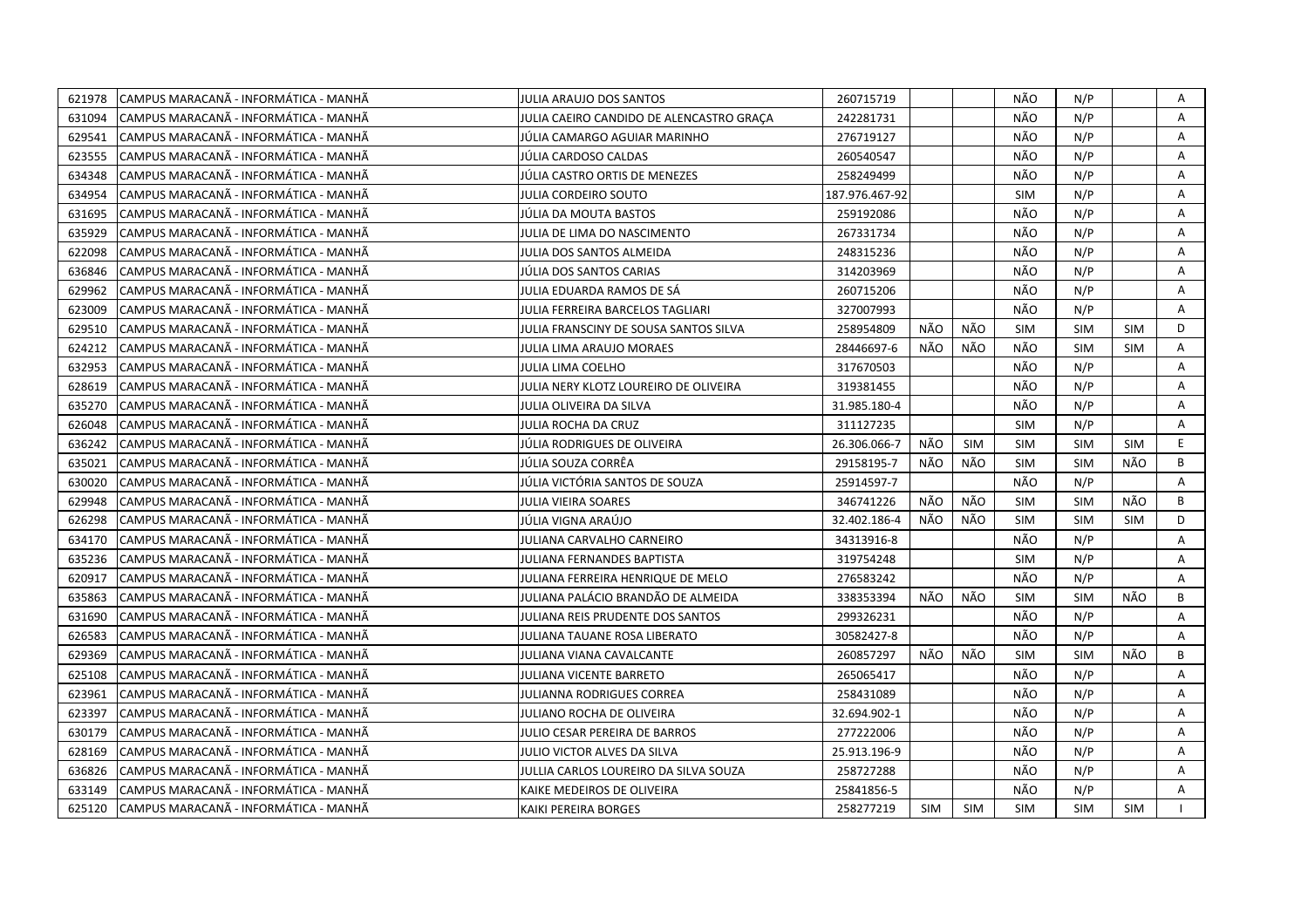| 632906 | CAMPUS MARACANÃ - INFORMÁTICA - MANHÃ  | KAIKY CASTRO MACEDO                  | 313740987    |            |            | NÃO        | N/P        |            | A            |
|--------|----------------------------------------|--------------------------------------|--------------|------------|------------|------------|------------|------------|--------------|
| 625434 | ICAMPUS MARACANÃ - INFORMÁTICA - MANHÃ | KAILA CRISTINE DOS SANTOS DE QUEIROZ | 31742505-6   |            |            | NÃO        | N/P        |            | A            |
| 626260 | CAMPUS MARACANÃ - INFORMÁTICA - MANHÃ  | KAIO AQUINO VIEIRA                   | 317493526    | NÃO        | <b>SIM</b> | SIM        | <b>SIM</b> | <b>SIM</b> | E            |
| 630202 | ICAMPUS MARACANÃ - INFORMÁTICA - MANHÃ | KAIO BRÊTAS SANTOS DA SILVA          | 260762547    |            |            | NÃO        | N/P        |            | $\mathsf{A}$ |
| 631296 | CAMPUS MARACANÃ - INFORMÁTICA - MANHÃ  | KAIO SANTOS DE ASSIS                 | 29.475.061-7 |            |            | NÃO        | N/P        |            | A            |
| 636223 | CAMPUS MARACANÃ - INFORMÁTICA - MANHÃ  | KAIQUE PISSARRA                      | 26.183.405-5 |            |            | NÃO        | N/P        |            | $\mathsf{A}$ |
| 622559 | CAMPUS MARACANÃ - INFORMÁTICA - MANHÃ  | KAMILA SOARES PESTANA                | 241570402    |            |            | NÃO        | N/P        |            | A            |
| 627717 | CAMPUS MARACANÃ - INFORMÁTICA - MANHÃ  | KAMILLE FERREIRA DOS SANTOS          | 315344770    |            |            | NÃO        | N/P        |            | A            |
| 621182 | ICAMPUS MARACANÃ - INFORMÁTICA - MANHÃ | KAMILLY GABRYELLE RODRIGUES ANTONIO  | 287619886    | NÃO        | <b>SIM</b> | <b>SIM</b> | <b>SIM</b> | <b>SIM</b> | E.           |
| 633842 | CAMPUS MARACANÃ - INFORMÁTICA - MANHÃ  | KAMILY DE SOUZA D'ARAUJO             | 276546041    |            |            | NÃO        | N/P        |            | A            |
| 629086 | ICAMPUS MARACANÃ - INFORMÁTICA - MANHÃ | KAREN GARCIA MACHADO                 | 259128387    | NÃO        | NÃO        | <b>SIM</b> | <b>SIM</b> | <b>SIM</b> | D            |
| 625971 | CAMPUS MARACANÃ - INFORMÁTICA - MANHÃ  | KAREN KATHLLEN FERREIRA MEDINA       | 258607183    | NÃO        | <b>SIM</b> | <b>SIM</b> | <b>SIM</b> | <b>SIM</b> | E.           |
| 635976 | CAMPUS MARACANÃ - INFORMÁTICA - MANHÃ  | KARIME CUNHA DE OLIVEIRA             | 317756161    | NÃO        | <b>SIM</b> | <b>SIM</b> | <b>SIM</b> | <b>SIM</b> | E.           |
| 635884 | CAMPUS MARACANÃ - INFORMÁTICA - MANHÃ  | KARINE ROCHA DE PINHO                | 25.779.446-1 |            |            | NÃO        | N/P        |            | A            |
| 635039 | CAMPUS MARACANÃ - INFORMÁTICA - MANHÃ  | KARINNY NUNES DE ANDRADE             | 270906225    |            |            | NÃO        | N/P        |            | Α            |
| 624905 | CAMPUS MARACANÃ - INFORMÁTICA - MANHÃ  | KARLA CRISTINA OLIVEIRA RODRIGUES    | 327757456    | NÃO        | <b>SIM</b> | SIM        | <b>SIM</b> | SIM        | E.           |
| 633166 | CAMPUS MARACANA - INFORMÁTICA - MANHÃ  | KARLOS HENRIQUE MENDES CARDOSO       | 307466011    |            |            | NÃO        | N/P        |            | A            |
| 629256 | CAMPUS MARACANA - INFORMÁTICA - MANHÃ  | KARYNE MAYARA DOS SANTOS BARRETO     | 339505711    | NÃO        | <b>SIM</b> | <b>SIM</b> | <b>SIM</b> | <b>SIM</b> | E            |
| 621285 | CAMPUS MARACANÃ - INFORMÁTICA - MANHÃ  | KASSIANE CHRISTINE CARDOSO AMARAL    | 19872060703  | <b>SIM</b> | <b>SIM</b> | <b>SIM</b> | <b>SIM</b> | SIM        |              |
| 623044 | CAMPUS MARACANÃ - INFORMÁTICA - MANHÃ  | KAUÃ BAPTISTA DA SILVA NOGUEIRA      | 315238907    | NÃO        | <b>SIM</b> | <b>SIM</b> | <b>SIM</b> | <b>SIM</b> | E.           |
| 620893 | CAMPUS MARACANÃ - INFORMÁTICA - MANHÃ  | KAUÃ BATISTA DOS SANTOS              | 246751135    | NÃO        | <b>SIM</b> | <b>SIM</b> | <b>SIM</b> | <b>SIM</b> | E.           |
| 632126 | CAMPUS MARACANÃ - INFORMÁTICA - MANHÃ  | KAUÃ COSTA DOS SANTOS                | 294105440    |            |            | NÃO        | N/P        |            | A            |
| 629038 | CAMPUS MARACANÃ - INFORMÁTICA - MANHÃ  | KAUÄ DE SANTANA AGUILAR              | 28.501.413-0 |            |            | NÃO        | N/P        |            | A            |
| 635332 | ICAMPUS MARACANÃ - INFORMÁTICA - MANHÃ | KAUÃ DE SOUZA COSTA MARTINS MOURA    | 32025650-6   |            |            | NÃO        | N/P        |            | A            |
| 627616 | CAMPUS MARACANA - INFORMÁTICA - MANHA  | KAUÃ DIAS DA SILVA                   | 31.801.760-5 | NÃO        | <b>SIM</b> | <b>SIM</b> | <b>SIM</b> | <b>SIM</b> | E.           |
| 632493 | CAMPUS MARACANA - INFORMÁTICA - MANHA  | KAUÃ EDUARDO RIBEIRO DE CARVALHO     | 277284345    |            |            | <b>SIM</b> | <b>SIM</b> |            | B            |
| 631816 | CAMPUS MARACANÃ - INFORMÁTICA - MANHÃ  | KAUÄ SANTOS DE CARVALHO              | 284288453    |            |            | NÃO        | N/P        |            | A            |
| 623618 | CAMPUS MARACANÃ - INFORMÁTICA - MANHÃ  | KAUAN MARTINEZ DA SILVA              | 311783666    | NÃO        | NÃO        | <b>SIM</b> | <b>SIM</b> | SIM        | D            |
| 630646 | CAMPUS MARACANÃ - INFORMÁTICA - MANHÃ  | KAUAN PIRES DE SOUZA SILVA           | 336631551    |            |            | <b>SIM</b> | <b>SIM</b> | <b>SIM</b> | D            |
| 636751 | CAMPUS MARACANÃ - INFORMÁTICA - MANHÃ  | KAUAN SANTOS DA CUNHA                | 327697124    | NÃO        | SIM        | <b>SIM</b> | <b>SIM</b> | NÃO        | $\mathsf{C}$ |
| 623645 | CAMPUS MARACANÃ - INFORMÁTICA - MANHÃ  | KAUÊ MARQUES DE ARAÚJO               | 258244987    | NÃO        | <b>SIM</b> | <b>SIM</b> | <b>SIM</b> | <b>SIM</b> | E            |
| 621955 | CAMPUS MARACANÃ - INFORMÁTICA - MANHÃ  | KAUE MARTINS DE AGUIAR GRANADEIRO    | 258638121    |            |            | NÃO        | N/P        |            | A            |
| 635160 | CAMPUS MARACANA - INFORMATICA - MANHA  | KAYKE CORRÊA SANTOS DA SILVA         | 258411461    | NÃO        | <b>SIM</b> | <b>SIM</b> | <b>SIM</b> | NÃO        | $\mathsf{C}$ |
| 633178 | CAMPUS MARACANÃ - INFORMÁTICA - MANHÃ  | KAYKE PESSANHA BARBOSA JUSTO         | 306978669    |            |            | NÃO        | N/P        |            | A            |
| 636717 | CAMPUS MARACANA - INFORMATICA - MANHA  | KAYKY DOUGLAS RIBEIRO VIEIRA ÁVILA   | 289249971    |            |            | NÃO        | N/P        |            | Α            |
| 631401 | CAMPUS MARACANÃ - INFORMÁTICA - MANHÃ  | KAYKY SILVA DE SOUZA                 | 33.340.732-8 | NÃO        | <b>SIM</b> | <b>SIM</b> | <b>SIM</b> | SIM        | E.           |
| 635494 | CAMPUS MARACANÃ - INFORMÁTICA - MANHÃ  | KAYKY VEIGA MACIEL SOUZA             | 315184432    |            |            | NÃO        | N/P        |            | A            |
| 630529 | CAMPUS MARACANA - INFORMÁTICA - MANHÃ  | KAYLA MARIAH PEREIRA DA SILVA        | 327877619    |            |            | NÃO        | N/P        |            | A            |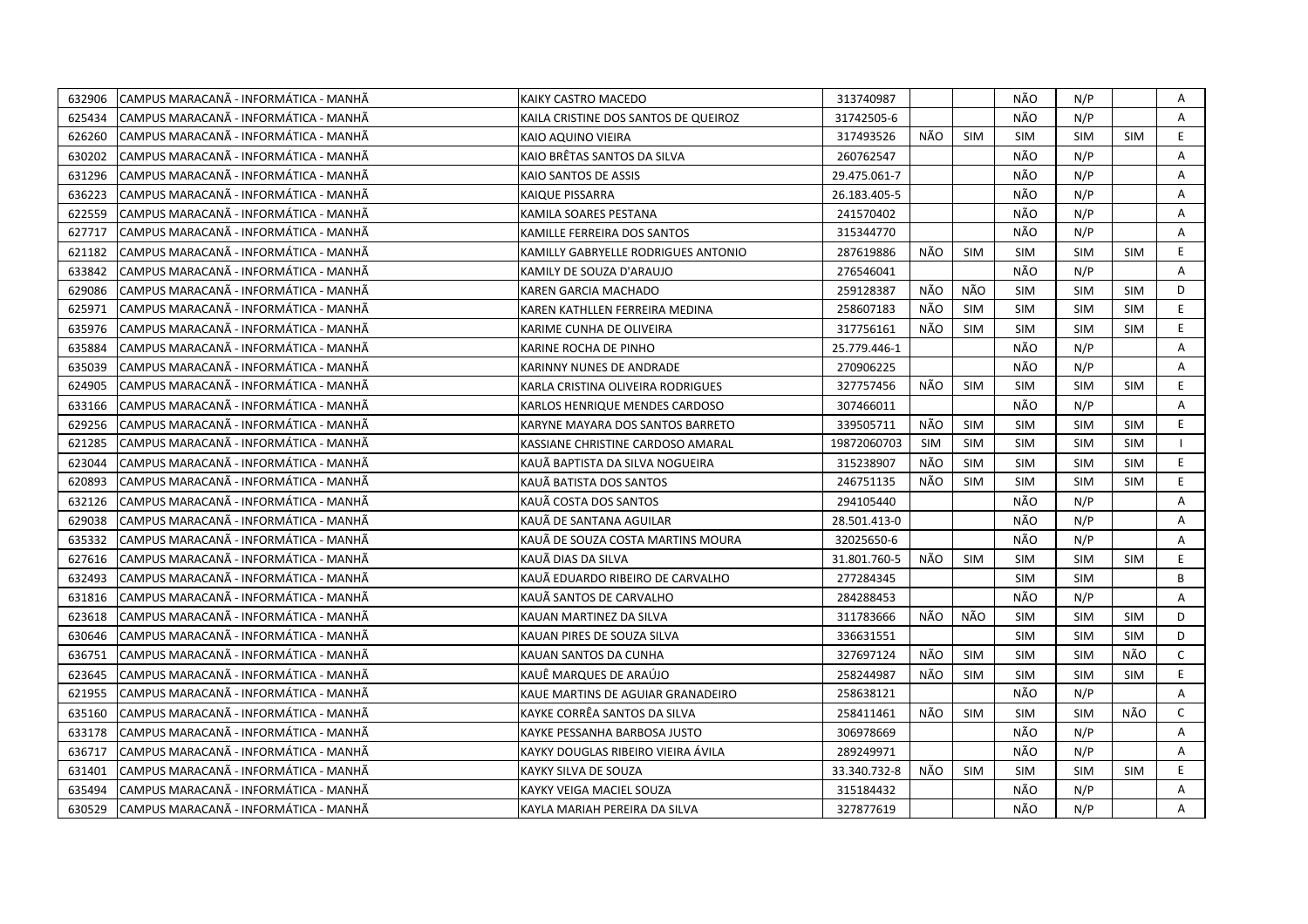| 623604 | CAMPUS MARACANÃ - INFORMÁTICA - MANHÃ  | KAYLA MENDES DA SILVA                | 340089663    | NÃO | <b>SIM</b> | SIM        | <b>SIM</b> | <b>SIM</b> | E.           |
|--------|----------------------------------------|--------------------------------------|--------------|-----|------------|------------|------------|------------|--------------|
| 633885 | ICAMPUS MARACANÃ - INFORMÁTICA - MANHÃ | KAYLANE VERAS DE OLIVEIRA            | 25888371     |     |            | NÃO        | N/P        |            | A            |
| 623505 | CAMPUS MARACANA - INFORMÁTICA - MANHÃ  | KAYLANY VICENTE DA ROCHA             | 25.867.049-6 | NÃO | <b>SIM</b> | SIM        | <b>SIM</b> | <b>SIM</b> | E            |
| 621085 | CAMPUS MARACANÃ - INFORMÁTICA - MANHÃ  | KAYNÄ FERREIRA DA SILVA              | 32.145.073-6 |     |            | NÃO        | N/P        |            | A            |
| 630689 | CAMPUS MARACANÃ - INFORMÁTICA - MANHÃ  | KAYO FORTUNATO THOMAZ                | 313857799    |     |            | NÃO        | N/P        |            | A            |
| 624774 | CAMPUS MARACANÃ - INFORMÁTICA - MANHÃ  | KAYQUE LUIZ GUIMARÃES DA SILVA       | 295559892    | NÃO | NÃO        | <b>SIM</b> | <b>SIM</b> | <b>SIM</b> | D            |
| 633062 | CAMPUS MARACANÃ - INFORMÁTICA - MANHÃ  | KELVYN LUCAS SOUZA DE OLIVEIRA       | 306655952    |     |            | <b>SIM</b> | N/P        |            | A            |
| 627370 | CAMPUS MARACANÃ - INFORMÁTICA - MANHÃ  | KERRY JOAQUINA ALVES SOARES          | 323205336    |     |            | NÃO        | N/P        |            | A            |
| 626781 | CAMPUS MARACANÃ - INFORMÁTICA - MANHÃ  | KETHELLYN DO NASCIMENTO ROSA         | 319979555    | NÃO | NÃO        | <b>SIM</b> | <b>SIM</b> | <b>SIM</b> | D            |
| 631516 | CAMPUS MARACANA - INFORMÁTICA - MANHÃ  | KETHLYN BAPTISTA TEIXEIRA            | 258441609    |     |            | NÃO        | N/P        |            | A            |
| 624009 | CAMPUS MARACANÃ - INFORMÁTICA - MANHÃ  | KETLEEN ROMÃO DA SILVA               | 29.953.515-3 |     |            | NÃO        | N/P        |            | Α            |
| 620557 | CAMPUS MARACANÃ - INFORMÁTICA - MANHÃ  | KETLEN COSTA DE SOUSA                | 307197616    |     |            | NÃO        | N/P        |            | A            |
| 633020 | CAMPUS MARACANÃ - INFORMÁTICA - MANHÃ  | KEVEN LUCAS DOS SANTOS MESQUITA      | 318682036    |     |            | NÃO        | N/P        |            | Α            |
| 634400 | CAMPUS MARACANÃ - INFORMÁTICA - MANHÃ  | LAÍS AURELIANO LOURENCO              | 333396869    |     |            | NÃO        | N/P        |            | A            |
| 622501 | CAMPUS MARACANA - INFORMÁTICA - MANHÃ  | LAIS CAMILO RAMOS                    | 260687322    |     |            | NÃO        | N/P        |            | A            |
| 630861 | ICAMPUS MARACANÃ - INFORMÁTICA - MANHÃ | LARA PEREIRA FINAMORA ZOIO           | 260698451    |     |            | NÃO        | N/P        |            | A            |
| 634310 | CAMPUS MARACANA - INFORMÁTICA - MANHÃ  | LARA VITÓRIA MEDEIROS LOPES DA SILVA | 27094620-5   |     |            | NÃO        | N/P        |            | A            |
| 622279 | CAMPUS MARACANÃ - INFORMÁTICA - MANHÃ  | LARISSA ARAÚJO MAIA MARTINS          | 285628483    |     |            | <b>SIM</b> | N/P        |            | Α            |
| 620552 | CAMPUS MARACANA - INFORMÁTICA - MANHÃ  | LARISSA BATISTA DE LIMA SILVA        | 307193813    |     |            | NÃO        | N/P        |            | Α            |
| 634148 | CAMPUS MARACANÃ - INFORMÁTICA - MANHÃ  | LARISSA DE CASTRO RODRIGUES          | 258406966    |     |            | NÃO        | N/P        |            | A            |
| 631731 | CAMPUS MARACANÃ - INFORMÁTICA - MANHÃ  | LARISSA DE JESUS CASTRO              | 301904637    |     |            | NÃO        | N/P        |            | A            |
| 633498 | CAMPUS MARACANA - INFORMÁTICA - MANHÃ  | LARISSA GOMES TEIXEIRA               | 327702700    |     |            | <b>SIM</b> | N/P        |            | Α            |
| 629826 | ICAMPUS MARACANÃ - INFORMÁTICA - MANHÃ | LARISSA RODRIGUES FONTOURA FERREIRA  | 258376961    |     |            | NÃO        | N/P        |            | A            |
| 621515 | CAMPUS MARACANÃ - INFORMÁTICA - MANHÃ  | LARISSA VIEIRA DA SILVA              | 260.634.886  | NÃO | NÃO        | NÃO        | <b>SIM</b> | NÃO        | A            |
| 628268 | CAMPUS MARACANÃ - INFORMÁTICA - MANHÃ  | LARYSSA HÉRIDA DA SILVA              | 309558385    |     |            | NÃO        | N/P        |            | Α            |
| 625781 | CAMPUS MARACANÃ - INFORMÁTICA - MANHÃ  | LARYSSA LUIZA DOS SANTOS PATRÍCIO    | 289686784    |     |            | <b>SIM</b> | N/P        |            | A            |
| 626525 | CAMPUS MARACANÃ - INFORMÁTICA - MANHÃ  | LARYSSA PEREIRA LEITE                | 337899553    |     |            | NÃO        | N/P        |            | Α            |
| 629788 | CAMPUS MARACANA - INFORMÁTICA - MANHÃ  | LARYSSA SILVA DOS SANTOS SANTANA     | 294057924    |     |            | NÃO        | N/P        |            | A            |
| 633868 | CAMPUS MARACANA - INFORMÁTICA - MANHÃ  | LAURA GUIMARÃES DUARTE               | 292277232    |     |            | NÃO        | N/P        |            | Α            |
| 623334 | CAMPUS MARACANÃ - INFORMÁTICA - MANHÃ  | LAURA OLIVEIRA DOS SANTOS GOMES      | 25838694-5   |     | <b>SIM</b> | <b>SIM</b> | <b>SIM</b> | NÃO        | $\mathsf{C}$ |
| 630018 | CAMPUS MARACANÃ - INFORMÁTICA - MANHÃ  | LAURA POEYS DOS SANTOS               | 258516525    |     |            | NÃO        | N/P        |            | A            |
| 624523 | CAMPUS MARACANÃ - INFORMÁTICA - MANHÃ  | LAYS MESSIAS DE OLIVEIRA             | 315315630    |     |            | NÃO        | N/P        |            | Α            |
| 620411 | CAMPUS MARACANA - INFORMÁTICA - MANHÃ  | LAYSA DE OLIVEIRA LOUREIRO           | 308335173    |     |            | NÃO        | N/P        |            | Α            |
| 624799 | CAMPUS MARACANÃ - INFORMÁTICA - MANHÃ  | LEANDERSON NASCIMENTO                | 285815205    |     |            | NÃO        | N/P        |            | Α            |
| 636241 | CAMPUS MARACANA - INFORMÁTICA - MANHÃ  | <b>LEANDRO BARBOSA MARTINS</b>       | 260965926    |     |            | NÃO        | N/P        |            | A            |
| 630187 | CAMPUS MARACANÃ - INFORMÁTICA - MANHÃ  | LEANDRO EVALDO SANTOS MARCONATO      | 330053927    | NÃO | NÃO        | <b>SIM</b> | <b>SIM</b> | <b>SIM</b> | D            |
| 636235 | ICAMPUS MARACANÃ - INFORMÁTICA - MANHÃ | <b>LEANDRO MOREIRA BATISTA</b>       | 258717578    |     |            | NÃO        | N/P        |            | A            |
| 629585 | CAMPUS MARACANA - INFORMÁTICA - MANHÃ  | <b>LEANDRO PEREIRA SANTOS</b>        | 25839948-4   |     |            | <b>SIM</b> | N/P        |            | A            |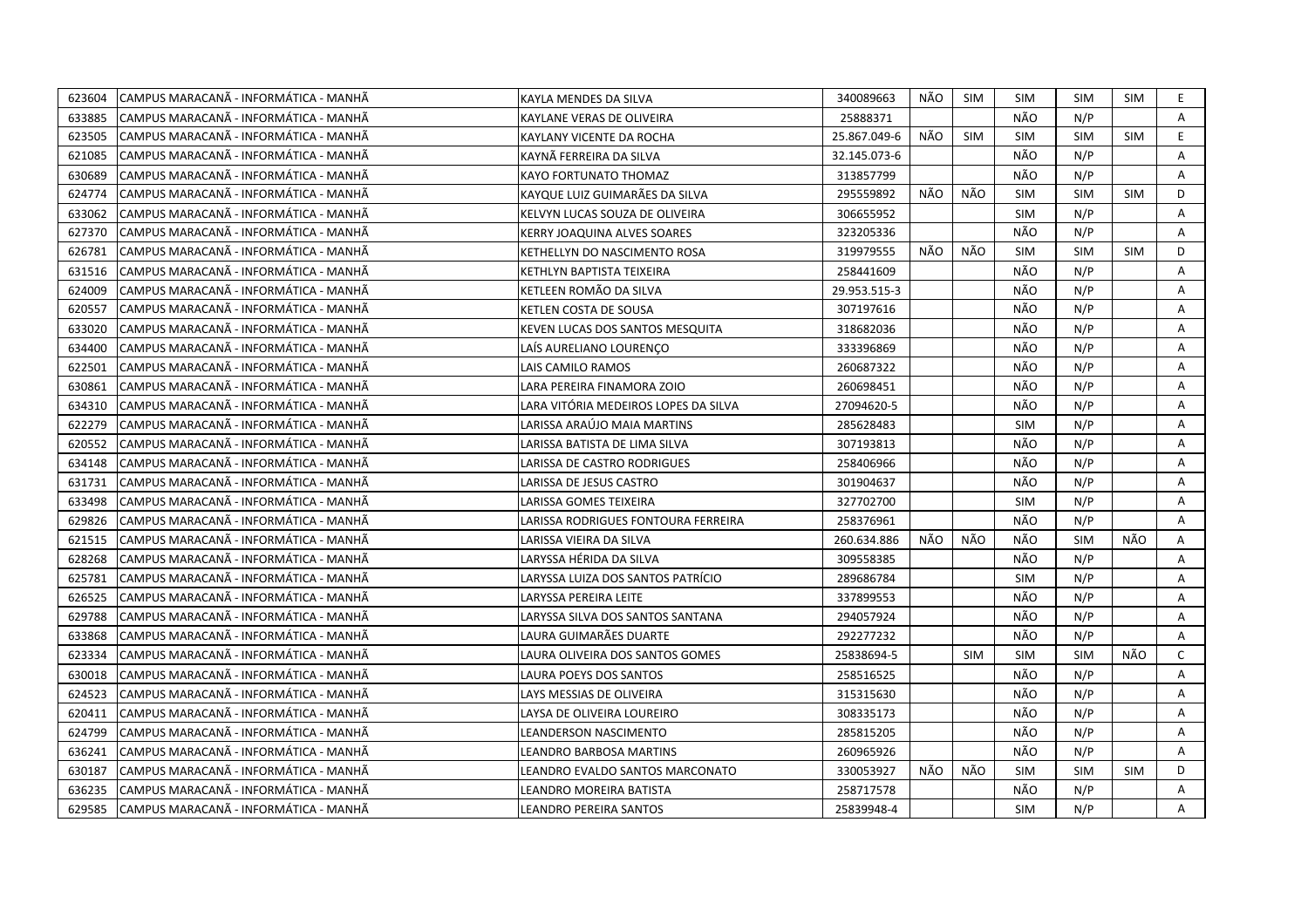| 622874 | CAMPUS MARACANÃ - INFORMÁTICA - MANHÃ | LEANDRO SIMÕES ARAUJO DE SOUZA        | 302265756    |     |            | NÃO        | N/P        |            | Α            |
|--------|---------------------------------------|---------------------------------------|--------------|-----|------------|------------|------------|------------|--------------|
| 633075 | CAMPUS MARACANÃ - INFORMÁTICA - MANHÃ | LEANDRO VASCONCELLOS LOPES JUNIOR     | 260754957    |     |            | NÃO        | N/P        |            | A            |
| 632348 | CAMPUS MARACANÃ - INFORMÁTICA - MANHÃ | LENIN DE AGUIAR BARCELLOS             | 28.263.997-0 |     |            | NÃO        | N/P        |            | Α            |
| 626407 | CAMPUS MARACANÃ - INFORMÁTICA - MANHÃ | LEO NASCIMENTO ANVERSA                | 280311945    |     |            | NÃO        | N/P        |            | Α            |
| 626440 | CAMPUS MARACANÃ - INFORMÁTICA - MANHÃ | LEON FELIPE SOUZA                     | 25872267-2   |     |            | <b>SIM</b> | N/P        |            | Α            |
| 622944 | CAMPUS MARACANÃ - INFORMÁTICA - MANHÃ | LEON STEVANS FARIAS DE SOUZA          | 245230685    |     |            | NÃO        | N/P        |            | Α            |
| 621558 | CAMPUS MARACANÃ - INFORMÁTICA - MANHÃ | LEONARDO ALVES DE ARAUJO PAVAO        | 258262930    |     |            | NÃO        | N/P        |            | Α            |
| 633013 | CAMPUS MARACANÃ - INFORMÁTICA - MANHÃ | LEONARDO ALVES DIAS KOVALSKI          | 26063704-6   | NÃO | NÃO        | <b>SIM</b> | <b>SIM</b> | <b>SIM</b> | D            |
| 623674 | CAMPUS MARACANÃ - INFORMÁTICA - MANHÃ | LEONARDO DE SOUZA CARDOSO             | 28651584-6   | NÃO | NÃO        | <b>SIM</b> | <b>SIM</b> | <b>SIM</b> | D            |
| 629607 | CAMPUS MARACANA - INFORMÁTICA - MANHÃ | LEONARDO DOS SANTOS TENENTE           | 304196439    |     |            | <b>SIM</b> | N/P        |            | A            |
| 623549 | CAMPUS MARACANÃ - INFORMÁTICA - MANHÃ | LEONARDO DUARTE FEITOSA               | 25.838.142-5 | NÃO | <b>SIM</b> | <b>SIM</b> | <b>SIM</b> | NÃO        | $\mathsf{C}$ |
| 631315 | CAMPUS MARACANÃ - INFORMÁTICA - MANHÃ | LEONARDO FÁBIO DA ROCHA PORTELA       | 260672340    | NÃO | <b>SIM</b> | <b>SIM</b> | <b>SIM</b> | <b>SIM</b> | E.           |
| 631826 | CAMPUS MARACANÃ - INFORMÁTICA - MANHÃ | LEONARDO HELENO CESÁRIO               | 284141199    | NÃO | <b>SIM</b> | <b>SIM</b> | <b>SIM</b> | NÃO        | $\mathsf{C}$ |
| 635223 | CAMPUS MARACANÃ - INFORMÁTICA - MANHÃ | LEONARDO SPERANDIO ALMEIDA MARQUES    | 299288068    |     |            | NÃO        | N/P        |            | A            |
| 635428 | CAMPUS MARACANÃ - INFORMÁTICA - MANHÃ | LETHICIA DO NASCIMENTO ALVES          | 343374666    |     |            | NÃO        | N/P        |            | Α            |
| 627068 | CAMPUS MARACANÃ - INFORMÁTICA - MANHÃ | LETÍCIA ALVES VILLAS BOAS DOS SANTOS  | 313035339    |     |            | NÃO        | N/P        |            | A            |
| 635941 | CAMPUS MARACANÃ - INFORMÁTICA - MANHÃ | LETÍCIA BAPTISTA PEREIRA MACEDO       | 298882968    |     |            | NÃO        | N/P        |            | Α            |
| 636743 | CAMPUS MARACANÃ - INFORMÁTICA - MANHÃ | LETICIA BARROS NAZARIO                | 260626759    |     |            | NÃO        | N/P        |            | A            |
| 621156 | CAMPUS MARACANÃ - INFORMÁTICA - MANHÃ | LETÍCIA BERNARDO DA SILVA             | 277283677    |     |            | NÃO        | N/P        |            | A            |
| 624322 | CAMPUS MARACANÃ - INFORMÁTICA - MANHÃ | LETICIA CASTANHEIRA DA COSTA RAYOL    | 320117757    |     |            | NÃO        | N/P        |            | A            |
| 626623 | CAMPUS MARACANA - INFORMATICA - MANHA | LETICIA DA SILVA DE LIMA              | 261011860    |     |            | NÃO        | N/P        |            | A            |
| 625153 | CAMPUS MARACANÃ - INFORMÁTICA - MANHÃ | LETÍCIA DANTAS DE MEDEIROS            | 241549369    |     |            | NÃO        | N/P        |            | A            |
| 623804 | CAMPUS MARACANA - INFORMÁTICA - MANHÃ | LETICIA DE ANDRADE MARCATE            | 32027499-6   |     |            | NÃO        | N/P        |            | A            |
| 625650 | CAMPUS MARACANÃ - INFORMÁTICA - MANHÃ | LETICIA DE FARIAS SILVA               | 258788678    |     |            | NÃO        | N/P        |            | A            |
| 635917 | CAMPUS MARACANÃ - INFORMÁTICA - MANHÃ | LETICIA DE OLIVEIRA PACHECO           | 311165328    |     |            | NÃO        | N/P        |            | Α            |
| 634764 | CAMPUS MARACANA - INFORMATICA - MANHA | LETÍCIA DE OLIVEIRA VIEIRA            | 265064758    |     |            | NÃO        | N/P        |            | A            |
| 630283 | CAMPUS MARACANÃ - INFORMÁTICA - MANHÃ | LETICIA DE SOUZA MARQUES              | 276542800    |     |            | NÃO        | N/P        |            | A            |
| 626825 | CAMPUS MARACANA - INFORMÁTICA - MANHÃ | LETICIA GABRIELLY MASSENA TAVARES     | 296227325    |     |            | NÃO        | N/P        |            | Α            |
| 623859 | CAMPUS MARACANÃ - INFORMÁTICA - MANHÃ | LETÍCIA MARTINS VIANNA                | 298334061    |     |            | NÃO        | N/P        |            | A            |
| 633990 | CAMPUS MARACANÃ - INFORMÁTICA - MANHÃ | LETÍCIA MESSIAS MENDES                | 263135931    |     |            | NÃO        | N/P        |            | Α            |
| 627990 | CAMPUS MARACANÃ - INFORMÁTICA - MANHÃ | LETÍCIA MOURA DE LIMA                 | 27498310-5   |     |            | NÃO        | N/P        |            | A            |
| 625075 | CAMPUS MARACANÃ - INFORMÁTICA - MANHÃ | LETICIA MOURA GONCALVES               | 301377495    | NÃO | <b>SIM</b> | <b>SIM</b> | <b>SIM</b> | <b>SIM</b> | E            |
| 635393 | CAMPUS MARACANÃ - INFORMÁTICA - MANHÃ | LETÍCIA NOGUEIRA FARIAS SILVA         | 258572106    |     |            | NÃO        | N/P        |            | A            |
| 624501 | CAMPUS MARACANÃ - INFORMÁTICA - MANHÃ | LETÍCIA ROBERTA ROSA DA SILVA FEITOSA | 105104699    |     |            | NÃO        | N/P        |            | A            |
| 622234 | CAMPUS MARACANÃ - INFORMÁTICA - MANHÃ | LETICIA SILVA DE BRITO                | 320468580    |     |            | NÃO        | N/P        |            | Α            |
| 630869 | CAMPUS MARACANÃ - INFORMÁTICA - MANHÃ | LETICIA VASCONCELOS PINHEIRO          | 288926462    |     |            | NÃO        | N/P        |            | Α            |
| 635802 | CAMPUS MARACANÃ - INFORMÁTICA - MANHÃ | LETÍCIA VICTÓRIA DOS SANTOS VIEIRA    | 342061611    |     | <b>SIM</b> | <b>SIM</b> | <b>SIM</b> | <b>SIM</b> | E            |
| 621483 | CAMPUS MARACANÃ - INFORMÁTICA - MANHÃ | LETÍCIA VIEIRA DA SILVA               | 260634894    | NÃO | NÃO        | NÃO        | <b>SIM</b> | NÃO        | A            |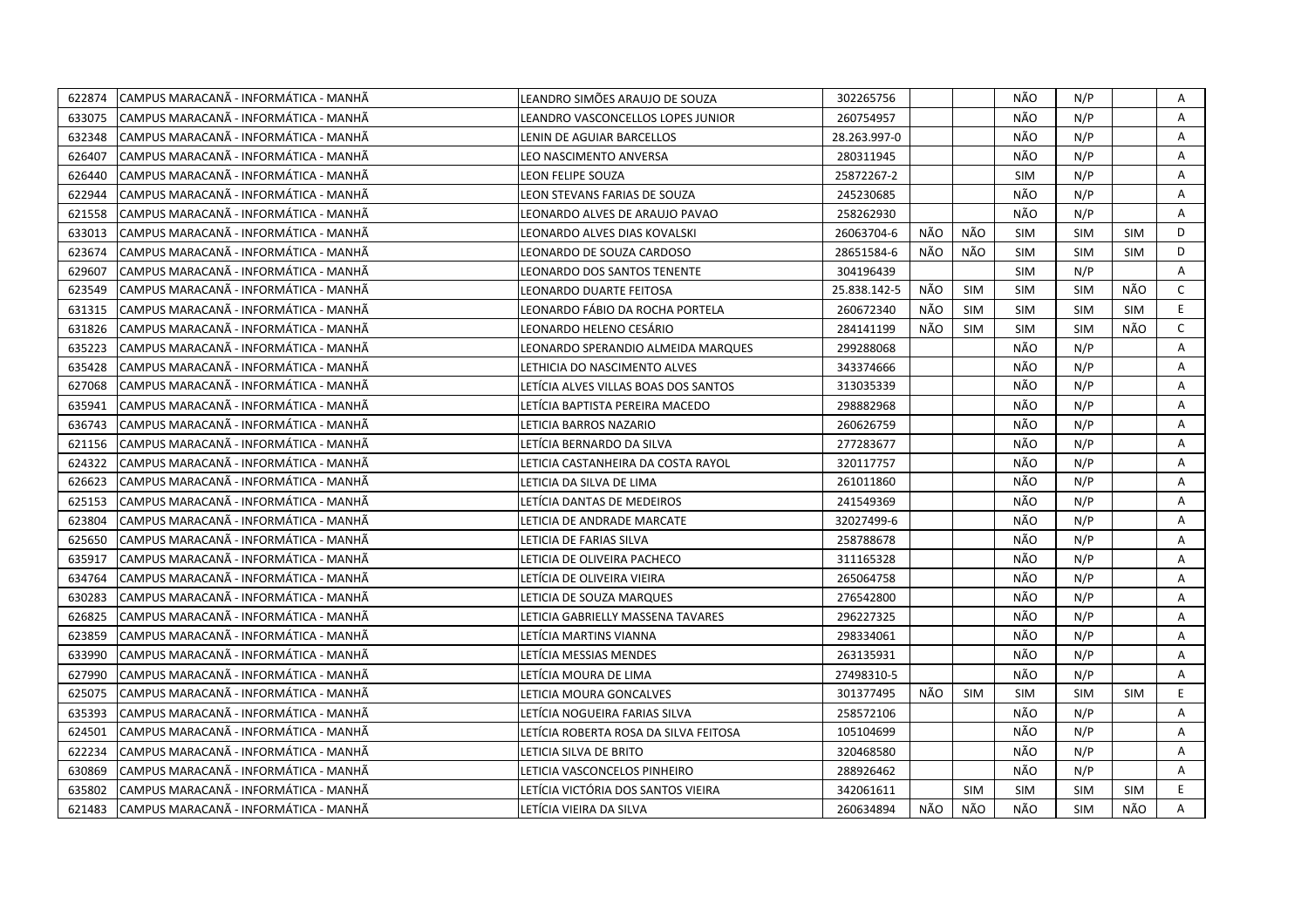| 621572 | CAMPUS MARACANÃ - INFORMÁTICA - MANHÃ  | LIDIA DE ANDRADE NASCIMENTO                | 269335899     | <b>SIM</b> | SIM        | <b>SIM</b> | <b>SIM</b> | SIM        |    |
|--------|----------------------------------------|--------------------------------------------|---------------|------------|------------|------------|------------|------------|----|
| 622798 | ICAMPUS MARACANÃ - INFORMÁTICA - MANHÃ | LIDIA TELES LAUREANO DA SILVA              | 298640244     | NÃO        | <b>SIM</b> | <b>SIM</b> | <b>SIM</b> | <b>SIM</b> | E. |
| 627768 | CAMPUS MARACANA - INFORMÁTICA - MANHÃ  | LIDIANE RODRIGUES DOS SANTOS               | 326737947     |            |            | NÃO        | N/P        |            | A  |
| 630314 | ICAMPUS MARACANÃ - INFORMÁTICA - MANHÃ | LÍVIA CRISTINA DA SILVA FERNANDES          | 34.736.689-0  | NÃO        | NÃO        | NÃO        | <b>SIM</b> | NÃO        | Α  |
| 620458 | CAMPUS MARACANÃ - INFORMÁTICA - MANHÃ  | LÍVIA DE OLIVEIRA LOUREIRO                 | 308835090     |            |            | NÃO        | N/P        |            | Α  |
| 635524 | CAMPUS MARACANÃ - INFORMÁTICA - MANHÃ  | LÍVIA ESMAEL ANDRADE                       | 259258234     |            |            | <b>SIM</b> | N/P        |            | A  |
| 629540 | CAMPUS MARACANÃ - INFORMÁTICA - MANHÃ  | <b>LOGAN LOPES CARVALHO</b>                | 33221415-4    |            |            | NÃO        | N/P        |            | A  |
| 625359 | CAMPUS MARACANÃ - INFORMÁTICA - MANHÃ  | LOHANNA APARECIDA GOMES MAIA               | 33.296.067-3  | NÃO        | NÃO        | <b>SIM</b> | <b>SIM</b> | <b>SIM</b> | D  |
| 634269 | CAMPUS MARACANÃ - INFORMÁTICA - MANHÃ  | LORENA FERREIRA DA SILVA CARVALHO          | 258339050     |            |            | NÃO        | N/P        |            | A  |
| 630304 | CAMPUS MARACANÃ - INFORMÁTICA - MANHÃ  | LORENA KAREN MARTINS DA SILVA MARIANO      | 290437888     |            |            | NÃO        | N/P        |            | A  |
| 621168 | CAMPUS MARACANA - INFORMATICA - MANHA  | LORENA LEITE ROCHA DE SOUZA                | 2600562236    |            |            | NÃO        | N/P        |            | A  |
| 632489 | CAMPUS MARACANÃ - INFORMÁTICA - MANHÃ  | LORENNA VITÓRIA SANTOS BARBOSA             | 32.679.403-9  | NÃO        | <b>SIM</b> | <b>SIM</b> | <b>SIM</b> | <b>SIM</b> | E  |
| 622516 | CAMPUS MARACANÃ - INFORMÁTICA - MANHÃ  | LORENZO GABRIEL SANTIAGO TRINDADE          | 26.101.216-5  | NÃO        |            | <b>SIM</b> | <b>SIM</b> |            | B  |
| 636097 | CAMPUS MARACANÃ - INFORMÁTICA - MANHÃ  | LORENZO MARQUES TATAGIBA DE CARVALHO       | 28526507-0    |            |            | NÃO        | N/P        |            | Α  |
| 631186 | ICAMPUS MARACANÃ - INFORMÁTICA - MANHÃ | LORHANY VICENTE MARICÁ                     | 321892929     |            |            | NÃO        | N/P        |            | A  |
| 636797 | CAMPUS MARACANA - INFORMÁTICA - MANHÃ  | LOUISE CHRISTAL RANGEL PACHECO             | 260581871     | NÃO        | <b>SIM</b> | <b>SIM</b> | <b>SIM</b> | <b>SIM</b> | E  |
| 633105 | CAMPUS MARACANÃ - INFORMÁTICA - MANHÃ  | <b>LUAN AGUIAR NUNES</b>                   | 258478833     |            |            | NÃO        | N/P        |            | A  |
| 625858 | CAMPUS MARACANÃ - INFORMÁTICA - MANHÃ  | LUAN AMANCIO DA SILVA FRANCO               | 258706035     |            |            | NÃO        | N/P        |            | Α  |
| 635389 | CAMPUS MARACANÃ - INFORMÁTICA - MANHÃ  | LUAN E SÁ DE OLIVEIRA                      | 258537169     |            |            | NÃO        | N/P        |            | Α  |
| 629807 | CAMPUS MARACANÃ - INFORMÁTICA - MANHÃ  | LUAN GUSTAVO LEITE CASTRO                  | 5,10191E+11   |            |            | NÃO        | N/P        |            | A  |
| 628031 | CAMPUS MARACANÃ - INFORMÁTICA - MANHÃ  | LUAN MATEUS MARMELO SIQUEIRA               | 294006689     |            |            | NÃO        | N/P        |            | Α  |
| 630596 | ICAMPUS MARACANÃ - INFORMÁTICA - MANHÃ | LUANA AMORIM LIMA                          | 6219073       |            |            | NÃO        | N/P        |            | A  |
| 627822 | CAMPUS MARACANA - INFORMATICA - MANHA  | LUANA DE CAMPOS VIEIRA                     | 260634159     | NÃO        | NÃO        | <b>SIM</b> | <b>SIM</b> | NÃO        | B  |
| 626275 | CAMPUS MARACANA - INFORMATICA - MANHA  | LUANA DE SOUSA GUERRA                      | 33.316.938--1 | <b>SIM</b> | <b>SIM</b> | NÃO        | N/P        | NÃO        | A  |
| 622421 | CAMPUS MARACANÃ - INFORMÁTICA - MANHÃ  | LUANA FONSECA DO NASCIMENTO                | 342063476     |            |            | NÃO        | N/P        |            | A  |
| 621669 | CAMPUS MARACANÃ - INFORMÁTICA - MANHÃ  | LUANA GUIMARÃES DOS SANTOS SILVA           | 258910389     |            |            | NÃO        | N/P        |            | A  |
| 622709 | CAMPUS MARACANÃ - INFORMÁTICA - MANHÃ  | LUANA SANTANA CORRËA                       | 30.609.555-5  |            |            | NÃO        | N/P        |            | A  |
| 625555 | CAMPUS MARACANÃ - INFORMÁTICA - MANHÃ  | LUANE OLIVEIRA DA ROCHA                    | 307588921     |            |            | NÃO        | N/P        |            | A  |
| 633917 | CAMPUS MARACANA - INFORMÁTICA - MANHÃ  | LUCAS ADIALA RUIZ CASTELAR                 | 322241811     |            |            | NÃO        | N/P        |            | A  |
| 633313 | CAMPUS MARACANÃ - INFORMÁTICA - MANHÃ  | LUCAS AGE GENAIO                           | 297094971     | NÃO        | SIM        | <b>SIM</b> | <b>SIM</b> | <b>SIM</b> | E  |
| 628389 | CAMPUS MARACANÃ - INFORMÁTICA - MANHÃ  | LUCAS ALVES DA SILVA                       | 328046024     |            |            | <b>SIM</b> | <b>SIM</b> | <b>SIM</b> | D  |
| 627868 | CAMPUS MARACANÃ - INFORMÁTICA - MANHÃ  | LUCAS ALVES DE ARAUJO                      | 31.549.324-7  |            |            | NÃO        | N/P        |            | Α  |
| 627436 | CAMPUS MARACANÃ - INFORMÁTICA - MANHÃ  | LUCAS AMARAL DE LIMA                       | 260862560     | NÃO        | NÃO        | <b>SIM</b> | <b>SIM</b> | <b>SIM</b> | D  |
| 632008 | CAMPUS MARACANÃ - INFORMÁTICA - MANHÃ  | LUCAS ANDRADE SANTOS BICCA                 | 260616644     |            |            | NÃO        | N/P        |            | Α  |
| 634790 | ICAMPUS MARACANÃ - INFORMÁTICA - MANHÃ | LUCAS ANTUNES GUIMARÃES ALBUQUERQUE GARCIA | 25.882.116-4  |            |            | NÃO        | N/P        |            | A  |
| 624570 | CAMPUS MARACANÃ - INFORMÁTICA - MANHÃ  | LUCAS ASSUMPÇÃO DE ANDRADE                 | 51996         |            |            | <b>SIM</b> | N/P        |            | Α  |
| 633183 | CAMPUS MARACANÃ - INFORMÁTICA - MANHÃ  | LUCAS BALTHAR DE CASTRO                    | 326121845     |            |            | NÃO        | N/P        |            | A  |
| 624713 | CAMPUS MARACANA - INFORMÁTICA - MANHÃ  | LUCAS BARTOLO CHRISTO ROCHA                | 296605975     |            |            | NÃO        | N/P        |            | A  |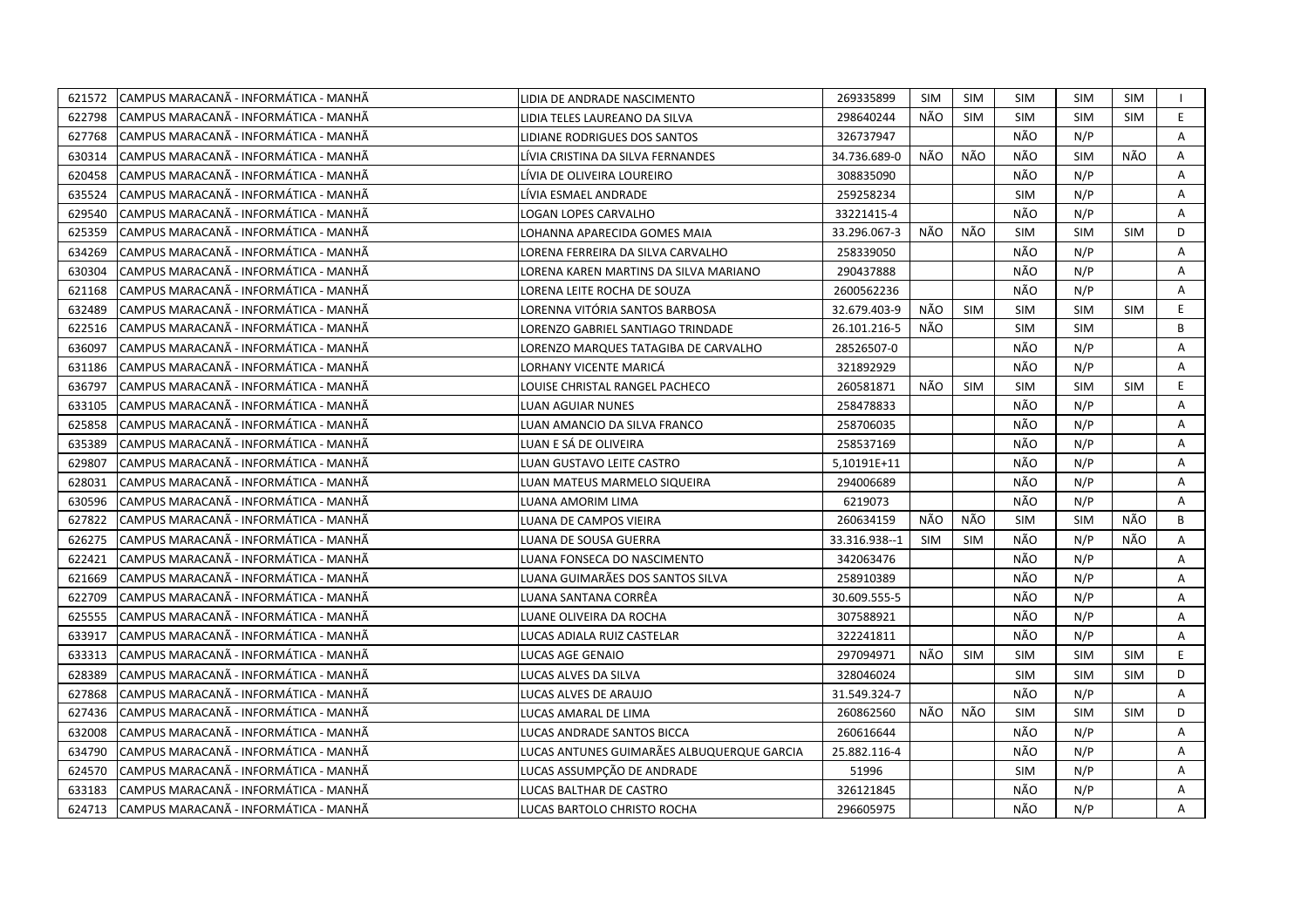| 625068 | CAMPUS MARACANÃ - INFORMÁTICA - MANHÃ  | LUCAS BERNARDO DE MENDONCA                 | 28.229.803-3 |            |            | NÃO        | N/P        |            | Α  |
|--------|----------------------------------------|--------------------------------------------|--------------|------------|------------|------------|------------|------------|----|
| 635199 | ICAMPUS MARACANÃ - INFORMÁTICA - MANHÃ | LUCAS BORBA GONCALVES                      | 31457739-6   |            |            | NÃO        | N/P        |            | A  |
| 626766 | CAMPUS MARACANÃ - INFORMÁTICA - MANHÃ  | LUCAS BRITO PERDIGÃO                       | 258517739    |            |            | NÃO        | N/P        |            | Α  |
| 631398 | ICAMPUS MARACANÃ - INFORMÁTICA - MANHÃ | <b>LUCAS CANDIDO RODRIGUES</b>             | 19245022757  | NÃO        | NÃO        | <b>SIM</b> | <b>SIM</b> |            | B  |
| 626008 | CAMPUS MARACANÃ - INFORMÁTICA - MANHÃ  | LUCAS CASTELANO DOS SANTOS                 | 25849522-5   |            |            | NÃO        | N/P        |            | Α  |
| 626598 | ICAMPUS MARACANÃ - INFORMÁTICA - MANHÃ | LUCAS CAVALCANTI DA SILVA                  | 318584034    |            |            | NÃO        | N/P        |            | Α  |
| 636001 | ICAMPUS MARACANÃ - INFORMÁTICA - MANHÃ | LUCAS DA COSTA MARRUCHO                    | 258611946    |            |            | NÃO        | N/P        |            | Α  |
| 631751 | ICAMPUS MARACANÃ - INFORMÁTICA - MANHÃ | LUCAS DA SILVA BARCELLOS                   | 303865885    |            |            | NÃO        | N/P        |            | A  |
| 624591 | CAMPUS MARACANÃ - INFORMÁTICA - MANHÃ  | LUCAS DE ARAUJO BATISTA                    | 260582036    | NÃO        | <b>SIM</b> | <b>SIM</b> | <b>SIM</b> | <b>SIM</b> | E  |
| 635969 | ICAMPUS MARACANÃ - INFORMÁTICA - MANHÃ | LUCAS DE OLIVEIRA ANDRADE                  | 258623958    |            |            | NÃO        | N/P        |            | A  |
| 635682 | CAMPUS MARACANÃ - INFORMÁTICA - MANHÃ  | LUCAS DE OLIVEIRA SOUSA                    | 31.886.417-0 |            |            | NÃO        | N/P        |            | A  |
| 632253 | CAMPUS MARACANÃ - INFORMÁTICA - MANHÃ  | LUCAS DO AMARAL OLIVEIRA                   | 275676088    |            |            | NÃO        | N/P        |            | A  |
| 633965 | CAMPUS MARACANÃ - INFORMÁTICA - MANHÃ  | LUCAS DOS SANTOS DE OLIVEIRA               | 277336764    |            |            | NÃO        | N/P        |            | Α  |
| 622548 | CAMPUS MARACANÃ - INFORMÁTICA - MANHÃ  | LUCAS DOS SANTOS SABANY                    | 25930103-4   | <b>SIM</b> | <b>SIM</b> | <b>SIM</b> | <b>SIM</b> | <b>SIM</b> |    |
| 630993 | CAMPUS MARACANA - INFORMÁTICA - MANHÃ  | LUCAS FERNANDES DE SOUZA                   | 312177959    |            |            | NÃO        | N/P        |            | A  |
| 635694 | CAMPUS MARACANA - INFORMÁTICA - MANHÃ  | LUCAS GOMES GARCIA LEANDRO                 | 307269423    |            |            | NÃO        | N/P        |            | Α  |
| 636636 | CAMPUS MARACANA - INFORMÁTICA - MANHÃ  | LUCAS GUSMÃO BAPTISTA                      | 31.134.934-4 |            |            | NÃO        | N/P        |            | Α  |
| 629903 | CAMPUS MARACANÃ - INFORMÁTICA - MANHÃ  | LUCAS HENRIQUE DE SOUZA WEITZEL DE ANDRADE | 317321271    |            |            | NÃO        | N/P        |            | A  |
| 627851 | CAMPUS MARACANA - INFORMÁTICA - MANHÃ  | LUCAS LEANDRO DO CARMO GIANGIARULO         | 25.874.771-6 |            |            | NÃO        | N/P        |            | Α  |
| 630758 | CAMPUS MARACANÃ - INFORMÁTICA - MANHÃ  | LUCAS LINDOSO PAZ DOMINGUES                | 235254174    |            |            | NÃO        | N/P        |            | Α  |
| 625658 | CAMPUS MARACANÃ - INFORMÁTICA - MANHÃ  | LUCAS LOPES HENRIQUE                       | 307207563    |            |            | NÃO        | N/P        |            | A  |
| 631037 | CAMPUS MARACANÃ - INFORMÁTICA - MANHÃ  | LUCAS LUIZ TESTE KRUSE                     | 30747557-4   |            |            | NÃO        | N/P        |            | Α  |
| 623485 | ICAMPUS MARACANÃ - INFORMÁTICA - MANHÃ | LUCAS MARIANO DAMASCENO HENRIQUES          | 33306525-8   |            |            | NÃO        | N/P        |            | A  |
| 626508 | CAMPUS MARACANA - INFORMATICA - MANHA  | LUCAS MARTINS MORATA MARINHO               | 260784533    | NÃO        | NÃO        | <b>SIM</b> | <b>SIM</b> | <b>SIM</b> | D  |
| 628897 | ICAMPUS MARACANÃ - INFORMÁTICA - MANHÃ | LUCAS MATHEUS DOS SANTOS VIEIRA            | 258679620    |            |            | NÃO        | N/P        |            | A  |
| 634773 | CAMPUS MARACANA - INFORMATICA - MANHA  | LUCAS MENDES DE SIQUEIRA                   | 25.875.841-6 |            |            | NÃO        | N/P        |            | Α  |
| 635427 | CAMPUS MARACANA - INFORMATICA - MANHA  | LUCAS MENINI ARAÚJO DE QUEIROZ             | 260869730    |            |            | NÃO        | N/P        |            | A  |
| 631785 | CAMPUS MARACANÃ - INFORMÁTICA - MANHÃ  | LUCAS NELLY SANTOS                         | 25.970.443-5 |            |            | NÃO        | N/P        |            | A  |
| 636328 | CAMPUS MARACANÃ - INFORMÁTICA - MANHÃ  | LUCAS OLIVEIRA ALVES                       | 277282653    | NÃO        | NÃO        | <b>SIM</b> | <b>SIM</b> | <b>SIM</b> | D  |
| 623025 | CAMPUS MARACANA - INFORMÁTICA - MANHÃ  | LUCAS PEREIRA DE FARIAS                    | 258401819    |            |            | NÃO        | N/P        |            | A  |
| 633563 | ICAMPUS MARACANÃ - INFORMÁTICA - MANHÃ | LUCAS PESSOA RANIERI                       | 332299262    |            |            | NÃO        | N/P        |            | A  |
| 625140 | CAMPUS MARACANÃ - INFORMÁTICA - MANHÃ  | LUCAS PORTO MUYLAERT                       | 295348049    |            |            | NÃO        | N/P        |            | A  |
| 630963 | CAMPUS MARACANA - INFORMATICA - MANHA  | LUCAS RIBEIRO DE MELLO GONCALVES           | 281494286    | NÃO        | NÃO        | <b>SIM</b> | <b>SIM</b> | <b>SIM</b> | D  |
| 632164 | CAMPUS MARACANÃ - INFORMÁTICA - MANHÃ  | LUCAS ROBERTO LOPES DA SILVA               | 30370582-6   |            |            | NÃO        | N/P        |            | Α  |
| 632062 | CAMPUS MARACANÃ - INFORMÁTICA - MANHÃ  | LUCAS SILVA DE OLIVEIRA                    | 332875814    | NÃO        | <b>SIM</b> | <b>SIM</b> | <b>SIM</b> | <b>SIM</b> | E. |
| 628912 | CAMPUS MARACANÃ - INFORMÁTICA - MANHÃ  | LUCAS TORGA DOS SANTOS                     | $5-9$        |            |            | NÃO        | N/P        |            | A  |
| 620432 | CAMPUS MARACANÃ - INFORMÁTICA - MANHÃ  | <b>LUCAS TORRES MAIA</b>                   | 260772074    |            |            | NÃO        | N/P        |            | Α  |
| 629841 | CAMPUS MARACANÃ - INFORMÁTICA - MANHÃ  | LUCAS TRINDADE MACHADO                     | 33.137.975-0 |            |            | NÃO        | N/P        |            | A  |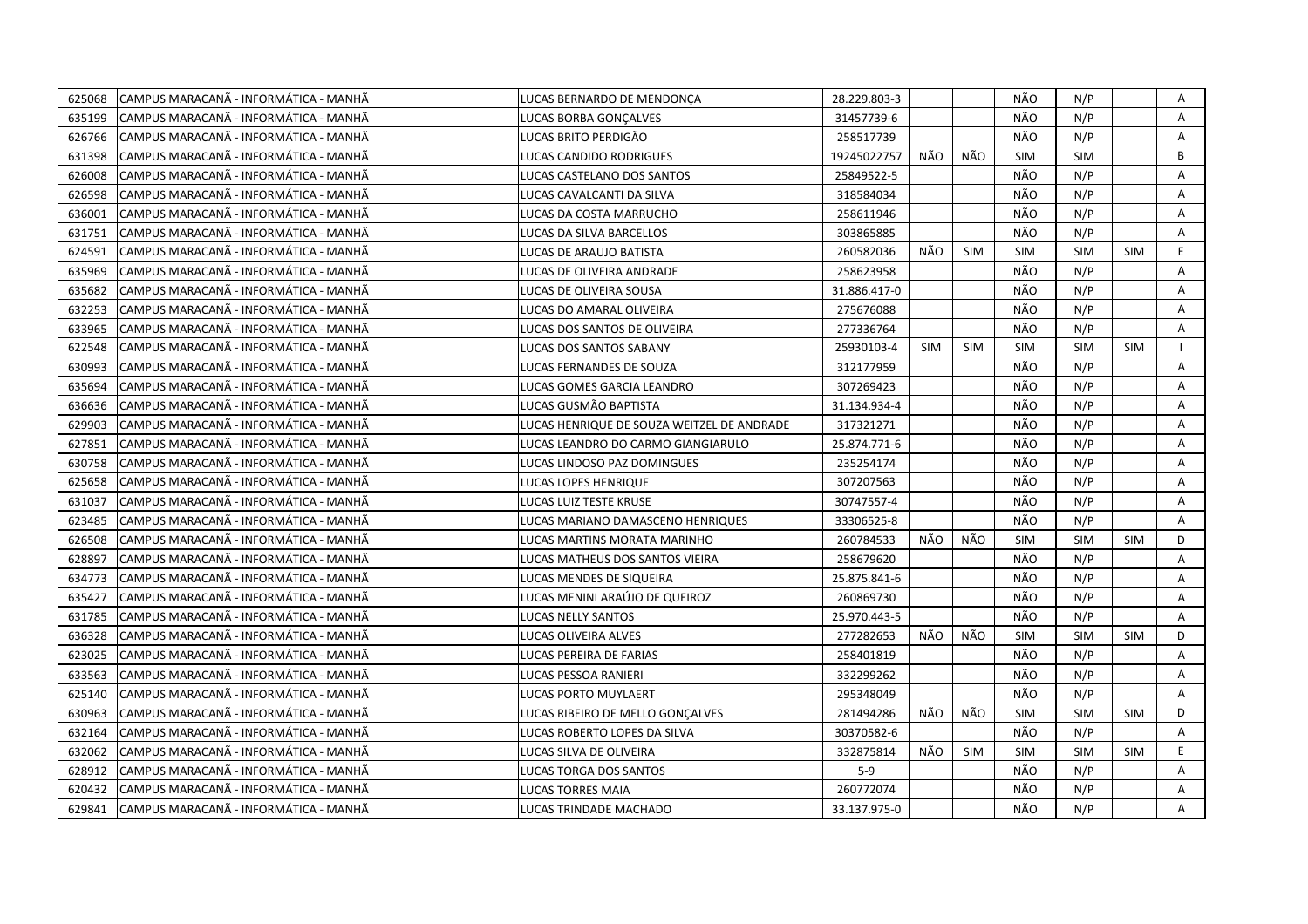| 624174 | CAMPUS MARACANÃ - INFORMÁTICA - MANHÃ  | LUCAS VERÍSSIMO DE SOUSA REGO          | 230870453    |     |            | NÃO        | N/P        |            | Α  |
|--------|----------------------------------------|----------------------------------------|--------------|-----|------------|------------|------------|------------|----|
| 626638 | CAMPUS MARACANÃ - INFORMÁTICA - MANHÃ  | LUCCA DE MELO DA CRUZ                  | 260594999    |     |            | NÃO        | N/P        |            | A  |
| 632946 | ICAMPUS MARACANÃ - INFORMÁTICA - MANHÃ | LUCCAS VINNÍCIUS PEREIRA DINIZ SILVA   | 299148080    |     |            | NÃO        | N/P        |            | A  |
| 625539 | CAMPUS MARACANÃ - INFORMÁTICA - MANHÃ  | LUCIANA FERNANDES BITTENCOURT DA CUNHA | 205570724    | SIM | NÃO        | <b>SIM</b> | <b>SIM</b> | <b>SIM</b> | H  |
| 620827 | CAMPUS MARACANÃ - INFORMÁTICA - MANHÃ  | LUIGI DE OLIVEIRA DE JESUS             | 849949-7     |     |            | NÃO        | N/P        |            | Α  |
| 624036 | CAMPUS MARACANÃ - INFORMÁTICA - MANHÃ  | LUIGI PESTANA SILVA                    | 260615588    |     |            | NÃO        | N/P        |            | Α  |
| 636370 | CAMPUS MARACANÃ - INFORMÁTICA - MANHÃ  | LUIS EDUARDO RAMOS DE ARAUJO           | 25868896-9   |     |            | NÃO        | N/P        |            | A  |
| 629658 | CAMPUS MARACANÃ - INFORMÁTICA - MANHÃ  | LUIS EDUARDO REGUETE MARTINS MARQUES   | 26944931-0   |     |            | NÃO        | N/P        |            | A  |
| 635123 | CAMPUS MARACANÃ - INFORMÁTICA - MANHÃ  | LUÍS FELIPE DA COSTA MACIEL            | 8444293      |     |            | NÃO        | N/P        |            | Α  |
| 623251 | CAMPUS MARACANÃ - INFORMÁTICA - MANHÃ  | LUIS FELIPE DE OLIVEIRA DIAS           | 309028512    |     |            | NÃO        | N/P        |            | A  |
| 621755 | CAMPUS MARACANÃ - INFORMÁTICA - MANHÃ  | LUIS FELIPE RODRIGUES SAMPAIO          | 286441118    | NÃO | NÃO        | <b>SIM</b> | <b>SIM</b> | <b>SIM</b> | D  |
| 636649 | CAMPUS MARACANÃ - INFORMÁTICA - MANHÃ  | LUÍS GUILHERME OTHUKI PATRICIO         | 31.243.777-5 |     |            | NÃO        | N/P        |            | Α  |
| 621637 | CAMPUS MARACANÃ - INFORMÁTICA - MANHÃ  | LUIS HENRIQUE BARBOSA BRANDÃO          | 311656110    | NÃO | <b>SIM</b> | <b>SIM</b> | <b>SIM</b> | <b>SIM</b> | E  |
| 629515 | CAMPUS MARACANÃ - INFORMÁTICA - MANHÃ  | LUIS HENRIQUE DOS SANTOS SILVA         | 259073948    | NÃO | NÃO        | SIM        | <b>SIM</b> | NÃO        | B  |
| 624425 | CAMPUS MARACANÃ - INFORMÁTICA - MANHÃ  | LUIS OTAVIO MURY DA SILVA              | 260399949    |     |            | NÃO        | N/P        |            | Α  |
| 627744 | CAMPUS MARACANÃ - INFORMÁTICA - MANHÃ  | LUÍS RAFAEL SENA                       | 32.729.955-0 |     |            | NÃO        | N/P        |            | Α  |
| 631232 | CAMPUS MARACANÃ - INFORMÁTICA - MANHÃ  | LUIS RAMON PEREIRA RIBEIRO             | 258694215    |     |            | NÃO        | N/P        |            | A  |
| 621794 | CAMPUS MARACANÃ - INFORMÁTICA - MANHÃ  | LUÍSA LEOPOLDO DOS SANTOS OLIVEIRA     | 25868997-5   |     |            | <b>SIM</b> | N/P        |            | A  |
| 626228 | CAMPUS MARACANÃ - INFORMÁTICA - MANHÃ  | LUIZ ANTÔNIO MANHANHÃES PESSANHA       | 323012997    | NÃO | NÃO        | <b>SIM</b> | <b>SIM</b> | <b>SIM</b> | D  |
| 626108 | CAMPUS MARACANÃ - INFORMÁTICA - MANHÃ  | LUIZ CARLOS LEAL RANGEL NETO           | 246857759    |     |            | NÃO        | N/P        |            | Α  |
| 634841 | CAMPUS MARACANA - INFORMATICA - MANHA  | LUIZ EDUARDO OLIVEIRA DE TOLEDO        | 292510864    |     |            | NÃO        | N/P        |            | A  |
| 628893 | CAMPUS MARACANÃ - INFORMÁTICA - MANHÃ  | LUIZ FELIPE SILVA BAHIA                | 260540554    |     |            | NÃO        | N/P        |            | A  |
| 636379 | CAMPUS MARACANÃ - INFORMÁTICA - MANHÃ  | LUIZ FELIPE ZACARIAS LOPES             | 277245494    | NÃO | <b>SIM</b> | NÃO        | N/P        |            | Α  |
| 622052 | CAMPUS MARACANA - INFORMATICA - MANHA  | LUIZ FERNANDO LEANDRO DA SILVA         | 296547995    | NÃO | NÃO        | <b>SIM</b> | <b>SIM</b> |            | B  |
| 622797 | CAMPUS MARACANÃ - INFORMÁTICA - MANHÃ  | LUIZ FERNANDO REIS BATISTA             | 30.817.994-4 |     |            | NÃO        | N/P        |            | Α  |
| 628199 | CAMPUS MARACANÃ - INFORMÁTICA - MANHÃ  | LUIZ GABRIEL MORAES PINHEIRO           | 258724038    |     |            | NÃO        | N/P        |            | Α  |
| 634089 | CAMPUS MARACANÃ - INFORMÁTICA - MANHÃ  | LUIZ GUILHERME LARRIEU FERNANDES       | 27.170.480-1 |     |            | NÃO        | N/P        |            | Α  |
| 629002 | CAMPUS MARACANÃ - INFORMÁTICA - MANHÃ  | LUIZ GUILHERME PEREIRA MARQUES         | 260634019    |     |            | NÃO        | N/P        |            | A  |
| 623795 | CAMPUS MARACANÃ - INFORMÁTICA - MANHÃ  | LUIZ GUSTAVO ARAUJO MACHADO            | 296776115    | NÃO | NÃO        | <b>SIM</b> | <b>SIM</b> | NÃO        | B  |
| 620383 | CAMPUS MARACANÃ - INFORMÁTICA - MANHÃ  | LUIZ GUSTAVO DE ANDRADE LIMA           | 312436223    |     |            | <b>SIM</b> | N/P        |            | Α  |
| 623698 | CAMPUS MARACANÃ - INFORMÁTICA - MANHÃ  | LUIZ GUSTAVO DO NASCIMENTO LOPES       | 33.852.298-0 | NÃO | <b>SIM</b> | <b>SIM</b> | <b>SIM</b> | <b>SIM</b> | E. |
| 631552 | CAMPUS MARACANÃ - INFORMÁTICA - MANHÃ  | LUIZ GUSTAVO FREITAS DO NASCIMENTO     | 29662420-8   |     |            | NÃO        | N/P        |            | A  |
| 624454 | CAMPUS MARACANÃ - INFORMÁTICA - MANHÃ  | LUIZ GUSTAVO LEANDRO SOARES            | 280059973    |     |            | NÃO        | N/P        |            | A  |
| 635248 | CAMPUS MARACANÃ - INFORMÁTICA - MANHÃ  | LUIZ HENRIQUE DE LIMA ABREU            | 260644901    |     |            | NÃO        | N/P        |            | Α  |
| 631932 | CAMPUS MARACANA - INFORMATICA - MANHA  | LUIZ HENRIQUE DE OLIVEIRA DUQUE        | 27655279-1   |     |            | NÃO        | N/P        |            | A  |
| 626768 | CAMPUS MARACANÃ - INFORMÁTICA - MANHÃ  | LUIZ HENRIQUE INÁCIO DA SILVA          | 7167         |     |            | NÃO        | N/P        |            | A  |
| 625113 | CAMPUS MARACANÃ - INFORMÁTICA - MANHÃ  | LUIZ HENRIQUE LUCENA DA SILVA          | 285164653    |     |            | NÃO        | N/P        |            | A  |
| 624249 | CAMPUS MARACANÃ - INFORMÁTICA - MANHÃ  | LUIZ HENRIQUE RODRIGUES QUEIROZ        | 26.059.821-4 | NÃO | <b>SIM</b> | <b>SIM</b> | <b>SIM</b> | <b>SIM</b> | E. |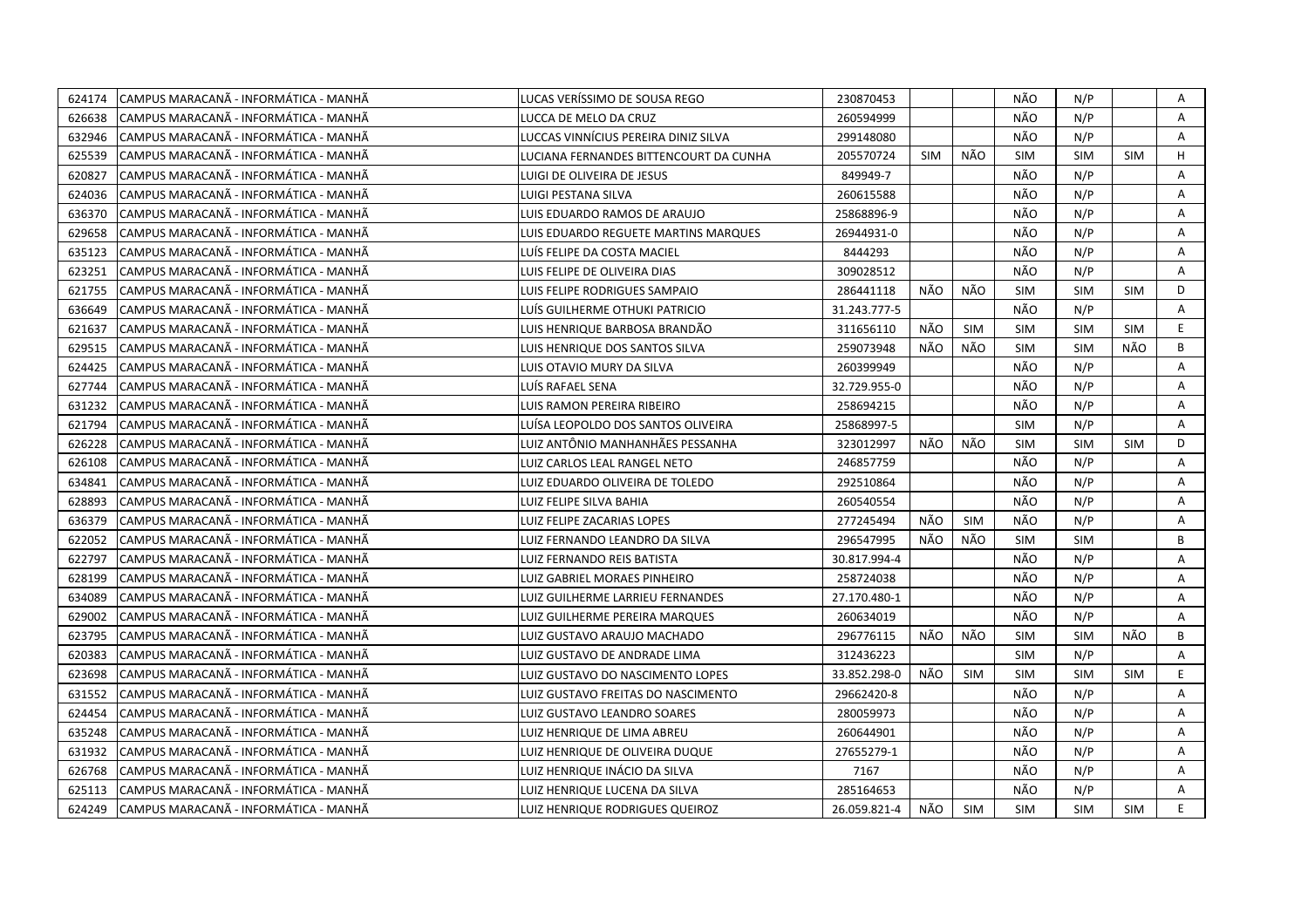| 628850 | CAMPUS MARACANÃ - INFORMÁTICA - MANHÃ  | LUIZ MIGUEL FRANÇA FRANCISCO                      | 259133031    |            |            | NÃO        | N/P        |            | Α            |
|--------|----------------------------------------|---------------------------------------------------|--------------|------------|------------|------------|------------|------------|--------------|
| 632352 | ICAMPUS MARACANÃ - INFORMÁTICA - MANHÃ | LUIZ VITOR TANNES VALADARES                       | 293783791    |            |            | NÃO        | N/P        |            | A            |
| 621370 | CAMPUS MARACANÃ - INFORMÁTICA - MANHÃ  | LUIZA AMORIM DE OLIVEIRA                          | 281578229    |            |            | NÃO        | N/P        |            | Α            |
| 633495 | CAMPUS MARACANÃ - INFORMÁTICA - MANHÃ  | LUIZA DA SILVA LIMA TORRES                        | 291887701    |            |            | NÃO        | N/P        |            | Α            |
| 632680 | CAMPUS MARACANÃ - INFORMÁTICA - MANHÃ  | LUIZA DO NASCIMENTO OLIVEIRA                      | 258277177    | NÃO        | NÃO        | NÃO        | <b>SIM</b> | NÃO        | A            |
| 632432 | CAMPUS MARACANÃ - INFORMÁTICA - MANHÃ  | <b>LUIZA FREITAS MARTINS</b>                      | 264263955    |            |            | NÃO        | N/P        |            | Α            |
| 630214 | ICAMPUS MARACANÃ - INFORMÁTICA - MANHÃ | LUÍZA LISBOA TORTORA                              | 25.863.642-2 |            |            | NÃO        | N/P        |            | A            |
| 624864 | CAMPUS MARACANÃ - INFORMÁTICA - MANHÃ  | LUIZA MELLO DE SA                                 | 277215307    |            |            | NÃO        | N/P        |            | A            |
| 621947 | CAMPUS MARACANÃ - INFORMÁTICA - MANHÃ  | <b>MAICON DOS SANTOS SILVINO</b>                  | 320490493    |            |            | NÃO        | N/P        |            | A            |
| 634287 | CAMPUS MARACANA - INFORMÁTICA - MANHÃ  | MAIRA ANGELICA NO DO NASCIMENTO                   | 26064432-3   |            |            | NÃO        | N/P        |            | A            |
| 622070 | CAMPUS MARACANÃ - INFORMÁTICA - MANHÃ  | <b>MAITE FERNANDES RODRIGUES</b>                  | 25856279-2   |            |            | NÃO        | N/P        |            | Α            |
| 627741 | CAMPUS MARACANÃ - INFORMÁTICA - MANHÃ  | MALU FORTUNATO LAURINDO                           | 26.150.617-4 | NÃO        | <b>SIM</b> | <b>SIM</b> | <b>SIM</b> | NÃO        | $\mathsf{C}$ |
| 624117 | CAMPUS MARACANA - INFORMÁTICA - MANHÃ  | <b>MANUELA AMORIM CHAVES</b>                      | 328128327    |            |            | <b>SIM</b> | N/P        |            | A            |
| 620667 | CAMPUS MARACANÃ - INFORMÁTICA - MANHÃ  | MANUELA CRISTINA DA SILVA DE BARROS               | 260589122    |            |            | NÃO        | N/P        |            | Α            |
| 629513 | CAMPUS MARACANÃ - INFORMÁTICA - MANHÃ  | MANUELA CRISTINA DE SANT'ANNA SOUZA               | 308553353    | NÃO        | <b>SIM</b> | <b>SIM</b> | <b>SIM</b> | NÃO        | $\mathsf{C}$ |
| 632420 | CAMPUS MARACANA - INFORMÁTICA - MANHÃ  | <b>MANUELLA DORIA REIS</b>                        | 291009454    |            |            | NÃO        | N/P        |            | A            |
| 624304 | CAMPUS MARACANA - INFORMATICA - MANHA  | MARCEL ALVES DA SILVA DA COSTA                    | 265069377    | NÃO        | NÃO        | <b>SIM</b> | <b>SIM</b> |            | B            |
| 635740 | CAMPUS MARACANA - INFORMÁTICA - MANHÃ  | MARCELLA DOS REIS FERNANDES                       | 261008973    |            |            | NÃO        | N/P        |            | A            |
| 635397 | CAMPUS MARACANÃ - INFORMÁTICA - MANHÃ  | MARCELLO MENDONÇA VIEIRA                          | 320577125    | <b>SIM</b> | SIM        | <b>SIM</b> | <b>SIM</b> | SIM        |              |
| 632998 | CAMPUS MARACANÃ - INFORMÁTICA - MANHÃ  | <b>MARCELLY BRAGA SILVA</b>                       | 336358973    |            |            | NÃO        | N/P        |            | A            |
| 624734 | CAMPUS MARACANÃ - INFORMÁTICA - MANHÃ  | MARCELLY MASSOLENE MARCOLAN                       | 32.802.022-7 |            |            | NÃO        | N/P        |            | A            |
| 628076 | ICAMPUS MARACANÃ - INFORMÁTICA - MANHÃ | MARCELLY VICTÓRIA MARQUES VEIGA                   | 260757000    |            |            | NÃO        | N/P        |            | A            |
| 637004 | CAMPUS MARACANÃ - INFORMÁTICA - MANHÃ  | MARCELO DE SOUZA LEITE ALVADIA FILHO              | 258338441    |            |            | NÃO        | N/P        |            | A            |
| 634504 | CAMPUS MARACANÃ - INFORMÁTICA - MANHÃ  | MARCELO DE SOUZA SANTOS                           | 258430560    |            |            | NÃO        | N/P        |            | A            |
| 626111 | CAMPUS MARACANÃ - INFORMÁTICA - MANHÃ  | MARCELO GOUVÊA NECO GONCALVES PINTO               | 322046905    |            |            | NÃO        | N/P        |            | A            |
| 625689 | CAMPUS MARACANÃ - INFORMÁTICA - MANHÃ  | MARCELO HENRIQUE BEZERRA DE CARVALHO              | 276552015    |            |            | <b>SIM</b> | N/P        |            | Α            |
| 635604 | CAMPUS MARACANÃ - INFORMÁTICA - MANHÃ  | MARCO ANTONIO CARVALHO DE FREITAS                 | 27.982.944-4 |            |            | NÃO        | N/P        |            | A            |
| 635759 | CAMPUS MARACANÃ - INFORMÁTICA - MANHÃ  | MARCOS ANTONIO REZENDE DO NASCIMENTO FILHO        | 258474923    |            |            | NÃO        | N/P        |            | Α            |
| 631447 | CAMPUS MARACANÃ - INFORMÁTICA - MANHÃ  | MARCOS LAUREANO FERNANDES JÚNIOR                  | 305382756    |            |            | NÃO        | N/P        |            | A            |
| 621727 | CAMPUS MARACANÃ - INFORMÁTICA - MANHÃ  | MARCOS TADEU RIANELLI FERREIRA VIANA              | 298203431    |            |            | NÃO        | N/P        |            | Α            |
| 635823 | CAMPUS MARACANÃ - INFORMÁTICA - MANHÃ  | <b>MARCOS VINÍCIUS BARBOSA COZENDEY RODRIGUES</b> | 313066482    |            |            | NÃO        | N/P        |            | Α            |
| 626212 | CAMPUS MARACANA - INFORMÁTICA - MANHÃ  | MARCOS VINICIUS DOS SANTOS GONÇALVES              | 344787395    |            |            | NÃO        | N/P        |            | A            |
| 621645 | CAMPUS MARACANA - INFORMÁTICA - MANHÃ  | MARCOS VINÍCIUS MONTEIRO RANGEL OLIVEIRA          | 31.133.340-5 |            |            | NÃO        | N/P        |            | A            |
| 630643 | CAMPUS MARACANÃ - INFORMÁTICA - MANHÃ  | <b>MARCOS VINICIUS TELES BALIZA</b>               | 260771670    |            |            | NÃO        | N/P        |            | A            |
| 628431 | CAMPUS MARACANÃ - INFORMÁTICA - MANHÃ  | MARCUS VINÍCIUS DOS SANTOS DE ALMEIDA FORTES      | 258747443    |            |            | NÃO        | N/P        |            | A            |
| 623391 | CAMPUS MARACANÃ - INFORMÁTICA - MANHÃ  | MARIA ALICE VAZ DE SOUSA BORGES                   | 25884634     |            |            | NÃO        | N/P        |            | Α            |
| 625887 | CAMPUS MARACANÃ - INFORMÁTICA - MANHÃ  | MARIA ALINE LOPES DE LIMA                         | 306260696    | NÃO        | <b>SIM</b> | SIM        | <b>SIM</b> | <b>SIM</b> | E            |
| 635172 | CAMPUS MARACANÃ - INFORMÁTICA - MANHÃ  | MARIA BEATRIZ DE OLIVEIRA RODRIGUES               | 260765961    |            |            | NÃO        | N/P        |            | A            |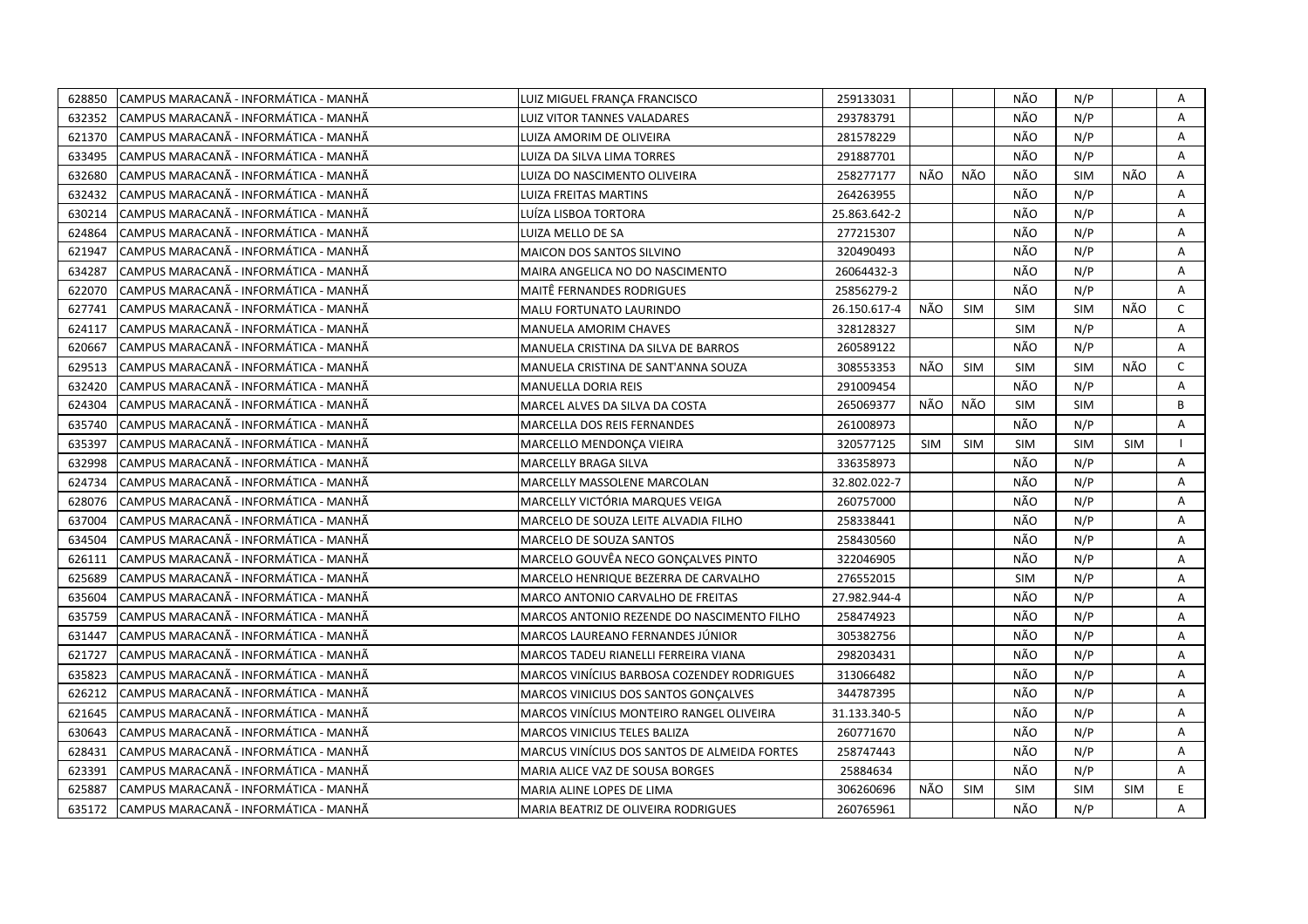| 635265 | CAMPUS MARACANA - INFORMATICA - MANHA        | MARIA CAROLINA HARA DE MELLO                | 318380854    |     |            | NÃO        | N/P        |            | Α              |
|--------|----------------------------------------------|---------------------------------------------|--------------|-----|------------|------------|------------|------------|----------------|
| 632853 | CAMPUS MARACANA - INFORMATICA - MANHA        | MARIA CLARA ANDRADE AUGUSTO DA SILVA        | 28276156-8   |     |            | <b>SIM</b> | N/P        |            | Α              |
| 624777 | CAMPUS MARACANÃ - INFORMÁTICA - MANHÃ        | MARIA CLARA ANDRADE DA SILVA                | 325092146    |     |            | NÃO        | N/P        |            | A              |
| 636373 | CAMPUS MARACANÃ - INFORMÁTICA - MANHÃ        | MARIA CLARA DA SILVA MENEZES                | 25846430-4   | NÃO | <b>SIM</b> | <b>SIM</b> | <b>SIM</b> | NÃO        | $\mathsf{C}$   |
| 623455 | CAMPUS MARACANA - INFORMÁTICA - MANHA        | MARIA CLARA DE BARROS AGAPE MENDES DA SILVA | 25868412-5   | NÃO | NÃO        | <b>SIM</b> | <b>SIM</b> | <b>SIM</b> | D              |
| 623754 | CAMPUS MARACANÃ - INFORMÁTICA - MANHÃ        | MARIA CLARA FAGUNDES DA SILVA               | 332590652    | NÃO | NÃO        | <b>SIM</b> | <b>SIM</b> |            | B              |
| 622716 | CAMPUS MARACANÃ - INFORMÁTICA - MANHÃ        | MARIA CLARA FERREIRA CAPELLA                | 259753994    |     |            | <b>SIM</b> | N/P        |            | Α              |
| 636626 | CAMPUS MARACANA - INFORMÁTICA - MANHA        | MARIA CLARA LEAL DE BORBA DA COSTA          | 258551746    |     |            | NÃO        | N/P        |            | Α              |
| 624563 | CAMPUS MARACANÃ - INFORMÁTICA - MANHÃ        | MARIA CLARA OLIVEIRA DOS SANTOS             | 26076954-2   |     |            | NÃO        | N/P        |            | Α              |
| 632948 | CAMPUS MARACANÃ - INFORMÁTICA - MANHÃ        | MARIA CLARA RODRIGUES GAYO                  | 327229712    |     |            | NÃO        | N/P        |            | Α              |
| 628729 | CAMPUS MARACANÃ - INFORMÁTICA - MANHÃ        | MARIA CLARA SILVA DE OLIVEIRA TORRES        | 280551318    |     |            | NÃO        | N/P        |            | A              |
| 627799 | CAMPUS MARACANÃ - INFORMÁTICA - MANHÃ        | MARIA EDUARDA APARECIDA VIEIRA PIRES        | 258721588    |     |            | NÃO        | N/P        |            | A              |
| 634951 | CAMPUS MARACANA - INFORMATICA - MANHA        | MARIA EDUARDA AZEVEDO DA SILVA              | 336585310    |     |            | NÃO        | N/P        |            | A              |
| 620223 | CAMPUS MARACANÃ - INFORMÁTICA - MANHÃ        | MARIA EDUARDA BISPO MACHADO SERRALHEIRO     | 270906217    |     |            | NÃO        | N/P        |            | Α              |
| 635085 | CAMPUS MARACANÃ - INFORMÁTICA - MANHÃ        | MARIA EDUARDA BRAZ PEIXINHO                 | 277215117    |     |            | NÃO        | N/P        |            | Α              |
| 626522 | CAMPUS MARACANÃ - INFORMÁTICA - MANHÃ        | MARIA EDUARDA COSMO MARQUES                 | 259221273    |     |            | NÃO        | N/P        |            | $\overline{A}$ |
| 622165 | CAMPUS MARACANÃ - INFORMÁTICA - MANHÃ        | MARIA EDUARDA DA SILVA GUIMARÃES            | 31.476.777-3 | NÃO | NÃO        | <b>SIM</b> | <b>SIM</b> | <b>SIM</b> | D              |
| 635577 | CAMPUS MARACANÃ - INFORMÁTICA - MANHÃ        | MARIA EDUARDA DAMASCENO QUEIROZ             | 26062701-3   |     |            | <b>SIM</b> | N/P        |            | A              |
| 632901 | CAMPUS MARACANÃ - INFORMÁTICA - MANHÃ        | MARIA EDUARDA DE ARAÚJO SANTANA             | 263400210    |     |            | NÃO        | N/P        |            | Α              |
| 620317 | CAMPUS MARACANA - INFORMATICA - MANHA        | MARIA EDUARDA DE FARO GUIMARAES             | 3656304-8    |     |            | NÃO        | N/P        |            | A              |
| 626221 | CAMPUS MARACANA - INFORMATICA - MANHA        | MARIA EDUARDA DE SILVA MOURÃO               | 321387904    |     |            | NÃO        | N/P        |            | $\mathsf{A}$   |
| 621521 | CAMPUS MARACANÃ - INFORMÁTICA - MANHÃ        | MARIA EDUARDA DOREA DE OLIVEIRA SOUZA       | 265076968    | NÃO | <b>SIM</b> | <b>SIM</b> | <b>SIM</b> | SIM        | E.             |
| 628814 | CAMPUS MARACANÃ - INFORMÁTICA - MANHÃ        | MARIA EDUARDA DOS SANTOS GUIMARÃES          | 287621171    |     |            | NÃO        | N/P        |            | A              |
| 634322 | CAMPUS MARACANÃ - INFORMÁTICA - MANHÃ        | MARIA EDUARDA DOS SANTOS SILVA              | 322484452    |     |            | NÃO        | N/P        |            | A              |
| 626422 | CAMPUS MARACANÃ - INFORMÁTICA - MANHÃ        | MARIA EDUARDA FERNANDES DANZINGER           | 271944431    |     |            | NÃO        | N/P        |            | Α              |
| 635566 | CAMPUS MARACANA - INFORMATICA - MANHA        | MARIA EDUARDA GAMA ALVES DE PAIVA           | 260690821    | NÃO | <b>SIM</b> | <b>SIM</b> | <b>SIM</b> | <b>SIM</b> | E.             |
| 623164 | CAMPUS MARACANÃ - INFORMÁTICA - MANHÃ        | MARIA EDUARDA GOMES LIMA                    | 265070110    |     |            | NÃO        | N/P        |            | A              |
| 621247 | CAMPUS MARACANÃ - INFORMÁTICA - MANHÃ        | MARIA EDUARDA HOLANDA DA SILVA              | 316367200    |     |            | NÃO        | N/P        |            | Α              |
| 630808 | CAMPUS MARACANA - INFORMATICA - MANHA        | MARIA EDUARDA LEITE GOMBIK                  | 31.873.900-0 |     |            | NÃO        | N/P        |            | A              |
| 632803 | CAMPUS MARACANÃ - INFORMÁTICA - MANHÃ        | MARIA EDUARDA LIMA DA SILVA                 | 28293095-7   |     |            | NÃO        | N/P        |            | A              |
| 636298 | CAMPUS MARACANA - INFORMÁTICA - MANHÃ        | MARIA EDUARDA MACHADO VIANA DA SILVA        | 320272826    |     |            | NÃO        | N/P        |            | Α              |
| 631871 | CAMPUS MARACANÃ - INFORMÁTICA - MANHÃ        | MARIA EDUARDA MARTINS DE SOUZA              | 338329790    |     |            | NÃO        | N/P        |            | Α              |
| 630391 | CAMPUS MARACANÃ - INFORMÁTICA - MANHÃ        | MARIA EDUARDA MAZARAKIS DE SOUZA            | 26.085.805-5 |     |            | NÃO        | N/P        |            | Α              |
| 629401 | CAMPUS MARACANA - INFORMATICA - MANHA        | MARIA EDUARDA MOREIRA FERNANDES LIMA        | 29146881.7   |     |            | NÃO        | N/P        |            | A              |
| 623864 | CAMPUS MARACANÃ - INFORMÁTICA - MANHÃ        | MARIA EDUARDA NERY DA MOTA                  | 25.854.847-8 | NÃO | NÃO        | <b>SIM</b> | <b>SIM</b> | <b>SIM</b> | D              |
| 633421 | CAMPUS MARACANÃ - INFORMÁTICA - MANHÃ        | MARIA EDUARDA NUNES GOLEK DA SILVA          | 335578233    |     |            | NÃO        | N/P        |            | Α              |
| 627275 | CAMPUS MARACANÃ - INFORMÁTICA - MANHÃ        | MARIA EDUARDA PAULA CABRAL SAVAGET          | 319022349    |     |            | SIM        | N/P        |            | A              |
|        | 623772 CAMPUS MARACANA - INFORMÁTICA - MANHA | MARIA EDUARDA PIMENTEL LACERDA              | 257079228    | NÃO | SIM        | SIM        | <b>SIM</b> | SIM        | E.             |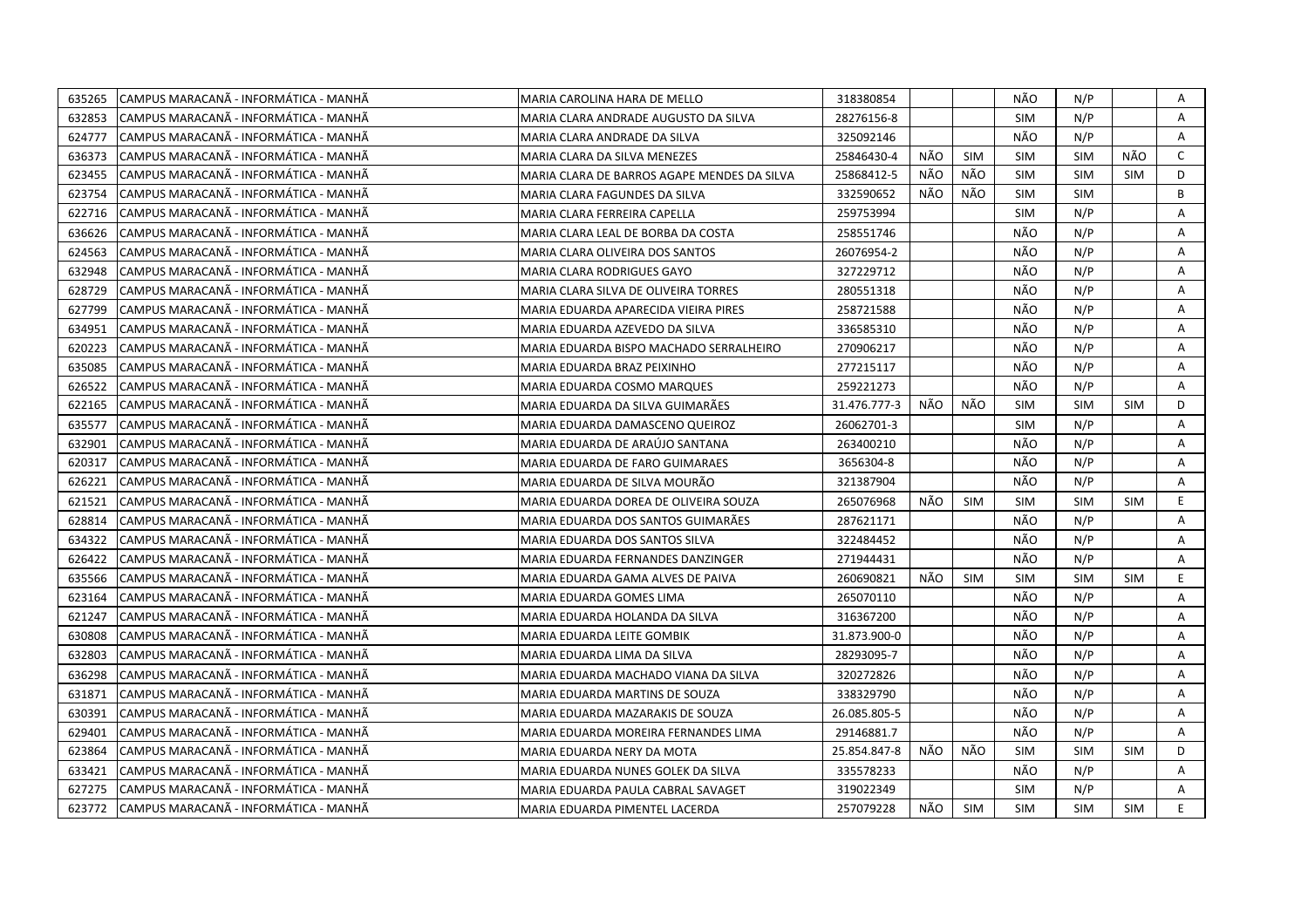| 625173 | CAMPUS MARACANA - INFORMÁTICA - MANHÃ  | MARIA EDUARDA PORTO DOS SANTOS                    | 31.879.344-5 |            |            | NÃO        | N/P        |            | Α              |
|--------|----------------------------------------|---------------------------------------------------|--------------|------------|------------|------------|------------|------------|----------------|
| 621522 | CAMPUS MARACANÃ - INFORMÁTICA - MANHÃ  | MARIA EDUARDA RODRIGUES SIMÕES                    | 260867536    |            |            | NÃO        | N/P        |            | $\mathsf{A}$   |
| 628382 | CAMPUS MARACANÃ - INFORMÁTICA - MANHÃ  | MARIA EDUARDA SANTANNA DA SILVA                   | 256641960    | NÃO        | <b>SIM</b> | SIM        | SIM        | <b>SIM</b> | E.             |
| 624893 | CAMPUS MARACANÃ - INFORMÁTICA - MANHÃ  | MARIA EDUARDA SEREJO DE ALBUQUERQUE               | 336441662    |            |            | NÃO        | N/P        |            | Α              |
| 628211 | CAMPUS MARACANÃ - INFORMÁTICA - MANHÃ  | MARIA EDUARDA SOARES CALAZANS DA SILVA            | 260763461    | NÃO        | NÃO        | <b>SIM</b> | <b>SIM</b> | <b>SIM</b> | D              |
| 631869 | CAMPUS MARACANÃ - INFORMÁTICA - MANHÃ  | MARIA EDUARDA SOARES DOS SANTOS                   | Identidade   |            |            | NÃO        | N/P        |            | Α              |
| 634655 | CAMPUS MARACANA - INFORMATICA - MANHA  | MARIA ELISA CASTELLO BRANCO BARBOSA               | 27117818-8   |            |            | NÃO        | N/P        |            | Α              |
| 624575 | CAMPUS MARACANÃ - INFORMÁTICA - MANHÃ  | MARIA GABRIELE SOUZA DA SILVA                     | 326290558    |            |            | NÃO        | N/P        |            | Α              |
| 635551 | ICAMPUS MARACANÃ - INFORMÁTICA - MANHÃ | MARIA ISABEL BRAGA FIDELIS DE OLIVEIRA            | 31879294-2   |            |            | NÃO        | N/P        |            | A              |
| 626763 | CAMPUS MARACANÃ - INFORMÁTICA - MANHÃ  | MARIA LAÍS DE OLIVEIRA LEITE                      | 258730654    |            |            | <b>SIM</b> | <b>SIM</b> | <b>SIM</b> | D              |
| 620635 | CAMPUS MARACANÃ - INFORMÁTICA - MANHÃ  | MARIA LUÍSA BARRETO DE CAMPOS RIBEIRO             | 305560856    |            |            | NÃO        | N/P        |            | Α              |
| 635713 | CAMPUS MARACANÃ - INFORMÁTICA - MANHÃ  | MARIA LUIZA FIGUEIREDO VAREJÃO                    | 310726476    |            |            | NÃO        | N/P        |            | A              |
| 630499 | CAMPUS MARACANÃ - INFORMÁTICA - MANHÃ  | MARIA LUIZA FRANÇA CARDOSO                        | 29460530-8   |            |            | NÃO        | N/P        |            | Α              |
| 632060 | CAMPUS MARACANÃ - INFORMÁTICA - MANHÃ  | MARIA LUIZA KEIDE SANTOS                          | 307368514    |            |            | NÃO        | N/P        |            | Α              |
| 628560 | CAMPUS MARACANÃ - INFORMÁTICA - MANHÃ  | MARIA LUIZA MONTEIRO MARTINS FARO                 | 26.076.059-0 |            |            | NÃO        | N/P        |            | Α              |
| 620707 | CAMPUS MARACANÃ - INFORMÁTICA - MANHÃ  | MARIA LUIZA PENA DA SILVA                         | 30.611.665-8 |            |            | NÃO        | N/P        |            | A              |
| 627637 | CAMPUS MARACANÃ - INFORMÁTICA - MANHÃ  | MARIA LUIZA TEIXEIRA DOS SANTOS                   | 322088642    |            |            | <b>SIM</b> | N/P        |            | A              |
| 629618 | CAMPUS MARACANÃ - INFORMÁTICA - MANHÃ  | MARIA LUIZA VIEIRA DOS SANTOS JUSTINIANO TEIXEIRA | 320676943    |            |            | NÃO        | N/P        |            | A              |
| 623617 | CAMPUS MARACANÃ - INFORMÁTICA - MANHÃ  | MARIA RITA DA SILVA VALE                          | 260633722    |            |            | NÃO        | N/P        |            | Α              |
| 625723 | CAMPUS MARACANÃ - INFORMÁTICA - MANHÃ  | MARIA VITÓRIA ARAUJO BRAZ                         | 260758586    |            |            | NÃO        | N/P        |            | A              |
| 629022 | CAMPUS MARACANÃ - INFORMÁTICA - MANHÃ  | MARIA VITÓRIA BARBOSA DA SILVA                    | 25.875.252-6 |            |            | NÃO        | N/P        |            | $\overline{A}$ |
| 625004 | CAMPUS MARACANÃ - INFORMÁTICA - MANHÃ  | MARIA VITORIA MACHADO GERVASIO                    | 261242945    | NÃO        | <b>SIM</b> | <b>SIM</b> | <b>SIM</b> | NÃO        | C              |
| 625907 | CAMPUS MARACANA - INFORMATICA - MANHA  | MARIAH IZABELLE DA SILVA CALDAS                   | 32.624.839-0 | NÃO        | <b>SIM</b> | <b>SIM</b> | <b>SIM</b> | <b>SIM</b> | E.             |
| 625758 | CAMPUS MARACANÃ - INFORMÁTICA - MANHÃ  | MARIAH LUIZA FERRAZ DOS SANTIS                    | 322793597    | NÃO        | <b>SIM</b> | <b>SIM</b> | <b>SIM</b> | <b>SIM</b> | E              |
| 636749 | CAMPUS MARACANÃ - INFORMÁTICA - MANHÃ  | MARIANA AUGUSTA DO AMARAL21                       | 287436117    |            |            | NÃO        | N/P        |            | Α              |
| 623596 | CAMPUS MARACANÃ - INFORMÁTICA - MANHÃ  | MARIANA BARBOSA BENTES                            | 326707464    | <b>SIM</b> | NÃO        | <b>SIM</b> | <b>SIM</b> | NÃO        | F              |
| 628007 | CAMPUS MARACANÃ - INFORMÁTICA - MANHÃ  | MARIANA BOULLOSA SOUZA                            | 338823743    |            |            | <b>SIM</b> | N/P        |            | A              |
| 621254 | CAMPUS MARACANÃ - INFORMÁTICA - MANHÃ  | MARIANA DA SILVA GORGONHA                         | 25855134-0   |            |            | NÃO        | N/P        |            | A              |
| 632213 | CAMPUS MARACANÃ - INFORMÁTICA - MANHÃ  | MARIANA DE SOUZA BARBOSA DE LIMA                  | 26.053.797-2 | NÃO        | <b>SIM</b> | <b>SIM</b> | <b>SIM</b> | NÃO        | $\mathsf{C}$   |
| 633981 | CAMPUS MARACANÃ - INFORMÁTICA - MANHÃ  | MARIANA DOS REIS CORRÊA ABEL                      | 56573        |            |            | NÃO        | N/P        |            | A              |
| 631580 | CAMPUS MARACANÃ - INFORMÁTICA - MANHÃ  | MARIANA ELIS FRANCO ALVES                         | 25.884.966-0 |            |            | NÃO        | N/P        |            | Α              |
| 623855 | CAMPUS MARACANÃ - INFORMÁTICA - MANHÃ  | MARIANA GALVAO PORCIUNCULA                        | 258994573    |            |            | NÃO        | N/P        |            | Α              |
| 627167 | CAMPUS MARACANÃ - INFORMÁTICA - MANHÃ  | MARIANA LEAL FARIAS                               | 333183184    |            |            | NÃO        | N/P        |            | Α              |
| 624528 | CAMPUS MARACANÃ - INFORMÁTICA - MANHÃ  | MARIANA PEREIRA DA SILVA                          | 26.507.306-4 |            |            | NÃO        | N/P        |            | Α              |
| 623522 | CAMPUS MARACANÃ - INFORMÁTICA - MANHÃ  | MARIANA TEIXEIRA GONÇALVES                        | 319030250    |            |            | NÃO        | N/P        |            | A              |
| 633138 | CAMPUS MARACANÃ - INFORMÁTICA - MANHÃ  | MARÍLIA VICTÓRIA FREITAS NASCIMENTO               | 6            |            |            | NÃO        | N/P        |            | Α              |
| 627902 | CAMPUS MARACANÃ - INFORMÁTICA - MANHÃ  | MARILISSIA LUSIA DA SILVA SOUSA                   | 25.833.334-3 |            |            | <b>SIM</b> | N/P        |            | A              |
| 624767 | CAMPUS MARACANÃ - INFORMÁTICA - MANHÃ  | MARINA DA CONCEIÇÃO DE FREITAS                    | 25867997-6   |            |            | NÃO        | N/P        |            | A              |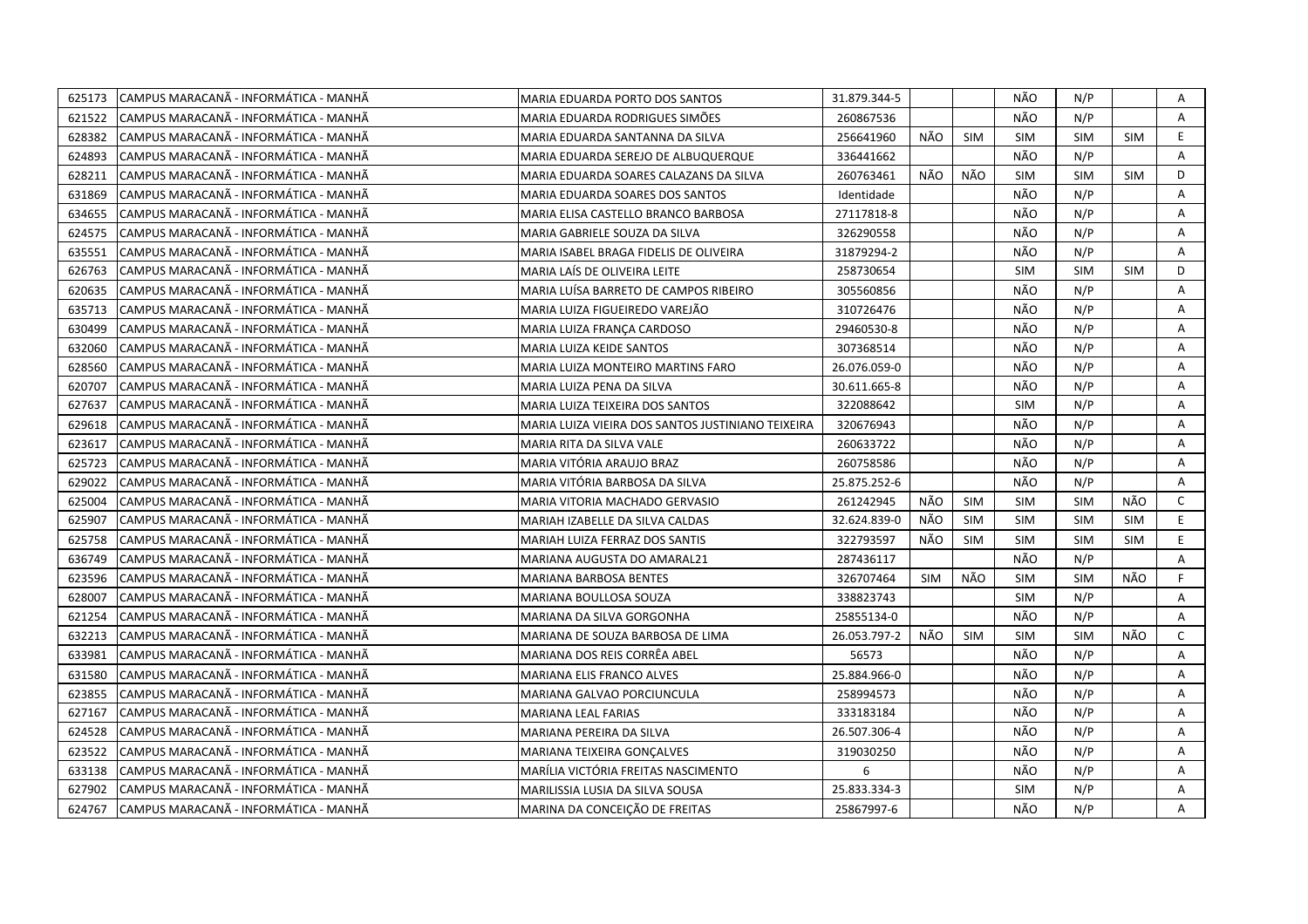| 632773 | CAMPUS MARACANÃ - INFORMÁTICA - MANHÃ  | MARINA DA COSTA RUBIM PECANHA             | 258450808    |     |            | NÃO        | N/P        |            | Α            |
|--------|----------------------------------------|-------------------------------------------|--------------|-----|------------|------------|------------|------------|--------------|
| 634679 | CAMPUS MARACANÃ - INFORMÁTICA - MANHÃ  | MÁRIO HENRIQUE CARLOS DE SANTANA ARAÚJO   | 304714249    |     |            | NÃO        | N/P        |            | $\mathsf{A}$ |
| 636279 | CAMPUS MARACANA - INFORMÁTICA - MANHÃ  | MARIS EDUARDA PERRUCI RODRIGUES DA SILVA  | 282650340    | NÃO | <b>SIM</b> | SIM        | <b>SIM</b> | <b>SIM</b> | E            |
| 626011 | CAMPUS MARACANÃ - INFORMÁTICA - MANHÃ  | <b>MARLON DE LIMA LOPES</b>               | 304977481    |     |            | NÃO        | N/P        |            | A            |
| 633898 | CAMPUS MARACANA - INFORMATICA - MANHA  | <b>MARLON GOMES DO NASCIMENTO</b>         | 326663192    |     |            | NÃO        | N/P        |            | A            |
| 636184 | CAMPUS MARACANÃ - INFORMÁTICA - MANHÃ  | MARLON MÁRCIO FERREIRA BARROZO            | 313998817    |     |            | NÃO        | N/P        |            | Α            |
| 623482 | CAMPUS MARACANÃ - INFORMÁTICA - MANHÃ  | MARYANA ANDRADE DE OLIVEIRA BEZERRA       | 317497675    | NÃO | NÃO        | <b>SIM</b> | <b>SIM</b> | SIM        | D            |
| 629764 | CAMPUS MARACANA - INFORMÁTICA - MANHÃ  | MARYMAR LUDMILA PAULINO DA SILVA          | 294198700    |     |            | <b>SIM</b> | N/P        |            | A            |
| 635122 | CAMPUS MARACANÃ - INFORMÁTICA - MANHÃ  | <b>MATEUS CAMPOBELO FERREIRA</b>          | 319652046    |     |            | NÃO        | N/P        |            | Α            |
| 633436 | CAMPUS MARACANÃ - INFORMÁTICA - MANHÃ  | MATEUS DA RESSURREIÇÃO LIMA               | 346533409    |     |            | NÃO        | N/P        |            | A            |
| 635220 | CAMPUS MARACANÃ - INFORMÁTICA - MANHÃ  | <b>MATEUS EMANUEL GARCÍA GONCALVES</b>    | 316222074    |     |            | NÃO        | N/P        |            | A            |
| 635477 | CAMPUS MARACANÃ - INFORMÁTICA - MANHÃ  | <b>MATEUS IBIRAPITANGA TESKE PRADO</b>    | 314646175    |     |            | NÃO        | N/P        |            | Α            |
| 623429 | CAMPUS MARACANA - INFORMÁTICA - MANHÃ  | <b>MATEUS MOREIRA PEREIRA</b>             | 274350420    | NÃO | <b>SIM</b> | <b>SIM</b> | <b>SIM</b> | <b>SIM</b> | E.           |
| 631024 | CAMPUS MARACANA - INFORMÁTICA - MANHÃ  | MATEUS OLIVEIRA DE LIMA CARNEIRO          | 322219973    |     |            | NÃO        | N/P        |            | A            |
| 620747 | CAMPUS MARACANÃ - INFORMÁTICA - MANHÃ  | <b>MATHEUS ABREU EL HARIRI</b>            | 293253209    | NÃO | NÃO        | <b>SIM</b> | <b>SIM</b> | <b>SIM</b> | D            |
| 635405 | CAMPUS MARACANA - INFORMÁTICA - MANHÃ  | MATHEUS ALMEIDA DO ESPÍRITO SANTO DE LIMA | 31413586-4   |     |            | NÃO        | N/P        |            | A            |
| 625913 | CAMPUS MARACANÃ - INFORMÁTICA - MANHÃ  | MATHEUS BERNARDES VIANNA                  | 25.871.599-4 |     |            | NÃO        | N/P        |            | A            |
| 636440 | CAMPUS MARACANÃ - INFORMÁTICA - MANHÃ  | MATHEUS BITTENCOURT DAMASCENO BATISTA     | 260538095    |     |            | NÃO        | N/P        |            | A            |
| 636086 | CAMPUS MARACANÃ - INFORMÁTICA - MANHÃ  | <b>MATHEUS BORGES ALVES</b>               | 319950691    |     |            | NÃO        | N/P        |            | A            |
| 625717 | CAMPUS MARACANÃ - INFORMÁTICA - MANHÃ  | MATHEUS BRAGA DE OLIVEIRA                 | 319052072    |     |            | NÃO        | N/P        |            | Α            |
| 622273 | ICAMPUS MARACANÃ - INFORMÁTICA - MANHÃ | MATHEUS BRAGA FERREIRA                    | 258529981    |     |            | NÃO        | N/P        |            | A            |
| 623437 | CAMPUS MARACANA - INFORMATICA - MANHA  | MATHEUS CAMILO DA SILVA                   | 288141922    |     |            | NÃO        | N/P        |            | A            |
| 627160 | CAMPUS MARACANÃ - INFORMÁTICA - MANHÃ  | MATHEUS CESAR FERNANDES NUNES             | 319720421    |     |            | NÃO        | N/P        |            | A            |
| 624766 | CAMPUS MARACANÃ - INFORMÁTICA - MANHÃ  | MATHEUS DANTAS CALHEIROS CORRÊIA          | 258381458    |     |            | NÃO        | N/P        |            | A            |
| 627036 | CAMPUS MARACANÃ - INFORMÁTICA - MANHÃ  | MATHEUS DE ANDRADE RODRIGUES              | 260721931    |     |            | NÃO        | N/P        |            | A            |
| 625421 | CAMPUS MARACANÃ - INFORMÁTICA - MANHÃ  | MATHEUS DE CARVALHO MARQUES               | 322323429    |     |            | NÃO        | N/P        |            | A            |
| 635181 | CAMPUS MARACANA - INFORMÁTICA - MANHÃ  | MATHEUS DE MORAES FREITAS SERVA           | 309229920    |     |            | NÃO        | N/P        |            | A            |
| 632209 | CAMPUS MARACANÃ - INFORMÁTICA - MANHÃ  | MATHEUS DE MOURA MACHADO LACOURA ROCHA    | 258716190    |     |            | NÃO        | N/P        |            | Α            |
| 629985 | CAMPUS MARACANÃ - INFORMÁTICA - MANHÃ  | <b>MATHEUS DE OLIVEIRA MARINS</b>         | 328722814    |     |            | NÃO        | N/P        |            | A            |
| 634849 | CAMPUS MARACANÃ - INFORMÁTICA - MANHÃ  | MATHEUS DE SOUSA SOARES PONTES ALVES      | 305171852    |     |            | NÃO        | N/P        |            | Α            |
| 623426 | CAMPUS MARACANÃ - INFORMÁTICA - MANHÃ  | MATHEUS FERREIRA PEREIRA                  | 306656737    |     |            | NÃO        | N/P        |            | A            |
| 632487 | CAMPUS MARACANÃ - INFORMÁTICA - MANHÃ  | MATHEUS FERREIRA RIBEIRO LEITE DE MORAIS  | 258736412    |     |            | NÃO        | N/P        |            | A            |
| 620855 | CAMPUS MARACANÃ - INFORMÁTICA - MANHÃ  | MATHEUS FIGUEIREDO DE PAIVA NASCIMENTO    | 30088887-2   |     |            | NÃO        | N/P        |            | Α            |
| 622625 | CAMPUS MARACANA - INFORMATICA - MANHA  | <b>MATHEUS FONSECA DA SILVA</b>           | 321800864    |     |            | NÃO        | N/P        |            | A            |
| 630714 | CAMPUS MARACANÃ - INFORMÁTICA - MANHÃ  | MATHEUS GAETANI CARVALHO LOPES            | 246751911    |     |            | NÃO        | N/P        |            | A            |
| 636259 | CAMPUS MARACANÃ - INFORMÁTICA - MANHÃ  | MATHEUS GONÇALVES DE ASSIS                | 30952421-3   |     |            | NÃO        | N/P        |            | Α            |
| 625914 | CAMPUS MARACANA - INFORMÁTICA - MANHÃ  | MATHEUS IURY MELO DE SOUSA                | 28.748.020-6 | NÃO | <b>SIM</b> | <b>SIM</b> | <b>SIM</b> | <b>SIM</b> | E.           |
| 635315 | CAMPUS MARACANÃ - INFORMÁTICA - MANHÃ  | MATHEUS LEAL AZEVEDO ROMA                 | 260539069    |     |            | NÃO        | N/P        |            | A            |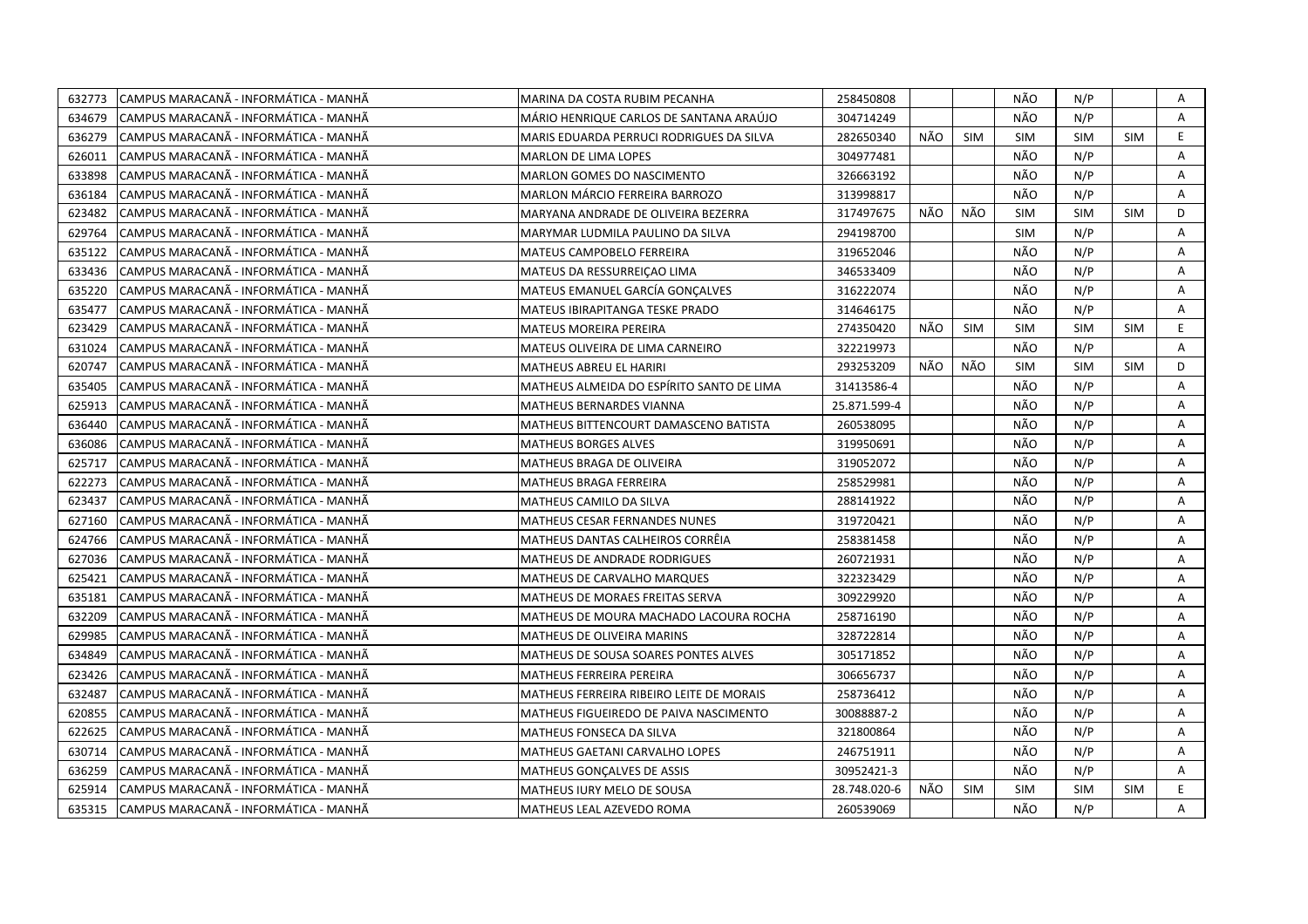| 631625 | CAMPUS MARACANÃ - INFORMÁTICA - MANHÃ | MATHEUS LOURENÇO SANT' ANNA              | 319098661    |     |            | NÃO        | N/P        |            | Α |
|--------|---------------------------------------|------------------------------------------|--------------|-----|------------|------------|------------|------------|---|
| 632301 | CAMPUS MARACANÃ - INFORMÁTICA - MANHÃ | MATHEUS LUIZ DA FONSECA                  | 258574896    |     |            | NÃO        | N/P        |            | A |
| 630553 | CAMPUS MARACANA - INFORMÁTICA - MANHÃ | MATHEUS MENDONÇA BARROS                  | 317793057    |     |            | NÃO        | N/P        |            | A |
| 622946 | CAMPUS MARACANÃ - INFORMÁTICA - MANHÃ | MATHEUS NASCIMENTO DOS SANTOS            | 256061276    |     |            | NÃO        | N/P        |            | A |
| 635859 | CAMPUS MARACANÃ - INFORMÁTICA - MANHÃ | MATHEUS NASCIMENTO PAULINO               | 260771522    |     |            | NÃO        | N/P        |            | A |
| 624329 | CAMPUS MARACANÃ - INFORMÁTICA - MANHÃ | <b>MATHEUS RODRIGUES AMARAL</b>          | 260759626    |     |            | <b>SIM</b> | N/P        |            | Α |
| 627293 | CAMPUS MARACANÃ - INFORMÁTICA - MANHÃ | MATHEUS SANT'ANNA DO PATROCINIO          | 299331835    | NÃO | <b>SIM</b> | <b>SIM</b> | <b>SIM</b> | <b>SIM</b> | E |
| 625501 | CAMPUS MARACANÃ - INFORMÁTICA - MANHÃ | MATHEUS SANTOS GONZAGA LIMA              | 261010417    |     |            | NÃO        | N/P        |            | A |
| 628067 | CAMPUS MARACANÃ - INFORMÁTICA - MANHÃ | <b>MATHEUS SAUDE DE ABREU</b>            | 298681560    |     |            | NÃO        | N/P        |            | Α |
| 628728 | CAMPUS MARACANÃ - INFORMÁTICA - MANHÃ | MATHEUS SIMOES DE OLIVEIRA FERNANDES     | 259354561    |     |            | NÃO        | N/P        |            | A |
| 625568 | CAMPUS MARACANÃ - INFORMÁTICA - MANHÃ | <b>MATHEUS TIRRE VARELLA</b>             | 275009652    | NÃO | NÃO        | <b>SIM</b> | <b>SIM</b> | <b>SIM</b> | D |
| 629899 | CAMPUS MARACANÃ - INFORMÁTICA - MANHÃ | <b>MATHEUS VENANCIO TORRES</b>           | 31386553-7   |     |            | NÃO        | N/P        |            | Α |
| 635575 | CAMPUS MARACANÃ - INFORMÁTICA - MANHÃ | <b>MATHEUS VIEIRA RABELLO RAMOS</b>      | 277280335    |     |            | NÃO        | N/P        |            | Α |
| 634540 | CAMPUS MARACANA - INFORMÁTICA - MANHÃ | MATHEUS VIEIRA VICENTE DA SILVA          | 8317259      |     |            | NÃO        | N/P        |            | A |
| 634784 | CAMPUS MARACANA - INFORMÁTICA - MANHÃ | MATHEUS VILAR SANGINETO                  | 292730637    |     |            | <b>SIM</b> | N/P        |            | Α |
| 624258 | CAMPUS MARACANA - INFORMÁTICA - MANHÃ | MATTEO VANZAN OLIVEIRA LEITE             | 29567894-0   |     |            | NÃO        | N/P        |            | A |
| 633799 | CAMPUS MARACANÃ - INFORMÁTICA - MANHÃ | MAURICIO GABRIEL DA SILVA SOUZA          | 321853798    | NÃO | SIM        | <b>SIM</b> | <b>SIM</b> | <b>SIM</b> | E |
| 627690 | CAMPUS MARACANÃ - INFORMÁTICA - MANHÃ | MAX GABRIEL DA SILVA RAMOS               | 26053413-6   |     |            | NÃO        | N/P        |            | A |
| 620997 | CAMPUS MARACANÃ - INFORMÁTICA - MANHÃ | MAXIMUS BATISTA ARAUJO                   | 238376057    |     |            | NÃO        | N/P        |            | A |
| 629273 | CAMPUS MARACANÃ - INFORMÁTICA - MANHÃ | MAYARA MAYUMI MONTEIRO DE MEDEIROS       | 319141735    |     |            | NÃO        | N/P        |            | A |
| 620413 | CAMPUS MARACANÃ - INFORMÁTICA - MANHÃ | MAYARA OLIVEIRA DOS SANTOS               | 306859075    | NÃO |            | <b>SIM</b> | <b>SIM</b> | <b>SIM</b> | D |
| 635836 | CAMPUS MARACANÃ - INFORMÁTICA - MANHÃ | MELISSA ALMEIDA FLORES VALPAÇOS ALVES    | 258452945    |     |            | NÃO        | N/P        |            | A |
| 630669 | CAMPUS MARACANÃ - INFORMÁTICA - MANHÃ | MELISSA MAGALHAES SILVA                  | 327974234    |     |            | NÃO        | N/P        |            | A |
| 622941 | CAMPUS MARACANÃ - INFORMÁTICA - MANHÃ | MELISSA MENDES PRUDÊNCIO DOS SANTOS      | 260713763    |     |            | NÃO        | N/P        |            | A |
| 629624 | CAMPUS MARACANÃ - INFORMÁTICA - MANHÃ | MICAELA MELISSA SIMPLICIO SILVA          | 314505421    |     |            | NÃO        | N/P        |            | Α |
| 620320 | CAMPUS MARACANA - INFORMATICA - MANHA | MICHAEL DOUGLAS LACERDA ATHAYDE          | 262948698    |     |            | NÃO        | N/P        |            | A |
| 631195 | CAMPUS MARACANA - INFORMÁTICA - MANHÃ | MICHAEL LUCAS DANTAS DE FREITAS          | 260724588    |     |            | NÃO        | N/P        |            | A |
| 623534 | CAMPUS MARACANÃ - INFORMÁTICA - MANHÃ | MICHAEL PATRICK FERREIRA DA SILVA BORBA  | 30.135.550-9 |     |            | NÃO        | N/P        |            | Α |
| 635578 | CAMPUS MARACANÃ - INFORMÁTICA - MANHÃ | MIGUEL ALVES DA COSTA MELO               | 313062267    |     |            | <b>SIM</b> | N/P        |            | A |
| 628467 | CAMPUS MARACANÃ - INFORMÁTICA - MANHÃ | MIGUEL CAL DOS SANTOS FONSECA ROCHA      | 31354113-8   |     |            | NÃO        | N/P        |            | Α |
| 636470 | CAMPUS MARACANÃ - INFORMÁTICA - MANHÃ | MIGUEL CATIZANO GAMA                     | 321820722    | NÃO | NÃO        | NÃO        | <b>SIM</b> | <b>SIM</b> | Α |
| 635233 | CAMPUS MARACANÃ - INFORMÁTICA - MANHÃ | MIGUEL COIMBRA SANTOS CARDOSO            | 268734647    |     |            | NÃO        | N/P        |            | A |
| 636986 | CAMPUS MARACANÃ - INFORMÁTICA - MANHÃ | MIGUEL DE ABREU SANTOS                   | 25.860.273-9 |     |            | NÃO        | N/P        |            | Α |
| 623333 | CAMPUS MARACANA - INFORMATICA - MANHA | MIGUEL DE OLIVEIRA DOS SANTOS            | 281872275    | NÃO | NÃO        | <b>SIM</b> | <b>SIM</b> | <b>SIM</b> | D |
| 622806 | CAMPUS MARACANÃ - INFORMÁTICA - MANHÃ | MIGUEL DOS SANTOS PEÇANHA                | 260774021    |     |            | NÃO        | N/P        |            | A |
| 634163 | CAMPUS MARACANÃ - INFORMÁTICA - MANHÃ | MIGUEL FARIAS VIANA                      | 260860234    |     |            | NÃO        | N/P        |            | Α |
| 636244 | CAMPUS MARACANÃ - INFORMÁTICA - MANHÃ | MIGUEL FERNANDES BARBOSA ARAÚJO DE SOUZA | 8861757      |     |            | NÃO        | N/P        |            | Α |
| 629595 | CAMPUS MARACANA - INFORMÁTICA - MANHÃ | MIGUEL FURTADO RODRIGUES                 | 259078723    |     |            | NÃO        | N/P        |            | A |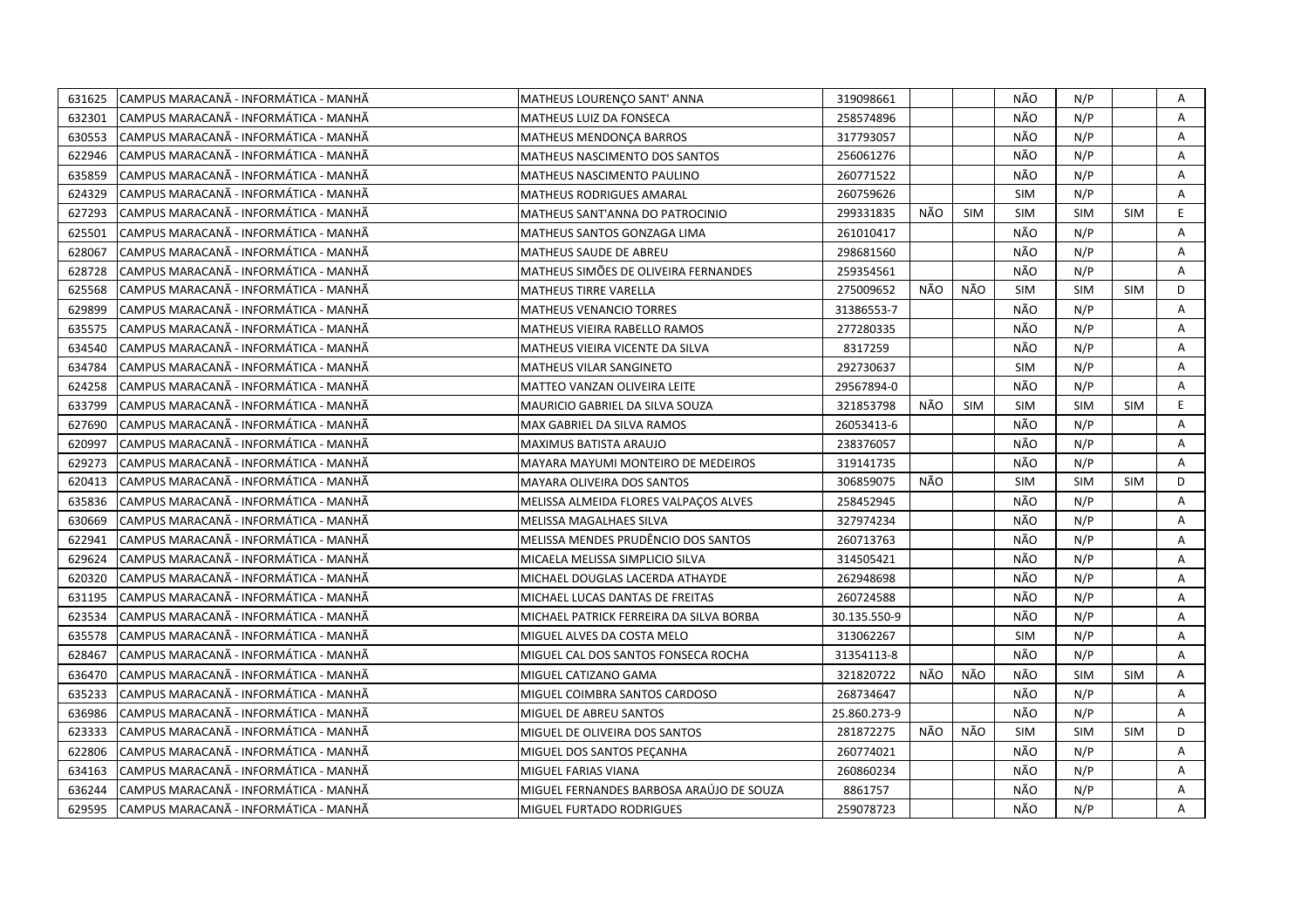| 624335 | CAMPUS MARACANÃ - INFORMÁTICA - MANHÃ  | MIGUEL MACEDO DOS SANTOS               | 33.763.755-7  |            |            | NÃO        | N/P        |            | Α            |
|--------|----------------------------------------|----------------------------------------|---------------|------------|------------|------------|------------|------------|--------------|
| 635510 | CAMPUS MARACANÃ - INFORMÁTICA - MANHÃ  | MIGUEL MANDARINO E SILVA               | 260773072     |            |            | NÃO        | N/P        |            | A            |
| 632651 | CAMPUS MARACANA - INFORMÁTICA - MANHÃ  | MIGUEL MONTEIRO ALVES BAPTISTA RESENDE | 277180394     |            |            | NÃO        | N/P        |            | A            |
| 636239 | CAMPUS MARACANÃ - INFORMÁTICA - MANHÃ  | MIGUEL NASCIMENTO DE SOUZA LIMA        | 25.929.023-7  |            |            | NÃO        | N/P        |            | A            |
| 634638 | CAMPUS MARACANA - INFORMATICA - MANHA  | MIGUEL NASCIMENTO SUZARTE DA SILVA     | 311301006     |            |            | NÃO        | N/P        |            | A            |
| 632333 | CAMPUS MARACANÃ - INFORMÁTICA - MANHÃ  | MIGUEL SILVA DE ALMEIDA RAMOS          | 32235623-9    |            |            | NÃO        | N/P        |            | Α            |
| 626224 | CAMPUS MARACANÃ - INFORMÁTICA - MANHÃ  | MIGUEL SILVA MACIEL                    | 25861828-9    | NÃO        | <b>SIM</b> | <b>SIM</b> | SIM        | <b>SIM</b> | E            |
| 625087 | CAMPUS MARACANÃ - INFORMÁTICA - MANHÃ  | MIGUEL VEIGA GONÇALVES                 | 328589528     |            |            | NÃO        | N/P        |            | A            |
| 631848 | CAMPUS MARACANA - INFORMÁTICA - MANHÃ  | MILENA QUEIROZ COSTA                   | 300098126     |            |            | NÃO        | N/P        |            | A            |
| 620342 | CAMPUS MARACANÃ - INFORMÁTICA - MANHÃ  | MILENE CONCEIÇÃO SILVA                 | 26.506.092-1  | NÃO        | NÃO        | <b>SIM</b> | <b>SIM</b> | <b>SIM</b> | D            |
| 627898 | CAMPUS MARACANÃ - INFORMÁTICA - MANHÃ  | MILLENA MARTINS DA LUZ DO NASCIMENTO   | 276243425     | NÃO        | <b>SIM</b> | <b>SIM</b> | <b>SIM</b> | NÃO        | $\mathsf{C}$ |
| 624148 | CAMPUS MARACANÃ - INFORMÁTICA - MANHÃ  | MILLENA VIANNA LACHINI                 | 258644962     |            |            | NÃO        | N/P        |            | A            |
| 622834 | CAMPUS MARACANÃ - INFORMÁTICA - MANHÃ  | <b>MILTON MARQUES VIEIRA FILHO</b>     | 270173727     |            |            | NÃO        | N/P        |            | Α            |
| 623451 | CAMPUS MARACANA - INFORMÁTICA - MANHÃ  | MIQUÉIAS PATRICK DO NASCIMENTO COSTA   | 258750835     |            |            | <b>SIM</b> | N/P        |            | A            |
| 636930 | CAMPUS MARACANA - INFORMÁTICA - MANHÃ  | MIRELLA VICENTE MURRAY DE OLIVEIRA     | 260561279     |            |            | NÃO        | N/P        |            | Α            |
| 631366 | CAMPUS MARACANA - INFORMÁTICA - MANHÃ  | MOACIR ISAAHC LIMA DE FRANCA           | 260610290     |            |            | NÃO        | N/P        |            | A            |
| 630649 | CAMPUS MARACANÃ - INFORMÁTICA - MANHÃ  | MÔNICA GONÇALVES FERNANDES DA SILVA    | 300663762     |            |            | NÃO        | N/P        |            | A            |
| 630335 | CAMPUS MARACANÃ - INFORMÁTICA - MANHÃ  | MONIQUE CRISTINA FRANCO VIEIRA         | 259332005     |            |            | NÃO        | N/P        |            | A            |
| 633818 | CAMPUS MARACANÃ - INFORMÁTICA - MANHÃ  | MURILO DE MAGALHÃES GOMES MONTEIRO     | 260860218     |            |            | NÃO        | N/P        |            | A            |
| 623690 | CAMPUS MARACANÃ - INFORMÁTICA - MANHÃ  | MURILO DE MORAIS MOREIRA               | 289641805     |            |            | NÃO        | N/P        |            | Α            |
| 623708 | CAMPUS MARACANÃ - INFORMÁTICA - MANHÃ  | MURYLLO MONTEIRO MACIEL DA SILVA       | 258447192     |            |            | NÃO        | N/P        |            | A            |
| 625241 | CAMPUS MARACANÃ - INFORMÁTICA - MANHÃ  | MYKAEL FARIAS LIMA                     | 30.698.414.7  | NÃO        | NÃO        | <b>SIM</b> | <b>SIM</b> | <b>SIM</b> | D            |
| 622399 | CAMPUS MARACANA - INFORMATICA - MANHA  | NAILTON BATISTA DE LACERDA JUNIOR      | 260865035     |            |            | NÃO        | N/P        |            | A            |
| 635281 | CAMPUS MARACANÃ - INFORMÁTICA - MANHÃ  | NATÁLIA CRISTINA COELHO SALES          | 275042059     |            |            | NÃO        | N/P        |            | A            |
| 627929 | CAMPUS MARACANÃ - INFORMÁTICA - MANHÃ  | NATALIA CRISTINA PASCOAL OLIVEIRA      | 319938528     | NÃO        | SIM        | NÃO        | N/P        | <b>SIM</b> | Α            |
| 633548 | CAMPUS MARACANÃ - INFORMÁTICA - MANHÃ  | NATAN GOUVËA RAMOS                     | 28.469.335-5  | NÃO        | NÃO        | <b>SIM</b> | <b>SIM</b> | <b>SIM</b> | D            |
| 631408 | CAMPUS MARACANA - INFORMÁTICA - MANHÃ  | NATAN LLADO SALVA BRUM                 | 27273920-2    |            |            | NÃO        | N/P        |            | A            |
| 626278 | CAMPUS MARACANÃ - INFORMÁTICA - MANHÃ  | NATAN SANT'ANNA DOS SANTOS             | 258488352     |            |            | NÃO        | N/P        |            | Α            |
| 621212 | CAMPUS MARACANA - INFORMÁTICA - MANHÃ  | NATHALIA CRISTINA RODRIGUES DE JESUS   | 296004096     | NÃO        | <b>SIM</b> | <b>SIM</b> | <b>SIM</b> | <b>SIM</b> | E            |
| 626461 | CAMPUS MARACANÃ - INFORMÁTICA - MANHÃ  | NATHALIA EDUARDA GONÇALVES VARGAS      | 260765128     |            |            | NÃO        | N/P        |            | Α            |
| 625853 | ICAMPUS MARACANÃ - INFORMÁTICA - MANHÃ | NATHALIA LUCAS BARBOSA                 | 336659313     |            |            | NÃO        | N/P        |            | A            |
| 620811 | CAMPUS MARACANÃ - INFORMÁTICA - MANHÃ  | NATHALIA MARIA DA SILVA LOPES          | 258741891     |            |            | NÃO        | N/P        |            | A            |
| 630028 | CAMPUS MARACANA - INFORMÁTICA - MANHÃ  | NATHALIA MORAES SANTIAGO               | 258327345     |            |            | NÃO        | N/P        |            | Α            |
| 630547 | CAMPUS MARACANÃ - INFORMÁTICA - MANHÃ  | NATHÁLIA TORQUATO ENTRINGER MACHADO    | 30.677.982-10 |            |            | NÃO        | N/P        |            | A            |
| 625553 | CAMPUS MARACANÃ - INFORMÁTICA - MANHÃ  | NATHAM LUIZ SILVA DA COSTA             | 276450558     |            |            | NÃO        | N/P        |            | A            |
| 634930 | CAMPUS MARACANÃ - INFORMÁTICA - MANHÃ  | NATHAN BARBOSA DA SILVA                | 329073274     |            |            | NÃO        | N/P        |            | Α            |
| 634508 | CAMPUS MARACANÃ - INFORMÁTICA - MANHÃ  | NATHAN BARBOSA DA SILVA CELESTINO      | 258675727     | <b>SIM</b> | <b>SIM</b> | <b>SIM</b> | <b>SIM</b> | NÃO        | G            |
| 621294 | CAMPUS MARACANA - INFORMÁTICA - MANHÃ  | NATHAN BATISTA DE SOUZA                | 334840469     |            |            | NÃO        | N/P        |            | A            |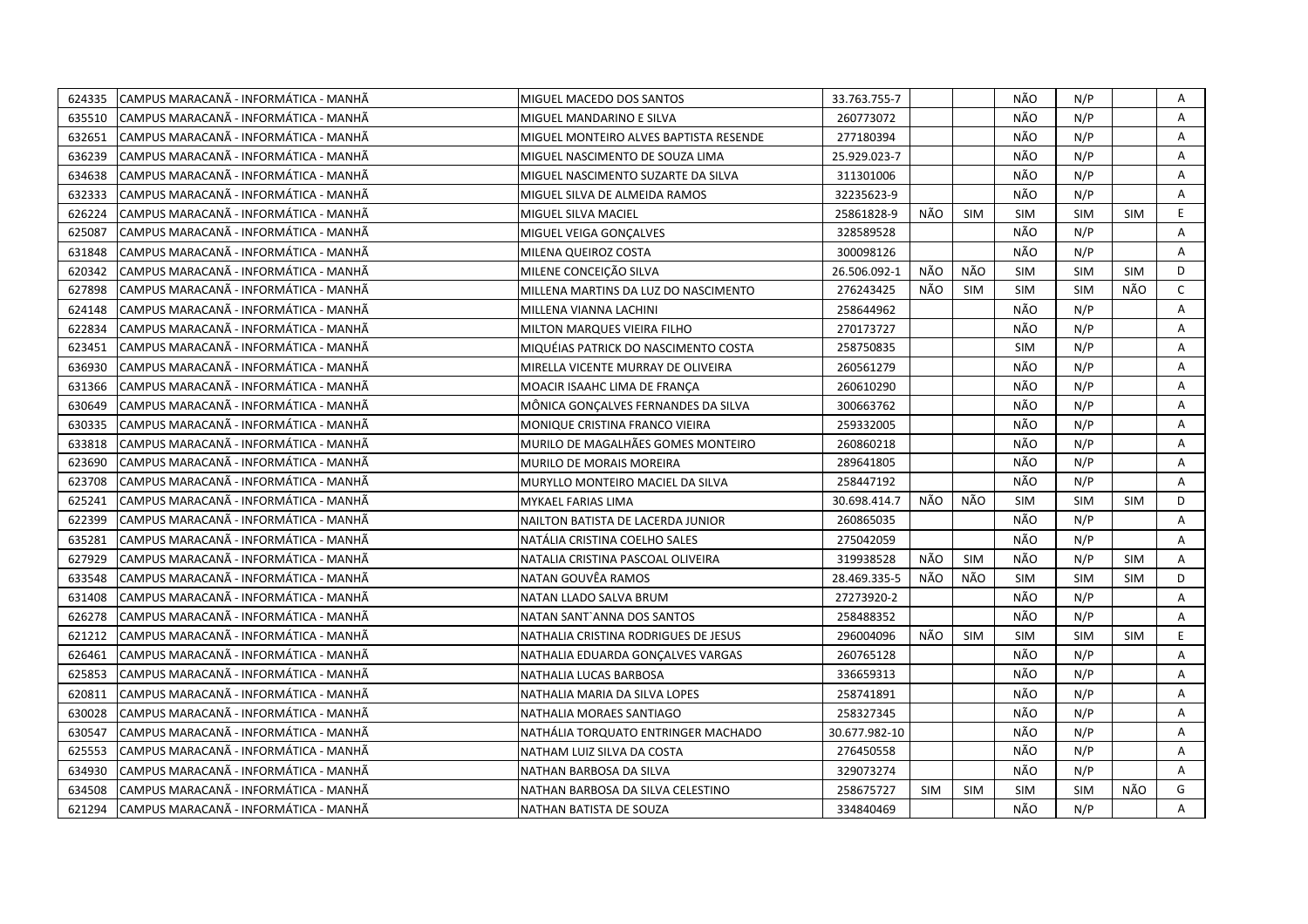| 631169 | CAMPUS MARACANÃ - INFORMÁTICA - MANHÃ  | NATHAN MACHADO GEOVANINI DA SILVA           | 303823033    | NÃO | NÃO        | SIM        | <b>SIM</b> |            | В              |
|--------|----------------------------------------|---------------------------------------------|--------------|-----|------------|------------|------------|------------|----------------|
| 626156 | ICAMPUS MARACANÃ - INFORMÁTICA - MANHÃ | NATHAN MEDEIROS DA SILVA                    | 329.698.310  | NÃO | NÃO        | <b>SIM</b> | <b>SIM</b> | <b>SIM</b> | D              |
| 623748 | CAMPUS MARACANÃ - INFORMÁTICA - MANHÃ  | NATHANIELY CHRISTINE BARCELLOS SANTOS       | 260735816    |     |            | NÃO        | N/P        |            | A              |
| 632876 | CAMPUS MARACANÃ - INFORMÁTICA - MANHÃ  | NAYANE CARDOSO DO NASCIMENTO                | 291618452    |     |            | NÃO        | N/P        |            | A              |
| 620846 | CAMPUS MARACANÃ - INFORMÁTICA - MANHÃ  | NICKOLAS DE ALMEIDA GOMES                   | 319788329    |     |            | NÃO        | N/P        |            | A              |
| 620626 | CAMPUS MARACANA - INFORMATICA - MANHA  | NICKOLAS RAFAEL BONFIM DE HEMERITAS         | 26059333-0   | NÃO | <b>SIM</b> | <b>SIM</b> | <b>SIM</b> | NÃO        | $\mathsf{C}$   |
| 635112 | CAMPUS MARACANA - INFORMATICA - MANHA  | NICOLAS CASEIRO DE ABREU                    | 26077878-2   |     |            | NÃO        | N/P        |            | A              |
| 623479 | CAMPUS MARACANÃ - INFORMÁTICA - MANHÃ  | NICOLAS CORREIA LOPES DA PAIXAO SANTOS      | 258473602    |     |            | NÃO        | N/P        |            | Α              |
| 632712 | ICAMPUS MARACANÃ - INFORMÁTICA - MANHÃ | NICOLAS DA CUNHA PINTO RABELO               | 308561166    |     |            | NÃO        | N/P        |            | A              |
| 621158 | CAMPUS MARACANÃ - INFORMÁTICA - MANHÃ  | NICOLAS DOS SANTOS SINATO AUGUSTINHO        | 258423391    |     | <b>SIM</b> | <b>SIM</b> | <b>SIM</b> | <b>SIM</b> | E.             |
| 624014 | CAMPUS MARACANA - INFORMATICA - MANHA  | NICOLAS EMANOEL MENEZES DA SILVA            | 260645759    | NÃO | <b>SIM</b> | <b>SIM</b> | <b>SIM</b> | <b>SIM</b> | E              |
| 623303 | CAMPUS MARACANÃ - INFORMÁTICA - MANHÃ  | NÍCOLAS MATOS ANDRADE LAGO                  | 258422138    |     |            | NÃO        | N/P        |            | A              |
| 634350 | CAMPUS MARACANÃ - INFORMÁTICA - MANHÃ  | NICOLAS MIGUEL TEIXEIRA SILVA DO NASCIMENTO | 320569569    |     |            | NÃO        | N/P        |            | Α              |
| 635519 | CAMPUS MARACANA - INFORMATICA - MANHA  | NICOLAS ROBERT DO AMARAL ROCHA              | 315133173    |     |            | NÃO        | N/P        |            | Α              |
| 629905 | CAMPUS MARACANA - INFORMÁTICA - MANHÃ  | NICOLE DAMIS FERNANDES DA COSTA             | 25572984-0   |     |            | NÃO        | N/P        |            | A              |
| 624079 | ICAMPUS MARACANÃ - INFORMÁTICA - MANHÃ | NICOLE MARIANA RAMOS DOS SANTOS             | 258717750    | NÃO | <b>SIM</b> | <b>SIM</b> | <b>SIM</b> | NÃO        | C              |
| 620987 | CAMPUS MARACANA - INFORMÁTICA - MANHÃ  | NICOLE VIEIRA REZENDE DE OLIVEIRA           | 315811885    |     |            | NÃO        | N/P        |            | A              |
| 629443 | CAMPUS MARACANÃ - INFORMÁTICA - MANHÃ  | NICOLIE COSTA PEDRO DA SILVA                | 258448471    |     |            | NÃO        | N/P        |            | A              |
| 636990 | CAMPUS MARACANA - INFORMÁTICA - MANHÃ  | NICOLLE DA COSTA ARTIGAS                    | 258628718    | NÃO | SIM        | <b>SIM</b> | <b>SIM</b> | <b>SIM</b> | E.             |
| 626077 | CAMPUS MARACANÃ - INFORMÁTICA - MANHÃ  | NICOLLE DE OLIVEIRA VICENTE                 | 306484569    |     |            | NÃO        | N/P        |            | A              |
| 627501 | CAMPUS MARACANÃ - INFORMÁTICA - MANHÃ  | NICOLLE RODRIGUES LOPES                     | 310057625    | NÃO | NÃO        | <b>SIM</b> | <b>SIM</b> | <b>SIM</b> | D              |
| 632677 | CAMPUS MARACANA - INFORMÁTICA - MANHÃ  | NICOLLY BORGES BARBOSA                      | 3404447556   |     |            | NÃO        | N/P        |            | Α              |
| 628670 | ICAMPUS MARACANÃ - INFORMÁTICA - MANHÃ | NICOLLY CARVALHO DE OLIVEIRA                | 25858909-2   |     |            | NÃO        | N/P        |            | A              |
| 626578 | CAMPUS MARACANA - INFORMATICA - MANHA  | NICOLLY PEREIRA DAS CHAGAS                  | 32.276.731-0 |     |            | NÃO        | N/P        |            | A              |
| 634740 | CAMPUS MARACANÃ - INFORMÁTICA - MANHÃ  | NICOLY DA CRUZ CASTEDO                      | 26.077.553-1 |     |            | NÃO        | N/P        |            | A              |
| 627906 | CAMPUS MARACANA - INFORMATICA - MANHA  | NINA ASLA COSTA PINTO                       | 319902375    |     |            | <b>SIM</b> | N/P        |            | A              |
| 630814 | CAMPUS MARACANA - INFORMATICA - MANHA  | NINA MOREIRA HUDSON                         | 318179595    |     |            | NÃO        | N/P        |            | Α              |
| 632132 | CAMPUS MARACANA - INFORMATICA - MANHA  | NUBIA CAMPOS DA COSTA                       | 337473755    |     |            | NÃO        | N/P        |            | A              |
| 630113 | CAMPUS MARACANÃ - INFORMÁTICA - MANHÃ  | NYNNA KAROLINNA MENDES DE OLIVEIRA          | 316276757    |     |            | NÃO        | N/P        |            | Α              |
| 626528 | ICAMPUS MARACANÃ - INFORMÁTICA - MANHÃ | OTHO GUSTAVO REIS DE SOUZA MELO             | 319264578    |     |            | NÃO        | N/P        |            | A              |
| 621316 | CAMPUS MARACANÃ - INFORMÁTICA - MANHÃ  | PABLO GONÇALVES DA SILVA                    | 24787137-9   |     |            | NÃO        | N/P        |            | Α              |
| 625676 | CAMPUS MARACANA - INFORMATICA - MANHA  | PABLO RONIEL DOS SANTOS                     | 317556017    | NÃO | <b>SIM</b> | <b>SIM</b> | <b>SIM</b> | <b>SIM</b> | E.             |
| 635839 | CAMPUS MARACANA - INFORMÁTICA - MANHÃ  | PAMELA KELLY SILVA HONÓRIO                  | 322447418    |     |            | NÃO        | N/P        |            | Α              |
| 625181 | CAMPUS MARACANÃ - INFORMÁTICA - MANHÃ  | PATRICIA CORREA BIANA                       | 29.154.066-4 | NÃO | SIM        | <b>SIM</b> | <b>SIM</b> | <b>SIM</b> | E.             |
| 624658 | CAMPUS MARACANA - INFORMÁTICA - MANHÃ  | PATRICK COSTA FALCÃO                        | 28827971-4   | NÃO | <b>SIM</b> | SIM        | <b>SIM</b> | NÃO        | $\mathsf{C}$   |
| 630382 | CAMPUS MARACANÃ - INFORMÁTICA - MANHÃ  | PATRICK FERREIRA DO NASCIMENTO              | 258788264    |     |            | NÃO        | N/P        |            | A              |
| 627783 | CAMPUS MARACANA - INFORMATICA - MANHA  | PATRICK HENRIQUE OLIVEIRA DE SOUZA          | 258266881    | NÃO | NÃO        | <b>SIM</b> | <b>SIM</b> | <b>SIM</b> | D              |
| 624530 | CAMPUS MARACANÃ - INFORMÁTICA - MANHÃ  | <b>PATRICK REINOLD TELES</b>                | 258565787    |     |            | NÃO        | N/P        |            | $\overline{A}$ |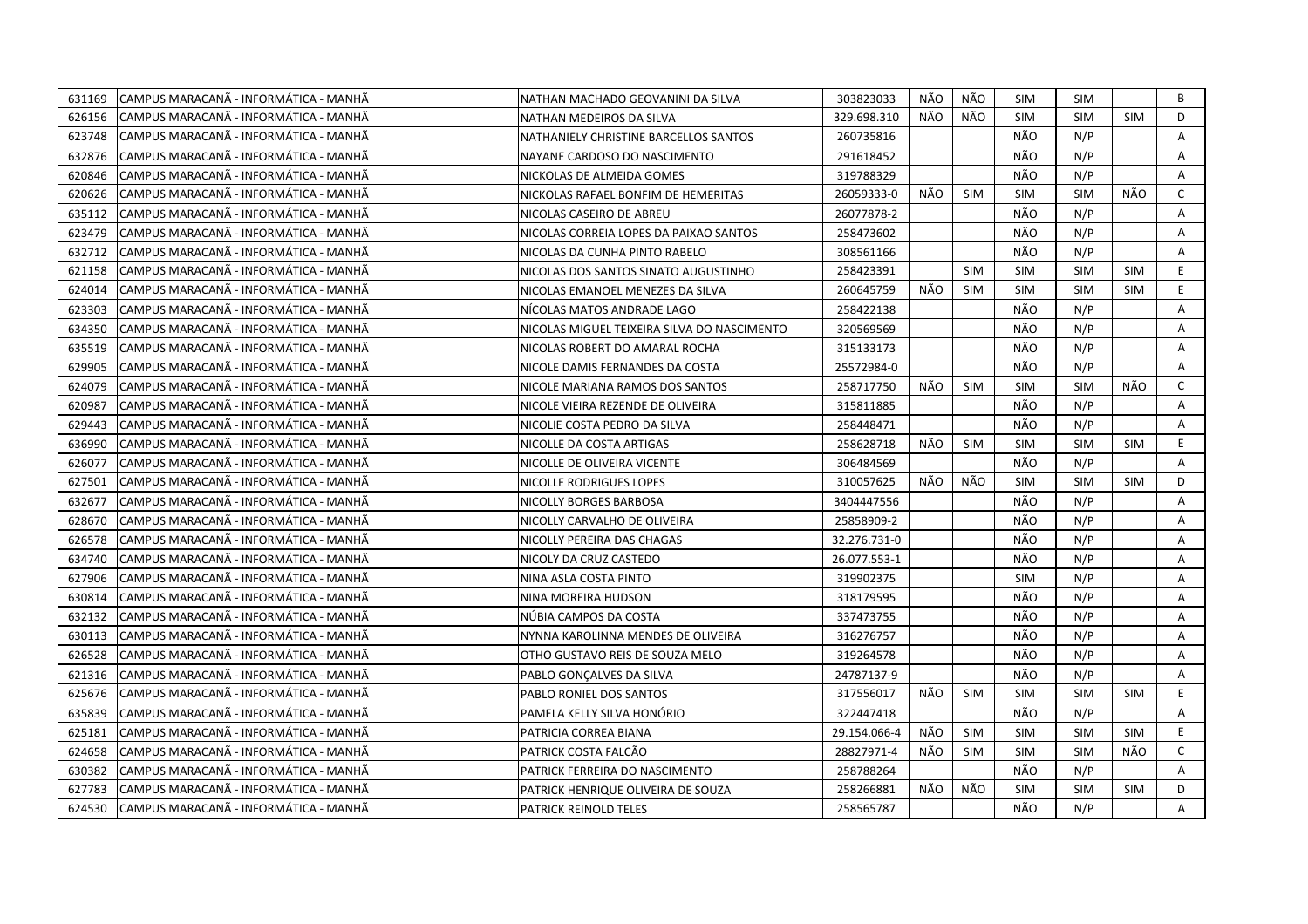| 623967 | CAMPUS MARACANÃ - INFORMÁTICA - MANHÃ  | PATRICK RIBEIRO ABRANTES DA SILVA        | 265072272    |            |            | NÃO        | N/P        |            | Α |
|--------|----------------------------------------|------------------------------------------|--------------|------------|------------|------------|------------|------------|---|
| 634782 | ICAMPUS MARACANÃ - INFORMÁTICA - MANHÃ | PATRICK TELES VIEIRA                     | 306917253    |            |            | NÃO        | N/P        |            | A |
| 632456 | CAMPUS MARACANA - INFORMÁTICA - MANHÃ  | PAULO ANDRÉ VIEIRA RIBEIRO               | 258248400    |            |            | NÃO        | N/P        |            | A |
| 631374 | CAMPUS MARACANÃ - INFORMÁTICA - MANHÃ  | PAULO CESAR MOREIRA DA SILVA             | 289573586    | NÃO        | NÃO        | <b>SIM</b> | <b>SIM</b> | <b>SIM</b> | D |
| 631187 | CAMPUS MARACANÃ - INFORMÁTICA - MANHÃ  | PAULO DE LEMOS BONFANTE                  | 258821453    |            |            | NÃO        | N/P        |            | A |
| 625572 | CAMPUS MARACANA - INFORMATICA - MANHA  | PAULO GABRIEL DA SILVA MARCELINO         | 258591668    | NÃO        | <b>SIM</b> | <b>SIM</b> | <b>SIM</b> | <b>SIM</b> | E |
| 623029 | CAMPUS MARACANA - INFORMATICA - MANHA  | PAULO HENRIQUE CASTRO SILVA              | 256063686    |            |            | NÃO        | N/P        |            | A |
| 622193 | CAMPUS MARACANÃ - INFORMÁTICA - MANHÃ  | PAULO MURILLO SILVA SOUZA                | 258593292    |            |            | NÃO        | N/P        |            | Α |
| 624214 | ICAMPUS MARACANÃ - INFORMÁTICA - MANHÃ | PAULO SÉRGIO DOS SANTOS LOPES            | 301470738    |            |            | NÃO        | N/P        |            | A |
| 623189 | CAMPUS MARACANÃ - INFORMÁTICA - MANHÃ  | PAULO VICTOR DE SOUZA GOMES              | 258256478    |            |            | NÃO        | N/P        |            | A |
| 631488 | CAMPUS MARACANÃ - INFORMÁTICA - MANHÃ  | PAULO VICTOR MACHADO DA SILVA            | 282650662    |            |            | NÃO        | N/P        |            | Α |
| 628065 | CAMPUS MARACANÃ - INFORMÁTICA - MANHÃ  | PAULO VITOR CAVALCANTI BENDIA            | 30.561.736-7 |            |            | NÃO        | N/P        |            | A |
| 623079 | CAMPUS MARACANÃ - INFORMÁTICA - MANHÃ  | PEDRO ALVES PIMENTEL                     | 285166377    |            |            | NÃO        | N/P        |            | Α |
| 620515 | CAMPUS MARACANÃ - INFORMÁTICA - MANHÃ  | PEDRO ANTONINO DE ALCANTARA DIAS         | 27.986.412-8 | <b>SIM</b> | <b>SIM</b> | SIM        | <b>SIM</b> | <b>SIM</b> |   |
| 620863 | CAMPUS MARACANA - INFORMÁTICA - MANHÃ  | PEDRO ANTONIO DA SILVA BARBOSA           | $A+$         | NÃO        | NÃO        | <b>SIM</b> | <b>SIM</b> | <b>SIM</b> | D |
| 632238 | CAMPUS MARACANÃ - INFORMÁTICA - MANHÃ  | PEDRO AUGUSTO ALVES DOS SANTOS           | 123342160    |            |            | NÃO        | N/P        |            | A |
| 621028 | CAMPUS MARACANA - INFORMÁTICA - MANHÃ  | PEDRO BENIGNO DE FIGUEIREDO              | 25846320-7   |            |            | NÃO        | N/P        |            | A |
| 634156 | CAMPUS MARACANÃ - INFORMÁTICA - MANHÃ  | PEDRO DA COSTA SOUZA BIANCHI             | 33555220-4   |            |            | NÃO        | N/P        |            | A |
| 634663 | CAMPUS MARACANA - INFORMÁTICA - MANHÃ  | PEDRO DE ANDRADE QUARESMA MOURA SANTOS   | 30.198.305-2 |            |            | NÃO        | N/P        |            | A |
| 633985 | CAMPUS MARACANÃ - INFORMÁTICA - MANHÃ  | PEDRO DE FARIA PICULO                    | 265694943    |            | <b>SIM</b> | NÃO        | N/P        | NÃO        | A |
| 626271 | CAMPUS MARACANÃ - INFORMÁTICA - MANHÃ  | PEDRO DE FREITAS KORITZKY                | 34.643.582-9 |            |            | NÃO        | N/P        |            | A |
| 626326 | CAMPUS MARACANÃ - INFORMÁTICA - MANHÃ  | PEDRO DOS SANTOS BITTENCOURT CYRNE       | 28398778-2   |            |            | NÃO        | N/P        |            | Α |
| 632672 | ICAMPUS MARACANÃ - INFORMÁTICA - MANHÃ | PEDRO FALCÃO VAROTTO                     | 258252337    |            |            | NÃO        | N/P        |            | A |
| 632782 | CAMPUS MARACANÃ - INFORMÁTICA - MANHÃ  | PEDRO FRAZÃO DUTRA                       | 32.803.859-1 |            |            | NÃO        | N/P        |            | A |
| 632588 | CAMPUS MARACANÃ - INFORMÁTICA - MANHÃ  | PEDRO GABRIEL RODRIGUES DA SILVA FREITAS | 25897040-9   |            |            | NÃO        | N/P        |            | A |
| 632452 | CAMPUS MARACANA - INFORMATICA - MANHA  | PEDRO HENRIQUE ALMEIDA MOREIRA DA CRUZ   | 276545266    |            |            | NÃO        | N/P        |            | A |
| 629566 | CAMPUS MARACANÃ - INFORMÁTICA - MANHÃ  | PEDRO HENRIQUE AMORIM HAJDU              | 271802282    |            |            | NÃO        | N/P        |            | Α |
| 634360 | CAMPUS MARACANA - INFORMATICA - MANHA  | PEDRO HENRIQUE BARRETO MACHADO           | 27143260-1   |            |            | NÃO        | N/P        |            | A |
| 626502 | CAMPUS MARACANÃ - INFORMÁTICA - MANHÃ  | PEDRO HENRIQUE BRUM JARDIM GONÇALVES     | 32.130.696-1 |            |            | NÃO        | N/P        |            | Α |
| 630805 | ICAMPUS MARACANÃ - INFORMÁTICA - MANHÃ | PEDRO HENRIQUE CHAGAS CORREA             | 260722095    |            |            | NÃO        | N/P        |            | A |
| 630659 | CAMPUS MARACANÃ - INFORMÁTICA - MANHÃ  | PEDRO HENRIQUE COSTA CERQUEIRA           | 258424456    |            |            | NÃO        | N/P        |            | Α |
| 626846 | CAMPUS MARACANÃ - INFORMÁTICA - MANHÃ  | PEDRO HENRIQUE COTRIM FIGUEIRA           | 311156681    |            |            | <b>SIM</b> | N/P        |            | Α |
| 625470 | CAMPUS MARACANÃ - INFORMÁTICA - MANHÃ  | PEDRO HENRIQUE DANIEL BARBOSA            | 258546241    |            |            | NÃO        | N/P        |            | Α |
| 623452 | CAMPUS MARACANÃ - INFORMÁTICA - MANHÃ  | PEDRO HENRIQUE DE JESUS REIS             | 346289499    |            |            | NÃO        | N/P        |            | Α |
| 626484 | ICAMPUS MARACANÃ - INFORMÁTICA - MANHÃ | PEDRO HENRIQUE DE SOUZA CAVADAS          | 318933595    |            |            | NÃO        | N/P        |            | A |
| 625233 | CAMPUS MARACANA - INFORMÁTICA - MANHÃ  | PEDRO HENRIQUE DOS SANTOS AHNELLI        | 30003867-6   |            |            | NÃO        | N/P        |            | Α |
| 633064 | CAMPUS MARACANÃ - INFORMÁTICA - MANHÃ  | PEDRO HENRIQUE GURGEL CORTEZ             | 26.076.444-4 |            |            | NÃO        | N/P        |            | A |
| 627216 | CAMPUS MARACANÃ - INFORMÁTICA - MANHÃ  | PEDRO HENRIQUE LEAL FARIAS               | 260865530    |            |            | NÃO        | N/P        |            | A |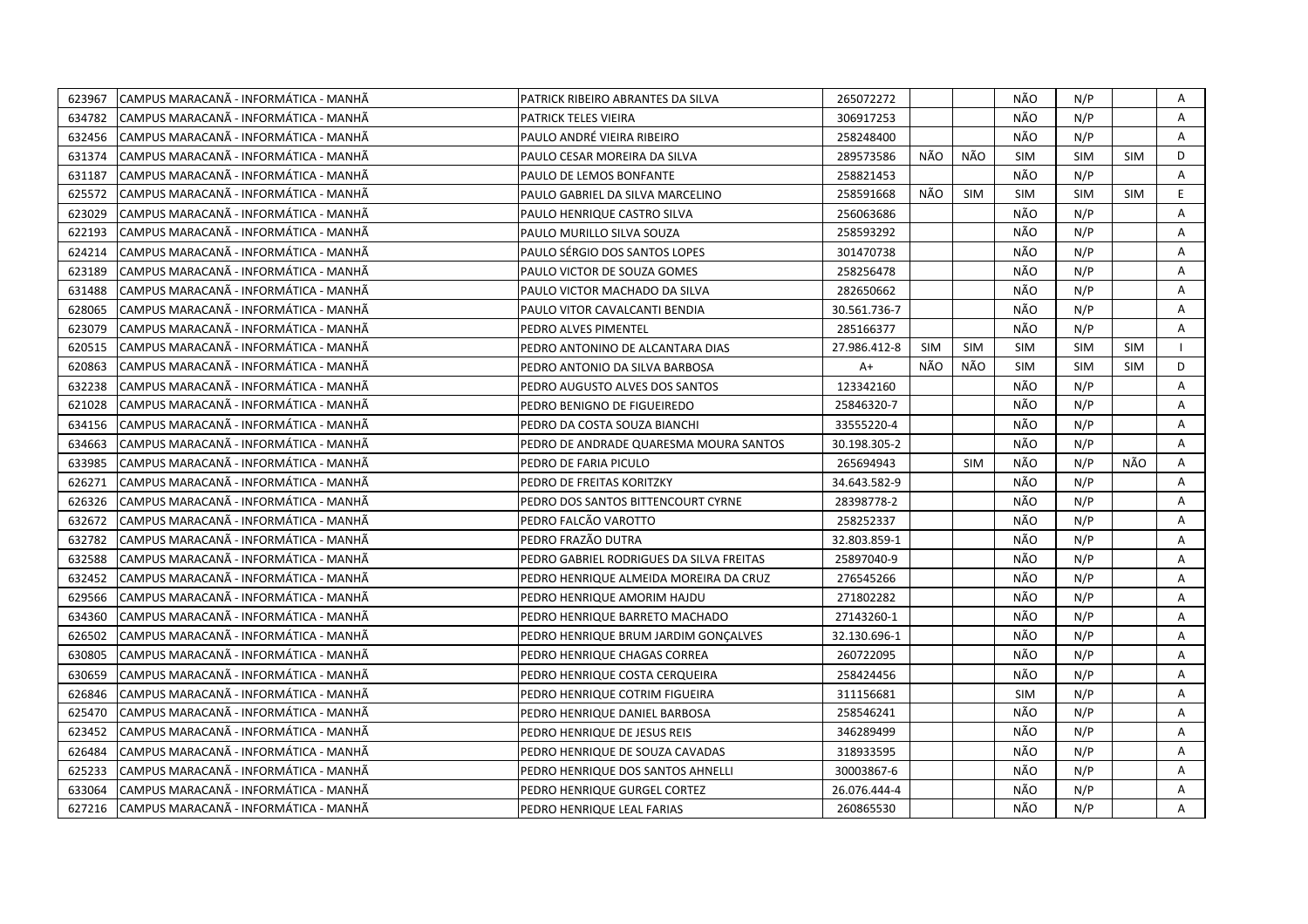| 634000 | CAMPUS MARACANÃ - INFORMÁTICA - MANHÃ | PEDRO HENRIQUE MARQUES RABELO                 | 276544608    |     |            | NÃO        | N/P        |            | Α            |
|--------|---------------------------------------|-----------------------------------------------|--------------|-----|------------|------------|------------|------------|--------------|
| 624999 | CAMPUS MARACANÃ - INFORMÁTICA - MANHÃ | PEDRO HENRIQUE MONGE DOS SANTOS DIAS DE SOUSA | 31.684.534-6 |     |            | <b>SIM</b> | <b>SIM</b> | <b>SIM</b> | D            |
| 630041 | CAMPUS MARACANÃ - INFORMÁTICA - MANHÃ | PEDRO HENRIQUE NARDACI CHAVES                 | 319789061    |     |            | NÃO        | N/P        |            | A            |
| 636442 | CAMPUS MARACANÃ - INFORMÁTICA - MANHÃ | PEDRO HENRIQUE OLIVEIRA DOS SANTOS            | 280462623    |     |            | NÃO        | N/P        |            | A            |
| 629078 | CAMPUS MARACANÃ - INFORMÁTICA - MANHÃ | PEDRO HENRIQUE SOARES DE LIMA                 | 313659492    |     |            | <b>SIM</b> | N/P        |            | A            |
| 621722 | CAMPUS MARACANA - INFORMATICA - MANHA | PEDRO HENRIQUE TARGA DOS SANTOS MONTE         | 266920016    |     |            | NÃO        | N/P        |            | A            |
| 622469 | CAMPUS MARACANÃ - INFORMÁTICA - MANHÃ | PEDRO HENRIQUE VICTORINO DE ARAUJO            | 343066197    |     |            | NÃO        | N/P        |            | Α            |
| 633840 | CAMPUS MARACANÃ - INFORMÁTICA - MANHÃ | PEDRO IVO LEAL GOMES PEREIRA                  | 25829292-9   |     |            | NÃO        | N/P        |            | Α            |
| 623144 | CAMPUS MARACANÃ - INFORMÁTICA - MANHÃ | PEDRO IVO MÖLLER DOS SANTOS                   | 260582861    |     |            | NÃO        | N/P        |            | A            |
| 620587 | CAMPUS MARACANÃ - INFORMÁTICA - MANHÃ | PEDRO JOAQUIM OLIVEIRA DE PONTES              | 258401843    |     |            | NÃO        | N/P        |            | Α            |
| 634171 | CAMPUS MARACANÃ - INFORMÁTICA - MANHÃ | PEDRO LEANDRO BIZETTI CARVALHO                | FI028014     |     |            | NÃO        | N/P        |            | A            |
| 625431 | CAMPUS MARACANÃ - INFORMÁTICA - MANHÃ | PEDRO LUCAS DIAS DE ALMEIDA                   | 28598490-2   |     |            | NÃO        | N/P        |            | A            |
| 627636 | CAMPUS MARACANA - INFORMATICA - MANHA | PEDRO LUCAS PEREIRA DA ROCHA MACHADO          | 310633912    |     |            | NÃO        | N/P        |            | A            |
| 631613 | CAMPUS MARACANÃ - INFORMÁTICA - MANHÃ | PEDRO LUCAS RODRIGUES DE ARAUJO               | 258445915    |     |            | NÃO        | N/P        |            | Α            |
| 620532 | CAMPUS MARACANÃ - INFORMÁTICA - MANHÃ | PEDRO MAGALHAES LOPES DA SILVA                | 27655379-9   |     |            | NÃO        | N/P        |            | A            |
| 626243 | CAMPUS MARACANÃ - INFORMÁTICA - MANHÃ | PEDRO MARTINS FELICIANO DE JESUS              | 313434227    |     |            | NÃO        | N/P        |            | Α            |
| 626634 | CAMPUS MARACANÃ - INFORMÁTICA - MANHÃ | PEDRO PASSOS FARIAS                           | 33.221.053-3 |     |            | NÃO        | N/P        |            | A            |
| 622902 | CAMPUS MARACANÃ - INFORMÁTICA - MANHÃ | PEDRO PAULO DE OLIVEIRA MARINHO               | 26.512.473-5 |     |            | NÃO        | N/P        |            | A            |
| 636282 | CAMPUS MARACANÃ - INFORMÁTICA - MANHÃ | PEDRO PAULO FORTES DE OLIVEIRA                | 26.341.245-4 |     |            | NÃO        | N/P        |            | A            |
| 631150 | CAMPUS MARACANÃ - INFORMÁTICA - MANHÃ | PEDRO PAULO GARCIA AGE                        | 283628337    | NÃO | NÃO        | <b>SIM</b> | <b>SIM</b> | NÃO        | B            |
| 628183 | CAMPUS MARACANÃ - INFORMÁTICA - MANHÃ | PEDRO PAULO GUEDES MARTINS                    | 26.060.680-1 |     |            | NÃO        | N/P        |            | Α            |
| 627834 | CAMPUS MARACANÃ - INFORMÁTICA - MANHÃ | PEDRO RAMOS DA SILVA                          | 294159181    |     |            | NÃO        | N/P        |            | A            |
| 622819 | CAMPUS MARACANÃ - INFORMÁTICA - MANHÃ | PEDRO SANTANA DE MAGALHÃES                    | 260910138    |     |            | <b>SIM</b> | N/P        |            | Α            |
| 628985 | CAMPUS MARACANÃ - INFORMÁTICA - MANHÃ | PEDRO TAKAO FONSECA HAMADA                    | 278707526    |     |            | NÃO        | N/P        |            | A            |
| 627525 | CAMPUS MARACANÃ - INFORMÁTICA - MANHÃ | PHELIPE CÂNDIDO ALVES                         | 260735865    |     |            | NÃO        | N/P        |            | A            |
| 625681 | CAMPUS MARACANA - INFORMÁTICA - MANHÃ | PHELIPE YUITI ITO                             | 31950416-3   |     |            | NÃO        | N/P        |            | A            |
| 634902 | CAMPUS MARACANÃ - INFORMÁTICA - MANHÃ | PHELLIPPE FERNANDES SANTOS DE ASSIS           | 259399905    |     |            | NÃO        | N/P        |            | A            |
| 625653 | CAMPUS MARACANÃ - INFORMÁTICA - MANHÃ | PIETRA CLAUDINO CHAPETTA                      | 28.082.519-1 |     |            | NÃO        | N/P        |            | Α            |
| 623819 | CAMPUS MARACANÃ - INFORMÁTICA - MANHÃ | PIETRA VICTORIA RODRIGUES DE LIMA COSME       | 25.828.295-3 |     |            | NÃO        | N/P        |            | A            |
| 631814 | CAMPUS MARACANÃ - INFORMÁTICA - MANHÃ | PIETRA VITÓRIA LUCCHESI DINIZ                 | 30.539.451-2 |     |            | NÃO        | N/P        |            | Α            |
| 629040 | CAMPUS MARACANÃ - INFORMÁTICA - MANHÃ | PRISCILA PEREIRA                              | 258734748    | NÃO | <b>SIM</b> | SIM        | <b>SIM</b> | NÃO        | $\mathsf{C}$ |
| 626371 | CAMPUS MARACANÃ - INFORMÁTICA - MANHÃ | RAEL VINICIUS FARIA MACIEL                    | 260580139    | NÃO | <b>SIM</b> | <b>SIM</b> | <b>SIM</b> | <b>SIM</b> | E            |
| 625591 | CAMPUS MARACANA - INFORMATICA - MANHA | RAFAEL ATAIDE E MOURA                         | 30743727-7   |     |            | NÃO        | N/P        |            | A            |
| 634378 | CAMPUS MARACANÃ - INFORMÁTICA - MANHÃ | RAFAEL AURELIANO LOURENÇO                     | 260580600    |     |            | NÃO        | N/P        |            | Α            |
| 634340 | CAMPUS MARACANA - INFORMATICA - MANHA | RAFAEL BARROS MENEZES DA SILVA                | 55307573-1   |     |            | NÃO        | N/P        |            | A            |
| 636238 | CAMPUS MARACANÃ - INFORMÁTICA - MANHÃ | RAFAEL CARVALHO MARQUES                       | 52.340.456-6 |     |            | NÃO        | N/P        |            | Α            |
| 625151 | CAMPUS MARACANÃ - INFORMÁTICA - MANHÃ | RAFAEL DE OLIVEIRA FERREIRA                   | 258501295    |     |            | <b>SIM</b> | N/P        |            | Α            |
| 636388 | CAMPUS MARACANÃ - INFORMÁTICA - MANHÃ | RAFAEL DE OLIVEIRA PERPETUA                   | 30.317.781-0 |     |            | NÃO        | N/P        |            | A            |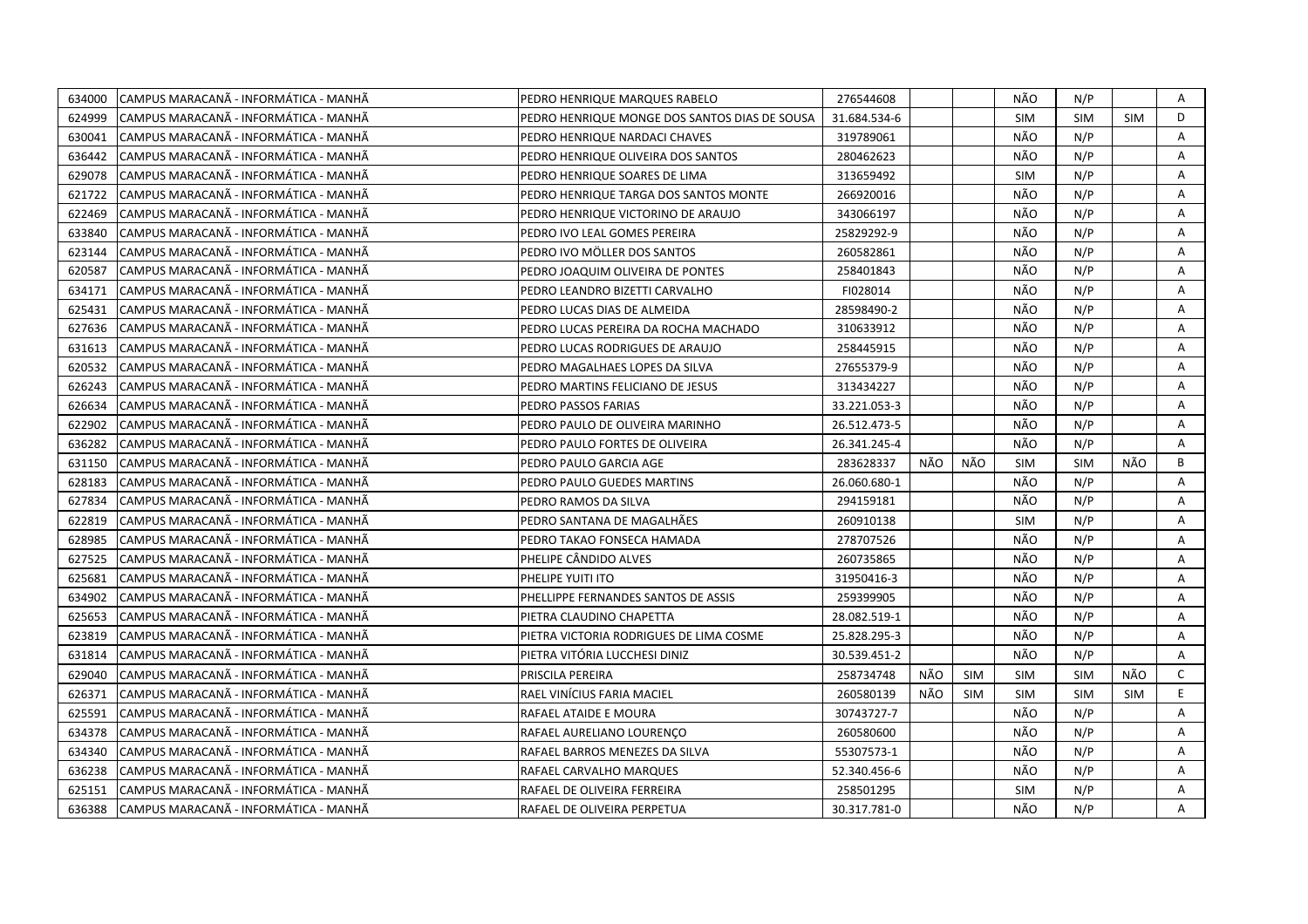| 620794 | CAMPUS MARACANÃ - INFORMÁTICA - MANHÃ  | RAFAEL DE OLIVEIRA SIGOLO                | 25.703.264-9  |     |            | <b>SIM</b> | N/P        |            | A            |
|--------|----------------------------------------|------------------------------------------|---------------|-----|------------|------------|------------|------------|--------------|
| 625766 | ICAMPUS MARACANÃ - INFORMÁTICA - MANHÃ | RAFAEL DO NASCIMENTO BARBOSA             | 307228668     | NÃO | <b>SIM</b> | <b>SIM</b> | <b>SIM</b> | NÃO        | $\mathsf{C}$ |
| 630435 | CAMPUS MARACANA - INFORMÁTICA - MANHÃ  | RAFAEL DOMINGOS DA SILVA                 | 299222331     |     |            | NÃO        | N/P        |            | A            |
| 623434 | CAMPUS MARACANÃ - INFORMÁTICA - MANHÃ  | RAFAEL DOS SANTOS BARBALHO DA SILVA      | 31235331-1    |     |            | NÃO        | N/P        |            | A            |
| 620534 | CAMPUS MARACANÃ - INFORMÁTICA - MANHÃ  | RAFAEL EL SHAFIE RIBEIRO PINTO           | 314555186     |     |            | NÃO        | N/P        |            | Α            |
| 623465 | CAMPUS MARACANÃ - INFORMÁTICA - MANHÃ  | RAFAEL FERNANDO XIMENES SELLMANN         | 25.739.380-1  | NÃO | NÃO        | <b>SIM</b> | <b>SIM</b> | <b>SIM</b> | D            |
| 635146 | CAMPUS MARACANA - INFORMATICA - MANHA  | RAFAEL LAURINDO SANTOS MARTINS           | 270972623     |     |            | NÃO        | N/P        |            | Α            |
| 629943 | CAMPUS MARACANÃ - INFORMÁTICA - MANHÃ  | RAFAEL NASCIMENTO SOARES                 | 258882653     |     |            | NÃO        | N/P        |            | Α            |
| 634838 | ICAMPUS MARACANÃ - INFORMÁTICA - MANHÃ | RAFAEL PEIXOTO DE MELO                   | 262510571     |     |            | NÃO        | N/P        |            | Α            |
| 626521 | CAMPUS MARACANÃ - INFORMÁTICA - MANHÃ  | RAFAEL RACHIDI DA ROCHA                  | 933443-2      |     |            | NÃO        | N/P        |            | Α            |
| 635200 | CAMPUS MARACANÃ - INFORMÁTICA - MANHÃ  | RAFAEL ROCHA DAMASCENO FERREIRA          | 258596907     |     |            | NÃO        | N/P        |            | Α            |
| 621687 | CAMPUS MARACANÃ - INFORMÁTICA - MANHÃ  | RAFAEL SOARES ESTEVÃO                    | 318986775     |     |            | NÃO        | N/P        |            | Α            |
| 624704 | CAMPUS MARACANÃ - INFORMÁTICA - MANHÃ  | RAFAEL TERZI ROSA                        | 319091476     |     |            | NÃO        | N/P        |            | Α            |
| 624996 | CAMPUS MARACANÃ - INFORMÁTICA - MANHÃ  | RAFAELA ALMEIDA DE OLIVEIRA              | 258403740     |     |            | NÃO        | N/P        |            | Α            |
| 622657 | CAMPUS MARACANA - INFORMÁTICA - MANHÃ  | RAFAELA DA SILVA GIAGIO DE OLIVEIRA      | 317870889     | NÃO | NÃO        | NÃO        | N/P        | <b>SIM</b> | A            |
| 636699 | ICAMPUS MARACANÃ - INFORMÁTICA - MANHÃ | RAFAELA LIMA DOS SANTOS                  | 258511179     |     |            | NÃO        | N/P        |            | A            |
| 627778 | CAMPUS MARACANA - INFORMÁTICA - MANHÃ  | RAFAELA LOPES DA SILVA                   | 303263016     |     |            | NÃO        | N/P        |            | A            |
| 621282 | CAMPUS MARACANA - INFORMÁTICA - MANHA  | RAFAELA MEDEIROS CARVALHO                | 336459045     |     |            | NÃO        | N/P        |            | A            |
| 635001 | CAMPUS MARACANÃ - INFORMÁTICA - MANHÃ  | RAFAELLA DE ALMEIDA PEREIRA              | 281101998     | NÃO | NÃO        | <b>SIM</b> | <b>SIM</b> | NÃO        | B            |
| 624715 | CAMPUS MARACANÃ - INFORMÁTICA - MANHÃ  | RAFAELLA MONTEIRO AMARAL CORRÊA PINHEIRO | 260618616     |     |            | NÃO        | N/P        |            | A            |
| 628005 | CAMPUS MARACANÃ - INFORMÁTICA - MANHÃ  | RAI GALDINO DE OLIVEIRA                  | 258546597     | NÃO | NÃO        | <b>SIM</b> | <b>SIM</b> | NÃO        | B            |
| 624368 | CAMPUS MARACANÃ - INFORMÁTICA - MANHÃ  | RAÍSSA DA MATA ASSIS                     | 316679463     |     |            | NÃO        | N/P        |            | A            |
| 625355 | ICAMPUS MARACANÃ - INFORMÁTICA - MANHÃ | RAMON FIGUEIREDO DE OLIVEIRA             | 332960418     |     |            | NÃO        | N/P        |            | A            |
| 626944 | CAMPUS MARACANÃ - INFORMÁTICA - MANHÃ  | RANNIELLE GOMES FONSECA                  | 32.474.003.-4 | NÃO | <b>SIM</b> | <b>SIM</b> | <b>SIM</b> | <b>SIM</b> | E            |
| 628748 | CAMPUS MARACANÃ - INFORMÁTICA - MANHÃ  | RAPHAEL BORGES                           | 299662981     |     |            | NÃO        | N/P        |            | Α            |
| 634268 | CAMPUS MARACANA - INFORMATICA - MANHA  | RAPHAEL CYPRIANO MANGUEIRA               | 26.983.212-7  |     |            | NÃO        | N/P        |            | Α            |
| 633735 | CAMPUS MARACANÃ - INFORMÁTICA - MANHÃ  | RAPHAEL EMILIANO DA SILVA                | 289500274     |     |            | NÃO        | N/P        |            | Α            |
| 626246 | CAMPUS MARACANÃ - INFORMÁTICA - MANHÃ  | RAPHAEL PINTO MARTINS                    | 25825771-6    |     |            | NÃO        | N/P        |            | A            |
| 628701 | CAMPUS MARACANÃ - INFORMÁTICA - MANHÃ  | RAPHAEL SILVA LEITE RIBEIRO              | 31932993-4    |     |            | NÃO        | N/P        |            | Α            |
| 636295 | ICAMPUS MARACANÃ - INFORMÁTICA - MANHÃ | RAPHAELA ANTÔNIA DO CARMO PINHEIRO       | 303120125     |     |            | NÃO        | N/P        |            | A            |
| 634160 | CAMPUS MARACANÃ - INFORMÁTICA - MANHÃ  | RAPHAELA ANTÔNIA VIDAL SOARES            | 31322782-9    |     |            | NÃO        | N/P        |            | A            |
| 630880 | CAMPUS MARACANÃ - INFORMÁTICA - MANHÃ  | RAPHAELA GOULART DE MORAES               | 260593454     |     |            | NÃO        | N/P        |            | Α            |
| 623132 | CAMPUS MARACANÃ - INFORMÁTICA - MANHÃ  | RAPHAELLA NUNES DA SILVA SIMÕES          | 310236013     |     |            | NÃO        | N/P        |            | A            |
| 623173 | CAMPUS MARACANÃ - INFORMÁTICA - MANHÃ  | RAUL SILVA DE VASCONCELOS CARVALHO       | 299519926     | NÃO | <b>SIM</b> | <b>SIM</b> | <b>SIM</b> | <b>SIM</b> | E            |
| 628813 | ICAMPUS MARACANÃ - INFORMÁTICA - MANHÃ | RAVINY DE ABREU RODRIGUES                | 267977635     |     |            | NÃO        | N/P        |            | A            |
| 629334 | CAMPUS MARACANÃ - INFORMÁTICA - MANHÃ  | RAYANNE DE AZEVEDO FONSECA               | 30.006.767-5  | NÃO | <b>SIM</b> | <b>SIM</b> | <b>SIM</b> | <b>SIM</b> | E.           |
| 620339 | CAMPUS MARACANA - INFORMATICA - MANHÀ  | RAYNA MACHADO DA SILVA                   | 31.695.292-8  | NÃO | <b>SIM</b> | <b>SIM</b> | <b>SIM</b> | <b>SIM</b> | E.           |
| 627528 | CAMPUS MARACANA - INFORMÁTICA - MANHÃ  | RAYSSA DA SILVA DE ARAGÃO RODRIGUES      | 329181754     |     |            | NÃO        | N/P        |            | A            |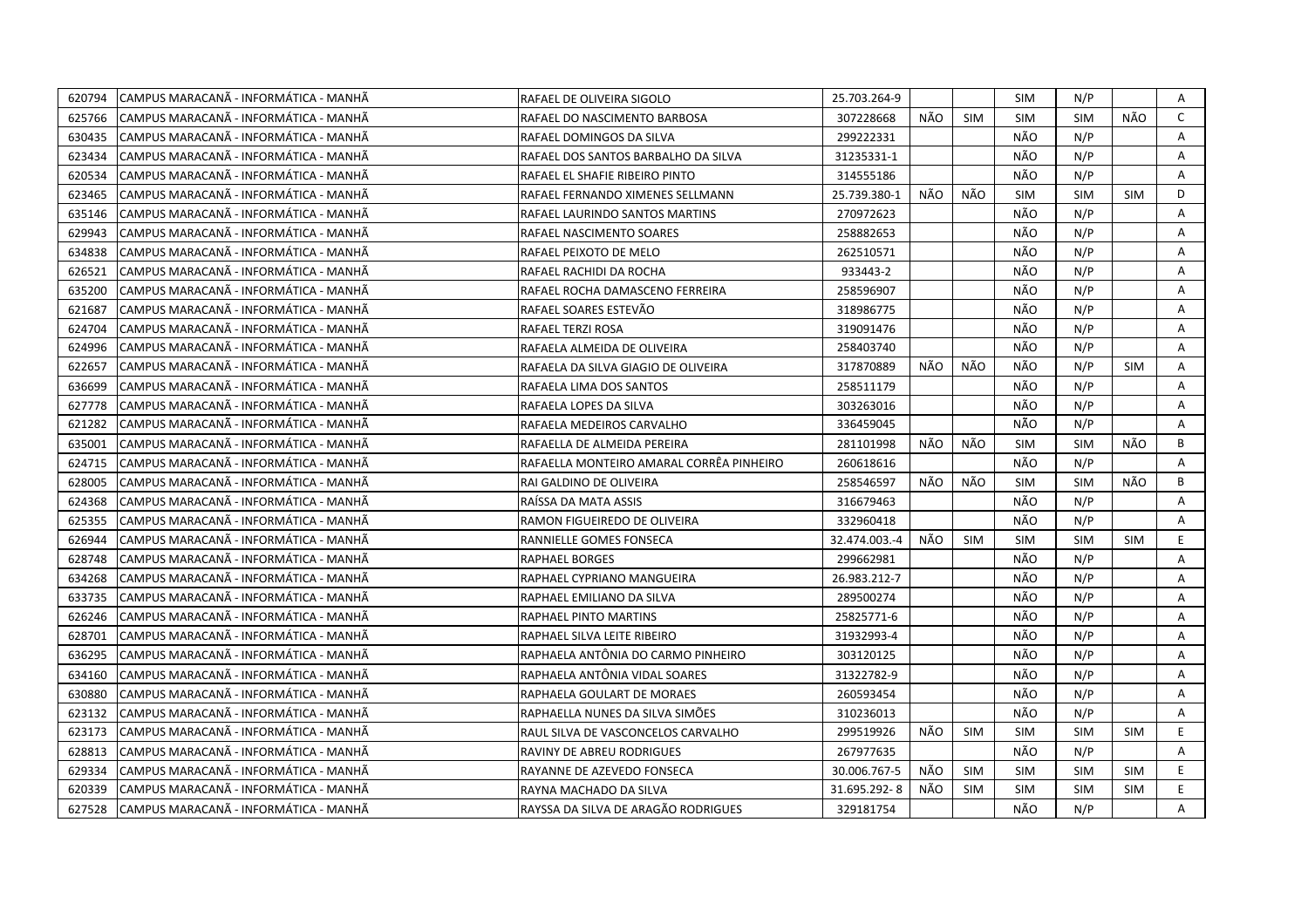| 625767 | CAMPUS MARACANÃ - INFORMÁTICA - MANHÃ | REBECA ALVES DE SOUSA DOS SANTOS          | 275969152    | NÃO | NÃO        | <b>SIM</b> | SIM        | <b>SIM</b> | D            |
|--------|---------------------------------------|-------------------------------------------|--------------|-----|------------|------------|------------|------------|--------------|
| 623725 | CAMPUS MARACANÃ - INFORMÁTICA - MANHÃ | REBECA DE OLIVEIRA DE MORAES              | 314967233    |     |            | NÃO        | N/P        |            | A            |
| 636869 | CAMPUS MARACANÃ - INFORMÁTICA - MANHÃ | REBECA GONCALVES RODRIGUES                | 256160185    |     |            | NÃO        | N/P        |            | A            |
| 635940 | CAMPUS MARACANÃ - INFORMÁTICA - MANHÃ | REBECA JORDÃO JUCÁ HUHN                   | 27504018-6   |     |            | NÃO        | N/P        |            | Α            |
| 635059 | CAMPUS MARACANÃ - INFORMÁTICA - MANHÃ | REBECA ROSA DA SILVA FREITAS              | 305831041    |     |            | NÃO        | N/P        |            | A            |
| 632506 | CAMPUS MARACANA - INFORMÁTICA - MANHÃ | RENAN BARROS RAPOSO                       | 258466952    |     |            | NÃO        | N/P        |            | A            |
| 636996 | CAMPUS MARACANÃ - INFORMÁTICA - MANHÃ | <b>RENAN CORREA RODRIGUES</b>             | 227444       |     |            | NÃO        | N/P        |            | Α            |
| 631159 | CAMPUS MARACANA - INFORMÁTICA - MANHÃ | RENAN DA SILVA DAVID                      | 258927029    |     |            | NÃO        | N/P        |            | A            |
| 636987 | CAMPUS MARACANÃ - INFORMÁTICA - MANHÃ | RENAN FREIRE FERNANDES                    | 26.077.170-4 |     |            | NÃO        | N/P        |            | Α            |
| 626476 | CAMPUS MARACANÃ - INFORMÁTICA - MANHÃ | RENAN LAGARTO SILVA FURTADO               | 293801304    |     |            | NÃO        | N/P        |            | Α            |
| 633039 | CAMPUS MARACANÃ - INFORMÁTICA - MANHÃ | RENAN PAIVA DE ALENCAR RODRIGUES DE SOUZA | 258758374    |     |            | NÃO        | N/P        |            | Α            |
| 623924 | CAMPUS MARACANÃ - INFORMÁTICA - MANHÃ | RENAN PERY ALVARENGA DOS SANTOS           | 263604951    |     |            | NÃO        | N/P        |            | Α            |
| 628543 | CAMPUS MARACANA - INFORMÁTICA - MANHÃ | RENAN SILVA RODRIGUES DE SOUZA            | 25.911.104-5 | NÃO | NÃO        | <b>SIM</b> | <b>SIM</b> | <b>SIM</b> | D            |
| 628607 | CAMPUS MARACANA - INFORMÁTICA - MANHÃ | RENAN SOARES DA SILVA                     | 299973263    | SIM | <b>SIM</b> | <b>SIM</b> | <b>SIM</b> | <b>SIM</b> | $\mathbf{I}$ |
| 626256 | CAMPUS MARACANA - INFORMÁTICA - MANHÃ | RENAN TEODORO LOPES GONCALVES             | 26427040-6   |     |            | NÃO        | N/P        |            | A            |
| 620883 | CAMPUS MARACANÃ - INFORMÁTICA - MANHÃ | RENATA VICTORIA OLIVEIRA DA SILVA         | 258686849    |     |            | <b>SIM</b> | N/P        |            | A            |
| 625147 | CAMPUS MARACANÃ - INFORMÁTICA - MANHÃ | RENATO BARRETO LIMA                       | 260754726    |     |            | NÃO        | N/P        |            | Α            |
| 636404 | CAMPUS MARACANÃ - INFORMÁTICA - MANHÃ | RENATO JÚNIO OLIVEIRA SILVA DE PAULA      | 305204893    |     |            | NÃO        | N/P        |            | A            |
| 621210 | CAMPUS MARACANA - INFORMÁTICA - MANHÃ | RENATO WILLIAM FRANCISCO VICENTE          | 33.107.236-3 | NÃO | <b>SIM</b> | <b>SIM</b> | <b>SIM</b> | NÃO        | $\mathsf{C}$ |
| 624153 | CAMPUS MARACANÃ - INFORMÁTICA - MANHÃ | RENNAN COUTINHO VALVERDE DE AMORIM        | 305600504    |     |            | NÃO        | N/P        |            | A            |
| 631321 | CAMPUS MARACANÃ - INFORMÁTICA - MANHÃ | RHANIA VYCAS NERY                         | 31.212.079-3 |     |            | NÃO        | N/P        |            | Α            |
| 624253 | CAMPUS MARACANA - INFORMATICA - MANHA | RICARDO DE OLIVEIRA DA COSTA              | 258428036    | NÃO | <b>SIM</b> | <b>SIM</b> | <b>SIM</b> | <b>SIM</b> | E            |
| 634886 | CAMPUS MARACANÃ - INFORMÁTICA - MANHÃ | RICARDO HENRIQUE DE AZEVEDO NAPOLE        | 260756879    |     |            | NÃO        | N/P        |            | A            |
| 626323 | CAMPUS MARACANÃ - INFORMÁTICA - MANHÃ | RICARDO SANTOS DE OLIVEIRA                | 299719161    | NÃO | <b>SIM</b> | <b>SIM</b> | <b>SIM</b> | <b>SIM</b> | E.           |
| 631478 | CAMPUS MARACANÃ - INFORMÁTICA - MANHÃ | RILDO LIRA CABRAL NETO                    | 302742820    |     |            | NÃO        | N/P        |            | A            |
| 623212 | CAMPUS MARACANÃ - INFORMÁTICA - MANHÃ | ROBERT DE JESUS MENDES DA SILVA           | 254666618    | NÃO | SIM        | <b>SIM</b> | <b>SIM</b> | <b>SIM</b> | E            |
| 627351 | CAMPUS MARACANÃ - INFORMÁTICA - MANHÃ | ROBERT MIGUEL SALOMÃO DE SOUZA            | 31432970-7   |     |            | <b>SIM</b> | N/P        |            | A            |
| 634371 | CAMPUS MARACANÃ - INFORMÁTICA - MANHÃ | ROBERTO RIBEIRO DA SILVA JUNIOR           | 25567507-6   | SIM | SIM        | <b>SIM</b> | <b>SIM</b> | NÃO        | G            |
| 636168 | CAMPUS MARACANÃ - INFORMÁTICA - MANHÃ | ROBSON COSTA TARQUINO DA SILVA            | 333390896    | NÃO | NÃO        | <b>SIM</b> | <b>SIM</b> | NÃO        | B            |
| 632795 | CAMPUS MARACANÃ - INFORMÁTICA - MANHÃ | RODOLFO VACELICO DO COUTO                 | 276545845    |     |            | NÃO        | N/P        |            | А            |
| 633019 | CAMPUS MARACANA - INFORMÁTICA - MANHÃ | RODRIGO DA SILVA AURÉLIO                  | 314415589    |     |            | NÃO        | N/P        |            | Α            |
| 625210 | CAMPUS MARACANA - INFORMÁTICA - MANHÃ | RODRIGO LINHARES LOBO ASSUMPÇÃO           | 276551298    |     |            | NÃO        | N/P        |            | A            |
| 620486 | CAMPUS MARACANA - INFORMÁTICA - MANHÃ | <b>RODRIGO MACIEL</b>                     | 326657385    |     |            | NÃO        | N/P        |            | $\mathsf{A}$ |
| 636752 | CAMPUS MARACANÃ - INFORMÁTICA - MANHÃ | RODRIGO MARQUES DE ALMEIDA ROSA           | 260603741    | NÃO | NÃO        | NÃO        | <b>SIM</b> | NÃO        | A            |
| 620708 | CAMPUS MARACANÃ - INFORMÁTICA - MANHÃ | RODRIGO NEVES DE OLIVEIRA                 | 258409762    | NÃO | NÃO        | <b>SIM</b> | <b>SIM</b> | <b>SIM</b> | D            |
| 630019 | CAMPUS MARACANÃ - INFORMÁTICA - MANHÃ | RODRIGO RIBEIRO DE BARROS                 | 31394122-1   |     |            | NÃO        | N/P        |            | Α            |
| 635084 | CAMPUS MARACANÃ - INFORMÁTICA - MANHÃ | ROGER CARLOS NOVAES DE OLIVEIRA           | 31929202-5   |     |            | NÃO        | N/P        |            | А            |
| 622904 | CAMPUS MARACANÃ - INFORMÁTICA - MANHÃ | ROGER DE SÁ LIMA GOMES                    | 30.448.392-8 |     |            | NÃO        | N/P        |            | A            |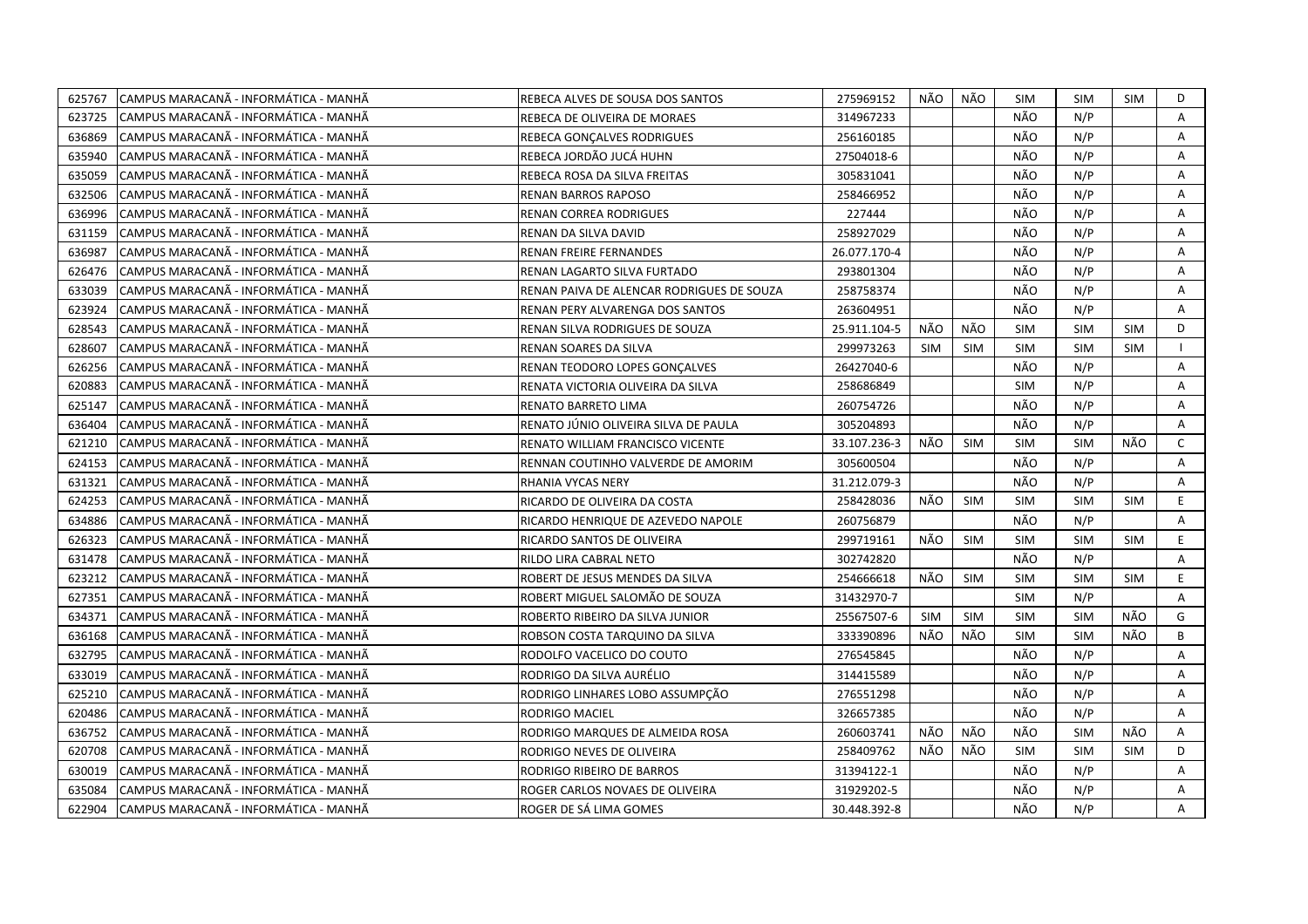| 624964 | CAMPUS MARACANÃ - INFORMÁTICA - MANHÃ | ROMULO DE SOUZA DOS SANTOS COSTA       | 258699776    |            |            | NÃO        | N/P        |            | Α  |
|--------|---------------------------------------|----------------------------------------|--------------|------------|------------|------------|------------|------------|----|
| 627214 | CAMPUS MARACANÃ - INFORMÁTICA - MANHÃ | RUAN PABLO DOS SANTOS CHAVES           | 30420651-9   |            |            | NÃO        | N/P        |            | A  |
| 636807 | CAMPUS MARACANÃ - INFORMÁTICA - MANHÃ | RUAN ROBERTO DA SILVA BASTOS           | 265081299    |            |            | NÃO        | N/P        |            | A  |
| 636719 | CAMPUS MARACANÃ - INFORMÁTICA - MANHÃ | RYAN DA SILVA PRADO                    | 30.040.454-8 |            |            | NÃO        | N/P        |            | Α  |
| 631980 | CAMPUS MARACANÃ - INFORMÁTICA - MANHÃ | RYAN DANTAS MOURA                      | 275031789    |            |            | NÃO        | N/P        |            | Α  |
| 635540 | CAMPUS MARACANÃ - INFORMÁTICA - MANHÃ | <b>RYAN FERREIRA LOPES</b>             | 26073658-2   |            |            | NÃO        | N/P        |            | Α  |
| 621603 | CAMPUS MARACANÃ - INFORMÁTICA - MANHÃ | RYAN LUCAS PEDROSA DE MORAIS AMORIM    | 260577036    | NÃO        | NÃO        | <b>SIM</b> | <b>SIM</b> | <b>SIM</b> | D  |
| 624494 | CAMPUS MARACANÃ - INFORMÁTICA - MANHÃ | RYAN MENEZES DE LIMA                   | 27.522.650-4 |            |            | NÃO        | N/P        |            | A  |
| 633360 | CAMPUS MARACANÃ - INFORMÁTICA - MANHÃ | RYANN OLIVEIRA FERNANDES               | 262518178    | NÃO        | NÃO        | <b>SIM</b> | <b>SIM</b> | <b>SIM</b> | D  |
| 629299 | CAMPUS MARACANÃ - INFORMÁTICA - MANHÃ | SABRINA ANTERO NICODEMOS               | 330432220    |            |            | <b>SIM</b> | <b>SIM</b> |            | B  |
| 626019 | CAMPUS MARACANÃ - INFORMÁTICA - MANHÃ | SABRINA DA SILVA OLIVEIRA              | 248663957    |            | <b>SIM</b> | <b>SIM</b> | <b>SIM</b> | <b>SIM</b> | E  |
| 627769 | CAMPUS MARACANÃ - INFORMÁTICA - MANHÃ | SABRINA EWALD DE ARAUJO                | 340096882    | NÃO        | NÃO        | <b>SIM</b> | <b>SIM</b> | NÃO        | B  |
| 623192 | CAMPUS MARACANÃ - INFORMÁTICA - MANHÃ | SABRINA FREITAS CARTAXO ARAUJO PEREIRA | 261017404    |            |            | NÃO        | N/P        |            | Α  |
| 633683 | CAMPUS MARACANÃ - INFORMÁTICA - MANHÃ | SAMARA QUEIROZ DOS SANTOS              | 320183346    |            |            | NÃO        | N/P        |            | Α  |
| 620686 | CAMPUS MARACANA - INFORMÁTICA - MANHÃ | SAMUEL ANSELMO E SILVA SOUZA           | 28220489-0   |            |            | NÃO        | N/P        |            | A  |
| 636377 | CAMPUS MARACANA - INFORMÁTICA - MANHÃ | SAMUEL ASAPH LIMA DIAS                 | 258895671    |            |            | NÃO        | N/P        |            | Α  |
| 628562 | CAMPUS MARACANA - INFORMÁTICA - MANHÃ | SAMUEL CARVALHO GONCALVES              | 260758792    | NÃO        | <b>SIM</b> | <b>SIM</b> | <b>SIM</b> | <b>SIM</b> | E  |
| 623955 | CAMPUS MARACANÃ - INFORMÁTICA - MANHÃ | SAMUEL FREITAS CANDIDO BARROS          | 260704671    |            |            | NÃO        | N/P        |            | Α  |
| 629234 | CAMPUS MARACANÃ - INFORMÁTICA - MANHÃ | SAMUEL LUIZ OLIVEIRA DA SILVA          | 339342073    |            |            | NÃO        | N/P        |            | Α  |
| 620436 | CAMPUS MARACANÃ - INFORMÁTICA - MANHÃ | SAMUEL MELO DA SILVA                   | 42277620     |            |            | NÃO        | N/P        |            | A  |
| 634450 | CAMPUS MARACANÃ - INFORMÁTICA - MANHÃ | SAMUEL PERSEQUINO DE FREITAS           | 258559905    |            |            | NÃO        | N/P        |            | A  |
| 624656 | CAMPUS MARACANÃ - INFORMÁTICA - MANHÃ | SAMUEL SOARES DUTRA OLIVEIRA           | 258663830    |            |            | NÃO        | N/P        |            | A  |
| 628649 | CAMPUS MARACANÃ - INFORMÁTICA - MANHÃ | SANDRO RENATO DE SOUZA MAIA            | 280746595    | SIM        | <b>SIM</b> | <b>SIM</b> | N/P        | <b>SIM</b> | Α  |
| 622630 | CAMPUS MARACANÃ - INFORMÁTICA - MANHÃ | SARA ASHLEY FELIX DA SILVA             | 319214573    | <b>SIM</b> | <b>SIM</b> | NÃO        | <b>SIM</b> | <b>SIM</b> | Α  |
| 624091 | CAMPUS MARACANA - INFORMATICA - MANHA | SARA GREICE AMARAL GOMES               | 25.915.505 9 |            |            | <b>SIM</b> | N/P        |            | A  |
| 627103 | CAMPUS MARACANA - INFORMÁTICA - MANHÃ | SARA MONIQUE FRANCISCO TOMÉ            | 325667111    | NÃO        | SIM        | <b>SIM</b> | <b>SIM</b> | <b>SIM</b> | E. |
| 621122 | CAMPUS MARACANA - INFORMÁTICA - MANHÃ | SARA VITÓRIA DE ASSIS DOS SANTOS       | 10134850     | NÃO        | NÃO        | <b>SIM</b> | <b>SIM</b> | <b>SIM</b> | D  |
| 635371 | CAMPUS MARACANA - INFORMÁTICA - MANHÃ | SARAH KROPOTOFF RIBEIRO                | 261016752    |            |            | NÃO        | N/P        |            | A  |
| 634947 | CAMPUS MARACANÃ - INFORMÁTICA - MANHÃ | SARAH SOARES LIMA CORREA FERNANDES     | 248723355    |            |            | NÃO        | N/P        |            | A  |
| 631964 | CAMPUS MARACANA - INFORMÁTICA - MANHÃ | SOFIA BRESSAN MICHELSEN FIGUEIRAS      | 258645274    |            |            | NÃO        | N/P        |            | A  |
| 627356 | CAMPUS MARACANÃ - INFORMÁTICA - MANHÃ | SOFIA CERQUEIRA KIM                    | 26.075.807-3 |            |            | NÃO        | N/P        |            | A  |
| 624589 | CAMPUS MARACANÃ - INFORMÁTICA - MANHÃ | SOFIA JESUS VICENTE DA SILVA           | 318142965    |            |            | NÃO        | N/P        |            | A  |
| 625468 | CAMPUS MARACANA - INFORMATICA - MANHA | SOFIA RICARDO QUEIROZ                  | 320548696    |            |            | NÃO        | N/P        |            | A  |
| 632278 | CAMPUS MARACANÃ - INFORMÁTICA - MANHÃ | SOPHIA ESTRELA FERREIRA DOS SANTOS     | 314372715    |            |            | NÃO        | N/P        |            | Α  |
| 632332 | CAMPUS MARACANÃ - INFORMÁTICA - MANHÃ | SOPHIA MEIRELES MACHADO                | 307990135    |            |            | NÃO        | N/P        |            | Α  |
| 623893 | CAMPUS MARACANÃ - INFORMÁTICA - MANHÃ | SOPHIA REZENDE DO NASCIMENTO           | 260714464    |            |            | NÃO        | N/P        |            | A  |
| 631030 | CAMPUS MARACANÃ - INFORMÁTICA - MANHÃ | SOPHIA SILVEIRA CARNEIRO               | 301430096    |            |            | NÃO        | N/P        |            | Α  |
| 632844 | CAMPUS MARACANÃ - INFORMÁTICA - MANHÃ | STEFANY VITORIA DE OLIVEIRA DA COSTA   | 258465897    |            |            | NÃO        | N/P        |            | A  |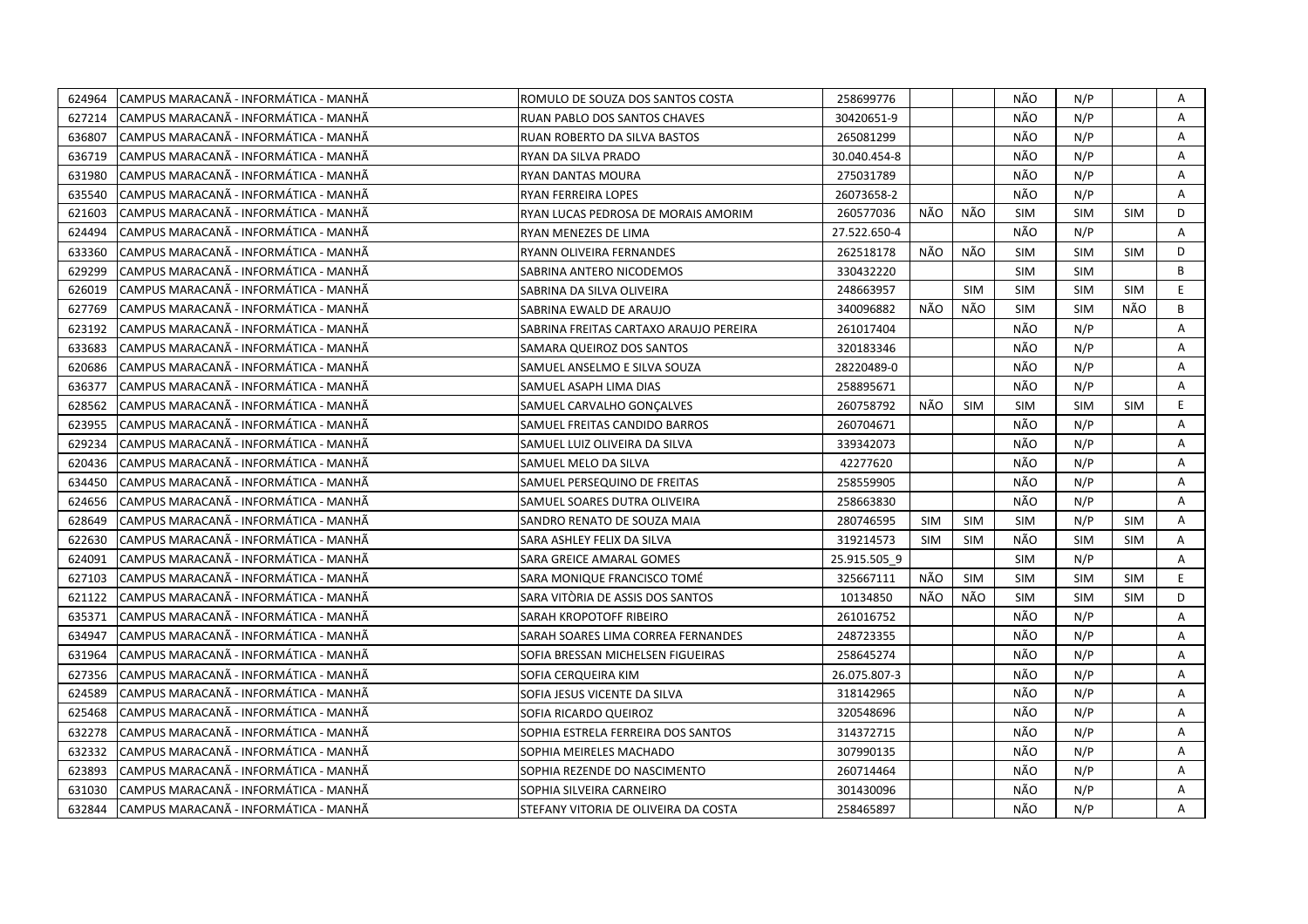| 623839 | CAMPUS MARACANÃ - INFORMÁTICA - MANHÃ  | STEFFANY DE SOUZA DE OLIVEIRA           | 308127745    | NÃO        | SIM        | SIM        | <b>SIM</b> | SIM        | E.             |
|--------|----------------------------------------|-----------------------------------------|--------------|------------|------------|------------|------------|------------|----------------|
| 623066 | ICAMPUS MARACANÃ - INFORMÁTICA - MANHÃ | STEFHANY KETLIN MARQUES GOMES           | 315097451    |            |            | NÃO        | N/P        |            | A              |
| 625282 | CAMPUS MARACANÃ - INFORMÁTICA - MANHÃ  | STEPHANIE CAVALCANTI DE OLIVEIRA        | 222472276    | NÃO        | NÃO        | SIM        | <b>SIM</b> | NÃO        | B              |
| 630679 | ICAMPUS MARACANÃ - INFORMÁTICA - MANHÃ | STEPHANY FERREIRA FIRME                 | 258366137    |            |            | NÃO        | N/P        |            | A              |
| 624026 | CAMPUS MARACANÃ - INFORMÁTICA - MANHÃ  | STEVAN BERDINE DOS SANTOS               | 8595607      |            |            | NÃO        | N/P        |            | A              |
| 627348 | ICAMPUS MARACANÃ - INFORMÁTICA - MANHÃ | SUELLEN GONÇALVES APOLINARIO DOS SANTOS | 323650341    |            |            | NÃO        | N/P        |            | A              |
| 628939 | ICAMPUS MARACANÃ - INFORMÁTICA - MANHÃ | TAIANE CRISTINA DOS SANTOS              | 31788179 5   | <b>SIM</b> | <b>SIM</b> | <b>SIM</b> | <b>SIM</b> | <b>SIM</b> | $\perp$        |
| 632086 | CAMPUS MARACANÃ - INFORMÁTICA - MANHÃ  | TÁILA MOURA MOREIRA                     | 325742823    | NÃO        | SIM        | <b>SIM</b> | <b>SIM</b> | NÃO        | C              |
| 629638 | CAMPUS MARACANÃ - INFORMÁTICA - MANHÃ  | TAIMIRES DOS SANTOS SILVA               | 299191510    |            |            | NÃO        | N/P        |            | A              |
| 630002 | CAMPUS MARACANÃ - INFORMÁTICA - MANHÃ  | TAINA SILVA DE OLIVEIRA                 | 30350183-7   | NÃO        | NÃO        | <b>SIM</b> | <b>SIM</b> | NÃO        | B              |
| 630197 | CAMPUS MARACANA - INFORMATICA - MANHA  | TAINARA CRISTINA DOS SANTOS             | 31788168 5   | <b>SIM</b> | <b>SIM</b> | <b>SIM</b> | <b>SIM</b> | SIM        |                |
| 626361 | CAMPUS MARACANA - INFORMÁTICA - MANHA  | TALITA DE SOUSA PARANHOS                | 289642084    | NÃO        | <b>SIM</b> | <b>SIM</b> | <b>SIM</b> | NÃO        | $\mathsf{C}$   |
| 623921 | CAMPUS MARACANÃ - INFORMÁTICA - MANHÃ  | TALITA RIBEIRO ABREU                    | 260746581    |            |            | <b>SIM</b> | N/P        |            | Α              |
| 629212 | CAMPUS MARACANA - INFORMÁTICA - MANHÃ  | TAMARA MOTA DA SILVA                    | 33.482.852-2 |            |            | NÃO        | N/P        |            | A              |
| 622396 | ICAMPUS MARACANÃ - INFORMÁTICA - MANHÃ | TASSO ELIÉZER DAFLON CICARINO CANELLAS  | 337566319    | NÃO        | <b>SIM</b> | <b>SIM</b> | <b>SIM</b> | NÃO        | $\mathsf{C}$   |
| 636956 | CAMPUS MARACANÃ - INFORMÁTICA - MANHÃ  | TAYNAH MARQUES DE JESUS                 | 31391696-7   |            |            | NÃO        | N/P        |            | A              |
| 620497 | CAMPUS MARACANÃ - INFORMÁTICA - MANHÃ  | TAYSSA DE SOUSA CARDOSO                 | 258381854    |            |            | NÃO        | N/P        |            | $\mathsf{A}$   |
| 632662 | CAMPUS MARACANÃ - INFORMÁTICA - MANHÃ  | THAIANY CHRISTINY JESUS DAS NEVES       | 30.326.700-9 |            |            | NÃO        | N/P        |            | A              |
| 623915 | CAMPUS MARACANÃ - INFORMÁTICA - MANHÃ  | THAINA GOMES DA SILVA BERNARDO          | 312561095    |            |            | NÃO        | N/P        |            | A              |
| 633660 | CAMPUS MARACANÃ - INFORMÁTICA - MANHÃ  | THAÍS ÁVILA CASTELO BRANCO              | 260775200    |            |            | NÃO        | N/P        |            | A              |
| 624027 | CAMPUS MARACANÃ - INFORMÁTICA - MANHÃ  | THAÍS BATISTA CARVALHO DE SOUZA         | 27.722.270-9 |            |            | NÃO        | N/P        |            | A              |
| 621914 | CAMPUS MARACANÃ - INFORMÁTICA - MANHÃ  | THAIS BRUM TOLEDO MARTINS               | 293007704    | NÃO        | <b>SIM</b> | <b>SIM</b> | <b>SIM</b> | <b>SIM</b> | E.             |
| 622353 | CAMPUS MARACANA - INFORMATICA - MANHA  | THAIS MENDES DA SILVA XAVIER            | 260662051    | NÃO        | <b>SIM</b> | <b>SIM</b> | <b>SIM</b> | SIM        | E.             |
| 623898 | CAMPUS MARACANA - INFORMATICA - MANHA  | THAIS ROMUALDO DA SILVA                 | 27622174-4   | NÃO        | NÃO        | <b>SIM</b> | <b>SIM</b> | <b>SIM</b> | D              |
| 629350 | CAMPUS MARACANÃ - INFORMÁTICA - MANHÃ  | THAISA ALVES DOS SANTOS                 | 869.458-3    |            |            | NÃO        | N/P        |            | A              |
| 636369 | CAMPUS MARACANA - INFORMATICA - MANHÀ  | THAISSA JUVANDES DOS SANTOS             | 334399656    | <b>SIM</b> | NÃO        | <b>SIM</b> | <b>SIM</b> | <b>SIM</b> | H              |
| 632643 | CAMPUS MARACANÃ - INFORMÁTICA - MANHÃ  | THALES NOCCHI FOUREAUX                  | 30.283.625-9 |            |            | NÃO        | N/P        |            | A              |
| 636236 | CAMPUS MARACANÃ - INFORMÁTICA - MANHÃ  | THALLES CALAZANS DA CUNHA               | 258594894    | NÃO        | <b>SIM</b> | <b>SIM</b> | <b>SIM</b> | SIM        | E.             |
| 620538 | CAMPUS MARACANÃ - INFORMÁTICA - MANHÃ  | THÁLYSON DA ROCHA MENDONCA              | 258895168    |            |            | NÃO        | N/P        |            | A              |
| 636367 | CAMPUS MARACANÃ - INFORMÁTICA - MANHÃ  | THAMILES LOUVISSE DE ABREU COELHO       | 307370833    |            |            | NÃO        | N/P        |            | A              |
| 627251 | CAMPUS MARACANÃ - INFORMÁTICA - MANHÃ  | THAYANE DE ASSIS COSTA                  | 300040292    |            |            | NÃO        | N/P        |            | A              |
| 631876 | CAMPUS MARACANÃ - INFORMÁTICA - MANHÃ  | THAYNÁ CORDEIRO MARQUES MOREIRA         | 32.284.047-1 |            |            | NÃO        | N/P        |            | A              |
| 626740 | CAMPUS MARACANÃ - INFORMÁTICA - MANHÃ  | THAYNARA PEREIRA DA SILVA               | 260633383    | NÃO        | NÃO        | SIM        | <b>SIM</b> | <b>SIM</b> | D              |
| 633550 | CAMPUS MARACANÃ - INFORMÁTICA - MANHÃ  | THAYS RENNÓ DA FONSECA                  | 33.650.142-4 |            |            | NÃO        | N/P        |            | A              |
| 626204 | CAMPUS MARACANA - INFORMATICA - MANHA  | THAYS SANTOS DE SOUZA                   | 32.947.700-4 | NÃO        | <b>SIM</b> | <b>SIM</b> | <b>SIM</b> | SIM        | E.             |
| 623493 | CAMPUS MARACANÃ - INFORMÁTICA - MANHÃ  | THAYSSA ALANA FERNANDES LIMA            | 30.864.041-6 | NÃO        | <b>SIM</b> | SIM        | <b>SIM</b> | <b>SIM</b> | E.             |
| 631827 | ICAMPUS MARACANÃ - INFORMÁTICA - MANHÃ | THIAGO ALVES FERRAZ                     | 347321259    | <b>SIM</b> | NÃO        | NÃO        | N/P        | NÃO        | A              |
| 628323 | CAMPUS MARACANÃ - INFORMÁTICA - MANHÃ  | THIAGO ANTÔNIO MARAZZO GARCIA           | 277284097    |            |            | NÃO        | N/P        |            | $\overline{A}$ |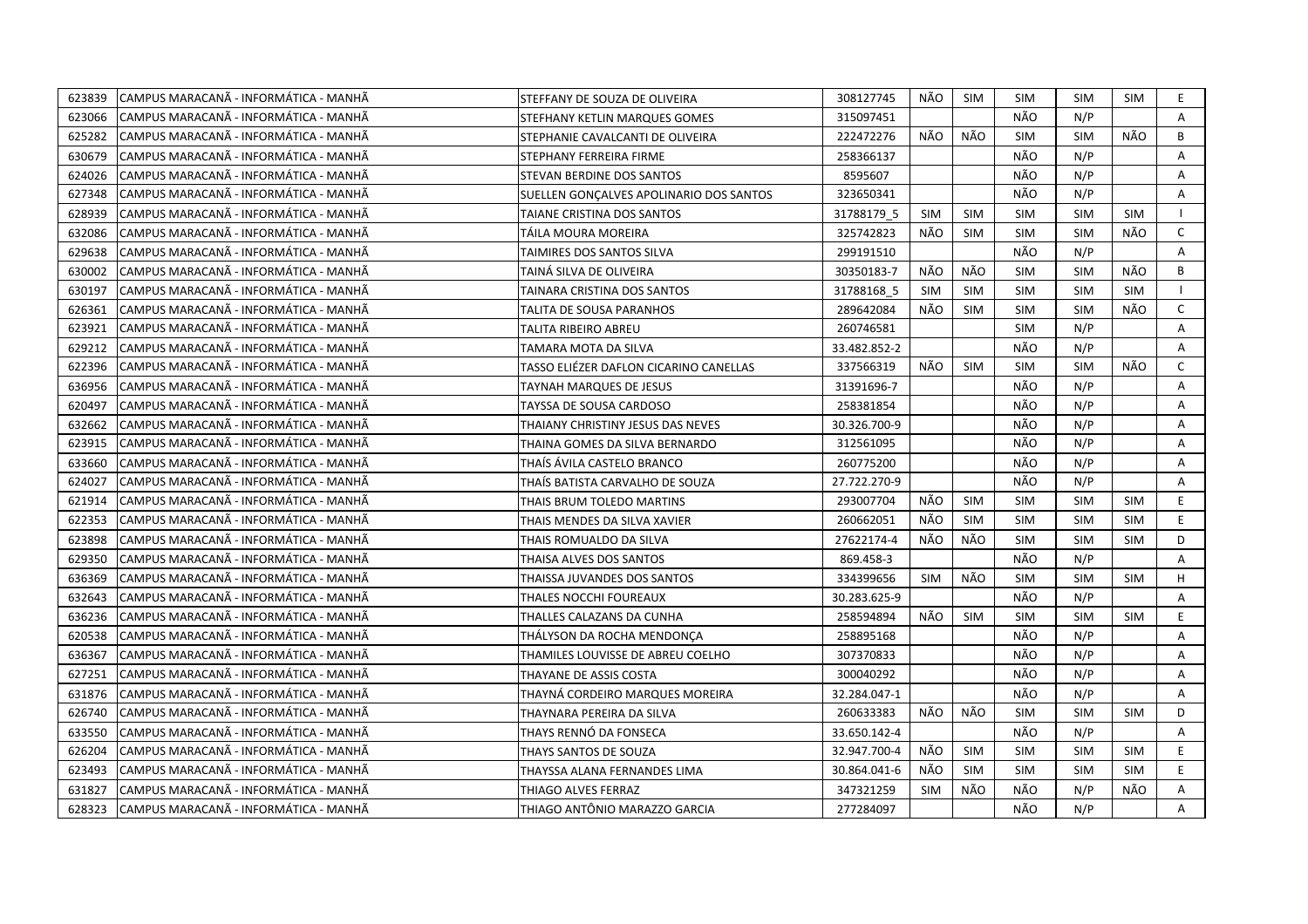| 634218 | CAMPUS MARACANÃ - INFORMÁTICA - MANHÃ  | THIAGO AUGUSTO DA SILVA                   | 290182591    | NÃO  | NÃO        | SIM        | <b>SIM</b> | <b>SIM</b> | D  |
|--------|----------------------------------------|-------------------------------------------|--------------|------|------------|------------|------------|------------|----|
| 636250 | ICAMPUS MARACANÃ - INFORMÁTICA - MANHÃ | THIAGO BALDANZA DE OLIVEIRA               | 260595103    |      |            | NÃO        | N/P        |            | A  |
| 630856 | CAMPUS MARACANÃ - INFORMÁTICA - MANHÃ  | THIAGO BARBOZA DE SOUZA LIMA DA SILVA     | 286306519    |      |            | NÃO        | N/P        |            | A  |
| 635530 | CAMPUS MARACANÃ - INFORMÁTICA - MANHÃ  | THIAGO BATISTA NEVES CUNHA                | 323383836    |      |            | NÃO        | N/P        |            | Α  |
| 636245 | CAMPUS MARACANÃ - INFORMÁTICA - MANHÃ  | THIAGO CÉSAR GOMES FREITAS                | 8467099      |      |            | NÃO        | N/P        |            | Α  |
| 633960 | ICAMPUS MARACANÃ - INFORMÁTICA - MANHÃ | THIAGO CONCEIÇÃO PEIXOTO                  | 304010689    | NÃO  | <b>SIM</b> | <b>SIM</b> | <b>SIM</b> | <b>SIM</b> | E. |
| 636338 | CAMPUS MARACANÃ - INFORMÁTICA - MANHÃ  | THIAGO DA SILVA SANT`ANA                  | 281688622    |      |            | NÃO        | N/P        |            | Α  |
| 629194 | ICAMPUS MARACANÃ - INFORMÁTICA - MANHÃ | THIAGO DAS CHAGAS DE CARVALHAES PINHEIRO  | 304212772    |      |            | NÃO        | N/P        |            | A  |
| 632454 | CAMPUS MARACANA - INFORMÁTICA - MANHÃ  | THIAGO DOS SANTOS RIBEIRO                 | 25.871.735-4 |      |            | NÃO        | N/P        |            | A  |
| 631912 | ICAMPUS MARACANÃ - INFORMÁTICA - MANHÃ | THIAGO LEMOS COELHO                       | 8600899      |      |            | NÃO        | N/P        |            | A  |
| 629773 | CAMPUS MARACANÃ - INFORMÁTICA - MANHÃ  | THIAGO MOREIRA DE ARAUJO MEDEIROS         | 25.833.011-7 |      |            | NÃO        | N/P        |            | A  |
| 627384 | CAMPUS MARACANÃ - INFORMÁTICA - MANHÃ  | THIAGO OLIVEIRA SANTOS                    | 260682141    |      |            | NÃO        | N/P        |            | A  |
| 628006 | CAMPUS MARACANÃ - INFORMÁTICA - MANHÃ  | THIAGO RODRIGUES DA SILVA DE FRANÇA ALVES | 260856182    |      |            | NÃO        | N/P        |            | Α  |
| 623740 | CAMPUS MARACANÃ - INFORMÁTICA - MANHÃ  | THIAGO SANTOS DA SILVA                    | 260862164    | NÃO  | NÃO        | <b>SIM</b> | <b>SIM</b> | <b>SIM</b> | D  |
| 628935 | CAMPUS MARACANA - INFORMÁTICA - MANHÃ  | THIAGO SOARES DOS SANTOS                  | 258444827    |      |            | NÃO        | N/P        |            | A  |
| 626824 | CAMPUS MARACANÃ - INFORMÁTICA - MANHÃ  | THOMAZ LIMA DE SOUSA                      | 260765821    | NÃO  | NÃO        | <b>SIM</b> | <b>SIM</b> | NÃO        | B  |
| 629715 | CAMPUS MARACANA - INFORMÁTICA - MANHÃ  | TIAGO DA CRUZ LIMA                        | 322269309    |      |            | NÃO        | N/P        |            | A  |
| 634929 | CAMPUS MARACANÃ - INFORMÁTICA - MANHÃ  | TIAGO MATIAS ALVES DE OLIVEIRA            | 306741281    |      |            | NÃO        | N/P        |            | A  |
| 631267 | CAMPUS MARACANA - INFORMÁTICA - MANHÃ  | TIAGO RODRIGUES DA SILVA                  | 300077369    | NÃO  | NÃO        | <b>SIM</b> | <b>SIM</b> | NÃO        | B  |
| 626028 | CAMPUS MARACANÃ - INFORMÁTICA - MANHÃ  | UGOR EDUARDO ROSA ESTEVÃO                 | 271381089    | NÃO  | <b>SIM</b> | <b>SIM</b> | <b>SIM</b> | SIM        | E. |
| 622216 | CAMPUS MARACANA - INFORMÁTICA - MANHÃ  | VALERIA BARBOSA                           | 258404904    |      |            | NÃO        | N/P        |            | A  |
| 628460 | CAMPUS MARACANÃ - INFORMÁTICA - MANHÃ  | VANESSA IMMEDIATO MARINHO                 | 260871306    |      |            | NÃO        | N/P        |            | Α  |
| 627090 | CAMPUS MARACANÃ - INFORMÁTICA - MANHÃ  | VICENTE ALVES BRASIL                      | 25.919.140-1 |      |            | NÃO        | N/P        |            | A  |
| 621912 | CAMPUS MARACANÃ - INFORMÁTICA - MANHÃ  | VICTOR ALVES MESQUITA                     | 310985155    |      |            | NÃO        | N/P        |            | Α  |
| 620740 | ICAMPUS MARACANÃ - INFORMÁTICA - MANHÃ | VICTOR DE CARVALHO CUNHA                  | 304673957    |      |            | NÃO        | N/P        |            | A  |
| 630631 | CAMPUS MARACANA - INFORMATICA - MANHA  | VICTOR DE OLIVEIRA LEIROZ                 | 30810791-1   |      |            | NÃO        | N/P        |            | Α  |
| 627866 | CAMPUS MARACANA - INFORMATICA - MANHA  | VICTOR HUGO CASSIANO FERREIRA             | 26077460-9   | NÃO. | <b>SIM</b> | <b>SIM</b> | <b>SIM</b> | <b>SIM</b> | E. |
| 622869 | CAMPUS MARACANÃ - INFORMÁTICA - MANHÃ  | VICTOR HUGO DA SILVA LIMA                 | 118009000    |      |            | NÃO        | N/P        |            | A  |
| 622599 | CAMPUS MARACANÃ - INFORMÁTICA - MANHÃ  | VICTOR HUGO EDUVIRGE DA SILVA             | 258433374    | NÃO  | <b>SIM</b> | <b>SIM</b> | <b>SIM</b> | <b>SIM</b> | E. |
| 626905 | CAMPUS MARACANÃ - INFORMÁTICA - MANHÃ  | VICTOR HUGO MARQUES DE FREITAS            | 31783638-5   | NÃO  | <b>SIM</b> | <b>SIM</b> | <b>SIM</b> | <b>SIM</b> | E. |
| 620263 | CAMPUS MARACANÃ - INFORMÁTICA - MANHÃ  | VICTOR HUGO MARTINS DE ASSIS              | 258392026    | NÃO  | <b>SIM</b> | <b>SIM</b> | <b>SIM</b> | <b>SIM</b> | E. |
| 623126 | CAMPUS MARACANÃ - INFORMÁTICA - MANHÃ  | VICTOR HUGO MORETTI DE OLIVEIRA           | 320319932    |      |            | NÃO        | N/P        |            | A  |
| 625643 | CAMPUS MARACANA - INFORMATICA - MANHA  | VICTOR HUGO PEDROSA DE OLIVEIRA           | 23816920-6   |      |            | <b>SIM</b> | N/P        |            | A  |
| 636730 | CAMPUS MARACANÃ - INFORMÁTICA - MANHÃ  | VICTOR HUGO SANTANA SALDANHA              | 263135162    |      |            | NÃO        | N/P        |            | Α  |
| 630569 | CAMPUS MARACANÃ - INFORMÁTICA - MANHÃ  | VICTOR LUIZ MENDES JORGE                  | 32116243-0   |      |            | NÃO        | N/P        |            | A  |
| 629471 | CAMPUS MARACANA - INFORMÁTICA - MANHÃ  | VICTOR MACIEL DE SOUZA                    | 552          |      |            | NÃO        | N/P        |            | A  |
| 631413 | CAMPUS MARACANÃ - INFORMÁTICA - MANHÃ  | <b>VICTOR MAGNO COELHO</b>                | almeida      |      |            | <b>SIM</b> | N/P        |            | Α  |
| 634772 | CAMPUS MARACANÃ - INFORMÁTICA - MANHÃ  | VICTOR MARINHO DE SANT'ANNA               | 265259549    |      |            | NÃO        | N/P        |            | A  |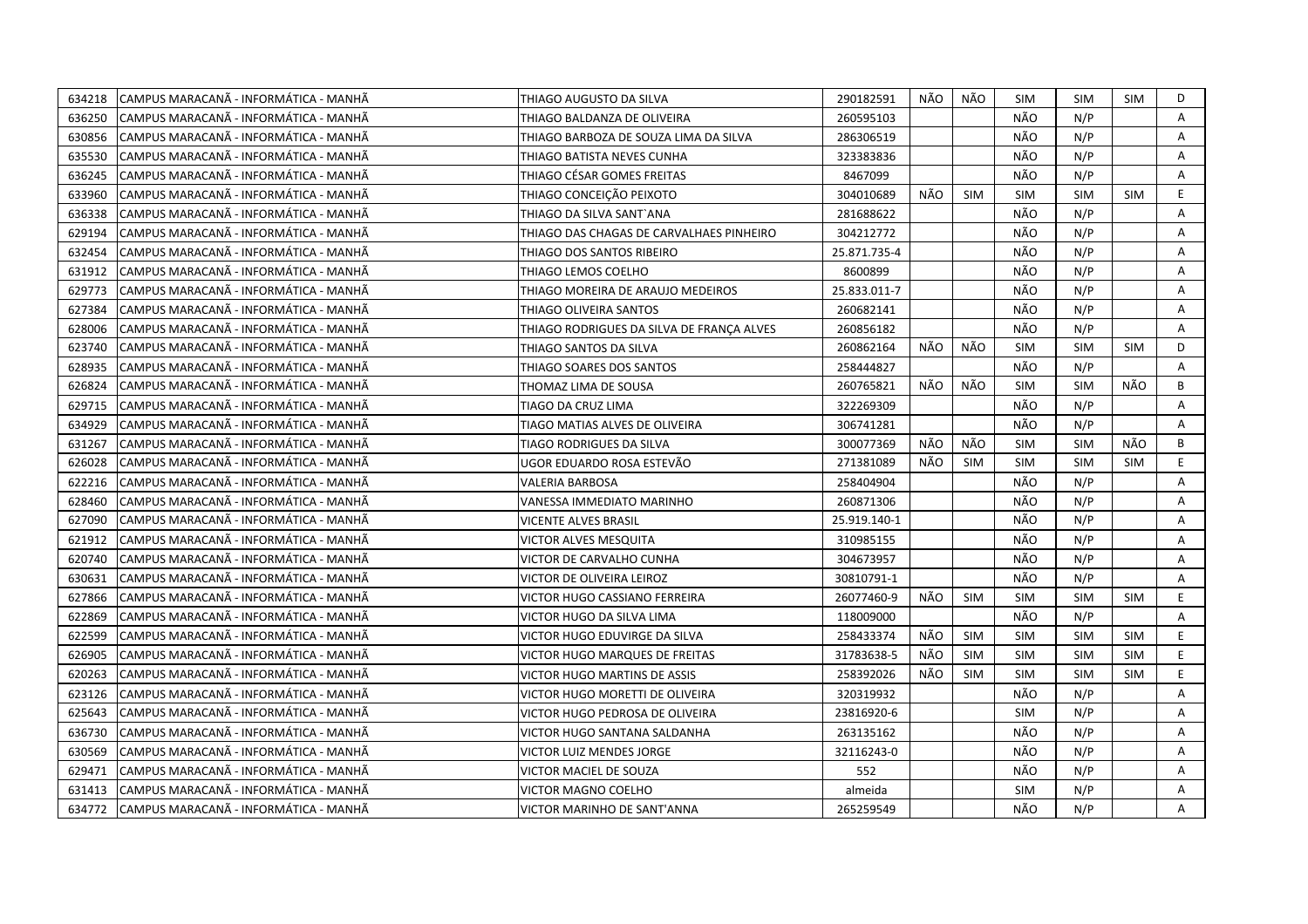| 626789 | CAMPUS MARACANÃ - INFORMÁTICA - MANHÃ  | VICTOR MENDES DOS REIS                   | 260765375    |     |            | NÃO        | N/P        |            | Α            |
|--------|----------------------------------------|------------------------------------------|--------------|-----|------------|------------|------------|------------|--------------|
| 622398 | CAMPUS MARACANÃ - INFORMÁTICA - MANHÃ  | VICTOR TOSTA MATTOS                      | 261899405    |     |            | NÃO        | N/P        |            | A            |
| 631603 | ICAMPUS MARACANÃ - INFORMÁTICA - MANHÃ | VICTORIA DO NASCIMENTO FREITAS           | 56.934.359-8 |     |            | NÃO        | N/P        |            | Α            |
| 636814 | CAMPUS MARACANÃ - INFORMÁTICA - MANHÃ  | VICTORIA FERNANDA DA SILVA DE CARVALHO   | 284620655    |     |            | NÃO        | N/P        |            | Α            |
| 627942 | CAMPUS MARACANÃ - INFORMÁTICA - MANHÃ  | VICTORIA MACHADO JORGE E SILVA           | 31.849.495-2 |     |            | NÃO        | N/P        |            | Α            |
| 636363 | CAMPUS MARACANÃ - INFORMÁTICA - MANHÃ  | VICTÓRIA MARIA SOARES DE LIMA            | 284291903    |     |            | NÃO        | N/P        |            | Α            |
| 625218 | ICAMPUS MARACANÃ - INFORMÁTICA - MANHÃ | VICTORIA RODRIGUES AMARAL COSSICH        | 258399781    |     |            | NÃO        | N/P        |            | A            |
| 632563 | CAMPUS MARACANÃ - INFORMÁTICA - MANHÃ  | VINÍCIUS AUGUSTO CORREIA DA MOTA FORMOSO | 283596138    |     |            | NÃO        | N/P        |            | A            |
| 629897 | CAMPUS MARACANÃ - INFORMÁTICA - MANHÃ  | VINÍCIUS AUGUSTO LOPES MOTTA             | 26.075.706-7 |     |            | NÃO        | N/P        |            | Α            |
| 632465 | CAMPUS MARACANÃ - INFORMÁTICA - MANHÃ  | VINÍCIUS CARVALHO AGUIAR                 | 886502-7 MB  |     |            | NÃO        | N/P        |            | A            |
| 634021 | CAMPUS MARACANA - INFORMÁTICA - MANHÃ  | VINICIUS DA SILVA BITHENCOURT            | 260764816    |     |            | NÃO        | N/P        |            | A            |
| 635985 | CAMPUS MARACANA - INFORMÁTICA - MANHÃ  | VINÍCIUS DE ALBUQUERQUE VIDAL            | 32200405-2   |     |            | NÃO        | N/P        |            | Α            |
| 626055 | CAMPUS MARACANÃ - INFORMÁTICA - MANHÃ  | VINICIUS DE ANDRADE LIMA                 | 261001804    |     |            | <b>SIM</b> | N/P        |            | Α            |
| 626310 | CAMPUS MARACANÃ - INFORMÁTICA - MANHÃ  | VINICIUS DE LIMA CALDAS PESSOA           | 32.504.592-0 |     | <b>SIM</b> | <b>SIM</b> | <b>SIM</b> | <b>SIM</b> | E.           |
| 621068 | CAMPUS MARACANÃ - INFORMÁTICA - MANHÃ  | VINICIUS DE SOUZA MACEDO                 | 312074933    | NÃO | NÃO        | NÃO        | <b>SIM</b> | NÃO        | Α            |
| 635843 | CAMPUS MARACANÃ - INFORMÁTICA - MANHÃ  | VINICIUS DOS SANTOS TAVARES              | 239972664    |     |            | <b>SIM</b> | N/P        |            | Α            |
| 630878 | ICAMPUS MARACANÃ - INFORMÁTICA - MANHÃ | VINICIUS EMANUEL MORAIS DE ANDRADE       | 8533865      |     |            | NÃO        | N/P        |            | A            |
| 623876 | CAMPUS MARACANÃ - INFORMÁTICA - MANHÃ  | VINICIUS FERREIRA DO NASCIMENTO          | 30840727-9   | NÃO | <b>SIM</b> | <b>SIM</b> | <b>SIM</b> | <b>SIM</b> | E.           |
| 624732 | CAMPUS MARACANÃ - INFORMÁTICA - MANHÃ  | VINICIUS FIGUEIRA DA COSTA               | 260725155    |     |            | NÃO        | N/P        |            | A            |
| 635110 | CAMPUS MARACANA - INFORMÁTICA - MANHA  | VINICIUS GOULART MARQUES DA SILVA        | 316391531    |     |            | NÃO        | N/P        |            | Α            |
| 623301 | CAMPUS MARACANÃ - INFORMÁTICA - MANHÃ  | VINICIUS NUNES DE ALMEIDA NOBRE          | 330597964    |     |            | NÃO        | N/P        |            | A            |
| 635913 | CAMPUS MARACANA - INFORMÁTICA - MANHÃ  | VINICIUS PACHECO DE OLIVEIRA TEIXEIRA    | 295656557    |     |            | <b>SIM</b> | N/P        |            | A            |
| 626823 | CAMPUS MARACANÃ - INFORMÁTICA - MANHÃ  | VINICIUS PEREIRA RODRIGUES               | 288247745    | NÃO | NÃO        | <b>SIM</b> | <b>SIM</b> | <b>SIM</b> | D            |
| 622867 | CAMPUS MARACANA - INFORMATICA - MANHA  | VINICIUS RODRIGUES DE SOUSA              | 30.036.101-1 |     |            | NÃO        | N/P        |            | A            |
| 620269 | CAMPUS MARACANÃ - INFORMÁTICA - MANHÃ  | VITOR CAROSIO DA SILVA                   | 260756382    |     |            | NÃO        | N/P        |            | Α            |
| 629994 | CAMPUS MARACANÃ - INFORMÁTICA - MANHÃ  | VITOR CESAR SANTOS CUNHA                 | 309968840    | NÃO | <b>SIM</b> | <b>SIM</b> | <b>SIM</b> | NÃO        | C            |
| 623840 | CAMPUS MARACANÃ - INFORMÁTICA - MANHÃ  | VITOR COSTA DE SOUSA                     | 321040263    |     |            | NÃO        | N/P        |            | Α            |
| 628770 | ICAMPUS MARACANÃ - INFORMÁTICA - MANHÃ | VITOR DE JESUS PEREIRA DA SILVA          | 317412286    |     |            | NÃO        | N/P        |            | A            |
| 630795 | CAMPUS MARACANÃ - INFORMÁTICA - MANHÃ  | VITOR GOMES DE FREITAS GOUVEIA           | 300129558    |     |            | NÃO        | N/P        |            | A            |
| 624978 | CAMPUS MARACANÃ - INFORMÁTICA - MANHÃ  | VITOR GONÇALVES DE SOUZA                 | 293006748    |     |            | NÃO        | N/P        |            | Α            |
| 629964 | CAMPUS MARACANÃ - INFORMÁTICA - MANHÃ  | VITOR HUGO GOMES DA SILVA                | 30.011.124-2 |     |            | <b>SIM</b> | N/P        |            | A            |
| 626775 | CAMPUS MARACANA - INFORMÁTICA - MANHÃ  | VITOR LUÍZ DOS SANTOS PIA                | 275623882    |     |            | <b>SIM</b> | N/P        |            | A            |
| 624333 | CAMPUS MARACANA - INFORMÁTICA - MANHÃ  | VITOR MATHEUS LIRA MIRANDA               | 299840710    |     |            | NÃO        | N/P        |            | A            |
| 633054 | CAMPUS MARACANÃ - INFORMÁTICA - MANHÃ  | <b>VITOR PACHECO FIDELIS</b>             | 290002971    |     |            | NÃO        | N/P        |            | A            |
| 629338 | CAMPUS MARACANA - INFORMATICA - MANHA  | VİTOR SCARABELLI DOS REIS                | 304171689    |     |            | NÃO        | N/P        |            | A            |
| 630851 | CAMPUS MARACANÃ - INFORMÁTICA - MANHÃ  | VITOR SILVA COUTO                        | 32.070.476-0 |     |            | NÃO        | N/P        |            | Α            |
| 630496 | CAMPUS MARACANÃ - INFORMÁTICA - MANHÃ  | VITORIA ALMEIDA DE OLIVEIRA              | 288641855    |     |            | NÃO        | N/P        |            | A            |
| 621240 | CAMPUS MARACANÃ - INFORMÁTICA - MANHÃ  | VITÓRIA ALVES DE OLIVEIRA                | 325644722    |     | <b>SIM</b> | <b>SIM</b> | <b>SIM</b> |            | $\mathsf{C}$ |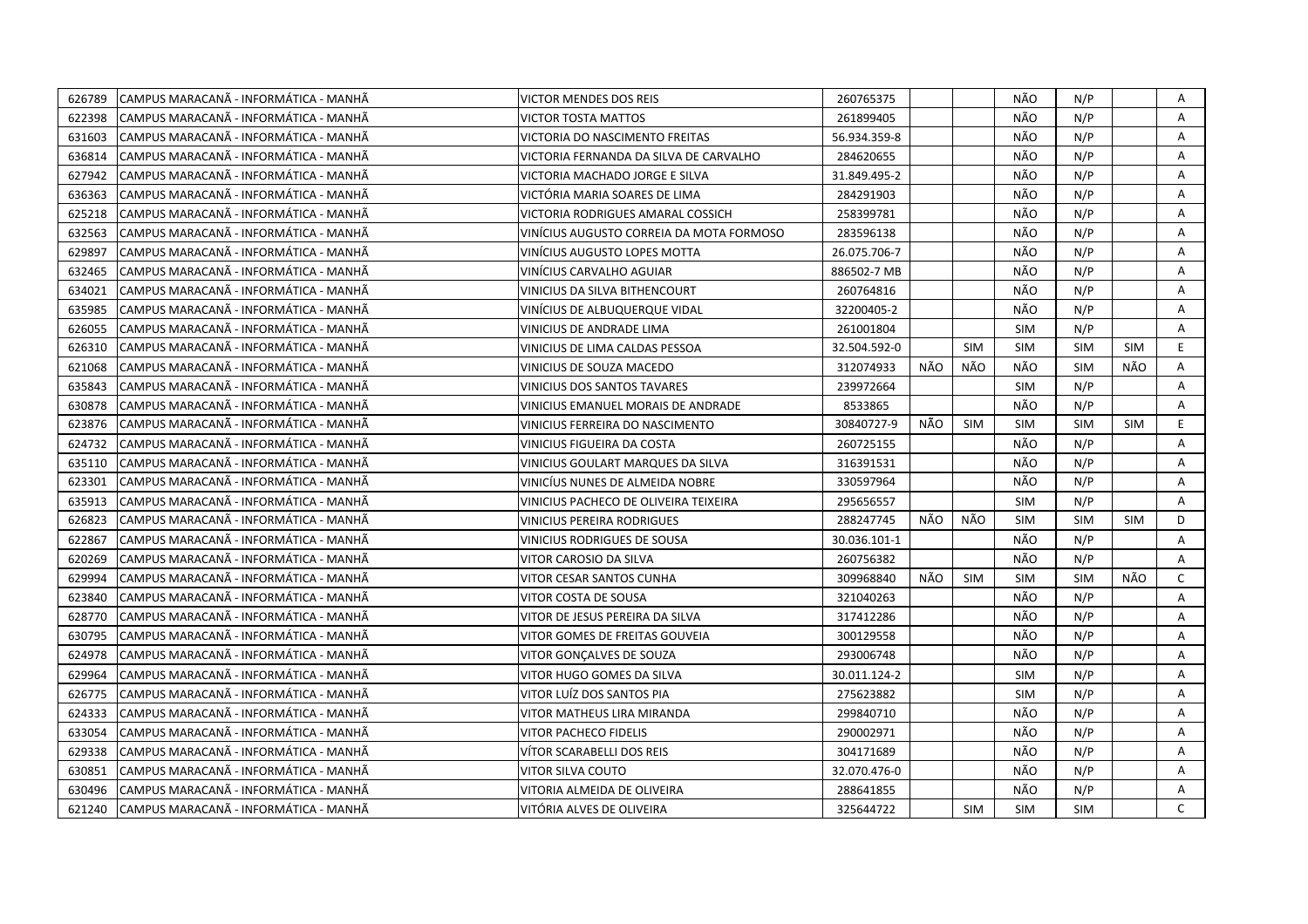| 622648 | CAMPUS MARACANÃ - INFORMÁTICA - MANHÃ  | VITÓRIA CRISTINA NASCIMENTO DE SÁ   | 345460400    |            |            | NÃO        | N/P        |            | Α            |
|--------|----------------------------------------|-------------------------------------|--------------|------------|------------|------------|------------|------------|--------------|
| 627958 | ICAMPUS MARACANÃ - INFORMÁTICA - MANHÃ | VITÓRIA DE DEUS LEITE               | 231447137    | <b>SIM</b> | <b>SIM</b> | <b>SIM</b> | <b>SIM</b> | <b>SIM</b> |              |
| 627685 | CAMPUS MARACANÃ - INFORMÁTICA - MANHÃ  | VITÓRIA LESSA BUENO                 | 275012862    |            |            | NÃO        | N/P        |            | Α            |
| 629488 | CAMPUS MARACANÃ - INFORMÁTICA - MANHÃ  | VITORIA NEPOMUCENO GRUSZKOWSKI      | 275672202    |            |            | NÃO        | N/P        |            | Α            |
| 627276 | ICAMPUS MARACANÃ - INFORMÁTICA - MANHÃ | VITORIA ROZA LIBERATO               | 310744818    | NÃO        | <b>SIM</b> | <b>SIM</b> | <b>SIM</b> | <b>SIM</b> | E.           |
| 620889 | CAMPUS MARACANÃ - INFORMÁTICA - MANHÃ  | VITTÓRIA SOUZA SANTOS VILHENA       | 258418029    | NÃO        | <b>SIM</b> | <b>SIM</b> | <b>SIM</b> | <b>SIM</b> | E            |
| 622945 | ICAMPUS MARACANÃ - INFORMÁTICA - MANHÃ | <b>VIVIAN DE SOUSA</b>              | 260628144    | NÃO        | NÃO        | <b>SIM</b> | <b>SIM</b> | <b>SIM</b> | D            |
| 630155 | CAMPUS MARACANA - INFORMÁTICA - MANHÃ  | VIVIAN FARIAS DA SILVA              | 261322846    |            |            | NÃO        | N/P        |            | A            |
| 630810 | ICAMPUS MARACANÃ - INFORMÁTICA - MANHÃ | VIVIAN ROCHA FERREIRA DE CARVALHO   | 319819769    | NÃO        | <b>SIM</b> | <b>SIM</b> | <b>SIM</b> | <b>SIM</b> | E.           |
| 624689 | CAMPUS MARACANÃ - INFORMÁTICA - MANHÃ  | WALLACE DA SILVA OLIVEIRA           | 291792869    |            |            | NÃO        | N/P        |            | A            |
| 631573 | CAMPUS MARACANÃ - INFORMÁTICA - MANHÃ  | WALLACE DAVI MARTINS ANTÃO          | 301569547    | NÃO        | <b>SIM</b> | <b>SIM</b> | <b>SIM</b> | NÃO        | $\mathsf{C}$ |
| 628822 | CAMPUS MARACANÃ - INFORMÁTICA - MANHÃ  | WALLACE RAMOS VIANA DA SILVA        | 333712578    | <b>SIM</b> | <b>SIM</b> | <b>SIM</b> | <b>SIM</b> | <b>SIM</b> |              |
| 627676 | CAMPUS MARACANÃ - INFORMÁTICA - MANHÃ  | WANDERLEY WESLEY LIMA DA SILVA      | 33.308.445-7 | <b>SIM</b> | NÃO        | <b>SIM</b> | <b>SIM</b> | <b>SIM</b> | H            |
| 632747 | CAMPUS MARACANÃ - INFORMÁTICA - MANHÃ  | WASHINGTON EDUARDO COSTA DE SOUSA   | 30.515.400-7 |            |            | NÃO        | N/P        |            | A            |
| 627319 | CAMPUS MARACANA - INFORMÁTICA - MANHÃ  | <b>WELLINGTON LIMA DE MOURA</b>     | 342529948    |            | <b>SIM</b> | <b>SIM</b> | <b>SIM</b> | NÃO        | $\mathsf{C}$ |
| 636892 | ICAMPUS MARACANÃ - INFORMÁTICA - MANHÃ | WENDEL BERNARDO LANDES DA SILVA     | 331283853    | NÃO        | <b>SIM</b> | <b>SIM</b> | <b>SIM</b> | <b>SIM</b> | E            |
| 631674 | CAMPUS MARACANÃ - INFORMÁTICA - MANHÃ  | WENDEL MACEDO DE JESUS              | 21.106.058-6 |            |            | <b>SIM</b> | N/P        |            | A            |
| 634553 | CAMPUS MARACANÃ - INFORMÁTICA - MANHÃ  | <b>WENDELL CASSULO RABELO</b>       | 882559-9     |            |            | <b>SIM</b> | N/P        |            | A            |
| 622069 | CAMPUS MARACANÃ - INFORMÁTICA - MANHÃ  | WESLLEY BORGES FIRMIANO DA SILVA    | 345606719    |            |            | NÃO        | N/P        |            | A            |
| 636318 | CAMPUS MARACANÃ - INFORMÁTICA - MANHÃ  | WILESON ARAUJO BATISTA JUNIOR       | 31.282.578-9 |            |            | NÃO        | N/P        |            | Α            |
| 627241 | CAMPUS MARACANÃ - INFORMÁTICA - MANHÃ  | WILLIAM DA SILVA JUNIOR             | 259192805    | NÃO        | <b>SIM</b> | <b>SIM</b> | <b>SIM</b> | <b>SIM</b> | E.           |
| 626492 | CAMPUS MARACANA - INFORMATICA - MANHA  | WILLIAM DIMAS PECANHA               | 324817667    |            |            | NÃO        | N/P        |            | A            |
| 631653 | ICAMPUS MARACANÃ - INFORMÁTICA - MANHÃ | WILLIAM SIMÕES CHAVES SANTOS        | 34.324.558-5 | NÃO        | <b>SIM</b> | <b>SIM</b> | <b>SIM</b> | <b>SIM</b> | E.           |
| 634285 | CAMPUS MARACANÃ - INFORMÁTICA - MANHÃ  | WILLIAN ARRAIS BARROS               | 5,52419E+11  |            |            | <b>SIM</b> | N/P        |            | A            |
| 634857 | CAMPUS MARACANÃ - INFORMÁTICA - MANHÃ  | YAGO FAUSTINO DOS SANTOS            | 327136495    |            |            | NÃO        | N/P        |            | A            |
| 634341 | CAMPUS MARACANÃ - INFORMÁTICA - MANHÃ  | YAN AMANCIO DOS REIS DA SILVA       | 270843352    |            |            | NÃO        | N/P        |            | A            |
| 623877 | CAMPUS MARACANÃ - INFORMÁTICA - MANHÃ  | YAN PAULINO GOMES                   | 258514637    | NÃO        | <b>SIM</b> | <b>SIM</b> | <b>SIM</b> | <b>SIM</b> | E.           |
| 621462 | ICAMPUS MARACANÃ - INFORMÁTICA - MANHÃ | YASMIM ALVES DANTAS                 | 294064043    |            |            | <b>SIM</b> | N/P        |            | A            |
| 633307 | CAMPUS MARACANÃ - INFORMÁTICA - MANHÃ  | YASMIM AMARANTE MEDEIROS            | 258914183    |            |            | <b>SIM</b> | N/P        |            | Α            |
| 633891 | CAMPUS MARACANA - INFORMATICA - MANHA  | YASMIM OLIVEIRA GRANATO             | 260864350    |            |            | NÃO        | N/P        |            | A            |
| 621856 | CAMPUS MARACANÃ - INFORMÁTICA - MANHÃ  | YASMIN BARBOSA NOGUEIRA             | 26.086.039-0 |            |            | <b>SIM</b> | N/P        |            | Α            |
| 622907 | ICAMPUS MARACANÃ - INFORMÁTICA - MANHÃ | YASMIN CRISTINA SALLES GREGÓRIO     | 260863931    | NÃO        | <b>SIM</b> | <b>SIM</b> | <b>SIM</b> | <b>SIM</b> | E.           |
| 635454 | CAMPUS MARACANÃ - INFORMÁTICA - MANHÃ  | YASMIN CRISTINE RODRIGUES NUNES     | 300361029    |            |            | NÃO        | N/P        |            | A            |
| 630984 | CAMPUS MARACANÃ - INFORMÁTICA - MANHÃ  | YASMIN DE ARRUDA PERES              | 311737043    |            |            | NÃO        | N/P        |            | Α            |
| 632114 | CAMPUS MARACANÃ - INFORMÁTICA - MANHÃ  | YASMIN GARCIA PEREIRA               | 30716725     |            |            | NÃO        | N/P        |            | A            |
| 625076 | CAMPUS MARACANÃ - INFORMÁTICA - MANHÃ  | YASMIN GOMES DA SILVA               | 294395678    |            | <b>SIM</b> | <b>SIM</b> | <b>SIM</b> | <b>SIM</b> | E            |
| 633045 | CAMPUS MARACANA - INFORMATICA - MANHA  | YASMIN STEPHANIE PEREIRA DE ALMEIDA | 33.653.315-3 |            |            | NÃO        | N/P        |            | A            |
| 633279 | CAMPUS MARACANÃ - INFORMÁTICA - MANHÃ  | YGOR LIMA SILVA                     | 318126968    |            |            | NÃO        | N/P        |            | A            |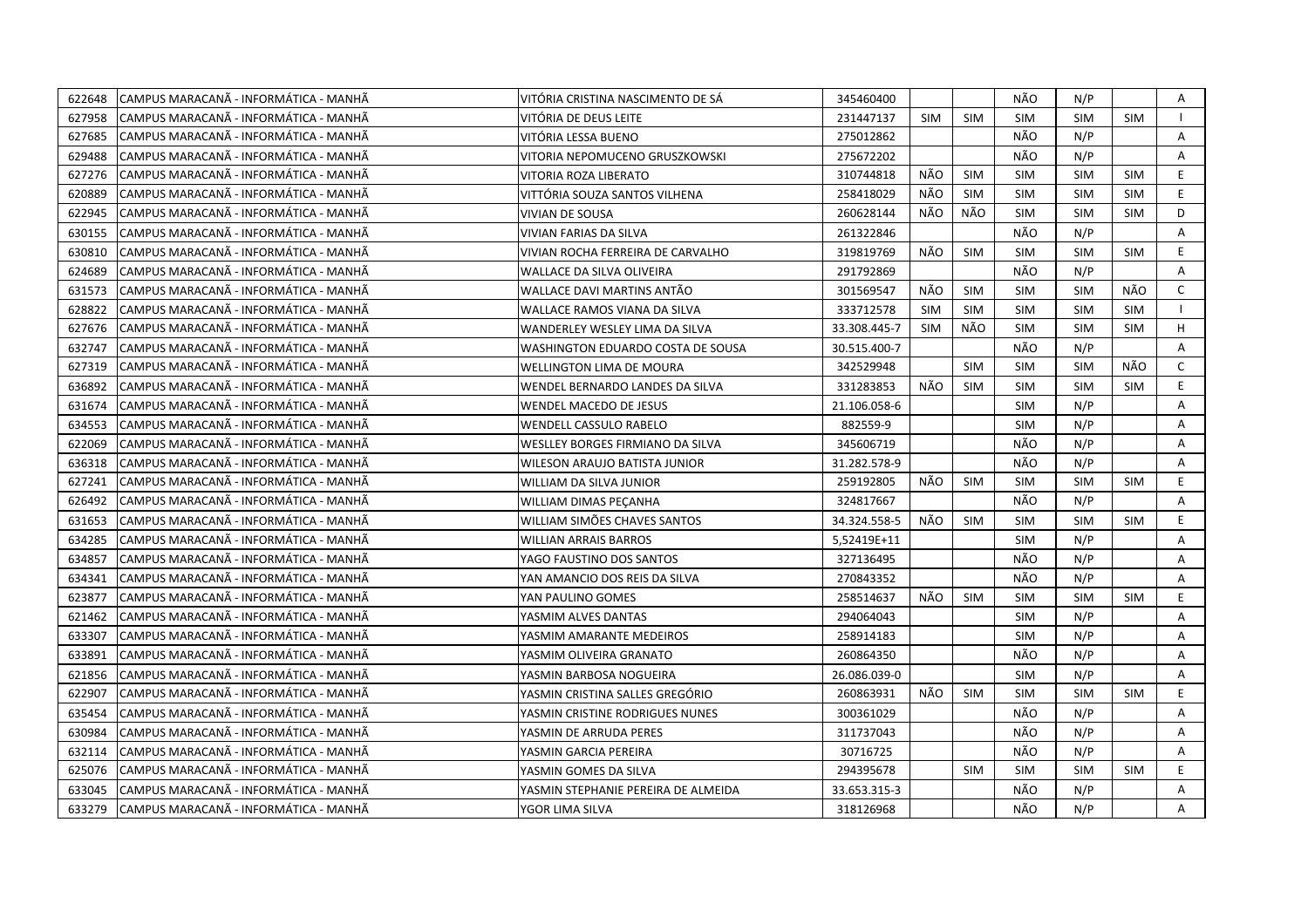| 624677 | CAMPUS MARACANÃ - INFORMÁTICA - MANHÃ | YGOR VIEIRA FERREIRA                    | 337065031    |     |            | NÃO        | N/P        |            | Α  |
|--------|---------------------------------------|-----------------------------------------|--------------|-----|------------|------------|------------|------------|----|
| 621679 | CAMPUS MARACANÃ - INFORMÁTICA - MANHÃ | YLAN GOMES FRANÇA DE ALMEIDA            | 260594313    | NÃO | NÃO        | <b>SIM</b> | <b>SIM</b> | <b>SIM</b> | D  |
| 631571 | CAMPUS MARACANÃ - INFORMÁTICA - MANHÃ | YURI AMORIM DOS SANTOS                  | 259029213    |     |            | NÃO        | N/P        |            | A  |
| 624468 | CAMPUS MARACANA - INFORMATICA - MANHA | YURI ARAUJO DOS SANTOS                  | 332544386    | NÃO | <b>SIM</b> | <b>SIM</b> | <b>SIM</b> | <b>SIM</b> | E. |
| 626829 | CAMPUS MARACANÃ - INFORMÁTICA - MANHÃ | YURI BAPTISTA DE MACEDO                 | 287821896    |     |            | NÃO        | N/P        |            | Α  |
| 621300 | CAMPUS MARACANÃ - INFORMÁTICA - MANHÃ | YURI DE SOUSA DIAS                      | 258401488    |     |            | NÃO        | N/P        |            | A  |
| 625668 | CAMPUS MARACANÃ - INFORMÁTICA - MANHÃ | YURI OLIVEIRA DE ALMEIDA                | 30.173.867-0 |     |            | NÃO        | N/P        |            | Α  |
| 636978 | CAMPUS MARACANÃ - INFORMÁTICA - MANHÃ | YURI OLIVEIRA DOS SANTOS                | 320965726    |     |            | NÃO        | N/P        |            | Α  |
| 621020 | CAMPUS MARACANÃ - INFORMÁTICA - MANHÃ | YURI QUEIROZ SOUTO                      | 320519838    |     |            | NÃO        | N/P        |            | A  |
| 633961 | CAMPUS MARACANÃ - INFORMÁTICA - MANHÃ | YURI SALES FARIAS                       | 29.995.470-1 |     |            | NÃO        | N/P        |            | A  |
| 624193 | CAMPUS MARACANA - INFORMATICA - MANHA | YURI SOUZA DE OLIVEIRA                  | 306198755    |     |            | NÃO        | N/P        |            | A  |
| 635585 | CAMPUS MARACANÃ - INFORMÁTICA - TARDE | ADRIANO CORREA FERREIRA DE ALMEIDA      | 32087312-8   |     |            | NÃO        | N/P        |            | Α  |
| 621793 | CAMPUS MARACANÃ - INFORMÁTICA - TARDE | ADRIEL LEANDRO GOVËA                    | 258799311    | NÃO | NÃO        | <b>SIM</b> | <b>SIM</b> | NÃO        | B  |
| 620981 | CAMPUS MARACANÃ - INFORMÁTICA - TARDE | ADRIELLY CAMACHO MONTEIRO               | 261218689    |     |            | NÃO        | N/P        |            | A  |
| 621547 | CAMPUS MARACANÃ - INFORMÁTICA - TARDE | ÁGATHA CÔRTES DA SILVEIRA               | 258695477    |     |            | NÃO        | N/P        |            | A  |
| 623422 | CAMPUS MARACANÃ - INFORMÁTICA - TARDE | ALAN PEDRO JULIÃO DA SILVA              | 27.622.236-1 |     |            | NÃO        | N/P        |            | Α  |
| 627493 | CAMPUS MARACANÃ - INFORMÁTICA - TARDE | ALANA ALVES GARCIA                      | 258918523    |     |            | NÃO        | N/P        |            | A  |
| 633607 | CAMPUS MARACANÃ - INFORMÁTICA - TARDE | ALANA RODRIGUES FRANZEN                 | 320656697    |     |            | NÃO        | N/P        |            | Α  |
| 622043 | CAMPUS MARACANA - INFORMÁTICA - TARDE | ALEF ROBERTO DOS REIS SILVA             | 339436271    | NÃO | <b>SIM</b> | <b>SIM</b> | <b>SIM</b> | <b>SIM</b> | E. |
| 634154 | CAMPUS MARACANÃ - INFORMÁTICA - TARDE | <b>ALEXYA SANTOS LOPES</b>              | NÃfO TEM     |     |            | NÃO        | N/P        |            | A  |
| 625097 | CAMPUS MARACANÃ - INFORMÁTICA - TARDE | ALICE APOLONIO DA SILVA                 | 246588776    | NÃO | <b>SIM</b> | <b>SIM</b> | <b>SIM</b> | <b>SIM</b> | E. |
| 620560 | CAMPUS MARACANA - INFORMÁTICA - TARDE | ALICE DE SALES ZAMITH ABREU GOMES       | 289638819    | NÃO | NÃO        | <b>SIM</b> | <b>SIM</b> | <b>SIM</b> | D  |
| 626335 | CAMPUS MARACANÃ - INFORMÁTICA - TARDE | ALICE VIDAL DE LIMA TEIXEIRA            | 279715601    |     |            | <b>SIM</b> | N/P        |            | A  |
| 630414 | CAMPUS MARACANÃ - INFORMÁTICA - TARDE | ALINE HERLLAIN DA SILVA                 | 298773250    |     |            | NÃO        | N/P        |            | A  |
| 621036 | CAMPUS MARACANÃ - INFORMÁTICA - TARDE | ALLEFH ABRAHÃO DE FREITAS               | 316366509    |     | NÃO        | <b>SIM</b> | <b>SIM</b> | <b>SIM</b> | D  |
| 631919 | CAMPUS MARACANA - INFORMÁTICA - TARDE | AMANDA MOURA CANUTO DE SOUSA            | 258397090    |     |            | NÃO        | N/P        |            | A  |
| 625699 | CAMPUS MARACANÃ - INFORMÁTICA - TARDE | ANA CAROLINE WERNECK DE SOUZA           | 270847296    |     | <b>SIM</b> | <b>SIM</b> | <b>SIM</b> | <b>SIM</b> | E. |
| 622035 | CAMPUS MARACANÃ - INFORMÁTICA - TARDE | ANA CLARA BARBOSA DA SILVA TAFURI       | MG 20672676  | NÃO | <b>SIM</b> | <b>SIM</b> | <b>SIM</b> | SIM        | E. |
| 634438 | CAMPUS MARACANÃ - INFORMÁTICA - TARDE | ANA CLARA MEIRELLES DE FREITAS          | 258461508    |     |            | NÃO        | N/P        |            | A  |
| 626591 | CAMPUS MARACANÃ - INFORMÁTICA - TARDE | ANA CLARA TELES SANTOS                  | 307660381    |     |            | NÃO        | N/P        |            | Α  |
| 627176 | CAMPUS MARACANA - INFORMÁTICA - TARDE | ANA JULIA JESUS DE OLIVEIRA             | 259335214    | NÃO | <b>SIM</b> | <b>SIM</b> | <b>SIM</b> | <b>SIM</b> | E. |
| 631906 | CAMPUS MARACANA - INFORMÁTICA - TARDE | ANA JULIA MACHADO DOMINGUES             | 311680300    |     |            | NÃO        | N/P        |            | Α  |
| 630261 | CAMPUS MARACANÃ - INFORMÁTICA - TARDE | ANA LUIZA GONÇALVES DA COSTA FELIX      | 263057101    | NÃO | <b>SIM</b> | <b>SIM</b> | SIM        | <b>SIM</b> | E. |
| 624556 | CAMPUS MARACANÃ - INFORMÁTICA - TARDE | ANA PAULA CHAGAS SERRA CASTILHO         | 231463829    |     |            | NÃO        | N/P        |            | A  |
| 623497 | CAMPUS MARACANA - INFORMATICA - TARDE | ANDERSON DOS SANTOS GOMES               | 278487301    | NÃO | <b>SIM</b> | <b>SIM</b> | <b>SIM</b> | <b>SIM</b> | E. |
| 629125 | CAMPUS MARACANÃ - INFORMÁTICA - TARDE | ANDERSON GABRIEL DE SOUZA ARAUJO        | 27.501.294-6 |     |            | NÃO        | N/P        |            | A  |
| 636952 | CAMPUS MARACANÃ - INFORMÁTICA - TARDE | ANDRÉ ANDERSON RIBEIRO DOS ANJOS JUNIOR | 28.843.936-7 |     |            | NÃO        | N/P        |            | A  |
| 628609 | CAMPUS MARACANA - INFORMÁTICA - TARDE | ANDRE FELIPE VASCONCELLOS DO MONTE      | 263779191    |     |            | NÃO        | N/P        |            | A  |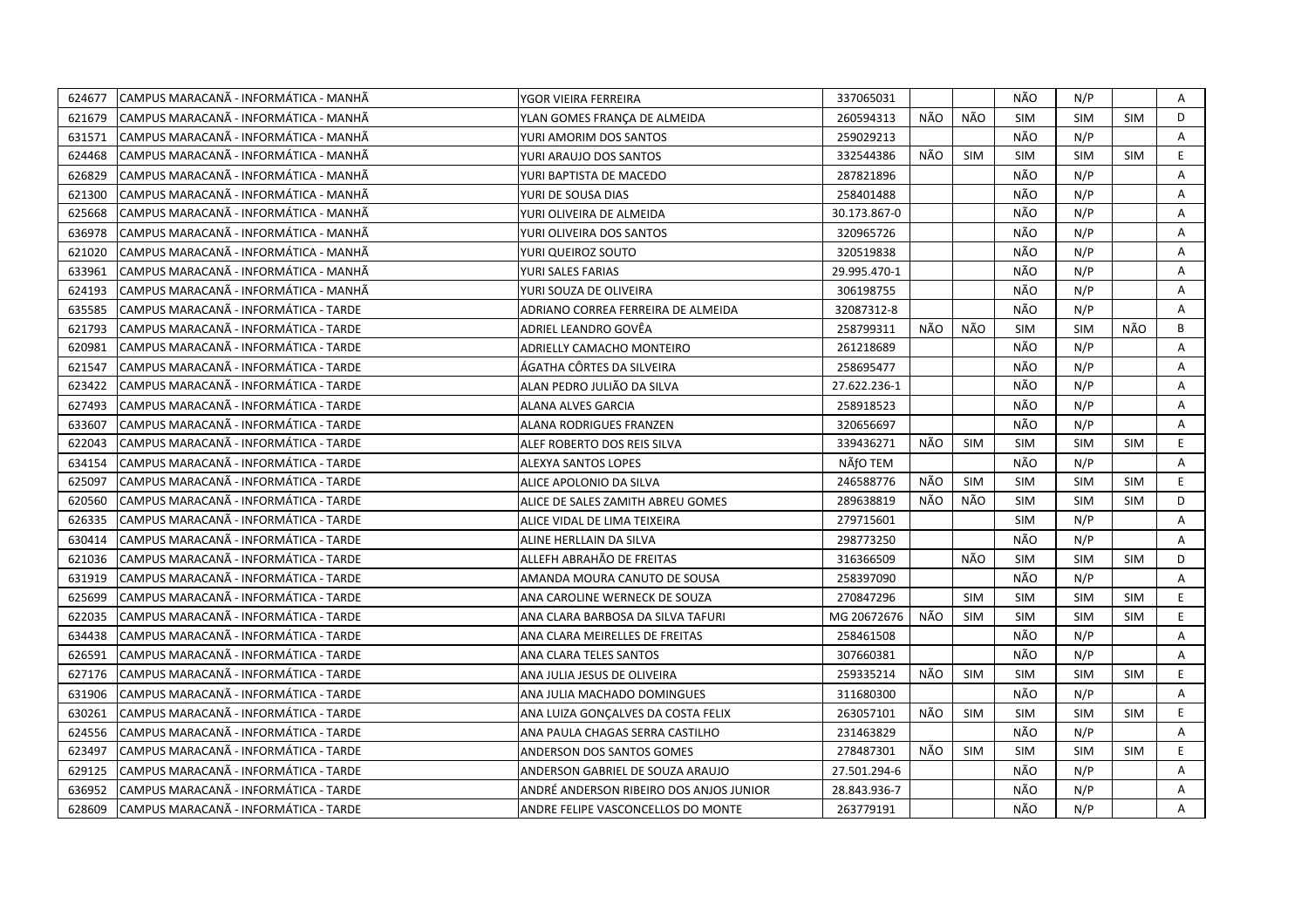| 620873 | CAMPUS MARACANA - INFORMÁTICA - TARDE        | ANDRESSA DA SILVA TEIXEIRA                 | 30.656.865-0 |            |            | NÃO        | N/P        |            | Α              |
|--------|----------------------------------------------|--------------------------------------------|--------------|------------|------------|------------|------------|------------|----------------|
| 636211 | CAMPUS MARACANÃ - INFORMÁTICA - TARDE        | ANDREW JAIME NOGUEIRA PEREIRA DE ALMEIDA   | 302916234    |            |            | NÃO        | N/P        |            | A              |
| 622046 | CAMPUS MARACANÃ - INFORMÁTICA - TARDE        | ANNA CAROLINA FERREIRA DOS SANTOS RAIMUNDO | 282076439    |            |            | NÃO        | N/P        |            | A              |
| 627601 | CAMPUS MARACANA - INFORMÁTICA - TARDE        | ANNA CAROLINA LEMOS VIDAL                  | 285060042    |            |            | <b>SIM</b> | N/P        |            | $\overline{A}$ |
| 626684 | CAMPUS MARACANÃ - INFORMÁTICA - TARDE        | ANNA CLARA DE OLIVEIRA ROCHA               | 27.728.357-8 |            |            | NÃO        | N/P        |            | Α              |
| 635629 | CAMPUS MARACANÃ - INFORMÁTICA - TARDE        | ANNA CLARA LIMA DA CONCEIÇÃO               | 321737868    |            |            | NÃO        | N/P        |            | A              |
| 632409 | CAMPUS MARACANÃ - INFORMÁTICA - TARDE        | ANNA PAULA SIQUEIRA DA SILVA               | 302384664    |            |            | NÃO        | N/P        |            | A              |
| 621429 | CAMPUS MARACANÃ - INFORMÁTICA - TARDE        | ANTÔNIO CARLOS LOPES CONCEIÇÃO             | 32.788.069-6 | <b>SIM</b> | <b>SIM</b> | <b>SIM</b> | <b>SIM</b> | <b>SIM</b> |                |
| 632501 | CAMPUS MARACANA - INFORMÁTICA - TARDE        | ARIANE ARANTES DOS SANTOS                  | 33.255.963-2 | NÃO        | <b>SIM</b> | <b>SIM</b> | <b>SIM</b> | <b>SIM</b> | E.             |
| 621855 | CAMPUS MARACANA - INFORMÁTICA - TARDE        | ARIANE PICCIANI COSTA                      | 260602594    |            |            | NÃO        | N/P        |            | Α              |
| 629605 | CAMPUS MARACANÃ - INFORMÁTICA - TARDE        | ARTHUR ABREU GAZONI                        | 259417434    |            |            | NÃO        | N/P        |            | A              |
| 627435 | CAMPUS MARACANÃ - INFORMÁTICA - TARDE        | ARTHUR BORGES DE FREITAS                   | 328527551    |            |            | NÃO        | N/P        |            | A              |
| 634075 | CAMPUS MARACANÃ - INFORMÁTICA - TARDE        | ARTHUR CABRAL AZEVEDO                      | 305035990    |            |            | NÃO        | N/P        |            | $\overline{A}$ |
| 635410 | CAMPUS MARACANÃ - INFORMÁTICA - TARDE        | <b>ARTHUR LAVOURA GUIMARAES</b>            | 260768668    |            |            | NÃO        | N/P        |            | A              |
| 629744 | CAMPUS MARACANÃ - INFORMÁTICA - TARDE        | ARTHUR LEQUITO MARRA DE ABREU              | 260771167    |            |            | NÃO        | N/P        |            | $\mathsf{A}$   |
| 622932 | CAMPUS MARACANÃ - INFORMÁTICA - TARDE        | ARTUR AUGUSTO DE SOUZA BISPO               | 258856244    | NÃO        | <b>SIM</b> | NÃfO       | NÃfO       | <b>SIM</b> | A              |
| 620379 | CAMPUS MARACANÃ - INFORMÁTICA - TARDE        | ARTUR ROCHA BARRETO                        | 23.801.802-2 |            |            | NÃO        | N/P        |            | A              |
| 635009 | CAMPUS MARACANÃ - INFORMÁTICA - TARDE        | <b>AUGUSTO PINHEIRO GOMES</b>              | 307314666    |            |            | NÃO        | N/P        |            | A              |
| 634091 | CAMPUS MARACANÃ - INFORMÁTICA - TARDE        | BEATRIZ VYTORIA CONCEIÇÃO DE ALMEIDA       | 259053213    |            |            | NÃO        | N/P        |            | A              |
| 634387 | CAMPUS MARACANÃ - INFORMÁTICA - TARDE        | BERNARDO SENA DOS SANTOS PINTO             | 259286771    |            |            | NÃO        | N/P        |            | A              |
| 630312 | CAMPUS MARACANA - INFORMÁTICA - TARDE        | <b>BRANCA DIAS</b>                         | 26252707-0   |            |            | NÃO        | N/P        |            | A              |
| 623438 | CAMPUS MARACANÃ - INFORMÁTICA - TARDE        | BRENO DA SILVA RODRIGUES DA ROSA           | 326906740    | NÃO        | <b>SIM</b> | <b>SIM</b> | <b>SIM</b> | <b>SIM</b> | E              |
| 632902 | CAMPUS MARACANÃ - INFORMÁTICA - TARDE        | BRENO GOMES CONCEIÇÃO                      | 283533974    |            |            | NÃO        | N/P        |            | A              |
| 627185 | CAMPUS MARACANÃ - INFORMÁTICA - TARDE        | <b>BRUNA FELIPE RIBEIRO BESERRA</b>        | 285852687    | NÃO        | <b>SIM</b> | <b>SIM</b> | <b>SIM</b> | <b>SIM</b> | E.             |
| 633469 | CAMPUS MARACANÃ - INFORMÁTICA - TARDE        | BRUNA VENANCIO DA SILVA                    | 28952909-1   |            |            | NÃO        | N/P        |            | A              |
| 625624 | CAMPUS MARACANA - INFORMÁTICA - TARDE        | BRUNO ALVES BEZERRA JUNIOR                 | 337871016    | NÃO        | <b>SIM</b> | <b>SIM</b> | <b>SIM</b> | <b>SIM</b> | E              |
| 629766 | ICAMPUS MARACANÃ - INFORMÁTICA - TARDE       | <b>BRUNO CAVALLI</b>                       | 258497874    |            |            | NÃO        | N/P        |            | A              |
| 630763 | CAMPUS MARACANÃ - INFORMÁTICA - TARDE        | <b>BRUNO GOMES ALVES</b>                   | 258284132    |            |            | NÃO        | N/P        |            | A              |
| 625868 | CAMPUS MARACANÃ - INFORMÁTICA - TARDE        | CAIO AUGUSTO FER ROCHA                     | 299344499    |            |            | NÃO        | N/P        |            | A              |
| 628503 | CAMPUS MARACANA - INFORMÁTICA - TARDE        | CAIO CARVALHO MONTEIRO                     | 258507649    |            |            | NÃO        | N/P        |            | Α              |
| 621747 | CAMPUS MARACANÃ - INFORMÁTICA - TARDE        | CAIO FERREIRA DE LIMA                      | 286541628    |            |            | NÃO        | N/P        |            | A              |
| 636278 | CAMPUS MARACANÃ - INFORMÁTICA - TARDE        | CAIO HENRIQUE DE PAULA CORREIA             | 31430056-7   |            |            | NÃO        | N/P        |            | A              |
| 625030 | CAMPUS MARACANÃ - INFORMÁTICA - TARDE        | CAIO LOPES RAMOS                           | 299508564    |            |            | NÃO        | N/P        |            | $\mathsf{A}$   |
| 631382 | CAMPUS MARACANA - INFORMÁTICA - TARDE        | CAIO MATIAS SOUTO                          | 302773395    | NÃO        | NÃO        | <b>SIM</b> | <b>SIM</b> | <b>SIM</b> | D              |
| 628905 | CAMPUS MARACANÃ - INFORMÁTICA - TARDE        | CAIO SOUSA PIRES                           | 258887256    |            |            | NÃO        | N/P        |            | A              |
| 636912 | CAMPUS MARACANÃ - INFORMÁTICA - TARDE        | CAIQUE PEREIRA DO VALE                     | 282518190    |            |            | NÃO        | N/P        |            | A              |
| 624028 | CAMPUS MARACANÃ - INFORMÁTICA - TARDE        | CAMILI RODRIGUES LUZES                     | 260767678    |            |            | NÃO        | N/P        |            | A              |
|        | 632198 CAMPUS MARACANA - INFORMÁTICA - TARDE | CARLOS AUGUSTO DO PRADO GONÇALVES          | 301882767    |            | <b>SIM</b> | <b>SIM</b> | <b>SIM</b> | <b>SIM</b> | E.             |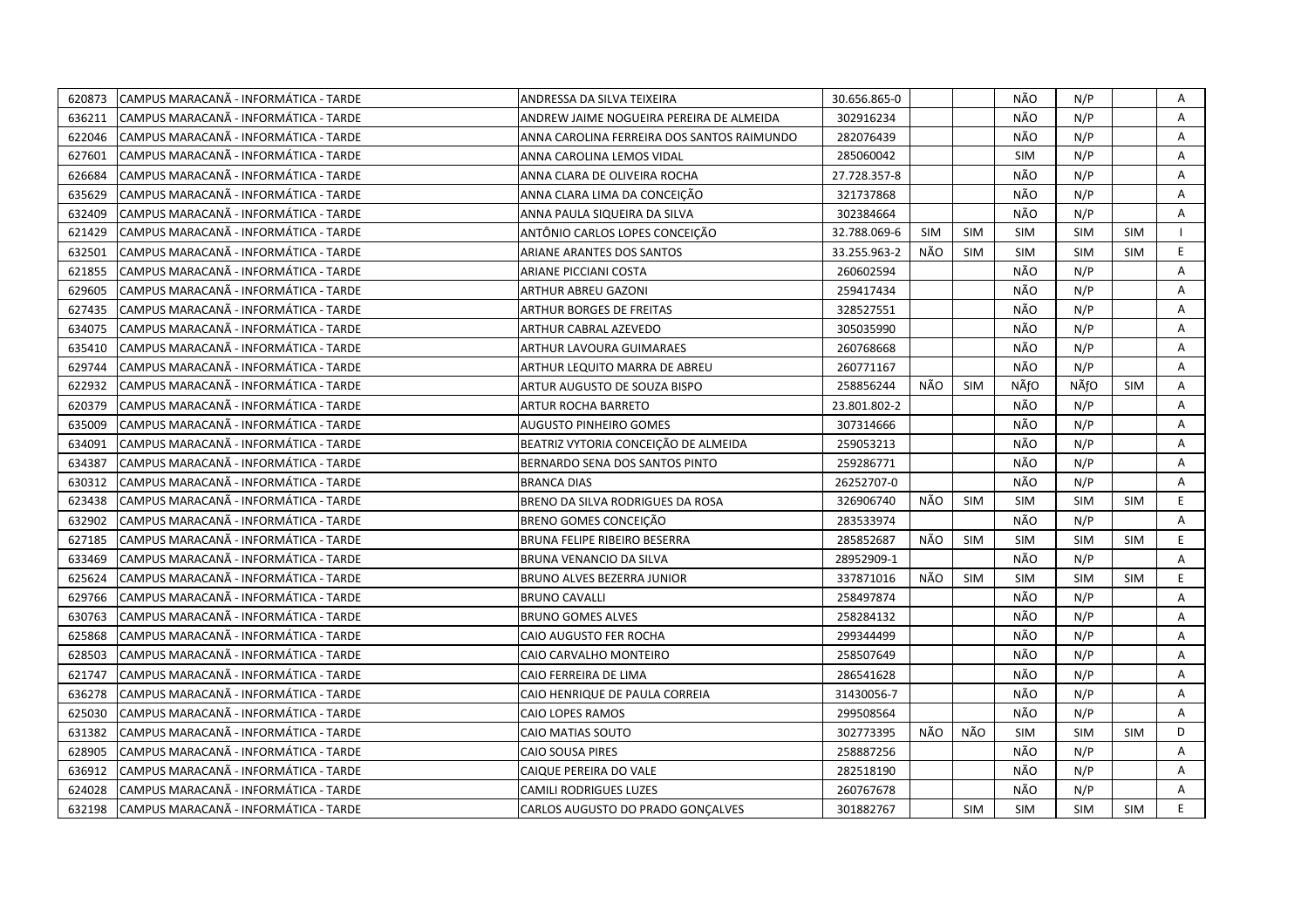| 634012 | CAMPUS MARACANA - INFORMÁTICA - TARDE  | CARLOS EDUARDO BAPTISTA ALVES      | 308257682    |     |            | NÃO        | N/P        |            | Α  |
|--------|----------------------------------------|------------------------------------|--------------|-----|------------|------------|------------|------------|----|
| 626954 | CAMPUS MARACANÃ - INFORMÁTICA - TARDE  | CARLOS EDUARDO DA SILVA MELO       | 290604206    | NÃO | <b>SIM</b> | <b>SIM</b> | <b>SIM</b> | <b>SIM</b> | E  |
| 635295 | CAMPUS MARACANÃ - INFORMÁTICA - TARDE  | CARLOS FELIPE DE ARAUJO PEREIRA    | 28108816-1   |     |            | NÃO        | N/P        |            | A  |
| 623090 | CAMPUS MARACANÃ - INFORMÁTICA - TARDE  | CAROLINA PEIXOTO VACCARIELLO       | 315472639    | NÃO | NÃO        | <b>SIM</b> | N/P        |            | A  |
| 633509 | CAMPUS MARACANÃ - INFORMÁTICA - TARDE  | CAROLINE DOS ANJOS SILVA SOARES    | 265071696    |     |            | NÃO        | N/P        |            | Α  |
| 634452 | CAMPUS MARACANÃ - INFORMÁTICA - TARDE  | CAUÃ ANDRILL ROMÃO DOS SANTOS      | 275631646    |     |            | <b>SIM</b> | N/P        |            | A  |
| 624380 | CAMPUS MARACANÃ - INFORMÁTICA - TARDE  | CAUÃ GABRIEL DA SILVA SANTOS       | 307731463    | NÃO | NÃO        | <b>SIM</b> | <b>SIM</b> | <b>SIM</b> | D  |
| 636843 | CAMPUS MARACANÃ - INFORMÁTICA - TARDE  | CAUÃ SANT'ANNA DE ALMEIDA CARVALHO | 314814773    |     |            | NÃO        | N/P        |            | A  |
| 634393 | CAMPUS MARACANÃ - INFORMÁTICA - TARDE  | CAUÊ MACHADO DA SILVEIRA           | 28.411.398-2 |     |            | NÃO        | N/P        |            | A  |
| 622450 | CAMPUS MARACANA - INFORMATICA - TARDE  | <b>CESAR ROMERO MACHADO NETO</b>   | 284864501    |     |            | NÃO        | N/P        |            | A  |
| 634613 | CAMPUS MARACANÃ - INFORMÁTICA - TARDE  | CHRISTIAN LEONARDO LOPES DA SILVA  | 34.607.890-0 | NÃO | <b>SIM</b> | <b>SIM</b> | <b>SIM</b> | <b>SIM</b> | E. |
| 634220 | CAMPUS MARACANA - INFORMATICA - TARDE  | CHRISTYAN DE OLIVEIRA SILVA        | 277284444    | NÃO | <b>SIM</b> | <b>SIM</b> | <b>SIM</b> | <b>SIM</b> | E. |
| 628710 | CAMPUS MARACANÃ - INFORMÁTICA - TARDE  | <b>CIBELE ARAUJO FERREIRA</b>      | 330530643    |     |            | NÃO        | N/P        |            | Α  |
| 627475 | CAMPUS MARACANÃ - INFORMÁTICA - TARDE  | DAFENNY CARVALHO RODRIGUES         | 31 828 156 5 |     |            | NÃO        | N/P        |            | Α  |
| 635344 | CAMPUS MARACANÃ - INFORMÁTICA - TARDE  | DANIEL CORREIA DE LIMA             | 260932108    |     |            | NÃO        | N/P        |            | A  |
| 626132 | CAMPUS MARACANÃ - INFORMÁTICA - TARDE  | DANIEL LIMA DAS VIRGENS            | 28310427-1   |     |            | NÃO        | N/P        |            | A  |
| 621296 | CAMPUS MARACANÃ - INFORMÁTICA - TARDE  | DANIEL PEREIRA DA SILVA            | 278746938    |     |            | NÃO        | N/P        |            | A  |
| 635436 | CAMPUS MARACANÃ - INFORMÁTICA - TARDE  | DANIEL RODRIGUES LOPEZ             | 258558394    |     |            | NÃO        | N/P        |            | A  |
| 627753 | CAMPUS MARACANÃ - INFORMÁTICA - TARDE  | DANIEL SOUZA MONTEIRO DA SILVA     | 33.333.166-8 |     |            | NÃO        | N/P        |            | Α  |
| 623732 | CAMPUS MARACANA - INFORMATICA - TARDE  | DANIELLY KETHELLYN LACERDA SILVA   | 309775120    | NÃO | <b>SIM</b> | <b>SIM</b> | <b>SIM</b> | <b>SIM</b> | E. |
| 621335 | CAMPUS MARACANÃ - INFORMÁTICA - TARDE  | DARLAN DE SOUZA DANTAS             | 32.770.995-2 |     |            | NÃO        | N/P        |            | A  |
| 627634 | ICAMPUS MARACANA - INFORMATICA - TARDE | DAVI DA SILVA FARIAS               | 326790193    | NÃO | NÃO        | <b>SIM</b> | <b>SIM</b> | SIM        | D  |
| 622225 | ICAMPUS MARACANÃ - INFORMÁTICA - TARDE | DAVI DA SILVA GALAXE MEIRELLES     | 286263173    |     |            | NÃO        | N/P        |            | A  |
| 632025 | CAMPUS MARACANÃ - INFORMÁTICA - TARDE  | DAVI MACHADO NASCIMENTO DA SILVA   | 283401057    |     |            | NÃO        | N/P        |            | Α  |
| 623905 | CAMPUS MARACANÃ - INFORMÁTICA - TARDE  | DIEGO ALVES VELOSO                 | 320062722    |     |            | NÃO        | N/P        |            | A  |
| 628744 | CAMPUS MARACANA - INFORMÁTICA - TARDE  | DIEGO ASSUNÇÃO CAVALLIERI          | 317759512    |     |            | NÃO        | N/P        |            | A  |
| 632073 | CAMPUS MARACANA - INFORMÁTICA - TARDE  | DIEGO LOPES BARBOSA                | 271635104    |     |            | NÃO        | N/P        |            | A  |
| 627020 | CAMPUS MARACANÃ - INFORMÁTICA - TARDE  | DIEGO TEIXEIRA DA SILVA            | 260579131    |     |            | NÃO        | N/P        |            | A  |
| 627400 | CAMPUS MARACANÃ - INFORMÁTICA - TARDE  | DORA TEZULINO SANTOS               | 303535942    |     |            | <b>SIM</b> | N/P        |            | A  |
| 630024 | CAMPUS MARACANÃ - INFORMÁTICA - TARDE  | DYOGO VIEIRA MAGALHAES             | 342434818    |     |            | <b>SIM</b> | N/P        |            | A  |
| 623940 | CAMPUS MARACANA - INFORMATICA - TARDE  | EDUARDA ELIZEU CUSTODIO DA SILVA   | 30.472.597-1 | NÃO | NÃO        | <b>SIM</b> | <b>SIM</b> | <b>SIM</b> | D  |
| 623114 | CAMPUS MARACANÃ - INFORMÁTICA - TARDE  | EDUARDA LOPES BRAGA                | 264772807    | NÃO | <b>SIM</b> | <b>SIM</b> | <b>SIM</b> | <b>SIM</b> | E. |
| 623852 | CAMPUS MARACANA - INFORMATICA - TARDE  | EDUARDA PINHO SOBREIRA             | 258517846    |     |            | <b>SIM</b> | N/P        |            | A  |
| 633555 | CAMPUS MARACANÃ - INFORMÁTICA - TARDE  | EDUARDA SOARES DE ALMEIDA          | 319042743    |     |            | NÃO        | N/P        |            | Α  |
| 633978 | CAMPUS MARACANA - INFORMÁTICA - TARDE  | EDUARDO ANDRÉ DA SILVA ROCO        | 237737341    |     |            | NÃO        | N/P        |            | A  |
| 625814 | CAMPUS MARACANÃ - INFORMÁTICA - TARDE  | EDUARDO GODOY FERREIRA DE OLIVEIRA | 305562308    | NÃO | NÃO        | <b>SIM</b> | <b>SIM</b> | <b>SIM</b> | D  |
| 626904 | CAMPUS MARACANÃ - INFORMÁTICA - TARDE  | EDUARDO PADILHA VIGNOLO FARINHA    | 30024493-6   |     |            | NÃO        | N/P        |            | A  |
| 630465 | CAMPUS MARACANA - INFORMÁTICA - TARDE  | <b>ELIZA DE MATOS SILVA</b>        | 290826122    |     |            | NÃO        | N/P        |            | A  |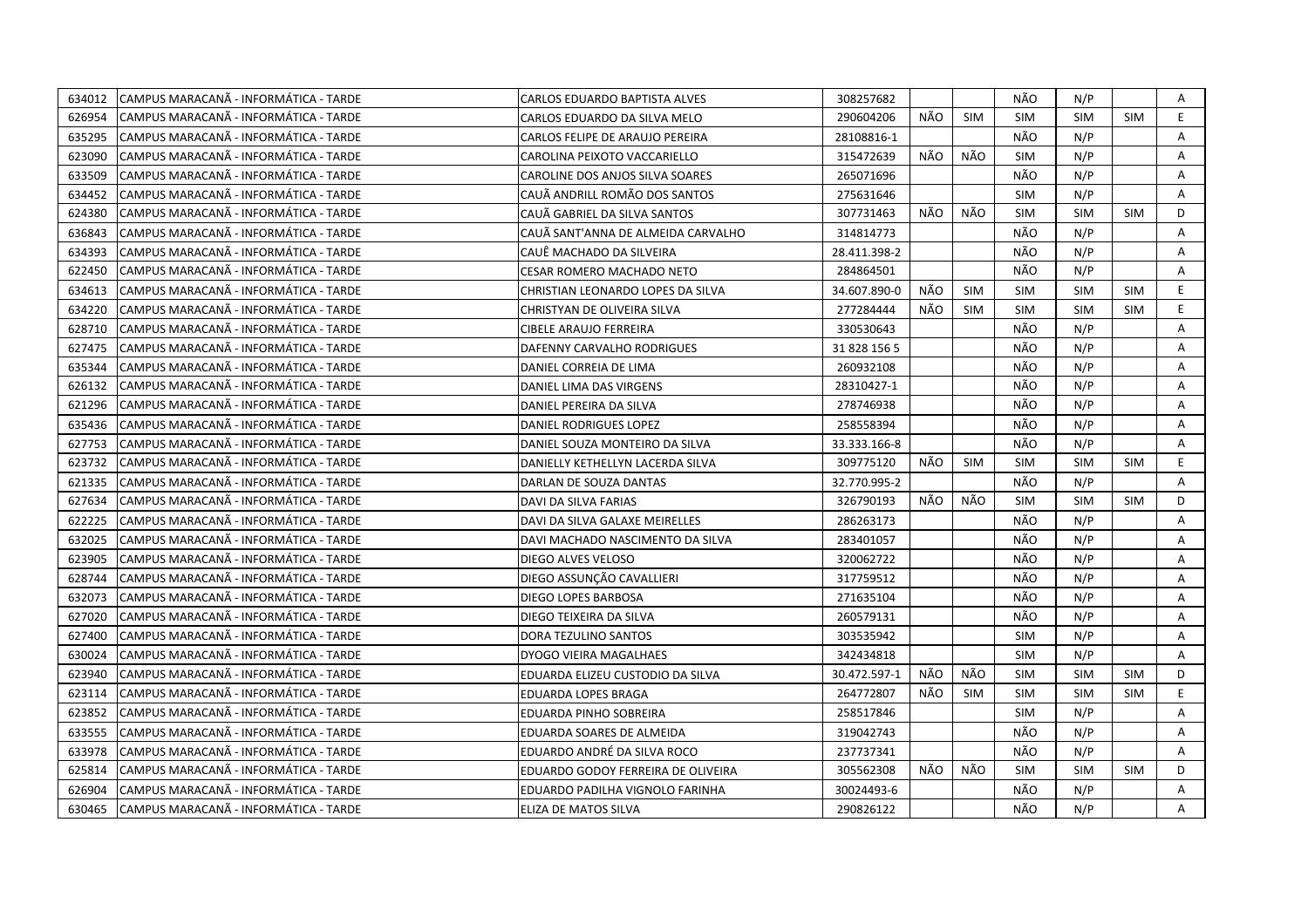| 621997 | CAMPUS MARACANA - INFORMÁTICA - TARDE  | EMILLY MARIA LEITE DA SILVA               | 331090233    | NÃO | SIM        | <b>SIM</b> | SIM        | SIM        | E.             |
|--------|----------------------------------------|-------------------------------------------|--------------|-----|------------|------------|------------|------------|----------------|
| 626493 | CAMPUS MARACANÃ - INFORMÁTICA - TARDE  | <b>EMILY FREIRE NERIS</b>                 | 262680973    | NÃO | NÃO        | NÃO        | <b>SIM</b> | NÃO        | A              |
| 627335 | ICAMPUS MARACANÃ - INFORMÁTICA - TARDE | ENZO HENRIQUE DE OLIVEIRA PAULINO         | 26648825-3   |     |            | NÃO        | N/P        |            | A              |
| 624950 | CAMPUS MARACANÃ - INFORMÁTICA - TARDE  | ERIC BARBOSA CASTELLAR PINHEIRO           | 303395917    |     |            | NÃO        | N/P        |            | Α              |
| 626730 | CAMPUS MARACANÃ - INFORMÁTICA - TARDE  | <b>ERICK PINHEIRO MARTINS</b>             | 283799518    |     |            | NÃO        | N/P        |            | Α              |
| 633118 | CAMPUS MARACANÃ - INFORMÁTICA - TARDE  | ERICK SILVA DE ALMEIDA                    | 332965037    |     |            | NÃO        | N/P        |            | A              |
| 620860 | CAMPUS MARACANÃ - INFORMÁTICA - TARDE  | ERIK SILVA DOS SANTOS                     | 25.825.216-2 | NÃO | NÃO        | <b>SIM</b> | <b>SIM</b> | <b>SIM</b> | D              |
| 621216 | CAMPUS MARACANÃ - INFORMÁTICA - TARDE  | ERIK VITOR LIMA DE MELO                   | 278798830    |     |            | NÃO        | N/P        |            | A              |
| 623359 | CAMPUS MARACANÃ - INFORMÁTICA - TARDE  | ESTER FÉLIX DOS SANTOS                    | 29.290.400-0 |     | <b>SIM</b> | <b>SIM</b> | <b>SIM</b> | <b>SIM</b> | E              |
| 633934 | CAMPUS MARACANÃ - INFORMÁTICA - TARDE  | ESTER GONÇALVES DA SILVA                  | 260861588    |     |            | NÃO        | N/P        |            | A              |
| 626709 | CAMPUS MARACANÃ - INFORMÁTICA - TARDE  | EYSHILA CANDIDO LOPES DA SILVA            | 26938641-3   | NÃO | <b>SIM</b> | NÃO        | <b>SIM</b> | <b>SIM</b> | Α              |
| 634331 | CAMPUS MARACANÃ - INFORMÁTICA - TARDE  | FELIPE BERMUDES DE OLIVEIRA LEITE         | 26.086.546-4 |     |            | NÃO        | N/P        |            | Α              |
| 624992 | CAMPUS MARACANÃ - INFORMÁTICA - TARDE  | <b>FELIPE COELHO FERNANDES</b>            | 309632180    |     |            | NÃO        | N/P        |            | $\overline{A}$ |
| 628572 | CAMPUS MARACANÃ - INFORMÁTICA - TARDE  | FELIPE FRANCO SEPULVEDA                   | 270440506    |     |            | NÃO        | N/P        |            | Α              |
| 624580 | CAMPUS MARACANA - INFORMÁTICA - TARDE  | FELIX AUGUSTO FERREIRA OLIVEIRA           | 567283458    | NÃO | SIM        | <b>SIM</b> | <b>SIM</b> | <b>SIM</b> | E.             |
| 623436 | CAMPUS MARACANÃ - INFORMÁTICA - TARDE  | FELLIPE DA COSTA LUGÃO                    | 258678499    | NÃO | NÃO        | <b>SIM</b> | <b>SIM</b> | <b>SIM</b> | D              |
| 622184 | CAMPUS MARACANA - INFORMÁTICA - TARDE  | FLÁVIA ALESSANDRA LACERDA DOS REIS        | 27982910-5   |     |            | NÃO        | N/P        |            | Α              |
| 625917 | CAMPUS MARACANÃ - INFORMÁTICA - TARDE  | FRANCISCO VALTÉ BARROS NETO               | 340660877    |     |            | NÃO        | N/P        |            | Α              |
| 623129 | CAMPUS MARACANÃ - INFORMÁTICA - TARDE  | <b>GABRIEL ALVES CURTO</b>                | 275008563    |     |            | NÃO        | N/P        |            | Α              |
| 627048 | CAMPUS MARACANA - INFORMÁTICA - TARDE  | <b>GABRIEL ALVES ROSA</b>                 | 316698257    | NÃO | SIM        | <b>SIM</b> | <b>SIM</b> | <b>SIM</b> | E.             |
| 629614 | CAMPUS MARACANÃ - INFORMÁTICA - TARDE  | <b>GABRIEL BERG TEIXEIRA</b>              | 260629779    |     |            | NÃO        | N/P        |            | A              |
| 623845 | CAMPUS MARACANA - INFORMÁTICA - TARDE  | GABRIEL DE OLIVEIRA GUAYANAZES MONTEIRO   | 309060325    |     |            | NÃO        | N/P        |            | Α              |
| 635179 | CAMPUS MARACANA - INFORMÁTICA - TARDE  | GABRIEL DIAS DOS SANTOS                   | 277180105    |     |            | NÃO        | N/P        |            | A              |
| 631289 | CAMPUS MARACANA - INFORMÁTICA - TARDE  | <b>GABRIEL FERREIRA CARNEIRO</b>          | 274974005    |     |            | NÃO        | N/P        |            | A              |
| 628886 | CAMPUS MARACANA - INFORMÁTICA - TARDE  | GABRIEL FREITAS DA SILVA                  | 346920457    |     |            | NÃO        | N/P        |            | Α              |
| 630228 | CAMPUS MARACANÃ - INFORMÁTICA - TARDE  | <b>GABRIEL FREITAS SAMPAIO</b>            | 258.877.59-6 |     |            | NÃO        | N/P        |            | A              |
| 634290 | CAMPUS MARACANA - INFORMÁTICA - TARDE  | GABRIEL GALVÃO DE MELLO BARBOZA           | 25.831.458-2 |     |            | NÃO        | N/P        |            | A              |
| 635845 | CAMPUS MARACANA - INFORMÁTICA - TARDE  | <b>GABRIEL LINHARES MOTTA</b>             | 327698619    |     |            | NÃO        | N/P        |            | A              |
| 634981 | CAMPUS MARACANA - INFORMÁTICA - TARDE  | GABRIEL MACHADO DA SILVA                  | 26250966-4   |     |            | NÃO        | N/P        |            | Α              |
| 628012 | CAMPUS MARACANA - INFORMÁTICA - TARDE  | <b>GABRIEL PIRES DA CUNHA</b>             | 263410755    |     |            | NÃO        | N/P        |            | A              |
| 635227 | CAMPUS MARACANÃ - INFORMÁTICA - TARDE  | <b>GABRIEL RIBEIRO PASSOS DE CARVALHO</b> | 32130705-0   |     |            | NÃO        | N/P        |            | A              |
| 634589 | CAMPUS MARACANA - INFORMÁTICA - TARDE  | <b>GABRIEL RODRIGUES DOS SANTOS</b>       | 222412371    |     |            | NÃO        | N/P        |            | A              |
| 628656 | CAMPUS MARACANÃ - INFORMÁTICA - TARDE  | <b>GABRIEL SILVA FURTADO</b>              | 258677574    |     |            | NÃO        | N/P        |            | Α              |
| 620647 | CAMPUS MARACANA - INFORMATICA - TARDE  | <b>GABRIEL TEIXEIRA MARTINHO</b>          | 258402346    |     |            | NÃO        | N/P        |            | A              |
| 622210 | CAMPUS MARACANA - INFORMÁTICA - TARDE  | <b>GABRIEL VICTOR DOS SANTOS ALMEIDA</b>  | 342105905    | NÃO | <b>SIM</b> | <b>SIM</b> | <b>SIM</b> | <b>SIM</b> | E.             |
| 636591 | CAMPUS MARACANA - INFORMÁTICA - TARDE  | GABRIELA ALVES DA SILVA                   | 323048215    |     |            | NÃO        | N/P        |            | Α              |
| 635408 | CAMPUS MARACANÃ - INFORMÁTICA - TARDE  | GABRIELA CODEÇO FERREIRA LAGE             | 260630033    |     |            | NÃO        | N/P        |            | A              |
| 633524 | CAMPUS MARACANA - INFORMÁTICA - TARDE  | <b>GABRIELA DANTAS LOPES CARNAVAL</b>     | 27.655.183-5 | NÃO | NÃO        | <b>SIM</b> | <b>SIM</b> | NÃO        | B              |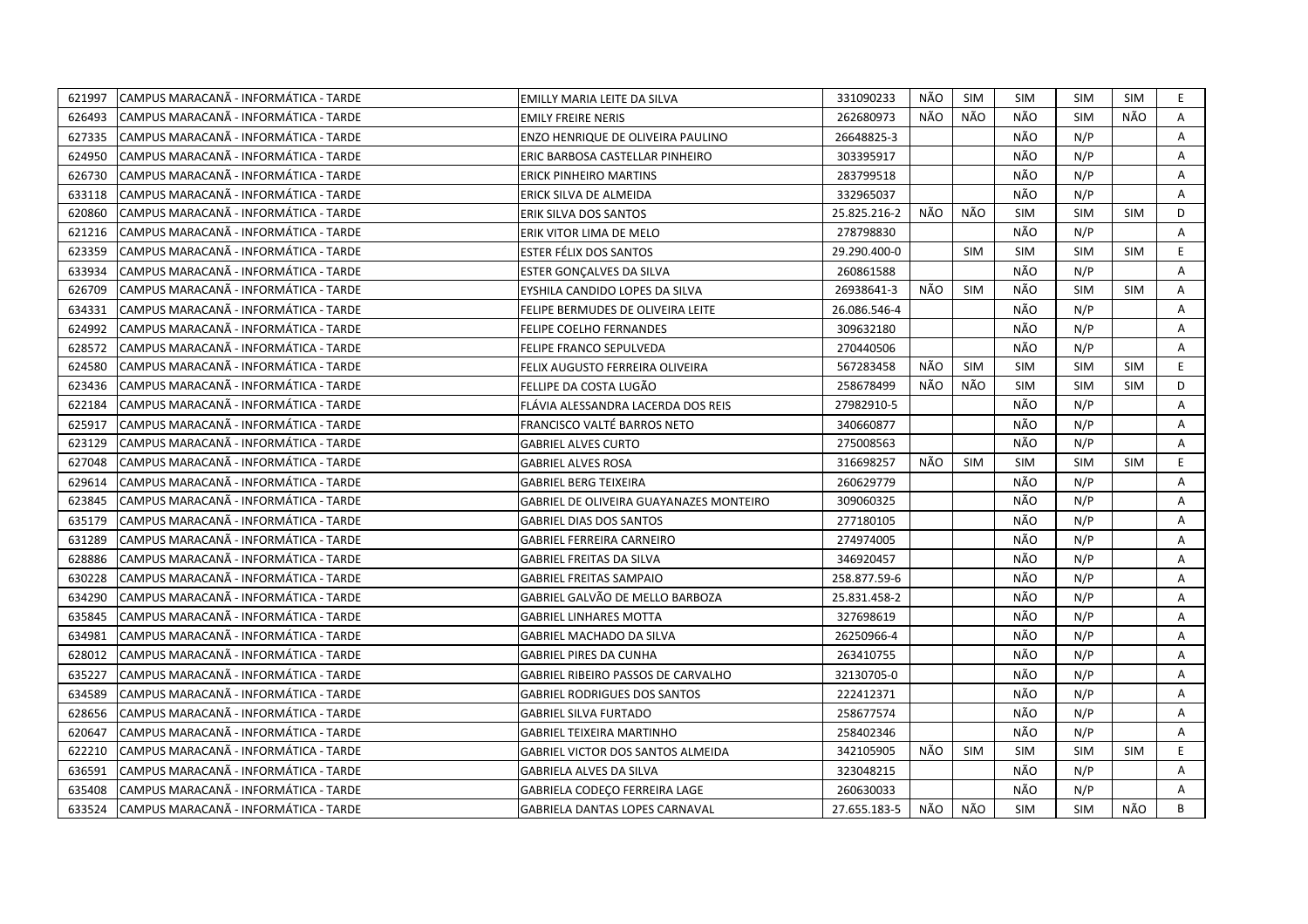| 620684 | CAMPUS MARACANA - INFORMÁTICA - TARDE  | <b>GABRIELA FONSECA SOARES</b>               | 305355927    |            |            | <b>SIM</b> | N/P        |            | Α            |
|--------|----------------------------------------|----------------------------------------------|--------------|------------|------------|------------|------------|------------|--------------|
| 630234 | CAMPUS MARACANÃ - INFORMÁTICA - TARDE  | GABRIELLA DE FÁTIMA DA SILVA VIANNA          | 295122337    |            |            | NÃO        | N/P        |            | $\mathsf{A}$ |
| 626655 | CAMPUS MARACANÃ - INFORMÁTICA - TARDE  | <b>GABRIELLA MACHADO ROJAS</b>               | 304582513    | NÃO        | <b>SIM</b> | <b>SIM</b> | SIM        | <b>SIM</b> | E            |
| 622118 | ICAMPUS MARACANÃ - INFORMÁTICA - TARDE | GABRIELLE DE CÁSSIA DA SILVA CORRÊA          | 258700129    |            |            | NÃO        | N/P        |            | A            |
| 631696 | CAMPUS MARACANÃ - INFORMÁTICA - TARDE  | GABRIELLE SILVA GOUDINHO OLIVEIRA            | 263136053    |            |            | NÃO        | N/P        |            | A            |
| 635140 | ICAMPUS MARACANA - INFORMATICA - TARDE | <b>GABRIELLE SOUSA VIEIRA</b>                | 258715499    |            | <b>SIM</b> | <b>SIM</b> | <b>SIM</b> |            | C            |
| 623277 | CAMPUS MARACANA - INFORMÁTICA - TARDE  | <b>GABRYEL MIGUEL MANFRENATI</b>             | 31149228-4   |            |            | NÃO        | N/P        |            | Α            |
| 632624 | CAMPUS MARACANÃ - INFORMÁTICA - TARDE  | GETÚLIO TORREZAN TANNURI                     | 26076179-6   |            |            | NÃO        | N/P        |            | Α            |
| 635191 | CAMPUS MARACANÃ - INFORMÁTICA - TARDE  | <b>GLEDSON VINICIOS RODRIGUES DE SOUZA</b>   | 260718820    |            |            | NÃO        | N/P        |            | A            |
| 630231 | CAMPUS MARACANA - INFORMÁTICA - TARDE  | GRAZIELA AIME PIMENTA ESPINHEIRA             | 278520937    |            |            | NÃO        | N/P        |            | Α            |
| 627856 | ICAMPUS MARACANA - INFORMATICA - TARDE | <b>GUILHERME BARCELOS DE SOUZA</b>           | 31.447.489-1 |            |            | NÃO        | N/P        |            | A            |
| 632396 | CAMPUS MARACANA - INFORMÁTICA - TARDE  | GUILHERME DE ALMEIDA TORRÃO                  | 313203143    | NÃO        | <b>SIM</b> | <b>SIM</b> | <b>SIM</b> | <b>SIM</b> | E            |
| 625687 | ICAMPUS MARACANA - INFORMATICA - TARDE | GUILHERME DE LIMA CAVACA                     | 291744670    |            |            | NÃO        | N/P        |            | A            |
| 626733 | CAMPUS MARACANÃ - INFORMÁTICA - TARDE  | <b>GUILHERME ESPINDOLA MATHEWS</b>           | 32.163.343-0 |            |            | NÃO        | N/P        |            | Α            |
| 634793 | CAMPUS MARACANÃ - INFORMÁTICA - TARDE  | <b>GUILHERME FERRAZ LEITE</b>                | 230422032    |            |            | NÃO        | N/P        |            | A            |
| 628143 | CAMPUS MARACANÃ - INFORMÁTICA - TARDE  | <b>GUILHERME GOMES DOS SANTOS</b>            | 327757597    |            |            | NÃO        | N/P        |            | A            |
| 629406 | CAMPUS MARACANÃ - INFORMÁTICA - TARDE  | <b>GUILHERME GOMES ROMEU</b>                 | 30101572-3   |            |            | NÃO        | N/P        |            | A            |
| 626716 | CAMPUS MARACANÃ - INFORMÁTICA - TARDE  | <b>GUILHERME PEREIRA SANTOS</b>              | 312074743    |            |            | NÃO        | N/P        |            | A            |
| 629574 | CAMPUS MARACANÃ - INFORMÁTICA - TARDE  | <b>GUILHERME SILVA REBOUÇAS</b>              | 30.713.292-8 |            |            | NÃO        | N/P        |            | A            |
| 629910 | CAMPUS MARACANÃ - INFORMÁTICA - TARDE  | <b>GUSTAVO CRISTIAN PIRES PEREIRA VIANNA</b> | 319918819    |            |            | NÃO        | N/P        |            | Α            |
| 625411 | CAMPUS MARACANÃ - INFORMÁTICA - TARDE  | <b>GUSTAVO DA SILVA MARTINS</b>              | 303734016    | NÃO        | NÃO        | <b>SIM</b> | <b>SIM</b> | NÃO        | B            |
| 633674 | CAMPUS MARACANÃ - INFORMÁTICA - TARDE  | <b>GUSTAVO DE MORAES NOGUEIRA</b>            | 299856567    |            |            | NÃO        | N/P        |            | A            |
| 627389 | CAMPUS MARACANÃ - INFORMÁTICA - TARDE  | GUSTAVO GABRIEL OLIVEIRA DOS SANTOS          | 34.689.155-9 |            |            | NÃO        | N/P        |            | A            |
| 621987 | ICAMPUS MARACANA - INFORMATICA - TARDE | <b>GUSTAVO LEITE DA SILVA</b>                | 25859471-2   | NÃO        | <b>SIM</b> | <b>SIM</b> | <b>SIM</b> | <b>SIM</b> | E.           |
| 629723 | CAMPUS MARACANÃ - INFORMÁTICA - TARDE  | <b>GUSTAVO LIMA GALDEANO</b>                 | 300789484    |            |            | NÃO        | N/P        |            | $\mathsf{A}$ |
| 625669 | CAMPUS MARACANA - INFORMATICA - TARDE  | GUSTAVO OLIVEIRA SILVA                       | 305355976    | <b>SIM</b> | <b>SIM</b> | <b>SIM</b> | <b>SIM</b> | <b>SIM</b> |              |
| 626446 | CAMPUS MARACANA - INFORMÁTICA - TARDE  | <b>GUSTAVO PEREIRA FONA</b>                  | 28.327.252-4 |            |            | NÃO        | N/P        |            | A            |
| 628613 | CAMPUS MARACANA - INFORMÁTICA - TARDE  | GUSTAVO PONTES DA SILVA                      | 32918626-6   | NÃO        | <b>SIM</b> | <b>SIM</b> | <b>SIM</b> | <b>SIM</b> | E.           |
| 635599 | CAMPUS MARACANÃ - INFORMÁTICA - TARDE  | GUSTAVO SANTOS TEIXEIRA                      | 312153836    |            |            | NÃO        | N/P        |            | A            |
| 624020 | CAMPUS MARACANÃ - INFORMÁTICA - TARDE  | <b>GUTTEMBERG AUGUSTO VICENTE</b>            | 302030309    | <b>SIM</b> | <b>SIM</b> | <b>SIM</b> | <b>SIM</b> | NÃO        | G            |
| 632934 | CAMPUS MARACANÃ - INFORMÁTICA - TARDE  | HENRIQUE AUGUSTO CARVALHO DOS SANTOS         | 31694793-6   |            |            | NÃO        | N/P        |            | A            |
| 632063 | CAMPUS MARACANA - INFORMÁTICA - TARDE  | HENRIQUE BRUM ANDRADE DE OLIVEIRA SOUZA      | 25.892.448-9 |            |            | NÃO        | N/P        |            | A            |
| 635791 | ICAMPUS MARACANA - INFORMATICA - TARDE | HENRIQUE ROMÃO DE OLIVEIRA                   | 266283233    |            |            | NÃO        | N/P        |            | A            |
| 635198 | CAMPUS MARACANÃ - INFORMÁTICA - TARDE  | <b>HENRY POLICARPO RIOS</b>                  | 261010458    |            |            | <b>SIM</b> | N/P        |            | Α            |
| 623697 | CAMPUS MARACANÃ - INFORMÁTICA - TARDE  | HUDSON OLIVEIRA DA SILVA                     | 305359960    |            |            | NÃO        | N/P        |            | A            |
| 635147 | CAMPUS MARACANÃ - INFORMÁTICA - TARDE  | HUGO TRINDADE DOMINGUES                      | 306179888    |            |            | NÃO        | N/P        |            | Α            |
| 621447 | CAMPUS MARACANÃ - INFORMÁTICA - TARDE  | INÁCIO DA SILVA DANTAS                       | 300053642    |            |            | NÃO        | N/P        |            | Α            |
| 631145 | CAMPUS MARACANA - INFORMÁTICA - TARDE  | ISABELA LOURENCO DA ROCHA                    | 288136799    |            |            | NÃO        | N/P        |            | A            |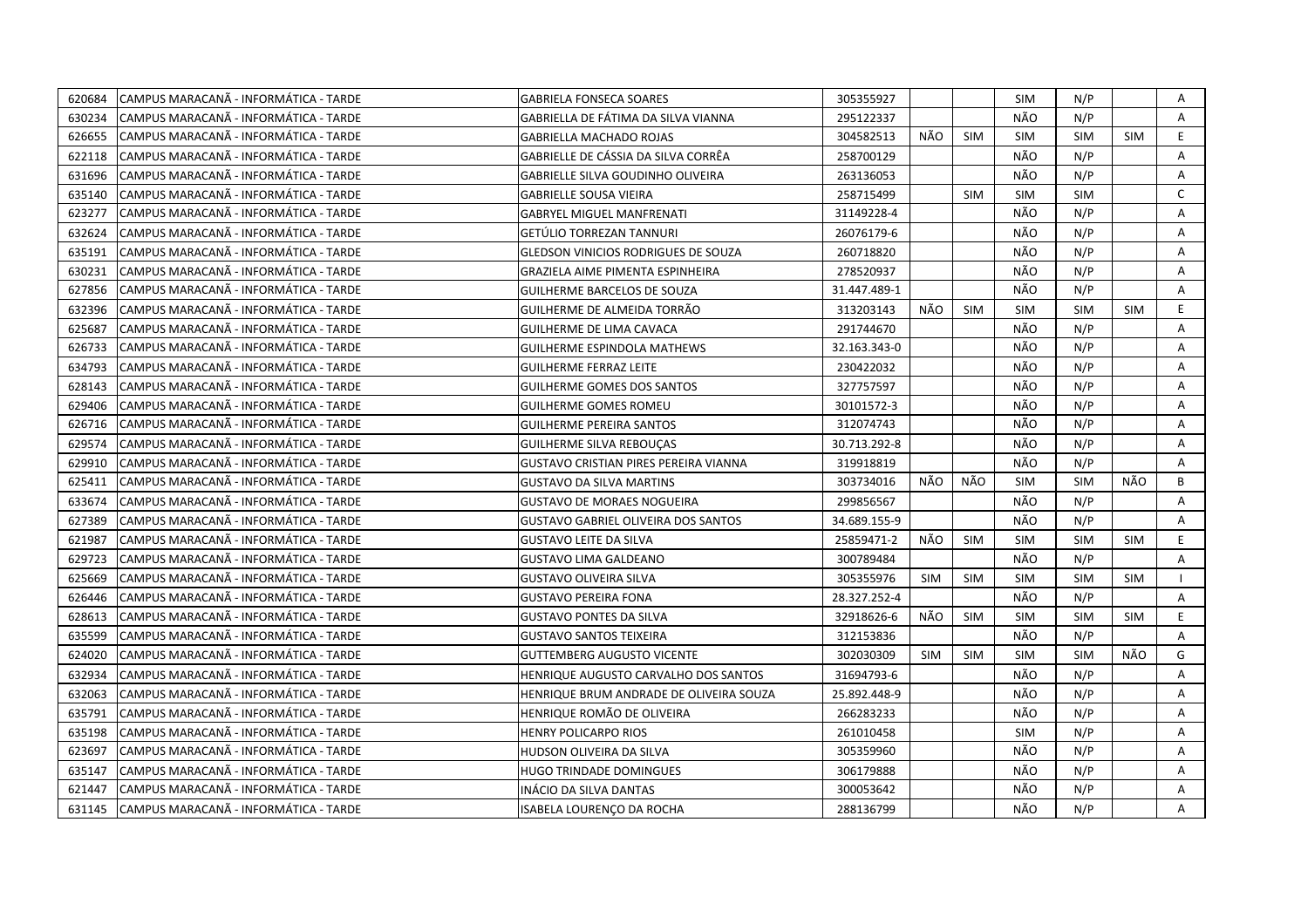| 624096 | CAMPUS MARACANÃ - INFORMÁTICA - TARDE | ISABELA SOUZA DE OLIVEIRA                  | 321074429    | NÃO | NÃO        | SIM        | <b>SIM</b> | NÃO        | B              |
|--------|---------------------------------------|--------------------------------------------|--------------|-----|------------|------------|------------|------------|----------------|
| 631642 | CAMPUS MARACANÃ - INFORMÁTICA - TARDE | <b>ISABELLA DA SILVA DUTRA</b>             | 276553872    |     |            | NÃO        | N/P        |            | $\overline{A}$ |
| 633865 | CAMPUS MARACANÃ - INFORMÁTICA - TARDE | <b>ISADORA VIEIRA ELIAS</b>                | 33.805.941-3 |     |            | NÃO        | N/P        |            | A              |
| 634775 | CAMPUS MARACANÃ - INFORMÁTICA - TARDE | <b>ISRAEL DONATO MURISINI</b>              | 325467074    |     |            | NÃO        | N/P        |            | A              |
| 627655 | CAMPUS MARACANÃ - INFORMÁTICA - TARDE | IVANICE VITÓRIA L. LAZARI                  | 337142566    |     |            | NÃO        | N/P        |            | Α              |
| 625063 | CAMPUS MARACANÃ - INFORMÁTICA - TARDE | IZADORA GALARZA ALVES                      | MG 21672815  |     |            | NÃO        | N/P        |            | A              |
| 624888 | CAMPUS MARACANÃ - INFORMÁTICA - TARDE | JADIÉ AQUINO DUARTE NETO                   | 335773412    | NÃO | <b>SIM</b> | SIM        | <b>SIM</b> | SIM        | E.             |
| 634618 | CAMPUS MARACANÃ - INFORMÁTICA - TARDE | JAYANE CRISTINE SANTOS GOMES               | 34680714-2   |     |            | NÃO        | N/P        |            | A              |
| 621130 | CAMPUS MARACANÃ - INFORMÁTICA - TARDE | JESSICA DA SILVA GAIGHER MONTEIRO          | 28.623.148-5 |     | <b>SIM</b> | <b>SIM</b> | <b>SIM</b> | <b>SIM</b> | E              |
| 625127 | CAMPUS MARACANÃ - INFORMÁTICA - TARDE | JHONATAN SILVA DE SOUZA                    | 292781226    | NÃO | <b>SIM</b> | <b>SIM</b> | <b>SIM</b> | NÃO        | $\mathsf{C}$   |
| 632463 | CAMPUS MARACANÃ - INFORMÁTICA - TARDE | JOÃO FRANCISCO BIZARRIA DE OLIVEIRA        | 339381402    |     |            | NÃO        | N/P        |            | A              |
| 635439 | CAMPUS MARACANÃ - INFORMÁTICA - TARDE | JOÃO GABRIEL BARRETO DA SILVA              | 260772892    |     |            | NÃO        | N/P        |            | A              |
| 636823 | CAMPUS MARACANÃ - INFORMÁTICA - TARDE | JOÃO GABRIEL PESSOA ROMÃO DA COSTA BORGES  | 260611660    |     |            | <b>SIM</b> | <b>SIM</b> |            | B              |
| 629707 | CAMPUS MARACANÃ - INFORMÁTICA - TARDE | JOÃO GUILHERME CARVALHO RIBEIRO            | 308571769    |     |            | <b>SIM</b> | N/P        |            | A              |
| 635844 | CAMPUS MARACANÃ - INFORMÁTICA - TARDE | JOÃO LUCAS DE SOUZA E SOUZA                | 33664626-0   |     |            | NÃO        | N/P        |            | A              |
| 628277 | CAMPUS MARACANÃ - INFORMÁTICA - TARDE | JOÃO LUCAS SANTOS                          | 30.322.753-2 |     |            | NÃO        | N/P        |            | A              |
| 621721 | CAMPUS MARACANÃ - INFORMÁTICA - TARDE | JOÃO MARCELO DA COSTA MARTINS              | 29.975.395-4 |     |            | NÃO        | N/P        |            | A              |
| 628597 | CAMPUS MARACANÃ - INFORMÁTICA - TARDE | JOÃO MARCOS PEIXOTO DO NASCIMENTO          | 26.058.131-9 |     |            | NÃO        | N/P        |            | A              |
| 624994 | CAMPUS MARACANÃ - INFORMÁTICA - TARDE | JOÃO MATHEUS DE CARVALHO OLIVEIRA          | 276913464    |     |            | NÃO        | N/P        |            | A              |
| 635935 | CAMPUS MARACANÃ - INFORMÁTICA - TARDE | JOÃO PEDRO CLIMAS LOPES                    | 342016102    |     |            | NÃO        | N/P        |            | A              |
| 629877 | CAMPUS MARACANÃ - INFORMÁTICA - TARDE | JOÃO PEDRO DOS SANTOS VASCONCELLOS         | 275696086    |     |            | NÃO        | N/P        |            | A              |
| 622494 | CAMPUS MARACANÃ - INFORMÁTICA - TARDE | JOÃO PEDRO FINGOLO STUTZ PEREIRA           | 260979497    |     |            | NÃO        | N/P        |            | A              |
| 625364 | CAMPUS MARACANÃ - INFORMÁTICA - TARDE | IOÃO VICENTE PEIXOTO DA SILVA FILHO        | 278625165    |     |            | NÃO        | N/P        |            | A              |
| 629417 | CAMPUS MARACANÃ - INFORMÁTICA - TARDE | JOÃO VICTOR BORGES MARQUARDT               | 258512987    | NÃO | NÃO        | <b>SIM</b> | <b>SIM</b> | NÃO        | B              |
| 624029 | CAMPUS MARACANÃ - INFORMÁTICA - TARDE | JOÃO VICTOR LOURENÇO BORGES                | 27721919-2   | NÃO | <b>SIM</b> | SIM        | <b>SIM</b> | NÃO        | $\mathsf{C}$   |
| 626597 | CAMPUS MARACANÃ - INFORMÁTICA - TARDE | JOÃO VICTOR MARTINS DA SILVA               | 312660616    |     |            | NÃO        | N/P        |            | $\overline{A}$ |
| 621593 | CAMPUS MARACANÃ - INFORMÁTICA - TARDE | JOÃO VICTOR SOUSA SALES                    | 33.062.585-6 |     |            | NÃO        | N/P        |            | A              |
| 621528 | CAMPUS MARACANA - INFORMÁTICA - TARDE | JOAO VITOR AZEVEDO DE OLIVEIRA             | 327877544    | NÃO |            | NÃO        | N/P        |            | A              |
| 628687 | CAMPUS MARACANÃ - INFORMÁTICA - TARDE | JODYE EDUARDA DA CONCEIÇÃO SIMPLÍCIO FALIZ | 32.125.390-8 |     |            | NÃO        | N/P        |            | A              |
| 623587 | CAMPUS MARACANÃ - INFORMÁTICA - TARDE | JOEL SOARES DE ALMEIDA NETO                | 25.866.892-0 |     |            | NÃO        | N/P        |            | A              |
| 635365 | CAMPUS MARACANA - INFORMÁTICA - TARDE | JOHNY RODRIGUES DOS SANTOS JÚNIOR          | 336993431    | NÃO | NÃO        | <b>SIM</b> | <b>SIM</b> | <b>SIM</b> | D              |
| 629869 | CAMPUS MARACANÃ - INFORMÁTICA - TARDE | JONATHA LUIZ DA CONCEIÇÃO ARAÚJO           | 258058650    | NÃO | <b>SIM</b> | <b>SIM</b> | <b>SIM</b> | <b>SIM</b> | E              |
| 625010 | CAMPUS MARACANÃ - INFORMÁTICA - TARDE | JONNATHAN DAVID OLIVEIRA SACRAMENTO        | 309381507    | NÃO | <b>SIM</b> | <b>SIM</b> | <b>SIM</b> | NÃO        | $\mathsf{C}$   |
| 622130 | CAMPUS MARACANÃ - INFORMÁTICA - TARDE | JORGE GABRIEL DA SILVA                     | 33.282.322-8 |     |            | NÃO        | N/P        |            | A              |
| 628570 | CAMPUS MARACANÃ - INFORMÁTICA - TARDE | JORGE LUIZ MACHADO JÚNIOR                  | 31.492.839-1 | NÃO | <b>SIM</b> | NÃO        | <b>SIM</b> | SIM        | Α              |
| 633074 | CAMPUS MARACANÃ - INFORMÁTICA - TARDE | JOSÉ HENRIQUE DA SILVA                     | 260582150    |     |            | NÃO        | N/P        |            | A              |
| 623712 | CAMPUS MARACANÃ - INFORMÁTICA - TARDE | JOSELANE GONÇALVES COSTA                   | 338593288    | NÃO | <b>SIM</b> | <b>SIM</b> | <b>SIM</b> | <b>SIM</b> | E.             |
| 620575 | CAMPUS MARACANÃ - INFORMÁTICA - TARDE | JOYCE MENEZES JERÔNIMO                     | 296095003    | NÃO | <b>SIM</b> | <b>SIM</b> | <b>SIM</b> | <b>SIM</b> | E.             |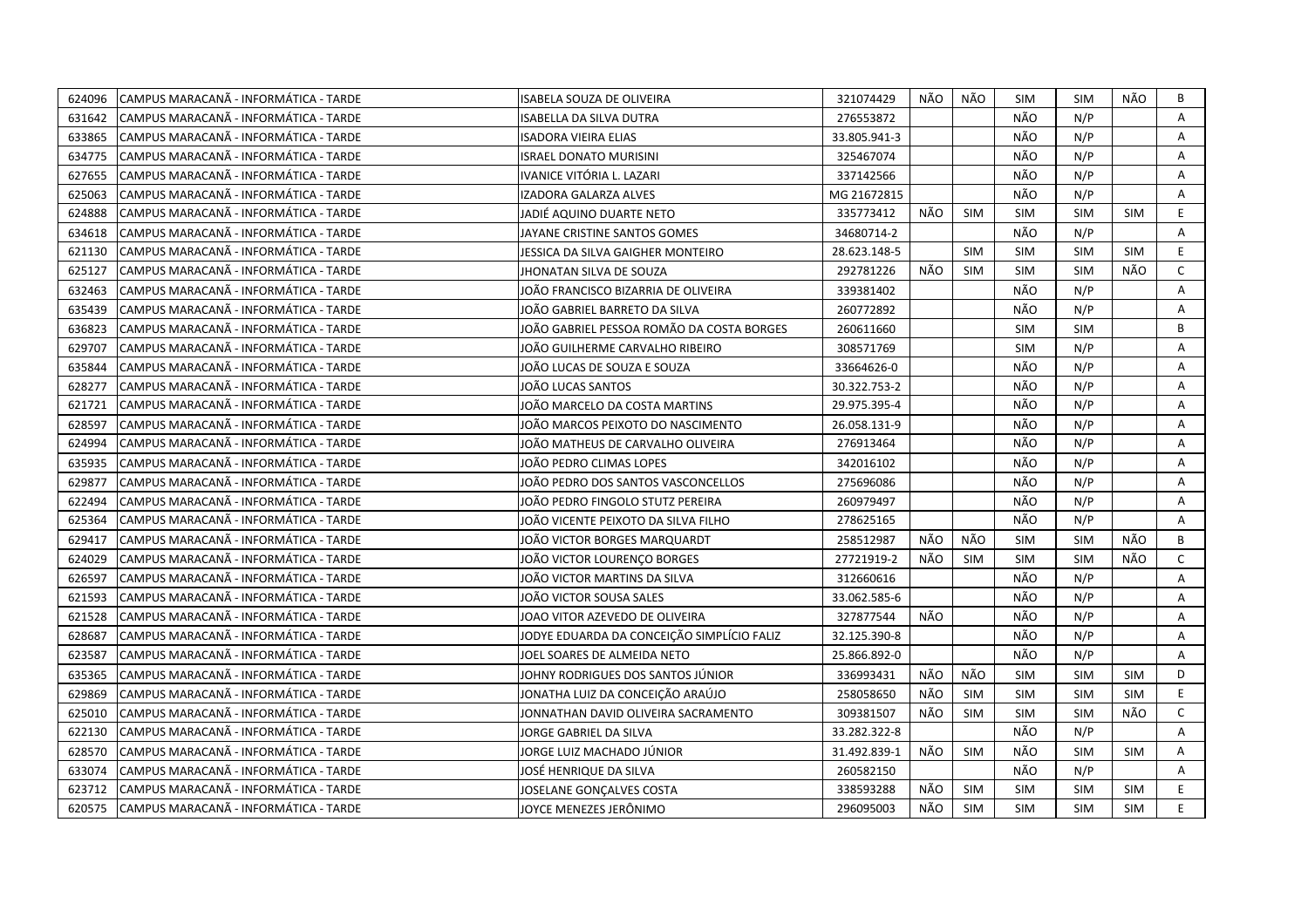| 634129 | CAMPUS MARACANA - INFORMÁTICA - TARDE  | JUAN IZIDRO MARTINS                   | 334933553    |            |            | NÃO        | N/P        |            | A |
|--------|----------------------------------------|---------------------------------------|--------------|------------|------------|------------|------------|------------|---|
| 627026 | ICAMPUS MARACANÃ - INFORMÁTICA - TARDE | JUAN RIBEIRO DOS SANTOS INÁCIO        | 258753748    | <b>SIM</b> | <b>SIM</b> | <b>SIM</b> | <b>SIM</b> | <b>SIM</b> |   |
| 630756 | CAMPUS MARACANA - INFORMÁTICA - TARDE  | JUAN VICTOR ASSIS COUTINHO SANTOS     | 338445612    | NÃO        | <b>SIM</b> | <b>SIM</b> | <b>SIM</b> | <b>SIM</b> | E |
| 631913 | CAMPUS MARACANA - INFORMÁTICA - TARDE  | JULIA MARIA MEDEIROS LAGE             | 313800922    | NÃO        | NÃO        | <b>SIM</b> | SIM        | <b>SIM</b> | D |
| 632027 | CAMPUS MARACANA - INFORMATICA - TARDE  | JULIO CESAR MONTEIRO DO NASCIMENTO    | 301077970    |            |            | NÃO        | N/P        |            | A |
| 624219 | CAMPUS MARACANA - INFORMÁTICA - TARDE  | JULLY SCHNEIDER DA ROCHA SILVA CORREA | 34.190.710-3 |            |            | NÃO        | N/P        |            | Α |
| 624590 | CAMPUS MARACANÃ - INFORMÁTICA - TARDE  | JULYA FERNANDES FIALHO ROCHA          | 30.336.713-0 |            |            | NÃO        | N/P        |            | Α |
| 627092 | CAMPUS MARACANÃ - INFORMÁTICA - TARDE  | KAIO LEITES DE SENA DA SILVA          | 311246508    | NÃO        | <b>SIM</b> | <b>SIM</b> | <b>SIM</b> | <b>SIM</b> | E |
| 626643 | CAMPUS MARACANÃ - INFORMÁTICA - TARDE  | KARINE MARTINS DA SILVA               | 275671501    |            |            | NÃO        | N/P        |            | A |
| 622050 | CAMPUS MARACANÃ - INFORMÁTICA - TARDE  | KÁSSIA DE JESUS BASTOS SANTOS         | 322028630    |            |            | <b>SIM</b> | N/P        |            | A |
| 623037 | CAMPUS MARACANÃ - INFORMÁTICA - TARDE  | KAUÃ AMORIM DA CONCEIÇÃO              | 277808671    |            |            | NÃO        | N/P        |            | A |
| 621081 | CAMPUS MARACANÃ - INFORMÁTICA - TARDE  | KAUÄ ANDRADE DE OLIVEIRA              | 321333825    |            |            | NÃO        | N/P        |            | Α |
| 620378 | CAMPUS MARACANÃ - INFORMÁTICA - TARDE  | KAUÃ CONCEIÇÃO DA SILVA               | 260547500    | <b>SIM</b> | <b>SIM</b> | <b>SIM</b> | <b>SIM</b> | <b>SIM</b> |   |
| 628387 | CAMPUS MARACANÃ - INFORMÁTICA - TARDE  | KAUA DOS SANTOS LIMA                  | 33221465-9   |            |            | NÃO        | N/P        |            | A |
| 621887 | CAMPUS MARACANÃ - INFORMÁTICA - TARDE  | KAUÃ FAGUNDES BRAGA                   | 26.059.853-7 |            |            | NÃO        | N/P        |            | A |
| 636482 | ICAMPUS MARACANÃ - INFORMÁTICA - TARDE | KAUÃ FERREIRA SALUSTINO               | 328.179.676  | NÃO        | <b>SIM</b> | SIM        | <b>SIM</b> | <b>SIM</b> | E |
| 627225 | CAMPUS MARACANÃ - INFORMÁTICA - TARDE  | KAUÃ HENRIQUE FIGUEIRINHAS VIEIRA     | 312559750    |            |            | NÃO        | N/P        |            | A |
| 634006 | CAMPUS MARACANÃ - INFORMÁTICA - TARDE  | KAUÃ MATHEUS DOS SANTOS BEZERRA       | 32.618.521-2 |            |            | NÃO        | N/P        |            | A |
| 630723 | CAMPUS MARACANÃ - INFORMÁTICA - TARDE  | KAUÃ REIS DE OLIVEIRA                 | 30.762.449-4 |            |            | NÃO        | N/P        |            | A |
| 626604 | CAMPUS MARACANÃ - INFORMÁTICA - TARDE  | KAUA REIS LIRA                        | 340530245    |            |            | NÃO        | N/P        |            | A |
| 625652 | CAMPUS MARACANÃ - INFORMÁTICA - TARDE  | KAUË VITOR DOS REIS                   | 30320070     | NÃO        | <b>SIM</b> | <b>SIM</b> | <b>SIM</b> | <b>SIM</b> | E |
| 634862 | CAMPUS MARACANÃ - INFORMÁTICA - TARDE  | KAYLANE ARAUJO TOMAZ                  | 258713619    | NÃO        | <b>SIM</b> | <b>SIM</b> | <b>SIM</b> | <b>SIM</b> | E |
| 635826 | CAMPUS MARACANÃ - INFORMÁTICA - TARDE  | KENNY DE PAIVA ALBUQUERQUE            | 307452938    |            |            | NÃO        | N/P        |            | A |
| 633657 | CAMPUS MARACANÃ - INFORMÁTICA - TARDE  | KEURY RYAN DE SOUZA SANTANA           | 334833373    |            |            | NÃO        | N/P        |            | A |
| 623793 | CAMPUS MARACANÃ - INFORMÁTICA - TARDE  | KEWELLYN AGATA DE OLIVEIRA DIAS       | 324537471    | NÃO        | NÃO        | <b>SIM</b> | <b>SIM</b> | <b>SIM</b> | D |
| 622272 | CAMPUS MARACANÃ - INFORMÁTICA - TARDE  | LARA VALASCO LESSA                    | 255716870    |            |            | NÃO        | N/P        |            | A |
| 625524 | CAMPUS MARACANÃ - INFORMÁTICA - TARDE  | LARISSA PEREIRA DA CUNHA              | 25879452-8   |            |            | NÃO        | N/P        |            | A |
| 623713 | CAMPUS MARACANÃ - INFORMÁTICA - TARDE  | LARISSA RODRIGUES LEÔNCIO DA SILVA    | 327181673    | NÃO        | NÃO        | <b>SIM</b> | <b>SIM</b> | <b>SIM</b> | D |
| 635347 | CAMPUS MARACANÃ - INFORMÁTICA - TARDE  | LEAN TOFANO MENEZES DA COSTA          | 34.706.942-9 |            |            | NÃO        | N/P        |            | A |
| 636833 | CAMPUS MARACANÃ - INFORMÁTICA - TARDE  | LEANDRO JOTHA LEMOS                   | 308476324    |            |            | NÃO        | N/P        |            | Α |
| 628914 | CAMPUS MARACANÃ - INFORMÁTICA - TARDE  | LEONARDO GUIMARÃES WALDMANN           | 311714729    |            |            | NÃO        | N/P        |            | A |
| 621647 | CAMPUS MARACANÃ - INFORMÁTICA - TARDE  | LEONARDO QUEIROZ CONSTANTINO          | 303251458    |            |            | NÃO        | N/P        |            | A |
| 621972 | CAMPUS MARACANA - INFORMÁTICA - TARDE  | LETHÍCIA SOARES SALVADOR              | 34.604.960-4 |            |            | NÃO        | N/P        |            | Α |
| 623356 | ICAMPUS MARACANÃ - INFORMÁTICA - TARDE | LETÍCIA ALMEIDA BRITO DIS SANTOS      | 260764865    |            |            | <b>SIM</b> | N/P        |            | A |
| 632942 | CAMPUS MARACANÃ - INFORMÁTICA - TARDE  | LETÍCIA MARTIN DE MESQUITA            | 287230395    |            |            | NÃO        | N/P        |            | A |
| 622641 | CAMPUS MARACANÃ - INFORMÁTICA - TARDE  | LETICIA SOUZA DE OLIVEIRA             | 321075244    | NÃO        | NÃO        | <b>SIM</b> | <b>SIM</b> | <b>SIM</b> | D |
| 622284 | CAMPUS MARACANÃ - INFORMÁTICA - TARDE  | LETYCIA VICTORIA DE SOUZA DE AZEVEDO  | 305121667    |            |            | NÃO        | N/P        |            | A |
| 635174 | CAMPUS MARACANA - INFORMÁTICA - TARDE  | LÍVIA CAMPOS BRANDÃO                  | 281403071    |            |            | NÃO        | N/P        |            | A |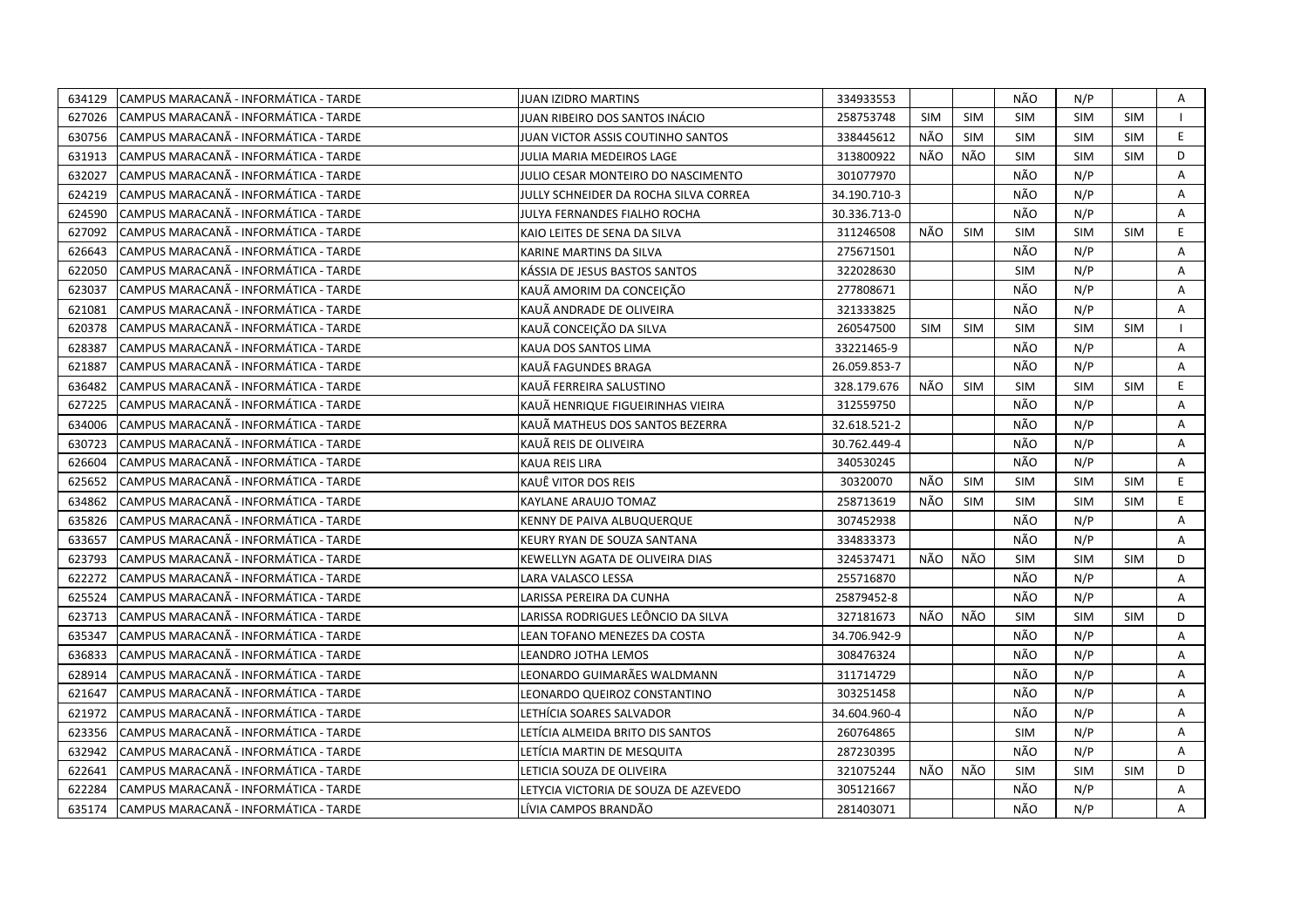| 632860 | CAMPUS MARACANÃ - INFORMÁTICA - TARDE  | LIVIA DA SILVA CIRINO                    | 277254132    | NÃO | NÃO        | NÃO        | <b>SIM</b> | NÃO        | A  |
|--------|----------------------------------------|------------------------------------------|--------------|-----|------------|------------|------------|------------|----|
| 623572 | ICAMPUS MARACANÃ - INFORMÁTICA - TARDE | LIVIA SANTOS VIANA DA SILVA              | 267409019    |     |            | NÃO        | N/P        |            | A  |
| 623083 | CAMPUS MARACANÃ - INFORMÁTICA - TARDE  | LORENA FERREIRA DE AZEVEDO               | 275712412    |     |            | NÃO        | N/P        |            | A  |
| 636325 | CAMPUS MARACANÃ - INFORMÁTICA - TARDE  | LUANA DE SANT? ANNA COSTA DA SILVA       | 104751359    |     |            | <b>SIM</b> | N/P        |            | A  |
| 625893 | CAMPUS MARACANÃ - INFORMÁTICA - TARDE  | LUANA DOS SANTOS RIBEIRO                 | 308616564    |     |            | NÃO        | N/P        |            | Α  |
| 623099 | CAMPUS MARACANÃ - INFORMÁTICA - TARDE  | LUANDA RODRIGUES DA SILVA                | 320366412    | NÃO |            | <b>SIM</b> | <b>SIM</b> |            | B  |
| 631404 | ICAMPUS MARACANÃ - INFORMÁTICA - TARDE | LUCAS DA ROCHA DE CARVALHO               | 260860192    |     |            | NÃO        | N/P        |            | Α  |
| 632604 | CAMPUS MARACANÃ - INFORMÁTICA - TARDE  | LUCAS DA SILVA RODRIGUES DE LIMA         | 319744819    |     |            | NÃO        | N/P        |            | A  |
| 627666 | CAMPUS MARACANÃ - INFORMÁTICA - TARDE  | LUCAS FELIPE MENDONCA DA SILVA           | 329642052    |     |            | <b>SIM</b> | N/P        |            | A  |
| 633713 | ICAMPUS MARACANÃ - INFORMÁTICA - TARDE | LUCAS GAGLIANO DOS SANTOS                | 258354182    |     |            | NÃO        | N/P        |            | A  |
| 628020 | CAMPUS MARACANÃ - INFORMÁTICA - TARDE  | LUCAS GOMES DA SILVA                     | 31994694-3   |     |            | NÃO        | N/P        |            | A  |
| 629267 | CAMPUS MARACANA - INFORMATICA - TARDE  | LUCAS PECCATIELLO DA SILVA               | 286294384    |     |            | NÃO        | N/P        |            | A  |
| 632769 | CAMPUS MARACANÃ - INFORMÁTICA - TARDE  | LUCAS SANTHIAGO ROCHA DE SOUZA           | 33.265.426-8 |     |            | NÃO        | N/P        |            | A  |
| 628025 | CAMPUS MARACANA - INFORMÁTICA - TARDE  | LUCAS TENCHINI SANTOS                    | 31.623.454-1 |     |            | NÃO        | N/P        |            | Α  |
| 634115 | CAMPUS MARACANÃ - INFORMÁTICA - TARDE  | LUCIANO NUNES DOS SANTOS                 | 323959825    |     |            | <b>SIM</b> | <b>SIM</b> | NÃO        | B  |
| 635734 | CAMPUS MARACANÃ - INFORMÁTICA - TARDE  | LUIS ALBERTO FRANÇA SERAFIM              | 326527041    |     |            | NÃO        | N/P        |            | Α  |
| 631710 | CAMPUS MARACANÃ - INFORMÁTICA - TARDE  | LUIS FERNANDO CASTRO FARIAS              | 26058685-4   |     |            | NÃO        | N/P        |            | A  |
| 625266 | CAMPUS MARACANÃ - INFORMÁTICA - TARDE  | LUIS GUILHERME OSÓRIO DE CASTRO MARTINS  | 291225035    |     |            | NÃO        | N/P        |            | A  |
| 622982 | CAMPUS MARACANÃ - INFORMÁTICA - TARDE  | LUÍS HENRIQUE BATISTA TAVARES DOS SANTOS | 25.843.198-0 |     |            | NÃO        | N/P        |            | Α  |
| 635617 | CAMPUS MARACANÃ - INFORMÁTICA - TARDE  | LUIS MIGUEL BRITO DA SILVA               | 26114697-1   |     |            | NÃO        | N/P        |            | A  |
| 632433 | CAMPUS MARACANÃ - INFORMÁTICA - TARDE  | LUIZ EDUARDO MACIEL CAVALCANTE DA SILVA  | 315180695    |     |            | NÃO        | N/P        |            | A  |
| 624291 | CAMPUS MARACANA - INFORMATICA - TARDE  | LUIZ EDUARDO NERY JUNIOR                 | 23.077.507-4 |     | <b>SIM</b> | <b>SIM</b> | <b>SIM</b> | SIM        | E. |
| 636748 | CAMPUS MARACANÃ - INFORMÁTICA - TARDE  | LUIZ EDUARDO RIBEIRO ABREU MIRANDA       | 25866094-3   |     |            | NÃO        | N/P        |            | A  |
| 629357 | CAMPUS MARACANÃ - INFORMÁTICA - TARDE  | LUIZ FELIPE FERREIRA QUINTÃ              | 31.545.876-0 |     |            | NÃO        | N/P        |            | Α  |
| 628046 | CAMPUS MARACANÃ - INFORMÁTICA - TARDE  | LUIZ FERNANDO MINISTÉRIO FELICIANO       | 258423706    |     |            | NÃO        | N/P        |            | A  |
| 620765 | CAMPUS MARACANA - INFORMÁTICA - TARDE  | LUIZ GUILHERME DA SILVA SUAREZ DE LIMA   | 332964394    |     |            | NÃO        | N/P        |            | A  |
| 623551 | CAMPUS MARACANA - INFORMATICA - TARDE  | LUIZ MIGUEL LUZ DOS SANTOS               | 32.887.783-2 | NÃO | <b>SIM</b> | <b>SIM</b> | <b>SIM</b> | <b>SIM</b> | E. |
| 633334 | CAMPUS MARACANÃ - INFORMÁTICA - TARDE  | LUIZ OTAVIO ALONSO PARANHOS DE OLIVEIRA  | 26.507.773-5 |     | <b>SIM</b> | <b>SIM</b> | <b>SIM</b> | <b>SIM</b> | E. |
| 625600 | CAMPUS MARACANÃ - INFORMÁTICA - TARDE  | LUIZ PAULO CORREA DA SILVA               | 259047652    |     |            | NÃO        | N/P        |            | A  |
| 625197 | CAMPUS MARACANÃ - INFORMÁTICA - TARDE  | LUIZA FERNANDA SILVA DE ARAUJO           | 3,83407E+11  | SIM | <b>SIM</b> | <b>SIM</b> | SIM        | <b>SIM</b> |    |
| 623033 | CAMPUS MARACANÃ - INFORMÁTICA - TARDE  | MANUEL GUILHERME RIBEIRO OLIVEIRA        | 267722403    |     |            | NÃO        | N/P        |            | A  |
| 635306 | CAMPUS MARACANÃ - INFORMÁTICA - TARDE  | MANUELA GAMEIRO LINTOMEN                 | 26.254.617-9 |     |            | NÃO        | N/P        |            | A  |
| 624772 | ICAMPUS MARACANA - INFORMÁTICA - TARDE | MANUELLA LOPES NASCIMENTO DOS SANTOS     | 297077174    |     |            | NÃO        | N/P        |            | A  |
| 629784 | CAMPUS MARACANÃ - INFORMÁTICA - TARDE  | MARCO JORGE GUILHERME DE LIMA            | 260777933    |     |            | NÃO        | N/P        |            | A  |
| 622620 | CAMPUS MARACANÃ - INFORMÁTICA - TARDE  | MARCOS PAULO SERPA DA SILVA              | 31.698.943-3 | NÃO | NÃO        | <b>SIM</b> | <b>SIM</b> | NÃO        | B  |
| 621758 | CAMPUS MARACANÃ - INFORMÁTICA - TARDE  | MARCOS RIBEIRO MARIANO                   | 320542350    |     |            | NÃO        | N/P        |            | A  |
| 627908 | ICAMPUS MARACANÃ - INFORMÁTICA - TARDE | MARIA ALICE LIMA DE MATOS                | 289593212    |     |            | NÃO        | N/P        |            | Α  |
| 621372 | CAMPUS MARACANA - INFORMÁTICA - TARDE  | MARIA CLARA DA SILVA CREDER              | 276290038    |     |            | NÃO        | N/P        |            | A  |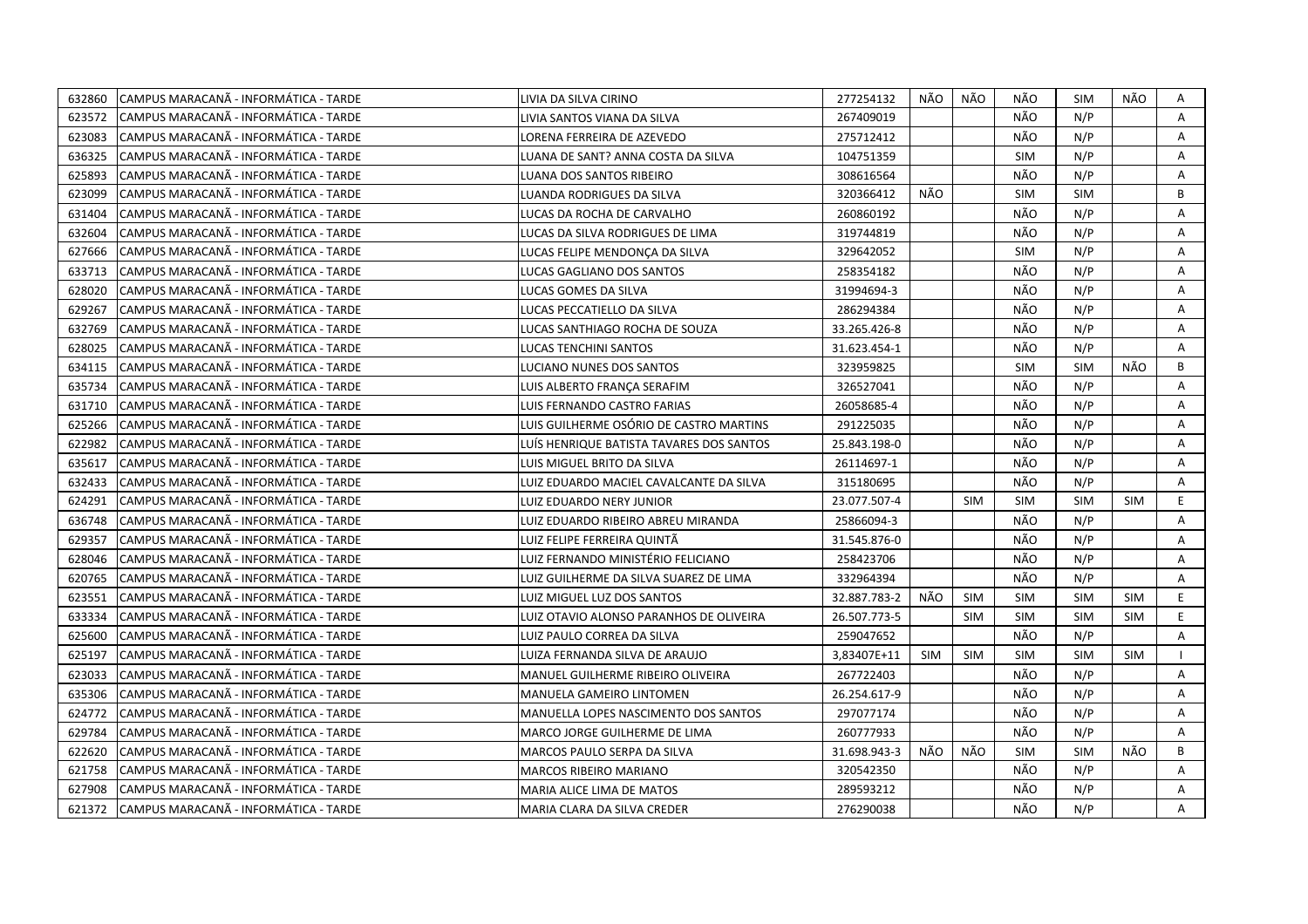| 628652 | CAMPUS MARACANÃ - INFORMÁTICA - TARDE  | MARIA EDUARDA LIMA                           | 260789995    | NÃO | <b>SIM</b> | SIM        | <b>SIM</b> | SIM        | E.           |
|--------|----------------------------------------|----------------------------------------------|--------------|-----|------------|------------|------------|------------|--------------|
| 629076 | CAMPUS MARACANÃ - INFORMÁTICA - TARDE  | MARIA EDUARDA MADEIRA SANTOS                 | 265058412    |     |            | NÃO        | N/P        |            | $\mathsf{A}$ |
| 634086 | CAMPUS MARACANÃ - INFORMÁTICA - TARDE  | MARIA EDUARDA MARTINS CASTRO SAMPAIO         | 310938360    |     |            | NÃO        | N/P        |            | A            |
| 622302 | CAMPUS MARACANÃ - INFORMÁTICA - TARDE  | MARIA EDUARDA MORAES DE MOURA                | 333151406    | NÃO | NÃO        | SIM        | <b>SIM</b> | <b>SIM</b> | D            |
| 630471 | CAMPUS MARACANÃ - INFORMÁTICA - TARDE  | MARIA EDUARDA PAIVA ALVES                    | 265058479Â   |     |            | NÃO        | N/P        |            | A            |
| 620525 | CAMPUS MARACANÃ - INFORMÁTICA - TARDE  | MARIA EDUARDA POMPEU BESERRA                 | 28287298-5   |     |            | NÃO        | N/P        |            | A            |
| 635219 | CAMPUS MARACANÃ - INFORMÁTICA - TARDE  | MARIA EDUARDA SANTOS COSTA TENÓRIO           | 258373034    |     |            | NÃO        | N/P        |            | A            |
| 634402 | ICAMPUS MARACANÃ - INFORMÁTICA - TARDE | MARIA FERNANDA NAVEGANTES FELICIANO DE FARIA | 32.203.573-4 |     |            | NÃO        | N/P        |            | A            |
| 626007 | CAMPUS MARACANÃ - INFORMÁTICA - TARDE  | MARIA IZABELA SOUZA MARTIN                   | 287406243    |     | NÃO        | <b>SIM</b> | <b>SIM</b> |            | B            |
| 636761 | ICAMPUS MARACANA - INFORMÁTICA - TARDE | MARIA LAURA BARBOSA SOARES                   | 336581541    |     |            | NÃO        | N/P        |            | A            |
| 625636 | CAMPUS MARACANÃ - INFORMÁTICA - TARDE  | MARIA LUISA BRASIL UCHOA                     | 2619017970   |     |            | NÃO        | N/P        |            | Α            |
| 629082 | ICAMPUS MARACANA - INFORMATICA - TARDE | MARIANA MONTENARO CUNHA                      | 32845107-5   |     |            | NÃO        | N/P        |            | A            |
| 627782 | CAMPUS MARACANÃ - INFORMÁTICA - TARDE  | <b>MARIANA RODRIGUES BATALHA ALVES</b>       | 260867643    |     |            | NÃO        | N/P        |            | Α            |
| 628083 | CAMPUS MARACANÃ - INFORMÁTICA - TARDE  | MARINA CORAIS RIOS VILARIÑO                  | 29.394.868-3 |     |            | NÃO        | N/P        |            | A            |
| 633752 | CAMPUS MARACANÃ - INFORMÁTICA - TARDE  | <b>MATEUS ALVES MAGI</b>                     | 258245257    | NÃO | NÃO        | <b>SIM</b> | <b>SIM</b> | <b>SIM</b> | D            |
| 620437 | CAMPUS MARACANÃ - INFORMÁTICA - TARDE  | MATEUS APUÃ FERREIRA RODRIGUES               | 338267552    |     |            | NÃO        | N/P        |            | A            |
| 623769 | CAMPUS MARACANÃ - INFORMÁTICA - TARDE  | MATEUS RODRIGUES MARQUES SILVA               | 319742391    |     |            | NÃO        | N/P        |            | A            |
| 632467 | CAMPUS MARACANÃ - INFORMÁTICA - TARDE  | <b>MATEUS SOARES MELLO</b>                   | 312316953    |     |            | NÃO        | N/P        |            | A            |
| 628308 | CAMPUS MARACANA - INFORMÁTICA - TARDE  | MATHEUS DE ARAÚJO QUINTAN                    | 333922078    |     |            | NÃO        | N/P        |            | A            |
| 630560 | CAMPUS MARACANÃ - INFORMÁTICA - TARDE  | <b>OLIVEIRA</b>                              | 25.868.191-5 |     |            | NÃO        | N/P        |            | A            |
| 625277 | CAMPUS MARACANA - INFORMÁTICA - TARDE  | MATHEUS HENRIQUE MACHADO CASCARDO GOMES      | 298635608    | NÃO | NÃO        | <b>SIM</b> | <b>SIM</b> | SIM        | D            |
| 634235 | CAMPUS MARACANÃ - INFORMÁTICA - TARDE  | MATHEUS RENATO DE AZEVEDO LIMA REIS          | 31.885.353-8 |     | <b>SIM</b> | <b>SIM</b> | <b>SIM</b> | <b>SIM</b> | E.           |
| 627740 | CAMPUS MARACANA - INFORMÁTICA - TARDE  | MATHEUS SOARES FORTUNATO                     | 258274919    |     |            | NÃO        | N/P        |            | A            |
| 634185 | CAMPUS MARACANÃ - INFORMÁTICA - TARDE  | <b>MAURICIO MAGALLON MATTOS DE ARAUJO</b>    | 285540654    |     |            | NÃO        | N/P        |            | A            |
| 634892 | CAMPUS MARACANA - INFORMÁTICA - TARDE  | <b>MAURO CAMPOS PAHOOR</b>                   | 237605472    |     |            | NÃO        | N/P        |            | A            |
| 623439 | CAMPUS MARACANA - INFORMÁTICA - TARDE  | MAYARA MARIANO VIEIRA                        | 32.290.253-7 | NÃO | <b>SIM</b> | <b>SIM</b> | <b>SIM</b> | <b>SIM</b> | E            |
| 630045 | CAMPUS MARACANA - INFORMÁTICA - TARDE  | MAYCON CHRISTIAN DOS SANTOS BARRETO          | 315795542    |     | <b>SIM</b> | <b>SIM</b> | <b>SIM</b> | NÃO        | $\mathsf{C}$ |
| 621742 | CAMPUS MARACANA - INFORMÁTICA - TARDE  | MAYTÊ CAETANO MARCONDES CARVALHO AVELINO     | 263051070    |     |            | NÃO        | N/P        |            | A            |
| 632106 | CAMPUS MARACANA - INFORMÁTICA - TARDE  | MICHAEL MONTEIRO DE LIMA                     | 332121979    | NÃO | NÃO        | <b>SIM</b> | <b>SIM</b> | SIM        | D            |
| 624803 | CAMPUS MARACANÃ - INFORMÁTICA - TARDE  | MIGUEL DE SOUZA SILVA RIBEIRO                | 31.985.608-4 |     |            | NÃO        | N/P        |            | A            |
| 636595 | CAMPUS MARACANA - INFORMÁTICA - TARDE  | MIRIÃ SANTANA DOS SANTOS                     | 258650555    |     |            | NÃO        | N/P        |            | Α            |
| 623382 | CAMPUS MARACANA - INFORMÁTICA - TARDE  | NATALIA LOPES MACEDO                         | 25.880.012-7 | NÃO | <b>SIM</b> | <b>SIM</b> | <b>SIM</b> | NÃO        | $\mathsf{C}$ |
| 627694 | CAMPUS MARACANA - INFORMÁTICA - TARDE  | NATAN PAIVA LIMA                             | 318651049    |     |            | NÃO        | N/P        |            | A            |
| 633384 | CAMPUS MARACANA - INFORMÁTICA - TARDE  | NATHALIA DE OLIVEIRA MOURA                   | 26065933905  | NÃO | NÃO        | <b>SIM</b> | <b>SIM</b> | <b>SIM</b> | D            |
| 626617 | CAMPUS MARACANA - INFORMÁTICA - TARDE  | NATHALIA RAMOS VIEIRA                        | 228587176    | NÃO | <b>SIM</b> | <b>SIM</b> | <b>SIM</b> | SIM        | E.           |
| 632366 | CAMPUS MARACANÃ - INFORMÁTICA - TARDE  | NATHAN FERREIRA DE CAMPOS ARAÚJO             | 29.891.135-5 | NÃO | <b>SIM</b> | <b>SIM</b> | <b>SIM</b> | NÃO        | $\mathsf{C}$ |
| 623441 | CAMPUS MARACANÃ - INFORMÁTICA - TARDE  | NATHAN HENRIQUE NEVES DE SOUZA               | 304720147    | NÃO | <b>SIM</b> | <b>SIM</b> | <b>SIM</b> | <b>SIM</b> | E.           |
| 623290 | CAMPUS MARACANA - INFORMÁTICA - TARDE  | <b>NATHAN PAIVA DOS SANTOS</b>               | 33.676.131-3 | NÃO | <b>SIM</b> | <b>SIM</b> | <b>SIM</b> | <b>SIM</b> | E            |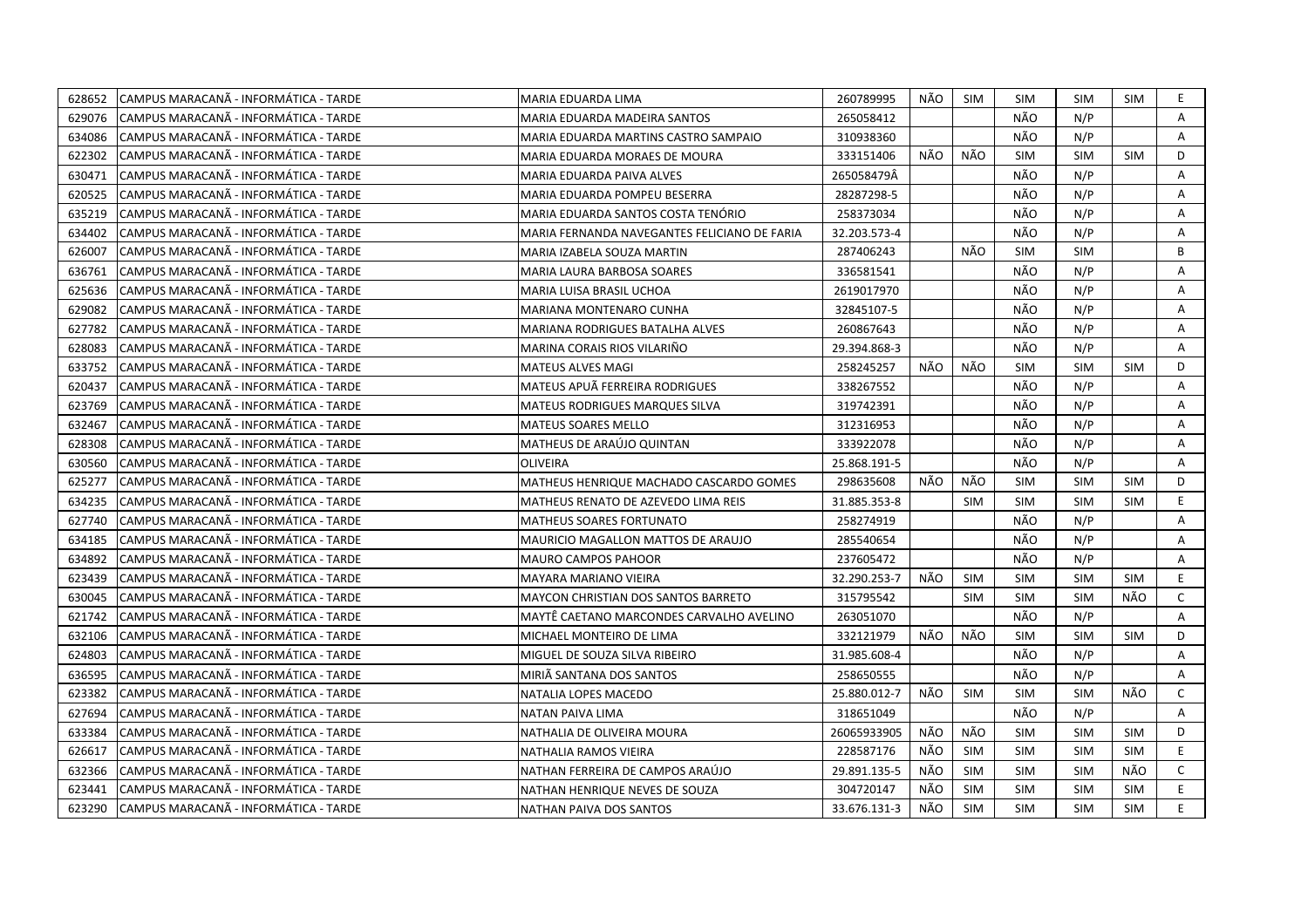| 622872 | CAMPUS MARACANA - INFORMÁTICA - TARDE  | NAYAD DE VASCONCELLOS SOLEMAN              | 25.863.629-9 |            |            | NÃO        | N/P        |            | Α            |
|--------|----------------------------------------|--------------------------------------------|--------------|------------|------------|------------|------------|------------|--------------|
| 622215 | CAMPUS MARACANÃ - INFORMÁTICA - TARDE  | NICHOLAS MOURA DE SÁ                       | 27.084.602-5 |            |            | NÃO        | N/P        |            | $\mathsf{A}$ |
| 634120 | CAMPUS MARACANÃ - INFORMÁTICA - TARDE  | NICOLLE DE SOUSA GOMES ANSELMÉ SILVA       | 347531659    |            |            | NÃO        | N/P        |            | A            |
| 620920 | CAMPUS MARACANÃ - INFORMÁTICA - TARDE  | PABLO BARRETO MATHIAS MICHELE              | 312527641    |            | <b>SIM</b> | <b>SIM</b> | <b>SIM</b> |            | $\mathsf{C}$ |
| 635589 | CAMPUS MARACANÃ - INFORMÁTICA - TARDE  | PABLO MORAIS SANTOS DE SOUZA               | 321456584    | <b>SIM</b> | <b>SIM</b> | <b>SIM</b> | <b>SIM</b> | <b>SIM</b> |              |
| 626426 | ICAMPUS MARACANA - INFORMATICA - TARDE | PATRÍCIA SANTOS DE PAULA                   | 34.246.253-8 |            |            | NÃO        | N/P        |            | Α            |
| 624221 | CAMPUS MARACANA - INFORMÁTICA - TARDE  | PATRICK GABRIEL OLIVEIRA DANTAS            | 258566405    |            |            | NÃO        | N/P        |            | Α            |
| 626014 | CAMPUS MARACANÃ - INFORMÁTICA - TARDE  | PAULO LEONARDO RODRIGUES MAGALHÃES         | 28703504-2   |            |            | NÃO        | N/P        |            | Α            |
| 631212 | CAMPUS MARACANA - INFORMÁTICA - TARDE  | PAULO MATHEUS DE ANDRADE DA SILVA          | 322234543    |            |            | NÃO        | N/P        |            | A            |
| 635591 | CAMPUS MARACANA - INFORMÁTICA - TARDE  | PEDRO DO AMARAL RANGEL                     | 259211191    |            |            | NÃO        | N/P        |            | Α            |
| 634191 | ICAMPUS MARACANA - INFORMÁTICA - TARDE | PEDRO ENRICO RAMOS MADRUGA DE MEDEIROS     | 259290633    |            |            | NÃO        | N/P        |            | A            |
| 632098 | CAMPUS MARACANÃ - INFORMÁTICA - TARDE  | PEDRO HENRIQUE BARCELOS GUIMARÃES          | 324605864    | NÃO        | SIM        | <b>SIM</b> | <b>SIM</b> | NÃO        | $\mathsf{C}$ |
| 635169 | ICAMPUS MARACANA - INFORMATICA - TARDE | PEDRO HENRIQUE BEZERRA MOREIRA             | 263059487    |            |            | NÃO        | N/P        |            | A            |
| 625243 | CAMPUS MARACANÃ - INFORMÁTICA - TARDE  | PEDRO HENRIQUE DA SILVA SANTOS             | 260537261    |            |            | NÃO        | N/P        |            | Α            |
| 621084 | CAMPUS MARACANA - INFORMÁTICA - TARDE  | PEDRO HENRIQUE DE LIMA MIRANDA             | 265073171    |            |            | NÃO        | N/P        |            | A            |
| 634051 | CAMPUS MARACANÃ - INFORMÁTICA - TARDE  | PEDRO HENRIQUE FAVASSA DA SILVA            | 306295080    |            |            | NÃO        | N/P        |            | A            |
| 626669 | CAMPUS MARACANÃ - INFORMÁTICA - TARDE  | PEDRO HENRIQUE LIMA SILVA                  | 25889542-4   |            |            | SIM        | <b>SIM</b> | <b>SIM</b> | D            |
| 634647 | CAMPUS MARACANÃ - INFORMÁTICA - TARDE  | PEDRO HENRIQUE OLIVEIRA BAZILIO            | 26100622-5   |            | <b>SIM</b> | <b>SIM</b> | <b>SIM</b> | <b>SIM</b> | E            |
| 627870 | CAMPUS MARACANA - INFORMÁTICA - TARDE  | PEDRO HENRIQUE OLIVEIRA DA SILVA           | 300699857    |            |            | <b>SIM</b> | N/P        |            | Α            |
| 631328 | CAMPUS MARACANÃ - INFORMÁTICA - TARDE  | PEDRO HENRIQUE RIBEIRO AMARAL              | 294592290    |            |            | NÃO        | N/P        |            | Α            |
| 636083 | CAMPUS MARACANÃ - INFORMÁTICA - TARDE  | PEDRO HERNANDES MARIANO                    | 286095377    |            |            | NÃO        | N/P        |            | Α            |
| 623035 | CAMPUS MARACANÃ - INFORMÁTICA - TARDE  | PEDRO ICARO BARRETO BELMIRO GOMES          | 287755268    |            |            | NÃO        | N/P        |            | A            |
| 632978 | CAMPUS MARACANÃ - INFORMÁTICA - TARDE  | PEDRO JORGE BARROS GITAHY                  | 30.593.162-8 |            |            | NÃO        | N/P        |            | A            |
| 629186 | CAMPUS MARACANÃ - INFORMÁTICA - TARDE  | PEDRO LEONARDO BARBOSA                     | 25.928.897-5 |            |            | NÃO        | N/P        |            | A            |
| 626439 | CAMPUS MARACANA - INFORMÁTICA - TARDE  | PEDRO LUCAS CARDOSO DE OLIVEIRA            | 34.045.043-6 | NÃO        | <b>SIM</b> | NÃO        | <b>SIM</b> | NÃO        | A            |
| 632938 | CAMPUS MARACANA - INFORMÁTICA - TARDE  | PEDRO LUCAS FREITAS CAMARA ANDRE           | 258475045    |            |            | NÃO        | N/P        |            | A            |
| 634497 | CAMPUS MARACANA - INFORMÁTICA - TARDE  | PEDRO LUCAS LIMA PIERRE                    | 344785498    |            |            | NÃO        | N/P        |            | A            |
| 625279 | CAMPUS MARACANA - INFORMÁTICA - TARDE  | PEDRO MOURA PAES                           | 295870752    | NÃO        | SIM        | <b>SIM</b> | <b>SIM</b> | <b>SIM</b> | E.           |
| 627593 | CAMPUS MARACANÃ - INFORMÁTICA - TARDE  | PEDRO OTAVIO NASCIMENTO CAMPOS DE OLIVEIRA | 260636766    | NÃO        | NÃO        | <b>SIM</b> | <b>SIM</b> | NÃO        | B            |
| 626198 | CAMPUS MARACANA - INFORMÁTICA - TARDE  | PEDRO RENZO COSTA MARTINS                  | 282641067    |            |            | NÃO        | N/P        |            | Α            |
| 622154 | CAMPUS MARACANÃ - INFORMÁTICA - TARDE  | QUESIA FERNANDA DA SILVA BRASIL            | 301838659    | NÃO        | <b>SIM</b> | SIM        | <b>SIM</b> | <b>SIM</b> | E            |
| 635231 | CAMPUS MARACANÃ - INFORMÁTICA - TARDE  | RAFAEL CABRAL PIMENTEL RIBEIRO             | 268841624    |            |            | NÃO        | N/P        |            | A            |
| 630809 | CAMPUS MARACANA - INFORMATICA - TARDE  | RAFAEL DE SOUZA FREITAS DA SILVA           | 31.543.984-4 | NÃO.       |            | NÃO        | <b>SIM</b> | NÃO        | A            |
| 636255 | CAMPUS MARACANA - INFORMATICA - TARDE  | RAFAEL DOS SANTOS SONDERMANN               | 322817933    |            |            | NÃO        | N/P        |            | Α            |
| 635168 | CAMPUS MARACANA - INFORMATICA - TARDE  | RAFAEL MARTINS VICTORINO                   | 311955660    |            |            | NÃO        | N/P        |            | A            |
| 636087 | CAMPUS MARACANÃ - INFORMÁTICA - TARDE  | RAFAEL RODRIGUES TORRES                    | 258871367    |            |            | NÃO        | N/P        |            | Α            |
| 633702 | CAMPUS MARACANA - INFORMÁTICA - TARDE  | RAFAEL SILVA MARTINS                       | 319049813    |            |            | NÃO        | N/P        |            | Α            |
| 622107 | CAMPUS MARACANA - INFORMÁTICA - TARDE  | RAFAELA BEZERRA DE FIGUEIREDO              | 329570758    |            |            | NÃO        | N/P        |            | A            |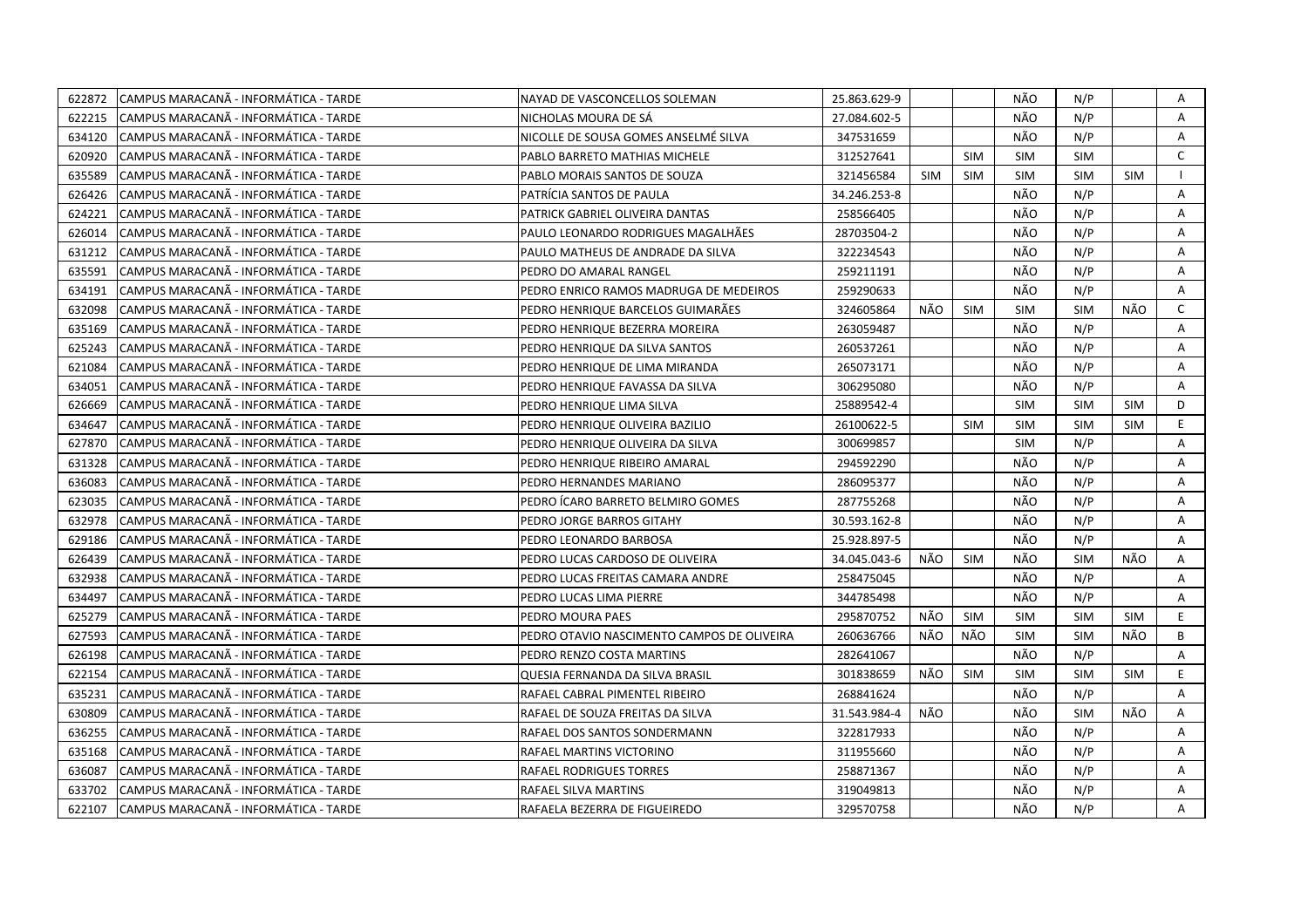| 631561 | CAMPUS MARACANA - INFORMÁTICA - TARDE | RAÍ LIMA DE SOUZA                            | 28.984.181-9   | SIM | SIM        | <b>SIM</b> | SIM        | <b>SIM</b> | $\mathbf{I}$   |
|--------|---------------------------------------|----------------------------------------------|----------------|-----|------------|------------|------------|------------|----------------|
| 623047 | CAMPUS MARACANÃ - INFORMÁTICA - TARDE | RAISSA DE SOUZA ARAUJO                       | 258710268      | NÃO | NÃO        | <b>SIM</b> | <b>SIM</b> | <b>SIM</b> | D              |
| 633899 | CAMPUS MARACANÃ - INFORMÁTICA - TARDE | RAMON DOS SANTOS ANDRADE                     | 258652239      |     |            | NÃO        | N/P        |            | Α              |
| 636128 | CAMPUS MARACANÃ - INFORMÁTICA - TARDE | RAYAN LUCAS DE PAULA CARVALHAL               | 260604822      |     |            | NÃO        | N/P        |            | Α              |
| 625044 | CAMPUS MARACANÃ - INFORMÁTICA - TARDE | RAYSSA KETLEN DO NASCIMENTO MOREIRA DAMACENO | 305091829      |     |            | <b>SIM</b> | N/P        |            | A              |
| 623377 | CAMPUS MARACANÃ - INFORMÁTICA - TARDE | RAYSSA VITÓRIA DA SILVA DE OLIVEIRA          | 259200277      | NÃO | <b>SIM</b> | <b>SIM</b> | <b>SIM</b> | <b>SIM</b> | E.             |
| 636845 | CAMPUS MARACANÃ - INFORMÁTICA - TARDE | REGINA NASCIMENTO DE SOUZA                   | 308483734      | NÃO | <b>SIM</b> | <b>SIM</b> | <b>SIM</b> | <b>SIM</b> | E              |
| 624598 | CAMPUS MARACANÃ - INFORMÁTICA - TARDE | RENAN DOS SANTOS MELLO DE ANDRADE            | 305120867      |     |            | NÃO        | N/P        |            | A              |
| 629088 | CAMPUS MARACANÃ - INFORMÁTICA - TARDE | RENAN FERNANDES VARGAS                       | 25871155-5     |     |            | NÃO        | N/P        |            | Α              |
| 624907 | CAMPUS MARACANA - INFORMÁTICA - TARDE | RENAN GUEDES SILVA                           | 297124612      | NÃO | NÃO        | <b>SIM</b> | <b>SIM</b> | <b>SIM</b> | D              |
| 635125 | CAMPUS MARACANÃ - INFORMÁTICA - TARDE | RENAN SILVA DANTAS                           | 307567230      |     |            | NÃO        | N/P        |            | A              |
| 622526 | CAMPUS MARACANÃ - INFORMÁTICA - TARDE | RENATA DE AMORIM MOREIRA                     | 248192304      |     |            | NÃO        | <b>SIM</b> |            | Α              |
| 627971 | CAMPUS MARACANÃ - INFORMÁTICA - TARDE | RICHARD GONÇALVES LIMA                       | 265082875      |     |            | NÃO        | N/P        |            | Α              |
| 634642 | CAMPUS MARACANÃ - INFORMÁTICA - TARDE | RICHARD MARQUES CORREA PORTELA               | 286097910      |     |            | NÃO        | N/P        |            | A              |
| 622088 | CAMPUS MARACANA - INFORMÁTICA - TARDE | RITA DE CÁSSIA                               | Não possui     |     |            | NÃO        | N/P        |            | A              |
| 621613 | CAMPUS MARACANA - INFORMÁTICA - TARDE | ROBERT PEREIRA DE SOUZA                      | 311125330      | NÃO | NÃO        | <b>SIM</b> | <b>SIM</b> | <b>SIM</b> | D              |
| 631092 | CAMPUS MARACANÃ - INFORMÁTICA - TARDE | RODRIGO AQUINO DOERZAPFF                     | 319679312      |     |            | NÃO        | N/P        |            | A              |
| 635965 | CAMPUS MARACANÃ - INFORMÁTICA - TARDE | RUAN DE PAULA CARVALHAL                      | 30295976-2     |     |            | NÃO        | N/P        |            | A              |
| 635359 | CAMPUS MARACANA - INFORMÁTICA - TARDE | RYAN CARLOS DE JESUS DOS SANTOS              | 312193956      |     |            | NÃO        | N/P        |            | Α              |
| 623560 | CAMPUS MARACANA - INFORMÁTICA - TARDE | RYAN PATRICK SOUSA DA SILVA                  | 25.842.399-5   |     |            | NÃO        | N/P        |            | Α              |
| 621482 | CAMPUS MARACANÃ - INFORMÁTICA - TARDE | SAMIRA ALIANDRA ARRUDA DE CASTRO             | 319260071      |     |            | NÃO        | N/P        |            | $\overline{A}$ |
| 635685 | CAMPUS MARACANÃ - INFORMÁTICA - TARDE | SAMUEL ALVES PACHECO                         | 313255663      | NÃO | <b>SIM</b> | <b>SIM</b> | <b>SIM</b> | <b>SIM</b> | E              |
| 625474 | CAMPUS MARACANÃ - INFORMÁTICA - TARDE | SAMUEL DAMASCENO DE MIRANDA DA CONCEICAO     | 26.506.857-7   | NÃO | <b>SIM</b> | <b>SIM</b> | <b>SIM</b> | <b>SIM</b> | E              |
| 628394 | CAMPUS MARACANA - INFORMÁTICA - TARDE | SAMUEL GOMES MACIEIRA                        | 196.705.647-19 |     |            | NÃO        | N/P        |            | A              |
| 625275 | CAMPUS MARACANÃ - INFORMÁTICA - TARDE | SAMUEL LUCAS DA SILVA NICOLA KIRBISCH        | 258485945      | NÃO | NÃO        | <b>SIM</b> | <b>SIM</b> | <b>SIM</b> | D              |
| 634908 | CAMPUS MARACANA - INFORMÁTICA - TARDE | SAMUEL RONCATE PEREIRA                       | 310287479      |     |            | NÃO        | N/P        |            | A              |
| 630462 | CAMPUS MARACANÃ - INFORMÁTICA - TARDE | SARA ALVES DOS SANTOS                        | 345556914      |     |            | NÃO        | N/P        |            | Α              |
| 625512 | CAMPUS MARACANÃ - INFORMÁTICA - TARDE | SARA PEREIRA DA CUNHA                        | 25879453-6     |     |            | NÃO        | N/P        |            | A              |
| 625909 | CAMPUS MARACANÃ - INFORMÁTICA - TARDE | SARA VITÓRIA MONTEIRO SALES                  | 32.776.119-3   | NÃO | SIM        | <b>SIM</b> | <b>SIM</b> | <b>SIM</b> | E              |
| 625410 | CAMPUS MARACANA - INFORMÁTICA - TARDE | SARAH KAYLANE MACHADO DA SILVA               | 260720461      | NÃO | <b>SIM</b> | <b>SIM</b> | <b>SIM</b> | <b>SIM</b> | E.             |
| 632965 | CAMPUS MARACANÃ - INFORMÁTICA - TARDE | SARAH TAVARES CORREIA DA SILVA               | 318396157      |     |            | NÃO        | N/P        |            | Α              |
| 626351 | CAMPUS MARACANÃ - INFORMÁTICA - TARDE | <b>SAYUCK PASSOS</b>                         | 28.928.901-9   | NÃO | <b>SIM</b> | <b>SIM</b> | <b>SIM</b> | <b>SIM</b> | E              |
| 635528 | CAMPUS MARACANÃ - INFORMÁTICA - TARDE | SERGIO LUIS SILVA DE SOUZA NETO              | 267969616      |     |            | NÃO        | N/P        |            | A              |
| 621951 | CAMPUS MARACANÃ - INFORMÁTICA - TARDE | SILAS LEONAM NACIMENTO DA COSTA              | 334623014      | SIM | <b>SIM</b> | <b>SIM</b> | <b>SIM</b> | <b>SIM</b> | $\mathbf{1}$   |
| 621340 | CAMPUS MARACANA - INFORMÁTICA - TARDE | SOL LORENA AGUIAR                            | 34.006.839-4   | NÃO | <b>SIM</b> | <b>SIM</b> | <b>SIM</b> | <b>SIM</b> | E.             |
| 625103 | CAMPUS MARACANÃ - INFORMÁTICA - TARDE | STEFANY SILVA DE SOUZA                       | 254133358      | NÃO | <b>SIM</b> | <b>SIM</b> | <b>SIM</b> | <b>SIM</b> | E.             |
| 621349 | CAMPUS MARACANÃ - INFORMÁTICA - TARDE | STHEFANY CABRAL MENDES                       | 270840663      |     |            | NÃO        | N/P        |            | $\mathsf{A}$   |
| 628289 | CAMPUS MARACANA - INFORMÁTICA - TARDE | <b>TADEU MENEZES NEGREIROS</b>               | 327698460      | NÃO | <b>SIM</b> | <b>SIM</b> | <b>SIM</b> | <b>SIM</b> | E              |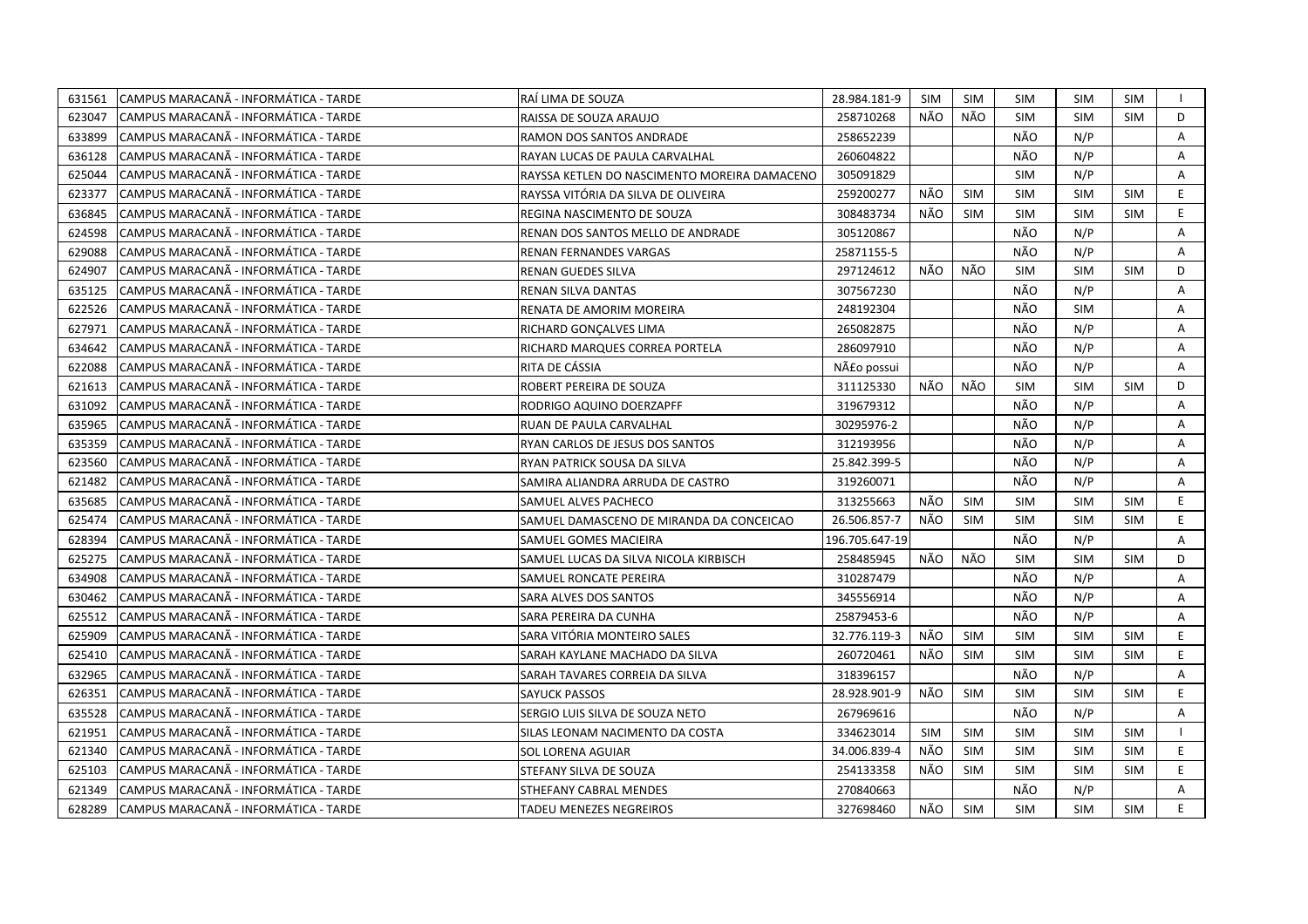| 624128 | CAMPUS MARACANÃ - INFORMÁTICA - TARDE  | THAIS OLIVEIRA NOGUEIRA               | 310584354    | NÃO        | SIM        | <b>SIM</b> | SIM        | NÃO        | C            |
|--------|----------------------------------------|---------------------------------------|--------------|------------|------------|------------|------------|------------|--------------|
| 635109 | CAMPUS MARACANÃ - INFORMÁTICA - TARDE  | THALES DA COSTA RODRIGUES             | 258593433    |            |            | NÃO        | N/P        |            | A            |
| 635216 | CAMPUS MARACANÃ - INFORMÁTICA - TARDE  | THALIA FIGUEIREDO BARBOSA             | 334859311    |            | <b>SIM</b> | <b>SIM</b> | <b>SIM</b> | <b>SIM</b> | E            |
| 636357 | ICAMPUS MARACANÃ - INFORMÁTICA - TARDE | THAMIRES DA CRUZ PEREIRA DE OLIVEIRA  | 321604803    |            |            | NÃO        | N/P        |            | Α            |
| 625477 | CAMPUS MARACANÃ - INFORMÁTICA - TARDE  | THAYANE DA COSTA OLIVEIRA             | 31.527.323-5 | NÃO        | SIM        | <b>SIM</b> | <b>SIM</b> | <b>SIM</b> | E            |
| 627919 | CAMPUS MARACANÃ - INFORMÁTICA - TARDE  | THAYNÁ CARVALHO NOBRE                 | 293290714    |            |            | NÃO        | N/P        |            | Α            |
| 633431 | ICAMPUS MARACANÃ - INFORMÁTICA - TARDE | THIAGO GUILHERME ARAUJO DE OLIVEIRA   | 318387305    |            |            | NÃO        | N/P        |            | A            |
| 625979 | ICAMPUS MARACANÃ - INFORMÁTICA - TARDE | THIAGO SANTANA DE SOUZA               | 306100256    |            |            | NÃO        | N/P        |            | A            |
| 633824 | CAMPUS MARACANÃ - INFORMÁTICA - TARDE  | THOMAS BARBOSA EMILIO                 | 30.595.192.3 |            |            | NÃO        | N/P        |            | A            |
| 622916 | ICAMPUS MARACANÃ - INFORMÁTICA - TARDE | VICTOR APARECIDO DE JESUS PAIVA       | 332406917    |            |            | NÃO        | N/P        |            | A            |
| 630341 | CAMPUS MARACANÃ - INFORMÁTICA - TARDE  | VICTOR HUGO COUTINHO NUNES            | 260763032    |            |            | NÃO        | N/P        |            | A            |
| 631821 | CAMPUS MARACANA - INFORMATICA - TARDE  | VICTOR KAUÄ MARTINS NUNES             | 308260728    | NÃO        | NÃO        | <b>SIM</b> | <b>SIM</b> | NÃO        | B            |
| 625684 | CAMPUS MARACANÃ - INFORMÁTICA - TARDE  | VICTOR PINHEIRO PALMEIRA              | 31400846-7   |            |            | NÃO        | N/P        |            | Α            |
| 636380 | CAMPUS MARACANÃ - INFORMÁTICA - TARDE  | <b>VICTOR RANGEL MOREIRA</b>          | 56934494-3   |            |            | NÃO        | N/P        |            | Α            |
| 636736 | CAMPUS MARACANÃ - INFORMÁTICA - TARDE  | VICTÓRIA BORBOREMA FERREIRA           | 25.879.908-9 |            |            | NÃO        | N/P        |            | A            |
| 620388 | CAMPUS MARACANÃ - INFORMÁTICA - TARDE  | VICTORIA DE ANDRADE BRANDÃO           | 25837187-1   |            |            | NÃO        | N/P        |            | A            |
| 630310 | CAMPUS MARACANÃ - INFORMÁTICA - TARDE  | <b>VINICIUS ARRUDA RIBEIRO</b>        | 311408231    |            |            | NÃO        | N/P        |            | A            |
| 622037 | CAMPUS MARACANÃ - INFORMÁTICA - TARDE  | VINICIUS CARVALHO FREITAS             | 318170370    | NÃO        | NÃO        | <b>SIM</b> | <b>SIM</b> | <b>SIM</b> | D            |
| 635987 | CAMPUS MARACANÃ - INFORMÁTICA - TARDE  | VINÍCIUS FREITAS BASTOS               | 333874048    |            |            | NÃO        | N/P        |            | A            |
| 632960 | CAMPUS MARACANÃ - INFORMÁTICA - TARDE  | VINICIUS LAMBERT DA SILVA             | 299872085    |            |            | NÃO        | N/P        |            | A            |
| 627226 | CAMPUS MARACANÃ - INFORMÁTICA - TARDE  | VINÍCIUS VICTOR FRANCISCO DE OLIVEIRA | 34.287.350-2 | NÃO        | <b>SIM</b> | <b>SIM</b> | <b>SIM</b> | <b>SIM</b> | E            |
| 626571 | CAMPUS MARACANÃ - INFORMÁTICA - TARDE  | VITOR GABRIEL ARAUJO LIMA             | 346686348    | NÃO        | NÃO        | <b>SIM</b> | <b>SIM</b> | <b>SIM</b> | D            |
| 622449 | CAMPUS MARACANÃ - INFORMÁTICA - TARDE  | VITOR GALIAÇO DE SOUZA                | 298859877    | NÃO        | <b>SIM</b> | <b>SIM</b> | <b>SIM</b> | <b>SIM</b> | E.           |
| 631918 | CAMPUS MARACANÃ - INFORMÁTICA - TARDE  | VITOR HUGO ABRAHÃO NEVES              | 346548399    |            |            | NÃO        | N/P        |            | A            |
| 629609 | CAMPUS MARACANA - INFORMATICA - TARDE  | VÍTOR HUGO RIBEIRO DOS SANTOS         | 34631467-7   |            |            | NÃO        | N/P        |            | A            |
| 629321 | CAMPUS MARACANA - INFORMÁTICA - TARDE  | VITOR NEVES DOS SANTOS                | 27503654-9   |            |            | NÃO        | N/P        |            | Α            |
| 633925 | CAMPUS MARACANA - INFORMÁTICA - TARDE  | VITÓRIA AUGUSTA OLIVEIRA SOARES       | 261901524    |            |            | NÃO        | N/P        |            | A            |
| 622805 | CAMPUS MARACANÃ - INFORMÁTICA - TARDE  | VITÓRIA DA SILVA ALVES                | 316165000    | NÃO        | NÃO        | <b>SIM</b> | <b>SIM</b> | <b>SIM</b> | D            |
| 626831 | CAMPUS MARACANÃ - INFORMÁTICA - TARDE  | <b>WESLEY DE FREITAS DOS SANTOS</b>   | 327930715    | NÃO        | <b>SIM</b> | <b>SIM</b> | <b>SIM</b> | <b>SIM</b> | E            |
| 627515 | CAMPUS MARACANÃ - INFORMÁTICA - TARDE  | WILLYAN NASCIMENTO ALVES DE LIMA      | 260610167    | NÃO        | <b>SIM</b> | <b>SIM</b> | <b>SIM</b> | <b>SIM</b> | E            |
| 629821 | CAMPUS MARACANÃ - INFORMÁTICA - TARDE  | WILSON ALZUGUIR VALENTE ALONSO        | 308929983    |            |            | NÃO        | N/P        |            | A            |
| 620822 | CAMPUS MARACANÃ - INFORMÁTICA - TARDE  | YAGO DOS SANTOS COSTA                 | 258882901    |            |            | NÃO        | N/P        |            | A            |
| 628518 | CAMPUS MARACANA - INFORMATICA - TARDE  | YAGO PADRAO CASATLE GIUSTI AURAS      | 306252974    |            |            | NÃO        | N/P        |            | A            |
| 624709 | CAMPUS MARACANÃ - INFORMÁTICA - TARDE  | YAGO VIDAL FRANCISCO                  | 28.379.150-7 |            |            | NÃO        | N/P        |            | Α            |
| 628593 | CAMPUS MARACANÃ - INFORMÁTICA - TARDE  | YAN DO NASCIMETO TAVARES              | 258676543    |            |            | NÃO        | N/P        |            | Α            |
| 621323 | CAMPUS MARACANÃ - INFORMÁTICA - TARDE  | YANN VIANA SAGAVE PAIM                | 329286215    | <b>SIM</b> | SIM        | <b>SIM</b> | <b>SIM</b> | <b>SIM</b> | $\mathbf{I}$ |
| 633700 | CAMPUS MARACANÃ - INFORMÁTICA - TARDE  | YASMIN GALLINO VIEIRA                 | 304563794    |            |            | NÃO        | N/P        |            | A            |
| 624022 | CAMPUS MARACANÃ - INFORMÁTICA - TARDE  | YASMIN RODRIGUES GUEDES               | 30.079.736-2 |            |            | NÃO        | N/P        |            | A            |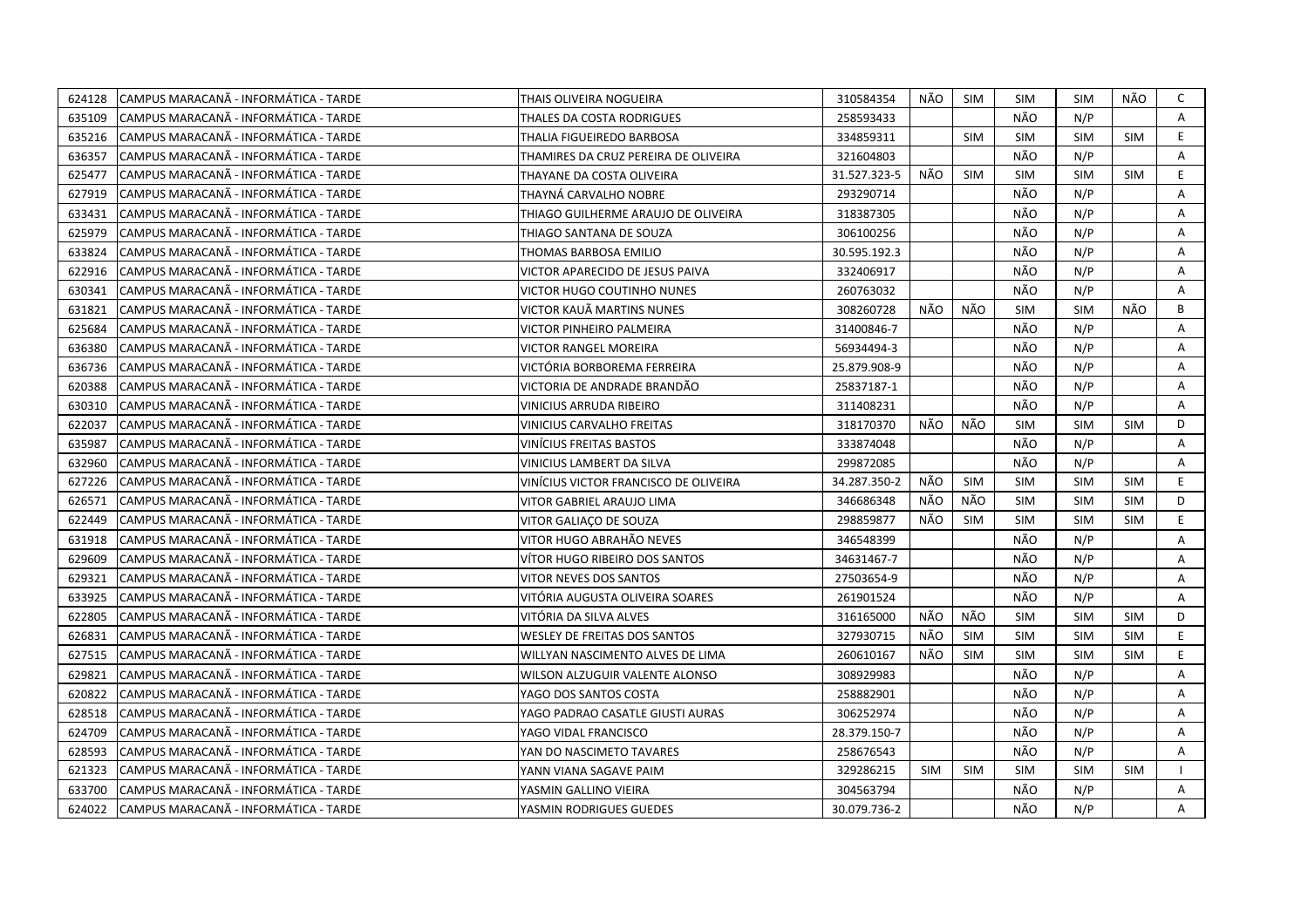| 627047 | CAMPUS MARACANA - INFORMÁTICA - TARDE | <b>NASCIMENTO</b>                         | 25914487-1   |     |            | NÃO        | N/P        |            | Α            |
|--------|---------------------------------------|-------------------------------------------|--------------|-----|------------|------------|------------|------------|--------------|
| 623868 | CAMPUS MARACANÃ - INFORMÁTICA - TARDE | YURI SOARES DOS SANTOS                    | 339171258    | NÃO | <b>SIM</b> | <b>SIM</b> | <b>SIM</b> | <b>SIM</b> | E.           |
| 623041 | ICAMPUS MARACANÃ - MECÂNICA - MANHÃ   | ADOLFO VIANA PALMEIRA                     | 307285189    |     |            | <b>SIM</b> | N/P        |            | A            |
| 624045 | CAMPUS MARACANÃ - MECÂNICA - MANHÃ    | ADRIEL VIANA LOUREIRO                     | 311843098    |     |            | NÃO        | N/P        |            | A            |
| 633043 | CAMPUS MARACANÃ - MECÂNICA - MANHÃ    | AGATHA PATRICIA LIMA DO AMARAL            | 26.101.032-6 | NÃO | <b>SIM</b> | <b>SIM</b> | <b>SIM</b> | <b>SIM</b> | E            |
| 622681 | CAMPUS MARACANÃ - MECÂNICA - MANHÃ    | ALBERTO FERREIRA DE AMARAL                | 26.506.594-6 |     |            | NÃO        | N/P        |            | A            |
| 633534 | CAMPUS MARACANÃ - MECÂNICA - MANHÃ    | ALEX DE SANTA RITA DA SILVA JUNIOR        | 265074963    |     |            | NÃO        | N/P        |            | A            |
| 628808 | CAMPUS MARACANÃ - MECÂNICA - MANHÃ    | ALEXANDRE PEREIRA PINHEIRO JUNIOR         | 293893640    |     |            | <b>SIM</b> | <b>SIM</b> |            | B            |
| 630309 | CAMPUS MARACANÃ - MECÂNICA - MANHÃ    | ALEXSANDRO SILVA DE ALMEIDA               | 258419613    | NÃO | <b>SIM</b> | <b>SIM</b> | <b>SIM</b> | <b>SIM</b> | E.           |
| 620539 | CAMPUS MARACANÃ - MECÂNICA - MANHÃ    | ALICE MELO DE ARAÚJO MIRANDA              | 263047995    |     |            | NÃO        | N/P        |            | Α            |
| 624603 | CAMPUS MARACANÃ - MECÂNICA - MANHÃ    | ALLAN DA SILVA BAPTISTA NASCIMENTO        | 306532573    |     |            | NÃO        | N/P        |            | A            |
| 632464 | CAMPUS MARACANÃ - MECÂNICA - MANHÃ    | ALLANDERSON OLIVEIRA DA SILVA             | 310714803    |     |            | NÃO        | N/P        |            | A            |
| 629975 | CAMPUS MARACANÃ - MECÂNICA - MANHÃ    | ALLYSON LUIZ MOREIRA DA SILVA             | 33317261-7   | NÃO | <b>SIM</b> | <b>SIM</b> | <b>SIM</b> | <b>SIM</b> | E.           |
| 630425 | CAMPUS MARACANÃ - MECÂNICA - MANHÃ    | AMANDA DOS SANTOS AMARAL                  | 260609573    |     |            | NÃO        | N/P        |            | A            |
| 637003 | CAMPUS MARACANÃ - MECÂNICA - MANHÃ    | AMANDA SIECZKOWSKI AZEVEDO                | 314008319    |     |            | NÃO        | N/P        |            | $\mathsf{A}$ |
| 632743 | CAMPUS MARACANÃ - MECÂNICA - MANHÃ    | ANA BEATRIZ MARTINS SANTOS DO NASCIMENTO  | 278753447    |     |            | NÃO        | N/P        |            | A            |
| 634925 | CAMPUS MARACANÃ - MECÂNICA - MANHÃ    | ANA CAROLINA DA SILVA ALVES               | 297009151    |     |            | NÃO        | N/P        |            | A            |
| 628952 | CAMPUS MARACANÃ - MECÂNICA - MANHÃ    | ANA CAROLINA MARTINS GONCALVES            | 310946264    |     |            | NÃO        | N/P        |            | A            |
| 636123 | CAMPUS MARACANA - MECANICA - MANHA    | ANA CAROLINA SILVA OLIVEIRA DO NASCIMENTO | 29.971.423-8 |     |            | NÃO        | N/P        |            | A            |
| 631086 | CAMPUS MARACANÃ - MECÂNICA - MANHÃ    | ANA CLARA MERGULHÃO FERREIRO BRANDÃO      | 312340193    |     |            | NÃO        | N/P        |            | A            |
| 632408 | CAMPUS MARACANÃ - MECÂNICA - MANHÃ    | ANA CLARA VITOR DOS SANTOS CRISTIANO      | 260589650    |     |            | NÃO        | N/P        |            | A            |
| 621469 | CAMPUS MARACANÃ - MECÂNICA - MANHÃ    | ANA VITÓRIA ARAUJO FERREIRA               | 275879633    |     |            | NÃO        | N/P        |            | A            |
| 620406 | CAMPUS MARACANÃ - MECÂNICA - MANHÃ    | ANA VITÓRIA DE SOUZA CONCEIÇÃO            | 25.828.362-1 | NÃO | <b>SIM</b> | SIM        | <b>SIM</b> | <b>SIM</b> | E.           |
| 632262 | CAMPUS MARACANÃ - MECÂNICA - MANHÃ    | ANDERSON GÓES REGULA                      | 30.536.712-0 |     |            | NÃO        | N/P        |            | A            |
| 630627 | CAMPUS MARACANÃ - MECÂNICA - MANHÃ    | ANDRÉ DE ASSUNÇÃO BARROS JUNIOR           | 260721329    |     |            | NÃO        | N/P        |            | Α            |
| 632916 | CAMPUS MARACANÃ - MECÂNICA - MANHÃ    | ANDRE LUCAS DE SOUSA ESTRELLA             | 306489063    |     |            | NÃO        | N/P        |            | Α            |
| 626118 | CAMPUS MARACANÃ - MECÂNICA - MANHÃ    | ANDRÉ LUIZ FERREIRA VILELA                | 26059557-4   | NÃO | <b>SIM</b> | <b>SIM</b> | <b>SIM</b> | <b>SIM</b> | E.           |
| 627696 | CAMPUS MARACANÃ - MECÂNICA - MANHÃ    | <b>ANDREY ALVES AUGUSTO</b>               | 262804909    | NÃO | <b>SIM</b> | <b>SIM</b> | <b>SIM</b> | <b>SIM</b> | E.           |
| 630712 | CAMPUS MARACANÃ - MECÂNICA - MANHÃ    | ANGELO GABRYEL CORRÊA SILVA DE MOURA      | 304525082    | NÃO |            | <b>SIM</b> | <b>SIM</b> | <b>SIM</b> | D            |
| 635537 | CAMPUS MARACANÃ - MECÂNICA - MANHÃ    | ANNA BEATRIZ LIMA FERREIRA                | 324266998    |     |            | NÃO        | N/P        |            | A            |
| 633050 | CAMPUS MARACANÃ - MECÂNICA - MANHÃ    | ANTHONY VICTOR DE LIMA MARTINS            | 321468217    |     |            | NÃO        | N/P        |            | A            |
| 631971 | CAMPUS MARACANÃ - MECÂNICA - MANHÃ    | ANTONIO CARLOS ALVES DA SILVA FILHO       | 319802468    |     |            | NÃO        | N/P        |            | A            |
| 634983 | CAMPUS MARACANÃ - MECÂNICA - MANHÃ    | ANTONIO CARLOS ROCHA MATHIAS FILHO        | 258679422    |     |            | NÃO        | N/P        |            | A            |
| 634595 | CAMPUS MARACANÃ - MECÂNICA - MANHÃ    | ANTONIO EDUARDO DE ALBUQUERQUE LIMA       | 303040224    |     |            | NÃO        | N/P        |            | A            |
| 620268 | CAMPUS MARACANÃ - MECÂNICA - MANHÃ    | ANTONIO LUCAS SANTOS DE OLIVEIRA          | 302098512    | NÃO | <b>SIM</b> | <b>SIM</b> | <b>SIM</b> | <b>SIM</b> | E            |
| 634818 | CAMPUS MARACANÃ - MECÂNICA - MANHÃ    | ANTONIO MARCOS ALVES PEREIRA              | 296579261    |     |            | NÃO        | N/P        |            | A            |
| 627724 | CAMPUS MARACANÃ - MECÂNICA - MANHÃ    | ANTONIO MIGUEL ABRANTES ALVES             | 260560337    |     |            | NÃO        | N/P        |            | A            |
| 625677 | CAMPUS MARACANÃ - MECÂNICA - MANHÃ    | ARTHUR ALVES ABREU FIRMINO                | 282742832    |     | <b>SIM</b> | <b>SIM</b> | <b>SIM</b> |            | $\mathsf{C}$ |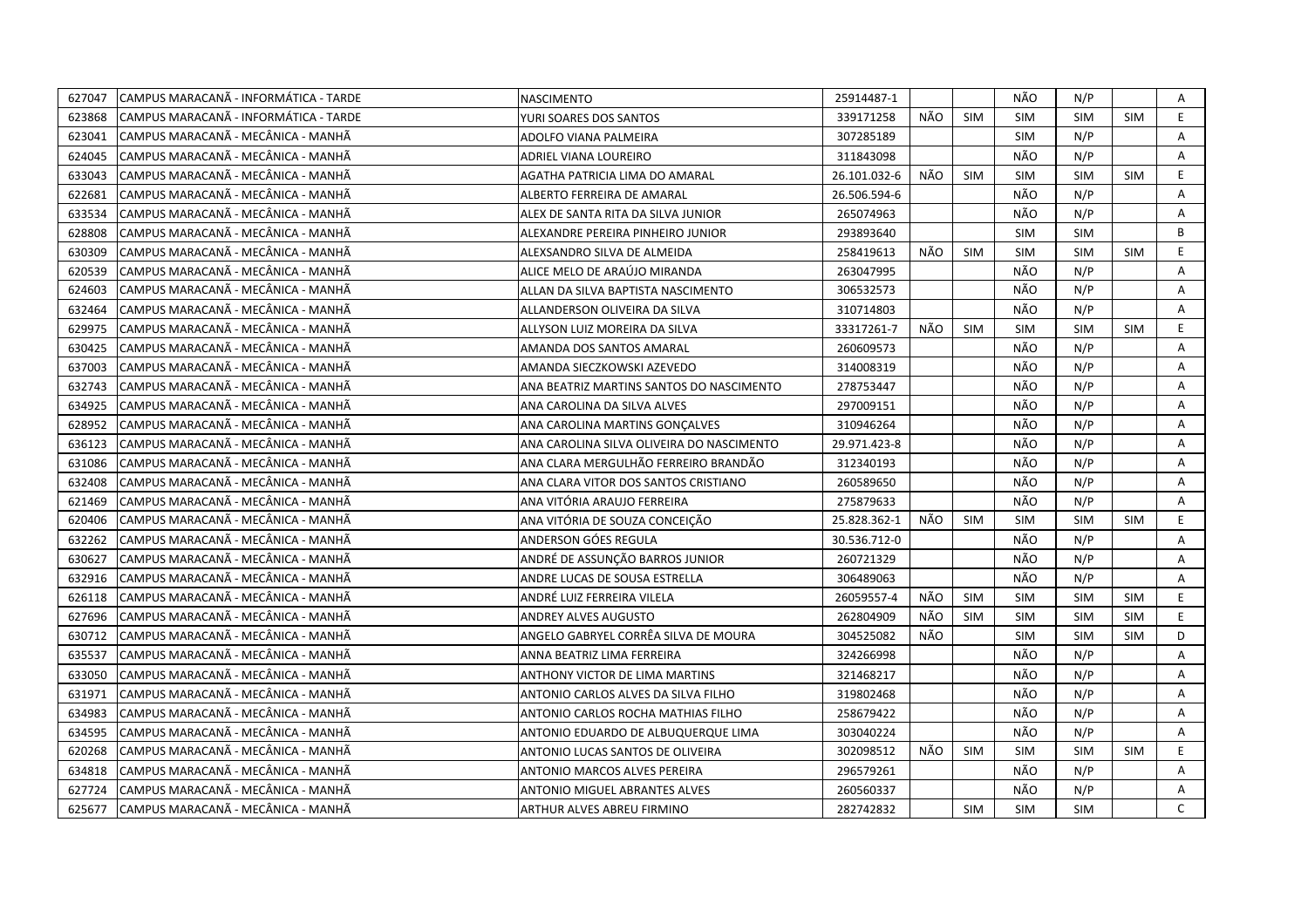| 630023 | CAMPUS MARACANÃ - MECÂNICA - MANHÃ  | ARTHUR AMARAL FERREIRA PERES               | 26085875-8   |     |            | NÃO        | N/P        |            | Α            |
|--------|-------------------------------------|--------------------------------------------|--------------|-----|------------|------------|------------|------------|--------------|
| 635754 | ICAMPUS MARACANÃ - MECÂNICA - MANHÃ | ARTHUR LUIS SOARES MANHAES                 | 315279562    |     |            | NÃO        | N/P        |            | A            |
| 629976 | CAMPUS MARACANÃ - MECÂNICA - MANHÃ  | <b>ARTHUR MONTEIRO BORRET</b>              | 31424481-5   |     |            | NÃO        | N/P        |            | A            |
| 634560 | ICAMPUS MARACANÃ - MECÂNICA - MANHÃ | ARTHUR RUIS FERREIRA DOS SANTOS            | 862911-1     |     |            | NÃO        | N/P        |            | A            |
| 631352 | CAMPUS MARACANÃ - MECÂNICA - MANHÃ  | ARTHUR SIQUEIRA PAZ TEIXEIRA               | 26106078-4   |     |            | NÃO        | N/P        |            | Α            |
| 634014 | CAMPUS MARACANÃ - MECÂNICA - MANHÃ  | <b>ARTHUR TEIXEIRA RODRIGUES</b>           | 280656240    |     |            | NÃO        | N/P        |            | A            |
| 627627 | ICAMPUS MARACANÃ - MECÂNICA - MANHÃ | ARTUR SANTA MARIA DE OURO PRETOI           | 296514490    |     |            | NÃO        | N/P        |            | A            |
| 629709 | CAMPUS MARACANÃ - MECÂNICA - MANHÃ  | BEATRIZ AMARAL SILVA                       | 301514584    |     |            | NÃO        | N/P        |            | A            |
| 628343 | CAMPUS MARACANÃ - MECÂNICA - MANHÃ  | BEATRIZ CRISTO CORRÊA BARBOSA              | 260577010    |     |            | NÃO        | N/P        |            | A            |
| 632094 | CAMPUS MARACANÃ - MECÂNICA - MANHÃ  | BEATRIZ DE CARVALHO ROSA                   | 264122722    |     |            | NÃO        | N/P        |            | A            |
| 632591 | CAMPUS MARACANA - MECANICA - MANHA  | <b>BENTO CARNEIRO RIBEIRO</b>              | 307221127    |     |            | NÃO        | N/P        |            | A            |
| 633423 | CAMPUS MARACANÃ - MECÂNICA - MANHÃ  | BERNARDO DE ALCANTARA RANGEL MACHADO       | 31208674-7   |     |            | NÃO        | N/P        |            | Α            |
| 626698 | CAMPUS MARACANA - MECANICA - MANHA  | BERNARDO MONTEIRO RODRIGUES LIMA           | 306627597    |     |            | NÃO        | N/P        |            | A            |
| 620365 | CAMPUS MARACANÃ - MECÂNICA - MANHÃ  | BERNARDO OLIVEIRA DE SOUZA                 | 304860257    |     |            | <b>SIM</b> | N/P        |            | Α            |
| 624982 | CAMPUS MARACANÃ - MECÂNICA - MANHÃ  | <b>BERNARDO PEREIRA CHEVRAND</b>           | 272874298    |     |            | NÃO        | N/P        |            | A            |
| 625903 | CAMPUS MARACANÃ - MECÂNICA - MANHÃ  | <b>BIANCA BATISTA DA SILVA</b>             | 307468298    | NÃO | <b>SIM</b> | <b>SIM</b> | <b>SIM</b> | NÃO        | $\mathsf{C}$ |
| 626536 | CAMPUS MARACANÃ - MECÂNICA - MANHÃ  | <b>BRANDON LOUZADA CAMPOS</b>              | 26.079.133-0 |     |            | NÃO        | N/P        |            | $\mathsf{A}$ |
| 632050 | CAMPUS MARACANÃ - MECÂNICA - MANHÃ  | BRENO MAURICIO DA SILVA TIAGO              | 270926694    |     |            | NÃO        | N/P        |            | Α            |
| 633757 | CAMPUS MARACANÃ - MECÂNICA - MANHÃ  | BRENO ORNELLAS VICENTE ALBUQUERQUE NUNES   | 30280602-1   |     |            | NÃO        | N/P        |            | A            |
| 629466 | CAMPUS MARACANÃ - MECÂNICA - MANHÃ  | <b>BRENO SARPA DOS SANTOS</b>              | 311840961    |     |            | NÃO        | N/P        |            | A            |
| 625545 | CAMPUS MARACANÃ - MECÂNICA - MANHÃ  | BRENO VAILLANT ALVES CUNHA                 | 258445808    |     |            | NÃO        | N/P        |            | A            |
| 626006 | ICAMPUS MARACANÃ - MECÂNICA - MANHÃ | BRENO VINÍCIUS CARNEIRO DE ASSIS PAULA     | 259123461    |     |            | NÃO        | N/P        |            | A            |
| 620875 | CAMPUS MARACANÃ - MECÂNICA - MANHÃ  | BRIAN ADRIEL RAIMUNDO                      | 340795442    |     |            | NÃO        | N/P        |            | A            |
| 631240 | ICAMPUS MARACANÃ - MECÂNICA - MANHÃ | BRUNO EDUARDO PAIVA DA SILVA E SILVA       | 270598279    |     |            | NÃO        | N/P        |            | A            |
| 627171 | CAMPUS MARACANA - MECANICA - MANHA  | <b>BRUNO LOPES GONCALVES</b>               | 327679833    |     |            | NÃO        | N/P        |            | A            |
| 625975 | CAMPUS MARACANÃ - MECÂNICA - MANHÃ  | BRUNO VINICIUS CARDOSO RESENDE DE OLIVEIRA | 258270156    | NÃO | <b>SIM</b> | <b>SIM</b> | <b>SIM</b> | <b>SIM</b> | E.           |
| 635276 | CAMPUS MARACANÃ - MECÂNICA - MANHÃ  | CAIO AUGUSTO NASCIMENTO RODRIGUES          | 322442625    |     |            | NÃO        | N/P        |            | A            |
| 621400 | CAMPUS MARACANÃ - MECÂNICA - MANHÃ  | CAIO CARVALHO DE SOUZA                     | 313055832    | NÃO | SIM        | <b>SIM</b> | <b>SIM</b> | NÃO        | C            |
| 631311 | CAMPUS MARACANÃ - MECÂNICA - MANHÃ  | CAIO DA SILVA CARVALHO                     | 260588280    |     |            | NÃO        | N/P        |            | A            |
| 636545 | CAMPUS MARACANÃ - MECÂNICA - MANHÃ  | CAIO DE JESUS VASCONCELLOS                 | 30-013-053-1 |     |            | NÃO        | N/P        |            | Α            |
| 633616 | CAMPUS MARACANÃ - MECÂNICA - MANHÃ  | CAIO DE MELO MENEZES                       | 31372463-5   |     |            | <b>SIM</b> | N/P        |            | A            |
| 636665 | CAMPUS MARACANÃ - MECÂNICA - MANHÃ  | <b>CAIO NERY RIBA</b>                      | 290302249    |     |            | NÃO        | N/P        |            | Α            |
| 632809 | CAMPUS MARACANÃ - MECÂNICA - MANHÃ  | CAIO VEIGA BARCELLOS MAXIMIANO MONTEIRO    | 286478631    |     |            | NÃO        | N/P        |            | Α            |
| 635031 | CAMPUS MARACANÃ - MECÂNICA - MANHÃ  | CAIQUE BARTOLOMEU CONCEIÇÃO PRADO          | 332088772    |     |            | NÃO        | N/P        |            | Α            |
| 627939 | ICAMPUS MARACANÃ - MECÂNICA - MANHÃ | CAMILLA DOS SANTOS BARRETO                 | 309049294    |     |            | NÃO        | N/P        |            | A            |
| 625396 | CAMPUS MARACANÃ - MECÂNICA - MANHÃ  | CAMYLLE CHRISTINE DE SOUZA                 | 304322993    |     |            | NÃO        | N/P        |            | Α            |
| 632987 | ICAMPUS MARACANÃ - MECÂNICA - MANHÃ | CARLOS ANDRÉS SALAZAR PRADO                | AS461508     |     |            | NÃO        | N/P        |            | A            |
| 626670 | CAMPUS MARACANÃ - MECÂNICA - MANHÃ  | CARLOS EDUARDO MOREIRA DOS SANTOS          | 261425078    |     |            | <b>SIM</b> | N/P        |            | A            |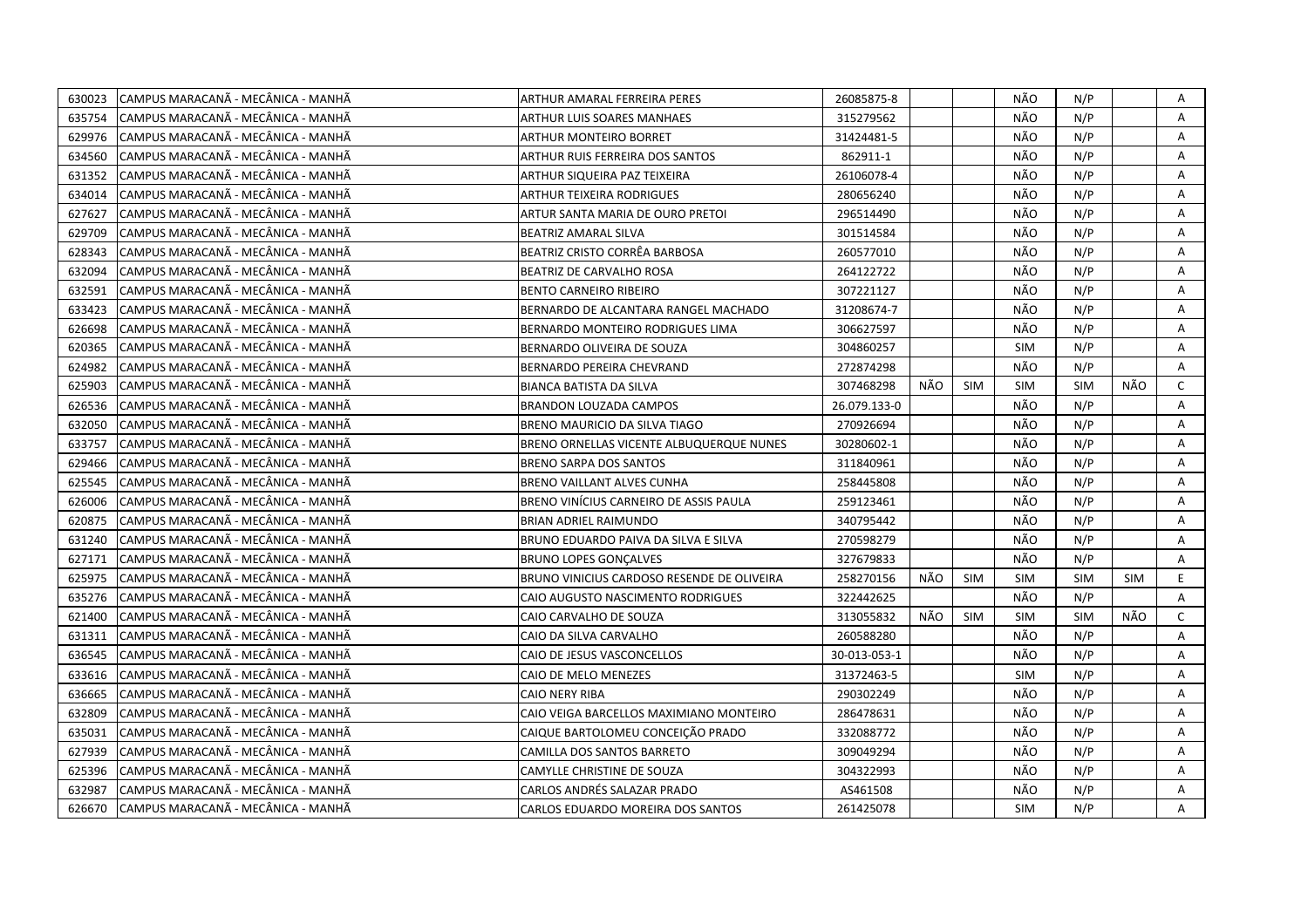| 633975 | CAMPUS MARACANÃ - MECÂNICA - MANHÃ  | CARLOS FREDERICO COSTA PICAMILHO           | 30295083-7   |     |            | NÃO        | N/P        |            | Α  |
|--------|-------------------------------------|--------------------------------------------|--------------|-----|------------|------------|------------|------------|----|
| 627631 | ICAMPUS MARACANÃ - MECÂNICA - MANHÃ | CARLOS HENRIQUE APARECIDO DA SILVA FRAGOSO | 25730950-0   | NÃO | NÃO        | <b>SIM</b> | <b>SIM</b> | NÃO        | B  |
| 631612 | CAMPUS MARACANÃ - MECÂNICA - MANHÃ  | CAROLINA ALVES GOULART                     | 24.860.386-2 |     |            | NÃO        | N/P        |            | A  |
| 636714 | ICAMPUS MARACANÃ - MECÂNICA - MANHÃ | CAUÃ DE AMORIM CANDIDO                     | 309486041    |     |            | NÃO        | N/P        |            | A  |
| 625802 | CAMPUS MARACANÃ - MECÂNICA - MANHÃ  | CAUÃ DE SOUSA CAMELO                       | 265069500    | NÃO | <b>SIM</b> | <b>SIM</b> | <b>SIM</b> | <b>SIM</b> | E. |
| 623675 | CAMPUS MARACANA - MECANICA - MANHA  | CAUAN CAMPOS CARDOSO                       | 32.006.334-0 |     |            | NÃO        | N/P        |            | Α  |
| 636438 | CAMPUS MARACANÃ - MECÂNICA - MANHÃ  | CAYO ALEXANDRE GUEDES RODRIGUES            | 260614375    |     |            | NÃO        | N/P        |            | Α  |
| 624742 | CAMPUS MARACANÃ - MECÂNICA - MANHÃ  | <b>CHRISTIAN FERNANDES DOS SANTOS</b>      | 29908748-6   |     |            | NÃO        | N/P        |            | Α  |
| 629887 | CAMPUS MARACANÃ - MECÂNICA - MANHÃ  | <b>CLARA LESSA SOBRAL</b>                  | 344073127    |     |            | NÃO        | N/P        |            | A  |
| 630642 | CAMPUS MARACANÃ - MECÂNICA - MANHÃ  | CLARICE AIRES DE CASTRO ARRUDA             | 2016273343-1 |     |            | NÃO        | N/P        |            | Α  |
| 623106 | CAMPUS MARACANÃ - MECÂNICA - MANHÃ  | CYNTHIA BARBOSA SANTOS                     | 260860226    |     | <b>SIM</b> | <b>SIM</b> | <b>SIM</b> | <b>SIM</b> | E. |
| 630038 | CAMPUS MARACANÃ - MECÂNICA - MANHÃ  | DANDARA VERA CRUZ DE OLIVEIRA              | 29.762.323-3 |     |            | NÃO        | N/P        |            | A  |
| 631766 | CAMPUS MARACANA - MECANICA - MANHA  | DANIEL ALMEIDA CASTRO                      | 32869838-6   |     |            | NÃO        | N/P        |            | A  |
| 621623 | CAMPUS MARACANÃ - MECÂNICA - MANHÃ  | DANIEL BEIRÃO VINAGRE DA NOBREGA SANTOS    | 27.727.971-7 | NÃO | NÃO        | <b>SIM</b> | <b>SIM</b> | <b>SIM</b> | D  |
| 628681 | CAMPUS MARACANÃ - MECÂNICA - MANHÃ  | DANIEL CANTANHEIDE FERREIRA LUCENA SANTOS  | 275445211    |     |            | SIM        | N/P        |            | A  |
| 621073 | CAMPUS MARACANÃ - MECÂNICA - MANHÃ  | DANIEL DE ALMEIDA DURAN                    | 260857057    |     |            | NÃO        | N/P        |            | A  |
| 626579 | CAMPUS MARACANÃ - MECÂNICA - MANHÃ  | DANIEL MAC-DOWELL LOPES ALVES              | 26.190.743-0 |     |            | NÃO        | N/P        |            | A  |
| 625847 | CAMPUS MARACANÃ - MECÂNICA - MANHÃ  | DANIEL MARIANO OLIVEIRA DE VASCONCELOS     | 259418887    |     |            | NÃO        | N/P        |            | A  |
| 636885 | CAMPUS MARACANÃ - MECÂNICA - MANHÃ  | DANIEL MARTINS DA SILVA                    | 327127700    |     |            | NÃO        | N/P        |            | A  |
| 624381 | CAMPUS MARACANÃ - MECÂNICA - MANHÃ  | DANIEL QUEIROZ DE OLIVEIRA                 | 270894199    |     | <b>SIM</b> | NÃO        | <b>SIM</b> | <b>SIM</b> | Α  |
| 629882 | CAMPUS MARACANÃ - MECÂNICA - MANHÃ  | DANIEL RIBEIRO ALVES                       | 314762337    |     |            | NÃO        | N/P        |            | Α  |
| 628520 | CAMPUS MARACANÃ - MECÂNICA - MANHÃ  | DANIEL RICARDO AMARAL SILVA                | 301511606    |     |            | NÃO        | N/P        |            | A  |
| 627132 | CAMPUS MARACANÃ - MECÂNICA - MANHÃ  | DANIEL VASCONCELOS DE SOUZA                | 290022359    |     |            | NÃO        | N/P        |            | A  |
| 628714 | CAMPUS MARACANÃ - MECÂNICA - MANHÃ  | DANILO SOUZA OLIVEIRA CORREA               | 275023307    |     |            | NÃO        | N/P        |            | A  |
| 620900 | CAMPUS MARACANÃ - MECÂNICA - MANHÃ  | DANNIEL ALVES DOS SANTOS                   | 27094227-9   |     |            | NÃO        | N/P        |            | A  |
| 625450 | CAMPUS MARACANA - MECÂNICA - MANHÂ  | DAVI MIGUEL RIBEIRO DE OLIVEIRA            | 28.173.999-5 |     |            | NÃO        | N/P        |            | A  |
| 621488 | CAMPUS MARACANÃ - MECÂNICA - MANHÃ  | DAVI OLIVEIRA DA SILVA                     | 260775218    |     |            | NÃO        | N/P        |            | A  |
| 636112 | CAMPUS MARACANÃ - MECÂNICA - MANHÃ  | DAVI SOARES VASCONCELOS                    | 3550999      |     | <b>SIM</b> | <b>SIM</b> | <b>SIM</b> | <b>SIM</b> | E  |
| 631497 | CAMPUS MARACANÃ - MECÂNICA - MANHÃ  | DAVID DOS SANTOS SILVA                     | 305243248    | NÃO | <b>SIM</b> | <b>SIM</b> | <b>SIM</b> | <b>SIM</b> | E  |
| 633617 | CAMPUS MARACANÃ - MECÂNICA - MANHÃ  | DÊNIVE DECAIO RODRIGUES SILVA              | 3.541.908    |     |            | NÃO        | N/P        |            | Α  |
| 630601 | CAMPUS MARACANÃ - MECÂNICA - MANHÃ  | DHOMINI FERNANDES MOTTA                    | 260611678    |     |            | NÃO        | N/P        |            | A  |
| 620799 | CAMPUS MARACANÃ - MECÂNICA - MANHÃ  | DIEGO OLIVEIRA SANTOS COSTA                | 319196275    |     |            | NÃO        | N/P        |            | A  |
| 627892 | CAMPUS MARACANA - MECÂNICA - MANHA  | DINO MARCUS CARVALHO DA SILVA              | 324638014    |     |            | NÃO        | N/P        |            | A  |
| 631963 | CAMPUS MARACANÃ - MECÂNICA - MANHÃ  | DIOGO DA COSTA ANTONIO                     | 31800153-4   |     |            | NÃO        | N/P        |            | Α  |
| 627444 | CAMPUS MARACANA - MECÂNICA - MANHA  | DIOGO DA SILVA GALDINO                     | 26.090.945-2 | NÃO | SIM        | <b>SIM</b> | <b>SIM</b> | <b>SIM</b> | E. |
| 631706 | CAMPUS MARACANÃ - MECÂNICA - MANHÃ  | DIOGO DE SOUZA GOMES                       | 328019427    | NÃO | NÃO        | NÃO        | <b>SIM</b> | <b>SIM</b> | Α  |
| 626950 | CAMPUS MARACANÃ - MECÂNICA - MANHÃ  | DULCE SILVA CARVALHO                       | 259081198    |     |            | NÃO        | N/P        |            | Α  |
| 628667 | CAMPUS MARACANÃ - MECÂNICA - MANHÃ  | <b>DYLAN FRANCA PEREIRA</b>                | 260766753    |     |            | NÃO        | N/P        |            | A  |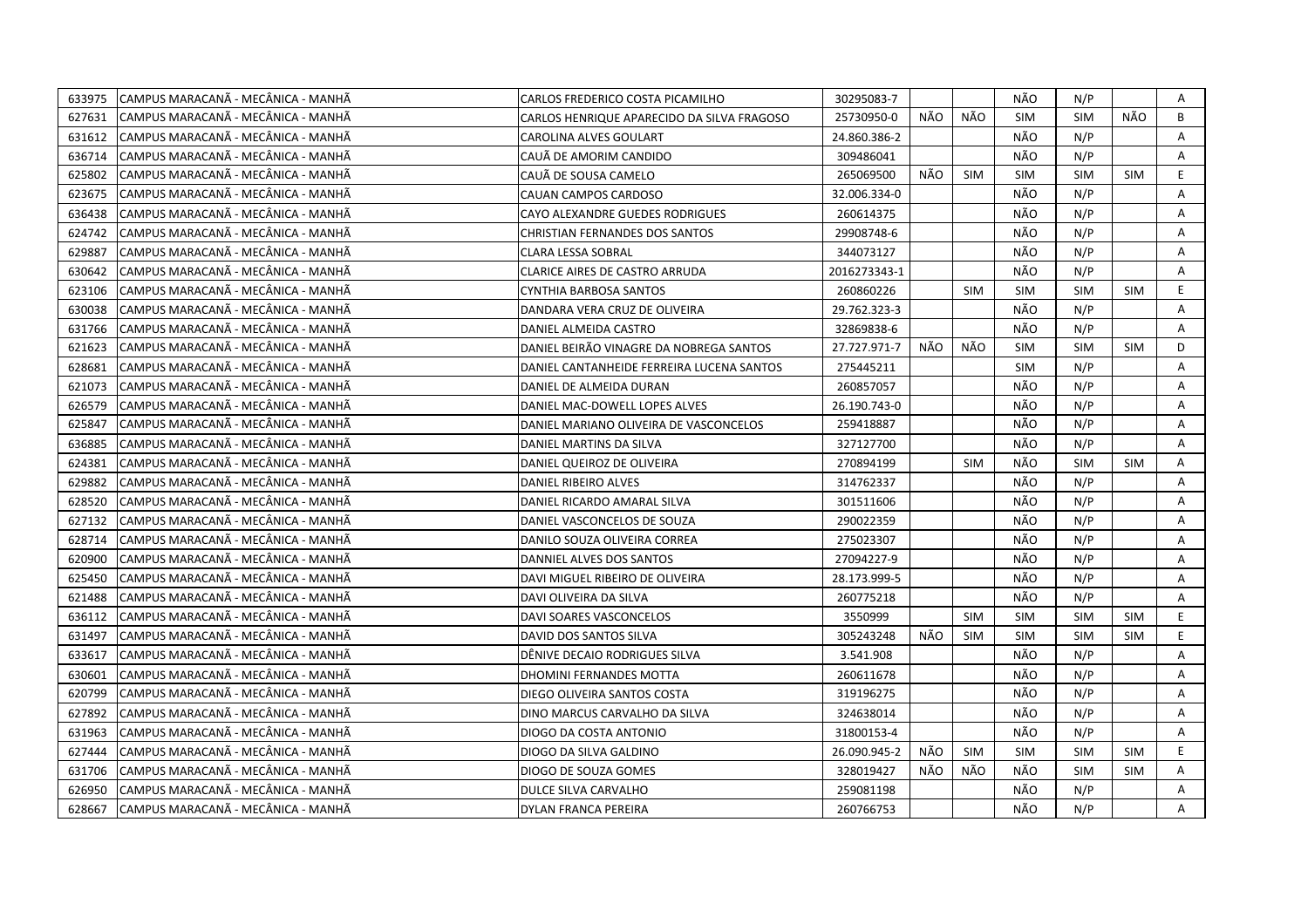| 626552 | CAMPUS MARACANÃ - MECÂNICA - MANHÃ  | <b>EDUARDA SOARES</b>                       | 337166722    | NÃO | NÃO        | SIM        | <b>SIM</b> | SIM        | D            |
|--------|-------------------------------------|---------------------------------------------|--------------|-----|------------|------------|------------|------------|--------------|
| 623131 | ICAMPUS MARACANÃ - MECÂNICA - MANHÃ | EDUARDO DE ALMEIDA LESSA NUNES              | 256231705    |     |            | NÃO        | N/P        |            | A            |
| 635259 | CAMPUS MARACANÃ - MECÂNICA - MANHÃ  | ELDA OLYMPIO BENEDITO DA SILVA              | 306988965    |     |            | NÃO        | N/P        |            | A            |
| 633611 | CAMPUS MARACANÃ - MECÂNICA - MANHÃ  | ELIAS EDUARDO DA SILVA PATRÍCIO             | 312988504    |     |            | NÃO        | N/P        |            | Α            |
| 623626 | CAMPUS MARACANÃ - MECÂNICA - MANHÃ  | ELIAS SOUSA ALVES                           | 258250455    |     |            | <b>SIM</b> | N/P        |            | Α            |
| 626640 | CAMPUS MARACANÃ - MECÂNICA - MANHÃ  | ELISA MELO DA SILVA GARCIA                  | 26.313.586-5 |     |            | NÃO        | N/P        |            | Α            |
| 628167 | CAMPUS MARACANÃ - MECÂNICA - MANHÃ  | ELISA OLIVEIRA MARINS                       | 258910892    |     |            | NÃO        | N/P        |            | A            |
| 629261 | CAMPUS MARACANÃ - MECÂNICA - MANHÃ  | <b>ENZO DA ROCHA VISCONTI</b>               | 281403626    |     |            | NÃO        | N/P        |            | Α            |
| 629721 | ICAMPUS MARACANĂ - MECÂNICA - MANHÃ | <b>ENZO MARCO ROCHA DOMINONI DOS SANTOS</b> | 299218099    |     |            | NÃO        | N/P        |            | A            |
| 624614 | CAMPUS MARACANÃ - MECÂNICA - MANHÃ  | ERIC OLIVEIRA DA SILVA                      | 307474981    | NÃO | <b>SIM</b> | <b>SIM</b> | <b>SIM</b> | NÃO        | $\mathsf{C}$ |
| 621401 | CAMPUS MARACANA - MECANICA - MANHA  | ERICK BARBOSA DE ASSIS                      | 296497878    |     |            | NÃO        | N/P        |            | Α            |
| 631278 | CAMPUS MARACANÃ - MECÂNICA - MANHÃ  | <b>ÉRICK SANTOS ALVES</b>                   | 28.631.902-5 |     |            | <b>SIM</b> | N/P        |            | A            |
| 622736 | CAMPUS MARACANÃ - MECÂNICA - MANHÃ  | ESTER JOSE MARIA                            | 258813732    | NÃO | <b>SIM</b> | <b>SIM</b> | <b>SIM</b> | <b>SIM</b> | E.           |
| 627061 | CAMPUS MARACANÃ - MECÂNICA - MANHÃ  | <b>EZRON SILVA BRASIL</b>                   | 32.463.430-2 | NÃO | NÃO        | <b>SIM</b> | <b>SIM</b> | NÃO        | B            |
| 627354 | CAMPUS MARACANÃ - MECÂNICA - MANHÃ  | <b>FABRÍCIO SOARES LABRE</b>                | 318582822    | NÃO | NÃO        | <b>SIM</b> | <b>SIM</b> | <b>SIM</b> | D            |
| 631406 | ICAMPUS MARACANÃ - MECÂNICA - MANHÃ | FELIPE AZEVEDO DE SOUZA                     | 319656278    |     |            | NÃO        | N/P        |            | A            |
| 628677 | CAMPUS MARACANÃ - MECÂNICA - MANHÃ  | FELIPE BARBOSA DE AQUINO                    | 258574789    |     |            | NÃO        | N/P        |            | A            |
| 624138 | CAMPUS MARACANÃ - MECÂNICA - MANHÃ  | FELIPE CAVALCANTE DA SILVA                  | 258321199    |     |            | NÃO        | N/P        |            | A            |
| 623353 | CAMPUS MARACANÃ - MECÂNICA - MANHÃ  | FELIPE NASCIMENTO DOS SANTOS                | 308535632    |     |            | NÃO        | N/P        |            | A            |
| 634261 | CAMPUS MARACANÃ - MECÂNICA - MANHÃ  | FELIPE TEIXEIRA MOTHÉ                       | 258886522    |     |            | NÃO        | N/P        |            | A            |
| 625928 | CAMPUS MARACANÃ - MECÂNICA - MANHÃ  | FELYPE GABRIEL DE FREITAS MACHADO           | 264109125    | NÃO | <b>SIM</b> | <b>SIM</b> | <b>SIM</b> | <b>SIM</b> | E.           |
| 627016 | CAMPUS MARACANA - MECANICA - MANHA  | FERNANDO YURI OLIVEIRA DOS SANTOS           | 288596174    | NÃO | NÃO        | NÃO        | <b>SIM</b> | NÃO        | A            |
| 634083 | lCAMPUS MARACANÃ - MECÂNICA - MANHÃ | FLÁVIA BARBOSA GRACIANO                     | 258282193    |     |            | NÃO        | N/P        |            | A            |
| 629409 | CAMPUS MARACANÃ - MECÂNICA - MANHÃ  | <b>FLAVIELLY DIAS FORTINI</b>               | 258343144    |     |            | NÃO        | N/P        |            | A            |
| 634318 | CAMPUS MARACANÃ - MECÂNICA - MANHÃ  | FREDERICO PRADO SIMÕES FERREIRA             | 259289270    |     |            | NÃO        | N/P        |            | A            |
| 632088 | CAMPUS MARACANÃ - MECÂNICA - MANHÃ  | FREDERICO SILVA DE JESUS                    | 851959-5     |     |            | NÃO        | N/P        |            | A            |
| 633109 | CAMPUS MARACANÃ - MECÂNICA - MANHÃ  | <b>GABRIEL ARIDE RODRIGUES</b>              | 292287679    |     |            | NÃO        | N/P        |            | Α            |
| 636819 | CAMPUS MARACANÃ - MECÂNICA - MANHÃ  | <b>GABRIEL CHAVES RAMOS</b>                 | 277156473    |     |            | NÃO        | N/P        |            | A            |
| 629936 | CAMPUS MARACANÃ - MECÂNICA - MANHÃ  | GABRIEL COSTA DA SILVA                      | 335595112    |     |            | NÃO        | N/P        |            | A            |
| 631924 | CAMPUS MARACANÃ - MECÂNICA - MANHÃ  | <b>GABRIEL DA SILVA FERNANDES</b>           | 264196817    |     |            | NÃO        | N/P        |            | A            |
| 629651 | CAMPUS MARACANÃ - MECÂNICA - MANHÃ  | GABRIEL DA SILVA FREIRE NEVES               | 260858089    |     |            | NÃO        | N/P        |            | Α            |
| 630247 | CAMPUS MARACANA - MECANICA - MANHA  | GABRIEL DANTAS VALERIANO PEREIRA            | 29.882.145-5 |     |            | NÃO        | N/P        |            | A            |
| 631921 | CAMPUS MARACANÃ - MECÂNICA - MANHÃ  | <b>GABRIEL DE OLIVEIRA FERREIRA</b>         | 31.969.732-2 |     |            | NÃO        | N/P        |            | A            |
| 627754 | CAMPUS MARACANÃ - MECÂNICA - MANHÃ  | <b>GABRIEL DE SOUZA PINEL</b>               | 276553179    |     |            | NÃO        | N/P        |            | Α            |
| 636982 | CAMPUS MARACANÃ - MECÂNICA - MANHÃ  | GABRIEL DE SOUZA SANT'ANA                   | 310973920    |     |            | NÃO        | N/P        |            | A            |
| 629763 | CAMPUS MARACANÃ - MECÂNICA - MANHÃ  | <b>GABRIEL DUARTE DE AZEVEDO</b>            | 24902137-9   |     |            | NÃO        | N/P        |            | A            |
| 634538 | CAMPUS MARACANÃ - MECÂNICA - MANHÃ  | <b>GABRIEL FERREIRA DE BRITO</b>            | 327937447    |     |            | <b>SIM</b> | N/P        |            | A            |
| 626378 | CAMPUS MARACANÃ - MECÂNICA - MANHÃ  | <b>GABRIEL FREIRE DA SILVA</b>              | 258385780    |     |            | NÃO        | N/P        |            | A            |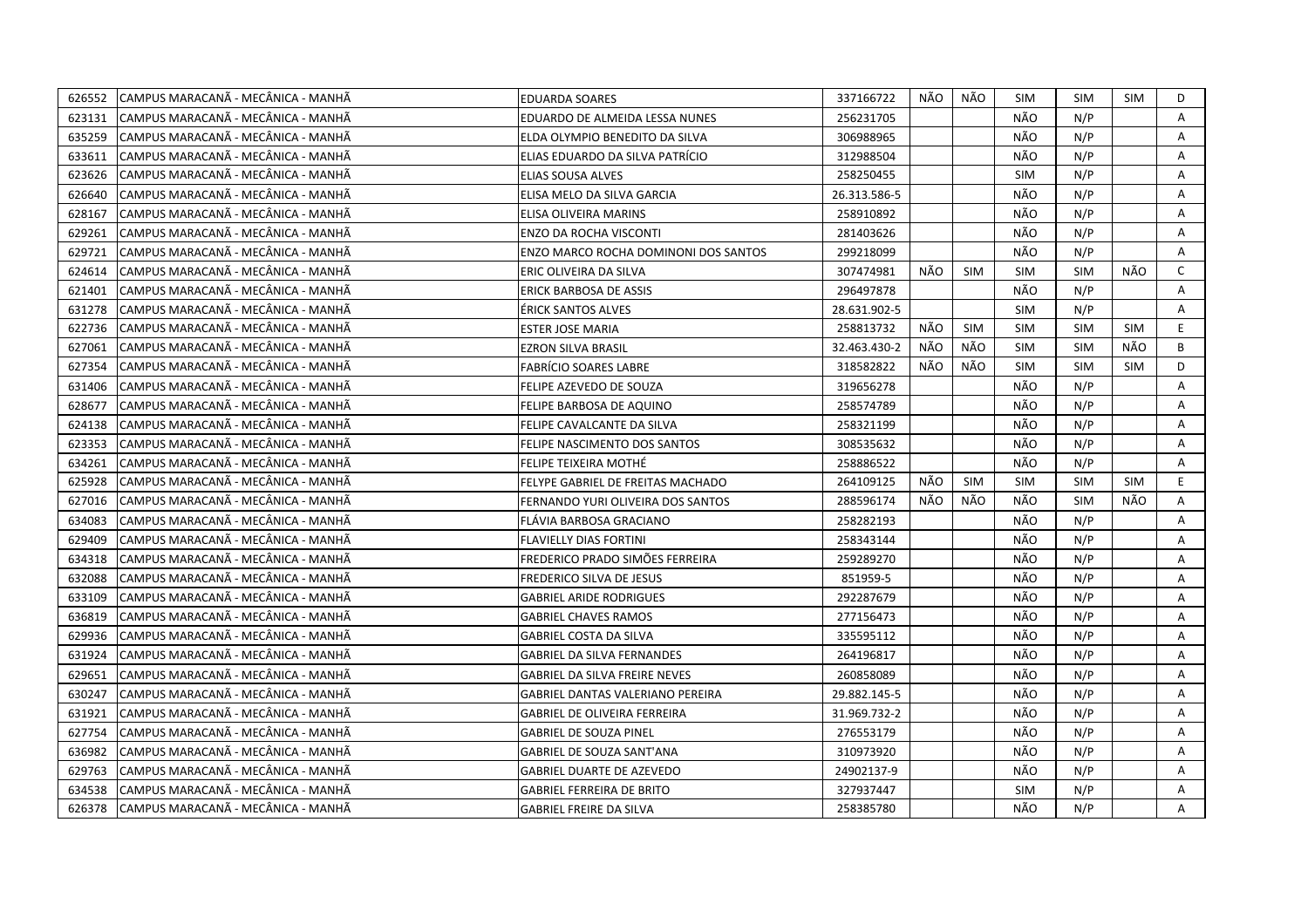| 624721 | CAMPUS MARACANÃ - MECÂNICA - MANHÃ | <b>GABRIEL LIAL DE AGUIAR</b>               | 28.268.938-9 |            |            | NÃO        | N/P        |            | Α            |
|--------|------------------------------------|---------------------------------------------|--------------|------------|------------|------------|------------|------------|--------------|
| 629031 | CAMPUS MARACANÃ - MECÂNICA - MANHÃ | GABRIEL LUCAS GERONIMO DE SOUSA             | 293215844    |            |            | NÃO        | N/P        |            | $\mathsf{A}$ |
| 632945 | CAMPUS MARACANÃ - MECÂNICA - MANHÃ | GABRIEL MACEDO BARBOSA DA SILVA             | 276320587    | NÃO        | NÃO        | <b>SIM</b> | <b>SIM</b> | NÃO        | B            |
| 632246 | CAMPUS MARACANÃ - MECÂNICA - MANHÃ | <b>GABRIEL MARTINS LOURENÇO</b>             | 33.567.911-4 |            |            | <b>SIM</b> | N/P        |            | A            |
| 623504 | CAMPUS MARACANA - MECANICA - MANHA | <b>GABRIEL MUNIZ PINTO SANTOS</b>           | 297689614    |            |            | NÃO        | N/P        |            | A            |
| 634949 | CAMPUS MARACANÃ - MECÂNICA - MANHÃ | GABRIEL NERO SANTOS SUZANO MACHADO DA SILVA | 303378855    |            |            | NÃO        | N/P        |            | Α            |
| 628722 | CAMPUS MARACANÃ - MECÂNICA - MANHÃ | GABRIEL PAVÃO CHIMER DA SILVA               | 258546225    |            |            | NÃO        | N/P        |            | Α            |
| 621589 | CAMPUS MARACANÃ - MECÂNICA - MANHÃ | <b>GABRIEL PIRES DE VASCONCELOS</b>         | 270881618    | <b>SIM</b> | <b>SIM</b> | <b>SIM</b> | <b>SIM</b> | <b>SIM</b> |              |
| 635206 | CAMPUS MARACANÃ - MECÂNICA - MANHÃ | GABRIEL RAMÔA MIGUEL LAPA                   | 258794593    |            |            | NÃO        | N/P        |            | Α            |
| 635115 | CAMPUS MARACANÃ - MECÂNICA - MANHÃ | <b>GABRIEL RODRIGUES BARBOZA</b>            | 25842286-4   |            |            | NÃO        | N/P        |            | A            |
| 624616 | CAMPUS MARACANÃ - MECÂNICA - MANHÃ | <b>GABRIEL ROMEU BENEVELLO</b>              | 27.971.424-0 |            |            | NÃO        | N/P        |            | Α            |
| 630633 | CAMPUS MARACANÃ - MECÂNICA - MANHÃ | <b>GABRIEL VALE BARRETO BORGES</b>          | 8553734      |            |            | NÃO        | N/P        |            | Α            |
| 621092 | CAMPUS MARACANÃ - MECÂNICA - MANHÃ | <b>GABRIEL VITOR SANTANA CRUZ MATOS</b>     | 339771065    | NÃO        | NÃO        | <b>SIM</b> | <b>SIM</b> | <b>SIM</b> | D            |
| 635700 | CAMPUS MARACANÃ - MECÂNICA - MANHÃ | GABRIEL VITTORAZZI FRAGA VIANNA             | 258652106    |            |            | NÃO        | N/P        |            | A            |
| 630404 | CAMPUS MARACANÃ - MECÂNICA - MANHÃ | <b>GABRIELA CASSANE MARTINS DUTRA</b>       | 313180671    |            |            | NÃO        | N/P        |            | A            |
| 635828 | CAMPUS MARACANÃ - MECÂNICA - MANHÃ | <b>GABRIELA ROGÉRIO GONCALVES FERNANDES</b> | 29199403-6   |            |            | NÃO        | N/P        |            | $\mathsf{A}$ |
| 636562 | CAMPUS MARACANÃ - MECÂNICA - MANHÃ | GABRIELLA VASCONCELLOS DOS SANTOS           | 31240747-1   |            |            | NÃO        | N/P        |            | A            |
| 633959 | CAMPUS MARACANÃ - MECÂNICA - MANHÃ | <b>GABRIELLE COSTA BRUNET</b>               | 32.194.930-7 |            |            | NÃO        | N/P        |            | A            |
| 630502 | CAMPUS MARACANÃ - MECÂNICA - MANHÃ | <b>GABRIELLE SALES VIEITAS</b>              | 29979943-7   |            |            | NÃO        | N/P        |            | $\mathsf{A}$ |
| 635925 | CAMPUS MARACANÃ - MECÂNICA - MANHÃ | GIOSUE DE LUCA                              | 274706720    |            |            | NÃO        | N/P        |            | A            |
| 620508 | CAMPUS MARACANÃ - MECÂNICA - MANHÃ | <b>GLAEAN RODRIGUES DE LEMOS PINTO</b>      | 310552070    |            |            | NÃO        | N/P        |            | A            |
| 624990 | CAMPUS MARACANÃ - MECÂNICA - MANHÃ | GUILHERME ANDRADE CORDEIRO                  | 26068383-4   |            |            | NÃO        | N/P        |            | Α            |
| 634585 | CAMPUS MARACANA - MECÂNICA - MANHA | GUILHERME AUGUSTO SINNO DE OLIVEIRA         | 34.393.528-4 | NÃO        | SIM        | <b>SIM</b> | <b>SIM</b> | <b>SIM</b> | E.           |
| 632020 | CAMPUS MARACANÃ - MECÂNICA - MANHÃ | GUILHERME CORRÊA MARQUES NISTALDO           | 29.498.756-5 |            |            | NÃO        | N/P        |            | A            |
| 624941 | CAMPUS MARACANÃ - MECÂNICA - MANHÃ | GUILHERME DA SILVA MATHIAS DOS SANTOS       | 313175358    |            |            | NÃO        | N/P        |            | Α            |
| 632886 | CAMPUS MARACANA - MECÂNICA - MANHA | GUILHERME DE MORAES LOPES SILVA             | 259500759    |            |            | NÃO        | N/P        |            | A            |
| 630486 | CAMPUS MARACANÃ - MECÂNICA - MANHÃ | GUILHERME DOS SANTOS RAIMUNDO FREITAS       | 328582846    |            |            | NÃO        | N/P        |            | Α            |
| 633412 | CAMPUS MARACANÃ - MECÂNICA - MANHÃ | GUILHERME FERRARI LAVOR                     | 335759353    |            |            | NÃO        | N/P        |            | A            |
| 623622 | CAMPUS MARACANÃ - MECÂNICA - MANHÃ | GUILHERME FREIJANES GIRIO                   | 313064370    |            |            | NÃO        | N/P        |            | A            |
| 631648 | CAMPUS MARACANÃ - MECÂNICA - MANHÃ | GUILHERME MACHADDO BARBOSA                  | 331405431    |            |            | NÃO        | N/P        |            | Α            |
| 629628 | CAMPUS MARACANÃ - MECÂNICA - MANHÃ | GUILHERME NABUCO DA FONSECA                 | 294679873    |            |            | NÃO        | N/P        |            | Α            |
| 626394 | CAMPUS MARACANÃ - MECÂNICA - MANHÃ | <b>GUSTAVO AGUIAR DE MORAIS</b>             | 263060501    | NÃO        | NÃO        | <b>SIM</b> | SIM        | NÃO        | B            |
| 636276 | CAMPUS MARACANÃ - MECÂNICA - MANHÃ | <b>GUSTAVO DA SILVA TONASSE</b>             | 319230041    |            |            | NÃO        | N/P        |            | Α            |
| 634476 | CAMPUS MARACANÃ - MECÂNICA - MANHÃ | <b>GUSTAVO DARIO CARVALHO FORMOSO</b>       | 28301617-8   |            |            | NÃO        | N/P        |            | A            |
| 635636 | CAMPUS MARACANÃ - MECÂNICA - MANHÃ | <b>GUSTAVO DE FREITAS SILVA</b>             | 335575692    | NÃO        | NÃO        | <b>SIM</b> | <b>SIM</b> | <b>SIM</b> | D            |
| 622633 | CAMPUS MARACANÃ - MECÂNICA - MANHÃ | <b>GUSTAVO HENRIQUE CISNEIROS DA SILVA</b>  | 333409019    |            |            | NÃO        | N/P        |            | Α            |
| 630797 | CAMPUS MARACANÃ - MECÂNICA - MANHÃ | <b>GUSTAVO HENRIQUE GONÇALVES FERRO</b>     | 302039094    | NÃO        | NÃO        | <b>SIM</b> | <b>SIM</b> | SIM        | D            |
| 632095 | CAMPUS MARACANÃ - MECÂNICA - MANHÃ | <b>GUSTAVO MATTOS CARDEAL</b>               | 260594874    |            |            | NÃO        | N/P        |            | A            |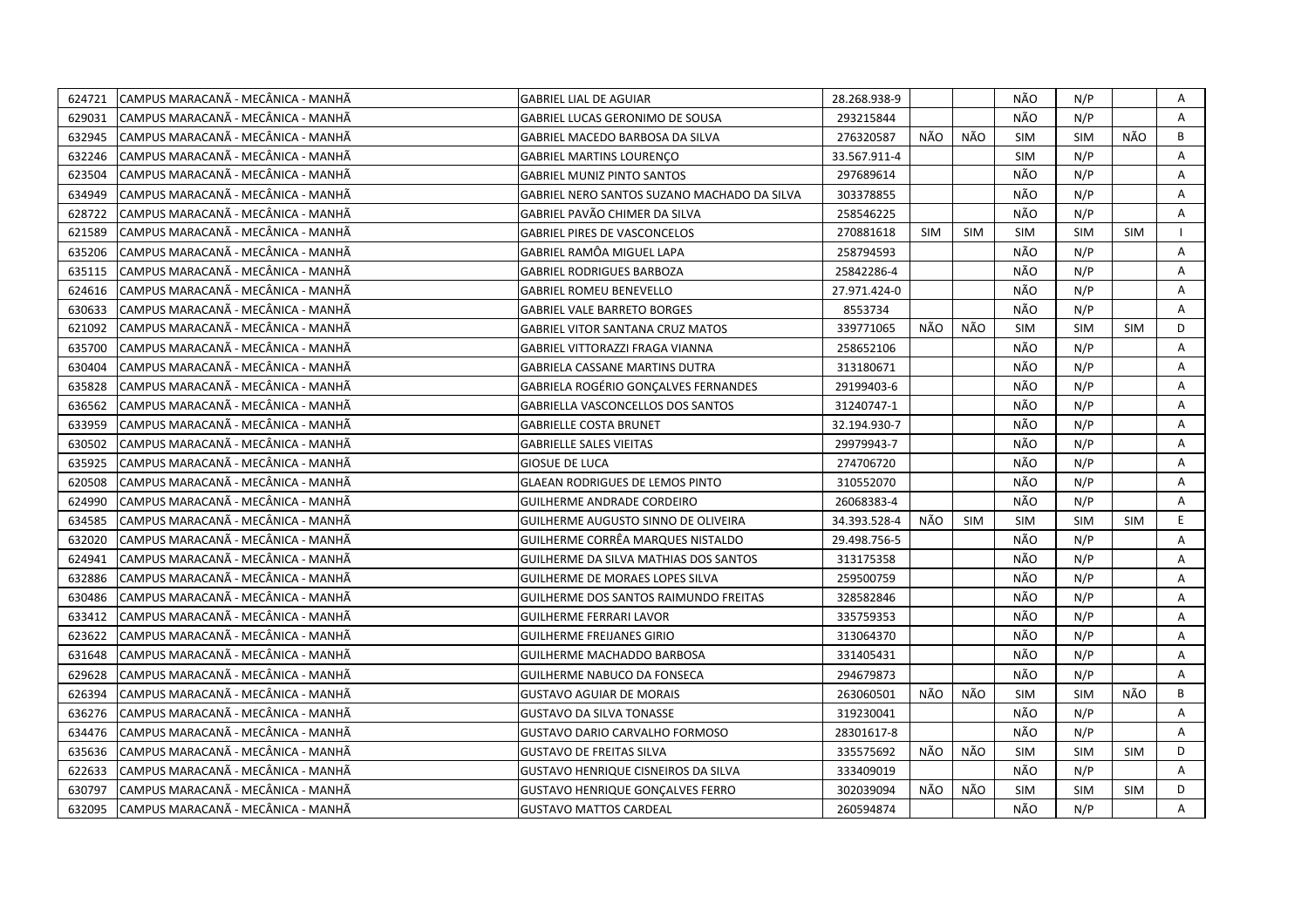| 636682 | CAMPUS MARACANÃ - MECÂNICA - MANHÃ  | <b>GUSTAVO MEDEIROS DE MACEDO</b>      | 323143362    |     |            | NÃO        | N/P        |            | Α              |
|--------|-------------------------------------|----------------------------------------|--------------|-----|------------|------------|------------|------------|----------------|
| 628322 | CAMPUS MARACANÃ - MECÂNICA - MANHÃ  | HENRIQUE ALVES DE MELLO                | 270842909    |     |            | NÃO        | N/P        |            | A              |
| 624887 | CAMPUS MARACANÃ - MECÂNICA - MANHÃ  | <b>HENRIQUE ARAUJO MOSER</b>           | 29.446.730-3 |     |            | NÃO        | N/P        |            | A              |
| 634437 | CAMPUS MARACANÃ - MECÂNICA - MANHÃ  | HENRIQUE BRAGA TELLES RIBEIRO          | 25861335-5   |     |            | NÃO        | N/P        |            | A              |
| 627060 | CAMPUS MARACANÃ - MECÂNICA - MANHÃ  | HERBERT DO NASCIMENTO VIEIRA           | 25.865.854-1 | NÃO | <b>SIM</b> | <b>SIM</b> | <b>SIM</b> | NÃO        | $\mathsf{C}$   |
| 621707 | CAMPUS MARACANÃ - MECÂNICA - MANHÃ  | <b>HILTON JORGE MIRANDA RODRIGUES</b>  | 262875768    | NÃO | NÃO        | <b>SIM</b> | <b>SIM</b> | <b>SIM</b> | D              |
| 624023 | CAMPUS MARACANÃ - MECÂNICA - MANHÃ  | HUGO DA SILVA MOREIRA                  | 289752930    | NÃO | <b>SIM</b> | NÃO        | SIM        | NÃO        | A              |
| 636816 | ICAMPUS MARACANÃ - MECÂNICA - MANHÃ | <b>HYAGO MAURITY MENDES</b>            | 260848734    |     |            | NÃO        | N/P        |            | A              |
| 631605 | CAMPUS MARACANÃ - MECÂNICA - MANHÃ  | IAGO DA SILVA LEANDRE PEREIRA          | 29.986.844-8 |     |            | NÃO        | N/P        |            | A              |
| 623717 | ICAMPUS MARACANÃ - MECÂNICA - MANHÃ | IGOR SANTIAGO ALVES GOMES              | 27426637-8   |     |            | NÃO        | N/P        |            | A              |
| 628676 | CAMPUS MARACANÃ - MECÂNICA - MANHÃ  | INÁCIO DE ALMEIDA BARBOSA GRUND        | 30.036.653-1 |     |            | NÃO        | N/P        |            | A              |
| 627364 | CAMPUS MARACANÃ - MECÂNICA - MANHÃ  | ISAAC DE OLIVEIRA SILVA                | 339226094    |     |            | NÃO        | N/P        |            | A              |
| 632959 | CAMPUS MARACANÃ - MECÂNICA - MANHÃ  | ISABEL MACEDO BARBOSA DA SILVA         | 286333745    | NÃO | NÃO        | <b>SIM</b> | <b>SIM</b> | NÃO        | B              |
| 625461 | CAMPUS MARACANÃ - MECÂNICA - MANHÃ  | ISABELA CORDEIRO DA SILVA              | 27.821.772-4 |     | NÃfO       | <b>SIM</b> | <b>SIM</b> | <b>SIM</b> | D              |
| 628973 | CAMPUS MARACANÃ - MECÂNICA - MANHÃ  | ISABELLA DOS SANTOS OLIVEIRA           | 30467858-4   |     |            | NÃO        | N/P        |            | A              |
| 633968 | CAMPUS MARACANÃ - MECÂNICA - MANHÃ  | <b>ISABELLE DOS REIS DUARTE</b>        | 25884626-0   |     |            | NÃO        | N/P        |            | Α              |
| 629287 | CAMPUS MARACANÃ - MECÂNICA - MANHÃ  | ÍTALO CÂNDIDO DOS SANTOS               | 305351850    |     |            | <b>SIM</b> | N/P        |            | $\overline{A}$ |
| 625580 | CAMPUS MARACANÃ - MECÂNICA - MANHÃ  | JAMILLY MARCELINA ROCHA                | 4042972      | SIM | <b>SIM</b> | <b>SIM</b> | <b>SIM</b> | NÃO        | G              |
| 634887 | CAMPUS MARACANÃ - MECÂNICA - MANHÃ  | JEAN CARLOS DOS SANTOS DE ARAÚJO       | 301143160    |     |            | NÃO        | N/P        |            | Α              |
| 625423 | CAMPUS MARACANÃ - MECÂNICA - MANHÃ  | JEAN VITOR RODRIGUES AMORIM            | 337385066    |     |            | NÃO        | N/P        |            | Α              |
| 622853 | CAMPUS MARACANÃ - MECÂNICA - MANHÃ  | JHENYFFER MARINHO DOS SANTOS BRITO     | 311823304    |     |            | NÃO        | N/P        |            | A              |
| 634979 | CAMPUS MARACANÃ - MECÂNICA - MANHÃ  | <b>JHONATHA RODRIGUES DOS SANTOS</b>   | 32.801.627-4 |     |            | NÃO        | N/P        |            | Α              |
| 636296 | CAMPUS MARACANÃ - MECÂNICA - MANHÃ  | JOAO FELIPE TARGINO DOS SANTOS         | 323854760    |     |            | NÃO        | N/P        |            | A              |
| 630250 | CAMPUS MARACANÃ - MECÂNICA - MANHÃ  | JOÃO GABRIEL ALBUQUERQUE DE ASSIS      | 305324063    |     |            | <b>SIM</b> | N/P        |            | Α              |
| 634510 | CAMPUS MARACANA - MECANICA - MANHA  | JOÃO GABRIEL CORRÊA DOS REIS           | 32796844-2   |     |            | NÃO        | N/P        |            | A              |
| 635838 | CAMPUS MARACANA - MECÂNICA - MANHÂ  | JOÃO GABRIEL RIBEIRO SIMONACE          | 283567295    |     |            | NÃO        | N/P        |            | Α              |
| 636342 | CAMPUS MARACANA - MECÂNICA - MANHA  | JOAO GUILHERME FERREIRA RODRIGUES      | 258252477    |     |            | NÃO        | N/P        |            | A              |
| 631899 | CAMPUS MARACANÃ - MECÂNICA - MANHÃ  | JOAO GUILHERME PEREIRA DE FREITAS      | 326505856    |     |            | NÃO        | N/P        |            | A              |
| 633480 | CAMPUS MARACANÃ - MECÂNICA - MANHÃ  | JOÃO GUILHERME ROSA DE MACEDO          | 32.102.171-9 |     |            | NÃO        | N/P        |            | A              |
| 620500 | CAMPUS MARACANÃ - MECÂNICA - MANHÃ  | JOAO LUCAS DA SILVA MARTINS            | 28415002-6   |     |            | NÃO        | N/P        |            | A              |
| 621927 | CAMPUS MARACANA - MECÂNICA - MANHA  | JOÃO MARCELO FERREIRA DE SANTANA       | 261899744    | NÃO | NÃO        | <b>SIM</b> | <b>SIM</b> | <b>SIM</b> | D              |
| 620919 | CAMPUS MARACANÃ - MECÂNICA - MANHÃ  | JOÃO MATEUS DA SILVA BARROS DOS SANTOS | 312690480    |     |            | NÃO        | N/P        |            | A              |
| 625949 | CAMPUS MARACANA - MECÂNICA - MANHA  | JOAO MIGUEL ARAUJO LOPES               | 27353652-4   |     | <b>SIM</b> | <b>SIM</b> | <b>SIM</b> | <b>SIM</b> | E.             |
| 622021 | CAMPUS MARACANÃ - MECÂNICA - MANHÃ  | JOÃO MIGUEL MARQUES DA COSTA           | 258431410    |     |            | NÃO        | N/P        |            | Α              |
| 633041 | CAMPUS MARACANÃ - MECÂNICA - MANHÃ  | JOAO PAULO LIMA COELHO                 | 320586753    |     |            | NÃO        | N/P        |            | A              |
| 633949 | CAMPUS MARACANÃ - MECÂNICA - MANHÃ  | JOÃO PEDRO ALMEIDA ABREU               | 260609797    |     |            | NÃO        | N/P        |            | A              |
| 635897 | CAMPUS MARACANÃ - MECÂNICA - MANHÃ  | JOÃO PEDRO DE ANDRADE SALES            | 310040019    |     |            | NÃO        | N/P        |            | Α              |
| 620823 | CAMPUS MARACANÃ - MECÂNICA - MANHÃ  | JOAO PEDRO LOPES MAIA DO VALE          | 311726129    |     |            | NÃO        | N/P        |            | A              |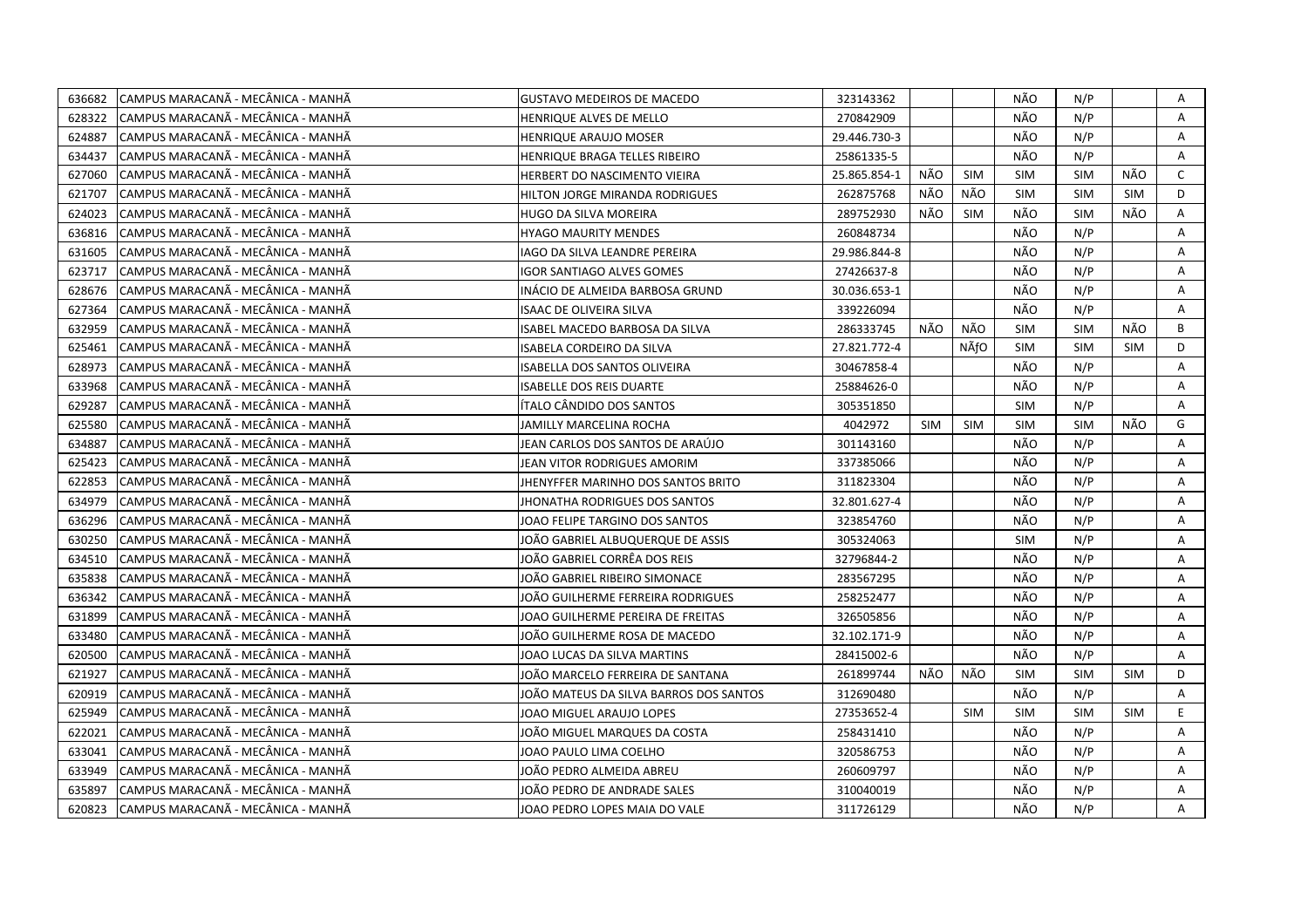| 636473 | CAMPUS MARACANÃ - MECÂNICA - MANHÃ  | JOAO PEDRO ROSA GONCALVES               | 269946810    |            |            | NÃO        | N/P        |            | Α            |
|--------|-------------------------------------|-----------------------------------------|--------------|------------|------------|------------|------------|------------|--------------|
| 621134 | CAMPUS MARACANÃ - MECÂNICA - MANHÃ  | JOÃO PEDRO SANTORO FERREIRA DE CARVALHO | 31.935.791-9 |            |            | NÃO        | N/P        |            | A            |
| 630621 | ICAMPUS MARACANÃ - MECÂNICA - MANHÃ | JOÃO PEDRO SANTOS CASTELLA LOUREIRO     | 304633621    |            |            | NÃO        | N/P        |            | Α            |
| 636194 | CAMPUS MARACANÃ - MECÂNICA - MANHÃ  | JOÃO PEDRO SOUZA DE MELO                | 279689343    |            |            | NÃO        | N/P        |            | Α            |
| 625152 | CAMPUS MARACANÃ - MECÂNICA - MANHÃ  | JOÃO PEDRO VIEIRA VILLARDO CAVALCANTE   | 258405885    |            |            | NÃO        | N/P        |            | Α            |
| 629291 | CAMPUS MARACANÃ - MECÂNICA - MANHÃ  | JOAO PEDRO VILELA LUZ                   | 8470022      |            |            | NÃO        | N/P        |            | Α            |
| 635708 | CAMPUS MARACANÃ - MECÂNICA - MANHÃ  | JOÃO VICTOR ANDRADE DOS SANTOS          | 324144203    |            |            | NÃO        | N/P        |            | A            |
| 621420 | CAMPUS MARACANÃ - MECÂNICA - MANHÃ  | JOÃO VICTOR ARAÚJO BARBOSA              | 258322205    |            |            | NÃO        | N/P        |            | A            |
| 629370 | CAMPUS MARACANÃ - MECÂNICA - MANHÃ  | JOÃO VICTOR BARBOSA COSTA DOS SANTOS    | 330640798    |            |            | <b>SIM</b> | N/P        |            | Α            |
| 632039 | CAMPUS MARACANÃ - MECÂNICA - MANHÃ  | JOÃO VICTOR SALDANHA LINS               | 332963560    |            |            | SIM        | N/P        |            | A            |
| 631256 | CAMPUS MARACANÃ - MECÂNICA - MANHÃ  | JOÃO VICTOR SILVA DOS SANTOS            | 25886326-5   |            |            | NÃO        | N/P        |            | A            |
| 635852 | CAMPUS MARACANÃ - MECÂNICA - MANHÃ  | JOÃO VITOR BATISTA OLIVEIRA             | 300375326    |            |            | NÃO        | N/P        |            | Α            |
| 630087 | CAMPUS MARACANÃ - MECÂNICA - MANHÃ  | JOÃO VITOR DE MELO MARTINS BELO         | 29733204-1   |            |            | NÃO        | N/P        |            | A            |
| 624558 | CAMPUS MARACANÃ - MECÂNICA - MANHÃ  | JOÃO VITOR DOS SANTOS PEIXOTO           | 25887480-1   | NÃO        | <b>SIM</b> | NÃO        | <b>SIM</b> | NÃO        | A            |
| 623762 | CAMPUS MARACANÃ - MECÂNICA - MANHÃ  | JOAO WILLIAM OLIVEIRA DE JESUS          | 260664313    | NÃO        | <b>SIM</b> | NÃO        | <b>SIM</b> | <b>SIM</b> | Α            |
| 624910 | CAMPUS MARACANÃ - MECÂNICA - MANHÃ  | JOÃO YGOR LEÃO GAWLIK                   | 261777874    |            |            | NÃO        | N/P        |            | Α            |
| 626666 | CAMPUS MARACANÃ - MECÂNICA - MANHÃ  | JOAS DAVI ROCHA OLIVEIRA                | 306565953    |            |            | NÃO        | N/P        |            | A            |
| 621305 | CAMPUS MARACANÃ - MECÂNICA - MANHÃ  | JONATHAN LOURENCO LOPES                 | 258376276    |            |            | NÃO        | N/P        |            | A            |
| 635060 | CAMPUS MARACANÃ - MECÂNICA - MANHÃ  | IONATHAN SILVA DA ROCHA                 | 26077708-1   |            |            | NÃO        | N/P        |            | A            |
| 628073 | CAMPUS MARACANA - MECANICA - MANHA  | IONES SANTOS CASTRO                     | 34702008-3   |            |            | NÃO        | N/P        |            | Α            |
| 621530 | CAMPUS MARACANÃ - MECÂNICA - MANHÃ  | JORGE ALEXANDRE DE ALMEIDA FERRAZ       | 117825653    |            |            | NÃO        | N/P        |            | A            |
| 627298 | CAMPUS MARACANÃ - MECÂNICA - MANHÃ  | JOYCE TEIXEIRA DA SILVA                 | 323058479    |            |            | <b>SIM</b> | <b>SIM</b> | <b>SIM</b> | D            |
| 625829 | CAMPUS MARACANÃ - MECÂNICA - MANHÃ  | JUAN GOUVEIA ANDRADE COUTINHO           | 338831720    |            |            | NÃO        | N/P        |            | Α            |
| 626324 | CAMPUS MARACANA - MECANICA - MANHA  | JUAN VICTOR MARQUES DE ANDRADE          | 283945665    |            |            | NÃO        | N/P        |            | A            |
| 636942 | CAMPUS MARACANÃ - MECÂNICA - MANHÃ  | JÚLIA DA SILVA MOURA VIEIRA             | 342525797    |            |            | NÃO        | N/P        |            | Α            |
| 635612 | CAMPUS MARACANÃ - MECÂNICA - MANHÃ  | JÚLIA DE MORAES SEVERO                  | 25.864.553-0 |            |            | NÃO        | N/P        |            | Α            |
| 632251 | CAMPUS MARACANÃ - MECÂNICA - MANHÃ  | JÚLIA TADEU NEVES DE AZEVEDO            | 258447655    |            |            | NÃO        | N/P        |            | Α            |
| 630260 | CAMPUS MARACANÃ - MECÂNICA - MANHÃ  | JULIANO DO NASCIMENTO SILVA JUNIOR      | 33.296.493-1 |            |            | NÃO        | N/P        |            | A            |
| 625528 | CAMPUS MARACANÃ - MECÂNICA - MANHÃ  | JULLYA SANTIAGO DA SILVA ROCHA          | 260578448    | <b>SIM</b> | <b>SIM</b> | <b>SIM</b> | <b>SIM</b> | <b>SIM</b> |              |
| 625573 | CAMPUS MARACANÃ - MECÂNICA - MANHÃ  | JULYANNE DA PAIXÃO ARAÚJO               | 286503396    | NÃO        | NÃO        | <b>SIM</b> | <b>SIM</b> | <b>SIM</b> | D            |
| 632585 | CAMPUS MARACANÃ - MECÂNICA - MANHÃ  | KAIKE AKMITSU YAMAMOTO                  | 32.920.182-6 |            |            | NÃO        | N/P        |            | A            |
| 628157 | CAMPUS MARACANÃ - MECÂNICA - MANHÃ  | KAIKY OCCHIUZZIO GIMENES MARTINS        | 262519879    |            |            | NÃO        | N/P        |            | A            |
| 626761 | CAMPUS MARACANÃ - MECÂNICA - MANHÃ  | KAIO MATHEUS BATISTA FERREIRA NUNES     | 47397        |            |            | NÃO        | N/P        |            | A            |
| 635762 | CAMPUS MARACANÃ - MECÂNICA - MANHÃ  | KAIO MAURO SODRÉ DA SILVA COSTA         | 263894768    |            |            | NÃO        | N/P        |            | A            |
| 628227 | CAMPUS MARACANA - MECÂNICA - MANHA  | KAIQUE CARDOSO SILVA SANTOS             | 3927430      |            |            | NÃO        | N/P        |            | $\mathsf{A}$ |
| 634835 | CAMPUS MARACANÃ - MECÂNICA - MANHÃ  | <b>KAROLINE NUNES MATTOS</b>            | 346567076    | NÃO        | <b>SIM</b> | <b>SIM</b> | <b>SIM</b> | NÃO        | $\mathsf{C}$ |
| 634903 | CAMPUS MARACANÃ - MECÂNICA - MANHÃ  | KATHELEEN DO NASCIMENTO SAMPAIO         | 258851112    |            |            | NÃO        | N/P        |            | $\mathsf{A}$ |
| 630858 | CAMPUS MARACANÃ - MECÂNICA - MANHÃ  | KAUÃ DA SILVA CASTRO                    | 26.341.814-7 | <b>SIM</b> | SIM        | <b>SIM</b> | <b>SIM</b> | <b>SIM</b> |              |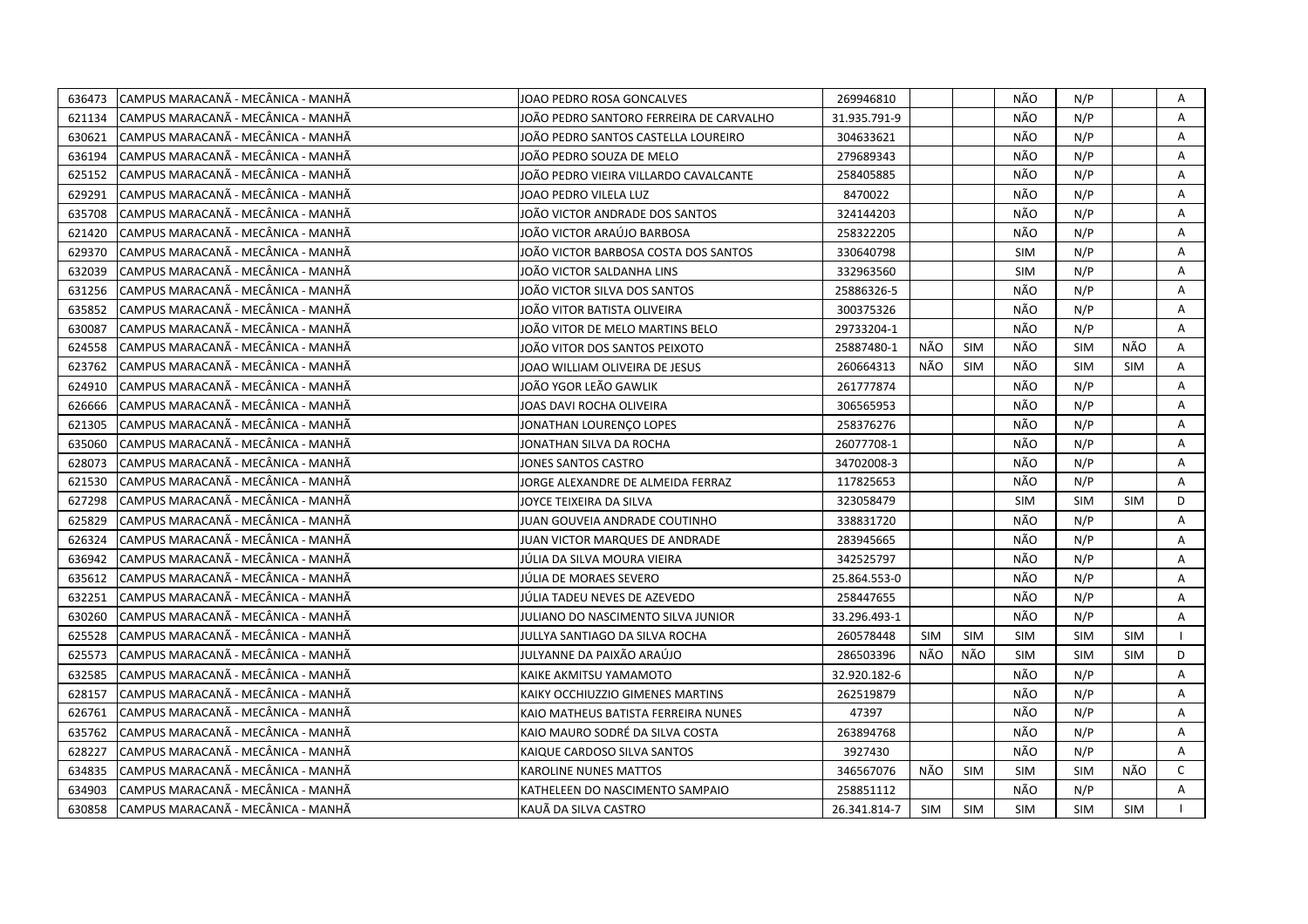| 634910 | CAMPUS MARACANÃ - MECÂNICA - MANHÃ  | KAUÃ DE MEDEIROS ALVES                  | 259119493     |            |            | NÃO        | N/P        |            | Α  |
|--------|-------------------------------------|-----------------------------------------|---------------|------------|------------|------------|------------|------------|----|
| 631343 | ICAMPUS MARACANÃ - MECÂNICA - MANHÃ | KAUA MELO DE SOUZA                      | 313008880     |            |            | NÃO        | N/P        |            | A  |
| 635256 | CAMPUS MARACANÃ - MECÂNICA - MANHÃ  | KAUÃ VIEIRA FERREIRA DE JESUS           | 321885758     |            |            | NÃO        | N/P        |            | A  |
| 636460 | CAMPUS MARACANÃ - MECÂNICA - MANHÃ  | KAUAN MARTINS MAXIMIANO                 | 318800760     | NÃO        | <b>SIM</b> | <b>SIM</b> | <b>SIM</b> | <b>SIM</b> | E. |
| 631672 | CAMPUS MARACANÃ - MECÂNICA - MANHÃ  | KAYK SARDOU MONTEIRO                    | 301477634     |            |            | NÃO        | N/P        |            | Α  |
| 625175 | CAMPUS MARACANÃ - MECÂNICA - MANHÃ  | <b>KAYKY SANTOS FERREIRA</b>            | 324466655     | NÃO        | <b>SIM</b> | <b>SIM</b> | <b>SIM</b> | <b>SIM</b> | E  |
| 634635 | ICAMPUS MARACANÃ - MECÂNICA - MANHÃ | KAYO ALGUSTO MEDEIROS DE MACEDO         | 323142984     |            |            | NÃO        | N/P        |            | A  |
| 627570 | CAMPUS MARACANÃ - MECÂNICA - MANHÃ  | KAYO FERREIRA VILELA                    | 258525963     | NÃO        | <b>SIM</b> | <b>SIM</b> | <b>SIM</b> | <b>SIM</b> | E  |
| 622094 | CAMPUS MARACANÃ - MECÂNICA - MANHÃ  | KAYO RANGEL SIMECEK COSTA               | 27501167-4    |            |            | NÃO        | N/P        |            | A  |
| 631257 | CAMPUS MARACANÃ - MECÂNICA - MANHÃ  | KAYQUE QUEIROS AZEVEDO                  | 296628738     | NÃO        | NÃO        | <b>SIM</b> | <b>SIM</b> | <b>SIM</b> | D  |
| 620431 | CAMPUS MARACANA - MECANICA - MANHA  | KETLENN CRYSTINE SOUZA DOS SANTOS       | 249036294     |            |            | NÃO        | N/P        |            | Α  |
| 630279 | CAMPUS MARACANÃ - MECÂNICA - MANHÃ  | KEVEN PATRICK DA SILVA NERI LOPES       | 255533192     | <b>SIM</b> | <b>SIM</b> | SIM        | SIM        | SIM        |    |
| 623419 | CAMPUS MARACANÃ - MECÂNICA - MANHÃ  | KEVIN DA CONCEIÇÃO DOS SANTOS           | 270942568     | NÃO        | <b>SIM</b> | <b>SIM</b> | <b>SIM</b> | <b>SIM</b> | E  |
| 623826 | CAMPUS MARACANÃ - MECÂNICA - MANHÃ  | KEVYN DA CRUZ BOMFIM                    | 264347071     |            |            | NÃO        | N/P        |            | Α  |
| 626033 | CAMPUS MARACANÃ - MECÂNICA - MANHÃ  | LAIS DA SILVA BEZERRA MENDONCA          | 329655872     | NÃO        | <b>SIM</b> | <b>SIM</b> | <b>SIM</b> | <b>SIM</b> | E  |
| 629452 | CAMPUS MARACANÃ - MECÂNICA - MANHÃ  | LARA CARDOSO DA SILVA                   | 258515147     |            |            | NÃO        | N/P        |            | A  |
| 625542 | CAMPUS MARACANA - MECANICA - MANHA  | LARISSA DA SILVA BARBOSA                | 237363978     |            |            | NÃO        | N/P        |            | A  |
| 633098 | CAMPUS MARACANÃ - MECÂNICA - MANHÃ  | LARISSA DE JESUS RAMOS                  | 303730113     | NÃO        | NÃO        | <b>SIM</b> | <b>SIM</b> | SIM        | D  |
| 626206 | CAMPUS MARACANA - MECANICA - MANHA  | LARISSA PAULINO DE ARAUJO               | 32.285.858.-0 | <b>SIM</b> | <b>SIM</b> | <b>SIM</b> | <b>SIM</b> | <b>SIM</b> |    |
| 634167 | ICAMPUS MARACANÃ - MECÂNICA - MANHÃ | LAURA DE OLIVEIRA MELO SANTOS           | 28796183-3    |            |            | NÃO        | N/P        |            | A  |
| 632318 | CAMPUS MARACANÃ - MECÂNICA - MANHÃ  | LAURA SANTANA NUNES                     | 25.842.268-2  |            |            | NÃO        | N/P        |            | A  |
| 625294 | ICAMPUS MARACANÃ - MECÂNICA - MANHÃ | LAVINIA DO ROSARIO PEREIRA              | 303774020     |            |            | NÃO        | N/P        |            | A  |
| 634275 | CAMPUS MARACANÃ - MECÂNICA - MANHÃ  | LAVINYA SARAIVA DE AZEVEDO SILVA        | 260683859     |            |            | <b>SIM</b> | N/P        |            | A  |
| 636300 | CAMPUS MARACANÃ - MECÂNICA - MANHÃ  | LEANDRO DE CARVALHO IGNACIO DA SILVA    | 26077610-9    |            |            | NÃO        | N/P        |            | A  |
| 620487 | CAMPUS MARACANÃ - MECÂNICA - MANHÃ  | LEANDRO DE OLIVEIRA DE AMORIM           | 26.086.684-3  | NÃO        | <b>SIM</b> | <b>SIM</b> | <b>SIM</b> | <b>SIM</b> | E. |
| 636805 | CAMPUS MARACANÃ - MECÂNICA - MANHÃ  | LEONARDO DOS ANJOS ARBUÉS               | 1471944662    |            |            | NÃO        | N/P        |            | Α  |
| 630900 | CAMPUS MARACANÃ - MECÂNICA - MANHÃ  | LEONARDO FELLIPE TERRA BARCELLOS JUNIOR | 293094785     |            |            | NÃO        | N/P        |            | A  |
| 623015 | CAMPUS MARACANÃ - MECÂNICA - MANHÃ  | LEONARDO PAULO DA SILVA FERREIRA        | 258424803     |            |            | NÃO        | N/P        |            | Α  |
| 631945 | CAMPUS MARACANÃ - MECÂNICA - MANHÃ  | LÍVIA DE FREITAS MELLO                  | 25.862.062-4  |            |            | NÃO        | <b>SIM</b> |            | A  |
| 629009 | CAMPUS MARACANÃ - MECÂNICA - MANHÃ  | LÍVIA MARIA SALOMÃO DE AGUIAR           | RG            |            |            | NÃO        | N/P        |            | Α  |
| 635190 | CAMPUS MARACANÃ - MECÂNICA - MANHÃ  | LORENA FARIAS MIUDIN                    | 260864475     |            |            | NÃO        | N/P        |            | Α  |
| 634614 | ICAMPUS MARACANÃ - MECÂNICA - MANHÃ | LORENZO VITA REBELO DA COSTA            | 26084406-3    |            |            | NÃO        | N/P        |            | A  |
| 636504 | CAMPUS MARACANÃ - MECÂNICA - MANHÃ  | LORRAN GOMES DO VALE                    | 344771266     |            |            | NÃO        | N/P        |            | A  |
| 627620 | CAMPUS MARACANÃ - MECÂNICA - MANHÃ  | LUAN DA SILVA RODRIGUES FERREIRA        | 30.784.119-7  | NÃO        | NÃO        | <b>SIM</b> | <b>SIM</b> | <b>SIM</b> | D  |
| 626373 | CAMPUS MARACANÃ - MECÂNICA - MANHÃ  | LUCAS AYRES DE LIMA                     | 300116514     |            |            | NÃO        | N/P        |            | A  |
| 626094 | CAMPUS MARACANA - MECANICA - MANHA  | LUCAS COSME DE ALMEIDA PEREIRA          | 303862981     | NÃO        | NÃO        | NÃO        | <b>SIM</b> | NÃO        | Α  |
| 636838 | CAMPUS MARACANÃ - MECÂNICA - MANHÃ  | LUCAS DE PAULA E NASCIMENTO             | 20099077      | NÃO        | NÃO        | SIM        | <b>SIM</b> | <b>SIM</b> | D  |
| 631599 | CAMPUS MARACANÃ - MECÂNICA - MANHÃ  | LUCAS DOS SANTOS DE LIMA                | 263058430     |            |            | NÃO        | N/P        |            | A  |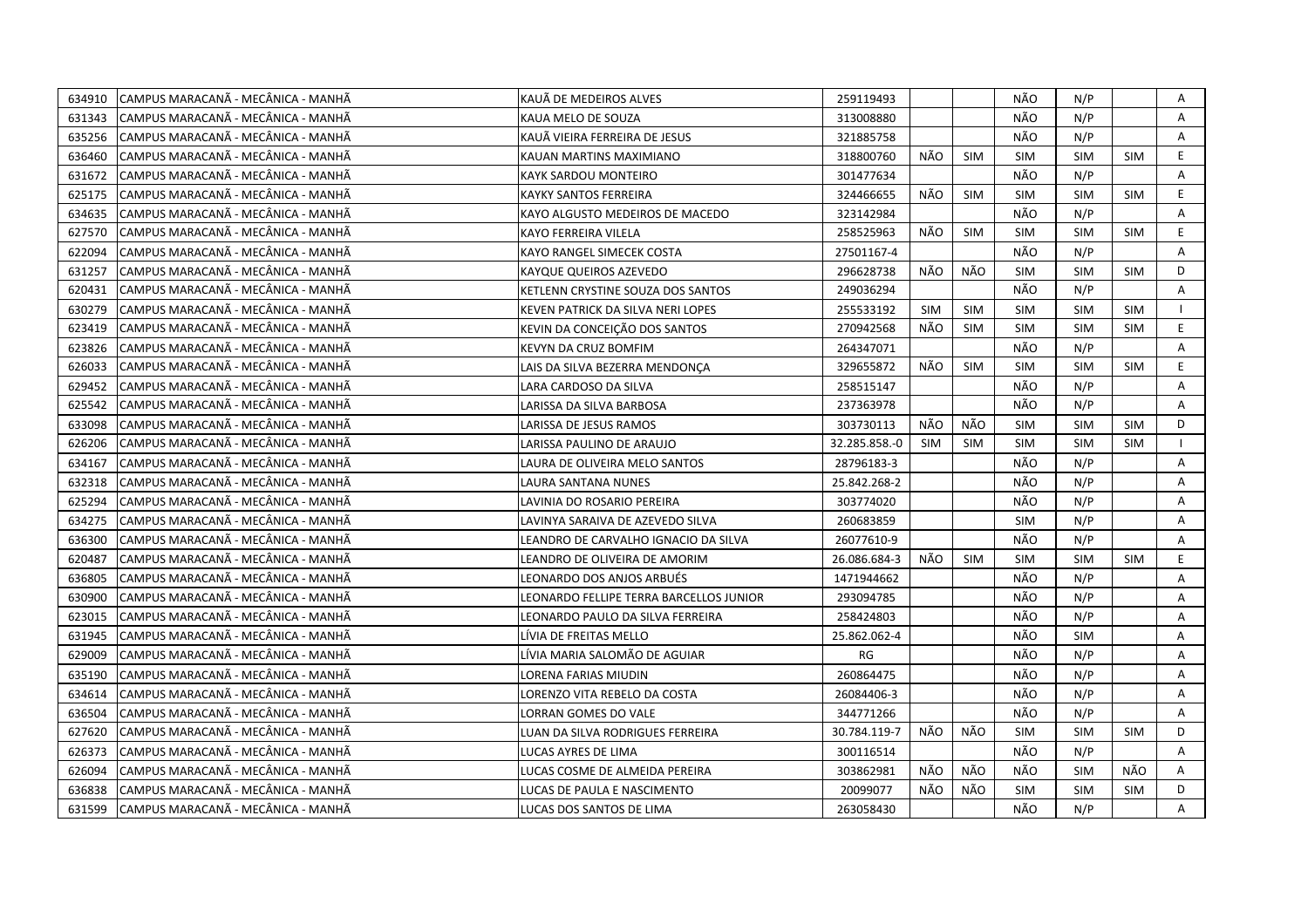| 630827 | CAMPUS MARACANÃ - MECÂNICA - MANHÃ  | LUCAS DOS SANTOS NEVES SOUZA MELO           | 258810662    |     |            | NÃO        | N/P        |            | Α            |
|--------|-------------------------------------|---------------------------------------------|--------------|-----|------------|------------|------------|------------|--------------|
| 627592 | CAMPUS MARACANÃ - MECÂNICA - MANHÃ  | LUCAS EMANUEL ALMEIDA FELTTER PEREIRA FÉLIX | 260712476    |     |            | NÃO        | N/P        |            | A            |
| 635728 | CAMPUS MARACANÃ - MECÂNICA - MANHÃ  | LUCAS FREITAS DA SILVA                      | 25.853.799-2 |     |            | NÃO        | N/P        |            | A            |
| 621657 | ICAMPUS MARACANÃ - MECÂNICA - MANHÃ | LUCAS FRUTUOSO DA SILVA DE OLIVEIRA         | 333065555    |     |            | NÃO        | N/P        |            | A            |
| 635163 | CAMPUS MARACANÃ - MECÂNICA - MANHÃ  | LUCAS LIMA SILVA DRUMOND                    | 279683098    |     |            | NÃO        | N/P        |            | Α            |
| 625327 | CAMPUS MARACANÃ - MECÂNICA - MANHÃ  | LUCAS PINTO DIAS CARNEIRO                   | 322848128    |     |            | NÃO        | N/P        |            | Α            |
| 633112 | CAMPUS MARACANÃ - MECÂNICA - MANHÃ  | LUCAS SIQUEIRA DA SILVA                     | 258599844    |     |            | <b>SIM</b> | N/P        |            | Α            |
| 633012 | ICAMPUS MARACANÃ - MECÂNICA - MANHÃ | LUCCA DE ARAUJO VILLARREAL                  | 28753893-8   |     |            | NÃO        | N/P        |            | A            |
| 626980 | CAMPUS MARACANÃ - MECÂNICA - MANHÃ  | LUCIANO ALMEIDA RAIMUNDO PINNA              | 307568196    |     |            | NÃO        | N/P        |            | A            |
| 621807 | CAMPUS MARACANÃ - MECÂNICA - MANHÃ  | <b>LUCIANO BORGES NICOLICH</b>              | 239926975    |     |            | NÃO        | N/P        |            | A            |
| 627869 | CAMPUS MARACANÃ - MECÂNICA - MANHÃ  | LUDMILA SOARES FERREIRA                     | 321877961    | NÃO | <b>SIM</b> | <b>SIM</b> | <b>SIM</b> | <b>SIM</b> | E.           |
| 623798 | CAMPUS MARACANÃ - MECÂNICA - MANHÃ  | LUIS FELIPE SOUTO SANT'ANNA                 | 258554211    |     |            | NÃO        | N/P        |            | A            |
| 636134 | CAMPUS MARACANÃ - MECÂNICA - MANHÃ  | LUIS FELLIPE CARVALHO CERQUEIRA DA CRUZ     | 275684082    |     |            | NÃO        | N/P        |            | Α            |
| 630512 | CAMPUS MARACANÃ - MECÂNICA - MANHÃ  | LUIS FILIPE FRANCISCO GOMES                 | 28.270.450-1 |     |            | NÃO        | N/P        |            | Α            |
| 630929 | CAMPUS MARACANÃ - MECÂNICA - MANHÃ  | LUIZ EDUARDO FERNANDES BARBOZA DANIEL       | 249041070    |     |            | NÃO        | N/P        |            | A            |
| 634475 | CAMPUS MARACANÃ - MECÂNICA - MANHÃ  | LUIZ EDUARDO GALIZA CANELLAS GOMES          | 271493777    |     |            | NÃO        | N/P        |            | A            |
| 621109 | CAMPUS MARACANÃ - MECÂNICA - MANHÃ  | LUIZ EDUARDO RODRIGUES DA COSTA             | 301250460    |     |            | NÃO        | N/P        |            | A            |
| 623081 | CAMPUS MARACANA - MECÂNICA - MANHÂ  | LUIZ FELIPE DIAS CAMPELO                    | 30.471.944-6 |     |            | NÃO        | N/P        |            | A            |
| 634858 | CAMPUS MARACANÃ - MECÂNICA - MANHÃ  | LUIZ FELIPE DOS SANTOS FERREIRA             | 304628191    |     |            | NÃO        | N/P        |            | Α            |
| 632090 | CAMPUS MARACANÃ - MECÂNICA - MANHÃ  | LUIZ FELIPE DUQUE FRUTUOSO                  | 26077288-4   |     |            | NÃO        | N/P        |            | Α            |
| 631225 | CAMPUS MARACANÃ - MECÂNICA - MANHÃ  | LUIZ FERNANDO MENDES DE SANTANA JUNIOR      | 258558725    |     |            | NÃO        | N/P        |            | A            |
| 632287 | CAMPUS MARACANÃ - MECÂNICA - MANHÃ  | LUIZ FILIPE PERES MENDES                    | 331141614    |     |            | NÃO        | N/P        |            | A            |
| 632355 | CAMPUS MARACANÃ - MECÂNICA - MANHÃ  | LUIZ GUSTAVO MORAES ALVES DA SILVA          | 338619679    | NÃO | SIM        | <b>SIM</b> | <b>SIM</b> | NÃO        | $\mathsf{C}$ |
| 632220 | CAMPUS MARACANÃ - MECÂNICA - MANHÃ  | LUIZ HENRIQUE CARDOSO ARAÚJO                | 24.599.839-8 | NÃO | NÃO        | <b>SIM</b> | <b>SIM</b> | NÃO        | B            |
| 630589 | CAMPUS MARACANA - MECANICA - MANHA  | LUIZA LIMA DA MATA                          | 0589294-5    |     |            | NÃO        | N/P        |            | A            |
| 633977 | CAMPUS MARACANA - MECÂNICA - MANHA  | MARCELO DE PAULA JUNIOR                     | 31.742.099-1 |     |            | NÃO        | N/P        |            | Α            |
| 628583 | CAMPUS MARACANA - MECÂNICA - MANHA  | MARCIO LUCAS DE SOUZA GUIMARÃES DIAS        | 314330564    |     |            | SIM        | N/P        |            | A            |
| 629330 | CAMPUS MARACANÃ - MECÂNICA - MANHÃ  | MARCIO PEREIRA FERRAZ                       | 260600036    |     |            | NÃO        | N/P        |            | A            |
| 633594 | CAMPUS MARACANÃ - MECÂNICA - MANHÃ  | MARCOS VINICIUS ANDRADE BENEDITO            | 258832716    |     |            | NÃO        | N/P        |            | A            |
| 630235 | CAMPUS MARACANÃ - MECÂNICA - MANHÃ  | MARCOS VINICIUS RODRIGUES VIANA             | 26.062.816-9 |     |            | NÃO        | N/P        |            | Α            |
| 633605 | CAMPUS MARACANÃ - MECÂNICA - MANHÃ  | MARIA CLARA DE LIMA                         | 27058832-0   |     |            | NÃO        | N/P        |            | A            |
| 635041 | CAMPUS MARACANÃ - MECÂNICA - MANHÃ  | MARIA EDUARDA BARBOSA DE ALMEIDA            | 28.462.138-0 |     |            | NÃO        | N/P        |            | A            |
| 625619 | CAMPUS MARACANA - MECÂNICA - MANHA  | MARIA EDUARDA DE MATOS SANTOS               | 327918405    |     |            | NÃO        | N/P        |            | A            |
| 630750 | CAMPUS MARACANÃ - MECÂNICA - MANHÃ  | MARIA EDUARDA NOGUEIRA CORRÊA DA COSTA      | 260582556    |     |            | NÃO        | N/P        |            | Α            |
| 629101 | CAMPUS MARACANÃ - MECÂNICA - MANHÃ  | MARIA FERNANDA DA SILVA DUARTE BORDELO      | 30.341.576-4 | NÃO | <b>SIM</b> | <b>SIM</b> | <b>SIM</b> | <b>SIM</b> | E.           |
| 628253 | CAMPUS MARACANÃ - MECÂNICA - MANHÃ  | MARIAH VITORIA ALVES REBELO                 | 283867109    |     |            | NÃO        | N/P        |            | A            |
| 629863 | CAMPUS MARACANÃ - MECÂNICA - MANHÃ  | MARIANA ALMEIDA IGNÁCIO DA SILVA            | 326554078    |     |            | NÃO        | N/P        |            | Α            |
| 621060 | CAMPUS MARACANÃ - MECÂNICA - MANHÃ  | MARIANA COSTA TAVARES DA SILVA              | 214337388    |     |            | NÃO        | N/P        |            | A            |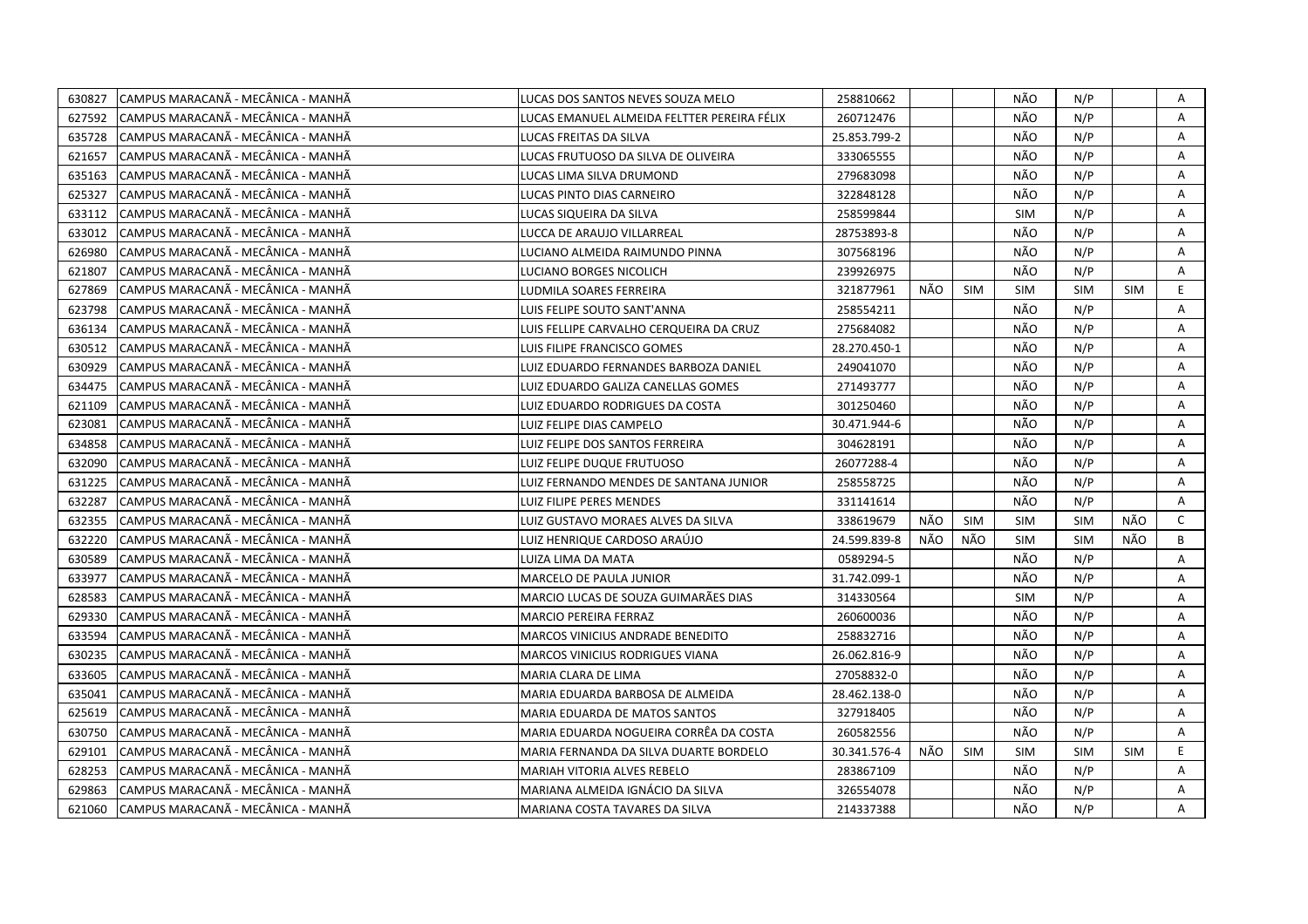| 622493 | CAMPUS MARACANÃ - MECÂNICA - MANHÃ  | MARIANA DA SILVA DO BU                       | 33.149.904-6 |     |            | NÃO        | N/P        |            | Α              |
|--------|-------------------------------------|----------------------------------------------|--------------|-----|------------|------------|------------|------------|----------------|
| 636203 | CAMPUS MARACANÃ - MECÂNICA - MANHÃ  | MARIANA DE MOURA ANSEL                       | 27.501.174-0 |     |            | NÃO        | N/P        |            | A              |
| 634780 | CAMPUS MARACANÃ - MECÂNICA - MANHÃ  | MARIANA VALDEVINO MACHADO                    | 310192547    |     |            | NÃO        | N/P        |            | A              |
| 627137 | CAMPUS MARACANÃ - MECÂNICA - MANHÃ  | MARILENA LUCIA LIMA                          | 299755082    | NÃO | <b>SIM</b> | <b>SIM</b> | <b>SIM</b> | <b>SIM</b> | E.             |
| 623571 | ICAMPUS MARACANÃ - MECÂNICA - MANHÃ | MARILIA SANTIAGO DE OLIVEIRA                 | 25.866.339-2 | NÃO | <b>SIM</b> | <b>SIM</b> | <b>SIM</b> | <b>SIM</b> | E.             |
| 632080 | CAMPUS MARACANÃ - MECÂNICA - MANHÃ  | MARRYSSON FERNANDO GONÇALVES LIMA DE ANDRADE | 26.377.645-2 |     |            | NÃO        | N/P        |            | A              |
| 631050 | CAMPUS MARACANÃ - MECÂNICA - MANHÃ  | MATEUS GABRIEL DE FRANÇA SOUZA               | 321510778    |     |            | NÃO        | N/P        |            | Α              |
| 625680 | CAMPUS MARACANÃ - MECÂNICA - MANHÃ  | MATEUS PEREIRA LIMA COSTA                    | 343133880    |     |            | NÃO        | N/P        |            | A              |
| 635983 | CAMPUS MARACANÃ - MECÂNICA - MANHÃ  | MATHEUS BRAZIL DO NASCIMENTO                 | 281445841    | NÃO | <b>SIM</b> | <b>SIM</b> | <b>SIM</b> | <b>SIM</b> | E              |
| 636287 | CAMPUS MARACANÃ - MECÂNICA - MANHÃ  | MATHEUS BRITO DOS SANTOS                     | 321739385    |     |            | NÃO        | N/P        |            | A              |
| 636133 | CAMPUS MARACANÃ - MECÂNICA - MANHÃ  | MATHEUS DA SILVA PAIVA                       | 253885722    |     |            | NÃO        | N/P        |            | Α              |
| 629072 | CAMPUS MARACANÃ - MECÂNICA - MANHÃ  | MATHEUS DOS SANTOS ALMEIDA DO CARMO PEREIRA  | 265086959    |     |            | NÃO        | N/P        |            | Α              |
| 621008 | CAMPUS MARACANÃ - MECÂNICA - MANHÃ  | MATHEUS FERREIRA PINHEIRO                    | 303262992    |     |            | NÃO        | N/P        |            | $\overline{A}$ |
| 620977 | CAMPUS MARACANÃ - MECÂNICA - MANHÃ  | MATHEUS JORGE DE ARAUJO E SILVA              | 316526151    |     |            | NÃO        | N/P        |            | Α              |
| 620548 | CAMPUS MARACANÃ - MECÂNICA - MANHÃ  | MATHEUS LÚCIO MONTEIRO DOS SANTOS            | 307992297    |     |            | NÃO        | N/P        |            | Α              |
| 624838 | CAMPUS MARACANÃ - MECÂNICA - MANHÃ  | MATHEUS MARCIANO SABOIA                      | 300722386    |     |            | NÃO        | N/P        |            | A              |
| 622990 | CAMPUS MARACANÃ - MECÂNICA - MANHÃ  | MATHEUS MONTEIRO DE ANDRADE                  | 260638374    |     |            | NÃO        | N/P        |            | Α              |
| 625520 | CAMPUS MARACANÃ - MECÂNICA - MANHÃ  | MATHEUS OLIVEIRA SARDINHA                    | 265088070    |     |            | NÃO        | N/P        |            | $\mathsf{A}$   |
| 626433 | CAMPUS MARACANÃ - MECÂNICA - MANHÃ  | MATHEUS RIBAS DE ASSIS FREITAS               | 313650244    | NÃO | <b>SIM</b> | NÃO        | <b>SIM</b> | <b>SIM</b> | $\mathsf{A}$   |
| 623527 | CAMPUS MARACANÃ - MECÂNICA - MANHÃ  | MATHEUS RODRIGUES BON                        | 309487759    |     |            | NÃO        | N/P        |            | A              |
| 623987 | CAMPUS MARACANÃ - MECÂNICA - MANHÃ  | MATHEUS SANT'ANNA                            | 265208561    |     |            | <b>SIM</b> | N/P        |            | A              |
| 635633 | CAMPUS MARACANÃ - MECÂNICA - MANHÃ  | MATTHEUS ALMEIDA JORGE                       | 324023928    |     |            | NÃO        | N/P        |            | A              |
| 631196 | CAMPUS MARACANA - MECANICA - MANHA  | MÁXIMO COSTA LIMA PEREIRA                    | 322127697    |     |            | NÃO        | N/P        |            | A              |
| 635907 | CAMPUS MARACANÃ - MECÂNICA - MANHÃ  | MAYRA ARAUJO LAGE DA PAIXÃO                  | 31679224-1   |     |            | NÃO        | N/P        |            | A              |
| 634942 | CAMPUS MARACANÃ - MECÂNICA - MANHÃ  | MIGUEL BRASILEIRO ROCHA                      | 262088412    |     |            | NÃO        | N/P        |            | Α              |
| 623519 | CAMPUS MARACANÃ - MECÂNICA - MANHÃ  | MIGUEL CARVALHO FIGUEIREDO                   | 276243847    |     |            | NÃO        | N/P        |            | A              |
| 628809 | CAMPUS MARACANÃ - MECÂNICA - MANHÃ  | MIGUEL DA SILVA SOARES                       | 29.535.522-6 | NÃO | NÃO        | NÃO        | <b>SIM</b> | NÃO        | A              |
| 626970 | CAMPUS MARACANÃ - MECÂNICA - MANHÃ  | MIGUEL FREITAS DA SILVA                      | 260605894    |     |            | NÃO        | N/P        |            | Α              |
| 629355 | CAMPUS MARACANÃ - MECÂNICA - MANHÃ  | MIGUEL OLIVEIRA DOS SANTOS                   | 293014114    | NÃO | NÃO        | <b>SIM</b> | <b>SIM</b> | <b>SIM</b> | D              |
| 622084 | CAMPUS MARACANÃ - MECÂNICA - MANHÃ  | MILENA DA SILVA LIMA DOS SANTOS              | 295671416    |     |            | NÃO        | N/P        |            | A              |
| 632837 | CAMPUS MARACANÃ - MECÂNICA - MANHÃ  | MOYSES RODRIGUES DO NASCIMENTO               | 319466181    | NÃO | NÃO        | <b>SIM</b> | SIM        | <b>SIM</b> | D              |
| 626200 | CAMPUS MARACANÃ - MECÂNICA - MANHÃ  | NATHAN DA SILVA VASCONCELOS                  | 297794158    |     |            | NÃO        | N/P        |            | A              |
| 630996 | CAMPUS MARACANÃ - MECÂNICA - MANHÃ  | NATHAN DAVID DA SILVA                        | 26056244-2   |     |            | NÃO        | N/P        |            | A              |
| 628875 | CAMPUS MARACANA - MECANICA - MANHA  | NICHOLAS MANHÃES SANTANA                     | 304802960    |     |            | NÃO        | N/P        |            | A              |
| 635912 | CAMPUS MARACANÃ - MECÂNICA - MANHÃ  | NICKOLAS TEIXEIRA AVELAR PIMENTEL            | 347562241    |     |            | NÃO        | N/P        |            | A              |
| 631457 | CAMPUS MARACANÃ - MECÂNICA - MANHÃ  | NICOLAS BRENNO SOUZA DE OLIVEIRA             | 292638087    | NÃO | NÃO        | <b>SIM</b> | <b>SIM</b> | NÃO        | В              |
| 623632 | CAMPUS MARACANÃ - MECÂNICA - MANHÃ  | NICOLAS MACEDO NERY                          | 305494114    |     |            | NÃO        | N/P        |            | A              |
| 624785 | CAMPUS MARACANÃ - MECÂNICA - MANHÃ  | NÍCOLAS SANTOS AZEVEDO                       | 259110294    |     |            | <b>SIM</b> | N/P        |            | A              |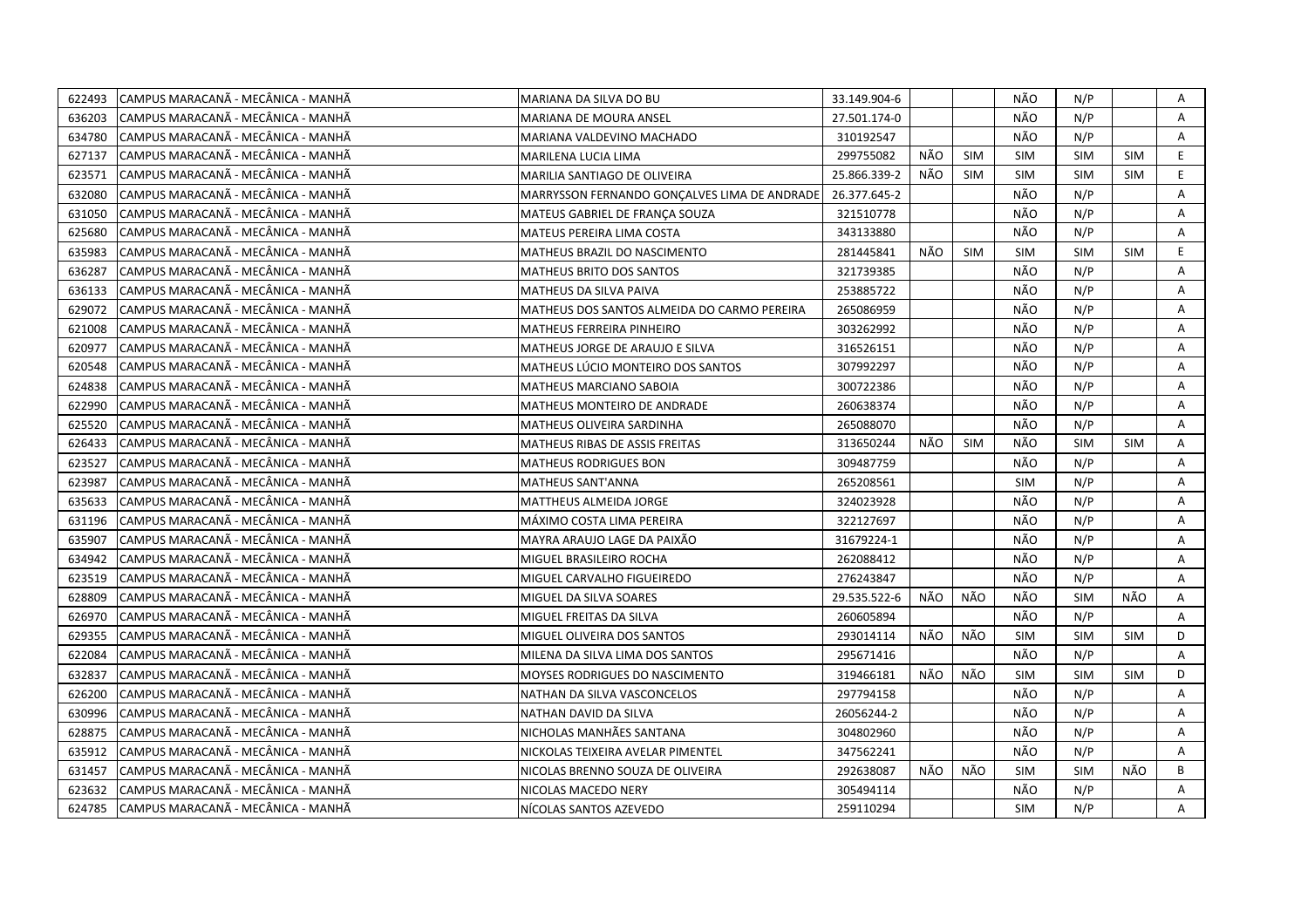| 629677 | CAMPUS MARACANÃ - MECÂNICA - MANHÃ | NICOLE MAÍSA DOS SANTOS PIRES           | 284096989    |     |            | NÃO        | N/P        |            | Α            |
|--------|------------------------------------|-----------------------------------------|--------------|-----|------------|------------|------------|------------|--------------|
| 632665 | CAMPUS MARACANÃ - MECÂNICA - MANHÃ | NYCOLAS OLIVEIRA DA SILVA               | 317992865    |     |            | NÃO        | N/P        |            | A            |
| 631735 | CAMPUS MARACANÃ - MECÂNICA - MANHÃ | PABLO COSTA DA SILVA                    | 261222723    |     |            | NÃO        | N/P        |            | A            |
| 620621 | CAMPUS MARACANÃ - MECÂNICA - MANHÃ | PATRÍCIA SOARES DA SILVA                | 291012151    |     |            | NÃO        | N/P        |            | Α            |
| 631748 | CAMPUS MARACANÃ - MECÂNICA - MANHÃ | PATRICK COSTA DA SILVA                  | 26'1222749   |     |            | NÃO        | N/P        |            | A            |
| 620608 | CAMPUS MARACANÃ - MECÂNICA - MANHÃ | PATRICK MEDEIROS DE CARVALHO SOUZA      | 319637021    | NÃO | <b>SIM</b> | <b>SIM</b> | <b>SIM</b> | <b>SIM</b> | E.           |
| 636929 | CAMPUS MARACANA - MECANICA - MANHA | PATRICK WILSON DA SILVA VEIGA           | 27.711.068-0 |     |            | NÃO        | N/P        |            | A            |
| 627334 | CAMPUS MARACANÃ - MECÂNICA - MANHÃ | PATRICYA CRISTIAN ELITE DO NASCIMENTO   | 307862110    | NÃO | <b>SIM</b> | <b>SIM</b> | <b>SIM</b> | NÃO        | $\mathsf{C}$ |
| 627683 | CAMPUS MARACANÃ - MECÂNICA - MANHÃ | PAULO RICARDO VALLE DA SILVA            | 30.562.673-1 | NÃO | <b>SIM</b> | <b>SIM</b> | <b>SIM</b> | <b>SIM</b> | E.           |
| 627353 | CAMPUS MARACANÃ - MECÂNICA - MANHÃ | PEDRO ALVES DE LIMA                     | 301546222    | NÃO | NÃO        | <b>SIM</b> | <b>SIM</b> | <b>SIM</b> | D            |
| 631942 | CAMPUS MARACANÃ - MECÂNICA - MANHÃ | PEDRO ARIEL VARANDAS TEIXEIRA           | 293656427    |     |            | NÃO        | N/P        |            | A            |
| 635714 | CAMPUS MARACANÃ - MECÂNICA - MANHÃ | PEDRO AUGUSTO DA COSTA DOS SANTOS       | 321511842    | NÃO | <b>SIM</b> | <b>SIM</b> | <b>SIM</b> | <b>SIM</b> | E            |
| 634502 | CAMPUS MARACANÃ - MECÂNICA - MANHÃ | PEDRO BOAVENTURA PEIXOTO                | 25928858-7   |     |            | NÃO        | N/P        |            | Α            |
| 620498 | CAMPUS MARACANÃ - MECÂNICA - MANHÃ | PEDRO CEZAR SOUTO LINO DOS SANTOS       | 304315740    | NÃO | NÃO        | SIM        | <b>SIM</b> | <b>SIM</b> | D            |
| 622499 | CAMPUS MARACANÃ - MECÂNICA - MANHÃ | PEDRO EDUARDO DA SILVA SOUZA            | 32228075-1   |     |            | <b>SIM</b> | N/P        |            | A            |
| 635340 | CAMPUS MARACANÃ - MECÂNICA - MANHÃ | PEDRO HENRIQUE BENTO MONTEIRO           | 31171783-9   |     |            | NÃO        | N/P        |            | A            |
| 623808 | CAMPUS MARACANÃ - MECÂNICA - MANHÃ | PEDRO HENRIQUE DA SILVA RODRIGUES       | 260712831    |     |            | NÃO        | N/P        |            | $\mathsf{A}$ |
| 634938 | CAMPUS MARACANÃ - MECÂNICA - MANHÃ | PEDRO HENRIQUE DE ANDRADE DA SILVA      | 260578851    |     |            | NÃO        | N/P        |            | A            |
| 628202 | CAMPUS MARACANÃ - MECÂNICA - MANHÃ | PEDRO HENRIQUE DE LIMA ZILBERBERG       | 32884220-8   |     |            | NÃO        | N/P        |            | A            |
| 631713 | CAMPUS MARACANÃ - MECÂNICA - MANHÃ | PEDRO HENRIQUE PEREIRA MATHEUS          | 320897523    |     |            | NÃO        | N/P        |            | Α            |
| 631764 | CAMPUS MARACANÃ - MECÂNICA - MANHÃ | PEDRO HENRIQUE SILVA FERNANDES          | 289807315    | NÃO | SIM        | <b>SIM</b> | <b>SIM</b> | <b>SIM</b> | E.           |
| 634071 | CAMPUS MARACANÃ - MECÂNICA - MANHÃ | PEDRO HENRIQUE SOARES NETTO LISBOA      | 27654590-2   |     |            | NÃO        | N/P        |            | A            |
| 622684 | CAMPUS MARACANÃ - MECÂNICA - MANHÃ | PEDRO HUGO MARANHÃO DA SILVA            | 302838834    |     |            | <b>SIM</b> | N/P        |            | A            |
| 623528 | CAMPUS MARACANA - MECÂNICA - MANHA | PEDRO LUCAS CARVALHO DE BRITO           | 328530118    | NÃO | NÃO        | <b>SIM</b> | <b>SIM</b> | <b>SIM</b> | D            |
| 625047 | CAMPUS MARACANÃ - MECÂNICA - MANHÃ | PEDRO LUCAS DA SILVA TEIXEIRA           | 256831991    |     |            | NÃO        | N/P        |            | A            |
| 622825 | CAMPUS MARACANA - MECÂNICA - MANHA | PEDRO LUCAS DE SOUSA CASTELLO BRANCO    | 307488783    |     |            | NÃO        | N/P        |            | A            |
| 628180 | CAMPUS MARACANA - MECÂNICA - MANHÂ | ARAÚJO                                  | 257219725    |     |            | NÃO        | N/P        |            | Α            |
| 628706 | CAMPUS MARACANA - MECÂNICA - MANHA | PEDRO PERES FAGUNDES                    | 260757166    |     |            | NÃO        | N/P        |            | A            |
| 626535 | CAMPUS MARACANÃ - MECÂNICA - MANHÃ | PEDRO RAMOS DA SILVA                    | 25.886.692-0 |     |            | NÃO        | N/P        |            | Α            |
| 632829 | CAMPUS MARACANÃ - MECÂNICA - MANHÃ | PEDRO SILVA DOS SANTOS FERREIRA         | 274055953    |     |            | NÃO        | N/P        |            | A            |
| 625983 | CAMPUS MARACANÃ - MECÂNICA - MANHÃ | PEDRO SPINOLA QUINTANILHA               | 24270310-6   |     |            | NÃO        | N/P        |            | A            |
| 634832 | CAMPUS MARACANÃ - MECÂNICA - MANHÃ | PEDRO WAISSMAN RIBEIRO DA CUNHA ALMEIDA | 311785497    |     |            | NÃO        | N/P        |            | Α            |
| 633482 | CAMPUS MARACANÃ - MECÂNICA - MANHÃ | PRISCILLA MEDEIROS RODRIGUES            | 259307403    |     |            | <b>SIM</b> | N/P        |            | Α            |
| 632918 | CAMPUS MARACANÃ - MECÂNICA - MANHÃ | RAFAEL CORREIA DE CARVALHO              | 314122599    |     |            | NÃO        | N/P        |            | Α            |
| 629495 | CAMPUS MARACANÃ - MECÂNICA - MANHÃ | RAFAEL JARDIM DE AZEVEDO DE ALMEIDA     | 25857144-7   |     |            | NÃO        | N/P        |            | A            |
| 634982 | CAMPUS MARACANÃ - MECÂNICA - MANHÃ | RAFAEL PASSOS TEICHHOLZ                 | 248886228    |     |            | NÃO        | N/P        |            | Α            |
| 628033 | CAMPUS MARACANÃ - MECÂNICA - MANHÃ | RAFAEL SALDANHA GALVÃO                  | 309548709    |     |            | NÃO        | N/P        |            | A            |
| 621379 | CAMPUS MARACANÃ - MECÂNICA - MANHÃ | RAFAELA DE SOUZA MENDES                 | 323510800    |     |            | NÃO        | N/P        |            | A            |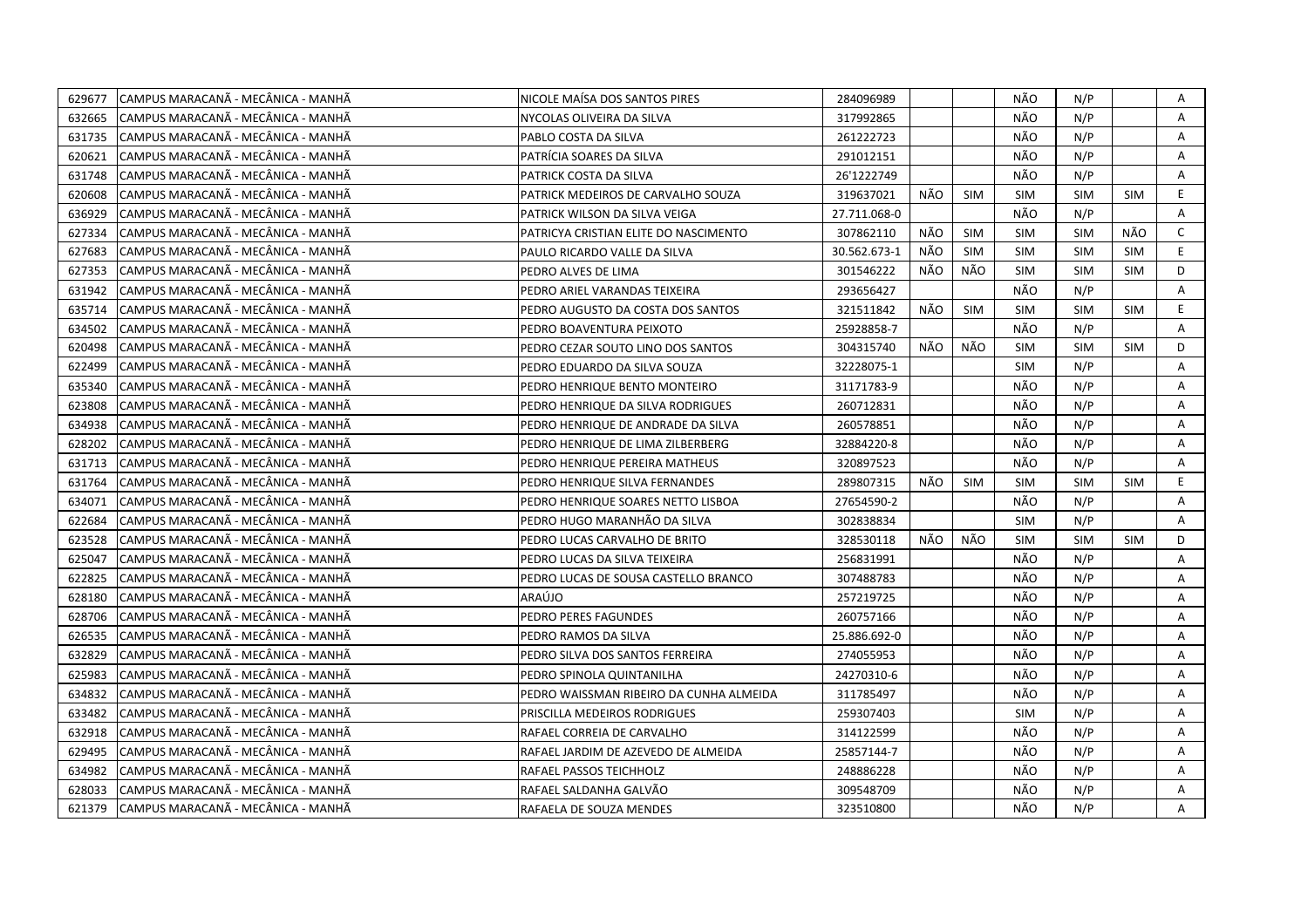| 624453 | CAMPUS MARACANÃ - MECÂNICA - MANHÃ  | RAMON DE OLIVEIRA ALVES                | 29.044.808-4  | <b>SIM</b> | <b>SIM</b> | SIM        | <b>SIM</b> | SIM        |                |
|--------|-------------------------------------|----------------------------------------|---------------|------------|------------|------------|------------|------------|----------------|
| 628252 | ICAMPUS MARACANÃ - MECÂNICA - MANHÃ | DE ARAUJO                              | 25.721.968-3  |            |            | NÃO        | N/P        |            | A              |
| 634070 | CAMPUS MARACANÃ - MECÂNICA - MANHÃ  | RAPHAELA XAVIER ARRUDA SANTO           | 26.717.788-9  |            |            | NÃO        | N/P        |            | A              |
| 628962 | ICAMPUS MARACANÃ - MECÂNICA - MANHÃ | RAYAN DA SILVA GONSALVES               | 317986917     |            |            | NÃO        | N/P        |            | A              |
| 631809 | CAMPUS MARACANÃ - MECÂNICA - MANHÃ  | RENAN DO NASCIMENTO DE OLIVEIRA        | 258773118     |            |            | NÃO        | N/P        |            | Α              |
| 625860 | CAMPUS MARACANÃ - MECÂNICA - MANHÃ  | REUEL FERREIRA DE LIMA SANTOS          | 305801680     |            |            | NÃO        | N/P        |            | A              |
| 620739 | CAMPUS MARACANÃ - MECÂNICA - MANHÃ  | <b>RICARDO PERES MENDES</b>            | 331173328     | NÃO        | <b>SIM</b> | <b>SIM</b> | <b>SIM</b> | <b>SIM</b> | E              |
| 626814 | CAMPUS MARACANÃ - MECÂNICA - MANHÃ  | RICARDO TAVARES DE SIQUEIRA FILHO      | 298161845     |            |            | NÃO        | N/P        |            | Α              |
| 633217 | CAMPUS MARACANÃ - MECÂNICA - MANHÃ  | RICHARD DE FREITAS AMARO               | 311982250     |            |            | NÃO        | N/P        |            | A              |
| 631049 | CAMPUS MARACANÃ - MECÂNICA - MANHÃ  | RITA DE CASSIA CARDOSO SILVA           | 98472343      | NÃO        | <b>SIM</b> | <b>SIM</b> | <b>SIM</b> | NÃO        | $\mathsf{C}$   |
| 621870 | CAMPUS MARACANÃ - MECÂNICA - MANHÃ  | ROBERTO LUIZ VIEIRA GOMES              | ,26.060.609-0 |            |            | NÃO        | N/P        |            | A              |
| 623119 | CAMPUS MARACANÃ - MECÂNICA - MANHÃ  | ROBSON THAWANN GOMES DO COUTO FALCE    | 33.180.656-2  | NÃO        | <b>SIM</b> | <b>SIM</b> | <b>SIM</b> | <b>SIM</b> | E.             |
| 623440 | CAMPUS MARACANÃ - MECÂNICA - MANHÃ  | RODRIGO DA SILVA GUAPIASSU             | 313493348     | NÃO        | <b>SIM</b> | SIM        | <b>SIM</b> | <b>SIM</b> | E.             |
| 634334 | CAMPUS MARACANÃ - MECÂNICA - MANHÃ  | RODRIGO DUARTE RANIERI RODRIGUES ALVES | 301147088     | NÃO        | <b>SIM</b> | <b>SIM</b> | <b>SIM</b> | <b>SIM</b> | E              |
| 633167 | ICAMPUS MARACANÃ - MECÂNICA - MANHÃ | RODRIGO SANT'ANA SIMAS                 | 31.154.904-2  |            |            | NÃO        | N/P        |            | A              |
| 633879 | ICAMPUS MARACANÃ - MECÂNICA - MANHÃ | RODRIGO TRÁPAGA CID                    | 291593267     |            |            | NÃO        | N/P        |            | $\overline{A}$ |
| 635091 | CAMPUS MARACANÃ - MECÂNICA - MANHÃ  | ROGER LUCAS TEODORO MATEUS             | 25842998-4    | NÃO        | <b>SIM</b> | <b>SIM</b> | <b>SIM</b> | <b>SIM</b> | E              |
| 630265 | CAMPUS MARACANÃ - MECÂNICA - MANHÃ  | RUAN GABRIEL JORGE                     | 281890335     | NÃO        | SIM        | <b>SIM</b> | <b>SIM</b> | <b>SIM</b> | E.             |
| 624172 | CAMPUS MARACANÃ - MECÂNICA - MANHÃ  | RYAN SALES DE JESUS                    | 27501105-4    |            |            | NÃO        | N/P        |            | Α              |
| 621685 | CAMPUS MARACANÃ - MECÂNICA - MANHÃ  | SALOMÃO GERMANO CAVALCANTI             | 258465038     | NÃO        | NÃO        | <b>SIM</b> | <b>SIM</b> | NÃO        | B              |
| 626722 | CAMPUS MARACANÃ - MECÂNICA - MANHÃ  | SAMUEL ARAUJO RAMOS                    | 258636505     |            |            | NÃO        | N/P        |            | Α              |
| 629394 | ICAMPUS MARACANÃ - MECÂNICA - MANHÃ | SAMUEL SILVA DE SOUZA                  | 259210284     |            |            | NÃO        | N/P        |            | A              |
| 624359 | CAMPUS MARACANÃ - MECÂNICA - MANHÃ  | SARAH ALESSANDRA DE OLIVEIRA VITAL     | 321661779     |            |            | NÃO        | N/P        |            | A              |
| 621312 | CAMPUS MARACANÃ - MECÂNICA - MANHÃ  | SARAH DA SILVA OLIVEIRA                | 323209304     |            |            | NÃO        | N/P        |            | A              |
| 624539 | CAMPUS MARACANÃ - MECÂNICA - MANHÃ  | SARAH SOUSA FEITOSA ROSA               | 25867692-3    |            |            | <b>SIM</b> | N/P        |            | A              |
| 620457 | CAMPUS MARACANÃ - MECÂNICA - MANHÃ  | SIMONE LEMOS NASCIMENTO                | 09769808-8    |            |            | NÃO        | N/P        |            | A              |
| 627873 | CAMPUS MARACANÃ - MECÂNICA - MANHÃ  | SOFIA ALMEIDA                          | 284835980     |            |            | NÃO        | N/P        |            | A              |
| 635742 | CAMPUS MARACANÃ - MECÂNICA - MANHÃ  | SOPHIA MARIE BALTZ PRICKRIL            | FO019810      |            |            | NÃO        | N/P        |            | A              |
| 632142 | CAMPUS MARACANÃ - MECÂNICA - MANHÃ  | SOPHYA OLIVEIRA DA SILVA               | 317992881     |            |            | NÃO        | N/P        |            | A              |
| 624986 | CAMPUS MARACANÃ - MECÂNICA - MANHÃ  | STEPHANI GONÇALVES DE LIMA SOARES      | 27.061.665-9  | <b>SIM</b> | <b>SIM</b> | <b>SIM</b> | <b>SIM</b> | NÃO        | G              |
| 628381 | CAMPUS MARACANÃ - MECÂNICA - MANHÃ  | STEPHANY BRITO MOREIRA                 | 319104469     |            |            | NÃO        | N/P        |            | A              |
| 622097 | CAMPUS MARACANÃ - MECÂNICA - MANHÃ  | STEPHANY VIEIRA DO ROSARIO             | 331369421     |            |            | NÃO        | N/P        |            | Α              |
| 630454 | CAMPUS MARACANA - MECANICA - MANHA  | TARCÍSIO MORAIS PEREIRA                | 293680336     |            |            | NÃO        | N/P        |            | Α              |
| 629846 | CAMPUS MARACANÃ - MECÂNICA - MANHÃ  | TAYLON VICTOR BARROS QUEIROZ           | 39.635.476-2  |            |            | <b>SIM</b> | N/P        |            | Α              |
| 635218 | ICAMPUS MARACANÃ - MECÂNICA - MANHÃ | THALES NIDECK RODRIGUES                | 299189688     |            |            | NÃO        | N/P        |            | A              |
| 626021 | CAMPUS MARACANÃ - MECÂNICA - MANHÃ  | THALES PACHECO FERNANDES               | 14.692.134-86 |            |            | NÃO        | N/P        |            | A              |
| 628053 | ICAMPUS MARACANÃ - MECÂNICA - MANHÃ | THAYNARA FREITAS DE ASSIS              | 27634808-3    |            |            | NÃO        | N/P        |            | A              |
| 622780 | CAMPUS MARACANÃ - MECÂNICA - MANHÃ  | THIAGO COSTA VIEGAS                    | 238488121     | NÃO        | <b>SIM</b> | <b>SIM</b> | <b>SIM</b> | <b>SIM</b> | E.             |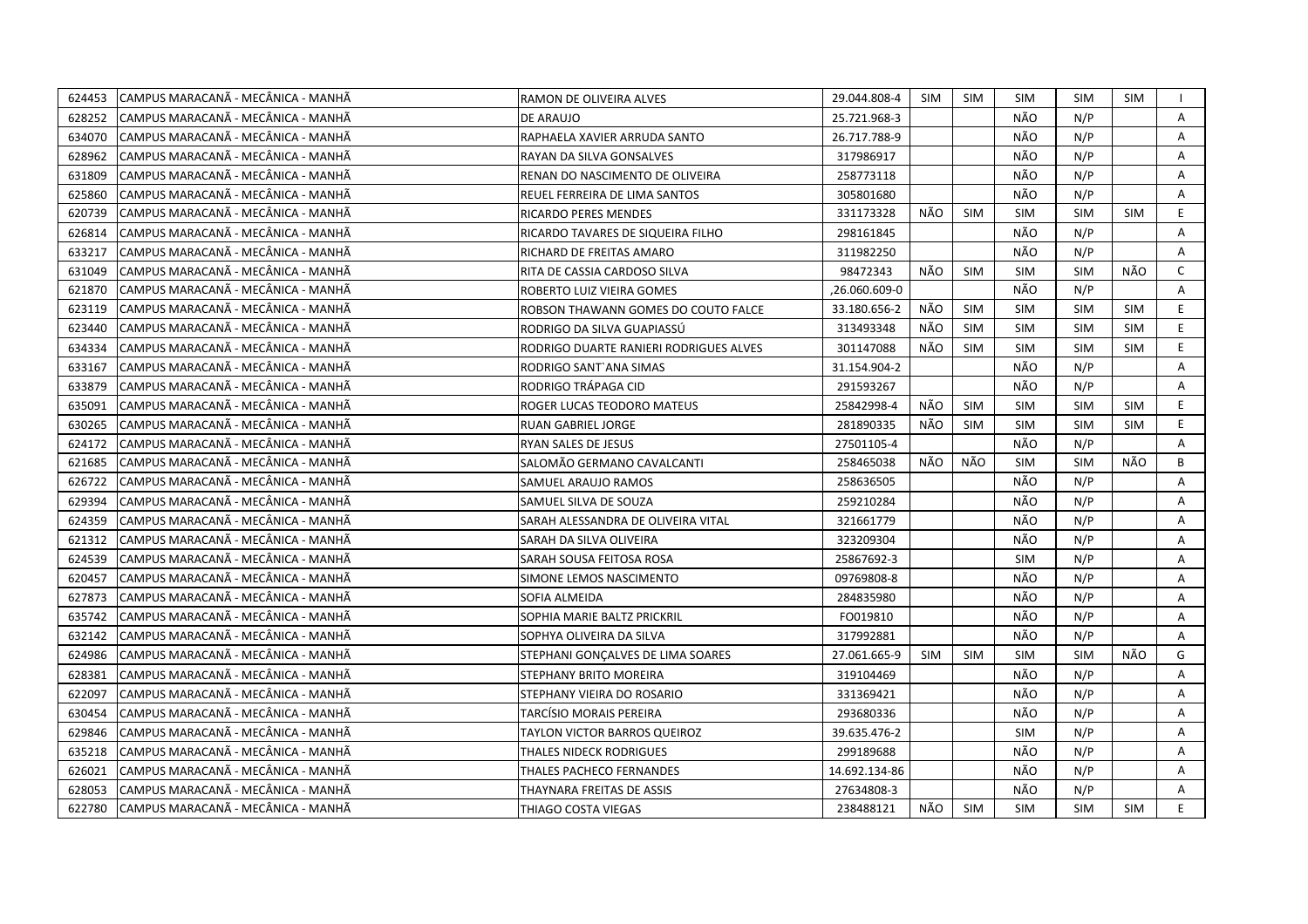| 629052 | CAMPUS MARACANÃ - MECÂNICA - MANHÃ | THIAGO MATIAS DE FREITAS                | 259041101    |     |            | NÃO        | N/P        |            | Α  |
|--------|------------------------------------|-----------------------------------------|--------------|-----|------------|------------|------------|------------|----|
| 629191 | CAMPUS MARACANÃ - MECÂNICA - MANHÃ | TIAGO SOUSA ALVES                       | 20190097277  |     |            | NÃO        | N/P        |            | A  |
| 634611 | CAMPUS MARACANÃ - MECÂNICA - MANHÃ | TIAGO VALENÇA ROCHA                     | 27596974-9   |     |            | NÃO        | N/P        |            | A  |
| 632359 | CAMPUS MARACANÃ - MECÂNICA - MANHÃ | <b>UESCLEY MACIEL TORRES</b>            | 260588470    |     |            | NÃO        | N/P        |            | Α  |
| 634811 | CAMPUS MARACANÃ - MECÂNICA - MANHÃ | <b>VICTHOR ALEXANDRE SEBA LEITE</b>     | 24294417-1   |     |            | NÃO        | N/P        |            | Α  |
| 622998 | CAMPUS MARACANÃ - MECÂNICA - MANHÃ | VICTOR ANGEL RAMOS EVANGELISTA          | 258904127    |     |            | NÃO        | N/P        |            | Α  |
| 631090 | CAMPUS MARACANÃ - MECÂNICA - MANHÃ | VICTOR AVES DO CARMO                    | 26354267-2   |     |            | NÃO        | N/P        |            | A  |
| 626791 | CAMPUS MARACANÃ - MECÂNICA - MANHÃ | VICTOR CALADO DE JESUS                  | 305079204    |     |            | <b>SIM</b> | <b>SIM</b> |            | B  |
| 632871 | CAMPUS MARACANÃ - MECÂNICA - MANHÃ | VICTOR HUGO DE MELO OLIVEIRA            | 40256898     |     |            | NÃO        | N/P        |            | A  |
| 623420 | CAMPUS MARACANÃ - MECÂNICA - MANHÃ | <b>VICTOR HUGO OIVEIRA WANDERLEY</b>    | 25.907.536-4 | NÃO | NÃO        | <b>SIM</b> | <b>SIM</b> | <b>SIM</b> | D  |
| 626154 | CAMPUS MARACANÃ - MECÂNICA - MANHÃ | VICTOR HUGO QUINTANILHA MILIOLE         | 340234715    |     |            | NÃO        | N/P        |            | Α  |
| 627455 | CAMPUS MARACANÃ - MECÂNICA - MANHÃ | VINICIUS BARBOSA DA SILVA               | 276543816    | NÃO | NÃO        | SIM        | <b>SIM</b> | <b>SIM</b> | D  |
| 633721 | CAMPUS MARACANÃ - MECÂNICA - MANHÃ | VINICIUS DA SILVA DO NASCIMENTO         | 321234189    | NÃO | <b>SIM</b> | <b>SIM</b> | <b>SIM</b> | <b>SIM</b> | E  |
| 636510 | CAMPUS MARACANÃ - MECÂNICA - MANHÃ | VINICIUS ESCOSSIA DOS SANTOS            | 25.844.478-5 |     |            | NÃO        | N/P        |            | Α  |
| 626448 | CAMPUS MARACANÃ - MECÂNICA - MANHÃ | <b>VINICIUS LIMA BARRETO</b>            | 258520527    |     |            | NÃO        | N/P        |            | A  |
| 626888 | CAMPUS MARACANÃ - MECÂNICA - MANHÃ | VINÍCIUS SILVA DOS SANTOS FERREIRA      | 326629037    | NÃO | <b>SIM</b> | <b>SIM</b> | <b>SIM</b> | <b>SIM</b> | E. |
| 627840 | CAMPUS MARACANÃ - MECÂNICA - MANHÃ | VITOR ALEXANDRE BARROS DA SILVA         | 308243708    |     |            | NÃO        | N/P        |            | A  |
| 634709 | CAMPUS MARACANÃ - MECÂNICA - MANHÃ | VITOR EMANUEL HASSEN OLIVEIRA           | 331907808    |     |            | NÃO        | N/P        |            | A  |
| 620267 | CAMPUS MARACANÃ - MECÂNICA - MANHÃ | VITOR MARINHO DE SOUZA CARNEIRO         | 258993757    |     |            | NÃO        | N/P        |            | A  |
| 630431 | CAMPUS MARACANÃ - MECÂNICA - MANHÃ | VITOR ROCHA CALDAS                      | 33.297.606-7 |     |            | NÃO        | N/P        |            | A  |
| 625915 | CAMPUS MARACANÃ - MECÂNICA - MANHÃ | WAGNER DE MOURA ARAUJO                  | 27.706.828-4 |     |            | NÃO        | N/P        |            | A  |
| 635083 | CAMPUS MARACANA - MECANICA - MANHA | <b>WALLACE TEIXEIRA DA SILVA</b>        | 327815254    |     |            | NÃO        | N/P        |            | A  |
| 629436 | CAMPUS MARACANÃ - MECÂNICA - MANHÃ | WANDA DOS                               | 306570656    |     |            | NÃO        | N/P        |            | A  |
| 636526 | CAMPUS MARACANA - MECANICA - MANHA | <b>WESLLEY LUCAS DIAS LEITE</b>         | 31.192.738-8 |     |            | NÃO        | N/P        |            | A  |
| 631694 | CAMPUS MARACANÃ - MECÂNICA - MANHÃ | WOLLNEY HENRIQUE DUTRA FILHO            | 10779555     |     |            | NÃO        | N/P        |            | A  |
| 629820 | CAMPUS MARACANÃ - MECÂNICA - MANHÃ | YAGO NUNES DA SILVA                     | 33.709.710-9 |     |            | NÃO        | N/P        |            | Α  |
| 622726 | CAMPUS MARACANÃ - MECÂNICA - MANHÃ | YAM CAUÄ TRANCOSO RAMOS                 | 310121900    |     |            | <b>SIM</b> | N/P        |            | A  |
| 636180 | CAMPUS MARACANÃ - MECÂNICA - MANHÃ | YAN FERNANDES DOS SANTOS MANHAES CORREA | 279443311    |     |            | NÃO        | N/P        |            | Α  |
| 623357 | CAMPUS MARACANA - MECÂNICA - MANHÂ | YAN FERREIRA DA SILVA                   | 281966184    |     |            | <b>SIM</b> | N/P        |            | A  |
| 625936 | CAMPUS MARACANÃ - MECÂNICA - MANHÃ | YARA MIZAEL DAMAS                       | 290526565    | NÃO | NÃO        | <b>SIM</b> | <b>SIM</b> | <b>SIM</b> | D  |
| 622927 | CAMPUS MARACANÃ - MECÂNICA - MANHÃ | YGOR DO COUTO DANTAS DE MELO            | 260799556    |     |            | NÃO        | N/P        |            | Α  |
| 628465 | CAMPUS MARACANÃ - MECÂNICA - MANHÃ | YURI BRANDÃO MARQUES                    | 319828125    |     |            | NÃO        | N/P        |            | A  |
| 627802 | CAMPUS MARACANÃ - MECÂNICA - TARDE | ALICE ALVES DA CUNHA                    | 259211183    |     |            | <b>SIM</b> | N/P        |            | A  |
| 624900 | CAMPUS MARACANA - MECANICA - TARDE | AMANDA BISCAIA RAPOSO GOMES DA SILVA    | 300246709    |     | <b>SIM</b> | <b>SIM</b> | N/P        | NÃO        | A  |
| 630781 | CAMPUS MARACANÃ - MECÂNICA - TARDE | AMANDA SAMPAIO NAVARRO                  | 29770714-3   |     |            | NÃO        | N/P        |            | A  |
| 627488 | CAMPUS MARACANA - MECANICA - TARDE | ANA LUÍSA GOMES DA SILVA                | 29.596.532-1 |     |            | NÃO        | N/P        |            | Α  |
| 630050 | CAMPUS MARACANA - MECÂNICA - TARDE | ANDERSON LUCIANO DE LIMA ROSA           | 29.392.714-1 |     |            | NÃO        | N/P        |            | Α  |
| 627682 | CAMPUS MARACANÃ - MECÂNICA - TARDE | ANDRÉ JANELA PAMPHILI ALO               | 27.187.078-4 |     |            | NÃO        | N/P        |            | A  |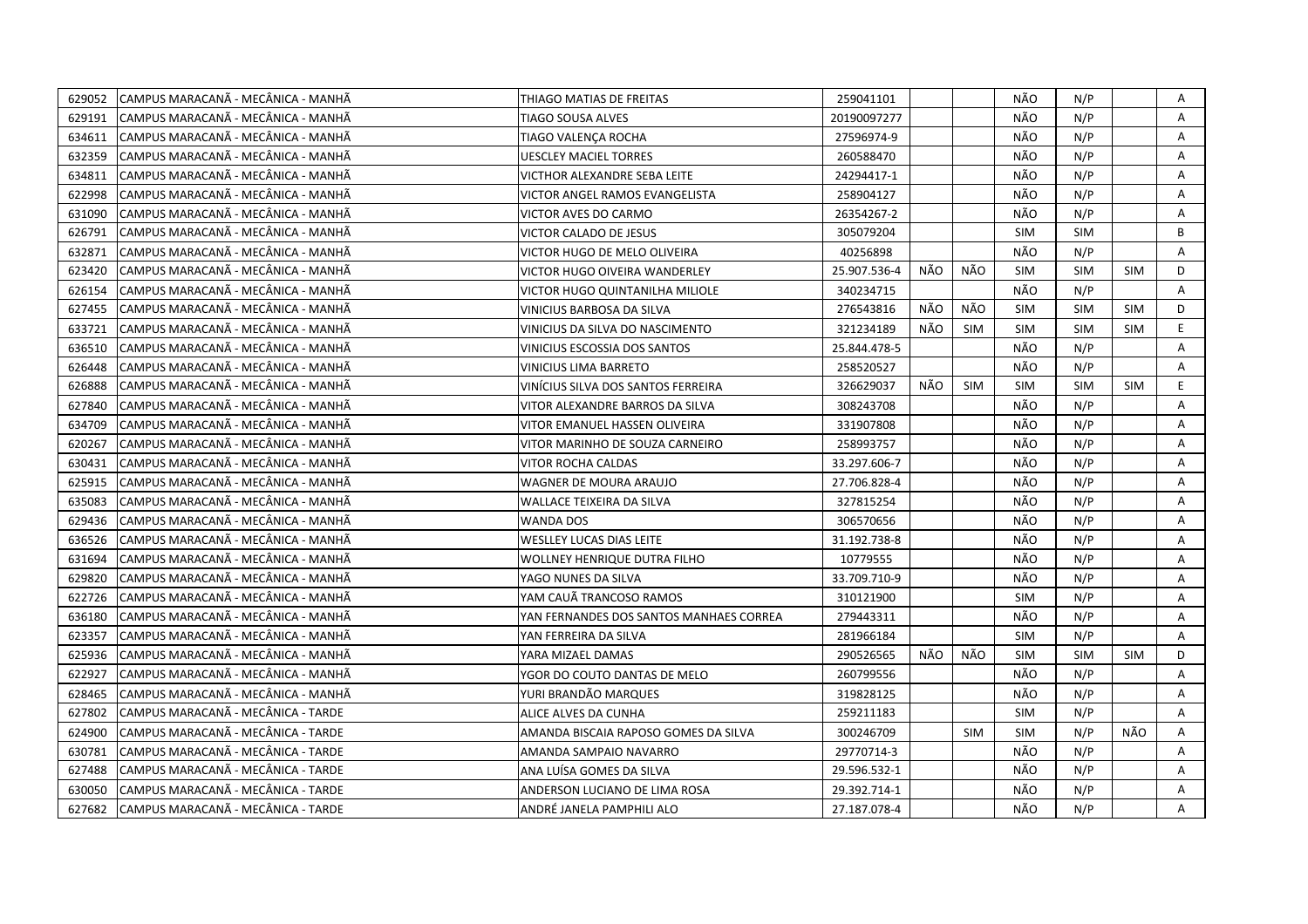| 633187 | CAMPUS MARACANÃ - MECÂNICA - TARDE  | ANDRÉ ROCHA RIBEIRO DA SILVA              | 310468897    |     |            | NÃO        | N/P        |            | Α              |
|--------|-------------------------------------|-------------------------------------------|--------------|-----|------------|------------|------------|------------|----------------|
| 632629 | CAMPUS MARACANÃ - MECÂNICA - TARDE  | ANTÔNIO BRANDÃO DE CARVALHO OLIVEIRA      | 33.199.885-6 |     |            | NÃO        | N/P        |            | A              |
| 636208 | CAMPUS MARACANÃ - MECÂNICA - TARDE  | <b>ARTHUR CAMPOS DOS SANTOS</b>           | 265095612    |     |            | NÃO        | N/P        |            | A              |
| 622816 | CAMPUS MARACANÃ - MECÂNICA - TARDE  | ARTHUR DE ARAUJO RODRIGUES ZANOLA ROCHA   | 279459812    |     |            | NÃO        | N/P        |            | A              |
| 621864 | CAMPUS MARACANÃ - MECÂNICA - TARDE  | ARTHUR MOTTA SCHINCAGLIA                  | 312051691    | NÃO | <b>SIM</b> | <b>SIM</b> | <b>SIM</b> | <b>SIM</b> | E              |
| 629432 | CAMPUS MARACANÃ - MECÂNICA - TARDE  | ARTUR LOPES DE AMORIM SILVA               | 258448547    |     |            | NÃO        | N/P        |            | Α              |
| 632802 | CAMPUS MARACANA - MECÂNICA - TARDE  | BALTHAZAR FARES PAES DE MENEZES           | 26076973-2   |     |            | NÃO        | N/P        |            | Α              |
| 621653 | CAMPUS MARACANÃ - MECÂNICA - TARDE  | BENJAMIM GABRIEL MENDES PEREIRA VALADARES | 27435890     |     | <b>SIM</b> | <b>SIM</b> | <b>SIM</b> |            | $\mathsf{C}$   |
| 632784 | CAMPUS MARACANÃ - MECÂNICA - TARDE  | <b>BERNARDO BARREIROS FIALHO</b>          | 259017861    |     |            | NÃO        | N/P        |            | Α              |
| 628819 | CAMPUS MARACANÃ - MECÂNICA - TARDE  | BRENNO SENA SILVA VIERIA                  | 265082545    |     |            | NÃO        | N/P        |            | A              |
| 626660 | CAMPUS MARACANÃ - MECÂNICA - TARDE  | BRENO CAUET GONÇALVES MOREIRA DA SILVA    | 331086298    |     |            | NÃO        | N/P        |            | A              |
| 635011 | ICAMPUS MARACANA - MECANICA - TARDE | BRENO SANTANA DA SILVA PINTO              | 280055112    |     |            | NÃO        | N/P        |            | A              |
| 626186 | CAMPUS MARACANÃ - MECÂNICA - TARDE  | BRUNO DE OLIVEIRA PONTES MAIA             | 301912044    |     |            | NÃO        | N/P        |            | Α              |
| 633871 | CAMPUS MARACANA - MECÂNICA - TARDE  | CAIO LUIZ GONÇALVES MANOEL                | 284991866    |     |            | NÃO        | N/P        |            | A              |
| 625543 | CAMPUS MARACANA - MECÂNICA - TARDE  | CAIQUE VITÓRIO DOS SANTOS ABREU           | 325962850    | NÃO | <b>SIM</b> | NÃO        | <b>SIM</b> | NÃO        | A              |
| 625190 | CAMPUS MARACANÃ - MECÂNICA - TARDE  | CARLOS EDUARDO PEREIRA DE BARROS          | 270893399    | NÃO | NÃO        | <b>SIM</b> | <b>SIM</b> | NÃO        | B              |
| 635797 | CAMPUS MARACANA - MECÂNICA - TARDE  | CARLOS EDUARDO SANT ANA DA SILVA          | 9000071      |     |            | NÃO        | N/P        |            | A              |
| 629352 | CAMPUS MARACANÃ - MECÂNICA - TARDE  | CRISTHIAN HENRIQUE GARCIA DE LIMA         | 21551308     |     |            | NÃO        | N/P        |            | $\overline{A}$ |
| 625586 | CAMPUS MARACANÃ - MECÂNICA - TARDE  | DANIEL CESAR SOARES PIRES DE MELO         | 31.333.520-0 | NÃO | <b>SIM</b> | <b>SIM</b> | <b>SIM</b> | <b>SIM</b> | E.             |
| 632996 | CAMPUS MARACANÃ - MECÂNICA - TARDE  | DANIEL COSTA NEVES                        | 258252949    |     |            | NÃO        | N/P        |            | A              |
| 633370 | CAMPUS MARACANÃ - MECÂNICA - TARDE  | DANIEL SANTANA SOUZA                      | 327868857    |     |            | NÃO        | N/P        |            | Α              |
| 635546 | CAMPUS MARACANÃ - MECÂNICA - TARDE  | DAVI ABHAY DE ALBUQUERQUE CARVALHO        | 310648233    | NÃO | <b>SIM</b> | <b>SIM</b> | <b>SIM</b> | <b>SIM</b> | E              |
| 632607 | CAMPUS MARACANÃ - MECÂNICA - TARDE  | <b>DAVI FARIAS DIAS</b>                   | 283470391    |     |            | NÃO        | N/P        |            | A              |
| 627126 | CAMPUS MARACANÃ - MECÂNICA - TARDE  | <b>DAVI FERREIRA DOS SANTOS</b>           | 277278750    |     |            | NÃO        | <b>SIM</b> |            | A              |
| 633472 | CAMPUS MARACANÃ - MECÂNICA - TARDE  | DAVI GONCALVES PEREIRA DOS SANTOS         | 246309017    |     |            | NÃO        | N/P        |            | A              |
| 624597 | CAMPUS MARACANÃ - MECÂNICA - TARDE  | DAVYD ROBERT TRINDADE FERREIRA            | 284806304    | NÃO | <b>SIM</b> | <b>SIM</b> | <b>SIM</b> | NÃO        | $\mathsf{C}$   |
| 623547 | CAMPUS MARACANA - MECANICA - TARDE  | DEIVYD HENRIQUE GOMES NAZARÉ              | 258623982    | NÃO | <b>SIM</b> | <b>SIM</b> | <b>SIM</b> | <b>SIM</b> | E.             |
| 622301 | CAMPUS MARACANA - MECÂNICA - TARDE  | DIEGO BRUNO SILVA DE OLIVEIRA             | 260602206    |     |            | <b>SIM</b> | <b>SIM</b> |            | B              |
| 621999 | CAMPUS MARACANÃ - MECÂNICA - TARDE  | DIONATAN OLIVEIRA SANTOS                  | 235337540    | NÃO | <b>SIM</b> | <b>SIM</b> | <b>SIM</b> | <b>SIM</b> | E.             |
| 634209 | CAMPUS MARACANÃ - MECÂNICA - TARDE  | EDUARDO RODRIGUES MUNIZ                   | 259146132    |     |            | NÃO        | N/P        |            | A              |
| 630063 | CAMPUS MARACANA - MECÂNICA - TARDE  | <b>EMILLY GOMES DA SILVA</b>              | 29.560.174-4 |     |            | NÃO        | N/P        |            | Α              |
| 632387 | CAMPUS MARACANA - MECÂNICA - TARDE  | EMMERSON LUCAS PEREIRA GIL                | 33637003-6   |     |            | NÃO        | N/P        |            | A              |
| 629740 | CAMPUS MARACANA - MECÂNICA - TARDE  | <b>ENZO SERPA RAGNO</b>                   | 319164927    |     |            | NÃO        | N/P        |            | Α              |
| 636425 | CAMPUS MARACANÃ - MECÂNICA - TARDE  | ERICK CURCIO FELIX RIBEIRO                | 262367196    | NÃO | NÃO        | <b>SIM</b> | <b>SIM</b> | NÃO        | B              |
| 630091 | CAMPUS MARACANÃ - MECÂNICA - TARDE  | ERICK FERREIRA MODENESI MENDES            | 265089482    |     |            | NÃO        | N/P        |            | Α              |
| 631456 | CAMPUS MARACANÃ - MECÂNICA - TARDE  | FABIANO SANTANA DE SOUZA                  | 282384882    |     |            | NÃO        | N/P        |            | Α              |
| 631410 | CAMPUS MARACANÃ - MECÂNICA - TARDE  | FERNANDA PEREIRA DE BRITO                 | 291592103    | NÃO | <b>SIM</b> | <b>SIM</b> | <b>SIM</b> | <b>SIM</b> | E              |
| 627005 | CAMPUS MARACANÃ - MECÂNICA - TARDE  | FERNANDO DA SILVA RIBEIRO DOS SANTOS      | 32307753-7   |     |            | NÃO        | N/P        |            | A              |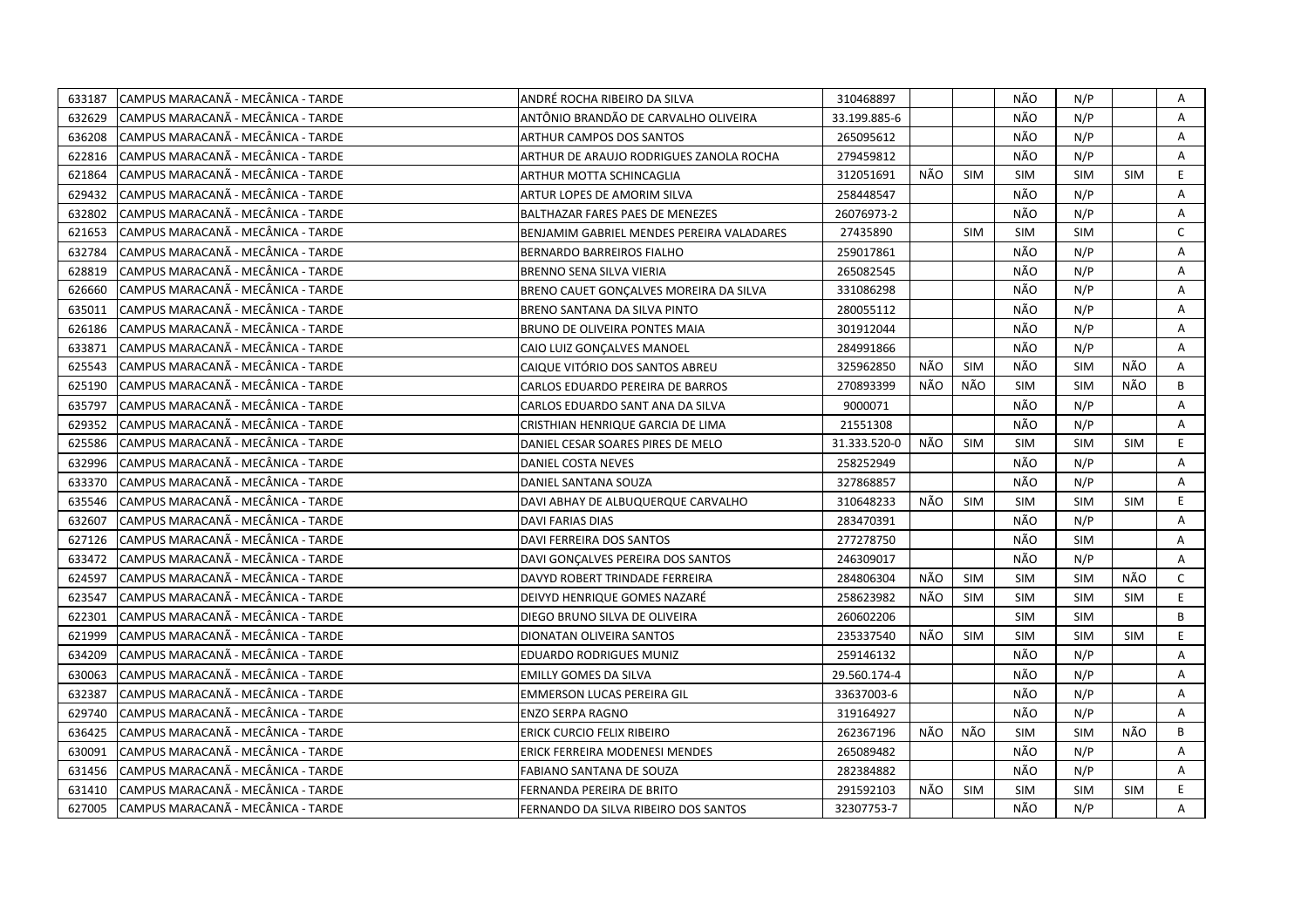| 621005 | CAMPUS MARACANA - MECÂNICA - TARDE  | FERNANDO LORENZO MARINHO                  | 287435432    | NÃO        | SIM        | NÃO        | N/P        | NÃO        | Α  |
|--------|-------------------------------------|-------------------------------------------|--------------|------------|------------|------------|------------|------------|----|
| 630230 | CAMPUS MARACANA - MECANICA - TARDE  | <b>FILIPE ELIAS ROCHA</b>                 | 315236117    |            |            | <b>SIM</b> | N/P        |            | A  |
| 623264 | CAMPUS MARACANA - MECANICA - TARDE  | <b>GABRIEL BRADOK SOUSA SILVA ANTONIO</b> | 30-692-854-0 | NÃO        | <b>SIM</b> | <b>SIM</b> | <b>SIM</b> | <b>SIM</b> | E. |
| 635712 | CAMPUS MARACANA - MECANICA - TARDE  | GABRIEL DE JESUS DA COSTA                 | 260725684    |            |            | NÃO        | N/P        |            | A  |
| 626664 | CAMPUS MARACANÃ - MECÂNICA - TARDE  | GABRIEL DE MORAIS DO NASCIMENTO           | 28.956.019-5 | NÃO        | <b>SIM</b> | <b>SIM</b> | <b>SIM</b> | <b>SIM</b> | E  |
| 634583 | CAMPUS MARACANÃ - MECÂNICA - TARDE  | <b>GABRIEL FEITOSA RIBEIRO</b>            | 308478502    |            |            | NÃO        | N/P        |            | Α  |
| 631756 | ICAMPUS MARACANÃ - MECÂNICA - TARDE | <b>GABRIEL LUNA DE ALENCAR</b>            | 285884722    | <b>SIM</b> | NÃO        | <b>SIM</b> | <b>SIM</b> | NÃO        | F. |
| 632335 | CAMPUS MARACANÃ - MECÂNICA - TARDE  | <b>GABRIEL MARQUES PEREIRA</b>            | 25.852.707-6 |            |            | NÃO        | N/P        |            | A  |
| 621427 | CAMPUS MARACANA - MECANICA - TARDE  | GABRIEL SANTOS DA SILVA VIEIRA            | 260721477    |            |            | NÃO        | N/P        |            | A  |
| 629567 | CAMPUS MARACANÃ - MECÂNICA - TARDE  | GABRIEL SIMÃO VIEIRA                      | 279686364    | NÃO        | <b>SIM</b> | <b>SIM</b> | <b>SIM</b> | <b>SIM</b> | E  |
| 630952 | ICAMPUS MARACANÃ - MECÂNICA - TARDE | <b>GABRIEL SOBREIRA VIANA</b>             | 302368055    |            |            | NÃO        | N/P        |            | A  |
| 633684 | CAMPUS MARACANÃ - MECÂNICA - TARDE  | GABRIELLA RAMOS VIEIRA PESTANA            | 24632010-5   |            |            | NÃO        | N/P        |            | A  |
| 634815 | CAMPUS MARACANA - MECÂNICA - TARDE  | <b>GABRIELLE ELISA XAVIER MARTINS</b>     | 257913137    |            |            | NÃO        | N/P        |            | Α  |
| 635653 | CAMPUS MARACANÃ - MECÂNICA - TARDE  | <b>GEOVANNI MATIAS NETO PAGANOTE</b>      | 326468709    |            |            | NÃO        | N/P        |            | A  |
| 628276 | CAMPUS MARACANA - MECÂNICA - TARDE  | GIOVANA MELUCIO RIBEIRO SOARES            | 326233434    |            |            | NÃO        | N/P        |            | A  |
| 625023 | CAMPUS MARACANA - MECANICA - TARDE  | GIOVANI DE ANDRADE CRUZ                   | 261097364    |            |            | <b>NÃO</b> | N/P        |            | A  |
| 625286 | CAMPUS MARACANÃ - MECÂNICA - TARDE  | GIOVANI MANSOLDO BICALHO DE SOUZA         | 4130902      | NÃO        | <b>SIM</b> | <b>SIM</b> | <b>SIM</b> | <b>SIM</b> | E. |
| 631753 | CAMPUS MARACANÃ - MECÂNICA - TARDE  | GIOVANNA SOUSA XAVIER                     | 33.656.842-3 |            |            | NÃO        | N/P        |            | A  |
| 636775 | CAMPUS MARACANÃ - MECÂNICA - TARDE  | GIOVANNI FERREIRA MORAES DA SILVA         | 287523708    |            |            | NÃO        | N/P        |            | A  |
| 624678 | CAMPUS MARACANA - MECANICA - TARDE  | <b>GRACIO CASTRO DA SILVA</b>             | 297347221    |            | <b>SIM</b> | <b>SIM</b> | <b>SIM</b> | <b>SIM</b> | E. |
| 633278 | ICAMPUS MARACANÃ - MECÂNICA - TARDE | GUILHERME DE OLIVEIRA MEDINA              | 258569144    |            |            | NÃO        | N/P        |            | A  |
| 635571 | CAMPUS MARACANÃ - MECÂNICA - TARDE  | <b>GUILHERME FROMENT TEIXEIRA</b>         | 289097966    |            |            | NÃO        | N/P        |            | A  |
| 630965 | CAMPUS MARACANA - MECANICA - TARDE  | GUSTAVO DE OLIVEIRA LIMA                  | 306864240    |            |            | NÃO        | N/P        |            | A  |
| 627695 | CAMPUS MARACANÃ - MECÂNICA - TARDE  | <b>GUSTAVO DINIZ ALVES</b>                | 248141202    |            |            | NÃO        | N/P        |            | A  |
| 629760 | CAMPUS MARACANA - MECANICA - TARDE  | GUSTAVO EDUARDO ALMEIDA DO NASCIMENTO     | 320758535    |            |            | NÃO        | N/P        |            | A  |
| 632037 | CAMPUS MARACANÃ - MECÂNICA - TARDE  | <b>HEITOR ANGULO CONTIN</b>               | 291758753    | <b>SIM</b> |            | <b>SIM</b> | <b>SIM</b> |            | F  |
| 627877 | CAMPUS MARACANA - MECÂNICA - TARDE  | IAN DA SILVA PAULA                        | 312631328    | NÃO        | NÃO        | <b>SIM</b> | <b>SIM</b> | <b>SIM</b> | D  |
| 634469 | CAMPUS MARACANÃ - MECÂNICA - TARDE  | IAN PASSOS MOREIRA MARIANO                | 26134365-1   |            |            | NÃO        | N/P        |            | A  |
| 627497 | CAMPUS MARACANÃ - MECÂNICA - TARDE  | ILTON JULIO DE OLIVEIRA CORDEIRO          | 34.526.541-7 | <b>SIM</b> | <b>SIM</b> | SIM        | <b>SIM</b> | <b>SIM</b> |    |
| 621949 | ICAMPUS MARACANÃ - MECÂNICA - TARDE | <b>ISAAC AZEVEDO DE BARROS</b>            | 258824028    |            |            | NÃO        | N/P        |            | Α  |
| 620797 | CAMPUS MARACANÃ - MECÂNICA - TARDE  | JACIANE SIQUEIRA DO PRADO                 | 269323796    |            |            | NÃO        | N/P        |            | Α  |
| 625910 | CAMPUS MARACANA - MECANICA - TARDE  | JACY MESSIAS BELLO                        | 004950418-6  | NÃO.       | <b>SIM</b> | <b>SIM</b> | <b>SIM</b> | <b>SIM</b> | E. |
| 630423 | ICAMPUS MARACANÃ - MECÂNICA - TARDE | JOANA DARC CASTRO ALVES                   | 289593220    |            |            | NÃO        | N/P        |            | A  |
| 628930 | CAMPUS MARACANÃ - MECÂNICA - TARDE  | JOÃO DE CASTRO MARINS                     | 259401404    |            |            | NÃO        | N/P        |            | A  |
| 628082 | CAMPUS MARACANÃ - MECÂNICA - TARDE  | JOÃO GABRIEL DE OLIVEIRA CESAR            | 273435727    |            |            | NÃO        | N/P        |            | A  |
| 636614 | CAMPUS MARACANA - MECANICA - TARDE  | JOÃO GABRIEL MOURA ISABELLA               | 30.600.913-5 |            |            | NÃO        | N/P        |            | Α  |
| 627541 | CAMPUS MARACANA - MECANICA - TARDE  | JOÃO GABRIEL PACHECO DA COSTA             | 263412280    |            |            | NÃO        | N/P        |            | A  |
| 635418 | CAMPUS MARACANA - MECÂNICA - TARDE  | JOÃO PEDRO CAVALCANTI SILVA               | 339810806    |            |            | NÃO        | N/P        |            | A  |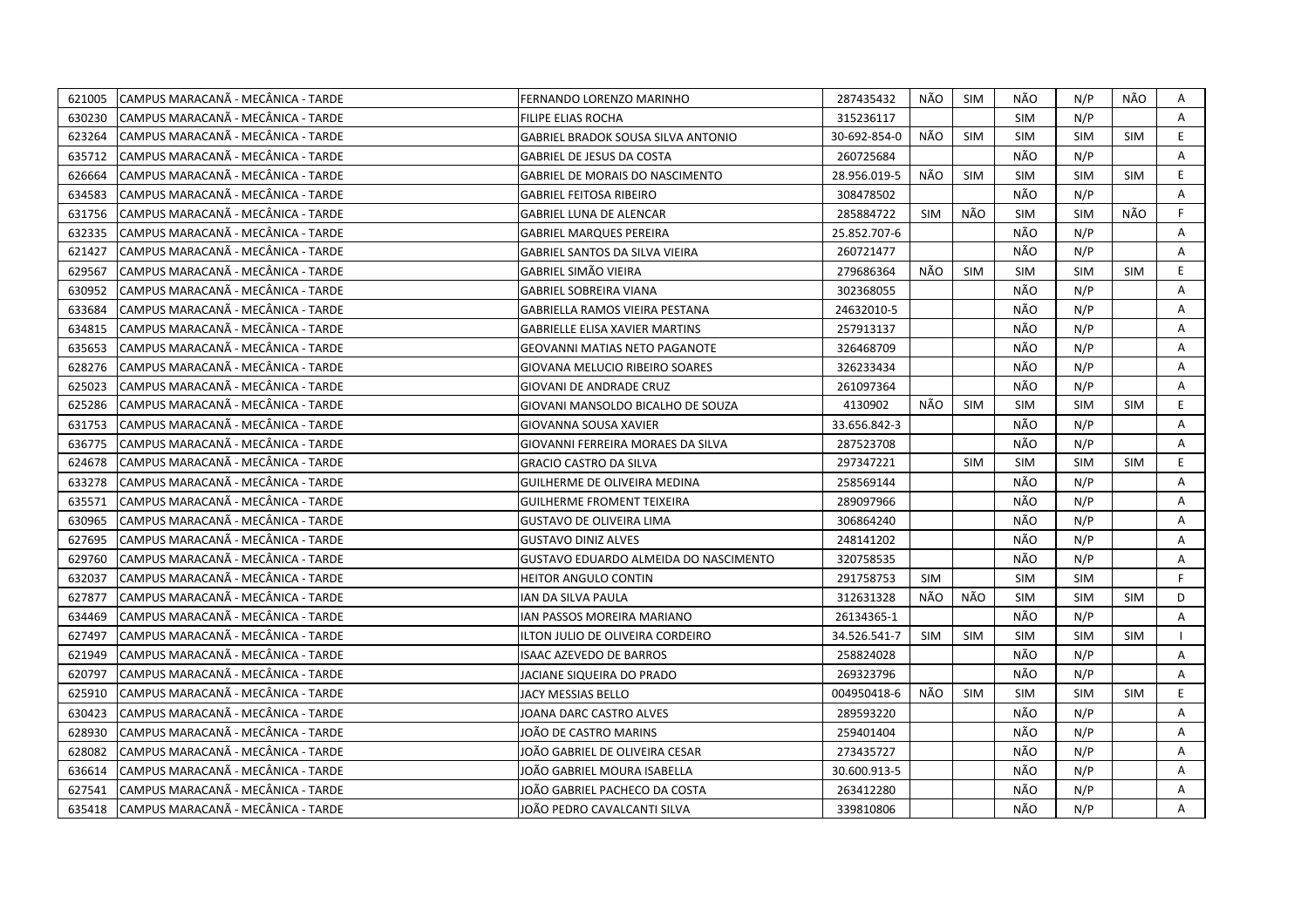| 621160 | CAMPUS MARACANÃ - MECÂNICA - TARDE | JOÃO PEDRO DE MARCO MENDONCA COELHO    | 30677335-9   |     |            | NÃO        | N/P        |            | Α  |
|--------|------------------------------------|----------------------------------------|--------------|-----|------------|------------|------------|------------|----|
| 633176 | CAMPUS MARACANÃ - MECÂNICA - TARDE | JOÃO PEDRO DO REGO PEREIRA             | 284286010    |     |            | NÃO        | N/P        |            | A  |
| 623287 | CAMPUS MARACANÃ - MECÂNICA - TARDE | JOÃO PEDRO MOURA DE FRANCA             | 276544020    |     |            | NÃO        | N/P        |            | A  |
| 634960 | CAMPUS MARACANÃ - MECÂNICA - TARDE | JOÃO PEDRO REBEQUE DE OLIVEIRA MARTINS | 258866532    |     |            | NÃO        | N/P        |            | Α  |
| 635003 | CAMPUS MARACANA - MECÂNICA - TARDE | JOÃO PEDRO SOUZA CARVALHO DE OLIVEIRA  | 276977311    |     |            | NÃO        | N/P        |            | Α  |
| 624215 | CAMPUS MARACANÃ - MECÂNICA - TARDE | JOÃO VICTOR DA SILVA DO NASCIMENTO     | 294939764    |     |            | NÃO        | N/P        |            | Α  |
| 628967 | CAMPUS MARACANÃ - MECÂNICA - TARDE | JOAO VICTOR DE CARVALHO GUIMARAES      | 342625704    |     |            | NÃO        | N/P        |            | A  |
| 623010 | CAMPUS MARACANÃ - MECÂNICA - TARDE | JOÃO VICTOR MARTINS OLIVEIRA           | 15111922     | NÃO | NÃO        | <b>SIM</b> | <b>SIM</b> | NÃO        | B  |
| 635388 | CAMPUS MARACANÃ - MECÂNICA - TARDE | JOÃO VITOR VILLAR DE SOUZA             | 8710040      |     |            | NÃO        | N/P        |            | A  |
| 633227 | CAMPUS MARACANÃ - MECÂNICA - TARDE | JONATAS DA SILVA GONZALEZ              | 309575272    |     |            | NÃO        | N/P        |            | A  |
| 630989 | CAMPUS MARACANÃ - MECÂNICA - TARDE | JONATHAS JOAQUIM DOS SANTOS JUNIOR     | 15553722799  |     |            | <b>SIM</b> | N/P        |            | Α  |
| 636708 | CAMPUS MARACANA - MECÂNICA - TARDE | JULIA SILVA DA ROCHA COSTA             | 25.863.962-4 |     |            | NÃO        | N/P        |            | A  |
| 632271 | CAMPUS MARACANA - MECÂNICA - TARDE | JULIANA KARINA GARCIA VILLELA          | 297067191    |     |            | NÃO        | N/P        |            | A  |
| 623276 | CAMPUS MARACANA - MECÂNICA - TARDE | KAIKY PEREIRA DE AGUIAR                | 258537091    |     |            | NÃO        | N/P        |            | Α  |
| 624260 | CAMPUS MARACANÃ - MECÂNICA - TARDE | KARINE RODRIGUES VIEIRA                | 30.374.144-1 |     |            | NÃO        | N/P        |            | A  |
| 626993 | CAMPUS MARACANÃ - MECÂNICA - TARDE | KAUÃ PEDRO HERMES SILVA                | 261012579    | NÃO | <b>SIM</b> | <b>SIM</b> | <b>SIM</b> | <b>SIM</b> | E  |
| 636196 | CAMPUS MARACANÃ - MECÂNICA - TARDE | KAUA SALAU MATIAS OLIVEIRA             | 260589387    |     |            | NÃO        | N/P        |            | A  |
| 627041 | CAMPUS MARACANA - MECÂNICA - TARDE | KAUAN MOREIRA DE OLIVEIRA              | 331834606    | NÃO | <b>SIM</b> | <b>SIM</b> | <b>SIM</b> | <b>SIM</b> | E. |
| 627513 | CAMPUS MARACANÃ - MECÂNICA - TARDE | KAUAN SOARES MELO GARCIA               | 279519383    | NÃO | <b>SIM</b> | <b>SIM</b> | <b>SIM</b> | <b>SIM</b> | E. |
| 631246 | CAMPUS MARACANÃ - MECÂNICA - TARDE | KAYK ALVES MARTINS                     | 324474014    |     |            | NÃO        | N/P        |            | A  |
| 623737 | CAMPUS MARACANA - MECÂNICA - TARDE | KEVEN CLEY DE OLIVEIRA DE JESUS        | 315130922    | NÃO | <b>SIM</b> | <b>SIM</b> | <b>SIM</b> | <b>SIM</b> | E. |
| 621268 | CAMPUS MARACANA - MECÂNICA - TARDE | KEVIN DA SILVA HORACIO                 | 288037013    | NÃO | <b>SIM</b> | <b>SIM</b> | <b>SIM</b> | <b>SIM</b> | E. |
| 626712 | CAMPUS MARACANÃ - MECÂNICA - TARDE | LAIS ELYANE PANÃO DA SILVA             | 25899228-8   |     | <b>SIM</b> | <b>SIM</b> | <b>SIM</b> | <b>SIM</b> | E. |
| 631089 | CAMPUS MARACANÃ - MECÂNICA - TARDE | LARISSA LANA DOS MARTINS               | 281492876    |     |            | NÃO        | N/P        |            | A  |
| 630439 | CAMPUS MARACANA - MECÂNICA - TARDE | LEON HENRIQUE PANTOJA FALCAO           | 307398404    |     |            | NÃO        | N/P        |            | A  |
| 630970 | CAMPUS MARACANA - MECÂNICA - TARDE | LEONARDO DO NASCIMENTO SOUZA           | 292181641    |     |            | NÃO        | N/P        |            | Α  |
| 627328 | CAMPUS MARACANÃ - MECÂNICA - TARDE | LEONARDO RIBEIRO ASSIS DE AZEREDO      | 330058165    |     |            | NÃO        | N/P        |            | A  |
| 628791 | CAMPUS MARACANÃ - MECÂNICA - TARDE | LETICIA ALVES DOS SANTOS               | 329941462    |     |            | NÃO        | N/P        |            | Α  |
| 634533 | CAMPUS MARACANÃ - MECÂNICA - TARDE | LEVIR MOTTA RODRIGUES                  | 30.511.510-7 | NÃO | <b>SIM</b> | <b>SIM</b> | <b>SIM</b> | <b>SIM</b> | E. |
| 636365 | CAMPUS MARACANÃ - MECÂNICA - TARDE | LÍVIA SILVA DE MACEDO ALVES            | 10203551-6   |     |            | NÃO        | N/P        |            | Α  |
| 628175 | CAMPUS MARACANÃ - MECÂNICA - TARDE | LÓREN LAINY BASÍLIO SOUSA              | 318962198    | NÃO | <b>SIM</b> | <b>SIM</b> | <b>SIM</b> | <b>SIM</b> | E  |
| 621026 | CAMPUS MARACANÃ - MECÂNICA - TARDE | LUCAS ANDRADE MOURA                    | 258488329    |     |            | NÃO        | N/P        |            | A  |
| 627150 | CAMPUS MARACANÃ - MECÂNICA - TARDE | LUCAS BELO DE SÁ                       | 275693109    | NÃO | NÃO        | <b>SIM</b> | <b>SIM</b> | <b>SIM</b> | D  |
| 631087 | CAMPUS MARACANÃ - MECÂNICA - TARDE | LUCAS CAVALCANTI DOS SANTOS            | 282573690    |     |            | NÃO        | N/P        |            | A  |
| 633281 | CAMPUS MARACANÃ - MECÂNICA - TARDE | LUCAS THOMÉ FERREIRA                   | 258277094    |     |            | NÃO        | N/P        |            | A  |
| 635244 | CAMPUS MARACANA - MECANICA - TARDE | LUIS FERNANDO SANTOS GOMES DE ANDRADE  | 300501251    |     | <b>SIM</b> | <b>SIM</b> | <b>SIM</b> | <b>SIM</b> | E. |
| 625604 | CAMPUS MARACANÃ - MECÂNICA - TARDE | LUIZ FILIPE GOMES SILVA                | 323810499    | NÃO | <b>SIM</b> | <b>SIM</b> | <b>SIM</b> | <b>SIM</b> | E. |
| 620715 | CAMPUS MARACANA - MECÂNICA - TARDE | LUIZ GUILHERME LIMA OLIVEIRA           | 33910758-3   |     |            | NÃO        | N/P        |            | A  |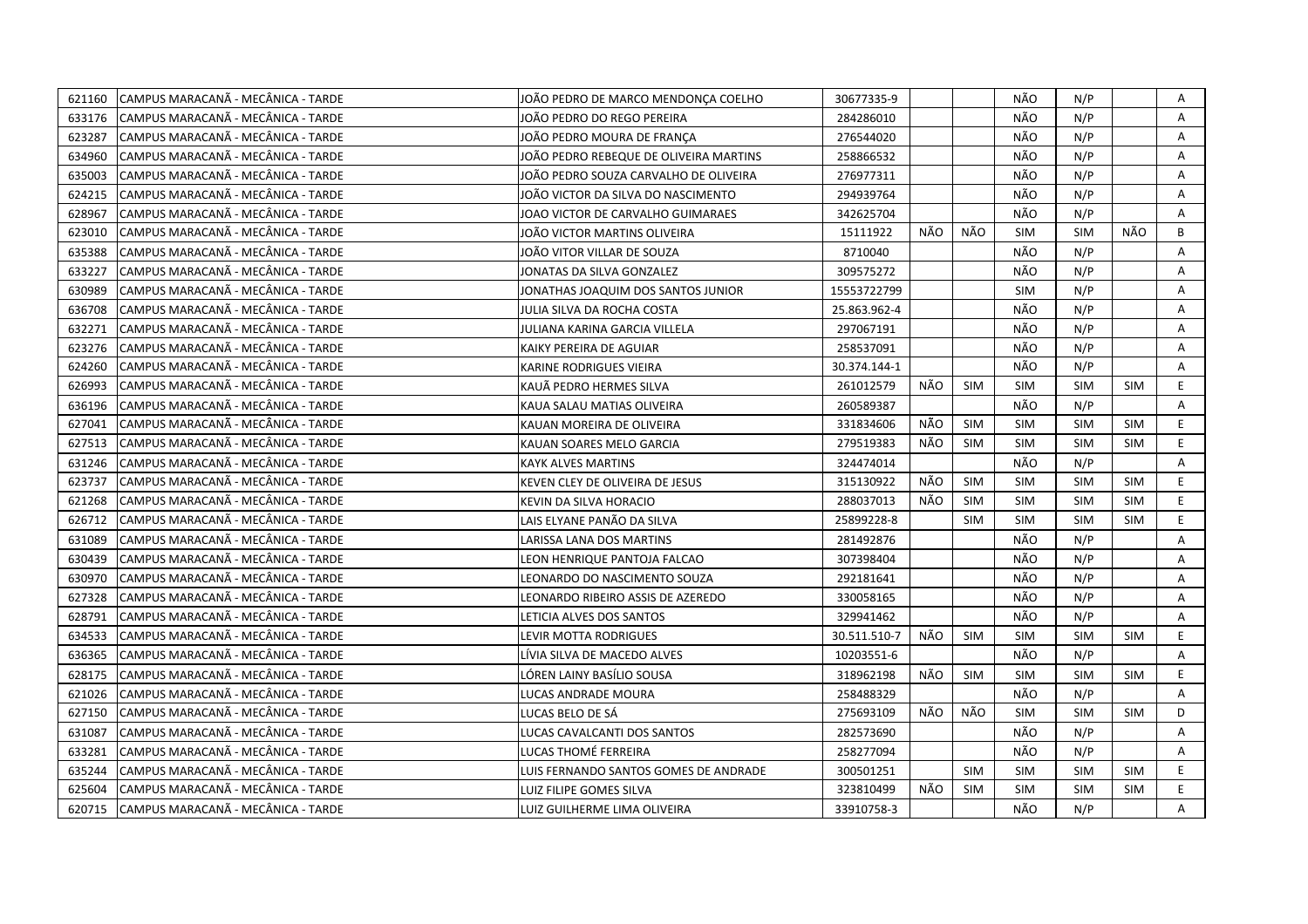| 632400 | CAMPUS MARACANA - MECÂNICA - TARDE  | LUIZ HENRIQUE GUERRIERI RZETELNY        | 33.025.747-8 |     |            | NÃO        | N/P        |            | Α            |
|--------|-------------------------------------|-----------------------------------------|--------------|-----|------------|------------|------------|------------|--------------|
| 620262 | ICAMPUS MARACANÃ - MECÂNICA - TARDE | <b>MANUELA DE FREITAS DUARTE</b>        | 310299516    |     |            | NÃO        | N/P        |            | A            |
| 627174 | CAMPUS MARACANÃ - MECÂNICA - TARDE  | MARIA CLARA GONCALVES FERREIRA          | 263405276    |     |            | NÃO        | N/P        |            | A            |
| 627507 | CAMPUS MARACANÃ - MECÂNICA - TARDE  | MARIA CLARA GUILHERME SOARES            | 26.212.190.8 |     |            | NÃO        | N/P        |            | Α            |
| 625459 | CAMPUS MARACANÃ - MECÂNICA - TARDE  | MARIANA CARVALHO LIMA                   | 260708953    |     |            | NÃO        | N/P        |            | Α            |
| 625139 | CAMPUS MARACANÃ - MECÂNICA - TARDE  | <b>MATEUS DIAS AGUIAR</b>               | 258429596    | NÃO | <b>SIM</b> | <b>SIM</b> | <b>SIM</b> | <b>SIM</b> | E            |
| 633771 | ICAMPUS MARACANÃ - MECÂNICA - TARDE | <b>MATHEUS DOS SANTOS TESTE MARTINS</b> | 30866048-9   |     |            | NÃO        | N/P        |            | A            |
| 625057 | CAMPUS MARACANÃ - MECÂNICA - TARDE  | <b>MATHEUS GONCALVES MAFRA</b>          | 260888516    | NÃO | <b>SIM</b> | <b>SIM</b> | <b>SIM</b> | <b>SIM</b> | E            |
| 630012 | CAMPUS MARACANÃ - MECÂNICA - TARDE  | MATHEUS MOLICA DE SOUZA                 | 852596-0     |     |            | NÃO        | N/P        |            | A            |
| 627500 | CAMPUS MARACANÃ - MECÂNICA - TARDE  | <b>MATHEUS RIBEIRO SILVA BARROS</b>     | 319195087    | NÃO | NÃO        | <b>SIM</b> | <b>SIM</b> | NÃO        | B            |
| 635550 | CAMPUS MARACANA - MECÂNICA - TARDE  | MIGUEL PEREIRA BONSANTO                 | 8342024      | NÃO | NÃO        | NÃfO       | NÃfO       | <b>SIM</b> | Α            |
| 622208 | CAMPUS MARACANÃ - MECÂNICA - TARDE  | MURILO DA CUNHA DE OLIVEIRA             | 259121580    |     |            | SIM        | N/P        |            | A            |
| 634747 | CAMPUS MARACANÃ - MECÂNICA - TARDE  | NATHÁLIA MEDEIROS GENÉSIO               | 262966120    |     |            | NÃO        | N/P        |            | A            |
| 632437 | CAMPUS MARACANÃ - MECÂNICA - TARDE  | PABLO AZEVEDO DE SA                     | 259416089    |     |            | NÃO        | N/P        |            | A            |
| 620778 | CAMPUS MARACANÃ - MECÂNICA - TARDE  | PAULA SUZART DA SILVA                   | 255759705    | NÃO | <b>SIM</b> | <b>SIM</b> | <b>SIM</b> | <b>SIM</b> | E            |
| 621154 | CAMPUS MARACANÃ - MECÂNICA - TARDE  | PAULO VICTOR DE FREITAS DE SOUZA        | 25838577-2   |     |            | NÃO        | N/P        |            | A            |
| 622032 | CAMPUS MARACANÃ - MECÂNICA - TARDE  | PAULOVITORGONCALVESDECARVALHO           | 311450027    |     |            | NÃO        | N/P        |            | A            |
| 635390 | CAMPUS MARACANÃ - MECÂNICA - TARDE  | PEDRO DE ALCANTARA RIBEIRO              | 223007766    |     |            | NÃO        | N/P        |            | A            |
| 629236 | CAMPUS MARACANÃ - MECÂNICA - TARDE  | PEDRO DE OLIVEIRA FERREIRA              | 258717529    |     |            | NÃO        | N/P        |            | A            |
| 622307 | ICAMPUS MARACANÃ - MECÂNICA - TARDE | PEDRO GABRIEL FONSECA SILVA             | 320988751    | NÃO | SIM        | <b>SIM</b> | <b>SIM</b> | NÃO        | $\mathsf{C}$ |
| 632748 | CAMPUS MARACANÃ - MECÂNICA - TARDE  | PEDRO GUILHERME                         | 309151181    |     |            | NÃO        | N/P        |            | A            |
| 626471 | CAMPUS MARACANA - MECANICA - TARDE  | PEDRO HENRIQUE HELENO DE FARIAS         | 260765979    | NÃO | NÃO        | <b>SIM</b> | <b>SIM</b> | <b>SIM</b> | D            |
| 625547 | CAMPUS MARACANÃ - MECÂNICA - TARDE  | PEDRO HENRIQUE MENDONÇA DA SILVA        | 288249923    | NÃO | <b>SIM</b> | <b>SIM</b> | <b>SIM</b> | NÃO        | $\mathsf{C}$ |
| 627953 | CAMPUS MARACANA - MECANICA - TARDE  | PEDRO LUCAS DE SOUZA ARAUJO             | 310312731    | NÃO | <b>SIM</b> | <b>SIM</b> | <b>SIM</b> | NÃO        | $\mathsf{C}$ |
| 624478 | CAMPUS MARACANÃ - MECÂNICA - TARDE  | PEDRO MARQUES SANTANA                   | 214600355    |     |            | NÃO        | N/P        |            | A            |
| 634184 | CAMPUS MARACANÃ - MECÂNICA - TARDE  | RAFAEL DA COSTA DITTA                   | 30101647-3   | NÃO | NÃfO       | <b>SIM</b> | <b>SIM</b> | NÃfO       | В            |
| 625639 | CAMPUS MARACANÃ - MECÂNICA - TARDE  | RAPHAEL DE SOUSA DA COSTA               | 312177488    |     |            | NÃO        | N/P        |            | A            |
| 630400 | CAMPUS MARACANÃ - MECÂNICA - TARDE  | RAQUEL CELESTINO DE OLIVEIRA            | 237995386    |     |            | NÃO        | N/P        |            | A            |
| 620836 | CAMPUS MARACANA - MECANICA - TARDE  | REBECA CRISTINA DA CRUZ CORREA CESAR    | 26.063.523-0 |     |            | NÃO        | N/P        |            | A            |
| 626756 | CAMPUS MARACANÃ - MECÂNICA - TARDE  | RICARDO LUIZ RODOLPHO DA CUNHA JÚNIOR   | 336377353    |     |            | NÃO        | N/P        |            | A            |
| 629216 | CAMPUS MARACANÃ - MECÂNICA - TARDE  | RICARDO SANTOS TAVARES                  | 32906874-6   | NÃO | NÃO        | <b>SIM</b> | <b>SIM</b> | <b>SIM</b> | D            |
| 625808 | CAMPUS MARACANÃ - MECÂNICA - TARDE  | RICHARD SOUZA DE AZEVEDO                | 33.608.202-9 | NÃO | NÃO        | <b>SIM</b> | <b>SIM</b> | NÃO        | B            |
| 630215 | CAMPUS MARACANÃ - MECÂNICA - TARDE  | <b>SAMUEL ALVES</b>                     | 260609086    |     |            | NÃO        | N/P        |            | A            |
| 630169 | lCAMPUS MARACANÃ - MECÂNICA - TARDE | <b>SAMUEL BINHOTI FULY</b>              | 342429990    |     |            | NÃO        | N/P        |            | A            |
| 634909 | CAMPUS MARACANÃ - MECÂNICA - TARDE  | SAMUEL DO NASCIMENTO CAROLA             | 333151058    |     |            | NÃO        | N/P        |            | A            |
| 630303 | CAMPUS MARACANA - MECÂNICA - TARDE  | SOPHIA HELENA MIANO PIRES               | 63.370.448-9 |     |            | NÃO        | N/P        |            | Α            |
| 624490 | CAMPUS MARACANÃ - MECÂNICA - TARDE  | TAYNARA DO NASCIMENTO LIMA              | 280649534    | NÃO | <b>SIM</b> | SIM        | <b>SIM</b> | <b>SIM</b> | E.           |
| 634937 | CAMPUS MARACANA - MECÂNICA - TARDE  | THIAGO MENDES GOMES                     | 318355898    |     |            | NÃO        | N/P        |            | A            |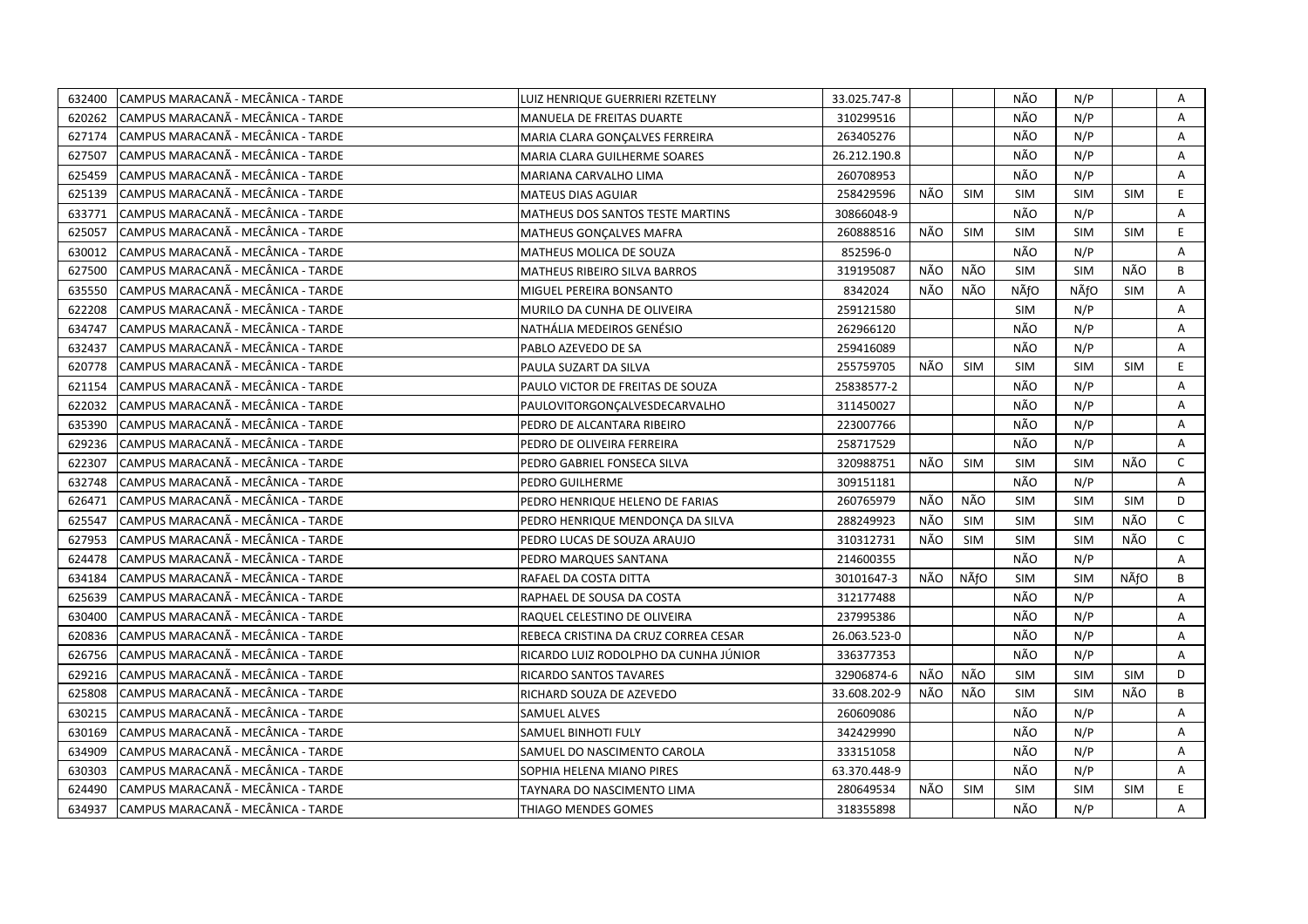| 622232 | CAMPUS MARACANÃ - MECÂNICA - TARDE     | VICTOR GABRIEL PASCOAL DE ARAUJO             | 26.059.021-1 |     |            | NÃO        | N/P        |            | Α            |
|--------|----------------------------------------|----------------------------------------------|--------------|-----|------------|------------|------------|------------|--------------|
| 634266 | CAMPUS MARACANÃ - MECÂNICA - TARDE     | VICTOR HUGO FERREIRA DE MESQUITA             | 258850296    |     |            | NÃO        | N/P        |            | A            |
| 632446 | CAMPUS MARACANÃ - MECÂNICA - TARDE     | VICTOR LEANDRO DA PAZ                        | 281398784    |     |            | NÃO        | N/P        |            | A            |
| 623763 | ICAMPUS MARACANA - MECANICA - TARDE    | VINÍCIUS GABRIEL VALE DE SOUZA               | 308507680    | NÃO |            | <b>SIM</b> | <b>SIM</b> | <b>SIM</b> | D            |
| 625446 | CAMPUS MARACANÃ - MECÂNICA - TARDE     | YAN ALVES DA SILVA                           | 320374044    |     |            | NÃO        | N/P        |            | Α            |
| 625660 | CAMPUS MARACANÃ - MECÂNICA - TARDE     | YURI DANIEL DE SOUZA E SILVA                 | 30.850.667-4 |     |            | <b>SIM</b> | N/P        |            | A            |
| 621074 | ICAMPUS MARACANÃ - MECÂNICA - TARDE    | YURI MAXIMUS PRATES CORREIA LIMA             | 30423564-1   |     |            | NÃO        | N/P        |            | Α            |
| 620418 | CAMPUS MARACANÃ - METEOROLOGIA - MANHÃ | ADRIANE SILVA GUIMARÃES                      | 320963499    | NÃO | <b>SIM</b> | <b>SIM</b> | <b>SIM</b> | <b>SIM</b> | E.           |
| 621900 | CAMPUS MARACANÃ - METEOROLOGIA - MANHÃ | ADRYANE SILVA DE LIMA                        | 320511405    | NÃO | NÃO        | <b>SIM</b> | <b>SIM</b> | <b>SIM</b> | D            |
| 633310 | CAMPUS MARACANÃ - METEOROLOGIA - MANHÃ | ÁGATHA CARVALHO CAPUTO DA MOTTA              | 300899085    |     |            | NÃO        | N/P        |            | A            |
| 620332 | CAMPUS MARACANÃ - METEOROLOGIA - MANHÃ | AGNALDO CORREIA DOS SANTOS                   | 8.518.878-0  |     |            | NÃO        | N/P        |            | A            |
| 636118 | CAMPUS MARACANÃ - METEOROLOGIA - MANHÃ | ALANA GONÇALVES HONORIO BARROS               | 29.465.345-6 |     |            | NÃO        | N/P        |            | Α            |
| 635432 | CAMPUS MARACANA - METEOROLOGIA - MANHA | ALESSANDRA DE SOUZA PEREIRA                  | 317473049    |     |            | NÃO        | N/P        |            | A            |
| 630072 | CAMPUS MARACANÃ - METEOROLOGIA - MANHÃ | ALEXANDRA SIMBRA RIGUETTI DE PAULA RODRIGUES | 267564631    |     |            | NÃO        | N/P        |            | A            |
| 623215 | CAMPUS MARACANÃ - METEOROLOGIA - MANHÃ | ÁLVARO VIANEL GOMES                          | 338107014    | NÃO | <b>SIM</b> | <b>SIM</b> | <b>SIM</b> | <b>SIM</b> | E.           |
| 628341 | CAMPUS MARACANÃ - METEOROLOGIA - MANHÃ | AMANDA DE CASTRO CORREA                      | 316272848    |     |            | NÃO        | N/P        |            | A            |
| 620757 | CAMPUS MARACANÃ - METEOROLOGIA - MANHÃ | ANA BEATRIZ ALMEIDA DOS ANJOS                | 266919778    |     |            | NÃO        | N/P        |            | Α            |
| 630032 | CAMPUS MARACANÃ - METEOROLOGIA - MANHÃ | ANA BEATRIZ CÂMARA DE FREITAS                | 32340936-7   |     |            | NÃO        | N/P        |            | Α            |
| 629912 | CAMPUS MARACANÃ - METEOROLOGIA - MANHÃ | ANA BEATRIZ DA SILVA OLIVEIRA ROSA           | 308422088    |     |            | NÃO        | N/P        |            | Α            |
| 626590 | CAMPUS MARACANÃ - METEOROLOGIA - MANHÃ | ANA BEATRIZ DA SILVA SAMPAIO                 | 313687576    | NÃO | <b>SIM</b> | NÃO        | N/P        |            | A            |
| 621662 | CAMPUS MARACANÃ - METEOROLOGIA - MANHÃ | ANA BEATRIZ GONÇALVES PIOVESAN               | 299845271    |     |            | NÃO        | N/P        |            | Α            |
| 628751 | CAMPUS MARACANA - METEOROLOGIA - MANHA | ANA BEATRIZ LOPES CHERÉM                     | 258872464    |     |            | NÃO        | N/P        |            | A            |
| 621615 | CAMPUS MARACANÃ - METEOROLOGIA - MANHÃ | ANA BEATRIZ LUGON LOUREIRO                   | 260757810    |     |            | NÃO        | N/P        |            | A            |
| 621004 | CAMPUS MARACANA - METEOROLOGIA - MANHA | ANA BEATRIZ PAZ ARAÚJO                       | 304578081    | NÃO | <b>SIM</b> | <b>SIM</b> | <b>SIM</b> |            | $\mathsf{C}$ |
| 622238 | CAMPUS MARACANA - METEOROLOGIA - MANHA | ANA BEATRIZ SANTANA GARCIAS                  | 305291593    | NÃO | NÃO        | <b>SIM</b> | <b>SIM</b> |            | B            |
| 625300 | CAMPUS MARACANA - METEOROLOGIA - MANHA | ANA BEATRIZ SIMOES PINTO                     | 27635700-1   |     |            | NÃO        | N/P        |            | A            |
| 634501 | CAMPUS MARACANÃ - METEOROLOGIA - MANHÃ | ANA CAROLINA ALMEIDA E ALMEIDA               | 299768481    |     |            | NÃO        | N/P        |            | A            |
| 629611 | CAMPUS MARACANÃ - METEOROLOGIA - MANHÃ | ANA CAROLINA DE MELO FELIPE                  | 259001923    |     |            | NÃO        | N/P        |            | A            |
| 630366 | CAMPUS MARACANÃ - METEOROLOGIA - MANHÃ | ANA CAROLINA TEIXEIRA MACHADO                | 31333576-2   |     |            | NÃO        | N/P        |            | A            |
| 620720 | CAMPUS MARACANÃ - METEOROLOGIA - MANHÃ | ANA CAROLINNE SILVEIRA DE ALMEIDA            | 322295302    |     |            | NÃO        | N/P        |            | Α            |
| 626245 | CAMPUS MARACANÃ - METEOROLOGIA - MANHÃ | ANA CLARA CAMPOS EVANGELISTA                 | 25853266-2   |     |            | NÃO        | N/P        |            | A            |
| 621176 | CAMPUS MARACANÃ - METEOROLOGIA - MANHÃ | ANA CLARA DE FARIA MENDONÇA                  | 30838324-9   |     |            | NÃO        | N/P        |            | Α            |
| 634965 | CAMPUS MARACANÃ - METEOROLOGIA - MANHÃ | ANA CLARA LEITE MACHADO                      | 268978293    |     |            | NÃO        | N/P        |            | A            |
| 628217 | CAMPUS MARACANÃ - METEOROLOGIA - MANHÃ | ANA CLARA LURAHY BASILIO                     | 286327978    |     |            | NÃO        | N/P        |            | A            |
| 630836 | CAMPUS MARACANÃ - METEOROLOGIA - MANHÃ | ANA CLARA PERAZZIO SILVA                     | 258785120    |     |            | NÃO        | N/P        |            | A            |
| 634661 | CAMPUS MARACANÃ - METEOROLOGIA - MANHÃ | ANA CLARA SILVA NEVES DE ANDRADE             | 265065706    |     |            | NÃO        | N/P        |            | Α            |
| 634524 | CAMPUS MARACANÃ - METEOROLOGIA - MANHÃ | ANA HA EL DA SILVA GAMA                      | 259637668    |     |            | NÃO        | N/P        |            | A            |
| 636532 | CAMPUS MARACANÃ - METEOROLOGIA - MANHÃ | ANA ISABEL DE MELO MESQUITA                  | 30727695-6   |     |            | NÃO        | N/P        |            | A            |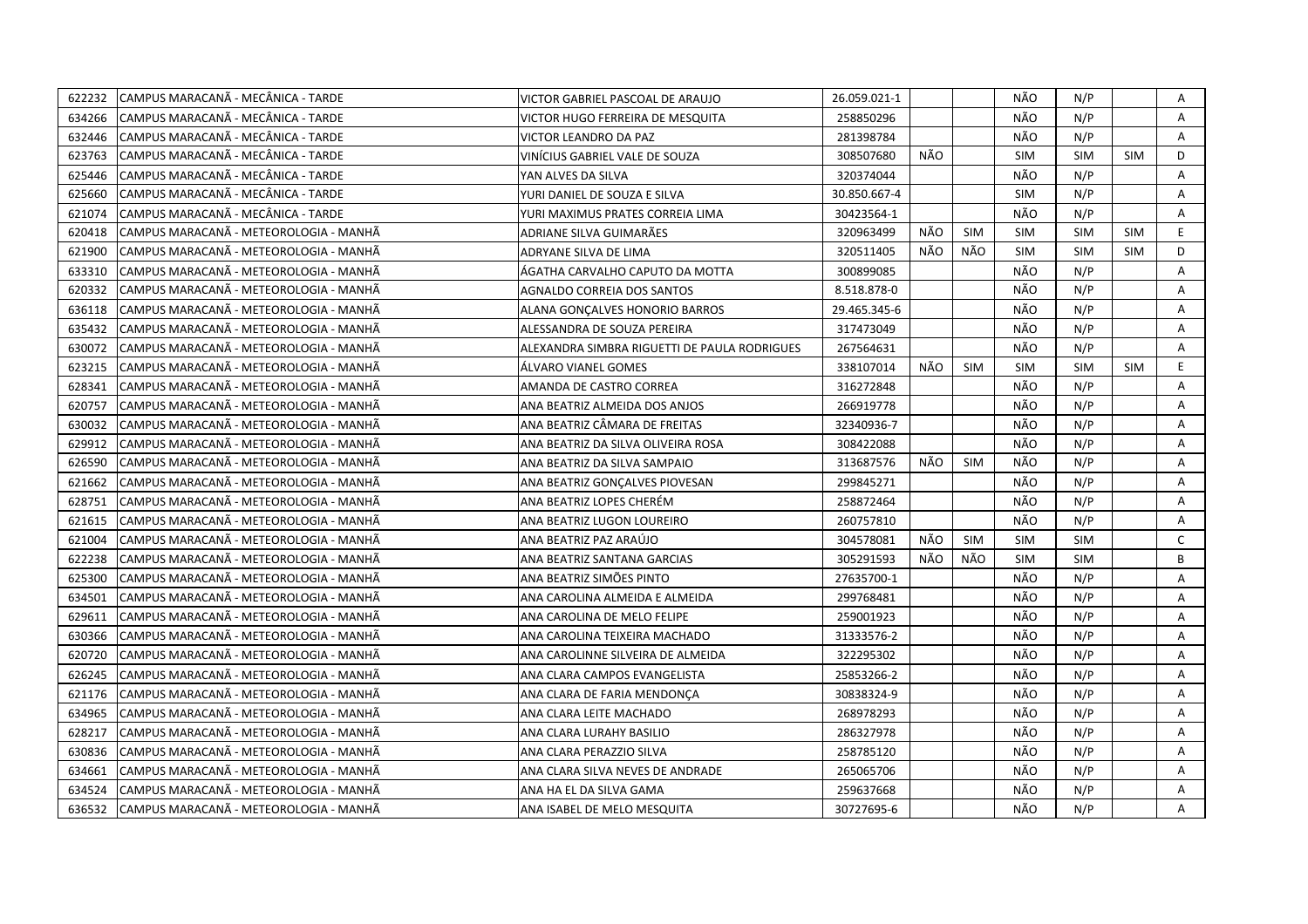| 631651 | CAMPUS MARACANÃ - METEOROLOGIA - MANHÃ | ANA JULIA SANTOS PORTO                     | 30422025-4   |     |            | NÃO        | N/P        |            | Α            |
|--------|----------------------------------------|--------------------------------------------|--------------|-----|------------|------------|------------|------------|--------------|
| 631460 | CAMPUS MARACANÃ - METEOROLOGIA - MANHÃ | ANA LAURA FARIAS OLIVEIRA MENEZES          | 258685585    |     |            | NÃO        | N/P        |            | A            |
| 626304 | CAMPUS MARACANÃ - METEOROLOGIA - MANHÃ | ANA LETÍCIA DO NASCIMENTO XAVIER           | 27.102.569-4 |     |            | NÃO        | N/P        |            | A            |
| 626391 | CAMPUS MARACANÃ - METEOROLOGIA - MANHÃ | ANA LETÍCIA LOPES PORTELA ARANTES SAENS    | 30152722-2   |     |            | NÃO        | N/P        |            | A            |
| 625331 | CAMPUS MARACANA - METEOROLOGIA - MANHA | ANA LÍVIA SILVA FERNANDES                  | 25.840.945-7 |     |            | NÃO        | N/P        |            | A            |
| 620694 | CAMPUS MARACANÃ - METEOROLOGIA - MANHÃ | ANA LUISA ROHEM CONTRERA                   | 333142297    |     |            | NÃO        | N/P        |            | Α            |
| 625920 | CAMPUS MARACANÃ - METEOROLOGIA - MANHÃ | ANA PAULA ALVIM PAIVA DA SILVA             | 22.257.365-1 |     | <b>SIM</b> | <b>SIM</b> | N/P        |            | Α            |
| 625284 | CAMPUS MARACANÃ - METEOROLOGIA - MANHÃ | ANA PAULA DA SILVA DE SOUZA                | 300778958    | NÃO | <b>SIM</b> | <b>SIM</b> | <b>SIM</b> | <b>SIM</b> | E.           |
| 623753 | CAMPUS MARACANÃ - METEOROLOGIA - MANHÃ | ANA VITORIA LIMA VACCHIANO                 | 312547904    |     |            | NÃO        | N/P        |            | A            |
| 633596 | CAMPUS MARACANA - METEOROLOGIA - MANHA | ANDRÉ LOUZADA CARNEIRO                     | 258474774    |     |            | NÃO        | N/P        |            | A            |
| 636802 | CAMPUS MARACANÃ - METEOROLOGIA - MANHÃ | ANDRESSA CRISTINA LOURENCO DA COSTA        | 95637        |     |            | NÃO        | N/P        |            | A            |
| 635243 | CAMPUS MARACANA - METEOROLOGIA - MANHA | ANDREY FABIANNO DE SOUZA NUNES FERREIRA    | 328252184    | NÃO | <b>SIM</b> | <b>SIM</b> | <b>SIM</b> | <b>SIM</b> | E            |
| 628810 | CAMPUS MARACANA - METEOROLOGIA - MANHA | ANE VITORIA DE OLIVEIRA MARTINS            | 263890246    |     |            | NÃO        | N/P        |            | A            |
| 623972 | CAMPUS MARACANÃ - METEOROLOGIA - MANHÃ | ANNA BEATRIZ DE MELLO MAGALHÃES            | 309580579    |     |            | NÃO        | N/P        |            | A            |
| 634609 | CAMPUS MARACANÃ - METEOROLOGIA - MANHÃ | ANNA BEATRIZ DOS SANTOS LEITE              | 311516009    | NÃO | <b>SIM</b> | <b>SIM</b> | <b>SIM</b> | NÃO        | $\mathsf{C}$ |
| 634557 | CAMPUS MARACANÃ - METEOROLOGIA - MANHÃ | ANNA CAROLINA FERREIRA DOS SANTOS RAIMUNDO | 282076439    |     |            | NÃO        | N/P        |            | A            |
| 625978 | CAMPUS MARACANÃ - METEOROLOGIA - MANHÃ | ANNA CAROLINA SANTOS DE OLIVEIRA           | 276551652    |     |            | NÃO        | N/P        |            | A            |
| 630448 | CAMPUS MARACANA - METEOROLOGIA - MANHA | ANNA CAROLINA THIAGO DE CARVALHO           | 341282507    |     |            | <b>SIM</b> | N/P        |            | A            |
| 622583 | CAMPUS MARACANÃ - METEOROLOGIA - MANHÃ | ANNA CAROLLINE SANCHEZ DA SILVA            | 322482324    |     |            | NÃO        | N/P        |            | A            |
| 628688 | CAMPUS MARACANÃ - METEOROLOGIA - MANHÃ | ANNA CLARA GOMES MARINS                    | 30.110.346-1 |     |            | NÃO        | N/P        |            | Α            |
| 622104 | CAMPUS MARACANA - METEOROLOGIA - MANHA | ANNA GIULIA SANTANA VELOSO                 | 260562772    |     |            | NÃO        | N/P        |            | A            |
| 628038 | CAMPUS MARACANÃ - METEOROLOGIA - MANHÃ | ANNA LUÍZA GHIOTTI LEITÃO                  | 282591809    |     |            | NÃO        | N/P        |            | A            |
| 630238 | CAMPUS MARACANA - METEOROLOGIA - MANHA | ANNE BEATRIZ LYRIO DA SILVA                | 315066118    |     |            | NÃO        | N/P        |            | A            |
| 632312 | CAMPUS MARACANÃ - METEOROLOGIA - MANHÃ | ANNYE VITÓRIA AGHETONI DA SILVA            | 338326341    |     |            | NÃO        | N/P        |            | A            |
| 636741 | CAMPUS MARACANA - METEOROLOGIA - MANHA | ANTONIO FERREIRA DE CASTRO BARBOSA         | 32310776-3   |     |            | NÃO        | N/P        |            | Α            |
| 635202 | CAMPUS MARACANA - METEOROLOGIA - MANHA | ANTÖNIO FORAIN DE VALENTIM CALAZANS SOARES | 292935053    |     |            | NÃO        | N/P        |            | A            |
| 636089 | CAMPUS MARACANÃ - METEOROLOGIA - MANHÃ | ANTÔNIO HENRIQUE RAEDER SILVANO            | 305308660    |     |            | NÃO        | N/P        |            | A            |
| 633309 | CAMPUS MARACANÃ - METEOROLOGIA - MANHÃ | ARTHUR BAQUEIRO FERNANDES                  | 274876358    |     |            | NÃO        | N/P        |            | Α            |
| 626633 | CAMPUS MARACANÃ - METEOROLOGIA - MANHÃ | ARTHUR CEIA CASTRO DOS SANTOS              | 266330455    |     |            | NÃO        | N/P        |            | A            |
| 624060 | CAMPUS MARACANÃ - METEOROLOGIA - MANHÃ | ARTHUR EMANUEL DE FRANÇA HONORIO           | 261902175    |     |            | NÃO        | N/P        |            | Α            |
| 623404 | CAMPUS MARACANÃ - METEOROLOGIA - MANHÃ | ARTHUR FILIPI ALVES PEREIRA                | 310697305    | NÃO | <b>SIM</b> | <b>SIM</b> | <b>SIM</b> | <b>SIM</b> | E.           |
|        |                                        |                                            |              |     |            |            |            |            | A            |
| 634374 | CAMPUS MARACANÃ - METEOROLOGIA - MANHÃ | BÁRBARA BASILIO GASPAR REIS                | 319547709    |     |            | NÃO        | N/P        |            |              |
| 624366 | CAMPUS MARACANÃ - METEOROLOGIA - MANHÃ | BÁRBARA GOMES GAMA                         | 30994812-3   |     |            | NÃO        | N/P        |            | A            |
| 636827 | CAMPUS MARACANA - METEOROLOGIA - MANHA | BEATRIZ ALVES ARAGÃO DE LIMA               | 31045010/1   |     |            | NÃO        | N/P        |            | A            |
| 625422 | CAMPUS MARACANÃ - METEOROLOGIA - MANHÃ | BEATRIZ ALVES DE OLIVEIRA                  | 25487296-3   |     |            | NÃO        | N/P        |            | A            |
| 634212 | CAMPUS MARACANA - METEOROLOGIA - MANHA | BEATRIZ CARNEIRO GONZAGA DA SILVA          | 32.078.648-6 |     |            | NÃO        | N/P        |            | Α            |
| 627405 | CAMPUS MARACANÃ - METEOROLOGIA - MANHÃ | BEATRIZ DA SILVA GALDINO                   | 25.907.877-2 | NÃO | <b>SIM</b> | <b>SIM</b> | <b>SIM</b> | SIM        | E.           |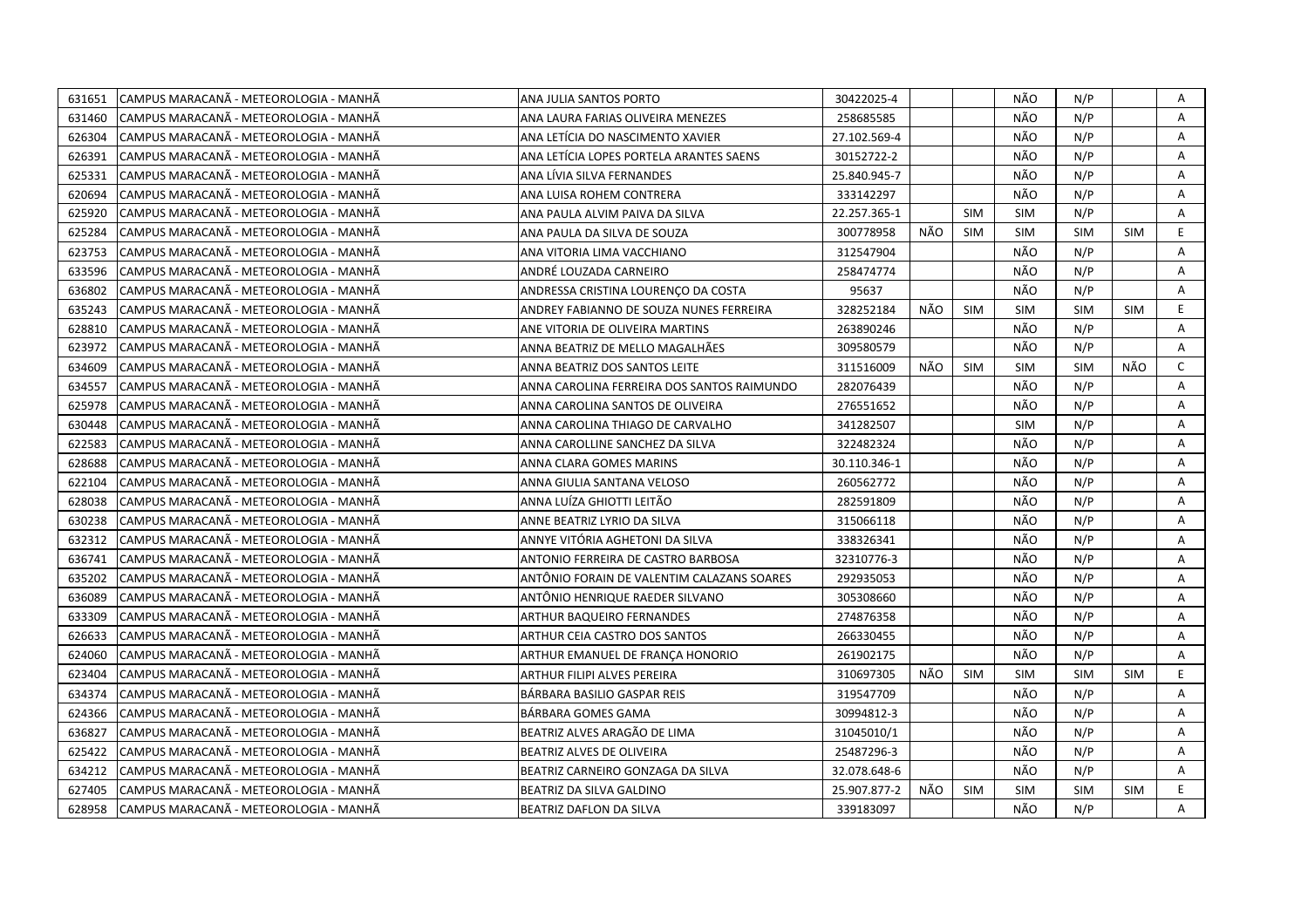| CAMPUS MARACANÃ - METEOROLOGIA - MANHÃ<br>624931 | BEATRIZ DE ALMEIDA LIRA SOUSA              | 269374740    |     |            | NÃO        | N/P        |            | A  |
|--------------------------------------------------|--------------------------------------------|--------------|-----|------------|------------|------------|------------|----|
| 632973<br>CAMPUS MARACANA - METEOROLOGIA - MANHA | <b>BEATRIZ DE OLIVEIRA GONCALVES</b>       | 258551563    | NÃO | NÃO        | <b>SIM</b> | <b>SIM</b> | <b>SIM</b> | D  |
| 628608<br>CAMPUS MARACANÃ - METEOROLOGIA - MANHÃ | BEATRIZ MARTINS DE SOUZA                   | 302346580    |     |            | NÃO        | N/P        |            | A  |
| 635820<br>CAMPUS MARACANA - METEOROLOGIA - MANHA | BEATRIZ OLIVEIRA DE FARIA                  | 303296750    |     |            | NÃO        | N/P        |            | Α  |
| 627957<br>CAMPUS MARACANÃ - METEOROLOGIA - MANHÃ | BEATRIZ RODRIGUES DO VALE                  | 307416305    |     |            | NÃO        | N/P        |            | A  |
| 636232<br>CAMPUS MARACANÃ - METEOROLOGIA - MANHÃ | <b>BEATRIZ VALVERDE LEITE</b>              | 21609196     |     |            | NÃO        | N/P        |            | A  |
| 621602<br>CAMPUS MARACANÃ - METEOROLOGIA - MANHÃ | BEATRIZ VILAR PASCOAL ANDRADE              | 258656800    | NÃO | NÃO        | <b>SIM</b> | <b>SIM</b> | NÃO        | B  |
| 625959<br>CAMPUS MARACANÃ - METEOROLOGIA - MANHÃ | <b>BIANCA SALES DE ARAÚJO</b>              | 296860562    | NÃO | NÃO        | <b>SIM</b> | <b>SIM</b> | <b>SIM</b> | D  |
| 632982<br>CAMPUS MARACANÃ - METEOROLOGIA - MANHÃ | BIANCA VITÓRIA OLIVEIRA DE MATTOS          | 25.827.292-1 |     |            | NÃO        | N/P        |            | Α  |
| 632726<br>CAMPUS MARACANÃ - METEOROLOGIA - MANHÃ | <b>BRENDA TEIXEIRA CARNEIRO</b>            | 319664041    |     |            | NÃO        | N/P        |            | Α  |
| 620461<br>CAMPUS MARACANA - METEOROLOGIA - MANHA | <b>BRENO DO CARMO MARQUES</b>              | 33332129-7   | NÃO | <b>SIM</b> | <b>SIM</b> | <b>SIM</b> | <b>SIM</b> | E. |
| 628449<br>CAMPUS MARACANA - METEOROLOGIA - MANHA | <b>BRENO MELO CARRIL</b>                   | 98190713     |     |            | NÃO        | N/P        |            | Α  |
| CAMPUS MARACANÃ - METEOROLOGIA - MANHÃ<br>636088 | <b>BRUNA HONORATO INACIO SANTOS</b>        | 25.842.354-0 | NÃO | <b>SIM</b> | <b>SIM</b> | <b>SIM</b> | <b>SIM</b> | E  |
| 634996<br>CAMPUS MARACANÃ - METEOROLOGIA - MANHÃ | <b>BRUNA IORIO MAGALHAES</b>               | 258403989    |     |            | NÃO        | N/P        |            | Α  |
| CAMPUS MARACANÃ - METEOROLOGIA - MANHÃ<br>626860 | <b>BRUNA PESSOA DENOLATO</b>               | 259079093    |     |            | NÃO        | N/P        |            | A  |
| 636975<br>CAMPUS MARACANÃ - METEOROLOGIA - MANHÃ | BRUNA RAQUEL GOMES CARDOSO                 | 335568457    |     |            | NÃO        | N/P        |            | A  |
| 627466<br>CAMPUS MARACANA - METEOROLOGIA - MANHA | BRUNO DA CONCEIÇÃO HONORATO                | 29.762.259-9 |     |            | NÃO        | N/P        |            | A  |
| 627057<br>CAMPUS MARACANÃ - METEOROLOGIA - MANHÃ | BRUNO DA SILVA MACEDO                      | 321897282    | NÃO | SIM        | <b>SIM</b> | <b>SIM</b> | <b>SIM</b> | E  |
| CAMPUS MARACANÃ - METEOROLOGIA - MANHÃ<br>634658 | BRUNO QUEIROZ BONADIMAN                    | 276539939    |     |            | NÃO        | N/P        |            | A  |
| CAMPUS MARACANÃ - METEOROLOGIA - MANHÃ<br>624606 | <b>CAIO CUNHA BARCELOS</b>                 | 298086455    |     |            | NÃO        | N/P        |            | A  |
| 622714<br>CAMPUS MARACANA - METEOROLOGIA - MANHA | CAIO DA COSTA GOMES                        | 261198030    |     |            | NÃO        | N/P        |            | Α  |
| 634392<br>CAMPUS MARACANA - METEOROLOGIA - MANHA | CAIO LYRIO MONTEIRO PALMEIRA               | 327931655    |     |            | NÃO        | N/P        |            | A  |
| CAMPUS MARACANÃ - METEOROLOGIA - MANHÃ<br>630053 | CAIO MOTA DO AMARAL                        | 30722415-4   |     |            | NÃO        | N/P        |            | A  |
| 624392<br>CAMPUS MARACANA - METEOROLOGIA - MANHA | CAIO NASCIMENTO DOS SANTOS                 | 31785782-9   | NÃO | <b>SIM</b> | <b>SIM</b> | <b>SIM</b> | <b>SIM</b> | E. |
| 632587<br>CAMPUS MARACANÃ - METEOROLOGIA - MANHÃ | CAIO VIEIRA MAIA                           | 29175331-7   |     |            | NÃO        | N/P        |            | A  |
| 631870<br>CAMPUS MARACANÃ - METEOROLOGIA - MANHÃ | CAMILA MOREIRA DA SILVA                    | 315779835    |     |            | NÃO        | N/P        |            | Α  |
| 631893<br>CAMPUS MARACANA - METEOROLOGIA - MANHA | CAMILA THIAGO RUBENS                       | 265063362    |     |            | NÃO        | N/P        |            | A  |
| 632910<br>CAMPUS MARACANÃ - METEOROLOGIA - MANHÃ | CAMILA VITÓRIA MARTINS DINIZ               | 313532749    |     |            | NÃO        | N/P        |            | A  |
| 636880<br>CAMPUS MARACANA - METEOROLOGIA - MANHA | CAMILLE BLOOMFIELD RIBEIRO DA SILVA        | 27084218-0   |     |            | NÃO        | N/P        |            | A  |
| 628403<br>CAMPUS MARACANÃ - METEOROLOGIA - MANHÃ | CAMILLE CRISPIM LOURENCO                   | 258418615    |     |            | NÃO        | N/P        |            | Α  |
| 630058<br>CAMPUS MARACANÃ - METEOROLOGIA - MANHÃ | CAMILLE SIMBRA RIGUETTI DE PAULA RODRIGUES | 26.756.458-1 |     |            | NÃO        | N/P        |            | Α  |
| 627182<br>CAMPUS MARACANÃ - METEOROLOGIA - MANHÃ | CAMILLY VICTÓRIA LOPES DE SOUZA            | 321661928    |     |            | <b>SIM</b> | <b>SIM</b> | <b>SIM</b> | D  |
| 620397<br>CAMPUS MARACANÃ - METEOROLOGIA - MANHÃ | CAMILY TERTULIANO SOUZA REGO               | 33.793.073-9 |     |            | NÃO        | N/P        |            | Α  |
| 626473<br>CAMPUS MARACANA - METEOROLOGIA - MANHA | CAMYLLE DE ANDRADE FERNANDES               | 258756598    |     |            | NÃO        | N/P        |            | A  |
| 628376<br>CAMPUS MARACANÃ - METEOROLOGIA - MANHÃ | CARLOS EDUARDO VIRGINIO GOMES              | 279630032    |     |            | NÃO        | N/P        |            | A  |
| 635800<br>CAMPUS MARACANA - METEOROLOGIA - MANHA | CARLOS ROBERTO GUIMARÃES ALVES             | 249019403    |     |            | NÃO        | N/P        |            | Α  |
| 623498<br>CAMPUS MARACANÃ - METEOROLOGIA - MANHÃ | CAROLINA DUTRA DA SILVA                    | 318428976    |     |            | <b>SIM</b> | N/P        |            | Α  |
| CAMPUS MARACANÃ - METEOROLOGIA - MANHÃ<br>635097 | CAROLINA GOUVEIA RODRIGUES                 | 288732399    |     |            | NÃO        | N/P        |            | A  |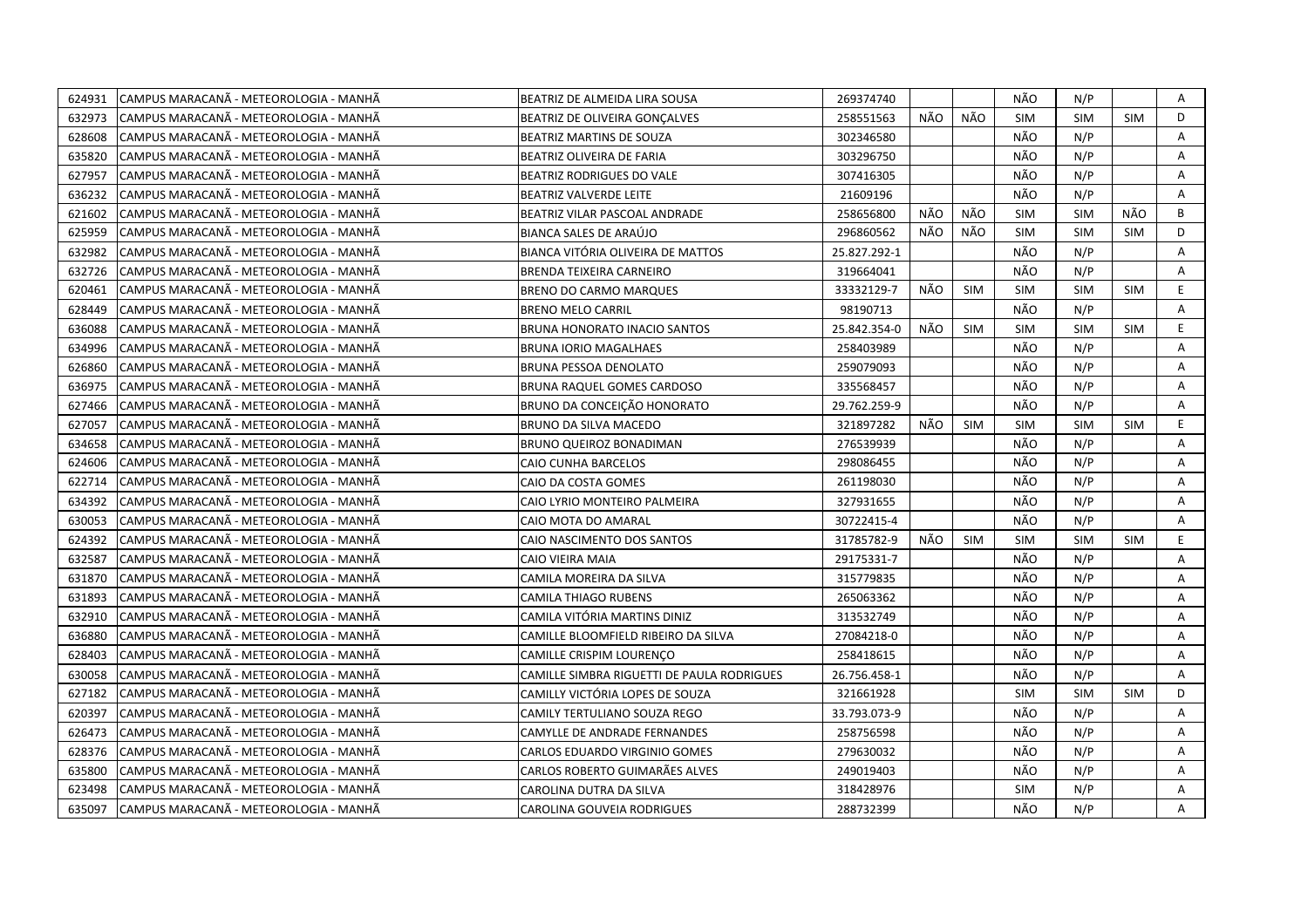| CAMPUS MARACANÃ - METEOROLOGIA - MANHÃ<br>621811  | CAROLINE CRISTINE DE SOUZA FARIAS       | 316181064    |     |            | NÃO        | N/P        |            | Α            |
|---------------------------------------------------|-----------------------------------------|--------------|-----|------------|------------|------------|------------|--------------|
| 632975<br>CAMPUS MARACANÃ - METEOROLOGIA - MANHÃ  | CAROLINE MARANHAO MONT SERRAT GOMES     | 292342284    |     |            | NÃO        | N/P        |            | $\mathsf{A}$ |
| 635949<br>CAMPUS MARACANÃ - METEOROLOGIA - MANHÃ  | <b>CASSIANO FREITAS</b>                 | 33.963.974-2 | NÃO | NÃO        | <b>SIM</b> | <b>SIM</b> | NÃO        | B            |
| 626996<br>CAMPUS MARACANA - METEOROLOGIA - MANHA  | CÁSSIO SILVA RAMOS                      | 258257765    |     |            | NÃO        | N/P        |            | A            |
| 631596<br>CAMPUS MARACANÃ - METEOROLOGIA - MANHÃ  | CATARINA COSTA RIBEIRO                  | 263058786    |     |            | NÃO        | N/P        |            | A            |
| 632265<br>CAMPUS MARACANA - METEOROLOGIA - MANHA  | CATARINA VASCONCELOS FRANKLIN DE MATTOS | 260976840    |     |            | NÃO        | N/P        |            | A            |
| 632555<br>CAMPUS MARACANÃ - METEOROLOGIA - MANHÃ  | CAUÃ ABREU SANT'ANA                     | 295117840    |     |            | NÃO        | N/P        |            | Α            |
| 621606<br>CAMPUS MARACANÃ - METEOROLOGIA - MANHÃ  | CAUÃ DA COSTA LEITE DE SOUZA            | 30.298.711-0 |     |            | NÃO        | N/P        |            | Α            |
| 630487<br>CAMPUS MARACANÃ - METEOROLOGIA - MANHÃ  | CLARA MELLO DE AZEVEDO                  | 33.300.198-0 |     |            | NÃO        | N/P        |            | A            |
| 625478<br>CAMPUS MARACANÃ - METEOROLOGIA - MANHÃ  | CLARICE GEANE DA SILVA DOS SANTOS       | 32.568.708-5 |     | NÃO        | <b>SIM</b> | <b>SIM</b> | <b>SIM</b> | D            |
| 636756<br>CAMPUS MARACANA - METEOROLOGIA - MANHA  | <b>CLOE GONÇALVES SPERLE</b>            | 260640107    |     |            | NÃO        | N/P        |            | A            |
| 620795<br>CAMPUS MARACANA - METEOROLOGIA - MANHA  | DAIENE CORDEIRO DE JESUS                | 261421085    |     |            | NÃO        | N/P        |            | Α            |
| 625290<br>CAMPUS MARACANA - METEOROLOGIA - MANHA  | DANIEL REIS BUSTO                       | 297439531    |     |            | NÃO        | N/P        |            | A            |
| CAMPUS MARACANÃ - METEOROLOGIA - MANHÃ<br>627646  | DANIELLA DE LIMA CASADO                 | 328728456    | NÃO | NÃO        | <b>SIM</b> | <b>SIM</b> | NÃO        | B            |
| CAMPUS MARACANÃ - METEOROLOGIA - MANHÃ<br>634884  | DANILLO STEYSSON DE OLIVEIRA NOGUEIRA   | 31997890-4   | NÃO | NÃO        | <b>SIM</b> | <b>SIM</b> | <b>SIM</b> | D            |
| CAMPUS MARACANÃ - METEOROLOGIA - MANHÃ<br>624505  | DANNY PANTOJA PERES MIRANDA             | 260686936    | NÃO | NÃO        | <b>SIM</b> | <b>SIM</b> | <b>SIM</b> | D            |
| CAMPUS MARACANÃ - METEOROLOGIA - MANHÃ<br>625385  | DAPHYNNE DA SILVA COUTINHO              | 313057747    |     |            | NÃO        | N/P        |            | A            |
| 626003<br>CAMPUS MARACANÃ - METEOROLOGIA - MANHÃ  | DARWIN CALEB DE OLIVEIRA DOS SANTOS     | 318522026    | NÃO | <b>SIM</b> | <b>SIM</b> | <b>SIM</b> | <b>SIM</b> | E            |
| 623521<br>CAMPUS MARACANÃ - METEOROLOGIA - MANHÃ  | DAVI OLIVEIRA SILVA AZEVEDO             | 26058241-6   |     |            | NÃO        | N/P        |            | A            |
| 634198<br>CAMPUS MARACANÃ - METEOROLOGIA - MANHÃ  | DAVI SILVA ROCHA DE PAULA               | 328251210    |     |            | NÃO        | N/P        |            | Α            |
| 620423<br>CAMPUS MARACANÃ - METEOROLOGIA - MANHÃ  | DENIS VITOR DOS SANTOS DENECI           | 25872319-6   |     |            | NÃO        | N/P        |            | A            |
| 631873<br>CAMPUS MARACANA - METEOROLOGIA - MANHA  | DHOMENIQUE LOURENÇO DA PAZ              | 31.189.253-3 |     |            | NÃO        | N/P        |            | $\mathsf{A}$ |
| 632167<br>CAMPUS MARACANÃ - METEOROLOGIA - MANHÃ  | DHULLYAN THALES MOREIRA DE OLIVEIRA     | 345437685    | NÃO | SIM        | <b>SIM</b> | <b>SIM</b> | <b>SIM</b> | E.           |
| 635305<br>ICAMPUS MARACANÃ - METEOROLOGIA - MANHÃ | <b>EDUARDA NOGUEIRA</b>                 | 307499657    |     |            | NÃO        | N/P        |            | A            |
| 630104<br>CAMPUS MARACANÃ - METEOROLOGIA - MANHÃ  | EDUARDA VAZ DE ABREU                    | 313650277    |     |            | <b>SIM</b> | N/P        |            | Α            |
| 635068<br>CAMPUS MARACANA - METEOROLOGIA - MANHA  | <b>EDUARDO PENA</b>                     | 25.825.535-5 |     |            | NÃO        | <b>SIM</b> |            | A            |
| 635024<br>CAMPUS MARACANA - METEOROLOGIA - MANHA  | EDUARDO SILVA FALCÃO                    | 30350493-0   |     |            | NÃO        | N/P        |            | A            |
| 632619<br>CAMPUS MARACANA - METEOROLOGIA - MANHA  | ELISA POMBEIRO DE OLIVEIRA              | 33.238.282-9 |     |            | NÃO        | N/P        |            | Α            |
| 631211<br>CAMPUS MARACANÃ - METEOROLOGIA - MANHÃ  | ELLEN COUTINHO DO NASCIMENTO            | 28.950.552-1 | NÃO | NÃO        | <b>SIM</b> | <b>SIM</b> | <b>SIM</b> | D            |
| 626397<br>CAMPUS MARACANÃ - METEOROLOGIA - MANHÃ  | <b>EMANOEL WILSON DA GOMES</b>          | 327030250    | NÃO | SIM        | <b>SIM</b> | <b>SIM</b> | NÃO        | $\mathsf{C}$ |
| 621784<br>CAMPUS MARACANÃ - METEOROLOGIA - MANHÃ  | EMANUEL BESSA AMARAL DE ARAUJO          | 260670914    |     |            | NÃO        | N/P        |            | A            |
| 627108<br>CAMPUS MARACANA - METEOROLOGIA - MANHA  | <b>EMILE DA SILVA RODRIGUES</b>         | 331971291    | NÃO | <b>SIM</b> | <b>SIM</b> | <b>SIM</b> | <b>SIM</b> | E            |
| 622738<br>CAMPUS MARACANA - METEOROLOGIA - MANHA  | EMILIE DIAS DA CRUZ                     | 296172075    |     |            | NÃO        | N/P        |            | A            |
| 629724<br>CAMPUS MARACANA - METEOROLOGIA - MANHA  | <b>EMILLY PINHEIRO CARVALHO</b>         | 317753333    | NÃO | SIM        | <b>SIM</b> | <b>SIM</b> | NÃO        | $\mathsf{C}$ |
| 627412<br>CAMPUS MARACANA - METEOROLOGIA - MANHA  | <b>EMILY NASCIMENTO DOS SANTOS</b>      | 326438629    |     |            | NÃO        | N/P        |            | Α            |
| 633030<br>CAMPUS MARACANÃ - METEOROLOGIA - MANHÃ  | <b>ENZO COSTA VIEIRA</b>                | 313759094    |     |            | NÃO        | N/P        |            | A            |
| 625155<br>CAMPUS MARACANA - METEOROLOGIA - MANHA  | <b>ENZO FIGUEIREDO CORDEIRO CARDOSO</b> | 280875402    |     |            | NÃO        | N/P        |            | A            |
| 622135<br> CAMPUS MARACANÃ - METEOROLOGIA - MANHÃ | <b>ENZO HONORATO PAES BOAENTURA</b>     | 326500303    |     |            | NÃO        | N/P        |            | A            |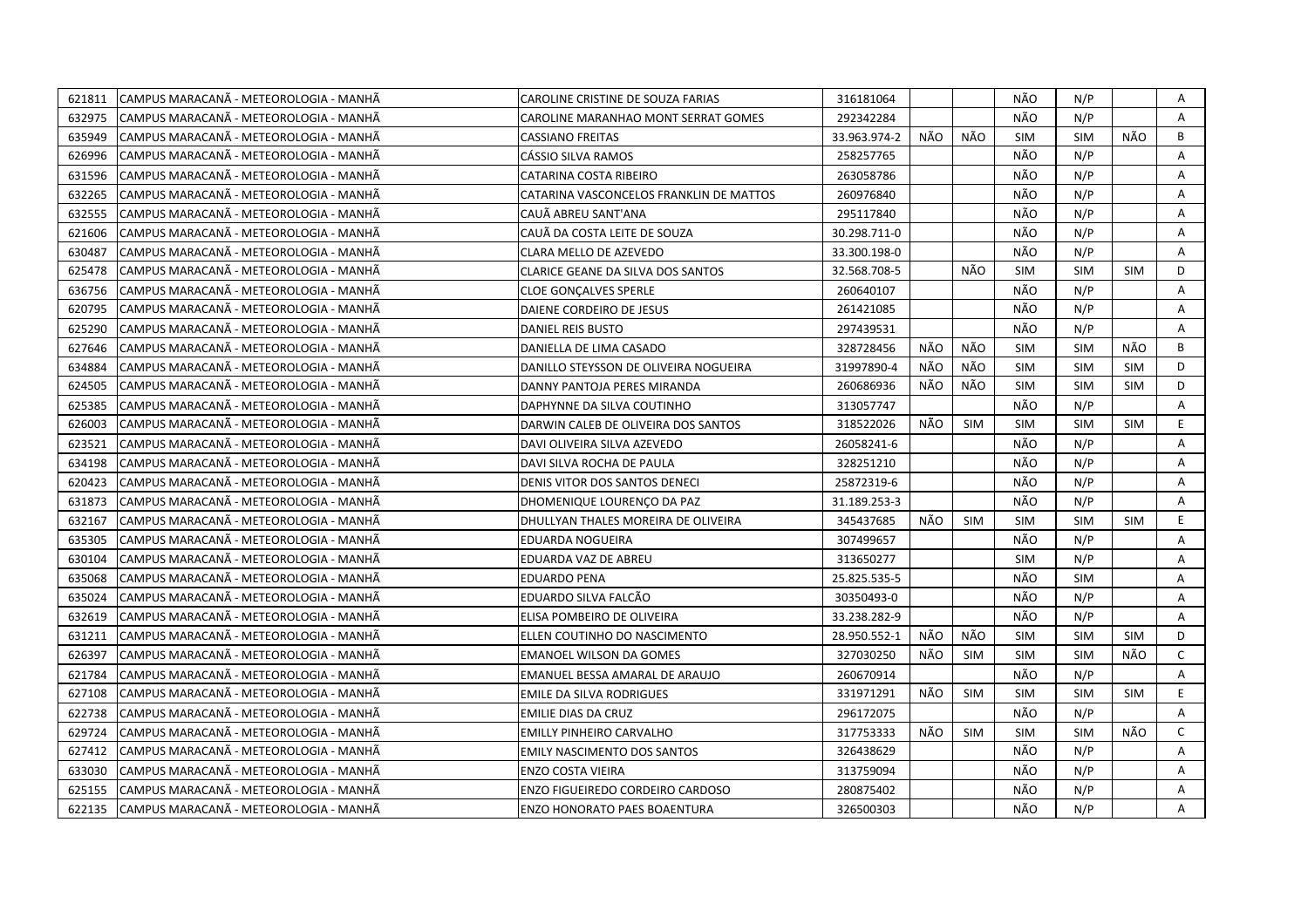| 620489 | CAMPUS MARACANÃ - METEOROLOGIA - MANHÃ | ERIK BOENTE DAS CANDEIAS                    | 259223378     |     |            | NÃO        | N/P        |            | A            |
|--------|----------------------------------------|---------------------------------------------|---------------|-----|------------|------------|------------|------------|--------------|
| 635485 | CAMPUS MARACANÃ - METEOROLOGIA - MANHÃ | ESTEFANY LAURA SILVA RIBEIRO                | 307164665     |     |            | NÃO        | N/P        |            | A            |
| 624858 | CAMPUS MARACANÃ - METEOROLOGIA - MANHÃ | ESTHER VENTURA DE LIMA                      | 849989-6      |     |            | NÃO        | N/P        |            | A            |
| 624120 | CAMPUS MARACANÃ - METEOROLOGIA - MANHÃ | FABIANA LUCIA SOUSA MUNIZ                   | 309632263     |     | <b>SIM</b> | <b>SIM</b> | <b>SIM</b> | <b>SIM</b> | E.           |
| 621975 | CAMPUS MARACANÃ - METEOROLOGIA - MANHÃ | FÁBIO DANIEL ANDRADE CORREA SOARES DA SILVA | 288348378     |     |            | NÃO        | N/P        |            | A            |
| 627578 | CAMPUS MARACANA - METEOROLOGIA - MANHA | FELIPE DE SOUZA PEREIRA                     | 327764890     |     |            | NÃO        | N/P        |            | A            |
| 633387 | CAMPUS MARACANÃ - METEOROLOGIA - MANHÃ | FELIPE FIRMINO BATALHA DA SILVA             | 262900103     |     |            | NÃO        | N/P        |            | Α            |
| 632100 | CAMPUS MARACANÃ - METEOROLOGIA - MANHÃ | FERNANDA COSTA DE PINHO                     | 29009668-4    |     |            | NÃO        | N/P        |            | Α            |
| 621358 | CAMPUS MARACANÃ - METEOROLOGIA - MANHÃ | FERNANDA LÍGIA MODESTO COELHO               | 28.601.055-05 |     |            | NÃO        | N/P        |            | A            |
| 628391 | CAMPUS MARACANÃ - METEOROLOGIA - MANHÃ | FERNANDA VIEIRA CAVALCANTI                  | 26.194.793-1  |     |            | NÃO        | N/P        |            | Α            |
| 624699 | CAMPUS MARACANA - METEOROLOGIA - MANHA | FILIPE NASCIMENTO DE JESUS PEREIRA          | 18103567760   |     |            | NÃO        | N/P        |            | A            |
| 628853 | CAMPUS MARACANÃ - METEOROLOGIA - MANHÃ | FLAVIA SOUZA DE OLIVEIRA                    | 25845418-0    |     |            | NÃO        | N/P        |            | A            |
| 629991 | CAMPUS MARACANA - METEOROLOGIA - MANHA | <b>GABRIEL FURTADO GADELHA</b>              | 33129679-8    |     |            | NÃO        | N/P        |            | A            |
| 628508 | CAMPUS MARACANA - METEOROLOGIA - MANHA | GABRIEL MIGUEL NAZARÉ MARQUES DO NASCIMENTO | 265080549     |     |            | NÃO        | N/P        |            | Α            |
| 628787 | CAMPUS MARACANA - METEOROLOGIA - MANHA | <b>GABRIEL TAVARES BERNARDO</b>             | 25837132-7    |     |            | NÃO        | N/P        |            | A            |
| 633261 | CAMPUS MARACANÃ - METEOROLOGIA - MANHÃ | GABRIELA DE BRITO NASCIMENTO DE ALMEIDA     | 258546365     |     |            | NÃO        | N/P        |            | A            |
| 627964 | CAMPUS MARACANÃ - METEOROLOGIA - MANHÃ | <b>GABRIELA DUQUE GONÇALVES</b>             | 270843006     |     |            | NÃO        | N/P        |            | A            |
| 631741 | CAMPUS MARACANÃ - METEOROLOGIA - MANHÃ | GABRIELA ELISA CARVALHO DE OLIVEIRA         | 296110208     |     |            | NÃO        | N/P        |            | A            |
| 624908 | CAMPUS MARACANÃ - METEOROLOGIA - MANHÃ | GABRIELA GOMES MACHADO LACERDA MENDES       | 259115129     |     |            | NÃO        | N/P        |            | A            |
| 620334 | CAMPUS MARACANÃ - METEOROLOGIA - MANHÃ | <b>GABRIELA GONCALVES DE MEDEIROS</b>       | 289716920     |     |            | NÃO        | N/P        |            | Α            |
| 627391 | CAMPUS MARACANA - METEOROLOGIA - MANHA | GABRIELA NAJLA FAVACHO COSTA DA SILVA       | 301351987     |     |            | NÃO        | N/P        |            | Α            |
| 626516 | CAMPUS MARACANÃ - METEOROLOGIA - MANHÃ | <b>GABRIELA SILVA DE MACEDO</b>             | 30.265.341-5  | NÃO | NÃO        | <b>SIM</b> | <b>SIM</b> | <b>SIM</b> | D            |
| 625170 | CAMPUS MARACANÃ - METEOROLOGIA - MANHÃ | GABRIELA VIEIRA VILLARDO CAVALCANTE         | 342375045     |     |            | NÃO        | N/P        |            | Α            |
| 625071 | CAMPUS MARACANA - METEOROLOGIA - MANHA | GABRIELLE ANDRADE DE SOUSA                  | 284010451     | NÃO | NÃO        | <b>SIM</b> | <b>SIM</b> | <b>SIM</b> | D            |
| 626199 | CAMPUS MARACANA - METEOROLOGIA - MANHA | GABRIELLI FERREIRA DE SOUZA E SILVA         | 258568740     | NÃO | <b>SIM</b> | <b>SIM</b> | <b>SIM</b> | <b>SIM</b> | E.           |
| 636899 | CAMPUS MARACANA - METEOROLOGIA - MANHA | GABRIELLY ABREU DA FONSECA                  | 261196117     |     |            | NÃO        | N/P        |            | A            |
| 620752 | CAMPUS MARACANA - METEOROLOGIA - MANHA | <b>GERALDO SILVA DE CARVALHO NETO</b>       | 297621997     | NÃO | NÃO        | <b>SIM</b> | <b>SIM</b> | <b>SIM</b> | D            |
| 636834 | CAMPUS MARACANA - METEOROLOGIA - MANHA | GIOVANA RIBEIRO FILARD DE SOUZA             | 28282384-8    |     |            | NÃO        | N/P        |            | Α            |
| 628734 | CAMPUS MARACANÃ - METEOROLOGIA - MANHÃ | GIOVANNA FERNANDES CHIBAIA                  | 26076680-3    |     |            | NÃO        | N/P        |            | A            |
| 631736 | CAMPUS MARACANÃ - METEOROLOGIA - MANHÃ | GIOVANNA LOPES DAS VIRGENS DE LIMA          | 259143303     |     |            | NÃO        | N/P        |            | Α            |
| 620536 | CAMPUS MARACANÃ - METEOROLOGIA - MANHÃ | <b>GIOVANNA MENDES DA ROCHA SILVA</b>       | 346773369     | NÃO | <b>SIM</b> | <b>SIM</b> | <b>SIM</b> | <b>SIM</b> | E            |
| 626827 | CAMPUS MARACANÃ - METEOROLOGIA - MANHÃ | GIOVANNA NASCIMENTO DE CASTRO DOS SANTOS    | 260638911     |     | <b>SIM</b> | <b>SIM</b> | <b>SIM</b> | NÃO        | $\mathsf{C}$ |
| 636275 | CAMPUS MARACANA - METEOROLOGIA - MANHA | GIOVANNA ROCHA FERREIRA                     | 321663403     |     |            | NÃO        | N/P        |            | A            |
| 630337 | CAMPUS MARACANA - METEOROLOGIA - MANHA | GIOVANNA RODRIGUES DE ARAÚJO LUCENA         | 321070757     |     |            | NÃO        | N/P        |            | Α            |
| 636205 | CAMPUS MARACANA - METEOROLOGIA - MANHA | GIOVANNA SILVEIRA DA SILVA TELLES           | 312930423     |     |            | NÃO        | N/P        |            | A            |
| 634544 | CAMPUS MARACANÃ - METEOROLOGIA - MANHÃ | GIULLIA DE BRITO DA SILVA                   | 259059491     |     |            | NÃO        | N/P        |            | Α            |
| 620874 | CAMPUS MARACANA - METEOROLOGIA - MANHA | GIULLYA DE OLIVEIRA PEREIRA                 | 228522762     |     |            | NÃO        | N/P        |            | Α            |
| 634417 | CAMPUS MARACANÃ - METEOROLOGIA - MANHÃ | GUILHERME ANTONIO DE SENA MONTEIRO          | 306785510     |     |            | NÃO        | N/P        |            | A            |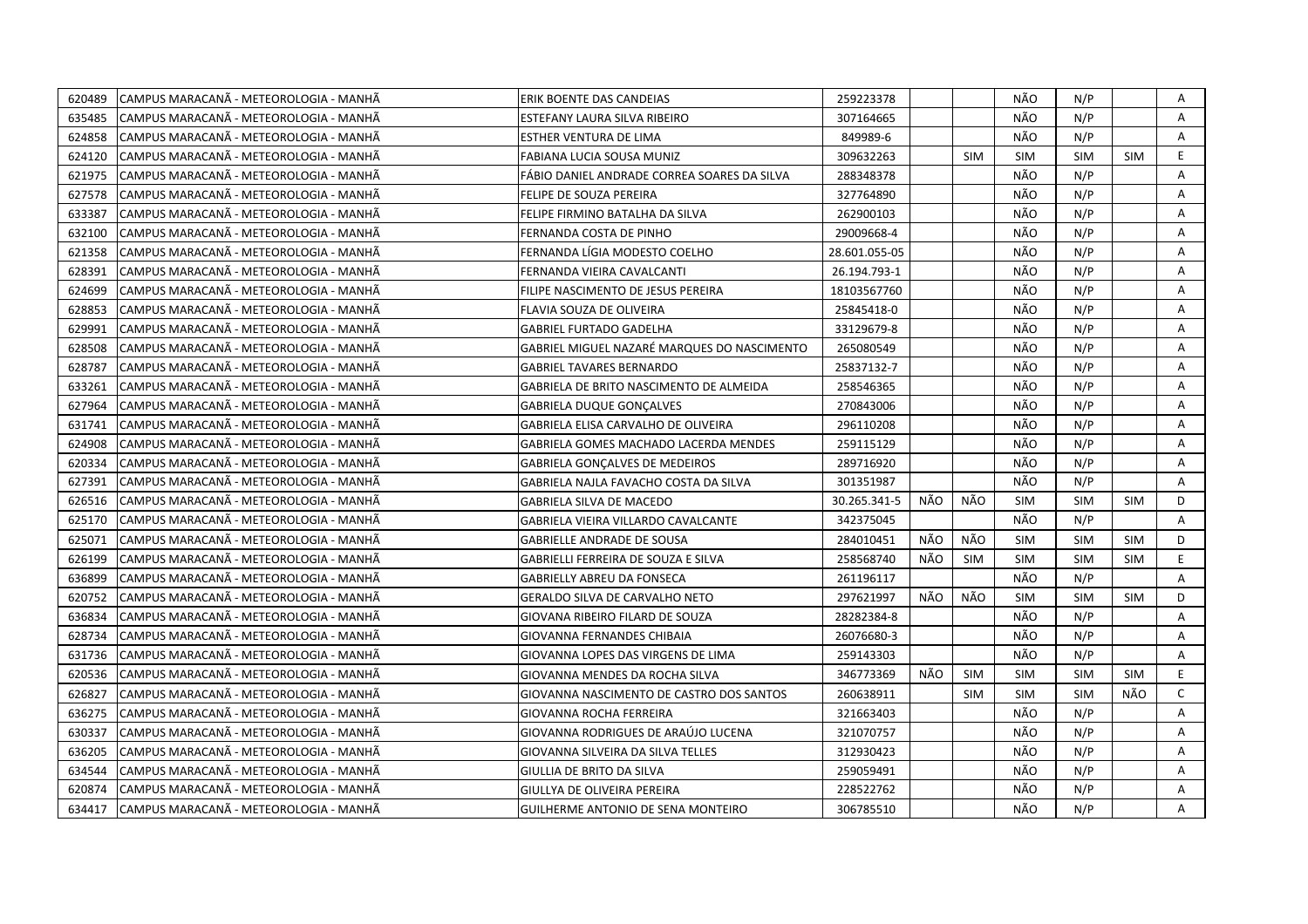| CAMPUS MARACANÃ - METEOROLOGIA - MANHÃ<br>628599  | <b>GUILHERME BRAGA DOS SANTOS MORAES</b>  | 259893626    |            |            | NÃO        | N/P        |            | Α            |
|---------------------------------------------------|-------------------------------------------|--------------|------------|------------|------------|------------|------------|--------------|
| 635535<br>ICAMPUS MARACANÃ - METEOROLOGIA - MANHÃ | GUILHERME DE OLIVEIRA LIMA                | 304275357    |            |            | NÃO        | N/P        |            | A            |
| 621405<br>CAMPUS MARACANÃ - METEOROLOGIA - MANHÃ  | <b>GUSTAVO DA COSTA FONTES</b>            | 30.048.571-1 |            |            | NÃO        | N/P        |            | A            |
| 634463<br>CAMPUS MARACANÃ - METEOROLOGIA - MANHÃ  | GUSTAVO GONÇALVES DA CONCEIÇÃO            | 320490691    |            |            | NÃO        | N/P        |            | A            |
| 622413<br>CAMPUS MARACANÃ - METEOROLOGIA - MANHÃ  | HELENA FERREIRA SILVEIRA                  | 310147228    |            |            | NÃO        | N/P        |            | A            |
| 636469<br>CAMPUS MARACANA - METEOROLOGIA - MANHA  | HELENA LEITE GIMENEZ                      | 26573706-4   |            |            | NÃO        | N/P        |            | Α            |
| 634241<br>CAMPUS MARACANA - METEOROLOGIA - MANHA  | HELLEN GABRIELA BARCELLOS DE MELO         | 322477787    |            |            | NÃO        | N/P        |            | A            |
| 629265<br>CAMPUS MARACANÃ - METEOROLOGIA - MANHÃ  | HERMÍNIA ALMEIDA SILVEIRA                 | 258449644    |            |            | NÃO        | N/P        |            | A            |
| 629734<br>CAMPUS MARACANA - METEOROLOGIA - MANHA  | IAN SALOMÃO DORNAS LOURENÇO               | 306443094    | NÃO        | NÃO        | <b>SIM</b> | <b>SIM</b> | NÃO        | B            |
| 636158<br>CAMPUS MARACANÃ - METEOROLOGIA - MANHÃ  | <b>IGOR GOULART MARQUES</b>               | 296826860    |            |            | NÃO        | N/P        |            | A            |
| 635748<br>CAMPUS MARACANA - METEOROLOGIA - MANHA  | ISABEL MAIA LANDMANN RAMOS                | 260870993    |            |            | NÃO        | N/P        |            | A            |
| CAMPUS MARACANÃ - METEOROLOGIA - MANHÃ<br>634042  | <b>ISABEL SANTOS DA SILVA</b>             | 262532543    |            |            | NÃO        | N/P        |            | A            |
| 635222<br>CAMPUS MARACANA - METEOROLOGIA - MANHA  | ISABELA AYUMI NISHIGUCHI                  | 25888083-0   |            |            | NÃO        | N/P        |            | Α            |
| CAMPUS MARACANA - METEOROLOGIA - MANHA<br>630695  | ISABELA CRISTINA BASTOS ROSAS             | 278440078    | NÃO        | <b>SIM</b> | <b>SIM</b> | <b>SIM</b> | NÃO        | $\mathsf{C}$ |
| CAMPUS MARACANÃ - METEOROLOGIA - MANHÃ<br>620376  | ISABELA LIMA SANTOS DA SILVA              | 279088975    |            |            | NÃO        | N/P        |            | A            |
| CAMPUS MARACANÃ - METEOROLOGIA - MANHÃ<br>622671  | <b>ISABELA MINUCCI ALMEIDA DOS SANTOS</b> | 316226232    |            |            | NÃO        | N/P        |            | A            |
| CAMPUS MARACANÃ - METEOROLOGIA - MANHÃ<br>624429  | <b>ISABELA ROCHA DOS SANTOS</b>           | 258501741    |            |            | NÃO        | N/P        |            | A            |
| 628830<br>CAMPUS MARACANÃ - METEOROLOGIA - MANHÃ  | <b>ISABELA RODRIGUES DE SOUZA</b>         | 258407576    |            |            | NÃO        | N/P        |            | A            |
| 620286<br>CAMPUS MARACANÃ - METEOROLOGIA - MANHÃ  | <b>ISABELE FERNANDES DE FARIA</b>         | 310346176    |            |            | NÃO        | N/P        |            | Α            |
| CAMPUS MARACANÃ - METEOROLOGIA - MANHÃ<br>635392  | ISABELI FERNANDES CÂNDIDO DE OLIVEIRA     | 260601315    |            |            | NÃO        | N/P        |            | Α            |
| 626059<br>CAMPUS MARACANÃ - METEOROLOGIA - MANHÃ  | ISABELLA DA SILVA CARDOSO                 | 277372637    |            |            | NÃO        | N/P        |            | A            |
| 630585<br>CAMPUS MARACANÃ - METEOROLOGIA - MANHÃ  | ISABELLA MOREIRA CARDOZO                  | 30.645.900-9 |            |            | NÃO        | N/P        |            | Α            |
| 629522<br>ICAMPUS MARACANA - METEOROLOGIA - MANHA | ISABELLE LOUISE TOZATO DUTRA              | 299458067    |            |            | NÃO        | N/P        |            | A            |
| 627795<br>CAMPUS MARACANÃ - METEOROLOGIA - MANHÃ  | <b>ISABELLE MARTINS MACIEL</b>            | 260863493    |            |            | NÃO        | N/P        |            | A            |
| 632179<br>CAMPUS MARACANA - METEOROLOGIA - MANHA  | <b>ISADORA TEODORO VALENTIM</b>           | 322550542    |            |            | <b>SIM</b> | N/P        |            | Α            |
| 633556<br>CAMPUS MARACANA - METEOROLOGIA - MANHA  | <b>ISAQUE GOMES SANTOS</b>                | 261808331    |            |            | NÃO        | N/P        |            | A            |
| 627460<br>CAMPUS MARACANA - METEOROLOGIA - MANHA  | ISIS AQUINO MELO                          | 29.085.753-1 | NÃO        | <b>SIM</b> | <b>SIM</b> | <b>SIM</b> | NÃO        | C            |
| 626106<br>CAMPUS MARACANÃ - METEOROLOGIA - MANHÃ  | ISIS BRIGIDA DA ROSA DA SILVA             | 2110016434   | <b>SIM</b> | <b>SIM</b> | <b>SIM</b> | <b>SIM</b> | <b>SIM</b> |              |
| 629070<br>CAMPUS MARACANÃ - METEOROLOGIA - MANHÃ  | ISIS VAZ DE SANT' ANNA NEVES              | 319024667    |            |            | NÃO        | N/P        |            | Α            |
| 628838<br>CAMPUS MARACANÃ - METEOROLOGIA - MANHÃ  | <b>ISRAEL RIBEIRO MADUREIRA FILHO</b>     | 31324826-2   |            |            | NÃO        | N/P        |            | A            |
| 628464<br>CAMPUS MARACANÃ - METEOROLOGIA - MANHÃ  | ISRAELLA CARVALHO DE LIMA                 | 312780067    |            |            | NÃO        | N/P        |            | A            |
| 621336<br>CAMPUS MARACANA - METEOROLOGIA - MANHA  | JAMILY DIAS FERREIRA                      | 276134871    | SIM        | <b>SIM</b> | <b>SIM</b> | <b>SIM</b> | <b>SIM</b> |              |
| 631993<br>CAMPUS MARACANA - METEOROLOGIA - MANHA  | JAMILY OLIVEIRA DA SILVA                  | 29.388.857-4 | NÃO        | <b>SIM</b> | <b>SIM</b> | <b>SIM</b> | <b>SIM</b> | E.           |
| 629610<br>CAMPUS MARACANÃ - METEOROLOGIA - MANHÃ  | JANAINA DE                                | 300050671    |            |            | <b>SIM</b> | <b>SIM</b> |            | B            |
| 624844<br>CAMPUS MARACANÃ - METEOROLOGIA - MANHÃ  | JEAN CARLOS COSTA DA CUNHA                | 80812433     |            |            | NÃO        | N/P        |            | A            |
| 631903<br>CAMPUS MARACANÃ - METEOROLOGIA - MANHÃ  | JEAN VICTOR RIBEIRO DA ROCHA              | 27727707-5   |            |            | NÃO        | N/P        |            | Α            |
| 623332<br>CAMPUS MARACANÃ - METEOROLOGIA - MANHÃ  | JENIFER ANNE MARINHO ABRANTES             | 260866991    |            |            | NÃO        | N/P        |            | A            |
| 622649<br>CAMPUS MARACANÃ - METEOROLOGIA - MANHÃ  | JENNIFER LINDOLFO DE JESUS                | 277181434    |            |            | NÃO        | N/P        |            | A            |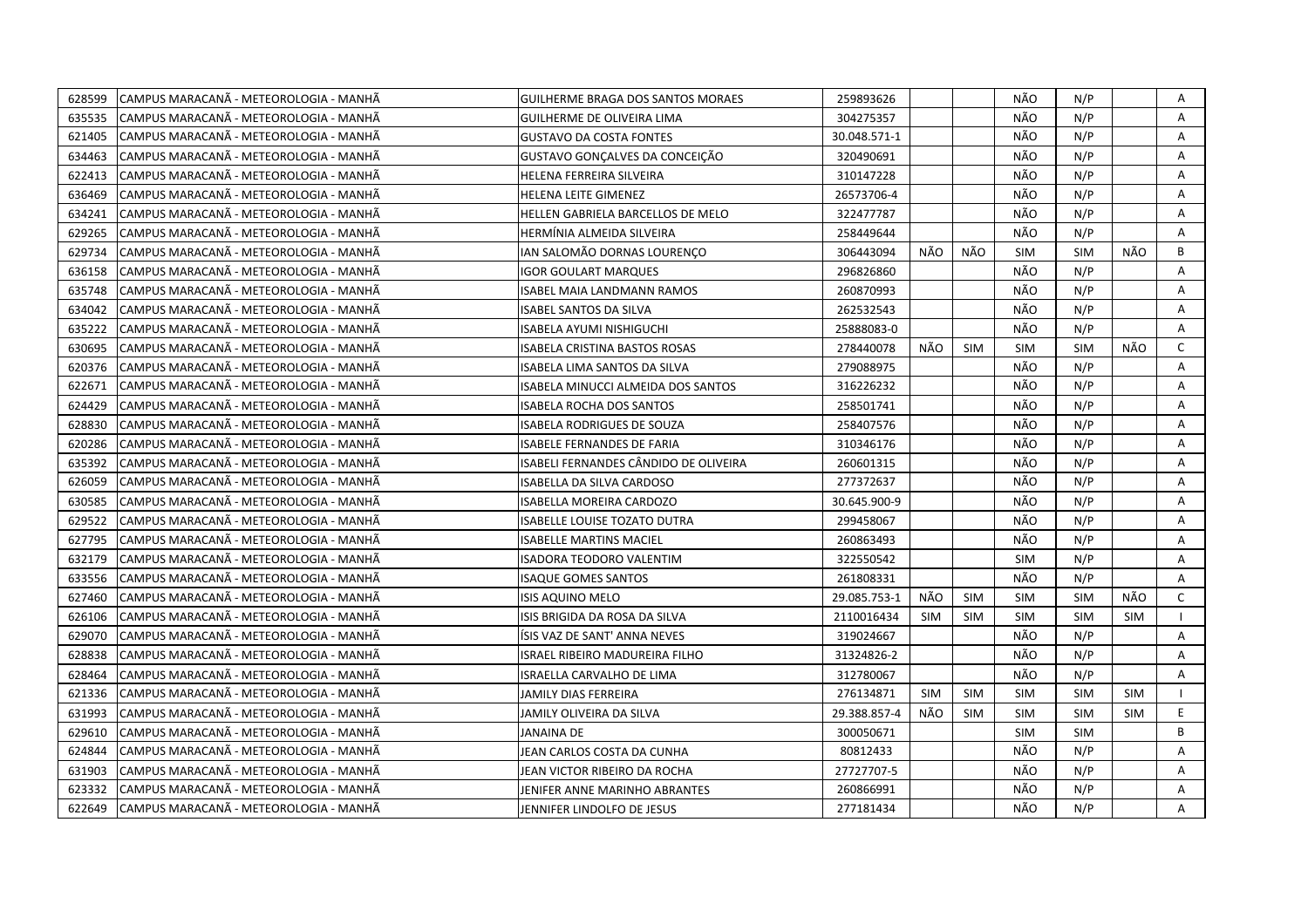| 635624 | CAMPUS MARACANÃ - METEOROLOGIA - MANHÃ | <b>JESSYCA NALIN MEIRELES</b>             | 259052421    |            |            | NÃO        | N/P        |            | A  |
|--------|----------------------------------------|-------------------------------------------|--------------|------------|------------|------------|------------|------------|----|
| 632739 | CAMPUS MARACANÃ - METEOROLOGIA - MANHÃ | JHADE BITTENCOURT MARAGNO                 | 34.030.607-5 | <b>SIM</b> | NÃO        | <b>SIM</b> | <b>SIM</b> | NÃO.       | F. |
| 625963 | CAMPUS MARACANÃ - METEOROLOGIA - MANHÃ | JOÃO MARCO FERREIRA FRANCA                | 26935019-5   |            |            | NÃO        | N/P        |            | A  |
| 630116 | CAMPUS MARACANÃ - METEOROLOGIA - MANHÃ | JOÃO PAULO DE OLIVEIRA PORTO              | 2353500352   |            |            | NÃO        | N/P        |            | Α  |
| 631888 | CAMPUS MARACANÃ - METEOROLOGIA - MANHÃ | JOÃO PEDRO DE ARAÚJO CONCEIÇÃO            | 31.203.468-9 |            |            | NÃO        | N/P        |            | Α  |
| 620939 | CAMPUS MARACANÃ - METEOROLOGIA - MANHÃ | JOÃO PEDRO DE SOUZA SERRANO               | 297191447    |            |            | NÃO        | N/P        |            | Α  |
| 633207 | CAMPUS MARACANÃ - METEOROLOGIA - MANHÃ | JOÃO PEDRO DIAS MELO                      | 291720662    |            |            | NÃO        | N/P        |            | A  |
| 630503 | CAMPUS MARACANÃ - METEOROLOGIA - MANHÃ | JOÃO PEDRO MERENCIO E SILVA DE SOUZA      | 258578681    | NÃO        | NÃO        | <b>SIM</b> | <b>SIM</b> | NÃO        | B  |
| 636409 | CAMPUS MARACANÃ - METEOROLOGIA - MANHÃ | JOÃO PEDRO NOGUEIRA PAIS DO NASCIMENTO    | 28.078.237-6 |            |            | NÃO        | N/P        |            | A  |
| 630286 | CAMPUS MARACANÃ - METEOROLOGIA - MANHÃ | JOÃO PEDRO OLIVEIRA DE SOUZA              | 30.978.935-2 |            |            | NÃO        | N/P        |            | A  |
| 628890 | CAMPUS MARACANA - METEOROLOGIA - MANHA | JOÃO PEDRO RANGEL CARVALHO                | 294677828    |            |            | NÃO        | N/P        |            | Α  |
| 631147 | CAMPUS MARACANA - METEOROLOGIA - MANHA | JOÃO ROBERTO DUARTE SAMPAIO DO NASCIMENTO | 260870654    |            |            | NÃO        | N/P        |            | A  |
| 630296 | CAMPUS MARACANÃ - METEOROLOGIA - MANHÃ | JOÃO VICTOR KULINA DE FREITAS             | 25844886-9   |            |            | NÃO        | N/P        |            | A  |
| 621789 | CAMPUS MARACANÃ - METEOROLOGIA - MANHÃ | JOÃO VICTOR SANTOS PEREIRA                | 259121481    |            |            | NÃO        | N/P        |            | Α  |
| 626241 | CAMPUS MARACANÃ - METEOROLOGIA - MANHÃ | JOAO VITOR DE ALMEIDA MATHEUS SANTOS      | 290348598    |            |            | NÃO        | N/P        |            | A  |
| 636605 | CAMPUS MARACANÃ - METEOROLOGIA - MANHÃ | JOÃO VITOR DE SOUZA FONSECA               | 31.040.298-7 |            |            | NÃO        | N/P        |            | Α  |
| 632642 | CAMPUS MARACANA - METEOROLOGIA - MANHA | JOHANNA MARIA VIANA FREITAS               | 261060636    |            |            | NÃO        | N/P        |            | A  |
| 634045 | CAMPUS MARACANÃ - METEOROLOGIA - MANHÃ | JOICE SECUNDINO BARCELLOS                 | 31.112.781-5 |            |            | <b>SIM</b> | <b>SIM</b> |            | B  |
| 629192 | CAMPUS MARACANÃ - METEOROLOGIA - MANHÃ | JONAS HENRIQUE FERREIRA SOUZA             | 273132803    |            |            | NÃO        | N/P        |            | A  |
| 625150 | CAMPUS MARACANÃ - METEOROLOGIA - MANHÃ | JONATHAN CARLOS DA SILVA SANTOS           | 331270017    |            | <b>SIM</b> | <b>SIM</b> | <b>SIM</b> | <b>SIM</b> | E. |
| 629185 | CAMPUS MARACANÃ - METEOROLOGIA - MANHÃ | JORDAN LUCAS DA SILVA FERREIRA            | 315522235    |            |            | NÃO        | N/P        |            | A  |
| 636249 | CAMPUS MARACANA - METEOROLOGIA - MANHA | JORGE FELIPPE LIMA GUIDORNE               | 34.603.620-5 |            |            | NÃO        | N/P        |            | A  |
| 631529 | CAMPUS MARACANÃ - METEOROLOGIA - MANHÃ | JOSÉ CARLOS PELLEGRINE MAIA               | 260865076    | NÃO        | NÃO        | <b>SIM</b> | <b>SIM</b> | NÃO        | B  |
| 624082 | CAMPUS MARACANA - METEOROLOGIA - MANHA | JOSIANE DA SILVA BARBOSA PRATA            | 29.824.976-4 | NÃO        | NÃO        | <b>SIM</b> | <b>SIM</b> | <b>SIM</b> | D  |
| 628521 | CAMPUS MARACANÃ - METEOROLOGIA - MANHÃ | JUAN BAUTISTA BIDAU                       | 232845396    |            |            | NÃO        | N/P        |            | A  |
| 634087 | CAMPUS MARACANÃ - METEOROLOGIA - MANHÃ | JUAN DANTAS DE MAGALHÃES BATALHA          | 285840146    |            |            | NÃO        | N/P        |            | Α  |
| 628193 | CAMPUS MARACANA - METEOROLOGIA - MANHA | JULIA ACACIO DA SILVA                     | 260583141    | NÃO        | NÃO        | <b>SIM</b> | <b>SIM</b> | <b>SIM</b> | D  |
| 620938 | CAMPUS MARACANÃ - METEOROLOGIA - MANHÃ | JÚLIA BASTOS DE ARAÚJO                    | 282787373    |            |            | NÃO        | N/P        |            | A  |
| 627980 | CAMPUS MARACANA - METEOROLOGIA - MANHA | JULIA CRISTINA DE LIMA CLAUDINO           | 26.061.361-7 |            |            | NÃO        | N/P        |            | A  |
| 629278 | CAMPUS MARACANÃ - METEOROLOGIA - MANHÃ | JULIA CUNHA DE ANDRADE                    | 26.389.567-4 |            |            | NÃO        | N/P        |            | Α  |
| 631728 | CAMPUS MARACANÃ - METEOROLOGIA - MANHÃ | JÚLIA DA SILVA MAMEDE                     | 259472520    |            |            | NÃO        | N/P        |            | Α  |
| 636396 | CAMPUS MARACANÃ - METEOROLOGIA - MANHÃ | JÚLIA DE AVELLAR SERPA                    | 305514150    |            |            | NÃO        | N/P        |            | A  |
| 626443 | CAMPUS MARACANÃ - METEOROLOGIA - MANHÃ | JULIA DE MORAES MARIANO                   | 263528648    |            |            | NÃO        | N/P        |            | A  |
| 628032 | CAMPUS MARACANA - METEOROLOGIA - MANHA | <b>JULIA DE OLIVEIRA BORGES</b>           | 282522796    |            |            | NÃO        | N/P        |            | A  |
| 624745 | CAMPUS MARACANÃ - METEOROLOGIA - MANHÃ | JULIA DIAS MARINHO                        | 259076958    |            |            | NÃO        | N/P        |            | A  |
| 624053 | CAMPUS MARACANA - METEOROLOGIA - MANHA | JÚLIA GONÇALVES DOS SANTOS                | 258635408    |            |            | NÃO        | N/P        |            | Α  |
| 627931 | CAMPUS MARACANÃ - METEOROLOGIA - MANHÃ | JULIA LIMA COSENZO DA CONCEICAO           | 259002582    | NÃO        | <b>SIM</b> | <b>SIM</b> | <b>SIM</b> | <b>SIM</b> | E. |
| 632192 | CAMPUS MARACANÃ - METEOROLOGIA - MANHÃ | JULIA LOPES ZANGIROLAMI PEREIRA           | 260772413    |            |            | NÃO        | N/P        |            | A  |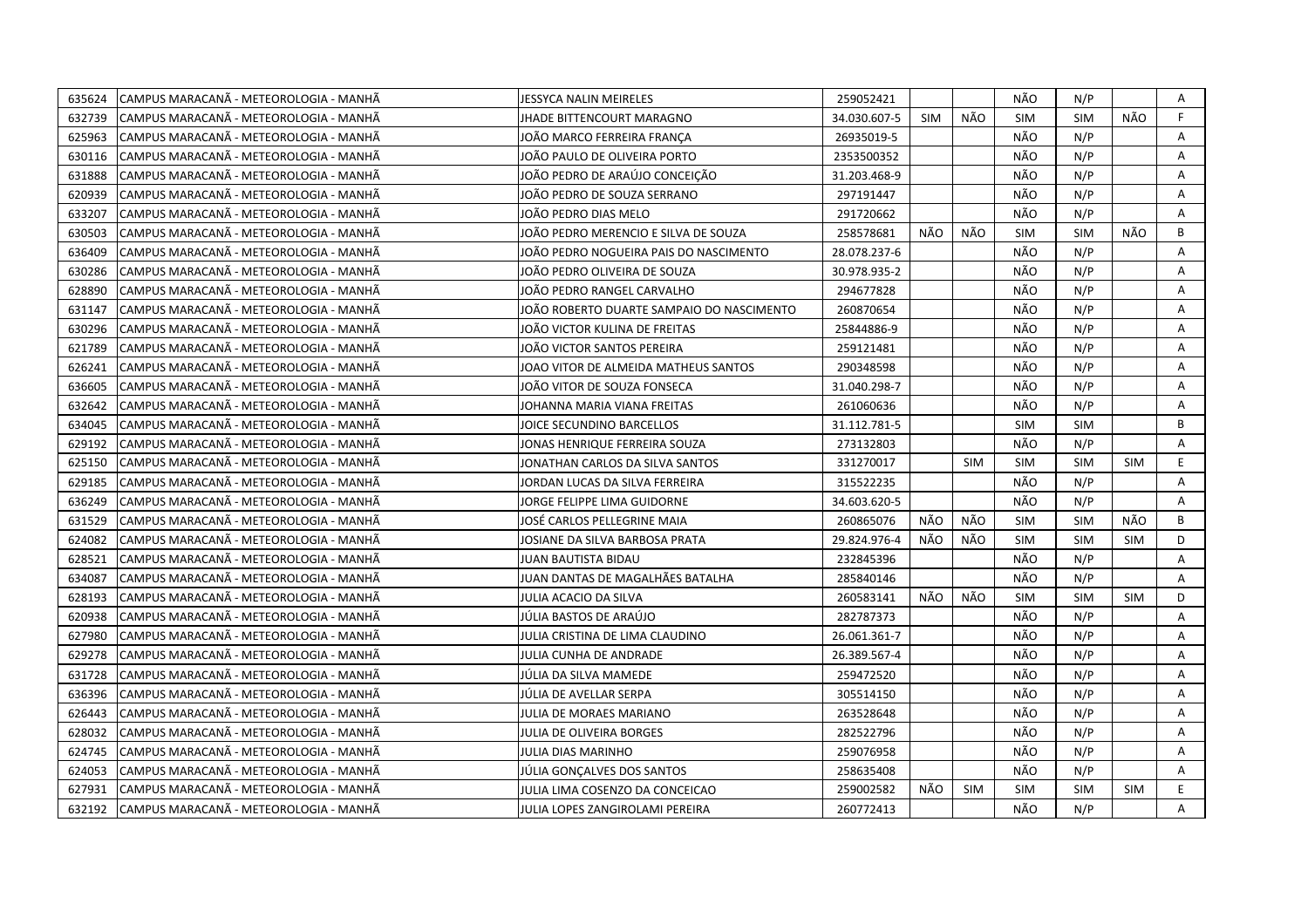| 634769 | CAMPUS MARACANÃ - METEOROLOGIA - MANHÃ | JULIA NOVAES BRIONIZIO LIPORAGE       | 259210557    |     |            | NÃO        | N/P        |            | A            |
|--------|----------------------------------------|---------------------------------------|--------------|-----|------------|------------|------------|------------|--------------|
| 633154 | CAMPUS MARACANÃ - METEOROLOGIA - MANHÃ | JULIA RODRIGUES MELO                  | 344208038    |     |            | NÃO        | N/P        |            | A            |
| 628321 | CAMPUS MARACANÃ - METEOROLOGIA - MANHÃ | JÚLIA SALLES BARBOSA                  | 259782456    |     |            | NÃO        | N/P        |            | A            |
| 630089 | CAMPUS MARACANÃ - METEOROLOGIA - MANHÃ | JULIA TAVARES VIANA                   | 26062854-0   |     |            | NÃO        | N/P        |            | A            |
| 620744 | CAMPUS MARACANA - METEOROLOGIA - MANHA | JULIANA AMAZONAS DE ALVARENGA ARLINDO | 33.609.652-4 | NÃO | NÃO        | <b>SIM</b> | <b>SIM</b> | <b>SIM</b> | D            |
| 632001 | CAMPUS MARACANÃ - METEOROLOGIA - MANHÃ | JULIANA BOUZADA MARQUES CARNEIRO      | 309184877    |     |            | NÃO        | N/P        |            | Α            |
| 620505 | CAMPUS MARACANÃ - METEOROLOGIA - MANHÃ | <b>JULIANA CALLAGO LOPES</b>          | 300464732    |     |            | NÃO        | N/P        |            | Α            |
| 636484 | CAMPUS MARACANÃ - METEOROLOGIA - MANHÃ | JULIANA DE OLIVEIRA SILVA             | 260861562    |     |            | NÃO        | N/P        |            | A            |
| 628820 | CAMPUS MARACANÃ - METEOROLOGIA - MANHÃ | JULIO CESAR BELLIENI MOURÃO           | 310539622    | NÃO | <b>SIM</b> | <b>SIM</b> | <b>SIM</b> | <b>SIM</b> | E            |
| 632746 | CAMPUS MARACANA - METEOROLOGIA - MANHA | JULLIA GIOVANNA VIEIRA NASCIMENTO     | 25.852.194-7 |     |            | NÃO        | N/P        |            | A            |
| 634761 | CAMPUS MARACANÃ - METEOROLOGIA - MANHÃ | KAIKE BARCELLOS SOUSA CORREA          | 327708236    |     |            | NÃO        | N/P        |            | A            |
| 633389 | CAMPUS MARACANA - METEOROLOGIA - MANHA | KAILANNY LIMA CALIXTO                 | 259290872    |     |            | NÃO        | N/P        |            | Α            |
| 633352 | CAMPUS MARACANA - METEOROLOGIA - MANHA | KAMILLE VITÓRIA FERNANDES PRADO       | 25.862.764-5 |     |            | NÃO        | N/P        |            | A            |
| 634634 | CAMPUS MARACANÃ - METEOROLOGIA - MANHÃ | KAREN DE OLIVEIRA PEREIRA             | 261010599    |     |            | NÃO        | N/P        |            | Α            |
| 636262 | CAMPUS MARACANÃ - METEOROLOGIA - MANHÃ | KAREN IGNACIO RIBEIRO RABELLO         | 258413301    |     |            | NÃO        | N/P        |            | A            |
| 623200 | CAMPUS MARACANÃ - METEOROLOGIA - MANHÃ | <b>KAREN SOARES MONTEIRO</b>          | 312461973    |     |            | NÃO        | N/P        |            | A            |
| 625002 | CAMPUS MARACANÃ - METEOROLOGIA - MANHÃ | KAREN VICTÓRIA DA SILVA SANTOS        | 260722350    |     |            | NÃO        | N/P        |            | A            |
| 622524 | CAMPUS MARACANA - METEOROLOGIA - MANHA | KARINE SANTOS DE OLIVEIRA COSTA       | 315408344    | NÃO |            | NÃO        | N/P        | <b>SIM</b> | A            |
| 621279 | CAMPUS MARACANÃ - METEOROLOGIA - MANHÃ | KARLA LETYCIA DUYARTE                 | 277225124    |     |            | NÃO        | N/P        |            | A            |
| 623948 | CAMPUS MARACANÃ - METEOROLOGIA - MANHÃ | KATARINE CORREA AYRES DA SILVA        | 288191562    |     |            | NÃO        | N/P        |            | Α            |
| 634206 | CAMPUS MARACANA - METEOROLOGIA - MANHA | KAUÄ DOS SANTOS KRAUSS                | 32111070-2   | NÃO | NÃO        | <b>SIM</b> | <b>SIM</b> | NÃO        | B            |
| 632798 | CAMPUS MARACANÃ - METEOROLOGIA - MANHÃ | KAUANE BATISTA DE CARVALHO            | 24.462.990-3 | NÃO | NÃO        | <b>SIM</b> | <b>SIM</b> | <b>SIM</b> | D            |
| 632394 | CAMPUS MARACANA - METEOROLOGIA - MANHA | KAYKY FERNANDES FIGUEIREDO            | 299254169    |     |            | NÃO        | N/P        |            | A            |
| 627406 | CAMPUS MARACANA - METEOROLOGIA - MANHA | KAYLANE GOMES DE OLIVEIRA MONTALVÃO   | 31.547.463-5 |     |            | NÃO        | N/P        |            | A            |
| 628137 | CAMPUS MARACANÃ - METEOROLOGIA - MANHÃ | KAYLLAN BARREIRA GOMES                | 310448584    | NÃO | SIM        | <b>SIM</b> | <b>SIM</b> | NÃO        | $\mathsf{C}$ |
| 633185 | CAMPUS MARACANA - METEOROLOGIA - MANHA | KEILA HELLEN DA SILVA DE FARIAS       | 32294595-7   | NÃO | <b>SIM</b> | <b>SIM</b> | <b>SIM</b> | <b>SIM</b> | E.           |
| 625751 | CAMPUS MARACANÃ - METEOROLOGIA - MANHÃ | KETLEN CATANA PINA                    | 280451196    | NÃO | <b>SIM</b> | <b>SIM</b> | <b>SIM</b> | <b>SIM</b> | E            |
| 632690 | CAMPUS MARACANÃ - METEOROLOGIA - MANHÃ | KLEBER DA SILVA FAULHABER             | 258460658    |     |            | NÃO        | N/P        |            | A            |
| 621402 | CAMPUS MARACANÃ - METEOROLOGIA - MANHÃ | LAÍS GABRIELLE AUGUSTO CAMPOS         | 258704345    | NÃO | <b>SIM</b> | <b>SIM</b> | <b>SIM</b> | NÃO        | $\mathsf{C}$ |
| 634656 | CAMPUS MARACANÃ - METEOROLOGIA - MANHÃ | LAÍS SOARES DELAROLI CALDAS           | 257377325    |     |            | NÃO        | N/P        |            | Α            |
| 629085 | CAMPUS MARACANÃ - METEOROLOGIA - MANHÃ | LAÍS VAZ DE SANT' ANNA NEVES          | 319025367    |     |            | NÃO        | N/P        |            | A            |
| 635668 | CAMPUS MARACANÃ - METEOROLOGIA - MANHÃ | LAÍSA SIQUEIRA DE ALMEIDA             | 275684140    |     |            | NÃO        | N/P        |            | A            |
| 627244 | CAMPUS MARACANA - METEOROLOGIA - MANHA | LANDER IZAIAS GOMES MOURA PEREIRA     | 257004507    | NÃO | <b>SIM</b> | <b>SIM</b> | <b>SIM</b> | <b>SIM</b> | E.           |
| 626344 | CAMPUS MARACANA - METEOROLOGIA - MANHA | LARA HILARIO DE SOUZA PEREIRA         | 309757136    |     |            | NÃO        | N/P        |            | A            |
| 632158 | CAMPUS MARACANÃ - METEOROLOGIA - MANHÃ | LARA LEAL DE OLIVEIRA                 | 30.240.649-1 |     |            | NÃO        | N/P        |            | A            |
| 634977 | CAMPUS MARACANA - METEOROLOGIA - MANHA | LARISSA COSTA DOS SANTOS ALMEIDA      | 286108535    |     |            | NÃO        | N/P        |            | A            |
| 624629 | CAMPUS MARACANÃ - METEOROLOGIA - MANHÃ | LARISSA DE SOUZA FONTES PEREIRA       | 314905365    |     |            | NÃO        | N/P        |            | Α            |
| 632882 | CAMPUS MARACANA - METEOROLOGIA - MANHA | LARISSA PONCIANO DOS SANTOS           | 31.529.364-7 |     |            | NÃO        | N/P        |            | A            |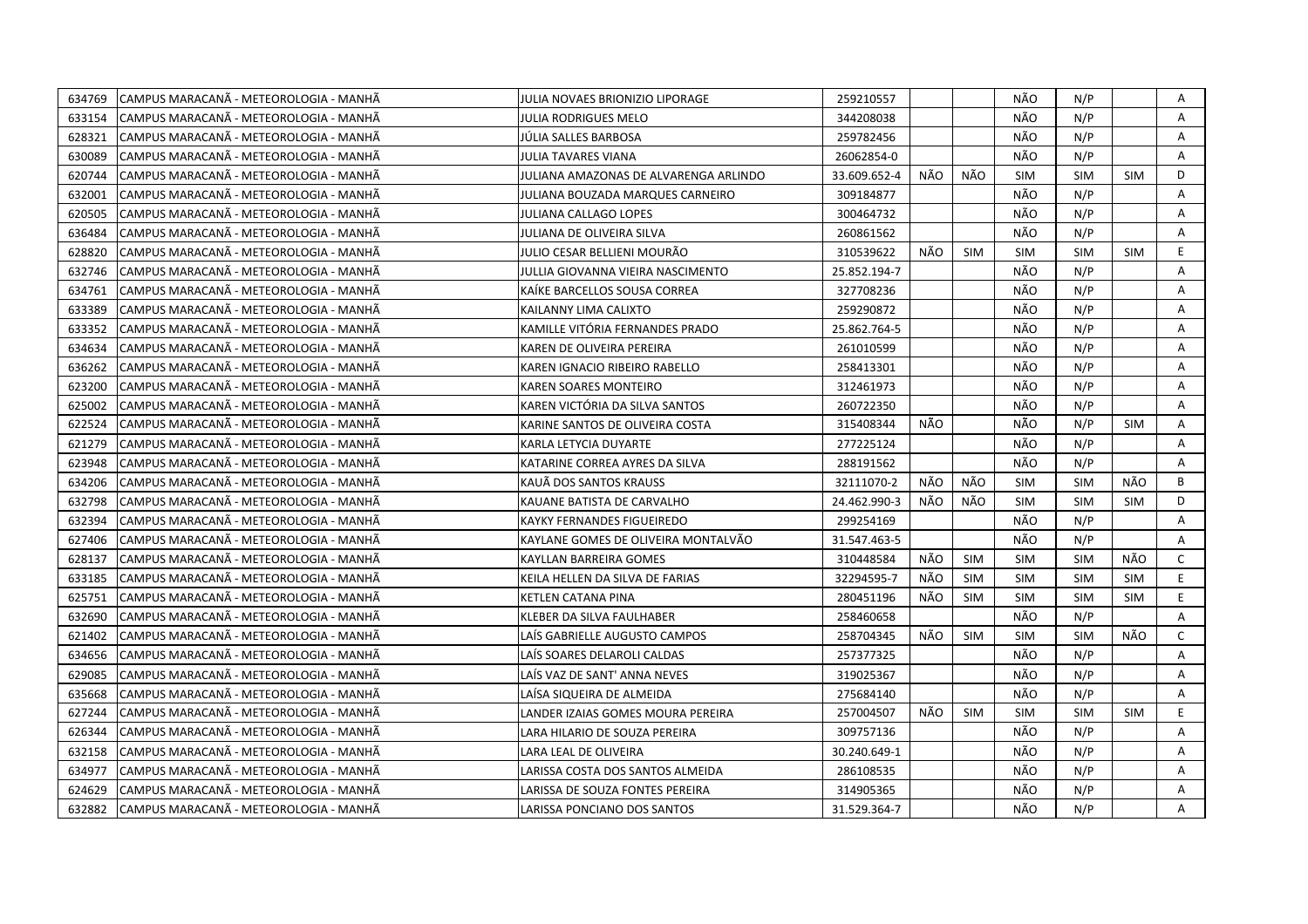| 621827 | CAMPUS MARACANÃ - METEOROLOGIA - MANHÃ | LARYSSA DA COSTA PIRES                | 325319796    |     |            | NÃO        | N/P        |            | Α  |
|--------|----------------------------------------|---------------------------------------|--------------|-----|------------|------------|------------|------------|----|
| 629386 | CAMPUS MARACANÃ - METEOROLOGIA - MANHÃ | LARYSSA SOUZA DO NASCIMENTO           | 26-059559-0  |     |            | NÃO        | N/P        |            | A  |
| 630124 | CAMPUS MARACANÃ - METEOROLOGIA - MANHÃ | LAURA LANZIERO TRINDADE LEIRA         | 263137788    |     |            | NÃO        | N/P        |            | A  |
| 636173 | CAMPUS MARACANÃ - METEOROLOGIA - MANHÃ | LAURA VIVAS BARROSO DE ANDRADE        | 262526387    |     |            | NÃO        | N/P        |            | Α  |
| 635067 | CAMPUS MARACANÃ - METEOROLOGIA - MANHÃ | LEONARDO DA SILVA BARBOSA BATISTA     | 260865043    |     |            | NÃO        | N/P        |            | Α  |
| 634594 | CAMPUS MARACANÃ - METEOROLOGIA - MANHÃ | <b>LEONARDO NUNES DOS SANTOS</b>      | 26076462-6   |     |            | NÃO        | N/P        |            | Α  |
| 620567 | CAMPUS MARACANA - METEOROLOGIA - MANHA | LETÍCIA ALBUQUERQUE ANTUNES DA SILVA  | 316730027    |     |            | NÃO        | N/P        |            | A  |
| 620633 | CAMPUS MARACANÃ - METEOROLOGIA - MANHÃ | LETICIA ALINE AMARAL MATTOS           | 340442706    |     |            | NÃO        | N/P        |            | A  |
| 623151 | CAMPUS MARACANA - METEOROLOGIA - MANHA | LETICIA ALVES SILVA FRANCISCO         | 257190751    | NÃO | <b>SIM</b> | <b>SIM</b> | <b>SIM</b> | <b>SIM</b> | E  |
| 628803 | CAMPUS MARACANÃ - METEOROLOGIA - MANHÃ | LETICIA ARAUJO DE SOUZA RODRIGUES     | 265077099    |     |            | NÃO        | N/P        |            | A  |
| 622170 | CAMPUS MARACANÃ - METEOROLOGIA - MANHÃ | LETICIA BARBOSA MONTEIRO              | 26.476.252-7 |     |            | NÃO        | N/P        |            | Α  |
| 628443 | CAMPUS MARACANA - METEOROLOGIA - MANHA | LETÍCIA BASÍLIO FERNANDES DE MATOS    | 261166102    |     |            | NÃO        | N/P        |            | A  |
| 634329 | CAMPUS MARACANÃ - METEOROLOGIA - MANHÃ | LETICIA CARMO BARAUNA                 | 258983626    |     |            | NÃO        | N/P        |            | A  |
| 624067 | CAMPUS MARACANÃ - METEOROLOGIA - MANHÃ | LETÍCIA CORDEIRO TOSCANO E SILVA      | CBMERJ051311 |     |            | NÃO        | N/P        |            | A  |
| 622665 | CAMPUS MARACANÃ - METEOROLOGIA - MANHÃ | LETÍCIA DE MACEDO ALVES               | 319394821    |     | <b>SIM</b> | <b>SIM</b> | <b>SIM</b> | <b>SIM</b> | E. |
| 622354 | CAMPUS MARACANÃ - METEOROLOGIA - MANHÃ | LETICIA DE OLIVEIRA VELLASCO          | 326618097    |     |            | NÃO        | N/P        |            | A  |
| 631968 | CAMPUS MARACANA - METEOROLOGIA - MANHA | LETICIA LUTEBARK DE ABREU             | 316314616    |     |            | NÃO        | N/P        |            | A  |
| 632920 | CAMPUS MARACANÃ - METEOROLOGIA - MANHÃ | LETÍCIA NAVEGA DE AZEVEDO             | 25.887.668-9 |     |            | NÃO        | N/P        |            | A  |
| 623494 | CAMPUS MARACANA - METEOROLOGIA - MANHA | LETÍCIA ROCHA DE OLIVEIRA             | 258873223    | NÃO | <b>SIM</b> | <b>SIM</b> | <b>SIM</b> | <b>SIM</b> | E. |
| 629201 | CAMPUS MARACANÃ - METEOROLOGIA - MANHÃ | LETYCIA RIBEIRO GONÇALVES             | 318463478    |     |            | NÃO        | N/P        |            | A  |
| 624808 | CAMPUS MARACANÃ - METEOROLOGIA - MANHÃ | LIDYANE LOUISE RIBEIRO MADUREIRA      | 277256707    |     |            | NÃO        | N/P        |            | A  |
| 626881 | CAMPUS MARACANA - METEOROLOGIA - MANHA | LIVIA DANIELA RIBEIRO FERNANDES       | 322608126    | NÃO | <b>SIM</b> | <b>SIM</b> | <b>SIM</b> | <b>SIM</b> | E. |
| 631711 | CAMPUS MARACANÃ - METEOROLOGIA - MANHÃ | LIVIA GOMES DA COSTA                  | 277218400    |     |            | NÃO        | N/P        |            | A  |
| 622207 | CAMPUS MARACANA - METEOROLOGIA - MANHA | LIVIA MENDES DE FREITAS MORAIS MORAIS | 26953390     |     |            | NÃO        | N/P        |            | A  |
| 635517 | CAMPUS MARACANÃ - METEOROLOGIA - MANHÃ | LÍVIA SANTOS ESPÍNDOLA FREIRE         | 265058487    |     |            | NÃO        | N/P        |            | A  |
| 635745 | CAMPUS MARACANÃ - METEOROLOGIA - MANHÃ | LÍVIA SOUZA ALENCAR ASSIS             | 26.088.112-3 |     |            | NÃO        | N/P        |            | Α  |
| 629977 | CAMPUS MARACANA - METEOROLOGIA - MANHA | LORENA RODRIGUEZ FIGUEIREDO           | 307951814    |     |            | NÃO        | N/P        |            | A  |
| 628014 | CAMPUS MARACANÃ - METEOROLOGIA - MANHÃ | LORRANE BRAGA                         | 29.778.652-7 |     |            | NÃO        | N/P        |            | Α  |
| 622264 | CAMPUS MARACANA - METEOROLOGIA - MANHA | LORRAYNE DA SILVA ALMEIDA             | 258566942    |     |            | NÃO        | N/P        |            | A  |
| 630913 | CAMPUS MARACANÃ - METEOROLOGIA - MANHÃ | LUANNA MARTINS BANDEIRA               | 259237824    |     |            | NÃO        | N/P        |            | Α  |
| 625833 | CAMPUS MARACANÃ - METEOROLOGIA - MANHÃ | LUCAS ALVES BAPTISTA                  | 288573942    |     |            | NÃO        | N/P        |            | Α  |
| 622303 | CAMPUS MARACANÃ - METEOROLOGIA - MANHÃ | LUCAS CRISTHIAN AZEVEDO DE JESUS      | 18709528     |     |            | NÃO        | N/P        |            | A  |
| 631006 | CAMPUS MARACANÃ - METEOROLOGIA - MANHÃ | <b>LUCAS GOMES SPALL</b>              | 261209365    |     |            | NÃO        | N/P        |            | A  |
| 635476 | CAMPUS MARACANA - METEOROLOGIA - MANHA | LUCAS JESUS MARQUES BESSA GUERRA      | 315890129    |     |            | NÃO        | N/P        |            | A  |
| 634809 | CAMPUS MARACANÃ - METEOROLOGIA - MANHÃ | LUCAS MAURICIO MARTINS FERREIRA       | 33331599-2   |     |            | NÃO        | N/P        |            | A  |
| 624798 | CAMPUS MARACANA - METEOROLOGIA - MANHA | LUCAS PEREIRA DUARTE                  | 25.860.079-0 |     |            | NÃO        | N/P        |            | Α  |
| 620407 | CAMPUS MARACANÃ - METEOROLOGIA - MANHÃ | LUCAS SILVEIRA DA SILVA               | 307638569    | NÃO | <b>SIM</b> | <b>SIM</b> | <b>SIM</b> | <b>SIM</b> | E. |
| 634347 | CAMPUS MARACANÃ - METEOROLOGIA - MANHÃ | LUCAS TEIXEIRA PENEDO                 | 302745880    |     |            | NÃO        | N/P        |            | A  |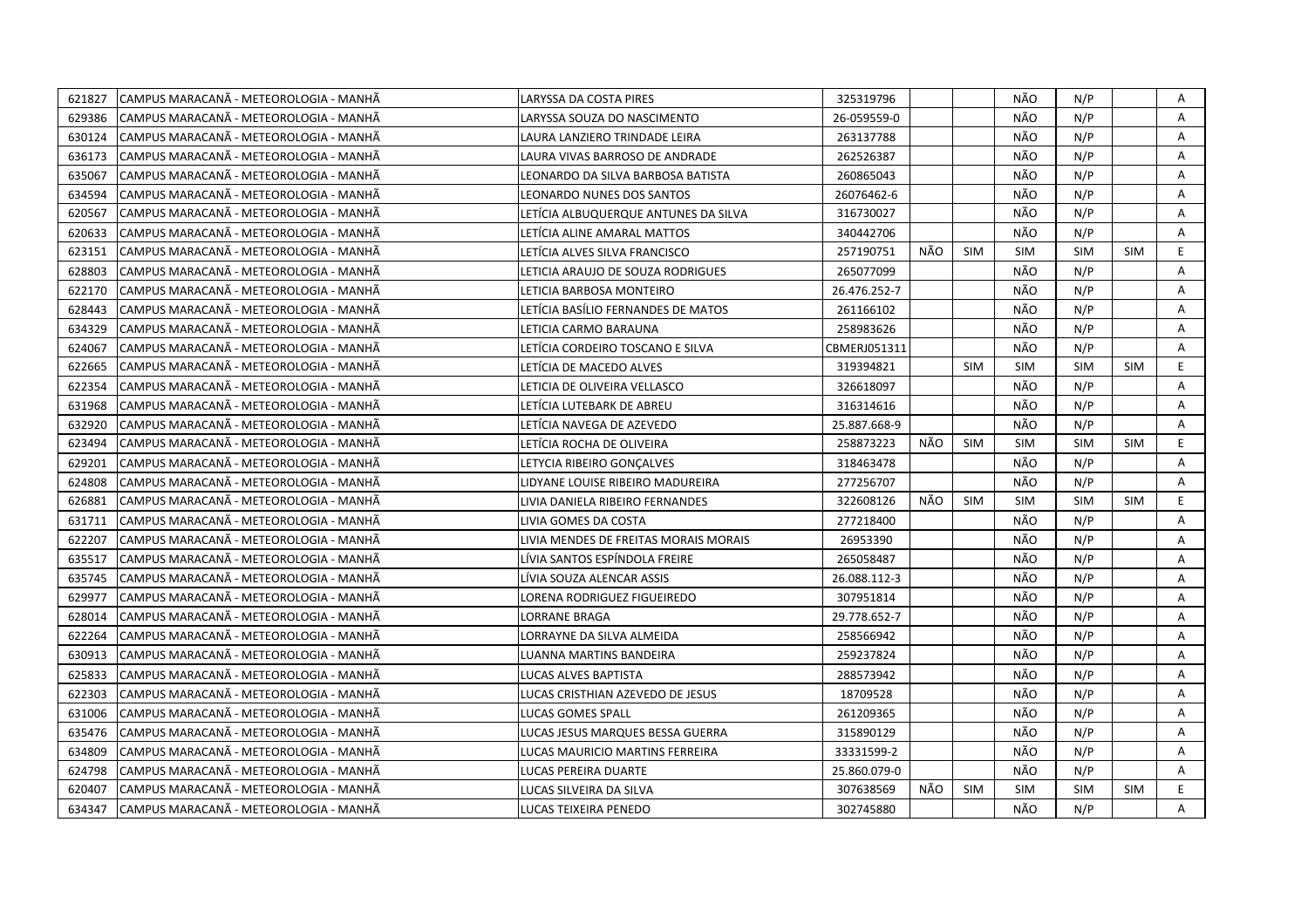| 624319 | CAMPUS MARACANÃ - METEOROLOGIA - MANHÃ  | LUDMILA SCHMIDT CORRËA                       | 300395357    |     |            | NÃO        | N/P        |            | A            |
|--------|-----------------------------------------|----------------------------------------------|--------------|-----|------------|------------|------------|------------|--------------|
| 626882 | CAMPUS MARACANA - METEOROLOGIA - MANHA  | LUDMYLLA GUIMARÃES BENTO DA SILVA            | 328286661    | NÃO | <b>SIM</b> | <b>SIM</b> | <b>SIM</b> | <b>SIM</b> | E            |
| 629563 | CAMPUS MARACANÃ - METEOROLOGIA - MANHÃ  | LUÍS FELIPE RODRIGUES BARRETO                | 287829147    |     |            | NÃO        | N/P        |            | A            |
| 632482 | CAMPUS MARACANA - METEOROLOGIA - MANHA  | <b>LUISA DE MORAES PEREZ</b>                 | 258456128    |     |            | NÃO        | N/P        |            | Α            |
| 633984 | CAMPUS MARACANÃ - METEOROLOGIA - MANHÃ  | LUÍSA GABRIEL TERRA                          | 25932185-9   |     |            | NÃO        | N/P        |            | Α            |
| 625238 | CAMPUS MARACANÃ - METEOROLOGIA - MANHÃ  | LUÍSA NEVES FERREIRA                         | 258448141    |     |            | NÃO        | N/P        |            | Α            |
| 631110 | CAMPUS MARACANÃ - METEOROLOGIA - MANHÃ  | <b>LUISA RAMOS BATISTA</b>                   | 258373810    |     |            | NÃO        | N/P        |            | A            |
| 622725 | ICAMPUS MARACANÃ - METEOROLOGIA - MANHÃ | LUISA XISTO TEZOLIN NUNES                    | 310083365    |     |            | NÃO        | N/P        |            | $\mathsf{A}$ |
| 627337 | CAMPUS MARACANÃ - METEOROLOGIA - MANHÃ  | LUIZ EDUARDO ANASTACIO DO NASCIMEMTO         | 27.721.954-9 | NÃO | <b>SIM</b> | <b>SIM</b> | <b>SIM</b> | <b>SIM</b> | E            |
| 629671 | ICAMPUS MARACANÃ - METEOROLOGIA - MANHÃ | LUIZ FELIPE CHRISTO DOS PASSOS               | 311849343    |     |            | NÃO        | N/P        |            | A            |
| 635989 | CAMPUS MARACANÃ - METEOROLOGIA - MANHÃ  | LUIZ MIGUEL MOREIRA FESTA BERNARDES ESTRELA  | 26.305.849-7 |     |            | NÃO        | N/P        |            | A            |
| 633214 | CAMPUS MARACANA - METEOROLOGIA - MANHA  | LUIZA DIAS MELO                              | 291719185    |     |            | NÃO        | N/P        |            | A            |
| 627625 | CAMPUS MARACANÃ - METEOROLOGIA - MANHÃ  | LUIZA GOMES TRUTA FARIA                      | 327764213    | NÃO | NÃO        | <b>SIM</b> | <b>SIM</b> | <b>SIM</b> | D            |
| 633599 | CAMPUS MARACANÃ - METEOROLOGIA - MANHÃ  | MANUELA ALMEIDA GARCIA DA FONSECA            | 306646936    |     |            | NÃO        | N/P        |            | Α            |
| 629725 | CAMPUS MARACANÃ - METEOROLOGIA - MANHÃ  | MANUELA FADISTA BARBOSA                      | 258405042    |     |            | NÃO        | N/P        |            | A            |
| 626478 | CAMPUS MARACANÃ - METEOROLOGIA - MANHÃ  | MANUELA NASCIMENTO TOSTES DA SILVA           | 27.418.002-5 |     |            | NÃO        | N/P        |            | A            |
| 632858 | CAMPUS MARACANÃ - METEOROLOGIA - MANHÃ  | MANUELA TEIXEIRA FERREIRA PAULINO DE SOUZA   | 285745907    |     |            | NÃO        | N/P        |            | A            |
| 622481 | CAMPUS MARACANA - METEOROLOGIA - MANHA  | <b>MANUELLA AMARO NUNES</b>                  | 31828200-1   |     |            | NÃO        | N/P        |            | A            |
| 635607 | CAMPUS MARACANÃ - METEOROLOGIA - MANHÃ  | MARCELA DOS SANTOS VIANNA DO VALE            | 303446140    |     |            | NÃO        | N/P        |            | Α            |
| 636221 | CAMPUS MARACANÃ - METEOROLOGIA - MANHÃ  | MARCELA ESTER SOARES FRANCO                  | 47660        |     |            | NÃO        | N/P        |            | A            |
| 635370 | CAMPUS MARACANÃ - METEOROLOGIA - MANHÃ  | MARCELA GUERRA LEITE RODRIGUES PINTO         | 26.058.373-7 |     |            | NÃO        | N/P        |            | A            |
| 622071 | CAMPUS MARACANA - METEOROLOGIA - MANHA  | <b>MARCIA CARNEIRO</b>                       | 96024021     |     |            | <b>SIM</b> | <b>SIM</b> |            | В            |
| 624129 | CAMPUS MARACANÃ - METEOROLOGIA - MANHÃ  | MARCO VINICIUS MACHADO CARNEIRO              | 326606225    |     |            | <b>SIM</b> | N/P        |            | A            |
| 636997 | CAMPUS MARACANÃ - METEOROLOGIA - MANHÃ  | MARIA ANTÔNIA DIRAMI BERRIEL                 | 292224839    |     |            | NÃO        | N/P        |            | Α            |
| 628063 | CAMPUS MARACANA - METEOROLOGIA - MANHA  | MARIA CLARA CARDOSO DE ARAÚJO                | 25832238-7   |     |            | NÃO        | N/P        |            | A            |
| 630029 | CAMPUS MARACANA - METEOROLOGIA - MANHA  | MARIA CLARA MACHADO BEMQUERER DA SILVA       | 262540818    |     |            | NÃO        | N/P        |            | A            |
| 621868 | CAMPUS MARACANA - METEOROLOGIA - MANHA  | MARIA CLARA MOREIRA DAS CANDEIAS             | 333961654    | NÃO | NÃO        | <b>SIM</b> | <b>SIM</b> | <b>SIM</b> | D            |
| 630284 | CAMPUS MARACANÃ - METEOROLOGIA - MANHÃ  | MARIA CLARA NANTET MATSUI                    | 303522999    |     |            | NÃO        | N/P        |            | Α            |
| 621759 | CAMPUS MARACANÃ - METEOROLOGIA - MANHÃ  | MARIA CLARA SILVA BALBINO                    | 28.650.021-0 |     |            | NÃO        | N/P        |            | A            |
| 629803 | CAMPUS MARACANÃ - METEOROLOGIA - MANHÃ  | MARIA CLARA SILVEIRA MONTEIRO                | 27.670.573-8 |     |            | NÃO        | N/P        |            | Α            |
| 626963 | CAMPUS MARACANÃ - METEOROLOGIA - MANHÃ  | MARIA DE FATIMA ALVES DE BRITO DO NASCIMENTO | 321975591    | NÃO | <b>SIM</b> | <b>SIM</b> | <b>SIM</b> | <b>SIM</b> | E            |
| 622831 |                                         |                                              |              |     |            | NÃO        | N/P        |            | A            |
|        | CAMPUS MARACANÃ - METEOROLOGIA - MANHÃ  | MARIA DE FÁTIMA COSTA BOIA DA SILVA          | 265072280    |     |            |            |            |            |              |
| 633121 | CAMPUS MARACANA - METEOROLOGIA - MANHA  | MARIA EDUARDA ARAGÃO COSTA                   | 305530990    |     |            | NÃO        | N/P        |            | A            |
| 633525 | CAMPUS MARACANÃ - METEOROLOGIA - MANHÃ  | MARIA EDUARDA DA SILVA PADILHA               | 320125032    |     |            | NÃO        | N/P        |            | Α            |
| 622913 | CAMPUS MARACANÃ - METEOROLOGIA - MANHÃ  | MARIA EDUARDA DE ARAUJO SANT ANA             | 274523968    |     |            | NÃO        | N/P        |            | Α            |
| 624460 | CAMPUS MARACANÃ - METEOROLOGIA - MANHÃ  | MARIA EDUARDA DE AZEVEDO RODRIGUES           | 311196760    |     |            | NÃO        | N/P        |            | A            |
| 622756 | CAMPUS MARACANA - METEOROLOGIA - MANHA  | <b>CHAGAS</b>                                | 325273159    |     |            | NÃO        | N/P        |            | A            |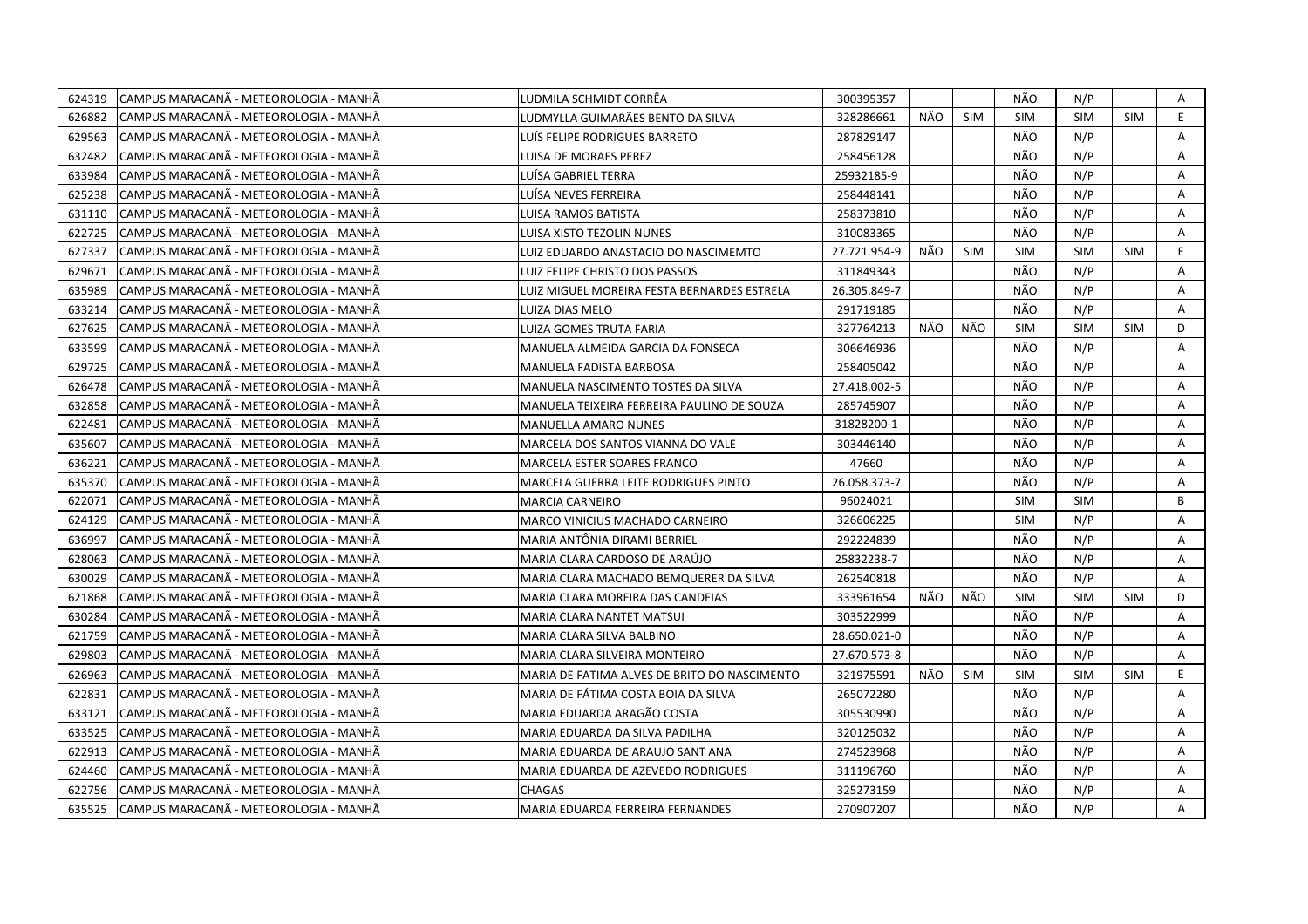| 627206 | CAMPUS MARACANÃ - METEOROLOGIA - MANHÃ | MARIA EDUARDA GOMES MANNARINO          | 26.086.371-7 |     |            | NÃO        | N/P        |            | Α            |
|--------|----------------------------------------|----------------------------------------|--------------|-----|------------|------------|------------|------------|--------------|
| 635456 | CAMPUS MARACANÃ - METEOROLOGIA - MANHÃ | MARIA EDUARDA HÉBIA DOS SANTOS         | 260764980    |     |            | NÃO        | N/P        |            | $\mathsf{A}$ |
| 628243 | CAMPUS MARACANÃ - METEOROLOGIA - MANHÃ | MARIA EDUARDA LAURIANO DE SOUZA        | 25.859.952-1 | NÃO | <b>SIM</b> | <b>SIM</b> | <b>SIM</b> | NÃO        | $\mathsf{C}$ |
| 623635 | CAMPUS MARACANÃ - METEOROLOGIA - MANHÃ | MARIA EDUARDA LOPES BARBOZA            | 315167940    |     |            | NÃO        | N/P        |            | A            |
| 630016 | CAMPUS MARACANÃ - METEOROLOGIA - MANHÃ | MARIA EDUARDA MACHADO SILVA            | 258585421    |     |            | NÃO        | N/P        |            | A            |
| 634729 | CAMPUS MARACANA - METEOROLOGIA - MANHA | MARIA EDUARDA MALTA TINGO DE JESUS     | 258909001    |     |            | NÃO        | N/P        |            | A            |
| 622856 | CAMPUS MARACANÃ - METEOROLOGIA - MANHÃ | MARIA EDUARDA NOCE SIMOES CORRÊA       | 269878542    |     |            | NÃO        | N/P        |            | Α            |
| 635005 | CAMPUS MARACANÃ - METEOROLOGIA - MANHÃ | MARIA EDUARDA OZANA RIBEIRO            | 25.939.691-0 |     |            | NÃO        | N/P        |            | Α            |
| 624926 | CAMPUS MARACANÃ - METEOROLOGIA - MANHÃ | MARIA EDUARDA PEREIRA DE FARIAS        | 304620487    |     |            | NÃO        | N/P        |            | A            |
| 620531 | CAMPUS MARACANÃ - METEOROLOGIA - MANHÃ | MARIA EDUARDA PEREIRA DIAS             | 25.837.710-0 |     |            | NÃO        | N/P        |            | Α            |
| 621664 | CAMPUS MARACANA - METEOROLOGIA - MANHA | MARIA EDUARDA QUARESMA DE OLIVEIRA     | 32044843-4   |     |            | NÃO        | N/P        |            | A            |
| 634458 | CAMPUS MARACANÃ - METEOROLOGIA - MANHÃ | MARIA EDUARDA RIBEIRO SOARES           | 32200310-4   |     |            | NÃO        | N/P        |            | A            |
| 622327 | CAMPUS MARACANA - METEOROLOGIA - MANHA | MARIA EDUARDA RIBEIRO TORRES           | 32.788.034-0 |     |            | NÃO        | N/P        |            | A            |
| 625970 | CAMPUS MARACANA - METEOROLOGIA - MANHÃ | MARIA EDUARDA SALES DA SILVA           | 235480035    | NÃO | NÃO        | NÃO        | <b>SIM</b> | <b>SIM</b> | Α            |
| 630943 | CAMPUS MARACANÃ - METEOROLOGIA - MANHÃ | MARIA EDUARDA TOWNSEND MURRAS          | 338884810    |     |            | NÃO        | N/P        |            | A            |
| 633941 | CAMPUS MARACANÃ - METEOROLOGIA - MANHÃ | MARIA EPPINGHAUS PAES                  | 258324714    |     |            | NÃO        | N/P        |            | A            |
| 621096 | CAMPUS MARACANÃ - METEOROLOGIA - MANHÃ | MARIA ISABEL HANCIO GOMES              | 25.862.575-5 |     |            | NÃO        | N/P        |            | A            |
| 621475 | CAMPUS MARACANÃ - METEOROLOGIA - MANHÃ | MARIA IZABEL VELASCO DE FREITAS        | 261142061    |     |            | NÃO        | N/P        |            | A            |
| 631358 | CAMPUS MARACANÃ - METEOROLOGIA - MANHÃ | MARIA JÚLIA FERREIRA SERENO            | 28.208.990-3 |     |            | NÃO        | N/P        |            | A            |
| 629530 | CAMPUS MARACANÃ - METEOROLOGIA - MANHÃ | MARIA LUÍSA DE SOUSA CAMILO            | 292805645    |     |            | NÃO        | N/P        |            | Α            |
| 632330 | CAMPUS MARACANÃ - METEOROLOGIA - MANHÃ | MARIA LUIZA CARDOSO DE SOUZA           | 263137523    |     |            | NÃO        | N/P        |            | Α            |
| 624328 | CAMPUS MARACANÃ - METEOROLOGIA - MANHÃ | MARIA LUIZA DE SOUZA LOUZADA           | 25.870.785-0 | NÃO | <b>SIM</b> | <b>SIM</b> | <b>SIM</b> | <b>SIM</b> | E            |
| 627903 | CAMPUS MARACANÃ - METEOROLOGIA - MANHÃ | MARIA LUIZA ROCHA ROCHA                | 259078582    |     |            | <b>SIM</b> | N/P        |            | A            |
| 633887 | CAMPUS MARACANA - METEOROLOGIA - MANHA | MARIA VICTÓRIA DOS SANTOS BASTOS       | 260771571    |     |            | NÃO        | N/P        |            | A            |
| 631560 | CAMPUS MARACANÃ - METEOROLOGIA - MANHÃ | MARIA VITORIA PELLEGRINE MAIA          | 342291184    | NÃO | NÃO        | <b>SIM</b> | <b>SIM</b> | NÃO        | B            |
| 628719 | CAMPUS MARACANA - METEOROLOGIA - MANHA | MARIA VITÓRIA PEREIRA DA SILVA LUSTOSA | 8459801      |     |            | NÃO        | N/P        |            | A            |
| 635452 | CAMPUS MARACANA - METEOROLOGIA - MANHA | MARIANA AUGUSTO DUARTE                 | 28636959-0   |     |            | NÃO        | N/P        |            | A            |
| 634325 | CAMPUS MARACANA - METEOROLOGIA - MANHA | MARIANA COSTA TEIXEIRA                 | 258882331    |     |            | NÃO        | N/P        |            | Α            |
| 632738 | CAMPUS MARACANÃ - METEOROLOGIA - MANHÃ | MARIANA DA SILVA GOMES                 | 258469527    |     |            | NÃO        | N/P        |            | A            |
| 630877 | CAMPUS MARACANÃ - METEOROLOGIA - MANHÃ | MARIANA DE JESUS DA SILVA              | 26.796.325-4 |     |            | NÃO        | N/P        |            | Α            |
| 620956 | CAMPUS MARACANÃ - METEOROLOGIA - MANHÃ | MARIANA DELFE LUTFI                    | 313217721    |     |            | NÃO        | N/P        |            | A            |
| 633447 | CAMPUS MARACANÃ - METEOROLOGIA - MANHÃ | MARIANA GONÇALVES SANTANA              | 309401545    |     |            | NÃO        | N/P        |            | A            |
| 635829 | CAMPUS MARACANA - METEOROLOGIA - MANHA | MARIANA MENDES ROMA                    | 308535939    |     |            | NÃO        | N/P        |            | A            |
| 627940 | CAMPUS MARACANA - METEOROLOGIA - MANHA | MARIANNA LOGELO DE SOUZA               | 260857628    |     |            | NÃO        | N/P        |            | Α            |
| 636277 | CAMPUS MARACANA - METEOROLOGIA - MANHA | MARIANNA RIGUETE PINHEIRO              | 320995533    |     |            | NÃO        | N/P        |            | A            |
| 626107 | CAMPUS MARACANÃ - METEOROLOGIA - MANHÃ | MARINA MANHANÃES PESSANHA              | 323017335    | NÃO | NÃO        | <b>SIM</b> | <b>SIM</b> | NÃO        | B            |
| 627577 | CAMPUS MARACANA - METEOROLOGIA - MANHA | <b>MARINA MATOS DAHL DE BARROS</b>     | 261321996    |     |            | NÃO        | N/P        |            | A            |
| 632479 | CAMPUS MARACANÃ - METEOROLOGIA - MANHÃ | MARTA ELENYR PEREIRA ROCHA BEZERRA     | 30.304.365-7 |     |            | NÃO        | N/P        |            | A            |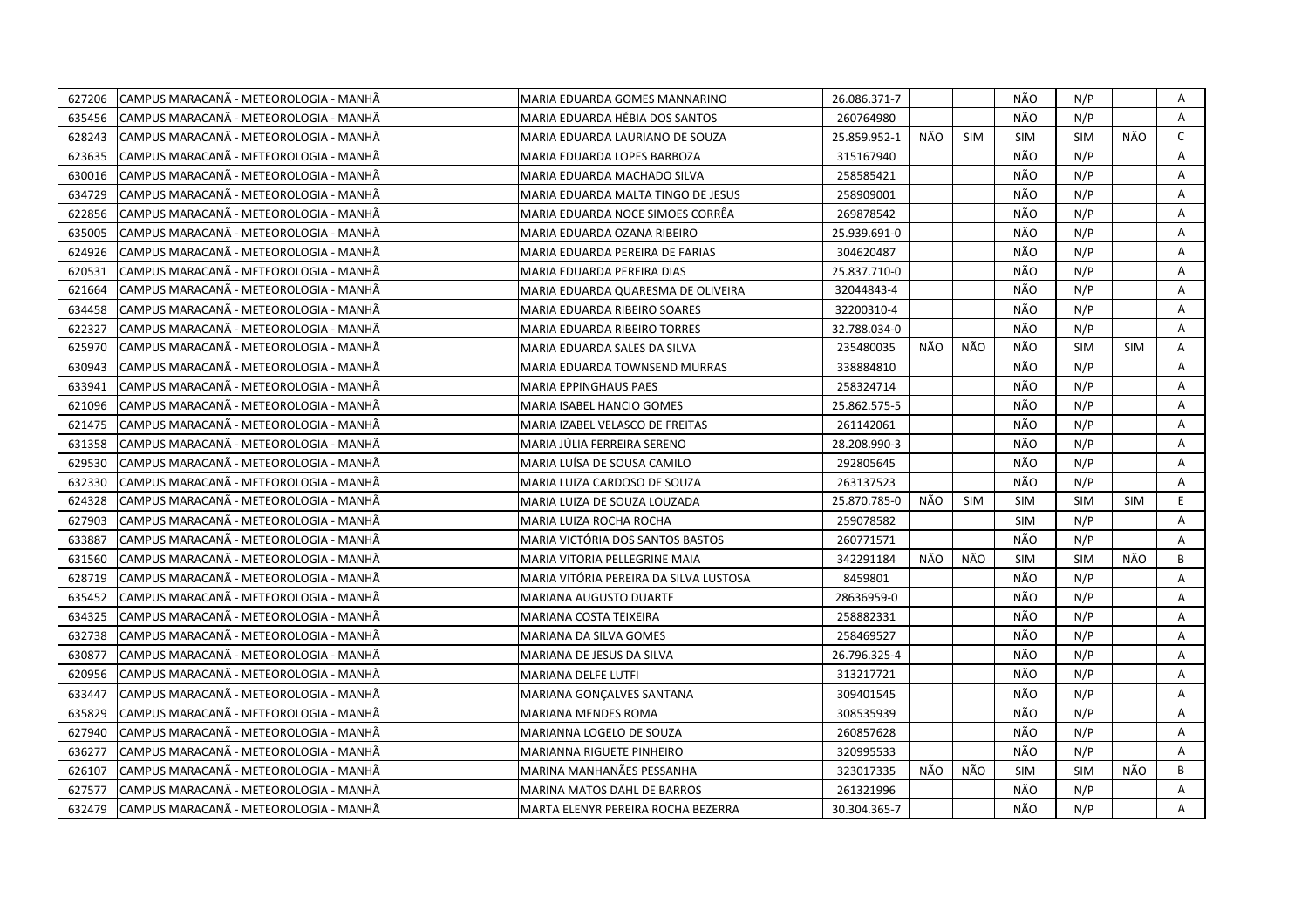| 635466 | CAMPUS MARACANÃ - METEOROLOGIA - MANHÃ | MATEUS RODRIGUES DA SILVA BRAGA          | 258866151    |     |            | NÃO        | N/P        |            | Α            |
|--------|----------------------------------------|------------------------------------------|--------------|-----|------------|------------|------------|------------|--------------|
| 628600 | CAMPUS MARACANÃ - METEOROLOGIA - MANHÃ | MATEUS SILVA SANTOS                      | 29.552.006-8 |     |            | NÃO        | N/P        |            | $\mathsf{A}$ |
| 630353 | CAMPUS MARACANÃ - METEOROLOGIA - MANHÃ | <b>ROCHA</b>                             | 261009039    |     |            | NÃO        | N/P        |            | $\mathsf{A}$ |
| 630223 | CAMPUS MARACANÃ - METEOROLOGIA - MANHÃ | MATHEUS BALBINO FRANKLIN PEREIRA         | 277280798    |     |            | NÃO        | N/P        |            | A            |
| 620801 | CAMPUS MARACANA - METEOROLOGIA - MANHA | MATHEUS SIMÕES AGRASSAR NETA             | 300501772    |     |            | NÃO        | N/P        |            | A            |
| 634738 | CAMPUS MARACANÃ - METEOROLOGIA - MANHÃ | MATHEUS VIEIRA EVANGELISTA               | 265126847    |     |            | NÃO        | N/P        |            | Α            |
| 636678 | CAMPUS MARACANÃ - METEOROLOGIA - MANHÃ | MATTEUS MONTEIRO UCHÔA DA SILVA          | 320490899    | NÃO | NÃO        | <b>SIM</b> | <b>SIM</b> | <b>SIM</b> | D            |
| 628198 | CAMPUS MARACANÃ - METEOROLOGIA - MANHÃ | MAURÍCIO DE ALMEIDA DE SOUSA             | 24819883-0   |     |            | NÃO        | N/P        |            | A            |
| 636390 | CAMPUS MARACANÃ - METEOROLOGIA - MANHÃ | MELANI DE ALBUQUERQUE FERNANDES GIUSTINA | 268676012    |     |            | NÃO        | N/P        |            | Α            |
| 630837 | CAMPUS MARACANÃ - METEOROLOGIA - MANHÃ | MENARA DE SOUZA GENESIO                  | 258655984    |     |            | <b>SIM</b> | N/P        |            | A            |
| 627787 | CAMPUS MARACANÃ - METEOROLOGIA - MANHÃ | MIGUEL DE SOUZA                          | 32.320.032-9 | NÃO | <b>SIM</b> | <b>SIM</b> | <b>SIM</b> | <b>SIM</b> | E.           |
| 627002 | CAMPUS MARACANÃ - METEOROLOGIA - MANHÃ | MYLENA FONSECA TAVARES RIBEIRO BASTOS    | 258867241    | NÃO | SIM        | <b>SIM</b> | <b>SIM</b> | <b>SIM</b> | E.           |
| 630006 | CAMPUS MARACANÃ - METEOROLOGIA - MANHÃ | NATHÁLIA GOMES RANGEL                    | 26.100209-1  |     |            | NÃO        | N/P        |            | Α            |
| 634660 | CAMPUS MARACANÃ - METEOROLOGIA - MANHÃ | NATHÁLIA MAGALHÃES MACEDO                | 320831993    |     |            | NÃO        | N/P        |            | A            |
| 620934 | CAMPUS MARACANÃ - METEOROLOGIA - MANHÃ | NATHALY BEZERRA DOS SANTOS               | 248995631    | NÃO | NÃO        | <b>SIM</b> | <b>SIM</b> | <b>SIM</b> | D            |
| 622607 | CAMPUS MARACANÃ - METEOROLOGIA - MANHÃ | NAYENE REGINA DOS SANTOS                 | 312141526    | NÃO | <b>SIM</b> | <b>SIM</b> | <b>SIM</b> | <b>SIM</b> | E            |
| 626233 | CAMPUS MARACANÃ - METEOROLOGIA - MANHÃ | NICOLE DANTAS GERONIMO                   | 260626940    | SIM | SIM        | <b>SIM</b> | <b>SIM</b> | <b>SIM</b> | $\mathbf{I}$ |
| 629942 | CAMPUS MARACANÃ - METEOROLOGIA - MANHÃ | NICOLE DAS NEVES VIEIRA                  | 31.537.247-4 |     |            | NÃO        | N/P        |            | Α            |
| 625321 | CAMPUS MARACANÃ - METEOROLOGIA - MANHÃ | NICOLLY CLEMENTINO DA SILVA              | 27.562.621-6 |     |            | NÃO        | N/P        |            | A            |
| 622431 | CAMPUS MARACANA - METEOROLOGIA - MANHA | NICOLLY RODRIGUES SENA                   | 258738376    | NÃO | NÃO        | <b>SIM</b> | <b>SIM</b> | <b>SIM</b> | D            |
| 621777 | CAMPUS MARACANA - METEOROLOGIA - MANHA | NICOLY VITORIA DO NASCIMENTO DOS SANTOS  | 322018102    |     |            | NÃO        | N/P        |            | A            |
| 629286 | CAMPUS MARACANÃ - METEOROLOGIA - MANHÃ | OSWALDO GOMES DE AZEVEDO FARIA           | 321835613    |     |            | NÃO        | N/P        |            | A            |
| 631157 | CAMPUS MARACANA - METEOROLOGIA - MANHA | PAMELA CRISTINNE LAIM MENDES             | 27503880-0   |     | <b>SIM</b> | <b>SIM</b> | <b>SIM</b> | <b>SIM</b> | E.           |
| 631204 | CAMPUS MARACANÃ - METEOROLOGIA - MANHÃ | PAULO HENRIQUE GOMES SOUZA               | 258441484    | NÃO | NÃO        | <b>SIM</b> | <b>SIM</b> | <b>SIM</b> | D            |
| 634526 | CAMPUS MARACANA - METEOROLOGIA - MANHA | PAULO MARIANO DA SILVA                   | 29626146-4   |     |            | NÃO        | N/P        |            | A            |
| 631043 | CAMPUS MARACANA - METEOROLOGIA - MANHA | PAULO RICARDO MENEZES DA FONSECA         | 31804610-9   |     |            | NÃO        | N/P        |            | A            |
| 631096 | CAMPUS MARACANÃ - METEOROLOGIA - MANHÃ | PAULO VICTOR DE OLIVEIRA TEIXEIRA        | 8412316      |     |            | NÃO        | N/P        |            | Α            |
| 636766 | CAMPUS MARACANÃ - METEOROLOGIA - MANHÃ | PEDHRO HENRIQUE MENDES DE CARVALHO       | 260604310-9  |     |            | NÃO        | N/P        |            | A            |
| 625058 | CAMPUS MARACANÃ - METEOROLOGIA - MANHÃ | PEDRO DAVI DOS SANTOS CAVALCANTE         | 31988591-9   |     |            | NÃO        | N/P        |            | A            |
| 635750 | CAMPUS MARACANÃ - METEOROLOGIA - MANHÃ | PEDRO DE SOUSA BRANDAO DUARTE            | 216533242    |     |            | NÃO        | N/P        |            | Α            |
| 624150 | CAMPUS MARACANÃ - METEOROLOGIA - MANHÃ | PEDRO HARAN DOS SANTOS                   | 27.562.502-8 | NÃO | <b>SIM</b> | <b>SIM</b> | <b>SIM</b> | <b>SIM</b> | E            |
| 621895 | CAMPUS MARACANÃ - METEOROLOGIA - MANHÃ | PEDRO HENRIQUE BARBOSA DE CARVALHO       | 258901065    |     |            | NÃO        | N/P        |            | A            |
| 634066 | CAMPUS MARACANÃ - METEOROLOGIA - MANHÃ | PEDRO HENRIQUE BIEGA LOPES BANDEIRA      | 314414640    |     |            | NÃO        | N/P        |            | A            |
| 632277 | CAMPUS MARACANA - METEOROLOGIA - MANHA | PEDRO LOSCH DE ALBUQUERQUE MARANHÃO      | 279020325    |     |            | NÃO        | N/P        |            | A            |
| 633501 | CAMPUS MARACANÃ - METEOROLOGIA - MANHÃ | PEDRO TRAJANO COSTA BARRETO              | 211409537    | NÃO | NÃO        | <b>SIM</b> | <b>SIM</b> | <b>SIM</b> | D            |
| 633508 | CAMPUS MARACANA - METEOROLOGIA - MANHA | PEDRO TRAJANO COSTA BARRETO              | 264155169    | NÃO | NÃO        | <b>SIM</b> | <b>SIM</b> | <b>SIM</b> | D            |
| 629706 | CAMPUS MARACANÃ - METEOROLOGIA - MANHÃ | PEDRO VILLAÇA DE OLIVEIRA SILVA          | 258278407    |     |            | NÃO        | N/P        |            | Α            |
| 623969 | CAMPUS MARACANÃ - METEOROLOGIA - MANHÃ | POLYANA FERREIRA CARVALHO                | 31.520.509-6 |     |            | NÃO        | N/P        |            | A            |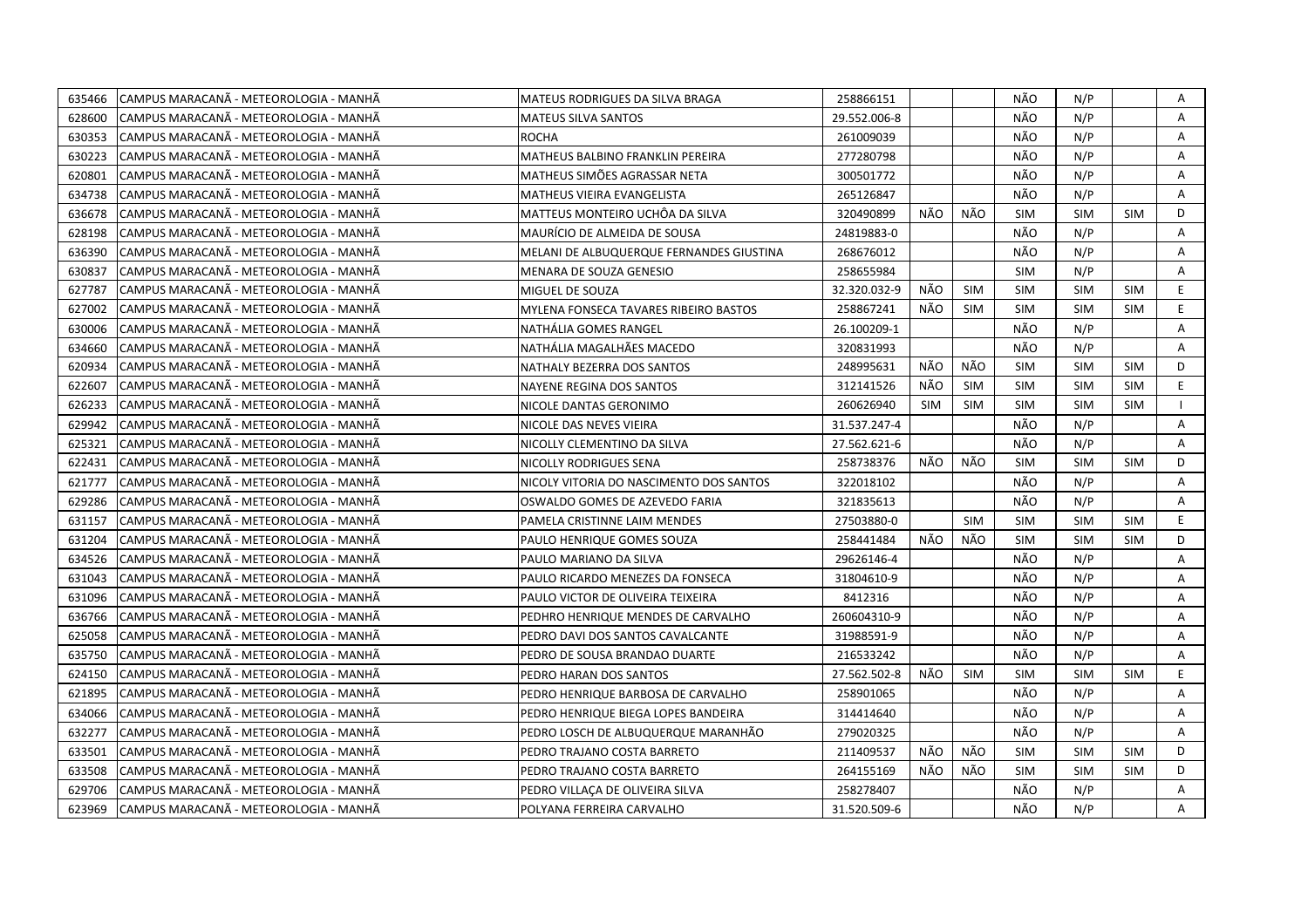| 631258 | CAMPUS MARACANÃ - METEOROLOGIA - MANHÃ | RAFAEL QUINTES FERREIRA RODRIGUES           | 25850988-4   |            |            | NÃO        | N/P        |            | A            |
|--------|----------------------------------------|---------------------------------------------|--------------|------------|------------|------------|------------|------------|--------------|
| 625177 | CAMPUS MARACANA - METEOROLOGIA - MANHA | RAFAELLA CORREIA CARDOSO                    | 285572871    | NÃO        | <b>SIM</b> | <b>SIM</b> | <b>SIM</b> | <b>SIM</b> | E            |
| 621078 | CAMPUS MARACANÃ - METEOROLOGIA - MANHÃ | RAISSA AURORA DA SILVA DE DEUS              | 31.005.558-7 | NÃO        | <b>SIM</b> | <b>SIM</b> | <b>SIM</b> | <b>SIM</b> | E.           |
| 628481 | CAMPUS MARACANÃ - METEOROLOGIA - MANHÃ | RAMON FERNANDES RIBEIRO                     | 285800546    |            |            | NÃO        | N/P        |            | A            |
| 624396 | CAMPUS MARACANA - METEOROLOGIA - MANHA | RAPHAELA BASTOS FERREIRA                    | 314910589    |            |            | NÃO        | N/P        |            | A            |
| 622401 | CAMPUS MARACANA - METEOROLOGIA - MANHA | RAPHAELE DOS SANTOS GUEDES                  | 259033694    |            |            | NÃO        | N/P        |            | Α            |
| 621012 | CAMPUS MARACANÃ - METEOROLOGIA - MANHÃ | RAQUEL MACIEL PINHEIRO FERNANDES            | 33.629.286-7 | NÃO        | <b>SIM</b> | <b>SIM</b> | <b>SIM</b> | NÃO        | C            |
| 624549 | CAMPUS MARACANÃ - METEOROLOGIA - MANHÃ | RAYANE SALES DE CASTRO                      | 3458622      |            |            | NÃO        | N/P        |            | A            |
| 629539 | CAMPUS MARACANÃ - METEOROLOGIA - MANHÃ | RAYANE SILVA DOS SANTOS                     | 298661000    |            |            | NÃO        | N/P        |            | A            |
| 625301 | CAMPUS MARACANA - METEOROLOGIA - MANHA | RAYNARA DA SILVA                            | 306984139    | <b>NÃO</b> | <b>SIM</b> | <b>SIM</b> | <b>SIM</b> | <b>SIM</b> | E.           |
| 630357 | CAMPUS MARACANÃ - METEOROLOGIA - MANHÃ | RAYSSA ALMEIDA PRATES                       | 311983613    |            |            | NÃO        | N/P        |            | A            |
| 623561 | CAMPUS MARACANA - METEOROLOGIA - MANHA | RAYSSA VICTHORYA IATH SIQUEIRA              | 258421924    | NÃO        | NÃO        | <b>SIM</b> | <b>SIM</b> | <b>SIM</b> | D            |
| 632993 | CAMPUS MARACANA - METEOROLOGIA - MANHA | RAYZA VICTÓRIA DA SILVA AMANCIO             | 258878370    |            |            | NÃO        | N/P        |            | A            |
| 624620 | CAMPUS MARACANÃ - METEOROLOGIA - MANHÃ | REBECA MESQUITA FREIRE                      | 26.507.906-1 | NÃO        | NÃO        | <b>SIM</b> | <b>SIM</b> | <b>SIM</b> | D            |
| 620824 | CAMPUS MARACANÃ - METEOROLOGIA - MANHÃ | REBECCA BARBOSA MATHIAS                     | 327114591    |            |            | NÃO        | N/P        |            | A            |
| 632730 | CAMPUS MARACANÃ - METEOROLOGIA - MANHÃ | REBECCA GUIMARAES SILIPRANDE                | 259212322    |            |            | NÃO        | N/P        |            | A            |
| 625809 | CAMPUS MARACANÃ - METEOROLOGIA - MANHÃ | REBECCA ROOSEVELT DA CONCEICAO SOUZA GUEDES | 31.241.212-5 |            |            | NÃO        | N/P        |            | A            |
| 636475 | CAMPUS MARACANA - METEOROLOGIA - MANHA | RENATA LIMA MIRANDA PINHEIRO DA SILVA       | 28264000-2   |            |            | NÃO        | N/P        |            | A            |
| 628117 | CAMPUS MARACANÃ - METEOROLOGIA - MANHÃ | RHUANNE TEIXEIRA ESTEVÃO                    | 273699983    |            |            | NÃO        | N/P        |            | A            |
| 630801 | CAMPUS MARACANÃ - METEOROLOGIA - MANHÃ | RHYANNA DOS SANTOS SOARES FERREIRA          | 324740729    |            |            | NÃO        | N/P        |            | A            |
| 632679 | CAMPUS MARACANA - METEOROLOGIA - MANHA | RONILSON EMANUEL PORTO COSTA                | 321061525    |            |            | NÃO        | N/P        |            | A            |
| 634998 | CAMPUS MARACANÃ - METEOROLOGIA - MANHÃ | ROZIÂNGELA DOS SANTOS DE LIMA RAMOS         | 321858169    | NÃO        | <b>SIM</b> | <b>SIM</b> | <b>SIM</b> |            | $\mathsf{C}$ |
| 635637 | CAMPUS MARACANA - METEOROLOGIA - MANHA | RYAN DE OLIVEIRA SANT'ANNA DA SILVA         | 258702000    |            |            | NÃO        | N/P        |            | A            |
| 628284 | CAMPUS MARACANÃ - METEOROLOGIA - MANHÃ | SAMUEL BRONZATO PACHECO                     | 310945167    |            |            | NÃO        | N/P        |            | A            |
| 620546 | CAMPUS MARACANA - METEOROLOGIA - MANHA | SAMUEL CAVALCANTE FILHO                     | 265100958    |            |            | NÃO        | N/P        |            | A            |
| 626354 | CAMPUS MARACANA - METEOROLOGIA - MANHA | SARA BARROS ROCHA                           | 32.563.785-8 |            |            | NÃO        | N/P        |            | A            |
| 624831 | CAMPUS MARACANÃ - METEOROLOGIA - MANHÃ | SARA DOS SANTOS DE SOUZA                    | 261808455    |            | <b>SIM</b> | NÃO        | N/P        | <b>SIM</b> | Α            |
| 627141 | CAMPUS MARACANA - METEOROLOGIA - MANHA | SARAH FERREIRA ROMÃO TEMOTEO                | 258753933    |            | <b>SIM</b> | <b>SIM</b> | <b>SIM</b> | <b>SIM</b> | E.           |
| 623913 | CAMPUS MARACANÃ - METEOROLOGIA - MANHÃ | SARAH LIA MIRANDA FERREIRA                  | 26755899-7   |            |            | NÃO        | N/P        |            | A            |
| 634829 | CAMPUS MARACANÃ - METEOROLOGIA - MANHÃ | SARAH MEL DA CRUZ PAISANO MEIRA             | 282923788    |            |            | NÃO        | N/P        |            | Α            |
| 635131 | CAMPUS MARACANÃ - METEOROLOGIA - MANHÃ | SAULO CLASS TOLEDO                          | 289065690    |            |            | NÃO        | N/P        |            | A            |
| 634270 | CAMPUS MARACANÃ - METEOROLOGIA - MANHÃ | SÁVIO VIEIRA DOS SANTOS                     | 257211177    |            |            | <b>SIM</b> | N/P        |            | A            |
| 625939 | CAMPUS MARACANA - METEOROLOGIA - MANHA | SIMONE DE                                   | 25897034-2   |            |            | NÃO        | N/P        |            | A            |
| 622144 | CAMPUS MARACANA - METEOROLOGIA - MANHA | SOFIA AGUIAR GOMES                          | 328246327    | NÃO        | <b>SIM</b> | <b>SIM</b> | <b>SIM</b> | <b>SIM</b> | E.           |
| 634246 | CAMPUS MARACANÃ - METEOROLOGIA - MANHÃ | SOFIA AMARO DE AZEVEDO GUIMARÃES BARRETO    | 258265511    |            |            | NÃO        | N/P        |            | A            |
| 620274 | CAMPUS MARACANA - METEOROLOGIA - MANHA | SOFIA BOTELHO VIEGAS                        | 31.995.076-2 |            |            | NÃO        | N/P        |            | A            |
| 632785 | CAMPUS MARACANÃ - METEOROLOGIA - MANHÃ | SOFIA MARQUES DA COSTA DE SOUZA             | 303256929    |            |            | NÃO        | N/P        |            | Α            |
| 623950 | CAMPUS MARACANA - METEOROLOGIA - MANHA | SOFIA RODRIGUES DE OLIVEIRA                 | 46498        |            |            | NÃO        | N/P        |            | A            |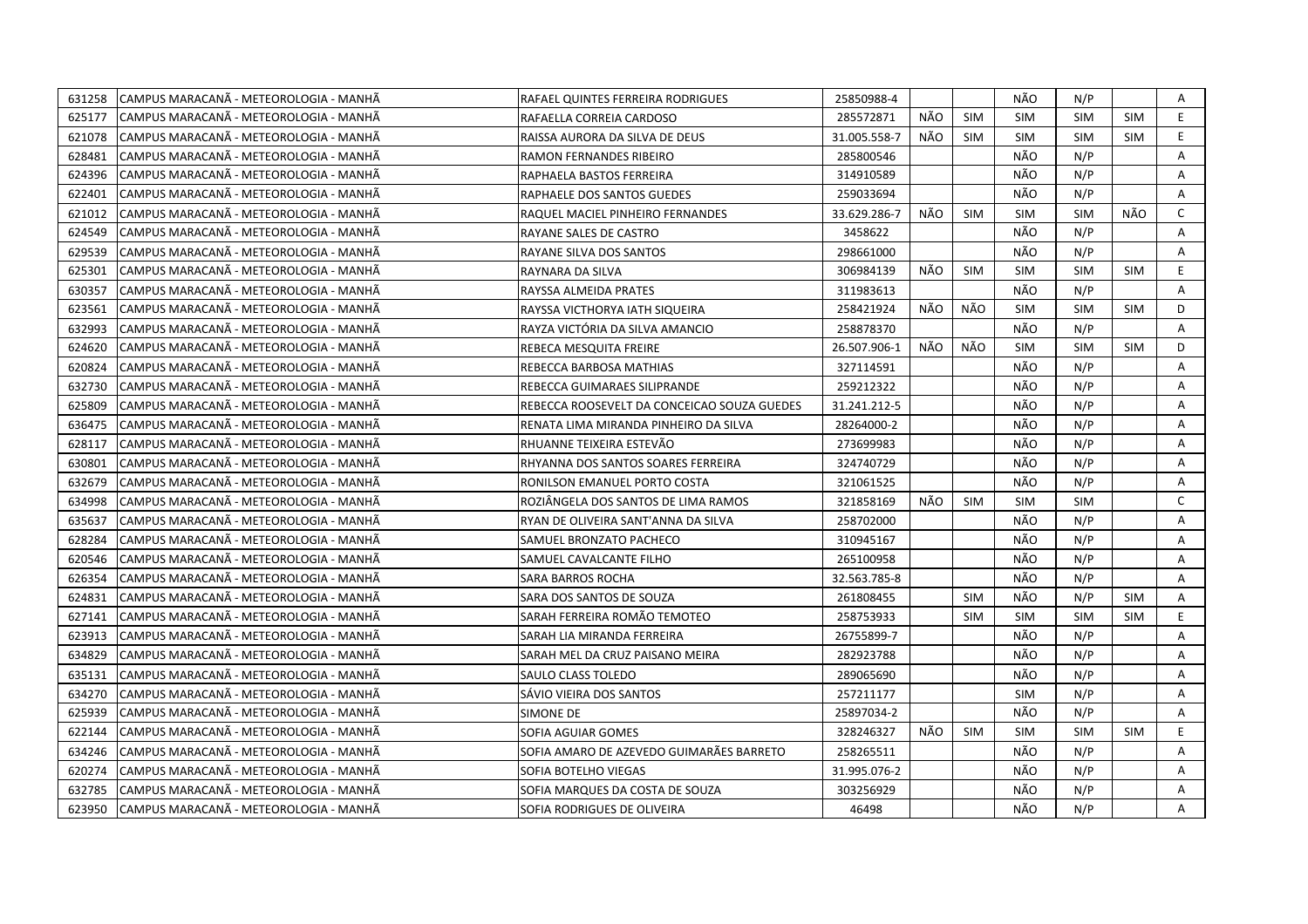| 633883 | CAMPUS MARACANÃ - METEOROLOGIA - MANHÃ | STEPHANY CAROLINE DO NASCIMENTO SANTOS | 309215135    |     |            | NÃO        | N/P        |            | Α            |
|--------|----------------------------------------|----------------------------------------|--------------|-----|------------|------------|------------|------------|--------------|
| 635151 | CAMPUS MARACANÃ - METEOROLOGIA - MANHÃ | STHEFANY JULIE HORÁCIO GOMES MORAES    | 27.051.312-0 |     |            | NÃO        | N/P        |            | A            |
| 623014 | CAMPUS MARACANÃ - METEOROLOGIA - MANHÃ | STHEFANY SOUSA DE OLIVEIRA             | 34.506.440-6 | NÃO | <b>SIM</b> | <b>SIM</b> | <b>SIM</b> | <b>SIM</b> | E            |
| 633239 | CAMPUS MARACANÃ - METEOROLOGIA - MANHÃ | SUYAN INÊS SILVA DO AMPARO             | 222297145    |     |            | NÃO        | N/P        |            | A            |
| 624827 | CAMPUS MARACANA - METEOROLOGIA - MANHA | SUYANNE DA SILVA FARIA                 | 265085969    |     |            | NÃO        | N/P        |            | Α            |
| 635301 | CAMPUS MARACANÃ - METEOROLOGIA - MANHÃ | TAINA TEODORO LINHARES DE SOUZA        | 260701560    |     |            | NÃO        | N/P        |            | Α            |
| 634980 | CAMPUS MARACANÃ - METEOROLOGIA - MANHÃ | TAISSA BRENDA DO CARMO SOUSA           | 30295791-5   |     |            | NÃO        | N/P        |            | A            |
| 629094 | CAMPUS MARACANA - METEOROLOGIA - MANHA | TALITA OLIVEIRA AGOSTINHO SIMÕES       | 26073851-3   |     |            | NÃO        | N/P        |            | Α            |
| 635641 | CAMPUS MARACANÃ - METEOROLOGIA - MANHÃ | TAMIRIS DOS SANTOS OLIVEIRA            | 258581370    |     |            | NÃO        | N/P        |            | Α            |
| 627595 | CAMPUS MARACANÃ - METEOROLOGIA - MANHÃ | THAIS FERNANDES VIEIRA                 | 15163554743  |     |            | NÃO        | N/P        |            | Α            |
| 634575 | CAMPUS MARACANA - METEOROLOGIA - MANHA | THAIS VICTORIA AMORIM DE SOUZA         | 28.188.588-9 | NÃO | <b>SIM</b> | <b>SIM</b> | <b>SIM</b> | <b>SIM</b> | E.           |
| 621534 | CAMPUS MARACANÃ - METEOROLOGIA - MANHÃ | THALES SILVA RONCHINI                  | 25.825.094-3 |     |            | NÃO        | N/P        |            | A            |
| 632917 | CAMPUS MARACANÃ - METEOROLOGIA - MANHÃ | THALITA VALERIO DE ABREU               | MG16167792   |     |            | NÃO        | N/P        |            | Α            |
| 622108 | CAMPUS MARACANÃ - METEOROLOGIA - MANHÃ | THAYANE DA SILVA DE ASSIS              | 317828572    | NÃO | <b>SIM</b> | <b>SIM</b> | <b>SIM</b> | <b>SIM</b> | E            |
| 624945 | CAMPUS MARACANÃ - METEOROLOGIA - MANHÃ | THAYS CAIRO RODRIGUES ATHAYDE          | 25.847.490-7 | NÃO | <b>SIM</b> | <b>SIM</b> | <b>SIM</b> | <b>SIM</b> | E            |
| 629979 | CAMPUS MARACANÃ - METEOROLOGIA - MANHÃ | THAYSA SOARES PEREIRA DA SILVA         | 265058008    |     |            | NÃO        | N/P        |            | A            |
| 635780 | CAMPUS MARACANÃ - METEOROLOGIA - MANHÃ | THIAGO DA SILVA BARBOSA                | 324762426    |     |            | NÃO        | N/P        |            | A            |
| 634333 | CAMPUS MARACANÃ - METEOROLOGIA - MANHÃ | THIAGO PAGANO NOBRE                    | 25.853.832-1 |     |            | NÃO        | N/P        |            | A            |
| 636267 | CAMPUS MARACANÃ - METEOROLOGIA - MANHÃ | THIAGO PAN HU                          | 31.547.540-0 |     |            | NÃO        | N/P        |            | A            |
| 625969 | CAMPUS MARACANA - METEOROLOGIA - MANHA | THUANY BORGES DE ARAUJO                | 296233125    |     |            | NÃO        | N/P        |            | A            |
| 632699 | CAMPUS MARACANÃ - METEOROLOGIA - MANHÃ | TIAGO ELISEU GOMES MOREIRA             | 321363749    |     |            | NÃO        | N/P        |            | A            |
| 623973 | CAMPUS MARACANA - METEOROLOGIA - MANHA | TIAGO FLORES FABRI                     | 302352521    |     |            | NÃO        | N/P        |            | A            |
| 633367 | CAMPUS MARACANÃ - METEOROLOGIA - MANHÃ | TOM TEIXEIRA ARDIGÓ FORMONTE           | 30.493.333-6 |     |            | NÃO        | N/P        |            | A            |
| 627817 | CAMPUS MARACANA - METEOROLOGIA - MANHA | ULISSES PEREIRA DE OLIVEIRA            | 33.307.264-3 |     |            | NÃO        | N/P        |            | A            |
| 631411 | CAMPUS MARACANA - METEOROLOGIA - MANHA | VALENTINE SILVA MARQUES CARDOSO        | 258438969    |     |            | NÃO        | N/P        |            | $\mathsf{A}$ |
| 622616 | CAMPUS MARACANÃ - METEOROLOGIA - MANHÃ | VICTOR HUGO MARIA LIBDY DA SILVA       | 258629500    | NÃO | NÃO        | <b>SIM</b> | <b>SIM</b> | <b>SIM</b> | D            |
| 632379 | CAMPUS MARACANA - METEOROLOGIA - MANHA | VICTÓRIA NEVES RIBEIRO                 | 258534023    |     |            | NÃO        | N/P        |            | A            |
| 625485 | CAMPUS MARACANÃ - METEOROLOGIA - MANHÃ | VINICIUS CAINÃ FERREIRA E SILVA        | 26.073.548-5 | NÃO | <b>SIM</b> | <b>SIM</b> | <b>SIM</b> | <b>SIM</b> | E            |
| 629096 | CAMPUS MARACANÃ - METEOROLOGIA - MANHÃ | VINICIUS DE OLIVEIRA SOARES            | 31.774.346-6 |     |            | NÃO        | N/P        |            | Α            |
| 634078 | CAMPUS MARACANÃ - METEOROLOGIA - MANHÃ | VINICIUS DO REGO BARBOSA               | 258917574    |     |            | NÃO        | N/P        |            | Α            |
| 624877 | CAMPUS MARACANÃ - METEOROLOGIA - MANHÃ | VINICIUS ROMEIRO DA SILVA              | 263441537    |     |            | NÃO        | N/P        |            | A            |
| 636445 | CAMPUS MARACANÃ - METEOROLOGIA - MANHÃ | VINÍCIUS TRAVESSA DE SOUZA OLIVEIRA    | 301491007    | SIM | NÃO        | <b>SIM</b> | <b>SIM</b> | NÃO        | F.           |
| 630129 | CAMPUS MARACANA - METEOROLOGIA - MANHA | VITOR HUGO BRANCO MENDES DA SILVA      | 260872770    |     |            | NÃO        | N/P        |            | Α            |
| 624154 | CAMPUS MARACANÃ - METEOROLOGIA - MANHÃ | VITOR MANUEL SILVA ASSIS               | 309945434    |     |            | NÃO        | N/P        |            | A            |
| 622968 | CAMPUS MARACANA - METEOROLOGIA - MANHA | VITÓRIA MONTEIRO MAXIMIANO LIMA        | 326073293    |     |            | NÃO        | N/P        |            | Α            |
| 620598 | CAMPUS MARACANÃ - METEOROLOGIA - MANHÃ | VITÓRIA PORTELA DE AGUIAR              | 327708731    | NÃO | NÃO        | <b>SIM</b> | <b>SIM</b> | <b>SIM</b> | D            |
| 632444 | CAMPUS MARACANÃ - METEOROLOGIA - MANHÃ | VIVIAN LEMOS CAVALCANTI                | 311450480    | NÃO | NÃO        | NÃO        | N/P        | NÃO        | A            |
| 626208 | CAMPUS MARACANÃ - METEOROLOGIA - MANHÃ | WELISON VICENTE CRUZ DO NASCIMENTO     | 32.225.892-2 | NÃO | NÃO        | <b>SIM</b> | <b>SIM</b> | <b>SIM</b> | D            |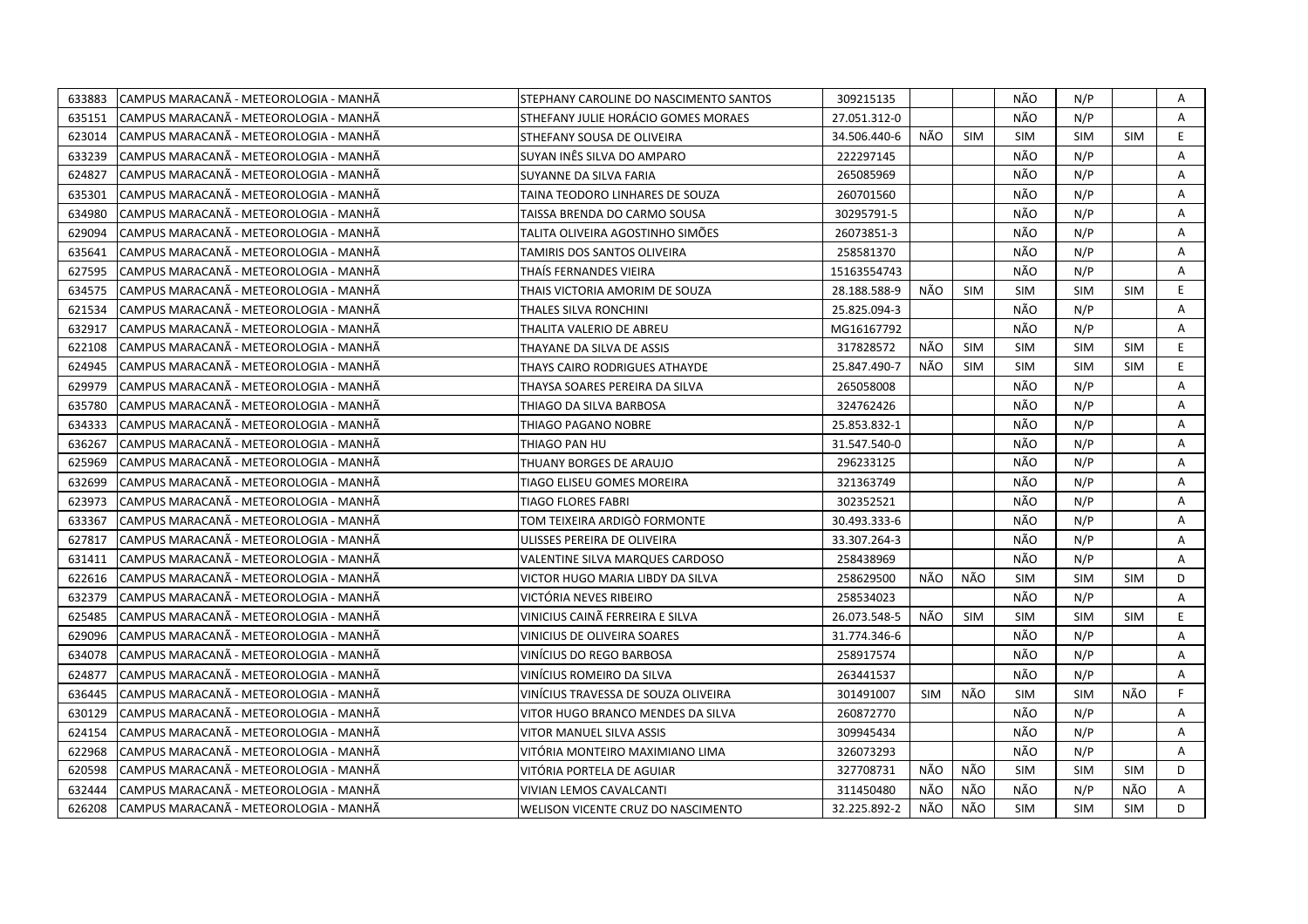| 628742 | CAMPUS MARACANÃ - METEOROLOGIA - MANHÃ          | YAGO FREIMAM SPZZAMIGLIO              | 27935151-4   |            |            | NÃO        | N/P        |            | Α  |
|--------|-------------------------------------------------|---------------------------------------|--------------|------------|------------|------------|------------|------------|----|
| 631272 | CAMPUS MARACANÃ - METEOROLOGIA - MANHÃ          | YAGO VALERIANO DEULEFEU               | 308124718    |            |            | NÃO        | N/P        |            | A  |
| 629795 | CAMPUS MARACANÃ - METEOROLOGIA - MANHÃ          | YAN ALVES PEREIRA FERREIRA            | 276542230    |            |            | NÃO        | N/P        |            | A  |
| 623180 | CAMPUS MARACANÃ - METEOROLOGIA - MANHÃ          | YAN BRANDÃO FRANCA                    | 328645692    |            |            | NÃO        | N/P        |            | Α  |
| 626929 | CAMPUS MARACANA - METEOROLOGIA - MANHA          | YASMIM CENI RIBEIRO CAMPOS            | 32.161.156-8 |            |            | NÃO        | N/P        |            | A  |
| 621047 | CAMPUS MARACANÃ - METEOROLOGIA - MANHÃ          | YASMIM NOVAES DE LIMA                 | 258864594    |            |            | NÃO        | N/P        |            | Α  |
| 624452 | CAMPUS MARACANÃ - METEOROLOGIA - MANHÃ          | YASMIN DOS SANTOS MOREIRA             | 317803955    |            |            | NÃO        | N/P        |            | Α  |
| 634313 | ICAMPUS MARACANÃ - METEOROLOGIA - MANHÃ         | YASMIN EUGÊNIA DALL?OLIO              | 31.418.335-1 | NÃO        | NÃO        | <b>SIM</b> | <b>SIM</b> | NÃO        | B  |
| 628254 | CAMPUS MARACANÃ - METEOROLOGIA - MANHÃ          | YASMIN LISBOA SODRE                   | 25868832-4   |            |            | NÃO        | N/P        |            | A  |
| 632716 | CAMPUS MARACANÃ - METEOROLOGIA - MANHÃ          | YASMIN MACAIO DO VALE DE OLIVEIRA     | 300184942    |            |            | NÃO        | N/P        |            | A  |
| 628801 | CAMPUS MARACANÃ - METEOROLOGIA - MANHÃ          | YASMIN MARCELLA DAVID MOREIRA         | 260874029    |            |            | NÃO        | N/P        |            | A  |
| 621499 | CAMPUS MARACANÃ - METEOROLOGIA - MANHÃ          | YASMIN MONTENEGRO DA SILVA            | 346417405    |            |            | NÃO        | N/P        |            | Α  |
| 621219 | CAMPUS MARACANÃ - METEOROLOGIA - MANHÃ          | YASMIN NOBRE LYRIO                    | 8284466      |            |            | NÃO        | N/P        |            | A  |
| 623707 | CAMPUS MARACANÃ - SEGURANÇA DO TRABALHO - TARDE | ADRIANA JOSÉ FALEIRO VIANA            | 318581436    |            |            | NÃO        | N/P        |            | Α  |
| 623165 | CAMPUS MARACANA - SEGURANÇA DO TRABALHO - TARDE | ÁGATHA ROCHA DO NASCIMENTO CARDOZO    | 328978960    |            |            | NÃO        | N/P        |            | Α  |
| 630818 | CAMPUS MARACANA - SEGURANCA DO TRABALHO - TARDE | AGHATA INGRID CUNHA DE AGUIAR         | 316667013    |            |            | NÃO        | N/P        |            | A  |
| 623828 | CAMPUS MARACANA - SEGURANÇA DO TRABALHO - TARDE | ALAYR MENDES SAMPAIO NETTO            | 257147397    | NÃO        | NÃO        | NÃO        | <b>SIM</b> | <b>SIM</b> | A  |
| 634407 | CAMPUS MARACANA - SEGURANÇA DO TRABALHO - TARDE | ALICE MIGUEL DE PAIVA                 | 27339874-3   |            |            | NÃO        | N/P        |            | A  |
| 630834 | CAMPUS MARACANÃ - SEGURANÇA DO TRABALHO - TARDE | ALICE QUIRINO DE ALMEIDA              | 287626154    |            |            | NÃO        | N/P        |            | A  |
| 624418 | CAMPUS MARACANA - SEGURANÇA DO TRABALHO - TARDE | ALVARO AUGUSTO DOS SANTOS DE OLIVEIRA | 316305275    |            |            | NÃO        | N/P        |            | A  |
| 633796 | CAMPUS MARACANÃ - SEGURANÇA DO TRABALHO - TARDE | ALYCE MARRY DUARTE DE LIMA            | 1522151745   |            |            | NÃO        | N/P        |            | A  |
| 633048 | CAMPUS MARACANÃ - SEGURANÇA DO TRABALHO - TARDE | AMANDA VITÓRIA MACIEL DA SILVA        | 835171-6     |            |            | <b>SIM</b> | N/P        |            | A  |
| 628238 | CAMPUS MARACANA - SEGURANÇA DO TRABALHO - TARDE | AMELIA MARRACHO RODRIGUES             | 324204049    |            |            | NÃO        | N/P        |            | A  |
| 633559 | CAMPUS MARACANÃ - SEGURANÇA DO TRABALHO - TARDE | ANA BEATRIZ ARANTES BRICIO            | 30.447.729-2 |            |            | NÃO        | N/P        |            | A  |
| 633322 | CAMPUS MARACANÃ - SEGURANÇA DO TRABALHO - TARDE | ANA BEATRIZ DE QUEIROZ DA SILVA       | 260863964    | NÃO        | <b>SIM</b> | <b>SIM</b> | <b>SIM</b> | <b>SIM</b> | E. |
| 622794 | CAMPUS MARACANA - SEGURANCA DO TRABALHO - TARDE | ANA CAROLINA ALVES DOS SANTOS         | 312010416    |            |            | NÃO        | N/P        |            | A  |
| 633798 | CAMPUS MARACANÃ - SEGURANÇA DO TRABALHO - TARDE | ANA CAROLINA CAETANO MARIANO LAGE     | 309114049    | <b>SIM</b> | <b>SIM</b> | <b>SIM</b> | <b>SIM</b> | <b>SIM</b> |    |
| 635062 | CAMPUS MARACANA - SEGURANÇA DO TRABALHO - TARDE | ANA CAROLINA CAVALCANTE LIMA          | 311968564    |            |            | NÃO        | N/P        |            | Α  |
| 623719 | CAMPUS MARACANA - SEGURANÇA DO TRABALHO - TARDE | ANA CAROLINA DA CRUZ BEBIANO          | 267969889    | NÃO        | <b>SIM</b> | <b>SIM</b> | <b>SIM</b> | <b>SIM</b> | E  |
| 623922 | CAMPUS MARACANA - SEGURANÇA DO TRABALHO - TARDE | ANA CAROLINA PEIXOTO DE BARROS BELO   | 289029258    |            |            | NÃO        | N/P        |            | Α  |
| 630531 | CAMPUS MARACANA - SEGURANÇA DO TRABALHO - TARDE | ANA CAROLINA PIRES DE MOURA           | 297189227    |            |            | NÃO        | N/P        |            | A  |
| 622352 | CAMPUS MARACANÃ - SEGURANÇA DO TRABALHO - TARDE | ANA CLARA COSTA DA SILVA              | 22851018-6   | NÃO        | <b>SIM</b> | <b>SIM</b> | <b>SIM</b> | SIM        | E. |
| 620657 | CAMPUS MARACANA - SEGURANÇA DO TRABALHO - TARDE | ANA CLARA FONSECA RODRIGUES           | 304038839    | NÃO        | NÃO        | <b>SIM</b> | <b>SIM</b> | NÃO        | B  |
| 628860 | CAMPUS MARACANÃ - SEGURANÇA DO TRABALHO - TARDE | ANA CLARA PEREIRA DE CARVALHO         | 258773878    | NÃO        | NÃO        | <b>SIM</b> | <b>SIM</b> | <b>SIM</b> | D. |
| 628159 | CAMPUS MARACANA - SEGURANÇA DO TRABALHO - TARDE | ANA CLARA SANTOS                      | 7355589      |            |            | NÃO        | N/P        |            | A  |
| 634279 | CAMPUS MARACANA - SEGURANÇA DO TRABALHO - TARDE | ANA CLARA SILVA CUNHA                 | 279596860    |            |            | NÃO        | N/P        |            | Α  |
| 632065 | CAMPUS MARACANA - SEGURANÇA DO TRABALHO - TARDE | ANA JULIA FERREIRA DOS SANTOS         | 260863154    |            |            | NÃO        | N/P        |            | Α  |
| 632861 | CAMPUS MARACANÃ - SEGURANÇA DO TRABALHO - TARDE | ANA JÚLIA NASCIMENTO CATRO            | 319199279    |            |            | NÃO        | N/P        |            | A  |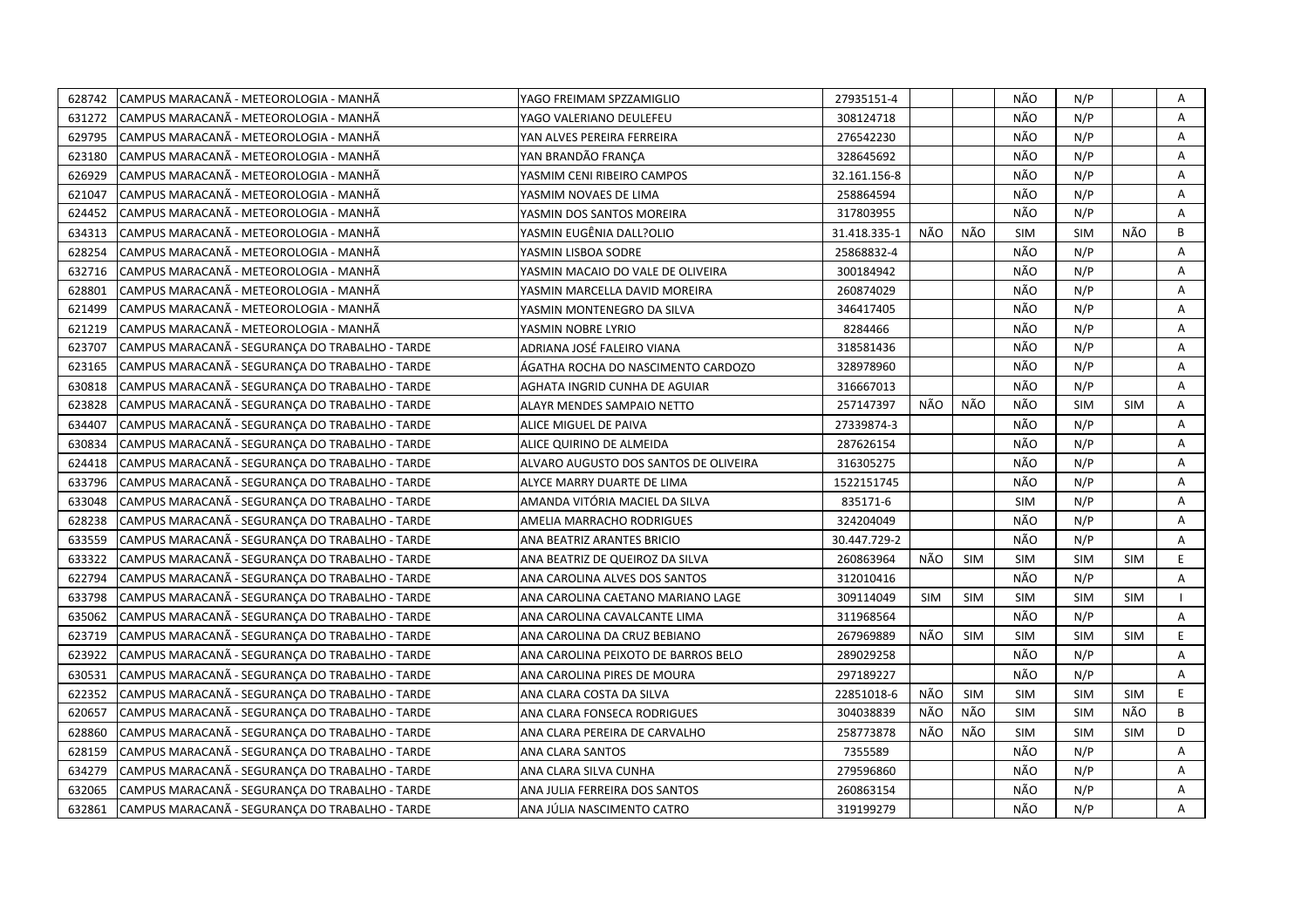| 620946 | CAMPUS MARACANÃ - SEGURANÇA DO TRABALHO - TARDE | ANA LUISA KARKOW DO AMARAL                     | 311128870    |            |            | NÃO        | N/P        |            | Α              |
|--------|-------------------------------------------------|------------------------------------------------|--------------|------------|------------|------------|------------|------------|----------------|
| 633146 | CAMPUS MARACANA - SEGURANÇA DO TRABALHO - TARDE | ANA MARIA DO NASCIMENTO SILVA                  | 26790892     |            |            | NÃO        | N/P        |            | A              |
| 628329 | CAMPUS MARACANÃ - SEGURANCA DO TRABALHO - TARDE | ANA MELLINA SANTOS CARVALHO                    | 313296220    |            |            | NÃO        | N/P        |            | A              |
| 635093 | CAMPUS MARACANÃ - SEGURANÇA DO TRABALHO - TARDE | ANA PAULA GAMA DE ALBUQUERQUE                  | 30.742.860-7 |            |            | <b>SIM</b> | N/P        |            | Α              |
| 634225 | CAMPUS MARACANÃ - SEGURANCA DO TRABALHO - TARDE | ANNA BEATRYZ SILVA OLIVEIRA MUNIZ              | 260532221    |            |            | NÃO        | N/P        |            | Α              |
| 635273 | CAMPUS MARACANÃ - SEGURANÇA DO TRABALHO - TARDE | ANNA LETÍCIA ANASTÁCIO MOREIRA                 | 26.076.929-4 |            |            | NÃO        | N/P        |            | A              |
| 634897 | CAMPUS MARACANA - SEGURANÇA DO TRABALHO - TARDE | ANNI VITÓRIA REZENDE DA SILVA                  | 263408007    |            |            | NÃO        | N/P        |            | Α              |
| 629439 | CAMPUS MARACANA - SEGURANCA DO TRABALHO - TARDE | ARTHUR PASCHOAL MARQUES ANTUNES                | 257660258    |            |            | NÃO        | N/P        |            | A              |
| 622985 | CAMPUS MARACANA - SEGURANÇA DO TRABALHO - TARDE | ARYANE FARIAS DE MELO                          | 32.775.245-7 | NÃO        | <b>SIM</b> | <b>SIM</b> | <b>SIM</b> | <b>SIM</b> | E              |
| 631985 | CAMPUS MARACANA - SEGURANÇA DO TRABALHO - TARDE | ARYELA DE ASSIS VELOSO                         | 258570670    |            |            | NÃO        | N/P        |            | A              |
| 636803 | CAMPUS MARACANÃ - SEGURANÇA DO TRABALHO - TARDE | ÁTHYNA KLEINSORGEN FONTOURA                    | 288669237    |            |            | NÃO        | N/P        |            | Α              |
| 634901 | CAMPUS MARACANÃ - SEGURANÇA DO TRABALHO - TARDE | BÁRBARA DO ESPIRITO SANTO SODRE DA SILVA PINTO | 260635198    |            |            | NÃO        | N/P        |            | Α              |
| 620716 | CAMPUS MARACANÃ - SEGURANÇA DO TRABALHO - TARDE | BEATRIZ ARAUJO DA SILVA                        | 29.722.541-9 |            |            | NÃO        | N/P        |            | A              |
| 628469 | CAMPUS MARACANÃ - SEGURANÇA DO TRABALHO - TARDE | BEATRIZ MARIA BARRETO HONORATO DOS SANTOS      | 260768759    |            |            | NÃO        | N/P        |            | Α              |
| 633055 | CAMPUS MARACANÃ - SEGURANÇA DO TRABALHO - TARDE | <b>BIANCA VICENTE DA ROCHA</b>                 | 258476415    | NÃO        | NÃO        | <b>SIM</b> | <b>SIM</b> | <b>SIM</b> | D              |
| 623880 | CAMPUS MARACANA - SEGURANÇA DO TRABALHO - TARDE | BRUNA BATISTA DE MELO                          | 338880222    | NÃO        | <b>SIM</b> | <b>SIM</b> | <b>SIM</b> | <b>SIM</b> | E              |
| 629554 | CAMPUS MARACANA - SEGURANÇA DO TRABALHO - TARDE | BRUNA DE OLIVEIRA BRAGA                        | 26085514-3   |            |            | NÃO        | N/P        |            | Α              |
| 623346 | CAMPUS MARACANA - SEGURANÇA DO TRABALHO - TARDE | BRUNA GABRIELLY PEREIRA DA SILVA               | 258388743    |            | <b>SIM</b> | <b>SIM</b> | <b>SIM</b> | <b>SIM</b> | E              |
| 625791 | CAMPUS MARACANA - SEGURANÇA DO TRABALHO - TARDE | BRUNA HELLEN SILVA OLIVEIRA                    | 334934593    | <b>SIM</b> | <b>SIM</b> | <b>SIM</b> | <b>SIM</b> |            | G              |
| 624973 | CAMPUS MARACANA - SEGURANCA DO TRABALHO - TARDE | BRUNA LINO DA COSTA                            | 294128491    |            |            | NÃO        | N/P        |            | Α              |
| 623721 | CAMPUS MARACANA - SEGURANCA DO TRABALHO - TARDE | BRUNA PORTELLA LEMOS CINTRA                    | 335915526    |            |            | NÃO        | N/P        |            | A              |
| 627217 | CAMPUS MARACANA - SEGURANCA DO TRABALHO - TARDE | BRUNNA ALMEIDA DAMASCENO                       | 303150122    |            |            | <b>SIM</b> | N/P        |            | A              |
| 634825 | CAMPUS MARACANA - SEGURANÇA DO TRABALHO - TARDE | CAIO CÉSAR LOPES DE OLIVEIRA MOREIRA           | 264273673    |            |            | NÃO        | N/P        |            | A              |
| 633619 | CAMPUS MARACANA - SEGURANCA DO TRABALHO - TARDE | CAIO COSTA DA SILVEIRA                         | 288752512    |            |            | NÃO        | N/P        |            | $\overline{A}$ |
| 636193 | CAMPUS MARACANA - SEGURANÇA DO TRABALHO - TARDE | CAIO EWERS DOS SANTOS DA COSTA                 | 853637 6     | NÃO        | NÃO        | <b>SIM</b> | <b>SIM</b> | NÃO        | B              |
| 626083 | CAMPUS MARACANA - SEGURANÇA DO TRABALHO - TARDE | CAIO FELIPHE CATAO CANDIDO                     | 325900496    |            |            | NÃO        | N/P        |            | A              |
| 635082 | CAMPUS MARACANA - SEGURANÇA DO TRABALHO - TARDE | CAIO HENRIQUE NUNES AZEVEDO                    | 305386435    |            |            | NÃO        | N/P        |            | Α              |
| 635291 | CAMPUS MARACANA - SEGURANÇA DO TRABALHO - TARDE | CAIQUE ALBUQUERQUE DA SILVA                    | 274520444    |            |            | <b>SIM</b> | N/P        |            | Α              |
| 631154 | CAMPUS MARACANA - SEGURANÇA DO TRABALHO - TARDE | <b>CAMILLY SANTOS SILVANO</b>                  | 260859293    |            |            | <b>SIM</b> | <b>SIM</b> |            | B              |
| 625323 | CAMPUS MARACANA - SEGURANÇA DO TRABALHO - TARDE | CAMILY JARDIM DA COSTA BARRETO                 | 311406524    | NÃO        | <b>SIM</b> | <b>SIM</b> | <b>SIM</b> | <b>SIM</b> | E              |
| 628674 | CAMPUS MARACANA - SEGURANÇA DO TRABALHO - TARDE | CARLOS EDUARDO GOMES DA SILVA                  | 32763881-3   |            |            | NÃO        | N/P        |            | Α              |
| 628013 | CAMPUS MARACANA - SEGURANÇA DO TRABALHO - TARDE | CARLOS HENRIQUE DOS SANTOS DE MACEDO           | 257628669    |            |            | NÃO        | N/P        |            | Α              |
| 624882 | CAMPUS MARACANA - SEGURANÇA DO TRABALHO - TARDE | CARLOS HENRIQUE SANTOS COSTA                   | 28.152.923-0 |            |            | NÃO        | N/P        |            | Α              |
| 620834 | CAMPUS MARACANA - SEGURANCA DO TRABALHO - TARDE | CAROL LOPES DE CASTRO                          | 261003560    |            |            | NÃO        | N/P        |            | A              |
| 625050 | CAMPUS MARACANA - SEGURANÇA DO TRABALHO - TARDE | CAROLINE LINS DE CASTRO                        | 260766001    |            |            | NÃO        | N/P        |            | Α              |
| 627811 | CAMPUS MARACANÃ - SEGURANÇA DO TRABALHO - TARDE | CATARINA DE MOURA FRAGOSO                      | 258413590    |            |            | NÃO        | N/P        |            | Α              |
| 636811 | CAMPUS MARACANA - SEGURANCA DO TRABALHO - TARDE | CHRISTIAN MARQUES ALVES DA SILVA               | 315733972    |            |            | NÃO        | N/P        |            | A              |
| 636215 | CAMPUS MARACANA - SEGURANCA DO TRABALHO - TARDE | DANIEL ALMEIDA DE CARVALHO FARIA               | 29.785.395-4 | NÃO        | <b>SIM</b> | <b>SIM</b> | <b>SIM</b> | NÃO        | $\mathsf{C}$   |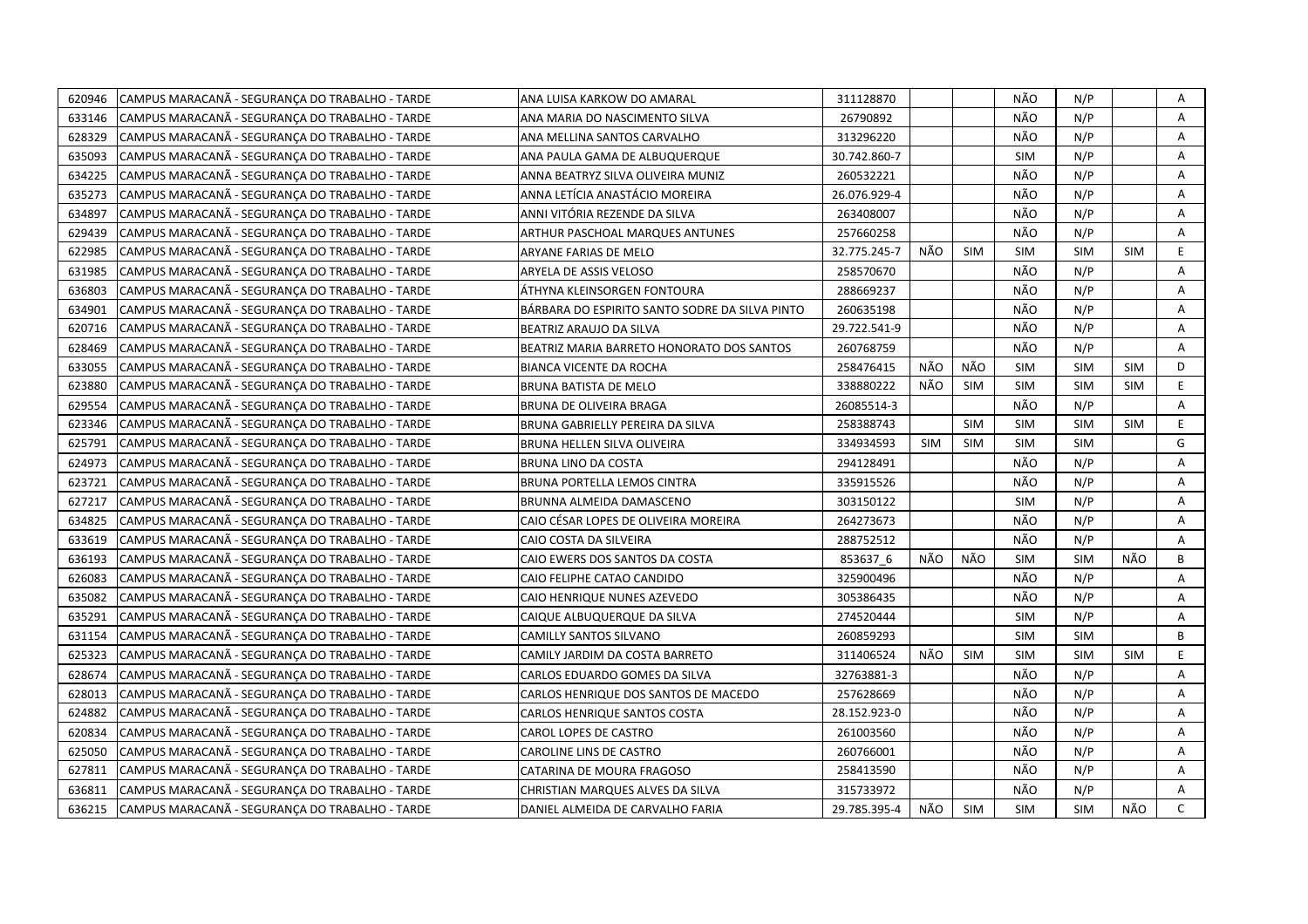| CAMPUS MARACANÃ - SEGURANÇA DO TRABALHO - TARDE<br>633311 | DANIEL PINTO PALTRINIERE LISBOA            | 278329743    |            |            | NÃO        | N/P        |            | Α            |
|-----------------------------------------------------------|--------------------------------------------|--------------|------------|------------|------------|------------|------------|--------------|
| CAMPUS MARACANÃ - SEGURANÇA DO TRABALHO - TARDE<br>635101 | DANIELLE DE SOUZA VARGA                    | 310865605    |            |            | NÃO        | N/P        |            | A            |
| 630127<br>CAMPUS MARACANÃ - SEGURANÇA DO TRABALHO - TARDE | DAVI LUIZ NASCIMENTO ROSA                  | 28.830.028-8 |            |            | NÃO        | N/P        |            | A            |
| 620617<br>CAMPUS MARACANA - SEGURANÇA DO TRABALHO - TARDE | DEBORA BALDUINO SIMÃO                      | 279313076    |            |            | <b>SIM</b> | N/P        |            | Α            |
| 621798<br>CAMPUS MARACANA - SEGURANÇA DO TRABALHO - TARDE | DHALLILA RACHEL PESSANHA DA ROCHA          | 338206386    |            |            | <b>SIM</b> | N/P        |            | Α            |
| 629339<br>CAMPUS MARACANA - SEGURANCA DO TRABALHO - TARDE | DHIEGO DE OLIVEIRA DE FRANCA BEZERRA       | 292236536    |            |            | NÃO        | N/P        |            | Α            |
| 636202<br>CAMPUS MARACANA - SEGURANCA DO TRABALHO - TARDE | DIEGO PAIVA DE SÁ                          | 325542520    |            |            | NÃO        | N/P        |            | A            |
| CAMPUS MARACANÃ - SEGURANCA DO TRABALHO - TARDE<br>623345 | DOUGLAS DOS SANTOS FONSECA                 | 127005643    | <b>SIM</b> | <b>SIM</b> | <b>SIM</b> | <b>SIM</b> | <b>SIM</b> | $\mathbf{I}$ |
| 625291<br>CAMPUS MARACANA - SEGURANÇA DO TRABALHO - TARDE | <b>DOUGLAS SOARES</b>                      | 311204259    |            |            | <b>SIM</b> | <b>SIM</b> | <b>SIM</b> | D            |
| 625557<br>CAMPUS MARACANA - SEGURANCA DO TRABALHO - TARDE | EDSON VANDER DE ARAUJO OLIVEIRA            | 220732473    |            |            | NÃO        | N/P        |            | A            |
| 633249<br>CAMPUS MARACANÃ - SEGURANÇA DO TRABALHO - TARDE | <b>EDUARDA DIAS TAVARES</b>                | 18939885708  |            |            | NÃO        | N/P        |            | Α            |
| CAMPUS MARACANA - SEGURANÇA DO TRABALHO - TARDE<br>636754 | EDUARDA MARINO ALVES FELISBERTO.           | 25866336-8   |            |            | NÃO        | N/P        |            | A            |
| CAMPUS MARACANÃ - SEGURANÇA DO TRABALHO - TARDE<br>629704 | EDUARDA RODRIGUES COSTA SILVA              | 312088099    |            |            | NÃO        | N/P        |            | Α            |
| CAMPUS MARACANÃ - SEGURANÇA DO TRABALHO - TARDE<br>636813 | EDUARDA SANTOS DE OLIVEIRA                 | 31.804.235-5 | NÃO        | <b>SIM</b> | <b>SIM</b> | <b>SIM</b> | NÃO        | $\mathsf{C}$ |
| CAMPUS MARACANÃ - SEGURANCA DO TRABALHO - TARDE<br>634166 | ELLEN DE FRANÇA DOS SANTOS                 | 267955151    |            |            | NÃO        | N/P        |            | А            |
| CAMPUS MARACANÃ - SEGURANÇA DO TRABALHO - TARDE<br>629896 | ELOISA LIMA NOGUEIRA                       | 297944746    |            |            | NÃO        | N/P        |            | Α            |
| CAMPUS MARACANÃ - SEGURANÇA DO TRABALHO - TARDE<br>627203 | EMANUELLE NATÁLIA NEVES BARBOSA DOS SANTOS | 321259665    | <b>SIM</b> | <b>SIM</b> | <b>SIM</b> | <b>SIM</b> | <b>SIM</b> | $\mathbf{I}$ |
| 627604<br>CAMPUS MARACANA - SEGURANÇA DO TRABALHO - TARDE | EMANUELLE TEIXEIRA CARDOSO                 | 331758771    |            |            | NÃO        | N/P        |            | A            |
| 620779<br>CAMPUS MARACANA - SEGURANÇA DO TRABALHO - TARDE | <b>EMERSON DE SOUZA QUEIROZ</b>            | 99497034     | NÃO        | NÃO        | <b>SIM</b> | <b>SIM</b> | <b>SIM</b> | D            |
| 627739<br>CAMPUS MARACANA - SEGURANÇA DO TRABALHO - TARDE | EMILLY NASCIMENTO GOMES DA SILVA           | 289860306    |            | <b>SIM</b> | <b>SIM</b> | <b>SIM</b> | <b>SIM</b> | E            |
| 621111<br>CAMPUS MARACANA - SEGURANÇA DO TRABALHO - TARDE | ÉRICK NOGUEIRA BARBOSA                     | 311607436    | NÃO        | <b>SIM</b> | <b>SIM</b> | <b>SIM</b> | <b>SIM</b> | E            |
| 623322<br>CAMPUS MARACANA - SEGURANÇA DO TRABALHO - TARDE | ESTER SARA XAVIER DA SILVA                 | 304420649    | NÃO        | <b>SIM</b> | <b>SIM</b> | <b>SIM</b> | <b>SIM</b> | E            |
| CAMPUS MARACANÃ - SEGURANÇA DO TRABALHO - TARDE<br>633151 | ESTHELA CLÍMACO NOVAES DA SILVA            | 258864289    |            |            | NÃO        | N/P        |            | A            |
| 631432<br>CAMPUS MARACANA - SEGURANCA DO TRABALHO - TARDE | ESTHER DE BARROS DA SILVA                  | 30.549.370-2 | NÃO        | <b>SIM</b> | <b>SIM</b> | <b>SIM</b> | <b>SIM</b> | E.           |
| 634791<br>CAMPUS MARACANA - SEGURANCA DO TRABALHO - TARDE | ESTHER MILENA DO CARMO MACHADO FERNANDES   | 843.489-1    |            |            | NÃO        | N/P        |            | A            |
| 629708<br>CAMPUS MARACANA - SEGURANÇA DO TRABALHO - TARDE | ESTHER MUSSI DE CASTRO                     | 260863907    |            |            | NÃO        | N/P        |            | A            |
| 631607<br>CAMPUS MARACANA - SEGURANCA DO TRABALHO - TARDE | EVELLYN SOUZA PEDROSA                      | 294427885    | NÃO        | NÃO        | <b>SIM</b> | <b>SIM</b> | <b>SIM</b> | D            |
| 635234<br>CAMPUS MARACANA - SEGURANÇA DO TRABALHO - TARDE | EVELYN NUNES CARDOSO                       | 319991782    |            |            | NÃO        | N/P        |            | A            |
| 634726<br>CAMPUS MARACANA - SEGURANCA DO TRABALHO - TARDE | FELIPE DE FIGUEIREDO ALONSO                | 313877417    | NÃO        | NÃO        | <b>SIM</b> | <b>SIM</b> | <b>SIM</b> | D            |
| 633305<br>CAMPUS MARACANA - SEGURANÇA DO TRABALHO - TARDE | FELIPE MENDONÇA DE ALMEIDA BARBOSA         | 310734363    |            |            | <b>SIM</b> | N/P        |            | A            |
| 634389<br>CAMPUS MARACANA - SEGURANCA DO TRABALHO - TARDE | FERNANDA CALCADA YBARS                     | 260596879    |            |            | NÃO        | N/P        |            | A            |
| 621145<br>CAMPUS MARACANA - SEGURANÇA DO TRABALHO - TARDE | FERNANDA SOUZA DE PAULO                    | 241292846    | NÃO        | <b>SIM</b> | <b>SIM</b> | <b>SIM</b> | <b>SIM</b> | E            |
| 632416<br>CAMPUS MARACANA - SEGURANCA DO TRABALHO - TARDE | GABRIEL ASSIS SILVA SANTOS                 | 29.102.663-1 |            |            | NÃO        | N/P        |            | A            |
| 622567<br>CAMPUS MARACANÃ - SEGURANÇA DO TRABALHO - TARDE | GABRIEL COSTA GOMES DE LIMA                | 342594090    |            |            | NÃO        | N/P        |            | Α            |
| 624829<br>CAMPUS MARACANÃ - SEGURANÇA DO TRABALHO - TARDE | GABRIEL DE SOUZA SILVA ARAÚJO              | 27.596.970-7 |            |            | NÃO        | N/P        |            | Α            |
| 630461<br>CAMPUS MARACANÃ - SEGURANÇA DO TRABALHO - TARDE | <b>GABRIEL FERNANDES SOARES BEZERRA</b>    | 261000947    |            |            | NÃO        | N/P        |            | А            |
| 636433<br>CAMPUS MARACANA - SEGURANÇA DO TRABALHO - TARDE | <b>GABRIEL JULIO PENNA VIEIRA</b>          | 327203337    |            |            | NÃO        | N/P        |            | Α            |
| 636243<br>CAMPUS MARACANÃ - SEGURANÇA DO TRABALHO - TARDE | <b>GABRIEL LUCAS PEREIRA VAZ COELHO</b>    | 29.027.054-5 |            |            | NÃO        | N/P        |            | A            |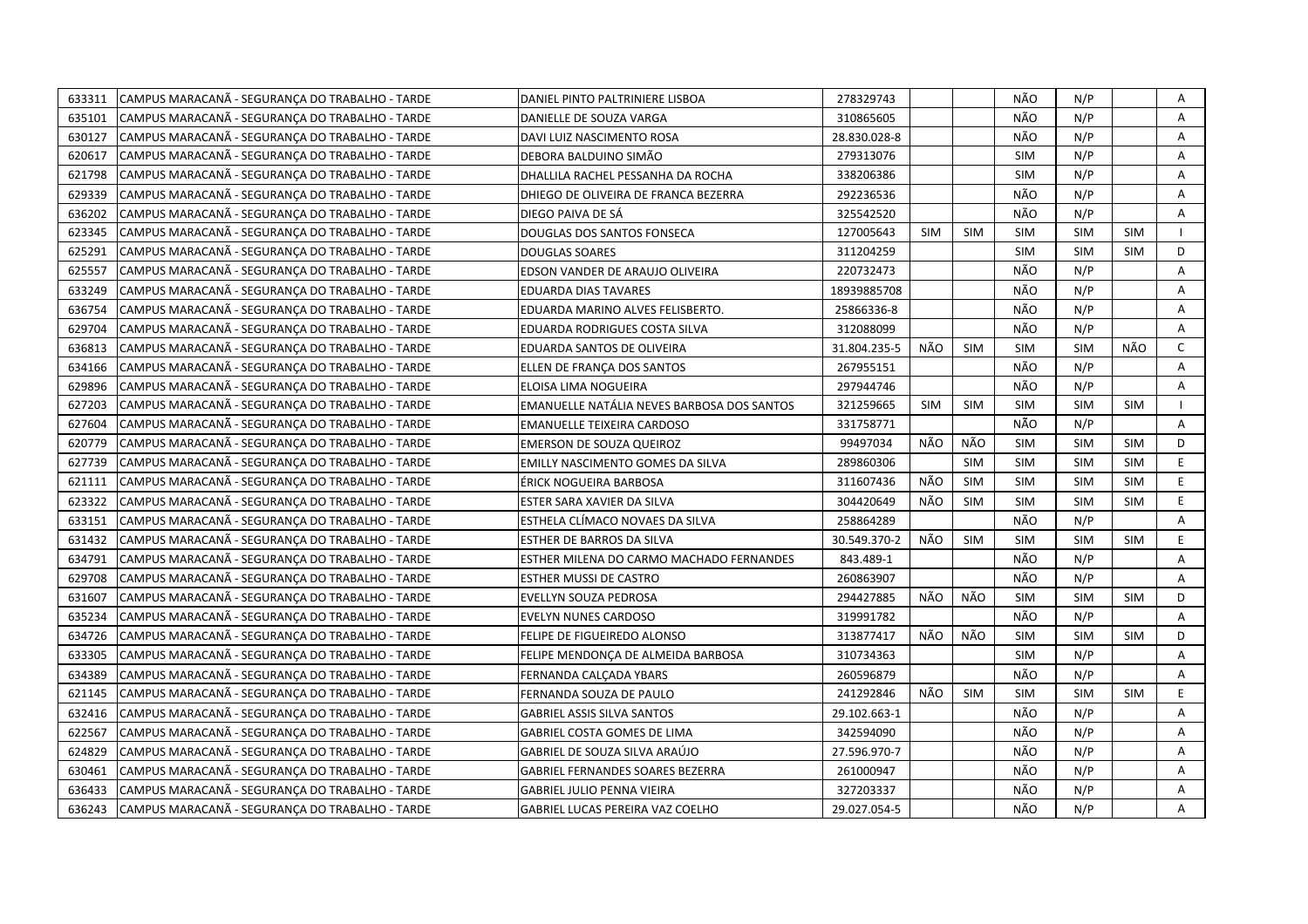| 627587 | CAMPUS MARACANÃ - SEGURANÇA DO TRABALHO - TARDE | GABRIEL RIBEIRO DE CARVALHO                    | 33221070-7   |     |            | NÃO        | N/P        |            | A  |
|--------|-------------------------------------------------|------------------------------------------------|--------------|-----|------------|------------|------------|------------|----|
| 630422 | CAMPUS MARACANÃ - SEGURANÇA DO TRABALHO - TARDE | GABRIELA PAIVA DE SOUZA                        | 260857040    |     |            | NÃO        | N/P        |            | A  |
| 624537 | CAMPUS MARACANÃ - SEGURANÇA DO TRABALHO - TARDE | GABRIELE CALDAS SANTIAGO DA CUNHA              | 31190035-1   | NÃO | NÃO        | <b>SIM</b> | <b>SIM</b> | <b>SIM</b> | D  |
| 630315 | CAMPUS MARACANÃ - SEGURANÇA DO TRABALHO - TARDE | GABRIELE HADDAD DE LIMA                        | 260563481    |     |            | NÃO        | N/P        |            | Α  |
| 636314 | CAMPUS MARACANÃ - SEGURANCA DO TRABALHO - TARDE | GABRIELLA DA SILVA VARDIERO                    | 310257571    |     |            | NÃO        | N/P        |            | A  |
| 628995 | CAMPUS MARACANÃ - SEGURANCA DO TRABALHO - TARDE | <b>GABRIELLA OLIVEIRA MARCHESI</b>             | 33.136.298-8 |     |            | NÃO        | N/P        |            | A  |
| 632826 | CAMPUS MARACANÃ - SEGURANCA DO TRABALHO - TARDE | <b>GABRIELLA SILVA DOS SANTOS FERREIRA</b>     | 260773759    |     |            | NÃO        | N/P        |            | Α  |
| 628711 | CAMPUS MARACANÃ - SEGURANCA DO TRABALHO - TARDE | <b>GABRIELLE FARIAS PAES</b>                   | 258447440    |     | <b>SIM</b> | <b>SIM</b> | <b>SIM</b> | <b>SIM</b> | E. |
| 634366 | CAMPUS MARACANÃ - SEGURANÇA DO TRABALHO - TARDE | <b>GABRIELLE PEREIRA ARANTES DO NASCIMENTO</b> | 301147872    |     |            | NÃO        | N/P        |            | Α  |
| 623084 | CAMPUS MARACANÃ - SEGURANCA DO TRABALHO - TARDE | <b>GABRIELLE SILVA MARCIANO MARTINS</b>        | 23285472-9   |     |            | NÃO        | N/P        |            | Α  |
| 630446 | CAMPUS MARACANA - SEGURANÇA DO TRABALHO - TARDE | <b>GABRIELLE SOUZA BRAGA</b>                   | 317885911    |     |            | NÃO        | N/P        |            | Α  |
| 624004 | CAMPUS MARACANA - SEGURANCA DO TRABALHO - TARDE | <b>GEOVANA PAZ GIGLIO</b>                      | 345242424    |     |            | NÃO        | N/P        |            | Α  |
| 629984 | CAMPUS MARACANÃ - SEGURANÇA DO TRABALHO - TARDE | <b>GIOVANA AMORIM MICHAELI</b>                 | 26.507.434-4 |     |            | NÃO        | N/P        |            | А  |
| 631643 | CAMPUS MARACANÃ - SEGURANÇA DO TRABALHO - TARDE | <b>GIOVANA CORDEIRO MENDES</b>                 | 258430784    |     |            | <b>SIM</b> | N/P        |            | Α  |
| 634390 | CAMPUS MARACANÃ - SEGURANÇA DO TRABALHO - TARDE | GIOVANA DE SOUZA CARIUZ                        | 260855853    |     |            | NÃO        | N/P        |            | A  |
| 627428 | CAMPUS MARACANA - SEGURANÇA DO TRABALHO - TARDE | GIOVANNA MEDEIROS DA COSTA                     | 26.075.667-1 |     |            | <b>SIM</b> | <b>SIM</b> | <b>SIM</b> | D  |
| 627331 | CAMPUS MARACANA - SEGURANCA DO TRABALHO - TARDE | GIULYA LINS JACINTO                            | 308456839    | NÃO | <b>SIM</b> | <b>SIM</b> | <b>SIM</b> | <b>SIM</b> | E. |
| 620887 | CAMPUS MARACANA - SEGURANÇA DO TRABALHO - TARDE | <b>GRACIELLE PAULA NASCIMENTO</b>              | 281144485    | NÃO | <b>SIM</b> | <b>SIM</b> | N/P        | <b>SIM</b> | A  |
| 623579 | CAMPUS MARACANA - SEGURANÇA DO TRABALHO - TARDE | GRACIELLY DA SILVA PAULO DE ANDRADE            | 283119436    |     |            | NÃO        | N/P        |            | A  |
| 629790 | CAMPUS MARACANÃ - SEGURANÇA DO TRABALHO - TARDE | GUDERSON MENDES DE SOUZA DA SILVA              | 334974672    | NÃO | NÃO        | <b>SIM</b> | <b>SIM</b> | NÃO        | B  |
| 634349 | CAMPUS MARACANA - SEGURANCA DO TRABALHO - TARDE | GUILHERME AMORIM NIEGESKI MAIA                 | 311488290    |     |            | NÃO        | N/P        |            | A  |
| 632666 | CAMPUS MARACANA - SEGURANCA DO TRABALHO - TARDE | <b>GUILHERME VITOR DE MOURA RAMOS</b>          | 258262542    |     |            | NÃO        | N/P        |            | A  |
| 632638 | CAMPUS MARACANA - SEGURANCA DO TRABALHO - TARDE | HANNA CLARA VIANA GOMES ALMEIDA                | 260825278    |     |            | NÃO        | N/P        |            | Α  |
| 629878 | CAMPUS MARACANA - SEGURANÇA DO TRABALHO - TARDE | HELENA MARTINS VIDAL AZEVEDO                   | 262518855    |     |            | NÃO        | N/P        |            | A  |
| 630034 | CAMPUS MARACANA - SEGURANCA DO TRABALHO - TARDE | HELLEN MATTOS DE LIMA                          | 310991161    |     |            | NÃO        | N/P        |            | А  |
| 633253 | CAMPUS MARACANA - SEGURANÇA DO TRABALHO - TARDE | HENDERSON HENRIQUE DOS SANTOS                  | 247846686    | NÃO | <b>SIM</b> | <b>SIM</b> | <b>SIM</b> | <b>SIM</b> | E. |
| 629206 | CAMPUS MARACANA - SEGURANCA DO TRABALHO - TARDE | HUGO PEREIRA DA SILVA                          | 31035292     |     |            | NÃO        | N/P        |            | A  |
| 631407 | CAMPUS MARACANÃ - SEGURANÇA DO TRABALHO - TARDE | INGRID GUEDES BARRETO DE BARROS                | 261230007    |     |            | NÃO        | N/P        |            | А  |
| 626342 | CAMPUS MARACANA - SEGURANÇA DO TRABALHO - TARDE | IRIS LANDA DE OLIVEIRA BERNARDES DA SILVA      | 31744276     |     |            | NÃO        | N/P        |            | A  |
| 622078 | CAMPUS MARACANÃ - SEGURANÇA DO TRABALHO - TARDE | ISABELA EMIDIO GOMES DA SILVA                  | 258509058    |     |            | NÃO        | N/P        |            | Α  |
| 634727 | CAMPUS MARACANA - SEGURANÇA DO TRABALHO - TARDE | <b>ISABELA FRANCO FERREIRA</b>                 | 23770479-6   |     |            | NÃO        | N/P        |            | Α  |
| 636910 | CAMPUS MARACANA - SEGURANÇA DO TRABALHO - TARDE | ISABELA LIMA DE OLIVEIRA VIEIRA                | 306488784    |     |            | NÃO        | N/P        |            | A  |
| 636251 | CAMPUS MARACANÃ - SEGURANÇA DO TRABALHO - TARDE | <b>ISABELLA DOS SANTOS COSTA</b>               | 31950105-2   |     |            | NÃO        | N/P        |            | Α  |
| 627583 | CAMPUS MARACANA - SEGURANÇA DO TRABALHO - TARDE | <b>ISABELLA DOS SANTOS SOARES</b>              | 309789642    |     |            | NÃO        | N/P        |            | A  |
| 631699 | CAMPUS MARACANA - SEGURANÇA DO TRABALHO - TARDE | <b>ISABELLA XAVIER FERNANDES</b>               | 317484103    |     |            | NÃO        | N/P        |            | A  |
| 622683 | CAMPUS MARACANA - SEGURANÇA DO TRABALHO - TARDE | <b>ISABELLE AREAS DO CARMO</b>                 | 267477768    |     |            | <b>SIM</b> | N/P        |            | Α  |
| 633993 | CAMPUS MARACANA - SEGURANÇA DO TRABALHO - TARDE | ISABELLE SILVA TORRES GOMES                    | 26.085.654-7 |     |            | NÃO        | N/P        |            | Α  |
| 624796 | CAMPUS MARACANÃ - SEGURANÇA DO TRABALHO - TARDE | <b>ISABELLY CHRISTINE ALVES RENOUX</b>         | 260858261    |     |            | NÃO        | N/P        |            | A  |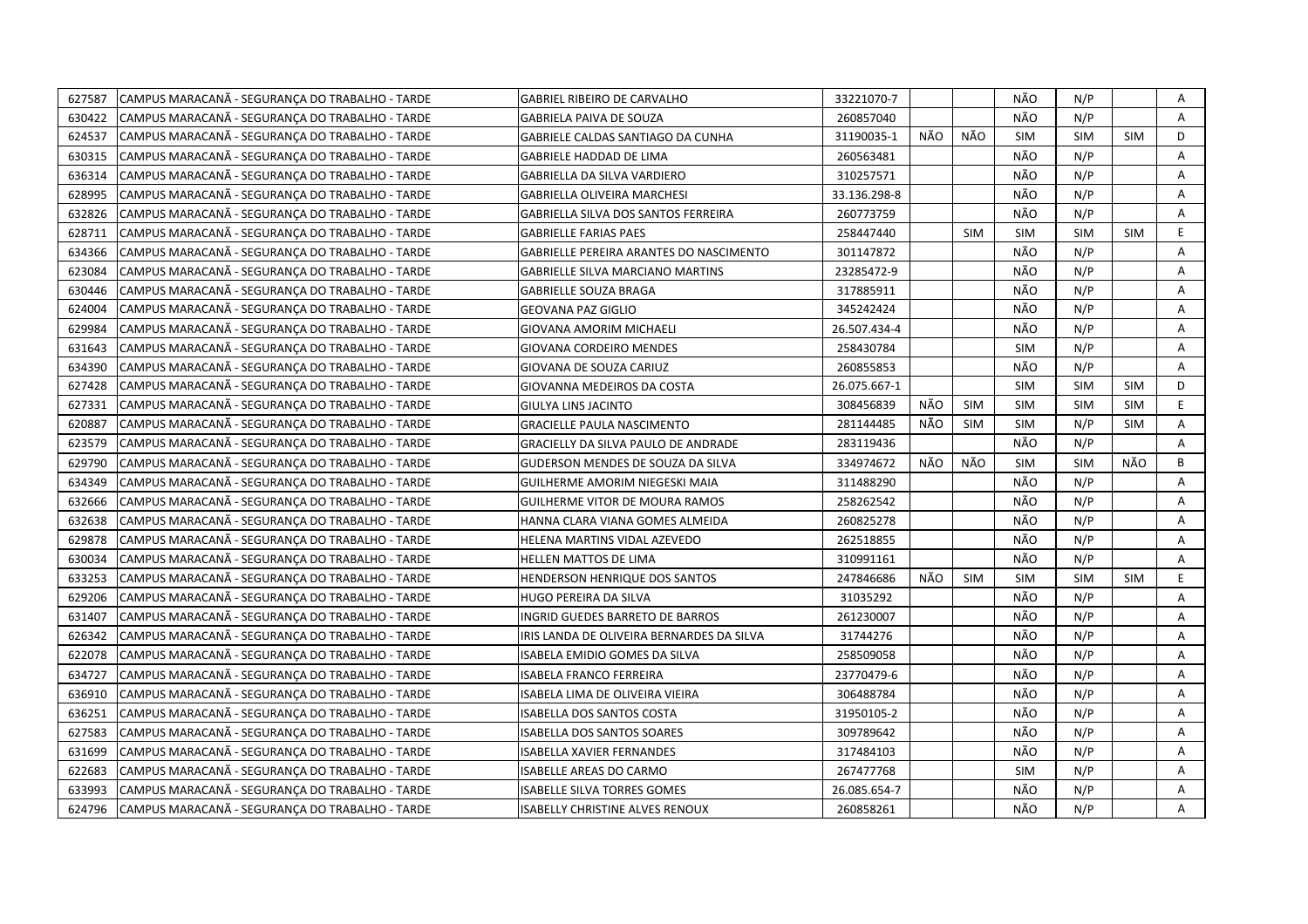| 632653 | CAMPUS MARACANÃ - SEGURANÇA DO TRABALHO - TARDE | ISAC MARTINS LEITÃO                      | 34.421.204-8 |            |            | NÃO        | N/P        |            | Α  |
|--------|-------------------------------------------------|------------------------------------------|--------------|------------|------------|------------|------------|------------|----|
| 631489 | CAMPUS MARACANÃ - SEGURANÇA DO TRABALHO - TARDE | ISADORA GOMES DA SILVA                   | 308701135    |            |            | NÃO        | N/P        |            | A  |
| 628132 | CAMPUS MARACANÃ - SEGURANCA DO TRABALHO - TARDE | <b>ISADORA LEITE DE OLIVEIRA</b>         | 26.222.799-4 | NÃO        | <b>SIM</b> | <b>SIM</b> | <b>SIM</b> | <b>SIM</b> | E  |
| 621293 | CAMPUS MARACANA - SEGURANÇA DO TRABALHO - TARDE | <b>ITALLO PINTO DE SOUZA</b>             | 272444134    |            |            | NÃO        | N/P        |            | A  |
| 630326 | CAMPUS MARACANÃ - SEGURANCA DO TRABALHO - TARDE | ÍTHALO OLIVEIRA REZENDE DE ALMEIDA       | 263135071    |            |            | <b>SIM</b> | N/P        |            | A  |
| 629056 | CAMPUS MARACANA - SEGURANCA DO TRABALHO - TARDE | JAIRO MAGALHÃES STEMBACK                 | 314490053    | NÃO        | <b>SIM</b> | <b>SIM</b> | <b>SIM</b> | <b>SIM</b> | E  |
| 635135 | CAMPUS MARACANÃ - SEGURANÇA DO TRABALHO - TARDE | JAMYLLE DA CONCEIÇÃO DUTRA               | 248842759    |            |            | NÃO        | N/P        |            | A  |
| 621193 | CAMPUS MARACANA - SEGURANÇA DO TRABALHO - TARDE | JEFFERSON MOTTA GARCIA RIBEIRO           | 343966743    |            |            | NÃO        | N/P        |            | A  |
| 635758 | CAMPUS MARACANÃ - SEGURANÇA DO TRABALHO - TARDE | JEOVANNA DOS SANTOS FRANCA               | 322717679    | NÃO        | <b>SIM</b> | <b>SIM</b> | <b>SIM</b> | <b>SIM</b> | E. |
| 633330 | CAMPUS MARACANA - SEGURANCA DO TRABALHO - TARDE | IOÃO PEDRO DA SILVA LESSA DOS SANTOS     | 29.638.470-4 |            |            | NÃO        | N/P        |            | А  |
| 630699 | CAMPUS MARACANA - SEGURANÇA DO TRABALHO - TARDE | IOÃO PEDRO NARCISO VELLOSO               | 282562958    |            |            | NÃO        | N/P        |            | Α  |
| 625141 | CAMPUS MARACANA - SEGURANÇA DO TRABALHO - TARDE | IOÃO VICTOR ACARIO JOAQUIM               | 33.017.927-6 | NÃO        | <b>SIM</b> | <b>SIM</b> | <b>SIM</b> | <b>SIM</b> | E  |
| 628603 | CAMPUS MARACANÃ - SEGURANÇA DO TRABALHO - TARDE | IOÃO VICTOR COSTA DA SILVA               | 289938953    |            |            | NÃO        | N/P        |            | А  |
| 626488 | CAMPUS MARACANA - SEGURANCA DO TRABALHO - TARDE | JOÃO VITOR BARBOSA LOPES                 | 30.139.072-0 |            |            | NÃO        | N/P        |            | A  |
| 631175 | CAMPUS MARACANÃ - SEGURANÇA DO TRABALHO - TARDE | JORGE MARCOS CHAGAS DA SILVA             | 22.231.465-0 | NÃO        | <b>SIM</b> | <b>SIM</b> | <b>SIM</b> | <b>SIM</b> | E  |
| 627537 | CAMPUS MARACANÃ - SEGURANÇA DO TRABALHO - TARDE | IOSUÉ PEREIRA DOS SANTOS LOPES           | 262541667    | <b>NÃO</b> | <b>SIM</b> | <b>SIM</b> | <b>SIM</b> | <b>SIM</b> | E. |
| 624024 | CAMPUS MARACANA - SEGURANÇA DO TRABALHO - TARDE | <b>IOYCE FERNANDES LOPES SILVA</b>       | 328882154    | <b>SIM</b> | <b>SIM</b> | <b>SIM</b> | <b>SIM</b> | <b>SIM</b> |    |
| 632257 | CAMPUS MARACANA - SEGURANÇA DO TRABALHO - TARDE | JÚLIA BARONI DOS SANTOS                  | 258685262    |            |            | NÃO        | N/P        |            | Α  |
| 622855 | CAMPUS MARACANA - SEGURANCA DO TRABALHO - TARDE | JÚLIA BITTENCOURT RIBEIRO TEIXEIRA       | 261006910    |            |            | NÃO        | N/P        |            | A  |
| 625880 | CAMPUS MARACANA - SEGURANÇA DO TRABALHO - TARDE | JULIA BLADY DE CARVALHO                  | 2627771744   | NÃO        | <b>SIM</b> | <b>SIM</b> | <b>SIM</b> | <b>SIM</b> | E. |
| 625987 | CAMPUS MARACANA - SEGURANCA DO TRABALHO - TARDE | JULIA CANDIDO MARQUES                    | 25.844.228-4 | NÃO        | NÃO        | <b>SIM</b> | <b>SIM</b> | <b>SIM</b> | D  |
| 623577 | CAMPUS MARACANA - SEGURANCA DO TRABALHO - TARDE | JULIA COSTA ALEXANDRE                    | 258528967    |            |            | NÃO        | N/P        |            | Α  |
| 620960 | CAMPUS MARACANA - SEGURANCA DO TRABALHO - TARDE | JÚLIA DE PAULA FERNANDES                 | 27.012.337-5 |            |            | NÃO        | N/P        |            | A  |
| 626203 | CAMPUS MARACANA - SEGURANCA DO TRABALHO - TARDE | JÚLIA JUNQUEIRA DA ROCHA                 | 276753712    |            |            | NÃO        | N/P        |            | Α  |
| 636593 | CAMPUS MARACANA - SEGURANÇA DO TRABALHO - TARDE | JÚLIA MARIA COSTA DA SILVA               | 327765574    |            |            | NÃO        | N/P        |            | A  |
| 633059 | CAMPUS MARACANA - SEGURANÇA DO TRABALHO - TARDE | JULIA PEREIRA TORRACA                    | 30160261-1   |            |            | NÃO        | N/P        |            | A  |
| 633219 | CAMPUS MARACANA - SEGURANÇA DO TRABALHO - TARDE | JULIA QUINTANILHA RICARTE DE SOUZA       | 27655269-2   |            |            | NÃO        | N/P        |            | Α  |
| 634108 | CAMPUS MARACANA - SEGURANCA DO TRABALHO - TARDE | <b>JULIA SOUSA TIBURCIO</b>              | 322259599    |            |            | NÃO        | N/P        |            | A  |
| 626918 | CAMPUS MARACANA - SEGURANÇA DO TRABALHO - TARDE | JÚLIA SOUZA E SILVA DOS SANTOS           | 27.451.902-4 |            |            | NÃO        | N/P        |            | A  |
| 626940 | CAMPUS MARACANA - SEGURANCA DO TRABALHO - TARDE | JULIANA ANDREA SANTOS DE OLIVEIRA MENDES | 259181543    |            |            | NÃO        | N/P        |            | A  |
| 634944 | CAMPUS MARACANA - SEGURANÇA DO TRABALHO - TARDE | JULIANA DIAS DA SILVA                    | 315606574    |            |            | NÃO        | N/P        |            | Α  |
| 634224 | CAMPUS MARACANA - SEGURANÇA DO TRABALHO - TARDE | JULIANA GONZAGA ALVES GOMES              | 291203727    | NÃO        | <b>SIM</b> | <b>SIM</b> | <b>SIM</b> | <b>SIM</b> | E  |
| 626423 | CAMPUS MARACANÃ - SEGURANÇA DO TRABALHO - TARDE | JULIANA LETICIA SILVA DE OLIVEIRA        | 258389055    |            |            | NÃO        | N/P        |            | А  |
| 635705 | CAMPUS MARACANA - SEGURANÇA DO TRABALHO - TARDE | JULIANA LI LIE MAN                       | 258562750    |            |            | NÃO        | N/P        |            | Α  |
| 626586 | CAMPUS MARACANA - SEGURANÇA DO TRABALHO - TARDE | JULIANA VIANA SANTOS                     | 275681773    |            |            | NÃO        | N/P        |            | A  |
| 625472 | CAMPUS MARACANA - SEGURANÇA DO TRABALHO - TARDE | KALYANE OHANA SILVA MATOS.               | 30.596.101-3 | NÃO        | NÃO        | <b>SIM</b> | <b>SIM</b> | <b>SIM</b> | D  |
| 622204 | CAMPUS MARACANA - SEGURANÇA DO TRABALHO - TARDE | KAMILA FERREIRA SARAIVA DA SILVA         | 313962565    |            |            | NÃO        | N/P        |            | Α  |
| 621194 | CAMPUS MARACANÃ - SEGURANÇA DO TRABALHO - TARDE | KAMILLE NOGUEIRA BARBOSA                 | 311607139    | NÃO        | SIM        | <b>SIM</b> | <b>SIM</b> | <b>SIM</b> | E. |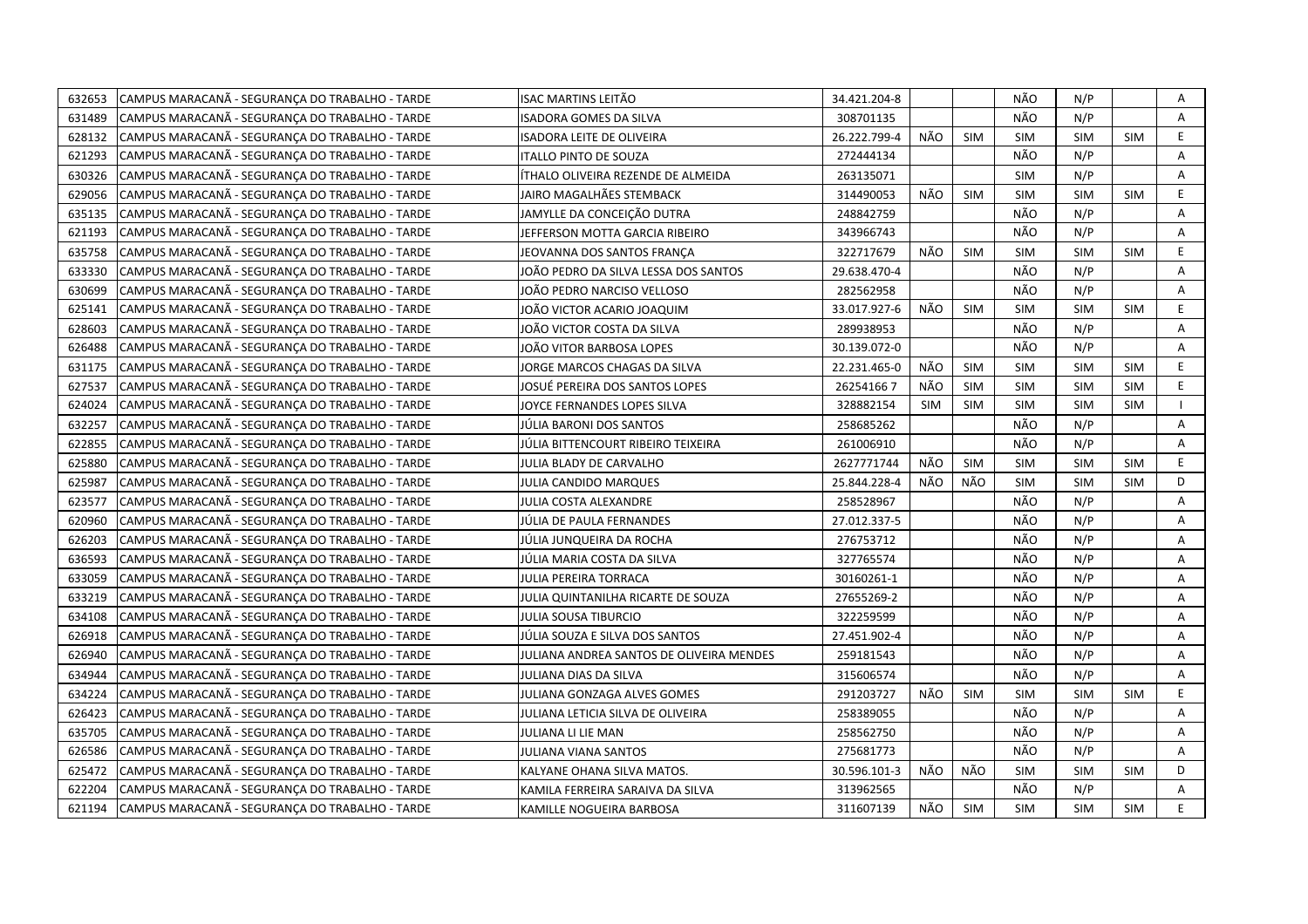| 623838 | CAMPUS MARACANÃ - SEGURANÇA DO TRABALHO - TARDE | KARLA PRADO RAMOS DUTRA                         | 204593289    |     |            | NÃO        | N/P        |            | Α            |
|--------|-------------------------------------------------|-------------------------------------------------|--------------|-----|------------|------------|------------|------------|--------------|
| 627948 | CAMPUS MARACANÃ - SEGURANCA DO TRABALHO - TARDE | KAUÃ ANDRÉ DA SILVA LOPES                       | 313181620    | NÃO | <b>SIM</b> | <b>SIM</b> | <b>SIM</b> | <b>SIM</b> | E            |
| 625882 | CAMPUS MARACANA - SEGURANCA DO TRABALHO - TARDE | KAUAN NASCIMENTO DE OLIVEIRA                    | 25.823.612-4 |     |            | NÃO        | N/P        |            | Α            |
| 620754 | CAMPUS MARACANÃ - SEGURANÇA DO TRABALHO - TARDE | KAUANE DAMIANA BASÍLIO DE LIMA                  | 331062265    |     | <b>SIM</b> | <b>SIM</b> | <b>SIM</b> | <b>SIM</b> | E            |
| 629136 | CAMPUS MARACANA - SEGURANCA DO TRABALHO - TARDE | KAWAN OLIVEIRA SCHMACKER                        | 258463108    |     |            | NÃO        | N/P        |            | Α            |
| 627533 | CAMPUS MARACANA - SEGURANÇA DO TRABALHO - TARDE | KAYLANI PEREIRA FERNANDES                       | 32.736.308-1 |     |            | NÃO        | N/P        |            | Α            |
| 634893 | CAMPUS MARACANA - SEGURANCA DO TRABALHO - TARDE | KILMER SAMUEL LIMA MENEZES                      | 258443662    |     |            | NÃO        | N/P        |            | A            |
| 626998 | CAMPUS MARACANA - SEGURANCA DO TRABALHO - TARDE | LAISA FERREIRA DA ROSA                          | 238353403    | NÃO | <b>SIM</b> | <b>SIM</b> | <b>SIM</b> | <b>SIM</b> | E            |
| 634531 | CAMPUS MARACANA - SEGURANÇA DO TRABALHO - TARDE | LAISSA VICTORIA DA SILVA OLIVEIRA               | 1881888      | NÃO | <b>SIM</b> | <b>SIM</b> | <b>SIM</b> | <b>SIM</b> | E.           |
| 631367 | CAMPUS MARACANA - SEGURANCA DO TRABALHO - TARDE | LARA XAVIER VIEIRA                              | 311554760    |     |            | NÃO        | N/P        |            | Α            |
| 626415 | CAMPUS MARACANA - SEGURANCA DO TRABALHO - TARDE | LARISSA ALVES COUTINHO                          | 303034128    | NÃO | <b>SIM</b> | <b>SIM</b> | <b>SIM</b> | <b>SIM</b> | E            |
| 636935 | CAMPUS MARACANÃ - SEGURANÇA DO TRABALHO - TARDE | LARISSA DE ANDRADE BARROS                       | 258417948    |     |            | NÃO        | N/P        |            | Α            |
| 625495 | CAMPUS MARACANA - SEGURANÇA DO TRABALHO - TARDE | LARISSA JACINTO DOS SANTOS                      | 30.014.819-4 |     | <b>SIM</b> | <b>SIM</b> | <b>SIM</b> | NÃO        | $\mathsf{C}$ |
| 635014 | CAMPUS MARACANA - SEGURANCA DO TRABALHO - TARDE | LARISSA PEREIRA DOS SANTOS BARBOSA              | Não tenho    |     |            | NÃO        | N/P        |            | Α            |
| 632324 | CAMPUS MARACANA - SEGURANÇA DO TRABALHO - TARDE | LAURA CARVALHO NAYLOR                           | 306713488    |     |            | NÃO        | N/P        |            | Α            |
| 631363 | CAMPUS MARACANA - SEGURANÇA DO TRABALHO - TARDE | LAURA GONÇALVES RODRIGUES                       | 296455801    |     |            | NÃO        | N/P        |            | Α            |
| 636818 | CAMPUS MARACANA - SEGURANÇA DO TRABALHO - TARDE | LAVÍNIA FALCÃO DE ARAÚJO                        | 32.408.896-2 |     |            | NÃO        | N/P        |            | A            |
| 631557 | CAMPUS MARACANÃ - SEGURANÇA DO TRABALHO - TARDE | LAVINIA VITORIA LIMA DA SILVA                   | 31124446     |     |            | NÃO        | N/P        |            | A            |
| 627230 | CAMPUS MARACANA - SEGURANÇA DO TRABALHO - TARDE | LAVYNIA ALMEIDA DA SILVA COELHO                 | 332238096    | NÃO | <b>SIM</b> | <b>SIM</b> | <b>SIM</b> | <b>SIM</b> | E.           |
| 628855 | CAMPUS MARACANA - SEGURANÇA DO TRABALHO - TARDE | ETÍCIA ALBUQUERQUE ANTUNES DA SILVA.            | 316730027    |     |            | NÃO        | N/P        |            | А            |
| 620207 | CAMPUS MARACANA - SEGURANCA DO TRABALHO - TARDE | LETICIA CALIANO PINTO                           | 282638154    |     |            | NÃO        | N/P        |            | A            |
| 626581 | CAMPUS MARACANÃ - SEGURANÇA DO TRABALHO - TARDE | LETÍCIA NUNES DE PAULA                          | 311564025    |     |            | NÃO        | N/P        |            | A            |
| 633065 | CAMPUS MARACANA - SEGURANCA DO TRABALHO - TARDE | LETICIA SALES DOS SANTOS SCHULLER               | 260725544    |     |            | NÃO        | N/P        |            | A            |
| 632320 | CAMPUS MARACANA - SEGURANÇA DO TRABALHO - TARDE | LETÍCIA SAMPAIO DANTAS BARROS                   | 31.016.662-4 |     |            | NÃO        | N/P        |            | Α            |
| 632608 | CAMPUS MARACANÃ - SEGURANÇA DO TRABALHO - TARDE | LETYCIA DE OLIVEIRA SILVA                       | 290239326    |     |            | NÃO        | N/P        |            | A            |
| 624251 | CAMPUS MARACANA - SEGURANÇA DO TRABALHO - TARDE | LOHANNA MICHELLE VITÓRIA TEIXEIRA MOROUÇO SILVA | 309304921    | NÃO | NÃO        | <b>SIM</b> | <b>SIM</b> | <b>SIM</b> | D            |
| 625686 | CAMPUS MARACANA - SEGURANÇA DO TRABALHO - TARDE | LORRANE EVELIN DOS SANTOS DE CARVALHO           | 260858048    | NÃO | <b>SIM</b> | <b>SIM</b> | <b>SIM</b> | <b>SIM</b> | E.           |
| 621444 | CAMPUS MARACANA - SEGURANCA DO TRABALHO - TARDE | LUAN LEONARDO RIBEIRO GRASSINI                  | 24.771.220-1 | NÃO | <b>SIM</b> | <b>SIM</b> | <b>SIM</b> | <b>SIM</b> | E            |
| 626166 | CAMPUS MARACANA - SEGURANCA DO TRABALHO - TARDE | LUAN MARCELO LAROSA LABRE                       | 240000851    |     |            | NÃO        | N/P        |            | А            |
| 625379 | CAMPUS MARACANA - SEGURANÇA DO TRABALHO - TARDE | LUCAS BEZERRA CAVALCANTE                        | 315240580    |     |            | NÃO        | N/P        |            | Α            |
| 633957 | CAMPUS MARACANA - SEGURANÇA DO TRABALHO - TARDE | LUCAS DE SOUZA DE ARAÚJO                        | 326685237    |     |            | NÃO        | N/P        |            | A            |
| 625429 | CAMPUS MARACANÃ - SEGURANÇA DO TRABALHO - TARDE | LUCAS EMANUEL LIMA DE ARAUJO                    | 32.176.510-9 | NÃO | NÃO        | <b>SIM</b> | <b>SIM</b> | NÃO        | B            |
| 633580 | CAMPUS MARACANA - SEGURANCA DO TRABALHO - TARDE | LUCAS FELIX DE FREITAS                          | 297622375    |     |            | NÃO        | N/P        |            | Α            |
| 628459 | CAMPUS MARACANA - SEGURANCA DO TRABALHO - TARDE | LUCAS SANTOS SOARES                             | 323685669    | NÃO | <b>SIM</b> | <b>SIM</b> | <b>SIM</b> | <b>SIM</b> | E            |
| 634222 | CAMPUS MARACANA - SEGURANCA DO TRABALHO - TARDE | LUÍS DAVI CHAVES LEMOS SOUXA                    | 298457540    |     |            | NÃO        | N/P        |            | A            |
| 621813 | CAMPUS MARACANA - SEGURANÇA DO TRABALHO - TARDE | LUÍS FILIPE COSTA ALVES                         | 32.512.870-0 | NÃO | NÃO        | <b>SIM</b> | <b>SIM</b> | <b>SIM</b> | D            |
| 635317 | CAMPUS MARACANA - SEGURANCA DO TRABALHO - TARDE | LUISA DA SILVA PORTO                            | 22429678     |     |            | NÃO        | N/P        |            | A            |
| 628325 | CAMPUS MARACANA - SEGURANÇA DO TRABALHO - TARDE | LUIZ FELIPE DAS CHAGAS CRUZ                     | 259326445    | NÃO | NÃO        | <b>SIM</b> | <b>SIM</b> | <b>SIM</b> | D            |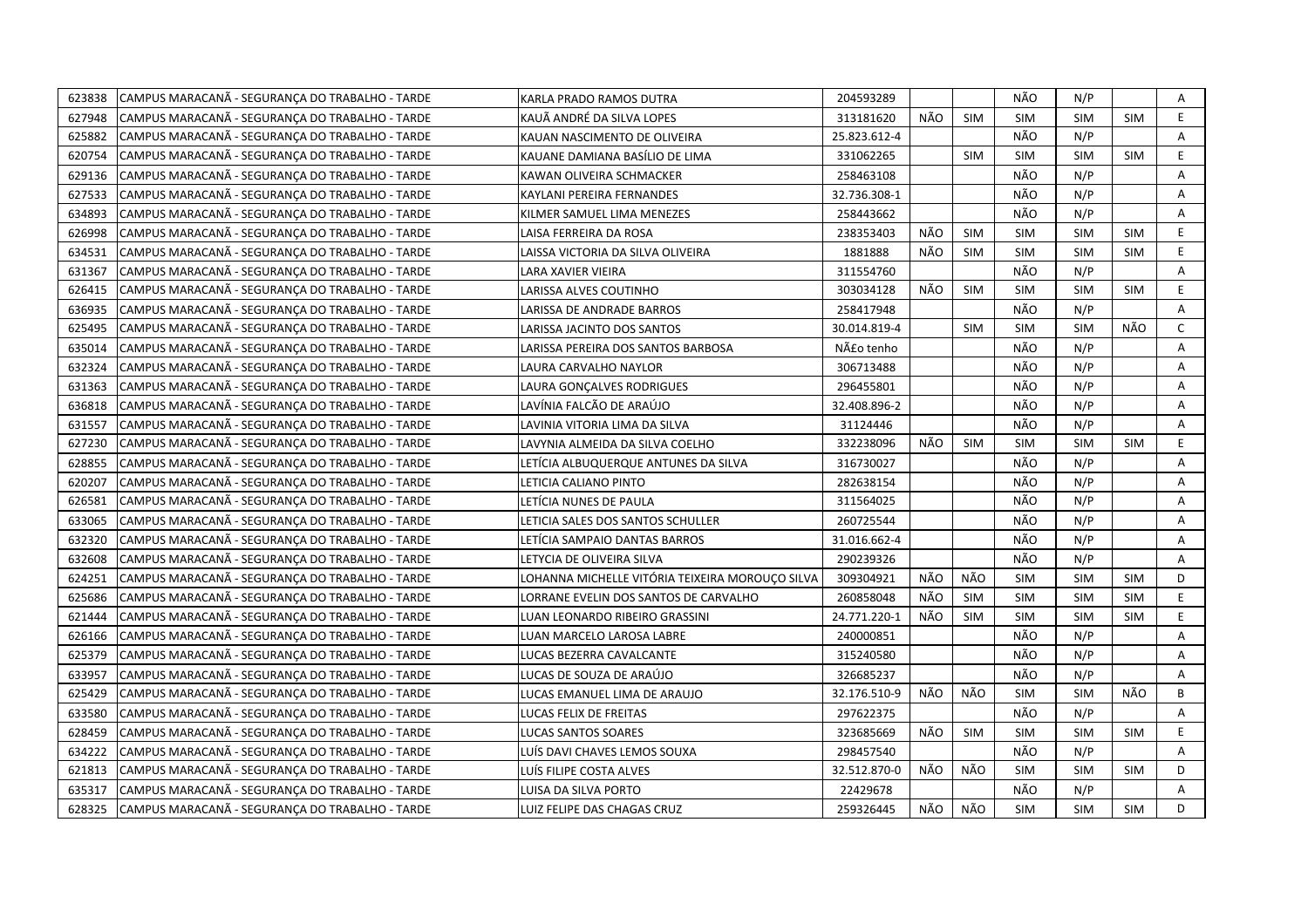| 624261 | CAMPUS MARACANA - SEGURANÇA DO TRABALHO - TARDE | LUIZ FELIPE FLAUSINO DIAS FERNANDES          | 238107510    | NÃO | <b>SIM</b> | <b>SIM</b> | <b>SIM</b> | <b>SIM</b> | E.          |
|--------|-------------------------------------------------|----------------------------------------------|--------------|-----|------------|------------|------------|------------|-------------|
| 635424 | CAMPUS MARACANÃ - SEGURANÇA DO TRABALHO - TARDE | LUIZ FELIPE GOMES E SILVA                    | 337669733    |     |            | NÃO        | N/P        |            | A           |
| 622473 | CAMPUS MARACANA - SEGURANÇA DO TRABALHO - TARDE | LUIZ FERNANDO FERREIRA DE SOUZA              | 122318249    |     |            | NÃO        | N/P        |            | A           |
| 622602 | CAMPUS MARACANA - SEGURANCA DO TRABALHO - TARDE | LUIZ GABRIEL GEDEON ROZENTAL                 | 311913826    | NÃO | NÃO        | <b>SIM</b> | <b>SIM</b> | <b>SIM</b> | D           |
| 630201 | CAMPUS MARACANÃ - SEGURANÇA DO TRABALHO - TARDE | LUIZ GABRIEL PINHEIRO DO NASCIMENTO          | 31.539.905-5 |     |            | NÃO        | N/P        |            | Α           |
| 633266 | CAMPUS MARACANÃ - SEGURANÇA DO TRABALHO - TARDE | LUIZ GUSTAVO GOMES DOS SANTOS                | 26.095.387-2 | NÃO | NÃO        | <b>SIM</b> | <b>SIM</b> | <b>SIM</b> | D           |
| 628045 | CAMPUS MARACANÃ - SEGURANÇA DO TRABALHO - TARDE | LUIZ OTÁVIO ANTUNES LEITE                    | 25840489-6   |     |            | NÃO        | N/P        |            | A           |
| 636672 | CAMPUS MARACANA - SEGURANÇA DO TRABALHO - TARDE | LUIZA AZEREDO DE LIMA                        | 312527583    | NÃO | <b>SIM</b> | <b>SIM</b> | <b>SIM</b> | <b>SIM</b> | E.          |
| 632365 | CAMPUS MARACANA - SEGURANCA DO TRABALHO - TARDE | LUIZA LIMA PINHEIRO                          | 25.871.897-2 |     |            | NÃO        | N/P        |            | A           |
| 633263 | CAMPUS MARACANÃ - SEGURANÇA DO TRABALHO - TARDE | LUIZA MANN BOTELHO                           | 297995961    |     |            | NÃO        | N/P        |            | A           |
| 622077 | CAMPUS MARACANA - SEGURANCA DO TRABALHO - TARDE | LUIZA MENEZES DE LUCENA                      | 258731512    |     |            | NÃO        | N/P        |            | A           |
| 627759 | CAMPUS MARACANA - SEGURANÇA DO TRABALHO - TARDE | LUYDG DINIZ LACERDA DA SILVA                 | 309976678    | NÃO | NÃO        | <b>SIM</b> | <b>SIM</b> | <b>SIM</b> | D           |
| 623999 | CAMPUS MARACANÃ - SEGURANCA DO TRABALHO - TARDE | MADALENA EDUARDA SILVA DO NASCIMENTO         | 337199806    |     |            | NÃO        | N/P        |            | A           |
| 624055 | CAMPUS MARACANÃ - SEGURANCA DO TRABALHO - TARDE | MAICON RICK AFFONSO CAMPOS DE ALMEIDA        | 238252365    |     |            | NÃO        | N/P        |            | A           |
| 634926 | CAMPUS MARACANÃ - SEGURANÇA DO TRABALHO - TARDE | <b>MAILON DARLAN BARBOSA</b>                 | 330401472    | NÃO | NÃO        | <b>SIM</b> | <b>SIM</b> | NÃO        | B           |
| 629361 | CAMPUS MARACANA - SEGURANCA DO TRABALHO - TARDE | MANUELA PATUSCO BETTA                        | 268765484    |     |            | NÃO        | N/P        |            | A           |
| 625029 | CAMPUS MARACANA - SEGURANÇA DO TRABALHO - TARDE | MARCELLY EDUARDA FONTOURA DOS SANTOS         | 32.775.309-1 | NÃO | <b>SIM</b> | <b>SIM</b> | <b>SIM</b> | <b>SIM</b> | $\mathsf E$ |
| 634365 | CAMPUS MARACANA - SEGURANCA DO TRABALHO - TARDE | MARCELO AMORIM NIEGESKI MAIA                 | 311502876    |     |            | NÃO        | N/P        |            | A           |
| 636602 | CAMPUS MARACANA - SEGURANÇA DO TRABALHO - TARDE | MARCELO KAIKY VILACA DA SILVA PEREIRA        | 330475443    |     |            | NÃO        | N/P        |            | Α           |
| 631563 | CAMPUS MARACANÃ - SEGURANCA DO TRABALHO - TARDE | MARIA CLARA CAMHI PEREIRA ROSÁRIO DOS SANTOS | 34.745.229-4 | NÃO | NÃO        | <b>SIM</b> | <b>SIM</b> | <b>SIM</b> | D           |
| 624244 | CAMPUS MARACANA - SEGURANÇA DO TRABALHO - TARDE | MARIA CLARA FLAUSINO DIAS FERNANDES          | 238102180    |     |            | <b>SIM</b> | N/P        |            | Α           |
| 621654 | CAMPUS MARACANÃ - SEGURANCA DO TRABALHO - TARDE | MARIA CLARA UCHÔA SANTOS                     | 32.125.234-8 |     |            | NÃO        | N/P        |            | A           |
| 628963 | CAMPUS MARACANÃ - SEGURANCA DO TRABALHO - TARDE | MARIA EDUARDA ALVES MENDONCA                 | 321933723    |     |            | NÃO        | N/P        |            | A           |
| 625269 | CAMPUS MARACANA - SEGURANÇA DO TRABALHO - TARDE | MARIA EDUARDA ARRUDA DOS SANTOS              | 26.066.078.2 |     |            | NÃO        | N/P        |            | A           |
| 624781 | CAMPUS MARACANÃ - SEGURANÇA DO TRABALHO - TARDE | MARIA EDUARDA BARROS DE SOUZA                | 319764692    |     |            | NÃO        | N/P        |            | A           |
| 632121 | CAMPUS MARACANA - SEGURANCA DO TRABALHO - TARDE | MARIA EDUARDA CARVALHO DA SILVA              | 258441658    | NÃO | <b>SIM</b> | <b>SIM</b> | <b>SIM</b> | <b>SIM</b> | E.          |
| 622841 | CAMPUS MARACANÃ - SEGURANÇA DO TRABALHO - TARDE | MARIA EDUARDA DANTAS MARTINS                 | 3075028007   |     |            | NÃO        | N/P        |            | A           |
| 628470 | CAMPUS MARACANÃ - SEGURANÇA DO TRABALHO - TARDE | MARIA EDUARDA DE OLIVEIRA PENHA CASTRO       | 259535789    |     |            | NÃO        | N/P        |            | A           |
| 633905 | CAMPUS MARACANÃ - SEGURANCA DO TRABALHO - TARDE | MARIA EDUARDA FERREIRA ESTEVES               | 33.315.051-4 |     |            | NÃO        | N/P        |            | A           |
| 632511 | CAMPUS MARACANA - SEGURANÇA DO TRABALHO - TARDE | MARIA EDUARDA LEÃO TERRA                     | 258796893    |     |            | NÃO        | N/P        |            | Α           |
| 625334 | CAMPUS MARACANA - SEGURANÇA DO TRABALHO - TARDE | MARIA EDUARDA MARCULINO DA SILVA             | 258412253    | NÃO | <b>SIM</b> | <b>SIM</b> | <b>SIM</b> | <b>SIM</b> | E           |
| 627039 | CAMPUS MARACANA - SEGURANÇA DO TRABALHO - TARDE | MARIA EDUARDA MARINHO MANHÃES FERNANDES      | 277271508    |     |            | NÃO        | N/P        |            | Α           |
| 629637 | CAMPUS MARACANA - SEGURANCA DO TRABALHO - TARDE | MARIA EDUARDA MARQUES FERREIRA               | 31.816.722-8 |     |            | NÃO        | N/P        |            | Α           |
| 633557 | CAMPUS MARACANÃ - SEGURANÇA DO TRABALHO - TARDE | MARIA EDUARDA OLIVEIRA VILELA                | 260865621    |     |            | NÃO        | N/P        |            | A           |
| 634860 | CAMPUS MARACANÃ - SEGURANÇA DO TRABALHO - TARDE | MARIA EDUARDA PATRICIO MIRANDA               | 264918871    |     |            | NÃO        | N/P        |            | A           |
| 626237 | CAMPUS MARACANA - SEGURANÇA DO TRABALHO - TARDE | MARIA EDUARDA PEÇANHA DE OLIVEIRA            | 274425602    | NÃO | <b>SIM</b> | <b>SIM</b> | <b>SIM</b> | <b>SIM</b> | E           |
| 632071 | CAMPUS MARACANÃ - SEGURANÇA DO TRABALHO - TARDE | MARIA EDUARDA PEREIRA MEDEIROS               | 313658254    |     |            | NÃO        | N/P        |            | A           |
| 626331 | CAMPUS MARACANÃ - SEGURANÇA DO TRABALHO - TARDE | MARIA EDUARDA PORTUGAL DIAS TAVARES          | 25887629     |     |            | NÃO        | N/P        |            | A           |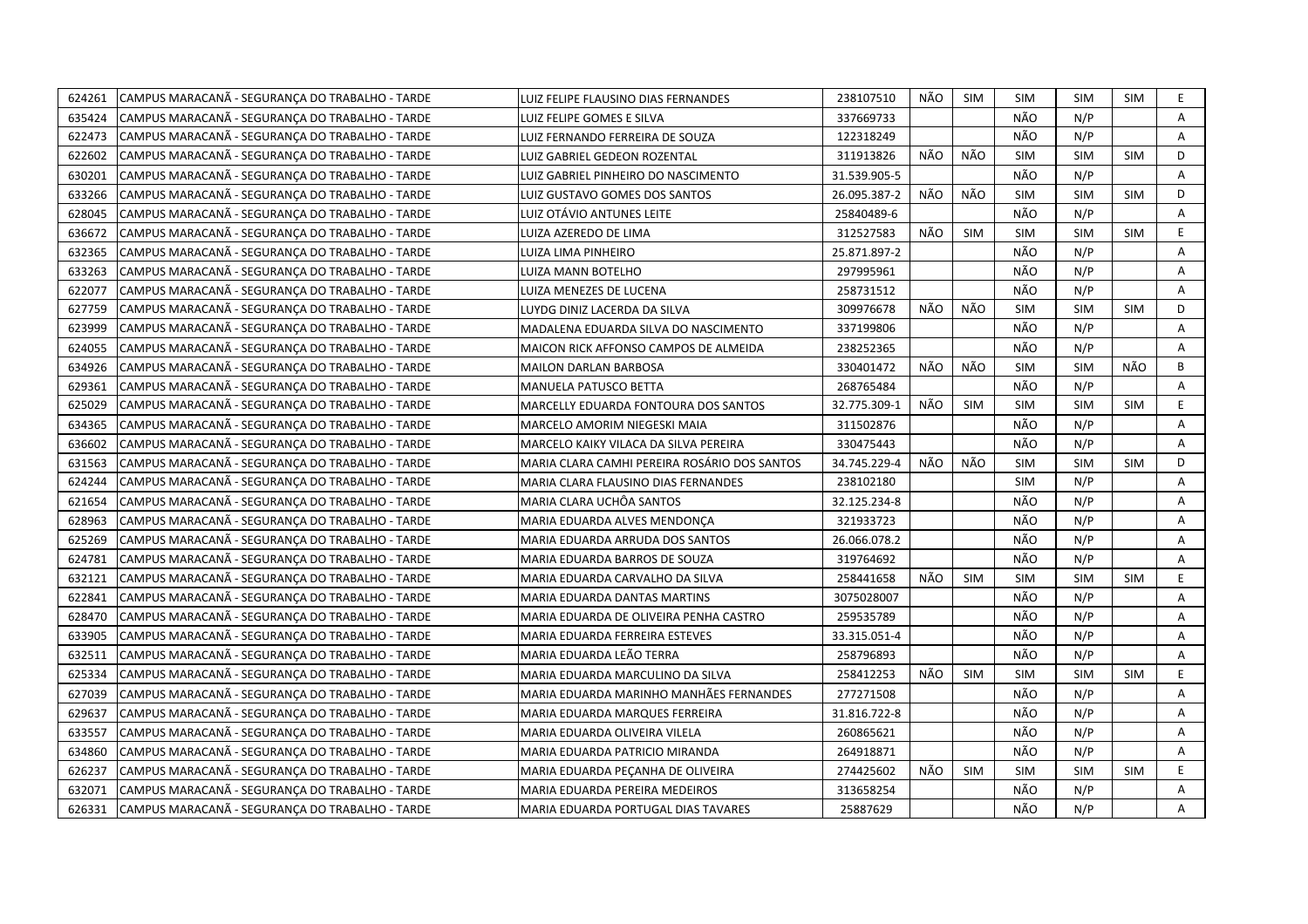| 632252<br>CAMPUS MARACANÃ - SEGURANÇA DO TRABALHO - TARDE | MARIA EDUARDA ROCHA SANTIAGO             | 258495621    |            |            | NÃO        | N/P        |            | Α            |
|-----------------------------------------------------------|------------------------------------------|--------------|------------|------------|------------|------------|------------|--------------|
| 634271<br>CAMPUS MARACANA - SEGURANÇA DO TRABALHO - TARDE | MARIA EDUARDA RODRIGUES DOS SANTOS MARIZ | 258753938    |            |            | NÃO        | N/P        |            | $\mathsf{A}$ |
| 634972<br>CAMPUS MARACANÃ - SEGURANÇA DO TRABALHO - TARDE | MARIA EDUARDA SOUZA BEJARANO             | 327596094    |            |            | NÃO        | N/P        |            | $\mathsf{A}$ |
| 634361<br>CAMPUS MARACANA - SEGURANÇA DO TRABALHO - TARDE | MARIA EDUARDA VIEIRA DA SILVA            | 313338220    |            |            | NÃO        | N/P        |            | A            |
| 635240<br>CAMPUS MARACANA - SEGURANCA DO TRABALHO - TARDE | MARIA LUCIA MARTINS CORDEIRO             | 258497924    |            |            | NÃO        | N/P        |            | A            |
| 625454<br>CAMPUS MARACANA - SEGURANÇA DO TRABALHO - TARDE | MARIA LUÍSA MATOS LUCIOW                 | 321619264    |            | <b>SIM</b> | <b>SIM</b> | <b>SIM</b> | NÃO        | $\mathsf{C}$ |
| CAMPUS MARACANA - SEGURANÇA DO TRABALHO - TARDE<br>636273 | MARIA LUIZA COUTO NOGUEIRA               | 33.921.991-7 |            |            | NÃO        | N/P        |            | Α            |
| CAMPUS MARACANA - SEGURANCA DO TRABALHO - TARDE<br>631490 | MARIA LUIZA DINO LÚCIO                   | 33.672.754-0 |            |            | NÃO        | N/P        |            | А            |
| 629661<br>CAMPUS MARACANÃ - SEGURANÇA DO TRABALHO - TARDE | MARIA LUYZA LINDOLFO JARDIM DA SILVA     | 260933361    | NÃO        | NÃO        | <b>SIM</b> | <b>SIM</b> | <b>SIM</b> | D            |
| 626742<br>CAMPUS MARACANA - SEGURANÇA DO TRABALHO - TARDE | MARIA RITA DA SILVA GOMES                | 260586342    |            |            | <b>SIM</b> | N/P        |            | A            |
| 636895<br>CAMPUS MARACANÃ - SEGURANÇA DO TRABALHO - TARDE | MARIANA DE SÁ DIAS FREIRE                | 258597012    |            |            | NÃO        | N/P        |            | Α            |
| 632539<br>CAMPUS MARACANA - SEGURANÇA DO TRABALHO - TARDE | MARIANA FERNANDES DE ARAUJO SOUZA        | 29937805-9   |            |            | NÃO        | N/P        |            | A            |
| CAMPUS MARACANA - SEGURANÇA DO TRABALHO - TARDE<br>632244 | <b>MARIANA VASQUEZ POOL</b>              | 26.100.899-9 |            |            | NÃO        | N/P        |            | А            |
| CAMPUS MARACANÃ - SEGURANÇA DO TRABALHO - TARDE<br>634173 | MARIANNA MAGALLON MATTOS DE ARAUJO       | 285540647    |            |            | NÃO        | N/P        |            | Α            |
| CAMPUS MARACANÃ - SEGURANÇA DO TRABALHO - TARDE<br>631671 | MARIANNY CORREIA DA SILVA BARBOSA        | 332838655    |            |            | NÃO        | N/P        |            | A            |
| 632880<br>CAMPUS MARACANÃ - SEGURANÇA DO TRABALHO - TARDE | MARYELLEN DOS SANTOS CORDEIRO            | 337115208    |            |            | NÃO        | N/P        |            | A            |
| 634242<br>CAMPUS MARACANÃ - SEGURANÇA DO TRABALHO - TARDE | MATHEUS COELHO XAVIER DE SOUZA           | 27.950.968-1 |            |            | NÃO        | N/P        |            | A            |
| CAMPUS MARACANÃ - SEGURANÇA DO TRABALHO - TARDE<br>632414 | MATHEUS DA SILVA VICTOR DOS SANTOS       | 32414702-4   | NÃO        | <b>SIM</b> | <b>SIM</b> | <b>SIM</b> | <b>SIM</b> | E            |
| 620240<br>CAMPUS MARACANA - SEGURANÇA DO TRABALHO - TARDE | MATHEUS FERNANDEZ PACHECO DA SILVA       | 29124304-6   |            |            | NÃO        | N/P        |            | A            |
| 635973<br>CAMPUS MARACANÃ - SEGURANÇA DO TRABALHO - TARDE | MATHEUS MOREIRA MALVINO                  | 26.102.069-7 |            |            | NÃO        | N/P        |            | A            |
| 634964<br>CAMPUS MARACANA - SEGURANÇA DO TRABALHO - TARDE | MATHEUS SILVA DE SOUZA                   | 34.673.602-8 | NÃO        | <b>SIM</b> | <b>SIM</b> | <b>SIM</b> | <b>SIM</b> | E.           |
| 624733<br>CAMPUS MARACANÃ - SEGURANÇA DO TRABALHO - TARDE | MAURÍCIO JUSTO CINTRA DA SILVA           | 239977374    |            |            | NÃO        | N/P        |            | A            |
| CAMPUS MARACANA - SEGURANÇA DO TRABALHO - TARDE<br>625620 | MAYANNE LEDA DE OLIVEIRA                 | 309023026    |            |            | NÃO        | N/P        |            | A            |
| 621724<br>CAMPUS MARACANÃ - SEGURANCA DO TRABALHO - TARDE | MAYARA QUINTELA MATOS LINS BOECHAT       | 265087668    | NÃO        | SIM        | <b>SIM</b> | <b>SIM</b> | NÃO        | $\mathsf{C}$ |
| 627072<br>CAMPUS MARACANA - SEGURANÇA DO TRABALHO - TARDE | MEIRE LEINE COLAUTO                      | 86013525     |            |            | NÃO        | N/P        |            | A            |
| 627718<br>CAMPUS MARACANA - SEGURANÇA DO TRABALHO - TARDE | MELISSA LIMA PEREIRA                     | 338981582    | NÃO        | <b>SIM</b> | <b>SIM</b> | <b>SIM</b> | NÃO        | $\mathsf{C}$ |
| 634991<br>CAMPUS MARACANA - SEGURANCA DO TRABALHO - TARDE | MELISSA MERELLI ALVES                    | 26061464-9   |            |            | NÃO        | N/P        |            | $\mathsf{A}$ |
| 632066<br>CAMPUS MARACANA - SEGURANÇA DO TRABALHO - TARDE | MIGUEL DE SOUZA ASSAD                    | 296786403    |            |            | NÃO        | N/P        |            | A            |
| 630251<br>CAMPUS MARACANA - SEGURANÇA DO TRABALHO - TARDE | MIGUEL FERREIRA AZEVEDO ARAUJO           | 265073114    |            |            | NÃO        | N/P        |            | A            |
| 628918<br>CAMPUS MARACANÃ - SEGURANÇA DO TRABALHO - TARDE | MIGUEL MARTORELLI COELHO FRANCO          | 258377845    |            |            | NÃO        | N/P        |            | А            |
| 626857<br>CAMPUS MARACANA - SEGURANÇA DO TRABALHO - TARDE | MILENA CORREIA BARBOSA DA SILVA          | 345248942    |            |            | NÃO        | N/P        |            | Α            |
| 635523<br>CAMPUS MARACANA - SEGURANCA DO TRABALHO - TARDE | MILENA DE OLIVEIRA CASTRO                | 258877067    |            |            | NÃO        | N/P        |            | Α            |
| CAMPUS MARACANÃ - SEGURANÇA DO TRABALHO - TARDE<br>634067 | MILENA GOMES MUNIZ PINHO                 | 258481068    |            |            | NÃO        | N/P        |            | A            |
| 636641<br>CAMPUS MARACANÃ - SEGURANÇA DO TRABALHO - TARDE | MILENA SANTOS DO VALE                    | 28.094.926-4 | NÃO        | SIM        | <b>SIM</b> | <b>SIM</b> | NÃO        | $\mathsf{C}$ |
| 625506<br>CAMPUS MARACANA - SEGURANÇA DO TRABALHO - TARDE | <b>MIRIA MENDES</b>                      | 1207803617   | <b>SIM</b> | <b>SIM</b> | <b>SIM</b> | <b>SIM</b> | <b>SIM</b> | $\mathbf{I}$ |
| CAMPUS MARACANA - SEGURANÇA DO TRABALHO - TARDE<br>636131 | MONIQUE DOS SANTOS SOUZA                 | 27.097.343-1 |            |            | NÃO        | N/P        |            | Α            |
| 632649<br>CAMPUS MARACANA - SEGURANCA DO TRABALHO - TARDE | NATALY GOMES MACEDO                      | 314757121    |            |            | NÃO        | N/P        |            | Α            |
| 626078<br>CAMPUS MARACANA - SEGURANÇA DO TRABALHO - TARDE | NATANE DOS SANTOS PIMENTA                | 306113788    | NÃO        | SIM        | <b>SIM</b> | <b>SIM</b> | <b>SIM</b> | E.           |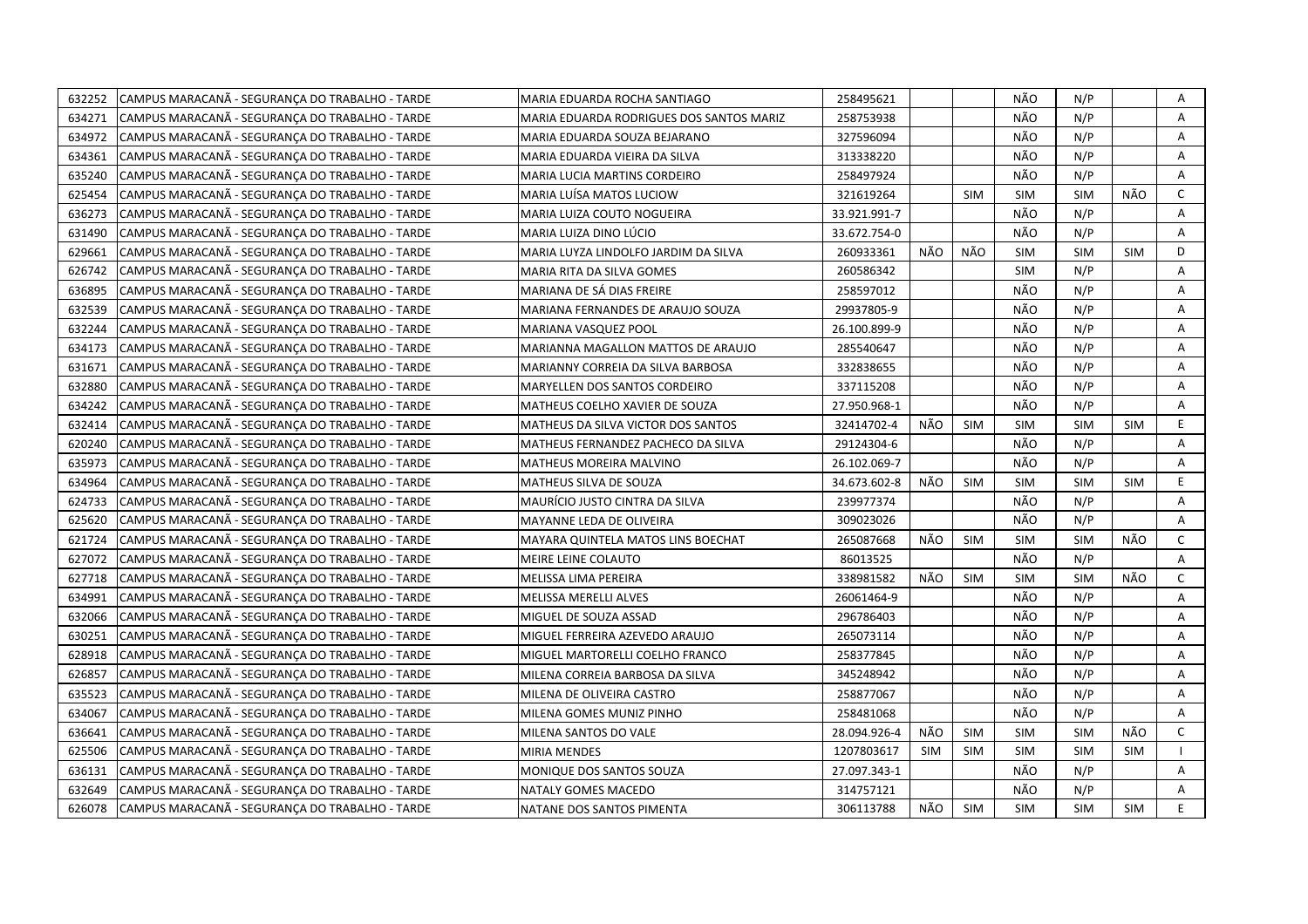| 636820 | CAMPUS MARACANÃ - SEGURANÇA DO TRABALHO - TARDE | NATHALIA AZEVEDO MARTINS                       | 277281986    |     |            | NÃO        | N/P        |            | Α            |
|--------|-------------------------------------------------|------------------------------------------------|--------------|-----|------------|------------|------------|------------|--------------|
| 623562 | CAMPUS MARACANÃ - SEGURANÇA DO TRABALHO - TARDE | NATIELLY CONCEICÃO RICARDO DA COSTA            | 318786845    |     |            | <b>SIM</b> | <b>SIM</b> |            | B            |
| 626563 | CAMPUS MARACANÃ - SEGURANÇA DO TRABALHO - TARDE | NICOLE DA SILVA ROLIM                          | 260861299    | NÃO | <b>SIM</b> | SIM        | <b>SIM</b> | <b>SIM</b> | E.           |
| 634668 | CAMPUS MARACANA - SEGURANÇA DO TRABALHO - TARDE | NICOLLY DA SILVA LEMOS                         | 265069278    |     |            | NÃO        | N/P        |            | A            |
| 627240 | CAMPUS MARACANÃ - SEGURANÇA DO TRABALHO - TARDE | NICOLY ROSELANE MELO FIGUEIRA                  | 336148176    |     | <b>SIM</b> | <b>SIM</b> | <b>SIM</b> | <b>SIM</b> | E            |
| 623695 | CAMPUS MARACANA - SEGURANÇA DO TRABALHO - TARDE | NINA EVELYN FERREIRA DE BARROS                 | 323617415    |     |            | NÃO        | N/P        |            | Α            |
| 622588 | CAMPUS MARACANÃ - SEGURANÇA DO TRABALHO - TARDE | PATRÍCIA DO NASCIMENTO SANTOS                  | 259048775    |     |            | NÃO        | N/P        |            | A            |
| 636568 | CAMPUS MARACANÃ - SEGURANÇA DO TRABALHO - TARDE | PAULO RICARDO SERAFIM DA SILVA                 | 268941028    |     |            | NÃO        | N/P        |            | Α            |
| 630200 | CAMPUS MARACANÃ - SEGURANÇA DO TRABALHO - TARDE | PEDRO HELT CEYLAO FRIEDRICH                    | 276505179    |     |            | NÃO        | N/P        |            | A            |
| 623026 | CAMPUS MARACANÃ - SEGURANÇA DO TRABALHO - TARDE | PEDRO HENRIQUE FERREIRA SARAIVA                | 263531121    |     |            | NÃO        | N/P        |            | A            |
| 632985 | CAMPUS MARACANA - SEGURANÇA DO TRABALHO - TARDE | PEDRO HENRIQUE MAZZARO ALMEIDA DA SILVA SANTOS | 28.140.230-5 |     |            | NÃO        | N/P        |            | Α            |
| 627710 | CAMPUS MARACANÃ - SEGURANÇA DO TRABALHO - TARDE | PEDRO PAULO DA SILVA OLIVEIRA                  | 30.730.859-3 |     |            | NÃO        | N/P        |            | A            |
| 625579 | CAMPUS MARACANÃ - SEGURANÇA DO TRABALHO - TARDE | PERLA MAIA FERREIRA                            | 310080320    | NÃO | <b>SIM</b> | <b>SIM</b> | <b>SIM</b> |            | $\mathsf{C}$ |
| 622072 | CAMPUS MARACANÃ - SEGURANÇA DO TRABALHO - TARDE | RAFAELA PEREIRA COSTA                          | 299815241    |     | <b>SIM</b> | <b>SIM</b> | <b>SIM</b> | <b>SIM</b> | E            |
| 629771 | CAMPUS MARACANÃ - SEGURANÇA DO TRABALHO - TARDE | RAFAELLA CARDOSO LOPES                         | 262061955    |     |            | NÃO        | N/P        |            | Α            |
| 631640 | CAMPUS MARACANÃ - SEGURANÇA DO TRABALHO - TARDE | RAFAELLA PASTORE MEIRELES AVILA                | 25871708-1   |     |            | NÃO        | N/P        |            | A            |
| 624911 | CAMPUS MARACANA - SEGURANÇA DO TRABALHO - TARDE | RANATO ALMEIDA DA SILVA                        | 293245536    | NÃO | <b>SIM</b> | <b>SIM</b> | <b>SIM</b> | <b>SIM</b> | E            |
| 621303 | CAMPUS MARACANA - SEGURANÇA DO TRABALHO - TARDE | RAYANE ARLETE BARBOSA DA SILVA                 | 268176484    | NÃO | <b>SIM</b> | <b>SIM</b> | <b>SIM</b> | <b>SIM</b> | E.           |
| 624636 | CAMPUS MARACANA - SEGURANCA DO TRABALHO - TARDE | REBECA LARISSA NOVAES VIEIRA                   | 25.930.102-6 |     |            | NÃO        | N/P        |            | A            |
| 629134 | CAMPUS MARACANA - SEGURANÇA DO TRABALHO - TARDE | REBECA SANTOS DE BARROS                        | 29304525-8   |     |            | NÃO        | N/P        |            | A            |
| 633729 | CAMPUS MARACANÃ - SEGURANÇA DO TRABALHO - TARDE | REBECCA LOPES SAMU                             | 260568753    |     |            | NÃO        | N/P        |            | A            |
| 622883 | CAMPUS MARACANÃ - SEGURANÇA DO TRABALHO - TARDE | REBECCA LUIZA DAMASCENO                        | 330275231    | NÃO | <b>SIM</b> | <b>SIM</b> | <b>SIM</b> | NÃO        | $\mathsf{C}$ |
| 635445 | CAMPUS MARACANA - SEGURANCA DO TRABALHO - TARDE | RENANN SANTOS CARDOSO THOMÉ                    | 312060924    |     |            | NÃO        | N/P        |            | A            |
| 623005 | CAMPUS MARACANA - SEGURANÇA DO TRABALHO - TARDE | RICHARD CONCEIÇÃO AMARAL                       | 303306898    |     |            | NÃO        | N/P        |            | Α            |
| 627067 | CAMPUS MARACANÃ - SEGURANÇA DO TRABALHO - TARDE | RUAN MUNIZ DA SILVA PIEDADE                    | 261618193    | NÃO | <b>SIM</b> | <b>SIM</b> | <b>SIM</b> | <b>SIM</b> | E.           |
| 631348 | CAMPUS MARACANÃ - SEGURANÇA DO TRABALHO - TARDE | RYAN BATISTA DOS REIS                          | 321985343    | NÃO | <b>SIM</b> | <b>SIM</b> | <b>SIM</b> | NÃO        | $\mathsf{C}$ |
| 630895 | CAMPUS MARACANA - SEGURANÇA DO TRABALHO - TARDE | SAMARA DA FONSECA SANTOS                       | 308219419    |     |            | NÃO        | N/P        |            | A            |
| 627825 | CAMPUS MARACANA - SEGURANÇA DO TRABALHO - TARDE | SARA DOS SANTOS DEGENARO DA SILVA              | 345342372    | NÃO | <b>SIM</b> | <b>SIM</b> | <b>SIM</b> | <b>SIM</b> | E.           |
| 633789 | CAMPUS MARACANÃ - SEGURANÇA DO TRABALHO - TARDE | SARA MARTINS MELANI DOS SANTOS                 | 338528227    |     |            | SIM        | N/P        |            | A            |
| 631886 | CAMPUS MARACANA - SEGURANCA DO TRABALHO - TARDE | SARAH QUARESMA DE ARAUJO DE OLIVEIRA           | 318878527    |     |            | NÃO        | N/P        |            | A            |
| 633461 | CAMPUS MARACANA - SEGURANÇA DO TRABALHO - TARDE | SOFIA ALVES FERREIRA                           | 28063330-6   |     |            | NÃO        | N/P        |            | Α            |
| 635157 | CAMPUS MARACANA - SEGURANÇA DO TRABALHO - TARDE | SOFIA GUIMARÃES FERREIRA                       | 283783785    |     |            | NÃO        | N/P        |            | A            |
| 633982 | CAMPUS MARACANÃ - SEGURANÇA DO TRABALHO - TARDE | STHEPHANY CHRISTINE BACELAR RAMOS              | 3583384-0    |     |            | NÃO        | N/P        |            | A            |
| 624722 | CAMPUS MARACANA - SEGURANÇA DO TRABALHO - TARDE | SUYANNE DE PESSÔA E SILVA                      | 115621005    |     |            | NÃO        | N/P        |            | Α            |
| 622109 | CAMPUS MARACANA - SEGURANÇA DO TRABALHO - TARDE | TALITTA DE ARAUJO                              | 269268132    | NÃO | <b>SIM</b> | <b>SIM</b> | <b>SIM</b> | <b>SIM</b> | E            |
| 620641 | CAMPUS MARACANA - SEGURANÇA DO TRABALHO - TARDE | TÁSSIA SOARES DOS SANTOS BARROS                | 338484165    |     |            | NÃO        | N/P        |            | Α            |
| 624684 | CAMPUS MARACANA - SEGURANÇA DO TRABALHO - TARDE | THAINA NASCIMENTO OLIVEIRA                     | 304896475    | NÃO | NÃO        | NÃO        | <b>SIM</b> | <b>SIM</b> | A            |
| 625479 | CAMPUS MARACANÃ - SEGURANÇA DO TRABALHO - TARDE | THAMAR FERNANDES DA CUNHA NETA                 | 282637206    | NÃO | NÃO        | <b>SIM</b> | <b>SIM</b> | SIM        | D            |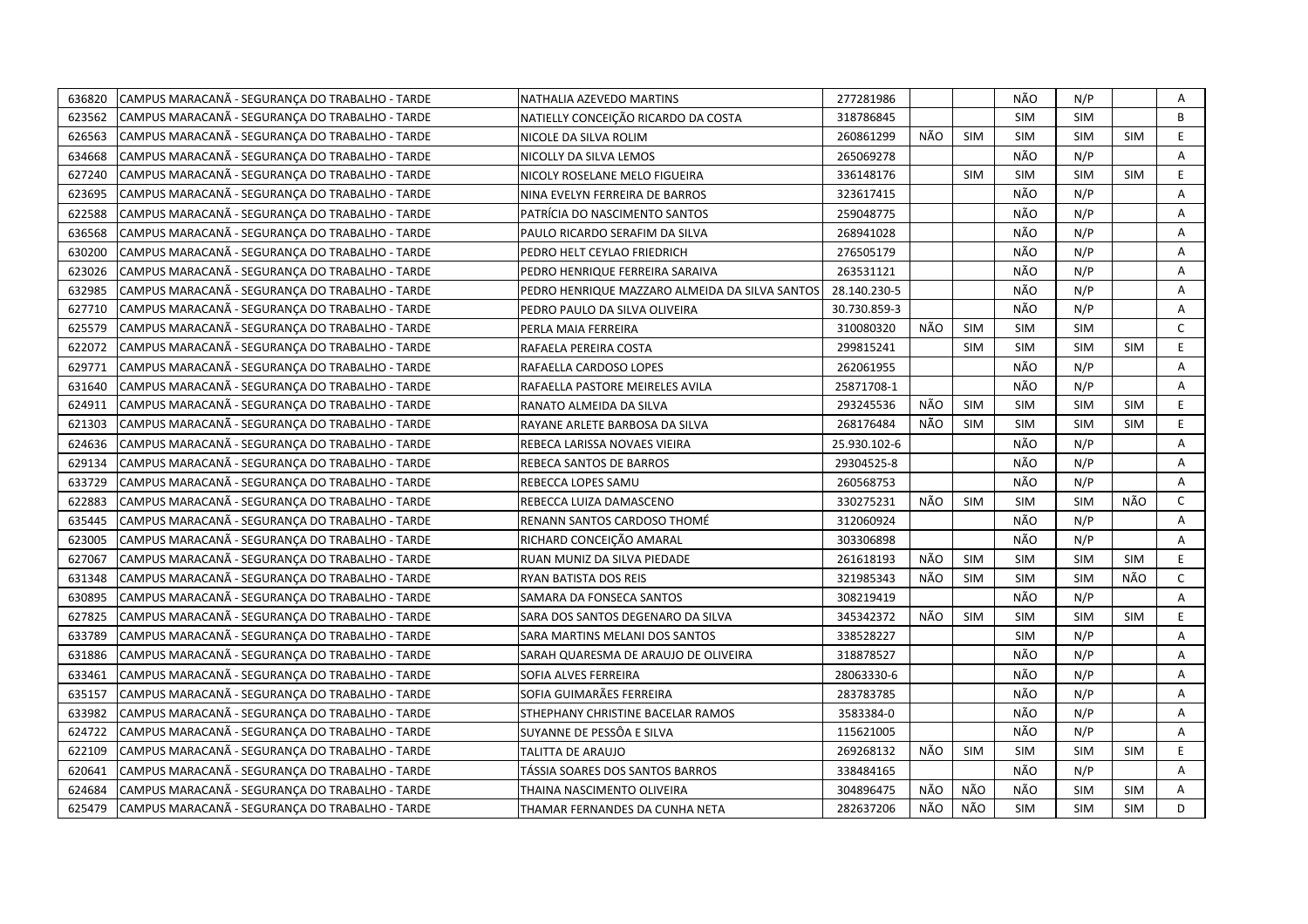| 630355 | CAMPUS MARACANÃ - SEGURANÇA DO TRABALHO - TARDE | THAYANE PALHARES DE SOUZA               | 332448349    |     |            | NÃO        | N/P        |            | Α  |
|--------|-------------------------------------------------|-----------------------------------------|--------------|-----|------------|------------|------------|------------|----|
| 623544 | CAMPUS MARACANÃ - SEGURANÇA DO TRABALHO - TARDE | THÉO RIBEIRO SANTIAGO                   | 254753932    |     |            | NÃO        | N/P        |            | A  |
| 621571 | CAMPUS MARACANÃ - SEGURANÇA DO TRABALHO - TARDE | VANILSON DOS SANTOS RAMOS               | 131902371    | NÃO | <b>SIM</b> | <b>SIM</b> | <b>SIM</b> | <b>SIM</b> | E  |
| 628106 | CAMPUS MARACANA - SEGURANCA DO TRABALHO - TARDE | VICTOR HUGO CARVALHO DE OLIVEIRA        | 315399162    |     |            | NÃO        | N/P        |            | A  |
| 633615 | CAMPUS MARACANA - SEGURANÇA DO TRABALHO - TARDE | VINÍCIUS BATISTA DOS SANTOS             | 29.292.158-2 |     |            | NÃO        | N/P        |            | Α  |
| 620639 | CAMPUS MARACANÃ - SEGURANÇA DO TRABALHO - TARDE | VINICIUS MACEDO GUIMARÃES               | 289579       |     |            | NÃO        | N/P        |            | Α  |
| 634031 | CAMPUS MARACANÃ - SEGURANÇA DO TRABALHO - TARDE | <b>VITOR VIDAL GENTIL</b>               | 277849444    |     |            | NÃO        | N/P        |            | Α  |
| 624401 | CAMPUS MARACANÃ - SEGURANÇA DO TRABALHO - TARDE | VITÓRIA CRISTINA DOS SANTOS DE JESUS    | 33128779-7   |     |            | <b>SIM</b> | N/P        |            | A  |
| 634989 | CAMPUS MARACANA - SEGURANCA DO TRABALHO - TARDE | VITORIA DIAS RODRIGUES DA SILVA         | 317113512    | NÃO | <b>SIM</b> | <b>SIM</b> | <b>SIM</b> | <b>SIM</b> | E  |
| 634295 | CAMPUS MARACANA - SEGURANÇA DO TRABALHO - TARDE | VITÓRIA JUNQUEIRA FRAGOSO GOMES         | 25.846.713-3 |     |            | NÃO        | N/P        |            | A  |
| 625908 | CAMPUS MARACANA - SEGURANÇA DO TRABALHO - TARDE | <b>WALACE TEIXEIRA MACHADO</b>          | 202592432    | NÃO | NÃO        | <b>SIM</b> | <b>SIM</b> | <b>SIM</b> | D  |
| 628233 | CAMPUS MARACANA - SEGURANÇA DO TRABALHO - TARDE | WALLACE NASCIMENTO CARDOZO              | 258799287    |     |            | NÃO        | N/P        |            | A  |
| 626746 | CAMPUS MARACANA - SEGURANÇA DO TRABALHO - TARDE | YASMIM GOMES DE MELO                    | 33.296.008-7 | NÃO | NÃO        | <b>SIM</b> | <b>SIM</b> | <b>SIM</b> | D  |
| 633274 | CAMPUS MARACANÃ - SEGURANÇA DO TRABALHO - TARDE | YASMIN NASCIMENTO RAMOS                 | 324060268    |     |            | NÃO        | N/P        |            | Α  |
| 632971 | CAMPUS MARACANA - SEGURANCA DO TRABALHO - TARDE | YASMIN SANTOS BELIAGO VIEIRA            | 30387153-7   |     |            | NÃO        | N/P        |            | A  |
| 622270 | CAMPUS MARACANA - SEGURANÇA DO TRABALHO - TARDE | YURI COSTA DOS SANTOS DA ROCHA          | 265085670    | NÃO | NÃO        | <b>SIM</b> | <b>SIM</b> | <b>SIM</b> | D  |
| 620419 | CAMPUS MARACANÃ - TELECOMUNICAÇÕES - TARDE      | ADRIELE SILVA GUIMARÃES                 | 32.096.363-0 | NÃO | <b>SIM</b> | <b>SIM</b> | <b>SIM</b> | <b>SIM</b> | E. |
| 621966 | CAMPUS MARACANÃ - TELECOMUNICAÇÕES - TARDE      | ADRYELEN MARIA RODRIGUES DE LIMA        | 30 019 285 3 |     |            | NÃO        | N/P        |            | Α  |
| 622696 | CAMPUS MARACANA - TELECOMUNICAÇÕES - TARDE      | AGATHA COUTINHO GONCALVES               | 314676933    |     |            | NÃO        | N/P        |            | Α  |
| 623966 | CAMPUS MARACANÃ - TELECOMUNICAÇÕES - TARDE      | ALANA VERAS MARINS ROSA                 | 258929504    |     |            | NÃO        | N/P        |            | Α  |
| 632573 | CAMPUS MARACANA - TELECOMUNICAÇÕES - TARDE      | AMANDA FERNANDES PEREIRA                | 25.843.562-7 |     |            | NÃO        | N/P        |            | A  |
| 625427 | CAMPUS MARACANÃ - TELECOMUNICAÇÕES - TARDE      | AMANDA RIBEIRO GONÇALVES FERREIRA       | 262935406    |     |            | NÃO        | N/P        |            | A  |
| 632247 | CAMPUS MARACANA - TELECOMUNICAÇÕES - TARDE      | ANA BEATRIZ DANILO DE OLIVEIRA          | 326753100    | NÃO | NÃO        | <b>SIM</b> | <b>SIM</b> | <b>SIM</b> | D  |
| 631855 | CAMPUS MARACANA - TELECOMUNICAÇÕES - TARDE      | ANA BEATRIZ FONTES IGLESIAS             | 32051405-2   |     |            | NÃO        | N/P        |            | A  |
| 630780 | CAMPUS MARACANÃ - TELECOMUNICAÇÕES - TARDE      | ANA CLARA AGUIAR BARBALHO               | 260854708    |     |            | NÃO        | N/P        |            | A  |
| 627742 | CAMPUS MARACANA - TELECOMUNICAÇÕES - TARDE      | ANA CLARA ALMEIDA RIBEIRO               | 50972        |     |            | NÃO        | N/P        |            | A  |
| 635145 | CAMPUS MARACANÃ - TELECOMUNICAÇÕES - TARDE      | ANA CLARA CAVALCANTE DE MESQUITA        | 261899835    |     |            | NÃO        | N/P        |            | A  |
| 624724 | CAMPUS MARACANÃ - TELECOMUNICAÇÕES - TARDE      | ANA LUISA SIQUEIRA SANTOS               | 299655381    |     |            | NÃO        | N/P        |            | A  |
| 630252 | CAMPUS MARACANÃ - TELECOMUNICAÇÕES - TARDE      | ANA LUIZA BISPO MACHADO                 | 25842197     |     |            | <b>SIM</b> | N/P        |            | A  |
| 634813 | CAMPUS MARACANÃ - TELECOMUNICAÇÕES - TARDE      | ANA LUIZA SAMPAIO DA COSTA              | 258451202    |     |            | NÃO        | N/P        |            | Α  |
| 627272 | CAMPUS MARACANÃ - TELECOMUNICAÇÕES - TARDE      | ANDRÉ GUSTAVO COSTEIRA DA COSTA PEREIRA | 26058121-0   |     |            | NÃO        | N/P        |            | A  |
| 631016 | CAMPUS MARACANA - TELECOMUNICAÇÕES - TARDE      | ANNA CLARA BERNARDO TEIXEIRA VIVEIROS   | 310590294    |     |            | NÃO        | N/P        |            | A  |
| 620668 | CAMPUS MARACANÃ - TELECOMUNICAÇÕES - TARDE      | ANNA MEL LIMA DE ATHAYDE                | 25845266-3   |     |            | NÃO        | N/P        |            | A  |
| 631585 | CAMPUS MARACANA - TELECOMUNICAÇÕES - TARDE      | ARTHUR DA SILVA DE SÁ                   | 293246153    |     |            | NÃO        | N/P        |            | Α  |
| 623901 | CAMPUS MARACANA - TELECOMUNICAÇÕES - TARDE      | ARTHUR LEONARDO PEREIRA SANTOS          | 268917200    |     |            | NÃO        | N/P        |            | A  |
| 635253 | CAMPUS MARACANÃ - TELECOMUNICAÇÕES - TARDE      | <b>ARTUR BERTONI MATOS</b>              | 34.230.525-7 |     |            | NÃO        | N/P        |            | Α  |
| 634748 | CAMPUS MARACANÃ - TELECOMUNICAÇÕES - TARDE      | <b>BEATRIZ GONZALEZ MENDES</b>          | 260927595    |     |            | NÃO        | N/P        |            | Α  |
| 629621 | CAMPUS MARACANA - TELECOMUNICAÇÕES - TARDE      | BEATRIZ MARQUES LOURENCO DA SILVA       | 314900432    |     |            | NÃO        | N/P        |            | A  |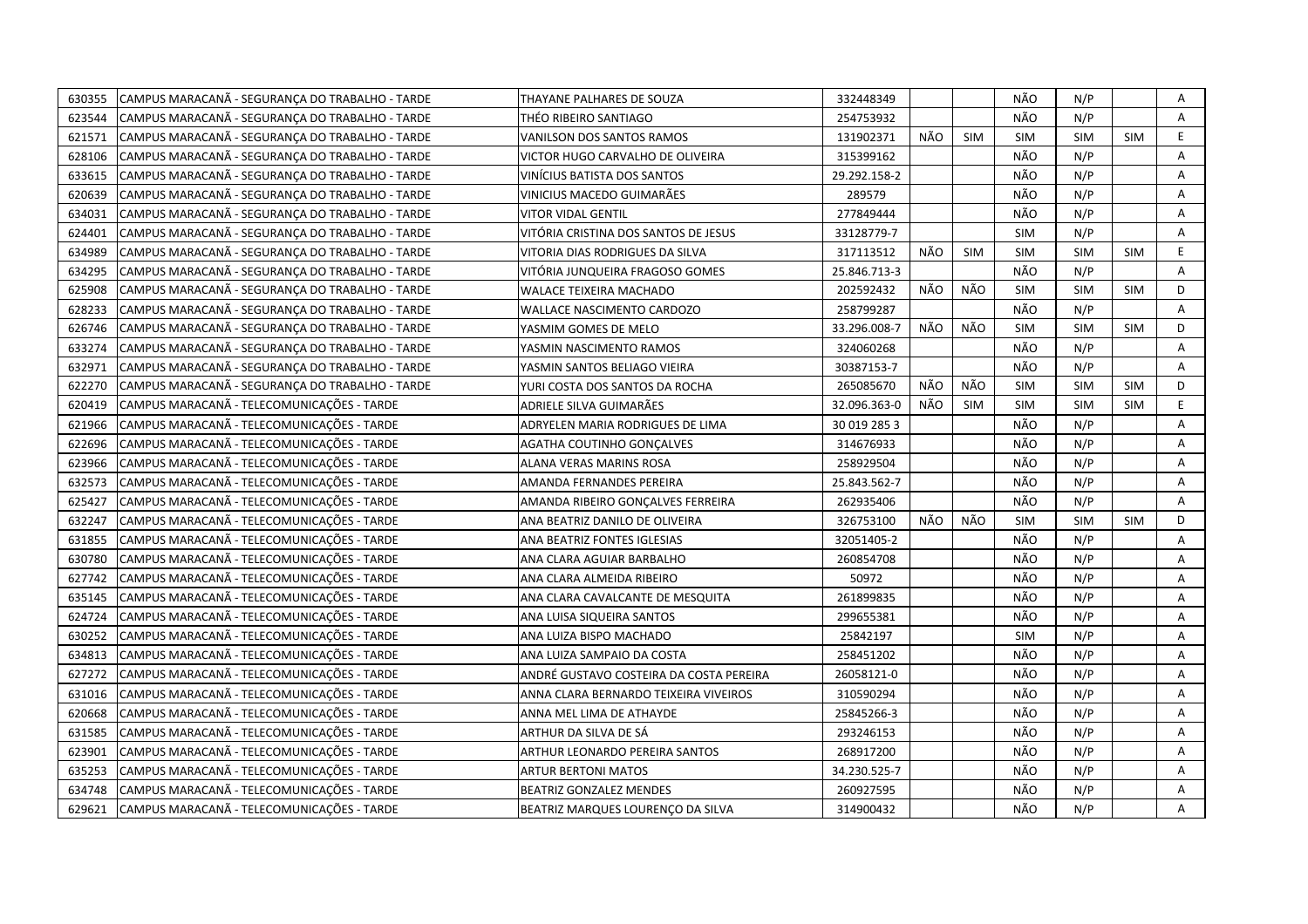| 635246 | CAMPUS MARACANÃ - TELECOMUNICAÇÕES - TARDE | BERNARDO DA SILVA PASSOS                   | 283298099    |            |            | NÃO        | N/P        |            | Α            |
|--------|--------------------------------------------|--------------------------------------------|--------------|------------|------------|------------|------------|------------|--------------|
| 635341 | CAMPUS MARACANÃ - TELECOMUNICAÇÕES - TARDE | BERNARDO DO LIVRAMENTO VALDUGA             | 261004550    | NÃO        | <b>SIM</b> | SIM        | <b>SIM</b> | NÃO        | $\mathsf{C}$ |
| 626658 | CAMPUS MARACANÃ - TELECOMUNICAÇÕES - TARDE | BRUNA DOS SANTOS DOMINGUES                 | 265069104    | NÃO        | <b>SIM</b> | SIM        | <b>SIM</b> | <b>SIM</b> | E            |
| 621178 | CAMPUS MARACANA - TELECOMUNICAÇÕES - TARDE | CAIO ANDRE TOFANO LACERDA                  | 271313900    |            |            | NÃO        | N/P        |            | A            |
| 621003 | CAMPUS MARACANÃ - TELECOMUNICAÇÕES - TARDE | CAIO CARVALHO COSTA                        | 276546397    |            |            | NÃO        | N/P        |            | A            |
| 633052 | CAMPUS MARACANÃ - TELECOMUNICAÇÕES - TARDE | CAIO NOGUEIRA LAPORT                       | 343967998    |            |            | <b>SIM</b> | N/P        |            | Α            |
| 626955 | CAMPUS MARACANA - TELECOMUNICAÇÕES - TARDE | <b>CARKS ANTONY VARGAS SUAREZ</b>          | 29915926     | NÃO        | NÃO        | NÃO        | <b>SIM</b> | NÃO        | Α            |
| 627891 | CAMPUS MARACANÃ - TELECOMUNICAÇÕES - TARDE | CARLOS MIGUEL GUEDES E SILVA               | 286072947    | <b>SIM</b> | <b>SIM</b> | <b>SIM</b> | <b>SIM</b> | <b>SIM</b> |              |
| 628000 | CAMPUS MARACANÃ - TELECOMUNICAÇÕES - TARDE | CATARINA VEIGA BENINCA                     | 26253315-1   |            |            | NÃO        | N/P        |            | A            |
| 632702 | CAMPUS MARACANÃ - TELECOMUNICAÇÕES - TARDE | <b>CLARICE NOGUEIRA MARTINS</b>            | 260671938    |            |            | NÃO        | N/P        |            | A            |
| 623962 | CAMPUS MARACANÃ - TELECOMUNICAÇÕES - TARDE | CRISTIANO NUNES DE OLIVEIRA LIRA           | 258571090    |            |            | NÃO        | N/P        |            | A            |
| 625718 | CAMPUS MARACANÃ - TELECOMUNICAÇÕES - TARDE | DANIEL FERREIRA DE OLIVEIRA                | 25-837-645-8 | NÃO        | SIM        | <b>SIM</b> | <b>SIM</b> | <b>SIM</b> | E            |
| 635353 | CAMPUS MARACANÃ - TELECOMUNICAÇÕES - TARDE | DANILO FERREIRA GABRY                      | 322348137    |            |            | NÃO        | N/P        |            | Α            |
| 636334 | CAMPUS MARACANÃ - TELECOMUNICAÇÕES - TARDE | DAVI MORENO MAGALHÃES                      | 8703141      |            |            | NÃO        | N/P        |            | A            |
| 626928 | CAMPUS MARACANÃ - TELECOMUNICAÇÕES - TARDE | DAVI SILVA DE AREDO                        | 318869419    | NÃO        | NÃO        | <b>SIM</b> | <b>SIM</b> | <b>SIM</b> | D            |
| 633079 | CAMPUS MARACANÃ - TELECOMUNICAÇÕES - TARDE | DÉBORA DOS SANTOS GIGLIO                   | 270956972    |            |            | NÃO        | N/P        |            | A            |
| 625973 | CAMPUS MARACANA - TELECOMUNICAÇÕES - TARDE | DOUGLAS EVARISTO DE ALMEIDA FILHO          | 327700548    | NÃO        | <b>SIM</b> | <b>SIM</b> | <b>SIM</b> | <b>SIM</b> | E.           |
| 628863 | CAMPUS MARACANÃ - TELECOMUNICAÇÕES - TARDE | EDGARD PINHO FERNANDES DE LIMA             | 26252536-3   |            |            | NÃO        | N/P        |            | Α            |
| 623499 | CAMPUS MARACANÃ - TELECOMUNICAÇÕES - TARDE | EDUARDA MELO DE ANDRADE                    | 312660228    |            |            | NÃO        | N/P        |            | A            |
| 629302 | CAMPUS MARACANÃ - TELECOMUNICAÇÕES - TARDE | EDUARDA ROSÁRIO MANHÃES                    | 343961942    |            |            | NÃO        | N/P        |            | A            |
| 623726 | CAMPUS MARACANÃ - TELECOMUNICAÇÕES - TARDE | <b>ELAINE</b>                              | 311617658    | NÃO        | <b>SIM</b> | NÃO        | <b>SIM</b> | <b>SIM</b> | A            |
| 629005 | CAMPUS MARACANÃ - TELECOMUNICAÇÕES - TARDE | ENZO DOS SANTOS BATISTA NASCIMENTO         | 276552395    |            |            | NÃO        | N/P        |            | A            |
| 627602 | CAMPUS MARACANA - TELECOMUNICAÇÕES - TARDE | ERICK CAUÃ NUNES DOS SANTOS                | 33.817.479-0 | <b>SIM</b> | <b>SIM</b> | <b>SIM</b> | <b>SIM</b> | <b>SIM</b> |              |
| 620737 | CAMPUS MARACANÃ - TELECOMUNICAÇÕES - TARDE | ERIK CERQUEIRA SANTANA                     | 319466397    |            |            | NÃO        | N/P        |            | A            |
| 635963 | CAMPUS MARACANÃ - TELECOMUNICAÇÕES - TARDE | EVELLYN BOTELHO MYRRHA                     | 258730597    |            |            | NÃO        | N/P        |            | A            |
| 628974 | CAMPUS MARACANA - TELECOMUNICAÇÕES - TARDE | <b>FABRICIO RIBEIRO DA SILVA</b>           | 320636798    | NÃO        | <b>SIM</b> | <b>SIM</b> | <b>SIM</b> | <b>SIM</b> | E.           |
| 621929 | CAMPUS MARACANÃ - TELECOMUNICAÇÕES - TARDE | <b>GABRIEL DOS SANTOS CANUTO</b>           | 278441753    |            |            | NÃO        | N/P        |            | A            |
| 636764 | CAMPUS MARACANÃ - TELECOMUNICAÇÕES - TARDE | <b>GABRIEL GONÇALVES AMARAL</b>            | 341663128    |            |            | NÃO        | N/P        |            | A            |
| 631146 | CAMPUS MARACANÃ - TELECOMUNICAÇÕES - TARDE | <b>GUAN LISHA</b>                          | V474555-0    |            |            | NÃO        | N/P        |            | A            |
| 634018 | CAMPUS MARACANÃ - TELECOMUNICAÇÕES - TARDE | IGOR MOREIRA DE MORAES                     | 260537352    |            |            | NÃO        | N/P        |            | A            |
| 624484 | CAMPUS MARACANÃ - TELECOMUNICAÇÕES - TARDE | <b>IRYS HONORATO ALMEIDA</b>               | 260874995    |            |            | <b>SIM</b> | N/P        |            | A            |
| 632188 | CAMPUS MARACANÃ - TELECOMUNICAÇÕES - TARDE | JAQUELINE ANDRADE DE JESUS                 | 4848921503   | NÃO        | <b>SIM</b> | SIM        | <b>SIM</b> | NÃO        | $\mathsf{C}$ |
| 634894 | CAMPUS MARACANÃ - TELECOMUNICAÇÕES - TARDE | JEANNE MARIA DA SILVA TORRES               | 321084741    |            |            | NÃO        | N/P        |            | Α            |
| 632185 | CAMPUS MARACANÃ - TELECOMUNICAÇÕES - TARDE | JOÃO CANDIDO CALDAS DO NASCIMENTO OLIVEIRA | 28.549.733-5 |            |            | NÃO        | N/P        |            | A            |
| 635162 | CAMPUS MARACANÃ - TELECOMUNICAÇÕES - TARDE | JOÃO GABRIEL SOARES CARDEAL BATISTA        | 275035855    |            |            | NÃO        | N/P        |            | A            |
| 621824 | CAMPUS MARACANÃ - TELECOMUNICAÇÕES - TARDE | JOÃO GUILHERME FERREIRA DA SILVA           | 304706914    |            |            | NÃO        | N/P        |            | Α            |
| 627445 | CAMPUS MARACANÃ - TELECOMUNICAÇÕES - TARDE | JOÃO PEDRO DE SOUZA SILVA                  | 25.719.500-8 | NÃO        | <b>SIM</b> | <b>SIM</b> | <b>SIM</b> | <b>SIM</b> | E            |
| 632028 | CAMPUS MARACANÃ - TELECOMUNICAÇÕES - TARDE | JOÃO PEDRO SILVA CUBA                      | 304531825    |            |            | NÃO        | N/P        |            | A            |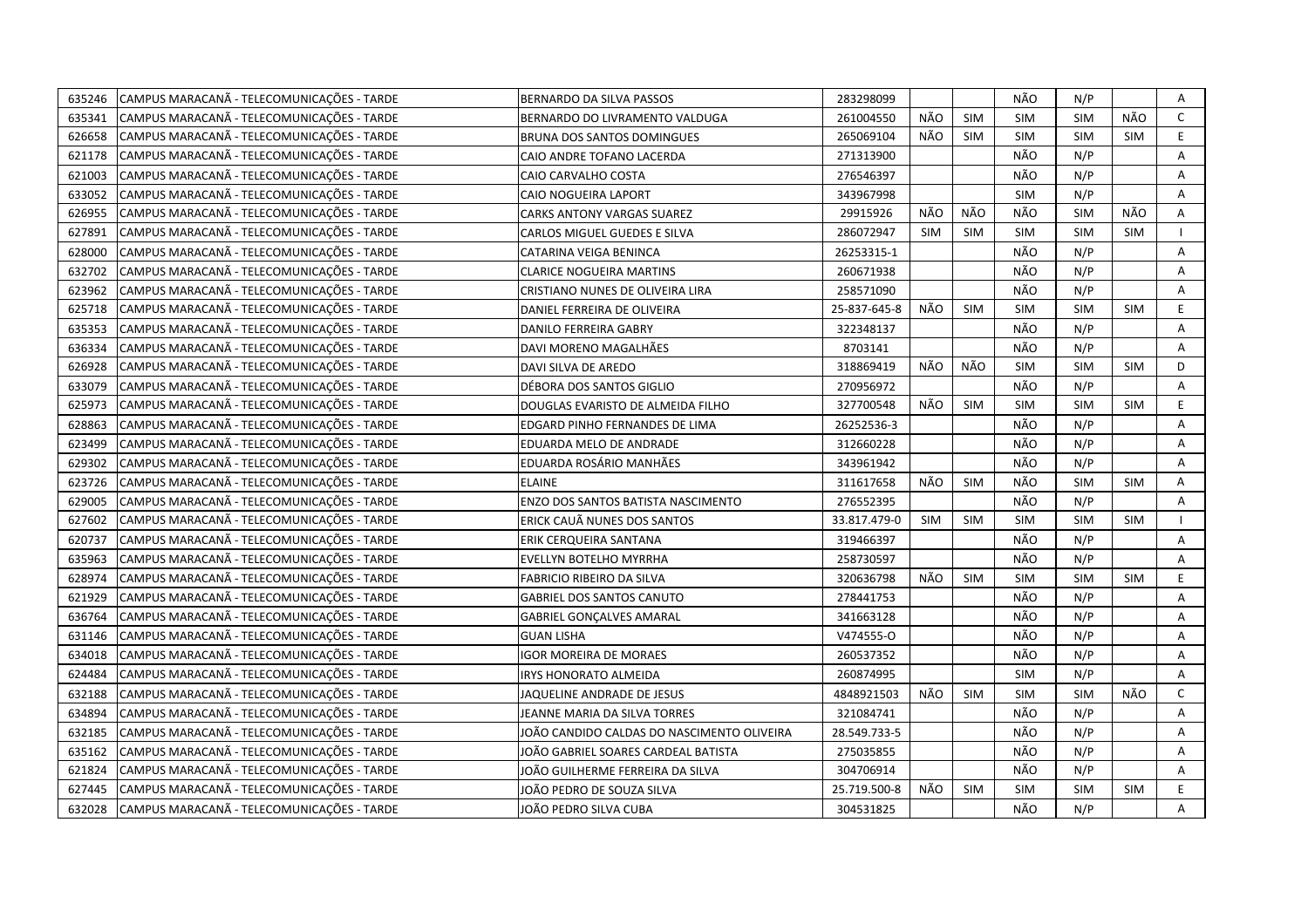| CAMPUS MARACANÃ - TELECOMUNICAÇÕES - TARDE<br>623536 | JOÃO VITOR SILVA PEREIRA                 | 305929333    |     |            | NÃO        | N/P        |            | Α            |
|------------------------------------------------------|------------------------------------------|--------------|-----|------------|------------|------------|------------|--------------|
| 630082<br>CAMPUS MARACANÃ - TELECOMUNICAÇÕES - TARDE | IOYCE LOPES GOMES                        | 258602085    |     |            | NÃO        | N/P        |            | A            |
| 628594<br>CAMPUS MARACANA - TELECOMUNICAÇÕES - TARDE | JÚLIA DOS SANTOS MARTINS                 | 257018754    |     |            | NÃO        | N/P        |            | A            |
| 628181<br>CAMPUS MARACANA - TELECOMUNICAÇÕES - TARDE | JULIA SANTANA PAULA                      | 311804033    |     |            | NÃO        | N/P        |            | Α            |
| 634844<br>CAMPUS MARACANA - TELECOMUNICAÇÕES - TARDE | KAILANE NUNES MATTOS                     | 346567159    | NÃO | <b>SIM</b> | <b>SIM</b> | <b>SIM</b> | NÃO        | $\mathsf{C}$ |
| 630630<br>CAMPUS MARACANA - TELECOMUNICAÇÕES - TARDE | LAIZA FLÔR DA SILVA                      | 324986298    |     |            | NÃO        | N/P        |            | A            |
| 633078<br>CAMPUS MARACANÃ - TELECOMUNICAÇÕES - TARDE | LANA TACIANO DUDA                        | 318210507    |     |            | NÃO        | N/P        |            | A            |
| 629819<br>CAMPUS MARACANÃ - TELECOMUNICAÇÕES - TARDE | <b>LARA PECLART DALESE</b>               | 304199524    |     |            | NÃO        | N/P        |            | Α            |
| CAMPUS MARACANÃ - TELECOMUNICAÇÕES - TARDE<br>630121 | LARISSA DE FIGUERÊDO SILVA               | 30.193.674-6 |     |            | NÃO        | N/P        |            | Α            |
| CAMPUS MARACANA - TELECOMUNICAÇÕES - TARDE<br>636951 | LARISSA GABRIELLE DA SILVA MELO          | 289745580    |     |            | NÃO        | N/P        |            | A            |
| 634837<br>CAMPUS MARACANA - TELECOMUNICAÇÕES - TARDE | LAUAN DANTAS DA SILVA                    | 328058193    | NÃO | <b>SIM</b> | <b>SIM</b> | <b>SIM</b> | <b>SIM</b> | E.           |
| CAMPUS MARACANA - TELECOMUNICAÇÕES - TARDE<br>628260 | LIVIA AREIAS LOPES                       | 28265345-0   |     |            | NÃO        | N/P        |            | A            |
| CAMPUS MARACANÃ - TELECOMUNICAÇÕES - TARDE<br>621958 | LÍVIA LIMA DE SOUZA                      | 31935619-2   |     |            | NÃO        | N/P        |            | Α            |
| CAMPUS MARACANÃ - TELECOMUNICAÇÕES - TARDE<br>624477 | LORRANI PEREIRA DA SILVA RAMOS           | 281487595    |     |            | <b>SIM</b> | N/P        |            | Α            |
| CAMPUS MARACANÃ - TELECOMUNICAÇÕES - TARDE<br>629996 | LUAN DE CARVALHO SANTIAGO                | 334470846    | NÃO | NÃO        | NÃO        | <b>SIM</b> | <b>SIM</b> | A            |
| CAMPUS MARACANÃ - TELECOMUNICAÇÕES - TARDE<br>628541 | LUAN MIGUEL FERNANDES RESENDE            | 26190133-4   |     |            | NÃO        | N/P        |            | Α            |
| CAMPUS MARACANÃ - TELECOMUNICAÇÕES - TARDE<br>630752 | LUAN SOLON SILVA DE JESUS                | 303144166    |     |            | NÃO        | N/P        |            | A            |
| 629932<br>CAMPUS MARACANA - TELECOMUNICAÇÕES - TARDE | LUARA CORTECCELI DE ARAÚJO LISBOA        | 320626591    |     |            | NÃO        | N/P        |            | Α            |
| 621550<br>CAMPUS MARACANA - TELECOMUNICAÇÕES - TARDE | LUIS FELIPE CHAVES DE OLIVIERA           | 25.918.047-9 |     |            | NÃO        | N/P        |            | Α            |
| CAMPUS MARACANÃ - TELECOMUNICAÇÕES - TARDE<br>634934 | LUIS FILIPE MEDEIROS DE OLIVEIRA E SILVA | 24065628-0   |     |            | NÃO        | N/P        |            | Α            |
| CAMPUS MARACANÃ - TELECOMUNICAÇÕES - TARDE<br>632034 | LUISA MEL BARBOSA DE SOUSA CORDEIRO      | 26.508.138-0 |     |            | NÃO        | N/P        |            | A            |
| CAMPUS MARACANÃ - TELECOMUNICAÇÕES - TARDE<br>623224 | LUIZ MIGUEL RODRIGUES BITTENCOURT        | 263417032    |     |            | NÃO        | N/P        |            | A            |
| CAMPUS MARACANA - TELECOMUNICAÇÕES - TARDE<br>630203 | MALU DE OLIVEIRA MARTINS GOMES           | 276554219    |     |            | NÃO        | N/P        |            | Α            |
| CAMPUS MARACANA - TELECOMUNICAÇÕES - TARDE<br>634997 | MARCELA SARMENTO PIRES DESOUZA           | 258300029    |     |            | NÃO        | N/P        |            | Α            |
| CAMPUS MARACANA - TELECOMUNICAÇÕES - TARDE<br>634001 | MARIA CLARA CARVALHO FERNANDES DA SILVA  | 261188866    |     |            | NÃO        | N/P        |            | Α            |
| CAMPUS MARACANA - TELECOMUNICAÇÕES - TARDE<br>626431 | MARIA CLARA RIBEIRO COUTINHO             | 258702315    |     |            | NÃO        | N/P        |            | Α            |
| 625688<br>CAMPUS MARACANA - TELECOMUNICAÇÕES - TARDE | MARIA EDUARDA ARAÚJO DA SILVA            | 298433434    | NÃO | NÃO        | <b>SIM</b> | <b>SIM</b> |            | B            |
| CAMPUS MARACANÃ - TELECOMUNICAÇÕES - TARDE<br>630368 | MARIA EDUARDA LIMA BISPO                 | 260762562    |     |            | NÃO        | N/P        |            | A            |
| 627760<br>CAMPUS MARACANA - TELECOMUNICAÇÕES - TARDE | MARIA ISABEL DA SILVA ELIAS              | 267045995    |     |            | NÃO        | N/P        |            | Α            |
| CAMPUS MARACANÃ - TELECOMUNICAÇÕES - TARDE<br>621421 | MARIA JULIA ROSA DE OLIVEIRA             | 29594680-0   |     |            | NÃO        | N/P        |            | A            |
| 622915<br>CAMPUS MARACANA - TELECOMUNICAÇÕES - TARDE | MARÍA LUIZA DE MELO CARNEIRO             | 258962083    |     |            | NÃO        | N/P        |            | A            |
| 634923<br>CAMPUS MARACANA - TELECOMUNICAÇÕES - TARDE | MARIA VITÓRIA DE ALMEIDA PASSOS          | 30.100.845-4 |     |            | NÃO        | N/P        |            | A            |
| CAMPUS MARACANA - TELECOMUNICAÇÕES - TARDE<br>631866 | MARIANA MOTTA DA COSTA PINTO             | 303536429    |     |            | NÃO        | N/P        |            | Α            |
| 631959<br>CAMPUS MARACANA - TELECOMUNICAÇÕES - TARDE | MARIANA RODRIGUES DA SILVA               | 11350643 0   |     |            | NÃO        | N/P        |            | Α            |
| CAMPUS MARACANÃ - TELECOMUNICAÇÕES - TARDE<br>633150 | MARIANA SANTOS DE SOUZA                  | 26.507.572-1 |     |            | NÃO        | N/P        |            | Α            |
| CAMPUS MARACANÃ - TELECOMUNICAÇÕES - TARDE<br>636630 | MARIANNA SILVA DE LIMA                   | 315562157    |     |            | NÃO        | N/P        |            | Α            |
| CAMPUS MARACANÃ - TELECOMUNICAÇÕES - TARDE<br>625003 | MATHEUS CARPI PEREIRA                    | 31.509.715-4 |     |            | NÃO        | N/P        |            | Α            |
| CAMPUS MARACANA - TELECOMUNICAÇÕES - TARDE<br>633332 | MATHEUS JACINTO DE OLIVEIRA              | 258425008    |     |            | NÃO        | N/P        |            | A            |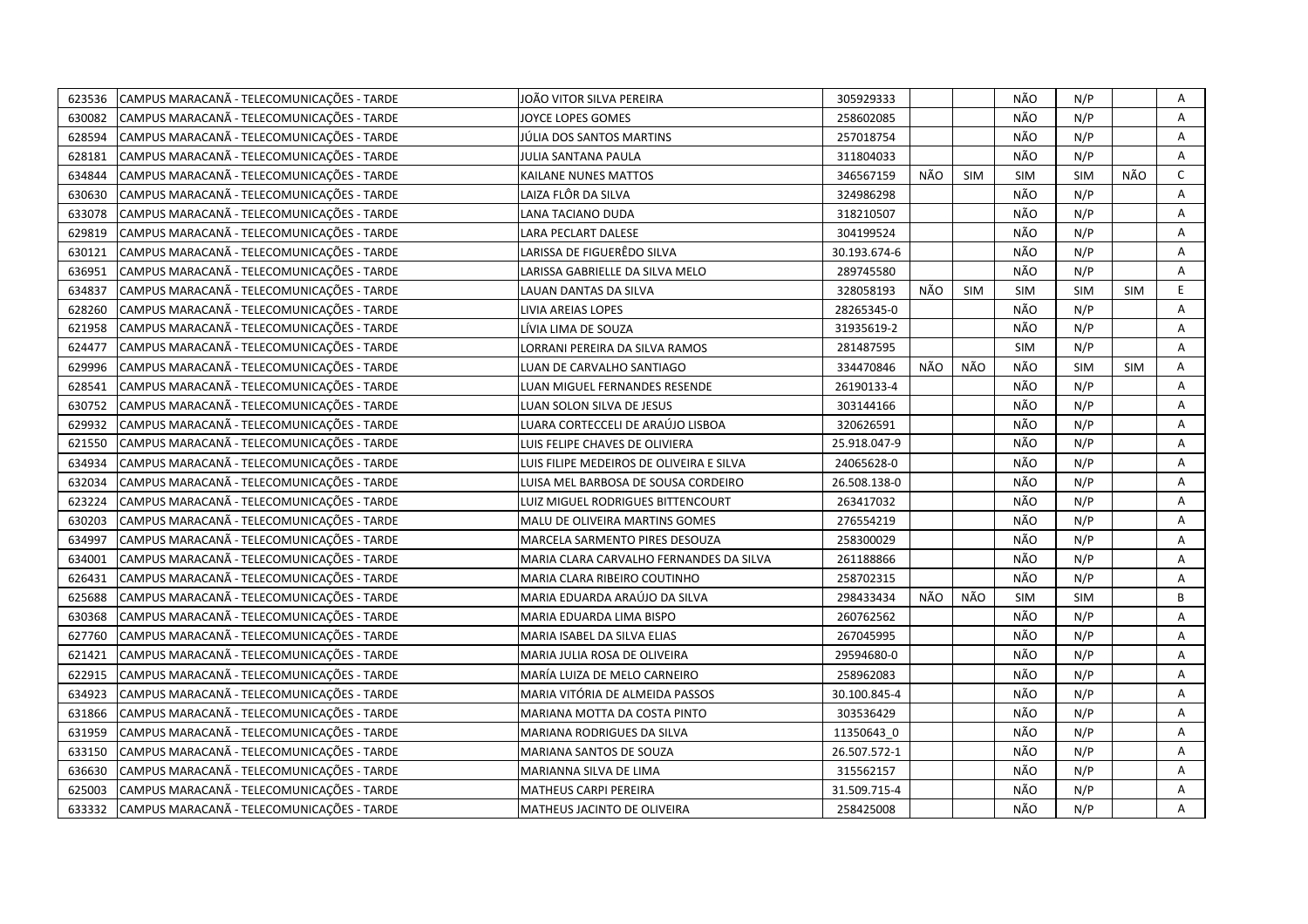| 635242 | CAMPUS MARACANÃ - TELECOMUNICAÇÕES - TARDE           | MATHEUS PEREIRA VELLOSO DA SILVEIRA         | 260536321    |            |            | NÃO        | N/P        |            | Α            |
|--------|------------------------------------------------------|---------------------------------------------|--------------|------------|------------|------------|------------|------------|--------------|
| 621537 | CAMPUS MARACANA - TELECOMUNICAÇÕES - TARDE           | MATHEUS SANTOS BARBOSA                      | 32.089.405-8 | NÃO        | <b>SIM</b> | SIM        | <b>SIM</b> | <b>SIM</b> | E            |
| 633788 | CAMPUS MARACANA - TELECOMUNICAÇÕES - TARDE           | MELISSA DOS SANTOS DA SILVA                 | 263408452    |            |            | NÃO        | N/P        |            | A            |
| 634090 | CAMPUS MARACANA - TELECOMUNICAÇÕES - TARDE           | MELLYSSA DA SILVA CORREIA                   | 332962901    |            |            | NÃO        | N/P        |            | Α            |
| 626000 | CAMPUS MARACANÃ - TELECOMUNICAÇÕES - TARDE           | PEDRO HENRIQUE BITENCOURT FERREIRA DA SILVA | 260538343    |            |            | NÃO        | N/P        |            | Α            |
| 634633 | CAMPUS MARACANA - TELECOMUNICAÇÕES - TARDE           | PEDRO LAGE DE SOUSA VILELA                  | 28.801.439-2 |            |            | NÃO        | N/P        |            | Α            |
| 626401 | CAMPUS MARACANA - TELECOMUNICAÇÕES - TARDE           | PEDRO LUCAS SILVA MORAES                    | 301193918    |            |            | NÃO        | N/P        |            | Α            |
| 623062 | CAMPUS MARACANÃ - TELECOMUNICAÇÕES - TARDE           | PEDRO LUIZ BRANDÃO DA FONSECA LANDIM        | 270773757    |            |            | NÃO        | N/P        |            | Α            |
| 628785 | CAMPUS MARACANÃ - TELECOMUNICAÇÕES - TARDE           | PRISCILA VITORIA TELES DA SILVA             | 55673210582  |            |            | NÃO        | N/P        |            | Α            |
| 620700 | CAMPUS MARACANA - TELECOMUNICAÇÕES - TARDE           | RAFAEL SANTIAGO ALVARES APRIGIO             | 275712024    |            |            | NÃO        | N/P        |            | A            |
| 621269 | CAMPUS MARACANÃ - TELECOMUNICAÇÕES - TARDE           | RAFAEL VENANCIO LIMA CANDIDO                | 301355152    |            |            | NÃO        | N/P        |            | A            |
| 636355 | CAMPUS MARACANA - TELECOMUNICAÇÕES - TARDE           | RAFAELA CRISTINA ANACLETO SOARES            | 25.863.043.3 |            |            | NÃO        | N/P        |            | Α            |
| 623135 | CAMPUS MARACANÃ - TELECOMUNICAÇÕES - TARDE           | RAPHAELLA NASCIMENTO DOS SANTOS             | 28.956.446-0 | NÃO        | <b>SIM</b> | <b>SIM</b> | <b>SIM</b> | SIM        | E            |
| 633809 | CAMPUS MARACANÃ - TELECOMUNICAÇÕES - TARDE           | RAYAN DE SOUZA CARNEIRO                     | 7554163      | NÃO        | <b>SIM</b> | <b>SIM</b> | <b>SIM</b> | <b>SIM</b> | E            |
| 631074 | CAMPUS MARACANÃ - TELECOMUNICAÇÕES - TARDE           | REBECCA ARAÚJO BEZERRA DA CUNHA             | 263054179    |            |            | NÃO        | N/P        |            | Α            |
| 623639 | CAMPUS MARACANÃ - TELECOMUNICAÇÕES - TARDE           | REBECKA RAYSSA                              | 288535925    | NÃO        | NÃO        | SIM        | SIM        | SIM        | D            |
| 624691 | CAMPUS MARACANA - TELECOMUNICAÇÕES - TARDE           | RHAYSSA DOS SANTOS DA MOTTA                 | 314347071    | <b>SIM</b> | NÃO        | SIM        | <b>SIM</b> | SIM        | H            |
| 628079 | CAMPUS MARACANA - TELECOMUNICAÇÕES - TARDE           | RODRIGO GOULART MELLO DE ABREU              | 31950353-8   |            |            | NÃO        | N/P        |            | Α            |
| 635697 | CAMPUS MARACANÃ - TELECOMUNICAÇÕES - TARDE           | ROMULO JOSE MENDONÇA DE SA ABREU            | 307463240    |            |            | NÃO        | N/P        |            | Α            |
| 623954 | CAMPUS MARACANÃ - TELECOMUNICAÇÕES - TARDE           | RYAN DE OLIVEIRA MARTINS                    | 283560951    |            |            | NÃO        | N/P        |            | Α            |
| 625195 | CAMPUS MARACANÃ - TELECOMUNICAÇÕES - TARDE           | SAMUEL MESQUITA DAS NEVES                   | 270844723    |            |            | <b>SIM</b> | N/P        |            | A            |
| 634662 | CAMPUS MARACANÃ - TELECOMUNICAÇÕES - TARDE           | SAMUEL TRINDADE SABINO DA SILVA             | 274972967    |            |            | NÃO        | N/P        |            | A            |
| 623683 | CAMPUS MARACANA - TELECOMUNICAÇÕES - TARDE           | SARAH JULIA BROCHADO CELESTINO              | 26062829-2   |            |            | NÃO        | N/P        |            | A            |
| 622656 | CAMPUS MARACANA - TELECOMUNICAÇÕES - TARDE           | SARAH MAYUMI CARVALHO KITANO                | 320694508    | NÃO        | NÃO        | <b>SIM</b> | SIM        | <b>SIM</b> | D            |
| 622267 | CAMPUS MARACANÃ - TELECOMUNICAÇÕES - TARDE           | THIERRY LUIZ PEREIRA DA SILVA               | 264827858    |            |            | NÃO        | N/P        |            | Α            |
| 620935 | CAMPUS MARACANÃ - TELECOMUNICAÇÕES - TARDE           | THIFANY KAROLYNE DA SILVA                   | 31.425.150-5 |            | <b>SIM</b> | <b>SIM</b> | <b>SIM</b> |            | $\mathsf{C}$ |
| 630347 | CAMPUS MARACANÃ - TELECOMUNICAÇÕES - TARDE           | VICTOR DE OLIVEIRA VIEIRA ALEXANDRE         | 301377651    |            |            | NÃO        | N/P        |            | Α            |
| 627146 | CAMPUS MARACANA - TELECOMUNICAÇÕES - TARDE           | VICTOR GABRIEL BARACHO DE OLIVEIRA          | 8543852      |            |            | NÃO        | N/P        |            | Α            |
| 629615 | CAMPUS MARACANÃ - TELECOMUNICAÇÕES - TARDE           | VICTOR KALEL DE MATTOS SILVEIRA DA SILVA    | 315588772    |            |            | NÃO        | N/P        |            | Α            |
| 634442 | CAMPUS MARACANÃ - TELECOMUNICAÇÕES - TARDE           | VICTÓRIA BEATRIZ TEIXEIRA GOMES             | 260858741    |            |            | NÃO        | N/P        |            | Α            |
| 630300 | CAMPUS MARACANÃ - TELECOMUNICAÇÕES - TARDE           | VICTÓRIA VIEIRA REZENDE ALENCAR DOS SANTOS  | 275032852    |            |            | NÃO        | N/P        |            | A            |
| 634615 | CAMPUS MARACANÃ - TELECOMUNICAÇÕES - TARDE           | WENDELL DE JESUS RIBEIRO DA CRUZ            | 31.671.352-8 |            |            | NÃO        | N/P        |            | A            |
| 630420 | CAMPUS MARACANÃ - TELECOMUNICAÇÕES - TARDE           | YAGO TEMOTEO DE LIMA                        | 860133-0     |            |            | NÃO        | N/P        |            | Α            |
| 627165 | CAMPUS MARACANÃ - TELECOMUNICAÇÕES - TARDE           | YURI LIMA ROSA                              | 260789862    |            |            | <b>SIM</b> | N/P        |            | A            |
| 625530 | CAMPUS MARIA DA GRAÇA - AUTOMAÇÃO INDUSTRIAL - MANHÃ | ADRIELLE CEZAR COUTO DE OLIVEIRA            | 297339400    |            |            | NÃO        | N/P        |            | A            |
| 621782 | CAMPUS MARIA DA GRAÇA - AUTOMAÇÃO INDUSTRIAL - MANHÃ | AMANDA ALVES DO NASCIMENTO DA SILVA         | 26.085.790-9 | NÃO        | <b>SIM</b> | <b>SIM</b> | <b>SIM</b> | <b>SIM</b> | E.           |
| 632241 | CAMPUS MARIA DA GRAÇA - AUTOMAÇÃO INDUSTRIAL - MANHÃ | AMANDA MOURA MARTINS                        | 327726238    |            |            | NÃO        | N/P        |            | Α            |
| 631768 | CAMPUS MARIA DA GRAÇA - AUTOMAÇÃO INDUSTRIAL - MANHÃ | ANA BEATRIZ SILVA GOMES                     | 261005979    |            |            | NÃO        | N/P        |            | A            |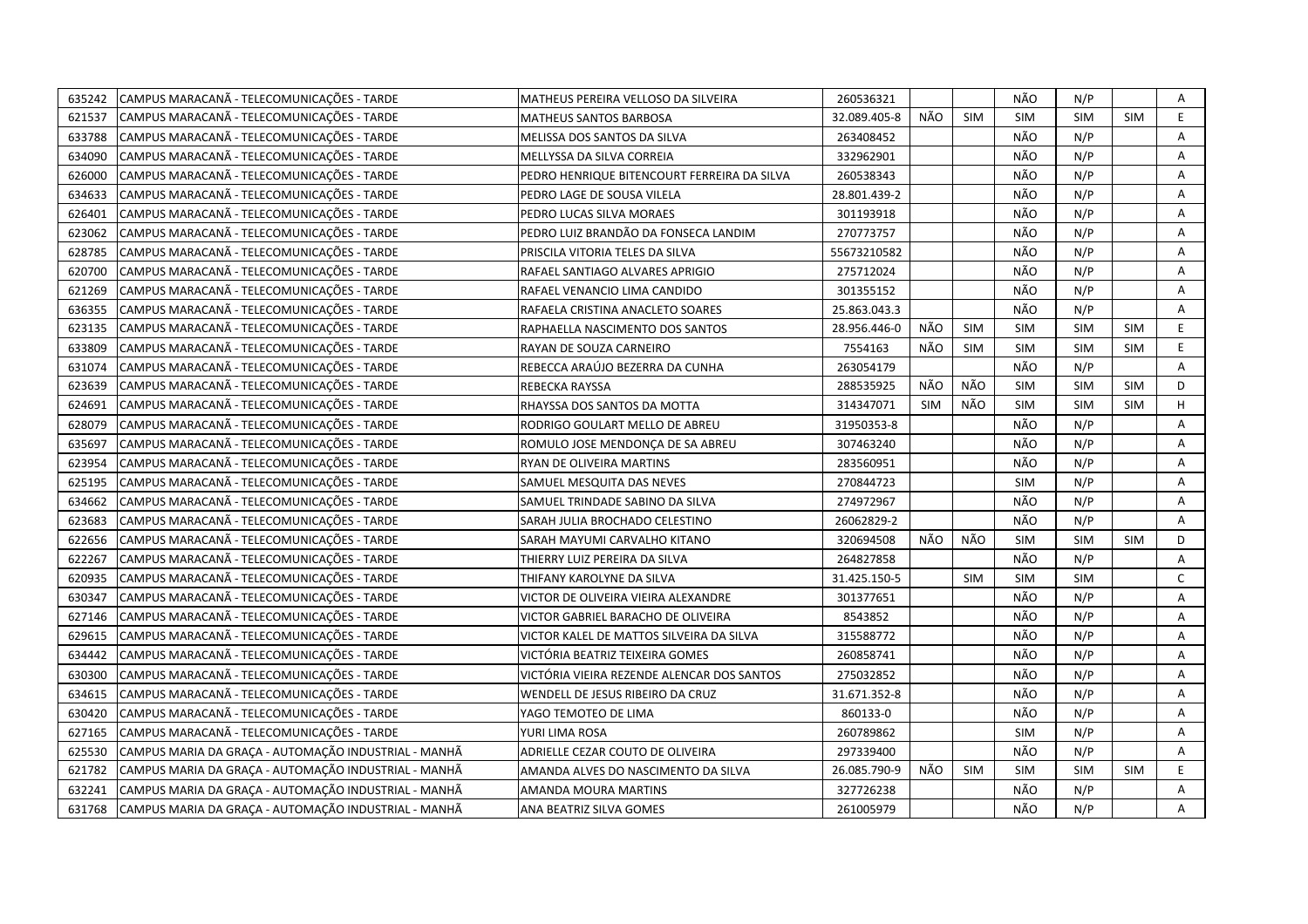| 622444 | CAMPUS MARIA DA GRAÇA - AUTOMAÇÃO INDUSTRIAL - MANHÃ | ANA CAROLINA CARVALHO NUNES                   | 258881895    |            |            | NÃO        | N/P        |            | Α            |
|--------|------------------------------------------------------|-----------------------------------------------|--------------|------------|------------|------------|------------|------------|--------------|
| 629835 | CAMPUS MARIA DA GRACA - AUTOMAÇÃO INDUSTRIAL - MANHÃ | ANA CAROLINA MARTINS DO NASCIMENTO            | 307187187    | NÃO        | <b>SIM</b> | <b>SIM</b> | <b>SIM</b> | NÃO        | $\mathsf{C}$ |
| 633542 | CAMPUS MARIA DA GRAÇA - AUTOMAÇÃO INDUSTRIAL - MANHÃ | ANA CAROLINA ZACARIAS BISPO DE JESUS          | 259633303    |            |            | NÃO        | N/P        |            | A            |
| 622761 | CAMPUS MARIA DA GRAÇA - AUTOMAÇÃO INDUSTRIAL - MANHÃ | ANA CLARA DE SOUZA ZAGUI                      | 294630751    | NÃO        | NÃO        | <b>SIM</b> | <b>SIM</b> |            | B            |
| 630377 | CAMPUS MARIA DA GRACA - AUTOMAÇÃO INDUSTRIAL - MANHÃ | ANA LETÍCIA CAMPOS PAIXÃO                     | 258414770    |            |            | NÃO        | N/P        |            | Α            |
| 622047 | CAMPUS MARIA DA GRAÇA - AUTOMAÇÃO INDUSTRIAL - MANHÃ | ANA LUISA GONÇALVES CARDOSO                   | 285771150    |            |            | NÃO        | N/P        |            | Α            |
| 633924 | CAMPUS MARIA DA GRAÇA - AUTOMAÇÃO INDUSTRIAL - MANHÃ | ANDRÉ LUIS JOSIAS REIS IMBROINISIO            | 273756205    |            |            | NÃO        | N/P        |            | A            |
| 621527 | CAMPUS MARIA DA GRAÇA - AUTOMAÇÃO INDUSTRIAL - MANHÃ | ANDRESSA RODRIGUES CARNEIRO                   | 30504018-0   | NÃO        | <b>SIM</b> | <b>SIM</b> | <b>SIM</b> | NÃO        | C            |
| 623597 | CAMPUS MARIA DA GRAÇA - AUTOMAÇÃO INDUSTRIAL - MANHÃ | ANDREWS DANTAS DE CARVALHO                    | 286708862    | <b>SIM</b> | <b>SIM</b> | <b>SIM</b> | <b>SIM</b> | <b>SIM</b> |              |
| 628136 | CAMPUS MARIA DA GRAÇA - AUTOMAÇÃO INDUSTRIAL - MANHÃ | ANNA BEATRIZ FERREIRA DA CUNHA                | 265079384    | NÃO        | NÃO        | NÃO        | <b>SIM</b> | <b>SIM</b> | Α            |
| 633224 | CAMPUS MARIA DA GRAÇA - AUTOMAÇÃO INDUSTRIAL - MANHÃ | ANNA BEATRIZ VALENÇA DOS SANTOS               | 296654916    |            |            | NÃO        | N/P        |            | A            |
| 633642 | CAMPUS MARIA DA GRAÇA - AUTOMAÇÃO INDUSTRIAL - MANHÃ | ARIELLY CORREA MOREIRA                        | 260809561    |            |            | <b>SIM</b> | N/P        |            | Α            |
| 626517 | CAMPUS MARIA DA GRACA - AUTOMAÇÃO INDUSTRIAL - MANHÃ | BERNARDO LIMA GUIMARÃES VALENÇA FERREIRA      | 277218897    |            |            | NÃO        | N/P        |            | Α            |
| 629463 | CAMPUS MARIA DA GRAÇA - AUTOMAÇÃO INDUSTRIAL - MANHÃ | BRAIAN FELIX DO NASCIMENTO SILVA              | 301514485    |            |            | NÃO        | N/P        |            | Α            |
| 634641 | CAMPUS MARIA DA GRAÇA - AUTOMAÇÃO INDUSTRIAL - MANHÃ | <b>BRENDA CAROLINE SABOIA ALVES</b>           | 263060139    | NÃO        | <b>SIM</b> | <b>SIM</b> | <b>SIM</b> | <b>SIM</b> | E.           |
| 626635 | CAMPUS MARIA DA GRAÇA - AUTOMAÇÃO INDUSTRIAL - MANHÃ | BRUNA PORTOCARRERO PORTELA                    | 258863570    |            |            | NÃO        | N/P        |            | A            |
| 634669 | CAMPUS MARIA DA GRAÇA - AUTOMAÇÃO INDUSTRIAL - MANHÃ | BRUNO FELIPE DE ANDRADE DE LIMA               | 304113443    |            |            | NÃO        | N/P        |            | A            |
| 634880 | CAMPUS MARIA DA GRAÇA - AUTOMAÇÃO INDUSTRIAL - MANHÃ | CAIO BEZERRA LUCINDO                          | 27984305-6   | NÃO        | NÃO        | <b>SIM</b> | <b>SIM</b> | SIM        | D            |
| 631152 | CAMPUS MARIA DA GRAÇA - AUTOMAÇÃO INDUSTRIAL - MANHÃ | CAIO CELESTINO DE CARVALHO                    | 248512359    |            |            | NÃO        | N/P        |            | Α            |
| 636875 | CAMPUS MARIA DA GRAÇA - AUTOMAÇÃO INDUSTRIAL - MANHÃ | CAIO MARTINS DA SILVA                         | 29260057     |            |            | NÃO        | N/P        |            | A            |
| 625727 | CAMPUS MARIA DA GRAÇA - AUTOMAÇÃO INDUSTRIAL - MANHÃ | CARLOS ANDRE DOS SANTOS SIQUEIRA              | 296193550    |            |            | NÃO        | N/P        |            | A            |
| 624373 | CAMPUS MARIA DA GRAÇA - AUTOMAÇÃO INDUSTRIAL - MANHÃ | CARLOS MAGNO DA SILVA DOS SANTOS              | 258860378    |            |            | NÃO        | N/P        |            | A            |
| 623366 | CAMPUS MARIA DA GRAÇA - AUTOMAÇÃO INDUSTRIAL - MANHÃ | CAUÊ TORRES MONTEIRO                          | 26.076.763-7 |            |            | NÃO        | N/P        |            | A            |
| 635768 | CAMPUS MARIA DA GRACA - AUTOMAÇÃO INDUSTRIAL - MANHÃ | CÉSAR GABRIEL DA SILVA GOMES SANTOS           | 258883909    |            |            | NÃO        | N/P        |            | A            |
| 634177 | CAMPUS MARIA DA GRACA - AUTOMAÇÃO INDUSTRIAL - MANHÃ | CHARLYS MARQUES LIMA                          | 277281119    |            |            | NÃO        | N/P        |            | Α            |
| 623933 | CAMPUS MARIA DA GRAÇA - AUTOMAÇÃO INDUSTRIAL - MANHÃ | DAVI GOMES DOS SANTOS BENTO                   | 261321046    |            |            | NÃO        | N/P        |            | A            |
| 623750 | CAMPUS MARIA DA GRAÇA - AUTOMAÇÃO INDUSTRIAL - MANHÃ | DAVI MARINS NOGUEIRA                          | 285791265    |            |            | <b>SIM</b> | N/P        |            | A            |
| 623183 | CAMPUS MARIA DA GRAÇA - AUTOMAÇÃO INDUSTRIAL - MANHÃ | DAVI SILVA DO NASCIMENTO                      | 25.860.091-5 |            |            | NÃO        | N/P        |            | A            |
| 629175 | CAMPUS MARIA DA GRACA - AUTOMAÇÃO INDUSTRIAL - MANHÃ | DAVID DA SILVA ACACIO                         | 318428091    |            |            | NÃO        | N/P        |            | A            |
| 635081 | CAMPUS MARIA DA GRAÇA - AUTOMAÇÃO INDUSTRIAL - MANHÃ | DENZEL MARINHO DA SILVA DA CRUZ               | 34.055.719-8 |            |            | NÃO        | N/P        |            | A            |
| 623594 | CAMPUS MARIA DA GRAÇA - AUTOMAÇÃO INDUSTRIAL - MANHÃ | EDUARDO SILVA DE FREITAS GOMES                | 260763495    | NÃO        | NÃO        | SIM        | <b>SIM</b> | <b>SIM</b> | D            |
| 626455 | CAMPUS MARIA DA GRAÇA - AUTOMAÇÃO INDUSTRIAL - MANHÃ | EMANUELE VELOSO FERREIRA VASCONCELOS CARNEIRO | 292873569    |            |            | NÃO        | N/P        |            | Α            |
| 632979 | CAMPUS MARIA DA GRACA - AUTOMAÇÃO INDUSTRIAL - MANHÃ | EMANUELLA VITORIA DOS SANTOS CARNEIRO         | 265067645    |            |            | NÃO        | N/P        |            | A            |
| 621769 | CAMPUS MARIA DA GRAÇA - AUTOMAÇÃO INDUSTRIAL - MANHÃ | ESTELLA SUPRIANO DOS PASSOS                   | 32.460.468-5 | NÃO        | <b>SIM</b> | <b>SIM</b> | <b>SIM</b> | <b>SIM</b> | E            |
| 635457 | CAMPUS MARIA DA GRACA - AUTOMAÇÃO INDUSTRIAL - MANHÃ | <b>FABIO LUCAS AMORIM SANTOS</b>              | 328017355    |            |            | NÃO        | N/P        |            | Α            |
| 625389 | CAMPUS MARIA DA GRAÇA - AUTOMAÇÃO INDUSTRIAL - MANHÃ | FELIPE BELLA MACHARET                         | 258615558    |            |            | NÃO        | N/P        |            | Α            |
| 634974 | CAMPUS MARIA DA GRACA - AUTOMAÇÃO INDUSTRIAL - MANHÃ | FELIPE DE ARAUJO ARAUJO                       | 259334555    |            |            | <b>SIM</b> | N/P        |            | A            |
| 620743 | CAMPUS MARIA DA GRAÇA - AUTOMAÇÃO INDUSTRIAL - MANHÃ | FELIPE FERREIRA PEDRAS                        | 305302432    | NÃO        | <b>SIM</b> | <b>SIM</b> | <b>SIM</b> | NÃO        | $\mathsf{C}$ |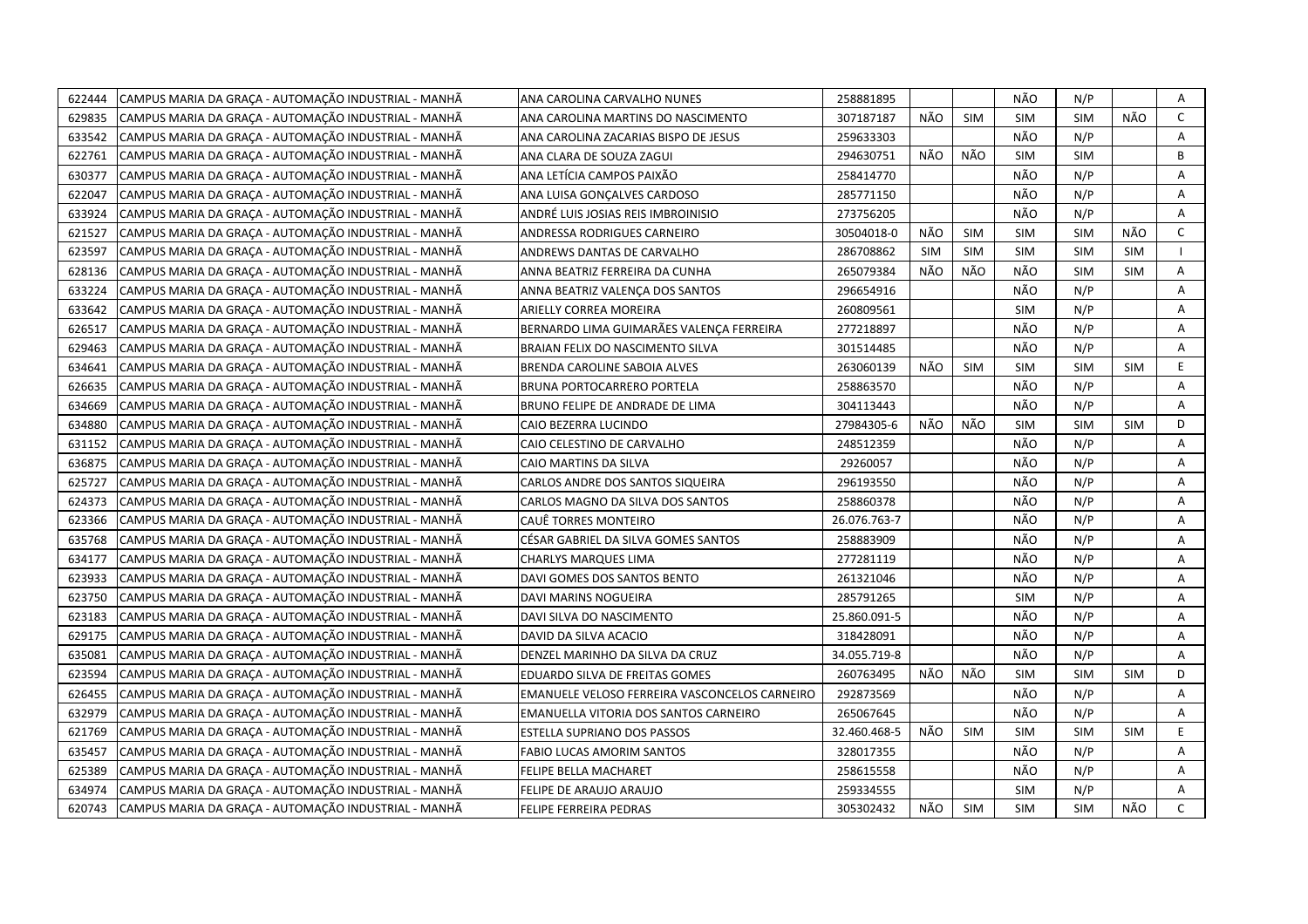| 625648 | CAMPUS MARIA DA GRAÇA - AUTOMAÇÃO INDUSTRIAL - MANHÃ | FELIPE MAGALHAES MESQUITA             | 30.773.842.7 | NÃO        |            | <b>SIM</b> | <b>SIM</b> | SIM        | D            |
|--------|------------------------------------------------------|---------------------------------------|--------------|------------|------------|------------|------------|------------|--------------|
| 630893 | CAMPUS MARIA DA GRACA - AUTOMACÃO INDUSTRIAL - MANHÃ | FELIPE MAIA RODRIGUES DE MIRANDA      | 307598862    |            |            | NÃO        | N/P        |            | A            |
| 634993 | CAMPUS MARIA DA GRAÇA - AUTOMAÇÃO INDUSTRIAL - MANHÃ | FELIPE TERÊNCIO LOPES                 | 26.162.638-6 |            |            | NÃO        | N/P        |            | A            |
| 623296 | CAMPUS MARIA DA GRAÇA - AUTOMAÇÃO INDUSTRIAL - MANHÃ | FGFDGFSDFGDG                          | 18735257896  |            |            | NÃO        | N/P        |            | Α            |
| 627588 | CAMPUS MARIA DA GRAÇA - AUTOMAÇÃO INDUSTRIAL - MANHÃ | FILIPE DE SOUZA MACHADO               | 31.971.182-6 | NÃO        | <b>SIM</b> | <b>SIM</b> | <b>SIM</b> | <b>SIM</b> | E.           |
| 634058 | CAMPUS MARIA DA GRAÇA - AUTOMAÇÃO INDUSTRIAL - MANHÃ | FILIPE DOMINGOS DOS SANTOS            | 31398763-8   |            |            | NÃO        | N/P        |            | Α            |
| 629722 | CAMPUS MARIA DA GRAÇA - AUTOMAÇÃO INDUSTRIAL - MANHÃ | <b>GABRIEL ALVES BEZERRA</b>          | 318098134    | <b>SIM</b> | <b>SIM</b> | <b>SIM</b> | <b>SIM</b> | <b>SIM</b> | $\mathbf{I}$ |
| 632044 | CAMPUS MARIA DA GRAÇA - AUTOMAÇÃO INDUSTRIAL - MANHÃ | GABRIEL DE OLIVEIRA RODRIGUES DA CRUZ | 313324584    | NÃO        | NÃO        | <b>SIM</b> | <b>SIM</b> | NÃO        | В            |
| 626984 | CAMPUS MARIA DA GRAÇA - AUTOMAÇÃO INDUSTRIAL - MANHÃ | <b>GABRIEL DE SOUZA DE ARAUJO</b>     | 255083659    | NÃO        | <b>SIM</b> | <b>SIM</b> | <b>SIM</b> | <b>SIM</b> | E.           |
| 627243 | CAMPUS MARIA DA GRAÇA - AUTOMAÇÃO INDUSTRIAL - MANHÃ | <b>GABRIEL DOS SANTOS DE ALMEIDA</b>  | 31.431.696-9 | NÃO        | <b>SIM</b> | <b>SIM</b> | <b>SIM</b> | NÃO        | C            |
| 628980 | CAMPUS MARIA DA GRACA - AUTOMACÃO INDUSTRIAL - MANHÃ | GABRIEL GREGORIO BRANCO LEÃO SILVA    | 340817352    |            |            | NÃO        | N/P        |            | A            |
| 636619 | CAMPUS MARIA DA GRAÇA - AUTOMAÇÃO INDUSTRIAL - MANHÃ | GABRIEL LAMELLAS DA CUNHA             | 258673144    |            |            | NÃO        | N/P        |            | Α            |
| 628187 | CAMPUS MARIA DA GRACA - AUTOMAÇÃO INDUSTRIAL - MANHÃ | GABRIEL LOPES PEREIRA DA SILVA        | 32.547.880-8 |            |            | NÃO        | N/P        |            | Α            |
| 631652 | CAMPUS MARIA DA GRAÇA - AUTOMAÇÃO INDUSTRIAL - MANHÃ | <b>GABRIEL LOUROSA CORTES FERRAZ</b>  | 30999510-8   |            |            | NÃO        | N/P        |            | А            |
| 633526 | CAMPUS MARIA DA GRAÇA - AUTOMAÇÃO INDUSTRIAL - MANHÃ | <b>GABRIEL MARCAL MORGADO</b>         | 317039485    |            |            | NÃO        | N/P        |            | $\mathsf{A}$ |
| 628142 | CAMPUS MARIA DA GRAÇA - AUTOMAÇÃO INDUSTRIAL - MANHÃ | <b>GABRIEL ROCHA LEITE SOUZA</b>      | 31444162-7   |            |            | NÃO        | N/P        |            | Α            |
| 620319 | CAMPUS MARIA DA GRAÇA - AUTOMAÇÃO INDUSTRIAL - MANHÃ | GABRIELA VAZ ROSA MITCHELL DA SILVA   | 33.039.284.6 | NÃO        | <b>SIM</b> | <b>SIM</b> | <b>SIM</b> | <b>SIM</b> | E.           |
| 630069 | CAMPUS MARIA DA GRAÇA - AUTOMAÇÃO INDUSTRIAL - MANHÃ | GENIFER SILVA FERREIRA DAS NEVES      | 258241645    | NÃO        | <b>SIM</b> | <b>SIM</b> | <b>SIM</b> | NÃO        | C            |
| 632159 | CAMPUS MARIA DA GRAÇA - AUTOMAÇÃO INDUSTRIAL - MANHÃ | <b>GIOVANA FELIPE DOS SANTOS</b>      | 277248225    | NÃO        | NÃO        | <b>SIM</b> | <b>SIM</b> | NÃO        | В            |
| 636507 | CAMPUS MARIA DA GRAÇA - AUTOMAÇÃO INDUSTRIAL - MANHÃ | GIOVANNA GETIRANA DE JESUS SANTOS     | 25.840.266-8 |            |            | NÃO        | N/P        |            | A            |
| 631795 | CAMPUS MARIA DA GRAÇA - AUTOMAÇÃO INDUSTRIAL - MANHÃ | GIOVANNA MOREIRA FLINTZ MARQUES       | 258988500    |            |            | NÃO        | N/P        |            | Α            |
| 624883 | CAMPUS MARIA DA GRAÇA - AUTOMAÇÃO INDUSTRIAL - MANHÃ | <b>GUILHERME COUTO DE ANDRADE</b>     | 26.190.058-3 | NÃO        | <b>SIM</b> | <b>SIM</b> | <b>SIM</b> | NÃO        | $\mathsf{C}$ |
| 629931 | CAMPUS MARIA DA GRACA - AUTOMAÇÃO INDUSTRIAL - MANHÃ | <b>GUILHERME SANTOS SOARES</b>        | 258483791    |            |            | NÃO        | N/P        |            | Α            |
| 635498 | CAMPUS MARIA DA GRACA - AUTOMAÇÃO INDUSTRIAL - MANHÃ | GUSTAVO LEMOS ALENCAR                 | 310068978    |            |            | NÃO        | N/P        |            | A            |
| 636724 | CAMPUS MARIA DA GRACA - AUTOMAÇÃO INDUSTRIAL - MANHÃ | GUSTAVO LEMOS XAVIER                  | 29254924-3   |            |            | NÃO        | N/P        |            | Α            |
| 628298 | CAMPUS MARIA DA GRAÇA - AUTOMAÇÃO INDUSTRIAL - MANHÃ | HELYO JOSEPH OLIVEIRA FERNANDES       | 258556232    | NÃO        | SIM        | <b>SIM</b> | <b>SIM</b> | <b>SIM</b> | E            |
| 628307 | CAMPUS MARIA DA GRAÇA - AUTOMAÇÃO INDUSTRIAL - MANHÃ | HELYO MATHEWS OLIVEIRA FERNANDES      | 258556240    | NÃO        | NÃO        | <b>SIM</b> | <b>SIM</b> | <b>SIM</b> | D            |
| 636610 | CAMPUS MARIA DA GRAÇA - AUTOMAÇÃO INDUSTRIAL - MANHÃ | IGOR DA SILVA TEIXEIRA                | 265079830    |            |            | NÃO        | N/P        |            | A            |
| 632594 | CAMPUS MARIA DA GRACA - AUTOMAÇÃO INDUSTRIAL - MANHÃ | <b>IGOR PINHEIRO TORRES</b>           | 32787790-8   |            |            | NÃO        | N/P        |            | A            |
| 621773 | CAMPUS MARIA DA GRAÇA - AUTOMAÇÃO INDUSTRIAL - MANHÃ | INGRID RAMOS DA SILVA                 | 285685947    | NÃO        | SIM        | <b>SIM</b> | <b>SIM</b> | <b>SIM</b> | E            |
| 622977 | CAMPUS MARIA DA GRAÇA - AUTOMAÇÃO INDUSTRIAL - MANHÃ | <b>ISAAC DE ALMEIDA PACHECO</b>       | 26506925-2   |            |            | <b>SIM</b> | N/P        |            | A            |
| 629657 | CAMPUS MARIA DA GRAÇA - AUTOMAÇÃO INDUSTRIAL - MANHÃ | <b>ISAAC DE JESUS REIS</b>            | 314691312    | NÃO        | <b>SIM</b> | <b>SIM</b> | <b>SIM</b> | NÃO        | C            |
| 632260 | CAMPUS MARIA DA GRACA - AUTOMAÇÃO INDUSTRIAL - MANHÃ | <b>ISABELA DA COSTA PASSOS</b>        | 317140747    |            |            | NÃO        | N/P        |            | А            |
| 628410 | CAMPUS MARIA DA GRAÇA - AUTOMAÇÃO INDUSTRIAL - MANHÃ | IVO PAULO DE OLIVEIRA DOS SANTOS      | 258824523    |            |            | NÃO        | N/P        |            | Α            |
| 626148 | CAMPUS MARIA DA GRAÇA - AUTOMAÇÃO INDUSTRIAL - MANHÃ | <b>JAMILLE RAMIRO DOS SANTOS</b>      | 223996869    |            |            | NÃO        | N/P        |            | Α            |
| 632051 | CAMPUS MARIA DA GRAÇA - AUTOMAÇÃO INDUSTRIAL - MANHÃ | JOÃO AUGUSTO LARA FERRO DE SOUZA      | 302741541    |            |            | NÃO        | N/P        |            | Α            |
| 631285 | CAMPUS MARIA DA GRACA - AUTOMAÇÃO INDUSTRIAL - MANHÃ | JOÃO FELIPE MACHADO DA COSTA OLIVEIRA | 299740076    |            |            | NÃO        | N/P        |            | A            |
| 630578 | CAMPUS MARIA DA GRAÇA - AUTOMAÇÃO INDUSTRIAL - MANHÃ | IOÃO GABRIEL SOUSA SOARES REZENDE     | 260951397    |            |            | NÃO        | N/P        |            | A            |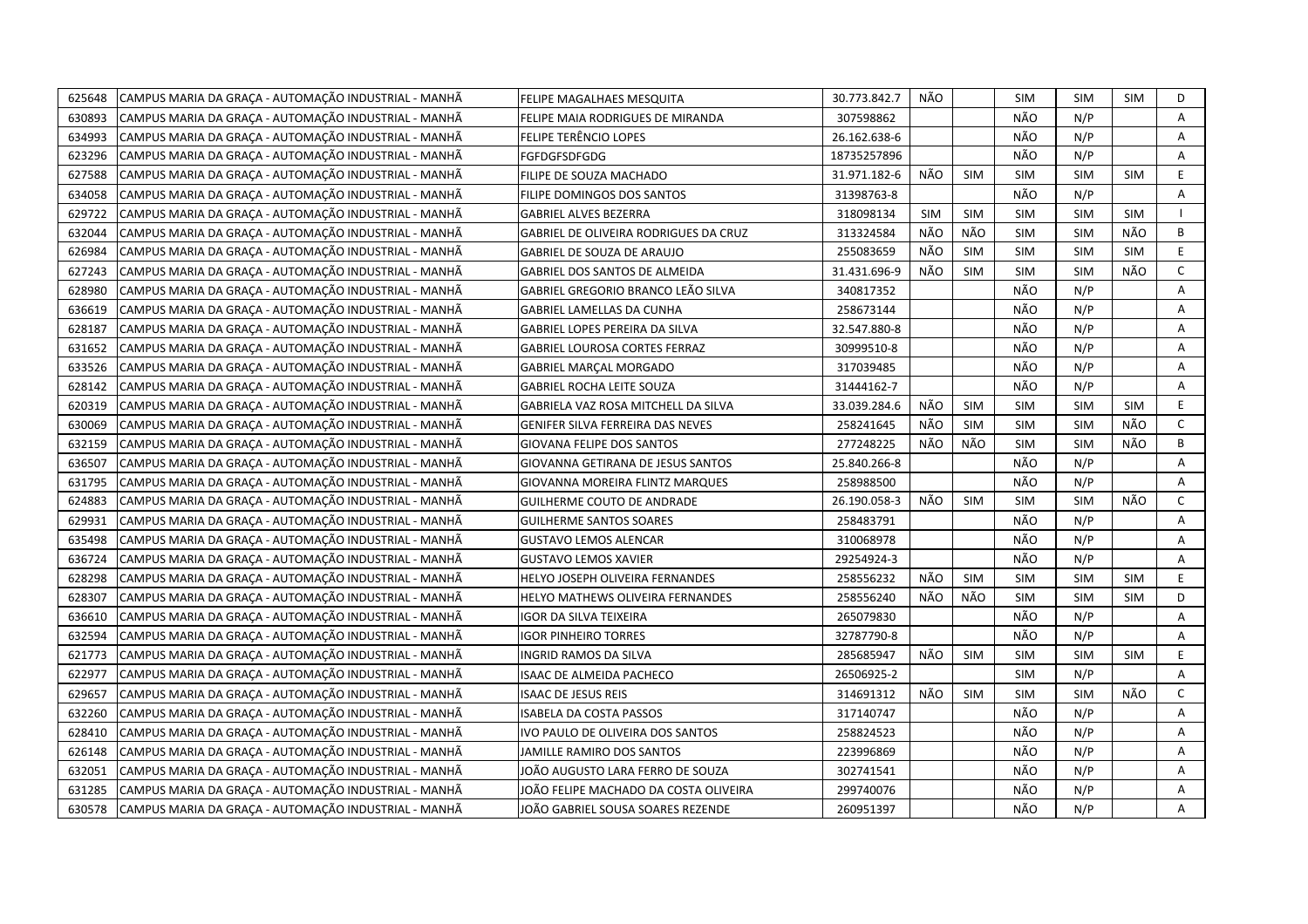| CAMPUS MARIA DA GRAÇA - AUTOMAÇÃO INDUSTRIAL - MANHÃ<br>633324 | JOÃO MARCOS CORREA GOMES                 | 258675578    | NÃO        | NÃO        | <b>SIM</b> | <b>SIM</b> | NÃO        | В  |
|----------------------------------------------------------------|------------------------------------------|--------------|------------|------------|------------|------------|------------|----|
| CAMPUS MARIA DA GRACA - AUTOMAÇÃO INDUSTRIAL - MANHÃ<br>623019 | JOÃO MARCOS DE CARVALHO VASCONCELLOS     | 304404585    |            |            | NÃO        | N/P        |            | A  |
| 632529<br>CAMPUS MARIA DA GRACA - AUTOMAÇÃO INDUSTRIAL - MANHÃ | JOÃO PEDRO FREITAS DE SOUZA              | 286845839    |            |            | NÃO        | N/P        |            | Α  |
| CAMPUS MARIA DA GRACA - AUTOMAÇÃO INDUSTRIAL - MANHÃ<br>632890 | JOÃO PEDRO LEONE MUNIZ DE ARAUJO         | 26.053.496-1 |            |            | NÃO        | N/P        |            | A  |
| CAMPUS MARIA DA GRAÇA - AUTOMAÇÃO INDUSTRIAL - MANHÃ<br>623145 | JOÃO PEDRO PERFEITO SOARES               | 304956907    |            |            | NÃO        | N/P        |            | Α  |
| 623096<br>CAMPUS MARIA DA GRAÇA - AUTOMAÇÃO INDUSTRIAL - MANHÃ | JOAO PEDRO PITRES SILVA                  | 264326323    |            |            | NÃO        | N/P        |            | A  |
| 630011<br>CAMPUS MARIA DA GRAÇA - AUTOMAÇÃO INDUSTRIAL - MANHÃ | JOÃO PEDRO RODRIGUES DA SILVA            | 25853405-6   |            |            | NÃO        | N/P        |            | Α  |
| CAMPUS MARIA DA GRAÇA - AUTOMAÇÃO INDUSTRIAL - MANHÃ<br>632704 | JOÃO PEDRO VALENTE CORREIA               | 28226823-4   |            |            | NÃO        | N/P        |            | Α  |
| CAMPUS MARIA DA GRAÇA - AUTOMAÇÃO INDUSTRIAL - MANHÃ<br>625595 | JOÃO VICTOR BATISTA DIAS GALVÃO          | 311964456    |            |            | NÃO        | N/P        |            | A  |
| 627966<br>CAMPUS MARIA DA GRAÇA - AUTOMAÇÃO INDUSTRIAL - MANHÃ | JOÃO VICTOR CRELIER DE OLIVEIRA FARIAS   | 263056815    |            |            | NÃO        | N/P        |            | A  |
| CAMPUS MARIA DA GRAÇA - AUTOMAÇÃO INDUSTRIAL - MANHÃ<br>632520 | JOÃO VITOR DO NASCIMENTO                 | 285845863    |            |            | NÃO        | N/P        |            | A  |
| CAMPUS MARIA DA GRAÇA - AUTOMAÇÃO INDUSTRIAL - MANHÃ<br>632579 | JOÃO VITOR RAMOS DE ALMEIDA              | 270773724    |            |            | NÃO        | N/P        |            | Α  |
| CAMPUS MARIA DA GRACA - AUTOMAÇÃO INDUSTRIAL - MANHÃ<br>633226 | JOHNNATHA DE LIMA GOMES                  | 33.348.479-8 |            |            | NÃO        | N/P        |            | A  |
| 626264<br>CAMPUS MARIA DA GRAÇA - AUTOMAÇÃO INDUSTRIAL - MANHÃ | JOHNNY ALEXANDRE GONCALVES SIMÕES        | 29.693.177-7 | NÃO        | <b>SIM</b> | <b>SIM</b> | <b>SIM</b> | <b>SIM</b> | E  |
| CAMPUS MARIA DA GRAÇA - AUTOMAÇÃO INDUSTRIAL - MANHÃ<br>626875 | JONAS ALVES DA SILVA DE AGUIAR           | 265080697    |            |            | NÃO        | N/P        |            | A  |
| 627099<br>CAMPUS MARIA DA GRAÇA - AUTOMAÇÃO INDUSTRIAL - MANHÃ | JONATHAN CARIOCA DE SOUZA LEMOS          | 306705021    | NÃO        | <b>SIM</b> | <b>SIM</b> | <b>SIM</b> | <b>SIM</b> | E  |
| 620636<br>CAMPUS MARIA DA GRAÇA - AUTOMAÇÃO INDUSTRIAL - MANHÃ | JORGE RICARDO BARBOSA FRANÇA             | 259385854    |            |            | NÃO        | N/P        |            | Α  |
| CAMPUS MARIA DA GRAÇA - AUTOMAÇÃO INDUSTRIAL - MANHÃ<br>627350 | JUAN PABLO LOPES RIBEIRO                 | 321591745    |            |            | NÃO        | N/P        |            | Α  |
| 623531<br>CAMPUS MARIA DA GRAÇA - AUTOMAÇÃO INDUSTRIAL - MANHÃ | JULIANA RAMOS VIEIRA CUNHA               | 338982499    | NÃO        | <b>SIM</b> | <b>SIM</b> | <b>SIM</b> | <b>SIM</b> | E. |
| 626711<br>CAMPUS MARIA DA GRAÇA - AUTOMAÇÃO INDUSTRIAL - MANHÃ | JULIANO DA SILVA GOUVÊA                  | 260765052    | NÃO        | NÃO        | <b>SIM</b> | <b>SIM</b> | <b>SIM</b> | D  |
| CAMPUS MARIA DA GRAÇA - AUTOMAÇÃO INDUSTRIAL - MANHÃ<br>631504 | JULIO CESAR SANT ANNA DE ALMEIDA         | 258704311    | NÃO        | SIM        | <b>SIM</b> | <b>SIM</b> | <b>SIM</b> | E. |
| 626925<br>CAMPUS MARIA DA GRAÇA - AUTOMAÇÃO INDUSTRIAL - MANHÃ | KAIQUE FERREIRA GONCALVES                | 332959972    | NÃO        | <b>SIM</b> | <b>SIM</b> | <b>SIM</b> | <b>SIM</b> | E  |
| CAMPUS MARIA DA GRAÇA - AUTOMAÇÃO INDUSTRIAL - MANHÃ<br>628509 | KAUAN DIAS DOS SANTOS                    | 322930173    | NÃO        |            | <b>SIM</b> | <b>SIM</b> |            | B  |
| CAMPUS MARIA DA GRACA - AUTOMAÇÃO INDUSTRIAL - MANHÃ<br>633021 | KAUAN MATHEUS MORETTI FREITAS            | 260877949    |            |            | <b>SIM</b> | N/P        |            | A  |
| 622218<br>CAMPUS MARIA DA GRAÇA - AUTOMAÇÃO INDUSTRIAL - MANHÃ | KAYKY ALEXANDRE DE FARIAS DOS SANTOS     | 314603432    | NÃO        | NÃO        | <b>SIM</b> | <b>SIM</b> | <b>SIM</b> | D  |
| 623433<br>CAMPUS MARIA DA GRAÇA - AUTOMAÇÃO INDUSTRIAL - MANHÃ | KEVEN DANTAS DE CARVALHO                 | 286765508    | <b>SIM</b> | NÃO        | <b>SIM</b> | <b>SIM</b> | <b>SIM</b> | H  |
| 630292<br>CAMPUS MARIA DA GRAÇA - AUTOMAÇÃO INDUSTRIAL - MANHÃ | KEVIN BATISTA DE SOUZA                   | 258625805    |            |            | <b>SIM</b> | N/P        |            | A  |
| 626920<br>CAMPUS MARIA DA GRAÇA - AUTOMAÇÃO INDUSTRIAL - MANHÃ | LARYSSA DA SILVA GOMES                   | 322546102    |            |            | NÃO        | N/P        |            | A  |
| CAMPUS MARIA DA GRAÇA - AUTOMAÇÃO INDUSTRIAL - MANHÃ<br>636204 | LEANDERSON GUEDES SOARES DA SILVA        | 258544790    |            |            | <b>SIM</b> | N/P        |            | A  |
| 622653<br>CAMPUS MARIA DA GRAÇA - AUTOMAÇÃO INDUSTRIAL - MANHÃ | LEONARDO DA SILVA VERTULLI               | 26.085.627-3 |            |            | NÃO        | N/P        |            | Α  |
| CAMPUS MARIA DA GRAÇA - AUTOMAÇÃO INDUSTRIAL - MANHÃ<br>632357 | LEONARDO DE CERQUEIRA ABREU              | 269958435    |            |            | NÃO        | N/P        |            | A  |
| 627842<br>CAMPUS MARIA DA GRAÇA - AUTOMAÇÃO INDUSTRIAL - MANHÃ | LEONARDO HENRIQUE DA CONCEIÇÃO RODRIGUES | 294607544    |            |            | NÃO        | N/P        |            | Α  |
| CAMPUS MARIA DA GRAÇA - AUTOMAÇÃO INDUSTRIAL - MANHÃ<br>620336 | LEONARDO MAIA JOAQUIM                    | 304997018    |            |            | NÃO        | N/P        |            | A  |
| CAMPUS MARIA DA GRAÇA - AUTOMAÇÃO INDUSTRIAL - MANHÃ<br>622701 | LEONARDO RICHARD TORRES MARTINS          | 258470079    | NÃO        | <b>SIM</b> | <b>SIM</b> | <b>SIM</b> | <b>SIM</b> | E  |
| 628831<br>CAMPUS MARIA DA GRACA - AUTOMAÇÃO INDUSTRIAL - MANHÃ | LEONARDO SOARES FRANCA                   | 33102359-8   |            |            | NÃO        | N/P        |            | A  |
| CAMPUS MARIA DA GRAÇA - AUTOMAÇÃO INDUSTRIAL - MANHÃ<br>632632 | LEONARDO VIEIRA REIS                     | 32204714/3   |            |            | NÃO        | N/P        |            | Α  |
| CAMPUS MARIA DA GRACA - AUTOMAÇÃO INDUSTRIAL - MANHÃ<br>632141 | LETÍCIA CURIONE LAMEIRAS                 | 32.066.620-9 |            |            | NÃO        | N/P        |            | A  |
| CAMPUS MARIA DA GRAÇA - AUTOMAÇÃO INDUSTRIAL - MANHÃ<br>626934 | LETICIA LOPES VASCONCELOS                | 303536221    |            |            | NÃO        | N/P        |            | A  |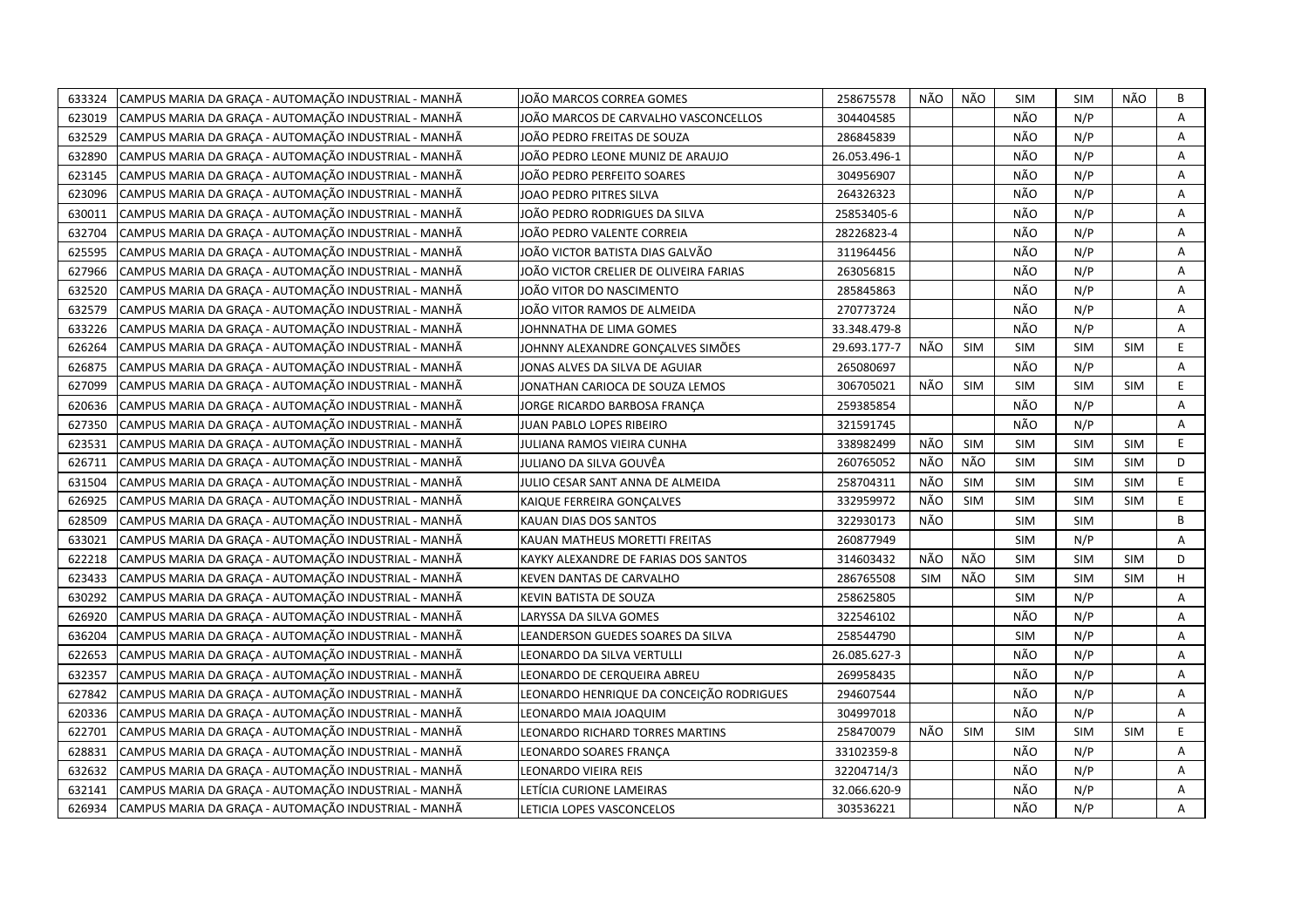| CAMPUS MARIA DA GRAÇA - AUTOMAÇÃO INDUSTRIAL - MANHÃ<br>635952 | LETICIA MARIA FERREIRA DA SILVA           | 30280842     | NÃO        | <b>SIM</b> | <b>SIM</b> | <b>SIM</b> | NÃO        | C  |
|----------------------------------------------------------------|-------------------------------------------|--------------|------------|------------|------------|------------|------------|----|
| 634941<br>CAMPUS MARIA DA GRACA - AUTOMAÇÃO INDUSTRIAL - MANHÃ | LEVI DE ARAUJO ARAUJO                     | 259334563    |            |            | <b>SIM</b> | N/P        |            | A  |
| CAMPUS MARIA DA GRAÇA - AUTOMAÇÃO INDUSTRIAL - MANHÃ<br>630862 | LORENNA DA COSTA GUIMARÃES                | 26.510.018-0 |            |            | NÃO        | N/P        |            | A  |
| 625999<br>CAMPUS MARIA DA GRAÇA - AUTOMAÇÃO INDUSTRIAL - MANHÃ | LORRAN VITOR OLIVEIRA BEZERRA             | 338905803    |            |            | NÃO        | N/P        |            | Α  |
| 623863<br>CAMPUS MARIA DA GRAÇA - AUTOMAÇÃO INDUSTRIAL - MANHÃ | LUANNY KESSY FEITOSA DE OLIVEIRA          | 316997642    |            |            | NÃO        | N/P        |            | А  |
| 620853<br>CAMPUS MARIA DA GRAÇA - AUTOMAÇÃO INDUSTRIAL - MANHÃ | LUCAS FIGUEIREDO GOMES                    | 277222410    |            |            | NÃO        | N/P        |            | A  |
| CAMPUS MARIA DA GRAÇA - AUTOMAÇÃO INDUSTRIAL - MANHÃ<br>630616 | LUCAS PINHEIRO RODRIGUES DA CRUZ          | 329038418    |            |            | NÃO        | N/P        |            | Α  |
| CAMPUS MARIA DA GRAÇA - AUTOMAÇÃO INDUSTRIAL - MANHÃ<br>630170 | LUCAS REZENDE DE JESUS                    | 315320036    |            |            | NÃO        | N/P        |            | Α  |
| CAMPUS MARIA DA GRAÇA - AUTOMAÇÃO INDUSTRIAL - MANHÃ<br>632224 | LUCAS SANCHES DA COSTA                    | 285430435    |            |            | NÃO        | N/P        |            | Α  |
| CAMPUS MARIA DA GRAÇA - AUTOMAÇÃO INDUSTRIAL - MANHÃ<br>625765 | LUIS PHELIPE CAMPOS ANCHIETA              | 4,75667E+11  | NÃO        | <b>SIM</b> | <b>SIM</b> | <b>SIM</b> | <b>SIM</b> | E  |
| CAMPUS MARIA DA GRAÇA - AUTOMAÇÃO INDUSTRIAL - MANHÃ<br>632067 | LUIZ EDUARDO DE SOUZA THOMAZ              | 32.070.064-5 | NÃO        | <b>SIM</b> | <b>SIM</b> | <b>SIM</b> | NÃO        | C  |
| CAMPUS MARIA DA GRACA - AUTOMAÇÃO INDUSTRIAL - MANHÃ<br>636979 | LUIZ MIGUEL RODRIGUES DOS SANTOS          | 325087252    | NÃO        | <b>SIM</b> | <b>SIM</b> | <b>SIM</b> | <b>SIM</b> | E  |
| CAMPUS MARIA DA GRAÇA - AUTOMAÇÃO INDUSTRIAL - MANHÃ<br>636454 | LUIZ RICARDO SOARES ALVES                 | 32773502-3   |            |            | NÃO        | N/P        |            | А  |
| CAMPUS MARIA DA GRAÇA - AUTOMAÇÃO INDUSTRIAL - MANHÃ<br>630875 | LUÍZA DE AGUIAR SANTANA                   | 258414382    |            |            | NÃO        | N/P        |            | Α  |
| CAMPUS MARIA DA GRAÇA - AUTOMAÇÃO INDUSTRIAL - MANHÃ<br>622458 | LYSLANE MOURA DE SOUZA                    | 33.654.915-9 |            |            | <b>SIM</b> | N/P        |            | A  |
| CAMPUS MARIA DA GRAÇA - AUTOMAÇÃO INDUSTRIAL - MANHÃ<br>636971 | MANOELA SANTANA DA MOITA BATISTA          | 27092073-9   | NÃO        | NÃO        | <b>SIM</b> | <b>SIM</b> | <b>SIM</b> | D  |
| CAMPUS MARIA DA GRACA - AUTOMAÇÃO INDUSTRIAL - MANHÃ<br>631644 | MARCELLA MACHARET MIRANDA                 | 259039436    |            |            | NÃO        | N/P        |            | Α  |
| CAMPUS MARIA DA GRAÇA - AUTOMAÇÃO INDUSTRIAL - MANHÃ<br>623706 | MARCELLO PORTO FRAZÃO DE SOUSA AZEREDO    | 312433293    |            |            | NÃO        | N/P        |            | A  |
| CAMPUS MARIA DA GRAÇA - AUTOMAÇÃO INDUSTRIAL - MANHÃ<br>634308 | MARCIO CALADO ALMEIDA JUNIOR              | 285135364    |            |            | NÃO        | N/P        |            | A  |
| CAMPUS MARIA DA GRAÇA - AUTOMAÇÃO INDUSTRIAL - MANHÃ<br>622964 | MARCOS ALEXANDRE GONCALVES MEDEIROS       | 258066844    |            |            | NÃO        | N/P        |            | A  |
| CAMPUS MARIA DA GRAÇA - AUTOMAÇÃO INDUSTRIAL - MANHÃ<br>633846 | MARCOS PAULO MARQUES DA COSTA             | 26.085.515-0 |            |            | NÃO        | N/P        |            | Α  |
| CAMPUS MARIA DA GRACA - AUTOMAÇÃO INDUSTRIAL - MANHÃ<br>630702 | MARIA EDUARDA RIBEIRO SANTANA             | 265060343    |            |            | NÃO        | N/P        |            | A  |
| CAMPUS MARIA DA GRAÇA - AUTOMAÇÃO INDUSTRIAL - MANHÃ<br>620564 | MARIA EDUARDA SOARES DOS ANJOS DOS SANTOS | 321819617    | NÃO        | <b>SIM</b> | <b>SIM</b> | <b>SIM</b> | <b>SIM</b> | E  |
| CAMPUS MARIA DA GRAÇA - AUTOMAÇÃO INDUSTRIAL - MANHÃ<br>633780 | MARYA EDUARDA GONÇALVES DE SANTANA        | 30613053-5   |            |            | NÃO        | N/P        |            | A  |
| CAMPUS MARIA DA GRAÇA - AUTOMAÇÃO INDUSTRIAL - MANHÃ<br>621257 | MATEUS OLIVEIRA DA CRUZ SILVA             | 319037578    |            |            | NÃO        | N/P        |            | А  |
| 631451<br>CAMPUS MARIA DA GRAÇA - AUTOMAÇÃO INDUSTRIAL - MANHÃ | <b>MATHEUS AQUINO SANTOS</b>              | 260640321    |            |            | NÃO        | N/P        |            | Α  |
| 629343<br>CAMPUS MARIA DA GRAÇA - AUTOMAÇÃO INDUSTRIAL - MANHÃ | MATHEUS PACHECO COSTA DA SILVA            | 314709098    |            |            | NÃO        | N/P        |            | A  |
| 623500<br>CAMPUS MARIA DA GRAÇA - AUTOMAÇÃO INDUSTRIAL - MANHÃ | MAYKE GUEDES DA SILVA                     | 285864625    |            | <b>SIM</b> | <b>SIM</b> | <b>SIM</b> | <b>SIM</b> | E  |
| 625244<br>CAMPUS MARIA DA GRAÇA - AUTOMAÇÃO INDUSTRIAL - MANHÃ | MAYSA KAMILLY OLIVEIRA DOS SANTOS         | 261003222    |            |            | <b>SIM</b> | N/P        |            | A  |
| CAMPUS MARIA DA GRAÇA - AUTOMAÇÃO INDUSTRIAL - MANHÃ<br>622248 | MICAEL RODRIGUES XIMENES JUSTO            | 265070441    |            |            | NÃO        | N/P        |            | Α  |
| 627073<br>CAMPUS MARIA DA GRAÇA - AUTOMAÇÃO INDUSTRIAL - MANHÃ | MIGUEL CARLOS TRIGO DE SOUZA.             | 329192017    |            |            | NÃO        | N/P        |            | Α  |
| 635205<br>CAMPUS MARIA DA GRAÇA - AUTOMAÇÃO INDUSTRIAL - MANHÃ | MIGUEL DE FRANÇA MONTEIRO                 | 260856851    | NÃO        | <b>SIM</b> | <b>SIM</b> | <b>SIM</b> | <b>SIM</b> | E. |
| CAMPUS MARIA DA GRAÇA - AUTOMAÇÃO INDUSTRIAL - MANHÃ<br>621413 | MIGUEL RODRIGUES FREITAS                  | 30.426.384-1 | NÃO        | NÃO        | <b>SIM</b> | <b>SIM</b> | <b>SIM</b> | D  |
| 625040<br>CAMPUS MARIA DA GRAÇA - AUTOMAÇÃO INDUSTRIAL - MANHÃ | MILLENY FONSECA DE OLIVEIRA.              | 31.305.490-0 |            |            | NÃO        | N/P        |            | A  |
| 628478<br>CAMPUS MARIA DA GRAÇA - AUTOMAÇÃO INDUSTRIAL - MANHÃ | MURILO HENRIQUE PENA FLORENCIO            | 31167312-3   |            |            | NÃO        | N/P        |            | A  |
| CAMPUS MARIA DA GRAÇA - AUTOMAÇÃO INDUSTRIAL - MANHÃ<br>632329 | MYLLENA PEREIRA MOREIRA                   | 322905571    | <b>SIM</b> | <b>SIM</b> | NÃO        | <b>SIM</b> | <b>SIM</b> | A  |
| CAMPUS MARIA DA GRAÇA - AUTOMAÇÃO INDUSTRIAL - MANHÃ<br>631361 | NATHALI FREITAS DOS SANTOS                | 2066089770   |            |            | NÃO        | N/P        |            | Α  |
| CAMPUS MARIA DA GRAÇA - AUTOMAÇÃO INDUSTRIAL - MANHÃ<br>626988 | NAUÃ DE OLIVEIRA SIQUEIRA DA SILVA        | 271958696    |            |            | <b>SIM</b> | N/P        |            | А  |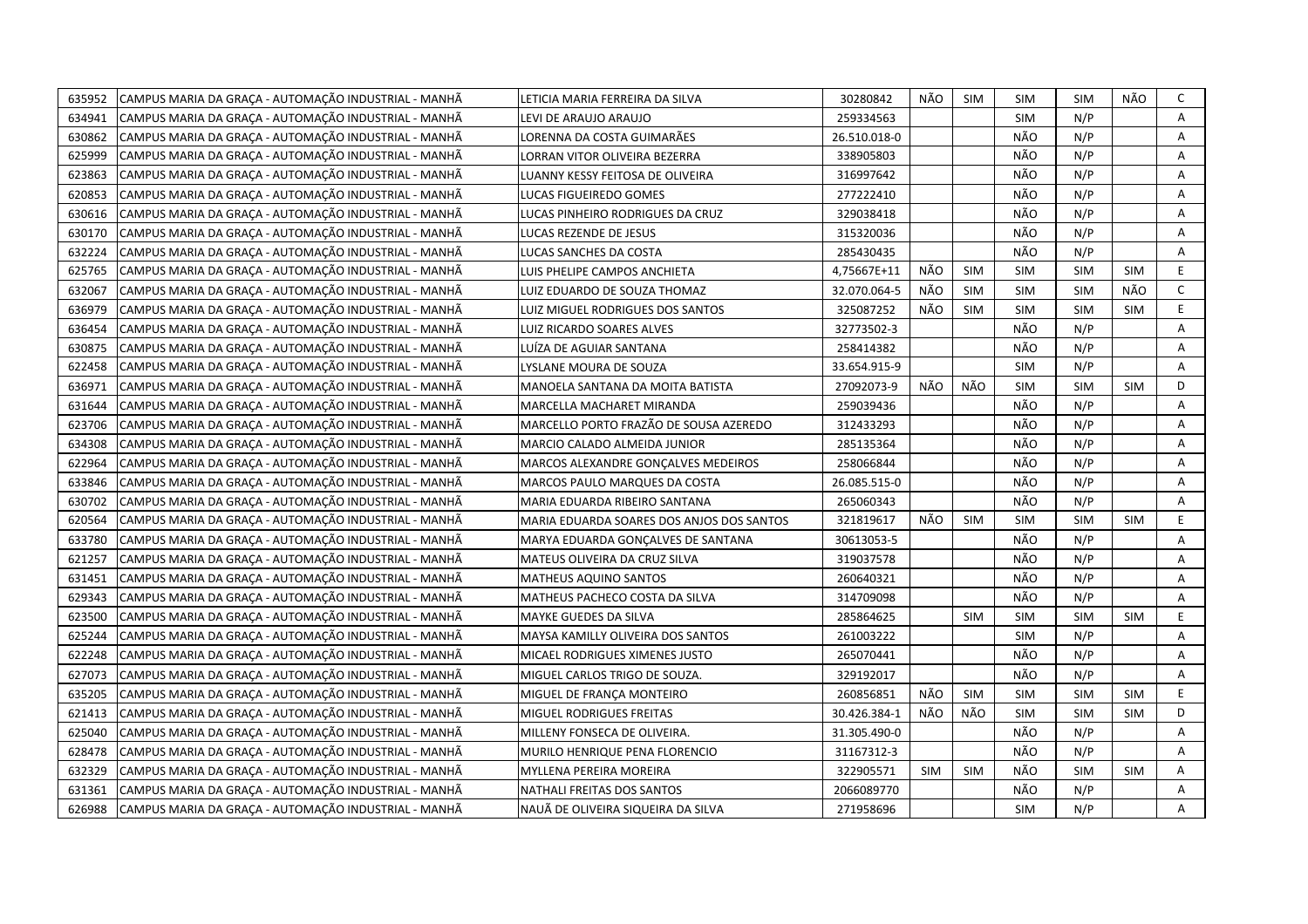| 635329 | CAMPUS MARIA DA GRAÇA - AUTOMAÇÃO INDUSTRIAL - MANHÃ | NICOLE BALMAN DA SILVA                  | 327894002    |            |            | NÃO        | N/P        |            | Α            |
|--------|------------------------------------------------------|-----------------------------------------|--------------|------------|------------|------------|------------|------------|--------------|
| 635647 | CAMPUS MARIA DA GRACA - AUTOMAÇÃO INDUSTRIAL - MANHÃ | NOECIO LUCAS DE OLIVEIRA DUARTE         | 32.739.965-5 | NÃO        | <b>SIM</b> | <b>SIM</b> | <b>SIM</b> | <b>SIM</b> | E.           |
| 622672 | CAMPUS MARIA DA GRAÇA - AUTOMAÇÃO INDUSTRIAL - MANHÃ | ORNAN VINÍCIUS DO CARMO MOTA            | 32668512-0   | NÃO        | NÃO        | SIM        | <b>SIM</b> | <b>SIM</b> | D            |
| 630494 | CAMPUS MARIA DA GRACA - AUTOMAÇÃO INDUSTRIAL - MANHÃ | OTÁVIO AUGUSTO VAZ DA SILVA             | 26.569.726-8 |            |            | NÃO        | N/P        |            | A            |
| 621260 | CAMPUS MARIA DA GRAÇA - AUTOMAÇÃO INDUSTRIAL - MANHÃ | PABLO GOMES DUARTE                      | 315056853    | NÃO        | NÃO        | <b>SIM</b> | SIM        | <b>SIM</b> | D            |
| 625993 | CAMPUS MARIA DA GRAÇA - AUTOMAÇÃO INDUSTRIAL - MANHÃ | PABLO GUSTAVO FERREIRA ARAUJO           | 306992504    |            |            | <b>SIM</b> | N/P        |            | Α            |
| 636283 | CAMPUS MARIA DA GRAÇA - AUTOMAÇÃO INDUSTRIAL - MANHÃ | PATRICK ALVES MACHADO                   | 269358289    |            |            | NÃO        | N/P        |            | A            |
| 623226 | CAMPUS MARIA DA GRAÇA - AUTOMAÇÃO INDUSTRIAL - MANHÃ | PAULO ROBERTO ALVES FERREIRA DE ALMEIDA | 299929521    |            |            | NÃO        | N/P        |            | Α            |
| 632951 | CAMPUS MARIA DA GRAÇA - AUTOMAÇÃO INDUSTRIAL - MANHÃ | PEDRO BARBOSA DA SILVA RODRIGUES        | 25999888-8   |            |            | NÃO        | N/P        |            | A            |
| 630830 | CAMPUS MARIA DA GRACA - AUTOMAÇÃO INDUSTRIAL - MANHÃ | PEDRO GABRIEL BARCELOS RANGEL           | 29.060.045-1 |            |            | NÃO        | N/P        |            | Α            |
| 630727 | CAMPUS MARIA DA GRACA - AUTOMACÃO INDUSTRIAL - MANHÃ | PEDRO HENRIQUE MARIS BARATA             | 26.509.483-9 |            |            | NÃO        | N/P        |            | A            |
| 626128 | CAMPUS MARIA DA GRAÇA - AUTOMAÇÃO INDUSTRIAL - MANHÃ | PEDRO HENRIQUE SOUZA DE SÁ              | 326185428    | NÃO        | <b>SIM</b> | <b>SIM</b> | <b>SIM</b> | SIM        | E            |
| 635303 | CAMPUS MARIA DA GRACA - AUTOMAÇÃO INDUSTRIAL - MANHÃ | PEDRO PAULO SANTOS VIANNA               | 25.964.684-2 |            |            | NÃO        | N/P        |            | Α            |
| 636336 | CAMPUS MARIA DA GRAÇA - AUTOMAÇÃO INDUSTRIAL - MANHÃ | PEDRO VELASCO PEREIRA FREITAS           | 258926484    |            |            | NÃO        | N/P        |            | A            |
| 628208 | CAMPUS MARIA DA GRAÇA - AUTOMAÇÃO INDUSTRIAL - MANHÃ | PRISCILA DA SILVA PEREIRA               | 308442045    | NÃO        | <b>SIM</b> | <b>SIM</b> | <b>SIM</b> | NÃO        | $\mathsf{C}$ |
| 625402 | CAMPUS MARIA DA GRAÇA - AUTOMAÇÃO INDUSTRIAL - MANHÃ | RAFAEL BELLA MACHARET                   | 280955725    |            |            | NÃO        | N/P        |            | A            |
| 627387 | CAMPUS MARIA DA GRAÇA - AUTOMAÇÃO INDUSTRIAL - MANHÃ | RAFAEL BENTO BERNARDO                   | 258937911    |            |            | NÃO        | N/P        |            | A            |
| 620454 | CAMPUS MARIA DA GRAÇA - AUTOMAÇÃO INDUSTRIAL - MANHÃ | RAFAEL SOUSA DA CONCEIÇÃO               | 259129831    |            |            | NÃO        | N/P        |            | Α            |
| 621015 | CAMPUS MARIA DA GRAÇA - AUTOMAÇÃO INDUSTRIAL - MANHÃ | RAFAELA LUCENA DA SILVA                 | 285161295    |            |            | NÃO        | N/P        |            | A            |
| 624423 | CAMPUS MARIA DA GRAÇA - AUTOMAÇÃO INDUSTRIAL - MANHÃ | RAFAELA MOREIRA DA SILVA                | 33.221.034-3 | NÃO        | <b>SIM</b> | <b>SIM</b> | <b>SIM</b> | <b>SIM</b> | E.           |
| 621396 | CAMPUS MARIA DA GRAÇA - AUTOMAÇÃO INDUSTRIAL - MANHÃ | RAMON PALHÃO QUEIROZ                    | 286362603    |            |            | NÃO        | N/P        |            | A            |
| 634751 | CAMPUS MARIA DA GRAÇA - AUTOMAÇÃO INDUSTRIAL - MANHÃ | RAMON PEREIRA ARAUJO                    | 25922075-4   |            |            | NÃO        | N/P        |            | A            |
| 634354 | CAMPUS MARIA DA GRACA - AUTOMAÇÃO INDUSTRIAL - MANHÃ | RAPHAEL CARNEIRO SAMPAIO                | 290225994    |            |            | NÃO        | N/P        |            | A            |
| 632647 | CAMPUS MARIA DA GRACA - AUTOMAÇÃO INDUSTRIAL - MANHÃ | RAPHAEL DE CARVALHO BARREIRA            | 316947894    |            |            | NÃO        | N/P        |            | A            |
| 631622 | CAMPUS MARIA DA GRACA - AUTOMAÇÃO INDUSTRIAL - MANHÃ | RAPHAEL ROCHA ZANINI                    | 321218174    |            |            | NÃO        | N/P        |            | Α            |
| 620584 | CAMPUS MARIA DA GRACA - AUTOMAÇÃO INDUSTRIAL - MANHÃ | RAY BARBOSA GRATIVOL                    | 277218871    |            |            | NÃO        | N/P        |            | A            |
| 626936 | CAMPUS MARIA DA GRAÇA - AUTOMAÇÃO INDUSTRIAL - MANHÃ | REBECA PESTANA QUEIROZ                  | 298285909    |            |            | <b>SIM</b> | N/P        |            | A            |
| 633672 | CAMPUS MARIA DA GRAÇA - AUTOMAÇÃO INDUSTRIAL - MANHÃ | RICHARD BRUNO PEREIRA DA SILVA          | 346617715    | NÃO        | <b>SIM</b> | <b>SIM</b> | <b>SIM</b> | SIM        | E.           |
| 630373 | CAMPUS MARIA DA GRACA - AUTOMAÇÃO INDUSTRIAL - MANHÃ | ROBERTO GAMA NETO                       | 29.745.086-8 |            |            | NÃO        | N/P        |            | A            |
| 633943 | CAMPUS MARIA DA GRAÇA - AUTOMAÇÃO INDUSTRIAL - MANHÃ | RODRIGO DO CARMO DE OLIVEIRA            | 258444769    | <b>SIM</b> | <b>SIM</b> | <b>SIM</b> | <b>SIM</b> | NÃO        | G            |
| 635572 | CAMPUS MARIA DA GRACA - AUTOMAÇÃO INDUSTRIAL - MANHÃ | RUAN HILARIO SOARES                     | 18746426728  |            |            | NÃO        | N/P        |            | A            |
| 634543 | CAMPUS MARIA DA GRAÇA - AUTOMAÇÃO INDUSTRIAL - MANHÃ | RYAN DOS PASSOS MAIA                    | 258877554    |            |            | <b>SIM</b> | N/P        |            | Α            |
| 631235 | CAMPUS MARIA DA GRAÇA - AUTOMAÇÃO INDUSTRIAL - MANHÃ | RYANN FONTES MENDONCA                   | 25.852.231-7 | NÃO        | <b>SIM</b> | <b>SIM</b> | <b>SIM</b> | NÃO        | $\mathsf{C}$ |
| 620528 | CAMPUS MARIA DA GRAÇA - AUTOMAÇÃO INDUSTRIAL - MANHÃ | SAMARA AMARAL BARROS                    | 25.840.217-1 |            |            | NÃO        | N/P        |            | A            |
| 624374 | CAMPUS MARIA DA GRACA - AUTOMAÇÃO INDUSTRIAL - MANHÃ | SAMUEL IMER CAMPOS GOMES                | FB115673     |            |            | NÃO        | N/P        |            | Α            |
| 629924 | CAMPUS MARIA DA GRAÇA - AUTOMAÇÃO INDUSTRIAL - MANHÃ | SANDRO NASCIMENTO NETO CANCELA          | 31.216.470-0 |            |            | NÃO        | N/P        |            | Α            |
| 622626 | CAMPUS MARIA DA GRACA - AUTOMAÇÃO INDUSTRIAL - MANHÃ | SARAH RODRIGUES VIANNA MACHADO          | 260770847    | NÃO        | <b>SIM</b> | <b>SIM</b> | <b>SIM</b> | NÃO        | $\mathsf{C}$ |
| 625227 | CAMPUS MARIA DA GRAÇA - AUTOMAÇÃO INDUSTRIAL - MANHÃ | SAVIO DE OLIVEIRA RESENDE               | 260719802    | NÃO        | <b>SIM</b> | <b>SIM</b> | <b>SIM</b> | <b>SIM</b> | E            |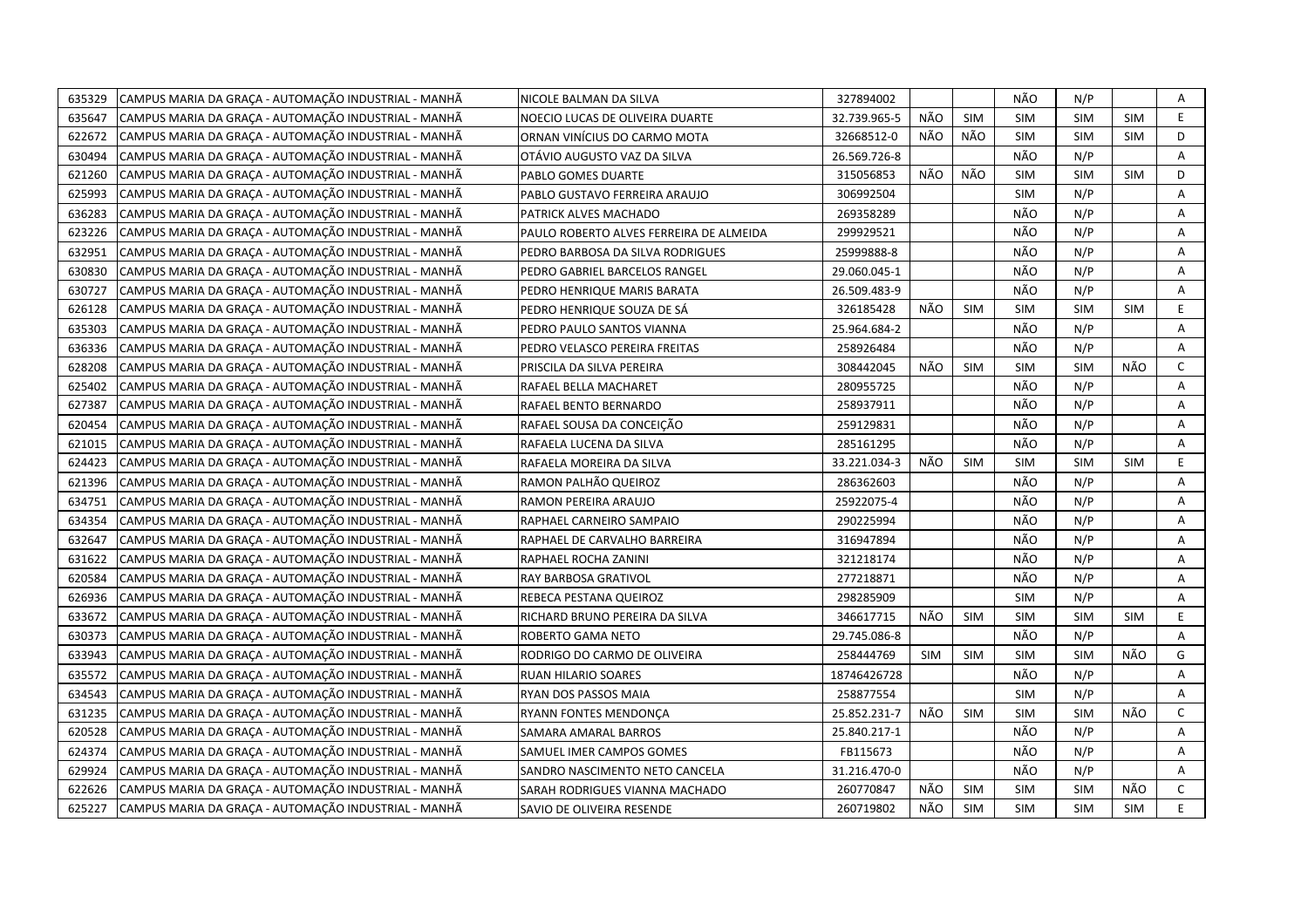| 635141 | CAMPUS MARIA DA GRAÇA - AUTOMAÇÃO INDUSTRIAL - MANHÃ  | TALES FLORÊNCIO DE FARIAS              | 26505775-2   |            |            | NÃO        | N/P        |            | Α  |
|--------|-------------------------------------------------------|----------------------------------------|--------------|------------|------------|------------|------------|------------|----|
| 626651 | CAMPUS MARIA DA GRACA - AUTOMAÇÃO INDUSTRIAL - MANHÃ  | TAYSSA FERNANDA RODRIGUES CARVALHO     | 343062444    | NÃO        | <b>SIM</b> | <b>SIM</b> | <b>SIM</b> | <b>SIM</b> | E. |
| 623619 | CAMPUS MARIA DA GRAÇA - AUTOMAÇÃO INDUSTRIAL - MANHÃ  | THAUAN FABRICIO DA ROCHA               | 2850642823   |            |            | NÃO        | N/P        |            | A  |
| 627663 | CAMPUS MARIA DA GRAÇA - AUTOMAÇÃO INDUSTRIAL - MANHÃ  | THAYÇA DA SILVA DE SOUZA               | 258718162    | NÃO        | NÃO        | <b>SIM</b> | <b>SIM</b> | <b>SIM</b> | D  |
| 622515 | CAMPUS MARIA DA GRAÇA - AUTOMAÇÃO INDUSTRIAL - MANHÃ  | THAYSSA LIRA CAMPOS DA SILVA           | 315011015    | NÃO        | <b>SIM</b> | <b>SIM</b> | <b>SIM</b> | <b>SIM</b> | E  |
| 630886 | CAMPUS MARIA DA GRAÇA - AUTOMAÇÃO INDUSTRIAL - MANHÃ  | THIAGO DA SILVA OLIVEIRA               | 334958931    |            |            | NÃO        | N/P        |            | A  |
| 631041 | CAMPUS MARIA DA GRACA - AUTOMAÇÃO INDUSTRIAL - MANHÃ  | THIAGO HALFELD VIEIRA                  | 283775096    |            |            | NÃO        | N/P        |            | Α  |
| 629780 | CAMPUS MARIA DA GRAÇA - AUTOMAÇÃO INDUSTRIAL - MANHÃ  | TIAGO BARCELLOS DA SILVA JUNIOR        | 28566633-5   |            |            | NÃO        | N/P        |            | Α  |
| 635541 | CAMPUS MARIA DA GRAÇA - AUTOMAÇÃO INDUSTRIAL - MANHÃ  | TIAGO MORENO GODINHO                   | 265068387    |            |            | NÃO        | N/P        |            | Α  |
| 624524 | CAMPUS MARIA DA GRAÇA - AUTOMAÇÃO INDUSTRIAL - MANHÃ  | VINICIUS AGUIAR COSTA                  | 258292416    |            |            | NÃO        | N/P        |            | Α  |
| 627274 | CAMPUS MARIA DA GRAÇA - AUTOMAÇÃO INDUSTRIAL - MANHÃ  | VINICIUS GARCIA DE SOUSA               | 317981140    |            |            | NÃO        | N/P        |            | Α  |
| 628414 | CAMPUS MARIA DA GRACA - AUTOMAÇÃO INDUSTRIAL - MANHÃ  | VITORIA BATISTA DE OLIVEIRA            | 25.868.515-5 | NÃO        | NÃO        | <b>SIM</b> | <b>SIM</b> | NÃO        | B  |
| 635358 | CAMPUS MARIA DA GRAÇA - AUTOMAÇÃO INDUSTRIAL - MANHÃ  | VITORIA CRUZ LOBATO BENTES             | 261429633    |            |            | <b>SIM</b> | N/P        |            | A  |
| 636354 | CAMPUS MARIA DA GRAÇA - AUTOMAÇÃO INDUSTRIAL - MANHÃ  | VITÓRIA MERCES FELIZARDO DE OLIVEIRA   | 291618080    |            |            | <b>SIM</b> | N/P        |            | Α  |
| 620289 | CAMPUS MARIA DA GRAÇA - AUTOMAÇÃO INDUSTRIAL - MANHÃ  | VITORIA RODRIGUES COUTO                | 311916589    |            |            | NÃO        | N/P        |            | A  |
| 633954 | CAMPUS MARIA DA GRAÇA - AUTOMAÇÃO INDUSTRIAL - MANHÃ  | WESLLEY EDUARDO COUTINHO COSTA         | 293136552    |            |            | NÃO        | N/P        |            | Α  |
| 625480 | CAMPUS MARIA DA GRAÇA - AUTOMAÇÃO INDUSTRIAL - MANHÃ  | YAGO VICENTE MARTINS CARDOSO           | 31878356-0   |            | <b>SIM</b> | <b>SIM</b> | <b>SIM</b> | <b>SIM</b> | E. |
| 630395 | CAMPUS MARIA DA GRAÇA - AUTOMAÇÃO INDUSTRIAL - MANHÃ  | YAN RAMOS BELLINASSI NICOTE            | 297610933    |            |            | NÃO        | N/P        |            | A  |
| 632370 | CAMPUS MARIA DA GRAÇA - AUTOMAÇÃO INDUSTRIAL - MANHÃ  | YASMIN REGINA SANCHES DA SILVA         | 254686959    |            |            | NÃO        | N/P        |            | A  |
| 630356 | CAMPUS MARIA DA GRAÇA - MANUTENÇÃO AUTOMOTIVA - TARDE | ADRIELLE DE OLIVEIRA BACELAR           | 322694803    |            |            | <b>SIM</b> | N/P        |            | A  |
| 635362 | CAMPUS MARIA DA GRACA - MANUTENÇÃO AUTOMOTIVA - TARDE | ADRIELY VITÓRIA CABRAL DANTAS          | 29.035.077-6 | NÃO        | NÃO        | <b>SIM</b> | <b>SIM</b> | NÃO        | B  |
| 626593 | CAMPUS MARIA DA GRAÇA - MANUTENÇÃO AUTOMOTIVA - TARDE | ÁGATHA HELLEN DE MIRANDA DOS SANTOS    | 25.839.101-0 | NÃO        | <b>SIM</b> | <b>SIM</b> | <b>SIM</b> | <b>SIM</b> | E  |
| 625581 | CAMPUS MARIA DA GRACA - MANUTENÇÃO AUTOMOTIVA - TARDE | ALAN FONSECA DE SOUZA                  | 26253415-9   |            |            | NÃO        | N/P        |            | Α  |
| 627409 | CAMPUS MARIA DA GRAÇA - MANUTENÇÃO AUTOMOTIVA - TARDE | ALEXSANDER DANTAS VIANNA               | 30.194453-4  |            |            | NÃO        | N/P        |            | Α  |
| 624988 | CAMPUS MARIA DA GRACA - MANUTENÇÃO AUTOMOTIVA - TARDE | ALINE TAVARES DA SILVA DIAS DE ANDRADE | 24811661-8   |            |            | NÃO        | N/P        |            | A  |
| 629246 | CAMPUS MARIA DA GRAÇA - MANUTENÇÃO AUTOMOTIVA - TARDE | ALLAN DA SILVA FERNANDES               | 33639086-9   | <b>SIM</b> | <b>SIM</b> | SIM        | <b>SIM</b> | <b>SIM</b> |    |
| 628525 | CAMPUS MARIA DA GRACA - MANUTENÇÃO AUTOMOTIVA - TARDE | ALLAN DOS SANTOS DA SILVA              | 228503793    |            |            | NÃO        | N/P        |            | A  |
| 635914 | CAMPUS MARIA DA GRAÇA - MANUTENÇÃO AUTOMOTIVA - TARDE | ALLAN MAGALHÃES DE OLIVEIRA            | 314026824    |            |            | NÃO        | N/P        |            | A  |
| 632148 | CAMPUS MARIA DA GRAÇA - MANUTENÇÃO AUTOMOTIVA - TARDE | ALLAN MENDES DE SÁ ARAUJO              | 307984450    |            |            | NÃO        | N/P        |            | Α  |
| 631677 | CAMPUS MARIA DA GRAÇA - MANUTENÇÃO AUTOMOTIVA - TARDE | ALMIR GABRIEL SILVA DOS SANTOS         | 27341623-0   |            |            | NÃO        | N/P        |            | Α  |
| 631947 | CAMPUS MARIA DA GRAÇA - MANUTENÇÃO AUTOMOTIVA - TARDE | ALYSON FÉLIX DA SILVA                  | 32.427.485-1 | NÃO        | NÃO        | <b>SIM</b> | <b>SIM</b> | <b>SIM</b> | D  |
| 632954 | CAMPUS MARIA DA GRACA - MANUTENÇÃO AUTOMOTIVA - TARDE | AMANDA ALVES DA SILVA BARBOSA          | 260858998    |            |            | NÃO        | N/P        |            | A  |
| 630134 | CAMPUS MARIA DA GRAÇA - MANUTENÇÃO AUTOMOTIVA - TARDE | AMANDA VIEIRA SANTORO                  | 294174719    |            |            | NÃO        | N/P        |            | Α  |
| 628294 | CAMPUS MARIA DA GRAÇA - MANUTENÇÃO AUTOMOTIVA - TARDE | AMANDA WEBER PAES CANDIDO              | 31.577.522-1 | NÃO        | <b>SIM</b> | <b>SIM</b> | <b>SIM</b> | <b>SIM</b> | E. |
| 628477 | CAMPUS MARIA DA GRAÇA - MANUTENÇÃO AUTOMOTIVA - TARDE | ANA BEATRIZ                            | 31111580-2   |            |            | NÃO        | N/P        |            | A  |
| 624703 | CAMPUS MARIA DA GRAÇA - MANUTENÇÃO AUTOMOTIVA - TARDE | ANA CAROLINA DOS SANTOS SILVA          | 301074357    | NÃO        | <b>SIM</b> | <b>SIM</b> | <b>SIM</b> | SIM        | E. |
| 625464 | CAMPUS MARIA DA GRAÇA - MANUTENÇÃO AUTOMOTIVA - TARDE | ANA CAROLINA SOUZA DA SILVA            | 324390053    | NÃO        | <b>SIM</b> | <b>SIM</b> | <b>SIM</b> | SIM        | E  |
| 632405 | CAMPUS MARIA DA GRAÇA - MANUTENÇÃO AUTOMOTIVA - TARDE | ANA CAROLINA VITOR MARINHO             | 30.800.481-1 |            |            | NÃO        | N/P        |            | A  |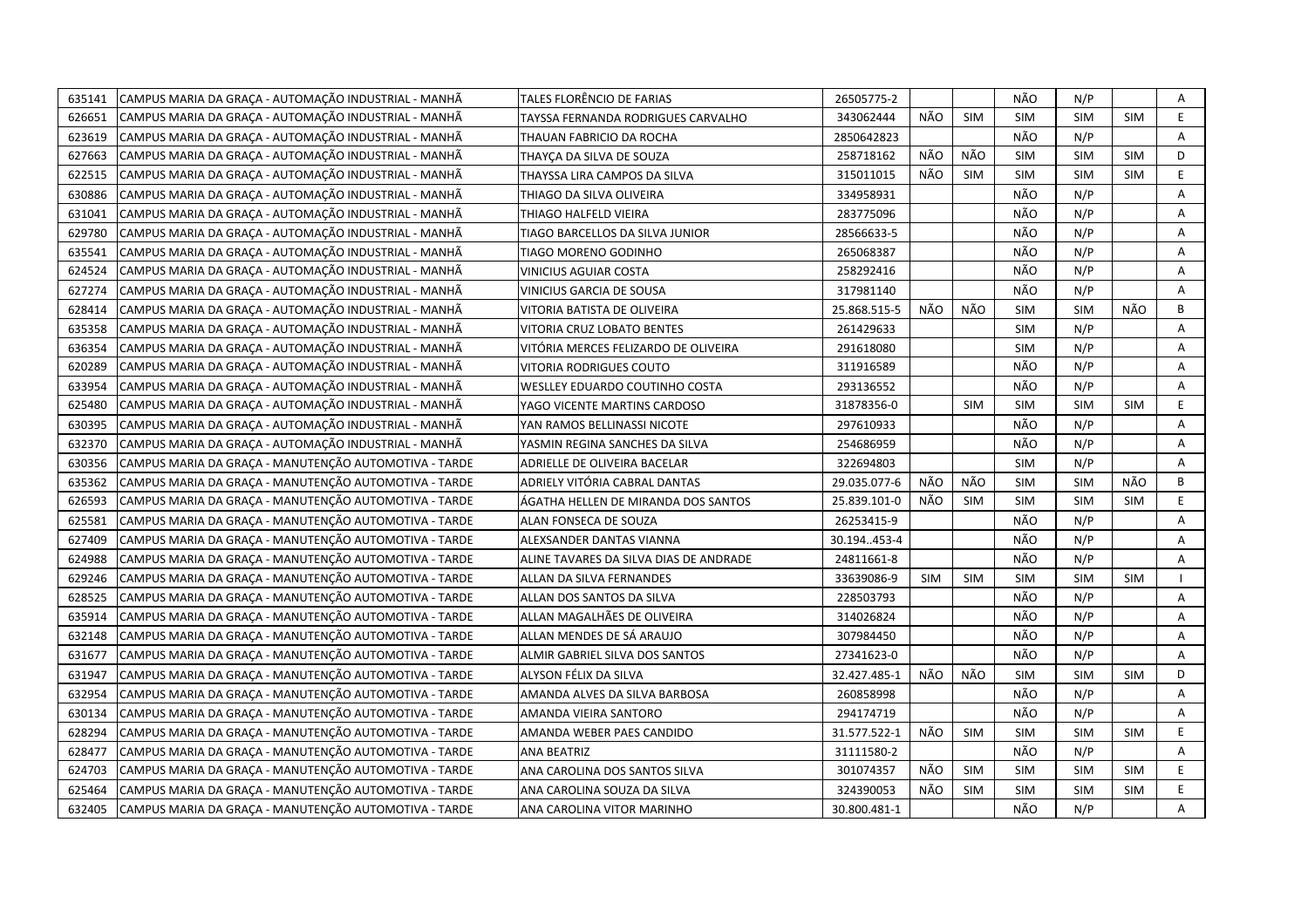| 630755 | CAMPUS MARIA DA GRAÇA - MANUTENÇÃO AUTOMOTIVA - TARDE | ANA CAROLINE BRAGA DO NASCIMENTO             | 32.053.842-4 |     |            | NÃO        | N/P        |            | Α  |
|--------|-------------------------------------------------------|----------------------------------------------|--------------|-----|------------|------------|------------|------------|----|
| 627791 | CAMPUS MARIA DA GRACA - MANUTENÇÃO AUTOMOTIVA - TARDE | ANA CLARA GOMES DA SILVA                     | 311545750    |     |            | NÃO        | N/P        |            | A  |
| 629290 | CAMPUS MARIA DA GRAÇA - MANUTENÇÃO AUTOMOTIVA - TARDE | ANA GABRIELLE MATOS DA SILVA CHRISTO BARBOSA | 328031894    | NÃO | NÃO        | SIM        | <b>SIM</b> | <b>SIM</b> | D  |
| 627692 | CAMPUS MARIA DA GRAÇA - MANUTENÇÃO AUTOMOTIVA - TARDE | ANA JÚLIA DE ANDRADE DA SILVA                | 31964532-1   |     |            | NÃO        | N/P        |            | A  |
| 634357 | CAMPUS MARIA DA GRAÇA - MANUTENÇÃO AUTOMOTIVA - TARDE | ANA KAROLINE REZENDE DOS SANTOS              | 306006305    |     |            | NÃO        | N/P        |            | Α  |
| 630177 | CAMPUS MARIA DA GRAÇA - MANUTENÇÃO AUTOMOTIVA - TARDE | ANA MILLENA DA MOTTA CORREA                  | 260865050    |     | <b>SIM</b> | <b>SIM</b> | <b>SIM</b> | <b>SIM</b> | E. |
| 632097 | CAMPUS MARIA DA GRAÇA - MANUTENÇÃO AUTOMOTIVA - TARDE | ANDERSON DOS SANTOS OLIVEIRA                 | 31404478-5   |     |            | <b>SIM</b> | N/P        |            | Α  |
| 628091 | CAMPUS MARIA DA GRAÇA - MANUTENÇÃO AUTOMOTIVA - TARDE | ANDRÉ CALIXTO DE ANDRADE                     | 281745083    |     |            | NÃO        | N/P        |            | Α  |
| 635070 | CAMPUS MARIA DA GRAÇA - MANUTENÇÃO AUTOMOTIVA - TARDE | ANNA CAROLINA NEVES ARAÚJO ALBUQUERQUE       | 286210182    |     |            | NÃO        | N/P        |            | A  |
| 636361 | CAMPUS MARIA DA GRAÇA - MANUTENÇÃO AUTOMOTIVA - TARDE | ANY BEATRIZ DE ARAÚJO D ANUNCIAÇÃO           | 346683576    | NÃO | <b>SIM</b> | <b>SIM</b> | <b>SIM</b> | <b>SIM</b> | E. |
| 631784 | CAMPUS MARIA DA GRACA - MANUTENÇÃO AUTOMOTIVA - TARDE | <b>ARTUR SOARES SALLES</b>                   | 26086432-7   |     |            | NÃO        | N/P        |            | A  |
| 635278 | CAMPUS MARIA DA GRAÇA - MANUTENÇÃO AUTOMOTIVA - TARDE | BEATRIZ MIRANDA URSULINO                     | 313433021    | NÃO | NÃO        | <b>SIM</b> | <b>SIM</b> | NÃO        | B  |
| 632658 | CAMPUS MARIA DA GRACA - MANUTENÇÃO AUTOMOTIVA - TARDE | BIANCA DE AGUIAR CRUZ ALMEIDA                | 258903780    |     |            | NÃO        | N/P        |            | A  |
| 635850 | CAMPUS MARIA DA GRAÇA - MANUTENÇÃO AUTOMOTIVA - TARDE | <b>BRENO RODRIGUES DA SILVA</b>              | 303611040    |     |            | NÃO        | N/P        |            | Α  |
| 635224 | CAMPUS MARIA DA GRAÇA - MANUTENÇÃO AUTOMOTIVA - TARDE | BRENO SANTOS DO NASCIMENTO                   | 296554470    |     |            | NÃO        | N/P        |            | Α  |
| 631802 | CAMPUS MARIA DA GRAÇA - MANUTENÇÃO AUTOMOTIVA - TARDE | BRUNA CRISTINA SILVA DE MELLO                | 25880697-5   |     |            | NÃO        | N/P        |            | A  |
| 634763 | CAMPUS MARIA DA GRAÇA - MANUTENÇÃO AUTOMOTIVA - TARDE | BRUNNA VARELA MICHELSEN CARVALHO             | 326523156    |     |            | NÃO        | N/P        |            | Α  |
| 631241 | CAMPUS MARIA DA GRAÇA - MANUTENÇÃO AUTOMOTIVA - TARDE | <b>BRUNO RODRIGUES OLIVEIRA REGO</b>         | 26.155.956-1 |     |            | NÃO        | N/P        |            | A  |
| 627698 | CAMPUS MARIA DA GRAÇA - MANUTENÇÃO AUTOMOTIVA - TARDE | CAIO DE AZEVEDO TEIXEIRA                     | 25904678-7   |     |            | NÃO        | N/P        |            | A  |
| 622373 | CAMPUS MARIA DA GRAÇA - MANUTENÇÃO AUTOMOTIVA - TARDE | CAIO FELIPE DE BRITO CONCEIÇÃO               | 315184846    |     |            | NÃO        | N/P        |            | Α  |
| 633794 | CAMPUS MARIA DA GRAÇA - MANUTENÇÃO AUTOMOTIVA - TARDE | CAIO MATTOS CARDOZO DE OLIVEIRA              | 25849511-8   | NÃO | NÃO        | <b>SIM</b> | <b>SIM</b> | NÃO        | B  |
| 628473 | CAMPUS MARIA DA GRACA - MANUTENÇÃO AUTOMOTIVA - TARDE | CALEBEH RIBEIRO PEREIRA                      | 269941373    |     |            | <b>SIM</b> | N/P        |            | A  |
| 631362 | CAMPUS MARIA DA GRAÇA - MANUTENÇÃO AUTOMOTIVA - TARDE | CAMILLE ALMEIDA CARVALHO                     | 264853748    |     |            | NÃO        | N/P        |            | Α  |
| 627123 | CAMPUS MARIA DA GRAÇA - MANUTENÇÃO AUTOMOTIVA - TARDE | CAMILLY DE JESUS TEIXEIRA PIRES              | 258634716    |     |            | NÃO        | N/P        |            | A  |
| 626554 | CAMPUS MARIA DA GRAÇA - MANUTENÇÃO AUTOMOTIVA - TARDE | CARLOS EDUARDO SOARES RIBEIRO DA SILVA       | 31.921.812-9 |     |            | NÃO        | N/P        |            | Α  |
| 627598 | CAMPUS MARIA DA GRAÇA - MANUTENÇÃO AUTOMOTIVA - TARDE | CARLOS PEDRO DA SILVA                        | 296763279    | NÃO | <b>SIM</b> | <b>SIM</b> | <b>SIM</b> | <b>SIM</b> | E. |
| 631633 | CAMPUS MARIA DA GRAÇA - MANUTENÇÃO AUTOMOTIVA - TARDE | CAUÃ LIMA RODRIGUES                          | 257892448    |     |            | NÃO        | N/P        |            | A  |
| 627535 | CAMPUS MARIA DA GRAÇA - MANUTENÇÃO AUTOMOTIVA - TARDE | CAUÃ MARTINS TAVARES LUZ                     | 299922856    |     |            | NÃO        | N/P        |            | Α  |
| 624762 | CAMPUS MARIA DA GRAÇA - MANUTENÇÃO AUTOMOTIVA - TARDE | DAFNE GITIRANA GOMES                         | 258375021    |     |            | NÃO        | N/P        |            | Α  |
| 633303 | CAMPUS MARIA DA GRAÇA - MANUTENÇÃO AUTOMOTIVA - TARDE | DANIEL BATISTA FRANÇA                        | 265070896    |     |            | NÃO        | N/P        |            | Α  |
| 633646 | CAMPUS MARIA DA GRAÇA - MANUTENÇÃO AUTOMOTIVA - TARDE | DANIEL CORREA REIS                           | 347386120    |     |            | NÃO        | N/P        |            | A  |
| 631558 | CAMPUS MARIA DA GRAÇA - MANUTENÇÃO AUTOMOTIVA - TARDE | DANILO DAVI GOMES FROES                      | 260862370    |     |            | NÃO        | N/P        |            | A  |
| 629534 | CAMPUS MARIA DA GRACA - MANUTENÇÃO AUTOMOTIVA - TARDE | DAVI ASAFE MORENO LIMA DE ALBUQUERQUE        | 258676907    |     |            | NÃO        | N/P        |            | A  |
| 630964 | CAMPUS MARIA DA GRAÇA - MANUTENÇÃO AUTOMOTIVA - TARDE | DAVI FERNANDES BOTELHO                       | 32241337-8   | NÃO | NÃO        | <b>SIM</b> | <b>SIM</b> | <b>SIM</b> | D  |
| 620727 | CAMPUS MARIA DA GRAÇA - MANUTENÇÃO AUTOMOTIVA - TARDE | DAVI FREITAS DE SOUZA                        | 296168446    | NÃO | <b>SIM</b> | <b>SIM</b> | <b>SIM</b> | <b>SIM</b> | E. |
| 624876 | CAMPUS MARIA DA GRAÇA - MANUTENÇÃO AUTOMOTIVA - TARDE | DIOGO COSTA DE JESUS                         | 25.863.838-6 |     |            | NÃO        | N/P        |            | A  |
| 635938 | CAMPUS MARIA DA GRAÇA - MANUTENÇÃO AUTOMOTIVA - TARDE | EDUARDO DOS SANTOS ROSA JUNIOR               | 337021356    |     | <b>SIM</b> | <b>SIM</b> | <b>SIM</b> | <b>SIM</b> | E. |
| 632295 | CAMPUS MARIA DA GRAÇA - MANUTENÇÃO AUTOMOTIVA - TARDE | ELOISA CARVALHO FERREIRA                     | 313360398    |     |            | NÃO        | N/P        |            | A  |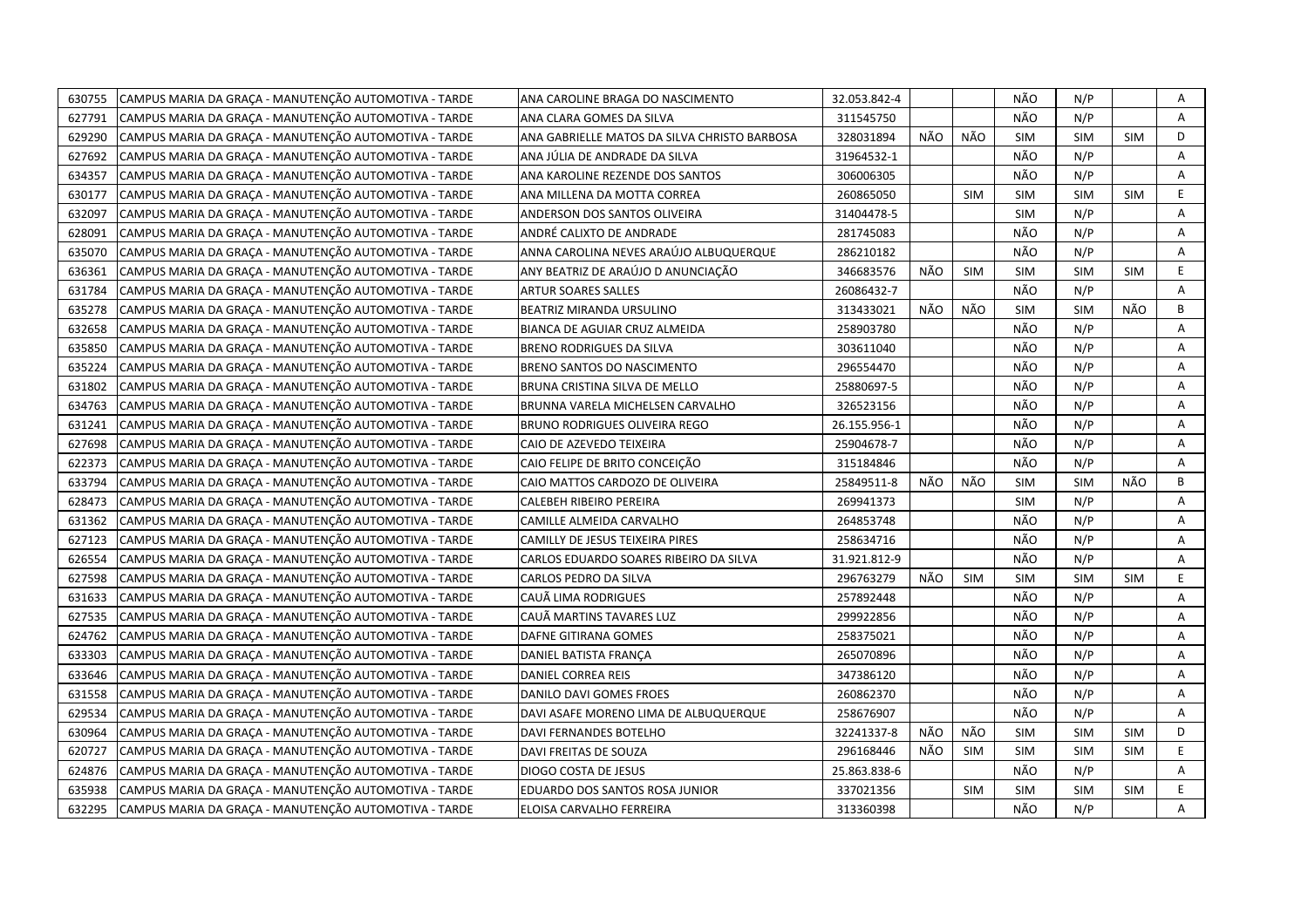| CAMPUS MARIA DA GRAÇA - MANUTENÇÃO AUTOMOTIVA - TARDE<br>629531 | ELTON LUCAS MARTINS RANGEL             | 333084325    |            |            | NÃO        | N/P        |            | Α            |
|-----------------------------------------------------------------|----------------------------------------|--------------|------------|------------|------------|------------|------------|--------------|
| 632519<br>CAMPUS MARIA DA GRAÇA - MANUTENÇÃO AUTOMOTIVA - TARDE | ENZO ALMEIDA ARAUJO DE OLIVEIRA        | 319979399    |            |            | NÃO        | N/P        |            | Α            |
| 634481<br>CAMPUS MARIA DA GRAÇA - MANUTENÇÃO AUTOMOTIVA - TARDE | ERICK DE MENDONCA ROSA DA SILVA        | 326445061    |            |            | NÃO        | N/P        |            | A            |
| 634233<br>CAMPUS MARIA DA GRAÇA - MANUTENÇÃO AUTOMOTIVA - TARDE | ERICK PATRICK FELIX SOARES             | 33947550-1   | NÃO        | <b>SIM</b> | SIM        | <b>SIM</b> | NÃO        | $\mathsf{C}$ |
| 635954<br>CAMPUS MARIA DA GRAÇA - MANUTENÇÃO AUTOMOTIVA - TARDE | ERICK TAVARES RODRIGUES                | 290503689    |            |            | NÃO        | N/P        |            | A            |
| 633766<br>CAMPUS MARIA DA GRAÇA - MANUTENÇÃO AUTOMOTIVA - TARDE | ESTHEFANY DE ALMEIDA CURTY             | 297266207    |            |            | NÃO        | N/P        |            | Α            |
| CAMPUS MARIA DA GRAÇA - MANUTENÇÃO AUTOMOTIVA - TARDE<br>628946 | FELIPPE MENDONCA CHALEGRE CERQUEIRA    | 260872320    |            |            | NÃO        | N/P        |            | A            |
| 625419<br>CAMPUS MARIA DA GRAÇA - MANUTENÇÃO AUTOMOTIVA - TARDE | FELIPPE RODRIGUES GONÇALVES            | 291508034    |            |            | NÃO        | N/P        |            | Α            |
| CAMPUS MARIA DA GRAÇA - MANUTENÇÃO AUTOMOTIVA - TARDE<br>629728 | FELLYPE GABRIEL DE LIMA CHAGAS         | 345290126    | NÃO        | <b>SIM</b> | <b>SIM</b> | <b>SIM</b> | NÃO        | $\mathsf{C}$ |
| 630398<br>CAMPUS MARIA DA GRAÇA - MANUTENÇÃO AUTOMOTIVA - TARDE | FERNANDO GOMES DA SILVA                | 260861471    |            | <b>SIM</b> | <b>SIM</b> | <b>SIM</b> | <b>SIM</b> | E            |
| 621406<br>CAMPUS MARIA DA GRAÇA - MANUTENÇÃO AUTOMOTIVA - TARDE | FRANCIELE CARVALHO FERREIRA            | 322321829    |            | <b>SIM</b> | <b>SIM</b> | <b>SIM</b> | <b>SIM</b> | E.           |
| CAMPUS MARIA DA GRAÇA - MANUTENÇÃO AUTOMOTIVA - TARDE<br>632648 | GABRIEL CAMARGO MOREIRA PINTO          | 26085817-0   | NÃO        | <b>SIM</b> | <b>SIM</b> | <b>SIM</b> | NÃO        | $\mathsf{C}$ |
| CAMPUS MARIA DA GRAÇA - MANUTENÇÃO AUTOMOTIVA - TARDE<br>633817 | <b>GABRIEL MENDES ROSA</b>             | 265085316    |            |            | NÃO        | N/P        |            | Α            |
| CAMPUS MARIA DA GRAÇA - MANUTENÇÃO AUTOMOTIVA - TARDE<br>631737 | <b>GABRIEL PEREIRA SILVA</b>           | 270869985    |            |            | NÃO        | N/P        |            | A            |
| 632949<br>CAMPUS MARIA DA GRAÇA - MANUTENÇÃO AUTOMOTIVA - TARDE | GABRIEL RAIMUNDO ALMEIDA DOS SANTOS    | 338477797    |            |            | NÃO        | N/P        |            | Α            |
| CAMPUS MARIA DA GRAÇA - MANUTENÇÃO AUTOMOTIVA - TARDE<br>632036 | GABRIELA DOS SANTOS CARDOSO COSTA      | 31.711.294-4 |            |            | NÃO        | N/P        |            | A            |
| CAMPUS MARIA DA GRAÇA - MANUTENÇÃO AUTOMOTIVA - TARDE<br>624498 | GIOVANNA VICENTE SILVESTRINI           | 30.996.492-2 |            |            | NÃO        | N/P        |            | A            |
| 628432<br>CAMPUS MARIA DA GRAÇA - MANUTENÇÃO AUTOMOTIVA - TARDE | GIOVANNA VICTORIA SALDANHA DE OLIVEIRA | 25824756-8   | NÃO        | SIM        | <b>SIM</b> | <b>SIM</b> | NÃO        | $\mathsf{C}$ |
| 634737<br>CAMPUS MARIA DA GRAÇA - MANUTENÇÃO AUTOMOTIVA - TARDE | GIULIA VICTÓRIA VALE DA SILVA DIAS     | 293377347    |            |            | NÃO        | N/P        |            | A            |
| 631824<br>CAMPUS MARIA DA GRAÇA - MANUTENÇÃO AUTOMOTIVA - TARDE | <b>GUILHERME PIRES MARTINS ALVES</b>   | 318496486    |            |            | NÃO        | N/P        |            | A            |
| 627121<br>CAMPUS MARIA DA GRAÇA - MANUTENÇÃO AUTOMOTIVA - TARDE | GUILHERME SOUSA FERREIRA               | 346290349    | NÃO        | <b>SIM</b> | <b>SIM</b> | <b>SIM</b> | <b>SIM</b> | E            |
| 623039<br>CAMPUS MARIA DA GRAÇA - MANUTENÇÃO AUTOMOTIVA - TARDE | GUSTAVO DA CONCEIÇÃO BRABO SCALZER     | 283657989    |            |            | NÃO        | N/P        |            | A            |
| 623235<br>CAMPUS MARIA DA GRACA - MANUTENÇÃO AUTOMOTIVA - TARDE | <b>GUSTAVO DO NASCIMENTO SILVA</b>     | 30.624.204-1 |            |            | NÃO        | N/P        |            | Α            |
| CAMPUS MARIA DA GRAÇA - MANUTENÇÃO AUTOMOTIVA - TARDE<br>633088 | GUSTAVO ROCHA AFONSO DE SOUSA          | 282652031    |            |            | NÃO        | N/P        |            | Α            |
| 636384<br>CAMPUS MARIA DA GRAÇA - MANUTENÇÃO AUTOMOTIVA - TARDE | HENRY CRISTIAN SANTOS                  | 31.787.971-6 |            |            | NÃO        | N/P        |            | A            |
| 627239<br>CAMPUS MARIA DA GRAÇA - MANUTENÇÃO AUTOMOTIVA - TARDE | HILARY ESTER PEÇANHA DIAS PEREIRA      | 265072306    | NÃO        | <b>SIM</b> | <b>SIM</b> | <b>SIM</b> | <b>SIM</b> | E            |
| 630046<br>CAMPUS MARIA DA GRAÇA - MANUTENÇÃO AUTOMOTIVA - TARDE | ISABELA RODRIGUES CALDEIRA             | 31.539.976-6 |            |            | NÃO        | N/P        |            | A            |
| 632669<br>CAMPUS MARIA DA GRACA - MANUTENÇÃO AUTOMOTIVA - TARDE | ISABELLA VITORIA RIBEIRO DA SILVA      | 305373417    |            |            | NÃO        | N/P        |            | A            |
| 620921<br>CAMPUS MARIA DA GRAÇA - MANUTENÇÃO AUTOMOTIVA - TARDE | ÍSIS DA SILVA LORO                     | 33.804.291-4 |            |            | NÃO        | N/P        |            | Α            |
| 635207<br>CAMPUS MARIA DA GRAÇA - MANUTENÇÃO AUTOMOTIVA - TARDE | ISYS DE SOUZA BERNARDO                 | 336993274    |            |            | NÃO        | N/P        |            | Α            |
| 623529<br>CAMPUS MARIA DA GRACA - MANUTENÇÃO AUTOMOTIVA - TARDE | ÍVANO SOBRAL MONTEIRO RODRIGUES        | 277246518    |            |            | NÃO        | N/P        |            | A            |
| CAMPUS MARIA DA GRAÇA - MANUTENÇÃO AUTOMOTIVA - TARDE<br>635671 | IZABELA CRISTINA LINS DOS SANTOS       | 277281101    |            |            | NÃO        | N/P        |            | A            |
| CAMPUS MARIA DA GRAÇA - MANUTENÇÃO AUTOMOTIVA - TARDE<br>633180 | JAIR GABRIEL CABRAL DE OLIVEIRA        | 301087060    | <b>SIM</b> | <b>SIM</b> | <b>SIM</b> | <b>SIM</b> | NÃO        | G            |
| 636750<br>CAMPUS MARIA DA GRAÇA - MANUTENÇÃO AUTOMOTIVA - TARDE | JEREMIAS BARBOSA DOS SANTOS            | 327651659    |            | <b>SIM</b> | <b>SIM</b> | <b>SIM</b> | <b>SIM</b> | E            |
| CAMPUS MARIA DA GRAÇA - MANUTENÇÃO AUTOMOTIVA - TARDE<br>628421 | JOÃO HENRIQUE FARIA PAES               | 311625263    |            |            | NÃO        | N/P        |            | Α            |
| CAMPUS MARIA DA GRAÇA - MANUTENÇÃO AUTOMOTIVA - TARDE<br>620357 | JOÃO PEDRO DE MEDEIROS LOPES           | 33.656.907-4 | NÃO        | <b>SIM</b> | <b>SIM</b> | <b>SIM</b> | <b>SIM</b> | E.           |
| 629685<br>CAMPUS MARIA DA GRAÇA - MANUTENÇÃO AUTOMOTIVA - TARDE | IOÃO PEDRO PIMENTA MIGUEL PADILHA      | 295778419    |            |            | NÃO        | N/P        |            | A            |
| 629528<br>CAMPUS MARIA DA GRAÇA - MANUTENÇÃO AUTOMOTIVA - TARDE | IOÃO VICTOR DOS SANTOS QUEIROZ         | 263717399    | NÃO        | NÃO        | SIM        | <b>SIM</b> | NÃO        | B            |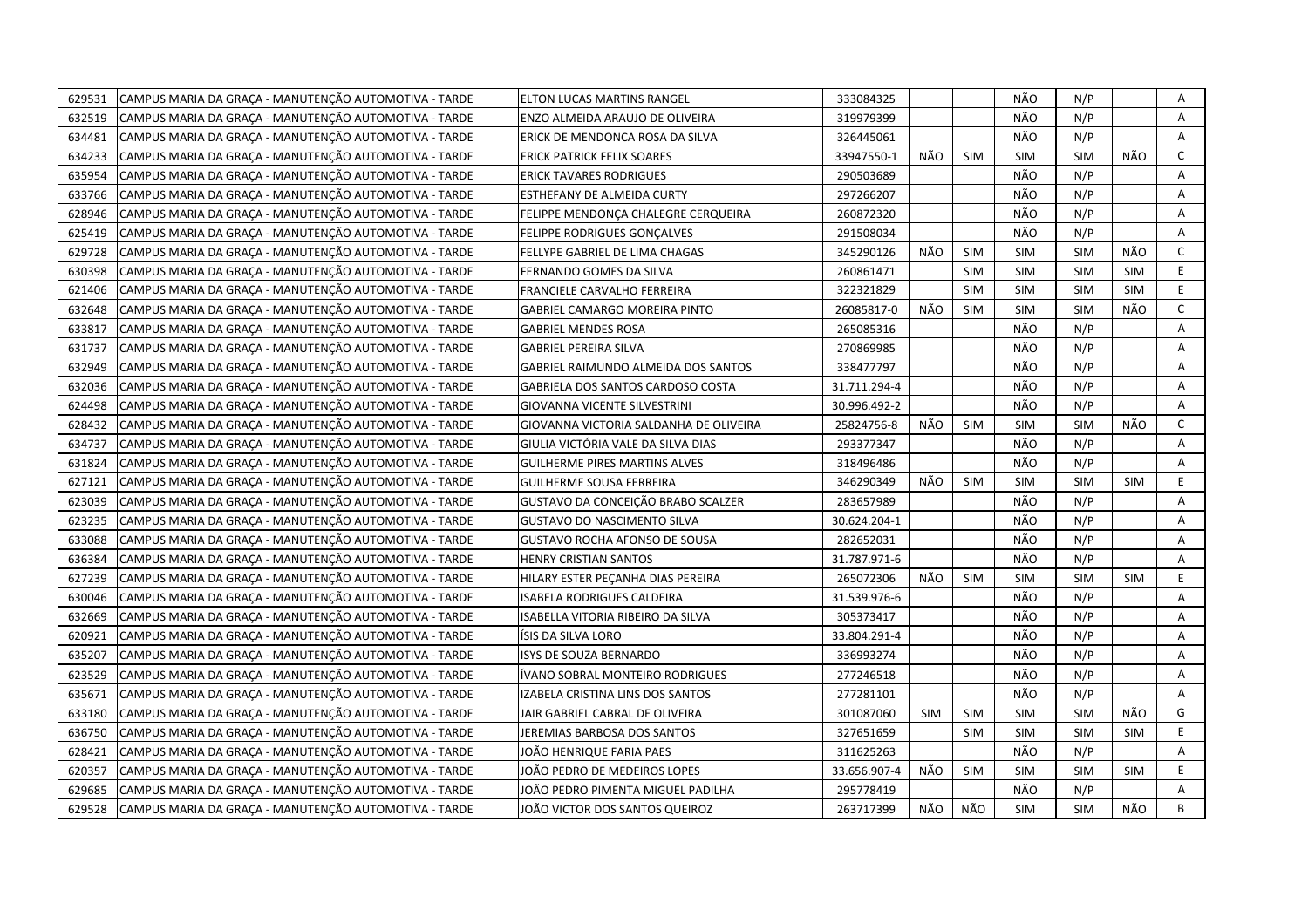| 621467 | CAMPUS MARIA DA GRAÇA - MANUTENÇÃO AUTOMOTIVA - TARDE | JORGE GUILHERME DO REGO ALVES          | 260608542    |     |            | NÃO        | N/P        |            | Α            |
|--------|-------------------------------------------------------|----------------------------------------|--------------|-----|------------|------------|------------|------------|--------------|
| 635833 | CAMPUS MARIA DA GRAÇA - MANUTENÇÃO AUTOMOTIVA - TARDE | IORGE NATAN MARQUES RIBEIRO SERRA      | 301586202    | NÃO | NÃO        | <b>SIM</b> | <b>SIM</b> | <b>SIM</b> | D            |
| 627133 | CAMPUS MARIA DA GRAÇA - MANUTENÇÃO AUTOMOTIVA - TARDE | JUAN DE LUCCA RODRIGUES BRITO          | 219274552    | SIM | NÃO        | <b>SIM</b> | <b>SIM</b> | <b>SIM</b> | H            |
| 629827 | CAMPUS MARIA DA GRAÇA - MANUTENÇÃO AUTOMOTIVA - TARDE | JÚLIA DIAS LEITE                       | 27.550.066-8 |     |            | NÃO        | N/P        |            | А            |
| 629730 | CAMPUS MARIA DA GRAÇA - MANUTENÇÃO AUTOMOTIVA - TARDE | JÚLIA MARTINS DE ANDRADE               | 303668842    |     |            | NÃO        | N/P        |            | Α            |
| 626696 | CAMPUS MARIA DA GRAÇA - MANUTENÇÃO AUTOMOTIVA - TARDE | JÚLYA FERNANDES DE CASTRO              | 25.868.145-1 | NÃO | <b>SIM</b> | <b>SIM</b> | <b>SIM</b> | <b>SIM</b> | E            |
| 629240 | CAMPUS MARIA DA GRACA - MANUTENÇÃO AUTOMOTIVA - TARDE | KAICK DE OLIVEIRA BRASIL DE AZEVEDO    | 261025118    |     |            | NÃO        | N/P        |            | Α            |
| 622569 | CAMPUS MARIA DA GRAÇA - MANUTENÇÃO AUTOMOTIVA - TARDE | KAIO ISIDORO MONTEIRO                  | 291771079    |     |            | NÃO        | N/P        |            | A            |
| 636793 | CAMPUS MARIA DA GRAÇA - MANUTENÇÃO AUTOMOTIVA - TARDE | KAIQUE BRUNO CUNHA FELIPE              | 260783795    |     |            | NÃO        | N/P        |            | Α            |
| 635567 | CAMPUS MARIA DA GRAÇA - MANUTENÇÃO AUTOMOTIVA - TARDE | KAMMILY VITÓRIA ABRANTES DIAMANTE      | 286350137    |     |            | NÃO        | N/P        |            | A            |
| 630481 | CAMPUS MARIA DA GRAÇA - MANUTENÇÃO AUTOMOTIVA - TARDE | KAUÃ ALVES PEREIRA                     | 238212799    |     |            | NÃO        | N/P        |            | A            |
| 628104 | CAMPUS MARIA DA GRAÇA - MANUTENÇÃO AUTOMOTIVA - TARDE | KAUÃ DA CRUZ RIBEIRO                   | 327204350    | NÃO | NÃO        | <b>SIM</b> | <b>SIM</b> | <b>SIM</b> | D            |
| 625011 | CAMPUS MARIA DA GRAÇA - MANUTENÇÃO AUTOMOTIVA - TARDE | KAUÃ DE LIMA LOPES                     | 26.073.491-8 | NÃO | <b>SIM</b> | <b>SIM</b> | <b>SIM</b> | <b>SIM</b> | E.           |
| 631630 | CAMPUS MARIA DA GRAÇA - MANUTENÇÃO AUTOMOTIVA - TARDE | KAUÃ JORGE SÁ RODRIGUES                | 265093161    |     |            | NÃO        | N/P        |            | Α            |
| 630867 | CAMPUS MARIA DA GRAÇA - MANUTENÇÃO AUTOMOTIVA - TARDE | KAUÃ NORONHA CERQUEIRA                 | 28168748-3   | NÃO | NÃO        | <b>SIM</b> | <b>SIM</b> | <b>SIM</b> | D            |
| 630149 | CAMPUS MARIA DA GRACA - MANUTENÇÃO AUTOMOTIVA - TARDE | KAUAN GONÇALVES MUNIZ                  | 339433898    |     |            | NÃO        | N/P        |            | А            |
| 635061 | CAMPUS MARIA DA GRAÇA - MANUTENÇÃO AUTOMOTIVA - TARDE | KAUAN SILVA DE SOUZA                   | 309792497    |     |            | NÃO        | N/P        |            | Α            |
| 634622 | CAMPUS MARIA DA GRAÇA - MANUTENÇÃO AUTOMOTIVA - TARDE | KAUANE DE ANDRADE MUNIZ                | 337178545    |     |            | NÃO        | N/P        |            | Α            |
| 624600 | CAMPUS MARIA DA GRAÇA - MANUTENÇÃO AUTOMOTIVA - TARDE | LAÍS DOS SANTOS DA SILVA               | 260763560    |     |            | NÃO        | N/P        |            | A            |
| 627639 | CAMPUS MARIA DA GRAÇA - MANUTENÇÃO AUTOMOTIVA - TARDE | LEONARDO DOS SANTOS FERREIRA           | Não possui   | NÃO | <b>SIM</b> | <b>SIM</b> | <b>SIM</b> | <b>SIM</b> | E            |
| 631518 | CAMPUS MARIA DA GRAÇA - MANUTENÇÃO AUTOMOTIVA - TARDE | LETÍCIA ANANDA DOS SANTOS SILVA        | 279741938    |     |            | <b>SIM</b> | N/P        |            | Α            |
| 635473 | CAMPUS MARIA DA GRAÇA - MANUTENÇÃO AUTOMOTIVA - TARDE | LETICIA KELLY DE SOUZA RIBEIRO         | 30.367.976-5 | NÃO | <b>SIM</b> | <b>SIM</b> | <b>SIM</b> | <b>SIM</b> | E            |
| 630845 | CAMPUS MARIA DA GRAÇA - MANUTENÇÃO AUTOMOTIVA - TARDE | LETICYA ZIMERINAM PAIXÃO               | 258266618    | NÃO | <b>SIM</b> | <b>SIM</b> | <b>SIM</b> | <b>SIM</b> | E.           |
| 630582 | CAMPUS MARIA DA GRACA - MANUTENÇÃO AUTOMOTIVA - TARDE | LÍVIA DELMONDES CARIUZ                 | 306917089    |     |            | NÃO        | N/P        |            | A            |
| 634846 | CAMPUS MARIA DA GRACA - MANUTENÇÃO AUTOMOTIVA - TARDE | LIVIA GUIDO CARVALHO DE SOUZA          | 259478279    |     |            | NÃO        | N/P        |            | Α            |
| 628194 | CAMPUS MARIA DA GRAÇA - MANUTENÇÃO AUTOMOTIVA - TARDE | LUAN ISAÍAS BARROS DE ALMEIDA          | 302040688    |     |            | NÃO        | N/P        |            | A            |
| 632136 | CAMPUS MARIA DA GRAÇA - MANUTENÇÃO AUTOMOTIVA - TARDE | LUCAS ARAUJO BRANCO                    | 321897597    |     |            | NÃO        | N/P        |            | Α            |
| 630323 | CAMPUS MARIA DA GRAÇA - MANUTENÇÃO AUTOMOTIVA - TARDE | LUCAS MATEUS JACOB DOS SANTOS PESSANHA | 25.877.230-0 | NÃO | <b>SIM</b> | <b>SIM</b> | <b>SIM</b> | <b>SIM</b> | E            |
| 634522 | CAMPUS MARIA DA GRAÇA - MANUTENÇÃO AUTOMOTIVA - TARDE | LUCAS MATHEUS LOPES ROCHA              | 32.519.561-8 |     |            | NÃO        | N/P        |            | A            |
| 628442 | CAMPUS MARIA DA GRACA - MANUTENÇÃO AUTOMOTIVA - TARDE | LUCAS MUNIZ FERREIRA                   | 287152920    |     |            | NÃO        | N/P        |            | Α            |
| 621826 | CAMPUS MARIA DA GRAÇA - MANUTENÇÃO AUTOMOTIVA - TARDE | LUCAS SULPINO CARDOSO DO NASCIMENTO    | 263048563    | NÃO | <b>SIM</b> | <b>SIM</b> | <b>SIM</b> | <b>SIM</b> | E.           |
| 632340 | CAMPUS MARIA DA GRAÇA - MANUTENÇÃO AUTOMOTIVA - TARDE | LUCCA BARROS MOURILHE GUIMARÃES        | 294672316    |     |            | NÃO        | N/P        |            | A            |
| 631986 | CAMPUS MARIA DA GRAÇA - MANUTENÇÃO AUTOMOTIVA - TARDE | LUIS FELIPE AGUIAR GOMES DE OLIVEIRA   | 32.994.813-7 |     |            | NÃO        | N/P        |            | Α            |
| 632006 | CAMPUS MARIA DA GRACA - MANUTENÇÃO AUTOMOTIVA - TARDE | LUIS GABRIEL SANTOS DE SOUZA LOBO      | 245085758    |     |            | NÃO        | N/P        |            | Α            |
| 634703 | CAMPUS MARIA DA GRAÇA - MANUTENÇÃO AUTOMOTIVA - TARDE | LUIZ FELIPPE FAÇANHA CORRÊA DOS SANTOS | 30.643.406-9 |     |            | NÃO        | N/P        |            | Α            |
| 633131 | CAMPUS MARIA DA GRAÇA - MANUTENÇÃO AUTOMOTIVA - TARDE | MARCELLA ALMEIDA SENA                  | 257133264    |     |            | NÃO        | N/P        |            | Α            |
| 629917 | CAMPUS MARIA DA GRAÇA - MANUTENÇÃO AUTOMOTIVA - TARDE | MARCELLO BENZI SILVEIRA                | 313351710    | NÃO | NÃO        | <b>SIM</b> | <b>SIM</b> | NÃO        | В            |
| 626490 | CAMPUS MARIA DA GRAÇA - MANUTENÇÃO AUTOMOTIVA - TARDE | <b>MARCELO MERCÊS MARQUES</b>          | 258558063    | NÃO | <b>SIM</b> | <b>SIM</b> | <b>SIM</b> | NÃO        | $\mathsf{C}$ |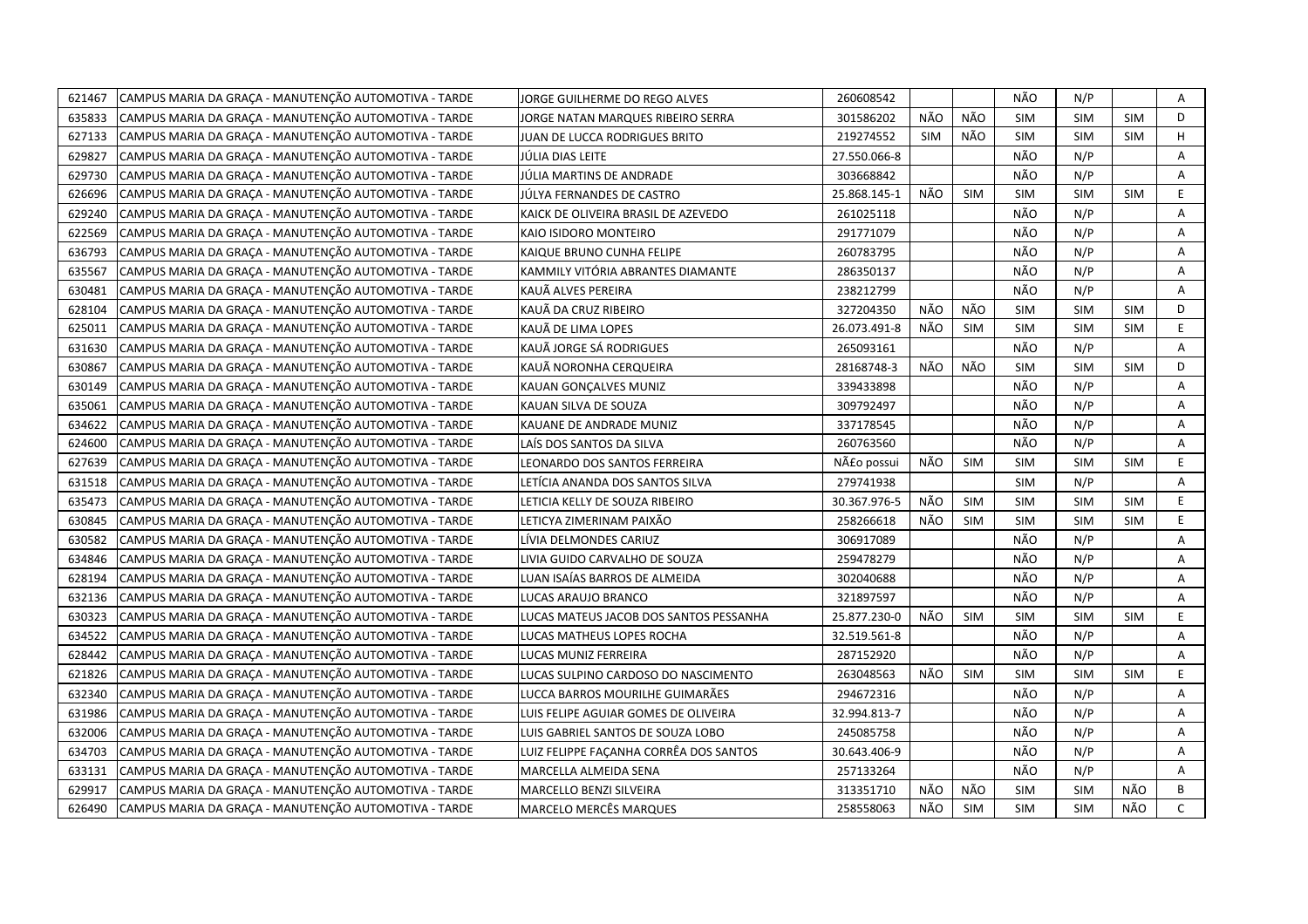| 622554 | CAMPUS MARIA DA GRAÇA - MANUTENÇÃO AUTOMOTIVA - TARDE | MARCOS GOMES FREITAS JUNIOR                 | 258417872     |     |            | NÃO        | N/P        |            | Α            |
|--------|-------------------------------------------------------|---------------------------------------------|---------------|-----|------------|------------|------------|------------|--------------|
| 627849 | CAMPUS MARIA DA GRACA - MANUTENÇÃO AUTOMOTIVA - TARDE | MARCOS VINICIUS NASCIMENTO                  | 258855352     |     |            | NÃO        | N/P        |            | A            |
| 632255 | CAMPUS MARIA DA GRAÇA - MANUTENÇÃO AUTOMOTIVA - TARDE | MARCUS PAULO NEVES DOS SANTOS               | 30.412.275.7  | NÃO | <b>SIM</b> | SIM        | <b>SIM</b> | <b>SIM</b> | E            |
| 624874 | CAMPUS MARIA DA GRAÇA - MANUTENÇÃO AUTOMOTIVA - TARDE | MARCUS PUPPIN SILVA                         | 61251658      |     |            | NÃO        | N/P        |            | A            |
| 633081 | CAMPUS MARIA DA GRACA - MANUTENÇÃO AUTOMOTIVA - TARDE | MARIA CLARA RODRIGUES MARTINS VIRGILIO      | 277252631     |     |            | <b>SIM</b> | N/P        |            | A            |
| 625919 | CAMPUS MARIA DA GRAÇA - MANUTENÇÃO AUTOMOTIVA - TARDE | MARIA EDUARDA BENEVIDES SOBREIRA DA SILVA   | 291120996     | NÃO | NÃO        | <b>SIM</b> | <b>SIM</b> | <b>SIM</b> | D            |
| 630955 | CAMPUS MARIA DA GRAÇA - MANUTENÇÃO AUTOMOTIVA - TARDE | MARIA EDUARDA LOPES DA SILVA                | 27.613.629-8  |     |            | NÃO        | N/P        |            | Α            |
| 635972 | CAMPUS MARIA DA GRAÇA - MANUTENÇÃO AUTOMOTIVA - TARDE | MARIA EDUARDA SILVA TEIXEIRA                | 29672414-9    |     |            | NÃO        | N/P        |            | A            |
| 633931 | CAMPUS MARIA DA GRAÇA - MANUTENÇÃO AUTOMOTIVA - TARDE | MARIA LUIZA DOS SANTOS E SILVA              | 312957749     | NÃO | <b>SIM</b> | <b>SIM</b> | <b>SIM</b> | NÃO        | C            |
| 635090 | CAMPUS MARIA DA GRAÇA - MANUTENÇÃO AUTOMOTIVA - TARDE | MARIANA ALVES SILVA                         | 280260316     | NÃO | NÃO        | <b>SIM</b> | <b>SIM</b> | NÃO        | B            |
| 633449 | CAMPUS MARIA DA GRAÇA - MANUTENÇÃO AUTOMOTIVA - TARDE | MARIANA HENRIQUES DE ALMEIDA                | 259211316     |     |            | NÃO        | N/P        |            | A            |
| 631843 | CAMPUS MARIA DA GRAÇA - MANUTENÇÃO AUTOMOTIVA - TARDE | MARIANNA REGINA ARAUJO OLIVEIRA             | 302963319     |     |            | NÃO        | N/P        |            | A            |
| 630744 | CAMPUS MARIA DA GRAÇA - MANUTENÇÃO AUTOMOTIVA - TARDE | MARIO HENRIQUE DA HORA SARAIVA              | 315477232     |     |            | NÃO        | N/P        |            | Α            |
| 631937 | CAMPUS MARIA DA GRAÇA - MANUTENÇÃO AUTOMOTIVA - TARDE | MARTIM VITOR GITIRANA GOMES                 | 258375013     |     |            | NÃO        | N/P        |            | Α            |
| 621120 | CAMPUS MARIA DA GRAÇA - MANUTENÇÃO AUTOMOTIVA - TARDE | MARXSON BRUNO DIAS PAES DA SILVA            | 325218659     | NÃO | NÃO        | <b>SIM</b> | <b>SIM</b> | <b>SIM</b> | D            |
| 628127 | CAMPUS MARIA DA GRAÇA - MANUTENÇÃO AUTOMOTIVA - TARDE | MATHEUS DE OLIVEIRA BORBOREMA SILVA         | 313439622     |     |            | NÃO        | N/P        |            | A            |
| 630981 | CAMPUS MARIA DA GRAÇA - MANUTENÇÃO AUTOMOTIVA - TARDE | MATHEUS SANDER DIAS PINTO DA SILVA          | 30537128      |     | <b>SIM</b> | <b>SIM</b> | <b>SIM</b> | <b>SIM</b> | E.           |
| 636146 | CAMPUS MARIA DA GRAÇA - MANUTENÇÃO AUTOMOTIVA - TARDE | MAURICIO DO NASCIMENTO MOREIRA              | 25855138-1    | NÃO | <b>SIM</b> | <b>SIM</b> | <b>SIM</b> |            | $\mathsf{C}$ |
| 631631 | CAMPUS MARIA DA GRAÇA - MANUTENÇÃO AUTOMOTIVA - TARDE | MAURILIO CÉSAR DOS SANTOS                   | 346422801     | NÃO | NÃO        | <b>SIM</b> | <b>SIM</b> | SIM        | D            |
| 636661 | CAMPUS MARIA DA GRAÇA - MANUTENÇÃO AUTOMOTIVA - TARDE | MAYARA ROCHA COUTINHO                       | 308169184     |     |            | NÃO        | N/P        |            | A            |
| 627059 | CAMPUS MARIA DA GRAÇA - MANUTENÇÃO AUTOMOTIVA - TARDE | MIGUEL ÂNGELO VASCONCELOS DA CRUZ           | 329164354     |     | <b>SIM</b> | <b>SIM</b> | <b>SIM</b> | <b>SIM</b> | E.           |
| 630472 | CAMPUS MARIA DA GRACA - MANUTENÇÃO AUTOMOTIVA - TARDE | MIGUEL DA SILVA PONTES                      | Identidade    | NÃO | NÃO        | <b>SIM</b> | <b>SIM</b> | NÃO        | B            |
| 628436 | CAMPUS MARIA DA GRACA - MANUTENÇÃO AUTOMOTIVA - TARDE | MILENA SILVA DE OLIVEIRA                    | 265084327     |     |            | NÃO        | N/P        |            | A            |
| 629920 | CAMPUS MARIA DA GRAÇA - MANUTENÇÃO AUTOMOTIVA - TARDE | NAILTON BATISTA DE LACERDA JUNIOR           | 260865035     |     |            | NÃO        | N/P        |            | A            |
| 632376 | CAMPUS MARIA DA GRACA - MANUTENÇÃO AUTOMOTIVA - TARDE | NATANAEL DA SILVA ALCÂNTARA JORGE           | 260866462     |     |            | NÃO        | N/P        |            | A            |
| 634943 | CAMPUS MARIA DA GRAÇA - MANUTENÇÃO AUTOMOTIVA - TARDE | PATRIK GUIMARÃES RIBEIRO                    | 294102116     | NÃO | <b>SIM</b> | <b>SIM</b> | <b>SIM</b> | <b>SIM</b> | E.           |
| 629498 | CAMPUS MARIA DA GRACA - MANUTENCÃO AUTOMOTIVA - TARDE | PATRYCK DANIEL SILVA DOS SANTOS             | 26563179-6    | NÃO | <b>SIM</b> | <b>SIM</b> | <b>SIM</b> | NÃO        | $\mathsf{C}$ |
| 628680 | CAMPUS MARIA DA GRACA - MANUTENÇÃO AUTOMOTIVA - TARDE | PAULO GABRIEL DO NASCIMENTO BONFIM DE JESUS | 21.065.727-86 | NÃO | <b>SIM</b> | SIM        | <b>SIM</b> | <b>SIM</b> | E            |
| 630128 | CAMPUS MARIA DA GRAÇA - MANUTENÇÃO AUTOMOTIVA - TARDE | PAULO HENRIQUE MARTINS DE SOUZA             | 287631659     | NÃO | NÃO        | NÃO        | <b>SIM</b> | NÃO        | Α            |
| 620600 | CAMPUS MARIA DA GRAÇA - MANUTENÇÃO AUTOMOTIVA - TARDE | PEDRO DIAS DUTRA                            | 258679399     | NÃO | <b>SIM</b> | <b>SIM</b> | <b>SIM</b> | <b>SIM</b> | E            |
| 635878 | CAMPUS MARIA DA GRAÇA - MANUTENÇÃO AUTOMOTIVA - TARDE | PEDRO HENRIQUE ALMEIDA DA COSTA             | 263057028     | NÃO | NÃO        | <b>SIM</b> | <b>SIM</b> | <b>SIM</b> | D            |
| 627950 | CAMPUS MARIA DA GRACA - MANUTENÇÃO AUTOMOTIVA - TARDE | PEDRO HENRIQUE CARNEIRO DE FREITAS FARIAS   | 303160121     |     |            | NÃO        | N/P        |            | A            |
| 622412 | CAMPUS MARIA DA GRAÇA - MANUTENÇÃO AUTOMOTIVA - TARDE | PEDRO HENRIQUE DE BRITO CONCEIÇAO           | 31518687-4    |     |            | NÃO        | N/P        |            | A            |
| 631123 | CAMPUS MARIA DA GRAÇA - MANUTENÇÃO AUTOMOTIVA - TARDE | PEDRO HENRIQUE FARIAS RAMOS DA SILVA        | 258799212     |     |            | NÃO        | N/P        |            | Α            |
| 630915 | CAMPUS MARIA DA GRAÇA - MANUTENÇÃO AUTOMOTIVA - TARDE | PEDRO HENRIQUE LIMA BARRETO                 | 260868047     |     |            | NÃO        | N/P        |            | A            |
| 627161 | CAMPUS MARIA DA GRAÇA - MANUTENÇÃO AUTOMOTIVA - TARDE | PEDRO LUCAS DA SILVA SANTOS                 | 321621880     |     |            | NÃO        | N/P        |            | Α            |
| 629713 | CAMPUS MARIA DA GRAÇA - MANUTENÇÃO AUTOMOTIVA - TARDE | PEDRO LUCAS DOS SANTOS KERN                 | 323063305     | NÃO | NÃO        | <b>SIM</b> | <b>SIM</b> | <b>SIM</b> | D            |
| 622988 | CAMPUS MARIA DA GRAÇA - MANUTENÇÃO AUTOMOTIVA - TARDE | PEDRO LUCAS DOS SANTOS PEREIRA              | 318014693     |     |            | NÃO        | N/P        |            | A            |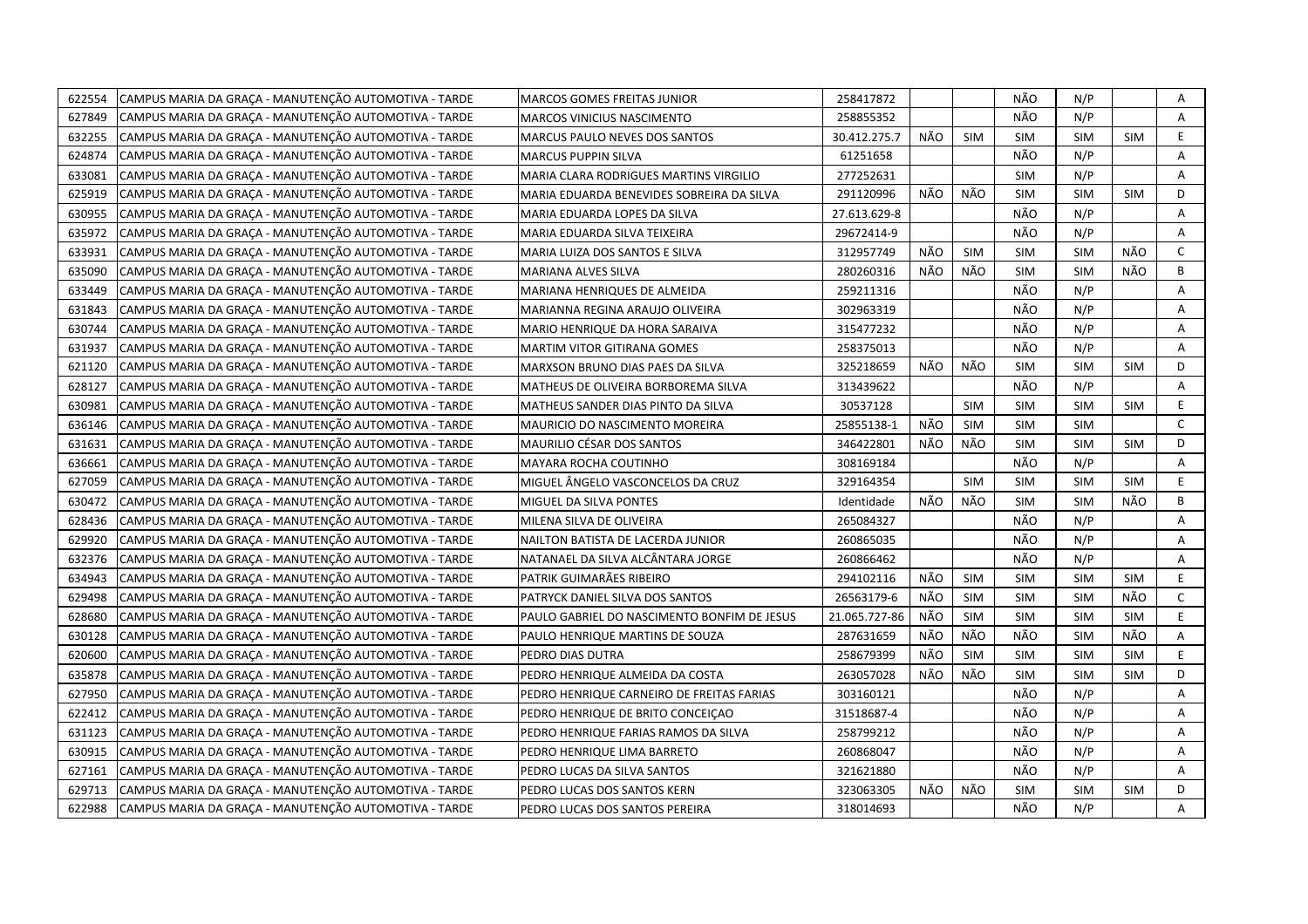| CAMPUS MARIA DA GRAÇA - MANUTENÇÃO AUTOMOTIVA - TARDE<br>630115 | PEDRO LUCAS VERISSIMO MELO DE LIMA      | 297410987    |            |            | NÃO        | N/P        |            | Α            |
|-----------------------------------------------------------------|-----------------------------------------|--------------|------------|------------|------------|------------|------------|--------------|
| 625685<br>CAMPUS MARIA DA GRAÇA - MANUTENÇÃO AUTOMOTIVA - TARDE | PEDRO XAVIER BERNARDO                   | 332959584    | NÃO        | <b>SIM</b> | <b>SIM</b> | <b>SIM</b> | <b>SIM</b> | E            |
| 626738<br>CAMPUS MARIA DA GRAÇA - MANUTENÇÃO AUTOMOTIVA - TARDE | RAÍ LUCAS METTRI ALVES FALCÃO           | 325844967    | NÃO        | <b>SIM</b> | <b>SIM</b> | <b>SIM</b> | <b>SIM</b> | E            |
| 632717<br>CAMPUS MARIA DA GRAÇA - MANUTENÇÃO AUTOMOTIVA - TARDE | RAPHAELLI MARCELINO ARAUJO              | 260868617    |            |            | NÃO        | N/P        |            | A            |
| 635521<br>CAMPUS MARIA DA GRAÇA - MANUTENÇÃO AUTOMOTIVA - TARDE | RAQUEL BERNARDO DA SILVA MENDES SOUZA   | 296896863    |            |            | NÃO        | N/P        |            | A            |
| 622099<br>CAMPUS MARIA DA GRAÇA - MANUTENÇÃO AUTOMOTIVA - TARDE | RAQUEL MORAES SIMÕES BRITO              | 265074757    | NÃO        | NÃO        | <b>SIM</b> | <b>SIM</b> | NÃO        | B            |
| 630538<br>CAMPUS MARIA DA GRAÇA - MANUTENÇÃO AUTOMOTIVA - TARDE | RENATA SILVA PERES                      | 318956026    |            |            | NÃO        | N/P        |            | Α            |
| 635757<br>CAMPUS MARIA DA GRAÇA - MANUTENÇÃO AUTOMOTIVA - TARDE | RENATO JOSE RICARDO JUNIOR              | 312979396    |            |            | NÃO        | N/P        |            | Α            |
| 632092<br>CAMPUS MARIA DA GRAÇA - MANUTENÇÃO AUTOMOTIVA - TARDE | ROBERTA BAPTISTA DE ALMEIDA             | 322224841    |            |            | NÃO        | N/P        |            | A            |
| 622067<br>CAMPUS MARIA DA GRAÇA - MANUTENÇÃO AUTOMOTIVA - TARDE | RODRIGO SOARES RODRIGUES RIBEIRO        | 105112734    |            |            | NÃO        | N/P        |            | Α            |
| 626570<br>CAMPUS MARIA DA GRAÇA - MANUTENÇÃO AUTOMOTIVA - TARDE | ROGER PETERSON DIAS                     | 259806461    |            |            | NÃO        | N/P        |            | A            |
| 636104<br>CAMPUS MARIA DA GRACA - MANUTENÇÃO AUTOMOTIVA - TARDE | RYAN ALVES DA SILVA CARVALHO            | 260860044    |            |            | NÃO        | N/P        |            | A            |
| 635214<br>CAMPUS MARIA DA GRACA - MANUTENÇÃO AUTOMOTIVA - TARDE | RYAN OLIVEIRA DA SILVA                  | 313205676    |            |            | NÃO        | N/P        |            | A            |
| 627836<br>CAMPUS MARIA DA GRAÇA - MANUTENÇÃO AUTOMOTIVA - TARDE | RYAN VICTOR FRANCO PATRICIO             | 317766475    |            |            | NÃO        | N/P        |            | A            |
| CAMPUS MARIA DA GRAÇA - MANUTENÇÃO AUTOMOTIVA - TARDE<br>633995 | SANDRO HENRIQUE TÔRRES ESCÓRCIO         | 344514286    | NÃO        | <b>SIM</b> | <b>SIM</b> | <b>SIM</b> | NÃO        | C            |
| 628938<br>CAMPUS MARIA DA GRAÇA - MANUTENÇÃO AUTOMOTIVA - TARDE | SARAH DA CONCEIÇÃO TORRES               | 234515632    |            |            | NÃO        | N/P        |            | A            |
| CAMPUS MARIA DA GRAÇA - MANUTENÇÃO AUTOMOTIVA - TARDE<br>628783 | STEPHANY SILVA ARAUJO DE SOUZA          | 26.086.482-2 | NÃO        | <b>SIM</b> | <b>SIM</b> | <b>SIM</b> | <b>SIM</b> | E.           |
| CAMPUS MARIA DA GRAÇA - MANUTENÇÃO AUTOMOTIVA - TARDE<br>629946 | TAINA ARAUJO SILVA                      | 301468807    |            |            | NÃO        | N/P        |            | A            |
| 629674<br>CAMPUS MARIA DA GRAÇA - MANUTENÇÃO AUTOMOTIVA - TARDE | THIAGO DE OLIVEIRA SILVEIRA DA SILVA    | 324064849    |            |            | NÃO        | N/P        |            | A            |
| 636889<br>CAMPUS MARIA DA GRAÇA - MANUTENÇÃO AUTOMOTIVA - TARDE | THIAGO PEREIRA DA CRUZ                  | 310063334    |            |            | <b>SIM</b> | N/P        |            | A            |
| 627109<br>CAMPUS MARIA DA GRAÇA - MANUTENÇÃO AUTOMOTIVA - TARDE | TIAGO DE ALMEIDA SIMAS REIS             | 259076222    |            |            | NÃO        | N/P        |            | Α            |
| 627708<br>CAMPUS MARIA DA GRAÇA - MANUTENÇÃO AUTOMOTIVA - TARDE | VINÍCIUS DE AZEVEDO TEIXEIRA            | 33188924-6   |            |            | NÃO        | N/P        |            | A            |
| CAMPUS MARIA DA GRAÇA - MANUTENÇÃO AUTOMOTIVA - TARDE<br>623478 | VITOR BEZERRA FELIZARDO                 | 297544025    | <b>SIM</b> | <b>SIM</b> | <b>SIM</b> | <b>SIM</b> | <b>SIM</b> |              |
| 632031<br>CAMPUS MARIA DA GRACA - MANUTENCÃO AUTOMOTIVA - TARDE | VIVIANE COELHO MEDEIROS                 | 28.469.995-6 |            |            | NÃO        | N/P        |            | A            |
| CAMPUS MARIA DA GRAÇA - MANUTENÇÃO AUTOMOTIVA - TARDE<br>631791 | WALLACY OLIVEIRA CARRILHO DE LIMA       | 262886311    |            |            | NÃO        | N/P        |            | A            |
| CAMPUS MARIA DA GRACA - MANUTENÇÃO AUTOMOTIVA - TARDE<br>626868 | WILLIAM ELIAS SANTIAGO DA CUNHA         | 265085555    | NÃO        | <b>SIM</b> | <b>SIM</b> | <b>SIM</b> | <b>SIM</b> | E.           |
| CAMPUS MARIA DA GRAÇA - MANUTENÇÃO AUTOMOTIVA - TARDE<br>633240 | YANN BARBOSA GRIGORIO                   | 326793833    |            |            | NÃO        | N/P        |            | A            |
| 625335<br>CAMPUS MARIA DA GRAÇA - MANUTENÇÃO AUTOMOTIVA - TARDE | YASMIN MONTEIRO RODRIGUES PINHEIRO      | 31.112.847-4 |            |            | NÃO        | N/P        |            | Α            |
| 629974<br>CAMPUS MARIA DA GRACA - SEGURANCA DO TRABALHO - TARDE | AGATHA NANCY MENDES PONTEIRO DOS SANTOS | 26.053.517-4 | NÃO        | <b>SIM</b> | <b>SIM</b> | <b>SIM</b> | NÃO        | $\mathsf{C}$ |
| 634950<br>CAMPUS MARIA DA GRAÇA - SEGURANÇA DO TRABALHO - TARDE | ALESSANDRA DOCILIO SANTANA              | 20281422-00  |            |            | NÃO        | N/P        |            | Α            |
| 635819<br>CAMPUS MARIA DA GRAÇA - SEGURANÇA DO TRABALHO - TARDE | ALEXANDER MONTEIRO DOS SANTOS JUNIOR    | 297439408    |            |            | NÃO        | N/P        |            | A            |
| 623841<br>CAMPUS MARIA DA GRAÇA - SEGURANÇA DO TRABALHO - TARDE | ALEXANDRE PINTO LIMA                    | 307127191    |            |            | NÃO        | N/P        |            | A            |
| 630510<br>CAMPUS MARIA DA GRAÇA - SEGURANÇA DO TRABALHO - TARDE | ALICE COSTA DOS SANTOS                  | 289662025    |            |            | NÃO        | N/P        |            | A            |
| 634798<br>CAMPUS MARIA DA GRAÇA - SEGURANÇA DO TRABALHO - TARDE | ALICE ZORECK OLIVER LANDEIRO            | 276522026    |            |            | NÃO        | N/P        |            | Α            |
| 621644<br>CAMPUS MARIA DA GRAÇA - SEGURANÇA DO TRABALHO - TARDE | ANA BEATRIZ FABRICIO RODRIGUES          | 30686713-6   |            |            | NÃO        | N/P        |            | A            |
| 632834<br>CAMPUS MARIA DA GRAÇA - SEGURANÇA DO TRABALHO - TARDE | ANA BEATRIZ GONZAGA DE LIMA             | 339425092    |            | <b>SIM</b> | <b>SIM</b> | <b>SIM</b> |            | $\mathsf{C}$ |
| 627295<br>CAMPUS MARIA DA GRAÇA - SEGURANÇA DO TRABALHO - TARDE | ANA BEATRIZ SOARES ALBUQUERQUE BEZERRA  | 265088658    |            |            | NÃO        | N/P        |            | Α            |
| 622517<br>CAMPUS MARIA DA GRAÇA - SEGURANÇA DO TRABALHO - TARDE | ANA BEATRIZ VIANA DE SOUZA              | 31555157-2   |            |            | NÃO        | N/P        |            | A            |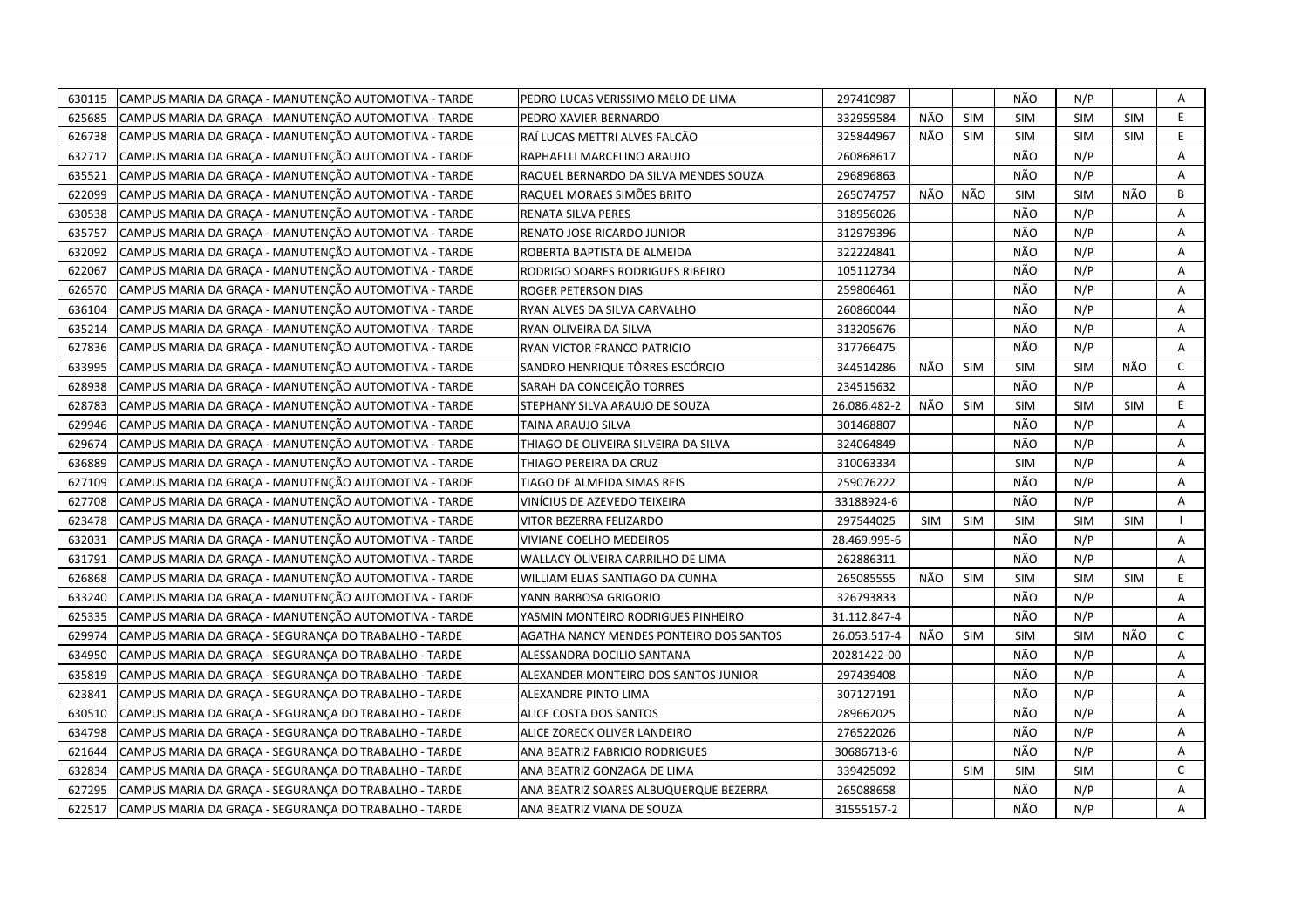| 633552 | CAMPUS MARIA DA GRAÇA - SEGURANÇA DO TRABALHO - TARDE | ANA CLARA CONCEIÇÃO SOARES DE LIMA   | 26076248-9   |     |            | NÃO        | N/P        |            | Α            |
|--------|-------------------------------------------------------|--------------------------------------|--------------|-----|------------|------------|------------|------------|--------------|
| 623474 | CAMPUS MARIA DA GRAÇA - SEGURANÇA DO TRABALHO - TARDE | ANA CLAUDIA TEIXEIRA DE SOUZA        | 217228394    | NÃO | NÃO        | <b>SIM</b> | <b>SIM</b> | <b>SIM</b> | D            |
| 629929 | CAMPUS MARIA DA GRAÇA - SEGURANÇA DO TRABALHO - TARDE | ANA JULIA CASSIANO QUEIROZ GENTIL    | 282435247    |     |            | NÃO        | N/P        |            | A            |
| 633202 | CAMPUS MARIA DA GRAÇA - SEGURANÇA DO TRABALHO - TARDE | ANA JULIA DA PAIXÃO SALIM            | 33.812.678-2 |     |            | NÃO        | N/P        |            | Α            |
| 635825 | CAMPUS MARIA DA GRAÇA - SEGURANÇA DO TRABALHO - TARDE | ANA JULIA KELLY DE SOUZA SANTOS      | 26.510.016-4 |     |            | <b>SIM</b> | N/P        |            | Α            |
| 636200 | CAMPUS MARIA DA GRAÇA - SEGURANÇA DO TRABALHO - TARDE | ANA KAROLINE AUGUSTO                 | 25.960.334-8 | NÃO | <b>SIM</b> | <b>SIM</b> | <b>SIM</b> | <b>SIM</b> | E.           |
| 628380 | CAMPUS MARIA DA GRAÇA - SEGURANÇA DO TRABALHO - TARDE | ANA LUCIA MARTINS DE SOUZA           | 260856810    | NÃO | NÃO        | <b>SIM</b> | <b>SIM</b> | <b>SIM</b> | D            |
| 635020 | CAMPUS MARIA DA GRAÇA - SEGURANÇA DO TRABALHO - TARDE | ANA LUISA DE ALMEIDA ALVES           | 31.390.816-2 |     |            | NÃO        | N/P        |            | Α            |
| 621760 | CAMPUS MARIA DA GRAÇA - SEGURANÇA DO TRABALHO - TARDE | <b>ANDRINA MACHADO PAES</b>          | 301265724    | NÃO | <b>SIM</b> | <b>SIM</b> | <b>SIM</b> | <b>SIM</b> | E.           |
| 624391 | CAMPUS MARIA DA GRAÇA - SEGURANÇA DO TRABALHO - TARDE | ANNA CLARA SACRAMENTO RODRIGUES      | 343156824    |     |            | NÃO        | N/P        |            | A            |
| 627179 | CAMPUS MARIA DA GRAÇA - SEGURANÇA DO TRABALHO - TARDE | ANNA FERNANDA LOURENÇO COSTA MOREIRA | 31034869-3   |     |            | NÃO        | N/P        |            | Α            |
| 633225 | CAMPUS MARIA DA GRAÇA - SEGURANÇA DO TRABALHO - TARDE | ANNA LUIZA CARVALHEDA DO NASCIMENTO  | 291277721    |     |            | NÃO        | N/P        |            | A            |
| 630098 | CAMPUS MARIA DA GRAÇA - SEGURANÇA DO TRABALHO - TARDE | ARIEL GONÇALVES SANTOS               | 277280053    |     |            | <b>SIM</b> | N/P        |            | Α            |
| 626137 | CAMPUS MARIA DA GRACA - SEGURANCA DO TRABALHO - TARDE | BEATRIZ LUIZA DOS SANTOS BERNARDO    | 260875265    |     |            | NÃO        | N/P        |            | A            |
| 634415 | CAMPUS MARIA DA GRAÇA - SEGURANÇA DO TRABALHO - TARDE | BEATRIZ REDDO FERREIRA               | 319204228    |     |            | NÃO        | N/P        |            | Α            |
| 627944 | CAMPUS MARIA DA GRAÇA - SEGURANÇA DO TRABALHO - TARDE | BRENDA CAROLINE MOURA PATUSCO        | 326803962    | NÃO | <b>SIM</b> | <b>SIM</b> | <b>SIM</b> | <b>SIM</b> | E.           |
| 622223 | CAMPUS MARIA DA GRAÇA - SEGURANÇA DO TRABALHO - TARDE | BRENNO MOTTA JARDIM RODRIGUES        | 26.085.549-9 |     |            | NÃO        | N/P        |            | A            |
| 623430 | CAMPUS MARIA DA GRAÇA - SEGURANÇA DO TRABALHO - TARDE | BRUNA MORAIS BELLINHA                | 31587347-1   |     |            | NÃO        | N/P        |            | A            |
| 634376 | CAMPUS MARIA DA GRAÇA - SEGURANÇA DO TRABALHO - TARDE | CAROLINA MATIAS DE FREITAS SILVA     | 325781581    | NÃO | <b>SIM</b> | <b>SIM</b> | <b>SIM</b> | NÃO        | $\mathsf{C}$ |
| 629508 | CAMPUS MARIA DA GRAÇA - SEGURANÇA DO TRABALHO - TARDE | CAROLINA SOUZA FREITAS               | 260855223    |     |            | NÃO        | N/P        |            | Α            |
| 635699 | CAMPUS MARIA DA GRACA - SEGURANCA DO TRABALHO - TARDE | CAROLINE MARQUES DE ALBUQUERQUE      | 303538540    |     |            | NÃO        | N/P        |            | A            |
| 629683 | CAMPUS MARIA DA GRACA - SEGURANCA DO TRABALHO - TARDE | CATHARINA MAGALHÃES TEIXEIRA         | 260857842    |     |            | NÃO        | N/P        |            | A            |
| 628651 | CAMPUS MARIA DA GRACA - SEGURANCA DO TRABALHO - TARDE | DANDARA DE OLIVEIRA DOS SANTOS       | 262508286    | NÃO | <b>SIM</b> | <b>SIM</b> | <b>SIM</b> | NÃO        | C            |
| 634536 | CAMPUS MARIA DA GRACA - SEGURANCA DO TRABALHO - TARDE | DANIEL BASSIN DE MORAES              | 302265293    |     |            | NÃO        | N/P        |            | A            |
| 624288 | CAMPUS MARIA DA GRAÇA - SEGURANÇA DO TRABALHO - TARDE | DANIEL PEREIRA DE OLIVEIRA           | 27.725.427-2 |     |            | NÃO        | N/P        |            | A            |
| 630289 | CAMPUS MARIA DA GRAÇA - SEGURANÇA DO TRABALHO - TARDE | DANIELA LUIZA REIS SOARES            | 276551769    |     |            | NÃO        | N/P        |            | A            |
| 635400 | CAMPUS MARIA DA GRAÇA - SEGURANÇA DO TRABALHO - TARDE | DAVI DE OLIVEIRA ROSA                | 25871584-6   | NÃO | SIM        | <b>SIM</b> | <b>SIM</b> | <b>SIM</b> | E.           |
| 621764 | CAMPUS MARIA DA GRACA - SEGURANCA DO TRABALHO - TARDE | DEBORA LÔBO DE SOUZA                 | 320121874    |     |            | NÃO        | N/P        |            | A            |
| 620452 | CAMPUS MARIA DA GRAÇA - SEGURANÇA DO TRABALHO - TARDE | DENISE CONCEIÇÃO DE OLIVEIRA         | 20692563-8   | NÃO | <b>SIM</b> | <b>SIM</b> | <b>SIM</b> | <b>SIM</b> | E            |
| 635795 | CAMPUS MARIA DA GRAÇA - SEGURANÇA DO TRABALHO - TARDE | EMANUELLE COSTA ALVES                | 258407592    |     |            | NÃO        | N/P        |            | A            |
| 620781 | CAMPUS MARIA DA GRAÇA - SEGURANÇA DO TRABALHO - TARDE | EMILLY SOARES DE ARAUJO              | 208476291    |     |            | NÃO        | N/P        |            | Α            |
| 621415 | CAMPUS MARIA DA GRAÇA - SEGURANÇA DO TRABALHO - TARDE | ERNESTO TEDESCHI COUTO               | 288691421    |     |            | NÃO        | N/P        |            | A            |
| 626213 | CAMPUS MARIA DA GRAÇA - SEGURANÇA DO TRABALHO - TARDE | FÁTIMA CHRISTINE DOS SANTOS MARTINS  | 318041159    |     |            | NÃO        | N/P        |            | A            |
| 632548 | CAMPUS MARIA DA GRAÇA - SEGURANÇA DO TRABALHO - TARDE | <b>GABRIEL MARQUES CARNEIRO</b>      | 319047957    |     |            | NÃO        | N/P        |            | Α            |
| 631148 | CAMPUS MARIA DA GRAÇA - SEGURANÇA DO TRABALHO - TARDE | GABRIELA JESUS DE ALMEIDA POELL      | 257949115    |     |            | NÃO        | N/P        |            | A            |
| 626388 | CAMPUS MARIA DA GRAÇA - SEGURANÇA DO TRABALHO - TARDE | GABRIELLA DE OLIVEIRA RODRIGUES      | 331765230    |     |            | NÃO        | N/P        |            | A            |
| 635815 | CAMPUS MARIA DA GRACA - SEGURANCA DO TRABALHO - TARDE | GABRIELLA FIGUEIRA DE MELLO AZEVEDO  | 26085606-7   |     |            | NÃO        | N/P        |            | A            |
| 620962 | CAMPUS MARIA DA GRAÇA - SEGURANÇA DO TRABALHO - TARDE | GABRIELY FERREIRA DA SILVA           | 214981573    | NÃO | SIM        | <b>SIM</b> | <b>SIM</b> | <b>SIM</b> | E.           |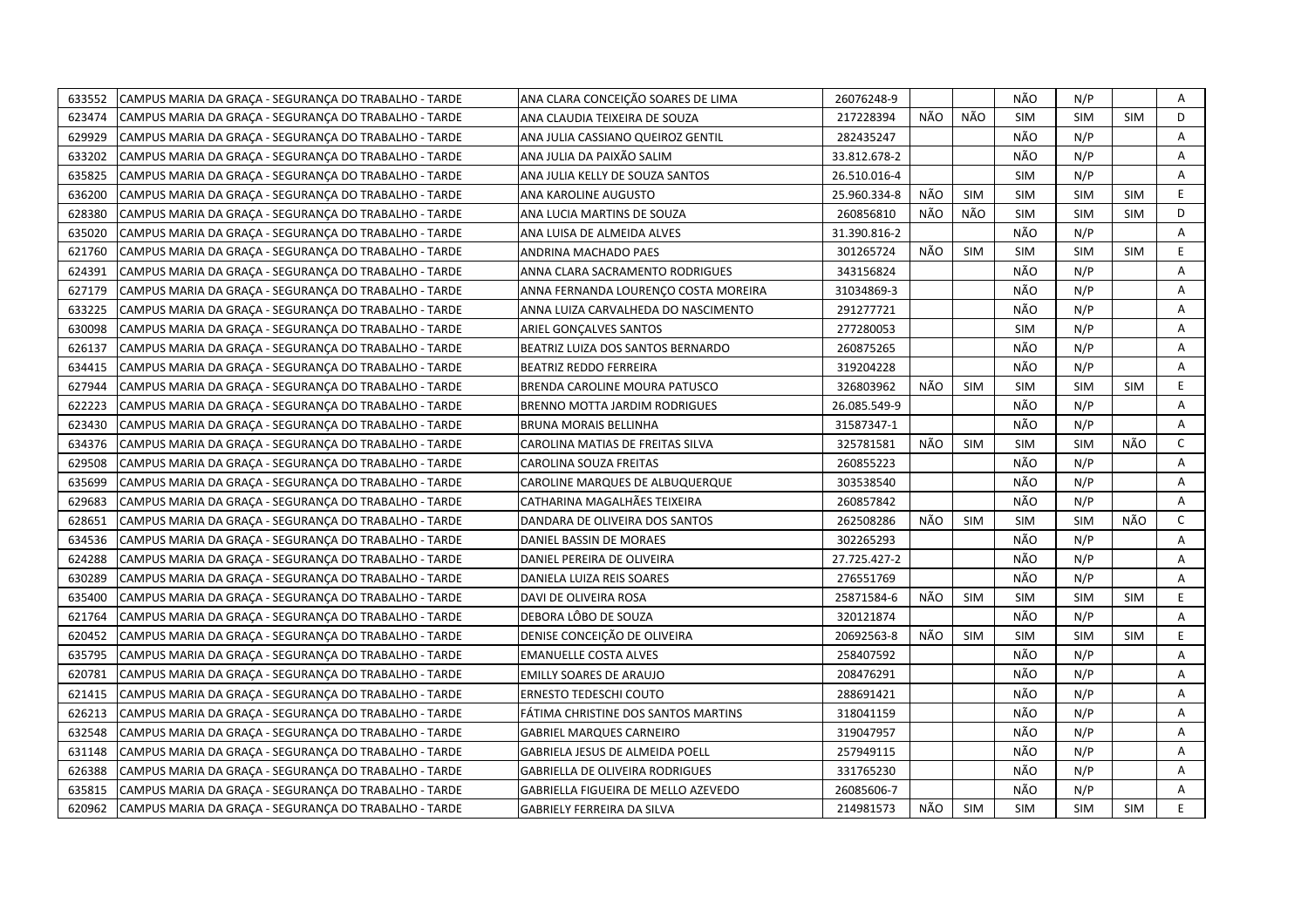| 635099<br>CAMPUS MARIA DA GRAÇA - SEGURANÇA DO TRABALHO - TARDE | <b>GABRYEL DE SOUZA CORDEIRO</b>         | 31.235.427-7 |     |            | NÃO        | N/P        |            | Α            |
|-----------------------------------------------------------------|------------------------------------------|--------------|-----|------------|------------|------------|------------|--------------|
| 634258<br>CAMPUS MARIA DA GRAÇA - SEGURANÇA DO TRABALHO - TARDE | SANTOS                                   | 282637024    |     |            | NÃO        | N/P        |            | A            |
| 633277<br>CAMPUS MARIA DA GRACA - SEGURANCA DO TRABALHO - TARDE | GIOVANNA CRISTINA SILVA DOS SANTOS       | 32614972-1   |     |            | NÃO        | N/P        |            | A            |
| 631761<br>CAMPUS MARIA DA GRAÇA - SEGURANÇA DO TRABALHO - TARDE | GIOVANNA DO ESPIRITO SANTO PEREIRA       | 306448366    |     |            | NÃO        | N/P        |            | Α            |
| 628433<br>CAMPUS MARIA DA GRAÇA - SEGURANÇA DO TRABALHO - TARDE | GIOVANNA NASCIMENTO VALENTINO            | 27500736-7   |     |            | NÃO        | N/P        |            | Α            |
| 631950<br>CAMPUS MARIA DA GRAÇA - SEGURANÇA DO TRABALHO - TARDE | <b>GUILHERME LOBO SANTOS SILVA</b>       | 29.335.472-6 |     |            | NÃO        | N/P        |            | Α            |
| 626777<br>CAMPUS MARIA DA GRACA - SEGURANCA DO TRABALHO - TARDE | <b>GUILHERME RODRIGUES BANDEIRA</b>      | 31.638.068-2 |     |            | NÃO        | N/P        |            | A            |
| 629390<br>CAMPUS MARIA DA GRACA - SEGURANCA DO TRABALHO - TARDE | <b>GUSTAVO DIAS SANTOS</b>               | 340296631    |     |            | NÃO        | N/P        |            | A            |
| 631750<br>CAMPUS MARIA DA GRAÇA - SEGURANÇA DO TRABALHO - TARDE | <b>GUSTAVO SOARES GOMES</b>              | 311168074    |     |            | NÃO        | N/P        |            | A            |
| 627151<br>CAMPUS MARIA DA GRAÇA - SEGURANÇA DO TRABALHO - TARDE | GYOVANNA DE ALCANTARA ESTEVES TIBIRIÇÁ   | 343061016    |     |            | NÃO        | N/P        |            | A            |
| 634215<br>CAMPUS MARIA DA GRAÇA - SEGURANÇA DO TRABALHO - TARDE | HADASSA RAQUEL GOMES COZENDEY            | 331427112    | NÃO | <b>SIM</b> | <b>SIM</b> | <b>SIM</b> | <b>SIM</b> | E.           |
| 634653<br>CAMPUS MARIA DA GRAÇA - SEGURANÇA DO TRABALHO - TARDE | HARLESON PINHEIRO FRANCISCO              | 260857123    | NÃO | NÃO        | <b>SIM</b> | <b>SIM</b> | <b>SIM</b> | D            |
| 636122<br>CAMPUS MARIA DA GRAÇA - SEGURANÇA DO TRABALHO - TARDE | HILDA GABRIELLE DE SOUZA DA COSTA        | 277282976    |     |            | NÃO        | N/P        |            | A            |
| 626038<br>CAMPUS MARIA DA GRAÇA - SEGURANÇA DO TRABALHO - TARDE | HUGO RAPHAEL SANTANA VIEIRA CABOATAN     | 258423375    |     |            | NÃO        | N/P        |            | Α            |
| 634891<br>CAMPUS MARIA DA GRACA - SEGURANCA DO TRABALHO - TARDE | <b>IGOR SALDANHA PEREIRA</b>             | 27.917.581-2 |     |            | NÃO        | N/P        |            | A            |
| 631880<br>CAMPUS MARIA DA GRAÇA - SEGURANÇA DO TRABALHO - TARDE | ISA MARIA FERREIRA DA ROCHA              | 26070494-5   |     |            | NÃO        | N/P        |            | A            |
| 620759<br>CAMPUS MARIA DA GRAÇA - SEGURANÇA DO TRABALHO - TARDE | ISABELLA DE CASTRO MACHADO               | 258423516    |     |            | NÃO        | N/P        |            | A            |
| 633783<br>CAMPUS MARIA DA GRAÇA - SEGURANÇA DO TRABALHO - TARDE | ISABELLI FERNANDES GOMES DA SILVA        | 260866611    |     |            | NÃO        | N/P        |            | A            |
| 633160<br>CAMPUS MARIA DA GRAÇA - SEGURANÇA DO TRABALHO - TARDE | ISABELLY DOS SANTOS CUNHA FERREIRA       | 25.844.681-4 |     |            | NÃO        | N/P        |            | A            |
| 633208<br>CAMPUS MARIA DA GRAÇA - SEGURANÇA DO TRABALHO - TARDE | JENNIFER ROBERTA DA SILVA GOMES          | 33.285.171-6 |     |            | NÃO        | N/P        |            | A            |
| 630730<br>CAMPUS MARIA DA GRAÇA - SEGURANÇA DO TRABALHO - TARDE | JENNYFER LARA DE PAULA SANTOS            | 33.935.925-9 | NÃO | <b>SIM</b> | <b>SIM</b> | <b>SIM</b> | NÃO        | $\mathsf{C}$ |
| 636585<br>CAMPUS MARIA DA GRAÇA - SEGURANÇA DO TRABALHO - TARDE | JÉSSICA LOPES D OLIVEIRA                 | 25.867.637-8 |     |            | NÃO        | N/P        |            | A            |
| 631109<br>CAMPUS MARIA DA GRAÇA - SEGURANÇA DO TRABALHO - TARDE | JOÃO PEDRO SANTANA LAURENTINO            | 29663507-1   |     |            | NÃO        | N/P        |            | A            |
| 628110<br>CAMPUS MARIA DA GRAÇA - SEGURANÇA DO TRABALHO - TARDE | JOAO VICTOR BRUM NAZARIO                 | 319645933    |     |            | NÃO        | N/P        |            | A            |
| 622579<br>CAMPUS MARIA DA GRAÇA - SEGURANÇA DO TRABALHO - TARDE | JOAO VICTOR VITALINO RIBEIRO             | 331044495    |     | <b>SIM</b> | <b>SIM</b> | <b>SIM</b> | <b>SIM</b> | E            |
| 635487<br>CAMPUS MARIA DA GRAÇA - SEGURANÇA DO TRABALHO - TARDE | JOÃO VITOR MATIAS FERNANDES FERREIRA     | 277210787    |     |            | NÃO        | N/P        |            | Α            |
| 634394<br>CAMPUS MARIA DA GRAÇA - SEGURANÇA DO TRABALHO - TARDE | JONATHAN PITER RODRIGUES                 | 312960966    |     |            | NÃO        | N/P        |            | A            |
| 626551<br>CAMPUS MARIA DA GRAÇA - SEGURANÇA DO TRABALHO - TARDE | JOSÉ HENRIQUE RAMOS MARTINS              | 319408779    |     |            | NÃO        | N/P        |            | A            |
| 634828<br>CAMPUS MARIA DA GRAÇA - SEGURANÇA DO TRABALHO - TARDE | JULIA AVELINO MENDES                     | 26.060.543-1 | NÃO | NÃO        | <b>SIM</b> | <b>SIM</b> | NÃO        | B            |
| 621578<br>CAMPUS MARIA DA GRAÇA - SEGURANÇA DO TRABALHO - TARDE | JULIA DE CARVALHO MOTA                   | 258448638    |     |            | NÃO        | N/P        |            | Α            |
| 630794<br>CAMPUS MARIA DA GRAÇA - SEGURANÇA DO TRABALHO - TARDE | <b>JULIA DINIZ VENTURA</b>               | 333073641    |     |            | NÃO        | N/P        |            | A            |
| 633604<br>CAMPUS MARIA DA GRAÇA - SEGURANÇA DO TRABALHO - TARDE | JULIANA APARECIDA MACHADO SANTANA        | 306862590    |     |            | NÃO        | N/P        |            | A            |
| 627514<br>CAMPUS MARIA DA GRAÇA - SEGURANÇA DO TRABALHO - TARDE | <b>JULLY ALVES COTRIM</b>                | 29561010-9   |     | <b>SIM</b> | <b>SIM</b> | <b>SIM</b> | <b>SIM</b> | E.           |
| 634117<br>CAMPUS MARIA DA GRAÇA - SEGURANÇA DO TRABALHO - TARDE | JUNYA APARECIDA CLEMENTE SILVA           | 260538046    |     |            | NÃO        | N/P        |            | A            |
| 631813<br>CAMPUS MARIA DA GRAÇA - SEGURANÇA DO TRABALHO - TARDE | KAIKY LEITE DE SOUZA                     | 25.852.391-9 |     |            | NÃO        | N/P        |            | A            |
| 633129<br>CAMPUS MARIA DA GRAÇA - SEGURANÇA DO TRABALHO - TARDE | KAMILLE MORAES VIEIRA MACEDO DE OLIVEIRA | 276718004    |     |            | <b>SIM</b> | N/P        |            | Α            |
| 633264<br>CAMPUS MARIA DA GRAÇA - SEGURANÇA DO TRABALHO - TARDE | KAROLAINE QUINTO PEREIRA SILVA           | 277242681    |     |            | NÃO        | N/P        |            | A            |
| 626676<br>CAMPUS MARIA DA GRAÇA - SEGURANÇA DO TRABALHO - TARDE | KAUÃ MORAES DA CUNHA                     | 286931480    |     |            | NÃO        | N/P        |            | A            |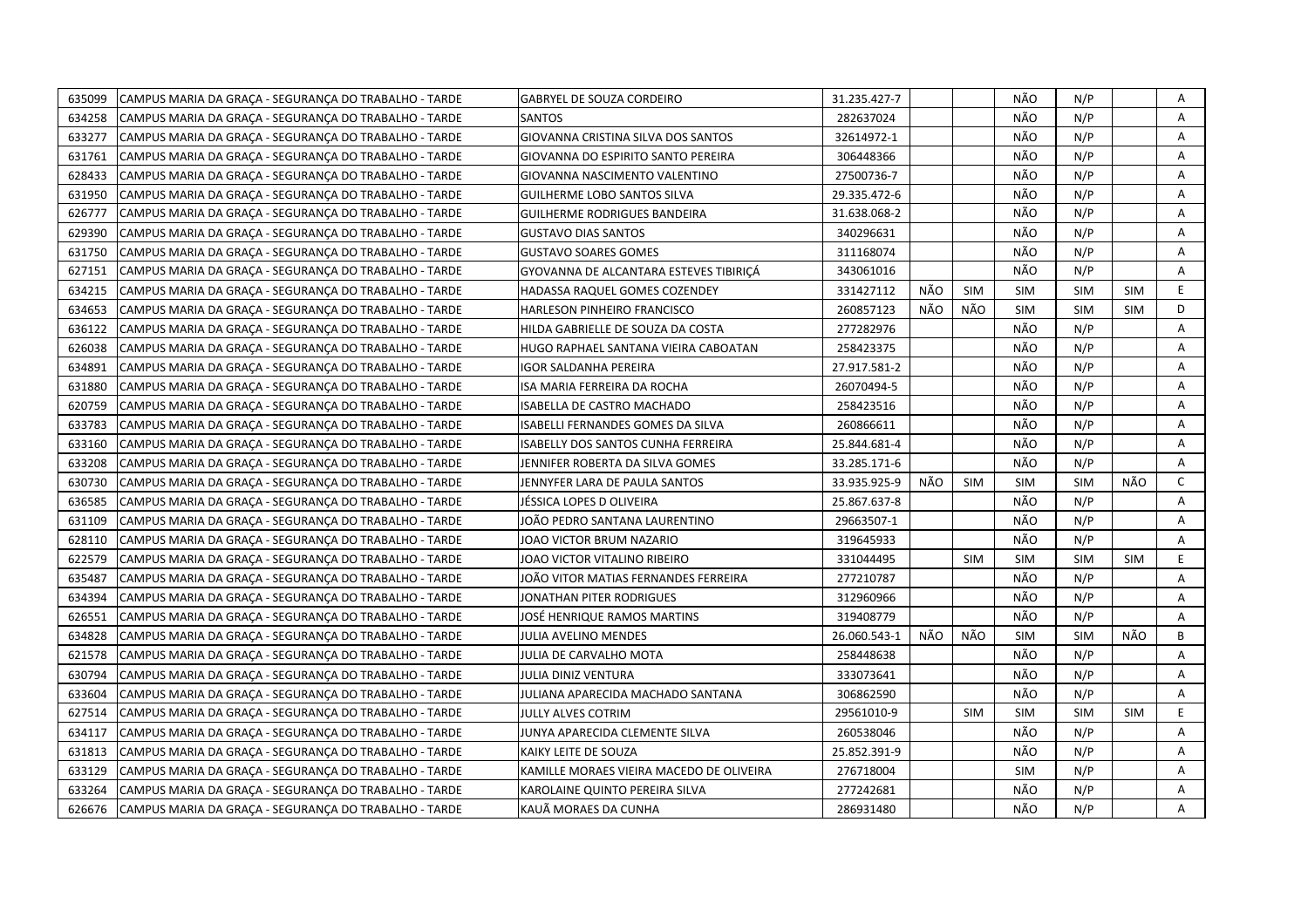| 627554 | CAMPUS MARIA DA GRAÇA - SEGURANÇA DO TRABALHO - TARDE | KAUAN ALVES COTRIM                        | 29561003-4   |     | <b>SIM</b> | <b>SIM</b> | <b>SIM</b> | SIM        | E.             |
|--------|-------------------------------------------------------|-------------------------------------------|--------------|-----|------------|------------|------------|------------|----------------|
| 636549 | CAMPUS MARIA DA GRAÇA - SEGURANÇA DO TRABALHO - TARDE | KAUE VITOR DA SILVA                       | 265733998    |     |            | NÃO        | N/P        |            | A              |
| 625964 | CAMPUS MARIA DA GRAÇA - SEGURANÇA DO TRABALHO - TARDE | KAYANNE DE OLIVEIRA MAIA                  | 325192227    |     |            | NÃO        | N/P        |            | $\overline{A}$ |
| 634256 | CAMPUS MARIA DA GRAÇA - SEGURANÇA DO TRABALHO - TARDE | KAYKY EDUARDO DE LIMA FRAGA DE OLIVEIRA   | 32773481-0   | NÃO | NÃO        | <b>SIM</b> | <b>SIM</b> | NÃO        | B              |
| 629341 | CAMPUS MARIA DA GRAÇA - SEGURANÇA DO TRABALHO - TARDE | LARA ALEXANDRINO MONTEIRO DE OLIVIERA     | 260754734    |     |            | NÃO        | N/P        |            | А              |
| 633719 | CAMPUS MARIA DA GRAÇA - SEGURANÇA DO TRABALHO - TARDE | LARA BORGES DA SILVA DE MENEZES           | 116212945    |     |            | NÃO        | N/P        |            | Α              |
| 621314 | CAMPUS MARIA DA GRACA - SEGURANCA DO TRABALHO - TARDE | LARA CRISTHINA FERREIRA MIRANDA           | 329441836    |     |            | NÃO        | N/P        |            | A              |
| 633851 | CAMPUS MARIA DA GRAÇA - SEGURANÇA DO TRABALHO - TARDE | LARA FABYAM GONÇALVES DE ALMEIDA          | 258513035    |     |            | NÃO        | N/P        |            | Α              |
| 634800 | CAMPUS MARIA DA GRAÇA - SEGURANÇA DO TRABALHO - TARDE | LAYLA FERNANDES TEIXEIRA                  | 345164750    |     |            | NÃO        | N/P        |            | Α              |
| 634138 | CAMPUS MARIA DA GRACA - SEGURANCA DO TRABALHO - TARDE | LEONARDO MORAIS DOS SANTOS                | 330082843    | NÃO | <b>SIM</b> | <b>SIM</b> | <b>SIM</b> | <b>SIM</b> | E.             |
| 630542 | CAMPUS MARIA DA GRACA - SEGURANCA DO TRABALHO - TARDE | LETHICIA PEREIRA RIBEIRO DE OLIVEIRA      | 335915070    |     |            | NÃO        | N/P        |            | Α              |
| 629679 | CAMPUS MARIA DA GRAÇA - SEGURANÇA DO TRABALHO - TARDE | LETÍCIA AZEVEDO DA SILVA                  | 320572977    |     |            | NÃO        | N/P        |            | Α              |
| 623373 | CAMPUS MARIA DA GRAÇA - SEGURANÇA DO TRABALHO - TARDE | LETÍCIA DA SILVA MORAES                   | 327880599    | NÃO | NÃO        | <b>SIM</b> | <b>SIM</b> | <b>SIM</b> | D.             |
| 622105 | CAMPUS MARIA DA GRAÇA - SEGURANÇA DO TRABALHO - TARDE | LETÍCIA DOS SANTOS FONTINELE              | 324235951    |     |            | NÃO        | N/P        |            | A              |
| 627545 | CAMPUS MARIA DA GRAÇA - SEGURANÇA DO TRABALHO - TARDE | LETICIA FERREIRA DA SILVA                 | 304066939    |     |            | NÃO        | N/P        |            | Α              |
| 627004 | CAMPUS MARIA DA GRAÇA - SEGURANÇA DO TRABALHO - TARDE | LETICIA FUZI GUIMARAES                    | 318367786    |     |            | NÃO        | N/P        |            | Α              |
| 633445 | CAMPUS MARIA DA GRAÇA - SEGURANÇA DO TRABALHO - TARDE | LETICYA LUCAS ASSIS DOS SANTOS            | 30.988.811-3 |     |            | NÃO        | N/P        |            | A              |
| 630905 | CAMPUS MARIA DA GRACA - SEGURANCA DO TRABALHO - TARDE | LETÍCYA NUNES DE FRANCA                   | 25.941.621-2 |     |            | NÃO        | N/P        |            | A              |
| 632084 | CAMPUS MARIA DA GRAÇA - SEGURANÇA DO TRABALHO - TARDE | LIANDRA MAIA                              | 312354541    |     |            | NÃO        | N/P        |            | A              |
| 631663 | CAMPUS MARIA DA GRAÇA - SEGURANÇA DO TRABALHO - TARDE | LIVIA CORDULA RAINHO                      | 31168091-2   |     |            | NÃO        | N/P        |            | Α              |
| 628561 | CAMPUS MARIA DA GRACA - SEGURANCA DO TRABALHO - TARDE | LORRAN MARTINS LARANJA DORTAS             | 336020201    | NÃO | <b>SIM</b> | <b>SIM</b> | <b>SIM</b> | <b>SIM</b> | E.             |
| 634456 | CAMPUS MARIA DA GRAÇA - SEGURANÇA DO TRABALHO - TARDE | LOURAINE VITORIA PEREIRA GOMES            | 339227928    |     |            | NÃO        | N/P        |            | A              |
| 625388 | CAMPUS MARIA DA GRAÇA - SEGURANÇA DO TRABALHO - TARDE | LUAN DOS SANTOS DA COSTA                  | 258546548    | NÃO | SIM        | <b>SIM</b> | <b>SIM</b> | <b>SIM</b> | E              |
| 630118 | CAMPUS MARIA DA GRAÇA - SEGURANÇA DO TRABALHO - TARDE | LUANA SANT ANNA CARVALHO IGNACIO          | 258441955    |     |            | NÃO        | N/P        |            | A              |
| 631966 | CAMPUS MARIA DA GRAÇA - SEGURANÇA DO TRABALHO - TARDE | LUANY OLIVEIRA DE ALMEIDA                 | 287755904    |     |            | NÃO        | N/P        |            | Α              |
| 631295 | CAMPUS MARIA DA GRAÇA - SEGURANÇA DO TRABALHO - TARDE | LUCAS BARBOZA DA SILVA MARQUES            | 305298333    |     |            | NÃO        | N/P        |            | Α              |
| 624309 | CAMPUS MARIA DA GRAÇA - SEGURANÇA DO TRABALHO - TARDE | LUCAS HENRIQUE DOS SANTOS GUIMARAES       | 275032837    |     |            | NÃO        | N/P        |            | Α              |
| 620333 | CAMPUS MARIA DA GRAÇA - SEGURANÇA DO TRABALHO - TARDE | LUCAS LIVI PORFIRO                        | 27096158-4   |     |            | NÃO        | N/P        |            | A              |
| 635649 | CAMPUS MARIA DA GRAÇA - SEGURANÇA DO TRABALHO - TARDE | LUCAS MENDES MESQUITA                     | 2586433311   |     |            | NÃO        | N/P        |            | Α              |
| 635818 | CAMPUS MARIA DA GRAÇA - SEGURANÇA DO TRABALHO - TARDE | LUCIANA VILELA TEIXEIRA VELHO DE OLIVEIRA | 260875901    |     |            | NÃO        | N/P        |            | Α              |
| 632596 | CAMPUS MARIA DA GRAÇA - SEGURANÇA DO TRABALHO - TARDE | LUDMILA GALDINO FERREIRA PINTO            | 316306752    |     |            | NÃO        | N/P        |            | A              |
| 624155 | CAMPUS MARIA DA GRAÇA - SEGURANÇA DO TRABALHO - TARDE | LUISA ALVES DA SILVA                      | 27.084.342-8 |     |            | NÃO        | N/P        |            | Α              |
| 635462 | CAMPUS MARIA DA GRAÇA - SEGURANÇA DO TRABALHO - TARDE | LUIZ GUILHERME FIGUEIREDO LEITE           | 332153576    |     |            | NÃO        | N/P        |            | Α              |
| 633603 | CAMPUS MARIA DA GRAÇA - SEGURANÇA DO TRABALHO - TARDE | LUIZA GOMES DE CARVALHO                   | 327869764    |     |            | NÃO        | N/P        |            | Α              |
| 635855 | CAMPUS MARIA DA GRACA - SEGURANCA DO TRABALHO - TARDE | LUIZA RODRIGUES DA ROCHA                  | 258518422    |     |            | NÃO        | N/P        |            | A              |
| 626022 | CAMPUS MARIA DA GRAÇA - SEGURANÇA DO TRABALHO - TARDE | LUIZE CHRISTINNY TERRA SOUSA              | 30.208.792-9 | NÃO | NÃO        | <b>SIM</b> | <b>SIM</b> | <b>SIM</b> | D              |
| 628733 | CAMPUS MARIA DA GRAÇA - SEGURANÇA DO TRABALHO - TARDE | M                                         | 260856844    | NÃO | NÃO        | <b>SIM</b> | <b>SIM</b> | NÃO        | B              |
| 630184 | CAMPUS MARIA DA GRAÇA - SEGURANÇA DO TRABALHO - TARDE | MANUELLA DE FARIAS MOREIRA                | 26.507.152-2 |     | <b>SIM</b> | <b>SIM</b> | <b>SIM</b> | <b>SIM</b> | E              |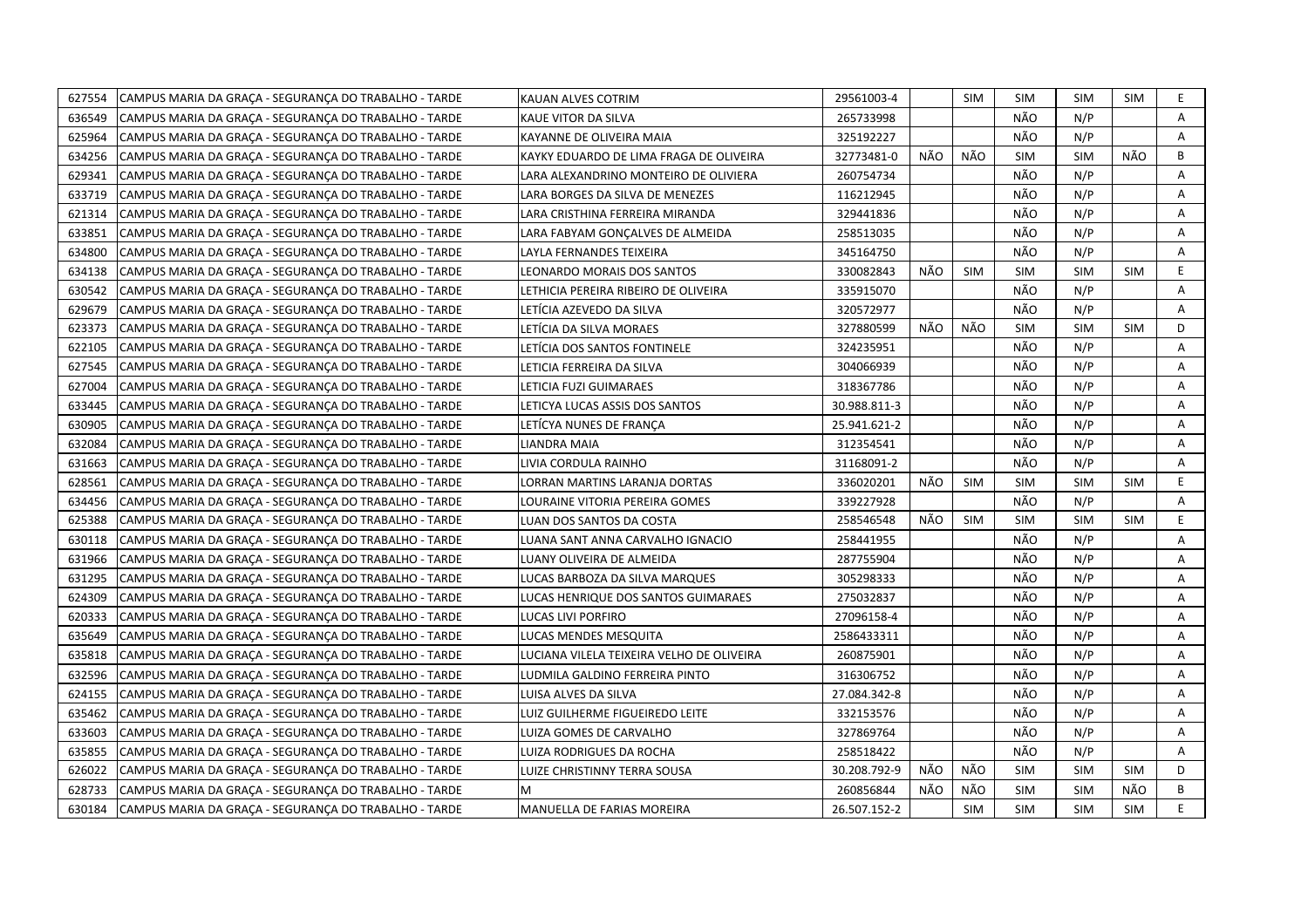| 632570<br>CAMPUS MARIA DA GRAÇA - SEGURANÇA DO TRABALHO - TARDE | MARCELLA HOLANDA DOS SANTOS                  | 25568088/3   |     |            | NÃO        | N/P        |            | A            |
|-----------------------------------------------------------------|----------------------------------------------|--------------|-----|------------|------------|------------|------------|--------------|
| 633897<br>CAMPUS MARIA DA GRAÇA - SEGURANÇA DO TRABALHO - TARDE | MARCELLE DOS SANTOS SILVA                    | 33.933.570-5 |     |            | NÃO        | N/P        |            | A            |
| 622573<br>CAMPUS MARIA DA GRACA - SEGURANCA DO TRABALHO - TARDE | <b>FERREIRA</b>                              | 300907078    |     |            | NÃO        | N/P        |            | A            |
| 633572<br>CAMPUS MARIA DA GRACA - SEGURANCA DO TRABALHO - TARDE | MARIA CLARA DIAS DA SILVA                    | 259124899    |     |            | NÃO        | N/P        |            | A            |
| 626173<br>CAMPUS MARIA DA GRAÇA - SEGURANÇA DO TRABALHO - TARDE | MARIA CLARA MACIEL DIONISIO                  | 293550372    | NÃO | <b>SIM</b> | <b>SIM</b> | <b>SIM</b> | <b>SIM</b> | E.           |
| 631554<br>CAMPUS MARIA DA GRAÇA - SEGURANÇA DO TRABALHO - TARDE | MARIA EDUARDA DE HOLANDA RIOS                | 286829668    |     |            | NÃO        | N/P        |            | Α            |
| 621124<br>CAMPUS MARIA DA GRAÇA - SEGURANÇA DO TRABALHO - TARDE | MARIA EDUARDA MESQUITA RAMOS DE MELLO MORAIS | 261901789    |     |            | NÃO        | N/P        |            | Α            |
| 630062<br>CAMPUS MARIA DA GRACA - SEGURANCA DO TRABALHO - TARDE | MARIA EDUARDA SANTOS DA SILVA                | 33317357-3   |     |            | NÃO        | N/P        |            | A            |
| 625089<br>CAMPUS MARIA DA GRAÇA - SEGURANÇA DO TRABALHO - TARDE | MARIA EDUARDA SANTOS MARINHO                 | 298688987    |     |            | NÃO        | N/P        |            | A            |
| 629083<br>CAMPUS MARIA DA GRAÇA - SEGURANÇA DO TRABALHO - TARDE | MARIA FERNANDA PORTELA MELLO RACHID          | 311900732    |     |            | NÃO        | N/P        |            | A            |
| 633859<br>CAMPUS MARIA DA GRAÇA - SEGURANÇA DO TRABALHO - TARDE | MARIA FERNANDA SANDONATO SCARCELLI CARDOZO   | 25871907     |     |            | NÃO        | N/P        |            | A            |
| 632576<br>CAMPUS MARIA DA GRAÇA - SEGURANÇA DO TRABALHO - TARDE | MARIA LUÍSA CASACA DE MIRANDA                | 26086114-1   |     |            | NÃO        | N/P        |            | Α            |
| 625511<br>CAMPUS MARIA DA GRACA - SEGURANCA DO TRABALHO - TARDE | MARIA LUIZA DO NASCIMENTO MOREIRA            | 26.075.722.4 |     |            | NÃO        | N/P        |            | A            |
| 628161<br>CAMPUS MARIA DA GRAÇA - SEGURANÇA DO TRABALHO - TARDE | MARIA VITORIA PASTOR PEREIRA DE LIMA         | 259077493    |     |            | NÃO        | N/P        |            | A            |
| 623736<br>CAMPUS MARIA DA GRAÇA - SEGURANÇA DO TRABALHO - TARDE | <b>MARIANA BESSA</b>                         | 260766795    |     |            | <b>SIM</b> | N/P        |            | Α            |
| 635468<br>CAMPUS MARIA DA GRACA - SEGURANCA DO TRABALHO - TARDE | MARISTHER AUGUSTA ALVES LAZARO               | 33826294-2   |     |            | NÃO        | N/P        |            | A            |
| 625006<br>CAMPUS MARIA DA GRAÇA - SEGURANÇA DO TRABALHO - TARDE | MATHEUS DO NASCIMENTO FARIAS                 | 326358363    |     |            | NÃO        | N/P        |            | A            |
| 625968<br>CAMPUS MARIA DA GRAÇA - SEGURANÇA DO TRABALHO - TARDE | MATHEUS VINICIUS ACIOLY DE SOUZA             | 26.506.117-6 | NÃO | <b>SIM</b> | <b>SIM</b> | <b>SIM</b> | <b>SIM</b> | E.           |
| 635966<br>CAMPUS MARIA DA GRAÇA - SEGURANÇA DO TRABALHO - TARDE | MEL ALVESALVES CASTELO BRANCO                | 57.827.960-5 |     |            | <b>SIM</b> | <b>SIM</b> | <b>SIM</b> | D            |
| 622749<br>CAMPUS MARIA DA GRAÇA - SEGURANÇA DO TRABALHO - TARDE | MELANIE BERSCH PAIVA                         | 275011773    |     |            | NÃO        | N/P        |            | Α            |
| 629523<br>CAMPUS MARIA DA GRAÇA - SEGURANÇA DO TRABALHO - TARDE | MILENE ASHLEY DE CASTRO VIEIRA               | 309475762    |     |            | NÃO        | N/P        |            | A            |
| 632059<br>CAMPUS MARIA DA GRAÇA - SEGURANÇA DO TRABALHO - TARDE | MILLENA SOARES DA COSTA                      | 260859376    |     |            | NÃO        | N/P        |            | A            |
| 629127<br>CAMPUS MARIA DA GRAÇA - SEGURANÇA DO TRABALHO - TARDE | NATHALY DE ALMEIDA TAVARES                   | 261899009    | NÃO | NÃO        | <b>SIM</b> | <b>SIM</b> | <b>SIM</b> | D            |
| 625015<br>CAMPUS MARIA DA GRAÇA - SEGURANÇA DO TRABALHO - TARDE | NATHAN SALLES DOS SANTOS                     | 260774450    |     |            | NÃO        | N/P        |            | A            |
| 631480<br>CAMPUS MARIA DA GRAÇA - SEGURANÇA DO TRABALHO - TARDE | NICOLAS MACHADO DANTAS DE SOUZA              | 265279158    |     |            | NÃO        | N/P        |            | A            |
| 635642<br>CAMPUS MARIA DA GRAÇA - SEGURANÇA DO TRABALHO - TARDE | NICOLY MAIA SANTOS                           | 320948466    |     |            | NÃO        | N/P        |            | A            |
| 634020<br>CAMPUS MARIA DA GRAÇA - SEGURANÇA DO TRABALHO - TARDE | NOEMI POLONIO DA SILVA REIS                  | 307488924    |     | <b>SIM</b> | <b>SIM</b> | <b>SIM</b> |            | $\mathsf{C}$ |
| 622041<br>CAMPUS MARIA DA GRAÇA - SEGURANÇA DO TRABALHO - TARDE | PALOMA MACHADO MOURA                         | 29250722-5   |     |            | NÃO        | N/P        |            | A            |
| 631765<br>CAMPUS MARIA DA GRACA - SEGURANCA DO TRABALHO - TARDE | PAOLA NUNES DE OLIVEIRA DA SILVA             | 324975956    |     |            | NÃO        | N/P        |            | A            |
| 628068<br>CAMPUS MARIA DA GRAÇA - SEGURANÇA DO TRABALHO - TARDE | PEDRO HENRIQUE DE OLIVEIRA SANTOS            | 329801039    |     |            | NÃO        | N/P        |            | Α            |
| 630668<br>CAMPUS MARIA DA GRAÇA - SEGURANÇA DO TRABALHO - TARDE | PEDRO HENRIQUE FERREIRA LEITE                | 300583382    |     |            | NÃO        | N/P        |            | A            |
| 622464<br>CAMPUS MARIA DA GRACA - SEGURANCA DO TRABALHO - TARDE | PEDRO HENRIQUE GOMES TAVARES                 | 258416825    |     |            | NÃO        | N/P        |            | A            |
| 624771<br>CAMPUS MARIA DA GRAÇA - SEGURANÇA DO TRABALHO - TARDE | PEDRO LOPES MACHADO                          | 30952961-8   |     |            | NÃO        | N/P        |            | A            |
| 625168<br>CAMPUS MARIA DA GRAÇA - SEGURANÇA DO TRABALHO - TARDE | PEDRO VICTOR MELO DOS SANTOS                 | 261833644    | NÃO | <b>SIM</b> | <b>SIM</b> | <b>SIM</b> | <b>SIM</b> | E.           |
| 628342<br>CAMPUS MARIA DA GRAÇA - SEGURANÇA DO TRABALHO - TARDE | RAFAEL NASCIMENTO VALENTINO                  | 322666579    |     |            | NÃO        | N/P        |            | A            |
| 633339<br>CAMPUS MARIA DA GRAÇA - SEGURANÇA DO TRABALHO - TARDE | RAFAEL SOARES DE OLIVEIRA                    | 261775563    |     |            | NÃO        | N/P        |            | Α            |
| 636702<br>CAMPUS MARIA DA GRAÇA - SEGURANÇA DO TRABALHO - TARDE | RAFAELA VITÓRIA ALVES SOARES BRASIL          | 260627625    |     |            | NÃO        | N/P        |            | A            |
| 631799<br>CAMPUS MARIA DA GRAÇA - SEGURANÇA DO TRABALHO - TARDE | RAFAELLA DA CRUZ DE OLIVEIRA                 | 306020272    |     |            | NÃO        | N/P        |            | A            |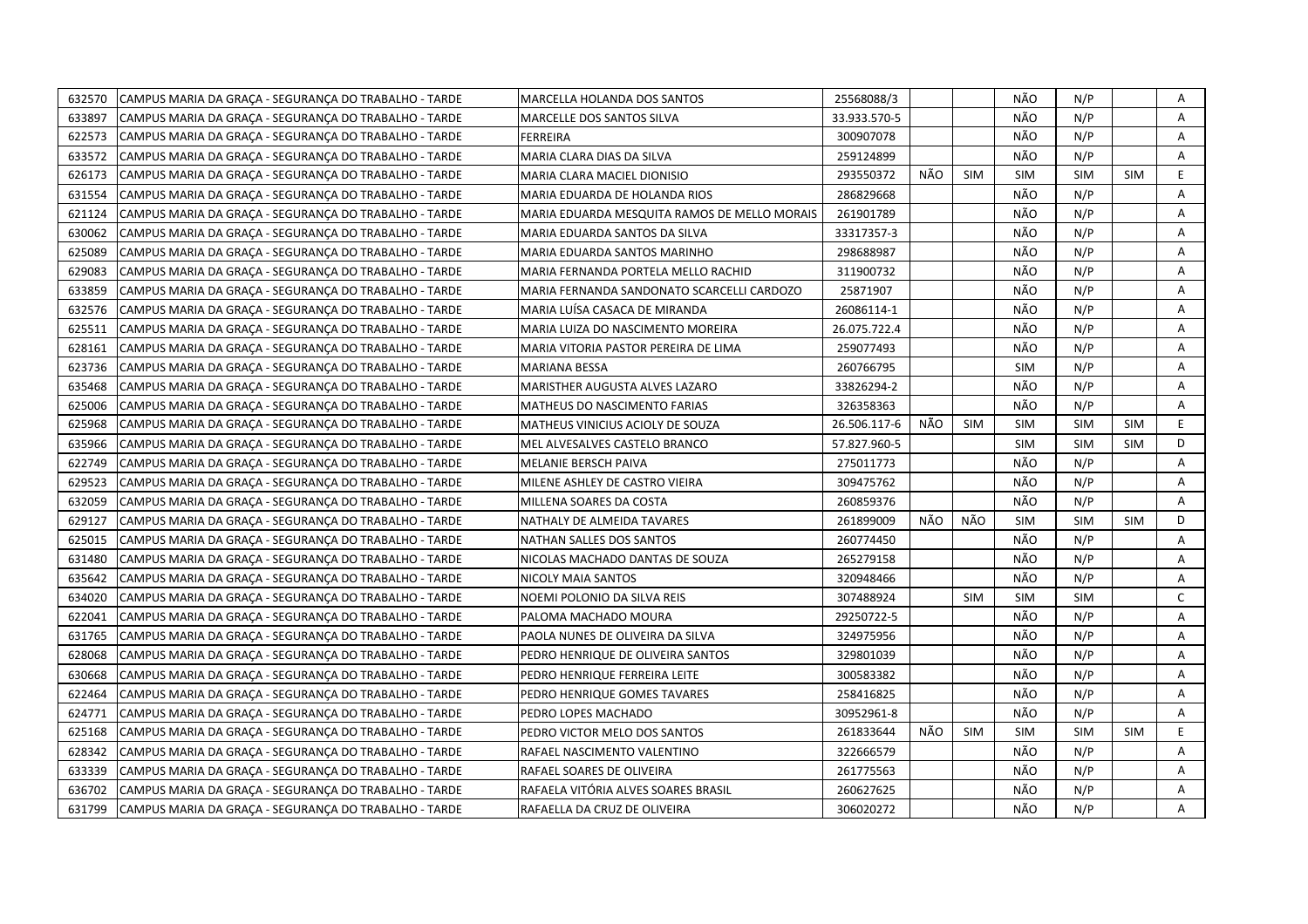| 633831 | CAMPUS MARIA DA GRACA - SEGURANCA DO TRABALHO - TARDE | RAÍSSA DE PAULA FERREIRA                   | 303726905    |     |            | NÃO        | N/P        |            | A  |
|--------|-------------------------------------------------------|--------------------------------------------|--------------|-----|------------|------------|------------|------------|----|
| 620495 | CAMPUS MARIA DA GRAÇA - SEGURANÇA DO TRABALHO - TARDE | RAISSA PEREIRA DOS SANTOS                  | 311413686    | NÃO | <b>SIM</b> | <b>SIM</b> | <b>SIM</b> | <b>SIM</b> | E  |
| 620521 | CAMPUS MARIA DA GRAÇA - SEGURANÇA DO TRABALHO - TARDE | RAÍSSA PERES DA SILVA                      | 261836969    |     |            | NÃO        | N/P        |            | A  |
| 630049 | CAMPUS MARIA DA GRACA - SEGURANCA DO TRABALHO - TARDE | RAYSA ALVES DE OLIVEIRA                    | 32.809.708-4 | NÃO | <b>SIM</b> | <b>SIM</b> | <b>SIM</b> | <b>SIM</b> | E  |
| 625164 | CAMPUS MARIA DA GRAÇA - SEGURANÇA DO TRABALHO - TARDE | RAYSSA LYANDRA LIMAS TINOCO                | 259266773    |     |            | <b>SIM</b> | <b>SIM</b> | <b>SIM</b> | D  |
| 630037 | CAMPUS MARIA DA GRAÇA - SEGURANÇA DO TRABALHO - TARDE | RONALD DOS PASSOS LEMOS DA SILVA ALVES     | 258714765    |     |            | <b>SIM</b> | N/P        |            | Α  |
| 623185 | CAMPUS MARIA DA GRACA - SEGURANCA DO TRABALHO - TARDE | RYAN VICTOR GUEDES PEÇANHA                 | 261091599    |     |            | NÃO        | N/P        |            | A  |
| 629364 | CAMPUS MARIA DA GRACA - SEGURANCA DO TRABALHO - TARDE | SAMARA DE OLIVEIRA SILVA                   | 298802901    |     |            | NÃO        | N/P        |            | Α  |
| 626833 | CAMPUS MARIA DA GRAÇA - SEGURANÇA DO TRABALHO - TARDE | SHAYNNE DA SILVA PEREIRA                   | 277777496    | NÃO | <b>SIM</b> | <b>SIM</b> | <b>SIM</b> | <b>SIM</b> | E. |
| 633708 | CAMPUS MARIA DA GRAÇA - SEGURANÇA DO TRABALHO - TARDE | STEPHANY FROTA DE LIMA                     | 27 084 561 3 |     |            | NÃO        | N/P        |            | A  |
| 634330 | CAMPUS MARIA DA GRACA - SEGURANCA DO TRABALHO - TARDE | TAINÁ OLIVEIRA DA SILVA                    | 30921750-27  |     |            | NÃO        | N/P        |            | A  |
| 631202 | CAMPUS MARIA DA GRAÇA - SEGURANÇA DO TRABALHO - TARDE | THAMARA MENDES MARTINS DA SILVA FELISBERTO | 260768163    |     |            | NÃO        | N/P        |            | Α  |
| 628286 | CAMPUS MARIA DA GRAÇA - SEGURANÇA DO TRABALHO - TARDE | THAMYRES MARCELLA SANTANA DOS SANTOS       | 33176239-3   | NÃO | <b>SIM</b> | <b>SIM</b> | <b>SIM</b> | <b>SIM</b> | E  |
| 626300 | CAMPUS MARIA DA GRAÇA - SEGURANÇA DO TRABALHO - TARDE | <b>UESLEY RIBEIRO DOS SANTOS</b>           | 30.943.123-7 |     |            | <b>SIM</b> | N/P        |            | A  |
| 625558 | CAMPUS MARIA DA GRAÇA - SEGURANÇA DO TRABALHO - TARDE | VINICIUS DE BRITES BEZERRA                 | 301503504    |     |            | NÃO        | N/P        |            | Α  |
| 626168 | CAMPUS MARIA DA GRAÇA - SEGURANÇA DO TRABALHO - TARDE | VITOR HUGO DA SILVA MENDONÇA               | 301124566    |     |            | NÃO        | N/P        |            | Α  |
| 631482 | CAMPUS MARIA DA GRAÇA - SEGURANÇA DO TRABALHO - TARDE | VITTOR HUGO DA SILVA COSTA                 | 32.007.145-9 |     |            | NÃO        | N/P        |            | A  |
| 621302 | CAMPUS MARIA DA GRACA - SEGURANCA DO TRABALHO - TARDE | WAGNER VICTOR DOS SANTOS TEIXEIRA          | 323382499    | NÃO | <b>SIM</b> | <b>SIM</b> | <b>SIM</b> | <b>SIM</b> | E. |
| 630307 | CAMPUS MARIA DA GRAÇA - SEGURANÇA DO TRABALHO - TARDE | YAN DIAS OLIVEIRA                          | 340201995    | NÃO | <b>SIM</b> | <b>SIM</b> | <b>SIM</b> | NÃO        | C  |
| 628661 | CAMPUS MARIA DA GRAÇA - SEGURANÇA DO TRABALHO - TARDE | YASMIN CRISTINA SALLES GREGÓRIO            | 260863931    | NÃO | <b>SIM</b> | <b>SIM</b> | <b>SIM</b> | <b>SIM</b> | E. |
| 632762 | CAMPUS MARIA DA GRACA - SEGURANCA DO TRABALHO - TARDE | YASMIN DE CASSIA DA SILVA BALTHAR          | 258680065    |     |            | NÃO        | N/P        |            | A  |
| 634139 | CAMPUS MARIA DA GRAÇA - SEGURANÇA DO TRABALHO - TARDE | YASMIN ROMÃO BASILIO DA SILVA              | 26.093.474-0 |     |            | NÃO        | N/P        |            | A  |
| 627066 | CAMPUS MARIA DA GRAÇA - SEGURANÇA DO TRABALHO - TARDE | YOHANNE KARINE FREITAS TRAJANO DA SILVA    | 284289386    |     |            | NÃO        | N/P        |            | A  |
| 629122 | CAMPUS NOVA FRIBURGO - ADMINISTRAÇÃO - INTEGRAL       | ALICE CASTRO RIEDMANN                      | 317534907    |     | NÃO        | NÃO        | N/P        | NÃO        | Α  |
| 622896 | CAMPUS NOVA FRIBURGO - ADMINISTRAÇÃO - INTEGRAL       | ANA BEATRIZ DE CARVALHO PEREIRA            | 24893701-3   |     |            | <b>SIM</b> | N/P        |            | Α  |
| 632085 | CAMPUS NOVA FRIBURGO - ADMINISTRAÇÃO - INTEGRAL       | ANA CAROLINA DINIZ FARIAS                  | 27372620-8   |     |            | NÃO        | N/P        |            | Α  |
| 634963 | CAMPUS NOVA FRIBURGO - ADMINISTRAÇÃO - INTEGRAL       | ANA CLARA BITTENCOURT CORREA               | 25-897.920-2 |     |            | NÃO        | N/P        |            | Α  |
| 626840 | CAMPUS NOVA FRIBURGO - ADMINISTRAÇÃO - INTEGRAL       | ANA CLARA DA SILVA BOY PINTO               | 25.882.946-4 |     |            | NÃO        | N/P        |            | A  |
| 623435 | CAMPUS NOVA FRIBURGO - ADMINISTRAÇÃO - INTEGRAL       | ANA CLARA MONTEIRO MIRANDA                 | 293352357    |     |            | NÃO        | N/P        |            | Α  |
| 632874 | CAMPUS NOVA FRIBURGO - ADMINISTRAÇÃO - INTEGRAL       | ANA LYS SANGLAR DO ESPIRITO SANTO OLIVEIRA | 260329693    |     |            | NÃO        | N/P        |            | Α  |
| 634187 | CAMPUS NOVA FRIBURGO - ADMINISTRAÇÃO - INTEGRAL       | ANA PAULA MACARIO MOREIRA                  | 258869015    | NÃO | NÃO        | <b>SIM</b> | <b>SIM</b> | <b>SIM</b> | D  |
| 636989 | CAMPUS NOVA FRIBURGO - ADMINISTRAÇÃO - INTEGRAL       | ANNA CAROLINA DA SILVA CORRÊA LAMBLET      | 300593100    |     |            | NÃO        | N/P        |            | A  |
| 632572 | CAMPUS NOVA FRIBURGO - ADMINISTRAÇÃO - INTEGRAL       | ANNA CLARA FRAGA OLIVEIRA                  | 882345-6     |     |            | NÃO        | N/P        |            | Α  |
| 635211 | CAMPUS NOVA FRIBURGO - ADMINISTRAÇÃO - INTEGRAL       | ARTHUR FROSSARD MAGALHÃES CANELLA          | 291746766    |     |            | NÃO        | N/P        |            | Α  |
| 632290 | CAMPUS NOVA FRIBURGO - ADMINISTRAÇÃO - INTEGRAL       | <b>AUGUSTO SILVA THURLER MAROTTI</b>       | 298420761    | NÃO | NÃO        | <b>SIM</b> | <b>SIM</b> | <b>SIM</b> | D  |
| 631498 | CAMPUS NOVA FRIBURGO - ADMINISTRAÇÃO - INTEGRAL       | BEATRIZ CURTY FOLLY ERTHAL                 | 25.825.690-8 |     |            | NÃO        | N/P        |            | Α  |
| 631438 | CAMPUS NOVA FRIBURGO - ADMINISTRAÇÃO - INTEGRAL       | BEATRIZ FRAGA PEREIRA                      | 259611994    |     |            | NÃO        | N/P        |            | A  |
| 629503 | CAMPUS NOVA FRIBURGO - ADMINISTRAÇÃO - INTEGRAL       | <b>BRENDON ALVES PIRAN</b>                 | 312541378    | NÃO | <b>SIM</b> | <b>SIM</b> | <b>SIM</b> | <b>SIM</b> | E  |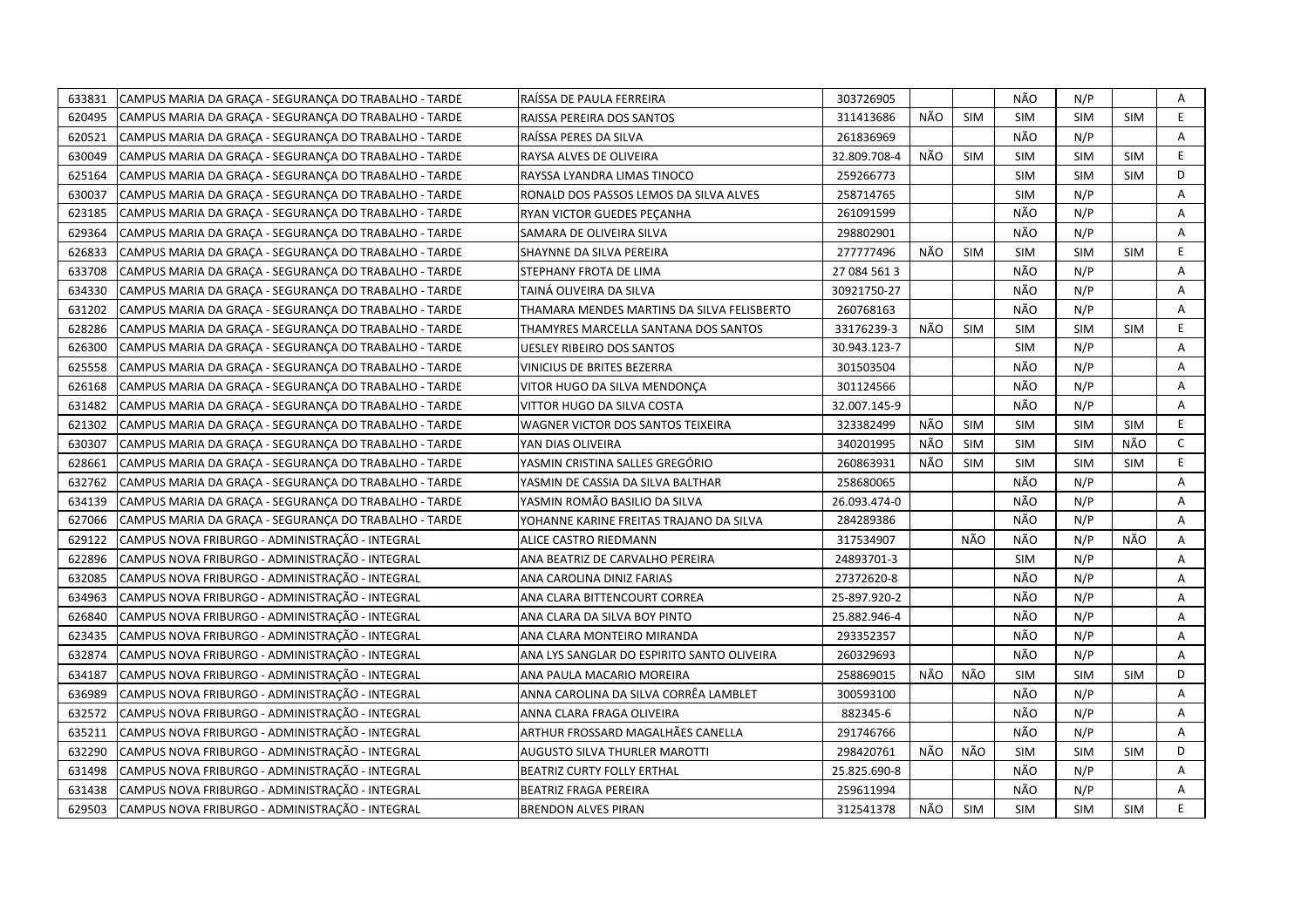| 631236 | CAMPUS NOVA FRIBURGO - ADMINISTRAÇÃO - INTEGRAL | <b>BRUNA DIAS PAREDES</b>                      | 264702853    | NÃO | NÃO        | <b>SIM</b> | <b>SIM</b> | SIM        | D  |
|--------|-------------------------------------------------|------------------------------------------------|--------------|-----|------------|------------|------------|------------|----|
| 624075 | CAMPUS NOVA FRIBURGO - ADMINISTRAÇÃO - INTEGRAL | <b>BRUNA FERRAZ DA VEIGA</b>                   | 258328665    |     |            | NÃO        | N/P        |            | A  |
| 630876 | CAMPUS NOVA FRIBURGO - ADMINISTRAÇÃO - INTEGRAL | CAMILLE ROCHA DE AQUINO                        | 26.459.940-8 |     |            | NÃO        | N/P        |            | A  |
| 622910 | CAMPUS NOVA FRIBURGO - ADMINISTRAÇÃO - INTEGRAL | CAROLINE ELIAS RIBEIRO                         | 29.661.058-7 | NÃO | <b>SIM</b> | <b>SIM</b> | <b>SIM</b> | SIM        | E  |
| 621933 | CAMPUS NOVA FRIBURGO - ADMINISTRAÇÃO - INTEGRAL | DANIEL ZVEITER DE ALBUQUERQUE ROCHA            | 30046373-4   |     |            | NÃO        | N/P        |            | A  |
| 634304 | CAMPUS NOVA FRIBURGO - ADMINISTRAÇÃO - INTEGRAL | DANIELA FIGUEIRA DE CASTRO                     | 284636933    |     |            | NÃO        | N/P        |            | Α  |
| 632989 | CAMPUS NOVA FRIBURGO - ADMINISTRAÇÃO - INTEGRAL | DANILO DA SILVA FARIA                          | 325689800    | NÃO | NÃO        | NÃO        | <b>SIM</b> | NÃO        | Α  |
| 622731 | CAMPUS NOVA FRIBURGO - ADMINISTRAÇÃO - INTEGRAL | DIOGO DE SOUZA CATHARINA LESSA                 | 259139426    |     |            | NÃO        | N/P        |            | A  |
| 635660 | CAMPUS NOVA FRIBURGO - ADMINISTRAÇÃO - INTEGRAL | DOUGLAS LIMAS BRAÇOS                           | 292511524    | NÃO | <b>SIM</b> | <b>SIM</b> | <b>SIM</b> | <b>SIM</b> | E  |
| 632793 | CAMPUS NOVA FRIBURGO - ADMINISTRAÇÃO - INTEGRAL | <b>DRIELY LESSA SOARES</b>                     | 274237833    | NÃO | NÃO        | <b>SIM</b> | <b>SIM</b> | NÃO        | B  |
| 629176 | CAMPUS NOVA FRIBURGO - ADMINISTRAÇÃO - INTEGRAL | DYENIFE COELHO NARCIZO                         | 31.469.243-5 | NÃO | NÃO        | <b>SIM</b> | <b>SIM</b> | NÃO        | B  |
| 629424 | CAMPUS NOVA FRIBURGO - ADMINISTRAÇÃO - INTEGRAL | <b>EMANUEL FERREIRA POUBEL</b>                 | 267365898    |     |            | NÃO        | N/P        |            | Α  |
| 633670 | CAMPUS NOVA FRIBURGO - ADMINISTRAÇÃO - INTEGRAL | <b>EMANUELLE TERRA MARINS BERÇOT</b>           | 258484211    |     |            | NÃO        | N/P        |            | Α  |
| 624655 | CAMPUS NOVA FRIBURGO - ADMINISTRAÇÃO - INTEGRAL | ESTEPHANY DE SOUZA LISBÔA                      | 30386507-5   |     |            | NÃO        | N/P        |            | Α  |
| 625169 | CAMPUS NOVA FRIBURGO - ADMINISTRAÇÃO - INTEGRAL | FRANCISCO LIMA SALARINI FARIA                  | 30.939.716-4 |     |            | NÃO        | N/P        |            | A  |
| 628222 | CAMPUS NOVA FRIBURGO - ADMINISTRAÇÃO - INTEGRAL | GABRIEL MUNIZ DA SILVA OLIVEIRA                | 25867236-9   |     |            | NÃO        | N/P        |            | A  |
| 632935 | CAMPUS NOVA FRIBURGO - ADMINISTRAÇÃO - INTEGRAL | GEHAN SILVA MALHEIROS VITÓRIO                  | 322023359    |     |            | NÃO        | N/P        |            | A  |
| 622155 | CAMPUS NOVA FRIBURGO - ADMINISTRAÇÃO - INTEGRAL | GERLÂNDIA ESTEVAM CARDINOT                     | 345407852    | NÃO | <b>SIM</b> | <b>SIM</b> | <b>SIM</b> | <b>SIM</b> | E  |
| 621651 | CAMPUS NOVA FRIBURGO - ADMINISTRAÇÃO - INTEGRAL | <b>GUSTAVO ALMEIDA GUERRA</b>                  | 264597949    |     |            | NÃO        | N/P        |            | A  |
| 629668 | CAMPUS NOVA FRIBURGO - ADMINISTRAÇÃO - INTEGRAL | HANNAH BARIZON AMORIM                          | 258965581    |     |            | NÃO        | N/P        |            | A  |
| 630972 | CAMPUS NOVA FRIBURGO - ADMINISTRAÇÃO - INTEGRAL | HELLEN PEREIRA DE AGUIAR                       | 292657913    |     |            | <b>SIM</b> | N/P        |            | A  |
| 636622 | CAMPUS NOVA FRIBURGO - ADMINISTRAÇÃO - INTEGRAL | HENRIQUE JOSÉ DE OLIVEIRA LIMA JUNIOR          | 260020045    |     |            | NÃO        | N/P        |            | A  |
| 622888 | CAMPUS NOVA FRIBURGO - ADMINISTRAÇÃO - INTEGRAL | HIVICK FIGUEIRA PINTO BASTOS                   | 298545468    | NÃO | <b>SIM</b> | <b>SIM</b> | <b>SIM</b> | <b>SIM</b> | E. |
| 635616 | CAMPUS NOVA FRIBURGO - ADMINISTRAÇÃO - INTEGRAL | IGOR VINICIUS CONCEIÇÃO DE MOURA               | 25.852.542-7 | NÃO | <b>SIM</b> | <b>SIM</b> | <b>SIM</b> | <b>SIM</b> | E  |
| 636882 | CAMPUS NOVA FRIBURGO - ADMINISTRAÇÃO - INTEGRAL | ISABELA BERÇOT DE BARROS                       | 26.734.967-8 |     |            | NÃO        | N/P        |            | A  |
| 630946 | CAMPUS NOVA FRIBURGO - ADMINISTRAÇÃO - INTEGRAL | ISABELA COUTINHO CASTELIANO                    | 280029752    |     |            | NÃO        | N/P        |            | Α  |
| 628727 | CAMPUS NOVA FRIBURGO - ADMINISTRAÇÃO - INTEGRAL | ISABELLA REIS FIGUEIRA                         | 32.380.856-8 |     |            | NÃO        | N/P        |            | A  |
| 624587 | CAMPUS NOVA FRIBURGO - ADMINISTRAÇÃO - INTEGRAL | JOANA OUVERNEY DE OLIVEIRA                     | 329665566    |     |            | NÃO        | N/P        |            | A  |
| 633558 | CAMPUS NOVA FRIBURGO - ADMINISTRAÇÃO - INTEGRAL | JOÄO FRANCISCO AMORIM MAGLIANO                 | 256152117    |     |            | NÃO        | N/P        |            | Α  |
| 633095 | CAMPUS NOVA FRIBURGO - ADMINISTRAÇÃO - INTEGRAL | JOÃO GABRIEL MAGALHÃES GABRY DOS REIS OLIVEIRA | 846738-2     |     |            | NÃO        | N/P        |            | A  |
| 621049 | CAMPUS NOVA FRIBURGO - ADMINISTRAÇÃO - INTEGRAL | JOÃO GUILHERME DA SILVA TEIXEIRA               | 310491246    |     |            | NÃO        | N/P        |            | Α  |
| 627347 | CAMPUS NOVA FRIBURGO - ADMINISTRAÇÃO - INTEGRAL | JOÃO HENRIQUE QUINTES COSTA VOLLU              | 299975474    |     |            | NÃO        | N/P        |            | A  |
| 621338 | CAMPUS NOVA FRIBURGO - ADMINISTRAÇÃO - INTEGRAL | JOÃO MARCOS AZEVEDO SILVA                      | 34357889-4   |     |            | NÃO        | N/P        |            | Α  |
| 628458 | CAMPUS NOVA FRIBURGO - ADMINISTRAÇÃO - INTEGRAL | JOÃO VICTOR DOMINGUES BARIZON DE MELLO         | 25913662-0   |     |            | NÃO        | N/P        |            | A  |
| 620762 | CAMPUS NOVA FRIBURGO - ADMINISTRAÇÃO - INTEGRAL | JULIA DO AMARAL RANGEL                         | 31942634-2   | NÃO |            | <b>SIM</b> | <b>SIM</b> | <b>SIM</b> | D  |
| 624679 | CAMPUS NOVA FRIBURGO - ADMINISTRAÇÃO - INTEGRAL | JÚLIA HILARY RODRIGUES OURIQUE                 | 26.189.880-3 | NÃO | NÃO        | <b>SIM</b> | <b>SIM</b> | <b>SIM</b> | D  |
| 627945 | CAMPUS NOVA FRIBURGO - ADMINISTRAÇÃO - INTEGRAL | JULIA PEREIRA DA SILVA                         | 257370924    | NÃO | <b>SIM</b> | <b>SIM</b> | <b>SIM</b> | NÃO        | C  |
| 628789 | CAMPUS NOVA FRIBURGO - ADMINISTRAÇÃO - INTEGRAL | JÚLIO CÉSAR WANDEROSFKY PEDRO                  | 264600024    |     |            | NÃO        | N/P        |            | A  |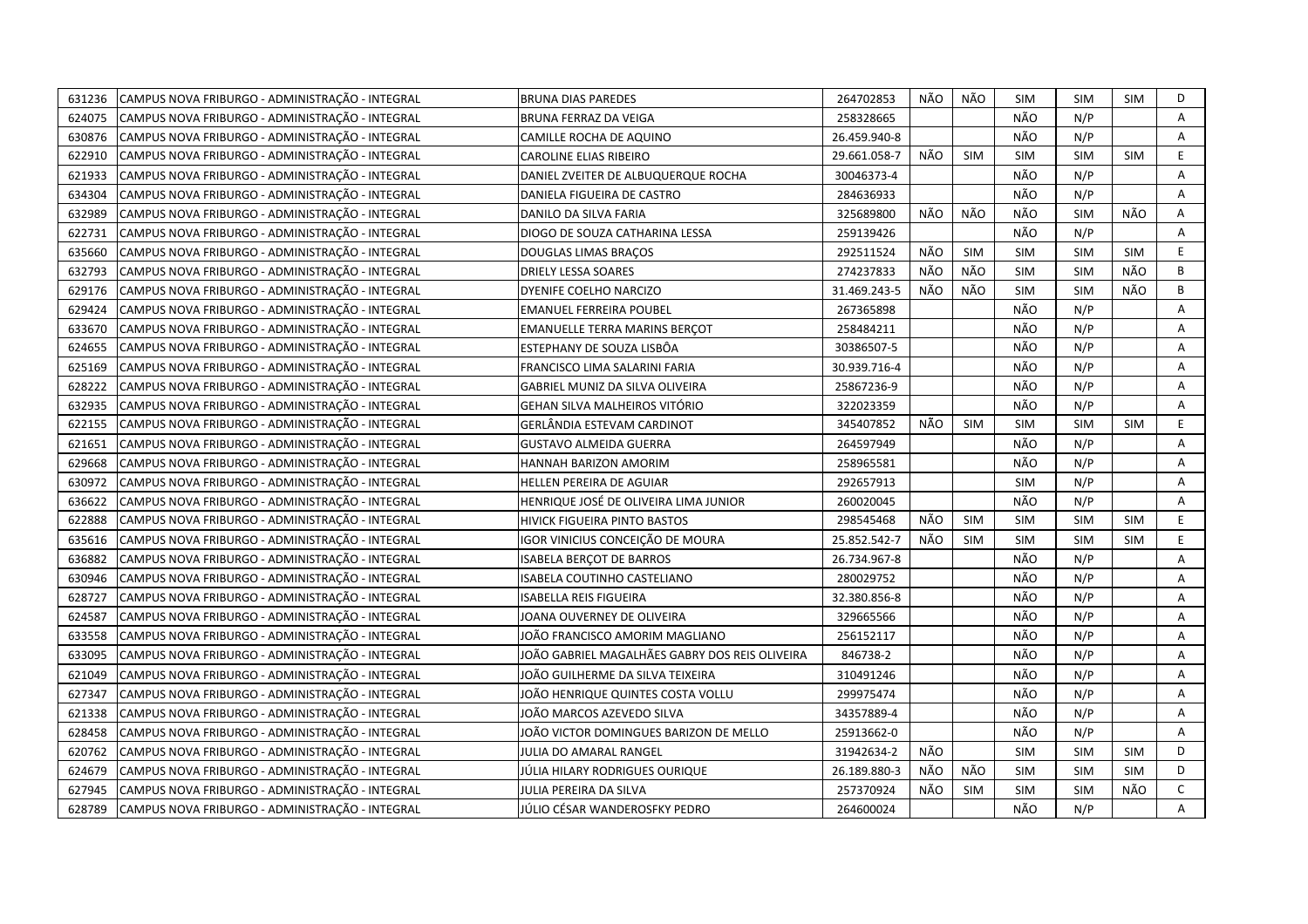| 631250 | CAMPUS NOVA FRIBURGO - ADMINISTRAÇÃO - INTEGRAL | KAIKY DERROSSI SVOBADA DE OLIVEIRA   | 26754959-0   |     |     | NÃO        | N/P        |            | Α |
|--------|-------------------------------------------------|--------------------------------------|--------------|-----|-----|------------|------------|------------|---|
| 635258 | CAMPUS NOVA FRIBURGO - ADMINISTRAÇÃO - INTEGRAL | KAREN RODRIGUES GARCIA               | 276767571    |     |     | NÃO        | N/P        |            | A |
| 629817 | CAMPUS NOVA FRIBURGO - ADMINISTRAÇÃO - INTEGRAL | KAROLAYNE SCHUENCK DA SILVA          | 319442547    |     |     | NÃO        | N/P        |            | A |
| 623453 | CAMPUS NOVA FRIBURGO - ADMINISTRAÇÃO - INTEGRAL | KAUÄ DO VALES CARDINOT               | 285934246    | NÃO | NÃO | <b>SIM</b> | <b>SIM</b> | <b>SIM</b> | D |
| 622039 | CAMPUS NOVA FRIBURGO - ADMINISTRAÇÃO - INTEGRAL | KAUAN VALENTE TARDEM                 | 282988468    |     |     | NÃO        | N/P        |            | Α |
| 633699 | CAMPUS NOVA FRIBURGO - ADMINISTRAÇÃO - INTEGRAL | KAUÊ GOMES WERMELINGER               | 25.664.569-8 | NÃO | NÃO | <b>SIM</b> | <b>SIM</b> | SIM        | D |
| 630111 | CAMPUS NOVA FRIBURGO - ADMINISTRAÇÃO - INTEGRAL | KAYENE DA SILVA QUEIROZ              | 30741697-4   |     |     | NÃO        | N/P        |            | A |
| 621416 | CAMPUS NOVA FRIBURGO - ADMINISTRAÇÃO - INTEGRAL | LANA CRISTINA MOTTA DE MACEDO        | 30071260-1   |     |     | <b>SIM</b> | <b>SIM</b> | <b>SIM</b> | D |
| 628841 | CAMPUS NOVA FRIBURGO - ADMINISTRAÇÃO - INTEGRAL | LARA GANDOLPHO SALARINI KLEIN GOMES  | 33.753.773-2 |     |     | NÃO        | N/P        |            | A |
| 632899 | CAMPUS NOVA FRIBURGO - ADMINISTRAÇÃO - INTEGRAL | LARISSA DA ROCHA JARDIM              | 271597791    |     |     | NÃO        | N/P        |            | A |
| 636848 | CAMPUS NOVA FRIBURGO - ADMINISTRAÇÃO - INTEGRAL | LETÍCIA BAKIN DE SOUZA               | 267549566    |     |     | NÃO        | N/P        |            | Α |
| 622810 | CAMPUS NOVA FRIBURGO - ADMINISTRAÇÃO - INTEGRAL | LETICIA REIS HENRIQUES               | 258991678    |     |     | <b>SIM</b> | N/P        |            | A |
| 635992 | CAMPUS NOVA FRIBURGO - ADMINISTRAÇÃO - INTEGRAL | LIA ZEBENDO FERREIRA                 | 258773191    |     |     | NÃO        | N/P        |            | A |
| 625232 | CAMPUS NOVA FRIBURGO - ADMINISTRAÇÃO - INTEGRAL | LISA RASTRELLI SCHWAN LANGBEHN       | 25882848-2   |     |     | NÃO        | N/P        |            | Α |
| 634569 | CAMPUS NOVA FRIBURGO - ADMINISTRAÇÃO - INTEGRAL | LORENA DE SOUZA OLIVEIRA             | 25.896.651-4 |     |     | NÃO        | N/P        |            | A |
| 622127 | CAMPUS NOVA FRIBURGO - ADMINISTRAÇÃO - INTEGRAL | LUCAS WENDERROSCKY RANGEL            | 258965680    |     |     | NÃO        | N/P        |            | Α |
| 626602 | CAMPUS NOVA FRIBURGO - ADMINISTRAÇÃO - INTEGRAL | LUDMYLLA PASSOS BARRETO              | 258355759    |     |     | NÃO        | N/P        |            | Α |
| 620602 | CAMPUS NOVA FRIBURGO - ADMINISTRAÇÃO - INTEGRAL | LUYANE QUEIROZ MILAGRES CORREA       | 25.882.822-7 |     |     | <b>SIM</b> | N/P        |            | Α |
| 622803 | CAMPUS NOVA FRIBURGO - ADMINISTRAÇÃO - INTEGRAL | LUZIA BLAUDT SCHUABE                 | 282941939    |     |     | NÃO        | N/P        |            | A |
| 628653 | CAMPUS NOVA FRIBURGO - ADMINISTRAÇÃO - INTEGRAL | MARCELE BARCELOS COELHO              | 25.896.679-5 |     |     | NÃO        | N/P        |            | A |
| 622472 | CAMPUS NOVA FRIBURGO - ADMINISTRAÇÃO - INTEGRAL | MARIA CLARA SANTANA DE ARAUJO        | 296516354    | NÃO | NÃO | <b>SIM</b> | N/P        | <b>SIM</b> | A |
| 621016 | CAMPUS NOVA FRIBURGO - ADMINISTRAÇÃO - INTEGRAL | MARIA CLARA TORRES LOPES             | 264616335    |     |     | NÃO        | N/P        |            | A |
| 634119 | CAMPUS NOVA FRIBURGO - ADMINISTRAÇÃO - INTEGRAL | MARIA EDUARDA ALVES TEIXEIRA         | 264601337    |     |     | NÃO        | N/P        |            | A |
| 626538 | CAMPUS NOVA FRIBURGO - ADMINISTRAÇÃO - INTEGRAL | MARIA EDUARDA BRANTES SIQUEIRA NUNES | 264601162    |     |     | NÃO        | N/P        |            | A |
| 625199 | CAMPUS NOVA FRIBURGO - ADMINISTRAÇÃO - INTEGRAL | MARIA EDUARDA DA SILVEIRA SILVA      | 311408876    |     |     | NÃO        | N/P        |            | A |
| 625514 | CAMPUS NOVA FRIBURGO - ADMINISTRAÇÃO - INTEGRAL | MARIA FERNANDA VILELA DA SILVA       | 34542782-7   |     |     | <b>SIM</b> | N/P        |            | Α |
| 635262 | CAMPUS NOVA FRIBURGO - ADMINISTRAÇÃO - INTEGRAL | MARIANA SALES DA CONCEIÇÃO           | 27.474.750-0 |     |     | NÃO        | N/P        |            | A |
| 623650 | CAMPUS NOVA FRIBURGO - ADMINISTRAÇÃO - INTEGRAL | MARLLON WENDERROSCKY SANTOS          | 298233776    |     | NÃO | <b>SIM</b> | <b>SIM</b> |            | B |
| 629090 | CAMPUS NOVA FRIBURGO - ADMINISTRAÇÃO - INTEGRAL | MARLON TEIXEIRA TOMÉ                 | 26.754.931-9 | NÃO | NÃO | <b>SIM</b> | <b>SIM</b> | <b>SIM</b> | D |
| 622304 | CAMPUS NOVA FRIBURGO - ADMINISTRAÇÃO - INTEGRAL | MARYA EDUARADA MEDEIROS CHAGAS       | 282773910    |     |     | NÃO        | N/P        |            | Α |
| 625632 | CAMPUS NOVA FRIBURGO - ADMINISTRAÇÃO - INTEGRAL | MARYANNE SOUZA DA SILVA              | 321831372    |     |     | NÃO        | N/P        |            | Α |
| 625487 | CAMPUS NOVA FRIBURGO - ADMINISTRAÇÃO - INTEGRAL | <b>MATTHEUS GOMES NOGUEIRA</b>       | 25911732-3   |     |     | NÃO        | N/P        |            | A |
| 627248 | CAMPUS NOVA FRIBURGO - ADMINISTRAÇÃO - INTEGRAL | MAYRA LÔBO CORRÊA                    | 31523158-9   |     |     | NÃO        | N/P        |            | A |
| 628312 | CAMPUS NOVA FRIBURGO - ADMINISTRAÇÃO - INTEGRAL | NATHAN CARDINOT MORETE               | 30.371.933-0 |     |     | NÃO        | N/P        |            | A |
| 632035 | CAMPUS NOVA FRIBURGO - ADMINISTRAÇÃO - INTEGRAL | NICOLE GOMES DA SILVA                | 25.825.735-1 | NÃO | NÃO | <b>SIM</b> | <b>SIM</b> | <b>SIM</b> | D |
| 625493 | CAMPUS NOVA FRIBURGO - ADMINISTRAÇÃO - INTEGRAL | NICOLY DINIZ DE OLIVEIRA RIBEIRO     | 25.762.833-9 |     |     | NÃO        | N/P        |            | Α |
| 631917 | CAMPUS NOVA FRIBURGO - ADMINISTRAÇÃO - INTEGRAL | NINA DE AZEVEDO DESTEFANIO MOREIRA   | 258865716    |     |     | NÃO        | N/P        |            | Α |
| 631433 | CAMPUS NOVA FRIBURGO - ADMINISTRAÇÃO - INTEGRAL | PAOLA FRAGA PEREIRA                  | 259611986    |     |     | NÃO        | N/P        |            | A |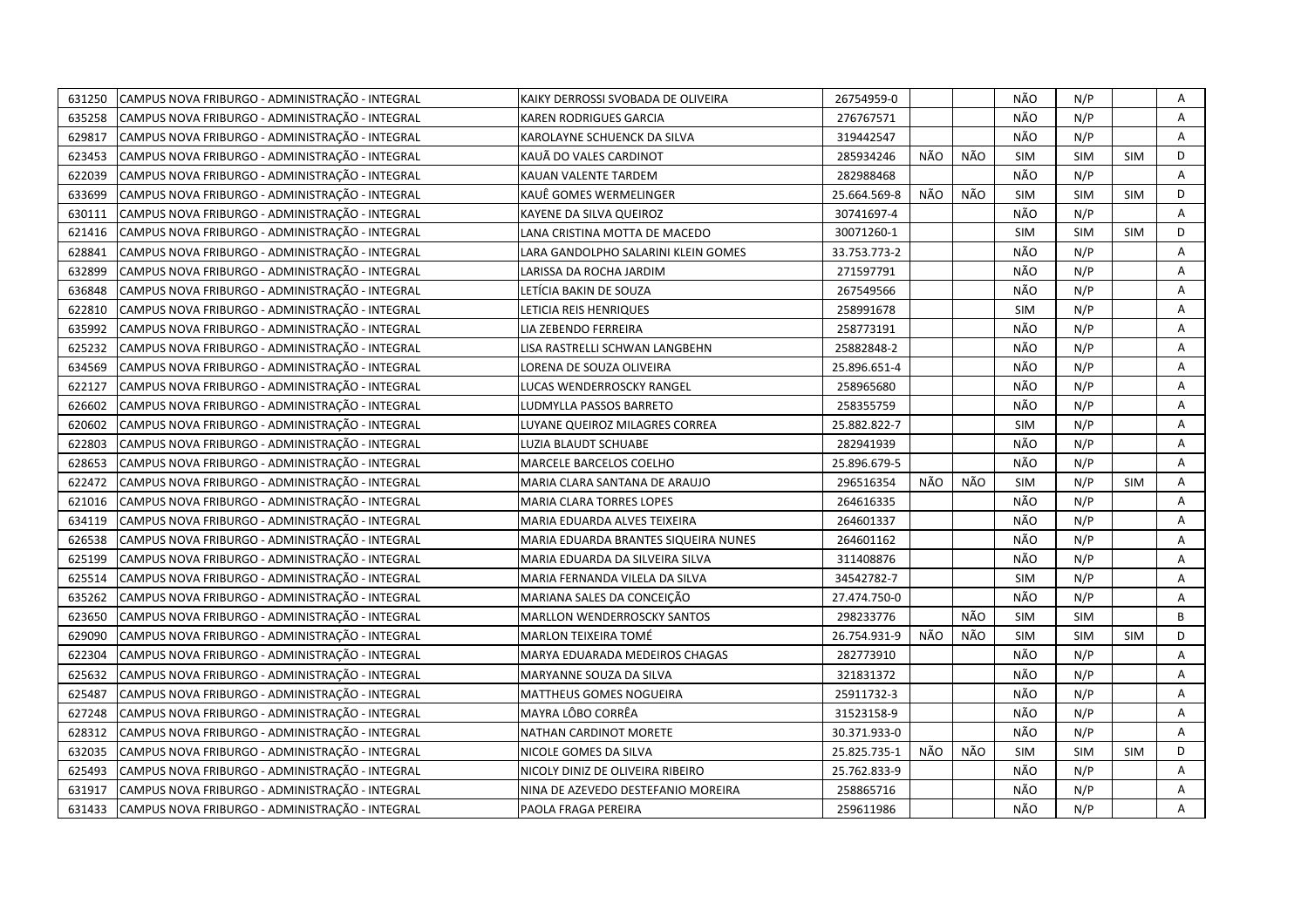| 632064 | CAMPUS NOVA FRIBURGO - ADMINISTRAÇÃO - INTEGRAL | RAÍSSA TEIXEIRA VOGAS                      | 301022976    | NÃO | <b>SIM</b> | <b>SIM</b> | <b>SIM</b> | <b>SIM</b> | E.             |
|--------|-------------------------------------------------|--------------------------------------------|--------------|-----|------------|------------|------------|------------|----------------|
| 629041 | CAMPUS NOVA FRIBURGO - ADMINISTRAÇÃO - INTEGRAL | RAPHAELA FARIA                             | 8484538      |     |            | NÃO        | N/P        |            | Α              |
| 628315 | CAMPUS NOVA FRIBURGO - ADMINISTRAÇÃO - INTEGRAL | ROGER PORTUGAL GUIMARÃES                   | 267358596    |     |            | NÃO        | N/P        |            | Α              |
| 626195 | CAMPUS NOVA FRIBURGO - ADMINISTRAÇÃO - INTEGRAL | SABRINA DA SILVA SANTOS CARDINOT           | 286242573    |     |            | NÃO        | N/P        |            | Α              |
| 631399 | CAMPUS NOVA FRIBURGO - ADMINISTRAÇÃO - INTEGRAL | SARA LOPES DA SILVA                        | 30877376-1   |     |            | NÃO        | N/P        |            | А              |
| 630565 | CAMPUS NOVA FRIBURGO - ADMINISTRAÇÃO - INTEGRAL | SOPHIA DELDUQUE BORSATTO BORGES            | 258996784    |     |            | NÃO        | N/P        |            | Α              |
| 632719 | CAMPUS NOVA FRIBURGO - ADMINISTRAÇÃO - INTEGRAL | TAINÁ FREZ GONÇALVES LEDO                  | 27.345.977-0 |     |            | NÃO        | N/P        |            | A              |
| 624370 | CAMPUS NOVA FRIBURGO - ADMINISTRAÇÃO - INTEGRAL | THERESA CRISTINE RODRIGUES SARDOU          | 328817424    |     |            | NÃO        | N/P        |            | Α              |
| 636663 | CAMPUS NOVA FRIBURGO - ADMINISTRAÇÃO - INTEGRAL | VITÓRIA AZEVEDO LOUREIRO                   | 24.523.285-5 | NÃO | NÃO        | <b>SIM</b> | <b>SIM</b> | <b>SIM</b> | D              |
| 632083 | CAMPUS NOVA FRIBURGO - ADMINISTRAÇÃO - INTEGRAL | VITORIA DOS SANTOS MAGLIANO                | 285708319    | NÃO | SIM        | <b>SIM</b> | <b>SIM</b> | <b>SIM</b> | E.             |
| 633549 | CAMPUS NOVA FRIBURGO - ADMINISTRAÇÃO - INTEGRAL | VITÓRIA GRANDINI DA SILVA                  | 343602660    |     |            | NÃO        | N/P        |            | Α              |
| 621517 | CAMPUS NOVA FRIBURGO - ADMINISTRAÇÃO - INTEGRAL | WAGNER CORDEIRO DE OLIVEIRA                | 25.766.059-7 |     |            | NÃO        | N/P        |            | A              |
| 630509 | CAMPUS NOVA FRIBURGO - ADMINISTRAÇÃO - INTEGRAL | <b>WESLLEY FERNANDES CORREA</b>            | 256911363    |     |            | NÃO        | N/P        |            | Α              |
| 633929 | CAMPUS NOVA FRIBURGO - ADMINISTRAÇÃO - INTEGRAL | YASMIM TORRES FERSURA                      | 258329309    |     |            | NÃO        | N/P        |            | $\overline{A}$ |
| 622031 | CAMPUS NOVA FRIBURGO - INFORMÁTICA - INTEGRAL   | ALEXANDRE MONTEIRO TAVARES DA SILVA        | 315016295    |     |            | NÃO        | N/P        |            | A              |
| 622614 | CAMPUS NOVA FRIBURGO - INFORMÁTICA - INTEGRAL   | <b>ALINE</b>                               | 29.039.647-2 |     |            | NÃO        | N/P        |            | A              |
| 634060 | CAMPUS NOVA FRIBURGO - INFORMÁTICA - INTEGRAL   | AMANDA DE CARVALHO BUAIZ                   | 258865989    |     |            | NÃO        | N/P        |            | Α              |
| 635981 | CAMPUS NOVA FRIBURGO - INFORMÁTICA - INTEGRAL   | ANA BEATRIZ FREZ OUVERNEY                  | 33150126-2   | NÃO | NÃO        | <b>SIM</b> | <b>SIM</b> | <b>SIM</b> | D              |
| 635336 | CAMPUS NOVA FRIBURGO - INFORMÁTICA - INTEGRAL   | ANA CAROLINA AGUIAR MACEDO DA SILVA        | 333479426    |     |            | NÃO        | N/P        |            | A              |
| 631473 | CAMPUS NOVA FRIBURGO - INFORMÁTICA - INTEGRAL   | ANA CLARA SANTOS DE SOUZA                  | 26.907.861-4 | NÃO | NÃO        | <b>SIM</b> | <b>SIM</b> | <b>SIM</b> | D              |
| 623275 | CAMPUS NOVA FRIBURGO - INFORMÁTICA - INTEGRAL   | ANA LUISA CORDEIRO SALARINI                | 27.629.007-9 |     |            | NÃO        | N/P        |            | A              |
| 632021 | CAMPUS NOVA FRIBURGO - INFORMÁTICA - INTEGRAL   | ANA LUÍSA PEREIRA FERRO                    | 26.814.708-6 |     |            | NÃO        | N/P        |            | Α              |
| 620612 | CAMPUS NOVA FRIBURGO - INFORMÁTICA - INTEGRAL   | ANA SARA GOMES DA SILVA                    | 24.894.969-5 |     |            | <b>SIM</b> | N/P        |            | A              |
| 631122 | CAMPUS NOVA FRIBURGO - INFORMÁTICA - INTEGRAL   | ANDRÉ CURTY MORAISALMEIDA                  | 258815059    |     |            | NÃO        | N/P        |            | A              |
| 636794 | CAMPUS NOVA FRIBURGO - INFORMÁTICA - INTEGRAL   | ANDREW FREITAS DA SILVA MAGALHÃES          | 307706564    |     |            | NÃO        | N/P        |            | A              |
| 626139 | CAMPUS NOVA FRIBURGO - INFORMÁTICA - INTEGRAL   | ANGELO KALAS GARFINHO                      | 28.926.173-7 |     |            | NÃO        | N/P        |            | A              |
| 626430 | CAMPUS NOVA FRIBURGO - INFORMÁTICA - INTEGRAL   | ANNA CAROLINA EMIDIO BARROS                | 321024820    |     |            | NÃO        | N/P        |            | А              |
| 632895 | CAMPUS NOVA FRIBURGO - INFORMÁTICA - INTEGRAL   | <b>ARTHUR FERREIRA GOMES</b>               | 338184153    |     | <b>SIM</b> | <b>SIM</b> | <b>SIM</b> | <b>SIM</b> | E              |
| 626279 | CAMPUS NOVA FRIBURGO - INFORMÁTICA - INTEGRAL   | <b>BERNARDO CARRILHO BARCELLOS</b>         | 276545407    |     |            | NÃO        | N/P        |            | Α              |
| 632856 | CAMPUS NOVA FRIBURGO - INFORMÁTICA - INTEGRAL   | BERNARDO GOMES DA COSTA JESUS              | 258773126    |     |            | NÃO        | N/P        |            | Α              |
| 634912 | CAMPUS NOVA FRIBURGO - INFORMÁTICA - INTEGRAL   | BERNARDO ROCHA DOS SANTOS JACOB CAVALHEIRO | 258652411    |     |            | NÃO        | N/P        |            | A              |
| 627450 | CAMPUS NOVA FRIBURGO - INFORMÁTICA - INTEGRAL   | <b>BRENO RODRIGUES DE SOUZA</b>            | 284288164    |     |            | NÃO        | N/P        |            | Α              |
| 620758 | CAMPUS NOVA FRIBURGO - INFORMÁTICA - INTEGRAL   | BRENO SOARES RODRIGUES DE OLIVEIRA         | 25759438-2   |     |            | NÃO        | N/P        |            | Α              |
| 631476 | CAMPUS NOVA FRIBURGO - INFORMÁTICA - INTEGRAL   | BRUNA AMARAL ERTHAL                        | 25.896.554-0 |     |            | NÃO        | N/P        |            | Α              |
| 633589 | CAMPUS NOVA FRIBURGO - INFORMÁTICA - INTEGRAL   | BRUNNO ARAUJO MARTINS SARRAPIO             | 26362692-1   |     |            | NÃO        | N/P        |            | A              |
| 623461 | CAMPUS NOVA FRIBURGO - INFORMÁTICA - INTEGRAL   | CAIO BORGES BRAGA                          | 311857072    |     |            | NÃO        | N/P        |            | Α              |
| 626144 | CAMPUS NOVA FRIBURGO - INFORMÁTICA - INTEGRAL   | CAIO COSENDEY DAUDT MOURA DA SILVA         | 291253292    |     |            | NÃO        | N/P        |            | Α              |
| 623095 | CAMPUS NOVA FRIBURGO - INFORMÁTICA - INTEGRAL   | CAIO SOUZA DE OLIVEIRA                     | 258965904    |     |            | NÃO        | N/P        |            | A              |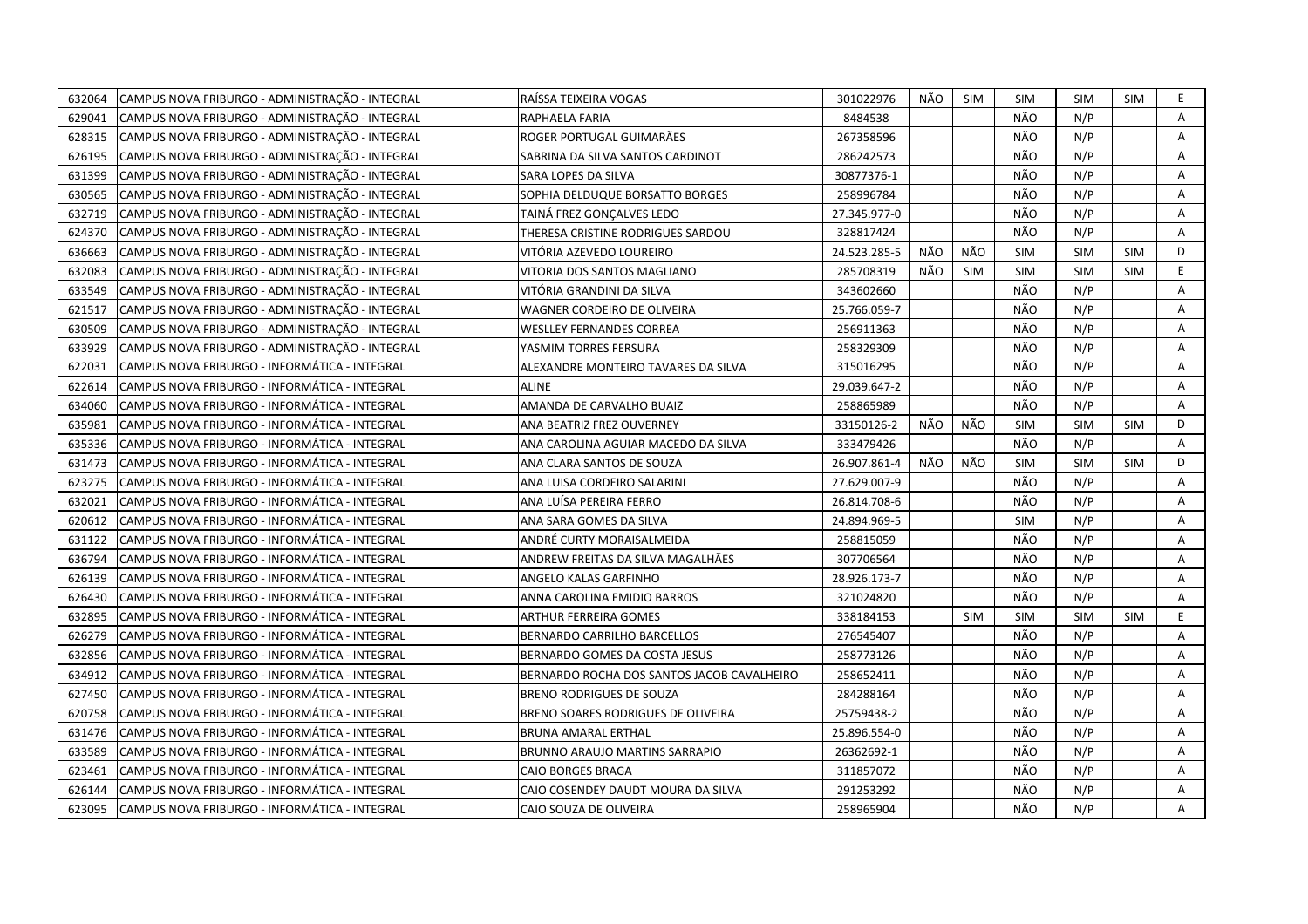| 622590 | CAMPUS NOVA FRIBURGO - INFORMÁTICA - INTEGRAL  | CARLA BEATRIZ RIBEIRO NASCIMENTO      | 31330546-8   | NÃO | SIM        | <b>SIM</b> | SIM        | NÃO        | C            |
|--------|------------------------------------------------|---------------------------------------|--------------|-----|------------|------------|------------|------------|--------------|
| 624729 | CAMPUS NOVA FRIBURGO - INFORMÁTICA - INTEGRAL  | CARLOS DANIEL MORENO DE LIMA          | 298729997    |     |            | NÃO        | N/P        |            | A            |
| 633433 | CAMPUS NOVA FRIBURGO - INFORMÁTICA - INTEGRAL  | CARLOS EDUARDO HEGGENDORN MOREIRA     | 320779135    | NÃO | NÃO        | <b>SIM</b> | <b>SIM</b> | <b>SIM</b> | D            |
| 622443 | CAMPUS NOVA FRIBURGO - INFORMÁTICA - INTEGRAL  | CARLOS HARUO FUKUYAMA                 | 23.533.673-2 |     |            | NÃO        | N/P        |            | Α            |
| 624403 | CAMPUS NOVA FRIBURGO - INFORMÁTICA - INTEGRAL  | CARLOS HENRIQUE ANGELO COSTA          | 25.837.976-7 |     |            | NÃO        | N/P        |            | A            |
| 633777 | ICAMPUS NOVA FRIBURGO - INFORMÁTICA - INTEGRAL | CAROLINE DA SILVA PEREIRA SILVEIRA    | 29.975.120-6 |     |            | NÃO        | N/P        |            | Α            |
| 632981 | CAMPUS NOVA FRIBURGO - INFORMÁTICA - INTEGRAL  | <b>CAROLINE GABRI CARDOSO</b>         | 25.881.682-6 |     |            | NÃO        | N/P        |            | A            |
| 620814 | ICAMPUS NOVA FRIBURGO - INFORMÁTICA - INTEGRAL | CAROLINE PIMENTEL DA SILVA SANTOS     | 31.903.835-2 | NÃO | NÃO        | <b>SIM</b> | <b>SIM</b> | <b>SIM</b> | D            |
| 624746 | CAMPUS NOVA FRIBURGO - INFORMÁTICA - INTEGRAL  | CAUA GOMES DE FREITAS                 | 304716228    | NÃO | <b>SIM</b> | <b>SIM</b> | <b>SIM</b> | NÃO        | C            |
| 622178 | CAMPUS NOVA FRIBURGO - INFORMÁTICA - INTEGRAL  | CLÉO PEREIRA E FERREIRA               | 258525583    |     |            | NÃO        | N/P        |            | A            |
| 623600 | CAMPUS NOVA FRIBURGO - INFORMÁTICA - INTEGRAL  | DAKRO DAVID DA SILVA                  | 340096098    |     |            | NÃO        | N/P        |            | Α            |
| 631171 | CAMPUS NOVA FRIBURGO - INFORMÁTICA - INTEGRAL  | DANIEL DE ARAUJO MOURA QUEIROZ        | 258816446    |     |            | NÃO        | N/P        |            | Α            |
| 629770 | CAMPUS NOVA FRIBURGO - INFORMÁTICA - INTEGRAL  | DANIEL DE CARVALHO CRUZ               | 281627281    |     |            | <b>SIM</b> | N/P        |            | A            |
| 632002 | CAMPUS NOVA FRIBURGO - INFORMÁTICA - INTEGRAL  | DANIEL MIRANDA GOMES                  | 31.719.773-9 |     |            | NÃO        | N/P        |            | Α            |
| 625208 | CAMPUS NOVA FRIBURGO - INFORMÁTICA - INTEGRAL  | DANIELA MOREIRA FARIA MORAES          | 32.579.773-6 |     |            | NÃO        | N/P        |            | A            |
| 632823 | CAMPUS NOVA FRIBURGO - INFORMÁTICA - INTEGRAL  | DANILO DA SILVA OLIVEIRA              | 347359804    |     |            | NÃO        | N/P        |            | Α            |
| 635906 | CAMPUS NOVA FRIBURGO - INFORMÁTICA - INTEGRAL  | DAVI MAKOTO FUZINAGA TAMINATO         | 316319029    | NÃO | NÃO        | NÃO.       | <b>SIM</b> | NÃO.       | A            |
| 629209 | CAMPUS NOVA FRIBURGO - INFORMÁTICA - INTEGRAL  | DAVI PEREIRA DINIZ                    | 284793379    |     | <b>SIM</b> | <b>SIM</b> | <b>SIM</b> | <b>SIM</b> | E.           |
| 623467 | CAMPUS NOVA FRIBURGO - INFORMÁTICA - INTEGRAL  | DENZEL VIANNA DE FARIAS               | 294685441    | NÃO | <b>SIM</b> | <b>SIM</b> | <b>SIM</b> | NÃO        | $\mathsf{C}$ |
| 633497 | CAMPUS NOVA FRIBURGO - INFORMÁTICA - INTEGRAL  | DHERICK GARCIA DE FARIAS              | 25.892.166-7 |     |            | NÃO        | N/P        |            | A            |
| 627800 | CAMPUS NOVA FRIBURGO - INFORMÁTICA - INTEGRAL  | EDUARDO ALMEIDA DE BARROS EVANGELISTA | 258297316    |     |            | NÃO        | N/P        |            | Α            |
| 620867 | CAMPUS NOVA FRIBURGO - INFORMÁTICA - INTEGRAL  | EMANUEL JÚLIO GOMES DOS SANTOS        | 25.866.183-4 |     |            | <b>SIM</b> | N/P        |            | A            |
| 623963 | CAMPUS NOVA FRIBURGO - INFORMÁTICA - INTEGRAL  | <b>EVERSON MARQUI JUNIOR</b>          | 25-896.584-7 |     |            | <b>SIM</b> | N/P        |            | Α            |
| 627649 | CAMPUS NOVA FRIBURGO - INFORMÁTICA - INTEGRAL  | FELIPE DALBEN CURTY BADINI            | 28.714.564-3 |     |            | NÃO        | N/P        |            | A            |
| 632911 | CAMPUS NOVA FRIBURGO - INFORMÁTICA - INTEGRAL  | FERNANDO DALLIA SASEK                 | 259117661    |     |            | NÃO        | N/P        |            | A            |
| 624106 | CAMPUS NOVA FRIBURGO - INFORMÁTICA - INTEGRAL  | <b>GABRIEL APARICIO TORRES</b>        | 25898965-6   |     |            | NÃO        | N/P        |            | Α            |
| 628737 | CAMPUS NOVA FRIBURGO - INFORMÁTICA - INTEGRAL  | GABRIEL ARAUJO SINIGALHE              | 28511994-7   |     |            | NÃO        | N/P        |            | A            |
| 630193 | CAMPUS NOVA FRIBURGO - INFORMÁTICA - INTEGRAL  | <b>GABRIEL DA MOTA LAMBLET</b>        | 320063407    |     |            | NÃO        | N/P        |            | A            |
| 629546 | CAMPUS NOVA FRIBURGO - INFORMÁTICA - INTEGRAL  | GABRIEL GOUVEA CAIAFA                 | 30.114.496-0 |     |            | NÃO        | N/P        |            | A            |
| 623201 | CAMPUS NOVA FRIBURGO - INFORMÁTICA - INTEGRAL  | <b>GABRIEL LOPES DA SILVA</b>         | 303155675    |     |            | <b>SIM</b> | N/P        |            | Α            |
| 624610 | CAMPUS NOVA FRIBURGO - INFORMÁTICA - INTEGRAL  | GABRIELLA CAETANO DA SILVA            | 259117232    |     |            | NÃO        | N/P        |            | Α            |
| 622875 | ICAMPUS NOVA FRIBURGO - INFORMÁTICA - INTEGRAL | GABRIELLY BRAGA DA SILVA              | 281579060    | NÃO | <b>SIM</b> | <b>SIM</b> | <b>SIM</b> | <b>SIM</b> | E            |
| 624474 | CAMPUS NOVA FRIBURGO - INFORMÁTICA - INTEGRAL  | <b>GABRYEL DE ALMEIDA PEREIRA</b>     | 296703689    | NÃO | NÃO        | <b>SIM</b> | <b>SIM</b> | <b>SIM</b> | D            |
| 634247 | CAMPUS NOVA FRIBURGO - INFORMÁTICA - INTEGRAL  | <b>GUILHERME NOGUEIRA VALLADARES</b>  | 32961532-2   |     |            | NÃO        | N/P        |            | A            |
| 633287 | CAMPUS NOVA FRIBURGO - INFORMÁTICA - INTEGRAL  | <b>GUILHERME VELOZO PORTUGAL</b>      | 264615618    |     |            | NÃO        | N/P        |            | Α            |
| 620360 | CAMPUS NOVA FRIBURGO - INFORMÁTICA - INTEGRAL  | HUGO BILLÉ MARTINS                    | 259136000    |     |            | NÃO        | N/P        |            | Α            |
| 635932 | CAMPUS NOVA FRIBURGO - INFORMÁTICA - INTEGRAL  | HUGO SODRÉ TEIXEIRA                   | 244627592    |     |            | NÃO        | N/P        |            | Α            |
| 620266 | CAMPUS NOVA FRIBURGO - INFORMÁTICA - INTEGRAL  | HYAGO ALVES CHERMONT                  | 27.939.886-1 |     |            | NÃO        | N/P        |            | A            |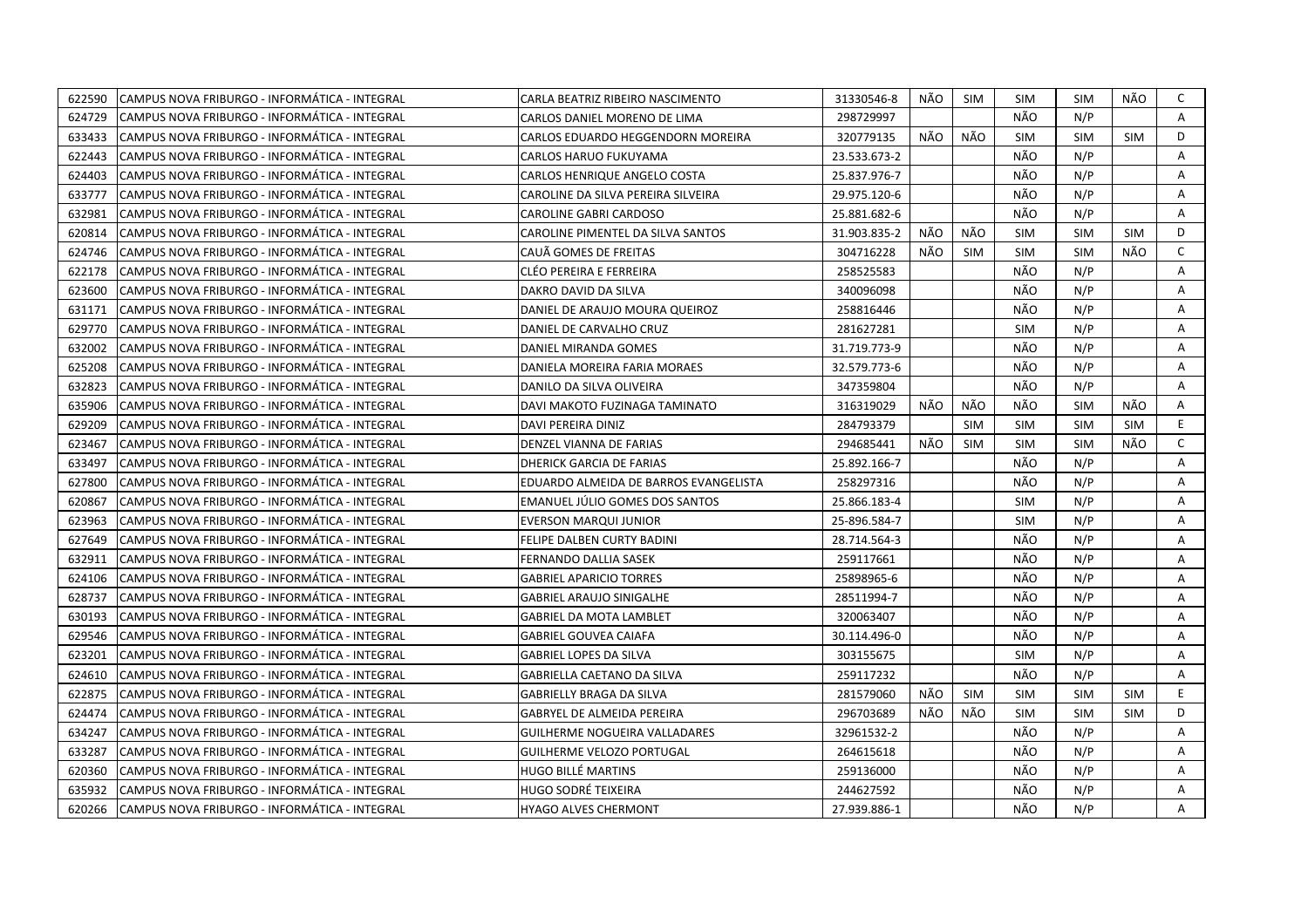| 627310<br>CAMPUS NOVA FRIBURGO - INFORMÁTICA - INTEGRAL | IAN DOUGLAS DE MIRANDA KLEIN             | 29470778-1    |            |            | NÃO        | N/P        |            | Α  |
|---------------------------------------------------------|------------------------------------------|---------------|------------|------------|------------|------------|------------|----|
| 630884<br>CAMPUS NOVA FRIBURGO - INFORMÁTICA - INTEGRAL | IGOR HUAN DA SILVA MEDEIROS              | 332550151     |            |            | NÃO        | N/P        |            | A  |
| 629583<br>CAMPUS NOVA FRIBURGO - INFORMÁTICA - INTEGRAL | INÁCIO KIRAZIAN MONTECHIARI              | 25.881.500-0  |            |            | NÃO        | N/P        |            | Α  |
| 621062<br>CAMPUS NOVA FRIBURGO - INFORMÁTICA - INTEGRAL | INËS DE OLIVEIRA PINHEIRO                | 31469716-0    |            |            | NÃO        | N/P        |            | Α  |
| 625585<br>CAMPUS NOVA FRIBURGO - INFORMÁTICA - INTEGRAL | INGRICÃO FRANCISCO MATOSO PEREIRA        | 329643530     | <b>SIM</b> | <b>SIM</b> | <b>SIM</b> | <b>SIM</b> | <b>SIM</b> |    |
| 624763<br>CAMPUS NOVA FRIBURGO - INFORMÁTICA - INTEGRAL | ISABELLA CABRAL PINHEIRO                 | 328762299     | NÃO        | NÃO        | <b>SIM</b> | <b>SIM</b> | NÃO        | B  |
| 632269<br>CAMPUS NOVA FRIBURGO - INFORMÁTICA - INTEGRAL | <b>JACKELINE DOS SANTOS PEREIRA</b>      | 320050052     | NÃO        | NÃO        | <b>SIM</b> | <b>SIM</b> | <b>SIM</b> | D  |
| 630819<br>CAMPUS NOVA FRIBURGO - INFORMÁTICA - INTEGRAL | JADER REZENDE MOHR APOLLO DUARTE         | 25917556-0    | <b>SIM</b> | NÃO        | <b>SIM</b> | <b>SIM</b> | NÃO        | F. |
| CAMPUS NOVA FRIBURGO - INFORMÁTICA - INTEGRAL<br>631484 | JAMILY FRANÇA ANDRADE                    | 305793275     | NÃO        | <b>SIM</b> | <b>SIM</b> | <b>SIM</b> | <b>SIM</b> | E  |
| 633655<br>CAMPUS NOVA FRIBURGO - INFORMÁTICA - INTEGRAL | JARDEL DE CASTRO COELHO FILHO            | 258281732     |            |            | NÃO        | N/P        |            | A  |
| 630501<br>CAMPUS NOVA FRIBURGO - INFORMÁTICA - INTEGRAL | JENNIFER DE FREITAS MAFORT               | 34229827-0    |            |            | NÃO        | N/P        |            | Α  |
| 623914<br>CAMPUS NOVA FRIBURGO - INFORMÁTICA - INTEGRAL | JHONATHAN DOS SANTOS BERNARDO            | 285496865     |            |            | <b>SIM</b> | N/P        |            | A  |
| 631368<br>CAMPUS NOVA FRIBURGO - INFORMÁTICA - INTEGRAL | JOAO EDUARDO PACHECO FERNANDEZ           | 30704630-0    |            |            | NÃO        | N/P        |            | A  |
| 633974<br>CAMPUS NOVA FRIBURGO - INFORMÁTICA - INTEGRAL | JOÃO FELIPE ALMEIDA AGUIAR FIGUEIRA      | 261148464     |            |            | NÃO        | N/P        |            | Α  |
| CAMPUS NOVA FRIBURGO - INFORMÁTICA - INTEGRAL<br>633582 | JOÃO FELIPE LIRA CARVALHO                | 258827690     |            |            | NÃO        | N/P        |            | A  |
| 633948<br>CAMPUS NOVA FRIBURGO - INFORMÁTICA - INTEGRAL | JOÃO GABRIEL FACCINI SIQUEIRA LEONARDO   | 30323124-5    |            |            | NÃO        | N/P        |            | A  |
| 634391<br>CAMPUS NOVA FRIBURGO - INFORMÁTICA - INTEGRAL | JOÄO GUILHERME SARRUF DA SILVA           | 259446375     |            |            | NÃO        | N/P        |            | A  |
| 628273<br>CAMPUS NOVA FRIBURGO - INFORMÁTICA - INTEGRAL | JOÃO HENRIQUE ARAUJO BOM                 | 248698474     |            |            | NÃO        | N/P        |            | A  |
| 632451<br>CAMPUS NOVA FRIBURGO - INFORMÁTICA - INTEGRAL | JOÃO LUIZ REZENDE SILVA                  | MG-23.035.632 | NÃO        | NÃO        | <b>SIM</b> | <b>SIM</b> | NÃO        | B  |
| 630683<br>CAMPUS NOVA FRIBURGO - INFORMÁTICA - INTEGRAL | JOÃO MAURICIO DE JESUS NASCIMENTO GALVÃO | 31280164-0    |            |            | NÃO        | N/P        |            | A  |
| 634229<br>CAMPUS NOVA FRIBURGO - INFORMÁTICA - INTEGRAL | JOÃO PEDRO BONAFÉ LADEIRA MIGUEL         | 347405631     | <b>SIM</b> | <b>SIM</b> | <b>SIM</b> | <b>SIM</b> | <b>SIM</b> |    |
| 625560<br>CAMPUS NOVA FRIBURGO - INFORMÁTICA - INTEGRAL | JOÃO PEDRO DA CONCEIÇÃO PEREIRA          | 30.741.221-3  |            |            | NÃO        | N/P        |            | A  |
| 622829<br>CAMPUS NOVA FRIBURGO - INFORMÁTICA - INTEGRAL | JOÃO PEDRO DA CUNHA SIQUEIRA             | 277046595     |            |            | NÃO        | N/P        |            | A  |
| 630666<br>CAMPUS NOVA FRIBURGO - INFORMÁTICA - INTEGRAL | JOÃO PEDRO DUARTE PEREIRA                | 31408657-0    |            |            | NÃO        | N/P        |            | A  |
| 623830<br>CAMPUS NOVA FRIBURGO - INFORMÁTICA - INTEGRAL | JOÃO PEDRO NASCIMENTO BARBOSA VIANA      | 287469647     | NÃO        | NÃO        | NÃO        | <b>SIM</b> | NÃO        | Α  |
| 620501<br>CAMPUS NOVA FRIBURGO - INFORMÁTICA - INTEGRAL | JOHAN GABRIEL DO CANTO FEITOSA           | 342255544     | NÃO        | NÃO        | SIM        | <b>SIM</b> | <b>SIM</b> | D  |
| 634900<br>CAMPUS NOVA FRIBURGO - INFORMÁTICA - INTEGRAL | JOSÉ LUIZ DOS REIS NETO                  | 258325620     |            |            | NÃO        | N/P        |            | A  |
| 635918<br>CAMPUS NOVA FRIBURGO - INFORMÁTICA - INTEGRAL | JUAN NOVAES SILVA FELIPPE                | 298175449     |            |            | NÃO        | N/P        |            | Α  |
| 631465<br>CAMPUS NOVA FRIBURGO - INFORMÁTICA - INTEGRAL | JULIA DE ANDRADE BAPTISTA TEIXEIRA       | 28.562.487-0  |            |            | NÃO        | N/P        |            | A  |
| 623216<br>CAMPUS NOVA FRIBURGO - INFORMÁTICA - INTEGRAL | JULIANA RIBEIRO PESSANHA VALENÇA         | 305491466     | NÃO        | NÃO        | <b>SIM</b> | <b>SIM</b> | <b>SIM</b> | D  |
| 623384<br>CAMPUS NOVA FRIBURGO - INFORMÁTICA - INTEGRAL | JULIO CEZAR BARRETO LOPES                | 258979756     |            |            | NÃO        | N/P        |            | Α  |
| 621597<br>CAMPUS NOVA FRIBURGO - INFORMÁTICA - INTEGRAL | KAUÄ VILLA NOVA DA SILVA                 | 25.881.793-1  |            |            | NÃO        | N/P        |            | A  |
| 631623<br>CAMPUS NOVA FRIBURGO - INFORMÁTICA - INTEGRAL | KAYLLANE BASTOS SANCHES CARDOSO          | 26459776-6    | NÃO        | NÃO        | <b>SIM</b> | <b>SIM</b> | <b>SIM</b> | D  |
| 624340<br>CAMPUS NOVA FRIBURGO - INFORMÁTICA - INTEGRAL | KEVIN DE SOUZA KLEN                      | 28957474-1    |            |            | <b>SIM</b> | N/P        |            | A  |
| 620338<br>CAMPUS NOVA FRIBURGO - INFORMÁTICA - INTEGRAL | LEONARDO PITINATO QUEIROZ                | 32303077-5    |            |            | NÃO        | N/P        |            | A  |
| 633363<br>CAMPUS NOVA FRIBURGO - INFORMÁTICA - INTEGRAL | LEONARDO REKSON RIBEIRO                  | 258966589     |            |            | NÃO        | N/P        |            | Α  |
| CAMPUS NOVA FRIBURGO - INFORMÁTICA - INTEGRAL<br>624115 | LEONARDO TORRES TEIXEIRA                 | 33979061-0    |            |            | NÃO        | N/P        |            | A  |
| 624828<br>CAMPUS NOVA FRIBURGO - INFORMÁTICA - INTEGRAL | LETÍCIA JANDRES CAVALCANTI               | 27.944.493-9  |            |            | <b>SIM</b> | N/P        |            | A  |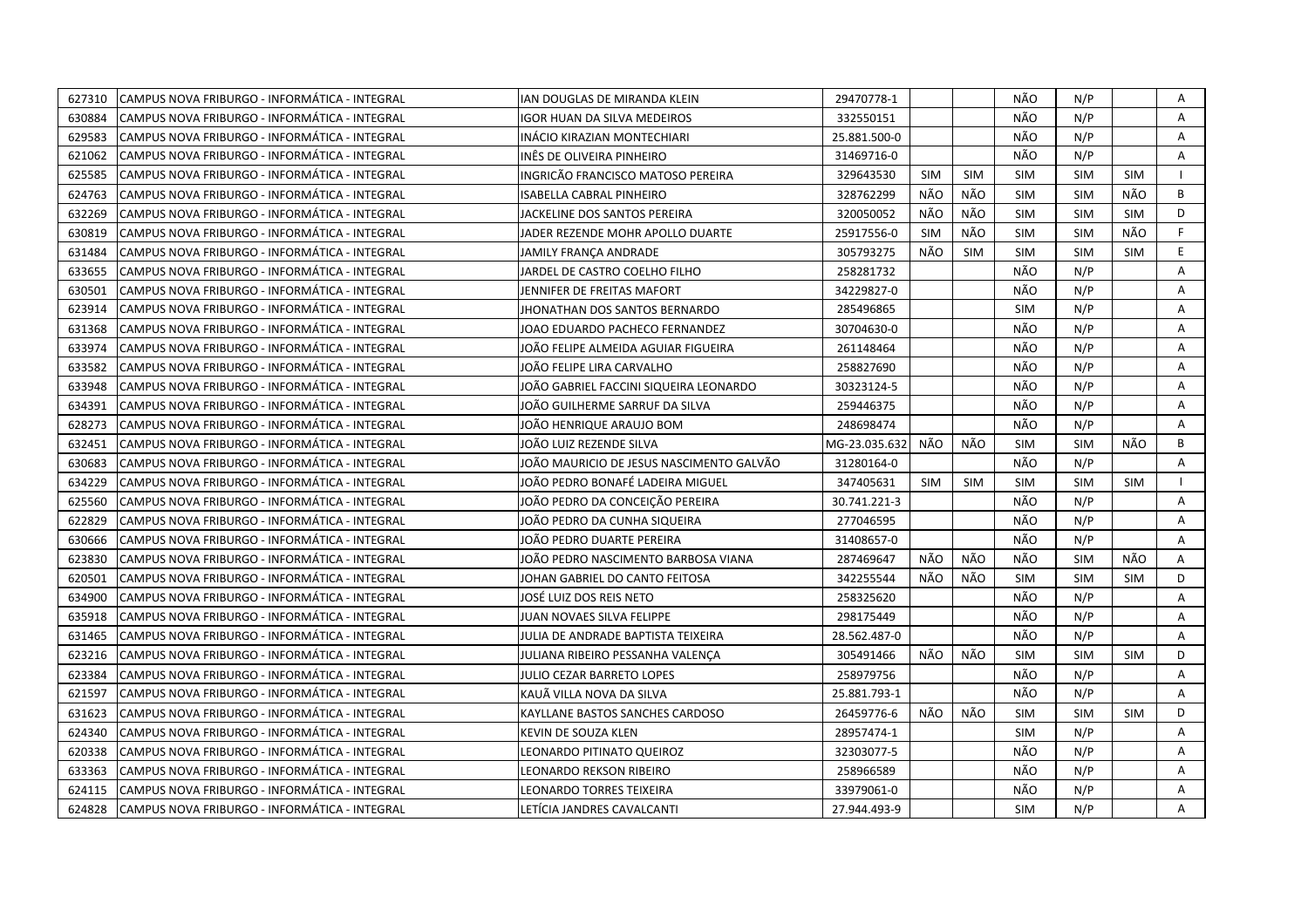| 635419<br>CAMPUS NOVA FRIBURGO - INFORMÁTICA - INTEGRAL  | LUANA FIGUEIREDO DE OLIVEIRA                  | 343559902    |            |            | NÃO        | N/P        |            | Α            |
|----------------------------------------------------------|-----------------------------------------------|--------------|------------|------------|------------|------------|------------|--------------|
| 621535<br>CAMPUS NOVA FRIBURGO - INFORMÁTICA - INTEGRAL  | LUCAS ANTONY ALVES DE SOUZA                   | 30271205-4   | <b>SIM</b> | NÃO        | <b>SIM</b> | N/P        | NÃO        | A            |
| 632736<br>CAMPUS NOVA FRIBURGO - INFORMÁTICA - INTEGRAL  | LUCAS ASSIS SILVA                             | 27.951.106-7 | NÃO        | <b>SIM</b> | <b>SIM</b> | <b>SIM</b> | <b>SIM</b> | E.           |
| 632176<br>CAMPUS NOVA FRIBURGO - INFORMÁTICA - INTEGRAL  | LUCAS DE MELO FURRIEL                         | 270153836    |            |            | NÃO        | N/P        |            | Α            |
| 628016<br>CAMPUS NOVA FRIBURGO - INFORMÁTICA - INTEGRAL  | LUCAS MARRA DOS SANTOS                        | 284280195    |            |            | NÃO        | N/P        |            | A            |
| 632368<br>CAMPUS NOVA FRIBURGO - INFORMÁTICA - INTEGRAL  | LUIS EDUARDO SILVEIRA DE CASTRO               | 259432300    |            |            | NÃO        | N/P        |            | A            |
| 632374<br>ICAMPUS NOVA FRIBURGO - INFORMÁTICA - INTEGRAL | LUIS FERNANDO SILVEIRA DE CASTRO              | 259432292    |            |            | NÃO        | N/P        |            | Α            |
| 636666<br>CAMPUS NOVA FRIBURGO - INFORMÁTICA - INTEGRAL  | <b>LUIZ EDUARDO RODRIGUES FARIAS</b>          | 29.732.384-2 | NÃO        | <b>SIM</b> | <b>SIM</b> | <b>SIM</b> | <b>SIM</b> | E.           |
| 626280<br>CAMPUS NOVA FRIBURGO - INFORMÁTICA - INTEGRAL  | LUIZ FELIPE CRUZ ARAÚJO                       | 30904594-6   |            |            | NÃO        | N/P        |            | Α            |
| 630568<br>CAMPUS NOVA FRIBURGO - INFORMÁTICA - INTEGRAL  | LUIZ GABRIEL DE SOUZA OLIVEIRA                | 25.848.356-9 | NÃO        | <b>SIM</b> | <b>SIM</b> | <b>SIM</b> | <b>SIM</b> | E            |
| 630343<br>CAMPUS NOVA FRIBURGO - INFORMÁTICA - INTEGRAL  | LUIZ GUILHERME DINIZ FARIAS                   | 27372621-6   |            |            | NÃO        | N/P        |            | Α            |
| CAMPUS NOVA FRIBURGO - INFORMÁTICA - INTEGRAL<br>627564  | LUIZ GUSTAVO CAMPORËS DE SOUZA                | 280303538    |            |            | NÃO        | N/P        |            | A            |
| 624695<br>CAMPUS NOVA FRIBURGO - INFORMÁTICA - INTEGRAL  | LUIZA MACHADO GRATIVOL                        | 25.882.875-5 | NÃO        | NÃO        | <b>SIM</b> | <b>SIM</b> | SIM        | D            |
| 632950<br>CAMPUS NOVA FRIBURGO - INFORMÁTICA - INTEGRAL  | MANUELLI PINHEIRO DA SILVA PERDIGÃO           | 25.829.686-2 |            |            | NÃO        | N/P        |            | Α            |
| 620270<br>CAMPUS NOVA FRIBURGO - INFORMÁTICA - INTEGRAL  | MARCOS PAULO FAGUNDES BARTOLY JÚNIOR          | 258622570    | NÃO        | <b>SIM</b> | <b>SIM</b> | <b>SIM</b> | <b>SIM</b> | E            |
| 625877<br>CAMPUS NOVA FRIBURGO - INFORMÁTICA - INTEGRAL  | MARIA CLARA BORGES FRANCA                     | 258816404    | NÃO        | NÃO        | <b>SIM</b> | <b>SIM</b> | <b>SIM</b> | D            |
| CAMPUS NOVA FRIBURGO - INFORMÁTICA - INTEGRAL<br>626330  | MARIA EDUARDA RANGEL MARQUES                  | 296816499    |            |            | NÃO        | N/P        |            | A            |
| 635298<br>CAMPUS NOVA FRIBURGO - INFORMÁTICA - INTEGRAL  | MARIA EDUARDA REIS NEVES                      | 254696545    |            |            | NÃO        | N/P        |            | A            |
| CAMPUS NOVA FRIBURGO - INFORMÁTICA - INTEGRAL<br>624806  | MARIA GABRIELA BRAZ COSTA DAMASCENO           | 303533889    |            | SIM        | <b>SIM</b> | <b>SIM</b> | NÃO        | $\mathsf{C}$ |
| 634820<br>CAMPUS NOVA FRIBURGO - INFORMÁTICA - INTEGRAL  | MARIA RITA CABRAL DE ALMEIDA                  | 25.866.245-1 |            |            | NÃO        | N/P        |            | A            |
| 625090<br>CAMPUS NOVA FRIBURGO - INFORMÁTICA - INTEGRAL  | MATHEUS DA SILVA PRATES BAPTISTA              | 299263434    | NÃO        | NÃO        | <b>SIM</b> | <b>SIM</b> | <b>SIM</b> | D            |
| 635484<br>CAMPUS NOVA FRIBURGO - INFORMÁTICA - INTEGRAL  | MATHEUS JORDAO BAHIA                          | 33558917 2   | NÃO        | <b>SIM</b> | <b>SIM</b> | <b>SIM</b> | NÃO        | $\mathsf{C}$ |
| CAMPUS NOVA FRIBURGO - INFORMÁTICA - INTEGRAL<br>622015  | MAURÍCIO PARÁ ROZA MUNIZ DE AGUIAR            | 258865740    |            |            | NÃO        | N/P        |            | Α            |
| 631028<br>CAMPUS NOVA FRIBURGO - INFORMÁTICA - INTEGRAL  | MICHEL SILVA GONÇALVES                        | 270107030    |            |            | NÃO        | N/P        |            | A            |
| 633432<br>CAMPUS NOVA FRIBURGO - INFORMÁTICA - INTEGRAL  | MIGUEL DE CASTRO FOLLY PESSANHA DA ENCARNACAO | 258828839    |            |            | NÃO        | N/P        |            | A            |
| 635640<br>CAMPUS NOVA FRIBURGO - INFORMÁTICA - INTEGRAL  | MIGUEL DE FREITAS RODRIGUES                   | 26.459.834-3 |            |            | NÃO        | N/P        |            | Α            |
| 623297<br>CAMPUS NOVA FRIBURGO - INFORMÁTICA - INTEGRAL  | MURILO FRAGOSO DE OLIVEIRA                    | 31.098.170-9 |            |            | NÃO        | N/P        |            | A            |
| 629029<br>CAMPUS NOVA FRIBURGO - INFORMÁTICA - INTEGRAL  | NATHAN DIAS PHILOT                            | 245689146    |            |            | NÃO        | N/P        |            | A            |
| 636541<br>CAMPUS NOVA FRIBURGO - INFORMÁTICA - INTEGRAL  | NICOLAS DIAS ELLER                            | 26194872-3   | NÃO        | <b>SIM</b> | <b>SIM</b> | <b>SIM</b> | SIM        | E.           |
| 622832<br>CAMPUS NOVA FRIBURGO - INFORMÁTICA - INTEGRAL  | PABLO BALMAN CEREJA BADINI                    | 25882985-2   |            |            | NÃO        | N/P        |            | Α            |
| 629647<br>CAMPUS NOVA FRIBURGO - INFORMÁTICA - INTEGRAL  | PATRICK DE MEDEIROS LAVEDAN                   | 276208048    |            |            | <b>SIM</b> | N/P        |            | Α            |
| 634946<br>CAMPUS NOVA FRIBURGO - INFORMÁTICA - INTEGRAL  | PATRICK WENDERROSCHY DA SILVA                 | 340377365    |            |            | NÃO        | N/P        |            | A            |
| 631213<br>CAMPUS NOVA FRIBURGO - INFORMÁTICA - INTEGRAL  | PEDRO HENRIQUE ELIAS TRINDADE                 | 258640119    |            |            | NÃO        | N/P        |            | Α            |
| 623367<br>CAMPUS NOVA FRIBURGO - INFORMÁTICA - INTEGRAL  | PEDRO LUCAS PINHEIRO ARAUJO                   | 247803505    |            |            | NÃO        | N/P        |            | A            |
| 628134<br>CAMPUS NOVA FRIBURGO - INFORMÁTICA - INTEGRAL  | PEDRO OTÁVIO CORREIA DE OLIVEIRA              | 256595687    |            |            | NÃO        | N/P        |            | Α            |
| 632473<br>CAMPUS NOVA FRIBURGO - INFORMÁTICA - INTEGRAL  | RAFAEL SANT' ANNA CABRAL                      | 26307412-2   |            |            | NÃO        | N/P        |            | A            |
| 627063<br>CAMPUS NOVA FRIBURGO - INFORMÁTICA - INTEGRAL  | RAFAELA CASAMASSO PACHECO                     | 258791854    |            |            | NÃO        | N/P        |            | A            |
| CAMPUS NOVA FRIBURGO - INFORMÁTICA - INTEGRAL<br>632496  | RAFAELA DE SOUZA STUTZ                        | 258657642    |            |            | NÃO        | N/P        |            | A            |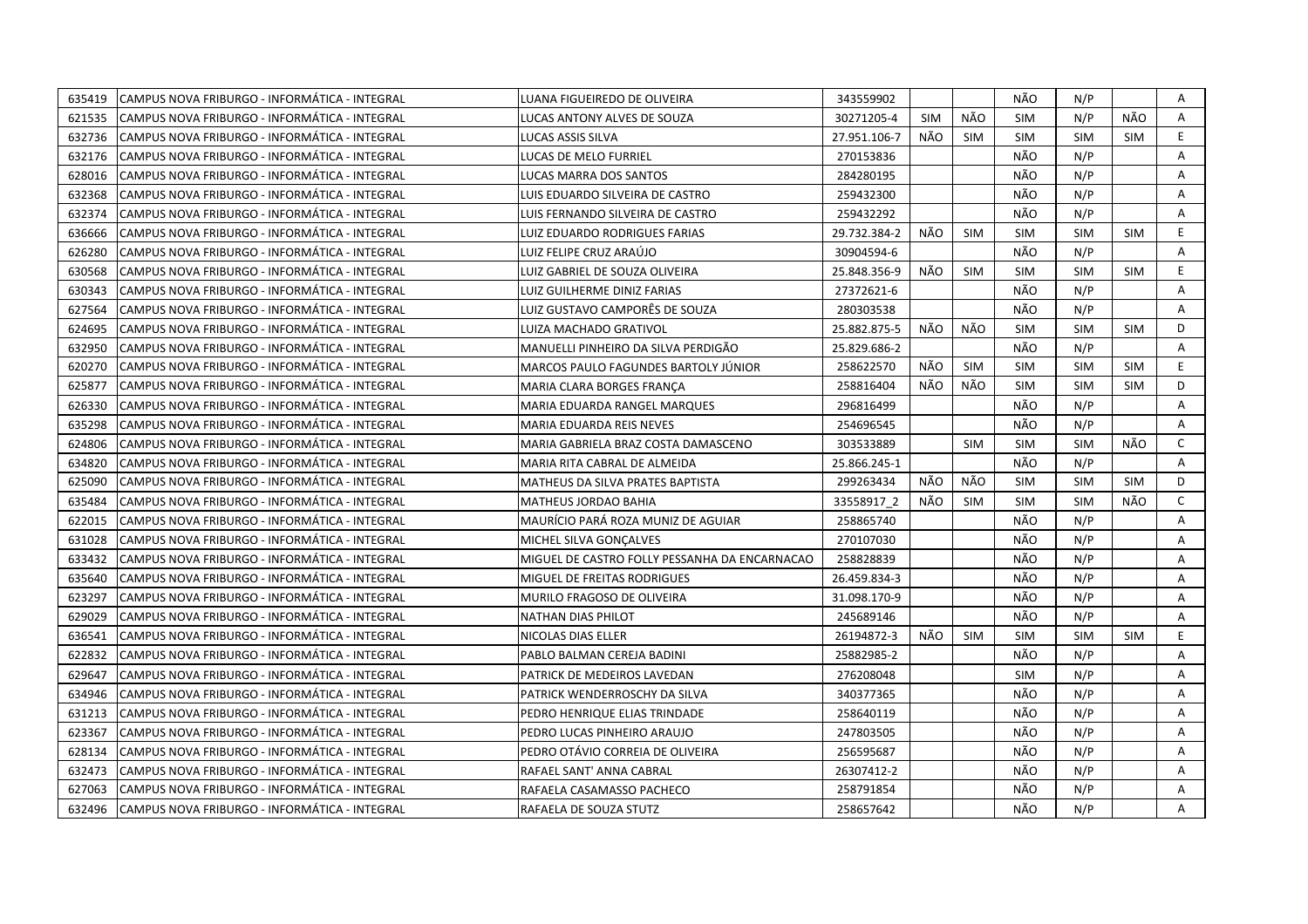| 625123 | CAMPUS NOVA FRIBURGO - INFORMÁTICA - INTEGRAL        | RAFAELA EMMERICK SOARES DE SOUZA      | 305978041      |            |            | NÃO        | N/P        |            | Α            |
|--------|------------------------------------------------------|---------------------------------------|----------------|------------|------------|------------|------------|------------|--------------|
| 636977 | CAMPUS NOVA FRIBURGO - INFORMÁTICA - INTEGRAL        | <b>RANYE LOMEU</b>                    | 21900400787    |            |            | NÃO        | N/P        |            | A            |
| 636981 | CAMPUS NOVA FRIBURGO - INFORMÁTICA - INTEGRAL        | <b>RAYANE LOMEU</b>                   | 21800400779    |            |            | NÃO        | N/P        |            | Α            |
| 634404 | CAMPUS NOVA FRIBURGO - INFORMÁTICA - INTEGRAL        | REBECCA VITÓRIA CARVALHO DA SILVA     | 258998327      |            |            | NÃO        | N/P        |            | A            |
| 626420 | CAMPUS NOVA FRIBURGO - INFORMÁTICA - INTEGRAL        | RHUAN DO COUTO ARAUJO                 | 25.886.565-8   | <b>SIM</b> | <b>SIM</b> | <b>SIM</b> | <b>SIM</b> | NÃO        | G            |
| 624210 | CAMPUS NOVA FRIBURGO - INFORMÁTICA - INTEGRAL        | SAMANTHA MAIA CABRAL                  | 72150683       |            |            | NÃO        | N/P        |            | A            |
| 632018 | CAMPUS NOVA FRIBURGO - INFORMÁTICA - INTEGRAL        | SAMYRA LEITE FRACASSO                 | 326539277      | NÃO        | NÃO        | <b>SIM</b> | SIM        | NÃO        | B            |
| 620312 | CAMPUS NOVA FRIBURGO - INFORMÁTICA - INTEGRAL        | SILVIO PIMENTEL ALVES                 | 296815608      |            |            | NÃO        | N/P        |            | Α            |
| 631467 | CAMPUS NOVA FRIBURGO - INFORMÁTICA - INTEGRAL        | SOFIA TRONCOSO LIRON                  | 33901007-6     | NÃO        | NÃO        | <b>SIM</b> | <b>SIM</b> | NÃO        | B            |
| 631293 | CAMPUS NOVA FRIBURGO - INFORMÁTICA - INTEGRAL        | SYDNEI MARINS RANGEL JÚNIOR           | 269057808      |            |            | NÃO        | N/P        |            | A            |
| 624987 | CAMPUS NOVA FRIBURGO - INFORMÁTICA - INTEGRAL        | THAKASHY TEIXEIRA YAMAMOTO            | 258349141      |            |            | NÃO        | N/P        |            | A            |
| 630641 | CAMPUS NOVA FRIBURGO - INFORMÁTICA - INTEGRAL        | THAUÃ DE SÁ LIMA                      | 315778787      |            |            | NÃO        | N/P        |            | Α            |
| 622920 | CAMPUS NOVA FRIBURGO - INFORMÁTICA - INTEGRAL        | THIAGO LAMEGO DE SOUZA PEDROSA        | 258966977      |            |            | NÃO        | N/P        |            | A            |
| 620701 | CAMPUS NOVA FRIBURGO - INFORMÁTICA - INTEGRAL        | THIAGO MOURA MARCHO                   | 27.875.438-7   |            |            | NÃO        | N/P        |            | A            |
| 635193 | CAMPUS NOVA FRIBURGO - INFORMÁTICA - INTEGRAL        | THIAGO QUEIROZ SOUZA                  | 25 883 195 7   |            |            | NÃO        | N/P        |            | A            |
| 623610 | CAMPUS NOVA FRIBURGO - INFORMÁTICA - INTEGRAL        | VICTOR HUGGO MORAIS SILVA             | 258966555      |            |            | NÃO        | N/P        |            | A            |
| 629643 | CAMPUS NOVA FRIBURGO - INFORMÁTICA - INTEGRAL        | VINÍCIUS LEITE MIRANDA DA ROSA        | 326450111      |            |            | NÃO        | N/P        |            | Α            |
| 631051 | CAMPUS NOVA FRIBURGO - INFORMÁTICA - INTEGRAL        | VINICIUS PINHEIRO DE MELLO SAIPPA     | 322874926      |            |            | NÃO        | N/P        |            | Α            |
| 629313 | CAMPUS NOVA FRIBURGO - INFORMÁTICA - INTEGRAL        | VINICIUS SOLDATI DE PAULA MATTOS      | 258864032      |            |            | NÃO        | N/P        |            | Α            |
| 627723 | CAMPUS NOVA FRIBURGO - INFORMÁTICA - INTEGRAL        | <b>VINÍCIUS TRIGO FAIER</b>           | 174.243.207-77 |            |            | NÃO        | N/P        |            | A            |
| 628108 | CAMPUS NOVA FRIBURGO - INFORMÁTICA - INTEGRAL        | VITOR GUIMARÃES LOURENCO              | 32222386-8     |            |            | NÃO        | N/P        |            | Α            |
| 629392 | CAMPUS NOVA FRIBURGO - INFORMÁTICA - INTEGRAL        | VITÓRIA ASTH AROUCA                   | 25900628-6     |            |            | NÃO        | N/P        |            | A            |
| 630958 | CAMPUS NOVA FRIBURGO - INFORMÁTICA - INTEGRAL        | VITORIA TAGLIARI SANTOS ABA           | 258772896      |            |            | NÃO        | N/P        |            | A            |
| 626479 | CAMPUS NOVA FRIBURGO - INFORMÁTICA - INTEGRAL        | YAN MACHADO LEONCIO                   | 315044057      | NÃO        | <b>SIM</b> | <b>SIM</b> | <b>SIM</b> | NÃO        | $\mathsf{C}$ |
| 625257 | CAMPUS NOVA FRIBURGO - INFORMÁTICA - INTEGRAL        | YASMIN LOPES DE OLIVEIRA              | 29843149-5     |            |            | <b>SIM</b> | <b>SIM</b> | <b>SIM</b> | D            |
| 625062 | CAMPUS NOVA FRIBURGO - INFORMÁTICA - INTEGRAL        | YURI QUEIROZ COMBAT                   | 298175456      |            |            | NÃO        | N/P        |            | A            |
| 632561 | CAMPUS NOVA IGUAÇU - AUTOMAÇÃO INDUSTRIAL - INTEGRAL | ADALBERTO DE ARRUDA FURTADO NETO      | 300096880      |            |            | NÃO        | N/P        |            | A            |
| 624753 | CAMPUS NOVA IGUAÇU - AUTOMAÇÃO INDUSTRIAL - INTEGRAL | ALDEIR DE ALMEIDA MARQUES DE PAULA    | 293367199      | <b>SIM</b> | <b>SIM</b> | <b>SIM</b> | <b>SIM</b> | <b>SIM</b> |              |
| 628885 | CAMPUS NOVA IGUACU - AUTOMAÇÃO INDUSTRIAL - INTEGRAL | ALLYSON DE FRANCA GOMES               | 313121212      |            |            | NÃO        | N/P        |            | A            |
| 627512 | CAMPUS NOVA IGUAÇU - AUTOMAÇÃO INDUSTRIAL - INTEGRAL | ALLYSSON LORRAN SANTOS SALVADOR       | 337003024      | NÃO        | <b>SIM</b> | <b>SIM</b> | SIM        | <b>SIM</b> | E            |
| 632932 | CAMPUS NOVA IGUACU - AUTOMAÇÃO INDUSTRIAL - INTEGRAL | ANA CAROLINA XAVIER DE AZEVEDO        | 259397990      |            |            | NÃO        | N/P        |            | A            |
| 624216 | CAMPUS NOVA IGUAÇU - AUTOMAÇÃO INDUSTRIAL - INTEGRAL | ANA CLARA VARAO DE SOUZA              | 259560621      |            |            | NÃO        | N/P        |            | Α            |
| 621641 | CAMPUS NOVA IGUAÇU - AUTOMAÇÃO INDUSTRIAL - INTEGRAL | ANA FLÁVIA BEZERRA SANTOS             | 323606541      |            |            | <b>SIM</b> | <b>SIM</b> |            | B            |
| 625207 | CAMPUS NOVA IGUAÇU - AUTOMAÇÃO INDUSTRIAL - INTEGRAL | ANA GLEICE DOMINGOS PERFEITO          | 25.906.102-6   |            |            | NÃO        | N/P        |            | A            |
| 632199 | CAMPUS NOVA IGUAÇU - AUTOMAÇÃO INDUSTRIAL - INTEGRAL | ANA JÚLIA RAMALHO DE ALMEIDA          | 26.180.766-3   |            |            | NÃO        | N/P        |            | A            |
| 629830 | CAMPUS NOVA IGUAÇU - AUTOMAÇÃO INDUSTRIAL - INTEGRAL | ANDERSON DE SOUZA ZANELA              | 264197856      |            |            | NÃO        | N/P        |            | A            |
| 631061 | CAMPUS NOVA IGUACU - AUTOMAÇÃO INDUSTRIAL - INTEGRAL | ANDRE RICARDO MENDONCA DE ABREU       | 30.804.727-3   |            |            | NÃO        | N/P        |            | A            |
| 625813 | CAMPUS NOVA IGUAÇU - AUTOMAÇÃO INDUSTRIAL - INTEGRAL | ANTONIA FRANCINE DO NASCIMENTO MENDES | 264197922      |            |            | NÃO        | N/P        |            | A            |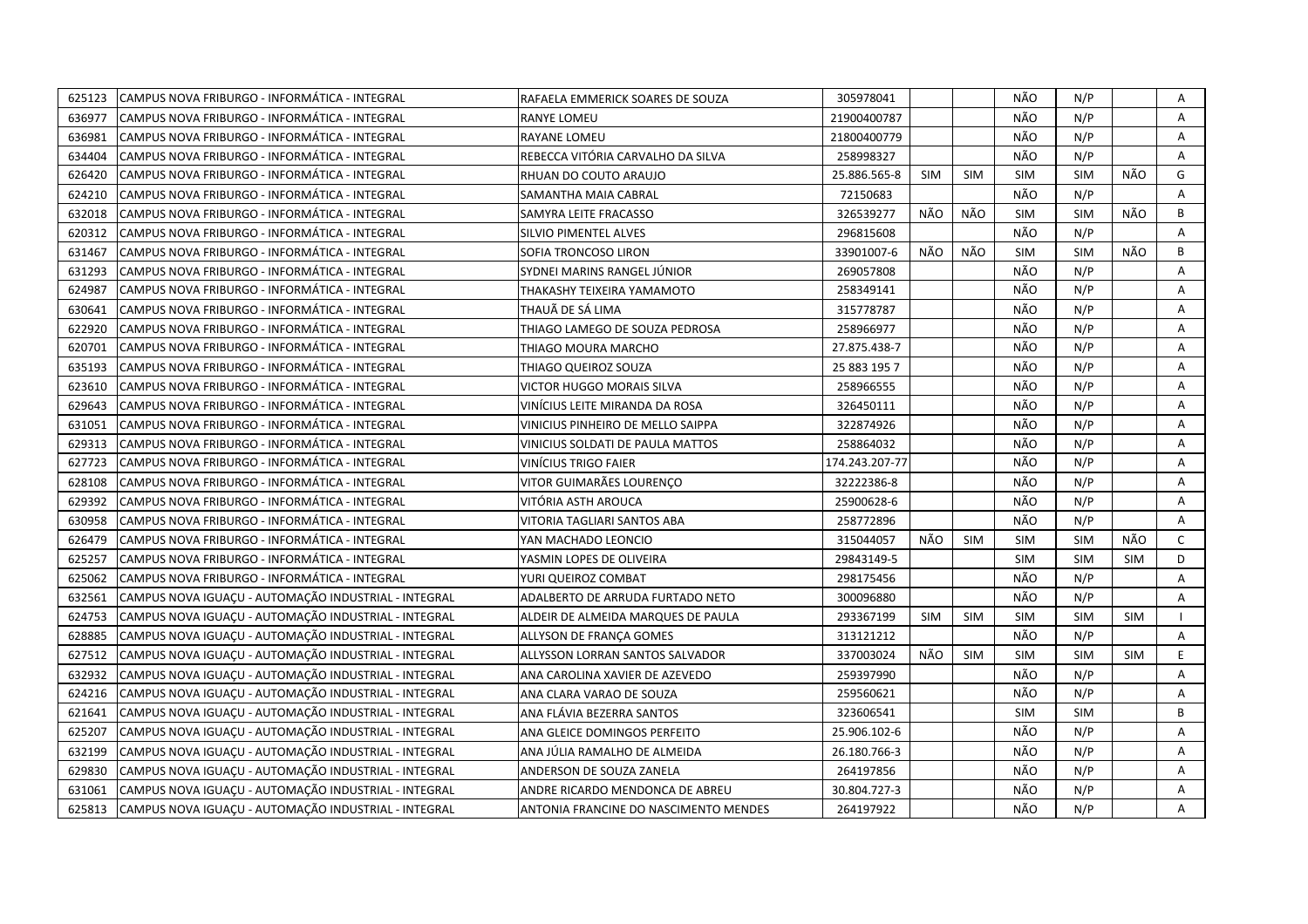| 631102 | CAMPUS NOVA IGUACU - AUTOMAÇÃO INDUSTRIAL - INTEGRAL | ANTONIO GABRIEL DA COSTA CRUZ             | 32329832-3   |            |            | SIM        | N/P        |            | Α            |
|--------|------------------------------------------------------|-------------------------------------------|--------------|------------|------------|------------|------------|------------|--------------|
| 624925 | CAMPUS NOVA IGUACU - AUTOMAÇÃO INDUSTRIAL - INTEGRAL | ANTÔNIO ORISMILDE MOURA MOISÉS            | 483137       | NÃO        | <b>NÃO</b> | <b>SIM</b> | <b>SIM</b> | <b>SIM</b> | D            |
| 628713 | CAMPUS NOVA IGUACU - AUTOMAÇÃO INDUSTRIAL - INTEGRAL | ARTUR ANTONIO OLIVEIRA GONCALVES          | 25834189     | NÃO        | <b>SIM</b> | NÃO        | SIM        | <b>SIM</b> | A            |
| 633002 | CAMPUS NOVA IGUAÇU - AUTOMAÇÃO INDUSTRIAL - INTEGRAL | BÁRBARA CARDOSO DA COSTA                  | 30.551.907-6 |            |            | NÃO        | N/P        |            | Α            |
| 633833 | CAMPUS NOVA IGUAÇU - AUTOMAÇÃO INDUSTRIAL - INTEGRAL | BEATRIZ RODRIGUES SILVA AZEREDO           | 26.056.074-3 |            |            | NÃO        | N/P        |            | Α            |
| 627424 | CAMPUS NOVA IGUAÇU - AUTOMAÇÃO INDUSTRIAL - INTEGRAL | BEN AFFLECK SOARES DA SILVA BRASIL        | 258573021    |            |            | <b>SIM</b> | N/P        |            | Α            |
| 628094 | CAMPUS NOVA IGUAÇU - AUTOMAÇÃO INDUSTRIAL - INTEGRAL | <b>BIANCA DA SILVA REIS</b>               | 255767881    |            |            | NÃO        | N/P        |            | A            |
| 634451 | CAMPUS NOVA IGUACU - AUTOMAÇÃO INDUSTRIAL - INTEGRAL | <b>BRENA DE MORAIS ROCHA</b>              | 268984762    |            |            | NÃO        | N/P        |            | A            |
| 635531 | CAMPUS NOVA IGUAÇU - AUTOMAÇÃO INDUSTRIAL - INTEGRAL | <b>BRENDO DE LIMA FONSECA</b>             | 307607028    |            |            | NÃO        | N/P        |            | A            |
| 622752 | CAMPUS NOVA IGUAÇU - AUTOMAÇÃO INDUSTRIAL - INTEGRAL | <b>BRENO CLAUDIO QUINTANILHA</b>          | 28583898-3   |            |            | NÃO        | N/P        |            | A            |
| 631655 | CAMPUS NOVA IGUAÇU - AUTOMAÇÃO INDUSTRIAL - INTEGRAL | CAIO DOMINGOS PEQUENO                     | 279604706    |            |            | NÃO        | N/P        |            | Α            |
| 628645 | CAMPUS NOVA IGUAÇU - AUTOMAÇÃO INDUSTRIAL - INTEGRAL | CAIO LISBÔA VARGAS DA COSTA               | 301619342    |            |            | NÃO        | N/P        |            | A            |
| 629208 | CAMPUS NOVA IGUACU - AUTOMAÇÃO INDUSTRIAL - INTEGRAL | CAIO RANGEL SANTOS                        | Rg           | NÃO        | NÃO        | <b>SIM</b> | <b>SIM</b> | NÃO        | B            |
| 631124 | CAMPUS NOVA IGUACU - AUTOMAÇÃO INDUSTRIAL - INTEGRAL | CAIQUE MARTINS BERTOCHI                   | 25898124-0   |            |            | NÃO        | N/P        |            | Α            |
| 621251 | CAMPUS NOVA IGUACU - AUTOMAÇÃO INDUSTRIAL - INTEGRAL | CAMILLE VICTORIA FERREIRA BASTOS          | 320374127    | NÃO        | <b>SIM</b> | <b>SIM</b> | <b>SIM</b> | <b>SIM</b> | E.           |
| 622256 | CAMPUS NOVA IGUAÇU - AUTOMAÇÃO INDUSTRIAL - INTEGRAL | CARLA CRISTINA LOPES SILVA                | 296283757    |            |            | NÃO        | N/P        |            | Α            |
| 631426 | CAMPUS NOVA IGUACU - AUTOMAÇÃO INDUSTRIAL - INTEGRAL | CARLLOS JUNIO KINIDEL DE MESQUITA         | 248771271    |            |            | NÃO        | N/P        |            | A            |
| 620869 | CAMPUS NOVA IGUAÇU - AUTOMAÇÃO INDUSTRIAL - INTEGRAL | <b>CARLOS BORGES NASCIMENTO</b>           | 296849383    | NÃO        | <b>SIM</b> | <b>SIM</b> | <b>SIM</b> | NÃO        | $\mathsf{C}$ |
| 628066 | CAMPUS NOVA IGUAÇU - AUTOMAÇÃO INDUSTRIAL - INTEGRAL | CARLOS DANIEL PINTO SATURNINO             | 275660173    | NÃO        | <b>SIM</b> | <b>SIM</b> | <b>SIM</b> | <b>SIM</b> | E.           |
| 633759 | CAMPUS NOVA IGUACU - AUTOMAÇÃO INDUSTRIAL - INTEGRAL | CAROLINA RODRIGUES CORREA                 | 277255857    | <b>SIM</b> | <b>SIM</b> | <b>SIM</b> | <b>SIM</b> | <b>SIM</b> |              |
| 632131 | CAMPUS NOVA IGUAÇU - AUTOMAÇÃO INDUSTRIAL - INTEGRAL | CATHARYNA MARIA CAETANO DE SOUZA          | 262824998    |            |            | NÃO        | N/P        |            | A            |
| 632146 | CAMPUS NOVA IGUACU - AUTOMAÇÃO INDUSTRIAL - INTEGRAL | CAUÃ CUNHA DA SILVA                       | 267942977    |            |            | NÃO        | N/P        |            | A            |
| 631117 | CAMPUS NOVA IGUACU - AUTOMAÇÃO INDUSTRIAL - INTEGRAL | CAUÃ DA SILVA GUIMARÃES PIO               | 267943512    |            |            | NÃO        | N/P        |            | A            |
| 627707 | CAMPUS NOVA IGUAÇU - AUTOMAÇÃO INDUSTRIAL - INTEGRAL | CAUÃ LIRA PINTO                           | 259050649    |            |            | NÃO        | N/P        |            | A            |
| 626299 | CAMPUS NOVA IGUAÇU - AUTOMAÇÃO INDUSTRIAL - INTEGRAL | CAUÃ PATROCINIO DE FARIAS                 | 314791492    | NÃO        | NÃO        | <b>SIM</b> | SIM        | <b>SIM</b> | D            |
| 636306 | CAMPUS NOVA IGUAÇU - AUTOMAÇÃO INDUSTRIAL - INTEGRAL | CLARA DA SILVA DE ALMEIDA                 | 25974264-1   |            |            | NÃO        | N/P        |            | Α            |
| 636853 | CAMPUS NOVA IGUACU - AUTOMAÇÃO INDUSTRIAL - INTEGRAL | CLAUDIO FERNANDO SOARES DE OLIVEIRA FILHO | 284152618    |            |            | NÃO        | N/P        |            | A            |
| 628868 | CAMPUS NOVA IGUAÇU - AUTOMAÇÃO INDUSTRIAL - INTEGRAL | DANIEL FREITAS DOMINGOS                   | 263050429    |            |            | NÃO        | N/P        |            | Α            |
| 622839 | CAMPUS NOVA IGUAÇU - AUTOMAÇÃO INDUSTRIAL - INTEGRAL | DAVI ABRANCHES DE SOUSA                   | 258640853    |            |            | NÃO        | N/P        |            | A            |
| 630468 | CAMPUS NOVA IGUACU - AUTOMAÇÃO INDUSTRIAL - INTEGRAL | DAVI CAUÃ BARCELLOS GONZAGA               | 258589365    |            |            | NÃO        | N/P        |            | Α            |
| 622148 | CAMPUS NOVA IGUAÇU - AUTOMAÇÃO INDUSTRIAL - INTEGRAL | DAVID ERNANDES DE SOUZA RODRIGUES         | 312299811    |            |            | NÃO        | N/P        |            | Α            |
| 630188 | CAMPUS NOVA IGUAÇU - AUTOMAÇÃO INDUSTRIAL - INTEGRAL | DAVID LUIZ CASTRO DA SILVA                | 313923203    |            |            | NÃO        | N/P        |            | A            |
| 629569 | CAMPUS NOVA IGUAÇU - AUTOMAÇÃO INDUSTRIAL - INTEGRAL | DAYNA CRISTINA BEZERRA GOMES              | 25.954.200-9 |            |            | NÃO        | N/P        |            | A            |
| 624576 | CAMPUS NOVA IGUAÇU - AUTOMAÇÃO INDUSTRIAL - INTEGRAL | DEBORAH SOUSA LIMA                        | 346000235    |            |            | NÃO        | N/P        |            | A            |
| 633388 | CAMPUS NOVA IGUAÇU - AUTOMAÇÃO INDUSTRIAL - INTEGRAL | DENNYS HENRIQUE RIGOSINO DOS REIS         | 300350246    |            |            | NÃO        | N/P        |            | A            |
| 635402 | CAMPUS NOVA IGUAÇU - AUTOMAÇÃO INDUSTRIAL - INTEGRAL | DIEGO RIBEIRO DA SILVA                    | 311204630    |            |            | NÃO        | N/P        |            | Α            |
| 635934 | CAMPUS NOVA IGUAÇU - AUTOMAÇÃO INDUSTRIAL - INTEGRAL | DIMAS IVIS DA SILVA ANDRADE NETO          | 288450661    |            |            | NÃO        | N/P        |            | Α            |
| 633921 | CAMPUS NOVA IGUAÇU - AUTOMAÇÃO INDUSTRIAL - INTEGRAL | DIOGO BERNARDO FERNANDES CABRAL           | 29.904.925-4 |            |            | NÃO        | N/P        |            | A            |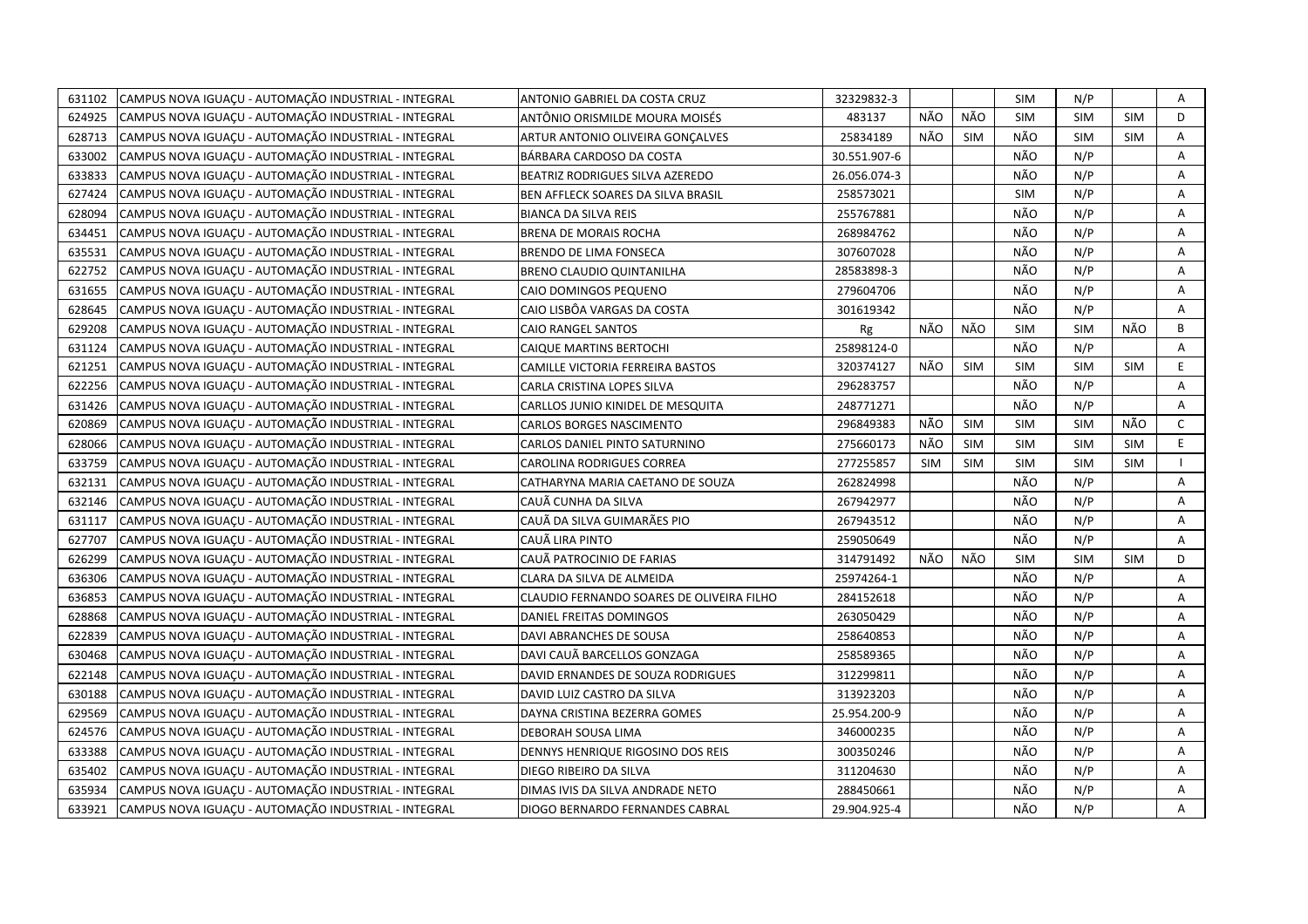| 630901 | CAMPUS NOVA IGUAÇU - AUTOMAÇÃO INDUSTRIAL - INTEGRAL | DIOGO FELIX ERMINIO                       | 26.419.463-0 |            |            | NÃO        | N/P        |            | Α  |
|--------|------------------------------------------------------|-------------------------------------------|--------------|------------|------------|------------|------------|------------|----|
| 626659 | CAMPUS NOVA IGUACU - AUTOMAÇÃO INDUSTRIAL - INTEGRAL | <b>DIOGO RODRIGUES FERNANDES</b>          | 311338701    |            |            | <b>NÃO</b> | N/P        |            | A  |
| 631167 | CAMPUS NOVA IGUACU - AUTOMAÇÃO INDUSTRIAL - INTEGRAL | DOUGLAS SILVANO DE OLIVEIRA               | 289912701    |            | <b>SIM</b> | <b>SIM</b> | <b>SIM</b> | <b>SIM</b> | E  |
| 623196 | CAMPUS NOVA IGUAÇU - AUTOMAÇÃO INDUSTRIAL - INTEGRAL | <b>EDUARDO DE MORAIS ALVES</b>            | 330721382    |            |            | NÃO        | N/P        |            | Α  |
| 624218 | CAMPUS NOVA IGUAÇU - AUTOMAÇÃO INDUSTRIAL - INTEGRAL | EDUARDO PEREIRA DOS SANTOS                | 298259128    |            |            | NÃO        | N/P        |            | Α  |
| 632527 | CAMPUS NOVA IGUACU - AUTOMAÇÃO INDUSTRIAL - INTEGRAL | <b>EMANUELLE PEREIRA DOS SANTOS</b>       | 294045554    |            |            | NÃO        | N/P        |            | Α  |
| 633396 | CAMPUS NOVA IGUACU - AUTOMAÇÃO INDUSTRIAL - INTEGRAL | EMERSON DA SILVA OLIVEIRA FILHO           | 241623461    |            |            | NÃO        | N/P        |            | A  |
| 623374 | CAMPUS NOVA IGUAÇU - AUTOMAÇÃO INDUSTRIAL - INTEGRAL | ENOQUE GOFETO MOREIRA DA SILVA            | 25.834.226-0 | <b>SIM</b> | <b>SIM</b> | <b>SIM</b> | <b>SIM</b> | NÃO        | G  |
| 621885 | CAMPUS NOVA IGUAÇU - AUTOMAÇÃO INDUSTRIAL - INTEGRAL | ENZO LEITE DA SILVA                       | 338483399    |            |            | NÃO        | N/P        |            | A  |
| 632889 | CAMPUS NOVA IGUACU - AUTOMAÇÃO INDUSTRIAL - INTEGRAL | <b>ERIC MARQUES DOS SANTOS</b>            | 314894627    |            | <b>SIM</b> | <b>SIM</b> | <b>SIM</b> | <b>SIM</b> | E  |
| 620373 | CAMPUS NOVA IGUAÇU - AUTOMAÇÃO INDUSTRIAL - INTEGRAL | ERICK RENATO MACHADO DE ALMEIDA           | 326099231    |            |            | NÃO        | N/P        |            | Α  |
| 623885 | CAMPUS NOVA IGUAÇU - AUTOMAÇÃO INDUSTRIAL - INTEGRAL | ERIK DA COSTA SILVA                       | 281643973    | NÃO        | <b>SIM</b> | <b>SIM</b> | <b>SIM</b> | <b>SIM</b> | E. |
| 628149 | CAMPUS NOVA IGUAÇU - AUTOMAÇÃO INDUSTRIAL - INTEGRAL | ERIK RERIDSON RODRIGUES DA SILVA          | 3487716      | <b>SIM</b> | <b>SIM</b> | <b>SIM</b> | <b>SIM</b> | <b>SIM</b> |    |
| 632900 | CAMPUS NOVA IGUAÇU - AUTOMAÇÃO INDUSTRIAL - INTEGRAL | <b>ERLAN MARQUES DOS SANTOS</b>           | 314894387    | NÃO        | <b>SIM</b> | <b>SIM</b> | <b>SIM</b> | <b>SIM</b> | E. |
| 634856 | CAMPUS NOVA IGUACU - AUTOMAÇÃO INDUSTRIAL - INTEGRAL | ESTEVÃO OLIVEIRA ALVES SILVA              | 25.970.449-2 |            |            | <b>SIM</b> | N/P        |            | A  |
| 624714 | CAMPUS NOVA IGUACU - AUTOMAÇÃO INDUSTRIAL - INTEGRAL | <b>EVERTON SOARES DA SILVA</b>            | 331754655    |            |            | NÃO        | N/P        |            | Α  |
| 634604 | CAMPUS NOVA IGUACU - AUTOMAÇÃO INDUSTRIAL - INTEGRAL | FÁBIO DO NASCIMENTO BARBOSA               | 299757468    |            |            | <b>SIM</b> | N/P        |            | A  |
| 622014 | CAMPUS NOVA IGUAÇU - AUTOMAÇÃO INDUSTRIAL - INTEGRAL | FÁBIO FONSECA DO CARMO BARBOSA PEREIRA    | 27.727.712-5 |            |            | NÃO        | N/P        |            | A  |
| 628580 | CAMPUS NOVA IGUAÇU - AUTOMAÇÃO INDUSTRIAL - INTEGRAL | FABIO LUCAS FERREIRA DOS SANTOS           | 314116690    |            |            | NÃO        | N/P        |            | A  |
| 626997 | CAMPUS NOVA IGUAÇU - AUTOMAÇÃO INDUSTRIAL - INTEGRAL | FELIPE ARAUJO DE SOUZA                    | 268097789    |            |            | <b>SIM</b> | N/P        |            | A  |
| 629077 | CAMPUS NOVA IGUACU - AUTOMAÇÃO INDUSTRIAL - INTEGRAL | FELIPE DOS ANJOS LEANDRO DA SILVA         | 258589605    |            |            | NÃO        | N/P        |            | A  |
| 625361 | CAMPUS NOVA IGUACU - AUTOMAÇÃO INDUSTRIAL - INTEGRAL | FELIPE DOS SANTOS NASCIMENTO              | 259878949    |            |            | NÃO        | N/P        |            | A  |
| 621979 | CAMPUS NOVA IGUAÇU - AUTOMAÇÃO INDUSTRIAL - INTEGRAL | FELIPE ORLEANS VIANNA GARCIA              | 258977800    |            |            | NÃO        | N/P        |            | A  |
| 629594 | CAMPUS NOVA IGUAÇU - AUTOMAÇÃO INDUSTRIAL - INTEGRAL | FERNANDO FERNANDES DA SILVA               | 31.202.813-7 |            | NÃO        | <b>SIM</b> | <b>SIM</b> | NÃO        | B  |
| 636902 | CAMPUS NOVA IGUACU - AUTOMAÇÃO INDUSTRIAL - INTEGRAL | FILIPE RODRIGUES DA CRUZ DA SILVA         | 301550943    |            |            | NÃO        | N/P        |            | A  |
| 633006 | CAMPUS NOVA IGUAÇU - AUTOMAÇÃO INDUSTRIAL - INTEGRAL | FLAVIA BATISTA DORNELOS                   | 294124151    |            |            | NÃO        | N/P        |            | Α  |
| 629221 | CAMPUS NOVA IGUACU - AUTOMAÇÃO INDUSTRIAL - INTEGRAL | <b>GABRIEL BRAGA GOMES</b>                | 260542261    |            |            | NÃO        | N/P        |            | A  |
| 632668 | CAMPUS NOVA IGUACU - AUTOMAÇÃO INDUSTRIAL - INTEGRAL | <b>GABRIEL CAVALCANTI MATOS RODRIGUES</b> | 287232821    |            |            | NÃO        | N/P        |            | Α  |
| 633342 | CAMPUS NOVA IGUAÇU - AUTOMAÇÃO INDUSTRIAL - INTEGRAL | GABRIEL DA SILVA CONCEIÇÃO DE OLIVEIRA    | 336014618    |            |            | NÃO        | N/P        |            | A  |
| 623569 | CAMPUS NOVA IGUAÇU - AUTOMAÇÃO INDUSTRIAL - INTEGRAL | GABRIEL DE LUCENA FREITAS DE SOUZA        | 270943244    | NÃO        | NÃO        | <b>SIM</b> | <b>SIM</b> | <b>SIM</b> | D  |
| 636760 | CAMPUS NOVA IGUAÇU - AUTOMAÇÃO INDUSTRIAL - INTEGRAL | <b>GABRIEL FRANÇA DELPHINO</b>            | 25963231-3   |            |            | NÃO        | N/P        |            | Α  |
| 625962 | CAMPUS NOVA IGUAÇU - AUTOMAÇÃO INDUSTRIAL - INTEGRAL | <b>GABRIEL GOMES BRANDÃO</b>              | 25955173-7   |            |            | NÃO        | N/P        |            | A  |
| 627996 | CAMPUS NOVA IGUAÇU - AUTOMAÇÃO INDUSTRIAL - INTEGRAL | <b>GABRIEL HENRIQUE PAGE</b>              | 25.848.018-5 |            |            | <b>SIM</b> | N/P        |            | A  |
| 623778 | CAMPUS NOVA IGUAÇU - AUTOMAÇÃO INDUSTRIAL - INTEGRAL | <b>GABRIEL SANTANA DE CASTRO</b>          | 297506610    | NÃO        | NÃO        | <b>SIM</b> | <b>SIM</b> | <b>SIM</b> | D. |
| 623190 | CAMPUS NOVA IGUAÇU - AUTOMAÇÃO INDUSTRIAL - INTEGRAL | GABRIELLA DE OLIVEIRA VIDAL MARQUES       | 327882213    |            |            | NÃO        | N/P        |            | A  |
| 635167 | CAMPUS NOVA IGUAÇU - AUTOMAÇÃO INDUSTRIAL - INTEGRAL | <b>GERSON VITOR ALVES DA CRUZ</b>         | 260535208    |            |            | NÃO        | N/P        |            | Α  |
| 631161 | CAMPUS NOVA IGUAÇU - AUTOMAÇÃO INDUSTRIAL - INTEGRAL | GIOVANI PEREIRA DE ANDRADE JUNIOR         | 306783523    |            |            | NÃO        | N/P        |            | Α  |
| 630409 | CAMPUS NOVA IGUAÇU - AUTOMAÇÃO INDUSTRIAL - INTEGRAL | GIOVANNA DE ALMEIDA ALBUQUERQUE           | 258962273    |            |            | NÃO        | N/P        |            | A  |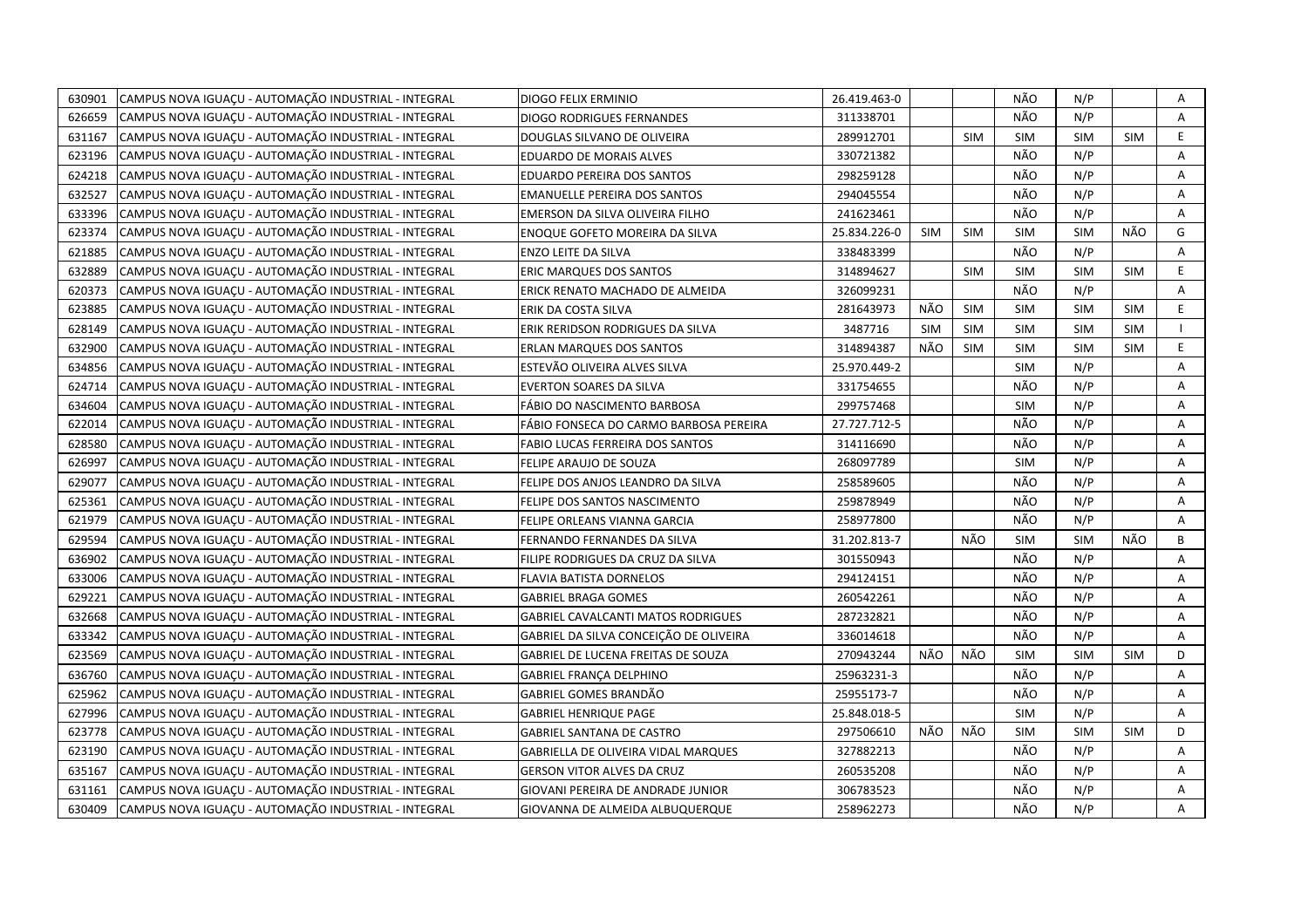| 621717 | CAMPUS NOVA IGUAÇU - AUTOMAÇÃO INDUSTRIAL - INTEGRAL | <b>GIOVANNA FERNANDES LUZ</b>            | 258520832    |            |            | NÃO        | N/P        |            | Α |
|--------|------------------------------------------------------|------------------------------------------|--------------|------------|------------|------------|------------|------------|---|
| 632991 | CAMPUS NOVA IGUACU - AUTOMAÇÃO INDUSTRIAL - INTEGRAL | GIOVANNI PEREIRA DA CRUZ                 | 317341915    |            |            | NÃO        | N/P        |            | A |
| 621898 | CAMPUS NOVA IGUACU - AUTOMAÇÃO INDUSTRIAL - INTEGRAL | GUILHERME CONRADO VIANA                  | 31 920 307-1 |            |            | NÃO        | N/P        |            | Α |
| 631494 | CAMPUS NOVA IGUAÇU - AUTOMAÇÃO INDUSTRIAL - INTEGRAL | GUILHERME CORREA MIRANDA                 | 25.914.073-9 |            |            | NÃO        | N/P        |            | A |
| 624538 | CAMPUS NOVA IGUACU - AUTOMAÇÃO INDUSTRIAL - INTEGRAL | <b>GUILHERME DE MOURA RODRIGUES</b>      | 306744780    |            |            | NÃO        | N/P        |            | A |
| 629251 | CAMPUS NOVA IGUAÇU - AUTOMAÇÃO INDUSTRIAL - INTEGRAL | GUILHERME DE OLIVEIRA PINHEIRO           | 306557554    |            |            | NÃO        | N/P        |            | Α |
| 626027 | CAMPUS NOVA IGUACU - AUTOMAÇÃO INDUSTRIAL - INTEGRAL | <b>GUILHERME ESQUERDO PEREIRA</b>        | 258501808    |            |            | NÃO        | N/P        |            | Α |
| 627581 | CAMPUS NOVA IGUAÇU - AUTOMAÇÃO INDUSTRIAL - INTEGRAL | GUILHERME GOMES FERREIRA DA SILVA        | 48479        |            |            | NÃO        | N/P        |            | Α |
| 627052 | CAMPUS NOVA IGUAÇU - AUTOMAÇÃO INDUSTRIAL - INTEGRAL | <b>GUILHERME MELO SOARES</b>             | 295330328    |            |            | NÃO        | N/P        |            | A |
| 622949 | CAMPUS NOVA IGUAÇU - AUTOMAÇÃO INDUSTRIAL - INTEGRAL | <b>GUILHERME PEDRO VIEIRA DOS SANTOS</b> | 273438028    |            |            | <b>SIM</b> | N/P        |            | Α |
| 626411 | CAMPUS NOVA IGUAÇU - AUTOMAÇÃO INDUSTRIAL - INTEGRAL | <b>GUILHERME SOTERO LISBOA</b>           | 310305719    |            |            | <b>SIM</b> | N/P        |            | A |
| 627824 | CAMPUS NOVA IGUAÇU - AUTOMAÇÃO INDUSTRIAL - INTEGRAL | GUILHERME SOUZA DA SILVA                 | 315818914    |            |            | NÃO        | N/P        |            | A |
| 628485 | CAMPUS NOVA IGUACU - AUTOMAÇÃO INDUSTRIAL - INTEGRAL | <b>GUSTAVO AMORIM DE SANTANA</b>         | 269801940    |            |            | NÃO        | N/P        |            | A |
| 624546 | CAMPUS NOVA IGUAÇU - AUTOMAÇÃO INDUSTRIAL - INTEGRAL | GUSTAVO ANDRÉ DE OLIVEIRA FELINTO        | 260715966    |            |            | NÃO        | N/P        |            | Α |
| 626207 | CAMPUS NOVA IGUAÇU - AUTOMAÇÃO INDUSTRIAL - INTEGRAL | GUSTAVO AUGUSTO DA SILVA CORREIA         | 2645075234   |            |            | NÃO        | N/P        |            | A |
| 634541 | CAMPUS NOVA IGUAÇU - AUTOMAÇÃO INDUSTRIAL - INTEGRAL | <b>GUSTAVO DA SILVA OLIVEIRA</b>         | 321059925    |            |            | NÃO        | N/P        |            | Α |
| 627136 | CAMPUS NOVA IGUACU - AUTOMAÇÃO INDUSTRIAL - INTEGRAL | <b>GUSTAVO LUIZ TAYANO DIAS</b>          | 258795392    |            |            | NÃO        | N/P        |            | Α |
| 630769 | CAMPUS NOVA IGUACU - AUTOMAÇÃO INDUSTRIAL - INTEGRAL | <b>GUSTAVO TINOCO RICARDO</b>            | 347077083    |            |            | NÃO        | N/P        |            | Α |
| 623892 | CAMPUS NOVA IGUAÇU - AUTOMAÇÃO INDUSTRIAL - INTEGRAL | HENRIQUE BERNADINO FERREIRA DA SILVA     | 325461739    |            | <b>SIM</b> | <b>SIM</b> | <b>SIM</b> |            | C |
| 632577 | CAMPUS NOVA IGUAÇU - AUTOMAÇÃO INDUSTRIAL - INTEGRAL | HUGO OBEROSLER TERCO DIAS                | 30.332.346-6 |            |            | NÃO        | N/P        |            | Α |
| 628330 | CAMPUS NOVA IGUACU - AUTOMAÇÃO INDUSTRIAL - INTEGRAL | HUGO RAMALHO GALVÃO                      | 25826705-3   |            |            | NÃO        | N/P        |            | Α |
| 620331 | CAMPUS NOVA IGUAÇU - AUTOMAÇÃO INDUSTRIAL - INTEGRAL | <b>IAGO COSTA GIRARD</b>                 | 264195538    |            |            | NÃO        | N/P        |            | A |
| 625287 | CAMPUS NOVA IGUAÇU - AUTOMAÇÃO INDUSTRIAL - INTEGRAL | IGOR ALMEIDA DA ROCHA                    | 33.061.551-9 |            |            | NÃO        | N/P        |            | Α |
| 631425 | CAMPUS NOVA IGUAÇU - AUTOMAÇÃO INDUSTRIAL - INTEGRAL | ILMO LEONARDO DA SILVA LEÃO              | 259296200    |            |            | NÃO        | N/P        |            | A |
| 622054 | CAMPUS NOVA IGUACU - AUTOMAÇÃO INDUSTRIAL - INTEGRAL | INGRID LOURES ROTONDO CHAGAS             | 274728393    |            |            | NÃO        | N/P        |            | A |
| 621474 | CAMPUS NOVA IGUAÇU - AUTOMAÇÃO INDUSTRIAL - INTEGRAL | JANAINA DRUMOND GANIMI                   | 32.014.530-3 | <b>SIM</b> | <b>SIM</b> | <b>SIM</b> | <b>SIM</b> | <b>SIM</b> |   |
| 633416 | CAMPUS NOVA IGUAÇU - AUTOMAÇÃO INDUSTRIAL - INTEGRAL | JÉSSICA JESUS DE OLIVEIRA PEREIRA        | 258981091    |            |            | NÃO        | N/P        |            | A |
| 626965 | CAMPUS NOVA IGUAÇU - AUTOMAÇÃO INDUSTRIAL - INTEGRAL | <b>JHONATAN FRANÇA BORGES</b>            | 308518745    | NÃO        | <b>SIM</b> | NÃfO       | NÃfO       |            | Α |
| 623517 | CAMPUS NOVA IGUACU - AUTOMAÇÃO INDUSTRIAL - INTEGRAL | JOÃO GABRIEL DUMAS RAMOS                 | 318350022    |            |            | NÃO        | N/P        |            | A |
| 621491 | CAMPUS NOVA IGUAÇU - AUTOMAÇÃO INDUSTRIAL - INTEGRAL | JOÃO MARCOS MIRANDA FREITAS              | 286566898    |            |            | NÃO        | N/P        |            | Α |
| 624089 | CAMPUS NOVA IGUACU - AUTOMAÇÃO INDUSTRIAL - INTEGRAL | JOÃO MIGUEL FERREIRA RIBEIRO             | 321187452    |            |            | NÃO        | N/P        |            | A |
| 630717 | CAMPUS NOVA IGUACU - AUTOMAÇÃO INDUSTRIAL - INTEGRAL | JOAO PEDRO COSTA DE LIMA                 | 295828925    |            |            | NÃO        | N/P        |            | Α |
| 628261 | CAMPUS NOVA IGUACU - AUTOMAÇÃO INDUSTRIAL - INTEGRAL | JOAO PEDRO MARTINS DOS SANTOS            | 259130466    |            |            | <b>SIM</b> | N/P        |            | A |
| 627003 | CAMPUS NOVA IGUAÇU - AUTOMAÇÃO INDUSTRIAL - INTEGRAL | JOÃO ROBERT PEREIRA PIRES                | 313977845    |            |            | NÃO        | N/P        |            | Α |
| 626778 | CAMPUS NOVA IGUAÇU - AUTOMAÇÃO INDUSTRIAL - INTEGRAL | JOÃO VÍCTOR DA SILVA FAUSTINO            | 258994128    |            |            | NÃO        | N/P        |            | A |
| 627129 | CAMPUS NOVA IGUAÇU - AUTOMAÇÃO INDUSTRIAL - INTEGRAL | JOAO VICTOR DE CASTRO NEVES DA SILVA     | 332826411    |            |            | NÃO        | N/P        |            | Α |
| 626848 | CAMPUS NOVA IGUAÇU - AUTOMAÇÃO INDUSTRIAL - INTEGRAL | JOÃO VICTOR PEREIRA LEANDRO DA SILVA     | 259031664    |            |            | NÃO        | N/P        |            | Α |
| 633338 | CAMPUS NOVA IGUAÇU - AUTOMAÇÃO INDUSTRIAL - INTEGRAL | JOÃO VITOR CARDOSO DA COSTA              | 32722961-3   |            |            | NÃO        | N/P        |            | A |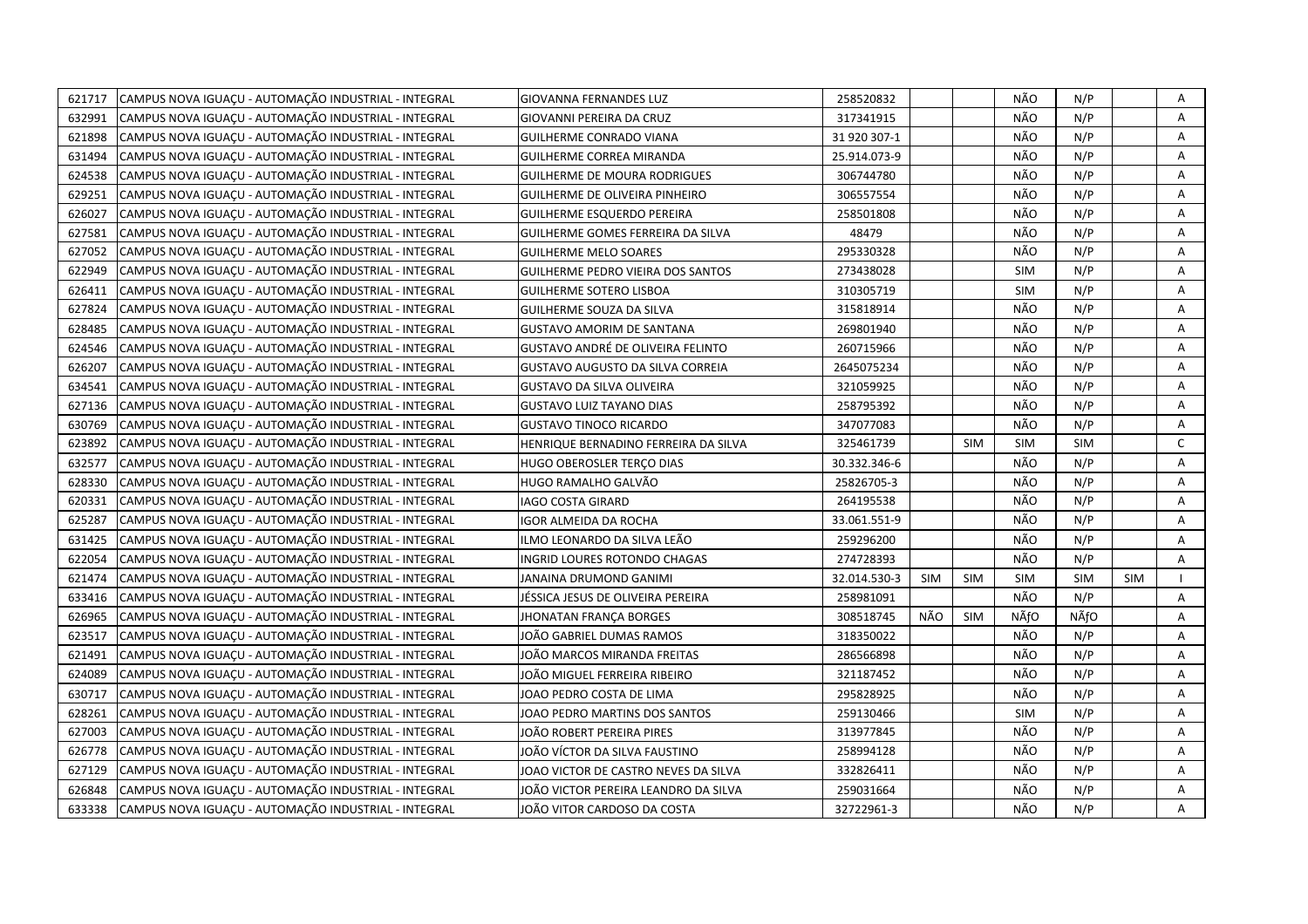| 623598 | CAMPUS NOVA IGUACU - AUTOMAÇÃO INDUSTRIAL - INTEGRAL | JOÃO VITOR DA MATA LIMA                          | 316718857     |     |            | NÃO        | N/P        |            | Α  |
|--------|------------------------------------------------------|--------------------------------------------------|---------------|-----|------------|------------|------------|------------|----|
| 624581 | CAMPUS NOVA IGUACU - AUTOMACÃO INDUSTRIAL - INTEGRAL | JOÃO VITOR DE MOURA DO ESPIRITO SANTO            | 25.887.421-3  |     |            | <b>SIM</b> | N/P        |            | A  |
| 620477 | CAMPUS NOVA IGUACU - AUTOMAÇÃO INDUSTRIAL - INTEGRAL | JOÃO VITOR DOS SANTOS                            | 258476274     |     |            | NÃO        | N/P        |            | Α  |
| 623646 | CAMPUS NOVA IGUAÇU - AUTOMAÇÃO INDUSTRIAL - INTEGRAL | JOÃO VITOR MANHÃES FEITOZA                       | 328786330     |     |            | NÃO        | N/P        |            | Α  |
| 631788 | CAMPUS NOVA IGUACU - AUTOMAÇÃO INDUSTRIAL - INTEGRAL | JOHN LUCAS ALVES MENDES                          | 30.392.103-5  |     |            | NÃO        | N/P        |            | Α  |
| 636468 | CAMPUS NOVA IGUAÇU - AUTOMAÇÃO INDUSTRIAL - INTEGRAL | JONATA DA SILVA COIMBRA                          | 307110551     |     |            | NÃO        | N/P        |            | Α  |
| 623514 | CAMPUS NOVA IGUACU - AUTOMAÇÃO INDUSTRIAL - INTEGRAL | JÔNATAS SANTOS ALMEIDA CRUZ                      | 327880894     |     |            | NÃO        | N/P        |            | A  |
| 634802 | CAMPUS NOVA IGUAÇU - AUTOMAÇÃO INDUSTRIAL - INTEGRAL | JÚLIA BEATRIZ RODRIGUES FERREIRA                 | 278401740     |     |            | NÃO        | N/P        |            | A  |
| 634986 | CAMPUS NOVA IGUAÇU - AUTOMAÇÃO INDUSTRIAL - INTEGRAL | JULIA CANDIDO ALEIXO DE ANDRADE                  | 8544646       |     |            | NÃO        | N/P        |            | A  |
| 629457 | CAMPUS NOVA IGUACU - AUTOMAÇÃO INDUSTRIAL - INTEGRAL | JULIA DE FREITAS GOMES                           | 304187891     |     |            | NÃO        | N/P        |            | A  |
| 623219 | CAMPUS NOVA IGUAÇU - AUTOMAÇÃO INDUSTRIAL - INTEGRAL | JÚLIA LEONEL STRAUBEL                            | 27.569.231-7  |     |            | NÃO        | N/P        |            | Α  |
| 624938 | CAMPUS NOVA IGUAÇU - AUTOMAÇÃO INDUSTRIAL - INTEGRAL | KAIKY LIRA MIRANDA                               | 256169855     |     |            | NÃO        | N/P        |            | A  |
| 620514 | CAMPUS NOVA IGUAÇU - AUTOMAÇÃO INDUSTRIAL - INTEGRAL | KAMILLE DOS SANTOS MONTEIRO                      | 306418021     |     |            | NÃO        | N/P        |            | A  |
| 627910 | CAMPUS NOVA IGUAÇU - AUTOMAÇÃO INDUSTRIAL - INTEGRAL | KAMILLY DA COSTA FERREIRA                        | 26.055.019.-9 |     |            | NÃO        | N/P        |            | Α  |
| 631427 | CAMPUS NOVA IGUAÇU - AUTOMAÇÃO INDUSTRIAL - INTEGRAL | <b>KARYNE BRAGA DIAS</b>                         | 30.373.590-6  |     |            | NÃO        | N/P        |            | A  |
| 624136 | CAMPUS NOVA IGUACU - AUTOMAÇÃO INDUSTRIAL - INTEGRAL | KAUÃ ALVES SANTOS                                | 25.906.783-3  |     |            | NÃO        | N/P        |            | Α  |
| 622688 | CAMPUS NOVA IGUAÇU - AUTOMAÇÃO INDUSTRIAL - INTEGRAL | KAUÄ BARROS DA SILVA                             | 332784230     | NÃO | <b>SIM</b> | <b>SIM</b> | <b>SIM</b> | <b>SIM</b> | E. |
| 631604 | CAMPUS NOVA IGUAÇU - AUTOMAÇÃO INDUSTRIAL - INTEGRAL | KAUÃ DE SOUZA SANTOS                             | 340176619     |     |            | NÃO        | N/P        |            | A  |
| 624896 | CAMPUS NOVA IGUAÇU - AUTOMAÇÃO INDUSTRIAL - INTEGRAL | KAUÃ GONÇALVES OLIVEIRA DO PATROCÍNIO            | 25.847.303-2  |     |            | <b>SIM</b> | N/P        |            | A  |
| 636753 | CAMPUS NOVA IGUACU - AUTOMAÇÃO INDUSTRIAL - INTEGRAL | KAUAN AZEVEDO NASCIMENTO                         | 27.452.098-0  |     |            | NÃO        | N/P        |            | A  |
| 620711 | CAMPUS NOVA IGUAÇU - AUTOMAÇÃO INDUSTRIAL - INTEGRAL | KAUAN BRANDÃO CALDAS COSTA                       | 25876472-9    |     |            | NÃO        | N/P        |            | A  |
| 623851 | CAMPUS NOVA IGUAÇU - AUTOMAÇÃO INDUSTRIAL - INTEGRAL | KAYKE MARQUES ANICETO                            | 258342013     | NÃO | <b>SIM</b> | <b>SIM</b> | <b>SIM</b> | <b>SIM</b> | E  |
| 628858 | CAMPUS NOVA IGUACU - AUTOMAÇÃO INDUSTRIAL - INTEGRAL | <b>KAYKE SANTANA BARROS</b>                      | 26.790.023-1  |     |            | NÃO        | N/P        |            | A  |
| 621409 | CAMPUS NOVA IGUAÇU - AUTOMAÇÃO INDUSTRIAL - INTEGRAL | KAYLANE FELICIANO DE OLIVEIRA                    | 310309653     |     |            | NÃO        | N/P        |            | A  |
| 624949 | CAMPUS NOVA IGUAÇU - AUTOMAÇÃO INDUSTRIAL - INTEGRAL | KAYLANE LOHANE CAJUEIRO MIRANDA                  | 28611668-6    |     |            | <b>SIM</b> | N/P        |            | A  |
| 633998 | CAMPUS NOVA IGUAÇU - AUTOMAÇÃO INDUSTRIAL - INTEGRAL | KAYLANE NOEMI DA SILVA CUNHA                     | 169526327     |     |            | <b>SIM</b> | N/P        |            | Α  |
| 622394 | CAMPUS NOVA IGUACU - AUTOMAÇÃO INDUSTRIAL - INTEGRAL | KETHELEN MONTEIRO DOS SANTOS SILVA               | 258521962     |     |            | NÃO        | N/P        |            | A  |
| 628955 | CAMPUS NOVA IGUAÇU - AUTOMAÇÃO INDUSTRIAL - INTEGRAL | KEVEN HENRIQUE GOMES DA CONCEIÇÃO CORREA         | 30130661-9    |     |            | NÃO        | N/P        |            | Α  |
| 636257 | CAMPUS NOVA IGUAÇU - AUTOMAÇÃO INDUSTRIAL - INTEGRAL | LARA ALICE BARRETO MARTINS                       | 34.740.530-0  |     |            | NÃO        | N/P        |            | A  |
| 631977 | CAMPUS NOVA IGUAÇU - AUTOMAÇÃO INDUSTRIAL - INTEGRAL | LARISSA DA SILVA IGLESIAS                        | 25885475-1    |     |            | NÃO        | N/P        |            | Α  |
| 630052 | CAMPUS NOVA IGUAÇU - AUTOMAÇÃO INDUSTRIAL - INTEGRAL | LAURA CRISTINA DA SILVA BARBOSA                  | 258589720     |     |            | NÃO        | N/P        |            | Α  |
| 632630 | CAMPUS NOVA IGUAÇU - AUTOMAÇÃO INDUSTRIAL - INTEGRAL | LEANDRA DOS SANTOS NAVARRO                       | 307880732     |     |            | NÃO        | N/P        |            | A  |
| 634004 | CAMPUS NOVA IGUAÇU - AUTOMAÇÃO INDUSTRIAL - INTEGRAL | LÊNIO HAMILTON SANTOS DE OLIVEIRA E SILVA JUNIOR | 258895523     |     |            | NÃO        | N/P        |            | A  |
| 625099 | CAMPUS NOVA IGUAÇU - AUTOMAÇÃO INDUSTRIAL - INTEGRAL | LEONARDO DAVID TONE TEIXEIRA                     | 26.077.906-1  |     |            | NÃO        | N/P        |            | A  |
| 630932 | CAMPUS NOVA IGUAÇU - AUTOMAÇÃO INDUSTRIAL - INTEGRAL | LETICIA DA ROCHA SANTOS                          | 265106898     |     |            | NÃO        | N/P        |            | A  |
| 634444 | CAMPUS NOVA IGUAÇU - AUTOMAÇÃO INDUSTRIAL - INTEGRAL | LETICIA DIONIZIO MOTA                            | 020.131.923-3 | NÃO | <b>SIM</b> | <b>SIM</b> | <b>SIM</b> | <b>SIM</b> | E  |
| 631350 | CAMPUS NOVA IGUAÇU - AUTOMAÇÃO INDUSTRIAL - INTEGRAL | LETÍCIA DOS SANTOS BARBOSA                       | 246245245     |     |            | NÃO        | N/P        |            | Α  |
| 633206 | CAMPUS NOVA IGUAÇU - AUTOMAÇÃO INDUSTRIAL - INTEGRAL | LIVIA SANT' ANNA ALVES                           | 258397447     |     |            | NÃO        | N/P        |            | A  |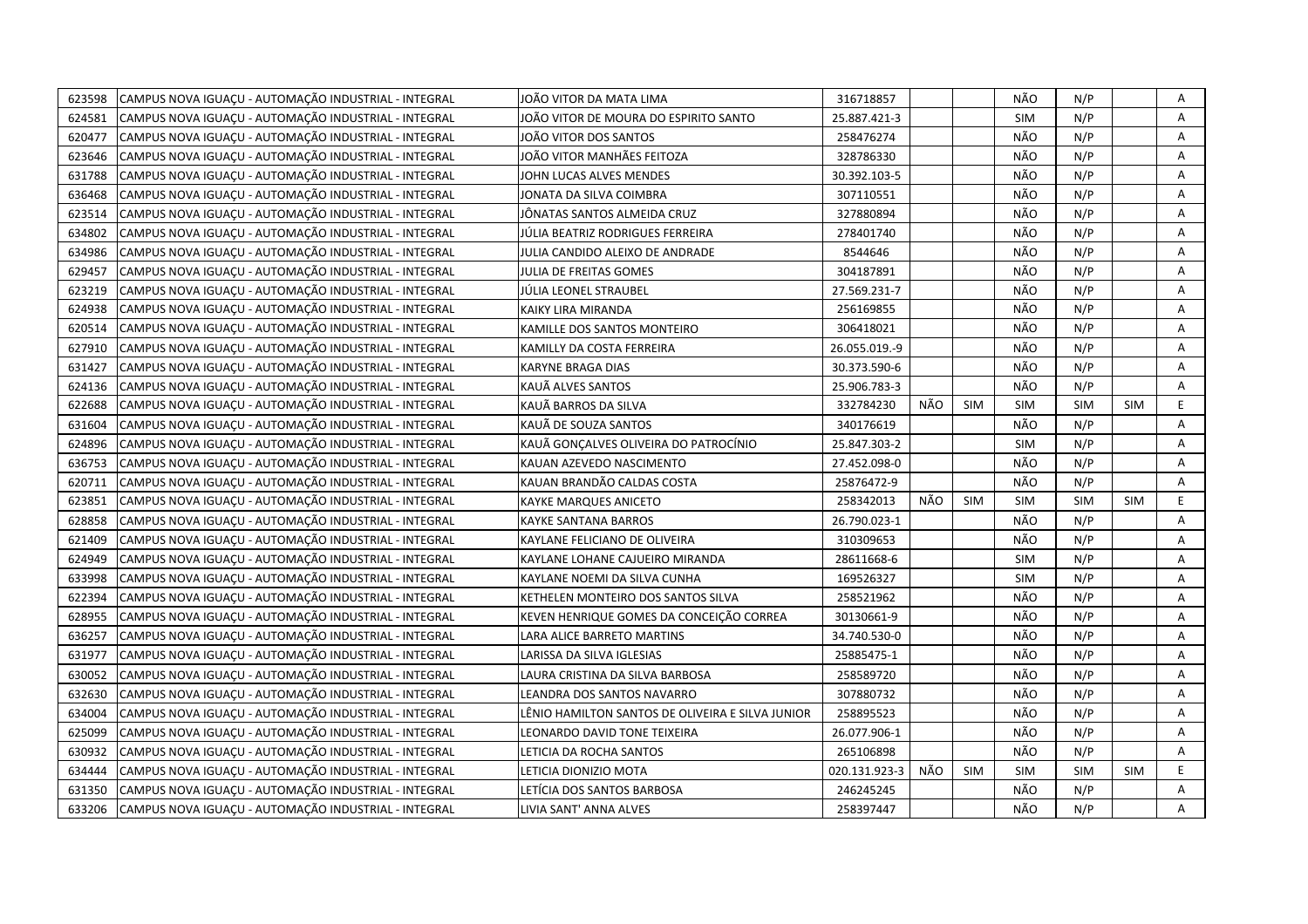| 632372 | CAMPUS NOVA IGUACU - AUTOMAÇÃO INDUSTRIAL - INTEGRAL | LORENA LEONARDA MATTOS FURTADO              | 258283944    |     |     | NÃO        | N/P        |            | Α |
|--------|------------------------------------------------------|---------------------------------------------|--------------|-----|-----|------------|------------|------------|---|
| 626913 | CAMPUS NOVA IGUACU - AUTOMAÇÃO INDUSTRIAL - INTEGRAL | LUANA FERREIRA DE OLIVEIRA                  | 268077534    |     |     | NÃO        | N/P        |            | A |
| 624727 | CAMPUS NOVA IGUACU - AUTOMAÇÃO INDUSTRIAL - INTEGRAL | LUANA GOMES DOS SANTOS                      | 33021916-3   |     |     | NÃO        | N/P        |            | Α |
| 629453 | CAMPUS NOVA IGUACU - AUTOMAÇÃO INDUSTRIAL - INTEGRAL | LUCAS BRAGA DA SILVA RODRIGUES              | 325097657    |     |     | NÃO        | N/P        |            | A |
| 625798 | CAMPUS NOVA IGUAÇU - AUTOMAÇÃO INDUSTRIAL - INTEGRAL | LUCAS DA SILVA ABRANCHES                    | 265788232    |     |     | NÃO        | N/P        |            | Α |
| 625846 | CAMPUS NOVA IGUAÇU - AUTOMAÇÃO INDUSTRIAL - INTEGRAL | LUCAS GILLAN LAI DE SOUZA                   | 335608055    |     |     | NÃO        | N/P        |            | Α |
| 624019 | CAMPUS NOVA IGUACU - AUTOMAÇÃO INDUSTRIAL - INTEGRAL | LUCAS HENRIQUES PEREIRA DE SÁ OLIVEIRA      | 296740442    |     |     | NÃO        | N/P        |            | Α |
| 626893 | CAMPUS NOVA IGUAÇU - AUTOMAÇÃO INDUSTRIAL - INTEGRAL | LUCAS JUNGER DA ROCHA                       | 245080833    |     |     | NÃO        | N/P        |            | A |
| 629241 | CAMPUS NOVA IGUAÇU - AUTOMAÇÃO INDUSTRIAL - INTEGRAL | LUCAS MONTEIRO DA SILVA                     | 261807424    |     |     | NÃO        | N/P        |            | Α |
| 627464 | CAMPUS NOVA IGUAÇU - AUTOMAÇÃO INDUSTRIAL - INTEGRAL | LUCAS MURILO FERRAZ NUNES                   | 103850954    |     |     | NÃO        | N/P        |            | A |
| 631304 | CAMPUS NOVA IGUAÇU - AUTOMAÇÃO INDUSTRIAL - INTEGRAL | LUCAS RAMOS DA SILVA PIRES                  | 33116111-7   |     |     | NÃO        | N/P        |            | A |
| 621739 | CAMPUS NOVA IGUACU - AUTOMAÇÃO INDUSTRIAL - INTEGRAL | LUCAS ROSA DE OLIVEIRA                      | 27.567.313-5 |     |     | NÃO        | N/P        |            | A |
| 626498 | CAMPUS NOVA IGUAÇU - AUTOMAÇÃO INDUSTRIAL - INTEGRAL | LUCAS SCALA BITENCOURT                      | 25903122-7   |     |     | NÃO        | N/P        |            | Α |
| 631001 | CAMPUS NOVA IGUAÇU - AUTOMAÇÃO INDUSTRIAL - INTEGRAL | LUCAS SILVA DE JESUS DE ABREU               | 32.303.287-0 |     |     | NÃO        | N/P        |            | A |
| 636703 | CAMPUS NOVA IGUAÇU - AUTOMAÇÃO INDUSTRIAL - INTEGRAL | LUCAS SOARES DE PAIVA                       | 31.429.295-4 |     |     | NÃO        | N/P        |            | Α |
| 633243 | CAMPUS NOVA IGUACU - AUTOMAÇÃO INDUSTRIAL - INTEGRAL | LUIS FERNANDO DOS SANTOS DE ALMEIDA         | 26.994.115-9 |     |     | NÃO        | N/P        |            | A |
| 624057 | CAMPUS NOVA IGUAÇU - AUTOMAÇÃO INDUSTRIAL - INTEGRAL | LUIS FILIPE MOTA DE OLIVEIRA GOMES          | 247434723    |     |     | NÃO        | N/P        |            | A |
| 628977 | CAMPUS NOVA IGUACU - AUTOMAÇÃO INDUSTRIAL - INTEGRAL | LUIZ FELIPE BISSOLI LOPES                   | 270919707    |     |     | NÃO        | N/P        |            | A |
| 634358 | CAMPUS NOVA IGUAÇU - AUTOMAÇÃO INDUSTRIAL - INTEGRAL | LUIZ FELIPE DA SILVA DA MOTTA               | 245946942    |     |     | NÃO        | N/P        |            | Α |
| 624958 | CAMPUS NOVA IGUACU - AUTOMAÇÃO INDUSTRIAL - INTEGRAL | LUIZ FELIPE ESQUERDO CAMARA                 | 26.821.624-9 |     |     | NÃO        | N/P        |            | A |
| 623802 | CAMPUS NOVA IGUAÇU - AUTOMAÇÃO INDUSTRIAL - INTEGRAL | LUIZA MONTEIRO DE OLIVEIRA                  | 28505185-0   |     |     | NÃO        | N/P        |            | Α |
| 632144 | CAMPUS NOVA IGUACU - AUTOMACÃO INDUSTRIAL - INTEGRAL | MAGNO HENRIQUE MEDEIROS FIGUEIREDO          | 246560924    |     |     | NÃO        | N/P        |            | A |
| 628695 | CAMPUS NOVA IGUAÇU - AUTOMAÇÃO INDUSTRIAL - INTEGRAL | MANUELLA RIBEIRO ROCHA                      | 321733180    |     |     | NÃO        | N/P        |            | Α |
| 631646 | CAMPUS NOVA IGUACU - AUTOMACÃO INDUSTRIAL - INTEGRAL | MARCELO FONSECA MAIA                        | 275663755    |     |     | NÃO        | N/P        |            | A |
| 621144 | CAMPUS NOVA IGUAÇU - AUTOMAÇÃO INDUSTRIAL - INTEGRAL | MARCILIO TOSTA DE SOUZA                     | 30.677.402-7 |     |     | NÃO        | N/P        |            | A |
| 623464 | CAMPUS NOVA IGUAÇU - AUTOMAÇÃO INDUSTRIAL - INTEGRAL | MARCOS VINÍCIUS PINTO DO NASCIMENTO         | 289505836    |     |     | NÃO        | N/P        |            | A |
| 636801 | CAMPUS NOVA IGUAÇU - AUTOMAÇÃO INDUSTRIAL - INTEGRAL | MARCOS VYNICIOS DA SILVA RODRIGUES          | 282687045    |     |     | NÃO        | N/P        |            | A |
| 628596 | CAMPUS NOVA IGUAÇU - AUTOMAÇÃO INDUSTRIAL - INTEGRAL | MARIA CLARA AFONSO FERREIRA                 | 29.061.750-5 |     |     | NÃO        | N/P        |            | A |
| 629914 | CAMPUS NOVA IGUAÇU - AUTOMAÇÃO INDUSTRIAL - INTEGRAL | MARIA CLARA NORTE COELHO DE ARAUJO          | 256503517    |     |     | NÃO        | N/P        |            | Α |
| 636333 | CAMPUS NOVA IGUACU - AUTOMACÃO INDUSTRIAL - INTEGRAL | MARIA EDUARDA EMILIANO DE LIMA              | 32108213-3   |     |     | NÃO        | N/P        |            | A |
| 621224 | CAMPUS NOVA IGUAÇU - AUTOMAÇÃO INDUSTRIAL - INTEGRAL | MARIA EDUARDA FREITAS DE ALMEIDA            | 273286971    |     |     | <b>SIM</b> | N/P        |            | Α |
| 634326 | CAMPUS NOVA IGUACU - AUTOMACÃO INDUSTRIAL - INTEGRAL | MARIA EDUARDA MONTEIRO DO NASCIMENTO        | 259217719    |     |     | NÃO        | N/P        |            | A |
| 622538 | CAMPUS NOVA IGUAÇU - AUTOMAÇÃO INDUSTRIAL - INTEGRAL | MARIA HELENA DO NASCIMENTO VIDAL DE FREITAS | 259024792    |     |     | NÃO        | N/P        |            | Α |
| 629135 | CAMPUS NOVA IGUACU - AUTOMAÇÃO INDUSTRIAL - INTEGRAL | MARIA ISABELY GOMES PEREIRA                 | 258851880    |     |     | NÃO        | N/P        |            | A |
| 633937 | CAMPUS NOVA IGUAÇU - AUTOMAÇÃO INDUSTRIAL - INTEGRAL | MARIANA GEORGEA LOMEU DA SILVA              | 259205862    |     |     | NÃO        | N/P        |            | Α |
| 636546 | CAMPUS NOVA IGUACU - AUTOMACÃO INDUSTRIAL - INTEGRAL | MARLLON FRANQUELINO DE ALMEIDA              | 316146265    |     |     | NÃO        | N/P        |            | Α |
| 625972 | CAMPUS NOVA IGUAÇU - AUTOMAÇÃO INDUSTRIAL - INTEGRAL | MATEUS CELESTINO NASCIMENTO                 | 31.512.699-5 |     |     | NÃO        | N/P        |            | Α |
| 622492 | CAMPUS NOVA IGUACU - AUTOMAÇÃO INDUSTRIAL - INTEGRAL | MATEUS ESTELA CAMÕES                        | 322986373    | NÃO | NÃO | <b>SIM</b> | <b>SIM</b> | <b>SIM</b> | D |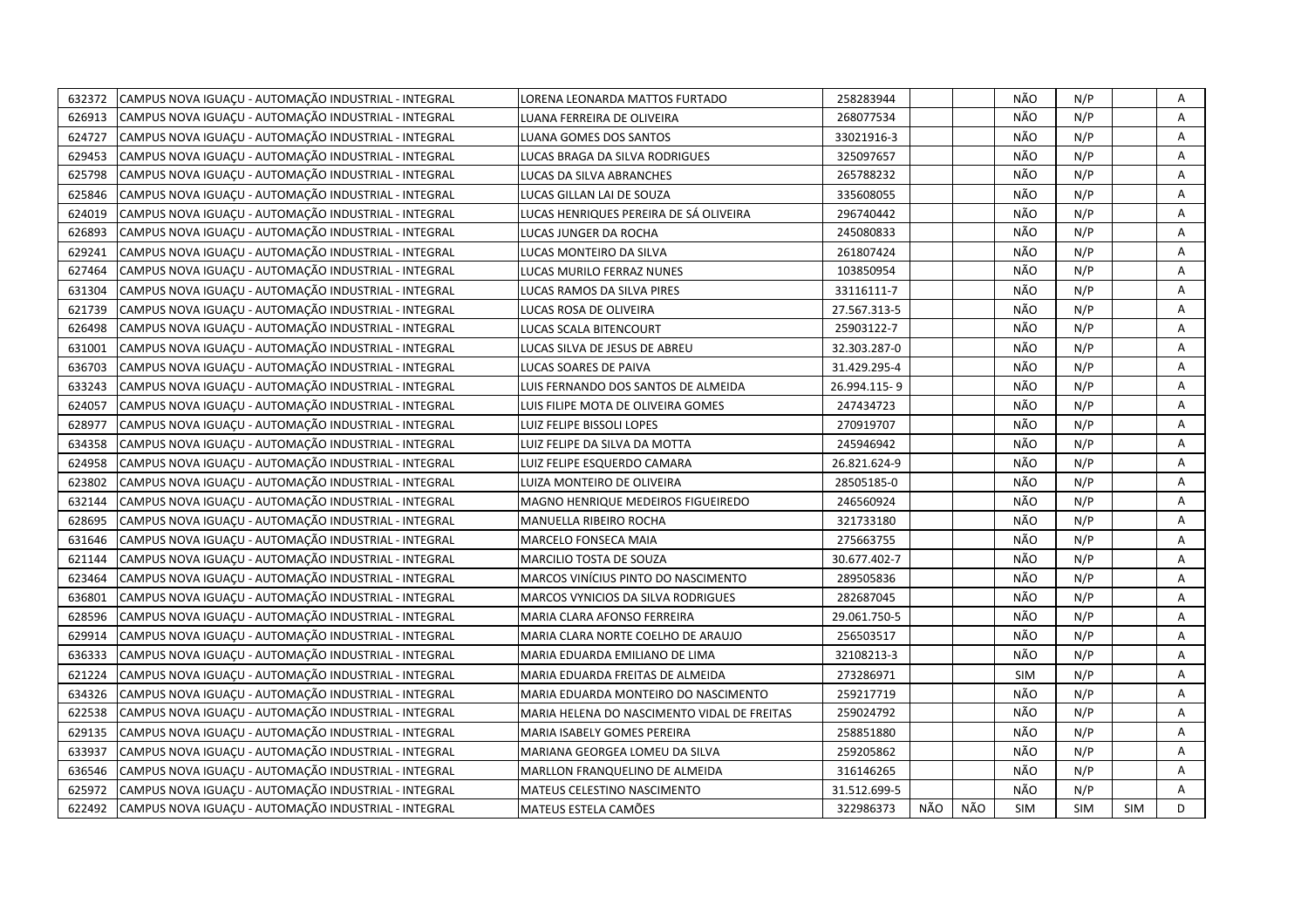| 628100 | CAMPUS NOVA IGUACU - AUTOMAÇÃO INDUSTRIAL - INTEGRAL | MATHEUS ALVES DO NASCIMENTO TEIXEIRA | 26.803.618-3 |            |            | NÃO        | N/P        |            | Α |
|--------|------------------------------------------------------|--------------------------------------|--------------|------------|------------|------------|------------|------------|---|
| 632634 | CAMPUS NOVA IGUACU - AUTOMACÃO INDUSTRIAL - INTEGRAL | MATHEUS ALVES JERONIMO DA SILVA      | 261124655    |            |            | NÃO        | N/P        |            | A |
| 627200 | CAMPUS NOVA IGUACU - AUTOMAÇÃO INDUSTRIAL - INTEGRAL | MATHEUS CARVALHO ALVES               | 30573645-6   |            |            | <b>SIM</b> | N/P        |            | Α |
| 634328 | CAMPUS NOVA IGUAÇU - AUTOMAÇÃO INDUSTRIAL - INTEGRAL | <b>MATHEUS DOS SANTOS FREITAS</b>    | 25.888.423-8 |            |            | NÃO        | N/P        |            | Α |
| 623669 | CAMPUS NOVA IGUAÇU - AUTOMAÇÃO INDUSTRIAL - INTEGRAL | MATHEUS EDUARDO DO NASCIMENTO VIEIRA | 275673580    |            |            | NÃO        | N/P        |            | Α |
| 631446 | CAMPUS NOVA IGUAÇU - AUTOMAÇÃO INDUSTRIAL - INTEGRAL | MATHEUS FERNANDES SCANZI             | 29744267-5   |            |            | NÃO        | N/P        |            | Α |
| 627543 | CAMPUS NOVA IGUAÇU - AUTOMAÇÃO INDUSTRIAL - INTEGRAL | MATHEUS GOULART LOURENCO             | 310468988    |            |            | NÃO        | N/P        |            | A |
| 623030 | CAMPUS NOVA IGUAÇU - AUTOMAÇÃO INDUSTRIAL - INTEGRAL | MATHEUS PEDROTI RIBEIRO FRANCISCO    | 307828822    |            |            | NÃO        | N/P        |            | A |
| 634162 | CAMPUS NOVA IGUAÇU - AUTOMAÇÃO INDUSTRIAL - INTEGRAL | MATHEUS SILVA KOBI GONÇALVES         | 29.404.158-7 |            |            | NÃO        | N/P        |            | A |
| 630093 | CAMPUS NOVA IGUACU - AUTOMAÇÃO INDUSTRIAL - INTEGRAL | MAURO MACIEL KNOPPICK DOS SANTOS     | 268034089    | <b>SIM</b> | <b>SIM</b> | <b>SIM</b> | <b>SIM</b> | <b>SIM</b> |   |
| 631908 | CAMPUS NOVA IGUAÇU - AUTOMAÇÃO INDUSTRIAL - INTEGRAL | MEL FERREIRA DA CUNHA DOMINGOS       | 326503414    |            |            | NÃO        | N/P        |            | Α |
| 629645 | CAMPUS NOVA IGUACU - AUTOMAÇÃO INDUSTRIAL - INTEGRAL | MIGUEL BANDEZ DE OLIVEIRA            | 27568502-2   |            |            | NÃO        | N/P        |            | A |
| 625295 | CAMPUS NOVA IGUACU - AUTOMAÇÃO INDUSTRIAL - INTEGRAL | MIGUEL FERNANDO DA SILVA ALVES       | 25.858.976-1 |            |            | NÃO        | N/P        |            | A |
| 635504 | CAMPUS NOVA IGUACU - AUTOMAÇÃO INDUSTRIAL - INTEGRAL | MIGUEL MONTEIRO NUNES                | 26.053.563-8 |            |            | NÃO        | N/P        |            | Α |
| 621456 | CAMPUS NOVA IGUACU - AUTOMAÇÃO INDUSTRIAL - INTEGRAL | MIGUEL RENATO DA COSTA BARBOSA       | 293869517    | <b>SIM</b> | <b>SIM</b> | <b>SIM</b> | <b>SIM</b> | <b>SIM</b> |   |
| 624431 | CAMPUS NOVA IGUAÇU - AUTOMAÇÃO INDUSTRIAL - INTEGRAL | MURILO BARBOZA MIRANDA               | 267898336    |            |            | NÃO        | N/P        |            | Α |
| 622091 | CAMPUS NOVA IGUACU - AUTOMAÇÃO INDUSTRIAL - INTEGRAL | NATAN PORTO DOS SANTOS               | 267911162    |            |            | NÃO        | N/P        |            | A |
| 622100 | CAMPUS NOVA IGUACU - AUTOMAÇÃO INDUSTRIAL - INTEGRAL | NATHALIA DA SILVEIRA SANTOS          | 8556504      |            |            | NÃO        | N/P        |            | A |
| 622976 | CAMPUS NOVA IGUAÇU - AUTOMAÇÃO INDUSTRIAL - INTEGRAL | NATHAN DA SILVA SARMENTO             | 29.047.444-4 |            |            | NÃO        | N/P        |            | A |
| 624072 | CAMPUS NOVA IGUAÇU - AUTOMAÇÃO INDUSTRIAL - INTEGRAL | NICOLAS BERNARDINO DE SOUZA DANTAS   | 267897692    |            |            | NÃO        | N/P        |            | A |
| 630705 | CAMPUS NOVA IGUACU - AUTOMAÇÃO INDUSTRIAL - INTEGRAL | NICOLAS COUTINHO BORGES FREITAS      | 263138273    |            |            | NÃO        | N/P        |            | A |
| 631164 | CAMPUS NOVA IGUACU - AUTOMAÇÃO INDUSTRIAL - INTEGRAL | NOAM DO NASCIMENTO LEIRAS DE BARROS  | 315494799    |            |            | NÃO        | N/P        |            | A |
| 625289 | CAMPUS NOVA IGUAÇU - AUTOMAÇÃO INDUSTRIAL - INTEGRAL | PABLO HENRIQUES SANTIAGO JUVENAL     | 314789538    | NÃO        | <b>SIM</b> | <b>SIM</b> | <b>SIM</b> | <b>SIM</b> | E |
| 633200 | CAMPUS NOVA IGUAÇU - AUTOMAÇÃO INDUSTRIAL - INTEGRAL | PATRICK MARTINS ROCHA                | 26.419.441-6 |            |            | NÃO        | N/P        |            | A |
| 631297 | CAMPUS NOVA IGUACU - AUTOMAÇÃO INDUSTRIAL - INTEGRAL | PAULO RENATO PAES MOREIRA            | 323714162    |            |            | <b>SIM</b> | N/P        |            | A |
| 628805 | CAMPUS NOVA IGUAÇU - AUTOMAÇÃO INDUSTRIAL - INTEGRAL | PAULO VICTOR LOPES NASCIMENTO        | 287719835    |            |            | NÃO        | N/P        |            | Α |
| 629971 | CAMPUS NOVA IGUACU - AUTOMAÇÃO INDUSTRIAL - INTEGRAL | PEDRO AUGUSTO MENDONCA DE OLIVEIRA   | 261608707    |            |            | <b>SIM</b> | N/P        |            | A |
| 623118 | CAMPUS NOVA IGUACU - AUTOMAÇÃO INDUSTRIAL - INTEGRAL | PEDRO CARDOSO BRITO                  | 268031374    |            |            | NÃO        | N/P        |            | Α |
| 626360 | CAMPUS NOVA IGUAÇU - AUTOMAÇÃO INDUSTRIAL - INTEGRAL | PEDRO CRUZ SOUSA                     | 259322063    |            |            | NÃO        | N/P        |            | A |
| 628539 | CAMPUS NOVA IGUACU - AUTOMAÇÃO INDUSTRIAL - INTEGRAL | PEDRO FRAGA BARONI DE CARVALHO       | 259373322    |            |            | NÃO        | N/P        |            | Α |
| 629197 | CAMPUS NOVA IGUAÇU - AUTOMAÇÃO INDUSTRIAL - INTEGRAL | PEDRO LUCAS BORGES PEIXOTO           | 258395110    |            |            | NÃO        | N/P        |            | Α |
| 630090 | CAMPUS NOVA IGUAÇU - AUTOMAÇÃO INDUSTRIAL - INTEGRAL | PEDRO LUCAS FERNANDES DOS SANTOS     | 31.970.790-7 |            |            | NÃO        | N/P        |            | A |
| 628402 | CAMPUS NOVA IGUAÇU - AUTOMAÇÃO INDUSTRIAL - INTEGRAL | PEDRO PAULO DE SOUZA SILVA           | 25976963-6   |            |            | NÃO        | N/P        |            | A |
| 626292 | CAMPUS NOVA IGUAÇU - AUTOMAÇÃO INDUSTRIAL - INTEGRAL | PEDRO SOTON FERREIRA CABRAL          | 258991066    |            |            | NÃO        | N/P        |            | A |
| 623080 | CAMPUS NOVA IGUAÇU - AUTOMAÇÃO INDUSTRIAL - INTEGRAL | PEDRO SOUZA JUNIOR                   | 324683630    |            |            | NÃO        | N/P        |            | A |
| 625905 | CAMPUS NOVA IGUAÇU - AUTOMAÇÃO INDUSTRIAL - INTEGRAL | PRICILA MANSO DA SILVEIRA            | 25.857.263-5 | SIM        | SIM        | <b>SIM</b> | <b>SIM</b> | <b>SIM</b> |   |
| 631130 | CAMPUS NOVA IGUAÇU - AUTOMAÇÃO INDUSTRIAL - INTEGRAL | RAFAEL DE ANDRADE OLIVEIRA           | 303764989    |            |            | NÃO        | N/P        |            | Α |
| 631755 | CAMPUS NOVA IGUAÇU - AUTOMAÇÃO INDUSTRIAL - INTEGRAL | RAFAEL DE OLIVEIRA RIBEIRO           | 313004707    |            |            | NÃO        | N/P        |            | A |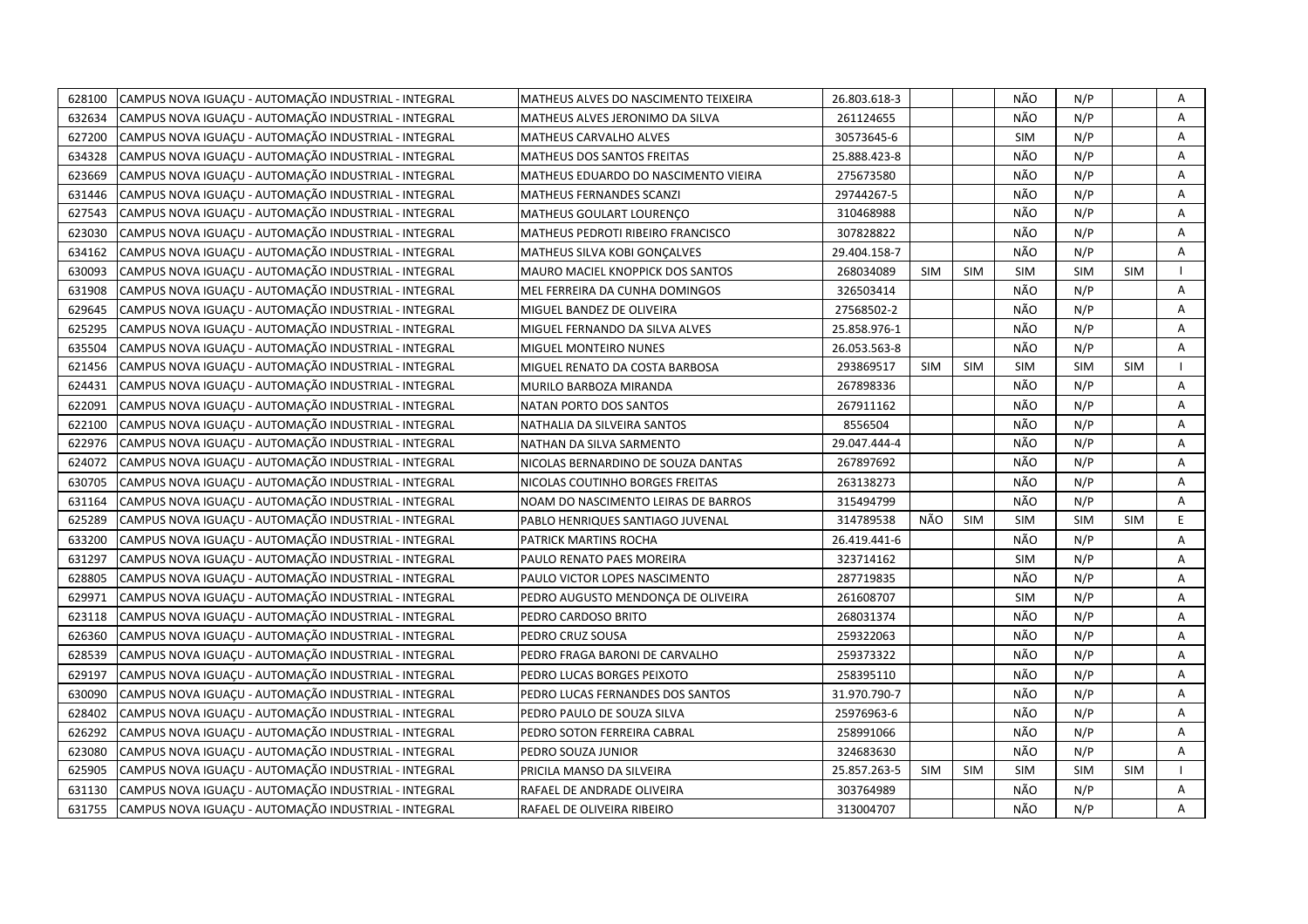| 621554 | CAMPUS NOVA IGUAÇU - AUTOMAÇÃO INDUSTRIAL - INTEGRAL | RAFAEL LUCAS MARASSI                | 259513190    |     |            | NÃO        | N/P        |            | Α            |
|--------|------------------------------------------------------|-------------------------------------|--------------|-----|------------|------------|------------|------------|--------------|
| 633775 | CAMPUS NOVA IGUAÇU - AUTOMAÇÃO INDUSTRIAL - INTEGRAL | RAFAEL LUIS CAMPOS DE OLIVEIRA      | 321724072    |     |            | <b>SIM</b> | N/P        |            | A            |
| 629913 | CAMPUS NOVA IGUACU - AUTOMAÇÃO INDUSTRIAL - INTEGRAL | RAFAEL RABELONCARLIN DE MATOS       | 258341429    |     |            | NÃO        | N/P        |            | A            |
| 623418 | CAMPUS NOVA IGUAÇU - AUTOMAÇÃO INDUSTRIAL - INTEGRAL | RAFAEL SANTOS BICALHO               | 258505395    |     |            | NÃO        | N/P        |            | Α            |
| 626981 | CAMPUS NOVA IGUACU - AUTOMAÇÃO INDUSTRIAL - INTEGRAL | RAI DA CONCEICAO                    | 260737176    | NÃO | <b>SIM</b> | <b>SIM</b> | <b>SIM</b> | <b>SIM</b> | E.           |
| 636635 | CAMPUS NOVA IGUAÇU - AUTOMAÇÃO INDUSTRIAL - INTEGRAL | RAQUEL BARBOZA DOS SANTOS           | 25.877.393-6 |     |            | <b>SIM</b> | N/P        |            | Α            |
| 632305 | CAMPUS NOVA IGUAÇU - AUTOMAÇÃO INDUSTRIAL - INTEGRAL | RAYANE VICTÓRIA LIMA DA SILVA       | 27.645.322-2 |     |            | NÃO        | N/P        |            | Α            |
| 632732 | CAMPUS NOVA IGUAÇU - AUTOMAÇÃO INDUSTRIAL - INTEGRAL | RAYSSA TEIXEIRA SEQUEIRA            | 258953819    |     |            | NÃO        | N/P        |            | A            |
| 633471 | CAMPUS NOVA IGUAÇU - AUTOMAÇÃO INDUSTRIAL - INTEGRAL | RENAN DA SILVA PEREIRA              | 307567693    |     |            | NÃO        | N/P        |            | Α            |
| 623659 | CAMPUS NOVA IGUAÇU - AUTOMAÇÃO INDUSTRIAL - INTEGRAL | RENAN MARQUES DA SILVA              | 25.858.938-1 |     |            | NÃO        | N/P        |            | A            |
| 634311 | CAMPUS NOVA IGUAÇU - AUTOMAÇÃO INDUSTRIAL - INTEGRAL | RENAN TELLES DE ARAUJO              | 260111547    |     |            | NÃO        | N/P        |            | A            |
| 624135 | CAMPUS NOVA IGUAÇU - AUTOMAÇÃO INDUSTRIAL - INTEGRAL | RODRIGO DA SILVA SANTOS JUNIOR      | 258994656    |     |            | NÃO        | N/P        |            | Α            |
| 625098 | CAMPUS NOVA IGUAÇU - AUTOMAÇÃO INDUSTRIAL - INTEGRAL | RODRIGO DE OLIVEIRA DA SILVA        | 322334285    |     |            | NÃO        | N/P        |            | A            |
| 631933 | CAMPUS NOVA IGUAÇU - AUTOMAÇÃO INDUSTRIAL - INTEGRAL | ROGER WESLEY CARMO GOULART          | 309740686    | NÃO | NÃfO       | NÃO        | <b>SIM</b> | <b>SIM</b> | Α            |
| 622093 | CAMPUS NOVA IGUAÇU - AUTOMAÇÃO INDUSTRIAL - INTEGRAL | RUAN DE ANDRADE SOARES              | 32.371.337-0 | NÃO | <b>SIM</b> | <b>SIM</b> | <b>SIM</b> | NÃO        | $\mathsf{C}$ |
| 634219 | CAMPUS NOVA IGUAÇU - AUTOMAÇÃO INDUSTRIAL - INTEGRAL | <b>RUAN FERREIRA</b>                | 259287563    |     |            | NÃO        | N/P        |            | A            |
| 623228 | CAMPUS NOVA IGUAÇU - AUTOMAÇÃO INDUSTRIAL - INTEGRAL | RUDINEI GONCALVES GANDRA FILHO      | 26507913-7   |     |            | NÃO        | N/P        |            | A            |
| 621858 | CAMPUS NOVA IGUAÇU - AUTOMAÇÃO INDUSTRIAL - INTEGRAL | RYAN RAYMOND SALLES LIMA DE JESUS   | 274954221    |     |            | NÃO        | N/P        |            | A            |
| 635271 | CAMPUS NOVA IGUAÇU - AUTOMAÇÃO INDUSTRIAL - INTEGRAL | SAMARA VITÓRIA TEIXEIRA SILVA BRAZ  | 3112506-4    |     |            | NÃO        | N/P        |            | A            |
| 626005 | CAMPUS NOVA IGUAÇU - AUTOMAÇÃO INDUSTRIAL - INTEGRAL | SAMIR DOS SANTOS PORTO              | 275686442    |     |            | NÃO        | N/P        |            | Α            |
| 626632 | CAMPUS NOVA IGUACU - AUTOMAÇÃO INDUSTRIAL - INTEGRAL | SAMUEL SANTANA LOPES DO CARMO       | 25901063-5   |     |            | NÃO        | N/P        |            | A            |
| 621153 | CAMPUS NOVA IGUAÇU - AUTOMAÇÃO INDUSTRIAL - INTEGRAL | SILOS FELIPE VIEIRA                 | 32.215.167-1 | NÃO | NÃO        | <b>SIM</b> | <b>SIM</b> | <b>SIM</b> | D            |
| 635441 | CAMPUS NOVA IGUAÇU - AUTOMAÇÃO INDUSTRIAL - INTEGRAL | TALES CEZAR DOS REIS MACIEL         | 286407424    |     |            | NÃO        | N/P        |            | A            |
| 631011 | CAMPUS NOVA IGUACU - AUTOMAÇÃO INDUSTRIAL - INTEGRAL | THALIA FIRMINO CRUZ                 | 259709822    |     |            | NÃO        | N/P        |            | A            |
| 632754 | CAMPUS NOVA IGUAÇU - AUTOMAÇÃO INDUSTRIAL - INTEGRAL | THALITA BARBOZA SOARES              | 267946218    |     |            | NÃO        | N/P        |            | Α            |
| 628267 | CAMPUS NOVA IGUACU - AUTOMAÇÃO INDUSTRIAL - INTEGRAL | THAUANY DOS SANTOS SILVA            | 258993229    | NÃO | <b>SIM</b> | <b>SIM</b> | <b>SIM</b> | <b>SIM</b> | E.           |
| 624101 | CAMPUS NOVA IGUAÇU - AUTOMAÇÃO INDUSTRIAL - INTEGRAL | THIAGO DE ARAUJO SILVA              | 25.902.491-7 | NÃO | <b>SIM</b> | <b>SIM</b> | <b>SIM</b> | <b>SIM</b> | E            |
| 631207 | CAMPUS NOVA IGUAÇU - AUTOMAÇÃO INDUSTRIAL - INTEGRAL | THIAGO DOS SANTOS PAULA             | 279285308    |     |            | NÃO        | N/P        |            | Α            |
| 631853 | CAMPUS NOVA IGUACU - AUTOMAÇÃO INDUSTRIAL - INTEGRAL | THOMAS DIAS ISMAEL VIEIRA           | 277270971    |     |            | NÃO        | N/P        |            | A            |
| 622776 | CAMPUS NOVA IGUAÇU - AUTOMAÇÃO INDUSTRIAL - INTEGRAL | TIAGO MARQUES FAÇANHA               | 321978223    |     |            | <b>SIM</b> | N/P        |            | Α            |
| 634646 | CAMPUS NOVA IGUAÇU - AUTOMAÇÃO INDUSTRIAL - INTEGRAL | VALÉRIA DE SOUZA MORAES             | 275685683    | NÃO | NÃO        | <b>SIM</b> | <b>SIM</b> | <b>SIM</b> | D            |
| 623411 | CAMPUS NOVA IGUAÇU - AUTOMAÇÃO INDUSTRIAL - INTEGRAL | <b>VICTOR BARCELLOS PEREIRA</b>     | 303313795    |     |            | NÃO        | N/P        |            | A            |
| 631227 | CAMPUS NOVA IGUAÇU - AUTOMAÇÃO INDUSTRIAL - INTEGRAL | VICTOR HUGO BARROSO VANDESMET       | 303167803    |     |            | NÃO        | N/P        |            | Α            |
| 633235 | CAMPUS NOVA IGUACU - AUTOMAÇÃO INDUSTRIAL - INTEGRAL | VICTOR HUGO DE OLIVEIRA DA SILVA    | 241877653    |     |            | NÃO        | N/P        |            | A            |
| 631527 | CAMPUS NOVA IGUAÇU - AUTOMAÇÃO INDUSTRIAL - INTEGRAL | VICTOR HUGO OLIVEIRA PAULINO        | 23.521.440-0 |     |            | NÃO        | N/P        |            | A            |
| 630393 | CAMPUS NOVA IGUAÇU - AUTOMAÇÃO INDUSTRIAL - INTEGRAL | VICTOR LUCAS DE AZEVEDO LUIS        | 316194711    |     |            | NÃO        | N/P        |            | Α            |
| 627750 | CAMPUS NOVA IGUAÇU - AUTOMAÇÃO INDUSTRIAL - INTEGRAL | VICTOR LUIZ PERIARD MITCHELL GARCIA | 258949353    |     |            | NÃO        | N/P        |            | Α            |
| 628643 | CAMPUS NOVA IGUAÇU - AUTOMAÇÃO INDUSTRIAL - INTEGRAL | <b>VICTOR ROMEU LEONISSA</b>        | 312944788    |     |            | NÃO        | N/P        |            | A            |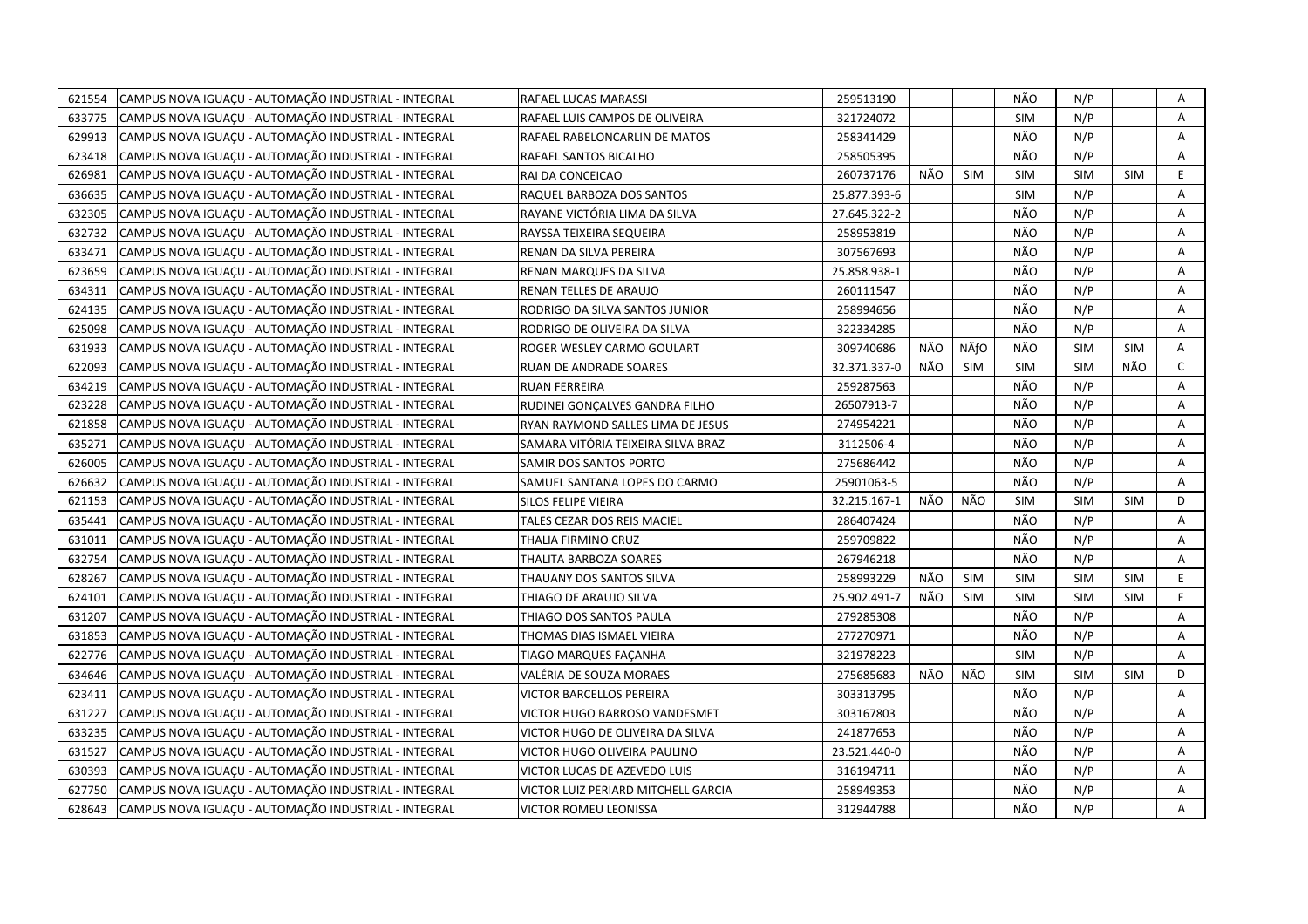| 636525 | CAMPUS NOVA IGUACU - AUTOMAÇÃO INDUSTRIAL - INTEGRAL | VINICIOS ALVES GARCIA BARBOZA             | 307017400    |     |            | NÃO        | N/P        |            | Α  |
|--------|------------------------------------------------------|-------------------------------------------|--------------|-----|------------|------------|------------|------------|----|
| 635923 | CAMPUS NOVA IGUACU - AUTOMACÃO INDUSTRIAL - INTEGRAL | VINÍCIUS BARBOSA DOS SANTOS               | 29.574.649-9 |     |            | <b>SIM</b> | N/P        |            | A  |
| 621775 | CAMPUS NOVA IGUAÇU - AUTOMAÇÃO INDUSTRIAL - INTEGRAL | VINICIUS HENRIQUE DIOGO ROCHA             | 304814635    |     |            | NÃO        | N/P        |            | Α  |
| 635266 | CAMPUS NOVA IGUACU - AUTOMAÇÃO INDUSTRIAL - INTEGRAL | VITOR MOREIRA RODRIGUES                   | 259238681    |     |            | NÃO        | N/P        |            | A  |
| 622814 | CAMPUS NOVA IGUAÇU - AUTOMAÇÃO INDUSTRIAL - INTEGRAL | VITÓRIA DAS NEVES RIBEIRO                 | 259134310    |     |            | NÃO        | N/P        |            | Α  |
| 625387 | CAMPUS NOVA IGUACU - AUTOMAÇÃO INDUSTRIAL - INTEGRAL | VIVIAN DO NASCIMENTO SILVA                | 305547622    |     |            | NÃO        | N/P        |            | A  |
| 630605 | CAMPUS NOVA IGUACU - AUTOMAÇÃO INDUSTRIAL - INTEGRAL | <b>WAGNER BERNARDO SOARES JUNIOR</b>      | 33981663-9   |     |            | NÃO        | N/P        |            | A  |
| 626254 | CAMPUS NOVA IGUAÇU - AUTOMAÇÃO INDUSTRIAL - INTEGRAL | <b>WALLACE VICTOR ATAYDE DA SILVA</b>     | 344385547    | NÃO | NÃO        | <b>SIM</b> | <b>SIM</b> | NÃO        | B  |
| 620572 | CAMPUS NOVA IGUAÇU - AUTOMAÇÃO INDUSTRIAL - INTEGRAL | WENDEL RAFAEL OLIVEIRA XAVIER             | 275676344    |     |            | NÃO        | N/P        |            | A  |
| 620850 | CAMPUS NOVA IGUAÇU - AUTOMAÇÃO INDUSTRIAL - INTEGRAL | WESLLEY BRANDÃO DE SIQUEIRA               | 305534158    |     |            | <b>SIM</b> | N/P        |            | A  |
| 627526 | CAMPUS NOVA IGUAÇU - AUTOMAÇÃO INDUSTRIAL - INTEGRAL | <b>WEVERTON FELIX BERNARDO</b>            | 25.847.741-3 | NÃO | <b>SIM</b> | <b>SIM</b> | <b>SIM</b> | <b>SIM</b> | E  |
| 631556 | CAMPUS NOVA IGUAÇU - AUTOMAÇÃO INDUSTRIAL - INTEGRAL | YAN ALEXANDRE DOS SANTOS CAMILO           | 268395043    |     |            | <b>SIM</b> | N/P        |            | A  |
| 621994 | CAMPUS NOVA IGUAÇU - AUTOMAÇÃO INDUSTRIAL - INTEGRAL | YASMIM YEHUDI FERNANDES CLEMENTE          | 327740833    | NÃO | NÃO        | <b>SIM</b> | <b>SIM</b> | <b>SIM</b> | D  |
| 634183 | CAMPUS NOVA IGUAÇU - AUTOMAÇÃO INDUSTRIAL - INTEGRAL | YASMIN VICTORIA NEVES ALVES               | 275692788    |     |            | NÃO        | N/P        |            | Α  |
| 621904 | CAMPUS NOVA IGUACU - ENFERMAGEM - INTEGRAL           | ADRIANA CALDAS DOS SANTOS                 | 265844852    |     |            | NÃO        | N/P        |            | A  |
| 623789 | CAMPUS NOVA IGUAÇU - ENFERMAGEM - INTEGRAL           | ADRIANA CRISTINA FERREIRA CORREIA         | 128023645    |     |            | <b>SIM</b> | N/P        |            | Α  |
| 622019 | CAMPUS NOVA IGUACU - ENFERMAGEM - INTEGRAL           | ADRIANA FRANCISCA DE LIMA                 | 120797634    |     |            | <b>SIM</b> | N/P        |            | A  |
| 625875 | CAMPUS NOVA IGUAÇU - ENFERMAGEM - INTEGRAL           | ADRIELLE DE AZEVEDO ROSA VARGAS           | 263985665    |     | <b>SIM</b> | <b>SIM</b> | N/P        |            | Α  |
| 620654 | CAMPUS NOVA IGUAÇU - ENFERMAGEM - INTEGRAL           | ADRIELLE SOUZA VENANCIO                   | 30058644-3   |     |            | NÃO        | N/P        |            | Α  |
| 627463 | CAMPUS NOVA IGUAÇU - ENFERMAGEM - INTEGRAL           | ÁGATHA FERNANDES RODRIGUES DE ANDRADE     | 259705176    | NÃO | <b>SIM</b> | <b>SIM</b> | <b>SIM</b> | <b>SIM</b> | E  |
| 621058 | CAMPUS NOVA IGUAÇU - ENFERMAGEM - INTEGRAL           | AGATHA NICOLE LACERDA ANDRADE             | 322757923    |     |            | NÃO        | N/P        |            | A  |
| 620463 | CAMPUS NOVA IGUAÇU - ENFERMAGEM - INTEGRAL           | AGATHA VICTORIA REIS DE MENDONCA          | 263359689    |     |            | NÃO        | N/P        |            | Α  |
| 633223 | CAMPUS NOVA IGUACU - ENFERMAGEM - INTEGRAL           | ÁGATHA VITÓRIA SANTOS DO PATROCÍNIO       | 319828851    | NÃO | NÃO        | <b>SIM</b> | <b>SIM</b> | <b>SIM</b> | D  |
| 625899 | CAMPUS NOVA IGUAÇU - ENFERMAGEM - INTEGRAL           | AGHATA GERMANA VIEIRA                     | 314391376    |     |            | NÃO        | N/P        |            | A  |
| 628575 | CAMPUS NOVA IGUACU - ENFERMAGEM - INTEGRAL           | AGHATA LUYZE MUNIZ CAVALHEIRO             | 313494148    |     |            | NÃO        | N/P        |            | A  |
| 624140 | CAMPUS NOVA IGUAÇU - ENFERMAGEM - INTEGRAL           | AGHATA RODRIGUES DA SILVA PEREIRA         | 290332937    |     |            | NÃO        | N/P        |            | A  |
| 626607 | CAMPUS NOVA IGUAÇU - ENFERMAGEM - INTEGRAL           | AISHA RODRIGUES DUARTE                    | 275691806    |     |            | NÃO        | N/P        |            | A  |
| 621940 | CAMPUS NOVA IGUAÇU - ENFERMAGEM - INTEGRAL           | ALANA KESIA TEIXEIRA DE ARAUJO            | 332377092    |     |            | NÃO        | N/P        |            | A  |
| 623858 | CAMPUS NOVA IGUAÇU - ENFERMAGEM - INTEGRAL           | ALESSANDRA FELIPE DA SILVA                | 312564198    | NÃO | <b>SIM</b> | <b>SIM</b> | <b>SIM</b> | <b>SIM</b> | E. |
| 621033 | CAMPUS NOVA IGUAÇU - ENFERMAGEM - INTEGRAL           | ALESSANDRA OLIVEIRA DE LIMA               | 307085712    |     |            | NÃO        | N/P        |            | A  |
| 628420 | CAMPUS NOVA IGUACU - ENFERMAGEM - INTEGRAL           | ALÉXIA LIMA DOS SANTOS                    | 259373884    |     |            | NÃO        | N/P        |            | A  |
| 623049 | CAMPUS NOVA IGUAÇU - ENFERMAGEM - INTEGRAL           | ALICE KATLEEN LESSA DE SOUZA              | 286995881    |     |            | NÃO        | N/P        |            | A  |
| 621729 | CAMPUS NOVA IGUACU - ENFERMAGEM - INTEGRAL           | ALICE MAIA DE SOUZA LIMA                  | 32.099.172-2 |     |            | NÃO        | N/P        |            | A  |
| 620622 | CAMPUS NOVA IGUAÇU - ENFERMAGEM - INTEGRAL           | ALICE OLIVEIRA SILVA MARIA                | 59884379     | NÃO | <b>SIM</b> | <b>SIM</b> | <b>SIM</b> | <b>SIM</b> | E. |
| 636860 | CAMPUS NOVA IGUAÇU - ENFERMAGEM - INTEGRAL           | ALICE VITÓRIA LONES BOTELHO MORAES        | 267961944    |     |            | NÃO        | N/P        |            | A  |
| 625773 | CAMPUS NOVA IGUAÇU - ENFERMAGEM - INTEGRAL           | ALICE ZAVOLI RODRIGUES COSTA              | 264801473    | NÃO | NÃO        | <b>SIM</b> | <b>SIM</b> | <b>SIM</b> | D  |
| 621708 | CAMPUS NOVA IGUAÇU - ENFERMAGEM - INTEGRAL           | ALICY LADEIRA GONÇALVES                   | 315629733    |     |            | NÃO        | N/P        |            | Α  |
| 630227 | CAMPUS NOVA IGUAÇU - ENFERMAGEM - INTEGRAL           | ALINE CRISTINA MARTINHO FERREIRA DA COSTA | 249012378    |     |            | NÃO        | N/P        |            | A  |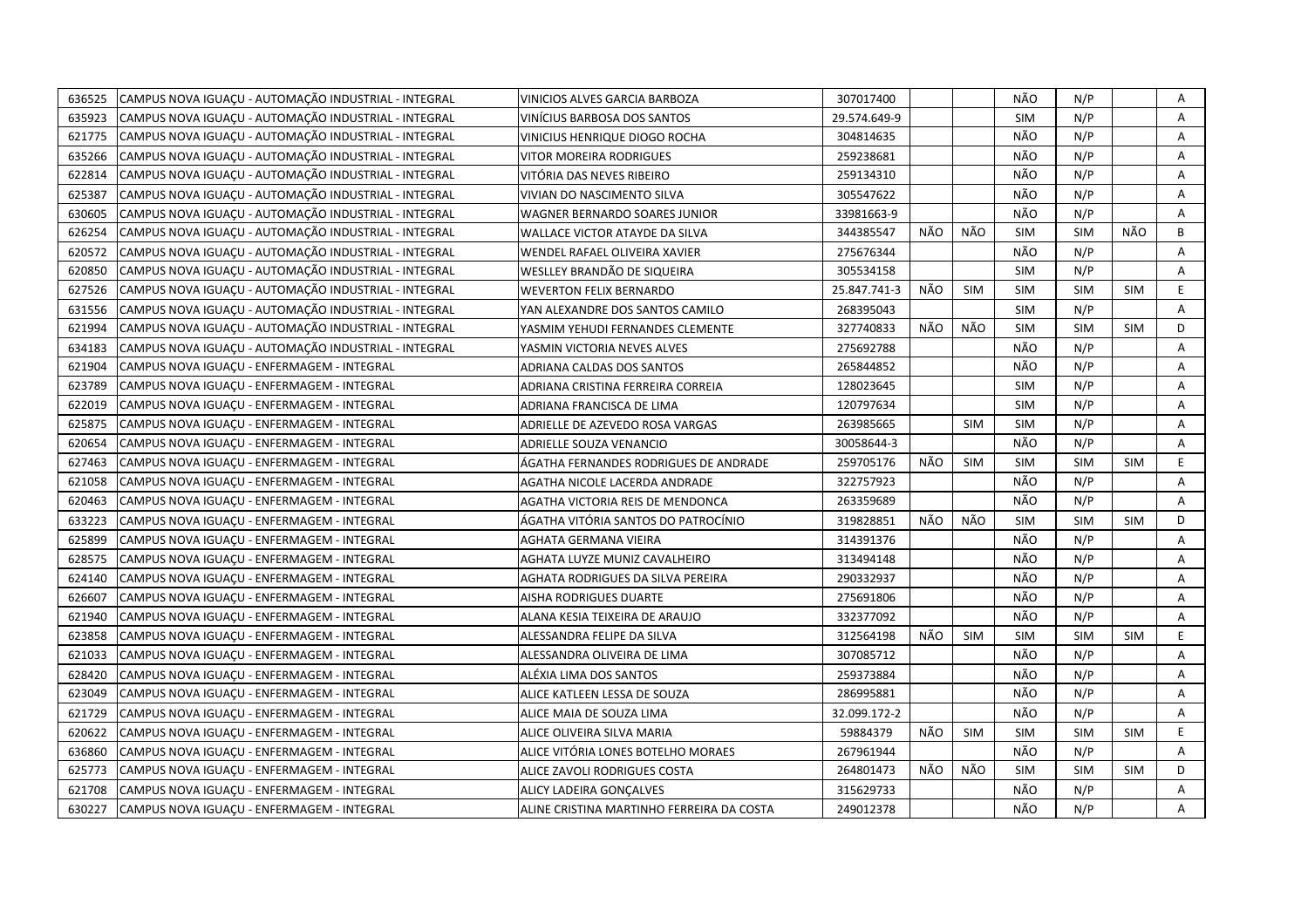| 621828 | CAMPUS NOVA IGUAÇU - ENFERMAGEM - INTEGRAL | ALINE NOVAES DE ANDRADE TORREIRA SOARES  | 205852858    | NÃO | NÃO        | <b>SIM</b> | <b>SIM</b> | SIM        | D            |
|--------|--------------------------------------------|------------------------------------------|--------------|-----|------------|------------|------------|------------|--------------|
| 629689 | CAMPUS NOVA IGUACU - ENFERMAGEM - INTEGRAL | ALINE PEREIRA DE OLIVEIRA                | 323218669    |     |            | NÃO        | N/P        |            | A            |
| 636624 | CAMPUS NOVA IGUACU - ENFERMAGEM - INTEGRAL | ALLANA DE MELO MARTINS                   | 25.848.672-9 |     |            | NÃO        | N/P        |            | A            |
| 623686 | CAMPUS NOVA IGUACU - ENFERMAGEM - INTEGRAL | ALLANY DOS SANTOS PINHEIRO DO NASCIMENTO | 258490630    |     |            | NÃO        | N/P        |            | A            |
| 621029 | CAMPUS NOVA IGUAÇU - ENFERMAGEM - INTEGRAL | ALMIR JUNIO REGIS ROQUE                  | 29.943.040-5 | NÃO | <b>SIM</b> | <b>SIM</b> | <b>SIM</b> | <b>SIM</b> | E.           |
| 622658 | CAMPUS NOVA IGUAÇU - ENFERMAGEM - INTEGRAL | ALYCE LOPES DE OLIVEIRA                  | 321998304    |     |            | NÃO        | N/P        |            | A            |
| 633393 | CAMPUS NOVA IGUACU - ENFERMAGEM - INTEGRAL | AMANDA AZEVEDO LESSA                     | 24.506.439-9 |     |            | NÃO        | N/P        |            | Α            |
| 629219 | CAMPUS NOVA IGUAÇU - ENFERMAGEM - INTEGRAL | AMANDA FERREIRA SILVA                    | 279827711    |     |            | NÃO        | N/P        |            | Α            |
| 632291 | CAMPUS NOVA IGUACU - ENFERMAGEM - INTEGRAL | AMANDA RIBEIRO SHORT DOS SANTOS          | 258680511    |     |            | NÃO        | N/P        |            | A            |
| 621705 | CAMPUS NOVA IGUAÇU - ENFERMAGEM - INTEGRAL | AMANDA TAVARES TARRAQUE                  | 327936910    |     |            | NÃO        | N/P        |            | A            |
| 633010 | CAMPUS NOVA IGUACU - ENFERMAGEM - INTEGRAL | ANA ALICE DE ANDRADE ALVES               | 306145103    |     |            | NÃO        | N/P        |            | A            |
| 634691 | CAMPUS NOVA IGUAÇU - ENFERMAGEM - INTEGRAL | ANA BEATRIZ BRAVO CARDOSO                | 258443340    | NÃO | <b>SIM</b> | <b>SIM</b> | <b>SIM</b> | <b>SIM</b> | E.           |
| 635731 | CAMPUS NOVA IGUACU - ENFERMAGEM - INTEGRAL | ANA BEATRIZ CELESTINO GARCIA             | 300157955    |     |            | <b>SIM</b> | N/P        |            | A            |
| 626480 | CAMPUS NOVA IGUAÇU - ENFERMAGEM - INTEGRAL | ANA BEATRIZ DA SILVA BARBOSA             | 119353225    | NÃO | <b>SIM</b> | <b>SIM</b> | <b>SIM</b> | <b>SIM</b> | E.           |
| 636472 | CAMPUS NOVA IGUAÇU - ENFERMAGEM - INTEGRAL | ANA BEATRIZ DE AZEVEDO CAVALCANTE SILVA  | 302760426    |     |            | NÃO        | N/P        |            | A            |
| 621599 | CAMPUS NOVA IGUAÇU - ENFERMAGEM - INTEGRAL | ANA BEATRIZ FREITAS DE MELO              | 287042220    | NÃO | NÃO        | <b>SIM</b> | <b>SIM</b> | <b>SIM</b> | D            |
| 626613 | CAMPUS NOVA IGUAÇU - ENFERMAGEM - INTEGRAL | ANA BEATRIZ MACHADO DOS SANTOS           | 295540603    |     |            | <b>SIM</b> | N/P        |            | Α            |
| 627518 | CAMPUS NOVA IGUACU - ENFERMAGEM - INTEGRAL | ANA BEATRIZ MENDES CORREA                | 291907988    |     |            | NÃO        | N/P        |            | Α            |
| 636785 | CAMPUS NOVA IGUAÇU - ENFERMAGEM - INTEGRAL | ANA BEATRIZ QUEIROZ DE OLIVEIRA          | 31.173.925-4 |     | <b>SIM</b> | <b>SIM</b> | <b>SIM</b> |            | $\mathsf{C}$ |
| 635403 | CAMPUS NOVA IGUAÇU - ENFERMAGEM - INTEGRAL | ANA BEATRIZ SANTOS MARTINS DE SOUZA      | 260601497    |     |            | NÃO        | N/P        |            | A            |
| 631129 | CAMPUS NOVA IGUAÇU - ENFERMAGEM - INTEGRAL | ANA BEATRIZ SIMÕES DE OLIVEIRA           | 33.037.441-4 |     |            | NÃO        | N/P        |            | Α            |
| 634339 | CAMPUS NOVA IGUACU - ENFERMAGEM - INTEGRAL | ANA CAROLINA DA SILVA FERREIRA           | 259184547    |     |            | NÃO        | N/P        |            | A            |
| 627022 | CAMPUS NOVA IGUACU - ENFERMAGEM - INTEGRAL | ANA CAROLINA DE JESUS SANTOS             | 301916201    |     |            | NÃO        | N/P        |            | A            |
| 634826 | CAMPUS NOVA IGUACU - ENFERMAGEM - INTEGRAL | ANA CAROLINA DE QUEIROZ LEAL             | 327969796    |     |            | NÃO        | N/P        |            | A            |
| 621494 | CAMPUS NOVA IGUAÇU - ENFERMAGEM - INTEGRAL | ANA CAROLINA LIMA CARVALHO               | 259030898    |     |            | NÃO        | N/P        |            | A            |
| 623036 | CAMPUS NOVA IGUAÇU - ENFERMAGEM - INTEGRAL | ANA CAROLINA LIMA DA SILVA               | 25.928.011-3 |     |            | NÃO        | N/P        |            | A            |
| 623385 | CAMPUS NOVA IGUAÇU - ENFERMAGEM - INTEGRAL | ANA CAROLINA LIRA DELFINO                | 265076133    | NÃO | <b>SIM</b> | SIM        | <b>SIM</b> | <b>SIM</b> | E            |
| 621142 | CAMPUS NOVA IGUAÇU - ENFERMAGEM - INTEGRAL | ANA CAROLINA NEVES RODRIGUES PINTO       | 312927577    |     |            | NÃO        | N/P        |            | A            |
| 635425 | CAMPUS NOVA IGUACU - ENFERMAGEM - INTEGRAL | ANA CAROLINA PEREIRA FIGUEIREDO SANTOS   | 25.820.860-2 |     |            | NÃO        | N/P        |            | A            |
| 621171 | CAMPUS NOVA IGUAÇU - ENFERMAGEM - INTEGRAL | ANA CAROLINA PINHEIRO DE MORAES          | 28483233-4   |     |            | NÃO        | N/P        |            | Α            |
| 624574 | CAMPUS NOVA IGUAÇU - ENFERMAGEM - INTEGRAL | ANA CAROLINA RODRIGUES CLOMENI           | 265068593    | NÃO | NÃO        | <b>SIM</b> | <b>SIM</b> |            | B            |
| 632180 | CAMPUS NOVA IGUAÇU - ENFERMAGEM - INTEGRAL | ANA CAROLINA SANTOS TERRA                | 259343804    |     |            | <b>SIM</b> | <b>SIM</b> | <b>SIM</b> | D            |
| 629210 | CAMPUS NOVA IGUACU - ENFERMAGEM - INTEGRAL | ANA CAROLLINE REZENDE DA SILVA           | 30669076-9   |     |            | NÃO        | N/P        |            | A            |
| 630239 | CAMPUS NOVA IGUAÇU - ENFERMAGEM - INTEGRAL | ANA CLARA BARBOSA DOS SANTOS             | 286347703    | NÃO | <b>SIM</b> | <b>SIM</b> | <b>SIM</b> | <b>SIM</b> | E.           |
| 626878 | CAMPUS NOVA IGUAÇU - ENFERMAGEM - INTEGRAL | ANA CLARA BARCELLOS FERREIRA             | 239937899    | NÃO | <b>SIM</b> | <b>SIM</b> | <b>SIM</b> | <b>SIM</b> | E.           |
| 627671 | CAMPUS NOVA IGUAÇU - ENFERMAGEM - INTEGRAL | ANA CLARA BISPO MARTINS                  | 304267503    |     |            | NÃO        | N/P        |            | A            |
| 623565 | CAMPUS NOVA IGUACU - ENFERMAGEM - INTEGRAL | ANA CLARA DA GAMA RIBEIRO                | 319091658    |     |            | NÃO        | N/P        |            | A            |
| 632178 | CAMPUS NOVA IGUACU - ENFERMAGEM - INTEGRAL | ANA CLARA DE ARAÚJO ALENCAR              | 28.627.880-9 |     |            | NÃO        | N/P        |            | A            |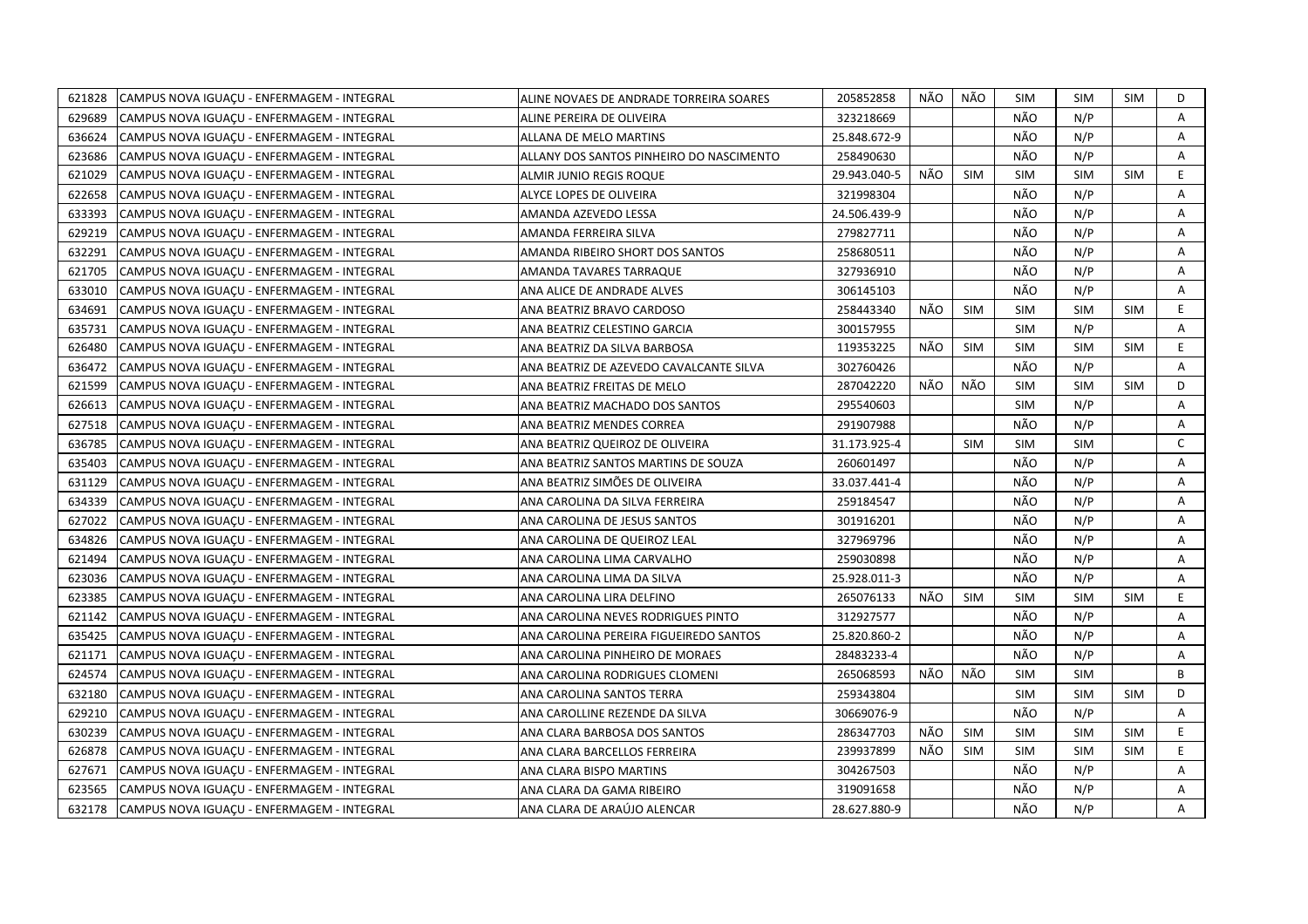| 628324<br>CAMPUS NOVA IGUACU - ENFERMAGEM - INTEGRAL | ANA CLARA DE OLIVEIRA OZIAS             | 275666196    |     |            | NÃO        | N/P        |            | Α  |
|------------------------------------------------------|-----------------------------------------|--------------|-----|------------|------------|------------|------------|----|
| 624275<br>CAMPUS NOVA IGUACU - ENFERMAGEM - INTEGRAL | ANA CLARA DOS SANTOS LIMA PONTES        | 26508883-1   |     |            | NÃO        | N/P        |            | A  |
| 622318<br>CAMPUS NOVA IGUACU - ENFERMAGEM - INTEGRAL | ANA CLARA JESUS NERIS                   | 258692508    |     |            | NÃO        | N/P        |            | A  |
| 632913<br>CAMPUS NOVA IGUAÇU - ENFERMAGEM - INTEGRAL | ANA CLARA LEÃO DA SILVA ANASTÁCIO       | 260546379    | NÃO | <b>SIM</b> | <b>SIM</b> | <b>SIM</b> | <b>SIM</b> | E. |
| 629632<br>CAMPUS NOVA IGUACU - ENFERMAGEM - INTEGRAL | ANA CLARA MONTEIRO FRESZ                | 25910204-4   |     |            | NÃO        | N/P        |            | Α  |
| 633463<br>CAMPUS NOVA IGUACU - ENFERMAGEM - INTEGRAL | ANA CLARA VITORIA SANTOS OLIVEIRA       | 259043081    |     |            | NÃO        | N/P        |            | Α  |
| 633321<br>CAMPUS NOVA IGUACU - ENFERMAGEM - INTEGRAL | ANA JAQUELINE OLIVEIRA DE CARVALHO REIS | 328020219    |     |            | NÃO        | N/P        |            | A  |
| 623684<br>CAMPUS NOVA IGUAÇU - ENFERMAGEM - INTEGRAL | ANA JULIA MACIEL SOUZA                  | 274705615    |     |            | NÃO        | N/P        |            | A  |
| 621612<br>CAMPUS NOVA IGUAÇU - ENFERMAGEM - INTEGRAL | ANA JÚLIA MAGALHÃES COSTA               | 258878636    |     |            | NÃO        | N/P        |            | A  |
| 630824<br>CAMPUS NOVA IGUACU - ENFERMAGEM - INTEGRAL | ANA JÚLIA RIBEIRO CARNEIRO              | 30.422.999-0 |     |            | NÃO        | N/P        |            | A  |
| 630489<br>CAMPUS NOVA IGUAÇU - ENFERMAGEM - INTEGRAL | ANA JÚLIA SOUZA TEIXEIRA                | 262511934    |     |            | NÃO        | N/P        |            | Α  |
| 629969<br>CAMPUS NOVA IGUACU - ENFERMAGEM - INTEGRAL | ANA KAROLINA DA SILVA RODRIGUES         | 261574453    |     | <b>SIM</b> | NÃfO       | NÃfO       | NÃfO       | A  |
| 632434<br>CAMPUS NOVA IGUACU - ENFERMAGEM - INTEGRAL | ANA KAROLYNA OLIVEIRA DA SILVA          | 200854500    |     |            | NÃO        | N/P        |            | A  |
| 620405<br>CAMPUS NOVA IGUAÇU - ENFERMAGEM - INTEGRAL | ANA LARISSA SANTIAGO DA COSTA CORDEIRO  | 288449358    |     |            | NÃO        | N/P        |            | Α  |
| 630868<br>CAMPUS NOVA IGUACU - ENFERMAGEM - INTEGRAL | ANA LETICIA NOBRE                       | 320255334    |     |            | NÃO        | N/P        |            | A  |
| 627271<br>CAMPUS NOVA IGUAÇU - ENFERMAGEM - INTEGRAL | ANA LUIZA CARVALHO DA SILVA             | 25.836.972-7 | NÃO | <b>SIM</b> | <b>SIM</b> | <b>SIM</b> | <b>SIM</b> | E  |
| 622309<br>CAMPUS NOVA IGUAÇU - ENFERMAGEM - INTEGRAL | ANA MARIA ALVES                         | 1901284      |     |            | <b>SIM</b> | <b>SIM</b> |            | B  |
| 622880<br>CAMPUS NOVA IGUACU - ENFERMAGEM - INTEGRAL | ANA PAULA COUTINHO DOS SANTOS           | 274872324    |     |            | NÃO        | N/P        |            | A  |
| 633724<br>CAMPUS NOVA IGUAÇU - ENFERMAGEM - INTEGRAL | ANA PAULA DE SOUZA SIQUEIRA             | 311156327    |     |            | NÃO        | N/P        |            | A  |
| 625854<br>CAMPUS NOVA IGUAÇU - ENFERMAGEM - INTEGRAL | ANA PIETRA DE ALMEIDA                   | 258341676    |     |            | <b>SIM</b> | <b>SIM</b> |            | B  |
| 625840<br>CAMPUS NOVA IGUAÇU - ENFERMAGEM - INTEGRAL | ANA PIETRA DE ALMEIDA CARNEIRO          | 258341676    |     |            | <b>SIM</b> | N/P        |            | A  |
| 633848<br>CAMPUS NOVA IGUACU - ENFERMAGEM - INTEGRAL | ANA RITA DE ASSIS LAGE                  | 307514307    |     |            | NÃO        | N/P        |            | A  |
| 622870<br>CAMPUS NOVA IGUAÇU - ENFERMAGEM - INTEGRAL | ANDRESSA DIAS JERONIMO                  | 343279014    | NÃO | <b>SIM</b> | <b>SIM</b> | <b>SIM</b> | NÃO        | C  |
| 630916<br>CAMPUS NOVA IGUAÇU - ENFERMAGEM - INTEGRAL | ANDRESSA SANTINO DE OLIVEIRA            | 338937188    |     |            | NÃO        | N/P        |            | A  |
| 625122<br>CAMPUS NOVA IGUAÇU - ENFERMAGEM - INTEGRAL | ANDREWS DE ARAÚJO CATUNDA FEITOSA       | 267962447    |     |            | NÃO        | N/P        |            | A  |
| 635318<br>CAMPUS NOVA IGUAÇU - ENFERMAGEM - INTEGRAL | ANDREZZA VITÓRIA SANTOS ALMEIDA DO RIO  | 30.053.689-3 |     |            | NÃO        | N/P        |            | Α  |
| 625096<br>CAMPUS NOVA IGUACU - ENFERMAGEM - INTEGRAL | ANDRIELY RIBEIRO DE SOUZA LOPES         | 261611263    |     |            | NÃO        | N/P        |            | A  |
| 634831<br>CAMPUS NOVA IGUACU - ENFERMAGEM - INTEGRAL | ANITA ZANOSO FIGUEIREDO HENRIQUE        | 26.060.636-3 |     |            | NÃO        | N/P        |            | A  |
| 621697<br>CAMPUS NOVA IGUAÇU - ENFERMAGEM - INTEGRAL | ANNA BEATRIZ SILVA DE SOUZA             | 33.321.841-0 |     |            | NÃO        | N/P        |            | A  |
| 623680<br>CAMPUS NOVA IGUAÇU - ENFERMAGEM - INTEGRAL | ANNA CLARA GONCALVES DE SOUZA           | 258864792    | NÃO | <b>SIM</b> | <b>SIM</b> | <b>SIM</b> | <b>SIM</b> | E. |
| 624507<br>CAMPUS NOVA IGUAÇU - ENFERMAGEM - INTEGRAL | ANNA LETICIA NAZARETH LIMA DA SILVA     | 331913392    | NÃO | <b>SIM</b> | <b>SIM</b> | <b>SIM</b> | <b>SIM</b> | E. |
| 622103<br>CAMPUS NOVA IGUACU - ENFERMAGEM - INTEGRAL | ANNE MENDES QUARESMA                    | 300523198    |     |            | NÃO        | N/P        |            | A  |
| 627085<br>CAMPUS NOVA IGUAÇU - ENFERMAGEM - INTEGRAL | ANNY BEATRIZ ALVES FERREIRA             | 322599416    | NÃO | <b>SIM</b> | <b>SIM</b> | <b>SIM</b> | <b>SIM</b> | E. |
| 620442<br>CAMPUS NOVA IGUAÇU - ENFERMAGEM - INTEGRAL | ANNY CAROLINY ARNALDO WAKED             | 33.755.712-8 | NÃO | NÃO        | NÃO        | N/P        | <b>SIM</b> | A  |
| 623965<br>CAMPUS NOVA IGUAÇU - ENFERMAGEM - INTEGRAL | ANNY EMANUELLY BRAMBILLA ABDIAS         | 260546221    |     |            | NÃO        | N/P        |            | A  |
| 621204<br>CAMPUS NOVA IGUAÇU - ENFERMAGEM - INTEGRAL | ANTHONY MARCOS ABBAS DA SILVA           | 320414998    |     |            | NÃO        | N/P        |            | Α  |
| 621661<br>CAMPUS NOVA IGUAÇU - ENFERMAGEM - INTEGRAL | ANTHONY REIS DA ROCHA LIMA              | 29.953.157-4 |     |            | NÃO        | N/P        |            | A  |
| 622305<br>CAMPUS NOVA IGUAÇU - ENFERMAGEM - INTEGRAL | ANTONIA FERREIRA DE SOUZA               | 25901832-3   |     |            | NÃO        | N/P        |            | A  |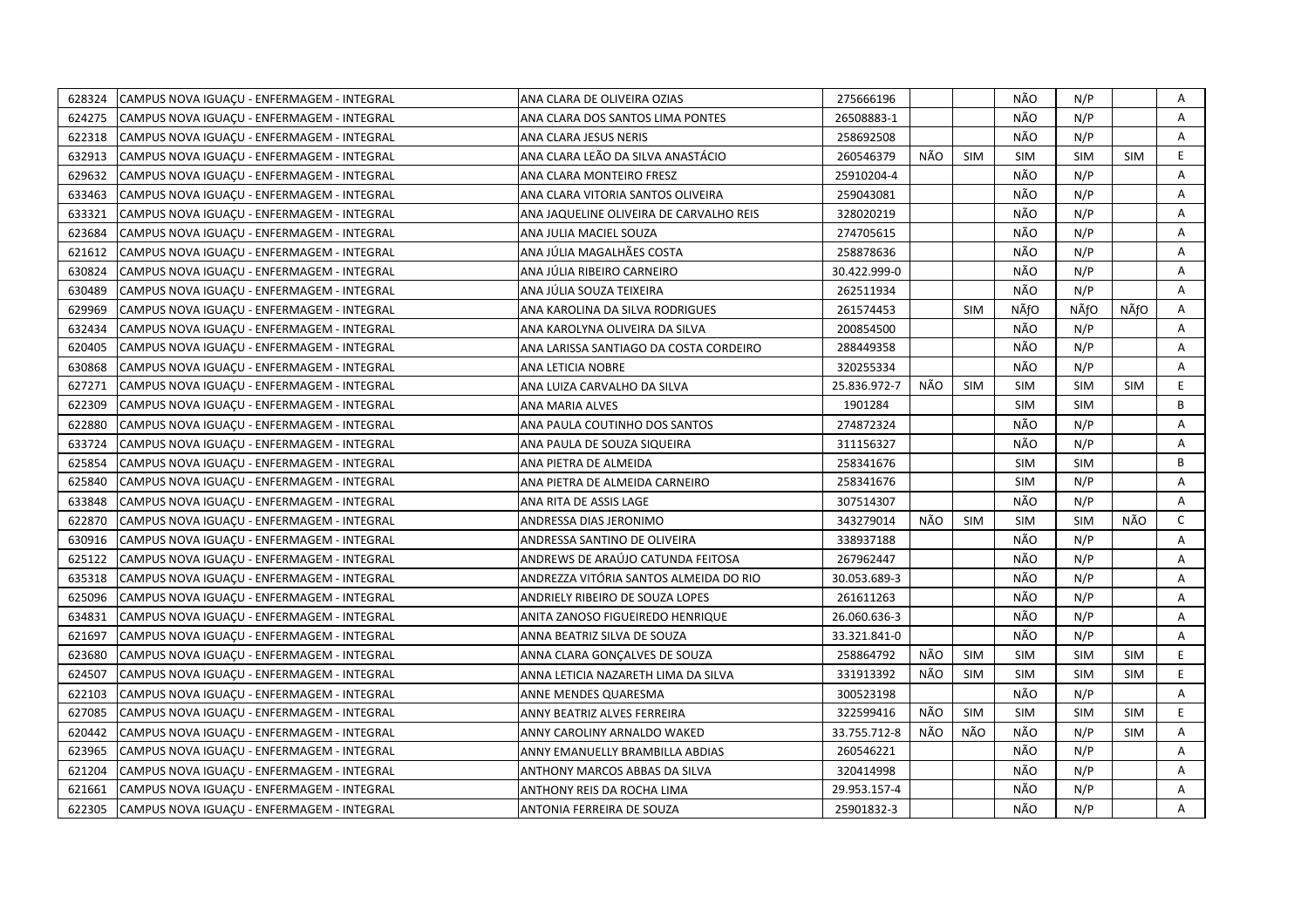| 625338 | CAMPUS NOVA IGUACU - ENFERMAGEM - INTEGRAL | ANTÔNIO CARLOS VIANA MELO                   | 263055675    |            |            | NÃO        | N/P        |            | A            |
|--------|--------------------------------------------|---------------------------------------------|--------------|------------|------------|------------|------------|------------|--------------|
| 621525 | CAMPUS NOVA IGUACU - ENFERMAGEM - INTEGRAL | ANY MARCELY DANTAS MADEIRA                  | 300992773    |            |            | NÃO        | N/P        |            | A            |
| 630406 | CAMPUS NOVA IGUACU - ENFERMAGEM - INTEGRAL | ANYSSA CASTRO DE SOUZA                      | 31.136.522-5 |            |            | NÃO        | N/P        |            | A            |
| 632800 | CAMPUS NOVA IGUAÇU - ENFERMAGEM - INTEGRAL | ARIANNE FERREIRA DE CARVALHO COTRIM         | 27.975.608-4 |            |            | <b>SIM</b> | N/P        |            | Α            |
| 630859 | CAMPUS NOVA IGUACU - ENFERMAGEM - INTEGRAL | ARIELLE VITÓRIA RIBEIRO DOS SANTOS HENRIQUE | 258765247    | <b>SIM</b> | <b>SIM</b> | <b>SIM</b> | <b>SIM</b> | <b>SIM</b> | $\mathbf{I}$ |
| 624176 | CAMPUS NOVA IGUAÇU - ENFERMAGEM - INTEGRAL | ASHLEY DUARTE DE SOUZA                      | 261011365    |            |            | <b>SIM</b> | <b>SIM</b> | <b>SIM</b> | D            |
| 635811 | CAMPUS NOVA IGUACU - ENFERMAGEM - INTEGRAL | AUGUSTO DA SILVA BRITO RIBEIRO              | 309577831    |            |            | NÃO        | N/P        |            | A            |
| 628689 | CAMPUS NOVA IGUAÇU - ENFERMAGEM - INTEGRAL | AYLA LIMA VIEIRA                            | 274519834    |            |            | NÃO        | N/P        |            | A            |
| 623715 | CAMPUS NOVA IGUACU - ENFERMAGEM - INTEGRAL | AYLLA FERREIRA TORQUATO                     | 343456026    |            |            | NÃO        | N/P        |            | A            |
| 621553 | CAMPUS NOVA IGUAÇU - ENFERMAGEM - INTEGRAL | BÁRBARA DE OLIVEIRA MAFFRA                  | 260563861    |            |            | NÃO        | N/P        |            | Α            |
| 626679 | CAMPUS NOVA IGUAÇU - ENFERMAGEM - INTEGRAL | <b>BEATRIZ ALVES LEAL</b>                   | 258486125    |            |            | NÃO        | N/P        |            | Α            |
| 633372 | CAMPUS NOVA IGUAÇU - ENFERMAGEM - INTEGRAL | BEATRIZ CRISTINA DE CAMPOS SILVA            | 258254358    |            |            | NÃO        | N/P        |            | Α            |
| 629525 | CAMPUS NOVA IGUAÇU - ENFERMAGEM - INTEGRAL | BEATRIZ DA SILVA MALHEIROS                  | 292623121    |            |            | NÃO        | N/P        |            | Α            |
| 625544 | CAMPUS NOVA IGUACU - ENFERMAGEM - INTEGRAL | <b>BEATRIZ DA SILVA RAMOS</b>               | 305192338    |            |            | NÃO        | N/P        |            | A            |
| 635619 | CAMPUS NOVA IGUACU - ENFERMAGEM - INTEGRAL | BEATRIZ DE LIMA PINHEIRO                    | 326504909    |            |            | NÃO        | N/P        |            | Α            |
| 626419 | CAMPUS NOVA IGUACU - ENFERMAGEM - INTEGRAL | BEATRIZ JOANNA ANDRÉ LOUZADA                | 32.926.689-4 |            |            | NÃO        | N/P        |            | A            |
| 632892 | CAMPUS NOVA IGUACU - ENFERMAGEM - INTEGRAL | BEATRIZ LUIZA VENTURA DOS ANJOS             | 260600515    |            |            | NÃO        | N/P        |            | Α            |
| 626531 | CAMPUS NOVA IGUAÇU - ENFERMAGEM - INTEGRAL | BEATRIZ MENDONÇA FERREIRA                   | 25.845.136-8 |            |            | NÃO        | N/P        |            | Α            |
| 630634 | CAMPUS NOVA IGUACU - ENFERMAGEM - INTEGRAL | BEATRIZ NASCIMENTO GONCALVES                | 346284714    |            |            | NÃO        | N/P        |            | A            |
| 630432 | CAMPUS NOVA IGUAÇU - ENFERMAGEM - INTEGRAL | <b>BEATRIZ SANTOS ROCQUE</b>                | 31353705-2   |            |            | NÃO        | N/P        |            | A            |
| 633100 | CAMPUS NOVA IGUACU - ENFERMAGEM - INTEGRAL | <b>BEATRIZ SOUZA DE CASTRO</b>              | 310833322    |            |            | NÃO        | N/P        |            | A            |
| 626999 | CAMPUS NOVA IGUAÇU - ENFERMAGEM - INTEGRAL | BEATRIZ VITORIA AFFONSO EMILIO              | 333665669    | NÃO        | SIM        | <b>SIM</b> | <b>SIM</b> | <b>SIM</b> | E.           |
| 622948 | CAMPUS NOVA IGUAÇU - ENFERMAGEM - INTEGRAL | BEATRIZ VITÓRIA ALVES NOGUEIRA              | 307497685    | NÃO        | <b>SIM</b> | <b>SIM</b> | <b>SIM</b> | <b>SIM</b> | E.           |
| 629779 | CAMPUS NOVA IGUAÇU - ENFERMAGEM - INTEGRAL | BERNARDO OLIVEIRA DA SILVA                  | 329225122    | NÃO        | SIM        | <b>SIM</b> | <b>SIM</b> | <b>SIM</b> | E.           |
| 620259 | CAMPUS NOVA IGUAÇU - ENFERMAGEM - INTEGRAL | BIANCA ALMEIDA VIEIRA                       | 30.840.033-2 |            | <b>SIM</b> | <b>SIM</b> | <b>SIM</b> | <b>SIM</b> | E            |
| 628228 | CAMPUS NOVA IGUAÇU - ENFERMAGEM - INTEGRAL | BIANCA BERNARDO ALVES DE SOUZA              | 258814599    |            |            | NÃO        | N/P        |            | A            |
| 623993 | CAMPUS NOVA IGUAÇU - ENFERMAGEM - INTEGRAL | <b>BIANCA LOBO GALDENCIO</b>                | 271885840    | NÃO        | NÃO        | <b>SIM</b> | <b>SIM</b> | <b>SIM</b> | D            |
| 621348 | CAMPUS NOVA IGUACU - ENFERMAGEM - INTEGRAL | BIANCA SANTANA DOS SANTOS DE ANDRADE        | 259256444    |            |            | NÃO        | N/P        |            | A            |
| 625866 | CAMPUS NOVA IGUAÇU - ENFERMAGEM - INTEGRAL | <b>BIATRIZ DE JESUS CRUZ MARTINS</b>        | 275675767    |            |            | NÃO        | N/P        |            | A            |
| 625898 | CAMPUS NOVA IGUACU - ENFERMAGEM - INTEGRAL | <b>BIATYZ PAIVA SANTOS</b>                  | 339010605    |            |            | NÃO        | N/P        |            | A            |
| 620425 | CAMPUS NOVA IGUAÇU - ENFERMAGEM - INTEGRAL | BLENDA CHRISTINE DOS SANTOS SILVA           | 303233480    |            |            | NÃO        | N/P        |            | Α            |
| 632327 | CAMPUS NOVA IGUAÇU - ENFERMAGEM - INTEGRAL | BRENDA ALVES FERREIRA DOS SANTOS            | 277219705    |            |            | NÃO        | N/P        |            | A            |
| 633072 | CAMPUS NOVA IGUAÇU - ENFERMAGEM - INTEGRAL | BRENDA CRISTINA DA ROCHA ALONSO             | 25708276858  | NÃO        | NÃO        | NÃO        | <b>SIM</b> | NÃO        | Α            |
| 624495 | CAMPUS NOVA IGUAÇU - ENFERMAGEM - INTEGRAL | BRENDA DA SILVA BARBOSA                     | 279615421    |            |            | <b>SIM</b> | N/P        |            | Α            |
| 623414 | CAMPUS NOVA IGUAÇU - ENFERMAGEM - INTEGRAL | BRENDA SOUZA DIAS                           | 304927973    | NÃO        | <b>SIM</b> | <b>SIM</b> | <b>SIM</b> | <b>SIM</b> | E.           |
| 632245 | CAMPUS NOVA IGUAÇU - ENFERMAGEM - INTEGRAL | BRENDA VIEIRA DA SILVA                      | 258850643    |            |            | NÃO        | N/P        |            | Α            |
| 627476 | CAMPUS NOVA IGUAÇU - ENFERMAGEM - INTEGRAL | BRENO MACIEL DO CARMO                       | 307253740    | NÃO        | <b>SIM</b> | <b>SIM</b> | <b>SIM</b> | <b>SIM</b> | E.           |
| 625499 | CAMPUS NOVA IGUAÇU - ENFERMAGEM - INTEGRAL | <b>BRUNA DE ARAUJO TEIXEIRA</b>             | 320296742    |            |            | NÃO        | N/P        |            | А            |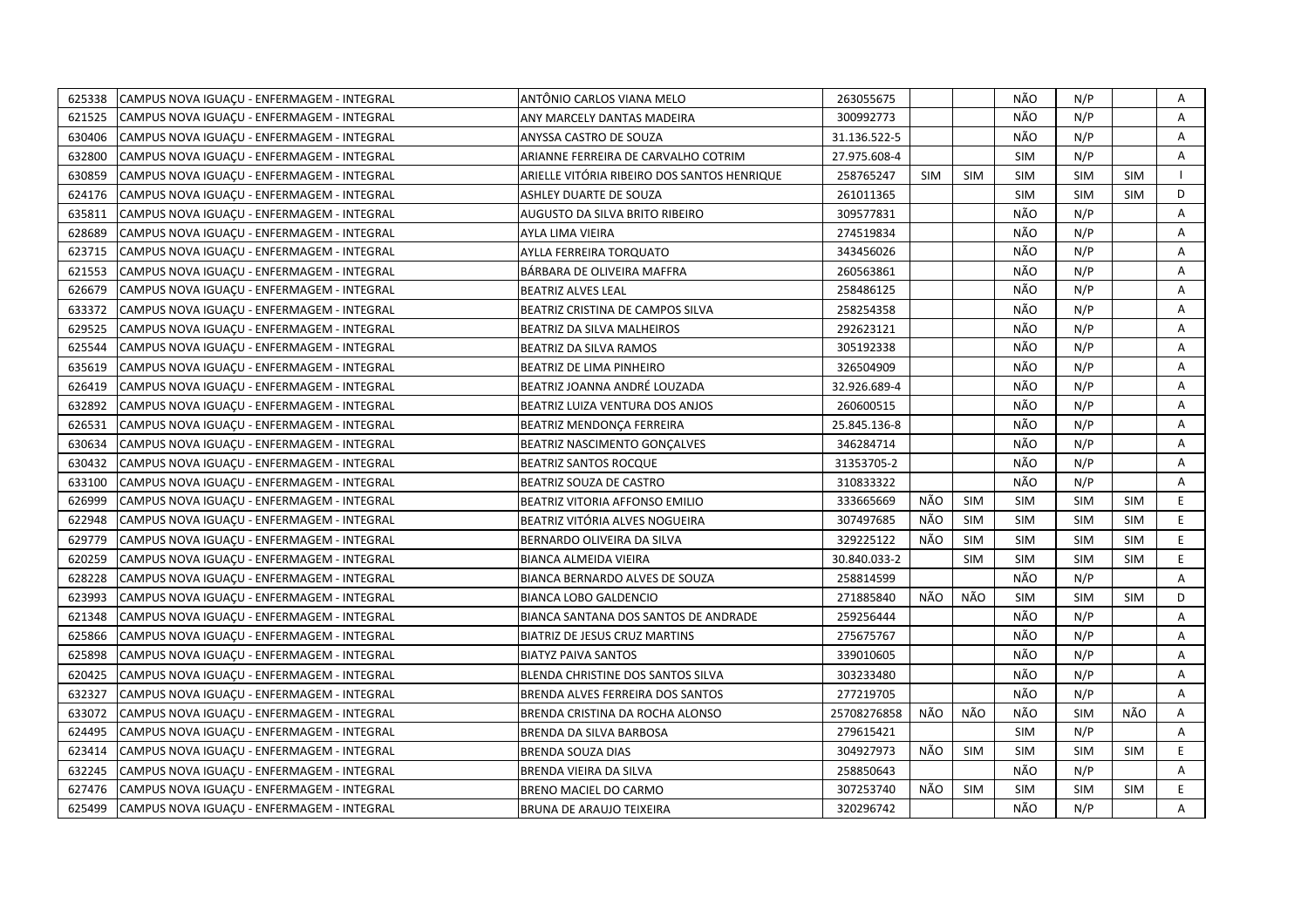| 635719 | CAMPUS NOVA IGUACU - ENFERMAGEM - INTEGRAL | BRUNA DE LIMA PINHEIRO                     | 32.650.489-1 |            |            | NÃO        | N/P        |            | Α  |
|--------|--------------------------------------------|--------------------------------------------|--------------|------------|------------|------------|------------|------------|----|
| 620253 | CAMPUS NOVA IGUACU - ENFERMAGEM - INTEGRAL | <b>BRUNA GABRYELLE DOS SANTOS LAGE</b>     | 25.848.782-6 |            |            | NÃO        | N/P        |            | A  |
| 627508 | CAMPUS NOVA IGUAÇU - ENFERMAGEM - INTEGRAL | BRUNA KARLA DE SOUZA DE JESUS              | 307731265    |            |            | NÃO        | N/P        |            | Α  |
| 624457 | CAMPUS NOVA IGUAÇU - ENFERMAGEM - INTEGRAL | BRUNA LAVINYA GAVAZZI GARCIA               | 260953161    |            |            | NÃO        | N/P        |            | Α  |
| 635017 | CAMPUS NOVA IGUACU - ENFERMAGEM - INTEGRAL | BRUNA LUISA AZEVEDO MARQUES ROCHA          | 259135093    |            |            | NÃO        | N/P        |            | Α  |
| 634620 | CAMPUS NOVA IGUAÇU - ENFERMAGEM - INTEGRAL | BRUNA MARÇALO VASCONCELOS                  | 331900647    |            |            | <b>SIM</b> | N/P        |            | Α  |
| 627430 | CAMPUS NOVA IGUACU - ENFERMAGEM - INTEGRAL | BRUNA MILLENY PEREIRA PACHECO              | 318902582    | NÃO        | <b>SIM</b> | <b>SIM</b> | <b>SIM</b> | <b>SIM</b> | E. |
| 630960 | CAMPUS NOVA IGUAÇU - ENFERMAGEM - INTEGRAL | BRUNNA VICTORIA LIMA DA SILVA              | 258731686    |            |            | NÃO        | N/P        |            | A  |
| 636831 | CAMPUS NOVA IGUAÇU - ENFERMAGEM - INTEGRAL | BYANCA CRISTINA DE LIMA IMBELLONI VARELLA  | 258266352    | NÃO        | <b>SIM</b> | <b>SIM</b> | <b>SIM</b> | <b>SIM</b> | E. |
| 625407 | CAMPUS NOVA IGUACU - ENFERMAGEM - INTEGRAL | CAINÃ LOPES DE MATTOS                      | 258430529    |            |            | NÃO        | N/P        |            | A  |
| 622017 | CAMPUS NOVA IGUAÇU - ENFERMAGEM - INTEGRAL | CAIO LOHAN DIAS DE ARAÚJO                  | 258962869    |            |            | NÃO        | N/P        |            | Α  |
| 626819 | CAMPUS NOVA IGUACU - ENFERMAGEM - INTEGRAL | <b>CAIO RODRIGUES FERNANDES</b>            | 29.831.237-2 |            |            | NÃO        | N/P        |            | A  |
| 636742 | CAMPUS NOVA IGUACU - ENFERMAGEM - INTEGRAL | CAMILA DE SOUZA PENA                       | 30.155.214-7 |            |            | NÃO        | N/P        |            | A  |
| 621753 | CAMPUS NOVA IGUAÇU - ENFERMAGEM - INTEGRAL | CAMILA DO NASCIMENTO BRITO MELO            | 224769950    | NÃO        | <b>SIM</b> | <b>SIM</b> | <b>SIM</b> | <b>SIM</b> | E. |
| 635366 | CAMPUS NOVA IGUACU - ENFERMAGEM - INTEGRAL | <b>CAMILA JANSEN OLIVEIRA</b>              | 5,94551E+11  |            |            | NÃO        | N/P        |            | A  |
| 621301 | CAMPUS NOVA IGUAÇU - ENFERMAGEM - INTEGRAL | CAMILA MARIANA GOMES NASCIMENTO            | 30.639.375-2 | NÃO        | <b>SIM</b> | <b>SIM</b> | <b>SIM</b> | <b>SIM</b> | E  |
| 625609 | CAMPUS NOVA IGUAÇU - ENFERMAGEM - INTEGRAL | CAMILA RODRIGUES ALBUQUERQUE               | 262601891    | NÃO        | NÃO        | <b>SIM</b> | <b>SIM</b> | NÃO        | B  |
| 629430 | CAMPUS NOVA IGUACU - ENFERMAGEM - INTEGRAL | CAMILE LÔBO ALONSO                         | 318140746    |            |            | NÃO        | N/P        |            | A  |
| 623013 | CAMPUS NOVA IGUAÇU - ENFERMAGEM - INTEGRAL | CAMILE VITÓRIA DE MEDEIROS SOARES          | 259004265    |            |            | NÃO        | N/P        |            | A  |
| 633669 | CAMPUS NOVA IGUAÇU - ENFERMAGEM - INTEGRAL | <b>SANTOS</b>                              | 258685270    |            |            | NÃO        | N/P        |            | A  |
| 620297 | CAMPUS NOVA IGUAÇU - ENFERMAGEM - INTEGRAL | CAMILLE CAETANO MANOEL                     | 26.085.702-4 | <b>SIM</b> | <b>SIM</b> | <b>SIM</b> | <b>SIM</b> | <b>SIM</b> |    |
| 630076 | CAMPUS NOVA IGUACU - ENFERMAGEM - INTEGRAL | CAMILLY VITÓRIA CARDOSO DOS SANTOS PACHECO | 32.787.938-3 |            | <b>SIM</b> | <b>SIM</b> | <b>SIM</b> | <b>SIM</b> | E. |
| 629635 | CAMPUS NOVA IGUAÇU - ENFERMAGEM - INTEGRAL | CAMILLY VITÓRIA TAVOLARO DE BRITO          | 33.664.012-3 |            |            | NÃO        | N/P        |            | A  |
| 625896 | CAMPUS NOVA IGUAÇU - ENFERMAGEM - INTEGRAL | CAMILY VITÓRIA CARVALHO DOS SANTOS         | 28641643-3   |            |            | NÃO        | N/P        |            | A  |
| 630211 | CAMPUS NOVA IGUAÇU - ENFERMAGEM - INTEGRAL | CARLA BEATRIZ PINHEIRO NASCIMENTO          | 309490332    |            |            | NÃO        | N/P        |            | A  |
| 623844 | CAMPUS NOVA IGUAÇU - ENFERMAGEM - INTEGRAL | CARLA MARIA FELIX DA SILVA                 | 342819836    | NÃO        | <b>SIM</b> | <b>SIM</b> | <b>SIM</b> | <b>SIM</b> | E. |
| 623149 | CAMPUS NOVA IGUACU - ENFERMAGEM - INTEGRAL | CARLOS EDUARDO DA SILVA                    | 320795693    | NÃO        | NÃO        | <b>SIM</b> | <b>SIM</b> | NÃO        | B  |
| 627130 | CAMPUS NOVA IGUACU - ENFERMAGEM - INTEGRAL | CAROLINA ANDRÉIA MALLER SILVA              | 315276337    |            |            | NÃO        | N/P        |            | A  |
| 632930 | CAMPUS NOVA IGUAÇU - ENFERMAGEM - INTEGRAL | CAROLINA DE AQUINO BATISTA DA CRUZ         | 336728605    | NÃO        | <b>SIM</b> | <b>SIM</b> | <b>SIM</b> | <b>SIM</b> | E. |
| 633763 | CAMPUS NOVA IGUACU - ENFERMAGEM - INTEGRAL | CAROLINA DE ARAUJO PEREIRA DA SILVA        | 338923188    |            |            | NÃO        | N/P        |            | Α  |
| 631990 | CAMPUS NOVA IGUAÇU - ENFERMAGEM - INTEGRAL | CAROLINE CAVALCANTE DE ARAUJO              | 297176133    |            |            | NÃO        | N/P        |            | Α  |
| 624578 | CAMPUS NOVA IGUAÇU - ENFERMAGEM - INTEGRAL | CAROLINE DAMACENO DA SILVA                 | 30.868.756-5 |            |            | NÃO        | N/P        |            | A  |
| 630444 | CAMPUS NOVA IGUAÇU - ENFERMAGEM - INTEGRAL | CASSIA SILVEIRA GONCALVES                  | 345101083    |            |            | NÃO        | N/P        |            | A  |
| 622488 | CAMPUS NOVA IGUAÇU - ENFERMAGEM - INTEGRAL | CASSIANE VENTURA OVANOVIK MIGUEL           | 329762348    |            |            | NÃO        | N/P        |            | A  |
| 625397 | CAMPUS NOVA IGUAÇU - ENFERMAGEM - INTEGRAL | CAUÃ ZACARIAS BEZERRA                      | 27.660.054-1 |            |            | NÃO        | N/P        |            | A  |
| 624818 | CAMPUS NOVA IGUAÇU - ENFERMAGEM - INTEGRAL | CECÍLIA CALDAS DOS SANTOS GARCIA           | 287357743    |            |            | NÃO        | N/P        |            | Α  |
| 630939 | CAMPUS NOVA IGUAÇU - ENFERMAGEM - INTEGRAL | CHIARA LUZ PAIXÃO DE OLIVEIRA              | 335539623    |            |            | NÃO        | N/P        |            | A  |
| 635677 | CAMPUS NOVA IGUAÇU - ENFERMAGEM - INTEGRAL | CHRISTIAN CAVALCANTE LEITÃO                | 332962729    |            |            | NÃO        | N/P        |            | A  |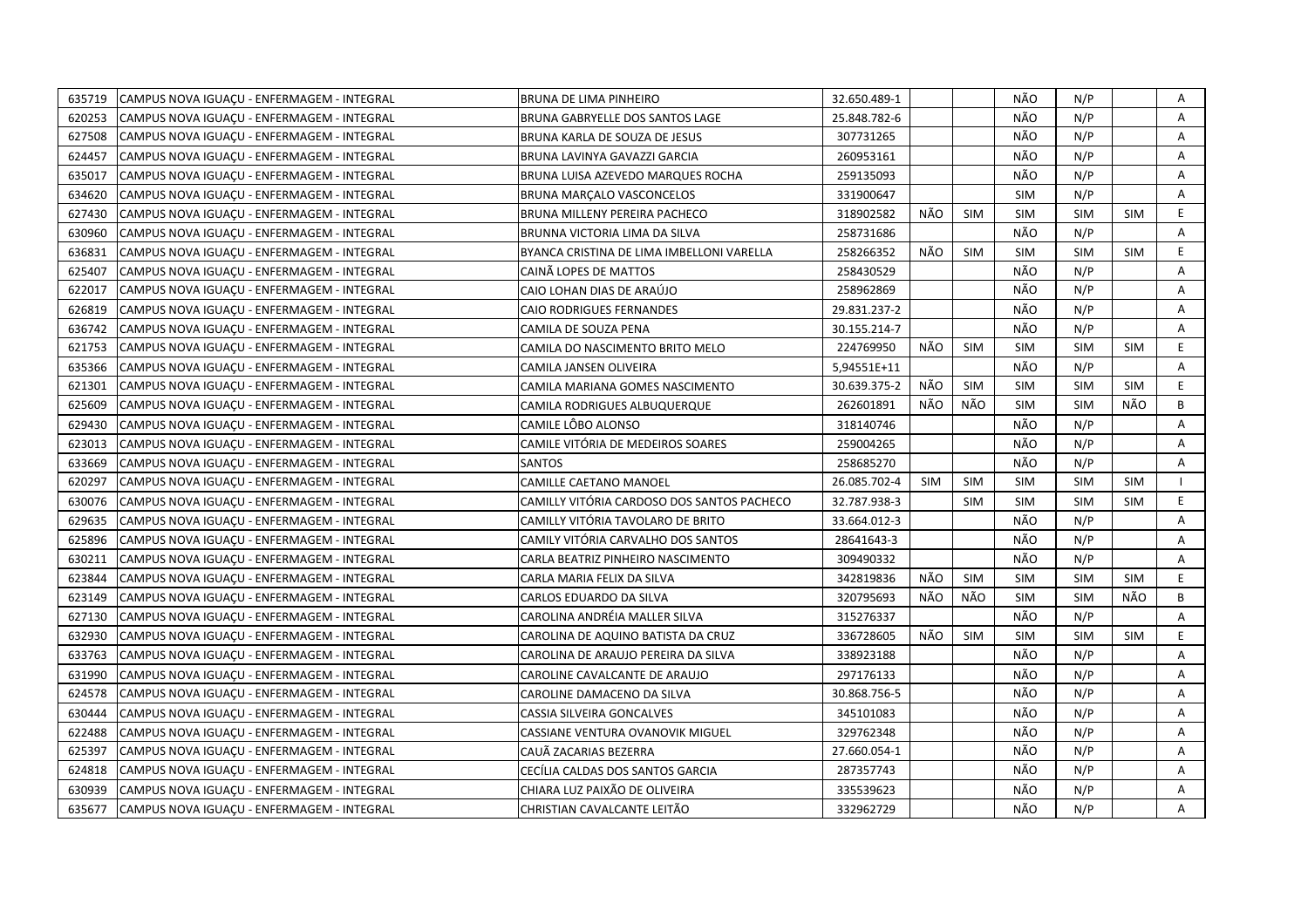| 632600 | CAMPUS NOVA IGUACU - ENFERMAGEM - INTEGRAL | ANDRADE                                   | 32.021.607-0 | NÃO        | SIM        | <b>SIM</b> | SIM        | NÃO        | C            |
|--------|--------------------------------------------|-------------------------------------------|--------------|------------|------------|------------|------------|------------|--------------|
| 629437 | CAMPUS NOVA IGUAÇU - ENFERMAGEM - INTEGRAL | CLARA CRISTINA ANDRADE BARROS             | 301860847    |            |            | NÃO        | N/P        |            | A            |
| 624813 | CAMPUS NOVA IGUAÇU - ENFERMAGEM - INTEGRAL | <b>CLARA FERNANDES DA COSTA</b>           | 270959273    |            |            | <b>SIM</b> | N/P        |            | A            |
| 626416 | CAMPUS NOVA IGUAÇU - ENFERMAGEM - INTEGRAL | CLARA THEREZA DOS SANTOS MOREIRA          | 328538640    |            |            | NÃO        | N/P        |            | Α            |
| 622631 | CAMPUS NOVA IGUACU - ENFERMAGEM - INTEGRAL | CLARICE JULIANO AMMANN                    | 259664902    |            |            | NÃO        | N/P        |            | Α            |
| 621155 | CAMPUS NOVA IGUAÇU - ENFERMAGEM - INTEGRAL | CRISTINA GONCALVES MARTINS BARBOSA        | 131006512    |            |            | <b>SIM</b> | N/P        |            | A            |
| 623550 | CAMPUS NOVA IGUAÇU - ENFERMAGEM - INTEGRAL | DANDARA LUNA TEIXEIRA MATEUS DOURADO      | 259360055    |            |            | NÃO        | N/P        |            | Α            |
| 632286 | CAMPUS NOVA IGUACU - ENFERMAGEM - INTEGRAL | DANIEL AGUIAR DE OLIVEIRA                 | 260231287    |            |            | NÃO        | N/P        |            | A            |
| 620257 | CAMPUS NOVA IGUAÇU - ENFERMAGEM - INTEGRAL | DANIEL DE SOUZA MACEDO                    | 259310217    |            |            | NÃO        | N/P        |            | Α            |
| 627886 | CAMPUS NOVA IGUAÇU - ENFERMAGEM - INTEGRAL | DANIEL NASCIMENTO DE SOUSA                | 258775485    | NÃO        |            | NÃO        | N/P        |            | A            |
| 625590 | CAMPUS NOVA IGUAÇU - ENFERMAGEM - INTEGRAL | DANIEL XAVIER DA SILVA                    | 304131162    | <b>SIM</b> | <b>SIM</b> | <b>SIM</b> | <b>SIM</b> | <b>SIM</b> | $\mathbf{I}$ |
| 622467 | CAMPUS NOVA IGUAÇU - ENFERMAGEM - INTEGRAL | DANIELLA JÓSINO DE PAULA MONTEIRO         | 26055222-9   | NÃO        | <b>SIM</b> | <b>SIM</b> | <b>SIM</b> | NÃO        | $\mathsf{C}$ |
| 627934 | CAMPUS NOVA IGUACU - ENFERMAGEM - INTEGRAL | DANILLO DE MAGALHÃES SILVA                | 257673228    |            |            | NÃO        | N/P        |            | A            |
| 621555 | CAMPUS NOVA IGUACU - ENFERMAGEM - INTEGRAL | DAVI DE SOUZA MATOS FONSECA               | 314045527    |            |            | NÃO        | N/P        |            | Α            |
| 626689 | CAMPUS NOVA IGUAÇU - ENFERMAGEM - INTEGRAL | DAVI JOSE FRANCISCO DA SILVA              | 4056056      |            |            | NÃO        | N/P        |            | Α            |
| 628882 | CAMPUS NOVA IGUACU - ENFERMAGEM - INTEGRAL | DAVI MUNIZ DA SILVA FILHO                 | 320441918    |            |            | NÃO        | N/P        |            | Α            |
| 621362 | CAMPUS NOVA IGUAÇU - ENFERMAGEM - INTEGRAL | DAVI ROSA URBANO DA SILVA                 | 27.569.446-1 | NÃO        | <b>SIM</b> | <b>SIM</b> | <b>SIM</b> | <b>SIM</b> | E            |
| 622987 | CAMPUS NOVA IGUACU - ENFERMAGEM - INTEGRAL | DAVI SILVA DE LIMA                        | 31111604-0   |            |            | NÃO        | N/P        |            | A            |
| 634606 | CAMPUS NOVA IGUACU - ENFERMAGEM - INTEGRAL | DÉBORA ABREU MARQUES DE ARAGAO ALVES      | 26.796.212-4 |            |            | NÃO        | N/P        |            | A            |
| 630142 | CAMPUS NOVA IGUAÇU - ENFERMAGEM - INTEGRAL | DÉBORA ALICE CARVALHO RODRIGUES           | 274523422    |            |            | <b>SIM</b> | N/P        |            | Α            |
| 624480 | CAMPUS NOVA IGUAÇU - ENFERMAGEM - INTEGRAL | DÉBORA MARIA CARVALHO HONÓRIO             | 327871307    |            | <b>SIM</b> | <b>SIM</b> | <b>SIM</b> | <b>SIM</b> | E.           |
| 632904 | CAMPUS NOVA IGUAÇU - ENFERMAGEM - INTEGRAL | DÉBORA MILENE MACHADO DA SILVA DE ARAÚJO  | 300826278    |            |            | <b>SIM</b> | N/P        |            | A            |
| 627973 | CAMPUS NOVA IGUAÇU - ENFERMAGEM - INTEGRAL | EDUARDA COSTA DE ARAUJO REIS              | 25903901-4   |            |            | NÃO        | N/P        |            | A            |
| 626688 | CAMPUS NOVA IGUAÇU - ENFERMAGEM - INTEGRAL | EDUARDA DANIELA CHAVES DE SANTANA MOREIRA | 317130821    |            |            | NÃO        | N/P        |            | A            |
| 629616 | CAMPUS NOVA IGUAÇU - ENFERMAGEM - INTEGRAL | EDUARDA DOS SANTOS DANTAS                 | 276433174    |            |            | NÃO        | N/P        |            | Α            |
| 627596 | CAMPUS NOVA IGUACU - ENFERMAGEM - INTEGRAL | EDUARDA GUIMARÃES ASSUNÇÃO REZENDE        | 30.834.317-7 | NÃO        | NÃO        | <b>SIM</b> | <b>SIM</b> | <b>SIM</b> | D            |
| 624912 | CAMPUS NOVA IGUAÇU - ENFERMAGEM - INTEGRAL | EDUARDA GUIMARÃES DE JESUS CAMPOS         | 295756910    | NÃO        | <b>SIM</b> | <b>SIM</b> | <b>SIM</b> | <b>SIM</b> | E            |
| 624693 | CAMPUS NOVA IGUAÇU - ENFERMAGEM - INTEGRAL | EDUARDA HELLENA DE ABREU MONTES           | 32.611.838-7 |            |            | NÃO        | N/P        |            | Α            |
| 633107 | CAMPUS NOVA IGUACU - ENFERMAGEM - INTEGRAL | EDUARDA MORAES DA COSTA CAVALCANTE        | 260556907    |            |            | NÃO        | N/P        |            | Α            |
| 632824 | CAMPUS NOVA IGUAÇU - ENFERMAGEM - INTEGRAL | EDUARDA OLIVEIRA PEREIRA                  | 31.920.717-1 |            |            | NÃO        | N/P        |            | Α            |
| 628440 | CAMPUS NOVA IGUAÇU - ENFERMAGEM - INTEGRAL | EDUARDA RIBEIRO RODRIGUES DE JESUS        | 30.949.173-6 |            |            | NÃO        | N/P        |            | A            |
| 625255 | CAMPUS NOVA IGUAÇU - ENFERMAGEM - INTEGRAL | EDUARDO DA SILVA COSTA                    | 201880408    | <b>SIM</b> | <b>SIM</b> | <b>SIM</b> | <b>SIM</b> | NÃO        | G            |
| 623873 | CAMPUS NOVA IGUAÇU - ENFERMAGEM - INTEGRAL | ELISAMA DE OLIVEIRA PORTO                 | 324246289    | NÃO        | <b>SIM</b> | <b>SIM</b> | <b>SIM</b> | <b>SIM</b> | E.           |
| 627287 | CAMPUS NOVA IGUAÇU - ENFERMAGEM - INTEGRAL | ELLEN RIBEIRO ASSIS DE AZEREDO            | 323986489    |            |            | NÃO        | N/P        |            | A            |
| 622057 | CAMPUS NOVA IGUAÇU - ENFERMAGEM - INTEGRAL | EMANUELE DE PAULA GOMES DA SILVA          | 206127656    |            |            | <b>SIM</b> | N/P        |            | Α            |
| 628255 | CAMPUS NOVA IGUAÇU - ENFERMAGEM - INTEGRAL | <b>EMANUELLE BARROSO LOPES</b>            | 26.423.675-3 |            |            | NÃO        | N/P        |            | Α            |
| 625879 | CAMPUS NOVA IGUAÇU - ENFERMAGEM - INTEGRAL | <b>EMANUELLE DE MENEZES BENTO</b>         | 322180571    |            |            | NÃO        | N/P        |            | A            |
| 624735 | CAMPUS NOVA IGUACU - ENFERMAGEM - INTEGRAL | EMANUELLY PINHEIRO DE PAULA               | 265061317    | NÃO        | <b>SIM</b> | <b>SIM</b> | <b>SIM</b> | NÃO        | $\mathsf{C}$ |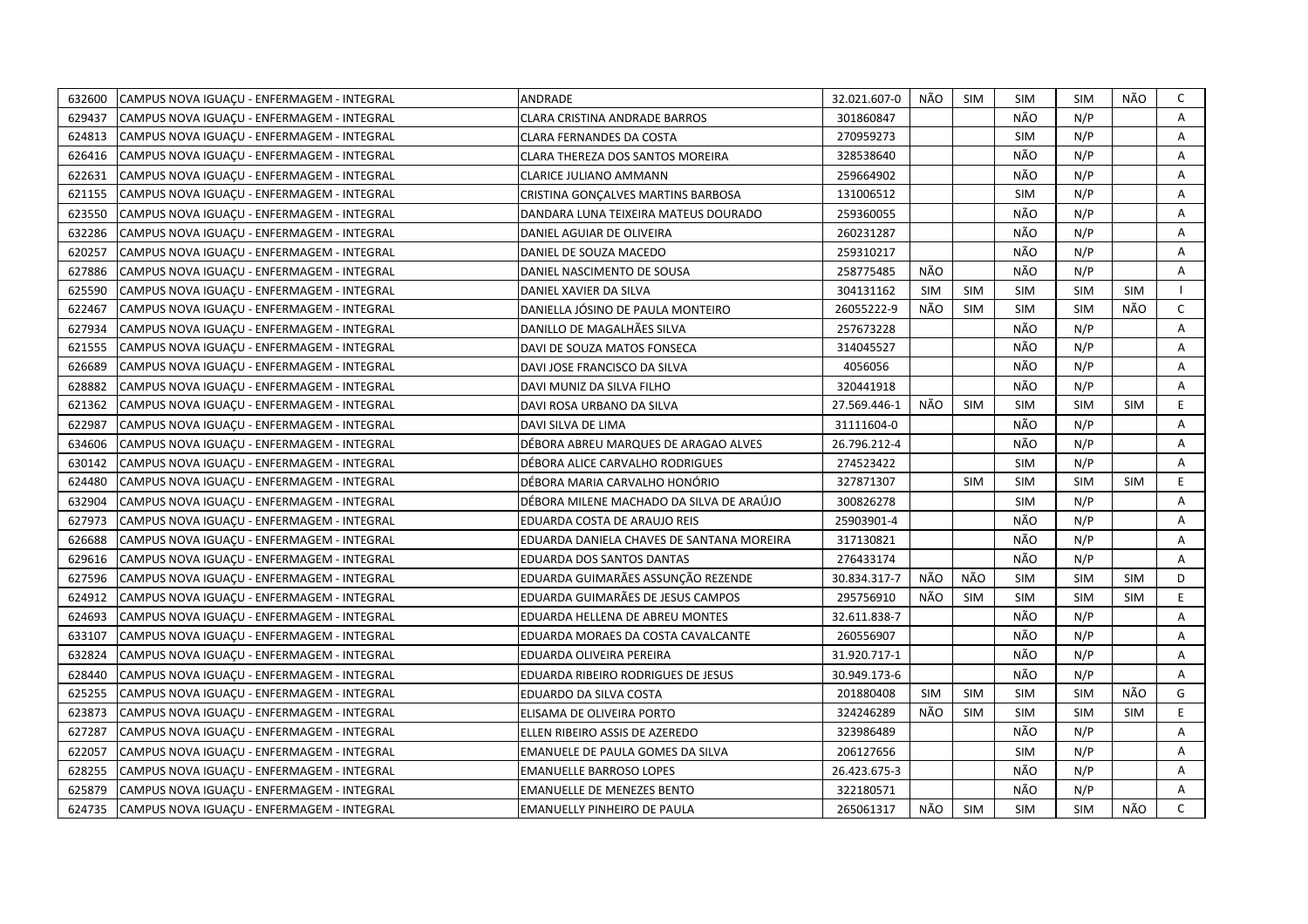| 625578 | CAMPUS NOVA IGUACU - ENFERMAGEM - INTEGRAL | EMELLY MARCELLE CARVALHO DE OLIVEIRA         | 285381349    |     |            | NÃO        | N/P        |            | Α              |
|--------|--------------------------------------------|----------------------------------------------|--------------|-----|------------|------------|------------|------------|----------------|
| 633695 | CAMPUS NOVA IGUAÇU - ENFERMAGEM - INTEGRAL | EMERSON DE FARIAS FIGUEIRA SANTANA           | 293432456    |     |            | NÃO        | N/P        |            | A              |
| 627612 | CAMPUS NOVA IGUACU - ENFERMAGEM - INTEGRAL | <b>EMERSON MEDEIROS DE SOUZA</b>             | 303280259    |     |            | NÃO        | N/P        |            | A              |
| 624619 | CAMPUS NOVA IGUAÇU - ENFERMAGEM - INTEGRAL | <b>EMILLY HONORATO PAIVA</b>                 | 258764604    | NÃO | <b>SIM</b> | <b>SIM</b> | <b>SIM</b> | <b>SIM</b> | E.             |
| 629973 | CAMPUS NOVA IGUACU - ENFERMAGEM - INTEGRAL | <b>EMILLY SILVA DOS SANTOS</b>               | 319491643    |     |            | NÃO        | N/P        |            | Α              |
| 629895 | CAMPUS NOVA IGUACU - ENFERMAGEM - INTEGRAL | <b>EMILY ROCHA DE PAZ</b>                    | 312543929    |     |            | NÃO        | N/P        |            | Α              |
| 628463 | CAMPUS NOVA IGUAÇU - ENFERMAGEM - INTEGRAL | EMILY VITÓRIA BERNARDO DE SOUZA              | 27.084.292-5 |     |            | NÃO        | N/P        |            | Α              |
| 627064 | CAMPUS NOVA IGUAÇU - ENFERMAGEM - INTEGRAL | EMILY VITÓRIA MOREIRA BARD                   | 322228206    | NÃO | <b>SIM</b> | <b>SIM</b> | <b>SIM</b> | <b>SIM</b> | E              |
| 626229 | CAMPUS NOVA IGUAÇU - ENFERMAGEM - INTEGRAL | EMMANUELLA ALVES FLORENCIO                   | 262604077    | NÃO | <b>SIM</b> | <b>SIM</b> | <b>SIM</b> | <b>SIM</b> | E.             |
| 624989 | CAMPUS NOVA IGUAÇU - ENFERMAGEM - INTEGRAL | ERIC JESUS DE SÁ BARROSO                     | 265078758    |     |            | NÃO        | N/P        |            | A              |
| 627270 | CAMPUS NOVA IGUAÇU - ENFERMAGEM - INTEGRAL | ERICA SANTOS SILVA                           | Solange de   |     | <b>SIM</b> | <b>SIM</b> | <b>SIM</b> | <b>SIM</b> | E              |
| 634840 | CAMPUS NOVA IGUAÇU - ENFERMAGEM - INTEGRAL | ERIKA COSTA                                  | 258712744    |     |            | NÃO        | N/P        |            | Α              |
| 636323 | CAMPUS NOVA IGUACU - ENFERMAGEM - INTEGRAL | ERON PIRES VALENTIM JÚNIOR                   | 285800165    |     |            | NÃO        | N/P        |            | $\overline{A}$ |
| 623834 | CAMPUS NOVA IGUAÇU - ENFERMAGEM - INTEGRAL | ESHELEY GABRIELA PAULO OLIVEIRA              | 291702603    |     | <b>SIM</b> | <b>SIM</b> | <b>SIM</b> | <b>SIM</b> | E              |
| 634019 | CAMPUS NOVA IGUAÇU - ENFERMAGEM - INTEGRAL | ESHLEY CRISTINA SOUZA DE LIMA                | 300553039    | SIM | <b>SIM</b> | <b>SIM</b> | <b>SIM</b> | <b>SIM</b> |                |
| 630044 | CAMPUS NOVA IGUACU - ENFERMAGEM - INTEGRAL | ESTELA RODRIGUES DA SILVA                    | 322230228    |     |            | NÃO        | N/P        |            | A              |
| 622898 | CAMPUS NOVA IGUAÇU - ENFERMAGEM - INTEGRAL | ESTER ABRANCHES DE SOUSA                     | 258.640.879  |     |            | NÃO        | N/P        |            | Α              |
| 625438 | CAMPUS NOVA IGUAÇU - ENFERMAGEM - INTEGRAL | <b>ESTER COSTA FERRAZ</b>                    | 26.069.155-5 | NÃO | NÃO        | <b>SIM</b> | <b>SIM</b> | <b>SIM</b> | D              |
| 626721 | CAMPUS NOVA IGUAÇU - ENFERMAGEM - INTEGRAL | ESTER SALINA MAIA DA SILVA                   | 28.883.851-9 |     |            | NÃO        | <b>SIM</b> |            | A              |
| 627774 | CAMPUS NOVA IGUAÇU - ENFERMAGEM - INTEGRAL | ESTER SOUZA DE AMORIM                        | 259104867    |     |            | NÃO        | N/P        |            | A              |
| 630789 | CAMPUS NOVA IGUACU - ENFERMAGEM - INTEGRAL | ESTHER CAMILLY LIMA RIBEIRO                  | 279130546    |     |            | <b>SIM</b> | N/P        |            | A              |
| 620916 | CAMPUS NOVA IGUAÇU - ENFERMAGEM - INTEGRAL | <b>ESTHER CARLOS MARQUES</b>                 | 258732346    | NÃO | <b>SIM</b> | <b>SIM</b> | <b>SIM</b> | <b>SIM</b> | E.             |
| 632613 | CAMPUS NOVA IGUAÇU - ENFERMAGEM - INTEGRAL | ESTHER COSTA MACEDO DA SILVA                 | 287238091    |     |            | NÃO        | N/P        |            | A              |
| 632302 | CAMPUS NOVA IGUACU - ENFERMAGEM - INTEGRAL | ESTHER DE MIRANDA PECANHA PEREIRA            | 31.529.296-1 |     |            | NÃO        | N/P        |            | A              |
| 625483 | CAMPUS NOVA IGUAÇU - ENFERMAGEM - INTEGRAL | ESTHER RIBEIRO DE SANTANA SILVA              | 302876826    |     |            | NÃO        | N/P        |            | Α              |
| 628852 | CAMPUS NOVA IGUACU - ENFERMAGEM - INTEGRAL | EVELLYN COSTA DA SILVA VERISSIMO             | 33.978.202-1 | NÃO | <b>SIM</b> | <b>SIM</b> | <b>SIM</b> | <b>SIM</b> | E.             |
| 622474 | CAMPUS NOVA IGUAÇU - ENFERMAGEM - INTEGRAL | EVELLYN MARIA JUSSIN SANTANA                 | 258685494    |     |            | NÃO        | N/P        |            | A              |
| 624840 | CAMPUS NOVA IGUAÇU - ENFERMAGEM - INTEGRAL | EVELLYN VITÓRIA GOMES DOS SANTOS             | 34249551-2   |     |            | NÃO        | N/P        |            | Α              |
| 622560 | CAMPUS NOVA IGUACU - ENFERMAGEM - INTEGRAL | EVELYN DAYENE TEIXEIRA DA SILVA              | 25.834.291-4 |     |            | NÃO        | N/P        |            | A              |
| 630521 | CAMPUS NOVA IGUACU - ENFERMAGEM - INTEGRAL | EVELYN DE FARIA CORRËA                       | 27.688.097-8 |     |            | NÃO        | N/P        |            | Α              |
| 621014 | CAMPUS NOVA IGUAÇU - ENFERMAGEM - INTEGRAL | EVELYN OLIVEIRA DA SILVA                     | 275696441    |     |            | NÃO        | N/P        |            | A              |
| 623462 | CAMPUS NOVA IGUAÇU - ENFERMAGEM - INTEGRAL | <b>EVERTON DOS SANTOS GOES</b>               | 229552799    | NÃO | NÃO        | <b>SIM</b> | <b>SIM</b> | <b>SIM</b> | D              |
| 629143 | CAMPUS NOVA IGUAÇU - ENFERMAGEM - INTEGRAL | EVILLY ALMEIDA POMPEU                        | 314404948    |     |            | NÃO        | N/P        |            | A              |
| 626575 | CAMPUS NOVA IGUAÇU - ENFERMAGEM - INTEGRAL | EYSHILA DE OLIVEIRA FERREIRA                 | 258370501    | NÃO | <b>SIM</b> | SIM        | <b>SIM</b> | NÃO        | $\mathsf{C}$   |
| 624638 | CAMPUS NOVA IGUAÇU - ENFERMAGEM - INTEGRAL | EYSHILA RANGEL DE OLIVEIRA                   | 261183958    |     |            | NÃO        | N/P        |            | A              |
| 626900 | CAMPUS NOVA IGUAÇU - ENFERMAGEM - INTEGRAL | <b>FABIANE FAGUNDES DOS SANTOS</b>           | 328098579    | NÃO | NÃO        | <b>SIM</b> | <b>SIM</b> | <b>SIM</b> | D              |
| 620897 | CAMPUS NOVA IGUAÇU - ENFERMAGEM - INTEGRAL | FÁBIO LUCIO BATISTA DE SOUZA DA ROCHA JUNIOR | 330195611    |     |            | NÃO        | N/P        |            | A              |
| 627591 | CAMPUS NOVA IGUACU - ENFERMAGEM - INTEGRAL | FERNANDA ANDERSON DE OLIVEIRA MELLO          | 294156302    | SIM | SIM        | <b>SIM</b> | <b>SIM</b> | <b>SIM</b> |                |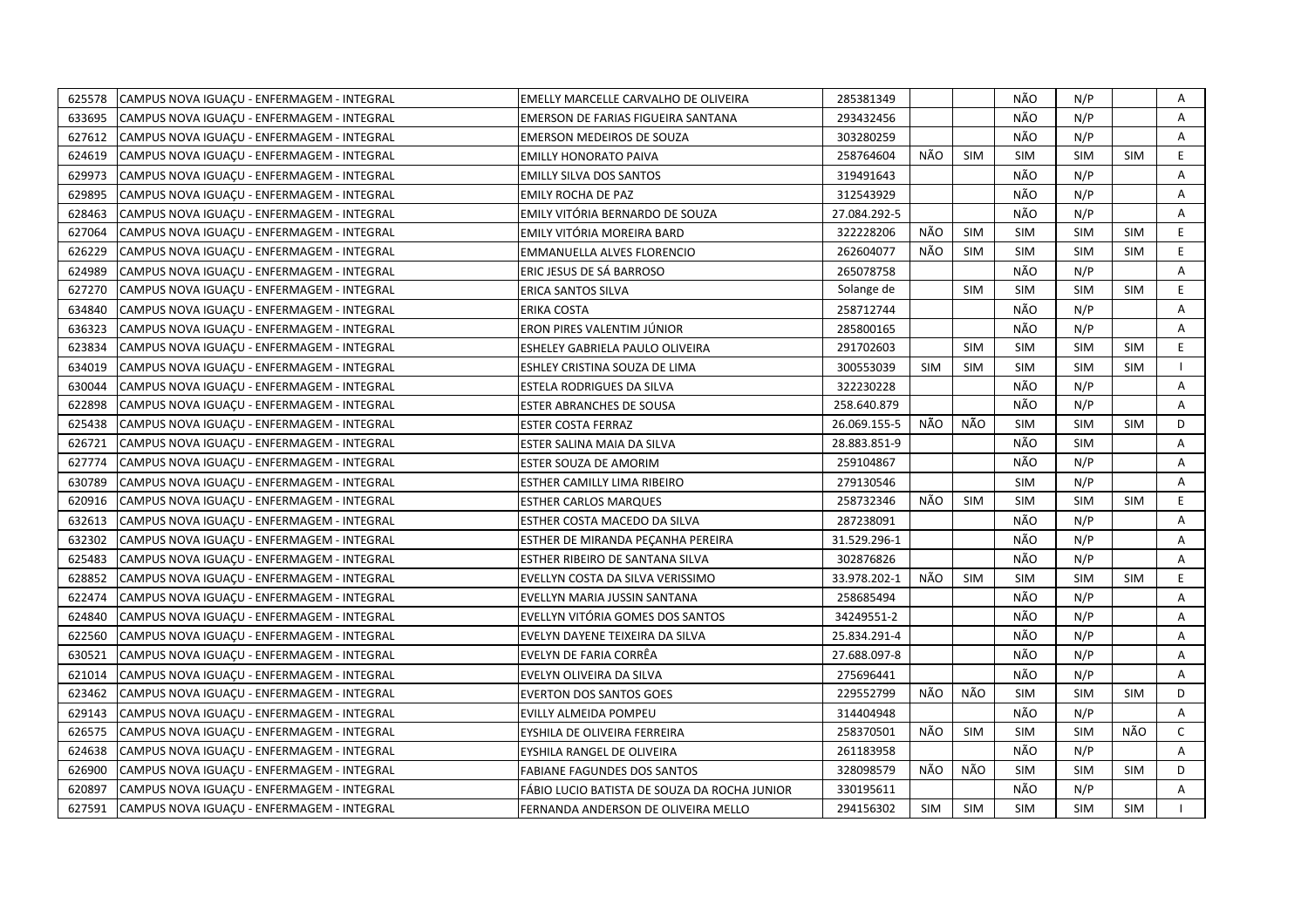| 624743 | CAMPUS NOVA IGUAÇU - ENFERMAGEM - INTEGRAL | FERNANDA CALAZANS DA SILVA OLIVEIRA           | 281003392    | NÃO        | <b>SIM</b> | <b>SIM</b> | <b>SIM</b> | <b>SIM</b> | E.             |
|--------|--------------------------------------------|-----------------------------------------------|--------------|------------|------------|------------|------------|------------|----------------|
| 634518 | CAMPUS NOVA IGUAÇU - ENFERMAGEM - INTEGRAL | FERNANDA CRISTINA DE ARAUJO AMARO             | 301538518    |            |            | NÃO        | N/P        |            | $\mathsf{A}$   |
| 622578 | CAMPUS NOVA IGUACU - ENFERMAGEM - INTEGRAL | FERNANDA DA SILVA SIQUEIRA                    | 258596881    | NÃO        | <b>SIM</b> | <b>SIM</b> | <b>SIM</b> | <b>SIM</b> | E              |
| 624000 | CAMPUS NOVA IGUAÇU - ENFERMAGEM - INTEGRAL | FERNANDA DA SILVA SOARES CORREIA              | 258350529    | NÃO        | SIM        | <b>SIM</b> | <b>SIM</b> | <b>SIM</b> | E              |
| 632161 | CAMPUS NOVA IGUACU - ENFERMAGEM - INTEGRAL | FERNANDA DE OLIVEIRA SOUSA                    | 3277715678   | NÃO        | <b>SIM</b> | <b>SIM</b> | <b>SIM</b> | <b>SIM</b> | E              |
| 628409 | CAMPUS NOVA IGUAÇU - ENFERMAGEM - INTEGRAL | FERNANDA GUIMARAES CAVALCANTI                 | 265100206    | NÃO        | NÃO        | <b>SIM</b> | <b>SIM</b> | NÃO        | B              |
| 627746 | CAMPUS NOVA IGUAÇU - ENFERMAGEM - INTEGRAL | FERNANDA ROSA DA SILVA                        | 26.053.218-9 |            |            | NÃO        | N/P        |            | Α              |
| 625061 | CAMPUS NOVA IGUAÇU - ENFERMAGEM - INTEGRAL | FERNANDA SANTIAGO DOS SANTOS                  | 330589755    |            |            | NÃO        | N/P        |            | A              |
| 636218 | CAMPUS NOVA IGUAÇU - ENFERMAGEM - INTEGRAL | FERNANDO THEODORO MOURA                       | 260911474    |            |            | NÃO        | N/P        |            | Α              |
| 635857 | CAMPUS NOVA IGUAÇU - ENFERMAGEM - INTEGRAL | FLÁVIO PEDRO BORGES DA SILVA                  | 319995171    | <b>SIM</b> | <b>SIM</b> | <b>SIM</b> | <b>SIM</b> | <b>SIM</b> | $\mathbf{I}$   |
| 622453 | CAMPUS NOVA IGUAÇU - ENFERMAGEM - INTEGRAL | FRANCIANE SILVA AGOSTINHO                     | 25894936-1   |            |            | <b>SIM</b> | N/P        |            | Α              |
| 620788 | CAMPUS NOVA IGUAÇU - ENFERMAGEM - INTEGRAL | <b>GABRIEL AGUIAR ALMEIDA</b>                 | 260871660    | NÃO        | <b>SIM</b> | <b>SIM</b> | <b>SIM</b> | <b>SIM</b> | E              |
| 625523 | CAMPUS NOVA IGUAÇU - ENFERMAGEM - INTEGRAL | <b>GABRIEL FERNANDES GOMES</b>                | 313430944    |            |            | NÃO        | N/P        |            | Α              |
| 634414 | CAMPUS NOVA IGUACU - ENFERMAGEM - INTEGRAL | <b>GABRIEL MALAQUIAS SANTOS</b>               | 28.473.723-6 | NÃO        | <b>SIM</b> | <b>SIM</b> | <b>SIM</b> | <b>SIM</b> | E              |
| 626291 | CAMPUS NOVA IGUAÇU - ENFERMAGEM - INTEGRAL | <b>GABRIEL MUNIZ AMORIM</b>                   | 28.749.355-5 |            |            | NÃO        | N/P        |            | А              |
| 627589 | CAMPUS NOVA IGUAÇU - ENFERMAGEM - INTEGRAL | <b>GABRIEL POYDO MENDES LAMARINI</b>          | 25.868.483-6 |            |            | NÃO        | N/P        |            | Α              |
| 622960 | CAMPUS NOVA IGUAÇU - ENFERMAGEM - INTEGRAL | <b>GABRIELA ALAMO GOMES</b>                   | 247906936    |            |            | NÃO        | N/P        |            | $\overline{A}$ |
| 625354 | CAMPUS NOVA IGUAÇU - ENFERMAGEM - INTEGRAL | GABRIELA FERREIRA MOTA                        | 258380831    |            |            | <b>SIM</b> | N/P        |            | Α              |
| 629950 | CAMPUS NOVA IGUACU - ENFERMAGEM - INTEGRAL | GABRIELA SANT'ANA FERREIRA MENDES             | 325586014    |            |            | NÃO        | N/P        |            | Α              |
| 635196 | CAMPUS NOVA IGUAÇU - ENFERMAGEM - INTEGRAL | GABRIELA SILVA DE CASTRO CAETANO              | 31.204.200-5 |            |            | NÃO        | N/P        |            | A              |
| 621737 | CAMPUS NOVA IGUAÇU - ENFERMAGEM - INTEGRAL | <b>GABRIELA SOUZA SANTOS</b>                  | 298251992    | <b>SIM</b> | <b>SIM</b> | <b>SIM</b> | <b>SIM</b> | <b>SIM</b> | $\mathbf{L}$   |
| 622003 | CAMPUS NOVA IGUAÇU - ENFERMAGEM - INTEGRAL | <b>GABRIELE DA SILVA DE MAGALHAES</b>         | 327714473    |            |            | NÃO        | N/P        |            | A              |
| 622025 | CAMPUS NOVA IGUACU - ENFERMAGEM - INTEGRAL | <b>GABRIELE DA SILVA FREITAS</b>              | 25.897.801-4 |            |            | NÃO        | N/P        |            | A              |
| 623917 | CAMPUS NOVA IGUACU - ENFERMAGEM - INTEGRAL | GABRIELLA BARRETO RODRIGUES DE LACERDA        | 313154841    |            |            | NÃO        | N/P        |            | A              |
| 630375 | CAMPUS NOVA IGUAÇU - ENFERMAGEM - INTEGRAL | GABRIELLA CANDIDO DO CARMO                    | 32564245-2   |            |            | NÃO        | N/P        |            | Α              |
| 620885 | CAMPUS NOVA IGUAÇU - ENFERMAGEM - INTEGRAL | GABRIELLA CARDOZO SILVA                       | 9067434      |            |            | NÃO        | N/P        |            | A              |
| 630466 | CAMPUS NOVA IGUAÇU - ENFERMAGEM - INTEGRAL | GABRIELLA CRISTINA DA CRUZ COSTA FREITAS DIAS | 260672449    |            |            | NÃO        | N/P        |            | Α              |
| 628170 | CAMPUS NOVA IGUAÇU - ENFERMAGEM - INTEGRAL | <b>GABRIELLA DORNELAS RODRIGUES</b>           | 259030823    |            |            | NÃO        | N/P        |            | A              |
| 633042 | CAMPUS NOVA IGUAÇU - ENFERMAGEM - INTEGRAL | GABRIELLA MOREIRA SILVA                       | 28.936.921-7 |            |            | NÃO        | N/P        |            | Α              |
| 624471 | CAMPUS NOVA IGUACU - ENFERMAGEM - INTEGRAL | <b>GABRIELLA RODRIGUES GABI</b>               | 324682558    |            | <b>SIM</b> | <b>SIM</b> | <b>SIM</b> | <b>SIM</b> | E              |
| 633296 | CAMPUS NOVA IGUACU - ENFERMAGEM - INTEGRAL | GABRIELLA SOUZA DE ASSUMPCÃO                  | 8388865      |            |            | NÃO        | N/P        |            | А              |
| 632075 | CAMPUS NOVA IGUAÇU - ENFERMAGEM - INTEGRAL | <b>GABRIELLE NUNES GREGORIO</b>               | 258659762    | NÃO        | NÃO        | <b>SIM</b> | <b>SIM</b> | NÃO        | В              |
| 625283 | CAMPUS NOVA IGUAÇU - ENFERMAGEM - INTEGRAL | <b>GABRIELLI RIBEIRO ANTONIO</b>              | 261010706    | NÃO        | <b>SIM</b> | <b>SIM</b> | <b>SIM</b> | <b>SIM</b> | E              |
| 631506 | CAMPUS NOVA IGUAÇU - ENFERMAGEM - INTEGRAL | GABRIELLY COUTINHO DE SOUZA MENDES            | 18898120729  | NÃO        | <b>SIM</b> | <b>SIM</b> | <b>SIM</b> | <b>SIM</b> | E              |
| 631910 | CAMPUS NOVA IGUAÇU - ENFERMAGEM - INTEGRAL | <b>GABRIELLY GOMES GONÇALVES</b>              | 258353028    |            |            | NÃO        | N/P        |            | A              |
| 625990 | CAMPUS NOVA IGUAÇU - ENFERMAGEM - INTEGRAL | <b>GABRYELLA BEATRIZ TAVARES SANTOS</b>       | 50663        |            |            | NÃO        | N/P        |            | Α              |
| 624458 | CAMPUS NOVA IGUAÇU - ENFERMAGEM - INTEGRAL | <b>GEORILANE TARDEN DIAS DA SILVA</b>         | 34.226.008-0 | NÃO        | <b>SIM</b> | <b>SIM</b> | <b>SIM</b> | <b>SIM</b> | E.             |
| 631177 | CAMPUS NOVA IGUAÇU - ENFERMAGEM - INTEGRAL | GEOVANA PATRICIA MACHADO BISPO                | 259006872    |            |            | NÃO        | N/P        |            | A              |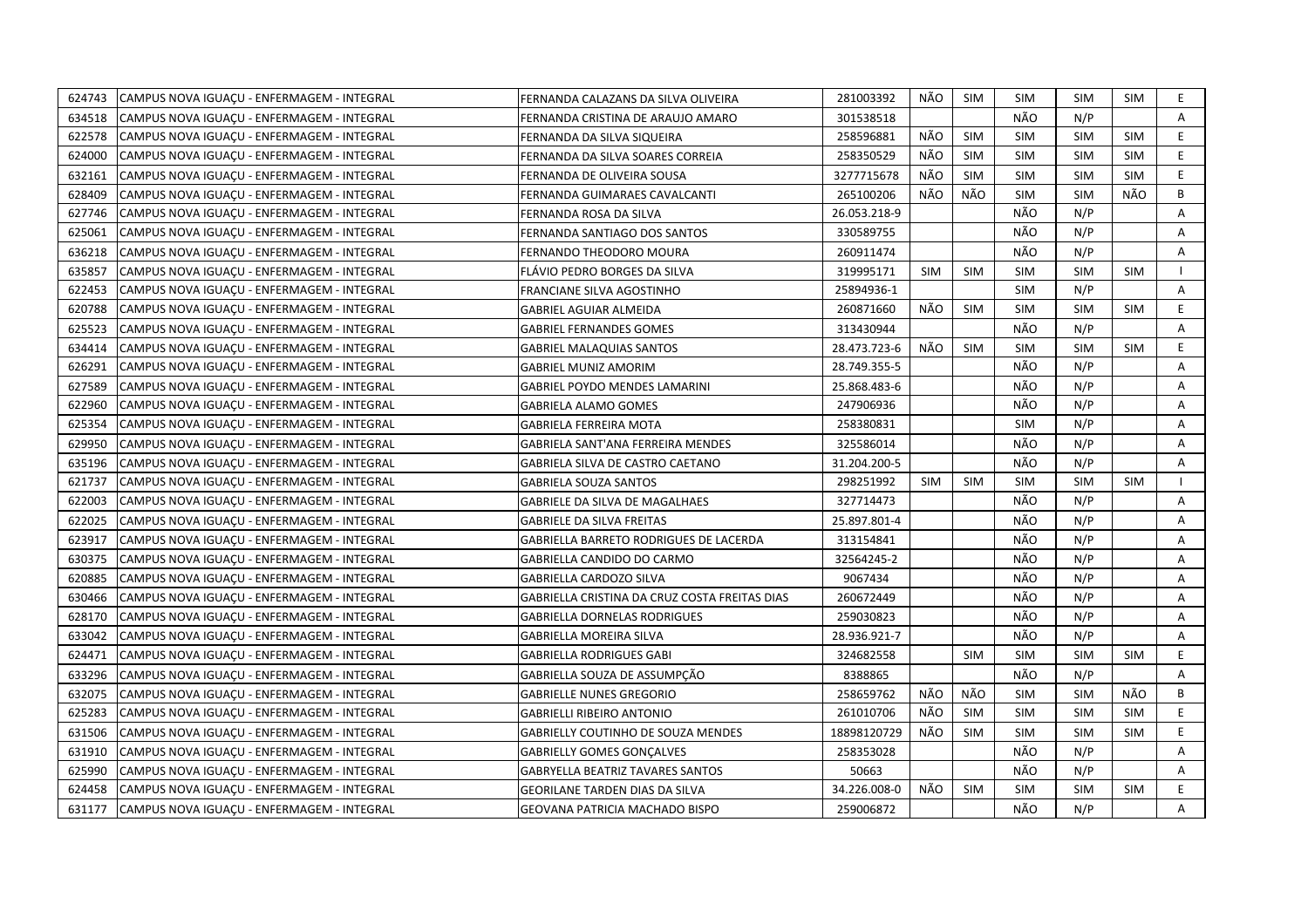| 621838 | CAMPUS NOVA IGUACU - ENFERMAGEM - INTEGRAL | <b>GEOVANI DA CRUZ DE ANDRADE</b>           | 266543719    |            |            | SIM        | N/P        |            | Α  |
|--------|--------------------------------------------|---------------------------------------------|--------------|------------|------------|------------|------------|------------|----|
| 635471 | CAMPUS NOVA IGUACU - ENFERMAGEM - INTEGRAL | <b>GEOVANNA ALVES DO NASCIMENTO</b>         | 276450400    |            |            | NÃO        | N/P        |            | A  |
| 634643 | CAMPUS NOVA IGUAÇU - ENFERMAGEM - INTEGRAL | <b>GEOVANNA ELEOTERIO ALVAREZ</b>           | 27.107.589-7 |            |            | NÃO        | N/P        |            | Α  |
| 621990 | CAMPUS NOVA IGUAÇU - ENFERMAGEM - INTEGRAL | GILCILENE DOS SANTOS AMARO                  | 20327176-2   | <b>SIM</b> | <b>SIM</b> | <b>SIM</b> | <b>SIM</b> | <b>SIM</b> |    |
| 632013 | CAMPUS NOVA IGUAÇU - ENFERMAGEM - INTEGRAL | GIOVANNA CARNEIRO DE SOUZA LIMA             | 33.318.046-1 |            |            | <b>SIM</b> | N/P        |            | Α  |
| 622468 | CAMPUS NOVA IGUACU - ENFERMAGEM - INTEGRAL | GIOVANNA DA SILVA DE OLIVEIRA               | 267927549    |            |            | NÃO        | N/P        |            | Α  |
| 629527 | CAMPUS NOVA IGUAÇU - ENFERMAGEM - INTEGRAL | GIOVANNA DE OLIVEIRA PEDROZA                | 275662237    |            |            | NÃO        | N/P        |            | Α  |
| 621186 | CAMPUS NOVA IGUACU - ENFERMAGEM - INTEGRAL | GIOVANNA DE SOUZA LISBOA                    | 25.840.153-8 |            |            | <b>SIM</b> | N/P        |            | A  |
| 622026 | CAMPUS NOVA IGUAÇU - ENFERMAGEM - INTEGRAL | <b>GIOVANNA FERREIRA TEMTEMPLES</b>         | 29.173.941-5 |            |            | <b>SIM</b> | N/P        |            | Α  |
| 625859 | CAMPUS NOVA IGUACU - ENFERMAGEM - INTEGRAL | GIOVANNA LIMA DA COSTA LANCINI              | 265101063    |            |            | NÃO        | N/P        |            | A  |
| 620590 | CAMPUS NOVA IGUAÇU - ENFERMAGEM - INTEGRAL | GIOVANNA PEREIRA DA SILVA                   | 260607270    |            |            | NÃO        | N/P        |            | A  |
| 636531 | CAMPUS NOVA IGUACU - ENFERMAGEM - INTEGRAL | GIOVANNA SANTOS ANTONELLI MIRANDA           | 258371749    |            |            | NÃO        | N/P        |            | A  |
| 631221 | CAMPUS NOVA IGUAÇU - ENFERMAGEM - INTEGRAL | <b>GISELE BARROS DIAS</b>                   | 258764828    |            |            | NÃO        | N/P        |            | Α  |
| 629342 | CAMPUS NOVA IGUACU - ENFERMAGEM - INTEGRAL | <b>GISELLE MARIA DE ANDRADE ADVERSSI</b>    | 265068056    |            |            | NÃO        | N/P        |            | A  |
| 625265 | CAMPUS NOVA IGUAÇU - ENFERMAGEM - INTEGRAL | <b>GISELLE MENDES SILVA</b>                 | 33.367.773-0 |            |            | NÃO        | N/P        |            | Α  |
| 620954 | CAMPUS NOVA IGUACU - ENFERMAGEM - INTEGRAL | GISELY DA NOBREGA IRINEU DA COSTA           | 27889925-7   | NÃO        | <b>SIM</b> | <b>SIM</b> | <b>SIM</b> | <b>SIM</b> | E. |
| 622056 | CAMPUS NOVA IGUAÇU - ENFERMAGEM - INTEGRAL | GIULIA OLIVEIRA DE CASTRO                   | 317818565    |            |            | NÃO        | N/P        |            | A  |
| 628638 | CAMPUS NOVA IGUAÇU - ENFERMAGEM - INTEGRAL | GIULIVER VITÓRIA DA SILVA BARBOSA           | 30.139.412-8 |            |            | NÃO        | N/P        |            | A  |
| 636494 | CAMPUS NOVA IGUAÇU - ENFERMAGEM - INTEGRAL | <b>GLAUCIA MARQUES DE OLIVEIRA</b>          | 337091078    | NÃO        | <b>SIM</b> | <b>SIM</b> | <b>SIM</b> | <b>SIM</b> | E. |
| 624173 | CAMPUS NOVA IGUACU - ENFERMAGEM - INTEGRAL | <b>GLEYCE MARQUEZ NERI</b>                  | 30.899.216-3 | NÃO        | <b>SIM</b> | SIM        | <b>SIM</b> | <b>SIM</b> | E. |
| 629951 | CAMPUS NOVA IGUAÇU - ENFERMAGEM - INTEGRAL | <b>GRAZIELA CORDEIRO DA SILVA</b>           | 339276487    |            |            | NÃO        | N/P        |            | A  |
| 624551 | CAMPUS NOVA IGUACU - ENFERMAGEM - INTEGRAL | <b>GRAZIELLE AGATA PEREIRA SANTOS</b>       | 265060863    | NÃO        | NÃO        | SIM        | <b>SIM</b> | <b>SIM</b> | D  |
| 622878 | CAMPUS NOVA IGUAÇU - ENFERMAGEM - INTEGRAL | <b>GRAZIELLE ALVES DE OLIVEIRA</b>          | 258806801    |            |            | NÃO        | N/P        |            | Α  |
| 623703 | CAMPUS NOVA IGUACU - ENFERMAGEM - INTEGRAL | <b>GRAZIELLE PEIXOTO BONATO</b>             | 386983473    |            |            | NÃO        | N/P        |            | A  |
| 635654 | CAMPUS NOVA IGUAÇU - ENFERMAGEM - INTEGRAL | GRAZIELLE RODRIGUES FAUSTINO DE AVARENGA    | 336728597    |            |            | NÃO        | N/P        |            | A  |
| 620512 | CAMPUS NOVA IGUAÇU - ENFERMAGEM - INTEGRAL | <b>GUILHERME SOARES CAMPOS</b>              | 26.769.941-1 |            |            | NÃO        | N/P        |            | A  |
| 627037 | CAMPUS NOVA IGUAÇU - ENFERMAGEM - INTEGRAL | GUILHERME VILLA NOVA PESSANHA               | 25991460-4   |            |            | NÃO        | N/P        |            | A  |
| 634023 | CAMPUS NOVA IGUAÇU - ENFERMAGEM - INTEGRAL | <b>GUSTAVO FELICIO DAS NUPCIAS LOPES</b>    | 26054692-4   |            |            | NÃO        | N/P        |            | A  |
| 627467 | CAMPUS NOVA IGUAÇU - ENFERMAGEM - INTEGRAL | GUSTAVO RIBEIRO DRUMOND                     | 319002663    | NÃO        | <b>SIM</b> | SIM        | <b>SIM</b> | NÃO        | C  |
| 633087 | CAMPUS NOVA IGUAÇU - ENFERMAGEM - INTEGRAL | HARIANI GONÇALO MARTINS                     | 31.192.739-6 | <b>SIM</b> | <b>SIM</b> | NÃO        | <b>SIM</b> | <b>SIM</b> | A  |
| 626916 | CAMPUS NOVA IGUAÇU - ENFERMAGEM - INTEGRAL | HELDER HENRIQUE CERQUEIRA CASTRO            | 29.334.118-6 |            |            | NÃO        | N/P        |            | Α  |
| 625673 | CAMPUS NOVA IGUACU - ENFERMAGEM - INTEGRAL | HELÉM GABRYELLI DAS NEVES BERNARDO          | 264448317    | NÃO        |            | <b>SIM</b> | <b>SIM</b> |            | B  |
| 634168 | CAMPUS NOVA IGUACU - ENFERMAGEM - INTEGRAL | HELLEN CHRYSTINNE SERAFIM RIBEIRO PEREIRA   | 31.920.479-8 |            |            | NÃO        | N/P        |            | Α  |
| 622034 | CAMPUS NOVA IGUAÇU - ENFERMAGEM - INTEGRAL | HELLEN LOUISE MORENO DE ANDRADE TRINDADE    | 327007985    |            |            | NÃO        | N/P        |            | A  |
| 632393 | CAMPUS NOVA IGUAÇU - ENFERMAGEM - INTEGRAL | HELOISA CRISTINA BATISTA BARBOSA            | 259318004    | NÃO        | <b>SIM</b> | <b>SIM</b> | <b>SIM</b> | NÃO        | C  |
| 626036 | CAMPUS NOVA IGUACU - ENFERMAGEM - INTEGRAL | HELOYSA DA SILVA ARAUJO                     | 260613112    |            |            | NÃO        | N/P        |            | Α  |
| 636550 | CAMPUS NOVA IGUAÇU - ENFERMAGEM - INTEGRAL | HEMILLY DA SILVA DOMICIANO FERREIRA         | 303351373    |            |            | NÃO        | N/P        |            | Α  |
| 622821 | CAMPUS NOVA IGUAÇU - ENFERMAGEM - INTEGRAL | HUGO HENRIQUE PATRICIO DOS SANTOS RODRIGUES | 27.529.115-1 |            |            | NÃO        | N/P        |            | A  |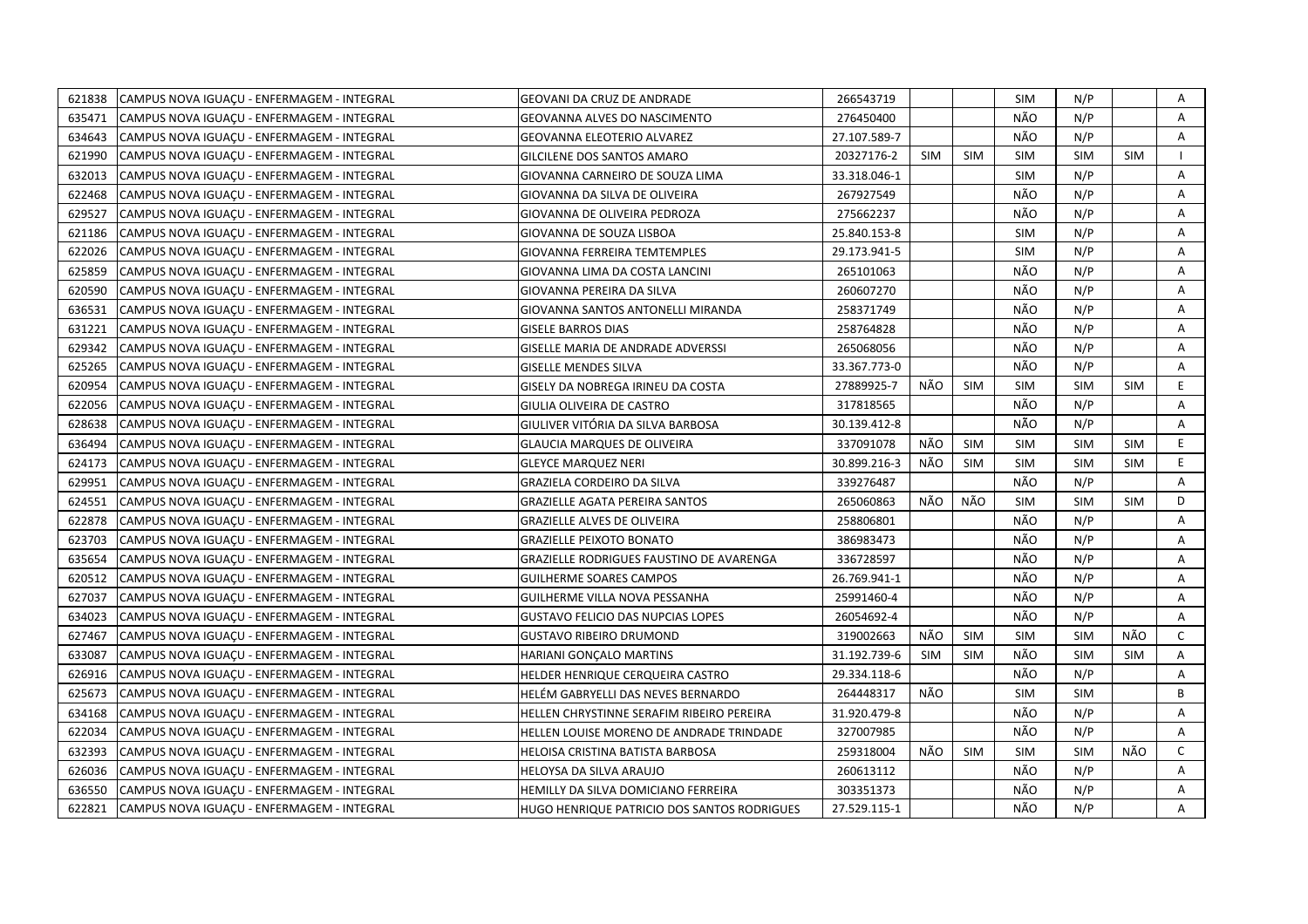| 622300 | CAMPUS NOVA IGUACU - ENFERMAGEM - INTEGRAL | IAN CARLOS ABREU SILVA                  | 258659937    | NÃO | SIM        | <b>SIM</b> | <b>SIM</b> | <b>SIM</b> | E.           |
|--------|--------------------------------------------|-----------------------------------------|--------------|-----|------------|------------|------------|------------|--------------|
| 629391 | CAMPUS NOVA IGUACU - ENFERMAGEM - INTEGRAL | <b>IASMIM ROCHA DOS SANTOS</b>          | 260719935    | NÃO | <b>SIM</b> | <b>SIM</b> | <b>SIM</b> | <b>SIM</b> | E            |
| 620859 | CAMPUS NOVA IGUAÇU - ENFERMAGEM - INTEGRAL | IGOR AGUIAR DE AMEIDA                   | 264641895    | NÃO | <b>SIM</b> | <b>SIM</b> | <b>SIM</b> | <b>SIM</b> | E            |
| 624707 | CAMPUS NOVA IGUACU - ENFERMAGEM - INTEGRAL | INAË FRANCISCO DOS SANTOS               | 25.752.412-4 | NÃO | <b>SIM</b> | <b>SIM</b> | <b>SIM</b> | <b>SIM</b> | E.           |
| 634911 | CAMPUS NOVA IGUACU - ENFERMAGEM - INTEGRAL | <b>INGLIDY FERNANDES GAMA</b>           | 275349025    |     |            | NÃO        | N/P        |            | Α            |
| 621256 | CAMPUS NOVA IGUAÇU - ENFERMAGEM - INTEGRAL | <b>INGRID FLORES LOPES</b>              | 25829250-7   |     |            | NÃO        | N/P        |            | Α            |
| 633015 | CAMPUS NOVA IGUACU - ENFERMAGEM - INTEGRAL | INGRYD VITORIA DE FREITAS HENRIQUE      | 258646553    | NÃO | <b>SIM</b> | <b>SIM</b> | <b>SIM</b> | <b>SIM</b> | E.           |
| 634179 | CAMPUS NOVA IGUAÇU - ENFERMAGEM - INTEGRAL | ISABEL BARBOSA DA SILVA BRITO           | 331429613    |     |            | NÃO        | N/P        |            | Α            |
| 635294 | CAMPUS NOVA IGUACU - ENFERMAGEM - INTEGRAL | <b>ISABEL CRISTINA DE SOUZA BUERES</b>  | 257893206    |     |            | NÃO        | N/P        |            | A            |
| 624451 | CAMPUS NOVA IGUAÇU - ENFERMAGEM - INTEGRAL | ISABEL MARIA FELIX MACHADO              | 259461309    |     |            | NÃO        | N/P        |            | Α            |
| 629940 | CAMPUS NOVA IGUACU - ENFERMAGEM - INTEGRAL | ISABEL OLIVEIRA DA SILVA AZEVEDO        | 25.837.567-4 |     |            | NÃO        | N/P        |            | A            |
| 623056 | CAMPUS NOVA IGUAÇU - ENFERMAGEM - INTEGRAL | ISABEL VITÓRIA MOURA DA SILVA           | 25.903.330-6 |     |            | <b>SIM</b> | N/P        |            | Α            |
| 622080 | CAMPUS NOVA IGUAÇU - ENFERMAGEM - INTEGRAL | ISABELA DA COSTA PINTO                  | 260541933    |     |            | NÃO        | N/P        |            | Α            |
| 634113 | CAMPUS NOVA IGUACU - ENFERMAGEM - INTEGRAL | <b>ISABELA GOMES BADINI</b>             | 303356208    |     |            | NÃO        | N/P        |            | Α            |
| 630532 | CAMPUS NOVA IGUAÇU - ENFERMAGEM - INTEGRAL | <b>ISABELA PACHECO DOS SANTOS</b>       | 31988742-8   |     |            | NÃO        | N/P        |            | Α            |
| 635376 | CAMPUS NOVA IGUACU - ENFERMAGEM - INTEGRAL | ISABELA QUEMENTO DE MENDONÇA            | 258391341    |     |            | NÃO        | N/P        |            | A            |
| 628554 | CAMPUS NOVA IGUAÇU - ENFERMAGEM - INTEGRAL | ISABELA RAMOS MARTINS DE ARAUJO         | 319099610    |     |            | NÃO        | N/P        |            | Α            |
| 623797 | CAMPUS NOVA IGUAÇU - ENFERMAGEM - INTEGRAL | <b>ISABELA RODRIGUES MOREIRA</b>        | 258332303    | NÃO | <b>SIM</b> | <b>SIM</b> | <b>SIM</b> | <b>SIM</b> | E.           |
| 623278 | CAMPUS NOVA IGUAÇU - ENFERMAGEM - INTEGRAL | <b>ISABELA SOUZA CARDOSO</b>            | 303346589    |     |            | NÃO        | N/P        |            | Α            |
| 633571 | CAMPUS NOVA IGUACU - ENFERMAGEM - INTEGRAL | ISABELLA AZEVEDO DOS SANTOS DE OLIVEIRA | 259123925    |     |            | NÃO        | N/P        |            | A            |
| 630013 | CAMPUS NOVA IGUAÇU - ENFERMAGEM - INTEGRAL | ISABELLA LEMOS DA SILVA                 | 261592240    |     |            | NÃO        | N/P        |            | Α            |
| 626062 | CAMPUS NOVA IGUAÇU - ENFERMAGEM - INTEGRAL | ISABELLA PEREIRA CAMPOS                 | 316208065    |     |            | <b>SIM</b> | N/P        |            | A            |
| 624663 | CAMPUS NOVA IGUAÇU - ENFERMAGEM - INTEGRAL | ISABELLA RANGEL DA CUNHA                | 255404998    |     |            | NÃO        | N/P        |            | Α            |
| 621768 | CAMPUS NOVA IGUAÇU - ENFERMAGEM - INTEGRAL | ISABELLA SUETHDO COUTO                  | 258749365    |     |            | <b>SIM</b> | N/P        |            | A            |
| 635342 | CAMPUS NOVA IGUACU - ENFERMAGEM - INTEGRAL | ISABELLA VARGAS BENEVIDES BUCCI         | 267967347    |     |            | NÃO        | N/P        |            | A            |
| 626283 | CAMPUS NOVA IGUAÇU - ENFERMAGEM - INTEGRAL | ISABELLE ALEIXO DA SILVA                | 258481324    |     |            | NÃO        | N/P        |            | A            |
| 626232 | CAMPUS NOVA IGUAÇU - ENFERMAGEM - INTEGRAL | ISABELLE COSTA FERREIRA                 | 265079277    |     |            | NÃO        | N/P        |            | A            |
| 636176 | CAMPUS NOVA IGUAÇU - ENFERMAGEM - INTEGRAL | <b>ISABELLE DE ANDRADE BARCELLOS</b>    | 258494434    |     |            | NÃO        | N/P        |            | A            |
| 630545 | CAMPUS NOVA IGUACU - ENFERMAGEM - INTEGRAL | <b>ISABELLE SANTOS DE ALMEIDA</b>       | 319993945    |     |            | NÃO        | N/P        |            | A            |
| 631026 | CAMPUS NOVA IGUAÇU - ENFERMAGEM - INTEGRAL | ISABELLI BRANDÃO BRAGA                  | 295012652    |     |            | NÃO        | N/P        |            | Α            |
| 623720 | CAMPUS NOVA IGUACU - ENFERMAGEM - INTEGRAL | <b>ISABELLY PEREIRA DOS ANJOS</b>       | 331911842    | NÃO | <b>SIM</b> | <b>SIM</b> | <b>SIM</b> | NÃO        | $\mathsf{C}$ |
| 634146 | CAMPUS NOVA IGUAÇU - ENFERMAGEM - INTEGRAL | ISADORA CALDEIRA DE SOUZA               | 259115749    |     |            | NÃO        | N/P        |            | Α            |
| 630264 | CAMPUS NOVA IGUACU - ENFERMAGEM - INTEGRAL | ISADORA DO NASCIMENTO DOS SANTOS        | 324480847    | NÃO | <b>SIM</b> | <b>SIM</b> | <b>SIM</b> | <b>SIM</b> | E            |
| 621792 | CAMPUS NOVA IGUAÇU - ENFERMAGEM - INTEGRAL | ISIS MARIA DOS SANTOS SABINO            | 259106136    | NÃO | <b>SIM</b> | <b>SIM</b> | <b>SIM</b> | <b>SIM</b> | E.           |
| 622724 | CAMPUS NOVA IGUACU - ENFERMAGEM - INTEGRAL | <b>ISRAEL RENATO CARVALHO PEREIRA</b>   | 26.055.985-1 |     |            | NÃO        | N/P        |            | Α            |
| 626075 | CAMPUS NOVA IGUAÇU - ENFERMAGEM - INTEGRAL | IVAN VITOR LIMA DA SILVA                | 317276772    |     |            | NÃO        | N/P        |            | Α            |
| 628331 | CAMPUS NOVA IGUACU - ENFERMAGEM - INTEGRAL | <b>IVY DE OLIVEIRA</b>                  | 267953875    |     |            | NÃO        | N/P        |            | A            |
| 633460 | CAMPUS NOVA IGUAÇU - ENFERMAGEM - INTEGRAL | <b>IZABELLA PORTO VIEIRA</b>            | 258726447    |     |            | NÃO        | N/P        |            | A            |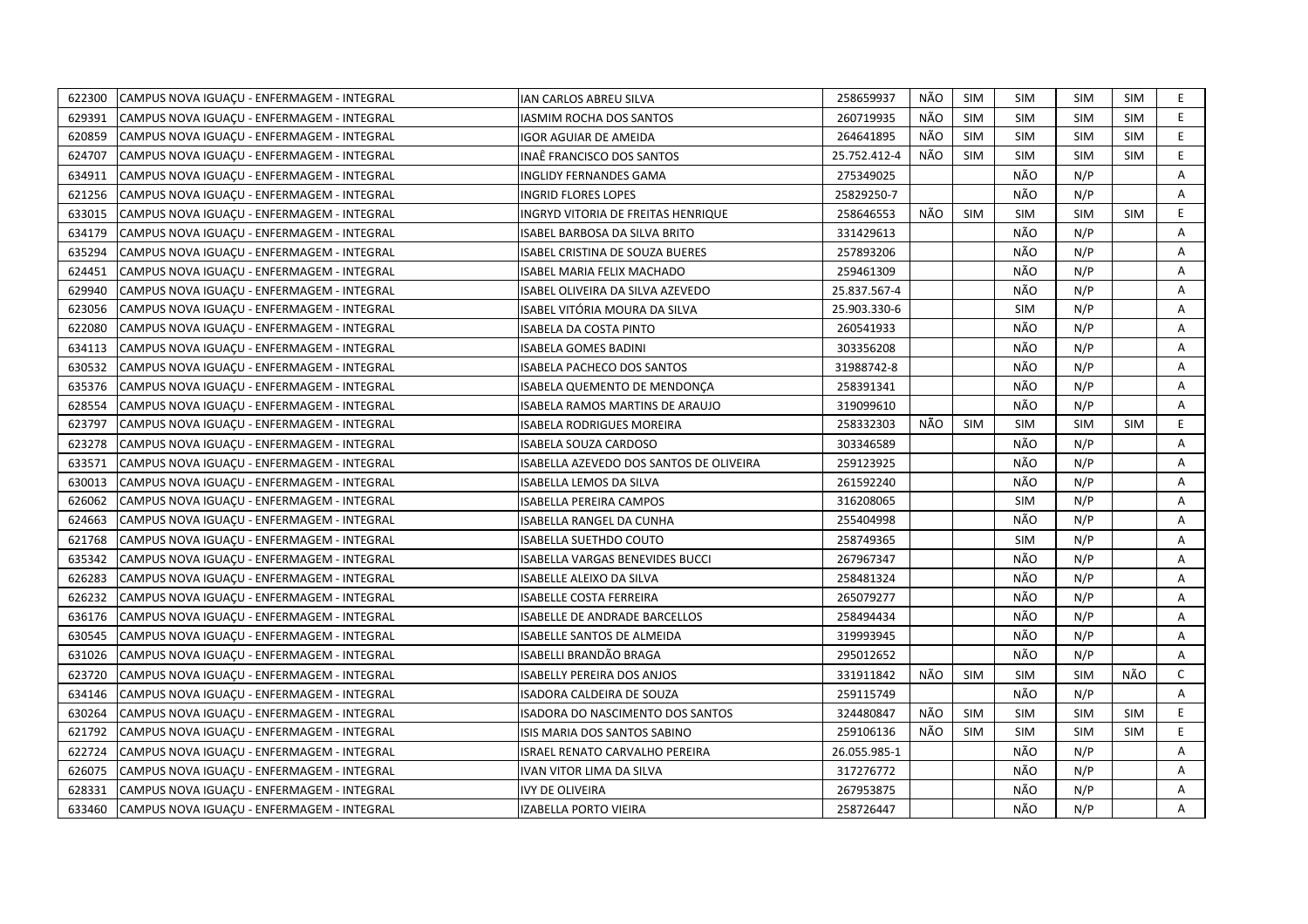| 623883 | CAMPUS NOVA IGUAÇU - ENFERMAGEM - INTEGRAL | JAMILLI DE OLIVEIRA SILVA              | 324229996      | NÃO | SIM        | <b>SIM</b> | <b>SIM</b> | SIM        | E. |
|--------|--------------------------------------------|----------------------------------------|----------------|-----|------------|------------|------------|------------|----|
| 624557 | CAMPUS NOVA IGUACU - ENFERMAGEM - INTEGRAL | JAMILY SILVA MARIANO                   | 323809442      |     |            | NÃO        | N/P        |            | A  |
| 623167 | CAMPUS NOVA IGUACU - ENFERMAGEM - INTEGRAL | JANAINA FONSECA DA SILVA               | 31.210.150-4   |     |            | NÃO        | N/P        |            | A  |
| 632288 | CAMPUS NOVA IGUACU - ENFERMAGEM - INTEGRAL | JAYANE PEREIRA SANTOS                  | 279654784      | NÃO | <b>SIM</b> | <b>SIM</b> | <b>SIM</b> | <b>SIM</b> | E. |
| 621001 | CAMPUS NOVA IGUAÇU - ENFERMAGEM - INTEGRAL | JEAN COSTA DE LIMA                     | 293610317      | NÃO | NÃO        | <b>SIM</b> | <b>SIM</b> | <b>SIM</b> | D  |
| 633424 | CAMPUS NOVA IGUAÇU - ENFERMAGEM - INTEGRAL | JENIFER LUANY DA CRUZ MARTINS          | 301405213      |     |            | NÃO        | N/P        |            | A  |
| 635854 | CAMPUS NOVA IGUACU - ENFERMAGEM - INTEGRAL | JENIFFER DOS REIS DE ALMEIDA MACHADO   | 30.916.144-6   |     |            | NÃO        | N/P        |            | A  |
| 633801 | CAMPUS NOVA IGUAÇU - ENFERMAGEM - INTEGRAL | JENIPHER CHRISTINA SILVA DE LIMA       | 300568557      |     |            | <b>SIM</b> | <b>SIM</b> |            | B  |
| 621198 | CAMPUS NOVA IGUAÇU - ENFERMAGEM - INTEGRAL | JENNIFER KATHLEEN DE SOUSA             | 317141026      | NÃO | <b>SIM</b> | <b>SIM</b> | <b>SIM</b> | <b>SIM</b> | E  |
| 632484 | CAMPUS NOVA IGUAÇU - ENFERMAGEM - INTEGRAL | JENNIFER KNNUP LOUVISSE NASCIMENTO     | 303819270      |     |            | NÃO        | N/P        |            | A  |
| 620310 | CAMPUS NOVA IGUAÇU - ENFERMAGEM - INTEGRAL | JENNIFER LIMA SOARES                   | 34029322-4     |     |            | <b>SIM</b> | N/P        |            | A  |
| 621608 | CAMPUS NOVA IGUAÇU - ENFERMAGEM - INTEGRAL | JENNIFER MEDEIROS MOURA                | 261615231      |     |            | NÃO        | N/P        |            | Α  |
| 622812 | CAMPUS NOVA IGUACU - ENFERMAGEM - INTEGRAL | JENNYFER ALVES DE SOUSA                | 30073037-1     |     |            | NÃO        | N/P        |            | A  |
| 629137 | CAMPUS NOVA IGUACU - ENFERMAGEM - INTEGRAL | JENNYFER MAIA DA SILVA FERREIRA        | 260862438      | NÃO | NÃO        | <b>SIM</b> | <b>SIM</b> |            | B  |
| 626663 | CAMPUS NOVA IGUACU - ENFERMAGEM - INTEGRAL | JENNYFER SCHIAPPACASSA LEITE           | 29.950.368-0   |     |            | NÃO        | N/P        |            | A  |
| 627689 | CAMPUS NOVA IGUACU - ENFERMAGEM - INTEGRAL | JÉSSICA DOS SANTOS JUNQUEIRA MORENO    | 282944735      |     |            | NÃO        | N/P        |            | A  |
| 621492 | CAMPUS NOVA IGUAÇU - ENFERMAGEM - INTEGRAL | JESSICA FERREIRA QUINTINO              | 278222047      |     |            | NÃO        | N/P        |            | Α  |
| 636022 | CAMPUS NOVA IGUACU - ENFERMAGEM - INTEGRAL | JESSICA MELLO CALDAS PORCINO           | 307205559      |     |            | NÃO        | N/P        |            | Α  |
| 624516 | CAMPUS NOVA IGUAÇU - ENFERMAGEM - INTEGRAL | JESSICA MOTA DOS SANTOS AMARO          | 30.959.194-9   |     |            | NÃO        | N/P        |            | Α  |
| 625931 | CAMPUS NOVA IGUAÇU - ENFERMAGEM - INTEGRAL | JESSICA PINHEIRO ARAÚJO                | 246564165      |     |            | NÃO        | N/P        |            | A  |
| 634535 | CAMPUS NOVA IGUAÇU - ENFERMAGEM - INTEGRAL | JÉSSIKA VITÓRIA SANTOS GASPAR          | 270920903      |     |            | NÃO        | N/P        |            | Α  |
| 631601 | CAMPUS NOVA IGUACU - ENFERMAGEM - INTEGRAL | JÉSSYCA VITÓRIA MENEZES GUERRA MARTINS | 26507122-5     |     |            | NÃO        | N/P        |            | A  |
| 624486 | CAMPUS NOVA IGUACU - ENFERMAGEM - INTEGRAL | JHAYANNE PIRES DE JESUS ALVES          | 31218161-3     |     |            | NÃO        | N/P        |            | A  |
| 621627 | CAMPUS NOVA IGUAÇU - ENFERMAGEM - INTEGRAL | JHENIFER LIMA DOS SANTOS               | 32.109.229-8   |     |            | NÃO        | N/P        |            | A  |
| 632193 | CAMPUS NOVA IGUAÇU - ENFERMAGEM - INTEGRAL | JHONATAN MIGUEL MENEZES DE MACEDO      | 32.788.260-1   |     |            | NÃO        | N/P        |            | A  |
| 624913 | CAMPUS NOVA IGUAÇU - ENFERMAGEM - INTEGRAL | JOAO AFONSO MAIA SILVA                 | 25.886.183-0   |     |            | NÃO        | N/P        |            | A  |
| 629551 | CAMPUS NOVA IGUAÇU - ENFERMAGEM - INTEGRAL | IOÃO MARCO MENENGUCI CERQUEIRA         | 29.198.36 - 58 |     |            | NÃO        | N/P        |            | A  |
| 632344 | CAMPUS NOVA IGUAÇU - ENFERMAGEM - INTEGRAL | JOÃO MIGUEL DE ASSIS SANTIAGO          | 269052213      |     |            | NÃO        | N/P        |            | A  |
| 629590 | CAMPUS NOVA IGUAÇU - ENFERMAGEM - INTEGRAL | JOÃO VICTOR DIAS RAMOS                 | 332451665      |     |            | NÃO        | N/P        |            | A  |
| 627529 | CAMPUS NOVA IGUAÇU - ENFERMAGEM - INTEGRAL | JOÃO VICTOR PEREIRA DE SOUZA           | 322931577      |     |            | NÃO        | N/P        |            | Α  |
| 636513 | CAMPUS NOVA IGUACU - ENFERMAGEM - INTEGRAL | JOÃO VITOR DA SILVA COUTINHO           | 26.472.893-2   |     |            | <b>SIM</b> | N/P        |            | A  |
| 623787 | CAMPUS NOVA IGUAÇU - ENFERMAGEM - INTEGRAL | JOÃO VITOR HENRIQUE MARQUES            | 31.298.540-1   | NÃO | <b>SIM</b> | <b>SIM</b> | <b>SIM</b> | NÃO        | C  |
| 626390 | CAMPUS NOVA IGUAÇU - ENFERMAGEM - INTEGRAL | JONATAS DA SILVA AGUIAR                | 316354596      | NÃO | <b>SIM</b> | <b>SIM</b> | <b>SIM</b> | <b>SIM</b> | E. |
| 632992 | CAMPUS NOVA IGUAÇU - ENFERMAGEM - INTEGRAL | JONATHAN PEREIRA FERREIRA DUTRA        | 28.415.753-4   |     |            | NÃO        | N/P        |            | A  |
| 626902 | CAMPUS NOVA IGUACU - ENFERMAGEM - INTEGRAL | JORGE TALLES BRAGA DA SILVA            | 255673766      |     |            | NÃO        | N/P        |            | A  |
| 622659 | CAMPUS NOVA IGUAÇU - ENFERMAGEM - INTEGRAL | JOSUĖ NUNES DOS SANTOS                 | 258387992      |     |            | NÃO        | N/P        |            | A  |
| 624569 | CAMPUS NOVA IGUACU - ENFERMAGEM - INTEGRAL | JOSUÉ VITOR TOSTA TEIXEIRA             | 259030351      |     |            | NÃO        | N/P        |            | A  |
| 635776 | CAMPUS NOVA IGUACU - ENFERMAGEM - INTEGRAL | JOYCE ABREU DE SOUZA                   | 303282446      |     |            | NÃO        | N/P        |            | A  |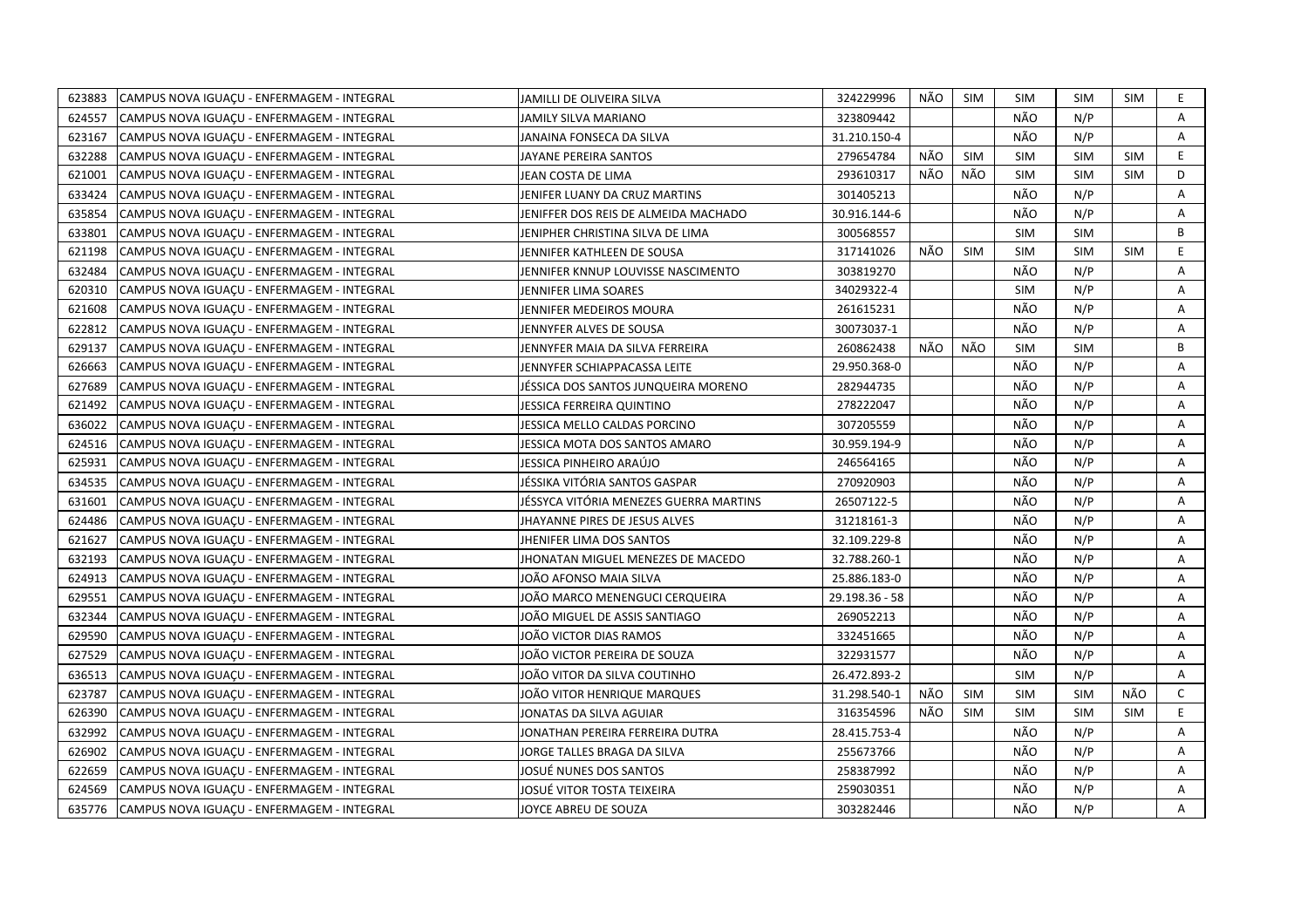| 628220 | CAMPUS NOVA IGUACU - ENFERMAGEM - INTEGRAL | JOYCE DAS CHAGAS DOS REIS        | 257926063      |     |            | NÃO        | N/P        |            | Α  |
|--------|--------------------------------------------|----------------------------------|----------------|-----|------------|------------|------------|------------|----|
| 631581 | CAMPUS NOVA IGUACU - ENFERMAGEM - INTEGRAL | JOYCE DE SOUSA SILVA             | 307405191      |     |            | NÃO        | N/P        |            | A  |
| 626464 | CAMPUS NOVA IGUACU - ENFERMAGEM - INTEGRAL | JOYCE FERREIRA JUNGER            | 259185072      | NÃO | NÃO        | <b>SIM</b> | <b>SIM</b> | <b>SIM</b> | D  |
| 629205 | CAMPUS NOVA IGUACU - ENFERMAGEM - INTEGRAL | JOYCE MOISÉS DA SILVA            | 338061070      |     |            | <b>SIM</b> | N/P        |            | A  |
| 632195 | CAMPUS NOVA IGUAÇU - ENFERMAGEM - INTEGRAL | JUAN PABLO DE CASTRO ALVES       | 261846786      |     |            | NÃO        | N/P        |            | Α  |
| 632741 | CAMPUS NOVA IGUACU - ENFERMAGEM - INTEGRAL | JULIA ALANA DE SOUZA SANTOS      | 304371073      | NÃO | <b>SIM</b> | <b>SIM</b> | <b>SIM</b> | <b>SIM</b> | E  |
| 621086 | CAMPUS NOVA IGUAÇU - ENFERMAGEM - INTEGRAL | JULIA ALBUQUERQUE FERREIRA       | 329193320      | NÃO | <b>SIM</b> | <b>SIM</b> | <b>SIM</b> | <b>SIM</b> | E. |
| 621802 | CAMPUS NOVA IGUACU - ENFERMAGEM - INTEGRAL | JÚLIA ALMEIDA BRITO              | 259132199      |     |            | NÃO        | N/P        |            | A  |
| 630081 | CAMPUS NOVA IGUAÇU - ENFERMAGEM - INTEGRAL | <b>JULIA ALVES DOS SANTOS</b>    | 25624963-2     |     |            | NÃO        | N/P        |            | Α  |
| 630158 | CAMPUS NOVA IGUACU - ENFERMAGEM - INTEGRAL | JÚLIA BARBOSA SANTOS             | 262503923      |     |            | NÃO        | N/P        |            | A  |
| 632228 | CAMPUS NOVA IGUAÇU - ENFERMAGEM - INTEGRAL | JULIA BARRETO VICTORINO COSTA    | 279614754      |     |            | NÃO        | N/P        |            | A  |
| 636339 | CAMPUS NOVA IGUACU - ENFERMAGEM - INTEGRAL | JÚLIA BEATRIZ BENDÖR AMORIM      | 336837075      | NÃO | <b>SIM</b> | <b>SIM</b> | <b>SIM</b> | <b>SIM</b> | E. |
| 627254 | CAMPUS NOVA IGUAÇU - ENFERMAGEM - INTEGRAL | JULIA CANDIDO AMARO              | 25.894.983 - 3 |     |            | NÃO        | N/P        |            | Α  |
| 634749 | CAMPUS NOVA IGUAÇU - ENFERMAGEM - INTEGRAL | JULIA CARDOSO AROUCHA            | 258953454      |     |            | NÃO        | N/P        |            | A  |
| 636840 | CAMPUS NOVA IGUAÇU - ENFERMAGEM - INTEGRAL | JULIA CARDOSO RODRIGUES          | 311965776      |     |            | NÃO        | N/P        |            | Α  |
| 630399 | CAMPUS NOVA IGUACU - ENFERMAGEM - INTEGRAL | JULIA CASSANE MARTINS DUTRA      | 313254187      |     |            | NÃO        | N/P        |            | A  |
| 633082 | CAMPUS NOVA IGUAÇU - ENFERMAGEM - INTEGRAL | JULIA DA MATA FERNANDES          | 260581251      |     |            | NÃO        | N/P        |            | A  |
| 636806 | CAMPUS NOVA IGUACU - ENFERMAGEM - INTEGRAL | JÚLIA DE CARVALHO BARROS         | 259186559      |     |            | NÃO        | N/P        |            | A  |
| 634978 | CAMPUS NOVA IGUAÇU - ENFERMAGEM - INTEGRAL | JULIA DE MOURA BARBOZA           | 292762804      |     |            | NÃO        | N/P        |            | A  |
| 630363 | CAMPUS NOVA IGUAÇU - ENFERMAGEM - INTEGRAL | JULIA DE SOUZA PINTO CARDOSO     | 258517176      |     |            | NÃO        | N/P        |            | A  |
| 621848 | CAMPUS NOVA IGUAÇU - ENFERMAGEM - INTEGRAL | JULIA DOS SANTOS NOGUEIRA        | 289560500      |     |            | NÃO        | N/P        |            | Α  |
| 632686 | CAMPUS NOVA IGUACU - ENFERMAGEM - INTEGRAL | JULIA GONCALVES DE SÁ            | 293218806      |     |            | NÃO        | N/P        |            | A  |
| 623874 | CAMPUS NOVA IGUAÇU - ENFERMAGEM - INTEGRAL | JÚLIA HELENA RODRIGUES SOUZA     | 259132025      |     |            | NÃO        | N/P        |            | Α  |
| 631717 | CAMPUS NOVA IGUACU - ENFERMAGEM - INTEGRAL | JULIA HELUY DE CARVALHO          | 258595305      |     |            | NÃO        | N/P        |            | A  |
| 627998 | CAMPUS NOVA IGUACU - ENFERMAGEM - INTEGRAL | JÚLIA MAIA DE JESUS              | 258991462      |     |            | NÃO        | N/P        |            | A  |
| 624623 | CAMPUS NOVA IGUAÇU - ENFERMAGEM - INTEGRAL | JULIA MARIA MOTA LINS TORRES     | 279395388      |     |            | NÃO        | N/P        |            | A  |
| 628836 | CAMPUS NOVA IGUAÇU - ENFERMAGEM - INTEGRAL | JULIA MARTINS SAMPAIO MAGALHÃES  | 301944526      |     |            | NÃO        | N/P        |            | A  |
| 628474 | CAMPUS NOVA IGUAÇU - ENFERMAGEM - INTEGRAL | JÚLIA MEDEIROS MORAES            | 258351279      |     |            | NÃO        | N/P        |            | A  |
| 634756 | CAMPUS NOVA IGUAÇU - ENFERMAGEM - INTEGRAL | JULIA PEREIRA DA SILVA           | 259166379      |     |            | NÃO        | N/P        |            | Α  |
| 632820 | CAMPUS NOVA IGUAÇU - ENFERMAGEM - INTEGRAL | JULIA RAMOS DE CARVALHO CASTRO   | 25.884.499-2   |     |            | NÃO        | N/P        |            | A  |
| 632694 | CAMPUS NOVA IGUAÇU - ENFERMAGEM - INTEGRAL | JULIA ROSA LEAL CORREIA DA SILVA | 331808980      |     |            | NÃO        | N/P        |            | Α  |
| 628982 | CAMPUS NOVA IGUACU - ENFERMAGEM - INTEGRAL | JULIA SALLE DA CONCEIÇÃO         | 326325123      |     |            | NÃO        | N/P        |            | A  |
| 635479 | CAMPUS NOVA IGUAÇU - ENFERMAGEM - INTEGRAL | JÚLIA SILVA SANTOS               | 27041228-1     |     |            | NÃO        | N/P        |            | Α  |
| 627819 | CAMPUS NOVA IGUAÇU - ENFERMAGEM - INTEGRAL | JULIANA ALBUQUERQUE DE SOUZA     | 32.222.576-4   |     |            | NÃO        | N/P        |            | A  |
| 625817 | CAMPUS NOVA IGUAÇU - ENFERMAGEM - INTEGRAL | JULIANA DA SILVA CUNHA           | 26.190.301-7   |     |            | NÃO        | N/P        |            | Α  |
| 621360 | CAMPUS NOVA IGUAÇU - ENFERMAGEM - INTEGRAL | JULIANA DE SOUZA SILVA           | 20.544.771-68  |     |            | NÃO        | N/P        |            | Α  |
| 634987 | CAMPUS NOVA IGUAÇU - ENFERMAGEM - INTEGRAL | JULIANA FREITAS SOARES           | 25.833.921-7   |     |            | NÃO        | N/P        |            | Α  |
| 625386 | CAMPUS NOVA IGUAÇU - ENFERMAGEM - INTEGRAL | <b>JULIANA GONCALVES</b>         | 258646041      |     |            | NÃO        | N/P        |            | A  |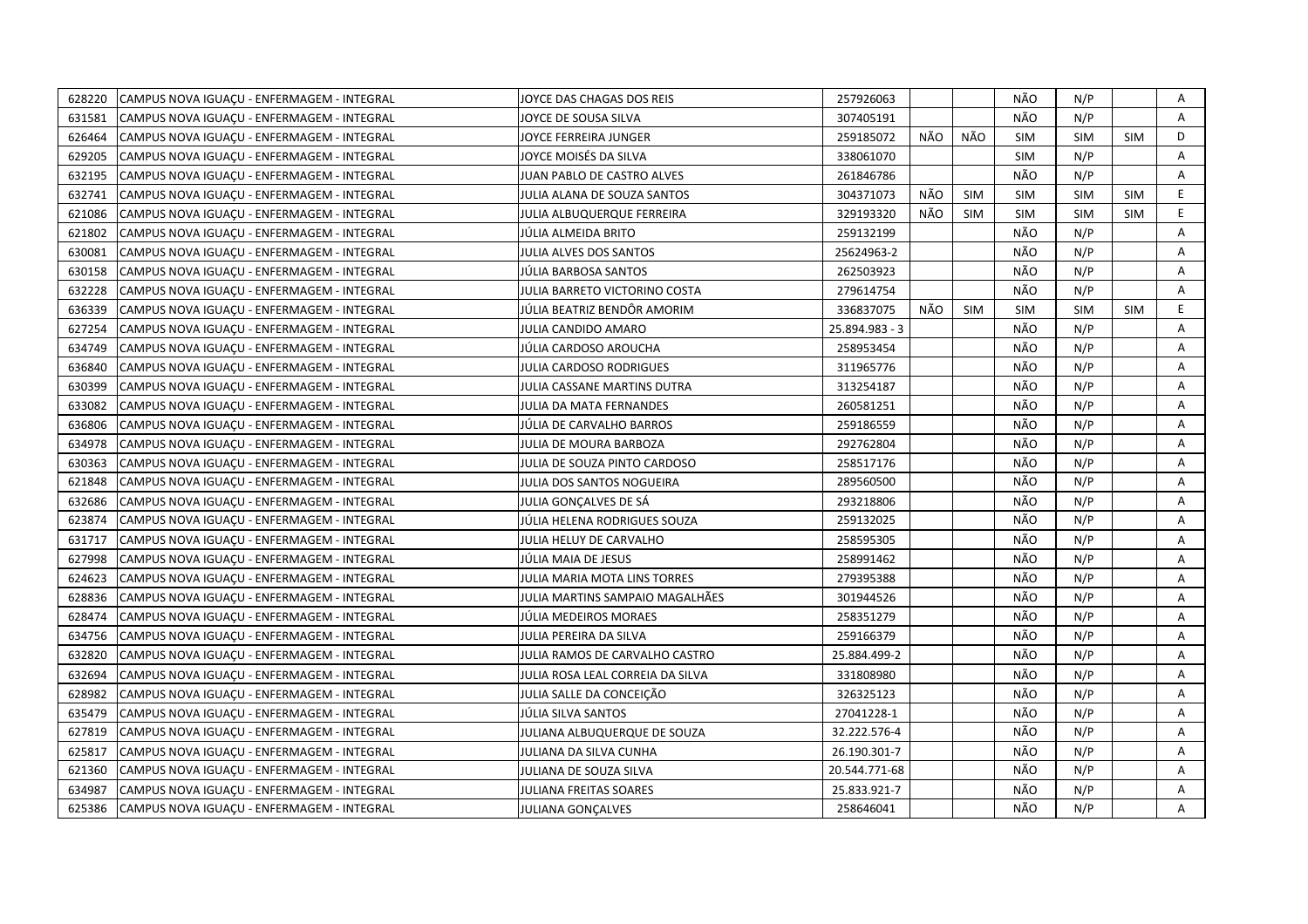| 633928<br>CAMPUS NOVA IGUAÇU - ENFERMAGEM - INTEGRAL | JULIANA GOZZI LOPES                   | 320119076    |            |            | NÃO        | N/P        |            | Α            |
|------------------------------------------------------|---------------------------------------|--------------|------------|------------|------------|------------|------------|--------------|
| 633872<br>CAMPUS NOVA IGUACU - ENFERMAGEM - INTEGRAL | JULIANA LUCIO BERNARDINO              | 317113603    |            |            | NÃO        | N/P        |            | $\mathsf{A}$ |
| 636564<br>CAMPUS NOVA IGUACU - ENFERMAGEM - INTEGRAL | JULIANA MAGALHÃES LEITÃO              | 322489139    |            |            | NÃO        | N/P        |            | A            |
| 621473<br>CAMPUS NOVA IGUACU - ENFERMAGEM - INTEGRAL | JULIANA MENOIO GOMES                  | 28.252.086-5 | NÃO        | <b>SIM</b> | <b>SIM</b> | <b>SIM</b> | <b>SIM</b> | E            |
| 627190<br>CAMPUS NOVA IGUAÇU - ENFERMAGEM - INTEGRAL | JULIANA OLIVEIRA LIMA                 | 264195439    | NÃO        | <b>SIM</b> | <b>SIM</b> | <b>SIM</b> | NÃO        | $\mathsf{C}$ |
| 635971<br>CAMPUS NOVA IGUAÇU - ENFERMAGEM - INTEGRAL | JULIANA TEPERINO UEBERSCHAAR          | 33868663-7   |            |            | NÃO        | N/P        |            | Α            |
| 629237<br>CAMPUS NOVA IGUACU - ENFERMAGEM - INTEGRAL | JULIO CESAR COSTA SANTOS              | 3021542332   |            |            | <b>SIM</b> | N/P        |            | Α            |
| 633205<br>CAMPUS NOVA IGUAÇU - ENFERMAGEM - INTEGRAL | JULLY DOS SANTOS GOMES SERAFIM        | 33.198.047-4 | <b>SIM</b> | <b>SIM</b> | <b>SIM</b> | <b>SIM</b> | <b>SIM</b> | $\mathbf{I}$ |
| 633807<br>CAMPUS NOVA IGUACU - ENFERMAGEM - INTEGRAL | JULYANA DE ALMEIDA AQUINO             | 320001522    |            |            | NÃO        | N/P        |            | A            |
| 631514<br>CAMPUS NOVA IGUAÇU - ENFERMAGEM - INTEGRAL | JULYARA RUFINO DA SILVA               | 306717315    |            |            | <b>SIM</b> | N/P        |            | Α            |
| 630476<br>CAMPUS NOVA IGUAÇU - ENFERMAGEM - INTEGRAL | KAIK DA SILVA CARVALHO                | 260634811    |            |            | NÃO        | N/P        |            | A            |
| 624533<br>CAMPUS NOVA IGUAÇU - ENFERMAGEM - INTEGRAL | KAIKE MARTINS DA SILVA                | 26.335.934-1 |            |            | NÃO        | N/P        |            | Α            |
| 632964<br>CAMPUS NOVA IGUACU - ENFERMAGEM - INTEGRAL | KAIKE REIS MUNIZ                      | 32.031.674-8 |            |            | NÃO        | N/P        |            | A            |
| CAMPUS NOVA IGUAÇU - ENFERMAGEM - INTEGRAL<br>623206 | KAIKY DA SILVA RODRIGUES              | 258490820    |            |            | NÃO        | N/P        |            | Α            |
| 627333<br>CAMPUS NOVA IGUAÇU - ENFERMAGEM - INTEGRAL | KAIKY DE JESUS DOS SANTOS SILVA       | 258463686    | <b>SIM</b> | <b>SIM</b> | <b>SIM</b> | <b>SIM</b> | <b>SIM</b> | $\mathbf{I}$ |
| 625234<br>CAMPUS NOVA IGUAÇU - ENFERMAGEM - INTEGRAL | KAILANE SILVA DE CARVALHO             | 275661767    |            |            | NÃO        | N/P        |            | A            |
| 636779<br>CAMPUS NOVA IGUACU - ENFERMAGEM - INTEGRAL | KAIO ANDRE CUNHA VILLAS BOAS DA ROCHA | 314631748    |            |            | NÃO        | N/P        |            | Α            |
| 622535<br>CAMPUS NOVA IGUAÇU - ENFERMAGEM - INTEGRAL | KAIQUE DE FARIAS PORTELA              | 30.295.899-6 | NÃO        | <b>SIM</b> | <b>SIM</b> | <b>SIM</b> | <b>SIM</b> | E            |
| 630097<br>CAMPUS NOVA IGUAÇU - ENFERMAGEM - INTEGRAL | KALEL ALBINO DIAS DE SOUSA            | 335747457    |            |            | NÃO        | N/P        |            | A            |
| 626385<br>CAMPUS NOVA IGUAÇU - ENFERMAGEM - INTEGRAL | KAMILE SILVA SOUZA                    | 334549193    |            |            | NÃO        | N/P        |            | Α            |
| 622122<br>CAMPUS NOVA IGUAÇU - ENFERMAGEM - INTEGRAL | KAMILLY DA SILVA LEAL                 | 260756218    |            |            | NÃO        | N/P        |            | A            |
| 626894<br>CAMPUS NOVA IGUAÇU - ENFERMAGEM - INTEGRAL | KAMILY SUELI SILVA ANCHIETA           | 258380559    | NÃO        | <b>SIM</b> | <b>SIM</b> | <b>SIM</b> | <b>SIM</b> | E            |
| 626086<br>CAMPUS NOVA IGUACU - ENFERMAGEM - INTEGRAL | KAMMILLY VITORIA DA SILVA CANDIDO     | 342756772    |            |            | NÃO        | N/P        |            | A            |
| 628793<br>CAMPUS NOVA IGUACU - ENFERMAGEM - INTEGRAL | KAMYLLA VIANA GOMES                   | 257793570    | NÃO        | <b>SIM</b> | <b>SIM</b> | <b>SIM</b> | <b>SIM</b> | E            |
| 622707<br>CAMPUS NOVA IGUAÇU - ENFERMAGEM - INTEGRAL | KAREN CHRISTINY SILVA DE SOUZA        | 30.274.127-7 |            |            | NÃO        | N/P        |            | A            |
| 626654<br>CAMPUS NOVA IGUAÇU - ENFERMAGEM - INTEGRAL | KAREN DA SILVA DOS SANTOS             | 311630180    |            |            | NÃO        | N/P        |            | A            |
| 630954<br>CAMPUS NOVA IGUAÇU - ENFERMAGEM - INTEGRAL | KAREN MATIAS DOS SANTOS               | 259662369    |            |            | NÃO        | N/P        |            | A            |
| 632808<br>CAMPUS NOVA IGUAÇU - ENFERMAGEM - INTEGRAL | KAREN VITORIA CARVALHO DE JESUS       | 268033115    |            |            | NÃO        | N/P        |            | Α            |
| 622414<br>CAMPUS NOVA IGUAÇU - ENFERMAGEM - INTEGRAL | KARINA PEREIRA DA SILVA               | 315432732    | NÃO        | <b>SIM</b> | <b>SIM</b> | <b>SIM</b> | <b>SIM</b> | E            |
| 622723<br>CAMPUS NOVA IGUAÇU - ENFERMAGEM - INTEGRAL | KARINA VIANNA CARRILIO                | 332048107    |            |            | NÃO        | N/P        |            | Α            |
| 621196<br>CAMPUS NOVA IGUACU - ENFERMAGEM - INTEGRAL | KARINA VICTÓRIA GOMES FIGUEIREDO      | 271495590    |            |            | NÃO        | N/P        |            | A            |
| 631723<br>CAMPUS NOVA IGUAÇU - ENFERMAGEM - INTEGRAL | KARINE COUTINHO DIAS                  | 260856596    |            |            | NÃO        | N/P        |            | A            |
| 630186<br>CAMPUS NOVA IGUACU - ENFERMAGEM - INTEGRAL | KARLA LORRANE MUNIZ CAVALCANTE        | 304222938    |            |            | NÃO        | N/P        |            | A            |
| 625696<br>CAMPUS NOVA IGUAÇU - ENFERMAGEM - INTEGRAL | KAROLINA SOUZA DA COSTA               | 26.313.511-3 |            |            | NÃO        | N/P        |            | Α            |
| 624180<br>CAMPUS NOVA IGUAÇU - ENFERMAGEM - INTEGRAL | KAROLINE DA SILVA ALVES               | 270716491    |            |            | NÃO        | N/P        |            | Α            |
| 621321<br>CAMPUS NOVA IGUAÇU - ENFERMAGEM - INTEGRAL | KAROLINE VITÓRIA MARTINS DE ARAUJO    | 258275478    | NÃO        | <b>SIM</b> | <b>SIM</b> | <b>SIM</b> | <b>SIM</b> | E            |
| 634157<br>CAMPUS NOVA IGUAÇU - ENFERMAGEM - INTEGRAL | KAROLYNE GOVEIA DE SOUZA              | 31405971     |            |            | NÃO        | N/P        |            | Α            |
| 636463<br>CAMPUS NOVA IGUAÇU - ENFERMAGEM - INTEGRAL | KASSANDRA EMANUELI RODRIGUES          | Mg 19485238  |            |            | <b>SIM</b> | N/P        |            | A            |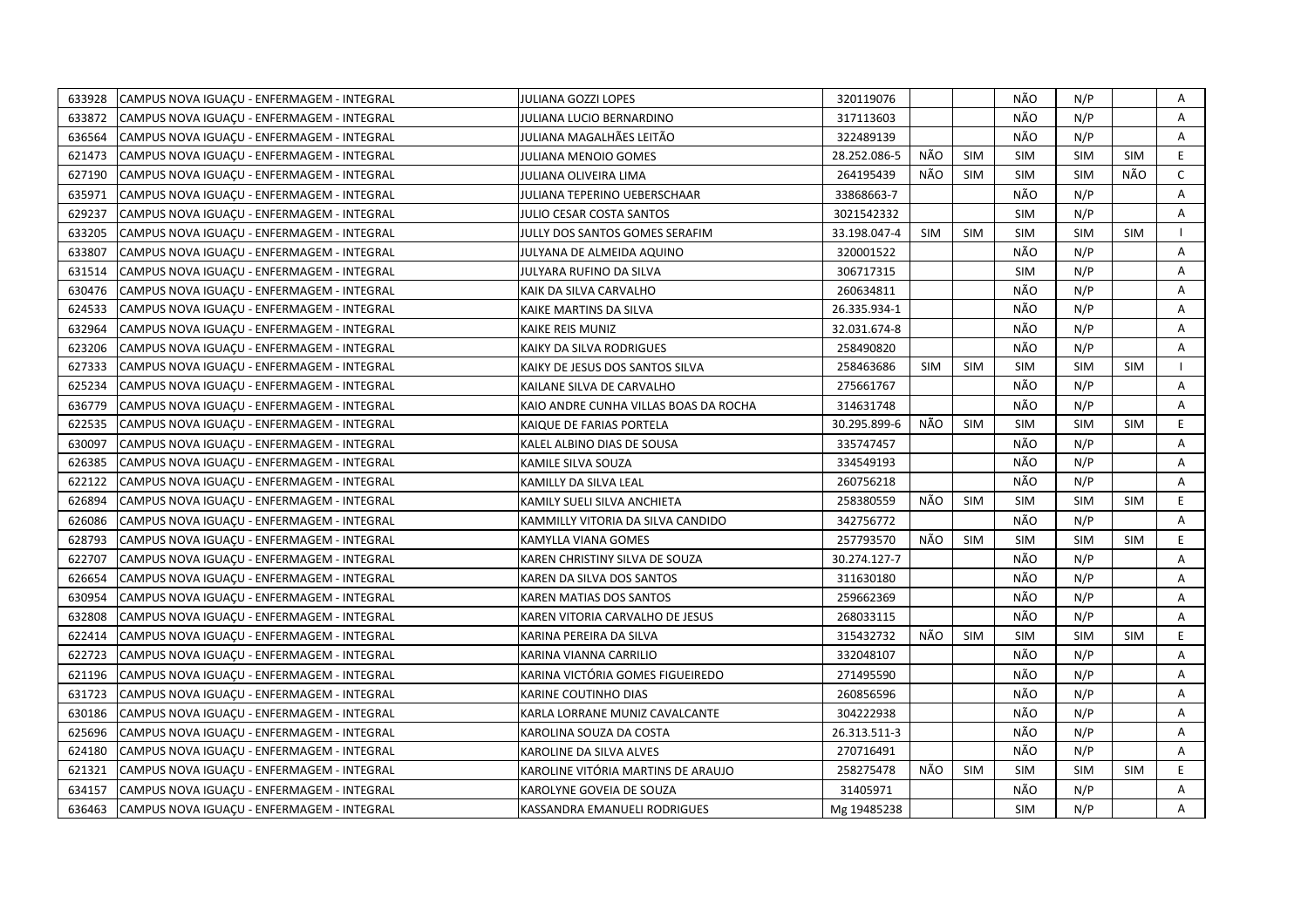| 621070 | CAMPUS NOVA IGUACU - ENFERMAGEM - INTEGRAL | KATELLEY THIALA LACERDA ANDRADE          | 322757949       |     |            | NÃO        | N/P        |            | A  |
|--------|--------------------------------------------|------------------------------------------|-----------------|-----|------------|------------|------------|------------|----|
| 627215 | CAMPUS NOVA IGUACU - ENFERMAGEM - INTEGRAL | KATHELLEN NOGUEIRA DA SILVA              | 258611425       |     | <b>SIM</b> | <b>SIM</b> | <b>SIM</b> | <b>SIM</b> | E  |
| 623758 | CAMPUS NOVA IGUAÇU - ENFERMAGEM - INTEGRAL | KAUA ARAUJO DE BRITO                     | 331282574       | NÃO | <b>SIM</b> | <b>SIM</b> | <b>SIM</b> | <b>SIM</b> | E  |
| 620507 | CAMPUS NOVA IGUACU - ENFERMAGEM - INTEGRAL | KAUÃ BRAGA DA SILVA OLIVEIRA DE CARVALHO | 303342216       |     |            | NÃO        | N/P        |            | A  |
| 627615 | CAMPUS NOVA IGUAÇU - ENFERMAGEM - INTEGRAL | KAUÃ SAMPAIO DE SOUZA                    | 260592258       | NÃO | <b>SIM</b> | <b>SIM</b> | <b>SIM</b> | <b>SIM</b> | E  |
| 625986 | CAMPUS NOVA IGUAÇU - ENFERMAGEM - INTEGRAL | KAUANNY CRISTINA NOGUEIRA DO NASCIMENTO  | 259420404       | NÃO | <b>SIM</b> | <b>SIM</b> | <b>SIM</b> | <b>SIM</b> | E. |
| 625674 | CAMPUS NOVA IGUACU - ENFERMAGEM - INTEGRAL | <b>KAYANNE DUTRA BELO</b>                | 345607261       |     |            | NÃO        | N/P        |            | A  |
| 627479 | CAMPUS NOVA IGUAÇU - ENFERMAGEM - INTEGRAL | <b>KAYKY DOMINGOS BRUM</b>               | 258772342       | NÃO | <b>SIM</b> | <b>SIM</b> | <b>SIM</b> | <b>SIM</b> | E. |
| 635580 | CAMPUS NOVA IGUACU - ENFERMAGEM - INTEGRAL | KAYKY OLIVEIRA DOS SANTOS                | 33.069.085-0    | NÃO | <b>SIM</b> | <b>SIM</b> | <b>SIM</b> | <b>SIM</b> | E. |
| 630047 | CAMPUS NOVA IGUAÇU - ENFERMAGEM - INTEGRAL | KAYLAINE DE MORAES FERNANDES DA SILVA    | 301330510       | NÃO | <b>SIM</b> | <b>SIM</b> | <b>SIM</b> | NÃO        | C  |
| 625455 | CAMPUS NOVA IGUAÇU - ENFERMAGEM - INTEGRAL | KAYLAINE DOS REIS CASTILHO               | 275673788       |     |            | NÃO        | N/P        |            | A  |
| 635882 | CAMPUS NOVA IGUAÇU - ENFERMAGEM - INTEGRAL | KAYLAINE VICTORIA DIAS AGUIAR            | 326576980       |     |            | NÃO        | N/P        |            | Α  |
| 627124 | CAMPUS NOVA IGUACU - ENFERMAGEM - INTEGRAL | KAYLAINI DE OLIVEIRA RAMIREZ MELONI      | 325234714       | NÃO | <b>SIM</b> | <b>SIM</b> | <b>SIM</b> | <b>SIM</b> | E  |
| 629519 | CAMPUS NOVA IGUACU - ENFERMAGEM - INTEGRAL | KAYLANE DE JESUS MELO                    | 319331641       |     |            | NÃO        | N/P        |            | Α  |
| 621953 | CAMPUS NOVA IGUACU - ENFERMAGEM - INTEGRAL | KAYLANE KELLY DE OLIVEIRA LEITE          | 321474181       |     |            | NÃO        | N/P        |            | Α  |
| 622397 | CAMPUS NOVA IGUACU - ENFERMAGEM - INTEGRAL | KAYLANE LETÍCIA BATISTA GONZAGA          | 327935920       | NÃO | <b>SIM</b> | <b>SIM</b> | <b>SIM</b> | <b>SIM</b> | E  |
| 627220 | CAMPUS NOVA IGUAÇU - ENFERMAGEM - INTEGRAL | KAYLLANE LIRA BARBOSA FELICIO            | 258853902       |     |            | NÃO        | N/P        |            | A  |
| 622110 | CAMPUS NOVA IGUAÇU - ENFERMAGEM - INTEGRAL | KELI ROSA DA SILVA                       | 113934855       |     | <b>SIM</b> | <b>SIM</b> | <b>SIM</b> | <b>SIM</b> | E. |
| 628209 | CAMPUS NOVA IGUAÇU - ENFERMAGEM - INTEGRAL | KELLY CRISTINE DA LUZ SILVA              | 330060922       |     |            | NÃO        | N/P        |            | Α  |
| 627413 | CAMPUS NOVA IGUAÇU - ENFERMAGEM - INTEGRAL | KEMELY SILVA VENANCIO ALBA               | 25.834.602-2    | NÃO | <b>SIM</b> | <b>SIM</b> | <b>SIM</b> | <b>SIM</b> | E  |
| 626506 | CAMPUS NOVA IGUAÇU - ENFERMAGEM - INTEGRAL | KEROLYN ARAUJO DE OLIVEIRA               | 320692916       |     |            | NÃO        | N/P        |            | Α  |
| 629711 | CAMPUS NOVA IGUACU - ENFERMAGEM - INTEGRAL | KETLEN AZEVEDO ARRUDA                    | 321551004       |     |            | NÃO        | N/P        |            | A  |
| 622235 | CAMPUS NOVA IGUAÇU - ENFERMAGEM - INTEGRAL | KETLYN CAROLINE DA SILVA RODRIGUES       | 292288768       | NÃO | <b>SIM</b> | <b>SIM</b> | <b>SIM</b> | <b>SIM</b> | E. |
| 622962 | CAMPUS NOVA IGUAÇU - ENFERMAGEM - INTEGRAL | KETLYN CRISTINA CARDOSO GOMES            | 29-342-892-6    | NÃO | <b>SIM</b> | NÃO        | <b>SIM</b> | <b>SIM</b> | A  |
| 627201 | CAMPUS NOVA IGUACU - ENFERMAGEM - INTEGRAL | KEVELYN MUNIZ DA SILVA                   | 275698017       |     |            | NÃO        | N/P        |            | Α  |
| 629893 | CAMPUS NOVA IGUACU - ENFERMAGEM - INTEGRAL | LAIANE DANTAS REIS DOS ANJOS             | 314733148       |     |            | NÃO        | N/P        |            | A  |
| 625522 | CAMPUS NOVA IGUAÇU - ENFERMAGEM - INTEGRAL | LAIRA KETLLYN OLIMPIO MENDES             | 329477715       |     |            | NÃO        | N/P        |            | A  |
| 629822 | CAMPUS NOVA IGUAÇU - ENFERMAGEM - INTEGRAL | LAÍS CARLOS DE SOUZA GALDINO             | 283543874       |     |            | NÃO        | N/P        |            | A  |
| 620468 | CAMPUS NOVA IGUACU - ENFERMAGEM - INTEGRAL | LAÍS COSTA DA MOTTA ALVIM                | 318743937       |     |            | NÃO        | N/P        |            | A  |
| 633643 | CAMPUS NOVA IGUAÇU - ENFERMAGEM - INTEGRAL | LAIS DA SILVA DOS SANTOS                 | 259638880       |     |            | NÃO        | N/P        |            | Α  |
| 626134 | CAMPUS NOVA IGUACU - ENFERMAGEM - INTEGRAL | LAIS VITÓRIA FERREIRA OLIVEIRA           | 303341085       |     |            | NÃO        | N/P        |            | Α  |
| 636638 | CAMPUS NOVA IGUAÇU - ENFERMAGEM - INTEGRAL | LANNA BARROSO DE OLIVEIRA                | 25.847.968-2    |     |            | NÃO        | N/P        |            | Α  |
| 627641 | CAMPUS NOVA IGUAÇU - ENFERMAGEM - INTEGRAL | LARA DE JESUS MATTOS                     | 263399008       |     |            | NÃO        | N/P        |            | Α  |
| 630732 | CAMPUS NOVA IGUAÇU - ENFERMAGEM - INTEGRAL | LARA MARIA OLIVEIRA DE FIGUEIREDO        | 33.746.267-5    |     |            | NÃO        | N/P        |            | Α  |
| 629059 | CAMPUS NOVA IGUACU - ENFERMAGEM - INTEGRAL | LARAH BEATRIZ DOS SANTOS SANTANA         | 25.920.478-2    |     |            | NÃO        | N/P        |            | Α  |
| 634011 | CAMPUS NOVA IGUAÇU - ENFERMAGEM - INTEGRAL | LARISSA DA SILVA FAGUNDES                | 30.075.728-3    |     |            | NÃO        | N/P        |            | Α  |
| 624644 | CAMPUS NOVA IGUACU - ENFERMAGEM - INTEGRAL | LARISSA FERNANDA BARROCAS DA COSTA       | Vou tirar ainda |     |            | <b>SIM</b> | <b>SIM</b> |            | B  |
| 630248 | CAMPUS NOVA IGUACU - ENFERMAGEM - INTEGRAL | LARISSA GOMES CUSTÓDIO                   | 332003276       |     |            | NÃO        | N/P        |            | A  |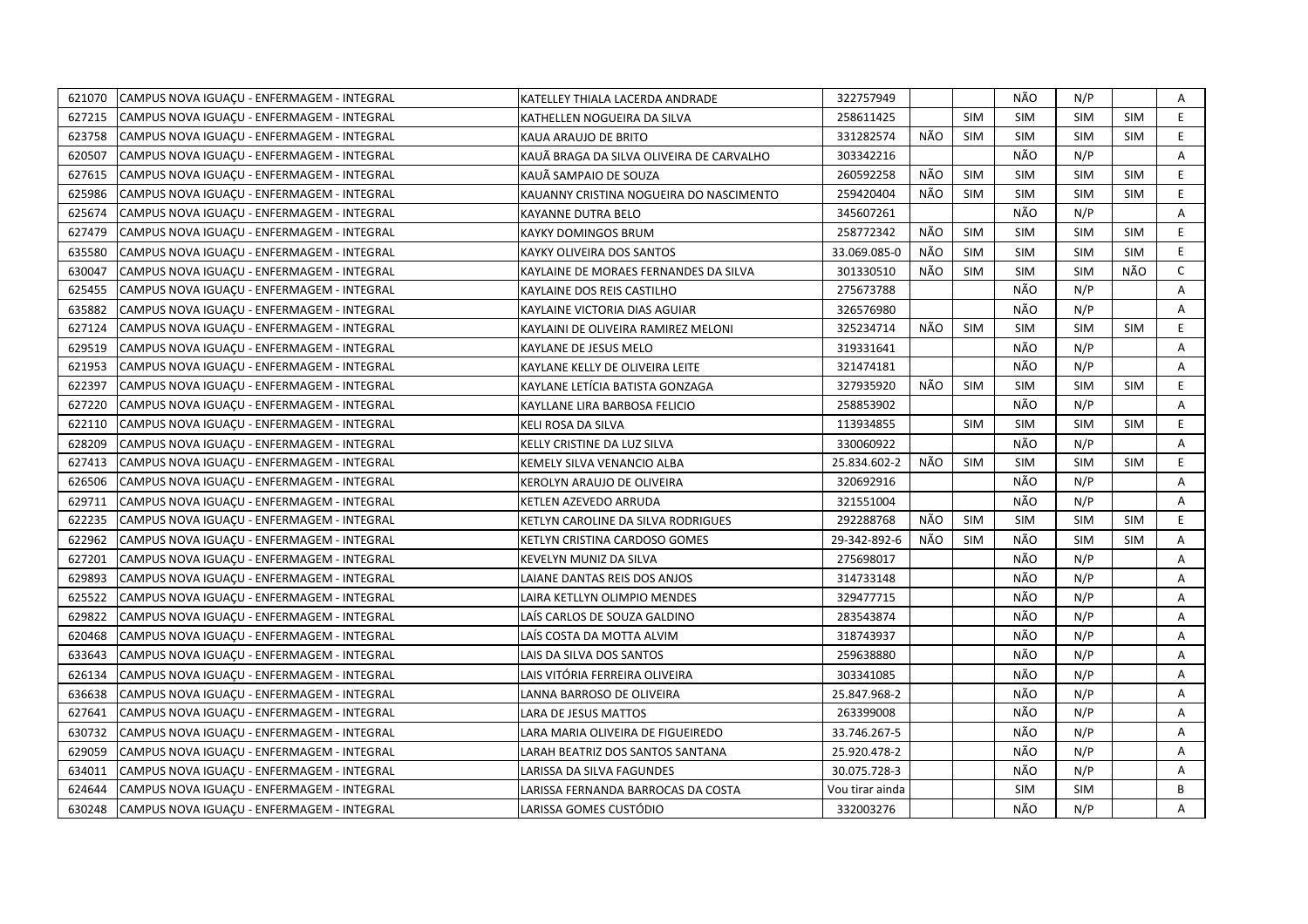| 635991 | CAMPUS NOVA IGUACU - ENFERMAGEM - INTEGRAL | LARISSA MACÊDO DOS SANTOS NERI       | 31.211.112-3   |            |            | NÃO        | N/P        |            | Α            |
|--------|--------------------------------------------|--------------------------------------|----------------|------------|------------|------------|------------|------------|--------------|
| 625725 | CAMPUS NOVA IGUACU - ENFERMAGEM - INTEGRAL | LARISSA NEGREIROS MACHADO            | 303159131      |            |            | NÃO        | N/P        |            | A            |
| 623525 | CAMPUS NOVA IGUAÇU - ENFERMAGEM - INTEGRAL | LARISSA SOARES SILVA                 | 321741803      |            |            | NÃO        | N/P        |            | Α            |
| 620907 | CAMPUS NOVA IGUAÇU - ENFERMAGEM - INTEGRAL | LARISSA VITÓRIA DOS SANTOS SILVA     | 259705192      |            |            | NÃO        | N/P        |            | Α            |
| 631072 | CAMPUS NOVA IGUACU - ENFERMAGEM - INTEGRAL | LARYANE SANTOS DA SILVA              | 261607923      | NÃO        | <b>SIM</b> | <b>SIM</b> | <b>SIM</b> |            | $\mathsf{C}$ |
| 628406 | CAMPUS NOVA IGUACU - ENFERMAGEM - INTEGRAL | LARYSSA DA SILVA JUSTINO             | 267911063      | NÃO        | NÃO        | <b>SIM</b> | <b>SIM</b> | NÃO        | B            |
| 624634 | CAMPUS NOVA IGUACU - ENFERMAGEM - INTEGRAL | LAURA CRISTINA GOMES GONCALVES       | 259776565      |            |            | NÃO        | N/P        |            | A            |
| 626883 | CAMPUS NOVA IGUAÇU - ENFERMAGEM - INTEGRAL | LAURA FERNANDES LIMA                 | 307790667      |            |            | NÃO        | N/P        |            | A            |
| 622612 | CAMPUS NOVA IGUAÇU - ENFERMAGEM - INTEGRAL | LAURA SANTOS DUARTE                  | 258969773      |            |            | <b>SIM</b> | N/P        |            | A            |
| 624297 | CAMPUS NOVA IGUAÇU - ENFERMAGEM - INTEGRAL | LAURIENE DA SILVA COSTA              | 28488937-5     |            |            | NÃO        | N/P        |            | A            |
| 636686 | CAMPUS NOVA IGUAÇU - ENFERMAGEM - INTEGRAL | LAVINIA DA SILVA PEREIRA CUNHA       | 308321645      |            |            | NÃO        | N/P        |            | Α            |
| 624948 | CAMPUS NOVA IGUACU - ENFERMAGEM - INTEGRAL | LAVINIA RIBEIRO DA SILVA             | 259106235      |            |            | NÃO        | N/P        |            | A            |
| 620615 | CAMPUS NOVA IGUAÇU - ENFERMAGEM - INTEGRAL | LAVÍNIA SILVA DE JESUS               | 30758790-7     |            |            | NÃO        | N/P        |            | A            |
| 623578 | CAMPUS NOVA IGUAÇU - ENFERMAGEM - INTEGRAL | LAVINIA SILVANA BATISTA              | 310062807      |            |            | NÃO        | N/P        |            | Α            |
| 624548 | CAMPUS NOVA IGUACU - ENFERMAGEM - INTEGRAL | LAYS SANTOS ANUNCIAÇÃO DE ARAÚJO     | 301166054      |            |            | <b>SIM</b> | N/P        |            | A            |
| 620877 | CAMPUS NOVA IGUACU - ENFERMAGEM - INTEGRAL | LAYS TARCIANE MESSIAS DE OLIVEIRA    | 275679829      | NÃO        | <b>SIM</b> | <b>SIM</b> | <b>SIM</b> | NÃO        | $\mathsf{C}$ |
| 636738 | CAMPUS NOVA IGUACU - ENFERMAGEM - INTEGRAL | LEANDRA MOREIRA AGEU                 | 259121515      |            |            | <b>SIM</b> | N/P        |            | A            |
| 629410 | CAMPUS NOVA IGUACU - ENFERMAGEM - INTEGRAL | LEANDRA PEREIRA RODRIGUES            | 267944569      |            |            | NÃO        | N/P        |            | A            |
| 627642 | CAMPUS NOVA IGUAÇU - ENFERMAGEM - INTEGRAL | LEANDRO DA SILVA GONÇALVES JUNIOR    | 264892449      |            |            | NÃO        | N/P        |            | A            |
| 621911 | CAMPUS NOVA IGUAÇU - ENFERMAGEM - INTEGRAL | LEIDILANE LIMA                       | 129391942      | <b>SIM</b> | <b>SIM</b> | <b>SIM</b> | <b>SIM</b> | <b>SIM</b> |              |
| 631133 | CAMPUS NOVA IGUACU - ENFERMAGEM - INTEGRAL | LETÍCIA BRANCO DA SILVA              | 327969119      |            |            | NÃO        | N/P        |            | A            |
| 633368 | CAMPUS NOVA IGUACU - ENFERMAGEM - INTEGRAL | LETICIA CABRAL DO NASCIMENTO         | 301279345      |            |            | NÃO        | N/P        |            | A            |
| 636745 | CAMPUS NOVA IGUAÇU - ENFERMAGEM - INTEGRAL | LETÍCIA CORRÊA BANI                  | 259031011      |            |            | NÃO        | N/P        |            | A            |
| 635899 | CAMPUS NOVA IGUAÇU - ENFERMAGEM - INTEGRAL | LETÍCIA CRISTINA CORTES BRAGA        | 065.446.697-17 |            |            | NÃO        | N/P        |            | A            |
| 620910 | CAMPUS NOVA IGUAÇU - ENFERMAGEM - INTEGRAL | LETICIA DA SILVA MORAES DA COSTA     | 328652391      | NÃO        | <b>SIM</b> | <b>SIM</b> | <b>SIM</b> | <b>SIM</b> | E            |
| 629133 | CAMPUS NOVA IGUAÇU - ENFERMAGEM - INTEGRAL | LETÍCIA DE CARVALHO PATRÍCIO PEREIRA | 275559250      |            |            | NÃO        | N/P        |            | Α            |
| 623379 | CAMPUS NOVA IGUACU - ENFERMAGEM - INTEGRAL | LETICIA DE OLIVEIRA ROCHA            | 275677037      |            |            | NÃO        | N/P        |            | A            |
| 629366 | CAMPUS NOVA IGUACU - ENFERMAGEM - INTEGRAL | LETÍCIA FERNANDES DA SILVA           | 305705469      |            |            | NÃO        | N/P        |            | A            |
| 625927 | CAMPUS NOVA IGUAÇU - ENFERMAGEM - INTEGRAL | LETICIA FERNANDES MORAES             | 313704827      |            |            | NÃO        | N/P        |            | A            |
| 620464 | CAMPUS NOVA IGUACU - ENFERMAGEM - INTEGRAL | LETİCIA HARUMI SATO                  | 267100436      |            |            | NÃO        | N/P        |            | Α            |
| 625839 | CAMPUS NOVA IGUAÇU - ENFERMAGEM - INTEGRAL | LETICIA MARTINS CABRAL               | 259139301      |            |            | NÃO        | N/P        |            | Α            |
| 624472 | CAMPUS NOVA IGUACU - ENFERMAGEM - INTEGRAL | LETÍCIA SANTIAGO DA ROCHA            | 326501434      |            |            | NÃO        | N/P        |            | A            |
| 628915 | CAMPUS NOVA IGUAÇU - ENFERMAGEM - INTEGRAL | LETÍCIA SANTOS SILVA                 | 260532981      |            |            | NÃO        | N/P        |            | A            |
| 635348 | CAMPUS NOVA IGUAÇU - ENFERMAGEM - INTEGRAL | LEVI VASCONCELOS GONÇALVES           | 26085905-3     |            |            | <b>SIM</b> | N/P        |            | A            |
| 623890 | CAMPUS NOVA IGUAÇU - ENFERMAGEM - INTEGRAL | LEYANE VICTORIA DE SOUZA FARIAS      | 308493261      |            |            | NÃO        | N/P        |            | A            |
| 620255 | CAMPUS NOVA IGUAÇU - ENFERMAGEM - INTEGRAL | LIVIA GABRIELA CARDOSO SARAIVA       | 324239631      |            |            | NÃO        | N/P        |            | Α            |
| 626588 | CAMPUS NOVA IGUAÇU - ENFERMAGEM - INTEGRAL | LIVIA LOUREDO DO NASCIMENTO          | 318519527      |            |            | NÃO        | N/P        |            | A            |
| 628906 | CAMPUS NOVA IGUAÇU - ENFERMAGEM - INTEGRAL | LIVIA MOREIRA DE FREITAS             | 299871053      |            |            | NÃO        | N/P        |            | A            |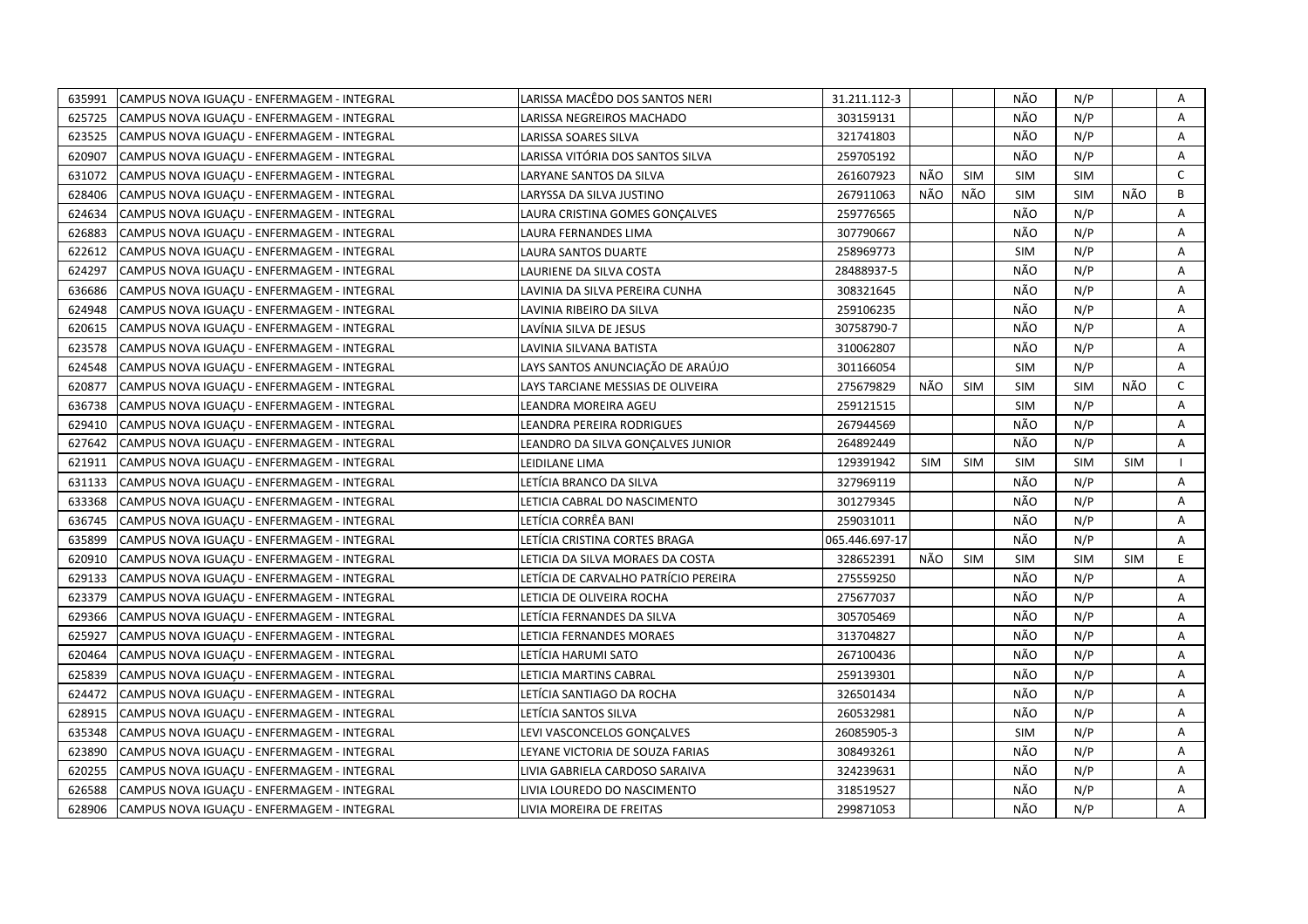| 631422 | CAMPUS NOVA IGUACU - ENFERMAGEM - INTEGRAL | LIVIA NASCIMENTO DA SILVA DE CHAGAS   | 297316630    |            |            | NÃO        | N/P        |            | Α |
|--------|--------------------------------------------|---------------------------------------|--------------|------------|------------|------------|------------|------------|---|
| 635543 | CAMPUS NOVA IGUAÇU - ENFERMAGEM - INTEGRAL | LIVIA VIDAL DA COSTA                  | 261012330    |            |            | NÃO        | N/P        |            | A |
| 636345 | CAMPUS NOVA IGUACU - ENFERMAGEM - INTEGRAL | LOHANE SILVA DEODORO                  | 267897189    |            |            | NÃO        | N/P        |            | A |
| 621116 | CAMPUS NOVA IGUACU - ENFERMAGEM - INTEGRAL | LORENA BORGES NOGUEIRA DA SILVA       | 314190794    |            |            | NÃO        | N/P        |            | Α |
| 628278 | CAMPUS NOVA IGUACU - ENFERMAGEM - INTEGRAL | LORENA PEREIRA CUSTÓDIO DE SOUZA      | 306987660    |            |            | <b>SIM</b> | N/P        |            | A |
| 627021 | CAMPUS NOVA IGUAÇU - ENFERMAGEM - INTEGRAL | LORENA SANTOS GOMES DA SILVA          | 213703101    |            |            | NÃO        | N/P        |            | Α |
| 621150 | CAMPUS NOVA IGUAÇU - ENFERMAGEM - INTEGRAL | LORRAINE CRISTINA BENEVENUTO FERREIRA | 245637889    |            |            | NÃO        | N/P        |            | Α |
| 625783 | CAMPUS NOVA IGUACU - ENFERMAGEM - INTEGRAL | LORRAINE DO CARMO NUNES               | 315788638    |            |            | NÃO        | N/P        |            | A |
| 633976 | CAMPUS NOVA IGUAÇU - ENFERMAGEM - INTEGRAL | LORRAINE VITÓRIA MOURA NASCIMENTO     | 275679215    |            |            | NÃO        | N/P        |            | A |
| 627188 | CAMPUS NOVA IGUAÇU - ENFERMAGEM - INTEGRAL | LORRANY CRUZ DE ARAÚJO                | 307826800    | NÃO        | NÃO        | <b>SIM</b> | <b>SIM</b> | NÃO        | B |
| 624865 | CAMPUS NOVA IGUAÇU - ENFERMAGEM - INTEGRAL | LUANA DA SILVA SANTANA                | 265075408    | NÃO        | <b>SIM</b> | <b>SIM</b> | NÃfO       | NÃfO       | A |
| 626189 | CAMPUS NOVA IGUAÇU - ENFERMAGEM - INTEGRAL | LUANA FERREIRA MARTINS DA SILVA       | 258257724    |            |            | NÃO        | N/P        |            | Α |
| 629568 | CAMPUS NOVA IGUACU - ENFERMAGEM - INTEGRAL | LUCAS DE ANDRADE SILVA                | 307733428    | NÃO        | <b>SIM</b> | NÃO        | N/P        | <b>SIM</b> | A |
| 623257 | CAMPUS NOVA IGUAÇU - ENFERMAGEM - INTEGRAL | LUCAS RAMOS CABRAL                    | 245710256    |            |            | NÃO        | N/P        |            | A |
| 622510 | CAMPUS NOVA IGUAÇU - ENFERMAGEM - INTEGRAL | LUDIMILA DOS SANTOS HENRIQUE          | 26.159.260-4 |            |            | NÃO        | N/P        |            | Α |
| 633821 | CAMPUS NOVA IGUACU - ENFERMAGEM - INTEGRAL | LUDMILA SILVA DE ALMEIDA              | 337219935    |            |            | NÃO        | N/P        |            | A |
| 628692 | CAMPUS NOVA IGUACU - ENFERMAGEM - INTEGRAL | LUISA ÁSSIMOS AGOSTINHO               | 31.517.114-0 |            |            | NÃO        | N/P        |            | A |
| 629630 | CAMPUS NOVA IGUAÇU - ENFERMAGEM - INTEGRAL | LUISA AYMEÊ DA SILVA SANTANA          | 299636092    |            |            | NÃO        | N/P        |            | A |
| 628258 | CAMPUS NOVA IGUAÇU - ENFERMAGEM - INTEGRAL | LUÍSA CORUJAS CHAVES                  | 261022537    |            |            | NÃO        | N/P        |            | A |
| 626079 | CAMPUS NOVA IGUAÇU - ENFERMAGEM - INTEGRAL | LUÍSA DE AZEVEDO DE SOUZA             | 260714225    |            |            | NÃO        | N/P        |            | Α |
| 627582 | CAMPUS NOVA IGUACU - ENFERMAGEM - INTEGRAL | LUISA DE PAULA DIAS                   | 31.501.092-6 |            |            | NÃO        | N/P        |            | A |
| 634355 | CAMPUS NOVA IGUACU - ENFERMAGEM - INTEGRAL | LUÍSA FERREIRA DA SILVA               | 26058979-1   |            |            | NÃO        | N/P        |            | A |
| 632074 | CAMPUS NOVA IGUAÇU - ENFERMAGEM - INTEGRAL | LUIZ FELIPE CABRAL LIMA               | 258402825    |            |            | NÃO        | N/P        |            | A |
| 626058 | CAMPUS NOVA IGUAÇU - ENFERMAGEM - INTEGRAL | LUIZ FELIPE CAMPOS DE SOUZA           | 306576281    | NÃO        | <b>SIM</b> | <b>SIM</b> | <b>SIM</b> | <b>SIM</b> | E |
| 634805 | CAMPUS NOVA IGUAÇU - ENFERMAGEM - INTEGRAL | LUIZ GUSTAVO SANTOS DE SOUZA          | 258371384    |            |            | NÃO        | N/P        |            | A |
| 627975 | CAMPUS NOVA IGUAÇU - ENFERMAGEM - INTEGRAL | LUIZA HELENA MONTERO GUIMARAES        | 320002470    |            |            | NÃO        | N/P        |            | A |
| 627863 | CAMPUS NOVA IGUAÇU - ENFERMAGEM - INTEGRAL | LUIZA PINHEIRO LOURENÇO DE MELO       | 130727191    |            |            | <b>SIM</b> | N/P        |            | A |
| 628287 | CAMPUS NOVA IGUACU - ENFERMAGEM - INTEGRAL | LUNA SILVA VIEIRA                     | 314902305    |            |            | NÃO        | N/P        |            | Α |
| 620782 | CAMPUS NOVA IGUACU - ENFERMAGEM - INTEGRAL | MAIARA LOURENCO TAPARICA              | 314966284    | <b>SIM</b> | <b>SIM</b> | <b>SIM</b> | <b>SIM</b> | <b>SIM</b> |   |
| 625622 | CAMPUS NOVA IGUAÇU - ENFERMAGEM - INTEGRAL | MAÍRA DE SOUZA SANTANA                | 313931669    |            |            | NÃO        | N/P        |            | Α |
| 629356 | CAMPUS NOVA IGUAÇU - ENFERMAGEM - INTEGRAL | MARCELE FRANCO DA SILVA               | 259249217    |            |            | NÃO        | N/P        |            | A |
| 622076 | CAMPUS NOVA IGUAÇU - ENFERMAGEM - INTEGRAL | MARCELLE DA SILVA SOUZA               | 297312530    | NÃO        | <b>SIM</b> | <b>SIM</b> | <b>SIM</b> | <b>SIM</b> | E |
| 621902 | CAMPUS NOVA IGUAÇU - ENFERMAGEM - INTEGRAL | MARCELLE LISBÔA DE SOUSA              | 275686103    |            |            | NÃO        | N/P        |            | A |
| 621831 | CAMPUS NOVA IGUACU - ENFERMAGEM - INTEGRAL | <b>MARCELLE MENEZES SOARES PONTES</b> | 31515334-6   |            |            | NÃO        | N/P        |            | A |
| 628565 | CAMPUS NOVA IGUAÇU - ENFERMAGEM - INTEGRAL | MARCELLY FARIAS ARAÚJO                | 296832538    |            |            | NÃO        | N/P        |            | A |
| 633315 | CAMPUS NOVA IGUAÇU - ENFERMAGEM - INTEGRAL | MARCELLY SILVA ERBAS                  | 287996615    |            |            | NÃO        | N/P        |            | Α |
| 626089 | CAMPUS NOVA IGUAÇU - ENFERMAGEM - INTEGRAL | MARCOS VINICIUS DE OLIVEIRA DA SILVA  | 325126258    | NÃO        | NÃO        | <b>SIM</b> | <b>SIM</b> | <b>SIM</b> | D |
| 620929 | CAMPUS NOVA IGUAÇU - ENFERMAGEM - INTEGRAL | MARIA ALICE GUIMARÃES SOUZA           | 258916675    |            |            | NÃO        | N/P        |            | A |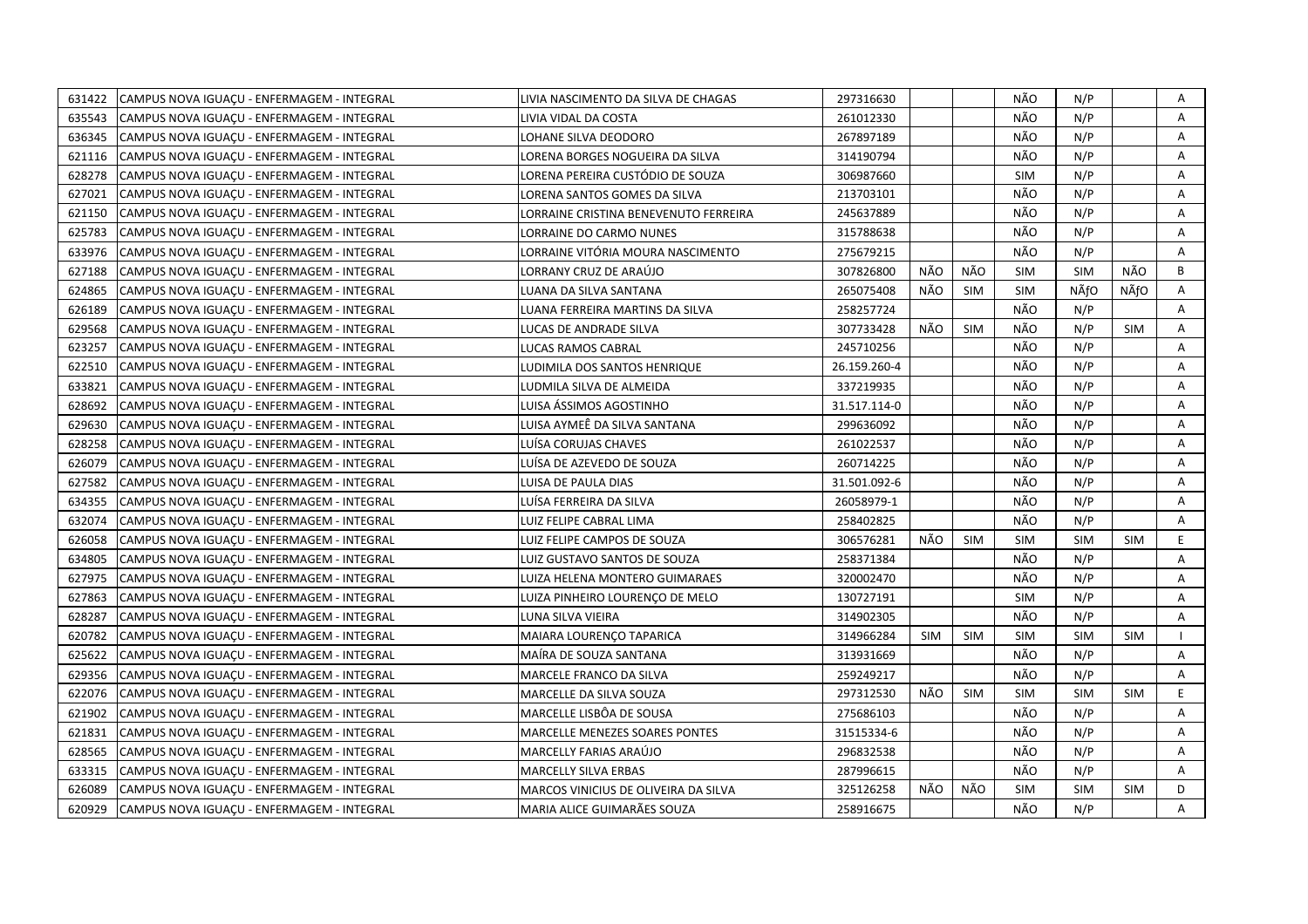| 626787 | CAMPUS NOVA IGUAÇU - ENFERMAGEM - INTEGRAL | MARIA ALICE RODRIGUES BANTIM              | 3045016202   |     |            | NÃO        | N/P        |            | A  |
|--------|--------------------------------------------|-------------------------------------------|--------------|-----|------------|------------|------------|------------|----|
| 628408 | CAMPUS NOVA IGUAÇU - ENFERMAGEM - INTEGRAL | MARIA CLARA BRAGA RODRIGUES               | 25.915.830-1 |     | <b>SIM</b> | <b>SIM</b> | N/P        |            | A  |
| 629492 | CAMPUS NOVA IGUACU - ENFERMAGEM - INTEGRAL | MARIA CLARA DE ALMEIDA DOS SANTOS E SILVA | 258662592    |     |            | NÃO        | N/P        |            | A  |
| 620722 | CAMPUS NOVA IGUAÇU - ENFERMAGEM - INTEGRAL | MARIA CLARA DE MORAIS ALVES               | 277313078    |     |            | NÃO        | N/P        |            | Α  |
| 624052 | CAMPUS NOVA IGUACU - ENFERMAGEM - INTEGRAL | MARIA CLARA MOURA ROSA                    | 279982870    |     |            | NÃO        | N/P        |            | A  |
| 630386 | CAMPUS NOVA IGUAÇU - ENFERMAGEM - INTEGRAL | MARIA CLARA SANT'ANNA                     | 261218960    |     |            | NÃO        | N/P        |            | Α  |
| 623191 | CAMPUS NOVA IGUACU - ENFERMAGEM - INTEGRAL | MARIA EDUARDA BARROS VAZ DA SILVA         | 31-987-226-3 | NÃO | <b>SIM</b> | <b>SIM</b> | SIM        | <b>SIM</b> | E  |
| 631550 | CAMPUS NOVA IGUAÇU - ENFERMAGEM - INTEGRAL | MARIA EDUARDA BELARMINO BRAGA             | 32.753.714-8 |     |            | NÃO        | N/P        |            | A  |
| 628937 | CAMPUS NOVA IGUAÇU - ENFERMAGEM - INTEGRAL | MARIA EDUARDA CABRAL PIMENTEL             | 32135689-1   | NÃO | NÃO        | <b>SIM</b> | <b>SIM</b> | <b>SIM</b> | D  |
| 626561 | CAMPUS NOVA IGUAÇU - ENFERMAGEM - INTEGRAL | MARIA EDUARDA CAETANO DE OLIVEIRA         | 286047444    |     |            | <b>SIM</b> | N/P        |            | A  |
| 622565 | CAMPUS NOVA IGUAÇU - ENFERMAGEM - INTEGRAL | MARIA EDUARDA DA SILVA                    | 260538665    |     |            | NÃO        | N/P        |            | A  |
| 635043 | CAMPUS NOVA IGUACU - ENFERMAGEM - INTEGRAL | MARIA EDUARDA DA SILVA                    | 260535331    |     |            | NÃO        | N/P        |            | A  |
| 631170 | CAMPUS NOVA IGUAÇU - ENFERMAGEM - INTEGRAL | MARIA EDUARDA DA SILVA GARCIA             | 282103696    |     |            | NÃO        | N/P        |            | Α  |
| 621018 | CAMPUS NOVA IGUACU - ENFERMAGEM - INTEGRAL | MARIA EDUARDA DA SILVA MARTINS FEIO       | 26.085.638-0 |     |            | NÃO        | N/P        |            | A  |
| 628834 | CAMPUS NOVA IGUACU - ENFERMAGEM - INTEGRAL | MARIA EDUARDA DE AGUIAR MARQUES           | 299582957    |     |            | NÃO        | N/P        |            | A  |
| 626870 | CAMPUS NOVA IGUACU - ENFERMAGEM - INTEGRAL | MARIA EDUARDA DE ALBUQUERQUE SUZANO       | 320554892    |     |            | NÃO        | N/P        |            | A  |
| 621678 | CAMPUS NOVA IGUACU - ENFERMAGEM - INTEGRAL | MARIA EDUARDA DE CARVALHO VAZ             | 299923714    |     |            | NÃO        | N/P        |            | A  |
| 630411 | CAMPUS NOVA IGUAÇU - ENFERMAGEM - INTEGRAL | MARIA EDUARDA DE LIMA PAULA               | 260543772    |     |            | NÃO        | N/P        |            | Α  |
| 632304 | CAMPUS NOVA IGUACU - ENFERMAGEM - INTEGRAL | MARIA EDUARDA DE OLIVEIRA DE ARAÚJO       | 258401991    |     |            | NÃO        | N/P        |            | Α  |
| 632331 | CAMPUS NOVA IGUAÇU - ENFERMAGEM - INTEGRAL | MARIA EDUARDA DE SOUZA FERREIRA           | 31861572-1   |     |            | NÃO        | N/P        |            | Α  |
| 630911 | CAMPUS NOVA IGUAÇU - ENFERMAGEM - INTEGRAL | MARIA EDUARDA DO CARMO RODRIGUES          | 31.700.449-7 |     |            | <b>SIM</b> | N/P        |            | A  |
| 627762 | CAMPUS NOVA IGUAÇU - ENFERMAGEM - INTEGRAL | MARIA EDUARDA DUARTE RODRIGUES            | 321662025    |     |            | NÃO        | N/P        |            | Α  |
| 624594 | CAMPUS NOVA IGUACU - ENFERMAGEM - INTEGRAL | MARIA EDUARDA LIMA DE SOUZA               | 27980505     |     |            | <b>SIM</b> | N/P        |            | A  |
| 629318 | CAMPUS NOVA IGUACU - ENFERMAGEM - INTEGRAL | MARIA EDUARDA LIMA DIAS                   | 32.324.880-7 | NÃO | <b>SIM</b> | <b>SIM</b> | <b>SIM</b> | <b>SIM</b> | E. |
| 620446 | CAMPUS NOVA IGUAÇU - ENFERMAGEM - INTEGRAL | MARIA EDUARDA LISBOA DA COSTA             | 258886043    |     |            | NÃO        | N/P        |            | A  |
| 630622 | CAMPUS NOVA IGUAÇU - ENFERMAGEM - INTEGRAL | MARIA EDUARDA MARINHO SANCHES             | 258281245    |     |            | NÃO        | N/P        |            | A  |
| 635784 | CAMPUS NOVA IGUAÇU - ENFERMAGEM - INTEGRAL | MARIA EDUARDA MARQUES PONTES              | 334612322    |     |            | NÃO        | N/P        |            | A  |
| 632845 | CAMPUS NOVA IGUAÇU - ENFERMAGEM - INTEGRAL | MARIA EDUARDA NUNES DO ESPIRITO SANTO     | 27.569.649-0 | NÃO | <b>SIM</b> | <b>SIM</b> | <b>SIM</b> | <b>SIM</b> | E  |
| 633452 | CAMPUS NOVA IGUAÇU - ENFERMAGEM - INTEGRAL | MARIA EDUARDA OLIVEIRA PONTES             | 31222364-7   |     |            | NÃO        | N/P        |            | A  |
| 632878 | CAMPUS NOVA IGUACU - ENFERMAGEM - INTEGRAL | MARIA EDUARDA PAIVA PASSOS PIRES          | 32797328     |     |            | NÃO        | N/P        |            | A  |
| 622495 | CAMPUS NOVA IGUACU - ENFERMAGEM - INTEGRAL | MARIA EDUARDA PEREIRA CATRINCK            | 291739522    |     |            | NÃO        | N/P        |            | A  |
| 631916 | CAMPUS NOVA IGUAÇU - ENFERMAGEM - INTEGRAL | MARIA EDUARDA PEREIRA DA SILVA            | 259406361    |     |            | NÃO        | N/P        |            | Α  |
| 633947 | CAMPUS NOVA IGUACU - ENFERMAGEM - INTEGRAL | MARIA EDUARDA PONTES PEDRO                | 302871306    |     |            | NÃO        | N/P        |            | Α  |
| 630999 | CAMPUS NOVA IGUAÇU - ENFERMAGEM - INTEGRAL | MARIA EDUARDA RESENDE DE LIMA             | 27001256-0   |     |            | <b>SIM</b> | N/P        |            | Α  |
| 634029 | CAMPUS NOVA IGUACU - ENFERMAGEM - INTEGRAL | MARIA EDUARDA RODRIGUES MOREIRA           | 260603766    |     |            | NÃO        | N/P        |            | A  |
| 626093 | CAMPUS NOVA IGUAÇU - ENFERMAGEM - INTEGRAL | MARIA EDUARDA SENA SCOPONI                | 32.409.185-9 | NÃO | <b>SIM</b> | <b>SIM</b> | <b>SIM</b> | NÃO        | C  |
| 633418 | CAMPUS NOVA IGUACU - ENFERMAGEM - INTEGRAL | MARIA EDUARDA SILVA CRAVO CARVALHO        | 336101399    |     |            | NÃO        | N/P        |            | A  |
| 624632 | CAMPUS NOVA IGUAÇU - ENFERMAGEM - INTEGRAL | MARIA EDUARDA SOARES BEZERRA              | 260902341    |     |            | NÃO        | N/P        |            | A  |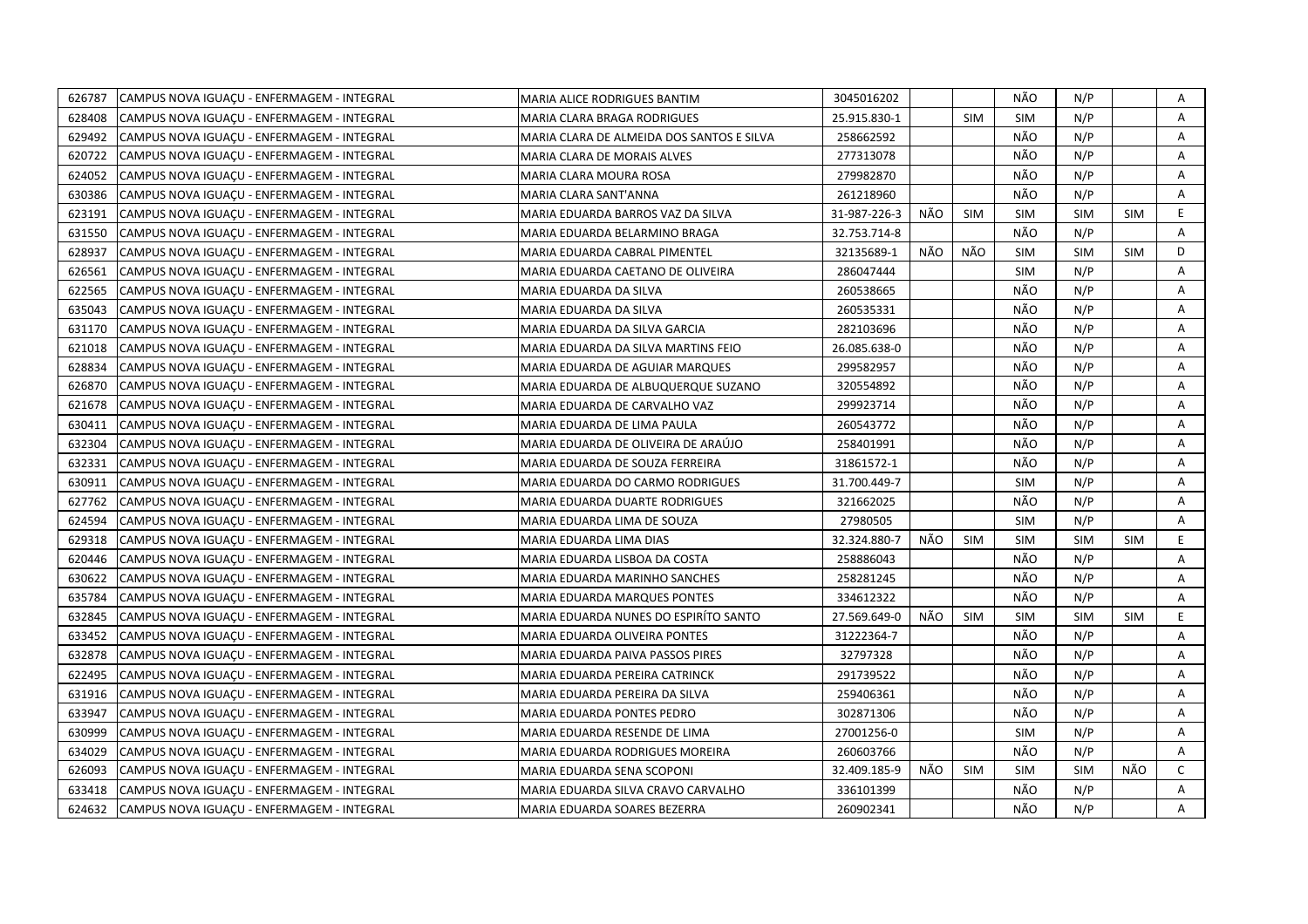| 630500 | CAMPUS NOVA IGUACU - ENFERMAGEM - INTEGRAL | MARIA EDUARDA TAVARES DA SILVA                  | 267916930    |     |            | NÃO        | N/P        |            | Α  |
|--------|--------------------------------------------|-------------------------------------------------|--------------|-----|------------|------------|------------|------------|----|
| 624034 | CAMPUS NOVA IGUACU - ENFERMAGEM - INTEGRAL | MARIA EDUARDA VASTI BENTO SILVA                 | 258949262    |     |            | NÃO        | N/P        |            | A  |
| 631144 | CAMPUS NOVA IGUACU - ENFERMAGEM - INTEGRAL | MARIA ELIS MACHADO CORREA                       | 309997179    |     |            | NÃO        | N/P        |            | A  |
| 631597 | CAMPUS NOVA IGUAÇU - ENFERMAGEM - INTEGRAL | MARIA EMÍLIA DE CARVALHO MARTINS LEITE KNOELLER | 172683597-99 |     |            | NÃO        | N/P        |            | Α  |
| 628407 | CAMPUS NOVA IGUACU - ENFERMAGEM - INTEGRAL | MARIA FERNANDA CUNHA BRANDÃO                    | 288780810    |     |            | NÃO        | N/P        |            | Α  |
| 634779 | CAMPUS NOVA IGUACU - ENFERMAGEM - INTEGRAL | MARIA GABRIELA SILVA DE MENDONÇA                | 296813124    |     |            | NÃO        | N/P        |            | A  |
| 625822 | CAMPUS NOVA IGUAÇU - ENFERMAGEM - INTEGRAL | MARIA ISABELA DA SILVA PEIXOTO                  | 333697910    | SIM | NÃO        | <b>SIM</b> | <b>SIM</b> | NÃO        | F. |
| 625536 | CAMPUS NOVA IGUAÇU - ENFERMAGEM - INTEGRAL | <b>MARIA ISABELLE DE JESUS</b>                  | 329814180    |     |            | NÃO        | N/P        |            | A  |
| 633295 | CAMPUS NOVA IGUACU - ENFERMAGEM - INTEGRAL | MARIA IZABEL GONCALVES DA CUNHA                 | 309310449    | NÃO | <b>SIM</b> | <b>SIM</b> | <b>SIM</b> | <b>SIM</b> | E  |
| 633527 | CAMPUS NOVA IGUAÇU - ENFERMAGEM - INTEGRAL | MARIA JULIA DA SILVA DE LIMA                    | 258803550    |     |            | NÃO        | N/P        |            | A  |
| 625597 | CAMPUS NOVA IGUAÇU - ENFERMAGEM - INTEGRAL | MARIA JULIA FERREIRA LOBO GRACIOLI              | 25.834.985-1 |     |            | NÃO        | N/P        |            | Α  |
| 621795 | CAMPUS NOVA IGUAÇU - ENFERMAGEM - INTEGRAL | MARIA KAWANE BATISTA DE ALMEIDA                 | 319862991    |     |            | NÃO        | N/P        |            | Α  |
| 626770 | CAMPUS NOVA IGUACU - ENFERMAGEM - INTEGRAL | MARIA LAURA RODRIGUES DE MARI                   | 248967416    |     |            | NÃO        | N/P        |            | A  |
| 626568 | CAMPUS NOVA IGUAÇU - ENFERMAGEM - INTEGRAL | MARIA LUDMILLA EVANGELISTA NASCIMENTO           | 258269018    |     |            | NÃO        | N/P        |            | A  |
| 628232 | CAMPUS NOVA IGUACU - ENFERMAGEM - INTEGRAL | MARIA LUISA DE PAULA GOMES                      | 275033756    |     |            | NÃO        | N/P        |            | Α  |
| 631839 | CAMPUS NOVA IGUACU - ENFERMAGEM - INTEGRAL | MARIA LUÍSA TENREIRO XAVIER DA SILVA            | 8838895      |     |            | NÃO        | N/P        |            | A  |
| 632605 | CAMPUS NOVA IGUAÇU - ENFERMAGEM - INTEGRAL | MARIA LUÍZA DA ROZA PINTO                       | 28.453.178-7 |     |            | <b>SIM</b> | N/P        |            | Α  |
| 630005 | CAMPUS NOVA IGUACU - ENFERMAGEM - INTEGRAL | MARIA LUIZA DE SOUZA GUIMARÃES                  | 26.112.565-2 |     |            | NÃO        | N/P        |            | A  |
| 629275 | CAMPUS NOVA IGUAÇU - ENFERMAGEM - INTEGRAL | MARIA LUIZA FERREIRA DOS SANTOS                 | 28.740.611-0 | NÃO | <b>SIM</b> | <b>SIM</b> | <b>SIM</b> | <b>SIM</b> | E. |
| 622470 | CAMPUS NOVA IGUACU - ENFERMAGEM - INTEGRAL | MARIA LUIZA MORAES DE ABREU PAIVA SANTOS        | 311440549    |     |            | NÃO        | N/P        |            | A  |
| 630722 | CAMPUS NOVA IGUACU - ENFERMAGEM - INTEGRAL | MARIA LUIZA OLIVEIRA CHAPETA                    | 26314701-9   |     |            | NÃO        | N/P        |            | A  |
| 627522 | CAMPUS NOVA IGUAÇU - ENFERMAGEM - INTEGRAL | MARIA LUIZA OLIVEIRA DO AMARAL                  | 29.563.179-0 |     |            | <b>SIM</b> | N/P        |            | A  |
| 635314 | CAMPUS NOVA IGUAÇU - ENFERMAGEM - INTEGRAL | MARIA LUIZA SOUZA MARTINS                       | 25.900.905-8 |     |            | NÃO        | N/P        |            | A  |
| 622992 | CAMPUS NOVA IGUACU - ENFERMAGEM - INTEGRAL | MARIA LUIZA TENÓRIO BULKOOL                     | 281404517    |     |            | NÃO        | N/P        |            | A  |
| 622991 | CAMPUS NOVA IGUAÇU - ENFERMAGEM - INTEGRAL | MARIA RAFAELA MARTINS DE OLIVEIRA               | 258719822    |     |            | NÃO        | N/P        |            | Α  |
| 630297 | CAMPUS NOVA IGUACU - ENFERMAGEM - INTEGRAL | MARIA VITÓRIA DOS SANTOS DIAS BEZERRA           | 26.908.004-0 |     |            | NÃO        | N/P        |            | A  |
| 633069 | CAMPUS NOVA IGUACU - ENFERMAGEM - INTEGRAL | MARIAH EDUARDA DE SOUZA ELIAS DA SILVA          | 320.79396-1  |     |            | NÃO        | N/P        |            | A  |
| 629315 | CAMPUS NOVA IGUAÇU - ENFERMAGEM - INTEGRAL | MARIANA CASTILHO RAMOS                          | 258774983    |     |            | NÃO        | N/P        |            | Α  |
| 626736 | CAMPUS NOVA IGUACU - ENFERMAGEM - INTEGRAL | MARIANA CORDEIRO CIRIACO                        | 30742386-3   |     |            | NÃO        | N/P        |            | A  |
| 624873 | CAMPUS NOVA IGUAÇU - ENFERMAGEM - INTEGRAL | MARIANA DA SILVAMOURA                           | 25857284-1   |     |            | NÃO        | N/P        |            | Α  |
| 630623 | CAMPUS NOVA IGUAÇU - ENFERMAGEM - INTEGRAL | MARIANA LIRA DOS SANTOS                         | 296678600    |     |            | NÃO        | N/P        |            | A  |
| 625254 | CAMPUS NOVA IGUAÇU - ENFERMAGEM - INTEGRAL | MARIANA LUZ SANTOS BARRETO                      | 319826913    | NÃO | <b>SIM</b> | <b>SIM</b> | N/P        |            | A  |
| 636172 | CAMPUS NOVA IGUAÇU - ENFERMAGEM - INTEGRAL | MARIANA PADILHA COSTA DA SILVA                  | 280728387    |     |            | NÃO        | N/P        |            | A  |
| 630574 | CAMPUS NOVA IGUACU - ENFERMAGEM - INTEGRAL | MARIANA RODRIGUES DE CARVALHO                   | 25.854.100-2 |     |            | NÃO        | N/P        |            | A  |
| 624450 | CAMPUS NOVA IGUAÇU - ENFERMAGEM - INTEGRAL | MARIANA VAINER CARDOSO PEREIRA RODRIGUES        | 296463649    |     |            | NÃO        | N/P        |            | A  |
| 622117 | CAMPUS NOVA IGUAÇU - ENFERMAGEM - INTEGRAL | MARIANE DE OLIVEIRA CORRÊA                      | 33.290.707-0 |     |            | NÃO        | N/P        |            | Α  |
| 628248 | CAMPUS NOVA IGUACU - ENFERMAGEM - INTEGRAL | MARIANNA RIBEIRO DE SOUZA SCHLIESING            | 26509497-9   |     |            | NÃO        | N/P        |            | Α  |
| 621985 | CAMPUS NOVA IGUAÇU - ENFERMAGEM - INTEGRAL | MARIANNA XIMENES DE MELLO                       | 291758001    |     |            | NÃO        | N/P        |            | A  |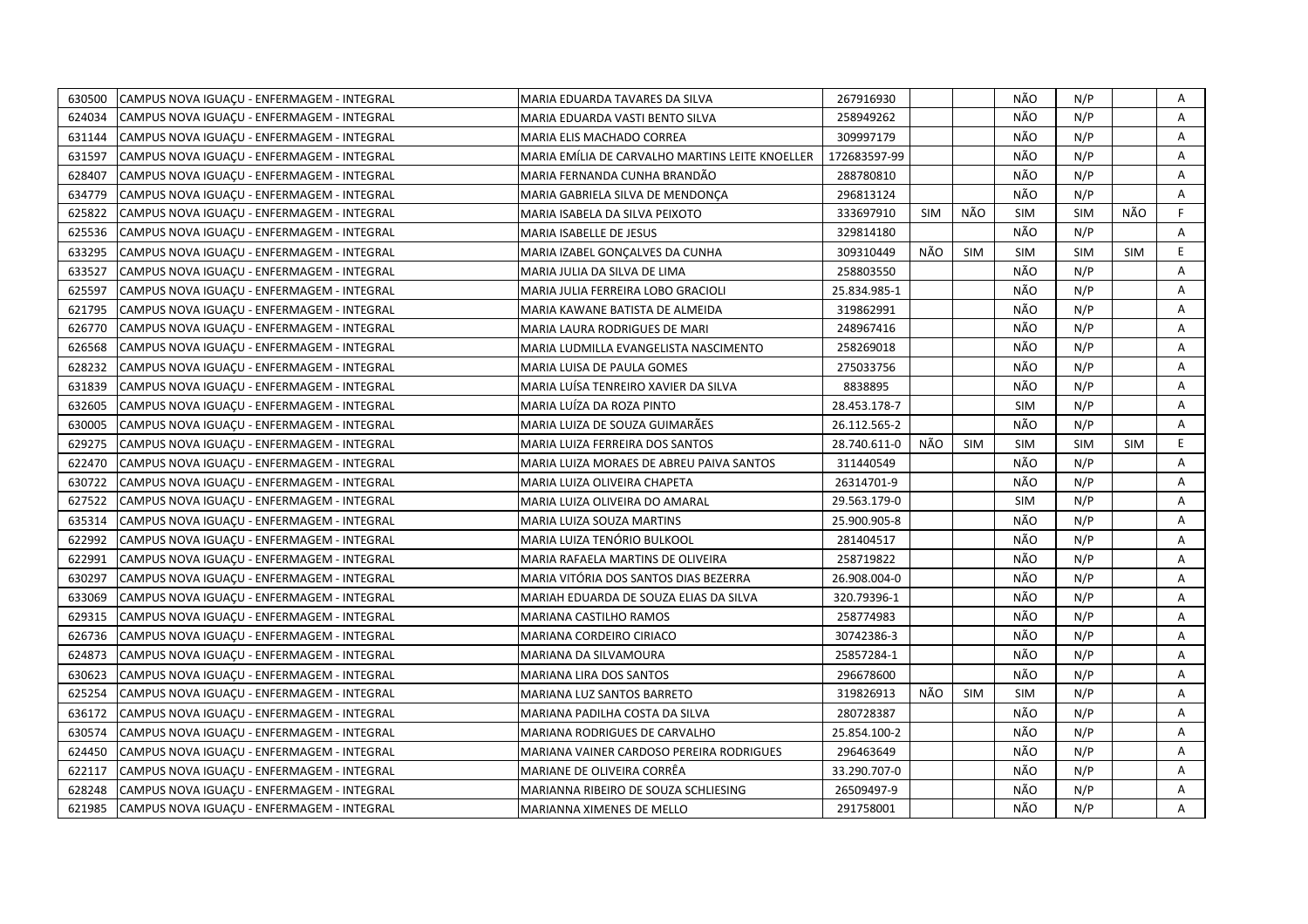| 636254 | CAMPUS NOVA IGUACU - ENFERMAGEM - INTEGRAL | MARINA SOARES MOREIRA                      | 88888888       |            |            | NÃO        | N/P        |            | A  |
|--------|--------------------------------------------|--------------------------------------------|----------------|------------|------------|------------|------------|------------|----|
| 631396 | CAMPUS NOVA IGUAÇU - ENFERMAGEM - INTEGRAL | MARIS STELA                                | 318666583      |            |            | NÃO        | N/P        |            | A  |
| 623241 | CAMPUS NOVA IGUACU - ENFERMAGEM - INTEGRAL | MARISTELA B DE O                           | 25.920.516-9   |            |            | NÃO        | N/P        |            | A  |
| 625777 | CAMPUS NOVA IGUAÇU - ENFERMAGEM - INTEGRAL | MARLON TEIXEIRA RIBEIRO                    | 25.911.542-6   | <b>SIM</b> | <b>SIM</b> | <b>SIM</b> | <b>SIM</b> | <b>SIM</b> |    |
| 626978 | CAMPUS NOVA IGUACU - ENFERMAGEM - INTEGRAL | MATEUS FERREIRA BUFFARAH                   | 527806377      |            |            | NÃO        | N/P        |            | A  |
| 630543 | CAMPUS NOVA IGUACU - ENFERMAGEM - INTEGRAL | MATHEUS DE ABREU SOUZA                     | 300879806      |            |            | NÃO        | N/P        |            | Α  |
| 632859 | CAMPUS NOVA IGUAÇU - ENFERMAGEM - INTEGRAL | MATHEUS LENNON RABELO LURAHY               | 26053490-4     |            |            | NÃO        | N/P        |            | Α  |
| 622858 | CAMPUS NOVA IGUAÇU - ENFERMAGEM - INTEGRAL | <b>MATHEUS REIS OLIVEIRA</b>               | 320151640      |            |            | NÃO        | N/P        |            | A  |
| 626662 | CAMPUS NOVA IGUAÇU - ENFERMAGEM - INTEGRAL | MAYARA DO NASCIMENTO FERREIRA XAVIER       | 27.567.725-0   |            |            | NÃO        | N/P        |            | A  |
| 631592 | CAMPUS NOVA IGUAÇU - ENFERMAGEM - INTEGRAL | <b>MAYLA VICENTE DOS SANTOS</b>            | 258452697      |            |            | NÃO        | N/P        |            | A  |
| 632618 | CAMPUS NOVA IGUACU - ENFERMAGEM - INTEGRAL | MELL LIMA DA ROCHA                         | 46271          |            |            | NÃO        | N/P        |            | A  |
| 630998 | CAMPUS NOVA IGUAÇU - ENFERMAGEM - INTEGRAL | MICAELLA DO NASCIMENTO ALVES               | 29103848       |            |            | NÃO        | N/P        |            | Α  |
| 625642 | CAMPUS NOVA IGUACU - ENFERMAGEM - INTEGRAL | MIGUEL CATROLI SANTOS                      | 325414357      |            |            | NÃO        | N/P        |            | A  |
| 632692 | CAMPUS NOVA IGUAÇU - ENFERMAGEM - INTEGRAL | MILENA MARTINS SÁ                          | 282413079      |            |            | NÃO        | N/P        |            | A  |
| 626286 | CAMPUS NOVA IGUAÇU - ENFERMAGEM - INTEGRAL | MILENA NUNES DE ASSIS OLIVEIRA             | 31.298.815-7   |            |            | <b>SIM</b> | N/P        |            | Α  |
| 632602 | CAMPUS NOVA IGUACU - ENFERMAGEM - INTEGRAL | MILENA PINHEIRO COSTA                      | 26100218-2     | NÃO        | <b>SIM</b> | <b>SIM</b> | <b>SIM</b> | <b>SIM</b> | E. |
| 636852 | CAMPUS NOVA IGUAÇU - ENFERMAGEM - INTEGRAL | MILLENA FREIRE SILVA                       | 259107803      |            |            | NÃO        | N/P        |            | A  |
| 623202 | CAMPUS NOVA IGUAÇU - ENFERMAGEM - INTEGRAL | MILLENA SANTOS ORTEGA FERREIRA DE OLIVEIRA | 260616206      | NÃO        | <b>SIM</b> | <b>SIM</b> | <b>SIM</b> | <b>SIM</b> | E. |
| 636166 | CAMPUS NOVA IGUACU - ENFERMAGEM - INTEGRAL | MILLENA SOPHIA PEREIRA                     | XX.XXX.XXX.-XX |            |            | NÃO        | N/P        |            | A  |
| 625137 | CAMPUS NOVA IGUAÇU - ENFERMAGEM - INTEGRAL | MIRELLY DE CARVALHO SANCHES                | 307287391      |            |            | <b>SIM</b> | <b>SIM</b> | SIM        | D  |
| 627032 | CAMPUS NOVA IGUACU - ENFERMAGEM - INTEGRAL | MIRIAN TEREZA BARBOSA SILVA                | 32649766-6     |            |            | NÃO        | N/P        |            | A  |
| 631507 | CAMPUS NOVA IGUACU - ENFERMAGEM - INTEGRAL | MOISÉS DOS SANTOS ALVES RODRIGUES LOPES    | 24898259       |            |            | <b>SIM</b> | N/P        |            | A  |
| 629036 | CAMPUS NOVA IGUAÇU - ENFERMAGEM - INTEGRAL | MOZART IVANTES NETO                        | 258999663      |            |            | NÃO        | N/P        |            | A  |
| 635325 | CAMPUS NOVA IGUAÇU - ENFERMAGEM - INTEGRAL | MYLENA RHODES                              | 258803006      | NÃO        | NÃO        | <b>SIM</b> | <b>SIM</b> | <b>SIM</b> | D  |
| 627403 | CAMPUS NOVA IGUAÇU - ENFERMAGEM - INTEGRAL | MYLLENE REY DOS SANTOS                     | 26403170-9     |            |            | <b>SIM</b> | N/P        |            | A  |
| 634384 | CAMPUS NOVA IGUAÇU - ENFERMAGEM - INTEGRAL | NATÁLIA DE MENDONCA CONSTANTINO            | 30.328.735-3   | NÃO        | NÃO        | <b>SIM</b> | <b>SIM</b> | <b>SIM</b> | D  |
| 625944 | CAMPUS NOVA IGUAÇU - ENFERMAGEM - INTEGRAL | NATÁLIA LIMA DA SILVA                      | 319644043      |            |            | NÃO        | N/P        |            | A  |
| 634296 | CAMPUS NOVA IGUAÇU - ENFERMAGEM - INTEGRAL | CRUZEIRO                                   | 25.850.928-0   |            |            | NÃO        | N/P        |            | Α  |
| 635789 | CAMPUS NOVA IGUACU - ENFERMAGEM - INTEGRAL | NATASHA MELO DOS SANTOS                    | 34.529.369.-0  |            |            | NÃO        | N/P        |            | A  |
| 633091 | CAMPUS NOVA IGUAÇU - ENFERMAGEM - INTEGRAL | NATHALIA DE MEDEIROS CARNEIRO              | 258730175      |            |            | NÃO        | N/P        |            | Α  |
| 628423 | CAMPUS NOVA IGUAÇU - ENFERMAGEM - INTEGRAL | NATHALIA OLIVEIRA RAMOS                    | 300364379      |            |            | NÃO        | N/P        |            | A  |
| 627796 | CAMPUS NOVA IGUAÇU - ENFERMAGEM - INTEGRAL | NATHALIA REGINA DE PAULA CARDOZO           | 31.499.350-2   |            |            | NÃO        | N/P        |            | A  |
| 621570 | CAMPUS NOVA IGUAÇU - ENFERMAGEM - INTEGRAL | NATHALYA LEITE ALMEIDA DOS SANTOS          | 25.865.709-7   |            |            | NÃO        | N/P        |            | A  |
| 636464 | CAMPUS NOVA IGUACU - ENFERMAGEM - INTEGRAL | NATHANY OLIVEIRA DOS SANTOS                | 26.341.747-9   |            |            | NÃO        | N/P        |            | A  |
| 626880 | CAMPUS NOVA IGUAÇU - ENFERMAGEM - INTEGRAL | NÍCOLAS LEAL FERREIRA                      | 259632990      |            |            | NÃO        | N/P        |            | A  |
| 629785 | CAMPUS NOVA IGUAÇU - ENFERMAGEM - INTEGRAL | NICOLAS REIS DE FARIA                      | 27725221-9     |            |            | <b>SIM</b> | N/P        |            | Α  |
| 630652 | CAMPUS NOVA IGUAÇU - ENFERMAGEM - INTEGRAL | NICOLE ADRIANO DIAS                        | 31.703.046-8   |            |            | NÃO        | N/P        |            | A  |
| 633017 | CAMPUS NOVA IGUAÇU - ENFERMAGEM - INTEGRAL | NICOLE DE OLIVEIRA AZEVEDO                 | 9120742        |            |            | NÃO        | N/P        |            | A  |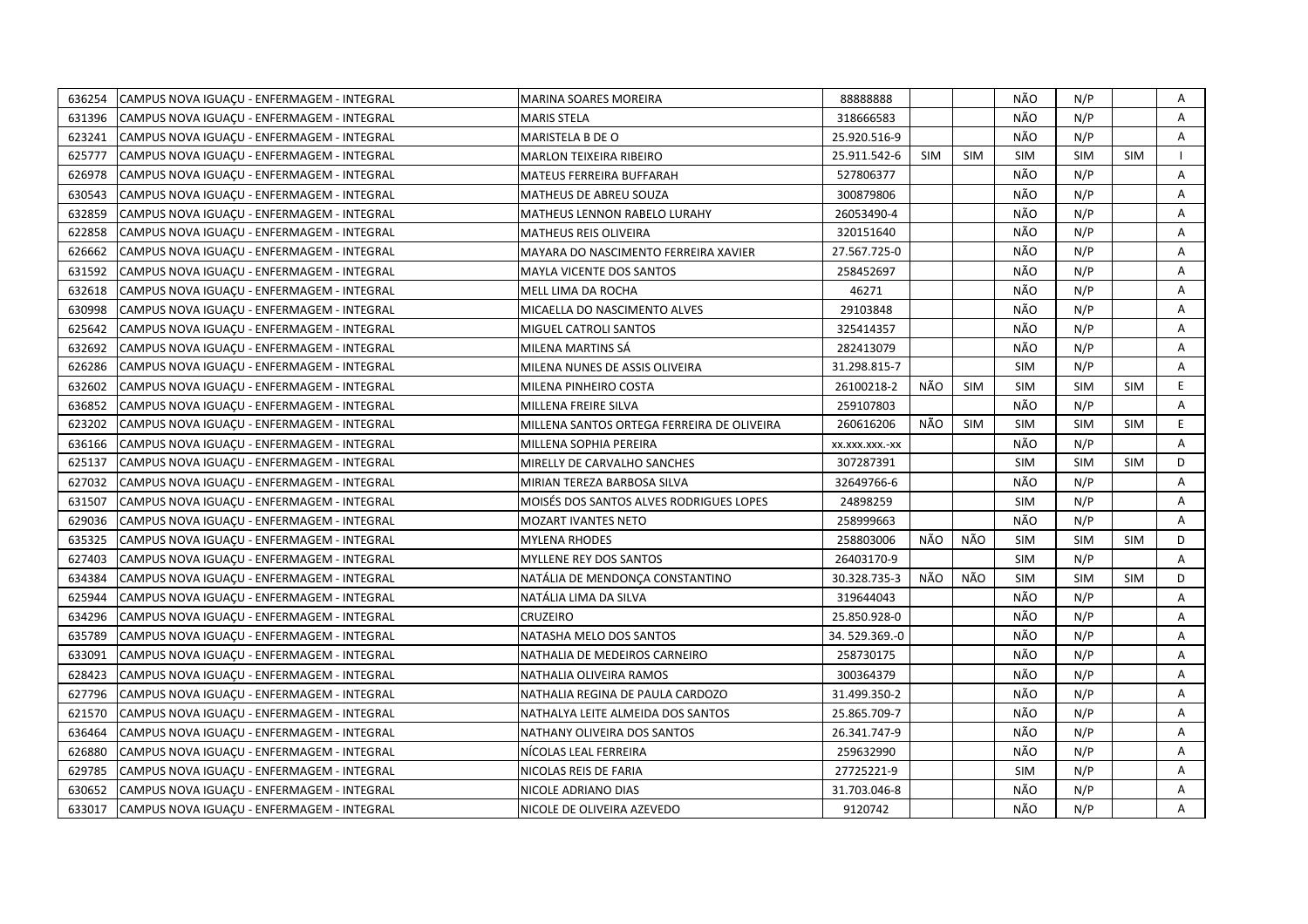| 621996 | CAMPUS NOVA IGUACU - ENFERMAGEM - INTEGRAL | NICOLLE DA SILVA LIMA                 | 340586882    | NÃO        | NÃO        | SIM        | <b>SIM</b> | SIM        | D            |
|--------|--------------------------------------------|---------------------------------------|--------------|------------|------------|------------|------------|------------|--------------|
| 623992 | CAMPUS NOVA IGUACU - ENFERMAGEM - INTEGRAL | <b>NICOLLE FREITAS</b>                | 26.742.919-9 |            |            | <b>SIM</b> | N/P        |            | A            |
| 622262 | CAMPUS NOVA IGUACU - ENFERMAGEM - INTEGRAL | NICOLLE GUEDES PINTO                  | 258596519    | <b>SIM</b> | <b>SIM</b> | <b>SIM</b> | <b>SIM</b> | <b>SIM</b> | $\mathbf{I}$ |
| 634851 | CAMPUS NOVA IGUACU - ENFERMAGEM - INTEGRAL | NICOLLE LIMA DE SOUSA                 | 25750159-3   |            |            | NÃO        | N/P        |            | A            |
| 625033 | CAMPUS NOVA IGUAÇU - ENFERMAGEM - INTEGRAL | NOEMI DA SILVA LIMA                   | 246602643    |            |            | NÃO        | N/P        |            | Α            |
| 625589 | CAMPUS NOVA IGUAÇU - ENFERMAGEM - INTEGRAL | NYCOLE DE SOUZA RIBEIRO               | 26.160.979-6 |            |            | NÃO        | N/P        |            | Α            |
| 628111 | CAMPUS NOVA IGUACU - ENFERMAGEM - INTEGRAL | NYCOLLE DO NASCIMENTO AYALA           | 258993153    |            |            | NÃO        | N/P        |            | A            |
| 631953 | CAMPUS NOVA IGUAÇU - ENFERMAGEM - INTEGRAL | OTAVIO SANTOS DE MOURA                | 25.940.570-2 |            |            | NÃO        | N/P        |            | A            |
| 627491 | CAMPUS NOVA IGUAÇU - ENFERMAGEM - INTEGRAL | PALOMA MOTTA DA CUNHA                 | 337555726    | NÃO        | <b>SIM</b> | <b>SIM</b> | <b>SIM</b> | NÃO        | $\mathsf{C}$ |
| 623308 | CAMPUS NOVA IGUAÇU - ENFERMAGEM - INTEGRAL | PÂMELA DOS SANTOS NASCIMENTO          | 257121442    |            |            | <b>SIM</b> | N/P        |            | Α            |
| 621090 | CAMPUS NOVA IGUAÇU - ENFERMAGEM - INTEGRAL | PÂMELA SANTOS GOMES DA SILVA          | 280013269    | NÃO        | <b>SIM</b> | <b>SIM</b> | <b>SIM</b> | <b>SIM</b> | E            |
| 629058 | CAMPUS NOVA IGUAÇU - ENFERMAGEM - INTEGRAL | PÄMELA XIMENES VERDAN                 | 259306223    |            |            | NÃO        | N/P        |            | Α            |
| 622562 | CAMPUS NOVA IGUACU - ENFERMAGEM - INTEGRAL | PAOLA FERREIRA CALDAS                 | 263043499    |            |            | <b>SIM</b> | N/P        |            | Α            |
| 626863 | CAMPUS NOVA IGUAÇU - ENFERMAGEM - INTEGRAL | PATRÍCIA DE CARVALHO MACHADO          | 25.872.345-1 | NÃO        | <b>SIM</b> | <b>SIM</b> | <b>SIM</b> | <b>SIM</b> | E.           |
| 621377 | CAMPUS NOVA IGUACU - ENFERMAGEM - INTEGRAL | PATRÍCIA PEREIRA DOS SANTOS SILVA     | 256276692    | NÃO        | <b>SIM</b> | <b>SIM</b> | <b>SIM</b> | <b>SIM</b> | E.           |
| 624862 | CAMPUS NOVA IGUACU - ENFERMAGEM - INTEGRAL | PATRICK VIEIRA FERREIRA               | 290899509    |            |            | <b>SIM</b> | N/P        |            | A            |
| 629255 | CAMPUS NOVA IGUAÇU - ENFERMAGEM - INTEGRAL | PAULO EMÍLIO BOLDRIM COSTA            | 307786228    |            |            | NÃO        | N/P        |            | A            |
| 626091 | CAMPUS NOVA IGUAÇU - ENFERMAGEM - INTEGRAL | PAULO MATHEUS FRANÇA DE JESUS         | 25.860.920-5 |            |            | NÃO        | N/P        |            | A            |
| 624939 | CAMPUS NOVA IGUAÇU - ENFERMAGEM - INTEGRAL | PEDRO HENRIQUE FERREIRA DA SILVA      | 259074656    | NÃO        | <b>SIM</b> | <b>SIM</b> | <b>SIM</b> | SIM        | E.           |
| 621428 | CAMPUS NOVA IGUACU - ENFERMAGEM - INTEGRAL | PEDRO HENRIQUE FIRMINO EMILIANO       | 29.963.607-6 | NÃO        | <b>SIM</b> | <b>SIM</b> | <b>SIM</b> | NÃO        | $\mathsf{C}$ |
| 635423 | CAMPUS NOVA IGUAÇU - ENFERMAGEM - INTEGRAL | PEDRO LEONARDO DOS SANTOS FURTADO     | 293718334    | NÃO        | <b>SIM</b> | <b>SIM</b> | <b>SIM</b> | SIM        | E.           |
| 633565 | CAMPUS NOVA IGUACU - ENFERMAGEM - INTEGRAL | POLLYANA VIEIRA FAGUNDES              | 258860865    |            |            | NÃO        | N/P        |            | A            |
| 622891 | CAMPUS NOVA IGUAÇU - ENFERMAGEM - INTEGRAL | PRISCILA DUARTE DA GRACA              | 8545596      |            |            | NÃO        | N/P        |            | A            |
| 623489 | CAMPUS NOVA IGUACU - ENFERMAGEM - INTEGRAL | PRISCILA FERNANDES XIMENES            | 258270073    |            |            | NÃO        | N/P        |            | A            |
| 631355 | CAMPUS NOVA IGUAÇU - ENFERMAGEM - INTEGRAL | RAFAEL RADETZKI CARDOSO AZEVEDO       | 300333093    |            |            | NÃO        | N/P        |            | Α            |
| 627872 | CAMPUS NOVA IGUAÇU - ENFERMAGEM - INTEGRAL | RAFAEL SANTOS DA SILVA                | 258501121    |            |            | <b>SIM</b> | N/P        |            | A            |
| 627909 | CAMPUS NOVA IGUAÇU - ENFERMAGEM - INTEGRAL | RAFAEL SOUZA GONCALVES                | 260577374    | <b>SIM</b> | <b>SIM</b> | NÃO        | <b>SIM</b> | <b>SIM</b> | A            |
| 630936 | CAMPUS NOVA IGUAÇU - ENFERMAGEM - INTEGRAL | RAFAEL ZUQUIM MARQUES MARTINS         | 277957411    |            |            | NÃO        | N/P        |            | A            |
| 625888 | CAMPUS NOVA IGUAÇU - ENFERMAGEM - INTEGRAL | RAFAELA FRANCO CORREIA DINIZ          | 316743475    |            |            | NÃO        | N/P        |            | A            |
| 632240 | CAMPUS NOVA IGUAÇU - ENFERMAGEM - INTEGRAL | RAFAELA MARTINS DOS SANTOS            | 261065213    |            |            | NÃO        | N/P        |            | A            |
| 628505 | CAMPUS NOVA IGUACU - ENFERMAGEM - INTEGRAL | RAFAELA VIEIRA GARCEZ                 | 260590310    |            |            | NÃO        | N/P        |            | A            |
| 635695 | CAMPUS NOVA IGUAÇU - ENFERMAGEM - INTEGRAL | RAFAELLA CRISTINA SILVA DO NASCIMENTO | 327696365    |            |            | NÃO        | N/P        |            | A            |
| 634059 | CAMPUS NOVA IGUACU - ENFERMAGEM - INTEGRAL | RAFAELLA DA COSTA FERREIRA            | 262803455    | NÃO        | NÃO        | NÃO        | <b>SIM</b> | NÃO        | Α            |
| 634509 | CAMPUS NOVA IGUAÇU - ENFERMAGEM - INTEGRAL | RAFAELLA FERREIRA LOPES               | 335627196    |            |            | NÃO        | N/P        |            | A            |
| 622106 | CAMPUS NOVA IGUAÇU - ENFERMAGEM - INTEGRAL | RAFAELLA KIRSCHNER DA SILVA           | 257647420    |            |            | NÃO        | N/P        |            | A            |
| 625733 | CAMPUS NOVA IGUAÇU - ENFERMAGEM - INTEGRAL | RAFAELLA VELOZO PEREIRA               | 268000775    |            |            | NÃO        | N/P        |            | Α            |
| 625496 | CAMPUS NOVA IGUACU - ENFERMAGEM - INTEGRAL | RAIANNY NASCIMENTO DE SOUZA LUIZ      | 30869038-7   |            | <b>SIM</b> | <b>SIM</b> | <b>SIM</b> | <b>SIM</b> | E.           |
| 635150 | CAMPUS NOVA IGUACU - ENFERMAGEM - INTEGRAL | RAÍRA TIMÓTEO GONCALVES               | 26.260.484-6 |            |            | NÃO        | N/P        |            | A            |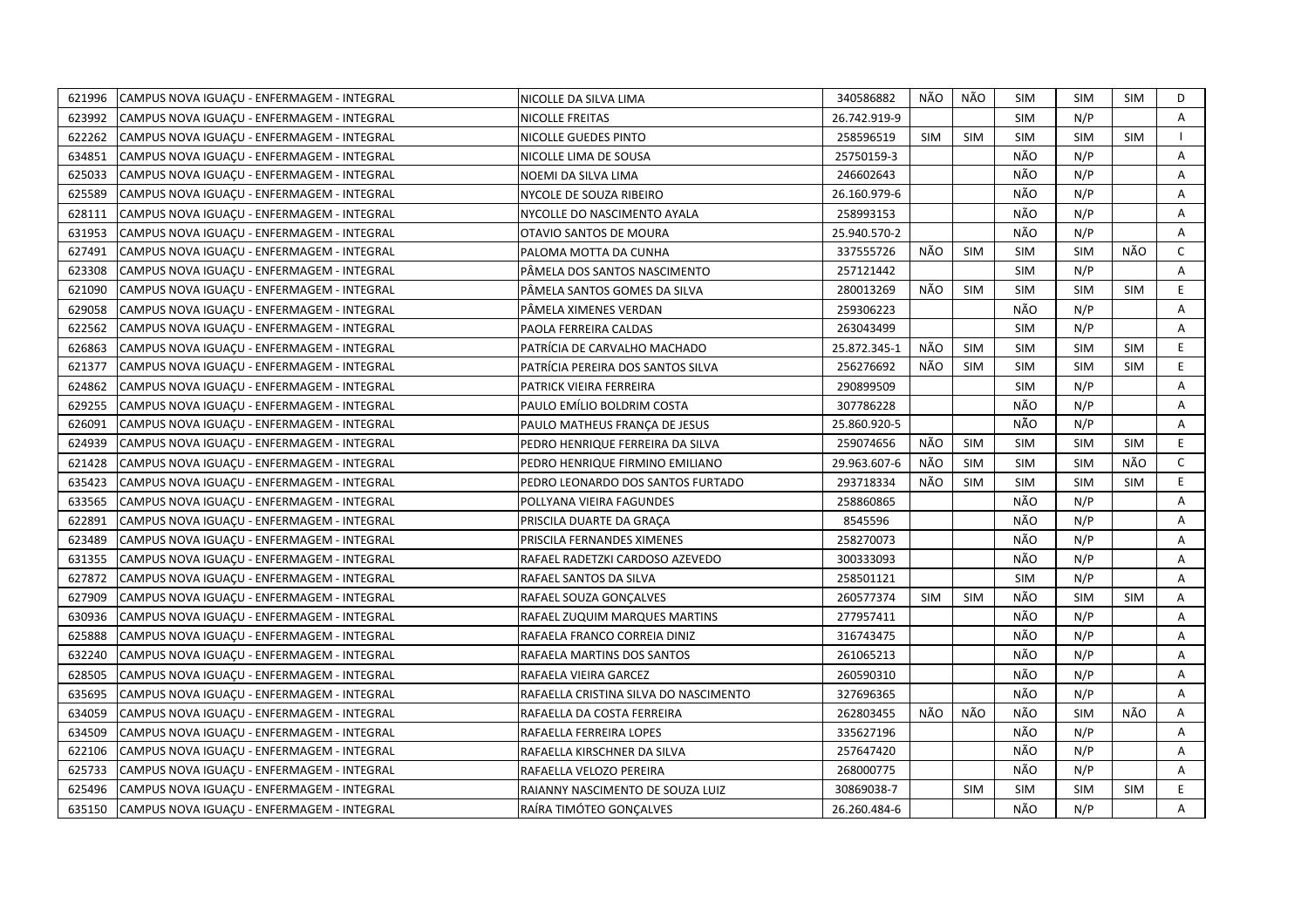| 620999 | CAMPUS NOVA IGUAÇU - ENFERMAGEM - INTEGRAL | RAISSA BEATRIZ DE SOUZA RIBEIRO LAURINDO | 304343825    |            |            | NÃO        | N/P        |            | Α |
|--------|--------------------------------------------|------------------------------------------|--------------|------------|------------|------------|------------|------------|---|
| 621143 | CAMPUS NOVA IGUAÇU - ENFERMAGEM - INTEGRAL | RAISSA PEREIRA DE MELO                   | 27.452.330-7 |            |            | NÃO        | N/P        |            | A |
| 622282 | CAMPUS NOVA IGUACU - ENFERMAGEM - INTEGRAL | RAMON CAMPOS CUNHA                       | 318193497    |            |            | NÃO        | N/P        |            | A |
| 626885 | CAMPUS NOVA IGUAÇU - ENFERMAGEM - INTEGRAL | RAPHAEL MEDEIROS MELO                    | 336441340    |            |            | NÃO        | N/P        |            | A |
| 625138 | CAMPUS NOVA IGUACU - ENFERMAGEM - INTEGRAL | RAQUEL BATISTA DE SANTANA                | 339008419    | NÃO        | NÃO        | <b>SIM</b> | <b>SIM</b> | <b>SIM</b> | D |
| 633597 | CAMPUS NOVA IGUAÇU - ENFERMAGEM - INTEGRAL | RAQUEL DE SOUZA BALTAR                   | 25871993-9   |            |            | NÃO        | N/P        |            | Α |
| 635733 | CAMPUS NOVA IGUACU - ENFERMAGEM - INTEGRAL | RAQUEL DUARTE DE SOUZA TAVARES           | 26.216.694-5 |            |            | NÃO        | N/P        |            | A |
| 621776 | CAMPUS NOVA IGUAÇU - ENFERMAGEM - INTEGRAL | RAQUEL MARTINS SCALDINI DE MENEZES       | 258397025    |            |            | NÃO        | N/P        |            | Α |
| 635158 | CAMPUS NOVA IGUAÇU - ENFERMAGEM - INTEGRAL | RAQUEL SILVA COSTA                       | 258852300    |            |            | NÃO        | N/P        |            | A |
| 629333 | CAMPUS NOVA IGUAÇU - ENFERMAGEM - INTEGRAL | RAQUEL TIGRE FARIA                       | 309128866    |            |            | NÃO        | N/P        |            | A |
| 622213 | CAMPUS NOVA IGUAÇU - ENFERMAGEM - INTEGRAL | RAYANE BARBOSA DA SILVA                  | 304893522    | NÃO        | <b>SIM</b> | <b>SIM</b> | <b>SIM</b> | <b>SIM</b> | E |
| 620731 | CAMPUS NOVA IGUAÇU - ENFERMAGEM - INTEGRAL | RAYANE DO NASCIMENTO PEREIRA             | 327528402    |            |            | NÃO        | N/P        |            | A |
| 625654 | CAMPUS NOVA IGUAÇU - ENFERMAGEM - INTEGRAL | RAYANE FLORES ALVES                      | 275691061    |            |            | NÃO        | N/P        |            | Α |
| 627761 | CAMPUS NOVA IGUAÇU - ENFERMAGEM - INTEGRAL | RAYANE RIBEIRO DA SILVA                  | 30785296-2   | NÃO        | NÃO        | <b>SIM</b> | <b>SIM</b> | <b>SIM</b> | D |
| 621761 | CAMPUS NOVA IGUAÇU - ENFERMAGEM - INTEGRAL | RAYSSA CARDOSO DA SILVA                  | 303142236    |            |            | NÃO        | N/P        |            | A |
| 633734 | CAMPUS NOVA IGUAÇU - ENFERMAGEM - INTEGRAL | RAYSSA CRISTINA SANTOS VIANA             | 260589080    |            |            | NÃO        | N/P        |            | A |
| 636689 | CAMPUS NOVA IGUACU - ENFERMAGEM - INTEGRAL | RAYSSA FERREIRA BARBOSA                  | 315506204    |            |            | NÃO        | N/P        |            | A |
| 624316 | CAMPUS NOVA IGUAÇU - ENFERMAGEM - INTEGRAL | RAYSSA SANTANA LOPES                     | 258977974    |            |            | NÃO        | N/P        |            | Α |
| 622328 | CAMPUS NOVA IGUAÇU - ENFERMAGEM - INTEGRAL | RAYSSA VITÓRIO DE OLIVEIRA RIBEIRO       | 327827648    |            |            | NÃO        | N/P        |            | Α |
| 635516 | CAMPUS NOVA IGUAÇU - ENFERMAGEM - INTEGRAL | REBECA DOS SANTOS SAMARY                 | 30.164.130-4 |            |            | NÃO        | N/P        |            | Α |
| 628717 | CAMPUS NOVA IGUACU - ENFERMAGEM - INTEGRAL | REBECA VITÓRIA DOS SANTOS SILVA          | 265066084    |            |            | NÃO        | N/P        |            | A |
| 624127 | CAMPUS NOVA IGUAÇU - ENFERMAGEM - INTEGRAL | REBECCA LOPES DE SOUSA                   | 258449446    |            |            | NÃO        | N/P        |            | Α |
| 633213 | CAMPUS NOVA IGUAÇU - ENFERMAGEM - INTEGRAL | REBEKA DE SOUZA FERREIRA DE MELO         | 26.053.485-4 |            |            | NÃO        | N/P        |            | A |
| 629699 | CAMPUS NOVA IGUACU - ENFERMAGEM - INTEGRAL | RENATA BEATRIZ SOUZA DOS RAMOS           | 291809184    |            |            | NÃO        | N/P        |            | A |
| 632402 | CAMPUS NOVA IGUAÇU - ENFERMAGEM - INTEGRAL | RHANA PAVESI BARRETO CRIZPIM             | 319831335    |            |            | NÃO        | N/P        |            | A |
| 620655 | CAMPUS NOVA IGUAÇU - ENFERMAGEM - INTEGRAL | RHAYANNE TAVARES DE OLIVEIRA             | 288348253    |            |            | NÃO        | N/P        |            | A |
| 627261 | CAMPUS NOVA IGUAÇU - ENFERMAGEM - INTEGRAL | RICARDO ANDRÉ GOMES DE OLIVEIRA          | 32.492.730-0 | SIM        | <b>SIM</b> | <b>SIM</b> | <b>SIM</b> | <b>SIM</b> |   |
| 622334 | CAMPUS NOVA IGUAÇU - ENFERMAGEM - INTEGRAL | RICARDO OLIVEIRA DA SILVA                | 244821682    | NÃO        | <b>SIM</b> | <b>SIM</b> | <b>SIM</b> | <b>SIM</b> | E |
| 625760 | CAMPUS NOVA IGUAÇU - ENFERMAGEM - INTEGRAL | RICHARD DE SOUZA BARONI SAAD             | 27.568.420-7 | NÃO        | NÃO        | NÃO        | N/P        | NÃO        | Α |
| 624920 | CAMPUS NOVA IGUACU - ENFERMAGEM - INTEGRAL | RICHARD LEONARDO RODRIGUES DE ARAÚJO     | 31.442.839-2 |            |            | NÃO        | N/P        |            | A |
| 622815 | CAMPUS NOVA IGUACU - ENFERMAGEM - INTEGRAL | RITA DE CASSIA VIEIRA DO NASCIMENTO      | 25.827.016-4 |            |            | NÃO        | N/P        |            | A |
| 630590 | CAMPUS NOVA IGUAÇU - ENFERMAGEM - INTEGRAL | RITA KASSIANE DA CONCEIÇÃO NETTO         | 33.712.497-8 | <b>SIM</b> | <b>SIM</b> | <b>SIM</b> | <b>SIM</b> | <b>SIM</b> |   |
| 634990 | CAMPUS NOVA IGUAÇU - ENFERMAGEM - INTEGRAL | ROBERTA FERREIRA LIMA                    | 26.215.808-2 |            |            | NÃO        | N/P        |            | Α |
| 621611 | CAMPUS NOVA IGUAÇU - ENFERMAGEM - INTEGRAL | ROBERTA KELLY BRAGA SANTOS DE ARAUJO     | 202380945    | NÃO        | <b>SIM</b> | NÃO        | <b>SIM</b> | <b>SIM</b> | Α |
| 622167 | CAMPUS NOVA IGUACU - ENFERMAGEM - INTEGRAL | ROBERTA RODRIGUES VAL DE ARMADA          | 288841737    |            |            | NÃO        | N/P        |            | A |
| 629915 | CAMPUS NOVA IGUAÇU - ENFERMAGEM - INTEGRAL | RODRIGO VIANA DOS SANTOS                 | 31.476.733-6 |            |            | NÃO        | N/P        |            | Α |
| 621908 | CAMPUS NOVA IGUACU - ENFERMAGEM - INTEGRAL | RÔMULO INÁCIO DOS SANTOS RODRIGUES       | 27.161.383-8 |            |            | NÃO        | N/P        |            | A |
| 621565 | CAMPUS NOVA IGUAÇU - ENFERMAGEM - INTEGRAL | ROSANA DE MORAES RAMOS DE OLIVEIRA       | 34.181.355-8 |            |            | NÃO        | N/P        |            | A |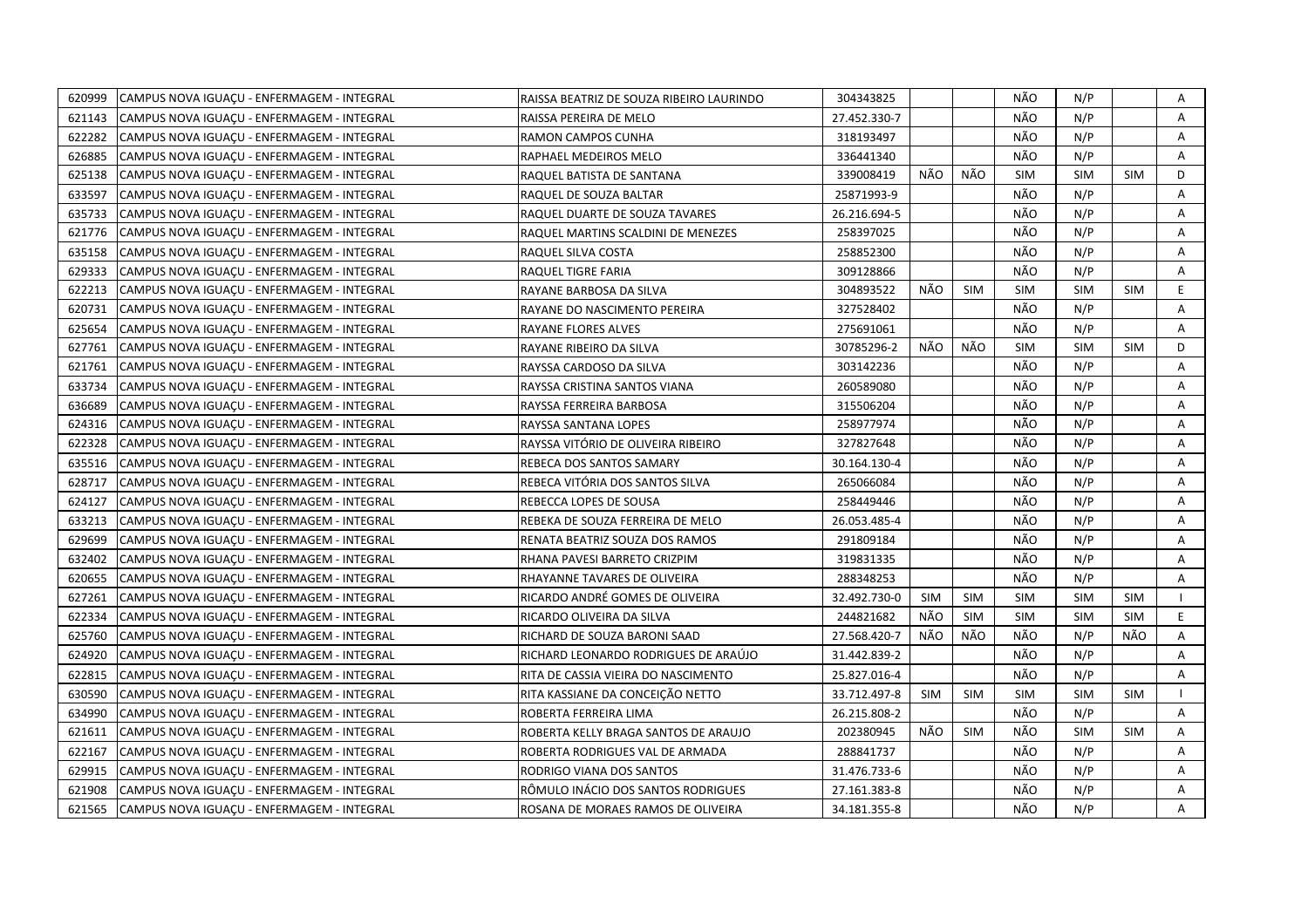| 624476 | CAMPUS NOVA IGUAÇU - ENFERMAGEM - INTEGRAL | ROSEANNE LUIZA SANTOS RODRIGUES         | 25.886.534-4 |            |            | SIM        | N/P        |            | Α            |
|--------|--------------------------------------------|-----------------------------------------|--------------|------------|------------|------------|------------|------------|--------------|
| 621053 | CAMPUS NOVA IGUACU - ENFERMAGEM - INTEGRAL | RUTE DA SILVA DOS SANTOS                | 258590579    | NÃO        | <b>NÃO</b> | <b>SIM</b> | <b>SIM</b> |            | B            |
| 629182 | CAMPUS NOVA IGUACU - ENFERMAGEM - INTEGRAL | SAMANTHA MARTINHO DE OLIVEIRA           | 286974704    | NÃO        | <b>SIM</b> | <b>SIM</b> | <b>SIM</b> | <b>SIM</b> | E            |
| 623188 | CAMPUS NOVA IGUACU - ENFERMAGEM - INTEGRAL | SAMARA DE OLIVEIRA FERRAZ               | 27.172.278-7 |            |            | NÃO        | N/P        |            | A            |
| 627218 | CAMPUS NOVA IGUAÇU - ENFERMAGEM - INTEGRAL | SAMARA SILVESTRE DE ALMEIDA             | 259672822    |            |            | NÃO        | N/P        |            | Α            |
| 631549 | CAMPUS NOVA IGUAÇU - ENFERMAGEM - INTEGRAL | SAMELA SANTANA                          | 34020345-4   |            |            | NÃO        | N/P        |            | A            |
| 627540 | CAMPUS NOVA IGUAÇU - ENFERMAGEM - INTEGRAL | SAMUEL MIGUEL DE OLIVEIRA               | 331534412    | <b>SIM</b> | <b>SIM</b> | <b>SIM</b> | <b>SIM</b> | <b>SIM</b> |              |
| 625304 | CAMPUS NOVA IGUAÇU - ENFERMAGEM - INTEGRAL | SARA BEATRIZ SANTOS CAVALCANTE DA SILVA | 258796820    |            |            | NÃO        | N/P        |            | Α            |
| 631836 | CAMPUS NOVA IGUACU - ENFERMAGEM - INTEGRAL | SARA CORTES DA SILVA SOUZA              | 25.851.454-6 |            |            | NÃO        | N/P        |            | A            |
| 626050 | CAMPUS NOVA IGUAÇU - ENFERMAGEM - INTEGRAL | SARA DE SOUZA SANTOS                    | 30.610.147-8 |            |            | NÃO        | N/P        |            | A            |
| 622310 | CAMPUS NOVA IGUACU - ENFERMAGEM - INTEGRAL | SARA EYSHILA SANTOS DE SOUZA            | 261592190    |            |            | <b>SIM</b> | N/P        |            | A            |
| 634126 | CAMPUS NOVA IGUAÇU - ENFERMAGEM - INTEGRAL | SARA MORAIS DOS SANTOS                  | 260876974    | NÃO        | <b>SIM</b> | <b>SIM</b> | <b>SIM</b> | <b>SIM</b> | E.           |
| 627882 | CAMPUS NOVA IGUACU - ENFERMAGEM - INTEGRAL | SARA VITÓRIA DELGADO FERREIRA           | 303613384    |            |            | <b>SIM</b> | N/P        |            | A            |
| 624100 | CAMPUS NOVA IGUAÇU - ENFERMAGEM - INTEGRAL | SARAH VITÓRIA DA SILVA RAFAEL           | 25.963.334-5 |            |            | NÃO        | N/P        |            | A            |
| 634036 | CAMPUS NOVA IGUAÇU - ENFERMAGEM - INTEGRAL | SËMIDA VIDAL DUARTE                     | 268556537    |            |            | NÃO        | N/P        |            | A            |
| 622311 | CAMPUS NOVA IGUACU - ENFERMAGEM - INTEGRAL | <b>SIMONE MOREIRA</b>                   | 265068098    |            |            | NÃO        | N/P        |            | A            |
| 624166 | CAMPUS NOVA IGUAÇU - ENFERMAGEM - INTEGRAL | SIMONE NASCIMENTO DE OLIVEIRA SILVA     | 108500828    |            |            | NÃO        | N/P        |            | Α            |
| 629684 | CAMPUS NOVA IGUAÇU - ENFERMAGEM - INTEGRAL | SOPHIA RODRIGUES REIS DE ANDRADE SILVA  | 26.876.523-7 |            |            | NÃO        | N/P        |            | Α            |
| 622575 | CAMPUS NOVA IGUAÇU - ENFERMAGEM - INTEGRAL | STEPHANY DA SILVA GERMANO               | 318906617    |            |            | <b>SIM</b> | N/P        |            | Α            |
| 626836 | CAMPUS NOVA IGUACU - ENFERMAGEM - INTEGRAL | STEPHANY KAMILY FERREIRA CERQUEIRA      | 26.794.507-9 |            |            | NÃO        | N/P        |            | A            |
| 623637 | CAMPUS NOVA IGUAÇU - ENFERMAGEM - INTEGRAL | SUED DA SILVA SANTOS                    | 34.511.852-5 |            |            | NÃO        | N/P        |            | Α            |
| 621115 | CAMPUS NOVA IGUACU - ENFERMAGEM - INTEGRAL | SUELLEN RIBEIRO MELO                    | 284784782    |            |            | NÃO        | N/P        |            | A            |
| 628903 | CAMPUS NOVA IGUACU - ENFERMAGEM - INTEGRAL | <b>SUELLEN SOARES LOPES</b>             | 31023029     |            |            | NÃO        | N/P        |            | A            |
| 626217 | CAMPUS NOVA IGUAÇU - ENFERMAGEM - INTEGRAL | SULAMITA PEREIRA DA SILVA               | 260685151    |            |            | NÃO        | N/P        |            | A            |
| 630842 | CAMPUS NOVA IGUAÇU - ENFERMAGEM - INTEGRAL | SULARA SIMÕES LOUZADA                   | 301891701    |            |            | NÃO        | N/P        |            | A            |
| 624248 | CAMPUS NOVA IGUAÇU - ENFERMAGEM - INTEGRAL | TAINA CHAGAS BOTELHO                    | 326436870    | NÃO        | <b>SIM</b> | <b>SIM</b> | <b>SIM</b> |            | $\mathsf{C}$ |
| 635644 | CAMPUS NOVA IGUAÇU - ENFERMAGEM - INTEGRAL | TAINA COSTA PEREIRA                     | 338978950    |            |            | NÃO        | N/P        |            | A            |
| 626098 | CAMPUS NOVA IGUAÇU - ENFERMAGEM - INTEGRAL | TAIS BARBOSA LEITE DA SILVA             | 258739440    | NÃO        | <b>SIM</b> | <b>SIM</b> | <b>SIM</b> | <b>SIM</b> | E.           |
| 623446 | CAMPUS NOVA IGUAÇU - ENFERMAGEM - INTEGRAL | TAÍS GONCALVES SCALIONI                 | 30.575.767-6 |            |            | NÃO        | N/P        |            | A            |
| 623729 | CAMPUS NOVA IGUACU - ENFERMAGEM - INTEGRAL | TAISSA NASCIMENTO DOS SANTOS            | 33.578.510-1 |            |            | NÃO        | N/P        |            | A            |
| 625350 | CAMPUS NOVA IGUAÇU - ENFERMAGEM - INTEGRAL | TAMIRES CARVALHO FERNANDES DA SILVA     | 268864303    | NÃO        | NÃO        | <b>SIM</b> | <b>SIM</b> | <b>SIM</b> | D            |
| 628892 | CAMPUS NOVA IGUAÇU - ENFERMAGEM - INTEGRAL | TAMIRIS CORRÊA MONTELAGE                | 25873913-5   |            |            | NÃO        | N/P        |            | Α            |
| 631513 | CAMPUS NOVA IGUACU - ENFERMAGEM - INTEGRAL | TÄNIA VIRGIRNIA FLOMIN LOPES SOARES     | 341740744    |            |            | NÃO        | N/P        |            | A            |
| 626088 | CAMPUS NOVA IGUAÇU - ENFERMAGEM - INTEGRAL | TATIANE GOMES OLIVEIRA                  | 306872144    | NÃO        | <b>SIM</b> | <b>SIM</b> | <b>SIM</b> | <b>SIM</b> | E.           |
| 624436 | CAMPUS NOVA IGUACU - ENFERMAGEM - INTEGRAL | TAYANE FERREIRA DA SILVA                | 28.482.934-8 |            |            | NÃO        | N/P        |            | A            |
| 624615 | CAMPUS NOVA IGUAÇU - ENFERMAGEM - INTEGRAL | TAYNÁ VITÓRIA OLIVEIRA DE SOUZA         | 27568688-7   |            |            | NÃO        | N/P        |            | A            |
| 621307 | CAMPUS NOVA IGUACU - ENFERMAGEM - INTEGRAL | TAYSSA PEREIRA FERREIRA                 | 311511752    | NÃO        | <b>SIM</b> | <b>SIM</b> | <b>SIM</b> | <b>SIM</b> | E.           |
| 628203 | CAMPUS NOVA IGUACU - ENFERMAGEM - INTEGRAL | THACIANE SILVA DE MOURA                 | 296573124    |            |            | NÃO        | N/P        |            | A            |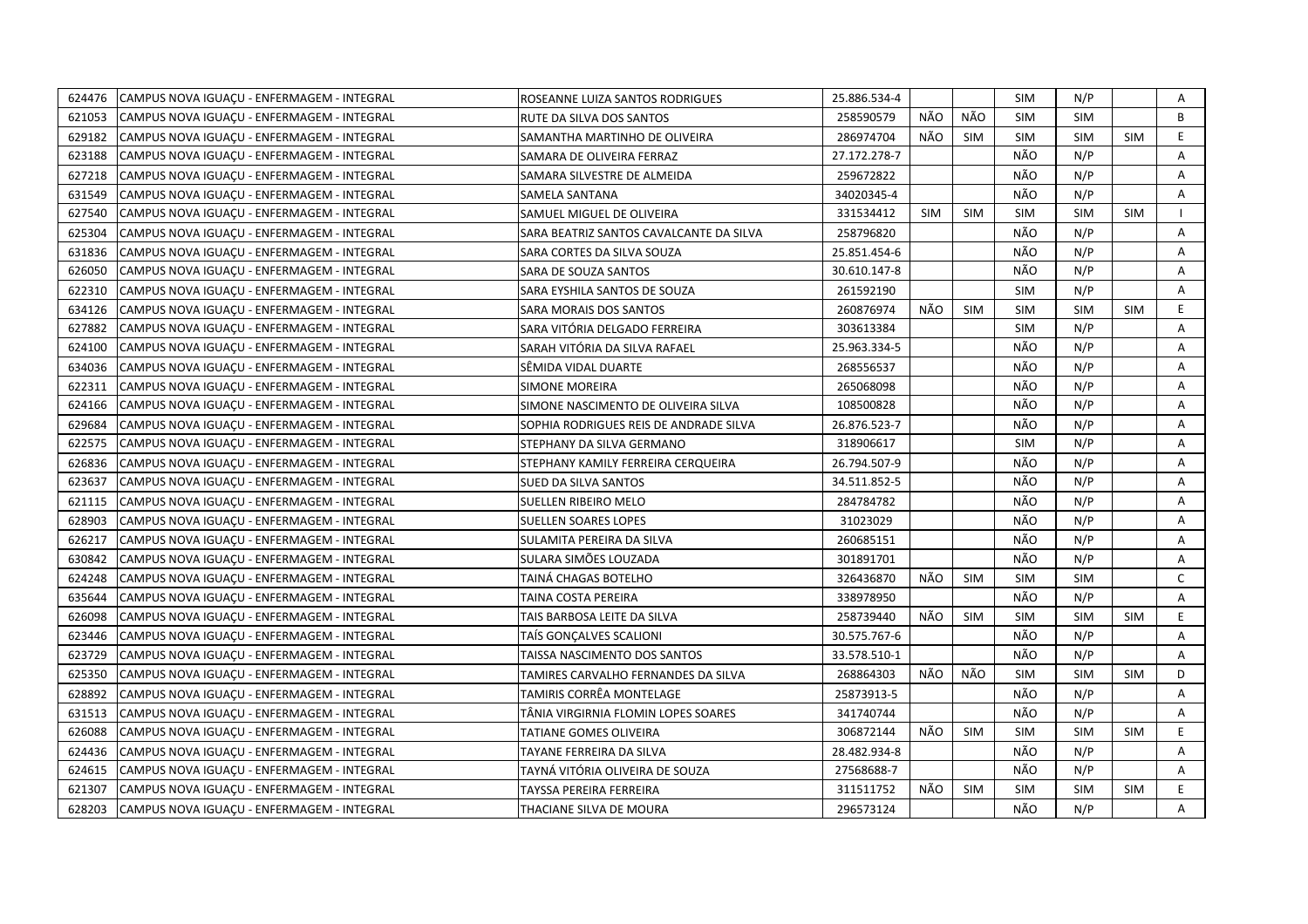| 623812 | CAMPUS NOVA IGUACU - ENFERMAGEM - INTEGRAL | THAIANY ALICE DE ALMEIDA MOTTA DA SILVA | 260906771    |     |            | NÃO        | N/P        |            | A  |
|--------|--------------------------------------------|-----------------------------------------|--------------|-----|------------|------------|------------|------------|----|
| 622246 | CAMPUS NOVA IGUACU - ENFERMAGEM - INTEGRAL | THAIENE CRISTINA MEIRELES DOS ANJOS     | 338352255    | NÃO | NÃO        | <b>SIM</b> | <b>SIM</b> | NÃO        | B  |
| 622933 | CAMPUS NOVA IGUAÇU - ENFERMAGEM - INTEGRAL | THAINARA BARROS LIMA                    | 345566152    | NÃO | NÃO        | <b>SIM</b> | <b>SIM</b> | <b>SIM</b> | D  |
| 623307 | CAMPUS NOVA IGUACU - ENFERMAGEM - INTEGRAL | THAÍS DOS SANTOS                        | 259277879    |     |            | NÃO        | N/P        |            | Α  |
| 632266 | CAMPUS NOVA IGUACU - ENFERMAGEM - INTEGRAL | THAÍS GUIMARÃES ALVES                   | 292904299    |     |            | NÃO        | N/P        |            | Α  |
| 625400 | CAMPUS NOVA IGUACU - ENFERMAGEM - INTEGRAL | THAÍS SANTOS DE OLIVEIRA                | 267954949    |     |            | NÃO        | N/P        |            | Α  |
| 628245 | CAMPUS NOVA IGUACU - ENFERMAGEM - INTEGRAL | THAÍSSA AIELLO FERNANDES POSSAS         | 29997150-7   |     |            | NÃO        | N/P        |            | A  |
| 628587 | CAMPUS NOVA IGUACU - ENFERMAGEM - INTEGRAL | THALITA CRISTINE OLIVEIRA DE ALMEIDA    | 33.900.555-5 |     |            | NÃO        | N/P        |            | Α  |
| 625206 | CAMPUS NOVA IGUAÇU - ENFERMAGEM - INTEGRAL | THALITA GIOVANNA BORGES DE OLIVEIRA     | 315038687    |     |            | <b>SIM</b> | N/P        |            | Α  |
| 624497 | CAMPUS NOVA IGUAÇU - ENFERMAGEM - INTEGRAL | THALITA ISABELLE ALMEIDA NASCIMENTO     | 278291471    |     |            | NÃO        | N/P        |            | A  |
| 628216 | CAMPUS NOVA IGUACU - ENFERMAGEM - INTEGRAL | THALITA MEL SILVA                       | 262516453    |     |            | NÃO        | N/P        |            | Α  |
| 624102 | CAMPUS NOVA IGUAÇU - ENFERMAGEM - INTEGRAL | THALYTA DE SOUSA REIS                   | 322995911    |     |            | NÃO        | N/P        |            | A  |
| 630330 | CAMPUS NOVA IGUAÇU - ENFERMAGEM - INTEGRAL | THALYTA MACIEL FARIA                    | 31.052.884-9 |     |            | NÃO        | N/P        |            | Α  |
| 631669 | CAMPUS NOVA IGUAÇU - ENFERMAGEM - INTEGRAL | THAMARA LETÍCIA SOARES DE ARAÚJO        | 265071316    |     |            | NÃO        | N/P        |            | Α  |
| 633210 | CAMPUS NOVA IGUAÇU - ENFERMAGEM - INTEGRAL | THAMIRES DO NASCIMENTO OLIVEIRA         | 265809293    |     |            | NÃO        | N/P        |            | A  |
| 636408 | CAMPUS NOVA IGUAÇU - ENFERMAGEM - INTEGRAL | THAMYRES BIANCA ALVES RODRIGUES.        | 25.971.185-1 |     |            | NÃO        | N/P        |            | Α  |
| 633083 | CAMPUS NOVA IGUACU - ENFERMAGEM - INTEGRAL | THÁRSIS MARIA MACHADO BATISTA           | 282918721    | NÃO | <b>SIM</b> | <b>SIM</b> | <b>SIM</b> | <b>SIM</b> | E  |
| 626784 | CAMPUS NOVA IGUACU - ENFERMAGEM - INTEGRAL | THAYANE ESTER DOS SANTOS HELENO         | 259134336    |     |            | NÃO        | N/P        |            | Α  |
| 628740 | CAMPUS NOVA IGUACU - ENFERMAGEM - INTEGRAL | THAYANE SANTOS DE ALMEIDA               | 265084376    |     |            | NÃO        | N/P        |            | Α  |
| 626616 | CAMPUS NOVA IGUAÇU - ENFERMAGEM - INTEGRAL | THAYLINIE DE OLIVEIRA FIGUEIRA TORRES   | 312652100    | NÃO | NÃO        | <b>SIM</b> | <b>SIM</b> | <b>SIM</b> | D  |
| 636389 | CAMPUS NOVA IGUACU - ENFERMAGEM - INTEGRAL | THAYNA ADAO DOS SANTOS CARNEIRO         | 293551750    |     |            | NÃO        | N/P        |            | A  |
| 627786 | CAMPUS NOVA IGUAÇU - ENFERMAGEM - INTEGRAL | THAYNÁ DA COSTA FREITAS                 | 258288042    | NÃO | SIM        | <b>SIM</b> | <b>SIM</b> | <b>SIM</b> | E. |
| 636911 | CAMPUS NOVA IGUACU - ENFERMAGEM - INTEGRAL | THAYNÁ DE PONTES CIRNE                  | 300546850    |     |            | NÃO        | N/P        |            | A  |
| 625894 | CAMPUS NOVA IGUAÇU - ENFERMAGEM - INTEGRAL | THAYSA DE SOUZA LIMA                    | 260133467    |     |            | NÃO        | N/P        |            | Α  |
| 632598 | CAMPUS NOVA IGUACU - ENFERMAGEM - INTEGRAL | THAYZ ALVES MARIA                       | 307244897    |     |            | NÃO        | N/P        |            | A  |
| 632134 | CAMPUS NOVA IGUAÇU - ENFERMAGEM - INTEGRAL | THIAGO ESPIRITO SANTO FERREIRA          | 272848482    |     |            | NÃO        | N/P        |            | Α  |
| 629850 | CAMPUS NOVA IGUACU - ENFERMAGEM - INTEGRAL | THUANNY SILVA MELLO                     | 260555354    |     |            | NÃO        | N/P        |            | A  |
| 624134 | CAMPUS NOVA IGUAÇU - ENFERMAGEM - INTEGRAL | TUANY SANTOS DE OLIVEIRA DIAS           | 29.400.648-1 |     |            | NÃO        | N/P        |            | Α  |
| 629030 | CAMPUS NOVA IGUACU - ENFERMAGEM - INTEGRAL | URIEL VICTORINO                         | 26.510.606-2 | NÃO | NÃO        | <b>SIM</b> | <b>SIM</b> | NÃO        | B  |
| 629746 | CAMPUS NOVA IGUACU - ENFERMAGEM - INTEGRAL | VICTOR ALEXANDRE SANTOS DE OLIVEIRA     | 32283389-8   |     |            | NÃO        | N/P        |            | A  |
| 632343 | CAMPUS NOVA IGUACU - ENFERMAGEM - INTEGRAL | VICTÓRIA GABRIELLY SANTOS MAIELLO       | 303506414    |     |            | NÃO        | N/P        |            | A  |
| 627297 | CAMPUS NOVA IGUAÇU - ENFERMAGEM - INTEGRAL | VICTORIA LUIZA ANDRADE DE OLIVEIRA      | 295242481    |     |            | NÃO        | N/P        |            | A  |
| 635725 | CAMPUS NOVA IGUACU - ENFERMAGEM - INTEGRAL | VICTÓRIA ROCHA VIEIRA                   | 299817064    |     |            | NÃO        | N/P        |            | A  |
| 626121 | CAMPUS NOVA IGUAÇU - ENFERMAGEM - INTEGRAL | VIDA MADELIM LIMACHI MAMANI             | F103797-B    | NÃO | SIM        | <b>SIM</b> | <b>SIM</b> | <b>SIM</b> | E  |
| 626179 | CAMPUS NOVA IGUACU - ENFERMAGEM - INTEGRAL | VINICIUS SALES ONÓRIO                   | 258852888    | NÃO | NÃO        | <b>SIM</b> | <b>SIM</b> | <b>SIM</b> | D  |
| 627490 | CAMPUS NOVA IGUAÇU - ENFERMAGEM - INTEGRAL | VINÍCIUS TEIXEIRA COSTA                 | 28.073.636-4 |     |            | NÃO        | N/P        |            | Α  |
| 624086 | CAMPUS NOVA IGUAÇU - ENFERMAGEM - INTEGRAL | VINICIUS XIMENES FIALHO                 | 284191863    |     |            | NÃO        | N/P        |            | Α  |
| 625848 | CAMPUS NOVA IGUAÇU - ENFERMAGEM - INTEGRAL | VITÓRIA BARBOSA CUNHA                   | 315119396    |     |            | NÃO        | N/P        |            | A  |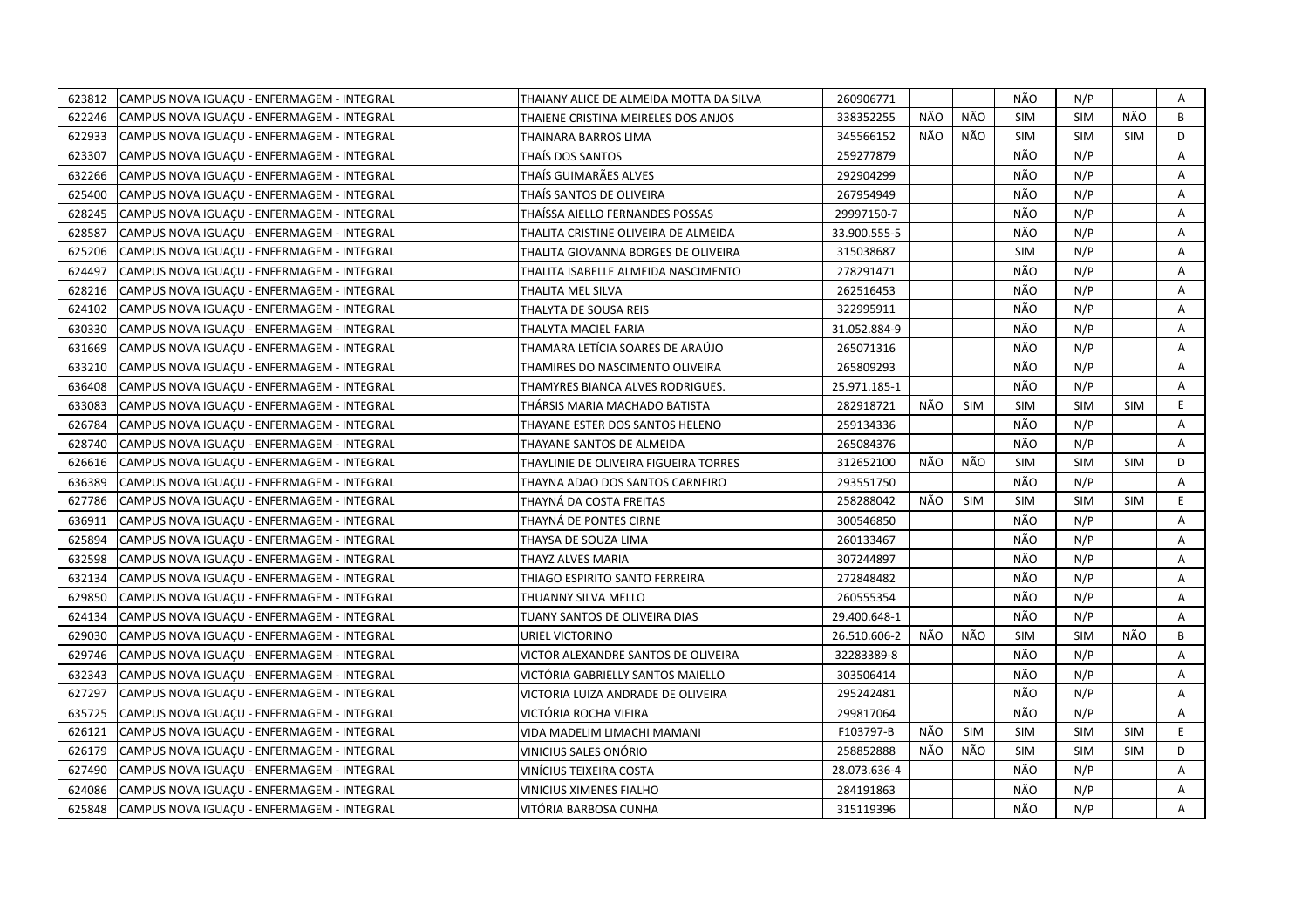| 634836 | CAMPUS NOVA IGUACU - ENFERMAGEM - INTEGRAL  | VITORIA CHRISTINE DE OLIVEIRA MORAES  | 259134260    |            |            | NÃO        | N/P        |            | Α            |
|--------|---------------------------------------------|---------------------------------------|--------------|------------|------------|------------|------------|------------|--------------|
| 629151 | CAMPUS NOVA IGUACU - ENFERMAGEM - INTEGRAL  | VITÓRIA COSTA BARROS                  | 327326526    |            |            | NÃO        | N/P        |            | A            |
| 626131 | CAMPUS NOVA IGUAÇU - ENFERMAGEM - INTEGRAL  | VITORIA GOMES GONCALVES DE LIMA       | 342970910    | NÃO        | <b>SIM</b> | <b>SIM</b> | <b>SIM</b> | <b>SIM</b> | E            |
| 626844 | CAMPUS NOVA IGUAÇU - ENFERMAGEM - INTEGRAL  | VITORIA MAÍSA GONZO PINTO             | 346584980    | NÃO        | <b>SIM</b> | <b>SIM</b> | <b>SIM</b> | <b>SIM</b> | E.           |
| 631330 | CAMPUS NOVA IGUACU - ENFERMAGEM - INTEGRAL  | VITÓRIA NANTTEL NASCENTES             | 27.691.265-6 |            |            | NÃO        | N/P        |            | Α            |
| 627765 | CAMPUS NOVA IGUAÇU - ENFERMAGEM - INTEGRAL  | VITÓRIA NATÁSHA DOS SANTOS RAMOS      | 273690402    |            |            | NÃO        | N/P        |            | Α            |
| 626046 | CAMPUS NOVA IGUAÇU - ENFERMAGEM - INTEGRAL  | VITORIA PINTO DE SOUZA                | 31.400.602-4 | NÃO        | <b>SIM</b> | <b>SIM</b> | <b>SIM</b> | <b>SIM</b> | E.           |
| 623869 | CAMPUS NOVA IGUAÇU - ENFERMAGEM - INTEGRAL  | VITORIA REGINA DA CRUZ CANO           | 342488855    | <b>SIM</b> | <b>SIM</b> | <b>SIM</b> | <b>SIM</b> | <b>SIM</b> |              |
| 624491 | CAMPUS NOVA IGUACU - ENFERMAGEM - INTEGRAL  | VITÓRIA RIBEIRO DA SILVA              | 323207746    |            |            | <b>SIM</b> | N/P        |            | A            |
| 623304 | CAMPUS NOVA IGUAÇU - ENFERMAGEM - INTEGRAL  | WANESSA SOUZA DO CARMO                | 258688902    |            |            | NÃO        | N/P        |            | A            |
| 636179 | CAMPUS NOVA IGUAÇU - ENFERMAGEM - INTEGRAL  | WENNI SOUZA DOS SANTOS                | 275665032    |            |            | NÃO        | N/P        |            | Α            |
| 630325 | CAMPUS NOVA IGUAÇU - ENFERMAGEM - INTEGRAL  | WINGLEDY AISHA DA SILVA PONTE         | 260770276    |            |            | NÃO        | N/P        |            | A            |
| 630254 | CAMPUS NOVA IGUAÇU - ENFERMAGEM - INTEGRAL  | YAN FELIPE LIMA COTA                  | 280182205    |            |            | NÃO        | N/P        |            | Α            |
| 622531 | CAMPUS NOVA IGUACU - ENFERMAGEM - INTEGRAL  | YAN LOUREDO DA SILVA                  | 258573724    |            |            | <b>SIM</b> | N/P        |            | A            |
| 623733 | CAMPUS NOVA IGUAÇU - ENFERMAGEM - INTEGRAL  | YANKA KARLA DA SILVA LIMA             | 315216226    |            |            | NÃO        | N/P        |            | Α            |
| 624018 | CAMPUS NOVA IGUACU - ENFERMAGEM - INTEGRAL  | YANN DEZEDIAS MIRANDA                 | 310029459    |            |            | NÃO        | N/P        |            | A            |
| 629851 | CAMPUS NOVA IGUACU - ENFERMAGEM - INTEGRAL  | YASHODHARA PINHEIRO DE CARVALHO ALVES | 303504427    |            |            | NÃO        | N/P        |            | Α            |
| 632695 | CAMPUS NOVA IGUAÇU - ENFERMAGEM - INTEGRAL  | YASMIM BRUNA RAMOS DA SILVA           | 345293641    |            |            | NÃO        | N/P        |            | A            |
| 625531 | CAMPUS NOVA IGUAÇU - ENFERMAGEM - INTEGRAL  | YASMIM FERREIRA DE LIMA               | 30597025-3   |            |            | <b>SIM</b> | N/P        |            | A            |
| 624773 | CAMPUS NOVA IGUAÇU - ENFERMAGEM - INTEGRAL  | YASMIM GONÇALVES DE SOUZA             | 275685659    |            | <b>SIM</b> | <b>SIM</b> | <b>SIM</b> | <b>SIM</b> | E.           |
| 622833 | CAMPUS NOVA IGUAÇU - ENFERMAGEM - INTEGRAL  | YASMIN AFFONSO FERRAZ                 | 231420712    |            |            | NÃO        | N/P        |            | A            |
| 629482 | CAMPUS NOVA IGUACU - ENFERMAGEM - INTEGRAL  | YASMIN DE ARAUJO PEREIRA MAINARDES    | 259125102    |            |            | <b>SIM</b> | N/P        |            | A            |
| 635909 | CAMPUS NOVA IGUACU - ENFERMAGEM - INTEGRAL  | YASMIN STHEPHANY LUIZ MEDEIROS        | 31.254.477-8 | NÃO        | <b>SIM</b> | <b>SIM</b> | <b>SIM</b> | NÃO        | $\mathsf{C}$ |
| 634453 | CAMPUS NOVA IGUAÇU - ENFERMAGEM - INTEGRAL  | YASMIN VICTORIA DE JESUS COSTA        | 292233277    |            |            | NÃO        | N/P        |            | A            |
| 633633 | CAMPUS NOVA IGUAÇU - ENFERMAGEM - INTEGRAL  | YNARA SOTERO CHAVES                   | 311379796    |            |            | NÃO        | N/P        |            | A            |
| 621711 | CAMPUS NOVA IGUAÇU - ENFERMAGEM - INTEGRAL  | YSADORA ALVES DOS SANTOS              | 25.838.394-2 |            |            | NÃO        | N/P        |            | A            |
| 635944 | CAMPUS NOVA IGUAÇU - ENFERMAGEM - INTEGRAL  | YURI FERNANDES RIBEIRO                | 30.653.563-4 | NÃO        | <b>SIM</b> | <b>SIM</b> | <b>SIM</b> | <b>SIM</b> | E.           |
| 623383 | CAMPUS NOVA IGUACU - ENFERMAGEM - INTEGRAL  | YURI LEAL BEZERRA                     | 286139902    | NÃO        | <b>SIM</b> | <b>SIM</b> | <b>SIM</b> | <b>SIM</b> | E.           |
| 627131 | CAMPUS NOVA IGUACU - ENFERMAGEM - INTEGRAL  | ZAIRAH ABRAHAO CHARLES MARIANO        | 316224641    |            |            | NÃO        | N/P        |            | A            |
| 628501 | CAMPUS NOVA IGUACU - INFORMÁTICA - INTEGRAL | ÁGATHA LUANE DE OLIVEIRA SILVA        | 25.934.372-1 |            |            | NÃO        | N/P        |            | A            |
| 633354 | CAMPUS NOVA IGUAÇU - INFORMÁTICA - INTEGRAL | ALANIS ANDRADE DE OLIVEIRA LIMA       | 26792124-5   | <b>SIM</b> | <b>SIM</b> | <b>SIM</b> | <b>SIM</b> | <b>SIM</b> |              |
| 625885 | CAMPUS NOVA IGUAÇU - INFORMÁTICA - INTEGRAL | ALESSANDRO SOARES DA SILVA            | 258479245    |            |            | NÃO        | N/P        |            | A            |
| 632646 | CAMPUS NOVA IGUACU - INFORMÁTICA - INTEGRAL | ALEXANDRE FONTES DE CARVALHO          | 34.242.143-5 |            |            | <b>SIM</b> | N/P        |            | A            |
| 633680 | CAMPUS NOVA IGUAÇU - INFORMÁTICA - INTEGRAL | ALEXSSANDRO MARINHO DO COUTO          | 265643098    |            |            | NÃO        | N/P        |            | Α            |
| 620985 | CAMPUS NOVA IGUACU - INFORMÁTICA - INTEGRAL | ALEXYA MARQUES DA SILVA LIMA          | 30.207.970-2 |            |            | NÃO        | N/P        |            | A            |
| 623463 | CAMPUS NOVA IGUAÇU - INFORMÁTICA - INTEGRAL | ALICE MIRANDA DE SÁ CARDOSO           | 25.944.561-7 |            |            | NÃO        | N/P        |            | A            |
| 631156 | CAMPUS NOVA IGUACU - INFORMÁTICA - INTEGRAL | ALIFFER ADAMGUIMARÄES DOS SANTOS      | 330333394    | NÃO        | <b>SIM</b> | <b>SIM</b> | <b>SIM</b> | <b>SIM</b> | E.           |
| 631829 | CAMPUS NOVA IGUAÇU - INFORMÁTICA - INTEGRAL | <b>ALISON LIMEIRA</b>                 | 303390850    |            |            | NÃO        | N/P        |            | A            |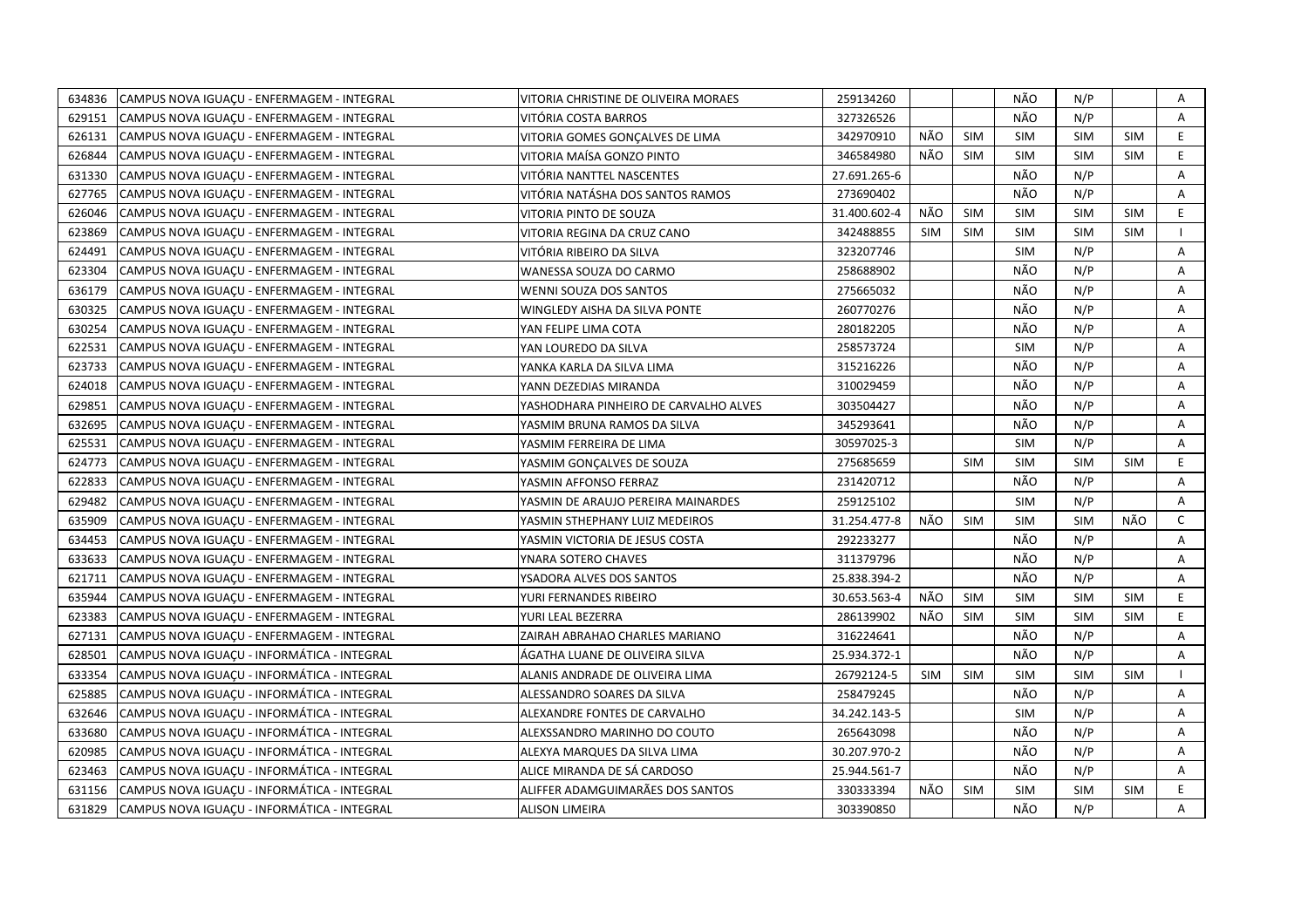| 623564 | CAMPUS NOVA IGUAÇU - INFORMÁTICA - INTEGRAL | ALLAM DOUGLAS DA SILVA FERNANDES DOS SANTOS | 399637655    | NÃO | SIM        | SIM        | <b>SIM</b> | NÃO        | C            |
|--------|---------------------------------------------|---------------------------------------------|--------------|-----|------------|------------|------------|------------|--------------|
| 630944 | CAMPUS NOVA IGUAÇU - INFORMÁTICA - INTEGRAL | ALOISIO ALVES DE ARAUJO JUNIOR              | 258468347    |     |            | NÃO        | N/P        |            | A            |
| 636640 | CAMPUS NOVA IGUACU - INFORMÁTICA - INTEGRAL | AMANDA BRAGA DUBOC                          | 32.965.882-7 |     |            | NÃO        | N/P        |            | A            |
| 635570 | CAMPUS NOVA IGUAÇU - INFORMÁTICA - INTEGRAL | AMANDA DA SILVA SARMANHO                    | 32.227.593-4 |     |            | NÃO        | N/P        |            | Α            |
| 622325 | CAMPUS NOVA IGUACU - INFORMÁTICA - INTEGRAL | ANA ALICE FERREIRA RODRIGUES NO             | 320528367    |     |            | NÃO        | N/P        |            | A            |
| 636994 | CAMPUS NOVA IGUAÇU - INFORMÁTICA - INTEGRAL | ANA BEATRIZ DOS SANTOS BAHIA                | 299103275    |     |            | NÃO        | N/P        |            | Α            |
| 632622 | CAMPUS NOVA IGUACU - INFORMÁTICA - INTEGRAL | ANA CAROLINE CURTY SILVA                    | 258338219    |     | <b>SIM</b> | <b>SIM</b> | <b>SIM</b> | <b>SIM</b> | E            |
| 628556 | CAMPUS NOVA IGUAÇU - INFORMÁTICA - INTEGRAL | ANA CAROLINE GOMES DOS SANTOS               | 258571843    |     | <b>SIM</b> | NÃO        | N/P        | NÃO        | Α            |
| 627709 | CAMPUS NOVA IGUACU - INFORMÁTICA - INTEGRAL | ANA CLARA DA SILVA COELHO                   | 302281860    |     |            | NÃO        | N/P        |            | A            |
| 625060 | CAMPUS NOVA IGUAÇU - INFORMÁTICA - INTEGRAL | ANA CLARA FREITAS BRAGA                     | 25.877.552-7 | NÃO | <b>SIM</b> | <b>SIM</b> | <b>SIM</b> | <b>SIM</b> | E            |
| 622930 | CAMPUS NOVA IGUAÇU - INFORMÁTICA - INTEGRAL | ANA CLARA SILVA CAMPOS DOS SANTOS           | 29.052.343-0 | NÃO | <b>SIM</b> | <b>SIM</b> | <b>SIM</b> | <b>SIM</b> | E            |
| 627187 | CAMPUS NOVA IGUACU - INFORMÁTICA - INTEGRAL | ANA JULIA DO NASCIMENTO BARBOSA             | 303816649    |     |            | NÃO        | N/P        |            | A            |
| 629353 | CAMPUS NOVA IGUAÇU - INFORMÁTICA - INTEGRAL | ANA LUIZA VICENTE DE LIMA                   | 258291749    |     |            | NÃO        | N/P        |            | Α            |
| 634344 | CAMPUS NOVA IGUACU - INFORMÁTICA - INTEGRAL | ANA PAULA GONCALVES DE CARVALHO             | 310797345    |     |            | NÃO        | N/P        |            | A            |
| 636178 | CAMPUS NOVA IGUAÇU - INFORMÁTICA - INTEGRAL | ANA VITÓRIA DA SILVA MARTINS                | 25.886.004-8 |     |            | NÃO        | N/P        |            | A            |
| 628777 | CAMPUS NOVA IGUAÇU - INFORMÁTICA - INTEGRAL | ANA VITORIA DE AMORIM FELIX                 | 259024941    |     |            | NÃO        | N/P        |            | A            |
| 628090 | CAMPUS NOVA IGUACU - INFORMÁTICA - INTEGRAL | ANDRÉ LUCAS ROCHA CARVALHO                  | 259050094    |     |            | NÃO        | N/P        |            | A            |
| 625348 | CAMPUS NOVA IGUAÇU - INFORMÁTICA - INTEGRAL | ANDRE LUIS DOMINGOS PEREIRA FILHO           | 259471480    |     |            | NÃO        | N/P        |            | Α            |
| 630775 | CAMPUS NOVA IGUACU - INFORMÁTICA - INTEGRAL | ANDRE RAUL DE OLIVEIRA WARRAK               | 315.561.555  |     |            | NÃO        | N/P        |            | Α            |
| 630595 | CAMPUS NOVA IGUAÇU - INFORMÁTICA - INTEGRAL | ANDREY CARVALHO DA SILVA GONÇALVES          | 259291920    |     |            | NÃO        | N/P        |            | A            |
| 632603 | CAMPUS NOVA IGUACU - INFORMÁTICA - INTEGRAL | ANDREZA DA SILVA GONCALVES                  | 294782495    | NÃO | SIM        | <b>SIM</b> | <b>SIM</b> | NÃO        | $\mathsf{C}$ |
| 626157 | CAMPUS NOVA IGUAÇU - INFORMÁTICA - INTEGRAL | ANNA BEATRIZ RODRIGUES MACEDO               | 258514959    |     | <b>SIM</b> | NÃO        | N/P        |            | Α            |
| 620911 | CAMPUS NOVA IGUACU - INFORMATICA - INTEGRAL | ANNA CLARA MARQUES DO NASCIMENTO            | 260674742    |     |            | <b>SIM</b> | N/P        |            | A            |
| 633727 | CAMPUS NOVA IGUACU - INFORMÁTICA - INTEGRAL | ANNA CLARA RAMOS JANIQUES                   | 307843839    |     |            | NÃO        | N/P        |            | A            |
| 628798 | CAMPUS NOVA IGUAÇU - INFORMÁTICA - INTEGRAL | ANNA VICTORIA FERREIRA DOS SANTOS           | 331812883    |     |            | NÃO        | N/P        |            | A            |
| 620890 | CAMPUS NOVA IGUAÇU - INFORMÁTICA - INTEGRAL | ANTHONY LUÍS LIMA DE OLIVEIRA               | 30568569-5   |     |            | NÃO        | N/P        |            | A            |
| 632259 | CAMPUS NOVA IGUAÇU - INFORMÁTICA - INTEGRAL | ANTÔNIO CARVALHO TOSCANO JORGE              | 31.232.251-4 |     |            | NÃO        | N/P        |            | Α            |
| 629639 | CAMPUS NOVA IGUACU - INFORMATICA - INTEGRAL | ANTÔNIO SIMÕES DINIZ DA CUNHA REIS          | 324477397    |     |            | NÃO        | N/P        |            | A            |
| 624522 | CAMPUS NOVA IGUACU - INFORMÁTICA - INTEGRAL | AO HUANXI                                   | 30.659.875-6 |     |            | NÃO        | N/P        |            | Α            |
| 629006 | CAMPUS NOVA IGUACU - INFORMATICA - INTEGRAL | ARTHUR COUTINHO SILVA DO NASCIMENTO         | 28720128-9   |     |            | NÃO        | N/P        |            | A            |
| 630524 | CAMPUS NOVA IGUACU - INFORMÁTICA - INTEGRAL | ARTHUR DA SILVA TOLEDO                      | 30020801-4   |     |            | NÃO        | N/P        |            | Α            |
| 633084 | CAMPUS NOVA IGUAÇU - INFORMÁTICA - INTEGRAL | ARTHUR FOLHADELLA MARTINS                   | 301088068    |     |            | <b>SIM</b> | N/P        |            | Α            |
| 629098 | CAMPUS NOVA IGUACU - INFORMÁTICA - INTEGRAL | ARTHUR RODRIGUES DA SILVA                   | 262914450    |     |            | NÃO        | N/P        |            | Α            |
| 625356 | CAMPUS NOVA IGUAÇU - INFORMÁTICA - INTEGRAL | ARTUR LUCAS DA SILVA FLOR DE SOUZA          | 268082955    |     |            | NÃO        | N/P        |            | Α            |
| 636574 | CAMPUS NOVA IGUAÇU - INFORMÁTICA - INTEGRAL | ASLYN EDUARDA DOS REIS DULCE                | 25.963.929-2 |     |            | NÃO        | N/P        |            | A            |
| 625220 | CAMPUS NOVA IGUAÇU - INFORMÁTICA - INTEGRAL | ATILA ESCH GOMES                            | 32.283.106-6 |     |            | NÃO        | N/P        |            | Α            |
| 620226 | CAMPUS NOVA IGUACU - INFORMÁTICA - INTEGRAL | AULUS HENRIQUE DE SOUZA DIAS                | 303126668    |     |            | NÃO        | N/P        |            | A            |
| 632833 | CAMPUS NOVA IGUAÇU - INFORMÁTICA - INTEGRAL | BÁRBARA ALVES DOS SANTOS COSTA              | 306794447    |     |            | NÃO        | N/P        |            | A            |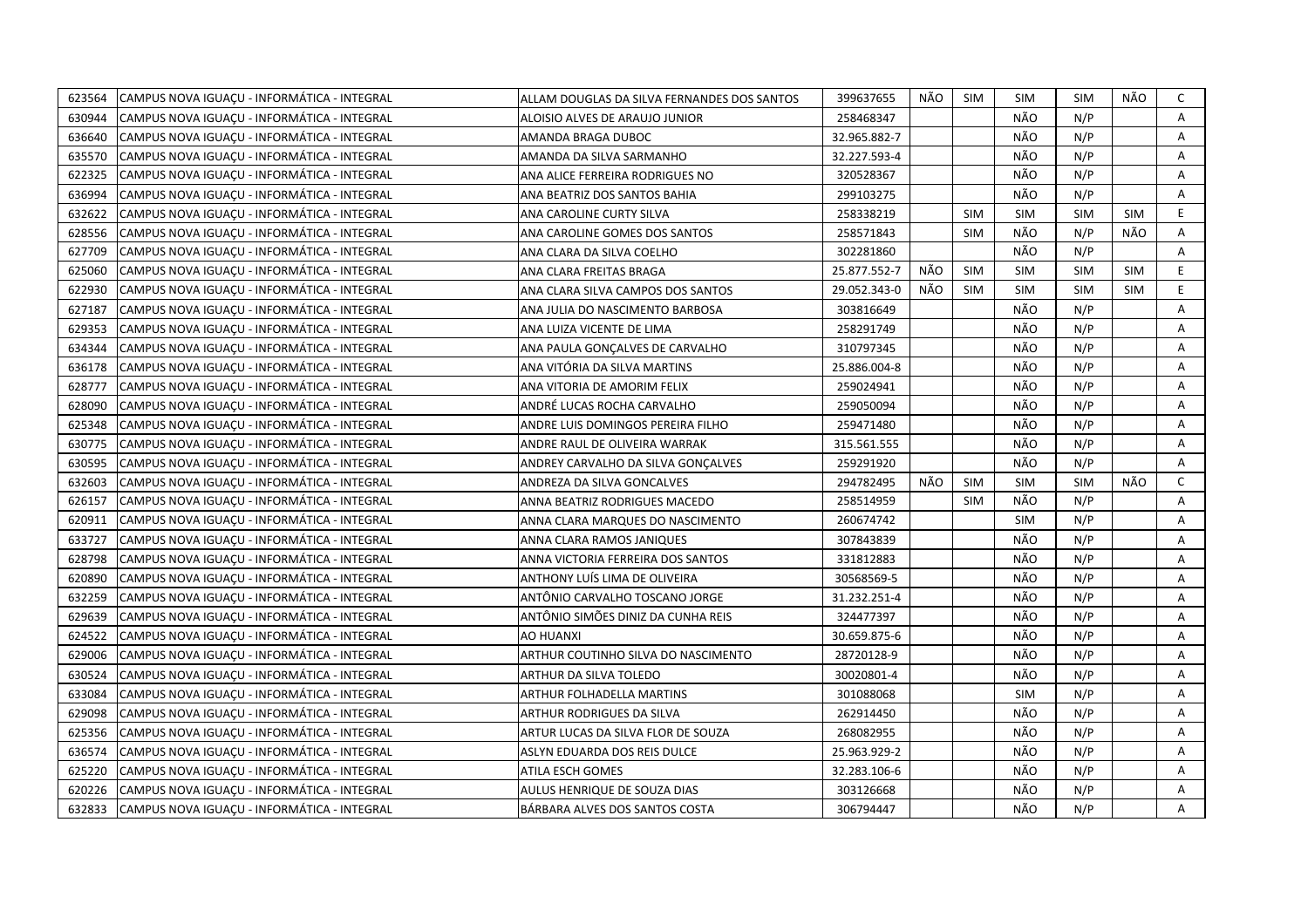| 635686 | CAMPUS NOVA IGUACU - INFORMÁTICA - INTEGRAL | BEATRIZ DA SILVA DIAS                    | 299991828       |     |            | NÃO        | N/P        |            | Α            |
|--------|---------------------------------------------|------------------------------------------|-----------------|-----|------------|------------|------------|------------|--------------|
| 631318 | CAMPUS NOVA IGUACU - INFORMÁTICA - INTEGRAL | BEATRIZ DANIEL MANHÄES                   | 312400426       |     |            | NÃO        | N/P        |            | $\mathsf{A}$ |
| 634945 | CAMPUS NOVA IGUACU - INFORMÁTICA - INTEGRAL | BEATRIZ DE MOURA BARBOZA                 | 292759859       |     |            | NÃO        | N/P        |            | A            |
| 623508 | CAMPUS NOVA IGUACU - INFORMÁTICA - INTEGRAL | <b>BEATRIZ DE OLIVEIRA SILVA MORAES</b>  | 303169411       |     |            | NÃO        | N/P        |            | A            |
| 627044 | CAMPUS NOVA IGUACU - INFORMÁTICA - INTEGRAL | BEATRIZ DE SOUZA CITO                    | 333940690       | NÃO | <b>SIM</b> | <b>SIM</b> | <b>SIM</b> | <b>SIM</b> | E            |
| 624299 | CAMPUS NOVA IGUAÇU - INFORMÁTICA - INTEGRAL | BEATRIZ NUNES DE ALCANTARA               | 33.592.914-7    |     |            | NÃO        | N/P        |            | Α            |
| 629727 | CAMPUS NOVA IGUACU - INFORMÁTICA - INTEGRAL | <b>BEATRIZ OLIVEIRA DUARTE</b>           | 287004659       |     |            | NÃO        | N/P        |            | Α            |
| 636620 | CAMPUS NOVA IGUAÇU - INFORMÁTICA - INTEGRAL | BEATRIZ REIS TEIXEIRA FONSECA            | 25.887.487-4    |     |            | NÃO        | N/P        |            | Α            |
| 634236 | CAMPUS NOVA IGUACU - INFORMÁTICA - INTEGRAL | BERNARDO GONCALVES LEONARDO              | 31520046-9      |     |            | NÃO        | N/P        |            | А            |
| 635720 | CAMPUS NOVA IGUAÇU - INFORMÁTICA - INTEGRAL | BERNARDO LEMOS DA SILVA                  | 29.761.719-3    |     |            | NÃO        | N/P        |            | Α            |
| 635709 | CAMPUS NOVA IGUACU - INFORMÁTICA - INTEGRAL | <b>BIANCA DO NASCIMENTO EIRAS</b>        | 30.814.745-3    |     |            | NÃO        | N/P        |            | A            |
| 625703 | CAMPUS NOVA IGUAÇU - INFORMÁTICA - INTEGRAL | <b>BRENDON DOS SANTOS GOMES</b>          | 334852407       |     |            | <b>SIM</b> | <b>SIM</b> |            | B            |
| 629698 | CAMPUS NOVA IGUACU - INFORMÁTICA - INTEGRAL | <b>BRENNO TISSI DE SOUZA</b>             | 276208634       |     |            | NÃO        | N/P        |            | A            |
| 628236 | CAMPUS NOVA IGUAÇU - INFORMÁTICA - INTEGRAL | BRENO CARVALHO DA SILVA                  | 34165679-3      | NÃO | <b>SIM</b> | <b>SIM</b> | <b>SIM</b> | <b>SIM</b> | E.           |
| 623776 | CAMPUS NOVA IGUAÇU - INFORMÁTICA - INTEGRAL | <b>BRENO JUNIOR RIBEIRO</b>              | Denise de Jesus | NÃO | <b>SIM</b> | <b>SIM</b> | <b>SIM</b> | <b>SIM</b> | E            |
| 631931 | CAMPUS NOVA IGUACU - INFORMÁTICA - INTEGRAL | <b>BRENO KNUPP VASCO</b>                 | 258727031       |     |            | NÃO        | N/P        |            | A            |
| 622721 | CAMPUS NOVA IGUAÇU - INFORMÁTICA - INTEGRAL | <b>BRUNNO BARBOSA CORREIA</b>            | 28.329.276-1    |     |            | NÃO        | N/P        |            | Α            |
| 635480 | CAMPUS NOVA IGUACU - INFORMÁTICA - INTEGRAL | BRUNO DE ANDRADE DOS SANTOS              | 25880685-0      |     |            | NÃO        | N/P        |            | A            |
| 630441 | CAMPUS NOVA IGUACU - INFORMÁTICA - INTEGRAL | <b>BRUNO MUNIZ FERNANDES</b>             | 302314182       |     |            | <b>SIM</b> | N/P        |            | Α            |
| 631641 | CAMPUS NOVA IGUACU - INFORMÁTICA - INTEGRAL | CAIO FAUSTINO PITANGA                    | 25901762-2      |     |            | NÃO        | N/P        |            | Α            |
| 627204 | CAMPUS NOVA IGUAÇU - INFORMÁTICA - INTEGRAL | CAIO FERREIRA DO AMARAL MENEZES          | 222416547       |     |            | NÃO        | N/P        |            | Α            |
| 634262 | CAMPUS NOVA IGUACU - INFORMÁTICA - INTEGRAL | CAIO GONCALVES LEONARDO                  | 31520045-1      |     |            | NÃO        | N/P        |            | A            |
| 623931 | CAMPUS NOVA IGUACU - INFORMÁTICA - INTEGRAL | CAIO HENRIQUE DE OLIVEIRA DA SILVA       | 280163577       |     |            | NÃO        | N/P        |            | Α            |
| 633532 | CAMPUS NOVA IGUACU - INFORMÁTICA - INTEGRAL | <b>CAMILA POPE DUTRA</b>                 | 258291525       |     |            | NÃO        | N/P        |            | A            |
| 629422 | CAMPUS NOVA IGUACU - INFORMÁTICA - INTEGRAL | <b>CAMILLY DA SILVA SANTOS</b>           | 296093008       |     |            | NÃO        | N/P        |            | A            |
| 630492 | CAMPUS NOVA IGUAÇU - INFORMÁTICA - INTEGRAL | CARLOS EDUARDO AQUINO DE SOUZA           | 33.012.408-2    | NÃO | NÃO        | <b>SIM</b> | <b>SIM</b> | NÃO        | B            |
| 622420 | CAMPUS NOVA IGUAÇU - INFORMÁTICA - INTEGRAL | CARLOS HENRIQUE DE ASSIS FRANCO COELHO   | 258959527       |     |            | NÃO        | N/P        |            | A            |
| 636225 | CAMPUS NOVA IGUAÇU - INFORMÁTICA - INTEGRAL | CARLOS ISAAC DOS SANTOS FONSECA          | 25858944-9      |     |            | NÃO        | N/P        |            | Α            |
| 627144 | CAMPUS NOVA IGUAÇU - INFORMÁTICA - INTEGRAL | CARLOS WILLIAM SOUZA DA SILVA            | 306989013       | NÃO | <b>SIM</b> | <b>SIM</b> | <b>SIM</b> | NÃO        | $\mathsf{C}$ |
| 624944 | CAMPUS NOVA IGUAÇU - INFORMÁTICA - INTEGRAL | <b>CAROLINE MENESES DOMINGOS</b>         | 34.543.379-1    | NÃO | NÃO        | <b>SIM</b> | <b>SIM</b> | <b>SIM</b> | D            |
| 629145 | CAMPUS NOVA IGUACU - INFORMÁTICA - INTEGRAL | <b>CAROLINE SOARES FERNANDES</b>         | 259106839       |     |            | NÃO        | N/P        |            | A            |
| 632610 | CAMPUS NOVA IGUACU - INFORMÁTICA - INTEGRAL | CATHARINA DOS SANTOS FORTUNATO           | 316352251       |     |            | NÃO        | N/P        |            | A            |
| 622917 | CAMPUS NOVA IGUACU - INFORMÁTICA - INTEGRAL | CAUÃ DA SILVA DO NASCIMENTO              | 25258472869     |     |            | NÃO        | N/P        |            | A            |
| 636352 | CAMPUS NOVA IGUAÇU - INFORMÁTICA - INTEGRAL | CAUÃ DE AMORIM FLOERNCIO DA SILVA        | 275682862       |     |            | NÃO        | N/P        |            | Α            |
| 625329 | CAMPUS NOVA IGUACU - INFORMÁTICA - INTEGRAL | CAUAN NASCIMENTO DA SILVA                | 265075937       | NÃO | <b>SIM</b> | <b>SIM</b> | <b>SIM</b> | <b>SIM</b> | E.           |
| 636692 | CAMPUS NOVA IGUACU - INFORMÁTICA - INTEGRAL | <b>CLARA CASTRO BALIEIRA</b>             | 25.910.275-4    |     |            | NÃO        | N/P        |            | A            |
| 624805 | CAMPUS NOVA IGUACU - INFORMÁTICA - INTEGRAL | <b>CLARA DOS SANTOS</b>                  | 26.022.479-5    | NÃO | NÃO        | <b>SIM</b> | <b>SIM</b> | <b>SIM</b> | D            |
| 634644 | CAMPUS NOVA IGUACU - INFORMÁTICA - INTEGRAL | CLARA MARIA RODRIGUES BONIFACIO DA SILVA | 259050615       |     |            | NÃO        | N/P        |            | A            |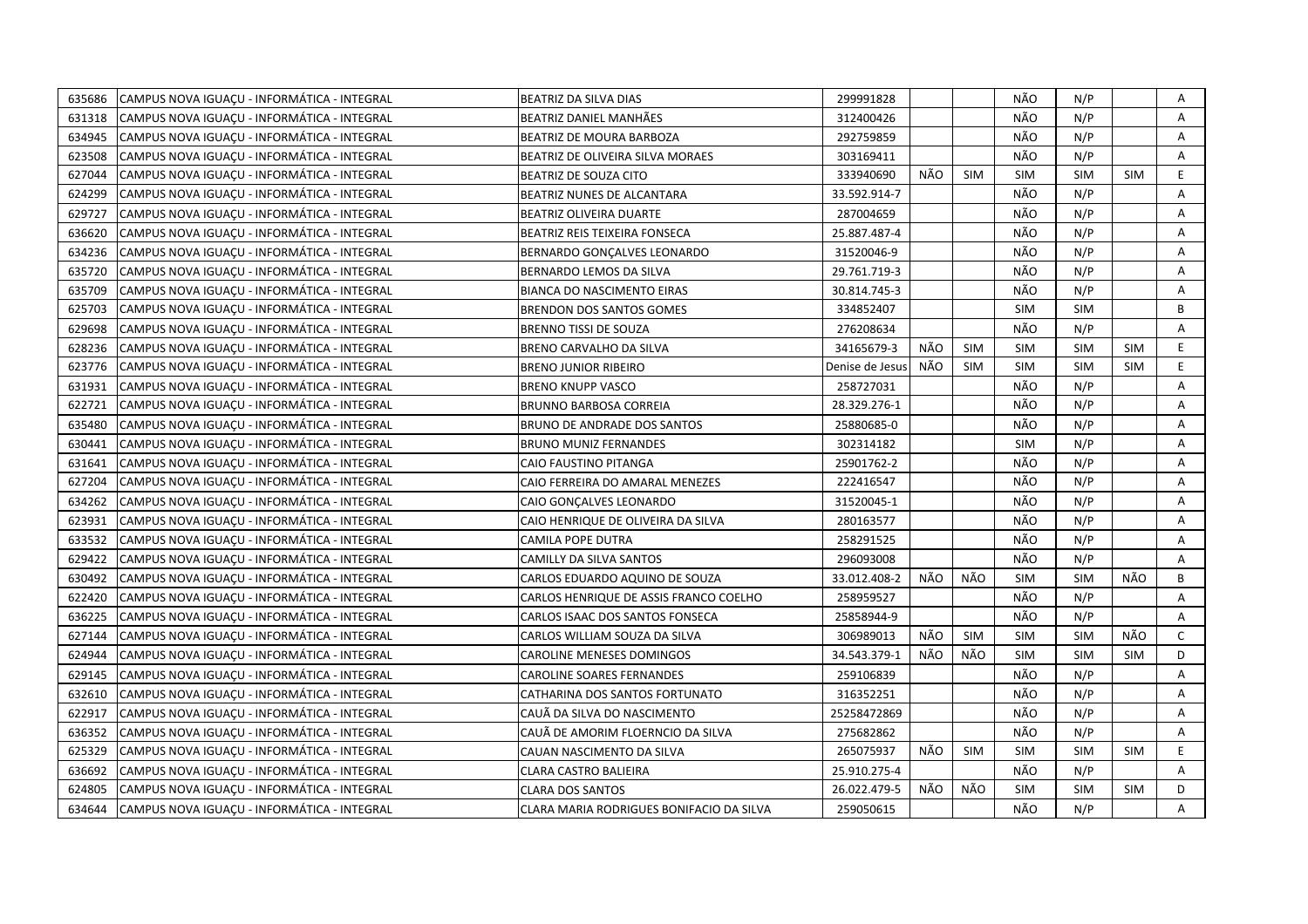| 635274 | CAMPUS NOVA IGUACU - INFORMÁTICA - INTEGRAL | CLAUDIO MANOEL VIZEU MARQUES GALVÃO TEIXEIRA | 274309475    |     |            | NÃO        | N/P        |            | Α              |
|--------|---------------------------------------------|----------------------------------------------|--------------|-----|------------|------------|------------|------------|----------------|
| 634665 | CAMPUS NOVA IGUACU - INFORMÁTICA - INTEGRAL | CRISTIAN JUAN DE OLIVEIRA DA SILVA           | 317370229    | NÃO | NÃO        | <b>SIM</b> | <b>SIM</b> | <b>SIM</b> | D              |
| 624527 | CAMPUS NOVA IGUACU - INFORMÁTICA - INTEGRAL | CRISTIAN SIMIÃO ALVES                        | 303300941    |     |            | NÃO        | N/P        |            | $\overline{A}$ |
| 635584 | CAMPUS NOVA IGUACU - INFORMÁTICA - INTEGRAL | DANIEL DE AMORIM VIEIRA                      | 33.288.141-6 |     |            | NÃO        | N/P        |            | A              |
| 626297 | CAMPUS NOVA IGUACU - INFORMÁTICA - INTEGRAL | DANIEL DE LIMA DO PRADO                      | 27174193     |     |            | NÃO        | N/P        |            | A              |
| 625440 | CAMPUS NOVA IGUAÇU - INFORMÁTICA - INTEGRAL | DANIEL DOS SANTOS DA COSTA                   | 265064451    |     |            | NÃO        | N/P        |            | Α              |
| 631314 | CAMPUS NOVA IGUAÇU - INFORMÁTICA - INTEGRAL | DANIEL PIMENTEL MOREIRA                      | 30.565.969-0 |     |            | NÃO        | N/P        |            | Α              |
| 630085 | CAMPUS NOVA IGUAÇU - INFORMÁTICA - INTEGRAL | DANIEL RIBEIRO DA COSTA                      | 315034223    |     |            | NÃO        | N/P        |            | A              |
| 636974 | CAMPUS NOVA IGUACU - INFORMÁTICA - INTEGRAL | DANIEL VITOR LEMOS BELIZARIO                 | 279322267    |     |            | <b>SIM</b> | SIM        | <b>SIM</b> | D              |
| 634578 | CAMPUS NOVA IGUAÇU - INFORMÁTICA - INTEGRAL | DANIELA MOREIRA NEGREIROS DIAS               | 26795527-6   |     |            | NÃO        | N/P        |            | Α              |
| 629852 | CAMPUS NOVA IGUACU - INFORMÁTICA - INTEGRAL | DANIELA SOUZA CABRAL                         | 25886542/7   |     |            | NÃO        | N/P        |            | A              |
| 621600 | CAMPUS NOVA IGUAÇU - INFORMÁTICA - INTEGRAL | DANIELLA DE JESUS FEMININO SOARES            | 278280896    | NÃO | <b>SIM</b> | <b>SIM</b> | <b>SIM</b> | <b>SIM</b> | E              |
| 628103 | CAMPUS NOVA IGUACU - INFORMÁTICA - INTEGRAL | DANIELLA FERREIRA CASTILHO                   | 309646016    |     |            | NÃO        | N/P        |            | A              |
| 633946 | CAMPUS NOVA IGUAÇU - INFORMÁTICA - INTEGRAL | DANIELLY FERREIRA DE SOUZA                   | 29.186.368-6 |     |            | NÃO        | N/P        |            | Α              |
| 634675 | CAMPUS NOVA IGUAÇU - INFORMÁTICA - INTEGRAL | DAVI ANDERSON DO CARMO DE SOUZA              | 264267071    |     |            | NÃO        | N/P        |            | A              |
| 624624 | CAMPUS NOVA IGUAÇU - INFORMÁTICA - INTEGRAL | DAVI AUGUSTO ROMÃO SANTOS                    | 283744290    | NÃO | <b>SIM</b> | <b>SIM</b> | <b>SIM</b> | <b>SIM</b> | E              |
| 630655 | CAMPUS NOVA IGUACU - INFORMÁTICA - INTEGRAL | DAVI DA SILVA CRUZ MEDEIROS                  | 19827944703  |     |            | NÃO        | N/P        |            | Α              |
| 634889 | CAMPUS NOVA IGUACU - INFORMÁTICA - INTEGRAL | DAVI FERREIRA TROVÃO MAGALHAES               | 259066926    |     |            | NÃO        | N/P        |            | A              |
| 631830 | CAMPUS NOVA IGUACU - INFORMÁTICA - INTEGRAL | DAVI RENAN DOS SANTOS RIBEIRO                | 304983299    |     |            | NÃO        | N/P        |            | A              |
| 634213 | CAMPUS NOVA IGUACU - INFORMÁTICA - INTEGRAL | DAVI SANTOS DA SILVA                         | 32.693.628-3 |     |            | NÃO        | N/P        |            | Α              |
| 623759 | CAMPUS NOVA IGUAÇU - INFORMÁTICA - INTEGRAL | DAVID KYLAN PEREIRA DA MATTA                 | 258607324    | NÃO | NÃO        | <b>SIM</b> | <b>SIM</b> | SIM        | D              |
| 623735 | CAMPUS NOVA IGUAÇU - INFORMÁTICA - INTEGRAL | DÉBORA RUANI LIMA FERREIRA                   | 258351329    | NÃO | <b>SIM</b> | <b>SIM</b> | <b>SIM</b> | <b>SIM</b> | E              |
| 621532 | CAMPUS NOVA IGUAÇU - INFORMÁTICA - INTEGRAL | DEBORAH DA SILVEIRA OLIVEIRA                 | 258381664    | NÃO | <b>SIM</b> | <b>SIM</b> | <b>SIM</b> | <b>SIM</b> | E.             |
| 633900 | CAMPUS NOVA IGUACU - INFORMÁTICA - INTEGRAL | DIANA DE FATIMA DA SILVA                     | 269792297    |     |            | NÃO        | N/P        |            | A              |
| 622908 | CAMPUS NOVA IGUACU - INFORMÁTICA - INTEGRAL | DIEGO ABDON LIMA                             | 31.232.734-9 |     |            | NÃO        | N/P        |            | A              |
| 625449 | CAMPUS NOVA IGUAÇU - INFORMÁTICA - INTEGRAL | DIOGO LOPES DA PAIXÃO                        | 335709226    |     |            | NÃO        | N/P        |            | A              |
| 622140 | CAMPUS NOVA IGUAÇU - INFORMÁTICA - INTEGRAL | DYLAN FILLIPE SANTANA SANTOS                 | 287580955    |     |            | <b>SIM</b> | N/P        |            | A              |
| 633108 | CAMPUS NOVA IGUAÇU - INFORMÁTICA - INTEGRAL | EDGARD ANDRÉ DE JESUS COSTA JÚNIOR           | 259639359    |     |            | NÃO        | N/P        |            | Α              |
| 620256 | CAMPUS NOVA IGUAÇU - INFORMÁTICA - INTEGRAL | EDUARDA CABRAL MARTINS                       | 260763677    |     |            | NÃO        | N/P        |            | A              |
| 621922 | CAMPUS NOVA IGUAÇU - INFORMÁTICA - INTEGRAL | EDUARDA SILVA CHAVES                         | 309211274    |     |            | NÃO        | N/P        |            | Α              |
| 624194 | CAMPUS NOVA IGUACU - INFORMÁTICA - INTEGRAL | <b>EDUARDO FERNANDES SERRA</b>               | 259134765    |     |            | NÃO        | N/P        |            | A              |
| 636572 | CAMPUS NOVA IGUACU - INFORMÁTICA - INTEGRAL | EDUARDO GERLACH CORREA                       | 284288461    |     |            | NÃO        | N/P        |            | A              |
| 634054 | CAMPUS NOVA IGUACU - INFORMÁTICA - INTEGRAL | EDUARDO SANTOS DE LIMA.                      | 306954470    |     |            | NÃO        | N/P        |            | A              |
| 629360 | CAMPUS NOVA IGUAÇU - INFORMÁTICA - INTEGRAL | ELISA SANTOS PESSET FERREIRA                 | 288270895    |     |            | NÃO        | N/P        |            | Α              |
| 633181 | CAMPUS NOVA IGUACU - INFORMÁTICA - INTEGRAL | ELLEN SENA DE OLIVEIRA                       | 25897654-7   |     |            | NÃO        | N/P        |            | A              |
| 627732 | CAMPUS NOVA IGUAÇU - INFORMÁTICA - INTEGRAL | EMILY CAROLINE GOMES DE REZENDE              | 309745677    |     |            | NÃO        | N/P        |            | A              |
| 628574 | CAMPUS NOVA IGUAÇU - INFORMÁTICA - INTEGRAL | <b>ENDREUS VALÉRIO PARENTE FILHO</b>         | 323611517    |     |            | NÃO        | N/P        |            | Α              |
| 629620 | CAMPUS NOVA IGUACU - INFORMÁTICA - INTEGRAL | ENDRYO LUCAS NICOLAU DO NASCIMENTO           | 346053515    |     |            | NÃO        | N/P        |            | A              |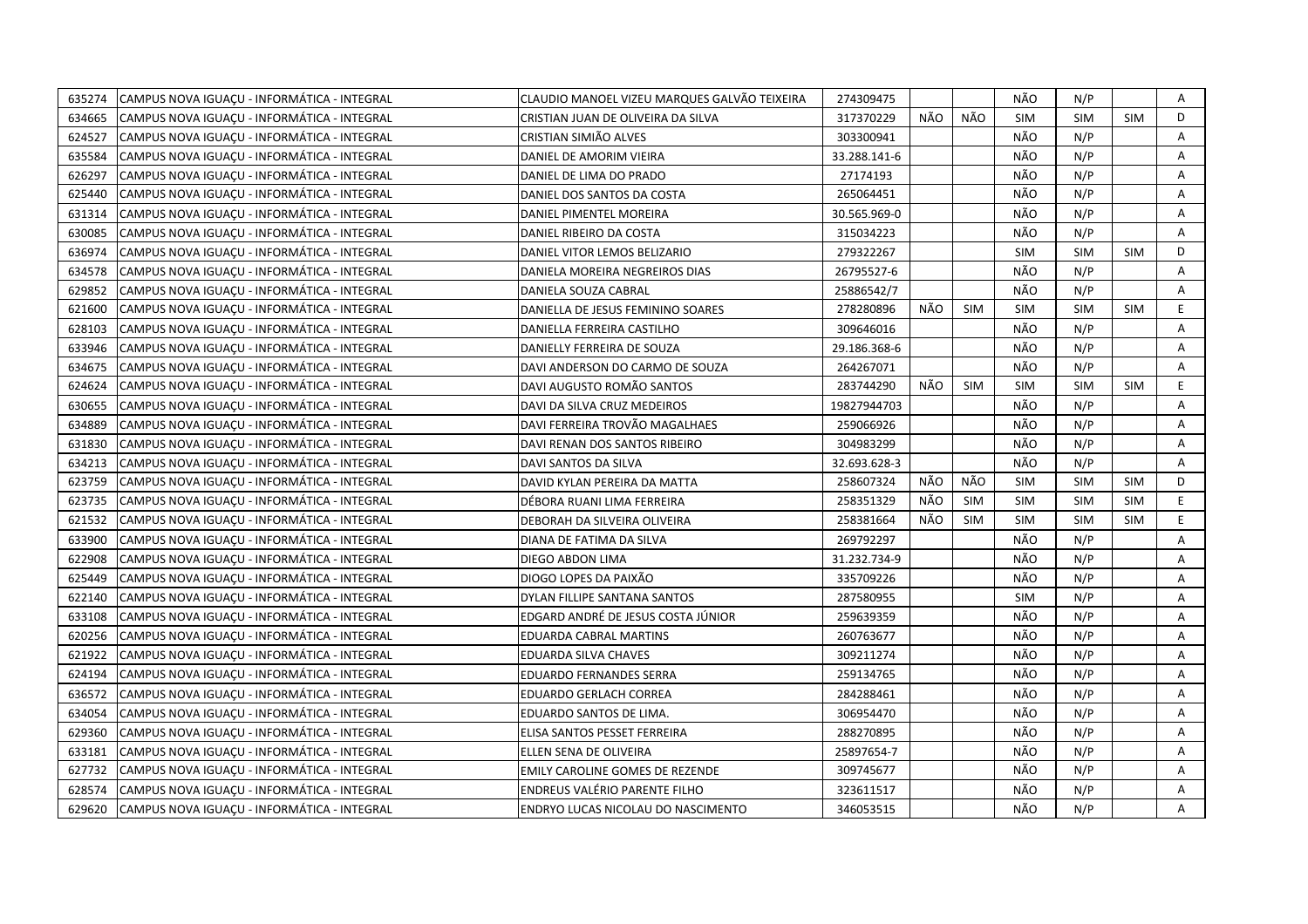| 633283 | CAMPUS NOVA IGUACU - INFORMÁTICA - INTEGRAL | ERICK FERREIRA DE FREITAS                  | 289523482    |            |            | NÃO        | N/P        |            | Α  |
|--------|---------------------------------------------|--------------------------------------------|--------------|------------|------------|------------|------------|------------|----|
| 624398 | CAMPUS NOVA IGUACU - INFORMÁTICA - INTEGRAL | ESTER DO NASCIMENTO OLIVEIRA               | 33.261.803-2 | NÃO        | <b>SIM</b> | <b>SIM</b> | <b>SIM</b> | <b>SIM</b> | E  |
| 622188 | CAMPUS NOVA IGUACU - INFORMÁTICA - INTEGRAL | ESTEVAM FIRMINO DE CARVALHO COSTA          | 305519787    |            |            | NÃO        | N/P        |            | A  |
| 625842 | CAMPUS NOVA IGUAÇU - INFORMÁTICA - INTEGRAL | ESTHER SILVA FERREIRA                      | 33.582.272-2 |            |            | NÃO        | N/P        |            | Α  |
| 622436 | CAMPUS NOVA IGUACU - INFORMÁTICA - INTEGRAL | EVELYN SOARES DA SILVA DE ANDRADE PIMENTEL | 264197252    |            |            | NÃO        | N/P        |            | Α  |
| 625515 | CAMPUS NOVA IGUAÇU - INFORMÁTICA - INTEGRAL | EYSHILA VITÓRIA FERREIRA DE DEUS           | 321457780    |            |            | NÃO        | N/P        |            | Α  |
| 626932 | CAMPUS NOVA IGUACU - INFORMÁTICA - INTEGRAL | <b>FABRICIO BATISTA DA SILVA</b>           | 31116920-5   |            |            | NÃO        | N/P        |            | A  |
| 630938 | CAMPUS NOVA IGUACU - INFORMÁTICA - INTEGRAL | FABRÍCIO FÉLIX DE MATTOS                   | 300190212    |            |            | NÃO        | N/P        |            | A  |
| 633574 | CAMPUS NOVA IGUACU - INFORMÁTICA - INTEGRAL | FELIPE BARCELOS DE JESUS SANTOS            | 4Detran      |            |            | NÃO        | N/P        |            | A  |
| 635753 | CAMPUS NOVA IGUACU - INFORMÁTICA - INTEGRAL | FELIPE JOHNES PONTES DA COSTA              | 259111458    |            |            | NÃO        | N/P        |            | A  |
| 631251 | CAMPUS NOVA IGUAÇU - INFORMÁTICA - INTEGRAL | <b>FELIPE MORAES SANTOS</b>                | 25.887.004-7 |            |            | NÃO        | N/P        |            | Α  |
| 629901 | CAMPUS NOVA IGUACU - INFORMÁTICA - INTEGRAL | FELLIPE DA SILVA ARAUJO                    | 260545397    |            |            | NÃO        | N/P        |            | A  |
| 633797 | CAMPUS NOVA IGUACU - INFORMÁTICA - INTEGRAL | FERNANDA BERNARDO CARVALHO                 | 258853431    |            |            | NÃO        | N/P        |            | A  |
| 630956 | CAMPUS NOVA IGUACU - INFORMÁTICA - INTEGRAL | FERNANDAALVESPRIVAT                        | 314703711    |            |            | NÃO        | N/P        |            | Α  |
| 627854 | CAMPUS NOVA IGUACU - INFORMÁTICA - INTEGRAL | <b>FERNANDO DA SILVA GOMES</b>             | 322657412    | <b>SIM</b> | NÃO        | NÃO        | N/P        |            | A  |
| 629881 | CAMPUS NOVA IGUACU - INFORMÁTICA - INTEGRAL | FLAVIO YANOFF TSITSA SEPULVEDA             | 28.955.321-6 |            |            | NÃO        | N/P        |            | Α  |
| 622589 | CAMPUS NOVA IGUAÇU - INFORMÁTICA - INTEGRAL | GABRIEL ALESSANDRO VIEIRA EVANGELISTA      | 29.248.469-8 | NÃO        | <b>SIM</b> | <b>SIM</b> | <b>SIM</b> | <b>SIM</b> | E  |
| 633493 | CAMPUS NOVA IGUACU - INFORMÁTICA - INTEGRAL | <b>GABRIEL ALMEIDA DE JESUS</b>            | 291571222    |            |            | NÃO        | N/P        |            | A  |
| 636309 | CAMPUS NOVA IGUAÇU - INFORMÁTICA - INTEGRAL | <b>GABRIEL ALVES DE MOURA</b>              | 289296337    |            |            | <b>SIM</b> | N/P        |            | A  |
| 635721 | CAMPUS NOVA IGUACU - INFORMÁTICA - INTEGRAL | <b>GABRIEL BRAZ MONTEIRO</b>               | 322720657    |            |            | NÃO        | N/P        |            | A  |
| 634032 | CAMPUS NOVA IGUACU - INFORMÁTICA - INTEGRAL | GABRIEL CARVALHO DE CARVALHO               | 24046137-6   |            |            | NÃO        | N/P        |            | A  |
| 636161 | CAMPUS NOVA IGUACU - INFORMÁTICA - INTEGRAL | <b>GABRIEL COUTO DE SOUZA TROTTA</b>       | 275561082    |            |            | NÃO        | N/P        |            | A  |
| 622556 | CAMPUS NOVA IGUACU - INFORMÁTICA - INTEGRAL | <b>GABRIEL DE SOUZA BRITO</b>              | 32.313.157-3 |            |            | NÃO        | N/P        |            | A  |
| 635774 | CAMPUS NOVA IGUAÇU - INFORMÁTICA - INTEGRAL | <b>GABRIEL DEMETRIO MANGIFESTE</b>         | 32.631.650-2 |            |            | NÃO        | N/P        |            | A  |
| 633569 | CAMPUS NOVA IGUACU - INFORMÁTICA - INTEGRAL | <b>GABRIEL DOS SANTOS VIANA</b>            | 289726846    |            |            | NÃO        | N/P        |            | A  |
| 629749 | CAMPUS NOVA IGUAÇU - INFORMÁTICA - INTEGRAL | GABRIEL EXPEDITO SIQUEIRA SILVA            | 291173482    |            |            | NÃO        | N/P        |            | Α  |
| 627209 | CAMPUS NOVA IGUACU - INFORMÁTICA - INTEGRAL | <b>GABRIEL LIMA BOTELHO</b>                | 334743119    |            |            | NÃO        | N/P        |            | A  |
| 628589 | CAMPUS NOVA IGUACU - INFORMÁTICA - INTEGRAL | <b>GABRIEL MACHADO BERNARDINO</b>          | 260130794    |            |            | NÃO        | N/P        |            | A  |
| 636782 | CAMPUS NOVA IGUAÇU - INFORMÁTICA - INTEGRAL | GABRIEL MARTINS DE SOUZA ARAÚJO            | 306698630    |            |            | NÃO        | N/P        |            | A  |
| 634110 | CAMPUS NOVA IGUACU - INFORMÁTICA - INTEGRAL | GABRIEL PEREIRA SANTANA VEIGA FRANCISCO    | 26.054.857-3 |            |            | NÃO        | N/P        |            | Α  |
| 636961 | CAMPUS NOVA IGUACU - INFORMÁTICA - INTEGRAL | <b>GABRIEL PIRES COSTA ANTONIO</b>         | 32474347-5   |            |            | NÃO        | N/P        |            | A  |
| 633592 | CAMPUS NOVA IGUACU - INFORMÁTICA - INTEGRAL | GABRIEL STTELLET BARBOSA DA SILVA          | 259310399    |            |            | NÃO        | N/P        |            | A  |
| 624308 | CAMPUS NOVA IGUAÇU - INFORMÁTICA - INTEGRAL | <b>GABRIELA MEDEIROS DOS REIS</b>          | 293612321    | NÃO        | <b>SIM</b> | <b>SIM</b> | <b>SIM</b> | <b>SIM</b> | E. |
| 633450 | CAMPUS NOVA IGUAÇU - INFORMÁTICA - INTEGRAL | <b>GALLEANO BOSCO SANTOS CARDOSO</b>       | 299115675    |            |            | NÃO        | N/P        |            | A  |
| 633001 | CAMPUS NOVA IGUACU - INFORMÁTICA - INTEGRAL | <b>GEANNE SANTOS FERREIRA DA ROCHA</b>     | 260546015    |            |            | NÃO        | N/P        |            | A  |
| 626694 | CAMPUS NOVA IGUAÇU - INFORMÁTICA - INTEGRAL | GEOVANA MARCELLA GOMES DE OLIVEIRA         | 34.022.766-9 |            |            | NÃO        | N/P        |            | Α  |
| 630067 | CAMPUS NOVA IGUACU - INFORMÁTICA - INTEGRAL | <b>GEOVANNA DE SOUSA MIGUEL</b>            | 267208759    |            |            | NÃO        | N/P        |            | A  |
| 633085 | CAMPUS NOVA IGUACU - INFORMÁTICA - INTEGRAL | <b>GERSON RIBEIRO MARTINS</b>              | 329476212    |            |            | NÃO        | N/P        |            | A  |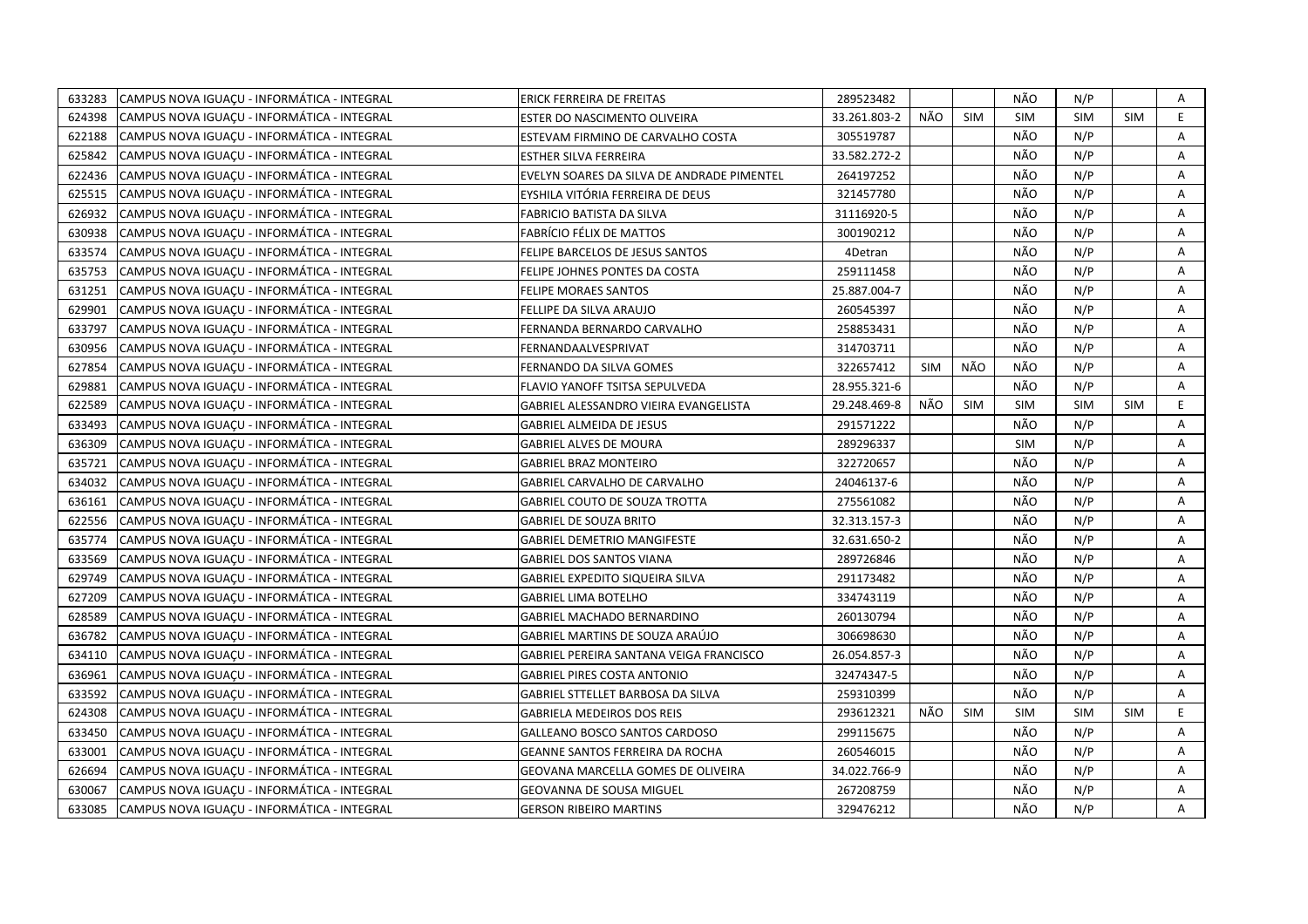| 632922 | CAMPUS NOVA IGUACU - INFORMÁTICA - INTEGRAL | GIOVANA LOPES PEREIRA                      | 259555894    |     |            | NÃO        | N/P        |            | A |
|--------|---------------------------------------------|--------------------------------------------|--------------|-----|------------|------------|------------|------------|---|
| 634152 | CAMPUS NOVA IGUAÇU - INFORMÁTICA - INTEGRAL | GIOVANNA ARAUJO ROSA SALUSTIANO            | 258489657    |     |            | NÃO        | N/P        |            | A |
| 621730 | CAMPUS NOVA IGUACU - INFORMÁTICA - INTEGRAL | <b>GIOVANNA DE FREITAS STORTI</b>          | 258854694    |     |            | NÃO        | N/P        |            | A |
| 635279 | CAMPUS NOVA IGUACU - INFORMÁTICA - INTEGRAL | GIOVANNA GONCALVES DE SOUZA                | 876671-1     |     |            | NÃO        | N/P        |            | A |
| 620293 | CAMPUS NOVA IGUACU - INFORMÁTICA - INTEGRAL | GLEYCE MARIA OLIVEIRA GONCALVES COSTA      | 339397036    |     |            | NÃO        | N/P        |            | A |
| 635225 | CAMPUS NOVA IGUACU - INFORMÁTICA - INTEGRAL | <b>GRASIELLY VITAL DA SILVA</b>            | 260860077    | NÃO | NÃO        | <b>SIM</b> | <b>SIM</b> | NÃO        | B |
| 630811 | CAMPUS NOVA IGUAÇU - INFORMÁTICA - INTEGRAL | <b>GUILHERME ARGENTINO SILVA</b>           | 257870212    |     |            | <b>SIM</b> | <b>SIM</b> | <b>SIM</b> | D |
| 624701 | CAMPUS NOVA IGUACU - INFORMÁTICA - INTEGRAL | <b>GUILHERME BOMFIM DE OLIVEIRA</b>        | 29.375.300-0 |     |            | NÃO        | N/P        |            | A |
| 629938 | CAMPUS NOVA IGUAÇU - INFORMÁTICA - INTEGRAL | <b>GUILHERME BRENO SIQUEIRA DOS SANTOS</b> | 25.852.690-4 |     |            | NÃO        | N/P        |            | A |
| 634677 | CAMPUS NOVA IGUAÇU - INFORMÁTICA - INTEGRAL | <b>GUILHERME DA SILVA AMARAL</b>           | 883686-8     |     |            | NÃO        | N/P        |            | A |
| 625862 | CAMPUS NOVA IGUACU - INFORMÁTICA - INTEGRAL | GUILHERME DA SILVA ARAUJO                  | 296998065    |     |            | NÃO        | N/P        |            | A |
| 628430 | CAMPUS NOVA IGUAÇU - INFORMÁTICA - INTEGRAL | GUILHERME DE BARCELOS SOUZA BELTRAME       | 25921700-8   |     |            | NÃO        | N/P        |            | Α |
| 636174 | CAMPUS NOVA IGUACU - INFORMÁTICA - INTEGRAL | GUILHERME DE CAMPOS SANT ANNA              | 311625768    |     |            | NÃO        | N/P        |            | A |
| 631088 | CAMPUS NOVA IGUACU - INFORMÁTICA - INTEGRAL | GUILHERME DE SOUZA LIMA                    | 346585151    |     |            | NÃO        | N/P        |            | A |
| 630604 | CAMPUS NOVA IGUACU - INFORMÁTICA - INTEGRAL | <b>GUILHERME FERNANDES LINDOTE</b>         | 274521806    |     |            | NÃO        | N/P        |            | Α |
| 621077 | CAMPUS NOVA IGUACU - INFORMÁTICA - INTEGRAL | GUILHERME FURTADO PESSOA PAZ               | 26.808.487-8 |     |            | NÃO        | N/P        |            | A |
| 628685 | CAMPUS NOVA IGUACU - INFORMÁTICA - INTEGRAL | GUILHERME RODRIGUES DO NASCIMENTO          | 318214764    | NÃO |            | <b>SIM</b> | <b>SIM</b> |            | B |
| 627193 | CAMPUS NOVA IGUAÇU - INFORMÁTICA - INTEGRAL | GUILHERME TAYLOR DOS SANTOS E SILVA        | 286528609    |     |            | NÃO        | N/P        |            | A |
| 630692 | CAMPUS NOVA IGUACU - INFORMÁTICA - INTEGRAL | <b>GUILHERME VIANA LIMPI</b>               | 258560556    |     |            | NÃO        | N/P        |            | A |
| 623811 | CAMPUS NOVA IGUAÇU - INFORMÁTICA - INTEGRAL | GUSTAVO AMARAL DA SILVA CUSTODIO APARICIO  | 314220278    |     |            | <b>SIM</b> | N/P        |            | Α |
| 634994 | CAMPUS NOVA IGUACU - INFORMÁTICA - INTEGRAL | GUSTAVO AMAZONAS MARINHO                   | 335927968    |     |            | NÃO        | N/P        |            | A |
| 634306 | CAMPUS NOVA IGUACU - INFORMÁTICA - INTEGRAL | <b>GUSTAVO CUNHA MURUCI</b>                | 257903872    |     |            | NÃO        | N/P        |            | A |
| 625778 | CAMPUS NOVA IGUAÇU - INFORMÁTICA - INTEGRAL | <b>GUSTAVO DA SILVA BARBOSA</b>            | 26.070.587-6 |     |            | NÃO        | N/P        |            | A |
| 636667 | CAMPUS NOVA IGUACU - INFORMÁTICA - INTEGRAL | <b>GUSTAVO DA SILVA CALDAS</b>             | 24.160.873-6 |     |            | NÃO        | N/P        |            | A |
| 622001 | CAMPUS NOVA IGUAÇU - INFORMÁTICA - INTEGRAL | <b>GUSTAVO DOS SANTOS SOARES DA SILVA</b>  | 338844541    |     |            | NÃO        | N/P        |            | A |
| 635775 | CAMPUS NOVA IGUACU - INFORMÁTICA - INTEGRAL | GUSTAVO GONCALVES DE SANTA ANNA            | 259078285    |     |            | NÃO        | N/P        |            | A |
| 621915 | CAMPUS NOVA IGUAÇU - INFORMÁTICA - INTEGRAL | GUSTAVO LEANDRO DE SOUZA DE OLIVEIRA       | 313424871    | NÃO | <b>SIM</b> | <b>SIM</b> | <b>SIM</b> | <b>SIM</b> | E |
| 625404 | CAMPUS NOVA IGUACU - INFORMÁTICA - INTEGRAL | <b>GUSTAVO MARTINS SILVA</b>               | 29009034-9   |     |            | NÃO        | N/P        |            | A |
| 635871 | CAMPUS NOVA IGUACU - INFORMÁTICA - INTEGRAL | <b>GUSTAVO OLIVEIRA LEMOS</b>              | 261612089    |     |            | NÃO        | N/P        |            | A |
| 628696 | CAMPUS NOVA IGUAÇU - INFORMÁTICA - INTEGRAL | <b>GUSTAVO RODRIGUES DO NASCIMENTO</b>     | 318214772    | NÃO |            | <b>SIM</b> | <b>SIM</b> |            | B |
| 636091 | CAMPUS NOVA IGUAÇU - INFORMÁTICA - INTEGRAL | <b>GUSTAVO SANTOS DA SILVA</b>             | 32.315.421-1 |     |            | NÃO        | N/P        |            | A |
| 630178 | CAMPUS NOVA IGUACU - INFORMÁTICA - INTEGRAL | <b>GUSTAVO SIMPLICIO BERNARDO</b>          | 318752557    |     |            | NÃO        | N/P        |            | A |
| 625204 | CAMPUS NOVA IGUAÇU - INFORMÁTICA - INTEGRAL | GUSTAVO TRAJANO GUSMÃO                     | 27567749-0   |     |            | NÃO        | N/P        |            | A |
| 622341 | CAMPUS NOVA IGUACU - INFORMÁTICA - INTEGRAL | HELDER LUCAS FERREIRA DA SILVA             | 338832942    |     |            | NÃO        | N/P        |            | A |
| 629450 | CAMPUS NOVA IGUACU - INFORMÁTICA - INTEGRAL | HELENA DA SILVA BEZERRA                    | 25.910.521-1 |     |            | NÃO        | N/P        |            | A |
| 630026 | CAMPUS NOVA IGUAÇU - INFORMÁTICA - INTEGRAL | <b>HENRICO SANCHO MORAIS</b>               | 258774074    |     |            | NÃO        | N/P        |            | Α |
| 628484 | CAMPUS NOVA IGUACU - INFORMÁTICA - INTEGRAL | HENRIQUE DO AMARAL MACHADO SANTOS          | 256485533    |     |            | NÃO        | N/P        |            | A |
| 633024 | CAMPUS NOVA IGUAÇU - INFORMÁTICA - INTEGRAL | <b>HENRIQUE MEDEIROS FERREIRA</b>          | 258397199    |     |            | NÃO        | N/P        |            | A |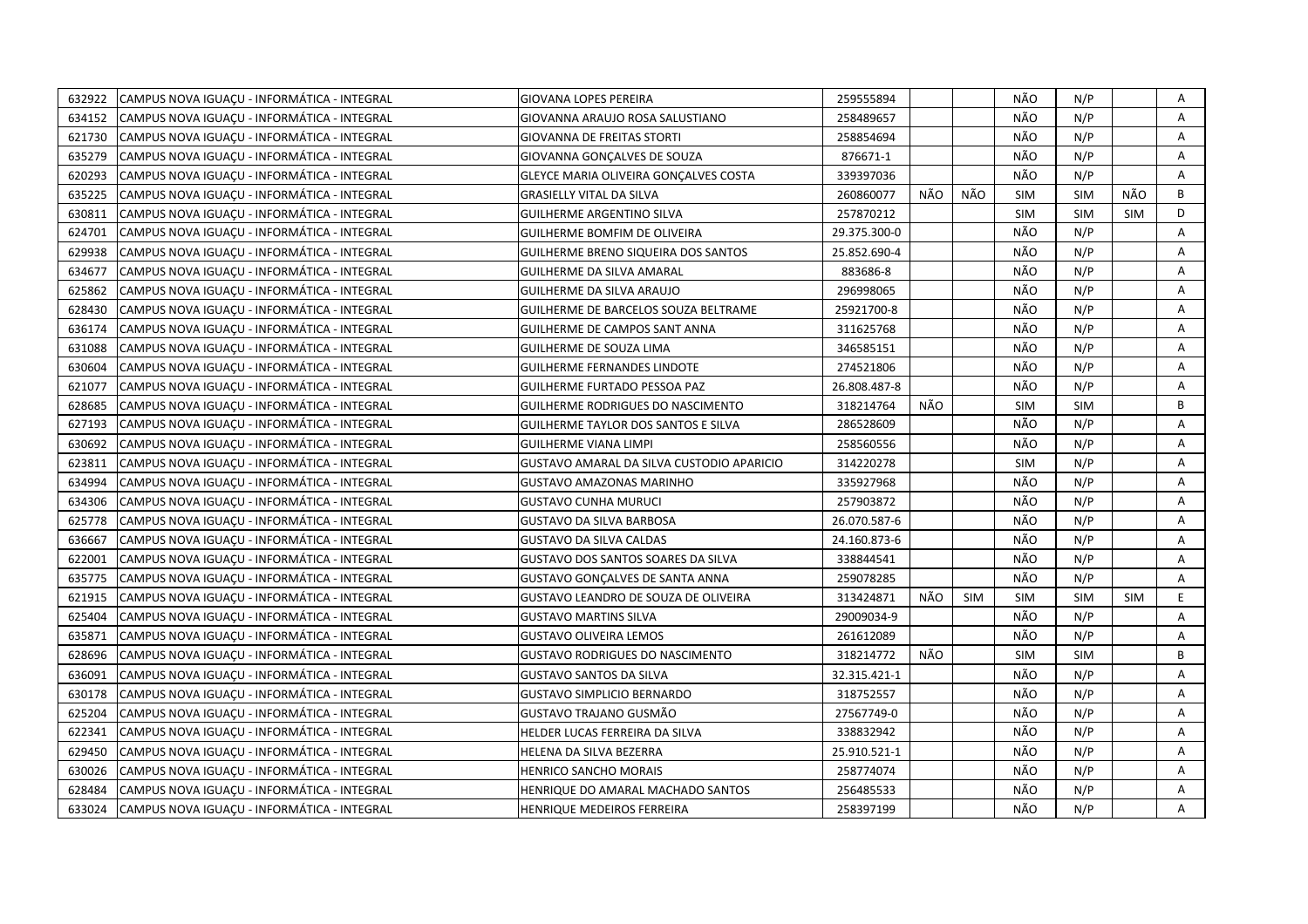| 626849 | CAMPUS NOVA IGUAÇU - INFORMÁTICA - INTEGRAL | HEVELLYN DE FREITAS TAVARES            | 259331536    |            |            | NÃO        | N/P        |            | Α            |
|--------|---------------------------------------------|----------------------------------------|--------------|------------|------------|------------|------------|------------|--------------|
| 625576 | CAMPUS NOVA IGUACU - INFORMÁTICA - INTEGRAL | HILLAN PETHERSON CORRËA BRILHANTE      | 330572710    | NÃO        | <b>SIM</b> | <b>SIM</b> | <b>SIM</b> | <b>SIM</b> | E.           |
| 631600 | CAMPUS NOVA IGUACU - INFORMÁTICA - INTEGRAL | IAN XAVIER DE MELO CARVALHO            | 299931675    |            |            | NÃO        | N/P        |            | Α            |
| 624637 | CAMPUS NOVA IGUACU - INFORMÁTICA - INTEGRAL | <b>IGOR CARVALHO DOS SANTOS</b>        | 118867733    |            |            | <b>SIM</b> | N/P        |            | A            |
| 624160 | CAMPUS NOVA IGUAÇU - INFORMÁTICA - INTEGRAL | <b>INGRID SOUSA NASCIMENTO</b>         | 303192520    |            |            | NÃO        | N/P        |            | Α            |
| 626959 | CAMPUS NOVA IGUAÇU - INFORMÁTICA - INTEGRAL | IOHANÃ HENRIQUE OLIVEIRA SANTOS        | 264195496    |            |            | NÃO        | N/P        |            | A            |
| 635413 | CAMPUS NOVA IGUACU - INFORMÁTICA - INTEGRAL | <b>ISAAC PIRES MASSENA</b>             | 321679864    | NÃO        | NÃO        | <b>SIM</b> | SIM        | <b>SIM</b> | D            |
| 623629 | CAMPUS NOVA IGUAÇU - INFORMÁTICA - INTEGRAL | ISABEL FAGUNDES MAGALHÃES              | 30428119-9   | <b>SIM</b> | <b>SIM</b> | <b>SIM</b> | <b>SIM</b> | <b>SIM</b> |              |
| 627237 | CAMPUS NOVA IGUACU - INFORMÁTICA - INTEGRAL | <b>ISABEL LEANDRO DE MELO</b>          | 330437575    | NÃO        | <b>SIM</b> | <b>SIM</b> | <b>SIM</b> | <b>SIM</b> | E            |
| 628123 | CAMPUS NOVA IGUACU - INFORMÁTICA - INTEGRAL | <b>ISABELLA RAMALHO MAIA DE ARAUJO</b> | 300601879    |            |            | NÃO        | N/P        |            | A            |
| 632571 | CAMPUS NOVA IGUACU - INFORMÁTICA - INTEGRAL | <b>ISABELLA SOFISTE DE ABREU</b>       | '25897884-0  |            |            | NÃO        | N/P        |            | A            |
| 635667 | CAMPUS NOVA IGUAÇU - INFORMÁTICA - INTEGRAL | <b>ISABELLE MARQUES SEVERO</b>         | 326446259    |            |            | NÃO        | N/P        |            | Α            |
| 623775 | CAMPUS NOVA IGUAÇU - INFORMÁTICA - INTEGRAL | ISMAEL CAMPEL DE SOUZA                 | 332024413    | NÃO        | <b>SIM</b> | <b>SIM</b> | <b>SIM</b> | <b>SIM</b> | E.           |
| 633170 | CAMPUS NOVA IGUACU - INFORMÁTICA - INTEGRAL | <b>ISRAEL DOS SANTOS DANTAS</b>        | 259123719    |            |            | NÃO        | N/P        |            | Α            |
| 633438 | CAMPUS NOVA IGUAÇU - INFORMÁTICA - INTEGRAL | <b>ISRAEL SENNA CERQUEIRA</b>          | 34.503.356-7 |            |            | NÃO        | N/P        |            | A            |
| 623796 | CAMPUS NOVA IGUAÇU - INFORMÁTICA - INTEGRAL | <b>ITALO MOREIRA DOS SANTOS</b>        | 258333210    |            | <b>SIM</b> | <b>SIM</b> | <b>SIM</b> |            | $\mathsf{C}$ |
| 628064 | CAMPUS NOVA IGUAÇU - INFORMÁTICA - INTEGRAL | <b>IVAN ALVES DOS SANTOS</b>           | 31484743-5   |            |            | NÃO        | N/P        |            | A            |
| 629509 | CAMPUS NOVA IGUACU - INFORMÁTICA - INTEGRAL | JAIR PESSOA DE SOUTO JÚNIOR            | 275689123    |            |            | NÃO        | N/P        |            | Α            |
| 621541 | CAMPUS NOVA IGUAÇU - INFORMÁTICA - INTEGRAL | JAMILLY SIQUEIRA SINFRONIO             | 258695543    |            |            | NÃO        | N/P        |            | Α            |
| 635272 | CAMPUS NOVA IGUACU - INFORMÁTICA - INTEGRAL | JANDERSON CAMPOS FERNANDES JUNIOR      | 25915656-0   |            |            | NÃO        | N/P        |            | A            |
| 624511 | CAMPUS NOVA IGUAÇU - INFORMÁTICA - INTEGRAL | JEAN CARLOS DA SILVA COUTINHO          | 274521608    |            |            | NÃO        | N/P        |            | Α            |
| 625070 | CAMPUS NOVA IGUACU - INFORMÁTICA - INTEGRAL | JEAN CHRYSTIAN ALVES ROCHA             | 32.930.485-1 |            |            | NÃO        | N/P        |            | A            |
| 623254 | CAMPUS NOVA IGUAÇU - INFORMÁTICA - INTEGRAL | JEANE DE SOUZA PAULA                   | 246440465    | NÃO        | <b>SIM</b> | <b>SIM</b> | <b>SIM</b> | <b>SIM</b> | E.           |
| 635794 | CAMPUS NOVA IGUACU - INFORMÁTICA - INTEGRAL | JENIFFER SUELLEN XAVIER REIS           | 27.452.043-6 |            |            | NÃO        | N/P        |            | A            |
| 634608 | CAMPUS NOVA IGUACU - INFORMÁTICA - INTEGRAL | JHENNEFER ISABELE FERNANDES ANDRÉ      | 317396406    |            |            | NÃO        | N/P        |            | A            |
| 630874 | CAMPUS NOVA IGUACU - INFORMÁTICA - INTEGRAL | JHENNIFER VIANNA MIRANDA DE SANTANNA   | 30698619.1   |            |            | NÃO        | N/P        |            | A            |
| 633417 | CAMPUS NOVA IGUACU - INFORMÁTICA - INTEGRAL | IOÃO CLÁUDIO SANTOS SILVA              | 27567729-2   |            |            | NÃO        | N/P        |            | A            |
| 634410 | CAMPUS NOVA IGUAÇU - INFORMÁTICA - INTEGRAL | JOÃO DA CONCEIÇÃO BISPO DOS SANTOS     | 346729387    |            |            | NÃO        | N/P        |            | A            |
| 635481 | CAMPUS NOVA IGUACU - INFORMÁTICA - INTEGRAL | JOÃO DE OLIVEIRA PEDRO                 | 30.449.744-9 |            |            | NÃO        | N/P        |            | A            |
| 627283 | CAMPUS NOVA IGUAÇU - INFORMÁTICA - INTEGRAL | JOÃO GABRIEL DOS SANTOS RIBEIRO        | 322446121    |            |            | NÃO        | N/P        |            | Α            |
| 626735 | CAMPUS NOVA IGUACU - INFORMÁTICA - INTEGRAL | JOAO GABRIEL SANTIAGO ANDRADE          | 326705761    |            |            | NÃO        | N/P        |            | A            |
| 630976 | CAMPUS NOVA IGUAÇU - INFORMÁTICA - INTEGRAL | JOÃO LUCAS ARAÚJO DA SILVA             | 308399179    |            |            | <b>SIM</b> | N/P        |            | Α            |
| 636452 | CAMPUS NOVA IGUACU - INFORMÁTICA - INTEGRAL | JOÃO LUCAS NASCIMENTO VILLAS BOAS      | 18743745709  |            |            | NÃO        | N/P        |            | Α            |
| 631837 | CAMPUS NOVA IGUAÇU - INFORMÁTICA - INTEGRAL | JOÃO LUCCA DA COSTA PEDRO              | 323170761    |            |            | NÃO        | N/P        |            | Α            |
| 627309 | CAMPUS NOVA IGUACU - INFORMÁTICA - INTEGRAL | JOÃO MARCOS DOS SANTOS GALOIS          | 25.868.520-5 |            |            | NÃO        | N/P        |            | A            |
| 629347 | CAMPUS NOVA IGUAÇU - INFORMÁTICA - INTEGRAL | JOÃO MARCUS BARBA DE ARAUJO            | 25.918.547-8 |            |            | NÃO        | N/P        |            | Α            |
| 634243 | CAMPUS NOVA IGUACU - INFORMÁTICA - INTEGRAL | JOÃO PAULO DO NASCIMENTO CORREA        | 261153431    |            |            | NÃO        | N/P        |            | A            |
| 624344 | CAMPUS NOVA IGUAÇU - INFORMÁTICA - INTEGRAL | JOÃO PAULO RIBEIRO PIMENTEL            | 300076122    |            |            | NÃO        | N/P        |            | A            |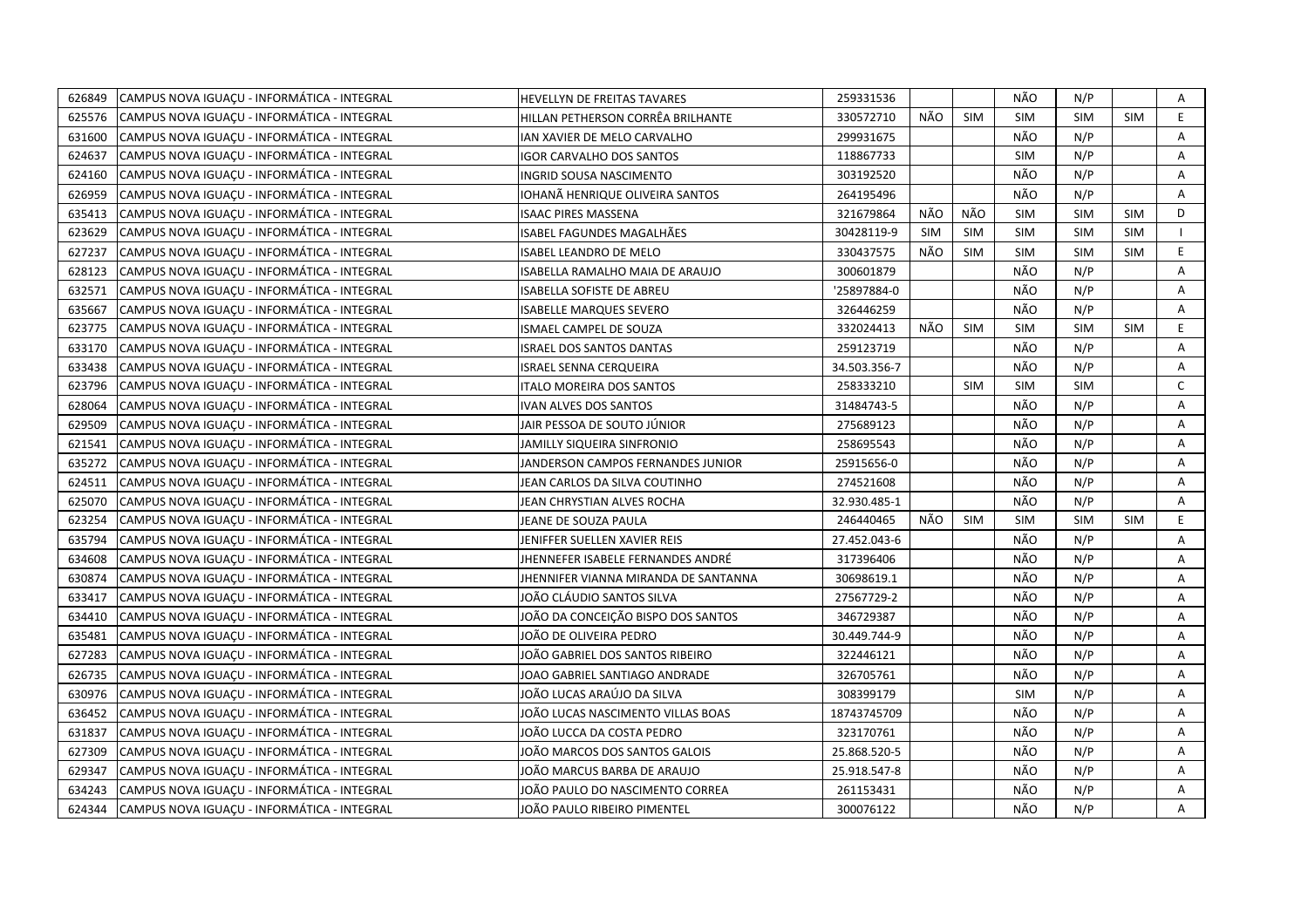| 626907 | CAMPUS NOVA IGUACU - INFORMÁTICA - INTEGRAL | JOÃO PEDRO ALVES DA SILVA            | 25.876.522-1  |     |            | NÃO        | N/P        |            | Α              |
|--------|---------------------------------------------|--------------------------------------|---------------|-----|------------|------------|------------|------------|----------------|
| 635999 | CAMPUS NOVA IGUACU - INFORMÁTICA - INTEGRAL | JOÃO PEDRO ARAUJO DE CARVALHO        | 258401546     |     |            | NÃO        | N/P        |            | A              |
| 628951 | CAMPUS NOVA IGUACU - INFORMÁTICA - INTEGRAL | JOÃO PEDRO COELHO GOMES              | 289472656     |     |            | NÃO        | N/P        |            | A              |
| 631354 | CAMPUS NOVA IGUACU - INFORMÁTICA - INTEGRAL | JOÃO PEDRO DA PONTE LEÃO DA SILVEIRA | 259213916     |     |            | NÃO        | N/P        |            | A              |
| 632963 | CAMPUS NOVA IGUACU - INFORMÁTICA - INTEGRAL | JOÃO PEDRO DE ANDRADE NERI DA SILVA  | 261015911     |     |            | NÃO        | N/P        |            | A              |
| 627427 | CAMPUS NOVA IGUAÇU - INFORMÁTICA - INTEGRAL | JOÃO PEDRO MATEUS PEREIRA            | 258265685     |     |            | NÃO        | N/P        |            | Α              |
| 631377 | CAMPUS NOVA IGUACU - INFORMÁTICA - INTEGRAL | JOÃO PEDRO TAVARES DA SILVA          | 267916948     |     |            | NÃO        | N/P        |            | Α              |
| 630206 | CAMPUS NOVA IGUAÇU - INFORMÁTICA - INTEGRAL | JOÃO PEDRO XAVIER VIANNA             | 314636028     | NÃO | <b>SIM</b> | <b>SIM</b> | <b>SIM</b> | <b>SIM</b> | E              |
| 623727 | CAMPUS NOVA IGUACU - INFORMÁTICA - INTEGRAL | JOÃO VICTOR ALMEIDA CELESTINO        | 327947628     |     |            | NÃO        | N/P        |            | A              |
| 636812 | CAMPUS NOVA IGUAÇU - INFORMÁTICA - INTEGRAL | JOÃO VICTOR ALMEIDA PERES DA SILVA   | 25807209-9    |     |            | NÃO        | N/P        |            | Α              |
| 635322 | CAMPUS NOVA IGUACU - INFORMÁTICA - INTEGRAL | JOÃO VICTOR CALDAS DE ANDRADE        | 259296242     |     |            | NÃO        | N/P        |            | A              |
| 623070 | CAMPUS NOVA IGUACU - INFORMÁTICA - INTEGRAL | JOÃO VICTOR DA SILVA SANTOS          | 262602980     |     |            | NÃO        | N/P        |            | A              |
| 633737 | CAMPUS NOVA IGUACU - INFORMÁTICA - INTEGRAL | JOÃO VICTOR DE AGUIAR SOARES         | 259373546     |     |            | NÃO        | N/P        |            | A              |
| 620213 | CAMPUS NOVA IGUAÇU - INFORMÁTICA - INTEGRAL | JOÃO VICTOR DE SOUZA NAPOLEÃO        | 308342252     |     |            | NÃO        | N/P        |            | Α              |
| 629955 | CAMPUS NOVA IGUAÇU - INFORMÁTICA - INTEGRAL | JOÃO VICTOR LEITE ALVES              | 305721771     | NÃO | <b>SIM</b> | <b>SIM</b> | <b>SIM</b> | <b>SIM</b> | E.             |
| 625565 | CAMPUS NOVA IGUACU - INFORMÁTICA - INTEGRAL | JOÃO VICTOR PINHEIRO DA SILVA        | 286834585     |     |            | NÃO        | N/P        |            | A              |
| 626273 | CAMPUS NOVA IGUAÇU - INFORMÁTICA - INTEGRAL | JOÃO VICTOR SANTANA FERREIRA         | 326182300     | NÃO | NÃO        | <b>SIM</b> | <b>SIM</b> | <b>SIM</b> | D              |
| 628871 | CAMPUS NOVA IGUACU - INFORMÁTICA - INTEGRAL | JOÃO VICTOR SOUSA AMORIM             | 26.180.825-00 |     |            | NÃO        | N/P        |            | A              |
| 633945 | CAMPUS NOVA IGUACU - INFORMÁTICA - INTEGRAL | JOÃO VICTOR VITAL GONÇALVES PEREIRA  | 25.971.203-2  |     |            | NÃO        | N/P        |            | A              |
| 628837 | CAMPUS NOVA IGUACU - INFORMÁTICA - INTEGRAL | JOÃO VINÍCIUS DOS SANTOS ALMEIDA     | 330117508     |     |            | NÃO        | N/P        |            | Α              |
| 635727 | CAMPUS NOVA IGUAÇU - INFORMÁTICA - INTEGRAL | JOÃO VITOR CABRAL DOS SANTOS         | 25930123-2    |     |            | <b>SIM</b> | N/P        |            | A              |
| 630433 | CAMPUS NOVA IGUACU - INFORMÁTICA - INTEGRAL | JOAO VITOR DA SILVA VENANCIO CARDOSO | 258284082     |     |            | NÃO        | N/P        |            | A              |
| 628691 | CAMPUS NOVA IGUACU - INFORMÁTICA - INTEGRAL | JOÃO VITOR FERREIRA PESSOA           | 8808121       |     |            | NÃO        | N/P        |            | A              |
| 628954 | CAMPUS NOVA IGUACU - INFORMÁTICA - INTEGRAL | JOEL OLIVEIRA DE SOUZA               | 327706941     |     | <b>SIM</b> | <b>SIM</b> | <b>SIM</b> | NÃO        | C              |
| 623743 | CAMPUS NOVA IGUAÇU - INFORMÁTICA - INTEGRAL | JONAS GONCALVES SANTANA              | 340806587     |     |            | NÃO        | N/P        |            | $\overline{A}$ |
| 627101 | CAMPUS NOVA IGUACU - INFORMÁTICA - INTEGRAL | IONATAN ARAUJO RUFINO                | 258505940     | NÃO | <b>SIM</b> | <b>SIM</b> | <b>SIM</b> | <b>SIM</b> | E.             |
| 633156 | CAMPUS NOVA IGUACU - INFORMÁTICA - INTEGRAL | JÖNATAS DE LIMA FERREIRA OLIVEIRA    | 258487693     |     |            | NÃO        | N/P        |            | A              |
| 636096 | CAMPUS NOVA IGUAÇU - INFORMÁTICA - INTEGRAL | JONATHAN FERREIRA SILVA              | 3033436412    |     |            | NÃO        | N/P        |            | Α              |
| 636733 | CAMPUS NOVA IGUACU - INFORMÁTICA - INTEGRAL | <b>JORGE GONCALVES ESMAQUE</b>       | 26.077.166-2  |     |            | NÃO        | N/P        |            | A              |
| 625073 | CAMPUS NOVA IGUAÇU - INFORMÁTICA - INTEGRAL | JOSE FELIPE MEIRELLES ALVES          | 27567656-7    |     |            | NÃO        | N/P        |            | Α              |
| 633774 | CAMPUS NOVA IGUACU - INFORMÁTICA - INTEGRAL | JOSÉ HENRIQUE SOARES BITENCOURT      | 289437428     |     |            | NÃO        | N/P        |            | A              |
| 631688 | CAMPUS NOVA IGUACU - INFORMÁTICA - INTEGRAL | JOSÉ MARTINS DOS SANTOS NETO         | 29.961.599-7  |     |            | NÃO        | N/P        |            | A              |
| 626647 | CAMPUS NOVA IGUACU - INFORMÁTICA - INTEGRAL | JOSIAS BARBOSA DA SILVA              | 259153203     |     |            | <b>SIM</b> | N/P        |            | A              |
| 624500 | CAMPUS NOVA IGUAÇU - INFORMÁTICA - INTEGRAL | JOSYANE DO NASCIMENTO DOS SANTOS     | 258616457     |     |            | NÃO        | N/P        |            | Α              |
| 634099 | CAMPUS NOVA IGUACU - INFORMÁTICA - INTEGRAL | JOUBERT EMANUEL GOMES DE SOUSA       | 854625-8      |     |            | NÃO        | N/P        |            | A              |
| 626494 | CAMPUS NOVA IGUAÇU - INFORMÁTICA - INTEGRAL | JOVIANO JOSÉ DOS SANTOS              | 259128031     |     |            | NÃO        | N/P        |            | A              |
| 628900 | CAMPUS NOVA IGUAÇU - INFORMÁTICA - INTEGRAL | JOYCE DOS SANTOS SILVA               | 329554562     |     |            | NÃO        | N/P        |            | Α              |
| 630331 | CAMPUS NOVA IGUACU - INFORMÁTICA - INTEGRAL | <b>JUAN CARLOS CAMPOS RESENDE</b>    | 33.811.747-6  |     |            | NÃO        | N/P        |            | A              |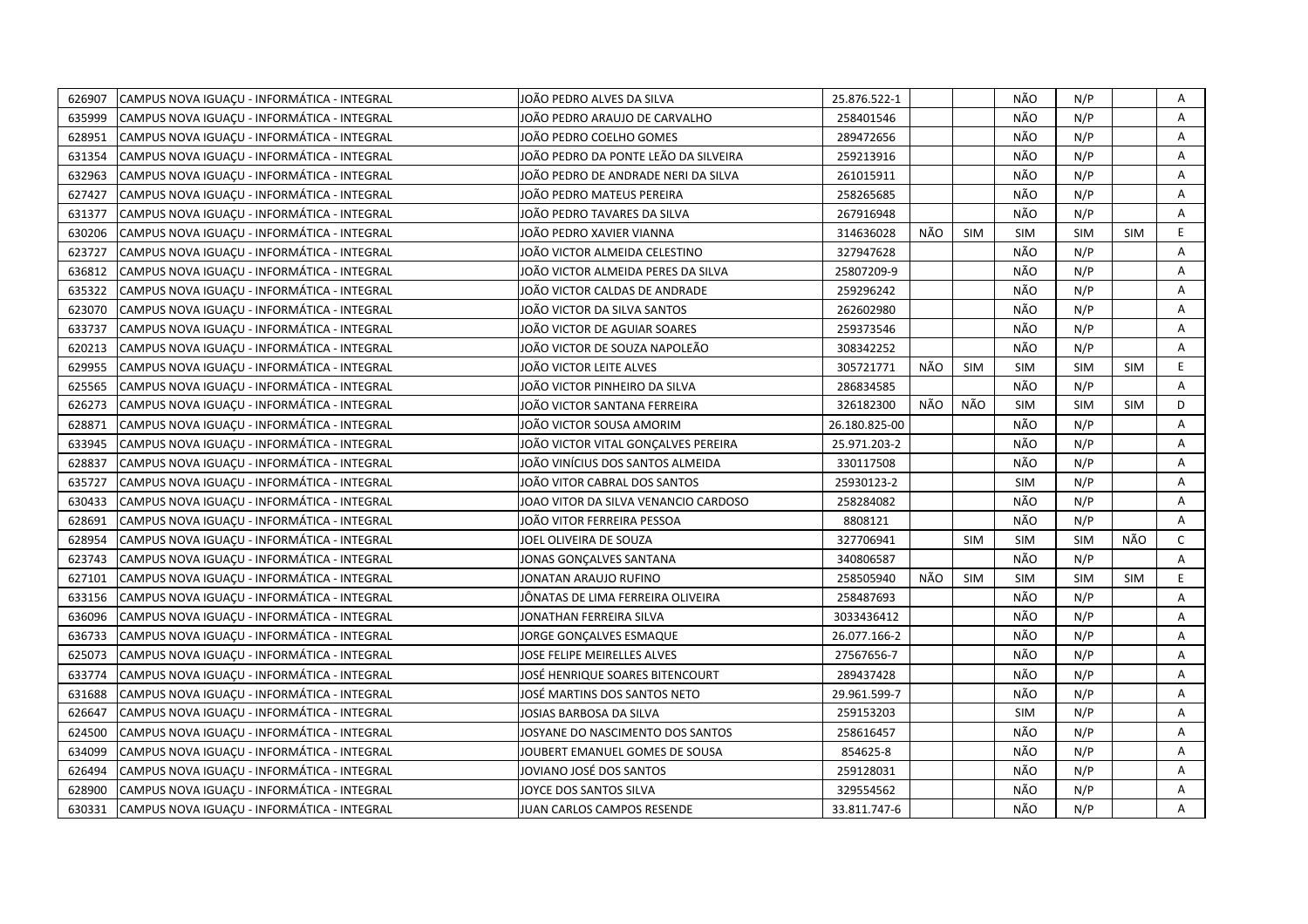| 626053 | CAMPUS NOVA IGUAÇU - INFORMÁTICA - INTEGRAL | JUAN DIAS FERRAZ                   | 311135800      | NÃO | <b>SIM</b> | <b>SIM</b> | SIM        | <b>SIM</b> | E.           |
|--------|---------------------------------------------|------------------------------------|----------------|-----|------------|------------|------------|------------|--------------|
| 636768 | CAMPUS NOVA IGUAÇU - INFORMÁTICA - INTEGRAL | <b>JUAN FERRAZ TELES</b>           | 294665781      |     |            | NÃO        | N/P        |            | $\mathsf{A}$ |
| 620817 | CAMPUS NOVA IGUACU - INFORMÁTICA - INTEGRAL | JUAN OLIVEIRA MARQUES DE SOUZA     | 263146235      |     |            | NÃO        | N/P        |            | A            |
| 634040 | CAMPUS NOVA IGUACU - INFORMÁTICA - INTEGRAL | JULIA AMANDA DE OLIVEIRA BAPTISTA  | 295611818      |     |            | NÃO        | N/P        |            | A            |
| 636093 | CAMPUS NOVA IGUACU - INFORMÁTICA - INTEGRAL | <b>JULIA BITTENCOURT BORGES</b>    | 259832178      |     |            | NÃO        | N/P        |            | A            |
| 621281 | CAMPUS NOVA IGUAÇU - INFORMÁTICA - INTEGRAL | JÚLIA OLIVEIRA DE ALMEIDA          | 275695989      |     |            | NÃO        | N/P        |            | Α            |
| 627606 | CAMPUS NOVA IGUACU - INFORMÁTICA - INTEGRAL | JULIA PINHEIRO LOURENÇO            | 25963377-4     |     |            | <b>SIM</b> | N/P        |            | Α            |
| 627173 | CAMPUS NOVA IGUACU - INFORMÁTICA - INTEGRAL | JÚLIA SANTOS VIEIRA                | 30.040.213 - 8 |     |            | NÃO        | N/P        |            | А            |
| 636415 | CAMPUS NOVA IGUAÇU - INFORMÁTICA - INTEGRAL | JULIA SILVA DE AGUIAR SCHULZ VAZ   | 26.802.998-0   |     |            | <b>SIM</b> | N/P        |            | Α            |
| 621169 | CAMPUS NOVA IGUACU - INFORMÁTICA - INTEGRAL | JULIANA DE SOUZA DE OLIVEIRA       | 29.936.697-1   |     |            | NÃO        | N/P        |            | A            |
| 634966 | CAMPUS NOVA IGUAÇU - INFORMÁTICA - INTEGRAL | JULIANA LUZ COSTA SARAIVA          | 292515079      |     |            | NÃO        | N/P        |            | Α            |
| 626741 | CAMPUS NOVA IGUAÇU - INFORMÁTICA - INTEGRAL | JULIANNE DA SILVA MELO             | 324710805      |     |            | NÃO        | N/P        |            | А            |
| 632470 | CAMPUS NOVA IGUAÇU - INFORMÁTICA - INTEGRAL | JULIANNE VITÓRIA THEODORO CORNELIO | 32.819.416-2   |     |            | NÃO        | N/P        |            | Α            |
| 624744 | CAMPUS NOVA IGUACU - INFORMÁTICA - INTEGRAL | JÚLIO CESAR DA SILVA MACHADO       | 25858560-3     |     |            | NÃO        | N/P        |            | Α            |
| 636931 | CAMPUS NOVA IGUACU - INFORMÁTICA - INTEGRAL | JÚLIO DA PAZ PEIXOTO               | 258112739      |     |            | NÃO        | N/P        |            | А            |
| 620982 | CAMPUS NOVA IGUAÇU - INFORMÁTICA - INTEGRAL | KAIKY GONZAGA CORREA DOS REIS      | 301425112      |     |            | NÃO        | N/P        |            | A            |
| 631946 | CAMPUS NOVA IGUACU - INFORMÁTICA - INTEGRAL | KAILNE HELENA CORREIA FREITAS      | 258341957      |     |            | NÃO        | N/P        |            | A            |
| 626172 | CAMPUS NOVA IGUAÇU - INFORMÁTICA - INTEGRAL | KAIO DE SOUZA SANTOS               | 261001564      | NÃO | SIM        | <b>SIM</b> | <b>SIM</b> | <b>SIM</b> | E.           |
| 631922 | CAMPUS NOVA IGUACU - INFORMÁTICA - INTEGRAL | KAIQUE MENENDEZ PEREIRA            | 269369096      |     |            | NÃO        | N/P        |            | A            |
| 635006 | CAMPUS NOVA IGUAÇU - INFORMÁTICA - INTEGRAL | KAREN FERREIRA DA COSTA            | 312459555      |     |            | NÃO        | N/P        |            | A            |
| 631632 | CAMPUS NOVA IGUACU - INFORMÁTICA - INTEGRAL | KARINE PACHECO FIRMO               | 258518232      |     |            | NÃO        | N/P        |            | A            |
| 626436 | CAMPUS NOVA IGUAÇU - INFORMÁTICA - INTEGRAL | KAROLINE VICTORIA BARBOSA SIQUEIRA | 345013908      | NÃO | NÃO        | <b>SIM</b> | <b>SIM</b> | <b>SIM</b> | D            |
| 622145 | CAMPUS NOVA IGUAÇU - INFORMÁTICA - INTEGRAL | KATHLYN CARLA CORDEIRO SANTOS      | 268196078      |     |            | NÃO        | N/P        |            | A            |
| 631894 | CAMPUS NOVA IGUACU - INFORMÁTICA - INTEGRAL | KAUÃ DA CUNHA MONTEIRO             | 29.140.116-4   |     |            | NÃO        | N/P        |            | A            |
| 631205 | CAMPUS NOVA IGUAÇU - INFORMÁTICA - INTEGRAL | KAUÃ GUIMARÃES FERREIRA            | 325742070      |     |            | NÃO        | N/P        |            | Α            |
| 634076 | CAMPUS NOVA IGUAÇU - INFORMÁTICA - INTEGRAL | KAUÃ SOARES DA SILVA               | 270679384      |     |            | <b>SIM</b> | N/P        |            | A            |
| 629787 | CAMPUS NOVA IGUAÇU - INFORMÁTICA - INTEGRAL | KAUÃ VICTOR NEVES SANTOS           | 258670983      |     |            | NÃO        | N/P        |            | А            |
| 625592 | CAMPUS NOVA IGUACU - INFORMÁTICA - INTEGRAL | KAUAN DE OLIVEIRA CARLOS           | 27451999-0     |     |            | NÃO        | N/P        |            | A            |
| 632349 | CAMPUS NOVA IGUACU - INFORMÁTICA - INTEGRAL | KAUAN REIS CAMELO                  | 323814566      |     |            | NÃO        | N/P        |            | Α            |
| 624627 | CAMPUS NOVA IGUACU - INFORMÁTICA - INTEGRAL | KAUANE VITÓRIA SOARES PIMENTEL     | 2.963.320-4    |     |            | <b>NÃO</b> | N/P        |            | A            |
| 623410 | CAMPUS NOVA IGUAÇU - INFORMÁTICA - INTEGRAL | KAYENE OLIVEIRA DA SILVA           | 30368955-3     | NÃO | SIM        | <b>SIM</b> | <b>SIM</b> | <b>SIM</b> | E.           |
| 624585 | CAMPUS NOVA IGUAÇU - INFORMÁTICA - INTEGRAL | KAYKY MATHEUS DE OLIVEIRA ARANTES  | 309081974      |     |            | NÃO        | N/P        |            | Α            |
| 635493 | CAMPUS NOVA IGUACU - INFORMÁTICA - INTEGRAL | KAYLANE SOARES SCHUINA             | 267938223      | NÃO | NÃO        | <b>SIM</b> | <b>SIM</b> | <b>SIM</b> | D            |
| 624966 | CAMPUS NOVA IGUAÇU - INFORMÁTICA - INTEGRAL | KAYLLANE DE SOUZA SILVA            | 316165331      | NÃO | NÃO        | <b>SIM</b> | <b>SIM</b> | NÃO        | B            |
| 634423 | CAMPUS NOVA IGUACU - INFORMÁTICA - INTEGRAL | KAYNNAN MARCELO DE MELO SILVA      | 26.100.087-1   |     |            | <b>SIM</b> | N/P        |            | A            |
| 623244 | CAMPUS NOVA IGUAÇU - INFORMÁTICA - INTEGRAL | KELLY CHRISTINA OLIVEIRA DOS ANJOS | 133819375      | NÃO | SIM        | <b>SIM</b> | <b>SIM</b> | <b>SIM</b> | E.           |
| 623818 | CAMPUS NOVA IGUACU - INFORMÁTICA - INTEGRAL | KELLY QUINTANILHA DOS SANTOS       | 25.848.178-7   | NÃO | <b>SIM</b> | <b>SIM</b> | <b>SIM</b> |            | $\mathsf{C}$ |
| 626702 | CAMPUS NOVA IGUACU - INFORMÁTICA - INTEGRAL | KETELLEN VITÓRIA COSTA NUNES       | 316810977      |     |            | NÃO        | N/P        |            | A            |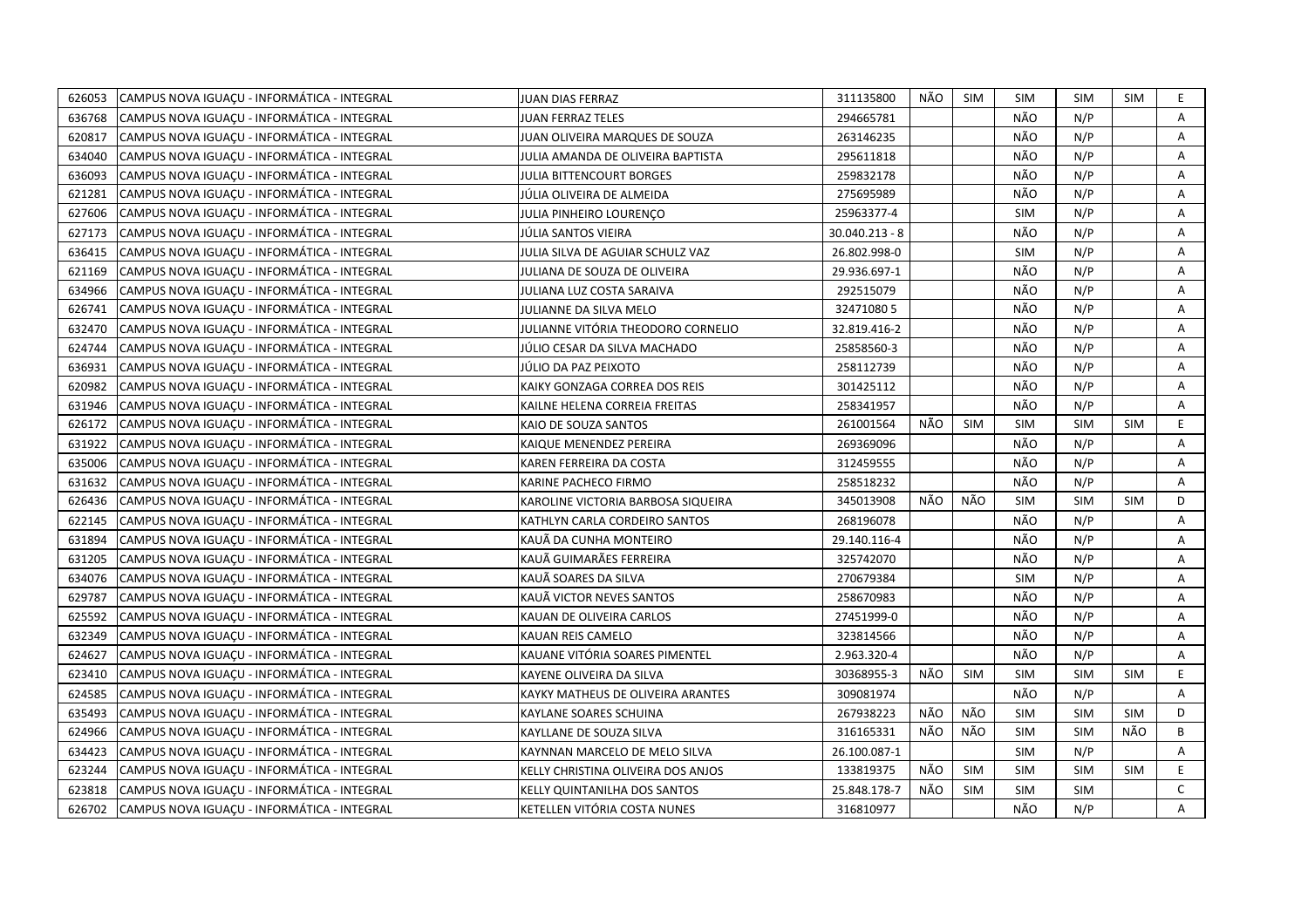| 623400 | CAMPUS NOVA IGUAÇU - INFORMÁTICA - INTEGRAL  | KETHELLYN GONCALVES DOS SANTOS              | 330439563    | NÃO | <b>SIM</b> | <b>SIM</b> | <b>SIM</b> | <b>SIM</b> | E.             |
|--------|----------------------------------------------|---------------------------------------------|--------------|-----|------------|------------|------------|------------|----------------|
| 628028 | ICAMPUS NOVA IGUACU - INFORMÁTICA - INTEGRAL | KETLEN DA SILVA GONCALVES                   | 31803145-7   |     |            | NÃO        | N/P        |            | A              |
| 629434 | CAMPUS NOVA IGUACU - INFORMÁTICA - INTEGRAL  | KEURY DA SILVA OLINTO                       | 260555651    | NÃO | <b>SIM</b> | <b>SIM</b> | N/P        | <b>SIM</b> | Α              |
| 623870 | CAMPUS NOVA IGUACU - INFORMÁTICA - INTEGRAL  | KEVELLYN DE SANTANA FREITAS LAGI            | 258350685    | NÃO | <b>SIM</b> | <b>SIM</b> | <b>SIM</b> | <b>SIM</b> | E.             |
| 625950 | CAMPUS NOVA IGUAÇU - INFORMÁTICA - INTEGRAL  | LAÍS EUZEBIO SILVA RODRIGUES                | 259301158    |     | <b>SIM</b> | <b>SIM</b> | <b>SIM</b> | <b>SIM</b> | E              |
| 624809 | CAMPUS NOVA IGUAÇU - INFORMÁTICA - INTEGRAL  | LARISSA CASTRO DE OLIVEIRA                  | 258570803    | NÃO | <b>SIM</b> | <b>SIM</b> | <b>SIM</b> | NÃO        | $\mathsf{C}$   |
| 625739 | CAMPUS NOVA IGUAÇU - INFORMÁTICA - INTEGRAL  | LARISSA CHAVES PROCOPIO LIBANO              | 320366669    | NÃO | <b>SIM</b> | <b>SIM</b> | <b>SIM</b> | <b>SIM</b> | E.             |
| 622255 | CAMPUS NOVA IGUAÇU - INFORMÁTICA - INTEGRAL  | LARISSA LOHANA DA SILVA FERREIRA DOS SANTOS | 34.033.075-2 |     |            | NÃO        | N/P        |            | Α              |
| 636540 | CAMPUS NOVA IGUACU - INFORMÁTICA - INTEGRAL  | LARISSA RIBEIRO NASCIMENTO DA SILVA         | 256319393    |     |            | NÃO        | N/P        |            | A              |
| 626957 | CAMPUS NOVA IGUAÇU - INFORMÁTICA - INTEGRAL  | LARYSSA DANTAS LOURENCO VIEIRA              | 259255800    |     |            | NÃO        | N/P        |            | A              |
| 635293 | CAMPUS NOVA IGUACU - INFORMÁTICA - INTEGRAL  | LEANDRO NOVAES DOS SANTOS                   | 34.754.849.7 |     |            | <b>SIM</b> | N/P        |            | A              |
| 634565 | CAMPUS NOVA IGUAÇU - INFORMÁTICA - INTEGRAL  | LEONARDO MARTINS LIMA DO NASCIMENTO         | 33.258.296-4 |     |            | NÃO        | N/P        |            | Α              |
| 624983 | CAMPUS NOVA IGUACU - INFORMÁTICA - INTEGRAL  | LEONE LUIZ FERNANDES DA COSTA               | 31945411     | NÃO | <b>SIM</b> | <b>SIM</b> | <b>SIM</b> | <b>SIM</b> | E.             |
| 621025 | CAMPUS NOVA IGUACU - INFORMÁTICA - INTEGRAL  | LETÍCIA DE LIMA SILVA                       | 27.643.055-0 |     |            | NÃO        | N/P        |            | Α              |
| 621545 | CAMPUS NOVA IGUAÇU - INFORMÁTICA - INTEGRAL  | LETÍCIA DE MORAES SILVEIRA                  | 26055592-5   |     |            | NÃO        | N/P        |            | A              |
| 632068 | CAMPUS NOVA IGUACU - INFORMÁTICA - INTEGRAL  | LETICIA DE SOUZA LIMA                       | 259132074    |     |            | NÃO        | N/P        |            | Α              |
| 632347 | CAMPUS NOVA IGUAÇU - INFORMÁTICA - INTEGRAL  | LETÍCIA FORTUNA DA SILVA                    | 258478288    |     |            | NÃO        | N/P        |            | A              |
| 628036 | CAMPUS NOVA IGUACU - INFORMÁTICA - INTEGRAL  | LETÍCIA FURTADO DE BARROS LINHARES          | 258867290    |     |            | NÃO        | N/P        |            | Α              |
| 629190 | CAMPUS NOVA IGUAÇU - INFORMÁTICA - INTEGRAL  | LETICIA LIMA MORAES DE OLIVEIRA             | 27.375.087-7 |     |            | NÃO        | N/P        |            | Α              |
| 627407 | CAMPUS NOVA IGUAÇU - INFORMÁTICA - INTEGRAL  | LEVI LIMA DE SANTANA                        | 32.752.808-9 | NÃO | <b>SIM</b> | <b>SIM</b> | <b>SIM</b> | <b>SIM</b> | E.             |
| 621510 | CAMPUS NOVA IGUAÇU - INFORMÁTICA - INTEGRAL  | LÍDIA PIERONI DA FROTA                      | 30.355.879-5 | NÃO | NÃO        | <b>SIM</b> | <b>SIM</b> | <b>SIM</b> | D              |
| 622680 | CAMPUS NOVA IGUACU - INFORMÁTICA - INTEGRAL  | LIVIA BADINI DOS SANTOS FIGUEIRA            | 282983717    |     |            | NÃO        | N/P        |            | A              |
| 635588 | CAMPUS NOVA IGUACU - INFORMÁTICA - INTEGRAL  | LIVIA DE OLIVEIRA ESTEVAM                   | 258951797    |     |            | NÃO        | N/P        |            | A              |
| 628480 | CAMPUS NOVA IGUACU - INFORMÁTICA - INTEGRAL  | LÍVIA VITÓRIA DA SILVA GONCALVES            | 259379584    |     |            | NÃO        | N/P        |            | A              |
| 622576 | CAMPUS NOVA IGUAÇU - INFORMÁTICA - INTEGRAL  | LOHANNE LINDA DA SILVA                      | 31.128.321-2 | NÃO | <b>SIM</b> | <b>SIM</b> | <b>SIM</b> | <b>SIM</b> | E.             |
| 628427 | CAMPUS NOVA IGUACU - INFORMÁTICA - INTEGRAL  | LORENA SILVA DE SOUZA                       | 258254986    |     |            | NÃO        | N/P        |            | A              |
| 626142 | CAMPUS NOVA IGUAÇU - INFORMÁTICA - INTEGRAL  | LORHANY BAZETI DA LUZ ARANHA                | 304190713    |     |            | NÃO        | N/P        |            | A              |
| 629755 | CAMPUS NOVA IGUAÇU - INFORMÁTICA - INTEGRAL  | LORRAN CARDOSO FRAGA                        | 322918988    |     |            | NÃO        | <b>SIM</b> |            | $\overline{A}$ |
| 631530 | CAMPUS NOVA IGUACU - INFORMÁTICA - INTEGRAL  | LUANA PIMENTEL COSTA DE LIMA                | 259217164    |     |            | NÃO        | N/P        |            | A              |
| 630327 | CAMPUS NOVA IGUAÇU - INFORMÁTICA - INTEGRAL  | LUCAS CAUÃ VIEIRA ALTINO                    | 31.318.921-9 |     |            | NÃO        | N/P        |            | Α              |
| 634995 | CAMPUS NOVA IGUACU - INFORMÁTICA - INTEGRAL  | LUCAS DE AZEVEDO NASCIMENTO                 | 8718806      |     |            | NÃO        | N/P        |            | A              |
| 633093 | CAMPUS NOVA IGUAÇU - INFORMÁTICA - INTEGRAL  | LUCAS EVANGELISTA DOS SANTOS                | 222888497    | NÃO | <b>SIM</b> | <b>SIM</b> | N/P        | <b>SIM</b> | Α              |
| 635453 | CAMPUS NOVA IGUACU - INFORMÁTICA - INTEGRAL  | LUCAS KAUÃ SILVA                            | 33258392-1   |     |            | NÃO        | N/P        |            | Α              |
| 629142 | CAMPUS NOVA IGUAÇU - INFORMÁTICA - INTEGRAL  | LUCAS KENZO MISHIMA HAYASHI                 | 261867667    |     |            | NÃO        | N/P        |            | Α              |
| 629193 | CAMPUS NOVA IGUACU - INFORMÁTICA - INTEGRAL  | LUCAS LIMA MORAES DE OLIVEIRA               | 27.375.087-7 |     |            | NÃO        | N/P        |            | A              |
| 635467 | CAMPUS NOVA IGUAÇU - INFORMÁTICA - INTEGRAL  | LUCAS MENDES DE MATTOS                      | 308695188    |     |            | NÃO        | N/P        |            | Α              |
| 630196 | CAMPUS NOVA IGUACU - INFORMÁTICA - INTEGRAL  | LUCAS MOURA CORREA                          | 8675821      |     |            | NÃO        | N/P        |            | A              |
| 632574 | CAMPUS NOVA IGUAÇU - INFORMÁTICA - INTEGRAL  | LUCAS PATRICK LIMA SOUZA DOS SANTOS         | 274521293    |     |            | NÃO        | N/P        |            | A              |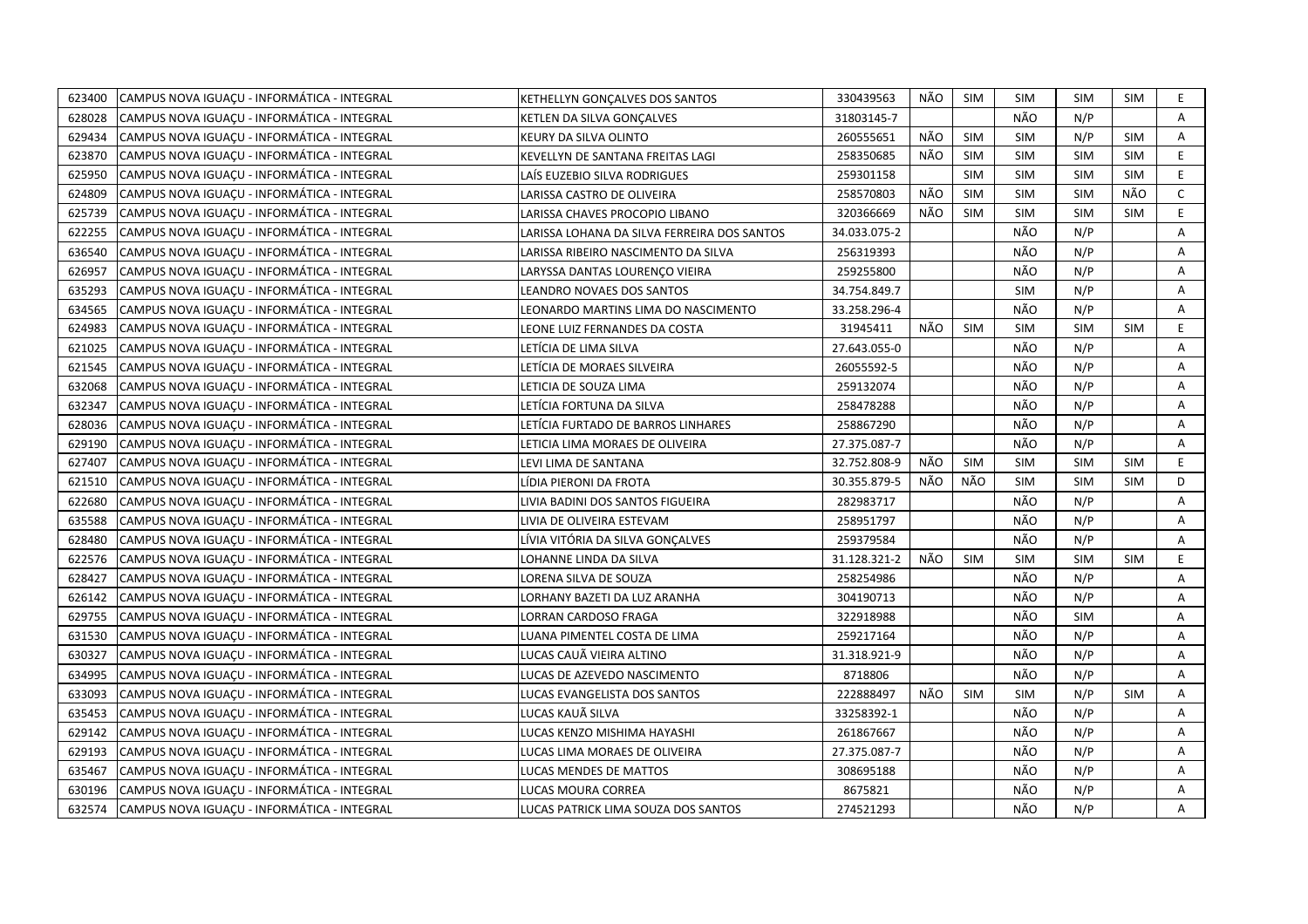| 631127 | CAMPUS NOVA IGUACU - INFORMÁTICA - INTEGRAL | LUCAS PEREIRA ROSA                       | 286344536    |     |            | NÃO        | N/P        |            | Α            |
|--------|---------------------------------------------|------------------------------------------|--------------|-----|------------|------------|------------|------------|--------------|
| 635670 | CAMPUS NOVA IGUAÇU - INFORMÁTICA - INTEGRAL | LUCAS RIBEIRO DE SOUZA                   | 275696813    |     |            | NÃO        | N/P        |            | A            |
| 620344 | CAMPUS NOVA IGUAÇU - INFORMÁTICA - INTEGRAL | LUCAS VIEIRA DA SILVA COSTA              | 283875987    |     |            | NÃO        | N/P        |            | A            |
| 626460 | CAMPUS NOVA IGUACU - INFORMÁTICA - INTEGRAL | LUENNE VITORIA MARCELINO ALMEIDA         | 299463117    |     |            | NÃO        | N/P        |            | A            |
| 629642 | CAMPUS NOVA IGUACU - INFORMÁTICA - INTEGRAL | LUIS FELIPE DE ARAUJO SOUZA              | 32.578.315-7 |     |            | NÃO        | N/P        |            | Α            |
| 631974 | CAMPUS NOVA IGUAÇU - INFORMÁTICA - INTEGRAL | LUIS FELIPE DOS SANTOS NOGUEIRA          | 31.990.008-0 |     |            | NÃO        | N/P        |            | Α            |
| 636169 | CAMPUS NOVA IGUAÇU - INFORMÁTICA - INTEGRAL | LUÍSA GABRIELA PACÍFICO CELESTINO        | 242952729    |     |            | NÃO        | N/P        |            | Α            |
| 632894 | CAMPUS NOVA IGUACU - INFORMÁTICA - INTEGRAL | LUÍSA HELENA DE SANT' ANNA COELHO        | 25929703-4   |     |            | NÃO        | N/P        |            | A            |
| 624792 | CAMPUS NOVA IGUACU - INFORMÁTICA - INTEGRAL | LUISA PIQUET REIS LOUREIRO               | 291377745    |     |            | NÃO        | N/P        |            | Α            |
| 631618 | CAMPUS NOVA IGUAÇU - INFORMÁTICA - INTEGRAL | LUIZ ALBERTO GOMES MARTINS DE ALCANTARA  | 258903863    |     |            | NÃO        | N/P        |            | Α            |
| 629987 | CAMPUS NOVA IGUAÇU - INFORMÁTICA - INTEGRAL | <b>LUIZ FELIPE BARBOSA MARTINS</b>       | 30.785.941-3 |     |            | NÃfO       | N/P        |            | Α            |
| 633267 | CAMPUS NOVA IGUACU - INFORMÁTICA - INTEGRAL | LUIZ FRANCISCO MENDONCA DOS SANTOS ZACHI | 258491216    |     |            | NÃO        | N/P        |            | A            |
| 632457 | CAMPUS NOVA IGUACU - INFORMÁTICA - INTEGRAL | LUIZ GUILHERME DE CASTRO MIRANDA         | 25910575-7   |     |            | NÃfO       | N/P        |            | Α            |
| 629834 | CAMPUS NOVA IGUACU - INFORMÁTICA - INTEGRAL | LUIZ PAULO BENTO NEVES                   | 307986299    |     |            | NÃO        | N/P        |            | A            |
| 636609 | CAMPUS NOVA IGUAÇU - INFORMÁTICA - INTEGRAL | LUIZ PHELIPE DE SOUZA BENTO              | 279685895    | NÃO | <b>SIM</b> | <b>SIM</b> | <b>SIM</b> | <b>SIM</b> | E            |
| 623038 | CAMPUS NOVA IGUACU - INFORMÁTICA - INTEGRAL | LYLIAN PIMENTEL DIAS                     | 258659226    |     |            | NÃO        | N/P        |            | A            |
| 630573 | CAMPUS NOVA IGUACU - INFORMÁTICA - INTEGRAL | LYVIA SILVA DA COSTA                     | 259106953    | NÃO |            | NÃO        | <b>SIM</b> | NÃO        | A            |
| 633676 | CAMPUS NOVA IGUACU - INFORMÁTICA - INTEGRAL | MANUELA MENDONCA FRÉZA                   | 275665347    |     |            | NÃO        | N/P        |            | Α            |
| 635226 | CAMPUS NOVA IGUACU - INFORMÁTICA - INTEGRAL | <b>MARCELLE RIBEIRO SUHETT</b>           | 311527311    |     |            | NÃO        | N/P        |            | A            |
| 630320 | CAMPUS NOVA IGUACU - INFORMÁTICA - INTEGRAL | MARCELO AUGUSTO MARTINS DA SILVA         | 32.239.385-1 |     |            | NÃO        | N/P        |            | A            |
| 636324 | CAMPUS NOVA IGUAÇU - INFORMÁTICA - INTEGRAL | MARCELO CORRÊA DA SILVA JUNIOR           | 259131878    |     |            | NÃO        | N/P        |            | A            |
| 627451 | CAMPUS NOVA IGUAÇU - INFORMÁTICA - INTEGRAL | MARCELO FERREIRA LEITE                   | 300978889    |     |            | NÃO        | N/P        |            | Α            |
| 636266 | CAMPUS NOVA IGUACU - INFORMÁTICA - INTEGRAL | MARCELO HENRIQUE DE OLIVEIRA SILVA       | 259131860    |     |            | NÃO        | N/P        |            | A            |
| 630033 | CAMPUS NOVA IGUACU - INFORMÁTICA - INTEGRAL | MARCIO ALXANDRE PEREIRA TORRES           | 258933209    |     |            | NÃO        | N/P        |            | A            |
| 623176 | CAMPUS NOVA IGUACU - INFORMÁTICA - INTEGRAL | <b>MARCOS ANTONIO DA SILVA PEREIRA</b>   | 32.247.215-0 |     |            | NÃO        | N/P        |            | Α            |
| 629493 | CAMPUS NOVA IGUAÇU - INFORMÁTICA - INTEGRAL | MARCOS PAULO DA SILVA FREIRE             | 339142093    |     |            | NÃO        | N/P        |            | Α            |
| 626376 | CAMPUS NOVA IGUACU - INFORMÁTICA - INTEGRAL | MARIA CRISTINA DA SILVA RODROGUES        | 258774991    |     |            | NÃO        | N/P        |            | A            |
| 623124 | CAMPUS NOVA IGUAÇU - INFORMÁTICA - INTEGRAL | MARIA DA PENHA ABRANCHES DE SOUSA        | 79771648     |     |            | NÃO        | N/P        |            | A            |
| 625549 | CAMPUS NOVA IGUAÇU - INFORMÁTICA - INTEGRAL | MARIA EDUARDA DE LIMA MAMEDE             | 328450861    |     | <b>SIM</b> | <b>SIM</b> | <b>SIM</b> | <b>SIM</b> | E            |
| 634249 | CAMPUS NOVA IGUAÇU - INFORMÁTICA - INTEGRAL | MARIA EDUARDA KREILI DA SILVA RIBEIRO    | 274521129    |     |            | NÃO        | N/P        |            | Α            |
| 624825 | CAMPUS NOVA IGUAÇU - INFORMÁTICA - INTEGRAL | MARIA EDUARDA MARTINS                    | 33227065-1   |     |            | <b>SIM</b> | N/P        |            | А            |
| 622166 | CAMPUS NOVA IGUACU - INFORMÁTICA - INTEGRAL | MARIA EDUARDA OLIVEIRA DA PENHA          | 258482165    |     |            | NÃO        | N/P        |            | A            |
| 624005 | CAMPUS NOVA IGUACU - INFORMÁTICA - INTEGRAL | MARIA EDUARDA PALANTE DE MACEDO          | 25841964-7   | NÃO | NÃO        | <b>SIM</b> | <b>SIM</b> | NÃO        | B            |
| 630099 | CAMPUS NOVA IGUAÇU - INFORMÁTICA - INTEGRAL | MARIA EDUARDA RIBEIRO CARVALHO           | 264119413    |     |            | NÃO        | N/P        |            | Α            |
| 627643 | CAMPUS NOVA IGUACU - INFORMÁTICA - INTEGRAL | MARIA FERNANDA RODRIGUES MUNIZ           | 29.537.266-8 |     |            | NÃO        | N/P        |            | $\mathsf{A}$ |
| 628582 | CAMPUS NOVA IGUAÇU - INFORMÁTICA - INTEGRAL | MARIA ISABELLE COIMBRA SILVA             | 27.568.543-6 |     |            | NÃO        | N/P        |            | A            |
| 620984 | CAMPUS NOVA IGUAÇU - INFORMÁTICA - INTEGRAL | MARIA LUIZA LIMA BASTOS                  | 27.567.797-9 | NÃO | SIM        | <b>SIM</b> | <b>SIM</b> | <b>SIM</b> | E            |
| 628782 | CAMPUS NOVA IGUAÇU - INFORMÁTICA - INTEGRAL | MARIA PAULA FIGUEIREDO DO NASCIMENTO     | 258341767    | NÃO | NÃO        | <b>SIM</b> | <b>SIM</b> | <b>SIM</b> | D            |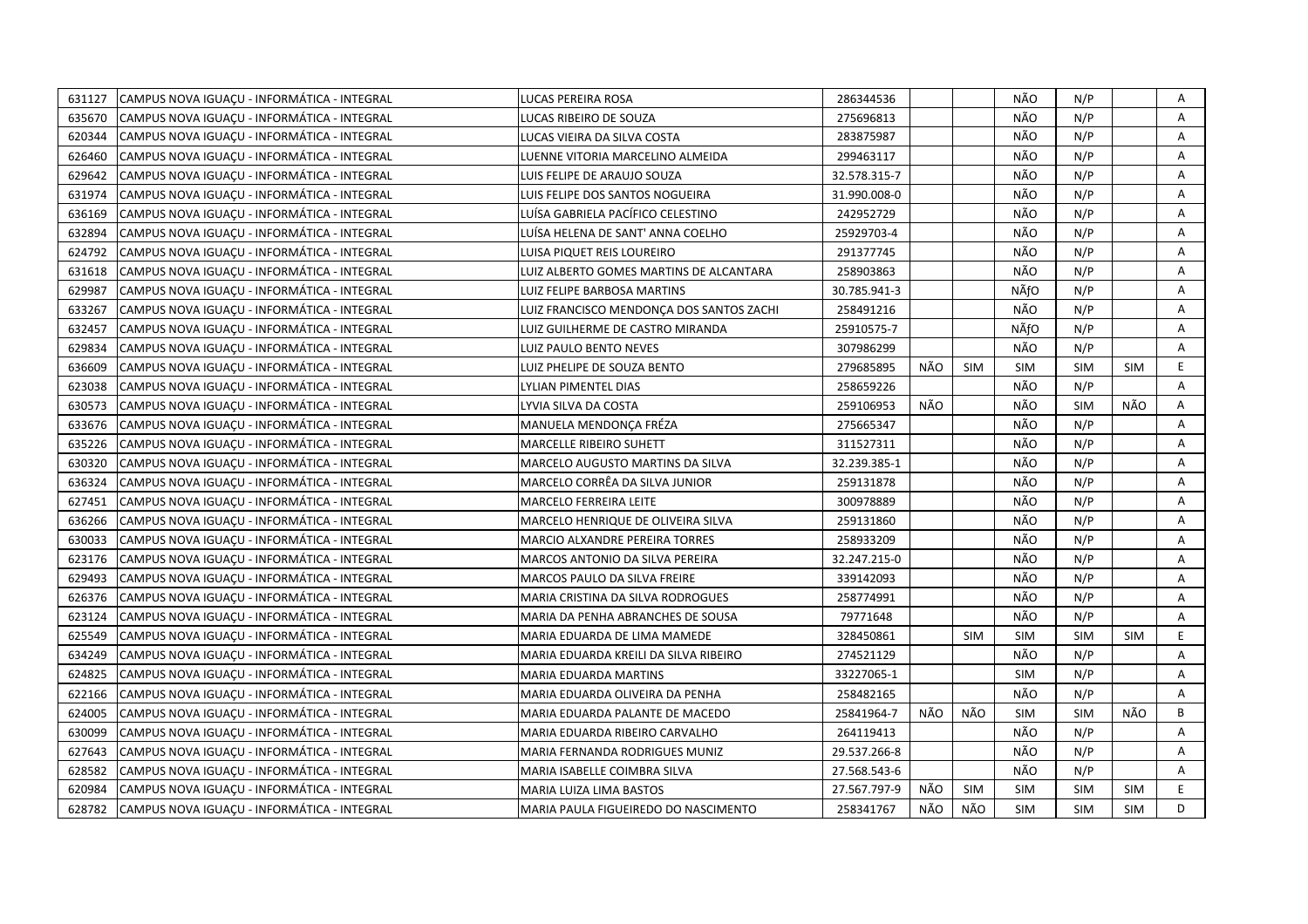| 625263 | CAMPUS NOVA IGUACU - INFORMÁTICA - INTEGRAL | MARIA VITÓRIA DE PAIVA ALEXANDRIA         | 319598371      |     |            | NÃO        | N/P        |            | Α            |
|--------|---------------------------------------------|-------------------------------------------|----------------|-----|------------|------------|------------|------------|--------------|
| 631574 | CAMPUS NOVA IGUAÇU - INFORMÁTICA - INTEGRAL | MARIA VITÓRIA DOS SANTOS ANDRADE          | 25.848.362-7   |     |            | NÃO        | N/P        |            | A            |
| 620632 | CAMPUS NOVA IGUACU - INFORMÁTICA - INTEGRAL | MARIANA DOS SANTOS DUIM                   | 258236181      |     |            | NÃO        | N/P        |            | A            |
| 636863 | CAMPUS NOVA IGUACU - INFORMÁTICA - INTEGRAL | MARIANA MENDITI SILVA                     | 30314231-9     |     |            | NÃO        | N/P        |            | Α            |
| 622963 | CAMPUS NOVA IGUACU - INFORMÁTICA - INTEGRAL | MARIANA SCHIAVONE CARVALHO                | 285978060      |     |            | NÃO        | N/P        |            | A            |
| 632250 | CAMPUS NOVA IGUACU - INFORMÁTICA - INTEGRAL | MARIANNA GOMES DA SILVA FERREIRA          | 299931006      |     |            | NÃO        | N/P        |            | Α            |
| 630381 | CAMPUS NOVA IGUAÇU - INFORMÁTICA - INTEGRAL | MARINA SOUZA GOMES DE ARAUJO              | 274520261      |     |            | NÃO        | N/P        |            | Α            |
| 626116 | CAMPUS NOVA IGUACU - INFORMÁTICA - INTEGRAL | MARLON DA COSTA SALVADOR                  | 28.164.405-4   | NÃO | <b>SIM</b> | <b>SIM</b> | <b>SIM</b> | NÃO        | $\mathsf{C}$ |
| 622403 | CAMPUS NOVA IGUAÇU - INFORMÁTICA - INTEGRAL | MARLON RANIERI DE SOUZA LESSA             | 303441869      |     |            | NÃO        | N/P        |            | A            |
| 624640 | CAMPUS NOVA IGUAÇU - INFORMÁTICA - INTEGRAL | MARTINO ANTONIONY LADEIRA DE CASTRO       | 34.239.588-6   | NÃO | NÃO        | <b>SIM</b> | N/P        | NÃO        | A            |
| 634789 | CAMPUS NOVA IGUACU - INFORMÁTICA - INTEGRAL | MATEUS ARAUJO DA SILVA                    | 25.894.806-6   |     |            | NÃO        | N/P        |            | A            |
| 631519 | CAMPUS NOVA IGUAÇU - INFORMÁTICA - INTEGRAL | <b>MATEUS MARQUES FAÇANHA</b>             | 32.290.917.-65 |     |            | NÃO        | N/P        |            | Α            |
| 620695 | CAMPUS NOVA IGUACU - INFORMÁTICA - INTEGRAL | MATHEUS ALVES BILEGA MAGALHÃES            | 267918357      |     |            | NÃO        | N/P        |            | A            |
| 622877 | CAMPUS NOVA IGUACU - INFORMÁTICA - INTEGRAL | MATHEUS BAPTISTA DE CARVALHO ROBERTSON    | 259217255      |     |            | NÃO        | N/P        |            | A            |
| 636865 | CAMPUS NOVA IGUACU - INFORMÁTICA - INTEGRAL | MATHEUS HENRIQUES DOS SANTOS              | 30.582.812-1   |     |            | <b>SIM</b> | N/P        |            | Α            |
| 622410 | CAMPUS NOVA IGUACU - INFORMÁTICA - INTEGRAL | MATHEUS LUIS CARDOSO DA SILVA DE OLIVEIRA | 271438558      |     |            | NÃO        | N/P        |            | A            |
| 625594 | CAMPUS NOVA IGUAÇU - INFORMÁTICA - INTEGRAL | MATHEUS MELO CASSIMIRO DE LIMA            | 27721703-0     |     |            | NÃO        | N/P        |            | A            |
| 632354 | CAMPUS NOVA IGUAÇU - INFORMÁTICA - INTEGRAL | MAX MAURO PINTO DA CUNHA                  | 258374792      |     |            | NÃO        | N/P        |            | A            |
| 622813 | CAMPUS NOVA IGUAÇU - INFORMÁTICA - INTEGRAL | MAXWEL DE SOUSA DOS SANTOS                | 277348504      | NÃO | <b>SIM</b> | <b>SIM</b> | <b>SIM</b> | <b>SIM</b> | E.           |
| 631365 | CAMPUS NOVA IGUAÇU - INFORMÁTICA - INTEGRAL | MAYARA REIS MONTEIRO DE MAGALHÃES         | 259059194      |     |            | NÃO        | N/P        |            | Α            |
| 636839 | CAMPUS NOVA IGUACU - INFORMÁTICA - INTEGRAL | MAYCON DOUGLAS OLIVEIRA DO COUTO          | 315709758      |     |            | NÃO        | N/P        |            | A            |
| 626544 | CAMPUS NOVA IGUAÇU - INFORMÁTICA - INTEGRAL | MICHEL ARAÚJO DE ABREU                    | 325787661      |     |            | NÃO        | N/P        |            | A            |
| 636116 | CAMPUS NOVA IGUAÇU - INFORMÁTICA - INTEGRAL | MICHEL CARDOSO DE ASSIS                   | 259217479      |     |            | NÃO        | N/P        |            | A            |
| 628657 | CAMPUS NOVA IGUACU - INFORMÁTICA - INTEGRAL | MICHEL CARVALHO PEREIRA                   | 308052414      |     |            | NÃO        | N/P        |            | A            |
| 624601 | CAMPUS NOVA IGUAÇU - INFORMÁTICA - INTEGRAL | MIGUEL AUGUSTO ROMÃO SANTOS               | 28.373.232-9   | NÃO | <b>SIM</b> | <b>SIM</b> | <b>SIM</b> | <b>SIM</b> | E            |
| 620535 | CAMPUS NOVA IGUACU - INFORMÁTICA - INTEGRAL | MIGUEL CARDOSO CELESTINO                  | 258571538      |     |            | NÃO        | N/P        |            | A            |
| 628923 | CAMPUS NOVA IGUACU - INFORMÁTICA - INTEGRAL | MILENA GUILHERME DA ROCHA                 | 341143790      |     |            | NÃO        | N/P        |            | A            |
| 630559 | CAMPUS NOVA IGUAÇU - INFORMÁTICA - INTEGRAL | MILENA LACERDA DE LUCENA                  | 25.951.222-6   |     |            | NÃO        | N/P        |            | Α            |
| 633610 | CAMPUS NOVA IGUACU - INFORMÁTICA - INTEGRAL | MILLENA DA SILVA KROGER                   | 307393926      |     |            | NÃO        | N/P        |            | A            |
| 627379 | CAMPUS NOVA IGUAÇU - INFORMÁTICA - INTEGRAL | MILLENA TEODORO LUZ                       | 300821840      |     |            | NÃO        | N/P        |            | Α            |
| 622201 | CAMPUS NOVA IGUAÇU - INFORMÁTICA - INTEGRAL | MOISÉS LUIZ DA SILVA BRASIL               | 275691608      | NÃO | <b>SIM</b> | <b>SIM</b> | <b>SIM</b> | <b>SIM</b> | E.           |
| 621076 | CAMPUS NOVA IGUACU - INFORMÁTICA - INTEGRAL | MURILLO MACHADO BOM MOREIRA               | 258978519      |     |            | NÃO        | N/P        |            | A            |
| 625587 | CAMPUS NOVA IGUAÇU - INFORMÁTICA - INTEGRAL | NAIARA CARVALHO PASSOS                    | 326037710      | NÃO | <b>SIM</b> | <b>SIM</b> | <b>SIM</b> | <b>SIM</b> | E.           |
| 625398 | CAMPUS NOVA IGUACU - INFORMÁTICA - INTEGRAL | NAMA GUILHERMO CASTILHO DE SANTANA        | 25.876.851-4   |     |            | NÃO        | N/P        |            | A            |
| 634588 | CAMPUS NOVA IGUAÇU - INFORMÁTICA - INTEGRAL | NATÃ SILVA RIBEIRO                        | 30450005       |     |            | NÃO        | N/P        |            | A            |
| 622954 | CAMPUS NOVA IGUAÇU - INFORMÁTICA - INTEGRAL | NATÁLIA OLIVEIRA DE SÁ SOUZA              | 260681366      |     |            | NÃO        | N/P        |            | Α            |
| 629571 | CAMPUS NOVA IGUAÇU - INFORMÁTICA - INTEGRAL | NATAN RODRIGUES DE MOURA                  | 27.925.098-9   | NÃO | NÃO        | <b>SIM</b> | <b>SIM</b> | <b>SIM</b> | D            |
| 635482 | CAMPUS NOVA IGUACU - INFORMÁTICA - INTEGRAL | NATHÁLIA COSTA FORTUNATO                  | 275042539      |     |            | <b>SIM</b> | N/P        |            | A            |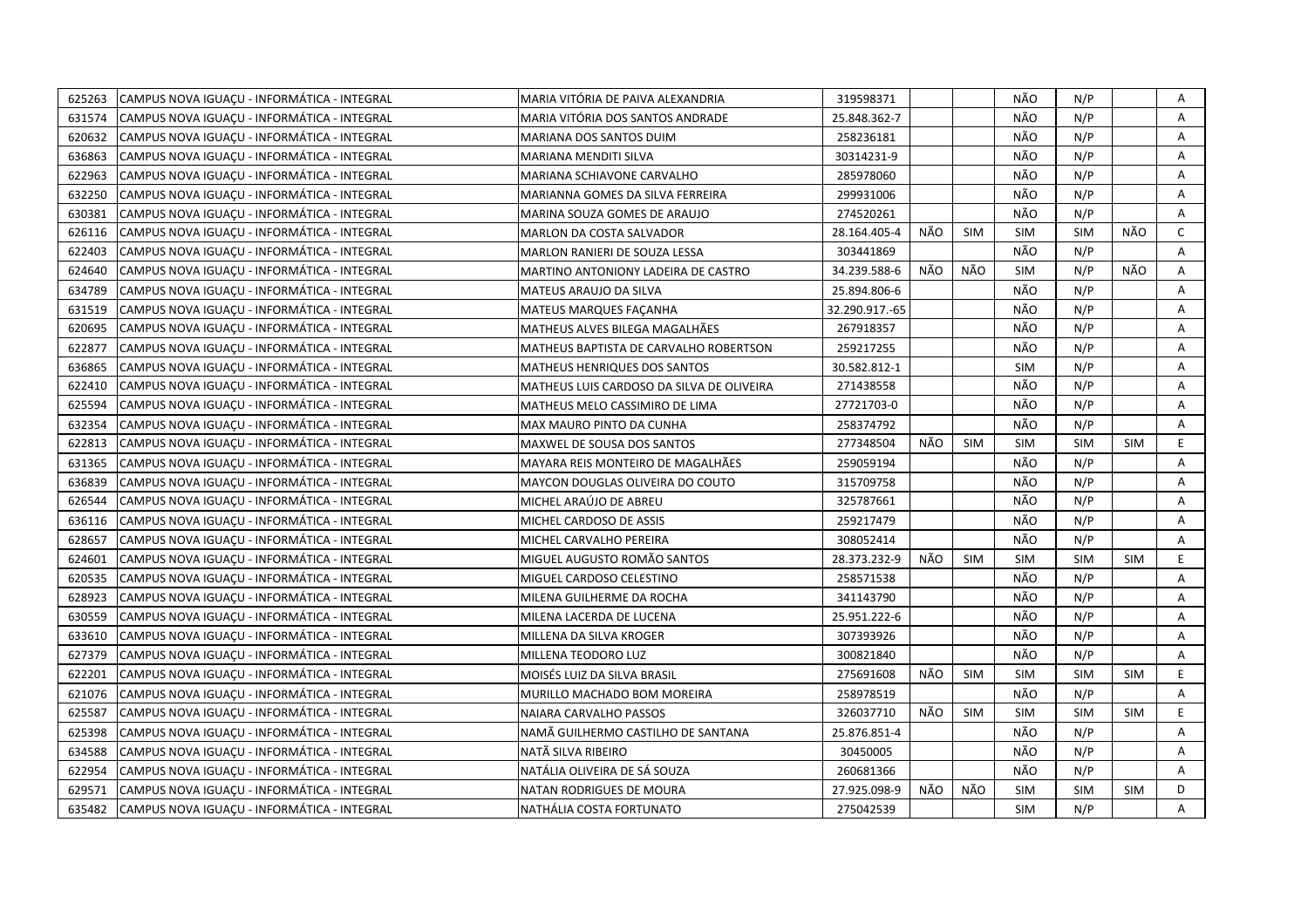| 624463 | CAMPUS NOVA IGUAÇU - INFORMÁTICA - INTEGRAL | NATHÁLIA TAVARES SOARES              | 25.834.992-7 |     |            | NÃO        | <b>SIM</b> |            | Α              |
|--------|---------------------------------------------|--------------------------------------|--------------|-----|------------|------------|------------|------------|----------------|
| 632931 | CAMPUS NOVA IGUACU - INFORMÁTICA - INTEGRAL | NAUAN ALMEIDA CARNEIRO               | 259215317    |     |            | NÃO        | N/P        |            | $\overline{A}$ |
| 636078 | CAMPUS NOVA IGUACU - INFORMÁTICA - INTEGRAL | NICOLAS CARVALHO ALVES DE OLIVEIRA   | 28328595-5   |     |            | NÃO        | N/P        |            | Α              |
| 624302 | CAMPUS NOVA IGUACU - INFORMÁTICA - INTEGRAL | NICOLAS DE OLIVEIRA VALLADARES       | 314162165    |     |            | NÃO        | N/P        |            | A              |
| 629906 | CAMPUS NOVA IGUACU - INFORMÁTICA - INTEGRAL | NICOLAS PAIVA DE AGUIAR ROCHA        | 258024975    |     |            | <b>SIM</b> | N/P        |            | A              |
| 633058 | CAMPUS NOVA IGUACU - INFORMÁTICA - INTEGRAL | NICOLAS RODRIGUES VIEIRA             | 274521723    |     |            | NÃO        | N/P        |            | A              |
| 631107 | CAMPUS NOVA IGUACU - INFORMÁTICA - INTEGRAL | NICOLE SOARES DE ARAUJO MOREIRA      | 259637932    |     |            | NÃO        | N/P        |            | Α              |
| 632258 | CAMPUS NOVA IGUAÇU - INFORMÁTICA - INTEGRAL | NICOLLAS NAHAN LOPES DA COSTA SOARES | 306198110    |     |            | NÃO        | N/P        |            | A              |
| 622961 | CAMPUS NOVA IGUAÇU - INFORMÁTICA - INTEGRAL | NYCOLLAS ARTHUR PINTO DE OLIVEIRA    | 260532049    | NÃO | NÃO        | <b>SIM</b> | <b>SIM</b> | <b>SIM</b> | D              |
| 626012 | CAMPUS NOVA IGUAÇU - INFORMÁTICA - INTEGRAL | PAMELLA GOMES BEZERRA                | 326160421    |     |            | NÃO        | N/P        |            | A              |
| 633857 | CAMPUS NOVA IGUACU - INFORMÁTICA - INTEGRAL | PATRICK JESUS DOS SANTOS             | 267922748    | NÃO | <b>SIM</b> | <b>SIM</b> | <b>SIM</b> | <b>SIM</b> | E              |
| 628876 | CAMPUS NOVA IGUAÇU - INFORMÁTICA - INTEGRAL | PATRICK SOUZA DA SILVEIRA BRANDÃO    | 270845407    |     |            | NÃO        | N/P        |            | A              |
| 628895 | CAMPUS NOVA IGUACU - INFORMÁTICA - INTEGRAL | PAULO ROBERTO THOMAZ FALCO           | 311404982    |     |            | NÃO        | N/P        |            | A              |
| 634204 | CAMPUS NOVA IGUAÇU - INFORMÁTICA - INTEGRAL | PEDRO FELLIPE BARBOSA DE MORAES      | 258487289    | NÃO | <b>SIM</b> | <b>SIM</b> | <b>SIM</b> | <b>SIM</b> | E.             |
| 628299 | CAMPUS NOVA IGUACU - INFORMÁTICA - INTEGRAL | PEDRO FLORENCIO ALBUQUERQUE DA SILVA | 847491-5     |     |            | NÃO        | N/P        |            | A              |
| 636963 | CAMPUS NOVA IGUAÇU - INFORMÁTICA - INTEGRAL | PEDRO GUILHERME OLIVEIRA PAES        | 26.166.621-2 |     |            | NÃO        | N/P        |            | Α              |
| 626806 | CAMPUS NOVA IGUACU - INFORMÁTICA - INTEGRAL | PEDRO HENRIQUE DE OLIVEIRA DUARTE    | 259711513    |     |            | NÃO        | N/P        |            | A              |
| 626734 | CAMPUS NOVA IGUAÇU - INFORMÁTICA - INTEGRAL | PEDRO HENRIQUE DE SOUZA BATISTA      | 223544750    |     |            | NÃO        | N/P        |            | A              |
| 632924 | CAMPUS NOVA IGUACU - INFORMÁTICA - INTEGRAL | PEDRO HENRIQUE GERVAZONI CRUZ        | 258874684    |     |            | NÃO        | N/P        |            | A              |
| 632455 | CAMPUS NOVA IGUACU - INFORMÁTICA - INTEGRAL | PEDRO HENRIQUE SILVA DE ALBUQUERQUE  | 259661759    |     |            | NÃO        | N/P        |            | Α              |
| 635263 | CAMPUS NOVA IGUACU - INFORMÁTICA - INTEGRAL | PEDRO HENRIQUE VIEIRA MALTA          | 25910544-3   |     |            | NÃO        | N/P        |            | A              |
| 630117 | CAMPUS NOVA IGUAÇU - INFORMÁTICA - INTEGRAL | PEDRO JANUÁRIO MENDES DA SILVA       | 310314422    |     |            | NÃO        | N/P        |            | A              |
| 621490 | CAMPUS NOVA IGUAÇU - INFORMÁTICA - INTEGRAL | PLINIO DA SILVA FERREIRA             | 321553133    | NÃO | <b>SIM</b> | <b>SIM</b> | <b>SIM</b> | <b>SIM</b> | E.             |
| 636292 | CAMPUS NOVA IGUACU - INFORMÁTICA - INTEGRAL | RAFAEL AGUIAR FERNANDES DOS SANTOS   | 258490408    |     |            | NÃO        | N/P        |            | Α              |
| 633654 | CAMPUS NOVA IGUACU - INFORMÁTICA - INTEGRAL | RAFAEL DA SILVA FÉLIX DOS SANTOS     | 342149952    |     |            | NÃO        | N/P        |            | A              |
| 622762 | CAMPUS NOVA IGUAÇU - INFORMÁTICA - INTEGRAL | RAFAEL NASCIMENTO AMARO ANTONIO      | 264196981    |     |            | NÃO        | N/P        |            | A              |
| 634412 | CAMPUS NOVA IGUACU - INFORMÁTICA - INTEGRAL | RAFAEL QUINTANILHA GOMES             | 853335       |     |            | NÃO        | N/P        |            | A              |
| 631617 | CAMPUS NOVA IGUAÇU - INFORMÁTICA - INTEGRAL | RAFAEL TAVARES DA SILVA              | 259025112    |     |            | NÃO        | N/P        |            | A              |
| 633483 | CAMPUS NOVA IGUACU - INFORMÁTICA - INTEGRAL | RAFAELLY EDLAINE AZEVEDO DA SILVA    | 320684483    |     |            | NÃO        | N/P        |            | A              |
| 631970 | CAMPUS NOVA IGUAÇU - INFORMÁTICA - INTEGRAL | RAHOANY DOS SANTOS DUARTE            | 261009658    | NÃO | <b>SIM</b> | <b>SIM</b> | <b>SIM</b> | NÃO        | $\mathsf{C}$   |
| 633915 | CAMPUS NOVA IGUACU - INFORMÁTICA - INTEGRAL | RAMON ALVES DOS SANTOS               | 293401469    |     |            | NÃO        | N/P        |            | A              |
| 630191 | CAMPUS NOVA IGUACU - INFORMÁTICA - INTEGRAL | RAMON DANIEL ANSELMO DA SILVA        | 338146095    |     |            | NÃO        | N/P        |            | A              |
| 621235 | CAMPUS NOVA IGUACU - INFORMÁTICA - INTEGRAL | RAPHAEL BUENO LINS GANDRA PERCY      | 304816614    |     |            | <b>SIM</b> | N/P        |            | A              |
| 633770 | CAMPUS NOVA IGUACU - INFORMÁTICA - INTEGRAL | RAPHAEL CAETANO DE CASTRO            | 300323235    |     |            | <b>SIM</b> | N/P        |            | A              |
| 621446 | CAMPUS NOVA IGUAÇU - INFORMÁTICA - INTEGRAL | RAPHAEL SANTIAGO DE BRITO            | 27.655.227-0 | NÃO | NÃO        | <b>SIM</b> | <b>SIM</b> | <b>SIM</b> | D              |
| 632310 | CAMPUS NOVA IGUACU - INFORMÁTICA - INTEGRAL | RAPHAELA GUIMARÃES DUTRA             | 33.030.921-2 |     |            | <b>SIM</b> | N/P        |            | Α              |
| 625577 | CAMPUS NOVA IGUAÇU - INFORMÁTICA - INTEGRAL | RAPHAELLA ISABELLA SILVA VASCONCELOS | 341172245    |     |            | NÃO        | N/P        |            | Α              |
| 623747 | CAMPUS NOVA IGUACU - INFORMÁTICA - INTEGRAL | RAQUEL DE QUEIROZ                    | 276258282    |     |            | NÃO        | N/P        |            | A              |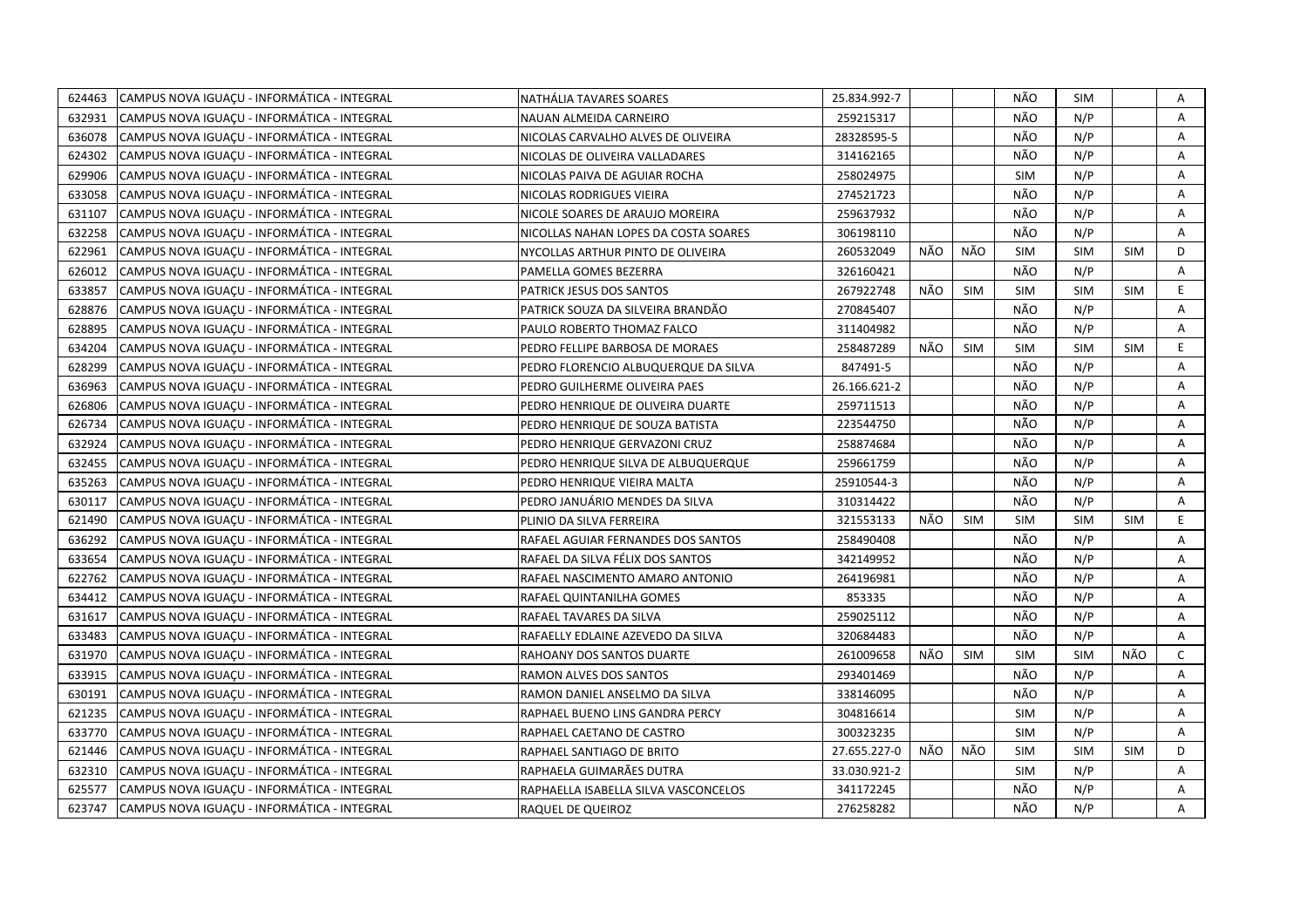| 636544 | CAMPUS NOVA IGUACU - INFORMÁTICA - INTEGRAL | RAYSSA CRISTINI SOARES ABRAHÃO               | 318888401    | NÃO | SIM        | <b>SIM</b> | SIM        | <b>SIM</b> | E.           |
|--------|---------------------------------------------|----------------------------------------------|--------------|-----|------------|------------|------------|------------|--------------|
| 623814 | CAMPUS NOVA IGUACU - INFORMÁTICA - INTEGRAL | REBECA DIAS DOS SANTOS                       | 333003721    | NÃO | <b>SIM</b> | <b>SIM</b> | <b>SIM</b> | <b>SIM</b> | E            |
| 634434 | CAMPUS NOVA IGUACU - INFORMÁTICA - INTEGRAL | RENAN BELMIRO DE ALBUQUERQUE                 | 301597241    | NÃO | NÃO        | <b>SIM</b> | <b>SIM</b> | <b>SIM</b> | D            |
| 625881 | CAMPUS NOVA IGUACU - INFORMÁTICA - INTEGRAL | RENAN DA SILVA PEDERSANE                     | 25.832.333-6 |     |            | NÃO        | N/P        |            | Α            |
| 633250 | CAMPUS NOVA IGUACU - INFORMÁTICA - INTEGRAL | RENAN FERREIRA CAVALCANTI GOMES              | 261807762    |     |            | NÃO        | N/P        |            | Α            |
| 632296 | CAMPUS NOVA IGUACU - INFORMÁTICA - INTEGRAL | RENAN KELLER REIS DINIZ                      | 306531427    | NÃO | <b>SIM</b> | <b>SIM</b> | <b>SIM</b> | <b>SIM</b> | E.           |
| 628522 | CAMPUS NOVA IGUACU - INFORMÁTICA - INTEGRAL | RENATA CARDOSO DOS SANTOS                    | 1128616891   |     |            | NÃO        | N/P        |            | A            |
| 621588 | CAMPUS NOVA IGUACU - INFORMÁTICA - INTEGRAL | RICARDO DOS SANTOS LEANDRO                   | 276542933    |     |            | NÃO        | N/P        |            | Α            |
| 626252 | CAMPUS NOVA IGUAÇU - INFORMÁTICA - INTEGRAL | RICHARD DA SILVA GOMES                       | 25858833-9   |     |            | NÃO        | N/P        |            | Α            |
| 620234 | CAMPUS NOVA IGUACU - INFORMÁTICA - INTEGRAL | RICHARD LUCIAN MONTEIRO DE SANTANNA          | 260123781    |     |            | <b>SIM</b> | N/P        |            | A            |
| 627684 | CAMPUS NOVA IGUACU - INFORMÁTICA - INTEGRAL | ROBERT DE ALMEIDA SOUZA                      | 30244404     | NÃO | NÃO        | <b>SIM</b> | <b>SIM</b> | <b>SIM</b> | D            |
| 621498 | CAMPUS NOVA IGUAÇU - INFORMÁTICA - INTEGRAL | ROBERTA VIEIRA ALCANTARA                     | 27452353-9   |     |            | NÃO        | N/P        |            | A            |
| 634111 | CAMPUS NOVA IGUAÇU - INFORMÁTICA - INTEGRAL | RODRIGO DA SILVA SIQUEIRA                    | 297111528    |     |            | NÃO        | N/P        |            | Α            |
| 630322 | CAMPUS NOVA IGUAÇU - INFORMÁTICA - INTEGRAL | RODRIGO RAMOS BATISTA                        | 318493285    |     |            | NÃO        | N/P        |            | Α            |
| 636580 | CAMPUS NOVA IGUACU - INFORMÁTICA - INTEGRAL | RONNEY GUILHERME LIME BASTOS CORRÊA          | 304198971    |     |            | <b>SIM</b> | N/P        |            | А            |
| 622186 | CAMPUS NOVA IGUAÇU - INFORMÁTICA - INTEGRAL | <b>RUAN PATRICK DOS SANTOS</b>               | 258503319    |     |            | NÃO        | N/P        |            | Α            |
| 627839 | CAMPUS NOVA IGUACU - INFORMÁTICA - INTEGRAL | SABRINE BULADO DA SILVA                      | 25.928.617-7 |     |            | NÃO        | N/P        |            | A            |
| 636199 | CAMPUS NOVA IGUACU - INFORMÁTICA - INTEGRAL | SAINY DE SA FERREIRA                         | 267167898    |     |            | NÃO        | N/P        |            | A            |
| 632423 | CAMPUS NOVA IGUACU - INFORMÁTICA - INTEGRAL | SAMUEL BARBOSA DOS SANTOS                    | 258281104    |     |            | NÃO        | N/P        |            | Α            |
| 633768 | CAMPUS NOVA IGUAÇU - INFORMÁTICA - INTEGRAL | SAMUEL SANTOS SALLES                         | 31772518-2   |     |            | NÃO        | N/P        |            | Α            |
| 621487 | CAMPUS NOVA IGUACU - INFORMÁTICA - INTEGRAL | SARA DA SILVA MARTINS                        | 259059798    |     |            | NÃO        | N/P        |            | A            |
| 632426 | CAMPUS NOVA IGUAÇU - INFORMÁTICA - INTEGRAL | SARAH GOMES COSTA                            | 288525108    |     |            | NÃO        | N/P        |            | A            |
| 624906 | CAMPUS NOVA IGUACU - INFORMÁTICA - INTEGRAL | SÁVIO NASCIMENTO MILAGRES                    | 321461089    |     |            | NÃO        | N/P        |            | A            |
| 633220 | CAMPUS NOVA IGUACU - INFORMÁTICA - INTEGRAL | SERGIO ANTONIO DE LIMA                       | 25.921.709-9 |     |            | NÃO        | N/P        |            | Α            |
| 621177 | CAMPUS NOVA IGUAÇU - INFORMATICA - INTEGRAL | SHARON DA SILVA DUARTE                       | 299775833    | NÃO | <b>SIM</b> | <b>SIM</b> | <b>SIM</b> | <b>SIM</b> | E            |
| 624338 | CAMPUS NOVA IGUAÇU - INFORMÁTICA - INTEGRAL | SIDNEY SANTOS MELO DE OLIVEIRA               | 30.048.897-0 |     |            | NÃO        | N/P        |            | Α            |
| 620361 | CAMPUS NOVA IGUACU - INFORMÁTICA - INTEGRAL | STEFANY DA CONCEIÇÃO TAVARES                 | 332565217    |     |            | <b>SIM</b> | N/P        |            | A            |
| 632888 | CAMPUS NOVA IGUAÇU - INFORMÁTICA - INTEGRAL | STEPHANY DA SILVA ARAUJO GONZAGA             | 263778623    |     |            | NÃO        | N/P        |            | A            |
| 626594 | CAMPUS NOVA IGUAÇU - INFORMÁTICA - INTEGRAL | STEPHANY DE FREITAS OLIVEIRA DE SOUSA        | 346720055    |     |            | NÃO        | N/P        |            | A            |
| 627145 | CAMPUS NOVA IGUAÇU - INFORMÁTICA - INTEGRAL | STEPHANY DE SOUZA CARVALHO ROMUALDO DA SILVA | 258495303    |     |            | NÃO        | N/P        |            | A            |
| 621634 | CAMPUS NOVA IGUACU - INFORMÁTICA - INTEGRAL | SUSAN LIZZIE PAES DE LIMA                    | 24.509.562-5 |     |            | NÃO        | N/P        |            | A            |
| 622993 | CAMPUS NOVA IGUAÇU - INFORMÁTICA - INTEGRAL | THABATA LIMA DA ROCHA                        | 32296506-2   | NÃO | NÃO        | <b>SIM</b> | <b>SIM</b> | <b>SIM</b> | D            |
| 627703 | CAMPUS NOVA IGUACU - INFORMÁTICA - INTEGRAL | THAIS DE OLIVEIRA ANTUNES                    | 25.963.371-7 |     |            | NÃO        | N/P        |            | A            |
| 632569 | CAMPUS NOVA IGUAÇU - INFORMÁTICA - INTEGRAL | THAIS PEREIRA DOS SANTOS AGUIAR              | 259127884    |     |            | NÃO        | N/P        |            | Α            |
| 622156 | CAMPUS NOVA IGUAÇU - INFORMÁTICA - INTEGRAL | THALLES OLIVEIRA DA SILVA                    | 8795614      |     |            | NÃO        | N/P        |            | A            |
| 622089 | CAMPUS NOVA IGUAÇU - INFORMÁTICA - INTEGRAL | THALLYS VITURINO DE ASSIS                    | 308376623    |     | <b>SIM</b> | <b>SIM</b> | <b>SIM</b> | NÃO        | $\mathsf{C}$ |
| 631965 | CAMPUS NOVA IGUAÇU - INFORMÁTICA - INTEGRAL | THAMIRES SILVA LACERDA PALERMO               | 321163214    |     |            | NÃO        | N/P        |            | A            |
| 629120 | CAMPUS NOVA IGUACU - INFORMÁTICA - INTEGRAL | THAMIRIS DE MACEDO DOS SANTOS                | 31.210.346-8 |     |            | NÃO        | N/P        |            | A            |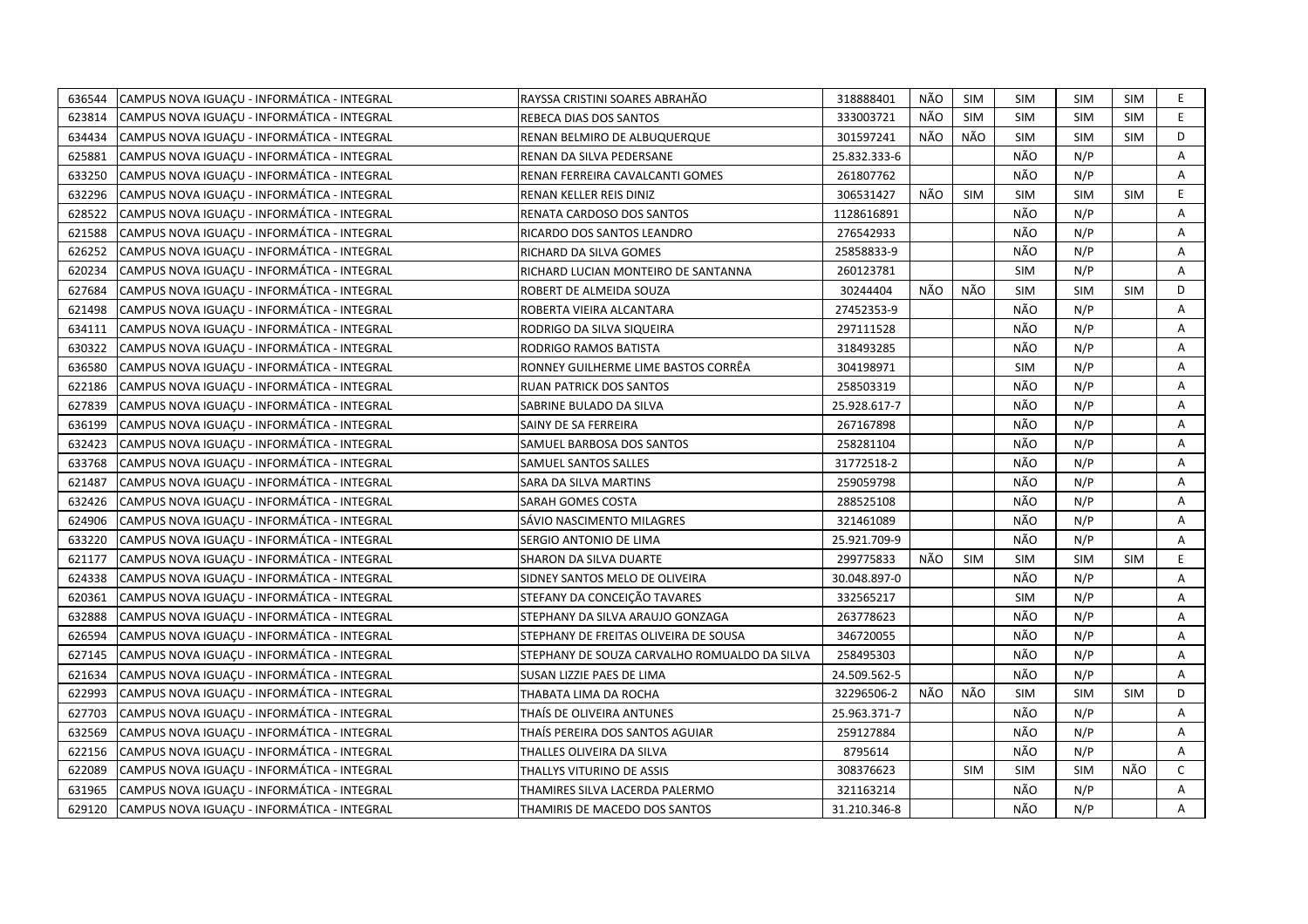| 631215 | CAMPUS NOVA IGUACU - INFORMÁTICA - INTEGRAL | THAYLA DE ABREU RODRIGUES DE ARAUJO            | 32.290.046-5 |     |            | NÃO        | N/P        |            | Α            |
|--------|---------------------------------------------|------------------------------------------------|--------------|-----|------------|------------|------------|------------|--------------|
| 623262 | CAMPUS NOVA IGUACU - INFORMÁTICA - INTEGRAL | THAYNÁ FERREIRA RIBEIRO                        | 28331+415-1  |     |            | NÃO        | N/P        |            | A            |
| 625074 | CAMPUS NOVA IGUACU - INFORMÁTICA - INTEGRAL | THAYNARA CAVALCANTE VAZ DE SOUZA               | 259650810    |     |            | NÃO        | N/P        |            | A            |
| 624095 | CAMPUS NOVA IGUACU - INFORMÁTICA - INTEGRAL | THAYNARA VITORIA MOREIRA DA COSTA AMORIM       | 341992097    | NÃO | <b>SIM</b> | <b>SIM</b> | <b>SIM</b> | NÃO        | C            |
| 630073 | CAMPUS NOVA IGUACU - INFORMÁTICA - INTEGRAL | THIAGO DE LIMA CAMPOS DOS SANTOS               | 287526792    |     |            | NÃO        | N/P        |            | Α            |
| 625603 | CAMPUS NOVA IGUACU - INFORMÁTICA - INTEGRAL | THIAGO DE OLIVEIRA                             | 275678399    |     |            | NÃO        | N/P        |            | A            |
| 634529 | CAMPUS NOVA IGUACU - INFORMÁTICA - INTEGRAL | TIAGO DE FARIAS FIGUEIRA SANTANA               | 293432464    |     |            | NÃO        | N/P        |            | Α            |
| 621431 | CAMPUS NOVA IGUACU - INFORMÁTICA - INTEGRAL | TIAGO DUARTE PONTES DA SILVA                   | 34.229.630-8 |     |            | NÃO        | N/P        |            | A            |
| 625805 | CAMPUS NOVA IGUAÇU - INFORMÁTICA - INTEGRAL | TIAGO PRUDENTE FÉLIX SIGIANE                   | 342309135    | NÃO | <b>SIM</b> | <b>SIM</b> | <b>SIM</b> | <b>SIM</b> | E            |
| 627599 | CAMPUS NOVA IGUAÇU - INFORMÁTICA - INTEGRAL | UDSON MATHEUS DA SILVA AREAS                   | 306198227    |     |            | NÃO        | N/P        |            | A            |
| 631336 | CAMPUS NOVA IGUACU - INFORMÁTICA - INTEGRAL | VICTOR AUGUSTO BRITO DE SOUZA DA SILVA         | 315265058    |     |            | NÃO        | N/P        |            | A            |
| 620391 | CAMPUS NOVA IGUAÇU - INFORMÁTICA - INTEGRAL | VICTOR DE MORAES XAVIER                        | 258742089    |     |            | NÃO        | N/P        |            | A            |
| 632445 | CAMPUS NOVA IGUAÇU - INFORMÁTICA - INTEGRAL | VICTOR EMANOEL MARÇAL CORRÊA                   | 321507865    | NÃO | NÃO        | <b>SIM</b> | <b>SIM</b> | <b>SIM</b> | D            |
| 625042 | CAMPUS NOVA IGUAÇU - INFORMÁTICA - INTEGRAL | VICTOR HUGO AGUIAR CAVALCANTE                  | 332789056    |     |            | NÃO        | N/P        |            | Α            |
| 628739 | CAMPUS NOVA IGUACU - INFORMÁTICA - INTEGRAL | VICTOR SANTIAGO MACHADO                        | 258266550    |     |            | NÃO        | N/P        |            | A            |
| 632676 | CAMPUS NOVA IGUACU - INFORMÁTICA - INTEGRAL | VICTORIA LARISSA CONSTANTINO DA SILVA DE MOURA | 258585983    |     |            | NÃO        | N/P        |            | Α            |
| 636413 | CAMPUS NOVA IGUACU - INFORMÁTICA - INTEGRAL | VICTÓRIA NICOLLE DA ENCARNAÇÃO DO NASCIMENTO   | 292470663    |     |            | NÃO        | N/P        |            | A            |
| 624361 | CAMPUS NOVA IGUAÇU - INFORMÁTICA - INTEGRAL | VINÍCIUS FELIX SANTANA                         | 306266677    |     |            | NÃO        | N/P        |            | Α            |
| 625465 | CAMPUS NOVA IGUAÇU - INFORMÁTICA - INTEGRAL | VINÍCIUS MAGALHAES DE OLIVEIRA                 | 293673350    |     |            | NÃO        | N/P        |            | Α            |
| 626147 | CAMPUS NOVA IGUAÇU - INFORMÁTICA - INTEGRAL | VINÍCIUS RANGEL DE SOUZA SILVA                 | 300873213    |     |            | NÃO        | N/P        |            | Α            |
| 622903 | CAMPUS NOVA IGUAÇU - INFORMÁTICA - INTEGRAL | VITOR PEREIRA EVANGELISTA DE CARVALHO          | 314454851    | NÃO | <b>SIM</b> | <b>SIM</b> | <b>SIM</b> | NÃO        | $\mathsf{C}$ |
| 623857 | CAMPUS NOVA IGUAÇU - INFORMÁTICA - INTEGRAL | VITORIA BEATRIZ DA SILVA FAUSTINO              | 318592326    | NÃO |            | <b>SIM</b> | <b>SIM</b> | <b>SIM</b> | D            |
| 626972 | CAMPUS NOVA IGUACU - INFORMÁTICA - INTEGRAL | VITORIA DO NASCIMENTO FRANCA                   | 258857663    |     |            | NÃO        | N/P        |            | A            |
| 623947 | CAMPUS NOVA IGUAÇU - INFORMÁTICA - INTEGRAL | VITORIA LILITI VIEIRA DA SILVA                 | 32.944.325-3 |     |            | NÃO        | N/P        |            | A            |
| 622209 | CAMPUS NOVA IGUACU - INFORMÁTICA - INTEGRAL | VITÓRIA PERDIGÃO FERREIRA DE OLIVEIRA          | 260768189    |     |            | NÃO        | N/P        |            | A            |
| 621756 | CAMPUS NOVA IGUAÇU - INFORMÁTICA - INTEGRAL | VITORIA SIMPLÍCIO MARINHO                      | 337206965    |     |            | NÃO        | N/P        |            | A            |
| 624535 | CAMPUS NOVA IGUACU - INFORMÁTICA - INTEGRAL | WAGNER CONDE BASTOS JUNIOR                     | 260882261    |     |            | NÃO        | N/P        |            | A            |
| 631199 | CAMPUS NOVA IGUAÇU - INFORMÁTICA - INTEGRAL | WENDEL MENEZES DA SILVA                        | 308215029    |     |            | NÃO        | N/P        |            | A            |
| 629297 | CAMPUS NOVA IGUACU - INFORMÁTICA - INTEGRAL | WILLIAM AGUIAR DE MELLO                        | 311331748    |     |            | NÃO        | N/P        |            | A            |
| 632223 | CAMPUS NOVA IGUAÇU - INFORMÁTICA - INTEGRAL | WILLIAN SIMÕES DE ALMEIDA                      | 330572314    |     |            | NÃO        | N/P        |            | A            |
| 620574 | CAMPUS NOVA IGUACU - INFORMÁTICA - INTEGRAL | YAGO DE OLIVEIRA COIMBRA                       | 262505449    |     |            | NÃO        | N/P        |            | A            |
| 623174 | CAMPUS NOVA IGUACU - INFORMÁTICA - INTEGRAL | YAN GABRIEL DE SOUSA SILVA                     | 290294198    |     |            | NÃO        | N/P        |            | A            |
| 627322 | CAMPUS NOVA IGUACU - INFORMÁTICA - INTEGRAL | YAN VICTOR SILVA DA COSTA                      | 258637131    |     |            | NÃO        | N/P        |            | A            |
| 627191 | CAMPUS NOVA IGUAÇU - INFORMÁTICA - INTEGRAL | YASMIM DA CRUZ LIMA                            | 258637487    |     |            | NÃO        | N/P        |            | A            |
| 621601 | CAMPUS NOVA IGUACU - INFORMÁTICA - INTEGRAL | YASMIM GABRIELE DOS SANTOS BARBOSA             | 29.141.297-1 | NÃO | <b>SIM</b> | <b>SIM</b> | <b>SIM</b> | <b>SIM</b> | E.           |
| 620580 | CAMPUS NOVA IGUACU - INFORMÁTICA - INTEGRAL | YASMIN RABELLO DE BRITO                        | 259326791    | NÃO | NÃO        | <b>SIM</b> | <b>SIM</b> | NÃO        | B            |
| 635102 | CAMPUS NOVA IGUAÇU - INFORMÁTICA - INTEGRAL | YURI NEVES DA COSTA                            | 259627610    | NÃO | NÃO        | <b>SIM</b> | <b>SIM</b> | <b>SIM</b> | D            |
| 635195 | CAMPUS NOVA IGUACU - INFORMÁTICA - INTEGRAL | YURI YANRI DOS SANTOS CORREA                   | 269205332    |     |            | NÃO        | N/P        |            | A            |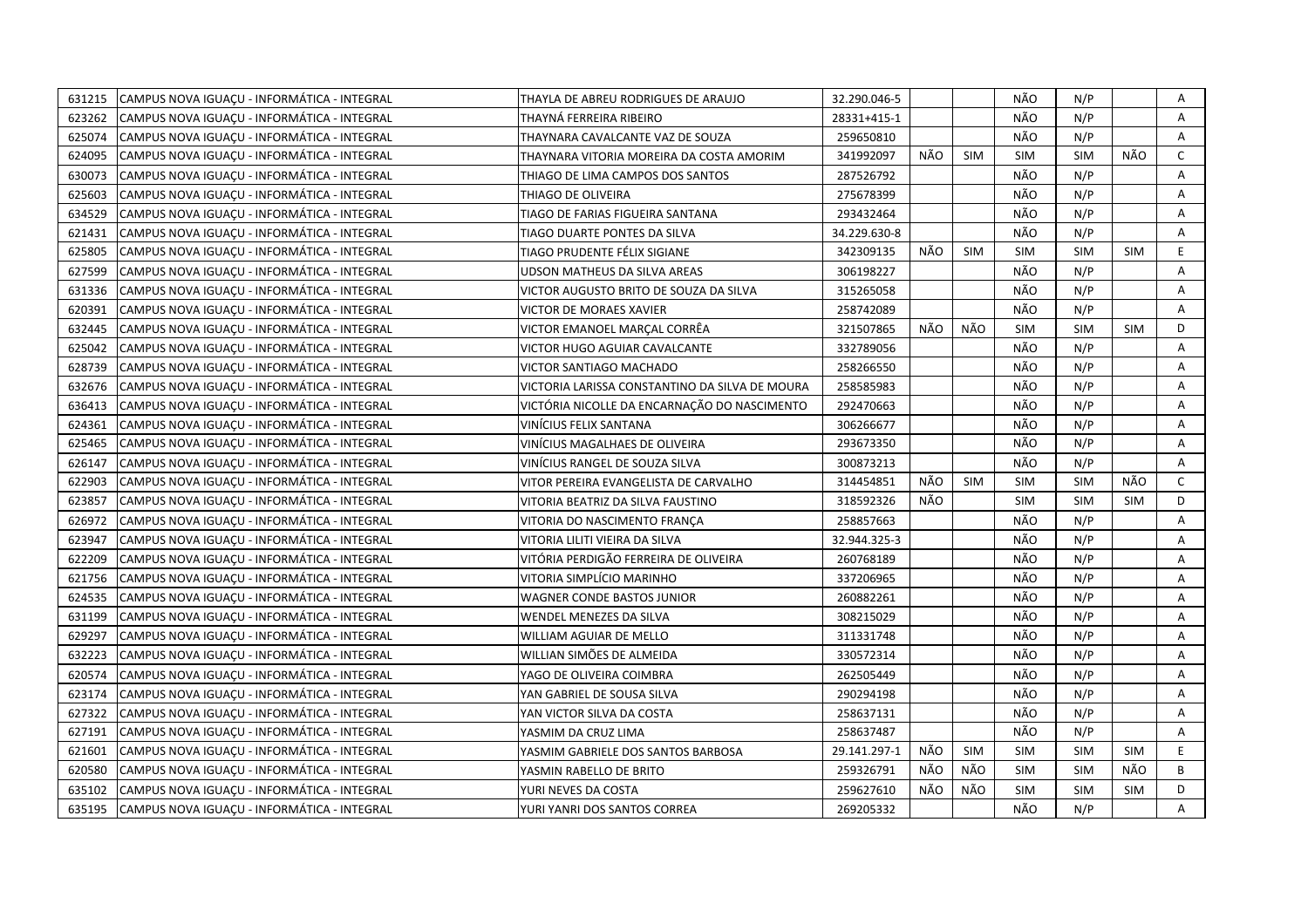| 620424 | CAMPUS NOVA IGUACU - TELECOMUNICAÇÕES - INTEGRAL | ALEXANDRE CAUÃ CANDIDO DO NASCIMENTO   | 294562632    |     |            | NÃO        | N/P        |            | Α              |
|--------|--------------------------------------------------|----------------------------------------|--------------|-----|------------|------------|------------|------------|----------------|
| 620530 | CAMPUS NOVA IGUAÇU - TELECOMUNICAÇÕES - INTEGRAL | ALINE MARIA PEREIRA DA CONCEIÇÃO       | 359029381    | NÃO | <b>SIM</b> | <b>SIM</b> | <b>SIM</b> | <b>SIM</b> | E              |
| 628493 | CAMPUS NOVA IGUAÇU - TELECOMUNICAÇÕES - INTEGRAL | ALLAN RAINHO GONCALVES                 | 302400437    | NÃO | <b>SIM</b> | NÃO        | N/P        | <b>SIM</b> | A              |
| 630182 | CAMPUS NOVA IGUACU - TELECOMUNICAÇÕES - INTEGRAL | ALLEXYA COSTA CARVALHO DA SILVA        | 259205243    |     |            | NÃO        | N/P        |            | A              |
| 632153 | CAMPUS NOVA IGUAÇU - TELECOMUNICAÇÕES - INTEGRAL | AMANDA DA SILVA DE ALENCAR             | 29.828.864-8 |     |            | NÃO        | N/P        |            | A              |
| 626926 | CAMPUS NOVA IGUAÇU - TELECOMUNICAÇÕES - INTEGRAL | AMANDA DA SILVA TATAGIBA               | 315145441    | NÃO | NÃO        | NÃO        | <b>SIM</b> | <b>SIM</b> | Α              |
| 636280 | CAMPUS NOVA IGUAÇU - TELECOMUNICAÇÕES - INTEGRAL | ANA BEATRIZ EZEQUIEL GOMES             | 310716964    |     |            | NÃO        | N/P        |            | Α              |
| 634961 | CAMPUS NOVA IGUACU - TELECOMUNICAÇÕES - INTEGRAL | ANA BEATRIZ FREIRE COSTA               | 266332105    |     |            | NÃO        | N/P        |            | А              |
| 630362 | CAMPUS NOVA IGUAÇU - TELECOMUNICAÇÕES - INTEGRAL | ANA BEATRIZ SOARES BRINS SANTANA       | 26.791.701-1 |     |            | NÃO        | N/P        |            | Α              |
| 635170 | CAMPUS NOVA IGUAÇU - TELECOMUNICAÇÕES - INTEGRAL | ANA BEATRIZ SOUSA CORRÊA               | 260545975    |     |            | NÃO        | N/P        |            | A              |
| 623268 | CAMPUS NOVA IGUAÇU - TELECOMUNICAÇÕES - INTEGRAL | ANA CAROLINA FERNANDES DE SOUZA        | 274443191    |     |            | NÃO        | N/P        |            | А              |
| 625763 | CAMPUS NOVA IGUAÇU - TELECOMUNICAÇÕES - INTEGRAL | ANA CAROLINA SILVA DA COSTA            | 25.863.869-1 |     |            | NÃO        | N/P        |            | Α              |
| 623205 | CAMPUS NOVA IGUACU - TELECOMUNICAÇÕES - INTEGRAL | ANA JULIA ALVES DA SILVA               | 259010874    |     |            | NÃO        | N/P        |            | Α              |
| 634449 | CAMPUS NOVA IGUAÇU - TELECOMUNICAÇÕES - INTEGRAL | ANA LUÍSA DOMINGOS PIRES               | 270367725    |     |            | NÃO        | N/P        |            | А              |
| 621819 | CAMPUS NOVA IGUAÇU - TELECOMUNICAÇÕES - INTEGRAL | ANAIRA RAEL DO NASCIMENTO              | 258695246    |     |            | NÃO        | N/P        |            | Α              |
| 630384 | CAMPUS NOVA IGUAÇU - TELECOMUNICAÇÕES - INTEGRAL | <b>ANDREY FELIPE BARRETO BETINI</b>    | 258724608    |     |            | NÃO        | N/P        |            | A              |
| 628987 | CAMPUS NOVA IGUAÇU - TELECOMUNICAÇÕES - INTEGRAL | ANNA ALICE MAIA DE LIMA                | 316594795    |     |            | <b>SIM</b> | N/P        |            | Α              |
| 627527 | CAMPUS NOVA IGUAÇU - TELECOMUNICAÇÕES - INTEGRAL | ANNA CAROLINA LIMA SALGADO DOS SANTOS  | 284691334    |     |            | NÃO        | N/P        |            | Α              |
| 628310 | CAMPUS NOVA IGUACU - TELECOMUNICAÇÕES - INTEGRAL | ASHLEY DA SILVA VIEIRA                 | 30567301-4   | NÃO | <b>SIM</b> | <b>SIM</b> | <b>SIM</b> | <b>SIM</b> | E              |
| 627730 | CAMPUS NOVA IGUAÇU - TELECOMUNICAÇÕES - INTEGRAL | BÁRBARA FERNANDES SILVA                | 258589308    |     |            | NÃO        | N/P        |            | Α              |
| 627035 | CAMPUS NOVA IGUAÇU - TELECOMUNICAÇÕES - INTEGRAL | BEATRIZ DE SOUZA FERREIRA              | 282638238    |     |            | NÃO        | N/P        |            | A              |
| 625378 | CAMPUS NOVA IGUAÇU - TELECOMUNICAÇÕES - INTEGRAL | BRENDA DE FREITAS ROSA BRANDÃO         | 258868041    |     |            | NÃO        | N/P        |            | Α              |
| 626653 | CAMPUS NOVA IGUAÇU - TELECOMUNICAÇÕES - INTEGRAL | <b>CAIO SANTOS PIRES</b>               | 8343951      |     |            | NÃO        | N/P        |            | A              |
| 629653 | CAMPUS NOVA IGUACU - TELECOMUNICAÇÕES - INTEGRAL | CAMILA KAJIYAMA KURIYA                 | 303351605    |     |            | NÃO        | N/P        |            | Α              |
| 633914 | CAMPUS NOVA IGUAÇU - TELECOMUNICAÇÕES - INTEGRAL | CAMILLA DE OLIVEIRA SANTOS             | 25.850.944-7 |     |            | NÃO        | N/P        |            | Α              |
| 621520 | CAMPUS NOVA IGUACU - TELECOMUNICAÇÕES - INTEGRAL | CAMYLLE VITORIA LIMA RODRIGUES CALISTO | 302833215    |     |            | NÃO        | N/P        |            | $\overline{A}$ |
| 622764 | CAMPUS NOVA IGUAÇU - TELECOMUNICAÇÕES - INTEGRAL | CATARINA DE ASSUMPÇÃO FERREIRA         | 258981570    | NÃO | NÃO        | <b>SIM</b> | <b>SIM</b> | <b>SIM</b> | D              |
| 626451 | CAMPUS NOVA IGUAÇU - TELECOMUNICAÇÕES - INTEGRAL | CAYO DE SOUZA NUNES                    | 313038614    |     |            | <b>SIM</b> | N/P        |            | А              |
| 623507 | CAMPUS NOVA IGUAÇU - TELECOMUNICAÇÕES - INTEGRAL | CLÁUDIA DE SOUZA                       | 25.910.707-6 |     |            | NÃO        | N/P        |            | А              |
| 629222 | CAMPUS NOVA IGUAÇU - TELECOMUNICAÇÕES - INTEGRAL | CLEBER FERREIRA DE MORAIS JUNIOR       | 346387020    |     |            | NÃO        | N/P        |            | Α              |
| 620902 | CAMPUS NOVA IGUAÇU - TELECOMUNICAÇÕES - INTEGRAL | DANIELA DE AGUIAR                      | 247189681    |     | <b>SIM</b> | <b>SIM</b> | N/P        | <b>SIM</b> | Α              |
| 620561 | CAMPUS NOVA IGUACU - TELECOMUNICAÇÕES - INTEGRAL | DAVI ROCHA DE FARIAS                   | 8547734      |     |            | NÃO        | N/P        |            | A              |
| 629298 | CAMPUS NOVA IGUAÇU - TELECOMUNICAÇÕES - INTEGRAL | EDUARDO DOMINGUES DA SILVA             | 28.819.850-0 |     |            | NÃO        | N/P        |            | Α              |
| 636858 | CAMPUS NOVA IGUACU - TELECOMUNICAÇÕES - INTEGRAL | ELDES SANTOS DO VALE                   | 343557427    |     |            | NÃO        | N/P        |            | A              |
| 632839 | CAMPUS NOVA IGUAÇU - TELECOMUNICAÇÕES - INTEGRAL | ERICK GOMES DE OLIVEIRA                | 284781754    | NÃO | <b>SIM</b> | <b>SIM</b> | N/P        | NÃO        | A              |
| 628087 | CAMPUS NOVA IGUAÇU - TELECOMUNICAÇÕES - INTEGRAL | ERICK GUEDES DA SILVA                  | 31.934652-4  |     |            | NÃO        | N/P        |            | Α              |
| 626400 | CAMPUS NOVA IGUAÇU - TELECOMUNICAÇÕES - INTEGRAL | ERICK HENRIQUE MIRANDA AFONSO          | 259000743    |     |            | NÃO        | N/P        |            | Α              |
| 630438 | CAMPUS NOVA IGUAÇU - TELECOMUNICAÇÕES - INTEGRAL | ESTHER MARIA DA SILVA                  | 309238806    |     |            | NÃO        | N/P        |            | A              |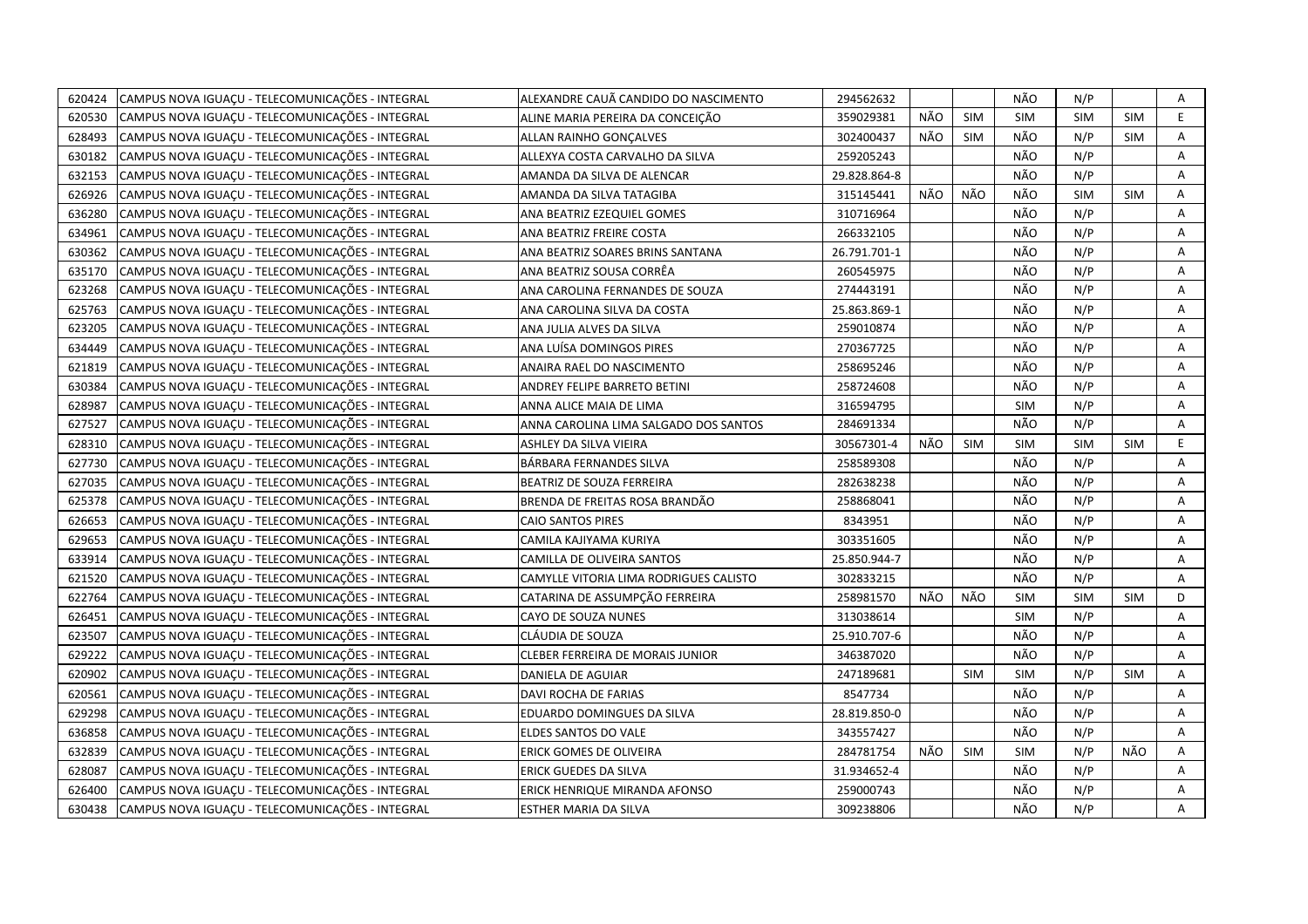| 630372 | CAMPUS NOVA IGUAÇU - TELECOMUNICAÇÕES - INTEGRAL | FABIO MIGUEL DA SILVA JUNIOR                | 286572870    |     |            | NÃO        | N/P        |            | Α            |
|--------|--------------------------------------------------|---------------------------------------------|--------------|-----|------------|------------|------------|------------|--------------|
| 634623 | CAMPUS NOVA IGUAÇU - TELECOMUNICAÇÕES - INTEGRAL | FELIPE MACIEL DA SILVA                      | 315390963    |     |            | NÃO        | N/P        |            | A            |
| 634649 | CAMPUS NOVA IGUACU - TELECOMUNICAÇÕES - INTEGRAL | FERNANDA DE ALMEIDA SCAMUFFA                | 257730978    |     |            | NÃO        | N/P        |            | A            |
| 629947 | CAMPUS NOVA IGUACU - TELECOMUNICAÇÕES - INTEGRAL | FERNANDA QUERANDU ARMOND                    | 268215175    |     |            | NÃO        | N/P        |            | А            |
| 628759 | CAMPUS NOVA IGUAÇU - TELECOMUNICAÇÕES - INTEGRAL | <b>GABRIEL GOULART DE MORAIS</b>            | 259217503    |     |            | NÃO        | N/P        |            | Α            |
| 632115 | CAMPUS NOVA IGUAÇU - TELECOMUNICAÇÕES - INTEGRAL | <b>GABRIEL MATTOS ALBUQUERQUE</b>           | 275678456    |     |            | <b>SIM</b> | N/P        |            | А            |
| 632504 | CAMPUS NOVA IGUAÇU - TELECOMUNICAÇÕES - INTEGRAL | GABRIEL SOBREIRA DE SIQUEIRA                | 259106979    |     |            | NÃO        | N/P        |            | Α            |
| 624683 | CAMPUS NOVA IGUAÇU - TELECOMUNICAÇÕES - INTEGRAL | <b>GABRIELLA MOREIRA RODRIGUES TEIXEIRA</b> | 282652643    |     |            | NÃO        | N/P        |            | A            |
| 622322 | CAMPUS NOVA IGUAÇU - TELECOMUNICAÇÕES - INTEGRAL | GABRIELLE TERRA FERREIRA DA SILVA           | 340689918    | NÃO | <b>SIM</b> | <b>SIM</b> | <b>SIM</b> | <b>SIM</b> | E.           |
| 624959 | CAMPUS NOVA IGUAÇU - TELECOMUNICAÇÕES - INTEGRAL | GEOVANNA CAROLINA PEIXOTO MASCARENHAS       | 25.983.777-1 |     |            | NÃO        | N/P        |            | A            |
| 624208 | CAMPUS NOVA IGUAÇU - TELECOMUNICAÇÕES - INTEGRAL | <b>GRAZIELLE MACIEL DA GAMA</b>             | 861924-7     |     |            | NÃO        | N/P        |            | Α            |
| 631958 | CAMPUS NOVA IGUAÇU - TELECOMUNICAÇÕES - INTEGRAL | GUILHERME DE OLIVEIRA CERQUEIRA             | 258483528    |     |            | NÃO        | N/P        |            | Α            |
| 627664 | CAMPUS NOVA IGUAÇU - TELECOMUNICAÇÕES - INTEGRAL | <b>GUILHERME XAVIER DE BRITO</b>            | 260745633    |     |            | NÃO        | N/P        |            | Α            |
| 635129 | CAMPUS NOVA IGUAÇU - TELECOMUNICAÇÕES - INTEGRAL | <b>GUSTAVO DOS SANTOS DE OLIVEIRA</b>       | 258640481    |     |            | NÃO        | N/P        |            | Α            |
| 625384 | CAMPUS NOVA IGUAÇU - TELECOMUNICAÇÕES - INTEGRAL | HANNA DE FREITAS MIRANDA ROSA BRANDÃO       | 327790432    |     |            | NÃO        | N/P        |            | Α            |
| 636625 | CAMPUS NOVA IGUAÇU - TELECOMUNICAÇÕES - INTEGRAL | HUGO VINICIUS DE OLIVEIRA SANTOS            | 259184802    |     |            | NÃO        | N/P        |            | A            |
| 635323 | CAMPUS NOVA IGUACU - TELECOMUNICAÇÕES - INTEGRAL | ISABEL SALGADO SILVA DE SOUZA               | 259511970    |     |            | NÃO        | N/P        |            | Α            |
| 631594 | CAMPUS NOVA IGUAÇU - TELECOMUNICAÇÕES - INTEGRAL | ISABELA CAMPOS DE CARVALHO MARTINS          | 259753945    |     |            | NÃO        | N/P        |            | Α            |
| 630483 | CAMPUS NOVA IGUAÇU - TELECOMUNICAÇÕES - INTEGRAL | ISABELA DA SILVA DE SOUZA                   | 260859996    |     |            | NÃO        | N/P        |            | Α            |
| 632510 | CAMPUS NOVA IGUAÇU - TELECOMUNICAÇÕES - INTEGRAL | ISABELLE GERMANO FERNANDES BARBOSA SILVA    | 258508670    |     |            | NÃO        | N/P        |            | Α            |
| 635186 | CAMPUS NOVA IGUAÇU - TELECOMUNICAÇÕES - INTEGRAL | JAIANE OLIVEIRA LUDGERO                     | 259710416    |     |            | NÃO        | N/P        |            | Α            |
| 634577 | CAMPUS NOVA IGUAÇU - TELECOMUNICAÇÕES - INTEGRAL | JÉSSICA DOS SANTOS OLIVEIRA DE SOUZA        | 270173800    |     |            | NÃO        | N/P        |            | A            |
| 635404 | CAMPUS NOVA IGUAÇU - TELECOMUNICAÇÕES - INTEGRAL | JOÃO LUCAS SANTOS COSTA                     | 338599913    |     |            | NÃO        | N/P        |            | Α            |
| 629556 | CAMPUS NOVA IGUAÇU - TELECOMUNICAÇÕES - INTEGRAL | JOÃO LUIZ DE SOUZA RODRIGUES RIBEIRO        | 30844165-8   |     |            | NÃO        | N/P        |            | A            |
| 635761 | CAMPUS NOVA IGUACU - TELECOMUNICAÇÕES - INTEGRAL | IOÃO PEDRO DOS SANTOS MALHEIROS             | 259006633    |     |            | NÃO        | N/P        |            | Α            |
| 629316 | CAMPUS NOVA IGUAÇU - TELECOMUNICAÇÕES - INTEGRAL | IOÃO VICTOR TELES DE SOUZA                  | 25.913.255-3 |     |            | NÃO        | N/P        |            | A            |
| 628747 | CAMPUS NOVA IGUAÇU - TELECOMUNICAÇÕES - INTEGRAL | IOÃO VITOR MORAIS CABRAL                    | 275693299    |     |            | NÃO        | N/P        |            | Α            |
| 622253 | CAMPUS NOVA IGUAÇU - TELECOMUNICAÇÕES - INTEGRAL | ONATHAN DOS SANTOS PEREIRA                  | 260548243    |     |            | <b>SIM</b> | N/P        |            | A            |
| 622925 | CAMPUS NOVA IGUAÇU - TELECOMUNICAÇÕES - INTEGRAL | JUAN BENEDITO DE OLIVEIRA                   | 259627776    |     | <b>SIM</b> | <b>SIM</b> | N/P        | SIM        | Α            |
| 624776 | CAMPUS NOVA IGUAÇU - TELECOMUNICAÇÕES - INTEGRAL | JUAN FULLY BAPTISTA                         | 27.452.228.3 |     |            | NÃO        | N/P        |            | A            |
| 620789 | CAMPUS NOVA IGUAÇU - TELECOMUNICAÇÕES - INTEGRAL | JUAN LUCAS PIRES JOAQUIM                    | 260555933    |     |            | NÃO        | N/P        |            | Α            |
| 627804 | CAMPUS NOVA IGUAÇU - TELECOMUNICAÇÕES - INTEGRAL | JULIA EVANGELISTA DE JESUS                  | 340242627    | NÃO | <b>SIM</b> | <b>SIM</b> | <b>SIM</b> | <b>SIM</b> | E.           |
| 635007 | CAMPUS NOVA IGUAÇU - TELECOMUNICAÇÕES - INTEGRAL | JÚLIA LARA MONTEIRO DA SILVA                | 25.849.928-4 |     |            | NÃO        | N/P        |            | А            |
| 626799 | CAMPUS NOVA IGUAÇU - TELECOMUNICAÇÕES - INTEGRAL | JÚLIA MARTINS ANSELMO                       | 25825003-4   | NÃO | NÃO        | <b>SIM</b> | <b>SIM</b> | <b>SIM</b> | D            |
| 622512 | CAMPUS NOVA IGUAÇU - TELECOMUNICAÇÕES - INTEGRAL | JULIA VIEIRA DOMINGUES                      | 25.970.583-8 | NÃO | SIM        | <b>SIM</b> | <b>SIM</b> | NÃfO       | $\mathsf{C}$ |
| 625125 | CAMPUS NOVA IGUAÇU - TELECOMUNICAÇÕES - INTEGRAL | JULIANE CHAVES DE OLIVEIRA                  | 32.232.186-0 | NÃO | <b>SIM</b> | <b>SIM</b> | <b>SIM</b> | NÃO        | $\mathsf{C}$ |
| 626210 | CAMPUS NOVA IGUAÇU - TELECOMUNICAÇÕES - INTEGRAL | KAILANE DA SILVA MESQUITA                   | 260598768    | NÃO | <b>SIM</b> | <b>SIM</b> | <b>SIM</b> | <b>SIM</b> | E            |
| 623427 | CAMPUS NOVA IGUACU - TELECOMUNICAÇÕES - INTEGRAL | KARINE ADRIELY SANTOS NUNES                 | 259060457    |     |            | NÃO        | N/P        |            | A            |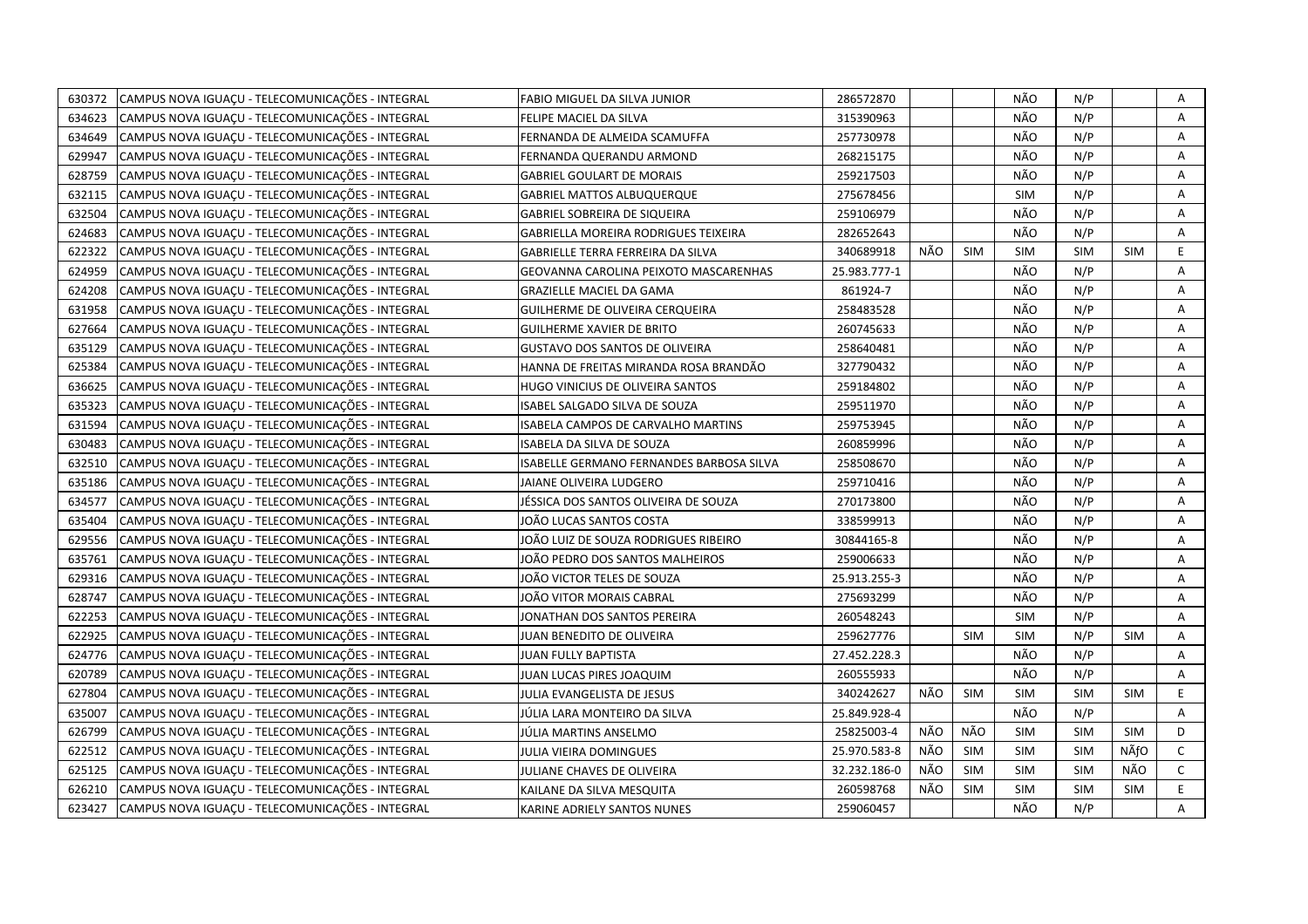| 633634 | CAMPUS NOVA IGUACU - TELECOMUNICAÇÕES - INTEGRAL | KAUÃ CIPRIANO SILVA DE OLIVEIRA         | 25902596 3     |     |            | NÃO        | N/P        |            | Α |
|--------|--------------------------------------------------|-----------------------------------------|----------------|-----|------------|------------|------------|------------|---|
| 635455 | CAMPUS NOVA IGUACU - TELECOMUNICACÕES - INTEGRAL | KAUAN REIS DE SOUZA                     | 294007596      |     |            | NÃO        | N/P        |            | A |
| 620949 | CAMPUS NOVA IGUACU - TELECOMUNICAÇÕES - INTEGRAL | KESIA FERNANDES RIBEIRO                 | 29.529.248-6   |     |            | NÃO        | N/P        |            | Α |
| 631428 | CAMPUS NOVA IGUAÇU - TELECOMUNICAÇÕES - INTEGRAL | LARISSA ALVES DE PAULA                  | 259435964      |     |            | NÃO        | N/P        |            | Α |
| 636142 | CAMPUS NOVA IGUAÇU - TELECOMUNICAÇÕES - INTEGRAL | LAURA LOPES LEONE                       | 260611769      |     |            | NÃO        | N/P        |            | Α |
| 630480 | CAMPUS NOVA IGUAÇU - TELECOMUNICAÇÕES - INTEGRAL | LAVINIA FERREIRA ALVES                  | 258351162      |     |            | NÃO        | N/P        |            | Α |
| 627359 | CAMPUS NOVA IGUAÇU - TELECOMUNICAÇÕES - INTEGRAL | LAYSA VICTÓRIA NOGUEIRA DO NASCIMENTO   | 26791688       |     |            | NÃO        | N/P        |            | Α |
| 635302 | CAMPUS NOVA IGUAÇU - TELECOMUNICAÇÕES - INTEGRAL | LETÍCIA DA COSTA DE PAIVA               | 31504487-5     |     |            | NÃO        | N/P        |            | A |
| 621417 | CAMPUS NOVA IGUAÇU - TELECOMUNICAÇÕES - INTEGRAL | LETICIA DOS SANTOS LIMA SILVA           | 306649179      |     |            | NÃO        | N/P        |            | A |
| 632774 | CAMPUS NOVA IGUAÇU - TELECOMUNICAÇÕES - INTEGRAL | LETICIA DOS SANTOS NASCIMENTO           | 282891563      |     |            | NÃO        | N/P        |            | A |
| 633856 | CAMPUS NOVA IGUAÇU - TELECOMUNICAÇÕES - INTEGRAL | LORENA DA SILVA ANDRADE MOTA            | 25951256-4     |     |            | NÃO        | N/P        |            | Α |
| 629320 | CAMPUS NOVA IGUACU - TELECOMUNICAÇÕES - INTEGRAL | LORENA LEMOS DE SOUSA                   | 258523851      |     |            | NÃO        | N/P        |            | A |
| 625753 | CAMPUS NOVA IGUAÇU - TELECOMUNICAÇÕES - INTEGRAL | LUCAS FONSECA PINTO DOS SANTOS          | 293084323      |     |            | NÃO        | N/P        |            | A |
| 634801 | CAMPUS NOVA IGUAÇU - TELECOMUNICAÇÕES - INTEGRAL | LUCAS HENRIQUES DA CUNHA QUINTAL        | 330351495      |     |            | NÃO        | N/P        |            | Α |
| 620780 | CAMPUS NOVA IGUAÇU - TELECOMUNICAÇÕES - INTEGRAL | LUCAS VIEIRA AMARAL                     | 095.364.747-19 |     |            | <b>SIM</b> | SIM        |            | B |
| 630447 | CAMPUS NOVA IGUAÇU - TELECOMUNICAÇÕES - INTEGRAL | LUIS FERNANDO DA SILVA CASTRO           | 295049811      |     |            | NÃO        | N/P        |            | Α |
| 631243 | CAMPUS NOVA IGUACU - TELECOMUNICAÇÕES - INTEGRAL | LUIS FERNANDO LOPES BARBOSA             | 263738138      |     |            | NÃO        | N/P        |            | A |
| 627781 | CAMPUS NOVA IGUAÇU - TELECOMUNICAÇÕES - INTEGRAL | LUIZ FELIPE CONCEIÇÃO REIS              | 1619027232     | NÃO | <b>SIM</b> | <b>SIM</b> | <b>SIM</b> | <b>SIM</b> | E |
| 630004 | CAMPUS NOVA IGUAÇU - TELECOMUNICAÇÕES - INTEGRAL | LUNNA COLLINS RODRIGUES DA SILVA        | 30314070-1     |     |            | NÃO        | N/P        |            | A |
| 631783 | CAMPUS NOVA IGUAÇU - TELECOMUNICAÇÕES - INTEGRAL | MANOELA DOMINGOS SILVA CARVALHO PEREIRA | 268553716      |     |            | NÃO        | N/P        |            | A |
| 627505 | CAMPUS NOVA IGUAÇU - TELECOMUNICAÇÕES - INTEGRAL | MARCELLE DANTAS DA SILVA                | 328097902      |     |            | NÃO        | N/P        |            | A |
| 627912 | CAMPUS NOVA IGUACU - TELECOMUNICAÇÕES - INTEGRAL | MARCELO GONCALVES DA SILVA JÚNIOR       | 258380336      |     |            | NÃO        | N/P        |            | A |
| 627833 | CAMPUS NOVA IGUAÇU - TELECOMUNICAÇÕES - INTEGRAL | MARCO ANTONIO DA SILVA RODRIGUES FILHO  | 313343408      | NÃO | <b>SIM</b> | <b>SIM</b> | <b>SIM</b> | <b>SIM</b> | E |
| 634637 | CAMPUS NOVA IGUAÇU - TELECOMUNICAÇÕES - INTEGRAL | MARIA CLARA SANTOS RIBEIRO              | 258520881      |     |            | NÃO        | N/P        |            | A |
| 622114 | CAMPUS NOVA IGUACU - TELECOMUNICAÇÕES - INTEGRAL | MARIA EDUARDA BANUS DA SILVA BRUNO      | 26803094-7     |     |            | NÃO        | N/P        |            | A |
| 624602 | CAMPUS NOVA IGUAÇU - TELECOMUNICAÇÕES - INTEGRAL | MARIA EDUARDA CARDOSO DA SILVA          | 31.391.908-6   |     | <b>SIM</b> | <b>SIM</b> | <b>SIM</b> | <b>SIM</b> | E |
| 622348 | CAMPUS NOVA IGUAÇU - TELECOMUNICAÇÕES - INTEGRAL | MARIA EDUARDA LOPES DE SANTA RITA       | 26418670-1     |     |            | NÃO        | N/P        |            | A |
| 636329 | CAMPUS NOVA IGUAÇU - TELECOMUNICAÇÕES - INTEGRAL | MARIA EDUARDA PEREIRA DE OLIVEIRA       | 258389923      |     |            | NÃO        | N/P        |            | Α |
| 630514 | CAMPUS NOVA IGUAÇU - TELECOMUNICAÇÕES - INTEGRAL | MARIA EDUARDA SILVEIRA DA SILVA         | 265083634      |     |            | NÃO        | N/P        |            | A |
| 635729 | CAMPUS NOVA IGUACU - TELECOMUNICAÇÕES - INTEGRAL | MARIA GABRIELA DE MEDEIROS SILVA        | 260288089      |     |            | NÃO        | N/P        |            | Α |
| 632308 | CAMPUS NOVA IGUAÇU - TELECOMUNICAÇÕES - INTEGRAL | MARIA LUIZA DA SILVA GONÇALVES          | 259054328      |     |            | NÃO        | N/P        |            | Α |
| 632334 | CAMPUS NOVA IGUAÇU - TELECOMUNICAÇÕES - INTEGRAL | <b>MARIANA FARIAS GOMES</b>             | 282523984      |     |            | NÃO        | N/P        |            | A |
| 627459 | CAMPUS NOVA IGUAÇU - TELECOMUNICAÇÕES - INTEGRAL | MARYA EDUARDA VAZ BASTOS                | 323981209      |     |            | NÃO        | N/P        |            | A |
| 626261 | CAMPUS NOVA IGUAÇU - TELECOMUNICAÇÕES - INTEGRAL | MATHEUS BERNARDO MARTINS DE OLIVEIRA    | 267944692      |     |            | NÃO        | N/P        |            | A |
| 633157 | CAMPUS NOVA IGUACU - TELECOMUNICAÇÕES - INTEGRAL | MATHEUS CONSTANTIN RODRIGUES DE SOUZA   | 282653278      |     |            | NÃO        | N/P        |            | A |
| 627286 | CAMPUS NOVA IGUAÇU - TELECOMUNICAÇÕES - INTEGRAL | MATHEUS RAMOS CAVALCANTE                | 311411086      |     |            | NÃO        | N/P        |            | Α |
| 627635 | CAMPUS NOVA IGUAÇU - TELECOMUNICAÇÕES - INTEGRAL | MAX MAYRON DA SILVA NUNES               | 331347906      |     |            | NÃO        | N/P        |            | Α |
| 631454 | CAMPUS NOVA IGUACU - TELECOMUNICAÇÕES - INTEGRAL | MICAELLY MARINHO DA SILVA               | 258646371      |     |            | NÃO        | N/P        |            | A |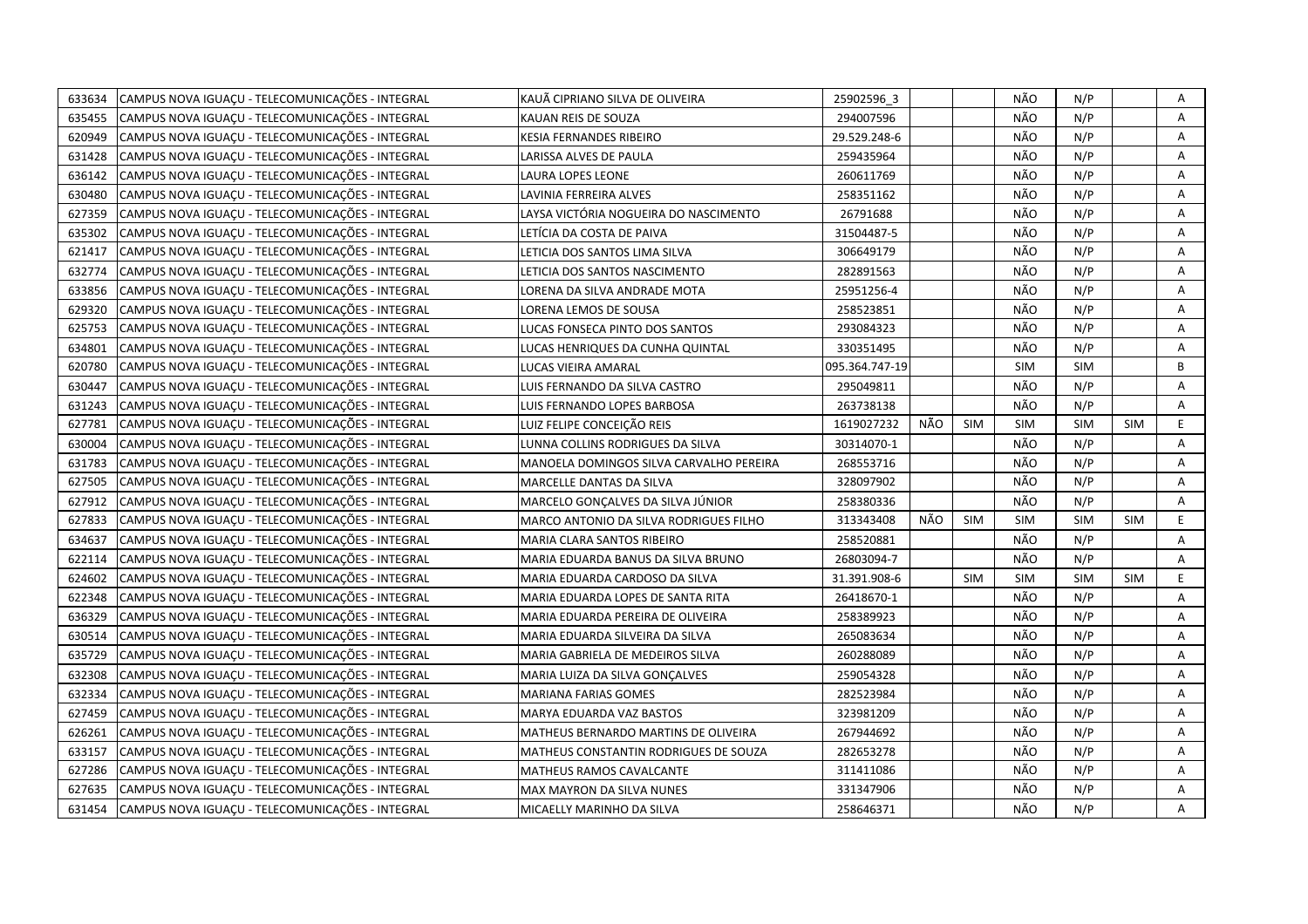| 636226 | CAMPUS NOVA IGUACU - TELECOMUNICAÇÕES - INTEGRAL | MICKAEL NOGUEIRA SILVA                  | 259038115    |            |            | NÃO        | N/P        |            | Α  |
|--------|--------------------------------------------------|-----------------------------------------|--------------|------------|------------|------------|------------|------------|----|
| 621390 | CAMPUS NOVA IGUAÇU - TELECOMUNICAÇÕES - INTEGRAL | MIGUEL SOBREIRA TAVARES                 | 315391466    |            |            | NÃO        | N/P        |            | Α  |
| 627159 | CAMPUS NOVA IGUAÇU - TELECOMUNICAÇÕES - INTEGRAL | MONIQUE ANDRADE GONCALVES               | 294044177    | NÃO        | <b>SIM</b> | SIM        | <b>SIM</b> | <b>SIM</b> | E. |
| 629633 | CAMPUS NOVA IGUACU - TELECOMUNICAÇÕES - INTEGRAL | NATÁLIA BABO SOARES ZICHTL DA FONSECA   | 314656968    |            |            | NÃO        | N/P        |            | A  |
| 622937 | CAMPUS NOVA IGUACU - TELECOMUNICAÇÕES - INTEGRAL | NATÁLIA FREIRE DE SOUSA                 | 275682276    |            |            | NÃO        | N/P        |            | A  |
| 627699 | CAMPUS NOVA IGUAÇU - TELECOMUNICAÇÕES - INTEGRAL | NATAN DE ANDRADE ROBERS                 | 260124433    |            |            | NÃO        | N/P        |            | Α  |
| 634369 | CAMPUS NOVA IGUAÇU - TELECOMUNICAÇÕES - INTEGRAL | NATAN DO NASCIMENTO NARCISO DA CRUZ     | 25.971.167-9 | <b>SIM</b> | <b>SIM</b> | <b>SIM</b> | <b>SIM</b> | <b>SIM</b> |    |
| 634443 | CAMPUS NOVA IGUACU - TELECOMUNICAÇÕES - INTEGRAL | NELLY SEVOLELA DOS SANTOS               | 259150589    |            |            | NÃO        | N/P        |            | A  |
| 635555 | CAMPUS NOVA IGUAÇU - TELECOMUNICAÇÕES - INTEGRAL | NICHOLAS PALMARES MAIA                  | 259704799    |            |            | NÃO        | N/P        |            | Α  |
| 632235 | CAMPUS NOVA IGUAÇU - TELECOMUNICAÇÕES - INTEGRAL | NICOLAS ASCHOFF MEDEIROS                | 258794668    |            |            | NÃO        | N/P        |            | A  |
| 633234 | CAMPUS NOVA IGUACU - TELECOMUNICAÇÕES - INTEGRAL | NICOLAS BUENO SOARES DOS SANTOS         | 328242805    |            |            | NÃO        | N/P        |            | A  |
| 632183 | CAMPUS NOVA IGUAÇU - TELECOMUNICAÇÕES - INTEGRAL | NICOLAS DINIZ MAIMONI DA SILVA          | 30.329.782-4 |            |            | NÃO        | N/P        |            | Α  |
| 620318 | CAMPUS NOVA IGUAÇU - TELECOMUNICAÇÕES - INTEGRAL | NYCOLE DE LIRA BARBARE                  | 28.935.075-3 | NÃO        | NÃO        | <b>SIM</b> | <b>SIM</b> | <b>SIM</b> | D  |
| 636613 | CAMPUS NOVA IGUAÇU - TELECOMUNICAÇÕES - INTEGRAL | PEDRO HENRIQUE AMORIM GUIMARÃES PEREIRA | 34.641.412-1 |            |            | NÃO        | N/P        |            | Α  |
| 633426 | CAMPUS NOVA IGUAÇU - TELECOMUNICAÇÕES - INTEGRAL | PEDRO HENRIQUE PORTUGAL COSTA           | 258676345    |            |            | NÃO        | N/P        |            | Α  |
| 620311 | CAMPUS NOVA IGUAÇU - TELECOMUNICAÇÕES - INTEGRAL | RAYNE VITÓRIA MEIRELLES VIEIRA          | RG           |            |            | NÃO        | N/P        |            | A  |
| 625373 | CAMPUS NOVA IGUAÇU - TELECOMUNICAÇÕES - INTEGRAL | RENAN COSTA BONIFACIO                   | 25.995.984-9 |            |            | NÃO        | N/P        |            | A  |
| 635156 | CAMPUS NOVA IGUAÇU - TELECOMUNICAÇÕES - INTEGRAL | RENATO SOARES SCHLUCKEIER               | 25927844-8   |            |            | NÃO        | N/P        |            | Α  |
| 622522 | CAMPUS NOVA IGUACU - TELECOMUNICAÇÕES - INTEGRAL | RICHARD JUSCELINO SALGADO DOS SANTOS    | 258878354    |            |            | NÃO        | N/P        |            | A  |
| 633018 | CAMPUS NOVA IGUAÇU - TELECOMUNICAÇÕES - INTEGRAL | RUANDERSON DOS SANTOS SILVA             | 31427350-9   | NÃO        | <b>SIM</b> | <b>SIM</b> | <b>SIM</b> | SIM        | E. |
| 623352 | CAMPUS NOVA IGUAÇU - TELECOMUNICAÇÕES - INTEGRAL | SAMARA DOS SANTOS AMARO                 | 30852102-0   | <b>SIM</b> | <b>SIM</b> | <b>SIM</b> | <b>SIM</b> | <b>SIM</b> |    |
| 627321 | CAMPUS NOVA IGUACU - TELECOMUNICAÇÕES - INTEGRAL | SAMUEL DA CRUZ LONGO DOS SANTOS         | 29.511.313-8 |            |            | NÃO        | N/P        |            | A  |
| 622134 | CAMPUS NOVA IGUAÇU - TELECOMUNICAÇÕES - INTEGRAL | SANDRO BUENO DA COSTA SILVA             | 258978428    |            |            | NÃO        | N/P        |            | A  |
| 632524 | CAMPUS NOVA IGUAÇU - TELECOMUNICAÇÕES - INTEGRAL | SARA ALVES DE CASTRO                    | 30.832.124-9 |            |            | NÃO        | N/P        |            | Α  |
| 621509 | CAMPUS NOVA IGUAÇU - TELECOMUNICAÇÕES - INTEGRAL | STEFANY VIEIRA ROSA DE OLIVEIRA         | 258643733    |            |            | NÃO        | N/P        |            | Α  |
| 625843 | CAMPUS NOVA IGUACU - TELECOMUNICAÇÕES - INTEGRAL | STEPHANY DE SANTANA DA COSTA            | 31.258.792-6 |            |            | NÃO        | N/P        |            | Α  |
| 624954 | CAMPUS NOVA IGUAÇU - TELECOMUNICAÇÕES - INTEGRAL | SUELLEN DA SILVA COSTA                  | 25.970.594-5 |            |            | NÃO        | N/P        |            | A  |
| 626810 | CAMPUS NOVA IGUAÇU - TELECOMUNICAÇÕES - INTEGRAL | TAINÁ GALVÃO FANELI GOMES               | 258589688    |            |            | NÃO        | N/P        |            | A  |
| 635075 | CAMPUS NOVA IGUACU - TELECOMUNICAÇÕES - INTEGRAL | THAISE TCHMOLA SILVA                    | 8501513      |            |            | NÃO        | N/P        |            | A  |
| 625441 | CAMPUS NOVA IGUAÇU - TELECOMUNICAÇÕES - INTEGRAL | THALES RAMOS TELES DA SILVA             | 258960145    | NÃO        | NÃO        | NÃO        | <b>SIM</b> | <b>SIM</b> | Α  |
| 626096 | CAMPUS NOVA IGUAÇU - TELECOMUNICAÇÕES - INTEGRAL | THAMIRES ONOFRE DOS ANJOS               | 268122926    |            |            | NÃO        | N/P        |            | Α  |
| 623392 | CAMPUS NOVA IGUACU - TELECOMUNICAÇÕES - INTEGRAL | THAYSSA FURTADO MELGAÇO DIAS            | 333834042    |            |            | NÃO        | N/P        |            | A  |
| 628096 | CAMPUS NOVA IGUAÇU - TELECOMUNICAÇÕES - INTEGRAL | THILLY DANIELS MALAQUIAS PINTO          | 26-506-176-2 |            |            | NÃO        | N/P        |            | Α  |
| 624071 | CAMPUS NOVA IGUAÇU - TELECOMUNICAÇÕES - INTEGRAL | THOMAZ SILVA DE OLIVEIRA                | 299808600    |            |            | NÃO        | N/P        |            | A  |
| 627608 | CAMPUS NOVA IGUAÇU - TELECOMUNICAÇÕES - INTEGRAL | VICTORIA BARBOSA RODRIGUES              | 258397819    | NÃO        | <b>SIM</b> | <b>SIM</b> | <b>SIM</b> | <b>SIM</b> | E  |
| 631868 | CAMPUS NOVA IGUAÇU - TELECOMUNICAÇÕES - INTEGRAL | VICTÓRIA CHRISTINE ROCHA MACEDO         | 259592814    |            |            | NÃO        | N/P        |            | A  |
| 624588 | CAMPUS NOVA IGUAÇU - TELECOMUNICAÇÕES - INTEGRAL | VICTORIA DA SILVA GOMES                 | 313917973    | NÃO        | <b>SIM</b> | <b>SIM</b> | <b>SIM</b> | <b>SIM</b> | E  |
| 635203 | CAMPUS NOVA IGUACU - TELECOMUNICAÇÕES - INTEGRAL | <b>VITORIA FREIRE COSTA</b>             | 293258760    |            |            | NÃO        | N/P        |            | A  |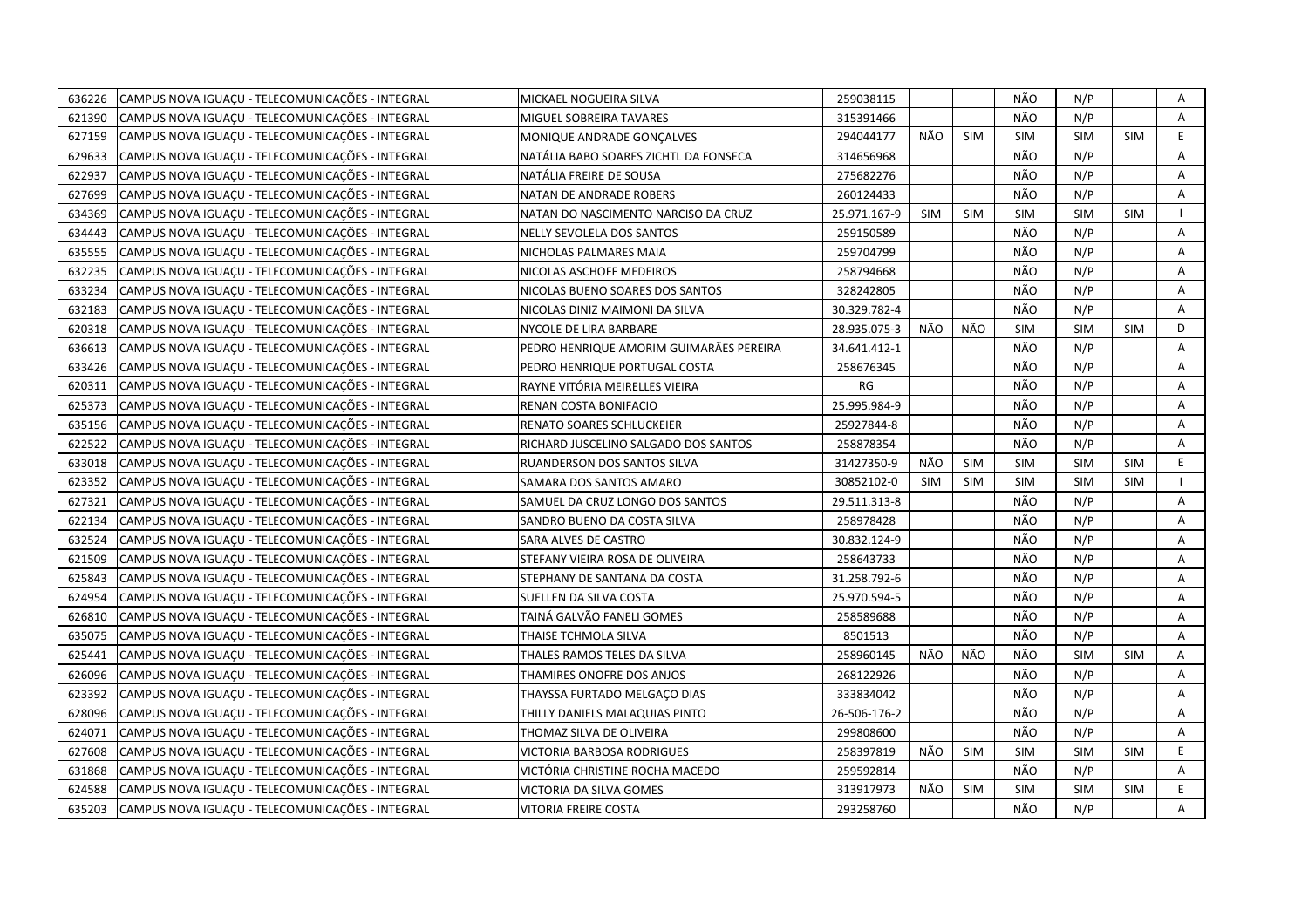| 628124 | CAMPUS NOVA IGUACU - TELECOMUNICAÇÕES - INTEGRAL | VITORIA SCHLUCKEBIER DE JESUS        | 259959260    |     |            | NÃO        | N/P        |            | Α              |
|--------|--------------------------------------------------|--------------------------------------|--------------|-----|------------|------------|------------|------------|----------------|
| 621992 | CAMPUS NOVA IGUAÇU - TELECOMUNICAÇÕES - INTEGRAL | VITORIA VIEIRA DIAS                  | 258953173    |     |            | NÃO        | N/P        |            | Α              |
| 627550 | CAMPUS NOVA IGUACU - TELECOMUNICAÇÕES - INTEGRAL | <b>WERLLY SANTOS REIS</b>            | 327920930    | NÃO | <b>SIM</b> | <b>SIM</b> | <b>SIM</b> | <b>SIM</b> | E.             |
| 633366 | CAMPUS NOVA IGUACU - TELECOMUNICAÇÕES - INTEGRAL | <b>WESLEY MATOS ROMANO</b>           | 258514587    |     |            | NÃO        | N/P        |            | A              |
| 620409 | CAMPUS NOVA IGUAÇU - TELECOMUNICAÇÕES - INTEGRAL | WIVIAN GOUVEIA SILVA COSTA           | 306046194    |     |            | NÃO        | N/P        |            | A              |
| 631353 | CAMPUS NOVA IGUAÇU - TELECOMUNICAÇÕES - INTEGRAL | YASMIN DE OIVEIRA CEVOLELA           | 26.055.324-3 |     |            | NÃO        | N/P        |            | Α              |
| 624098 | CAMPUS NOVA IGUAÇU - TELECOMUNICAÇÕES - INTEGRAL | YURI DE SOUSA M CURCIO               | 260550587    |     |            | NÃO        | N/P        |            | A              |
| 620503 | CAMPUS PETRÓPOLIS - TELECOMUNICAÇÕES - TARDE     | ÁLAN DA SILVA CAMARA                 | 310829452    | NÃO | NÃO        | <b>SIM</b> | <b>SIM</b> | <b>SIM</b> | D              |
| 621519 | CAMPUS PETRÓPOLIS - TELECOMUNICAÇÕES - TARDE     | ALEX SANDRO DA SILVA SAMPAIO         | 213754617    | NÃO | <b>SIM</b> | <b>SIM</b> | <b>SIM</b> | <b>SIM</b> | E              |
| 621533 | CAMPUS PETRÓPOLIS - TELECOMUNICAÇÕES - TARDE     | ALEXANDRA CAMILO SÉRGIO              | 326682358    | NÃO | <b>SIM</b> | <b>SIM</b> | <b>SIM</b> | NÃO        | $\mathsf{C}$   |
| 634435 | CAMPUS PETRÓPOLIS - TELECOMUNICAÇÕES - TARDE     | ALEXANDRE NUNES BATISTA              | 235473923    |     |            | NÃO        | N/P        |            | A              |
| 633103 | CAMPUS PETRÓPOLIS - TELECOMUNICAÇÕES - TARDE     | ALEXSANDRO MOTA DE BRITO FILHO       | 326757259    |     |            | NÃO        | N/P        |            | Α              |
| 631174 | CAMPUS PETRÓPOLIS - TELECOMUNICAÇÕES - TARDE     | AMANDA SOARES PACHECO                | 25.836.725-9 |     |            | NÃO        | N/P        |            | Α              |
| 623896 | CAMPUS PETRÓPOLIS - TELECOMUNICAÇÕES - TARDE     | <b>AMELIE NUNES NEVES</b>            | 27490964-7   |     |            | NÃO        | N/P        |            | A              |
| 634587 | CAMPUS PETRÓPOLIS - TELECOMUNICAÇÕES - TARDE     | ANA BEATRIZ LOPES DE ANDRADE NARCISO | 332177484    |     |            | NÃO        | N/P        |            | $\overline{A}$ |
| 624047 | CAMPUS PETRÓPOLIS - TELECOMUNICAÇÕES - TARDE     | ANA CAROLINA LAHR ESTEVES            | 274944362    |     |            | NÃO        | N/P        |            | Α              |
| 620218 | CAMPUS PETRÓPOLIS - TELECOMUNICAÇÕES - TARDE     | ANA CLARA SCHMITH RAMOS              | 26107201-1   |     |            | NÃO        | N/P        |            | $\overline{A}$ |
| 621161 | CAMPUS PETRÓPOLIS - TELECOMUNICAÇÕES - TARDE     | ANA GABRIELA DE SOUZA SANTOS         | 274912179    | NÃO | <b>SIM</b> | <b>SIM</b> | <b>SIM</b> | <b>SIM</b> | E              |
| 626856 | CAMPUS PETRÓPOLIS - TELECOMUNICAÇÕES - TARDE     | ANA GIULIA DE SOUSA NUNES DA COSTA   | 31.471.894-1 | NÃO | NÃO        | <b>SIM</b> | <b>SIM</b> | <b>SIM</b> | D              |
| 620492 | CAMPUS PETRÓPOLIS - TELECOMUNICAÇÕES - TARDE     | ANA LUIZA CORDEIRO FERREIRA          | 259233047    |     |            | NÃO        | N/P        |            | A              |
| 620978 | CAMPUS PETRÓPOLIS - TELECOMUNICAÇÕES - TARDE     | ANA LUIZA DOMINGOS DOS SANTOS PENNA  | 261071716    |     |            | NÃO        | N/P        |            | A              |
| 620676 | CAMPUS PETRÓPOLIS - TELECOMUNICAÇÕES - TARDE     | ANA LUIZA FERREIRA GUIMARAES         | 274891324    |     |            | NÃO        | N/P        |            | A              |
| 631944 | CAMPUS PETRÓPOLIS - TELECOMUNICAÇÕES - TARDE     | ANA PAULA BARBOSA DE SOUZA           | 265101634    |     |            | NÃO        | N/P        |            | A              |
| 635189 | CAMPUS PETRÓPOLIS - TELECOMUNICAÇÕES - TARDE     | ANDREZA                              | 261068381    |     |            | NÃO        | N/P        |            | Α              |
| 634297 | CAMPUS PETRÓPOLIS - TELECOMUNICAÇÕES - TARDE     | ANGELO NUNES LEITÃO                  | 258974419    |     |            | NÃO        | N/P        |            | A              |
| 621931 | CAMPUS PETRÓPOLIS - TELECOMUNICAÇÕES - TARDE     | ANNA BEATRIZ DE MATTOS NEVES         | 27.491.834-1 |     |            | SIM        | N/P        |            | A              |
| 621916 | CAMPUS PETRÓPOLIS - TELECOMUNICAÇÕES - TARDE     | ANNA CLARA BESSA VIZZINI             | 26106834-0   | NÃO | NÃO        | <b>SIM</b> | <b>SIM</b> | <b>SIM</b> | D              |
| 622609 | CAMPUS PETRÓPOLIS - TELECOMUNICAÇÕES - TARDE     | ANNA LYA DIAS JORGE                  | 27.409.355-7 | NÃO | <b>SIM</b> | <b>SIM</b> | <b>SIM</b> | <b>SIM</b> | E.             |
| 634654 | CAMPUS PETRÓPOLIS - TELECOMUNICAÇÕES - TARDE     | ANNE KELLY BRITO IGLESIAS            | 258274273    |     |            | NÃO        | N/P        |            | Α              |
| 628071 | CAMPUS PETRÓPOLIS - TELECOMUNICAÇÕES - TARDE     | ANTÔNIO LUÍS ALMEIDA ROCHA           | 261174171    |     |            | NÃO        | N/P        |            | Α              |
| 625017 | CAMPUS PETRÓPOLIS - TELECOMUNICAÇÕES - TARDE     | ARTHUR CESAR DOS SANTOS GUIDINO      | 262308331    |     |            | NÃO        | N/P        |            | A              |
| 627806 | CAMPUS PETRÓPOLIS - TELECOMUNICAÇÕES - TARDE     | ARTHUR GABRI OLIVEIRA DA SILVA       | 31097869-7   | SIM | NÃO        | <b>SIM</b> | <b>SIM</b> | <b>SIM</b> | H              |
| 626468 | CAMPUS PETRÓPOLIS - TELECOMUNICAÇÕES - TARDE     | ARTHUR PLANT DE SOUZA                | 28.904.466-1 |     |            | NÃO        | N/P        |            | A              |
| 628780 | CAMPUS PETRÓPOLIS - TELECOMUNICAÇÕES - TARDE     | ARTHUR RIBEIRO DA SILVA              | 257959841    |     |            | NÃO        | N/P        |            | A              |
| 623657 | CAMPUS PETRÓPOLIS - TELECOMUNICAÇÕES - TARDE     | <b>ARTUR ALVES</b>                   | 33.888.504-9 |     |            | NÃO        | N/P        |            | Α              |
| 620761 | CAMPUS PETRÓPOLIS - TELECOMUNICAÇÕES - TARDE     | BEATRIZ DOS SANTOS SOUZA             | 261526883    |     |            | NÃO        | N/P        |            | A              |
| 630306 | CAMPUS PETRÓPOLIS - TELECOMUNICAÇÕES - TARDE     | <b>BEATRIZ GONCALVES VALE</b>        | 243662368    |     |            | NÃO        | N/P        |            | Α              |
| 620604 | CAMPUS PETRÓPOLIS - TELECOMUNICAÇÕES - TARDE     | BEATRIZ HADAS MEDEIROS DE FIGUEIREDO | 259080042    |     |            | NÃO        | N/P        |            | A              |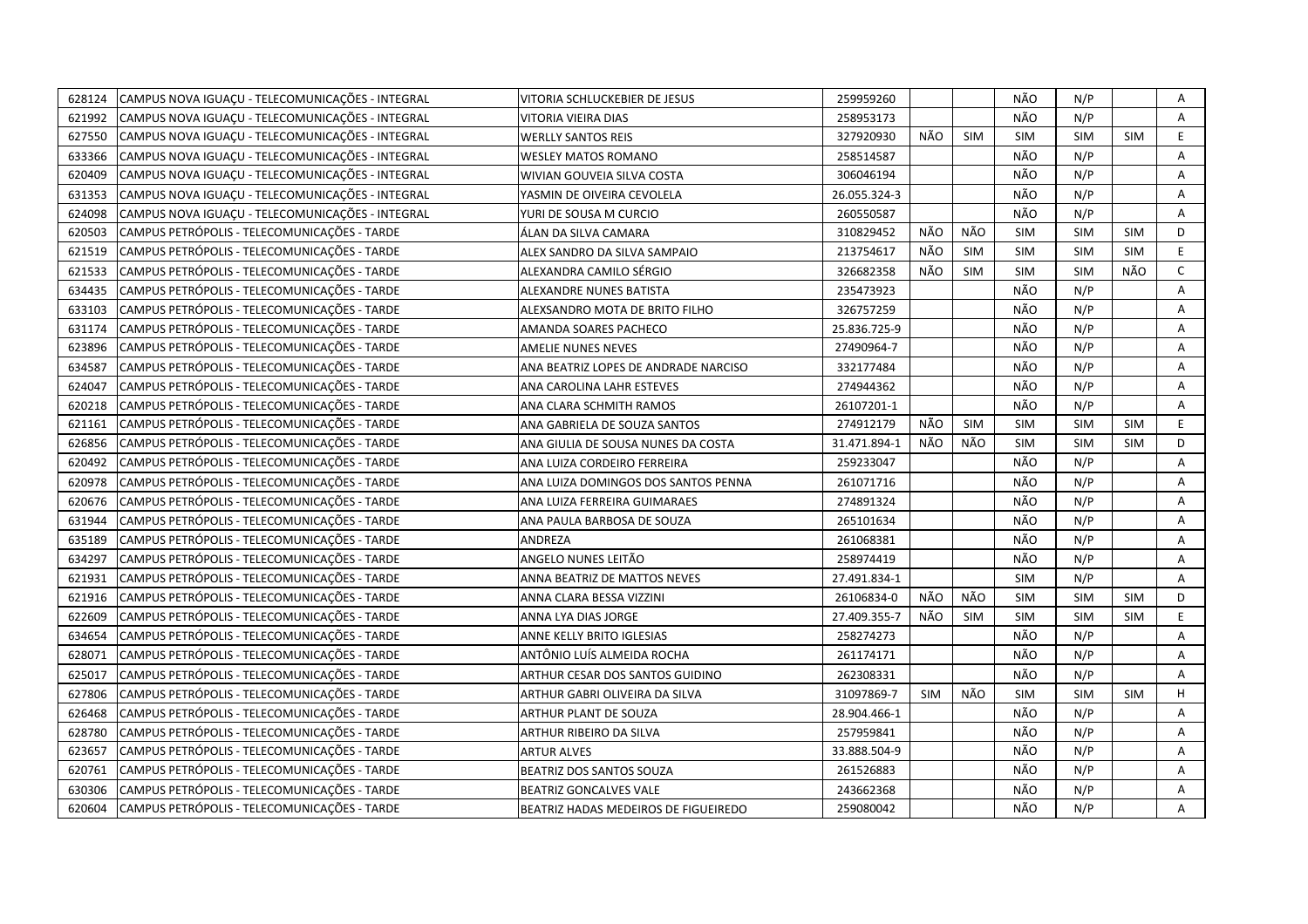| CAMPUS PETRÓPOLIS - TELECOMUNICAÇÕES - TARDE<br>625264 | <b>BERNARDO NANTES COSTA</b>         | 268124849    |     |            | NÃO        | N/P        |            | Α            |
|--------------------------------------------------------|--------------------------------------|--------------|-----|------------|------------|------------|------------|--------------|
| 636528<br>CAMPUS PETRÓPOLIS - TELECOMUNICAÇÕES - TARDE | <b>BERNARDO PEREIRA PITZER</b>       | 302131578    |     |            | NÃO        | N/P        |            | A            |
| CAMPUS PETRÓPOLIS - TELECOMUNICAÇÕES - TARDE<br>635111 | BERNARDO VALE DA SILVA MELLO         | 279627244    |     |            | NÃO        | N/P        |            | A            |
| 630733<br>CAMPUS PETRÓPOLIS - TELECOMUNICAÇÕES - TARDE | BRENDA NUNES DE ANDRADE IOCHEM       | 26107106-2   |     |            | <b>SIM</b> | N/P        |            | Α            |
| 633032<br>CAMPUS PETRÓPOLIS - TELECOMUNICAÇÕES - TARDE | BRENDON GUIMARÃES CLER               | 347497943    |     |            | NÃO        | N/P        |            | A            |
| 625891<br>CAMPUS PETRÓPOLIS - TELECOMUNICAÇÕES - TARDE | BRENO SOARES CARNEIRO FATEICHA       | 274887074    | NÃO | NÃO        | <b>SIM</b> | <b>SIM</b> | NÃO        | B            |
| CAMPUS PETRÓPOLIS - TELECOMUNICAÇÕES - TARDE<br>621044 | <b>CAIO AUGUSTO FREITAS GERAETS</b>  | 261092530    |     |            | NÃO        | N/P        |            | Α            |
| CAMPUS PETRÓPOLIS - TELECOMUNICAÇÕES - TARDE<br>627832 | CAIO DA SILVA OLIVEIRA               | 311549372    |     |            | SIM        | N/P        |            | A            |
| CAMPUS PETRÓPOLIS - TELECOMUNICAÇÕES - TARDE<br>630618 | CAIO DAVI GERMANO                    | 342849130    |     |            | NÃO        | N/P        |            | Α            |
| CAMPUS PETRÓPOLIS - TELECOMUNICAÇÕES - TARDE<br>631079 | CAIO SIXEL BOTELHO DA PONTE          | 274914498    | NÃO | NÃO        | <b>SIM</b> | <b>SIM</b> | <b>SIM</b> | D            |
| CAMPUS PETRÓPOLIS - TELECOMUNICAÇÕES - TARDE<br>636307 | CAIQUE VITÓRIO DOS SANTOS ABREU      | 325962850    | NÃO | <b>SIM</b> | <b>SIM</b> | <b>SIM</b> | <b>SIM</b> | E.           |
| CAMPUS PETRÓPOLIS - TELECOMUNICAÇÕES - TARDE<br>621007 | CAMILA DO NASCIMENTO CHRIST          | 274933134    |     |            | NÃO        | N/P        |            | Α            |
| CAMPUS PETRÓPOLIS - TELECOMUNICAÇÕES - TARDE<br>621671 | CAMILLE VITÓRIA XAVIER DA SILVA      | 258604388    |     |            | NÃO        | N/P        |            | A            |
| CAMPUS PETRÓPOLIS - TELECOMUNICAÇÕES - TARDE<br>628296 | CAMILY MELQUIADES MENDES             | 332432277    |     |            | NÃO        | N/P        |            | Α            |
| 622973<br>CAMPUS PETRÓPOLIS - TELECOMUNICAÇÕES - TARDE | CARLOS EDUARDO CARNEIRO BRUCK        | 274886100    |     |            | <b>SIM</b> | <b>SIM</b> | <b>SIM</b> | D            |
| CAMPUS PETRÓPOLIS - TELECOMUNICAÇÕES - TARDE<br>633023 | CAROLINA SILVA FERNANDES             | 261098149    |     |            | NÃO        | N/P        |            | A            |
| CAMPUS PETRÓPOLIS - TELECOMUNICAÇÕES - TARDE<br>622337 | CAUÃ DOS SANTOS CUNHA DA SILVA       | 318497260    | NÃO | NÃO        | <b>SIM</b> | <b>SIM</b> | <b>SIM</b> | D            |
| 626013<br>CAMPUS PETRÓPOLIS - TELECOMUNICAÇÕES - TARDE | CAUÃ FERREIRA DO VALLE               | 30621959-3   | NÃO | NÃO        | <b>SIM</b> | <b>SIM</b> | <b>SIM</b> | D            |
| CAMPUS PETRÓPOLIS - TELECOMUNICAÇÕES - TARDE<br>631583 | CAUÃ FRANÇA DA SILVA                 | 329156624    |     |            | NÃO        | N/P        |            | A            |
| 623263<br>CAMPUS PETRÓPOLIS - TELECOMUNICAÇÕES - TARDE | CAYQUE RODRIGUES MACHADO             | 22285589     |     |            | NÃO        | N/P        |            | A            |
| CAMPUS PETRÓPOLIS - TELECOMUNICAÇÕES - TARDE<br>624367 | <b>CRISTIAN GOMES DE FREITAS</b>     | 330412944    | NÃO | NÃO        | <b>SIM</b> | <b>SIM</b> | <b>SIM</b> | D            |
| 625771<br>CAMPUS PETRÓPOLIS - TELECOMUNICAÇÕES - TARDE | CRISTIAN NASCIMENTO MAURICIO         | 24.561.3120  | NÃO | NÃO        | <b>SIM</b> | <b>SIM</b> | <b>SIM</b> | D            |
| CAMPUS PETRÓPOLIS - TELECOMUNICAÇÕES - TARDE<br>627711 | DAMARIS DOS SANTOS SCHUAB CAMPOS     | 269378980    |     |            | NÃO        | N/P        |            | Α            |
| CAMPUS PETRÓPOLIS - TELECOMUNICAÇÕES - TARDE<br>629069 | DANIELLA AGOSTINI COSTA              | 335814042    |     |            | NÃO        | N/P        |            | Α            |
| CAMPUS PETRÓPOLIS - TELECOMUNICAÇÕES - TARDE<br>620828 | DANILO DOS SANTOS FRANCISCO CELEBRIM | 27.494.655-7 |     |            | NÃO        | N/P        |            | A            |
| 635016<br>CAMPUS PETRÓPOLIS - TELECOMUNICAÇÕES - TARDE | DANYELA GIULLIA DE SOUZA FERREIRA    | Não tem      |     |            | NÃO        | N/P        |            | Α            |
| 622447<br>CAMPUS PETRÓPOLIS - TELECOMUNICAÇÕES - TARDE | DANYELA SENRA RODRIGUES              | 231015090    |     |            | NÃO        | N/P        |            | A            |
| CAMPUS PETRÓPOLIS - TELECOMUNICAÇÕES - TARDE<br>636658 | DAVI KOPKE DE ASSIS DIAS GENTIL      | 27.490.823-5 |     |            | NÃO        | N/P        |            | A            |
| 625747<br>CAMPUS PETRÓPOLIS - TELECOMUNICAÇÕES - TARDE | DAVI MACHADO DE ANDRADE              | 32.163.854-6 |     |            | NÃO        | N/P        |            | A            |
| CAMPUS PETRÓPOLIS - TELECOMUNICAÇÕES - TARDE<br>632921 | DAVI MACHADO DUTRA                   | 261073241    |     |            | NÃO        | N/P        |            | А            |
| 629177<br>CAMPUS PETRÓPOLIS - TELECOMUNICAÇÕES - TARDE | DAVI SANTOS ANDRADE                  | 261070296    |     |            | NÃO        | N/P        |            | A            |
| 620735<br>CAMPUS PETRÓPOLIS - TELECOMUNICAÇÕES - TARDE | DAVI SOARES ANTUNES                  | 6486275      |     |            | NÃO        | N/P        |            | A            |
| 632977<br>CAMPUS PETRÓPOLIS - TELECOMUNICAÇÕES - TARDE | DAVID DA SILVA CARIUS                | 32.121.420-7 |     |            | NÃO        | N/P        |            | A            |
| CAMPUS PETRÓPOLIS - TELECOMUNICAÇÕES - TARDE<br>631151 | DILTON ANTONIO DE JESUS FILHO        | 274913623    | NÃO | <b>SIM</b> | <b>SIM</b> | <b>SIM</b> | NÃO        | $\mathsf{C}$ |
| CAMPUS PETRÓPOLIS - TELECOMUNICAÇÕES - TARDE<br>632010 | EDUARDA BACH KLIPPEL                 | 261069207    |     |            | NÃO        | N/P        |            | A            |
| CAMPUS PETRÓPOLIS - TELECOMUNICAÇÕES - TARDE<br>621801 | EDUARDA SALINO DA CRUZ MICHAEL       | 274905405    |     |            | NÃO        | N/P        |            | Α            |
| CAMPUS PETRÓPOLIS - TELECOMUNICAÇÕES - TARDE<br>636140 | EDUARDO ROCHA DOS REIS               | 259502938    |     |            | NÃO        | N/P        |            | А            |
| CAMPUS PETRÓPOLIS - TELECOMUNICAÇÕES - TARDE<br>636297 | <b>EDUARDO SOARES MARQUES</b>        | 30.332.379-4 |     |            | NÃO        | N/P        |            | A            |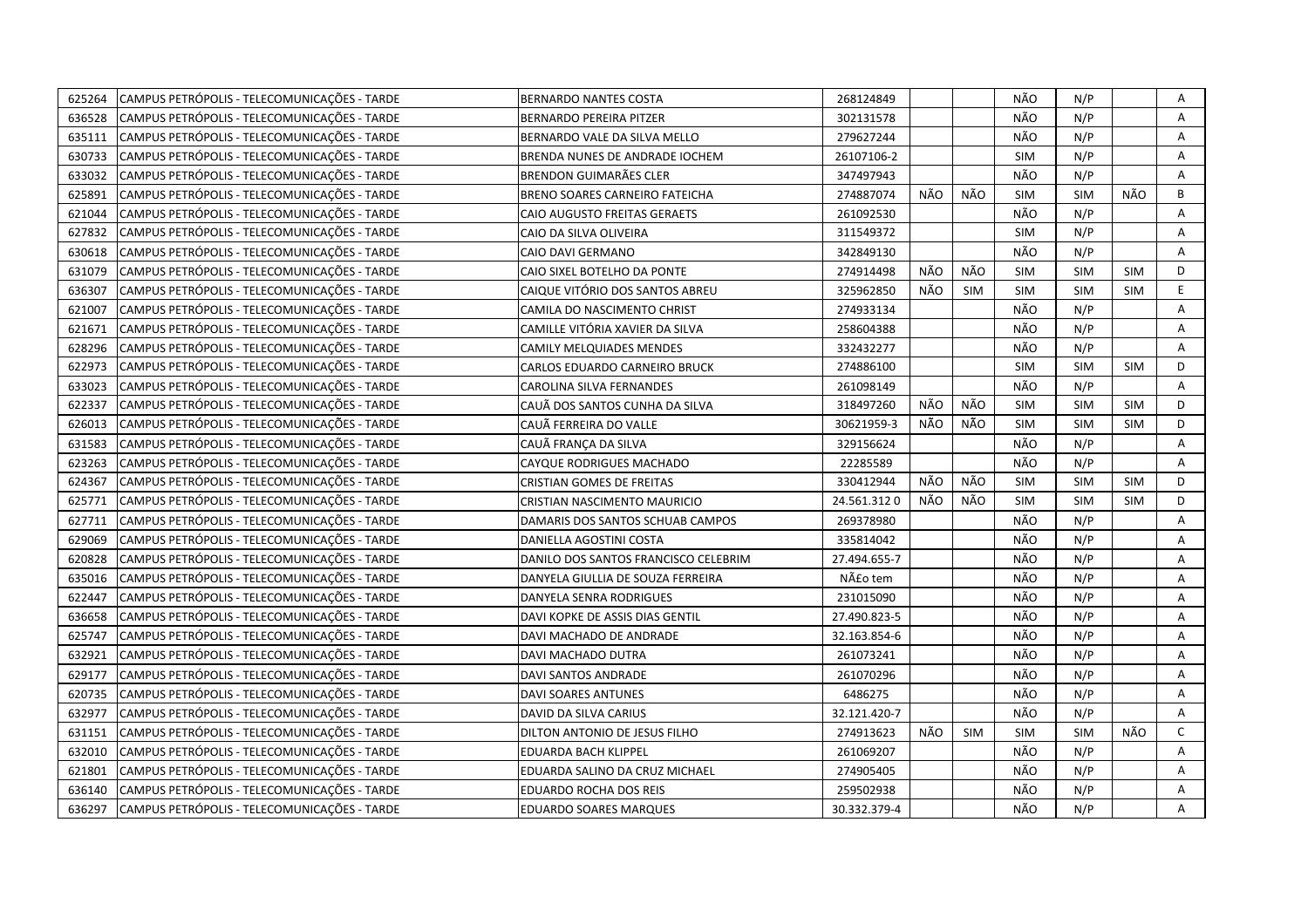| 634230 | CAMPUS PETRÓPOLIS - TELECOMUNICAÇÕES - TARDE | ELIEL PLANZO VIEIRA BOMFIM              | 2099698147     |            |            | NÃO        | N/P        |            | Α            |
|--------|----------------------------------------------|-----------------------------------------|----------------|------------|------------|------------|------------|------------|--------------|
| 624706 | CAMPUS PETRÓPOLIS - TELECOMUNICAÇÕES - TARDE | <b>EMILY KREISCHER DUTRA</b>            | 26109415-5     |            |            | NÃO        | N/P        |            | A            |
| 626678 | CAMPUS PETRÓPOLIS - TELECOMUNICAÇÕES - TARDE | ERIC SOARES CORREA MARTINS              | 274945310      |            |            | NÃO        | N/P        |            | A            |
| 623701 | CAMPUS PETRÓPOLIS - TELECOMUNICAÇÕES - TARDE | ESTEPHANY FERREIRA DE ANDRADE           | 332612647      |            |            | NÃO        | N/P        |            | Α            |
| 623860 | CAMPUS PETRÓPOLIS - TELECOMUNICAÇÕES - TARDE | ESTER MATHIAS TAVARES CAMPOS            | 261072664      |            |            | NÃO        | N/P        |            | A            |
| 634817 | CAMPUS PETRÓPOLIS - TELECOMUNICAÇÕES - TARDE | ESTEVÃO COSTA DOS SANTOS                | 30.086.930-2   |            |            | NÃO        | N/P        |            | A            |
| 624341 | CAMPUS PETRÓPOLIS - TELECOMUNICAÇÕES - TARDE | FELIPE AKIO PIRES KAVAI                 | 339743130      |            |            | NÃO        | N/P        |            | Α            |
| 621595 | CAMPUS PETRÓPOLIS - TELECOMUNICAÇÕES - TARDE | FELIPE PIRES DE MEDEIROS                | 261074272      | NÃO        | NÃO        | <b>SIM</b> | <b>SIM</b> | NÃO        | B            |
| 620800 | CAMPUS PETRÓPOLIS - TELECOMUNICAÇÕES - TARDE | FRANCISCO DUVIVIER DE ALBUQUERQUE MELLO | 280716945      |            |            | NÃO        | N/P        |            | A            |
| 636335 | CAMPUS PETRÓPOLIS - TELECOMUNICAÇÕES - TARDE | <b>GABRIEL DE SOUZA FARIAS</b>          | N/P            | <b>SIM</b> | <b>SIM</b> | <b>SIM</b> | <b>SIM</b> | NÃO        | G            |
| 621318 | CAMPUS PETRÓPOLIS - TELECOMUNICAÇÕES - TARDE | <b>GABRIEL GOLDONI RACCO</b>            | 274930668      |            |            | NÃO        | N/P        |            | Α            |
| 636870 | CAMPUS PETRÓPOLIS - TELECOMUNICAÇÕES - TARDE | GABRIELA ALVES LARIÚ                    | 29.187.718-1   |            |            | NÃO        | N/P        |            | Α            |
| 623871 | CAMPUS PETRÓPOLIS - TELECOMUNICAÇÕES - TARDE | GABRIELA DE CARVALHO VELOSO             | 261097224      |            |            | NÃO        | N/P        |            | A            |
| 624395 | CAMPUS PETRÓPOLIS - TELECOMUNICAÇÕES - TARDE | GABRIELA KAPPAUN AMOLINARIO DE AZEVEDO  | 261092811      | NÃO        | NÃO        | <b>SIM</b> | <b>SIM</b> | NÃO        | В            |
| 623002 | CAMPUS PETRÓPOLIS - TELECOMUNICAÇÕES - TARDE | GABRIELA LACERDA SIMÕES                 | 29.018.853-1   |            |            | NÃO        | N/P        |            | A            |
| 625601 | CAMPUS PETRÓPOLIS - TELECOMUNICAÇÕES - TARDE | GABRIELLA FONTES CESARIO VARGAS         | 274916592      |            |            | NÃO        | N/P        |            | A            |
| 620571 | CAMPUS PETRÓPOLIS - TELECOMUNICAÇÕES - TARDE | <b>GABRIELLE DE SOUZA MELLADO</b>       | 274915179      |            |            | NÃO        | N/P        |            | Α            |
| 631371 | CAMPUS PETRÓPOLIS - TELECOMUNICAÇÕES - TARDE | <b>GABRIELLY DE FREITAS FERREIRA</b>    | 25.836690 5    |            |            | NÃO        | N/P        |            | A            |
| 629344 | CAMPUS PETRÓPOLIS - TELECOMUNICAÇÕES - TARDE | GEANYA DE OLIVEIRA FERREIRA GARCIA      | 307794487      |            |            | NÃO        | N/P        |            | A            |
| 625784 | CAMPUS PETRÓPOLIS - TELECOMUNICAÇÕES - TARDE | GIOVANA ESTELITA CARDOSO DE REZENDE     | 257222984      |            |            | NÃO        | N/P        |            | A            |
| 620901 | CAMPUS PETRÓPOLIS - TELECOMUNICAÇÕES - TARDE | <b>GIOVANE CASIMIRO</b>                 | 211412093      |            |            | NÃO        | N/P        |            | Α            |
| 631339 | CAMPUS PETRÓPOLIS - TELECOMUNICAÇÕES - TARDE | GIOVANNA PRATA PERDIGÃO                 | 261068431      |            |            | NÃO        | N/P        |            | A            |
| 623781 | CAMPUS PETRÓPOLIS - TELECOMUNICAÇÕES - TARDE | GIOVANNA SILVA OLIVEIRA                 | 265283556      |            |            | NÃO        | N/P        |            | Α            |
| 623008 | CAMPUS PETRÓPOLIS - TELECOMUNICAÇÕES - TARDE | GIULIA MARTINS BRAGA                    | 27491157-7     |            |            | NÃO        | N/P        |            | Α            |
| 626532 | CAMPUS PETRÓPOLIS - TELECOMUNICAÇÕES - TARDE | GLICERIA MONTEIRO DAMASCENO             | 27.490.545-4   | <b>SIM</b> | SIM        | <b>SIM</b> | <b>SIM</b> | <b>SIM</b> |              |
| 636077 | CAMPUS PETRÓPOLIS - TELECOMUNICAÇÕES - TARDE | GUILHERME DA COSTA ALMEIDA              | 27.494.543-5   | NÃO        | <b>SIM</b> | <b>SIM</b> | <b>SIM</b> | NÃO        | $\mathsf{C}$ |
| 636156 | CAMPUS PETRÓPOLIS - TELECOMUNICAÇÕES - TARDE | GUILHERME DA SILVA MOTTA                | 26.109.358 - 7 | NÃO        | <b>SIM</b> | <b>SIM</b> | <b>SIM</b> | <b>SIM</b> | E            |
| 634827 | CAMPUS PETRÓPOLIS - TELECOMUNICAÇÕES - TARDE | GUILHERME DA SILVA ROCHA                | 259179984      |            |            | NÃO        | N/P        |            | A            |
| 633517 | CAMPUS PETRÓPOLIS - TELECOMUNICAÇÕES - TARDE | GUSTAVO MEIRA OLIVEIRA                  | 26.106.545-2   |            |            | NÃO        | N/P        |            | Α            |
| 623722 | CAMPUS PETRÓPOLIS - TELECOMUNICAÇÕES - TARDE | <b>GUSTAVO PEREIRA BERNARDO</b>         | 246307557      |            |            | NÃO        | N/P        |            | А            |
| 630843 | CAMPUS PETRÓPOLIS - TELECOMUNICAÇÕES - TARDE | GUSTAVO SILVA MOURA                     | 263405680      |            |            | NÃO        | N/P        |            | A            |
| 623199 | CAMPUS PETRÓPOLIS - TELECOMUNICAÇÕES - TARDE | HENRIQUE FERREIRA MAIA MUNIZ            | 313482416      | NÃO        | NÃO        | <b>SIM</b> | <b>SIM</b> | NÃO        | B            |
| 622739 | CAMPUS PETRÓPOLIS - TELECOMUNICAÇÕES - TARDE | HENRIQUE GUIMARÃES AVELLAR              | 322717547      |            |            | NÃO        | N/P        |            | Α            |
| 622393 | CAMPUS PETRÓPOLIS - TELECOMUNICAÇÕES - TARDE | <b>HENRIQUE MORENO RIBEIRO ALVES</b>    | 314743527      |            |            | NÃO        | N/P        |            | A            |
| 635885 | CAMPUS PETRÓPOLIS - TELECOMUNICAÇÕES - TARDE | HENRIQUE TEIXEIRA RODRIGUES             | 26.106.894-4   |            |            | NÃO        | N/P        |            | A            |
| 621443 | CAMPUS PETRÓPOLIS - TELECOMUNICAÇÕES - TARDE | HIAGO PAES SILVA                        | 261069454      |            |            | NÃO        | N/P        |            | Α            |
| 622480 | CAMPUS PETRÓPOLIS - TELECOMUNICAÇÕES - TARDE | <b>IAGO MUNIZ CHAVES</b>                | 27491761-6     | NÃO        | <b>SIM</b> | <b>SIM</b> | <b>SIM</b> | <b>SIM</b> | E            |
| 632125 | CAMPUS PETRÓPOLIS - TELECOMUNICAÇÕES - TARDE | <b>IGOR PRATA MENDES ARAUJO</b>         | 26106934-8     |            |            | NÃO        | N/P        |            | A            |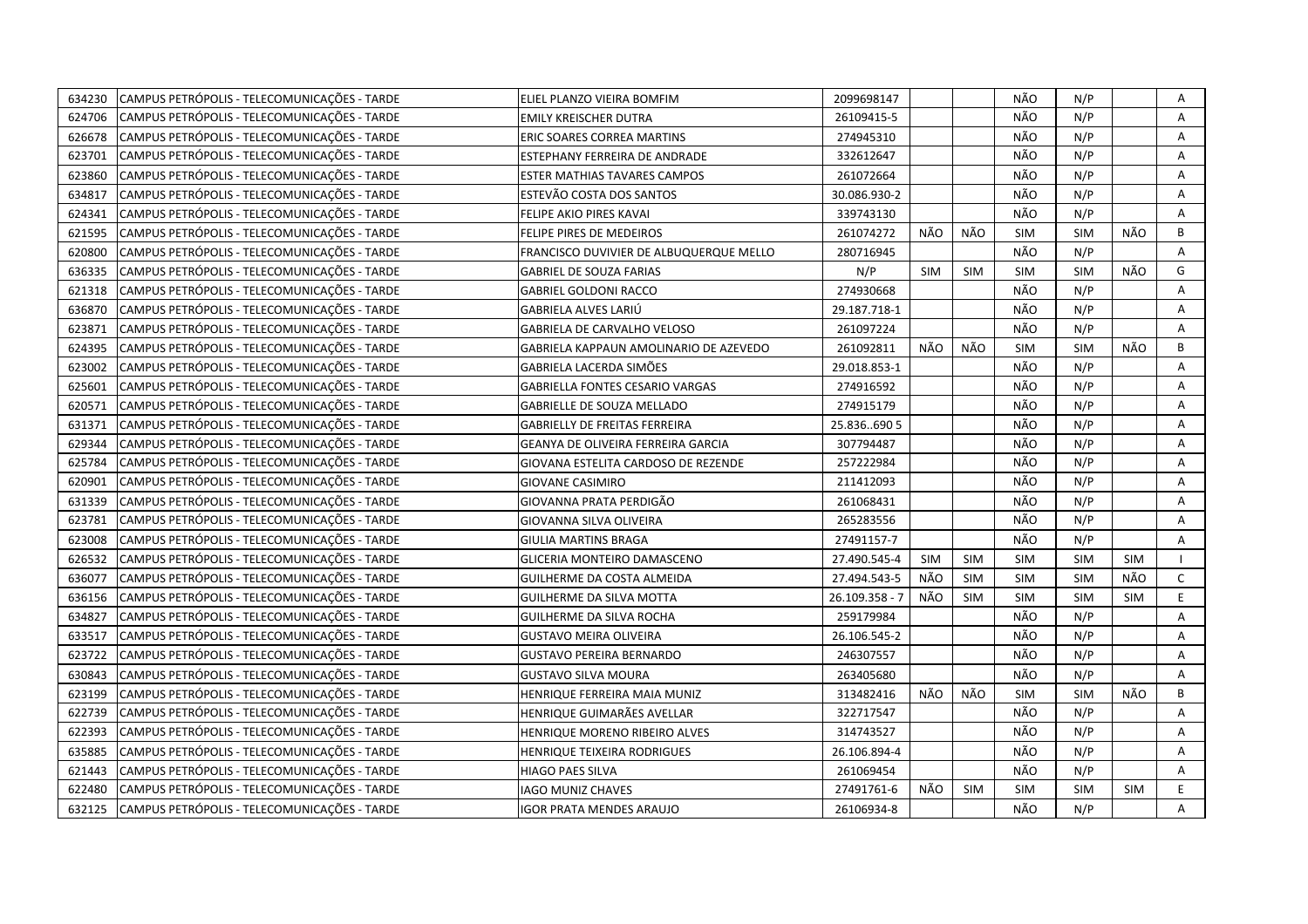| CAMPUS PETRÓPOLIS - TELECOMUNICAÇÕES - TARDE<br>623612 | INGRID DA SILVA MOTTTA                    | 274915800    |     |            | NÃO        | N/P        |            | Α  |
|--------------------------------------------------------|-------------------------------------------|--------------|-----|------------|------------|------------|------------|----|
| 621841<br>CAMPUS PETRÓPOLIS - TELECOMUNICAÇÕES - TARDE | ISA AZEVEDO FIALHO                        | 261072938    |     |            | NÃO        | N/P        |            | A  |
| CAMPUS PETRÓPOLIS - TELECOMUNICAÇÕES - TARDE<br>636563 | ISABELA ALVES GOUVEIA PEDRO OLIVEIRA      | 315605329    |     |            | NÃO        | N/P        |            | A  |
| 620540<br>CAMPUS PETRÓPOLIS - TELECOMUNICAÇÕES - TARDE | ISABELLA DE CASTRO BERNARDO DOS SANTOS    | 09.343.390-2 | NÃO | <b>SIM</b> | <b>SIM</b> | <b>SIM</b> | <b>SIM</b> | E  |
| CAMPUS PETRÓPOLIS - TELECOMUNICAÇÕES - TARDE<br>636723 | <b>ISABELLA DE OLIVEIRA SANTOS</b>        | 258611680    |     |            | NÃO        | N/P        |            | А  |
| CAMPUS PETRÓPOLIS - TELECOMUNICAÇÕES - TARDE<br>629983 | ISABELLA PEREIRA MACHADO LUIZ             | 27493366-2   |     |            | NÃO        | N/P        |            | Α  |
| CAMPUS PETRÓPOLIS - TELECOMUNICAÇÕES - TARDE<br>621436 | <b>ISABELLE MARTINS DA ROCHA</b>          | 26530589-6   |     |            | NÃO        | N/P        |            | A  |
| CAMPUS PETRÓPOLIS - TELECOMUNICAÇÕES - TARDE<br>622734 | ISABELLE OLIVEIRA DE PAULA E SILVA        | 317851285    |     |            | NÃO        | N/P        |            | Α  |
| CAMPUS PETRÓPOLIS - TELECOMUNICAÇÕES - TARDE<br>621622 | ISIS FUKUDA CANDIDO PAVONNE               | 248170532    | NÃO | NÃO        | <b>SIM</b> | <b>SIM</b> | <b>SIM</b> | D  |
| CAMPUS PETRÓPOLIS - TELECOMUNICAÇÕES - TARDE<br>622711 | <b>ISSAC PAES DE ARRUDA</b>               | 261073837    | NÃO | NÃO        | NÃO        | N/P        | <b>SIM</b> | Α  |
| CAMPUS PETRÓPOLIS - TELECOMUNICAÇÕES - TARDE<br>628332 | JAIR GABRIEL DE SOUZA DA SILVA            | 9015841      |     |            | NÃO        | N/P        |            | A  |
| CAMPUS PETRÓPOLIS - TELECOMUNICAÇÕES - TARDE<br>621299 | JHENIFFER CRISTINA MEDEIROS DO VALLE      | 27.490.012-5 | NÃO | NÃO        | <b>SIM</b> | <b>SIM</b> | <b>SIM</b> | D  |
| CAMPUS PETRÓPOLIS - TELECOMUNICAÇÕES - TARDE<br>629346 | JHONATA AUGUSTO GONCALVES DOS SANTOS      | 264185067    | NÃO | NÃO        | NÃO        | <b>SIM</b> | NÃO        | A  |
| CAMPUS PETRÓPOLIS - TELECOMUNICAÇÕES - TARDE<br>621324 | JOAO GUILHERME RODRIGUES RAMOS            | 26564127-4   |     |            | NÃO        | N/P        |            | A  |
| CAMPUS PETRÓPOLIS - TELECOMUNICAÇÕES - TARDE<br>634123 | JOÃO GUILHERME VIEIRA DO NASCIMENTO SIXEL | 270559909    | NÃO | NÃO        | <b>SIM</b> | <b>SIM</b> | SIM        | D  |
| CAMPUS PETRÓPOLIS - TELECOMUNICAÇÕES - TARDE<br>628168 | IOÃO MARCOS DE PAULA AVELLAR              | 300536638    |     |            | NÃO        | N/P        |            | Α  |
| 620544<br>CAMPUS PETRÓPOLIS - TELECOMUNICAÇÕES - TARDE | IOÃO PEDRO CORDEIRO FERREIRA              | 310726112    |     |            | NÃO        | N/P        |            | Α  |
| CAMPUS PETRÓPOLIS - TELECOMUNICAÇÕES - TARDE<br>635469 | IOÃO PEDRO VIANA DE MORAES MELLO          | 264646084    |     |            | NÃO        | N/P        |            | Α  |
| CAMPUS PETRÓPOLIS - TELECOMUNICAÇÕES - TARDE<br>627960 | IOÃO VICTOR ALVES DE OLIVEIRA SILVA       | 261067151    |     |            | NÃO        | N/P        |            | A  |
| CAMPUS PETRÓPOLIS - TELECOMUNICAÇÕES - TARDE<br>636393 | JOÃO VITOR OLIVEIRA DE SOUZA              | 258697986    |     |            | NÃO        | N/P        |            | A  |
| CAMPUS PETRÓPOLIS - TELECOMUNICAÇÕES - TARDE<br>631575 | JORDAN GABRIEL DA SILVA DE OLIVEIRA       | 25.860.205-1 | NÃO | <b>SIM</b> | <b>SIM</b> | <b>SIM</b> | <b>SIM</b> | E. |
| 634939<br>CAMPUS PETRÓPOLIS - TELECOMUNICAÇÕES - TARDE | JÚLIA DE CARVALHO BARROS                  | 259186559    |     |            | NÃO        | N/P        |            | A  |
| CAMPUS PETRÓPOLIS - TELECOMUNICAÇÕES - TARDE<br>635356 | JÚLIA DO NASCIMENTO DIAS DE SOUZA         | 260606983    |     |            | NÃO        | N/P        |            | Α  |
| CAMPUS PETRÓPOLIS - TELECOMUNICAÇÕES - TARDE<br>623092 | JULIA TELLES PEREIRA MONTES               | 244597852    |     |            | NÃO        | N/P        |            | A  |
| 635212<br>CAMPUS PETRÓPOLIS - TELECOMUNICAÇÕES - TARDE | JULIA VILLELA PASSOS                      | 320950074    | NÃO | NÃO        | <b>SIM</b> | <b>SIM</b> | <b>SIM</b> | D  |
| CAMPUS PETRÓPOLIS - TELECOMUNICAÇÕES - TARDE<br>634563 | JÚLIA VITÓRIA GOMES DE CASTRO             | NÄfO POSSUI  |     |            | <b>SIM</b> | N/P        |            | A  |
| CAMPUS PETRÓPOLIS - TELECOMUNICAÇÕES - TARDE<br>635675 | KAIKE EGYPTO SOUZA LIMA                   | 274946888    | NÃO | SIM        | <b>SIM</b> | <b>SIM</b> | <b>SIM</b> | E  |
| 628551<br>CAMPUS PETRÓPOLIS - TELECOMUNICAÇÕES - TARDE | KAIQUE PENA ROCHA                         | 311631212    |     |            | NÃO        | N/P        |            | A  |
| CAMPUS PETRÓPOLIS - TELECOMUNICAÇÕES - TARDE<br>634984 | KAIQUI CARLOS VANCONCELLOS BRITO          | 320467806    |     |            | NÃO        | N/P        |            | A  |
| 621778<br>CAMPUS PETRÓPOLIS - TELECOMUNICAÇÕES - TARDE | KAMILE MARTINS MOREIRA                    | 261097240    | NÃO | SIM        | <b>SIM</b> | <b>SIM</b> | <b>SIM</b> | E  |
| 632877<br>CAMPUS PETRÓPOLIS - TELECOMUNICAÇÕES - TARDE | KAROLINE STEFANI PANIÇOLLO DA SILVA       | 318973393    |     |            | NÃO        | N/P        |            | A  |
| 625019<br>CAMPUS PETRÓPOLIS - TELECOMUNICAÇÕES - TARDE | KAUÃ KLIPPEL MEDEIROS                     | Nao tenho    |     |            | NÃO        | N/P        |            | Α  |
| 627175<br>CAMPUS PETRÓPOLIS - TELECOMUNICAÇÕES - TARDE | KAWAN MALTA DA SILVA                      | 285992244    | NÃO | <b>SIM</b> | <b>SIM</b> | <b>SIM</b> | <b>SIM</b> | E  |
| 631915<br>CAMPUS PETRÓPOLIS - TELECOMUNICAÇÕES - TARDE | KEVIN CLEVELANDE DE SOUZA                 | 27.488.825-4 |     |            | NÃO        | N/P        |            | A  |
| CAMPUS PETRÓPOLIS - TELECOMUNICAÇÕES - TARDE<br>633800 | KEVIN ELIAS ALEXANDRINO DA SILVA          | 33.553.459-0 | NÃO | <b>SIM</b> | <b>SIM</b> | <b>SIM</b> | <b>SIM</b> | E. |
| CAMPUS PETRÓPOLIS - TELECOMUNICAÇÕES - TARDE<br>635058 | KIMBERLLYN MEIRELES PALADINO              | 30751813-4   |     |            | NÃO        | N/P        |            | A  |
| CAMPUS PETRÓPOLIS - TELECOMUNICAÇÕES - TARDE<br>620925 | KIMBERLY MALHEIROS SILVA                  | 261071336    | NÃO | NÃO        | <b>SIM</b> | <b>SIM</b> | <b>SIM</b> | D  |
| CAMPUS PETRÓPOLIS - TELECOMUNICAÇÕES - TARDE<br>620959 | <b>LARA SAMPAIO BECK</b>                  | 258365261    |     |            | NÃO        | N/P        |            | A  |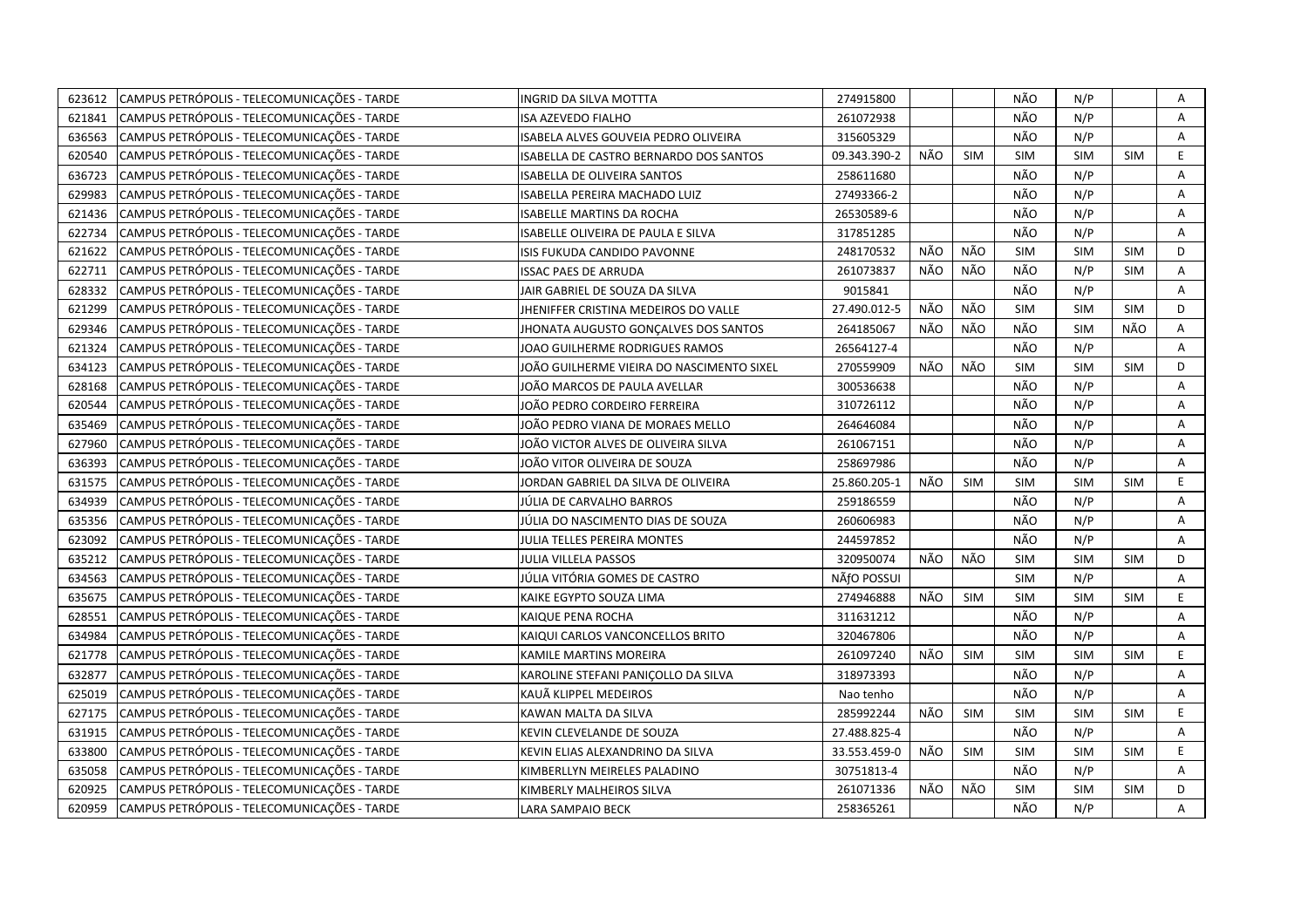| 621642 | CAMPUS PETRÓPOLIS - TELECOMUNICAÇÕES - TARDE | LARISSA ALBERNOZ MADEIRA                | 261064844     |            |            | NÃO        | N/P        |            | Α  |
|--------|----------------------------------------------|-----------------------------------------|---------------|------------|------------|------------|------------|------------|----|
| 635736 | CAMPUS PETRÓPOLIS - TELECOMUNICAÇÕES - TARDE | LARISSA LAGE COSTA                      | 26.109.239-9  | NÃO        | NÃO        | <b>SIM</b> | <b>SIM</b> | NÃO        | B  |
| 621434 | CAMPUS PETRÓPOLIS - TELECOMUNICAÇÕES - TARDE | LAURA CRISTINA SILVA RODRIGUES          | 346747371     | NÃO        | SIM        | SIM        | <b>SIM</b> | <b>SIM</b> | E. |
| 621439 | CAMPUS PETRÓPOLIS - TELECOMUNICAÇÕES - TARDE | LAURA DA ROCHA RHENIUS                  | 27.494.514-6  |            |            | NÃO        | N/P        |            | A  |
| 635565 | CAMPUS PETRÓPOLIS - TELECOMUNICAÇÕES - TARDE | LAYS ARRUDA DE PAULO SILVA              | 258.878.152-7 |            |            | NÃO        | N/P        |            | A  |
| 620709 | CAMPUS PETRÓPOLIS - TELECOMUNICAÇÕES - TARDE | LEONARDO ESTEVES CARDOSO QUEIRÓZ        | 261096820     |            |            | NÃO        | N/P        |            | A  |
| 620914 | CAMPUS PETRÓPOLIS - TELECOMUNICAÇÕES - TARDE | LEONI GOMES KRONEMBERGER                | 258538685     |            |            | <b>SIM</b> | <b>SIM</b> | <b>SIM</b> | D  |
| 620366 | CAMPUS PETRÓPOLIS - TELECOMUNICAÇÕES - TARDE | LETHICIA ALVES DE OLIVEIRA              | 27.493.433-0  | NÃO        | NÃO        | <b>SIM</b> | <b>SIM</b> | <b>SIM</b> | D  |
| 636191 | CAMPUS PETRÓPOLIS - TELECOMUNICAÇÕES - TARDE | LETICIA CHAVES CALCADO                  | 258709831     | NÃO        | <b>SIM</b> | <b>SIM</b> | <b>SIM</b> | <b>SIM</b> | E  |
| 625613 | CAMPUS PETRÓPOLIS - TELECOMUNICAÇÕES - TARDE | LETÍCIA DA COSTA SILVA                  | 258604305     | NÃO        | NÃO        | SIM        | <b>SIM</b> |            | B  |
| 620517 | CAMPUS PETRÓPOLIS - TELECOMUNICAÇÕES - TARDE | LETİCIA VALLADARES XAVIER               | 26.109.371-0  |            |            | NÃO        | N/P        |            | A  |
| 636864 | CAMPUS PETRÓPOLIS - TELECOMUNICAÇÕES - TARDE | LÍVIA ROSA DOMINGUES                    | 2849737773    |            |            | NÃO        | N/P        |            | A  |
| 631463 | CAMPUS PETRÓPOLIS - TELECOMUNICAÇÕES - TARDE | LOREN PEREIRA DOS SANTOS SANTANNA SILVA | 320435068     | <b>SIM</b> | <b>SIM</b> | <b>SIM</b> | <b>SIM</b> | NÃO        | G  |
| 625413 | CAMPUS PETRÓPOLIS - TELECOMUNICAÇÕES - TARDE | LUCAS GAMA DE OLIVEIRA                  | 261074223     |            | NÃO        | <b>SIM</b> | <b>SIM</b> | <b>SIM</b> | D  |
| 623159 | CAMPUS PETRÓPOLIS - TELECOMUNICAÇÕES - TARDE | LUCAS WILBERT RODRIGUES                 | 319330924     |            |            | NÃO        | N/P        |            | A  |
| 635320 | CAMPUS PETRÓPOLIS - TELECOMUNICAÇÕES - TARDE | LUCCA BULL RIBEIRO MARQUES CORREA       | 26109835-4    | NÃO        | NÃO        | SIM        | <b>SIM</b> | NÃO        | B  |
| 621718 | CAMPUS PETRÓPOLIS - TELECOMUNICAÇÕES - TARDE | LUCIENNE VITORIA DA SILVA ROCHA         | 33.383.487-7  | NÃO        | <b>SIM</b> | <b>SIM</b> | <b>SIM</b> | <b>SIM</b> | E. |
| 622338 | CAMPUS PETRÓPOLIS - TELECOMUNICAÇÕES - TARDE | LUIS FELIPE VIEIRA                      | 269660775     |            |            | NÃO        | N/P        |            | A  |
| 630776 | CAMPUS PETRÓPOLIS - TELECOMUNICAÇÕES - TARDE | LUÍSA LOPES GONÇALVES                   | 400487717     |            |            | NÃO        | N/P        |            | A  |
| 625179 | CAMPUS PETRÓPOLIS - TELECOMUNICAÇÕES - TARDE | LUIZ FELIPE BRANCO DE MELLO             | 258782150     |            |            | <b>SIM</b> | N/P        |            | A  |
| 633011 | CAMPUS PETRÓPOLIS - TELECOMUNICAÇÕES - TARDE | LUIZ MIGUEL ROCHA DA SILVA              | 26.109.681-2  |            |            | NÃO        | N/P        |            | A  |
| 634104 | CAMPUS PETRÓPOLIS - TELECOMUNICAÇÕES - TARDE | LUIZA AUGUSTO TAVARES                   | 261073084     |            |            | NÃO        | N/P        |            | A  |
| 624268 | CAMPUS PETRÓPOLIS - TELECOMUNICAÇÕES - TARDE | LUIZA MUNIZ COUTO FERNANDES             | 276545720     |            |            | NÃO        | N/P        |            | A  |
| 621950 | CAMPUS PETRÓPOLIS - TELECOMUNICAÇÕES - TARDE | MAHARA YUKI NOGUEIRA TAKEYAMA           | 258873835     |            |            | NÃO        | N/P        |            | A  |
| 633837 | CAMPUS PETRÓPOLIS - TELECOMUNICAÇÕES - TARDE | MANOELA FRANCIS CARVALHO BARBOZA        | 326700176     |            |            | NÃO        | N/P        |            | A  |
| 631702 | CAMPUS PETRÓPOLIS - TELECOMUNICAÇÕES - TARDE | MARCELO CORREA DE OLIVEIRA              | 316781681     | NÃO        | NÃO        | <b>SIM</b> | <b>SIM</b> | NÃO        | B  |
| 620381 | CAMPUS PETRÓPOLIS - TELECOMUNICAÇÕES - TARDE | MARIA CLARA CRUZ PORTO                  | 27.489.099-5  |            |            | NÃO        | N/P        |            | A  |
| 624947 | CAMPUS PETRÓPOLIS - TELECOMUNICAÇÕES - TARDE | MARIA CLARA ÉVEA DE OLIVEIRA MARTINS    | 305090177     |            |            | NÃO        | N/P        |            | Α  |
| 627273 | CAMPUS PETRÓPOLIS - TELECOMUNICAÇÕES - TARDE | MARIA DE FÁTIMA DA PAZ FARROCO          | 293527800     |            |            | NÃO        | N/P        |            | Α  |
| 629847 | CAMPUS PETRÓPOLIS - TELECOMUNICAÇÕES - TARDE | MARIA EDUARDA DA COSTA DOMINGOS         | 326839446     |            |            | NÃO        | N/P        |            | A  |
| 636117 | CAMPUS PETRÓPOLIS - TELECOMUNICAÇÕES - TARDE | MARIA EDUARDA DA SILVA MARIANO          | 27491158-5    |            |            | NÃO        | N/P        |            | Α  |
| 635597 | CAMPUS PETRÓPOLIS - TELECOMUNICAÇÕES - TARDE | MARIA EDUARDA DOS REIS DE MELO          | 258363845     |            |            | NÃO        | N/P        |            | A  |
| 620228 | CAMPUS PETRÓPOLIS - TELECOMUNICAÇÕES - TARDE | MARIA EDUARDA SEABRA RIGUETE            | 261092571     | NÃO        | NÃO        | NÃO        | <b>SIM</b> | SIM        | Α  |
| 622276 | CAMPUS PETRÓPOLIS - TELECOMUNICAÇÕES - TARDE | MARIA EDUARDA SILVA OLIVEIRA            | 261093553     |            |            | NÃO        | N/P        |            | A  |
| 632984 | CAMPUS PETRÓPOLIS - TELECOMUNICAÇÕES - TARDE | MARIA EDUARDA TAVARES DE ALMEIDA        | 309543296     |            |            | NÃO        | N/P        |            | A  |
| 624894 | CAMPUS PETRÓPOLIS - TELECOMUNICAÇÕES - TARDE | MARIA FERNANDA VIEIRA GOMES             | 261093157     | NÃO        | <b>SIM</b> | <b>SIM</b> | <b>SIM</b> | <b>SIM</b> | E. |
| 620304 | CAMPUS PETRÓPOLIS - TELECOMUNICAÇÕES - TARDE | MARIA LUIZA DA SILVA ZUKERAM            | 317929842     |            |            | NÃO        | N/P        |            | A  |
| 621648 | CAMPUS PETRÓPOLIS - TELECOMUNICAÇÕES - TARDE | MARIA LUIZA DE SOUZA AMARAL             | 281391615     |            |            | NÃO        | N/P        |            | A  |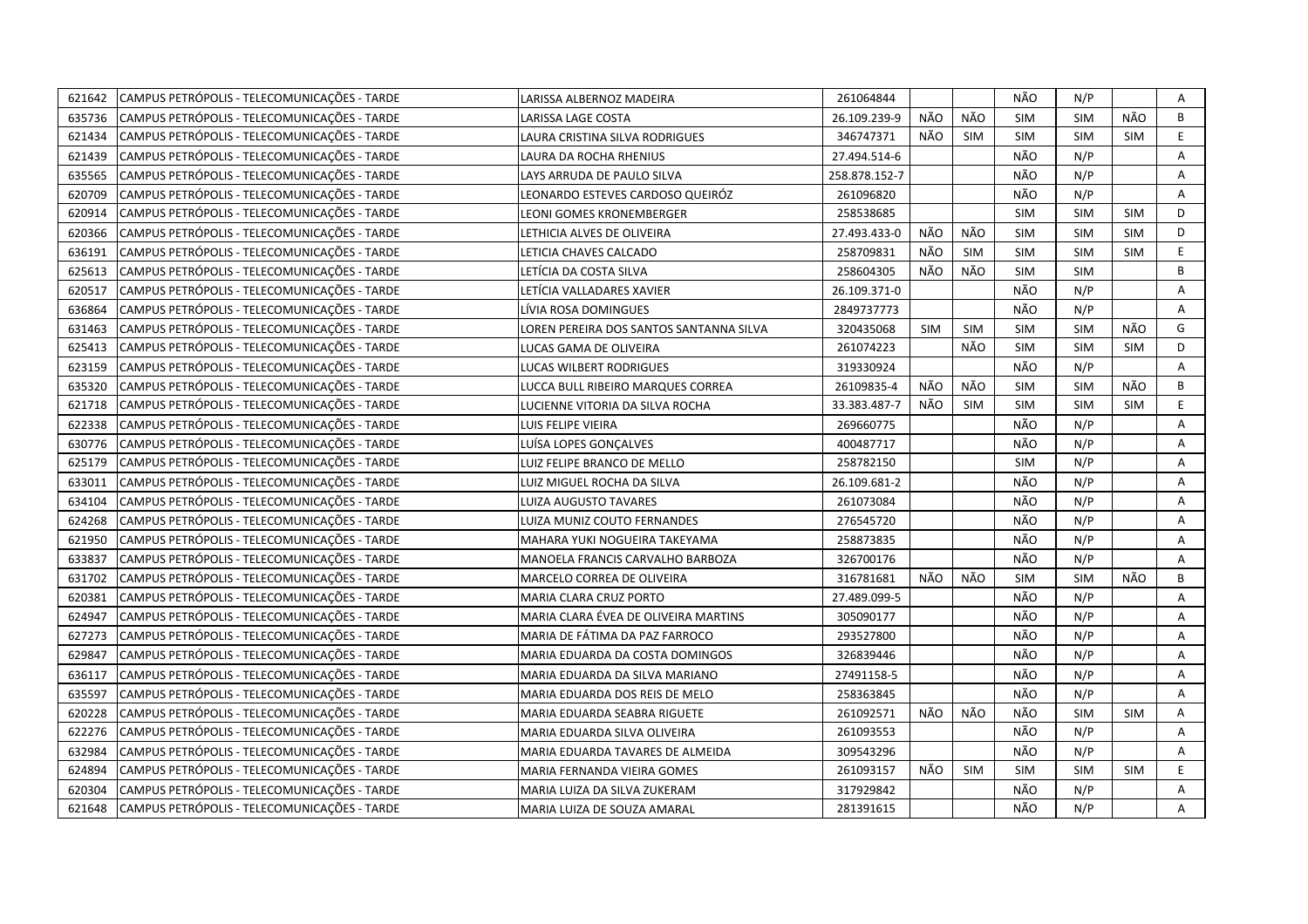| 622404 | CAMPUS PETRÓPOLIS - TELECOMUNICAÇÕES - TARDE | MARIA LUIZA LINHAUS VILLA REAL        | 258017078    | NÃO | NÃO        | <b>SIM</b> | SIM        | <b>SIM</b> | D  |
|--------|----------------------------------------------|---------------------------------------|--------------|-----|------------|------------|------------|------------|----|
| 632614 | CAMPUS PETRÓPOLIS - TELECOMUNICAÇÕES - TARDE | MATHEUS BARBOSA DE SOUSA              | 260638481    |     |            | NÃO        | N/P        |            | A  |
| 621107 | CAMPUS PETRÓPOLIS - TELECOMUNICAÇÕES - TARDE | MATHEUS DE SOUZA DA COSTA             | 304010101    | NÃO | SIM        | <b>SIM</b> | <b>SIM</b> | <b>SIM</b> | E  |
| 623486 | CAMPUS PETRÓPOLIS - TELECOMUNICAÇÕES - TARDE | MATHEUS FIORENZANO                    | 274918572    |     |            | NÃO        | N/P        |            | А  |
| 622320 | CAMPUS PETRÓPOLIS - TELECOMUNICAÇÕES - TARDE | MATHEUS JOÃO VEIGA MACHADO STEPHANO   | 27.732.932-2 |     |            | NÃO        | N/P        |            | A  |
| 626706 | CAMPUS PETRÓPOLIS - TELECOMUNICAÇÕES - TARDE | MATHEUS LEONARDO BARBOSA REIS         | 345977540    |     |            | NÃO        | N/P        |            | Α  |
| 622000 | CAMPUS PETRÓPOLIS - TELECOMUNICAÇÕES - TARDE | MATHEUS MORSCH LOPES DE CARVALHO      | 108590       |     |            | NÃO        | N/P        |            | A  |
| 636759 | CAMPUS PETRÓPOLIS - TELECOMUNICAÇÕES - TARDE | MATHEUS VITOR DOS SANTOS AUGUSTO      | 275032522    |     |            | NÃO        | N/P        |            | A  |
| 625012 | CAMPUS PETRÓPOLIS - TELECOMUNICAÇÕES - TARDE | MAYCOM ALVES THIAGO                   | 27.493.417-3 | NÃO | NÃO        | <b>SIM</b> | <b>SIM</b> | <b>SIM</b> | D  |
| 625666 | CAMPUS PETRÓPOLIS - TELECOMUNICAÇÕES - TARDE | MELISSA CRISTINA DOS SANTOS SILVA     | 258367135    | NÃO | NÃO        | <b>SIM</b> | <b>SIM</b> | <b>SIM</b> | D  |
| 620730 | CAMPUS PETRÓPOLIS - TELECOMUNICAÇÕES - TARDE | MIGUEL ALVES DE ALMEIDA               | 580156369    |     |            | NÃO        | N/P        |            | A  |
| 620656 | CAMPUS PETRÓPOLIS - TELECOMUNICAÇÕES - TARDE | MIGUEL LIMA XAVIER PINTO              | 27490946-4   | NÃO | NÃO        | <b>SIM</b> | <b>SIM</b> | NÃO        | B  |
| 623981 | CAMPUS PETRÓPOLIS - TELECOMUNICAÇÕES - TARDE | NATALIA HOLANDA DE OLIVEIRA BERNARDES | 20181808751  |     |            | NÃO        | N/P        |            | Α  |
| 620433 | CAMPUS PETRÓPOLIS - TELECOMUNICAÇÕES - TARDE | NATHÁLIA PEREIRA SOUZA                | 238661938    |     |            | NÃO        | N/P        |            | Α  |
| 634920 | CAMPUS PETRÓPOLIS - TELECOMUNICAÇÕES - TARDE | NICOLAS RIBEIRO DE SOUZA OLIVEIRA     | 261097679    | NÃO | SIM        | <b>SIM</b> | <b>SIM</b> | <b>SIM</b> | E. |
| 620429 | CAMPUS PETRÓPOLIS - TELECOMUNICAÇÕES - TARDE | NICOLE DE ALMEIDA GOMES               | 261063333    | NÃO | NÃO        | <b>SIM</b> | <b>SIM</b> | <b>SIM</b> | D  |
| 624400 | CAMPUS PETRÓPOLIS - TELECOMUNICAÇÕES - TARDE | NICOLE GONÇALVES MAGRANI              | 25.876.585-8 | NÃO | <b>SIM</b> | <b>SIM</b> | <b>SIM</b> | <b>SIM</b> | E. |
| 629108 | CAMPUS PETRÓPOLIS - TELECOMUNICAÇÕES - TARDE | NICOLE SILVA GUIMARÃES DE SOUZA       | 258359611    |     |            | NÃO        | N/P        |            | A  |
| 632955 | CAMPUS PETRÓPOLIS - TELECOMUNICAÇÕES - TARDE | NICOLÉE CASTOR NICOLAU DE OLIVEIRA    | 26109369-4   |     |            | NÃO        | N/P        |            | Α  |
| 636400 | CAMPUS PETRÓPOLIS - TELECOMUNICAÇÕES - TARDE | NICOLLE DE SIQUEIRA ARAUJO            | 290469311    |     |            | NÃO        | N/P        |            | Α  |
| 621328 | CAMPUS PETRÓPOLIS - TELECOMUNICAÇÕES - TARDE | OTÁVIO NOVAIS PEREIRA                 | 25836668-1   | NÃO | NÃO        | <b>SIM</b> | <b>SIM</b> | <b>SIM</b> | D  |
| 631811 | CAMPUS PETRÓPOLIS - TELECOMUNICAÇÕES - TARDE | PAOLA OLIVEIRA ALVES                  | 274915073    | NÃO | SIM        | NÃO        | <b>SIM</b> | <b>SIM</b> | Α  |
| 622662 | CAMPUS PETRÓPOLIS - TELECOMUNICAÇÕES - TARDE | PATRICK DE PAIVA GONÇALVES            | 314024308    | NÃO | NÃO        | <b>SIM</b> | <b>SIM</b> | SIM        | D  |
| 620983 | CAMPUS PETRÓPOLIS - TELECOMUNICAÇÕES - TARDE | PEDRO ALEXSANDER TOBIAS DOS SANTOS    | 263414575    |     |            | NÃO        | N/P        |            | Α  |
| 630148 | CAMPUS PETRÓPOLIS - TELECOMUNICAÇÕES - TARDE | PEDRO AURELIO DE MORAES LISBOA        | 320464019    |     |            | NÃO        | N/P        |            | Α  |
| 620896 | CAMPUS PETRÓPOLIS - TELECOMUNICAÇÕES - TARDE | PEDRO HENRIOQUE DA SILVA ALVES        | 26109758-8   |     |            | NÃO        | N/P        |            | Α  |
| 629389 | CAMPUS PETRÓPOLIS - TELECOMUNICAÇÕES - TARDE | <b>GONCALVES PASSARONE</b>            | 26107274-8   |     |            | NÃO        | N/P        |            | Α  |
| 620771 | CAMPUS PETRÓPOLIS - TELECOMUNICAÇÕES - TARDE | PEDRO HENRIQUE GOMES CAMPOS           | 261096572    |     |            | NÃO        | N/P        |            | A  |
| 622226 | CAMPUS PETRÓPOLIS - TELECOMUNICAÇÕES - TARDE | PEDRO HENRIQUE GONCALVES MENDES       | 25836481     |     |            | NÃO        | N/P        |            | A  |
| 631228 | CAMPUS PETRÓPOLIS - TELECOMUNICAÇÕES - TARDE | PEDRO MIGUEL COSTA DELGADO            | 258878057    |     |            | NÃO        | N/P        |            | Α  |
| 627194 | CAMPUS PETRÓPOLIS - TELECOMUNICAÇÕES - TARDE | PEDRO MIGUEL PEREIRA CHRISTE          | 274930387    |     |            | NÃO        | N/P        |            | Α  |
| 627031 | CAMPUS PETRÓPOLIS - TELECOMUNICAÇÕES - TARDE | PEDRO PERES PASCHOA DE SOUZA          | 328017918    |     |            | NÃO        | N/P        |            | A  |
| 622698 | CAMPUS PETRÓPOLIS - TELECOMUNICAÇÕES - TARDE | RAFAELA MEBUS                         | 30.531.309-0 |     |            | NÃO        | N/P        |            | Α  |
| 635544 | CAMPUS PETRÓPOLIS - TELECOMUNICAÇÕES - TARDE | RAYNARA DE SOUZA BROCHADO             | 29.980.491-4 | NÃO | NÃO        | <b>SIM</b> | <b>SIM</b> |            | B  |
| 634969 | CAMPUS PETRÓPOLIS - TELECOMUNICAÇÕES - TARDE | REBECA EDUARDA LIMA DO AMARAL         | 258559491    |     |            | NÃO        | N/P        |            | A  |
| 620565 | CAMPUS PETRÓPOLIS - TELECOMUNICAÇÕES - TARDE | RICHARD CARDOSO GONÇALVES DE OLIVEIRA | 258364868    |     |            | NÃO        | N/P        |            | Α  |
| 622552 | CAMPUS PETRÓPOLIS - TELECOMUNICAÇÕES - TARDE | ROBERTA DE OLIVEIRA SILVA             | 27.488.725-6 |     |            | NÃO        | N/P        |            | A  |
| 625719 | CAMPUS PETRÓPOLIS - TELECOMUNICAÇÕES - TARDE | RYAN RAMALDIS TAVARES                 | 27.491.785-5 | NÃO | <b>SIM</b> | <b>SIM</b> | <b>SIM</b> | <b>SIM</b> | E  |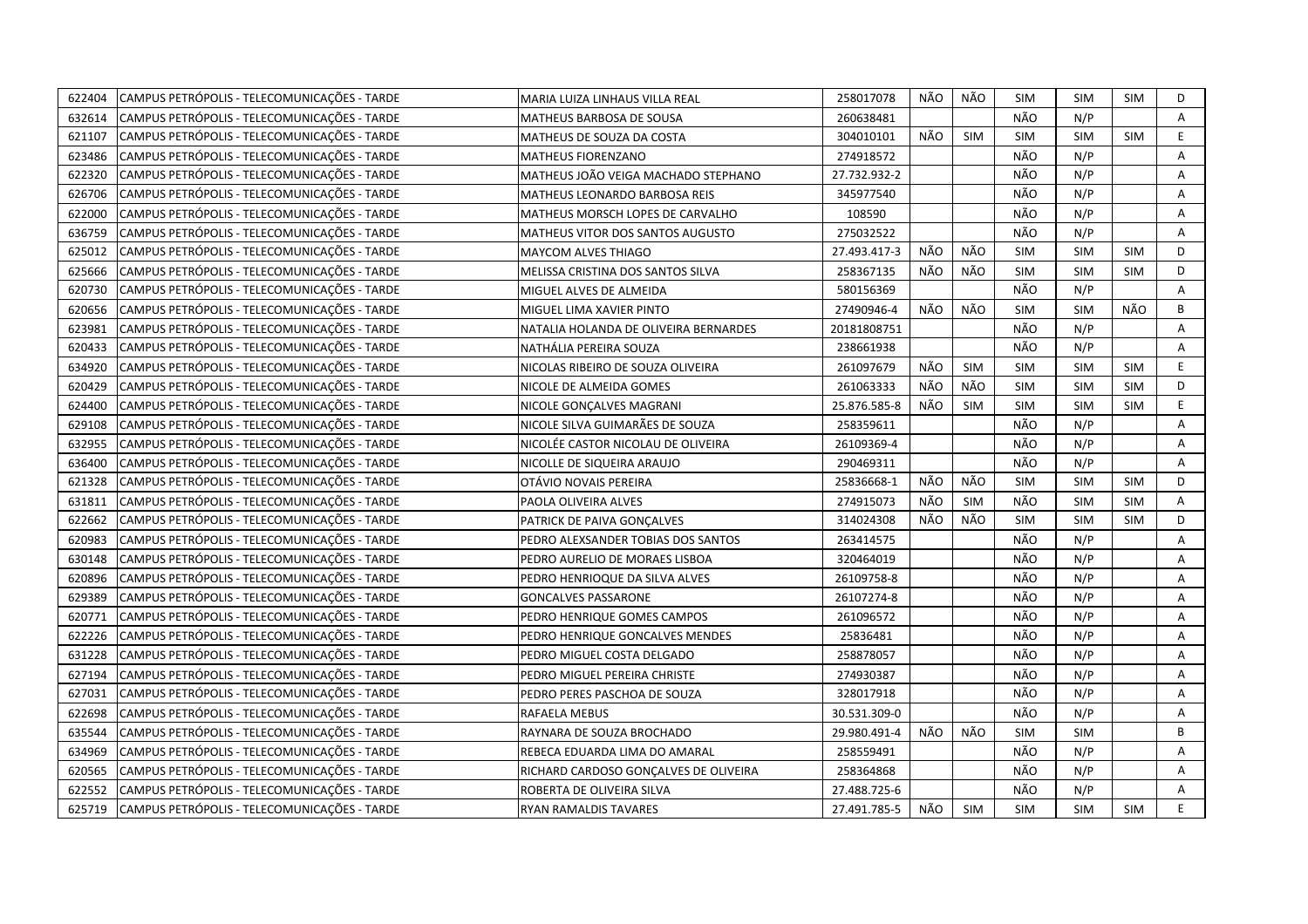| CAMPUS PETRÓPOLIS - TELECOMUNICAÇÕES - TARDE<br>622532 | SAMARA DE OLIVEIRA MOREIRA             | 261097125    | SIM        | <b>SIM</b> | <b>SIM</b> | SIM        | SIM        | $\mathbf{I}$ |
|--------------------------------------------------------|----------------------------------------|--------------|------------|------------|------------|------------|------------|--------------|
| 632130<br>CAMPUS PETRÓPOLIS - TELECOMUNICAÇÕES - TARDE | SAMARA TEIXEIRA PORTO                  | 25.985.968-4 |            |            | NÃO        | N/P        |            | A            |
| 621536<br>CAMPUS PETRÓPOLIS - TELECOMUNICAÇÕES - TARDE | SÂMELA MICHELE ANDRÉ ROSA              | 261097919    | NÃO        | NÃO        | <b>SIM</b> | <b>SIM</b> | <b>SIM</b> | D            |
| 623728<br>CAMPUS PETRÓPOLIS - TELECOMUNICAÇÕES - TARDE | SAMUEL CARVALHO COELHO COUTINHO        | 328711130    |            |            | NÃO        | N/P        |            | Α            |
| CAMPUS PETRÓPOLIS - TELECOMUNICAÇÕES - TARDE<br>635937 | SARAH MATOS VIEIRA                     | 26.463.662-2 |            |            | NÃO        | N/P        |            | A            |
| 627766<br>CAMPUS PETRÓPOLIS - TELECOMUNICAÇÕES - TARDE | STEFANY MONTEIRO DA SILVA              | 274892918    | NÃO        | <b>SIM</b> | <b>SIM</b> | <b>SIM</b> | NÃO        | $\mathsf{C}$ |
| 629578<br>CAMPUS PETRÓPOLIS - TELECOMUNICAÇÕES - TARDE | STELLA ALVES BEZERRA FALCÃO            | 31561955-1   |            |            | NÃO        | N/P        |            | A            |
| CAMPUS PETRÓPOLIS - TELECOMUNICAÇÕES - TARDE<br>634734 | STHEFANY MUDESTA SILVA GODÁ            | 262519986    |            |            | NÃO        | N/P        |            | Α            |
| 631018<br>CAMPUS PETRÓPOLIS - TELECOMUNICAÇÕES - TARDE | TALLITA LEITE PORRETTI                 | 263398372    |            |            | NÃO        | N/P        |            | A            |
| CAMPUS PETRÓPOLIS - TELECOMUNICAÇÕES - TARDE<br>631403 | THALES TADEU ARAUJO                    | 223760547    |            |            | NÃO        | N/P        |            | Α            |
| CAMPUS PETRÓPOLIS - TELECOMUNICAÇÕES - TARDE<br>622349 | THAYS DA ROCHA HENRIQUES               | 21.488.921-1 |            |            | NÃO        | N/P        |            | A            |
| CAMPUS PETRÓPOLIS - TELECOMUNICAÇÕES - TARDE<br>626843 | THIAGO ARAUJO FERNANDES BERTUCE        | 261189997    |            |            | NÃO        | N/P        |            | Α            |
| CAMPUS PETRÓPOLIS - TELECOMUNICAÇÕES - TARDE<br>624362 | THIAGO ELIZEU QUINTANILHA              | 261092910    | NÃO        | <b>SIM</b> | <b>SIM</b> | <b>SIM</b> | NÃO        | $\mathsf{C}$ |
| CAMPUS PETRÓPOLIS - TELECOMUNICAÇÕES - TARDE<br>634742 | THIFANY MUDESTA SILVA GODÁ             | 262520018    |            |            | NÃO        | N/P        |            | A            |
| CAMPUS PETRÓPOLIS - TELECOMUNICAÇÕES - TARDE<br>620820 | THOMAS PONTES SCHANOEL                 | 25.876.579-1 |            |            | NÃO        | N/P        |            | Α            |
| CAMPUS PETRÓPOLIS - TELECOMUNICAÇÕES - TARDE<br>635781 | <b>UENDEL VIEIRA BARROSO JESUS</b>     | 34.747.524-6 |            |            | NÃO        | N/P        |            | Α            |
| CAMPUS PETRÓPOLIS - TELECOMUNICAÇÕES - TARDE<br>635249 | VICTOR GUMIERI DE VASCONCELOS          | 27491781-4   | NÃO        | NÃO        | <b>SIM</b> | <b>SIM</b> | NÃO        | B            |
| CAMPUS PETRÓPOLIS - TELECOMUNICAÇÕES - TARDE<br>631179 | VICTOR HUGO KAPPS LEITE                | 316709039    |            |            | NÃO        | N/P        |            | Α            |
| 622585<br>CAMPUS PETRÓPOLIS - TELECOMUNICAÇÕES - TARDE | VINICIUS BENTO CAITANO                 | 320938475    |            |            | NÃO        | N/P        |            | Α            |
| 620603<br>CAMPUS PETRÓPOLIS - TELECOMUNICAÇÕES - TARDE | VITOR DA SILVA CARDOSO                 | 344069661    |            |            | NÃO        | N/P        |            | A            |
| CAMPUS PETRÓPOLIS - TELECOMUNICAÇÕES - TARDE<br>629407 | VITOR EMANUEL CÔRTES FISCHER DA SILVA  | 26124003-0   |            |            | NÃO        | N/P        |            | A            |
| CAMPUS PETRÓPOLIS - TELECOMUNICAÇÕES - TARDE<br>620928 | <b>WESLEY DOS SANTOS SILVA</b>         | 336892294    | <b>SIM</b> |            | <b>SIM</b> | <b>SIM</b> |            | F.           |
| CAMPUS PETRÓPOLIS - TELECOMUNICAÇÕES - TARDE<br>620637 | WILLIAM NOGUEIRA DE SOUZA              | 239988058    | NÃO        | <b>SIM</b> | <b>SIM</b> | <b>SIM</b> | NÃO        | $\mathsf{C}$ |
| CAMPUS PETRÓPOLIS - TELECOMUNICAÇÕES - TARDE<br>621079 | YANASMIM SILVA DE OLIVEIRA             | 27.048.511-3 | NÃO        | <b>SIM</b> | <b>SIM</b> | <b>SIM</b> | <b>SIM</b> | E            |
| CAMPUS PETRÓPOLIS - TELECOMUNICAÇÕES - TARDE<br>624305 | YASMIN CRISTIANE DO NASCIMENTO DE MELO | 258972173    |            |            | NÃO        | N/P        |            | Α            |
| CAMPUS PETRÓPOLIS - TELECOMUNICAÇÕES - TARDE<br>635835 | YURI DE JESUS OLIVEIRA                 | 33.844.604-0 |            |            | NÃO        | N/P        |            | A            |
| CAMPUS PETRÓPOLIS - TELECOMUNICAÇÕES - TARDE<br>622622 | YURI DOS SANTOS CASTELHANO             | 306737917    |            |            | NÃO        | N/P        |            | A            |
| 636303<br>CAMPUS VALENÇA - ALIMENTOS - MANHÃ           | ALANA JÉSSICA PEREIRA DOS SANTOS       | 276536465    |            |            | NÃO        | N/P        |            | A            |
| 621632<br>CAMPUS VALENÇA - ALIMENTOS - MANHÃ           | ALANIS EMANUELLE SIMÕES LARA           | 345689251    |            |            | NÃO        | N/P        |            | A            |
| 621844<br>CAMPUS VALENÇA - ALIMENTOS - MANHÃ           | AMANDA DINIZ TOLEDO                    | 29311590 3   |            |            | NÃO        | N/P        |            | A            |
| 631248<br>CAMPUS VALENÇA - ALIMENTOS - MANHÃ           | ANA CAROLINA FREITAS SILVA             | 28.098.487-3 |            |            | NÃO        | N/P        |            | A            |
| 627324<br>CAMPUS VALENÇA - ALIMENTOS - MANHÃ           | ANA EDUARDA RAPOSO MEDEIROS            | 3.758.997    | SIM        | SIM        | <b>SIM</b> | <b>SIM</b> | NÃO        | G            |
| 627349<br>CAMPUS VALENÇA - ALIMENTOS - MANHÃ           | ANANDA RODRIGUES DA CUNHA              | 24.654.976-0 |            |            | NÃO        | N/P        |            | А            |
| 623866<br>CAMPUS VALENÇA - ALIMENTOS - MANHÃ           | ANDRESSA CRISTINA DA SILVA OLIVEIRA    | 289291767    |            |            | NÃO        | N/P        |            | A            |
| CAMPUS VALENÇA - ALIMENTOS - MANHÃ<br>620734           | ANNA CLARA DOS SANTOS RIBEIRO          | 235350634    |            |            | <b>SIM</b> | N/P        |            | Α            |
| CAMPUS VALENÇA - ALIMENTOS - MANHÃ<br>620389           | ARTUR CAMPELO MAIA                     | 342450752    |            |            | NÃO        | N/P        |            | Α            |
| CAMPUS VALENÇA - ALIMENTOS - MANHÃ<br>627289           | BARBARA MONTEIRO DA SILVA              | 33591219-2   | <b>SIM</b> | NÃO        | <b>SIM</b> | <b>SIM</b> | <b>SIM</b> | H            |
| 624189<br>CAMPUS VALENÇA - ALIMENTOS - MANHÃ           | <b>CAIO NUNES REIS</b>                 | 26.757.309-5 | NÃO        | <b>SIM</b> | <b>SIM</b> | <b>SIM</b> | <b>SIM</b> | E.           |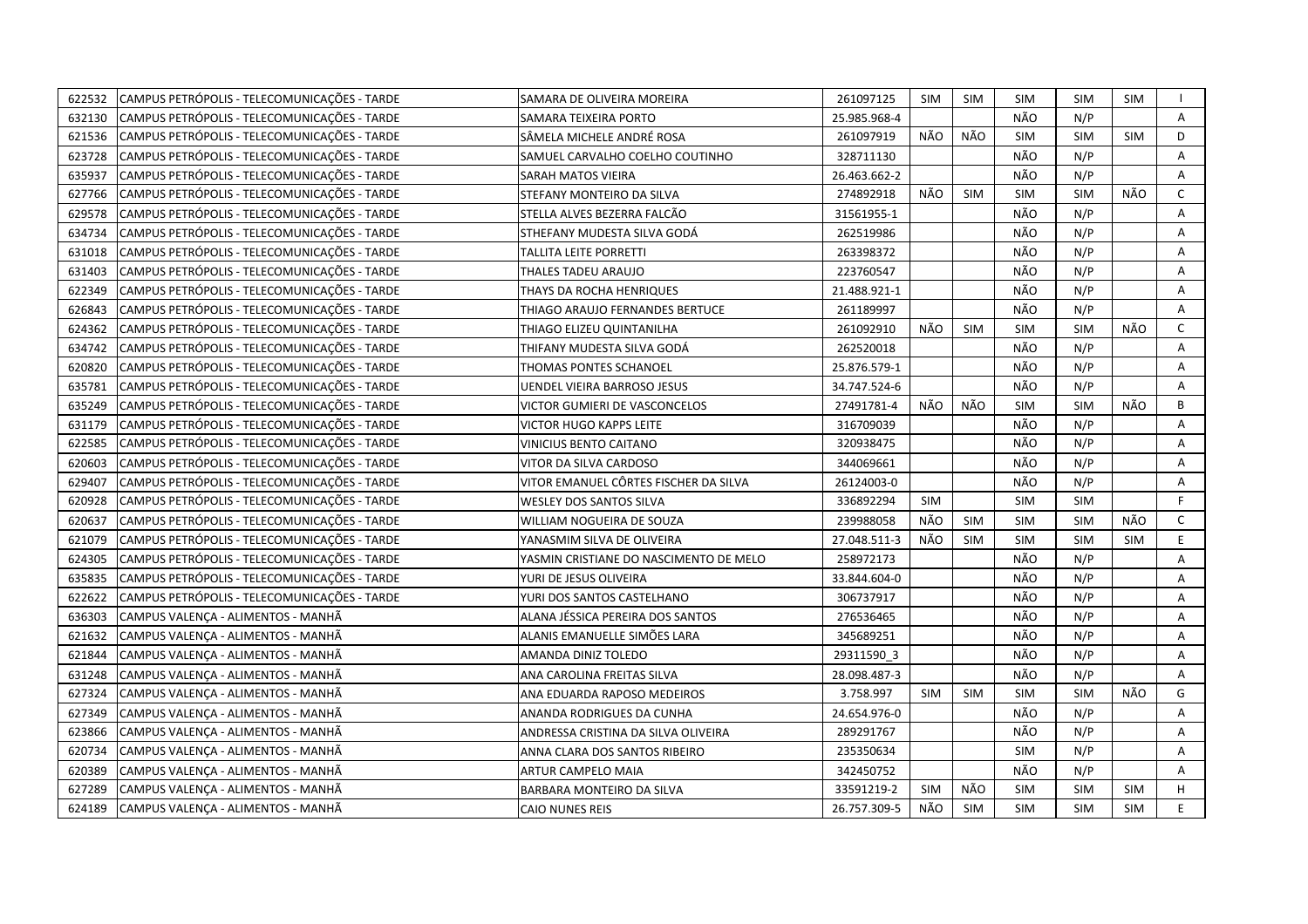| 621563 | CAMPUS VALENÇA - ALIMENTOS - MANHÃ | CAMILLE LUZ SEABRA DE SOUZA DUTRA        | 23760443-4    |            |            | NÃO        | N/P        |            | Α            |
|--------|------------------------------------|------------------------------------------|---------------|------------|------------|------------|------------|------------|--------------|
| 626504 | CAMPUS VALENÇA - ALIMENTOS - MANHÃ | CARLOS HENRIQUE REZENDE DE SOUZA         | 25.937.780-2  | NÃO        | <b>SIM</b> | <b>SIM</b> | <b>SIM</b> | <b>SIM</b> | E.           |
| 620675 | CAMPUS VALENÇA - ALIMENTOS - MANHÃ | CÁSSIA ANTONIA DA SILVA CUNHA SOUZA      | 342604113     | NÃO        | NÃO        | <b>SIM</b> | <b>SIM</b> | <b>SIM</b> | D            |
| 620610 | CAMPUS VALENÇA - ALIMENTOS - MANHÃ | CELIA REGINA FONSECA                     | 247708001     | NÃO        | <b>SIM</b> | <b>SIM</b> | <b>SIM</b> | <b>SIM</b> | E            |
| 622866 | CAMPUS VALENÇA - ALIMENTOS - MANHÃ | CLAUDIO DA SILVA SANTOS                  | 295716500     | NÃO        | <b>SIM</b> | <b>SIM</b> | <b>SIM</b> | <b>SIM</b> | E            |
| 624860 | CAMPUS VALENÇA - ALIMENTOS - MANHÃ | CORINE EDUARDA SOUZA MEDEIROS            | 30.562.194-8  | NÃO        | <b>SIM</b> | <b>SIM</b> | <b>SIM</b> | <b>SIM</b> | E            |
| 624851 | CAMPUS VALENÇA - ALIMENTOS - MANHÃ | <b>EDUARDO CESAR NERY</b>                | 281376244     |            |            | NÃO        | N/P        |            | Α            |
| 623709 | CAMPUS VALENÇA - ALIMENTOS - MANHÃ | EMANNUELLI DA SILVA DE BRITTO            | 220176259     |            |            | NÃO        | N/P        |            | Α            |
| 634770 | CAMPUS VALENÇA - ALIMENTOS - MANHÃ | <b>EMANUELA DE NOVAES RAMOS</b>          | 27.655.278-3  |            |            | NÃO        | N/P        |            | Α            |
| 623017 | CAMPUS VALENÇA - ALIMENTOS - MANHÃ | EMANUELLE OLIVEIRA GIANINI               | 276984507     | NÃO        | NÃO        | <b>SIM</b> | <b>SIM</b> | <b>SIM</b> | D            |
| 621871 | CAMPUS VALENÇA - ALIMENTOS - MANHÃ | ERIKA DAMIÃO DE OLIVEIRA PINHO           | 34.526,162-2  | NÃO        | NÃO        | <b>SIM</b> | <b>SIM</b> | <b>SIM</b> | D            |
| 627563 | CAMPUS VALENÇA - ALIMENTOS - MANHÃ | <b>GABRIELA RIBEIRO DA SILVA</b>         | 305167967     | NÃO        | <b>SIM</b> | <b>SIM</b> | <b>SIM</b> | <b>SIM</b> | E.           |
| 626037 | CAMPUS VALENÇA - ALIMENTOS - MANHÃ | GIOVANNA VITÓRIA FELICIANO DA SILVA      | 332547884     |            |            | NÃO        | N/P        |            | A            |
| 626509 | CAMPUS VALENÇA - ALIMENTOS - MANHÃ | IAGO OLIVEIRA DA SILVA                   | 346352321     | <b>SIM</b> | NÃO        | SIM        | <b>SIM</b> | <b>SIM</b> | H            |
| 621325 | CAMPUS VALENÇA - ALIMENTOS - MANHÃ | <b>ISABELLE DE PAULA GOMES</b>           | 25713781-0    | NÃO        | <b>SIM</b> | <b>SIM</b> | <b>SIM</b> | <b>SIM</b> | E            |
| 622635 | CAMPUS VALENÇA - ALIMENTOS - MANHÃ | JÉSSICA GARCIA DA SILVA E SILVA          | 32.369.309-3  | NÃO        | NÃO        | <b>SIM</b> | <b>SIM</b> | <b>SIM</b> | D            |
| 623861 | CAMPUS VALENÇA - ALIMENTOS - MANHÃ | JOÃO PEDRO BATISTA BRANDÃO               | 260654827     | NÃO        | NÃO        | <b>SIM</b> | <b>SIM</b> | <b>SIM</b> | D            |
| 621945 | CAMPUS VALENÇA - ALIMENTOS - MANHÃ | JOAO VITOR ARAUJO PEREIRA                | 323027375     | <b>SIM</b> | <b>SIM</b> | <b>SIM</b> | <b>SIM</b> | <b>SIM</b> |              |
| 631897 | CAMPUS VALENÇA - ALIMENTOS - MANHÃ | JOICY NOVAES FERREIRA                    | 258315274     |            |            | NÃO        | N/P        |            | Α            |
| 626691 | CAMPUS VALENÇA - ALIMENTOS - MANHÃ | KARINE CASSARELLI LEIROZ BRITES VIEIRA   | MG-20.830.112 |            |            | NÃO        | N/P        |            | Α            |
| 636575 | CAMPUS VALENÇA - ALIMENTOS - MANHÃ | LARISSA REIS ALVES XAVIER                | 15666362720   |            |            | NÃO        | N/P        |            | A            |
| 635779 | CAMPUS VALENCA - ALIMENTOS - MANHÃ | LETICIA MOREIRA DA SILVA                 | 310941497     |            |            | NÃO        | N/P        |            | A            |
| 627553 | CAMPUS VALENÇA - ALIMENTOS - MANHÃ | LIV FIGUEIREDO DUBOC                     | 291231363     |            |            | NÃO        | N/P        |            | Α            |
| 620438 | CAMPUS VALENÇA - ALIMENTOS - MANHÃ | LIZ MIRRA DE CARVALHO RACHID             | 28411418-8    |            |            | NÃO        | N/P        |            | A            |
| 625201 | CAMPUS VALENÇA - ALIMENTOS - MANHÃ | LUAN MIGUEL DE PAULA VICENTE             | 338378706     |            |            | NÃO        | N/P        |            | A            |
| 626481 | CAMPUS VALENÇA - ALIMENTOS - MANHÃ | LUANA ESTHEFANI SANTIAGO DA SILVA        |               |            |            | SIM        | N/P        |            | Α            |
| 635346 | CAMPUS VALENCA - ALIMENTOS - MANHÃ | MANUELLA BARROS DIZ                      | 32.185.263-4  |            |            | NÃO        | N/P        |            | A            |
| 623648 | CAMPUS VALENÇA - ALIMENTOS - MANHÃ | MARCOS VINICIUS VIEIRA DA SILVA          | 259890093     |            | <b>SIM</b> | <b>SIM</b> | <b>SIM</b> |            | $\mathsf{C}$ |
| 632217 | CAMPUS VALENÇA - ALIMENTOS - MANHÃ | MARIA CAROLINA VIEIRA VALLE              | 15077717702   |            |            | NÃO        | N/P        |            | Α            |
| 620922 | CAMPUS VALENÇA - ALIMENTOS - MANHÃ | MARIA EDUARDA DO COUTO ALVES             | 3112932525    |            |            | NÃO        | N/P        |            | A            |
| 622778 | CAMPUS VALENÇA - ALIMENTOS - MANHÃ | MARIA EDUARDA MACHADO VICENTE            | 33.120.603-7  | NÃO        | <b>SIM</b> | SIM        | <b>SIM</b> | NÃO        | $\mathsf{C}$ |
| 628172 | CAMPUS VALENÇA - ALIMENTOS - MANHÃ | MARIA FERNANDA MESQUITA FERNANDES BARROS | 33.009.228-9  |            |            | NÃO        | N/P        |            | A            |
| 635514 | CAMPUS VALENÇA - ALIMENTOS - MANHÃ | <b>MARIANA PIRES MAIA</b>                | 285632246     | NÃO        | NÃO        | <b>SIM</b> | <b>SIM</b> | <b>SIM</b> | D            |
| 620659 | CAMPUS VALENÇA - ALIMENTOS - MANHÃ | MARINA DA SILVA DINIZ                    | 29.462.948-0  |            |            | NÃO        | N/P        |            | A            |
| 628546 | CAMPUS VALENÇA - ALIMENTOS - MANHÃ | MATHEUS HENRIQUE NOGUEIRA PEREIRA KELLY  | 259103554     |            |            | NÃO        | N/P        |            | Α            |
| 621125 | CAMPUS VALENÇA - ALIMENTOS - MANHÃ | MELL CRISTINE BARBOZA DE OLIVEIRA        | 308832005     | NÃO        | SIM        | <b>SIM</b> | <b>SIM</b> | SIM        | E            |
| 626375 | CAMPUS VALENÇA - ALIMENTOS - MANHÃ | MELLISSA GONÇALVES DIAS                  | 26.964.828-3  | SIM        | <b>SIM</b> | <b>SIM</b> | <b>SIM</b> | <b>SIM</b> |              |
| 625593 | CAMPUS VALENÇA - ALIMENTOS - MANHÃ | MIGUEL TORRES DOS SANTOS                 | 258966647     |            |            | NÃO        | N/P        |            | A            |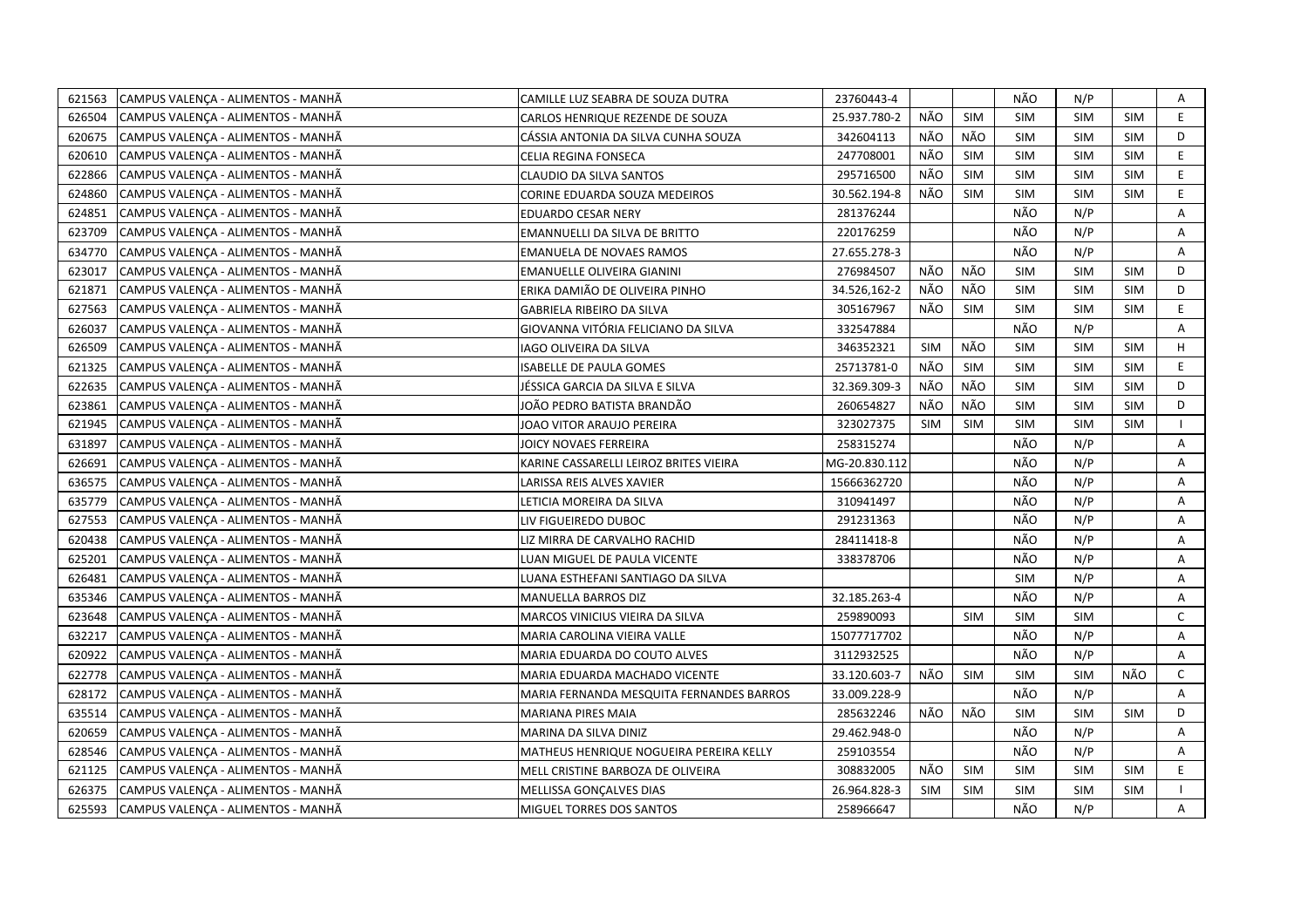| 626543 | CAMPUS VALENÇA - ALIMENTOS - MANHÃ | RAIANE FURTADO DE PAULA                   | 260654587    | NÃO        | SIM        | <b>SIM</b> | <b>SIM</b> | <b>SIM</b> | E.           |
|--------|------------------------------------|-------------------------------------------|--------------|------------|------------|------------|------------|------------|--------------|
| 634255 | CAMPUS VALENÇA - ALIMENTOS - MANHÃ | RAUAN HENRIQUE RUFINO DOS SANTOS          | 26.318.217-2 |            |            | NÃO        | N/P        |            | A            |
| 626071 | CAMPUS VALENÇA - ALIMENTOS - MANHÃ | RODRIGO LUIZ ARZAMENDIA DA ROCHA          | 29417303-4   | <b>SIM</b> | <b>SIM</b> | <b>SIM</b> | <b>SIM</b> | <b>SIM</b> |              |
| 620870 | CAMPUS VALENCA - ALIMENTOS - MANHÃ | SAMUEL ALVES SOARES                       | 115430852    |            |            | NÃO        | N/P        |            | A            |
| 620355 | CAMPUS VALENÇA - ALIMENTOS - MANHÃ | <b>SARA GENEROSO RODRIGUES</b>            | Não possui   |            |            | NÃO        | N/P        |            | Α            |
| 630817 | CAMPUS VALENÇA - ALIMENTOS - MANHÃ | STHEFANY ALMEIDA DA SILVA ORLANDO         | 262808637    | NÃO        |            | <b>SIM</b> | <b>SIM</b> | <b>SIM</b> | D            |
| 630464 | CAMPUS VALENÇA - ALIMENTOS - MANHÃ | <b>TALES FERREIRA RODRIGUES</b>           | 31481624-0   |            |            | NÃO        | N/P        |            | Α            |
| 621190 | CAMPUS VALENÇA - ALIMENTOS - MANHÃ | TATIELLE SANTOS DA SILVA                  | 31.711.067-4 | NÃO        | <b>SIM</b> | <b>SIM</b> | <b>SIM</b> | <b>SIM</b> | E            |
| 624720 | CAMPUS VALENÇA - ALIMENTOS - MANHÃ | TAYLLA VITÓRIA ROCHA GONCALVES            | 09.521.330-2 | NÃO        | <b>SIM</b> | <b>SIM</b> | <b>SIM</b> | NÃO        | $\mathsf{C}$ |
| 628772 | CAMPUS VALENÇA - ALIMENTOS - MANHÃ | THAMIRES NAZARETH MOULIN                  | 268393144    |            |            | NÃO        | N/P        |            | A            |
| 623130 | CAMPUS VALENÇA - ALIMENTOS - MANHÃ | THAYNA DE OLIVEIRA SILVA                  | 32.705.944-0 | <b>SIM</b> | <b>SIM</b> | SIM        | <b>SIM</b> | <b>SIM</b> |              |
| 627014 | CAMPUS VALENÇA - ALIMENTOS - MANHÃ | VITÓRIA DA SILVA NACARATE                 | 50.037.440-5 | NÃO        | <b>SIM</b> | <b>SIM</b> | <b>SIM</b> | <b>SIM</b> | E            |
| 634135 | CAMPUS VALENÇA - ALIMENTOS - MANHÃ | YASMIM DE LIMA MOREIRA                    | 336400957    |            |            | NÃO        | N/P        |            | A            |
| 633380 | CAMPUS VALENÇA - ALIMENTOS - MANHÃ | YASMIN BRITO DA SILVA                     | 259890390    |            |            | NÃO        | N/P        |            | Α            |
| 630896 | CAMPUS VALENÇA - QUÍMICA - MANHÃ   | ÁGATHA TAMER PINTO QUINTILIANO VILELA     | 265087486    |            |            | NÃO        | N/P        |            | A            |
| 634706 | CAMPUS VALENCA - QUÍMICA - MANHÃ   | ANA BEATRIZ MENEZES LAMEIRA DE OLIVEIRA   | 347431439    |            |            | NÃO        | N/P        |            | Α            |
| 633504 | CAMPUS VALENÇA - QUÍMICA - MANHÃ   | ANA CLARA DONATO MOREIRA                  | 29490693-8   |            |            | NÃO        | N/P        |            | A            |
| 622230 | CAMPUS VALENÇA - QUÍMICA - MANHÃ   | ANA CLARA EDUARDO BRAGA FERREIRA          | 26.065.464-5 | NÃO        | <b>SIM</b> | <b>SIM</b> | <b>SIM</b> | <b>SIM</b> | E            |
| 636337 | CAMPUS VALENÇA - QUÍMICA - MANHÃ   | ARTHUR MEDEIROS ROCHA                     | 30.483.535-8 |            |            | NÃO        | N/P        |            | Α            |
| 620511 | CAMPUS VALENÇA - QUÍMICA - MANHÃ   | ARTHUR VIRGÍLIO PINHEIRO DE MELLO         | 295304307    |            |            | NÃO        | N/P        |            | Α            |
| 627575 | CAMPUS VALENÇA - QUÍMICA - MANHÃ   | BÁRBARA MARINHO DA CRUZ                   | 28952699-8   | NÃO        | <b>SIM</b> | <b>SIM</b> | <b>SIM</b> | <b>SIM</b> | E.           |
| 622249 | CAMPUS VALENCA - QUÍMICA - MANHÃ   | BEATRIZ PEGO DE SOUZA SILVA               | 308631977    |            |            | NÃO        | N/P        |            | A            |
| 629484 | CAMPUS VALENCA - QUÍMICA - MANHÃ   | BERNARDO CASTRO MALTA ANDRADE             | 32.903.006-8 |            |            | NÃO        | N/P        |            | A            |
| 620683 | CAMPUS VALENCA - QUÍMICA - MANHÃ   | <b>BIANCA VASCONCELLOS GOULART</b>        | 311735435    |            |            | NÃO        | N/P        |            | A            |
| 621266 | CAMPUS VALENÇA - QUÍMICA - MANHÃ   | BRENDA SOARES MARCONDES DE SOUZA          | 25.989.033 3 |            |            | NÃO        | N/P        |            | A            |
| 631705 | CAMPUS VALENCA - QUÍMICA - MANHÃ   | CATARINA RIBEIRO FERNANDES                | 32987882-1   |            |            | NÃO        | N/P        |            | A            |
| 622685 | CAMPUS VALENÇA - QUÍMICA - MANHÃ   | CAUA VASCONCELLOS DE SOUZA                | 257830547    |            |            | NÃO        | N/P        |            | A            |
| 625117 | CAMPUS VALENÇA - QUÍMICA - MANHÃ   | DANIEL DA SILVA DE AZEVEDO                | 314985060    | <b>SIM</b> | <b>SIM</b> | <b>SIM</b> | <b>SIM</b> | <b>SIM</b> |              |
| 624164 | CAMPUS VALENCA - QUÍMICA - MANHÃ   | DÉBORA FLORIANO DE PAULA                  | 28.177.098-2 |            |            | NÃO        | N/P        |            | A            |
| 624770 | CAMPUS VALENÇA - QUÍMICA - MANHÃ   | EDUARDA VITÓRIA DE SOUZA MENDES           | 299146431    | <b>SIM</b> | SIM        | <b>SIM</b> | <b>SIM</b> | <b>SIM</b> |              |
| 629810 | CAMPUS VALENCA - QUÍMICA - MANHÃ   | EDUARDO CASTILHO BARBOSA DE ALCANTARA     | 26.748.701-5 |            |            | NÃO        | N/P        |            | A            |
| 632314 | CAMPUS VALENÇA - QUÍMICA - MANHÃ   | ELBER MAURO RANGEL DA SILVA               | 24.664.150-0 |            |            | NÃO        | N/P        |            | Α            |
| 622637 | CAMPUS VALENCA - QUÍMICA - MANHÃ   | <b>EMANUELLY CESPES FERREIRA DOS REIS</b> | 293917167    | NÃO        | NÃO        | <b>SIM</b> | <b>SIM</b> | NÃO        | B            |
| 622269 | CAMPUS VALENÇA - QUÍMICA - MANHÃ   | FELIPE RICARDO LIMA DA SILVA              | 33938882-9   | NÃO        | NÃO        | <b>SIM</b> | <b>SIM</b> | <b>SIM</b> | D            |
| 624667 | CAMPUS VALENCA - QUÍMICA - MANHÃ   | GABRIEL DANTAS EVANGÉLICO                 | 342444304    | NÃO        | <b>SIM</b> | <b>SIM</b> | <b>SIM</b> |            | C            |
| 627651 | CAMPUS VALENCA - QUÍMICA - MANHÃ   | <b>GABRIEL LIMA DE SOUZA</b>              | 333265858    |            |            | NÃO        | N/P        |            | A            |
| 627172 | CAMPUS VALENCA - QUÍMICA - MANHÃ   | <b>GABRIELLE SOUZA MONTEIRO PEREIRA</b>   | 34.351.945-0 | NÃO        | NÃO        | <b>SIM</b> | <b>SIM</b> | <b>SIM</b> | D            |
| 622347 | CAMPUS VALENÇA - QUÍMICA - MANHÃ   | <b>GUILHERME PENTAGNA E SILVA SOARES</b>  | 297316846    |            |            | NÃO        | N/P        |            | A            |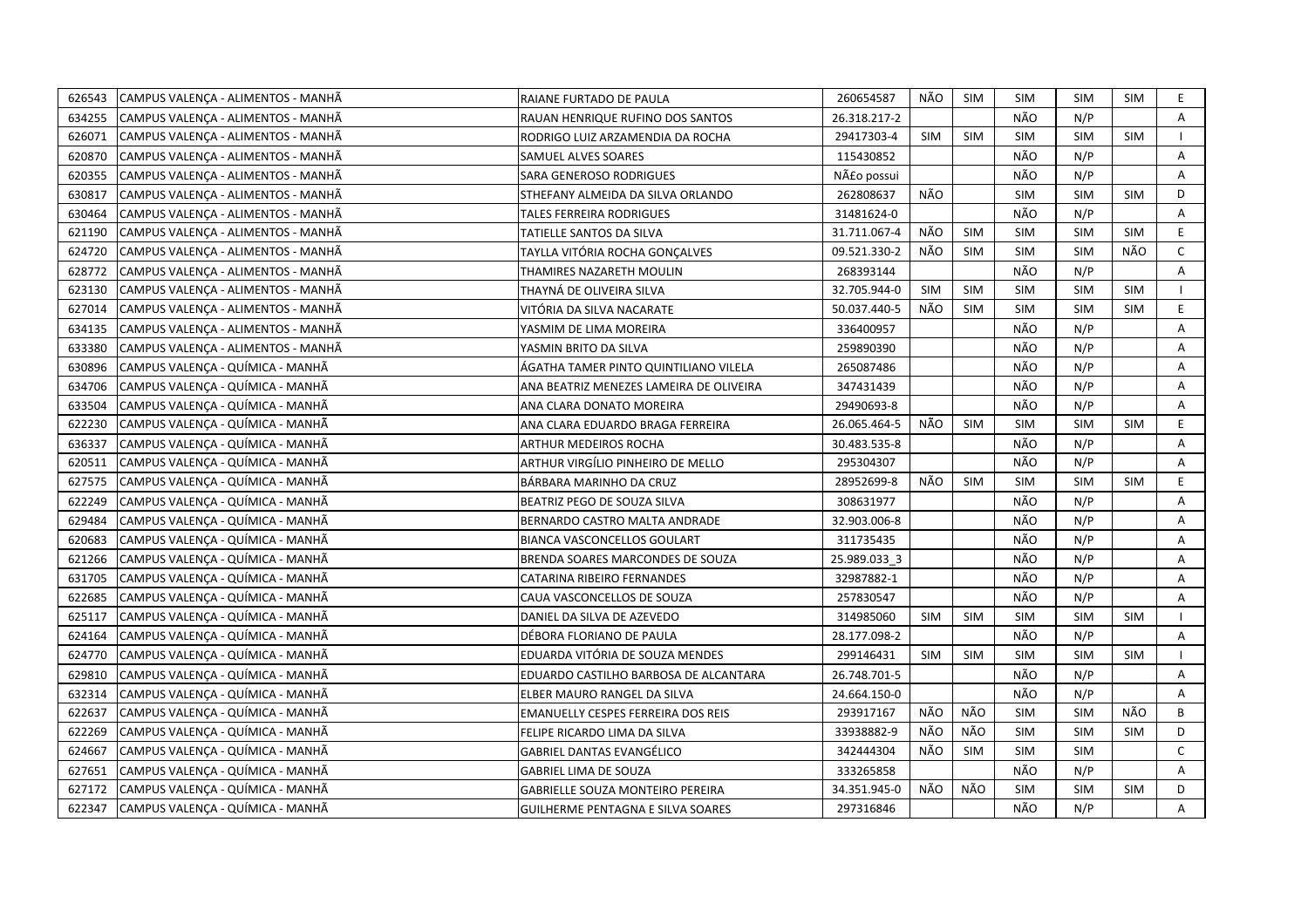| 627520 | CAMPUS VALENÇA - QUÍMICA - MANHÃ | GUILHERME SOUZA NASCIMENTO                | 32.227.954-8   |            |            | SIM        | <b>SIM</b> | <b>SIM</b> | D  |
|--------|----------------------------------|-------------------------------------------|----------------|------------|------------|------------|------------|------------|----|
| 631999 | CAMPUS VALENÇA - QUÍMICA - MANHÃ | <b>GUSTAVO MARINHO TEIXEIRA</b>           | MG 17 500 050  |            |            | NÃO        | N/P        |            | A  |
| 625780 | CAMPUS VALENÇA - QUÍMICA - MANHÃ | JEFERSON TÉO TOMAZ MERCER                 | 10.915.134-3   |            |            | NÃO        | N/P        |            | Α  |
| 622728 | CAMPUS VALENÇA - QUÍMICA - MANHÃ | JOÃO GABRIEL PEREIRA DA SILVA             | 293852265      | NÃO        | <b>SIM</b> | <b>SIM</b> | <b>SIM</b> | <b>SIM</b> | E  |
| 634050 | CAMPUS VALENÇA - QUÍMICA - MANHÃ | JOAO MARCOS FRANCO DE SOUZA               | 206140592      |            |            | NÃO        | N/P        |            | Α  |
| 620745 | CAMPUS VALENCA - QUÍMICA - MANHÃ | JOÃO PEDRO STIVANIN DO NASCIMENTO         | 25892018-0     |            |            | NÃO        | N/P        |            | Α  |
| 633331 | CAMPUS VALENÇA - QUÍMICA - MANHÃ | JONAS VANTINE SANTOS SILVA                | 308096692      | NÃO        | NÃO        | <b>SIM</b> | <b>SIM</b> | <b>SIM</b> | D  |
| 623012 | CAMPUS VALENÇA - QUÍMICA - MANHÃ | JOYCE CARLA DOS SANTOS GOMES DE PAULA     | 338628860      | NÃO        | SIM        | <b>SIM</b> | <b>SIM</b> | <b>SIM</b> | E  |
| 622406 | CAMPUS VALENÇA - QUÍMICA - MANHÃ | JÚLIA BICALHO TEIXEIRA                    | 288282965      |            |            | NÃO        | N/P        |            | A  |
| 621668 | CAMPUS VALENÇA - QUÍMICA - MANHÃ | JÚLIA LAMAZARES ALMEIDA                   | 199.790.097-13 | NÃO        | NÃO        | <b>SIM</b> | <b>SIM</b> | <b>SIM</b> | D  |
| 625610 | CAMPUS VALENÇA - QUÍMICA - MANHÃ | JULIANA COELHO GOUVÊA DA CONCEIÇÃO        | 484916178      | NÃO        | <b>SIM</b> | <b>SIM</b> | <b>SIM</b> | <b>SIM</b> | E  |
| 625445 | CAMPUS VALENÇA - QUÍMICA - MANHÃ | JULIO CESAR MEDEIROS NAVES                | 314634700      | NÃO        | NÃO        | <b>SIM</b> | <b>SIM</b> | <b>SIM</b> | D  |
| 629617 | CAMPUS VALENÇA - QUÍMICA - MANHÃ | KAIKE SOARES DA SILVA                     | 284905643      |            |            | NÃO        | N/P        |            | Α  |
| 623282 | CAMPUS VALENCA - QUÍMICA - MANHÃ | KAIQUE JOAQUIM MARTINS                    | 33.712.057.0   |            |            | NÃO        | N/P        |            | A  |
| 629499 | CAMPUS VALENCA - QUÍMICA - MANHÃ | KÉZIA CRISTINE DA SILVA                   | 341983096      |            |            | NÃO        | N/P        |            | Α  |
| 630242 | CAMPUS VALENÇA - QUÍMICA - MANHÃ | LARA BEATRIZ DOS SANTOS PARREIRA          | 260654546      | <b>SIM</b> | <b>SIM</b> | <b>SIM</b> | <b>SIM</b> | <b>SIM</b> |    |
| 624717 | CAMPUS VALENÇA - QUÍMICA - MANHÃ | LARA FRANCISCO MOREIRA SANTIAGO           | 260654975      | <b>SIM</b> | <b>SIM</b> | <b>SIM</b> | <b>SIM</b> | <b>SIM</b> |    |
| 625911 | CAMPUS VALENÇA - QUÍMICA - MANHÃ | LARA SIQUEIRA DE OLIVEIRA                 | 25.785.097-4   | NÃO        | SIM        | <b>SIM</b> | <b>SIM</b> | <b>SIM</b> | E. |
| 625635 | CAMPUS VALENÇA - QUÍMICA - MANHÃ | <b>LARISSA LEAL</b>                       | 29.289.525-7   |            |            | NÃO        | N/P        |            | A  |
| 621267 | CAMPUS VALENÇA - QUÍMICA - MANHÃ | LAURA BRÊTAS COELHO MOREIRA               | 25.650.105-7   |            |            | NÃO        | N/P        |            | A  |
| 633755 | CAMPUS VALENÇA - QUÍMICA - MANHÃ | LAURA MEIRELES DE OLIVEIRA                | 30.083.951-1   |            |            | NÃO        | N/P        |            | A  |
| 625816 | CAMPUS VALENÇA - QUÍMICA - MANHÃ | LAURA VITÓRIA SOARES ALVES                | 25937848-7     |            |            | NÃO        | N/P        |            | Α  |
| 631687 | CAMPUS VALENÇA - QUÍMICA - MANHÃ | LETÍCIA MARCELO FIGUEIREDO                | 29.981.199-2   |            |            | <b>SIM</b> | N/P        |            | A  |
| 625145 | CAMPUS VALENÇA - QUÍMICA - MANHÃ | LOHANE NASCIMENTO JALLES                  | 332005685      |            |            | NÃO        | N/P        |            | A  |
| 626961 | CAMPUS VALENÇA - QUÍMICA - MANHÃ | LORRANE MADUREIRA DA SILVA                | 327555769      | <b>SIM</b> | <b>SIM</b> | <b>SIM</b> | <b>SIM</b> | <b>SIM</b> |    |
| 631271 | CAMPUS VALENÇA - QUÍMICA - MANHÃ | LUANA SILVA FERNANDES                     | 339737397      | NÃO        | <b>SIM</b> | <b>SIM</b> | <b>SIM</b> | <b>SIM</b> | E  |
| 632541 | CAMPUS VALENÇA - QUÍMICA - MANHÃ | LUIS FELIPE LAURIANO LIMA RODRIGUES       | 312916752      |            |            | NÃO        | N/P        |            | Α  |
| 620624 | CAMPUS VALENÇA - QUÍMICA - MANHÃ | LUIS GUILHERME DUARTE MACHADO             | 31.963.687-4   |            |            | NÃO        | N/P        |            | Α  |
| 626919 | CAMPUS VALENÇA - QUÍMICA - MANHÃ | LUÍSA GAMA PINA                           | 279748933      |            |            | NÃO        | N/P        |            | Α  |
| 634579 | CAMPUS VALENÇA - QUÍMICA - MANHÃ | LUIZ FELIPE MAIA TEODORO                  | 288799737      |            |            | NÃO        | N/P        |            | Α  |
| 624716 | CAMPUS VALENÇA - QUÍMICA - MANHÃ | <b>FERREIRA</b>                           | 32271724-0     |            |            | NÃO        | N/P        |            | Α  |
| 627624 | CAMPUS VALENÇA - QUÍMICA - MANHÃ | <b>MARIA CLARA VASSALLO</b>               | 25.887.975-8   | NÃO        | <b>SIM</b> | <b>SIM</b> | <b>SIM</b> | NÃO        | C  |
| 622935 | CAMPUS VALENÇA - QUÍMICA - MANHÃ | MARIA EDUARDA DE SOUZA PINA               | 273830117      |            |            | NÃO        | N/P        |            | A  |
| 625433 | CAMPUS VALENÇA - QUÍMICA - MANHÃ | MARIA EDUARDA HONTANA NEVES GRACIOSO      | 302575709      |            |            | NÃO        | N/P        |            | A  |
| 624631 | CAMPUS VALENÇA - QUÍMICA - MANHÃ | MARIA EDUARDA PORTO ROSSI DE ALMEIDA      | 27493611-1     |            |            | NÃO        | N/P        |            | A  |
| 625439 | CAMPUS VALENÇA - QUÍMICA - MANHÃ | MARIA FERNANDA ALVERNAZ SEABRA SALES      | 25.989.056-4   |            |            | NÃO        | N/P        |            | Α  |
| 622959 | CAMPUS VALENÇA - QUÍMICA - MANHÃ | MARIA FERNANDA SANTOS DE PAIVA            | 260654538      | NÃO        | NÃO        | <b>SIM</b> | <b>SIM</b> | <b>SIM</b> | D  |
| 634704 | CAMPUS VALENCA - QUÍMICA - MANHÃ | MARIA SYLVIA VASCONCELLOS CORRÊA DA SILVA | 318181682      |            |            | NÃO        | N/P        |            | A  |